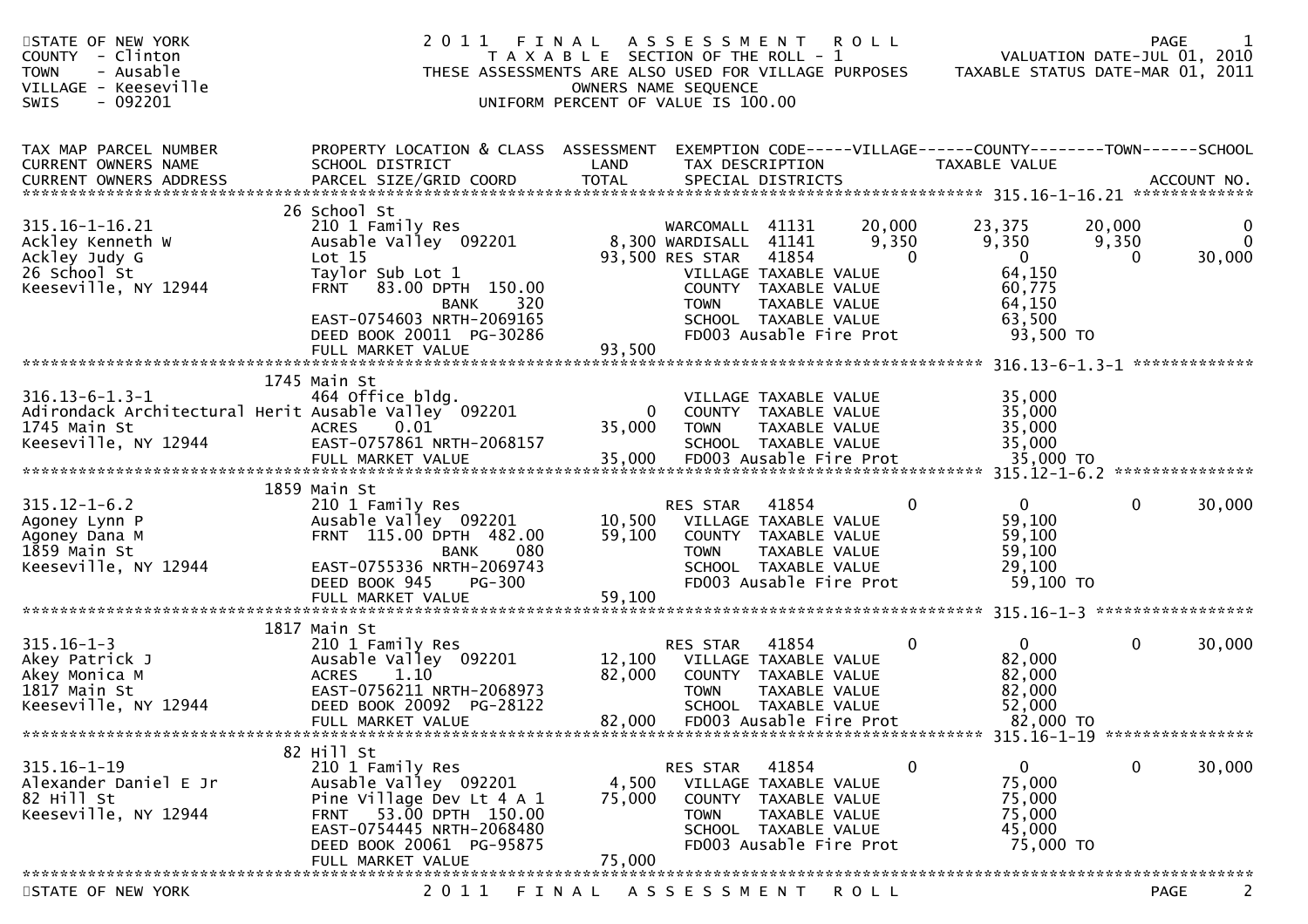| - Clinton<br><b>COUNTY</b><br><b>TOWN</b><br>- Ausable<br>VILLAGE - Keeseville<br>$-092201$<br><b>SWIS</b> | THESE ASSESSMENTS ARE ALSO USED FOR VILLAGE PURPOSES TAXABLE STATUS DATE-MAR 01, 2011                                                                                                                 | T A X A B L E SECTION OF THE ROLL - 1<br>UNIFORM PERCENT OF VALUE IS 100.00 | OWNERS NAME SEQUENCE                                                                                                        |                        |         |              |                                                                   |             | VALUATION DATE-JUL 01, 2010                                    |
|------------------------------------------------------------------------------------------------------------|-------------------------------------------------------------------------------------------------------------------------------------------------------------------------------------------------------|-----------------------------------------------------------------------------|-----------------------------------------------------------------------------------------------------------------------------|------------------------|---------|--------------|-------------------------------------------------------------------|-------------|----------------------------------------------------------------|
| TAX MAP PARCEL NUMBER<br>CURRENT OWNERS NAME                                                               | PROPERTY LOCATION & CLASS ASSESSMENT<br>SCHOOL DISTRICT                                                                                                                                               | LAND                                                                        | TAX DESCRIPTION                                                                                                             |                        |         |              | TAXABLE VALUE                                                     |             | EXEMPTION CODE-----VILLAGE------COUNTY--------TOWN------SCHOOL |
| $316.17 - 3 - 4.1$<br>Alistar Beverages Corp<br>1524 Rt 9<br>Keeseville, NY 12944                          | Ausable St<br>330 Vacant comm<br>Ausable Valley 092201<br>FRNT 200.00 DPTH 225.00<br>EAST-0756901 NRTH-2066680<br>DEED BOOK 719<br>PG-44<br>FULL MARKET VALUE                                         | 10,500<br>10,500<br>10,500                                                  | VILLAGE TAXABLE VALUE<br>COUNTY TAXABLE VALUE<br><b>TOWN</b><br>SCHOOL TAXABLE VALUE<br>FD003 Ausable Fire Prot             | TAXABLE VALUE          |         |              | 10,500<br>10,500<br>10,500<br>10,500<br>10,500 TO                 |             |                                                                |
|                                                                                                            |                                                                                                                                                                                                       |                                                                             |                                                                                                                             |                        |         |              |                                                                   |             |                                                                |
| $316.9 - 1 - 15.2$<br>Alloggio Charles<br>Alloggio Barbara<br>9 Twa Ln<br>Keeseville, NY 12944             | $2/12$ Twa Ln<br>210 1 Family Res<br>Ausable Valley 092201<br>Ref Map Bk 13 Pg 143<br>FRNT 82.00 DPTH 425.00<br>EAST-0755954 NRTH-2070153<br>DEED BOOK 20092 PG-27082                                 | 9,600<br>79,500                                                             | RES STAR<br>VILLAGE TAXABLE VALUE<br>COUNTY TAXABLE VALUE<br><b>TOWN</b><br>SCHOOL TAXABLE VALUE<br>FD003 Ausable Fire Prot | 41854<br>TAXABLE VALUE |         | $\mathbf{0}$ | $\mathbf{0}$<br>79,500<br>79,500<br>79,500<br>49,500<br>79,500 TO | $\mathbf 0$ | 30,000                                                         |
|                                                                                                            |                                                                                                                                                                                                       |                                                                             |                                                                                                                             |                        |         |              |                                                                   |             |                                                                |
| $316.13 - 3 - 6$<br>Alloggio Terri L<br>Monaco Lee<br>68 Pleasant St<br>Keeseville, NY 12944               | 68 Pleasant St<br>210 1 Family Res<br>Ausable Valley 092201<br>55.00 DPTH<br><b>FRNT</b><br>97.00<br>080<br><b>BANK</b><br>EAST-0757211 NRTH-2068321<br>DEED BOOK 20031 PG-53942<br>FULL MARKET VALUE | 5,800<br>48,100<br>48,100                                                   | VILLAGE TAXABLE VALUE<br>COUNTY TAXABLE VALUE<br><b>TOWN</b><br>SCHOOL TAXABLE VALUE<br>FD003 Ausable Fire Prot             | TAXABLE VALUE          |         |              | 48,100<br>48,100<br>48,100<br>48,100<br>48,100 TO                 |             |                                                                |
|                                                                                                            | 9 Twa Ln                                                                                                                                                                                              |                                                                             |                                                                                                                             |                        |         |              |                                                                   |             |                                                                |
| $316.9 - 1 - 14.2$<br>Allogio Charles<br>Allogio Barbara<br>9 Twa Ln<br>Keeseville, NY 12944               | 270 Mfg housing<br>Ausable Valley 092201<br>FRNT 10.00 DPTH 330.00<br>EAST-0755930 NRTH-2070046<br>DEED BOOK 468<br>PG-450<br>FULL MARKET VALUE                                                       | 45,000<br>45,000                                                            | WARNONALL 41121<br>8,000 RES STAR<br>VILLAGE TAXABLE VALUE<br>COUNTY TAXABLE VALUE<br><b>TOWN</b><br>SCHOOL TAXABLE VALUE   | 41854<br>TAXABLE VALUE | 6,750   | $\mathbf{0}$ | 6,750<br>$\overline{0}$<br>38,250<br>38,250<br>38,250<br>15,000   | 6,750<br>0  | 0<br>30,000                                                    |
|                                                                                                            |                                                                                                                                                                                                       |                                                                             | FD003 Ausable Fire Prot                                                                                                     |                        |         |              | 45,000 TO                                                         |             |                                                                |
|                                                                                                            |                                                                                                                                                                                                       |                                                                             |                                                                                                                             |                        |         |              |                                                                   |             |                                                                |
| $315.12 - 1 - 2.1$<br>ARBRO Inc<br>1881 Main St<br>Keeseville, NY 12944                                    | 1881 Main St<br>484 1 use sm bld<br>Ausable Valley 092201<br>Lot 16 Pla 12000 A<br>Laduke Sub Lot 1<br>94.40 DPTH 108.57<br><b>FRNT</b><br>EAST-0755186 NRTH-2070199<br>DEED BOOK 20092 PG-26019      | 9,400<br>79,000                                                             | VILLAGE TAXABLE VALUE<br>COUNTY TAXABLE VALUE<br><b>TOWN</b><br>SCHOOL TAXABLE VALUE<br>FD003 Ausable Fire Prot             | TAXABLE VALUE          |         |              | 79,000<br>79,000<br>79,000<br>79,000<br>79,000 TO                 |             |                                                                |
|                                                                                                            | FULL MARKET VALUE                                                                                                                                                                                     | 79,000                                                                      |                                                                                                                             |                        |         |              |                                                                   |             |                                                                |
| STATE OF NEW YORK<br>COUNTY - Clinton                                                                      | 2011                                                                                                                                                                                                  | FINAL<br>T A X A B L E SECTION OF THE ROLL - 1                              | A S S E S S M E N T                                                                                                         |                        | R O L L |              |                                                                   |             | <b>PAGE</b><br>3<br>VALUATION DATE-JUL 01, 2010                |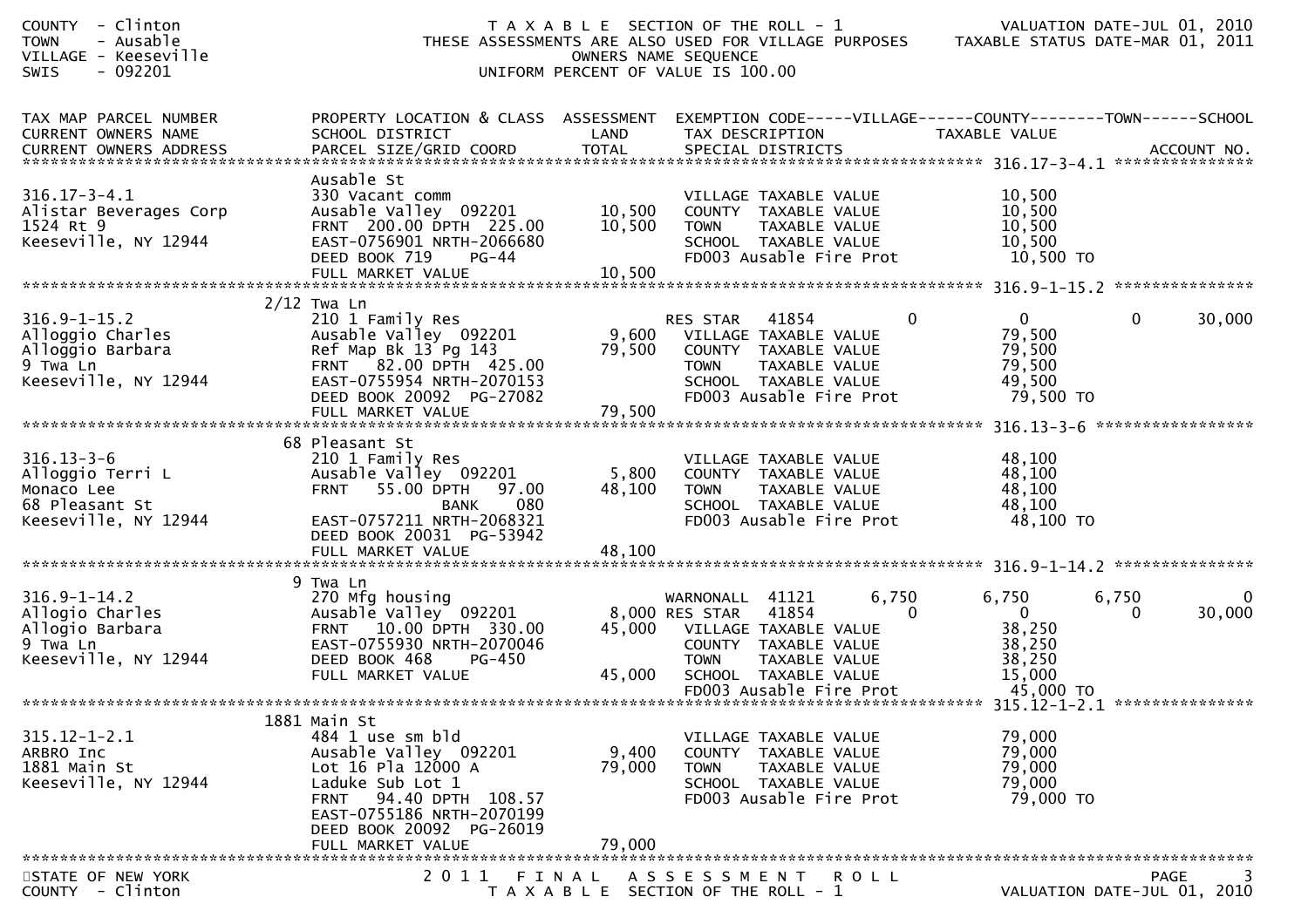| <b>TOWN</b><br>- Ausable<br>VILLAGE - Keeseville<br>SWIS<br>$-092201$                                          |                                                                                                                                                                          | UNIFORM PERCENT OF VALUE IS 100.00                                          | OWNERS NAME SEQUENCE                                                             |                                                                                                                   |                             | THESE ASSESSMENTS ARE ALSO USED FOR VILLAGE PURPOSES TAXABLE STATUS DATE-MAR 01, 2011                            |                                            |                                 |
|----------------------------------------------------------------------------------------------------------------|--------------------------------------------------------------------------------------------------------------------------------------------------------------------------|-----------------------------------------------------------------------------|----------------------------------------------------------------------------------|-------------------------------------------------------------------------------------------------------------------|-----------------------------|------------------------------------------------------------------------------------------------------------------|--------------------------------------------|---------------------------------|
| TAX MAP PARCEL NUMBER<br><b>CURRENT OWNERS NAME</b><br>CURRENT OWNERS ADDRESS                                  | PROPERTY LOCATION & CLASS ASSESSMENT<br>SCHOOL DISTRICT                                                                                                                  | LAND                                                                        | TAX DESCRIPTION                                                                  |                                                                                                                   |                             | EXEMPTION CODE-----VILLAGE------COUNTY--------TOWN------SCHOOL<br>TAXABLE VALUE                                  |                                            |                                 |
| $315.20 - 1 - 7. - 1$<br>Arnold III George<br>Arnold Susan<br>182 Pleasant St<br>Keeseville, NY 12944          | 186 Pleasant St<br>210 1 Family Res<br>Ausable Valley 092201<br>0.01<br><b>ACRES</b><br>EAST-0754964 NRTH-2066828<br>DEED BOOK 965<br><b>PG-309</b><br>FULL MARKET VALUE | 100<br>48,900<br>48,900                                                     | <b>TOWN</b>                                                                      | VILLAGE TAXABLE VALUE<br>COUNTY TAXABLE VALUE<br>TAXABLE VALUE<br>SCHOOL TAXABLE VALUE<br>FD003 Ausable Fire Prot |                             | 48,900<br>48,900<br>48,900<br>48,900<br>48,900 TO                                                                |                                            |                                 |
| $315.20 - 1 - 7$<br>Arnold III George E<br>Arnold Susan M<br>182 Pleasant St<br>Keeseville, NY 12944           | 182 Pleasant St<br>484 1 use sm bld<br>Ausable Valley 092201<br><b>ACRES</b><br>1.00<br>EAST-0754964 NRTH-2066828<br>DEED BOOK 965<br>PG-309                             | 11,000<br>130,000                                                           | <b>RES STAR</b><br><b>TOWN</b>                                                   | 41854<br>VILLAGE TAXABLE VALUE<br>COUNTY TAXABLE VALUE<br>TAXABLE VALUE<br>SCHOOL TAXABLE VALUE                   | 0                           | $\mathbf{0}$<br>130,000<br>130,000<br>130,000<br>100,000                                                         | 0                                          | 30,000                          |
| $315.20 - 1 - 10.3$<br>Arnold III George E<br>182 Pleasant St<br>Keeseville, NY 12944                          | Pleasant St<br>$314$ Rural vac<10<br>Ausable Valley 092201<br>ACRES 12.30<br>EAST-0755028 NRTH-2065860<br>DEED BOOK 621<br><b>PG-330</b>                                 | 14,100<br>14,100                                                            | TOWN                                                                             | VILLAGE TAXABLE VALUE<br>COUNTY TAXABLE VALUE<br>TAXABLE VALUE<br>SCHOOL TAXABLE VALUE<br>FD003 Ausable Fire Prot |                             | 14,100<br>14,100<br>14,100<br>14,100<br>14,100 TO                                                                |                                            |                                 |
| $316.13 - 6 - 4$<br>Arthur Chester W<br>Arthur Doris<br>142 Ausable St<br>Keeseville, NY 12944-3713            | 142 Ausable St<br>411 Apartment<br>Ausable Valley 092201<br>FRNT 222.00 DPTH 200.00<br>EAST-0757915 NRTH-2068527<br>DEED BOOK 581<br>PG-1071                             | 10,400<br>168,000                                                           | TOWN                                                                             | VILLAGE TAXABLE VALUE<br>COUNTY TAXABLE VALUE<br>TAXABLE VALUE<br>SCHOOL TAXABLE VALUE<br>FD003 Ausable Fire Prot |                             | 168,000<br>168,000<br>168,000<br>168,000<br>168,000 TO                                                           |                                            |                                 |
| $316.9 - 2 - 8$<br>Ashline Lionel<br>Ashline Elizabeth<br>24 Grove St<br>Keeseville, NY 12944                  | 24 Grove St<br>210 1 Family Res<br>Ausable Valley 092201<br>971<br>84.00 DPTH 216.00<br><b>FRNT</b><br>EAST-0756254 NRTH-2069828<br>FULL MARKET VALUE                    | 54,000                                                                      | WARNONALL 41121<br>9,300 AGED - ALL 41800<br>54,000 SR STAR 41834<br><b>TOWN</b> | VILLAGE TAXABLE VALUE<br>COUNTY TAXABLE VALUE<br>TAXABLE VALUE<br>SCHOOL TAXABLE VALUE<br>FD003 Ausable Fire Prot | 8,100<br>22,950<br>$\sim$ 0 | 8,100<br>22,950<br>$\overline{\mathbf{0}}$<br>22,950<br>22,950<br>22,950<br>$\overline{\mathbf{0}}$<br>54,000 TO | 8,100<br>22,950<br>$\overline{\mathbf{0}}$ | $\mathbf 0$<br>27,000<br>27,000 |
| STATE OF NEW YORK<br>COUNTY - Clinton<br>- Ausable<br><b>TOWN</b><br>VILLAGE - Keeseville<br>$-092201$<br>SWIS | 2011 FINAL<br>THESE ASSESSMENTS ARE ALSO USED FOR VILLAGE PURPOSES                                                                                                       | T A X A B L E SECTION OF THE ROLL - 1<br>UNIFORM PERCENT OF VALUE IS 100.00 | ASSESSMENT ROLL<br>OWNERS NAME SEQUENCE                                          |                                                                                                                   |                             | TAXABLE STATUS DATE-MAR 01, 2011                                                                                 | VALUATION DATE-JUL 01, 2010                | PAGE<br>4                       |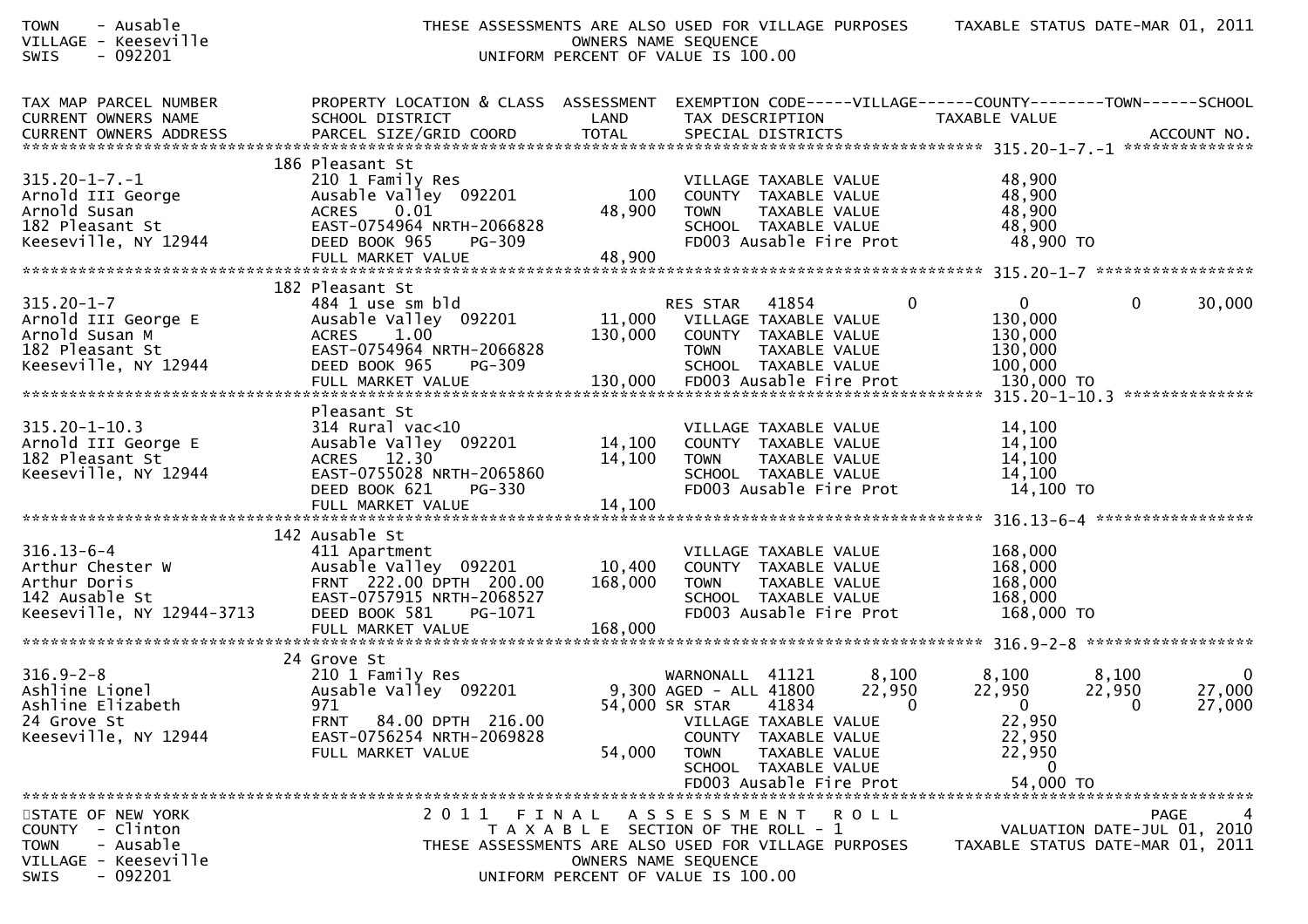| TAX MAP PARCEL NUMBER<br><b>CURRENT OWNERS NAME</b>                                                                   | PROPERTY LOCATION & CLASS ASSESSMENT<br>SCHOOL DISTRICT                                                                                                                                  | LAND                 | EXEMPTION CODE-----VILLAGE------COUNTY--------TOWN------SCHOOL<br>TAX DESCRIPTION                                                                                  | TAXABLE VALUE                                                          | ACCOUNT NO.                                                                  |
|-----------------------------------------------------------------------------------------------------------------------|------------------------------------------------------------------------------------------------------------------------------------------------------------------------------------------|----------------------|--------------------------------------------------------------------------------------------------------------------------------------------------------------------|------------------------------------------------------------------------|------------------------------------------------------------------------------|
|                                                                                                                       | 18 Latourelle Ln                                                                                                                                                                         |                      |                                                                                                                                                                    |                                                                        | ****************                                                             |
| $316.17 - 2 - 16$<br>PO Box 157<br>Elizabethtown, NY 12932                                                            | 210 1 Family Res<br>Ausable Valley Habitat for Hum Ausable Valley 092201<br>39.70 DPTH<br><b>FRNT</b><br>66.00<br>EAST-0756933 NRTH-2067222<br>DEED BOOK 20062 PG-1676                   | 3,700<br>20,000      | VILLAGE TAXABLE VALUE<br>COUNTY TAXABLE VALUE<br>TAXABLE VALUE<br><b>TOWN</b><br>SCHOOL TAXABLE VALUE<br>FD003 Ausable Fire Prot                                   | 20,000<br>20,000<br>20,000<br>20,000<br>20,000 TO                      |                                                                              |
|                                                                                                                       | FULL MARKET VALUE                                                                                                                                                                        | 20,000               |                                                                                                                                                                    |                                                                        |                                                                              |
| $316.13 - 2 - 41$<br>Baker Jeannine M<br>28 Jackson St<br>Keeseville, NY 12944                                        | 28 Jackson St<br>210 1 Family Res<br>Ausable Valley 092201<br>FRNT 70.17 DPTH 163.65<br><b>BANK</b><br>080<br>EAST-0755690 NRTH-2067738<br>DEED BOOK 20061 PG-97674<br>FULL MARKET VALUE | 48,400<br>48,400     | 41854<br><b>RES STAR</b><br>7,900 VILLAGE TAXABLE VALUE<br>COUNTY TAXABLE VALUE<br>TAXABLE VALUE<br><b>TOWN</b><br>SCHOOL TAXABLE VALUE<br>FD003 Ausable Fire Prot | $\mathbf{0}$<br>0<br>48,400<br>48,400<br>48,400<br>18,400<br>48,400 TO | 0<br>30,000                                                                  |
|                                                                                                                       | Cedar Ct                                                                                                                                                                                 |                      |                                                                                                                                                                    |                                                                        |                                                                              |
| $316.13 - 1 - 9$<br>Baker Lynn M<br>23 Cedar Ct<br>Keeseville, NY 12944                                               | 311 Res vac land<br>Ausable Valley 092201<br>Jackson Ct Subd Lot 44<br>75.00 DPTH 110.00<br><b>FRNT</b><br>EAST-0756206 NRTH-2067941<br>DEED BOOK 949<br>PG-171                          | 8,600<br>8,600       | VILLAGE TAXABLE VALUE<br>COUNTY TAXABLE VALUE<br><b>TOWN</b><br>TAXABLE VALUE<br>SCHOOL TAXABLE VALUE<br>FD003 Ausable Fire Prot                                   | 8,600<br>8,600<br>8,600<br>8,600<br>8,600 TO                           |                                                                              |
|                                                                                                                       |                                                                                                                                                                                          |                      |                                                                                                                                                                    |                                                                        |                                                                              |
| $316.13 - 1 - 11$<br>Baker Lynn M<br>23 Cedar Ct<br>Keeseville, NY 12944                                              | 23 Cedar Ct<br>210 1 Family Res<br>Ausable Valley 092201<br>Lot 43 Jackson Ct<br>75.00 DPTH 110.00<br><b>FRNT</b><br>080<br>BANK<br>EAST-0756168 NRTH-2067838<br>DEED BOOK 949<br>PG-171 | 8,600<br>76,700      | RES STAR<br>41854<br>VILLAGE TAXABLE VALUE<br>COUNTY TAXABLE VALUE<br>TAXABLE VALUE<br><b>TOWN</b><br>SCHOOL TAXABLE VALUE<br>FD003 Ausable Fire Prot              | $\mathbf{0}$<br>0<br>76,700<br>76,700<br>76,700<br>46,700<br>76,700 TO | 0<br>30,000                                                                  |
|                                                                                                                       | FULL MARKET VALUE                                                                                                                                                                        | 76,700               |                                                                                                                                                                    |                                                                        |                                                                              |
| $315.16 - 2 - 17.1$<br>Banker Bruce B<br>170 Pleasant St<br>Keeseville, NY 12944                                      | 170 Pleasant St<br>210 1 Family Res<br>Ausable Valley 092201<br>85.00 DPTH 150.00<br><b>FRNT</b><br>850<br><b>BANK</b><br>EAST-0755313 NRTH-2066980<br>DEED BOOK 20041 PG-65634          | 8,600<br>62,000      | VILLAGE TAXABLE VALUE<br>COUNTY TAXABLE VALUE<br>TAXABLE VALUE<br><b>TOWN</b><br>SCHOOL TAXABLE VALUE<br>FD003 Ausable Fire Prot                                   | 62,000<br>62,000<br>62,000<br>62,000<br>62,000 TO                      |                                                                              |
|                                                                                                                       | FULL MARKET VALUE                                                                                                                                                                        | 62,000               |                                                                                                                                                                    |                                                                        |                                                                              |
| STATE OF NEW YORK<br>COUNTY - Clinton<br>- Ausable<br><b>TOWN</b><br>VILLAGE - Keeseville<br>$-092201$<br><b>SWIS</b> | 2011 FINAL                                                                                                                                                                               | OWNERS NAME SEOUENCE | A S S E S S M E N T R O L L<br>T A X A B L E SECTION OF THE ROLL - 1<br>THESE ASSESSMENTS ARE ALSO USED FOR VILLAGE PURPOSES<br>UNIFORM PERCENT OF VALUE IS 100.00 |                                                                        | 5<br>PAGE<br>VALUATION DATE-JUL 01, 2010<br>TAXABLE STATUS DATE-MAR 01, 2011 |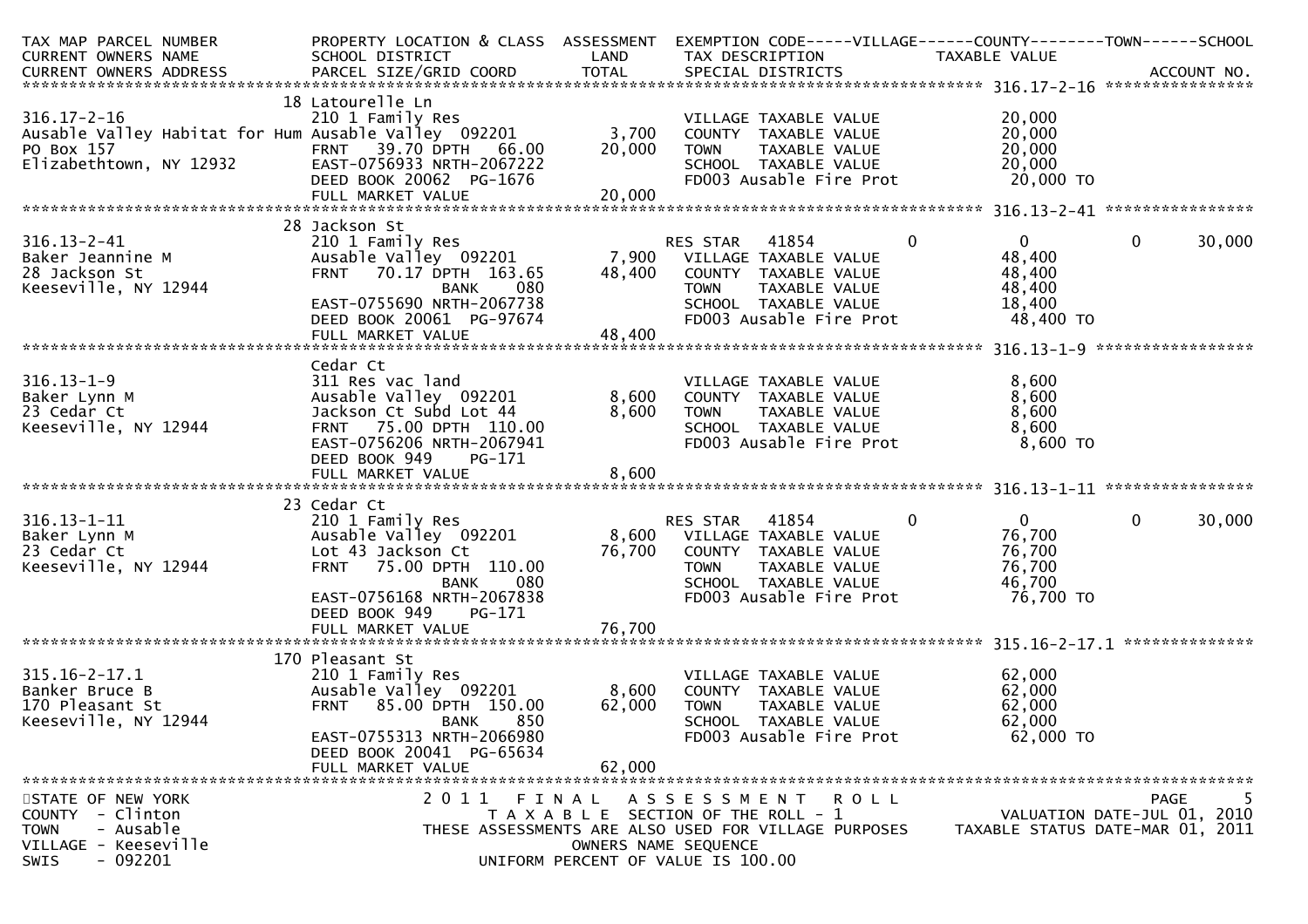| TAX MAP PARCEL NUMBER<br>CURRENT OWNERS NAME                                                      | PROPERTY LOCATION & CLASS ASSESSMENT<br>SCHOOL DISTRICT                                                                                                                                         | LAND                               | EXEMPTION CODE-----VILLAGE------COUNTY--------TOWN------SCHOOL<br>TAX DESCRIPTION                                                                           | TAXABLE VALUE                                                   |                        |
|---------------------------------------------------------------------------------------------------|-------------------------------------------------------------------------------------------------------------------------------------------------------------------------------------------------|------------------------------------|-------------------------------------------------------------------------------------------------------------------------------------------------------------|-----------------------------------------------------------------|------------------------|
|                                                                                                   |                                                                                                                                                                                                 |                                    |                                                                                                                                                             |                                                                 |                        |
| $316.13 - 3 - 9$<br>Banker John T<br>Boudreau Carol D<br>80 Pleasant St<br>Keeseville, NY 12944   | 80 Pleasant St<br>220 2 Family Res<br>Ausable Valley 092201 9,200 VILLAGE TAXABLE VALUE<br>FRNT 83.00 DPTH 223.00<br>EAST-0756996 NRTH-2068067<br>DEED BOOK 20041 PG-78260<br>FULL MARKET VALUE | 81,600                             | $\mathbf 0$<br>RES STAR 41854<br>COUNTY TAXABLE VALUE<br><b>TOWN</b><br>TAXABLE VALUE<br>SCHOOL TAXABLE VALUE<br>81,600 FD003 Ausable Fire Prot $81,600$ TO | $\overline{0}$<br>81,600<br>81,600<br>81,600<br>51,600          | $\mathbf{0}$<br>30,000 |
|                                                                                                   |                                                                                                                                                                                                 |                                    |                                                                                                                                                             |                                                                 |                        |
| $315.16 - 2 - 5$                                                                                  | 29 Jackson St<br>210 1 Family Res<br>Ausable Valley 092201<br>FRNT 156.00 DPTH 161.00<br>EAST-0755475 NRTH-2067750<br>DEED BOOK 913<br>PG-141<br>FULL MARKET VALUE                              | 9,800<br>69,000<br>69,000          | VILLAGE TAXABLE VALUE<br>COUNTY TAXABLE VALUE<br>TAXABLE VALUE<br><b>TOWN</b><br>SCHOOL TAXABLE VALUE<br>FD003 Ausable Fire Prot                            | 69,000<br>69,000<br>69,000<br>69,000<br>69,000 TO               |                        |
|                                                                                                   | 1878 Main St                                                                                                                                                                                    |                                    |                                                                                                                                                             |                                                                 |                        |
| $316.9 - 1 - 1$<br>Barber Danny R<br>389 Soper Rd<br>Keeseville, NY 12944                         | 210 1 Family Res<br>Ausable Valley 092201<br>FRNT 78.00 DPTH 314.00<br>EAST-0755475 NRTH-2070206<br>DEED BOOK 99001 PG-11246                                                                    | 9,200<br>60,900                    | VILLAGE TAXABLE VALUE<br>COUNTY TAXABLE VALUE<br>TAXABLE VALUE<br><b>TOWN</b><br>SCHOOL TAXABLE VALUE<br>FD003 Ausable Fire Prot                            | 60,900<br>60,900<br>60,900<br>60,900<br>60,900 то               |                        |
|                                                                                                   | FULL MARKET VALUE                                                                                                                                                                               | 60,900                             |                                                                                                                                                             |                                                                 |                        |
|                                                                                                   | 46 School St                                                                                                                                                                                    |                                    |                                                                                                                                                             |                                                                 |                        |
| $315.12 - 2 - 32$<br>Bashaw Steven M<br>617 Brand Hollow Rd<br>Peru, NY 12972                     | 220 2 Family Res<br>Ausable Valley 092201<br>Lot 16 Pl 16000 Al<br>Oakwood Pk Sub Undev Lots<br>7.10<br><b>ACRES</b><br>EAST-0754802 NRTH-2069753                                               | 17,100<br>131,000                  | VILLAGE TAXABLE VALUE<br>COUNTY TAXABLE VALUE<br>TAXABLE VALUE<br><b>TOWN</b><br>SCHOOL TAXABLE VALUE<br>FD003 Ausable Fire Prot                            | 131,000<br>131,000<br>131,000<br>131,000<br>131,000 TO          |                        |
|                                                                                                   | DEED BOOK 735<br>PG-204<br>FULL MARKET VALUE                                                                                                                                                    | 131,000                            |                                                                                                                                                             |                                                                 |                        |
|                                                                                                   | 106 Pleasant St                                                                                                                                                                                 |                                    |                                                                                                                                                             |                                                                 |                        |
| $316.13 - 2 - 21.1$<br>Bates Gerald K<br>Bates Darlynn<br>9 Hendrix Rd<br>Morrisonville, NY 12962 | 411 Apartment<br>Ausable Valley 092201<br>Survey Map 20072/06519 Lo<br>FRNT 179.00 DPTH 218.00<br>EAST-0756726 NRTH-2067581                                                                     | 11,100<br>110,000                  | VILLAGE TAXABLE VALUE<br>COUNTY TAXABLE VALUE<br><b>TOWN</b><br>TAXABLE VALUE<br>SCHOOL TAXABLE VALUE<br>FD003 Ausable Fire Prot                            | 110,000<br>110,000<br>110,000<br>110,000<br>110,000 TO          |                        |
|                                                                                                   | DEED BOOK 746<br><b>PG-202</b><br>FULL MARKET VALUE                                                                                                                                             | 110,000                            |                                                                                                                                                             |                                                                 |                        |
| STATE OF NEW YORK                                                                                 | 2011                                                                                                                                                                                            | FINAL                              | ASSESSMENT ROLL                                                                                                                                             |                                                                 | <b>PAGE</b><br>6       |
| COUNTY - Clinton<br>- Ausable<br><b>TOWN</b><br>VILLAGE - Keeseville<br>- 092201<br><b>SWIS</b>   |                                                                                                                                                                                                 | OWNERS NAME SEQUENCE               | T A X A B L E SECTION OF THE ROLL - 1<br>THESE ASSESSMENTS ARE ALSO USED FOR VILLAGE PURPOSES<br>UNIFORM PERCENT OF VALUE IS 100.00                         | VALUATION DATE-JUL 01, 2010<br>TAXABLE STATUS DATE-MAR 01, 2011 |                        |
|                                                                                                   |                                                                                                                                                                                                 |                                    |                                                                                                                                                             |                                                                 |                        |
| TAX MAP PARCEL NUMBER<br><b>CURRENT OWNERS NAME</b><br><b>CURRENT OWNERS ADDRESS</b>              | PROPERTY LOCATION & CLASS<br>SCHOOL DISTRICT<br>PARCEL SIZE/GRID COORD                                                                                                                          | ASSESSMENT<br>LAND<br><b>TOTAL</b> | EXEMPTION CODE-----VILLAGE------COUNTY--------TOWN------SCHOOL<br>TAX DESCRIPTION<br>SPECIAL DISTRICTS                                                      | TAXABLE VALUE                                                   | ACCOUNT NO.            |
|                                                                                                   |                                                                                                                                                                                                 |                                    |                                                                                                                                                             |                                                                 |                        |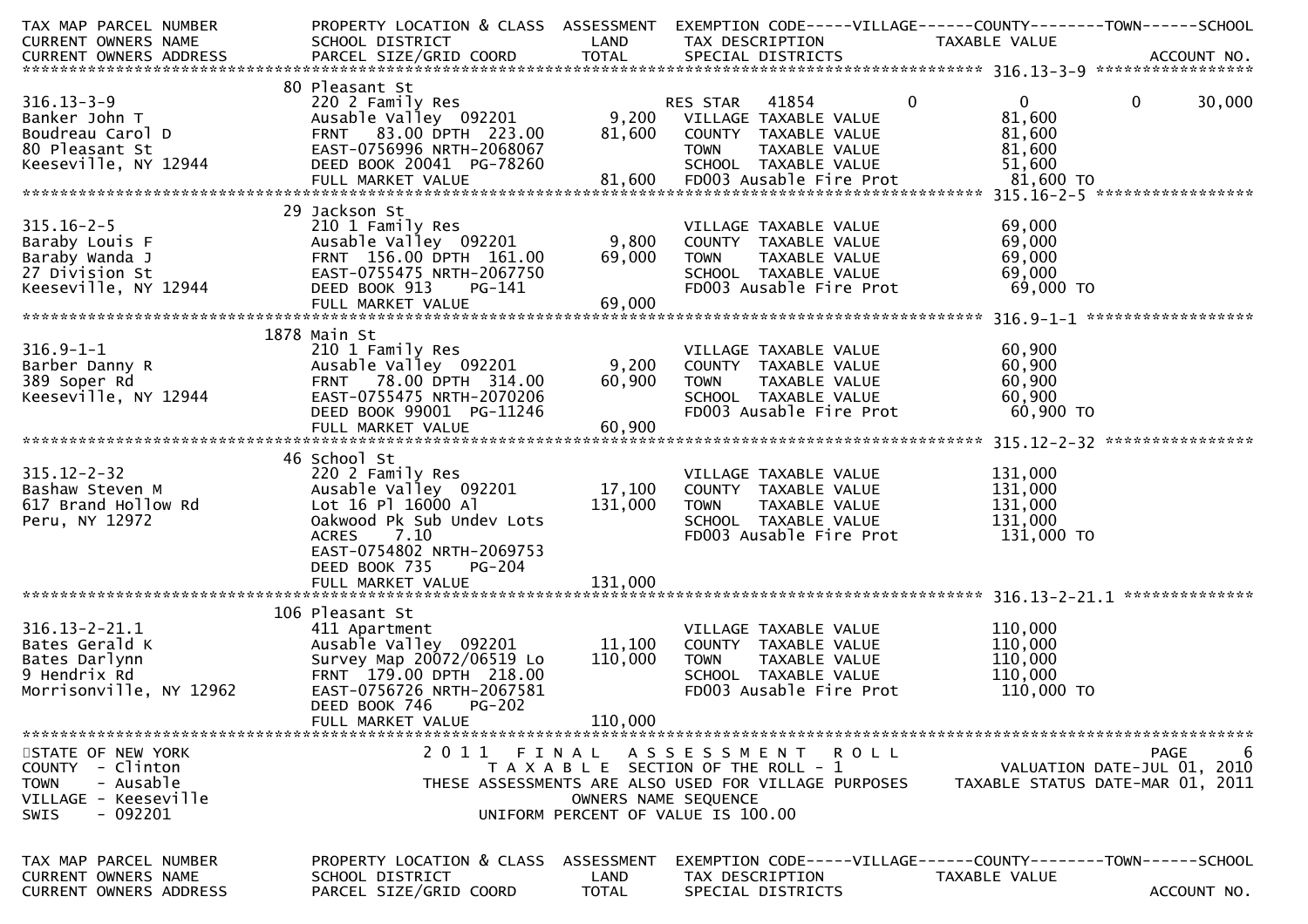|                               | 145 Pleasant St                                      |                                       |                      |                         |             |              |                                                               |              |                |
|-------------------------------|------------------------------------------------------|---------------------------------------|----------------------|-------------------------|-------------|--------------|---------------------------------------------------------------|--------------|----------------|
| $316.17 - 1 - 2$              | 210 1 Family Res                                     |                                       | RES STAR             | 41854                   |             | $\mathbf{0}$ | $\mathbf{0}$                                                  | 0            | 30,000         |
| Belanger Marion               | Ausable Valley 092201                                | 7,700                                 |                      | VILLAGE TAXABLE VALUE   |             |              | 64,000                                                        |              |                |
| 145 Pleasant St               | FRNT 70.00 DPTH 135.00                               | 64,000                                |                      | COUNTY TAXABLE VALUE    |             |              |                                                               |              |                |
|                               |                                                      |                                       |                      |                         |             |              | 64,000                                                        |              |                |
| Keeseville, NY 12944          | EAST-0755979 NRTH-2066956                            |                                       | <b>TOWN</b>          | TAXABLE VALUE           |             |              | 64,000                                                        |              |                |
|                               | DEED BOOK 557<br>PG-232                              |                                       |                      | SCHOOL TAXABLE VALUE    |             |              | 34,000                                                        |              |                |
|                               | FULL MARKET VALUE                                    | 64,000                                |                      | FD003 Ausable Fire Prot |             |              | 64,000 TO                                                     |              |                |
|                               |                                                      |                                       |                      |                         |             |              | 316.13-2-5 ******************                                 |              |                |
|                               | 25 Hill St                                           |                                       |                      |                         |             |              |                                                               |              |                |
| $316.13 - 2 - 5$              | 210 1 Family Res                                     |                                       | RES STAR             | 41854                   |             | $\Omega$     | $\mathbf{0}$                                                  | $\mathbf{0}$ | 30,000         |
| Benware Scott W               | Ausable Valley 092201                                | 8,900                                 |                      | VILLAGE TAXABLE VALUE   |             |              | 77,700                                                        |              |                |
|                               | 90.00 DPTH 165.66                                    |                                       |                      |                         |             |              |                                                               |              |                |
| Benware Deborah               | <b>FRNT</b>                                          | 77,700                                |                      | COUNTY TAXABLE VALUE    |             |              | 77,700                                                        |              |                |
| 25 Hill St                    | 320<br><b>BANK</b>                                   |                                       | <b>TOWN</b>          | TAXABLE VALUE           |             |              | 77,700                                                        |              |                |
| Keeseville, NY 12944          | EAST-0755861 NRTH-2068469                            |                                       |                      | SCHOOL TAXABLE VALUE    |             |              | 47,700                                                        |              |                |
|                               | DEED BOOK 831<br>$PG-97$                             |                                       |                      | FD003 Ausable Fire Prot |             |              | 77,700 TO                                                     |              |                |
|                               | FULL MARKET VALUE                                    | 77,700                                |                      |                         |             |              |                                                               |              |                |
|                               |                                                      |                                       |                      |                         |             |              |                                                               |              | ************** |
|                               | 1831 Main St                                         |                                       |                      |                         |             |              |                                                               |              |                |
| $315.12 - 1 - 12.2$           | 270 Mfg housing                                      |                                       |                      | VILLAGE TAXABLE VALUE   |             |              | 48,000                                                        |              |                |
| Besaw Walter A Jr.            |                                                      | 8,500                                 |                      | COUNTY TAXABLE VALUE    |             |              |                                                               |              |                |
|                               | Ausable Valley 092201                                |                                       |                      |                         |             |              | 48,000                                                        |              |                |
| Brunell Deborah L             | FRNT 100.00 DPTH 145.00                              | 48,000                                | <b>TOWN</b>          | TAXABLE VALUE           |             |              | 48,000                                                        |              |                |
| 1831 Main St                  | EAST-0755919 NRTH-2069222                            |                                       |                      | SCHOOL TAXABLE VALUE    |             |              | 48,000                                                        |              |                |
| Keeseville, NY 12944          | DEED BOOK 20102 PG-35698                             |                                       |                      | FD003 Ausable Fire Prot |             |              | 48,000 TO                                                     |              |                |
|                               | FULL MARKET VALUE                                    | 48,000                                |                      |                         |             |              |                                                               |              |                |
|                               |                                                      |                                       |                      |                         |             |              |                                                               |              |                |
|                               | 129 Pleasant St                                      |                                       |                      |                         |             |              |                                                               |              |                |
| $316.17 - 1 - 8$              | 210 1 Family Res                                     |                                       | <b>VETERANS</b>      | 41101                   | 550         |              | 550                                                           | 550          | 0              |
|                               |                                                      |                                       | 10,200 RES STAR      |                         |             | $\Omega$     | $\overline{0}$                                                | 0            | 30,000         |
| Bezio Francis Jr              | Ausable Valley 092201                                |                                       |                      | 41854                   |             |              |                                                               |              |                |
| 129 Pleasant St               | FRNT 100.00 DPTH 222.00                              | 98,000                                |                      | VILLAGE TAXABLE VALUE   |             |              | 97,450                                                        |              |                |
| Keeseville, NY 12944          | EAST-0756397 NRTH-2067015                            |                                       |                      | COUNTY TAXABLE VALUE    |             |              | 97,450                                                        |              |                |
|                               | DEED BOOK 313<br>PG-471                              |                                       | <b>TOWN</b>          | TAXABLE VALUE           |             |              | 97,450                                                        |              |                |
|                               | FULL MARKET VALUE                                    | 98,000                                |                      | SCHOOL TAXABLE VALUE    |             |              | 68,000                                                        |              |                |
|                               |                                                      |                                       |                      | FD003 Ausable Fire Prot |             |              | 98,000 TO                                                     |              |                |
|                               |                                                      |                                       |                      |                         |             |              |                                                               |              |                |
|                               | 64 Cedar Ct                                          |                                       |                      |                         |             |              |                                                               |              |                |
| $316.13 - 2 - 60.1$           | 210 1 Family Res                                     |                                       | RES STAR             | 41854                   |             | 0            | $\mathbf{0}$                                                  | $\mathbf{0}$ | 30,000         |
|                               |                                                      |                                       |                      |                         |             |              |                                                               |              |                |
| Bezio Heather                 | Ausable Valley 092201                                | 11,200                                |                      | VILLAGE TAXABLE VALUE   |             |              | 102,200                                                       |              |                |
| Bezio Korey                   | Lot 10 Jackson Ct Sub                                | 102,200                               |                      | COUNTY TAXABLE VALUE    |             |              | 102,200                                                       |              |                |
| 64 Cedar Ct                   | 75.00 DPTH 254.72<br><b>FRNT</b>                     |                                       | <b>TOWN</b>          | TAXABLE VALUE           |             |              | 102,200                                                       |              |                |
| Keeseville, NY 12944          | EAST-0755990 NRTH-2068273                            |                                       |                      | SCHOOL TAXABLE VALUE    |             |              | 72,200                                                        |              |                |
|                               | DEED BOOK 20041 PG-67695                             |                                       |                      | FD003 Ausable Fire Prot |             |              | 102,200 TO                                                    |              |                |
|                               | FULL MARKET VALUE                                    | 102,200                               |                      |                         |             |              |                                                               |              |                |
|                               |                                                      |                                       |                      |                         |             |              |                                                               |              |                |
| STATE OF NEW YORK             | 2 0 1 1<br>FINAL                                     |                                       | A S S E S S M E N T  |                         | <b>ROLL</b> |              |                                                               | <b>PAGE</b>  | 7              |
|                               |                                                      |                                       |                      |                         |             |              |                                                               |              |                |
| COUNTY - Clinton              |                                                      | T A X A B L E SECTION OF THE ROLL - 1 |                      |                         |             |              | VALUATION DATE-JUL 01, 2010                                   |              |                |
| - Ausable<br><b>TOWN</b>      | THESE ASSESSMENTS ARE ALSO USED FOR VILLAGE PURPOSES |                                       |                      |                         |             |              | TAXABLE STATUS DATE-MAR 01, 2011                              |              |                |
| VILLAGE - Keeseville          |                                                      |                                       | OWNERS NAME SEQUENCE |                         |             |              |                                                               |              |                |
| $-092201$<br><b>SWIS</b>      |                                                      | UNIFORM PERCENT OF VALUE IS 100.00    |                      |                         |             |              |                                                               |              |                |
|                               |                                                      |                                       |                      |                         |             |              |                                                               |              |                |
|                               |                                                      |                                       |                      |                         |             |              |                                                               |              |                |
| TAX MAP PARCEL NUMBER         | PROPERTY LOCATION & CLASS ASSESSMENT                 |                                       |                      |                         |             |              | EXEMPTION CODE-----VILLAGE------COUNTY-------TOWN------SCHOOL |              |                |
| <b>CURRENT OWNERS NAME</b>    | SCHOOL DISTRICT                                      | LAND                                  |                      | TAX DESCRIPTION         |             |              | TAXABLE VALUE                                                 |              |                |
|                               |                                                      |                                       |                      |                         |             |              |                                                               |              |                |
| <b>CURRENT OWNERS ADDRESS</b> | PARCEL SIZE/GRID COORD                               | <b>TOTAL</b>                          |                      | SPECIAL DISTRICTS       |             |              |                                                               |              | ACCOUNT NO.    |
|                               |                                                      |                                       |                      |                         |             |              |                                                               |              |                |
|                               | 133 Pleasant St                                      |                                       |                      |                         |             |              |                                                               |              |                |
| $316.17 - 1 - 7$              | 210 1 Family Res                                     |                                       | AGED COUN 41802      |                         |             | $\mathbf{0}$ | 3,750                                                         | 0            | 0              |
|                               |                                                      |                                       |                      |                         |             |              |                                                               |              |                |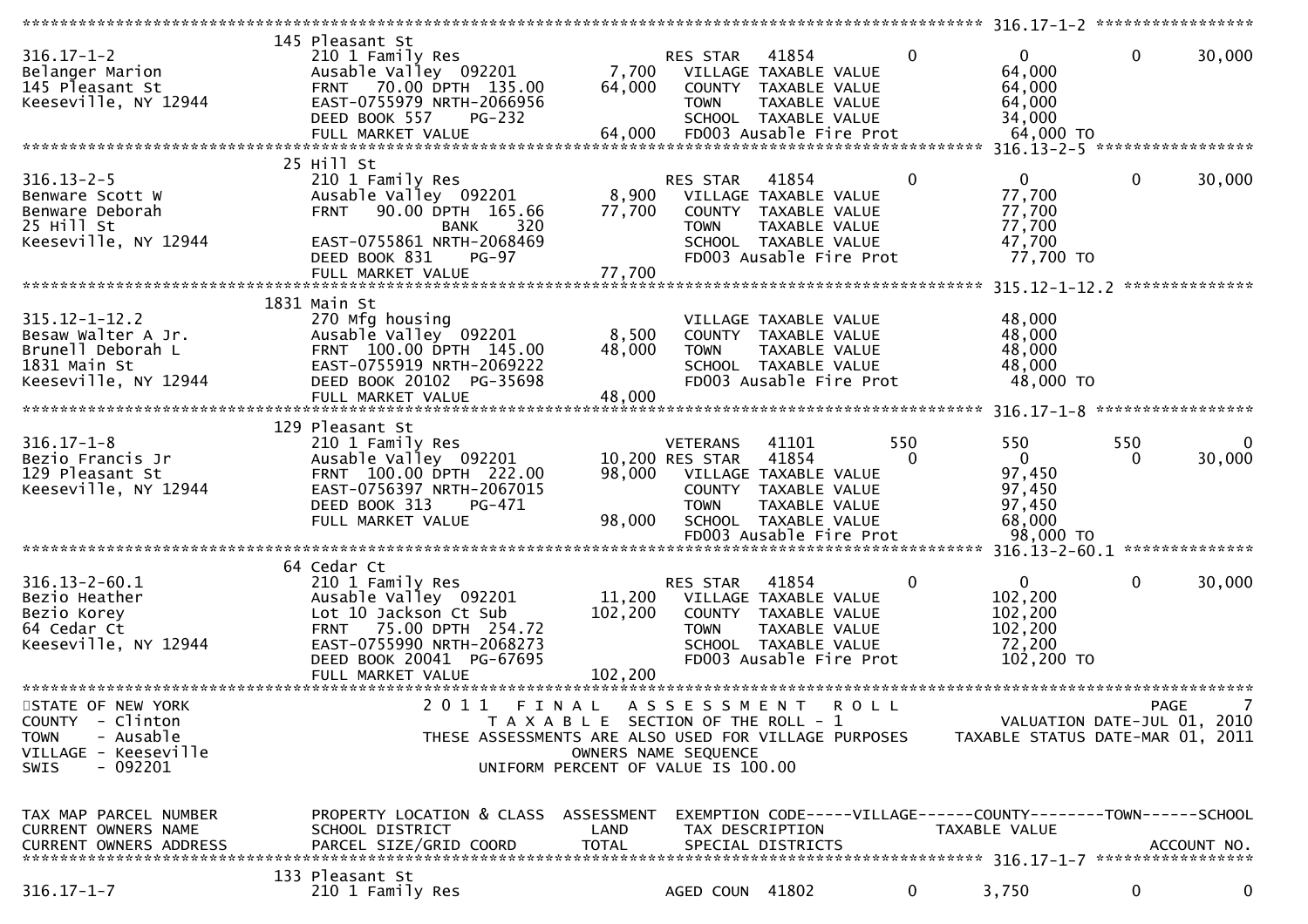| Bezio Life Estate Kathryn<br>Ashline Valerie Bezio<br>133 Pleasant St<br>Keeseville, NY 12944             | Ausable Valley 092201<br>FRNT 63.00 DPTH 176.38<br>EAST-0756311 NRTH-2067026<br>DEED BOOK 20092 PG-26268<br>FULL MARKET VALUE                                      | 75,000<br>75,000           | 7,800 SR STAR<br>COUNTY<br><b>TOWN</b>                    | 41834<br>VILLAGE TAXABLE VALUE<br>TAXABLE VALUE<br>TAXABLE VALUE<br>SCHOOL TAXABLE VALUE                                            |             | $\Omega$        | $\overline{0}$<br>75,000<br>71,250<br>75,000<br>14,900                          | $\mathbf{0}$ | 60,100           |
|-----------------------------------------------------------------------------------------------------------|--------------------------------------------------------------------------------------------------------------------------------------------------------------------|----------------------------|-----------------------------------------------------------|-------------------------------------------------------------------------------------------------------------------------------------|-------------|-----------------|---------------------------------------------------------------------------------|--------------|------------------|
|                                                                                                           |                                                                                                                                                                    |                            |                                                           | FD003 Ausable Fire Prot                                                                                                             |             |                 | 75,000 TO                                                                       |              | **************** |
| $316.17 - 1 - 24$<br>Blaise Daniel P<br>Blaise Deborah<br>25 Ausable St<br>Keeseville, NY 12944           | 25 Ausable St<br>210 1 Family Res<br>Ausable Valley 092201<br>FRNT 57.00 DPTH 170.00<br>EAST-0756117 NRTH-2066800<br>DEED BOOK 639<br>PG-1159<br>FULL MARKET VALUE | 22,900<br>22,900           | <b>VETERANS</b><br>7,200 RES STAR<br><b>TOWN</b>          | 41101<br>41854<br>VILLAGE TAXABLE VALUE<br>COUNTY TAXABLE VALUE<br>TAXABLE VALUE<br>SCHOOL TAXABLE VALUE<br>FD003 Ausable Fire Prot |             | 700<br>$\Omega$ | 700<br>$\mathbf{0}$<br>22,200<br>22,200<br>22,200<br>$\bf{0}$<br>22,900 TO      | 700<br>0     | 22,900           |
|                                                                                                           | 77 Ausable St                                                                                                                                                      |                            |                                                           |                                                                                                                                     |             |                 |                                                                                 |              |                  |
| $316.17 - 2 - 8$<br>Blaise Gary B<br>Blaise Carol Jean<br>77 Ausable St<br>Keeseville, NY 12944           | 220 2 Family Res<br>Ausable Valley 092201<br>FRNT 117.04 DPTH 137.00<br>EAST-0757080 NRTH-2067138<br>DEED BOOK 511<br>$PG-125$<br>FULL MARKET VALUE                | 8,800<br>86,300<br>86,300  | SR STAR<br><b>TOWN</b>                                    | 41834<br>VILLAGE TAXABLE VALUE<br>COUNTY TAXABLE VALUE<br>TAXABLE VALUE<br>SCHOOL TAXABLE VALUE<br>FD003 Ausable Fire Prot          |             | 0               | $\mathbf{0}$<br>86,300<br>86,300<br>86,300<br>26,200<br>86,300 TO               | $\mathbf{0}$ | 60,100           |
|                                                                                                           |                                                                                                                                                                    |                            |                                                           |                                                                                                                                     |             |                 |                                                                                 |              |                  |
| $316.13 - 2 - 14$<br>Blaise James C<br>Blaise Sarah A<br>49 Liberty St<br>Keeseville, NY 12944            | 49 Liberty St<br>210 1 Family Res<br>Ausable Valley 092201<br>FRNT 78.00 DPTH 350.00<br>EAST-0756631 NRTH-2068038<br>DEED BOOK 651<br><b>PG-300</b>                | 9,400<br>71,900            | <b>RES STAR</b><br><b>TOWN</b>                            | 41854<br>VILLAGE TAXABLE VALUE<br>COUNTY TAXABLE VALUE<br><b>TAXABLE VALUE</b><br>SCHOOL TAXABLE VALUE                              |             | 0               | $\Omega$<br>71,900<br>71,900<br>71,900<br>41,900                                | $\Omega$     | 30,000           |
|                                                                                                           | 25 Grove St                                                                                                                                                        |                            |                                                           |                                                                                                                                     |             |                 |                                                                                 |              |                  |
| $316.9 - 1 - 13$<br>Blaise Judy A<br>25 Grove St<br>Keeseville, NY 12944                                  | 210 1 Family Res<br>Ausable Valley 092201<br>FRNT 143.60 DPTH 246.70<br>EAST-0756023 NRTH-2069943<br>DEED BOOK 953<br>$PG-97$<br>FULL MARKET VALUE                 | 10,200<br>75,300<br>75,300 | RES STAR<br><b>TOWN</b>                                   | 41854<br>VILLAGE TAXABLE VALUE<br>COUNTY TAXABLE VALUE<br>TAXABLE VALUE<br>SCHOOL TAXABLE VALUE<br>FD003 Ausable Fire Prot          |             | 0               | $\mathbf{0}$<br>75,300<br>75,300<br>75,300<br>45,300<br>75,300 TO               | 0            | 30,000           |
| STATE OF NEW YORK                                                                                         | 2 0 1 1<br>FINAL                                                                                                                                                   |                            | A S S E S S M E N T                                       |                                                                                                                                     | <b>ROLL</b> |                 |                                                                                 | <b>PAGE</b>  |                  |
| COUNTY - Clinton<br><b>TOWN</b><br>- Ausable<br>VILLAGE - Keeseville<br>$-092201$<br>SWIS                 | T A X A B L E<br>THESE ASSESSMENTS ARE ALSO USED FOR VILLAGE PURPOSES<br>UNIFORM PERCENT OF VALUE IS 100.00                                                        |                            | SECTION OF THE ROLL - 1<br>OWNERS NAME SEQUENCE           |                                                                                                                                     |             |                 | VALUATION DATE-JUL 01,<br>TAXABLE STATUS DATE-MAR 01, 2011                      |              | 2010             |
| TAX MAP PARCEL NUMBER<br><b>CURRENT OWNERS NAME</b><br><b>CURRENT OWNERS ADDRESS</b>                      | PROPERTY LOCATION & CLASS ASSESSMENT<br>SCHOOL DISTRICT<br>PARCEL SIZE/GRID COORD                                                                                  | LAND<br><b>TOTAL</b>       |                                                           | TAX DESCRIPTION<br>SPECIAL DISTRICTS                                                                                                |             |                 | EXEMPTION CODE-----VILLAGE------COUNTY--------TOWN------SCHOOL<br>TAXABLE VALUE |              | ACCOUNT NO.      |
| $315.16 - 2 - 13$<br>Blaise Life Use Helen<br>Prandato Arthur A<br>27 Sandy Pines<br>Keeseville, NY 12944 | 158 Pleasant St<br>210 1 Family Res<br>Ausable Valley 092201<br>FRNT 140.00 DPTH<br>80.00<br>EAST-0755618 NRTH-2067078<br>DEED BOOK 20092 PG-26709                 | 8,400<br>48,000            | RES STAR<br><b>COUNTY</b><br><b>TOWN</b><br><b>SCHOOL</b> | 41854<br>VILLAGE TAXABLE VALUE<br>TAXABLE VALUE<br>TAXABLE VALUE<br>TAXABLE VALUE                                                   |             | 0               | $\mathbf{0}$<br>48,000<br>48,000<br>48,000<br>18,000                            | 0            | 30,000           |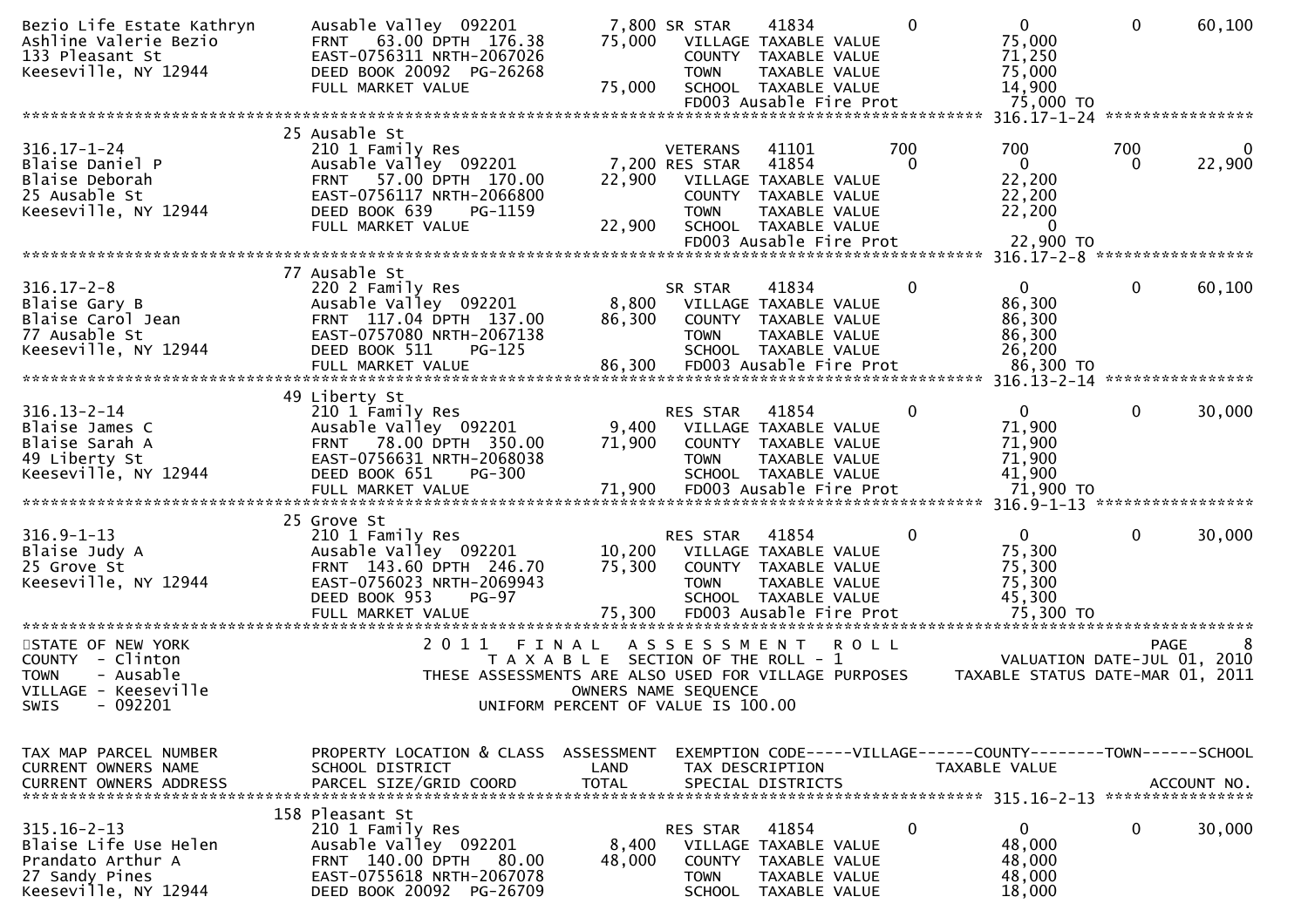|                                                                         | 13 Blaise Ln                                                                                      |                  |                                   |                                                                  |                    |                                                                |                             |                    |
|-------------------------------------------------------------------------|---------------------------------------------------------------------------------------------------|------------------|-----------------------------------|------------------------------------------------------------------|--------------------|----------------------------------------------------------------|-----------------------------|--------------------|
| $316.13 - 2 - 9.2$<br>Blaise Nelson H<br>Blaise Nancy F<br>13 Blaise Ln | 210 1 Family Res<br>Ausable Valley 092201<br>FRNT 135.00 DPTH 116.00<br>EAST-0756131 NRTH-2068218 | 89,000           | WARNONALL 41121<br>7,800 RES STAR | 41854<br>VILLAGE TAXABLE VALUE<br>COUNTY TAXABLE VALUE           | 12,000<br>$\Omega$ | 13,350<br>$\overline{0}$<br>77,000<br>75,650                   | 12,000                      | $\Omega$<br>30,000 |
| Keeseville, NY 12944                                                    | DEED BOOK 20092 PG-22187<br>FULL MARKET VALUE                                                     | 89,000           | <b>TOWN</b>                       | TAXABLE VALUE<br>SCHOOL TAXABLE VALUE<br>FD003 Ausable Fire Prot |                    | 77,000<br>59,000<br>89,000 TO                                  |                             |                    |
|                                                                         |                                                                                                   |                  |                                   |                                                                  |                    | 316.13-2-9.3 ****************                                  |                             |                    |
|                                                                         | 11 Blaise Ln                                                                                      |                  |                                   |                                                                  |                    |                                                                |                             |                    |
| $316.13 - 2 - 9.3$<br>Blaise Nelson H                                   | 270 Mfg housing<br>Ausable Valley 092201                                                          | 7,300            |                                   | VILLAGE TAXABLE VALUE<br>COUNTY TAXABLE VALUE                    |                    | 27,000<br>27,000                                               |                             |                    |
| 13 Blaise Ln                                                            | Lot 17                                                                                            | 27,000           | <b>TOWN</b>                       | TAXABLE VALUE                                                    |                    | 27,000                                                         |                             |                    |
| Keeseville, NY 12944                                                    | FRNT 117.00 DPTH<br>95.00<br>EAST-0756243 NRTH-2068221<br>DEED BOOK 1035<br>PG-153                |                  |                                   | SCHOOL TAXABLE VALUE<br>FD003 Ausable Fire Prot                  |                    | 27,000<br>27,000 TO                                            |                             |                    |
|                                                                         |                                                                                                   |                  |                                   |                                                                  |                    |                                                                |                             |                    |
|                                                                         |                                                                                                   |                  |                                   |                                                                  |                    |                                                                | ****************            |                    |
| 1850/1852 Rt 9                                                          |                                                                                                   |                  |                                   |                                                                  |                    |                                                                |                             |                    |
| $316.10 - 1 - 17$                                                       | 484 1 use sm bld                                                                                  |                  |                                   | VILLAGE TAXABLE VALUE                                            |                    | 35,000                                                         |                             |                    |
| Blaise Roland A<br>1852 Rt 9                                            | Ausable Valley 092201<br>2.30                                                                     | 12,000<br>35,000 |                                   | COUNTY TAXABLE VALUE                                             |                    | 35,000<br>35,000                                               |                             |                    |
| Keeseville, NY 12944                                                    | <b>ACRES</b><br>EAST-0760000 NRTH-2070152                                                         |                  | <b>TOWN</b>                       | TAXABLE VALUE<br>SCHOOL TAXABLE VALUE                            |                    | 35,000                                                         |                             |                    |
|                                                                         | DEED BOOK 888<br>$PG-218$                                                                         | 35,000           |                                   | FD003 Ausable Fire Prot                                          |                    | 35,000 TO                                                      |                             |                    |
|                                                                         | FULL MARKET VALUE                                                                                 |                  |                                   |                                                                  |                    |                                                                |                             |                    |
|                                                                         | 19 Ausable St                                                                                     |                  |                                   |                                                                  |                    |                                                                |                             |                    |
| $316.17 - 1 - 26$                                                       | 311 Res vac land                                                                                  |                  |                                   | VILLAGE TAXABLE VALUE                                            |                    | 5,000                                                          |                             |                    |
| Blaise Roland A Sr                                                      | Ausable Valley 092201                                                                             | 5,000            |                                   | COUNTY TAXABLE VALUE                                             |                    | 5,000                                                          |                             |                    |
| 27 Ausable St                                                           | FRNT 92.00 DPTH 111.60                                                                            | 5,000            | <b>TOWN</b>                       | TAXABLE VALUE                                                    |                    | 5,000                                                          |                             |                    |
| Keeseville, NY 12944                                                    | EAST-0755994 NRTH-2066827                                                                         |                  |                                   | SCHOOL TAXABLE VALUE                                             |                    | 5,000                                                          |                             |                    |
|                                                                         | DEED BOOK 935<br>PG-347                                                                           |                  |                                   | FD003 Ausable Fire Prot                                          |                    | 5,000 TO                                                       |                             |                    |
|                                                                         | FULL MARKET VALUE                                                                                 | 5,000            |                                   |                                                                  |                    |                                                                |                             |                    |
| STATE OF NEW YORK                                                       | 2011 FINAL                                                                                        |                  | ASSESSMENT ROLL                   |                                                                  |                    |                                                                | <b>PAGE</b>                 | 9                  |
| COUNTY - Clinton                                                        | T A X A B L E SECTION OF THE ROLL - 1                                                             |                  |                                   |                                                                  |                    |                                                                | VALUATION DATE-JUL 01, 2010 |                    |
| - Ausable<br><b>TOWN</b>                                                | THESE ASSESSMENTS ARE ALSO USED FOR VILLAGE PURPOSES                                              |                  |                                   |                                                                  |                    | TAXABLE STATUS DATE-MAR 01, 2011                               |                             |                    |
| VILLAGE - Keeseville                                                    |                                                                                                   |                  | OWNERS NAME SEQUENCE              |                                                                  |                    |                                                                |                             |                    |
| $-092201$<br><b>SWIS</b>                                                | UNIFORM PERCENT OF VALUE IS 100.00                                                                |                  |                                   |                                                                  |                    |                                                                |                             |                    |
|                                                                         |                                                                                                   |                  |                                   |                                                                  |                    |                                                                |                             |                    |
|                                                                         |                                                                                                   |                  |                                   |                                                                  |                    |                                                                |                             |                    |
| TAX MAP PARCEL NUMBER                                                   | PROPERTY LOCATION & CLASS ASSESSMENT                                                              |                  |                                   |                                                                  |                    | EXEMPTION CODE-----VILLAGE------COUNTY--------TOWN------SCHOOL |                             |                    |
| CURRENT OWNERS NAME                                                     | SCHOOL DISTRICT                                                                                   | LAND             |                                   | TAX DESCRIPTION                                                  |                    | TAXABLE VALUE                                                  |                             |                    |
| CURRENT OWNERS ADDRESS                                                  | PARCEL SIZE/GRID COORD                                                                            | <b>TOTAL</b>     |                                   | SPECIAL DISTRICTS                                                |                    |                                                                |                             | ACCOUNT NO.        |
|                                                                         | 27 Ausable St                                                                                     |                  |                                   |                                                                  |                    |                                                                |                             |                    |
| $316.17 - 1 - 28$                                                       | 220 2 Family Res                                                                                  |                  | RES STAR                          | 41854                                                            | 0                  | 0                                                              | 0                           | 30,000             |
| Blaise Roland A Sr                                                      | Ausable Valley 092201                                                                             | 9,600            |                                   | VILLAGE TAXABLE VALUE                                            |                    | 62,000                                                         |                             |                    |
| 27 Ausable St                                                           | 90.00 DPTH 210.00<br>FRNT                                                                         | 62,000           | <b>COUNTY</b>                     | TAXABLE VALUE                                                    |                    | 62,000                                                         |                             |                    |
| Keeseville, NY 12944                                                    | EAST-0756193 NRTH-2066800                                                                         |                  | <b>TOWN</b>                       | <b>TAXABLE VALUE</b>                                             |                    | 62,000                                                         |                             |                    |
|                                                                         | DEED BOOK 936<br>$PG-1$                                                                           |                  |                                   | SCHOOL TAXABLE VALUE                                             |                    | 32,000                                                         |                             |                    |
|                                                                         | FULL MARKET VALUE                                                                                 | 62,000           |                                   | FD003 Ausable Fire Prot                                          |                    | 62,000 TO                                                      |                             |                    |
|                                                                         |                                                                                                   |                  |                                   |                                                                  |                    | 316.13-2-8 ******************                                  |                             |                    |
| $316.13 - 2 - 8$                                                        | 8 Blaise Ln<br>270 Mfg housing                                                                    |                  | RES STAR                          | 41854                                                            | $\bf{0}$           | $\mathbf 0$                                                    | 0                           | 20,500             |
|                                                                         |                                                                                                   |                  |                                   |                                                                  |                    |                                                                |                             |                    |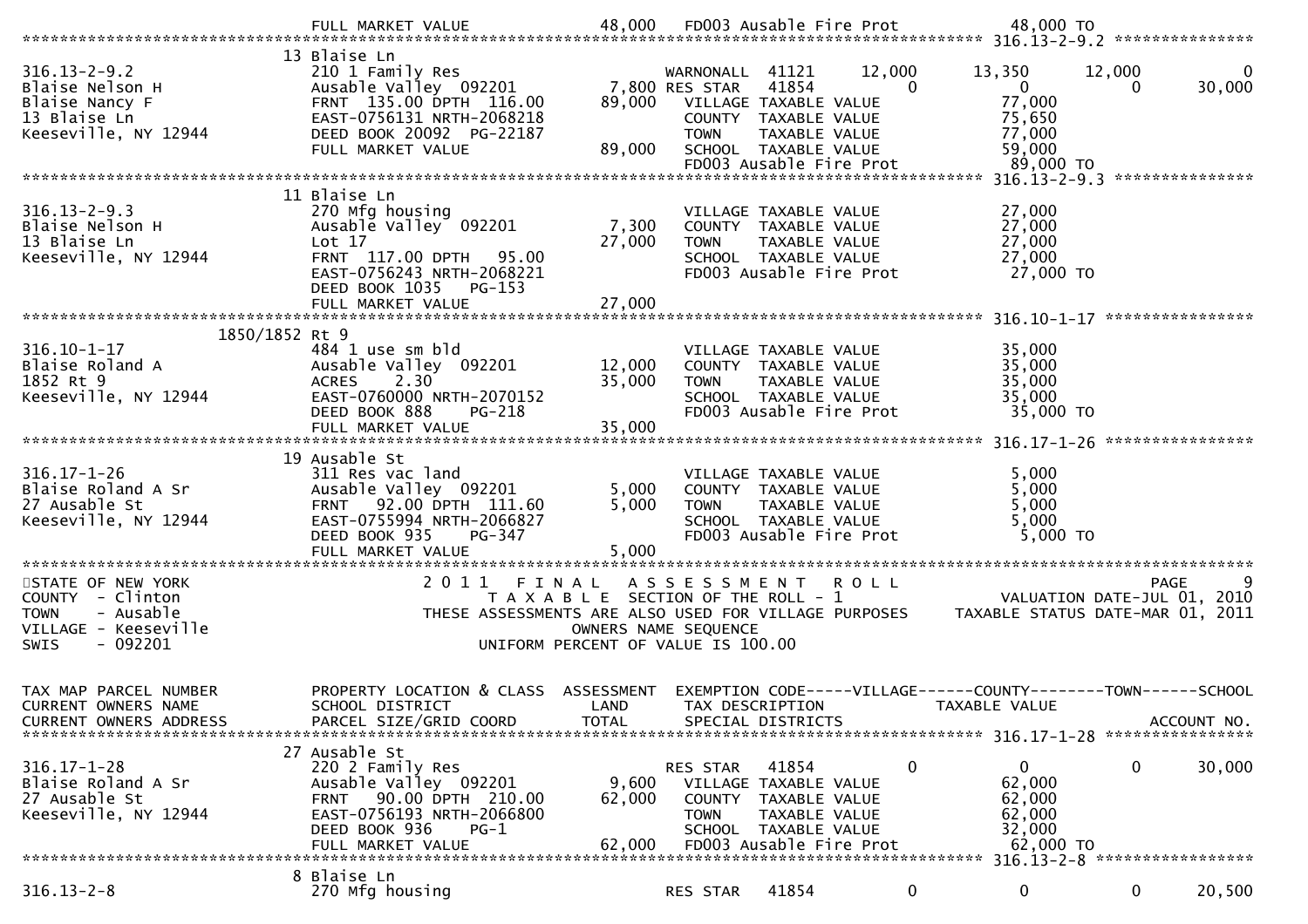| Blaise Steven E<br>Blaise Carol E<br>8 Blaise Ln<br>Keeseville, NY 12944                                                                                                                                | Ausable Valley 092201<br>FRNT 94.00 DPTH 122.00<br>EAST-0756110 NRTH-2068354<br>DEED BOOK 20092 PG-22186                                                            | 8,200<br>20,500                                                             | <b>TOWN</b>                                            | VILLAGE TAXABLE VALUE<br>COUNTY TAXABLE VALUE<br>TAXABLE VALUE<br>SCHOOL TAXABLE VALUE                                     |                    | 20,500<br>20,500<br>20,500<br>$\overline{0}$                                                                         |                                                                               |
|---------------------------------------------------------------------------------------------------------------------------------------------------------------------------------------------------------|---------------------------------------------------------------------------------------------------------------------------------------------------------------------|-----------------------------------------------------------------------------|--------------------------------------------------------|----------------------------------------------------------------------------------------------------------------------------|--------------------|----------------------------------------------------------------------------------------------------------------------|-------------------------------------------------------------------------------|
| $316.13 - 5 - 21$<br>Blaise Thomas James<br>Mace Shellie Lynn<br>PO Box 108<br>Keeseville, NY 12944                                                                                                     | 105 Ausable St<br>210 1 Family Res<br>Ausable Valley 092201<br>FRNT 65.00 DPTH 195.00<br>EAST-0757296 NRTH-2067844<br>DEED BOOK 20011 PG-30090<br>FULL MARKET VALUE | 8,100<br>61,000<br>61,000                                                   | <b>TOWN</b>                                            | VILLAGE TAXABLE VALUE<br>COUNTY TAXABLE VALUE<br>TAXABLE VALUE<br>SCHOOL TAXABLE VALUE<br>FD003 Ausable Fire Prot          |                    | 61,000<br>61,000<br>61,000<br>61,000<br>61,000 TO                                                                    |                                                                               |
|                                                                                                                                                                                                         | 9 Basket Ave                                                                                                                                                        |                                                                             |                                                        |                                                                                                                            |                    |                                                                                                                      |                                                                               |
| $315.12 - 2 - 1$<br>Bloom Rance<br>Bloom Michel<br>9 Basket Ave<br>Keeseville, NY 12944                                                                                                                 | 210 1 Family Res<br>Ausable Valley 092201<br>Oakwood Pk Sub Lot 1<br>FRNT 184.60 DPTH 150.13<br>EAST-0754948 NRTH-2070122<br>DEED BOOK 1014<br>PG-314               | 171,400                                                                     | RES STAR<br>9,900 VILLAGE TAXABLE VALUE<br><b>TOWN</b> | 41854<br>COUNTY TAXABLE VALUE<br>TAXABLE VALUE<br>SCHOOL TAXABLE VALUE<br>FD003 Ausable Fire Prot                          | $\mathbf 0$        | $\mathbf{0}$<br>171,400<br>171,400<br>171,400<br>141,400<br>171,400 TO                                               | $\mathbf 0$<br>30,000                                                         |
|                                                                                                                                                                                                         | 1744 Main St                                                                                                                                                        |                                                                             |                                                        |                                                                                                                            |                    |                                                                                                                      |                                                                               |
| $316.13 - 6 - 2$<br>BNG Interim Bank NA<br>TD Bank<br>380 Willington St. Tower B 12t EAST-0757950 NRTH-2068331<br>London, Ontario, Canada N6A4S4 DEED BOOK 20001 PG-21567                               | 462 Branch bank<br>Ausable Valley 092201<br>FRNT 100.00 DPTH 112.00<br>FULL MARKET VALUE                                                                            | 7,300<br>175,000<br>175,000                                                 | <b>TOWN</b>                                            | VILLAGE TAXABLE VALUE<br>COUNTY TAXABLE VALUE<br>TAXABLE VALUE<br>SCHOOL TAXABLE VALUE<br>FD003 Ausable Fire Prot          |                    | 175,000<br>175,000<br>175,000<br>175,000<br>175,000 TO                                                               |                                                                               |
| STATE OF NEW YORK<br>COUNTY - Clinton<br>- Ausable<br><b>TOWN</b><br>VILLAGE - Keeseville<br>$-092201$<br>SWIS                                                                                          | 2011 FINAL                                                                                                                                                          | T A X A B L E SECTION OF THE ROLL - 1<br>UNIFORM PERCENT OF VALUE IS 100.00 | A S S E S S M E N T<br>OWNERS NAME SEQUENCE            |                                                                                                                            | <b>ROLL</b>        | VALUATION DATE-JUL 01, 2010<br>THESE ASSESSMENTS ARE ALSO USED FOR VILLAGE PURPOSES TAXABLE STATUS DATE-MAR 01, 2011 | 10<br><b>PAGE</b>                                                             |
| TAX MAP PARCEL NUMBER<br>CURRENT OWNERS NAME                                                                                                                                                            | PROPERTY LOCATION & CLASS ASSESSMENT<br>SCHOOL DISTRICT                                                                                                             | LAND                                                                        |                                                        | TAX DESCRIPTION                                                                                                            |                    | EXEMPTION CODE-----VILLAGE------COUNTY--------TOWN------SCHOOL<br><b>TAXABLE VALUE</b>                               |                                                                               |
| $316.13 - 2 - 49$<br>Bourdeau Life Estate Joseph G Ausable Valley 092201<br>Bourdeau Life Estate Henriette Jackson Ct Subd Lot 23<br>Joseph & Henriette Bourdeau<br>30 Cedar Ct<br>Keeseville, NY 12944 | 30 Cedar Ct<br>210 1 Family Res<br>93.00 DPTH 105.55<br><b>FRNT</b><br>EAST-0756194 NRTH-2067512<br>DEED BOOK 20092 PG-21779<br>FULL MARKET VALUE                   | 133,700<br>133,700                                                          | WARCOMALL 41131<br>11,600 SR STAR<br><b>TOWN</b>       | 41834<br>VILLAGE TAXABLE VALUE<br>COUNTY TAXABLE VALUE<br>TAXABLE VALUE<br>SCHOOL TAXABLE VALUE<br>FD003 Ausable Fire Prot | 20,000<br>$\Omega$ | 33,425<br>$\mathbf{0}$<br>113,700<br>100,275<br>113,700<br>73,600<br>133,700 TO                                      | 20,000<br>$\mathbf{0}$<br>60,100<br>$\Omega$<br>316.17-2-5 ****************** |
| $316.17 - 2 - 5$<br>Braid James R<br>87 Ausable St<br>Keeseville, NY 12944                                                                                                                              | 85/87 Ausable St<br>220 2 Family Res<br>Ausable Valley 092201<br>FRNT 95.00 DPTH 266.00<br>EAST-0757104 NRTH-2067397<br>DEED BOOK 20102 PG-36279                    | 9,900<br>71,900                                                             | RES STAR<br><b>TOWN</b><br>SCHOOL                      | 41854<br>VILLAGE TAXABLE VALUE<br>COUNTY TAXABLE VALUE<br>TAXABLE VALUE<br>TAXABLE VALUE                                   | 0                  | $\overline{0}$<br>71,900<br>71,900<br>71,900<br>41,900                                                               | 0<br>30,000                                                                   |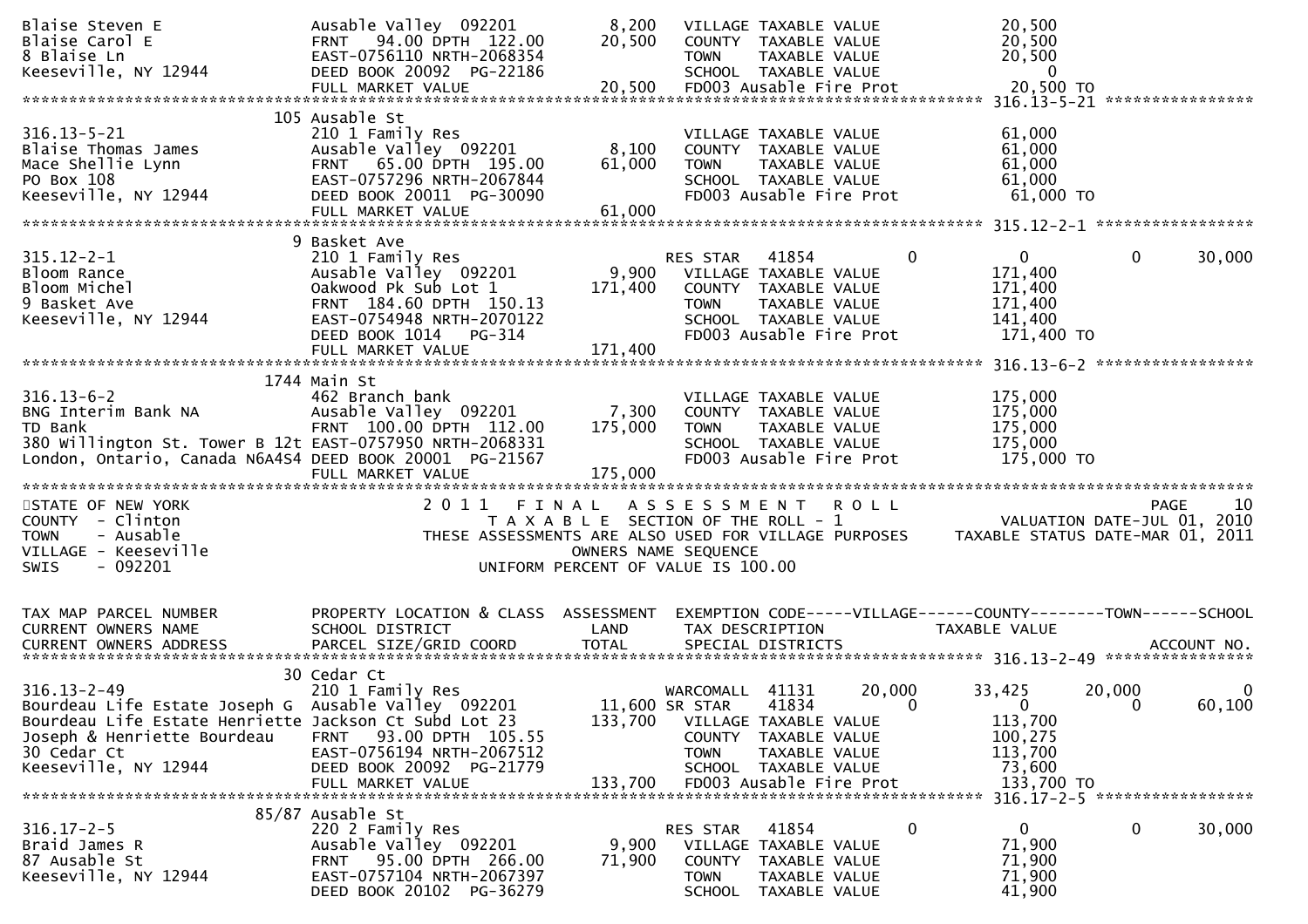|                                                                                                                      | FULL MARKET VALUE                                                                                                                                                           | 71,900                                                                      | OT004 Omitted Tax-Town                                                                                                    |                                                                                          | FD003 Ausable Fire Prot<br>OT002 Omitted Tax-County | 71,900 TO<br>29.38 MT<br>51.90 MT                                                          |               |                                                  |
|----------------------------------------------------------------------------------------------------------------------|-----------------------------------------------------------------------------------------------------------------------------------------------------------------------------|-----------------------------------------------------------------------------|---------------------------------------------------------------------------------------------------------------------------|------------------------------------------------------------------------------------------|-----------------------------------------------------|--------------------------------------------------------------------------------------------|---------------|--------------------------------------------------|
| $316.17 - 3 - 8$<br>Bresett John W<br>Bresett Kathleen E<br>78 Ausable St<br>Keeseville, NY 12944-1126               | 78 Ausable St<br>210 1 Family Res<br>Ausable Valley 092201<br>FRNT 90.00 DPTH 340.00<br>EAST-0757368 NRTH-2067095<br>DEED BOOK 20021 PG-45044<br>FULL MARKET VALUE          | 67,000<br>67,000                                                            | WARCOMALL 41131<br>10,500 SR STAR<br>VILLAGE TAXABLE VALUE<br><b>TOWN</b><br>SCHOOL TAXABLE VALUE                         | 41834<br>COUNTY TAXABLE VALUE<br><b>TAXABLE VALUE</b>                                    | 16,750<br>FD003 Ausable Fire Prot                   | 16,750<br>$\overline{0}$<br>$\Omega$<br>50,250<br>50,250<br>50,250<br>6,900<br>67,000 TO   | 16,750<br>0   | 0<br>60,100                                      |
|                                                                                                                      | 1820 Rt 9                                                                                                                                                                   |                                                                             |                                                                                                                           |                                                                                          |                                                     |                                                                                            |               |                                                  |
| $316.10 - 1 - 24$<br>Bresett Scott W<br>Bresett Kelly J<br>1820 N Ausable St<br>Keeseville, NY 12944                 | 210 1 Family Res<br>Ausable Valley 092201<br>Lot 16 Pl 12000 Al<br>FRNT 50.00 DPTH 215.00<br>EAST-0759263 NRTH-2069601<br>DEED BOOK 20061 PG-94753<br>FULL MARKET VALUE     | 7,500<br>79,300<br>79,300                                                   | RES STAR<br>VILLAGE TAXABLE VALUE<br>COUNTY TAXABLE VALUE<br><b>TOWN</b>                                                  | 41854<br>TAXABLE VALUE<br>SCHOOL TAXABLE VALUE                                           | FD003 Ausable Fire Prot                             | $\overline{0}$<br>$\Omega$<br>79,300<br>79,300<br>79,300<br>49,300<br>79,300 TO            | $\mathbf{0}$  | 30,000                                           |
|                                                                                                                      |                                                                                                                                                                             |                                                                             |                                                                                                                           |                                                                                          |                                                     |                                                                                            |               |                                                  |
| $316.17 - 2 - 12$<br>Brown Edward<br>Brown Cecelia<br>65 Ausable St<br>Keeseville, NY 12944                          | 65 Ausable St<br>210 1 Family Res<br>Ausable Valley 092201<br>FRNT 100.00 DPTH 103.50<br>EAST-0756949 NRTH-2066944<br>DEED BOOK 20102 PG-31884<br>FULL MARKET VALUE         | 69,800<br>69,800                                                            | CW_10_VET/ 41152<br>7,000 SR STAR<br>VILLAGE TAXABLE VALUE<br>COUNTY TAXABLE VALUE<br><b>TOWN</b><br>SCHOOL TAXABLE VALUE | 41834<br>TAXABLE VALUE                                                                   | FD003 Ausable Fire Prot                             | 0<br>6,980<br>$\Omega$<br>$\mathbf{0}$<br>69,800<br>62,820<br>69,800<br>9,700<br>69,800 TO | 0<br>$\Omega$ | 0<br>60,100                                      |
| STATE OF NEW YORK<br>COUNTY - Clinton<br>- Ausable<br><b>TOWN</b><br>VILLAGE - Keeseville<br>- 092201<br><b>SWIS</b> | 2011 FINAL ASSESSMENT<br>THESE ASSESSMENTS ARE ALSO USED FOR VILLAGE PURPOSES                                                                                               | T A X A B L E SECTION OF THE ROLL - 1<br>UNIFORM PERCENT OF VALUE IS 100.00 | OWNERS NAME SEQUENCE                                                                                                      |                                                                                          | <b>ROLL</b>                                         | TAXABLE STATUS DATE-MAR 01, 2011                                                           |               | 11<br><b>PAGE</b><br>VALUATION DATE-JUL 01, 2010 |
| TAX MAP PARCEL NUMBER<br>CURRENT OWNERS NAME<br><b>CURRENT OWNERS ADDRESS</b>                                        | PROPERTY LOCATION & CLASS ASSESSMENT<br>SCHOOL DISTRICT<br>PARCEL SIZE/GRID COORD                                                                                           | LAND<br><b>TOTAL</b>                                                        | TAX DESCRIPTION                                                                                                           | SPECIAL DISTRICTS                                                                        |                                                     | EXEMPTION CODE-----VILLAGE------COUNTY--------TOWN------SCHOOL<br>TAXABLE VALUE            |               | ACCOUNT NO.                                      |
| $316.17 - 2 - 14.2$<br>Brown Edward<br>Brown Cecelia<br>65 Ausable St<br>Keeseville, NY 12944                        | Ausable St<br>311 Res vac land<br>Ausable Valley 092201<br>32.00 DPTH<br><b>FRNT</b><br>78.00<br>EAST-0757003 NRTH-2066988<br>DEED BOOK 20102 PG-31884<br>FULL MARKET VALUE | 3,200<br>3,200<br>3,200                                                     | VILLAGE TAXABLE VALUE<br>TOWN                                                                                             | COUNTY TAXABLE VALUE<br>TAXABLE VALUE<br>SCHOOL TAXABLE VALUE                            | FD003 Ausable Fire Prot                             | 3,200<br>3,200<br>3,200<br>3,200<br>3,200 TO                                               |               |                                                  |
| $315.12 - 2 - 31$<br>Bujold Craig J<br>Bujold Dawn M<br>2 Woodlawn Dr<br>Keeseville, NY 12944                        | 2 Woodlawn Dr<br>210 1 Family Res<br>Ausable Valley 092201<br>Lot 15<br>FRNT 200.00 DPTH 200.00<br><b>BANK</b><br>080                                                       | 10,800<br>93,500                                                            | RES STAR<br><b>TOWN</b><br>SCHOOL                                                                                         | 41854<br>VILLAGE TAXABLE VALUE<br>COUNTY TAXABLE VALUE<br>TAXABLE VALUE<br>TAXABLE VALUE |                                                     | 0<br>0<br>93,500<br>93,500<br>93,500<br>63,500                                             | 0             | 30,000                                           |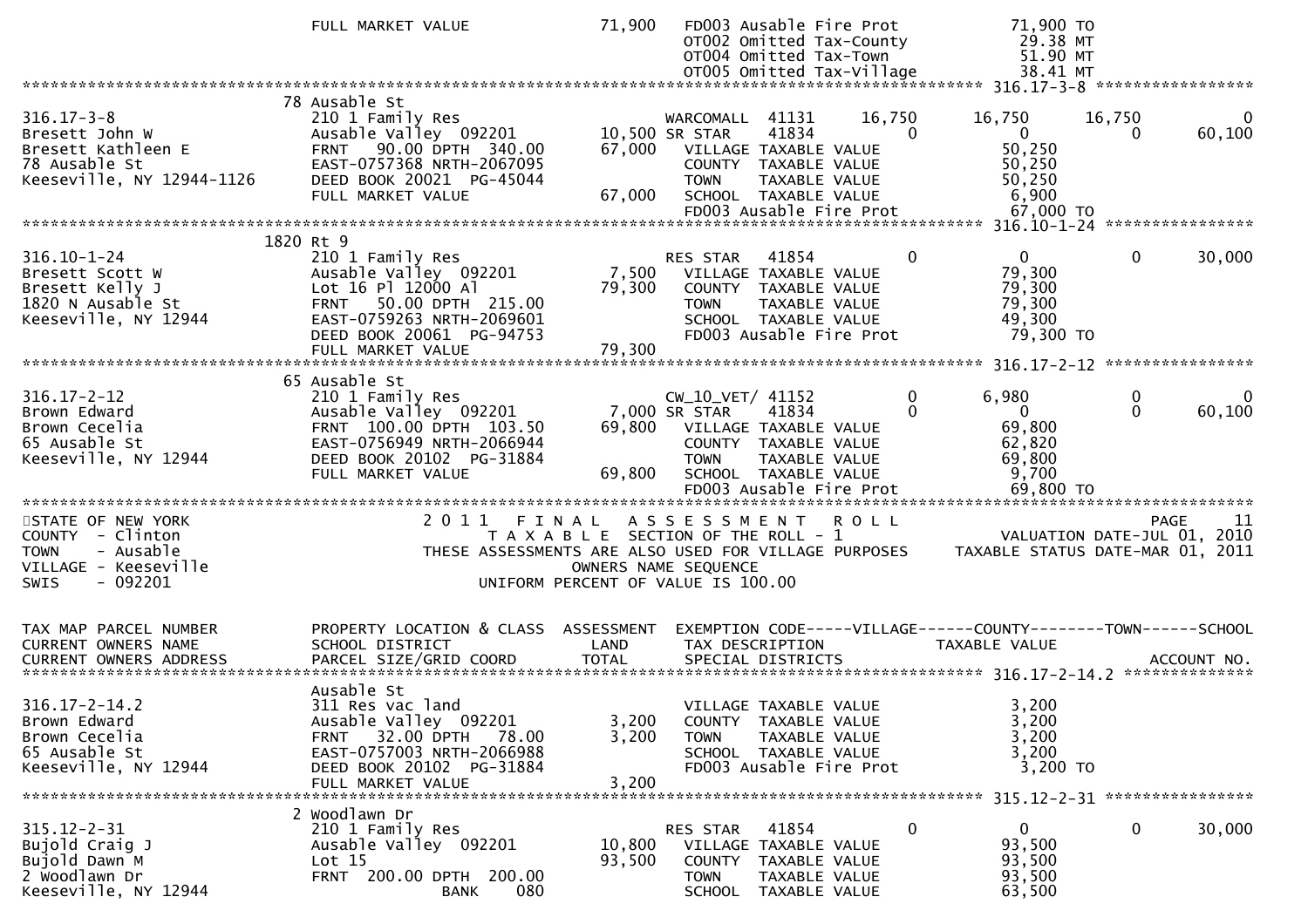|                                                                                                                  | EAST-0754429 NRTH-2068860<br>DEED BOOK 20072 PG-8835                                                                                                                            |                           | FD003 Ausable Fire Prot                                                                                                                                      |                                     | 93,500 TO                                                                       |              |                             |
|------------------------------------------------------------------------------------------------------------------|---------------------------------------------------------------------------------------------------------------------------------------------------------------------------------|---------------------------|--------------------------------------------------------------------------------------------------------------------------------------------------------------|-------------------------------------|---------------------------------------------------------------------------------|--------------|-----------------------------|
|                                                                                                                  | FULL MARKET VALUE                                                                                                                                                               | 93,500                    |                                                                                                                                                              |                                     |                                                                                 |              |                             |
| $315.16 - 2 - 20$<br>Burrell Life Use Franklin<br>Burrell Life Use Theresa<br>22 Pine St<br>Keeseville, NY 12944 | 22 Pine St<br>210 1 Family Res<br>Ausable Valley 092201<br>FRNT 90.00 DPTH 202.00<br>EAST-0755298 NRTH-2067428<br>DEED BOOK 20102 PG-33917<br>FULL MARKET VALUE                 | 50,600<br>50,600          | WARNONALL 41121<br>41834<br>9,500 SR STAR<br>VILLAGE TAXABLE VALUE<br>COUNTY TAXABLE VALUE<br><b>TOWN</b><br>SCHOOL TAXABLE VALUE<br>FD003 Ausable Fire Prot | 7,590<br>$\Omega$<br>TAXABLE VALUE  | 7,590<br>$\mathbf{0}$<br>43,010<br>43,010<br>43,010<br>$\Omega$<br>50,600 TO    | 7,590<br>0   | 0<br>50,600                 |
|                                                                                                                  | 18 Grove St                                                                                                                                                                     |                           |                                                                                                                                                              |                                     |                                                                                 |              |                             |
| $316.9 - 2 - 9$<br>Busha Life Use Donald & Ruth<br>Busha Joseph D<br>50 Bundy Hill Rd<br>Lisbon, $CT$ 06351      | 210 1 Family Res<br>Ausable Valley 092201<br>FRNT 56.00 DPTH 350.00<br>EAST-0756304 NRTH-2069721<br>DEED BOOK 621<br><b>PG-297</b><br>FULL MARKET VALUE                         | 8,200<br>42,000<br>42,000 | 41101<br><b>VETERANS</b><br>VILLAGE TAXABLE VALUE<br>COUNTY TAXABLE VALUE<br><b>TOWN</b><br>SCHOOL TAXABLE VALUE<br>FD003 Ausable Fire Prot                  | 1,550<br>TAXABLE VALUE              | 1,550<br>40,450<br>40,450<br>40,450<br>42,000<br>42,000 TO                      | 1,550        |                             |
|                                                                                                                  | 1872 Main St                                                                                                                                                                    |                           |                                                                                                                                                              |                                     |                                                                                 |              |                             |
| $316.9 - 1 - 3$<br>Calkins Mark A Sr<br>1872 Main St<br>Keeseville, NY 12944                                     | 210 1 Family Res<br>Ausable Valley 092201<br>FRNT 39.47 DPTH 333.82<br>EAST-0755587 NRTH-2070128<br>DEED BOOK 20072 PG-5025<br>FULL MARKET VALUE                                | 8,700<br>62,000<br>62,000 | RES STAR<br>41854<br>VILLAGE TAXABLE VALUE<br>COUNTY TAXABLE VALUE<br><b>TOWN</b><br>SCHOOL TAXABLE VALUE<br>FD003 Ausable Fire Prot                         | 0<br>TAXABLE VALUE                  | $\mathbf{0}$<br>62,000<br>62,000<br>62,000<br>32,000<br>62,000 TO               | $\mathbf{0}$ | 30,000                      |
| STATE OF NEW YORK                                                                                                | 2011                                                                                                                                                                            | FINAL                     | ASSESSMENT                                                                                                                                                   | <b>ROLL</b>                         |                                                                                 |              | 12<br><b>PAGE</b>           |
| COUNTY - Clinton<br><b>TOWN</b><br>- Ausable<br>VILLAGE - Keeseville<br>$-092201$<br><b>SWIS</b>                 |                                                                                                                                                                                 | OWNERS NAME SEQUENCE      | T A X A B L E SECTION OF THE ROLL - 1<br>THESE ASSESSMENTS ARE ALSO USED FOR VILLAGE PURPOSES<br>UNIFORM PERCENT OF VALUE IS 100.00                          |                                     | TAXABLE STATUS DATE-MAR 01, 2011                                                |              | VALUATION DATE-JUL 01, 2010 |
| TAX MAP PARCEL NUMBER<br>CURRENT OWNERS NAME<br><b>CURRENT OWNERS ADDRESS</b>                                    | PROPERTY LOCATION & CLASS ASSESSMENT<br>SCHOOL DISTRICT                                                                                                                         | LAND<br><b>TOTAL</b>      | TAX DESCRIPTION<br>SPECIAL DISTRICTS                                                                                                                         |                                     | EXEMPTION CODE-----VILLAGE------COUNTY--------TOWN------SCHOOL<br>TAXABLE VALUE |              | ACCOUNT NO.                 |
|                                                                                                                  | PARCEL SIZE/GRID COORD                                                                                                                                                          |                           |                                                                                                                                                              |                                     |                                                                                 |              |                             |
| $316.13 - 2 - 57$<br>Call David W<br>Call Crystal L<br>50 Cedar Ct<br>Keeseville, NY 12944                       | 50 Cedar Ct<br>210 1 Family Res<br>Ausable Valley 092201<br>Jackson Sub Lot 14 & 15<br>FRNT 150.00 DPTH 149.04<br>080<br><b>BANK</b>                                            | 12,300<br>125,000         | 41854<br>RES STAR<br>VILLAGE TAXABLE VALUE<br>COUNTY TAXABLE VALUE<br><b>TOWN</b><br>SCHOOL TAXABLE VALUE                                                    | 0<br>TAXABLE VALUE                  | $\overline{0}$<br>125,000<br>125,000<br>125,000<br>95,000                       | $\mathbf 0$  | 30,000                      |
|                                                                                                                  | EAST-0756334 NRTH-2068096<br>DEED BOOK 20072 PG-7177<br>FULL MARKET VALUE                                                                                                       | 125,000                   | FD003 Ausable Fire Prot                                                                                                                                      |                                     | 125,000 TO                                                                      |              |                             |
| $316.13 - 2 - 29$<br>Camire Kevin J<br>142 Pleasant St<br>Keeseville, NY 12944                                   | 142 Pleasant St<br>210 1 Family Res<br>Ausable Valley 092201<br>Mussen Survey Bk 9 Pg 71<br>49.50 DPTH 173.00<br><b>FRNT</b><br>940<br><b>BANK</b><br>EAST-0756016 NRTH-2067195 | 7,100<br>48,000           | 41854<br>RES STAR<br>VILLAGE TAXABLE VALUE<br><b>COUNTY</b><br><b>TOWN</b><br>SCHOOL TAXABLE VALUE<br>FD003 Ausable Fire Prot                                | 0<br>TAXABLE VALUE<br>TAXABLE VALUE | $\mathbf{0}$<br>48,000<br>48,000<br>48,000<br>18,000<br>48,000 TO               | $\mathbf 0$  | 30,000                      |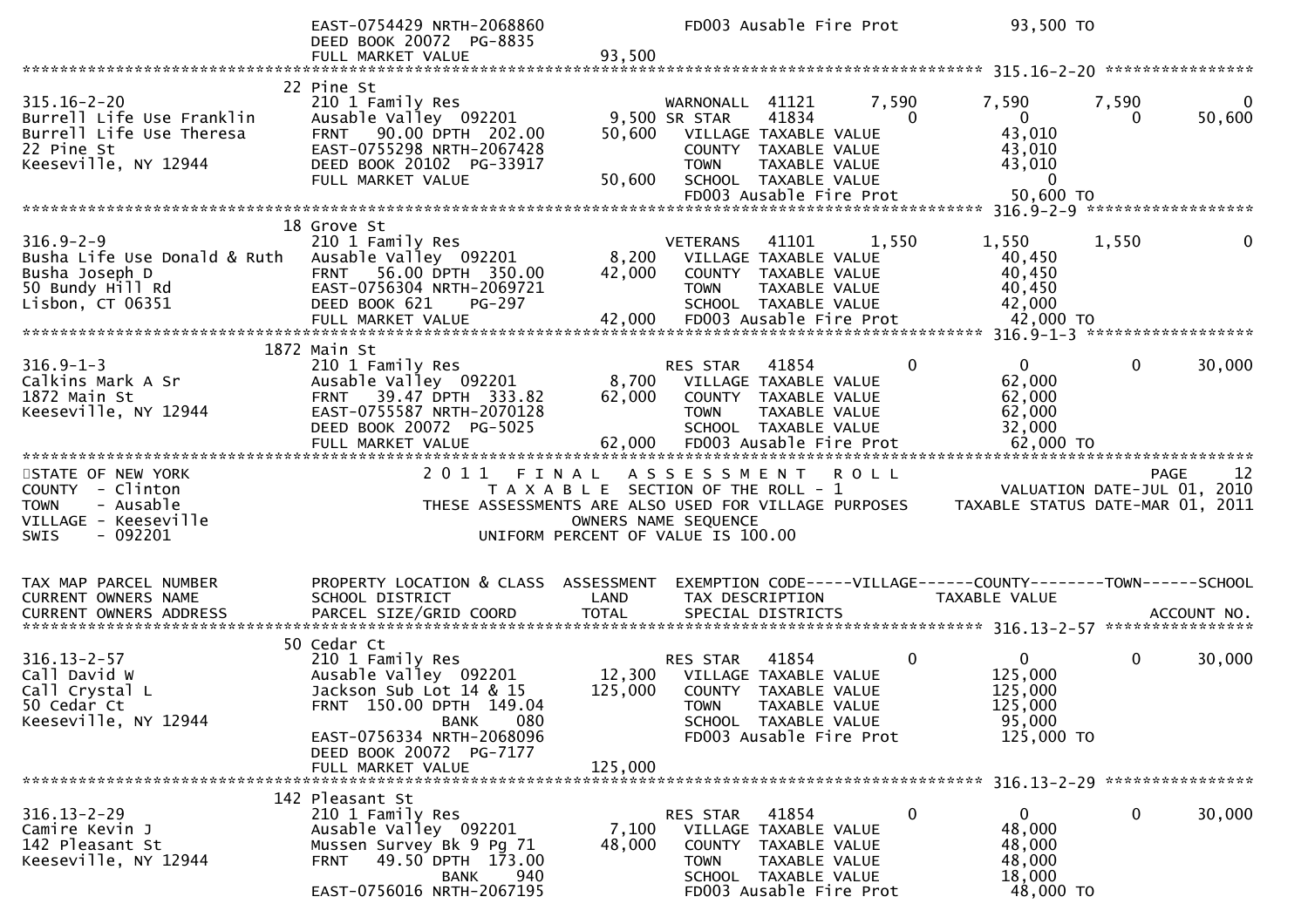|                                                                                                                                                                                                                                                                                      | DEED BOOK 20021 PG-38791<br>FULL MARKET VALUE                                                                                                                                  | 48,000                        |                                                                                                                                                                                                            |              |                                                                   |                                                        |
|--------------------------------------------------------------------------------------------------------------------------------------------------------------------------------------------------------------------------------------------------------------------------------------|--------------------------------------------------------------------------------------------------------------------------------------------------------------------------------|-------------------------------|------------------------------------------------------------------------------------------------------------------------------------------------------------------------------------------------------------|--------------|-------------------------------------------------------------------|--------------------------------------------------------|
| $316.13 - 5 - 5$<br>Caron Arthur N<br>Caron Arlene M<br>159 Ausable St<br>Keeseville, NY 12944                                                                                                                                                                                       | 159 Ausable St<br>210 1 Family Res<br>Ausable Valley 092201<br>FRNT 61.00 DPTH 132.00<br>EAST-0757850 NRTH-2069007<br>DEED BOOK 914<br>PG-254<br>FULL MARKET VALUE             | 7,000<br>66,400<br>66,400     | 41854<br>RES STAR<br>VILLAGE TAXABLE VALUE<br>COUNTY TAXABLE VALUE<br>TAXABLE VALUE<br><b>TOWN</b><br>SCHOOL TAXABLE VALUE<br>FD003 Ausable Fire Prot                                                      | $\Omega$     | $\mathbf{0}$<br>66,400<br>66,400<br>66,400<br>36,400<br>66,400 TO | $\mathbf 0$<br>30,000<br>315.20-1-10.1 *************** |
| 315.20-1-10.1<br>Carter Jack<br>196 Pleasant St<br>Keeseville, NY 12944                                                                                                                                                                                                              | 196 Pleasant St<br>210 1 Family Res<br>Ausable Valley 092201<br>98.87 DPTH 240.00<br><b>FRNT</b><br>EAST-0754806 NRTH-2066582<br>DEED BOOK 20082 PG-15809<br>FULL MARKET VALUE | 7,900<br>42,700<br>42,700     | VILLAGE TAXABLE VALUE<br>COUNTY TAXABLE VALUE<br><b>TOWN</b><br>TAXABLE VALUE<br>SCHOOL TAXABLE VALUE<br>FD003 Ausable Fire Prot                                                                           |              | 42,700<br>42,700<br>42,700<br>42,700<br>42,700 TO                 |                                                        |
| $316.13 - 3 - 11$<br>Carter Jack<br>196 Pleasant St<br>Keeseville, NY 12944                                                                                                                                                                                                          | 44 Liberty St<br>220 2 Family Res<br>Ausable Valley 092201<br>22202<br>FRNT 107.00 DPTH 119.00<br>EAST-0756917 NRTH-2068024<br>DEED BOOK 20082 PG-15807<br>FULL MARKET VALUE   | 6,800<br>79,000<br>79,000     | VILLAGE TAXABLE VALUE<br>COUNTY TAXABLE VALUE<br><b>TOWN</b><br>TAXABLE VALUE<br>SCHOOL TAXABLE VALUE<br>FD003 Ausable Fire Prot                                                                           |              | 79,000<br>79,000<br>79,000<br>79,000<br>79,000 TO                 |                                                        |
| STATE OF NEW YORK<br>COUNTY - Clinton<br>- Ausable<br><b>TOWN</b><br>VILLAGE - Keeseville<br>$-092201$<br><b>SWIS</b>                                                                                                                                                                | 2 0 1 1                                                                                                                                                                        | FINAL<br>OWNERS NAME SEQUENCE | A S S E S S M E N T<br><b>ROLL</b><br>T A X A B L E SECTION OF THE ROLL - 1<br>THESE ASSESSMENTS ARE ALSO USED FOR VILLAGE PURPOSES TAXABLE STATUS DATE-MAR 01, 2011<br>UNIFORM PERCENT OF VALUE IS 100.00 |              |                                                                   | PAGE<br>-13<br>VALUATION DATE-JUL 01, 2010             |
| TAX MAP PARCEL NUMBER<br><b>CURRENT OWNERS NAME</b><br>.CURRENT OWNERS ADDRESS PARCEL SIZE/GRID COORD TOTAL SPECIAL DISTRICTS (ACCOUNT NO ACCOUNT NO ACCOUNT NO AND EXAMPLE TO THE SPECIAL DISTRICTS AND A SERVER AND A SERVER AND THE SPECIAL STECLES AND THE SERVER AND THE SERVER | PROPERTY LOCATION & CLASS ASSESSMENT<br>SCHOOL DISTRICT                                                                                                                        | LAND                          | EXEMPTION CODE-----VILLAGE------COUNTY--------TOWN------SCHOOL<br>TAX DESCRIPTION                                                                                                                          |              | TAXABLE VALUE                                                     |                                                        |
| $316.13 - 3 - 10$<br>Carter Jack E<br>196 Pleasant St<br>Keeseville, NY 12944                                                                                                                                                                                                        | Liberty St<br>311 Res vac land<br>Ausable Valley 092201<br>FRNT 182.00 DPTH 203.00<br>EAST-0756983 NRTH-2067924<br>DEED BOOK 20082 PG-15810<br>FULL MARKET VALUE               | 10,300<br>10,300<br>10,300    | VILLAGE TAXABLE VALUE<br>COUNTY TAXABLE VALUE<br>TAXABLE VALUE<br><b>TOWN</b><br>SCHOOL TAXABLE VALUE<br>FD003 Ausable Fire Prot                                                                           |              | 10,300<br>10,300<br>10,300<br>10,300<br>10,300 TO                 |                                                        |
| $316.13 - 3 - 13$<br>Carter Jack E<br>196 Pleasant St<br>Keeseville, NY 12944                                                                                                                                                                                                        | 50 Liberty St<br>220 2 Family Res<br>Ausable Valley 092201<br>61.50 DPTH 302.00<br><b>FRNT</b><br>EAST-0756912 NRTH-2068271<br>DEED BOOK 20082 PG-15808<br>FULL MARKET VALUE   | 8,400<br>75,000<br>75,000     | VILLAGE TAXABLE VALUE<br>COUNTY TAXABLE VALUE<br>TAXABLE VALUE<br><b>TOWN</b><br>SCHOOL TAXABLE VALUE<br>FD003 Ausable Fire Prot                                                                           |              | 75,000<br>75,000<br>75,000<br>75,000<br>75,000 TO                 |                                                        |
| 1850/1854 Main St<br>$316.9 - 1 - 10$                                                                                                                                                                                                                                                | 280 Res Multiple                                                                                                                                                               |                               | CW_10_VET/ 41152                                                                                                                                                                                           | $\mathbf{0}$ | 8,000                                                             | $\bf{0}$<br>$\mathbf 0$                                |
|                                                                                                                                                                                                                                                                                      |                                                                                                                                                                                |                               |                                                                                                                                                                                                            |              |                                                                   |                                                        |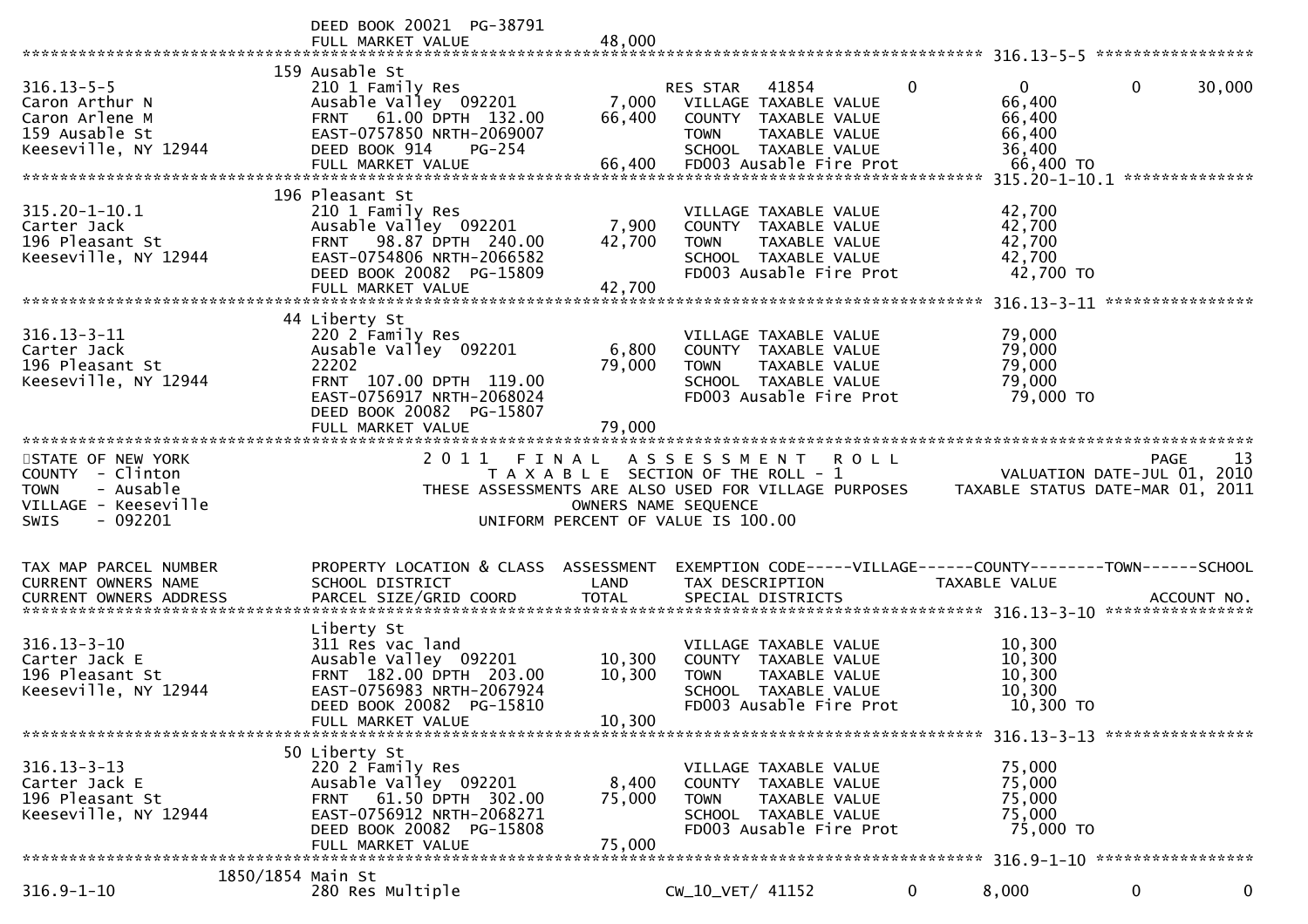| Carter Margi<br>1850 Main St<br>Keeseville, NY 12944                                                                  | Ausable Valley 092201<br>FRNT 144.00 DPTH 240.00<br>EAST-0755850 NRTH-2069724<br>DEED BOOK 20011 PG-31709<br>FULL MARKET VALUE                                                                     | 127,000<br>127,000          | 41854<br>10,700 RES STAR<br>VILLAGE TAXABLE VALUE<br>COUNTY TAXABLE VALUE<br>TAXABLE VALUE<br><b>TOWN</b><br>SCHOOL TAXABLE VALUE<br>FD003 Ausable Fire Prot                       | $\mathbf 0$   | $\mathbf{0}$<br>127,000<br>119,000<br>127,000<br>97,000<br>127,000 TO        | $\mathbf 0$   | 30,000            |
|-----------------------------------------------------------------------------------------------------------------------|----------------------------------------------------------------------------------------------------------------------------------------------------------------------------------------------------|-----------------------------|------------------------------------------------------------------------------------------------------------------------------------------------------------------------------------|---------------|------------------------------------------------------------------------------|---------------|-------------------|
|                                                                                                                       |                                                                                                                                                                                                    |                             |                                                                                                                                                                                    |               |                                                                              |               |                   |
| $316.13 - 5 - 12$<br>Carter Sue Ann<br>1758 Main St<br>Keeseville, NY 12944                                           | 1758 Main St<br>210 1 Family Res<br>Ausable Valley 092201<br>FRNT 44.61 DPTH 222.76<br>EAST-0757648 NRTH-2068505<br>DEED BOOK 20112 PG-37728<br>FULL MARKET VALUE                                  | 7,800<br>125,000<br>125,000 | VILLAGE TAXABLE VALUE<br>COUNTY TAXABLE VALUE<br><b>TOWN</b><br>TAXABLE VALUE<br>SCHOOL TAXABLE VALUE<br>FD003 Ausable Fire Prot                                                   |               | 125,000<br>125,000<br>125,000<br>125,000<br>125,000 TO                       |               |                   |
|                                                                                                                       |                                                                                                                                                                                                    |                             |                                                                                                                                                                                    |               |                                                                              |               |                   |
| $316.13 - 3 - 12$<br>Caudell Robin<br>PO Box 2433<br>Plattsburgh, NY 12901                                            | 48 Liberty St<br>210 1 Family Res<br>Ausable Valley 092201<br>68.00 DPTH 127.00<br><b>FRNT</b><br>080<br><b>BANK</b><br>EAST-0756870 NRTH-2068140<br>DEED BOOK 20082 PG-18200<br>FULL MARKET VALUE | 79,200<br>79,200            | $CW_10_VET/41152$<br>6,300 RES STAR<br>41854<br>VILLAGE TAXABLE VALUE<br>COUNTY TAXABLE VALUE<br><b>TOWN</b><br>TAXABLE VALUE<br>SCHOOL TAXABLE VALUE<br>FD003 Ausable Fire Prot   | 0<br>$\Omega$ | 7,920<br>$\overline{0}$<br>79,200<br>71,280<br>79,200<br>49,200<br>79,200 TO | 0<br>$\Omega$ | 0<br>30,000       |
|                                                                                                                       | 2011 FINAL                                                                                                                                                                                         |                             |                                                                                                                                                                                    |               |                                                                              |               | <b>PAGE</b><br>14 |
| STATE OF NEW YORK<br>COUNTY - Clinton<br>- Ausable<br><b>TOWN</b><br>VILLAGE - Keeseville<br>$-092201$<br><b>SWIS</b> |                                                                                                                                                                                                    |                             | A S S E S S M E N T<br>T A X A B L E SECTION OF THE ROLL - 1<br>THESE ASSESSMENTS ARE ALSO USED FOR VILLAGE PURPOSES<br>OWNERS NAME SEQUENCE<br>UNIFORM PERCENT OF VALUE IS 100.00 | <b>ROLL</b>   | VALUATION DATE-JUL 01, 2010<br>TAXABLE STATUS DATE-MAR 01, 2011              |               |                   |
| TAX MAP PARCEL NUMBER<br><b>CURRENT OWNERS NAME</b><br><b>CURRENT OWNERS ADDRESS</b>                                  | PROPERTY LOCATION & CLASS ASSESSMENT<br>SCHOOL DISTRICT<br>PARCEL SIZE/GRID COORD                                                                                                                  | LAND<br><b>TOTAL</b>        | EXEMPTION CODE-----VILLAGE------COUNTY--------TOWN------SCHOOL<br>TAX DESCRIPTION<br>SPECIAL DISTRICTS                                                                             |               | TAXABLE VALUE                                                                |               | ACCOUNT NO.       |
|                                                                                                                       |                                                                                                                                                                                                    |                             |                                                                                                                                                                                    |               |                                                                              |               |                   |
| 316.10-1-14.11<br>Chiappalone Alfred<br>9 Tiffany Way<br>Plattsburgh, NY 12901-1654                                   | 1872 Rt 9<br>330 Vacant comm<br>Ausable Valley 092201<br>FRNT 42.00 DPTH 203.00<br>EAST-0760108 NRTH-2070661<br>DEED BOOK 557<br><b>PG-228</b>                                                     | 2,500<br>2,500              | VILLAGE TAXABLE VALUE<br>COUNTY TAXABLE VALUE<br><b>TOWN</b><br>TAXABLE VALUE<br>SCHOOL TAXABLE VALUE<br>FD003 Ausable Fire Prot                                                   |               | 2,500<br>2,500<br>2,500<br>2,500<br>2,500 TO                                 |               |                   |
| $315.16 - 2 - 11$<br>Clark Alice L<br>276 Rt 9N<br>Keeseville, NY 12944                                               | 8 Patnode Ln<br>220 2 Family Res<br>Ausable Valley 092201<br>80.80 DPTH 137.80<br><b>FRNT</b><br>320<br>BANK<br>EAST-0755515 NRTH-2067208<br>DEED BOOK 968<br>PG-074<br>FULL MARKET VALUE          | 6,300<br>59,700<br>59,700   | VILLAGE TAXABLE VALUE<br>COUNTY TAXABLE VALUE<br>TAXABLE VALUE<br><b>TOWN</b><br>SCHOOL TAXABLE VALUE<br>FD003 Ausable Fire Prot                                                   |               | 59,700<br>59,700<br>59,700<br>59,700<br>59,700 TO                            |               |                   |
| $315.12 - 2 - 10$<br>Clark Renee S<br>PO Box 47<br>Keeseville, NY 12944                                               | 55 School St<br>210 1 Family Res<br>Ausable Valley 092201<br>Oakwood Pk Sub Lot 10<br>99.57 DPTH 180.37<br><b>FRNT</b>                                                                             | 9,900<br>142,700            | VILLAGE TAXABLE VALUE<br>COUNTY TAXABLE VALUE<br><b>TOWN</b><br>TAXABLE VALUE<br>SCHOOL TAXABLE VALUE                                                                              |               | 142,700<br>142,700<br>142,700<br>142,700                                     |               |                   |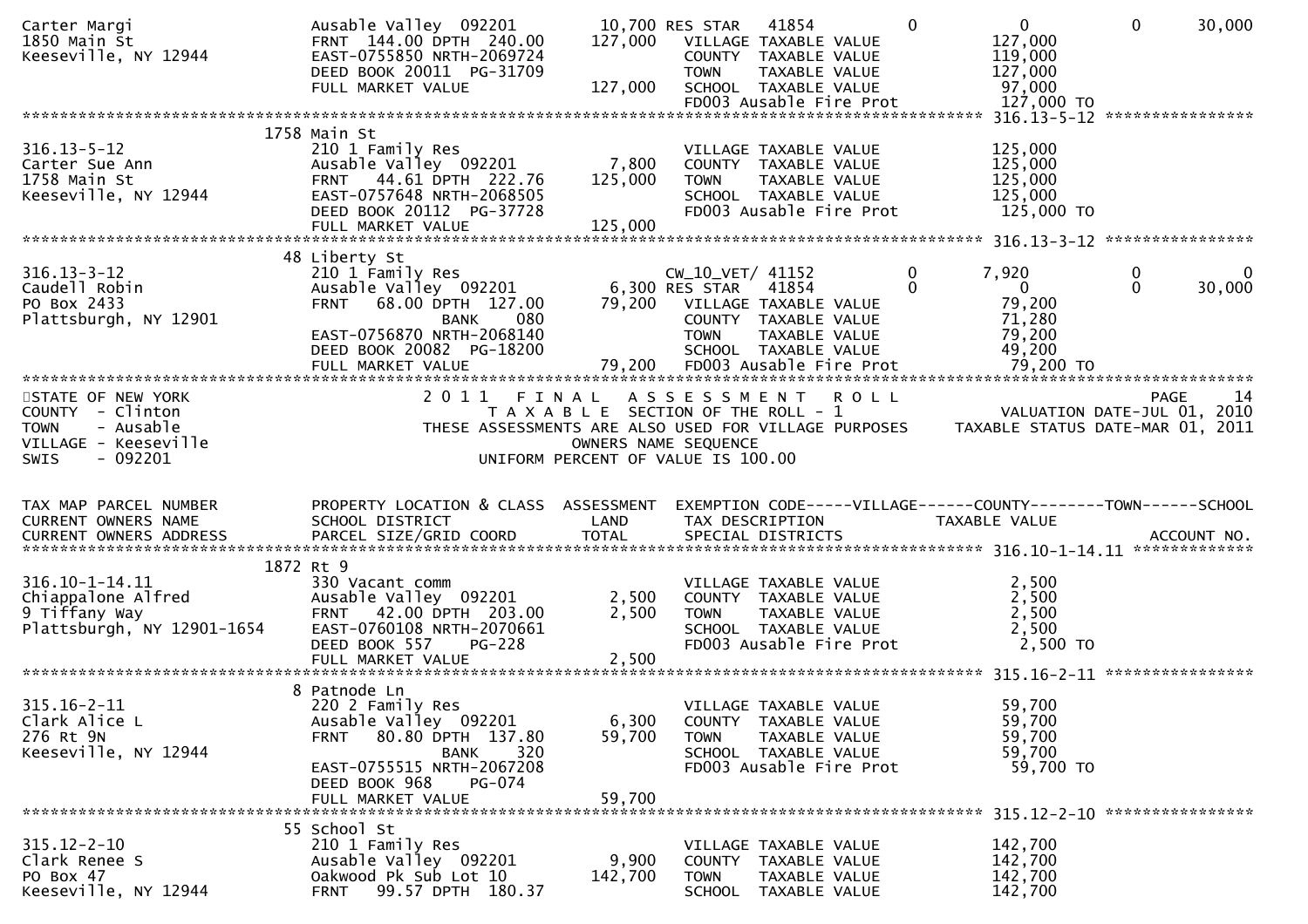|                                                                                                  | EAST-0754309 NRTH-2069763<br>DEED BOOK 20041 PG-77198<br>FULL MARKET VALUE                                                                               | 142,700                    | FD003 Ausable Fire Prot                                                                                                                   | 142,700 TO                                             |                                                                 |
|--------------------------------------------------------------------------------------------------|----------------------------------------------------------------------------------------------------------------------------------------------------------|----------------------------|-------------------------------------------------------------------------------------------------------------------------------------------|--------------------------------------------------------|-----------------------------------------------------------------|
|                                                                                                  |                                                                                                                                                          |                            |                                                                                                                                           |                                                        |                                                                 |
| $316.9 - 3 - 6$<br>Clark Wayne C<br>PO Box 330<br>Keeseville, NY 12944                           | 1791 Rt 9<br>431 Auto dealer<br>Ausable Valley 092201<br>FRNT 132.00 DPTH 187.23<br>080<br>BANK<br>EAST-0758495 NRTH-2069479<br>DEED BOOK 98001 PG-00781 | 10,000<br>197,000          | VILLAGE TAXABLE VALUE<br>COUNTY TAXABLE VALUE<br>TAXABLE VALUE<br><b>TOWN</b><br>SCHOOL TAXABLE VALUE<br>FD003 Ausable Fire Prot          | 197,000<br>197,000<br>197,000<br>197,000<br>197,000 TO |                                                                 |
|                                                                                                  | FULL MARKET VALUE                                                                                                                                        | 197,000                    |                                                                                                                                           |                                                        |                                                                 |
|                                                                                                  | Rt 9                                                                                                                                                     |                            |                                                                                                                                           |                                                        |                                                                 |
| $316.9 - 3 - 9$<br>Clark Wayne C<br>PO Box 330<br>Keeseville, NY 12944                           | 323 Vacant rural<br>Ausable Valley 092201<br>5.62<br><b>ACRES</b><br>EAST-0758372 NRTH-2069799<br>DEED BOOK 98001 PG-00781<br>FULL MARKET VALUE          | 11,000<br>11,000<br>11,000 | VILLAGE TAXABLE VALUE<br>COUNTY TAXABLE VALUE<br>TAXABLE VALUE<br><b>TOWN</b><br>SCHOOL TAXABLE VALUE<br>FD003 Ausable Fire Prot          | 11,000<br>11,000<br>11,000<br>11,000<br>11,000 TO      |                                                                 |
| STATE OF NEW YORK                                                                                | 2011 FINAL                                                                                                                                               |                            | A S S E S S M E N T<br><b>ROLL</b>                                                                                                        |                                                        | 15<br><b>PAGE</b>                                               |
| COUNTY - Clinton<br><b>TOWN</b><br>- Ausable<br>VILLAGE - Keeseville<br>$-092201$<br><b>SWIS</b> |                                                                                                                                                          | OWNERS NAME SEQUENCE       | T A X A B L E SECTION OF THE ROLL - 1<br>THESE ASSESSMENTS ARE ALSO USED FOR VILLAGE PURPOSES<br>UNIFORM PERCENT OF VALUE IS 100.00       |                                                        | VALUATION DATE-JUL 01, 2010<br>TAXABLE STATUS DATE-MAR 01, 2011 |
|                                                                                                  |                                                                                                                                                          |                            |                                                                                                                                           |                                                        |                                                                 |
| TAX MAP PARCEL NUMBER<br>CURRENT OWNERS NAME                                                     | PROPERTY LOCATION & CLASS ASSESSMENT<br>SCHOOL DISTRICT                                                                                                  | LAND                       | EXEMPTION CODE-----VILLAGE------COUNTY--------TOWN------SCHOOL<br>TAX DESCRIPTION                                                         | TAXABLE VALUE                                          |                                                                 |
|                                                                                                  | Rt 9                                                                                                                                                     |                            |                                                                                                                                           |                                                        |                                                                 |
| $316.13 - 6 - 11$<br>Clark Wayne C<br>PO Box 330<br>Keeseville, NY 12944                         | 330 Vacant comm<br>Ausable Valley 092201<br>FRNT 105.00 DPTH 222.00<br>EAST-0758506 NRTH-2069181<br>DEED BOOK 98001 PG-00781<br>FULL MARKET VALUE        | 15,800<br>15,800<br>15,800 | VILLAGE TAXABLE VALUE<br>COUNTY TAXABLE VALUE<br>TAXABLE VALUE<br><b>TOWN</b><br>SCHOOL TAXABLE VALUE<br>FD003 Ausable Fire Prot          | 15,800<br>15,800<br>15,800<br>15,800<br>15,800 TO      |                                                                 |
|                                                                                                  |                                                                                                                                                          |                            |                                                                                                                                           |                                                        |                                                                 |
| $315.16 - 3 - 6$<br>Clodgo Brian P<br>Clodgo Judith A<br>53 Pine St<br>Keeseville, NY 12944      | 53 Pine St<br>210 1 Family Res<br>Ausable Valley 092201<br>FRNT 70.00 DPTH<br>94.00<br>EAST-0754991 NRTH-2068211<br>DEED BOOK 20051 PG-88185             | 6,200<br>88,500            | 41854<br>0<br><b>RES STAR</b><br>VILLAGE TAXABLE VALUE<br>COUNTY TAXABLE VALUE<br><b>TOWN</b><br>TAXABLE VALUE<br>SCHOOL TAXABLE VALUE    | $\overline{0}$<br>88,500<br>88,500<br>88,500<br>58,500 | $\mathbf 0$<br>30,000                                           |
|                                                                                                  | FULL MARKET VALUE                                                                                                                                        | 88,500                     | FD003 Ausable Fire Prot                                                                                                                   | 88,500 TO                                              | 315.16-3-11 *****************                                   |
|                                                                                                  | 33 Pine St                                                                                                                                               |                            |                                                                                                                                           |                                                        |                                                                 |
| $315.16 - 3 - 11$<br>Clodgo Sandra<br>Clodgo Glen<br>33 Pine St<br>Keeseville, NY 12944          | 210 1 Family Res<br>Ausable Valley 092201<br>76.92 DPTH 150.00<br><b>FRNT</b><br>EAST-0755040 NRTH-2067671<br>DEED BOOK 99001 PG-07635                   | 8,100<br>56,000            | 0<br>RES STAR<br>41854<br>VILLAGE TAXABLE VALUE<br><b>COUNTY</b><br>TAXABLE VALUE<br><b>TOWN</b><br>TAXABLE VALUE<br>SCHOOL TAXABLE VALUE | 0<br>56,000<br>56,000<br>56,000<br>26,000              | 30,000<br>$\mathbf 0$                                           |
|                                                                                                  | FULL MARKET VALUE                                                                                                                                        | 56,000                     | FD003 Ausable Fire Prot                                                                                                                   | 56,000 TO                                              |                                                                 |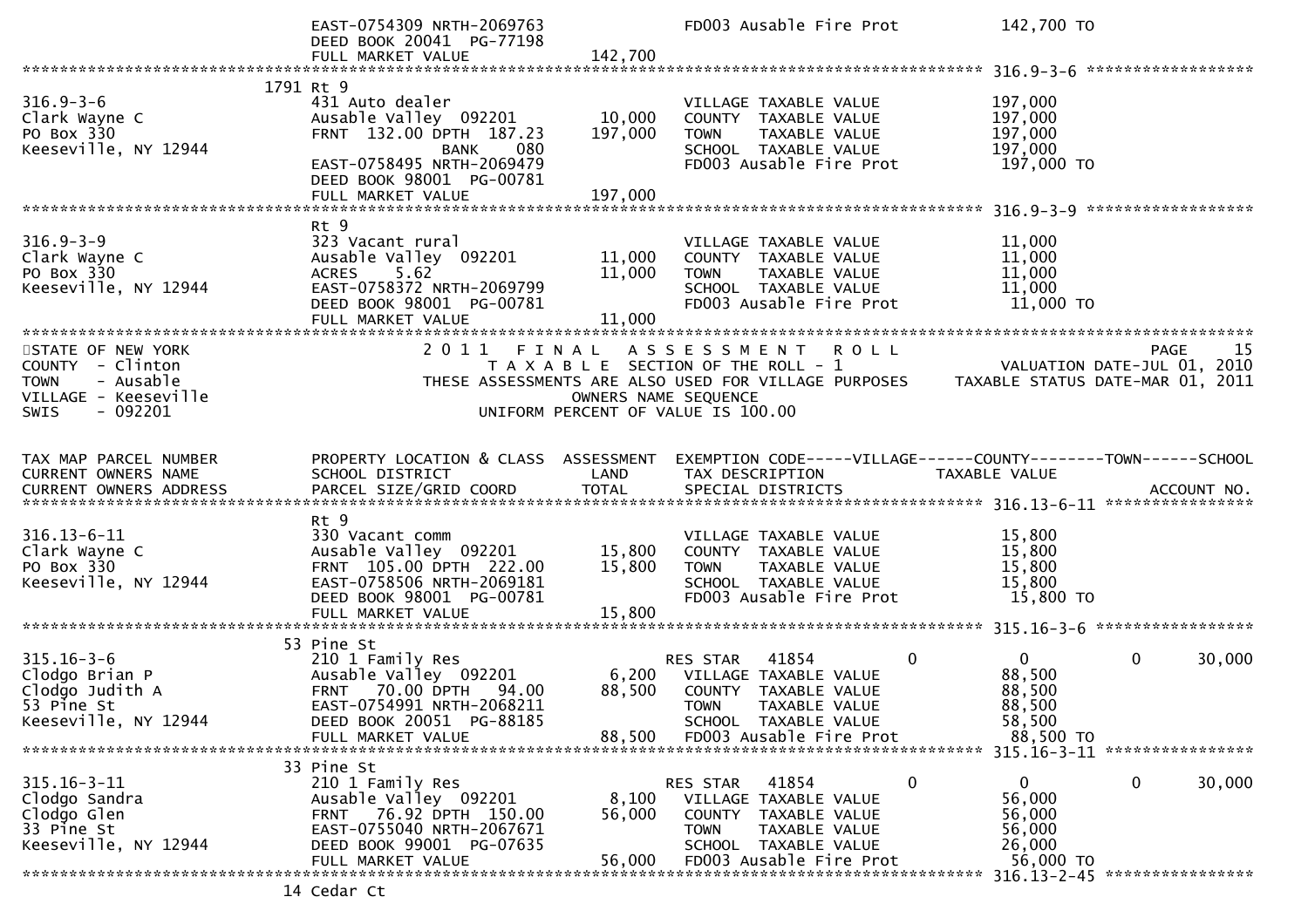| $316.13 - 2 - 45$<br>Coats Edward G<br>Coats Christine<br>14 Cedar Ct<br>Keeseville, NY 12944                  | 210 1 Family Res<br>Ausable Valley 092201<br>FRNT 140.00 DPTH 120.60<br>EAST-0755911 NRTH-2067776<br>DEED BOOK 20082 PG-16929                                                                        | 8,800<br>130,000                   | RES STAR<br><b>TOWN</b>                                   | 41854<br>VILLAGE TAXABLE VALUE<br>COUNTY TAXABLE VALUE<br>TAXABLE VALUE<br>SCHOOL TAXABLE VALUE                            |             | $\mathbf{0}$ | $\overline{0}$<br>130,000<br>130,000<br>130,000<br>100,000                     | $\mathbf 0$  | 30,000                      |
|----------------------------------------------------------------------------------------------------------------|------------------------------------------------------------------------------------------------------------------------------------------------------------------------------------------------------|------------------------------------|-----------------------------------------------------------|----------------------------------------------------------------------------------------------------------------------------|-------------|--------------|--------------------------------------------------------------------------------|--------------|-----------------------------|
| $316.17 - 1 - 6$<br>Coats Kristin D<br>Coats Elizabeth M<br>135 Pleasant St<br>Keeseville, NY 12944            | 135 Pleasant St<br>210 1 Family Res<br>Ausable Valley 092201<br>58.25 DPTH 176.00<br><b>FRNT</b><br>080<br><b>BANK</b><br>EAST-0756252 NRTH-2067009<br>DEED BOOK 20041 PG-74962<br>FULL MARKET VALUE | 7,600<br>82,300<br>82,300          | RES STAR<br><b>TOWN</b>                                   | 41854<br>VILLAGE TAXABLE VALUE<br>COUNTY TAXABLE VALUE<br>TAXABLE VALUE<br>SCHOOL TAXABLE VALUE<br>FD003 Ausable Fire Prot |             | 0            | $\mathbf{0}$<br>82,300<br>82,300<br>82,300<br>52,300<br>82,300 TO              | 0            | 30,000                      |
| STATE OF NEW YORK<br>COUNTY - Clinton<br><b>TOWN</b><br>- Ausable<br>VILLAGE - Keeseville<br>SWIS<br>$-092201$ | 2011<br>FINAL<br>T A X A B L E SECTION OF THE ROLL - 1<br>THESE ASSESSMENTS ARE ALSO USED FOR VILLAGE PURPOSES TAXABLE STATUS DATE-MAR 01, 2011                                                      | UNIFORM PERCENT OF VALUE IS 100.00 | A S S E S S M E N T<br>OWNERS NAME SEQUENCE               |                                                                                                                            | <b>ROLL</b> |              |                                                                                | <b>PAGE</b>  | -16                         |
| TAX MAP PARCEL NUMBER<br>CURRENT OWNERS NAME<br>CURRENT OWNERS ADDRESS                                         | PROPERTY LOCATION & CLASS ASSESSMENT<br>SCHOOL DISTRICT<br>PARCEL SIZE/GRID COORD                                                                                                                    | LAND<br><b>TOTAL</b>               |                                                           | TAX DESCRIPTION<br>SPECIAL DISTRICTS                                                                                       |             |              | EXEMPTION CODE-----VILLAGE------COUNTY-------TOWN------SCHOOL<br>TAXABLE VALUE |              | ACCOUNT NO.                 |
| $316.9 - 2 - 1$<br>Cobb Judy D<br>Cobb Walter L<br>44 Grove St<br>Keeseville, NY 12944                         | 44 Grove St<br>280 Res Multiple<br>Ausable Valley 092201<br>FRNT 101.30 DPTH 266.40<br>080<br><b>BANK</b><br>EAST-0756375 NRTH-2070378<br>DEED BOOK 20001 PG-25523<br>FULL MARKET VALUE              | 173,400<br>173,400                 | RES STAR<br>10,600 VILLAGE TAXABLE VALUE<br><b>TOWN</b>   | 41854<br>COUNTY TAXABLE VALUE<br>TAXABLE VALUE<br>SCHOOL TAXABLE VALUE<br>FD003 Ausable Fire Prot                          |             | $\mathbf{0}$ | $\mathbf{0}$<br>173,400<br>173,400<br>173,400<br>143,400<br>173,400 TO         | 0            | 30,000                      |
| $316.10 - 1 - 25$<br>Cogan Katherine M<br>1816 Rt 9<br>Keeseville, NY 12944                                    | 1816 Rt 9<br>210 1 Family Res<br>Ausable Valley 092201<br>FRNT 106.00 DPTH 190.00<br>080<br><b>BANK</b><br>EAST-0759195 NRTH-2069563<br>DEED BOOK 20061 PG-98016<br>FULL MARKET VALUE                | 83,000<br>83,000                   | RES STAR<br>9,600 VILLAGE TAXABLE VALUE<br><b>TOWN</b>    | 41854<br>COUNTY TAXABLE VALUE<br>TAXABLE VALUE<br>SCHOOL TAXABLE VALUE<br>FD003 Ausable Fire Prot                          |             | 0            | $\overline{0}$<br>83,000<br>83,000<br>83,000<br>53,000<br>83,000 TO            | $\mathbf{0}$ | 30,000                      |
| $316.13 - 2 - 64$<br>Colbert Aniana C<br>Dwight B Anson Jr<br>48 Jackson St<br>Keeseville, NY 12944            | 48 Jackson St<br>270 Mfg housing<br>Ausable Valley 092201<br>FRNT 160.00 DPTH 144.85<br>EAST-0755605 NRTH-2068277<br>DEED BOOK 20062 PG-115<br>FULL MARKET VALUE                                     | 12,100<br>45,000<br>45,000         | RES STAR<br><b>COUNTY</b><br><b>TOWN</b><br><b>SCHOOL</b> | 41854<br>VILLAGE TAXABLE VALUE<br>TAXABLE VALUE<br>TAXABLE VALUE<br>TAXABLE VALUE<br>FD003 Ausable Fire Prot               |             | 0            | 0<br>45,000<br>45,000<br>45,000<br>15,000<br>45,000 TO                         | 0            | 30,000<br>***************** |
| $315.12 - 2 - 6$<br>Coleman Ronald P<br>Meseck Elizabeth                                                       | 60 School St<br>210 1 Family Res<br>Ausable Valley 092201<br>Lot 15 PL 12000 Ac                                                                                                                      | 9,200<br>143,000                   | RES STAR<br><b>COUNTY</b>                                 | 41854<br>VILLAGE TAXABLE VALUE<br>TAXABLE VALUE                                                                            |             | 0            | $315.12 - 2 - 6$<br>0<br>143,000<br>143,000                                    | 0            | 30,000                      |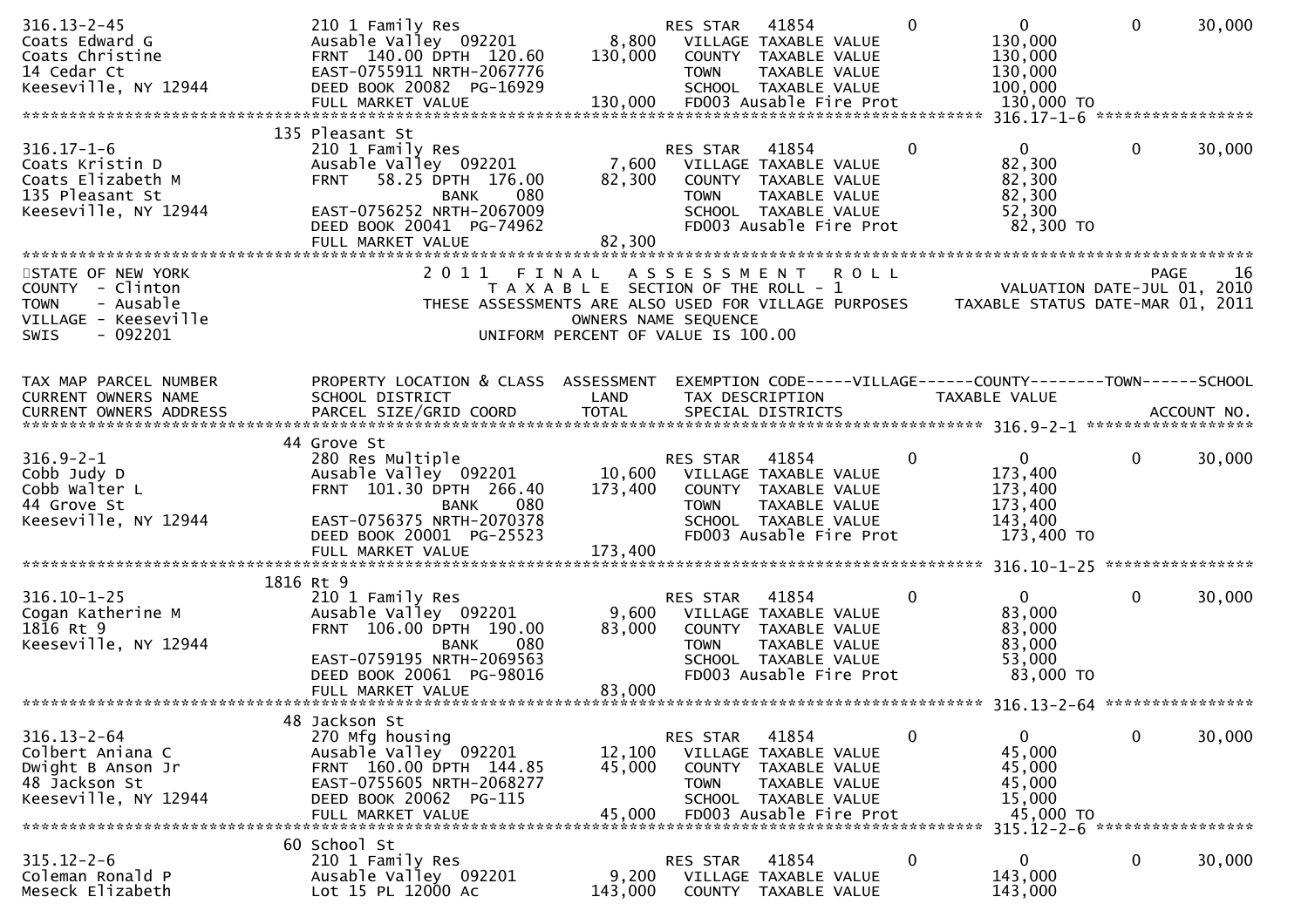| 60 School St<br>Keeseville, NY 12944                                                                                  | FRNT 150.82 DPTH 111.10<br>EAST-0754466 NRTH-2070018<br>DEED BOOK 20041 PG-72784<br>FULL MARKET VALUE                                                                                                                                   | 143,000                       | TAXABLE VALUE<br><b>TOWN</b><br>SCHOOL TAXABLE VALUE<br>FD003 Ausable Fire Prot                                                                                                                                                  | 143,000<br>113,000<br>143,000 TO                                                                |                                                                                      |
|-----------------------------------------------------------------------------------------------------------------------|-----------------------------------------------------------------------------------------------------------------------------------------------------------------------------------------------------------------------------------------|-------------------------------|----------------------------------------------------------------------------------------------------------------------------------------------------------------------------------------------------------------------------------|-------------------------------------------------------------------------------------------------|--------------------------------------------------------------------------------------|
|                                                                                                                       |                                                                                                                                                                                                                                         |                               |                                                                                                                                                                                                                                  |                                                                                                 |                                                                                      |
| $315.16 - 1 - 11$<br>Collien Katherine A<br>8 Hill St<br>Keeseville, NY 12944                                         | 20 Hill St<br>210 1 Family Res<br>Ausable Valley 092201<br>FRNT 66.94 DPTH 165.01<br>EAST-0755932 NRTH-2068700<br>DEED BOOK 20072 PG-6446<br>FULL MARKET VALUE                                                                          | 7,900<br>54,300<br>54,300     | VILLAGE TAXABLE VALUE<br>COUNTY TAXABLE VALUE<br><b>TOWN</b><br>TAXABLE VALUE<br>SCHOOL TAXABLE VALUE<br>FD003 Ausable Fire Prot                                                                                                 | 54,300<br>54,300<br>54,300<br>54,300<br>54,300 TO                                               |                                                                                      |
| STATE OF NEW YORK<br>COUNTY - Clinton<br>- Ausable<br><b>TOWN</b><br>VILLAGE - Keeseville<br>$-092201$<br><b>SWIS</b> | 2011                                                                                                                                                                                                                                    | FINAL<br>OWNERS NAME SEQUENCE | A S S E S S M E N T<br><b>ROLL</b><br>T A X A B L E SECTION OF THE ROLL - 1<br>THESE ASSESSMENTS ARE ALSO USED FOR VILLAGE PURPOSES<br>UNIFORM PERCENT OF VALUE IS 100.00                                                        |                                                                                                 | 17<br><b>PAGE</b><br>VALUATION DATE-JUL 01, 2010<br>TAXABLE STATUS DATE-MAR 01, 2011 |
| TAX MAP PARCEL NUMBER<br><b>CURRENT OWNERS NAME</b>                                                                   | PROPERTY LOCATION & CLASS ASSESSMENT<br>SCHOOL DISTRICT                                                                                                                                                                                 | LAND                          | EXEMPTION CODE-----VILLAGE------COUNTY--------TOWN------SCHOOL<br>TAX DESCRIPTION                                                                                                                                                | <b>TAXABLE VALUE</b>                                                                            |                                                                                      |
| $315.16 - 1 - 8$<br>Collien Shirley A<br>Collien Katherine Ann<br>8 Hill St<br>Keeseville, NY 12944                   | 8 Hill St<br>210 1 Family Res<br>Ausable Valley 092201<br>FRNT 122.17 DPTH 179.70<br>EAST-0756209 NRTH-2068743<br>DEED BOOK 99001 PG-09234                                                                                              | 9,700<br>87,000               | 41854<br>RES STAR<br>VILLAGE TAXABLE VALUE<br>COUNTY TAXABLE VALUE<br><b>TOWN</b><br>TAXABLE VALUE<br>SCHOOL TAXABLE VALUE                                                                                                       | $\overline{0}$<br>$\mathbf{0}$<br>87,000<br>87,000<br>87,000<br>57,000                          | $\mathbf{0}$<br>30,000                                                               |
| $316.13 - 5 - 9.2$<br>Collin James<br>Collin Carol Blakeslee<br>1760 Main St<br>Keeseville, NY 12944                  | 1760 Main St<br>220 2 Family Res<br>Ausable Valley 092201<br>Lot 17<br><b>FRNT</b><br>58.60 DPTH 309.00<br>EAST-0757605 NRTH-2068548<br>DEED BOOK 20041 PG-73237                                                                        | 8,100<br>207,000              | 41854<br>RES STAR<br>VILLAGE TAXABLE VALUE<br>COUNTY TAXABLE VALUE<br><b>TOWN</b><br>TAXABLE VALUE<br>SCHOOL TAXABLE VALUE<br>FD003 Ausable Fire Prot                                                                            | $\mathbf{0}$<br>0<br>207,000<br>207,000<br>207,000<br>177,000<br>207,000 TO                     | $\mathbf 0$<br>30,000                                                                |
| $315.12 - 2 - 4$<br>Connors Francis<br>Connors Laura J<br>21 Basket Ave<br>Keeseville, NY 12944                       | 21 Basket Ave<br>210 1 Family Res<br>Ausable Valley 092201<br>Survey Bk 18 Pg 57<br>Oakwood Pk Sub Lot 4<br>FRNT 100.00 DPTH 150.00<br><b>BANK</b><br>080<br>EAST-0754666 NRTH-2070061<br>DEED BOOK 20011 PG-35772<br>FULL MARKET VALUE | 140,600                       | WARCOMALL<br>41131<br>20,000<br>9,100 WARDISALL 41141<br>21,090<br>140,600 RES STAR<br>41854<br>VILLAGE TAXABLE VALUE<br>COUNTY TAXABLE VALUE<br>TAXABLE VALUE<br><b>TOWN</b><br>SCHOOL TAXABLE VALUE<br>FD003 Ausable Fire Prot | 35,150<br>21,090<br>$\Omega$<br>$\Omega$<br>99,510<br>84,360<br>99,510<br>110,600<br>140,600 TO | 20,000<br>$\mathbf{0}$<br>$\mathbf 0$<br>21,090<br>30,000<br>$\Omega$                |
| $316.13 - 1 - 13$<br>Coupal John L<br>Coupal Deborah P<br>11 Cedar Ct                                                 | Cedar Ct<br>311 Res vac land<br>Ausable Valley 092201<br>Jackson Ct Subd Lot 39<br>75.00 DPTH 110.00<br><b>FRNT</b>                                                                                                                     | 8,600<br>8,600                | VILLAGE TAXABLE VALUE<br>COUNTY TAXABLE VALUE<br><b>TOWN</b><br>TAXABLE VALUE<br>SCHOOL TAXABLE VALUE                                                                                                                            | 8,600<br>8,600<br>8,600<br>8,600                                                                |                                                                                      |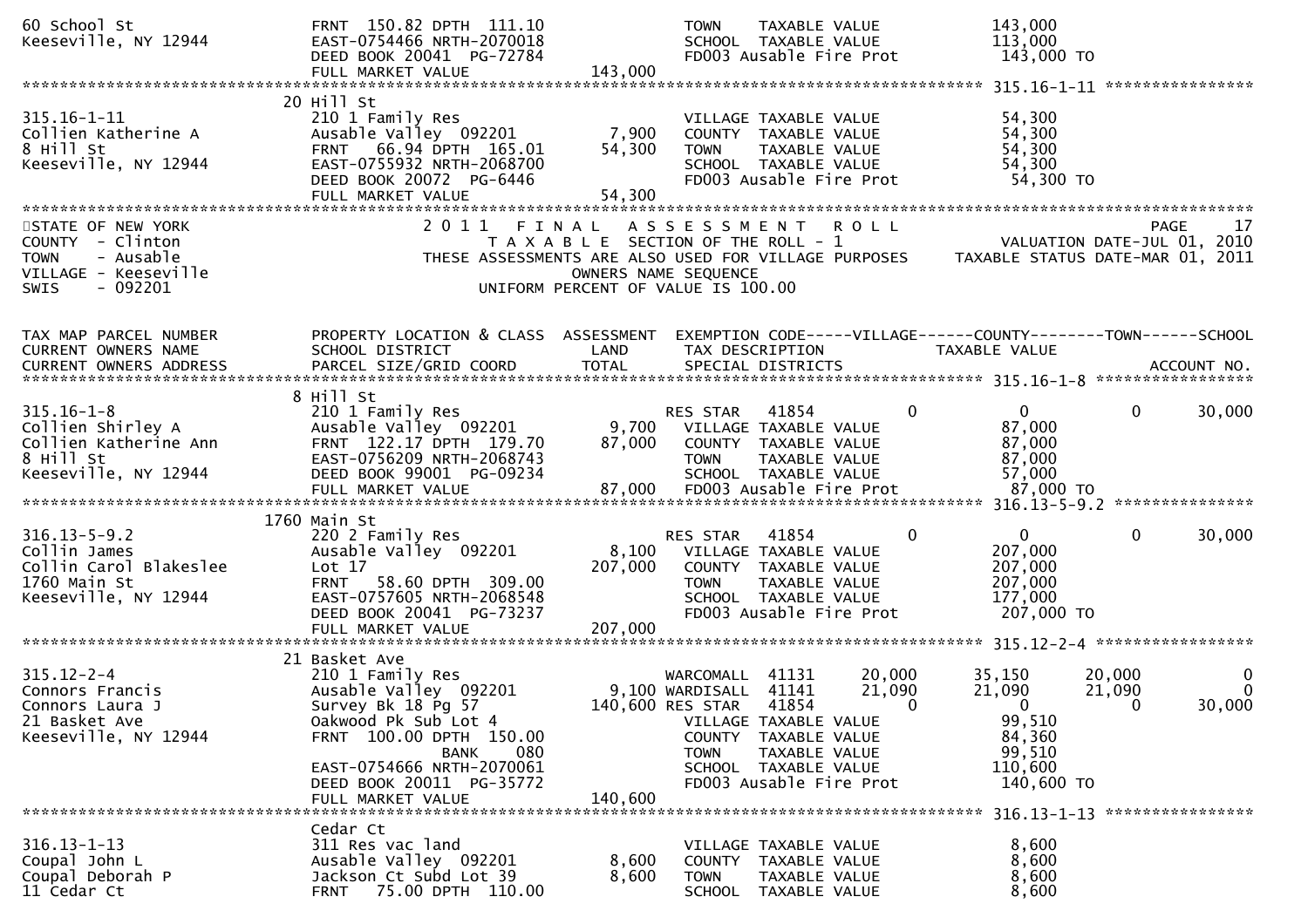| Keeseville, NY 12944                                                                                                 | EAST-0756032 NRTH-2067891<br>DEED BOOK 20082 PG-19052<br>FULL MARKET VALUE                                                                                                                 | 8,600                     | FD003 Ausable Fire Prot                                                                                                                                         |                                                                     | 8,600 TO                                                                      |
|----------------------------------------------------------------------------------------------------------------------|--------------------------------------------------------------------------------------------------------------------------------------------------------------------------------------------|---------------------------|-----------------------------------------------------------------------------------------------------------------------------------------------------------------|---------------------------------------------------------------------|-------------------------------------------------------------------------------|
|                                                                                                                      |                                                                                                                                                                                            |                           |                                                                                                                                                                 |                                                                     |                                                                               |
| $316.13 - 1 - 14$<br>Coupal John L<br>Coupal Deborah P<br>11 Cedar Ct<br>Keeseville, NY 12944                        | Cedar Ct<br>311 Res vac land<br>Ausable Valley 092201<br>Jackson Court Subd Lot 37<br>FRNT 75.00 DPTH 110.00<br>EAST-0755962 NRTH-2067918<br>DEED BOOK 20082 PG-19052<br>FULL MARKET VALUE | 8,600<br>8,600<br>8,600   | VILLAGE TAXABLE VALUE<br>COUNTY TAXABLE VALUE<br>TAXABLE VALUE<br><b>TOWN</b><br>SCHOOL TAXABLE VALUE<br>FD003 Ausable Fire Prot                                |                                                                     | 8,600<br>8,600<br>8,600<br>8,600<br>8,600 TO                                  |
|                                                                                                                      |                                                                                                                                                                                            |                           |                                                                                                                                                                 |                                                                     |                                                                               |
| STATE OF NEW YORK<br>COUNTY - Clinton<br><b>TOWN</b><br>- Ausable<br>VILLAGE - Keeseville<br>- 092201<br><b>SWIS</b> | 2011 FINAL                                                                                                                                                                                 | OWNERS NAME SEQUENCE      | ASSESSMENT ROLL<br>T A X A B L E SECTION OF THE ROLL - 1<br>THESE ASSESSMENTS ARE ALSO USED FOR VILLAGE PURPOSES<br>UNIFORM PERCENT OF VALUE IS 100.00          |                                                                     | 18<br>PAGE<br>VALUATION DATE-JUL 01, 2010<br>TAXABLE STATUS DATE-MAR 01, 2011 |
| TAX MAP PARCEL NUMBER<br>CURRENT OWNERS NAME                                                                         | PROPERTY LOCATION & CLASS ASSESSMENT<br>SCHOOL DISTRICT                                                                                                                                    | LAND                      | TAX DESCRIPTION                                                                                                                                                 | TAXABLE VALUE                                                       | EXEMPTION CODE-----VILLAGE------COUNTY--------TOWN------SCHOOL                |
| $316.13 - 1 - 15$<br>Coupal John L<br>Coupal Deborah P<br>11 Cedar Ct<br>Keeseville, NY 12944                        | 11 Cedar Ct<br>210 1 Family Res<br>Ausable Valley 092201<br>Jackson Ct Subd Lot 35<br>FRNT 75.00 DPTH 110.00<br>EAST-0755893 NRTH-2067944<br>DEED BOOK 20082 PG-19052<br>FULL MARKET VALUE | 79,000<br>79,000          | RES STAR<br>41854<br>8,600 VILLAGE TAXABLE VALUE<br>COUNTY TAXABLE VALUE<br>TAXABLE VALUE<br><b>TOWN</b><br>SCHOOL TAXABLE VALUE<br>FD003 Ausable Fire Prot     | $\mathbf{0}$<br>79,000<br>79,000<br>79,000<br>49,000                | 0<br>30,000<br>79,000 TO                                                      |
| $316.13 - 5 - 3$<br>Courson Russell<br>169 Ausable St<br>Keeseville, NY 12944                                        | 165 Ausable St<br>210 1 Family Res<br>Ausable Valley 092201<br>FRNT 99.00 DPTH 155.00<br>EAST-0757987 NRTH-2069126<br>DEED BOOK 637<br>PG-416                                              | 9,100<br>15,400           | VILLAGE TAXABLE VALUE<br>COUNTY TAXABLE VALUE<br><b>TOWN</b><br>TAXABLE VALUE<br>SCHOOL TAXABLE VALUE<br>FD003 Ausable Fire Prot                                | 15,400<br>15,400<br>15,400<br>15,400                                | 15,400 TO                                                                     |
| $316.13 - 5 - 2.1$<br>Courson Russell A<br>Courson Doreen S<br>169 Ausable St<br>Keeseville, NY 12944                | 169 Ausable St<br>220 2 Family Res<br>Ausable Valley 092201<br>FRNT 59.00 DPTH 160.00<br>EAST-0758046 NRTH-2069181<br>DEED BOOK 613<br>PG-563<br>FULL MARKET VALUE                         | 67,700<br>67,700          | VILLAGE TAXABLE VALUE<br>8,300 COUNTY TAXABLE VALUE<br><b>TOWN</b><br>TAXABLE VALUE<br>SCHOOL TAXABLE VALUE<br>FD003 Ausable Fire Prot                          | 67,700<br>67,700<br>67,700<br>67,700                                | 67,700 TO                                                                     |
|                                                                                                                      | 3 Grove St                                                                                                                                                                                 |                           |                                                                                                                                                                 |                                                                     |                                                                               |
| $316.9 - 1 - 11.1$<br>Courtney Thomas<br>3 Grove St<br>Keeseville, NY 12944                                          | 210 1 Family Res<br>Ausable Valley 092201<br>FRNT 130.00 DPTH 118.00<br>EAST-0755992 NRTH-2069396<br>DEED BOOK 864<br>$PG-133$<br>FULL MARKET VALUE                                        | 7,200<br>69,000<br>69,000 | 41854<br>RES STAR<br>VILLAGE TAXABLE VALUE<br>TAXABLE VALUE<br><b>COUNTY</b><br>TAXABLE VALUE<br><b>TOWN</b><br>SCHOOL TAXABLE VALUE<br>FD003 Ausable Fire Prot | $\mathbf 0$<br>$\mathbf{0}$<br>69,000<br>69,000<br>69,000<br>39,000 | 0<br>30,000<br>69,000 TO                                                      |
|                                                                                                                      |                                                                                                                                                                                            |                           |                                                                                                                                                                 |                                                                     | 316.13-4-7 ******************                                                 |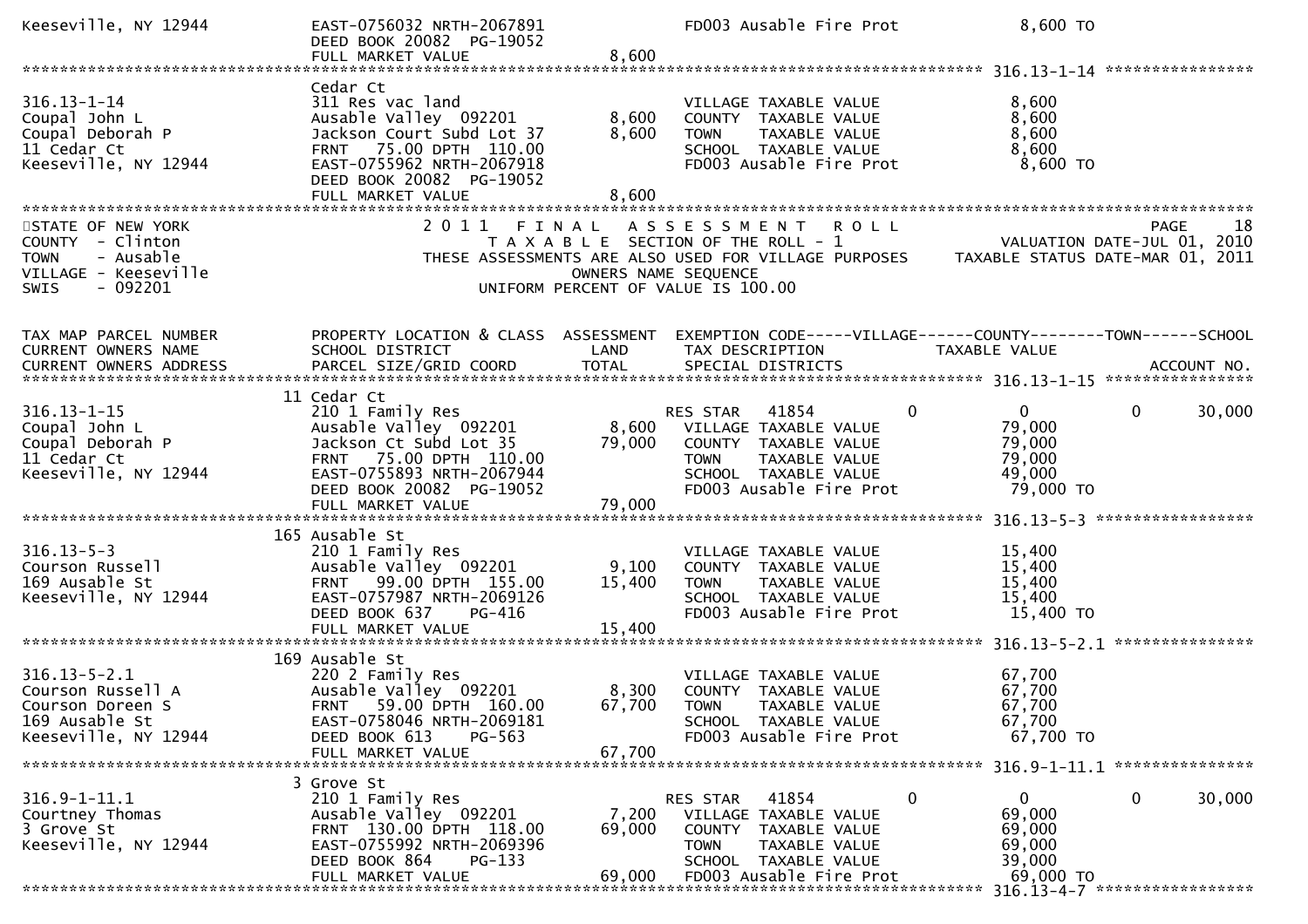| $316.13 - 4 - 7$<br>Curtis Robert S<br>Curtis Dawn M<br>1780 Main St<br>Keeseville, NY 12944                         | 1780 Main St<br>210 1 Family Res<br>Ausable Valley 092201<br>75.00 DPTH 265.00<br><b>FRNT</b><br>080<br><b>BANK</b><br>EAST-0757134 NRTH-2068649<br>DEED BOOK 20021 PG-48432<br>FULL MARKET VALUE | 87,700                             | WARCOMALL 41131<br>7,900 WARDISALL 41141<br>87,700 RES STAR 41854<br><b>TOWN</b> | VILLAGE TAXABLE VALUE<br>COUNTY TAXABLE VALUE<br>TAXABLE VALUE<br>SCHOOL TAXABLE VALUE<br>FD003 Ausable Fire Prot                | 20,000<br>21,925<br>$\Omega$ | 21,925<br>21,925<br>$\overline{0}$<br>45,775<br>43,850<br>45,775<br>57,700<br>87,700 TO | 20,000<br>21,925<br>$\Omega$  | 0<br>$\mathbf{0}$<br>30,000 |
|----------------------------------------------------------------------------------------------------------------------|---------------------------------------------------------------------------------------------------------------------------------------------------------------------------------------------------|------------------------------------|----------------------------------------------------------------------------------|----------------------------------------------------------------------------------------------------------------------------------|------------------------------|-----------------------------------------------------------------------------------------|-------------------------------|-----------------------------|
| STATE OF NEW YORK<br>COUNTY - Clinton<br>- Ausable<br><b>TOWN</b><br>VILLAGE - Keeseville<br>- 092201<br><b>SWIS</b> | 2011 FINAL<br>T A X A B L E SECTION OF THE ROLL - 1 VALUATION DATE-JUL 01, 2010<br>THESE ASSESSMENTS ARE ALSO USED FOR VILLAGE PURPOSES TAXABLE STATUS DATE-MAR 01, 2011                          | UNIFORM PERCENT OF VALUE IS 100.00 | A S S E S S M E N T<br>OWNERS NAME SEQUENCE                                      | <b>ROLL</b>                                                                                                                      |                              |                                                                                         | <b>PAGE</b>                   | 19                          |
| TAX MAP PARCEL NUMBER<br><b>CURRENT OWNERS NAME</b><br><b>CURRENT OWNERS ADDRESS</b>                                 | PROPERTY LOCATION & CLASS ASSESSMENT<br>SCHOOL DISTRICT<br>PARCEL SIZE/GRID COORD                                                                                                                 | LAND<br><b>TOTAL</b>               |                                                                                  | TAX DESCRIPTION<br>SPECIAL DISTRICTS                                                                                             |                              | EXEMPTION CODE-----VILLAGE------COUNTY-------TOWN------SCHOOL<br>TAXABLE VALUE          |                               | ACCOUNT NO.                 |
| $316.13 - 2 - 20$<br>D'Elia Vincent F<br>100 Pleasant St<br>Keesville, NY 12944                                      | 100 Pleasant St<br>210 1 Family Res<br>Ausable Valley 092201<br>64.00 DPTH 170.00<br><b>FRNT</b><br>320<br><b>BANK</b><br>EAST-0756800 NRTH-2067649<br>DEED BOOK 20082 PG-19670                   | 72,600                             | RES STAR<br><b>TOWN</b>                                                          | 41854<br>7,800 VILLAGE TAXABLE VALUE<br>COUNTY TAXABLE VALUE<br>TAXABLE VALUE<br>SCHOOL TAXABLE VALUE<br>FD003 Ausable Fire Prot | $\Omega$                     | $\overline{0}$<br>72,600<br>72,600<br>72,600<br>42,600<br>72,600 TO                     | $\mathbf{0}$                  | 30,000                      |
|                                                                                                                      | 1826 Rt 9                                                                                                                                                                                         |                                    |                                                                                  |                                                                                                                                  |                              |                                                                                         |                               |                             |
| $316.10 - 1 - 21$<br>Dalton Martin Sr<br>Dalton Kathleen A<br>2 Brier Patch Ct<br>Clifton Park, NY 12065             | 210 1 Family Res<br>Ausable Valley 092201<br>ACRES 12.70 BANK<br>320<br>EAST-0760270 NRTH-2069659<br>DEED BOOK 20062 PG-1404<br>FULL MARKET VALUE                                                 | 17,600<br>72,000<br>72,000         | <b>TOWN</b>                                                                      | VILLAGE TAXABLE VALUE<br>COUNTY TAXABLE VALUE<br>TAXABLE VALUE<br>SCHOOL TAXABLE VALUE<br>FD003 Ausable Fire Prot                |                              | 72,000<br>72,000<br>72,000<br>72,000<br>72,000 TO                                       |                               |                             |
| $316.13 - 2 - 39$<br>Daniels Ronald<br>Daniels Celeste<br>18 Jackson St<br>Keeseville, NY 12944                      | 18 Jackson St<br>210 1 Family Res<br>Ausable Valley 092201<br><b>ACRES</b><br>1.80<br>EAST-0755880 NRTH-2067573<br>DEED BOOK 20102 PG-31968<br>FULL MARKET VALUE                                  | 11,500<br>92,900<br>92,900         | <b>TOWN</b>                                                                      | VILLAGE TAXABLE VALUE<br>COUNTY TAXABLE VALUE<br>TAXABLE VALUE<br>SCHOOL TAXABLE VALUE<br>FD003 Ausable Fire Prot                |                              | 92,900<br>92,900<br>92,900<br>92,900<br>92,900 TO                                       |                               |                             |
|                                                                                                                      | 1867 Main St                                                                                                                                                                                      |                                    |                                                                                  |                                                                                                                                  |                              |                                                                                         | 315.12-1-5 ****************** |                             |
| $315.12 - 1 - 5$<br>Danis Jay<br>14 Coastland Dr<br>Plattsburgh, NY 12901                                            | 210 1 Family Res<br>Ausable Valley 092201<br>FRNT 82.00 DPTH 340.00<br>EAST-0755249 NRTH-2069913<br>DEED BOOK 20112 PG-38579<br>FULL MARKET VALUE                                                 | 10,400<br>30,000<br>30,000         | <b>TOWN</b>                                                                      | VILLAGE TAXABLE VALUE<br>COUNTY TAXABLE VALUE<br>TAXABLE VALUE<br>SCHOOL TAXABLE VALUE<br>FD003 Ausable Fire Prot                |                              | 30,000<br>30,000<br>30,000<br>30,000<br>30,000 TO                                       |                               |                             |
|                                                                                                                      | 1866 Main St                                                                                                                                                                                      |                                    |                                                                                  |                                                                                                                                  |                              |                                                                                         |                               |                             |
| $316.9 - 1 - 6$<br>Davis Harry                                                                                       | 270 Mfg housing<br>Ausable Valley 092201                                                                                                                                                          |                                    | WARNONALL 41121<br>8,200 WARDISALL 41141                                         |                                                                                                                                  | 0<br>0                       | 3,600<br>1,200                                                                          | 3,600<br>1,200                | $\mathbf 0$<br>$\mathbf{0}$ |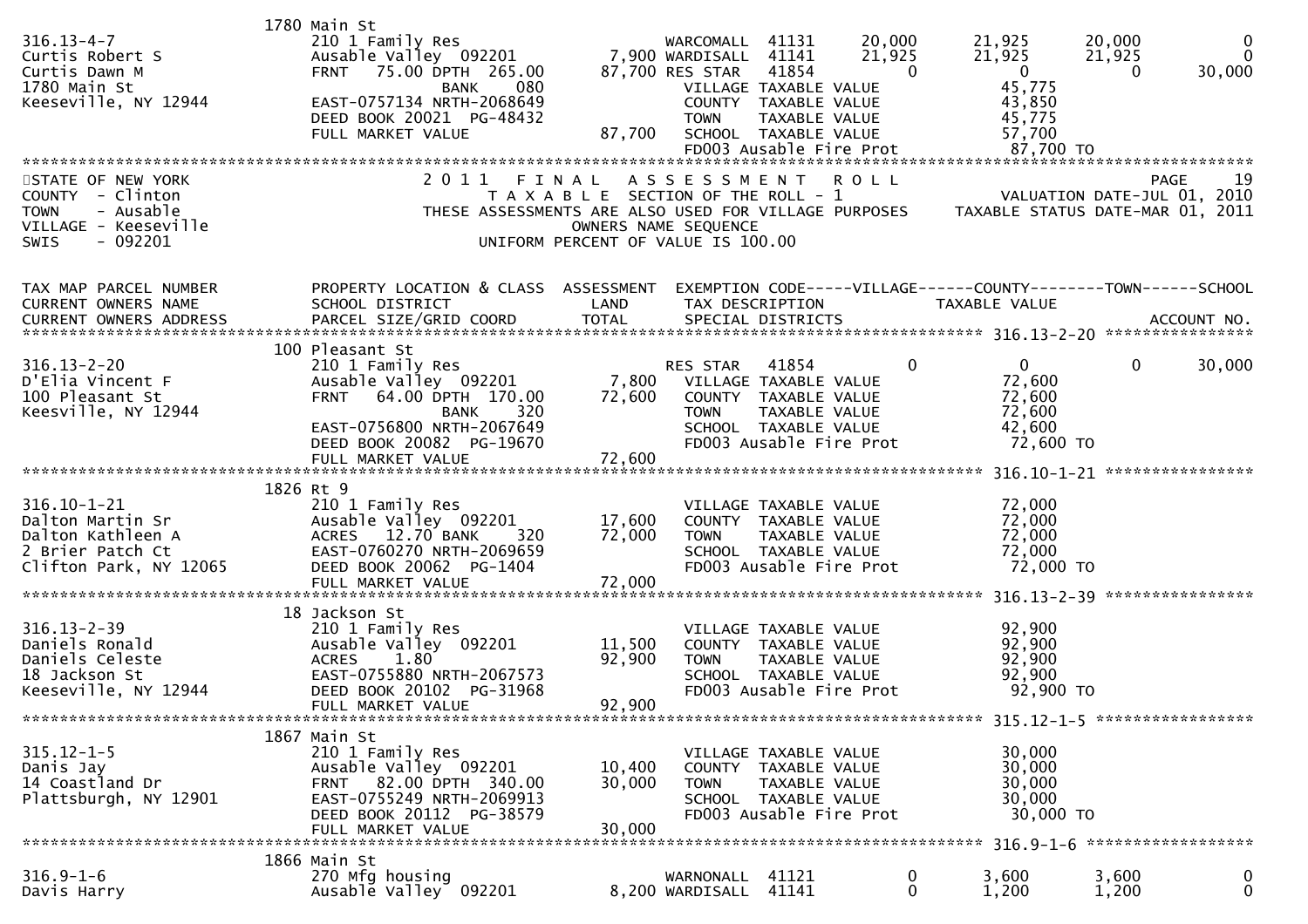| Davis Virginia<br>1866 Main St<br>Keeseville, NY 12944                                                                         | 55.00 DPTH 332.00<br><b>FRNT</b><br>EAST-0755686 NRTH-2069985<br>DEED BOOK 20102 PG-34869<br>FULL MARKET VALUE                                                                              | 24,000                      | 41854<br>$\Omega$<br>24,000 RES STAR<br>VILLAGE TAXABLE VALUE<br>COUNTY TAXABLE VALUE<br>TAXABLE VALUE<br><b>TOWN</b><br>SCHOOL TAXABLE VALUE                                                     | $\overline{0}$<br>$\mathbf{0}$<br>24,000<br>24,000<br>19,200<br>19,200<br>$\mathbf{0}$ |
|--------------------------------------------------------------------------------------------------------------------------------|---------------------------------------------------------------------------------------------------------------------------------------------------------------------------------------------|-----------------------------|---------------------------------------------------------------------------------------------------------------------------------------------------------------------------------------------------|----------------------------------------------------------------------------------------|
| STATE OF NEW YORK<br><b>COUNTY</b><br>- Clinton<br>- Ausable<br><b>TOWN</b><br>VILLAGE - Keeseville<br>- 092201<br><b>SWIS</b> | 2011 FINAL                                                                                                                                                                                  |                             | A S S E S S M E N T<br><b>ROLL</b><br>T A X A B L E SECTION OF THE ROLL - 1<br>THESE ASSESSMENTS ARE ALSO USED FOR VILLAGE PURPOSES<br>OWNERS NAME SEQUENCE<br>UNIFORM PERCENT OF VALUE IS 100.00 | 20<br><b>PAGE</b><br>VALUATION DATE-JUL 01, 2010<br>TAXABLE STATUS DATE-MAR 01, 2011   |
| TAX MAP PARCEL NUMBER<br>CURRENT OWNERS NAME<br>CURRENT OWNERS ADDRESS                                                         | PROPERTY LOCATION & CLASS ASSESSMENT<br>SCHOOL DISTRICT                                                                                                                                     | LAND                        | TAX DESCRIPTION                                                                                                                                                                                   | EXEMPTION CODE-----VILLAGE------COUNTY--------TOWN------SCHOOL<br>TAXABLE VALUE        |
| $316.10 - 1 - 22$<br>Day Charlene<br>1824 Rt 9<br>Keeseville, NY 12944                                                         | 1824 Rt 9<br>220 2 Family Res<br>Ausable Valley 092201<br>60.00 DPTH 299.80<br><b>FRNT</b><br>EAST-0759384 NRTH-2069662<br>DEED BOOK 20082 PG-14073                                         | 9,300<br>95,000             | 41854<br>$\Omega$<br><b>RES STAR</b><br>VILLAGE TAXABLE VALUE<br>COUNTY TAXABLE VALUE<br><b>TOWN</b><br>TAXABLE VALUE<br>SCHOOL TAXABLE VALUE                                                     | $\mathbf{0}$<br>$\mathbf{0}$<br>30,000<br>95,000<br>95,000<br>95,000<br>65,000         |
| $316.13 - 4 - 3.2$<br>Day Star Properties Inc<br>82 Thompson Rd<br>Keeseville, NY 12944                                        | 1808 Main St<br>411 Apartment<br>Ausable Valley 092201<br>MAP 20061 92959<br>63.00 DPTH 196.05<br><b>FRNT</b><br>EAST-0756546 NRTH-2069001<br>DEED BOOK 20082 PG-12365<br>FULL MARKET VALUE | 7,000<br>125,000<br>125,000 | VILLAGE TAXABLE VALUE<br>COUNTY TAXABLE VALUE<br><b>TOWN</b><br>TAXABLE VALUE<br>SCHOOL TAXABLE VALUE<br>FD003 Ausable Fire Prot                                                                  | 125,000<br>125,000<br>125,000<br>125,000<br>125,000 TO                                 |
|                                                                                                                                |                                                                                                                                                                                             |                             |                                                                                                                                                                                                   |                                                                                        |
| $316.13 - 2 - 19$<br>DeBella James<br>Sawanec Michelene<br>98 Pleasant St<br>PO Box 95                                         | 98 Pleasant St<br>210 1 Family Res<br>Ausable Valley 092201<br>60.50 DPTH 212.00<br><b>FRNT</b><br>080<br><b>BANK</b><br>EAST-0756820 NRTH-2067705                                          | 7,700<br>69,000             | 41854<br>$\mathbf{0}$<br><b>RES STAR</b><br>VILLAGE TAXABLE VALUE<br>TAXABLE VALUE<br>COUNTY<br><b>TOWN</b><br><b>TAXABLE VALUE</b><br>SCHOOL TAXABLE VALUE                                       | $\overline{0}$<br>$\mathbf 0$<br>30,000<br>69,000<br>69,000<br>69,000<br>39,000        |
| Keeseville, NY 12944                                                                                                           | DEED BOOK 20041 PG-69186                                                                                                                                                                    |                             | FD003 Ausable Fire Prot                                                                                                                                                                           | 69,000 TO                                                                              |
| $316.9 - 1 - 12$<br>Dennett Paul<br>32 Walnut Ave<br>Shalimar, FL 32579-1120                                                   | 19 Grove St<br>210 1 Family Res<br>Ausable Valley 092201<br>FRNT 143.00 DPTH 189.00<br>EAST-0756018 NRTH-2069813<br>DEED BOOK 988<br>PG-248<br>FULL MARKET VALUE                            | 9,200<br>39,000<br>39,000   | VILLAGE TAXABLE VALUE<br>COUNTY TAXABLE VALUE<br><b>TOWN</b><br>TAXABLE VALUE<br>SCHOOL TAXABLE VALUE<br>FD003 Ausable Fire Prot                                                                  | 39,000<br>39,000<br>39,000<br>39,000<br>39,000 TO                                      |
| $316.10 - 1 - 9$<br>Dennin Gregory M<br>69 Mirror Lake Dr<br>Lake Placid, NY 12946                                             | 1867 Rt 9<br>415 Motel<br>Ausable Valley 092201<br>Adgate 2113 Acre Pat<br>Survey Map Bk 3 Pg 9                                                                                             | 27,500<br>150,000           | VILLAGE TAXABLE VALUE<br>COUNTY TAXABLE VALUE<br><b>TOWN</b><br>TAXABLE VALUE<br>SCHOOL TAXABLE VALUE                                                                                             | 150,000<br>150,000<br>150,000<br>150,000                                               |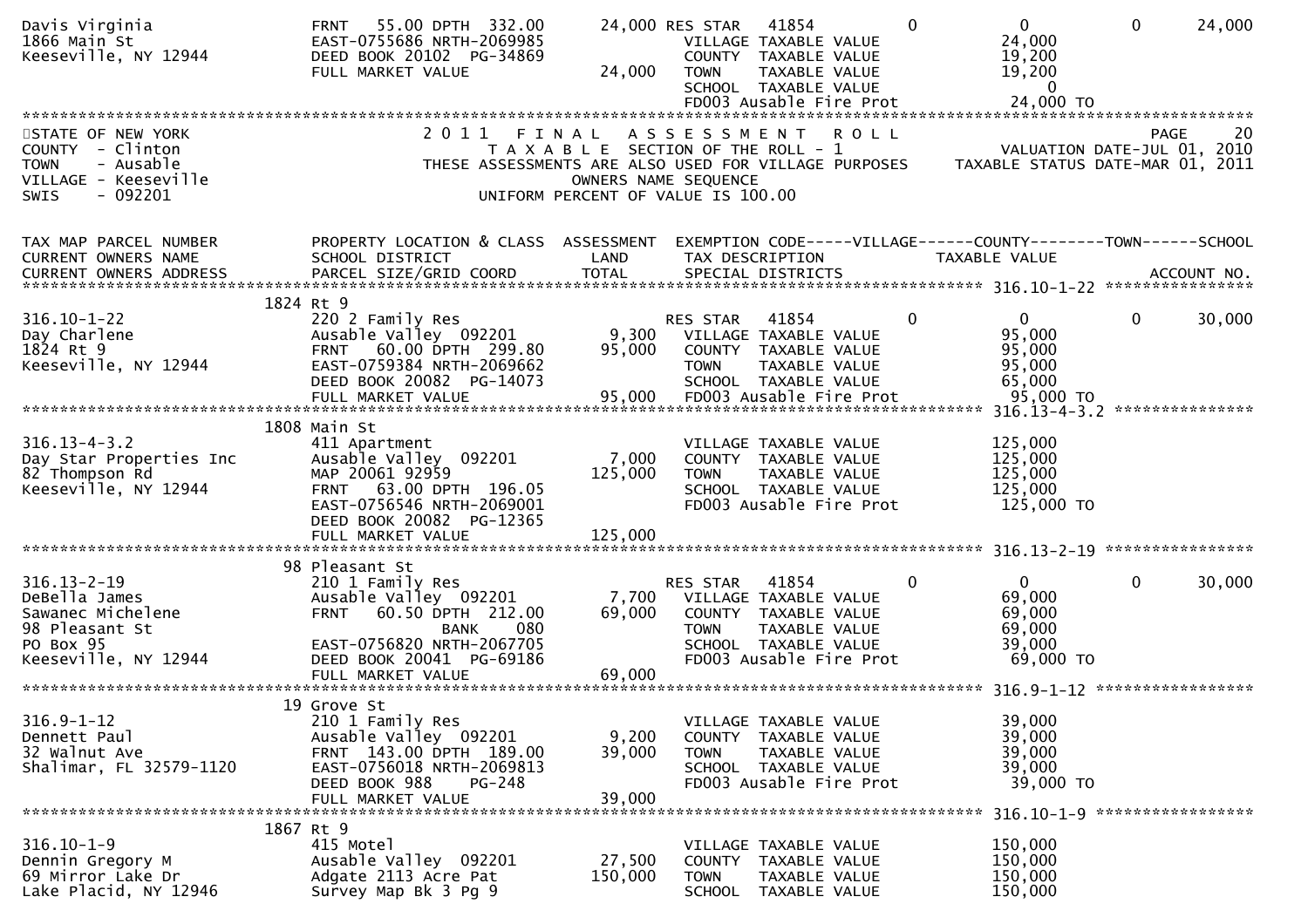|                                                                                                                                                                        | 2.50<br><b>ACRES</b><br>EAST-0759671 NRTH-2070634<br>DEED BOOK 20021 PG-47545<br>FULL MARKET VALUE                                                                   | 150,000                                                                                                                 | FD003 Ausable Fire Prot                                                                                                                               |                                                                          |                              | 150,000 TO                                                                      |                       |                                       |
|------------------------------------------------------------------------------------------------------------------------------------------------------------------------|----------------------------------------------------------------------------------------------------------------------------------------------------------------------|-------------------------------------------------------------------------------------------------------------------------|-------------------------------------------------------------------------------------------------------------------------------------------------------|--------------------------------------------------------------------------|------------------------------|---------------------------------------------------------------------------------|-----------------------|---------------------------------------|
| STATE OF NEW YORK<br>COUNTY - Clinton<br><b>TOWN</b><br>- Ausable<br>VILLAGE - Keeseville<br>$-092201$<br>SWIS                                                         | 2011<br>THESE ASSESSMENTS ARE ALSO USED FOR VILLAGE PURPOSES                                                                                                         | FINAL ASSESSMENT<br>T A X A B L E SECTION OF THE ROLL - 1<br>OWNERS NAME SEQUENCE<br>UNIFORM PERCENT OF VALUE IS 100.00 |                                                                                                                                                       |                                                                          | <b>ROLL</b>                  | VALUATION DATE-JUL 01, 2010<br>TAXABLE STATUS DATE-MAR 01, 2011                 |                       | <b>PAGE</b><br>21                     |
| TAX MAP PARCEL NUMBER<br>CURRENT OWNERS NAME                                                                                                                           | PROPERTY LOCATION & CLASS ASSESSMENT<br>SCHOOL DISTRICT                                                                                                              | LAND                                                                                                                    | TAX DESCRIPTION                                                                                                                                       |                                                                          |                              | EXEMPTION CODE-----VILLAGE------COUNTY--------TOWN------SCHOOL<br>TAXABLE VALUE |                       |                                       |
| $315.20 - 1 - 14$<br>Desautel Robert<br>167 Pleasant St<br>Keeseville, NY 12944                                                                                        | 167 Pleasant St<br>210 1 Family Res<br>Ausable Valley 092201<br>FRNT 96.00 DPTH 100.00<br>EAST-0755487 NRTH-2066821<br>DEED BOOK 507<br>PG-456<br>FULL MARKET VALUE  | 6,900<br>27,000<br>27,000                                                                                               | VILLAGE TAXABLE VALUE<br>COUNTY TAXABLE VALUE<br><b>TOWN</b><br>FD003 Ausable Fire Prot                                                               | TAXABLE VALUE<br>SCHOOL TAXABLE VALUE                                    |                              | 27,000<br>27,000<br>27,000<br>27,000<br>27,000 TO                               |                       |                                       |
| $316.13 - 2 - 1$<br>Desautels Trustee of Alberta Ausable Valley 092201<br>Desautels Sup Needs Trust Jona FRNT 90.00 DPTH 105.00<br>239 Hill St<br>Keeseville, NY 12944 | 58 Jackson St<br>270 Mfg housing<br>EAST-0755557 NRTH-2068458<br>DEED BOOK 20072 PG-3766<br>FULL MARKET VALUE                                                        | 39,000<br>39,000                                                                                                        | LIM INC DI 41932<br>7,400 RES STAR<br>VILLAGE TAXABLE VALUE<br>COUNTY TAXABLE VALUE<br><b>TOWN</b><br>SCHOOL TAXABLE VALUE<br>FD003 Ausable Fire Prot | 41854<br>TAXABLE VALUE                                                   | $\mathbf{0}$<br>0            | 19,500<br>$\mathbf{0}$<br>39,000<br>19,500<br>39,000<br>9,000<br>39,000 TO      | 0<br>$\mathbf{0}$     | 30,000                                |
| $316.17 - 3 - 10$<br>Desotell Floyd Roger<br>Desotell FLoyd Stephen<br>43 River St<br>Keeseville, NY 12944                                                             | 86/100 Ausable St<br>283 Res w/Comuse<br>Ausable Valley 092201<br>2.40<br><b>ACRES</b><br>EAST-0757414 NRTH-2067422<br>DEED BOOK 20011 PG-31661<br>FULL MARKET VALUE | 122,000<br>122,000                                                                                                      | RES STAR<br>11,800 VILLAGE TAXABLE VALUE<br>COUNTY TAXABLE VALUE<br><b>TOWN</b><br>FD003 Ausable Fire Prot                                            | 41854<br>TAXABLE VALUE<br>SCHOOL TAXABLE VALUE                           | 0                            | $\mathbf{0}$<br>122,000<br>122,000<br>122,000<br>92,000<br>122,000 TO           | $\mathbf 0$           | 30,000                                |
| $316.13 - 2 - 37$<br>Dixon Murray A<br>16 Jackson St<br>Keeseville, NY 12944                                                                                           | 16 Jackson St<br>210 1 Family Res<br>Ausable Valley 092201<br>ACRES 1.60 BANK 080<br>EAST-0755951 NRTH-2067388<br>DEED BOOK 20041 PG-76448<br>FULL MARKET VALUE      | 11,400<br>67,700                                                                                                        | VILLAGE TAXABLE VALUE<br>COUNTY TAXABLE VALUE<br>67,700 TOWN TAXABLE VALUE                                                                            | SCHOOL TAXABLE VALUE<br>FD003 Ausable Fire Prot                          |                              | 67,700<br>67,700<br>67,700<br>67,700<br>67,700 TO                               |                       |                                       |
| $315.16 - 2 - 21$<br>Donahue Norman<br>Donahue Lorraine<br>28 Pine St<br>Keeseville, NY 12944                                                                          | 28 Pine St<br>210 1 Family Res<br>Ausable Valley 092201<br>FRNT 75.00 DPTH 246.00<br>EAST-0755293 NRTH-2067589<br>DEED BOOK 618<br>PG-659<br>FULL MARKET VALUE       | 70,000                                                                                                                  | WARCOMALL 41131<br>8,900 WARDISALL<br>70,000 SR STAR<br>VILLAGE TAXABLE VALUE<br><b>TOWN</b><br>SCHOOL                                                | 41141<br>41834<br>COUNTY TAXABLE VALUE<br>TAXABLE VALUE<br>TAXABLE VALUE | 17,500<br>21,000<br>$\Omega$ | 17,500<br>21,000<br>$\overline{0}$<br>31,500<br>31,500<br>31,500<br>9,900       | 17,500<br>21,000<br>0 | $\mathbf{0}$<br>$\mathbf 0$<br>60,100 |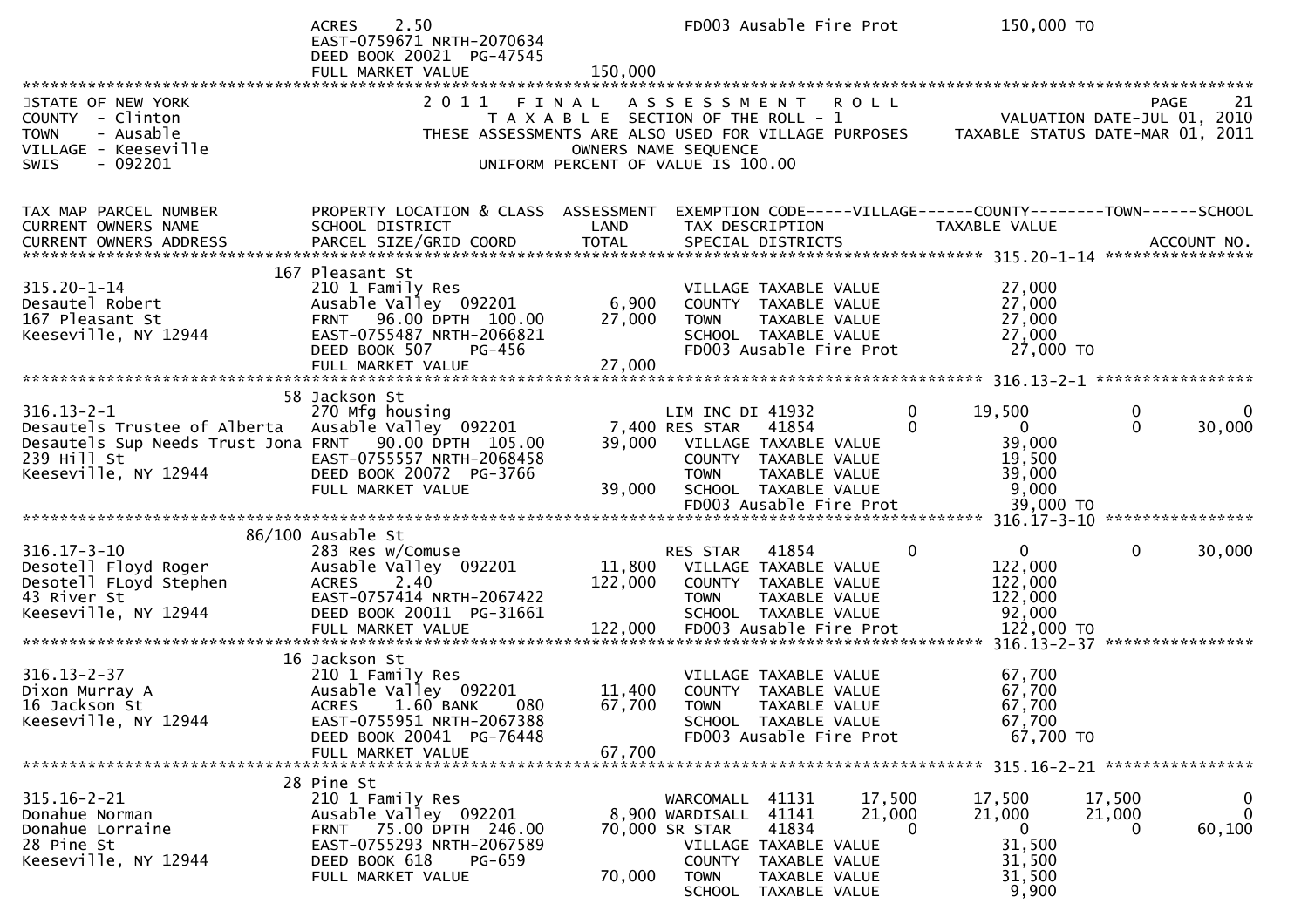|                                                                                                                      |                                                                                                                                                                                          |                                                                                                              |                                                                            | FD003 Ausable Fire Prot                                                                                                                    |                              | 70,000 TO                                                                             |                                              |                                                   |
|----------------------------------------------------------------------------------------------------------------------|------------------------------------------------------------------------------------------------------------------------------------------------------------------------------------------|--------------------------------------------------------------------------------------------------------------|----------------------------------------------------------------------------|--------------------------------------------------------------------------------------------------------------------------------------------|------------------------------|---------------------------------------------------------------------------------------|----------------------------------------------|---------------------------------------------------|
| STATE OF NEW YORK<br>COUNTY - Clinton<br>- Ausable<br><b>TOWN</b><br>VILLAGE - Keeseville<br><b>SWIS</b><br>- 092201 | 2011<br>THESE ASSESSMENTS ARE ALSO USED FOR VILLAGE PURPOSES                                                                                                                             | FINAL<br>T A X A B L E SECTION OF THE ROLL - 1<br>OWNERS NAME SEQUENCE<br>UNIFORM PERCENT OF VALUE IS 100.00 | ASSESSMENT ROLL                                                            |                                                                                                                                            |                              | TAXABLE STATUS DATE-MAR 01, 2011                                                      |                                              | 22<br>PAGE<br>VALUATION DATE-JUL 01, 2010         |
| TAX MAP PARCEL NUMBER<br><b>CURRENT OWNERS NAME</b><br><b>CURRENT OWNERS ADDRESS</b>                                 | PROPERTY LOCATION & CLASS ASSESSMENT<br>SCHOOL DISTRICT<br>PARCEL SIZE/GRID COORD                                                                                                        | LAND<br><b>TOTAL</b>                                                                                         |                                                                            | TAX DESCRIPTION<br>SPECIAL DISTRICTS                                                                                                       |                              | EXEMPTION CODE-----VILLAGE------COUNTY--------TOWN------SCHOOL<br>TAXABLE VALUE       |                                              | ACCOUNT NO.                                       |
| $315.20 - 1 - 12$<br>Doner David J<br>Doner Tammy M<br>PO Box 526<br>Peru, NY 12972-0526                             | 177 Pleasant St<br>331 Com vac w/im<br>Ausable Valley 092201<br>ACRES 10.10<br>EAST-0755389 NRTH-2066253<br>DEED BOOK 20041 PG-70921                                                     | 11,900<br>28,800                                                                                             | <b>TOWN</b>                                                                | VILLAGE TAXABLE VALUE<br>COUNTY TAXABLE VALUE<br>TAXABLE VALUE<br>SCHOOL TAXABLE VALUE<br>FD003 Ausable Fire Prot                          |                              | 28,800<br>28,800<br>28,800<br>28,800<br>28,800 TO                                     |                                              |                                                   |
| $316.13 - 1 - 10$<br>Douglas Blanch Regina G<br>Blanch Jeremiah G<br>41 Cedar Ct<br>Keeseville, NY 12944             | 41 Cedar Ct<br>210 1 Family Res<br>Ausable Valley 092201<br>FRNT 392.00 DPTH 220.00<br>320<br><b>BANK</b><br>EAST-0756276 NRTH-2067856<br>DEED BOOK 20041 PG-66112<br>FULL MARKET VALUE  | 85,700                                                                                                       | WARCOMALL 41131<br>11,300 WARDISALL<br>85,700 SR STAR<br><b>TOWN</b>       | 41141<br>41834<br>VILLAGE TAXABLE VALUE<br>COUNTY TAXABLE VALUE<br><b>TAXABLE VALUE</b><br>SCHOOL TAXABLE VALUE<br>FD003 Ausable Fire Prot | 20,000<br>12,855<br>$\Omega$ | 21,425<br>12,855<br>$\mathbf{0}$<br>52,845<br>51,420<br>52,845<br>25,600<br>85,700 TO | 20,000<br>12,855<br>$\Omega$                 | 0<br>$\mathbf{0}$<br>60,100                       |
|                                                                                                                      |                                                                                                                                                                                          |                                                                                                              |                                                                            |                                                                                                                                            |                              |                                                                                       |                                              |                                                   |
| $316.13 - 2 - 28$<br>Douglas Terry L<br>Douglas Diana<br>140 Pleasant St<br>Keeseville, NY 12944                     | 140 Pleasant St<br>210 1 Family Res<br>Ausable Valley 092201<br>FRNT 82.00 DPTH 212.00<br>EAST-0756077 NRTH-2067227<br>DEED BOOK 617<br>PG-291                                           | 9,200<br>56,900                                                                                              | RES STAR<br><b>TOWN</b>                                                    | 41854<br>VILLAGE TAXABLE VALUE<br>COUNTY TAXABLE VALUE<br><b>TAXABLE VALUE</b><br>SCHOOL TAXABLE VALUE                                     | $\Omega$                     | $\overline{0}$<br>56,900<br>56,900<br>56,900<br>26,900                                | $\mathbf{0}$                                 | 30,000                                            |
| $315.12 - 1 - 6.1$<br>Downs Kevin P<br>1863 Main St<br>Keeseville, NY 12944                                          | 1863 Main St<br>210 1 Family Res<br>Ausable Valley 092201<br>FRNT 130.00 DPTH 437.00<br>080<br><b>BANK</b><br>EAST-0755309 NRTH-2069825<br>DEED BOOK 20011 PG-31365<br>FULL MARKET VALUE | 10,600<br>61,500<br>61,500                                                                                   | RES STAR<br><b>TOWN</b>                                                    | 41854<br>VILLAGE TAXABLE VALUE<br>COUNTY TAXABLE VALUE<br>TAXABLE VALUE<br>SCHOOL TAXABLE VALUE<br>FD003 Ausable Fire Prot                 | $\mathbf{0}$                 | $\mathbf{0}$<br>61,500<br>61,500<br>61,500<br>31,500<br>61,500 TO                     | $\mathbf 0$                                  | 30,000                                            |
|                                                                                                                      | 17 Hill St                                                                                                                                                                               |                                                                                                              |                                                                            |                                                                                                                                            |                              |                                                                                       |                                              |                                                   |
| $316.13 - 2 - 6.2$<br>Doyle Joan M<br>17 Hill St<br>Keeseville, NY 12944                                             | 270 Mfg housing<br>Ausable Valley 092201<br>FRNT 57.50 DPTH 166.50<br>EAST-0756024 NRTH-2068494<br>DEED BOOK 774<br><b>PG-309</b><br>FULL MARKET VALUE                                   | 45,000                                                                                                       | WARCOMALL<br>7,100 WARDISALL<br>45,000 AGED COUN<br>SR STAR<br><b>TOWN</b> | 41131<br>41141<br>41802<br>41834<br>VILLAGE TAXABLE VALUE<br>COUNTY TAXABLE VALUE<br>TAXABLE VALUE<br>SCHOOL TAXABLE VALUE                 | 11,250<br>13,500<br>0<br>0   | 11,250<br>13,500<br>5,063<br>$\overline{0}$<br>20,250<br>15,187<br>20,250<br>0        | 11,250<br>13,500<br>$\bf{0}$<br>$\mathbf{0}$ | $\bf{0}$<br>$\mathbf 0$<br>$\mathbf{0}$<br>45,000 |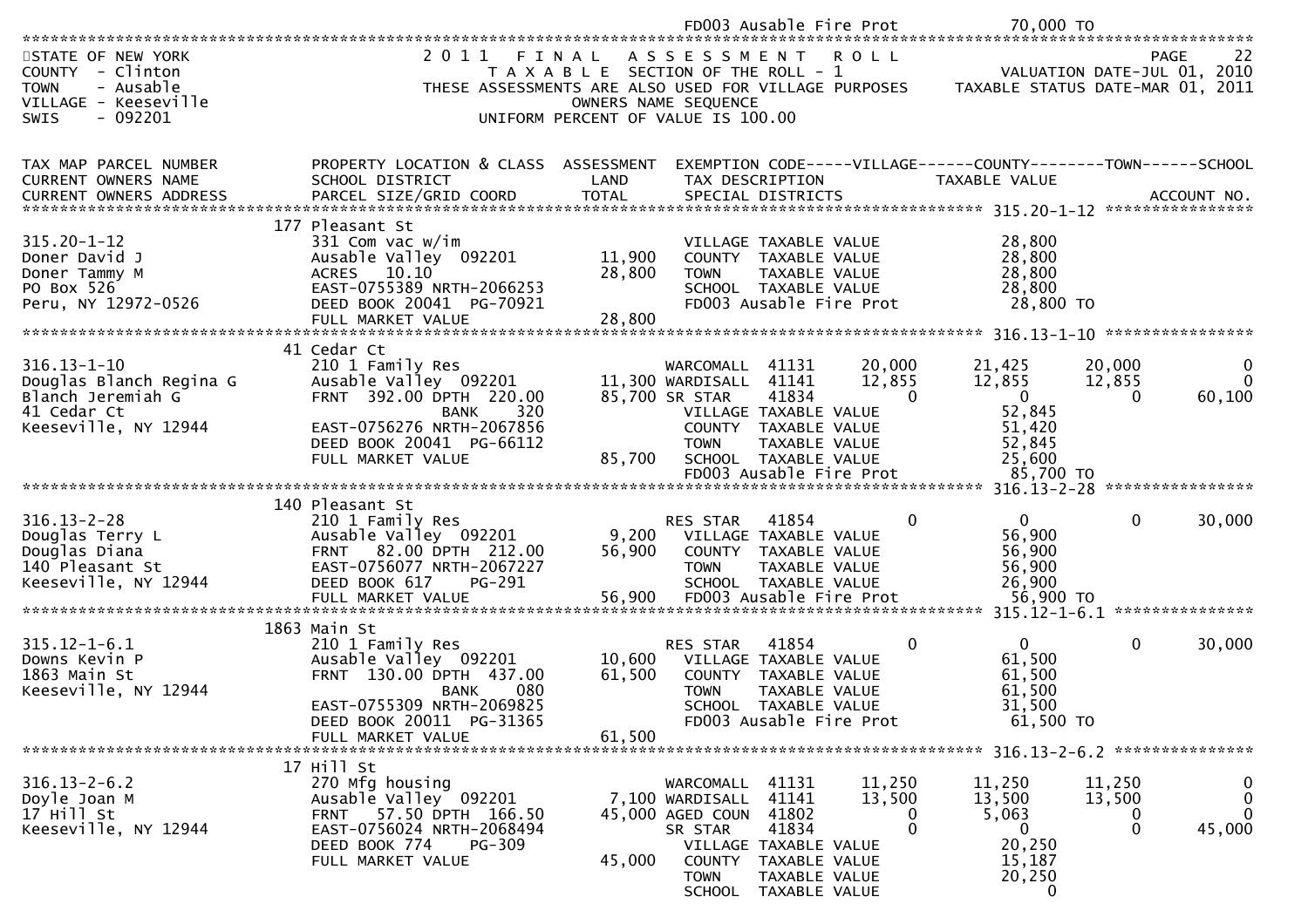|                                                                                           |                                                                    |                                                               |                         | FD003 Ausable Fire Prot                         |              | 45,000 TO                                                       |      |                   |
|-------------------------------------------------------------------------------------------|--------------------------------------------------------------------|---------------------------------------------------------------|-------------------------|-------------------------------------------------|--------------|-----------------------------------------------------------------|------|-------------------|
|                                                                                           |                                                                    |                                                               |                         |                                                 |              |                                                                 |      |                   |
| STATE OF NEW YORK<br>COUNTY - Clinton<br>- Ausable<br><b>TOWN</b><br>VILLAGE - Keeseville | 2011 FINAL<br>THESE ASSESSMENTS ARE ALSO USED FOR VILLAGE PURPOSES | T A X A B L E SECTION OF THE ROLL - 1<br>OWNERS NAME SEQUENCE | ASSESSMENT ROLL         |                                                 |              | VALUATION DATE-JUL 01, 2010<br>TAXABLE STATUS DATE-MAR 01, 2011 | PAGE | 23                |
| $-092201$<br><b>SWIS</b>                                                                  |                                                                    | UNIFORM PERCENT OF VALUE IS 100.00                            |                         |                                                 |              |                                                                 |      |                   |
|                                                                                           |                                                                    |                                                               |                         |                                                 |              |                                                                 |      |                   |
|                                                                                           |                                                                    |                                                               |                         |                                                 |              |                                                                 |      |                   |
| TAX MAP PARCEL NUMBER                                                                     | PROPERTY LOCATION & CLASS ASSESSMENT                               |                                                               |                         |                                                 |              | EXEMPTION CODE-----VILLAGE------COUNTY--------TOWN------SCHOOL  |      |                   |
| CURRENT OWNERS NAME<br>CURRENT OWNERS ADDRESS                                             | SCHOOL DISTRICT                                                    | LAND<br><b>TOTAL</b>                                          | TAX DESCRIPTION         | SPECIAL DISTRICTS                               |              | TAXABLE VALUE                                                   |      | ACCOUNT NO.       |
|                                                                                           | PARCEL SIZE/GRID COORD                                             |                                                               |                         |                                                 |              |                                                                 |      |                   |
|                                                                                           | 10 Cedar Ct                                                        |                                                               |                         |                                                 |              |                                                                 |      |                   |
| $316.13 - 2 - 44$                                                                         | 210 1 Family Res                                                   |                                                               | RES STAR                | 41854                                           | $\mathbf 0$  | $\mathbf{0}$                                                    | 0    | 30,000            |
| Doyle Kelly Prescott                                                                      | Ausable Valley 092201                                              | 9,400                                                         |                         | VILLAGE TAXABLE VALUE                           |              | 89,000                                                          |      |                   |
| 10 Cedar Ct                                                                               | 75.00 DPTH 120.60<br><b>FRNT</b>                                   | 89,000                                                        |                         | COUNTY TAXABLE VALUE                            |              | 89,000                                                          |      |                   |
| Keeseville, NY 12944                                                                      | 080<br><b>BANK</b>                                                 |                                                               | <b>TOWN</b>             | TAXABLE VALUE                                   |              | 89,000                                                          |      |                   |
|                                                                                           | EAST-0755812 NRTH-2067792<br>DEED BOOK 20072 PG-11324              |                                                               |                         | SCHOOL TAXABLE VALUE<br>FD003 Ausable Fire Prot |              | 59,000<br>89,000 TO                                             |      |                   |
|                                                                                           | FULL MARKET VALUE                                                  | 89,000                                                        |                         |                                                 |              |                                                                 |      |                   |
|                                                                                           |                                                                    |                                                               |                         |                                                 |              |                                                                 |      | ***************** |
|                                                                                           | 1851 Main St                                                       |                                                               |                         |                                                 |              |                                                                 |      |                   |
| $315.12 - 1 - 8$                                                                          | 210 1 Family Res                                                   |                                                               |                         | VILLAGE TAXABLE VALUE                           |              | 48,000                                                          |      |                   |
| Driver Michael S                                                                          | Ausable Valley 092201                                              | 8,200                                                         |                         | COUNTY TAXABLE VALUE                            |              | 48,000                                                          |      |                   |
| Driver Dolores J<br>2 Cook Ln                                                             | 47.00 DPTH 540.00<br><b>FRNT</b><br>EAST-0755393 NRTH-2069598      | 48,000                                                        | <b>TOWN</b>             | TAXABLE VALUE<br>SCHOOL TAXABLE VALUE           |              | 48,000                                                          |      |                   |
| Plattsburgh, NY 12901                                                                     | DEED BOOK 20082 PG-13067                                           |                                                               |                         | FD003 Ausable Fire Prot                         |              | 48,000<br>48,000 TO                                             |      |                   |
|                                                                                           | FULL MARKET VALUE                                                  | 48,000                                                        |                         |                                                 |              |                                                                 |      |                   |
|                                                                                           |                                                                    |                                                               |                         |                                                 |              |                                                                 |      |                   |
|                                                                                           | 1806 Rt 9                                                          |                                                               |                         |                                                 |              |                                                                 |      |                   |
| $316.13 - 6 - 15$                                                                         | 210 1 Family Res                                                   |                                                               | RES STAR                | 41854                                           | $\mathbf{0}$ | $\Omega$                                                        | 0    | 30,000            |
| Drollette Catherine<br>1806 Rt 9                                                          | Ausable Valley 092201<br>FRNT 110.00 DPTH 160.00                   | 9,300<br>59,700                                               |                         | VILLAGE TAXABLE VALUE<br>COUNTY TAXABLE VALUE   |              | 59,700<br>59,700                                                |      |                   |
| Keeseville, NY 12944                                                                      | <b>BANK</b><br>080                                                 |                                                               | <b>TOWN</b>             | TAXABLE VALUE                                   |              | 59,700                                                          |      |                   |
|                                                                                           | EAST-0758954 NRTH-2069428                                          |                                                               |                         | SCHOOL TAXABLE VALUE                            |              | 29,700                                                          |      |                   |
|                                                                                           | DEED BOOK 976<br>PG-183                                            |                                                               |                         | FD003 Ausable Fire Prot                         |              | 59,700 TO                                                       |      |                   |
|                                                                                           |                                                                    |                                                               |                         |                                                 |              |                                                                 |      |                   |
|                                                                                           |                                                                    |                                                               |                         |                                                 |              |                                                                 |      |                   |
| $316.9 - 1 - 8$                                                                           | 1858 Main St<br>210 1 Family Res                                   |                                                               | <b>RES STAR</b>         | 41854                                           | 0            | $\Omega$                                                        | 0    | 30,000            |
| Duncan William                                                                            | Ausable Valley 092201                                              | 9,500                                                         |                         | VILLAGE TAXABLE VALUE                           |              | 77,000                                                          |      |                   |
| 1858 Main St                                                                              | 88.50 DPTH 320.00<br><b>FRNT</b>                                   | 77,000                                                        |                         | COUNTY TAXABLE VALUE                            |              | 77,000                                                          |      |                   |
| Keeseville, NY 12944                                                                      | EAST-0755753 NRTH-2069860                                          |                                                               | <b>TOWN</b>             | TAXABLE VALUE                                   |              | 77,000                                                          |      |                   |
|                                                                                           | DEED BOOK 20031 PG-62695                                           |                                                               |                         | SCHOOL TAXABLE VALUE                            |              | 47,000                                                          |      |                   |
|                                                                                           | FULL MARKET VALUE                                                  | 77,000                                                        | FD003 Ausable Fire Prot |                                                 |              | 77,000 TO                                                       |      |                   |
|                                                                                           | Cedar Ct                                                           |                                                               |                         |                                                 |              |                                                                 |      |                   |
| $316.13 - 1 - 5$                                                                          | 311 Res vac land                                                   |                                                               |                         | VILLAGE TAXABLE VALUE                           |              | 8,600                                                           |      |                   |
| Dupre Elizabeth A                                                                         | Ausable Valley 092201                                              | 8,600                                                         |                         | COUNTY TAXABLE VALUE                            |              | 8,600                                                           |      |                   |
| 61 Cedar Ct                                                                               | Jackson Ct Subd Lot 36                                             | 8,600                                                         | <b>TOWN</b>             | TAXABLE VALUE                                   |              | 8,600                                                           |      |                   |
| Keeseville, NY 12944                                                                      | FRNT 75.00 DPTH 110.00                                             |                                                               |                         | SCHOOL TAXABLE VALUE                            |              | 8,600                                                           |      |                   |
|                                                                                           | BANK<br>080                                                        |                                                               |                         | FD003 Ausable Fire Prot                         |              | 8,600 TO                                                        |      |                   |
|                                                                                           | EAST-0755930 NRTH-2068048                                          |                                                               |                         |                                                 |              |                                                                 |      |                   |
|                                                                                           | DEED BOOK 20031 PG-59693<br>FULL MARKET VALUE                      | 8,600                                                         |                         |                                                 |              |                                                                 |      |                   |
|                                                                                           |                                                                    |                                                               |                         |                                                 |              |                                                                 |      |                   |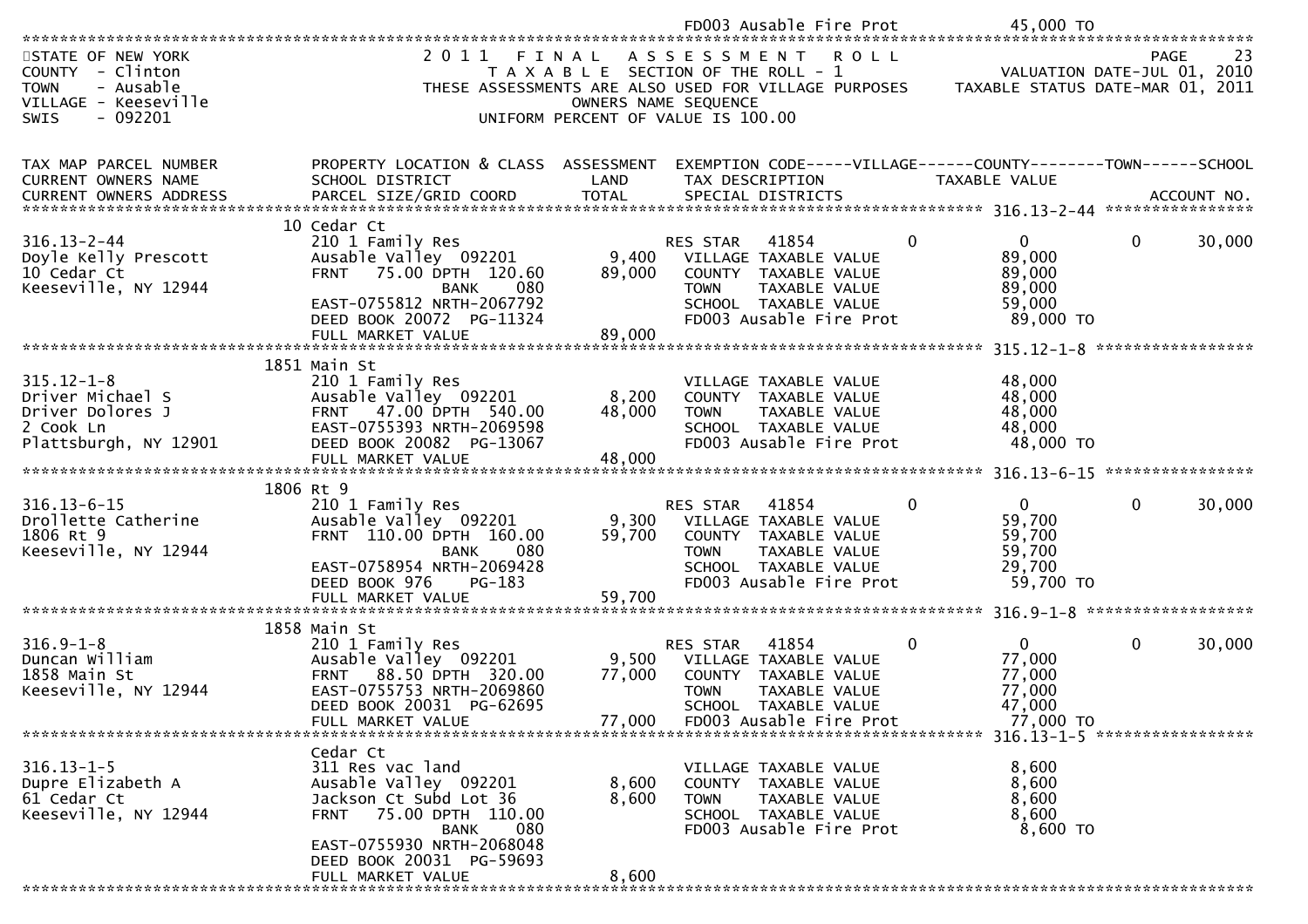| STATE OF NEW YORK<br>COUNTY - Clinton<br>- Ausable<br><b>TOWN</b><br>VILLAGE - Keeseville<br><b>SWIS</b><br>- 092201 | 2011                                                                                                                                                                                           | FINAL<br>T A X A B L E SECTION OF THE ROLL - 1<br>UNIFORM PERCENT OF VALUE IS 100.00 | A S S E S S M E N T<br>OWNERS NAME SEQUENCE             | <b>ROLL</b><br>THESE ASSESSMENTS ARE ALSO USED FOR VILLAGE PURPOSES                                                        |                          | VALUATION DATE-JUL 01, 2010<br>TAXABLE STATUS DATE-MAR 01, 2011           | <b>PAGE</b>  | 24                     |
|----------------------------------------------------------------------------------------------------------------------|------------------------------------------------------------------------------------------------------------------------------------------------------------------------------------------------|--------------------------------------------------------------------------------------|---------------------------------------------------------|----------------------------------------------------------------------------------------------------------------------------|--------------------------|---------------------------------------------------------------------------|--------------|------------------------|
| TAX MAP PARCEL NUMBER<br><b>CURRENT OWNERS NAME</b><br><b>CURRENT OWNERS ADDRESS</b>                                 | PROPERTY LOCATION & CLASS ASSESSMENT<br>SCHOOL DISTRICT<br>PARCEL SIZE/GRID COORD                                                                                                              | LAND<br><b>TOTAL</b>                                                                 | TAX DESCRIPTION                                         | EXEMPTION CODE-----VILLAGE------COUNTY--------TOWN------SCHOOL<br>SPECIAL DISTRICTS                                        |                          | TAXABLE VALUE                                                             |              | ACCOUNT NO.            |
| $316.13 - 1 - 6$<br>Dupre Elizabeth A<br>61 Cedar Ct<br>Keeseville, NY 12944                                         | 61 Cedar Ct<br>210 1 Family Res<br>Ausable Valley 092201<br>Jackson Ct Subd Lot 38<br>75.00 DPTH 110.00<br><b>FRNT</b><br>080<br>BANK<br>EAST-0756000 NRTH-2068022<br>DEED BOOK 20031 PG-59693 | 8,600<br>88,200                                                                      | <b>RES STAR</b><br><b>TOWN</b>                          | 41854<br>VILLAGE TAXABLE VALUE<br>COUNTY TAXABLE VALUE<br>TAXABLE VALUE<br>SCHOOL TAXABLE VALUE<br>FD003 Ausable Fire Prot | $\mathbf{0}$             | $\mathbf{0}$<br>88,200<br>88,200<br>88,200<br>58,200<br>88,200 TO         | $\mathbf{0}$ | 30,000                 |
|                                                                                                                      |                                                                                                                                                                                                |                                                                                      |                                                         |                                                                                                                            |                          |                                                                           |              |                        |
| $315.16 - 2 - 24$<br>Duprey Alfred E<br>38 Pine St<br>Keeseville, NY 12944                                           | 38 Pine St<br>210 1 Family Res<br>Ausable Valley 092201<br>50.00 DPTH 240.00<br><b>FRNT</b><br>EAST-0755257 NRTH-2067824<br>DEED BOOK 99001 PG-12114<br>FULL MARKET VALUE                      | 49,000<br>49,000                                                                     | <b>RES STAR</b><br>7,700 WARNONALL 41121<br><b>TOWN</b> | 41854<br>VILLAGE TAXABLE VALUE<br>COUNTY TAXABLE VALUE<br>TAXABLE VALUE<br>SCHOOL TAXABLE VALUE<br>FD003 Ausable Fire Prot | $\mathbf{0}$<br>$\Omega$ | $\mathbf 0$<br>7,350<br>49,000<br>41,650<br>41,650<br>19,000<br>49,000 TO | 0<br>7,350   | 30,000<br>$\mathbf{0}$ |
|                                                                                                                      |                                                                                                                                                                                                |                                                                                      |                                                         |                                                                                                                            |                          |                                                                           |              |                        |
| $315.16 - 1 - 13$<br>Dzik Life Estate Mary<br>Burrall Lynda L<br>70 Hill St<br>Keeseville, NY 12944                  | 70 Hill St<br>210 1 Family Res<br>Ausable Valley 092201<br>FRNT 150.00 DPTH 100.00<br>EAST-0754700 NRTH-2068491<br>DEED BOOK 20112 PG-39366<br>FULL MARKET VALUE                               | 9,100<br>62,500<br>62,500                                                            | SR STAR<br><b>TOWN</b>                                  | 41834<br>VILLAGE TAXABLE VALUE<br>COUNTY TAXABLE VALUE<br>TAXABLE VALUE<br>SCHOOL TAXABLE VALUE<br>FD003 Ausable Fire Prot | $\mathbf{0}$             | $\overline{0}$<br>62,500<br>62,500<br>62,500<br>2,400<br>62,500 TO        | 0            | 60,100                 |
| PRIOR OWNER ON 3/01/2011<br>Dzik Mary                                                                                |                                                                                                                                                                                                |                                                                                      |                                                         |                                                                                                                            |                          |                                                                           |              |                        |
|                                                                                                                      |                                                                                                                                                                                                |                                                                                      |                                                         |                                                                                                                            |                          |                                                                           |              |                        |
| $315.16 - 1 - 9$<br>Eckhardt Jr Kenneth N<br>16 Hill St<br>Keeseville, NY 12944                                      | 16 Hill St<br>210 1 Family Res<br>Ausable Valley 092201<br>FRNT 155.65 DPTH 228.25<br>BANK 080<br>EAST-0756076 NRTH-2068742<br>DEED BOOK 20102 PG-31354                                        | 10,600<br>67,800                                                                     | RES STAR<br><b>TOWN</b>                                 | 41854<br>VILLAGE TAXABLE VALUE<br>COUNTY TAXABLE VALUE<br>TAXABLE VALUE<br>SCHOOL TAXABLE VALUE<br>FD003 Ausable Fire Prot | $\mathbf{0}$             | $\mathbf{0}$<br>67,800<br>67,800<br>67,800<br>37,800<br>67,800 TO         | 0            | 30,000                 |
|                                                                                                                      | FULL MARKET VALUE                                                                                                                                                                              | 67,800                                                                               |                                                         |                                                                                                                            |                          |                                                                           |              |                        |
|                                                                                                                      |                                                                                                                                                                                                |                                                                                      |                                                         |                                                                                                                            |                          |                                                                           |              |                        |
| $316.13 - 5 - 13.1$<br>Engelhart Steven C<br>Roy Karen M<br>1759 Main St<br>Keeseville, NY 12944                     | 1759 Main St<br>220 2 Family Res<br>Ausable Valley 092201<br>Lot 17 Pl 12000 Al<br>FRNT 167.00 DPTH 300.00<br>EAST-0757511 NRTH-2068230<br>DEED BOOK 759<br>PG-140<br>FULL MARKET VALUE        | 10,200<br>170,000<br>170,000                                                         | <b>RES STAR</b><br><b>TOWN</b>                          | 41854<br>VILLAGE TAXABLE VALUE<br>COUNTY TAXABLE VALUE<br>TAXABLE VALUE<br>SCHOOL TAXABLE VALUE<br>FD003 Ausable Fire Prot | $\mathbf 0$              | 0<br>170,000<br>170,000<br>170,000<br>140,000<br>170,000 TO               | 0            | 30,000                 |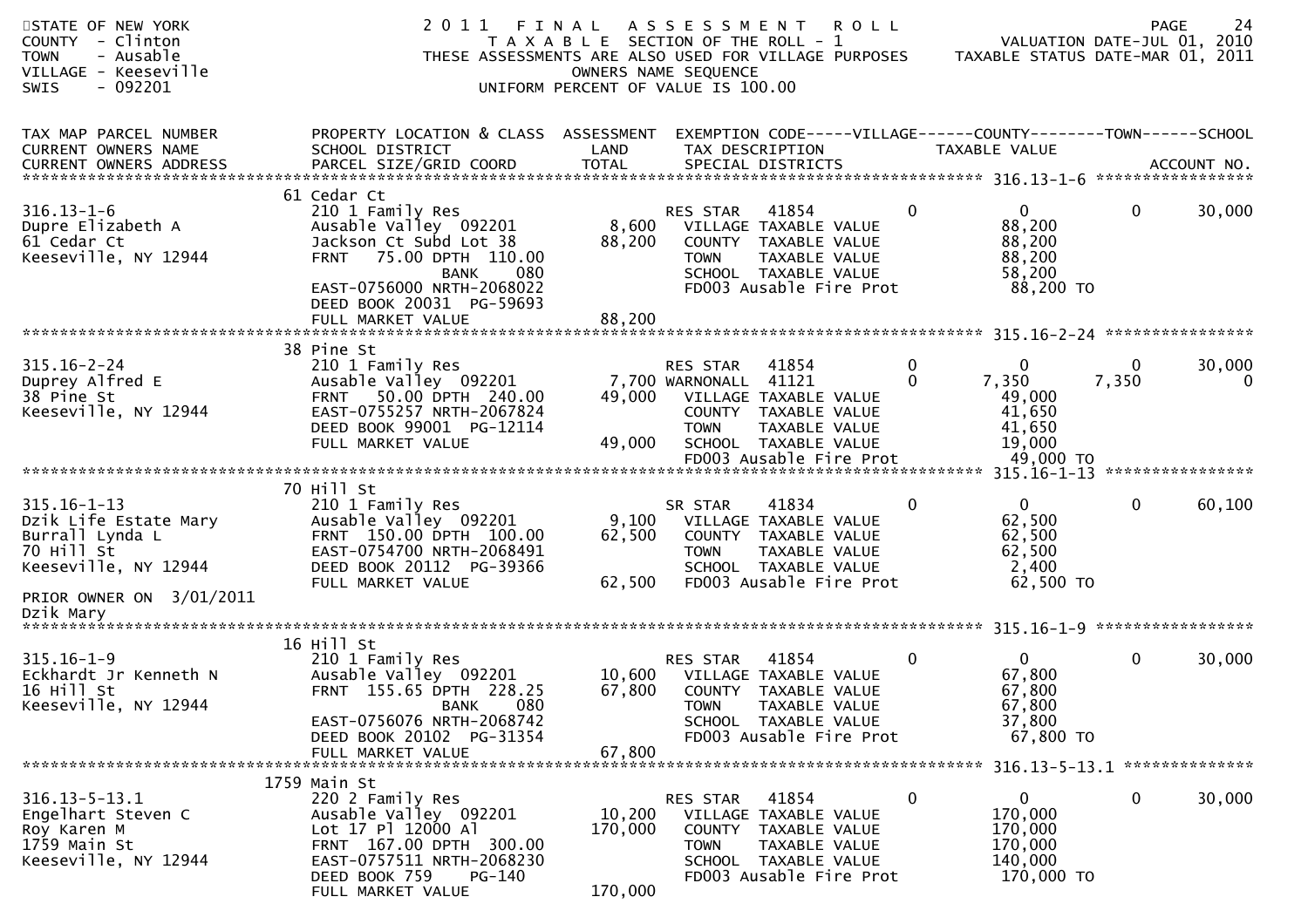| STATE OF NEW YORK                                    | 2011                                                 | FINAL                                 | A S S E S S M E N T R O L L |                         |                         |                                                                | PAGE                        | 25     |
|------------------------------------------------------|------------------------------------------------------|---------------------------------------|-----------------------------|-------------------------|-------------------------|----------------------------------------------------------------|-----------------------------|--------|
| COUNTY - Clinton                                     |                                                      | T A X A B L E SECTION OF THE ROLL - 1 |                             |                         |                         | VALUATION DATE-JUL 01, 2010                                    |                             |        |
| - Ausable<br><b>TOWN</b>                             | THESE ASSESSMENTS ARE ALSO USED FOR VILLAGE PURPOSES |                                       |                             |                         |                         | TAXABLE STATUS DATE-MAR 01, 2011                               |                             |        |
| VILLAGE - Keeseville                                 |                                                      |                                       | OWNERS NAME SEQUENCE        |                         |                         |                                                                |                             |        |
| $-092201$<br><b>SWIS</b>                             |                                                      | UNIFORM PERCENT OF VALUE IS 100.00    |                             |                         |                         |                                                                |                             |        |
|                                                      |                                                      |                                       |                             |                         |                         |                                                                |                             |        |
|                                                      |                                                      |                                       |                             |                         |                         |                                                                |                             |        |
| TAX MAP PARCEL NUMBER                                | PROPERTY LOCATION & CLASS ASSESSMENT                 |                                       |                             |                         |                         | EXEMPTION CODE-----VILLAGE------COUNTY--------TOWN------SCHOOL |                             |        |
| CURRENT OWNERS NAME                                  | SCHOOL DISTRICT                                      | LAND                                  | TAX DESCRIPTION             |                         |                         | TAXABLE VALUE                                                  |                             |        |
|                                                      |                                                      |                                       |                             |                         |                         |                                                                |                             |        |
|                                                      |                                                      |                                       |                             |                         |                         |                                                                |                             |        |
| $316.13 - 5 - 13.2$                                  | 1753 Main St<br>210 1 Family Res                     |                                       |                             |                         |                         |                                                                |                             |        |
|                                                      |                                                      |                                       | VILLAGE TAXABLE VALUE       |                         |                         | 70,000                                                         |                             |        |
| Engelhart Steven C                                   | Ausable Valley 092201                                | 5,200                                 | COUNTY TAXABLE VALUE        |                         |                         | 70,000                                                         |                             |        |
| Roy Karen M                                          | FRNT 68.00 DPTH 80.00                                | 70,000                                | TOWN                        | TAXABLE VALUE           |                         | 70,000                                                         |                             |        |
| 1759 Main St                                         | EAST-0757648 NRTH-2068295                            |                                       |                             | SCHOOL TAXABLE VALUE    |                         | 70,000                                                         |                             |        |
| Keeseville, NY 12944                                 | DEED BOOK 670<br>PG-229                              |                                       |                             |                         | FD003 Ausable Fire Prot | 70,000 TO                                                      |                             |        |
|                                                      |                                                      |                                       |                             |                         |                         |                                                                |                             |        |
|                                                      | 15 Jackson St                                        |                                       |                             |                         |                         |                                                                |                             |        |
| $315.16 - 2 - 9$                                     | 210 1 Family Res                                     |                                       | <b>RES STAR</b>             | 41854                   | 0                       | $\overline{0}$                                                 | 0                           | 30,000 |
| Evens Douglas A                                      | Ausable Valley 092201                                | 7,800                                 | VILLAGE TAXABLE VALUE       |                         |                         | 81,800                                                         |                             |        |
|                                                      | 66.00 DPTH 165.00<br><b>FRNT</b>                     | 81,800                                | COUNTY TAXABLE VALUE        |                         |                         | 81,800                                                         |                             |        |
| Evens Angela M<br>15 Jackson St                      | 080<br><b>BANK</b>                                   |                                       | <b>TOWN</b>                 | TAXABLE VALUE           |                         | 81,800                                                         |                             |        |
| Keeseville, NY 12944                                 | EAST-0755530 NRTH-2067383                            |                                       |                             | SCHOOL TAXABLE VALUE    |                         | 51,800                                                         |                             |        |
|                                                      | DEED BOOK 20082 PG-14877                             |                                       |                             | FD003 Ausable Fire Prot |                         | 81,800 TO                                                      |                             |        |
|                                                      | FULL MARKET VALUE                                    | 81,800                                |                             |                         |                         |                                                                |                             |        |
|                                                      |                                                      |                                       |                             |                         |                         |                                                                |                             |        |
|                                                      | 46 Cedar Ct                                          |                                       |                             |                         |                         |                                                                |                             |        |
| $316.13 - 2 - 55$                                    | 210 1 Family Res                                     |                                       | VILLAGE TAXABLE VALUE       |                         |                         | 81,000                                                         |                             |        |
| Fagan Brian A                                        | Ausable Valley 092201                                | 9,900                                 | COUNTY TAXABLE VALUE        |                         |                         | 81,000                                                         |                             |        |
| Fagan Lori A                                         | FRNT 151.92 DPTH 176.20                              | 81,000                                | TOWN                        | TAXABLE VALUE           |                         | 81,000                                                         |                             |        |
| 22 Pine St                                           | EAST-0756452 NRTH-2067918                            |                                       |                             | SCHOOL TAXABLE VALUE    |                         | 81,000                                                         |                             |        |
| Keeseville, NY 12944                                 | DEED BOOK 1004<br>PG-281                             |                                       |                             | FD003 Ausable Fire Prot |                         | 81,000 TO                                                      |                             |        |
|                                                      |                                                      |                                       |                             |                         |                         |                                                                |                             |        |
|                                                      |                                                      |                                       |                             |                         |                         |                                                                |                             |        |
|                                                      | 43 Grove St                                          |                                       |                             |                         |                         |                                                                |                             |        |
| $316.9 - 1 - 16$                                     | 210 1 Family Res                                     |                                       | WARCOMALL                   | 41131                   | 15,500                  | 15,500                                                         | 15,500                      |        |
| Favro Life Estate Tormey & Sop Ausable Valley 092201 |                                                      |                                       | 10,000 SR STAR              | 41834                   | $\mathbf 0$             | $\mathbf{0}$                                                   | 0                           | 60,100 |
| Rock Pamela                                          | FRNT 100.00 DPTH 200.00                              | 62,000                                | VILLAGE TAXABLE VALUE       |                         |                         | 46,500                                                         |                             |        |
| 43 Grove St                                          | EAST-0756077 NRTH-2070413                            |                                       | COUNTY TAXABLE VALUE        |                         |                         | 46,500                                                         |                             |        |
| Keeseville, NY 12944                                 | DEED BOOK 20011 PG-31878                             |                                       | <b>TOWN</b>                 | TAXABLE VALUE           |                         | 46,500                                                         |                             |        |
|                                                      | FULL MARKET VALUE                                    | 62,000                                |                             | SCHOOL TAXABLE VALUE    |                         | 1,900                                                          |                             |        |
|                                                      |                                                      |                                       |                             | FD003 Ausable Fire Prot |                         | 62,000 TO                                                      |                             |        |
|                                                      |                                                      |                                       |                             |                         |                         |                                                                |                             |        |
|                                                      | 67 Liberty St                                        |                                       |                             |                         |                         |                                                                |                             |        |
| $316.13 - 2 - 11$                                    | 210 1 Family Res                                     |                                       | RES STAR                    | 41854                   | 0                       | $\mathbf{0}$                                                   | 0                           | 30,000 |
| Fielder Kaitlin                                      | Ausable Valley 092201                                | 9,900                                 | VILLAGE TAXABLE VALUE       |                         |                         | 109,000                                                        |                             |        |
| 67 Liberty St                                        | FRNT 108.00 DPTH 300.00                              | 109,000                               | <b>COUNTY</b>               | TAXABLE VALUE           |                         | 109,000                                                        |                             |        |
| Keeseville, NY 12944                                 | 080<br><b>BANK</b>                                   |                                       | <b>TOWN</b>                 | TAXABLE VALUE           |                         | 109,000                                                        |                             |        |
|                                                      | EAST-0756446 NRTH-2068453                            |                                       |                             | SCHOOL TAXABLE VALUE    |                         | 79,000                                                         |                             |        |
|                                                      | DEED BOOK 20102 PG-35616                             |                                       | FD003 Ausable Fire Prot     |                         |                         | 109,000 TO                                                     |                             |        |
|                                                      | FULL MARKET VALUE                                    | 109,000                               |                             |                         |                         |                                                                |                             |        |
|                                                      |                                                      |                                       |                             |                         |                         |                                                                |                             |        |
| STATE OF NEW YORK                                    | 2011                                                 | FINAL                                 | A S S E S S M E N T         |                         | R O L L                 |                                                                | PAGE                        | 26     |
| COUNTY - Clinton                                     |                                                      | T A X A B L E SECTION OF THE ROLL - 1 |                             |                         |                         |                                                                | VALUATION DATE-JUL 01, 2010 |        |
|                                                      |                                                      |                                       |                             |                         |                         |                                                                |                             |        |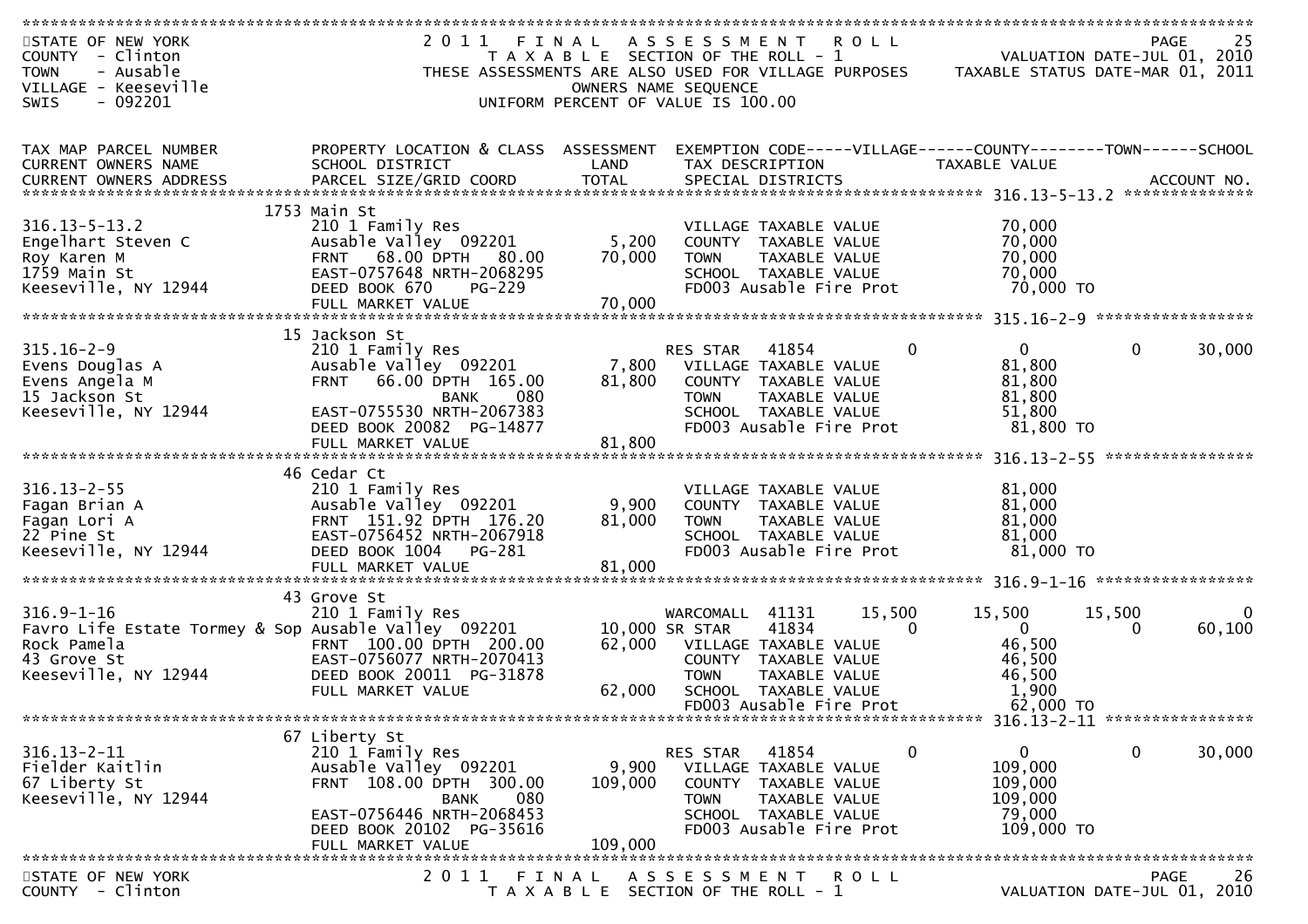| - Ausable<br><b>TOWN</b><br>VILLAGE - Keeseville<br>$-092201$<br>SWIS                                                    | THESE ASSESSMENTS ARE ALSO USED FOR VILLAGE PURPOSES                                                                                                              | UNIFORM PERCENT OF VALUE IS 100.00                                                   | OWNERS NAME SEQUENCE                                                             |                                                                                                 |                              | TAXABLE STATUS DATE-MAR 01, 2011                                                |             |                                                  |
|--------------------------------------------------------------------------------------------------------------------------|-------------------------------------------------------------------------------------------------------------------------------------------------------------------|--------------------------------------------------------------------------------------|----------------------------------------------------------------------------------|-------------------------------------------------------------------------------------------------|------------------------------|---------------------------------------------------------------------------------|-------------|--------------------------------------------------|
| TAX MAP PARCEL NUMBER<br>CURRENT OWNERS NAME                                                                             | PROPERTY LOCATION & CLASS ASSESSMENT<br>SCHOOL DISTRICT                                                                                                           | LAND                                                                                 |                                                                                  | TAX DESCRIPTION                                                                                 |                              | EXEMPTION CODE-----VILLAGE------COUNTY--------TOWN------SCHOOL<br>TAXABLE VALUE |             |                                                  |
|                                                                                                                          | 1796 Main St                                                                                                                                                      |                                                                                      |                                                                                  |                                                                                                 |                              |                                                                                 |             |                                                  |
| $316.13 - 4 - 5$<br>Finnegan James H III<br>Finnegan Tabatha E<br>1796 Main St<br>Keeseville, NY 12944                   | 210 1 Family Res<br>Ausable Valley 092201<br>81.03 DPTH 208.96<br><b>FRNT</b><br>320<br>BANK<br>EAST-0756807 NRTH-2068808<br>DEED BOOK 20041 PG-68357             | 8,800<br>92,000                                                                      | RES STAR<br><b>TOWN</b>                                                          | 41854<br>VILLAGE TAXABLE VALUE<br>COUNTY TAXABLE VALUE<br>TAXABLE VALUE<br>SCHOOL TAXABLE VALUE | 0<br>FD003 Ausable Fire Prot | $\mathbf{0}$<br>92,000<br>92,000<br>92,000<br>62,000<br>92,000 TO               | 0           | 30,000                                           |
|                                                                                                                          | FULL MARKET VALUE                                                                                                                                                 | 92,000                                                                               |                                                                                  |                                                                                                 |                              |                                                                                 |             |                                                  |
| $316.9 - 3 - 7$<br>Finnegan Michael<br>Finnegan Tonia<br>61 Laflure Ln<br>Keeseville, NY 12944                           | 1795 Rt 9<br>421 Restaurant<br>Ausable Valley 092201<br>FRNT 192.00 DPTH 214.00<br>EAST-0758643 NRTH-2069560<br>DEED BOOK 20082 PG-17138<br>FULL MARKET VALUE     | 10,900<br>159,000<br>159,000                                                         | <b>TOWN</b>                                                                      | VILLAGE TAXABLE VALUE<br>COUNTY TAXABLE VALUE<br>TAXABLE VALUE<br>SCHOOL TAXABLE VALUE          | FD003 Ausable Fire Prot      | 159,000<br>159,000<br>159,000<br>159,000<br>159,000 TO                          |             |                                                  |
|                                                                                                                          | 31 Hill St                                                                                                                                                        |                                                                                      |                                                                                  |                                                                                                 |                              |                                                                                 |             |                                                  |
| $316.13 - 2 - 3$<br>Fountain Jane<br>31 Hill St<br>Keeseville, NY 12944                                                  | 210 1 Family Res<br>Ausable Valley 092201<br>FRNT 104.00 DPTH 169.00<br>EAST-0755661 NRTH-2068441<br>DEED BOOK 330<br>PG-531                                      |                                                                                      | AGED - ALL 41800<br>9,500 SR STAR<br>42,000 VILLAGE TAXABLE VALUE<br><b>TOWN</b> | 41834<br>COUNTY TAXABLE VALUE<br>TAXABLE VALUE                                                  | 21,000<br>$\Omega$           | 21,000<br>$\overline{0}$<br>21,000<br>21,000<br>21,000                          | 21,000<br>0 | 21,000<br>21,000                                 |
|                                                                                                                          | FULL MARKET VALUE                                                                                                                                                 | 42,000                                                                               |                                                                                  | SCHOOL TAXABLE VALUE<br>FD003 Ausable Fire Prot                                                 |                              | $\mathbf{0}$<br>42,000 TO                                                       |             |                                                  |
|                                                                                                                          | 55 Cedar Ct                                                                                                                                                       |                                                                                      |                                                                                  |                                                                                                 |                              |                                                                                 |             |                                                  |
| $316.13 - 1 - 8$<br>Fountain Roberta M<br>55 Cedar Ct<br>Keeseville, NY 12944                                            | 210 1 Family Res<br>Ausable Valley 092201<br>Jackson Ct Subd Lot 42<br>FRNT 75.00 DPTH 110.00<br>EAST-0756139 NRTH-2067968<br>DEED BOOK 20072 PG-5169             | 8,600<br>74,400                                                                      | RES STAR<br><b>TOWN</b>                                                          | 41854<br>VILLAGE TAXABLE VALUE<br>COUNTY TAXABLE VALUE<br>TAXABLE VALUE<br>SCHOOL TAXABLE VALUE | 0<br>FD003 Ausable Fire Prot | $\overline{0}$<br>74,400<br>74,400<br>74,400<br>44,400<br>74,400 TO             | $\mathbf 0$ | 30,000                                           |
|                                                                                                                          |                                                                                                                                                                   |                                                                                      |                                                                                  |                                                                                                 |                              |                                                                                 |             |                                                  |
| $315.16 - 1 - 14$<br>Fowler Jaquish Mary<br>6 School St<br>Keeseville, NY 12944                                          | 6 School St<br>210 1 Family Res<br>Ausable Valley 092201<br>FRNT 100.00 DPTH 150.00<br>EAST-0754686 NRTH-2068591<br>DEED BOOK 20031 PG-54934<br>FULL MARKET VALUE | 9,100<br>71,400<br>71,400                                                            | RES STAR<br>COUNTY<br><b>TOWN</b>                                                | 41854<br>VILLAGE TAXABLE VALUE<br>TAXABLE VALUE<br>TAXABLE VALUE<br>SCHOOL TAXABLE VALUE        | 0<br>FD003 Ausable Fire Prot | $\mathbf{0}$<br>71,400<br>71,400<br>71,400<br>41,400<br>71,400 TO               | 0           | 30,000                                           |
| STATE OF NEW YORK<br>- Clinton<br><b>COUNTY</b><br>- Ausable<br><b>TOWN</b><br>VILLAGE - Keeseville<br>SWIS<br>$-092201$ | 2011<br>THESE ASSESSMENTS ARE ALSO USED FOR VILLAGE PURPOSES                                                                                                      | FINAL<br>T A X A B L E SECTION OF THE ROLL - 1<br>UNIFORM PERCENT OF VALUE IS 100.00 | A S S E S S M E N T<br>OWNERS NAME SEQUENCE                                      |                                                                                                 | <b>ROLL</b>                  | TAXABLE STATUS DATE-MAR 01, 2011                                                |             | <b>PAGE</b><br>27<br>VALUATION DATE-JUL 01, 2010 |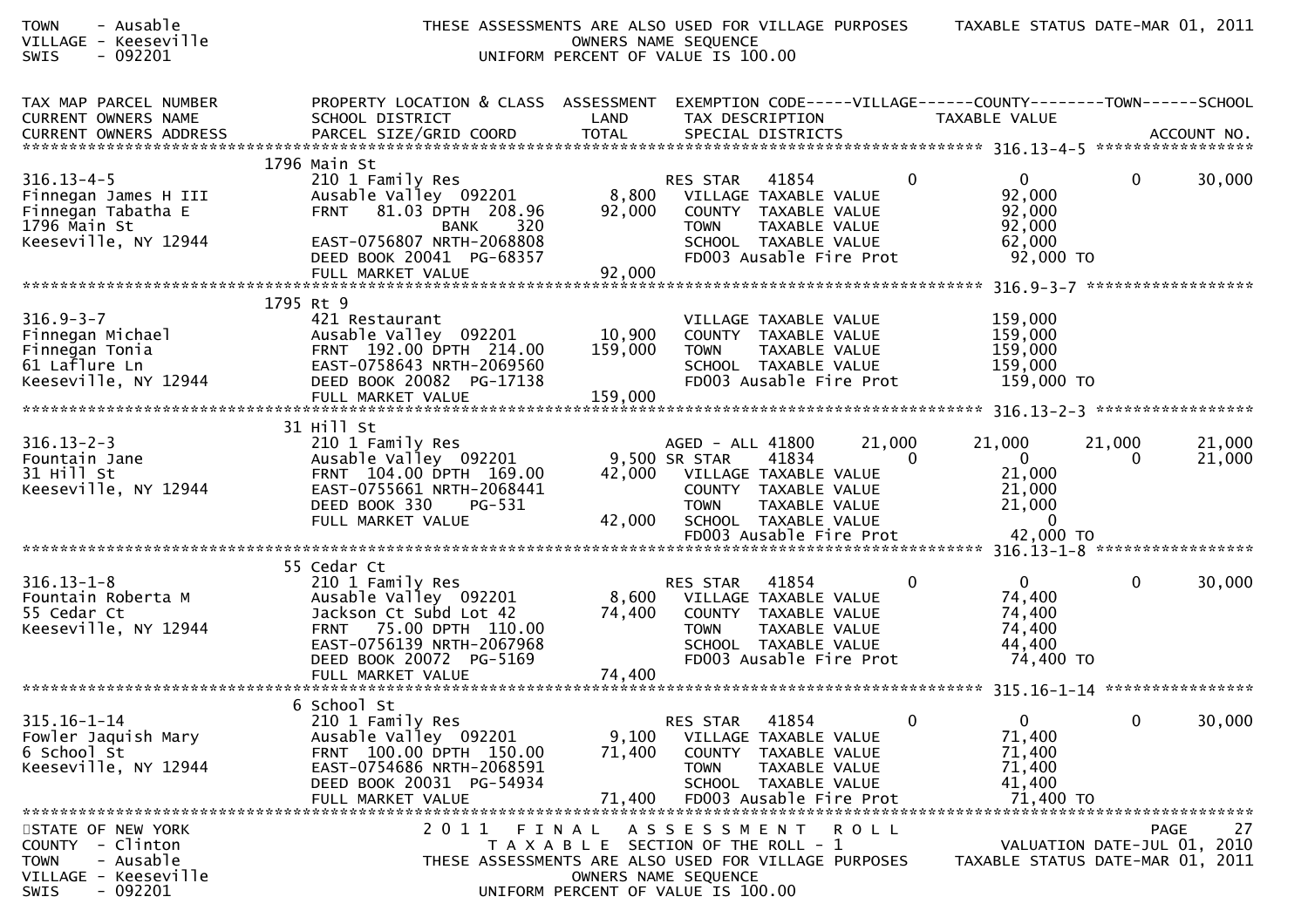| TAX MAP PARCEL NUMBER<br>CURRENT OWNERS NAME<br>CURRENT OWNERS ADDRESS     | PROPERTY LOCATION & CLASS ASSESSMENT<br>SCHOOL DISTRICT<br>PARCEL SIZE/GRID COORD                                                                                            | LAND<br><b>TOTAL</b>                  |                                                       | TAX DESCRIPTION<br>SPECIAL DISTRICTS                                                              |                         | EXEMPTION CODE-----VILLAGE------COUNTY--------TOWN------SCHOOL<br>TAXABLE VALUE |                             | ACCOUNT NO.       |
|----------------------------------------------------------------------------|------------------------------------------------------------------------------------------------------------------------------------------------------------------------------|---------------------------------------|-------------------------------------------------------|---------------------------------------------------------------------------------------------------|-------------------------|---------------------------------------------------------------------------------|-----------------------------|-------------------|
|                                                                            |                                                                                                                                                                              |                                       |                                                       |                                                                                                   |                         |                                                                                 |                             |                   |
| $315.16 - 2 - 19$<br>Frank Richard L<br>16 Pine St<br>Keeseville, NY 12944 | 16 Pine St<br>210 1 Family Res<br>Ausable Valley 092201<br>FRNT 154.00 DPTH 250.00<br>EAST-0755336 NRTH-2067313                                                              | 41,000                                | WARNONALL<br>10,800 RES STAR<br>VILLAGE TAXABLE VALUE | 41121<br>41854<br>COUNTY TAXABLE VALUE                                                            | 6,150<br>0              | 6,150<br>$\mathbf 0$<br>34,850<br>34,850                                        | 6,150<br>0                  | 30,000            |
|                                                                            | DEED BOOK 568<br>PG-618<br>FULL MARKET VALUE                                                                                                                                 | 41,000                                | <b>TOWN</b>                                           | TAXABLE VALUE<br>SCHOOL TAXABLE VALUE                                                             | FD003 Ausable Fire Prot | 34,850<br>11,000<br>41,000 TO                                                   |                             |                   |
|                                                                            |                                                                                                                                                                              |                                       |                                                       |                                                                                                   |                         |                                                                                 |                             |                   |
| $315.16 - 1 - 2$<br>Franks Dean J<br>1821 Main St<br>Keeseville, NY 12944  | 1821 Main St<br>210 1 Family Res<br>Ausable Valley 092201<br>91.00 DPTH 165.47<br><b>FRNT</b><br>320<br><b>BANK</b><br>EAST-0756104 NRTH-2069035<br>DEED BOOK 20082 PG-14775 | 8,300<br>82,300                       | RES STAR<br>VILLAGE TAXABLE VALUE<br><b>TOWN</b>      | 41854<br>COUNTY TAXABLE VALUE<br>TAXABLE VALUE<br>SCHOOL TAXABLE VALUE<br>FD003 Ausable Fire Prot | 0                       | $\overline{0}$<br>82,300<br>82,300<br>82,300<br>52,300<br>82,300 TO             | $\mathbf{0}$                | 30,000            |
|                                                                            | FULL MARKET VALUE                                                                                                                                                            | 82,300                                |                                                       |                                                                                                   |                         |                                                                                 |                             |                   |
|                                                                            |                                                                                                                                                                              |                                       |                                                       |                                                                                                   |                         |                                                                                 |                             |                   |
| $316.10 - 1 - 20$<br>French Diane M                                        | 1828 Rt 9<br>210 1 Family Res<br>Ausable Valley 092201                                                                                                                       | 8,800                                 | RES STAR                                              | 41854<br>VILLAGE TAXABLE VALUE                                                                    | $\Omega$                | $\mathbf{0}$<br>47,000                                                          | $\Omega$                    | 30,000            |
| Blaise Life Estate Elva M<br>1828 Rt 9<br>Keeseville, NY 12944             | FRNT 70.00 DPTH 320.70<br>EAST-0759504 NRTH-2069772<br>DEED BOOK 20001 PG-27329                                                                                              | 47,000                                | <b>TOWN</b>                                           | COUNTY TAXABLE VALUE<br>TAXABLE VALUE<br>SCHOOL TAXABLE VALUE                                     |                         | 47,000<br>47,000<br>17,000                                                      |                             |                   |
|                                                                            |                                                                                                                                                                              |                                       |                                                       |                                                                                                   |                         |                                                                                 |                             |                   |
|                                                                            | 1794 Rt 9                                                                                                                                                                    |                                       |                                                       |                                                                                                   |                         |                                                                                 |                             |                   |
| $316.13 - 6 - 12.1$                                                        | 411 Apartment                                                                                                                                                                |                                       | RES STAR                                              | 41854                                                                                             | 0                       | $\mathbf{0}$                                                                    | $\Omega$                    | 30,000            |
| French Rick H                                                              | Ausable Valley 092201                                                                                                                                                        | 10,200                                | VILLAGE TAXABLE VALUE                                 |                                                                                                   |                         | 128,000                                                                         |                             |                   |
| French Raye M                                                              | FRNT 135.00 DPTH 194.00                                                                                                                                                      | 128,000                               |                                                       | COUNTY TAXABLE VALUE                                                                              |                         | 128,000                                                                         |                             |                   |
| 1794 Rt 9                                                                  | EAST-0758677 NRTH-2069283                                                                                                                                                    |                                       | <b>TOWN</b>                                           | TAXABLE VALUE                                                                                     |                         | 128,000                                                                         |                             |                   |
| Keeseville, NY 12944                                                       | DEED BOOK 20092 PG-28460                                                                                                                                                     |                                       |                                                       | SCHOOL TAXABLE VALUE                                                                              |                         | 98,000                                                                          |                             |                   |
|                                                                            |                                                                                                                                                                              |                                       |                                                       |                                                                                                   |                         |                                                                                 |                             |                   |
|                                                                            |                                                                                                                                                                              |                                       |                                                       |                                                                                                   |                         |                                                                                 |                             |                   |
| $315.16 - 3 - 10$<br>Garcia Life Estate Virginia D Ausable Valley 092201   | 35 Pine St<br>210 1 Family Res                                                                                                                                               |                                       | AGED - ALL 41800<br>8,500 SR STAR                     | 41834                                                                                             | 29,900<br>$\Omega$      | 29,900<br>$\mathbf{0}$                                                          | 29,900<br>0                 | 29,900<br>29,900  |
| Gordon Shirley A                                                           | Pine St 76X1                                                                                                                                                                 | 59,800                                |                                                       | VILLAGE TAXABLE VALUE                                                                             |                         | 29,900                                                                          |                             |                   |
| 35 Pine St                                                                 | H W<br>Dyer                                                                                                                                                                  |                                       |                                                       | COUNTY TAXABLE VALUE                                                                              |                         | 29,900                                                                          |                             |                   |
| Keeseville, NY 12944                                                       | Stewart<br>R Presco                                                                                                                                                          |                                       | <b>TOWN</b>                                           | TAXABLE VALUE                                                                                     |                         | 29,900<br>$\Omega$                                                              |                             |                   |
|                                                                            | 77.00 DPTH 175.00<br><b>FRNT</b><br>EAST-0755018 NRTH-2067747<br>DEED BOOK 20031 PG-52486                                                                                    |                                       |                                                       | SCHOOL TAXABLE VALUE<br>FD003 Ausable Fire Prot                                                   |                         | 59,800 TO                                                                       |                             |                   |
|                                                                            | FULL MARKET VALUE                                                                                                                                                            | 59,800                                |                                                       |                                                                                                   |                         |                                                                                 |                             |                   |
|                                                                            |                                                                                                                                                                              |                                       |                                                       |                                                                                                   |                         |                                                                                 |                             |                   |
| STATE OF NEW YORK                                                          | 2011                                                                                                                                                                         | FINAL                                 | A S S E S S M E N T                                   |                                                                                                   | R O L L                 |                                                                                 |                             | 28<br><b>PAGE</b> |
| COUNTY - Clinton                                                           |                                                                                                                                                                              | T A X A B L E SECTION OF THE ROLL - 1 |                                                       |                                                                                                   |                         |                                                                                 | VALUATION DATE-JUL 01, 2010 |                   |
| - Ausable<br><b>TOWN</b><br>VILLAGE - Keeseville                           | THESE ASSESSMENTS ARE ALSO USED FOR VILLAGE PURPOSES                                                                                                                         |                                       | OWNERS NAME SEQUENCE                                  |                                                                                                   |                         | TAXABLE STATUS DATE-MAR 01, 2011                                                |                             |                   |
| $-092201$<br>SWIS                                                          |                                                                                                                                                                              | UNIFORM PERCENT OF VALUE IS 100.00    |                                                       |                                                                                                   |                         |                                                                                 |                             |                   |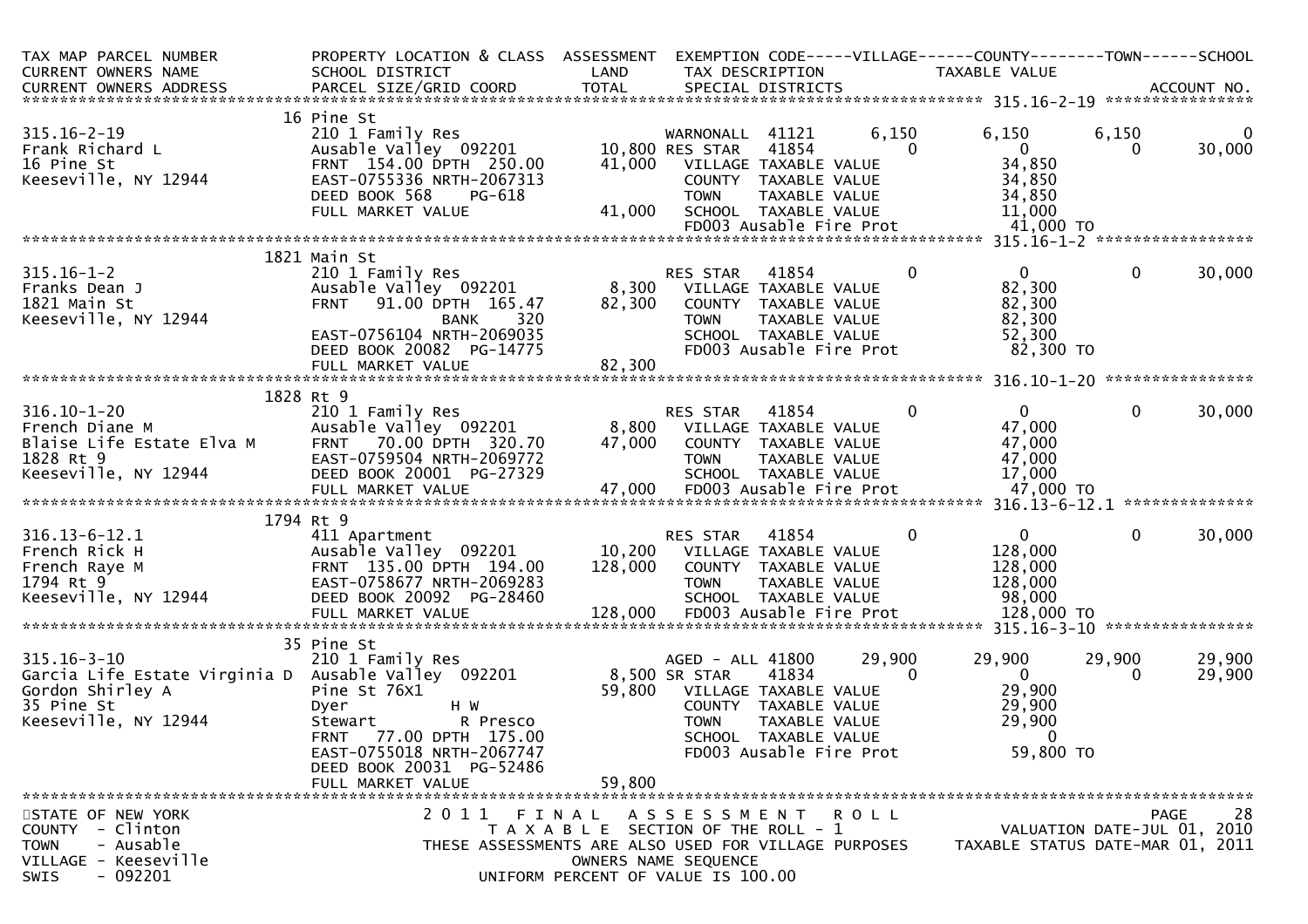| TAX MAP PARCEL NUMBER<br>CURRENT OWNERS NAME                                      | PROPERTY LOCATION & CLASS ASSESSMENT<br>SCHOOL DISTRICT                                           | LAND                                  | TAX DESCRIPTION                                                                       |                                       |                                | EXEMPTION CODE-----VILLAGE------COUNTY--------TOWN------SCHOOL<br><b>TAXABLE VALUE</b> |                              |                              |
|-----------------------------------------------------------------------------------|---------------------------------------------------------------------------------------------------|---------------------------------------|---------------------------------------------------------------------------------------|---------------------------------------|--------------------------------|----------------------------------------------------------------------------------------|------------------------------|------------------------------|
| CURRENT OWNERS ADDRESS                                                            | PARCEL SIZE/GRID COORD                                                                            | <b>TOTAL</b>                          |                                                                                       | SPECIAL DISTRICTS                     |                                |                                                                                        |                              | ACCOUNT NO.                  |
|                                                                                   | 75 Hill St                                                                                        |                                       |                                                                                       |                                       |                                |                                                                                        |                              |                              |
| $315.16 - 3 - 1$<br>Garrow Life Estate Anthony E<br>Garrow Sandra M<br>75 Hill St | 210 1 Family Res<br>Ausable Valley 092201<br>FRNT 100.00 DPTH 253.10<br>EAST-0754586 NRTH-2068245 |                                       | WARCOMALL 41131<br>10,200 AGED - ALL 41800<br>57,300 SR STAR<br>VILLAGE TAXABLE VALUE | 41834                                 | 14,325<br>$\Omega$<br>$\Omega$ | 14,325<br>21,488<br>$\Omega$<br>42,975                                                 | 14,325<br>21,488<br>$\Omega$ | $\bf{0}$<br>28,650<br>28,650 |
| Keeseville, NY 12944                                                              | DEED BOOK 20041 PG-75222<br>FULL MARKET VALUE                                                     | 57,300                                | COUNTY TAXABLE VALUE<br><b>TOWN</b>                                                   | TAXABLE VALUE<br>SCHOOL TAXABLE VALUE |                                | 21,487<br>21,487<br>$\mathbf{0}$                                                       |                              |                              |
|                                                                                   |                                                                                                   |                                       |                                                                                       |                                       | FD003 Ausable Fire Prot        | 57,300 TO                                                                              |                              | ****************             |
|                                                                                   | 79 Pleasant St                                                                                    |                                       |                                                                                       |                                       |                                |                                                                                        |                              |                              |
| $316.13 - 5 - 25$<br>Garvett Sonny H                                              | 210 1 Family Res<br>Ausable Valley 092201                                                         |                                       | CW_10_VET/ 41152<br>4,700 CW_10_VET/ 41152                                            |                                       | 0<br>0                         | 5,800<br>5,800                                                                         | 0<br>$\mathbf 0$             |                              |
| Garvett Brenda S<br>79 Pleasant St                                                | FRNT 46.00 DPTH 100.00<br>EAST-0757225 NRTH-2068011                                               |                                       | 58,000 RES STAR<br>VILLAGE TAXABLE VALUE                                              | 41854                                 | $\Omega$                       | $\overline{0}$<br>58,000                                                               | $\Omega$                     | 30,000                       |
| Keeseville, NY 12944                                                              | DEED BOOK 2001<br>PG-12899<br>FULL MARKET VALUE                                                   | 58,000                                | COUNTY TAXABLE VALUE<br><b>TOWN</b>                                                   | TAXABLE VALUE<br>SCHOOL TAXABLE VALUE |                                | 46,400<br>58,000<br>28,000                                                             |                              |                              |
|                                                                                   |                                                                                                   |                                       |                                                                                       |                                       | FD003 Ausable Fire Prot        | 58,000 TO                                                                              |                              |                              |
|                                                                                   |                                                                                                   |                                       |                                                                                       |                                       |                                |                                                                                        |                              |                              |
|                                                                                   | 1814 Main St                                                                                      |                                       |                                                                                       |                                       |                                |                                                                                        |                              |                              |
| $316.13 - 4 - 1$<br>Geddes Steven J<br>Geddes Sandra E                            | 210 1 Family Res<br>Ausable Valley 092201<br><b>FRNT</b><br>60.00 DPTH 244.29                     | 8,400<br>113,000                      | RES STAR<br>VILLAGE TAXABLE VALUE<br>COUNTY TAXABLE VALUE                             | 41854                                 | 0                              | $\overline{0}$<br>113,000<br>113,000                                                   | $\mathbf 0$                  | 30,000                       |
| 1814 Main St<br>Keeseville, NY 12944                                              | 080<br><b>BANK</b><br>EAST-0756436 NRTH-2069111                                                   |                                       | <b>TOWN</b><br>SCHOOL TAXABLE VALUE                                                   | TAXABLE VALUE                         |                                | 113,000<br>83,000                                                                      |                              |                              |
|                                                                                   | DEED BOOK 20061 PG-95527<br>FULL MARKET VALUE                                                     | 113,000                               |                                                                                       |                                       | FD003 Ausable Fire Prot        | 113,000 TO                                                                             |                              |                              |
|                                                                                   | 170 Ausable St                                                                                    |                                       |                                                                                       |                                       |                                |                                                                                        |                              |                              |
| $316.13 - 6 - 7$                                                                  | 220 2 Family Res                                                                                  |                                       | RES STAR                                                                              | 41854                                 | $\Omega$                       | $\Omega$                                                                               | $\mathbf{0}$                 | 30,000                       |
| Gengenbach Daniel                                                                 | Ausable Valley 092201                                                                             | 8,000                                 | VILLAGE TAXABLE VALUE                                                                 |                                       |                                | 67,000                                                                                 |                              |                              |
| PO Box 932                                                                        | 57.50 DPTH 218.00<br><b>FRNT</b>                                                                  | 67,000                                | COUNTY                                                                                | TAXABLE VALUE                         |                                | 67,000                                                                                 |                              |                              |
| Peru, NY 12972                                                                    | 080<br>BANK<br>EAST-0758214 NRTH-2069019                                                          |                                       | <b>TOWN</b>                                                                           | TAXABLE VALUE                         |                                | 67,000<br>37,000                                                                       |                              |                              |
|                                                                                   | DEED BOOK 20001 PG-23605<br>FULL MARKET VALUE                                                     | 67,000                                | SCHOOL TAXABLE VALUE                                                                  |                                       | FD003 Ausable Fire Prot        | 67,000 TO                                                                              |                              |                              |
|                                                                                   |                                                                                                   |                                       |                                                                                       |                                       |                                |                                                                                        |                              |                              |
|                                                                                   | 121 Pleasant St                                                                                   |                                       |                                                                                       |                                       |                                |                                                                                        |                              |                              |
| $316.17 - 1 - 10$                                                                 | 210 1 Family Res                                                                                  |                                       | RES STAR                                                                              | 41854                                 | 0                              | 0                                                                                      | 0                            | 30,000                       |
| Girard Carrie                                                                     | Ausable Valley 092201                                                                             | 6,200                                 | VILLAGE TAXABLE VALUE                                                                 |                                       |                                | 57,300                                                                                 |                              |                              |
| 121 Pleasant St                                                                   | 90.00 DPTH<br>FRNT<br>75.00                                                                       | 57,300                                |                                                                                       | COUNTY TAXABLE VALUE                  |                                | 57,300                                                                                 |                              |                              |
| Keeseville, NY 12944                                                              | 860<br><b>BANK</b><br>EAST-0756569 NRTH-2067142                                                   |                                       | <b>TOWN</b>                                                                           | TAXABLE VALUE                         |                                | 57,300<br>27,300                                                                       |                              |                              |
|                                                                                   | DEED BOOK 20041 PG-75319<br>FULL MARKET VALUE                                                     | 57,300                                |                                                                                       | SCHOOL TAXABLE VALUE                  | FD003 Ausable Fire Prot        | 57,300 TO                                                                              |                              |                              |
|                                                                                   |                                                                                                   |                                       |                                                                                       |                                       |                                |                                                                                        |                              |                              |
| STATE OF NEW YORK                                                                 | 2011                                                                                              | FINAL                                 | A S S E S S M E N T                                                                   |                                       | ROLL                           |                                                                                        |                              | 29<br><b>PAGE</b>            |
| COUNTY - Clinton                                                                  |                                                                                                   | T A X A B L E SECTION OF THE ROLL - 1 |                                                                                       |                                       |                                |                                                                                        |                              | VALUATION DATE-JUL 01, 2010  |
| - Ausable<br>TOWN                                                                 | THESE ASSESSMENTS ARE ALSO USED FOR VILLAGE PURPOSES                                              |                                       |                                                                                       |                                       |                                | TAXABLE STATUS DATE-MAR 01, 2011                                                       |                              |                              |
| VILLAGE - Keeseville<br>SWIS<br>- 092201                                          |                                                                                                   | UNIFORM PERCENT OF VALUE IS 100.00    | OWNERS NAME SEQUENCE                                                                  |                                       |                                |                                                                                        |                              |                              |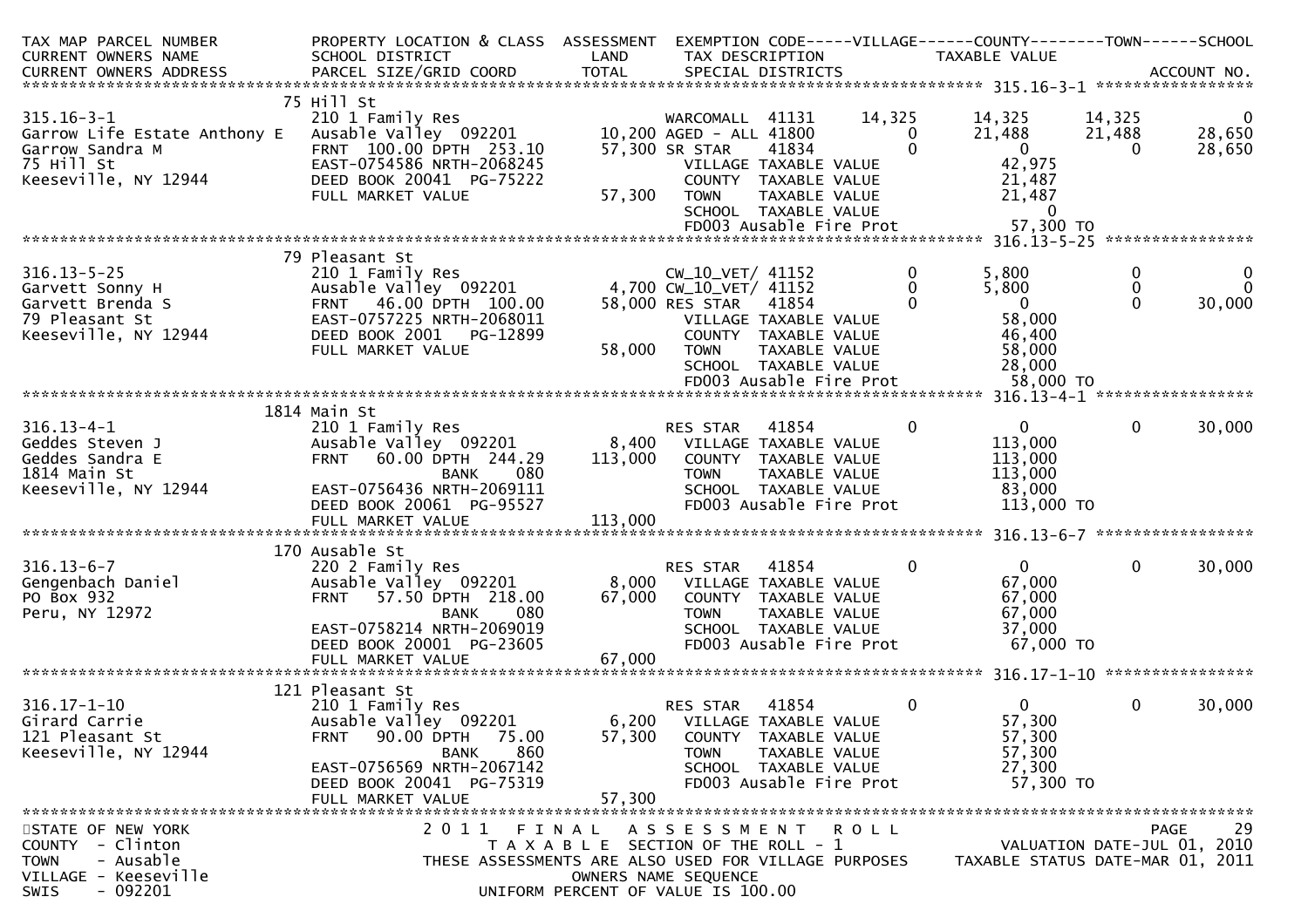| TAX MAP PARCEL NUMBER<br>CURRENT OWNERS NAME                                                                          | PROPERTY LOCATION & CLASS ASSESSMENT<br>SCHOOL DISTRICT                                                                                                                                     | LAND                                                                        | TAX DESCRIPTION                                         |                                                                                                                            |              | EXEMPTION CODE-----VILLAGE------COUNTY--------TOWN------SCHOOL<br>TAXABLE VALUE |                             |              |                  |
|-----------------------------------------------------------------------------------------------------------------------|---------------------------------------------------------------------------------------------------------------------------------------------------------------------------------------------|-----------------------------------------------------------------------------|---------------------------------------------------------|----------------------------------------------------------------------------------------------------------------------------|--------------|---------------------------------------------------------------------------------|-----------------------------|--------------|------------------|
|                                                                                                                       |                                                                                                                                                                                             |                                                                             |                                                         |                                                                                                                            |              |                                                                                 |                             |              |                  |
| $315.12 - 1 - 2.2$<br>Gordon Alan J<br>Jerdo Whitney L<br>3/5 Basket Ave<br>Keeseville, NY 12944                      | 3/5 Basket Ave<br>210 1 Family Res<br>Ausable Valley 092201<br>Lot 16 Pl 12000 Ac<br>Laduke Sub Lot 2<br>FRNT 114.00 DPTH<br>95.87<br>EAST-0755086 NRTH-2070180<br>DEED BOOK 20051 PG-84664 | 73,800                                                                      | RES STAR<br>10,100 VILLAGE TAXABLE VALUE<br><b>TOWN</b> | 41854<br>COUNTY TAXABLE VALUE<br>TAXABLE VALUE<br>SCHOOL TAXABLE VALUE<br>FD003 Ausable Fire Prot                          | $\mathbf{0}$ | $\Omega$<br>73,800<br>73,800<br>73,800<br>43,800                                | 73,800 TO                   | $\mathbf{0}$ | 30,000           |
|                                                                                                                       |                                                                                                                                                                                             |                                                                             |                                                         |                                                                                                                            |              |                                                                                 |                             |              |                  |
|                                                                                                                       |                                                                                                                                                                                             |                                                                             |                                                         |                                                                                                                            |              |                                                                                 |                             |              |                  |
|                                                                                                                       | 67/69 Hill St                                                                                                                                                                               |                                                                             |                                                         |                                                                                                                            |              |                                                                                 |                             |              |                  |
| $315.16 - 3 - 3$<br>Gordon Bruce<br>Gordon Tracey<br>67 Hill St<br>Keeseville, NY 12944                               | 210 1 Family Res<br>Ausable Valley 092201<br>FRNT 100.00 DPTH 253.10<br><b>BANK</b><br>080<br>EAST-0754784 NRTH-2068274<br>DEED BOOK 960<br>$PG-37$                                         | 10,200<br>87,000                                                            | RES STAR<br><b>TOWN</b>                                 | 41854<br>VILLAGE TAXABLE VALUE<br>COUNTY TAXABLE VALUE<br>TAXABLE VALUE<br>SCHOOL TAXABLE VALUE<br>FD003 Ausable Fire Prot | $\mathbf{0}$ | $\Omega$<br>87,000<br>87,000<br>87,000<br>57,000                                | 87,000 TO                   | 0            | 30,000           |
|                                                                                                                       |                                                                                                                                                                                             |                                                                             |                                                         |                                                                                                                            |              |                                                                                 |                             |              |                  |
|                                                                                                                       |                                                                                                                                                                                             |                                                                             |                                                         |                                                                                                                            |              |                                                                                 |                             |              |                  |
| $316.9 - 1 - 7.1$<br>Gowan Bruce L<br>PO Box 16235<br>Hooksett, NH 03106<br>PRIOR OWNER ON 3/01/2011<br>Gowan Bruce L | Main St<br>311 Res vac land<br>Ausable Valley 092201<br>FRNT 135.00 DPTH 75.00<br>EAST-0755813 NRTH-2069964<br>DEED BOOK 20011 PG-35243<br>FULL MARKET VALUE                                | 2,900<br>2,900<br>2,900                                                     | <b>TOWN</b>                                             | VILLAGE TAXABLE VALUE<br>COUNTY TAXABLE VALUE<br>TAXABLE VALUE<br>SCHOOL TAXABLE VALUE<br>FD003 Ausable Fire Prot          |              | 2,900<br>2,900<br>2,900<br>2,900                                                | 2,900 TO                    |              |                  |
|                                                                                                                       |                                                                                                                                                                                             |                                                                             |                                                         |                                                                                                                            |              |                                                                                 |                             |              | **************** |
| $316.9 - 1 - 7.2$<br>Gowan Bruce L<br>PO Box 16235<br>Hooksett, NH 03106<br>PRIOR OWNER ON 3/01/2011                  | Main St<br>311 Res vac land<br>Ausable Valley 092201<br>FRNT 130.00 DPTH 75.00<br>EAST-0755690 NRTH-2069922<br>DEED BOOK 20011 PG-35242<br>FULL MARKET VALUE                                | 2,900<br>2,900<br>2,900                                                     | <b>TOWN</b>                                             | VILLAGE TAXABLE VALUE<br>COUNTY TAXABLE VALUE<br>TAXABLE VALUE<br>SCHOOL TAXABLE VALUE<br>FD003 Ausable Fire Prot          |              | 2,900<br>2,900<br>2,900<br>2,900                                                | 2,900 TO                    |              |                  |
| Gowan Bruce L                                                                                                         |                                                                                                                                                                                             |                                                                             |                                                         |                                                                                                                            |              |                                                                                 |                             |              |                  |
| $316.9 - 1 - 7.3$<br>Gowan Bruce L<br>PO Box 16235<br>Hooksett, NH 03106                                              | 1864 Main St<br>210 1 Family Res<br>Ausable Valley 092201<br>75.00 DPTH<br>75.00<br><b>FRNT</b><br>EAST-0755593 NRTH-2069890<br>DEED BOOK 20011 PG-35241                                    | 5,400<br>26,100                                                             | <b>TOWN</b>                                             | VILLAGE TAXABLE VALUE<br>COUNTY TAXABLE VALUE<br>TAXABLE VALUE<br>SCHOOL TAXABLE VALUE<br>FD003 Ausable Fire Prot          |              | 26,100<br>26,100<br>26,100<br>26,100                                            | 26,100 TO                   |              |                  |
| PRIOR OWNER ON 3/01/2011                                                                                              | FULL MARKET VALUE                                                                                                                                                                           | 26,100                                                                      |                                                         |                                                                                                                            |              |                                                                                 |                             |              |                  |
| Gowan Bruce L                                                                                                         |                                                                                                                                                                                             |                                                                             |                                                         |                                                                                                                            |              |                                                                                 |                             |              |                  |
| STATE OF NEW YORK<br>COUNTY - Clinton<br><b>TOWN</b><br>- Ausable<br>VILLAGE - Keeseville<br>$-092201$<br>SWIS        | 2011 FINAL<br>THESE ASSESSMENTS ARE ALSO USED FOR VILLAGE PURPOSES                                                                                                                          | T A X A B L E SECTION OF THE ROLL - 1<br>UNIFORM PERCENT OF VALUE IS 100.00 | A S S E S S M E N T R O L L<br>OWNERS NAME SEQUENCE     |                                                                                                                            |              | TAXABLE STATUS DATE-MAR 01, 2011                                                | VALUATION DATE-JUL 01, 2010 | PAGE         | 30               |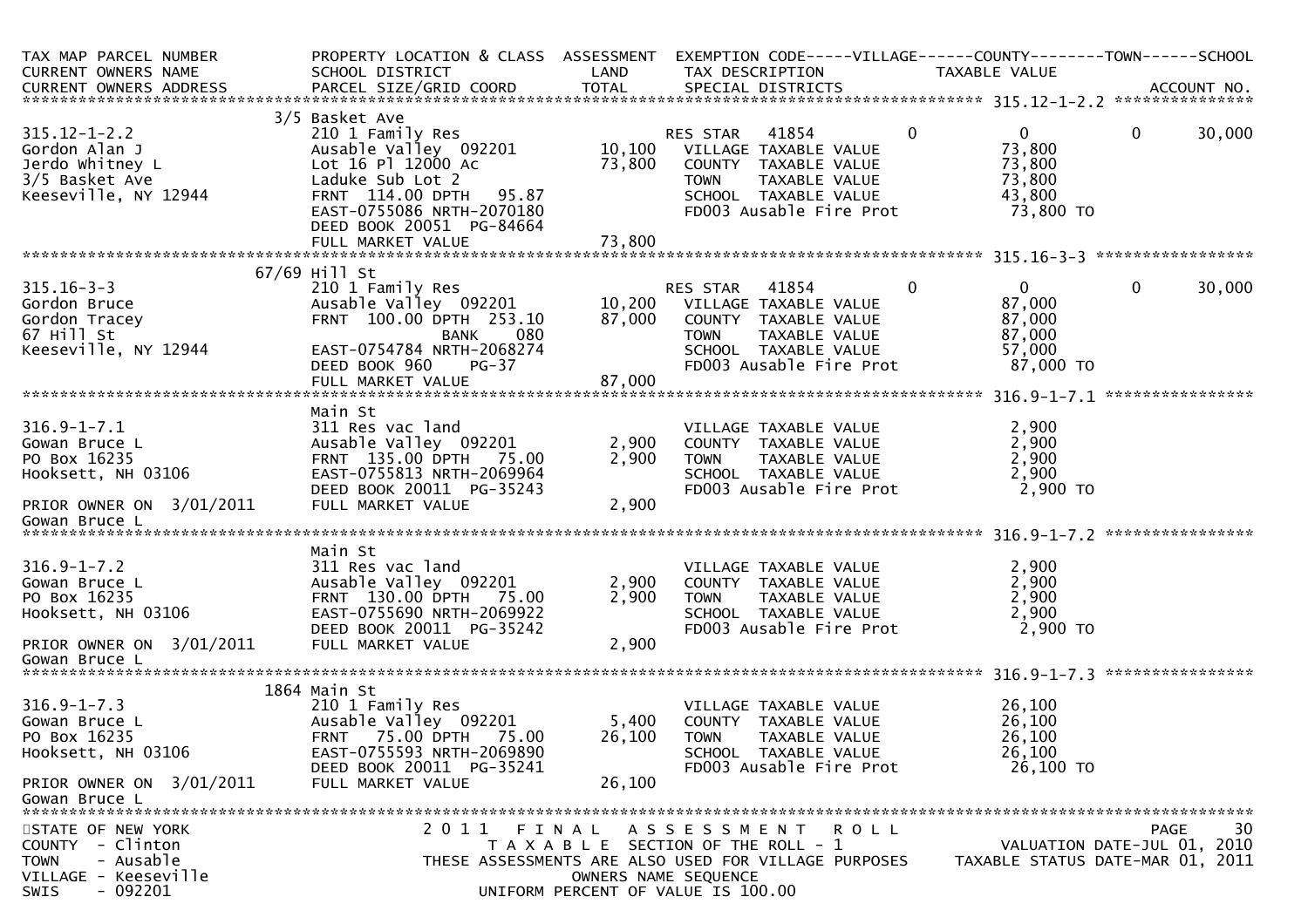| TAX MAP PARCEL NUMBER<br>CURRENT OWNERS NAME                                                                          | PROPERTY LOCATION & CLASS ASSESSMENT EXEMPTION CODE-----VILLAGE------COUNTY-------TOWN------SCHOOL<br>SCHOOL DISTRICT                                                                      | LAND                        | TAX DESCRIPTION                                                                                                                                                                            |                                         | TAXABLE VALUE                                                          |                                           |
|-----------------------------------------------------------------------------------------------------------------------|--------------------------------------------------------------------------------------------------------------------------------------------------------------------------------------------|-----------------------------|--------------------------------------------------------------------------------------------------------------------------------------------------------------------------------------------|-----------------------------------------|------------------------------------------------------------------------|-------------------------------------------|
|                                                                                                                       |                                                                                                                                                                                            |                             |                                                                                                                                                                                            |                                         |                                                                        |                                           |
| $315.12 - 1 - 4.1$<br>Graves Meegan Rock<br>1875 Main St<br>Keeseville, NY 12944                                      | 1875 Main St<br>210 1 Family Res<br>Ausable Valley 092201<br>FRNT 62.00 DPTH 253.94<br>-- 080<br>BANK<br>EAST-0755172 NRTH-2070029<br>DEED BOOK 770<br>$PG-123$                            | 63,100                      | 41854<br>RES STAR<br>9,000 VILLAGE TAXABLE VALUE<br>COUNTY TAXABLE VALUE<br><b>TOWN</b><br>SCHOOL TAXABLE VALUE<br>FD003 Ausable Fire Prot                                                 | $\mathbf{0}$<br>TAXABLE VALUE           | $\overline{0}$<br>63,100<br>63,100<br>63,100<br>33,100<br>63,100 TO    | $\mathbf{0}$<br>30,000                    |
|                                                                                                                       |                                                                                                                                                                                            |                             |                                                                                                                                                                                            |                                         |                                                                        |                                           |
|                                                                                                                       |                                                                                                                                                                                            |                             |                                                                                                                                                                                            |                                         |                                                                        |                                           |
| $316.13 - 1 - 3$<br>Greene Carol Susan<br>Atchinson Judith<br>2483 Burgoyne Ave<br>Hudson Falls, NY 12839             | 69 Cedar Ct<br>210 1 Family Res<br>Ausable Valley 092201<br>Jackson Ct Sub Lot 32<br>FRNT 100.00 DPTH 129.00<br>EAST-0755790 NRTH-2068108<br>DEED BOOK 20001 PG-19571<br>FULL MARKET VALUE | 9,200<br>115,000<br>115,000 | VILLAGE TAXABLE VALUE<br>COUNTY TAXABLE VALUE<br><b>TOWN</b><br>SCHOOL TAXABLE VALUE<br>FD003 Ausable Fire Prot                                                                            | TAXABLE VALUE                           | 115,000<br>115,000<br>115,000<br>115,000<br>115,000 TO                 |                                           |
|                                                                                                                       |                                                                                                                                                                                            |                             |                                                                                                                                                                                            |                                         |                                                                        |                                           |
| $316.17 - 1 - 17$<br>Greene Susan M<br>122 Chazy Lake Rd<br>Saranac, NY 12981                                         | 47 Ausable St<br>210 1 Family Res<br>Ausable Valley 092201<br><b>FRNT 47.00 DPTH</b><br>84.00<br>EAST-0756615 NRTH-2066893<br>DEED BOOK 20072 PG-7307                                      | 42,900                      | VILLAGE TAXABLE VALUE<br>5,000 COUNTY TAXABLE VALUE<br><b>TOWN</b><br>SCHOOL TAXABLE VALUE<br>FD003 Ausable Fire Prot                                                                      | TAXABLE VALUE                           | 42,900<br>42,900<br>42,900<br>42,900<br>42,900 TO                      |                                           |
|                                                                                                                       | 12 Jackson St                                                                                                                                                                              |                             |                                                                                                                                                                                            |                                         |                                                                        |                                           |
| $316.13 - 2 - 36$<br>Guglielmo Life Use Ruth<br>Fleury Robert L<br>12 Jackson St<br>Keeseville, NY 12944              | 210 1 Family Res<br>Ausable Valley 092201<br>FRNT 86.01 DPTH 165.50<br>EAST-0755755 NRTH-2067331<br>DEED BOOK 20001 PG-21305<br>FULL MARKET VALUE                                          | 56,100                      | AGED - ALL 41800<br>8,700 SR STAR<br>41834<br>56,100 VILLAGE TAXABLE VALUE<br>COUNTY TAXABLE VALUE<br><b>TOWN</b><br>SCHOOL TAXABLE VALUE                                                  | 28,050<br>$\mathbf{0}$<br>TAXABLE VALUE | 28,050<br>$\overline{0}$<br>28,050<br>28,050<br>28,050<br>$\mathbf{0}$ | 28,050<br>28,050<br>28,050<br>$\Omega$    |
|                                                                                                                       |                                                                                                                                                                                            |                             | FD003 Ausable Fire Prot                                                                                                                                                                    |                                         | 56,100 TO                                                              |                                           |
| $315.12 - 2 - 7$                                                                                                      | 65 School St<br>210 1 Family Res                                                                                                                                                           |                             | 41854<br>RES STAR                                                                                                                                                                          | $\mathbf{0}$                            | $\overline{0}$                                                         | $\mathbf{0}$<br>30,000                    |
| 315.12-2-7<br>Gutierrez Lynn<br>65 School St<br>Keeseville, NY 12944                                                  | Ausable Valley 092201<br>Oakwood Pk Sub Lot 7<br><b>FRNT</b><br>85.65 DPTH 150.18<br>115<br><b>BANK</b><br>EAST-0754324 NRTH-2069990<br>DEED BOOK 20011 PG-30609                           | 99,000                      | 9,300 VILLAGE TAXABLE VALUE<br>COUNTY TAXABLE VALUE<br><b>TOWN</b><br>SCHOOL TAXABLE VALUE<br>FD003 Ausable Fire Prot                                                                      | TAXABLE VALUE                           | 99,000<br>99,000<br>99,000<br>69,000<br>99,000 TO                      |                                           |
|                                                                                                                       | FULL MARKET VALUE                                                                                                                                                                          | 99,000                      |                                                                                                                                                                                            |                                         |                                                                        |                                           |
|                                                                                                                       |                                                                                                                                                                                            |                             |                                                                                                                                                                                            |                                         |                                                                        |                                           |
| STATE OF NEW YORK<br>COUNTY - Clinton<br>- Ausable<br><b>TOWN</b><br>VILLAGE - Keeseville<br>$-092201$<br><b>SWIS</b> | 2011 FINAL                                                                                                                                                                                 |                             | A S S E S S M E N T R O L L<br>T A X A B L E SECTION OF THE ROLL - 1<br>THESE ASSESSMENTS ARE ALSO USED FOR VILLAGE PURPOSES<br>OWNERS NAME SEQUENCE<br>UNIFORM PERCENT OF VALUE IS 100.00 |                                         | TAXABLE STATUS DATE-MAR 01, 2011                                       | 31<br>PAGE<br>VALUATION DATE-JUL 01, 2010 |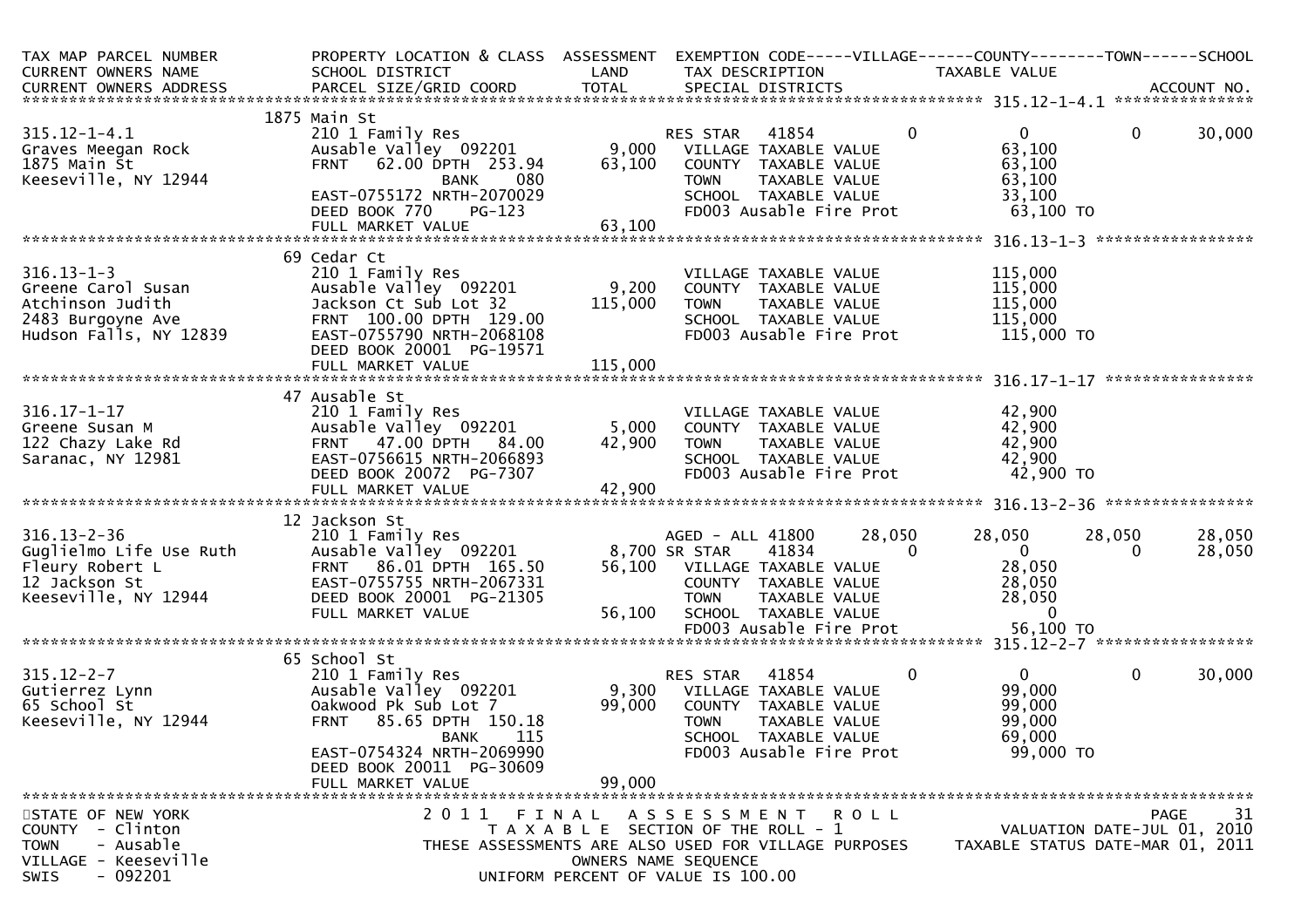| PROPERTY LOCATION & CLASS ASSESSMENT                    |                                                                                                                                                                                                                                                                                                                                                                                                                            | EXEMPTION CODE-----VILLAGE------COUNTY--------TOWN------SCHOOL                    |                                                                           |                                                                                                                                                                                                                                                                                                                                                    |                                                                                                                                                                                 |
|---------------------------------------------------------|----------------------------------------------------------------------------------------------------------------------------------------------------------------------------------------------------------------------------------------------------------------------------------------------------------------------------------------------------------------------------------------------------------------------------|-----------------------------------------------------------------------------------|---------------------------------------------------------------------------|----------------------------------------------------------------------------------------------------------------------------------------------------------------------------------------------------------------------------------------------------------------------------------------------------------------------------------------------------|---------------------------------------------------------------------------------------------------------------------------------------------------------------------------------|
| SCHOOL DISTRICT                                         | LAND                                                                                                                                                                                                                                                                                                                                                                                                                       | TAX DESCRIPTION                                                                   |                                                                           |                                                                                                                                                                                                                                                                                                                                                    |                                                                                                                                                                                 |
|                                                         |                                                                                                                                                                                                                                                                                                                                                                                                                            |                                                                                   |                                                                           |                                                                                                                                                                                                                                                                                                                                                    |                                                                                                                                                                                 |
|                                                         |                                                                                                                                                                                                                                                                                                                                                                                                                            |                                                                                   |                                                                           |                                                                                                                                                                                                                                                                                                                                                    |                                                                                                                                                                                 |
|                                                         |                                                                                                                                                                                                                                                                                                                                                                                                                            |                                                                                   |                                                                           |                                                                                                                                                                                                                                                                                                                                                    |                                                                                                                                                                                 |
|                                                         |                                                                                                                                                                                                                                                                                                                                                                                                                            |                                                                                   |                                                                           |                                                                                                                                                                                                                                                                                                                                                    | $\overline{0}$<br>30,000                                                                                                                                                        |
|                                                         |                                                                                                                                                                                                                                                                                                                                                                                                                            |                                                                                   |                                                                           |                                                                                                                                                                                                                                                                                                                                                    |                                                                                                                                                                                 |
|                                                         |                                                                                                                                                                                                                                                                                                                                                                                                                            |                                                                                   |                                                                           |                                                                                                                                                                                                                                                                                                                                                    |                                                                                                                                                                                 |
|                                                         |                                                                                                                                                                                                                                                                                                                                                                                                                            |                                                                                   |                                                                           |                                                                                                                                                                                                                                                                                                                                                    |                                                                                                                                                                                 |
|                                                         |                                                                                                                                                                                                                                                                                                                                                                                                                            |                                                                                   |                                                                           |                                                                                                                                                                                                                                                                                                                                                    |                                                                                                                                                                                 |
|                                                         |                                                                                                                                                                                                                                                                                                                                                                                                                            |                                                                                   |                                                                           |                                                                                                                                                                                                                                                                                                                                                    |                                                                                                                                                                                 |
|                                                         |                                                                                                                                                                                                                                                                                                                                                                                                                            |                                                                                   |                                                                           |                                                                                                                                                                                                                                                                                                                                                    |                                                                                                                                                                                 |
|                                                         |                                                                                                                                                                                                                                                                                                                                                                                                                            |                                                                                   |                                                                           |                                                                                                                                                                                                                                                                                                                                                    |                                                                                                                                                                                 |
|                                                         |                                                                                                                                                                                                                                                                                                                                                                                                                            |                                                                                   |                                                                           |                                                                                                                                                                                                                                                                                                                                                    |                                                                                                                                                                                 |
|                                                         |                                                                                                                                                                                                                                                                                                                                                                                                                            |                                                                                   |                                                                           |                                                                                                                                                                                                                                                                                                                                                    |                                                                                                                                                                                 |
|                                                         |                                                                                                                                                                                                                                                                                                                                                                                                                            |                                                                                   |                                                                           |                                                                                                                                                                                                                                                                                                                                                    |                                                                                                                                                                                 |
|                                                         |                                                                                                                                                                                                                                                                                                                                                                                                                            |                                                                                   |                                                                           |                                                                                                                                                                                                                                                                                                                                                    |                                                                                                                                                                                 |
|                                                         |                                                                                                                                                                                                                                                                                                                                                                                                                            |                                                                                   |                                                                           |                                                                                                                                                                                                                                                                                                                                                    |                                                                                                                                                                                 |
|                                                         |                                                                                                                                                                                                                                                                                                                                                                                                                            |                                                                                   |                                                                           |                                                                                                                                                                                                                                                                                                                                                    |                                                                                                                                                                                 |
|                                                         |                                                                                                                                                                                                                                                                                                                                                                                                                            |                                                                                   |                                                                           |                                                                                                                                                                                                                                                                                                                                                    |                                                                                                                                                                                 |
|                                                         |                                                                                                                                                                                                                                                                                                                                                                                                                            |                                                                                   |                                                                           |                                                                                                                                                                                                                                                                                                                                                    |                                                                                                                                                                                 |
|                                                         |                                                                                                                                                                                                                                                                                                                                                                                                                            |                                                                                   |                                                                           |                                                                                                                                                                                                                                                                                                                                                    |                                                                                                                                                                                 |
|                                                         |                                                                                                                                                                                                                                                                                                                                                                                                                            |                                                                                   |                                                                           |                                                                                                                                                                                                                                                                                                                                                    |                                                                                                                                                                                 |
|                                                         |                                                                                                                                                                                                                                                                                                                                                                                                                            |                                                                                   |                                                                           |                                                                                                                                                                                                                                                                                                                                                    |                                                                                                                                                                                 |
|                                                         |                                                                                                                                                                                                                                                                                                                                                                                                                            |                                                                                   |                                                                           |                                                                                                                                                                                                                                                                                                                                                    |                                                                                                                                                                                 |
|                                                         |                                                                                                                                                                                                                                                                                                                                                                                                                            |                                                                                   |                                                                           |                                                                                                                                                                                                                                                                                                                                                    |                                                                                                                                                                                 |
| 320<br>BANK                                             |                                                                                                                                                                                                                                                                                                                                                                                                                            |                                                                                   |                                                                           |                                                                                                                                                                                                                                                                                                                                                    |                                                                                                                                                                                 |
|                                                         |                                                                                                                                                                                                                                                                                                                                                                                                                            |                                                                                   |                                                                           |                                                                                                                                                                                                                                                                                                                                                    |                                                                                                                                                                                 |
| EAST-0756363 NRTH-2066761                               |                                                                                                                                                                                                                                                                                                                                                                                                                            |                                                                                   |                                                                           |                                                                                                                                                                                                                                                                                                                                                    |                                                                                                                                                                                 |
| DEED BOOK 20031 PG-63113                                |                                                                                                                                                                                                                                                                                                                                                                                                                            |                                                                                   |                                                                           |                                                                                                                                                                                                                                                                                                                                                    |                                                                                                                                                                                 |
|                                                         |                                                                                                                                                                                                                                                                                                                                                                                                                            |                                                                                   |                                                                           |                                                                                                                                                                                                                                                                                                                                                    |                                                                                                                                                                                 |
|                                                         |                                                                                                                                                                                                                                                                                                                                                                                                                            |                                                                                   |                                                                           |                                                                                                                                                                                                                                                                                                                                                    | *****************                                                                                                                                                               |
| 164 Ausable St                                          |                                                                                                                                                                                                                                                                                                                                                                                                                            |                                                                                   |                                                                           |                                                                                                                                                                                                                                                                                                                                                    |                                                                                                                                                                                 |
| 411 Apartment                                           |                                                                                                                                                                                                                                                                                                                                                                                                                            | VILLAGE TAXABLE VALUE                                                             |                                                                           | 193,000                                                                                                                                                                                                                                                                                                                                            |                                                                                                                                                                                 |
| Ausable Valley 092201                                   | 11,000                                                                                                                                                                                                                                                                                                                                                                                                                     | COUNTY TAXABLE VALUE                                                              |                                                                           | 193,000                                                                                                                                                                                                                                                                                                                                            |                                                                                                                                                                                 |
| <b>ACRES</b><br>1.20                                    | 193,000                                                                                                                                                                                                                                                                                                                                                                                                                    | TAXABLE VALUE<br><b>TOWN</b>                                                      |                                                                           | 193,000                                                                                                                                                                                                                                                                                                                                            |                                                                                                                                                                                 |
| EAST-0758111 NRTH-2068911                               |                                                                                                                                                                                                                                                                                                                                                                                                                            | SCHOOL TAXABLE VALUE                                                              |                                                                           | 193,000                                                                                                                                                                                                                                                                                                                                            |                                                                                                                                                                                 |
| DEED BOOK 938<br>$PG-248$                               |                                                                                                                                                                                                                                                                                                                                                                                                                            | FD003 Ausable Fire Prot                                                           |                                                                           | 193,000 TO                                                                                                                                                                                                                                                                                                                                         |                                                                                                                                                                                 |
| FULL MARKET VALUE                                       | 193,000                                                                                                                                                                                                                                                                                                                                                                                                                    |                                                                                   |                                                                           |                                                                                                                                                                                                                                                                                                                                                    |                                                                                                                                                                                 |
|                                                         |                                                                                                                                                                                                                                                                                                                                                                                                                            |                                                                                   |                                                                           |                                                                                                                                                                                                                                                                                                                                                    |                                                                                                                                                                                 |
| 43/45 Ausable St                                        |                                                                                                                                                                                                                                                                                                                                                                                                                            |                                                                                   |                                                                           |                                                                                                                                                                                                                                                                                                                                                    |                                                                                                                                                                                 |
| 411 Apartment                                           |                                                                                                                                                                                                                                                                                                                                                                                                                            | VILLAGE TAXABLE VALUE                                                             |                                                                           | 115,000                                                                                                                                                                                                                                                                                                                                            |                                                                                                                                                                                 |
| Ausable Valley 092201                                   | 9,500                                                                                                                                                                                                                                                                                                                                                                                                                      | COUNTY TAXABLE VALUE                                                              |                                                                           | 115,000                                                                                                                                                                                                                                                                                                                                            |                                                                                                                                                                                 |
| FRNT 76.00 DPTH 165.00                                  | 115,000                                                                                                                                                                                                                                                                                                                                                                                                                    | <b>TOWN</b><br>TAXABLE VALUE                                                      |                                                                           | 115,000                                                                                                                                                                                                                                                                                                                                            |                                                                                                                                                                                 |
| EAST-0756553 NRTH-2066902                               |                                                                                                                                                                                                                                                                                                                                                                                                                            | SCHOOL TAXABLE VALUE                                                              |                                                                           | 115,000                                                                                                                                                                                                                                                                                                                                            |                                                                                                                                                                                 |
| DEED BOOK 99001 PG-18145                                |                                                                                                                                                                                                                                                                                                                                                                                                                            | FD003 Ausable Fire Prot                                                           |                                                                           | 115,000 TO                                                                                                                                                                                                                                                                                                                                         |                                                                                                                                                                                 |
| FULL MARKET VALUE                                       | 115,000                                                                                                                                                                                                                                                                                                                                                                                                                    |                                                                                   |                                                                           |                                                                                                                                                                                                                                                                                                                                                    |                                                                                                                                                                                 |
|                                                         |                                                                                                                                                                                                                                                                                                                                                                                                                            |                                                                                   |                                                                           |                                                                                                                                                                                                                                                                                                                                                    |                                                                                                                                                                                 |
|                                                         |                                                                                                                                                                                                                                                                                                                                                                                                                            | 2011 FINAL ASSESSMENT ROLL                                                        |                                                                           |                                                                                                                                                                                                                                                                                                                                                    | 32<br>PAGE                                                                                                                                                                      |
|                                                         |                                                                                                                                                                                                                                                                                                                                                                                                                            | T A X A B L E SECTION OF THE ROLL - 1                                             |                                                                           |                                                                                                                                                                                                                                                                                                                                                    | VALUATION DATE-JUL 01, 2010                                                                                                                                                     |
|                                                         |                                                                                                                                                                                                                                                                                                                                                                                                                            | THESE ASSESSMENTS ARE ALSO USED FOR VILLAGE PURPOSES                              |                                                                           |                                                                                                                                                                                                                                                                                                                                                    | TAXABLE STATUS DATE-MAR 01, 2011                                                                                                                                                |
|                                                         | OWNERS NAME SEQUENCE                                                                                                                                                                                                                                                                                                                                                                                                       |                                                                                   |                                                                           |                                                                                                                                                                                                                                                                                                                                                    |                                                                                                                                                                                 |
|                                                         |                                                                                                                                                                                                                                                                                                                                                                                                                            | UNIFORM PERCENT OF VALUE IS 100.00                                                |                                                                           |                                                                                                                                                                                                                                                                                                                                                    |                                                                                                                                                                                 |
|                                                         |                                                                                                                                                                                                                                                                                                                                                                                                                            |                                                                                   |                                                                           |                                                                                                                                                                                                                                                                                                                                                    |                                                                                                                                                                                 |
|                                                         |                                                                                                                                                                                                                                                                                                                                                                                                                            |                                                                                   |                                                                           |                                                                                                                                                                                                                                                                                                                                                    |                                                                                                                                                                                 |
| PROPERTY LOCATION & CLASS ASSESSMENT<br>SCHOOL DISTRICT | LAND                                                                                                                                                                                                                                                                                                                                                                                                                       | EXEMPTION CODE-----VILLAGE------COUNTY--------TOWN------SCHOOL<br>TAX DESCRIPTION | TAXABLE VALUE                                                             |                                                                                                                                                                                                                                                                                                                                                    |                                                                                                                                                                                 |
|                                                         | 1866 Rt 9<br>210 1 Family Res<br>FRNT 60.00 DPTH 200.00<br>EAST-0760011 NRTH-2070533<br>DEED BOOK 997<br>PG-186<br>85 Pleasant St<br>210 1 Family Res<br>Ausable Valley 092201<br>FRNT 114.00 DPTH 100.00<br>080<br><b>BANK</b><br>EAST-0757141 NRTH-2067861<br>DEED BOOK 20092 PG-21752<br>FULL MARKET VALUE<br>35 Ausable St<br>210 1 Family Res<br>Ausable Valley 092201<br>Survey Bk 8 Pg 44<br>FRNT 90.80 DPTH 140.00 | Ausable Valley 092201<br>68,100<br>79,000<br>79,000<br>49,700                     | 41854<br>RES STAR<br><b>TOWN</b><br>7,600<br>TOWN<br>7,500<br><b>TOWN</b> | $\Omega$<br>8,000 VILLAGE TAXABLE VALUE<br>COUNTY TAXABLE VALUE<br>TAXABLE VALUE<br>SCHOOL TAXABLE VALUE<br>VILLAGE TAXABLE VALUE<br>COUNTY TAXABLE VALUE<br>TAXABLE VALUE<br>SCHOOL TAXABLE VALUE<br>FD003 Ausable Fire Prot<br>VILLAGE TAXABLE VALUE<br>COUNTY TAXABLE VALUE<br>TAXABLE VALUE<br>SCHOOL TAXABLE VALUE<br>FD003 Ausable Fire Prot | TAXABLE VALUE<br>$\mathbf{0}$<br>68,100<br>68,100<br>68,100<br>38,100<br>79,000<br>79,000<br>79,000<br>79,000<br>79,000 TO<br>49,700<br>49,700<br>49,700<br>49,700<br>49,700 TO |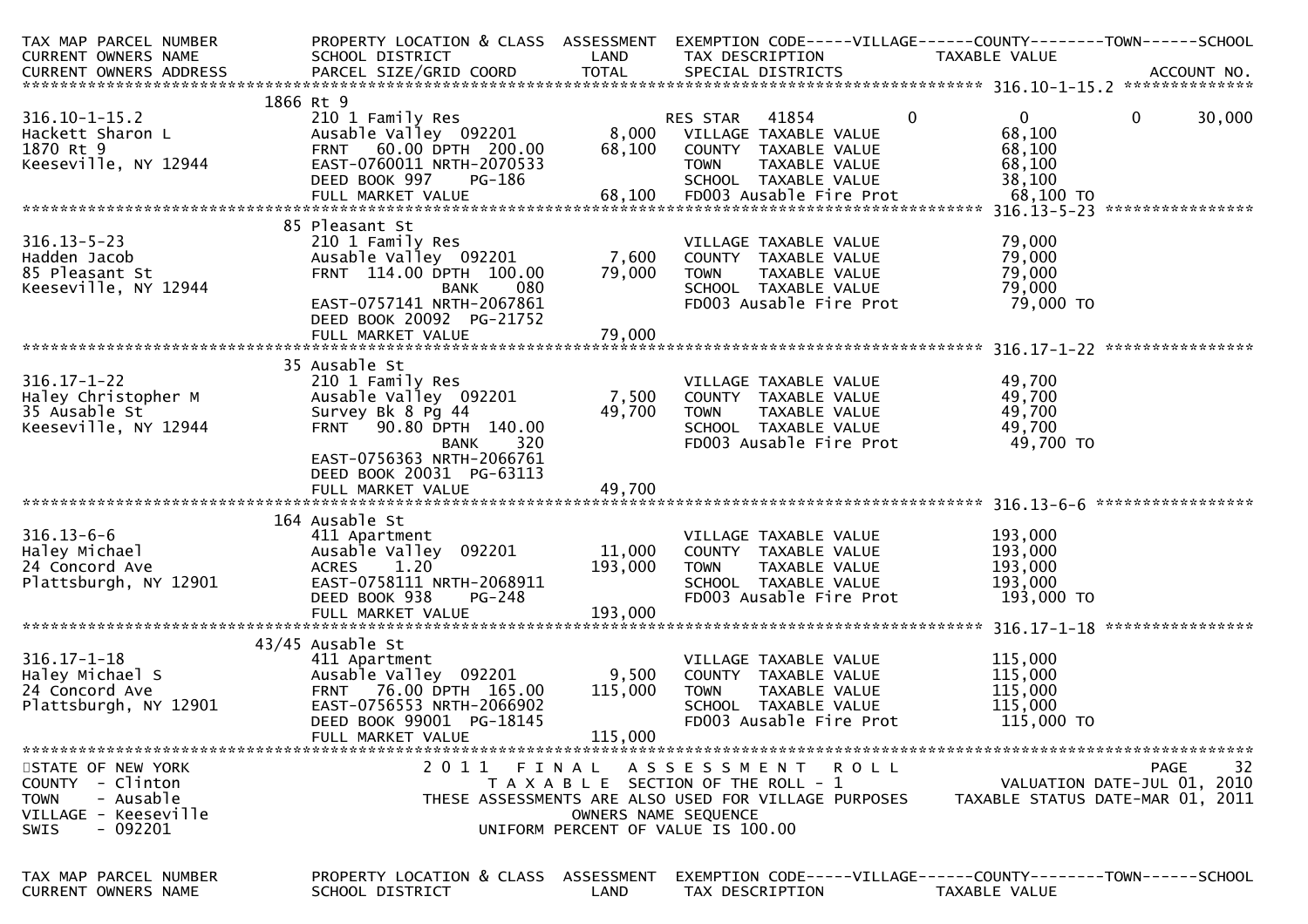|                                                                                                               |                                                                                                                                                                                                  |                              |                                                                                                                                                                                                                                                                                                                        | .CURRENT OWNERS ADDRESS PARCEL SIZE/GRID COORD TOTAL SPECIAL DISTRICTS ACCOUNT NO ACCOUNT NO AND ART AND MELL STRESS                                                                                        |
|---------------------------------------------------------------------------------------------------------------|--------------------------------------------------------------------------------------------------------------------------------------------------------------------------------------------------|------------------------------|------------------------------------------------------------------------------------------------------------------------------------------------------------------------------------------------------------------------------------------------------------------------------------------------------------------------|-------------------------------------------------------------------------------------------------------------------------------------------------------------------------------------------------------------|
| $315.16 - 2 - 8$<br>Hall Christopher<br>Hall Margaret<br>15 Ronda Dr<br>Commack, NY 11725                     | 17 Jackson St<br>210 1 Family Res<br>Ausable Valley 092201<br>92.00 DPTH 202.00<br><b>FRNT</b><br>EAST-0755499 NRTH-2067458<br>DEED BOOK 837<br><b>PG-205</b><br>FULL MARKET VALUE               | 9,600<br>50,400<br>50,400    | VILLAGE TAXABLE VALUE<br>COUNTY TAXABLE VALUE<br><b>TOWN</b><br>TAXABLE VALUE<br>SCHOOL TAXABLE VALUE<br>FD003 Ausable Fire Prot                                                                                                                                                                                       | 50,400<br>50,400<br>50,400<br>50,400<br>50,400 TO                                                                                                                                                           |
| $315.16 - 2 - 14$<br>Hall Gregory G<br>Hall Lisa I<br>234 Pray Rd<br>Keeseville, NY 12944-2416                | 162 Pleasant St<br>210 1 Family Res<br>Ausable Valley 092201<br>76.70 DPTH<br><b>FRNT</b><br>93.60<br>EAST-0755544 NRTH-2067023<br>DEED BOOK 99001 PG-08717<br>FULL MARKET VALUE                 | 6,200<br>57,000<br>57,000    | $\mathbf{0}$<br>41854<br><b>RES STAR</b><br>VILLAGE TAXABLE VALUE<br>COUNTY TAXABLE VALUE<br><b>TOWN</b><br>TAXABLE VALUE<br>SCHOOL TAXABLE VALUE<br>FD003 Ausable Fire Prot                                                                                                                                           | 0<br>$\mathbf{0}$<br>30,000<br>57,000<br>57,000<br>57,000<br>27,000<br>57,000 TO                                                                                                                            |
| $316.9 - 2 - 5$<br>Hanley Bruce<br>Hanley Beverly<br>30 Grove St<br>Keeseville, NY 12944                      | 30 Grove St<br>210 1 Family Res<br>Ausable Valley 092201<br>43.50 DPTH 259.75<br><b>FRNT</b><br><b>BANK</b><br>080<br>EAST-0756311 NRTH-2070020<br>DEED BOOK 613<br>PG-1080<br>FULL MARKET VALUE | 7,500<br>61,800<br>61,800    | VILLAGE TAXABLE VALUE<br>COUNTY TAXABLE VALUE<br>TAXABLE VALUE<br><b>TOWN</b><br>SCHOOL TAXABLE VALUE<br>FD003 Ausable Fire Prot                                                                                                                                                                                       | ******************<br>61,800<br>61,800<br>61,800<br>61,800<br>61,800 TO                                                                                                                                     |
| $315.16 - 3 - 4$<br>Harper Life Estate Anita<br>North Arthur H Jr<br>63 Hill St<br>Keeseville, NY 12944       | 63 Hill St<br>271 Mfg housings<br>Ausable Valley 092201<br>FRNT 115.46 DPTH 253.00<br>EAST-0754902 NRTH-2068290<br>DEED BOOK 20041 PG-75680<br>FULL MARKET VALUE                                 | 52,000                       | 64 PCT OF VALUE USED FOR EXEMPTION PURPOSES<br>4,160<br>AGED - ALL 41800<br>8,320<br>10,600 WARCOMALL 41131<br>16,640<br>52,000 WARDISALL 41141<br>41834<br>$\mathbf 0$<br>SR STAR<br>VILLAGE TAXABLE VALUE<br>COUNTY TAXABLE VALUE<br><b>TOWN</b><br>TAXABLE VALUE<br>SCHOOL TAXABLE VALUE<br>FD003 Ausable Fire Prot | 315.16-3-4 *******************<br>4,160<br>4,160<br>16,640<br>8,320<br>8,320<br>0<br>$\mathbf{0}$<br>16,640<br>16,640<br>$\mathbf{0}$<br>35,360<br>$\Omega$<br>22,880<br>22,880<br>22,880<br>0<br>52,000 TO |
| $316.13 - 4 - 10$<br>Hart Raymond A<br>Hart Rebecca A<br>8 Taylor Rd<br>Keeseville, NY 12944                  | 46 Pleasant St<br>431 Auto dealer<br>Ausable Valley<br>092201<br>1.20<br><b>ACRES</b><br>EAST-0757393 NRTH-2068877<br>DEED BOOK 20051 PG-87266<br>FULL MARKET VALUE                              | 11,000<br>155,000<br>155,000 | VILLAGE TAXABLE VALUE<br>COUNTY TAXABLE VALUE<br>TAXABLE VALUE<br><b>TOWN</b><br>SCHOOL TAXABLE VALUE<br>FD003 Ausable Fire Prot                                                                                                                                                                                       | 155,000<br>155,000<br>155,000<br>155,000<br>155,000 TO                                                                                                                                                      |
| STATE OF NEW YORK<br>COUNTY - Clinton<br><b>TOWN</b><br>- Ausable<br>VILLAGE - Keeseville<br>SWIS<br>- 092201 | 2011 FINAL                                                                                                                                                                                       |                              | A S S E S S M E N T<br>R O L L<br>T A X A B L E SECTION OF THE ROLL - 1<br>THESE ASSESSMENTS ARE ALSO USED FOR VILLAGE PURPOSES<br>OWNERS NAME SEQUENCE<br>UNIFORM PERCENT OF VALUE IS 100.00                                                                                                                          | 33<br>PAGE<br>VALUATION DATE-JUL 01, 2010<br>TAXABLE STATUS DATE-MAR 01, 2011                                                                                                                               |
| TAX MAP PARCEL NUMBER<br>CURRENT OWNERS NAME<br><b>CURRENT OWNERS ADDRESS</b>                                 | PROPERTY LOCATION & CLASS ASSESSMENT<br>SCHOOL DISTRICT<br>PARCEL SIZE/GRID COORD                                                                                                                | LAND<br><b>TOTAL</b>         | TAX DESCRIPTION<br>SPECIAL DISTRICTS                                                                                                                                                                                                                                                                                   | EXEMPTION CODE-----VILLAGE------COUNTY--------TOWN------SCHOOL<br>TAXABLE VALUE<br>ACCOUNT NO.                                                                                                              |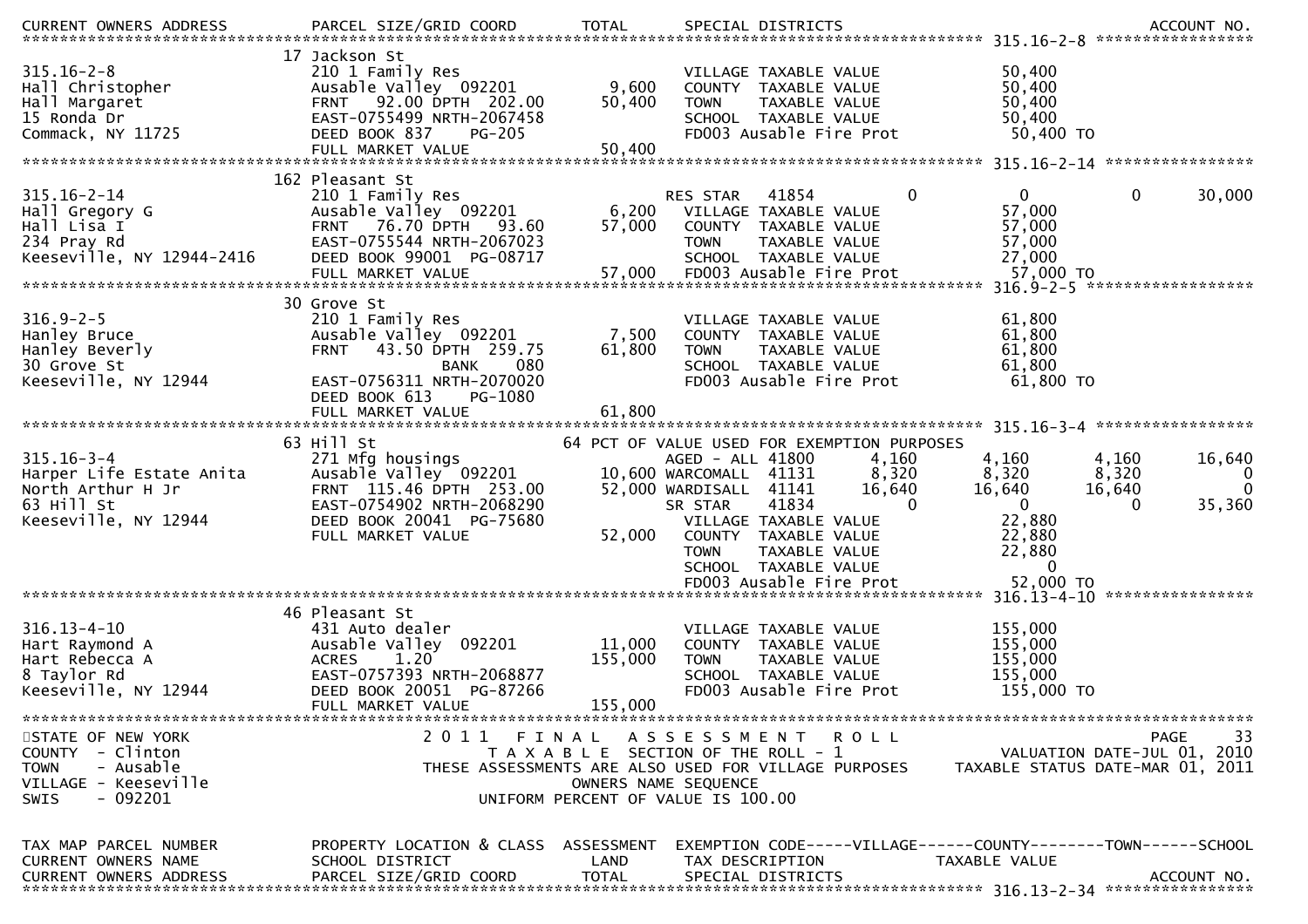| $316.13 - 2 - 34$<br>Hathaway Thomas W Jr<br>6 Jackson St<br>Keeseville, NY 12944                                    | 6 Jackson St<br>210 1 Family Res<br>Ausable Valley 092201<br>FRNT 73.00 DPTH 166.20<br>EAST-0755774 NRTH-2067207<br>DEED BOOK 20011 PG-29937<br>FULL MARKET VALUE                                  | 84,000<br>84,000                                                            | RES STAR<br>8,100 VILLAGE TAXABLE VALUE<br><b>TOWN</b>       | 41854<br>COUNTY TAXABLE VALUE<br>TAXABLE VALUE<br>SCHOOL TAXABLE VALUE<br>FD003 Ausable Fire Prot                                            |             | 0                                                                               | $\Omega$<br>84,000<br>84,000<br>84,000<br>54,000<br>84,000 TO         | 0                                     | 30,000                  |
|----------------------------------------------------------------------------------------------------------------------|----------------------------------------------------------------------------------------------------------------------------------------------------------------------------------------------------|-----------------------------------------------------------------------------|--------------------------------------------------------------|----------------------------------------------------------------------------------------------------------------------------------------------|-------------|---------------------------------------------------------------------------------|-----------------------------------------------------------------------|---------------------------------------|-------------------------|
| $315.20 - 1 - 13$<br>Hebert Bruno<br>169 Pleasant St<br>Keeseville, NY 12944                                         | 169 Pleasant St<br>210 1 Family Res<br>Ausable Valley 092201<br>55.00 DPTH 102.00<br><b>FRNT</b><br>EAST-0755418 NRTH-2066813<br>DEED BOOK 629<br>PG-261<br>FULL MARKET VALUE                      | 31,300                                                                      | AGED COUN<br>6,100 VETERANS<br>31,300 SR STAR<br><b>TOWN</b> | 41802<br>41101<br>41834<br>VILLAGE TAXABLE VALUE<br>COUNTY TAXABLE VALUE<br>TAXABLE VALUE<br>SCHOOL TAXABLE VALUE<br>FD003 Ausable Fire Prot | 5,000       | 11,835<br>$\Omega$<br>5,000<br>$\Omega$                                         | $\overline{0}$<br>26,300<br>14,465<br>26,300<br>0<br>31,300 TO        | $\Omega$<br>5,000<br>**************** | 0<br>$\Omega$<br>31,300 |
| $316.13 - 3 - 14$<br>Helinger Michael G &<br>Susan J Rentals Inc<br>20 Riley Way<br>Peru, NY 12972                   | 54 Liberty St<br>220 2 Family Res<br>Ausable Valley 092201<br>FRNT 115.00 DPTH 265.00<br>EAST-0756857 NRTH-2068302<br>DEED BOOK 689<br><b>PG-48</b><br>FULL MARKET VALUE                           | 9,400<br>36,000<br>36,000                                                   | <b>TOWN</b>                                                  | VILLAGE TAXABLE VALUE<br>COUNTY TAXABLE VALUE<br>TAXABLE VALUE<br>SCHOOL TAXABLE VALUE<br>FD003 Ausable Fire Prot                            |             |                                                                                 | 36,000<br>36,000<br>36,000<br>36,000<br>36,000 TO                     |                                       |                         |
| $316.13 - 6 - 9$<br>High Falls Gorge Corp<br>c/o Richard Botsford<br>10 Smart St<br>Keeseville, NY 12944             | Ausable St<br>330 Vacant comm<br>Ausable Valley 092201<br>FRNT 54.00 DPTH 130.00<br>EAST-0758259 NRTH-2069134<br>DEED BOOK 523<br>PG-646<br>FULL MARKET VALUE                                      | 6,800<br>6,800<br>6,800                                                     | <b>TOWN</b>                                                  | VILLAGE TAXABLE VALUE<br>COUNTY TAXABLE VALUE<br>TAXABLE VALUE<br>SCHOOL TAXABLE VALUE<br>FD003 Ausable Fire Prot                            |             |                                                                                 | 6,800<br>6,800<br>6,800<br>6,800<br>6,800 TO                          |                                       |                         |
| $316.13 - 5 - 27$<br>Holdridge David H<br>12 Pleasant St<br>Keeseville, NY 12944                                     | 71 Pleasant St<br>210 1 Family Res<br>Ausable Valley 092201<br>88.00 DPTH 176.00<br><b>FRNT</b><br>850<br><b>BANK</b><br>EAST-0757343 NRTH-2068153<br>DEED BOOK 767<br>PG-167<br>FULL MARKET VALUE | 9,200<br>102,400<br>102,400                                                 | <b>RES STAR</b><br><b>TOWN</b>                               | 41854<br>VILLAGE TAXABLE VALUE<br>COUNTY TAXABLE VALUE<br>TAXABLE VALUE<br>SCHOOL TAXABLE VALUE<br>FD003 Ausable Fire Prot                   |             | $\Omega$                                                                        | $\mathbf{0}$<br>102,400<br>102,400<br>102,400<br>72,400<br>102,400 TO | 0                                     | 30,000                  |
| STATE OF NEW YORK<br>COUNTY - Clinton<br>- Ausable<br><b>TOWN</b><br>VILLAGE - Keeseville<br>- 092201<br><b>SWIS</b> | 2011 FINAL<br>THESE ASSESSMENTS ARE ALSO USED FOR VILLAGE PURPOSES                                                                                                                                 | T A X A B L E SECTION OF THE ROLL - 1<br>UNIFORM PERCENT OF VALUE IS 100.00 | A S S E S S M E N T<br>OWNERS NAME SEQUENCE                  |                                                                                                                                              | <b>ROLL</b> |                                                                                 | VALUATION DATE-JUL 01, 2010<br>TAXABLE STATUS DATE-MAR 01, 2011       | <b>PAGE</b>                           | 34                      |
| TAX MAP PARCEL NUMBER<br>CURRENT OWNERS NAME<br>CURRENT OWNERS ADDRESS                                               | PROPERTY LOCATION & CLASS ASSESSMENT<br>SCHOOL DISTRICT<br>PARCEL SIZE/GRID COORD<br>$31/33$ Grove St                                                                                              | LAND<br><b>TOTAL</b>                                                        |                                                              | TAX DESCRIPTION<br>SPECIAL DISTRICTS                                                                                                         |             | EXEMPTION CODE-----VILLAGE------COUNTY--------TOWN------SCHOOL<br>TAXABLE VALUE |                                                                       |                                       | ACCOUNT NO.             |
| $316.9 - 1 - 14.1$<br>Homesales Inc                                                                                  | 210 1 Family Res<br>Ausable Valley 092201                                                                                                                                                          | 8,700                                                                       |                                                              | VILLAGE TAXABLE VALUE<br>COUNTY TAXABLE VALUE                                                                                                |             |                                                                                 | 82,300<br>82,300                                                      |                                       |                         |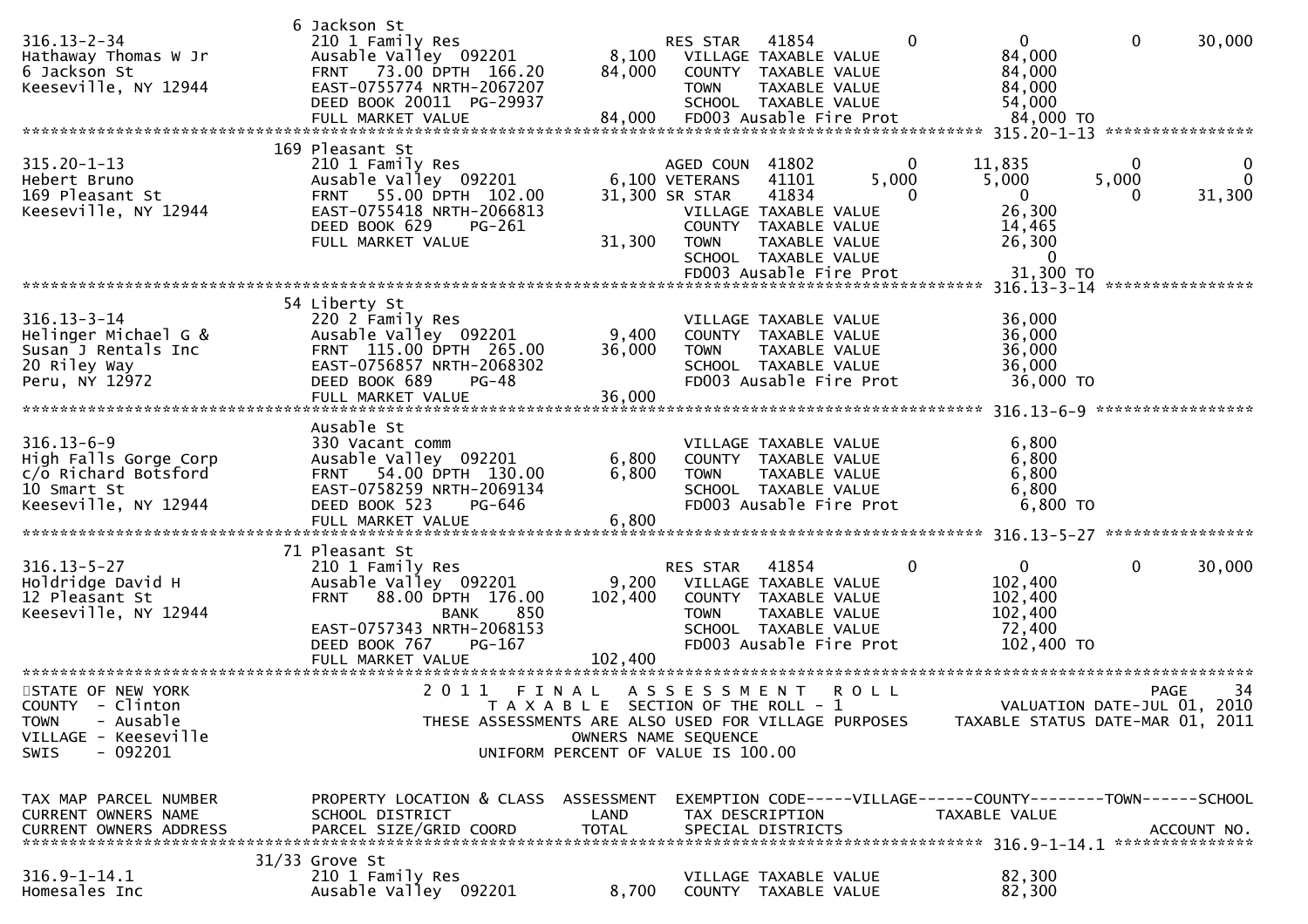| 10790 Rancho Bernardo Rd<br>San Diego, CA 92127                                                                       | 90.00 DPTH 154.00<br><b>FRNT</b><br>EAST-0756060 NRTH-2070062<br>DEED BOOK 20082 PG-18880<br>FULL MARKET VALUE                                                                                            | 82,300<br>82,300                                                                                             | <b>TOWN</b>                                                               | TAXABLE VALUE<br>SCHOOL TAXABLE VALUE<br>FD003 Ausable Fire Prot                                                           |                  | 82,300<br>82,300<br>82,300 TO                                                   |                  |                  |
|-----------------------------------------------------------------------------------------------------------------------|-----------------------------------------------------------------------------------------------------------------------------------------------------------------------------------------------------------|--------------------------------------------------------------------------------------------------------------|---------------------------------------------------------------------------|----------------------------------------------------------------------------------------------------------------------------|------------------|---------------------------------------------------------------------------------|------------------|------------------|
|                                                                                                                       |                                                                                                                                                                                                           |                                                                                                              |                                                                           |                                                                                                                            |                  |                                                                                 |                  |                  |
| $315.12 - 1 - 4.2$<br>Hrycyk Mark G<br>PO Box 321<br>Keeseville, NY 12944                                             | 1873 Main St<br>484 1 use sm bld<br>Ausable Valley 092201<br>FRNT 114.00 DPTH 194.89<br>EAST-0755293 NRTH-2070012<br>DEED BOOK 20011 PG-28788<br>FULL MARKET VALUE                                        | 9,100<br>104,000<br>104,000                                                                                  | RES STAR<br><b>TOWN</b>                                                   | 41854<br>VILLAGE TAXABLE VALUE<br>COUNTY TAXABLE VALUE<br>TAXABLE VALUE<br>SCHOOL TAXABLE VALUE<br>FD003 Ausable Fire Prot | $\mathbf 0$      | $\Omega$<br>104,000<br>104,000<br>104,000<br>74,000<br>104,000 TO               | $\mathbf{0}$     | 30,000           |
|                                                                                                                       | 57 School St                                                                                                                                                                                              |                                                                                                              |                                                                           |                                                                                                                            |                  |                                                                                 |                  |                  |
| $315.12 - 2 - 9$<br>James Monica M<br>Lattrell Tanner E<br>57 School St<br>Keeseville, NY 12944                       | 210 1 Family Res<br>Ausable Valley 092201<br>Lot 15 P116000 Ac<br>Lot#9 Oakwood Pk Sub<br>99.57 DPTH 177.90<br><b>FRNT</b><br>320<br><b>BANK</b><br>EAST-0754297 NRTH-2069859<br>DEED BOOK 20061 PG-91965 | 9,500<br>146,000                                                                                             | RES STAR<br><b>TOWN</b>                                                   | 41854<br>VILLAGE TAXABLE VALUE<br>COUNTY TAXABLE VALUE<br>TAXABLE VALUE<br>SCHOOL TAXABLE VALUE<br>FD003 Ausable Fire Prot | 0                | $\overline{0}$<br>146,000<br>146,000<br>146,000<br>116,000<br>146,000 TO        | 0                | 30,000           |
|                                                                                                                       | FULL MARKET VALUE                                                                                                                                                                                         | 146,000                                                                                                      |                                                                           |                                                                                                                            |                  |                                                                                 |                  |                  |
| $315.16 - 1 - 16.23$<br>JC & US 061 LLC<br>11526 Fairfax Station Rd<br>Fairfax Station, VA 22039                      | 22 School St<br>210 1 Family Res<br>Ausable Valley 092201<br>Sub Map 23 Pg 25 Lot 3<br>82.00 DPTH 150.00<br><b>FRNT</b><br>EAST-0754627 NRTH-2069000<br>DEED BOOK 20062 PG-870<br>FULL MARKET VALUE       | 8,300<br>80,200<br>80,200                                                                                    | <b>TOWN</b>                                                               | VILLAGE TAXABLE VALUE<br>COUNTY TAXABLE VALUE<br>TAXABLE VALUE<br>SCHOOL TAXABLE VALUE<br>FD003 Ausable Fire Prot          |                  | 80,200<br>80,200<br>80,200<br>80,200<br>80,200 TO                               |                  |                  |
|                                                                                                                       |                                                                                                                                                                                                           |                                                                                                              |                                                                           |                                                                                                                            |                  |                                                                                 |                  | **************** |
| $316.17 - 1 - 16$<br>Johnpeer Leslie G<br>1878 Main St<br>Keeseville, NY 12944                                        | 51/53 Ausable St<br>220 2 Family Res<br>Ausable Valley 092201<br>Survey Bk 8 Pg 47<br>FRNT 80.82 DPTH 234.54<br>EAST-0756628 NRTH-2066998<br>DEED BOOK 20061 PG-94915<br>FULL MARKET VALUE                | 9,200<br>78,000<br>78,000                                                                                    | RES STAR<br><b>TOWN</b>                                                   | 41854<br>VILLAGE TAXABLE VALUE<br>COUNTY TAXABLE VALUE<br>TAXABLE VALUE<br>SCHOOL TAXABLE VALUE<br>FD003 Ausable Fire Prot | 0                | $\Omega$<br>78,000<br>78,000<br>78,000<br>48,000<br>78,000 TO                   | 0                | 30,000           |
|                                                                                                                       |                                                                                                                                                                                                           |                                                                                                              |                                                                           |                                                                                                                            |                  |                                                                                 |                  |                  |
| STATE OF NEW YORK<br>COUNTY - Clinton<br><b>TOWN</b><br>- Ausable<br>VILLAGE - Keeseville<br>$-092201$<br><b>SWIS</b> | 2011<br>THESE ASSESSMENTS ARE ALSO USED FOR VILLAGE PURPOSES                                                                                                                                              | FINAL<br>T A X A B L E SECTION OF THE ROLL - 1<br>OWNERS NAME SEQUENCE<br>UNIFORM PERCENT OF VALUE IS 100.00 | ASSESSMENT                                                                |                                                                                                                            | <b>ROLL</b>      | VALUATION DATE-JUL 01, 2010<br>TAXABLE STATUS DATE-MAR 01,                      | PAGE             | 35<br>2011       |
| TAX MAP PARCEL NUMBER<br>CURRENT OWNERS NAME<br><b>CURRENT OWNERS ADDRESS</b>                                         | PROPERTY LOCATION & CLASS ASSESSMENT<br>SCHOOL DISTRICT<br>PARCEL SIZE/GRID COORD<br>1851 Rt 9                                                                                                            | LAND<br><b>TOTAL</b>                                                                                         |                                                                           | TAX DESCRIPTION<br>SPECIAL DISTRICTS                                                                                       |                  | EXEMPTION CODE-----VILLAGE------COUNTY--------TOWN------SCHOOL<br>TAXABLE VALUE |                  | ACCOUNT NO.      |
| $316.10 - 1 - 8$<br>Johnson Earl D<br>1293 Rt 22b                                                                     | 210 1 Family Res<br>Ausable Valley 092201<br><b>ACRES</b><br>1.10                                                                                                                                         |                                                                                                              | WARCOMALL 41131<br>11,000 WARDISALL 41141<br>96,700 VILLAGE TAXABLE VALUE |                                                                                                                            | 20,000<br>14,505 | 24,175<br>14,505<br>62,195                                                      | 20,000<br>14,505 | 0<br>0           |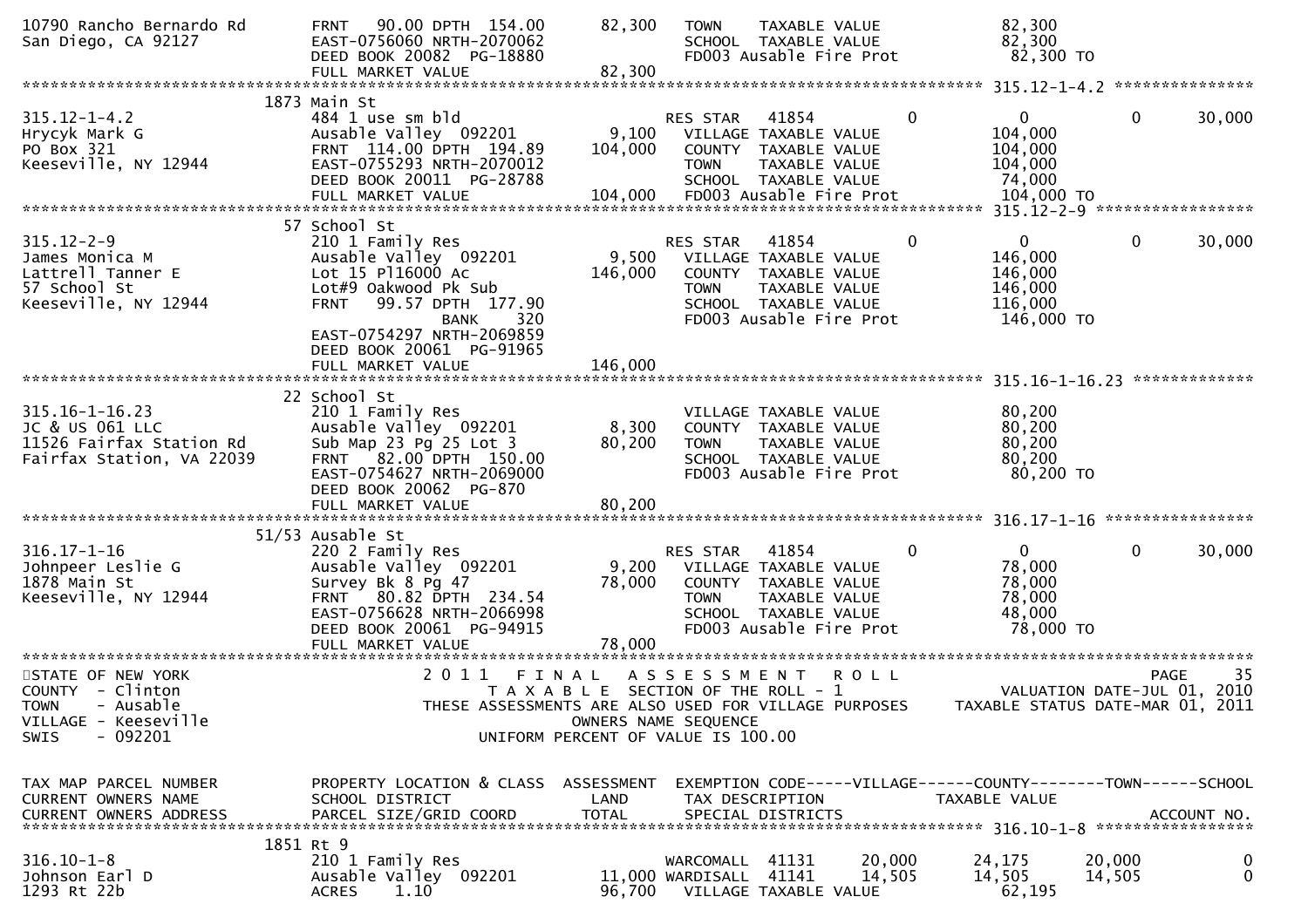| Morrisonville, NY 12962                                                                                       | EAST-0759530 NRTH-2070454<br>DEED BOOK 20092 PG-29184<br>FULL MARKET VALUE                                                                                             | 96,700                             | <b>TOWN</b>                                                           | COUNTY TAXABLE VALUE<br><b>TAXABLE VALUE</b><br>SCHOOL TAXABLE VALUE<br>FD003 Ausable Fire Prot                            |                        | 58,020<br>62,195<br>96,700<br>96,700 TO                                        |                        |                                   |
|---------------------------------------------------------------------------------------------------------------|------------------------------------------------------------------------------------------------------------------------------------------------------------------------|------------------------------------|-----------------------------------------------------------------------|----------------------------------------------------------------------------------------------------------------------------|------------------------|--------------------------------------------------------------------------------|------------------------|-----------------------------------|
|                                                                                                               |                                                                                                                                                                        |                                    |                                                                       |                                                                                                                            |                        |                                                                                |                        |                                   |
| $315.16 - 1 - 17$<br>Johnson James D<br>7 School St<br>PO Box 144<br>Keeseville, NY 12944                     | 7 School St<br>270 Mfg housing<br>Ausable Valley 092201<br>Survey Dwr 126-A Lot 9<br>FRNT 150.00 DPTH 100.00<br>EAST-0754500 NRTH-2068640                              | 34,000                             | AGED - ALL 41800<br>7,900 SR STAR<br><b>TOWN</b>                      | 41834<br>VILLAGE TAXABLE VALUE<br>COUNTY TAXABLE VALUE<br>TAXABLE VALUE                                                    | 17,000<br>$\mathbf{0}$ | 17,000<br>$\mathbf 0$<br>17,000<br>17,000<br>17,000                            | 17,000<br>0            | 17,000<br>17,000                  |
|                                                                                                               | DEED BOOK 768<br>PG-313                                                                                                                                                |                                    |                                                                       | SCHOOL TAXABLE VALUE                                                                                                       |                        | $\Omega$                                                                       |                        |                                   |
|                                                                                                               |                                                                                                                                                                        |                                    |                                                                       |                                                                                                                            |                        |                                                                                |                        |                                   |
|                                                                                                               |                                                                                                                                                                        |                                    |                                                                       |                                                                                                                            |                        |                                                                                |                        |                                   |
| $315.16 - 3 - 8$<br>Joy Walter S<br>Joy Roberta F<br>41 Pine St<br>Keeseville, NY 12944                       | 41 Pine St<br>210 1 Family Res<br>Ausable Valley 092201<br>FRNT 76.50 DPTH 150.00<br>EAST-0755005 NRTH-2067902<br>DEED BOOK 1042<br>PG-121<br>FULL MARKET VALUE        | 8,100<br>55,600<br>55,600          | <b>RES STAR</b><br><b>TOWN</b>                                        | 41854<br>VILLAGE TAXABLE VALUE<br>COUNTY TAXABLE VALUE<br>TAXABLE VALUE<br>SCHOOL TAXABLE VALUE<br>FD003 Ausable Fire Prot | 0                      | $\mathbf{0}$<br>55,600<br>55,600<br>55,600<br>25,600<br>55,600 TO              | 0                      | 30,000                            |
|                                                                                                               |                                                                                                                                                                        |                                    |                                                                       |                                                                                                                            |                        |                                                                                |                        |                                   |
| $315.12 - 2 - 14$<br>Kaifetz Daniel L<br>1 Derek Dr<br>Keeseville, NY 12944                                   | 1 Derek Dr<br>210 1 Family Res<br>Ausable Valley 092201<br>FRNT 95.00 DPTH 150.00<br>EAST-0754529 NRTH-2069712                                                         | 150,000                            | WARNONALL<br>8,900 RES STAR                                           | 41121<br>41854<br>VILLAGE TAXABLE VALUE<br>COUNTY TAXABLE VALUE                                                            | 12,000<br>0            | 22,500<br>$\mathbf{0}$<br>138,000<br>127,500                                   | 12,000<br>0            | 0<br>30,000                       |
|                                                                                                               | DEED BOOK 20061 PG-98197<br>FULL MARKET VALUE                                                                                                                          | 150,000                            | <b>TOWN</b>                                                           | TAXABLE VALUE<br>SCHOOL TAXABLE VALUE<br>FD003 Ausable Fire Prot                                                           |                        | 138,000<br>120,000<br>150,000 TO                                               |                        |                                   |
|                                                                                                               | 1817 Rt 9                                                                                                                                                              |                                    |                                                                       |                                                                                                                            |                        |                                                                                |                        |                                   |
| $316.10 - 1 - 2$<br>Keeseville Motel Corp<br>PO Box 385<br>Keeseville, NY 12944                               | 415 Motel<br>Ausable Valley 092201<br>FRNT 277.00 DPTH 150.00<br>EAST-0759011 NRTH-2069705<br>DEED BOOK 575<br>PG-936<br>FULL MARKET VALUE                             | 10,400<br>86,000<br>86,000         | <b>TOWN</b>                                                           | VILLAGE TAXABLE VALUE<br>COUNTY TAXABLE VALUE<br>TAXABLE VALUE<br>SCHOOL TAXABLE VALUE<br>FD003 Ausable Fire Prot          |                        | 86,000<br>86,000<br>86,000<br>86,000<br>86,000 TO                              |                        |                                   |
| ************************                                                                                      | *********************                                                                                                                                                  | ***************                    |                                                                       |                                                                                                                            |                        |                                                                                |                        |                                   |
| STATE OF NEW YORK<br>COUNTY - Clinton<br>- Ausable<br><b>TOWN</b><br>VILLAGE - Keeseville<br>- 092201<br>SWIS | 2011<br>FINAL<br>T A X A B L E SECTION OF THE ROLL - 1<br>THESE ASSESSMENTS ARE ALSO USED FOR VILLAGE PURPOSES<br>UNIFORM PERCENT OF VALUE IS 100.00                   | OWNERS NAME SEQUENCE               | A S S E S S M E N T                                                   |                                                                                                                            | <b>ROLL</b>            | TAXABLE STATUS DATE-MAR 01, 2011                                               | VALUATION DATE-JUL 01, | 36<br><b>PAGE</b><br>2010         |
| TAX MAP PARCEL NUMBER<br>CURRENT OWNERS NAME<br><b>CURRENT OWNERS ADDRESS</b>                                 | PROPERTY LOCATION & CLASS<br>SCHOOL DISTRICT<br>PARCEL SIZE/GRID COORD                                                                                                 | ASSESSMENT<br>LAND<br><b>TOTAL</b> |                                                                       | TAX DESCRIPTION<br>SPECIAL DISTRICTS                                                                                       |                        | EXEMPTION CODE-----VILLAGE------COUNTY-------TOWN------SCHOOL<br>TAXABLE VALUE |                        | ACCOUNT NO.<br>****************** |
| $316.17 - 1 - 9$<br>Kelley Peter L<br>125 Pleasant St<br>Keeseville, NY 12944                                 | 125 Pleasant St<br>210 1 Family Res<br>Ausable Valley 092201<br>Survey Bk-8 Pg-47<br>96.90 DPTH 222.00<br>FRNT<br>EAST-0756492 NRTH-2067054<br>DEED BOOK 578<br>$PG-5$ | 63,400                             | WARNONALL<br>10,100 SR STAR<br>COUNTY<br><b>TOWN</b><br><b>SCHOOL</b> | 41121<br>41834<br>VILLAGE TAXABLE VALUE<br>TAXABLE VALUE<br>TAXABLE VALUE<br>TAXABLE VALUE                                 | 9,510<br>0             | 9,510<br>$\mathbf{0}$<br>53,890<br>53,890<br>53,890<br>3,300                   | 9,510<br>0             | 0<br>60,100                       |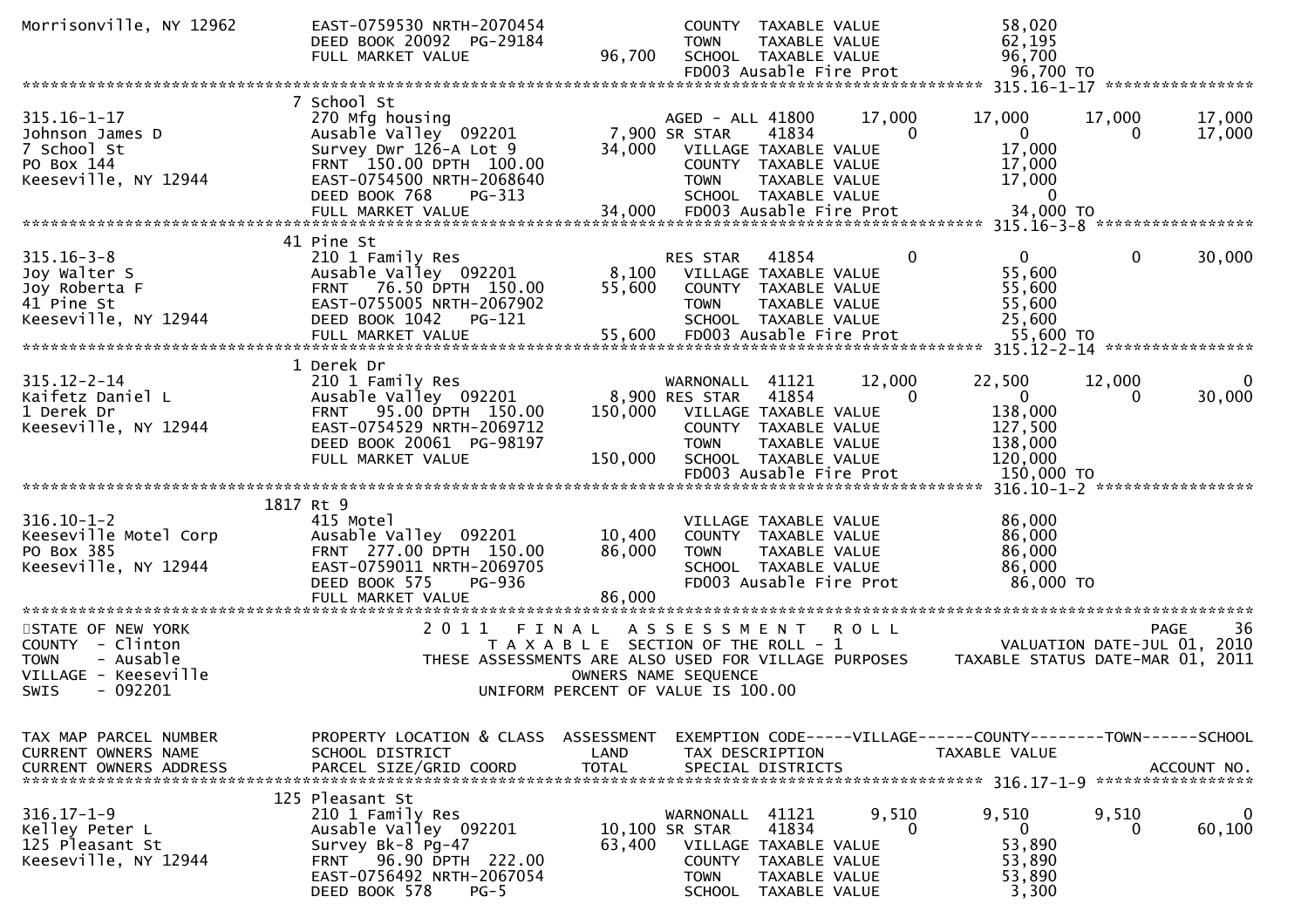| $316.13 - 1 - 1$<br>Kienert Alicia A<br>44 Jackson St<br>Keeseville, NY 12944                                  | 44 Jackson St<br>210 1 Family Res<br>Ausable Valley 092201<br>FRNT 85.00 DPTH 120.00<br>EAST-0755612 NRTH-2068112<br>DEED BOOK 20061 PG-99061<br>FULL MARKET VALUE                                 | 9,500<br>84,000<br>84,000  | RES STAR<br>41854<br>VILLAGE TAXABLE VALUE<br>COUNTY TAXABLE VALUE<br>TAXABLE VALUE<br><b>TOWN</b><br>SCHOOL TAXABLE VALUE<br>FD003 Ausable Fire Prot                              | 0                  | 0<br>84,000<br>84,000<br>84,000<br>54,000<br>84,000 TO<br>316.13-2-40 ***************** | 0                | 30,000      |
|----------------------------------------------------------------------------------------------------------------|----------------------------------------------------------------------------------------------------------------------------------------------------------------------------------------------------|----------------------------|------------------------------------------------------------------------------------------------------------------------------------------------------------------------------------|--------------------|-----------------------------------------------------------------------------------------|------------------|-------------|
| $316.13 - 2 - 40$<br>King James A<br>King Mary E<br>22 Jackson St<br>Keeseville, NY 12944                      | 22 Jackson St<br>210 1 Family Res<br>Ausable Valley 092201<br>FRNT 169.00 DPTH 162.00<br>EAST-0755709 NRTH-2067620<br>DEED BOOK 589<br><b>PG-295</b><br>FULL MARKET VALUE                          | 101,000<br>101,000         | WARNONALL<br>41121<br>10,000 RES STAR<br>41854<br>VILLAGE TAXABLE VALUE<br>COUNTY TAXABLE VALUE<br><b>TOWN</b><br>TAXABLE VALUE<br>SCHOOL TAXABLE VALUE<br>FD003 Ausable Fire Prot | 12,000<br>$\Omega$ | 15,150<br>$\mathbf{0}$<br>89,000<br>85,850<br>89,000<br>71,000<br>101,000 TO            | 12,000<br>0      | 30,000      |
|                                                                                                                |                                                                                                                                                                                                    |                            |                                                                                                                                                                                    |                    |                                                                                         |                  |             |
| $316.17 - 2 - 14.1$<br>King Laurie<br>10 Lower Liberty St<br>Keeseville, NY 12944                              | 10 Liberty St<br>210 1 Family Res<br>Ausable Valley 092201<br>FRNT 138.00 DPTH 132.00<br>080<br><b>BANK</b><br>EAST-0756909 NRTH-2067026<br>DEED BOOK 20001 PG-26717                               | 7,200<br>63,000            | 41854<br><b>RES STAR</b><br>VILLAGE TAXABLE VALUE<br>COUNTY TAXABLE VALUE<br><b>TOWN</b><br>TAXABLE VALUE<br>SCHOOL TAXABLE VALUE<br>FD003 Ausable Fire Prot                       | 0                  | $\mathbf{0}$<br>63,000<br>63,000<br>63,000<br>33,000<br>63,000 TO                       | 0                | 30,000      |
|                                                                                                                | FULL MARKET VALUE                                                                                                                                                                                  | 63,000                     |                                                                                                                                                                                    |                    |                                                                                         | **************** |             |
| $315.16 - 2 - 10$<br>King Michael Jr<br>13 Jackson St<br>Keeseville, NY 12944                                  | 13 Jackson St<br>210 1 Family Res<br>Ausable Valley 092201<br>78.00 DPTH 165.00<br><b>FRNT</b><br>080<br><b>BANK</b><br>EAST-0755541 NRTH-2067314<br>DEED BOOK 20092 PG-24765<br>FULL MARKET VALUE | 7,900<br>76,000<br>76,000  | VILLAGE TAXABLE VALUE<br>COUNTY TAXABLE VALUE<br>TAXABLE VALUE<br><b>TOWN</b><br>SCHOOL TAXABLE VALUE<br>FD003 Ausable Fire Prot                                                   |                    | 76,000<br>76,000<br>76,000<br>76,000<br>76,000 TO                                       |                  |             |
| STATE OF NEW YORK<br>COUNTY - Clinton<br><b>TOWN</b><br>- Ausable<br>VILLAGE - Keeseville<br>$-092201$<br>SWIS | 2011<br>FINAL                                                                                                                                                                                      |                            | A S S E S S M E N T<br>T A X A B L E SECTION OF THE ROLL - 1<br>THESE ASSESSMENTS ARE ALSO USED FOR VILLAGE PURPOSES<br>OWNERS NAME SEQUENCE<br>UNIFORM PERCENT OF VALUE IS 100.00 | R O L L            | VALUATION DATE-JUL 01, 2010<br>TAXABLE STATUS DATE-MAR 01, 2011                         | <b>PAGE</b>      | 37          |
| TAX MAP PARCEL NUMBER<br>CURRENT OWNERS NAME<br><b>CURRENT OWNERS ADDRESS</b>                                  | PROPERTY LOCATION & CLASS ASSESSMENT<br>SCHOOL DISTRICT<br>PARCEL SIZE/GRID COORD                                                                                                                  | LAND<br><b>TOTAL</b>       | EXEMPTION CODE-----VILLAGE------COUNTY--------TOWN------SCHOOL<br>TAX DESCRIPTION<br>SPECIAL DISTRICTS                                                                             |                    | TAXABLE VALUE                                                                           |                  | ACCOUNT NO. |
| $316.13 - 2 - 25$<br>Kletter & Levine Realty (PTR)<br>286 Church St<br>Saratoga Springs, NY 12866              | 122 Pleasant St<br>484 1 use sm bld<br>Ausable Valley 092201<br>1.10<br><b>ACRES</b><br>EAST-0756388 NRTH-2067334<br>DEED BOOK 99001 PG-14153<br>FULL MARKET VALUE                                 | 11,100<br>68,000<br>68,000 | VILLAGE TAXABLE VALUE<br>COUNTY TAXABLE VALUE<br>TAXABLE VALUE<br>TOWN<br>SCHOOL TAXABLE VALUE<br>FD003 Ausable Fire Prot                                                          |                    | 68,000<br>68,000<br>68,000<br>68,000<br>68,000 TO                                       |                  |             |
|                                                                                                                | $16$ Crhool C+                                                                                                                                                                                     |                            |                                                                                                                                                                                    |                    |                                                                                         |                  |             |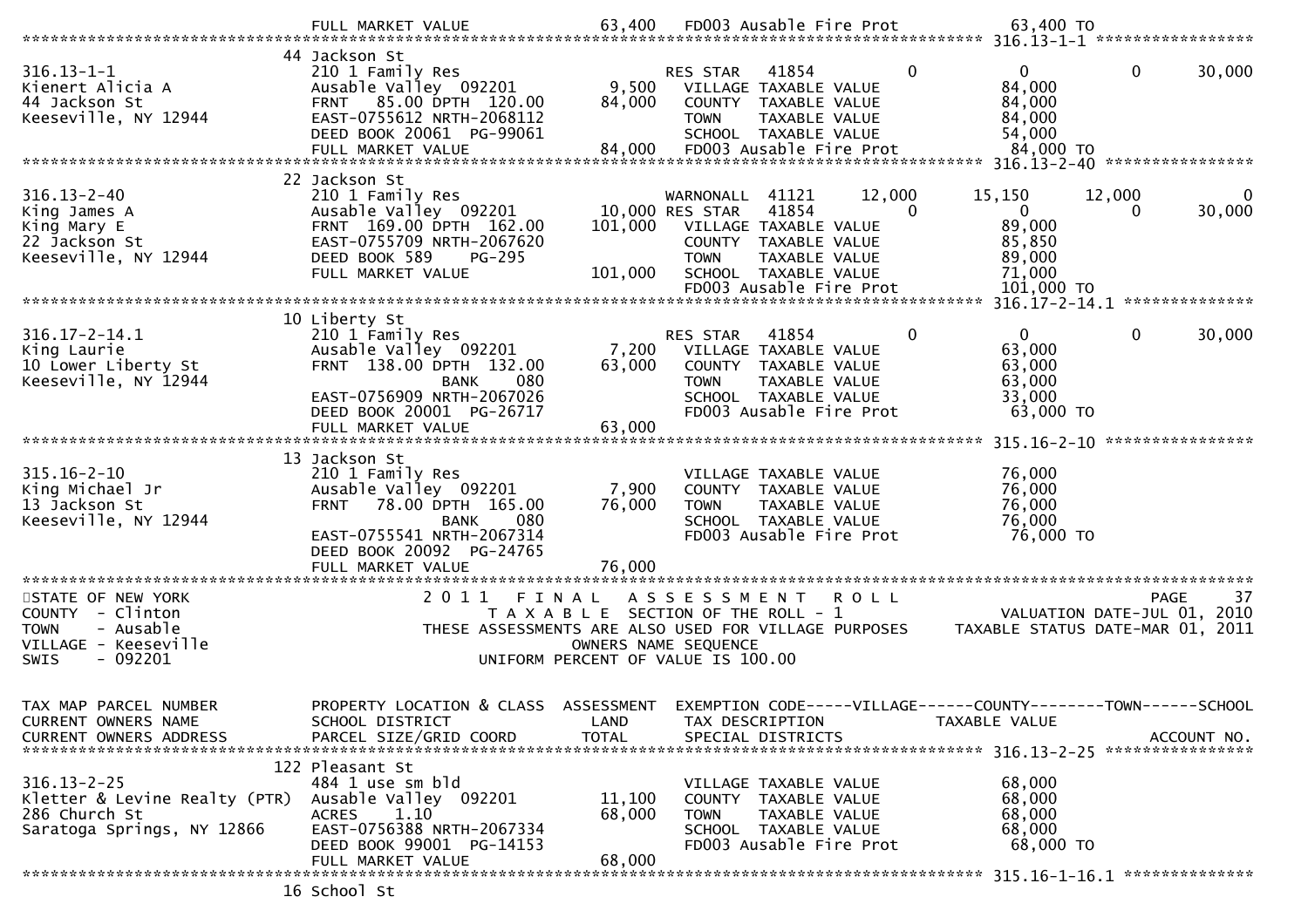| $315.16 - 1 - 16.1$<br>Knapp Life Use Irene<br>Daggett Estate Jack H<br>16 School St<br>Keeseville, NY 12944 | 210 1 Family Res<br>Ausable Valley 092201<br>FRNT 171.00 DPTH 150.00<br>EAST-0754645 NRTH-2068873<br>DEED BOOK 867<br>PG-17 | 96,900                                      | AGED - ALL 41800<br>9,700 SR STAR<br>VILLAGE TAXABLE VALUE<br>COUNTY TAXABLE VALUE<br><b>TOWN</b> | 41834<br>TAXABLE VALUE | 48,450 | $\Omega$     | 48,450<br>$\overline{0}$<br>48,450<br>48,450<br>48,450                          | 48,450<br>0  | 48,450<br>48,450  |
|--------------------------------------------------------------------------------------------------------------|-----------------------------------------------------------------------------------------------------------------------------|---------------------------------------------|---------------------------------------------------------------------------------------------------|------------------------|--------|--------------|---------------------------------------------------------------------------------|--------------|-------------------|
|                                                                                                              | FULL MARKET VALUE                                                                                                           | 96,900                                      | SCHOOL TAXABLE VALUE<br>FD003 Ausable Fire Prot                                                   |                        |        |              | $\overline{0}$<br>96,900 TO                                                     |              |                   |
|                                                                                                              |                                                                                                                             |                                             |                                                                                                   |                        |        |              |                                                                                 |              |                   |
|                                                                                                              | 1778 Main St                                                                                                                |                                             |                                                                                                   |                        |        |              |                                                                                 |              |                   |
| $316.13 - 4 - 8$<br>LaBombard Thomas J                                                                       | 220 2 Family Res<br>Ausable Valley 092201                                                                                   | 8,200                                       | <b>RES STAR</b><br>VILLAGE TAXABLE VALUE                                                          | 41854                  |        | $\mathbf{0}$ | $\mathbf{0}$<br>105,000                                                         | 0            | 30,000            |
| LaBombard Kathie                                                                                             | 66.20 DPTH 290.00<br><b>FRNT</b>                                                                                            | 105,000                                     | COUNTY TAXABLE VALUE                                                                              |                        |        |              | 105,000                                                                         |              |                   |
| 1728 Main St                                                                                                 | 080<br><b>BANK</b>                                                                                                          |                                             | <b>TOWN</b>                                                                                       | TAXABLE VALUE          |        |              | 105,000                                                                         |              |                   |
| Keeseville, NY 12944                                                                                         | EAST-0757198 NRTH-2068662<br>DEED BOOK 588<br>PG-337                                                                        |                                             | SCHOOL TAXABLE VALUE<br>FD003 Ausable Fire Prot                                                   |                        |        |              | 75,000<br>105,000 TO                                                            |              |                   |
|                                                                                                              | FULL MARKET VALUE                                                                                                           | 105,000                                     |                                                                                                   |                        |        |              |                                                                                 |              |                   |
|                                                                                                              |                                                                                                                             |                                             |                                                                                                   |                        |        |              |                                                                                 |              |                   |
| $316.9 - 2 - 4$                                                                                              | $32/34$ Grove St<br>210 1 Family Res                                                                                        | 49 PCT OF VALUE USED FOR EXEMPTION PURPOSES | AGED C&S                                                                                          | 41805                  |        | 0            | 28,175                                                                          | 0            | 28,175            |
| LaBounty Rufus Life Us                                                                                       | Ausable Valley 092201                                                                                                       |                                             | 9,200 SR STAR                                                                                     | 41834                  |        | 0            | 0                                                                               | $\mathbf{0}$ | 60,100            |
| LaBounty Margaret Life Us                                                                                    | 76.00 DPTH 260.00<br><b>FRNT</b>                                                                                            |                                             | 115,000 RS STAR MH 41864                                                                          |                        |        | $\Omega$     | $\Omega$                                                                        | $\Omega$     | 26,725            |
| 32 Grove St                                                                                                  | EAST-0756321 NRTH-2070088                                                                                                   |                                             | VILLAGE TAXABLE VALUE                                                                             |                        |        |              | 115,000                                                                         |              |                   |
| Keeseville, NY 12944                                                                                         | DEED BOOK 20061 PG-91747<br>FULL MARKET VALUE                                                                               | 115,000                                     | COUNTY TAXABLE VALUE<br><b>TOWN</b>                                                               | TAXABLE VALUE          |        |              | 86,825<br>115,000                                                               |              |                   |
|                                                                                                              |                                                                                                                             |                                             | SCHOOL TAXABLE VALUE                                                                              |                        |        |              | $\mathbf{0}$                                                                    |              |                   |
|                                                                                                              |                                                                                                                             |                                             | FD003 Ausable Fire Prot                                                                           |                        |        |              | 115,000 TO                                                                      |              |                   |
|                                                                                                              | 17 Basket Ave                                                                                                               |                                             |                                                                                                   |                        |        |              |                                                                                 |              |                   |
| $315.12 - 2 - 3$                                                                                             | 210 1 Family Res                                                                                                            |                                             | RES STAR                                                                                          | 41854                  |        | $\mathbf{0}$ | $\mathbf{0}$                                                                    | $\mathbf{0}$ | 30,000            |
| Ladieu Wayne E                                                                                               | Ausable Valley 092201                                                                                                       |                                             | 9,000 VILLAGE TAXABLE VALUE                                                                       |                        |        |              | 140,000                                                                         |              |                   |
| 17 Basket Ave<br>Keeseville, NY 12944                                                                        | Oakwood Pk Sub Lot 3<br>98.00 DPTH 150.00<br><b>FRNT</b>                                                                    | 140,000                                     | COUNTY TAXABLE VALUE<br><b>TOWN</b>                                                               | TAXABLE VALUE          |        |              | 140,000<br>140,000                                                              |              |                   |
|                                                                                                              | EAST-0754762 NRTH-2070082                                                                                                   |                                             | SCHOOL TAXABLE VALUE                                                                              |                        |        |              | 110,000                                                                         |              |                   |
|                                                                                                              | PG-248<br>DEED BOOK 752                                                                                                     |                                             | FD003 Ausable Fire Prot                                                                           |                        |        |              | 140,000 TO                                                                      |              |                   |
|                                                                                                              | FULL MARKET VALUE                                                                                                           | 140,000                                     |                                                                                                   |                        |        |              |                                                                                 |              |                   |
| STATE OF NEW YORK                                                                                            | 2011 FINAL                                                                                                                  |                                             | ASSESSMENT ROLL                                                                                   |                        |        |              |                                                                                 |              | 38<br><b>PAGE</b> |
| COUNTY - Clinton                                                                                             |                                                                                                                             | T A X A B L E SECTION OF THE ROLL - 1       |                                                                                                   |                        |        |              | VALUATION DATE-JUL 01, 2010                                                     |              |                   |
| - Ausable<br><b>TOWN</b>                                                                                     | THESE ASSESSMENTS ARE ALSO USED FOR VILLAGE PURPOSES                                                                        |                                             |                                                                                                   |                        |        |              | TAXABLE STATUS DATE-MAR 01, 2011                                                |              |                   |
| VILLAGE - Keeseville<br>SWIS<br>- 092201                                                                     |                                                                                                                             | UNIFORM PERCENT OF VALUE IS 100.00          | OWNERS NAME SEQUENCE                                                                              |                        |        |              |                                                                                 |              |                   |
|                                                                                                              |                                                                                                                             |                                             |                                                                                                   |                        |        |              |                                                                                 |              |                   |
|                                                                                                              |                                                                                                                             |                                             |                                                                                                   |                        |        |              |                                                                                 |              |                   |
| TAX MAP PARCEL NUMBER<br>CURRENT OWNERS NAME                                                                 | PROPERTY LOCATION & CLASS<br>SCHOOL DISTRICT                                                                                | ASSESSMENT<br>LAND                          | TAX DESCRIPTION                                                                                   |                        |        |              | EXEMPTION CODE-----VILLAGE------COUNTY--------TOWN------SCHOOL<br>TAXABLE VALUE |              |                   |
| <b>CURRENT OWNERS ADDRESS</b>                                                                                | PARCEL SIZE/GRID COORD                                                                                                      | <b>TOTAL</b>                                | SPECIAL DISTRICTS                                                                                 |                        |        |              |                                                                                 |              | ACCOUNT NO.       |
|                                                                                                              |                                                                                                                             |                                             |                                                                                                   |                        |        |              |                                                                                 |              |                   |
| $316.13 - 5 - 28$                                                                                            | 1765 Main St<br>210 1 Family Res                                                                                            |                                             |                                                                                                   |                        |        |              | 160,000                                                                         |              |                   |
| Ladwig Michael                                                                                               | Ausable Valley 092201                                                                                                       | 15,500                                      | VILLAGE TAXABLE VALUE<br>COUNTY TAXABLE VALUE                                                     |                        |        |              | 160,000                                                                         |              |                   |
| Ladwig Christine                                                                                             | FRNT 118.90 DPTH 191.40                                                                                                     | 160,000                                     | <b>TOWN</b>                                                                                       | TAXABLE VALUE          |        |              | 160,000                                                                         |              |                   |
| 3311 W Lakeview Rd                                                                                           | EAST-0757388 NRTH-2068292                                                                                                   |                                             | SCHOOL TAXABLE VALUE                                                                              |                        |        |              | 160,000                                                                         |              |                   |
| Marion, IL 62959                                                                                             | DEED BOOK 99001 PG-11070<br>FULL MARKET VALUE                                                                               | 160,000                                     | FD003 Ausable Fire Prot                                                                           |                        |        |              | 160,000 TO                                                                      |              |                   |
| PRIOR OWNER ON 3/01/2011                                                                                     |                                                                                                                             |                                             |                                                                                                   |                        |        |              |                                                                                 |              |                   |
| Ladwig Michael<br>************************                                                                   |                                                                                                                             |                                             |                                                                                                   |                        |        |              |                                                                                 |              |                   |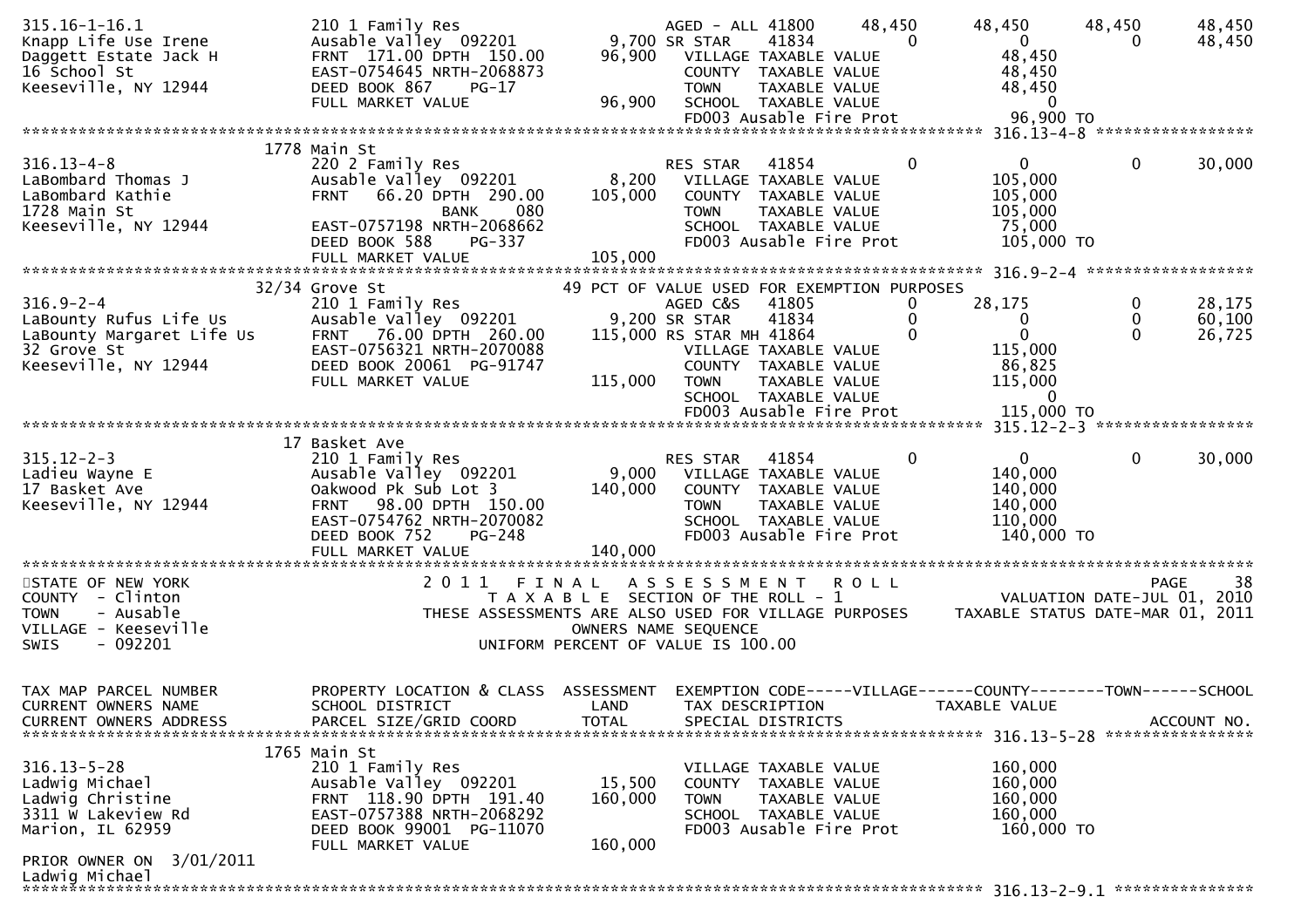| $316.13 - 2 - 9.1$<br>LaFountain Malissa L<br>9 Blaise Ln<br>Keeseville, NY 12944                                                                        | 9 Blaise Ln<br>210 1 Family Res<br>Ausable Valley 092201<br>FRNT 10.00 DPTH 340.00<br>EAST-0756195 NRTH-2068347<br>DEED BOOK 20092 PG-25450<br>FULL MARKET VALUE   | 45,200<br>45,200                                                                     | RES STAR<br>9,300 VILLAGE TAXABLE VALUE<br><b>TOWN</b>                    | 41854<br>COUNTY TAXABLE VALUE<br>TAXABLE VALUE<br>SCHOOL TAXABLE VALUE<br>FD003 Ausable Fire Prot                          |             | $\Omega$<br>$\mathbf 0$<br>45,200<br>45,200<br>45,200<br>15,200<br>45,200 TO                   | $\mathbf 0$       | 30,000                                     |
|----------------------------------------------------------------------------------------------------------------------------------------------------------|--------------------------------------------------------------------------------------------------------------------------------------------------------------------|--------------------------------------------------------------------------------------|---------------------------------------------------------------------------|----------------------------------------------------------------------------------------------------------------------------|-------------|------------------------------------------------------------------------------------------------|-------------------|--------------------------------------------|
| $316.13 - 2 - 35$<br>LaFountain Trustee Bonnie Blai Ausable Valley 092201<br>Blaise Sally A<br>653 Port Douglas Rd<br>PO Box 151<br>Keeseville, NY 12944 | 10 Jackson St<br>210 1 Family Res<br>FRNT 48.70 DPTH 166.20<br>EAST-0755767 NRTH-2067266<br>DEED BOOK 20021 PG-46203<br>FULL MARKET VALUE                          | 50,300                                                                               | WARCOMALL<br>6,900 SR STAR<br>50,300 VILLAGE TAXABLE VALUE<br><b>TOWN</b> | 41131<br>41834<br>COUNTY TAXABLE VALUE<br>TAXABLE VALUE<br>SCHOOL TAXABLE VALUE<br>FD003 Ausable Fire Prot                 | 12,575      | 12,575<br>$\mathbf{0}$<br>$\Omega$<br>37,725<br>37,725<br>37,725<br>$\mathbf{0}$<br>50,300 TO  | 12,575<br>0       | 0<br>50,300                                |
| $315.16 - 2 - 7$<br>Lahue Life Estate Peggy G<br>Perkins Donna L<br>21 Jackson St<br>Keeseville, NY 12944<br>PRIOR OWNER ON 3/01/2011<br>LaHue Dale      | 21 Jackson St<br>210 1 Family Res<br>Ausable Valley 092201<br>FRNT 82.00 DPTH 406.00<br>EAST-0755388 NRTH-2067527<br>DEED BOOK 20112 PG-39746<br>FULL MARKET VALUE | 102,000<br>102,000                                                                   | CW_10_VET/ 41152<br>16,700 SR STAR<br><b>TOWN</b>                         | 41834<br>VILLAGE TAXABLE VALUE<br>COUNTY TAXABLE VALUE<br>TAXABLE VALUE<br>SCHOOL TAXABLE VALUE<br>FD003 Ausable Fire Prot |             | 0<br>8,000<br>$\mathbf{0}$<br>$\Omega$<br>102,000<br>94,000<br>102,000<br>41,900<br>102,000 TO | 0<br>$\mathbf{0}$ | $\Omega$<br>60,100                         |
| $315.16 - 3 - 16$<br>LaMar Kristi A<br>51 South St<br>PO Box 66<br>Port Kent, NY 12975                                                                   | 79 Hill St<br>210 1 Family Res<br>Ausable Valley 092201<br>FRNT 80.00 DPTH 253.00<br>EAST-0754495 NRTH-2068234<br>DEED BOOK 20082 PG-14812<br>FULL MARKET VALUE    | 9,100<br>55,600<br>55,600                                                            | <b>TOWN</b>                                                               | VILLAGE TAXABLE VALUE<br>COUNTY TAXABLE VALUE<br>TAXABLE VALUE<br>SCHOOL TAXABLE VALUE<br>FD003 Ausable Fire Prot          |             | 55,600<br>55,600<br>55,600<br>55,600<br>55,600 TO                                              |                   | ****************                           |
| STATE OF NEW YORK<br>COUNTY - Clinton<br>- Ausable<br><b>TOWN</b><br>VILLAGE - Keeseville<br>$-092201$<br><b>SWIS</b>                                    | 2011<br>THESE ASSESSMENTS ARE ALSO USED FOR VILLAGE PURPOSES                                                                                                       | FINAL<br>T A X A B L E SECTION OF THE ROLL - 1<br>UNIFORM PERCENT OF VALUE IS 100.00 | A S S E S S M E N T<br>OWNERS NAME SEQUENCE                               |                                                                                                                            | <b>ROLL</b> | TAXABLE STATUS DATE-MAR 01, 2011                                                               |                   | -39<br>PAGE<br>VALUATION DATE-JUL 01, 2010 |
| TAX MAP PARCEL NUMBER<br><b>CURRENT OWNERS NAME</b><br>CURRENT OWNERS ADDRESS                                                                            | PROPERTY LOCATION & CLASS ASSESSMENT<br>SCHOOL DISTRICT<br>PARCEL SIZE/GRID COORD                                                                                  | LAND<br><b>TOTAL</b>                                                                 |                                                                           | TAX DESCRIPTION<br>SPECIAL DISTRICTS                                                                                       |             | EXEMPTION CODE-----VILLAGE------COUNTY--------TOWN------SCHOOL<br>TAXABLE VALUE                |                   | ACCOUNT NO.                                |
| $316.17 - 2 - 15$<br>LaMountain Leonard<br>PO Box 268<br>Keeseville, NY 12944                                                                            | 14 Liberty St<br>210 1 Family Res<br>Ausable Valley 092201<br>FRNT 109.74 DPTH 65.00<br>EAST-0756913 NRTH-2067157<br>DEED BOOK 204<br>PG-254<br>FULL MARKET VALUE  | 5,300<br>33,000<br>33,000                                                            | <b>TOWN</b>                                                               | VILLAGE TAXABLE VALUE<br>COUNTY TAXABLE VALUE<br>TAXABLE VALUE<br>SCHOOL TAXABLE VALUE<br>FD003 Ausable Fire Prot          |             | 33,000<br>33,000<br>33,000<br>33,000<br>33,000 TO                                              |                   |                                            |
| $316.10 - 1 - 18$<br>Lareau Adelaide                                                                                                                     | 1844 Rt 9<br>210 1 Family Res<br>Ausable Valley 092201                                                                                                             | 11,800                                                                               |                                                                           | VILLAGE TAXABLE VALUE<br>COUNTY TAXABLE VALUE                                                                              |             | 46,900<br>46,900                                                                               |                   |                                            |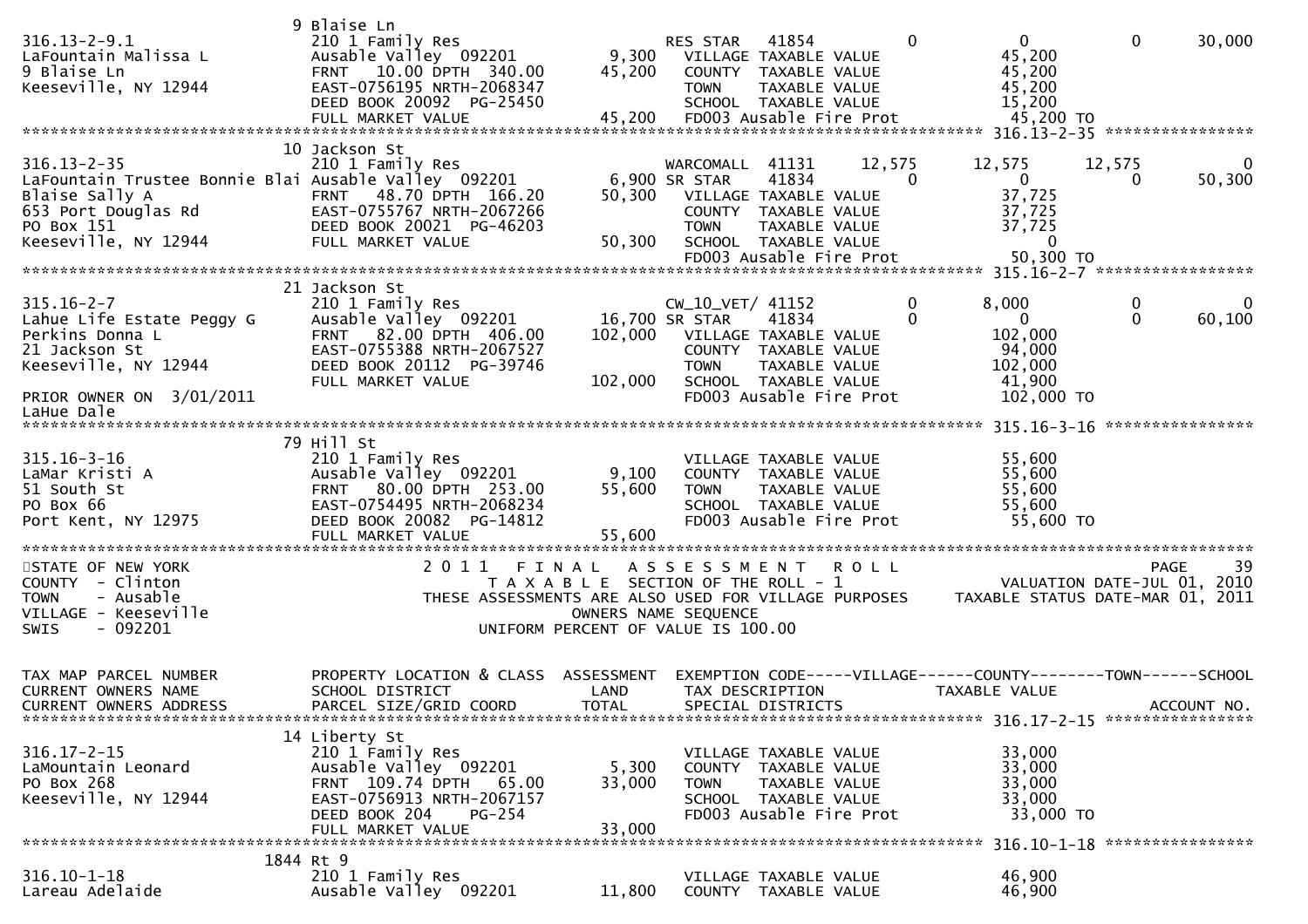| Lareau Mahlon<br>5128 Linda Dr<br>Northport, FL 34286                                                                                              | 2.00<br><b>ACRES</b><br>EAST-0759927 NRTH-2070035<br>DEED BOOK 915<br>$PG-225$                                                                                                         | 46,900                                                                                              | <b>TOWN</b>                                                     | TAXABLE VALUE<br>SCHOOL TAXABLE VALUE<br>FD003 Ausable Fire Prot                                                           |              | 46,900<br>46,900<br>46,900 TO                                                                           |                 |             |
|----------------------------------------------------------------------------------------------------------------------------------------------------|----------------------------------------------------------------------------------------------------------------------------------------------------------------------------------------|-----------------------------------------------------------------------------------------------------|-----------------------------------------------------------------|----------------------------------------------------------------------------------------------------------------------------|--------------|---------------------------------------------------------------------------------------------------------|-----------------|-------------|
|                                                                                                                                                    |                                                                                                                                                                                        |                                                                                                     |                                                                 |                                                                                                                            |              |                                                                                                         |                 |             |
| $316.9 - 1 - 9$<br>Larmon Amy A<br>1856 Main St<br>Keeseville, NY 12944                                                                            | 1856 Main St<br>210 1 Family Res<br>Ausable Valley 092201<br>FRNT 72.00 DPTH 249.80<br>EAST-0755767 NRTH-2069791<br>DEED BOOK 20072 PG-9518<br>FULL MARKET VALUE                       | 8,600<br>89,000<br>89,000                                                                           | <b>RES STAR</b><br><b>TOWN</b>                                  | 41854<br>VILLAGE TAXABLE VALUE<br>COUNTY TAXABLE VALUE<br>TAXABLE VALUE<br>SCHOOL TAXABLE VALUE<br>FD003 Ausable Fire Prot | $\mathbf{0}$ | $\mathbf{0}$<br>89,000<br>89,000<br>89,000<br>59,000<br>89,000 TO                                       | $\mathbf 0$     | 30,000      |
|                                                                                                                                                    | 180 Pleasant St                                                                                                                                                                        |                                                                                                     |                                                                 |                                                                                                                            |              |                                                                                                         |                 |             |
| $315.20 - 1 - 6$<br>Lattrell John M<br>Lattrell Julie M<br>180 Pleasant St<br>Keeseville, NY 12944                                                 | 210 1 Family Res<br>Ausable Valley 092201<br>So. Sable St.<br>60 <sub>X</sub> 2<br>FRNT 66.00 DPTH 238.00<br>EAST-0755074 NRTH-2066937<br>DEED BOOK 588<br>PG-412<br>FULL MARKET VALUE | 10,000<br>88,000<br>88,000                                                                          | RES STAR<br><b>TOWN</b>                                         | 41854<br>VILLAGE TAXABLE VALUE<br>COUNTY TAXABLE VALUE<br>TAXABLE VALUE<br>SCHOOL TAXABLE VALUE<br>FD003 Ausable Fire Prot | 0            | 0<br>88,000<br>88,000<br>88,000<br>58,000<br>88,000 TO                                                  | 0               | 30,000      |
|                                                                                                                                                    |                                                                                                                                                                                        |                                                                                                     |                                                                 |                                                                                                                            |              |                                                                                                         | *************** |             |
| $315.20 - 1 - 5.2$<br>Lattrell Julie<br>Marsha Bryan J<br>180 Pleasant St<br>Keeseville, NY 12944                                                  | 5 Pine St<br>311 Res vac land<br>Ausable Valley 092201<br>Survey Bk 6 Pg 23<br>FRNT 100.00 DPTH<br>94.65<br>EAST-0755173 NRTH-2067013<br>DEED BOOK 20102 PG-34217<br>FULL MARKET VALUE | 7,300<br>7,300<br>7,300                                                                             | <b>TOWN</b>                                                     | VILLAGE TAXABLE VALUE<br>COUNTY TAXABLE VALUE<br>TAXABLE VALUE<br>SCHOOL TAXABLE VALUE<br>FD003 Ausable Fire Prot          |              | 7,300<br>7,300<br>7,300<br>7,300<br>7,300 TO                                                            |                 |             |
|                                                                                                                                                    |                                                                                                                                                                                        |                                                                                                     |                                                                 |                                                                                                                            |              |                                                                                                         |                 |             |
| STATE OF NEW YORK<br>COUNTY - Clinton<br>- Ausable<br><b>TOWN</b><br>VILLAGE - Keeseville<br>SWIS<br>- 092201                                      | 2011 FINAL<br>THESE ASSESSMENTS ARE ALSO USED FOR VILLAGE PURPOSES                                                                                                                     | T A X A B L E SECTION OF THE ROLL - 1<br>OWNERS NAME SEQUENCE<br>UNIFORM PERCENT OF VALUE IS 100.00 | A S S E S S M E N T                                             |                                                                                                                            | R O L L      | VALUATION DATE-JUL 01, 2010<br>TAXABLE STATUS DATE-MAR 01, 2011                                         | PAGE            | 40          |
| TAX MAP PARCEL NUMBER                                                                                                                              | PROPERTY LOCATION & CLASS ASSESSMENT                                                                                                                                                   |                                                                                                     |                                                                 |                                                                                                                            |              | EXEMPTION CODE-----VILLAGE------COUNTY--------TOWN------SCHOOL                                          |                 |             |
| CURRENT OWNERS NAME                                                                                                                                | SCHOOL DISTRICT                                                                                                                                                                        | LAND                                                                                                | TAX DESCRIPTION                                                 |                                                                                                                            |              | <b>TAXABLE VALUE</b>                                                                                    |                 |             |
| <b>CURRENT OWNERS ADDRESS</b>                                                                                                                      | PARCEL SIZE/GRID COORD                                                                                                                                                                 | <b>TOTAL</b>                                                                                        |                                                                 | SPECIAL DISTRICTS                                                                                                          |              |                                                                                                         |                 | ACCOUNT NO. |
|                                                                                                                                                    | 1874 Rt 9                                                                                                                                                                              |                                                                                                     |                                                                 |                                                                                                                            |              |                                                                                                         |                 |             |
| $316.10 - 1 - 14.12$<br>Lawrence Homes Corporation<br>Family Dollar Stores<br>Lease Administration Dept<br>PO Box 1017<br>Charlotte, NC 28201-1017 | 453 Large retail<br>Ausable Valley 092201<br>FRNT 117.00 DPTH 226.99<br>EAST-0760146 NRTH-2070730<br>DEED BOOK 20072 PG-2585<br>FULL MARKET VALUE                                      | 375,000<br>375,000                                                                                  | BIE SCHOOL 47614<br>20,600 VILLAGE TAXABLE VALUE<br><b>TOWN</b> | COUNTY TAXABLE VALUE<br>TAXABLE VALUE<br>SCHOOL TAXABLE VALUE<br>FD003 Ausable Fire Prot                                   | $\mathbf 0$  | $\mathbf{0}$<br>375,000<br>375,000<br>375,000<br>286,290<br>375,000 TO<br>316.17-1-14 ***************** | $\Omega$        | 88,710      |
| $316.17 - 1 - 14$<br>Lease III John<br>5020 Rt 9w<br>Newburgh, NY 12550                                                                            | 57 Ausable St<br>210 1 Family Res<br>Ausable Valley 092201<br>FRNT 100.75 DPTH 184.70<br><b>BANK</b><br>890<br>EAST-0756758 NRTH-2067055<br>DEED BOOK 20051 PG-85420                   | 8,700<br>59,000                                                                                     | <b>TOWN</b>                                                     | VILLAGE TAXABLE VALUE<br>COUNTY TAXABLE VALUE<br>TAXABLE VALUE<br>SCHOOL TAXABLE VALUE<br>FD003 Ausable Fire Prot          |              | 59,000<br>59,000<br>59,000<br>59,000<br>59,000 TO                                                       |                 |             |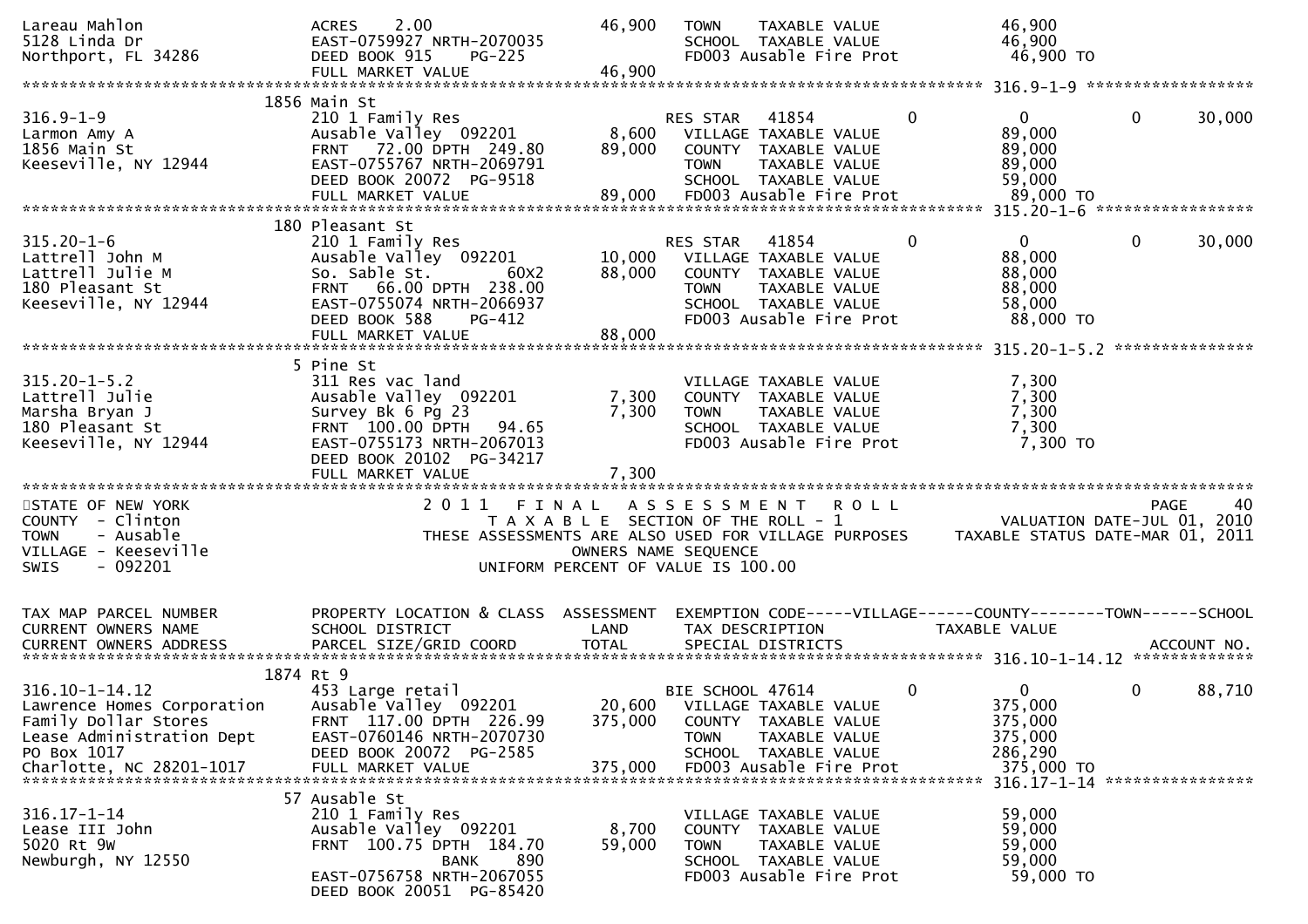| ****************<br>37/41 Liberty St<br>175,000<br>$316.13 - 2 - 17$<br>220 2 Family Res<br>VILLAGE TAXABLE VALUE<br>Ausable Valley 092201<br>16,500<br>175,000<br>Lease John<br>COUNTY TAXABLE VALUE<br>5020 Rt 9<br>175,000<br>1.50 BANK<br>175,000<br><b>TOWN</b><br>TAXABLE VALUE<br><b>ACRES</b><br>890<br>EAST-0756685 NRTH-2067851<br>175,000<br>Newburgh, NY 12550<br>SCHOOL TAXABLE VALUE<br>FD003 Ausable Fire Prot<br>DEED BOOK 20051 PG-86146<br>175,000 TO<br>175,000<br>FULL MARKET VALUE<br>148 Pleasant St<br>$316.13 - 2 - 32$<br>26,200<br>26,200<br>210 1 Family Res<br>AGED C&S<br>41805<br>0<br>0<br>41834<br>$\overline{0}$<br>$\mathbf{0}$<br>Leclair Donald<br>Ausable Valley 092201<br>0<br>26,200<br>7,800 SR STAR<br>FRNT 87.00 DPTH 130.00<br>52,400<br>LeClair Ramona<br>52,400<br>VILLAGE TAXABLE VALUE<br>148 Pleasant St<br>EAST-0755831 NRTH-2067121<br>26,200<br>COUNTY TAXABLE VALUE<br>Keeseville, NY 12944<br>52,400<br>DEED BOOK 519<br>PG-580<br><b>TOWN</b><br>TAXABLE VALUE<br>FULL MARKET VALUE<br>52,400<br>SCHOOL TAXABLE VALUE<br>$\Omega$<br>52,400 TO<br>FD003 Ausable Fire Prot<br>21 Cedar Ct<br>$316.13 - 1 - 12$<br>$\mathbf{0}$<br>0<br>30,000<br>210 1 Family Res<br>RES STAR<br>41854<br>0<br>8,600<br>LeClair Steven A<br>Ausable Valley 092201<br>55,000<br>VILLAGE TAXABLE VALUE<br>21 Cedar Ct<br>FRNT 75.00 DPTH 110.00<br>55,000<br>COUNTY TAXABLE VALUE<br>55,000<br>Keeseville, NY 12944<br>230<br>55,000<br>TAXABLE VALUE<br><b>BANK</b><br><b>TOWN</b><br>EAST-0756101 NRTH-2067864<br>SCHOOL TAXABLE VALUE<br>25,000<br>FD003 Ausable Fire Prot<br>55,000 TO<br>PG-269<br>DEED BOOK 948<br>55,000<br>FULL MARKET VALUE<br>STATE OF NEW YORK<br>2011<br>FINAL<br>ASSESSMENT ROLL<br>PAGE<br>41<br>$\frac{1}{2}$ = $\frac{1}{2}$ VALUATION DATE-JUL 01, 2010<br>COUNTY - Clinton<br>T A X A B L E SECTION OF THE ROLL - 1<br>- Ausable<br>THESE ASSESSMENTS ARE ALSO USED FOR VILLAGE PURPOSES TAXABLE STATUS DATE-MAR 01, 2011<br><b>TOWN</b><br>VILLAGE - Keeseville<br>OWNERS NAME SEQUENCE |
|---------------------------------------------------------------------------------------------------------------------------------------------------------------------------------------------------------------------------------------------------------------------------------------------------------------------------------------------------------------------------------------------------------------------------------------------------------------------------------------------------------------------------------------------------------------------------------------------------------------------------------------------------------------------------------------------------------------------------------------------------------------------------------------------------------------------------------------------------------------------------------------------------------------------------------------------------------------------------------------------------------------------------------------------------------------------------------------------------------------------------------------------------------------------------------------------------------------------------------------------------------------------------------------------------------------------------------------------------------------------------------------------------------------------------------------------------------------------------------------------------------------------------------------------------------------------------------------------------------------------------------------------------------------------------------------------------------------------------------------------------------------------------------------------------------------------------------------------------------------------------------------------------------------------------------------------------------------------------------------------------------------------------------------------------------------|
|                                                                                                                                                                                                                                                                                                                                                                                                                                                                                                                                                                                                                                                                                                                                                                                                                                                                                                                                                                                                                                                                                                                                                                                                                                                                                                                                                                                                                                                                                                                                                                                                                                                                                                                                                                                                                                                                                                                                                                                                                                                               |
|                                                                                                                                                                                                                                                                                                                                                                                                                                                                                                                                                                                                                                                                                                                                                                                                                                                                                                                                                                                                                                                                                                                                                                                                                                                                                                                                                                                                                                                                                                                                                                                                                                                                                                                                                                                                                                                                                                                                                                                                                                                               |
|                                                                                                                                                                                                                                                                                                                                                                                                                                                                                                                                                                                                                                                                                                                                                                                                                                                                                                                                                                                                                                                                                                                                                                                                                                                                                                                                                                                                                                                                                                                                                                                                                                                                                                                                                                                                                                                                                                                                                                                                                                                               |
|                                                                                                                                                                                                                                                                                                                                                                                                                                                                                                                                                                                                                                                                                                                                                                                                                                                                                                                                                                                                                                                                                                                                                                                                                                                                                                                                                                                                                                                                                                                                                                                                                                                                                                                                                                                                                                                                                                                                                                                                                                                               |
|                                                                                                                                                                                                                                                                                                                                                                                                                                                                                                                                                                                                                                                                                                                                                                                                                                                                                                                                                                                                                                                                                                                                                                                                                                                                                                                                                                                                                                                                                                                                                                                                                                                                                                                                                                                                                                                                                                                                                                                                                                                               |
|                                                                                                                                                                                                                                                                                                                                                                                                                                                                                                                                                                                                                                                                                                                                                                                                                                                                                                                                                                                                                                                                                                                                                                                                                                                                                                                                                                                                                                                                                                                                                                                                                                                                                                                                                                                                                                                                                                                                                                                                                                                               |
|                                                                                                                                                                                                                                                                                                                                                                                                                                                                                                                                                                                                                                                                                                                                                                                                                                                                                                                                                                                                                                                                                                                                                                                                                                                                                                                                                                                                                                                                                                                                                                                                                                                                                                                                                                                                                                                                                                                                                                                                                                                               |
|                                                                                                                                                                                                                                                                                                                                                                                                                                                                                                                                                                                                                                                                                                                                                                                                                                                                                                                                                                                                                                                                                                                                                                                                                                                                                                                                                                                                                                                                                                                                                                                                                                                                                                                                                                                                                                                                                                                                                                                                                                                               |
|                                                                                                                                                                                                                                                                                                                                                                                                                                                                                                                                                                                                                                                                                                                                                                                                                                                                                                                                                                                                                                                                                                                                                                                                                                                                                                                                                                                                                                                                                                                                                                                                                                                                                                                                                                                                                                                                                                                                                                                                                                                               |
|                                                                                                                                                                                                                                                                                                                                                                                                                                                                                                                                                                                                                                                                                                                                                                                                                                                                                                                                                                                                                                                                                                                                                                                                                                                                                                                                                                                                                                                                                                                                                                                                                                                                                                                                                                                                                                                                                                                                                                                                                                                               |
|                                                                                                                                                                                                                                                                                                                                                                                                                                                                                                                                                                                                                                                                                                                                                                                                                                                                                                                                                                                                                                                                                                                                                                                                                                                                                                                                                                                                                                                                                                                                                                                                                                                                                                                                                                                                                                                                                                                                                                                                                                                               |
|                                                                                                                                                                                                                                                                                                                                                                                                                                                                                                                                                                                                                                                                                                                                                                                                                                                                                                                                                                                                                                                                                                                                                                                                                                                                                                                                                                                                                                                                                                                                                                                                                                                                                                                                                                                                                                                                                                                                                                                                                                                               |
|                                                                                                                                                                                                                                                                                                                                                                                                                                                                                                                                                                                                                                                                                                                                                                                                                                                                                                                                                                                                                                                                                                                                                                                                                                                                                                                                                                                                                                                                                                                                                                                                                                                                                                                                                                                                                                                                                                                                                                                                                                                               |
|                                                                                                                                                                                                                                                                                                                                                                                                                                                                                                                                                                                                                                                                                                                                                                                                                                                                                                                                                                                                                                                                                                                                                                                                                                                                                                                                                                                                                                                                                                                                                                                                                                                                                                                                                                                                                                                                                                                                                                                                                                                               |
|                                                                                                                                                                                                                                                                                                                                                                                                                                                                                                                                                                                                                                                                                                                                                                                                                                                                                                                                                                                                                                                                                                                                                                                                                                                                                                                                                                                                                                                                                                                                                                                                                                                                                                                                                                                                                                                                                                                                                                                                                                                               |
|                                                                                                                                                                                                                                                                                                                                                                                                                                                                                                                                                                                                                                                                                                                                                                                                                                                                                                                                                                                                                                                                                                                                                                                                                                                                                                                                                                                                                                                                                                                                                                                                                                                                                                                                                                                                                                                                                                                                                                                                                                                               |
|                                                                                                                                                                                                                                                                                                                                                                                                                                                                                                                                                                                                                                                                                                                                                                                                                                                                                                                                                                                                                                                                                                                                                                                                                                                                                                                                                                                                                                                                                                                                                                                                                                                                                                                                                                                                                                                                                                                                                                                                                                                               |
|                                                                                                                                                                                                                                                                                                                                                                                                                                                                                                                                                                                                                                                                                                                                                                                                                                                                                                                                                                                                                                                                                                                                                                                                                                                                                                                                                                                                                                                                                                                                                                                                                                                                                                                                                                                                                                                                                                                                                                                                                                                               |
|                                                                                                                                                                                                                                                                                                                                                                                                                                                                                                                                                                                                                                                                                                                                                                                                                                                                                                                                                                                                                                                                                                                                                                                                                                                                                                                                                                                                                                                                                                                                                                                                                                                                                                                                                                                                                                                                                                                                                                                                                                                               |
|                                                                                                                                                                                                                                                                                                                                                                                                                                                                                                                                                                                                                                                                                                                                                                                                                                                                                                                                                                                                                                                                                                                                                                                                                                                                                                                                                                                                                                                                                                                                                                                                                                                                                                                                                                                                                                                                                                                                                                                                                                                               |
|                                                                                                                                                                                                                                                                                                                                                                                                                                                                                                                                                                                                                                                                                                                                                                                                                                                                                                                                                                                                                                                                                                                                                                                                                                                                                                                                                                                                                                                                                                                                                                                                                                                                                                                                                                                                                                                                                                                                                                                                                                                               |
|                                                                                                                                                                                                                                                                                                                                                                                                                                                                                                                                                                                                                                                                                                                                                                                                                                                                                                                                                                                                                                                                                                                                                                                                                                                                                                                                                                                                                                                                                                                                                                                                                                                                                                                                                                                                                                                                                                                                                                                                                                                               |
|                                                                                                                                                                                                                                                                                                                                                                                                                                                                                                                                                                                                                                                                                                                                                                                                                                                                                                                                                                                                                                                                                                                                                                                                                                                                                                                                                                                                                                                                                                                                                                                                                                                                                                                                                                                                                                                                                                                                                                                                                                                               |
|                                                                                                                                                                                                                                                                                                                                                                                                                                                                                                                                                                                                                                                                                                                                                                                                                                                                                                                                                                                                                                                                                                                                                                                                                                                                                                                                                                                                                                                                                                                                                                                                                                                                                                                                                                                                                                                                                                                                                                                                                                                               |
| $-092201$<br><b>SWIS</b><br>UNIFORM PERCENT OF VALUE IS 100.00                                                                                                                                                                                                                                                                                                                                                                                                                                                                                                                                                                                                                                                                                                                                                                                                                                                                                                                                                                                                                                                                                                                                                                                                                                                                                                                                                                                                                                                                                                                                                                                                                                                                                                                                                                                                                                                                                                                                                                                                |
|                                                                                                                                                                                                                                                                                                                                                                                                                                                                                                                                                                                                                                                                                                                                                                                                                                                                                                                                                                                                                                                                                                                                                                                                                                                                                                                                                                                                                                                                                                                                                                                                                                                                                                                                                                                                                                                                                                                                                                                                                                                               |
|                                                                                                                                                                                                                                                                                                                                                                                                                                                                                                                                                                                                                                                                                                                                                                                                                                                                                                                                                                                                                                                                                                                                                                                                                                                                                                                                                                                                                                                                                                                                                                                                                                                                                                                                                                                                                                                                                                                                                                                                                                                               |
| PROPERTY LOCATION & CLASS ASSESSMENT<br>EXEMPTION CODE-----VILLAGE------COUNTY--------TOWN------SCHOOL<br>TAX MAP PARCEL NUMBER<br><b>CURRENT OWNERS NAME</b><br>SCHOOL DISTRICT<br>LAND<br>TAX DESCRIPTION<br>TAXABLE VALUE                                                                                                                                                                                                                                                                                                                                                                                                                                                                                                                                                                                                                                                                                                                                                                                                                                                                                                                                                                                                                                                                                                                                                                                                                                                                                                                                                                                                                                                                                                                                                                                                                                                                                                                                                                                                                                  |
| PARCEL SIZE/GRID COORD<br><b>TOTAL</b><br>SPECIAL DISTRICTS<br><b>CURRENT OWNERS ADDRESS</b><br>ACCOUNT NO.                                                                                                                                                                                                                                                                                                                                                                                                                                                                                                                                                                                                                                                                                                                                                                                                                                                                                                                                                                                                                                                                                                                                                                                                                                                                                                                                                                                                                                                                                                                                                                                                                                                                                                                                                                                                                                                                                                                                                   |
|                                                                                                                                                                                                                                                                                                                                                                                                                                                                                                                                                                                                                                                                                                                                                                                                                                                                                                                                                                                                                                                                                                                                                                                                                                                                                                                                                                                                                                                                                                                                                                                                                                                                                                                                                                                                                                                                                                                                                                                                                                                               |
| 55 Hill St                                                                                                                                                                                                                                                                                                                                                                                                                                                                                                                                                                                                                                                                                                                                                                                                                                                                                                                                                                                                                                                                                                                                                                                                                                                                                                                                                                                                                                                                                                                                                                                                                                                                                                                                                                                                                                                                                                                                                                                                                                                    |
| $315.16 - 2 - 3$<br>210 1 Family Res<br>60,000<br>VILLAGE TAXABLE VALUE<br>60,000<br>Lessard David R W<br>Ausable Valley 092201<br>19,100<br>COUNTY TAXABLE VALUE                                                                                                                                                                                                                                                                                                                                                                                                                                                                                                                                                                                                                                                                                                                                                                                                                                                                                                                                                                                                                                                                                                                                                                                                                                                                                                                                                                                                                                                                                                                                                                                                                                                                                                                                                                                                                                                                                             |
| 3.30<br>60,000<br>Murray Lois A<br><b>ACRES</b><br>60,000<br>TAXABLE VALUE<br><b>TOWN</b>                                                                                                                                                                                                                                                                                                                                                                                                                                                                                                                                                                                                                                                                                                                                                                                                                                                                                                                                                                                                                                                                                                                                                                                                                                                                                                                                                                                                                                                                                                                                                                                                                                                                                                                                                                                                                                                                                                                                                                     |
| EAST-0755289 NRTH-2068218<br>60,000<br>PO Box 567<br>SCHOOL TAXABLE VALUE                                                                                                                                                                                                                                                                                                                                                                                                                                                                                                                                                                                                                                                                                                                                                                                                                                                                                                                                                                                                                                                                                                                                                                                                                                                                                                                                                                                                                                                                                                                                                                                                                                                                                                                                                                                                                                                                                                                                                                                     |
| Keeseville, NY 12944<br>DEED BOOK 20062 PG-956<br>FD003 Ausable Fire Prot<br>60,000 TO                                                                                                                                                                                                                                                                                                                                                                                                                                                                                                                                                                                                                                                                                                                                                                                                                                                                                                                                                                                                                                                                                                                                                                                                                                                                                                                                                                                                                                                                                                                                                                                                                                                                                                                                                                                                                                                                                                                                                                        |
| 60,000<br>FULL MARKET VALUE                                                                                                                                                                                                                                                                                                                                                                                                                                                                                                                                                                                                                                                                                                                                                                                                                                                                                                                                                                                                                                                                                                                                                                                                                                                                                                                                                                                                                                                                                                                                                                                                                                                                                                                                                                                                                                                                                                                                                                                                                                   |
| 5 Woodlawn Dr                                                                                                                                                                                                                                                                                                                                                                                                                                                                                                                                                                                                                                                                                                                                                                                                                                                                                                                                                                                                                                                                                                                                                                                                                                                                                                                                                                                                                                                                                                                                                                                                                                                                                                                                                                                                                                                                                                                                                                                                                                                 |
| $315.16 - 1 - 20$<br>210 1 Family Res<br>41805<br>19,000<br>19,000<br>AGED C&S<br>0<br>0                                                                                                                                                                                                                                                                                                                                                                                                                                                                                                                                                                                                                                                                                                                                                                                                                                                                                                                                                                                                                                                                                                                                                                                                                                                                                                                                                                                                                                                                                                                                                                                                                                                                                                                                                                                                                                                                                                                                                                      |
| $\mathbf{0}$<br>41834<br>$\Omega$<br>19,000<br>Ausable Valley 092201<br>4,500 SR STAR<br>0<br>Liberty Joan B Ahrent                                                                                                                                                                                                                                                                                                                                                                                                                                                                                                                                                                                                                                                                                                                                                                                                                                                                                                                                                                                                                                                                                                                                                                                                                                                                                                                                                                                                                                                                                                                                                                                                                                                                                                                                                                                                                                                                                                                                           |
| 5 Woodlawn Dr<br>38,000<br>Parcel Split By Vil Line<br>38,000<br>VILLAGE TAXABLE VALUE<br>Keeseville, NY 12944<br>53.00 DPTH 150.00<br>19,000<br><b>COUNTY</b><br>TAXABLE VALUE<br><b>FRNT</b>                                                                                                                                                                                                                                                                                                                                                                                                                                                                                                                                                                                                                                                                                                                                                                                                                                                                                                                                                                                                                                                                                                                                                                                                                                                                                                                                                                                                                                                                                                                                                                                                                                                                                                                                                                                                                                                                |
| EAST-0754422 NRTH-2068628<br>38,000<br><b>TOWN</b><br>TAXABLE VALUE                                                                                                                                                                                                                                                                                                                                                                                                                                                                                                                                                                                                                                                                                                                                                                                                                                                                                                                                                                                                                                                                                                                                                                                                                                                                                                                                                                                                                                                                                                                                                                                                                                                                                                                                                                                                                                                                                                                                                                                           |
| DEED BOOK 566<br>PG-966<br>SCHOOL TAXABLE VALUE<br>0                                                                                                                                                                                                                                                                                                                                                                                                                                                                                                                                                                                                                                                                                                                                                                                                                                                                                                                                                                                                                                                                                                                                                                                                                                                                                                                                                                                                                                                                                                                                                                                                                                                                                                                                                                                                                                                                                                                                                                                                          |
| 38,000 TO<br>FD003 Ausable Fire Prot<br>FULL MARKET VALUE<br>38,000<br>****************                                                                                                                                                                                                                                                                                                                                                                                                                                                                                                                                                                                                                                                                                                                                                                                                                                                                                                                                                                                                                                                                                                                                                                                                                                                                                                                                                                                                                                                                                                                                                                                                                                                                                                                                                                                                                                                                                                                                                                       |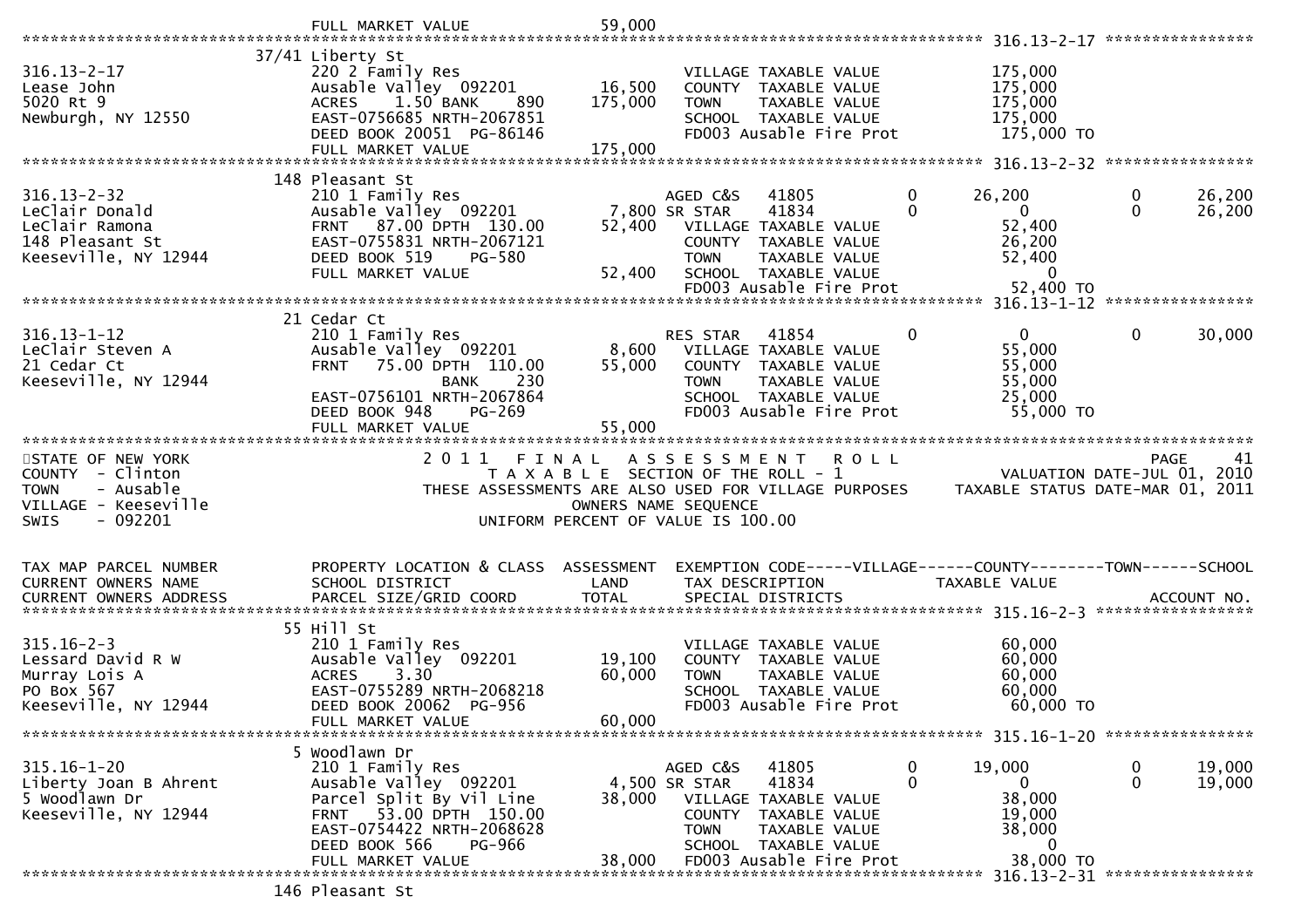| $316.13 - 2 - 31$<br>Littlefield Robert<br>Littlefield Janet M<br>146 Pleasant St<br>Keeseville, NY 12944 | 210 1 Family Res<br>Ausable Valley 092201<br>FRNT 65.00 DPTH 190.00<br>EAST-0755900 NRTH-2067170<br>DEED BOOK 720<br><b>PG-86</b><br>FULL MARKET VALUE                      | 48,000<br>48,000                                                            | WARNONALL 41121<br>8,100 RES STAR<br>VILLAGE TAXABLE VALUE<br><b>TOWN</b> | 41854<br>COUNTY TAXABLE VALUE<br>TAXABLE VALUE<br>SCHOOL TAXABLE VALUE                                   | 7,200<br>$\Omega$<br>FD003 Ausable Fire Prot     | 7,200<br>$\overline{0}$<br>40,800<br>40,800<br>40,800<br>18,000<br>48,000 TO    | 7,200<br>0            | $\mathbf{0}$<br>30,000                  |
|-----------------------------------------------------------------------------------------------------------|-----------------------------------------------------------------------------------------------------------------------------------------------------------------------------|-----------------------------------------------------------------------------|---------------------------------------------------------------------------|----------------------------------------------------------------------------------------------------------|--------------------------------------------------|---------------------------------------------------------------------------------|-----------------------|-----------------------------------------|
|                                                                                                           |                                                                                                                                                                             |                                                                             |                                                                           |                                                                                                          |                                                  |                                                                                 |                       |                                         |
| $316.13 - 4 - 2$<br>Lopez Roman J<br>Lopez Lola J<br>1812 Main St<br>Keeseville, NY 12944                 | 1812 Main St<br>210 1 Family Res<br>Ausable Valley 092201<br>Survey Bk 15 Pg 34<br>FRNT 92.79 DPTH 195.40<br>EAST-0756477 NRTH-2069041<br>DEED BOOK 713<br>PG-156           | 9,200<br>84,000                                                             | <b>RES STAR</b><br>VILLAGE TAXABLE VALUE<br><b>TOWN</b>                   | 41854<br>COUNTY TAXABLE VALUE<br>TAXABLE VALUE<br>SCHOOL TAXABLE VALUE                                   | 0<br>FD003 Ausable Fire Prot                     | $\mathbf{0}$<br>84,000<br>84,000<br>84,000<br>54,000<br>84,000 TO               | 0                     | 30,000<br>****************              |
|                                                                                                           | 125 Ausable St                                                                                                                                                              |                                                                             |                                                                           |                                                                                                          |                                                  |                                                                                 |                       |                                         |
| $316.13 - 5 - 15$<br>Loreman Carolyn Blaise<br>1822 Main St<br>Keeseville, NY 12944                       | 210 1 Family Res<br>Ausable Valley 092201<br>FRNT 62.00 DPTH 70.00<br>EAST-0757666 NRTH-2068232<br>DEED BOOK 927<br>PG-308                                                  | 4,700<br>52,000                                                             | COUNTY TAXABLE VALUE<br><b>TOWN</b>                                       | VILLAGE TAXABLE VALUE<br>TAXABLE VALUE<br>SCHOOL TAXABLE VALUE                                           | FD003 Ausable Fire Prot                          | 52,000<br>52,000<br>52,000<br>52,000<br>52,000 TO                               |                       |                                         |
| STATE OF NEW YORK                                                                                         | 2011 FINAL                                                                                                                                                                  |                                                                             | ASSESSMENT ROLL                                                           |                                                                                                          |                                                  |                                                                                 |                       | 42<br><b>PAGE</b>                       |
| COUNTY - Clinton<br><b>TOWN</b><br>- Ausable<br>VILLAGE - Keeseville<br>SWIS<br>$-092201$                 | THESE ASSESSMENTS ARE ALSO USED FOR VILLAGE PURPOSES                                                                                                                        | T A X A B L E SECTION OF THE ROLL - 1<br>UNIFORM PERCENT OF VALUE IS 100.00 | OWNERS NAME SEQUENCE                                                      |                                                                                                          |                                                  | VALUATION DATE-JUL 01, 2010<br>TAXABLE STATUS DATE-MAR 01, 2011                 |                       |                                         |
| TAX MAP PARCEL NUMBER<br>CURRENT OWNERS NAME                                                              | PROPERTY LOCATION & CLASS ASSESSMENT<br>SCHOOL DISTRICT                                                                                                                     | LAND                                                                        |                                                                           | TAX DESCRIPTION                                                                                          |                                                  | EXEMPTION CODE-----VILLAGE------COUNTY--------TOWN------SCHOOL<br>TAXABLE VALUE |                       |                                         |
| $316.13 - 5 - 17$<br>Loreman Carolyn Blaise<br>1822 Main St<br>Keeseville, NY 12944                       | 121 Ausable St<br>210 1 Family Res<br>Ausable Valley 092201<br>58.00 DPTH 70.00<br><b>FRNT</b><br>EAST-0757576 NRTH-2068179<br>DEED BOOK 927<br>PG-312<br>FULL MARKET VALUE | 5,000<br>39,300<br>39,300                                                   | <b>TOWN</b>                                                               | VILLAGE TAXABLE VALUE<br>COUNTY TAXABLE VALUE<br>TAXABLE VALUE<br>SCHOOL TAXABLE VALUE                   | FD003 Ausable Fire Prot                          | 39,300<br>39,300<br>39,300<br>39,300<br>39,300 TO                               |                       |                                         |
|                                                                                                           | 1822 Main St                                                                                                                                                                |                                                                             |                                                                           |                                                                                                          |                                                  |                                                                                 |                       |                                         |
| $316.9 - 2 - 14$<br>Loreman Donald E<br>Loreman Carolyn<br>1822 Main St<br>Keeseville, NY 12944           | 210 1 Family Res<br>Ausable Valley 092201<br>1.30<br><b>ACRES</b><br>EAST-0756256 NRTH-2069249<br>DEED BOOK 20031 PG-58965<br>FULL MARKET VALUE                             | 57,000                                                                      | WARCOMALL 41131<br>11,000 WARDISALL<br>57,000 SR STAR<br><b>TOWN</b>      | 41141<br>41834<br>VILLAGE TAXABLE VALUE<br>COUNTY TAXABLE VALUE<br>TAXABLE VALUE<br>SCHOOL TAXABLE VALUE | 14,250<br>17,100<br>0<br>FD003 Ausable Fire Prot | 14,250<br>17,100<br>0<br>25,650<br>25,650<br>25,650<br>$\mathbf 0$<br>57,000 TO | 14,250<br>17,100<br>0 | $\overline{0}$<br>$\mathbf 0$<br>57,000 |
|                                                                                                           |                                                                                                                                                                             |                                                                             |                                                                           |                                                                                                          |                                                  |                                                                                 |                       | 315.16-1-10 *****************           |
| $315.16 - 1 - 10$<br>Loreman Donald E Sr                                                                  | 18 Hill St<br>210 1 Family Res<br>Ausable Valley 092201                                                                                                                     | 5,800                                                                       |                                                                           | VILLAGE TAXABLE VALUE<br>COUNTY TAXABLE VALUE                                                            |                                                  | 39,000<br>39,000                                                                |                       |                                         |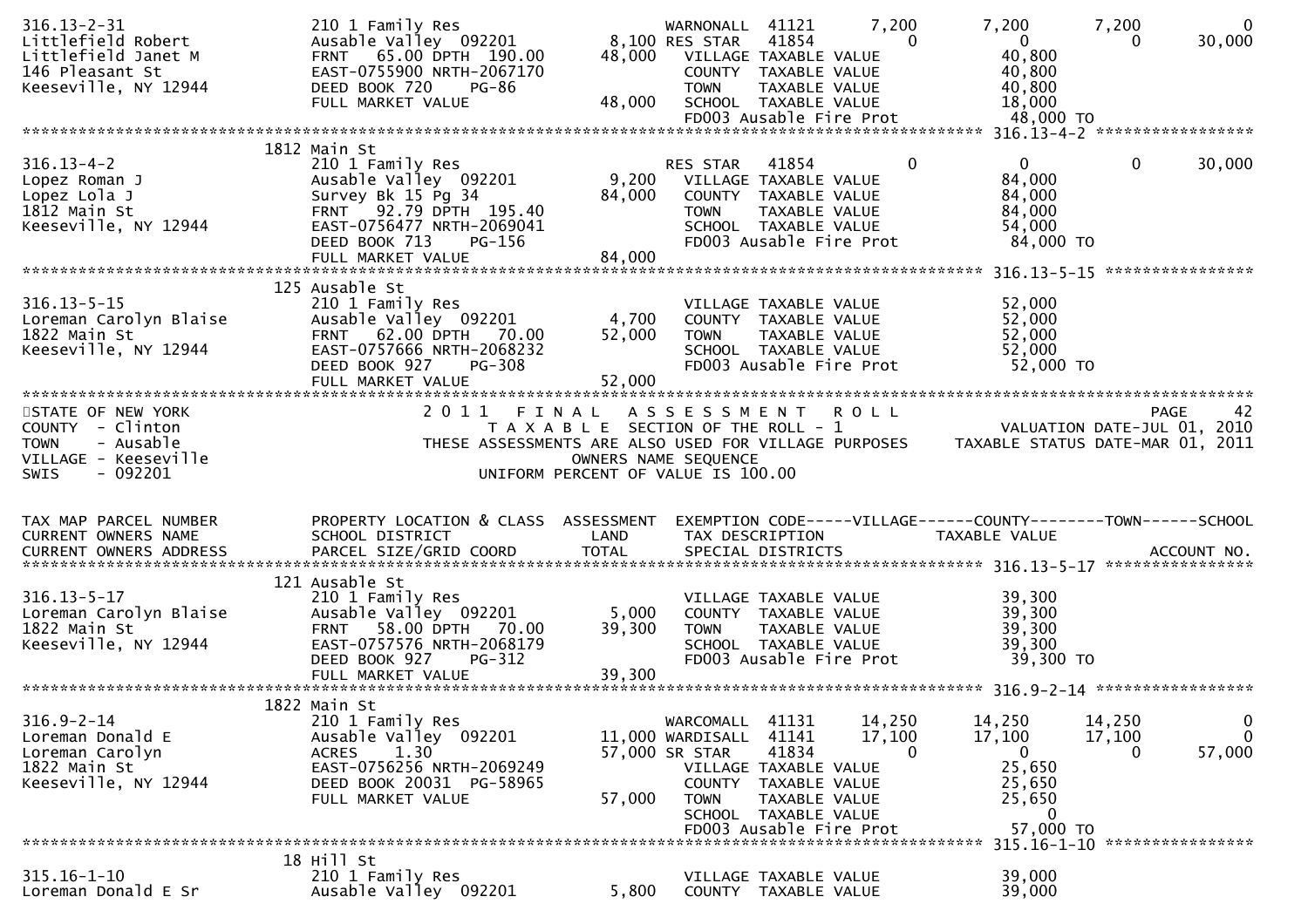| Loreman Carolyn A<br>1822 Main St<br>Keeseville, NY 12944                                                                                                                                                                                                                                                      | 41.20 DPTH 165.00<br><b>FRNT</b><br>EAST-0756019 NRTH-2068627<br>DEED BOOK 20031 PG-58428<br>FULL MARKET VALUE                                                                          | 39,000<br>39,000                                                                                    | <b>TOWN</b>                    | TAXABLE VALUE<br>SCHOOL TAXABLE VALUE<br>FD003 Ausable Fire Prot                                                  |             | 39,000<br>39,000<br>39,000 TO                                                   |             |        |
|----------------------------------------------------------------------------------------------------------------------------------------------------------------------------------------------------------------------------------------------------------------------------------------------------------------|-----------------------------------------------------------------------------------------------------------------------------------------------------------------------------------------|-----------------------------------------------------------------------------------------------------|--------------------------------|-------------------------------------------------------------------------------------------------------------------|-------------|---------------------------------------------------------------------------------|-------------|--------|
|                                                                                                                                                                                                                                                                                                                |                                                                                                                                                                                         |                                                                                                     |                                |                                                                                                                   |             |                                                                                 |             |        |
| $316.13 - 2 - 47$<br>Loreman Thomas<br>Loreman Betty J<br>24 Cedar Ct<br>Keeseville, NY 12944                                                                                                                                                                                                                  | 24 Cedar Ct<br>210 1 Family Res<br>Ausable Valley 092201<br>FRNT 100.00 DPTH 150.00<br>080<br><b>BANK</b><br>EAST-0756096 NRTH-2067655<br>DEED BOOK 20021 PG-39883                      | 12,100<br>76,000                                                                                    | TOWN                           | VILLAGE TAXABLE VALUE<br>COUNTY TAXABLE VALUE<br>TAXABLE VALUE<br>SCHOOL TAXABLE VALUE<br>FD003 Ausable Fire Prot |             | 76,000<br>76,000<br>76,000<br>76,000<br>76,000 TO                               |             |        |
|                                                                                                                                                                                                                                                                                                                |                                                                                                                                                                                         |                                                                                                     |                                |                                                                                                                   |             |                                                                                 |             |        |
| $316.13 - 2 - 53$<br>MacDougal Glenn<br>MacDougal Heidi Marie<br>40 Cedar Ct<br>Keeseville, NY 12944                                                                                                                                                                                                           | Cedar Ct<br>311 Res vac land<br>Ausable Valley 092201<br>Jackson Ct Subd Lot 19<br>FRNT 90.00 DPTH 156.05<br>EAST-0756396 NRTH-2067706<br>DEED BOOK 20092 PG-26002<br>FULL MARKET VALUE | 9,900<br>9,900<br>9,900                                                                             | <b>TOWN</b>                    | VILLAGE TAXABLE VALUE<br>COUNTY TAXABLE VALUE<br>TAXABLE VALUE<br>SCHOOL TAXABLE VALUE<br>FD003 Ausable Fire Prot |             | 9,900<br>9,900<br>9,900<br>9,900<br>9,900 TO                                    |             |        |
| STATE OF NEW YORK                                                                                                                                                                                                                                                                                              | 2011<br>FINAL                                                                                                                                                                           |                                                                                                     | A S S E S S M E N T            |                                                                                                                   | <b>ROLL</b> |                                                                                 | <b>PAGE</b> | 43     |
| COUNTY - Clinton<br>- Ausable<br><b>TOWN</b><br>VILLAGE - Keeseville<br>$-092201$<br><b>SWIS</b>                                                                                                                                                                                                               | THESE ASSESSMENTS ARE ALSO USED FOR VILLAGE PURPOSES                                                                                                                                    | T A X A B L E SECTION OF THE ROLL - 1<br>OWNERS NAME SEQUENCE<br>UNIFORM PERCENT OF VALUE IS 100.00 |                                |                                                                                                                   |             | VALUATION DATE-JUL 01, 2010<br>TAXABLE STATUS DATE-MAR 01, 2011                 |             |        |
| TAX MAP PARCEL NUMBER<br>CURRENT OWNERS NAME<br>.CURRENT OWNERS ADDRESS PARCEL SIZE/GRID COORD TOTAL SPECIAL DISTRICTS AND MO ACCOUNT NO ACCOUNT NO AND A AND MARCEL SIZE/GRID COORD TOTAL SPECIAL DISTRICTS AND MAXAMATAN ARE AND MO AND MAXAMATAN AND A AND MAXAMATAN AND A<br><b>CURRENT OWNERS ADDRESS</b> | PROPERTY LOCATION & CLASS ASSESSMENT<br>SCHOOL DISTRICT                                                                                                                                 | LAND                                                                                                | TAX DESCRIPTION                |                                                                                                                   |             | EXEMPTION CODE-----VILLAGE------COUNTY--------TOWN------SCHOOL<br>TAXABLE VALUE |             |        |
|                                                                                                                                                                                                                                                                                                                |                                                                                                                                                                                         |                                                                                                     |                                |                                                                                                                   |             |                                                                                 |             |        |
|                                                                                                                                                                                                                                                                                                                |                                                                                                                                                                                         |                                                                                                     |                                |                                                                                                                   |             |                                                                                 |             |        |
| $316.13 - 2 - 54$<br>MacDougal Glenn<br>MacDougal Heidi Marie<br>40 Cedar Ct<br>Keeseville, NY 12944                                                                                                                                                                                                           | 40 Cedar Ct<br>210 1 Family Res<br>Ausable Valley 092201<br>Jackson Ct Dwr 125A Lot 1<br>Sub Map 125A Lot 18<br>FRNT 75.00 DPTH 176.20<br>BANK<br>320                                   | 10,400<br>150,000                                                                                   | <b>RES STAR</b><br><b>TOWN</b> | 41854<br>VILLAGE TAXABLE VALUE<br>COUNTY TAXABLE VALUE<br>TAXABLE VALUE<br>SCHOOL TAXABLE VALUE                   | 0           | $\mathbf{0}$<br>150,000<br>150,000<br>150,000<br>120,000                        | 0           | 30,000 |
|                                                                                                                                                                                                                                                                                                                | EAST-0756455 NRTH-2067771<br>DEED BOOK 20092 PG-26002<br>FULL MARKET VALUE                                                                                                              | 150,000                                                                                             |                                | FD003 Ausable Fire Prot                                                                                           |             | 150,000 TO                                                                      |             |        |
|                                                                                                                                                                                                                                                                                                                |                                                                                                                                                                                         |                                                                                                     |                                |                                                                                                                   |             |                                                                                 |             |        |
| $315.16 - 2 - 17.2$<br>Macey Michael J<br>12 Pine St<br>Keeseville, NY 12944                                                                                                                                                                                                                                   | 10 Pine St<br>311 Res vac land<br>Ausable Valley 092201<br>17 Pl 12000<br>FRNT 90.00 DPTH 100.00<br>EAST-0755295 NRTH-2067100<br>DEED BOOK 20092 PG-23348                               | 12,000<br>12,000                                                                                    | <b>TOWN</b>                    | VILLAGE TAXABLE VALUE<br>COUNTY TAXABLE VALUE<br>TAXABLE VALUE<br>SCHOOL TAXABLE VALUE<br>FD003 Ausable Fire Prot |             | 12,000<br>12,000<br>12,000<br>12,000<br>12,000 TO                               |             |        |
|                                                                                                                                                                                                                                                                                                                | FULL MARKET VALUE                                                                                                                                                                       | 12,000                                                                                              |                                |                                                                                                                   |             |                                                                                 |             |        |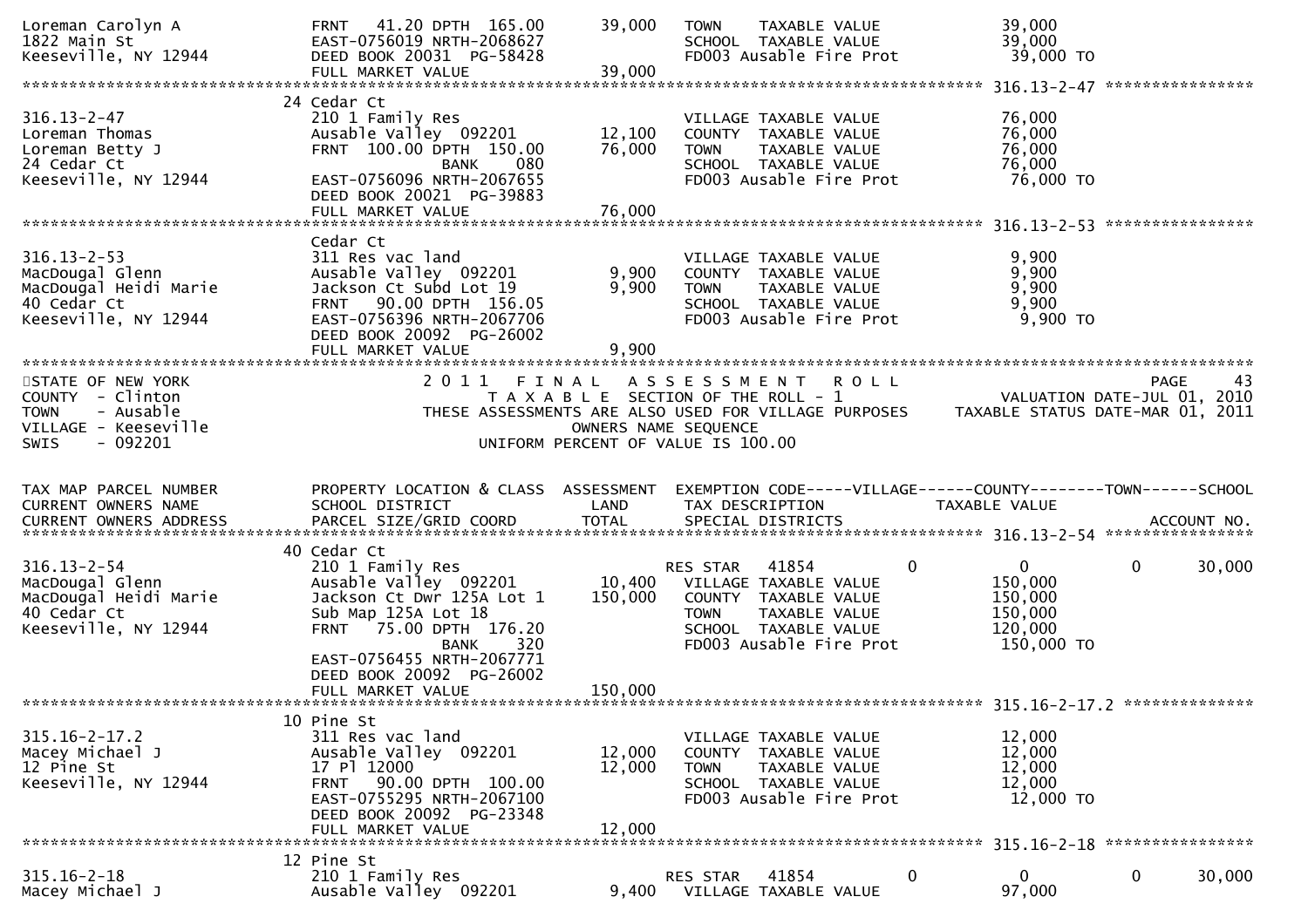| 12 Pine St<br>Keeseville, NY 12944                                                               | 84.00 DPTH 250.00<br>FRNT<br>EAST-0755353 NRTH-2067198<br>DEED BOOK 852<br>PG-86<br>FULL MARKET VALUE                                                      | 97,000<br>97,000  | <b>COUNTY</b><br>TAXABLE VALUE<br>TAXABLE VALUE<br><b>TOWN</b><br>SCHOOL TAXABLE VALUE<br>FD003 Ausable Fire Prot                                     |                 | 97,000<br>97,000<br>67,000<br>97,000 TO                               |                            |                                    |
|--------------------------------------------------------------------------------------------------|------------------------------------------------------------------------------------------------------------------------------------------------------------|-------------------|-------------------------------------------------------------------------------------------------------------------------------------------------------|-----------------|-----------------------------------------------------------------------|----------------------------|------------------------------------|
|                                                                                                  |                                                                                                                                                            |                   |                                                                                                                                                       |                 |                                                                       |                            |                                    |
| $316.13 - 2 - 10.22$<br>Mallernee Candace A L<br>7 Hill St<br>Keeseville, NY 12944               | 7 Hill St<br>210 1 Family Res<br>Ausable Valley 092201<br>Lot 2 Eagle Sub<br>Survey Map 20031/60448<br>FRNT 94.69 DPTH 170.01<br>EAST-0756296 NRTH-2068537 | 13,500<br>79,000  | 41854<br>RES STAR<br>VILLAGE TAXABLE VALUE<br>COUNTY TAXABLE VALUE<br><b>TOWN</b><br>TAXABLE VALUE<br>SCHOOL TAXABLE VALUE<br>FD003 Ausable Fire Prot | $\mathbf{0}$    | $\mathbf{0}$<br>79,000<br>79,000<br>79,000<br>49,000<br>79,000 TO     | $\Omega$                   | 30,000                             |
|                                                                                                  | DEED BOOK 20102 PG-35853<br>FULL MARKET VALUE                                                                                                              | 79,000            | OT002 Omitted Tax-County<br>OT003 Omitted Tax-School<br>OT004 Omitted Tax-Town                                                                        |                 | 268.47 MT<br>906.62 MT<br>589.59 MT                                   |                            |                                    |
|                                                                                                  | 68 Cedar Ct                                                                                                                                                |                   |                                                                                                                                                       |                 |                                                                       |                            |                                    |
| $316.13 - 2 - 61$<br>Maloney Michael H<br>Maloney Susan B<br>68 Cedar Ct<br>Keeseville, NY 12944 | 210 1 Family Res<br>Ausable Valley 092201<br>Sub Map A-125 Lots 8&9<br>FRNT 150.00 DPTH 254.72<br>EAST-0755884 NRTH-2068294<br>DEED BOOK 20001 PG-26809    | 13,300<br>126,700 | RES STAR<br>41854<br>VILLAGE TAXABLE VALUE<br>COUNTY TAXABLE VALUE<br>TAXABLE VALUE<br><b>TOWN</b><br>SCHOOL TAXABLE VALUE<br>FD003 Ausable Fire Prot | $\mathbf{0}$    | $\mathbf{0}$<br>126,700<br>126,700<br>126,700<br>96,700<br>126,700 TO | $\mathbf{0}$               | 30,000                             |
|                                                                                                  | FULL MARKET VALUE                                                                                                                                          | 126,700           |                                                                                                                                                       |                 |                                                                       |                            |                                    |
|                                                                                                  |                                                                                                                                                            |                   |                                                                                                                                                       |                 |                                                                       |                            |                                    |
| STATE OF NEW YORK<br>COUNTY - Clinton                                                            | 2 0 1 1                                                                                                                                                    | FINAL             | A S S E S S M E N T<br>T A X A B L E SECTION OF THE ROLL - 1                                                                                          | <b>ROLL</b>     | VALUATION DATE-JUL 01, 2010                                           |                            | <b>PAGE</b><br>44                  |
| - Ausable<br><b>TOWN</b><br>VILLAGE - Keeseville                                                 |                                                                                                                                                            |                   | THESE ASSESSMENTS ARE ALSO USED FOR VILLAGE PURPOSES                                                                                                  |                 | TAXABLE STATUS DATE-MAR 01, 2011                                      |                            |                                    |
| $-092201$<br><b>SWIS</b>                                                                         |                                                                                                                                                            |                   | OWNERS NAME SEQUENCE<br>UNIFORM PERCENT OF VALUE IS 100.00                                                                                            |                 |                                                                       |                            |                                    |
| TAX MAP PARCEL NUMBER<br><b>CURRENT OWNERS NAME</b>                                              | PROPERTY LOCATION & CLASS ASSESSMENT<br>SCHOOL DISTRICT                                                                                                    | LAND              | EXEMPTION CODE-----VILLAGE------COUNTY--------TOWN------SCHOOL<br>TAX DESCRIPTION                                                                     |                 | TAXABLE VALUE                                                         |                            |                                    |
|                                                                                                  |                                                                                                                                                            |                   |                                                                                                                                                       |                 |                                                                       |                            |                                    |
|                                                                                                  |                                                                                                                                                            |                   |                                                                                                                                                       |                 |                                                                       |                            |                                    |
| $316.9 - 2 - 10$<br>Mann Douglas<br>Mann Laurie A<br>16 Grove St                                 | 16 Grove St<br>210 1 Family Res<br>Ausable Valley 092201<br>52.00 DPTH 347.00<br><b>FRNT</b><br>080<br><b>BANK</b>                                         | 8,100<br>52,200   | 41854<br>RES STAR<br>VILLAGE TAXABLE VALUE<br>COUNTY TAXABLE VALUE<br>TAXABLE VALUE<br><b>TOWN</b>                                                    | 0               | $\mathbf{0}$<br>52,200<br>52,200<br>52,200                            | $\mathbf{0}$               | 30,000                             |
| Keeseville, NY 12944                                                                             | EAST-0756299 NRTH-2069662<br>DEED BOOK 20011 PG-34126                                                                                                      |                   | SCHOOL TAXABLE VALUE<br>FD003 Ausable Fire Prot                                                                                                       |                 | 22,200<br>52,200 TO                                                   |                            |                                    |
|                                                                                                  | FULL MARKET VALUE                                                                                                                                          | 52,200            |                                                                                                                                                       |                 |                                                                       |                            |                                    |
|                                                                                                  |                                                                                                                                                            |                   |                                                                                                                                                       |                 |                                                                       |                            |                                    |
| $316.13 - 2 - 7$<br>Manning Sr Roger W Life Us<br>Smith Patricia A Life Us<br>15 Hill St         | 15 Hill St<br>210 1 Family Res<br>Ausable Valley 092201<br>FRNT 72.00 DPTH 166.00<br>EAST-0756104 NRTH-2068497                                             |                   | WARNONALL 41121<br>41802<br>9,100 AGED COUN<br>41834<br>42,000 SR STAR<br>VILLAGE TAXABLE VALUE                                                       | 6,300<br>0<br>0 | 6,300<br>12,495<br>$\overline{0}$<br>35,700                           | 6,300<br>0<br>$\mathbf{0}$ | $\bf{0}$<br>$\mathbf{0}$<br>42,000 |
| Keeseville, NY 12944                                                                             | DEED BOOK 20051 PG-89303<br>FULL MARKET VALUE                                                                                                              | 42,000            | COUNTY TAXABLE VALUE<br><b>TOWN</b><br>TAXABLE VALUE<br>SCHOOL TAXABLE VALUE<br>FD003 Ausable Fire Prot                                               |                 | 23,205<br>35,700<br>$\mathbf{0}$<br>42,000 TO                         |                            |                                    |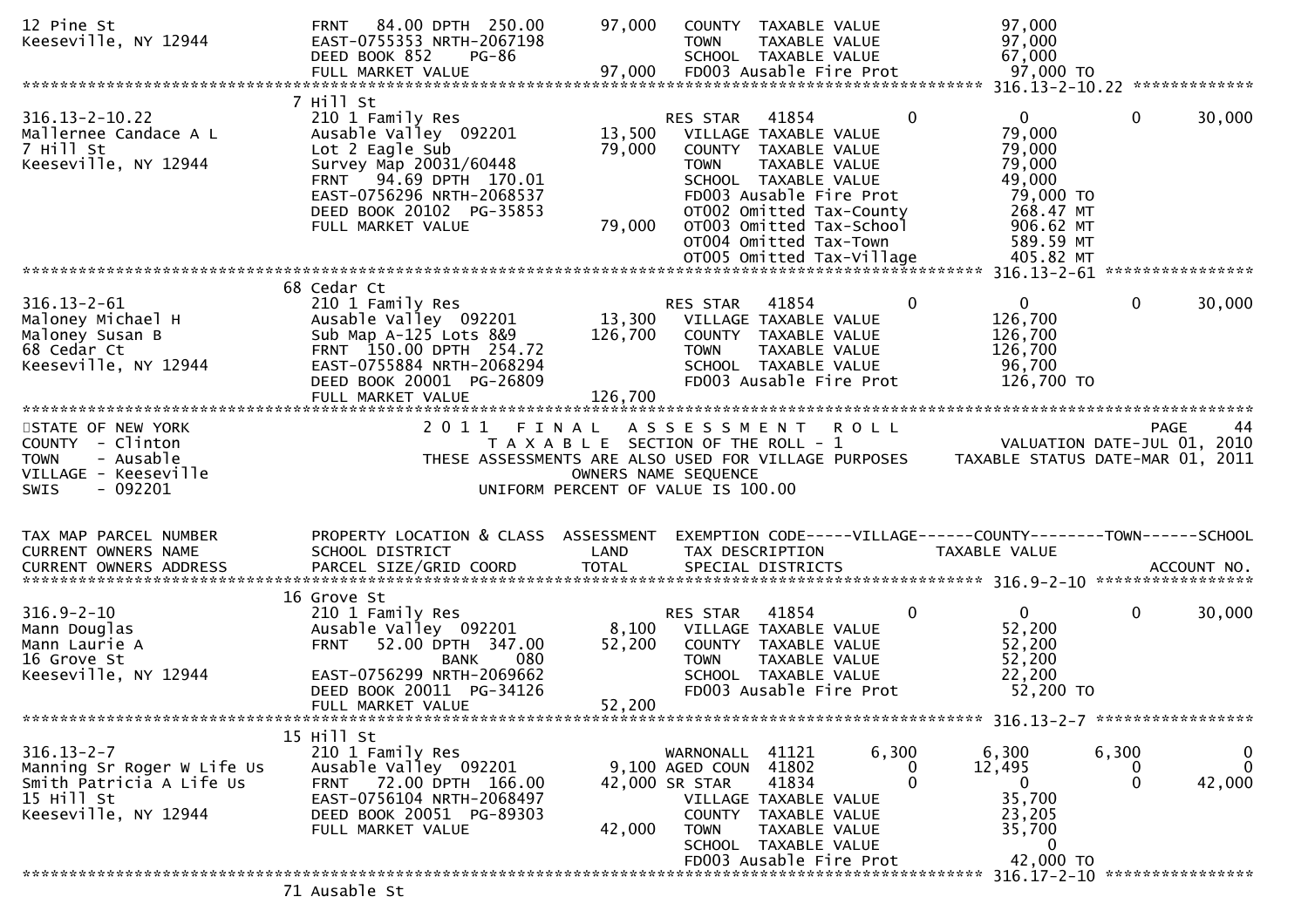| $316.17 - 2 - 10$<br>Marant Christian<br>Marant Kathleen<br>295 Ore Bed Rd<br>Schuyler Falls, NY 12985                                                                                            | 411 Apartment<br>Ausable Valley 092201<br>FRNT 51.50 DPTH 137.00<br>EAST-0757047 NRTH-2067073<br>DEED BOOK 20092 PG-24822<br>FULL MARKET VALUE                             | 5,400<br>64,500<br>64,500                                                                           | <b>TOWN</b>                                                                | VILLAGE TAXABLE VALUE<br>COUNTY TAXABLE VALUE<br>TAXABLE VALUE<br>SCHOOL TAXABLE VALUE<br>FD003 Ausable Fire Prot<br>RW001 Relevied Water |                         | 64,500<br>64,500<br>64,500<br>64,500<br>64,500 TO<br>$.00$ MT<br>315.20-1-4 ******************* |                              |                                 |
|---------------------------------------------------------------------------------------------------------------------------------------------------------------------------------------------------|----------------------------------------------------------------------------------------------------------------------------------------------------------------------------|-----------------------------------------------------------------------------------------------------|----------------------------------------------------------------------------|-------------------------------------------------------------------------------------------------------------------------------------------|-------------------------|-------------------------------------------------------------------------------------------------|------------------------------|---------------------------------|
| $315.20 - 1 - 4$<br>Marsha Bryan<br>Marsha Leona<br>101 Hallock Hill Rd<br>Keeseville, NY 12944                                                                                                   | 9 Pine St<br>210 1 Family Res<br>Ausable Valley 092201<br>75.00 DPTH 200.00<br><b>FRNT</b><br>EAST-0755106 NRTH-2067093<br>DEED BOOK 20082 PG-12552<br>FULL MARKET VALUE   | 8,800<br>45,000<br>45,000                                                                           | <b>TOWN</b>                                                                | VILLAGE TAXABLE VALUE<br>COUNTY TAXABLE VALUE<br>TAXABLE VALUE<br>SCHOOL TAXABLE VALUE<br>FD003 Ausable Fire Prot                         |                         | 45,000<br>45,000<br>45,000<br>45,000<br>45,000 TO                                               |                              |                                 |
| $315.16 - 2 - 4$<br>Martin Betty R<br>35 Jackson St<br>Keeseville, NY 12944                                                                                                                       | 35 Jackson St<br>210 1 Family Res<br>Ausable Valley 092201<br>FRNT 160.00 DPTH 161.00<br>EAST-0755451 NRTH-2067907<br>DEED BOOK 20072 PG-9731<br>FULL MARKET VALUE         | 59,700                                                                                              | WARCOMALL 41131<br>9,900 AGED - ALL 41800<br>59,700 SR STAR<br><b>TOWN</b> | 41834<br>VILLAGE TAXABLE VALUE<br>COUNTY TAXABLE VALUE<br>TAXABLE VALUE<br>SCHOOL TAXABLE VALUE                                           | 14,925<br>$\Omega$<br>0 | 14,925<br>22,388<br>$\mathbf{0}$<br>44,775<br>22,387<br>22,387<br>$\mathbf 0$                   | 14,925<br>22,388<br>$\Omega$ | $\mathbf 0$<br>29,850<br>29,850 |
| STATE OF NEW YORK<br>COUNTY - Clinton<br>- Ausable<br><b>TOWN</b><br>VILLAGE - Keeseville<br><b>SWIS</b><br>- 092201                                                                              | 2011 FINAL<br>THESE ASSESSMENTS ARE ALSO USED FOR VILLAGE PURPOSES                                                                                                         | T A X A B L E SECTION OF THE ROLL - 1<br>OWNERS NAME SEQUENCE<br>UNIFORM PERCENT OF VALUE IS 100.00 | ASSESSMENT ROLL                                                            |                                                                                                                                           |                         | VALUATION DATE-JUL 01, 2010<br>TAXABLE STATUS DATE-MAR 01, 2011                                 |                              | 45<br>PAGE                      |
| TAX MAP PARCEL NUMBER<br>CURRENT OWNERS NAME<br>.CURRENT OWNERS ADDRESS PARCEL SIZE/GRID COORD TOTAL SPECIAL DISTRICTS MOTHERS ADDRESS PARCEL SIZE/GRID COORD TOTAL SPECIAL DISTRICTS ACCOUNT NO. | PROPERTY LOCATION & CLASS ASSESSMENT<br>SCHOOL DISTRICT                                                                                                                    | LAND                                                                                                | TAX DESCRIPTION                                                            |                                                                                                                                           |                         | EXEMPTION CODE-----VILLAGE------COUNTY--------TOWN------SCHOOL<br><b>TAXABLE VALUE</b>          |                              |                                 |
| $316.13 - 6 - 3$<br>Masonic Temple<br>Attn: Joseph Steffy<br>PO Box 54<br>Port Kent, NY 12975                                                                                                     | 1746 Main St<br>534 Social org.<br>Ausable Valley 092201<br>60.00 DPTH 120.00<br><b>FRNT</b><br>EAST-0757873 NRTH-2068376<br>DEED BOOK 190<br>$PG-50$                      | 7,100<br>65,000                                                                                     | <b>TOWN</b>                                                                | VILLAGE TAXABLE VALUE<br>COUNTY TAXABLE VALUE<br>TAXABLE VALUE<br>SCHOOL TAXABLE VALUE<br>FD003 Ausable Fire Prot                         |                         | 65,000<br>65,000<br>65,000<br>65,000<br>65,000 TO                                               |                              | ****************                |
| $316.13 - 5 - 26$<br>Mather Gary<br>Mather Elizabeth<br>73 Pleasant St<br>Keeseville, NY 12944                                                                                                    | 73 Pleasant St<br>210 1 Family Res<br>Ausable Valley 092201<br>FRNT 104.45 DPTH 143.77<br>EAST-0757287 NRTH-2068073<br>DEED BOOK 635<br><b>PG-951</b><br>FULL MARKET VALUE | 8,700<br>125,000<br>125,000                                                                         | RES STAR<br><b>COUNTY</b><br><b>TOWN</b>                                   | 41854<br>VILLAGE TAXABLE VALUE<br>TAXABLE VALUE<br>TAXABLE VALUE<br>SCHOOL TAXABLE VALUE<br>FD003 Ausable Fire Prot                       | 0                       | $\mathbf 0$<br>125,000<br>125,000<br>125,000<br>95,000<br>125,000 TO                            | 0                            | 30,000                          |
| $316.13 - 2 - 15$<br>Mattox Robin M<br>Myatt Michael C<br>47 Liberty St                                                                                                                           | 47 Liberty St<br>210 1 Family Res<br>Ausable Valley 092201<br>42.00 DPTH 170.00<br><b>FRNT</b><br>080<br><b>BANK</b>                                                       | 6,300<br>53,000                                                                                     | RES STAR<br><b>COUNTY</b><br><b>TOWN</b>                                   | 41854<br>VILLAGE TAXABLE VALUE<br>TAXABLE VALUE<br>TAXABLE VALUE                                                                          | 0                       | 316.13-2-15 *****************<br>$\mathbf{0}$<br>53,000<br>53,000<br>53,000                     | 0                            | 30,000                          |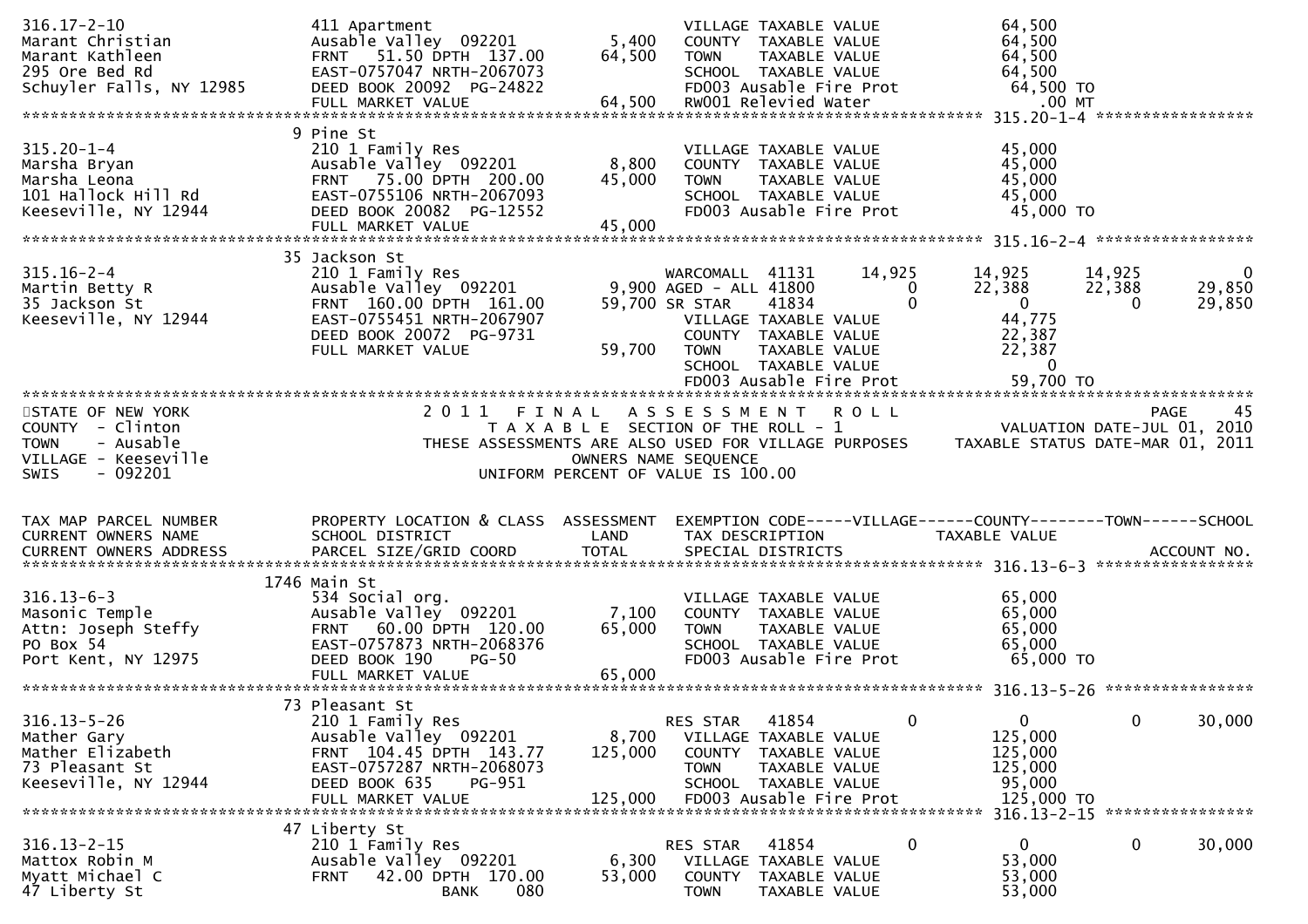| Keeseville, NY 12944                                                                                                  | EAST-0756741 NRTH-2068018<br>DEED BOOK 20021 PG-43756<br>FULL MARKET VALUE                                                                                                                           | 53,000                    | SCHOOL TAXABLE VALUE<br>FD003 Ausable Fire Prot                                                                                                                   | 23,000<br>53,000 TO                                     |                                                  |
|-----------------------------------------------------------------------------------------------------------------------|------------------------------------------------------------------------------------------------------------------------------------------------------------------------------------------------------|---------------------------|-------------------------------------------------------------------------------------------------------------------------------------------------------------------|---------------------------------------------------------|--------------------------------------------------|
|                                                                                                                       |                                                                                                                                                                                                      |                           |                                                                                                                                                                   |                                                         |                                                  |
| $316.17 - 1 - 5$<br>McDevitt Nichelle L<br>137 Pleasant St<br>Keeseville, NY 12944                                    | 137 Pleasant St<br>210 1 Family Res<br>Ausable Valley 092201<br>86.82 DPTH 190.65<br><b>FRNT</b><br><b>BANK</b><br>080<br>EAST-0756182 NRTH-2066986<br>DEED BOOK 20041 PG-77263<br>FULL MARKET VALUE | 9,200<br>49,000<br>49,000 | RES STAR<br>41854<br>$\bf{0}$<br>VILLAGE TAXABLE VALUE<br>COUNTY TAXABLE VALUE<br>TAXABLE VALUE<br><b>TOWN</b><br>SCHOOL TAXABLE VALUE<br>FD003 Ausable Fire Prot | 0<br>49,000<br>49,000<br>49,000<br>19,000<br>49,000 TO  | $\mathbf{0}$<br>30,000                           |
|                                                                                                                       | 1775 Main St                                                                                                                                                                                         |                           |                                                                                                                                                                   |                                                         |                                                  |
| $316.13 - 3 - 4$<br>McDonough Colin A<br>McDonough Colin A<br>Keeseville, NY 12944-3744                               | 210 1 Family Res<br>Ausable Valley 092201<br>FRNT 80.00 DPTH 163.02<br>EAST-0757133 NRTH-2068388<br>DEED BOOK 943<br><b>PG-47</b>                                                                    | 119,000                   | SR STAR<br>41834<br>0<br>8,700 VILLAGE TAXABLE VALUE<br>COUNTY TAXABLE VALUE<br><b>TOWN</b><br>TAXABLE VALUE<br>SCHOOL TAXABLE VALUE                              | $\mathbf{0}$<br>119,000<br>119,000<br>119,000<br>58,900 | 60,100<br>0                                      |
|                                                                                                                       |                                                                                                                                                                                                      |                           |                                                                                                                                                                   |                                                         |                                                  |
| STATE OF NEW YORK<br>COUNTY - Clinton<br>- Ausable<br><b>TOWN</b><br>VILLAGE - Keeseville<br>$-092201$<br><b>SWIS</b> | 2 0 1 1<br>FINAL                                                                                                                                                                                     | OWNERS NAME SEQUENCE      | ASSESSMENT<br><b>ROLL</b><br>T A X A B L E SECTION OF THE ROLL - 1<br>THESE ASSESSMENTS ARE ALSO USED FOR VILLAGE PURPOSES<br>UNIFORM PERCENT OF VALUE IS 100.00  | TAXABLE STATUS DATE-MAR 01, 2011                        | 46<br><b>PAGE</b><br>VALUATION DATE-JUL 01, 2010 |
| TAX MAP PARCEL NUMBER                                                                                                 | PROPERTY LOCATION & CLASS ASSESSMENT                                                                                                                                                                 |                           | EXEMPTION CODE-----VILLAGE------COUNTY--------TOWN------SCHOOL                                                                                                    |                                                         |                                                  |
| CURRENT OWNERS NAME                                                                                                   | SCHOOL DISTRICT                                                                                                                                                                                      | LAND                      | TAX DESCRIPTION                                                                                                                                                   | TAXABLE VALUE                                           |                                                  |
| $316.13 - 2 - 23$<br>McElwain Shawn M<br>114 Pleasant St<br>Keeseville, NY 12944                                      | 114 Pleasant St<br>220 2 Family Res<br>Ausable Valley 092201<br>54.00 DPTH 436.00<br><b>FRNT</b><br><b>BANK</b><br>080<br>EAST-0756521 NRTH-2067425<br>DEED BOOK 20061 PG-92020                      | 8,000<br>90,000           | VILLAGE TAXABLE VALUE<br>COUNTY TAXABLE VALUE<br><b>TOWN</b><br>TAXABLE VALUE<br>SCHOOL TAXABLE VALUE<br>FD003 Ausable Fire Prot                                  | 90,000<br>90,000<br>90,000<br>90,000<br>90,000 TO       |                                                  |
|                                                                                                                       |                                                                                                                                                                                                      |                           |                                                                                                                                                                   |                                                         |                                                  |
| $315.16 - 2 - 2$<br>McGarr Jennifer<br>59 Jackson St<br>Keeseville, NY 12944                                          | 59 Jackson St<br>210 1 Family Res<br>Ausable Valley 092201<br>FRNT 70.00 DPTH 165.00<br>080<br><b>BANK</b>                                                                                           | 67,000                    | 41854<br>$\mathbf{0}$<br>RES STAR<br>7,800 VILLAGE TAXABLE VALUE<br>COUNTY TAXABLE VALUE<br>TAXABLE VALUE<br><b>TOWN</b>                                          | $\overline{0}$<br>67,000<br>67,000<br>67,000            | $\mathbf 0$<br>30,000                            |
|                                                                                                                       | EAST-0755432 NRTH-2068409<br>DEED BOOK 20011 PG-36941<br>FULL MARKET VALUE                                                                                                                           | 67,000                    | SCHOOL TAXABLE VALUE<br>FD003 Ausable Fire Prot                                                                                                                   | 37,000<br>67,000 TO                                     |                                                  |
| $315.12 - 1 - 11$                                                                                                     | 1839 Main St<br>210 1 Family Res                                                                                                                                                                     |                           | VILLAGE TAXABLE VALUE                                                                                                                                             | 85,000                                                  |                                                  |
| McLean George<br>1847 N AuSable St<br>Keeseville, NY 12944                                                            | Ausable Valley 092201<br>85.90 DPTH 142.00<br><b>FRNT</b><br>EAST-0755725 NRTH-2069343                                                                                                               | 10,200<br>85,000          | COUNTY TAXABLE VALUE<br><b>TOWN</b><br>TAXABLE VALUE<br>SCHOOL TAXABLE VALUE                                                                                      | 85,000<br>85,000<br>85,000                              |                                                  |
|                                                                                                                       | DEED BOOK 447<br>$PG-35$<br>FULL MARKET VALUE                                                                                                                                                        | 85,000                    | FD003 Ausable Fire Prot                                                                                                                                           | 85,000 TO                                               |                                                  |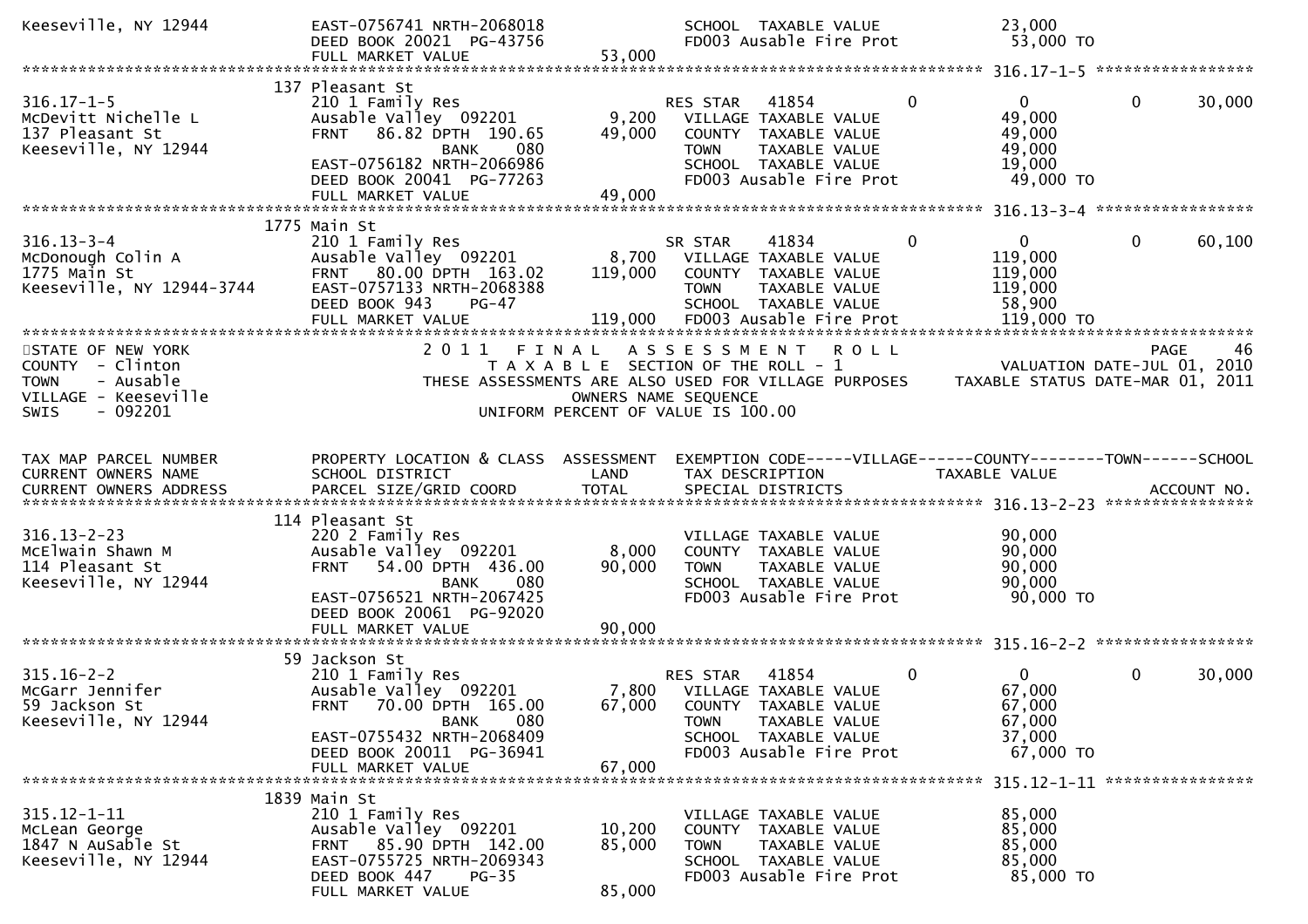| 1843/1847 Rt 9           |                                                      |                                       |                       |                       |                         |              |                                                                |              |        |
|--------------------------|------------------------------------------------------|---------------------------------------|-----------------------|-----------------------|-------------------------|--------------|----------------------------------------------------------------|--------------|--------|
| $316.10 - 1 - 7$         | 422 Diner/lunch                                      |                                       | RES STAR              | 41854                 |                         | $\mathbf{0}$ | $\overline{0}$                                                 | 0            | 30,000 |
| McLean Patricia          | Ausable Valley 092201                                | 15,600                                | VILLAGE TAXABLE VALUE |                       |                         |              | 125,000                                                        |              |        |
| 1847 Rt 9                | <b>ACRES</b><br>1.42                                 | 125,000                               |                       | COUNTY TAXABLE VALUE  |                         |              | 125,000                                                        |              |        |
| Keeseville, NY 12944     | EAST-0759459 NRTH-2070305                            |                                       | <b>TOWN</b>           | TAXABLE VALUE         |                         |              | 125,000                                                        |              |        |
|                          |                                                      |                                       |                       |                       |                         |              |                                                                |              |        |
|                          | DEED BOOK 20001 PG-22121                             |                                       |                       | SCHOOL TAXABLE VALUE  |                         |              | 95,000                                                         |              |        |
|                          | FULL MARKET VALUE                                    | 125,000                               |                       |                       | FD003 Ausable Fire Prot |              | 125,000 TO                                                     |              |        |
|                          |                                                      |                                       |                       |                       |                         |              |                                                                |              |        |
|                          | 82 Ausable St                                        |                                       |                       |                       |                         |              |                                                                |              |        |
| $316.17 - 3 - 9$         | 210 1 Family Res                                     |                                       |                       | VILLAGE TAXABLE VALUE |                         |              | 40,400                                                         |              |        |
| McLean Patricia          | Ausable Valley 092201                                | 8,400                                 |                       | COUNTY TAXABLE VALUE  |                         |              | 40,400                                                         |              |        |
| 1847 Rt 9                | 80.00 DPTH 235.00<br><b>FRNT</b>                     | 40,400                                | <b>TOWN</b>           | TAXABLE VALUE         |                         |              | 40,400                                                         |              |        |
| Keeseville, NY 12944     | 0.35<br><b>ACRES</b>                                 |                                       |                       | SCHOOL TAXABLE VALUE  |                         |              | 40,400                                                         |              |        |
|                          | EAST-0757341 NRTH-2067190                            |                                       |                       |                       | FD003 Ausable Fire Prot |              | 40,400 TO                                                      |              |        |
|                          |                                                      |                                       |                       |                       |                         |              |                                                                |              |        |
|                          | DEED BOOK 20011 PG-31619                             |                                       |                       |                       |                         |              |                                                                |              |        |
|                          | FULL MARKET VALUE                                    | 40,400                                |                       |                       |                         |              |                                                                |              |        |
|                          |                                                      |                                       |                       |                       |                         |              |                                                                |              |        |
| STATE OF NEW YORK        | 2011                                                 | FINAL                                 | A S S E S S M E N T   |                       | <b>ROLL</b>             |              |                                                                | <b>PAGE</b>  | 47     |
| COUNTY - Clinton         |                                                      | T A X A B L E SECTION OF THE ROLL - 1 |                       |                       |                         |              | VALUATION DATE-JUL 01, 2010                                    |              |        |
| - Ausable<br><b>TOWN</b> | THESE ASSESSMENTS ARE ALSO USED FOR VILLAGE PURPOSES |                                       |                       |                       |                         |              | TAXABLE STATUS DATE-MAR 01, 2011                               |              |        |
| VILLAGE - Keeseville     |                                                      | OWNERS NAME SEQUENCE                  |                       |                       |                         |              |                                                                |              |        |
| $-092201$<br><b>SWIS</b> |                                                      |                                       |                       |                       |                         |              |                                                                |              |        |
|                          |                                                      | UNIFORM PERCENT OF VALUE IS 100.00    |                       |                       |                         |              |                                                                |              |        |
|                          |                                                      |                                       |                       |                       |                         |              |                                                                |              |        |
|                          |                                                      |                                       |                       |                       |                         |              |                                                                |              |        |
| TAX MAP PARCEL NUMBER    | PROPERTY LOCATION & CLASS ASSESSMENT                 |                                       |                       |                       |                         |              | EXEMPTION CODE-----VILLAGE------COUNTY--------TOWN------SCHOOL |              |        |
| CURRENT OWNERS NAME      | SCHOOL DISTRICT                                      | LAND                                  |                       | TAX DESCRIPTION       |                         |              | TAXABLE VALUE                                                  |              |        |
|                          |                                                      |                                       |                       |                       |                         |              |                                                                |              |        |
|                          |                                                      |                                       |                       |                       |                         |              |                                                                |              |        |
|                          | 1798 Rt 9                                            |                                       |                       |                       |                         |              |                                                                |              |        |
| $316.13 - 6 - 13$        | 210 1 Family Res                                     |                                       | RES STAR              | 41854                 |                         | 0            | $\mathbf{0}$                                                   | $\mathbf{0}$ | 30,000 |
| Mendofik David Jr        | Ausable Valley 092201                                | 10,500                                |                       |                       |                         |              | 80,000                                                         |              |        |
|                          |                                                      |                                       | VILLAGE TAXABLE VALUE |                       |                         |              |                                                                |              |        |
| Mendofik Patricia        | FRNT 190.00 DPTH 173.00                              | 80,000                                |                       | COUNTY TAXABLE VALUE  |                         |              | 80,000                                                         |              |        |
| 1798 North AuSable St    | EAST-0758823 NRTH-2069352                            |                                       | <b>TOWN</b>           | TAXABLE VALUE         |                         |              | 80,000                                                         |              |        |
| Keeseville, NY 12944     | DEED BOOK 20082 PG-18663                             |                                       |                       | SCHOOL TAXABLE VALUE  |                         |              | 50,000                                                         |              |        |
|                          |                                                      |                                       |                       |                       |                         |              |                                                                |              |        |
|                          |                                                      |                                       |                       |                       |                         |              |                                                                |              |        |
|                          | 29 Hill St                                           |                                       |                       |                       |                         |              |                                                                |              |        |
| $316.13 - 2 - 4$         | 210 1 Family Res                                     |                                       | RES STAR              | 41854                 |                         | 0            | $\mathbf{0}$                                                   | $\mathbf{0}$ | 30,000 |
| Miller Jeffrey W         | Ausable Valley 092201                                | 9,300                                 |                       | VILLAGE TAXABLE VALUE |                         |              | 95,000                                                         |              |        |
|                          | Lot 17 Pl 12000 Al                                   |                                       |                       | COUNTY TAXABLE VALUE  |                         |              |                                                                |              |        |
| Miller Julie L           |                                                      | 95,000                                |                       |                       |                         |              | 95,000                                                         |              |        |
| 29 Hill St               | FRNT 100.00 DPTH 169.00                              |                                       | <b>TOWN</b>           | TAXABLE VALUE         |                         |              | 95,000                                                         |              |        |
| Keeseville, NY 12944     | 320<br>BANK                                          |                                       |                       | SCHOOL TAXABLE VALUE  |                         |              | 65,000                                                         |              |        |
|                          | EAST-0755764 NRTH-2068456                            |                                       |                       |                       | FD003 Ausable Fire Prot |              | 95,000 TO                                                      |              |        |
|                          | DEED BOOK 20031 PG-57490                             |                                       |                       |                       |                         |              |                                                                |              |        |
|                          | FULL MARKET VALUE                                    | 95,000                                |                       |                       |                         |              |                                                                |              |        |
|                          |                                                      |                                       |                       |                       |                         |              |                                                                |              |        |
|                          | 37 Pleasant St                                       |                                       |                       |                       |                         |              |                                                                |              |        |
| $316.13 - 5 - 6.2$       | 210 1 Family Res                                     |                                       | RES STAR              | 41854                 |                         | 0            | $\mathbf{0}$                                                   | 0            | 30,000 |
|                          |                                                      |                                       |                       |                       |                         |              |                                                                |              |        |
| Mlecsko Shane E          | Ausable Valley 092201                                | 8,800                                 |                       | VILLAGE TAXABLE VALUE |                         |              | 76,400                                                         |              |        |
| Smith Treena L           | FRNT 116.10 DPTH<br>97.50                            | 76,400                                | <b>COUNTY</b>         | TAXABLE VALUE         |                         |              | 76,400                                                         |              |        |
| 149 AuSable St           | EAST-0757685 NRTH-2068868                            |                                       | <b>TOWN</b>           | TAXABLE VALUE         |                         |              | 76,400                                                         |              |        |
|                          |                                                      |                                       |                       | SCHOOL TAXABLE VALUE  |                         |              | 46,400                                                         |              |        |
| Keeseville, NY 12944     | DEED BOOK 997<br>PG-298                              |                                       |                       |                       |                         |              |                                                                |              |        |
|                          | FULL MARKET VALUE                                    | 76.400                                |                       |                       | FD003 Ausable Fire Prot |              | 76,400 TO                                                      |              |        |
|                          |                                                      |                                       |                       |                       |                         |              |                                                                |              |        |
|                          |                                                      |                                       |                       |                       |                         |              | 316.13-5-7.1 ****************                                  |              |        |
| $316.13 - 5 - 7.1$       | Ausable St<br>311 Res vac land                       |                                       |                       | VILLAGE TAXABLE VALUE |                         |              | 6,600                                                          |              |        |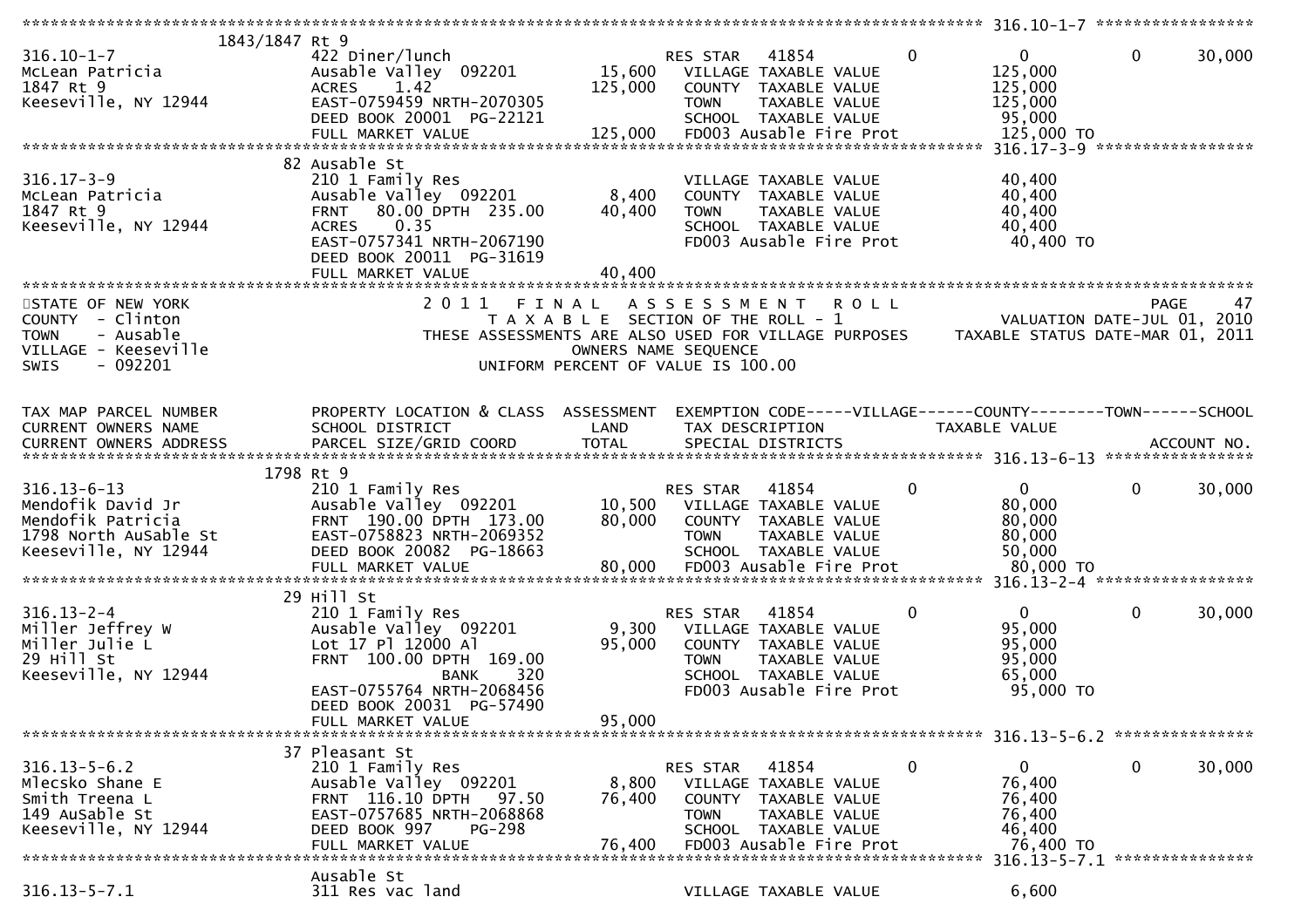| Mlescko Shane E<br>Smith Treena L<br>149 Ausable St<br>Keeseville, NY 12944                      | Ausable Valley 092201<br>FRNT 75.65 DPTH 131.00<br>EAST-0757754 NRTH-2068799<br>DEED BOOK 20041 PG-72782<br>FULL MARKET VALUE                                                  | 6,600<br>6,600<br>6,600   | COUNTY TAXABLE VALUE<br><b>TOWN</b><br>TAXABLE VALUE<br>SCHOOL TAXABLE VALUE<br>FD003 Ausable Fire Prot                             | 6,600<br>6,600<br>6,600<br>6,600 TO                             |
|--------------------------------------------------------------------------------------------------|--------------------------------------------------------------------------------------------------------------------------------------------------------------------------------|---------------------------|-------------------------------------------------------------------------------------------------------------------------------------|-----------------------------------------------------------------|
|                                                                                                  |                                                                                                                                                                                |                           |                                                                                                                                     |                                                                 |
| $315.16 - 2 - 27$<br>Moore Family Real Estate LLC<br>PO Box 385<br>Keeseville, NY 12944          | 44 Pine St<br>210 1 Family Res<br>Ausable Valley 092201<br>FRNT 82.50 DPTH 150.00<br>EAST-0755177 NRTH-2068002<br>DEED BOOK 20051 PG-84702                                     | 8,200<br>44,600           | VILLAGE TAXABLE VALUE<br>COUNTY TAXABLE VALUE<br>TAXABLE VALUE<br><b>TOWN</b><br>SCHOOL TAXABLE VALUE<br>FD003 Ausable Fire Prot    | 44,600<br>44,600<br>44,600<br>44,600<br>44,600 TO               |
| STATE OF NEW YORK                                                                                | 2011 FINAL                                                                                                                                                                     |                           | A S S E S S M E N T R O L L                                                                                                         | 48<br><b>PAGE</b>                                               |
| COUNTY - Clinton<br>- Ausable<br><b>TOWN</b><br>VILLAGE - Keeseville<br>$-092201$<br><b>SWIS</b> |                                                                                                                                                                                | OWNERS NAME SEQUENCE      | T A X A B L E SECTION OF THE ROLL - 1<br>THESE ASSESSMENTS ARE ALSO USED FOR VILLAGE PURPOSES<br>UNIFORM PERCENT OF VALUE IS 100.00 | VALUATION DATE-JUL 01, 2010<br>TAXABLE STATUS DATE-MAR 01, 2011 |
| TAX MAP PARCEL NUMBER                                                                            | PROPERTY LOCATION & CLASS ASSESSMENT                                                                                                                                           |                           |                                                                                                                                     | EXEMPTION CODE-----VILLAGE------COUNTY--------TOWN------SCHOOL  |
| CURRENT OWNERS NAME                                                                              | SCHOOL DISTRICT                                                                                                                                                                | LAND                      | TAX DESCRIPTION                                                                                                                     | TAXABLE VALUE                                                   |
|                                                                                                  |                                                                                                                                                                                |                           |                                                                                                                                     |                                                                 |
|                                                                                                  |                                                                                                                                                                                |                           |                                                                                                                                     |                                                                 |
| $315.16 - 3 - 9$<br>Moore Family Real Estate LLC<br>PO Box 385<br>Keeseville, NY 12944           | 39 Pine St<br>210 1 Family Res<br>Ausable Valley 092201<br>FRNT 76.50 DPTH 150.00<br>EAST-0755017 NRTH-2067826<br>DEED BOOK 20051 PG-84702<br>FULL MARKET VALUE                | 8,100<br>44,200<br>44,200 | VILLAGE TAXABLE VALUE<br>COUNTY TAXABLE VALUE<br>TAXABLE VALUE<br><b>TOWN</b><br>SCHOOL TAXABLE VALUE<br>FD003 Ausable Fire Prot    | 44,200<br>44,200<br>44,200<br>44,200<br>44,200 TO               |
|                                                                                                  |                                                                                                                                                                                |                           |                                                                                                                                     |                                                                 |
| $316.9 - 3 - 5$<br>Moore Family Real Estate LLC<br>PO Box 385<br>Keeseville, NY 12944            | 1787 Rt 9<br>330 Vacant comm<br>Ausable Valley 092201<br>FRNT 66.00 DPTH 330.00<br>EAST-0758350 NRTH-2069500<br>DEED BOOK 20051 PG-84702                                       | 12,900<br>12,900          | VILLAGE TAXABLE VALUE<br>COUNTY TAXABLE VALUE<br><b>TOWN</b><br>TAXABLE VALUE<br>SCHOOL TAXABLE VALUE<br>FD003 Ausable Fire Prot    | 12,900<br>12,900<br>12,900<br>12,900<br>12,900 TO               |
|                                                                                                  |                                                                                                                                                                                |                           |                                                                                                                                     |                                                                 |
| $316.10 - 1 - 5$<br>Moore Family Real Estate LLC<br>PO Box 385<br>Keeseville, NY 12944           | 1831 Rt 9<br>210 1 Family Res<br>Ausable Valley 092201<br>FRNT 130.00 DPTH 225.00<br>EAST-0759288 NRTH-2069999<br>DEED BOOK 20051 PG-84702<br>FULL MARKET VALUE                | 9,800<br>42,800<br>42,800 | VILLAGE TAXABLE VALUE<br>COUNTY TAXABLE VALUE<br><b>TOWN</b><br>TAXABLE VALUE<br>SCHOOL TAXABLE VALUE<br>FD003 Ausable Fire Prot    | 42,800<br>42,800<br>42,800<br>42,800<br>42,800 TO               |
|                                                                                                  | 1837 Rt 9                                                                                                                                                                      |                           |                                                                                                                                     |                                                                 |
| $316.10 - 1 - 6.2$<br>Moore Family Real Estate LLC<br>PO Box 385<br>Keeseville, NY 12944         | 210 1 Family Res<br>Ausable Valley 092201<br>Also Deed Bk 769 Pg 212<br>Survey Bk 17 Pg 11<br>FRNT 140.00 DPTH 247.00<br>EAST-0759355 NRTH-2070108<br>DEED BOOK 20051 PG-84702 | 10,500<br>64,100          | VILLAGE TAXABLE VALUE<br>COUNTY TAXABLE VALUE<br>TAXABLE VALUE<br><b>TOWN</b><br>SCHOOL TAXABLE VALUE<br>FD003 Ausable Fire Prot    | 64,100<br>64,100<br>64,100<br>64,100<br>64,100 TO               |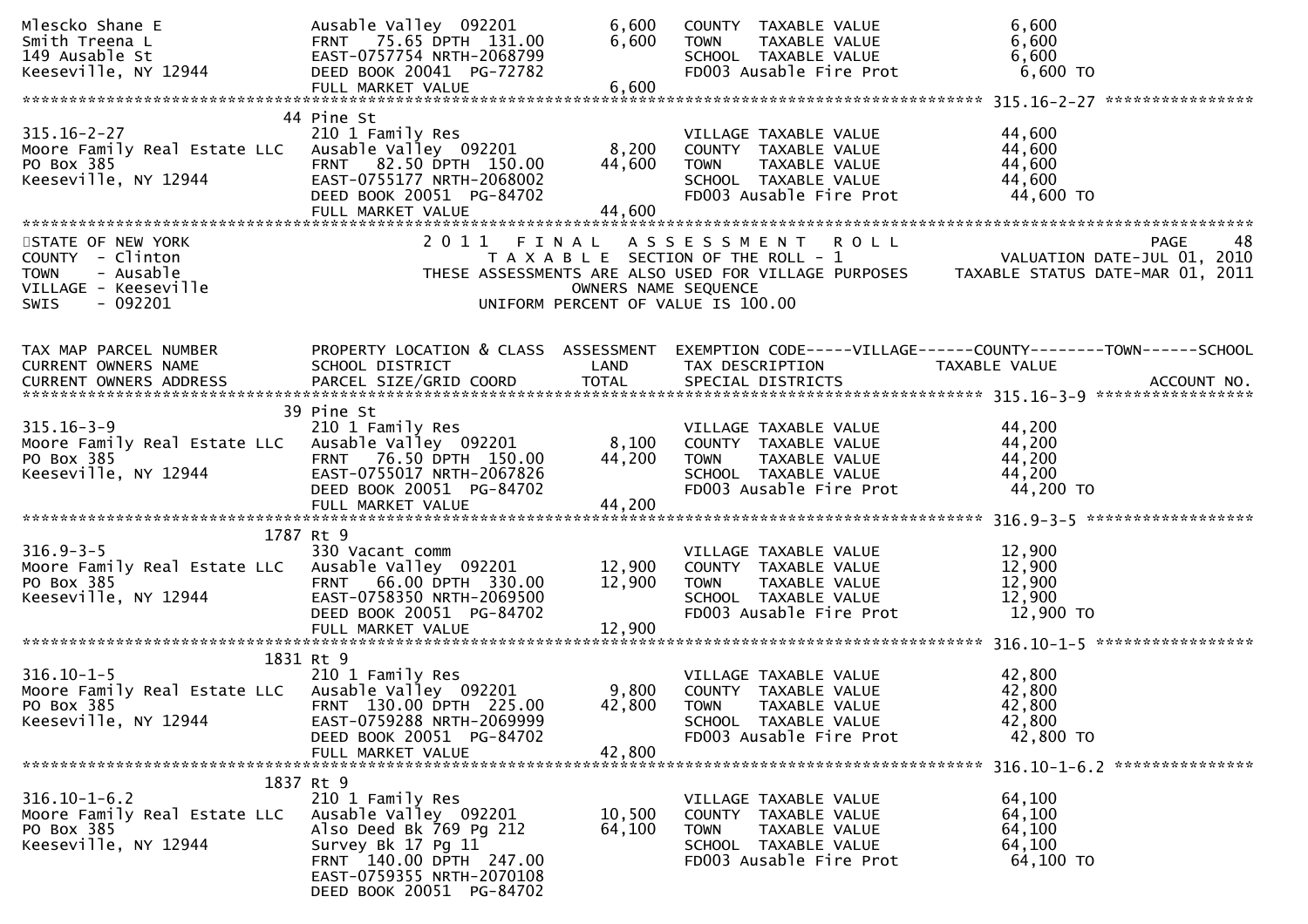|                                                                                                                                 | FULL MARKET VALUE                                                                                                                                                            | 64,100                        |                                                                                                                                                                                         |                                                        |
|---------------------------------------------------------------------------------------------------------------------------------|------------------------------------------------------------------------------------------------------------------------------------------------------------------------------|-------------------------------|-----------------------------------------------------------------------------------------------------------------------------------------------------------------------------------------|--------------------------------------------------------|
|                                                                                                                                 |                                                                                                                                                                              |                               |                                                                                                                                                                                         |                                                        |
| 1888/1898 Rt 9<br>$316.10 - 1 - 13$<br>Moore Family Real Estate LLC Ausable Valley 092201<br>PO Box 385<br>Keeseville, NY 12944 | 411 Apartment<br>Adg 2113A<br>ACRES 1.50<br>EAST-0760228 NRTH-2071268<br>DEED BOOK 20051 PG-84702                                                                            | 16,500<br>115,000             | VILLAGE TAXABLE VALUE<br>COUNTY TAXABLE VALUE<br><b>TOWN</b><br>TAXABLE VALUE<br>SCHOOL TAXABLE VALUE<br>FD003 Ausable Fire Prot                                                        | 115,000<br>115,000<br>115,000<br>115,000<br>115,000 TO |
|                                                                                                                                 | FULL MARKET VALUE                                                                                                                                                            | 115,000                       |                                                                                                                                                                                         |                                                        |
|                                                                                                                                 |                                                                                                                                                                              |                               |                                                                                                                                                                                         |                                                        |
| STATE OF NEW YORK<br>COUNTY - Clinton<br>- Ausable<br><b>TOWN</b><br>VILLAGE - Keeseville<br><b>SWIS</b><br>- 092201            | 2011                                                                                                                                                                         | FINAL<br>OWNERS NAME SEQUENCE | ASSESSMENT ROLL<br>T A X A B L E SECTION OF THE ROLL - 1<br>THESE ASSESSMENTS ARE ALSO USED FOR VILLAGE PURPOSES TAXABLE STATUS DATE-MAR 01, 2011<br>UNIFORM PERCENT OF VALUE IS 100.00 | <b>PAGE</b><br>49                                      |
| TAX MAP PARCEL NUMBER                                                                                                           |                                                                                                                                                                              |                               | PROPERTY LOCATION & CLASS ASSESSMENT EXEMPTION CODE-----VILLAGE------COUNTY--------TOWN------SCHOOL                                                                                     |                                                        |
| CURRENT OWNERS NAME                                                                                                             | SCHOOL DISTRICT                                                                                                                                                              | LAND                          | TAX DESCRIPTION                                                                                                                                                                         | TAXABLE VALUE                                          |
| CURRENT OWNERS ADDRESS                                                                                                          | PARCEL SIZE/GRID COORD                                                                                                                                                       | <b>TOTAL</b>                  | SPECIAL DISTRICTS                                                                                                                                                                       | ACCOUNT NO.                                            |
|                                                                                                                                 | 1812 Rt 9                                                                                                                                                                    |                               |                                                                                                                                                                                         |                                                        |
| $316.10 - 1 - 26$<br>Moore Family Real Estate LLC Ausable Valley 092201<br>PO Box 385<br>Keeseville, NY 12944                   | 210 1 Family Res<br>Agreement, Bk 750 Pg 241<br>FRNT 75.00 DPTH 150.00                                                                                                       | 8,200<br>44,900               | VILLAGE TAXABLE VALUE<br>COUNTY TAXABLE VALUE<br><b>TOWN</b><br>TAXABLE VALUE<br>SCHOOL TAXABLE VALUE                                                                                   | 44,900<br>44,900<br>44,900<br>44,900                   |
|                                                                                                                                 | EAST-0759108 NRTH-2069514<br>DEED BOOK 20051 PG-84702                                                                                                                        |                               | FD003 Ausable Fire Prot                                                                                                                                                                 | 44,900 TO                                              |
|                                                                                                                                 |                                                                                                                                                                              |                               |                                                                                                                                                                                         |                                                        |
| $316.13 - 5 - 1.1$<br>Moore Family Real Estate LLC Ausable Valley 092201<br>PO Box 385<br>Keeseville, NY 12944                  | 171 Ausable St<br>210 1 Family Res<br>Agreement, Bk 750 Pg 241<br>FRNT 44.00 DPTH 182.00<br>EAST-0758086 NRTH-2069214                                                        | 6,300<br>39,500               | VILLAGE TAXABLE VALUE<br>COUNTY TAXABLE VALUE<br><b>TOWN</b><br>TAXABLE VALUE<br>SCHOOL TAXABLE VALUE<br>FD003 Ausable Fire Prot                                                        | 39,500<br>39,500<br>39,500<br>39,500<br>39,500 TO      |
|                                                                                                                                 | DEED BOOK 20051 PG-84702<br>FULL MARKET VALUE                                                                                                                                | 39,500                        |                                                                                                                                                                                         |                                                        |
|                                                                                                                                 |                                                                                                                                                                              |                               |                                                                                                                                                                                         |                                                        |
| $316.13 - 5 - 20$<br>Moore Family Real Estate LLC Ausable Valley 092201<br>PO Box 385<br>Keeseville, NY 12944                   | $107/109$ Ausable St<br>411 Apartment<br>Agreement, Bk 750 Pg 241<br>FRNT 100.00 DPTH 185.00<br>EAST-0757330 NRTH-2067921                                                    | 9,700<br>113,000              | VILLAGE TAXABLE VALUE<br>COUNTY TAXABLE VALUE<br><b>TOWN</b><br>TAXABLE VALUE<br>SCHOOL TAXABLE VALUE<br>FD003 Ausable Fire Prot                                                        | 113,000<br>113,000<br>113,000<br>113,000<br>113,000 TO |
|                                                                                                                                 | DEED BOOK 20051 PG-84702<br>FULL MARKET VALUE                                                                                                                                | 113,000                       |                                                                                                                                                                                         |                                                        |
| $316.17 - 1 - 19$<br>Moore Family Real Estate LLC<br>PO Box 385<br>Keeseville, NY 12944                                         | 41 Ausable St<br>220 2 Family Res<br>Ausable Valley 092201<br>90.00 DPTH 165.00<br><b>FRNT</b><br>EAST-0756486 NRTH-2066835<br>DEED BOOK 20051 PG-84702<br>FULL MARKET VALUE | 8,800<br>36,500<br>36,500     | VILLAGE TAXABLE VALUE<br>COUNTY TAXABLE VALUE<br><b>TOWN</b><br>TAXABLE VALUE<br>SCHOOL TAXABLE VALUE<br>FD003 Ausable Fire Prot                                                        | 36,500<br>36,500<br>36,500<br>36,500<br>36,500 TO      |
|                                                                                                                                 |                                                                                                                                                                              |                               |                                                                                                                                                                                         |                                                        |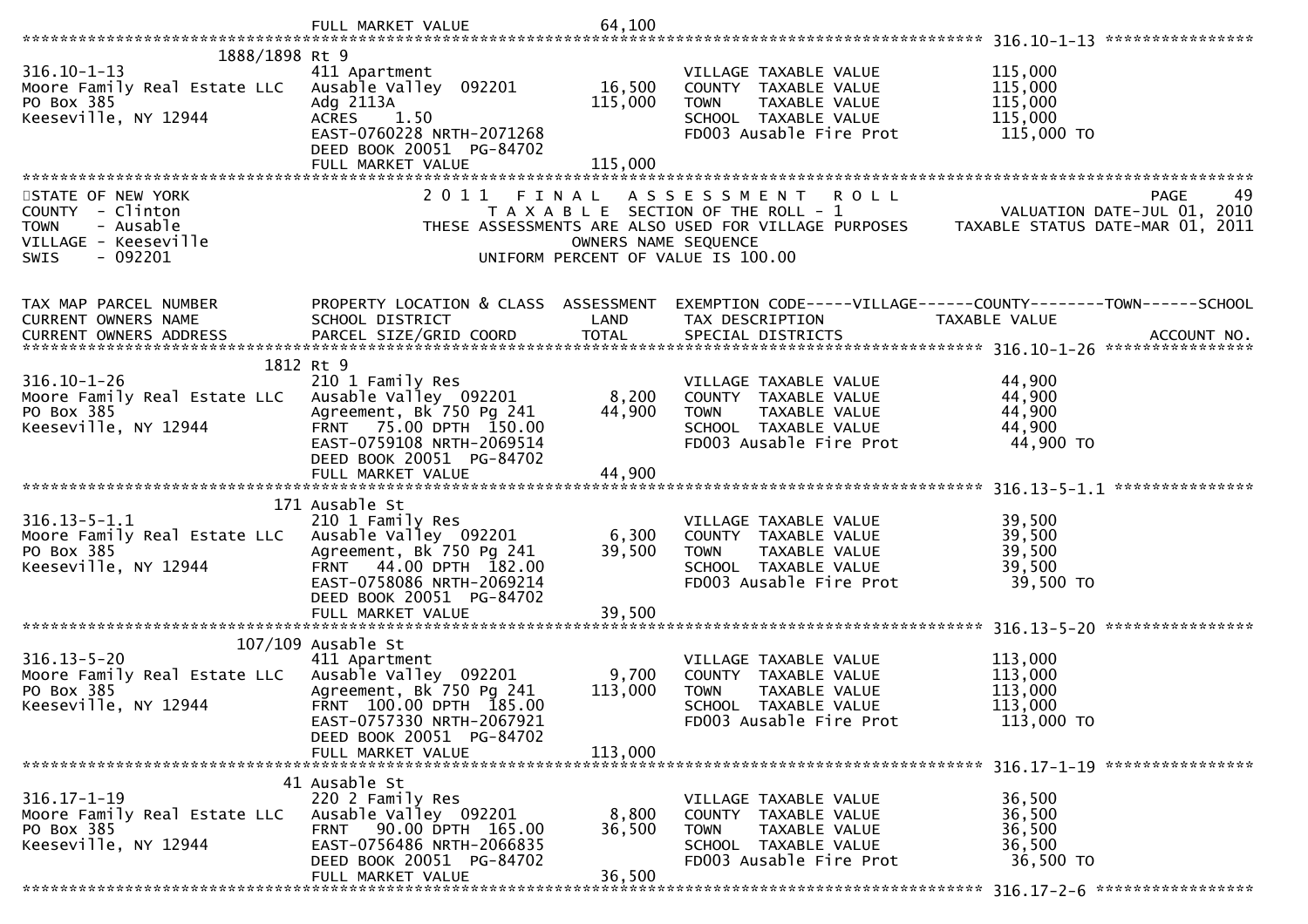| $316.17 - 2 - 6$<br>Moore Family Real Estate LLC Ausable Valley 092201<br>PO Box 385<br>Keeseville, NY 12944<br>STATE OF NEW YORK<br>COUNTY - Clinton<br><b>TOWN</b><br>- Ausable<br>VILLAGE - Keeseville | 83 Ausable St<br>220 2 Family Res<br>FRNT 66.00 DPTH 105.00<br>EAST-0757154 NRTH-2067292<br>DEED BOOK 20051 PG-84702<br>FULL MARKET VALUE<br>2011 FINAL                  | 6,400<br>65,000<br>65,000<br>OWNERS NAME SEQUENCE | VILLAGE TAXABLE VALUE<br>COUNTY TAXABLE VALUE<br><b>TOWN</b><br>TAXABLE VALUE<br>SCHOOL TAXABLE VALUE<br>FD003 Ausable Fire Prot<br>ASSESSMENT ROLL<br>T A X A B L E SECTION OF THE ROLL - 1<br>THESE ASSESSMENTS ARE ALSO USED FOR VILLAGE PURPOSES | 65,000<br>65,000<br>65,000<br>65,000<br>65,000 TO<br>50<br>PAGE<br>VALUATION DATE-JUL 01, 2010<br>TAXABLE STATUS DATE-MAR 01, 2011 |
|-----------------------------------------------------------------------------------------------------------------------------------------------------------------------------------------------------------|--------------------------------------------------------------------------------------------------------------------------------------------------------------------------|---------------------------------------------------|------------------------------------------------------------------------------------------------------------------------------------------------------------------------------------------------------------------------------------------------------|------------------------------------------------------------------------------------------------------------------------------------|
| $-092201$<br><b>SWIS</b><br>TAX MAP PARCEL NUMBER                                                                                                                                                         |                                                                                                                                                                          |                                                   | UNIFORM PERCENT OF VALUE IS 100.00                                                                                                                                                                                                                   | PROPERTY LOCATION & CLASS ASSESSMENT EXEMPTION CODE-----VILLAGE------COUNTY-------TOWN------SCHOOL                                 |
| CURRENT OWNERS NAME<br>CURRENT OWNERS ADDRESS                                                                                                                                                             | SCHOOL DISTRICT                                                                                                                                                          | LAND                                              | TAX DESCRIPTION                                                                                                                                                                                                                                      | TAXABLE VALUE                                                                                                                      |
| $316.17 - 2 - 11$<br>Moore Family Real Estate LLC Ausable Valley 092201<br>PO Box 385<br>Keeseville, NY 12944                                                                                             | 69 Ausable St<br>411 Apartment<br>FRNT 66.00 DPTH 183.00<br>EAST-0756989 NRTH-2067104<br>DEED BOOK 20051 PG-84702                                                        | 9,400<br>62,900                                   | VILLAGE TAXABLE VALUE<br>COUNTY TAXABLE VALUE<br>TAXABLE VALUE<br><b>TOWN</b><br>SCHOOL TAXABLE VALUE<br>FD003 Ausable Fire Prot                                                                                                                     | 62,900<br>62,900<br>62,900<br>62,900<br>62,900 TO                                                                                  |
| $315.16 - 3 - 14$<br>Moore George<br>PO Box 385<br>Keeseville, NY 12944                                                                                                                                   | 17 Pine St<br>475 Junkyard<br>Ausable Valley 092201<br>9.20<br><b>ACRES</b><br>EAST-0754784 NRTH-2067392<br>DEED BOOK 482<br>PG-663<br>FULL MARKET VALUE                 | 15,900<br>39,400<br>39,400                        | VILLAGE TAXABLE VALUE<br>COUNTY TAXABLE VALUE<br>TAXABLE VALUE<br><b>TOWN</b><br>SCHOOL TAXABLE VALUE<br>FD003 Ausable Fire Prot                                                                                                                     | 39,400<br>39,400<br>39,400<br>39,400<br>39,400 TO                                                                                  |
| $315.20 - 1 - 8$<br>Moore George<br>PO Box 385<br>Keeseville, NY 12944                                                                                                                                    | 190 Pleasant St<br>436 Self carwash<br>Ausable Valley 092201<br>FRNT 150.67 DPTH 214.61<br>EAST-0754854 NRTH-2066707<br>DEED BOOK 613<br>PG-832<br>FULL MARKET VALUE     | 10,700<br>46,500<br>46,500                        | VILLAGE TAXABLE VALUE<br>COUNTY TAXABLE VALUE<br><b>TOWN</b><br>TAXABLE VALUE<br>SCHOOL TAXABLE VALUE<br>FD003 Ausable Fire Prot                                                                                                                     | 46,500<br>46,500<br>46,500<br>46,500<br>46,500 TO                                                                                  |
| $316.9 - 3 - 8.1$<br>Moore George<br>PO Box 385<br>Keeseville, NY 12944                                                                                                                                   | Rt 9<br>322 Rural vac>10<br>Ausable Valley 092201<br>Agreement Bk 750 Pg 241<br>ACRES 35.00<br>EAST-0758163 NRTH-2070347<br>DEED BOOK 750<br>PG-307<br>FULL MARKET VALUE | 20,700<br>20,700<br>20,700                        | VILLAGE TAXABLE VALUE<br>COUNTY TAXABLE VALUE<br><b>TOWN</b><br>TAXABLE VALUE<br>SCHOOL TAXABLE VALUE<br>FD003 Ausable Fire Prot                                                                                                                     | 20,700<br>20,700<br>20,700<br>20,700<br>20,700 TO                                                                                  |
| $316.10 - 1 - 3$                                                                                                                                                                                          | 1823 Rt 9<br>475 Junkyard                                                                                                                                                |                                                   | VILLAGE TAXABLE VALUE                                                                                                                                                                                                                                | 150,000                                                                                                                            |
| Moore George<br>PO Box 385<br>Keeseville, NY 12944                                                                                                                                                        | Ausable Valley 092201<br>7.90<br><b>ACRES</b><br>EAST-0758881 NRTH-2070055                                                                                               | 25,500<br>150,000                                 | COUNTY TAXABLE VALUE<br><b>TOWN</b><br>TAXABLE VALUE<br>SCHOOL TAXABLE VALUE                                                                                                                                                                         | 150,000<br>150,000<br>150,000                                                                                                      |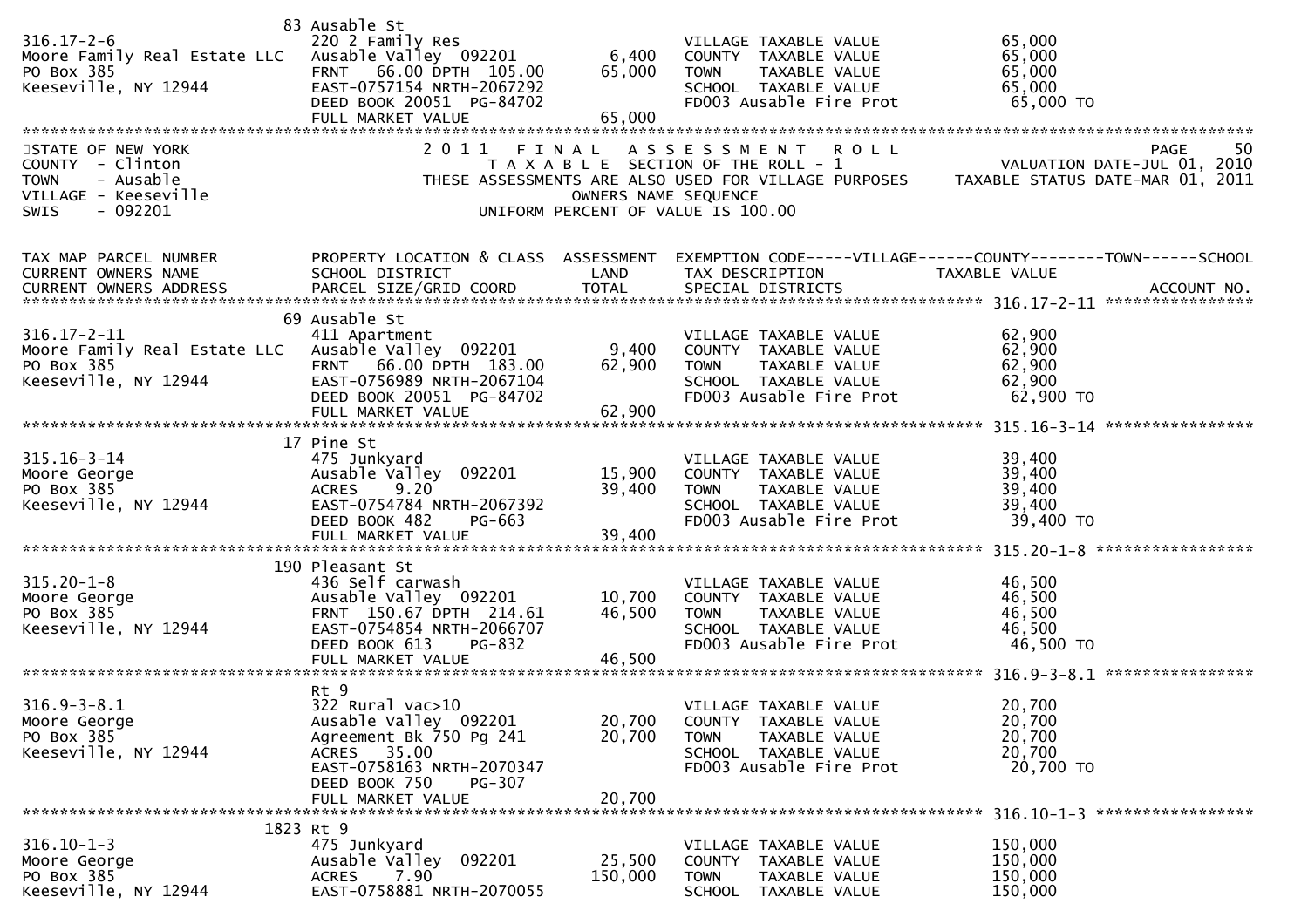|                                                                                                               | DEED BOOK 20031 PG-54903<br>FULL MARKET VALUE                                                                                                               | 150,000                       | FD003 Ausable Fire Prot                                                                                                                 | 150,000 TO                                                                                                                                                                      |
|---------------------------------------------------------------------------------------------------------------|-------------------------------------------------------------------------------------------------------------------------------------------------------------|-------------------------------|-----------------------------------------------------------------------------------------------------------------------------------------|---------------------------------------------------------------------------------------------------------------------------------------------------------------------------------|
|                                                                                                               |                                                                                                                                                             |                               |                                                                                                                                         |                                                                                                                                                                                 |
| $316.10 - 1 - 4$<br>Moore George<br>PO Box 385<br>Keeseville, NY 12944                                        | Rt 9<br>312 Vac w/imprv<br>Ausable Valley 092201<br>FRNT 124.08 DPTH 153.00<br>EAST-0759223 NRTH-2069895<br>DEED BOOK 639<br>PG-156<br>FULL MARKET VALUE    | 9,200<br>11,400<br>11,400     | VILLAGE TAXABLE VALUE<br>COUNTY TAXABLE VALUE<br>TAXABLE VALUE<br><b>TOWN</b><br>SCHOOL TAXABLE VALUE<br>FD003 Ausable Fire Prot        | 11,400<br>11,400<br>11,400<br>11,400<br>11,400 TO                                                                                                                               |
|                                                                                                               |                                                                                                                                                             |                               |                                                                                                                                         |                                                                                                                                                                                 |
| STATE OF NEW YORK<br>COUNTY - Clinton<br>- Ausable<br><b>TOWN</b><br>VILLAGE - Keeseville<br>- 092201<br>SWIS | 2011                                                                                                                                                        | FINAL<br>OWNERS NAME SEQUENCE | A S S E S S M E N T<br><b>ROLL</b><br>UNIFORM PERCENT OF VALUE IS 100.00                                                                | <b>PAGE</b><br>51<br>T A X A B L E SECTION OF THE ROLL - 1 VALUATION DATE-JUL 01, 2010<br>THESE ASSESSMENTS ARE ALSO USED FOR VILLAGE PURPOSES TAXABLE STATUS DATE-MAR 01, 2011 |
| TAX MAP PARCEL NUMBER                                                                                         | PROPERTY LOCATION & CLASS ASSESSMENT                                                                                                                        |                               |                                                                                                                                         | EXEMPTION CODE-----VILLAGE------COUNTY--------TOWN------SCHOOL                                                                                                                  |
| CURRENT OWNERS NAME                                                                                           | SCHOOL DISTRICT                                                                                                                                             | LAND                          | TAX DESCRIPTION                                                                                                                         | TAXABLE VALUE                                                                                                                                                                   |
| <b>CURRENT OWNERS ADDRESS</b>                                                                                 | PARCEL SIZE/GRID COORD                                                                                                                                      | <b>TOTAL</b>                  | SPECIAL DISTRICTS                                                                                                                       | ACCOUNT NO.                                                                                                                                                                     |
|                                                                                                               |                                                                                                                                                             |                               |                                                                                                                                         |                                                                                                                                                                                 |
| $316.10 - 1 - 14.4$<br>Moore George<br>PO Box 385<br>Keeseville, NY 12944                                     | 1878 Rt 9<br>421 Restaurant<br>Ausable Valley 092201<br>Adg 2113 A<br><b>ACRES</b><br>1.00<br>EAST-0760209 NRTH-2070869<br>DEED BOOK 20092 PG-21549         | 11,000<br>102,000             | VILLAGE TAXABLE VALUE<br>COUNTY TAXABLE VALUE<br><b>TOWN</b><br>TAXABLE VALUE<br>SCHOOL TAXABLE VALUE<br>FD003 Ausable Fire Prot        | 102,000<br>102,000<br>102,000<br>102,000<br>102,000 TO                                                                                                                          |
|                                                                                                               | FULL MARKET VALUE                                                                                                                                           | 102,000                       |                                                                                                                                         |                                                                                                                                                                                 |
|                                                                                                               |                                                                                                                                                             |                               |                                                                                                                                         |                                                                                                                                                                                 |
| $316.10 - 1 - 19.12$<br>Moore George<br>PO Box 385<br>Keeseville, NY 12944<br>PRIOR OWNER ON 3/01/2011        | 1840 Rt 9<br>312 Vac w/imprv<br>Ausable Valley 092201<br>Bk 27 Pg 74 Lot 3<br>4.61<br><b>ACRES</b><br>EAST-0759818 NRTH-2069841<br>DEED BOOK 20102 PG-32585 | 14,400<br>20,000              | VILLAGE TAXABLE VALUE<br>COUNTY TAXABLE VALUE<br>TAXABLE VALUE<br><b>TOWN</b><br>SCHOOL TAXABLE VALUE<br>FD003 Ausable Fire Prot        | 20,000<br>20,000<br>20,000<br>20,000<br>20,000 TO                                                                                                                               |
| Moore Roger J                                                                                                 | FULL MARKET VALUE                                                                                                                                           | 20,000                        |                                                                                                                                         |                                                                                                                                                                                 |
| $316.10 - 1 - 27$<br>Moore George<br>PO Box 385<br>Keeseville, NY 12944                                       | Rt 9<br>311 Res vac land<br>Ausable Valley 092201<br>FRNT 75.00 DPTH 142.00<br>EAST-0759036 NRTH-2069473<br>DEED BOOK 20031 PG-51633<br>FULL MARKET VALUE   | 7,800<br>7,800<br>7,800       | VILLAGE TAXABLE VALUE<br>COUNTY TAXABLE VALUE<br><b>TOWN</b><br><b>TAXABLE VALUE</b><br>SCHOOL TAXABLE VALUE<br>FD003 Ausable Fire Prot | 7,800<br>7,800<br>7,800<br>7,800<br>7,800 TO                                                                                                                                    |
|                                                                                                               | 103 Ausable St                                                                                                                                              |                               |                                                                                                                                         |                                                                                                                                                                                 |
| $316.13 - 5 - 22$<br>Moore George<br>PO Box 385<br>Keeseville, NY 12944                                       | 311 Res vac land<br>Ausable Valley 092201<br>Agreement Bk 750 Pg 241<br>FRNT 55.00 DPTH 203.00<br>EAST-0757268 NRTH-2067787<br>DEED BOOK 750<br>PG-307      | 5,900<br>5,900                | VILLAGE TAXABLE VALUE<br>COUNTY TAXABLE VALUE<br><b>TOWN</b><br>TAXABLE VALUE<br>SCHOOL TAXABLE VALUE<br>FD003 Ausable Fire Prot        | 5,900<br>5,900<br>5,900<br>5,900<br>5,900 TO                                                                                                                                    |
|                                                                                                               | FULL MARKET VALUE                                                                                                                                           | 5,900                         |                                                                                                                                         |                                                                                                                                                                                 |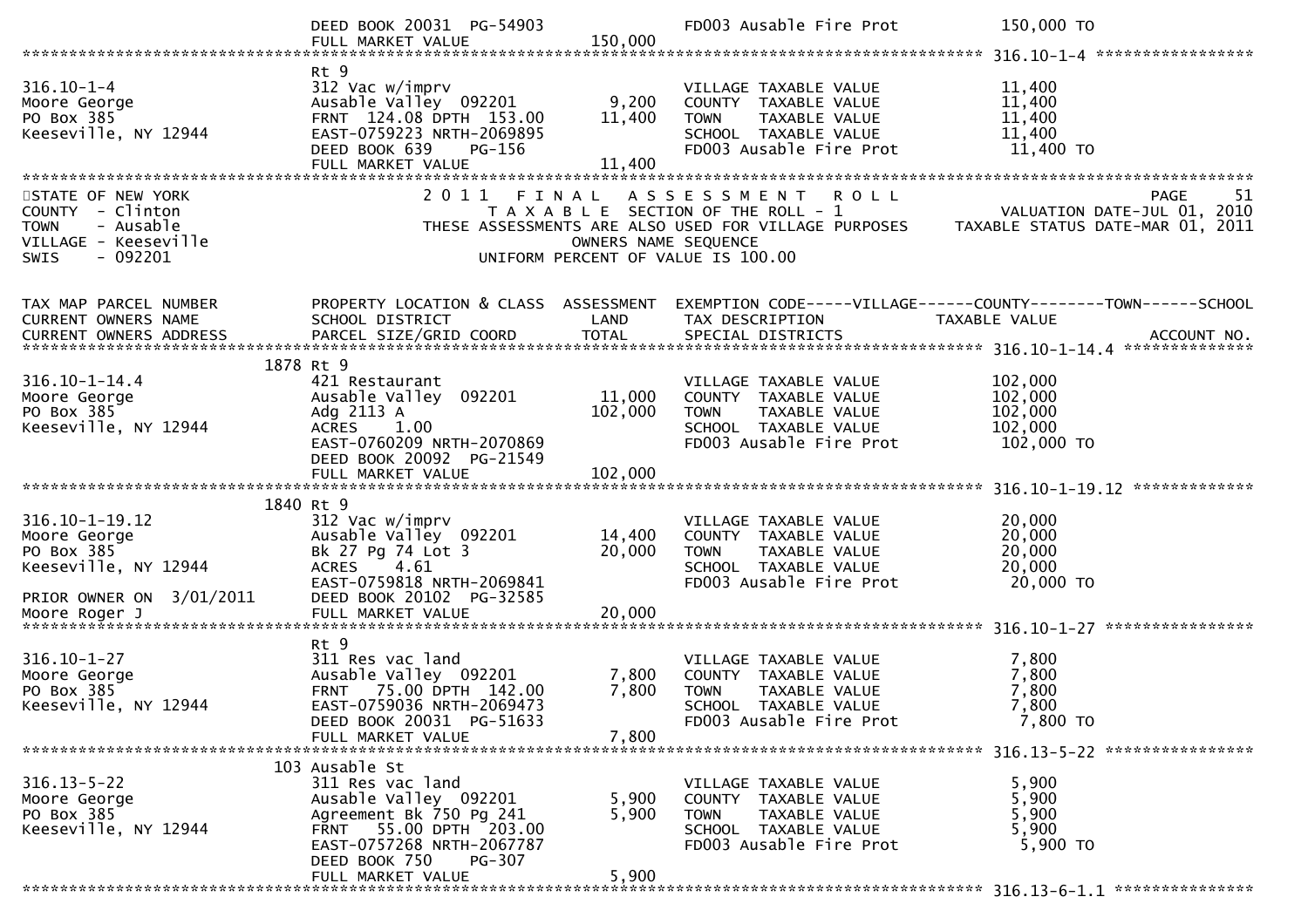| $316.13 - 6 - 1.1$                                                  | 118 Ausable St<br>449 Other Storag                   |                      | VILLAGE TAXABLE VALUE                                | 80,000                                                                                                                                                     |
|---------------------------------------------------------------------|------------------------------------------------------|----------------------|------------------------------------------------------|------------------------------------------------------------------------------------------------------------------------------------------------------------|
| Moore George                                                        |                                                      | 20,000               | COUNTY TAXABLE VALUE                                 | 80,000                                                                                                                                                     |
| PO Box 385                                                          | Ausable Valley 092201<br>Agreement, Bk 750 Pg 241    | 80,000               | <b>TOWN</b><br>TAXABLE VALUE                         | 80,000                                                                                                                                                     |
| Keeseville, NY 12944                                                | Survey Map 20082/13862                               |                      | SCHOOL TAXABLE VALUE                                 | 80,000                                                                                                                                                     |
|                                                                     | <b>ACRES</b><br>2.30<br>EAST-0757610 NRTH-2067971    |                      | FD003 Ausable Fire Prot                              | 80,000 TO                                                                                                                                                  |
|                                                                     | DEED BOOK 750<br>PG-307                              |                      |                                                      |                                                                                                                                                            |
|                                                                     | FULL MARKET VALUE                                    | 80,000               |                                                      |                                                                                                                                                            |
|                                                                     |                                                      |                      |                                                      |                                                                                                                                                            |
| STATE OF NEW YORK<br>COUNTY - Clinton                               | 2011                                                 | FINAL                | ASSESSMENT ROLL                                      | <b>PAGE</b><br>52.                                                                                                                                         |
| - Ausable<br><b>TOWN</b>                                            |                                                      |                      |                                                      | T A X A B L E SECTION OF THE ROLL - 1 VALUATION DATE-JUL 01, 2010<br>THESE ASSESSMENTS ARE ALSO USED FOR VILLAGE PURPOSES TAXABLE STATUS DATE-MAR 01, 2011 |
| VILLAGE - Keeseville                                                |                                                      | OWNERS NAME SEQUENCE |                                                      |                                                                                                                                                            |
| SWIS<br>- 092201                                                    |                                                      |                      | UNIFORM PERCENT OF VALUE IS 100.00                   |                                                                                                                                                            |
|                                                                     |                                                      |                      |                                                      |                                                                                                                                                            |
| TAX MAP PARCEL NUMBER                                               |                                                      |                      |                                                      | PROPERTY LOCATION & CLASS ASSESSMENT EXEMPTION CODE-----VILLAGE------COUNTY--------TOWN------SCHOOL                                                        |
| CURRENT OWNERS NAME                                                 | SCHOOL DISTRICT                                      | LAND                 | TAX DESCRIPTION                                      | TAXABLE VALUE                                                                                                                                              |
| <b>CURRENT OWNERS ADDRESS</b>                                       |                                                      |                      |                                                      |                                                                                                                                                            |
|                                                                     | Ausable St                                           |                      |                                                      |                                                                                                                                                            |
| $316.17 - 1 - 21$                                                   | 311 Res vac land                                     |                      | VILLAGE TAXABLE VALUE                                | 1,800                                                                                                                                                      |
| Moore George                                                        | Ausable Valley 092201                                | 1,800                | COUNTY TAXABLE VALUE                                 | 1,800                                                                                                                                                      |
| PO Box 385                                                          | Agreement, Bk 750 Pg 241                             | 1,800                | <b>TOWN</b><br>TAXABLE VALUE                         | 1,800                                                                                                                                                      |
| Keeseville, NY 12944                                                | FRNT 100.00 DPTH 124.00<br>EAST-0756350 NRTH-2066889 |                      | SCHOOL TAXABLE VALUE<br>FD003 Ausable Fire Prot      | 1,800<br>1,800 TO                                                                                                                                          |
|                                                                     | DEED BOOK 750<br>PG-307                              |                      |                                                      |                                                                                                                                                            |
|                                                                     |                                                      |                      |                                                      |                                                                                                                                                            |
|                                                                     |                                                      |                      |                                                      |                                                                                                                                                            |
| $316.17 - 2 - 1$                                                    | Ausable St<br>311 Res vac land                       |                      | VILLAGE TAXABLE VALUE                                | 3,400                                                                                                                                                      |
| Moore George                                                        | Ausable Valley 092201                                | 3,400                | COUNTY TAXABLE VALUE                                 | 3,400                                                                                                                                                      |
| PO Box 385                                                          | Agreement, Bk 750 Pg 241                             | 3,400                | TAXABLE VALUE<br><b>TOWN</b>                         | 3,400                                                                                                                                                      |
| Keeseville, NY 12944                                                | FRNT 32.00 DPTH 161.00                               |                      | SCHOOL TAXABLE VALUE                                 | 3,400                                                                                                                                                      |
|                                                                     | EAST-0757272 NRTH-2067727<br>DEED BOOK 750<br>PG-307 |                      | FD003 Ausable Fire Prot                              | 3,400 TO                                                                                                                                                   |
|                                                                     | FULL MARKET VALUE                                    | 3,400                |                                                      |                                                                                                                                                            |
|                                                                     |                                                      |                      |                                                      |                                                                                                                                                            |
|                                                                     | 173 Ausable St                                       |                      |                                                      |                                                                                                                                                            |
| $316.13 - 5 - 1.2$                                                  | 210 1 Family Res<br>Ausable Valley 092201            | 11,300               | VILLAGE TAXABLE VALUE<br>COUNTY TAXABLE VALUE        | 56,700<br>56,700                                                                                                                                           |
| 316.13-5-1.2<br>Moore Phillip S<br>Moore Betsy<br>208 Auger Lake Rd |                                                      |                      |                                                      |                                                                                                                                                            |
|                                                                     |                                                      |                      |                                                      |                                                                                                                                                            |
|                                                                     | FRNT 64.00 DPTH 172.00<br>EAST-0758130 NRTH-2069243  | 56,700               | TAXABLE VALUE<br><b>TOWN</b><br>SCHOOL TAXABLE VALUE | 56,700<br>56,700                                                                                                                                           |
| Keeseville, NY 12944-1007                                           | DEED BOOK 624<br>PG-1126                             |                      | FD003 Ausable Fire Prot                              | 56,700 TO                                                                                                                                                  |
|                                                                     | FULL MARKET VALUE                                    | 56,700               |                                                      |                                                                                                                                                            |
|                                                                     |                                                      |                      |                                                      |                                                                                                                                                            |
| $316.10 - 1 - 23$                                                   | 1822 Rt 9<br>210 1 Family Res                        |                      | 41854<br>0<br>RES STAR                               | 0<br>0<br>30,000                                                                                                                                           |
| Moore Trustee Russell                                               | Ausable Valley 092201                                | 7,600                | VILLAGE TAXABLE VALUE                                | 90,000                                                                                                                                                     |
| Trust for Tanner Barnaby Georg FRNT                                 | 50.00 DPTH 215.00                                    | 90,000               | <b>COUNTY</b><br><b>TAXABLE VALUE</b>                | 90,000                                                                                                                                                     |
| 29 Moore Way                                                        | EAST-0759307 NRTH-2069627                            |                      | <b>TOWN</b><br>TAXABLE VALUE<br>SCHOOL TAXABLE VALUE | 90,000<br>60,000                                                                                                                                           |
| Wynontskill, NY 12198                                               | DEED BOOK 20082 PG-19649<br>FULL MARKET VALUE        | 90,000               | FD003 Ausable Fire Prot                              | 90,000 TO                                                                                                                                                  |
|                                                                     |                                                      |                      |                                                      | 315.12-1-13 *****************                                                                                                                              |
| $315.12 - 1 - 13$                                                   | 1827 Main St<br>210 1 Family Res                     |                      | VILLAGE TAXABLE VALUE                                | 55,000                                                                                                                                                     |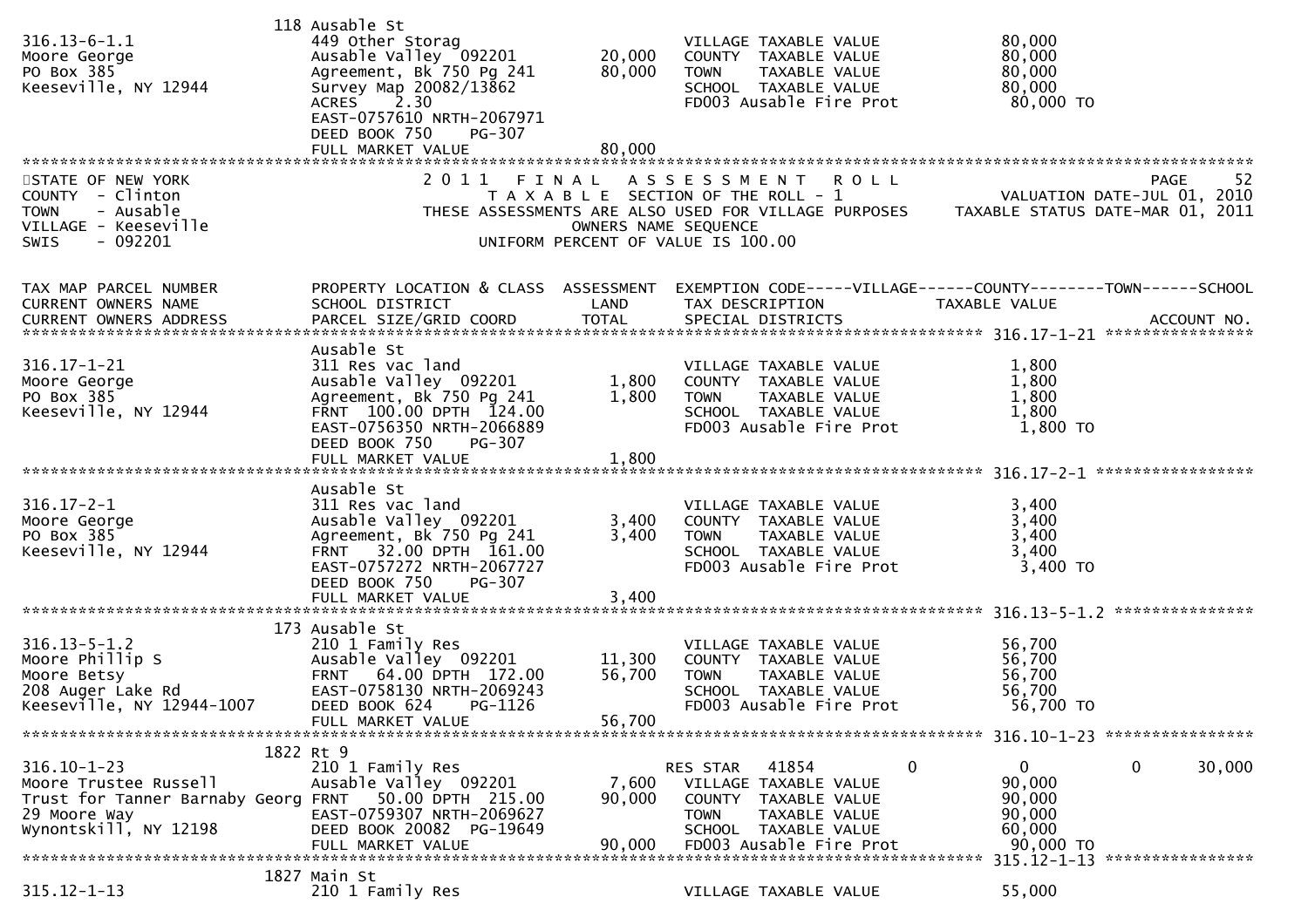| Mooso Family Revocable Trust<br>12 Santor Ln<br>Keeseville, NY 12944                                                  | Ausable Valley 092201<br>66.00 DPTH 236.00<br><b>FRNT</b><br>EAST-0755925 NRTH-2069147<br>DEED BOOK 20092 PG-21804<br>FULL MARKET VALUE                                  | 8,400<br>55,000<br>55,000 | 55,000<br>COUNTY TAXABLE VALUE<br>55,000<br><b>TOWN</b><br>TAXABLE VALUE<br>55,000<br>SCHOOL TAXABLE VALUE<br>FD003 Ausable Fire Prot<br>55,000 TO                                                                                                                                                                                                                                                  |
|-----------------------------------------------------------------------------------------------------------------------|--------------------------------------------------------------------------------------------------------------------------------------------------------------------------|---------------------------|-----------------------------------------------------------------------------------------------------------------------------------------------------------------------------------------------------------------------------------------------------------------------------------------------------------------------------------------------------------------------------------------------------|
| STATE OF NEW YORK<br>COUNTY - Clinton<br><b>TOWN</b><br>- Ausable<br>VILLAGE - Keeseville<br>$-092201$<br><b>SWIS</b> |                                                                                                                                                                          |                           | 2011 FINAL ASSESSMENT ROLL<br>53<br>PAGE<br>VALUATION DATE-JUL 01, 2010<br>T A X A B L E SECTION OF THE ROLL - 1<br>TAXABLE STATUS DATE-MAR 01, 2011<br>THESE ASSESSMENTS ARE ALSO USED FOR VILLAGE PURPOSES<br>OWNERS NAME SEQUENCE<br>UNIFORM PERCENT OF VALUE IS 100.00                                                                                                                          |
| TAX MAP PARCEL NUMBER<br>CURRENT OWNERS NAME                                                                          | PROPERTY LOCATION & CLASS ASSESSMENT<br>SCHOOL DISTRICT                                                                                                                  | LAND                      | EXEMPTION CODE-----VILLAGE------COUNTY--------TOWN------SCHOOL<br>TAX DESCRIPTION<br>TAXABLE VALUE                                                                                                                                                                                                                                                                                                  |
| $316.13 - 2 - 22$<br>Moquin Davis<br>Moquin Diane B<br>PO Box 996<br>Peru, NY 12972                                   | 110 Pleasant St<br>411 Apartment<br>Ausable Valley 092201<br><b>ACRES</b><br>1.00<br>EAST-0756565 NRTH-2067481<br>DEED BOOK 788<br>$PG-44$                               | 11,000<br>98,000          | 98,000<br>VILLAGE TAXABLE VALUE<br>98,000<br>COUNTY TAXABLE VALUE<br>98,000<br>TAXABLE VALUE<br><b>TOWN</b><br>98,000<br>SCHOOL TAXABLE VALUE<br>FD003 Ausable Fire Prot<br>98,000 TO                                                                                                                                                                                                               |
| $316.13 - 2 - 21.2$<br>Moquin Davis H<br>Moquin Diana B<br>PO Box 996<br>Peru, NY 12972                               | Pleasant St<br>311 Res vac land<br>Ausable Valley 092201<br>Survey Map 20072/06519 Lo<br>FRNT 210.59 DPTH 245.90<br>EAST-0756551 NRTH-2067648<br>DEED BOOK 20072 PG-6924 | 9,000<br>9,000            | 9,000<br>VILLAGE TAXABLE VALUE<br>9,000<br>COUNTY TAXABLE VALUE<br>9,000<br><b>TOWN</b><br>TAXABLE VALUE<br>9,000<br>SCHOOL TAXABLE VALUE<br>9,000 TO<br>FD003 Ausable Fire Prot                                                                                                                                                                                                                    |
| $316.13 - 5 - 24$<br>Morrow Michael E<br>41 Cottontail Rd<br>Ancram, NY 12502                                         | Pleasant St<br>311 Res vac land<br>Ausable Valley 092201<br>FRNT 92.00 DPTH 100.00<br>EAST-0757193 NRTH-2067950<br>DEED BOOK 20061 PG-96144                              | 7,000<br>7,000            | 7,000<br>VILLAGE TAXABLE VALUE<br>7,000<br>COUNTY TAXABLE VALUE<br>7,000<br><b>TOWN</b><br>TAXABLE VALUE<br>7,000<br>SCHOOL TAXABLE VALUE<br>FD003 Ausable Fire Prot<br>7,000 TO                                                                                                                                                                                                                    |
| $315.16 - 3 - 7$<br>Nelson Marjorie C Life Us<br>Nelson Todd W<br>49 Pine St<br>Keeseville, NY 12944                  | 49 Pine St<br>210 1 Family Res<br>Ausable Valley 092201<br>FRNT 162.00 DPTH 200.00<br>EAST-0754956 NRTH-2068087<br>DEED BOOK 20061 PG-97741<br>FULL MARKET VALUE         | 27,000                    | 4,050<br>WARNONALL 41121<br>4,050<br>4,050<br>0<br>13,500<br>10,600 AGED - ALL 41800<br>11,475<br>11,475<br>11,475<br>27,000 SR STAR<br>41834<br>$\mathbf 0$<br>$\mathbf 0$<br>$\mathbf 0$<br>13,500<br>11,475<br>VILLAGE TAXABLE VALUE<br>COUNTY TAXABLE VALUE<br>11,475<br>11,475<br><b>TOWN</b><br>TAXABLE VALUE<br>$\mathbf{0}$<br>SCHOOL TAXABLE VALUE<br>27,000 TO<br>FD003 Ausable Fire Prot |
| 1835/1837 Main St<br>$315.12 - 1 - 12.1$<br>Neverett Bruce<br>Neverett Esther<br>1848 Main St                         | 210 1 Family Res<br>Ausable Valley 092201<br>FRNT 110.00 DPTH 269.00<br>EAST-0755809 NRTH-2069247                                                                        | 10,500<br>46,200          | **************<br>0<br>$\mathbf{0}$<br>30,000<br>RES STAR<br>41854<br>0<br>46,200<br>VILLAGE TAXABLE VALUE<br>46,200<br><b>COUNTY</b><br>TAXABLE VALUE<br><b>TOWN</b><br>46,200<br>TAXABLE VALUE                                                                                                                                                                                                    |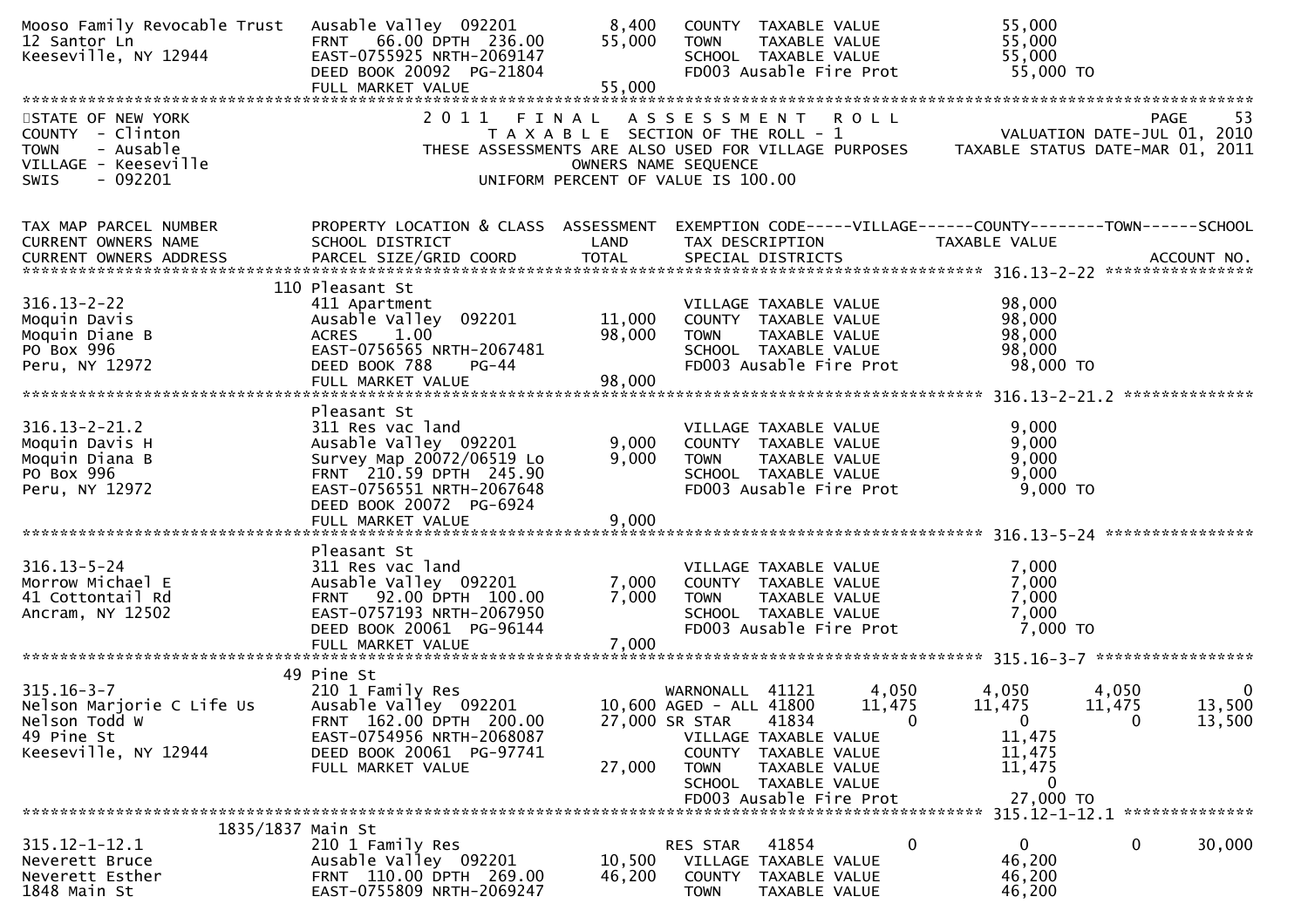| Keeseville, NY 12944                                                                                           | DEED BOOK 20051 PG-83321                                                                                                                                                              |                              | SCHOOL TAXABLE VALUE                                                                                                                                                                      |                    | 16,200                                                                       |                                                                                |
|----------------------------------------------------------------------------------------------------------------|---------------------------------------------------------------------------------------------------------------------------------------------------------------------------------------|------------------------------|-------------------------------------------------------------------------------------------------------------------------------------------------------------------------------------------|--------------------|------------------------------------------------------------------------------|--------------------------------------------------------------------------------|
| STATE OF NEW YORK<br>COUNTY - Clinton<br><b>TOWN</b><br>- Ausable<br>VILLAGE - Keeseville<br>SWIS<br>$-092201$ |                                                                                                                                                                                       |                              | 2011 FINAL ASSESSMENT ROLL<br>T A X A B L E SECTION OF THE ROLL - 1<br>THESE ASSESSMENTS ARE ALSO USED FOR VILLAGE PURPOSES<br>OWNERS NAME SEQUENCE<br>UNIFORM PERCENT OF VALUE IS 100.00 |                    |                                                                              | PAGE<br>-54<br>VALUATION DATE-JUL 01, 2010<br>TAXABLE STATUS DATE-MAR 01, 2011 |
| TAX MAP PARCEL NUMBER<br>CURRENT OWNERS NAME<br><b>CURRENT OWNERS ADDRESS</b>                                  | PROPERTY LOCATION & CLASS ASSESSMENT<br>SCHOOL DISTRICT                                                                                                                               | LAND                         | TAX DESCRIPTION                                                                                                                                                                           |                    | TAXABLE VALUE                                                                | EXEMPTION CODE-----VILLAGE------COUNTY--------TOWN------SCHOOL                 |
| $316.9 - 1 - 11.2$<br>Neverett Bruce F<br>Neverett Esther<br>1848 Main St<br>Keeseville, NY 12944              | 1848 Main St<br>210 1 Family Res<br>Ausable Valley 092201<br>16 P112000<br><b>ACRES</b><br>1.20<br>EAST-0755952 NRTH-2069574<br>DEED BOOK 604<br>PG-1093<br>FULL MARKET VALUE         | 13,200<br>179,000<br>179,000 | 41834<br>SR STAR<br>VILLAGE TAXABLE VALUE<br>COUNTY TAXABLE VALUE<br>TAXABLE VALUE<br><b>TOWN</b><br>SCHOOL TAXABLE VALUE<br>FD003 Ausable Fire Prot                                      | 0                  | $\overline{0}$<br>179,000<br>179,000<br>179,000<br>118,900<br>179,000 TO     | 60,100<br>0                                                                    |
| $316.13 - 1 - 4$<br>Noll Fitzgerald Sarah S<br>65 Cedar Ct<br>Keeseville, NY 12944<br>PRIOR OWNER ON 3/01/2011 | 65 Cedar Ct<br>210 1 Family Res<br>Ausable Valley 092201<br>Jackson Ct Subd<br>FRNT 75.00 DPTH 110.00<br>EAST-0755860 NRTH-2068076<br>DEED BOOK 20112 PG-39620                        | 8,600<br>119,500             | 41834<br>SR STAR<br>VILLAGE TAXABLE VALUE<br>COUNTY TAXABLE VALUE<br><b>TOWN</b><br>TAXABLE VALUE<br>SCHOOL TAXABLE VALUE<br>FD003 Ausable Fire Prot                                      | $\mathbf{0}$       | $\mathbf{0}$<br>119,500<br>119,500<br>119,500<br>59,400<br>119,500 TO        | $\mathbf{0}$<br>60,100                                                         |
| $316.17 - 2 - 13$<br>O'Connor Kathleen A<br>59 Ausable St<br>Keeseville, NY 12944                              | 59 Ausable St<br>210 1 Family Res<br>Ausable Valley 092201<br>FRNT 120.00 DPTH 150.00<br>EAST-0756880 NRTH-2066887<br>DEED BOOK 643<br>PG-855<br>FULL MARKET VALUE                    | 79,000<br>79,000             | AGED COUN 41802<br>7,400 SR STAR<br>41834<br>VILLAGE TAXABLE VALUE<br>COUNTY TAXABLE VALUE<br><b>TOWN</b><br>TAXABLE VALUE<br>SCHOOL TAXABLE VALUE<br>FD003 Ausable Fire Prot             | $\mathbf{0}$<br>0  | 31,600<br>$\mathbf{0}$<br>79,000<br>47,400<br>79,000<br>18,900<br>79,000 TO  | 0<br>$\Omega$<br>60,100<br>$\mathbf{0}$                                        |
| $316.17 - 2 - 3$<br>Obert Executrix Cheryl<br>Stone Estate Hilda<br>12 Ouellette Cir<br>Keeseville, NY 12944   | 91/93 Ausable St<br>271 Mfg housings<br>Ausable Valley 092201<br>FRNT 70.00 DPTH 240.00<br>EAST-0757166 NRTH-2067545<br>DEED BOOK 20021 PG-46898<br>FULL MARKET VALUE                 | 46,000                       | VILLAGE TAXABLE VALUE<br>8,700 COUNTY TAXABLE VALUE<br>46,000 TOWN TAXABLE VALUE<br>SCHOOL TAXABLE VALUE<br>FD003 Ausable Fire Prot                                                       |                    | 46,000<br>46,000<br>46,000<br>46,000<br>46,000 TO                            |                                                                                |
| $315.16 - 3 - 2$<br>OBrien Patrick<br>71 Hill St<br>Keeseville, NY 12944                                       | 71 Hill St<br>210 1 Family Res<br>Ausable Valley 092201<br>FRNT 100.00 DPTH 253.10<br><b>BANK</b><br>080<br>EAST-0754686 NRTH-2068260<br>DEED BOOK 20072 PG-9613<br>FULL MARKET VALUE | 108,000<br>108,000           | WARCOMALL 41131<br>41854<br>10,200 RES STAR<br>VILLAGE TAXABLE VALUE<br>COUNTY TAXABLE VALUE<br><b>TOWN</b><br>TAXABLE VALUE<br>SCHOOL TAXABLE VALUE<br>FD003 Ausable Fire Prot           | 20,000<br>$\Omega$ | 27,000<br>$\mathbf{0}$<br>88,000<br>81,000<br>88,000<br>78,000<br>108,000 TO | 20,000<br>$\bf{0}$<br>30,000<br>$\Omega$                                       |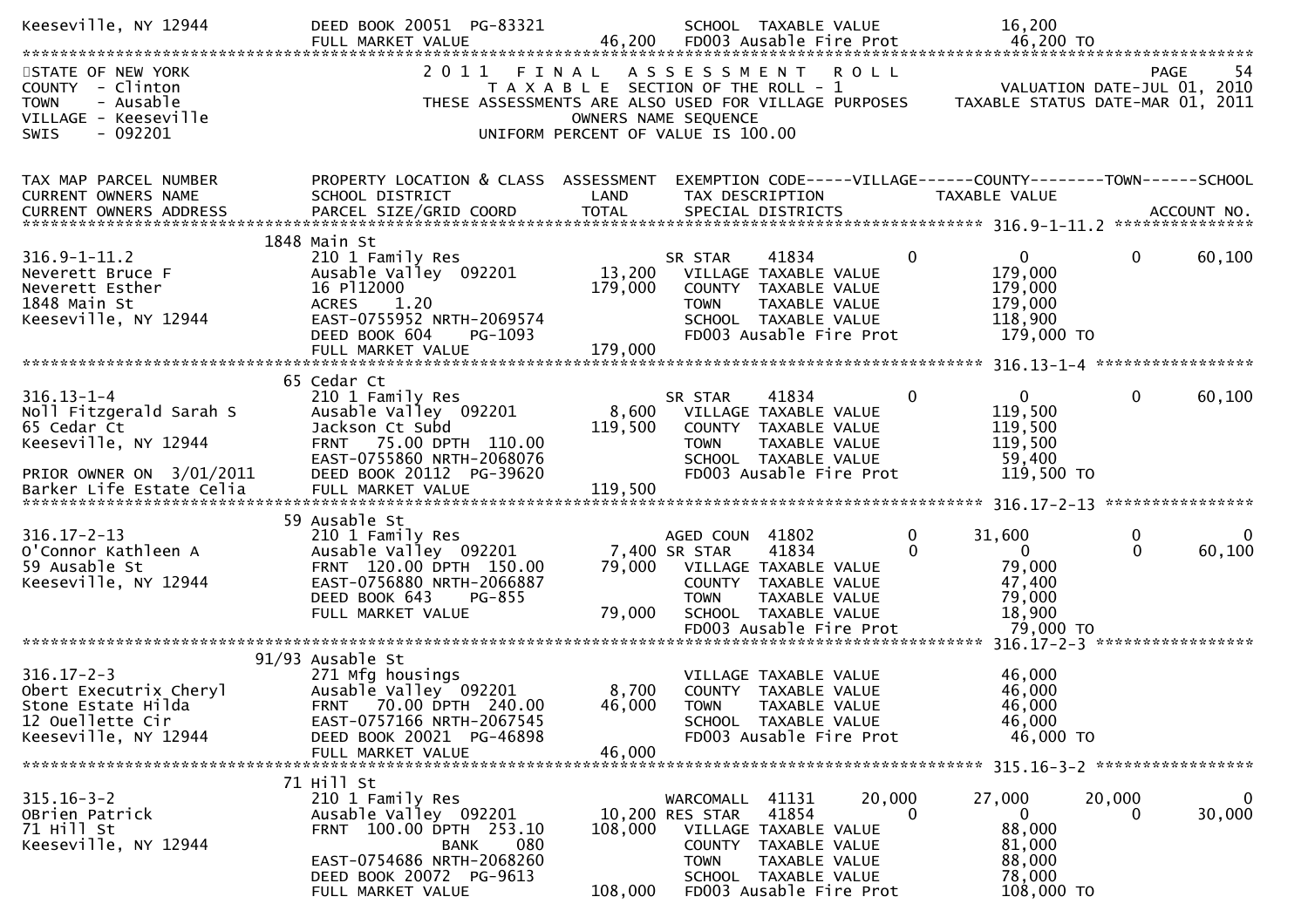| STATE OF NEW YORK        | 2011                                                  | FINAL                                 | A S S E S S M E N T                             |                         | <b>ROLL</b> |                                                                |                             | -55<br>PAGE       |
|--------------------------|-------------------------------------------------------|---------------------------------------|-------------------------------------------------|-------------------------|-------------|----------------------------------------------------------------|-----------------------------|-------------------|
| COUNTY - Clinton         |                                                       | T A X A B L E SECTION OF THE ROLL - 1 |                                                 |                         |             |                                                                | VALUATION DATE-JUL 01, 2010 |                   |
| - Ausable<br><b>TOWN</b> | THESE ASSESSMENTS ARE ALSO USED FOR VILLAGE PURPOSES  |                                       |                                                 |                         |             | TAXABLE STATUS DATE-MAR 01, 2011                               |                             |                   |
| VILLAGE - Keeseville     |                                                       |                                       | OWNERS NAME SEQUENCE                            |                         |             |                                                                |                             |                   |
| $-092201$<br><b>SWIS</b> |                                                       | UNIFORM PERCENT OF VALUE IS 100.00    |                                                 |                         |             |                                                                |                             |                   |
|                          |                                                       |                                       |                                                 |                         |             |                                                                |                             |                   |
| TAX MAP PARCEL NUMBER    | PROPERTY LOCATION & CLASS ASSESSMENT                  |                                       |                                                 |                         |             | EXEMPTION CODE-----VILLAGE------COUNTY--------TOWN------SCHOOL |                             |                   |
| CURRENT OWNERS NAME      | SCHOOL DISTRICT                                       | LAND                                  | TAX DESCRIPTION                                 |                         |             | TAXABLE VALUE                                                  |                             |                   |
|                          |                                                       |                                       |                                                 |                         |             |                                                                |                             |                   |
|                          |                                                       |                                       |                                                 |                         |             |                                                                |                             |                   |
|                          | 45 Hill St                                            |                                       |                                                 |                         |             |                                                                |                             |                   |
| $315.16 - 2 - 1$         | 210 1 Family Res                                      |                                       | WARNONALL                                       | 41121                   | 12,000      | 12,780                                                         | 12,000                      |                   |
| Ouimette Ronnie D        | Ausable Valley 092201                                 |                                       | 9,400 WARDISALL                                 | 41141                   | 4,260       | 4,260                                                          | 4,260                       |                   |
| Ouimette Hazel M         | FRNT 100.00 DPTH 165.00                               |                                       | 85,200 SR STAR                                  | 41834                   | $\Omega$    | $\mathbf{0}$                                                   | 0                           | 60,100            |
| 45 Hill St               | BANK<br>320<br>EAST-0755348 NRTH-2068398              |                                       | VILLAGE TAXABLE VALUE                           |                         |             | 68,940                                                         |                             |                   |
| Keeseville, NY 12944     | DEED BOOK 20051 PG-79622                              |                                       | COUNTY TAXABLE VALUE<br><b>TOWN</b>             | TAXABLE VALUE           |             | 68,160<br>68,940                                               |                             |                   |
|                          | FULL MARKET VALUE                                     | 85,200                                | SCHOOL TAXABLE VALUE                            |                         |             | 25,100                                                         |                             |                   |
|                          |                                                       |                                       | FD003 Ausable Fire Prot                         |                         |             | 85,200 TO                                                      |                             |                   |
|                          |                                                       |                                       |                                                 |                         |             |                                                                |                             |                   |
|                          | 41 Grove St                                           |                                       |                                                 |                         |             |                                                                |                             |                   |
| $316.9 - 1 - 15.32$      | 210 1 Family Res                                      |                                       | <b>RES STAR</b>                                 | 41854                   | $\Omega$    | $\overline{0}$                                                 | $\mathbf{0}$                | 30,000            |
| Owens Jeffrey S          | Ausable Valley 092201                                 | 11,000                                | VILLAGE TAXABLE VALUE                           |                         |             | 96,000                                                         |                             |                   |
| 41 Grove St              | FRNT 188.27 DPTH 350.23                               | 96,000                                | COUNTY TAXABLE VALUE                            |                         |             | 96,000                                                         |                             |                   |
| Keeseville, NY 12944     | 080<br><b>BANK</b>                                    |                                       | <b>TOWN</b>                                     | TAXABLE VALUE           |             | 96,000                                                         |                             |                   |
|                          | EAST-0755828 NRTH-2070256<br>DEED BOOK 20041 PG-77742 |                                       | SCHOOL TAXABLE VALUE<br>FD003 Ausable Fire Prot |                         |             | 66,000<br>96,000 TO                                            |                             |                   |
|                          |                                                       |                                       |                                                 |                         |             |                                                                |                             |                   |
|                          |                                                       |                                       |                                                 |                         |             |                                                                |                             | ****************  |
|                          | 123 Ausable St                                        |                                       |                                                 |                         |             |                                                                |                             |                   |
| $316.13 - 5 - 16$        | 210 1 Family Res                                      |                                       | LIM INC DI 41932                                |                         | 0           | 19,500                                                         | 0                           | 0                 |
| Passino Life Estate Gary | Ausable Valley 092201                                 |                                       | 4,900 RES STAR                                  | 41854                   | 0           | $\Omega$                                                       | $\Omega$                    | 30,000            |
| Passino Richard T Jr     | 50.00 DPTH<br><b>FRNT</b><br>80.00                    | 39,000                                | VILLAGE TAXABLE VALUE                           |                         |             | 39,000                                                         |                             |                   |
| 123 Ausable St           | EAST-0757620 NRTH-2068211                             |                                       | COUNTY TAXABLE VALUE                            |                         |             | 19,500                                                         |                             |                   |
| Keeseville, NY 12944     | DEED BOOK 20082 PG-12931                              |                                       | <b>TOWN</b>                                     | TAXABLE VALUE           |             | 39,000                                                         |                             |                   |
|                          | FULL MARKET VALUE                                     | 39,000                                | SCHOOL TAXABLE VALUE<br>FD003 Ausable Fire Prot |                         |             | 9,000<br>39,000 TO                                             |                             |                   |
|                          |                                                       |                                       |                                                 |                         |             |                                                                |                             | ***************** |
|                          | 172 Ausable St                                        |                                       |                                                 |                         |             |                                                                |                             |                   |
| $316.13 - 6 - 8$         | 210 1 Family Res                                      |                                       | VILLAGE TAXABLE VALUE                           |                         |             | 69,000                                                         |                             |                   |
| Passino Martha K         | Ausable Valley 092201                                 | 7,500                                 | COUNTY TAXABLE VALUE                            |                         |             | 69,000                                                         |                             |                   |
| 172 Ausable St           | 58.11 DPTH 213.00<br><b>FRNT</b>                      | 69,000                                | <b>TOWN</b>                                     | TAXABLE VALUE           |             | 69,000                                                         |                             |                   |
| Keeseville, NY 12944     | 080<br><b>BANK</b>                                    |                                       | SCHOOL TAXABLE VALUE                            |                         |             | 69,000                                                         |                             |                   |
|                          | EAST-0758248 NRTH-2069065                             |                                       | FD003 Ausable Fire Prot                         |                         |             | 69,000 TO                                                      |                             |                   |
|                          | DEED BOOK 782<br>$PG-8$                               | 69,000                                |                                                 |                         |             |                                                                |                             |                   |
|                          | FULL MARKET VALUE                                     |                                       |                                                 |                         |             |                                                                |                             | **************    |
|                          | 168 Pleasant St                                       |                                       |                                                 |                         |             |                                                                |                             |                   |
| $315.16 - 2 - 15.1$      | 210 1 Family Res                                      |                                       | <b>RES STAR</b>                                 | 41854                   | 0           | 0                                                              | 0                           | 30,000            |
| Patnode Ruth             | Ausable Valley 092201                                 | 8,300                                 | VILLAGE TAXABLE VALUE                           |                         |             | 49,500                                                         |                             |                   |
| 168 Pleasant St          | 65.50 DPTH 222.50<br><b>FRNT</b>                      | 49,500                                | <b>COUNTY</b>                                   | TAXABLE VALUE           |             | 49,500                                                         |                             |                   |
| Keeseville, NY 12944     | EAST-0755384 NRTH-2067046                             |                                       | <b>TOWN</b>                                     | TAXABLE VALUE           |             | 49,500                                                         |                             |                   |
|                          | DEED BOOK 1023<br>PG-333                              |                                       | SCHOOL TAXABLE VALUE                            |                         |             | 19,500                                                         |                             |                   |
|                          | FULL MARKET VALUE                                     | 49,500                                |                                                 | FD003 Ausable Fire Prot |             | 49,500 TO                                                      |                             |                   |
|                          |                                                       |                                       |                                                 |                         |             |                                                                |                             |                   |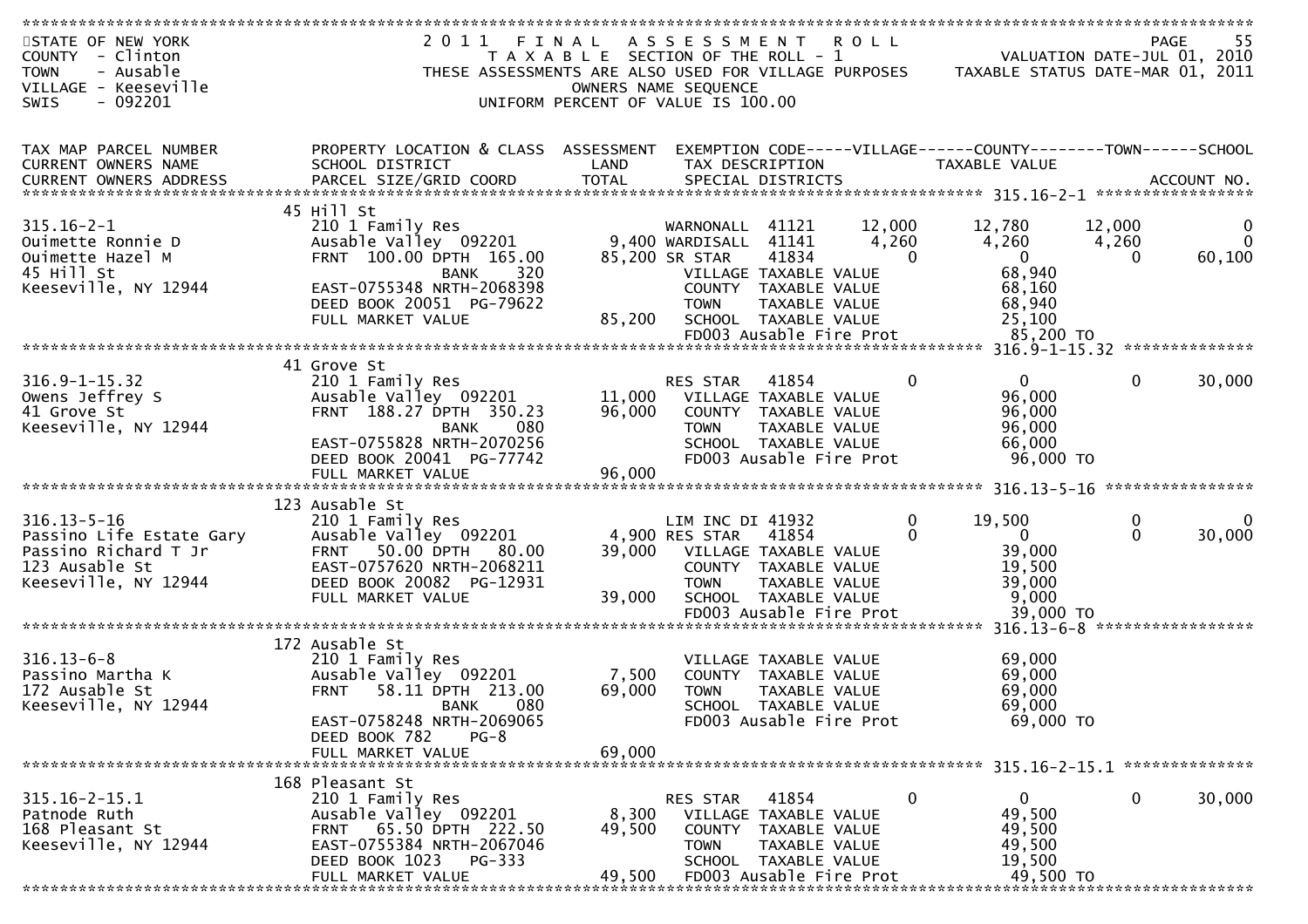| STATE OF NEW YORK<br>COUNTY - Clinton<br>- Ausable<br><b>TOWN</b><br>VILLAGE - Keeseville<br>- 092201<br><b>SWIS</b> | 2011 FINAL                                                                                                                                                                                                    |                           | ASSESSMENT ROLL<br>T A X A B L E SECTION OF THE ROLL - 1<br>THESE ASSESSMENTS ARE ALSO USED FOR VILLAGE PURPOSES<br>OWNERS NAME SEQUENCE<br>UNIFORM PERCENT OF VALUE IS 100.00 |               | VALUATION DATE-JUL 01, 2010<br>TAXABLE STATUS DATE-MAR 01, 2011                     | 56<br><b>PAGE</b> |
|----------------------------------------------------------------------------------------------------------------------|---------------------------------------------------------------------------------------------------------------------------------------------------------------------------------------------------------------|---------------------------|--------------------------------------------------------------------------------------------------------------------------------------------------------------------------------|---------------|-------------------------------------------------------------------------------------|-------------------|
| TAX MAP PARCEL NUMBER<br><b>CURRENT OWNERS NAME</b><br><b>CURRENT OWNERS ADDRESS</b>                                 | PROPERTY LOCATION & CLASS ASSESSMENT<br>SCHOOL DISTRICT                                                                                                                                                       | LAND                      | EXEMPTION CODE-----VILLAGE------COUNTY--------TOWN------SCHOOL<br>TAX DESCRIPTION                                                                                              | TAXABLE VALUE |                                                                                     |                   |
| $315.16 - 2 - 15.2$<br>Patnode Ruth Ann<br>168 Pleasant St<br>Keeseville, NY 12944                                   | 4 Patnode Ln<br>220 2 Family Res<br>Ausable Valley 092201<br>FRNT 78.70 DPTH 76.50<br>EAST-0755531 NRTH-2067104<br>DEED BOOK 567<br>PG-1078                                                                   | 5,300<br>53,400           | VILLAGE TAXABLE VALUE<br>COUNTY TAXABLE VALUE<br>TAXABLE VALUE<br><b>TOWN</b><br>SCHOOL TAXABLE VALUE<br>FD003 Ausable Fire Prot                                               |               | 53,400<br>53,400<br>53,400<br>53,400<br>53,400 TO                                   |                   |
| $315.12 - 2 - 5$<br>Payette Christopher J<br>Payette Maxine<br>25 Basket Ave<br>Keeseville, NY 12944                 | 25 Basket Ave<br>210 1 Family Res<br>Ausable Valley 092201<br>Oakwood Pk Sub Lot 5<br>FRNT 102.00 DPTH 150.00<br>- 110<br>BANK<br>EAST-0754568 NRTH-2070041<br>DEED BOOK 960<br>$PG-125$<br>FULL MARKET VALUE | 169,000<br>169,000        | 41854<br>RES STAR<br>9,100 VILLAGE TAXABLE VALUE<br>COUNTY TAXABLE VALUE<br><b>TOWN</b><br><b>TAXABLE VALUE</b><br>SCHOOL TAXABLE VALUE<br>FD003 Ausable Fire Prot             | $\mathbf{0}$  | 0<br>$\mathbf{0}$<br>169,000<br>169,000<br>169,000<br>139,000<br>169,000 TO         | 30,000            |
| $315.16 - 1 - 16.22$<br>Perales Eddie<br>Perales Patricia<br>24 School St<br>Keeseville, NY 12944                    | 24 School St<br>210 1 Family Res<br>Ausable Valley 092201<br>Sub Map 23 Pg 25 Lot 2<br>FRNT 82.00 DPTH 150.00<br>080<br>BANK<br>EAST-0754614 NRTH-2069083<br>DEED BOOK 98001 PG-06516                         | 79,500                    | RES STAR<br>41854<br>8,300 VILLAGE TAXABLE VALUE<br>COUNTY TAXABLE VALUE<br>TAXABLE VALUE<br><b>TOWN</b><br>SCHOOL TAXABLE VALUE<br>FD003 Ausable Fire Prot                    | $\mathbf{0}$  | $\overline{0}$<br>$\mathbf{0}$<br>79,500<br>79,500<br>79,500<br>49,500<br>79,500 TO | 30,000            |
|                                                                                                                      | FULL MARKET VALUE                                                                                                                                                                                             | 79,500                    |                                                                                                                                                                                |               |                                                                                     | ***************** |
| $315.12 - 1 - 9$<br>Person Nancy<br>1849 Main St<br>Keeseville, NY 12944                                             | 1849 Main St<br>210 1 Family Res<br>Ausable Valley 092201<br>FRNT 76.00 DPTH 230.00<br>EAST-0755598 NRTH-2069563<br>DEED BOOK 20061 PG-92783<br>FULL MARKET VALUE                                             | 8,900<br>53,000<br>53,000 | VILLAGE TAXABLE VALUE<br>COUNTY TAXABLE VALUE<br>TAXABLE VALUE<br><b>TOWN</b><br>SCHOOL TAXABLE VALUE<br>FD003 Ausable Fire Prot                                               |               | 53,000<br>53,000<br>53,000<br>53,000<br>53,000 TO                                   |                   |
|                                                                                                                      | 136 Pleasant St                                                                                                                                                                                               |                           |                                                                                                                                                                                |               |                                                                                     |                   |
| $316.13 - 2 - 27$<br>Peryea Jessica L<br>136 Pleasant St<br>Keeseville, NY 12944                                     | 210 1 Family Res<br>Ausable Valley 092201<br>FRNT 120.00 DPTH 212.00<br>EAST-0756166 NRTH-2067232<br>DEED BOOK 20082 PG-13074<br>FULL MARKET VALUE                                                            | 9,900<br>84,000<br>84,000 | RES STAR<br>41854<br>VILLAGE TAXABLE VALUE<br><b>COUNTY</b><br>TAXABLE VALUE<br>TAXABLE VALUE<br><b>TOWN</b><br>SCHOOL TAXABLE VALUE<br>FD003 Ausable Fire Prot                | 0             | 0<br>$\mathbf 0$<br>84,000<br>84,000<br>84,000<br>54,000<br>84,000 TO               | 30,000            |
| STATE OF NEW YORK                                                                                                    | 2011                                                                                                                                                                                                          | FINAL                     | A S S E S S M E N T<br><b>ROLL</b>                                                                                                                                             |               |                                                                                     | -57<br>PAGE       |
| COUNTY - Clinton                                                                                                     |                                                                                                                                                                                                               |                           | T A X A B L E SECTION OF THE ROLL - 1                                                                                                                                          |               | VALUATION DATE-JUL 01, 2010                                                         |                   |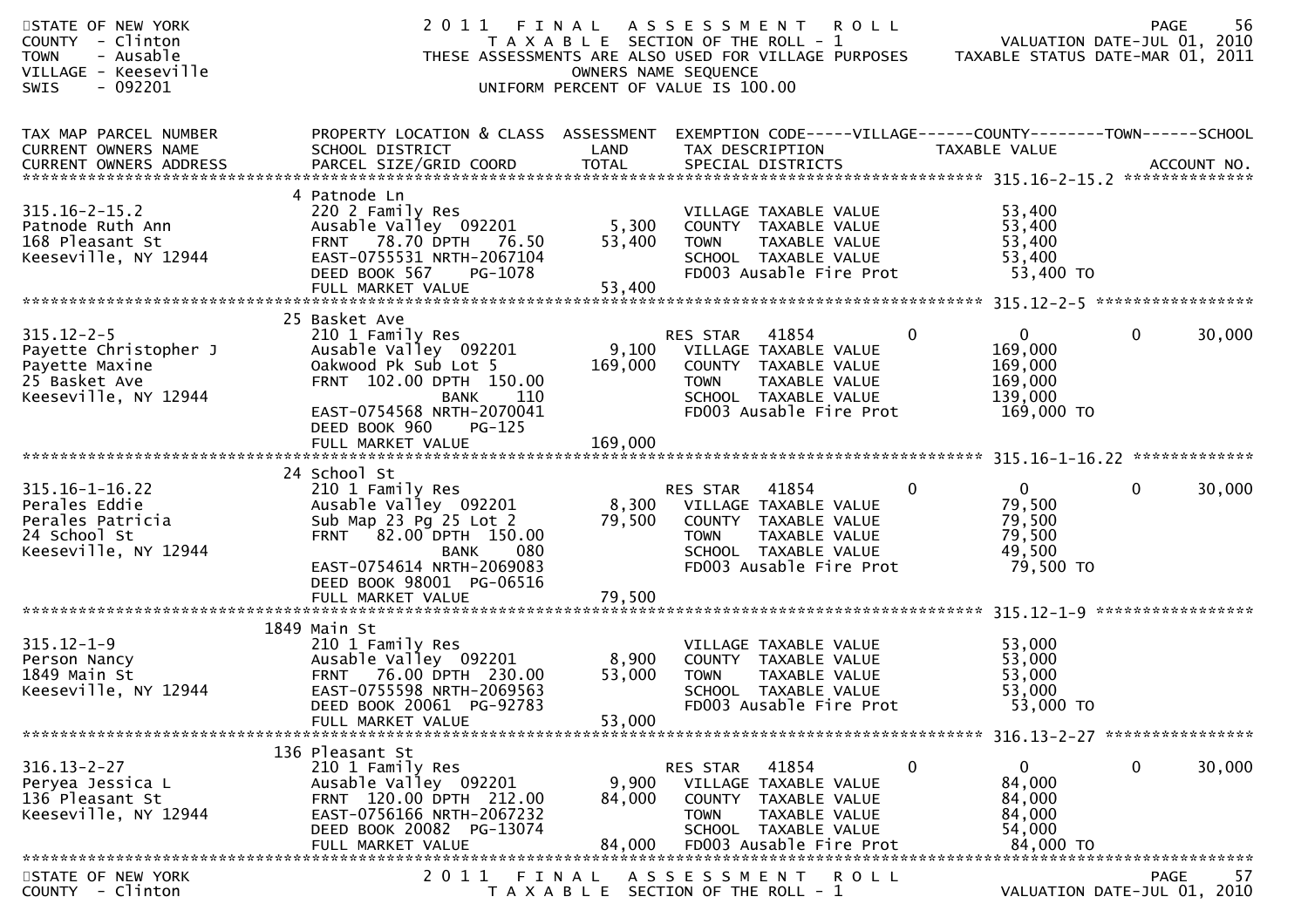| <b>TOWN</b><br>- Ausable<br>VILLAGE - Keeseville<br>$-092201$<br>SWIS                                          |                                                                                                                                                                                                 |                            | THESE ASSESSMENTS ARE ALSO USED FOR VILLAGE PURPOSES<br>OWNERS NAME SEQUENCE<br>UNIFORM PERCENT OF VALUE IS 100.00                                              |                                                                        | TAXABLE STATUS DATE-MAR 01, 2011                                                     |
|----------------------------------------------------------------------------------------------------------------|-------------------------------------------------------------------------------------------------------------------------------------------------------------------------------------------------|----------------------------|-----------------------------------------------------------------------------------------------------------------------------------------------------------------|------------------------------------------------------------------------|--------------------------------------------------------------------------------------|
| TAX MAP PARCEL NUMBER<br><b>CURRENT OWNERS NAME</b><br>CURRENT OWNERS ADDRESS                                  | PROPERTY LOCATION & CLASS ASSESSMENT<br>SCHOOL DISTRICT                                                                                                                                         | LAND                       | EXEMPTION CODE-----VILLAGE------COUNTY--------TOWN------SCHOOL<br>TAX DESCRIPTION                                                                               | TAXABLE VALUE                                                          |                                                                                      |
| $316.13 - 2 - 33$<br>Phillips Albert A<br>Phillips Karen<br>54 Elm St<br>Plattsburgh, NY 12901-5262            | 152 Pleasant St<br>210 1 Family Res<br>Ausable Valley 092201<br>Lot 17 Pl 12000 Al<br>FRNT 81.00 DPTH 125.00<br>EAST-0755751 NRTH-2067100<br>DEED BOOK 976<br>PG-249                            | 7,700<br>55,000            | VILLAGE TAXABLE VALUE<br>COUNTY TAXABLE VALUE<br><b>TOWN</b><br>TAXABLE VALUE<br>SCHOOL TAXABLE VALUE<br>FD003 Ausable Fire Prot                                | 55,000<br>55,000<br>55,000<br>55,000<br>55,000 TO                      |                                                                                      |
| $316.17 - 1 - 20$<br>Phillips Karen G<br>Ocwen Fed Bank/Barb Wilson<br>12650 Ingenuity Dr<br>Orlando, FL 32826 | 39 Ausable St<br>210 1 Family Res<br>Ausable Valley 092201<br>66.00 DPTH 155.00<br><b>FRNT</b><br>080<br><b>BANK</b><br>EAST-0756423 NRTH-2066794<br>DEED BOOK 1001 PG-339                      | 6,800<br>52,700            | VILLAGE TAXABLE VALUE<br>COUNTY TAXABLE VALUE<br>TAXABLE VALUE<br><b>TOWN</b><br>SCHOOL TAXABLE VALUE<br>FD003 Ausable Fire Prot                                | 52,700<br>52,700<br>52,700<br>52,700<br>52,700 TO                      |                                                                                      |
|                                                                                                                |                                                                                                                                                                                                 |                            |                                                                                                                                                                 |                                                                        |                                                                                      |
| $315.16 - 1 - 7$<br>Picard Bruce J<br>Picard Susan R<br>77 Liberty St<br>Keeseville, NY 12944                  | 77 Liberty St<br>210 1 Family Res<br>Ausable Valley 092201<br>Lot 16 Pl 12000 Al<br>FRNT 141.00 DPTH 147.00<br>EAST-0756334 NRTH-2068737<br>DEED BOOK 729<br><b>PG-206</b><br>FULL MARKET VALUE | 98,000<br>98,000           | 41854<br>RES STAR<br>8,300 VILLAGE TAXABLE VALUE<br>COUNTY TAXABLE VALUE<br>TAXABLE VALUE<br><b>TOWN</b><br>SCHOOL TAXABLE VALUE<br>FD003 Ausable Fire Prot     | 0<br>0<br>98,000<br>98,000<br>98,000<br>68,000<br>98,000 TO            | 30,000<br>0                                                                          |
|                                                                                                                | 59 Pine St                                                                                                                                                                                      |                            |                                                                                                                                                                 |                                                                        |                                                                                      |
| $315.16 - 3 - 5.1$<br>Place Life Estate Thelma A<br>Douglas Sandra L<br>59 Pine St<br>Keeseville, NY 12944     | 210 1 Family Res<br>Ausable Valley 092201<br>Survey Bk 10 Page 130<br>FRNT 125.79 DPTH 90.95<br>EAST-0754979 NRTH-2068363<br>DEED BOOK 20112 PG-37936<br>FULL MARKET VALUE                      | 7,600<br>77,000<br>77,000  | 41834<br>SR STAR<br>VILLAGE TAXABLE VALUE<br>COUNTY TAXABLE VALUE<br><b>TOWN</b><br>TAXABLE VALUE<br>SCHOOL TAXABLE VALUE<br>FD003 Ausable Fire Prot            | $\mathbf{0}$<br>0<br>77,000<br>77,000<br>77,000<br>16,900<br>77,000 TO | $\mathbf{0}$<br>60,100                                                               |
|                                                                                                                | 38 Grove St                                                                                                                                                                                     |                            |                                                                                                                                                                 |                                                                        |                                                                                      |
| $316.9 - 2 - 2$<br>Pliscofsky Diane L<br>Pliscofsky Vincent A<br>38 Grove St<br>Keeseville, NY 12944           | 210 1 Family Res<br>Ausable Valley 092201<br>FRNT 137.80 DPTH 252.00<br>EAST-0756335 NRTH-2070251<br>DEED BOOK 98001 PG-04642<br>FULL MARKET VALUE                                              | 10,500<br>62,000<br>62,000 | 41854<br>RES STAR<br>VILLAGE TAXABLE VALUE<br><b>COUNTY</b><br>TAXABLE VALUE<br><b>TOWN</b><br>TAXABLE VALUE<br>SCHOOL TAXABLE VALUE<br>FD003 Ausable Fire Prot | $\mathbf{0}$<br>0<br>62,000<br>62,000<br>62,000<br>32,000<br>62,000 TO | $\mathbf 0$<br>30,000                                                                |
| STATE OF NEW YORK<br>- Clinton<br><b>COUNTY</b><br>- Ausable<br><b>TOWN</b><br>VILLAGE - Keeseville            | 2 0 1 1                                                                                                                                                                                         | FINAL                      | A S S E S S M E N T<br><b>ROLL</b><br>T A X A B L E SECTION OF THE ROLL - 1<br>THESE ASSESSMENTS ARE ALSO USED FOR VILLAGE PURPOSES<br>OWNERS NAME SEQUENCE     |                                                                        | 58<br><b>PAGE</b><br>VALUATION DATE-JUL 01, 2010<br>TAXABLE STATUS DATE-MAR 01, 2011 |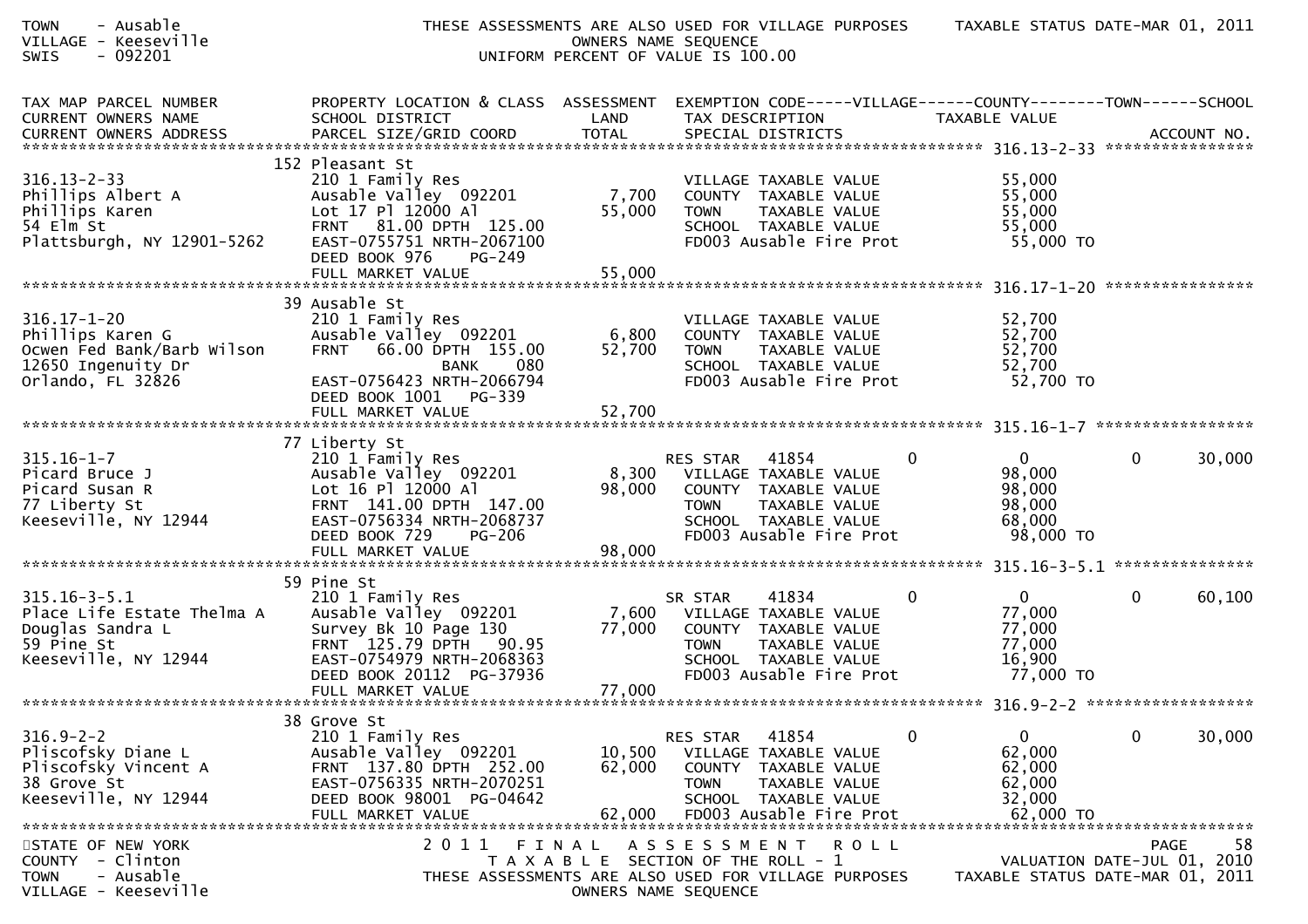## SWIS - 092201 CONTROLLER UNIFORM PERCENT OF VALUE IS 100.00

| TAX MAP PARCEL NUMBER<br><b>CURRENT OWNERS NAME</b>                                             | PROPERTY LOCATION & CLASS ASSESSMENT<br>SCHOOL DISTRICT                                                                                                                       | LAND                                                                        |                                                   | TAX DESCRIPTION                                                                                                                   |             |               | EXEMPTION CODE-----VILLAGE------COUNTY--------TOWN------SCHOOL<br>TAXABLE VALUE |               |             |
|-------------------------------------------------------------------------------------------------|-------------------------------------------------------------------------------------------------------------------------------------------------------------------------------|-----------------------------------------------------------------------------|---------------------------------------------------|-----------------------------------------------------------------------------------------------------------------------------------|-------------|---------------|---------------------------------------------------------------------------------|---------------|-------------|
| $316.13 - 5 - 9.1$<br>Porter Anne E<br>PO Box 90<br>Port Kent, NY 12975                         | Ausable St<br>311 Res vac land<br>Ausable Valley 092201<br>FRNT 124.08 DPTH 115.00<br>EAST-0757722 NRTH-2068624<br>DEED BOOK 20031 PG-57398<br>FULL MARKET VALUE              | 7,100<br>7,100<br>7,100                                                     | <b>TOWN</b>                                       | VILLAGE TAXABLE VALUE<br>COUNTY TAXABLE VALUE<br>TAXABLE VALUE<br>SCHOOL TAXABLE VALUE<br>FD003 Ausable Fire Prot                 |             |               | 7,100<br>7,100<br>7,100<br>7,100<br>7,100 TO                                    |               |             |
|                                                                                                 | 43 Liberty St                                                                                                                                                                 |                                                                             |                                                   |                                                                                                                                   |             |               |                                                                                 |               |             |
| $316.13 - 2 - 16$<br>Pray Brian<br>43 Liberty St<br>Keeseville, NY 12944-1123                   | 210 1 Family Res<br>Ausable Valley 092201<br>92.00 DPTH 170.00<br><b>FRNT</b><br>EAST-0756766 NRTH-2067957<br>DEED BOOK 20011 PG-31848<br>FULL MARKET VALUE                   | 58,800<br>58,800                                                            | LIM INC DI 41932<br>9,100 RES STAR<br><b>TOWN</b> | 41854<br>VILLAGE TAXABLE VALUE<br>COUNTY TAXABLE VALUE<br>TAXABLE VALUE<br>SCHOOL TAXABLE VALUE<br>FD003 Ausable Fire Prot        |             | 0<br>$\Omega$ | 29,400<br>$\mathbf{0}$<br>58,800<br>29,400<br>58,800<br>28,800<br>58,800 TO     | 0<br>$\Omega$ | 0<br>30,000 |
|                                                                                                 |                                                                                                                                                                               |                                                                             |                                                   |                                                                                                                                   |             |               |                                                                                 |               |             |
| $316.9 - 1 - 15.31$<br>Pray Cindy L<br>PO Box 291<br>Keeseville, NY 12944                       | 39 Grove St<br>270 Mfg housing<br>Ausable Valley 092201<br>FRNT 130.87 DPTH 210.00<br>EAST-0756053 NRTH-2070284<br>DEED BOOK 20031 PG-54933<br>FULL MARKET VALUE              | 10,600<br>46,000<br>46,000                                                  | <b>RES STAR</b><br><b>TOWN</b>                    | 41854<br>VILLAGE TAXABLE VALUE<br>COUNTY TAXABLE VALUE<br><b>TAXABLE VALUE</b><br>SCHOOL TAXABLE VALUE<br>FD003 Ausable Fire Prot |             | $\Omega$      | $\Omega$<br>46,000<br>46,000<br>46,000<br>16,000<br>46,000 TO                   | $\mathbf 0$   | 30,000      |
|                                                                                                 | 39 Grove St                                                                                                                                                                   |                                                                             |                                                   |                                                                                                                                   |             |               |                                                                                 |               |             |
| $316.9 - 1 - 15.1$<br>Pray Ronald B<br>Pray Margaret<br>105 Grove St<br>Keeseville, NY 12944    | 311 Res vac land<br>Ausable Valley 092201<br>Survey Bk 13 Pg 143<br>1.40<br><b>ACRES</b><br>EAST-0755836 NRTH-2070392<br>DEED BOOK 677<br>PG-191                              | 6,400<br>6,400                                                              | <b>TOWN</b>                                       | VILLAGE TAXABLE VALUE<br>COUNTY TAXABLE VALUE<br>TAXABLE VALUE<br>SCHOOL TAXABLE VALUE<br>FD003 Ausable Fire Prot                 |             |               | 6,400<br>6,400<br>6,400<br>6,400<br>6,400 ТО                                    |               |             |
|                                                                                                 | FULL MARKET VALUE                                                                                                                                                             | 6,400                                                                       |                                                   |                                                                                                                                   |             |               |                                                                                 |               |             |
| $315.20 - 1 - 11$<br>Pray Russell R<br>PO Box 45<br>Keeseville, NY 12944<br>STATE OF NEW YORK   | 187 Pleasant St<br>$485 > 1$ use sm bld<br>Ausable Valley 092201<br>1.00<br><b>ACRES</b><br>EAST-0755068 NRTH-2066552<br>DEED BOOK 788<br>PG-147<br>FULL MARKET VALUE<br>2011 | 11,000<br>139,800<br>139,800<br>FINAL                                       | <b>TOWN</b><br>A S S E S S M E N T                | VILLAGE TAXABLE VALUE<br>COUNTY TAXABLE VALUE<br>TAXABLE VALUE<br>SCHOOL TAXABLE VALUE<br>FD003 Ausable Fire Prot                 | <b>ROLL</b> |               | 139,800<br>139,800<br>139,800<br>139,800<br>139,800 TO                          | PAGE          | 59          |
| COUNTY - Clinton<br><b>TOWN</b><br>- Ausable<br>VILLAGE - Keeseville<br>- 092201<br><b>SWIS</b> | THESE ASSESSMENTS ARE ALSO USED FOR VILLAGE PURPOSES                                                                                                                          | T A X A B L E SECTION OF THE ROLL - 1<br>UNIFORM PERCENT OF VALUE IS 100.00 | OWNERS NAME SEQUENCE                              |                                                                                                                                   |             |               | VALUATION DATE-JUL 01, 2010<br>TAXABLE STATUS DATE-MAR 01, 2011                 |               |             |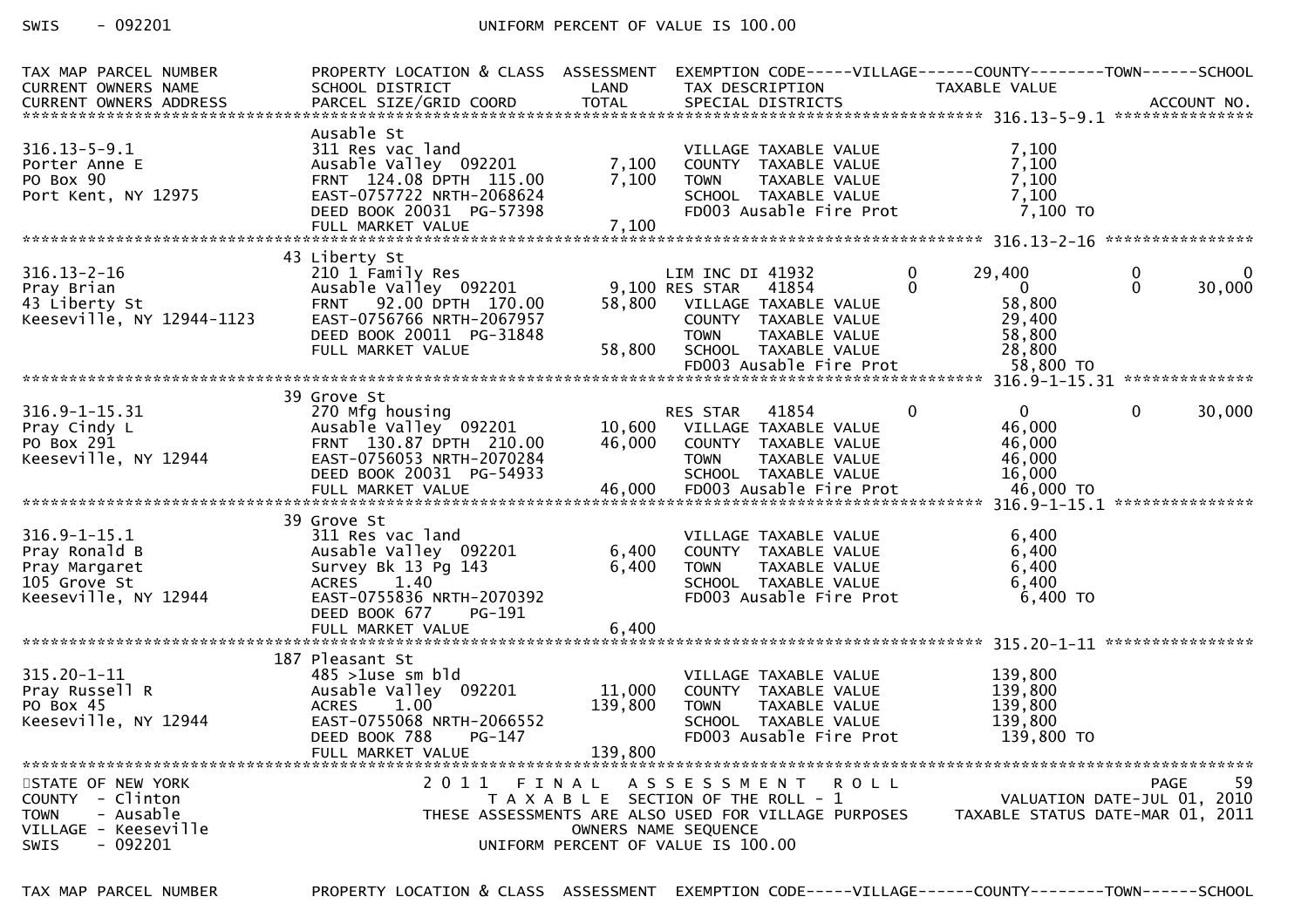| CURRENT OWNERS NAME                       | SCHOOL DISTRICT                                               | LAND                                                       |                              | TAX DESCRIPTION                                 |              | TAXABLE VALUE                    |             |                  |
|-------------------------------------------|---------------------------------------------------------------|------------------------------------------------------------|------------------------------|-------------------------------------------------|--------------|----------------------------------|-------------|------------------|
| CURRENT OWNERS ADDRESS                    | PARCEL SIZE/GRID COORD                                        | <b>TOTAL</b>                                               |                              | SPECIAL DISTRICTS                               |              |                                  |             | ACCOUNT NO.      |
|                                           | 1762 Main St                                                  |                                                            |                              |                                                 |              |                                  |             |                  |
| $316.13 - 5 - 30$                         | 210 1 Family Res                                              |                                                            | <b>RES STAR</b>              | 41854                                           | $\mathbf{0}$ | $\mathbf{0}$                     | 0           | 30,000           |
| Prescott Peter R                          | Ausable Valley 092201                                         | 10,300                                                     |                              | VILLAGE TAXABLE VALUE                           |              | 134,800                          |             |                  |
| Prescott Colleen C<br>1762 Main St        | FRNT 260.00 DPTH 163.00<br>EAST-0757576 NRTH-2068728          | 134,800                                                    | <b>TOWN</b>                  | COUNTY TAXABLE VALUE<br>TAXABLE VALUE           |              | 134,800<br>134,800               |             |                  |
| Keeseville, NY 12944                      | DEED BOOK 513<br>PG-140                                       |                                                            |                              | SCHOOL TAXABLE VALUE                            |              | 104,800                          |             |                  |
|                                           |                                                               |                                                            |                              |                                                 |              |                                  |             |                  |
|                                           |                                                               |                                                            |                              |                                                 |              |                                  |             | **************** |
| $315.16 - 3 - 15$                         | Pine St<br>$314$ Rural vac<10                                 |                                                            |                              | VILLAGE TAXABLE VALUE                           |              | 8,400                            |             |                  |
| Preston Frank                             | Ausable Valley 092201                                         | 8,400                                                      |                              | COUNTY TAXABLE VALUE                            |              | 8,400                            |             |                  |
| 8 Castleton Ave                           | <b>ACRES</b><br>2.50                                          | 8,400                                                      | <b>TOWN</b>                  | TAXABLE VALUE                                   |              | 8,400                            |             |                  |
| East Greenbush, NY 12061                  | EAST-0754716 NRTH-2068002                                     |                                                            |                              | SCHOOL TAXABLE VALUE                            |              | 8,400                            |             |                  |
|                                           | DEED BOOK 520<br>$PG-35$                                      |                                                            |                              | FD003 Ausable Fire Prot                         |              | 8,400 TO                         |             |                  |
|                                           |                                                               |                                                            |                              |                                                 |              |                                  |             |                  |
|                                           | 10 Moore Ln                                                   |                                                            |                              |                                                 |              |                                  |             |                  |
| $316.17 - 3 - 2$                          | 210 1 Family Res                                              |                                                            | RES STAR                     | 41854                                           | $\mathbf 0$  | $\mathbf{0}$                     | 0           | 30,000           |
| Prinsen Richard I                         | Ausable Valley 092201                                         |                                                            | 13,000 VILLAGE TAXABLE VALUE |                                                 |              | 89,000                           |             |                  |
| Prinsen Sherry<br>10 Moore Ln             | 6.90 BANK<br>080<br><b>ACRES</b><br>EAST-0755788 NRTH-2066469 | 89,000                                                     | <b>TOWN</b>                  | COUNTY TAXABLE VALUE<br>TAXABLE VALUE           |              | 89,000<br>89,000                 |             |                  |
| Keeseville, NY 12944                      | DEED BOOK 20061 PG-97325                                      |                                                            |                              | SCHOOL TAXABLE VALUE                            |              | 59,000                           |             |                  |
|                                           | FULL MARKET VALUE                                             | 89,000                                                     |                              | FD003 Ausable Fire Prot                         |              | 89,000 TO                        |             |                  |
|                                           |                                                               |                                                            |                              |                                                 |              |                                  |             |                  |
| $316.17 - 3 - 3$                          | 1 Moore Ln                                                    |                                                            |                              | VILLAGE TAXABLE VALUE                           |              |                                  |             |                  |
| Prinsen Richard J                         | 210 1 Family Res<br>Ausable Valley 092201                     | 8,700                                                      |                              | COUNTY TAXABLE VALUE                            |              | 61,800<br>61,800                 |             |                  |
| Passino Sherry                            | FRNT 132.00 DPTH 140.00                                       | 61,800                                                     | <b>TOWN</b>                  | TAXABLE VALUE                                   |              | 61,800                           |             |                  |
| So Sable St                               | EAST-0756124 NRTH-2066604                                     |                                                            |                              | SCHOOL TAXABLE VALUE                            |              | 61,800                           |             |                  |
| Keeseville, NY 12944                      | DEED BOOK 713<br>PG-130                                       |                                                            |                              | FD003 Ausable Fire Prot                         |              | 61,800 TO                        |             |                  |
|                                           | FULL MARKET VALUE                                             | 61,800                                                     |                              |                                                 |              |                                  |             | **************** |
|                                           | 23 Pine St                                                    |                                                            |                              |                                                 |              |                                  |             |                  |
| $315.16 - 3 - 13$                         | 449 Other Storag                                              |                                                            |                              | VILLAGE TAXABLE VALUE                           |              | 100,000                          |             |                  |
| Propane Continental Inc                   | Ausable Valley 092201                                         | 12,100                                                     |                              | COUNTY TAXABLE VALUE                            |              | 100,000                          |             |                  |
| Attn: Atten Tax Dept                      | 1.10<br><b>ACRES</b>                                          | 100,000                                                    | <b>TOWN</b>                  | TAXABLE VALUE                                   |              | 100,000<br>100,000               |             |                  |
| PO Box 6789<br>Helena, MT 59604           | EAST-0754994 NRTH-2067454<br>DEED BOOK 98001 PG-02624         |                                                            |                              | SCHOOL TAXABLE VALUE<br>FD003 Ausable Fire Prot |              | 100,000 TO                       |             |                  |
|                                           | FULL MARKET VALUE                                             | 100,000                                                    |                              |                                                 |              |                                  |             |                  |
|                                           |                                                               |                                                            |                              |                                                 |              |                                  |             |                  |
| $316.10 - 1 - 1$                          | 1803 Rt 9<br>441 Fuel Store&D                                 |                                                            |                              | VILLAGE TAXABLE VALUE                           |              | 83,200                           |             |                  |
| Propane Continental Inc                   | Ausable Valley 092201                                         | 11,000                                                     |                              | COUNTY TAXABLE VALUE                            |              | 83,200                           |             |                  |
| Attn: Atten Tax Dept                      | 1.00<br><b>ACRES</b>                                          | 83,200                                                     | <b>TOWN</b>                  | TAXABLE VALUE                                   |              | 83,200                           |             |                  |
| PO Box 6789                               | EAST-0758801 NRTH-2069650                                     |                                                            |                              | SCHOOL TAXABLE VALUE                            |              | 83,200                           |             |                  |
| Helena, MT 59604                          | DEED BOOK 98001 PG-02624                                      |                                                            |                              | FD003 Ausable Fire Prot                         |              | 83,200 TO                        |             |                  |
|                                           | FULL MARKET VALUE                                             | 83,200                                                     |                              |                                                 |              |                                  |             |                  |
| STATE OF NEW YORK                         | 2011                                                          | FINAL ASSESSMENT ROLL                                      |                              |                                                 |              |                                  | <b>PAGE</b> | 60               |
| COUNTY - Clinton                          |                                                               | T A X A B L E SECTION OF THE ROLL - 1                      |                              |                                                 |              | VALUATION DATE-JUL 01, 2010      |             |                  |
| - Ausable<br><b>TOWN</b>                  | THESE ASSESSMENTS ARE ALSO USED FOR VILLAGE PURPOSES          |                                                            |                              |                                                 |              | TAXABLE STATUS DATE-MAR 01, 2011 |             |                  |
| VILLAGE - Keeseville<br>$-092201$<br>SWIS |                                                               | OWNERS NAME SEQUENCE<br>UNIFORM PERCENT OF VALUE IS 100.00 |                              |                                                 |              |                                  |             |                  |
|                                           |                                                               |                                                            |                              |                                                 |              |                                  |             |                  |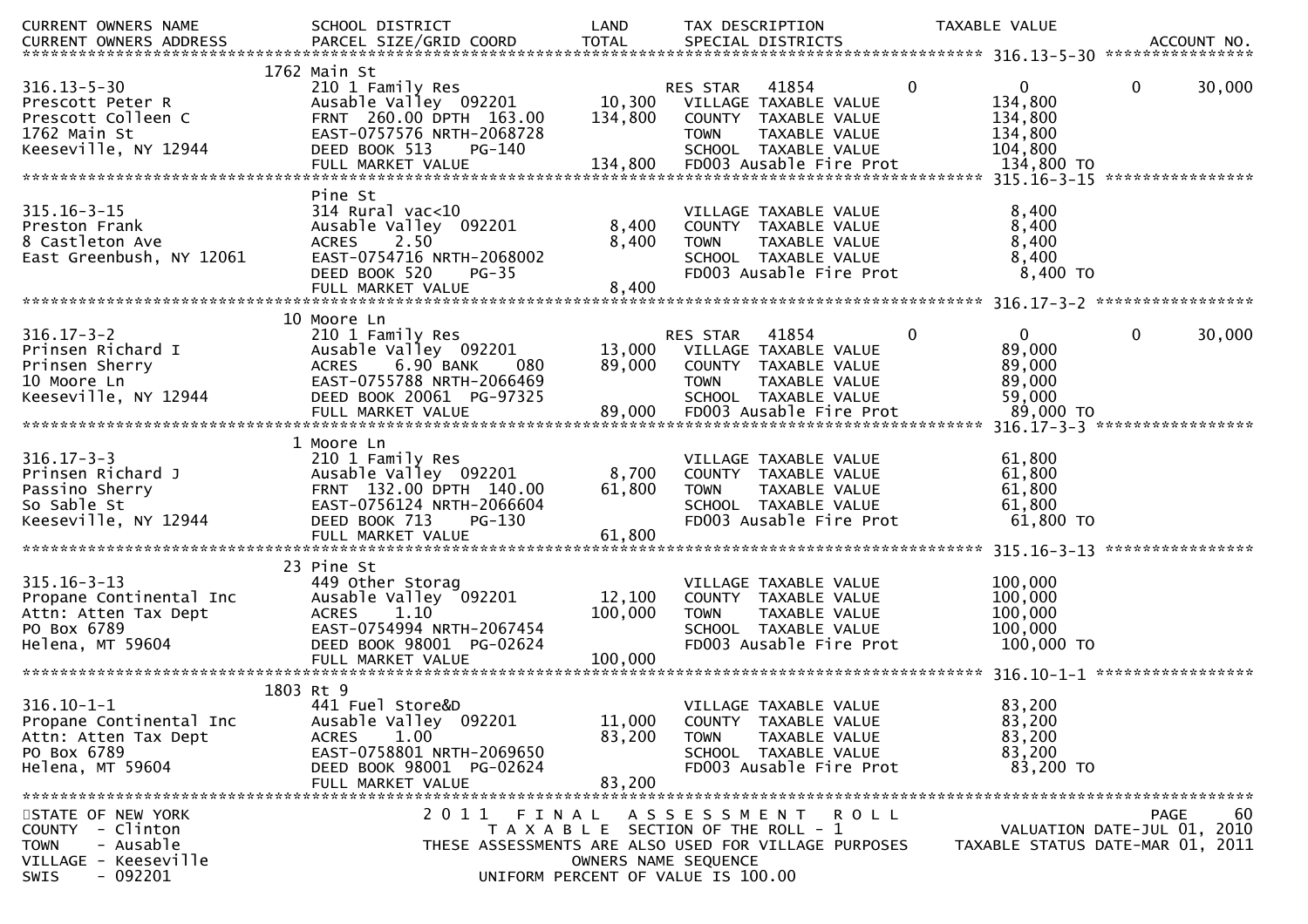| TAX MAP PARCEL NUMBER                                   | PROPERTY LOCATION & CLASS ASSESSMENT                 |                                       |                                    |                         |                         | EXEMPTION CODE-----VILLAGE------COUNTY--------TOWN------SCHOOL |                    |                             |
|---------------------------------------------------------|------------------------------------------------------|---------------------------------------|------------------------------------|-------------------------|-------------------------|----------------------------------------------------------------|--------------------|-----------------------------|
| CURRENT OWNERS NAME                                     | SCHOOL DISTRICT                                      | LAND                                  | TAX DESCRIPTION                    |                         |                         | TAXABLE VALUE                                                  |                    |                             |
|                                                         |                                                      |                                       |                                    |                         |                         |                                                                |                    |                             |
|                                                         | 1750 Main St                                         |                                       |                                    |                         |                         |                                                                |                    |                             |
| $316.13 - 5 - 10$                                       | 482 Det row bldg                                     |                                       |                                    | VILLAGE TAXABLE VALUE   |                         | 85,000                                                         |                    |                             |
| Propane Continental Inc                                 | Ausable Valley 092201                                | 9,400                                 | COUNTY TAXABLE VALUE               |                         |                         | 85,000                                                         |                    |                             |
|                                                         | FRNT 208.00 DPTH 60.00                               | 85,000                                | <b>TOWN</b>                        | TAXABLE VALUE           |                         | 85,000                                                         |                    |                             |
| Attn: Atten Tax Dept<br>PO Box 6789<br>Helena  MT 59604 | EAST-0757746 NRTH-2068449                            |                                       |                                    | SCHOOL TAXABLE VALUE    |                         | 85,000                                                         |                    |                             |
| Helena, MT 59604                                        | DEED BOOK 98001 PG-02624                             |                                       |                                    |                         | FD003 Ausable Fire Prot | 85,000 TO                                                      |                    |                             |
|                                                         |                                                      |                                       |                                    |                         |                         |                                                                |                    |                             |
|                                                         |                                                      |                                       |                                    |                         |                         |                                                                |                    |                             |
|                                                         | 39 Basket Ave                                        |                                       |                                    |                         |                         |                                                                |                    |                             |
| $315.12 - 2 - 8$                                        | 210 1 Family Res                                     |                                       | WARNONALL 41121                    |                         | 12,000                  | 14,865                                                         | 12,000             | $\mathbf 0$                 |
| Ptaszynski Linda E                                      | Ausable valley $092201$<br>Lot 16 Pl 16000 Loc       |                                       | 12,700 WARDISALL 41141             |                         | 4,955<br>$\Omega$       | 4,955                                                          | 4,955              | $\overline{0}$              |
| 39 Basket Ave<br>Keeseville, NY 12944                   | FRNT 85.65 DPTH 150.39                               |                                       | 99,100 AGED - ALL 41800<br>SR STAR | 41834                   | $\Omega$                | 39,640<br>$\overline{0}$                                       | 41,073<br>$\Omega$ | 49,550<br>49,550            |
|                                                         | 080<br><b>BANK</b>                                   |                                       | VILLAGE TAXABLE VALUE              |                         |                         | 82,145                                                         |                    |                             |
|                                                         | EAST-0754240 NRTH-2069972                            |                                       | COUNTY TAXABLE VALUE               |                         |                         | 39,640                                                         |                    |                             |
|                                                         | DEED BOOK 928<br>PG-194                              |                                       | <b>TOWN</b>                        | TAXABLE VALUE           |                         | 41,072                                                         |                    |                             |
|                                                         | FULL MARKET VALUE                                    | 99,100                                | SCHOOL TAXABLE VALUE               |                         |                         | $\Omega$                                                       |                    |                             |
|                                                         |                                                      |                                       |                                    |                         |                         |                                                                |                    |                             |
|                                                         |                                                      |                                       |                                    |                         |                         |                                                                |                    |                             |
|                                                         | 35 Liberty St                                        |                                       |                                    |                         |                         |                                                                |                    |                             |
| $316.13 - 2 - 18$                                       | 210 1 Family Res                                     |                                       | RES STAR                           | 41854                   | 0                       | $\mathbf{0}$                                                   | $\mathbf{0}$       | 30,000                      |
| Purick Keith L                                          | Ausable Valley 092201                                |                                       | 7,800 VILLAGE TAXABLE VALUE        |                         |                         | 109,800                                                        |                    |                             |
| 35 Liberty St                                           | FRNT 142.00 DPTH 170.00                              | 109,800                               | COUNTY TAXABLE VALUE               |                         |                         | 109,800                                                        |                    |                             |
| Keeseville, NY 12944                                    | <b>BANK</b><br>320                                   |                                       | <b>TOWN</b>                        | TAXABLE VALUE           |                         | 109,800                                                        |                    |                             |
|                                                         | EAST-0756870 NRTH-2067760                            |                                       |                                    | SCHOOL TAXABLE VALUE    |                         | 79,800                                                         |                    |                             |
|                                                         | DEED BOOK 20061 PG-91888                             |                                       |                                    |                         | FD003 Ausable Fire Prot | 109,800 TO                                                     |                    |                             |
|                                                         | FULL MARKET VALUE                                    | 109,800                               |                                    |                         |                         |                                                                |                    |                             |
|                                                         | 14 Grove St                                          |                                       |                                    |                         |                         |                                                                |                    |                             |
| $316.9 - 2 - 11$                                        | 210 1 Family Res                                     |                                       |                                    | VILLAGE TAXABLE VALUE   |                         | 47,600                                                         |                    |                             |
| Rabideau Christopher                                    | Ausable Valley 092201                                | 8,100                                 | COUNTY TAXABLE VALUE               |                         |                         | 47,600                                                         |                    |                             |
| Rabideau Ruthanne                                       | FRNT 55.50 DPTH 345.00                               | 47,600                                | <b>TOWN</b>                        | TAXABLE VALUE           |                         | 47,600                                                         |                    |                             |
| 14 Grove St                                             | EAST-0756280 NRTH-2069606                            |                                       |                                    | SCHOOL TAXABLE VALUE    |                         | 47,600                                                         |                    |                             |
| Keeseville, NY 12944                                    | DEED BOOK 20072 PG-5638                              |                                       |                                    |                         | FD003 Ausable Fire Prot | 47,600 TO                                                      |                    |                             |
|                                                         | FULL MARKET VALUE                                    | 47,600                                |                                    |                         |                         |                                                                |                    |                             |
|                                                         |                                                      |                                       |                                    |                         |                         |                                                                |                    |                             |
|                                                         | 116 Pleasant St                                      |                                       |                                    |                         |                         |                                                                |                    |                             |
| $316.13 - 2 - 24$                                       | 210 1 Family Res                                     |                                       |                                    | VILLAGE TAXABLE VALUE   |                         | 57,300                                                         |                    |                             |
| Rabideau Wayne                                          | Ausable Valley 092201                                | 8,600                                 | COUNTY TAXABLE VALUE               |                         |                         | 57,300                                                         |                    |                             |
| 1612C Front St                                          | FRNT 60.00 DPTH 442.00                               | 57,300                                | <b>TOWN</b>                        | TAXABLE VALUE           |                         | 57,300                                                         |                    |                             |
| Keeseville, NY 12944                                    | EAST-0756471 NRTH-2067391                            |                                       |                                    | SCHOOL TAXABLE VALUE    |                         | 57,300                                                         |                    |                             |
|                                                         | DEED BOOK 20072 PG-11847<br>FULL MARKET VALUE        | 57,300                                |                                    | FD003 Ausable Fire Prot |                         | 57,300 TO                                                      |                    |                             |
|                                                         |                                                      |                                       |                                    |                         |                         |                                                                |                    |                             |
| STATE OF NEW YORK                                       | 2011 FINAL                                           |                                       | A S S E S S M E N T R O L L        |                         |                         |                                                                |                    | 61<br>PAGE                  |
| COUNTY - Clinton                                        |                                                      | T A X A B L E SECTION OF THE ROLL - 1 |                                    |                         |                         |                                                                |                    | VALUATION DATE-JUL 01, 2010 |
| <b>TOWN</b><br>- Ausable                                | THESE ASSESSMENTS ARE ALSO USED FOR VILLAGE PURPOSES |                                       |                                    |                         |                         | TAXABLE STATUS DATE-MAR 01, 2011                               |                    |                             |
| VILLAGE - Keeseville                                    |                                                      |                                       | OWNERS NAME SEQUENCE               |                         |                         |                                                                |                    |                             |
| $-092201$<br>SWIS                                       |                                                      | UNIFORM PERCENT OF VALUE IS 100.00    |                                    |                         |                         |                                                                |                    |                             |
|                                                         |                                                      |                                       |                                    |                         |                         |                                                                |                    |                             |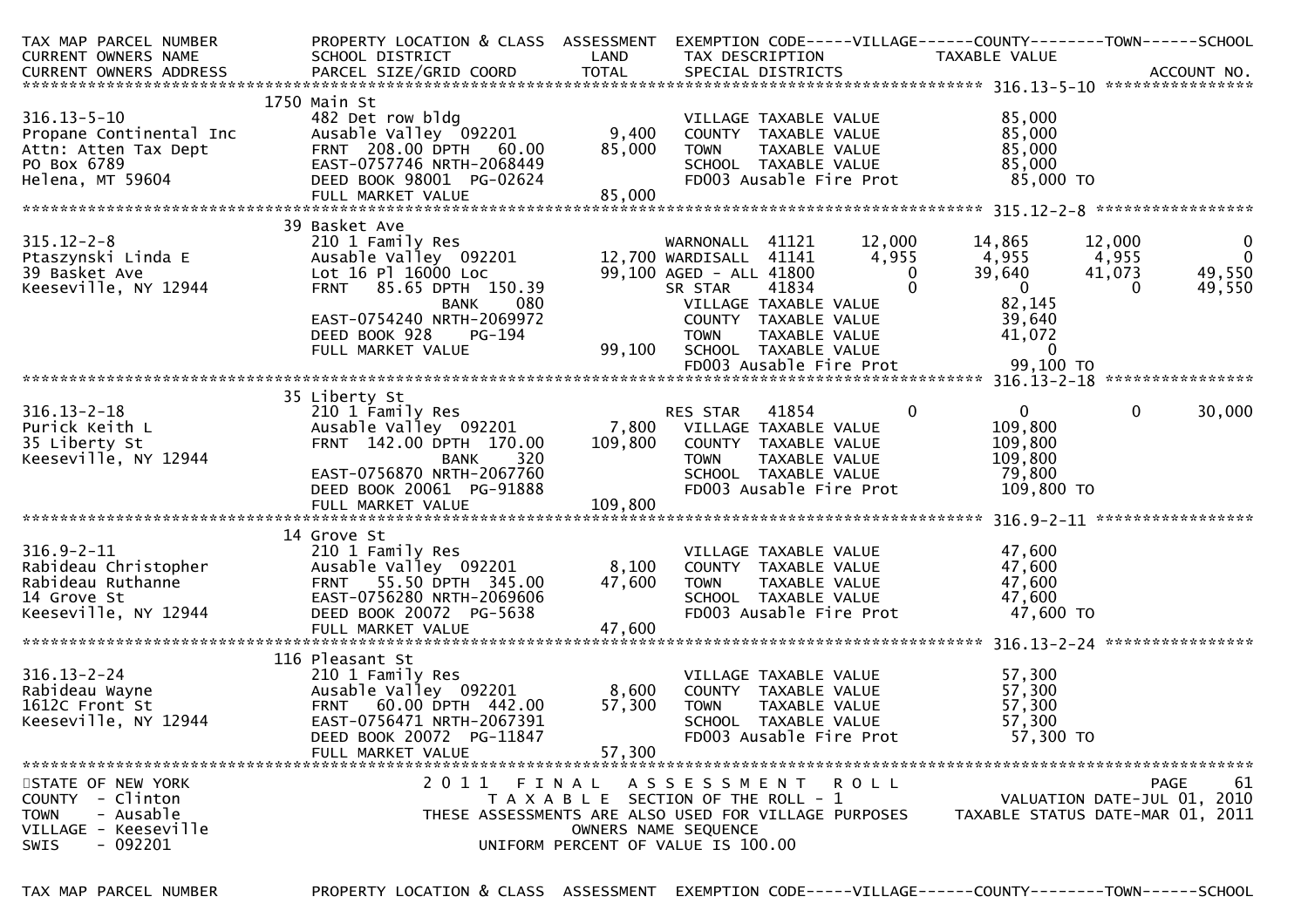| CURRENT OWNERS NAME<br><b>CURRENT OWNERS ADDRESS</b>                                                           | SCHOOL DISTRICT                                                                                                                                                    | LAND                                                                                 | TAX DESCRIPTION                                                             |                                                                                                                            |                      | TAXABLE VALUE                                                       | ACCOUNT NO.<br>******************                                                    |
|----------------------------------------------------------------------------------------------------------------|--------------------------------------------------------------------------------------------------------------------------------------------------------------------|--------------------------------------------------------------------------------------|-----------------------------------------------------------------------------|----------------------------------------------------------------------------------------------------------------------------|----------------------|---------------------------------------------------------------------|--------------------------------------------------------------------------------------|
| $315.16 - 2 - 6$<br>Rata Alexander Jr<br>Rata Lynn<br>935 Green St<br>Ausable Forks, NY 12912-4712             | 25 Jackson St<br>210 1 Family Res<br>Ausable Valley 092201<br>FRNT 90.00 DPTH 160.00<br>EAST-0755492 NRTH-2067629<br>DEED BOOK 20001 PG-18779<br>FULL MARKET VALUE | 8,800<br>65,300<br>65,300                                                            | <b>TOWN</b>                                                                 | VILLAGE TAXABLE VALUE<br>COUNTY TAXABLE VALUE<br>TAXABLE VALUE<br>SCHOOL TAXABLE VALUE<br>FD003 Ausable Fire Prot          |                      | 65,300<br>65,300<br>65,300<br>65,300<br>65,300 TO                   |                                                                                      |
|                                                                                                                | 57 Cedar Ct                                                                                                                                                        |                                                                                      |                                                                             |                                                                                                                            |                      |                                                                     |                                                                                      |
| $316.13 - 1 - 7$<br>Raynor Clarence L<br>Raynor Glenda C<br>57 Cedar St<br>Keeseville, NY 12944                | 210 1 Family Res<br>Ausable Valley 092201<br>Jackson Ct Subd Lot 40<br>FRNT 75.00 DPTH 110.00<br>EAST-0756070 NRTH-2067994<br>DEED BOOK 669<br>PG-86               |                                                                                      | WARNONALL 41121<br>8,600 WARDISALL<br>72,700 RES STAR<br><b>TOWN</b>        | 41141<br>41854<br>VILLAGE TAXABLE VALUE<br>COUNTY TAXABLE VALUE<br>TAXABLE VALUE                                           | 10,905<br>3,635<br>0 | 10,905<br>3,635<br>$\mathbf{0}$<br>58,160<br>58,160<br>58,160       | 10,905<br>0<br>$\mathbf{0}$<br>3,635<br>30,000<br>$\mathbf{0}$                       |
|                                                                                                                | FULL MARKET VALUE                                                                                                                                                  | 72,700                                                                               |                                                                             | SCHOOL TAXABLE VALUE<br>FD003 Ausable Fire Prot                                                                            |                      | 42,700<br>72,700 TO                                                 |                                                                                      |
|                                                                                                                |                                                                                                                                                                    |                                                                                      |                                                                             |                                                                                                                            |                      |                                                                     |                                                                                      |
| $316.13 - 5 - 29$<br>Reines Philip<br>1764 Main St<br>Keeseville, NY 12944                                     | 1764 Main St<br>210 1 Family Res<br>Ausable Valley 092201<br>FRNT 208.00 DPTH 142.00<br>EAST-0757485 NRTH-2068548<br>DEED BOOK 533<br>PG-162<br>FULL MARKET VALUE  | 146,000                                                                              | WARNONALL<br>14,800 SR STAR<br>146,000 VILLAGE TAXABLE VALUE<br><b>TOWN</b> | 41121<br>41834<br>COUNTY TAXABLE VALUE<br>TAXABLE VALUE<br>SCHOOL TAXABLE VALUE                                            | 12,000<br>$\Omega$   | 21,900<br>$\overline{0}$<br>134,000<br>124,100<br>134,000<br>85,900 | 12,000<br>60,100<br>0                                                                |
|                                                                                                                |                                                                                                                                                                    |                                                                                      |                                                                             |                                                                                                                            |                      |                                                                     |                                                                                      |
| $316.13 - 1 - 17$<br>Rhino Julie A<br>36 Jackson St<br>Keeseville, NY 12944                                    | 36 Jackson St<br>210 1 Family Res<br>Ausable Valley 092201<br>FRNT 85.00 DPTH 120.00<br>EAST-0755637 NRTH-2067953<br>DEED BOOK 20072 PG-4849<br>FULL MARKET VALUE  | 74,200<br>74,200                                                                     | RES STAR<br>9,500 VILLAGE TAXABLE VALUE<br><b>TOWN</b>                      | 41854<br>COUNTY TAXABLE VALUE<br>TAXABLE VALUE<br>SCHOOL TAXABLE VALUE<br>FD003 Ausable Fire Prot                          | 0                    | $\mathbf{0}$<br>74,200<br>74,200<br>74,200<br>44,200<br>74,200 TO   | 30,000<br>$\mathbf{0}$                                                               |
|                                                                                                                | 4 Latourelle Ln                                                                                                                                                    |                                                                                      |                                                                             |                                                                                                                            |                      |                                                                     |                                                                                      |
| $316.17 - 2 - 7$<br>Robare Kathy M<br>4 Latourelle Ln<br>Keeseville, NY 12944                                  | 210 1 Family Res<br>Ausable Valley 092201<br>81.50 DPTH 169.00<br><b>FRNT</b><br><b>BANK</b><br>080<br>EAST-0757095 NRTH-2067233<br>DEED BOOK 1026<br>PG-171       | 8,800<br>49,000                                                                      | SR STAR<br><b>TOWN</b>                                                      | 41834<br>VILLAGE TAXABLE VALUE<br>COUNTY TAXABLE VALUE<br>TAXABLE VALUE<br>SCHOOL TAXABLE VALUE<br>FD003 Ausable Fire Prot | 0                    | $\mathbf{0}$<br>49,000<br>49,000<br>49,000<br>$\Omega$<br>49,000 TO | $\mathbf 0$<br>49,000                                                                |
|                                                                                                                | FULL MARKET VALUE                                                                                                                                                  | 49,000                                                                               |                                                                             |                                                                                                                            |                      |                                                                     |                                                                                      |
| STATE OF NEW YORK<br>COUNTY - Clinton<br>- Ausable<br><b>TOWN</b><br>VILLAGE - Keeseville<br>$-092201$<br>SWIS | 2011<br>THESE ASSESSMENTS ARE ALSO USED FOR VILLAGE PURPOSES                                                                                                       | FINAL<br>T A X A B L E SECTION OF THE ROLL - 1<br>UNIFORM PERCENT OF VALUE IS 100.00 | ASSESSMENT ROLL<br>OWNERS NAME SEQUENCE                                     |                                                                                                                            |                      |                                                                     | <b>PAGE</b><br>62<br>VALUATION DATE-JUL 01, 2010<br>TAXABLE STATUS DATE-MAR 01, 2011 |
| TAX MAP PARCEL NUMBER<br><b>CURRENT OWNERS NAME</b><br><b>CURRENT OWNERS ADDRESS</b>                           | PROPERTY LOCATION & CLASS<br>SCHOOL DISTRICT<br>PARCEL SIZE/GRID COORD                                                                                             | ASSESSMENT<br>LAND<br><b>TOTAL</b>                                                   | TAX DESCRIPTION                                                             | SPECIAL DISTRICTS                                                                                                          |                      | TAXABLE VALUE                                                       | EXEMPTION CODE-----VILLAGE------COUNTY--------TOWN------SCHOOL<br>ACCOUNT NO.        |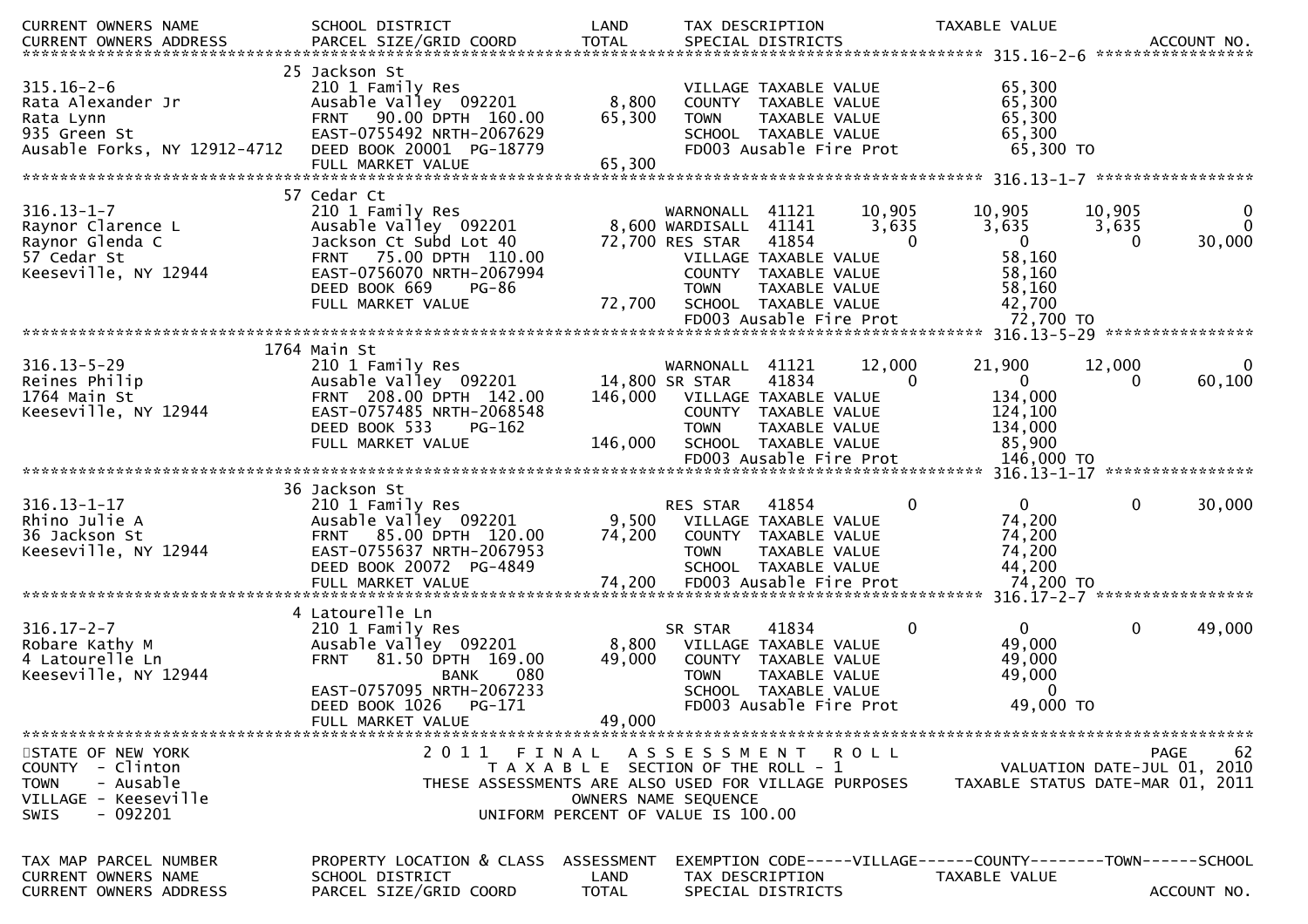| $316.17 - 2 - 4$<br>Robarge Gene L<br>Robarge Life Estate William F Lot 17 Pl 1200 Ac<br>89 Ausable St<br>Keeseville, NY 12944 | 89 Ausable St<br>220 2 Family Res<br>Ausable Valley 092201<br>FRNT 75.20 DPTH 292.00<br>EAST-0757127 NRTH-2067481<br>DEED BOOK 840<br>$PG-69$<br>FULL MARKET VALUE                         | 8,900<br>64,500<br>64,500          | RES STAR<br><b>TOWN</b>                                                                             | 41854<br>VILLAGE TAXABLE VALUE<br>COUNTY TAXABLE VALUE<br>TAXABLE VALUE<br>SCHOOL TAXABLE VALUE<br>FD003 Ausable Fire Prot           | 0             | $\Omega$<br>64,500<br>64,500<br>64,500<br>34,500<br>64,500 TO               | $\mathbf{0}$                           | 30,000                 |
|--------------------------------------------------------------------------------------------------------------------------------|--------------------------------------------------------------------------------------------------------------------------------------------------------------------------------------------|------------------------------------|-----------------------------------------------------------------------------------------------------|--------------------------------------------------------------------------------------------------------------------------------------|---------------|-----------------------------------------------------------------------------|----------------------------------------|------------------------|
|                                                                                                                                |                                                                                                                                                                                            |                                    |                                                                                                     |                                                                                                                                      |               |                                                                             |                                        |                        |
| $315.12 - 1 - 10$<br>Robinson Frank K<br>Robinson Jean P<br>1843 Main St<br>Keeseville, NY 12944                               | 1843 Main St<br>210 1 Family Res<br>Ausable Valley 092201<br>Survey Bk-9 Pg-86<br>1.00<br><b>ACRES</b><br>EAST-0755647 NRTH-2069455<br>DEED BOOK 648<br><b>PG-768</b><br>FULL MARKET VALUE | 11,000<br>99,700<br>99,700         | RES STAR<br><b>TOWN</b>                                                                             | 41854<br>VILLAGE TAXABLE VALUE<br>COUNTY TAXABLE VALUE<br>TAXABLE VALUE<br>SCHOOL TAXABLE VALUE<br>FD003 Ausable Fire Prot           | 0             | $\overline{0}$<br>99,700<br>99,700<br>99,700<br>69,700<br>99,700 TO         | $\mathbf 0$                            | 30,000                 |
|                                                                                                                                |                                                                                                                                                                                            |                                    |                                                                                                     |                                                                                                                                      |               |                                                                             |                                        |                        |
| $315.16 - 1 - 18$<br>Rock Christopher M<br>1 School St<br>Keeseville, NY 12944                                                 | 1 School St<br>210 1 Family Res<br>Ausable Valley 092201<br>FRNT 150.00 DPTH 100.00<br>080<br>BANK<br>EAST-0754522 NRTH-2068492<br>DEED BOOK 20001 PG-22535<br>FULL MARKET VALUE           | 7,900<br>92,000<br>92,000          | <b>RES STAR</b><br><b>TOWN</b>                                                                      | 41854<br>VILLAGE TAXABLE VALUE<br>COUNTY TAXABLE VALUE<br>TAXABLE VALUE<br>SCHOOL TAXABLE VALUE<br>FD003 Ausable Fire Prot           | 0             | $\overline{0}$<br>92,000<br>92,000<br>92,000<br>62,000<br>92,000 TO         | $\mathbf 0$                            | 30,000                 |
|                                                                                                                                |                                                                                                                                                                                            |                                    |                                                                                                     |                                                                                                                                      |               |                                                                             |                                        |                        |
|                                                                                                                                | 1777 Main St                                                                                                                                                                               |                                    |                                                                                                     |                                                                                                                                      |               |                                                                             |                                        |                        |
| $316.13 - 3 - 3$<br>Rock Francis<br>Rock Gladys<br>1777 Main St<br>Keeseville, NY 12944                                        | 210 1 Family Res<br>Ausable Valley 092201<br>FRNT 110.00 DPTH 163.02<br>EAST-0757041 NRTH-2068427<br>DEED BOOK 512<br><b>PG-722</b><br>FULL MARKET VALUE                                   | 84,100<br>84,100                   | WARNONALL 41121<br>9,000 SR STAR<br><b>TOWN</b>                                                     | 12,000<br>41834<br>VILLAGE TAXABLE VALUE<br>COUNTY TAXABLE VALUE<br>TAXABLE VALUE<br>SCHOOL TAXABLE VALUE<br>FD003 Ausable Fire Prot | $\Omega$      | 12,615<br>$\mathbf{0}$<br>72,100<br>71,485<br>72,100<br>24,000<br>84,100 TO | 12,000<br>$\Omega$<br>**************** | $\mathbf{0}$<br>60,100 |
|                                                                                                                                | 40 School St                                                                                                                                                                               |                                    |                                                                                                     |                                                                                                                                      |               |                                                                             |                                        |                        |
| $315.12 - 2 - 27$<br>Rock Michael R<br>Rock Laureen E<br>40 School St<br>Keeseville, NY 12944                                  | 210 1 Family Res<br>Ausable Valley 092201<br>Lot 15 Pl 12000 Ac<br>Lot 27A Oakwood Park<br>FRNT 125.15 DPTH 149.43<br>EAST-0754571 NRTH-2069392                                            | 9,300<br>152,000                   | RES STAR<br><b>TOWN</b>                                                                             | 41854<br>VILLAGE TAXABLE VALUE<br>COUNTY TAXABLE VALUE<br>TAXABLE VALUE<br>SCHOOL TAXABLE VALUE<br>FD003 Ausable Fire Prot           | 0             | $\mathbf{0}$<br>152,000<br>152,000<br>152,000<br>122,000<br>152,000 TO      | $\mathbf{0}$                           | 30,000                 |
|                                                                                                                                | DEED BOOK 20041 PG-72781                                                                                                                                                                   |                                    |                                                                                                     |                                                                                                                                      |               |                                                                             |                                        |                        |
|                                                                                                                                | FULL MARKET VALUE                                                                                                                                                                          | 152,000                            |                                                                                                     |                                                                                                                                      |               |                                                                             |                                        |                        |
| STATE OF NEW YORK<br>COUNTY - Clinton<br>- Ausable<br><b>TOWN</b><br>VILLAGE - Keeseville<br>- 092201<br><b>SWIS</b>           | 2011 FINAL<br>THESE ASSESSMENTS ARE ALSO USED FOR VILLAGE PURPOSES                                                                                                                         |                                    | T A X A B L E SECTION OF THE ROLL - 1<br>OWNERS NAME SEQUENCE<br>UNIFORM PERCENT OF VALUE IS 100.00 | ASSESSMENT ROLL                                                                                                                      |               | VALUATION DATE-JUL 01, 2010<br>TAXABLE STATUS DATE-MAR 01, 2011             | <b>PAGE</b>                            | 63                     |
| TAX MAP PARCEL NUMBER<br>CURRENT OWNERS NAME<br>CURRENT OWNERS ADDRESS                                                         | PROPERTY LOCATION & CLASS<br>SCHOOL DISTRICT<br>PARCEL SIZE/GRID COORD                                                                                                                     | ASSESSMENT<br>LAND<br><b>TOTAL</b> | TAX DESCRIPTION<br>SPECIAL DISTRICTS                                                                | EXEMPTION CODE-----VILLAGE------COUNTY--------TOWN------SCHOOL                                                                       | TAXABLE VALUE |                                                                             |                                        | ACCOUNT NO.            |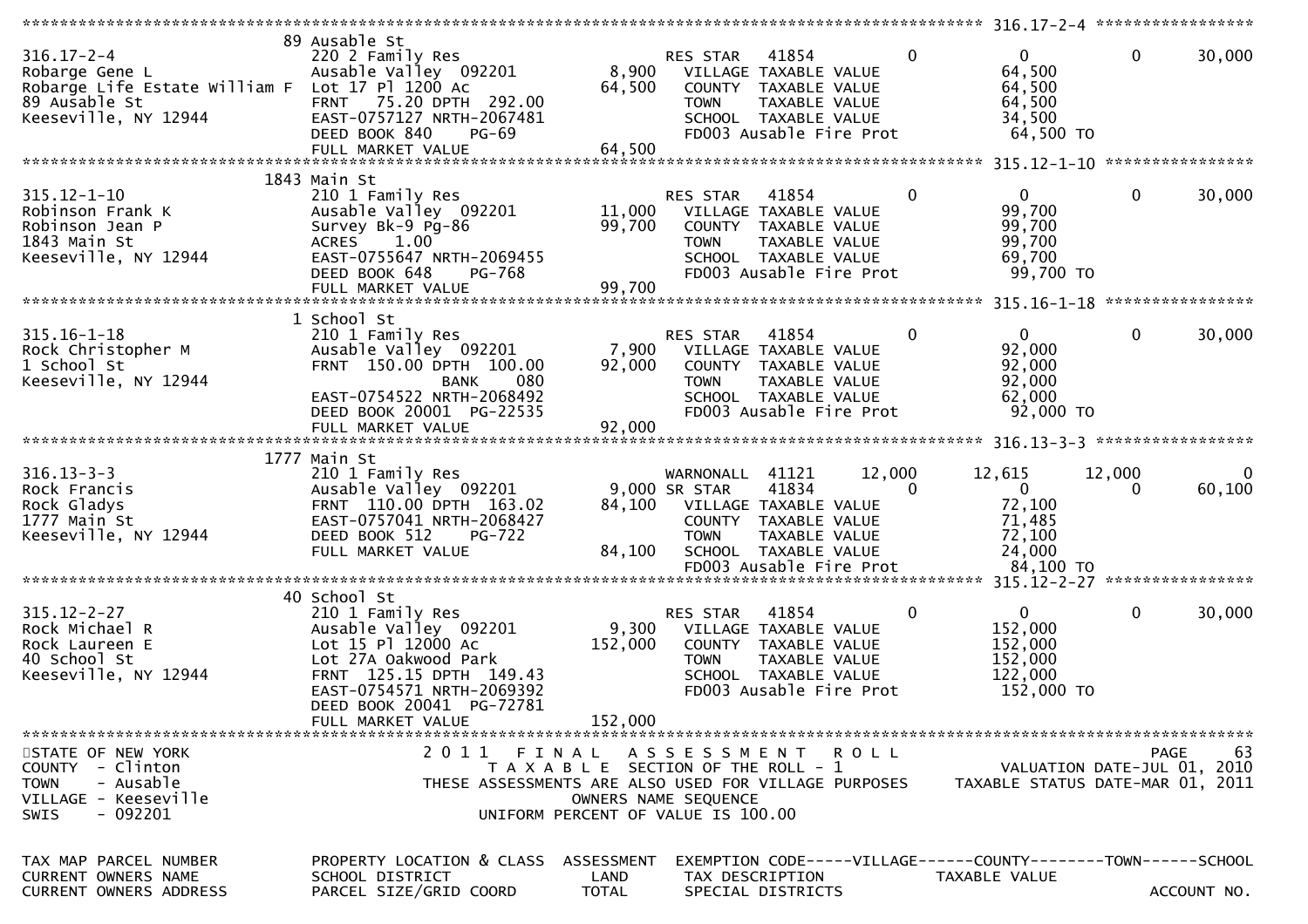| $316.9 - 1 - 2$<br>Rock Poppy J<br>26 Kent Falls Rd<br>Morrisonville, NY 12962                                 | 1876 Main St<br>210 1 Family Res<br>Ausable Valley 092201<br>Lot 16 Pl 12000 A<br>FRNT 90.00 DPTH 290.00                                                                 | 8,200<br>64,700                                                                                     | <b>TOWN</b>                                                                           | VILLAGE TAXABLE VALUE<br>COUNTY TAXABLE VALUE<br>TAXABLE VALUE<br>SCHOOL TAXABLE VALUE                            |              | 64,700<br>64,700<br>64,700<br>64,700                                            |                            |                                                                                      |
|----------------------------------------------------------------------------------------------------------------|--------------------------------------------------------------------------------------------------------------------------------------------------------------------------|-----------------------------------------------------------------------------------------------------|---------------------------------------------------------------------------------------|-------------------------------------------------------------------------------------------------------------------|--------------|---------------------------------------------------------------------------------|----------------------------|--------------------------------------------------------------------------------------|
|                                                                                                                | EAST-0755466 NRTH-2070141<br>DEED BOOK 735<br>PG-331<br>FULL MARKET VALUE                                                                                                | 64,700                                                                                              |                                                                                       | FD003 Ausable Fire Prot                                                                                           |              |                                                                                 | 64,700 TO                  |                                                                                      |
|                                                                                                                | 95 Ausable St                                                                                                                                                            |                                                                                                     |                                                                                       |                                                                                                                   |              |                                                                                 |                            |                                                                                      |
| $316.17 - 2 - 2$<br>Rock Poppy L<br>95 Ausable St<br>Keeseville, NY 12944                                      | 425 Bar<br>Ausable Valley 092201<br>FRNT 154.00 DPTH 214.00<br>EAST-0757225 NRTH-2067638<br>DEED BOOK 765<br>PG-177                                                      | 10,300<br>95,000                                                                                    | <b>TOWN</b>                                                                           | VILLAGE TAXABLE VALUE<br>COUNTY TAXABLE VALUE<br>TAXABLE VALUE<br>SCHOOL TAXABLE VALUE<br>FD003 Ausable Fire Prot |              | 95,000<br>95,000<br>95,000<br>95,000                                            | 95,000 TO                  |                                                                                      |
|                                                                                                                | FULL MARKET VALUE                                                                                                                                                        | 95,000                                                                                              |                                                                                       |                                                                                                                   |              |                                                                                 |                            |                                                                                      |
|                                                                                                                |                                                                                                                                                                          |                                                                                                     |                                                                                       |                                                                                                                   |              |                                                                                 |                            |                                                                                      |
| $316.17 - 2 - 19$<br>Rock Poppy L<br>95 Ausable St<br>Keeseville, NY 12944                                     | Pleasant St<br>311 Res vac land<br>Ausable Valley 092201<br>FRNT 280.00 DPTH 142.00<br>EAST-0757075 NRTH-2067699<br>DEED BOOK 765<br>PG-177<br>FULL MARKET VALUE         | 5,800<br>5,800<br>5,800                                                                             | <b>TOWN</b>                                                                           | VILLAGE TAXABLE VALUE<br>COUNTY TAXABLE VALUE<br>TAXABLE VALUE<br>SCHOOL TAXABLE VALUE<br>FD003 Ausable Fire Prot |              | 5,800<br>5,800<br>5,800<br>5,800                                                | 5,800 TO                   |                                                                                      |
|                                                                                                                |                                                                                                                                                                          |                                                                                                     |                                                                                       |                                                                                                                   |              |                                                                                 |                            |                                                                                      |
| $316.17 - 1 - 1$<br>Rock William F<br>159 Pleasant St<br>Keeseville, NY 12944                                  | 159 Pleasant St<br>283 Res w/Comuse<br>Ausable Valley 092201<br><b>ACRES</b><br>1.20<br>EAST-0755802 NRTH-2066899<br>DEED BOOK 99001 PG-18086                            | 13,200<br>105,000                                                                                   | <b>TOWN</b>                                                                           | VILLAGE TAXABLE VALUE<br>COUNTY TAXABLE VALUE<br>TAXABLE VALUE<br>SCHOOL TAXABLE VALUE<br>FD003 Ausable Fire Prot |              | 105,000<br>105,000<br>105,000<br>105,000<br>105,000 TO                          |                            |                                                                                      |
|                                                                                                                | 126 Pleasant St                                                                                                                                                          |                                                                                                     |                                                                                       |                                                                                                                   |              |                                                                                 |                            |                                                                                      |
| $316.13 - 2 - 26$<br>Rock William R<br>Rock Cynthia<br>126 Pleasant St<br>Keeseville, NY 12944                 | 220 2 Family Res<br>Ausable Valley 092201<br>FRNT 220.00 DPTH 332.00<br>320<br><b>BANK</b><br>EAST-0756288 NRTH-2067256<br>DEED BOOK 20031 PG-57605<br>FULL MARKET VALUE | 60,900<br>60,900                                                                                    | RES STAR 41854<br>10,600 VILLAGE TAXABLE VALUE<br>COUNTY TAXABLE VALUE<br><b>TOWN</b> | TAXABLE VALUE<br>SCHOOL TAXABLE VALUE<br>FD003 Ausable Fire Prot                                                  | $\mathbf{0}$ | $\overline{0}$<br>60,900<br>60,900<br>60,900<br>30,900                          | $\mathbf 0$<br>$60,900$ TO | 30,000                                                                               |
|                                                                                                                |                                                                                                                                                                          |                                                                                                     |                                                                                       |                                                                                                                   |              |                                                                                 |                            |                                                                                      |
| STATE OF NEW YORK<br>COUNTY - Clinton<br>- Ausable<br>TOWN<br>VILLAGE - Keeseville<br>$-092201$<br><b>SWIS</b> | 2011 FINAL<br>THESE ASSESSMENTS ARE ALSO USED FOR VILLAGE PURPOSES                                                                                                       | T A X A B L E SECTION OF THE ROLL - 1<br>OWNERS NAME SEQUENCE<br>UNIFORM PERCENT OF VALUE IS 100.00 | A S S E S S M E N T                                                                   |                                                                                                                   | <b>ROLL</b>  |                                                                                 |                            | 64<br><b>PAGE</b><br>VALUATION DATE-JUL 01, 2010<br>TAXABLE STATUS DATE-MAR 01, 2011 |
| TAX MAP PARCEL NUMBER<br>CURRENT OWNERS NAME<br><b>CURRENT OWNERS ADDRESS</b>                                  | PROPERTY LOCATION & CLASS ASSESSMENT<br>SCHOOL DISTRICT<br>PARCEL SIZE/GRID COORD                                                                                        | LAND<br>TOTAL                                                                                       | TAX DESCRIPTION                                                                       | SPECIAL DISTRICTS                                                                                                 |              | EXEMPTION CODE-----VILLAGE------COUNTY--------TOWN------SCHOOL<br>TAXABLE VALUE |                            | ACCOUNT NO.                                                                          |
| $315.16 - 2 - 22$<br>Rowe James C                                                                              | 32 Pine St<br>210 1 Family Res<br>Ausable Valley 092201                                                                                                                  |                                                                                                     | WARNONALL<br>10,300 RES STAR                                                          | 41121<br>41854                                                                                                    | 6,300<br>0   | 6,300<br>0                                                                      | 6,300<br>0                 | 0<br>30,000                                                                          |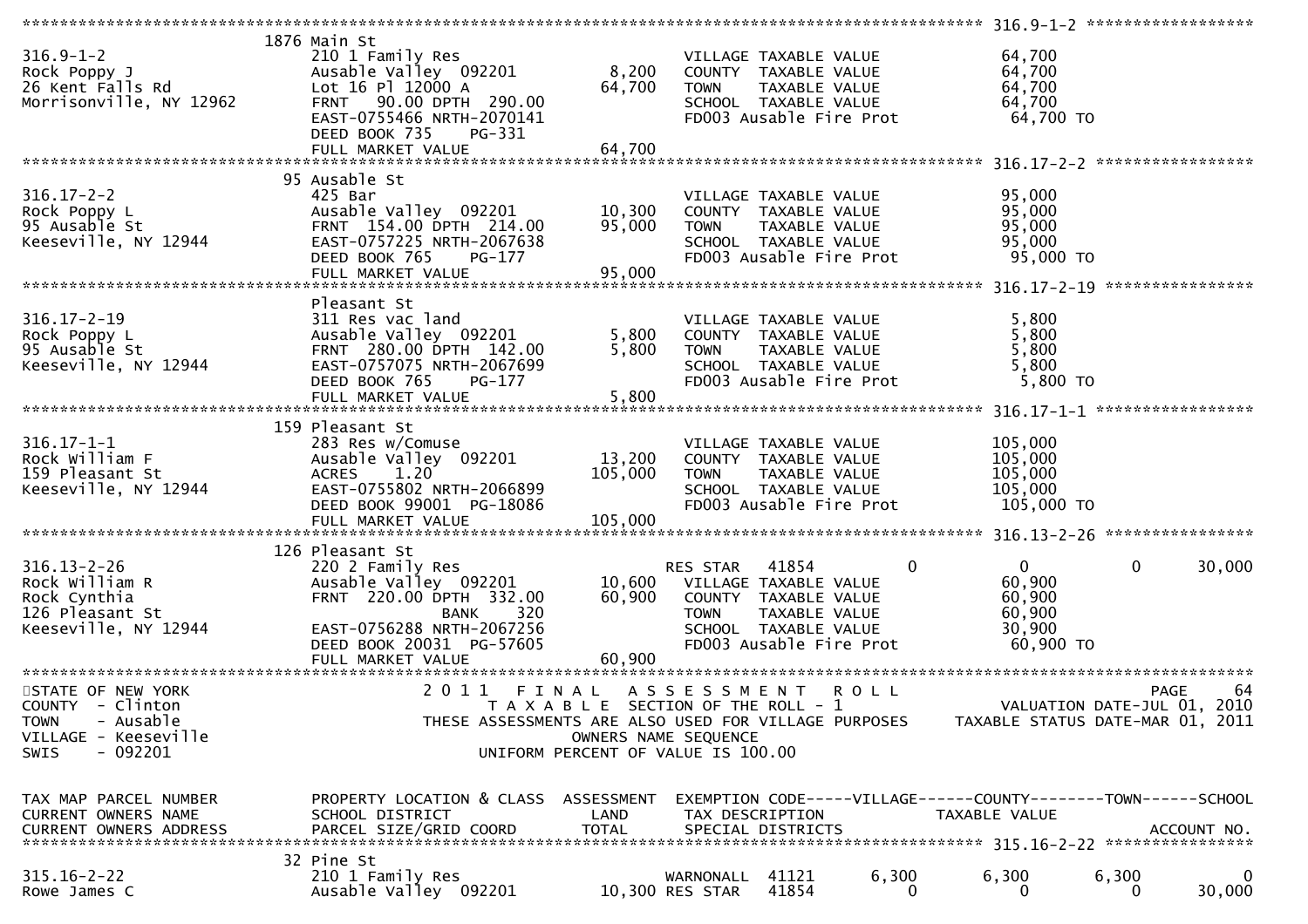| 32 Pine St<br>Keeseville, NY 12944                                                                         | FRNT 106.50 DPTH 246.00<br><b>BANK</b><br>080<br>EAST-0755281 NRTH-2067676<br>DEED BOOK 924<br>PG-160<br>FULL MARKET VALUE                                                                                     | 42,000<br>42,000            | VILLAGE TAXABLE VALUE<br>COUNTY TAXABLE VALUE<br><b>TOWN</b><br>TAXABLE VALUE<br>SCHOOL TAXABLE VALUE<br>FD003 Ausable Fire Prot                                                |             | 35,700<br>35,700<br>35,700<br>12,000<br>42,000 TO                                      |                                                                 |    |
|------------------------------------------------------------------------------------------------------------|----------------------------------------------------------------------------------------------------------------------------------------------------------------------------------------------------------------|-----------------------------|---------------------------------------------------------------------------------------------------------------------------------------------------------------------------------|-------------|----------------------------------------------------------------------------------------|-----------------------------------------------------------------|----|
|                                                                                                            | 6 Cedar Ct                                                                                                                                                                                                     |                             |                                                                                                                                                                                 |             |                                                                                        |                                                                 |    |
| $316.13 - 2 - 43$<br>Rule Life Estate Judith C<br>Santor Katherine A<br>8 Cedar Ct<br>Keeseville, NY 12944 | 210 1 Family Res<br>Ausable Valley 092201<br>FRNT 107.00 DPTH<br>86.57<br>EAST-0755741 NRTH-2067829<br>DEED BOOK 20092 PG-23550<br>FULL MARKET VALUE                                                           | 74,000<br>74,000            | AGED - ALL 41800<br>8,200 SR STAR<br>41834<br>VILLAGE TAXABLE VALUE<br>COUNTY TAXABLE VALUE<br><b>TOWN</b><br>TAXABLE VALUE<br>SCHOOL TAXABLE VALUE<br>FD003 Ausable Fire Prot  | 37,000<br>0 | 37,000<br>$\mathbf{0}$<br>37,000<br>37,000<br>37,000<br>$\mathbf{0}$<br>74,000 TO      | 37,000<br>37,000<br>37,000<br>0                                 |    |
| 1877/1879 Main St                                                                                          |                                                                                                                                                                                                                |                             |                                                                                                                                                                                 |             |                                                                                        |                                                                 |    |
| $315.12 - 1 - 3$<br>Ryan Howard J<br>1877 Main St<br>Keeseville, NY 12944                                  | 210 1 Family Res<br>Ausable Valley 092201<br>FRNT 56.00 DPTH 230.00<br>EAST-0755160 NRTH-2070113<br>DEED BOOK 1028<br>PG-168<br>FULL MARKET VALUE                                                              | 8,600<br>38,300<br>38,300   | 41834<br>SR STAR<br>VILLAGE TAXABLE VALUE<br>COUNTY TAXABLE VALUE<br>TAXABLE VALUE<br><b>TOWN</b><br>SCHOOL TAXABLE VALUE<br>FD003 Ausable Fire Prot                            | 0           | $\mathbf{0}$<br>38,300<br>38,300<br>38,300<br>$\mathbf{0}$<br>38,300 TO                | 0<br>38,300                                                     |    |
|                                                                                                            |                                                                                                                                                                                                                |                             |                                                                                                                                                                                 |             |                                                                                        |                                                                 |    |
| $316.13 - 1 - 2$<br>Rygaylo Mary Ann<br>73 Cedar Ct<br>Keeseville, NY 12944                                | 73 Cedar Ct<br>210 1 Family Res<br>Ausable Valley 092201<br>17 Pl 12000<br>Jackson Ct Lot 31<br>80.00 DPTH 129.00<br><b>FRNT</b><br>EAST-0755717 NRTH-2068107<br>DEED BOOK 582<br>PG-1033<br>FULL MARKET VALUE | 9,200<br>115,000<br>115,000 | 41834<br>SR STAR<br>VILLAGE TAXABLE VALUE<br>COUNTY TAXABLE VALUE<br>TAXABLE VALUE<br><b>TOWN</b><br>SCHOOL TAXABLE VALUE<br>FD003 Ausable Fire Prot                            | 0           | $\mathbf{0}$<br>115,000<br>115,000<br>115,000<br>54,900<br>115,000 TO                  | 0<br>60,100                                                     |    |
|                                                                                                            |                                                                                                                                                                                                                |                             |                                                                                                                                                                                 |             |                                                                                        |                                                                 |    |
| 316.10-1-19.11<br>Santor Thomas P<br>1834 Rt 9<br>Keeseville, NY 12944                                     | 1834 Rt 9<br>210 1 Family Res<br>Ausable Valley 092201<br>Bk 27 Pg 74 Lot 3<br>FRNT 94.75 DPTH 161.00<br>EAST-0759523 NRTH-2069914<br>FULL MARKET VALUE                                                        | 9,400<br>59,000<br>59,000   | SR STAR<br>41834<br>VILLAGE TAXABLE VALUE<br>COUNTY TAXABLE VALUE<br><b>TOWN</b><br>TAXABLE VALUE<br>SCHOOL TAXABLE VALUE<br>FD003 Ausable Fire Prot<br>*********************** | 0           | $\mathbf{0}$<br>59,000<br>59,000<br>59,000<br>$\mathbf{0}$<br>59,000 TO                | 0<br>59,000                                                     |    |
| STATE OF NEW YORK                                                                                          | 2011                                                                                                                                                                                                           | FINAL                       | A S S E S S M E N T                                                                                                                                                             | <b>ROLL</b> |                                                                                        | <b>PAGE</b>                                                     | 65 |
| COUNTY - Clinton<br>- Ausable<br><b>TOWN</b><br>VILLAGE - Keeseville<br>$-092201$<br><b>SWIS</b>           |                                                                                                                                                                                                                |                             | T A X A B L E SECTION OF THE ROLL - 1<br>THESE ASSESSMENTS ARE ALSO USED FOR VILLAGE PURPOSES<br>OWNERS NAME SEQUENCE<br>UNIFORM PERCENT OF VALUE IS 100.00                     |             |                                                                                        | VALUATION DATE-JUL 01, 2010<br>TAXABLE STATUS DATE-MAR 01, 2011 |    |
| TAX MAP PARCEL NUMBER<br><b>CURRENT OWNERS NAME</b><br><b>CURRENT OWNERS ADDRESS</b>                       | PROPERTY LOCATION & CLASS ASSESSMENT<br>SCHOOL DISTRICT<br>PARCEL SIZE/GRID COORD                                                                                                                              | LAND<br><b>TOTAL</b>        | TAX DESCRIPTION<br>SPECIAL DISTRICTS                                                                                                                                            |             | EXEMPTION CODE-----VILLAGE------COUNTY--------TOWN------SCHOOL<br><b>TAXABLE VALUE</b> | ACCOUNT NO.                                                     |    |
|                                                                                                            | 1841 Rt 9                                                                                                                                                                                                      |                             |                                                                                                                                                                                 |             |                                                                                        |                                                                 |    |
| $316.10 - 1 - 6.1$<br>Sayward Trombley Brenda J<br>Laferiere Leon<br>473 Dodge Lodge Rd                    | 210 1 Family Res<br>Ausable Valley 092201<br>Survey Bk 17 Pg 11<br>55.50 DPTH 277.30<br><b>FRNT</b>                                                                                                            | 7,900<br>35,000             | VILLAGE TAXABLE VALUE<br>COUNTY TAXABLE VALUE<br>TOWN<br>TAXABLE VALUE<br>SCHOOL TAXABLE VALUE                                                                                  |             | 35,000<br>35,000<br>35,000<br>35,000                                                   |                                                                 |    |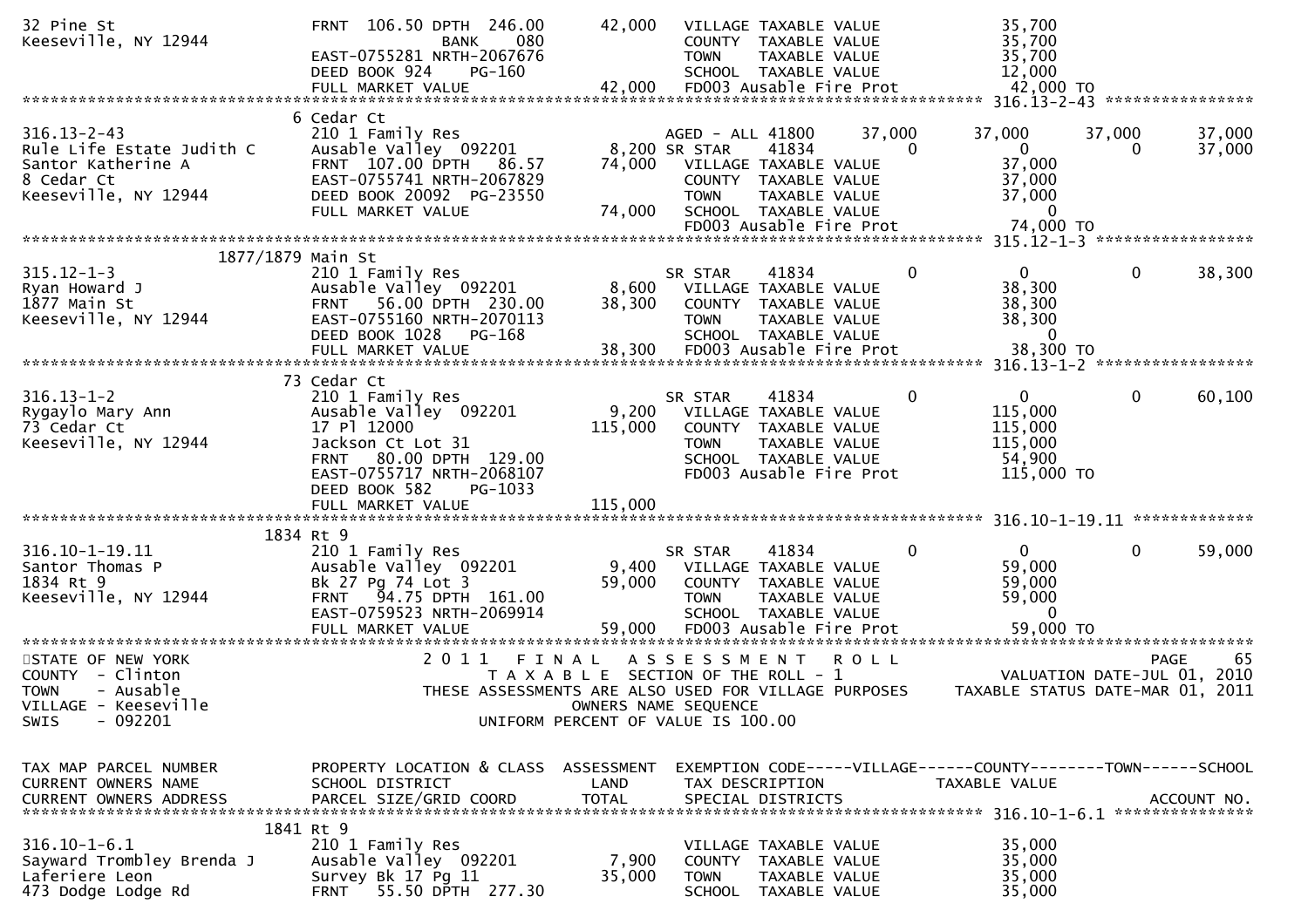| Richmondville, NY 12149                                                                                                                                  | EAST-0759392 NRTH-2070191<br>DEED BOOK 838<br>PG-298<br>FULL MARKET VALUE                                                                                                     | 35,000                             |                                                                | FD003 Ausable Fire Prot                                                                                                                      |                    | 35,000 TO                                                                                      |                             |                                |
|----------------------------------------------------------------------------------------------------------------------------------------------------------|-------------------------------------------------------------------------------------------------------------------------------------------------------------------------------|------------------------------------|----------------------------------------------------------------|----------------------------------------------------------------------------------------------------------------------------------------------|--------------------|------------------------------------------------------------------------------------------------|-----------------------------|--------------------------------|
|                                                                                                                                                          |                                                                                                                                                                               |                                    |                                                                |                                                                                                                                              |                    | $315.12 - 1 - 7$                                                                               |                             | *****************              |
| $315.12 - 1 - 7$<br>Schneider Harry C<br>Schneider Avelina<br>1855 Rt 22<br>Keeseville, NY 12944                                                         | 1855 Main St<br>210 1 Family Res<br>Ausable Valley 092201<br>1.00<br><b>ACRES</b><br>EAST-0755369 NRTH-2069664<br>DEED BOOK 605<br>PG-165<br>FULL MARKET VALUE                | 11,000<br>43,500<br>43,500         | SR STAR<br><b>TOWN</b>                                         | 41834<br>VILLAGE TAXABLE VALUE<br>COUNTY TAXABLE VALUE<br>TAXABLE VALUE<br>SCHOOL TAXABLE VALUE<br>FD003 Ausable Fire Prot                   | 0                  | 0<br>43,500<br>43,500<br>43,500<br>$\Omega$<br>43,500 TO                                       | $\mathbf{0}$                | 43,500                         |
| $315.16 - 1 - 5$<br>Schwartz Robin J<br>Schwartz Laurie<br>87 Liberty St<br>Keeseville, NY 12944                                                         | 87 Liberty St<br>210 1 Family Res<br>Ausable Valley 092201<br>74.01 DPTH 219.10<br><b>FRNT</b><br>320<br><b>BANK</b><br>EAST-0756324 NRTH-2068895<br>DEED BOOK 20041 PG-70687 | 8,700<br>93,000                    | <b>TOWN</b>                                                    | VILLAGE TAXABLE VALUE<br>COUNTY TAXABLE VALUE<br>TAXABLE VALUE<br>SCHOOL TAXABLE VALUE<br>FD003 Ausable Fire Prot                            |                    | $315.16 - 1 - 5$<br>93,000<br>93,000<br>93,000<br>93,000<br>93,000 TO                          |                             | *****************              |
|                                                                                                                                                          |                                                                                                                                                                               |                                    |                                                                |                                                                                                                                              |                    |                                                                                                |                             | ****************               |
| $316.13 - 2 - 12$<br>Scott Evelyn D<br>Scott John M<br>57 Liberty St<br>Keeseville, NY 12944                                                             | 57 Liberty St<br>210 1 Family Res<br>Ausable Valley 092201<br>80.00 DPTH 336.00<br><b>FRNT</b><br>EAST-0756552 NRTH-2068243<br>DEED BOOK 20001 PG-24977<br>FULL MARKET VALUE  | 9,400<br>66,000<br>66,000          | RES STAR<br><b>TOWN</b>                                        | 41854<br>VILLAGE TAXABLE VALUE<br>COUNTY TAXABLE VALUE<br>TAXABLE VALUE<br>SCHOOL TAXABLE VALUE<br>FD003 Ausable Fire Prot                   | 0                  | $\Omega$<br>66,000<br>66,000<br>66,000<br>36,000<br>66,000 TO<br>316.10-1-15.1 *************** | $\mathbf{0}$                | 30,000                         |
| $316.10 - 1 - 15.1$<br>Sherling Trustee Ronald J<br>Allen Irr Pers Res Trust Clare FRNT 140.00 DPTH 200.00<br>1870 North Ausable St<br>Ausable, NY 12944 | 1864 Rt 9<br>210 1 Family Res<br>Ausable Valley 092201<br>EAST-0759981 NRTH-2070493<br>DEED BOOK 20092 PG-21496<br>FULL MARKET VALUE                                          | 34,000                             | WARCOMALL<br>10,400 AGED COUN<br>34,000 SR STAR<br><b>TOWN</b> | 41131<br>41802<br>41834<br>VILLAGE TAXABLE VALUE<br>COUNTY TAXABLE VALUE<br>TAXABLE VALUE<br>SCHOOL TAXABLE VALUE<br>FD003 Ausable Fire Prot | 0<br>0<br>$\Omega$ | 8,500<br>1,275<br>$\mathbf{0}$<br>34,000<br>24,225<br>25,500<br>$\Omega$<br>34,000 TO          | 8,500<br>0<br>$\Omega$      | 0<br>$\Omega$<br>34,000        |
| STATE OF NEW YORK<br>COUNTY - Clinton<br><b>TOWN</b><br>- Ausable<br>VILLAGE - Keeseville<br>$-092201$<br>SWIS                                           | 2011<br>FINAL<br>T A X A B L E SECTION OF THE ROLL - 1<br>THESE ASSESSMENTS ARE ALSO USED FOR VILLAGE PURPOSES<br>UNIFORM PERCENT OF VALUE IS 100.00                          |                                    | A S S E S S M E N T<br>OWNERS NAME SEQUENCE                    | ************************                                                                                                                     | <b>ROLL</b>        | ********************************<br>TAXABLE STATUS DATE-MAR 01, 2011                           | VALUATION DATE-JUL 01, 2010 | -66<br><b>PAGE</b>             |
| TAX MAP PARCEL NUMBER<br>CURRENT OWNERS NAME<br><b>CURRENT OWNERS ADDRESS</b>                                                                            | PROPERTY LOCATION & CLASS<br>SCHOOL DISTRICT<br>PARCEL SIZE/GRID COORD                                                                                                        | ASSESSMENT<br>LAND<br><b>TOTAL</b> |                                                                | TAX DESCRIPTION<br>SPECIAL DISTRICTS                                                                                                         |                    | EXEMPTION CODE-----VILLAGE------COUNTY--------TOWN------SCHOOL<br>TAXABLE VALUE                |                             | ACCOUNT NO.<br>*************** |
| $315.20 - 1 - 5.1$<br>Shuknecht Gerald W<br>Shuknecht Valerie L<br>176 Pleasant St<br>Keeseville, NY 12944                                               | 176 Pleasant St<br>210 1 Family Res<br>Ausable Valley 092201<br>FRNT 113.50 DPTH<br>94.83<br>EAST-0755186 NRTH-2066899<br>DEED BOOK 1039<br>PG-318<br>FULL MARKET VALUE       | 38,000<br>38,000                   | WARCOMALL<br>7,400 RES STAR<br><b>TOWN</b><br><b>SCHOOL</b>    | 41131<br>41854<br>VILLAGE TAXABLE VALUE<br>COUNTY TAXABLE VALUE<br>TAXABLE VALUE<br>TAXABLE VALUE                                            | 9,500<br>0         | 9,500<br>$\mathbf{0}$<br>28,500<br>28,500<br>28,500<br>8,000                                   | 9,500<br>0                  | $\mathbf 0$<br>30,000          |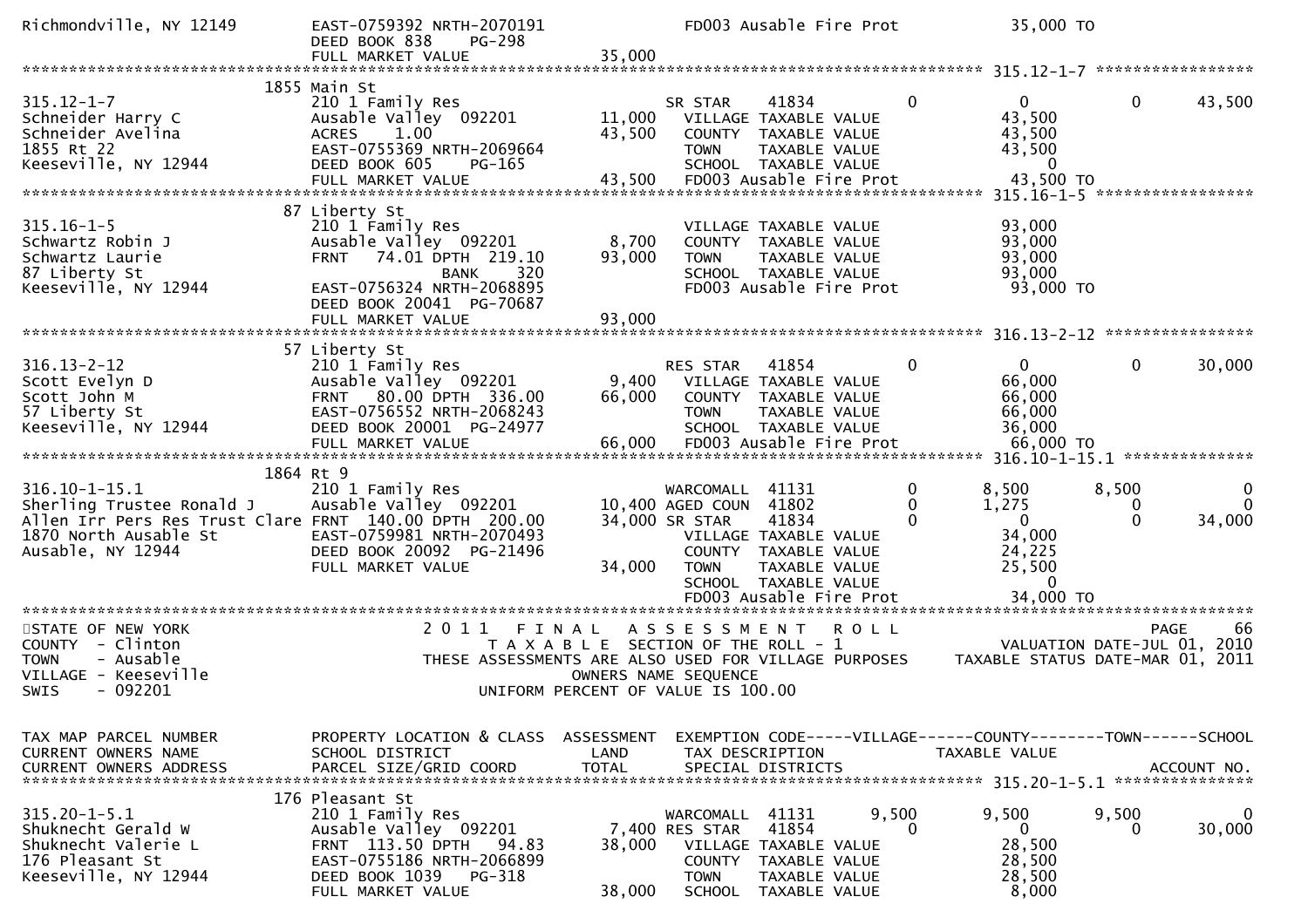|                                                                                                                                              |                                                                                                                                                                              |                             |                                                   | FD003 Ausable Fire Prot                                                                                                           |                      | 38,000 TO                                                                       |                                            |                   |
|----------------------------------------------------------------------------------------------------------------------------------------------|------------------------------------------------------------------------------------------------------------------------------------------------------------------------------|-----------------------------|---------------------------------------------------|-----------------------------------------------------------------------------------------------------------------------------------|----------------------|---------------------------------------------------------------------------------|--------------------------------------------|-------------------|
|                                                                                                                                              |                                                                                                                                                                              |                             |                                                   |                                                                                                                                   |                      |                                                                                 |                                            |                   |
| $316.17 - 1 - 23$<br>Shumway Teena M<br>31 AuSable St<br>Keeseville, NY 12944                                                                | 31 Ausable St<br>210 1 Family Res<br>Ausable Valley 092201<br>FRNT 102.96 DPTH 210.00<br>EAST-0756280 NRTH-2066806<br>DEED BOOK 1013<br>PG-116<br>FULL MARKET VALUE          | 9,700<br>72,000<br>72,000   | RES STAR<br><b>TOWN</b>                           | 41854<br>VILLAGE TAXABLE VALUE<br>COUNTY TAXABLE VALUE<br>TAXABLE VALUE<br>SCHOOL TAXABLE VALUE<br>FD003 Ausable Fire Prot        | 0                    | $\overline{0}$<br>72,000<br>72,000<br>72,000<br>42,000<br>72,000 TO             | $\mathbf 0$                                | 30,000            |
|                                                                                                                                              |                                                                                                                                                                              |                             |                                                   |                                                                                                                                   |                      |                                                                                 |                                            |                   |
| $316.13 - 1 - 16$<br>Siddon Life Estate Dorothy<br>Siddon Sheila C<br>7 Cedar Ct<br>PO Box 58                                                | 7 Cedar Ct<br>210 1 Family Res<br>Ausable Valley 092201<br>FRNT 132.07 DPTH 110.00<br>EAST-0755778 NRTH-2067979<br>DEED BOOK 20041 PG-76009                                  | 64,300                      | AGED - ALL 41800<br>10,300 SR STAR<br><b>TOWN</b> | 41834<br>VILLAGE TAXABLE VALUE<br>COUNTY TAXABLE VALUE<br>TAXABLE VALUE                                                           | $\Omega$<br>$\Omega$ | 32,150<br>$\overline{0}$<br>64,300<br>32,150<br>32,150                          | 32,150<br>0                                | 32,150<br>32,150  |
| Keeseville, NY 12944                                                                                                                         | FULL MARKET VALUE                                                                                                                                                            | 64,300                      |                                                   | SCHOOL TAXABLE VALUE<br>FD003 Ausable Fire Prot                                                                                   |                      | $\Omega$<br>64,300 TO                                                           |                                            |                   |
|                                                                                                                                              |                                                                                                                                                                              |                             |                                                   |                                                                                                                                   |                      |                                                                                 |                                            |                   |
| $316.13 - 2 - 10.1$<br>Singh Pratap<br>61 Liberty St<br>Keeseville, NY 12944                                                                 | 61 Liberty St<br>483 Converted Re<br>Ausable Valley 092201<br>FRNT 89.00 DPTH 190.74<br>EAST-0756561 NRTH-2068394<br>DEED BOOK 20061 PG-94315<br>FULL MARKET VALUE           | 8,600<br>55,000<br>55,000   | <b>TOWN</b>                                       | VILLAGE TAXABLE VALUE<br>COUNTY TAXABLE VALUE<br>TAXABLE VALUE<br>SCHOOL TAXABLE VALUE<br>FD003 Ausable Fire Prot                 |                      | 55,000<br>55,000<br>55,000<br>55,000<br>55,000 TO                               |                                            |                   |
|                                                                                                                                              |                                                                                                                                                                              |                             |                                                   |                                                                                                                                   |                      |                                                                                 |                                            | ***************** |
| $316.13 - 3 - 5$<br>Smith Irrevocable Trust Stanle Ausable Valley 092201<br>Attn: Sandra Agoney Trustee<br>PO Box 67<br>Keeseville, NY 12944 | 64 Pleasant St<br>210 1 Family Res<br>FRNT 108.00 DPTH 114.00<br>EAST-0757236 NRTH-2068396<br>DEED BOOK 1020<br>PG-69<br>FULL MARKET VALUE                                   | 72,500                      | AGED - ALL 41800<br>11,300 SR STAR<br><b>TOWN</b> | 41834<br>72,500 VILLAGE TAXABLE VALUE<br>COUNTY TAXABLE VALUE<br>TAXABLE VALUE<br>SCHOOL TAXABLE VALUE<br>FD003 Ausable Fire Prot | 36,250<br>$\Omega$   | 36,250<br>$\overline{0}$<br>36,250<br>36,250<br>36,250<br>$\Omega$<br>72,500 TO | 36,250<br>$\Omega$                         | 36,250<br>36,250  |
| STATE OF NEW YORK<br>COUNTY - Clinton<br>- Ausable<br><b>TOWN</b><br>VILLAGE - Keeseville<br>$-092201$<br><b>SWIS</b>                        | 2011 FINAL<br>T A X A B L E SECTION OF THE ROLL - 1<br>THESE ASSESSMENTS ARE ALSO USED FOR VILLAGE PURPOSES<br>UNIFORM PERCENT OF VALUE IS 100.00                            |                             | A S S E S S M E N T<br>OWNERS NAME SEQUENCE       |                                                                                                                                   | <b>ROLL</b>          | TAXABLE STATUS DATE-MAR 01, 2011                                                | <b>PAGE</b><br>VALUATION DATE-JUL 01, 2010 | 67                |
| TAX MAP PARCEL NUMBER<br>CURRENT OWNERS NAME<br><b>CURRENT OWNERS ADDRESS</b>                                                                | PROPERTY LOCATION & CLASS<br>SCHOOL DISTRICT<br>PARCEL SIZE/GRID COORD                                                                                                       | ASSESSMENT<br>LAND<br>TOTAL |                                                   | TAX DESCRIPTION<br>SPECIAL DISTRICTS                                                                                              |                      | EXEMPTION CODE-----VILLAGE------COUNTY--------TOWN------SCHOOL<br>TAXABLE VALUE |                                            | ACCOUNT NO.       |
| $316.17 - 1 - 25$<br>Smith James R Jr<br>3055 Rt 9<br>Peru, NY 12972                                                                         | 23 Ausable St<br>311 Res vac land<br>Ausable Valley 092201<br>67.66 DPTH 144.00<br><b>FRNT</b><br>EAST-0756060 NRTH-2066798<br>DEED BOOK 20031 PG-58569<br>FULL MARKET VALUE | 4,700<br>4,700<br>4,700     | <b>TOWN</b>                                       | VILLAGE TAXABLE VALUE<br>COUNTY TAXABLE VALUE<br>TAXABLE VALUE<br>SCHOOL TAXABLE VALUE<br>FD003 Ausable Fire Prot                 |                      | 4,700<br>4,700<br>4,700<br>4,700<br>4,700 TO<br>315.16-1-4 ******************   |                                            |                   |
|                                                                                                                                              | 1815 Main St                                                                                                                                                                 |                             |                                                   |                                                                                                                                   |                      |                                                                                 |                                            |                   |
| $315.16 - 1 - 4$                                                                                                                             | 210 1 Family Res                                                                                                                                                             |                             |                                                   | VILLAGE TAXABLE VALUE                                                                                                             |                      | 65,000                                                                          |                                            |                   |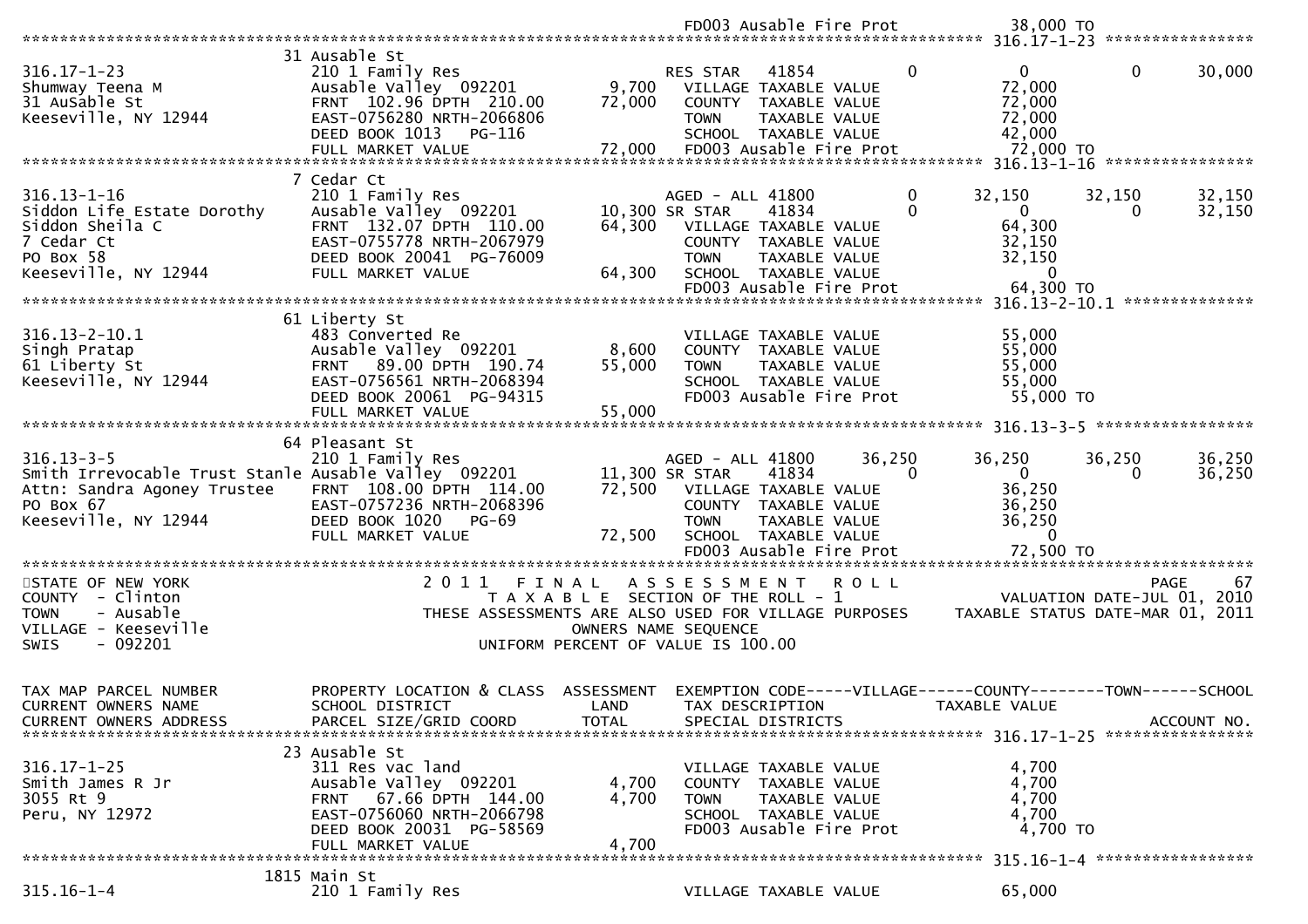| Smith John C<br>248 Dunn Rd<br>West Chazy, NY 12992                                                                  | Ausable Valley 092201<br>76.00 DPTH 165.00<br><b>FRNT</b><br>EAST-0756213 NRTH-2068940<br>DEED BOOK 20072 PG-1792<br>FULL MARKET VALUE                                         | 7,700<br>65,000<br>65,000                                                                           | <b>TOWN</b>                                | COUNTY TAXABLE VALUE<br>TAXABLE VALUE<br>SCHOOL TAXABLE VALUE<br>FD003 Ausable Fire Prot                                            |             | 65,000<br>65,000<br>65,000<br>65,000 TO                                                 |                                               |             |
|----------------------------------------------------------------------------------------------------------------------|--------------------------------------------------------------------------------------------------------------------------------------------------------------------------------|-----------------------------------------------------------------------------------------------------|--------------------------------------------|-------------------------------------------------------------------------------------------------------------------------------------|-------------|-----------------------------------------------------------------------------------------|-----------------------------------------------|-------------|
|                                                                                                                      | 1832 Rt 9                                                                                                                                                                      |                                                                                                     |                                            |                                                                                                                                     |             |                                                                                         | **************                                |             |
| $316.10 - 1 - 19.2$<br>Snow Andrew A<br>1832 Rt 9N<br>Keeseville, NY 12944                                           | 210 1 Family Res<br>Ausable Valley 092201<br>FRNT 63.95 DPTH 145.00<br>EAST-0759461 NRTH-2069864<br>DEED BOOK 20051 PG-89799<br>FULL MARKET VALUE                              | 7,000<br>34,000<br>34,000                                                                           | RES STAR<br><b>TOWN</b>                    | 41854<br>VILLAGE TAXABLE VALUE<br>COUNTY TAXABLE VALUE<br>TAXABLE VALUE<br>SCHOOL TAXABLE VALUE<br>FD003 Ausable Fire Prot          |             | 0<br>$\overline{0}$<br>34,000<br>34,000<br>34,000<br>4,000<br>34,000 TO                 | $\mathbf{0}$                                  | 30,000      |
|                                                                                                                      | 143 Pleasant St                                                                                                                                                                |                                                                                                     |                                            |                                                                                                                                     |             |                                                                                         |                                               |             |
| $316.17 - 1 - 3$<br>Snow Donna<br>143 Pleasant St<br>Keeseville, NY 12944                                            | 210 1 Family Res<br>Ausable Valley 092201<br>65.50 DPTH 185.00<br><b>FRNT</b><br>EAST-0756054 NRTH-2066956<br>DEED BOOK 99001 PG-14489<br>FULL MARKET VALUE                    | 57,000<br>57,000                                                                                    | WARCOMALL<br>8,100 RES STAR<br><b>TOWN</b> | 41131<br>41854<br>VILLAGE TAXABLE VALUE<br>COUNTY TAXABLE VALUE<br>TAXABLE VALUE<br>SCHOOL TAXABLE VALUE<br>FD003 Ausable Fire Prot | 14,250      | 14,250<br>$\mathbf{0}$<br>$\Omega$<br>42,750<br>42,750<br>42,750<br>27,000<br>57,000 TO | 14,250<br>0                                   | 0<br>30,000 |
|                                                                                                                      |                                                                                                                                                                                |                                                                                                     |                                            |                                                                                                                                     |             |                                                                                         | 316.17-1-4 ******************                 |             |
| $316.17 - 1 - 4$<br>Snow Michael L<br>Snow Donna Busha<br>143 Pleasant St<br>Keeseville, NY 12944                    | 141 Pleasant St<br>210 1 Family Res<br>Ausable Valley 092201<br>55.00 DPTH 190.42<br><b>FRNT</b><br>EAST-0756113 NRTH-2066969<br>DEED BOOK 20112 PG-38683<br>FULL MARKET VALUE | 7,600<br>48,900<br>48,900                                                                           | <b>TOWN</b>                                | VILLAGE TAXABLE VALUE<br>COUNTY TAXABLE VALUE<br>TAXABLE VALUE<br>SCHOOL TAXABLE VALUE<br>FD003 Ausable Fire Prot                   |             | 48,900<br>48,900<br>48,900<br>48,900<br>48,900 TO                                       |                                               |             |
| PRIOR OWNER ON 3/01/2011<br>Busha Richard                                                                            |                                                                                                                                                                                |                                                                                                     |                                            |                                                                                                                                     |             |                                                                                         |                                               |             |
| STATE OF NEW YORK<br>COUNTY - Clinton<br>- Ausable<br><b>TOWN</b><br>VILLAGE - Keeseville<br>- 092201<br><b>SWIS</b> | 2011<br>FINAL<br>THESE ASSESSMENTS ARE ALSO USED FOR VILLAGE PURPOSES                                                                                                          | T A X A B L E SECTION OF THE ROLL - 1<br>OWNERS NAME SEQUENCE<br>UNIFORM PERCENT OF VALUE IS 100.00 | A S S E S S M E N T                        |                                                                                                                                     | <b>ROLL</b> | TAXABLE STATUS DATE-MAR 01, 2011                                                        | <b>PAGE</b><br>VALUATION DATE-JUL 01, 2010    | 68          |
| TAX MAP PARCEL NUMBER<br>CURRENT OWNERS NAME                                                                         | PROPERTY LOCATION & CLASS ASSESSMENT<br>SCHOOL DISTRICT                                                                                                                        | LAND                                                                                                |                                            | TAX DESCRIPTION                                                                                                                     |             | EXEMPTION CODE-----VILLAGE------COUNTY--------TOWN------SCHOOL<br>TAXABLE VALUE         |                                               |             |
| $316.13 - 3 - 7$<br>Sobol Irene<br>Marta Clute<br>6 Plattsburgh Ave<br>Plattsburgh, NY 12901                         | 72 Pleasant St<br>210 1 Family Res<br>Ausable Valley 092201<br>FRNT 160.00 DPTH<br>95.50<br>EAST-0757104 NRTH-2068250<br>DEED BOOK 435<br>$PG-83$<br>FULL MARKET VALUE         | 10,700<br>143,500<br>143,500                                                                        | RES STAR<br><b>TOWN</b>                    | 41854<br>VILLAGE TAXABLE VALUE<br>COUNTY TAXABLE VALUE<br>TAXABLE VALUE<br>SCHOOL TAXABLE VALUE<br>FD003 Ausable Fire Prot          |             | $\mathbf{0}$<br>0<br>143,500<br>143,500<br>143,500<br>113,500<br>143,500 TO             | $\mathbf{0}$<br>316.9-1-17 ****************** | 30,000      |
|                                                                                                                      | 1882 Main St                                                                                                                                                                   |                                                                                                     |                                            |                                                                                                                                     |             |                                                                                         |                                               |             |
| $316.9 - 1 - 17$<br>Solenthaler Roland H<br>PO Box 2254<br>Plattsburgh, NY 12901                                     | 210 1 Family Res<br>Ausable Valley 092201<br>FRNT 114.00 DPTH 348.00<br>EAST-0755440 NRTH-2070289                                                                              | 10,600<br>66,000                                                                                    | <b>TOWN</b><br><b>SCHOOL</b>               | VILLAGE TAXABLE VALUE<br>COUNTY TAXABLE VALUE<br>TAXABLE VALUE<br>TAXABLE VALUE                                                     |             | 66,000<br>66,000<br>66,000<br>66,000                                                    |                                               |             |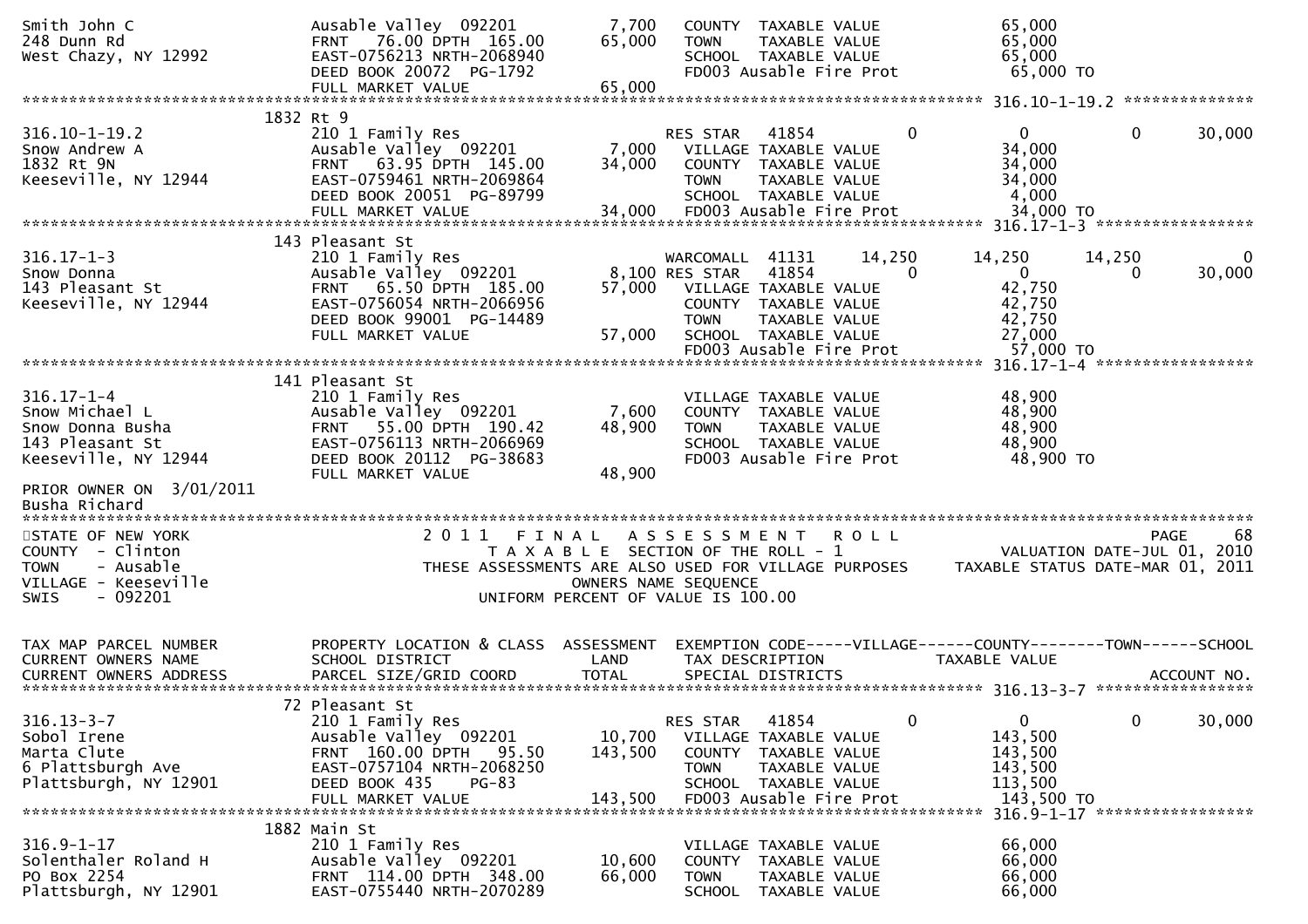|                                                                                                                                                            | DEED BOOK 20082 PG-19322<br>FULL MARKET VALUE                                                                                                                                                      | 66,000                                                                                                       |                                                                                  | FD003 Ausable Fire Prot                                                                                           |                 | 66,000 TO                                                                  |                            |                            |
|------------------------------------------------------------------------------------------------------------------------------------------------------------|----------------------------------------------------------------------------------------------------------------------------------------------------------------------------------------------------|--------------------------------------------------------------------------------------------------------------|----------------------------------------------------------------------------------|-------------------------------------------------------------------------------------------------------------------|-----------------|----------------------------------------------------------------------------|----------------------------|----------------------------|
| $316.10 - 1 - 10$<br>Soper Revocable Trust Clarence Ausable Valley 092201<br>Soper Revocable Trust Marion<br>1875 North Ausable St<br>Keeseville, NY 12944 | 1875 Rt 9<br>415 Motel<br>Villa Motel<br>ACRES 16.40<br>EAST-0759535 NRTH-2070994<br>DEED BOOK 932<br>PG-144<br>FULL MARKET VALUE                                                                  | 43,700<br>596,000<br>596,000                                                                                 | TOWN                                                                             | VILLAGE TAXABLE VALUE<br>COUNTY TAXABLE VALUE<br>TAXABLE VALUE<br>SCHOOL TAXABLE VALUE<br>FD003 Ausable Fire Prot |                 | 596,000<br>596,000<br>596,000<br>596,000<br>596,000 TO                     |                            |                            |
|                                                                                                                                                            |                                                                                                                                                                                                    |                                                                                                              |                                                                                  |                                                                                                                   |                 |                                                                            |                            |                            |
| $316.13 - 2 - 60.2$<br>Sorrell Francis O<br>Sorrell Kathryn B<br>62 Cedar Ct<br>Keeseville, NY 12944                                                       | 62 Cedar Ct<br>210 1 Family Res<br>Ausable Valley 092201<br>Lot 11 Jackson Ct Sub<br>FRNT 100.00 DPTH 207.50<br>EAST-0756042 NRTH-2068196<br>DEED BOOK 20041 PG-67981                              | 83,100                                                                                                       | WARNONALL<br>10,300 SR STAR<br>VILLAGE TAXABLE VALUE<br><b>TOWN</b>              | 41121<br>41834<br>COUNTY TAXABLE VALUE<br>TAXABLE VALUE<br>SCHOOL TAXABLE VALUE                                   | 12,000<br>0     | 12,465<br>$\mathbf{0}$<br>71,100<br>70,635<br>71,100<br>23,000             | 12,000<br>0                | 0<br>60,100                |
|                                                                                                                                                            |                                                                                                                                                                                                    |                                                                                                              |                                                                                  |                                                                                                                   |                 |                                                                            |                            |                            |
| $316.13 - 2 - 6.1$<br>Soule Richard<br>Soule Lucille A<br>1798 Main St<br>Keeseville, NY 12944                                                             | 19/21 Hill St<br>220 2 Family Res<br>Ausable Valley 092201<br>92.04 DPTH 166.08<br><b>FRNT</b><br>860<br><b>BANK</b><br>EAST-0755953 NRTH-2068482<br>DEED BOOK 20041 PG-75810<br>FULL MARKET VALUE | 9,100<br>58,900<br>58,900                                                                                    | TOWN                                                                             | VILLAGE TAXABLE VALUE<br>COUNTY TAXABLE VALUE<br>TAXABLE VALUE<br>SCHOOL TAXABLE VALUE<br>FD003 Ausable Fire Prot |                 | 58,900<br>58,900<br>58,900<br>58,900<br>58,900 TO                          |                            |                            |
|                                                                                                                                                            |                                                                                                                                                                                                    |                                                                                                              |                                                                                  |                                                                                                                   |                 |                                                                            |                            |                            |
| STATE OF NEW YORK<br>COUNTY - Clinton<br>- Ausable<br><b>TOWN</b><br>VILLAGE - Keeseville<br>$-092201$<br><b>SWIS</b>                                      | 2011<br>THESE ASSESSMENTS ARE ALSO USED FOR VILLAGE PURPOSES                                                                                                                                       | FINAL<br>T A X A B L E SECTION OF THE ROLL - 1<br>OWNERS NAME SEQUENCE<br>UNIFORM PERCENT OF VALUE IS 100.00 | A S S E S S M E N T                                                              |                                                                                                                   | <b>ROLL</b>     | VALUATION DATE-JUL 01, 2010<br>TAXABLE STATUS DATE-MAR 01, 2011            |                            | <b>PAGE</b><br>69          |
| TAX MAP PARCEL NUMBER                                                                                                                                      | PROPERTY LOCATION & CLASS ASSESSMENT                                                                                                                                                               |                                                                                                              |                                                                                  |                                                                                                                   |                 | EXEMPTION CODE-----VILLAGE------COUNTY--------TOWN------SCHOOL             |                            |                            |
| CURRENT OWNERS NAME<br><b>CURRENT OWNERS ADDRESS</b>                                                                                                       | SCHOOL DISTRICT                                                                                                                                                                                    | LAND                                                                                                         | TAX DESCRIPTION                                                                  |                                                                                                                   |                 | TAXABLE VALUE                                                              |                            |                            |
| $316.13 - 4 - 4$<br>Soule Richard<br>Soule Lucille A<br>1798 Main St<br>Keeseville, NY 12944                                                               | 1798 Main St<br>210 1 Family Res<br>Ausable Valley 092201<br>FRNT 44.00 DPTH 400.00<br>EAST-0756831 NRTH-2068911<br>DEED BOOK 634<br>PG-645<br>FULL MARKET VALUE                                   | 96,400                                                                                                       | <b>VETERANS</b><br>6,900 RES STAR<br>96,400 VILLAGE TAXABLE VALUE<br><b>TOWN</b> | 41101<br>41854<br>COUNTY TAXABLE VALUE<br>TAXABLE VALUE<br>SCHOOL TAXABLE VALUE<br>FD003 Ausable Fire Prot        | 2,000<br>0      | 2,000<br>$\mathbf{0}$<br>94,400<br>94,400<br>94,400<br>66,400<br>96,400 TO | 2,000<br>0                 | 0<br>30,000                |
|                                                                                                                                                            |                                                                                                                                                                                                    |                                                                                                              |                                                                                  |                                                                                                                   |                 |                                                                            |                            |                            |
| $316.17 - 2 - 17$<br>Sousie Howard J<br>Sousie Linda M<br>8 Lattourelle Ln<br>Keeseville, NY 12944                                                         | 8 Latourelle Ln<br>270 Mfg housing<br>Ausable Valley 092201<br>FRNT 81.00 DPTH 100.00<br>EAST-0756973 NRTH-2067290<br>DEED BOOK 20051 PG-83620<br>FULL MARKET VALUE                                | 17,000                                                                                                       | WARNONALL<br>6,200 AGED COUN 41802<br>17,000 SR STAR<br><b>TOWN</b>              | 41121<br>41834<br>VILLAGE TAXABLE VALUE<br>COUNTY TAXABLE VALUE<br>TAXABLE VALUE                                  | 2,550<br>0<br>0 | 2,550<br>2,890<br>$\overline{0}$<br>14,450<br>11,560<br>14,450             | 2,550<br>0<br>$\mathbf{0}$ | 0<br>$\mathbf 0$<br>17,000 |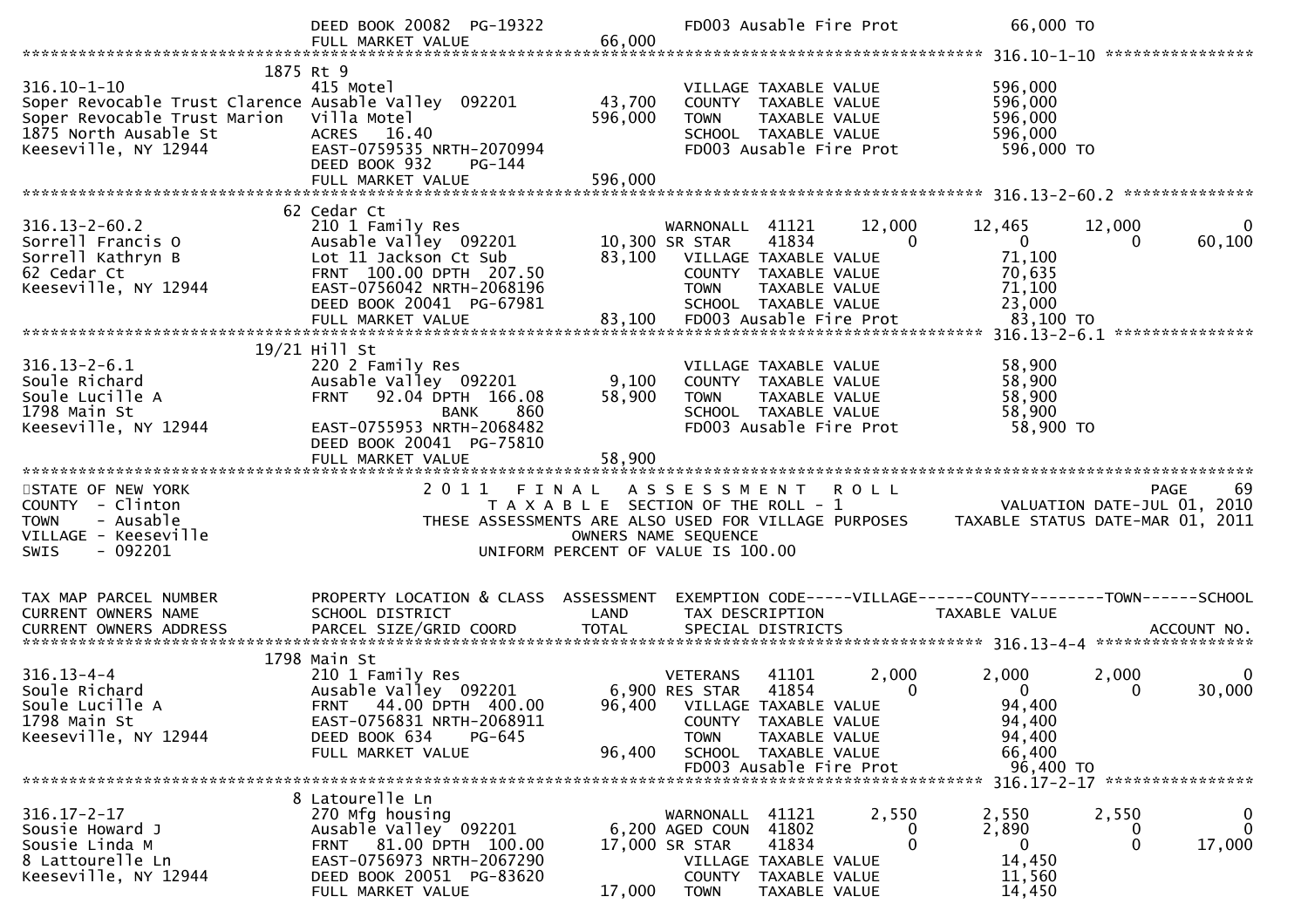|                                                                                                                      |                                                                                                                                                                                                      |                                                                                                     |                                                   | SCHOOL TAXABLE VALUE<br>FD003 Ausable Fire Prot                                                                                     |             | $\mathbf 0$<br>17,000 TO                                                                  |                             |                   |
|----------------------------------------------------------------------------------------------------------------------|------------------------------------------------------------------------------------------------------------------------------------------------------------------------------------------------------|-----------------------------------------------------------------------------------------------------|---------------------------------------------------|-------------------------------------------------------------------------------------------------------------------------------------|-------------|-------------------------------------------------------------------------------------------|-----------------------------|-------------------|
|                                                                                                                      |                                                                                                                                                                                                      |                                                                                                     |                                                   |                                                                                                                                     |             |                                                                                           |                             |                   |
| $315.20 - 1 - 10.2$<br>Sousis Edward<br>Sousis Roberta<br>200 Pleasant St<br>Keeseville, NY 12944                    | 200 Pleasant St<br>270 Mfg housing<br>Ausable Valley 092201<br>18 Pl 12000<br>FRNT 80.00 DPTH 365.70<br>EAST-0754739 NRTH-2066628<br>DEED BOOK 582<br>PG-1167<br>FULL MARKET VALUE                   | 44,000<br>44,000                                                                                    | AGED COUN 41802<br>9,700 SR STAR<br><b>TOWN</b>   | 41834<br>VILLAGE TAXABLE VALUE<br>COUNTY TAXABLE VALUE<br>TAXABLE VALUE<br>SCHOOL TAXABLE VALUE<br>FD003 Ausable Fire Prot          |             | 0<br>17,600<br>$\Omega$<br>$\overline{0}$<br>44,000<br>26,400<br>44,000<br>0<br>44,000 TO | 0<br>$\Omega$               | 0<br>44,000       |
|                                                                                                                      |                                                                                                                                                                                                      |                                                                                                     |                                                   |                                                                                                                                     |             |                                                                                           |                             |                   |
| $315.20 - 1 - 2$<br>Spooner Craig<br>9 Renas Ln<br>Keeseville, NY 12944                                              | 9 Renas Ln<br>210 1 Family Res<br>Ausable Valley 092201<br>78.50 DPTH 100.00<br><b>FRNT</b><br>EAST-0754972 NRTH-2067170<br>DEED BOOK 20031 PG-58470<br>FULL MARKET VALUE                            | 5,000<br>37,800<br>37,800                                                                           | RES STAR<br><b>TOWN</b>                           | 41854<br>VILLAGE TAXABLE VALUE<br>COUNTY TAXABLE VALUE<br><b>TAXABLE VALUE</b><br>SCHOOL TAXABLE VALUE<br>FD003 Ausable Fire Prot   |             | $\mathbf{0}$<br>0<br>37,800<br>37,800<br>37,800<br>7,800<br>37,800 TO                     | 0                           | 30,000            |
|                                                                                                                      | 13 Pine St                                                                                                                                                                                           |                                                                                                     |                                                   |                                                                                                                                     |             |                                                                                           |                             |                   |
| $315.20 - 1 - 3.1$<br>Spooner Mark A<br>Spooner Janelle<br>13 Pine St<br>Keeseville, NY 12944                        | 210 1 Family Res<br>Ausable Valley 092201<br>FRNT 100.00 DPTH 107.00<br>EAST-0755142 NRTH-2067186<br>DEED BOOK 617<br>$PG-4$<br>FULL MARKET VALUE                                                    | 35,000<br>35,000                                                                                    | <b>VETERANS</b><br>5,800 RES STAR<br><b>TOWN</b>  | 41101<br>41854<br>VILLAGE TAXABLE VALUE<br>COUNTY TAXABLE VALUE<br>TAXABLE VALUE<br>SCHOOL TAXABLE VALUE<br>FD003 Ausable Fire Prot | 5,000       | 5,000<br>$\Omega$<br>0<br>30,000<br>30,000<br>30,000<br>5,000<br>35,000 TO                | 5,000<br>0                  | 0<br>30,000       |
|                                                                                                                      |                                                                                                                                                                                                      |                                                                                                     |                                                   |                                                                                                                                     |             |                                                                                           |                             |                   |
| STATE OF NEW YORK<br>COUNTY - Clinton<br><b>TOWN</b><br>- Ausable<br>VILLAGE - Keeseville<br>- 092201<br><b>SWIS</b> | 2011 FINAL<br>THESE ASSESSMENTS ARE ALSO USED FOR VILLAGE PURPOSES                                                                                                                                   | T A X A B L E SECTION OF THE ROLL - 1<br>OWNERS NAME SEQUENCE<br>UNIFORM PERCENT OF VALUE IS 100.00 | A S S E S S M E N T                               |                                                                                                                                     | <b>ROLL</b> | TAXABLE STATUS DATE-MAR 01, 2011                                                          | VALUATION DATE-JUL 01, 2010 | 70<br><b>PAGE</b> |
| TAX MAP PARCEL NUMBER<br>CURRENT OWNERS NAME<br><b>CURRENT OWNERS ADDRESS</b>                                        | PROPERTY LOCATION & CLASS ASSESSMENT<br>SCHOOL DISTRICT<br>PARCEL SIZE/GRID COORD                                                                                                                    | LAND<br><b>TOTAL</b>                                                                                |                                                   | TAX DESCRIPTION<br>SPECIAL DISTRICTS                                                                                                |             | EXEMPTION CODE-----VILLAGE------COUNTY--------TOWN------SCHOOL<br>TAXABLE VALUE           |                             | ACCOUNT NO.       |
| $315.20 - 1 - 3.2$<br>Spooner Matthew<br>Spooner Stephanie<br>5 Renas Ln<br>Keeseville, NY 12944                     | 5 Renas Ln<br>270 Mfg housing<br>Ausable Valley 092201<br>78.50 DPTH 100.00<br><b>FRNT</b><br>EAST-0755050 NRTH-2067177<br>PG-323<br>DEED BOOK 766<br>FULL MARKET VALUE                              | 29,000<br>29,000                                                                                    | LIM INC DI 41932<br>5,000 RES STAR<br><b>TOWN</b> | 41854<br>VILLAGE TAXABLE VALUE<br>COUNTY TAXABLE VALUE<br>TAXABLE VALUE<br>SCHOOL TAXABLE VALUE<br>FD003 Ausable Fire Prot          |             | 0<br>7,250<br>$\Omega$<br>$\Omega$<br>29,000<br>21,750<br>29,000<br>$\Omega$<br>29,000 TO | 0<br>$\Omega$               | 0<br>29,000       |
|                                                                                                                      |                                                                                                                                                                                                      |                                                                                                     |                                                   |                                                                                                                                     |             |                                                                                           |                             |                   |
| $316.13 - 2 - 63$<br>St Germain Yves<br>St Germain Lori<br>74 Cedar Ct<br>Keeseville, NY 12944                       | 74 Cedar Ct<br>210 1 Family Res<br>Ausable Valley 092201<br>Jackson Ct Sub Lot #7<br>75.00 DPTH 170.62<br><b>FRNT</b><br>860<br><b>BANK</b><br>EAST-0755743 NRTH-2068303<br>DEED BOOK 20051 PG-80967 | 11,500<br>133,500                                                                                   | RES STAR<br><b>TOWN</b>                           | 41854<br>VILLAGE TAXABLE VALUE<br>COUNTY TAXABLE VALUE<br>TAXABLE VALUE<br>SCHOOL TAXABLE VALUE<br>FD003 Ausable Fire Prot          |             | 0<br>$\mathbf{0}$<br>133,500<br>133,500<br>133,500<br>103,500<br>133,500 TO               | $\mathbf 0$                 | 30,000            |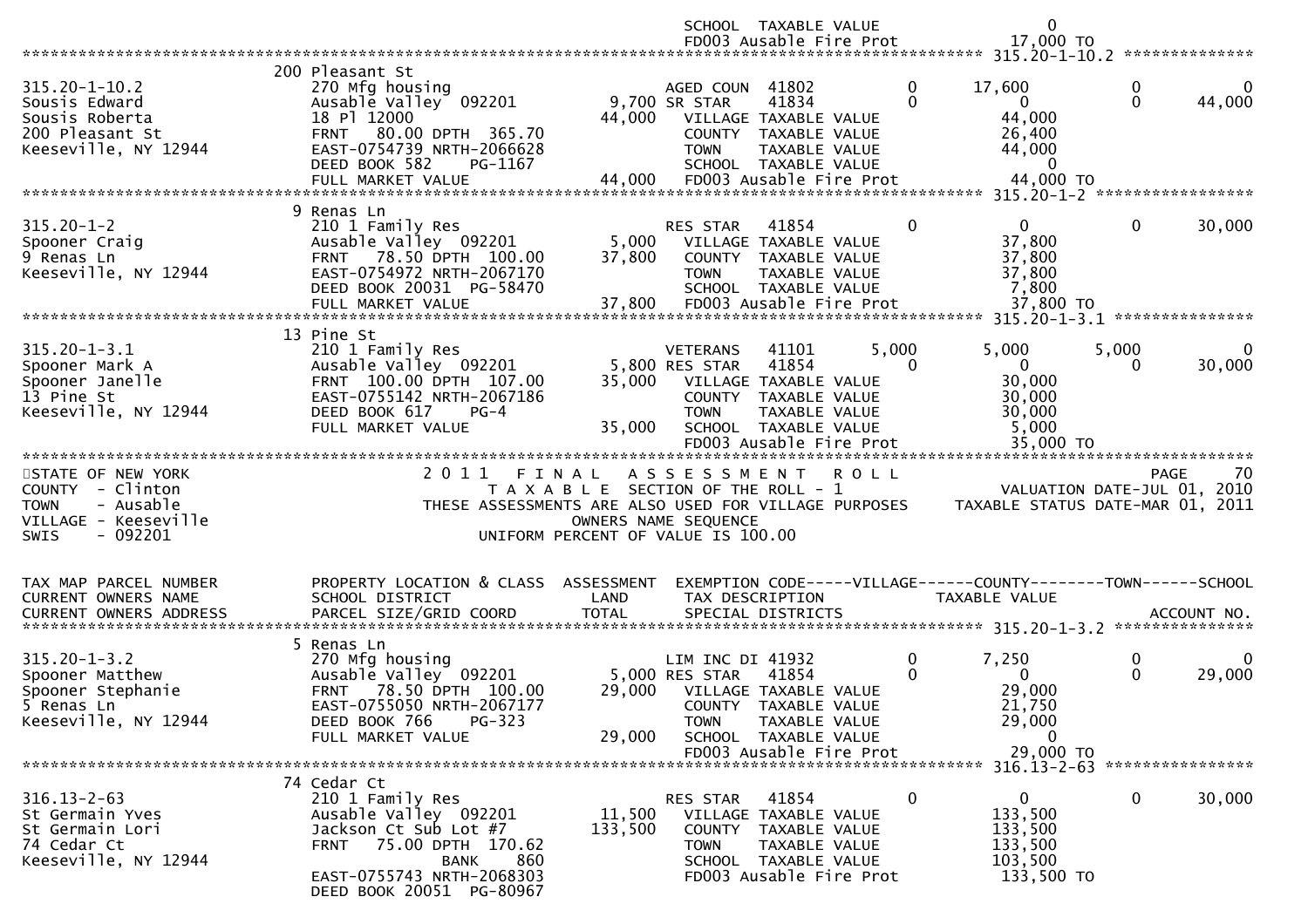| 1790 Rt 9                                                                                                                                  |                                                                                                                                                                          |                                                                             |                                                                                         |                                                                                                                                     |                                 |                                                                                                       |                                  |                                       |
|--------------------------------------------------------------------------------------------------------------------------------------------|--------------------------------------------------------------------------------------------------------------------------------------------------------------------------|-----------------------------------------------------------------------------|-----------------------------------------------------------------------------------------|-------------------------------------------------------------------------------------------------------------------------------------|---------------------------------|-------------------------------------------------------------------------------------------------------|----------------------------------|---------------------------------------|
| $316.13 - 6 - 12.2$<br>Stone James Rodney<br>1790 Rt 9<br>Keeseville, NY 12944                                                             | 210 1 Family Res<br>Ausable Valley 092201<br>Survey Map Bk 16 Pg 143<br>FRNT 60.00 DPTH 201.00<br>EAST-0758588 NRTH-2069253<br>DEED BOOK 945<br><b>PG-59</b>             |                                                                             | WARNONALL 41121<br>7,200 WARDISALL 41141<br>64,600 SR STAR<br><b>TOWN</b>               | 41834<br>VILLAGE TAXABLE VALUE<br>COUNTY TAXABLE VALUE<br>TAXABLE VALUE                                                             | 9,690<br>3,230<br>$\Omega$      | 9,690<br>3,230<br>$\overline{0}$<br>51,680<br>51,680<br>51,680                                        | 9,690<br>3,230<br>$\Omega$       | 0<br>$\mathbf{0}$<br>60,100           |
|                                                                                                                                            | FULL MARKET VALUE                                                                                                                                                        | 64,600                                                                      |                                                                                         | SCHOOL TAXABLE VALUE<br>FD003 Ausable Fire Prot                                                                                     |                                 | 4,500<br>64,600 TO                                                                                    |                                  |                                       |
|                                                                                                                                            |                                                                                                                                                                          |                                                                             |                                                                                         |                                                                                                                                     |                                 |                                                                                                       |                                  |                                       |
| $316.13 - 5 - 4$<br>Stone Richard<br>Stone Ethel<br>1161 Trout Pond Rd<br>Keeseville, NY 12944                                             | 161 Ausable St<br>312 Vac w/imprv<br>Ausable Valley 092201<br>FRNT 80.00 DPTH 145.00<br>EAST-0757912 NRTH-2069064<br>DEED BOOK 626<br><b>PG-164</b><br>FULL MARKET VALUE | 8,300<br>12,000<br>12,000                                                   | <b>TOWN</b>                                                                             | VILLAGE TAXABLE VALUE<br>COUNTY TAXABLE VALUE<br>TAXABLE VALUE<br>SCHOOL TAXABLE VALUE<br>FD003 Ausable Fire Prot                   |                                 | 12,000<br>12,000<br>12,000<br>12,000<br>12,000 TO                                                     |                                  |                                       |
|                                                                                                                                            | 34 Cedar Ct                                                                                                                                                              |                                                                             |                                                                                         |                                                                                                                                     |                                 |                                                                                                       |                                  |                                       |
| $316.13 - 2 - 52$<br>Straight William W Jr<br>Straight Michelle L<br>34 Cedar Ct<br>Keeseville, NY 12944                                   | 210 1 Family Res<br>Ausable Valley 092201<br>Jackson Ct Subd Lot 20<br>Sub Lots 20 & 21<br>FRNT 120.00 DPTH 156.05<br><b>BANK</b><br>080                                 | 130,000                                                                     | WARNONALL<br>10,900 RES STAR<br><b>TOWN</b>                                             | 41121<br>41854<br>VILLAGE TAXABLE VALUE<br>COUNTY TAXABLE VALUE<br>TAXABLE VALUE<br>SCHOOL TAXABLE VALUE                            | 12,000<br>$\Omega$              | 19,500<br>$\mathbf 0$<br>118,000<br>110,500<br>118,000<br>100,000                                     | 12,000                           | $\Omega$<br>30,000                    |
|                                                                                                                                            | EAST-0756328 NRTH-2067617<br>DEED BOOK 20072 PG-9974<br>FULL MARKET VALUE                                                                                                | 130,000                                                                     |                                                                                         | FD003 Ausable Fire Prot                                                                                                             |                                 | 130,000 TO                                                                                            |                                  |                                       |
|                                                                                                                                            |                                                                                                                                                                          |                                                                             |                                                                                         |                                                                                                                                     |                                 |                                                                                                       |                                  |                                       |
| STATE OF NEW YORK<br>COUNTY - Clinton<br><b>TOWN</b><br>- Ausable<br>VILLAGE - Keeseville<br>$-092201$<br><b>SWIS</b>                      | 2011<br>FINAL<br>THESE ASSESSMENTS ARE ALSO USED FOR VILLAGE PURPOSES                                                                                                    | T A X A B L E SECTION OF THE ROLL - 1<br>UNIFORM PERCENT OF VALUE IS 100.00 | A S S E S S M E N T<br>OWNERS NAME SEQUENCE                                             |                                                                                                                                     | <b>ROLL</b>                     | VALUATION DATE-JUL 01,<br>TAXABLE STATUS DATE-MAR 01, 2011                                            |                                  | <b>PAGE</b><br>71<br>2010             |
| TAX MAP PARCEL NUMBER                                                                                                                      | PROPERTY LOCATION & CLASS ASSESSMENT                                                                                                                                     |                                                                             |                                                                                         |                                                                                                                                     |                                 | EXEMPTION CODE-----VILLAGE------COUNTY--------TOWN------SCHOOL                                        |                                  |                                       |
| CURRENT OWNERS NAME                                                                                                                        | SCHOOL DISTRICT                                                                                                                                                          | LAND                                                                        |                                                                                         | TAX DESCRIPTION                                                                                                                     |                                 | TAXABLE VALUE                                                                                         |                                  |                                       |
| $315.16 - 2 - 28$<br>Strong Life Est Della<br>Strong Irrevocable House Trust FRNT 100.00 DPTH 150.00<br>48 Pine St<br>Keeseville, NY 12944 | 48 Pine St<br>210 1 Family Res<br>Ausable Valley 092201<br>EAST-0755175 NRTH-2068095<br>DEED BOOK 20051 PG-81352<br>FULL MARKET VALUE                                    | 55,000                                                                      | WARCOMALL<br>9,100 WARDISALL 41141<br>55,000 AGED - ALL 41800<br>SR STAR<br><b>TOWN</b> | 41131<br>41834<br>VILLAGE TAXABLE VALUE<br>COUNTY TAXABLE VALUE<br>TAXABLE VALUE<br>SCHOOL TAXABLE VALUE<br>FD003 Ausable Fire Prot | 13,750<br>11,000<br>15,125<br>0 | 13,750<br>11,000<br>15, 125<br>$\mathbf{0}$<br>15,125<br>15,125<br>15,125<br>$\mathbf 0$<br>55,000 TO | 13,750<br>11,000<br>15, 125<br>0 | 0<br>$\mathbf{0}$<br>27,500<br>27,500 |
|                                                                                                                                            |                                                                                                                                                                          |                                                                             |                                                                                         |                                                                                                                                     |                                 |                                                                                                       |                                  | 316.13-4-9 ******************         |
| $316.13 - 4 - 9$<br>Sugarcreek Stores Inc<br>Attn: Wilson Farms                                                                            | 1774 Main St<br>486 Mini-mart<br>Ausable Valley 092201<br><b>ACRES</b><br>1.00                                                                                           | 16,500<br>337,400                                                           | <b>TOWN</b>                                                                             | VILLAGE TAXABLE VALUE<br>COUNTY TAXABLE VALUE<br>TAXABLE VALUE                                                                      |                                 | 337,400<br>337,400<br>337,400                                                                         |                                  |                                       |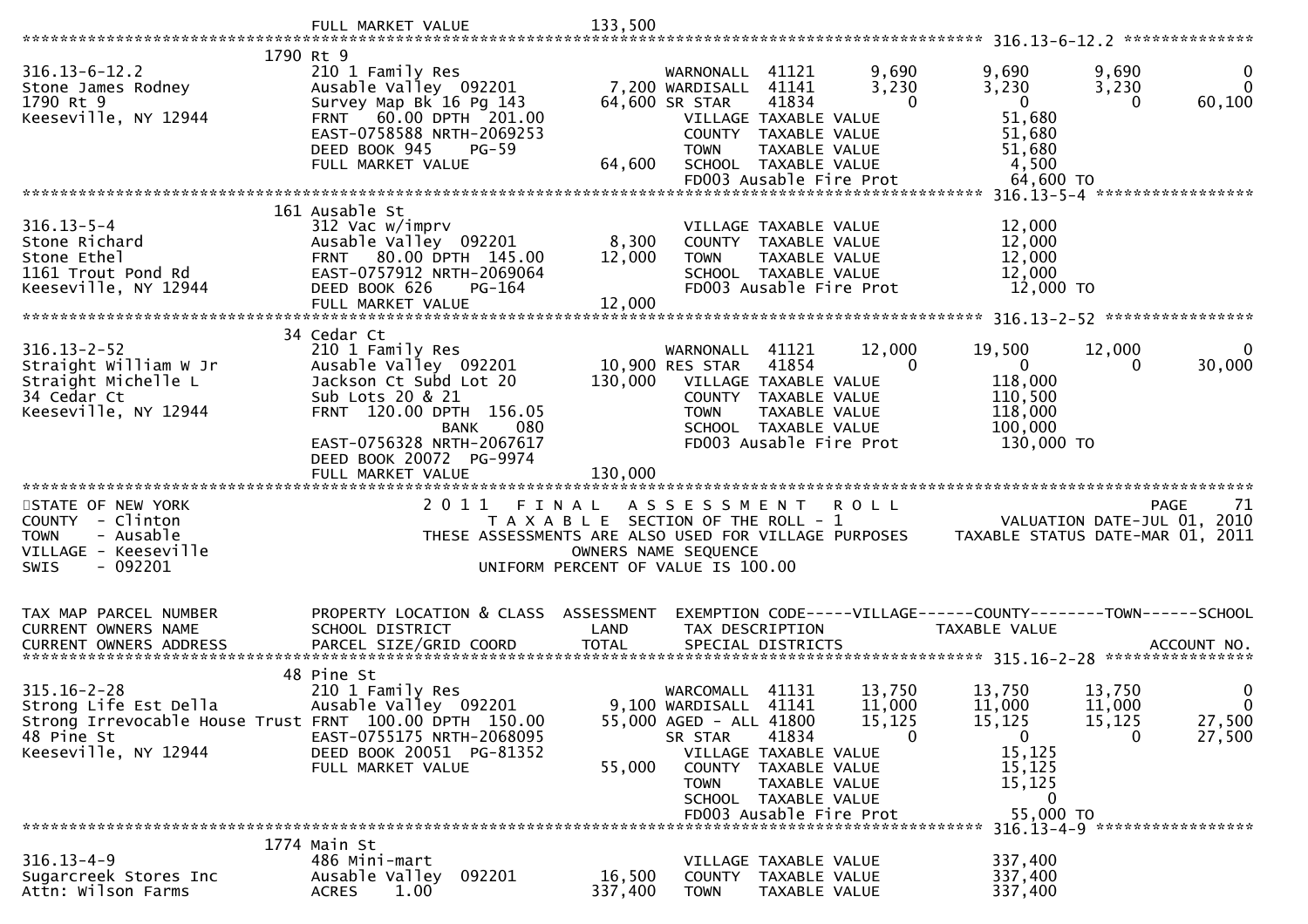| 1780 Wehrle Dr Ste 110<br>Williamsville, NY 14221                                                                     | EAST-0757293 NRTH-2068646<br>DEED BOOK 938<br>$PG-202$<br>FULL MARKET VALUE                                                                                                                        | 337,400                   | SCHOOL TAXABLE VALUE<br>FD003 Ausable Fire Prot                                                                                                                                |                      | 337,400<br>337,400 TO                                               |                                                                                      |
|-----------------------------------------------------------------------------------------------------------------------|----------------------------------------------------------------------------------------------------------------------------------------------------------------------------------------------------|---------------------------|--------------------------------------------------------------------------------------------------------------------------------------------------------------------------------|----------------------|---------------------------------------------------------------------|--------------------------------------------------------------------------------------|
|                                                                                                                       |                                                                                                                                                                                                    |                           |                                                                                                                                                                                |                      |                                                                     |                                                                                      |
| $315.16 - 1 - 15$<br>Sullivan William Jr<br>Sullivan Doris<br>PO Box 155<br>Keeseville, NY 12944                      | 12 School St<br>210 1 Family Res<br>Ausable Valley 092201<br>FRNT 150.00 DPTH 150.00<br>EAST-0754668 NRTH-2068715<br>DEED BOOK 698<br>$PG-5$                                                       | 9,600<br>110,600          | 41834<br>SR STAR<br>VILLAGE TAXABLE VALUE<br>COUNTY TAXABLE VALUE<br><b>TOWN</b><br>TAXABLE VALUE<br>SCHOOL TAXABLE VALUE                                                      | 0                    | $\mathbf{0}$<br>110,600<br>110,600<br>110,600<br>50,500             | $\mathbf{0}$<br>60,100<br>****************                                           |
| $316.17 - 1 - 13$<br>Szot Joseph<br>10774 NYS Rt 9N St<br>Keene, NY 12942                                             | 15 Liberty St<br>210 1 Family Res<br>Ausable Valley 092201<br>Survey Bk 17 Pg 87<br>FRNT 172.96 DPTH 169.60<br>EAST-0756795 NRTH-2067136<br>DEED BOOK 777<br>PG-224<br>FULL MARKET VALUE           | 8,600<br>65,000<br>65,000 | VILLAGE TAXABLE VALUE<br>COUNTY TAXABLE VALUE<br><b>TOWN</b><br>TAXABLE VALUE<br>SCHOOL TAXABLE VALUE<br>FD003 Ausable Fire Prot                                               |                      | 65,000<br>65,000<br>65,000<br>65,000<br>65,000 TO                   |                                                                                      |
| $316.17 - 3 - 6$<br>Tallman David M<br>Tallman Marjorie A<br>76 Ausable St<br>Keeseville, NY 12944                    | 76 Ausable St<br>210 1 Family Res<br>Ausable Valley 092201<br>72.00 DPTH 125.00<br><b>FRNT</b><br>080<br><b>BANK</b><br>EAST-0757201 NRTH-2067030<br>DEED BOOK 20051 PG-87974<br>FULL MARKET VALUE | 7,200<br>67,000<br>67,000 | RES STAR<br>41854<br>VILLAGE TAXABLE VALUE<br>COUNTY TAXABLE VALUE<br>TAXABLE VALUE<br><b>TOWN</b><br>SCHOOL TAXABLE VALUE<br>FD003 Ausable Fire Prot                          | $\Omega$             | $\Omega$<br>67,000<br>67,000<br>67,000<br>37,000<br>67,000 TO       | $\mathbf{0}$<br>30,000                                                               |
| STATE OF NEW YORK<br>COUNTY - Clinton<br>- Ausable<br><b>TOWN</b><br>VILLAGE - Keeseville<br>$-092201$<br><b>SWIS</b> |                                                                                                                                                                                                    | OWNERS NAME SEQUENCE      | 2011 FINAL ASSESSMENT ROLL<br>T A X A B L E SECTION OF THE ROLL - 1<br>THESE ASSESSMENTS ARE ALSO USED FOR VILLAGE PURPOSES<br>UNIFORM PERCENT OF VALUE IS 100.00              |                      |                                                                     | 72<br><b>PAGE</b><br>VALUATION DATE-JUL 01, 2010<br>TAXABLE STATUS DATE-MAR 01, 2011 |
| TAX MAP PARCEL NUMBER<br>CURRENT OWNERS NAME                                                                          | PROPERTY LOCATION & CLASS ASSESSMENT<br>SCHOOL DISTRICT                                                                                                                                            | LAND                      | EXEMPTION CODE-----VILLAGE------COUNTY--------TOWN------SCHOOL<br>TAX DESCRIPTION                                                                                              |                      | TAXABLE VALUE                                                       |                                                                                      |
| $316.13 - 2 - 42$<br>Thompson Kathi Sorrell<br>32 Jackson St<br>Keeseville, NY 12944                                  | 32 Jackson St<br>210 1 Family Res<br>Ausable Valley 092201<br>90.00 DPTH 105.00<br><b>FRNT</b><br>EAST-0755650 NRTH-2067814<br>DEED BOOK 995<br>PG-034<br>FULL MARKET VALUE                        | 61,400<br>61,400          | 41854<br>RES STAR<br>9,100 VILLAGE TAXABLE VALUE<br>COUNTY TAXABLE VALUE<br><b>TOWN</b><br>TAXABLE VALUE<br>SCHOOL TAXABLE VALUE<br>FD003 Ausable Fire Prot                    | 0                    | $\overline{0}$<br>61,400<br>61,400<br>61,400<br>31,400<br>61,400 TO | 0<br>30,000                                                                          |
| $316.17 - 1 - 15$<br>Toomey Life Use Melvina<br>Harper Anita<br>55 Ausable St<br>Keeseville, NY 12944                 | 55 Ausable St<br>210 1 Family Res<br>Ausable Valley 092201<br>Map Book 8 Pg 11<br>68.92 DPTH 194.00<br><b>FRNT</b><br>EAST-0756702 NRTH-2067021<br>DEED BOOK 20031 PG-60399<br>FULL MARKET VALUE   | 48,500 SR STAR<br>48,500  | 41101<br><b>VETERANS</b><br>8,000 AGED - ALL 41800<br>41834<br>VILLAGE TAXABLE VALUE<br>COUNTY TAXABLE VALUE<br>TAXABLE VALUE<br><b>TOWN</b><br><b>SCHOOL</b><br>TAXABLE VALUE | 5,000<br>21,750<br>0 | 5,000<br>21,750<br>0<br>21,750<br>21,750<br>21,750<br>0             | $\mathbf 0$<br>5,000<br>24,250<br>21,750<br>24,250<br>0                              |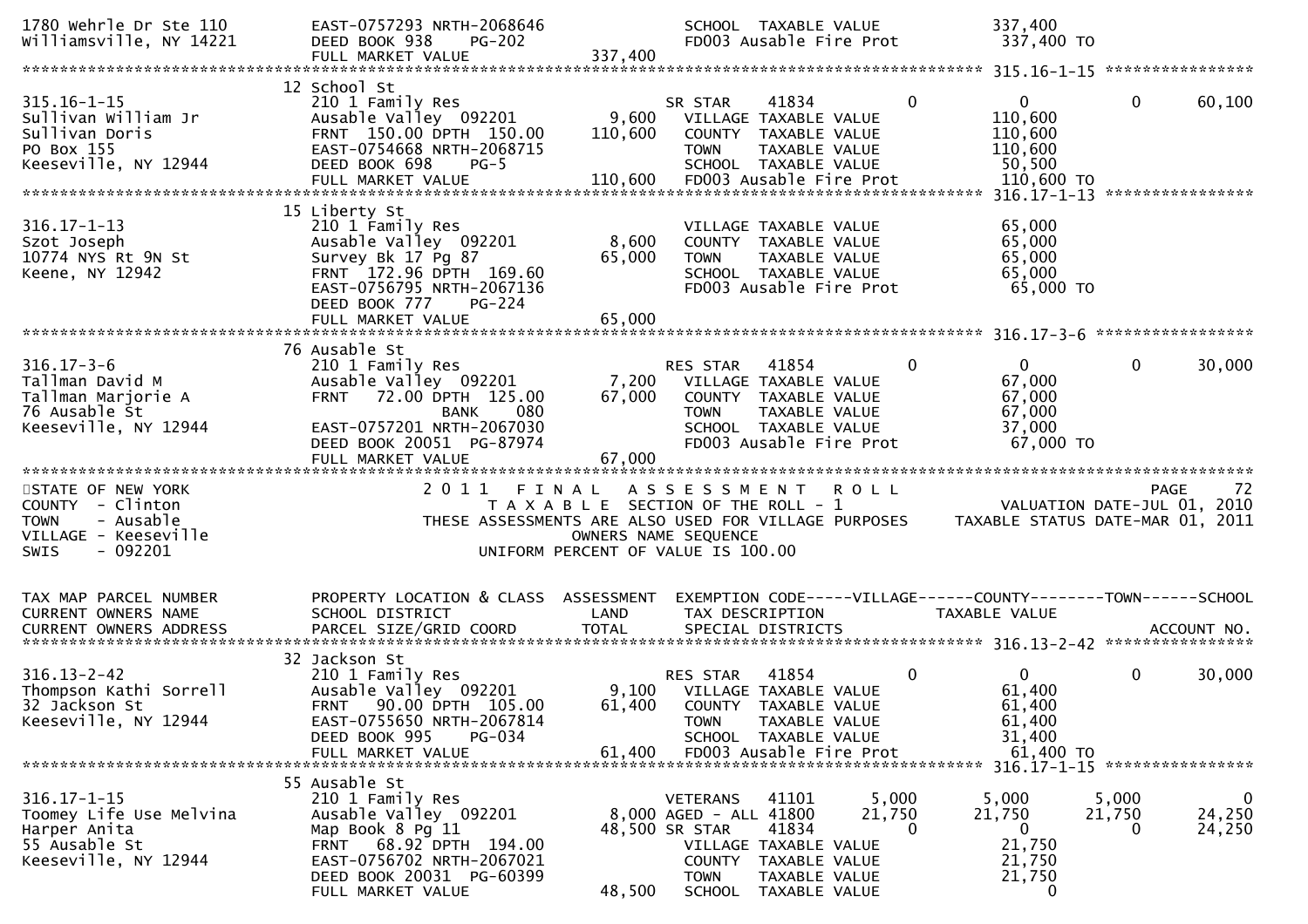|                               |                                                 |                      | FD003 Ausable Fire Prot                                        | 48,500 TO                        |
|-------------------------------|-------------------------------------------------|----------------------|----------------------------------------------------------------|----------------------------------|
|                               |                                                 |                      |                                                                |                                  |
|                               | 1870 Main St                                    |                      |                                                                |                                  |
| $316.9 - 1 - 4$               | 210 1 Family Res                                |                      | VILLAGE TAXABLE VALUE                                          | 61,600                           |
| Twa Walter                    | Ausable Valley 092201                           | 10,500               | COUNTY TAXABLE VALUE                                           | 61,600                           |
| Twa Mildred                   | FRNT 110.00 DPTH 333.80                         | 61,600               | TAXABLE VALUE<br><b>TOWN</b>                                   | 61,600                           |
| 1870 Rt 22                    | EAST-0755627 NRTH-2070046                       |                      | SCHOOL TAXABLE VALUE                                           | 61,600                           |
| Keeseville, NY 12944          | DEED BOOK 673<br>$PG-32$                        |                      | FD003 Ausable Fire Prot                                        | 61,600 TO                        |
|                               | FULL MARKET VALUE                               | 61,600               |                                                                |                                  |
|                               |                                                 |                      |                                                                |                                  |
|                               | Rt 9                                            |                      |                                                                |                                  |
| $316.9 - 3 - 4$               | 311 Res vac land                                |                      | VILLAGE TAXABLE VALUE                                          | 9,200                            |
| Valenti Marion Corbo          | Ausable Valley 092201                           | 9,200                | COUNTY TAXABLE VALUE                                           | 9,200                            |
| Attn: Clark Wayne             | FRNT 20.00 DPTH 330.00                          | 9,200                | TAXABLE VALUE<br><b>TOWN</b>                                   | 9,200                            |
| PO Box 330                    | EAST-0758259 NRTH-2069505                       |                      | SCHOOL TAXABLE VALUE                                           | 9,200                            |
| Keeseville, NY 12944          | DEED BOOK 336<br>PG-329                         |                      | FD003 Ausable Fire Prot                                        | 9,200 TO                         |
|                               |                                                 |                      |                                                                |                                  |
|                               |                                                 |                      |                                                                | ****************                 |
|                               | 56 School St                                    |                      |                                                                |                                  |
| $315.12 - 2 - 13$             | 210 1 Family Res                                |                      | VILLAGE TAXABLE VALUE                                          | 139,700                          |
| Vanvalkenburg Keith           | Ausable Valley 092201                           | 9,800                | COUNTY TAXABLE VALUE                                           | 139,700                          |
| 56 School St                  | 16 P116000 A Loc                                | 139,700              | TAXABLE VALUE<br><b>TOWN</b>                                   | 139,700                          |
| Keeseville, NY 12944          | Oakwood Pk Lot 13                               |                      |                                                                | 139,700                          |
|                               |                                                 |                      | SCHOOL TAXABLE VALUE                                           |                                  |
|                               | <b>FRNT</b><br>95.00 DPTH 150.00                |                      | FD003 Ausable Fire Prot                                        | 139,700 TO                       |
|                               | 080<br><b>BANK</b><br>EAST-0754515 NRTH-2069806 |                      |                                                                |                                  |
|                               |                                                 |                      |                                                                |                                  |
|                               | DEED BOOK 20102 PG-34238                        |                      |                                                                |                                  |
|                               | FULL MARKET VALUE                               | 139,700              |                                                                |                                  |
|                               |                                                 |                      |                                                                |                                  |
|                               |                                                 |                      |                                                                |                                  |
| STATE OF NEW YORK             | 2011<br>FINAL                                   |                      | A S S E S S M E N T R O L L                                    | -73<br>PAGE                      |
| COUNTY - Clinton              |                                                 |                      | T A X A B L E SECTION OF THE ROLL - 1                          | VALUATION DATE-JUL 01, 2010      |
| <b>TOWN</b><br>- Ausable      |                                                 |                      | THESE ASSESSMENTS ARE ALSO USED FOR VILLAGE PURPOSES           | TAXABLE STATUS DATE-MAR 01, 2011 |
| VILLAGE - Keeseville          |                                                 | OWNERS NAME SEQUENCE |                                                                |                                  |
| $-092201$<br><b>SWIS</b>      |                                                 |                      | UNIFORM PERCENT OF VALUE IS 100.00                             |                                  |
|                               |                                                 |                      |                                                                |                                  |
|                               |                                                 |                      |                                                                |                                  |
| TAX MAP PARCEL NUMBER         | PROPERTY LOCATION & CLASS ASSESSMENT            |                      | EXEMPTION CODE-----VILLAGE------COUNTY--------TOWN------SCHOOL |                                  |
| CURRENT OWNERS NAME           | SCHOOL DISTRICT                                 | LAND                 | TAX DESCRIPTION                                                | TAXABLE VALUE                    |
| <b>CURRENT OWNERS ADDRESS</b> | PARCEL SIZE/GRID COORD                          | <b>TOTAL</b>         | SPECIAL DISTRICTS                                              | ACCOUNT NO.                      |
|                               |                                                 |                      |                                                                |                                  |
|                               | 1884 Rt 9                                       |                      |                                                                |                                  |
| $316.10 - 1 - 14.2$           | 312 Vac w/imprv                                 |                      | 0<br>41854<br><b>RES STAR</b>                                  | $\mathbf{0}$<br>0<br>27,800      |
| Vedder William F              | Ausable Valley 092201                           | 9,600                | VILLAGE TAXABLE VALUE                                          | 27,800                           |
| 1884 Rt 9                     | Adg 2113                                        | 27,800               | <b>COUNTY</b><br>TAXABLE VALUE                                 | 27,800                           |
| Keeseville, NY 12944          | 94.00 DPTH 188.00<br><b>FRNT</b>                |                      | <b>TOWN</b><br><b>TAXABLE VALUE</b>                            | 27,800                           |
|                               | EAST-0760206 NRTH-2071023                       |                      | SCHOOL TAXABLE VALUE                                           | 0                                |
|                               | DEED BOOK 997<br>PG-100                         |                      | FD003 Ausable Fire Prot                                        | 27,800 TO                        |
|                               | FULL MARKET VALUE                               | 27,800               |                                                                |                                  |
|                               |                                                 |                      |                                                                |                                  |
|                               | 12 Grove St                                     |                      |                                                                |                                  |
| $316.9 - 2 - 12$              | 270 Mfg housing                                 |                      | VILLAGE TAXABLE VALUE                                          | 39,000                           |
| Wade George Donald            | Ausable Valley 092201                           | 10,500               | COUNTY TAXABLE VALUE                                           | 39,000                           |
| Wahby Park Estates            | FRNT 112.00 DPTH 335.00                         | 39,000               | <b>TOWN</b><br>TAXABLE VALUE                                   | 39,000                           |
| 1399 Phillips Rd Apt 71       | EAST-0756266 NRTH-2069522                       |                      | SCHOOL TAXABLE VALUE                                           | 39,000                           |
| New Bedford, MA 02745         | DEED BOOK 20031 PG-57856<br>FULL MARKET VALUE   | 39,000               | FD003 Ausable Fire Prot                                        | 39,000 TO                        |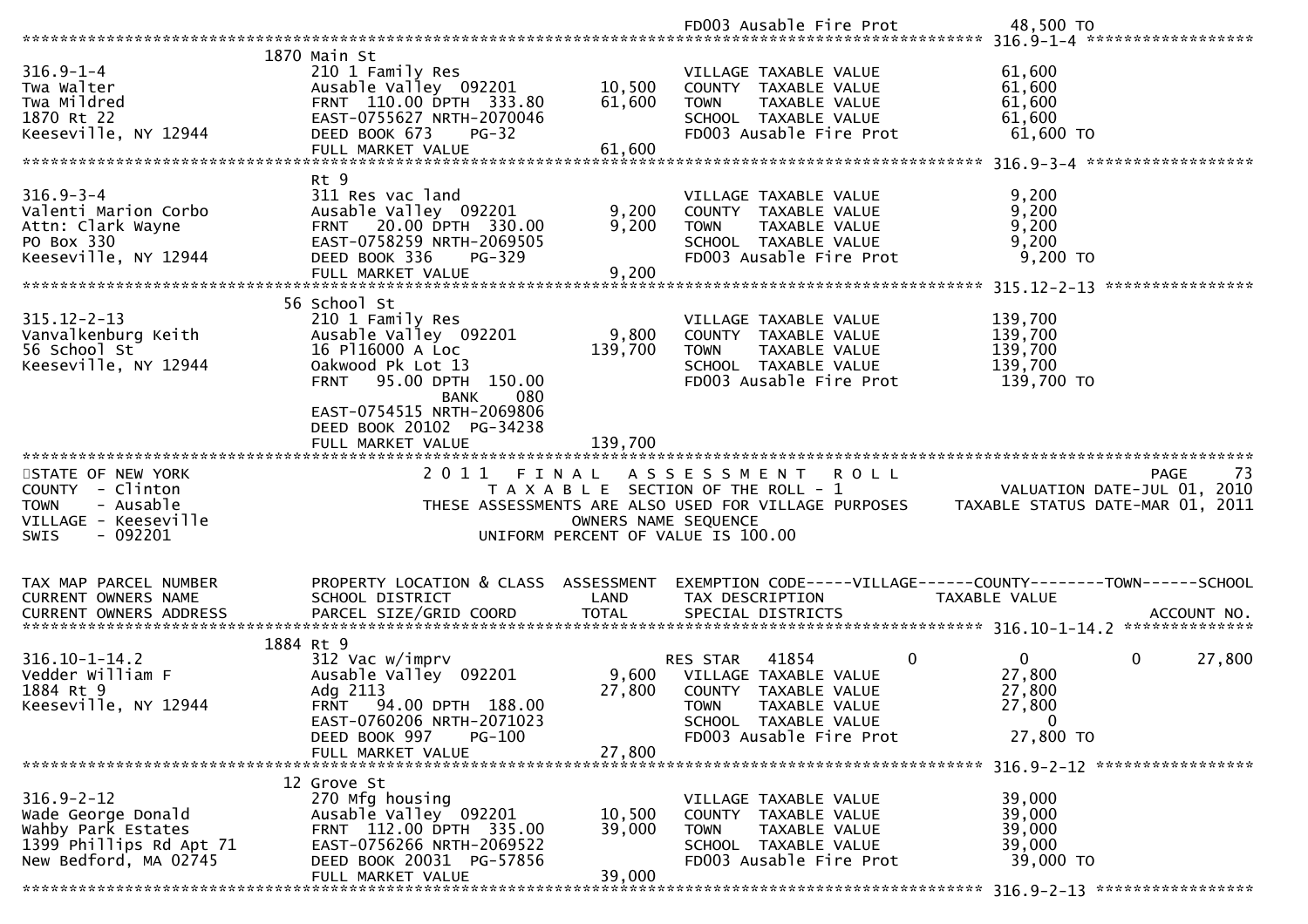| $316.9 - 2 - 13$<br>Wade George Donald<br>Wahby Park Estates<br>1399 Phillips Rd Apt 71<br>New Bedford, MA 02745     | $4/8$ Grove St<br>210 1 Family Res<br>Ausable Valley 092201<br>1.10<br><b>ACRES</b><br>EAST-0756210 NRTH-2069396<br>DEED BOOK 20031 PG-57857<br>FULL MARKET VALUE                                                                                  | 12,100<br>75,000<br>75,000 | <b>TOWN</b>                                                                                                                | VILLAGE TAXABLE VALUE<br>COUNTY TAXABLE VALUE<br>TAXABLE VALUE<br>SCHOOL TAXABLE VALUE<br>FD003 Ausable Fire Prot                |               | 75,000<br>75,000<br>75,000<br>75,000<br>75,000 TO                                  |                          | **************    |
|----------------------------------------------------------------------------------------------------------------------|----------------------------------------------------------------------------------------------------------------------------------------------------------------------------------------------------------------------------------------------------|----------------------------|----------------------------------------------------------------------------------------------------------------------------|----------------------------------------------------------------------------------------------------------------------------------|---------------|------------------------------------------------------------------------------------|--------------------------|-------------------|
| $315.16 - 2 - 26.1$<br>Wagner Carman H Sr<br>Wagner Trudy<br>42 Pine St<br>Keeseville, NY 12944                      | 42 Pine St<br>270 Mfg housing<br>Ausable Valley 092201<br>73.00 DPTH 100.00<br><b>FRNT</b><br>EAST-0755172 NRTH-2067923<br>DEED BOOK 875<br>$PG-303$                                                                                               | 6,500<br>23,000            | <b>TOWN</b>                                                                                                                | VILLAGE TAXABLE VALUE<br>COUNTY TAXABLE VALUE<br>TAXABLE VALUE<br>SCHOOL TAXABLE VALUE<br>FD003 Ausable Fire Prot                |               | 23,000<br>23,000<br>23,000<br>23,000<br>23,000 TO                                  |                          |                   |
| $315.16 - 2 - 26.2$<br>Wagner Carmen H Sr<br>Wagner Trudy<br>42A Pine St<br>Keeseville, NY 12944                     | 42A Pine St<br>270 Mfg housing<br>Ausable Valley 092201<br>FRNT 73.00 DPTH 140.00<br>EAST-0755291 NRTH-2067938<br>DEED BOOK 648<br><b>PG-795</b><br>FULL MARKET VALUE                                                                              | 28,000                     | AGED C&S<br>6,900 SR STAR<br><b>TOWN</b>                                                                                   | 41805<br>41834<br>28,000 VILLAGE TAXABLE VALUE<br>COUNTY TAXABLE VALUE<br>TAXABLE VALUE<br>SCHOOL TAXABLE VALUE                  | 0<br>$\Omega$ | 14,000<br>$\overline{0}$<br>28,000<br>14,000<br>28,000<br>$\mathbf{0}$             | $\mathbf{0}$<br>$\Omega$ | 14,000<br>14,000  |
| STATE OF NEW YORK<br>COUNTY - Clinton<br>- Ausable<br><b>TOWN</b><br>VILLAGE - Keeseville<br><b>SWIS</b><br>- 092201 | 2 0 1 1<br>FINAL<br>THESE ASSESSMENTS ARE ALSO USED FOR VILLAGE PURPOSES                                                                                                                                                                           |                            | A S S E S S M E N T<br>T A X A B L E SECTION OF THE ROLL - 1<br>OWNERS NAME SEQUENCE<br>UNIFORM PERCENT OF VALUE IS 100.00 |                                                                                                                                  | <b>ROLL</b>   | VALUATION DATE-JUL 01, 2010<br>TAXABLE STATUS DATE-MAR 01, 2011                    |                          | <b>PAGE</b><br>74 |
| TAX MAP PARCEL NUMBER<br>CURRENT OWNERS NAME                                                                         | PROPERTY LOCATION & CLASS ASSESSMENT<br>SCHOOL DISTRICT                                                                                                                                                                                            | LAND                       | TAX DESCRIPTION                                                                                                            |                                                                                                                                  |               | EXEMPTION CODE-----VILLAGE------COUNTY--------TOWN------SCHOOL<br>TAXABLE VALUE    |                          |                   |
| $315.20 - 1 - 1$<br>Wagner Traci<br>PO Box 175<br>Keeseville, NY 12944                                               | 11 Renas Ln<br>210 1 Family Res<br>Ausable Valley 092201<br>Prior Deed Bk 677 Pg 229<br>Ld Contract Bk681 Pg21 1/<br>50.00 DPTH 100.00<br><b>FRNT</b><br>080<br>BANK<br>EAST-0754908 NRTH-2067164<br>DEED BOOK 20051 PG-87941<br>FULL MARKET VALUE | 36,600<br>36,600           | RES STAR<br><b>TOWN</b>                                                                                                    | 41854<br>4,200 VILLAGE TAXABLE VALUE<br>COUNTY TAXABLE VALUE<br>TAXABLE VALUE<br>SCHOOL TAXABLE VALUE<br>FD003 Ausable Fire Prot | $\mathbf 0$   | $\overline{0}$<br>36,600<br>36,600<br>36,600<br>6,600<br>36,600 TO                 | $\mathbf{0}$             | 30,000            |
| $316.13 - 2 - 2$<br>Walker Howard F<br>408 Calkins Rd<br>Peru, NY 12972-3811                                         | 54 Jackson St<br>270 Mfg housing<br>Ausable Valley 092201<br>75.00 DPTH 100.00<br><b>FRNT</b><br>EAST-0755560 NRTH-2068379<br>DEED BOOK 567<br><b>PG-800</b><br>FULL MARKET VALUE                                                                  | 6,600<br>30,000<br>30,000  | <b>TOWN</b>                                                                                                                | VILLAGE TAXABLE VALUE<br>COUNTY TAXABLE VALUE<br>TAXABLE VALUE<br>SCHOOL TAXABLE VALUE<br>FD003 Ausable Fire Prot                |               | 316.13-2-2 ******************<br>30,000<br>30,000<br>30,000<br>30,000<br>30,000 TO |                          | ***************** |
| $315.16 - 1 - 6$                                                                                                     | 83 Liberty St<br>210 1 Family Res                                                                                                                                                                                                                  |                            | WARNONALL 41121                                                                                                            |                                                                                                                                  | 9,675         | 9,675                                                                              | 9,675                    | 0                 |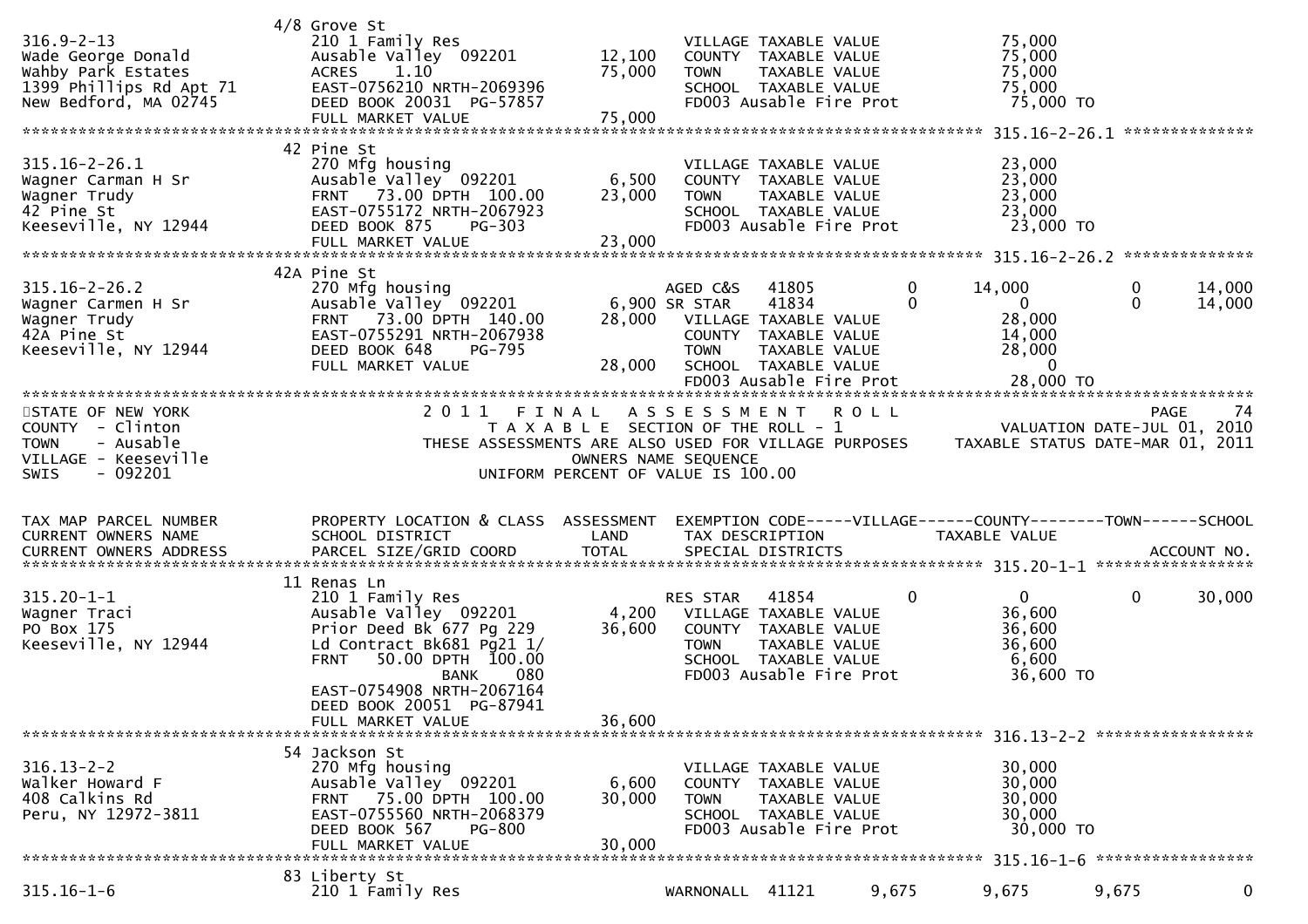| Way Elmertina<br>83 Liberty St<br>Keeseville, NY 12944                                  | Ausable Valley 092201<br>FRNT 64.00 DPTH 107.00<br>EAST-0756362 NRTH-2068815<br>DEED BOOK 859<br><b>PG-215</b><br>FULL MARKET VALUE                                                     | 64,500<br>64,500                               | 6,000 SR STAR<br>COUNTY<br><b>TOWN</b>   | 41834<br>VILLAGE TAXABLE VALUE<br>TAXABLE VALUE<br>TAXABLE VALUE<br>SCHOOL TAXABLE VALUE<br>FD003 Ausable Fire Prot        |             | $\mathbf{0}$ | $\overline{0}$<br>54,825<br>54,825<br>54,825<br>4,400<br>64,500 TO                                 | $\mathbf 0$  | 60,100             |
|-----------------------------------------------------------------------------------------|-----------------------------------------------------------------------------------------------------------------------------------------------------------------------------------------|------------------------------------------------|------------------------------------------|----------------------------------------------------------------------------------------------------------------------------|-------------|--------------|----------------------------------------------------------------------------------------------------|--------------|--------------------|
|                                                                                         |                                                                                                                                                                                         |                                                |                                          |                                                                                                                            |             |              |                                                                                                    |              |                    |
| $316.9 - 2 - 7$<br>Weidman Kathy<br>26 Grove St<br>Keeseville, NY 12944                 | 26 Grove St<br>210 1 Family Res<br>Ausable Valley 092201<br>FRNT 116.14 DPTH 316.50<br>080<br><b>BANK</b><br>EAST-0756315 NRTH-2069925<br>DEED BOOK 20102 PG-33885<br>FULL MARKET VALUE | 10,500<br>118,000<br>118,000                   | RES STAR<br><b>TOWN</b>                  | 41854<br>VILLAGE TAXABLE VALUE<br>COUNTY TAXABLE VALUE<br>TAXABLE VALUE<br>SCHOOL TAXABLE VALUE<br>FD003 Ausable Fire Prot |             | 0            | $\mathbf{0}$<br>118,000<br>118,000<br>118,000<br>88,000<br>118,000 TO                              | $\mathbf 0$  | 30,000             |
|                                                                                         |                                                                                                                                                                                         |                                                |                                          |                                                                                                                            |             |              |                                                                                                    |              |                    |
| 316.13-2-10.21<br>Welch Thomas A<br>71 Liberty St<br>Keeseville, NY 12944               | 71 Liberty St<br>210 1 Family Res<br>Ausable Valley 092201<br>17 Pl 12000<br>Lot 1 Eagle Sub<br>FRNT 130.00 DPTH 150.00<br><b>BANK</b><br>080                                           | 9,600<br>89,700                                | RES STAR<br><b>TOWN</b>                  | 41854<br>VILLAGE TAXABLE VALUE<br>COUNTY TAXABLE VALUE<br>TAXABLE VALUE<br>SCHOOL TAXABLE VALUE<br>FD003 Ausable Fire Prot |             | $\mathbf{0}$ | $\overline{0}$<br>89,700<br>89,700<br>89,700<br>59,700<br>89,700 TO                                | $\mathbf{0}$ | 30,000             |
|                                                                                         | EAST-0756208 NRTH-2068523<br>DEED BOOK 20041 PG-67310<br>FULL MARKET VALUE                                                                                                              | 89.700                                         |                                          |                                                                                                                            |             |              |                                                                                                    |              |                    |
|                                                                                         |                                                                                                                                                                                         |                                                |                                          |                                                                                                                            |             |              |                                                                                                    |              |                    |
| STATE OF NEW YORK<br>COUNTY - Clinton<br>- Ausable<br><b>TOWN</b>                       | 2011                                                                                                                                                                                    | FINAL<br>T A X A B L E SECTION OF THE ROLL - 1 | A S S E S S M E N T                      |                                                                                                                            | <b>ROLL</b> |              | VALUATION DATE-JUL 01, 2010                                                                        |              | -75<br><b>PAGE</b> |
| VILLAGE - Keeseville<br>$-092201$<br><b>SWIS</b>                                        | THESE ASSESSMENTS ARE ALSO USED FOR VILLAGE PURPOSES                                                                                                                                    | UNIFORM PERCENT OF VALUE IS 100.00             | OWNERS NAME SEQUENCE                     |                                                                                                                            |             |              | TAXABLE STATUS DATE-MAR 01, 2011                                                                   |              |                    |
| TAX MAP PARCEL NUMBER                                                                   | PROPERTY LOCATION & CLASS                                                                                                                                                               | ASSESSMENT                                     |                                          |                                                                                                                            |             |              | EXEMPTION CODE-----VILLAGE------COUNTY--------TOWN------SCHOOL                                     |              |                    |
| CURRENT OWNERS NAME                                                                     | SCHOOL DISTRICT                                                                                                                                                                         | LAND                                           |                                          | TAX DESCRIPTION                                                                                                            |             |              | TAXABLE VALUE                                                                                      |              |                    |
| $315.16 - 1 - 12$<br>Wells Jill Ann<br>50 Hill St<br>Keeseville, NY 12944               | 50 Hill St<br>210 1 Family Res<br>Ausable Valley 092201<br>99.00 DPTH 128.00<br><b>FRNT</b><br>EAST-0755223 NRTH-2068579<br>DEED BOOK 20011 PG-32921<br>FULL MARKET VALUE               | 8,400<br>59,000<br>59,000                      | RES STAR<br><b>TOWN</b>                  | 41854<br>VILLAGE TAXABLE VALUE<br>COUNTY TAXABLE VALUE<br>TAXABLE VALUE<br>SCHOOL TAXABLE VALUE<br>FD003 Ausable Fire Prot |             | 0            | $\Omega$<br>59,000<br>59,000<br>59,000<br>29,000<br>59,000 TO                                      | $\mathbf 0$  | 30,000             |
|                                                                                         |                                                                                                                                                                                         |                                                |                                          |                                                                                                                            |             |              | 316.13-2-46 *****************                                                                      |              |                    |
| $316.13 - 2 - 46$<br>West Julian<br>West Elinore<br>22 Cedar Ct<br>Keeseville, NY 12944 | 22 Cedar Ct<br>210 1 Family Res<br>Ausable Valley 092201<br>80.00 DPTH 150.00<br><b>FRNT</b><br>EAST-0756026 NRTH-2067715<br>DEED BOOK 646<br>PG-1187<br>FULL MARKET VALUE              | 8,900<br>69,600<br>69,600                      | RES STAR<br><b>COUNTY</b><br><b>TOWN</b> | 41854<br>VILLAGE TAXABLE VALUE<br>TAXABLE VALUE<br>TAXABLE VALUE<br>SCHOOL TAXABLE VALUE<br>FD003 Ausable Fire Prot        |             | 0            | $\mathbf{0}$<br>69,600<br>69,600<br>69,600<br>39,600<br>69,600 TO<br>316.13-1-18 ***************** | $\mathbf 0$  | 30,000             |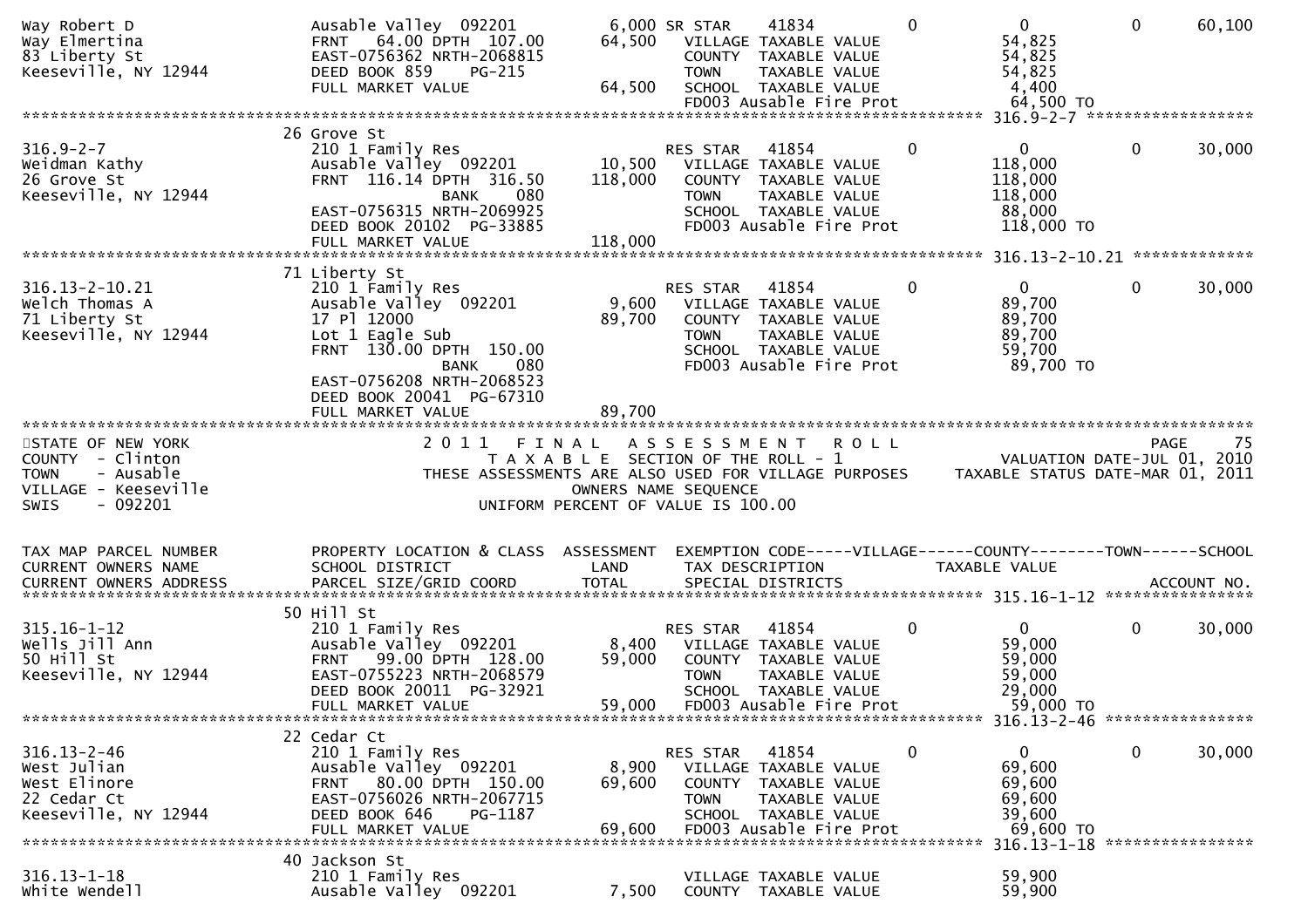| White Jacqueline<br>2470A Boston Post Rd<br>Guilford, CT 06437                                                 | 76.00 DPTH 120.00<br><b>FRNT</b><br>080<br>BANK<br>EAST-0755632 NRTH-2068034<br>DEED BOOK 20061 PG-99491<br>FULL MARKET VALUE                                                                         | 59,900<br>59,900              | TAXABLE VALUE<br><b>TOWN</b><br>SCHOOL TAXABLE VALUE<br>FD003 Ausable Fire Prot                                                                                           | 59,900<br>59,900<br>59,900 TO                                                       |                                                                                      |
|----------------------------------------------------------------------------------------------------------------|-------------------------------------------------------------------------------------------------------------------------------------------------------------------------------------------------------|-------------------------------|---------------------------------------------------------------------------------------------------------------------------------------------------------------------------|-------------------------------------------------------------------------------------|--------------------------------------------------------------------------------------|
| $315.12 - 2 - 11$<br>Wilcox Deborah M<br>51 School St<br>Keeseville, NY 12944                                  | 51 School St<br>210 1 Family Res<br>Ausable Valley 092201<br>Oakwood Pk Sub Lot 11<br>99.57 DPTH 183.00<br><b>FRNT</b><br>320<br><b>BANK</b><br>EAST-0754322 NRTH-2069666<br>DEED BOOK 20082 PG-16082 | 9,900<br>115,000              | RES STAR<br>41854<br>VILLAGE TAXABLE VALUE<br>COUNTY TAXABLE VALUE<br><b>TOWN</b><br>TAXABLE VALUE<br>SCHOOL TAXABLE VALUE<br>FD003 Ausable Fire Prot                     | $\Omega$<br>$\overline{0}$<br>115,000<br>115,000<br>115,000<br>85,000<br>115,000 TO | $\mathbf{0}$<br>30,000                                                               |
|                                                                                                                | FULL MARKET VALUE                                                                                                                                                                                     | 115,000                       |                                                                                                                                                                           |                                                                                     |                                                                                      |
| $316.13 - 2 - 13$<br>Wilkins Christopher M<br>91 Hazen Rd<br>Jay, NY 12941                                     | 53 Liberty St<br>411 Apartment<br>Ausable Valley 092201<br>1.00 BANK<br><b>ACRES</b><br>080<br>EAST-0756591 NRTH-2068135<br>DEED BOOK 20072 PG-4236<br>FULL MARKET VALUE                              | 11,000<br>95,000<br>95,000    | VILLAGE TAXABLE VALUE<br>COUNTY TAXABLE VALUE<br>TAXABLE VALUE<br><b>TOWN</b><br>SCHOOL TAXABLE VALUE<br>FD003 Ausable Fire Prot                                          | 95,000<br>95,000<br>95,000<br>95,000<br>95,000 TO                                   |                                                                                      |
| STATE OF NEW YORK<br>COUNTY - Clinton<br>- Ausable<br><b>TOWN</b><br>VILLAGE - Keeseville<br>SWIS<br>$-092201$ | 2011                                                                                                                                                                                                  | FINAL<br>OWNERS NAME SEQUENCE | <b>ROLL</b><br>A S S E S S M E N T<br>T A X A B L E SECTION OF THE ROLL - 1<br>THESE ASSESSMENTS ARE ALSO USED FOR VILLAGE PURPOSES<br>UNIFORM PERCENT OF VALUE IS 100.00 |                                                                                     | 76<br><b>PAGE</b><br>VALUATION DATE-JUL 01, 2010<br>TAXABLE STATUS DATE-MAR 01, 2011 |
| TAX MAP PARCEL NUMBER<br>CURRENT OWNERS NAME                                                                   | PROPERTY LOCATION & CLASS ASSESSMENT<br>SCHOOL DISTRICT                                                                                                                                               | LAND                          | EXEMPTION CODE-----VILLAGE------COUNTY--------TOWN------SCHOOL<br>TAX DESCRIPTION                                                                                         | TAXABLE VALUE                                                                       | ACCOUNT NO.<br>***************                                                       |
| $316.13 - 5 - 6.1$<br>willer Charles<br>PO Box 464<br>Keeseville, NY 12944                                     | 155 Ausable St<br>411 Apartment<br>Ausable Valley 092201<br>FRNT 135.25 DPTH 126.50<br>EAST-0757783 NRTH-2068926<br>DEED BOOK 682<br>PG-193<br>FULL MARKET VALUE                                      | 9,400<br>126,000<br>126,000   | VILLAGE TAXABLE VALUE<br>COUNTY TAXABLE VALUE<br>TAXABLE VALUE<br><b>TOWN</b><br>SCHOOL TAXABLE VALUE<br>FD003 Ausable Fire Prot                                          | 126,000<br>126,000<br>126,000<br>126,000<br>126,000 TO                              |                                                                                      |
| $316.17 - 3 - 4.2$<br>Willer Charles<br>PO Box 464<br>Keeseville, NY 12944                                     | 66 Ausable St<br>714 Lite Ind Man<br>Ausable Valley 092201<br>Survey Bk 2 Pg 32<br>ACRES<br>1.10<br>EAST-0757059 NRTH-2066750<br>DEED BOOK 20031 PG-64777<br>FULL MARKET VALUE                        | 12,100<br>18,000<br>18,000    | VILLAGE TAXABLE VALUE<br>COUNTY TAXABLE VALUE<br><b>TOWN</b><br>TAXABLE VALUE<br>SCHOOL TAXABLE VALUE<br>FD003 Ausable Fire Prot                                          | 18,000<br>18,000<br>18,000<br>18,000<br>18,000 TO                                   | ***************                                                                      |
| $316.17 - 3 - 5$<br>willer Charles<br>PO Box 464<br>Keeseville, NY 12944                                       | 70 Ausable St<br>449 Other Storag<br>Ausable Valley 092201<br>FRNT 159.00 DPTH 280.00<br>EAST-0757182 NRTH-2066855                                                                                    | 11,000<br>95,000              | 41854<br>RES STAR<br>VILLAGE TAXABLE VALUE<br>COUNTY<br>TAXABLE VALUE<br><b>TOWN</b><br>TAXABLE VALUE                                                                     | 0<br>$\mathbf{0}$<br>95,000<br>95,000<br>95,000                                     | 13,300<br>0                                                                          |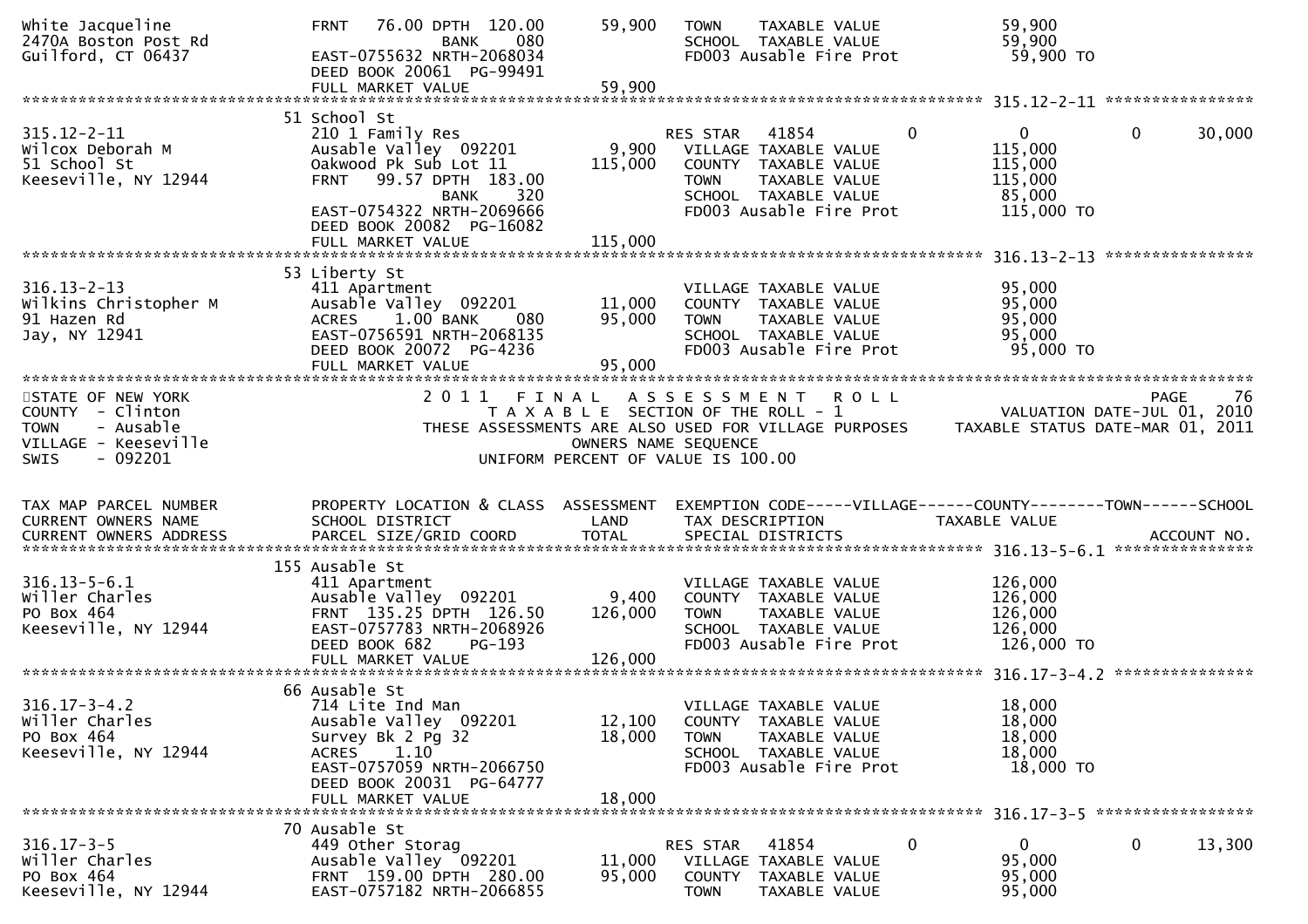|                                                                                                                       | DEED BOOK 20031 PG-64777<br>FULL MARKET VALUE                                                                                                                                                                    | 95,000                      | SCHOOL TAXABLE VALUE<br>FD003 Ausable Fire Prot                                                                                                                           | 81,700<br>95,000 TO                                                                                                 |    |
|-----------------------------------------------------------------------------------------------------------------------|------------------------------------------------------------------------------------------------------------------------------------------------------------------------------------------------------------------|-----------------------------|---------------------------------------------------------------------------------------------------------------------------------------------------------------------------|---------------------------------------------------------------------------------------------------------------------|----|
| $316.17 - 3 - 7$<br>willer Charles<br>PO Box 464<br>Keeseville, NY 12944                                              | 74 Ausable St<br>714 Lite Ind Man<br>Ausable Valley 092201<br>1.20<br><b>ACRES</b><br>EAST-0757345 NRTH-2066917<br>DEED BOOK 20031 PG-64777<br>FULL MARKET VALUE                                                 | 11,100<br>40,000<br>40,000  | VILLAGE TAXABLE VALUE<br>COUNTY TAXABLE VALUE<br>TAXABLE VALUE<br><b>TOWN</b><br>SCHOOL TAXABLE VALUE<br>FD003 Ausable Fire Prot                                          | 40,000<br>40,000<br>40,000<br>40,000<br>40,000 TO                                                                   |    |
| $316.13 - 6 - 5$<br>Willer Charles W<br>PO Box 464<br>Keeseville, NY 12944                                            | Ausable St<br>$314$ Rural vac<10<br>Ausable Valley 092201<br>1.30<br><b>ACRES</b><br>EAST-0757978 NRTH-2068747<br>DEED BOOK 682<br>PG-199<br>FULL MARKET VALUE                                                   | 8,500<br>8,500<br>8,500     | VILLAGE TAXABLE VALUE<br>COUNTY TAXABLE VALUE<br>TAXABLE VALUE<br><b>TOWN</b><br>SCHOOL TAXABLE VALUE<br>FD003 Ausable Fire Prot                                          | 8,500<br>8,500<br>8,500<br>8,500<br>8,500 TO                                                                        |    |
| STATE OF NEW YORK<br>COUNTY - Clinton<br>- Ausable<br><b>TOWN</b><br>VILLAGE - Keeseville<br>$-092201$<br><b>SWIS</b> | 2 0 1 1<br>FINAL                                                                                                                                                                                                 | OWNERS NAME SEQUENCE        | A S S E S S M E N T<br><b>ROLL</b><br>T A X A B L E SECTION OF THE ROLL - 1<br>THESE ASSESSMENTS ARE ALSO USED FOR VILLAGE PURPOSES<br>UNIFORM PERCENT OF VALUE IS 100.00 | <b>PAGE</b><br>VALUATION DATE-JUL 01, 2010<br>TAXABLE STATUS DATE-MAR 01, 2011                                      | 77 |
| TAX MAP PARCEL NUMBER<br>CURRENT OWNERS NAME                                                                          | PROPERTY LOCATION & CLASS ASSESSMENT<br>SCHOOL DISTRICT                                                                                                                                                          | LAND                        | TAX DESCRIPTION                                                                                                                                                           | EXEMPTION CODE-----VILLAGE------COUNTY--------TOWN------SCHOOL<br>TAXABLE VALUE<br>ACCOUNT NO.<br>****************  |    |
| $315.12 - 2 - 28$<br>Winter Gail C<br>30 School St<br>Keeseville, NY 12944                                            | 30 School St<br>210 1 Family Res<br>Ausable Valley 092201<br>Lot 15 PL 12000 Ac<br>Lot 28A Oakwood Park<br>FRNT 125.15 DPTH 149.87<br>EAST-0754588 NRTH-2069267<br>DEED BOOK 20051 PG-86476<br>FULL MARKET VALUE | 9,300<br>142,000<br>142,000 | 41834<br>SR STAR<br>0<br>VILLAGE TAXABLE VALUE<br>COUNTY TAXABLE VALUE<br>TAXABLE VALUE<br><b>TOWN</b><br>SCHOOL TAXABLE VALUE<br>FD003 Ausable Fire Prot                 | $\mathbf{0}$<br>$\mathbf 0$<br>60,100<br>142,000<br>142,000<br>142,000<br>81,900<br>142,000 TO<br>***************** |    |
| $316.13 - 3 - 8$<br>Winternitz Sarah<br>78 Pleasant St<br>Keeseville, NY 12944                                        | 78 Pleasant St<br>210 1 Family Res<br>Ausable Valley 092201<br>97.92 DPTH 370.00<br><b>FRNT</b><br>320<br>BANK<br>EAST-0757024 NRTH-2068160<br>DEED BOOK 20041 PG-68151<br>FULL MARKET VALUE                     | 10,100<br>88,500<br>88,500  | 41854<br>0<br><b>RES STAR</b><br>VILLAGE TAXABLE VALUE<br>COUNTY TAXABLE VALUE<br><b>TOWN</b><br>TAXABLE VALUE<br>SCHOOL TAXABLE VALUE<br>FD003 Ausable Fire Prot         | $\mathbf 0$<br>30,000<br>$\mathbf{0}$<br>88,500<br>88,500<br>88,500<br>58,500<br>88,500 TO                          |    |
| $316.13 - 5 - 11$<br>Witte William R<br>Witte Cheley A<br>174 Stevens Rd<br>Lake Placid, NY 12946                     | 1756 Main St<br>220 2 Family Res<br>Ausable Valley 092201<br>FRNT 46.00 DPTH 178.00<br>EAST-0757684 NRTH-2068465<br>DEED BOOK 20092 PG-28799<br>FULL MARKET VALUE                                                | 6,300<br>134,000<br>134,000 | VILLAGE TAXABLE VALUE<br>COUNTY TAXABLE VALUE<br><b>TOWN</b><br>TAXABLE VALUE<br>SCHOOL TAXABLE VALUE<br>FD003 Ausable Fire Prot                                          | 134,000<br>134,000<br>134,000<br>134,000<br>134,000 TO                                                              |    |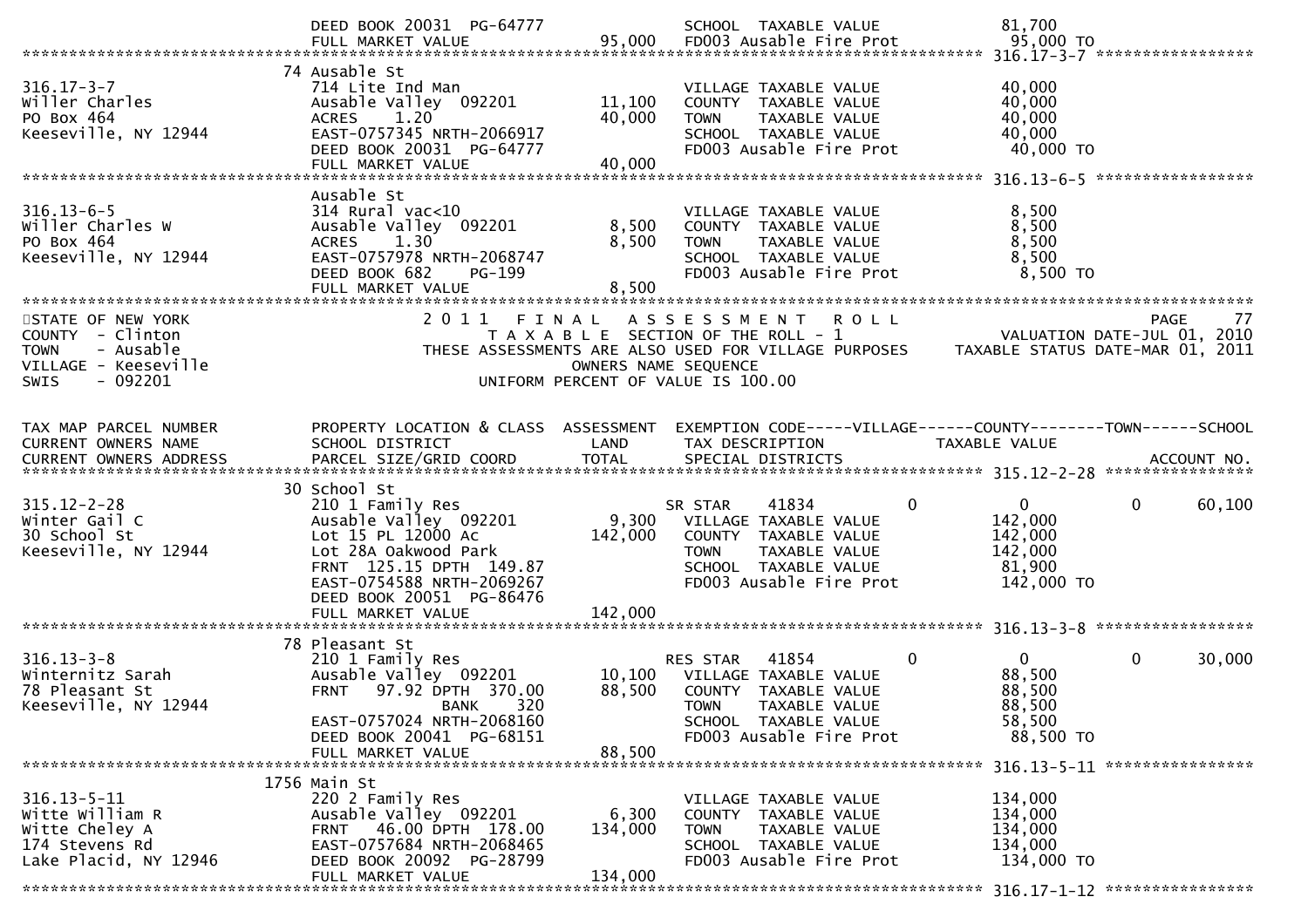| $316.17 - 1 - 12$<br>Witter Scott<br>$111$ Hall St<br>Brooklyn, NY 11205                                              | 107 Pleasant St<br>220 2 Family Res<br>Ausable Valley 092201<br>FRNT 210.00 DPTH 76.00<br>EAST-0756907 NRTH-2067451<br>DEED BOOK 20102 PG-36016<br>FULL MARKET VALUE                          | 6,800<br>24,000<br>24,000                                                   | <b>TOWN</b>                                | VILLAGE TAXABLE VALUE<br>COUNTY TAXABLE VALUE<br>TAXABLE VALUE<br>SCHOOL TAXABLE VALUE<br>FD003 Ausable Fire Prot                   |                    | 24,000<br>24,000<br>24,000<br>24,000<br>24,000 TO                               |                    |                                 |
|-----------------------------------------------------------------------------------------------------------------------|-----------------------------------------------------------------------------------------------------------------------------------------------------------------------------------------------|-----------------------------------------------------------------------------|--------------------------------------------|-------------------------------------------------------------------------------------------------------------------------------------|--------------------|---------------------------------------------------------------------------------|--------------------|---------------------------------|
| $315.16 - 2 - 25$<br>Wood Carl W<br>Wood Janice M<br>40 Pine St<br>Keeseville, NY 12944                               | 40 Pine St<br>210 1 Family Res<br>Ausable Valley 092201<br>FRNT 44.26 DPTH 240.00<br>EAST-0755252 NRTH-2067872<br>DEED BOOK 583<br><b>PG-995</b><br>FULL MARKET VALUE                         | 46,000<br>46,000                                                            | WARCOMALL<br>6,700 RES STAR<br><b>TOWN</b> | 41131<br>41854<br>VILLAGE TAXABLE VALUE<br>COUNTY TAXABLE VALUE<br>TAXABLE VALUE<br>SCHOOL TAXABLE VALUE<br>FD003 Ausable Fire Prot | 11,500<br>$\Omega$ | 11,500<br>$\overline{0}$<br>34,500<br>34,500<br>34,500<br>16,000<br>46,000 TO   | 11,500<br>$\Omega$ | 0<br>30,000                     |
| STATE OF NEW YORK<br>COUNTY - Clinton<br>- Ausable<br><b>TOWN</b><br>VILLAGE - Keeseville<br>$-092201$<br><b>SWIS</b> | 2011 FINAL<br>THESE ASSESSMENTS ARE ALSO USED FOR VILLAGE PURPOSES                                                                                                                            | T A X A B L E SECTION OF THE ROLL - 1<br>UNIFORM PERCENT OF VALUE IS 100.00 | ASSESSMENT<br>OWNERS NAME SEQUENCE         |                                                                                                                                     | <b>ROLL</b>        | VALUATION DATE-JUL 01, 2010<br>TAXABLE STATUS DATE-MAR 01, 2011                 | PAGE               | 78                              |
| TAX MAP PARCEL NUMBER<br>CURRENT OWNERS NAME                                                                          | PROPERTY LOCATION & CLASS ASSESSMENT<br>SCHOOL DISTRICT                                                                                                                                       | LAND                                                                        | TAX DESCRIPTION                            |                                                                                                                                     |                    | EXEMPTION CODE-----VILLAGE------COUNTY--------TOWN------SCHOOL<br>TAXABLE VALUE |                    | ACCOUNT NO.<br>**************** |
| $315.16 - 2 - 16$<br>Wright Gail E<br>PO Box 172<br>Keeseville, NY 12944                                              | 164 Pleasant St<br>210 1 Family Res<br>Ausable Valley 092201<br>85.14 DPTH 218.24<br><b>FRNT</b><br>080<br>BANK<br>EAST-0755456 NRTH-2067064<br>DEED BOOK 20041 PG-66204<br>FULL MARKET VALUE | 9,300<br>74,500<br>74,500                                                   | RES STAR<br><b>TOWN</b>                    | 41854<br>VILLAGE TAXABLE VALUE<br>COUNTY TAXABLE VALUE<br>TAXABLE VALUE<br>SCHOOL TAXABLE VALUE<br>FD003 Ausable Fire Prot          | 0                  | $\overline{0}$<br>74,500<br>74,500<br>74,500<br>44,500<br>74,500 TO             | $\mathbf{0}$       | 30,000                          |
|                                                                                                                       |                                                                                                                                                                                               |                                                                             |                                            |                                                                                                                                     |                    |                                                                                 |                    | ****************                |
| $315.16 - 2 - 12$<br>Young Clarence<br>Young Velma J<br>7 Jackson St<br>Keeseville, NY 12944                          | 7 Jackson St<br>210 1 Family Res<br>Ausable Valley 092201<br>FRNT 130.00 DPTH<br>80.00<br>EAST-0755597 NRTH-2067218<br>DEED BOOK 605<br>PG-494<br>FULL MARKET VALUE                           | 7,100<br>71,900<br>71,900                                                   | SR STAR<br><b>TOWN</b>                     | 41834<br>VILLAGE TAXABLE VALUE<br>COUNTY TAXABLE VALUE<br>TAXABLE VALUE<br>SCHOOL TAXABLE VALUE<br>FD003 Ausable Fire Prot          | 0                  | $\Omega$<br>71,900<br>71,900<br>71,900<br>11,800<br>71,900 TO                   | 0                  | 60,100                          |
|                                                                                                                       | 144 Pleasant St                                                                                                                                                                               |                                                                             |                                            |                                                                                                                                     |                    | 316.13-2-30 *****************                                                   |                    |                                 |
| $316.13 - 2 - 30$<br>Yourdon Ferris T<br>144 Pleasant St<br>Keeseville, NY 12944                                      | 210 1 Family Res<br>Ausable Valley 092201<br>62.00 DPTH 182.00<br><b>FRNT</b><br>080<br><b>BANK</b><br>EAST-0755961 NRTH-2067184<br>DEED BOOK 20031 PG-59758<br>FULL MARKET VALUE             | 8,000<br>72,600<br>72,600                                                   | RES STAR<br><b>COUNTY</b><br><b>TOWN</b>   | 41854<br>VILLAGE TAXABLE VALUE<br>TAXABLE VALUE<br>TAXABLE VALUE<br>SCHOOL TAXABLE VALUE<br>FD003 Ausable Fire Prot                 | 0                  | 0<br>72,600<br>72,600<br>72,600<br>42,600<br>72,600 TO                          | 0                  | 30,000                          |
|                                                                                                                       | 147 Ausable St                                                                                                                                                                                |                                                                             |                                            |                                                                                                                                     |                    | 316.13-5-8 ******************                                                   |                    |                                 |
| $316.13 - 5 - 8$<br>Zaumetzer David S                                                                                 | 210 1 Family Res<br>Ausable Valley 092201                                                                                                                                                     | 7,500                                                                       | <b>RES STAR</b>                            | 41854<br>VILLAGE TAXABLE VALUE                                                                                                      | $\mathbf 0$        | $\mathbf{0}$<br>58,100                                                          | $\mathbf 0$        | 30,000                          |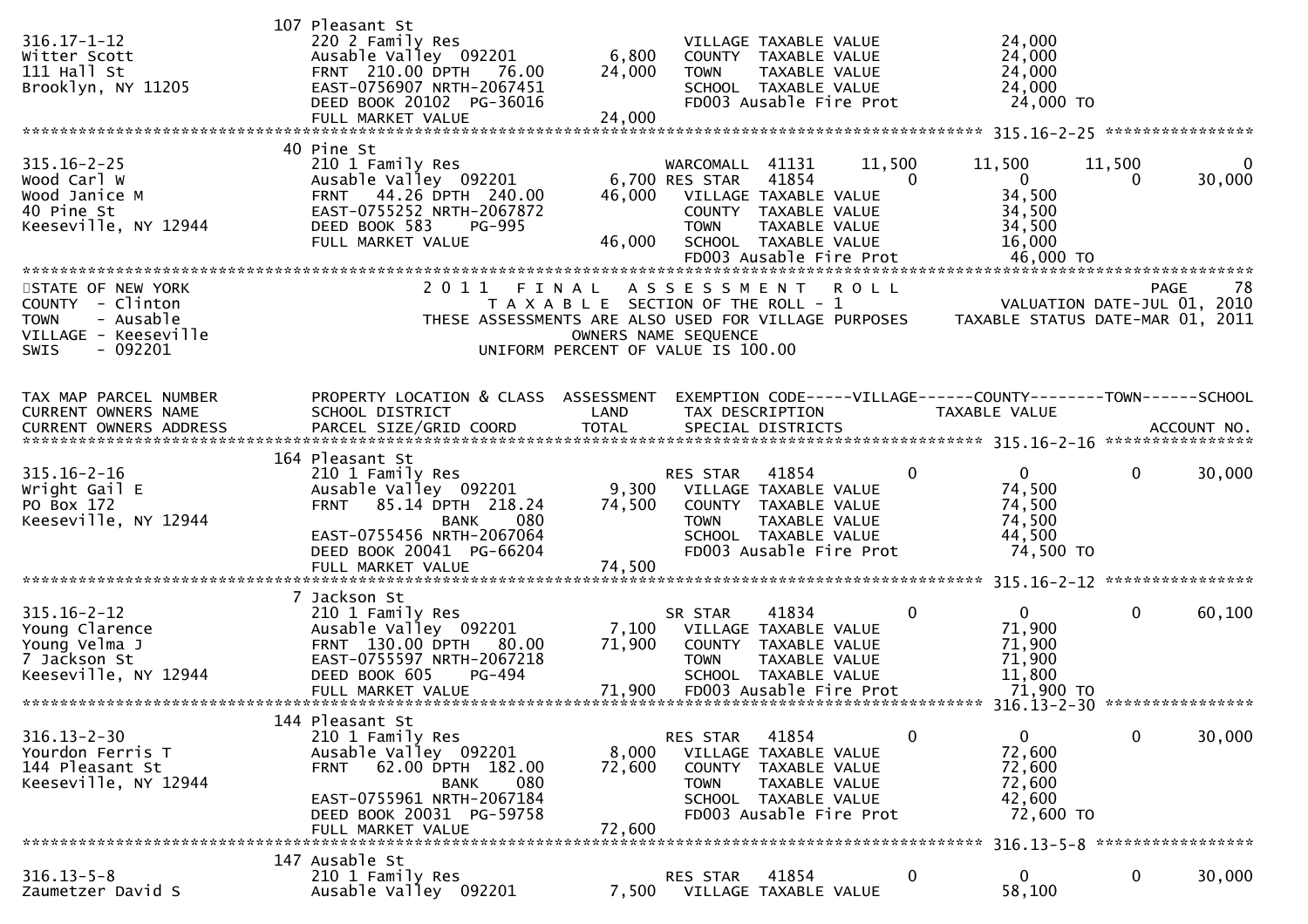| 147 Ausable St<br>Keeseville, NY 12944                                                                                                       | 72.00 DPTH 155.40<br><b>FRNT</b><br>080<br><b>BANK</b><br>EAST-0757717 NRTH-2068708<br>DEED BOOK 615<br>PG-996                                                            | 58,100<br><b>TOWN</b>                                                                                                                                                                       | COUNTY TAXABLE VALUE<br>TAXABLE VALUE<br>SCHOOL TAXABLE VALUE<br>FD003 Ausable Fire Prot                                                                                                | 58,100<br>58,100<br>28,100<br>58,100 TO                                                       |                                                                                                                                   |
|----------------------------------------------------------------------------------------------------------------------------------------------|---------------------------------------------------------------------------------------------------------------------------------------------------------------------------|---------------------------------------------------------------------------------------------------------------------------------------------------------------------------------------------|-----------------------------------------------------------------------------------------------------------------------------------------------------------------------------------------|-----------------------------------------------------------------------------------------------|-----------------------------------------------------------------------------------------------------------------------------------|
|                                                                                                                                              | FULL MARKET VALUE                                                                                                                                                         | 58,100                                                                                                                                                                                      |                                                                                                                                                                                         |                                                                                               |                                                                                                                                   |
| $315.16 - 2 - 23$<br>Zeh Wesley C<br>David Zeh<br>36 Pine St<br>Keeseville, NY 12994                                                         | 36 Pine St<br>210 1 Family Res<br>Ausable Valley 092201<br>79.27 DPTH 240.00<br><b>FRNT</b><br>EAST-0755266 NRTH-2067763<br>DEED BOOK 98001 PG-01323<br>FULL MARKET VALUE | 9,100<br>38,000<br><b>TOWN</b><br>38,000                                                                                                                                                    | VILLAGE TAXABLE VALUE<br>COUNTY TAXABLE VALUE<br><b>TAXABLE VALUE</b><br>SCHOOL TAXABLE VALUE<br>FD003 Ausable Fire Prot                                                                | 38,000<br>38,000<br>38,000<br>38,000<br>38,000 TO                                             |                                                                                                                                   |
| STATE OF NEW YORK<br>COUNTY - Clinton<br>- Ausable<br><b>TOWN</b><br>VILLAGE - Keeseville<br>$-092201$<br><b>SWIS</b>                        | 2011                                                                                                                                                                      | A S S E S S M E N T<br>FINAL<br>T A X A B L E SECTION OF THE ROLL - 1<br>THESE ASSESSMENTS ARE ALSO USED FOR VILLAGE PURPOSES<br>OWNERS NAME SEQUENCE<br>UNIFORM PERCENT OF VALUE IS 100.00 | <b>ROLL</b>                                                                                                                                                                             |                                                                                               | 79<br><b>PAGE</b><br>VALUATION DATE-JUL 01, 2010<br>TAXABLE STATUS DATE-MAR 01, 2011                                              |
| TAX MAP PARCEL NUMBER<br><b>CURRENT OWNERS NAME</b><br><b>CURRENT OWNERS ADDRESS</b>                                                         | PROPERTY LOCATION & CLASS ASSESSMENT<br>SCHOOL DISTRICT<br>PARCEL SIZE/GRID COORD                                                                                         | LAND<br><b>TOTAL</b>                                                                                                                                                                        | EXEMPTION CODE-----VILLAGE------COUNTY--------TOWN------SCHOOL<br>TAX DESCRIPTION<br>SPECIAL DISTRICTS                                                                                  | <b>TAXABLE VALUE</b>                                                                          | ACCOUNT NO.                                                                                                                       |
| $316.13 - 2 - 59$<br>Zelazny John<br>Zelazny Nancy<br>56 Cedar Ct<br>Keeseville, NY 12944                                                    | 56 Cedar Ct<br>210 1 Family Res<br>Ausable Valley 092201<br>FRNT 174.18 DPTH 149.84<br>EAST-0756191 NRTH-2068118<br>DEED BOOK 552<br>PG-412<br>FULL MARKET VALUE          | WARCOMALL<br>9,700 WARDISALL<br>91,000 AGED COUN 41802<br>SR STAR<br>91,000<br><b>TOWN</b>                                                                                                  | 20,000<br>41131<br>41141<br>9,100<br>$\Omega$<br>$\Omega$<br>41834<br>VILLAGE TAXABLE VALUE<br>COUNTY TAXABLE VALUE<br>TAXABLE VALUE<br>SCHOOL TAXABLE VALUE<br>FD003 Ausable Fire Prot | 22,750<br>9,100<br>5,915<br>$\mathbf{0}$<br>61,900<br>53.235<br>61,900<br>30.900<br>91.000 TO | 20,000<br>0<br>$\Omega$<br>9,100<br>$\Omega$<br>0<br>$\Omega$<br>60,100                                                           |
|                                                                                                                                              |                                                                                                                                                                           |                                                                                                                                                                                             |                                                                                                                                                                                         |                                                                                               |                                                                                                                                   |
| $315.16 - 3 - 12$<br>Zmijewski LIFE EST Michal<br>Zmijewski LIFE EST Marjorie G FRNT 85.00 DPTH 309.30<br>29 Pine St<br>Keeseville, NY 12944 | 29 Pine St<br>210 1 Family Res<br>Ausable Valley 092201<br>EAST-0754978 NRTH-2067575<br>DEED BOOK 20102 PG-35705<br>FULL MARKET VALUE                                     | WARNONALL<br>9,500 SR STAR<br>59,700<br><b>TOWN</b><br>59,700                                                                                                                               | 41121<br>8,955<br>41834<br>$\Omega$<br>VILLAGE TAXABLE VALUE<br>COUNTY TAXABLE VALUE<br>TAXABLE VALUE<br>SCHOOL TAXABLE VALUE                                                           | 8,955<br>$\Omega$<br>50,745<br>50,745<br>50,745<br>$\Omega$                                   | 8,955<br>$\Omega$<br>59,700<br>$\Omega$                                                                                           |
| STATE OF NEW YORK<br>COUNTY - Clinton<br><b>TOWN</b><br>- Ausable<br>VILLAGE - Keeseville<br><b>SWIS</b><br>- 092201                         | 2011<br>ROLL                                                                                                                                                              | ASSESSMENT<br>FINAL<br>T A X A B L E SECTION OF THE ROLL - 1<br>THESE ASSESSMENTS ARE ALSO USED FOR VILLAGE PURPOSES<br>UNIFORM PERCENT OF VALUE IS 100.00<br>SECTION                       | FD003 Ausable Fire Prot<br><b>ROLL</b><br>T 0 T A L S                                                                                                                                   | 59,700 TO                                                                                     | <b>PAGE</b><br>80<br>VALUATION DATE-JUL 01, 2010<br>TAXABLE STATUS DATE-MAR 01, 2011<br>RPS150/V04/L015<br>CURRENT DATE 6/21/2011 |
|                                                                                                                                              |                                                                                                                                                                           |                                                                                                                                                                                             |                                                                                                                                                                                         |                                                                                               |                                                                                                                                   |

\*\*\* S P E C I A L D I S T R I C T S U M M A R Y \*\*\*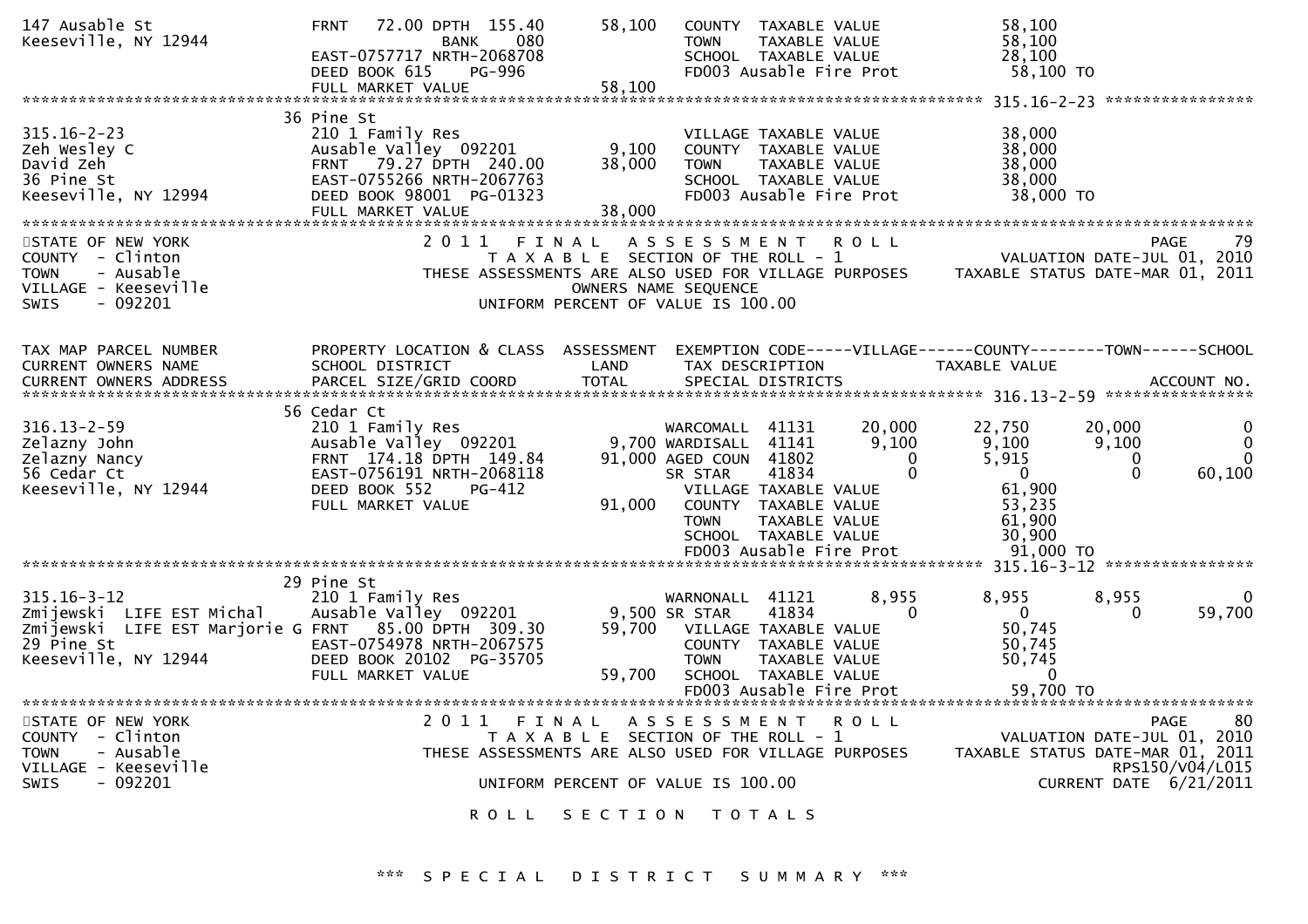| <b>CODE</b> | DISTRICT NAME                                                                                                                                | TOTAL<br>PARCELS | EXTENSION<br><b>TYPE</b>                                              | EXTENSION<br><b>VALUE</b>            | AD VALOREM<br><b>VALUE</b> | <b>EXEMPT</b><br><b>AMOUNT</b> | TAXABLE<br>VALUE                                  |
|-------------|----------------------------------------------------------------------------------------------------------------------------------------------|------------------|-----------------------------------------------------------------------|--------------------------------------|----------------------------|--------------------------------|---------------------------------------------------|
|             | OTO02 Omitted Tax-Co<br>or003 Omitted Tax-Sc<br>OT004 Omitted Tax-To<br>OTO05 Omitted Tax-Vi<br>RW001 Relevied Water<br>FD003 Ausable Fire P |                  | 2 MOVTAX<br>1 MOVTAX<br>2 MOVTAX<br>2 MOVTAX<br>1 MOVTAX<br>394 TOTAL | 297.85<br>906.62<br>641.49<br>444.23 | 28806,800                  |                                | 297.85<br>906.62<br>641.49<br>444.23<br>28806,800 |

# \*\*\* S C H O O L D I S T R I C T S U M M A R Y \*\*\*

| <b>CODE</b> | DISTRICT NAME      | TOTAL<br><b>PARCELS</b> | ASSESSED<br>LAND | <b>ASSESSED</b><br><b>TOTAL</b> | <b>EXEMPT</b><br>AMOUNT | TOTAL<br>TAXABLE | <b>STAR</b><br><b>AMOUNT</b> | <b>STAR</b><br><b>TAXABLE</b> |
|-------------|--------------------|-------------------------|------------------|---------------------------------|-------------------------|------------------|------------------------------|-------------------------------|
| 092201      | Ausable Valley Cen | 394                     | 3642,700         | 28806,800                       | 642,825                 | 28163,975        | 7662,385                     | 20501,590                     |
|             | SUB-TOTAL          | 394                     | 3642,700         | 28806,800                       | 642,825                 | 28163,975        | 7662,385                     | 20501,590                     |
|             | T O T A L          | 394                     | 3642,700         | 28806,800                       | 642,825                 | 28163,975        | 7662,385                     | 20501,590                     |

#### \*\*\* S Y S T E M C O D E S S U M M A R Y \*\*\*

#### NO SYSTEM EXEMPTIONS AT THIS LEVEL

# \*\*\* E X E M P T I O N S U M M A R Y \*\*\*

|               |                      | <b>TOTAL</b>   |                                                      |                         |             |                                  |                   |
|---------------|----------------------|----------------|------------------------------------------------------|-------------------------|-------------|----------------------------------|-------------------|
| <b>CODE</b>   | DESCRIPTION          | <b>PARCELS</b> | VILLAGE                                              | <b>COUNTY</b>           | <b>TOWN</b> | <b>SCHOOL</b>                    |                   |
| 41101         | <b>VETERANS</b>      |                | 19,800                                               | 19,800                  | 19,800      |                                  |                   |
| 41121         | WARNONALL            |                | 211,725                                              | 259,800                 | 222,675     |                                  |                   |
| 41131         | WARCOMALL            |                | 334,395                                              | 392,120                 | 342,895     |                                  |                   |
| 41141         | WARDISALL            | 25<br>22<br>16 | 184, 145                                             | 185,345                 | 185,345     |                                  |                   |
| 41152         | $CW_10_VET/$         |                |                                                      | 42,500                  |             |                                  |                   |
| 41800         | AGED - ALL           | 16             | 293,110                                              | 408,776                 | 410,209     | 466,740                          |                   |
| 41802         | AGED COUN            |                |                                                      | 92,423                  |             |                                  |                   |
| 41805         | AGED C&S             | 4              |                                                      | 87,375                  |             | 87,375                           |                   |
| 41834         | SR STAR              | 61             |                                                      |                         |             | 2848,160                         |                   |
|               | STATE OF NEW YORK    |                | 2011<br>FINAL                                        | A S S E S S M E N T     | ROLL        |                                  | 81<br><b>PAGE</b> |
| <b>COUNTY</b> | - Clinton            |                | T A X A B L E                                        | SECTION OF THE ROLL - 1 |             | VALUATION DATE-JUL 01, 2010      |                   |
| <b>TOWN</b>   | - Ausable            |                | THESE ASSESSMENTS ARE ALSO USED FOR VILLAGE PURPOSES |                         |             | TAXABLE STATUS DATE-MAR 01, 2011 |                   |
|               | VILLAGE - Keeseville |                |                                                      |                         |             |                                  | RPS150/V04/L015   |
| <b>SWIS</b>   | $-092201$            |                | UNIFORM PERCENT OF VALUE IS 100.00                   |                         |             | CURRENT DATE                     | 6/21/2011         |
|               |                      |                |                                                      |                         |             |                                  |                   |

## ROLL SECTION TOTALS

# \*\*\* E X E M P T I O N S U M M A R Y \*\*\*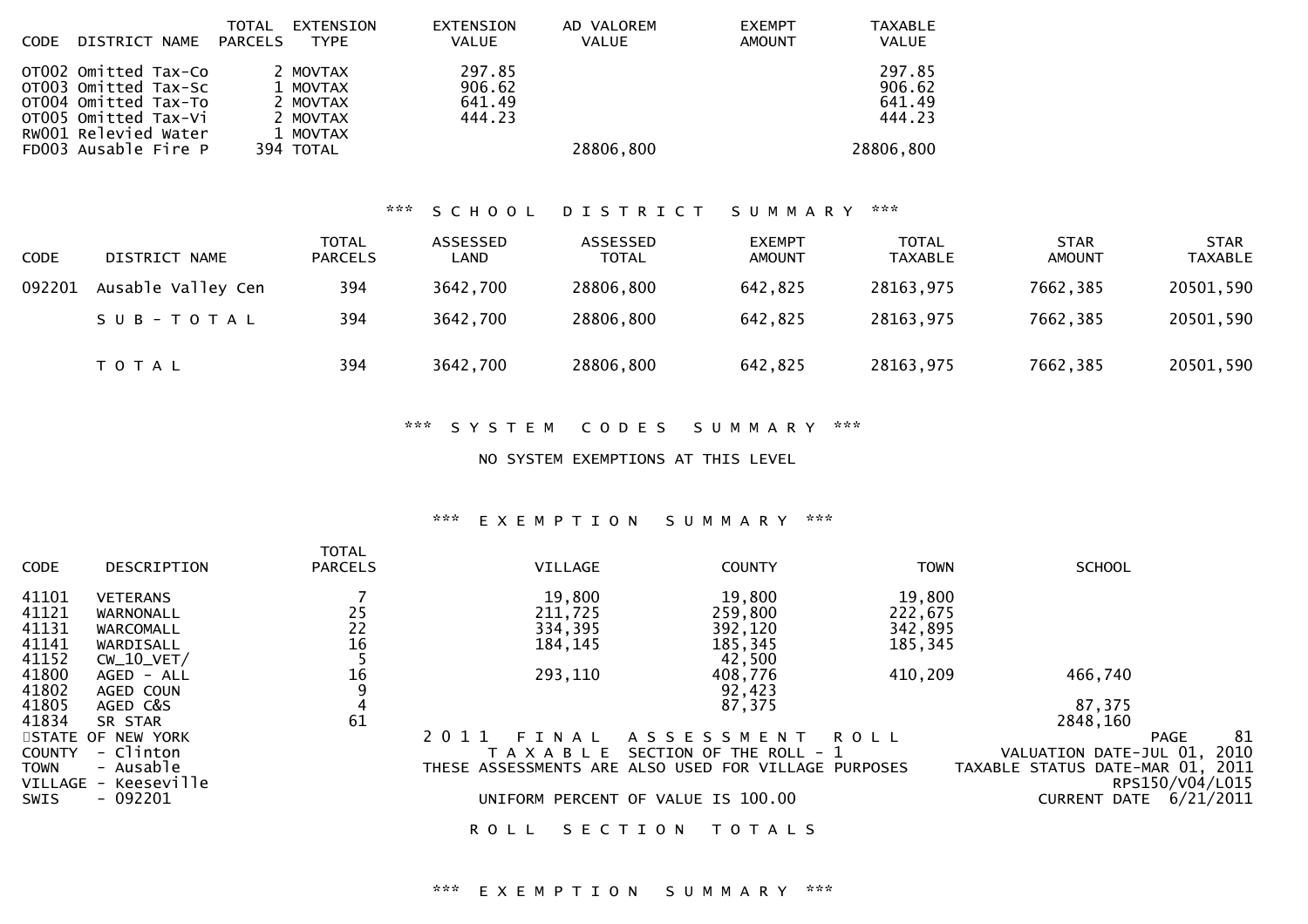| <b>CODE</b>                      | DESCRIPTION                                               | <b>TOTAL</b><br><b>PARCELS</b> | <b>VILLAGE</b> | COUNTY   | TOWN     | <b>SCHOOL</b>                |
|----------------------------------|-----------------------------------------------------------|--------------------------------|----------------|----------|----------|------------------------------|
| 41854<br>41864<br>41932<br>47614 | <b>RES STAR</b><br>RS STAR MH<br>LIM INC DI<br>BIE SCHOOL | 161<br>4                       |                | 75,650   |          | 4787,500<br>26,725<br>88,710 |
|                                  | T O T A L                                                 | 332                            | 1043, 175      | 1563,789 | 1180,924 | 8305,210                     |

# \*\*\* G R A N D T O T A L S \*\*\*

| <b>ROLL</b><br><b>SEC</b> | DESCRIPTION                                                                            | <b>TOTAL</b><br><b>PARCELS</b> | ASSESSED<br>LAND | ASSESSED<br><b>TOTAL</b> | TAXABLE<br>VILLAGE                                                                                        | <b>TAXABLE</b><br><b>COUNTY</b>                                                    | <b>TAXABLE</b><br><b>TOWN</b> | <b>TAXABLE</b><br><b>SCHOOL</b> | <b>STAR</b><br><b>TAXABLE</b>                                                  |
|---------------------------|----------------------------------------------------------------------------------------|--------------------------------|------------------|--------------------------|-----------------------------------------------------------------------------------------------------------|------------------------------------------------------------------------------------|-------------------------------|---------------------------------|--------------------------------------------------------------------------------|
|                           | <b>TAXABLE</b>                                                                         | 394                            | 3642,700         | 28806,800                | 27763.625                                                                                                 | 27243.011                                                                          | 27625,876                     | 28163,975                       | 20501,590                                                                      |
| TOWN<br>SWIS              | STATE OF NEW YORK<br>COUNTY - Clinton<br>- Ausable<br>VILLAGE - Keeseville<br>- 092201 |                                |                  |                          | SPECIAL FRANCHISE SECTION OF THE ROLL - $5$<br>OWNERS NAME SEQUENCE<br>UNIFORM PERCENT OF VALUE IS 100.00 | 2011 FINAL ASSESSMENT ROLL<br>THESE ASSESSMENTS ARE ALSO USED FOR VILLAGE PURPOSES |                               |                                 | -82<br>PAGE<br>VALUATION DATE-JUL 01, 2010<br>TAXABLE STATUS DATE-MAR 01, 2011 |

| SCHOOL DISTRICT |                                                                                                                                                                                                                                                                                                                                                                                                            | TAX DESCRIPTION                                                                                                                                                                                       |                                                                                                                                                                                                                                                                                                                                                                                                                                                                                                          |                                                                                                                                                                                                                                                                                                                                                                                                                                         |
|-----------------|------------------------------------------------------------------------------------------------------------------------------------------------------------------------------------------------------------------------------------------------------------------------------------------------------------------------------------------------------------------------------------------------------------|-------------------------------------------------------------------------------------------------------------------------------------------------------------------------------------------------------|----------------------------------------------------------------------------------------------------------------------------------------------------------------------------------------------------------------------------------------------------------------------------------------------------------------------------------------------------------------------------------------------------------------------------------------------------------------------------------------------------------|-----------------------------------------------------------------------------------------------------------------------------------------------------------------------------------------------------------------------------------------------------------------------------------------------------------------------------------------------------------------------------------------------------------------------------------------|
|                 |                                                                                                                                                                                                                                                                                                                                                                                                            |                                                                                                                                                                                                       |                                                                                                                                                                                                                                                                                                                                                                                                                                                                                                          |                                                                                                                                                                                                                                                                                                                                                                                                                                         |
|                 |                                                                                                                                                                                                                                                                                                                                                                                                            |                                                                                                                                                                                                       |                                                                                                                                                                                                                                                                                                                                                                                                                                                                                                          |                                                                                                                                                                                                                                                                                                                                                                                                                                         |
|                 |                                                                                                                                                                                                                                                                                                                                                                                                            |                                                                                                                                                                                                       |                                                                                                                                                                                                                                                                                                                                                                                                                                                                                                          |                                                                                                                                                                                                                                                                                                                                                                                                                                         |
|                 |                                                                                                                                                                                                                                                                                                                                                                                                            |                                                                                                                                                                                                       |                                                                                                                                                                                                                                                                                                                                                                                                                                                                                                          |                                                                                                                                                                                                                                                                                                                                                                                                                                         |
|                 |                                                                                                                                                                                                                                                                                                                                                                                                            |                                                                                                                                                                                                       |                                                                                                                                                                                                                                                                                                                                                                                                                                                                                                          |                                                                                                                                                                                                                                                                                                                                                                                                                                         |
|                 |                                                                                                                                                                                                                                                                                                                                                                                                            | <b>TOWN</b>                                                                                                                                                                                           |                                                                                                                                                                                                                                                                                                                                                                                                                                                                                                          |                                                                                                                                                                                                                                                                                                                                                                                                                                         |
|                 |                                                                                                                                                                                                                                                                                                                                                                                                            |                                                                                                                                                                                                       |                                                                                                                                                                                                                                                                                                                                                                                                                                                                                                          |                                                                                                                                                                                                                                                                                                                                                                                                                                         |
|                 |                                                                                                                                                                                                                                                                                                                                                                                                            |                                                                                                                                                                                                       |                                                                                                                                                                                                                                                                                                                                                                                                                                                                                                          |                                                                                                                                                                                                                                                                                                                                                                                                                                         |
|                 |                                                                                                                                                                                                                                                                                                                                                                                                            |                                                                                                                                                                                                       |                                                                                                                                                                                                                                                                                                                                                                                                                                                                                                          |                                                                                                                                                                                                                                                                                                                                                                                                                                         |
|                 |                                                                                                                                                                                                                                                                                                                                                                                                            |                                                                                                                                                                                                       |                                                                                                                                                                                                                                                                                                                                                                                                                                                                                                          |                                                                                                                                                                                                                                                                                                                                                                                                                                         |
|                 |                                                                                                                                                                                                                                                                                                                                                                                                            |                                                                                                                                                                                                       |                                                                                                                                                                                                                                                                                                                                                                                                                                                                                                          |                                                                                                                                                                                                                                                                                                                                                                                                                                         |
|                 |                                                                                                                                                                                                                                                                                                                                                                                                            |                                                                                                                                                                                                       |                                                                                                                                                                                                                                                                                                                                                                                                                                                                                                          |                                                                                                                                                                                                                                                                                                                                                                                                                                         |
|                 |                                                                                                                                                                                                                                                                                                                                                                                                            |                                                                                                                                                                                                       |                                                                                                                                                                                                                                                                                                                                                                                                                                                                                                          |                                                                                                                                                                                                                                                                                                                                                                                                                                         |
|                 |                                                                                                                                                                                                                                                                                                                                                                                                            |                                                                                                                                                                                                       |                                                                                                                                                                                                                                                                                                                                                                                                                                                                                                          |                                                                                                                                                                                                                                                                                                                                                                                                                                         |
|                 |                                                                                                                                                                                                                                                                                                                                                                                                            |                                                                                                                                                                                                       |                                                                                                                                                                                                                                                                                                                                                                                                                                                                                                          |                                                                                                                                                                                                                                                                                                                                                                                                                                         |
|                 |                                                                                                                                                                                                                                                                                                                                                                                                            |                                                                                                                                                                                                       |                                                                                                                                                                                                                                                                                                                                                                                                                                                                                                          |                                                                                                                                                                                                                                                                                                                                                                                                                                         |
|                 |                                                                                                                                                                                                                                                                                                                                                                                                            |                                                                                                                                                                                                       |                                                                                                                                                                                                                                                                                                                                                                                                                                                                                                          |                                                                                                                                                                                                                                                                                                                                                                                                                                         |
|                 |                                                                                                                                                                                                                                                                                                                                                                                                            |                                                                                                                                                                                                       |                                                                                                                                                                                                                                                                                                                                                                                                                                                                                                          |                                                                                                                                                                                                                                                                                                                                                                                                                                         |
|                 |                                                                                                                                                                                                                                                                                                                                                                                                            |                                                                                                                                                                                                       |                                                                                                                                                                                                                                                                                                                                                                                                                                                                                                          |                                                                                                                                                                                                                                                                                                                                                                                                                                         |
|                 |                                                                                                                                                                                                                                                                                                                                                                                                            |                                                                                                                                                                                                       |                                                                                                                                                                                                                                                                                                                                                                                                                                                                                                          |                                                                                                                                                                                                                                                                                                                                                                                                                                         |
|                 |                                                                                                                                                                                                                                                                                                                                                                                                            |                                                                                                                                                                                                       |                                                                                                                                                                                                                                                                                                                                                                                                                                                                                                          |                                                                                                                                                                                                                                                                                                                                                                                                                                         |
|                 |                                                                                                                                                                                                                                                                                                                                                                                                            |                                                                                                                                                                                                       |                                                                                                                                                                                                                                                                                                                                                                                                                                                                                                          |                                                                                                                                                                                                                                                                                                                                                                                                                                         |
|                 |                                                                                                                                                                                                                                                                                                                                                                                                            |                                                                                                                                                                                                       |                                                                                                                                                                                                                                                                                                                                                                                                                                                                                                          |                                                                                                                                                                                                                                                                                                                                                                                                                                         |
|                 |                                                                                                                                                                                                                                                                                                                                                                                                            |                                                                                                                                                                                                       |                                                                                                                                                                                                                                                                                                                                                                                                                                                                                                          |                                                                                                                                                                                                                                                                                                                                                                                                                                         |
|                 |                                                                                                                                                                                                                                                                                                                                                                                                            |                                                                                                                                                                                                       |                                                                                                                                                                                                                                                                                                                                                                                                                                                                                                          |                                                                                                                                                                                                                                                                                                                                                                                                                                         |
|                 |                                                                                                                                                                                                                                                                                                                                                                                                            |                                                                                                                                                                                                       |                                                                                                                                                                                                                                                                                                                                                                                                                                                                                                          |                                                                                                                                                                                                                                                                                                                                                                                                                                         |
|                 |                                                                                                                                                                                                                                                                                                                                                                                                            |                                                                                                                                                                                                       |                                                                                                                                                                                                                                                                                                                                                                                                                                                                                                          |                                                                                                                                                                                                                                                                                                                                                                                                                                         |
|                 |                                                                                                                                                                                                                                                                                                                                                                                                            |                                                                                                                                                                                                       |                                                                                                                                                                                                                                                                                                                                                                                                                                                                                                          |                                                                                                                                                                                                                                                                                                                                                                                                                                         |
|                 |                                                                                                                                                                                                                                                                                                                                                                                                            |                                                                                                                                                                                                       |                                                                                                                                                                                                                                                                                                                                                                                                                                                                                                          |                                                                                                                                                                                                                                                                                                                                                                                                                                         |
|                 |                                                                                                                                                                                                                                                                                                                                                                                                            |                                                                                                                                                                                                       |                                                                                                                                                                                                                                                                                                                                                                                                                                                                                                          |                                                                                                                                                                                                                                                                                                                                                                                                                                         |
|                 | Telephone<br>866 Telephone<br>Ausable Valley 092201<br>Special Franchise<br>App Factor 100% In Avc<br>FULL MARKET VALUE<br>Television<br>869 Television<br>Special Franchise<br>App Factor 100% In Avc<br>FULL MARKET VALUE<br>Electric & Gas<br>861 Elec & gas<br>Ausable Valley 092201<br>Special Franchise<br>Attn: Utility Shared Services<br>App Factor 100% In Avc<br>Telephone<br>Special Franchise | <b>Example 12 DE LAND</b><br>127,538<br>127,538<br>ooy Television<br>Ausable Valley 092201<br>$\overline{0}$<br>250,111<br>866 Telephone<br>Ausable Valley 092201<br>$\overline{\mathbf{0}}$<br>3,785 | PROPERTY LOCATION & CLASS ASSESSMENT<br>VILLAGE TAXABLE VALUE<br>0 COUNTY TAXABLE VALUE<br>TAXABLE VALUE<br>SCHOOL TAXABLE VALUE<br>FD003 Ausable Fire Prot<br>VILLAGE TAXABLE VALUE<br>COUNTY TAXABLE VALUE<br>50,047<br><b>TOWN</b><br>TAXABLE VALUE<br>SCHOOL TAXABLE VALUE<br>50,047<br>FD003 Ausable Fire Prot<br>VILLAGE TAXABLE VALUE<br>0<br>COUNTY TAXABLE VALUE<br>TOWN TAXABLE VALUE<br>SCHOOL TAXABLE VALUE<br>VILLAGE TAXABLE VALUE<br>COUNTY TAXABLE VALUE<br><b>TOWN</b><br>TAXABLE VALUE | EXEMPTION CODE-----VILLAGE------COUNTY--------TOWN------SCHOOL<br>TAXABLE VALUE<br>CONNERS AND DESCRIPTION OF THE SECTION OF THE CONNERS AND ACCOUNT NO.<br>CURRENT OWNERS ADDRESS PARCEL SIZE/GRID COORD TOTAL SPECIAL DISTRICTS AND ACCOUNT NO.<br>127,538<br>127,538<br>127,538<br>127,538<br>127,538 TO<br>50,047<br>50,047<br>50,047<br>50,047<br>50,047 TO<br>250,111<br>250,111<br>250,111<br>250,111<br>3,785<br>3,785<br>3,785 |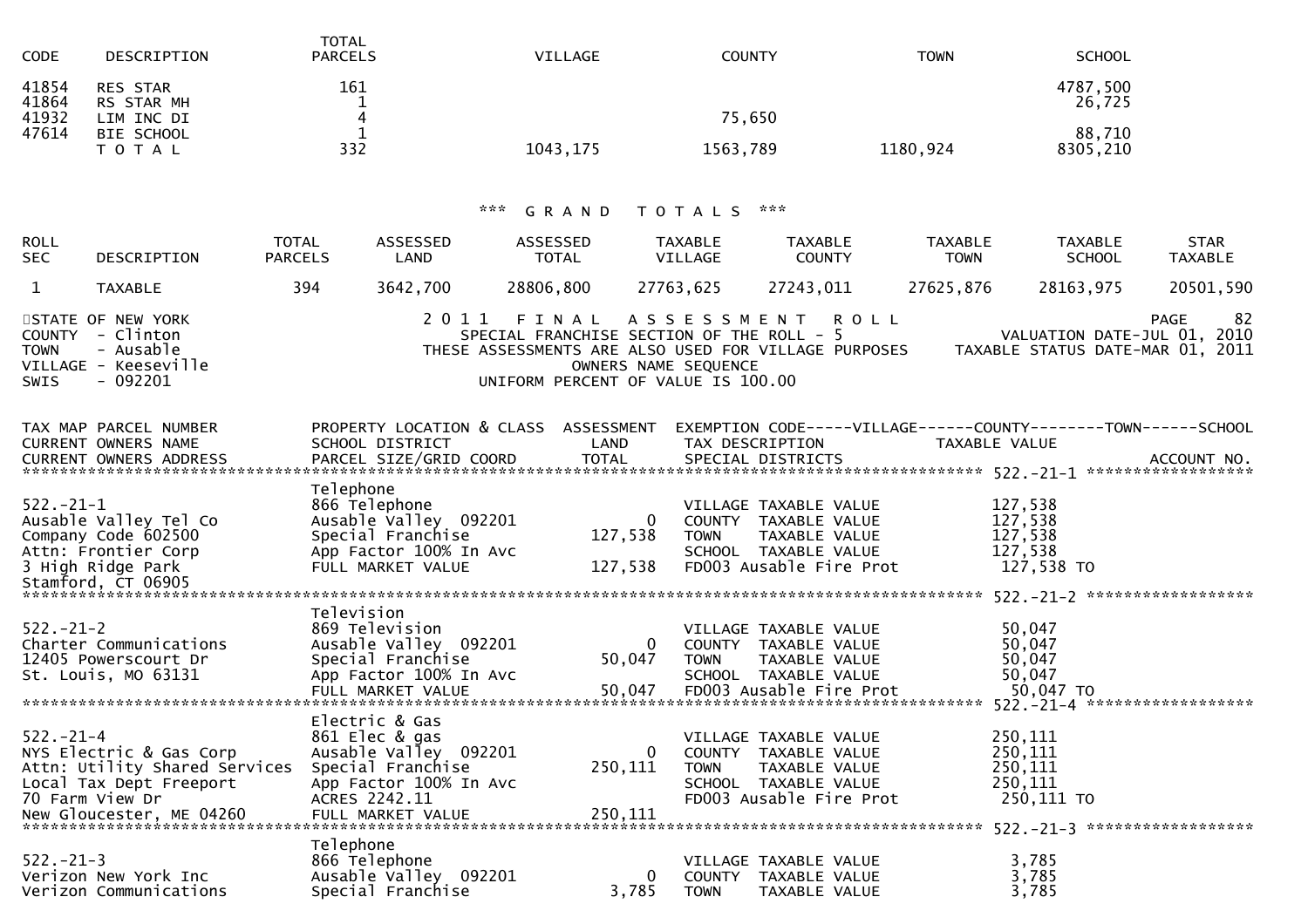| Company Code 631900<br>PO Box 152206<br>Irving, TX 75015-2206                   | App Factor 100% In Avc<br>FULL MARKET VALUE | SCHOOL TAXABLE VALUE<br>3,785 FD003 Ausable Fire Prot                                                                           | 3,785<br>3,785 TO                                               |                               |
|---------------------------------------------------------------------------------|---------------------------------------------|---------------------------------------------------------------------------------------------------------------------------------|-----------------------------------------------------------------|-------------------------------|
| STATE OF NEW YORK<br>COUNTY - Clinton<br>TOWN - Ausable<br>VILLAGE - Keeseville |                                             | 2011 FINAL ASSESSMENT ROLL<br>SPECIAL FRANCHISE SECTION OF THE ROLL - 5<br>THESE ASSESSMENTS ARE ALSO USED FOR VILLAGE PURPOSES | VALUATION DATE-JUL 01, 2010<br>TAXABLE STATUS DATE-MAR 01, 2011 | 83<br>PAGE<br>RPS150/V04/L015 |
| - 092201<br>SWIS                                                                |                                             | UNIFORM PERCENT OF VALUE IS 100.00<br>ROLL SECTION TOTALS                                                                       |                                                                 | CURRENT DATE 6/21/2011        |

#### \*\*\* S P E C I A L D I S T R I C T S U M M A R Y \*\*\*

| <b>CODE</b> | DISTRICT NAME        | PARCELS | TOTAL EXTENSION<br>TYPF | <b>EXTENSION</b><br>VALUE | AD VALOREM<br>VALUE | <b>EXEMPT</b><br>AMOUNT | TAXABLE<br>VALUE |
|-------------|----------------------|---------|-------------------------|---------------------------|---------------------|-------------------------|------------------|
|             | FD003 Ausable Fire P |         | 4 TOTAL                 |                           | 431.481             |                         | 431.481          |

#### \*\*\* S C H O O L D I S T R I C T S U M M A R Y \*\*\*

| <b>CODE</b> | DISTRICT NAME      | <b>TOTAL</b><br><b>PARCELS</b> | ASSESSED<br>LAND | ASSESSED<br><b>TOTAL</b> | <b>EXEMPT</b><br><b>AMOUNT</b> | <b>TOTAL</b><br>TAXABLE | <b>STAR</b><br><b>AMOUNT</b> | <b>STAR</b><br>TAXABLE |
|-------------|--------------------|--------------------------------|------------------|--------------------------|--------------------------------|-------------------------|------------------------------|------------------------|
| 092201      | Ausable Valley Cen | 4                              |                  | 431,481                  |                                | 431,481                 |                              | 431,481                |
|             | SUB-TOTAL          |                                |                  | 431,481                  |                                | 431,481                 |                              | 431,481                |
|             | T O T A L          | 4                              |                  | 431,481                  |                                | 431,481                 |                              | 431,481                |

\*\*\* S Y S T E M C O D E S S U M M A R Y \*\*\*

#### NO SYSTEM EXEMPTIONS AT THIS LEVEL

\*\*\* E X E M P T I O N S U M M A R Y \*\*\*

#### NO EXEMPTIONS AT THIS LEVEL

#### \*\*\* G R A N D T O T A L S \*\*\*

| ROLL<br><b>SEC</b> | DESCRIPTION       | TOTAL<br><b>PARCELS</b> | <b>ASSESSED</b><br>∟AND | ASSESSED<br><b>TOTAL</b> | TAXABLE<br>VILLAGE         | TAXABLE<br><b>COUNTY</b> | <b>TAXABLE</b><br>TOWN | <b>TAXABLE</b><br><b>SCHOOL</b> | <b>STAR</b><br>TAXABLE |    |
|--------------------|-------------------|-------------------------|-------------------------|--------------------------|----------------------------|--------------------------|------------------------|---------------------------------|------------------------|----|
|                    | SPECIAL FRANCHISE |                         |                         | 431.481                  | 431.481                    | 431.481                  | 431.481                | 431.481                         | 431,481                |    |
|                    | STATE OF NEW YORK |                         |                         |                          | 2011 FINAL ASSESSMENT ROLL |                          |                        |                                 | <b>PAGE</b>            | 84 |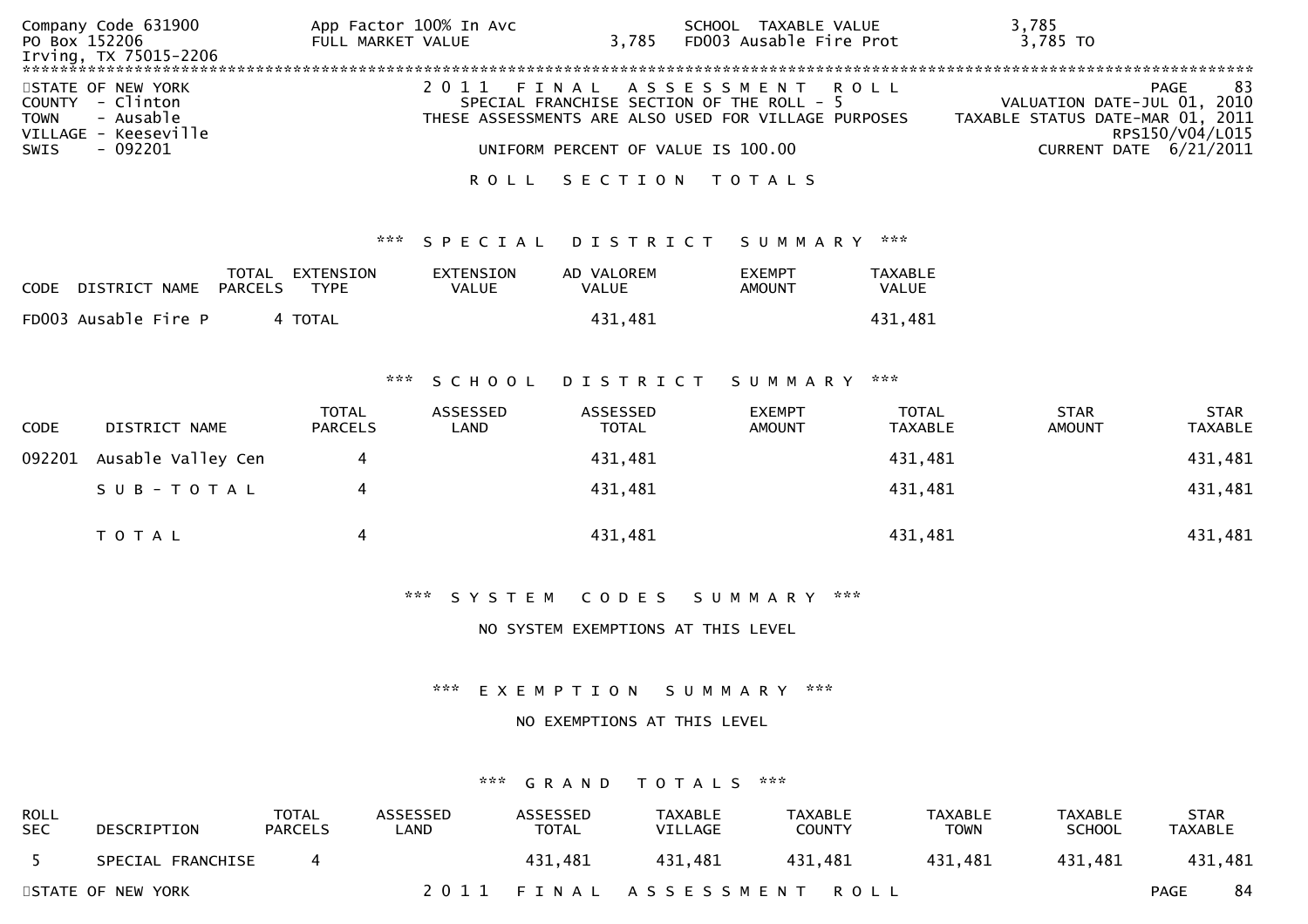| - Clinton<br><b>COUNTY</b><br>- Ausable<br><b>TOWN</b><br>VILLAGE - Keeseville<br><b>SWIS</b><br>- 092201                                               |                                                                                                                                                                                                                                               | OWNERS NAME SEQUENCE       | UTILITY & R.R. SECTION OF THE ROLL - 6<br>THESE ASSESSMENTS ARE ALSO USED FOR VILLAGE PURPOSES<br>UNIFORM PERCENT OF VALUE IS 100.00 | VALUATION DATE-JUL 01, 2010<br>TAXABLE STATUS DATE-MAR 01, 2011                                         |
|---------------------------------------------------------------------------------------------------------------------------------------------------------|-----------------------------------------------------------------------------------------------------------------------------------------------------------------------------------------------------------------------------------------------|----------------------------|--------------------------------------------------------------------------------------------------------------------------------------|---------------------------------------------------------------------------------------------------------|
| TAX MAP PARCEL NUMBER<br><b>CURRENT OWNERS NAME</b>                                                                                                     | PROPERTY LOCATION & CLASS ASSESSMENT<br>SCHOOL DISTRICT                                                                                                                                                                                       | LAND                       | TAX DESCRIPTION                                                                                                                      | EXEMPTION CODE-----VILLAGE------COUNTY--------TOWN------SCHOOL<br>TAXABLE VALUE                         |
| 622.001-9999-601.700-1881<br>AT&T Communications Of NY<br>Company Code 601700<br>Attn: Property Tax Dept<br>PO Box 7207                                 | Outside Plant<br>836 Telecom. eq.<br>Ausable Valley 092201<br>Loc #888888 Poles, wires, c<br>App Factor 100% In Avcs<br><b>ACRES</b><br>0.01                                                                                                  | 0<br>16,365                | VILLAGE TAXABLE VALUE<br>COUNTY TAXABLE VALUE<br><b>TOWN</b><br>TAXABLE VALUE<br>SCHOOL TAXABLE VALUE<br>FD003 Ausable Fire Prot     | 16,365<br>16,365<br>16,365<br>16,365<br>16,365 TO                                                       |
| 622.001-9999-602.500-1881<br>Frontier Comm-Aus Val Tel<br>Company Code 602500<br>3 High Ridge Park                                                      | Outside Plant<br>836 Telecom. eq.<br>Ausable Valley 092201<br>Loc #888888 Poles.wires,c<br>App Factor 100% In Avcs                                                                                                                            | 0<br>12,999                | VILLAGE TAXABLE VALUE<br>COUNTY TAXABLE VALUE<br><b>TOWN</b><br>TAXABLE VALUE<br>SCHOOL TAXABLE VALUE                                | 12,999<br>12,999<br>12,999<br>12,999<br>****************                                                |
| $316.17 - 3 - 11$<br>NYS Electric & Gas Corp<br>Attn: Utility Shared Services<br>Local Tax Dept Freeport<br>70 Farm View Dr<br>New Gloucester, ME 04260 | Ausable St<br>380 Pub Util Vac<br>Ausable Valley 092201<br>Public Utility Vac Land<br>App Factor 100% In Avcs<br>Former Keeseville Hydro<br>1.00<br><b>ACRES</b><br>EAST-0756409 NRTH-2066640<br>DEED BOOK 234<br>PG-370<br>FULL MARKET VALUE | 11,000<br>11,000<br>11,000 | VILLAGE TAXABLE VALUE<br>COUNTY TAXABLE VALUE<br>TAXABLE VALUE<br><b>TOWN</b><br>SCHOOL TAXABLE VALUE<br>FD003 Ausable Fire Prot     | 11,000<br>11,000<br>11,000<br>11,000<br>11,000 TO                                                       |
|                                                                                                                                                         |                                                                                                                                                                                                                                               |                            |                                                                                                                                      |                                                                                                         |
| 622.001-9999-131.600-1881<br>NYS Electric & Gas Corp<br>Attn: Utility Shared Services<br>Local Tax Dept Freeport<br>70 Farm View Dr                     | Outside Plant<br>884 Elec Dist Out<br>Ausable Valley 092201<br>Loc#888888 Poles, wires, ca<br>App Factor 100% In Avcs<br>FULL MARKET VALUE                                                                                                    | 0<br>134,270<br>134,270    | VILLAGE TAXABLE VALUE<br>COUNTY TAXABLE VALUE<br><b>TOWN</b><br>TAXABLE VALUE<br>SCHOOL TAXABLE VALUE<br>FD003 Ausable Fire Prot     | 134,270<br>134,270<br>134,270<br>134,270<br>134,270 TO                                                  |
|                                                                                                                                                         |                                                                                                                                                                                                                                               |                            |                                                                                                                                      |                                                                                                         |
| STATE OF NEW YORK<br>COUNTY - Clinton<br>- Ausable<br><b>TOWN</b><br>VILLAGE - Keeseville                                                               |                                                                                                                                                                                                                                               |                            | 2011 FINAL ASSESSMENT ROLL<br>UTILITY & R.R. SECTION OF THE ROLL - 6<br>THESE ASSESSMENTS ARE ALSO USED FOR VILLAGE PURPOSES         | 85<br><b>PAGE</b><br>VALUATION DATE-JUL 01, 2010<br>TAXABLE STATUS DATE-MAR 01, 2011<br>RPS150/V04/L015 |
| $-092201$<br>SWIS                                                                                                                                       |                                                                                                                                                                                                                                               |                            | UNIFORM PERCENT OF VALUE IS 100.00                                                                                                   | CURRENT DATE 6/21/2011                                                                                  |
|                                                                                                                                                         |                                                                                                                                                                                                                                               |                            | ROLL SECTION TOTALS                                                                                                                  |                                                                                                         |
|                                                                                                                                                         |                                                                                                                                                                                                                                               |                            | *** SPECIAL DISTRICT SUMMARY ***                                                                                                     |                                                                                                         |

TOTAL EXTENSION EXTENSION AD VALOREM EXEMPT TAXABLE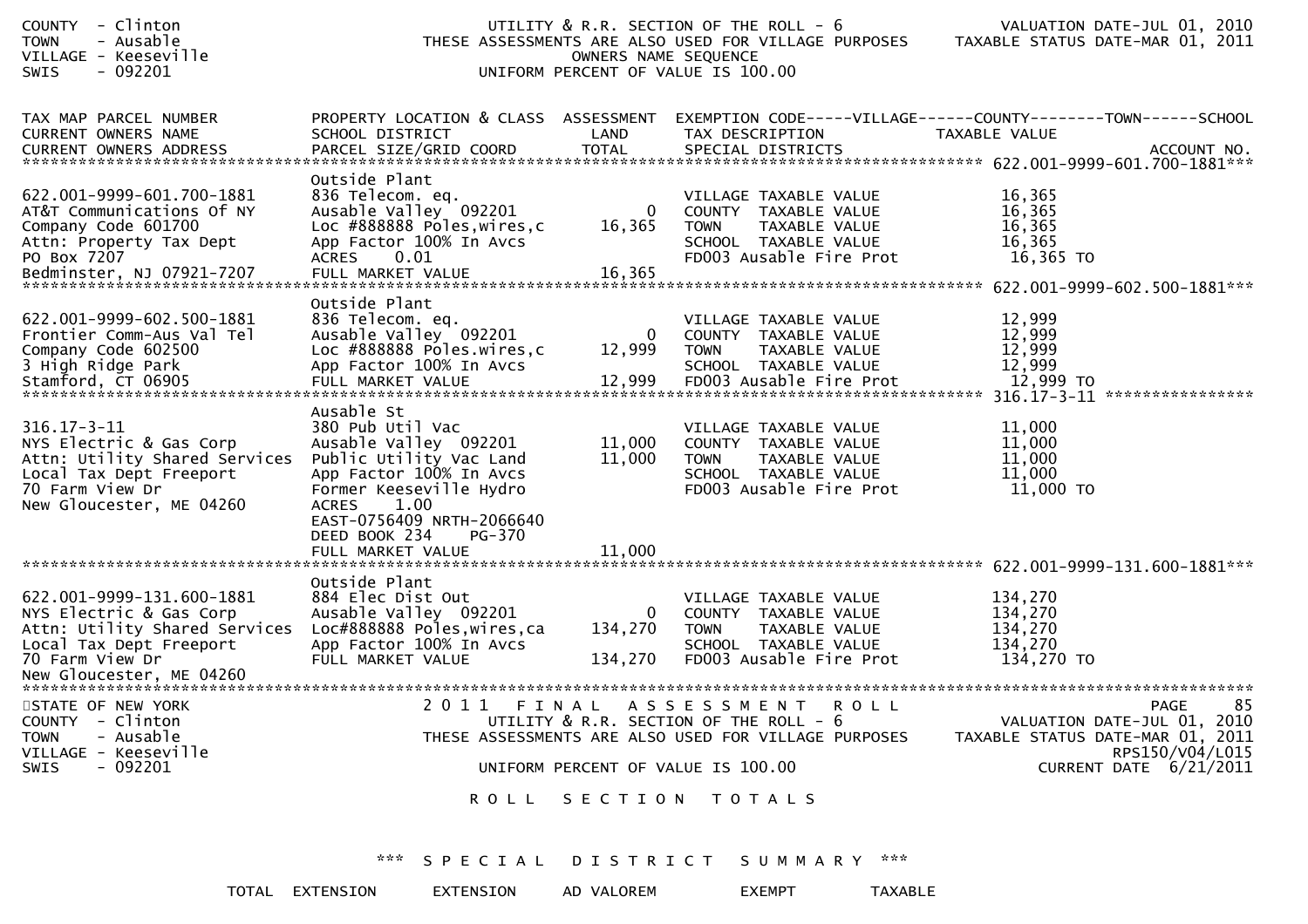| CODE DISTRICT NAME PARCELS | TYPE    | VALUE | <b>VALUE</b> | AMOUNT | VALUE   |
|----------------------------|---------|-------|--------------|--------|---------|
| FD003 Ausable Fire P       | 4 TOTAL |       | 174,634      |        | 174,634 |

## \*\*\* S C H O O L D I S T R I C T S U M M A R Y \*\*\*

| <b>CODE</b> | DISTRICT NAME      | <b>TOTAL</b><br>PARCELS | ASSESSED<br>LAND | ASSESSED<br><b>TOTAL</b> | <b>EXEMPT</b><br><b>AMOUNT</b> | <b>TOTAL</b><br><b>TAXABLE</b> | <b>STAR</b><br><b>AMOUNT</b> | <b>STAR</b><br><b>TAXABLE</b> |
|-------------|--------------------|-------------------------|------------------|--------------------------|--------------------------------|--------------------------------|------------------------------|-------------------------------|
| 092201      | Ausable Valley Cen |                         | 11,000           | 174,634                  |                                | 174,634                        |                              | 174,634                       |
|             | SUB-TOTAL          |                         | 11,000           | 174,634                  |                                | 174,634                        |                              | 174,634                       |
|             | T O T A L          |                         | 11,000           | 174,634                  |                                | 174,634                        |                              | 174,634                       |

\*\*\* S Y S T E M C O D E S S U M M A R Y \*\*\*

#### NO SYSTEM EXEMPTIONS AT THIS LEVEL

#### \*\*\* E X E M P T I O N S U M M A R Y \*\*\*

#### NO EXEMPTIONS AT THIS LEVEL

#### \*\*\* G R A N D T O T A L S \*\*\*

| ROLL<br><b>SEC</b> | DESCRIPTION                                                                            | <b>TOTAL</b><br><b>PARCELS</b> | ASSESSED<br>LAND | ASSESSED<br><b>TOTAL</b> | TAXABLE<br>VILLAGE                                                                                  | <b>TAXABLE</b><br><b>COUNTY</b>                                                    | TAXABLE<br><b>TOWN</b> | TAXABLE<br><b>SCHOOL</b> | <b>STAR</b><br>TAXABLE                                                               |
|--------------------|----------------------------------------------------------------------------------------|--------------------------------|------------------|--------------------------|-----------------------------------------------------------------------------------------------------|------------------------------------------------------------------------------------|------------------------|--------------------------|--------------------------------------------------------------------------------------|
| 6                  | UTILITIES & N.C.                                                                       |                                | 11,000           | 174,634                  | 174.634                                                                                             | 174.634                                                                            | 174,634                | 174,634                  | 174,634                                                                              |
| TOWN<br>SWIS       | STATE OF NEW YORK<br>COUNTY - Clinton<br>- Ausable<br>VILLAGE - Keeseville<br>- 092201 |                                |                  |                          | WHOLLY EXEMPT SECTION OF THE ROLL - 8<br>OWNERS NAME SEQUENCE<br>UNIFORM PERCENT OF VALUE IS 100.00 | 2011 FINAL ASSESSMENT ROLL<br>THESE ASSESSMENTS ARE ALSO USED FOR VILLAGE PURPOSES |                        |                          | 86<br><b>PAGE</b><br>VALUATION DATE-JUL 01, 2010<br>TAXABLE STATUS DATE-MAR 01, 2011 |

| TAX MAP PARCEL NUMBER         | PROPERTY LOCATION & CLASS                            | ASSESSMENT | EXEMPTION CODE-----VILLAGE------COUNTY--------TOWN------SCHOOL |         |                    |         |                 |
|-------------------------------|------------------------------------------------------|------------|----------------------------------------------------------------|---------|--------------------|---------|-----------------|
| CURRENT OWNERS NAME           | SCHOOL DISTRICT                                      | LAND       | TAX DESCRIPTION                                                |         | TAXABLE VALUE      |         |                 |
| <b>CURRENT OWNERS ADDRESS</b> | PARCEL SIZE/GRID COORD                               | TOTAL      | SPECIAL DISTRICTS                                              |         |                    |         | ACCOUNT NO.     |
|                               |                                                      |            |                                                                |         | $316.13 - 6 - 1.3$ |         | *************** |
|                               | 1745 Main St                                         |            |                                                                |         |                    |         |                 |
| 316.13-6-1.3                  | 464 Office bldg.                                     |            | NONPR CORP 25300                                               | 215.000 | 215,000            | 215,000 | 215,000         |
|                               | Adirondack Architectural Herit Ausable Valley 092201 | 20,000     | VILLAGE TAXABLE VALUE                                          |         |                    |         |                 |
| 1745 Main St                  | Agreement, Bk 750 Pg 241                             | 215,000    | TAXABLE VALUE<br>COUNTY                                        |         |                    |         |                 |
| Keeseville, NY 12944          | Survey Map 20082/13862                               |            | TAXABLE VALUE<br>TOWN                                          |         |                    |         |                 |
|                               | FRNT 180.00 DPTH 268.00                              |            | TAXABLE VALUE<br>SCHOOL                                        |         |                    |         |                 |
|                               | EAST-0757861 NRTH-2068157                            |            | FD003 Ausable Fire Prot                                        |         |                    | 0 TO    |                 |
|                               |                                                      |            |                                                                |         |                    |         |                 |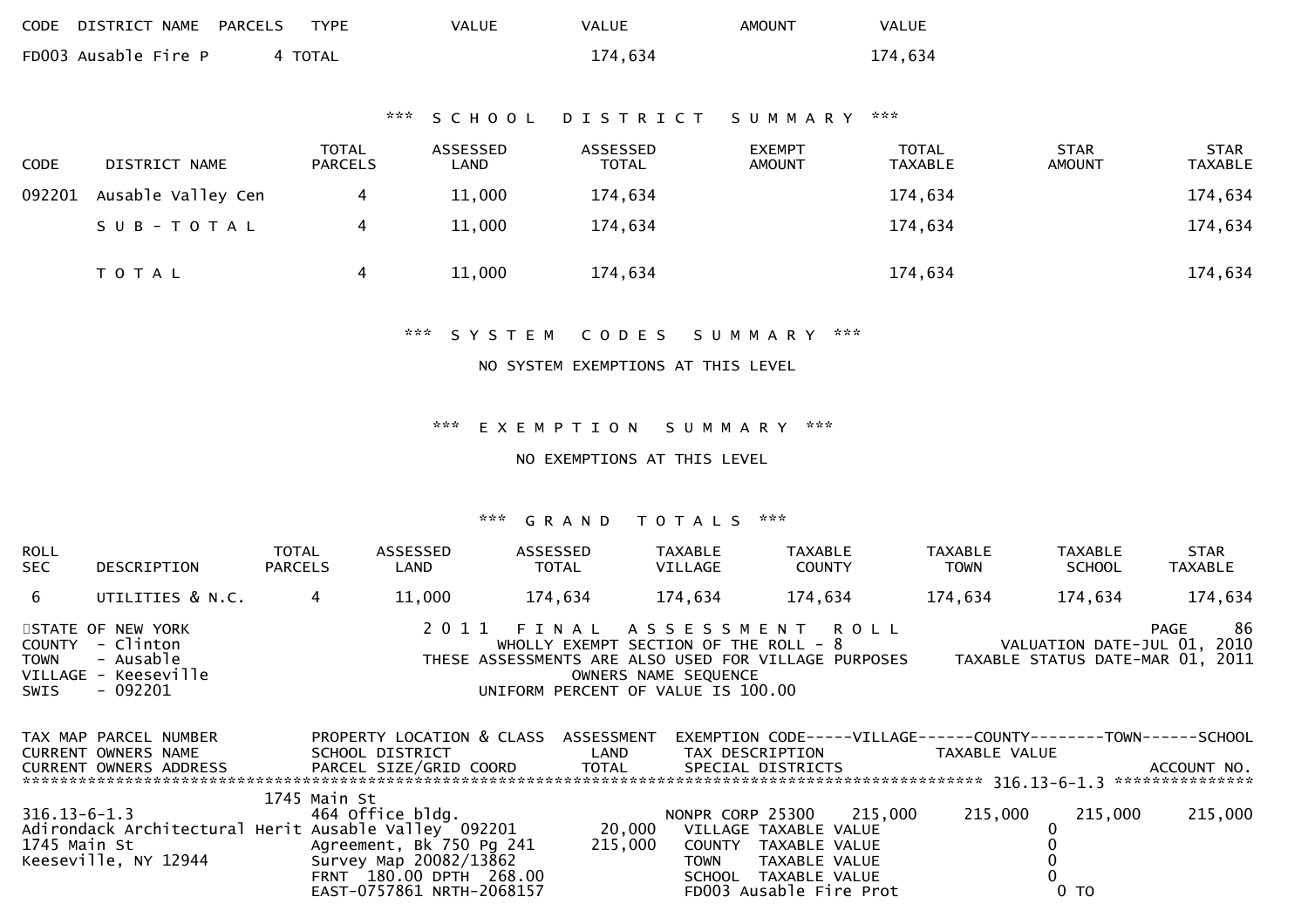|                                                                                                                                                                | DEED BOOK 20082 PG-19869                                                                                                                                                              |                           | 215,000 EX                                                                                                                                                         |             |                                  |                             |             |
|----------------------------------------------------------------------------------------------------------------------------------------------------------------|---------------------------------------------------------------------------------------------------------------------------------------------------------------------------------------|---------------------------|--------------------------------------------------------------------------------------------------------------------------------------------------------------------|-------------|----------------------------------|-----------------------------|-------------|
|                                                                                                                                                                | FULL MARKET VALUE                                                                                                                                                                     | 215,000                   |                                                                                                                                                                    |             |                                  |                             |             |
| $315.16 - 1 - 1$<br>Ausable Valley Central School Ausable Valley 092201<br>Rt 9N<br>Clintonville, NY 12924                                                     | 1825 Main St<br>612 School<br>22.00<br><b>ACRES</b><br>EAST-0755261 NRTH-2069008                                                                                                      | 128,000<br>10890,000      | SCHOOL DIS 13800 10890,000<br>VILLAGE TAXABLE VALUE<br>COUNTY TAXABLE VALUE<br><b>TOWN</b><br><b>TAXABLE VALUE</b>                                                 |             | 10890,000                        | 10890,000                   | 10890,000   |
|                                                                                                                                                                | DEED BOOK 465<br>PG-743<br>FULL MARKET VALUE                                                                                                                                          | 10890,000                 | SCHOOL TAXABLE VALUE<br>FD003 Ausable Fire Prot<br>10890,000 EX                                                                                                    |             |                                  | 0 <sub>T</sub>              |             |
|                                                                                                                                                                |                                                                                                                                                                                       |                           |                                                                                                                                                                    |             |                                  |                             |             |
| $316.13 - 5 - 14$<br>Ausable Valley Grange<br>Attn: John Pray<br>901 Mace Chasm Rd<br>Keeseville, NY 12944                                                     | 1749 Main St<br>534 Social org.<br>Ausable Valley 092201<br>FRNT 70.00 DPTH 50.00<br>EAST-0757714 NRTH-2068271<br>FULL MARKET VALUE                                                   | 5,200<br>49,000<br>49,000 | NONPR ORG 25130<br>VILLAGE TAXABLE VALUE<br>COUNTY TAXABLE VALUE<br><b>TOWN</b><br>TAXABLE VALUE<br>SCHOOL TAXABLE VALUE<br>FD003 Ausable Fire Prot<br>49,000 EX   | 49,000      | 49,000<br>$\bf{0}$               | 49,000<br>0 <sub>T</sub>    | 49,000      |
|                                                                                                                                                                |                                                                                                                                                                                       |                           |                                                                                                                                                                    |             |                                  |                             |             |
| $316.9 - 3 - 2$<br>Ausable-Chesterfield-<br>Keeseville Joint Fire Dis<br>8 Pleasant St<br>Keeseville, NY 12944                                                 | 8 Pleasant St<br>662 Police/fire<br>Ausable Valley 092201<br>Survey Map 20061/97654<br>Survey Map 20082/12715<br>3.62<br><b>ACRES</b><br>EAST-0757987 NRTH-2069578<br>DEED BOOK 20062 | 40,000<br>505,500         | PROP INVIL 13650<br>VILLAGE TAXABLE VALUE<br>COUNTY TAXABLE VALUE<br><b>TOWN</b><br>TAXABLE VALUE<br>SCHOOL TAXABLE VALUE<br>FD003 Ausable Fire Prot<br>505,500 EX | 505,500     | 505,500<br>0                     | 505,500<br>0 <sub>T</sub>   | 505,500     |
|                                                                                                                                                                |                                                                                                                                                                                       |                           |                                                                                                                                                                    |             |                                  |                             |             |
| $316.13 - 4 - 13$<br>Ausable-Chesterfield-<br>Keeseville Joint Fire District Lot 17 Pl 12000 Al<br>Attn: Robert Lewis<br>8 Pleasant St<br>Keeseville, NY 12944 | Pleasant St<br>330 Vacant comm<br>Ausable Valley 092201<br>FRNT 100.00 DPTH<br>90.00<br>EAST-0757864 NRTH-2069302<br>DEED BOOK 935<br>PG-198<br>FULL MARKET VALUE                     | 6,800<br>6,800<br>6,800   | PROP INVIL 13650<br>VILLAGE TAXABLE VALUE<br>COUNTY TAXABLE VALUE<br>TAXABLE VALUE<br><b>TOWN</b><br>SCHOOL TAXABLE VALUE<br>FD003 Ausable Fire Prot<br>6,800 EX   | 6,800       | 6,800<br>0                       | 6,800<br>$0$ TO             | 6,800       |
| STATE OF NEW YORK                                                                                                                                              | 2011<br>FINAL                                                                                                                                                                         |                           | A S S E S S M E N T                                                                                                                                                | <b>ROLL</b> |                                  |                             | PAGE<br>87  |
| COUNTY - Clinton<br>- Ausable<br><b>TOWN</b><br>VILLAGE - Keeseville<br>$-092201$<br><b>SWIS</b>                                                               |                                                                                                                                                                                       |                           | WHOLLY EXEMPT SECTION OF THE ROLL - 8<br>THESE ASSESSMENTS ARE ALSO USED FOR VILLAGE PURPOSES<br>OWNERS NAME SEQUENCE<br>UNIFORM PERCENT OF VALUE IS 100.00        |             | TAXABLE STATUS DATE-MAR 01, 2011 | VALUATION DATE-JUL 01, 2010 |             |
| TAX MAP PARCEL NUMBER<br>CURRENT OWNERS NAME<br><b>CURRENT OWNERS ADDRESS</b>                                                                                  | PROPERTY LOCATION & CLASS ASSESSMENT<br>SCHOOL DISTRICT<br>PARCEL SIZE/GRID COORD                                                                                                     | LAND<br><b>TOTAL</b>      | EXEMPTION CODE-----VILLAGE------COUNTY--------TOWN------SCHOOL<br>TAX DESCRIPTION<br>SPECIAL DISTRICTS                                                             |             | TAXABLE VALUE                    |                             | ACCOUNT NO. |
| $316.13 - 2 - 10.23$<br>Champlain Valley Habitat for H Ausable Valley 092201<br>PO Box 55<br>Peru, NY 12972                                                    | Hill St<br>311 Res vac land<br>Lot $2$ Eagle Sub<br>Survey 20031/60448<br>83.69 DPTH 166.64<br>FRNT                                                                                   | 12,800<br>12,800          | NONPR ORG 25130<br>VILLAGE TAXABLE VALUE<br>COUNTY<br>TAXABLE VALUE<br><b>TOWN</b><br>TAXABLE VALUE<br><b>SCHOOL</b><br>TAXABLE VALUE                              | 0           | 12,800<br>0<br>0<br>0<br>0       | 12,800                      | 12,800      |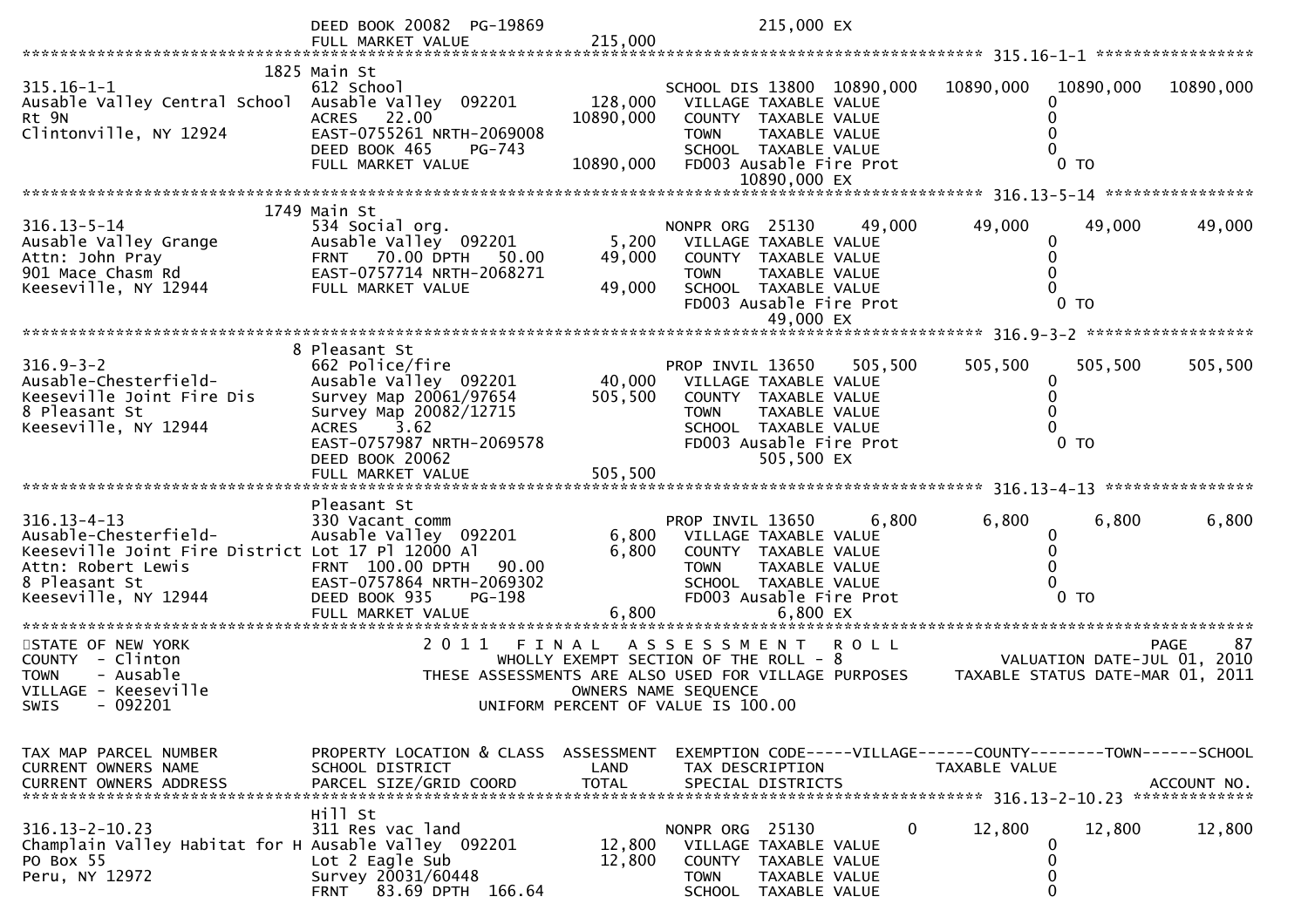|                                                                                                                  | EAST-0756208 NRTH-2068523<br>DEED BOOK 20082 PG-14627<br>FULL MARKET VALUE                                                                                                     | 12,800                        | FD003 Ausable Fire Prot                                                                                                                                                            | 12,800 TO                                                       |                   |
|------------------------------------------------------------------------------------------------------------------|--------------------------------------------------------------------------------------------------------------------------------------------------------------------------------|-------------------------------|------------------------------------------------------------------------------------------------------------------------------------------------------------------------------------|-----------------------------------------------------------------|-------------------|
|                                                                                                                  |                                                                                                                                                                                |                               |                                                                                                                                                                                    |                                                                 |                   |
| $316.9 - 2 - 15$<br>Evergreen Cemetery<br>Attn: June Venette<br>PO Box 394<br>Keeseville, NY 12944-1229          | Main St<br>695 Cemetery<br>Ausable Valley 092201<br>ACRES 20.10<br>EAST-0756866 NRTH-2069603<br>DEED BOOK 338<br>PG-541<br>FULL MARKET VALUE                                   | 116,000<br>145,600<br>145,600 | PRI CMTERY 27350<br>145,600<br>VILLAGE TAXABLE VALUE<br>COUNTY TAXABLE VALUE<br><b>TOWN</b><br>TAXABLE VALUE<br>SCHOOL TAXABLE VALUE<br>FD003 Ausable Fire Prot<br>145,600 EX      | 145,600<br>145,600<br>0<br>0<br>0 <sub>T</sub>                  | 145,600           |
|                                                                                                                  | Rt 9                                                                                                                                                                           |                               |                                                                                                                                                                                    |                                                                 |                   |
| $316.9 - 3 - 8.2$<br>Evergreen Cemetery Assoc Inc<br>PO Box 394<br>Keeseville, NY 12944                          | 314 Rural vac<10<br>Ausable Valley 092201<br>Agreement Bk 750 Pg 241<br>Survey Map 20072/07494<br><b>ACRES</b><br>5.00<br>EAST-0757471 NRTH-2070187<br>DEED BOOK 20072 PG-7495 | 55,000                        | PRI CMTERY 27350<br>55,000<br>55,000 VILLAGE TAXABLE VALUE<br>COUNTY TAXABLE VALUE<br>TAXABLE VALUE<br><b>TOWN</b><br>SCHOOL TAXABLE VALUE<br>FD003 Ausable Fire Prot<br>55,000 EX | 55,000<br>55,000<br>0<br>0<br>$\Omega$<br>0 <sub>T</sub>        | 55,000            |
|                                                                                                                  |                                                                                                                                                                                |                               |                                                                                                                                                                                    |                                                                 |                   |
| $316.13 - 2 - 10.3$<br>Keeseville Village Cemetery<br>1790 Main St<br>Keeseville, NY 12944                       | Liberty St<br>695 Cemetery<br>Ausable Valley 092201<br><b>ACRES</b><br>1.00<br>EAST-0756416 NRTH-2068313<br>FULL MARKET VALUE                                                  | 11,000<br>11,000<br>11,000    | CEMETERY V 13660<br>11,000<br>VILLAGE TAXABLE VALUE<br>COUNTY TAXABLE VALUE<br><b>TOWN</b><br><b>TAXABLE VALUE</b><br>SCHOOL TAXABLE VALUE<br>FD003 Ausable Fire Prot              | 11,000<br>11,000<br>0<br>$0$ TO                                 | 11,000            |
|                                                                                                                  |                                                                                                                                                                                |                               |                                                                                                                                                                                    |                                                                 |                   |
| $315.12 - 2 - 30$<br>NYSO of Mental Retardation<br>Hostel 1893 Sunmount Dev<br>School St<br>Keeseville, NY 12944 | 25/31 School St<br>614 Spec. school<br>Ausable Valley 092201<br>Survey W/ Real Property O<br><b>ACRES</b><br>2.70<br>EAST-0754372 NRTH-2069287<br>FULL MARKET VALUE            | 22,400<br>941,200<br>941,200  | NONPR COMM 25230<br>941,200<br>VILLAGE TAXABLE VALUE<br>COUNTY TAXABLE VALUE<br>TAXABLE VALUE<br><b>TOWN</b><br>SCHOOL TAXABLE VALUE<br>FD003 Ausable Fire Prot                    | 941,200<br>941,200<br>0<br>0<br>0 <sub>T</sub>                  | 941,200           |
|                                                                                                                  |                                                                                                                                                                                |                               |                                                                                                                                                                                    |                                                                 |                   |
| STATE OF NEW YORK<br>COUNTY - Clinton<br>- Ausable<br><b>TOWN</b><br>VILLAGE - Keeseville<br>$-092201$<br>SWIS   | 2 0 1 1                                                                                                                                                                        | FINAL                         | ROLL<br>ASSESSMENT<br>WHOLLY EXEMPT SECTION OF THE ROLL - 8<br>THESE ASSESSMENTS ARE ALSO USED FOR VILLAGE PURPOSES<br>OWNERS NAME SEQUENCE<br>UNIFORM PERCENT OF VALUE IS 100.00  | VALUATION DATE-JUL 01, 2010<br>TAXABLE STATUS DATE-MAR 01, 2011 | 88<br><b>PAGE</b> |
| TAX MAP PARCEL NUMBER<br>CURRENT OWNERS NAME<br><b>CURRENT OWNERS ADDRESS</b>                                    | PROPERTY LOCATION & CLASS ASSESSMENT<br>SCHOOL DISTRICT<br>PARCEL SIZE/GRID COORD                                                                                              | LAND<br><b>TOTAL</b>          | EXEMPTION CODE-----VILLAGE------COUNTY--------TOWN------SCHOOL<br>TAX DESCRIPTION<br>SPECIAL DISTRICTS                                                                             | TAXABLE VALUE                                                   | ACCOUNT NO.       |
| $316.13 - 3 - 1$<br>St John Baptiste Church<br>1804 Main St<br>Keeseville, NY 12944                              | 1803 Main St<br>620 Religious<br>Ausable Valley 092201<br>35.60 DPTH 142.00<br><b>FRNT</b><br>EAST-0756516 NRTH-2068747                                                        | 10, 100<br>405,600            | NONPR RELI 25110<br>405,600<br>VILLAGE TAXABLE VALUE<br>COUNTY TAXABLE VALUE<br><b>TOWN</b>                                                                                        | 405,600<br>405,600<br>0<br>0<br>0                               | 405,600           |
|                                                                                                                  |                                                                                                                                                                                |                               | TAXABLE VALUE                                                                                                                                                                      |                                                                 |                   |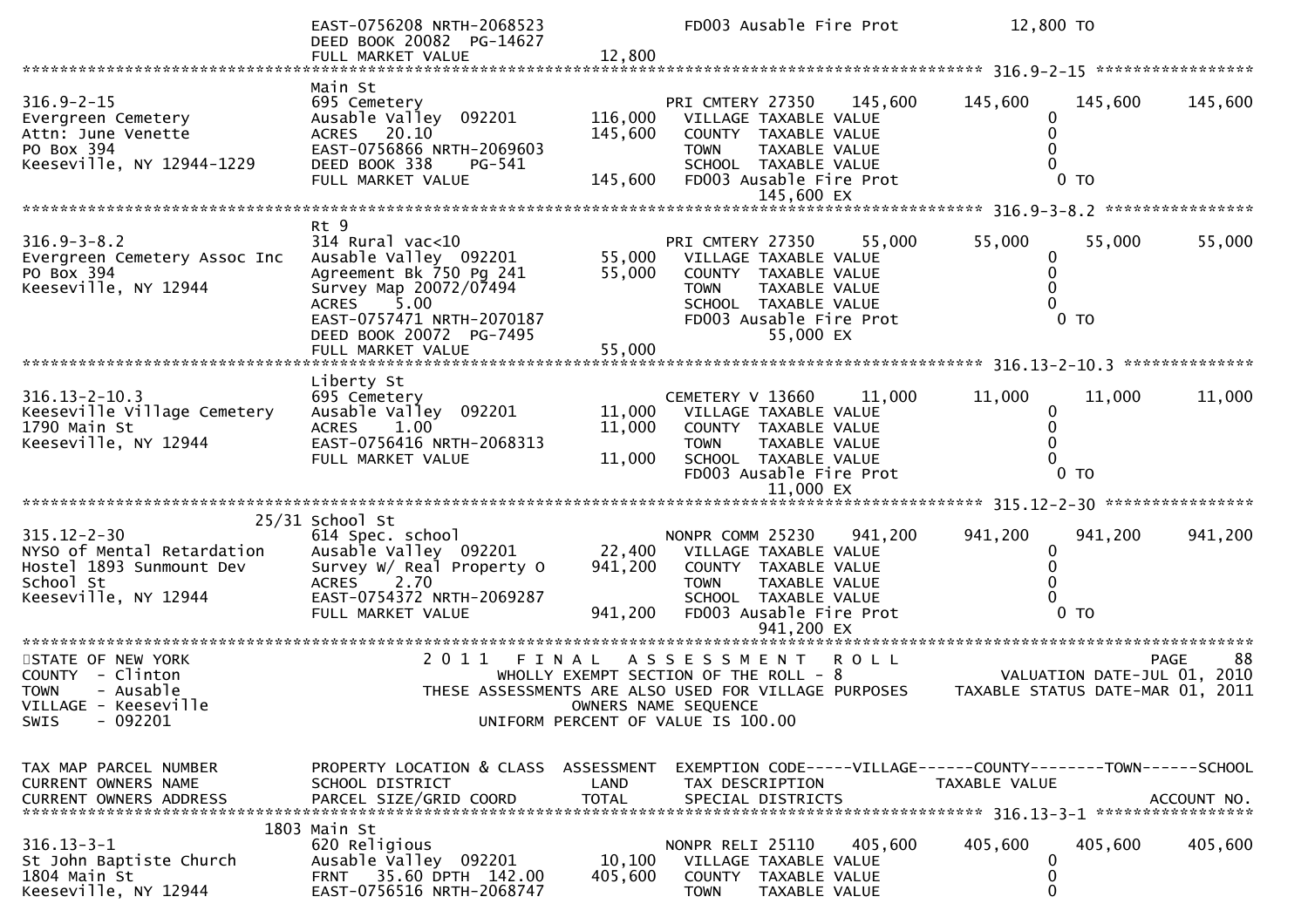|                                                                                                                      | PG-102<br>DEED BOOK 202<br>FULL MARKET VALUE                                                                                                                    | 405,600                            | SCHOOL TAXABLE VALUE<br>FD003 Ausable Fire Prot<br>405,600 EX                                                                                                                      |             | $\mathbf{0}$                                      | 0 <sub>T</sub>              |                   |
|----------------------------------------------------------------------------------------------------------------------|-----------------------------------------------------------------------------------------------------------------------------------------------------------------|------------------------------------|------------------------------------------------------------------------------------------------------------------------------------------------------------------------------------|-------------|---------------------------------------------------|-----------------------------|-------------------|
|                                                                                                                      |                                                                                                                                                                 |                                    |                                                                                                                                                                                    |             |                                                   |                             |                   |
| $316.13 - 4 - 3.1$<br>St John Baptists<br>Rectory & School<br>1804 Main St<br>Keeseville, NY 12944                   | 1804 Main St<br>620 Religious<br>Ausable Valley 092201<br>2.50<br><b>ACRES</b><br>EAST-0756707 NRTH-2069028<br>DEED BOOK 424<br>PG-125<br>FULL MARKET VALUE     | 30,700<br>420,600<br>420,600       | NONPR RELI 25110<br>VILLAGE TAXABLE VALUE<br>COUNTY TAXABLE VALUE<br><b>TOWN</b><br>TAXABLE VALUE<br>SCHOOL TAXABLE VALUE<br>FD003 Ausable Fire Prot                               | 420,600     | 420,600<br>0<br>$\Omega$<br>$\Omega$<br>88,700 TO | 420,600                     | 420,600           |
| $316.9 - 2 - 3$<br>St John Cemetery<br>1804 Main St Rt 22<br>Keeseville, NY 12944                                    | 36 Grove St<br>695 Cemetery<br>Ausable Valley 092201<br>ACRES 16.30<br>EAST-0757038 NRTH-2070471<br>DEED BOOK 654<br><b>PG-95</b><br>FULL MARKET VALUE          | 93,000<br>100,900<br>100,900       | PRI CMTERY 27350<br>VILLAGE TAXABLE VALUE<br>COUNTY TAXABLE VALUE<br><b>TOWN</b><br><b>TAXABLE VALUE</b><br>SCHOOL TAXABLE VALUE<br>FD003 Ausable Fire Prot                        | 100,900     | 100,900<br>0<br>$\Omega$                          | 100,900<br>0 <sub>T</sub>   | 100,900           |
|                                                                                                                      | 111 Ausable St                                                                                                                                                  |                                    |                                                                                                                                                                                    |             |                                                   |                             |                   |
| $316.13 - 5 - 19$<br>Town Of Ausable<br>111 Ausable St<br>Keeseville, NY 12944                                       | 652 Govt bldgs<br>Ausable Valley 092201<br>FRNT 155.55 DPTH 166.13<br>EAST-0757398 NRTH-2068016<br>DEED BOOK 539<br><b>PG-221</b><br>FULL MARKET VALUE          | 8,600<br>115,000<br>115,000        | TOWN PROP 13500<br>VILLAGE TAXABLE VALUE<br>COUNTY TAXABLE VALUE<br>TAXABLE VALUE<br><b>TOWN</b><br>SCHOOL TAXABLE VALUE<br>FD003 Ausable Fire Prot                                | 115,000     | 115,000<br>0<br>$\mathbf{0}$                      | 115,000<br>0 <sub>T</sub>   | 115,000           |
|                                                                                                                      |                                                                                                                                                                 |                                    | 115,000 EX                                                                                                                                                                         |             |                                                   |                             |                   |
|                                                                                                                      | 1858 Rt 9                                                                                                                                                       |                                    |                                                                                                                                                                                    |             |                                                   |                             |                   |
| $316.10 - 1 - 16$<br>Village Of Keeseville<br>1790 Main St<br>Keeseville, NY 12944                                   | 853 Sewage<br>Ausable Valley 092201<br><b>ACRES</b><br>6.90<br>EAST-0760244 NRTH-2070400<br>DEED BOOK 489<br>PG-321<br>FULL MARKET VALUE                        | 75,900<br>4888,000<br>4888,000     | PROP INVIL 13650<br>VILLAGE TAXABLE VALUE<br>COUNTY TAXABLE VALUE<br><b>TOWN</b><br>TAXABLE VALUE<br>SCHOOL TAXABLE VALUE<br>FD003 Ausable Fire Prot                               | 4888,000    | 4888,000<br>$\bf{0}$<br>0                         | 4888,000<br>0 <sub>T</sub>  | 4888,000          |
|                                                                                                                      |                                                                                                                                                                 |                                    |                                                                                                                                                                                    |             |                                                   |                             |                   |
| STATE OF NEW YORK<br>COUNTY - Clinton<br>- Ausable<br><b>TOWN</b><br>VILLAGE - Keeseville<br>- 092201<br><b>SWIS</b> | 2 0 1 1<br>FINAL                                                                                                                                                |                                    | A S S E S S M E N T<br>WHOLLY EXEMPT SECTION OF THE ROLL - 8<br>THESE ASSESSMENTS ARE ALSO USED FOR VILLAGE PURPOSES<br>OWNERS NAME SEQUENCE<br>UNIFORM PERCENT OF VALUE IS 100.00 | <b>ROLL</b> | TAXABLE STATUS DATE-MAR 01, 2011                  | VALUATION DATE-JUL 01, 2010 | 89<br><b>PAGE</b> |
| TAX MAP PARCEL NUMBER<br>CURRENT OWNERS NAME<br><b>CURRENT OWNERS ADDRESS</b>                                        | PROPERTY LOCATION & CLASS<br>SCHOOL DISTRICT<br>PARCEL SIZE/GRID COORD                                                                                          | ASSESSMENT<br>LAND<br><b>TOTAL</b> | EXEMPTION CODE-----VILLAGE------COUNTY--------TOWN------SCHOOL<br>TAX DESCRIPTION<br>SPECIAL DISTRICTS                                                                             |             | TAXABLE VALUE                                     |                             | ACCOUNT NO.       |
| $316.13 - 3 - 2$<br>Village Of Keeseville<br>1790 Main St<br>Keeseville, NY 12944                                    | 58 Liberty St<br>557 Outdr sport<br>Ausable Valley 092201<br>1.90<br><b>ACRES</b><br>EAST-0756793 NRTH-2068486<br>DEED BOOK 555<br>$PG-21$<br>FULL MARKET VALUE | 20,900<br>165,000<br>165,000       | PROP INVIL 13650<br>VILLAGE TAXABLE VALUE<br>COUNTY TAXABLE VALUE<br><b>TOWN</b><br>TAXABLE VALUE<br>SCHOOL TAXABLE VALUE<br>FD003 Ausable Fire Prot                               | 165,000     | 165,000<br>0<br>0<br>0<br>0                       | 165,000<br>$0$ TO           | 165,000           |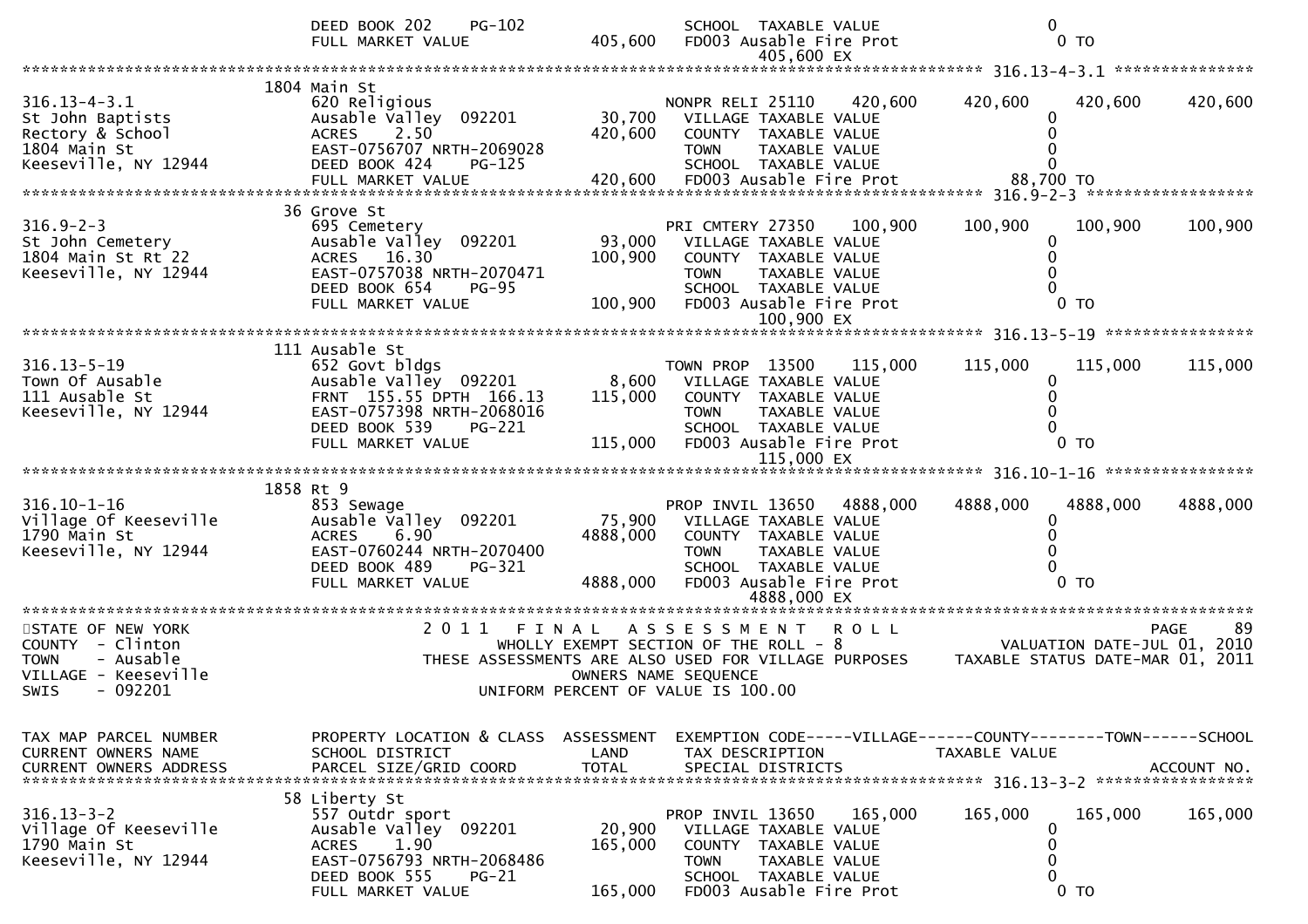\*\*\*\*\*\*\*\*\*\*\*\*\*\*\*\*\*\*\*\*\*\*\*\*\*\*\*\*\*\*\*\*\*\*\*\*\*\*\*\*\*\*\*\*\*\*\*\*\*\*\*\*\*\*\*\*\*\*\*\*\*\*\*\*\*\*\*\*\*\*\*\*\*\*\*\*\*\*\*\*\*\*\*\*\*\*\*\*\*\*\*\*\*\*\*\*\*\*\*\*\*\*\* 316.13-4-6 \*\*\*\*\*\*\*\*\*\*\*\*\*\*\*\*\* 1790 Main St652 Govt bldgs 316.13-4-6 652 Govt bldgs PROP INVIL 13650 1445,600 1445,600 1445,600 1445,600Village Of Keeseville Ausable Valley 092201 44,500 VILLAGE TAXABLE VALUE <sup>0</sup> $\mathbf{0}$ 1790 Main St ACRES 9.00 1445,600 COUNTY TAXABLE VALUE <sup>0</sup> $\Omega$ EAST-0757341 NRTH-2069084<br>DEED BOOK 988 PG-226  $\Omega$  DEED BOOK 988 PG-226 SCHOOL TAXABLE VALUE <sup>0</sup>FD003 Ausable Fire Prot 1445,600 EX \*\*\*\*\*\*\*\*\*\*\*\*\*\*\*\*\*\*\*\*\*\*\*\*\*\*\*\*\*\*\*\*\*\*\*\*\*\*\*\*\*\*\*\*\*\*\*\*\*\*\*\*\*\*\*\*\*\*\*\*\*\*\*\*\*\*\*\*\*\*\*\*\*\*\*\*\*\*\*\*\*\*\*\*\*\*\*\*\*\*\*\*\*\*\*\*\*\*\*\*\*\*\* 316.13-4-11 \*\*\*\*\*\*\*\*\*\*\*\*\*\*\*\* Pleasant St330 Vacant comm 316.13-4-11 330 Vacant comm PROP INVIL 13650 7,900 7,900 7,900 7,900Village Of Keeseville Ausable Valley 092201 7,900 VILLAGE TAXABLE VALUE <sup>0</sup> $\overline{0}$ 1790 Main St FRNT 176.00 DPTH 82.00 7,900 COUNTY TAXABLE VALUE <sup>0</sup> $\Omega$ EAST-0757755 NRTH-2069208<br>DEED BOOK 667 PG-67  $\Omega$  DEED BOOK 667 PG-67 SCHOOL TAXABLE VALUE <sup>0</sup>FD003 Ausable Fire Prot 7,900 EX \*\*\*\*\*\*\*\*\*\*\*\*\*\*\*\*\*\*\*\*\*\*\*\*\*\*\*\*\*\*\*\*\*\*\*\*\*\*\*\*\*\*\*\*\*\*\*\*\*\*\*\*\*\*\*\*\*\*\*\*\*\*\*\*\*\*\*\*\*\*\*\*\*\*\*\*\*\*\*\*\*\*\*\*\*\*\*\*\*\*\*\*\*\*\*\*\*\*\*\*\*\*\* 316.17-1-11 \*\*\*\*\*\*\*\*\*\*\*\*\*\*\*\* Pleasant St311 Res vac land 316.17-1-11 311 Res vac land PROP INVIL 13650 9,400 9,400 9,400 9,400Village Of Keeseville Ausable Valley 092201 9,400 VILLAGE TAXABLE VALUE <sup>0</sup> $\mathbf{0}$ 1790 Main St FRNT 310.00 DPTH 84.00 9,400 COUNTY TAXABLE VALUE <sup>0</sup> $\Omega$ EAST-0756760 NRTH-2067233 601 1294 EAST-0756760 NRTH-2067233  $\Omega$  FULL MARKET VALUE 9,400 SCHOOL TAXABLE VALUE <sup>0</sup> $FDOO3$  Ausable Fire Prot 9,400 EX \*\*\*\*\*\*\*\*\*\*\*\*\*\*\*\*\*\*\*\*\*\*\*\*\*\*\*\*\*\*\*\*\*\*\*\*\*\*\*\*\*\*\*\*\*\*\*\*\*\*\*\*\*\*\*\*\*\*\*\*\*\*\*\*\*\*\*\*\*\*\*\*\*\*\*\*\*\*\*\*\*\*\*\*\*\*\*\*\*\*\*\*\*\*\*\*\*\*\*\*\*\*\* 316.17-1-27 \*\*\*\*\*\*\*\*\*\*\*\*\*\*\*\* Ausable St311 Res vac land 316.17-1-27 311 Res vac land PROP INVIL 13650 9,100 9,100 9,100 9,100Village of Keeseville Ausable Valley 092201 9,100 VILLAGE TAXABLE VALUE <sup>0</sup> $\Omega$ 1790 Main St 17 Pl 12000 9,100 COUNTY TAXABLE VALUE <sup>0</sup> $\Omega$ FRNT 285.00 DPTH 145.00 TOWN TAXABLE VALUE 145.00<br>EAST-0756718 NRTH-2066826 TAXABLE VALUE  $\Omega$  EAST-0756718 NRTH-2066826 SCHOOL TAXABLE VALUE <sup>0</sup>DEED BOOK 997 PG-275 FD003 Ausable Fire Prot<br>FULL MARKET VALUE 9,100 9,100 9,100 EX FULL MARKET VALUE 9,100 9,100 EX \*\*\*\*\*\*\*\*\*\*\*\*\*\*\*\*\*\*\*\*\*\*\*\*\*\*\*\*\*\*\*\*\*\*\*\*\*\*\*\*\*\*\*\*\*\*\*\*\*\*\*\*\*\*\*\*\*\*\*\*\*\*\*\*\*\*\*\*\*\*\*\*\*\*\*\*\*\*\*\*\*\*\*\*\*\*\*\*\*\*\*\*\*\*\*\*\*\*\*\*\*\*\*\*\*\*\*\*\*\*\*\*\*\*\*\*\*\*\*\*\*\*\*\*\*\*\*\*\*\*\*\*90 STATE OF NEW YORK 2 0 1 1 F I N A L A S S E S S M E N T R O L L PAGE <sup>90</sup>VALUATION DATE-JUL 01, 2010 COUNTY - Clinton WHOLLY EXEMPT SECTION OF THE ROLL - 8 VALUATION DATE-JUL 01, 2010TAXABLE STATUS DATE-MAR 01, 2011 TOWN - Ausable THESE ASSESSMENTS ARE ALSO USED FOR VILLAGE PURPOSES TAXABLE STATUS DATE-MAR 01, 2011VILLAGE - Keeseville OWNERS NAME SEQUENCE SWIS - 092201 UNIFORM PERCENT OF VALUE IS 100.00TAX MAP PARCEL NUMBER PROPERTY LOCATION & CLASS ASSESSMENT EXEMPTION CODE-----VILLAGE------COUNTY--------TOWN------SCHOOLCURRENT OWNERS NAME SCHOOL DISTRICT LAND TAX DESCRIPTION TAXABLE VALUE<br>CURRENT OWNERS ARRRESS RARGEL SIZE(CRIR(CORR) TOTAL SRECIAL RISTRICTS CURRENT OWNERS ADDRESS PARCEL SIZE/GRID COORD TOTAL SPECIAL DISTRICTS ACCOUNT NO. \*\*\*\*\*\*\*\*\*\*\*\*\*\*\*\*\*\*\*\*\*\*\*\*\*\*\*\*\*\*\*\*\*\*\*\*\*\*\*\*\*\*\*\*\*\*\*\*\*\*\*\*\*\*\*\*\*\*\*\*\*\*\*\*\*\*\*\*\*\*\*\*\*\*\*\*\*\*\*\*\*\*\*\*\*\*\*\*\*\*\*\*\*\*\*\*\*\*\*\*\*\*\* 316.17-2-18 \*\*\*\*\*\*\*\*\*\*\*\*\*\*\*\* Liberty St311 Res vac land 316.17-2-18 311 Res vac land PROP INVIL 13650 7,300 7,300 7,300 7,300Village Of Keeseville Ausable Valley 092201 7,300 VILLAGE TAXABLE VALUE <sup>0</sup> $\mathbf{0}$ 1790 Main St FRNT 54.00 DPTH 160.00 7,300 COUNTY TAXABLE VALUE <sup>0</sup> $\Omega$ EAST-0757033 NRTH-2067338 FULL MARKET VALUE 2067338 TOWN TAXABLE VALUE 2067  $\Omega$  FULL MARKET VALUE 7,300 SCHOOL TAXABLE VALUE <sup>0</sup>FD003 Ausable Fire Prot

165,000 EX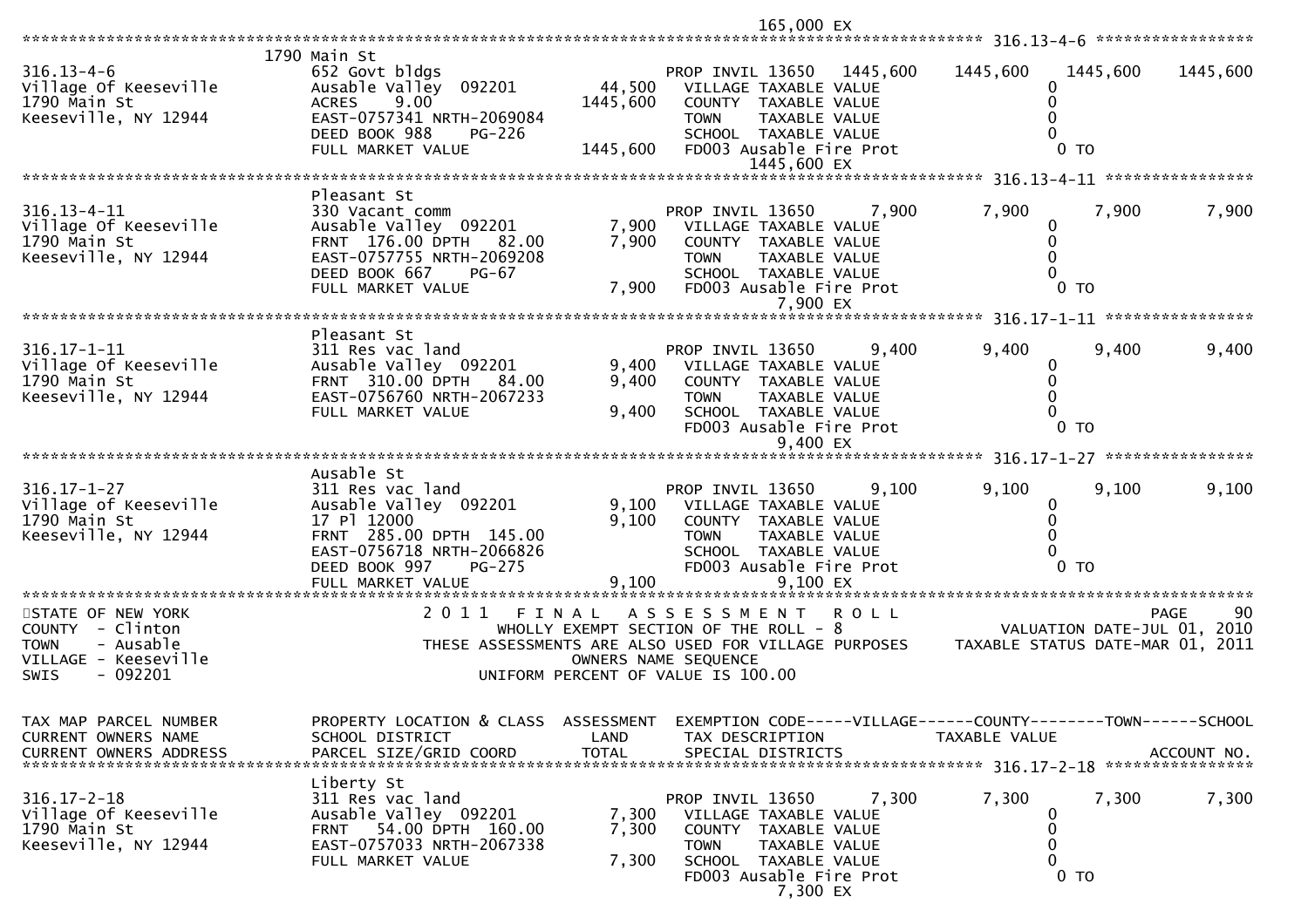| $316.13 - 6 - 1.2$<br>1790 Main St | Village of Keeseville Civic Ce Ausable Valley 092201<br>Keeseville, NY 12944 | 112 Ausable St<br>311 Res vac land<br>DEED BOOK 637<br>FULL MARKET VALUE | FRNT 63.40 DPTH 43.60<br>EAST-0757553 NRTH-2067891<br>PG-382 | 1,800<br>1,800<br>1,800            | PROP INVIL 13650<br>VILLAGE TAXABLE VALUE<br>COUNTY TAXABLE VALUE<br>TAXABLE VALUE<br><b>TOWN</b><br>SCHOOL TAXABLE VALUE<br>FD003 Ausable Fire Prot<br>1.800 EX | 1,800                   | 1,800<br>0<br>0<br>$\Omega$<br>$\Omega$<br>0 <sub>T</sub> | 1,800                                      | 1,800                         |
|------------------------------------|------------------------------------------------------------------------------|--------------------------------------------------------------------------|--------------------------------------------------------------|------------------------------------|------------------------------------------------------------------------------------------------------------------------------------------------------------------|-------------------------|-----------------------------------------------------------|--------------------------------------------|-------------------------------|
| <b>TOWN</b>                        | STATE OF NEW YORK<br>COUNTY - Clinton<br>- Ausable<br>VILLAGE - Keeseville   |                                                                          | 2011                                                         | FINAL                              | A S S E S S M E N T<br>WHOLLY EXEMPT SECTION OF THE ROLL - 8<br>THESE ASSESSMENTS ARE ALSO USED FOR VILLAGE PURPOSES                                             | <b>ROLL</b>             | TAXABLE STATUS DATE-MAR 01, 2011                          | <b>PAGE</b><br>VALUATION DATE-JUL 01, 2010 | 91<br>RPS150/V04/L015         |
| <b>SWIS</b>                        | $-092201$                                                                    |                                                                          |                                                              | UNIFORM PERCENT OF VALUE IS 100.00 |                                                                                                                                                                  |                         |                                                           | CURRENT DATE 6/21/2011                     |                               |
|                                    |                                                                              |                                                                          |                                                              |                                    | ROLL SECTION TOTALS                                                                                                                                              |                         |                                                           |                                            |                               |
|                                    |                                                                              | ***                                                                      | SPECIAL                                                      | DISTRICT                           | SUMMARY                                                                                                                                                          | ***                     |                                                           |                                            |                               |
|                                    | CODE DISTRICT NAME<br>PARCELS                                                | TOTAL EXTENSION<br><b>TYPE</b>                                           | EXTENSION<br>VALUE                                           | AD VALOREM<br><b>VALUE</b>         | <b>EXEMPT</b><br><b>AMOUNT</b>                                                                                                                                   | TAXABLE<br>VALUE        |                                                           |                                            |                               |
|                                    | FD003 Ausable Fire P                                                         | 22 TOTAL                                                                 |                                                              | 20076,200                          | 19974,700                                                                                                                                                        | 101,500                 |                                                           |                                            |                               |
|                                    |                                                                              | $\pi \times \pi$                                                         | SCHOOL                                                       |                                    | DISTRICT SUMMARY                                                                                                                                                 | ***                     |                                                           |                                            |                               |
| <b>CODE</b>                        | DISTRICT NAME                                                                | <b>TOTAL</b><br><b>PARCELS</b>                                           | ASSESSED<br>LAND                                             | ASSESSED<br><b>TOTAL</b>           | <b>EXEMPT</b><br><b>AMOUNT</b>                                                                                                                                   | TOTAL<br><b>TAXABLE</b> | <b>STAR</b><br><b>AMOUNT</b>                              |                                            | <b>STAR</b><br><b>TAXABLE</b> |
| 092201                             | Ausable Valley Cen                                                           | 22                                                                       | 736,400                                                      | 20408,100                          | 20408,100                                                                                                                                                        |                         |                                                           |                                            |                               |
|                                    | SUB-TOTAL                                                                    | 22                                                                       | 736,400                                                      | 20408,100                          | 20408,100                                                                                                                                                        |                         |                                                           |                                            |                               |
|                                    | TOTAL                                                                        | 22                                                                       | 736,400                                                      | 20408,100                          | 20408,100                                                                                                                                                        |                         |                                                           |                                            |                               |
|                                    |                                                                              |                                                                          | *** SYSTEM                                                   | CODES                              | S U M M A R Y                                                                                                                                                    | ***                     |                                                           |                                            |                               |
|                                    |                                                                              |                                                                          |                                                              | NO SYSTEM EXEMPTIONS AT THIS LEVEL |                                                                                                                                                                  |                         |                                                           |                                            |                               |
|                                    |                                                                              | TOTAL                                                                    | ***                                                          |                                    | EXEMPTION SUMMARY ***                                                                                                                                            |                         |                                                           |                                            |                               |

| CODE                    | DESCRIPTION                                            | .<br><b>PARCELS</b> | <b>VILLAGE</b>                | COUNTY                        | TOWN                          | <b>SCHOOL</b>                 |
|-------------------------|--------------------------------------------------------|---------------------|-------------------------------|-------------------------------|-------------------------------|-------------------------------|
| 13500<br>13650<br>13660 | TOWN PROP<br><b>PROP</b><br>INVIL<br><b>CEMETERY V</b> | 10                  | 115,000<br>7046,400<br>11,000 | 115,000<br>7046,400<br>11,000 | 115,000<br>7046,400<br>11,000 | 115,000<br>7046,400<br>11,000 |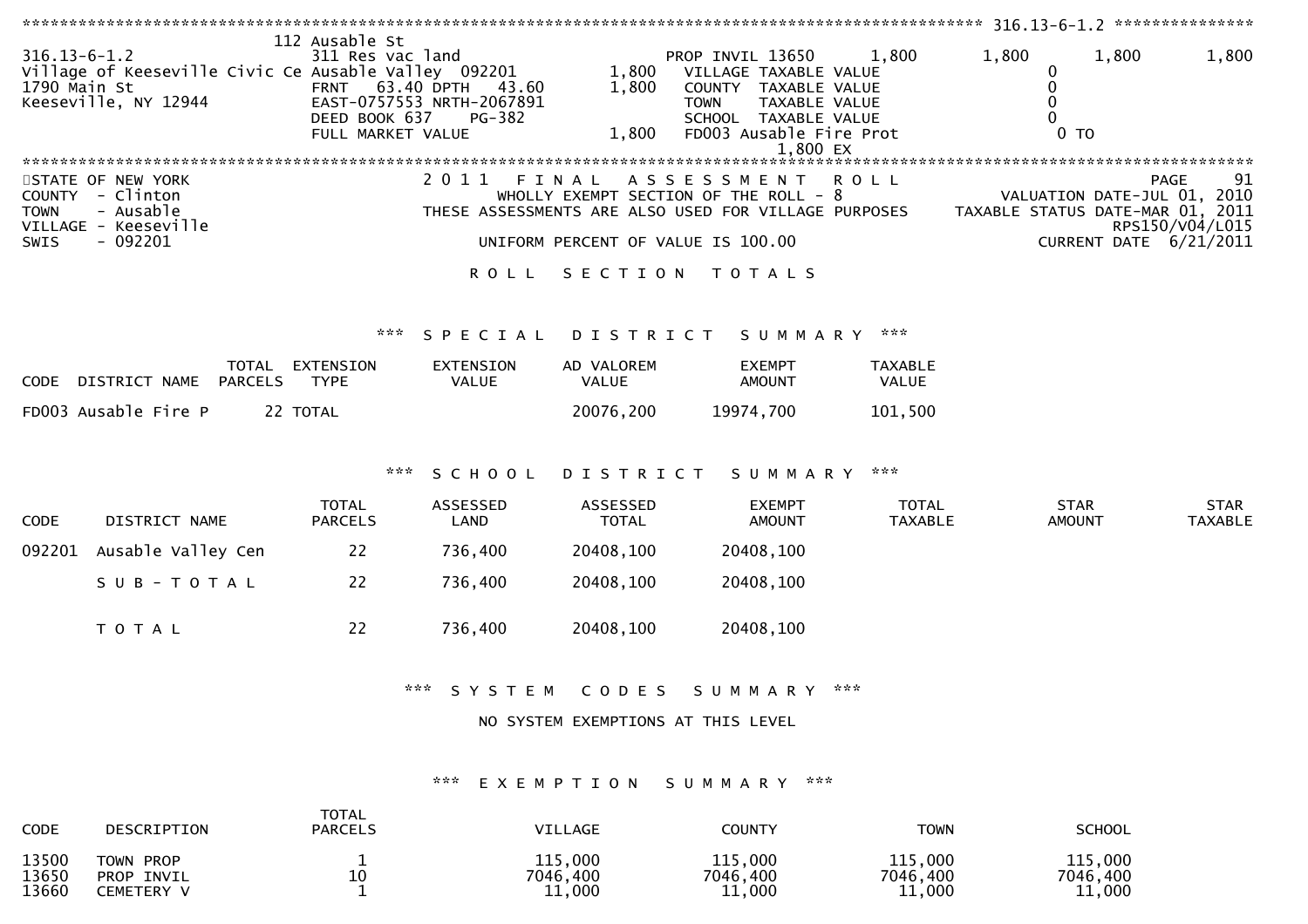| 13800                | SCHOOL DIS |    |         | 10890,000 | 10890,000                                            | 10890,000 | 10890,000                        |                        |
|----------------------|------------|----|---------|-----------|------------------------------------------------------|-----------|----------------------------------|------------------------|
| 25110                | NONPR RELI |    |         | 826,200   | 826,200                                              | 826,200   | 826,200                          |                        |
| 25130                | NONPR ORG  |    |         | 49,000    | 61,800                                               | 61,800    | 61,800                           |                        |
| 25230                | NONPR COMM |    |         | 941,200   | 941,200                                              | 941,200   | 941,200                          |                        |
| 25300                | NONPR CORP |    |         | 215,000   | 215,000                                              | 215,000   | 215,000                          |                        |
| 27350                | PRI CMTERY |    |         | 301,500   | 301,500                                              | 301,500   | 301,500                          |                        |
|                      | T O T A L  | 22 |         | 20395,300 | 20408,100                                            | 20408,100 | 20408,100                        |                        |
| STATE OF NEW YORK    |            |    | 2 0 1 1 | FINAL     | A S S E S S M E N T                                  | R O L L   |                                  | 92<br>PAGE             |
| COUNTY - Clinton     |            |    |         |           | WHOLLY EXEMPT SECTION OF THE ROLL - $8$              |           | VALUATION DATE-JUL 01, 2010      |                        |
| TOWN                 | - Ausable  |    |         |           | THESE ASSESSMENTS ARE ALSO USED FOR VILLAGE PURPOSES |           | TAXABLE STATUS DATE-MAR 01, 2011 |                        |
| VILLAGE - Keeseville |            |    |         |           |                                                      |           |                                  | RPS150/V04/L015        |
| SWIS                 | - 092201   |    |         |           | UNIFORM PERCENT OF VALUE IS 100.00                   |           |                                  | CURRENT DATE 6/21/2011 |
|                      |            |    |         |           |                                                      |           |                                  |                        |
|                      |            |    | R O L L |           | SECTION<br>T O T A L S                               |           |                                  |                        |
|                      |            |    |         |           |                                                      |           |                                  |                        |

# \*\*\* G R A N D T O T A L S \*\*\*

| ROLL<br><b>SEC</b>            | DESCRIPTION                                                                      | <b>TOTAL</b><br><b>PARCELS</b> | ASSESSED<br>LAND | ASSESSED<br><b>TOTAL</b> | <b>TAXABLE</b><br>VILLAGE                         | <b>TAXABLE</b><br><b>COUNTY</b>                                               | <b>TAXABLE</b><br><b>TOWN</b> | <b>TAXABLE</b><br><b>SCHOOL</b> | <b>STAR</b><br>TAXABLE                                                                                                     |
|-------------------------------|----------------------------------------------------------------------------------|--------------------------------|------------------|--------------------------|---------------------------------------------------|-------------------------------------------------------------------------------|-------------------------------|---------------------------------|----------------------------------------------------------------------------------------------------------------------------|
| 8                             | WHOLLY EXEMPT                                                                    | 22                             | 736,400          | 20408,100                |                                                   |                                                                               |                               |                                 |                                                                                                                            |
| COUNTY<br><b>TOWN</b><br>SWIS | STATE OF NEW YORK<br>- Clinton<br>- Ausable<br>VILLAGE - Keeseville<br>$-092201$ |                                | 2011             | S W I S                  | T O T A L S<br>UNIFORM PERCENT OF VALUE IS 100.00 | FINAL ASSESSMENT ROLL<br>THESE ASSESSMENTS ARE ALSO USED FOR VILLAGE PURPOSES |                               |                                 | 93<br>PAGE<br>VALUATION DATE-JUL 01, 2010<br>TAXABLE STATUS DATE-MAR 01, 2011<br>RPS150/V04/L015<br>CURRENT DATE 6/21/2011 |

# \*\*\* S P E C I A L D I S T R I C T S U M M A R Y \*\*\*

| <b>CODE</b> | DISTRICT NAME                                                                                                        | TOTAL<br><b>PARCELS</b> | EXTENSION<br><b>TYPE</b>                                 | <b>EXTENSION</b><br><b>VALUE</b>     | AD VALOREM<br><b>VALUE</b> | <b>EXEMPT</b><br><b>AMOUNT</b> | <b>TAXABLE</b><br><b>VALUE</b>       |
|-------------|----------------------------------------------------------------------------------------------------------------------|-------------------------|----------------------------------------------------------|--------------------------------------|----------------------------|--------------------------------|--------------------------------------|
|             | OTO02 Omitted Tax-Co<br>OT003 Omitted Tax-Sc<br>OT004 Omitted Tax-To<br>OTO05 Omitted Tax-Vi<br>RW001 Relevied Water |                         | 2 MOVTAX<br>1 MOVTAX<br>2 MOVTAX<br>2 MOVTAX<br>1 MOVTAX | 297.85<br>906.62<br>641.49<br>444.23 |                            |                                | 297.85<br>906.62<br>641.49<br>444.23 |
|             | FD003 Ausable Fire P                                                                                                 |                         | 424 TOTAL                                                |                                      | 49489,115                  | 19974,700                      | 29514.415                            |

# \*\*\* S C H O O L D I S T R I C T S U M M A R Y \*\*\*

| <b>CODE</b> | DISTRICT NAME      | <b>TOTAL</b><br><b>PARCELS</b> | ASSESSED<br>LAND | ASSESSED<br><b>TOTAL</b> | <b>EXEMPT</b><br><b>AMOUNT</b> | <b>TOTAL</b><br>TAXABLE | <b>STAR</b><br><b>AMOUNT</b> | <b>STAR</b><br><b>TAXABLE</b> |
|-------------|--------------------|--------------------------------|------------------|--------------------------|--------------------------------|-------------------------|------------------------------|-------------------------------|
| 092201      | Ausable Valley Cen | 424                            | 4390,100         | 49821,015                | 21050,925                      | 28770,090               | 7662,385                     | 21107,705                     |
|             | SUB-TOTAL          | 424                            | 4390,100         | 49821,015                | 21050,925                      | 28770,090               | 7662,385                     | 21107,705                     |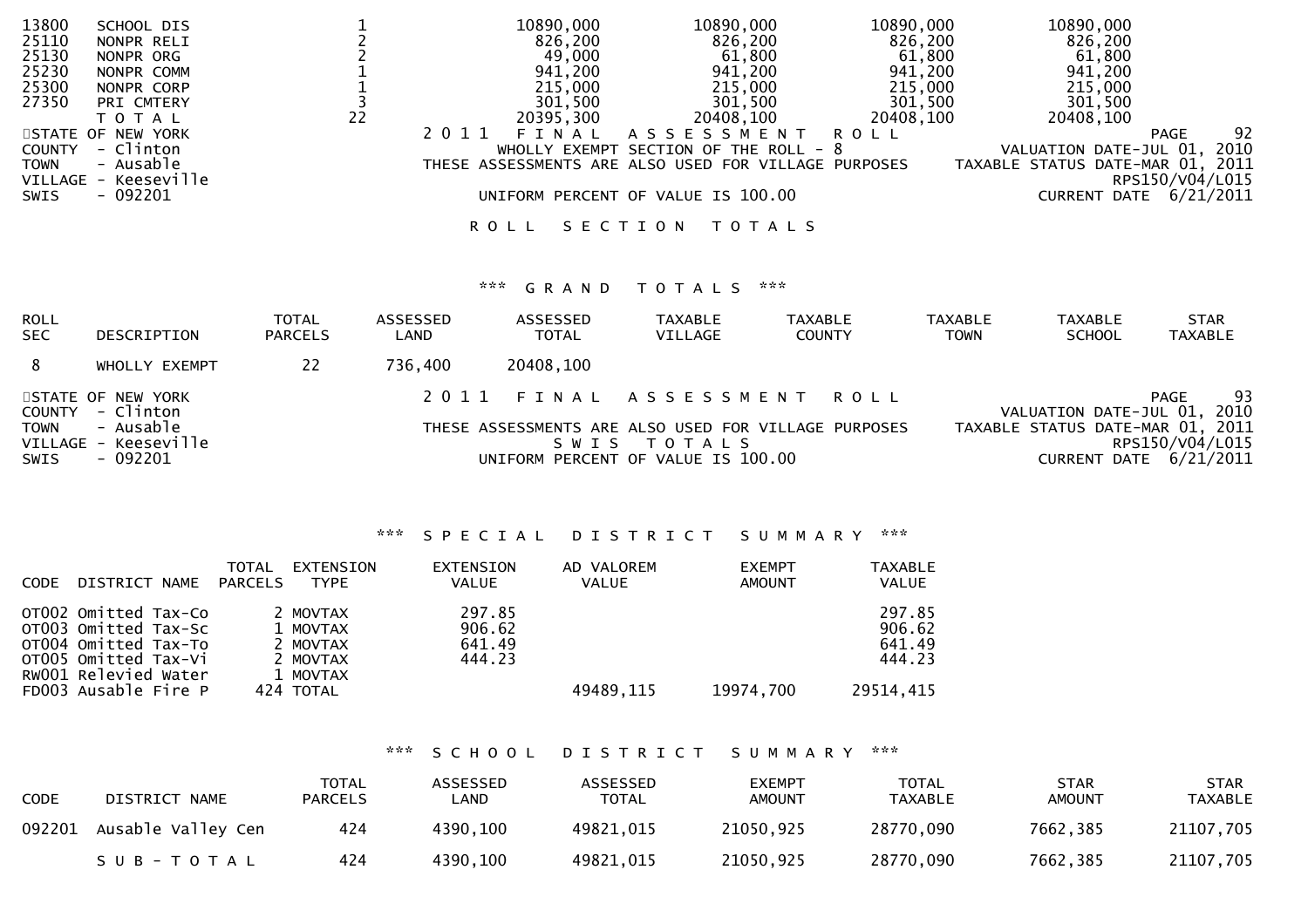# \*\*\* S Y S T E M C O D E S S U M M A R Y \*\*\*

#### NO SYSTEM EXEMPTIONS AT THIS LEVEL

# \*\*\* E X E M P T I O N S U M M A R Y \*\*\*

| <b>CODE</b>    | DESCRIPTION                       | <b>TOTAL</b><br><b>PARCELS</b> |      | VILLAGE            | <b>COUNTY</b>                                                       | <b>TOWN</b>        | <b>SCHOOL</b>                                       |  |
|----------------|-----------------------------------|--------------------------------|------|--------------------|---------------------------------------------------------------------|--------------------|-----------------------------------------------------|--|
| 13500          | TOWN PROP                         |                                |      | 115,000            | 115,000                                                             | 115,000            | 115,000                                             |  |
| 13650<br>13660 | PROP INVIL<br><b>CEMETERY V</b>   | 10                             |      | 7046,400<br>11,000 | 7046,400<br>11,000                                                  | 7046,400<br>11,000 | 7046,400<br>11,000                                  |  |
| 13800          | SCHOOL DIS                        |                                |      | 10890,000          | 10890,000                                                           | 10890,000          | 10890,000                                           |  |
| 25110          | NONPR RELI                        |                                |      | 826,200            | 826,200                                                             | 826,200            | 826,200                                             |  |
| 25130          | NONPR ORG                         |                                |      | 49,000             | 61,800                                                              | 61,800             | 61,800                                              |  |
| 25230          | NONPR COMM                        |                                |      | 941,200            | 941,200                                                             | 941,200            | 941,200                                             |  |
| 25300          | NONPR CORP                        |                                |      | 215,000            | 215,000                                                             | 215,000            | 215,000                                             |  |
| 27350          | PRI CMTERY                        |                                |      | 301,500            | 301,500                                                             | 301,500            | 301,500                                             |  |
|                | STATE OF NEW YORK                 |                                | 2011 | FINAL              | A S S E S S M E N T                                                 | ROLL               | 94<br><b>PAGE</b>                                   |  |
| <b>COUNTY</b>  | - Clinton                         |                                |      |                    |                                                                     |                    | 2010<br>VALUATION DATE-JUL 01,                      |  |
| <b>TOWN</b>    | - Ausable<br>VILLAGE - Keeseville |                                |      | SWIS               | THESE ASSESSMENTS ARE ALSO USED FOR VILLAGE PURPOSES<br>T O T A L S |                    | TAXABLE STATUS DATE-MAR 01, 2011<br>RPS150/V04/L015 |  |
| <b>SWIS</b>    | $-092201$                         |                                |      |                    | UNIFORM PERCENT OF VALUE IS 100.00                                  |                    | 6/21/2011<br><b>CURRENT DATE</b>                    |  |

#### \*\*\* E X E M P T I O N S U M M A R Y \*\*\*

| <b>CODE</b> | DESCRIPTION     | <b>TOTAL</b><br><b>PARCELS</b> | <b>VILLAGE</b> | <b>COUNTY</b> | <b>TOWN</b> | <b>SCHOOL</b> |
|-------------|-----------------|--------------------------------|----------------|---------------|-------------|---------------|
| 41101       | <b>VETERANS</b> |                                | 19,800         | 19,800        | 19,800      |               |
| 41121       | WARNONALL       | 25                             | 211,725        | 259,800       | 222,675     |               |
| 41131       | WARCOMALL       | 22                             | 334,395        | 392,120       | 342,895     |               |
| 41141       | WARDISALL       | 16                             | 184,145        | 185,345       | 185,345     |               |
| 41152       | $CW_10_VET/$    |                                |                | 42,500        |             |               |
| 41800       | AGED - ALL      | 16                             | 293,110        | 408,776       | 410,209     | 466,740       |
| 41802       | AGED COUN       |                                |                | 92,423        |             |               |
| 41805       | AGED C&S        |                                |                | 87,375        |             | 87,375        |
| 41834       | SR STAR         | 61                             |                |               |             | 2848,160      |
| 41854       | <b>RES STAR</b> | 161                            |                |               |             | 4787,500      |
| 41864       | RS STAR MH      |                                |                |               |             | 26,725        |
| 41932       | LIM INC DI      | 4                              |                | 75,650        |             |               |
| 47614       | BIE SCHOOL      |                                |                |               |             | 88,710        |
|             | T O T A L       | 354                            | 21438,475      | 21971,889     | 21589,024   | 28713,310     |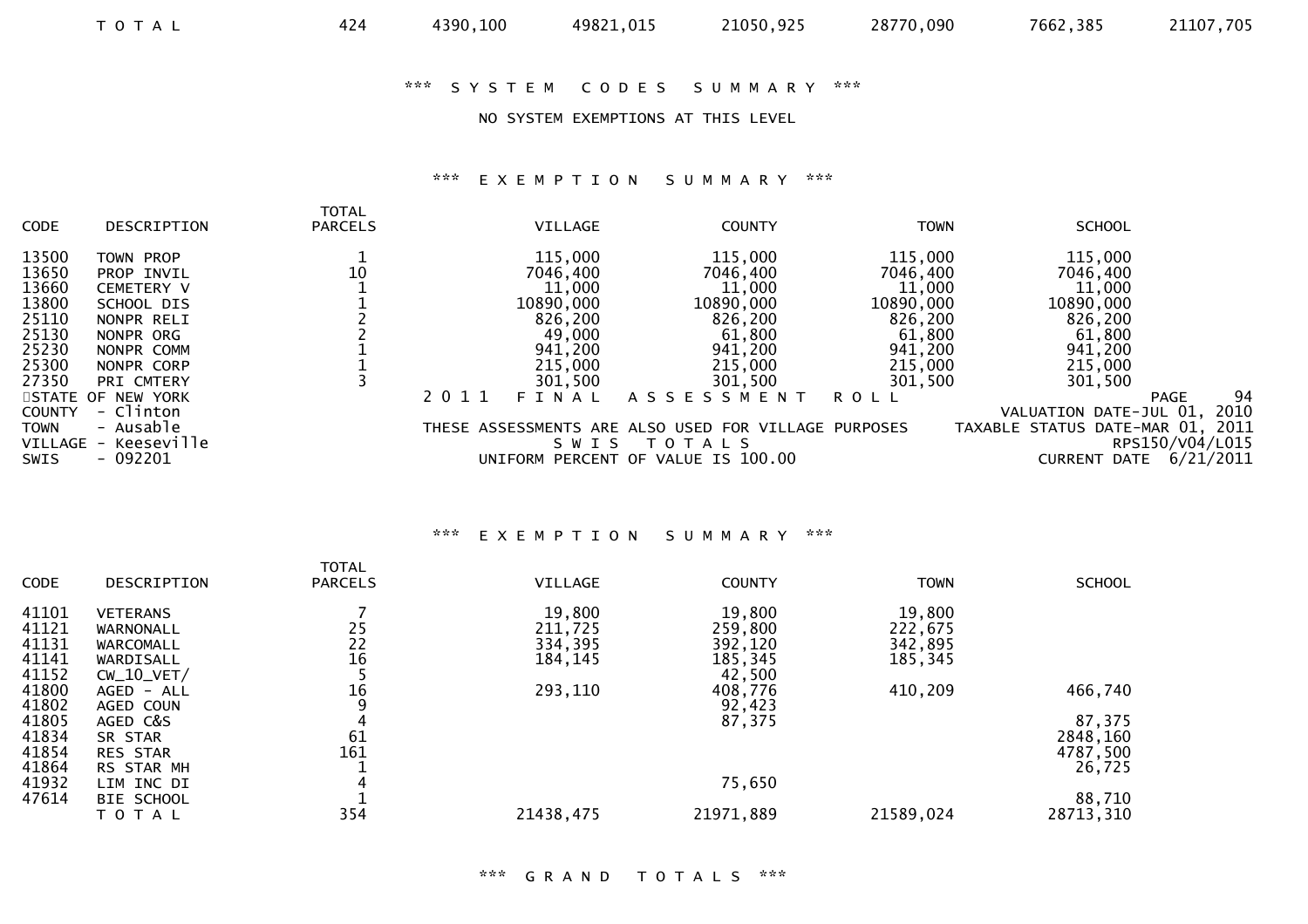| <b>ROLL</b><br><b>SEC</b>                                       | DESCRIPTION                                                                                       | <b>TOTAL</b><br><b>PARCELS</b> | ASSESSED<br>LAND                                                                                                                                                               | ASSESSED                | <b>TOTAL</b>                                                                                        | <b>TAXABLE</b><br>VILLAGE | <b>TAXABLE</b><br><b>COUNTY</b>                                                          | <b>TAXABLE</b><br><b>TOWN</b> | <b>TAXABLE</b><br><b>SCHOOL</b>                                              | <b>STAR</b><br><b>TAXABLE</b> |
|-----------------------------------------------------------------|---------------------------------------------------------------------------------------------------|--------------------------------|--------------------------------------------------------------------------------------------------------------------------------------------------------------------------------|-------------------------|-----------------------------------------------------------------------------------------------------|---------------------------|------------------------------------------------------------------------------------------|-------------------------------|------------------------------------------------------------------------------|-------------------------------|
| $\mathbf{1}$                                                    | <b>TAXABLE</b>                                                                                    |                                | 394<br>3642,700                                                                                                                                                                | 28806,800               |                                                                                                     | 27763,625                 | 27243,011                                                                                | 27625,876                     | 28163,975                                                                    | 20501,590                     |
| 5.                                                              | SPECIAL FRANCHISE                                                                                 |                                | 4                                                                                                                                                                              | 431,481                 |                                                                                                     | 431,481                   | 431,481                                                                                  | 431,481                       | 431,481                                                                      | 431,481                       |
| 6                                                               | UTILITIES & N.C.                                                                                  |                                | 11,000<br>4                                                                                                                                                                    | 174,634                 |                                                                                                     | 174,634                   | 174,634                                                                                  | 174,634                       | 174,634                                                                      | 174,634                       |
| 8                                                               | WHOLLY EXEMPT                                                                                     |                                | 22<br>736,400                                                                                                                                                                  | 20408,100               |                                                                                                     |                           |                                                                                          |                               |                                                                              |                               |
| $\mathcal{H}$                                                   | SUB TOTAL                                                                                         |                                | 424<br>4390,100                                                                                                                                                                | 49821,015               |                                                                                                     | 28369,740                 | 27849,126                                                                                | 28231,991                     | 28770,090                                                                    | 21107,705                     |
| $\sim$ $\sim$<br><b>COUNTY</b><br><b>TOWN</b><br>SWIS           | <b>GRAND TOTAL</b><br>STATE OF NEW YORK<br>- Clinton<br>- Ausable<br>$-092289$                    |                                | 424<br>4390,100                                                                                                                                                                | 49821,015<br>2011 FINAL | T A X A B L E SECTION OF THE ROLL - 1<br>OWNERS NAME SEQUENCE<br>UNIFORM PERCENT OF VALUE IS 100.00 | 28369,740                 | 27849,126<br>ASSESSMENT ROLL                                                             | 28231,991                     | 28770,090<br>VALUATION DATE-JUL 01, 2010<br>TAXABLE STATUS DATE-MAR 01, 2011 | 21107,705<br>95<br>PAGE       |
|                                                                 | TAX MAP PARCEL NUMBER<br>CURRENT OWNERS NAME                                                      |                                | PROPERTY LOCATION & CLASS ASSESSMENT<br>SCHOOL DISTRICT                                                                                                                        |                         | LAND                                                                                                |                           | EXEMPTION CODE-----------------COUNTY--------TOWN------SCHOOL<br>TAX DESCRIPTION         |                               | TAXABLE VALUE                                                                |                               |
| $313. - 3 - 1.3$<br>620 Market St                               | 21st Mortgage Corporation<br>One Centre Square<br>Knoxville, TN 37902<br>PRIOR OWNER ON 3/01/2011 |                                | 230 Allen Hill Rd<br>312 Vac w/imprv<br>Peru Central<br>Lot#9 Platts 12000 Ac Loc<br>ACRES 11.30<br>EAST-0728377 NRTH-2067933<br>DEED BOOK 20112 PG-38695<br>FULL MARKET VALUE | 094001                  | 10,600<br>18,000<br>18,000                                                                          | <b>TOWN</b>               | COUNTY TAXABLE VALUE<br>TAXABLE VALUE<br>SCHOOL TAXABLE VALUE<br>FD003 Ausable Fire Prot |                               | 18,000<br>18,000<br>18,000<br>18,000 TO                                      |                               |
| $293 - 3 - 4$<br>Abair Lloyd<br>Abair David<br>2192 Rt 9N       | AuSable Forks, NY 12912                                                                           | 2420 Rt 9                      | 271 Mfg housings<br>Peru Central<br><b>ACRES</b><br>1.40<br>EAST-0766537 NRTH-2081865<br>DEED BOOK 20072 PG-8990<br>FULL MARKET VALUE                                          | 094001                  | 16,800<br>90,000<br>90,000                                                                          | <b>TOWN</b>               | COUNTY TAXABLE VALUE<br>TAXABLE VALUE<br>SCHOOL TAXABLE VALUE<br>FD003 Ausable Fire Prot |                               | 90,000<br>90,000<br>90,000<br>90,000 TO                                      |                               |
| $313 - 2 - 5.4$<br>Abair Lloyd A<br>Abair David E<br>2192 Rt 9N | Ausable Forks, NY 12912                                                                           |                                | 289 Allen Hill Rd<br>270 Mfg housing<br>Peru Central<br>Survey Bk 14 Pg 64<br>ACRES 10.00<br>EAST-0726850 NRTH-2069181<br>DEED BOOK 20082 PG-20416<br>FULL MARKET VALUE        | 094001                  | 9,900<br>58,000<br>58,000                                                                           | <b>TOWN</b>               | COUNTY TAXABLE VALUE<br>TAXABLE VALUE<br>SCHOOL TAXABLE VALUE<br>FD003 Ausable Fire Prot |                               | 58,000<br>58,000<br>58,000<br>58,000 TO                                      |                               |
| $315.4 - 1 - 44$                                                | Adair Life Estate Margaret Jea Ausable Valley 092201                                              |                                | 102 Pine Estate Cir<br>210 1 Family Res                                                                                                                                        |                         | 12,500                                                                                              | RES STAR                  | 41854<br>COUNTY TAXABLE VALUE                                                            | 0                             | 0<br>92,000                                                                  | 0<br>30,000                   |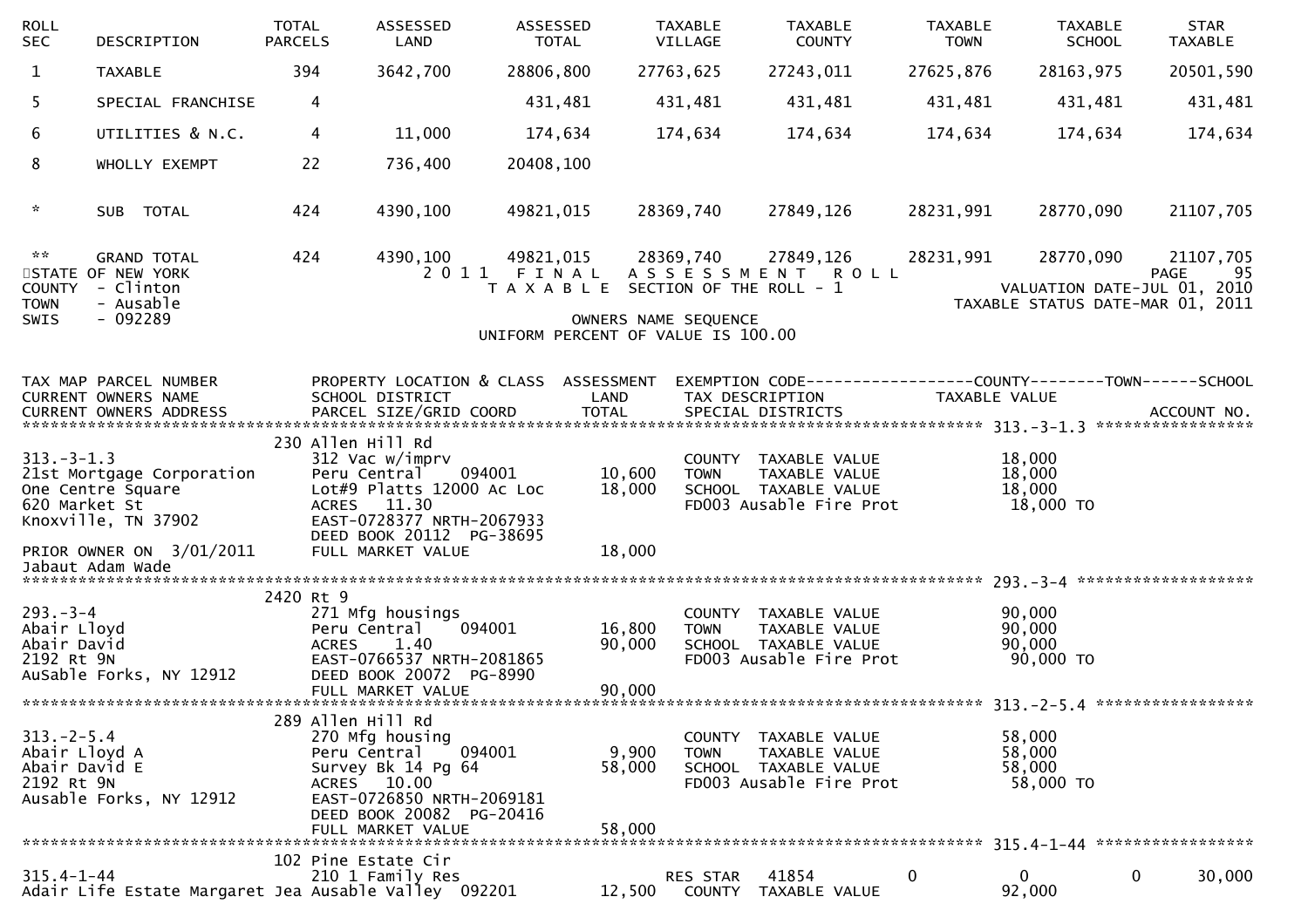| Haniotis Stephen G<br>102 Pine Estate Cir<br>Keeseville, NY 12944                                                                    | 2.60<br><b>ACRES</b><br>EAST-0753762 NRTH-2066365<br>DEED BOOK 20031 PG-59854<br>FULL MARKET VALUE                                                                              | 92,000<br>92,000             | TAXABLE VALUE<br><b>TOWN</b><br>SCHOOL TAXABLE VALUE<br>FD003 Ausable Fire Prot                                                   | 92,000<br>62,000<br>$92,000$ TO                                       |                                                                                      |
|--------------------------------------------------------------------------------------------------------------------------------------|---------------------------------------------------------------------------------------------------------------------------------------------------------------------------------|------------------------------|-----------------------------------------------------------------------------------------------------------------------------------|-----------------------------------------------------------------------|--------------------------------------------------------------------------------------|
| $303. - 1 - 9.1$<br>Adirondack Farms LLC<br>193 Brown Rd<br>Peru, NY 12972<br>MAY BE SUBJECT TO PAYMENT                              | Harkness Rd<br>323 Vacant rural<br>Ausable Valley 092201<br>Allen Foundation<br>ACRES 391.30<br>EAST-0745683 NRTH-2079424<br>DEED BOOK 20021 PG-48104                           | 165,600<br>165,600           | AGRI DISTR 41720<br>COUNTY TAXABLE VALUE<br>TAXABLE VALUE<br><b>TOWN</b><br>SCHOOL TAXABLE VALUE<br>FD003 Ausable Fire Prot       | $\mathbf{0}$<br>44,818<br>120,782<br>120,782<br>120,782<br>165,600 TO | 44,818<br>44,818                                                                     |
| STATE OF NEW YORK<br>COUNTY - Clinton<br>- Ausable<br><b>TOWN</b><br>$-092289$<br><b>SWIS</b>                                        |                                                                                                                                                                                 |                              | 2011 FINAL ASSESSMENT ROLL<br>T A X A B L E SECTION OF THE ROLL - 1<br>OWNERS NAME SEQUENCE<br>UNIFORM PERCENT OF VALUE IS 100.00 |                                                                       | 96<br><b>PAGE</b><br>VALUATION DATE-JUL 01, 2010<br>TAXABLE STATUS DATE-MAR 01, 2011 |
| TAX MAP PARCEL NUMBER<br>CURRENT OWNERS NAME                                                                                         | PROPERTY LOCATION & CLASS ASSESSMENT<br>SCHOOL DISTRICT                                                                                                                         | LAND                         | EXEMPTION CODE-----------------COUNTY--------TOWN------SCHOOL<br>TAX DESCRIPTION                                                  | <b>TAXABLE VALUE</b>                                                  |                                                                                      |
| $303 - 1 - 10$<br>Adirondack Farms LLC<br>193 Brown Rd<br>Peru, NY 12972                                                             | 279 Union Rd<br>210 1 Family Res<br>Ausable Valley 092201<br>$Lot 22$ Pgl<br><b>ACRES</b><br>1.00<br>EAST-0744596 NRTH-2082300<br>DEED BOOK 20082 PG-20718<br>FULL MARKET VALUE | 8,000<br>55,000<br>55,000    | COUNTY TAXABLE VALUE<br>TAXABLE VALUE<br><b>TOWN</b><br>SCHOOL TAXABLE VALUE<br>FD003 Ausable Fire Prot                           | 55,000<br>55,000<br>55,000<br>55,000 TO                               |                                                                                      |
| $304. - 1 - 4.1$<br>Adirondack Farms LLC<br>193 Brown Rd<br>Peru, NY 12972<br>MAY BE SUBJECT TO PAYMENT<br>UNDER AGDIST LAW TIL 2015 | 2433 Rt 22<br>240 Rural res<br>Ausable Valley 092201<br>$Lot 12$ $Pq$ ]<br>ACRES 53.80<br>EAST-0750148 NRTH-2082079<br>DEED BOOK 20082 PG-16629<br>FULL MARKET VALUE            | 46,800<br>193,000<br>193,000 | AGRI DISTR 41720<br>COUNTY TAXABLE VALUE<br>TAXABLE VALUE<br><b>TOWN</b><br>SCHOOL TAXABLE VALUE<br>FD003 Ausable Fire Prot       | 11,258<br>0<br>181,742<br>181,742<br>181,742<br>193,000 TO            | 11,258<br>11,258                                                                     |
| $304. -1 - 15.1$<br>Adirondack Farms LLC<br>193 Brown Rd<br>Peru, NY 12972<br>MAY BE SUBJECT TO PAYMENT<br>UNDER AGDIST LAW TIL 2015 | Jewel Rock Rd<br>321 Abandoned ag<br>Ausable Valley 092201<br>Lot 2 P11200 Ac Loc<br>ACRES 22.40<br>EAST-0753248 NRTH-2075991<br>DEED BOOK 20041 PG-73328<br>FULL MARKET VALUE  | 25,100<br>25,100<br>25,100   | AGRI DISTR 41720<br>COUNTY TAXABLE VALUE<br>TAXABLE VALUE<br><b>TOWN</b><br>SCHOOL TAXABLE VALUE<br>FD003 Ausable Fire Prot       | 13,387<br>0<br>11,713<br>11,713<br>11,713<br>25,100 TO                | 13,387<br>13,387                                                                     |
| $304. - 1 - 17.1$<br>Adirondack Farms LLC<br>193 Brown Rd<br>Peru, NY 12972                                                          | 2191 Rt 22<br>105 Vac farmland<br>Ausable Valley 092201<br>Lot 2 & 3 Pl 12000 Ac Loc<br>ACRES 185.00                                                                            | 105,400<br>105,400           | AGRI DISTR 41720<br>COUNTY TAXABLE VALUE<br><b>TOWN</b><br>TAXABLE VALUE<br>SCHOOL TAXABLE VALUE                                  | 0<br>41,216<br>64,184<br>64,184<br>64,184                             | 41,216<br>41,216                                                                     |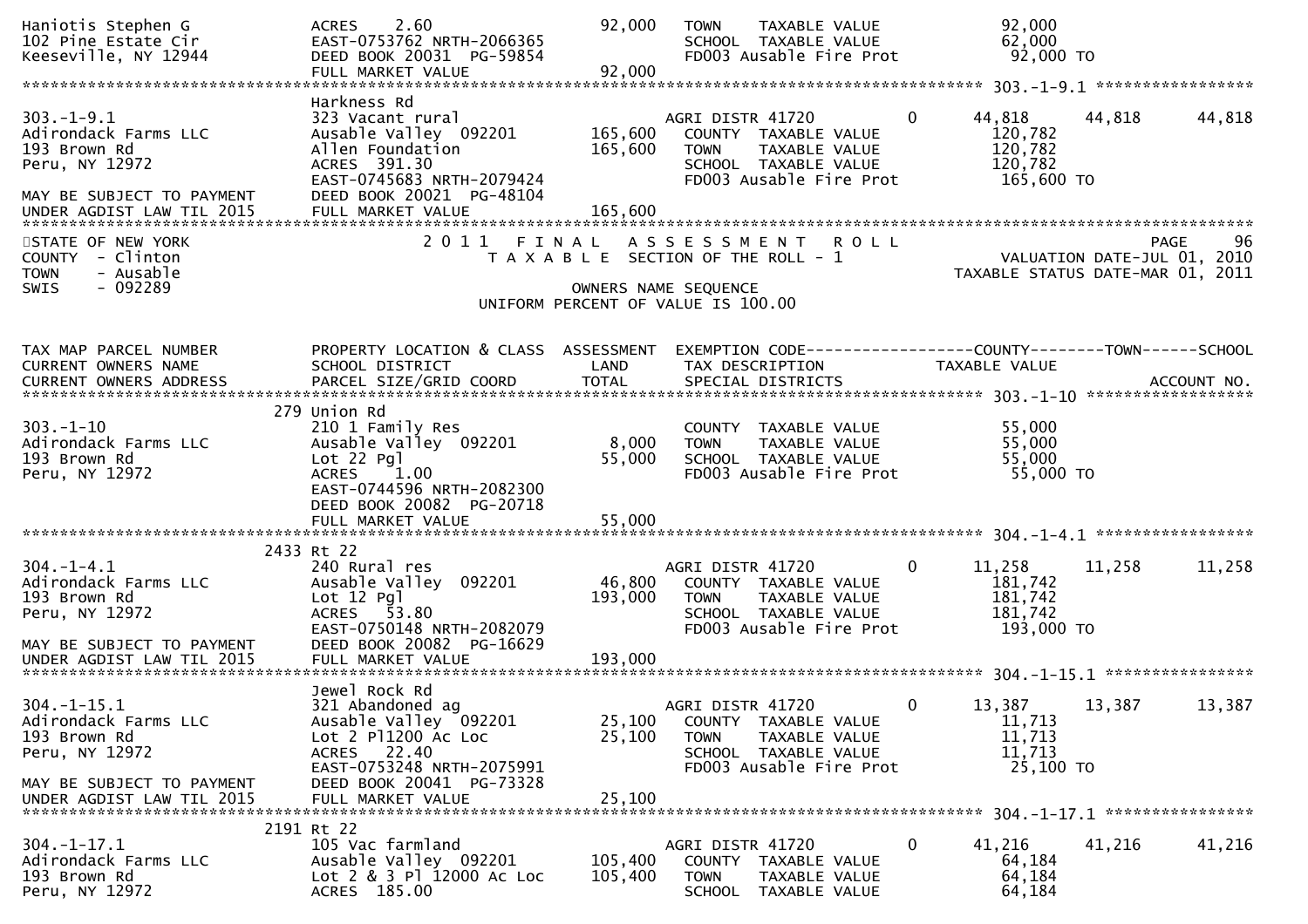| MAY BE SUBJECT TO PAYMENT<br>UNDER AGDIST LAW TIL 2015                                                                                     | EAST-0752336 NRTH-2076129<br>DEED BOOK 20031 PG-55938<br>FULL MARKET VALUE                                                                                                      | 105,400                                                                                             |                                                            | FD003 Ausable Fire Prot                                                                                        |                      | 105,400 TO                                                                      |                              |                              |
|--------------------------------------------------------------------------------------------------------------------------------------------|---------------------------------------------------------------------------------------------------------------------------------------------------------------------------------|-----------------------------------------------------------------------------------------------------|------------------------------------------------------------|----------------------------------------------------------------------------------------------------------------|----------------------|---------------------------------------------------------------------------------|------------------------------|------------------------------|
| $304. -1 - 43.11$<br>Adirondack Farms LLC<br>193 Brown Rd<br>Peru, NY 12972-4674<br>MAY BE SUBJECT TO PAYMENT<br>UNDER AGDIST LAW TIL 2015 | Union Rd<br>105 Vac farmland<br>Ausable Valley 092201<br>Lot 22 Platts<br>ACRES 28.00<br>EAST-0744872 NRTH-2078083<br>DEED BOOK 99001 PG-12652<br>FULL MARKET VALUE             | 29,600<br>29,600<br>29,600                                                                          | AGRI DISTR 41720<br><b>TOWN</b>                            | COUNTY TAXABLE VALUE<br>TAXABLE VALUE<br>SCHOOL TAXABLE VALUE<br>FD003 Ausable Fire Prot                       | $\mathbf{0}$         | 17,416<br>12,184<br>12,184<br>12,184<br>29,600 TO                               | 17,416                       | 17,416                       |
| STATE OF NEW YORK<br>COUNTY - Clinton<br>- Ausable<br><b>TOWN</b><br>$-092289$<br><b>SWIS</b>                                              | 2011 FINAL ASSESSMENT                                                                                                                                                           | T A X A B L E SECTION OF THE ROLL - 1<br>OWNERS NAME SEQUENCE<br>UNIFORM PERCENT OF VALUE IS 100.00 |                                                            | <b>ROLL</b>                                                                                                    |                      | VALUATION DATE-JUL 01, 2010<br>TAXABLE STATUS DATE-MAR 01, 2011                 |                              | 97<br>PAGE                   |
| TAX MAP PARCEL NUMBER<br>CURRENT OWNERS NAME                                                                                               | PROPERTY LOCATION & CLASS ASSESSMENT<br>SCHOOL DISTRICT                                                                                                                         | LAND                                                                                                |                                                            | EXEMPTION CODE-----------------COUNTY-------TOWN------SCHOOL<br>TAX DESCRIPTION                                |                      | <b>TAXABLE VALUE</b>                                                            |                              |                              |
| $304. - 1 - 45$<br>Adirondack Farms LLC<br>193 Brown Rd<br>Peru, NY 12972-4674<br>MAY BE SUBJECT TO PAYMENT<br>UNDER AGDIST LAW TIL 2020   | 548 Arthur Rd<br>112 Dairy farm<br>Ausable valley 092201<br>Land Contract 834/243<br>ACRES 180.50<br>EAST-0746680 NRTH-2078997<br>DEED BOOK 99001 PG-09879<br>FULL MARKET VALUE | 3260,200 483A EX<br>3260,200                                                                        | 10 YR AGR 41700<br>198,500 AGRI DISTR 41720<br><b>TOWN</b> | 42100<br>COUNTY TAXABLE VALUE<br>TAXABLE VALUE<br>SCHOOL TAXABLE VALUE<br>FD003 Ausable Fire Prot<br>50,000 EX | $\Omega$<br>$\Omega$ | 900,000<br>115,325<br>50,000<br>2194,875<br>2194,875<br>2194,875<br>3210,200 TO | 900,000<br>115,325<br>50,000 | 900,000<br>115,325<br>50,000 |
| $326. - 1 - 5.1$<br>Adirondack Rental Opportunitie Ausable Valley 092201<br>85 Kent St<br>PO Box 324<br>Keeseville, NY 12944               | Rt 9N<br>321 Abandoned ag<br>ACRES 16.10<br>EAST-0751492 NRTH-2064487<br>DEED BOOK 20061 PG-94212<br>FULL MARKET VALUE                                                          | 15,500<br>15,500<br>15,500                                                                          | <b>TOWN</b>                                                | COUNTY TAXABLE VALUE<br>TAXABLE VALUE<br>SCHOOL TAXABLE VALUE<br>FD003 Ausable Fire Prot                       |                      | 15,500<br>15,500<br>15,500<br>15,500 TO                                         |                              |                              |
| $293. -4 - 1.2$<br>Agney Alfred<br>Agney Denise<br>113 Telegraph St<br>Peru, NY 12972                                                      | 113 Telegraph Rd<br>270 Mfg housing<br>Ausable Valley 092201<br>Lot 7 Pgl<br>3.10<br><b>ACRES</b><br>EAST-0757746 NRTH-2081914<br>DEED BOOK 912<br>PG-94<br>FULL MARKET VALUE   | 49,200<br>49,200                                                                                    | RES STAR<br><b>TOWN</b>                                    | 41854<br>6,200 COUNTY TAXABLE VALUE<br>TAXABLE VALUE<br>SCHOOL TAXABLE VALUE<br>FD003 Ausable Fire Prot        | $\mathbf{0}$         | $\mathbf{0}$<br>49,200<br>49,200<br>19,200<br>49,200 TO                         | 0                            | 30,000                       |
| $315. - 2 - 35$<br>Agoney Jimmy R<br>McCarrell Agoney Tracey<br>38 Ouellette Cir<br>Keeseville, NY 12944                                   | 38 Ouellette Cir<br>210 1 Family Res<br>Ausable Valley 092201<br>Sub Div Lot 13<br>North Country Ac Bk-9 Pg-<br>1.33<br><b>ACRES</b>                                            | 17,400<br>119,000                                                                                   | RES STAR<br><b>TOWN</b>                                    | 41854<br>COUNTY TAXABLE VALUE<br>TAXABLE VALUE<br>SCHOOL TAXABLE VALUE<br>FD003 Ausable Fire Prot              | 0                    | $\mathbf{0}$<br>119,000<br>119,000<br>89,000<br>119,000 TO                      | 0                            | 30,000                       |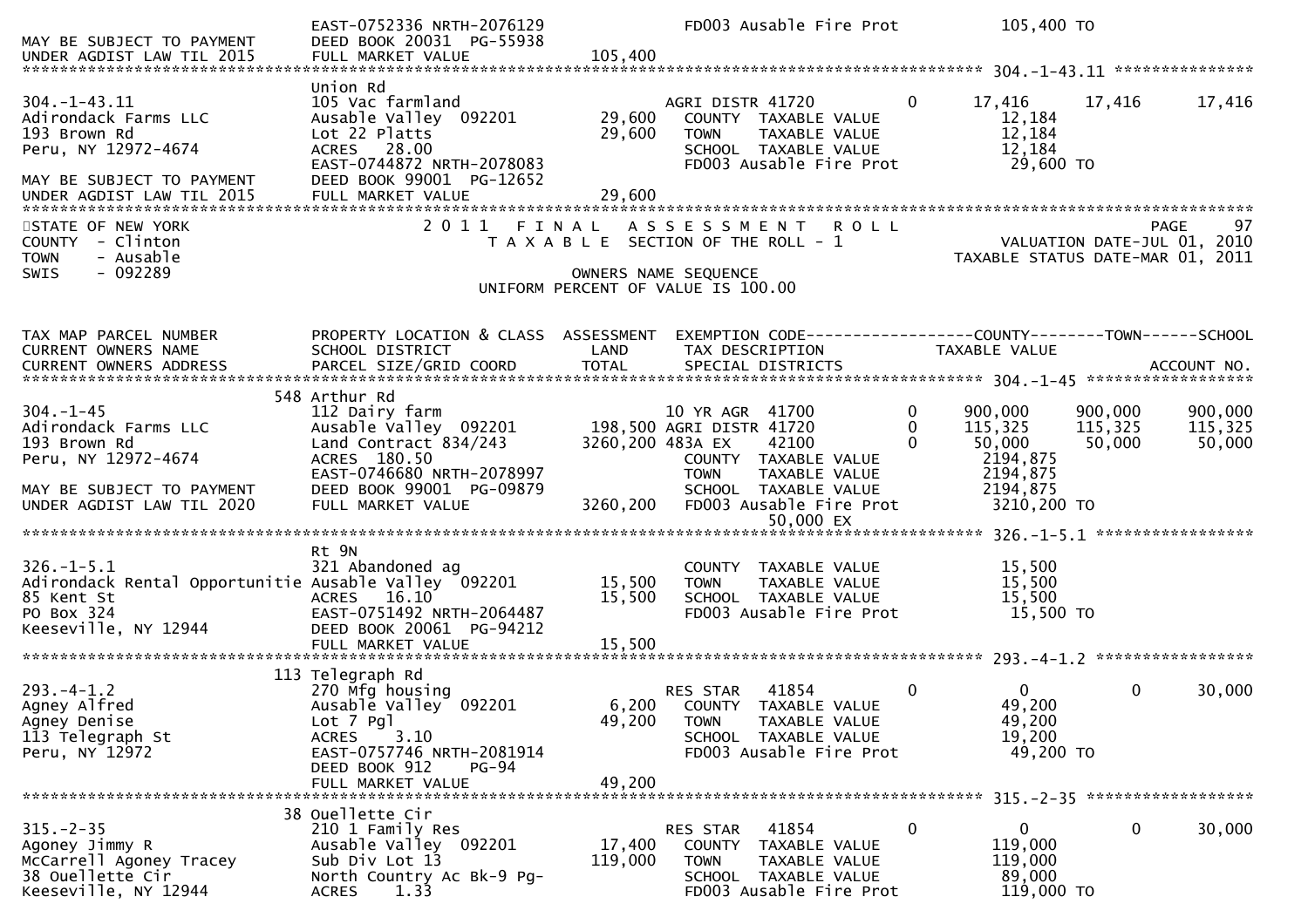|                                       | EAST-0754092 NRTH-2072494<br>DEED BOOK 1018<br>PG-86 |         |                                                                             |                         |                                  |                             |                  |
|---------------------------------------|------------------------------------------------------|---------|-----------------------------------------------------------------------------|-------------------------|----------------------------------|-----------------------------|------------------|
|                                       | FULL MARKET VALUE                                    | 119,000 |                                                                             |                         |                                  |                             |                  |
|                                       |                                                      |         |                                                                             |                         |                                  |                             |                  |
|                                       | 208 Rt 9N                                            |         |                                                                             | $\mathbf{0}$            |                                  |                             |                  |
| $315.4 - 1 - 13$<br>Agoney Jolene E   | 210 1 Family Res<br>Ausable Valley 092201            | 8,400   | 41854<br>RES STAR<br>COUNTY TAXABLE VALUE                                   |                         | $\mathbf{0}$<br>137,100          | $\mathbf{0}$                | 30,000           |
| 208 Rt 9N                             | FRNT 100.00 DPTH 198.13                              | 137,100 | <b>TOWN</b><br>TAXABLE VALUE                                                |                         | 137,100                          |                             |                  |
| Keeseville, NY 12944                  | EAST-0754517 NRTH-2066364                            |         | SCHOOL TAXABLE VALUE                                                        |                         | 107,100                          |                             |                  |
|                                       | DEED BOOK 20062 PG-644                               |         | FD003 Ausable Fire Prot                                                     |                         | 137,100 TO                       |                             |                  |
|                                       | FULL MARKET VALUE                                    |         | 137,100 LT005 Pine Tree Light                                               |                         | 137,100 TO                       |                             |                  |
|                                       |                                                      |         |                                                                             |                         |                                  |                             |                  |
| STATE OF NEW YORK<br>COUNTY - Clinton | 2011 FINAL                                           |         | A S S E S S M E N T<br><b>ROLL</b><br>T A X A B L E SECTION OF THE ROLL - 1 |                         | VALUATION DATE-JUL 01, 2010      | <b>PAGE</b>                 | 98               |
| <b>TOWN</b><br>- Ausable              |                                                      |         |                                                                             |                         | TAXABLE STATUS DATE-MAR 01, 2011 |                             |                  |
| $-092289$<br><b>SWIS</b>              |                                                      |         | OWNERS NAME SEQUENCE                                                        |                         |                                  |                             |                  |
|                                       |                                                      |         | UNIFORM PERCENT OF VALUE IS 100.00                                          |                         |                                  |                             |                  |
|                                       |                                                      |         |                                                                             |                         |                                  |                             |                  |
| TAX MAP PARCEL NUMBER                 | PROPERTY LOCATION & CLASS ASSESSMENT                 |         | EXEMPTION CODE-----------------COUNTY-------TOWN------SCHOOL                |                         |                                  |                             |                  |
| CURRENT OWNERS NAME                   | SCHOOL DISTRICT                                      | LAND    | TAX DESCRIPTION                                                             |                         | <b>TAXABLE VALUE</b>             |                             |                  |
| CURRENT OWNERS ADDRESS                |                                                      |         |                                                                             |                         |                                  |                             |                  |
|                                       |                                                      |         |                                                                             |                         |                                  |                             |                  |
|                                       | 914 Clintonville Rd                                  |         |                                                                             |                         |                                  |                             |                  |
| $303 - 2 - 39$                        | 270 Mfg housing                                      |         | COUNTY TAXABLE VALUE                                                        |                         | 18,000                           |                             |                  |
| Agoney Richard S                      | Ausable Valley 092201                                | 3,200   | TAXABLE VALUE<br><b>TOWN</b>                                                |                         | 18,000                           |                             |                  |
| 88 Reservoir Rd<br>Peru, NY 12972     | FRNT 100.00 DPTH 150.00<br>EAST-0733652 NRTH-2074210 | 18,000  | SCHOOL TAXABLE VALUE<br>FD003 Ausable Fire Prot                             |                         | 18,000<br>18,000 TO              |                             |                  |
|                                       | DEED BOOK 99001 PG-10974                             |         |                                                                             |                         |                                  |                             |                  |
|                                       |                                                      |         |                                                                             |                         |                                  |                             |                  |
|                                       |                                                      |         |                                                                             |                         |                                  |                             |                  |
|                                       | 918 Clintonville Rd                                  |         |                                                                             |                         |                                  |                             |                  |
| $303 - 2 - 40$                        | 270 Mfg housing                                      |         | COUNTY TAXABLE VALUE                                                        |                         | 23,000                           |                             |                  |
| Agoney Richard S Sr                   | Ausable Valley 092201                                | 3,700   | <b>TOWN</b><br>TAXABLE VALUE                                                |                         | 23,000                           |                             |                  |
| 88 Reservoir Rd<br>Peru, NY 12972     | Lot 6 Pl 12000Ac<br>FRNT 150.00 DPTH 150.00          | 23,000  | SCHOOL TAXABLE VALUE<br>FD003 Ausable Fire Prot                             |                         | 23,000<br>23,000 TO              |                             |                  |
|                                       | EAST-0733746 NRTH-2074293                            |         |                                                                             |                         |                                  |                             |                  |
|                                       | DEED BOOK 907<br>$PG-151$                            |         |                                                                             |                         |                                  |                             |                  |
|                                       | FULL MARKET VALUE                                    | 23,000  |                                                                             |                         |                                  |                             |                  |
|                                       |                                                      |         |                                                                             |                         |                                  |                             |                  |
|                                       | 2327 Rt 22                                           |         |                                                                             |                         |                                  |                             |                  |
| $304. - 1 - 19$<br>Agony Eugene       | 210 1 Family Res<br>Ausable Valley 092201            |         | AGED C&S<br>41805<br>41834<br>6,400 SR STAR                                 | $\mathbf 0$<br>$\Omega$ | 27,150<br>$\mathbf{0}$           | $\mathbf 0$<br>$\mathbf{0}$ | 27,150<br>27,150 |
| Agony Loretta                         | FRNT 222.00 DPTH 107.00                              | 54,300  | COUNTY<br>TAXABLE VALUE                                                     |                         | 27,150                           |                             |                  |
| 2327 Rt 22                            | EAST-0751042 NRTH-2080271                            |         | <b>TOWN</b><br>TAXABLE VALUE                                                |                         | 54,300                           |                             |                  |
| Peru, NY 12972                        | $PG - 543$<br>DEED BOOK 561                          |         | SCHOOL TAXABLE VALUE                                                        |                         | 0                                |                             |                  |
|                                       | FULL MARKET VALUE                                    | 54.300  | FD003 Ausable Fire Prot                                                     |                         | 54,300 TO                        |                             |                  |
|                                       |                                                      |         |                                                                             |                         |                                  |                             |                  |
| $325. - 1 - 7$                        | 42 Cold Spring Rd<br>240 Rural res                   |         | 41854                                                                       | $\mathbf 0$             | 0                                | $\mathbf 0$                 | 30,000           |
| Akey Life Use Dorothy J               | Ausable Valley 092201                                | 11,200  | RES STAR<br>COUNTY TAXABLE VALUE                                            |                         | 97,900                           |                             |                  |
| Booth Timothy E                       | ACRES 13.20                                          | 97,900  | TAXABLE VALUE<br><b>TOWN</b>                                                |                         | 97,900                           |                             |                  |
| 42 Cold Spring Rd                     | EAST-0737302 NRTH-2059999                            |         | SCHOOL TAXABLE VALUE                                                        |                         | 67,900                           |                             |                  |
| Keeseville, NY 12944                  | DEED BOOK 20021 PG-49364                             |         | FD003 Ausable Fire Prot                                                     |                         | 97,900 TO                        |                             |                  |
|                                       | FULL MARKET VALUE                                    | 97,900  |                                                                             |                         |                                  |                             |                  |
|                                       |                                                      |         |                                                                             |                         |                                  |                             |                  |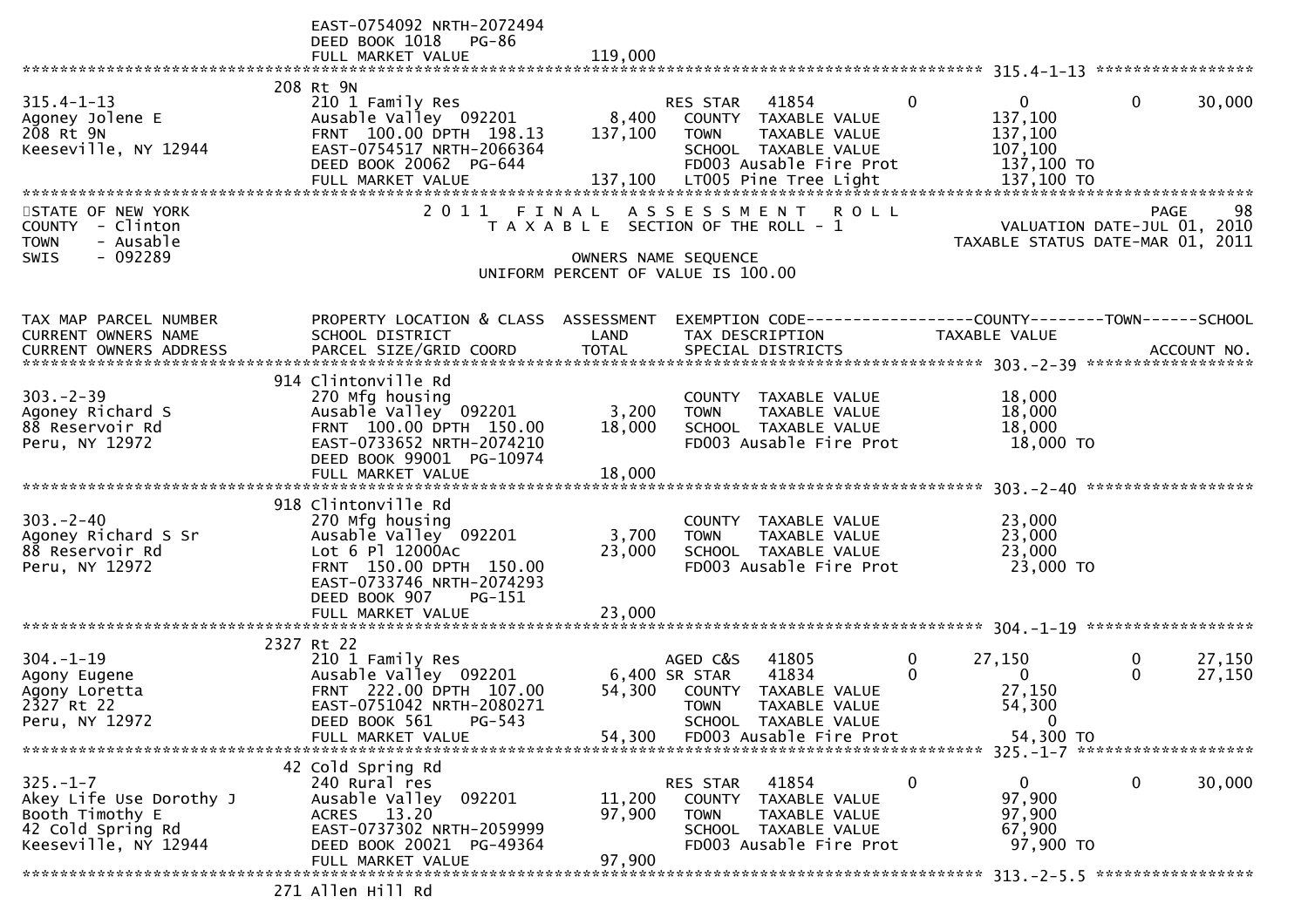| $313.-2-5.5$<br>Albert Daniel<br>271 Allen Hill Rd<br>Peru, NY 12972                                           | 240 Rural res<br>094001<br>Peru Central<br>Lot 8 & 9<br>ACRES 10.20 BANK<br>080<br>EAST-0726969 NRTH-2068834<br>DEED BOOK 20051 PG-81402<br>FULL MARKET VALUE            | 10,000<br>208,000<br>208,000 | RES STAR<br>41854<br>COUNTY TAXABLE VALUE<br>TAXABLE VALUE<br><b>TOWN</b><br>SCHOOL TAXABLE VALUE<br>FD003 Ausable Fire Prot       | $\overline{0}$<br>$\Omega$<br>208,000<br>208,000<br>178,000<br>208,000 TO | $\mathbf 0$<br>30,000                                                                |
|----------------------------------------------------------------------------------------------------------------|--------------------------------------------------------------------------------------------------------------------------------------------------------------------------|------------------------------|------------------------------------------------------------------------------------------------------------------------------------|---------------------------------------------------------------------------|--------------------------------------------------------------------------------------|
| STATE OF NEW YORK<br>COUNTY - Clinton<br>- Ausable<br><b>TOWN</b><br>$-092289$<br>SWIS                         | 2011 FINAL                                                                                                                                                               |                              | ASSESSMENT ROLL<br>T A X A B L E SECTION OF THE ROLL - 1<br>OWNERS NAME SEQUENCE<br>UNIFORM PERCENT OF VALUE IS 100.00             |                                                                           | 99<br><b>PAGE</b><br>VALUATION DATE-JUL 01, 2010<br>TAXABLE STATUS DATE-MAR 01, 2011 |
| TAX MAP PARCEL NUMBER<br>CURRENT OWNERS NAME                                                                   | PROPERTY LOCATION & CLASS ASSESSMENT<br>SCHOOL DISTRICT                                                                                                                  | LAND                         | EXEMPTION CODE-----------------COUNTY--------TOWN------SCHOOL<br>TAX DESCRIPTION                                                   | TAXABLE VALUE                                                             |                                                                                      |
| $315. -4 - 8$<br>Alexander Daniel E Jr<br>82 Hill St<br>Keeseville, NY 12944                                   | 82 Hill St<br>312 Vac w/imprv<br>Ausable Valley 092201<br>FRNT 47.00 DPTH 150.00<br>EAST-0754396 NRTH-2068479<br>DEED BOOK 20061 PG-95875<br>FULL MARKET VALUE           | 2,800<br>62,000<br>62,000    | COUNTY TAXABLE VALUE<br><b>TOWN</b><br>TAXABLE VALUE<br>SCHOOL TAXABLE VALUE<br>FD003 Ausable Fire Prot<br>LT004 Hill Street Light | 62,000<br>62,000<br>62,000<br>62,000 TO<br>$62,000$ TO                    |                                                                                      |
| $303 - 2 - 22$<br>Alger Timothy<br>935 Clintonville Rd<br>Peru, NY 12972                                       | 935 Clintonville Rd<br>210 1 Family Res<br>Ausable Valley 092201<br>FRNT 175.00 DPTH 72.00<br>EAST-0734058 NRTH-2074783<br>DEED BOOK 20061 PG-94629<br>FULL MARKET VALUE | 2,600<br>69,000<br>69,000    | COUNTY TAXABLE VALUE<br><b>TOWN</b><br>TAXABLE VALUE<br>SCHOOL TAXABLE VALUE<br>FD003 Ausable Fire Prot                            | 69,000<br>69,000<br>69,000<br>69,000 TO                                   |                                                                                      |
| $293.16 - 1 - 4.2$<br>Allan William E<br>Allan Jacqueline<br>54 Haven Ln<br>Peru, NY 12972                     | 54 Haven Ln<br>210 1 Family Res<br>Peru Central<br>094001<br>Sub Map 4-Pg 104 Lot 9<br>FRNT 119.00 DPTH 191.40<br>EAST-0767699 NRTH-2083935<br>DEED BOOK 778<br>PG-191   | 14,900<br>131,300            | RES STAR 41854<br>COUNTY TAXABLE VALUE<br><b>TOWN</b><br>TAXABLE VALUE<br>SCHOOL TAXABLE VALUE<br>FD003 Ausable Fire Prot          | $\overline{0}$<br>$\bf{0}$<br>131,300<br>131,300<br>101,300<br>131,300 TO | $\overline{0}$<br>30,000                                                             |
| $302 - 1 - 13.1$<br>Allen James<br>Allen Susan<br>120 Signor Rd<br>Peru, NY 12972<br>MAY BE SUBJECT TO PAYMENT | Signor Rd<br>$314$ Rural vac<10<br>094001<br>Peru Central<br>Lot 35 Pgl<br>ACRES 13.30<br>EAST-0730781 NRTH-2080170<br>DEED BOOK 463<br>PG-787<br>FULL MARKET VALUE      | 14,300<br>14,300<br>14,300   | AGRI DISTR 41720<br>COUNTY TAXABLE VALUE<br><b>TOWN</b><br>TAXABLE VALUE<br>SCHOOL TAXABLE VALUE<br>FD003 Ausable Fire Prot        | 9,140<br>0<br>5,160<br>5,160<br>5,160<br>14,300 TO                        | 9,140<br>9,140                                                                       |
| UNDER AGDIST LAW TIL 2015<br>$302 - 1 - 13.2$                                                                  | 120 Signor Rd<br>210 1 Family Res                                                                                                                                        |                              | 41834<br>SR STAR                                                                                                                   | 0<br>0                                                                    | 0<br>60,100                                                                          |
| Allen James                                                                                                    | 094001<br>Peru Central                                                                                                                                                   | 4,900                        | TAXABLE VALUE<br>COUNTY                                                                                                            | 128,300                                                                   |                                                                                      |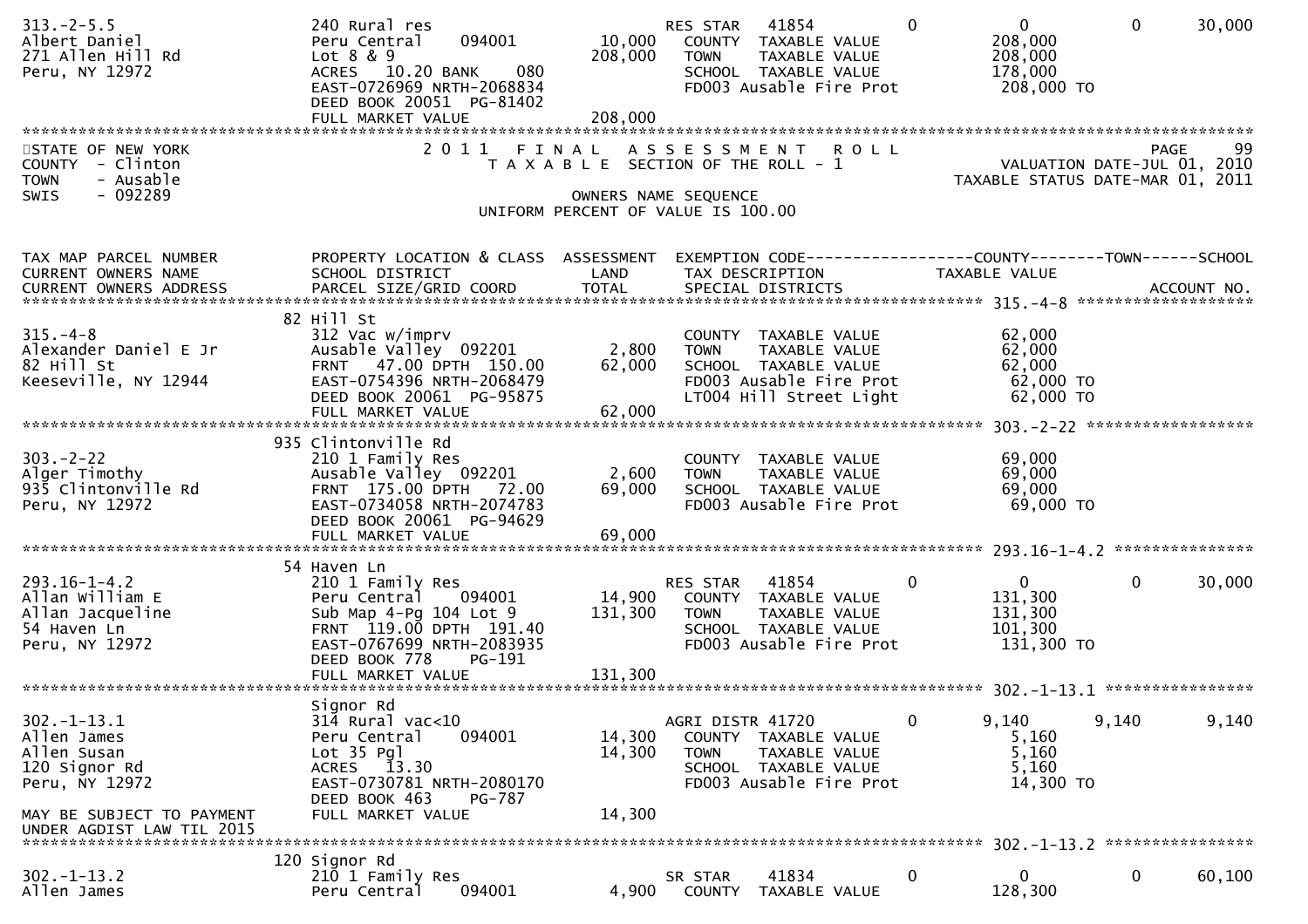| Allen Susan<br>120 Signor Rd<br>Peru, NY 12972                                                                 | Lot 35 Pgl<br>FRNT 190.00 DPTH 310.00<br>EAST-0732265 NRTH-2080500<br>DEED BOOK 845<br>$PG-293$<br>FULL MARKET VALUE                                                  | 128,300<br>128,300           | <b>TOWN</b><br>TAXABLE VALUE<br>SCHOOL TAXABLE VALUE<br>FD003 Ausable Fire Prot                                                                    | 128,300<br>68,200<br>128,300 TO                                        |                                                    |
|----------------------------------------------------------------------------------------------------------------|-----------------------------------------------------------------------------------------------------------------------------------------------------------------------|------------------------------|----------------------------------------------------------------------------------------------------------------------------------------------------|------------------------------------------------------------------------|----------------------------------------------------|
| STATE OF NEW YORK<br>COUNTY - Clinton<br><b>TOWN</b><br>- Ausable<br>$-092289$<br><b>SWIS</b>                  | 2 0 1 1                                                                                                                                                               | FINAL                        | A S S E S S M E N T<br><b>ROLL</b><br>T A X A B L E SECTION OF THE ROLL - 1<br>OWNERS NAME SEQUENCE<br>UNIFORM PERCENT OF VALUE IS 100.00          | TAXABLE STATUS DATE-MAR 01,                                            | 100<br>PAGE<br>VALUATION DATE-JUL 01, 2010<br>2011 |
| TAX MAP PARCEL NUMBER<br>CURRENT OWNERS NAME                                                                   | PROPERTY LOCATION & CLASS ASSESSMENT<br>SCHOOL DISTRICT                                                                                                               | LAND                         | EXEMPTION CODE-----------------COUNTY--------TOWN------SCHOOL<br>TAX DESCRIPTION                                                                   | TAXABLE VALUE                                                          |                                                    |
| $303. -1 - 34.1$<br>Allen James<br>Allen Susan<br>120 Signor Rd<br>Peru, NY 12972<br>MAY BE SUBJECT TO PAYMENT | 99 Calkins Rd<br>240 Rural res<br>094001<br>Peru Central<br>Lot 34 Pgl<br>ACRES 162.00<br>EAST-0732726 NRTH-2076967<br>DEED BOOK 20031 PG-57191<br>FULL MARKET VALUE  | 94,100<br>149,300<br>149,300 | AGRI DISTR 41720<br>COUNTY TAXABLE VALUE<br>TAXABLE VALUE<br><b>TOWN</b><br>SCHOOL TAXABLE VALUE<br>FD003 Ausable Fire Prot                        | $\mathbf{0}$<br>38,914<br>110,386<br>110,386<br>110,386<br>149,300 TO  | 38,914<br>38,914                                   |
| UNDER AGDIST LAW TIL 2015                                                                                      |                                                                                                                                                                       |                              |                                                                                                                                                    |                                                                        |                                                    |
| $334. - 1 - 17.1$<br>Allen Joseph K II<br>Allen Courtney<br>1536 Rt 9N<br>Clintonville, NY 12924               | 1536 Rt 9N<br>210 1 Family Res<br>Ausable Valley 092201<br>6.40<br><b>ACRES</b><br>EAST-0726984 NRTH-2052725<br>DEED BOOK 20072 PG-11570<br>FULL MARKET VALUE         | 9,200<br>102,900<br>102,900  | 41854<br>RES STAR<br>COUNTY TAXABLE VALUE<br><b>TOWN</b><br>TAXABLE VALUE<br>SCHOOL TAXABLE VALUE<br>FD003 Ausable Fire Prot                       | $\mathbf{0}$<br>$\Omega$<br>102,900<br>102,900<br>72,900<br>102,900 TO | $\mathbf{0}$<br>30,000                             |
| $304. - 1 - 26.22$<br>Allen Kelly M<br>510 Arthur Rd<br>Peru, NY 12972                                         | 510 Arthur Rd<br>210 1 Family Res<br>Ausable Valley 092201<br>Lot 13 PGL<br><b>ACRES</b><br>6.90 BANK<br>320<br>EAST-0747283 NRTH-2080544<br>DEED BOOK 20021 PG-49084 | 9,500<br>89,000              | 41854<br>RES STAR<br>COUNTY TAXABLE VALUE<br><b>TOWN</b><br>TAXABLE VALUE<br>SCHOOL TAXABLE VALUE<br>FD003 Ausable Fire Prot                       | $\mathbf{0}$<br>$\mathbf 0$<br>89,000<br>89,000<br>59,000<br>89,000 TO | $\mathbf 0$<br>30,000                              |
| $335.1 - 1 - 34$<br>Allen Peter N<br>659 Cumberland Head Rd<br>Plattsburgh, NY 12901                           | Lower Rd<br>314 Rural vac<10<br>Ausable Valley 092201<br>2.70<br><b>ACRES</b><br>EAST-0733024 NRTH-2053339<br>DEED BOOK 20051 PG-82637<br>FULL MARKET VALUE           | 5,500<br>5,500<br>5,500      | COUNTY TAXABLE VALUE<br>TAXABLE VALUE<br><b>TOWN</b><br>SCHOOL TAXABLE VALUE<br>FD003 Ausable Fire Prot<br>LT003 Clintonville Light                | 5,500<br>5,500<br>5,500<br>5,500 TO<br>5,500 TO                        |                                                    |
| $293. -3 - 1.21$<br>Allen Terry<br>Allen Laurel M<br>2533 Rt 9                                                 | 2533 Rt 9<br>240 Rural res<br>094001<br>Peru Central<br>Lot 4<br>24.40<br><b>ACRES</b>                                                                                | 278,300                      | 92 PCT OF VALUE USED FOR EXEMPTION PURPOSES<br>WARCOMALL 41131<br>41854<br>33,000 RES STAR<br>COUNTY TAXABLE VALUE<br>TAXABLE VALUE<br><b>TOWN</b> | 45,000<br>0<br>0<br>0<br>233,300<br>258,300                            | 20,000<br>30,000<br>0                              |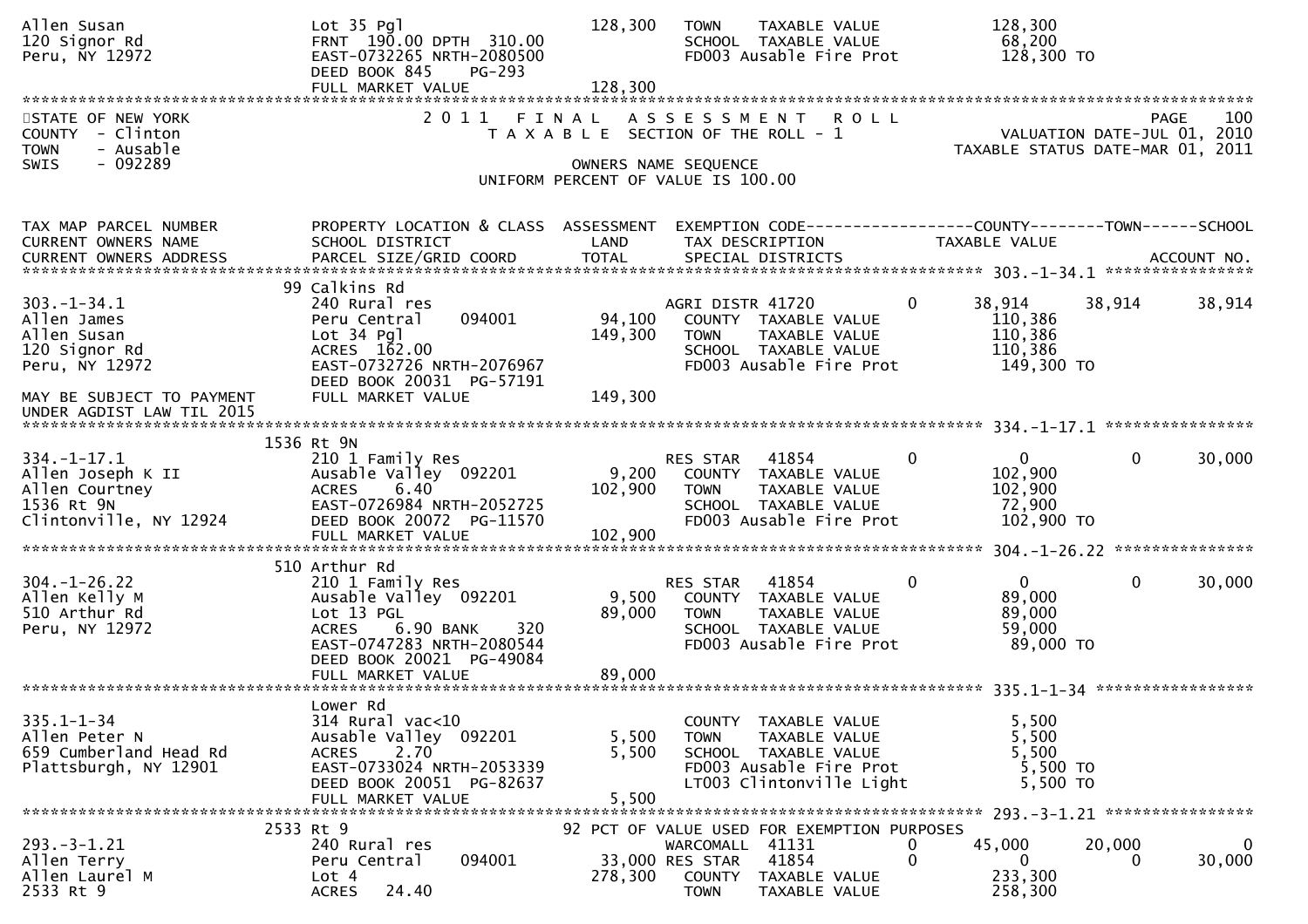| Peru, NY 12972-4206                                                                            | EAST-0765996 NRTH-2084977<br>DEED BOOK 20031 PG-63834<br>FULL MARKET VALUE                                                                                                                                  | 278,300                    | SCHOOL TAXABLE VALUE<br>FD003 Ausable Fire Prot                                                                                                       | 248,300<br>278,300 TO                                                        |                                  |
|------------------------------------------------------------------------------------------------|-------------------------------------------------------------------------------------------------------------------------------------------------------------------------------------------------------------|----------------------------|-------------------------------------------------------------------------------------------------------------------------------------------------------|------------------------------------------------------------------------------|----------------------------------|
| STATE OF NEW YORK<br>COUNTY - Clinton<br><b>TOWN</b><br>- Ausable<br>- 092289<br><b>SWIS</b>   | 2011                                                                                                                                                                                                        |                            | FINAL ASSESSMENT ROLL<br>T A X A B L E SECTION OF THE ROLL - 1<br>OWNERS NAME SEQUENCE                                                                | VALUATION DATE-JUL 01, 2010<br>TAXABLE STATUS DATE-MAR 01, 2011              | PAGE<br>101                      |
|                                                                                                |                                                                                                                                                                                                             |                            | UNIFORM PERCENT OF VALUE IS 100.00                                                                                                                    |                                                                              |                                  |
| TAX MAP PARCEL NUMBER<br>CURRENT OWNERS NAME                                                   | PROPERTY LOCATION & CLASS ASSESSMENT<br>SCHOOL DISTRICT                                                                                                                                                     | LAND                       | EXEMPTION CODE-----------------COUNTY--------TOWN------SCHOOL<br>TAX DESCRIPTION TAXABLE VALUE                                                        |                                                                              |                                  |
| $305 - 3 - 3$<br>Aloi Mark<br>Aloi Mark<br>Betters Courtney<br>Alon Dd<br>Keeseville, NY 12944 | 248 Chasm Rd<br>210 1 Family Res<br>Ausable Valley 092201 7,600<br>Lot 1 Pl12000ac Loc<br>ACRES 3.70<br>EAST-0757322 NRTH-2078390<br>DEED BOOK 20051 PG-83700<br>FULL MARKET VALUE                          | 148,000<br>148,000         | RES STAR 41854<br>COUNTY TAXABLE VALUE<br>TAXABLE VALUE<br><b>TOWN</b><br>SCHOOL TAXABLE VALUE<br>FD003 Ausable Fire Prot                             | $\Omega$<br>$\overline{0}$<br>148,000<br>148,000<br>118,000<br>148,000 TO    | 30,000<br>$\mathbf{0}$           |
|                                                                                                | 215 Allen Hill Rd                                                                                                                                                                                           |                            | 55 PCT OF VALUE USED FOR EXEMPTION PURPOSES                                                                                                           |                                                                              |                                  |
| $313.-2-5.1$<br>Amero Penny<br>Spooner Ida<br>215 Allen Hill Rd<br>Peru, NY 12972              | 240 Rural res<br>094001<br>Peru Central<br>ACRES 60.70<br>EAST-0726100 NRTH-2068554<br>DEED BOOK 963<br>PG-154                                                                                              |                            | WARNONALL 41121<br>19,500 RES STAR 41854<br>94,000 COUNTY TAXABLE VALUE<br>TOWN TAXABLE VALUE<br><b>TOWN</b><br>TAXABLE VALUE<br>SCHOOL TAXABLE VALUE | 7,755<br>$\overline{0}$<br>0<br>$\overline{0}$<br>86,245<br>86,245<br>64,000 | 7,755<br>0<br>30,000<br>$\Omega$ |
|                                                                                                |                                                                                                                                                                                                             |                            |                                                                                                                                                       |                                                                              |                                  |
| 334. –2–19<br>Ano Cathie<br>1688 Rt 9N<br>Ausable Forks, NY 12912                              | 1688 Rt 9N<br>270 Mfg housing<br>Ausable Valley <sup>O92201</sup><br>FRNT 200.00 DPTH 217.00<br>EAST-0724332 NRTH-2050081<br>DEED BOOK 20072 PG-9126<br>FULL MARKET VALUE                                   | 5,900<br>48,000<br>48,000  | RES STAR 41854<br>COUNTY TAXABLE VALUE<br><b>TOWN</b><br>TAXABLE VALUE<br>SCHOOL TAXABLE VALUE<br>FD003 Ausable Fire Prot                             | $\overline{0}$<br>$\mathbf{0}$<br>48,000<br>48,000<br>18,000<br>48,000 TO    | $\mathbf 0$<br>30,000            |
| $294.18 - 1 - 1$<br>Archambault James H<br>PO Box 196<br>Port Kent, NY 12975-0196              | Plains Rd<br>$314$ Rural vac<10<br>Peru Central<br>094001<br>Subd Lot 37<br>Lot 33 Ausable Hgts Revis<br>2.04<br><b>ACRES</b><br>EAST-0772061 NRTH-2082582<br>DEED BOOK 20021 PG-43042<br>FULL MARKET VALUE | 29,400<br>29,400<br>29,400 | COUNTY TAXABLE VALUE<br><b>TOWN</b><br>TAXABLE VALUE<br>SCHOOL TAXABLE VALUE<br>FD003 Ausable Fire Prot                                               | 29,400<br>29,400<br>29,400<br>29,400 TO                                      |                                  |
|                                                                                                | Lakeside Rd                                                                                                                                                                                                 |                            |                                                                                                                                                       |                                                                              |                                  |
| $294.18 - 1 - 5$<br>Archambault James H<br>PO Box 196<br>Port Kent, NY 12975-0196              | 314 Rural vac<10<br>094001<br>Peru Central<br>Subd Lot 33<br>Lot 32 Ausable Hgts. Revi<br>2.81<br>ACRES<br>EAST-0772284 NRTH-2082228                                                                        | 29,800<br>29,800           | COUNTY TAXABLE VALUE<br>TAXABLE VALUE<br><b>TOWN</b><br>SCHOOL TAXABLE VALUE<br>FD003 Ausable Fire Prot                                               | 29,800<br>29,800<br>29,800<br>29,800 TO                                      |                                  |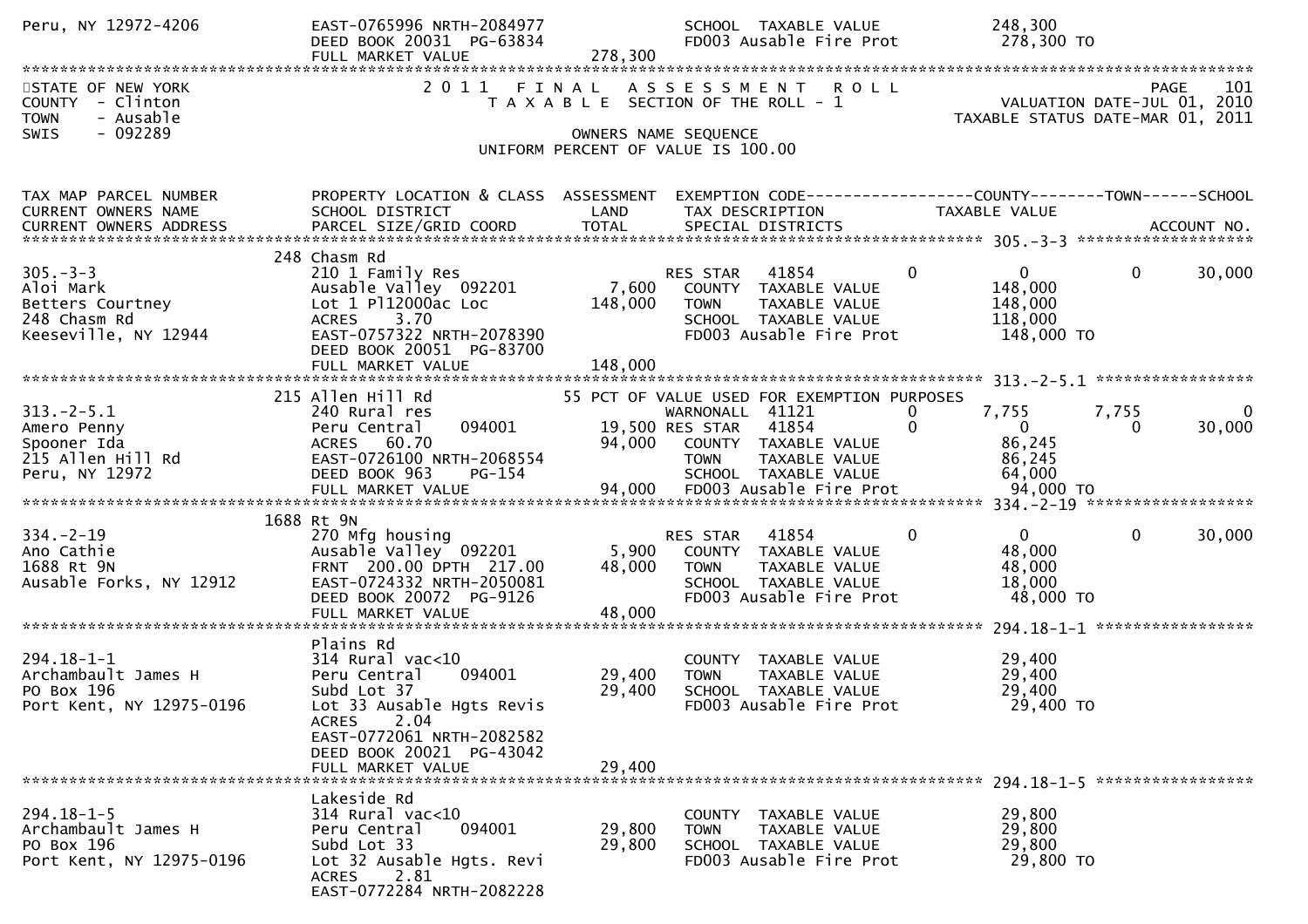|                                                                                                       | DEED BOOK 20021 PG-43041<br>FULL MARKET VALUE                                                                                                                                                | 29,800                    |                                                                                                                                                       |               |                                                                                                                  |                                  |                  |
|-------------------------------------------------------------------------------------------------------|----------------------------------------------------------------------------------------------------------------------------------------------------------------------------------------------|---------------------------|-------------------------------------------------------------------------------------------------------------------------------------------------------|---------------|------------------------------------------------------------------------------------------------------------------|----------------------------------|------------------|
| STATE OF NEW YORK<br>COUNTY - Clinton<br>- Ausable<br><b>TOWN</b><br>$-092289$<br><b>SWIS</b>         | 2 0 1 1                                                                                                                                                                                      | FINAL                     | ASSESSMENT ROLL<br>T A X A B L E SECTION OF THE ROLL - 1<br>OWNERS NAME SEQUENCE<br>UNIFORM PERCENT OF VALUE IS 100.00                                |               | PAGE 102<br>VALUATION DATE-JUL 01, 2010<br>TAXARLE STATUS DATE WILL 01, 2010<br>TAXABLE STATUS DATE-MAR 01, 2011 |                                  |                  |
| TAX MAP PARCEL NUMBER<br>CURRENT OWNERS NAME                                                          | PROPERTY LOCATION & CLASS ASSESSMENT<br>SCHOOL DISTRICT                                                                                                                                      | LAND                      | EXEMPTION CODE-----------------COUNTY--------TOWN------SCHOOL<br>TAX DESCRIPTION                                                                      |               | TAXABLE VALUE                                                                                                    |                                  |                  |
| $294.18 - 2 - 26$<br>Archambault James H<br>PO Box 196<br>Port Kent, NY 12975-0196                    | 13 Caroyln St<br>210 1 Family Res<br>Peru Central<br>094001<br>Subd Lot 17<br>2.00 BANK<br>850<br><b>ACRES</b><br>EAST-0772600 NRTH-2082354<br>DEED BOOK 718<br>$PG-19$                      | 34,800<br>174,000         | 41854<br>RES STAR<br>COUNTY TAXABLE VALUE<br>TAXABLE VALUE<br><b>TOWN</b><br>SCHOOL TAXABLE VALUE<br>FD003 Ausable Fire Prot                          | $\mathbf{0}$  | $\mathbf{0}$<br>174,000<br>174,000<br>144,000<br>174,000 TO                                                      | $\mathbf{0}$                     | 30,000           |
|                                                                                                       |                                                                                                                                                                                              |                           |                                                                                                                                                       |               |                                                                                                                  |                                  |                  |
| $303 - 1 - 27$<br>Archer Brian<br>Archer Andrea<br>398 Harkness Rd<br>Peru, NY 12972                  | 398 Harkness Rd<br>210 1 Family Res<br>Ausable Valley 092201<br>2.80<br><b>ACRES</b><br>EAST-0735848 NRTH-2076311<br>DEED BOOK 20062 PG-631<br>FULL MARKET VALUE                             | 5,600<br>89,300<br>89,300 | 41854<br>RES STAR<br>COUNTY TAXABLE VALUE<br>TAXABLE VALUE<br><b>TOWN</b><br>SCHOOL TAXABLE VALUE<br>FD003 Ausable Fire Prot                          | 0             | $\mathbf{0}$<br>89,300<br>89,300<br>59,300<br>89,300 TO                                                          | $\mathbf{0}$<br>**************** | 30,000           |
| $334. -2 - 5.82$<br>Archer Richard L<br>Archer Tammy J<br>30 New Sweden Ln<br>AuSable Forks, NY 12912 | 21 New Sweden Ln<br>270 Mfg housing<br>Ausable Valley 092201<br>195 Maules Tract<br>1.13<br><b>ACRES</b><br>EAST-0725287 NRTH-2051358<br>DEED BOOK 1029<br><b>PG-98</b><br>FULL MARKET VALUE | 4,600<br>39,000<br>39,000 | COUNTY TAXABLE VALUE<br><b>TOWN</b><br>TAXABLE VALUE<br>SCHOOL TAXABLE VALUE<br>FD003 Ausable Fire Prot                                               |               | 39,000<br>39,000<br>39,000<br>39,000 TO                                                                          |                                  |                  |
|                                                                                                       | 30 New Sweden Ln                                                                                                                                                                             |                           |                                                                                                                                                       |               |                                                                                                                  |                                  |                  |
| $334. -2 - 5.83$<br>Archer Richard L<br>Archer Tammy J<br>30 New Sweden Ln<br>AuSable Forks, NY 12912 | 210 1 Family Res<br>Ausable Valley 092201<br>Lot 195 Maules Tract<br><b>ACRES</b><br>1.15 BANK<br>080<br>EAST-0725378 NRTH-2051768<br>DEED BOOK 1012<br>PG-047                               | 9,600<br>89,500           | RES STAR<br>41854<br>COUNTY TAXABLE VALUE<br><b>TOWN</b><br>TAXABLE VALUE<br>SCHOOL TAXABLE VALUE<br>FD003 Ausable Fire Prot                          | 0             | $\overline{0}$<br>89,500<br>89,500<br>59,500<br>89,500 TO                                                        | $\mathbf{0}$                     | 30,000           |
|                                                                                                       | FULL MARKET VALUE                                                                                                                                                                            | 89,500                    |                                                                                                                                                       |               |                                                                                                                  |                                  |                  |
| $334 - 2 - 2.21$<br>Archer Richard M<br>PO Box 91<br>Peru, NY 12972                                   | 247 Dry Bridge Rd<br>210 1 Family Res<br>Ausable Valley 092201<br>Lot 195 Maules Pat<br>4.50<br>ACRES<br>EAST-0724029 NRTH-2053532<br>DEED BOOK 20041 PG-69073<br>FULL MARKET VALUE          | 97,900<br>97,900          | AGED - ALL 41800<br>6,600 SR STAR<br>41834<br>COUNTY TAXABLE VALUE<br><b>TOWN</b><br>TAXABLE VALUE<br>SCHOOL TAXABLE VALUE<br>FD003 Ausable Fire Prot | 0<br>$\Omega$ | 48,950<br>$\overline{0}$<br>48,950<br>48,950<br>0<br>97,900 TO                                                   | 48,950<br>$\Omega$               | 48,950<br>48,950 |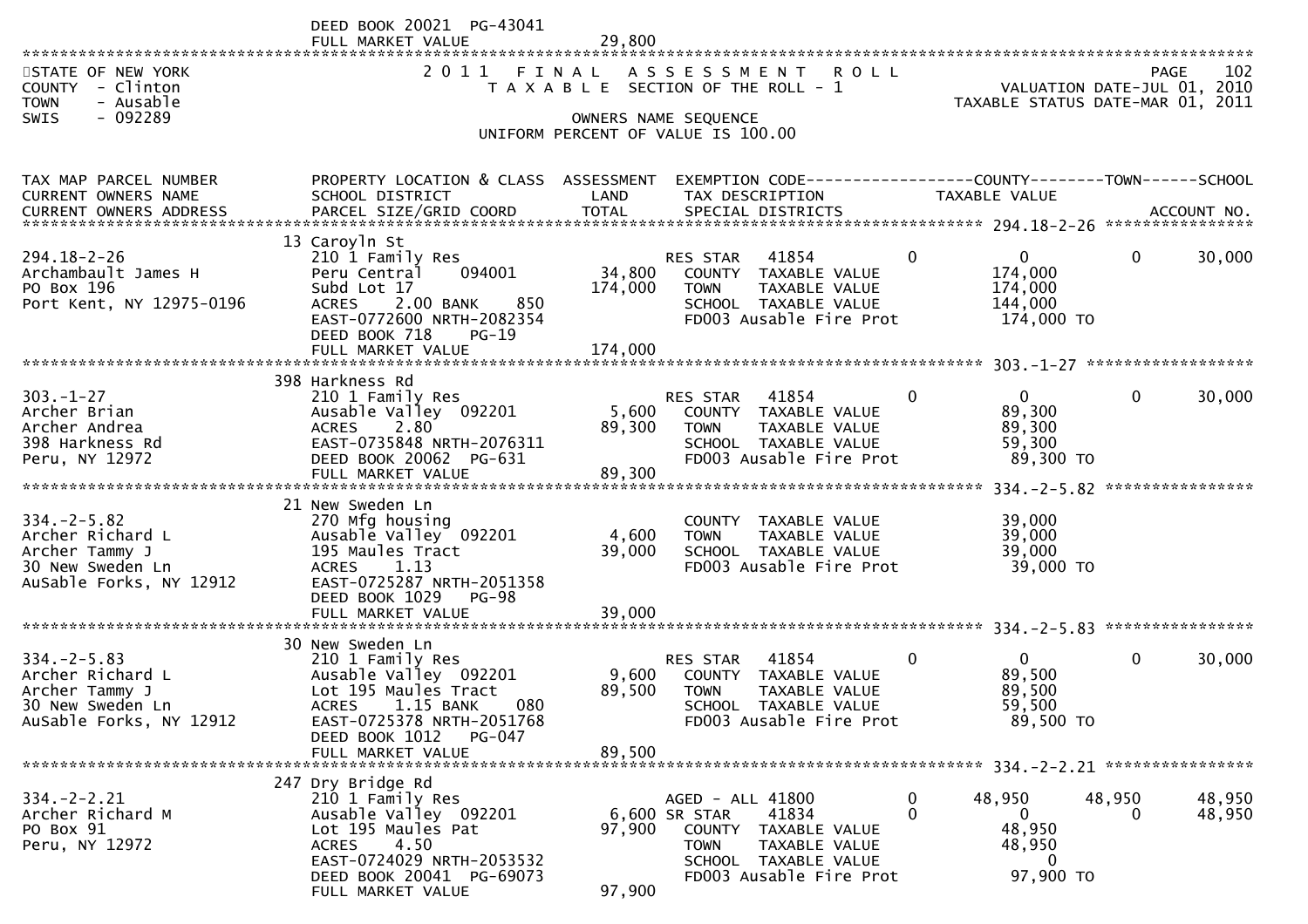| STATE OF NEW YORK<br>COUNTY - Clinton<br>- Ausable<br><b>TOWN</b>                                                                                                                                                              |                                                   |                  | 2011 FINAL ASSESSMENT ROLL<br>T A X A B L E SECTION OF THE ROLL - 1 |                                      | PAGE<br>VALUATION DATE-JUL 01, 2010<br>TAXABLE STATUS DATE-MAR 01, 2011 | 103          |
|--------------------------------------------------------------------------------------------------------------------------------------------------------------------------------------------------------------------------------|---------------------------------------------------|------------------|---------------------------------------------------------------------|--------------------------------------|-------------------------------------------------------------------------|--------------|
| $-092289$<br>SWIS                                                                                                                                                                                                              |                                                   |                  | OWNERS NAME SEQUENCE<br>UNIFORM PERCENT OF VALUE IS 100.00          |                                      |                                                                         |              |
|                                                                                                                                                                                                                                |                                                   |                  |                                                                     |                                      |                                                                         |              |
|                                                                                                                                                                                                                                | PROPERTY LOCATION & CLASS ASSESSMENT              |                  | EXEMPTION CODE------------------COUNTY--------TOWN------SCHOOL      |                                      |                                                                         |              |
| TAX MAP PARCEL NUMBER<br>CURRENT OWNERS NAME                                                                                                                                                                                   | SCHOOL DISTRICT                                   | LAND             | TAX DESCRIPTION                                                     | TAXABLE VALUE                        |                                                                         |              |
| -CURRENT OWNERS ADDRESS PARCEL SIZE/GRID COORD TOTAL SPECIAL DISTRICTS AND MONORESS ADDRESS PARCEL SIZE/GRID COORD TOTAL SPECIAL DISTRICTS AND MONORESS AND MONORESS AND MANUSCRIPT ON A AND MANUSCRIPT ON A AND MANUSCRIPT ON |                                                   |                  |                                                                     |                                      |                                                                         |              |
|                                                                                                                                                                                                                                |                                                   |                  |                                                                     |                                      |                                                                         |              |
| $315. - 2 - 17.4$                                                                                                                                                                                                              | 29 Dion Dr<br>210 1 Family Res                    |                  | RES STAR 41854                                                      | $\overline{0}$<br>$\Omega$           | $\overline{0}$                                                          | 30,000       |
| Armstrong James L                                                                                                                                                                                                              | Ausable Valley 092201                             | 6,600            | COUNTY TAXABLE VALUE                                                | 160,000                              |                                                                         |              |
| Armstrong Tracy A                                                                                                                                                                                                              | Lot 15 P112000 Al                                 | 160,000          | <b>TOWN</b><br>TAXABLE VALUE                                        | 160,000                              |                                                                         |              |
| 29 Dion Dr<br>Keeseville, NY 12944                                                                                                                                                                                             | Survey Bk 9 Pg 12<br><b>ACRES</b><br>2.00         |                  | SCHOOL TAXABLE VALUE<br>FD003 Ausable Fire Prot                     | 130,000<br>160,000 TO                |                                                                         |              |
|                                                                                                                                                                                                                                | EAST-0753975 NRTH-2070659                         |                  |                                                                     |                                      |                                                                         |              |
|                                                                                                                                                                                                                                | DEED BOOK 20031 PG-57551                          |                  |                                                                     |                                      |                                                                         |              |
|                                                                                                                                                                                                                                |                                                   |                  |                                                                     |                                      |                                                                         |              |
|                                                                                                                                                                                                                                | 69 Ausable Beach Rd                               |                  |                                                                     |                                      |                                                                         |              |
| $294. - 1 - 2$                                                                                                                                                                                                                 | 210 1 Family Res                                  |                  | WARNONALL 41121                                                     | $\mathbf{0}$<br>14,835               | 12,000                                                                  | $\mathbf{0}$ |
| Armstrong Roy H                                                                                                                                                                                                                | 094001<br>Peru Central                            |                  | 28,800 WARDISALL 41141                                              | 0<br>24,725                          | 24,725                                                                  | $\Omega$     |
| 69 Ausable Beach Rd<br>Peru, NY 12972-9625                                                                                                                                                                                     | Lot 1 Pgl<br>Survey Bk 15 Pg 76                   |                  | 98,900 SR STAR<br>41834<br>COUNTY TAXABLE VALUE                     | $\overline{0}$<br>$\Omega$<br>59,340 | $\Omega$                                                                | 60,100       |
|                                                                                                                                                                                                                                | Bound Ln Ag Bk 721 Pg 313                         |                  | <b>TOWN</b><br>TAXABLE VALUE                                        | 62,175                               |                                                                         |              |
|                                                                                                                                                                                                                                | FRNT 100.00 DPTH 157.51                           |                  | SCHOOL TAXABLE VALUE                                                | 38,800                               |                                                                         |              |
|                                                                                                                                                                                                                                | EAST-0772140 NRTH-2086848<br>DEED BOOK 721 PG-310 |                  | FD003 Ausable Fire Prot                                             |                                      | 98,900 TO                                                               |              |
|                                                                                                                                                                                                                                | FULL MARKET VALUE                                 | 98,900           |                                                                     |                                      |                                                                         |              |
|                                                                                                                                                                                                                                |                                                   |                  |                                                                     |                                      |                                                                         |              |
| $334. - 1 - 4$                                                                                                                                                                                                                 | 95 Parrish Rd<br>210 1 Family Res                 |                  | COUNTY TAXABLE VALUE                                                | 68,400                               |                                                                         |              |
| Armstrong Winifred M                                                                                                                                                                                                           | Ausable Valley 092201                             | 4,500            | <b>TOWN</b><br>TAXABLE VALUE                                        | 68,400                               |                                                                         |              |
| 7130 Rt 9                                                                                                                                                                                                                      | ACRES 1.00 BANK<br>080                            | 68,400           | SCHOOL TAXABLE VALUE                                                | 68,400                               |                                                                         |              |
| Plattsburgh, NY 12901                                                                                                                                                                                                          | EAST-0729698 NRTH-2057456                         |                  | FD003 Ausable Fire Prot                                             | 68,400 TO                            |                                                                         |              |
|                                                                                                                                                                                                                                | DEED BOOK 20061 PG-98559<br>FULL MARKET VALUE     | 68,400           |                                                                     |                                      |                                                                         |              |
|                                                                                                                                                                                                                                |                                                   |                  |                                                                     |                                      |                                                                         |              |
|                                                                                                                                                                                                                                | 675 Hallock Hill Rd                               |                  |                                                                     |                                      |                                                                         |              |
| $303 - 2 - 45$<br>Arnold Allison M                                                                                                                                                                                             | 210 1 Family Res<br>Ausable Valley 092201         |                  | 41854<br>RES STAR<br>14,500 COUNTY TAXABLE VALUE                    | $\Omega$<br>$\Omega$<br>75,000       | $\Omega$                                                                | 30,000       |
| 675 Hallock Hill Rd                                                                                                                                                                                                            | ACRES 5.20                                        | 75,000           | <b>TOWN</b><br>TAXABLE VALUE                                        | 75,000                               |                                                                         |              |
| Peru, NY 12972                                                                                                                                                                                                                 | EAST-0736777 NRTH-2073625                         |                  | SCHOOL TAXABLE VALUE                                                | 45,000                               |                                                                         |              |
|                                                                                                                                                                                                                                | DEED BOOK 644<br>$PG-44$<br>FULL MARKET VALUE     | 75,000           | FD003 Ausable Fire Prot                                             |                                      | 75,000 TO                                                               |              |
|                                                                                                                                                                                                                                |                                                   |                  |                                                                     |                                      |                                                                         |              |
|                                                                                                                                                                                                                                | Cold Spring Rd                                    |                  |                                                                     |                                      |                                                                         |              |
| $314. - 2 - 13$                                                                                                                                                                                                                | 321 Abandoned ag                                  |                  | COUNTY TAXABLE VALUE                                                | 23,000                               |                                                                         |              |
| Arnold David R<br>Arnold Carol P                                                                                                                                                                                               | Ausable Valley 092201<br>ACRES 96.40              | 23,000<br>23,000 | TAXABLE VALUE<br><b>TOWN</b><br>SCHOOL TAXABLE VALUE                | 23,000<br>23,000                     |                                                                         |              |
| 10 Main Ave Box Wood                                                                                                                                                                                                           | EAST-0739810 NRTH-2068166                         |                  | FD003 Ausable Fire Prot                                             |                                      | 23,000 TO                                                               |              |
| Wilmington, DE 19800                                                                                                                                                                                                           | DEED BOOK 605<br>PG-269                           |                  |                                                                     |                                      |                                                                         |              |
|                                                                                                                                                                                                                                | FULL MARKET VALUE                                 | 23,000           |                                                                     |                                      |                                                                         |              |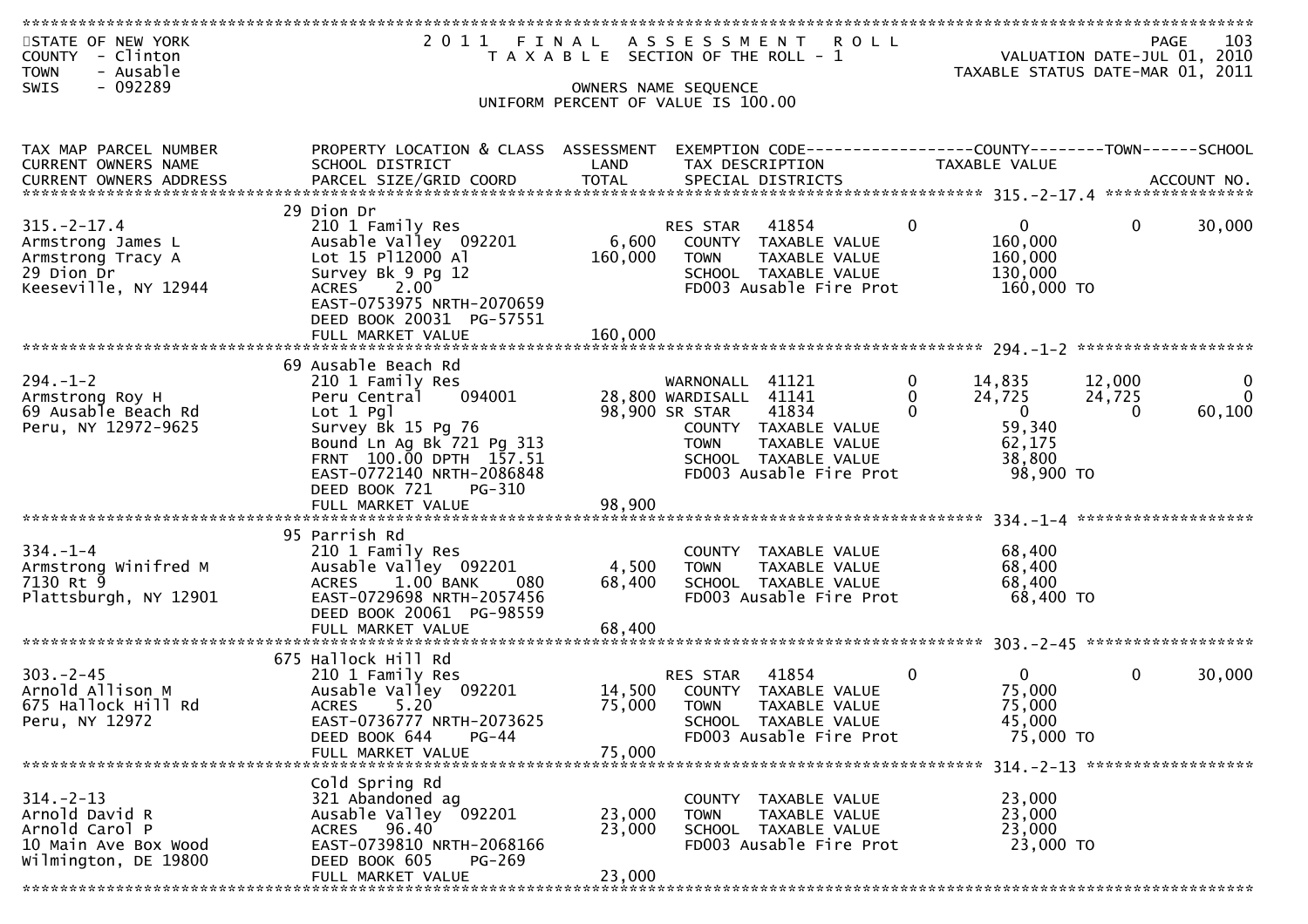| STATE OF NEW YORK |        |           |  |
|-------------------|--------|-----------|--|
| COUNTY            | $\sim$ | Clinton   |  |
| <b>TOWN</b>       |        | - Ausable |  |

# STATE OF THE ROLL TAN A LANGE 104<br>TAXABLE SECTION OF THE ROLL - 1 VALUATION DATE-JUL 01, 2010

COUNTY - Clinton T A X A B L E SECTION OF THE ROLL - 1 VALUATION DATE-JUL 01, 2010 TOWN - Ausable TAXABLE STATUS DATE-MAR 01, 2011

# SWIS - 092289 OWNERS NAME SEQUENCE UNIFORM PERCENT OF VALUE IS 100.00

| TAX MAP PARCEL NUMBER<br><b>CURRENT OWNERS NAME</b>                                                                                         | PROPERTY LOCATION & CLASS ASSESSMENT<br>SCHOOL DISTRICT                                                                                                                      | LAND                        | TAX DESCRIPTION                                                                                                                                                                     |                                  | EXEMPTION CODE-----------------COUNTY-------TOWN------SCHOOL<br>TAXABLE VALUE |                             |                           |
|---------------------------------------------------------------------------------------------------------------------------------------------|------------------------------------------------------------------------------------------------------------------------------------------------------------------------------|-----------------------------|-------------------------------------------------------------------------------------------------------------------------------------------------------------------------------------|----------------------------------|-------------------------------------------------------------------------------|-----------------------------|---------------------------|
|                                                                                                                                             |                                                                                                                                                                              |                             |                                                                                                                                                                                     |                                  |                                                                               |                             |                           |
| $303. -2 - 46$<br>Arnold Robert<br>657 Hallock Hill Rd<br>Peru, NY 12972                                                                    | Hallock Hill Rd<br>$314$ Rural vac<10<br>Ausable Valley 092201<br><b>ACRES</b><br>2,00<br>EAST-0737168 NRTH-2073612<br>DEED BOOK 525<br>PG-404<br>FULL MARKET VALUE          | 6,600<br>6,600<br>6,600     | COUNTY TAXABLE VALUE<br><b>TOWN</b><br>TAXABLE VALUE<br>SCHOOL TAXABLE VALUE<br>FD003 Ausable Fire Prot                                                                             |                                  | 6,600<br>6,600<br>6,600<br>$6,600$ TO                                         |                             |                           |
| $314. - 2 - 3$<br>Arnold Robert<br>657 Hallock Hill Rd<br>Peru, NY 12972                                                                    | Cold Spring Rd<br>321 Abandoned ag<br>Ausable Valley 092201<br>ACRES 125.90<br>EAST-0737027 NRTH-2069416<br>DEED BOOK 525<br>PG-404<br>FULL MARKET VALUE                     | 20,400<br>20,400<br>20,400  | COUNTY TAXABLE VALUE<br><b>TOWN</b><br>TAXABLE VALUE<br>SCHOOL TAXABLE VALUE<br>FD003 Ausable Fire Prot                                                                             |                                  | 20,400<br>20,400<br>20,400<br>20,400 TO                                       |                             |                           |
|                                                                                                                                             |                                                                                                                                                                              |                             |                                                                                                                                                                                     |                                  |                                                                               |                             |                           |
| $304. - 1 - 24$<br>Arthur Barbara A<br>414 Arthur Rd<br>Peru, NY 12901                                                                      | 414 Arthur Rd<br>210 1 Family Res<br>Ausable Valley 092201<br>1.20<br><b>ACRES</b><br>EAST-0749732 NRTH-2080738<br>DEED BOOK 20051 PG-81952                                  | 6,200<br>43,500             | 41854<br><b>RES STAR</b><br>COUNTY TAXABLE VALUE<br>TAXABLE VALUE<br><b>TOWN</b><br>SCHOOL TAXABLE VALUE<br>FD003 Ausable Fire Prot                                                 | $\Omega$                         | $\Omega$<br>43,500<br>43,500<br>13,500<br>43,500 TO                           | $\Omega$                    | 30,000                    |
|                                                                                                                                             | FULL MARKET VALUE                                                                                                                                                            | 43,500                      |                                                                                                                                                                                     |                                  |                                                                               |                             |                           |
| $293. - 2 - 13.2$<br>Arthur Charles M & Carla A<br>Arthur Life Use Charles D<br>27 Arthur Rd<br>Peru, NY 12972<br>MAY BE SUBJECT TO PAYMENT | 27 Arthur Rd<br>241 Rural res&ag<br>Ausable Valley 092201<br>Lot 8<br>ACRES 151.80 BANK<br>080<br>EAST-0755982 NRTH-2081907<br>DEED BOOK 20001 PG-19295<br>FULL MARKET VALUE | 202,000                     | 10 YR AGR 41700<br>118,600 AGRI DISTR 41720<br>202,000 RES STAR<br>41854<br>COUNTY TAXABLE VALUE<br><b>TOWN</b><br>TAXABLE VALUE<br>SCHOOL TAXABLE VALUE<br>FD003 Ausable Fire Prot | $\Omega$<br>$\Omega$<br>$\Omega$ | 3,000<br>47,211<br>$\Omega$<br>151,789<br>151,789<br>121.789<br>202,000 TO    | 3,000<br>47,211<br>$\Omega$ | 3,000<br>47,211<br>30,000 |
| UNDER AGDIST LAW TIL 2015                                                                                                                   |                                                                                                                                                                              |                             |                                                                                                                                                                                     |                                  |                                                                               |                             |                           |
|                                                                                                                                             | 190/192 Grove St                                                                                                                                                             |                             |                                                                                                                                                                                     |                                  |                                                                               |                             |                           |
| $305. -2 - 4.1$<br>Arthur Chester<br>Arthur Doris<br>142 Ausable St<br>Keeseville, NY 12944-3713                                            | 210 1 Family Res<br>Ausable Valley 092201<br>5.90<br><b>ACRES</b><br>EAST-0757683 NRTH-2073810<br>DEED BOOK 456<br>PG-112<br>FULL MARKET VALUE                               | 8,900<br>103,000<br>103,000 | COUNTY TAXABLE VALUE<br><b>TOWN</b><br>TAXABLE VALUE<br>SCHOOL TAXABLE VALUE<br>FD003 Ausable Fire Prot                                                                             |                                  | 103,000<br>103,000<br>103,000<br>103,000 TO                                   |                             |                           |
|                                                                                                                                             |                                                                                                                                                                              |                             |                                                                                                                                                                                     |                                  |                                                                               |                             |                           |
| STATE OF NEW YORK<br>COUNTY - Clinton<br><b>TOWN</b><br>- Ausable<br><b>SWIS</b><br>- 092289                                                | 2011<br>FINAL                                                                                                                                                                |                             | A S S E S S M E N T<br>T A X A B L E SECTION OF THE ROLL - 1<br>OWNERS NAME SEQUENCE                                                                                                | <b>ROLL</b>                      | VALUATION DATE-JUL 01, 2010<br>TAXABLE STATUS DATE-MAR 01, 2011               |                             | 105<br><b>PAGE</b>        |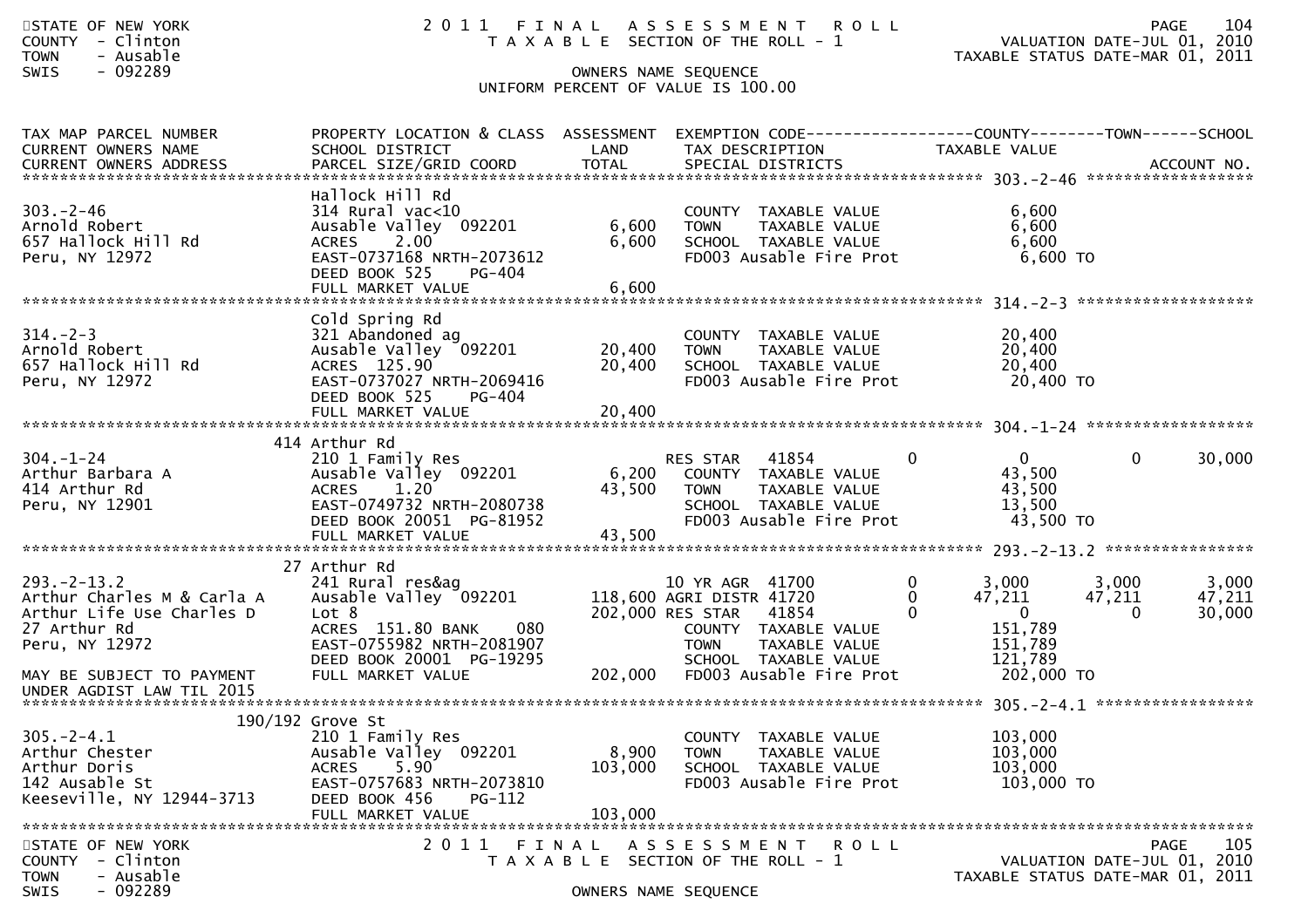# UNIFORM PERCENT OF VALUE IS 100.00

| TAX MAP PARCEL NUMBER<br><b>CURRENT OWNERS NAME</b>                                                | PROPERTY LOCATION & CLASS ASSESSMENT<br>SCHOOL DISTRICT                                                                                                                               | LAND                      | EXEMPTION CODE------------------COUNTY--------TOWN------SCHOOL<br>TAX DESCRIPTION                                                 | TAXABLE VALUE                                                           |                                                                                       |
|----------------------------------------------------------------------------------------------------|---------------------------------------------------------------------------------------------------------------------------------------------------------------------------------------|---------------------------|-----------------------------------------------------------------------------------------------------------------------------------|-------------------------------------------------------------------------|---------------------------------------------------------------------------------------|
| $304. - 1 - 22$<br>Arthur Life Use Charles D<br>Arthur Charles M<br>27 Fuller Rd<br>Peru, NY 12972 | 364 Arthur Rd<br>210 1 Family Res<br>Ausable Valley 092201<br><b>ACRES</b><br>4.50<br>EAST-0750784 NRTH-2081143<br>DEED BOOK 819<br>$PG-8$<br>FULL MARKET VALUE                       | 9,100<br>59,000<br>59,000 | COUNTY TAXABLE VALUE<br>TAXABLE VALUE<br><b>TOWN</b><br>SCHOOL TAXABLE VALUE<br>FD003 Ausable Fire Prot                           | 59,000<br>59,000<br>59,000<br>59,000 TO                                 |                                                                                       |
| 293. - 2 - 13. 1<br>Arthur Linda<br>187 Arthur Rd<br>Peru, NY 12972                                | 187 Arthur Rd<br>210 1 Family Res<br>Ausable Valley 092201<br>FRNT 160.00 DPTH 272.00<br>EAST-0754700 NRTH-2081976<br>DEED BOOK 608<br><b>PG-220</b>                                  | 78,100                    | AGED - ALL 41800<br>5,700 SR STAR<br>41834<br>COUNTY TAXABLE VALUE<br><b>TOWN</b><br><b>TAXABLE VALUE</b><br>SCHOOL TAXABLE VALUE | $\Omega$<br>39,050<br>0<br>$\Omega$<br>39,050<br>39,050<br>$\mathbf{0}$ | 39,050<br>39,050<br>39,050<br>0                                                       |
| $334.2 - 1 - 14.3$<br>Ashline Scott<br>Ashline Susan                                               | 15 Sand Hill Rd<br>210 1 Family Res<br>Ausable Valley 092201<br>Lot 23 Pl 12000 Al                                                                                                    | 4,600<br>69,400           | 41854<br>RES STAR<br>COUNTY TAXABLE VALUE<br>TAXABLE VALUE<br><b>TOWN</b>                                                         | $\mathbf{0}$<br>$\mathbf{0}$<br>69,400<br>69,400                        | $\mathbf{0}$<br>30,000                                                                |
| 15 Sand Hill Rd<br>Clintonville, NY 12924                                                          | <b>ACRES</b><br>1.10 BANK<br>080<br>EAST-0731484 NRTH-2053949<br>DEED BOOK 730<br>$PG-37$                                                                                             |                           | SCHOOL TAXABLE VALUE<br>FD003 Ausable Fire Prot<br>LT003 Clintonville Light                                                       | 39,400<br>69,400 TO<br>69,400 TO                                        |                                                                                       |
| $304. - 1 - 36.1$<br>Atkins Jody<br>O'Bryan Russell Lori<br>315 Hallock Hill Rd<br>Peru, NY 12972  | 315 Hallock Hill Rd<br>210 1 Family Res<br>Ausable Valley 092201<br>Lot 3 & 4 Pl 12000 Ac<br><b>ACRES</b><br>1.10 BANK<br>080<br>EAST-0745729 NRTH-2075261<br>DEED BOOK 20072 PG-2040 | 24,200<br>275,000         | COUNTY TAXABLE VALUE<br><b>TOWN</b><br>TAXABLE VALUE<br>SCHOOL TAXABLE VALUE<br>FD003 Ausable Fire Prot                           | 275,000<br>275,000<br>275,000<br>275,000 TO                             |                                                                                       |
|                                                                                                    | FULL MARKET VALUE                                                                                                                                                                     | 275,000                   |                                                                                                                                   |                                                                         |                                                                                       |
| $334. - 2 - 5.81$<br>Aubin Howard<br>PO Box 123<br>AuSable Forks, NY 12912                         | New Sweden Ln<br>$322$ Rural vac $>10$<br>Ausable Valley 092201<br>Lot 195 Maules Tr<br>ACRES 64.80<br>EAST-0725430 NRTH-2052511<br>DEED BOOK 803<br>$PG-242$                         | 19,900<br>19,900          | COUNTY TAXABLE VALUE<br><b>TOWN</b><br>TAXABLE VALUE<br>SCHOOL TAXABLE VALUE<br>FD003 Ausable Fire Prot                           | 19,900<br>19,900<br>19,900<br>19,900 TO                                 |                                                                                       |
|                                                                                                    | FULL MARKET VALUE                                                                                                                                                                     | 19,900                    |                                                                                                                                   |                                                                         |                                                                                       |
| STATE OF NEW YORK<br>COUNTY - Clinton<br><b>TOWN</b><br>- Ausable<br>$-092289$<br><b>SWIS</b>      | 2011                                                                                                                                                                                  | FINAL                     | A S S E S S M E N T<br><b>ROLL</b><br>T A X A B L E SECTION OF THE ROLL - 1<br>OWNERS NAME SEQUENCE                               |                                                                         | 106<br><b>PAGE</b><br>VALUATION DATE-JUL 01, 2010<br>TAXABLE STATUS DATE-MAR 01, 2011 |
|                                                                                                    |                                                                                                                                                                                       |                           | UNIFORM PERCENT OF VALUE IS 100.00                                                                                                |                                                                         |                                                                                       |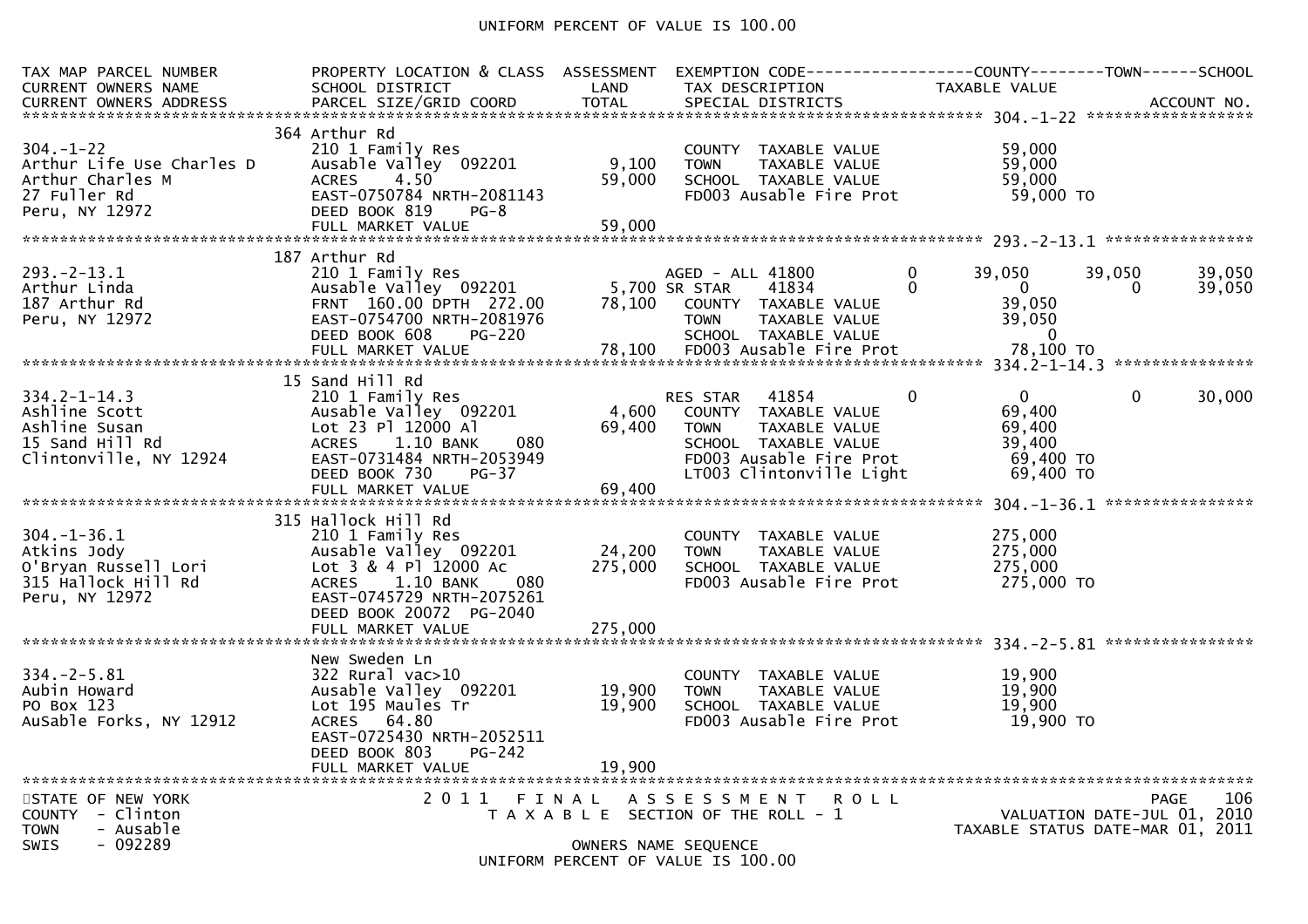| TAX MAP PARCEL NUMBER<br>CURRENT OWNERS NAME                                                            | PROPERTY LOCATION & CLASS ASSESSMENT EXEMPTION CODE----------------COUNTY-------TOWN------SCHOOL<br>SCHOOL DISTRICT TAND TAX DESCRIPTION                                                                                                                                         |                               |                                                                                                                                                        | TAXABLE VALUE                                        |                                                                                       |
|---------------------------------------------------------------------------------------------------------|----------------------------------------------------------------------------------------------------------------------------------------------------------------------------------------------------------------------------------------------------------------------------------|-------------------------------|--------------------------------------------------------------------------------------------------------------------------------------------------------|------------------------------------------------------|---------------------------------------------------------------------------------------|
| $334. - 2 - 25.2$<br>Aubin Howard<br>PO Box 123<br>Ausable Forks, NY 12912                              | Rt 9N<br>312 Vac w/imprv<br>Ausable Valley 092201<br>Lot 195 & 196 Maules<br>ACRES 56.60<br>EAST-0723789 NRTH-2050851<br>DEED BOOK 20041 PG-76554                                                                                                                                | 20,500 TOWN<br>21,100         | COUNTY TAXABLE VALUE $21,100$<br>TOWN TAXABLE VALUE $21,100$<br>SCHOOL TAXABLE VALUE $21,100$<br>FD003 Ausable Fire Prot 21,100 TO                     |                                                      |                                                                                       |
| $305. - 1 - 6$<br>sm Co<br>sm, NY 12911<br>Ausable Chasm Co<br>PO Box 390<br>Ausable Chasm, NY 12911    | Rt 9<br>323 Vacant rural COUNTY TAXABLE VALUE 14,100<br>Ausable Valley 092201 14,100 TOWN TAXABLE VALUE 14,100<br>Lot 10 Adgates 2113 Ac L 14,100 SCHOOL TAXABLE VALUE 14,100<br>ACRES 13.00 FD003 Ausable Fire Prot 14,100 TO<br>EAST-0760404<br>DEED BOOK 330 PG-557           |                               |                                                                                                                                                        |                                                      |                                                                                       |
| $\mathsf{sm}$ Co<br>$305. - 4 - 1$<br>Ausable Chasm Co<br>PO Box 390<br>Ausable Chasm, NY 12911         | Ausable Riv<br>ACRES 52.90<br>EAST-0762218 NRTH-2078085<br>DEED BOOK 461<br>PG-708                                                                                                                                                                                               |                               | FD003 Ausable Fire Prot $75,000$ TO<br>LT006 Chasm                                                                                                     | 75,000 TO                                            |                                                                                       |
| $305.4 - 1 - 1$<br>Ausable Chasm Co<br>PO Box 390<br>Ausable Chasm, NY 12911                            | old State Rd<br>SM CONTY TAXABLE VALUE<br>SM CONTY TAXABLE VALUE<br>SM, NY 12911 EAST-0762550_NRTH-2075018 5CHOOL TAXABLE VALUE<br>SM, NY 12911 EAST-0762550_NRTH-2075018 FD003 Ausable Fire Prot 9,200<br>SM, NY 12911 EAST-0762550_NRTH-2075018 FD00<br>DEED BOOK 173<br>PG-15 |                               | LT006 Chasm                                                                                                                                            | 9,200 TO<br>$9,200$ TO                               |                                                                                       |
| $315. - 3 - 10$<br>Ayotte Amy S<br>155 Hill St<br>Keeseville, NY 12944                                  | 155 Hill St<br>ALL COUNTY<br>Hill St<br>210 1 Family Res<br>Ausable Valley 092201 8,700 TOWN<br>FRNT 100.00 DPTH 250.00 87,000 SCHOC<br>BANK 080 FD00:<br>THE 2068125 LT00<br>DEED BOOK 20072 PG-7579<br>FULL MARKET VALUE                                                       | 87,000                        | COUNTY TAXABLE VALUE<br>TOWN     TAXABLE VALUE<br>SCHOOL   TAXABLE VALUE<br>SCHOOL TAXABLE VALUE<br>FD003 Ausable Fire Prot<br>LT004 Hill Street Light | 87,000<br>87,000<br>87,000<br>87,000 TO<br>87,000 TO |                                                                                       |
| STATE OF NEW YORK<br>- Clinton<br><b>COUNTY</b><br>- Ausable<br><b>TOWN</b><br>$-092289$<br><b>SWIS</b> | 2011                                                                                                                                                                                                                                                                             | FINAL<br>OWNERS NAME SEQUENCE | A S S E S S M E N T R O L L<br>T A X A B L E SECTION OF THE ROLL - 1<br>UNIFORM PERCENT OF VALUE IS 100.00                                             |                                                      | 107<br><b>PAGE</b><br>VALUATION DATE-JUL 01, 2010<br>TAXABLE STATUS DATE-MAR 01, 2011 |
| TAX MAP PARCEL NUMBER<br>CURRENT OWNERS NAME                                                            | PROPERTY LOCATION & CLASS ASSESSMENT<br>SCHOOL DISTRICT                                                                                                                                                                                                                          | LAND                          | EXEMPTION CODE-----------------COUNTY-------TOWN------SCHOOL<br>TAX DESCRIPTION                                                                        | TAXABLE VALUE                                        |                                                                                       |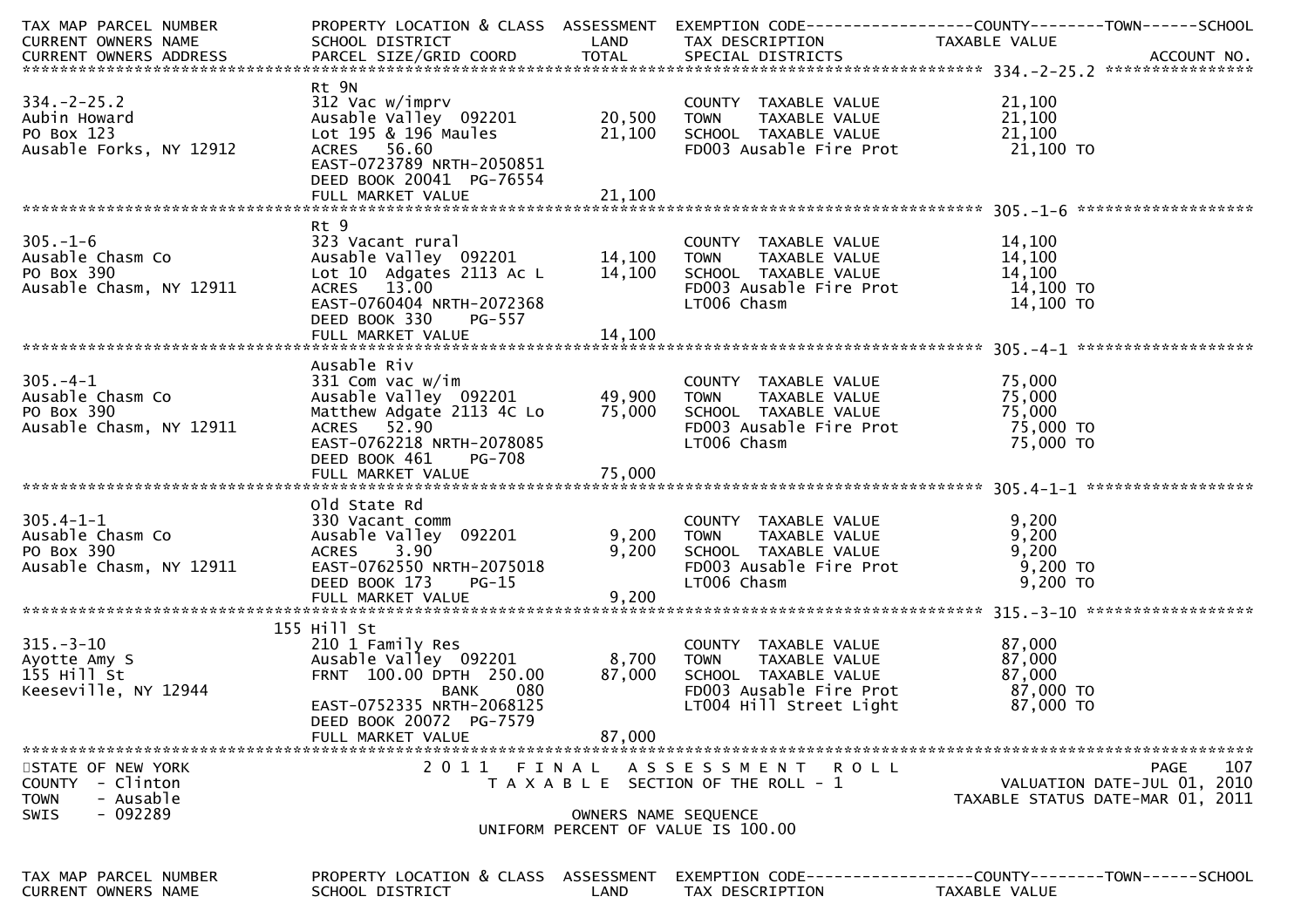| $334.2 - 1 - 3$<br>Babcock Elton D<br>1392 Rt 9N<br>Clintonville, NY 12924                           | 1392 Rt 9N<br>210 1 Family Res<br>Ausable Valley 092201<br>FRNT 149.00 DPTH 234.00<br><b>BANK</b><br>080<br>EAST-0730527 NRTH-2053543<br>DEED BOOK 20102 PG-30524       | 5,300<br>69,000                                                             | RES STAR<br><b>TOWN</b>                                                | 41854<br>COUNTY TAXABLE VALUE<br>TAXABLE VALUE<br>SCHOOL TAXABLE VALUE<br>FD003 Ausable Fire Prot<br>LT003 Clintonville Light | $\mathbf 0$ | 0<br>69,000<br>69,000<br>39,000<br>69,000 TO<br>69,000 TO                       | 0                           | 30,000                  |
|------------------------------------------------------------------------------------------------------|-------------------------------------------------------------------------------------------------------------------------------------------------------------------------|-----------------------------------------------------------------------------|------------------------------------------------------------------------|-------------------------------------------------------------------------------------------------------------------------------|-------------|---------------------------------------------------------------------------------|-----------------------------|-------------------------|
|                                                                                                      | 26 Basket Ave                                                                                                                                                           |                                                                             |                                                                        |                                                                                                                               |             |                                                                                 |                             |                         |
| $315. - 2 - 17.3$<br>Bachand Normand L<br>Bachand Carol Ann<br>26 Basket Ave<br>Keeseville, NY 12944 | 210 1 Family Res<br>Ausable Valley 092201<br><b>ACRES</b><br>1.60<br>EAST-0754510 NRTH-2070269<br>DEED BOOK 635<br>PG-513                                               | 6,400<br>131,800                                                            | RES STAR<br><b>TOWN</b>                                                | 41854<br>COUNTY TAXABLE VALUE<br>TAXABLE VALUE<br>SCHOOL TAXABLE VALUE<br>FD003 Ausable Fire Prot                             | $\mathbf 0$ | $\mathbf 0$<br>131,800<br>131,800<br>101,800<br>131,800 TO                      | $\mathbf{0}$                | 30,000                  |
|                                                                                                      | 29 Reid St                                                                                                                                                              |                                                                             |                                                                        |                                                                                                                               |             |                                                                                 |                             |                         |
| $293. - 2 - 5.4$<br>Bailey Arthur G<br>494 Port Douglas Rd<br>Keeseville, NY 12944                   | 270 Mfg housing<br>Ausable Valley 092201<br>Lot 7 Pgl<br>1.10<br><b>ACRES</b><br>EAST-0758112 NRTH-2081305<br>DEED BOOK 20082 PG-17141                                  | 6,100<br>32,800                                                             | <b>TOWN</b>                                                            | COUNTY TAXABLE VALUE<br>TAXABLE VALUE<br>SCHOOL TAXABLE VALUE<br>FD003 Ausable Fire Prot                                      |             | 32,800<br>32,800<br>32,800<br>32,800 TO                                         |                             |                         |
|                                                                                                      |                                                                                                                                                                         |                                                                             |                                                                        |                                                                                                                               |             |                                                                                 |                             |                         |
| $293. - 2 - 4.4$<br>Bailey Mark<br>206 Telegraph Rd<br>Peru, NY 12972                                | 206 Telegraph Rd<br>210 1 Family Res<br>Ausable Valley 092201<br>Sub Map 17 Pg 81 Lot 4<br>7.06<br><b>ACRES</b><br>EAST-0758835 NRTH-2084053<br>DEED BOOK 790<br>PG-172 | 15,600<br>104,000                                                           | RES STAR<br><b>TOWN</b>                                                | 41854<br>COUNTY TAXABLE VALUE<br>TAXABLE VALUE<br>SCHOOL TAXABLE VALUE<br>FD003 Ausable Fire Prot                             | 0           | $\mathbf{0}$<br>104,000<br>104,000<br>74,000<br>104,000 TO                      | $\mathbf{0}$                | 30,000                  |
|                                                                                                      |                                                                                                                                                                         |                                                                             |                                                                        |                                                                                                                               |             |                                                                                 |                             |                         |
| $294.18 - 2 - 12$<br>Baker Edmund J                                                                  | 2 Tanglewood Dr<br>210 1 Family Res                                                                                                                                     |                                                                             |                                                                        |                                                                                                                               |             |                                                                                 |                             |                         |
| Baker Heather<br>2 Tanglewood Dr<br>Peru, NY 12972                                                   | 094001<br>Peru Central<br>Book 13 Page 95<br>FRNT 245.60 DPTH 246.60<br>EAST-0773451 NRTH-2082059<br>DEED BOOK 20021 PG-45045<br>FULL MARKET VALUE                      | 320,500                                                                     | WARCOMALL<br>46,100 WARDISALL 41141<br>320,500 RES STAR<br><b>TOWN</b> | 41131<br>41854<br>COUNTY TAXABLE VALUE<br>TAXABLE VALUE<br>SCHOOL TAXABLE VALUE<br>FD003 Ausable Fire Prot                    | 0<br>0      | 45,000<br>90,000<br>$\mathbf{0}$<br>185,500<br>260,500<br>290,500<br>320,500 TO | 20,000<br>40,000<br>0       | 0<br>$\Omega$<br>30,000 |
| STATE OF NEW YORK                                                                                    |                                                                                                                                                                         |                                                                             |                                                                        | 2011 FINAL ASSESSMENT ROLL                                                                                                    |             |                                                                                 | PAGE                        | 108                     |
| COUNTY - Clinton<br>- Ausable<br><b>TOWN</b><br>$-092289$<br><b>SWIS</b>                             |                                                                                                                                                                         | T A X A B L E SECTION OF THE ROLL - 1<br>UNIFORM PERCENT OF VALUE IS 100.00 | OWNERS NAME SEQUENCE                                                   |                                                                                                                               |             | TAXABLE STATUS DATE-MAR 01, 2011                                                | VALUATION DATE-JUL 01, 2010 |                         |
|                                                                                                      |                                                                                                                                                                         |                                                                             |                                                                        |                                                                                                                               |             |                                                                                 |                             |                         |
| TAX MAP PARCEL NUMBER<br><b>CURRENT OWNERS NAME</b><br><b>CURRENT OWNERS ADDRESS</b>                 | PROPERTY LOCATION & CLASS ASSESSMENT<br>SCHOOL DISTRICT<br>PARCEL SIZE/GRID COORD                                                                                       | LAND<br><b>TOTAL</b>                                                        |                                                                        | TAX DESCRIPTION<br>SPECIAL DISTRICTS                                                                                          |             | TAXABLE VALUE                                                                   |                             | ACCOUNT NO.             |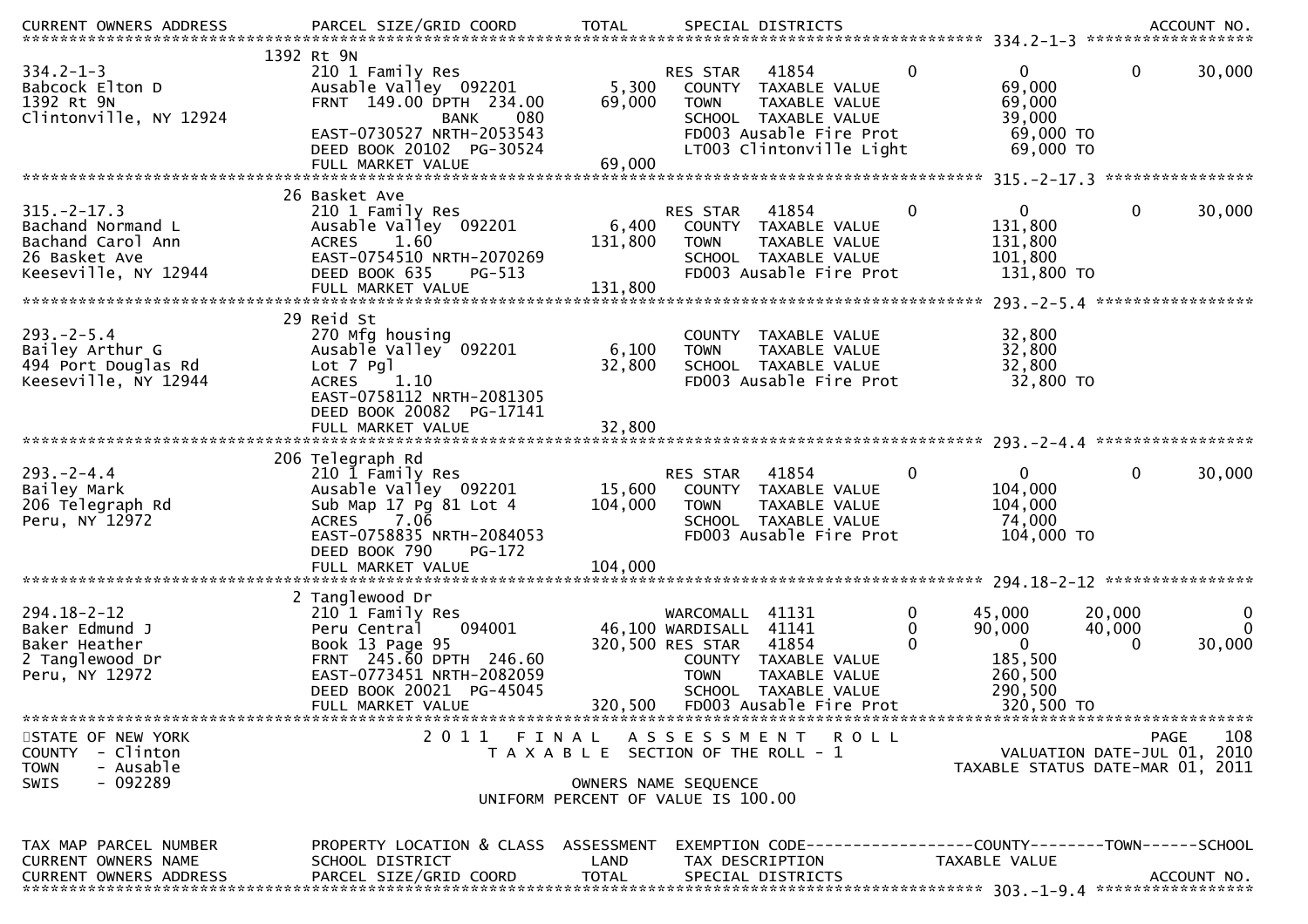| $303. - 1 - 9.4$<br>Baker Francis L<br>Baker Ortha M<br>100 Harkness Rd<br>Peru, NY 12972                                  | 100 Harkness Rd<br>210 1 Family Res<br>Ausable Valley 092201<br>Lot #22 Pgl<br>FRNT 100.00 DPTH 150.00<br>EAST-0742563 NRTH-2080062<br>DEED BOOK 638<br>PG-814<br>FULL MARKET VALUE                                | 3,200<br>52,500<br>52,500                                                                                    | SR STAR<br><b>TOWN</b>                            | 41834<br>COUNTY TAXABLE VALUE<br>TAXABLE VALUE<br>SCHOOL TAXABLE VALUE<br>FD003 Ausable Fire Prot | $\mathbf{0}$  | $\mathbf{0}$<br>52,500<br>52,500<br>$\overline{0}$<br>52,500 TO                                                                                           | $\mathbf 0$   | 52,500<br>*****************            |
|----------------------------------------------------------------------------------------------------------------------------|--------------------------------------------------------------------------------------------------------------------------------------------------------------------------------------------------------------------|--------------------------------------------------------------------------------------------------------------|---------------------------------------------------|---------------------------------------------------------------------------------------------------|---------------|-----------------------------------------------------------------------------------------------------------------------------------------------------------|---------------|----------------------------------------|
| $335.1 - 1 - 11$<br>Baker II Carlton L<br>1294 Rt 9N<br>Clintonville, NY 12924                                             | 1294 Rt 9N<br>210 1 Family Res<br>Ausable Valley 092201<br>FRNT 115.00 DPTH 122.00<br>EAST-0732970 NRTH-2053915<br>DEED BOOK 20041 PG-76862<br>FULL MARKET VALUE                                                   | 58,200<br>58,200                                                                                             | CW_10_VET/ 41152<br>4,000 RES STAR<br><b>TOWN</b> | 41854<br>COUNTY TAXABLE VALUE<br>TAXABLE VALUE<br>SCHOOL TAXABLE VALUE<br>FD003 Ausable Fire Prot | 0<br>$\Omega$ | 5,820<br>$\mathbf{0}$<br>52,380<br>58,200<br>28,200<br>58,200 TO<br>LT003 Clintonville Light 58,200 TO<br>*********************************** 334.-1-24.2 | 0<br>$\Omega$ | $\Omega$<br>30,000<br>**************** |
| $334. - 1 - 24.2$<br>Baker John<br>PO Box 104<br>Essex, NY 12936-0104                                                      | Dry Bridge Rd<br>322 Rural vac>10<br>Ausable Valley 092201<br>Lot 195 Maules<br>Title Deed 781/227<br>ACRES 20.40<br>EAST-0725689 NRTH-2055685<br>DEED BOOK 930<br>$PG-234$                                        | 9,000<br>9,000                                                                                               | <b>TOWN</b>                                       | COUNTY TAXABLE VALUE<br>TAXABLE VALUE<br>SCHOOL TAXABLE VALUE<br>FD003 Ausable Fire Prot          |               | 9,000<br>9,000<br>9,000<br>$9,000$ TO                                                                                                                     |               |                                        |
| $303 - 2 - 25$<br>Baker Ricky A<br>2 Fred Thew Rd<br>Peru, NY 12972                                                        | 2 Fred Thew Rd<br>270 Mfg housing<br>094001<br>Peru Central<br>1.60 BANK<br><b>ACRES</b><br>850<br>EAST-0733262 NRTH-2075461<br>DEED BOOK 20031 PG-56316<br>FULL MARKET VALUE<br>********************************* | 4,900<br>46,800<br>46,800                                                                                    | <b>TOWN</b>                                       | COUNTY TAXABLE VALUE<br>TAXABLE VALUE<br>SCHOOL TAXABLE VALUE<br>FD003 Ausable Fire Prot          |               | 46,800<br>46,800<br>46,800<br>46,800 TO                                                                                                                   |               | *****************                      |
| $305. -2 - 7.5$<br>Baker Roger<br>Baker Josephine P<br>120 Grove St<br>Keeseville, NY 12944-3706                           | 120 Grove St<br>270 Mfg housing<br>Ausable Valley 092201<br>Lot 16 Pl 12000 Ac Loc<br>FRNT 225.00 DPTH 200.00<br>EAST-0757126 NRTH-2072140<br>DEED BOOK 823<br>$PG-256$<br>FULL MARKET VALUE                       | 5,500<br>29,000<br>29,000                                                                                    | <b>RES STAR</b><br><b>TOWN</b>                    | 41854<br>COUNTY TAXABLE VALUE<br>TAXABLE VALUE<br>SCHOOL TAXABLE VALUE<br>FD003 Ausable Fire Prot | 0             | $\mathbf{0}$<br>29,000<br>29,000<br>$\Omega$<br>29,000 TO                                                                                                 | $\mathbf{0}$  | 29,000                                 |
| **********************<br>STATE OF NEW YORK<br><b>COUNTY</b><br>- Clinton<br>- Ausable<br><b>TOWN</b><br>$-092289$<br>SWIS | 2011                                                                                                                                                                                                               | FINAL<br>T A X A B L E SECTION OF THE ROLL - 1<br>OWNERS NAME SEQUENCE<br>UNIFORM PERCENT OF VALUE IS 100.00 | A S S E S S M E N T                               |                                                                                                   | R O L L       | VALUATION DATE-JUL 01, 2010<br>TAXABLE STATUS DATE-MAR 01, 2011                                                                                           | <b>PAGE</b>   | 109                                    |
| TAX MAP PARCEL NUMBER<br><b>CURRENT OWNERS NAME</b><br>CURRENT OWNERS ADDRESS                                              | PROPERTY LOCATION & CLASS ASSESSMENT<br>SCHOOL DISTRICT<br>PARCEL SIZE/GRID COORD<br>301 Allen Hill Rd                                                                                                             | LAND<br><b>TOTAL</b>                                                                                         |                                                   | TAX DESCRIPTION<br>SPECIAL DISTRICTS<br>89 PCT OF VALUE USED FOR EXEMPTION PURPOSES               |               | EXEMPTION CODE------------------COUNTY--------TOWN------SCHOOL<br>TAXABLE VALUE                                                                           |               | ACCOUNT NO.                            |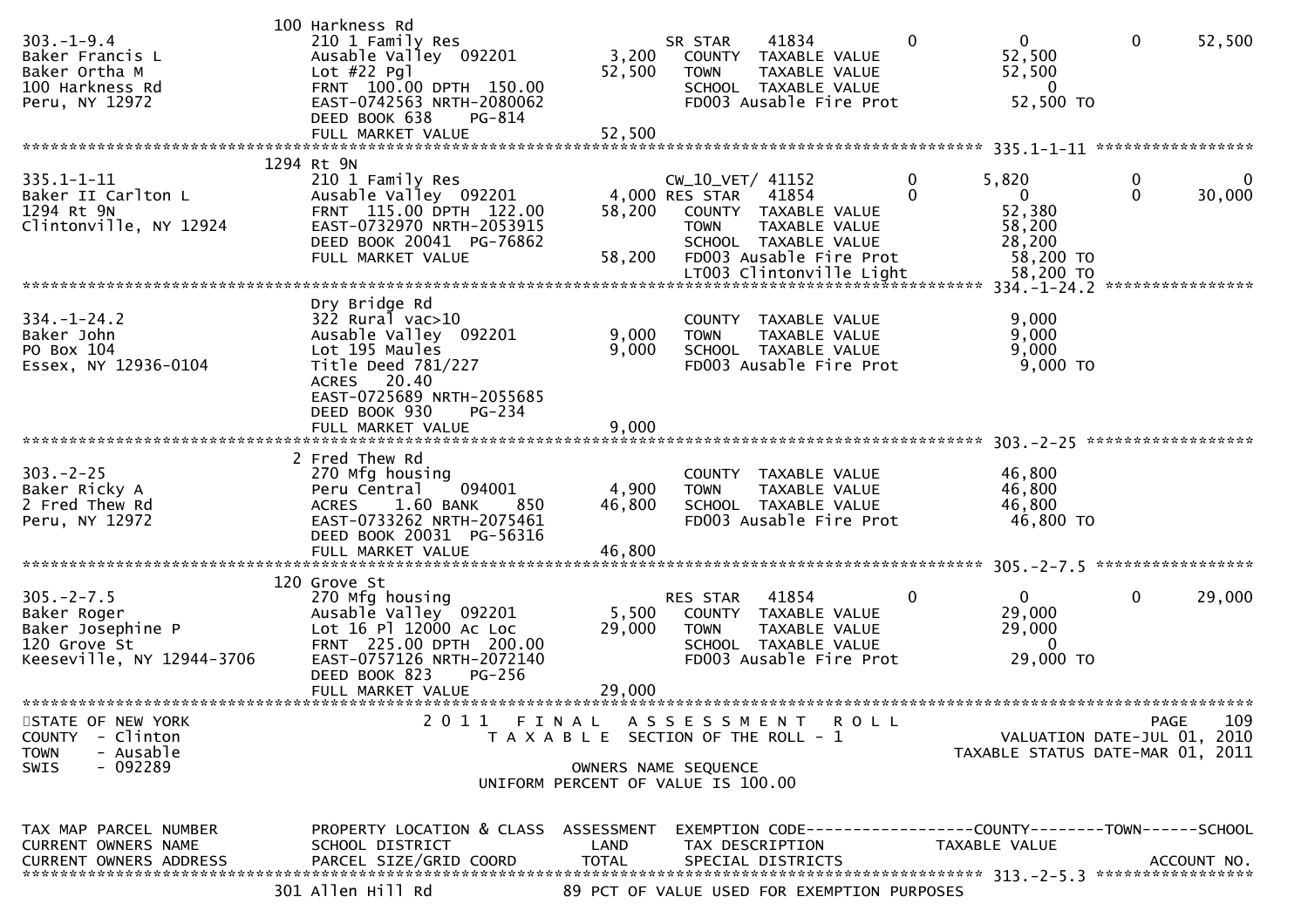| $313 - 2 - 5.3$<br>Baker Sherman<br>301 Allen Hill Rd<br>Peru, NY 12972                                     | 240 Rural res<br>094001<br>Peru Central<br>Lot $#8$<br><b>ACRES</b><br>10.00<br>EAST-0727013 NRTH-2069576<br>DEED BOOK 691<br>$PG-249$<br>FULL MARKET VALUE | 62,000<br>62,000                               | WARNONALL 41121<br>9,900 RES STAR<br><b>TOWN</b> | 41854<br>COUNTY TAXABLE VALUE<br>TAXABLE VALUE<br>SCHOOL TAXABLE VALUE<br>FD003 Ausable Fire Prot    | $\mathbf 0$<br>0 | 8,277<br>$\overline{0}$<br>53,723<br>53,723<br>32,000<br>62,000 TO | 8,277<br>$\Omega$ | $\mathbf 0$<br>30,000 |
|-------------------------------------------------------------------------------------------------------------|-------------------------------------------------------------------------------------------------------------------------------------------------------------|------------------------------------------------|--------------------------------------------------|------------------------------------------------------------------------------------------------------|------------------|--------------------------------------------------------------------|-------------------|-----------------------|
| $334. - 1 - 28.1$                                                                                           | Dry Bridge Rd<br>$314$ Rural vac<10                                                                                                                         |                                                |                                                  | COUNTY TAXABLE VALUE                                                                                 |                  | 6,300                                                              | ****************  |                       |
| Baker Steve<br>Baker Frances<br>354 Dry Bridge Rd<br>Ausable Forks, NY 12912                                | Ausable Valley 092201<br>Lot 196 Mauls<br><b>ACRES</b><br>4.00<br>EAST-0721902 NRTH-2053919<br>DEED BOOK 20051 PG-87514                                     | 6,300<br>6,300                                 | <b>TOWN</b>                                      | TAXABLE VALUE<br>SCHOOL TAXABLE VALUE<br>FD003 Ausable Fire Prot                                     |                  | 6,300<br>6,300<br>6,300 TO                                         |                   |                       |
|                                                                                                             |                                                                                                                                                             |                                                |                                                  |                                                                                                      |                  |                                                                    |                   |                       |
| $334. - 1 - 28.4$<br>Baker Steven J<br>Baker Frances B<br>354 Dry Bridge Rd<br>Ausable Forks, NY 12912-6006 | 354 Dry Bridge Rd<br>270 Mfg housing<br>Ausable Valley 092201<br>Lot 196 Maules<br>3.30<br><b>ACRES</b><br>EAST-0721598 NRTH-2053845                        | 5,900<br>32,200                                | RES STAR<br><b>TOWN</b>                          | 41854<br>COUNTY TAXABLE VALUE<br>TAXABLE VALUE<br>SCHOOL TAXABLE VALUE<br>FD003 Ausable Fire Prot    | $\Omega$         | $\mathbf{0}$<br>32,200<br>32,200<br>2,200<br>32,200 TO             | $\mathbf{0}$      | 30,000                |
|                                                                                                             | DEED BOOK 99001 PG-07527<br>FULL MARKET VALUE                                                                                                               | 32,200                                         |                                                  |                                                                                                      |                  |                                                                    |                   |                       |
| $313 - 2 - 5.7$<br>Ball Albert<br>Ball Dawn Clark<br>231 Allen Hill Rd<br>Peru, NY 12972                    | 231 Allen Hill Rd<br>270 Mfg housing<br>094001<br>Peru Central<br>Lot 9 Pl 12000 Al<br>ACRES 10.00<br>EAST-0727198 NRTH-2068049                             | 9,900<br>56,000                                | RES STAR<br><b>TOWN</b>                          | 41854<br>COUNTY TAXABLE VALUE<br>TAXABLE VALUE<br>SCHOOL TAXABLE VALUE<br>FD003 Ausable Fire Prot    | $\Omega$         | $\mathbf{0}$<br>56,000<br>56,000<br>26,000<br>56,000 TO            | 0                 | 30,000                |
|                                                                                                             | DEED BOOK 907<br>PG-231<br>FULL MARKET VALUE                                                                                                                | 56,000                                         |                                                  |                                                                                                      |                  |                                                                    |                   |                       |
|                                                                                                             | Mitchell Rd                                                                                                                                                 |                                                |                                                  |                                                                                                      |                  |                                                                    |                   |                       |
| $302 - 1 - 27$<br>Banker Kenneth R<br>Banker Dawn E<br>44 Mitchell Rd<br>Peru, NY 12972                     | 321 Abandoned ag<br>Ausable Valley 092201<br>ACRES 26.00<br>EAST-0721458 NRTH-2075597<br>DEED BOOK 969<br>PG-156                                            | 11,600<br>11,600                               | <b>TOWN</b>                                      | COUNTY TAXABLE VALUE<br>TAXABLE VALUE<br>SCHOOL TAXABLE VALUE<br>FD003 Ausable Fire Prot             |                  | 11,600<br>11,600<br>11,600<br>11,600 TO                            |                   |                       |
|                                                                                                             |                                                                                                                                                             |                                                |                                                  |                                                                                                      |                  |                                                                    |                   |                       |
| STATE OF NEW YORK<br>COUNTY - Clinton<br><b>TOWN</b><br>- Ausable                                           | 2011                                                                                                                                                        | FINAL<br>T A X A B L E SECTION OF THE ROLL - 1 | A S S E S S M E N T                              | R O L L                                                                                              |                  | VALUATION DATE-JUL 01,<br>TAXABLE STATUS DATE-MAR 01, 2011         | PAGE              | 110<br>2010           |
| $-092289$<br><b>SWIS</b>                                                                                    |                                                                                                                                                             | UNIFORM PERCENT OF VALUE IS 100.00             | OWNERS NAME SEQUENCE                             |                                                                                                      |                  |                                                                    |                   |                       |
| TAX MAP PARCEL NUMBER<br>CURRENT OWNERS NAME<br><b>CURRENT OWNERS ADDRESS</b>                               | PROPERTY LOCATION & CLASS ASSESSMENT<br>SCHOOL DISTRICT<br>PARCEL SIZE/GRID COORD                                                                           | LAND<br><b>TOTAL</b>                           |                                                  | EXEMPTION CODE-----------------COUNTY-------TOWN------SCHOOL<br>TAX DESCRIPTION<br>SPECIAL DISTRICTS |                  | TAXABLE VALUE                                                      |                   | ACCOUNT NO.           |
| $302 - 1 - 4$<br>Banker Life Estate Doris T                                                                 | 609 Allen Hill Rd<br>270 Mfg housing<br>094001<br>Peru Central                                                                                              | 48,600                                         | COUNTY<br><b>TOWN</b>                            | TAXABLE VALUE<br><b>TAXABLE VALUE</b>                                                                |                  | 75,000<br>75,000                                                   |                   |                       |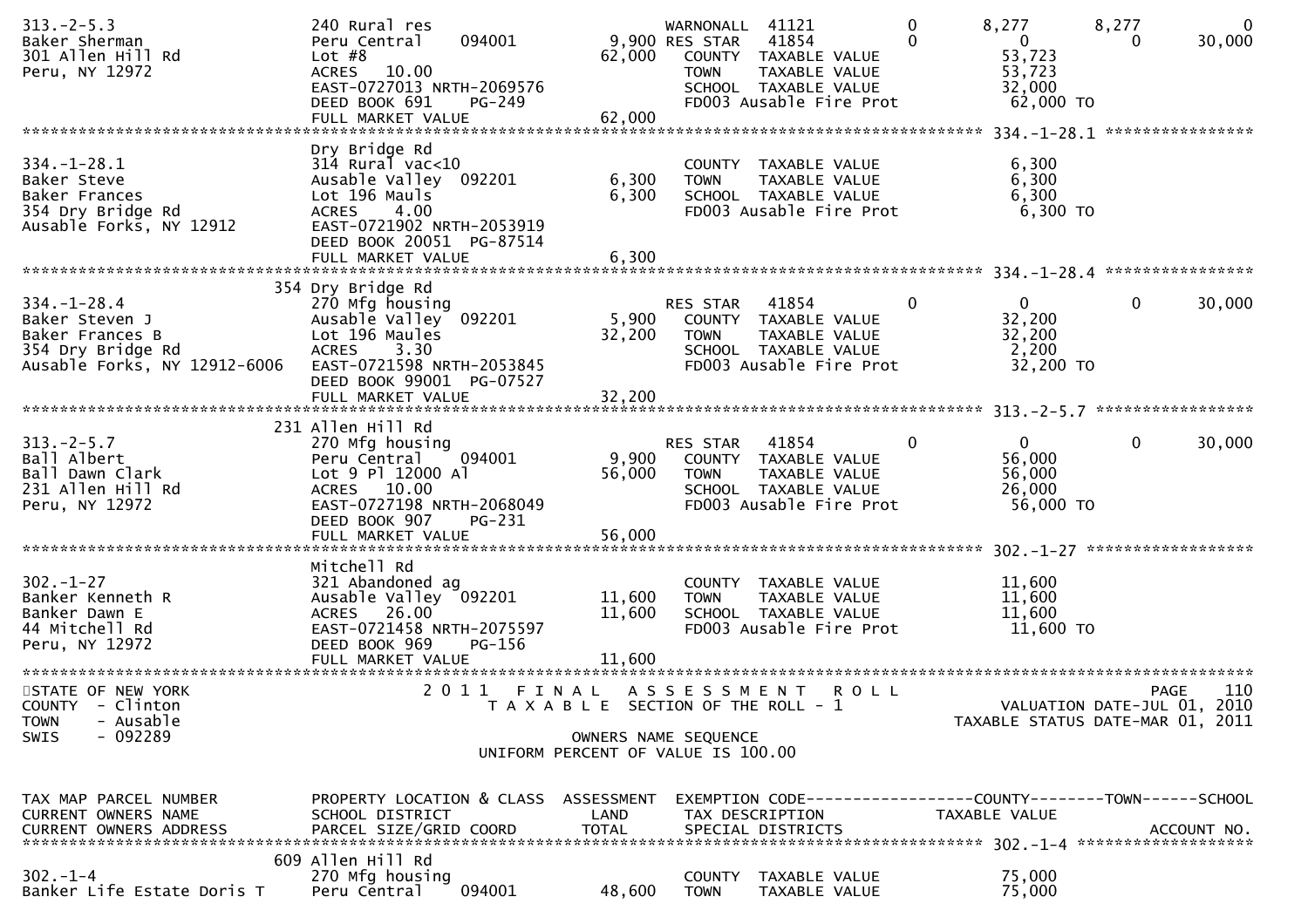| Banker Ronald<br>575 Allen Hill Rd<br>Peru, NY 12972                                                              | ACRES 282.00<br>EAST-0725212 NRTH-2077093<br>DEED BOOK 20082 PG-17112                                                                                                  | 75,000                             | SCHOOL TAXABLE VALUE<br>FD003 Ausable Fire Prot                                                                                                                                                                                         | 75,000<br>75,000 TO                                                        |                                                             |
|-------------------------------------------------------------------------------------------------------------------|------------------------------------------------------------------------------------------------------------------------------------------------------------------------|------------------------------------|-----------------------------------------------------------------------------------------------------------------------------------------------------------------------------------------------------------------------------------------|----------------------------------------------------------------------------|-------------------------------------------------------------|
|                                                                                                                   |                                                                                                                                                                        |                                    |                                                                                                                                                                                                                                         |                                                                            |                                                             |
| $302 - 1 - 24.1$<br>Banker Life Estate Kenneth R<br>Banker Life Estate Dawn C<br>44 Mitchell Rd<br>Peru, NY 12972 | 47/50 Mitchell Rd<br>240 Rural res<br>094001<br>Peru Central<br>ACRES 109.00<br>EAST-0724861 NRTH-2074912<br>DEED BOOK 20102 PG-30342                                  | 58,800<br>145,700                  | COUNTY TAXABLE VALUE<br>TAXABLE VALUE<br><b>TOWN</b><br>SCHOOL TAXABLE VALUE<br>FD003 Ausable Fire Prot                                                                                                                                 | 145,700<br>145,700<br>145,700<br>145,700 TO                                |                                                             |
|                                                                                                                   | FULL MARKET VALUE                                                                                                                                                      | 145,700                            |                                                                                                                                                                                                                                         |                                                                            |                                                             |
|                                                                                                                   |                                                                                                                                                                        |                                    |                                                                                                                                                                                                                                         |                                                                            |                                                             |
| $302 - 1 - 21$<br>Banker Ronald<br>Banker Sandra<br>585 Allen Hill Rd<br>Peru, NY 12972                           | 585 Allen Hill Rd<br>210 1 Family Res<br>094001<br>Peru Central<br>1.40<br><b>ACRES</b><br>EAST-0727904 NRTH-2076242<br>DEED BOOK 548<br>PG-104                        | 4,700<br>97,800                    | RES STAR<br>41854<br>0<br>COUNTY TAXABLE VALUE<br>TAXABLE VALUE<br><b>TOWN</b><br>SCHOOL TAXABLE VALUE<br>FD003 Ausable Fire Prot                                                                                                       | $\overline{0}$<br>97,800<br>97,800<br>67,800<br>97,800 TO                  | 0<br>30,000                                                 |
|                                                                                                                   |                                                                                                                                                                        |                                    |                                                                                                                                                                                                                                         |                                                                            | *******************                                         |
| $302 - 1 - 5$<br>Banker Ronald F<br>Banker Sandra<br>585 Allen Hill Rd<br>Peru, NY 12972                          | Rod Gun Rd<br>321 Abandoned ag<br>Peru Central<br>094001<br>Title Deed Bk 450 Pg 300<br>ACRES 30.90<br>EAST-0726870 NRTH-2078717                                       | 16,500<br>16,500                   | COUNTY TAXABLE VALUE<br>TAXABLE VALUE<br><b>TOWN</b><br>SCHOOL TAXABLE VALUE<br>FD003 Ausable Fire Prot                                                                                                                                 | 16,500<br>16,500<br>16,500<br>16,500 TO                                    |                                                             |
|                                                                                                                   | DEED BOOK 927<br>PG-183<br>FULL MARKET VALUE                                                                                                                           | 16,500                             |                                                                                                                                                                                                                                         |                                                                            |                                                             |
|                                                                                                                   |                                                                                                                                                                        |                                    |                                                                                                                                                                                                                                         |                                                                            |                                                             |
| $303 - 1 - 30$<br>Banker Ronald F<br>585 Allen Hill Rd<br>Peru, NY 12972                                          | Calkins Rd<br>$314$ Rural vac< $10$<br>Peru Central<br>094001<br><b>ACRES</b><br>7.30<br>EAST-0734886 NRTH-2076590<br>DEED BOOK 589<br>$PG-13$<br>FULL MARKET VALUE    | 1,800<br>1,800<br>1,800            | COUNTY TAXABLE VALUE<br>TAXABLE VALUE<br><b>TOWN</b><br>SCHOOL TAXABLE VALUE<br>FD003 Ausable Fire Prot                                                                                                                                 | 1,800<br>1,800<br>1,800<br>1,800 TO                                        |                                                             |
| STATE OF NEW YORK                                                                                                 | 2011                                                                                                                                                                   | FINAL                              | A S S E S S M E N T<br><b>ROLL</b>                                                                                                                                                                                                      |                                                                            | 111<br><b>PAGE</b>                                          |
| COUNTY - Clinton<br><b>TOWN</b><br>- Ausable<br>$-092289$<br><b>SWIS</b>                                          |                                                                                                                                                                        |                                    | T A X A B L E SECTION OF THE ROLL - 1<br>OWNERS NAME SEQUENCE                                                                                                                                                                           | TAXABLE STATUS DATE-MAR 01, 2011                                           | VALUATION DATE-JUL 01, 2010                                 |
|                                                                                                                   |                                                                                                                                                                        |                                    | UNIFORM PERCENT OF VALUE IS 100.00                                                                                                                                                                                                      |                                                                            |                                                             |
|                                                                                                                   |                                                                                                                                                                        |                                    |                                                                                                                                                                                                                                         |                                                                            |                                                             |
| TAX MAP PARCEL NUMBER<br>CURRENT OWNERS NAME<br><b>CURRENT OWNERS ADDRESS</b>                                     | PROPERTY LOCATION & CLASS<br>SCHOOL DISTRICT<br>PARCEL SIZE/GRID COORD                                                                                                 | ASSESSMENT<br>LAND<br><b>TOTAL</b> | EXEMPTION CODE-----------------COUNTY-------TOWN------SCHOOL<br>TAX DESCRIPTION<br>SPECIAL DISTRICTS                                                                                                                                    | TAXABLE VALUE                                                              | ACCOUNT NO.                                                 |
| $303. -1 - 15.3$<br>Barber Richard H<br>189 Harkness Rd<br>Peru, NY 12972-3903                                    | 189 Harkness Rd<br>240 Rural res<br>Ausable Valley 092201<br>$Lot 22$ Pgl<br>ACRES 24.00<br>EAST-0741046 NRTH-2077763<br>DEED BOOK 1028<br>PG-335<br>FULL MARKET VALUE | 94,000                             | 91 PCT OF VALUE USED FOR EXEMPTION PURPOSES<br>CW_10_VET/ 41152<br>0<br>12,400 AGED COUN 41802<br>0<br>0<br>41834<br>94,000 SR STAR<br>COUNTY TAXABLE VALUE<br>TAXABLE VALUE<br>TOWN<br>SCHOOL TAXABLE VALUE<br>FD003 Ausable Fire Prot | 8,000<br>11,631<br>$\mathbf{0}$<br>74,369<br>94,000<br>33,900<br>94,000 TO | 0<br>$\bf{0}$<br>$\mathbf 0$<br>0<br>$\mathbf{0}$<br>60,100 |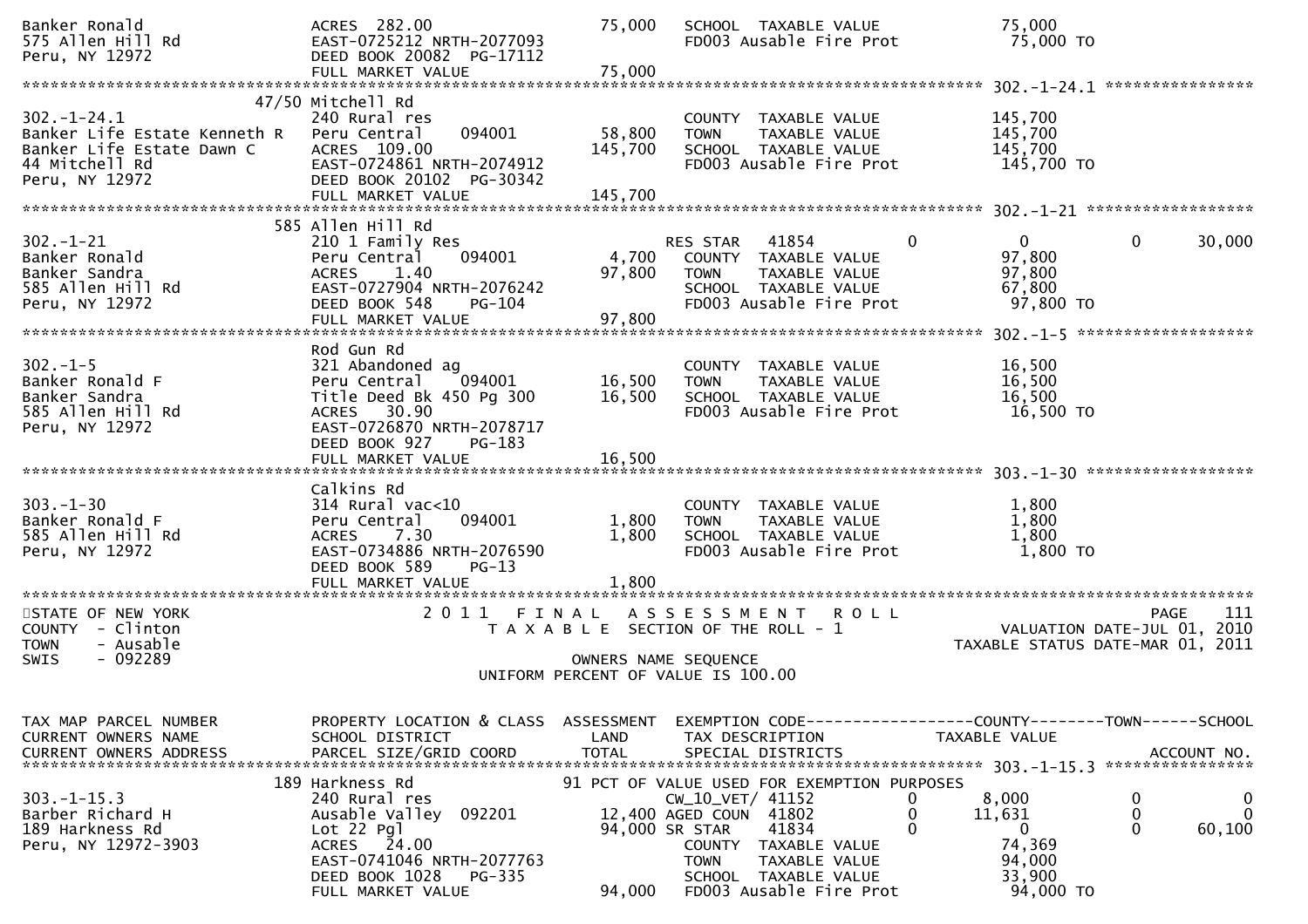| $315. - 2 - 6$<br>Barber Rickie<br>Barber Patricia<br>1938 Rt 22<br>Keeseville, NY 12944 | 1938 Rt 22<br>210 1 Family Res<br>Ausable Valley 092201<br>1.37<br><b>ACRES</b><br>EAST-0754552 NRTH-2071530<br>DEED BOOK 667 PG-210<br>FULL MARKET VALUE                           | 85,200<br>85,200            | RES STAR 41854<br>6,200 COUNTY TAXABLE VALUE<br><b>TOWN</b><br>TAXABLE VALUE<br>SCHOOL TAXABLE VALUE<br>FD003 Ausable Fire Prot                                 | $\overline{0}$           | 0<br>85,200<br>85,200<br>55,200<br>85,200 TO                                                                   | $\mathbf 0$        | 30,000                 |
|------------------------------------------------------------------------------------------|-------------------------------------------------------------------------------------------------------------------------------------------------------------------------------------|-----------------------------|-----------------------------------------------------------------------------------------------------------------------------------------------------------------|--------------------------|----------------------------------------------------------------------------------------------------------------|--------------------|------------------------|
|                                                                                          |                                                                                                                                                                                     |                             |                                                                                                                                                                 |                          |                                                                                                                |                    |                        |
| $305. - 2 - 6.1$<br>Barber Wanda M<br>174 Grove St<br>Keeseville, NY 12944               | 174 Grove St<br>210 1 Family Res<br>Ausable Valley 092201<br>Lot 16 Pl 12000 Al<br>Also Deeds 469/623 & 513/<br>ACRES 1.70<br>EAST-0757451 NRTH-2073319<br>DEED BOOK 776<br>PG-282  | 84,000                      | AGED - ALL 41800<br>6,400 SR STAR<br>41834<br>COUNTY TAXABLE VALUE<br>TAXABLE VALUE<br><b>TOWN</b><br>SCHOOL TAXABLE VALUE<br>FD003 Ausable Fire Prot           | $\mathbf{0}$<br>$\Omega$ | 42,000<br>$\overline{0}$<br>42,000<br>42,000<br>$\mathbf{0}$<br>84,000 TO                                      | 42,000<br>$\Omega$ | 42,000<br>42,000       |
|                                                                                          |                                                                                                                                                                                     |                             |                                                                                                                                                                 |                          |                                                                                                                |                    |                        |
| $293. -4 -4.2$<br>Barber William D<br>Barber Shirley<br>75 Reid St<br>Peru, NY 12972     | 75 Reid St<br>210 1 Family Res<br>Ausable Valley 092201<br>Lot 7<br>FRNT 150.00 DPTH 225.00<br>EAST-0758382 NRTH-2082363<br>DEED BOOK 629<br>PG-420                                 | 68,500                      | RES STAR 41854<br>5,600 COUNTY TAXABLE VALUE<br>TAXABLE VALUE<br><b>TOWN</b><br>SCHOOL TAXABLE VALUE<br>FD003 Ausable Fire Prot                                 | $\overline{0}$           | $\mathbf{0}$<br>68,500<br>68,500<br>38,500<br>68,500 TO                                                        | $\mathbf 0$        | 30,000                 |
|                                                                                          |                                                                                                                                                                                     |                             |                                                                                                                                                                 |                          |                                                                                                                |                    |                        |
| $294. -1 - 13.5$<br>Barshow Scott A<br>Barshow Lora L<br>196 Plains Rd<br>Peru, NY 12972 | 196 Plains Rd<br>210 1 Family Res<br>Peru Central 094001<br>Lot 11 Lakeside Est 169,000 COUNTY TAXABLE VALUE<br>ACRES 6.24<br>EAST-0771181 NRTH-2082103<br>DEED BOOK 20031 PG-57185 | $\frac{1}{\sqrt{2}}$        | WARCOMALL 41131<br>31,900 RES STAR 41854<br><b>TOWN</b><br>TAXABLE VALUE<br>SCHOOL TAXABLE VALUE<br>FD003 Ausable Fire Prot                                     | $\overline{0}$<br>0      | 42,250<br>$\begin{array}{ccc} & & 0 & \end{array}$<br>126,750<br>149,000<br>139,000<br>169,000 TO              | 20,000<br>$\Omega$ | $\mathbf{0}$<br>30,000 |
|                                                                                          |                                                                                                                                                                                     |                             |                                                                                                                                                                 |                          |                                                                                                                |                    |                        |
| STATE OF NEW YORK<br>COUNTY - Clinton<br>- Ausable<br><b>TOWN</b><br>$-092289$<br>SWIS   |                                                                                                                                                                                     |                             | 2011 FINAL ASSESSMENT ROLL<br>T A X A B L E SECTION OF THE ROLL - 1<br>OWNERS NAME SEQUENCE<br>UNIFORM PERCENT OF VALUE IS 100.00                               |                          | PAGE 112<br>VALUATION DATE-JUL 01, 2010<br>TAXARLE STATUS BATE 111-111-211<br>TAXABLE STATUS DATE-MAR 01, 2011 |                    |                        |
|                                                                                          |                                                                                                                                                                                     |                             |                                                                                                                                                                 |                          |                                                                                                                |                    |                        |
| TAX MAP PARCEL NUMBER<br>CURRENT OWNERS NAME<br>CURRENT OWNERS ADDRESS                   | PROPERTY LOCATION & CLASS ASSESSMENT<br>SCHOOL DISTRICT<br>PARCEL SIZE/GRID COORD                                                                                                   | LAND<br><b>TOTAL</b>        | EXEMPTION CODE-----------------COUNTY-------TOWN------SCHOOL<br>TAX DESCRIPTION<br>SPECIAL DISTRICTS                                                            |                          | TAXABLE VALUE                                                                                                  |                    | ACCOUNT NO.            |
|                                                                                          | 33 Valley View Dr                                                                                                                                                                   |                             |                                                                                                                                                                 |                          |                                                                                                                |                    |                        |
| $315.4 - 1 - 59$<br>Bartlemus Barbie A<br>33 Valley View Dr<br>Keeseville, NY 12944      | 210 1 Family Res<br>Ausable Valley 092201<br>$Lot 18$ Pgl<br>FRNT 125.00 DPTH 155.00<br>EAST-0753181 NRTH-2066099<br>DEED BOOK 20082 PG-13749<br>FULL MARKET VALUE                  | 8,500<br>106,300<br>106,300 | 41854<br>RES STAR<br>TAXABLE VALUE<br><b>COUNTY</b><br><b>TOWN</b><br>TAXABLE VALUE<br>SCHOOL TAXABLE VALUE<br>FD003 Ausable Fire Prot<br>LT005 Pine Tree Light | 0                        | 0<br>106,300<br>106,300<br>76,300<br>106,300 TO<br>106,300 ТО                                                  | $\mathbf 0$        | 30,000                 |
|                                                                                          |                                                                                                                                                                                     |                             |                                                                                                                                                                 |                          |                                                                                                                |                    |                        |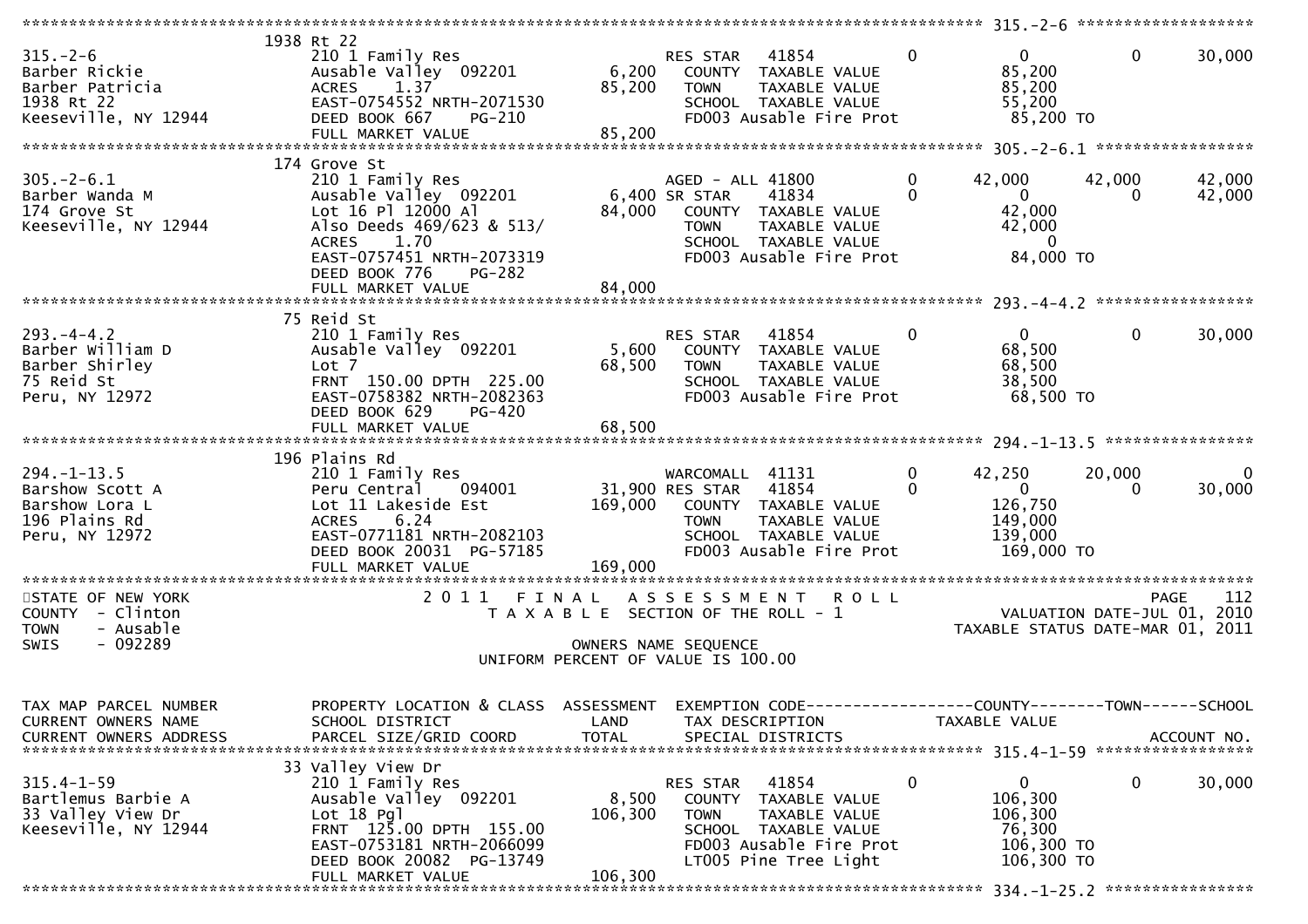| $334. - 1 - 25.2$<br>Barton Jarrell A<br>Barton Susan<br>424 Dry Bridge Rd<br>Ausable Forks, NY 12912  | 424 Dry Bridge Rd<br>210 1 Family Res<br>Ausable Valley 092201<br>4.10<br><b>ACRES</b><br>EAST-0719765 NRTH-2053259<br>DEED BOOK 20092 PG-25176<br>FULL MARKET VALUE | 6,400<br>83,000<br>83,000                                                                           | RES STAR<br><b>TOWN</b>                          | 41854<br>COUNTY TAXABLE VALUE<br>TAXABLE VALUE<br>SCHOOL TAXABLE VALUE<br>FD003 Ausable Fire Prot | $\mathbf{0}$         | $\overline{0}$<br>83,000<br>83,000<br>53,000<br>83,000 TO           | $\mathbf{0}$       | 30,000           |
|--------------------------------------------------------------------------------------------------------|----------------------------------------------------------------------------------------------------------------------------------------------------------------------|-----------------------------------------------------------------------------------------------------|--------------------------------------------------|---------------------------------------------------------------------------------------------------|----------------------|---------------------------------------------------------------------|--------------------|------------------|
|                                                                                                        |                                                                                                                                                                      |                                                                                                     |                                                  |                                                                                                   |                      |                                                                     |                    |                  |
| $334. - 1 - 25.3$<br>Barton Jeremy W<br>Barton Bonnie<br>410 Dry Bridge Rd<br>Ausable Forks, NY 12912  | 410 Dry Bridge Rd<br>210 1 Family Res<br>Ausable Valley 092201<br>4.98<br><b>ACRES</b><br>EAST-0720115 NRTH-2053419<br>DEED BOOK 20092 PG-27449<br>FULL MARKET VALUE | 10,800<br>84,000<br>84,000                                                                          | RES STAR<br><b>TOWN</b>                          | 41854<br>COUNTY TAXABLE VALUE<br>TAXABLE VALUE<br>SCHOOL TAXABLE VALUE<br>FD003 Ausable Fire Prot | 0                    | $\mathbf{0}$<br>84,000<br>84,000<br>54,000<br>84,000 TO             | 0                  | 30,000           |
|                                                                                                        |                                                                                                                                                                      |                                                                                                     |                                                  |                                                                                                   |                      |                                                                     |                    | **************** |
| $334. - 1 - 17.2$<br>Bashaw Brian D<br>1551 N Calero Dr<br>Palmer, AK 99645                            | 1566 Rt 9N<br>312 Vac w/imprv<br>Ausable Valley 092201<br>Lot 15 Pl River Loc<br>7.00<br><b>ACRES</b><br>EAST-0726468 NRTH-2052151<br>DEED BOOK 774<br>PG-251        | 9,600<br>20,300                                                                                     | <b>TOWN</b>                                      | COUNTY TAXABLE VALUE<br>TAXABLE VALUE<br>SCHOOL TAXABLE VALUE<br>FD003 Ausable Fire Prot          |                      | 20,300<br>20,300<br>20,300<br>20,300 TO                             |                    |                  |
|                                                                                                        | FULL MARKET VALUE                                                                                                                                                    | 20,300                                                                                              |                                                  |                                                                                                   |                      |                                                                     |                    |                  |
|                                                                                                        | 4/6 Parrish Rd                                                                                                                                                       |                                                                                                     |                                                  |                                                                                                   |                      |                                                                     |                    |                  |
| $334. - 1 - 9$<br>Bashaw Frederick<br>Bashaw Christine<br>54 Clintonville Rd<br>Clintonville, NY 12924 | 240 Rural res<br>Ausable Valley 092201<br>Lot 199 & 209 Maules Pat<br>Lot $14$ P.r. $1.$<br>ACRES 53.00<br>EAST-0730175 NRTH-2054887<br>DEED BOOK 826<br>PG-101      | 20,200<br>178,000                                                                                   | RES STAR<br><b>TOWN</b>                          | 41854<br>COUNTY TAXABLE VALUE<br>TAXABLE VALUE<br>SCHOOL TAXABLE VALUE<br>FD003 Ausable Fire Prot | $\mathbf{0}$         | $\mathbf{0}$<br>178,000<br>178,000<br>148,000<br>178,000 TO         | $\mathbf{0}$       | 30,000           |
|                                                                                                        | FULL MARKET VALUE                                                                                                                                                    | 178,000                                                                                             |                                                  |                                                                                                   |                      |                                                                     |                    |                  |
| STATE OF NEW YORK<br>COUNTY - Clinton<br>- Ausable<br><b>TOWN</b><br>$-092289$<br>SWIS                 | 2011 FINAL                                                                                                                                                           | T A X A B L E SECTION OF THE ROLL - 1<br>OWNERS NAME SEQUENCE<br>UNIFORM PERCENT OF VALUE IS 100.00 | A S S E S S M E N T                              | <b>ROLL</b>                                                                                       |                      | VALUATION DATE-JUL 01, 2010<br>TAXABLE STATUS DATE-MAR 01, 2011     | <b>PAGE</b>        | 113              |
|                                                                                                        |                                                                                                                                                                      |                                                                                                     |                                                  |                                                                                                   |                      |                                                                     |                    |                  |
| TAX MAP PARCEL NUMBER<br>CURRENT OWNERS NAME<br>CURRENT OWNERS ADDRESS                                 | PROPERTY LOCATION & CLASS<br>SCHOOL DISTRICT<br>PARCEL SIZE/GRID COORD                                                                                               | ASSESSMENT<br>LAND<br>TOTAL                                                                         |                                                  | EXEMPTION CODE---<br>TAX DESCRIPTION<br>SPECIAL DISTRICTS                                         |                      | ---------COUNTY--------TOWN------SCHOOL<br>TAXABLE VALUE            |                    | ACCOUNT NO.      |
|                                                                                                        | 1633 Rt 9N                                                                                                                                                           |                                                                                                     |                                                  |                                                                                                   |                      |                                                                     |                    |                  |
| $334. - 2 - 8.1$<br>Bashaw Life Estate Rita<br>Minoque Robert<br>259 River Rd<br>Jay, NY 12941         | 210 1 Family Res<br>Ausable Valley 092201<br>Subdiv W/deed Bk 758 Pg 1<br>1.20<br>ACRES<br>EAST-0725646 NRTH-2050667<br>DEED BOOK 20072 PG-9870<br>FULL MARKET VALUE | 93,000<br>93,000                                                                                    | AGED - ALL 41800<br>6,100 SR STAR<br><b>TOWN</b> | 41834<br>COUNTY TAXABLE VALUE<br>TAXABLE VALUE<br>SCHOOL TAXABLE VALUE<br>FD003 Ausable Fire Prot | $\bf{0}$<br>$\Omega$ | 46,500<br>$\mathbf{0}$<br>46,500<br>46,500<br>$\Omega$<br>93,000 TO | 46,500<br>$\Omega$ | 46,500<br>46,500 |
| 2361 Rt 9                                                                                              |                                                                                                                                                                      |                                                                                                     |                                                  |                                                                                                   |                      |                                                                     |                    |                  |
| $293 - 2 - 10$                                                                                         | 312 Vac w/imprv                                                                                                                                                      |                                                                                                     |                                                  | COUNTY TAXABLE VALUE                                                                              |                      | 13,800                                                              |                    |                  |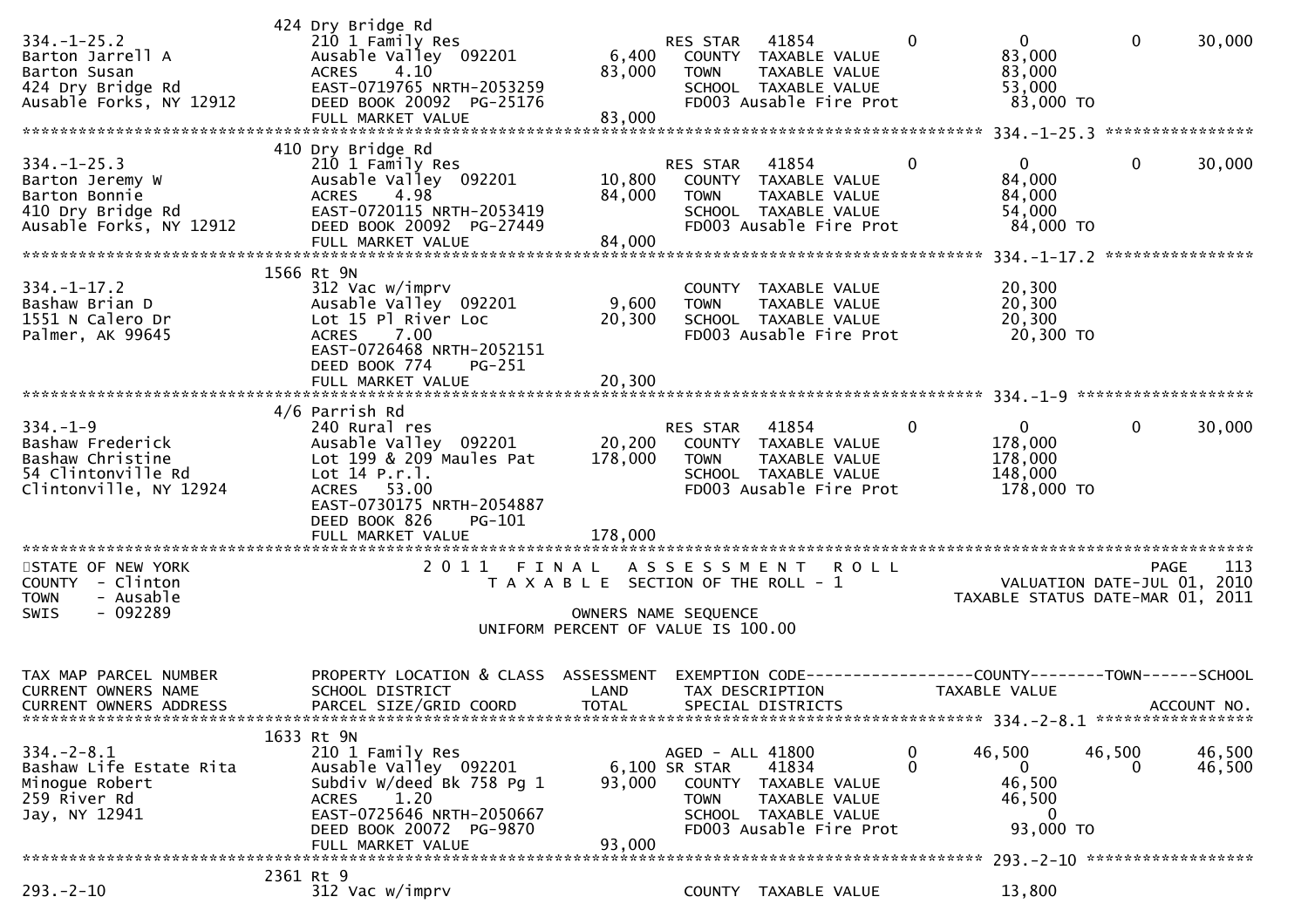| Bashaw Life Use Teresa Ann<br>Bashaw Brian & Brent<br>2361 Rt 9<br>Peru, NY 12972          | 094001<br>Peru Central<br>2.00<br><b>ACRES</b><br>EAST-0765546 NRTH-2080621<br>DEED BOOK 20041 PG-67372<br>FULL MARKET VALUE                                                                | 8,100<br>13,800<br>13,800                                                   | <b>TOWN</b>                                                                                   | TAXABLE VALUE<br>SCHOOL TAXABLE VALUE<br>FD003 Ausable Fire Prot                                                                                 |                                | 13,800<br>13,800<br>13,800 TO                                                            |                                       |                                                               |
|--------------------------------------------------------------------------------------------|---------------------------------------------------------------------------------------------------------------------------------------------------------------------------------------------|-----------------------------------------------------------------------------|-----------------------------------------------------------------------------------------------|--------------------------------------------------------------------------------------------------------------------------------------------------|--------------------------------|------------------------------------------------------------------------------------------|---------------------------------------|---------------------------------------------------------------|
|                                                                                            | Giddings Rd                                                                                                                                                                                 |                                                                             |                                                                                               |                                                                                                                                                  |                                |                                                                                          |                                       |                                                               |
| $294.18 - 1 - 12$<br>Bashaw Steven M<br>617 Brand Hollow Rd<br>Peru, NY 12972              | $314$ Rural vac<10<br>Peru Central<br>094001<br>Subd Lot 48<br>Lot 30 Ausable Hgts. Revi<br>3.22<br><b>ACRES</b><br>EAST-0772065 NRTH-2081568                                               | 24,300<br>24,300                                                            | <b>TOWN</b>                                                                                   | COUNTY TAXABLE VALUE<br>TAXABLE VALUE<br>SCHOOL TAXABLE VALUE<br>FD003 Ausable Fire Prot                                                         |                                | 24,300<br>24,300<br>24,300<br>24,300 TO                                                  |                                       |                                                               |
|                                                                                            | DEED BOOK 20061 PG-94211<br>FULL MARKET VALUE                                                                                                                                               | 24,300                                                                      |                                                                                               |                                                                                                                                                  |                                |                                                                                          |                                       |                                                               |
|                                                                                            | 132 Plains Rd                                                                                                                                                                               |                                                                             |                                                                                               |                                                                                                                                                  |                                |                                                                                          |                                       |                                                               |
| $294. -1 - 15.42$<br>Battin Joha David<br>132 Plains Rd<br>Peru, NY 12972                  | 210 1 Family Res<br>094001<br>Peru Central<br>Lot 1 PGL<br>Lot #2 Lessard Sub<br>7.37<br><b>ACRES</b><br>EAST-0769663 NRTH-2082758                                                          | 26,800<br>174,000                                                           | RES STAR<br><b>TOWN</b>                                                                       | 41854<br>COUNTY TAXABLE VALUE<br>TAXABLE VALUE<br>SCHOOL TAXABLE VALUE<br>FD003 Ausable Fire Prot                                                | $\mathbf{0}$                   | $\mathbf{0}$<br>174,000<br>174,000<br>144,000<br>174,000 TO                              | $\mathbf{0}$                          | 30,000                                                        |
|                                                                                            | DEED BOOK 20092 PG-22957<br>FULL MARKET VALUE                                                                                                                                               | 174,000                                                                     |                                                                                               |                                                                                                                                                  |                                |                                                                                          |                                       |                                                               |
|                                                                                            |                                                                                                                                                                                             |                                                                             |                                                                                               |                                                                                                                                                  |                                |                                                                                          |                                       |                                                               |
| $302 - 1 - 17.1$<br>Baughn Barbara Alice<br>63 Fred Thew Rd<br>Peru, NY 12972              | 63 Fred Thew Rd<br>210 1 Family Res<br>094001<br>Peru Central<br><b>ACRES</b><br>3.60<br>EAST-0731766 NRTH-2075012<br>DEED BOOK 20041 PG-67563<br>FULL MARKET VALUE                         | 52,000                                                                      | WARCOMALL 41131<br>6,100 WARDISALL 41141<br>52,000 AGED - ALL 41800<br>SR STAR<br><b>TOWN</b> | 96 PCT OF VALUE USED FOR EXEMPTION PURPOSES<br>41834<br>COUNTY TAXABLE VALUE<br>TAXABLE VALUE<br>SCHOOL TAXABLE VALUE<br>FD003 Ausable Fire Prot | 0<br>0<br>$\Omega$<br>$\Omega$ | 12,480<br>2,496<br>17,472<br>$\overline{0}$<br>19,552<br>19,552<br>$\bf{0}$<br>52,000 TO | 12,480<br>2,496<br>17,472<br>$\Omega$ | $\overline{0}$<br>$\overline{\mathbf{0}}$<br>24,960<br>27,040 |
| STATE OF NEW YORK                                                                          |                                                                                                                                                                                             |                                                                             |                                                                                               | 2011 FINAL ASSESSMENT ROLL                                                                                                                       |                                |                                                                                          | PAGE                                  | 114                                                           |
| COUNTY - Clinton<br>- Ausable<br><b>TOWN</b><br>- 092289<br>SWIS                           |                                                                                                                                                                                             | T A X A B L E SECTION OF THE ROLL - 1<br>UNIFORM PERCENT OF VALUE IS 100.00 | OWNERS NAME SEQUENCE                                                                          |                                                                                                                                                  |                                | VALUATION DATE-JUL 01, 2010<br>TAXABLE STATUS DATE-MAR 01, 2011                          |                                       |                                                               |
|                                                                                            |                                                                                                                                                                                             |                                                                             |                                                                                               |                                                                                                                                                  |                                |                                                                                          |                                       |                                                               |
| TAX MAP PARCEL NUMBER<br>CURRENT OWNERS NAME<br><b>CURRENT OWNERS ADDRESS</b>              | PROPERTY LOCATION & CLASS ASSESSMENT<br>SCHOOL DISTRICT<br>PARCEL SIZE/GRID COORD                                                                                                           | LAND<br><b>TOTAL</b>                                                        |                                                                                               | EXEMPTION CODE-----------------COUNTY-------TOWN------SCHOOL<br>TAX DESCRIPTION<br>SPECIAL DISTRICTS                                             | TAXABLE VALUE                  |                                                                                          | ****************                      | ACCOUNT NO.                                                   |
| $302 - 1 - 17.2$<br>Baughn John K<br>Baughn Mary Jane<br>77 Fred Thew Rd<br>Peru, NY 12972 | 77 Fred Thew Rd<br>210 1 Family Res<br>Peru Central<br>094001<br>Lot 7 Pl 12000 Ac Loc<br>1.60<br><b>ACRES</b><br>EAST-0731670 NRTH-2075264<br>DEED BOOK 921<br>PG-310<br>FULL MARKET VALUE | 4,900<br>99,000<br>99,000                                                   | RES STAR<br><b>COUNTY</b><br><b>TOWN</b>                                                      | 41854<br>TAXABLE VALUE<br>TAXABLE VALUE<br>SCHOOL TAXABLE VALUE<br>FD003 Ausable Fire Prot                                                       | 0                              | 0<br>99,000<br>99,000<br>69,000<br>99,000 TO                                             | 0                                     | 30,000                                                        |
|                                                                                            |                                                                                                                                                                                             |                                                                             |                                                                                               |                                                                                                                                                  |                                |                                                                                          |                                       |                                                               |
|                                                                                            | 116 Hill St                                                                                                                                                                                 |                                                                             |                                                                                               |                                                                                                                                                  |                                |                                                                                          |                                       |                                                               |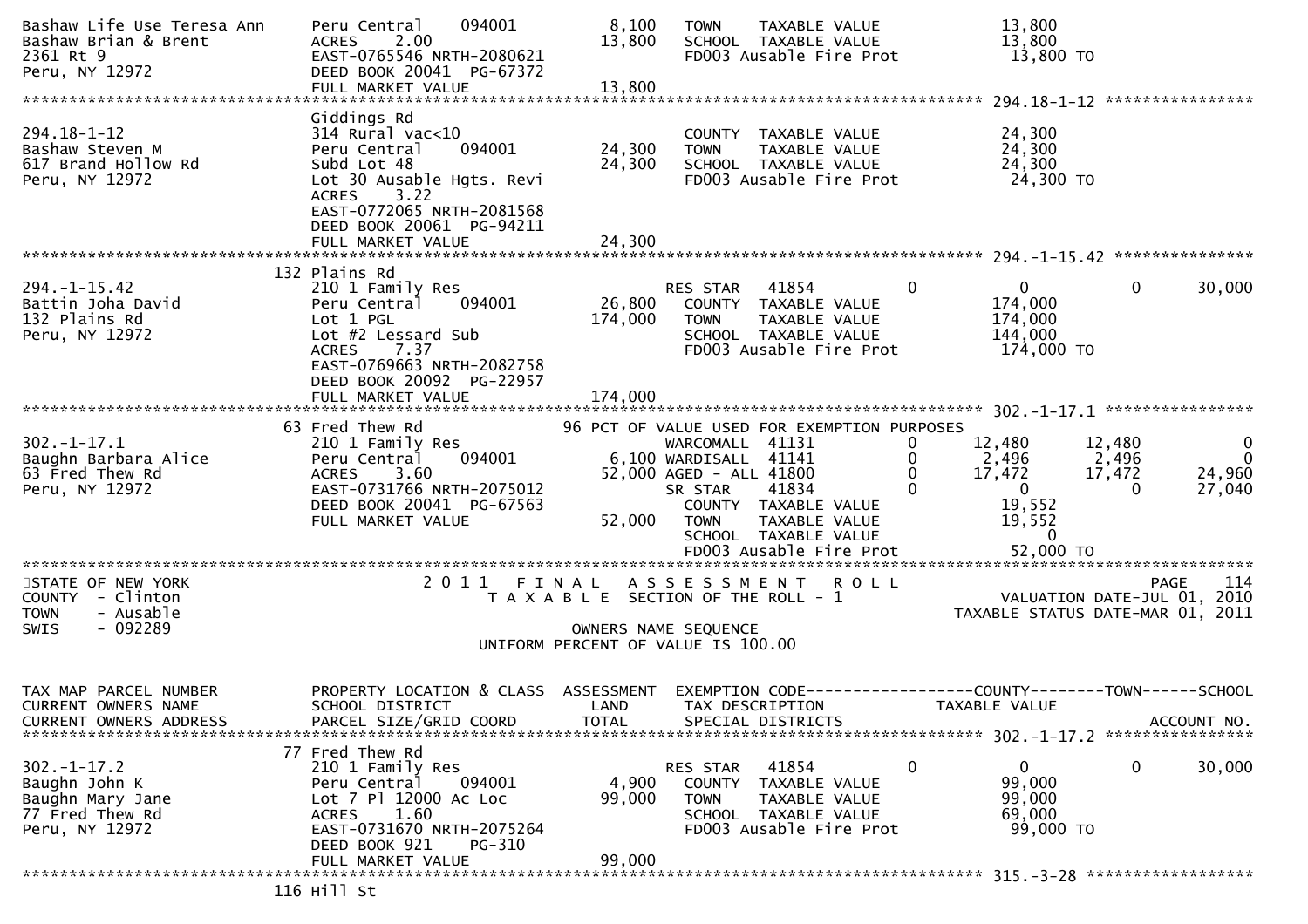| $315. - 3 - 28$<br>Bauter Kevin<br>Bauter Mary<br>116 Hill St<br>Keeseville, NY 12944              | 210 1 Family Res<br>Ausable Valley 092201<br>FRNT 132.85 DPTH 130.00<br>080<br><b>BANK</b><br>EAST-0753550 NRTH-2068377<br>DEED BOOK 764<br><b>PG-72</b><br>FULL MARKET VALUE | 72,100                                | WARCOMALL<br>8,100 WARDISALL 41141<br>72,100 RES STAR<br><b>TOWN</b> | 41131<br>41854<br>COUNTY TAXABLE VALUE<br>TAXABLE VALUE<br>SCHOOL TAXABLE VALUE<br>FD003 Ausable Fire Prot                   | 0<br>0<br>$\Omega$ | 18,025<br>7,210<br>$\overline{0}$<br>46,865<br>46,865<br>42,100<br>72,100 TO | 18,025<br>7,210<br>$\Omega$                | $\mathbf 0$<br>$\mathbf{0}$<br>30,000 |
|----------------------------------------------------------------------------------------------------|-------------------------------------------------------------------------------------------------------------------------------------------------------------------------------|---------------------------------------|----------------------------------------------------------------------|------------------------------------------------------------------------------------------------------------------------------|--------------------|------------------------------------------------------------------------------|--------------------------------------------|---------------------------------------|
|                                                                                                    |                                                                                                                                                                               |                                       |                                                                      |                                                                                                                              |                    |                                                                              |                                            |                                       |
| $293. - 2 - 5.2$<br>Bazzano Sandra<br>10 Giddings Rd<br>Peru, NY 12972                             | 208/224 Fuller Rd<br>582 Camping park<br>Ausable Valley 092201<br>4 $Pg$ ]<br>76.70<br><b>ACRES</b><br>EAST-0760558 NRTH-2083756<br>DEED BOOK 829<br>$PG-8$                   | 75,700<br>425,700                     | RS STAR MH 41864<br><b>TOWN</b>                                      | COUNTY TAXABLE VALUE<br>TAXABLE VALUE<br>SCHOOL TAXABLE VALUE<br>FD003 Ausable Fire Prot                                     | $\mathbf 0$        | $\mathbf 0$<br>425,700<br>425,700<br>410,700<br>425,700 TO                   | $\mathbf 0$                                | 15,000                                |
|                                                                                                    |                                                                                                                                                                               |                                       |                                                                      |                                                                                                                              |                    |                                                                              |                                            |                                       |
|                                                                                                    | 10 Giddings Rd                                                                                                                                                                |                                       |                                                                      |                                                                                                                              |                    |                                                                              |                                            |                                       |
| $294.18 - 2 - 15$<br>Bazzano Sandra<br>10 Giddings Rd<br>Peru, NY 12972                            | 210 1 Family Res<br>Peru Central<br>094001<br>Map 6 Pg 35 Lot 3<br>FRNT 150.00 DPTH 150.00<br>EAST-0773052 NRTH-2082037<br>DEED BOOK 20061 PG-96721                           | 19,600<br>190,000                     | RES STAR<br><b>TOWN</b>                                              | 41854<br>COUNTY TAXABLE VALUE<br>TAXABLE VALUE<br>SCHOOL TAXABLE VALUE<br>FD003 Ausable Fire Prot                            | $\mathbf 0$        | $\overline{0}$<br>190,000<br>190,000<br>160,000<br>190,000 TO                | $\mathbf{0}$                               | 30,000                                |
|                                                                                                    | FULL MARKET VALUE                                                                                                                                                             | 190,000                               |                                                                      |                                                                                                                              |                    |                                                                              |                                            |                                       |
|                                                                                                    | 136 Hill St                                                                                                                                                                   |                                       |                                                                      |                                                                                                                              |                    |                                                                              |                                            |                                       |
| $315 - 3 - 32$<br>Beal Arnold<br>220 Hill St<br>Keeseville, NY 12944                               | 210 1 Family Res<br>Ausable Valley 092201<br>90.00 DPTH 180.00<br><b>FRNT</b><br>EAST-0752743 NRTH-2068390<br>DEED BOOK 718<br>PG-311<br>FULL MARKET VALUE                    | 7,300<br>59,000<br>59,000             | RES STAR<br><b>TOWN</b>                                              | 41854<br>COUNTY TAXABLE VALUE<br>TAXABLE VALUE<br>SCHOOL TAXABLE VALUE<br>FD003 Ausable Fire Prot<br>LT004 Hill Street Light | $\Omega$           | $\mathbf{0}$<br>59,000<br>59,000<br>29,000<br>59,000 TO<br>59,000 TO         | $\mathbf{0}$                               | 30,000                                |
| STATE OF NEW YORK<br>COUNTY - Clinton<br>- Ausable<br><b>TOWN</b>                                  | 2011<br>FINAL                                                                                                                                                                 | T A X A B L E SECTION OF THE ROLL - 1 | ASSESSMENT                                                           | <b>ROLL</b>                                                                                                                  |                    | TAXABLE STATUS DATE-MAR 01, 2011                                             | <b>PAGE</b><br>VALUATION DATE-JUL 01, 2010 | 115                                   |
| - 092289<br><b>SWIS</b><br>OWNERS NAME SEQUENCE                                                    |                                                                                                                                                                               |                                       |                                                                      |                                                                                                                              |                    |                                                                              |                                            |                                       |
| UNIFORM PERCENT OF VALUE IS 100.00                                                                 |                                                                                                                                                                               |                                       |                                                                      |                                                                                                                              |                    |                                                                              |                                            |                                       |
| TAX MAP PARCEL NUMBER<br><b>CURRENT OWNERS NAME</b><br><b>CURRENT OWNERS ADDRESS</b>               | PROPERTY LOCATION & CLASS ASSESSMENT<br>SCHOOL DISTRICT<br>PARCEL SIZE/GRID COORD                                                                                             | LAND<br><b>TOTAL</b>                  |                                                                      | EXEMPTION CODE------------------COUNTY--------TOWN------SCHOOL<br>TAX DESCRIPTION<br>SPECIAL DISTRICTS                       |                    | TAXABLE VALUE                                                                |                                            | ACCOUNT NO.                           |
| 812 Rt 9N                                                                                          |                                                                                                                                                                               |                                       |                                                                      |                                                                                                                              |                    |                                                                              |                                            |                                       |
| $325. - 1 - 4$<br>Beauchesne Bruce<br>Beauchesne June<br>190 Wallace Hill Rd<br>Townsend, MA 01469 | 240 Rural res<br>Ausable Valley 092201<br>ACRES 469.20<br>EAST-0743424 NRTH-2062062<br>DEED BOOK 611<br>PG-657                                                                | 97,800<br>126,000                     | <b>TOWN</b>                                                          | COUNTY TAXABLE VALUE<br>TAXABLE VALUE<br>SCHOOL TAXABLE VALUE<br>FD003 Ausable Fire Prot                                     |                    | 126,000<br>126,000<br>126,000<br>126,000 TO                                  |                                            |                                       |
| 126,000<br>FULL MARKET VALUE                                                                       |                                                                                                                                                                               |                                       |                                                                      |                                                                                                                              |                    |                                                                              |                                            |                                       |
| $325. - 1 - 9$<br>Beauchesne Bruce                                                                 | 935 Rt 9N<br>260 Seasonal res<br>Ausable Valley 092201                                                                                                                        | 6,700                                 | COUNTY<br><b>TOWN</b>                                                | TAXABLE VALUE<br>TAXABLE VALUE                                                                                               |                    | 39,000<br>39,000                                                             |                                            |                                       |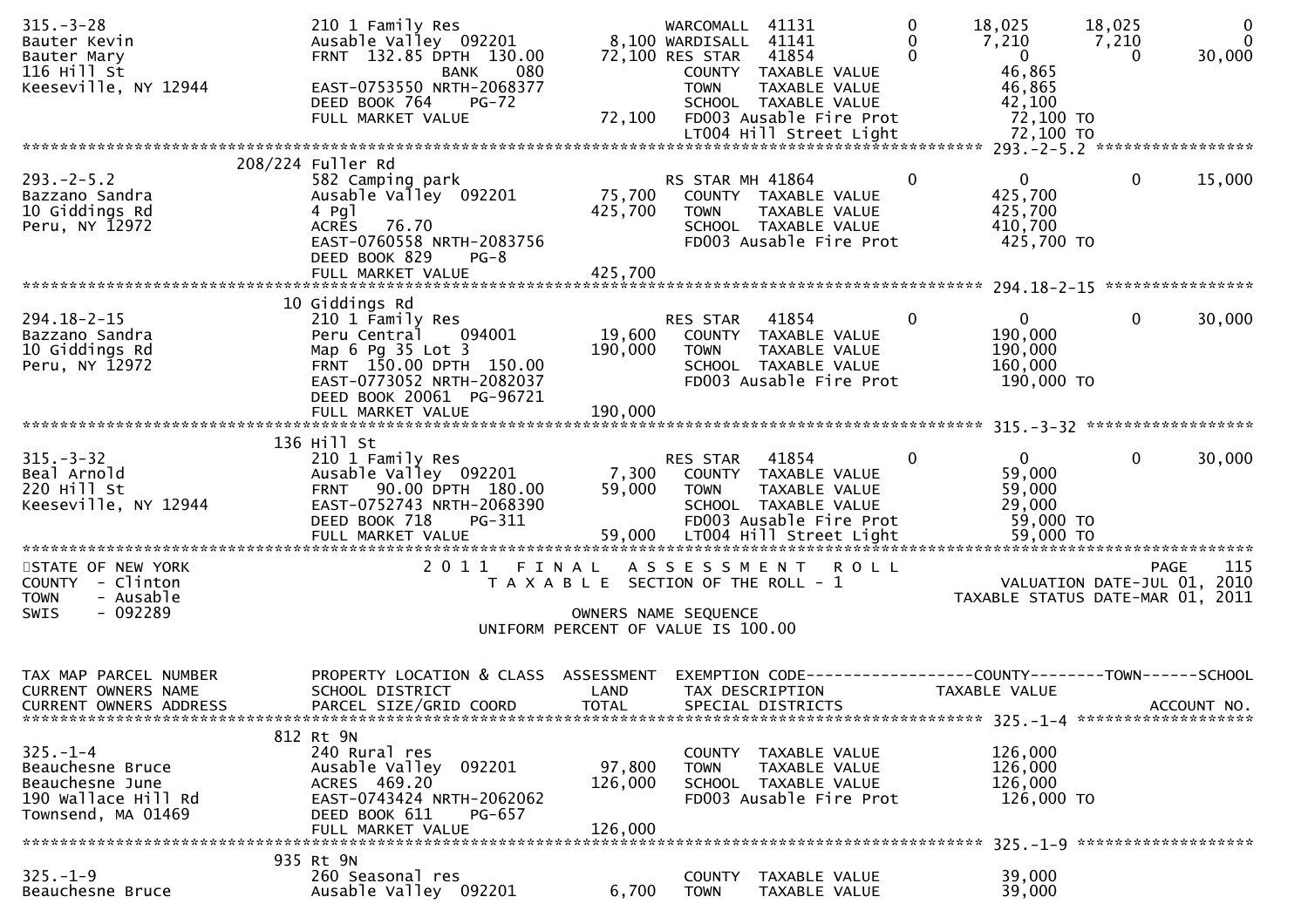| Beauchesne June<br>190 Wallace Hill Rd<br>Townsend, MA 01469                                           | Lot 22 Pl 12000 Ac<br>2.12<br><b>ACRES</b><br>EAST-0738753 NRTH-2060013<br>DEED BOOK 470<br>PG-420<br>FULL MARKET VALUE                                        | 39,000<br>39,000          | SCHOOL TAXABLE VALUE<br>FD003 Ausable Fire Prot                                                                                   | 39,000<br>39,000 TO                                                       |                    |
|--------------------------------------------------------------------------------------------------------|----------------------------------------------------------------------------------------------------------------------------------------------------------------|---------------------------|-----------------------------------------------------------------------------------------------------------------------------------|---------------------------------------------------------------------------|--------------------|
|                                                                                                        | Hallock Hill Rd                                                                                                                                                |                           |                                                                                                                                   |                                                                           |                    |
| $303 - 2 - 48$<br>Bedard Ernest<br>774 Hallock Hill Rd<br>Peru, NY 12972                               | 314 Rural vac<10<br>Ausable Valley 092201<br>Lot 6 Pl 12000 Ac Loc<br>1.10<br><b>ACRES</b><br>EAST-0734659 NRTH-2074499<br>DEED BOOK 984<br><b>PG-68</b>       | 3,800<br>3,800            | COUNTY TAXABLE VALUE<br><b>TOWN</b><br>TAXABLE VALUE<br>SCHOOL TAXABLE VALUE<br>FD003 Ausable Fire Prot                           | 3,800<br>3,800<br>3,800<br>$3,800$ TO                                     |                    |
|                                                                                                        | FULL MARKET VALUE                                                                                                                                              | 3,800                     |                                                                                                                                   |                                                                           |                    |
| $303 - 2 - 49$<br>Bedard Ernest<br>774 Hallock Hill Rd<br>Peru, NY 12972                               | Dry Bridge Rd<br>$322$ Rural vac $>10$<br>Ausable Valley 092201<br>ACRES 17.00<br>EAST-0734878 NRTH-2075056<br>DEED BOOK 20051 PG-83107                        | 10,400<br>10,400          | COUNTY TAXABLE VALUE<br><b>TOWN</b><br>TAXABLE VALUE<br>SCHOOL TAXABLE VALUE<br>FD003 Ausable Fire Prot                           | 10,400<br>10,400<br>10,400<br>10,400 TO                                   |                    |
|                                                                                                        | FULL MARKET VALUE                                                                                                                                              | 10,400                    |                                                                                                                                   |                                                                           |                    |
| $303 - 2 - 18$<br>Bedard Ernest E<br>774 Hallock Hill Rd<br>Peru, NY 12972                             | 774 Hallock Hill Rd<br>210 1 Family Res<br>Ausable Valley 092201<br>ACRES 5.80<br>EAST-0735003 NRTH-2074832<br>DEED BOOK 481<br>PG-748<br>FULL MARKET VALUE    | 7,400<br>91,200<br>91,200 | 41834<br>SR STAR<br>COUNTY TAXABLE VALUE<br>TAXABLE VALUE<br><b>TOWN</b><br>SCHOOL TAXABLE VALUE<br>FD003 Ausable Fire Prot       | $\mathbf{0}$<br>$\mathbf{0}$<br>91,200<br>91,200<br>31,100<br>91,200 TO   | $\Omega$<br>60,100 |
| STATE OF NEW YORK<br>COUNTY - Clinton<br>- Ausable<br><b>TOWN</b><br>$-092289$<br><b>SWIS</b>          |                                                                                                                                                                |                           | 2011 FINAL ASSESSMENT ROLL<br>T A X A B L E SECTION OF THE ROLL - 1<br>OWNERS NAME SEQUENCE<br>UNIFORM PERCENT OF VALUE IS 100.00 | VALUATION DATE-JUL 01, 2010<br>TAXABLE STATUS DATE-MAR 01, 2011           | <b>PAGE</b><br>116 |
|                                                                                                        |                                                                                                                                                                |                           |                                                                                                                                   |                                                                           |                    |
| TAX MAP PARCEL NUMBER<br>CURRENT OWNERS NAME                                                           | PROPERTY LOCATION & CLASS ASSESSMENT<br>SCHOOL DISTRICT                                                                                                        | LAND                      | TAX DESCRIPTION                                                                                                                   | <b>TAXABLE VALUE</b>                                                      |                    |
| $303. -1 - 5$<br>Bedard Linda A<br>Arnold Robert<br>774 Hallock Hill Rd<br>Peru, NY 12972              | Calkins Rd<br>322 Rural vac>10<br>Ausable Valley 092201<br>Lot 23<br>ACRES 10.00<br>EAST-0736906 NRTH-2079763<br>DEED BOOK 1002<br>PG-325<br>FULL MARKET VALUE | 2,000<br>2,000            | COUNTY TAXABLE VALUE<br>2,000 TOWN TAXABLE VALUE<br>SCHOOL TAXABLE VALUE<br>FD003 Ausable Fire Prot                               | 2,000<br>2,000<br>2,000<br>2,000 TO                                       |                    |
| $314. - 2 - 2$<br>Bedard Linda A<br>Arnold life Estate Robert<br>774 Hallock Hill Rd<br>Peru, NY 12972 | 657 Hallock Hill Rd<br>240 Rural res<br>Ausable Valley 092201<br>Lot 6 Pl 12000 Ac Loc<br>ACRES 303.70<br>EAST-0733562 NRTH-2073086                            | 76,700<br>207,400         | 41834<br>SR STAR<br>COUNTY TAXABLE VALUE<br>TAXABLE VALUE<br><b>TOWN</b><br>SCHOOL TAXABLE VALUE<br>FD003 Ausable Fire Prot       | $\bf{0}$<br>$\overline{0}$<br>207,400<br>207,400<br>147,300<br>207,400 TO | 0<br>60,100        |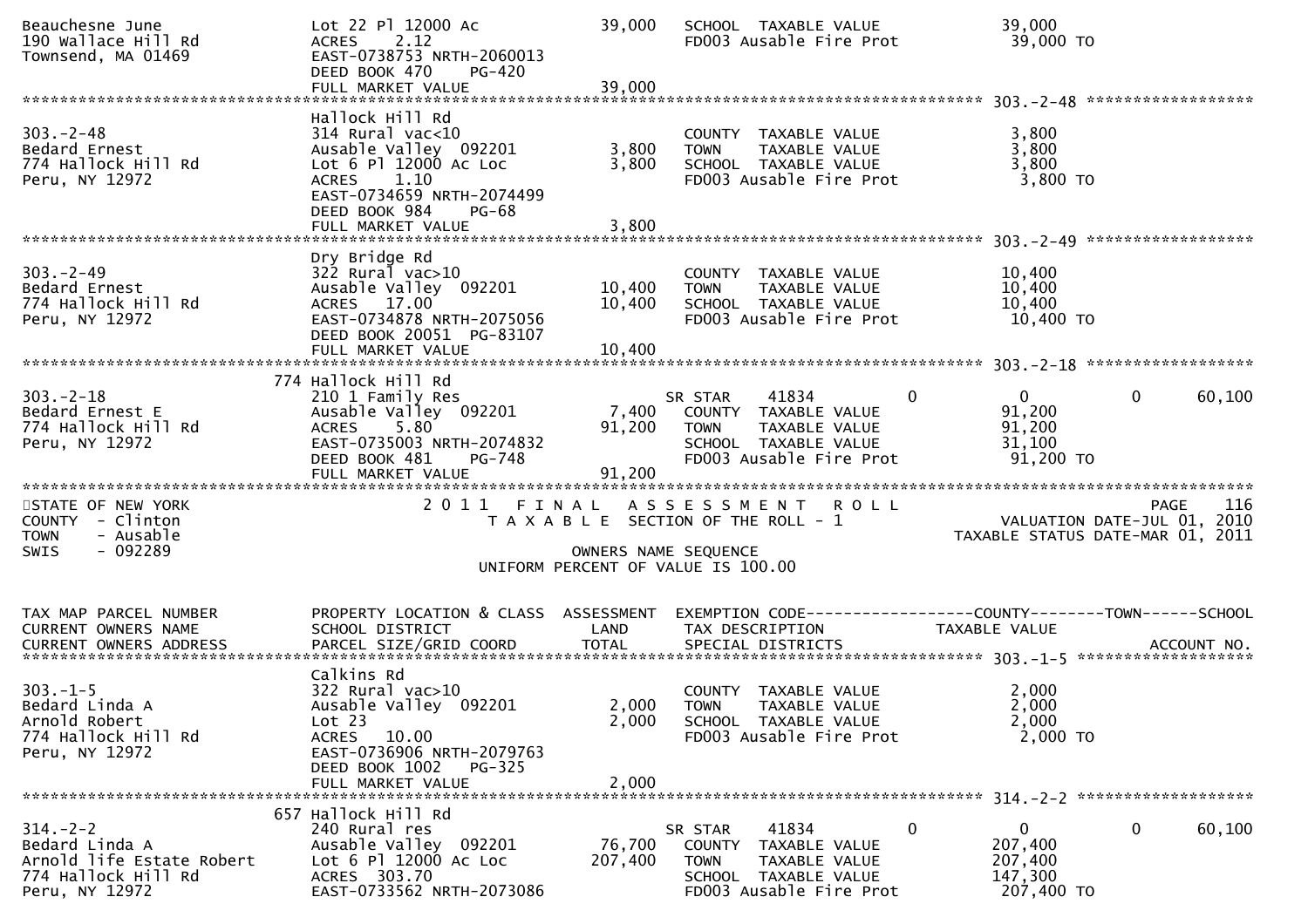|                                                                                               | <b>PG-120</b><br>DEED BOOK 1003                                                                                                                                                                                                                                                |                              |                                                                                                                                                                                                |                                                                                                                            |                                                                                                      |
|-----------------------------------------------------------------------------------------------|--------------------------------------------------------------------------------------------------------------------------------------------------------------------------------------------------------------------------------------------------------------------------------|------------------------------|------------------------------------------------------------------------------------------------------------------------------------------------------------------------------------------------|----------------------------------------------------------------------------------------------------------------------------|------------------------------------------------------------------------------------------------------|
| $294. - 1 - 13.6$<br>Bedore Timothy<br>PO Box 355<br>Peru, NY 12972                           | 210 Plains Rd<br>210 1 Family Res<br>094001<br>Peru Central<br>Lot 12 Lakeside Est<br>5.46<br><b>ACRES</b><br>EAST-0771545 NRTH-2081981<br>DEED BOOK 20061 PG-91032<br>FULL MARKET VALUE                                                                                       | 31,400<br>188,000<br>188,000 | 41854<br>RES STAR<br>COUNTY TAXABLE VALUE<br>TAXABLE VALUE<br><b>TOWN</b><br>SCHOOL TAXABLE VALUE<br>FD003 Ausable Fire Prot                                                                   | $\mathbf{0}$<br>$\mathbf{0}$<br>188,000<br>188,000<br>158,000<br>188,000 TO                                                | $\mathbf 0$<br>30,000                                                                                |
|                                                                                               |                                                                                                                                                                                                                                                                                |                              |                                                                                                                                                                                                |                                                                                                                            |                                                                                                      |
| $313 - 2 - 17$<br>Belanger Harold<br>Baker Paul F<br>233 Hibernia Rd<br>Peru, NY 12972        | 233 Hibernia Rd<br>240 Rural res<br>094001<br>Peru Central<br>206 Maules Pat<br>ACRES 100.00<br>EAST-0723076 NRTH-2069217<br>DEED BOOK 910<br>$PG-55$                                                                                                                          |                              | 88 PCT OF VALUE USED FOR EXEMPTION PURPOSES<br>WARNONALL 41121<br>23,400 AGED - ALL 41800<br>158,400 SR STAR<br>41834<br>COUNTY TAXABLE VALUE<br>TAXABLE VALUE<br>TOWN<br>SCHOOL TAXABLE VALUE | $\bf{0}$<br>10,454<br>64,469<br>0<br>$\Omega$<br>$\overline{0}$<br>83,477<br>83,477<br>28,604                              | - 0<br>10,454<br>64,469<br>69,696<br>$\Omega$<br>60,100                                              |
|                                                                                               | 1261 Rt 9N                                                                                                                                                                                                                                                                     |                              |                                                                                                                                                                                                |                                                                                                                            |                                                                                                      |
| $335.1 - 1 - 23$<br>Belanger Harold H<br>Belanger Betty<br>233 Hibernia Rd<br>Peru, NY 12972  | 210 1 Family Res<br>Ausable Valley 092201 3,400<br>50.00 DPTH 200.00<br><b>FRNT</b><br>EAST-0733858 NRTH-2053920<br>DEED BOOK 587<br>PG-101                                                                                                                                    | 58,600                       | COUNTY TAXABLE VALUE<br><b>TOWN</b><br>TAXABLE VALUE<br>SCHOOL TAXABLE VALUE<br>FD003 Ausable Fire Prot<br>LT003 Clintonville Light                                                            | 58,600<br>58,600<br>58,600<br>58,600 TO<br>58,600 TO                                                                       |                                                                                                      |
|                                                                                               | FULL MARKET VALUE                                                                                                                                                                                                                                                              | 58,600                       |                                                                                                                                                                                                |                                                                                                                            |                                                                                                      |
| STATE OF NEW YORK<br>COUNTY - Clinton<br>- Ausable<br><b>TOWN</b><br>$-092289$<br><b>SWIS</b> | 2011 FINAL                                                                                                                                                                                                                                                                     |                              | ASSESSMENT ROLL<br>T A X A B L E SECTION OF THE ROLL - 1<br>OWNERS NAME SEQUENCE<br>UNIFORM PERCENT OF VALUE IS 100.00                                                                         |                                                                                                                            | 117<br><b>PAGE</b><br>raye - 11/<br>2010 VALUATION DATE-JUL<br>2011 TAXABLE STATUS DATE-MAR (1, 2011 |
| TAX MAP PARCEL NUMBER<br>CURRENT OWNERS NAME                                                  | PROPERTY LOCATION & CLASS ASSESSMENT<br>SCHOOL DISTRICT                                                                                                                                                                                                                        | LAND                         | EXEMPTION CODE-----------------COUNTY--------TOWN------SCHOOL<br>TAX DESCRIPTION                                                                                                               | TAXABLE VALUE                                                                                                              |                                                                                                      |
| $315. - 3 - 1$<br>Belanger John<br>209 Hill St<br>Keeseville, NY 12944                        | 209 Hill St<br>210 1 Family Res<br>Ausable Valley 092201 8,700 WARDISALL 41141<br>FRNT 100.00 DPTH 250.00 95,800 RES STAR 41854<br>FRNT 100.00 DPTH 250.00<br><b>EXAMPLE STATE STATE ON BANK</b><br>EAST-0750994 NRTH-2068130<br>DEED BOOK 20031 PG-57429<br>FULL MARKET VALUE | 95,800                       | WARCOMALL 41131<br>95,800 RES STAR 41854<br>COUNTY TAXABLE VALUE<br><b>TOWN</b><br>TAXABLE VALUE<br>SCHOOL TAXABLE VALUE<br>FD003 Ausable Fire Prot                                            | $\mathbf{0}$<br>23,950<br>$\mathbf 0$<br>28,740<br>$\mathbf{0}$<br>$\mathbf{0}$<br>43,110<br>47,060<br>65,800<br>95,800 TO | 20,000<br>$\mathbf{0}$<br>28,740<br>$\Omega$<br>30,000<br>0                                          |
|                                                                                               |                                                                                                                                                                                                                                                                                |                              | LT004 Hill Street Light                                                                                                                                                                        | 95,800 TO                                                                                                                  |                                                                                                      |
|                                                                                               | 252 Rt 9N                                                                                                                                                                                                                                                                      |                              |                                                                                                                                                                                                |                                                                                                                            |                                                                                                      |
| $315.4 - 1 - 2$<br>Benway Gary W<br>Benway Gwendolyn N<br>252 Rt 9N<br>Keeseville, NY 12944   | 210 1 Family Res<br>Ausable Valley 092201<br>FRNT 100.00 DPTH 200.00<br>EAST-0753898 NRTH-2065428<br>DEED BOOK 20031 PG-64404<br>FULL MARKET VALUE                                                                                                                             | 8,500<br>76,400<br>76,400    | 41854<br>RES STAR<br>COUNTY TAXABLE VALUE<br><b>TOWN</b><br>TAXABLE VALUE<br>SCHOOL TAXABLE VALUE<br>FD003 Ausable Fire Prot<br>LT005 Pine Tree Light                                          | $\mathbf 0$<br>$\mathbf{0}$<br>76,400<br>76,400<br>46,400<br>76,400 TO<br>76,400 TO                                        | $\mathbf 0$<br>30,000                                                                                |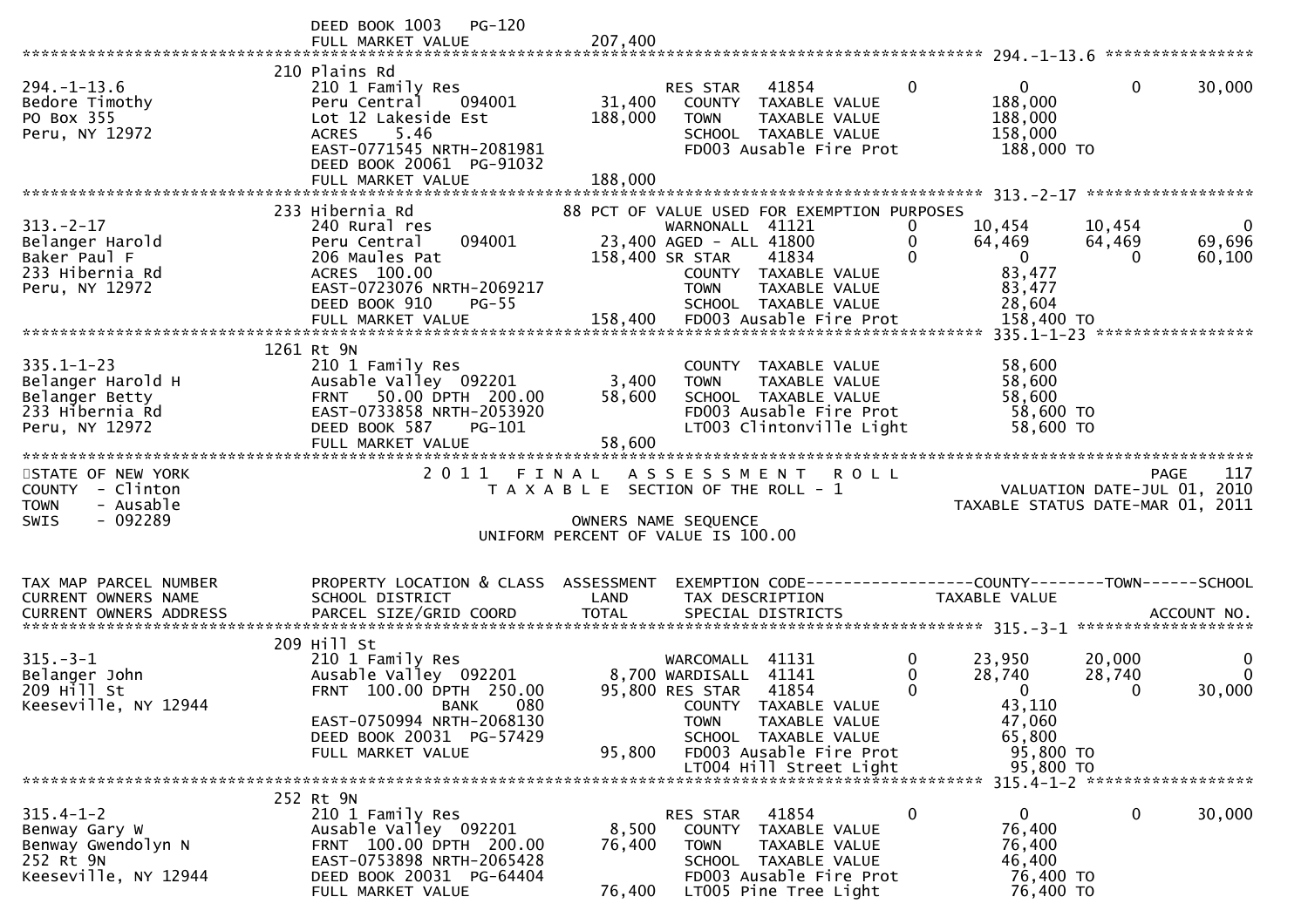|                                                                                                                                          | Arnold Hill Rd                                   |                           |                                               |               |                                                               |              |        |
|------------------------------------------------------------------------------------------------------------------------------------------|--------------------------------------------------|---------------------------|-----------------------------------------------|---------------|---------------------------------------------------------------|--------------|--------|
| $313 - 2 - 16$                                                                                                                           | 321 Abandoned ag                                 |                           | COUNTY TAXABLE VALUE                          |               | 18,400                                                        |              |        |
| Benway John                                                                                                                              | 094001<br>Peru Central                           | 18,400                    | <b>TOWN</b>                                   | TAXABLE VALUE | 18,400                                                        |              |        |
| 96 Glen Rd                                                                                                                               | ACRES 50.00                                      | 18,400                    | SCHOOL TAXABLE VALUE                          |               | 18,400                                                        |              |        |
| Jay, NY 12941                                                                                                                            | EAST-0720416 NRTH-2068784                        |                           | FD003 Ausable Fire Prot                       |               | 18,400 TO                                                     |              |        |
|                                                                                                                                          | DEED BOOK 20061 PG-95575                         |                           |                                               |               |                                                               |              |        |
|                                                                                                                                          |                                                  |                           |                                               |               |                                                               |              |        |
|                                                                                                                                          | FULL MARKET VALUE                                | 18,400                    |                                               |               |                                                               |              |        |
|                                                                                                                                          |                                                  |                           |                                               |               |                                                               |              |        |
|                                                                                                                                          | 121 Harkness Rd                                  |                           |                                               |               |                                                               |              |        |
| $303 - 1 - 14$                                                                                                                           | 270 Mfg housing                                  |                           | COUNTY TAXABLE VALUE                          |               | 43,000                                                        |              |        |
| Besaw Ralph R                                                                                                                            | Ausable Valley 092201                            | 4,600                     | <b>TOWN</b><br>TAXABLE VALUE                  |               | 43,000                                                        |              |        |
| Moffat Colleen                                                                                                                           | ACRES 1.20                                       | 43,000                    | SCHOOL TAXABLE VALUE                          |               | 43,000                                                        |              |        |
| 121 Harkness Rd                                                                                                                          | EAST-0742139 NRTH-2079564                        |                           | FD003 Ausable Fire Prot                       |               | 43,000 TO                                                     |              |        |
| Peru, NY 12972                                                                                                                           | DEED BOOK 950<br>PG-291                          |                           |                                               |               |                                                               |              |        |
|                                                                                                                                          | FULL MARKET VALUE                                | 43,000                    |                                               |               |                                                               |              |        |
|                                                                                                                                          |                                                  |                           |                                               |               |                                                               |              |        |
|                                                                                                                                          |                                                  |                           |                                               |               |                                                               |              |        |
|                                                                                                                                          | 166 Hill St                                      |                           |                                               |               |                                                               |              |        |
| $315. - 3 - 39$                                                                                                                          | 210 1 Family Res                                 |                           | RES STAR 41854                                | $\mathbf{0}$  | $\overline{0}$                                                | $\mathbf{0}$ | 30,000 |
| Bezio Brian D                                                                                                                            | Ausable Valley 092201 8,100 COUNTY TAXABLE VALUE |                           |                                               |               | 131,000                                                       |              |        |
| Bezio Suzanne M                                                                                                                          | FRNT 106.00 DPTH 150.00                          | 131,000                   | <b>TOWN</b><br>TAXABLE VALUE                  |               | 131,000                                                       |              |        |
| PO Box 10                                                                                                                                | EAST-0751951 NRTH-2068384                        |                           | SCHOOL TAXABLE VALUE                          |               | 101,000                                                       |              |        |
| Keeseville, NY 12944                                                                                                                     | DEED BOOK 709<br><b>PG-308</b>                   |                           | FD003 Ausable Fire Prot                       |               | 131,000 TO                                                    |              |        |
|                                                                                                                                          |                                                  |                           |                                               |               |                                                               |              |        |
| FULL MARKET VALUE 131,000 LT004 H111 Street Light 131,000 TO FOR THE 131,000 TO FOR THE STREET THE STREET SERVER THE STREET STREET LIGHT |                                                  |                           |                                               |               |                                                               |              |        |
|                                                                                                                                          |                                                  |                           |                                               |               |                                                               |              |        |
| STATE OF NEW YORK                                                                                                                        |                                                  |                           | 2011 FINAL ASSESSMENT ROLL                    |               |                                                               | PAGE         | 118    |
| COUNTY - Clinton                                                                                                                         |                                                  |                           | T A X A B L E SECTION OF THE ROLL - 1         |               | VALUATION DATE-JUL 01, 2010                                   |              |        |
| - Ausable<br><b>TOWN</b>                                                                                                                 |                                                  |                           |                                               |               | TAXABLE STATUS DATE-MAR 01, 2011                              |              |        |
|                                                                                                                                          |                                                  |                           |                                               |               |                                                               |              |        |
| SWIS<br>- 092289                                                                                                                         |                                                  |                           |                                               |               |                                                               |              |        |
|                                                                                                                                          |                                                  |                           | OWNERS NAME SEQUENCE                          |               |                                                               |              |        |
|                                                                                                                                          |                                                  |                           | UNIFORM PERCENT OF VALUE IS 100.00            |               |                                                               |              |        |
|                                                                                                                                          |                                                  |                           |                                               |               |                                                               |              |        |
|                                                                                                                                          |                                                  |                           |                                               |               |                                                               |              |        |
| TAX MAP PARCEL NUMBER                                                                                                                    | PROPERTY LOCATION & CLASS ASSESSMENT             |                           |                                               |               | EXEMPTION CODE-----------------COUNTY--------TOWN------SCHOOL |              |        |
| CURRENT OWNERS NAME                                                                                                                      | SCHOOL DISTRICT                                  | <b>Example 12 DE LAND</b> | TAX DESCRIPTION                               |               | TAXABLE VALUE                                                 |              |        |
|                                                                                                                                          |                                                  |                           |                                               |               |                                                               |              |        |
| .4CCOUNT NO . PARCEL SIZE/GRID COORD TOTAL SPECIAL DISTRICTS SPERENT OWNERS ADDRESS PARCEL SIZE/GRID COORD TOTAL SPECIAL DISTRICTS       |                                                  |                           |                                               |               |                                                               |              |        |
|                                                                                                                                          | Hill St                                          |                           |                                               |               |                                                               |              |        |
| $315. - 3 - 40.2$                                                                                                                        | 311 Res vac land                                 |                           | COUNTY TAXABLE VALUE                          |               | 7,700                                                         |              |        |
| Bezio Brian D                                                                                                                            | Ausable Valley 092201                            | 7,700                     | <b>TOWN</b>                                   | TAXABLE VALUE | 7,700                                                         |              |        |
| Bezio Suzanne M                                                                                                                          | Lot 15 Pl 12000                                  | 7,700                     | SCHOOL TAXABLE VALUE                          |               | 7,700                                                         |              |        |
| 166 Hill St                                                                                                                              | FRNT 100.00 DPTH 150.00                          |                           | FD003 Ausable Fire Prot                       |               | 7,700 TO                                                      |              |        |
|                                                                                                                                          |                                                  |                           |                                               |               |                                                               |              |        |
| PO Box 10                                                                                                                                | EAST-0751835 NRTH-2068383                        |                           | LT004 Hill Street Light                       |               | 7,700 TO                                                      |              |        |
| Keeseville, NY 12944                                                                                                                     | DEED BOOK 98001 PG-01631                         |                           |                                               |               |                                                               |              |        |
|                                                                                                                                          | FULL MARKET VALUE                                | 7,700                     |                                               |               |                                                               |              |        |
|                                                                                                                                          |                                                  |                           |                                               |               |                                                               |              |        |
|                                                                                                                                          | 248 Rt 9N                                        |                           |                                               |               |                                                               |              |        |
| $315.4 - 1 - 3$                                                                                                                          | 210 1 Family Res                                 |                           | 41854<br>RES STAR                             | 0             | 0                                                             | 0            | 30,000 |
| Bezio Darwin F                                                                                                                           | Ausable Valley 092201                            | 8,500                     | <b>COUNTY</b><br>TAXABLE VALUE                |               | 119,000                                                       |              |        |
| 248 Rt 9N                                                                                                                                | FRNT 100.00 DPTH 200.00                          | 119,000                   | <b>TOWN</b><br>TAXABLE VALUE                  |               | 119,000                                                       |              |        |
| Keeseville, NY 12944                                                                                                                     | EAST-0753951 NRTH-2065514                        |                           | SCHOOL TAXABLE VALUE                          |               | 89,000                                                        |              |        |
|                                                                                                                                          | PG-567                                           |                           |                                               |               |                                                               |              |        |
|                                                                                                                                          | DEED BOOK 507                                    |                           | FD003 Ausable Fire Prot                       |               | 119,000 TO                                                    |              |        |
|                                                                                                                                          | FULL MARKET VALUE                                | 119,000                   | LT005 Pine Tree Light                         |               | 119,000 TO                                                    |              |        |
|                                                                                                                                          |                                                  |                           |                                               |               | 315. - 2 - 4 *********************                            |              |        |
|                                                                                                                                          | 1950 Rt 22                                       |                           |                                               |               |                                                               |              |        |
| $315. - 2 - 4$                                                                                                                           | 210 1 Family Res                                 |                           | 41834<br>SR STAR                              | 0             | 0                                                             | 0            | 60,100 |
| Bezio Life Use Maurice R<br>Bezio Life Use Sandra M                                                                                      | Ausable Valley 092201<br>FRNT 153.00 DPTH 200.00 | 5,400<br>78,000           | <b>COUNTY</b><br>TAXABLE VALUE<br><b>TOWN</b> | TAXABLE VALUE | 78,000<br>78,000                                              |              |        |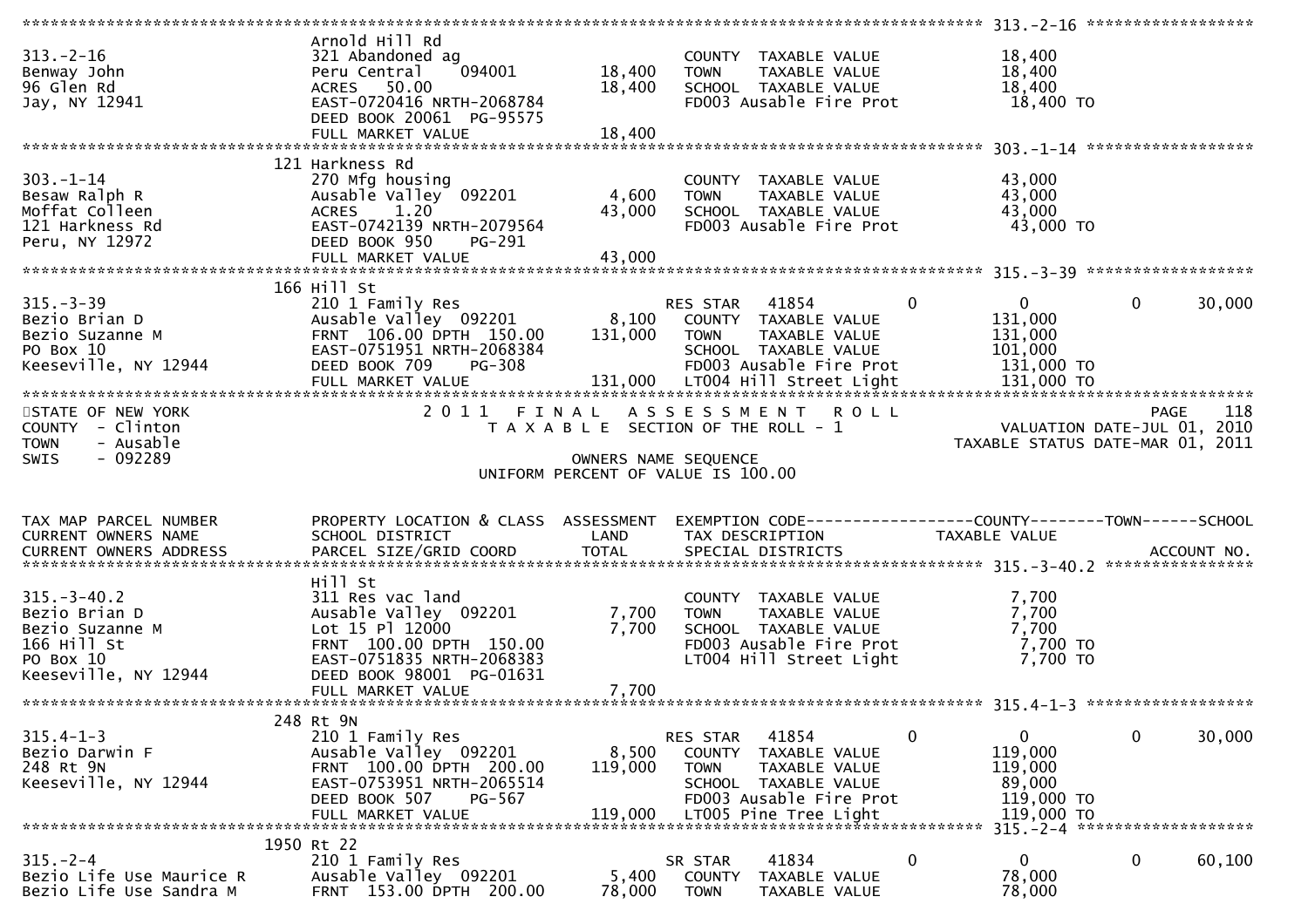| 1950 Rt 22<br>Keeseville, NY 12944                                                                                                                                                                                                                                                          | EAST-0754181 NRTH-2071705<br>DEED BOOK 20102 PG-30052<br>FULL MARKET VALUE                                                                                                                  | 78,000                       | SCHOOL TAXABLE VALUE<br>FD003 Ausable Fire Prot                                                                                             | 17,900<br>78,000 TO                                                                             |                                                                                       |
|---------------------------------------------------------------------------------------------------------------------------------------------------------------------------------------------------------------------------------------------------------------------------------------------|---------------------------------------------------------------------------------------------------------------------------------------------------------------------------------------------|------------------------------|---------------------------------------------------------------------------------------------------------------------------------------------|-------------------------------------------------------------------------------------------------|---------------------------------------------------------------------------------------|
|                                                                                                                                                                                                                                                                                             |                                                                                                                                                                                             |                              |                                                                                                                                             |                                                                                                 |                                                                                       |
| $315.4 - 1 - 23$<br>Bezio Norman R<br>Bezio Gale R<br>61 Pine Tree Dr<br>Keeseville, NY 12944<br>115,800 LT005 Pine Tree Light 15,800 TO FULL MARKET VALUE 115,800 LT005 Pine Tree Light 115,800 TO Particle 115 magazine to the Research to the MARKET VALUE 115,800 LT005 Pine Tree Light | 61 Pine Tree Dr<br>210 1 Family Res<br>Ausable Valley 092201<br>FRNT 100.00 DPTH 150.00<br>EAST-0753838 NRTH-2065688<br>DEED BOOK 602<br>PG-560                                             | 7,700<br>115,800             | 41854<br>RES STAR<br>COUNTY TAXABLE VALUE<br>TAXABLE VALUE<br><b>TOWN</b><br>SCHOOL TAXABLE VALUE<br>FD003 Ausable Fire Prot                | $\overline{0}$<br>$\overline{0}$<br>115,800<br>115,800<br>85,800<br>115,800 TO                  | $\mathbf{0}$<br>30,000                                                                |
| $315. - 4 - 2$<br>Bezio Tammy<br>30 Chesterfield St<br>Keeseville, NY 12944                                                                                                                                                                                                                 | 97 Hill St<br>210 1 Family Res<br>Ausable Valley 092201<br>Survey 126-A Lot 1<br>FRNT 100.00 DPTH 150.00<br>EAST-0754121 NRTH-2068448<br>DEED BOOK 98001 PG-06567<br>FULL MARKET VALUE      | 7,700<br>71,100<br>71,100    | COUNTY TAXABLE VALUE<br>TAXABLE VALUE<br><b>TOWN</b><br>SCHOOL TAXABLE VALUE<br>FD003 Ausable Fire Prot<br>LT004 Hill Street Light          | 71,100<br>71,100<br>71,100<br>71,100 TO<br>71,100 TO                                            |                                                                                       |
| STATE OF NEW YORK<br>COUNTY - Clinton<br>- Ausable<br><b>TOWN</b><br>$-092289$<br><b>SWIS</b>                                                                                                                                                                                               |                                                                                                                                                                                             |                              | 2011 FINAL ASSESSMENT ROLL<br>T A X A B L E SECTION OF THE ROLL - 1<br>OWNERS NAME SEQUENCE<br>UNIFORM PERCENT OF VALUE IS 100.00           |                                                                                                 | 119<br><b>PAGE</b><br>VALUATION DATE-JUL 01, 2010<br>TAXABLE STATUS DATE-MAR 01, 2011 |
| TAX MAP PARCEL NUMBER<br>CURRENT OWNERS NAME                                                                                                                                                                                                                                                | PROPERTY LOCATION & CLASS ASSESSMENT<br>SCHOOL DISTRICT                                                                                                                                     | LAND                         | EXEMPTION CODE------------------COUNTY--------TOWN------SCHOOL<br>TAX DESCRIPTION                                                           | TAXABLE VALUE                                                                                   |                                                                                       |
| $304. - 1 - 35$<br>Bezio Warren<br>305 Hallock Hill Rd<br>Peru, NY 12972                                                                                                                                                                                                                    | 305 Hallock Hill Rd<br>210 1 Family Res<br>Ausable Valley 092201<br>3.80<br><b>ACRES</b><br>EAST-0745694 NRTH-2074939<br>DEED BOOK 20001 PG-23602<br>FULL MARKET VALUE                      | 13,700 SR STAR<br>131,600    | WARNONALL 41121<br>41834<br>131,600 COUNTY TAXABLE VALUE<br><b>TOWN</b><br>TAXABLE VALUE<br>SCHOOL TAXABLE VALUE<br>FD003 Ausable Fire Prot | $\mathbf 0$<br>19,740<br>$\Omega$<br>$\mathbf{0}$<br>111,860<br>119,600<br>71,500<br>131,600 TO | $\mathbf 0$<br>12,000<br>60,100<br>0                                                  |
| $315.4 - 1 - 49$<br>Biggar Warren M<br>Biggar Lori S<br>96 Pine Estates Cir<br>Keeseville, NY 12944                                                                                                                                                                                         | 96 Pine Tree Dr<br>210 1 Family Res<br>Ausable Valley 092201<br>FRNT 200.00 DPTH 200.00<br>080<br><b>BANK</b><br>EAST-0753847 NRTH-2066810<br>DEED BOOK 99001 PG-17648<br>FULL MARKET VALUE | 11,000<br>174,000<br>174,000 | COUNTY TAXABLE VALUE<br>TAXABLE VALUE<br><b>TOWN</b><br>SCHOOL TAXABLE VALUE<br>FD003 Ausable Fire Prot                                     | 174,000<br>174,000<br>174,000<br>174,000 TO                                                     |                                                                                       |
|                                                                                                                                                                                                                                                                                             | 6 Taylor Hill Rd                                                                                                                                                                            |                              |                                                                                                                                             |                                                                                                 |                                                                                       |
| $315. - 1 - 8.1$<br>Blaise Josephine<br>Blaise Richard<br>6 Taylor Hill Rd<br>Keeseville, NY 12944                                                                                                                                                                                          | 270 Mfg housing<br>Ausable Valley 092201<br>FRNT 80.00 DPTH 135.00<br>EAST-0752805 NRTH-2069866<br>DEED BOOK 572<br><b>PG-659</b>                                                           | 24,000                       | AGED - ALL 41800<br>41834<br>3,400 SR STAR<br><b>COUNTY</b><br>TAXABLE VALUE<br>TAXABLE VALUE<br><b>TOWN</b><br>SCHOOL TAXABLE VALUE        | 0<br>12,000<br>0<br>$\mathbf{0}$<br>12,000<br>12,000<br>0                                       | 12,000<br>12,000<br>12,000<br>0                                                       |
|                                                                                                                                                                                                                                                                                             | FULL MARKET VALUE<br>*************************************                                                                                                                                  | 24,000                       | FD003 Ausable Fire Prot                                                                                                                     | 24,000 TO                                                                                       |                                                                                       |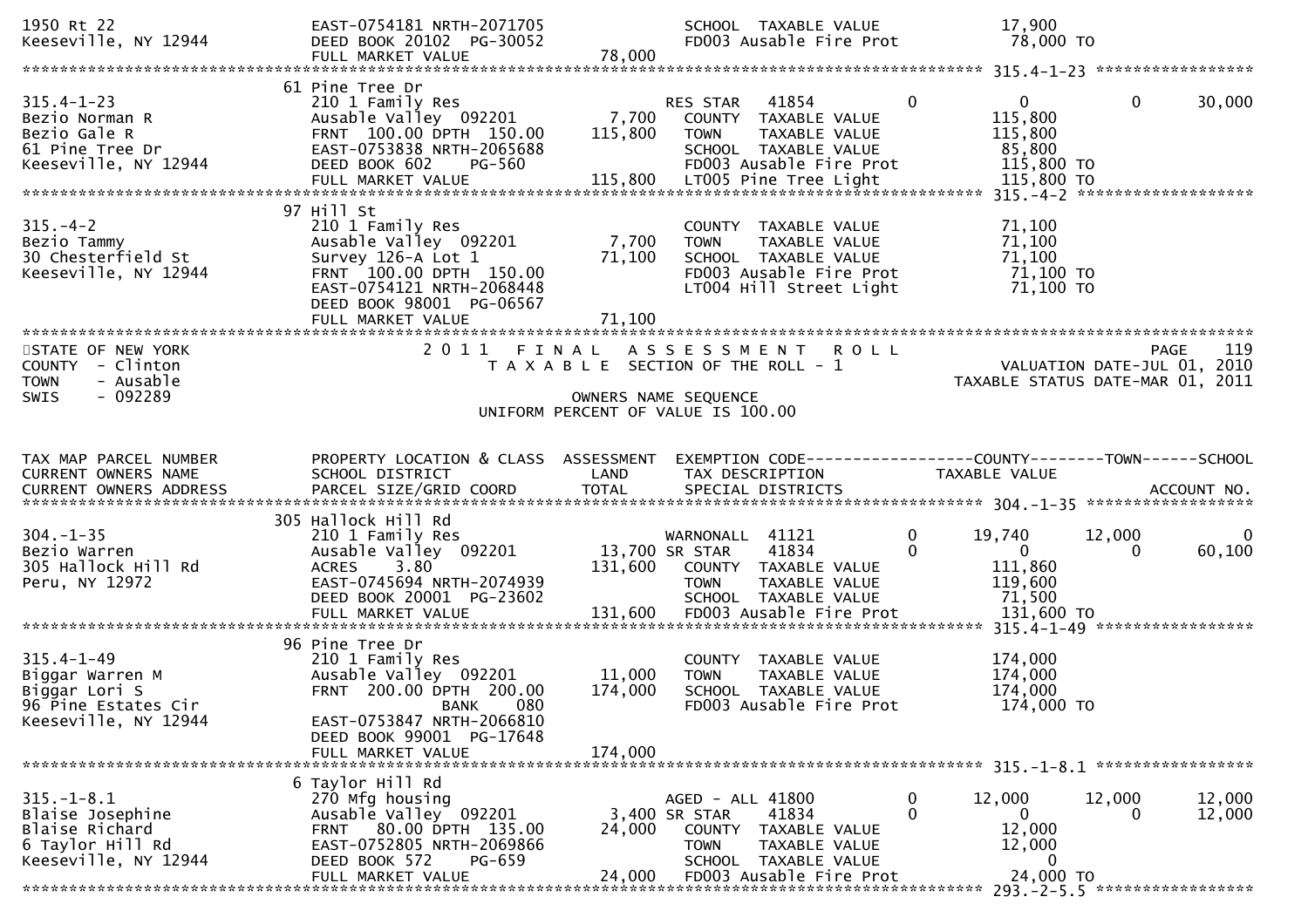| $293. - 2 - 5.5$<br>Blaise Larry J<br>21 Reid St<br>Peru, NY 12972                                  | 21 Reid St<br>270 Mfg housing<br>Ausable Valley 092201<br>1.10<br><b>ACRES</b><br>EAST-0758056 NRTH-2081114<br>DEED BOOK 20041 PG-70327<br>FULL MARKET VALUE         | 44,200                                                        | WARCOMALL<br>6,100 WARDISALL 41141<br>44,200 RES STAR<br><b>TOWN</b> | 41131<br>41854<br>COUNTY TAXABLE VALUE<br>TAXABLE VALUE<br>SCHOOL TAXABLE VALUE<br>FD003 Ausable Fire Prot | 0<br>0<br>$\Omega$ | 11,050<br>2,210<br>$\overline{0}$<br>30,940<br>30,940<br>14,200<br>44,200 TO         | 11,050<br>2,210<br>$\Omega$    | $\mathbf 0$<br>$\Omega$<br>30,000 |
|-----------------------------------------------------------------------------------------------------|----------------------------------------------------------------------------------------------------------------------------------------------------------------------|---------------------------------------------------------------|----------------------------------------------------------------------|------------------------------------------------------------------------------------------------------------|--------------------|--------------------------------------------------------------------------------------|--------------------------------|-----------------------------------|
|                                                                                                     | 310 Grove St                                                                                                                                                         |                                                               |                                                                      |                                                                                                            |                    |                                                                                      | 305. -1-2.9 ****************** |                                   |
| $305. - 1 - 2.9$<br>Blaise Stefanie L<br>Riley Michael J Jr<br>310 Grove St<br>Keeseville, NY 12944 | 210 1 Family Res<br>Ausable Valley 092201<br>Lot 1 Pl 12000 Al<br><b>ACRES</b><br>3.50<br>EAST-0757804 NRTH-2076751<br>DEED BOOK 20061 PG-98982<br>FULL MARKET VALUE | 7,500<br>90,400<br>90,400                                     | RES STAR<br><b>TOWN</b>                                              | 41854<br>COUNTY TAXABLE VALUE<br>TAXABLE VALUE<br>SCHOOL TAXABLE VALUE<br>FD003 Ausable Fire Prot          | 0                  | $\mathbf{0}$<br>90,400<br>90,400<br>60,400<br>90,400 TO                              | $\mathbf 0$                    | 30,000                            |
| STATE OF NEW YORK                                                                                   | 2011                                                                                                                                                                 | FINAL                                                         | A S S E S S M E N T                                                  | <b>ROLL</b>                                                                                                |                    |                                                                                      |                                | 120<br><b>PAGE</b>                |
| COUNTY - Clinton<br>- Ausable<br><b>TOWN</b><br>$-092289$<br><b>SWIS</b>                            |                                                                                                                                                                      | T A X A B L E SECTION OF THE ROLL - 1<br>OWNERS NAME SEQUENCE |                                                                      |                                                                                                            |                    | TAXABLE STATUS DATE-MAR 01, 2011                                                     |                                | VALUATION DATE-JUL 01, 2010       |
|                                                                                                     |                                                                                                                                                                      | UNIFORM PERCENT OF VALUE IS 100.00                            |                                                                      |                                                                                                            |                    |                                                                                      |                                |                                   |
|                                                                                                     |                                                                                                                                                                      |                                                               |                                                                      |                                                                                                            |                    |                                                                                      |                                |                                   |
| TAX MAP PARCEL NUMBER<br>CURRENT OWNERS NAME<br><b>CURRENT OWNERS ADDRESS</b>                       | PROPERTY LOCATION & CLASS<br>SCHOOL DISTRICT<br>PARCEL SIZE/GRID COORD                                                                                               | ASSESSMENT<br>LAND<br><b>TOTAL</b>                            |                                                                      | TAX DESCRIPTION<br>SPECIAL DISTRICTS                                                                       |                    | EXEMPTION        CODE-----------------COUNTY-------TOWN------SCHOOL<br>TAXABLE VALUE |                                | ACCOUNT NO.                       |
|                                                                                                     | Hallock Hill Rd                                                                                                                                                      |                                                               |                                                                      |                                                                                                            |                    |                                                                                      |                                |                                   |
| $304. - 1 - 32.11$<br>Blaise Stefanie Lynn<br>310 Grove St<br>Keeseville, NY 12944-4006             | $314$ Rural vac<10<br>Ausable Valley 092201<br>Lot <sub>3</sub><br><b>ACRES</b><br>5.40<br>EAST-0746670 NRTH-2073255<br>DEED BOOK 99001 PG-13478                     | 26,600<br>26,600                                              | <b>TOWN</b>                                                          | COUNTY TAXABLE VALUE<br>TAXABLE VALUE<br>SCHOOL TAXABLE VALUE<br>FD003 Ausable Fire Prot                   |                    | 26,600<br>26,600<br>26,600<br>26,600 TO                                              |                                |                                   |
|                                                                                                     |                                                                                                                                                                      |                                                               |                                                                      |                                                                                                            |                    |                                                                                      |                                |                                   |
|                                                                                                     | 709 Hallock Hill Rd                                                                                                                                                  |                                                               |                                                                      |                                                                                                            |                    |                                                                                      |                                |                                   |
| $303 - 2 - 16.3$<br>Blanchard Brian S<br>Blanchard Karen M<br>709 Hallock Hill Rd<br>Peru, NY 12972 | 210 1 Family Res<br>Ausable Valley 092201<br>1.60 BANK<br><b>ACRES</b><br>320<br>EAST-0736385 NRTH-2073776<br>DEED BOOK 20051 PG-89870<br>FULL MARKET VALUE          | 6,300<br>80,900<br>80,900                                     | RES STAR<br><b>TOWN</b>                                              | 41854<br>COUNTY TAXABLE VALUE<br>TAXABLE VALUE<br>SCHOOL TAXABLE VALUE<br>FD003 Ausable Fire Prot          | $\mathbf{0}$       | $\mathbf{0}$<br>80,900<br>80,900<br>50,900<br>80,900 TO                              | $\mathbf 0$                    | 30,000                            |
|                                                                                                     |                                                                                                                                                                      |                                                               |                                                                      |                                                                                                            |                    |                                                                                      |                                |                                   |
| $324. - 1 - 1.1 - 1$<br>Bohon Charles<br>Bohon Frances<br>1011 West State St                        | Thomasville Rd<br>910 Priv forest<br>Peru Central<br>094001<br>ACRES 784.40<br>EAST-0728039 NRTH-2058240                                                             | 123,200<br>123,200                                            | 480A EX<br><b>TOWN</b>                                               | 47460<br>COUNTY TAXABLE VALUE<br>TAXABLE VALUE<br>SCHOOL TAXABLE VALUE                                     | $\mathbf{0}$       | 54,726<br>68,474<br>68,474<br>68,474                                                 | 54,726                         | 54,726                            |
| Marshfield, WI 54449                                                                                | DEED BOOK 20041 PG-74424<br>FULL MARKET VALUE                                                                                                                        | 123,200                                                       |                                                                      | FD003 Ausable Fire Prot                                                                                    |                    | 123,200 TO                                                                           |                                |                                   |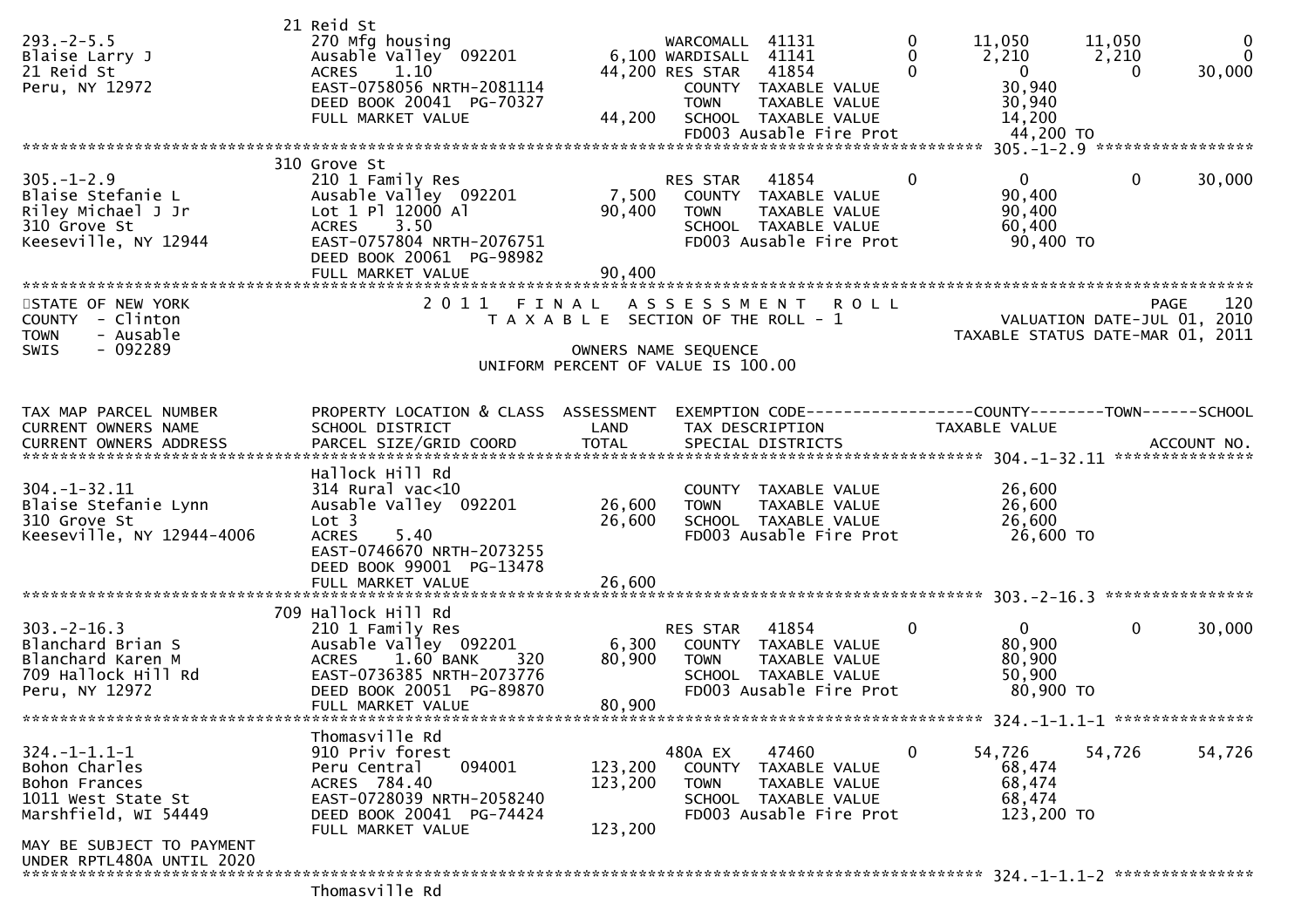| $324. - 1 - 1.1 - 2$<br>Bohon Charles<br>Bohon Frances<br>1011 W State St<br>Marshfield, WI 54449                                                                           | 910 Priv forest<br>Ausable Valley 092201<br>ACRES 372.60<br>EAST-0728039 NRTH-2058240<br>DEED BOOK 20041 PG-74424<br>FULL MARKET VALUE                                                                                                                            | 52,200<br>52,200<br>52,200                                                  | 480A EX<br><b>TOWN</b> | 47460<br>COUNTY TAXABLE VALUE<br>TAXABLE VALUE<br>SCHOOL TAXABLE VALUE<br>FD003 Ausable Fire Prot | $\mathbf{0}$ | 31,373<br>20,827<br>20,827<br>20,827<br>52,200 TO | 31,373                      | 31,373 |
|-----------------------------------------------------------------------------------------------------------------------------------------------------------------------------|-------------------------------------------------------------------------------------------------------------------------------------------------------------------------------------------------------------------------------------------------------------------|-----------------------------------------------------------------------------|------------------------|---------------------------------------------------------------------------------------------------|--------------|---------------------------------------------------|-----------------------------|--------|
| MAY BE SUBJECT TO PAYMENT<br>UNDER RPTL480A UNTIL 2020                                                                                                                      |                                                                                                                                                                                                                                                                   |                                                                             |                        |                                                                                                   |              |                                                   |                             |        |
| $334. - 1 - 26.1$<br>Bohon Charles<br>Bohon Frances<br>1011 W State St<br>Marshfield, WI 54449                                                                              | Thomasville Rd<br>910 Priv forest<br>Ausable Valley 092201<br>Lot 196 Maules<br>ACRES 24.50<br>EAST-0722303 NRTH-2055330<br>DEED BOOK 20041 PG-74424<br>FULL MARKET VALUE                                                                                         | 15,600<br>15,600<br>15,600                                                  | <b>TOWN</b>            | COUNTY TAXABLE VALUE<br>TAXABLE VALUE<br>SCHOOL TAXABLE VALUE<br>FD003 Ausable Fire Prot          |              | 15,600<br>15,600<br>15,600<br>15,600 TO           |                             |        |
| STATE OF NEW YORK                                                                                                                                                           | 2011 FINAL ASSESSMENT                                                                                                                                                                                                                                             |                                                                             |                        | <b>ROLL</b>                                                                                       |              |                                                   | <b>PAGE</b>                 | 121    |
| COUNTY - Clinton<br>- Ausable<br><b>TOWN</b><br>$-092289$<br><b>SWIS</b>                                                                                                    |                                                                                                                                                                                                                                                                   | T A X A B L E SECTION OF THE ROLL - 1<br>UNIFORM PERCENT OF VALUE IS 100.00 | OWNERS NAME SEQUENCE   |                                                                                                   |              | TAXABLE STATUS DATE-MAR 01, 2011                  | VALUATION DATE-JUL 01, 2010 |        |
|                                                                                                                                                                             |                                                                                                                                                                                                                                                                   |                                                                             |                        |                                                                                                   |              |                                                   |                             |        |
| TAX MAP PARCEL NUMBER<br><b>CURRENT OWNERS NAME</b>                                                                                                                         | PROPERTY LOCATION & CLASS ASSESSMENT<br>SCHOOL DISTRICT                                                                                                                                                                                                           | LAND                                                                        | TAX DESCRIPTION        | EXEMPTION CODE------------------COUNTY--------TOWN------SCHOOL                                    |              | TAXABLE VALUE                                     |                             |        |
| $325. - 1 - 1$<br>Bohon Charles R<br>Bohon Frances J<br>1011 West State St<br>Marshfield, WI 54449                                                                          | Rt 9N<br>910 Priv forest<br>Ausable Valley 092201<br>Lots 23 24 7 & 10 Cook Mt<br>Ny Cons Easement 764/36<br>Alloc 8760 Set 09/90 By D<br>ACRES 740.00<br>EAST-0732717 NRTH-2062064<br>DEED BOOK 20041 PG-76075<br>CONSERVATION ESMT % 87.60<br>FULL MARKET VALUE | 15,686<br>15,686<br>15,686                                                  | <b>TOWN</b>            | COUNTY TAXABLE VALUE<br>TAXABLE VALUE<br>SCHOOL TAXABLE VALUE<br>FD003 Ausable Fire Prot          |              | 15,686<br>15,686<br>15,686<br>15,686 TO           |                             |        |
|                                                                                                                                                                             | Dry Bridge Rd                                                                                                                                                                                                                                                     |                                                                             |                        |                                                                                                   |              |                                                   |                             |        |
| $334. - 1 - 30.1$<br>Bohon Charles R<br>Bohon Frances J<br>1011 West State St<br>Marshfield, WI 54449                                                                       | 323 Vacant rural<br>Ausable Valley 092201<br>Old Railroad Bed<br>ACRES 11.80<br>EAST-0728273 NRTH-2060155<br>DEED BOOK 20072 PG-10388                                                                                                                             | 10,700<br>10,700<br>10,700                                                  | TOWN                   | COUNTY TAXABLE VALUE<br>TAXABLE VALUE<br>SCHOOL TAXABLE VALUE<br>FD003 Ausable Fire Prot          |              | 10,700<br>10,700<br>10,700<br>10,700 TO           |                             |        |
|                                                                                                                                                                             | FULL MARKET VALUE                                                                                                                                                                                                                                                 |                                                                             |                        |                                                                                                   |              |                                                   |                             |        |
| $301 - 2 - 8$<br>Bohon Joint Rev Trust UTD Char Ausable Valley 092201<br>Bohon Joint Rev Trust UTD Fran Lot 27 Liv Pat 6Th Div<br>1011 $w$ state St<br>Marshfield, WI 54449 | Mitchell Rd<br>910 Priv forest<br>ACRES 18.60<br>EAST-0716888 NRTH-2077436<br>DEED BOOK 20041 PG-76066                                                                                                                                                            | 10, 100<br>10, 100                                                          | 480A EX<br><b>TOWN</b> | 47460<br>COUNTY TAXABLE VALUE<br>TAXABLE VALUE<br>SCHOOL TAXABLE VALUE<br>FD003 Ausable Fire Prot | $\bf{0}$     | 7,001<br>3,099<br>3,099<br>3,099<br>10,100 TO     | 7,001                       | 7,001  |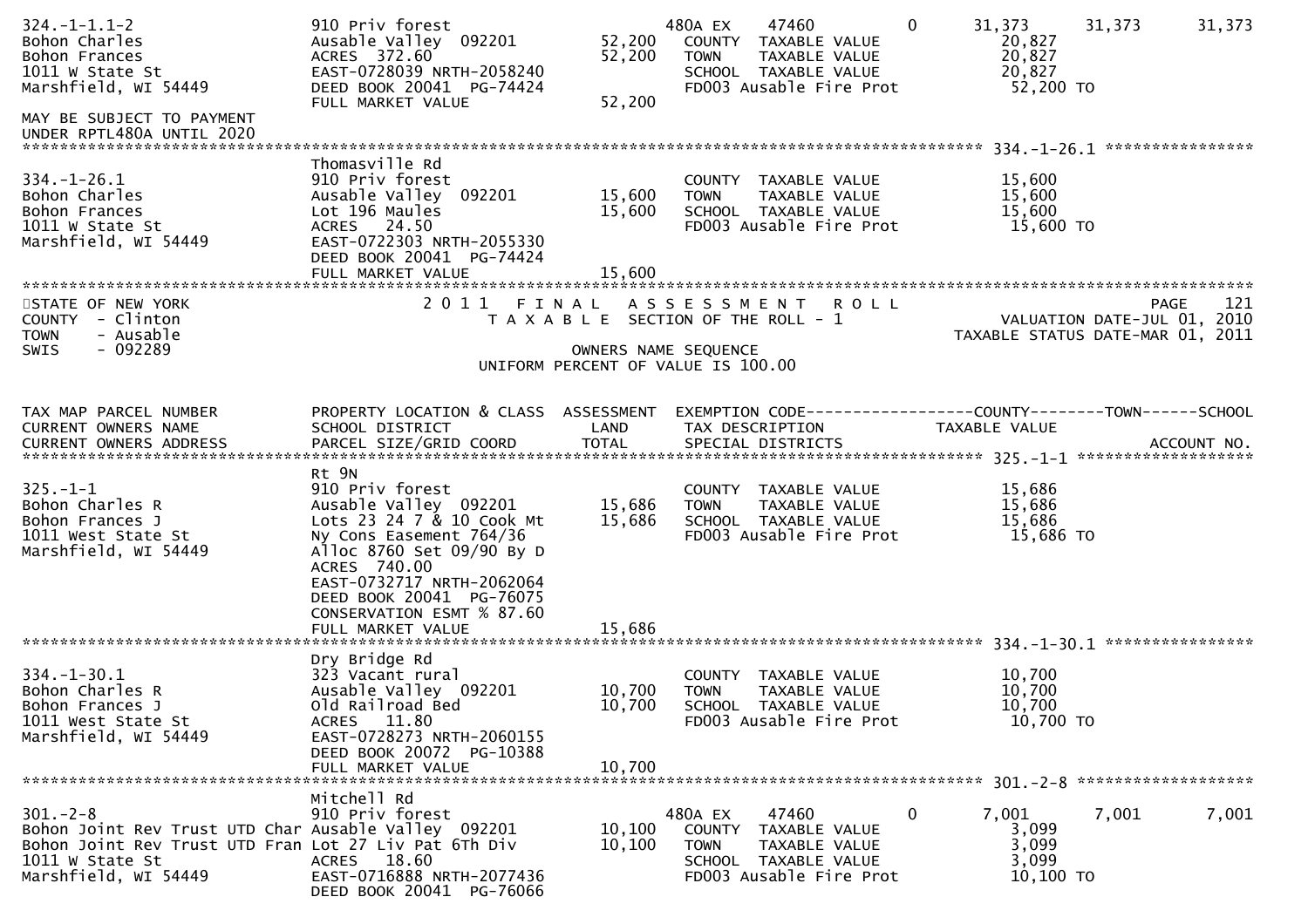| MAY BE SUBJECT TO PAYMENT<br>UNDER RPTL480A UNTIL 2020                                                       | FULL MARKET VALUE                                                                                                                                                                        | 10,100                    |                                                                                                                                                                                                                      |                                                                      |                                                                 |     |
|--------------------------------------------------------------------------------------------------------------|------------------------------------------------------------------------------------------------------------------------------------------------------------------------------------------|---------------------------|----------------------------------------------------------------------------------------------------------------------------------------------------------------------------------------------------------------------|----------------------------------------------------------------------|-----------------------------------------------------------------|-----|
| $315 - 3 - 14$<br>Bohon Wayne R<br>139 Hill St<br>Keeseville, NY 12944<br>STATE OF NEW YORK                  | 139 Hill St<br>210 1 Family Res<br>Ausable Valley 092201<br>FRNT 100.00 DPTH 250.00<br>EAST-0752726 NRTH-2068128<br>DEED BOOK 706<br><b>PG-105</b><br>FULL MARKET VALUE<br>2011<br>FINAL | 8,100<br>65,000<br>65,000 | $\mathbf{0}$<br>41854<br><b>RES STAR</b><br>COUNTY TAXABLE VALUE<br><b>TOWN</b><br>TAXABLE VALUE<br>SCHOOL TAXABLE VALUE<br>FD003 Ausable Fire Prot<br>LT004 Hill Street Light<br>A S S E S S M E N T<br><b>ROLL</b> | $\mathbf{0}$<br>65,000<br>65,000<br>35,000<br>65,000 TO<br>65,000 TO | $\mathbf{0}$<br>30,000<br><b>PAGE</b>                           | 122 |
| COUNTY - Clinton<br>- Ausable<br><b>TOWN</b><br>- 092289<br><b>SWIS</b>                                      |                                                                                                                                                                                          | OWNERS NAME SEQUENCE      | T A X A B L E SECTION OF THE ROLL - 1<br>UNIFORM PERCENT OF VALUE IS 100.00                                                                                                                                          |                                                                      | VALUATION DATE-JUL 01, 2010<br>TAXABLE STATUS DATE-MAR 01, 2011 |     |
| TAX MAP PARCEL NUMBER<br>CURRENT OWNERS NAME<br><b>CURRENT OWNERS ADDRESS</b>                                | PROPERTY LOCATION & CLASS ASSESSMENT<br>SCHOOL DISTRICT<br>PARCEL SIZE/GRID COORD                                                                                                        | LAND<br><b>TOTAL</b>      | TAX DESCRIPTION<br>SPECIAL DISTRICTS                                                                                                                                                                                 | TAXABLE VALUE                                                        | ACCOUNT NO.                                                     |     |
|                                                                                                              |                                                                                                                                                                                          |                           |                                                                                                                                                                                                                      |                                                                      |                                                                 |     |
|                                                                                                              | 1368 Rt 9N                                                                                                                                                                               |                           | $\mathbf{0}$                                                                                                                                                                                                         | $\overline{0}$                                                       |                                                                 |     |
| $334.2 - 1 - 9$<br>Bola Dennis S<br>1368 Rt 9N<br>Clintonville, NY 12924                                     | 210 1 Family Res<br>Ausable Valley 092201<br>50.00 DPTH 214.00<br><b>FRNT</b><br>EAST-0731203 NRTH-2053642<br>DEED BOOK 20082 PG-14739                                                   | 3,100<br>62,500           | 41854<br><b>RES STAR</b><br>COUNTY TAXABLE VALUE<br><b>TOWN</b><br>TAXABLE VALUE<br>SCHOOL TAXABLE VALUE<br>FD003 Ausable Fire Prot                                                                                  | 62,500<br>62,500<br>32,500<br>62,500 TO                              | $\mathbf 0$<br>30,000                                           |     |
|                                                                                                              | FULL MARKET VALUE                                                                                                                                                                        | 62,500                    | LT003 Clintonville Light<br>OT002 Omitted Tax-County<br>OT004 Omitted Tax-Town                                                                                                                                       | 62,500 TO<br>52.07 MT<br>118.93 MT                                   |                                                                 |     |
|                                                                                                              | 228 Allen Hill Rd                                                                                                                                                                        |                           |                                                                                                                                                                                                                      |                                                                      |                                                                 |     |
| $313 - 3 - 19$<br>Bola Michel<br>228 Allen Hill Rd<br>Peru, NY 12972                                         | 210 1 Family Res<br>Peru Central<br>094001<br>FRNT 221.90 DPTH 177.60<br>EAST-0727899 NRTH-2067889<br>DEED BOOK 98000 PG-99111                                                           | 4,500<br>45,000           | COUNTY TAXABLE VALUE<br>TAXABLE VALUE<br><b>TOWN</b><br>SCHOOL TAXABLE VALUE<br>FD003 Ausable Fire Prot                                                                                                              | 45,000<br>45,000<br>45,000<br>45,000 TO                              |                                                                 |     |
|                                                                                                              | FULL MARKET VALUE                                                                                                                                                                        | 45,000                    |                                                                                                                                                                                                                      |                                                                      |                                                                 |     |
| $315. - 2 - 36$<br>Bola Stephen H<br>Bola Mackenzie R<br>34 Ouellette Cir<br>Keeseville, NY 12944            | 34 Ouellette Cir<br>210 1 Family Res<br>Ausable Valley 092201<br>Sub Div Lot 14<br>North Country Ac Bk-9 Pg-<br>$1.12$ BANK<br><b>ACRES</b><br>320                                       | 84,800                    | 0<br>WARCOMALL<br>41131<br>41854<br>$\Omega$<br>17,300 RES STAR<br>COUNTY TAXABLE VALUE<br><b>TOWN</b><br>TAXABLE VALUE<br>SCHOOL TAXABLE VALUE                                                                      | 21,200<br>$\Omega$<br>63,600<br>64,800<br>54,800                     | 20,000<br>30,000<br>0                                           | 0   |
|                                                                                                              | EAST-0754080 NRTH-2072697<br>DEED BOOK 20061 PG-92748<br>FULL MARKET VALUE                                                                                                               | 84,800                    | FD003 Ausable Fire Prot                                                                                                                                                                                              | 84,800 TO                                                            |                                                                 |     |
| 1712/1714 Rt 9N<br>$334. -2 - 22$<br>Bola Steven J<br>Bola Michelle<br>1712 Rt 9N<br>AuSable Forks, NY 12912 | 210 1 Family Res<br>Ausable Valley 092201<br>FRNT 133.50 DPTH 168.00<br>EAST-0723762 NRTH-2049787<br>DEED BOOK 692<br>PG-137<br>FULL MARKET VALUE                                        | 4,700<br>90,900<br>90,900 | 41854<br>$\boldsymbol{0}$<br>RES STAR<br>COUNTY TAXABLE VALUE<br><b>TOWN</b><br>TAXABLE VALUE<br>SCHOOL TAXABLE VALUE<br>FD003 Ausable Fire Prot                                                                     | $\mathbf{0}$<br>90,900<br>90,900<br>60,900<br>90,900 TO              | 30,000<br>$\mathbf 0$                                           |     |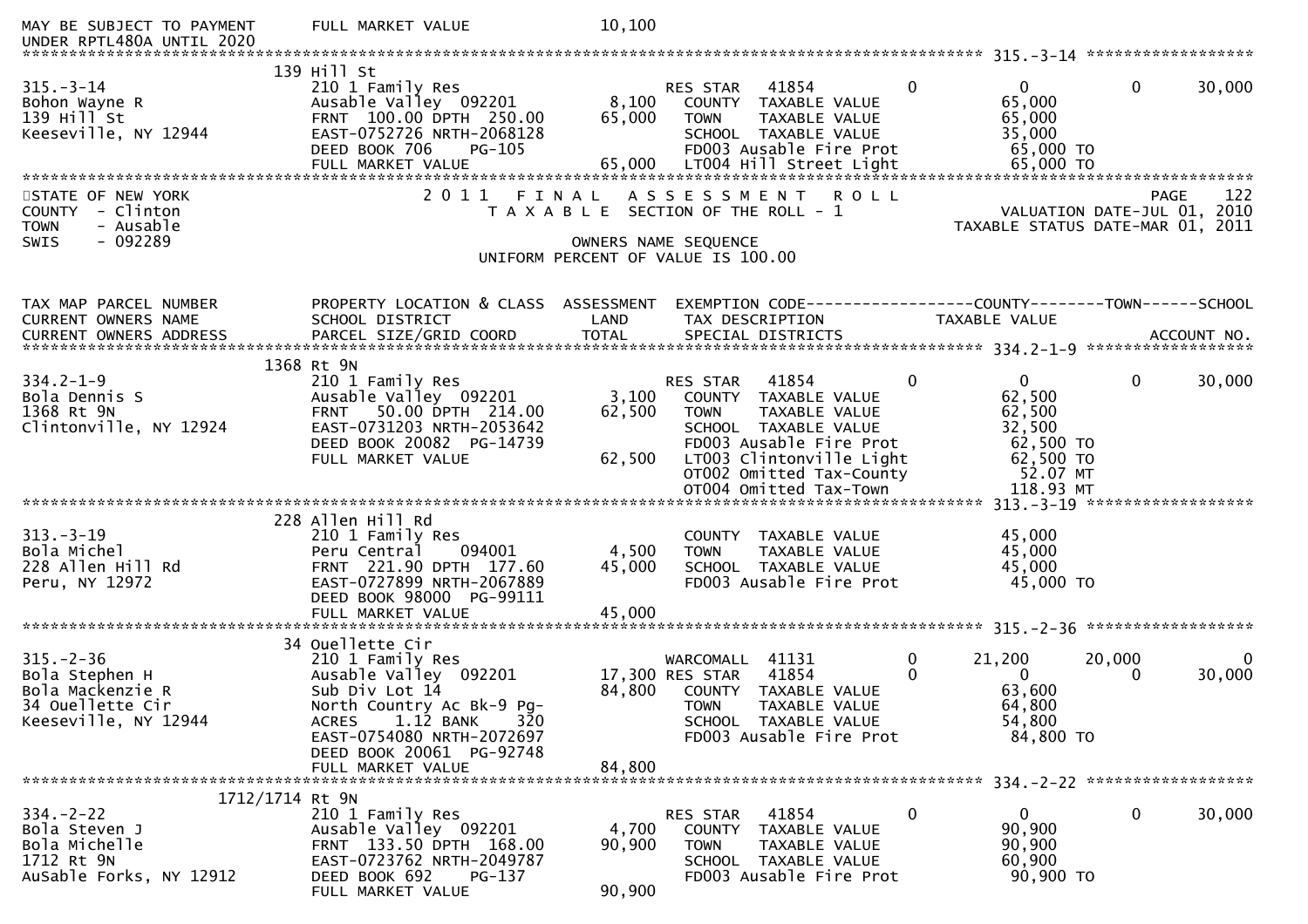| $313 - 2 - 18$<br>Bombard Robert<br>59 Murphy Rd<br>Peru, NY 12972                                          | 59 Murphy Rd<br>210 1 Family Res<br>094001<br>Peru Central<br>Lot 206 & 207 Maules<br>7.30<br><b>ACRES</b><br>EAST-0721949 NRTH-2070702<br>DEED BOOK 958<br>$PG-301$<br>FULL MARKET VALUE | 11,700<br>82,300<br>82,300 | 41854<br>RES STAR<br>COUNTY TAXABLE VALUE<br>TAXABLE VALUE<br><b>TOWN</b><br>SCHOOL TAXABLE VALUE<br>FD003 Ausable Fire Prot                             | $\overline{0}$ | $\mathbf{0}$<br>$\mathbf{0}$<br>82,300<br>82,300<br>52,300<br>82,300 TO                                            | 30,000      |
|-------------------------------------------------------------------------------------------------------------|-------------------------------------------------------------------------------------------------------------------------------------------------------------------------------------------|----------------------------|----------------------------------------------------------------------------------------------------------------------------------------------------------|----------------|--------------------------------------------------------------------------------------------------------------------|-------------|
| STATE OF NEW YORK<br>COUNTY - Clinton<br>- Ausable<br><b>TOWN</b><br>$-092289$<br><b>SWIS</b>               | 2011                                                                                                                                                                                      | FINAL                      | ASSESSMENT ROLL<br>T A X A B L E SECTION OF THE ROLL - 1<br>OWNERS NAME SEQUENCE<br>UNIFORM PERCENT OF VALUE IS 100.00                                   |                | VALUATION DATE-JUL 01, 2010<br>TAXABLE STATUS DATE-MAR 01, 2011                                                    | 123<br>PAGE |
| TAX MAP PARCEL NUMBER<br><b>CURRENT OWNERS NAME</b><br><b>CURRENT OWNERS ADDRESS</b>                        | PROPERTY LOCATION & CLASS ASSESSMENT<br>SCHOOL DISTRICT                                                                                                                                   | LAND                       | EXEMPTION CODE------------------COUNTY--------TOWN------SCHOOL<br>TAX DESCRIPTION                                                                        | TAXABLE VALUE  |                                                                                                                    |             |
| $305. -2 - 7.83$<br>Bombard William R<br>Bombard Starlene E<br>120 Grove St Lot 12A<br>Keeseville, NY 12944 | Grove St<br>270 Mfg housing<br>Ausable Valley 092201<br>Lot 16 PL 12000 Ac<br>1.60<br><b>ACRES</b><br>EAST-0756976 NRTH-2072553<br>DEED BOOK 20041 PG-74875                               | 6,400<br>23,000            | 41854<br>RES STAR<br>COUNTY TAXABLE VALUE<br><b>TOWN</b><br>TAXABLE VALUE<br>SCHOOL TAXABLE VALUE<br>FD003 Ausable Fire Prot                             | $\Omega$       | $\mathbf{0}$<br>$\overline{0}$<br>23,000<br>23,000<br>$\mathbf{0}$<br>23,000 TO                                    | 23,000      |
|                                                                                                             |                                                                                                                                                                                           |                            |                                                                                                                                                          |                |                                                                                                                    |             |
| $334.2 - 1 - 19$<br>Booth John<br>42 Sand Hill Rd<br>Clintonville, NY 12924-4207                            | 42 Sand Hill Rd<br>210 1 Family Res<br>Ausable Valley 092201<br>FRNT 100.00 DPTH 200.00<br>EAST-0731584 NRTH-2054724<br>DEED BOOK 650<br>PG-433                                           |                            | <b>1854 - 1854 - 1854</b><br>3,500 COUNTY TAXABLE VALUE<br>72,000 - TOWN - TAXABLE VALUE<br>SCHOOL TAXABLE VALUE<br>FD003 Ausable Fire Prot              | $\overline{0}$ | $\mathbf{0}$<br>$\overline{0}$<br>72,000<br>72,000<br>42,000<br>72,000 TO                                          | 30,000      |
| $334.2 - 1 - 20$<br>Booth Lois W<br>Booth Karl<br>40 Sand Hill Rd<br>Clintonville, NY 12924                 | 40 Sand Hill Rd<br>210 1 Family Res<br>Ausable Valley 092201<br>FRNT 138.00 DPTH 200.00<br>EAST-0731624 NRTH-2054580<br>DEED BOOK 689<br>$PG-245$<br>FULL MARKET VALUE                    | 3,900<br>57,300<br>57,300  | 41854<br>RES STAR<br>COUNTY TAXABLE VALUE<br>TAXABLE VALUE<br><b>TOWN</b><br>SCHOOL TAXABLE VALUE<br>FD003 Ausable Fire Prot<br>LT003 Clintonville Light | $\mathbf{0}$   | $\Omega$<br>$\mathbf{0}$<br>57,300<br>57,300<br>27,300<br>57,300 TO<br>57,300 TO<br>334. -1-23.1 ***************** | 30,000      |
| $334. - 1 - 23.1$<br>Booth Timothy E<br>42 Cold Springs Rd<br>Keeseville, NY 12912                          | 210 Thomasville Rd<br>323 Vacant rural<br>Ausable Valley 092201<br>ACRES 70.60<br>EAST-0725494 NRTH-2058278<br>DEED BOOK 20061 PG-98877<br>FULL MARKET VALUE                              | 27,500<br>27,500<br>27,500 | COUNTY TAXABLE VALUE<br><b>TOWN</b><br>TAXABLE VALUE<br>SCHOOL TAXABLE VALUE<br>FD003 Ausable Fire Prot                                                  |                | 27,500<br>27,500<br>27,500<br>27,500 TO                                                                            |             |
| $334. - 1 - 23.3$<br>Booth William T                                                                        | Thomasville Rd<br>$314$ Rural vac<10<br>Ausable Valley 092201                                                                                                                             | 7,400                      | TAXABLE VALUE<br><b>COUNTY</b><br><b>TOWN</b><br>TAXABLE VALUE                                                                                           |                | 7,400<br>7,400                                                                                                     |             |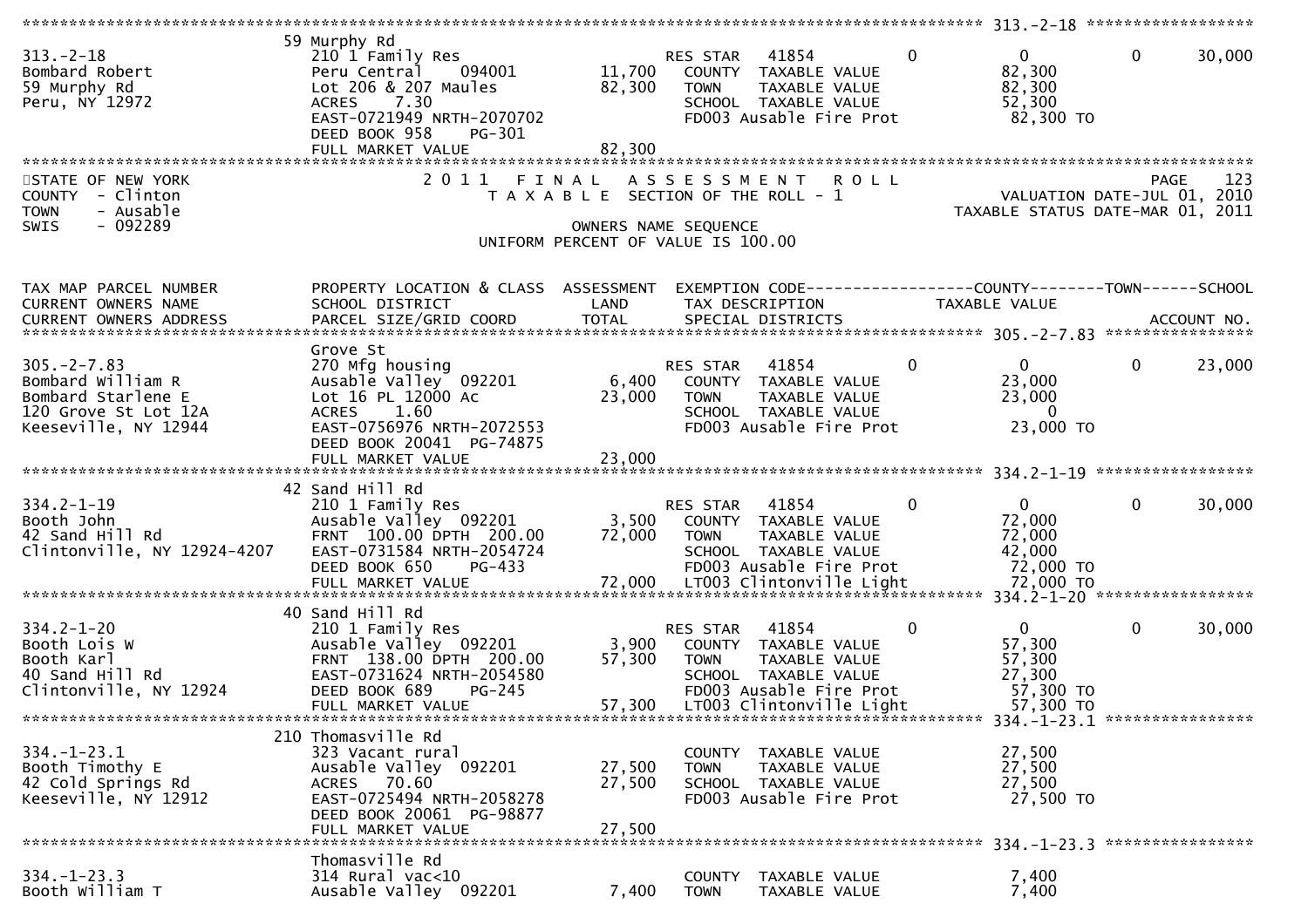| 19121 Vine St<br>Hesperia, CA 92345                                                                                                                                                                                                      | Lot 198 Maules Patent<br><b>ACRES</b><br>3.40<br>EAST-0723729 NRTH-2058267<br>DEED BOOK 98001 PG-06755<br>FULL MARKET VALUE                                     | 7,400<br>7,400             | SCHOOL TAXABLE VALUE<br>FD003 Ausable Fire Prot                                                                                                              |                          | 7,400<br>7,400 TO                                                           |                                                                                |
|------------------------------------------------------------------------------------------------------------------------------------------------------------------------------------------------------------------------------------------|-----------------------------------------------------------------------------------------------------------------------------------------------------------------|----------------------------|--------------------------------------------------------------------------------------------------------------------------------------------------------------|--------------------------|-----------------------------------------------------------------------------|--------------------------------------------------------------------------------|
| STATE OF NEW YORK<br>COUNTY - Clinton<br>- Ausable<br><b>TOWN</b><br>$-092289$<br><b>SWIS</b>                                                                                                                                            | 2011                                                                                                                                                            | FINAL                      | ASSESSMENT ROLL<br>T A X A B L E SECTION OF THE ROLL - 1<br>OWNERS NAME SEQUENCE<br>UNIFORM PERCENT OF VALUE IS 100.00                                       |                          |                                                                             | 124<br>PAGE<br>VALUATION DATE-JUL 01, 2010<br>TAXABLE STATUS DATE-MAR 01, 2011 |
| TAX MAP PARCEL NUMBER<br>CURRENT OWNERS NAME<br>CURRENT OWNERS ADDRESS                                                                                                                                                                   | PROPERTY LOCATION & CLASS ASSESSMENT<br>SCHOOL DISTRICT<br>PARCEL SIZE/GRID COORD                                                                               | LAND<br><b>TOTAL</b>       | EXEMPTION CODE------------------COUNTY--------TOWN------SCHOOL<br>TAX DESCRIPTION<br>SPECIAL DISTRICTS                                                       |                          | <b>TAXABLE VALUE</b>                                                        | ACCOUNT NO.                                                                    |
| $303. -1 - 9.3$<br>Borrette James R<br>Borrette Penny A<br>139 Union Rd<br>Peru, NY 12972                                                                                                                                                | 139 Union Rd<br>210 1 Family Res<br>Ausable Valley 092201<br>Lot 22 Pgl<br>FRNT 150.00 DPTH 250.00<br>EAST-0745150 NRTH-2078825<br>DEED BOOK 614<br>PG-677      | 108,200                    | WARCOMALL 41131<br>7,500 RES STAR 41854<br>COUNTY TAXABLE VALUE<br>TAXABLE VALUE<br><b>TOWN</b><br>SCHOOL TAXABLE VALUE<br>FD003 Ausable Fire Prot           | $\mathbf{0}$<br>$\Omega$ | 27,050<br>$\mathbf 0$<br>81,150<br>88,200<br>78,200<br>108,200 TO           | 20,000<br>30,000<br>0                                                          |
| $304. - 1 - 26.1$<br>Bosley Lawrence<br>27 Jarvis Rd<br>Peru, NY 12972                                                                                                                                                                   | Arthur Rd<br>323 Vacant rural<br>Ausable Valley 092201<br>ACRES 58.00<br>EAST-0748285 NRTH-2078600<br>DEED BOOK 602<br>PG-1022<br>FULL MARKET VALUE             | 16,200<br>16,200<br>16,200 | COUNTY TAXABLE VALUE<br><b>TOWN</b><br>TAXABLE VALUE<br>SCHOOL TAXABLE VALUE<br>FD003 Ausable Fire Prot                                                      |                          | 16,200<br>16,200<br>16,200<br>16,200 TO                                     |                                                                                |
| $303 - 2 - 7$<br>Bougor Burton K<br>12 Joy Connector Rd<br>Ausable Forks, NY 12912                                                                                                                                                       | Harkness Rd<br>321 Abandoned ag<br>Ausable Valley 092201<br>ACRES 98.00<br>EAST-0739478 NRTH-2077317<br>DEED BOOK 20072 PG-10158<br>FULL MARKET VALUE           | 18,000<br>18,000<br>18,000 | COUNTY TAXABLE VALUE<br>TAXABLE VALUE<br><b>TOWN</b><br>SCHOOL TAXABLE VALUE<br>FD003 Ausable Fire Prot                                                      |                          | 18,000<br>18,000<br>18,000<br>18,000 TO                                     |                                                                                |
| $315.4 - 1 - 41$<br>Boulrice Living Trust Richard Ausable Valley 092201<br>Boulrice Living Trust Brenda G FRNT 100.00 DPTH 150.00<br>Attn: Rich & Brenda Boulrice T EAST-0753872 NRTH-2066134<br>46 Pine Tree Dr<br>Keeseville, NY 12944 | 46 Pine Tree Dr<br>210 1 Family Res<br>DEED BOOK 20001 PG-25767<br>FULL MARKET VALUE                                                                            | 134,600<br>134,600         | 41854<br>RES STAR<br>7,700 COUNTY TAXABLE VALUE<br><b>TOWN</b><br>TAXABLE VALUE<br>SCHOOL TAXABLE VALUE<br>FD003 Ausable Fire Prot<br>LT005 Pine Tree Light  | $\mathbf{0}$             | $\overline{0}$<br>134,600<br>134,600<br>104,600<br>134,600 TO<br>134,600 TO | $\mathbf{0}$<br>30,000<br>335.1-1-22 ******************                        |
| $335.1 - 1 - 22$<br>Bouyea Richard<br>PO Box 181<br>Keeseville, NY 12944                                                                                                                                                                 | 1259 Rt 9N<br>210 1 Family Res<br>Ausable Valley 092201<br>FRNT 100.00 DPTH 360.00<br>EAST-0733937 NRTH-2053889<br>DEED BOOK 496<br>PG-587<br>FULL MARKET VALUE | 51,700                     | 41121<br>WARNONALL<br>41802<br>4,700 AGED COUN<br>41834<br>51,700 SR STAR<br>COUNTY TAXABLE VALUE<br><b>TOWN</b><br>TAXABLE VALUE<br>SCHOOL<br>TAXABLE VALUE | 0<br>0<br>$\Omega$       | 7,755<br>19,775<br>0<br>24,170<br>43,945<br>0                               | 7,755<br>0<br>0<br>0<br>$\Omega$<br>51,700                                     |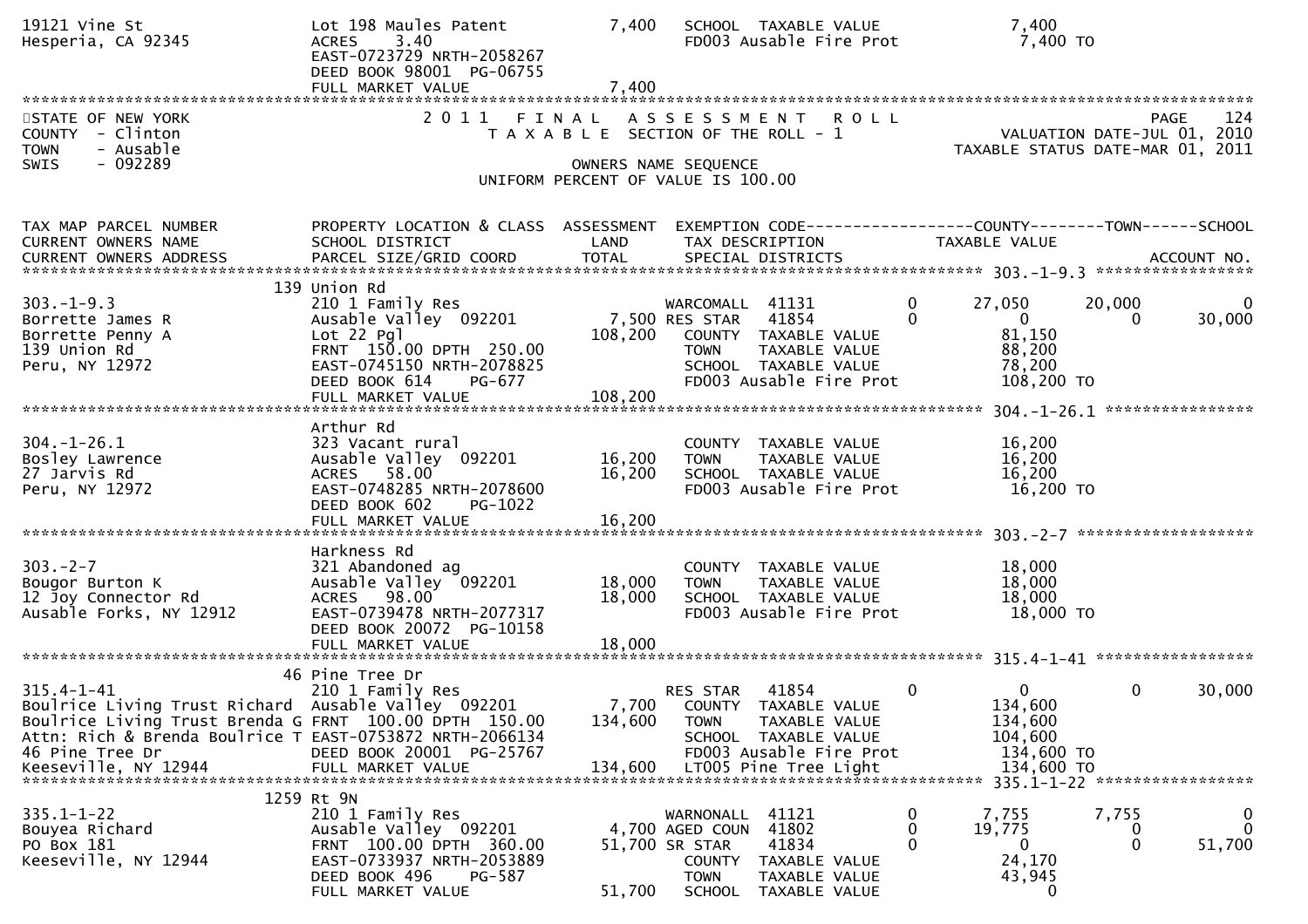|                                                                                                                             |                                                                                                                                                                                                |                            | FD003 Ausable Fire Prot<br>LT003 Clintonville Light                                                                                                                  | 51,700 TO<br>51,700 TO                                                              |                    |
|-----------------------------------------------------------------------------------------------------------------------------|------------------------------------------------------------------------------------------------------------------------------------------------------------------------------------------------|----------------------------|----------------------------------------------------------------------------------------------------------------------------------------------------------------------|-------------------------------------------------------------------------------------|--------------------|
| STATE OF NEW YORK<br>COUNTY - Clinton<br>- Ausable<br><b>TOWN</b>                                                           |                                                                                                                                                                                                |                            | 2011 FINAL ASSESSMENT ROLL<br>T A X A B L E SECTION OF THE ROLL - 1                                                                                                  | VALUATION DATE-JUL 01, 2010<br>TAXABLE STATUS DATE-MAR 01, 2011                     | 125<br><b>PAGE</b> |
| $-092289$<br>SWIS                                                                                                           |                                                                                                                                                                                                |                            | OWNERS NAME SEQUENCE<br>UNIFORM PERCENT OF VALUE IS 100.00                                                                                                           |                                                                                     |                    |
| TAX MAP PARCEL NUMBER<br>CURRENT OWNERS NAME                                                                                | PROPERTY LOCATION & CLASS ASSESSMENT<br>SCHOOL DISTRICT                                                                                                                                        | LAND                       | EXEMPTION CODE------------------COUNTY--------TOWN------SCHOOL<br>TAX DESCRIPTION                                                                                    | <b>TAXABLE VALUE</b>                                                                |                    |
| $325. - 1 - 2.8$<br>Bouyea Richard Jr<br>Bouyea Elizabeth<br>77 Cold Spring Rd<br>Keeseville, NY 12944                      | 77 Cold Spring Rd<br>210 1 Family Res<br>Ausable Valley 092201<br>Lot 22<br><b>ACRES</b><br>2.00<br>EAST-0737063 NRTH-2060633<br>DEED BOOK 815<br>PG-86<br>FULL MARKET VALUE                   | 9,600<br>93,700<br>93,700  | 41854<br>$\mathbf{0}$<br>RES STAR<br>COUNTY TAXABLE VALUE<br><b>TOWN</b><br>TAXABLE VALUE<br>SCHOOL TAXABLE VALUE<br>FD003 Ausable Fire Prot                         | $\mathbf{0}$<br>$\mathbf{0}$<br>93,700<br>93,700<br>63,700<br>93,700 TO             | 30,000             |
| $313 - 2 - 14$<br>Boynton Life Estate Sheldon Sr Peru Central<br>Boynton Michael J<br>1632 Front St<br>Keeseville, NY 12944 | Arnold Hill Rd<br>312 Vac w/imprv<br>094001<br>ACRES 230.20<br>EAST-0720514 NRTH-2064876<br>DEED BOOK 20051 PG-79343<br>FULL MARKET VALUE                                                      | 47,300<br>61,700<br>61,700 | COUNTY TAXABLE VALUE<br><b>TOWN</b><br>TAXABLE VALUE<br>SCHOOL TAXABLE VALUE<br>FD003 Ausable Fire Prot                                                              | 61,700<br>61,700<br>61,700<br>$61,700$ TO                                           |                    |
| $313 - 2 - 12.1$<br>Boynton Sheldon J<br>1632 Front St<br>Keeseville, NY 12944                                              | Arnold Hill Rd<br>321 Abandoned ag<br>094001<br>Peru Central<br>ACRES 105.90<br>EAST-0722500 NRTH-2066824<br>DEED BOOK 571<br>PG-627                                                           | 24,000<br>24,000           | COUNTY TAXABLE VALUE<br><b>TOWN</b><br>TAXABLE VALUE<br>SCHOOL TAXABLE VALUE<br>FD003 Ausable Fire Prot                                                              | 24,000<br>24,000<br>24,000<br>24,000 TO                                             |                    |
| $315.4 - 1 - 58$<br>Bracken James<br>Bracken Evelyn<br>PO Box 122<br>Keeseville, NY 12944                                   | 7 Valley View Dr<br>210 1 Family Res<br>Ausable Valley 092201<br>Torrington Sub Lot 8<br>FRNT <sup>91.00</sup> DPTH 164.50<br>BANK 320<br>EAST-0753218 NRTH-2065424<br>DEED BOOK 801<br>PG-156 | 8,500<br>93,000            | 41834<br>$\mathbf{0}$<br>SR STAR<br>COUNTY TAXABLE VALUE<br><b>TOWN</b><br>TAXABLE VALUE<br>SCHOOL TAXABLE VALUE<br>FD003 Ausable Fire Prot<br>LT005 Pine Tree Light | $\mathbf 0$<br>$\mathbf{0}$<br>93,000<br>93,000<br>32,900<br>93,000 TO<br>93,000 TO | 60,100             |
|                                                                                                                             | FULL MARKET VALUE<br>517 Rt 9N                                                                                                                                                                 | 93,000                     |                                                                                                                                                                      |                                                                                     |                    |
| $326. - 1 - 15$<br>Brancato John C Sr<br>517 Rt 9N<br>Keeseville, NY 12944                                                  | 210 1 Family Res<br>Ausable Valley 092201<br>Lot 19 Pl 12000 Ac<br>2011/238595 survey map<br>ACRES<br>4.44<br>EAST-0747931 NRTH-2063132<br>DEED BOOK 20102 PG-33796                            | 8,900<br>150,000           | $\mathbf{0}$<br>41834<br>SR STAR<br>COUNTY TAXABLE VALUE<br><b>TOWN</b><br>TAXABLE VALUE<br>SCHOOL TAXABLE VALUE<br>FD003 Ausable Fire Prot                          | 0<br>0<br>150,000<br>150,000<br>89,900<br>150,000 TO                                | 60,100             |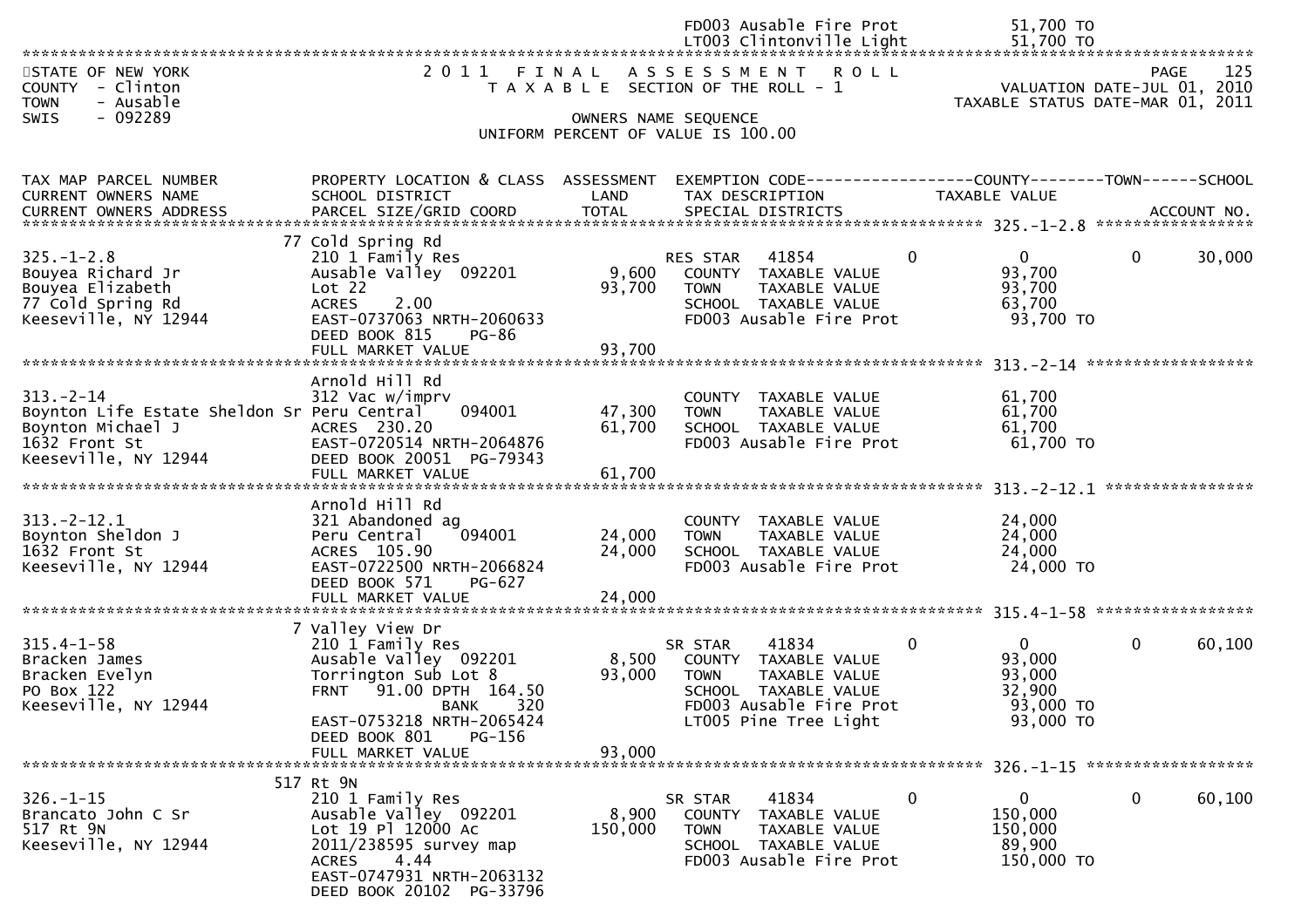|                                                                   | FULL MARKET VALUE                                       | 150,000           |                                                                             |                                        |                             |                        |
|-------------------------------------------------------------------|---------------------------------------------------------|-------------------|-----------------------------------------------------------------------------|----------------------------------------|-----------------------------|------------------------|
| STATE OF NEW YORK<br>COUNTY - Clinton<br><b>TOWN</b><br>- Ausable | 2 0 1 1                                                 | FINAL             | A S S E S S M E N T<br><b>ROLL</b><br>T A X A B L E SECTION OF THE ROLL - 1 | TAXABLE STATUS DATE-MAR 01, 2011       | VALUATION DATE-JUL 01, 2010 | 126<br><b>PAGE</b>     |
| $-092289$<br><b>SWIS</b>                                          |                                                         |                   | OWNERS NAME SEQUENCE<br>UNIFORM PERCENT OF VALUE IS 100.00                  |                                        |                             |                        |
|                                                                   |                                                         |                   |                                                                             |                                        |                             |                        |
| TAX MAP PARCEL NUMBER<br><b>CURRENT OWNERS NAME</b>               | PROPERTY LOCATION & CLASS ASSESSMENT<br>SCHOOL DISTRICT | LAND              | TAX DESCRIPTION                                                             | TAXABLE VALUE                          |                             |                        |
|                                                                   |                                                         |                   |                                                                             |                                        |                             |                        |
|                                                                   | 173 Telegraph Rd                                        |                   |                                                                             |                                        |                             |                        |
| $293. - 2 - 3.14$<br>Brankman Michael                             | 210 1 Family Res<br>Ausable Valley 092201               | 13,300            | 41854<br><b>RES STAR</b><br>COUNTY TAXABLE VALUE                            | $\mathbf 0$<br>$\mathbf{0}$<br>192,000 | $\mathbf{0}$                | 30,000                 |
| Brankman Cathy                                                    | 3.10 BANK<br>320<br><b>ACRES</b>                        | 192,000           | TAXABLE VALUE<br><b>TOWN</b>                                                | 192,000                                |                             |                        |
| 173 Telegraph Rd<br>Peru, NY 12972                                | EAST-0757831 NRTH-2083423<br>DEED BOOK 20102 PG-35308   |                   | SCHOOL TAXABLE VALUE<br>FD003 Ausable Fire Prot                             | 162,000<br>192,000 TO                  |                             |                        |
|                                                                   | FULL MARKET VALUE                                       | 192,000           |                                                                             |                                        |                             |                        |
|                                                                   | 74 Pine Tree Dr                                         |                   |                                                                             |                                        |                             |                        |
| $315.4 - 1 - 33$<br>Brelia Trust Howard P                         | 210 1 Family Res<br>Ausable Valley 092201               |                   | 41121<br>WARNONALL<br>41834<br>11,400 SR STAR                               | 17,835<br>0<br>0<br>$\overline{0}$     | 12,000<br>$\Omega$          | $\mathbf{0}$<br>60,100 |
| Brelia Trust Olive M                                              | FRNT 150.00 DPTH 112.00                                 | 118,900           | COUNTY TAXABLE VALUE                                                        | 101,065                                |                             |                        |
| Attn: Olive M Brelia Trustee<br>74 Pine Tree Dr                   | EAST-0753446 NRTH-2065542<br>DEED BOOK 20051 PG-79423   |                   | TAXABLE VALUE<br><b>TOWN</b><br>SCHOOL TAXABLE VALUE                        | 106,900<br>58,800                      |                             |                        |
| Keeseville, NY 12944                                              | FULL MARKET VALUE                                       | 118,900           | FD003 Ausable Fire Prot                                                     | 118,900 TO                             |                             |                        |
|                                                                   |                                                         |                   |                                                                             |                                        |                             |                        |
| $315.4 - 1 - 39$                                                  | 54 Pine Tree Dr<br>210 1 Family Res                     |                   | COUNTY TAXABLE VALUE                                                        | 85,000                                 |                             |                        |
| Brelia Trust Howard P<br>Brelia Trust Olive M                     | Ausable Valley 092201<br>Pine Vil Dev                   | 7,700<br>85,000   | TAXABLE VALUE<br><b>TOWN</b><br>SCHOOL TAXABLE VALUE                        | 85,000<br>85,000                       |                             |                        |
| Attn: Olive M Brelia Trustee                                      | FRNT 100.00 DPTH 150.00                                 |                   | FD003 Ausable Fire Prot                                                     | 85,000 TO                              |                             |                        |
| 74 Pine Tree Dr<br>Keeseville, NY 12944                           | EAST-0753768 NRTH-2065964<br>DEED BOOK 20051 PG-79423   |                   | LT005 Pine Tree Light                                                       | 85,000 TO                              |                             |                        |
|                                                                   | FULL MARKET VALUE                                       | 85,000            |                                                                             |                                        |                             |                        |
|                                                                   | Valley View Dr                                          |                   |                                                                             |                                        |                             |                        |
| $315.4 - 1 - 51$<br>Brelia Trust Howard P                         | 311 Res vac land<br>Ausable Valley 092201               | 9,000             | TAXABLE VALUE<br><b>COUNTY</b><br>TAXABLE VALUE<br><b>TOWN</b>              | 9,000<br>9,000                         |                             |                        |
| Brelia Trust Olive M<br>Attn: Olive M Brelia Trustee              | Torrington Sub Lot 1<br>FRNT 112.48 DPTH 224.10         | 9,000             | SCHOOL TAXABLE VALUE<br>FD003 Ausable Fire Prot                             | 9,000<br>$9,000$ TO                    |                             |                        |
| 74 Pine Tree Dr                                                   | EAST-0753423 NRTH-2065702                               |                   | LT005 Pine Tree Light                                                       | 9,000 TO                               |                             |                        |
| Keeseville, NY 12944                                              | DEED BOOK 20051 PG-79423<br>FULL MARKET VALUE           | 9,000             |                                                                             |                                        |                             |                        |
|                                                                   |                                                         |                   |                                                                             |                                        |                             |                        |
| $293. -2 - 3.3$                                                   | 205 Telegragh Rd<br>210 1 Family Res                    |                   | 41854<br>RES STAR                                                           | $\mathbf 0$<br>$\mathbf{0}$            | $\mathbf{0}$                | 30,000                 |
| Bresett Timothy J<br>Bresett Aubrey L                             | Ausable Valley 092201<br>Lot 7 PGL                      | 14,500<br>166,300 | COUNTY TAXABLE VALUE<br>TAXABLE VALUE<br><b>TOWN</b>                        | 166,300<br>166,300                     |                             |                        |
| 205 Telegragh Rd                                                  | 5.15<br><b>ACRES</b>                                    |                   | SCHOOL TAXABLE VALUE                                                        | 136,300                                |                             |                        |
| Peru, NY 12972                                                    | EAST-0757742 NRTH-2083936<br>DEED BOOK 20051 PG-79047   |                   | FD003 Ausable Fire Prot                                                     | 166,300 TO                             |                             |                        |
|                                                                   | FULL MARKET VALUE                                       | 166,300           |                                                                             |                                        |                             |                        |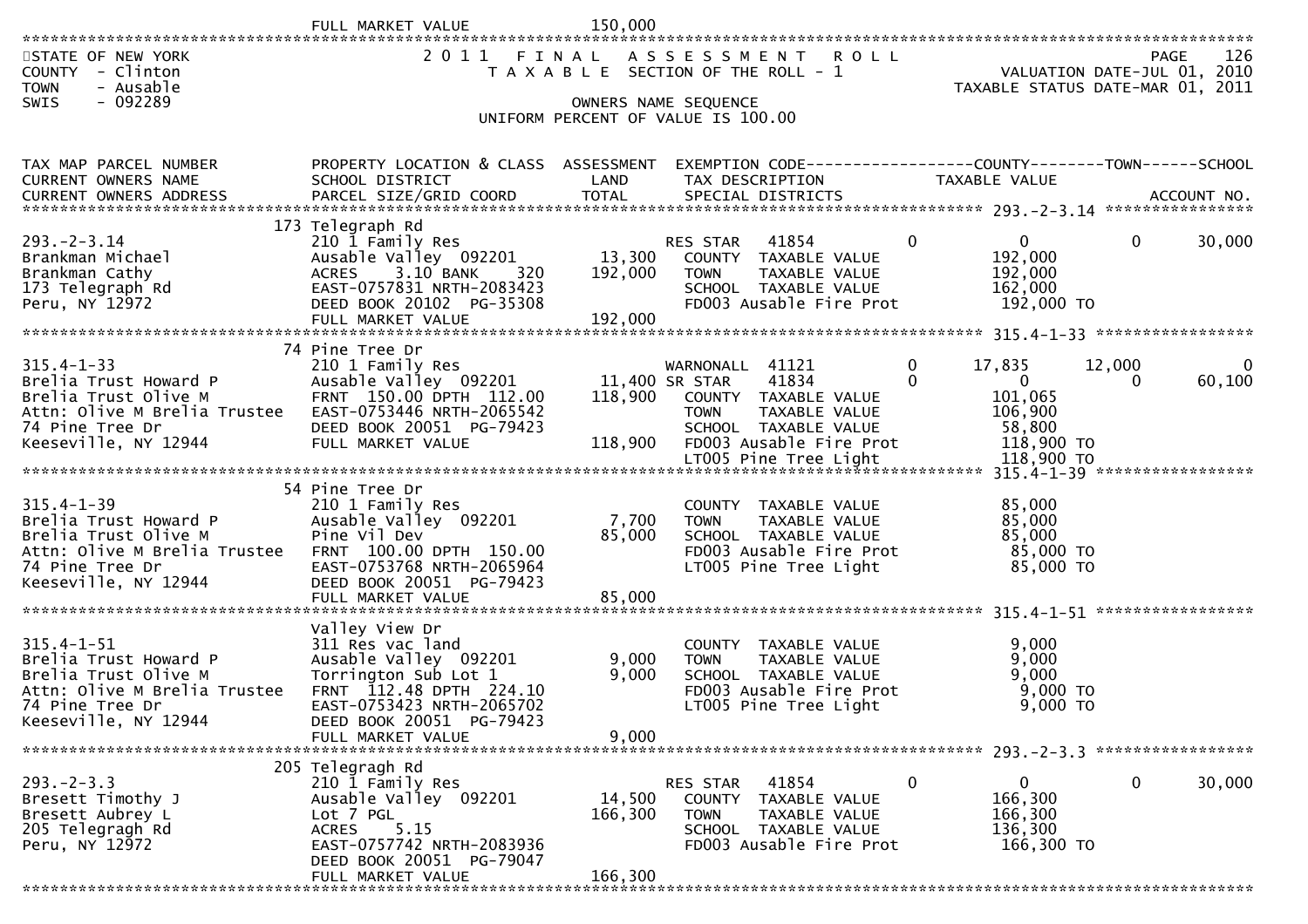| STATE OF NEW YORK<br>COUNTY - Clinton<br><b>TOWN</b><br>- Ausable<br>$-092289$<br>SWIS             |                                                                                                                                                                                                    | OWNERS NAME SEQUENCE       | 2011 FINAL ASSESSMENT<br>R O L L<br>T A X A B L E SECTION OF THE ROLL - 1<br>UNIFORM PERCENT OF VALUE IS 100.00              | VALUATION DATE-JUL 01, 2010<br>TAXABLE STATUS DATE-MAR 01, 2011    | <b>PAGE</b> | 127    |
|----------------------------------------------------------------------------------------------------|----------------------------------------------------------------------------------------------------------------------------------------------------------------------------------------------------|----------------------------|------------------------------------------------------------------------------------------------------------------------------|--------------------------------------------------------------------|-------------|--------|
| TAX MAP PARCEL NUMBER<br>CURRENT OWNERS NAME                                                       | PROPERTY LOCATION & CLASS ASSESSMENT EXEMPTION CODE----------------COUNTY-------TOWN------SCHOOL<br>SCHOOL DISTRICT                                                                                | LAND                       | TAX DESCRIPTION                                                                                                              | TAXABLE VALUE                                                      |             |        |
| $315. - 5 - 5$<br>Bresette Maurice D<br>15 Church St<br>Keeseville, NY 12944                       | 27 Ouellette Cir<br>$322$ Rural vac $>10$<br>Ausable Valley 092201<br>Sub Map Bk 22 Pg 3 Lot 5<br>Survey Map 20041 / 73177<br>ACRES 14.70<br>EAST-0754043 NRTH-2073997<br>DEED BOOK 20072 PG-12218 | 12,700<br>12,700           | COUNTY TAXABLE VALUE<br><b>TOWN</b><br>TAXABLE VALUE<br>SCHOOL TAXABLE VALUE<br>FD003 Ausable Fire Prot                      | 12,700<br>12,700<br>12,700<br>12,700 TO                            |             |        |
|                                                                                                    |                                                                                                                                                                                                    |                            |                                                                                                                              |                                                                    |             |        |
| $315 - 3 - 30$<br>Brewer Schonczon G<br>Brewer Cindy L<br>128 Hill St<br>Keeseville, NY 12944      | 128 Hill St<br>210 1 Family Res<br>Ausable Valley 092201<br>FRNT 100.00 DPTH 145.00<br>EAST-0753231 NRTH-2068371<br>DEED BOOK 20092 PG-23609                                                       | 7,700<br>71,300            | RES STAR<br>41854<br>COUNTY TAXABLE VALUE<br><b>TOWN</b><br>TAXABLE VALUE<br>SCHOOL TAXABLE VALUE<br>FD003 Ausable Fire Prot | 0<br>$\mathbf{0}$<br>71,300<br>71,300<br>41,300<br>71,300 TO       | 0           | 30,000 |
| $294. - 1 - 21$<br>Brodi Stephen T<br>DesOrmeaux-Brodi Nina<br>PO Box 522<br>Plattsburgh, NY 12901 | 9 Blue Heron Dr<br>210 1 Family Res<br>Peru Central<br>094001<br>FRNT 151.00 DPTH 175.00<br>EAST-0771245 NRTH-2086129<br>DEED BOOK 20072 PG-11163<br>FULL MARKET VALUE                             | 17,800<br>94,800<br>94,800 | COUNTY TAXABLE VALUE<br>TAXABLE VALUE<br><b>TOWN</b><br>SCHOOL TAXABLE VALUE<br>FD003 Ausable Fire Prot                      | 94,800<br>94,800<br>94,800<br>94,800 TO                            |             |        |
|                                                                                                    | 486 Cold Spring Rd                                                                                                                                                                                 |                            |                                                                                                                              |                                                                    |             |        |
| $314. - 2 - 6.3$<br>Bronson Glen A<br>Bronson Dawn E<br>PO Box 522<br>Peru, NY 12972               | 240 Rural res<br>Ausable Valley 092201<br>Lot 12 Pl 12000A<br>ACRES 43.80 BANK<br>320<br>EAST-0740077 NRTH-2069870<br>DEED BOOK 20021 PG-48564                                                     | 19,300<br>223,200          | RES STAR<br>41854<br>COUNTY TAXABLE VALUE<br><b>TAXABLE VALUE</b><br>TOWN<br>SCHOOL TAXABLE VALUE<br>FD003 Ausable Fire Prot | $\overline{0}$<br>0<br>223,200<br>223,200<br>193,200<br>223,200 TO | 0           | 30,000 |
|                                                                                                    | FULL MARKET VALUE                                                                                                                                                                                  | 223,200                    |                                                                                                                              |                                                                    |             |        |
| $315. - 1 - 1$<br>Bronson Glen A<br>Bronson Dawn E<br>PO Box 5221<br>Peru, NY 12972                | Hallock Hill Rd (Off)<br>$322$ Rural vac $>10$<br>Ausable Valley 092201<br>ACRES 102.00<br>EAST-0743429 NRTH-2068855<br>DEED BOOK 20102 PG-30923<br>FULL MARKET VALUE                              | 15,800<br>15,800<br>15,800 | COUNTY TAXABLE VALUE<br><b>TOWN</b><br>TAXABLE VALUE<br>SCHOOL TAXABLE VALUE<br>FD003 Ausable Fire Prot                      | 15,800<br>15,800<br>15,800<br>15,800 TO                            |             |        |
| STATE OF NEW YORK<br><b>COUNTY</b><br>- Clinton<br>- Ausable<br><b>TOWN</b>                        | 2011                                                                                                                                                                                               | FINAL                      | ASSESSMENT ROLL<br>T A X A B L E SECTION OF THE ROLL - 1                                                                     | VALUATION DATE-JUL 01, 2010<br>TAXABLE STATUS DATE-MAR 01, 2011    | PAGE        | 128    |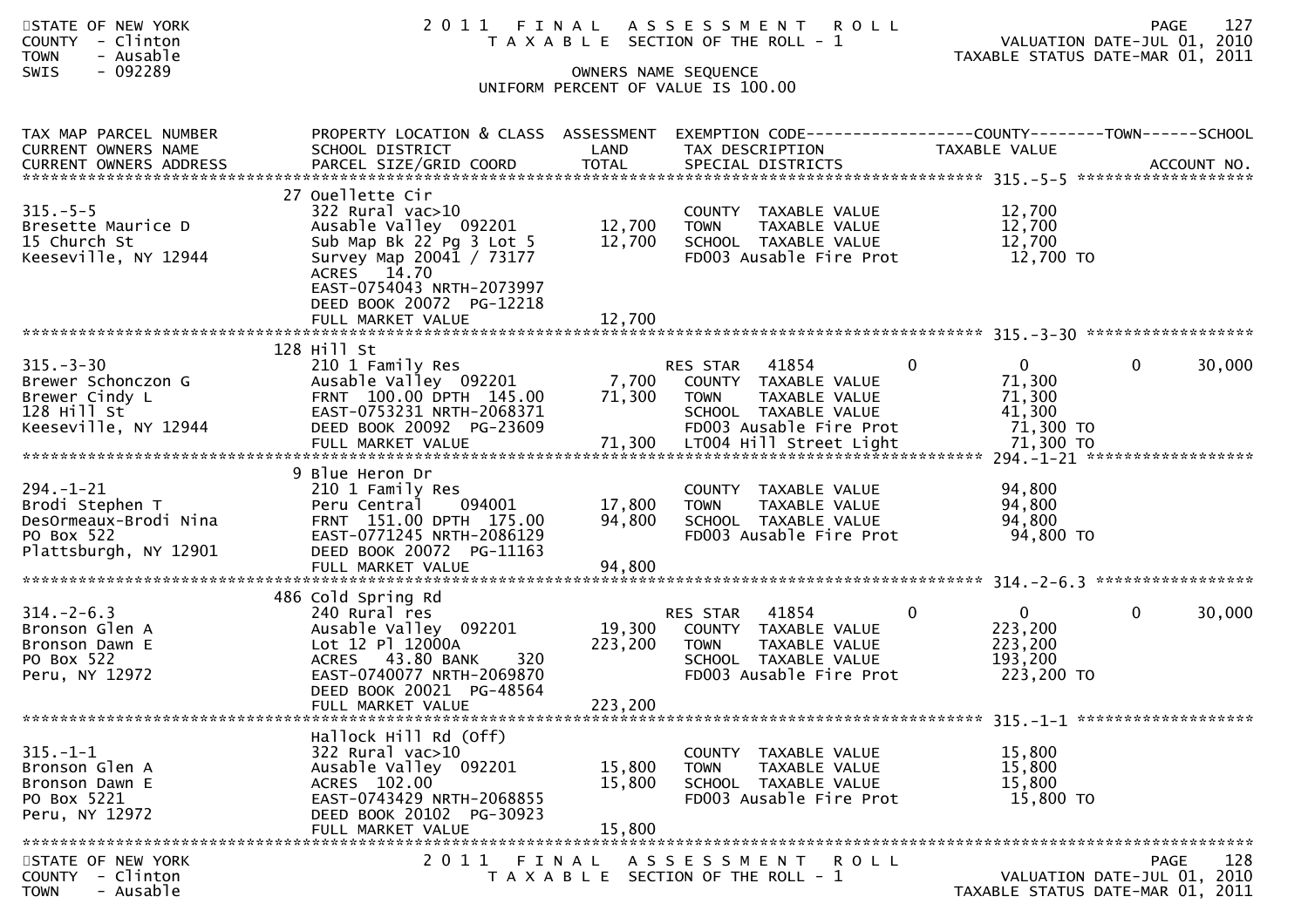## SWIS - 092289 OWNERS NAME SEQUENCE UNIFORM PERCENT OF VALUE IS 100.00

| TAX MAP PARCEL NUMBER<br><b>CURRENT OWNERS NAME</b>                                                                                                                                       | PROPERTY LOCATION & CLASS ASSESSMENT<br>SCHOOL DISTRICT                                                                                                                                | LAND                      | EXEMPTION CODE------------------COUNTY--------TOWN------SCHOOL<br>TAX DESCRIPTION                                                                                                                                               | TAXABLE VALUE                                                                 |                                                                                |                           |
|-------------------------------------------------------------------------------------------------------------------------------------------------------------------------------------------|----------------------------------------------------------------------------------------------------------------------------------------------------------------------------------------|---------------------------|---------------------------------------------------------------------------------------------------------------------------------------------------------------------------------------------------------------------------------|-------------------------------------------------------------------------------|--------------------------------------------------------------------------------|---------------------------|
| $305 - 1 - 2.8$<br>Bronson Wayne A<br>Bronson Starr L<br>2135 County Rt 10<br>Westport, NY 12993                                                                                          | 302 Grove St<br>270 Mfg housing<br>Ausable Valley 092201<br>Lot 1 Pl 12000 Ac Loc<br>3.20<br><b>ACRES</b><br>EAST-0757894 NRTH-2076569<br>DEED BOOK 20072 PG-7997<br>FULL MARKET VALUE | 7,300<br>38,000<br>38,000 | COUNTY TAXABLE VALUE<br><b>TOWN</b><br>TAXABLE VALUE<br>SCHOOL TAXABLE VALUE<br>FD003 Ausable Fire Prot                                                                                                                         | 38,000<br>38,000<br>38,000                                                    | 38,000 TO                                                                      |                           |
| $303. -2 - 16.1$<br>Brothers Marshall<br>Brothers Carolyn<br>710 Hallock Hill Rd<br>Peru, NY 12972-9745                                                                                   | 710 Hallock Hill Rd<br>240 Rural res<br>Ausable Valley 092201<br>Lot 6 Pl 12000 Ac Loc<br>ACRES 10.40<br>EAST-0736012 NRTH-2074567<br>DEED BOOK 960<br>$PG-83$<br>FULL MARKET VALUE    | 87,000                    | 90 PCT OF VALUE USED FOR EXEMPTION PURPOSES<br>10 YR AGR 41700<br>11,600 AGED - ALL 41800<br>87,000 SR STAR<br>41834<br>COUNTY TAXABLE VALUE<br><b>TOWN</b><br>TAXABLE VALUE<br>SCHOOL TAXABLE VALUE<br>FD003 Ausable Fire Prot | 2,000<br>$\Omega$<br>39,150<br>$\Omega$<br>$\overline{0}$<br>45,850<br>45,850 | 2,000<br>39,150<br>$\Omega$<br>$\Omega$<br>87,000 TO                           | 2,000<br>39,150<br>45,850 |
| $315. - 3 - 17$<br>Brow Shane T<br>Brow Suzanne<br>125 Hill St<br>Keeseville, NY 12944<br>114,500 LTO04 Hill Street Light<br>FULL MARKET VALUE 114,500 LTO04 Hill Street Light 114,500 TO | 125 Hill St<br>210 1 Family Res<br>Ausable Valley 092201<br>FRNT 100.00 DPTH 250.00<br>EAST-0753323 NRTH-2068112<br>DEED BOOK 856<br><b>PG-99</b>                                      | 8,700<br>114,500          | 41854<br><b>RES STAR</b><br>COUNTY TAXABLE VALUE<br><b>TOWN</b><br>TAXABLE VALUE<br>SCHOOL TAXABLE VALUE<br>FD003 Ausable Fire Prot                                                                                             | $\mathbf{0}$<br>$\mathbf{0}$<br>114,500<br>114,500<br>84,500                  | 0<br>114,500 TO                                                                | 30,000                    |
| $335.1 - 1 - 21$<br>Brumgard Pamela S<br>Perkins Life Use Eleanor<br>22 Lower Rd<br>Clintonville, NY 12924                                                                                | 22 Lower Rd<br>210 1 Family Res<br>Ausable Valley 092201<br>FRNT 100.00 DPTH 200.00<br>EAST-0734083 NRTH-2053752<br>DEED BOOK 865<br>$PG-183$<br>FULL MARKET VALUE                     | 3,400<br>66,700<br>66,700 | 41854<br><b>RES STAR</b><br>COUNTY TAXABLE VALUE<br><b>TOWN</b><br><b>TAXABLE VALUE</b><br>SCHOOL TAXABLE VALUE<br>FD003 Ausable Fire Prot<br>LT003 Clintonville Light                                                          | $\Omega$<br>$\Omega$<br>66,700<br>66,700<br>36,700                            | $\Omega$<br>66,700 TO<br>66.700 TO                                             | 30,000                    |
| $313 - 3 - 1.2$<br>Burke Gary<br>Burke Robin<br>346 Allen Hill Rd<br>Peru, NY 12972                                                                                                       | 346 Allen Hill Rd<br>270 Mtg housing<br>Peru Central<br>094001<br>Lot $#8$<br><b>ACRES</b><br>1.30<br>EAST-0727727 NRTH-2070796<br>DEED BOOK 945<br>$PG-52$<br>FULL MARKET VALUE       | 4,700<br>51,000<br>51,000 | COUNTY TAXABLE VALUE<br>TAXABLE VALUE<br><b>TOWN</b><br>SCHOOL TAXABLE VALUE<br>FD003 Ausable Fire Prot                                                                                                                         | 51,000<br>51,000<br>51,000                                                    | 51,000 TO                                                                      |                           |
| STATE OF NEW YORK<br>COUNTY - Clinton<br>- Ausable<br><b>TOWN</b><br>$-092289$<br><b>SWIS</b>                                                                                             | 2011 FINAL                                                                                                                                                                             |                           | A S S E S S M E N T<br><b>ROLL</b><br>T A X A B L E SECTION OF THE ROLL - 1<br>OWNERS NAME SEQUENCE<br>UNIFORM PERCENT OF VALUE IS 100.00                                                                                       |                                                                               | <b>PAGE</b><br>VALUATION DATE-JUL 01, 2010<br>TAXABLE STATUS DATE-MAR 01, 2011 | 129                       |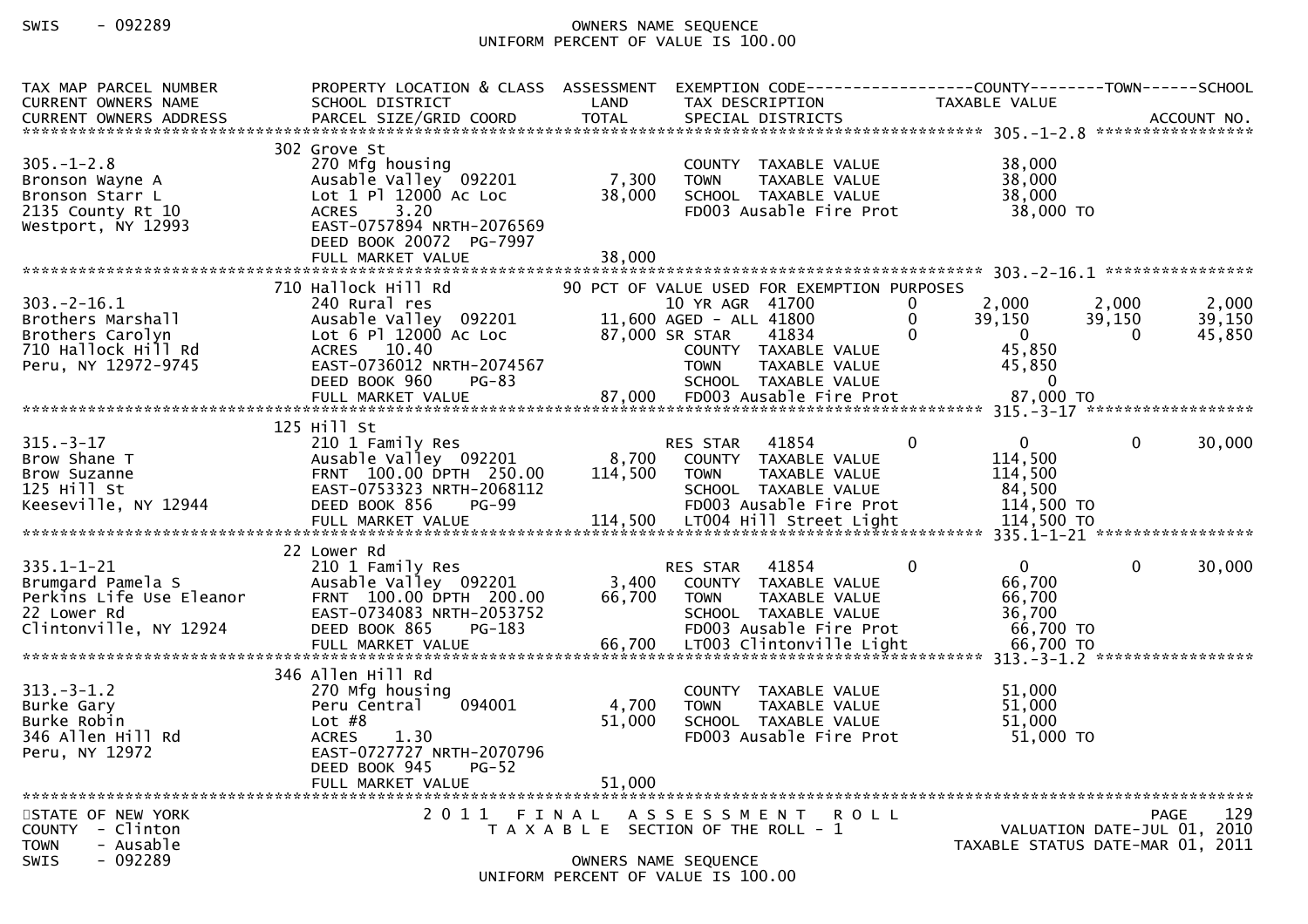| TAX MAP PARCEL NUMBER<br><b>CURRENT OWNERS NAME</b>                                                     | PROPERTY LOCATION & CLASS ASSESSMENT<br>SCHOOL DISTRICT                                                                                                                         | LAND                         | EXEMPTION CODE-----------------COUNTY-------TOWN------SCHOOL<br>TAX DESCRIPTION                                                                                             | TAXABLE VALUE                                                              |                                                                                       |
|---------------------------------------------------------------------------------------------------------|---------------------------------------------------------------------------------------------------------------------------------------------------------------------------------|------------------------------|-----------------------------------------------------------------------------------------------------------------------------------------------------------------------------|----------------------------------------------------------------------------|---------------------------------------------------------------------------------------|
|                                                                                                         |                                                                                                                                                                                 |                              |                                                                                                                                                                             |                                                                            |                                                                                       |
|                                                                                                         | 9 Pine Estate Cir                                                                                                                                                               |                              |                                                                                                                                                                             |                                                                            |                                                                                       |
| $315.4 - 1 - 50$<br>Burt Paul W<br>Burt Mary E<br>9 Pine Estate Cir<br>Keeseville, NY 12944             | 210 1 Family Res<br>Ausable Valley 092201 9,600 COUNTY TAXABLE VALUE<br>FRNT 167.00 DPTH 150.00<br>EAST-0754394 NRTH-2066876<br>DEED BOOK 797<br>PG-47<br>FULL MARKET VALUE     | 118,900<br>118,900           | 41854<br>RES STAR<br><b>TOWN</b><br>TAXABLE VALUE<br>SCHOOL TAXABLE VALUE<br>FD003 Ausable Fire Prot                                                                        | $\mathbf 0$<br>$\mathbf{0}$<br>118,900<br>118,900<br>88,900<br>118,900 TO  | $\mathbf 0$<br>30,000                                                                 |
|                                                                                                         |                                                                                                                                                                                 |                              |                                                                                                                                                                             |                                                                            |                                                                                       |
| $314. - 2 - 7$<br>Bussiere George<br>Bussiere Gwenny<br>605 Hallock Hill Rd<br>Peru, NY 12972           | 605 Hallock Hill Rd<br>210 1 Family Res<br>Ausable Valley 092201<br>9.50<br><b>ACRES</b><br>EAST-0738686 NRTH-2073963<br>DEED BOOK 20061 PG-95127                               |                              | 95 PCT OF VALUE USED FOR EXEMPTION PURPOSES<br>WARCOMALL 41131<br>17,100 RES STAR<br>41854<br>160,000 COUNTY TAXABLE VALUE<br>TOWN<br>TAXABLE VALUE<br>SCHOOL TAXABLE VALUE | 38,000<br>0<br>$\Omega$<br>$\overline{0}$<br>122,000<br>140,000<br>130,000 | 20,000<br>$\mathbf{0}$<br>30,000<br>$\Omega$                                          |
| $294.10 - 1 - 17$<br>Calkins Florence<br>68 Cornelia St<br>Plattsburgh, NY 12901                        | 12 Mountaineer Dr<br>260 Seasonal res - WTRFNT<br>094001<br>Peru Central<br>FRNT 50.00 DPTH 181.10<br>EAST-0771780 NRTH-2085102<br>DEED BOOK 524<br>PG-210<br>FULL MARKET VALUE | 75,200<br>240,000<br>240,000 | COUNTY TAXABLE VALUE<br><b>TOWN</b><br>TAXABLE VALUE<br>SCHOOL TAXABLE VALUE<br>FD003 Ausable Fire Prot                                                                     | 240,000<br>240,000<br>240,000<br>240,000 TO                                |                                                                                       |
|                                                                                                         | 50 Pine Tree Dr                                                                                                                                                                 |                              |                                                                                                                                                                             |                                                                            |                                                                                       |
| $315.4 - 1 - 40$<br>Calkins James<br>Calkins Caroline<br>50 Pine Tree Dr<br>Keeseville, NY 12944        | 210 1 Family Res<br>Ausable Valley 092201 7,700 COUNTY TAXABLE VALUE<br>FRNT 100.00 DPTH 150.00<br>EAST-0753820 NRTH-2066049<br>DEED BOOK 505<br><b>PG-472</b>                  | 98,000 TOWN                  | 41834<br>SR STAR<br>TAXABLE VALUE<br>SCHOOL TAXABLE VALUE<br>FD003 Ausable Fire Prot                                                                                        | $\mathbf{0}$<br>$0 \qquad$<br>98,000<br>98,000<br>37,900<br>98,000 TO      | $\mathbf{0}$<br>60,100                                                                |
|                                                                                                         | 75 Grove St                                                                                                                                                                     |                              |                                                                                                                                                                             |                                                                            |                                                                                       |
| 305.-2-23<br>Calkins Joseph H<br>Calkins Norine<br>75 Grove St<br>Keeseville, NY 12944                  | 210 1 Family Res<br>Ausable Valley 092201<br>FRNT 150.00 DPTH 200.00<br>EAST-0756213 NRTH-2071169<br>DEED BOOK 634<br>PG-751<br>FULL MARKET VALUE                               | 5,500<br>99,000<br>99,000    | 41854<br>RES STAR<br>COUNTY TAXABLE VALUE<br><b>TOWN</b><br>TAXABLE VALUE<br>SCHOOL TAXABLE VALUE<br>FD003 Ausable Fire Prot                                                | $\mathbf{0}$<br>$\mathbf{0}$<br>99,000<br>99,000<br>69,000<br>99,000 TO    | $\mathbf 0$<br>30,000                                                                 |
| STATE OF NEW YORK<br><b>COUNTY</b><br>- Clinton<br>- Ausable<br><b>TOWN</b><br>$-092289$<br><b>SWIS</b> | 2011                                                                                                                                                                            | FINAL                        | ASSESSMENT<br><b>ROLL</b><br>T A X A B L E SECTION OF THE ROLL - 1<br>OWNERS NAME SEQUENCE<br>UNIFORM PERCENT OF VALUE IS 100.00                                            |                                                                            | 130<br><b>PAGE</b><br>VALUATION DATE-JUL 01, 2010<br>TAXABLE STATUS DATE-MAR 01, 2011 |
| TAX MAP PARCEL NUMBER<br>CURRENT OWNERS NAME<br><b>CURRENT OWNERS ADDRESS</b>                           | PROPERTY LOCATION & CLASS ASSESSMENT<br>SCHOOL DISTRICT<br>PARCEL SIZE/GRID COORD                                                                                               | LAND<br><b>TOTAL</b>         | EXEMPTION        CODE-----------------COUNTY-------TOWN------SCHOOL<br>TAX DESCRIPTION<br>SPECIAL DISTRICTS                                                                 | TAXABLE VALUE                                                              | ACCOUNT NO.                                                                           |
|                                                                                                         |                                                                                                                                                                                 |                              |                                                                                                                                                                             |                                                                            |                                                                                       |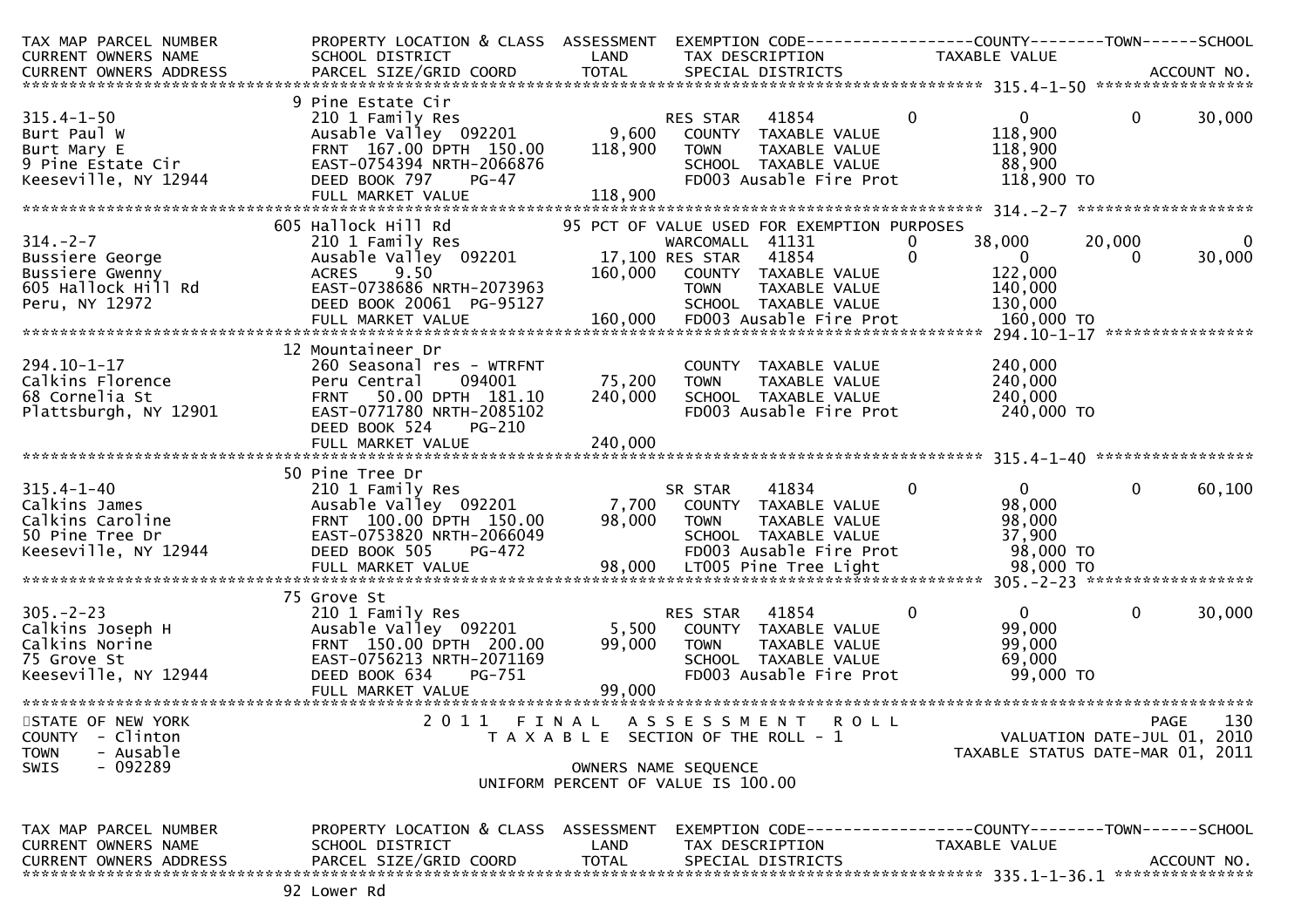| $335.1 - 1 - 36.1$<br>Call David W Sr<br>93 Lower Rd<br>Clintonville, NY 12924                                           | 210 1 Family Res<br>Ausable Valley 092201<br>FRNT 350.00 DPTH 100.00<br>EAST-0732410 NRTH-2053538<br>DEED BOOK 20061 PG-90495<br>FULL MARKET VALUE           | 4,400<br>78,400<br>78,400                      | RES STAR<br><b>TOWN</b>                          | 41854<br>COUNTY TAXABLE VALUE<br>TAXABLE VALUE<br>SCHOOL TAXABLE VALUE<br>FD003 Ausable Fire Prot<br>LT003 Clintonville Light | $\Omega$      | $\overline{0}$<br>78,400<br>78,400<br>48,400<br>78,400 TO<br>78,400 TO        | $\mathbf 0$  | 30,000                     |
|--------------------------------------------------------------------------------------------------------------------------|--------------------------------------------------------------------------------------------------------------------------------------------------------------|------------------------------------------------|--------------------------------------------------|-------------------------------------------------------------------------------------------------------------------------------|---------------|-------------------------------------------------------------------------------|--------------|----------------------------|
|                                                                                                                          | 61 Grove St                                                                                                                                                  |                                                |                                                  |                                                                                                                               |               |                                                                               |              |                            |
| $305. -2 - 17$<br>Camire James A<br>Camire Gail M<br>61 Grove St<br>Keeseville, NY 12944                                 | 210 1 Family Res<br>Ausable Valley 092201<br>FRNT 110.00 DPTH 200.00<br><b>BANK</b><br>080<br>EAST-0756146 NRTH-2070852<br>DEED BOOK 98001 PG-06115          | 60,600                                         | WARCOMALL 41131<br>5,100 RES STAR<br><b>TOWN</b> | 41854<br>COUNTY TAXABLE VALUE<br>TAXABLE VALUE<br>SCHOOL TAXABLE VALUE<br>FD003 Ausable Fire Prot                             | 0<br>$\Omega$ | 15,150<br>$\overline{0}$<br>45,450<br>45,450<br>30,600<br>60,600 TO           | 15,150<br>0  | 30,000                     |
|                                                                                                                          | FULL MARKET VALUE                                                                                                                                            | 60,600                                         |                                                  |                                                                                                                               |               |                                                                               |              |                            |
|                                                                                                                          |                                                                                                                                                              |                                                |                                                  |                                                                                                                               |               |                                                                               |              |                            |
| $294. - 1 - 14.32$<br>Campanella Ralph Louis<br>Campanella Regina Carol<br>162 Plains Rd<br>PO Box 502<br>Peru, NY 12972 | 162 Plains Rd<br>210 1 Family Res<br>094001<br>Peru Central<br>Lot 1 Platts<br><b>ACRES</b><br>5.01<br>EAST-0770361 NRTH-2082569<br>DEED BOOK 20031 PG-62251 | 260,000                                        | WARNONALL<br>25,400 SR STAR<br><b>TOWN</b>       | 41121<br>41834<br>COUNTY TAXABLE VALUE<br>TAXABLE VALUE<br>SCHOOL TAXABLE VALUE<br>FD003 Ausable Fire Prot                    | 0<br>$\Omega$ | 27,000<br>$\mathbf{0}$<br>233,000<br>248,000<br>199,900<br>260,000 TO         | 12,000<br>0  | 60,100                     |
|                                                                                                                          |                                                                                                                                                              |                                                |                                                  |                                                                                                                               |               |                                                                               |              |                            |
| $315.4 - 1 - 42$<br>Campbell Gregory B<br>42 Pine Tree Dr<br>Keeseville, NY 12944                                        | 42 Pine Tree Dr<br>210 1 Family Res<br>Ausable Valley 092201<br>FRNT 100.00 DPTH 150.00<br>EAST-0753924 NRTH-2066217<br>DEED BOOK 20001 PG-24744             | 7,700<br>91,700                                | RES STAR<br><b>TOWN</b>                          | 41854<br>COUNTY TAXABLE VALUE<br>TAXABLE VALUE<br>SCHOOL TAXABLE VALUE<br>FD003 Ausable Fire Prot                             | 0             | $\mathbf{0}$<br>91,700<br>91,700<br>61,700<br>91,700 TO                       | $\mathbf{0}$ | 30,000                     |
|                                                                                                                          | 664 Hallock Hill Rd                                                                                                                                          |                                                |                                                  |                                                                                                                               |               |                                                                               |              |                            |
| $303 - 2 - 15$<br>Cannell Ronald P<br>PO Box 1970<br>Ann Maria, FL 34216-1970                                            | 260 Seasonal res<br>Ausable Valley 092201<br>80.30<br><b>ACRES</b><br>EAST-0736992 NRTH-2074991<br>DEED BOOK 991<br>PG-276<br>FULL MARKET VALUE              | 41,800<br>210,500<br>210,500                   | <b>TOWN</b>                                      | COUNTY TAXABLE VALUE<br>TAXABLE VALUE<br>SCHOOL TAXABLE VALUE<br>FD003 Ausable Fire Prot                                      |               | 210,500<br>210,500<br>210,500<br>210,500 TO                                   |              |                            |
|                                                                                                                          |                                                                                                                                                              |                                                |                                                  |                                                                                                                               |               |                                                                               |              |                            |
| STATE OF NEW YORK<br>COUNTY - Clinton<br>- Ausable<br><b>TOWN</b><br>$-092289$                                           | 2011                                                                                                                                                         | FINAL<br>T A X A B L E SECTION OF THE ROLL - 1 | A S S E S S M E N T                              | <b>ROLL</b>                                                                                                                   |               | VALUATION DATE-JUL 01,<br>TAXABLE STATUS DATE-MAR 01, 2011                    |              | 131<br><b>PAGE</b><br>2010 |
| SWIS                                                                                                                     |                                                                                                                                                              | UNIFORM PERCENT OF VALUE IS 100.00             | OWNERS NAME SEQUENCE                             |                                                                                                                               |               |                                                                               |              |                            |
|                                                                                                                          |                                                                                                                                                              |                                                |                                                  |                                                                                                                               |               |                                                                               |              |                            |
| TAX MAP PARCEL NUMBER<br>CURRENT OWNERS NAME<br><b>CURRENT OWNERS ADDRESS</b>                                            | PROPERTY LOCATION & CLASS ASSESSMENT<br>SCHOOL DISTRICT<br>PARCEL SIZE/GRID COORD                                                                            | LAND<br><b>TOTAL</b>                           |                                                  | TAX DESCRIPTION<br>SPECIAL DISTRICTS                                                                                          |               | EXEMPTION CODE-----------------COUNTY-------TOWN------SCHOOL<br>TAXABLE VALUE |              | ACCOUNT NO.                |
|                                                                                                                          | 12 Tanglewood Dr                                                                                                                                             |                                                |                                                  |                                                                                                                               |               |                                                                               |              |                            |
| $294.18 - 2 - 10$<br>Capen Rita G<br>PO Box 235<br>Port Kent, NY 12975                                                   | 210 1 Family Res<br>094001<br>Peru Central<br>Subdiv Bk 6 Pg 35 Lot 11<br>FRNT 131.90 DPTH 150.00                                                            | 38,500<br>117,200                              | RES STAR<br><b>COUNTY</b><br><b>TOWN</b>         | 41854<br>TAXABLE VALUE<br>TAXABLE VALUE<br>SCHOOL TAXABLE VALUE                                                               | 0             | $\mathbf{0}$<br>117,200<br>117,200<br>87,200                                  | 0            | 30,000                     |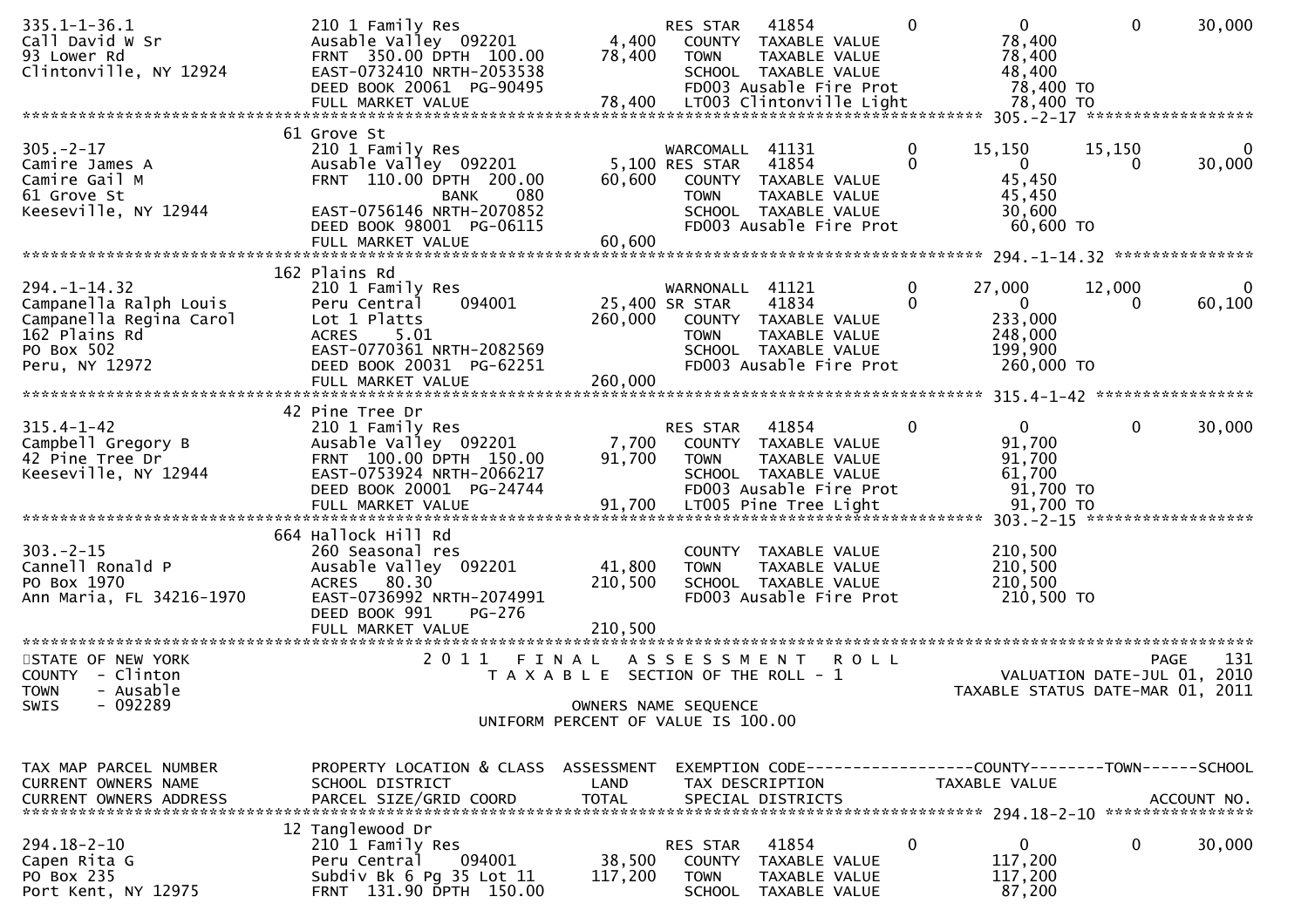|                                                                                                  | 080<br>BANK<br>EAST-0773277 NRTH-2082337<br>DEED BOOK 20001 PG-21043<br>FULL MARKET VALUE                                                                                                                      | 117,200                       | FD003 Ausable Fire Prot                                                                                                                                |   | 117,200 TO                                                                                                    |                   |        |
|--------------------------------------------------------------------------------------------------|----------------------------------------------------------------------------------------------------------------------------------------------------------------------------------------------------------------|-------------------------------|--------------------------------------------------------------------------------------------------------------------------------------------------------|---|---------------------------------------------------------------------------------------------------------------|-------------------|--------|
|                                                                                                  |                                                                                                                                                                                                                |                               |                                                                                                                                                        |   |                                                                                                               | ***************** |        |
| $313 - 3 - 1.1$<br>Cappon Justin F<br>Cappon Cheryl A<br>5681 Lake Rd<br>Galway, NY 12074        | 264 Allen Hill Rd<br>240 Rural res<br>094001<br>Peru Central<br>Lot 8 & 9<br>Platt 12000 Ac Loc<br>ACRES 17.40<br>EAST-0728408 NRTH-2068843<br>DEED BOOK 20092 PG-22311                                        | 16,900<br>68,000              | <b>TAXABLE VALUE</b><br><b>COUNTY</b><br>TAXABLE VALUE<br><b>TOWN</b><br>SCHOOL TAXABLE VALUE<br>FD003 Ausable Fire Prot                               |   | 68,000<br>68,000<br>68,000<br>68,000 TO                                                                       |                   |        |
|                                                                                                  | FULL MARKET VALUE                                                                                                                                                                                              | 68,000                        |                                                                                                                                                        |   |                                                                                                               |                   |        |
|                                                                                                  |                                                                                                                                                                                                                |                               |                                                                                                                                                        |   |                                                                                                               |                   |        |
| $334. -2 - 15$<br>Carner Barbara A<br>334 Cornelia St 185<br>Plattsburgh, NY 12901               | 1668 Rt 9N<br>270 Mfg housing<br>Ausable Valley 092201<br>Lot 195 Maules<br>First Deed Bk 559 Pg 1193<br>FRNT 130.00 DPTH 275.00<br>EAST-0724755 NRTH-2050385<br>DEED BOOK 20051 PG-90306<br>FULL MARKET VALUE | 5,200<br>25,000<br>25,000     | TAXABLE VALUE<br><b>COUNTY</b><br><b>TOWN</b><br>TAXABLE VALUE<br>SCHOOL TAXABLE VALUE<br>FD003 Ausable Fire Prot                                      |   | 25,000<br>25,000<br>25,000<br>25,000 TO                                                                       |                   |        |
|                                                                                                  |                                                                                                                                                                                                                |                               |                                                                                                                                                        |   |                                                                                                               |                   |        |
| $315 - 3 - 25$<br>Caron Edmund J Jr<br>Solano Darlene S<br>87 Hill St<br>Keeseville, NY 12944    | 87 Hill St<br>210 1 Family Res<br>Ausable Valley 092201<br>FRNT 100.00 DPTH 251.91<br>080<br>BANK<br>EAST-0754303 NRTH-2068207<br>DEED BOOK 20041 PG-67755<br>FULL MARKET VALUE                                | 8,700<br>72,000<br>72,000     | 41834<br>SR STAR<br>COUNTY TAXABLE VALUE<br>TAXABLE VALUE<br><b>TOWN</b><br>SCHOOL TAXABLE VALUE<br>FD003 Ausable Fire Prot<br>LT004 Hill Street Light | 0 | $\overline{0}$<br>72,000<br>72,000<br>11,900<br>72,000 TO<br>72,000 TO<br>$304. -1 - 44.1$ ****************** | $\mathbf{0}$      | 60,100 |
|                                                                                                  | 112 Union Rd                                                                                                                                                                                                   |                               |                                                                                                                                                        |   |                                                                                                               |                   |        |
| $304. - 1 - 44.1$<br>Carpenter James A<br>Carpenter Marie H<br>PO Box 923<br>Peru, NY 12972-0923 | 270 Mfg housing<br>Ausable Valley 092201<br>$Lot 13$ Pgl<br>8.00 BANK<br><b>ACRES</b><br>080<br>EAST-0745905 NRTH-2078026<br>DEED BOOK 99001 PG-12261<br>FULL MARKET VALUE                                     | 9,700<br>46,000<br>46,000     | 41854<br><b>RES STAR</b><br>TAXABLE VALUE<br><b>COUNTY</b><br>TAXABLE VALUE<br><b>TOWN</b><br>SCHOOL TAXABLE VALUE<br>FD003 Ausable Fire Prot          | 0 | $\overline{0}$<br>46,000<br>46,000<br>16,000<br>46,000 TO                                                     | 0                 | 30,000 |
|                                                                                                  |                                                                                                                                                                                                                |                               |                                                                                                                                                        |   |                                                                                                               |                   |        |
| STATE OF NEW YORK<br>COUNTY - Clinton<br>- Ausable<br><b>TOWN</b><br>$-092289$<br><b>SWIS</b>    | 2011                                                                                                                                                                                                           | FINAL<br>OWNERS NAME SEQUENCE | A S S E S S M E N T<br>R O L L<br>T A X A B L E SECTION OF THE ROLL - 1<br>UNIFORM PERCENT OF VALUE IS 100.00                                          |   | VALUATION DATE-JUL 01, 2010<br>TAXABLE STATUS DATE-MAR 01, 2011                                               | <b>PAGE</b>       | 132    |
|                                                                                                  |                                                                                                                                                                                                                |                               |                                                                                                                                                        |   |                                                                                                               |                   |        |
| TAX MAP PARCEL NUMBER<br>CURRENT OWNERS NAME                                                     | PROPERTY LOCATION & CLASS ASSESSMENT<br>SCHOOL DISTRICT                                                                                                                                                        | LAND                          | EXEMPTION CODE------------------COUNTY--------TOWN------SCHOOL<br>TAX DESCRIPTION                                                                      |   | TAXABLE VALUE                                                                                                 |                   |        |
| $294.18 - 2 - 11$<br>Carrier Dennis E                                                            | 6 Tanglewood Dr<br>210 1 Family Res<br>Peru Central<br>094001                                                                                                                                                  | 40,400                        | 41854<br>RES STAR<br>COUNTY TAXABLE VALUE                                                                                                              | 0 | $\mathbf{0}$<br>225,000                                                                                       | 0                 | 30,000 |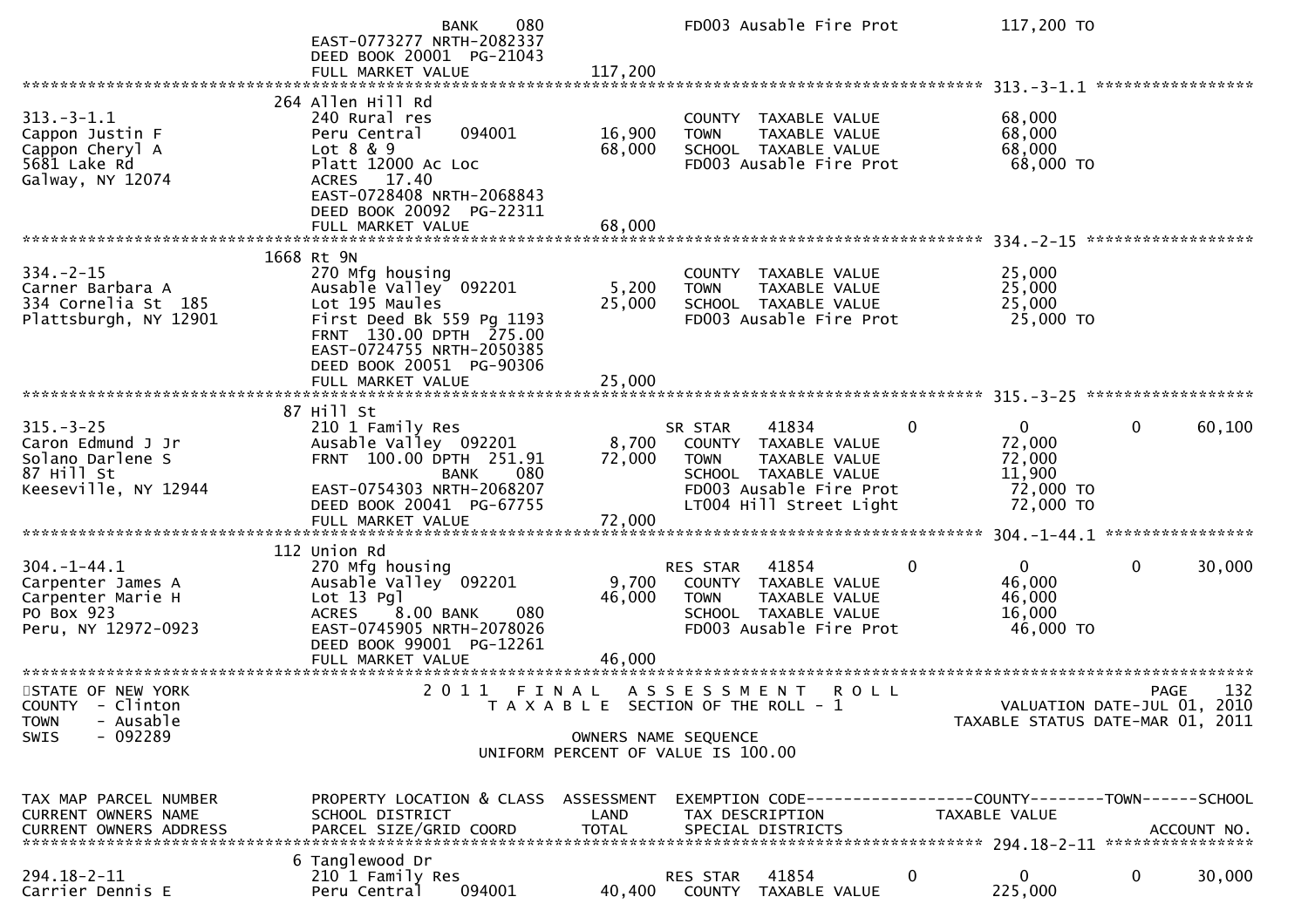| Carrier Kathy M<br>6 Tanglewood Dr<br>Peru, NY 12972                                                       | FRNT 136.50 DPTH 183.41<br>EAST-0773375 NRTH-2082221<br>DEED BOOK 20102 PG-30551<br>FULL MARKET VALUE                                                                                        | 225,000<br>225,000                                                                                           | <b>TOWN</b>                                                                   | TAXABLE VALUE<br>SCHOOL TAXABLE VALUE<br>FD003 Ausable Fire Prot                                                                                 |                           | 225,000<br>195,000<br>225,000 TO                                                 |                              |                       |
|------------------------------------------------------------------------------------------------------------|----------------------------------------------------------------------------------------------------------------------------------------------------------------------------------------------|--------------------------------------------------------------------------------------------------------------|-------------------------------------------------------------------------------|--------------------------------------------------------------------------------------------------------------------------------------------------|---------------------------|----------------------------------------------------------------------------------|------------------------------|-----------------------|
|                                                                                                            |                                                                                                                                                                                              |                                                                                                              |                                                                               |                                                                                                                                                  |                           |                                                                                  |                              |                       |
| $334. - 1 - 28.3$<br>Carron Beverly<br>Carron Louis Albert<br>350 Dry Bridge Rd<br>Ausable Forks, NY 12912 | 350 Dry Bridge Rd<br>270 Mfg housing<br>Ausable Valley 092201<br>Lot 196 Maules Patent<br><b>ACRES</b><br>2.76<br>EAST-0721721 NRTH-2053476<br>DEED BOOK 98001 PG-04552<br>FULL MARKET VALUE | 5,600<br>44,000<br>44,000                                                                                    | RES STAR<br><b>TOWN</b>                                                       | 41854<br>COUNTY TAXABLE VALUE<br>TAXABLE VALUE<br>SCHOOL TAXABLE VALUE<br>FD003 Ausable Fire Prot                                                | $\mathbf 0$               | $\overline{0}$<br>44,000<br>44,000<br>14,000<br>44,000 TO                        | $\mathbf{0}$                 | 30,000                |
|                                                                                                            |                                                                                                                                                                                              |                                                                                                              |                                                                               |                                                                                                                                                  |                           |                                                                                  |                              |                       |
| $302 - 1 - 10.1$<br>Carte Beverly R<br>719 Allen Hill Rd<br>Peru, NY 12972                                 | 719/730 Allen Hill Rd<br>280 Res Multiple<br>Peru Central<br>094001<br>55.10<br>ACRES<br>EAST-0727379 NRTH-2079138<br>DEED BOOK 20021 PG-42115<br>FULL MARKET VALUE                          | 156,000                                                                                                      | WARNONALL 41121<br>36,500 AGED - ALL 41800<br>156,000 SR STAR<br><b>TOWN</b>  | 51 PCT OF VALUE USED FOR EXEMPTION PURPOSES<br>41834<br>COUNTY TAXABLE VALUE<br>TAXABLE VALUE<br>SCHOOL TAXABLE VALUE<br>FD003 Ausable Fire Prot | 0<br>$\Omega$<br>$\Omega$ | 11,934<br>33,813<br>$\overline{0}$<br>110,253<br>110,253<br>56,120<br>156,000 TO | 11,934<br>33,813<br>$\Omega$ | 0<br>39,780<br>60,100 |
|                                                                                                            |                                                                                                                                                                                              |                                                                                                              |                                                                               |                                                                                                                                                  |                           |                                                                                  |                              |                       |
| $302 - 1 - 10.4$<br>Carte Jeffrey S<br>699 Allen Hill Rd<br>Peru, NY 12972                                 | 699 Allen Hill Rd<br>270 Mfg housing<br>Peru Central<br>094001<br>2.10<br><b>ACRES</b><br>EAST-0727502 NRTH-2078688<br>DEED BOOK 20021 PG-46902                                              | 51,000                                                                                                       | LIM INC DI 41932<br>8,500 RES STAR<br><b>TOWN</b>                             | 41854<br>COUNTY TAXABLE VALUE<br><b>TAXABLE VALUE</b><br>SCHOOL TAXABLE VALUE                                                                    | 0<br>$\Omega$             | 25,500<br>$\overline{0}$<br>25,500<br>51,000<br>21,000                           | $\mathbf 0$<br>$\Omega$      | 0<br>30,000           |
|                                                                                                            |                                                                                                                                                                                              |                                                                                                              |                                                                               |                                                                                                                                                  |                           |                                                                                  |                              |                       |
| $302 - 1 - 10.2$<br>Carte Timothy C<br>Carte Denise M<br>272 Signor Rd<br>Peru, NY 12972                   | 272 Signor Rd<br>270 Mfg housing<br>094001<br>Peru Central<br>Lot 35 Pgl<br>1.00<br><b>ACRES</b><br>EAST-0729086 NRTH-2078795<br>DEED BOOK 20021 PG-41959<br>FULL MARKET VALUE               | 38,500<br>38,500                                                                                             | LIM INC DI 41932<br>4,500 RES STAR<br><b>TOWN</b>                             | 41854<br>COUNTY TAXABLE VALUE<br>TAXABLE VALUE<br>SCHOOL TAXABLE VALUE<br>FD003 Ausable Fire Prot                                                | 0<br>0                    | 19,250<br>$\mathbf{0}$<br>19,250<br>38,500<br>8,500<br>38,500 TO                 | 0<br>$\mathbf{0}$            | 30,000                |
|                                                                                                            |                                                                                                                                                                                              |                                                                                                              |                                                                               |                                                                                                                                                  |                           |                                                                                  |                              |                       |
| STATE OF NEW YORK<br>COUNTY - Clinton<br>- Ausable<br><b>TOWN</b><br>$-092289$<br><b>SWIS</b>              | 2011                                                                                                                                                                                         | FINAL<br>T A X A B L E SECTION OF THE ROLL - 1<br>OWNERS NAME SEQUENCE<br>UNIFORM PERCENT OF VALUE IS 100.00 | ASSESSMENT                                                                    | <b>ROLL</b>                                                                                                                                      |                           | VALUATION DATE-JUL 01, 2010<br>TAXABLE STATUS DATE-MAR 01, 2011                  | <b>PAGE</b>                  | 133                   |
|                                                                                                            |                                                                                                                                                                                              |                                                                                                              |                                                                               |                                                                                                                                                  |                           |                                                                                  |                              |                       |
| TAX MAP PARCEL NUMBER<br>CURRENT OWNERS NAME<br><b>CURRENT OWNERS ADDRESS</b>                              | PROPERTY LOCATION & CLASS<br>SCHOOL DISTRICT<br>PARCEL SIZE/GRID COORD                                                                                                                       | ASSESSMENT<br>LAND<br><b>TOTAL</b>                                                                           |                                                                               | EXEMPTION CODE-----------------COUNTY-------TOWN------SCHOOL<br>TAX DESCRIPTION<br>SPECIAL DISTRICTS                                             |                           | TAXABLE VALUE                                                                    |                              | ACCOUNT NO.           |
| $293.16 - 1 - 3$<br>Carter Bret<br>Carter Sally<br>3 Hilltop Dr<br>Peru, NY 12972                          | 3 Hilltop Dr<br>210 1 Family Res<br>Peru Central<br>094001<br>FRNT 218.40 DPTH 135.00<br>EAST-0767502 NRTH-2084074<br>DEED BOOK 20082 PG-14251                                               | 138,600                                                                                                      | WARNONALL<br>15,700 RES STAR<br><b>COUNTY</b><br><b>TOWN</b><br><b>SCHOOL</b> | 41121<br>41854<br>TAXABLE VALUE<br>TAXABLE VALUE<br>TAXABLE VALUE                                                                                | 0<br>0                    | 20,790<br>$\mathbf{0}$<br>117,810<br>126,600<br>108,600                          | 12,000<br>0                  | 0<br>30,000           |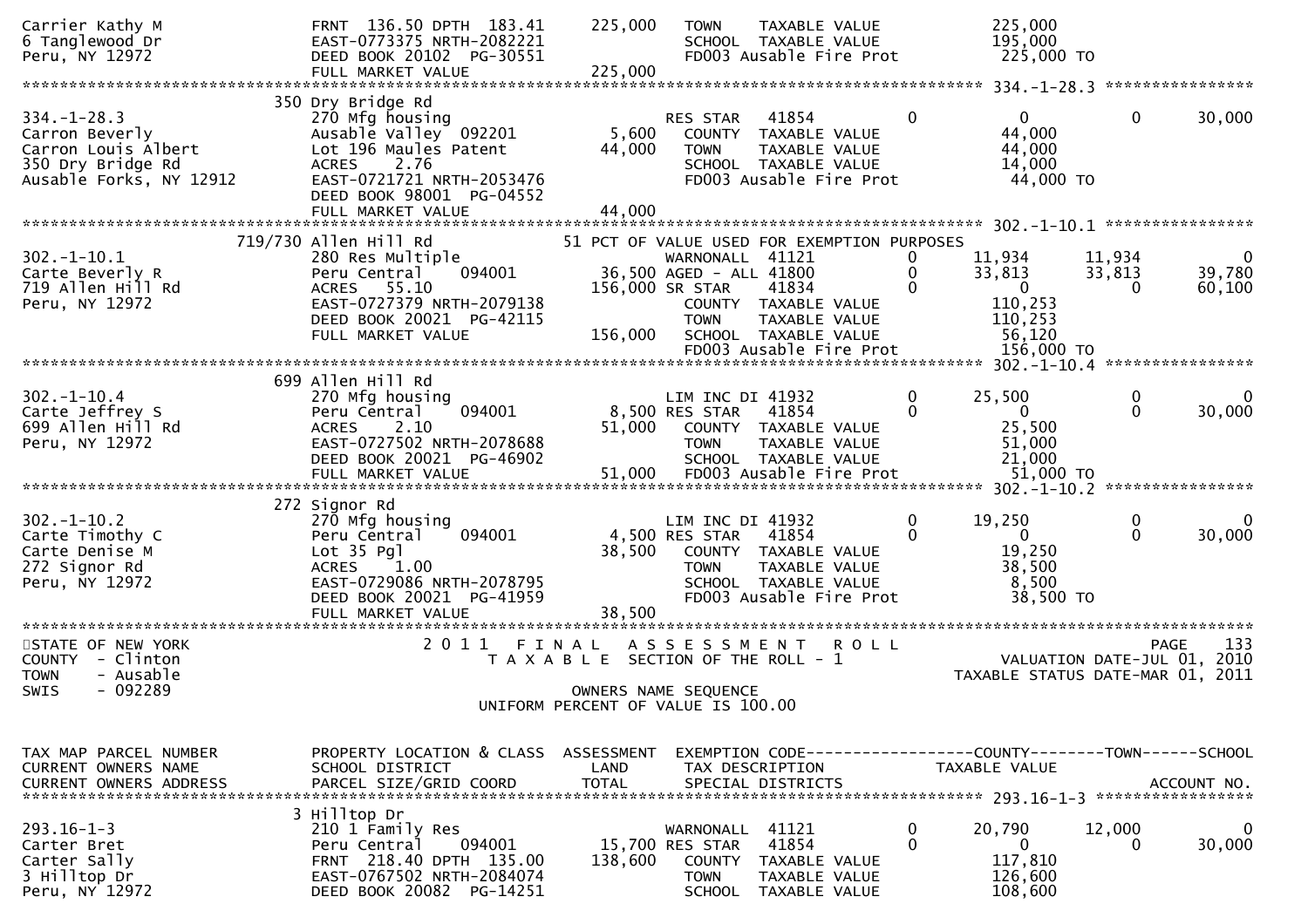| $314. - 2 - 6.12$<br>Carter Donald H Jr<br>549 Cold Spring Rd<br>Peru, NY 12972               | 549 Cold Spring Rd<br>270 Mfg housing<br>Ausable Valley 092201<br><b>ACRES</b><br>16.53<br>EAST-0738788 NRTH-2071776<br>DEED BOOK 876<br>PG-174<br>FULL MARKET VALUE                                             | 12,200<br>53,000<br>53,000                                                                          | RES STAR<br><b>TOWN</b>                                           | 41854<br>COUNTY TAXABLE VALUE<br>TAXABLE VALUE<br>SCHOOL TAXABLE VALUE<br>FD003 Ausable Fire Prot                                         | 0             | $\overline{0}$<br>53,000<br>53,000<br>23,000<br>53,000 TO         | $\mathbf 0$       | 30,000      |
|-----------------------------------------------------------------------------------------------|------------------------------------------------------------------------------------------------------------------------------------------------------------------------------------------------------------------|-----------------------------------------------------------------------------------------------------|-------------------------------------------------------------------|-------------------------------------------------------------------------------------------------------------------------------------------|---------------|-------------------------------------------------------------------|-------------------|-------------|
| $315. - 1 - 3.38$<br>Carter Nancy A<br>1 Lakeview Meadows Rd<br>Keeseville, NY 12944          | 1 Lakeview Meadows Rd<br>210 1 Family Res<br>Ausable Valley 092201<br>Sub Map Bk 16 Pg 139 Lot<br>3.50 BANK<br><b>ACRES</b><br>080<br>EAST-0747785 NRTH-2072545<br>DEED BOOK 20061 PG-99718<br>FULL MARKET VALUE | 19,500<br>209,000<br>209,000                                                                        | RES STAR<br><b>TOWN</b>                                           | 41854<br>COUNTY TAXABLE VALUE<br>TAXABLE VALUE<br>SCHOOL TAXABLE VALUE<br>FD003 Ausable Fire Prot                                         | $\mathbf{0}$  | $\mathbf{0}$<br>209,000<br>209,000<br>179,000<br>209,000 TO       | $\Omega$          | 30,000      |
| $334. - 1 - 10$<br>Carver Raymond Gary<br>38 Clintonville Rd<br>Clintonville, NY 12924        | 38 Clintonville Rd<br>210 1 Family Res<br>Ausable Valley 092201<br><b>ACRES</b><br>1.30<br>EAST-0729687 NRTH-2053965<br>DEED BOOK 20021 PG-46860<br>FULL MARKET VALUE                                            | 79,000<br>79,000                                                                                    | AGED COUN 41802<br>13,500 SR STAR<br><b>TOWN</b>                  | 41834<br>COUNTY TAXABLE VALUE<br>TAXABLE VALUE<br>SCHOOL TAXABLE VALUE<br>FD003 Ausable Fire Prot                                         | 0<br>$\Omega$ | 31,600<br>$\mathbf{0}$<br>47,400<br>79,000<br>18,900<br>79,000 TO | 0<br>$\mathbf{0}$ | 60,100      |
| $293.16 - 1 - 12$<br>Case Roger<br>Case Joanne<br>30 Plains Rd<br>Peru, NY 12972              | 30 Plains Rd<br>210 1 Family Res<br>Peru Central<br>094001<br>FRNT 150.00 DPTH 200.00<br><b>BANK</b><br>080<br>EAST-0767117 NRTH-2083821<br>DEED BOOK 716<br>PG-305<br>FULL MARKET VALUE                         | 16,100<br>97,900<br>97,900                                                                          | RES STAR<br><b>TOWN</b>                                           | 41854<br>COUNTY TAXABLE VALUE<br>TAXABLE VALUE<br>SCHOOL TAXABLE VALUE<br>FD003 Ausable Fire Prot                                         | $\Omega$      | $\Omega$<br>97,900<br>97,900<br>67,900<br>97,900 TO               | $\Omega$          | 30,000      |
| STATE OF NEW YORK<br>COUNTY - Clinton<br>- Ausable<br><b>TOWN</b><br>$-092289$<br><b>SWIS</b> | 2011 FINAL                                                                                                                                                                                                       | T A X A B L E SECTION OF THE ROLL - 1<br>OWNERS NAME SEQUENCE<br>UNIFORM PERCENT OF VALUE IS 100.00 |                                                                   | ASSESSMENT ROLL                                                                                                                           |               | VALUATION DATE-JUL 01, 2010<br>TAXABLE STATUS DATE-MAR 01, 2011   | PAGE              | 134         |
| TAX MAP PARCEL NUMBER<br>CURRENT OWNERS NAME<br><b>CURRENT OWNERS ADDRESS</b>                 | PROPERTY LOCATION & CLASS<br>SCHOOL DISTRICT<br>PARCEL SIZE/GRID COORD                                                                                                                                           | ASSESSMENT<br>LAND<br><b>TOTAL</b>                                                                  | EXEMPTION CODE--                                                  | TAX DESCRIPTION<br>SPECIAL DISTRICTS                                                                                                      |               | ---------------COUNTY--------TOWN------SCHOOL<br>TAXABLE VALUE    | ACCOUNT NO.       |             |
| $303 - 1 - 2.1$<br>Cech Paul F<br>Cech Ruth Ann<br>219 Calkins Rd<br>Peru, NY 12972           | 219/220 Calkins Rd<br>240 Rural res<br>Peru Central<br>094001<br>ACRES 118.70<br>EAST-0733883 NRTH-2079682<br>DEED BOOK 604<br>PG-972<br>FULL MARKET VALUE                                                       | 166,000<br>166,000                                                                                  | WARCOMALL 41131<br>47,300 SR STAR<br><b>COUNTY</b><br><b>TOWN</b> | 77 PCT OF VALUE USED FOR EXEMPTION PURPOSES<br>41834<br>TAXABLE VALUE<br>TAXABLE VALUE<br>SCHOOL TAXABLE VALUE<br>FD003 Ausable Fire Prot | 0<br>$\Omega$ | 31,955<br>0<br>134,045<br>146,000<br>105,900<br>166,000 TO        | 20,000<br>O       | 0<br>60,100 |
|                                                                                               | Signor Rd                                                                                                                                                                                                        |                                                                                                     |                                                                   |                                                                                                                                           |               | 303. -1-3.2 ******************                                    |                   |             |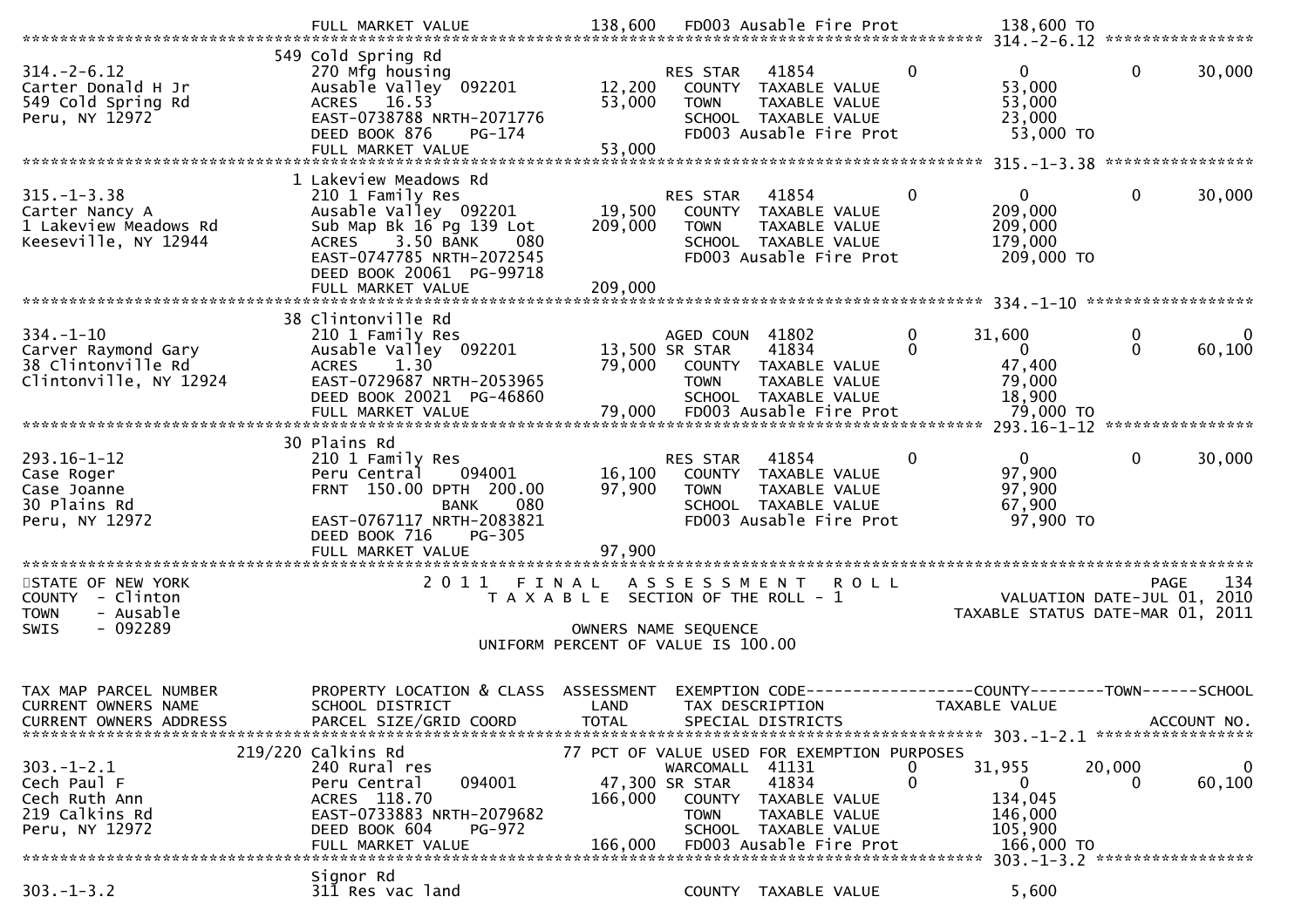| Chamberlain Jamie S<br>Chamberlain Kim M<br>35 Signor Rd<br>Peru, NY 12972-3833                | 094001<br>Peru Central<br>1.00<br><b>ACRES</b><br>EAST-0734166 NRTH-2080748<br>DEED BOOK 20001 PG-20397<br>FULL MARKET VALUE                                      | 5,600<br>5,600<br>5,600            | TAXABLE VALUE<br><b>TOWN</b><br>SCHOOL TAXABLE VALUE<br>FD003 Ausable Fire Prot                                                     | 5,600<br>5,600<br>5,600 TO                                                                            |
|------------------------------------------------------------------------------------------------|-------------------------------------------------------------------------------------------------------------------------------------------------------------------|------------------------------------|-------------------------------------------------------------------------------------------------------------------------------------|-------------------------------------------------------------------------------------------------------|
|                                                                                                | 2428 Rt 22                                                                                                                                                        |                                    |                                                                                                                                     |                                                                                                       |
| $304. - 1 - 7$<br>Charette Anthony E<br>Charette Heidi Marie U<br>2428 Rt 22<br>Peru, NY 12972 | 210 1 Family Res<br>Ausable Valley 092201<br>1.10 BANK<br><b>ACRES</b><br>121<br>EAST-0750866 NRTH-2082947<br>DEED BOOK 20061 PG-90737                            | 8,100<br>142,000                   | RES STAR<br>41854<br>COUNTY TAXABLE VALUE<br><b>TOWN</b><br>TAXABLE VALUE<br>SCHOOL TAXABLE VALUE<br>FD003 Ausable Fire Prot        | $\mathbf{0}$<br>$\mathbf{0}$<br>30,000<br>$\mathbf{0}$<br>142,000<br>142,000<br>112,000<br>142,000 TO |
|                                                                                                | 127 Parrish Rd                                                                                                                                                    |                                    |                                                                                                                                     |                                                                                                       |
| $334. - 1 - 5.2$<br>Charvat Jane A<br>127 Parrish Rd<br>Clintonville, NY 12924                 | 210 1 Family Res<br>Ausable Valley 092201<br>Lot 194 Maules Tract<br>ACRES 11.80<br>EAST-0729362 NRTH-2057183<br>DEED BOOK 879<br>$PG-114$                        | 10,700<br>37,100                   | 41854<br><b>RES STAR</b><br>COUNTY TAXABLE VALUE<br>TAXABLE VALUE<br><b>TOWN</b><br>SCHOOL TAXABLE VALUE<br>FD003 Ausable Fire Prot | $\overline{0}$<br>0<br>30,000<br>0<br>37,100<br>37,100<br>7,100<br>37,100 TO                          |
|                                                                                                |                                                                                                                                                                   |                                    |                                                                                                                                     | ****************                                                                                      |
| $314. - 1 - 13.1$<br>Chase Dorothea<br>856 Clintonville Rd<br>Peru, NY 12972                   | 850 Clintonville Rd<br>210 1 Family Res<br>Ausable Valley 092201<br>ACRES 11.30<br>EAST-0732814 NRTH-2072862<br>DEED BOOK 645<br>PG-658                           | 10,600<br>65,000                   | COUNTY TAXABLE VALUE<br><b>TOWN</b><br>TAXABLE VALUE<br>SCHOOL TAXABLE VALUE<br>FD003 Ausable Fire Prot                             | 65,000<br>65,000<br>65,000<br>65,000 TO                                                               |
|                                                                                                | 836 Clintonville Rd                                                                                                                                               |                                    |                                                                                                                                     | ***************                                                                                       |
| $314. - 1 - 13.21$<br>Chase Dorothea<br>856 Clintonville Rd<br>Peru, NY 12972                  | 270 Mfg housing<br>Ausable Valley 092201<br>FRNT 90.00 DPTH 200.00<br>EAST-0732236 NRTH-2072938<br>DEED BOOK 723<br>PG-247                                        | 3,300<br>14,000                    | COUNTY TAXABLE VALUE<br><b>TOWN</b><br>TAXABLE VALUE<br>SCHOOL TAXABLE VALUE<br>FD003 Ausable Fire Prot                             | 14,000<br>14,000<br>14,000<br>14,000 TO                                                               |
| *************************                                                                      | FULL MARKET VALUE<br>**********************                                                                                                                       | 14.000                             |                                                                                                                                     |                                                                                                       |
| STATE OF NEW YORK<br>COUNTY - Clinton<br>- Ausable<br><b>TOWN</b><br>$-092289$<br><b>SWIS</b>  | 2011 FINAL                                                                                                                                                        | OWNERS NAME SEQUENCE               | A S S E S S M E N T<br><b>ROLL</b><br>T A X A B L E SECTION OF THE ROLL - 1                                                         | 135<br>PAGE<br>VALUATION DATE-JUL 01, 2010<br>TAXABLE STATUS DATE-MAR 01, 2011                        |
|                                                                                                |                                                                                                                                                                   |                                    | UNIFORM PERCENT OF VALUE IS 100.00                                                                                                  |                                                                                                       |
| TAX MAP PARCEL NUMBER<br>CURRENT OWNERS NAME<br><b>CURRENT OWNERS ADDRESS</b>                  | PROPERTY LOCATION & CLASS<br>SCHOOL DISTRICT<br>PARCEL SIZE/GRID COORD                                                                                            | ASSESSMENT<br>LAND<br><b>TOTAL</b> | TAX DESCRIPTION<br>SPECIAL DISTRICTS                                                                                                | EXEMPTION        CODE-----------------COUNTY-------TOWN------SCHOOL<br>TAXABLE VALUE<br>ACCOUNT NO.   |
| $314. - 1 - 13.22$<br>Chase Dorothea<br>856 Clintonville Rd<br>Peru, NY 12972                  | Clintonville Rd<br>314 Rural vac<10<br>Ausable Valley 092201<br>3.40<br><b>ACRES</b><br>EAST-0732752 NRTH-2072517<br>DEED BOOK 689<br>PG-212<br>FULL MARKET VALUE | 3,700<br>3,700<br>3,700            | COUNTY TAXABLE VALUE<br><b>TOWN</b><br>TAXABLE VALUE<br>SCHOOL TAXABLE VALUE<br>FD003 Ausable Fire Prot                             | 3,700<br>3,700<br>3,700<br>3,700 TO                                                                   |
|                                                                                                |                                                                                                                                                                   |                                    |                                                                                                                                     |                                                                                                       |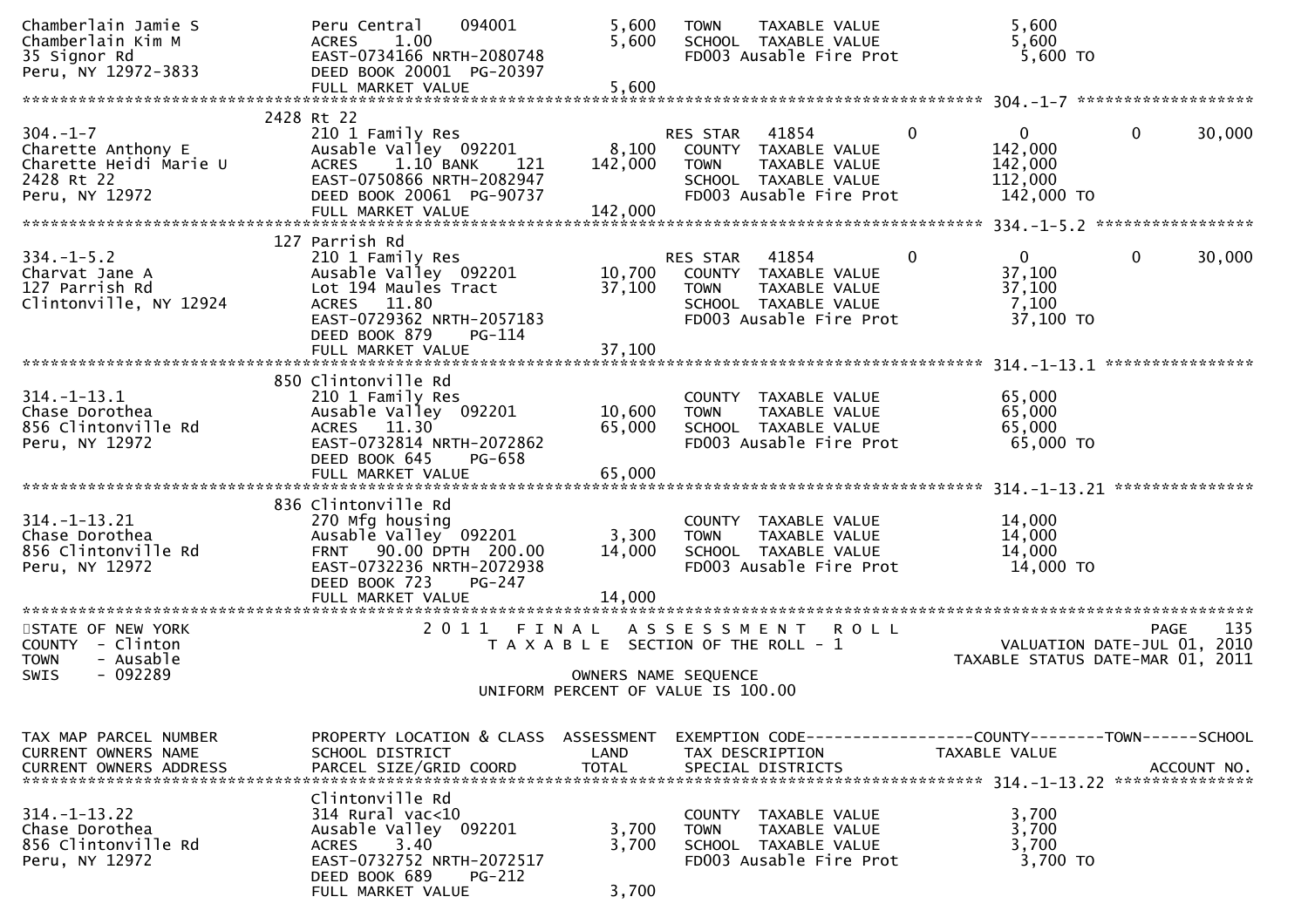| $305. -2 - 7.6$<br>Chase Leonard<br>104 Grove St Unit 8<br>Keeseville, NY 12944                     | 112 Grove St<br>210 1 Family Res<br>Ausable Valley 092201<br>Lot 16<br>FRNT 100.00 DPTH 121.76<br>EAST-0756687 NRTH-2071989<br>DEED BOOK 98000 PG-99202<br>FULL MARKET VALUE                                       | 4,100<br>28,800<br>28,800    | COUNTY TAXABLE VALUE<br><b>TOWN</b><br>TAXABLE VALUE<br>SCHOOL TAXABLE VALUE<br>FD003 Ausable Fire Prot                         | 28,800<br>28,800<br>28,800<br>28,800 TO                                |                                                        |
|-----------------------------------------------------------------------------------------------------|--------------------------------------------------------------------------------------------------------------------------------------------------------------------------------------------------------------------|------------------------------|---------------------------------------------------------------------------------------------------------------------------------|------------------------------------------------------------------------|--------------------------------------------------------|
|                                                                                                     |                                                                                                                                                                                                                    |                              |                                                                                                                                 |                                                                        |                                                        |
| $305. -2 - 7.12$<br>Chase Leonard<br>Chase Elizabeth<br>104 Grove St Unit 8<br>Keeseville, NY 12944 | 104 Grove St<br>210 1 Family Res<br>Ausable Valley 092201<br>Lot 16 Pl 12000 Ac<br>ACRES 1.20<br>EAST-0756837 NRTH-2072008<br>DEED BOOK 910<br>$PG-163$                                                            | 27,600                       | RES STAR 41854<br>4,600 COUNTY TAXABLE VALUE<br><b>TOWN</b><br>TAXABLE VALUE<br>SCHOOL TAXABLE VALUE<br>FD003 Ausable Fire Prot | $\overline{0}$<br>$\mathbf{0}$<br>27,600<br>27,600<br>0<br>27,600 TO   | $\mathbf 0$<br>27,600                                  |
|                                                                                                     |                                                                                                                                                                                                                    |                              |                                                                                                                                 |                                                                        |                                                        |
| $305. -2 - 7.31$<br>Chase Leonard<br>Chase Elizabeth<br>104 Grove St Unit 8<br>Keeseville, NY 12944 | Grove St<br>210 1 Family Res<br>Ausable Valley 092201<br>Lot 16 Pl 12000 Al<br>ACRES 1.20<br>EAST-0757041 NRTH-2071912<br>DEED BOOK 857<br>$PG-138$                                                                | 6,100<br>30,200              | RES STAR 41854<br>COUNTY TAXABLE VALUE<br><b>TOWN</b><br>TAXABLE VALUE<br>SCHOOL TAXABLE VALUE<br>FD003 Ausable Fire Prot       | $\mathbf{0}$<br>$\overline{0}$<br>30,200<br>30,200<br>200<br>30,200 TO | $\mathbf 0$<br>30,000                                  |
|                                                                                                     |                                                                                                                                                                                                                    |                              |                                                                                                                                 |                                                                        |                                                        |
| $294.10 - 1 - 12$<br>Chaskey John F<br>PO Box 90<br>West Sand Lake, NY 12196                        | 24 Mountaineer Dr<br>260 Seasonal res - WTRFNT<br>Peru Central<br>094001<br>50.00 DPTH 360.00<br><b>FRNT</b><br>EAST-0771763 NRTH-2085394<br>DEED BOOK 995<br>PG-241<br>FULL MARKET VALUE                          | 85,600<br>99,800<br>99,800   | COUNTY TAXABLE VALUE<br>TAXABLE VALUE<br><b>TOWN</b><br>SCHOOL TAXABLE VALUE<br>FD003 Ausable Fire Prot                         | 99,800<br>99,800<br>99,800<br>99,800 TO                                |                                                        |
|                                                                                                     |                                                                                                                                                                                                                    |                              |                                                                                                                                 |                                                                        |                                                        |
| STATE OF NEW YORK<br>COUNTY - Clinton<br>- Ausable<br><b>TOWN</b><br>$-092289$<br><b>SWIS</b>       | 2011                                                                                                                                                                                                               | OWNERS NAME SEQUENCE         | FINAL ASSESSMENT ROLL<br>T A X A B L E SECTION OF THE ROLL - 1<br>UNIFORM PERCENT OF VALUE IS 100.00                            | VALUATION DATE-JUL $01$ , 2010                                         | 136<br><b>PAGE</b><br>TAXABLE STATUS DATE-MAR 01, 2011 |
| TAX MAP PARCEL NUMBER<br>CURRENT OWNERS NAME<br><b>CURRENT OWNERS ADDRESS</b>                       | PROPERTY LOCATION & CLASS ASSESSMENT<br>SCHOOL DISTRICT<br>PARCEL SIZE/GRID COORD                                                                                                                                  | LAND<br><b>TOTAL</b>         | <b>EXEMPTION CODE-</b><br>TAX DESCRIPTION<br>SPECIAL DISTRICTS                                                                  | -----------------COUNTY--------TOWN-------SCHOOL<br>TAXABLE VALUE      | ACCOUNT NO.                                            |
| $294.10 - 1 - 4$<br>Chaskey Joseph F<br>33 Hanford St<br>Middleton, NY 10940                        | 36 Ausable Beach Rd<br>260 Seasonal res - WTRFNT<br>Peru Central<br>094001<br>Sub Map A-90 Lot 2<br>50.36 DPTH 349.95<br><b>FRNT</b><br>EAST-0772011 NRTH-2085972<br>DEED BOOK 789<br>$PG-19$<br>FULL MARKET VALUE | 89,800<br>119,600<br>119,600 | COUNTY<br>TAXABLE VALUE<br>TAXABLE VALUE<br><b>TOWN</b><br>SCHOOL TAXABLE VALUE<br>FD003 Ausable Fire Prot                      | 119,600<br>119,600<br>119,600<br>119,600 TO                            |                                                        |
|                                                                                                     |                                                                                                                                                                                                                    |                              |                                                                                                                                 |                                                                        |                                                        |
|                                                                                                     | 28 Mountaineer Dr                                                                                                                                                                                                  |                              |                                                                                                                                 |                                                                        |                                                        |

28 Mountaineer Dr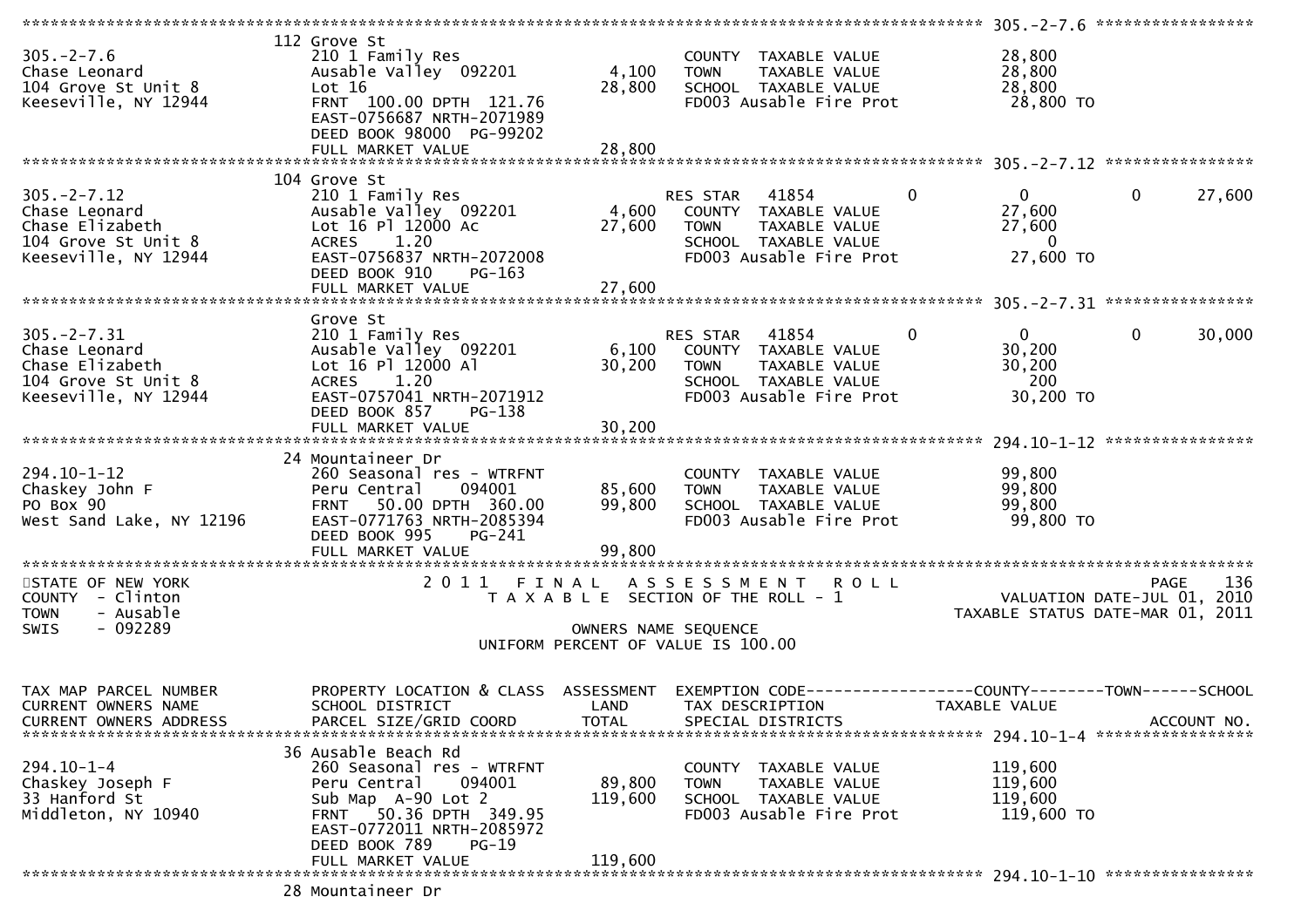| $294.10 - 1 - 10$<br>Chaskey Life Estate Harold H S Peru Central<br>Chaskey Life Estate Margaret J FRNT 50.00 DPTH 426.00<br>30 Milner Ave<br>Albany, NY 12203 | 210 1 Family Res - WTRFNT<br>094001<br>EAST-0771769 NRTH-2085493<br>DEED BOOK 20011 PG-28239                                                                     | 85,600<br>158,900                     | <b>TOWN</b>                                                                | COUNTY TAXABLE VALUE<br>TAXABLE VALUE<br>SCHOOL TAXABLE VALUE<br>FD003 Ausable Fire Prot                                                                   |               | 158,900<br>158,900<br>158,900<br>158,900 TO                                                           |                             |                         |
|----------------------------------------------------------------------------------------------------------------------------------------------------------------|------------------------------------------------------------------------------------------------------------------------------------------------------------------|---------------------------------------|----------------------------------------------------------------------------|------------------------------------------------------------------------------------------------------------------------------------------------------------|---------------|-------------------------------------------------------------------------------------------------------|-----------------------------|-------------------------|
| PRIOR OWNER ON 3/01/2011                                                                                                                                       | FULL MARKET VALUE                                                                                                                                                | 158,900                               |                                                                            |                                                                                                                                                            |               |                                                                                                       |                             |                         |
| $315 - 3 - 5$<br>Chauvin Jacqueline<br>193 Hill St<br>Keeseville, NY 12944                                                                                     | 193 Hill St<br>210 1 Family Res<br>Ausable Valley 092201<br>FRNT 100.00 DPTH 250.00<br>EAST-0751393 NRTH-2068131<br>DEED BOOK 458<br>PG-736<br>FULL MARKET VALUE | 150,000<br>150,000                    | WARNONALL 41121<br>8,700 SR STAR<br><b>TOWN</b>                            | 41834<br>COUNTY TAXABLE VALUE<br><b>TAXABLE VALUE</b><br>SCHOOL TAXABLE VALUE<br>FD003 Ausable Fire Prot                                                   | 0<br>$\Omega$ | 22,500<br>$\mathbf{0}$<br>127,500<br>138,000<br>89,900<br>150,000 TO                                  | 12,000<br>$\Omega$          | 0<br>60,100             |
|                                                                                                                                                                |                                                                                                                                                                  |                                       |                                                                            |                                                                                                                                                            |               |                                                                                                       |                             |                         |
| $315 - 3 - 43$<br>Chauvin Mark J<br>Chauvin Sandra L<br>190 Hill St<br>Keeseville, NY 12944                                                                    | 198 Hill St<br>210 1 Family Res<br>Ausable Valley 092201<br>Lots 49 & 50<br>FRNT 150.02 DPTH 150.00<br>EAST-0751259 NRTH-2068382<br>DEED BOOK 20051 PG-86822     | 9,100<br>143,000                      | RES STAR<br><b>TOWN</b>                                                    | 41854<br>COUNTY TAXABLE VALUE<br>TAXABLE VALUE<br>SCHOOL TAXABLE VALUE<br>FD003 Ausable Fire Prot<br>LT004 Hill Street Light                               | $\mathbf{0}$  | $\mathbf{0}$<br>143,000<br>143,000<br>113,000<br>143,000 TO<br>143,000 TO                             | $\mathbf{0}$                | 30,000                  |
|                                                                                                                                                                | FULL MARKET VALUE                                                                                                                                                | 143,000                               |                                                                            |                                                                                                                                                            |               |                                                                                                       |                             |                         |
|                                                                                                                                                                | 201 Harkness Rd                                                                                                                                                  |                                       |                                                                            |                                                                                                                                                            |               |                                                                                                       |                             |                         |
| $303. - 1 - 17.1$<br>Cipriano James F<br>201 Harkness Rd<br>Peru, NY 12972                                                                                     | 210 1 Family Res<br>Ausable Valley 092201<br>Lot 23 Pgl<br><b>ACRES</b><br>3.30<br>EAST-0740286 NRTH-2078595<br>DEED BOOK 20051 PG-87288                         |                                       | WARNONALL 41121<br>5,900 WARDISALL 41141<br>65,000 RES STAR<br><b>TOWN</b> | 41854<br>COUNTY TAXABLE VALUE<br>TAXABLE VALUE<br>SCHOOL TAXABLE VALUE                                                                                     | 0<br>0<br>0   | 9,750<br>6,500<br>$\overline{0}$<br>48,750<br>48,750<br>35,000                                        | 9,750<br>6,500<br>0         | 0<br>$\Omega$<br>30,000 |
| STATE OF NEW YORK                                                                                                                                              |                                                                                                                                                                  |                                       |                                                                            | 2011 FINAL ASSESSMENT ROLL                                                                                                                                 |               |                                                                                                       | <b>PAGE</b>                 | 137                     |
| COUNTY - Clinton<br>- Ausable<br><b>TOWN</b>                                                                                                                   |                                                                                                                                                                  | T A X A B L E SECTION OF THE ROLL - 1 |                                                                            |                                                                                                                                                            |               | TAXABLE STATUS DATE-MAR 01, 2011                                                                      | VALUATION DATE-JUL 01, 2010 |                         |
| $-092289$<br>SWIS                                                                                                                                              |                                                                                                                                                                  | UNIFORM PERCENT OF VALUE IS 100.00    | OWNERS NAME SEQUENCE                                                       |                                                                                                                                                            |               |                                                                                                       |                             |                         |
| TAX MAP PARCEL NUMBER<br>CURRENT OWNERS NAME<br><b>CURRENT OWNERS ADDRESS</b>                                                                                  | PROPERTY LOCATION & CLASS<br>SCHOOL DISTRICT<br>PARCEL SIZE/GRID COORD                                                                                           | ASSESSMENT<br>LAND<br><b>TOTAL</b>    |                                                                            | EXEMPTION        CODE-----------------COUNTY-------TOWN------SCHOOL<br>TAX DESCRIPTION<br>SPECIAL DISTRICTS                                                |               | TAXABLE VALUE                                                                                         |                             | ACCOUNT NO.             |
|                                                                                                                                                                | 276 Rt 9N                                                                                                                                                        |                                       |                                                                            |                                                                                                                                                            |               |                                                                                                       |                             |                         |
| $315.4 - 1 - 29$<br>Clark Alice<br>Winternitz Irving R<br>276 Rt 9N<br>Keeseville, NY 12944                                                                    | 220 2 Family Res<br>Ausable Valley 092201<br>1.90<br><b>ACRES</b><br>EAST-0753573 NRTH-2065010<br>DEED BOOK 20072<br>PG-5364<br>FULL MARKET VALUE                | 12,000<br>230,000<br>230,000          | RES STAR<br><b>COUNTY</b><br><b>TOWN</b>                                   | 41854<br>TAXABLE VALUE<br>TAXABLE VALUE<br>SCHOOL TAXABLE VALUE<br>FD003 Ausable Fire Prot<br>LT005 Pine Tree Light<br>*********************************** | 0             | 0<br>230,000<br>230,000<br>200,000<br>230,000 TO<br>230,000 TO<br>313. - 3 - 8. 2 ******************* | 0                           | 30,000                  |
|                                                                                                                                                                | 672/676 Clintonville Rd                                                                                                                                          |                                       |                                                                            |                                                                                                                                                            |               |                                                                                                       |                             |                         |
| $313. - 3 - 8.2$                                                                                                                                               | 271 Mfg housings                                                                                                                                                 |                                       | RES STAR                                                                   | 41854                                                                                                                                                      | 0             | 0                                                                                                     | 0                           | 30,000                  |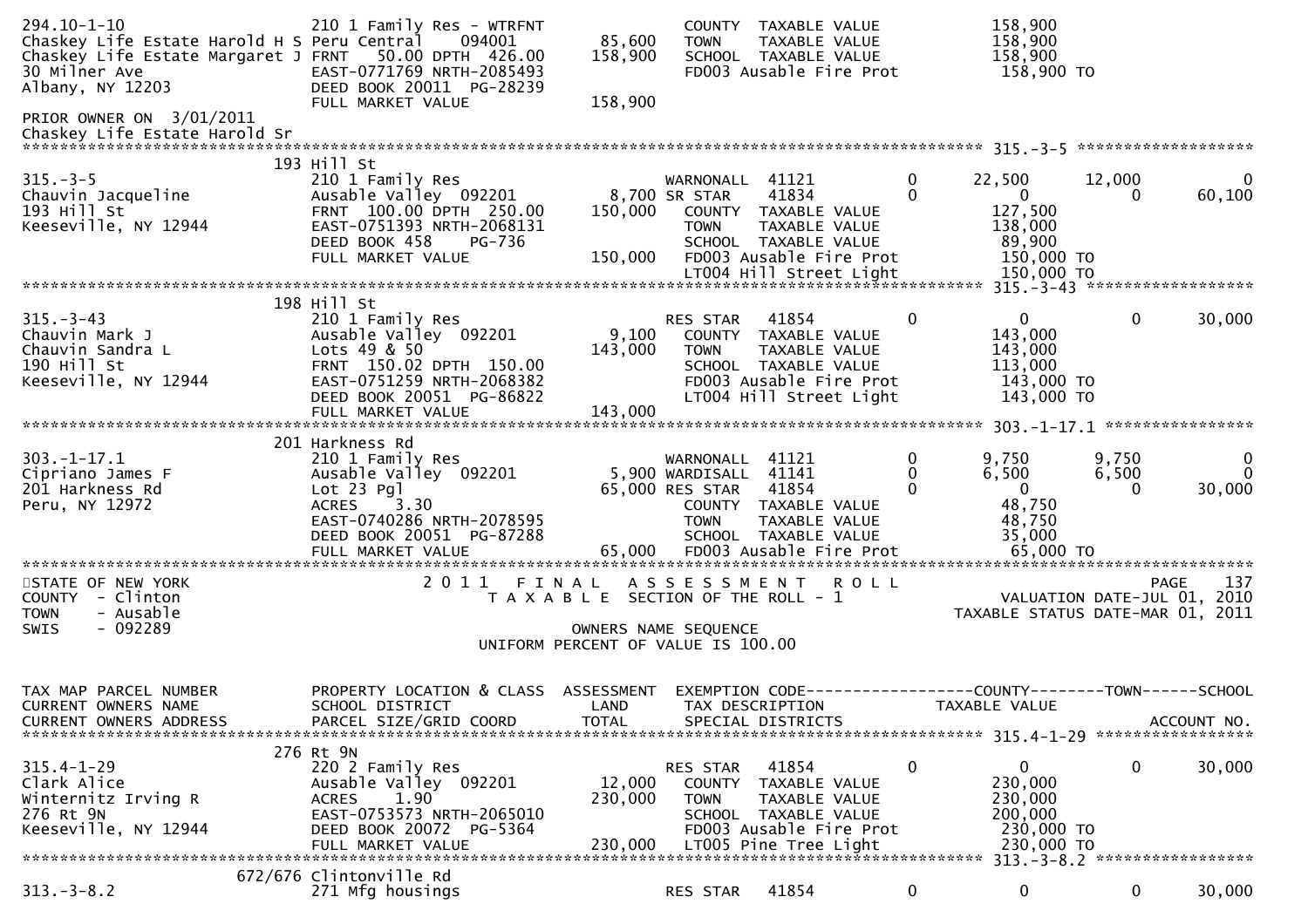| Clark Andrew R<br>676 Clintonville Rd<br>Peru, NY 12972                                                                                                                                                      | Ausable Valley 092201<br>Lot 10<br>FRNT 235.00 DPTH 155.00<br>EAST-0731282 NRTH-2069011<br>DEED BOOK 994<br><b>PG-140</b>                                                                      | 4,400<br>54,000                                                             | <b>TOWN</b>                                                                | COUNTY TAXABLE VALUE<br>TAXABLE VALUE<br>SCHOOL TAXABLE VALUE<br>FD003 Ausable Fire Prot                            |                                  | 54,000<br>54,000<br>24,000<br>54,000 TO                                      |                      |                                                   |
|--------------------------------------------------------------------------------------------------------------------------------------------------------------------------------------------------------------|------------------------------------------------------------------------------------------------------------------------------------------------------------------------------------------------|-----------------------------------------------------------------------------|----------------------------------------------------------------------------|---------------------------------------------------------------------------------------------------------------------|----------------------------------|------------------------------------------------------------------------------|----------------------|---------------------------------------------------|
|                                                                                                                                                                                                              |                                                                                                                                                                                                |                                                                             |                                                                            |                                                                                                                     |                                  |                                                                              |                      |                                                   |
| $303 - 2 - 37$<br>Clark Dorthy<br>Clark Kenneth<br>Attn: Dorothea Clark Chase<br>856 Clintonville Rd<br>Peru, NY 12972                                                                                       | 856 Clintonville Rd<br>210 1 Family Res<br>Ausable Valley 092201<br>FRNT 100.00 DPTH 100.00<br>EAST-0732602 NRTH-2073317<br>DEED BOOK 305<br>PG-317<br>FULL MARKET VALUE                       | 46,000                                                                      | WARNONALL 41121<br>2,600 AGED - ALL 41800<br>46,000 SR STAR<br><b>TOWN</b> | 41834<br>COUNTY TAXABLE VALUE<br>TAXABLE VALUE<br>SCHOOL TAXABLE VALUE                                              | $\mathbf{0}$                     | 6,900<br>19,550<br>$\overline{0}$<br>19,550<br>19,550<br>$\overline{0}$      | 6,900<br>19,550      | 0<br>23,000<br>23,000                             |
|                                                                                                                                                                                                              |                                                                                                                                                                                                |                                                                             |                                                                            |                                                                                                                     |                                  |                                                                              |                      |                                                   |
| $334.2 - 1 - 6$<br>Clark James S<br>1374 Rt 9N<br>Clintonville, NY 12924                                                                                                                                     | 1374 Rt 9N<br>210 1 Family Res<br>Ausable Valley 092201<br>FRNT 60.00 DPTH 225.00<br>EAST-0731043 NRTH-2053629<br>DEED BOOK 98001 PG-02079                                                     | 41,100                                                                      | RES STAR<br><b>TOWN</b>                                                    | 41854<br>3,600 COUNTY TAXABLE VALUE<br>TAXABLE VALUE<br>SCHOOL TAXABLE VALUE<br>FD003 Ausable Fire Prot             | $\mathbf{0}$                     | $\mathbf{0}$<br>41,100<br>41,100<br>11,100<br>41,100 TO                      | $\mathbf{0}$         | 30,000                                            |
|                                                                                                                                                                                                              |                                                                                                                                                                                                |                                                                             |                                                                            |                                                                                                                     |                                  |                                                                              |                      |                                                   |
| $315.4 - 1 - 7$<br>Clark Jana<br>276 Rt 9N<br>Keeseville, NY 12944                                                                                                                                           | 232 Rt 9N<br>210 1 Family Res<br>Ausable Valley 092201<br>FRNT 100.00 DPTH 200.00<br>EAST-0754156 NRTH-2065854<br>DEED BOOK 20092 PG-24111                                                     | 8,500<br>114,800                                                            | <b>TOWN</b>                                                                | COUNTY TAXABLE VALUE<br>TAXABLE VALUE<br>SCHOOL TAXABLE VALUE<br>FD003 Ausable Fire Prot<br>LT005 Pine Tree Light   |                                  | 114,800<br>114,800<br>114,800<br>114,800 TO<br>114,800 TO                    |                      |                                                   |
| STATE OF NEW YORK<br>COUNTY - Clinton<br><b>TOWN</b><br>- Ausable<br>$-092289$<br><b>SWIS</b>                                                                                                                | 2011 FINAL ASSESSMENT ROLL                                                                                                                                                                     | T A X A B L E SECTION OF THE ROLL - 1<br>UNIFORM PERCENT OF VALUE IS 100.00 | OWNERS NAME SEQUENCE                                                       |                                                                                                                     |                                  | TAXABLE STATUS DATE-MAR 01, 2011                                             |                      | 138<br><b>PAGE</b><br>VALUATION DATE-JUL 01, 2010 |
|                                                                                                                                                                                                              |                                                                                                                                                                                                |                                                                             |                                                                            |                                                                                                                     |                                  |                                                                              |                      |                                                   |
| TAX MAP PARCEL NUMBER<br><b>CURRENT OWNERS NAME</b><br>.CURRENT OWNERS ADDRESS PARCEL SIZE/GRID COORD TOTAL SPECIAL DISTRICTS MOTHER ACCOUNT NO ACCOUNT NO AND ARCEL SIZE/GRID COORD TOTAL SPECIAL DISTRICTS | PROPERTY LOCATION & CLASS ASSESSMENT<br>SCHOOL DISTRICT                                                                                                                                        | LAND                                                                        |                                                                            | TAX DESCRIPTION                                                                                                     |                                  | TAXABLE VALUE                                                                |                      |                                                   |
|                                                                                                                                                                                                              |                                                                                                                                                                                                |                                                                             |                                                                            |                                                                                                                     |                                  |                                                                              |                      |                                                   |
| $293.16 - 1 - 9$<br>Clayton Ronald R<br>Clayton Suzanne R<br>23 Haven Ln<br>Peru, NY 12972                                                                                                                   | 23 Haven Ln<br>210 1 Family Res<br>094001<br>Peru Central<br>Sub Div Bk 4 Pg 104 Lot 2<br>FRNT 200.69 DPTH 219.25<br>EAST-0767202 NRTH-2083364<br>DEED BOOK 845<br>PG-281<br>FULL MARKET VALUE | 159,000                                                                     | WARNONALL<br>16,500 WARDISALL<br>159,000 SR STAR<br><b>TOWN</b>            | 41121<br>41141<br>41834<br>COUNTY TAXABLE VALUE<br>TAXABLE VALUE<br>SCHOOL TAXABLE VALUE<br>FD003 Ausable Fire Prot | $\mathbf{0}$<br>0<br>$\mathbf 0$ | 23,850<br>7,950<br>$\mathbf 0$<br>127,200<br>139,050<br>98,900<br>159,000 TO | 12,000<br>7,950<br>0 | 0<br>$\overline{0}$<br>60,100                     |
| $293. -4-9$                                                                                                                                                                                                  | 39 Reid St<br>210 1 Family Res                                                                                                                                                                 |                                                                             | RES STAR                                                                   | 41854                                                                                                               | 0                                | $\mathbf{0}$                                                                 | 0                    | 30,000                                            |
| Clemons David C<br>Clemons Gail R<br>39 Reid St                                                                                                                                                              | Ausable Valley 092201<br>1.10 BANK<br><b>ACRES</b><br>850<br>EAST-0758169 NRTH-2081498                                                                                                         | 6,100<br>168,000                                                            | <b>COUNTY</b><br><b>TOWN</b><br><b>SCHOOL</b>                              | TAXABLE VALUE<br>TAXABLE VALUE<br>TAXABLE VALUE                                                                     |                                  | 168,000<br>168,000<br>138,000                                                |                      |                                                   |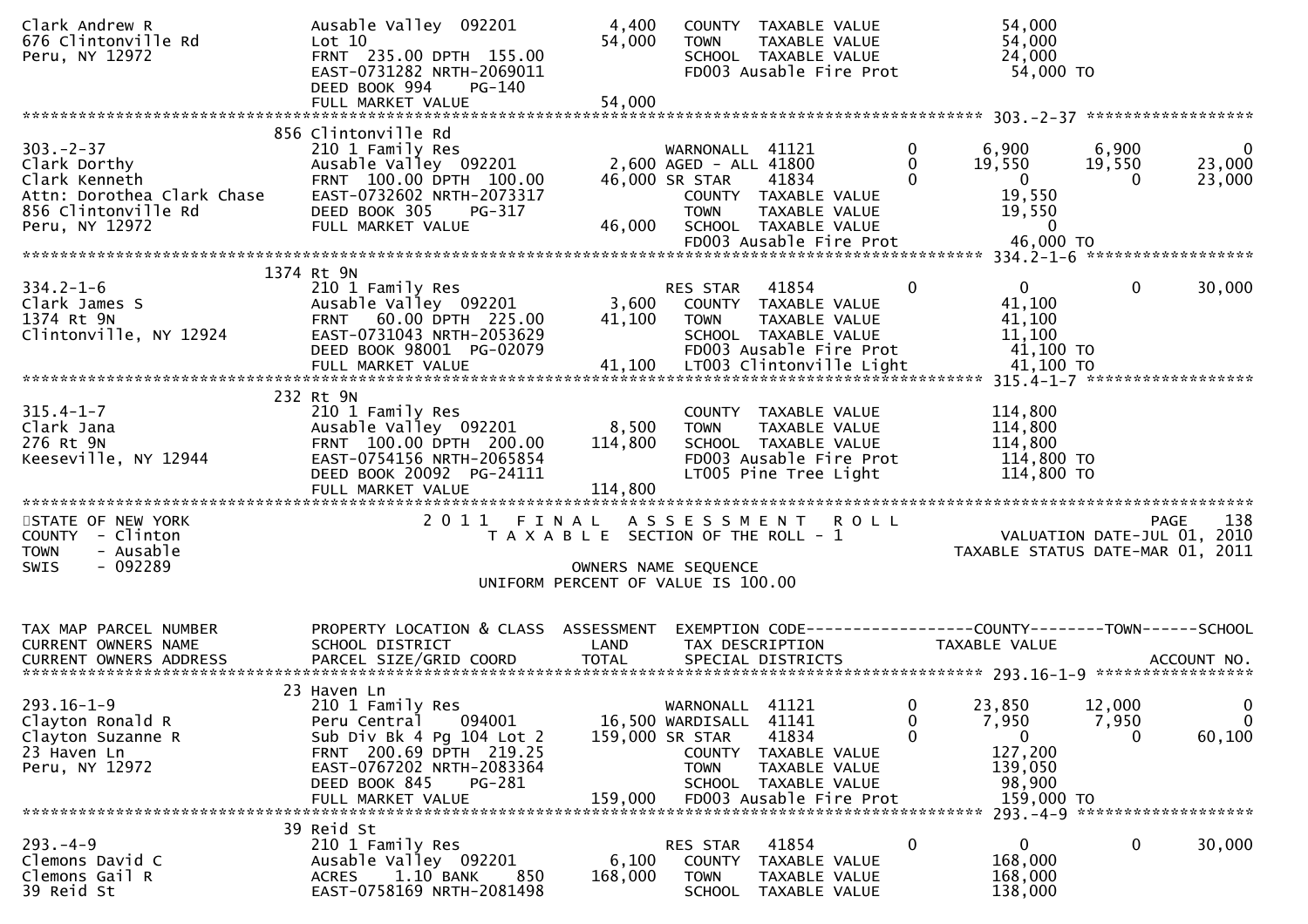| Peru, NY 12972                                                                                                             | <b>PG-142</b><br>DEED BOOK 618<br>FULL MARKET VALUE                                                                                                                                                              | 168,000                                                                                             |                                                                                                | FD003 Ausable Fire Prot                                                                                             |                                              | 168,000 TO                                                                             |                                 |                                           |
|----------------------------------------------------------------------------------------------------------------------------|------------------------------------------------------------------------------------------------------------------------------------------------------------------------------------------------------------------|-----------------------------------------------------------------------------------------------------|------------------------------------------------------------------------------------------------|---------------------------------------------------------------------------------------------------------------------|----------------------------------------------|----------------------------------------------------------------------------------------|---------------------------------|-------------------------------------------|
|                                                                                                                            |                                                                                                                                                                                                                  |                                                                                                     |                                                                                                |                                                                                                                     |                                              |                                                                                        |                                 |                                           |
| $315. - 2 - 29$<br>Cobb Alfred K<br>Cobb Cynthia<br>13 Oullette Cir<br>Keeseville, NY 12944                                | 13 Ouellette Cir<br>210 1 Family Res<br>Ausable Valley 092201<br>Sub Div Lot 7<br>North Country Acres Bk-9<br>1.00<br><b>ACRES</b><br>EAST-0754584 NRTH-2072640<br>DEED BOOK 20001 PG-27420<br>FULL MARKET VALUE | 17,300<br>115,400<br>115,400                                                                        | RES STAR<br><b>TOWN</b>                                                                        | 41854<br>COUNTY TAXABLE VALUE<br>TAXABLE VALUE<br>SCHOOL TAXABLE VALUE<br>FD003 Ausable Fire Prot                   | $\mathbf 0$                                  | $\mathbf{0}$<br>115,400<br>115,400<br>85,400<br>115,400 TO                             | $\mathbf 0$                     | 30,000                                    |
|                                                                                                                            |                                                                                                                                                                                                                  |                                                                                                     |                                                                                                |                                                                                                                     |                                              |                                                                                        |                                 |                                           |
| $315. - 4 - 1$<br>Cobb Trudy J<br>Cobb Life Use Charles C<br>100 Hill St<br>Keeseville, NY 12944                           | 100 Hill St<br>210 1 Family Res<br>Ausable Valley 092201<br>Lot 15 Pl 12000 Ac<br>FRNT 200.00 DPTH 155.00<br>EAST-0753972 NRTH-2068433<br>DEED BOOK 99001 PG-17036                                               | 10,600<br>81,800                                                                                    | RES STAR 41854<br><b>TOWN</b>                                                                  | COUNTY TAXABLE VALUE<br>TAXABLE VALUE<br>SCHOOL TAXABLE VALUE<br>FD003 Ausable Fire Prot<br>LT004 Hill Street Light | $\mathbf{0}$                                 | 0<br>81,800<br>81,800<br>51,800<br>81,800 TO<br>81,800 TO                              | $\mathbf 0$                     | 30,000                                    |
|                                                                                                                            | FULL MARKET VALUE                                                                                                                                                                                                | 81,800                                                                                              |                                                                                                |                                                                                                                     |                                              |                                                                                        |                                 | ***************                           |
|                                                                                                                            | Lakeside Rd                                                                                                                                                                                                      |                                                                                                     |                                                                                                |                                                                                                                     |                                              |                                                                                        |                                 |                                           |
| $294. -1 - 13.11$<br>Cogswell Ryan W<br>4960 South Catherine St<br>Plattsburgh, NY 12901                                   | $314$ Rural vac<10<br>094001<br>Peru Central<br>PLB 366 Lot 9<br>ACRES 5.71<br>EAST-0771561 NRTH-2082614<br>DEED BOOK 20082 PG-18429                                                                             | 31,600<br>31,600                                                                                    | <b>TOWN</b>                                                                                    | COUNTY TAXABLE VALUE<br>TAXABLE VALUE<br>SCHOOL TAXABLE VALUE<br>FD003 Ausable Fire Prot                            |                                              | 31,600<br>31,600<br>31,600<br>31,600 TO                                                |                                 |                                           |
|                                                                                                                            |                                                                                                                                                                                                                  |                                                                                                     |                                                                                                |                                                                                                                     |                                              |                                                                                        |                                 |                                           |
| STATE OF NEW YORK<br>COUNTY - Clinton<br>- Ausable<br><b>TOWN</b><br>$-092289$<br><b>SWIS</b>                              | 2011 FINAL                                                                                                                                                                                                       | T A X A B L E SECTION OF THE ROLL - 1<br>OWNERS NAME SEQUENCE<br>UNIFORM PERCENT OF VALUE IS 100.00 | A S S E S S M E N T                                                                            | <b>ROLL</b>                                                                                                         |                                              | VALUATION DATE-JUL 01, 2010<br>TAXABLE STATUS DATE-MAR 01, 2011                        |                                 | 139<br><b>PAGE</b>                        |
| TAX MAP PARCEL NUMBER<br>CURRENT OWNERS NAME                                                                               | PROPERTY LOCATION & CLASS ASSESSMENT<br>SCHOOL DISTRICT                                                                                                                                                          | LAND                                                                                                |                                                                                                | EXEMPTION CODE-----------------COUNTY-------TOWN------SCHOOL<br>TAX DESCRIPTION                                     |                                              | TAXABLE VALUE                                                                          |                                 |                                           |
| $293.16 - 1 - 1$<br>Cole Life Estate Arthur E & Ja Peru Central<br>Renadette Jacqueline<br>19 Hilltop Dr<br>Peru, NY 12972 | 19 Hilltop Dr<br>210 1 Family Res<br>094001<br>FRNT 170.00 DPTH 117.24<br>EAST-0767177 NRTH-2084252<br>DEED BOOK 20031 PG-58746<br>FULL MARKET VALUE                                                             | 144,000                                                                                             | WARNONALL 41121<br>13,200 WARCOMALL 41131<br>144,000 WARDISALL 41141<br>SR STAR<br><b>TOWN</b> | 41834<br>COUNTY TAXABLE VALUE<br>TAXABLE VALUE<br>SCHOOL TAXABLE VALUE<br>FD003 Ausable Fire Prot                   | $\mathbf 0$<br>$\Omega$<br>$\mathbf{0}$<br>0 | 21,600<br>36,000<br>50,400<br>$\mathbf{0}$<br>36,000<br>72,000<br>83,900<br>144,000 TO | 12,000<br>20,000<br>40,000<br>0 | 0<br>$\mathbf 0$<br>$\mathbf 0$<br>60,100 |
|                                                                                                                            |                                                                                                                                                                                                                  |                                                                                                     |                                                                                                |                                                                                                                     |                                              |                                                                                        |                                 |                                           |
| $334 - 2 - 5.72$<br>Coleman Katie M<br>1618 Rt 9N<br>Clintonville, NY 12924                                                | 1618 Rt 9N<br>210 1 Family Res<br>Ausable Valley 092201<br>Survey Map 20072/05877 Lo<br>FRNT 190.00 DPTH 182.70                                                                                                  | 5,500<br>51,400                                                                                     | <b>RES STAR</b><br>COUNTY<br><b>TOWN</b>                                                       | 41854<br>TAXABLE VALUE<br>TAXABLE VALUE<br>SCHOOL TAXABLE VALUE                                                     | 0                                            | $\mathbf{0}$<br>51,400<br>51,400<br>21,400                                             | $\bf{0}$                        | 30,000                                    |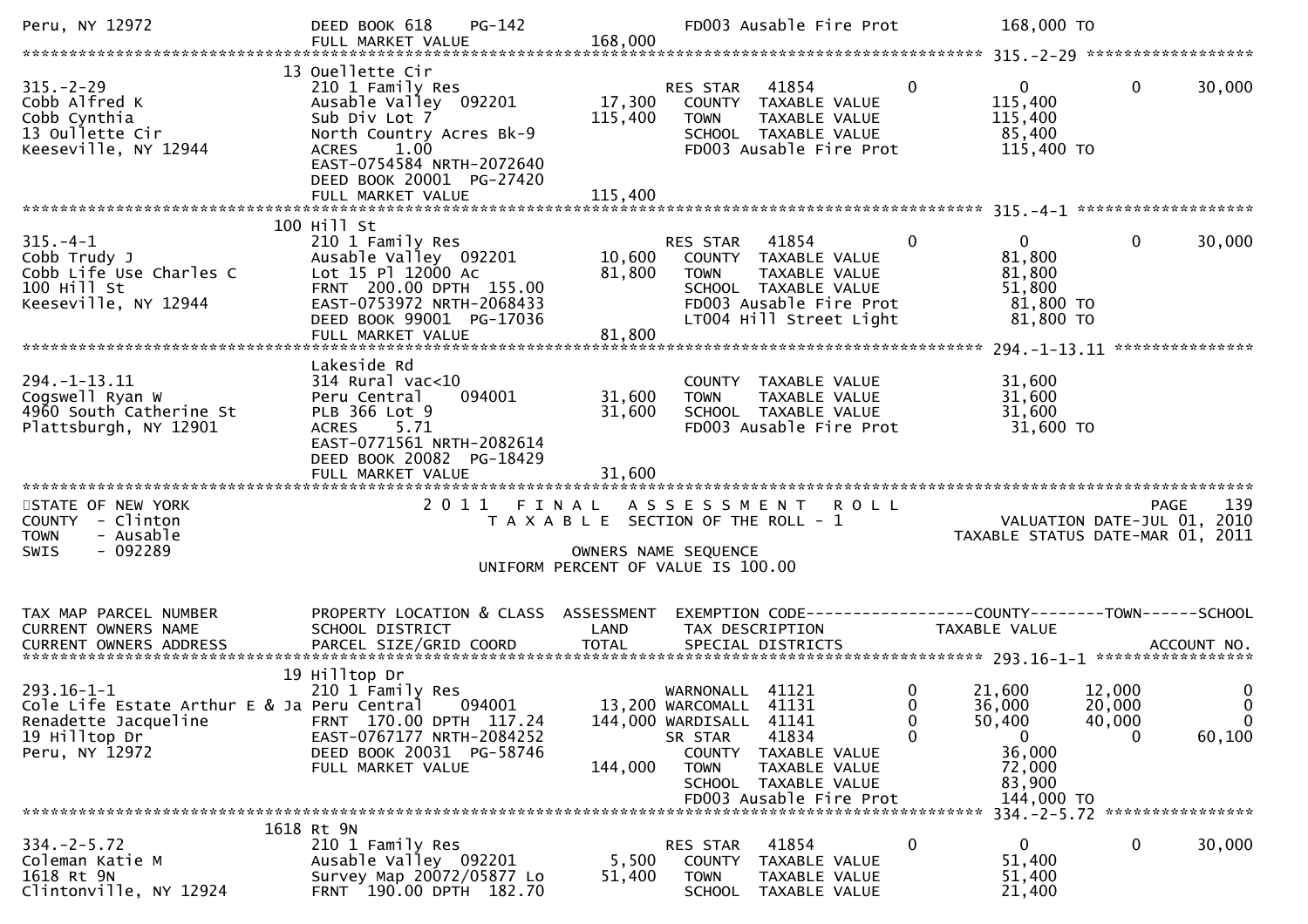|                                                                                                                                                                              | 080<br><b>BANK</b><br>EAST-0725739 NRTH-2051162<br>DEED BOOK 20072 PG-5880<br>FULL MARKET VALUE                                                                               | 51,400                            | FD003 Ausable Fire Prot                                                                                                                     | 51,400 TO                                                                                         |                                                                                          |
|------------------------------------------------------------------------------------------------------------------------------------------------------------------------------|-------------------------------------------------------------------------------------------------------------------------------------------------------------------------------|-----------------------------------|---------------------------------------------------------------------------------------------------------------------------------------------|---------------------------------------------------------------------------------------------------|------------------------------------------------------------------------------------------|
| $305.4 - 1 - 11$<br>Collins-McCormick Candy<br>Collins Allie Roy<br>Collins Allie Roy<br>33 Old State Rd<br>AuSable Chasm, NY 12911                                          | 42 Old State Rd<br>425 Bar<br>Ausable Valley 092201<br>3.20<br><b>ACRES</b><br>EAST-0763022 NRTH-2074363<br>DEED BOOK 20001 PG-27569<br>FULL MARKET VALUE                     | 12,700<br>99,300<br>99,300        | COUNTY TAXABLE VALUE<br>TAXABLE VALUE<br><b>TOWN</b><br>SCHOOL TAXABLE VALUE<br>FD003 Ausable Fire Prot<br>LT006 Chasm                      | 99,300<br>99,300<br>99,300<br>99,300 TO<br>97,830 TO                                              |                                                                                          |
|                                                                                                                                                                              | 33 Old State Rd                                                                                                                                                               |                                   |                                                                                                                                             |                                                                                                   |                                                                                          |
| $305.4 - 1 - 11.1$<br>Collins-McCormick Candy<br>Collins Allie Roy<br>33 Old State Rd<br>AuSable Chasm, NY 12911                                                             | 210 1 Family Res<br>Ausable Valley 092201<br>Lot 10 Adgates<br>FRNT 115.00 DPTH 200.00<br>EAST-0762876 NRTH-2074818<br>DEED BOOK 20001 PG-27569<br>FULL MARKET VALUE          | 4,900<br>92,000<br>92,000         | RES STAR 41854<br>COUNTY TAXABLE VALUE<br><b>TOWN</b><br>TAXABLE VALUE<br>SCHOOL TAXABLE VALUE<br>FD003 Ausable Fire Prot<br>LT006 Chasm    | $0 \qquad \qquad$<br>$\Omega$<br>92,000<br>92,000<br>62,000<br>92,000 TO<br>92,000 TO             | $\mathbf 0$<br>30,000                                                                    |
|                                                                                                                                                                              |                                                                                                                                                                               |                                   |                                                                                                                                             |                                                                                                   |                                                                                          |
| $315. -4-5$<br>Columbo Beneficiary Gloria J<br>Colombo Family Irrev Trust<br>Attn: Martin A Davidson Truste FRNT 100.00 DPTH 150.00<br>9 Woodlawn Dr<br>Keeseville, NY 12944 | 9 Woodlawn Dr<br>210 1 Family Res<br>Ausable Valley 092201<br>Map $A-126$<br>EAST-0754304 NRTH-2068623<br>DEED BOOK 20001 PG-20043<br>FULL MARKET VALUE                       | 7,700 SR STAR<br>94,100<br>94,100 | AGED - ALL 41800<br>41834<br>COUNTY TAXABLE VALUE<br>TAXABLE VALUE<br><b>TOWN</b><br>SCHOOL TAXABLE VALUE<br>FD003 Ausable Fire Prot        | $\mathbf{0}$<br>47,050<br>$\Omega$<br>$\overline{0}$<br>47,050<br>47,050<br>$\Omega$<br>94,100 TO | 47,050<br>47,050<br>47,050<br>0                                                          |
| STATE OF NEW YORK<br>COUNTY - Clinton<br>- Ausable<br><b>TOWN</b><br>$-092289$<br><b>SWIS</b>                                                                                |                                                                                                                                                                               |                                   | 2011 FINAL ASSESSMENT<br><b>ROLL</b><br>T A X A B L E SECTION OF THE ROLL - 1<br>OWNERS NAME SEQUENCE<br>UNIFORM PERCENT OF VALUE IS 100.00 |                                                                                                   | 140<br><b>PAGE</b><br>VALUATION DATE-JUL $01$ , 2010<br>TAXABLE STATUS DATE-MAR 01, 2011 |
| TAX MAP PARCEL NUMBER<br>CURRENT OWNERS NAME                                                                                                                                 | PROPERTY LOCATION & CLASS ASSESSMENT<br>SCHOOL DISTRICT                                                                                                                       | LAND                              | EXEMPTION CODE-----------------COUNTY-------TOWN------SCHOOL<br>TAX DESCRIPTION                                                             | <b>TAXABLE VALUE</b>                                                                              |                                                                                          |
| $305. - 1 - 1.8$<br>Connell Pendergast Marlene<br>76 Connell Rd<br>Keeseville, NY 12944                                                                                      | Connell Rd<br>$322$ Rural vac $>10$<br>Ausable_Valley 092201<br>Lot 1 Platts Loc<br>ACRES 15.20<br>EAST-0755192 NRTH-2078621<br>DEED BOOK 20001 PG-23946<br>FULL MARKET VALUE | 2,900<br>2,900                    | COUNTY TAXABLE VALUE<br>2,900 TOWN TAXABLE VALUE<br>SCHOOL TAXABLE VALUE<br>FD003 Ausable Fire Prot                                         | 2,900<br>2,900<br>2,900<br>2,900 TO                                                               |                                                                                          |
| $315. - 3 - 36$<br>Connor Life Est Edward<br>Connor Life Est Louise<br>150 Hill St<br>Keeseville, NY 12944                                                                   | 150 Hill St<br>210 1 Family Res<br>Ausable Valley 092201<br>FRNT 100.00 DPTH 150.00<br>EAST-0752348 NRTH-2068383<br>DEED BOOK 20072 PG-8667                                   | 122,000                           | PARAPL VET 41300<br>41834<br>7,700 SR STAR<br>COUNTY TAXABLE VALUE<br><b>TOWN</b><br>TAXABLE VALUE<br>SCHOOL TAXABLE VALUE                  | $\bf{0}$<br>122,000<br>$\mathbf{0}$<br>$\Omega$<br>0                                              | 122,000<br>122,000<br>$\overline{0}$<br>0                                                |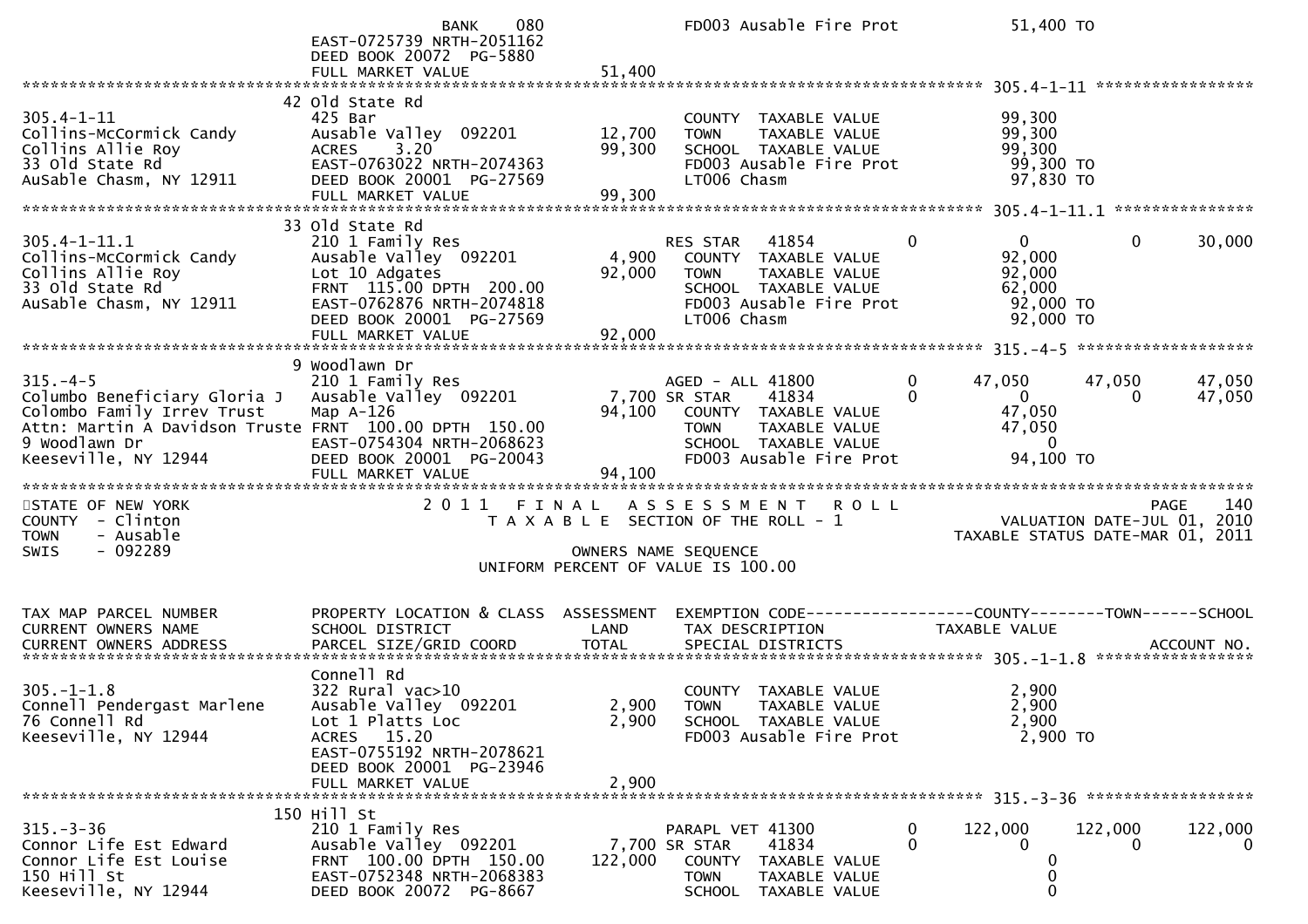|                                                                                               | FULL MARKET VALUE                                                                                                                                                                     | 122,000                                                                              |                                                            | FD003 Ausable Fire Prot                                                                             |                  | $0$ TO                                                                                                                                    |             |                          |
|-----------------------------------------------------------------------------------------------|---------------------------------------------------------------------------------------------------------------------------------------------------------------------------------------|--------------------------------------------------------------------------------------|------------------------------------------------------------|-----------------------------------------------------------------------------------------------------|------------------|-------------------------------------------------------------------------------------------------------------------------------------------|-------------|--------------------------|
|                                                                                               |                                                                                                                                                                                       |                                                                                      |                                                            |                                                                                                     |                  |                                                                                                                                           |             |                          |
| $303. -2 - 5.1$<br>Cook Neal<br>Cook Cheryl A<br>335 Harkness Rd<br>Peru, NY 12972            | 335 Harkness Rd<br>240 Rural res<br>Ausable Valley 092201<br>ACRES 15.98<br>EAST-0737440 NRTH-2076696<br>DEED BOOK 851<br>PG-324                                                      | 8,000<br>132,600                                                                     | RES STAR<br><b>TOWN</b>                                    | 41854<br>COUNTY TAXABLE VALUE<br>TAXABLE VALUE<br>SCHOOL TAXABLE VALUE<br>FD003 Ausable Fire Prot   | $\mathbf{0}$     | $\overline{0}$<br>132,600<br>132,600<br>102,600<br>132,600 TO                                                                             | $\Omega$    | 30,000                   |
| $303 - 2 - 5.2$<br>Cook Neal L<br>Cook Cheryl A<br>335 Harkness Rd<br>Peru, NY 12972          | Harkness Rd<br>314 Rural vac<10<br>Ausable Valley 092201<br>$Lot 23$ Pgl<br>$^{-2}$ .39<br><b>ACRES</b><br>EAST-0737342 NRTH-2077377<br>DEED BOOK 20102 PG-34997<br>FULL MARKET VALUE | 5,300<br>5,300<br>5,300                                                              | <b>TOWN</b>                                                | COUNTY TAXABLE VALUE<br>TAXABLE VALUE<br>SCHOOL TAXABLE VALUE<br>FD003 Ausable Fire Prot            |                  | 5,300<br>5,300<br>5,300<br>5,300 TO                                                                                                       |             |                          |
|                                                                                               | 17 Ouellette Cir                                                                                                                                                                      |                                                                                      |                                                            |                                                                                                     |                  |                                                                                                                                           |             |                          |
| $315. - 5 - 1$<br>Cook Shawn<br>17 Ouellette Cir<br>Keeseville, NY 12944                      | 210 1 Family Res<br>Ausable Valley 092201<br>Sub Map Bk 22 Pg 3 Lot 1<br>1.00<br><b>ACRES</b><br>EAST-0754553 NRTH-2072854<br>DEED BOOK 98001 PG-00920<br>FULL MARKET VALUE           | 17,300<br>96,500<br>96,500                                                           | RES STAR<br><b>TOWN</b>                                    | 41854<br>COUNTY TAXABLE VALUE<br>TAXABLE VALUE<br>SCHOOL TAXABLE VALUE<br>FD003 Ausable Fire Prot   | $\mathbf{0}$     | $\overline{0}$<br>96,500<br>96,500<br>66,500<br>96,500 TO                                                                                 | 0           | 30,000                   |
|                                                                                               |                                                                                                                                                                                       |                                                                                      |                                                            |                                                                                                     |                  |                                                                                                                                           |             |                          |
|                                                                                               |                                                                                                                                                                                       |                                                                                      |                                                            |                                                                                                     |                  |                                                                                                                                           |             |                          |
| STATE OF NEW YORK<br>COUNTY - Clinton<br>- Ausable<br><b>TOWN</b><br>$-092289$<br><b>SWIS</b> | 2011                                                                                                                                                                                  | FINAL<br>T A X A B L E SECTION OF THE ROLL - 1<br>UNIFORM PERCENT OF VALUE IS 100.00 | A S S E S S M E N T<br>OWNERS NAME SEQUENCE                | <b>ROLL</b>                                                                                         |                  | VALUATION DATE-JUL $01$ , 2010<br>TAXABLE STATUS DATE-MAR 01, 2011                                                                        | <b>PAGE</b> | 141                      |
| TAX MAP PARCEL NUMBER<br>CURRENT OWNERS NAME                                                  | PROPERTY LOCATION & CLASS ASSESSMENT<br>SCHOOL DISTRICT                                                                                                                               | LAND                                                                                 | TAX DESCRIPTION                                            | EXEMPTION CODE-----------------COUNTY-------TOWN------SCHOOL                                        |                  | TAXABLE VALUE                                                                                                                             |             |                          |
|                                                                                               | 633/629 Clintonville Rd                                                                                                                                                               |                                                                                      |                                                            | 69 PCT OF VALUE USED FOR EXEMPTION PURPOSES                                                         |                  |                                                                                                                                           |             |                          |
| $313 - 3 - 7$<br>Cookingham Margaret R<br>633 Clintonville Rd<br>Peru, NY 12972               | 210 1 Family Res<br>Ausable Valley 092201<br><b>ACRES</b><br>1.40<br>EAST-0730578 NRTH-2068119<br>PG-1175<br>DEED BOOK 592                                                            | 64,400                                                                               | WARCOMALL 41131<br>6,300 RES STAR<br><b>TOWN</b>           | 41854<br>COUNTY TAXABLE VALUE<br>TAXABLE VALUE<br>SCHOOL TAXABLE VALUE                              | 0<br>$\mathbf 0$ | 11,109<br>$\Omega$<br>53,291<br>53,291<br>34,400                                                                                          | 11,109<br>0 | $\overline{0}$<br>30,000 |
|                                                                                               | FULL MARKET VALUE                                                                                                                                                                     | 64,400                                                                               |                                                            | FD003 Ausable Fire Prot                                                                             |                  | 64,400 TO                                                                                                                                 |             |                          |
| $304. - 1 - 23$<br>Coolidge George H<br>Coolidge Virginia M<br>2371 Rt 22<br>Peru, NY 12972   | 2371 Rt 22<br>210 1 Family Res<br>Ausable Valley 092201<br>FRNT 264.00 DPTH 127.00<br>EAST-0750845 NRTH-2081440<br>DEED BOOK 616<br>PG-922<br>FULL MARKET VALUE                       | 103,200<br>103,200                                                                   | WARNONALL<br>7,400 SR STAR<br><b>COUNTY</b><br><b>TOWN</b> | 41121<br>41834<br>TAXABLE VALUE<br>TAXABLE VALUE<br>SCHOOL TAXABLE VALUE<br>FD003 Ausable Fire Prot | 0<br>0           | 304. -1-23 ********************<br>15,480<br>$\mathbf{0}$<br>87,720<br>91,200<br>43,100<br>103,200 TO<br>313. - 3-4 ********************* | 12,000<br>0 | 0<br>60,100              |

687 Clintonville Rd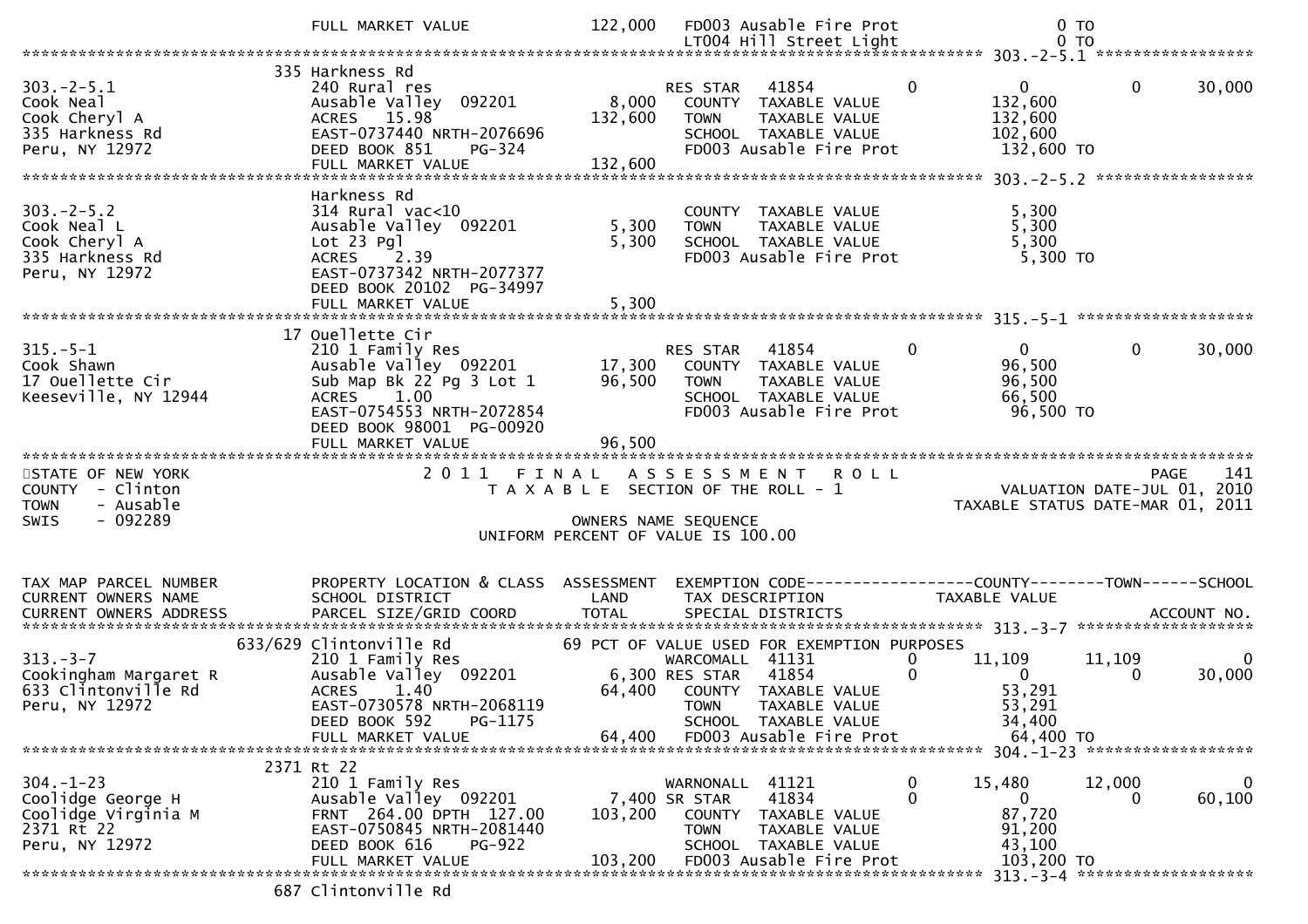| $313 - 3 - 4$<br>Coolidge Maria A<br>687 Clintonville Rd<br>Peru, NY 12972                                      | 210 1 Family Res<br>Ausable Valley 092201<br>2.63 BANK<br><b>ACRES</b><br>080<br>EAST-0730979 NRTH-2069446<br>DEED BOOK 20051 PG-79545<br>FULL MARKET VALUE                                       | 5,500<br>79,000<br>79,000 | RES STAR<br>41854<br>COUNTY TAXABLE VALUE<br><b>TOWN</b><br>TAXABLE VALUE<br>SCHOOL TAXABLE VALUE<br>FD003 Ausable Fire Prot | $\Omega$ | $\overline{0}$<br>79,000<br>79,000<br>49,000<br>79,000 TO       | $\mathbf{0}$ | 30,000 |
|-----------------------------------------------------------------------------------------------------------------|---------------------------------------------------------------------------------------------------------------------------------------------------------------------------------------------------|---------------------------|------------------------------------------------------------------------------------------------------------------------------|----------|-----------------------------------------------------------------|--------------|--------|
|                                                                                                                 | 278 Thomasville Rd                                                                                                                                                                                |                           |                                                                                                                              |          |                                                                 |              |        |
| $334. - 1 - 23.4$<br>Coolidge William J<br>Drake Joan E<br>278 Thomasville Rd<br>Ausable Forks, NY 12912        | 270 Mfg housing<br>Ausable Valley 092201<br>Lot 198 Maules Patent<br>3.50 BANK<br>080<br><b>ACRES</b><br>EAST-0724232 NRTH-2058352<br>DEED BOOK 20072 PG-9911                                     | 7,500<br>89,000           | 41854<br>RES STAR<br>COUNTY TAXABLE VALUE<br>TAXABLE VALUE<br><b>TOWN</b><br>SCHOOL TAXABLE VALUE<br>FD003 Ausable Fire Prot | 0        | $\mathbf{0}$<br>89,000<br>89,000<br>59,000<br>89,000 TO         | $\mathbf{0}$ | 30,000 |
|                                                                                                                 |                                                                                                                                                                                                   |                           |                                                                                                                              |          |                                                                 |              |        |
| $315. -2 - 17.141$<br>Coon Gail<br>Coon James<br>236 Hill St<br>Keeseville, NY 12944                            | Dion Dr<br>311 Res vac land<br>Ausable Valley 092201<br>Lot 15 Pl 12000 Al<br>FRNT 134.70 DPTH 385.18<br>EAST-0754031 NRTH-2070509<br>DEED BOOK 778<br>PG-320<br>FULL MARKET VALUE                | 9,500<br>9,500<br>9,500   | COUNTY TAXABLE VALUE<br>TAXABLE VALUE<br><b>TOWN</b><br>SCHOOL TAXABLE VALUE<br>FD003 Ausable Fire Prot                      |          | 9,500<br>9,500<br>9,500<br>$9,500$ TO                           |              |        |
|                                                                                                                 |                                                                                                                                                                                                   |                           |                                                                                                                              |          |                                                                 |              |        |
| STATE OF NEW YORK<br>COUNTY - Clinton<br>- Ausable<br><b>TOWN</b><br>- 092289<br>SWIS                           |                                                                                                                                                                                                   |                           | 2011 FINAL ASSESSMENT ROLL<br>T A X A B L E SECTION OF THE ROLL - 1<br>OWNERS NAME SEQUENCE                                  |          | VALUATION DATE-JUL 01, 2010<br>TAXABLE STATUS DATE-MAR 01, 2011 | <b>PAGE</b>  | 142    |
|                                                                                                                 |                                                                                                                                                                                                   |                           | UNIFORM PERCENT OF VALUE IS 100.00                                                                                           |          |                                                                 |              |        |
| TAX MAP PARCEL NUMBER<br>CURRENT OWNERS NAME                                                                    | PROPERTY LOCATION & CLASS ASSESSMENT<br>SCHOOL DISTRICT                                                                                                                                           | LAND                      | EXEMPTION CODE------------------COUNTY--------TOWN------SCHOOL<br>TAX DESCRIPTION                                            |          | <b>TAXABLE VALUE</b>                                            |              |        |
| .CURRENT OWNERS ADDRESS PARCEL SIZE/GRID COORD TOTAL SPECIAL DISTRICTS ACCOUNT NO ACCOUNT NO ACCOUNT NO ACCOUNT |                                                                                                                                                                                                   |                           |                                                                                                                              |          |                                                                 |              |        |
| $315. -2 - 17.152$<br>Coon James<br>Coon Gail<br>236 Hill St<br>Keeseville, NY 12944                            | Dion Dr<br>$314$ Rural vac< $10$<br>Ausable Valley 092201<br>Lot 15 Pl 12000 Ac Loc<br>Survey Map 20072/05904 Lo<br>1.49<br><b>ACRES</b><br>EAST-0753649 NRTH-2070361<br>DEED BOOK 20072 PG-05904 | 10,800<br>10,800          | COUNTY TAXABLE VALUE<br>TAXABLE VALUE<br><b>TOWN</b><br>SCHOOL TAXABLE VALUE<br>FD003 Ausable Fire Prot                      |          | 10,800<br>10,800<br>10,800<br>10,800 TO                         |              |        |
|                                                                                                                 | FULL MARKET VALUE                                                                                                                                                                                 | 10,800                    |                                                                                                                              |          |                                                                 |              |        |
|                                                                                                                 |                                                                                                                                                                                                   |                           |                                                                                                                              |          |                                                                 |              |        |
|                                                                                                                 |                                                                                                                                                                                                   |                           |                                                                                                                              |          |                                                                 |              |        |
| $315. -2 - 17.153$<br>Coon James<br>Coon Gail<br>236 Hill St<br>Keeseville, NY 12944                            | Dion Dr<br>314 Rural vac<10<br>Ausable Valley 092201<br>Lot 15 Pl 12000 Ac Loc<br>Survey Map 20072/05904 Lo<br>2.19<br><b>ACRES</b><br>EAST-0753694 NRTH-2070204                                  | 11,200<br>11,200          | COUNTY TAXABLE VALUE<br><b>TOWN</b><br>TAXABLE VALUE<br>SCHOOL TAXABLE VALUE<br>FD003 Ausable Fire Prot                      |          | 11,200<br>11,200<br>11,200<br>11,200 TO                         |              |        |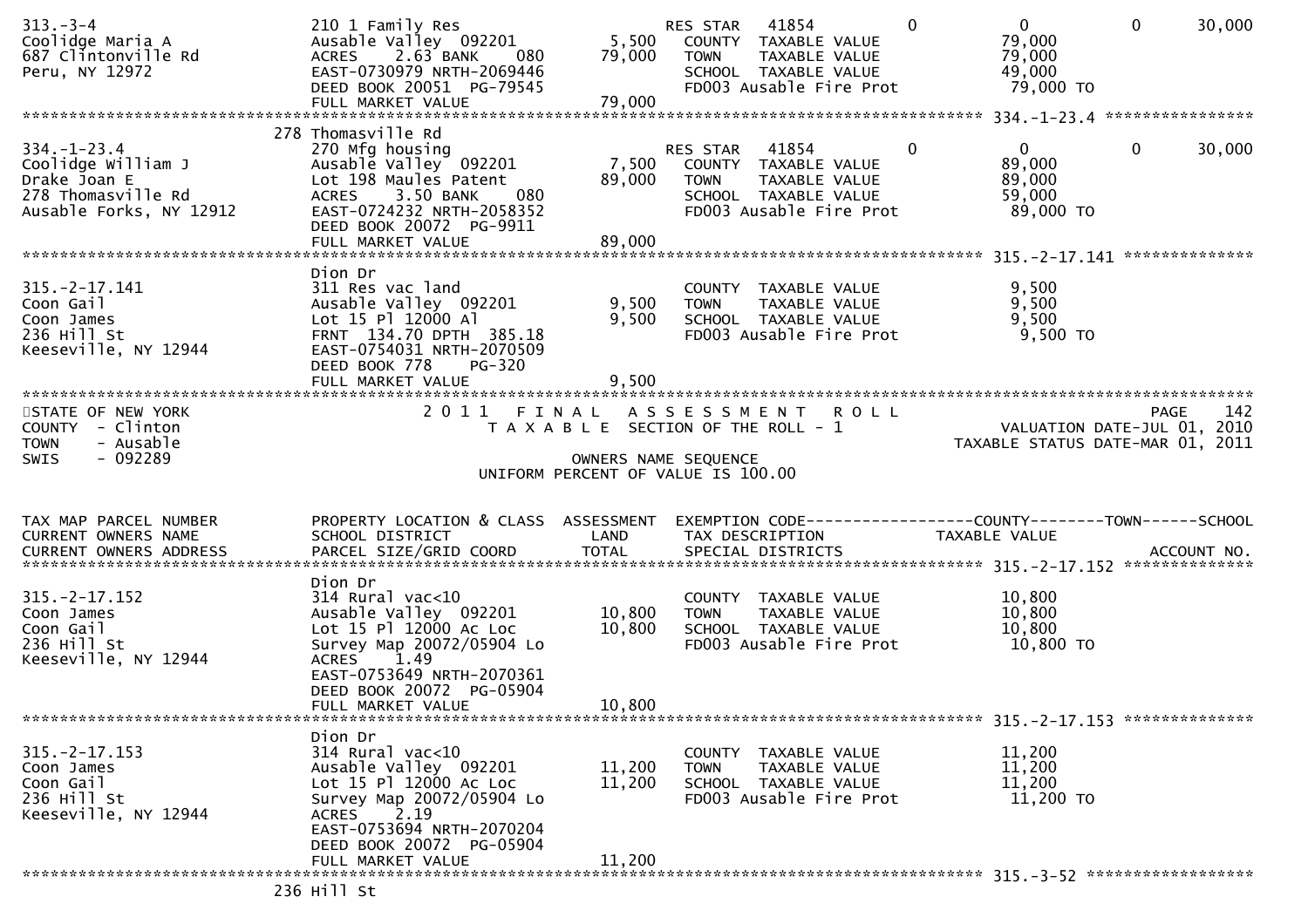| $315. - 3 - 52$<br>Coon James<br>Coon Gail<br>236 Hill St<br>Keeseville, NY 12944                     | 210 1 Family Res<br>Ausable Valley 092201<br>Sub Map Bk 4 Pg 140 Lot 5<br>FRNT 109.53 DPTH 148.87<br>EAST-0750450 NRTH-2068926<br>DEED BOOK 774<br>PG-146                | 7,200<br>79,000              | COUNTY TAXABLE VALUE<br>TAXABLE VALUE<br><b>TOWN</b><br>SCHOOL TAXABLE VALUE<br>FD003 Ausable Fire Prot<br>LT004 Hill Street Light  | 79,000<br>79,000<br>79,000<br>79,000 TO<br>79,000 TO                  |                                                                                       |
|-------------------------------------------------------------------------------------------------------|--------------------------------------------------------------------------------------------------------------------------------------------------------------------------|------------------------------|-------------------------------------------------------------------------------------------------------------------------------------|-----------------------------------------------------------------------|---------------------------------------------------------------------------------------|
|                                                                                                       | FULL MARKET VALUE                                                                                                                                                        | 79,000                       |                                                                                                                                     |                                                                       |                                                                                       |
| $315. -2 - 17.142$<br>Coon Ricky J<br>17 Dion Dr<br>Keeseville, NY 12944                              | 17 Dion Dr<br>210 1 Family Res<br>Ausable Valley 092201<br>Lot 15 Pl 12000 Ac<br>ACRES 1.50<br>EAST-0754113 NRTH-2070362<br>DEED BOOK 20072 PG-7870<br>FULL MARKET VALUE | 10,800<br>110,000<br>110,000 | 41854<br><b>RES STAR</b><br>COUNTY TAXABLE VALUE<br><b>TOWN</b><br>TAXABLE VALUE<br>SCHOOL TAXABLE VALUE<br>FD003 Ausable Fire Prot | 0<br>0<br>110,000<br>110,000<br>80,000<br>110,000 TO                  | $\mathbf{0}$<br>30,000                                                                |
|                                                                                                       | 17 Ausable Beach Rd                                                                                                                                                      |                              |                                                                                                                                     |                                                                       |                                                                                       |
| $294.10 - 1 - 25$<br>Cosgro Daryl J<br>Attn: Donald Cosgro Jr<br>PO Box 2953<br>Plattsburgh, NY 12901 | 260 Seasonal res<br>Peru Central<br>094001<br>FRNT 100.00 DPTH 100.00<br>940<br>BANK<br>EAST-0771532 NRTH-2085890<br>DEED BOOK 20001 PG-24038                            | 23,600<br>81,400             | COUNTY TAXABLE VALUE<br>TAXABLE VALUE<br><b>TOWN</b><br>SCHOOL TAXABLE VALUE<br>FD003 Ausable Fire Prot                             | 81,400<br>81,400<br>81,400<br>81,400 TO                               |                                                                                       |
| *************************                                                                             | FULL MARKET VALUE<br>******************************                                                                                                                      | 81,400                       |                                                                                                                                     |                                                                       |                                                                                       |
| STATE OF NEW YORK<br>COUNTY - Clinton<br>- Ausable<br><b>TOWN</b>                                     | 2011                                                                                                                                                                     | FINAL                        | A S S E S S M E N T<br><b>ROLL</b><br>T A X A B L E SECTION OF THE ROLL - 1                                                         |                                                                       | 143<br><b>PAGE</b><br>VALUATION DATE-JUL 01, 2010<br>TAXABLE STATUS DATE-MAR 01, 2011 |
| $-092289$<br><b>SWIS</b>                                                                              |                                                                                                                                                                          |                              | OWNERS NAME SEQUENCE<br>UNIFORM PERCENT OF VALUE IS 100.00                                                                          |                                                                       |                                                                                       |
|                                                                                                       |                                                                                                                                                                          |                              |                                                                                                                                     |                                                                       |                                                                                       |
| TAX MAP PARCEL NUMBER<br><b>CURRENT OWNERS NAME</b>                                                   | PROPERTY LOCATION & CLASS ASSESSMENT<br>SCHOOL DISTRICT                                                                                                                  | <b>LAND</b>                  | EXEMPTION CODE------------------COUNTY--------TOWN------SCHOOL<br>TAX DESCRIPTION                                                   | TAXABLE VALUE                                                         |                                                                                       |
|                                                                                                       |                                                                                                                                                                          |                              |                                                                                                                                     |                                                                       |                                                                                       |
| $294.18 - 2 - 24$<br>Costanza Mark<br>Costanza Karen<br>14 Gold Ln<br>Oak Ridge, NJ 07438             | Tanglewood Dr<br>311 Res vac land<br>Peru Central<br>094001<br>Ausable Hgts Bk-6 Pge-35<br>FRNT 156.90 DPTH 182.40<br>EAST-0772766 NRTH-2082534                          | 25,400<br>25,400             | COUNTY TAXABLE VALUE<br>TAXABLE VALUE<br>TOWN<br>SCHOOL TAXABLE VALUE<br>FD003 Ausable Fire Prot                                    | 25,400<br>25,400<br>25,400<br>25,400 TO                               |                                                                                       |
|                                                                                                       | DEED BOOK 20061 PG-99448<br>FULL MARKET VALUE                                                                                                                            | 25,400                       |                                                                                                                                     |                                                                       |                                                                                       |
|                                                                                                       | 16 Pine Tree Dr                                                                                                                                                          |                              |                                                                                                                                     |                                                                       |                                                                                       |
| $315.4 - 1 - 47$<br>Cote Joseph R<br>Cote Ingrid M<br>16 Pine Tree Dr<br>Keeseville, NY 12944         | 210 1 Family Res<br>Ausable Valley 092201<br>FRNT 214.92 DPTH 172.25<br>EAST-0754342 NRTH-2066717<br>DEED BOOK 945<br>$PG-325$                                           |                              | WARNONALL 41121<br>12,300 WARDISALL 41141<br>173,700 RES STAR<br>41854<br>COUNTY TAXABLE VALUE<br><b>TOWN</b><br>TAXABLE VALUE      | 26,055<br>0<br>0<br>34,740<br>0<br>$\mathbf{0}$<br>112,905<br>126,960 | $\mathbf 0$<br>12,000<br>$\mathbf 0$<br>34,740<br>30,000<br>$\Omega$                  |
|                                                                                                       | FULL MARKET VALUE                                                                                                                                                        | 173,700                      | SCHOOL TAXABLE VALUE<br>FD003 Ausable Fire Prot<br>LT005 Pine Tree Light                                                            | 143,700<br>173,700 TO<br>173,700 TO                                   |                                                                                       |
|                                                                                                       |                                                                                                                                                                          |                              |                                                                                                                                     |                                                                       |                                                                                       |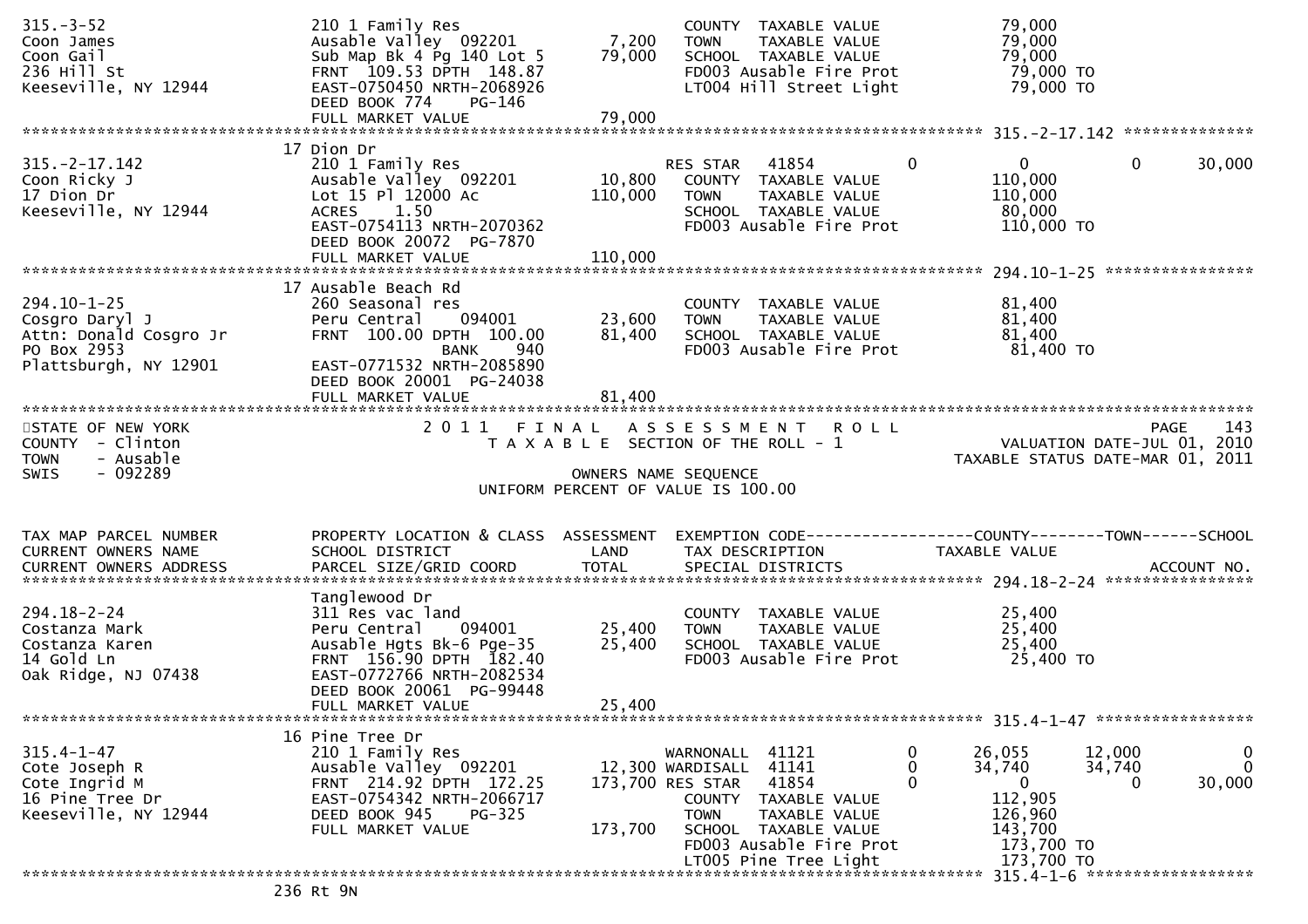| 2329 Rt 22<br>$\mathbf{0}$<br>$\mathbf{0}$<br>$304. - 1 - 20$<br>210 1 Family Res<br>$\Omega$<br>41854<br>RES STAR<br>5,300<br>81,000<br>Ausable Valley 092201<br>Cothran Heather<br>COUNTY TAXABLE VALUE<br>Morrison Kristopher A<br>FRNT 108.00 DPTH 107.00<br>81,000<br>81,000<br><b>TOWN</b><br>TAXABLE VALUE<br>2329 Rt 22<br>080<br>51,000<br><b>BANK</b><br>SCHOOL TAXABLE VALUE<br>$81,000$ TO<br>Peru, NY 12972<br>EAST-0751014 NRTH-2080442<br>FD003 Ausable Fire Prot<br>DEED BOOK 20041 PG-70473<br>81,000<br>FULL MARKET VALUE<br>107 Hill St<br>$315. - 3 - 20$<br>$\mathbf{0}$<br>210 1 Family Res<br>WARCOMALL 41131<br>20,500<br>20,000<br>$\Omega$<br>41,000<br>Ausable Valley 092201<br>9,200 WARDISALL 41141<br>40,000<br>Cotter Mark<br>FRNT 117.80 DPTH 250.00<br>82,000 RES STAR 41854<br>$\Omega$<br>$\overline{\mathbf{0}}$<br>Cotter Marlyn<br>$\Omega$<br>20,500<br>EAST-0753796 NRTH-2068158<br>PO Box 35<br>COUNTY TAXABLE VALUE<br>Keeseville, NY 12944<br>DEED BOOK 550<br>22,000<br><b>PG-225</b><br><b>TOWN</b><br>TAXABLE VALUE<br>52,000<br>FULL MARKET VALUE<br>82,000<br>SCHOOL TAXABLE VALUE<br>82,000 TO<br>FD003 Ausable Fire Prot<br>2011 FINAL ASSESSMENT ROLL<br>STATE OF NEW YORK<br>PAGE<br>VALUATION DATE-JUL 01, 2010<br>TAXABLE STATUS DATE-MAR 01, 2011<br>T A X A B L E SECTION OF THE ROLL - 1<br>COUNTY - Clinton<br>- Ausable<br><b>TOWN</b><br>$-092289$<br><b>SWIS</b><br>OWNERS NAME SEQUENCE<br>UNIFORM PERCENT OF VALUE IS 100.00<br>PROPERTY LOCATION & CLASS ASSESSMENT<br>EXEMPTION CODE-----------------COUNTY--------TOWN------SCHOOL<br>TAX MAP PARCEL NUMBER<br>LAND<br>CURRENT OWNERS NAME<br>SCHOOL DISTRICT<br>TAXABLE VALUE<br>TAX DESCRIPTION<br>148 Grove St<br>$305. -2 - 7.2$<br>210 1 Family Res<br>14,700<br>12,000<br>WARNONALL 41121<br>0<br>6,800 RES STAR<br>$\Omega$<br>Ausable Valley 092201<br>41854<br>$\overline{0}$<br>Couchey Dan<br>$\Omega$<br>83,300<br>Couchey Jeanne<br>Lot $#16$<br>98,000<br>COUNTY TAXABLE VALUE<br>148 Grove St<br><b>ACRES</b><br>86,000<br>9.00 BANK<br>080<br><b>TOWN</b><br>TAXABLE VALUE<br>Keeseville, NY 12944<br>68,000<br>EAST-0757526 NRTH-2072807<br>SCHOOL TAXABLE VALUE<br>98,000 TO<br>DEED BOOK 20061 PG-94456<br>FD003 Ausable Fire Prot<br>98,000<br>FULL MARKET VALUE<br>502 Hallock Hill Rd<br>$303 - 2 - 8$<br>240 Rural res<br>163,200<br>COUNTY<br>TAXABLE VALUE<br>County of Clinton<br>Ausable Valley 092201<br>51,500<br>163,200<br>TAXABLE VALUE<br>TOWN<br>163,200<br>Also Title Deed Bk 644/38<br>163,200<br>137 Margaret St<br>SCHOOL TAXABLE VALUE<br>ACRES 100.10<br>FD003 Ausable Fire Prot<br>Plattsburgh, NY 12901<br>163,200 TO<br>EAST-0741358 NRTH-2074184<br>PRIOR OWNER ON 3/01/2011<br>DEED BOOK 20112 PG-39191<br>163,200<br>Caporale Vincent<br>FULL MARKET VALUE | $315.4 - 1 - 6$<br>Cote Travis A<br>236 Rt 9N<br>Keeseville, NY 12944 | 210 1 Family Res<br>Ausable Valley 092201<br>Sub Map A Pg 58 Lot 6<br>FRNT 100.00 DPTH 200.00<br>EAST-0754105 NRTH-2065769<br>DEED BOOK 20092 PG-29434<br>FULL MARKET VALUE | 8,500<br>85,000<br>85,000 | RES STAR<br>TOWN | 41854<br>COUNTY TAXABLE VALUE<br>TAXABLE VALUE<br>SCHOOL TAXABLE VALUE<br>FD003 Ausable Fire Prot<br>LT005 Pine Tree Light | $\Omega$ | $\mathbf{0}$<br>85,000<br>85,000<br>55,000<br>85,000 TO<br>85,000 TO | $\mathbf 0$<br>30,000                 |
|----------------------------------------------------------------------------------------------------------------------------------------------------------------------------------------------------------------------------------------------------------------------------------------------------------------------------------------------------------------------------------------------------------------------------------------------------------------------------------------------------------------------------------------------------------------------------------------------------------------------------------------------------------------------------------------------------------------------------------------------------------------------------------------------------------------------------------------------------------------------------------------------------------------------------------------------------------------------------------------------------------------------------------------------------------------------------------------------------------------------------------------------------------------------------------------------------------------------------------------------------------------------------------------------------------------------------------------------------------------------------------------------------------------------------------------------------------------------------------------------------------------------------------------------------------------------------------------------------------------------------------------------------------------------------------------------------------------------------------------------------------------------------------------------------------------------------------------------------------------------------------------------------------------------------------------------------------------------------------------------------------------------------------------------------------------------------------------------------------------------------------------------------------------------------------------------------------------------------------------------------------------------------------------------------------------------------------------------------------------------------------------------------------------------------------------------------------------------------------------------------------------------------------------------------------------------------------------------------------------------------------------------------------------------------------------------------------------------------------------------------------------------------------------------------------------------------|-----------------------------------------------------------------------|-----------------------------------------------------------------------------------------------------------------------------------------------------------------------------|---------------------------|------------------|----------------------------------------------------------------------------------------------------------------------------|----------|----------------------------------------------------------------------|---------------------------------------|
|                                                                                                                                                                                                                                                                                                                                                                                                                                                                                                                                                                                                                                                                                                                                                                                                                                                                                                                                                                                                                                                                                                                                                                                                                                                                                                                                                                                                                                                                                                                                                                                                                                                                                                                                                                                                                                                                                                                                                                                                                                                                                                                                                                                                                                                                                                                                                                                                                                                                                                                                                                                                                                                                                                                                                                                                                            |                                                                       |                                                                                                                                                                             |                           |                  |                                                                                                                            |          |                                                                      |                                       |
|                                                                                                                                                                                                                                                                                                                                                                                                                                                                                                                                                                                                                                                                                                                                                                                                                                                                                                                                                                                                                                                                                                                                                                                                                                                                                                                                                                                                                                                                                                                                                                                                                                                                                                                                                                                                                                                                                                                                                                                                                                                                                                                                                                                                                                                                                                                                                                                                                                                                                                                                                                                                                                                                                                                                                                                                                            |                                                                       |                                                                                                                                                                             |                           |                  |                                                                                                                            |          |                                                                      | 30,000                                |
|                                                                                                                                                                                                                                                                                                                                                                                                                                                                                                                                                                                                                                                                                                                                                                                                                                                                                                                                                                                                                                                                                                                                                                                                                                                                                                                                                                                                                                                                                                                                                                                                                                                                                                                                                                                                                                                                                                                                                                                                                                                                                                                                                                                                                                                                                                                                                                                                                                                                                                                                                                                                                                                                                                                                                                                                                            |                                                                       |                                                                                                                                                                             |                           |                  |                                                                                                                            |          |                                                                      |                                       |
|                                                                                                                                                                                                                                                                                                                                                                                                                                                                                                                                                                                                                                                                                                                                                                                                                                                                                                                                                                                                                                                                                                                                                                                                                                                                                                                                                                                                                                                                                                                                                                                                                                                                                                                                                                                                                                                                                                                                                                                                                                                                                                                                                                                                                                                                                                                                                                                                                                                                                                                                                                                                                                                                                                                                                                                                                            |                                                                       |                                                                                                                                                                             |                           |                  |                                                                                                                            |          |                                                                      | $\mathbf 0$<br>$\mathbf{0}$<br>30,000 |
|                                                                                                                                                                                                                                                                                                                                                                                                                                                                                                                                                                                                                                                                                                                                                                                                                                                                                                                                                                                                                                                                                                                                                                                                                                                                                                                                                                                                                                                                                                                                                                                                                                                                                                                                                                                                                                                                                                                                                                                                                                                                                                                                                                                                                                                                                                                                                                                                                                                                                                                                                                                                                                                                                                                                                                                                                            |                                                                       |                                                                                                                                                                             |                           |                  |                                                                                                                            |          |                                                                      | 144                                   |
|                                                                                                                                                                                                                                                                                                                                                                                                                                                                                                                                                                                                                                                                                                                                                                                                                                                                                                                                                                                                                                                                                                                                                                                                                                                                                                                                                                                                                                                                                                                                                                                                                                                                                                                                                                                                                                                                                                                                                                                                                                                                                                                                                                                                                                                                                                                                                                                                                                                                                                                                                                                                                                                                                                                                                                                                                            |                                                                       |                                                                                                                                                                             |                           |                  |                                                                                                                            |          |                                                                      |                                       |
|                                                                                                                                                                                                                                                                                                                                                                                                                                                                                                                                                                                                                                                                                                                                                                                                                                                                                                                                                                                                                                                                                                                                                                                                                                                                                                                                                                                                                                                                                                                                                                                                                                                                                                                                                                                                                                                                                                                                                                                                                                                                                                                                                                                                                                                                                                                                                                                                                                                                                                                                                                                                                                                                                                                                                                                                                            |                                                                       |                                                                                                                                                                             |                           |                  |                                                                                                                            |          |                                                                      | $\mathbf{0}$<br>30,000                |
|                                                                                                                                                                                                                                                                                                                                                                                                                                                                                                                                                                                                                                                                                                                                                                                                                                                                                                                                                                                                                                                                                                                                                                                                                                                                                                                                                                                                                                                                                                                                                                                                                                                                                                                                                                                                                                                                                                                                                                                                                                                                                                                                                                                                                                                                                                                                                                                                                                                                                                                                                                                                                                                                                                                                                                                                                            |                                                                       |                                                                                                                                                                             |                           |                  |                                                                                                                            |          |                                                                      |                                       |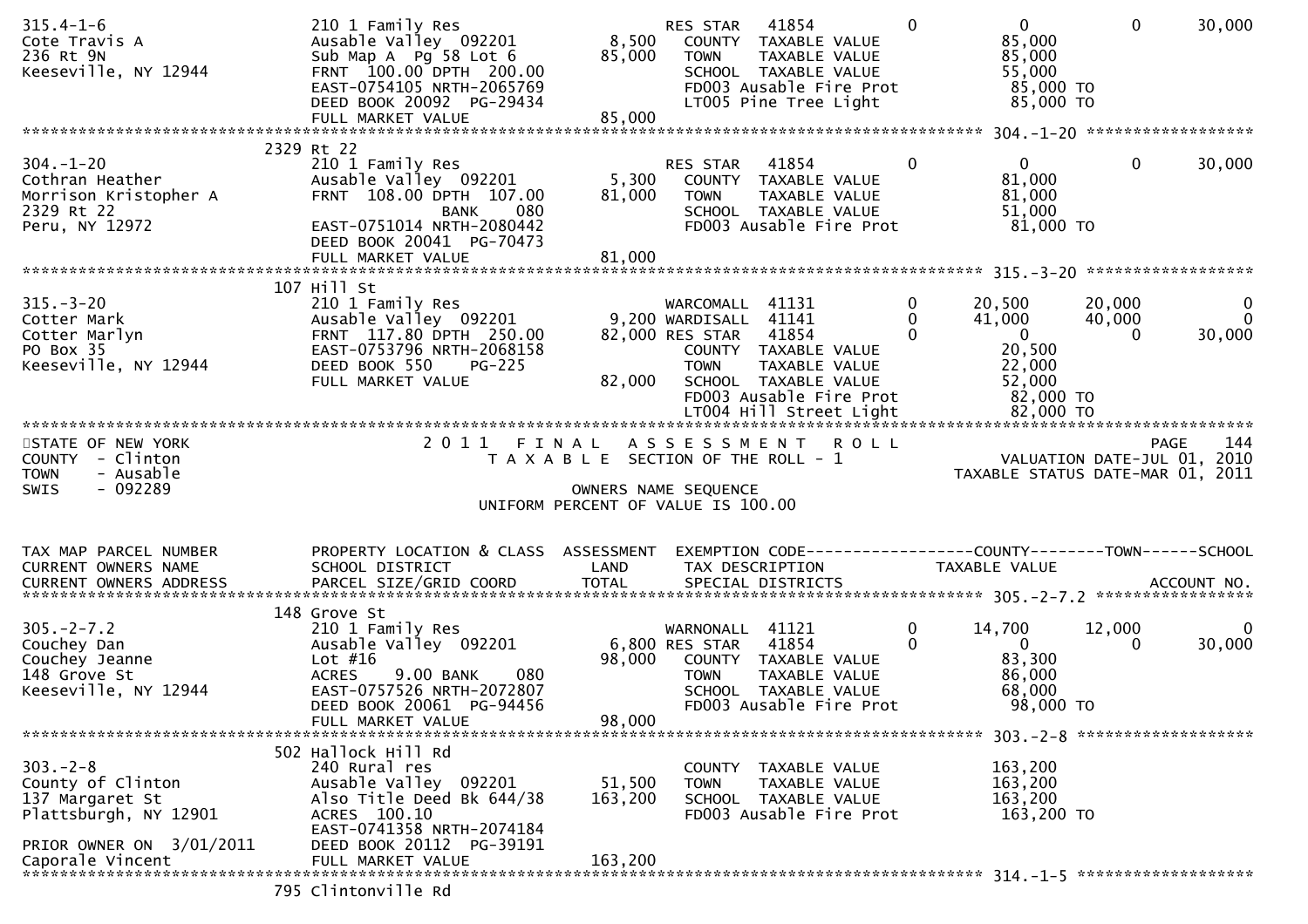| $314. - 1 - 5$<br>County of Clinton<br>137 Margaret St<br>Plattsburgh, NY 12901                                                  | 210 1 Family Res<br>Ausable Valley 092201<br>FRNT 200.00 DPTH 175.00<br>EAST-0731670 NRTH-2072104<br>DEED BOOK 20112 PG-39191                                    | 4,200<br>43,800           | COUNTY TAXABLE VALUE<br>TAXABLE VALUE<br><b>TOWN</b><br>SCHOOL TAXABLE VALUE<br>FD003 Ausable Fire Prot                                                                  | 43,800<br>43,800<br>43,800<br>43,800 TO                                     |        |
|----------------------------------------------------------------------------------------------------------------------------------|------------------------------------------------------------------------------------------------------------------------------------------------------------------|---------------------------|--------------------------------------------------------------------------------------------------------------------------------------------------------------------------|-----------------------------------------------------------------------------|--------|
| PRIOR OWNER ON 3/01/2011<br>Blaise Bernard Jr                                                                                    | FULL MARKET VALUE                                                                                                                                                | 43,800                    |                                                                                                                                                                          | ******************                                                          |        |
| $314. - 2 - 17$<br>County of Clinton<br>137 Margaret St<br>Plattsburgh, NY 12901<br>PRIOR OWNER ON 3/01/2011                     | Cold Spring Rd<br>321 Abandoned ag<br>Ausable Valley 092201<br>Also Title Deed Bk 644 Pg<br>ACRES 21.00<br>EAST-0739835 NRTH-2067003<br>DEED BOOK 20112 PG-39191 | 13,500<br>13,500          | COUNTY TAXABLE VALUE<br>TAXABLE VALUE<br><b>TOWN</b><br>SCHOOL TAXABLE VALUE<br>FD003 Ausable Fire Prot                                                                  | 13,500<br>13,500<br>13,500<br>13,500 TO                                     |        |
| $334.2 - 1 - 26$<br>County of Clinton<br>137 Margaret St<br>Plattsburgh, NY 12901<br>PRIOR OWNER ON 3/01/2011<br>Smith Mrs Ethel | Smith St<br>311 Res vac land<br>Ausable Valley 092201<br>FRNT 200.00 DPTH 85.00<br>EAST-0731757 NRTH-2054103<br>DEED BOOK 20112 PG-39191<br>FULL MARKET VALUE    | 3,200<br>3,200<br>3,200   | COUNTY TAXABLE VALUE<br>TAXABLE VALUE<br>TOWN<br>SCHOOL TAXABLE VALUE<br>FD003 Ausable Fire Prot<br>LT003 Clintonville Light                                             | 3,200<br>3,200<br>3,200<br>$3,200$ TO<br>3,200 TO                           |        |
| STATE OF NEW YORK<br>COUNTY - Clinton                                                                                            | 2011 FINAL                                                                                                                                                       |                           | A S S E S S M E N T R O L L<br>T A X A B L E SECTION OF THE ROLL - 1                                                                                                     | PAGE<br>VALUATION DATE-JUL 01, 2010                                         | 145    |
| - Ausable<br><b>TOWN</b><br>$-092289$<br>SWIS                                                                                    |                                                                                                                                                                  | OWNERS NAME SEQUENCE      | UNIFORM PERCENT OF VALUE IS 100.00                                                                                                                                       | TAXABLE STATUS DATE-MAR 01, 2011                                            |        |
| TAX MAP PARCEL NUMBER<br>CURRENT OWNERS NAME                                                                                     | PROPERTY LOCATION & CLASS ASSESSMENT<br>SCHOOL DISTRICT                                                                                                          | LAND                      | TAX DESCRIPTION                                                                                                                                                          | TAXABLE VALUE                                                               |        |
| $335.1 - 1 - 33$<br>County of Clinton<br>137 Margaret St<br>Plattsburgh, NY 12901<br>PRIOR OWNER ON 3/01/2011                    | 55 Lower Rd<br>270 Mfg housing<br>Ausable Valley 092201<br>FRNT 75.00 DPTH 285.00<br>EAST-0733330 NRTH-2053317<br>DEED BOOK 20112 PG-39191<br>FULL MARKET VALUE  | 3,200<br>49,900<br>49,900 | $\mathbf{0}$<br>RES STAR<br>41854<br>COUNTY TAXABLE VALUE<br>TAXABLE VALUE<br><b>TOWN</b><br>SCHOOL TAXABLE VALUE<br>FD003 Ausable Fire Prot<br>LT003 Clintonville Light | $\overline{0}$<br>0<br>49,900<br>49,900<br>19,900<br>49,900 TO<br>49,900 TO | 30,000 |
| Bombard Patricia A                                                                                                               | 59 Telegraph Rd                                                                                                                                                  |                           |                                                                                                                                                                          |                                                                             |        |
| $293 - 4 - 14$<br>Crady Linda M<br>Crady Lyndon E<br>630 Kellogg Bay Rd<br>Vergennes, VT 05491                                   | 210 1 Family Res<br>Ausable Valley 092201<br>1.70<br>ACRES<br>EAST-0757269 NRTH-2080547<br>DEED BOOK 1015<br>$PG-4$<br>FULL MARKET VALUE                         | 6,400<br>56,200<br>56,200 | 41854<br>0<br>RES STAR<br>COUNTY TAXABLE VALUE<br>TAXABLE VALUE<br><b>TOWN</b><br>SCHOOL TAXABLE VALUE<br>FD003 Ausable Fire Prot                                        | 0<br>$\overline{0}$<br>56,200<br>56,200<br>26,200<br>56,200 TO              | 30,000 |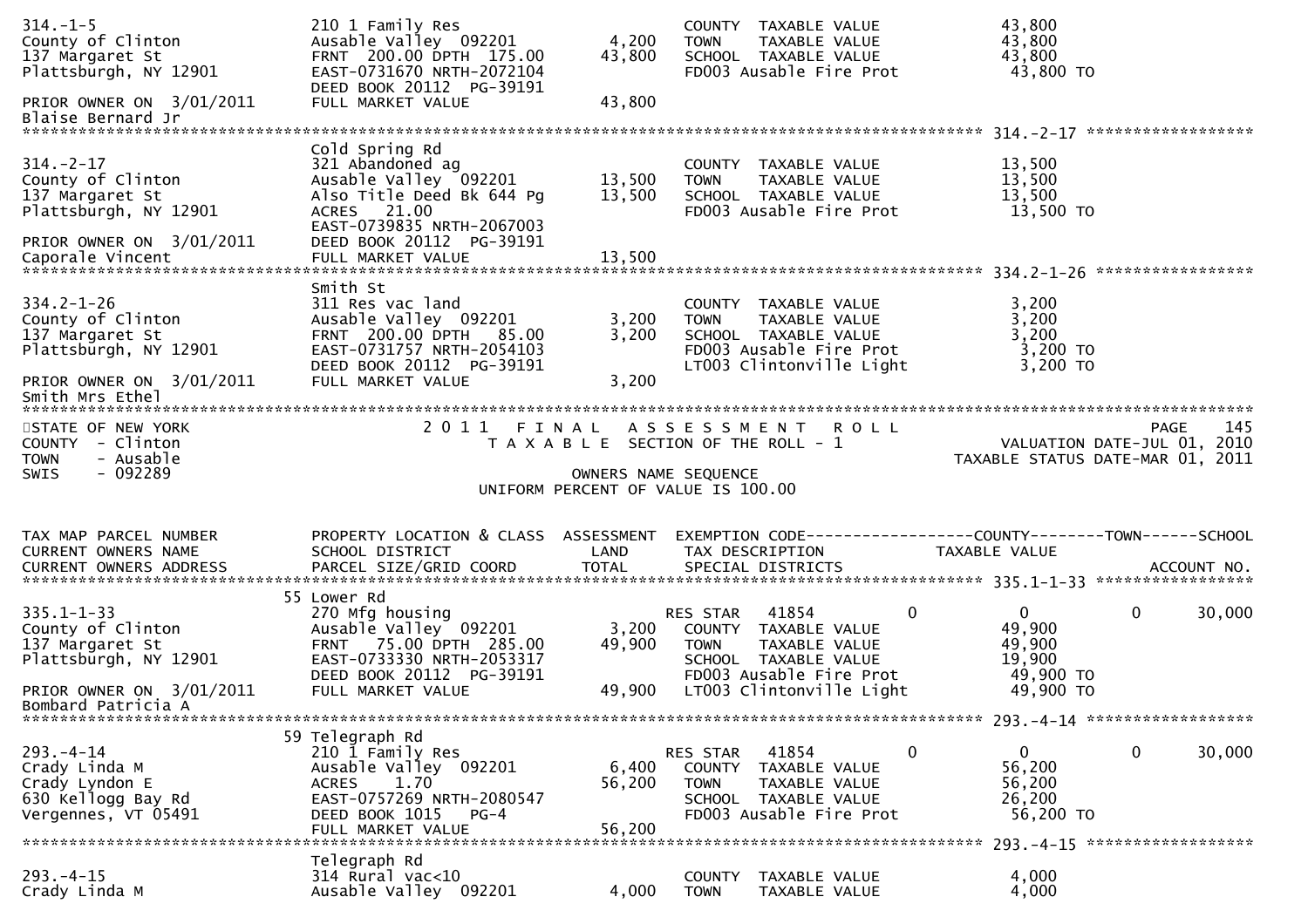| 630 Kellogg Bay Rd<br>Vergennes, VT 05491                                                      | 1.20<br><b>ACRES</b><br>EAST-0757384 NRTH-2080643<br>DEED BOOK 99001 PG-16006<br>FULL MARKET VALUE                                                                                      | 4,000<br>4,000               | SCHOOL TAXABLE VALUE<br>FD003 Ausable Fire Prot                                                                                                              | 4,000<br>$4,000$ TO                                                                    |                    |
|------------------------------------------------------------------------------------------------|-----------------------------------------------------------------------------------------------------------------------------------------------------------------------------------------|------------------------------|--------------------------------------------------------------------------------------------------------------------------------------------------------------|----------------------------------------------------------------------------------------|--------------------|
|                                                                                                |                                                                                                                                                                                         |                              |                                                                                                                                                              |                                                                                        |                    |
| $303 - 2 - 10$<br>Cross Chad M<br>530 Hallock Hill Rd<br>Peru, NY 12972                        | 530 Hallock Hill Rd<br>270 Mfg housing<br>Ausable Valley 092201<br>ACRES 1.10<br>EAST-0740593 NRTH-2074827<br>DEED BOOK 20072 PG-9545<br>FULL MARKET VALUE                              | 9,000<br>57,000<br>57,000    | COUNTY TAXABLE VALUE<br>TAXABLE VALUE<br><b>TOWN</b><br>SCHOOL TAXABLE VALUE<br>FD003 Ausable Fire Prot                                                      | 57,000<br>57,000<br>57,000<br>57,000 TO                                                |                    |
|                                                                                                |                                                                                                                                                                                         |                              |                                                                                                                                                              |                                                                                        |                    |
| $315. - 3 - 2$<br>Cross Jennifer M<br>Cross Jeffrey D<br>203 Hill St<br>Keeseville, NY 12944   | 203 Hill St<br>210 1 Family Res<br>Ausable Valley 092201<br>FRNT 100.00 DPTH 250.00<br>860<br><b>BANK</b><br>EAST-0751093 NRTH-2068128<br>DEED BOOK 20031 PG-59125<br>FULL MARKET VALUE | 8,700<br>85,400<br>85,400    | RES STAR<br>41854<br>0<br>COUNTY TAXABLE VALUE<br>TAXABLE VALUE<br><b>TOWN</b><br>SCHOOL TAXABLE VALUE<br>FD003 Ausable Fire Prot<br>LT004 Hill Street Light | $\overline{0}$<br>$\mathbf{0}$<br>85,400<br>85,400<br>55,400<br>85,400 TO<br>85,400 TO | 30,000             |
|                                                                                                |                                                                                                                                                                                         |                              |                                                                                                                                                              |                                                                                        |                    |
| STATE OF NEW YORK<br>COUNTY - Clinton<br>- Ausable<br><b>TOWN</b>                              |                                                                                                                                                                                         |                              | 2011 FINAL ASSESSMENT ROLL<br>T A X A B L E SECTION OF THE ROLL - 1                                                                                          | VALUATION DATE-JUL 01, 2010<br>TAXABLE STATUS DATE-MAR 01, 2011                        | 146<br><b>PAGE</b> |
| $-092289$<br>SWIS                                                                              |                                                                                                                                                                                         |                              | OWNERS NAME SEQUENCE<br>UNIFORM PERCENT OF VALUE IS 100.00                                                                                                   |                                                                                        |                    |
|                                                                                                |                                                                                                                                                                                         |                              |                                                                                                                                                              |                                                                                        |                    |
| TAX MAP PARCEL NUMBER<br>CURRENT OWNERS NAME                                                   | PROPERTY LOCATION & CLASS ASSESSMENT<br>SCHOOL DISTRICT                                                                                                                                 | LAND                         | EXEMPTION CODE------------------COUNTY--------TOWN------SCHOOL<br>TAX DESCRIPTION                                                                            | TAXABLE VALUE                                                                          |                    |
|                                                                                                | 613 Clintonville Rd                                                                                                                                                                     |                              |                                                                                                                                                              |                                                                                        |                    |
| $313.-3-8.1$<br>Crouse Raymond C<br>Crouse Lynne<br>613 Clintonville Rd<br>Peru, NY 12972-9740 | 210 1 Family Res<br>Ausable Valley 092201<br>Lots 9 & 10 Pl 12000 Al<br>1.80<br>ACRES<br>EAST-0730340 NRTH-2067772                                                                      | 4,600<br>62,500              | 41854<br>RES STAR<br>0<br>COUNTY TAXABLE VALUE<br><b>TOWN</b><br>TAXABLE VALUE<br>SCHOOL TAXABLE VALUE<br>FD003 Ausable Fire Prot                            | $\mathbf{0}$<br>$\mathbf 0$<br>62,500<br>62,500<br>32,500<br>62,500 TO                 | 30,000             |
|                                                                                                | DEED BOOK 830<br>PG-174                                                                                                                                                                 |                              |                                                                                                                                                              |                                                                                        |                    |
|                                                                                                | FULL MARKET VALUE                                                                                                                                                                       | 62,500                       |                                                                                                                                                              |                                                                                        |                    |
| $302 - 1 - 18$<br>Crowley Dagny W<br>1196 River Rd<br>Edgewater, NJ 07020                      | 549 Allen Hill Rd<br>240 Rural res<br>094001<br>Peru Central<br>ACRES 111.00<br>EAST-0728791 NRTH-2075447<br>DEED BOOK 571<br>PG-338<br>FULL MARKET VALUE                               | 48,900<br>141,500<br>141,500 | COUNTY TAXABLE VALUE<br><b>TOWN</b><br>TAXABLE VALUE<br>SCHOOL TAXABLE VALUE<br>FD003 Ausable Fire Prot                                                      | 141,500<br>141,500<br>141,500<br>141,500 TO                                            |                    |
|                                                                                                | Mitchell Rd                                                                                                                                                                             |                              |                                                                                                                                                              |                                                                                        |                    |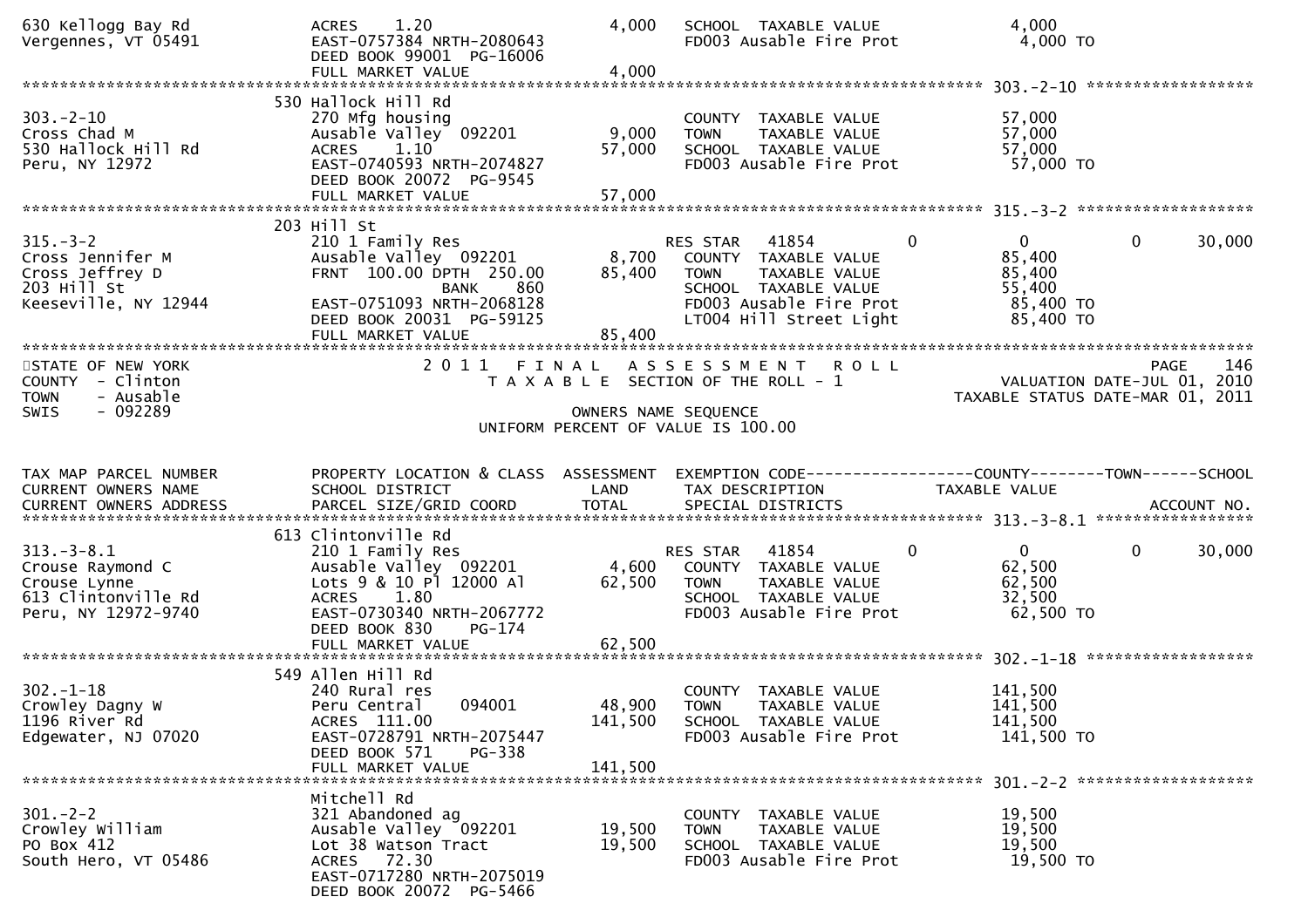|                                                      | FULL MARKET VALUE                            | 19,500               |                                                              |                                  |                             |
|------------------------------------------------------|----------------------------------------------|----------------------|--------------------------------------------------------------|----------------------------------|-----------------------------|
| $302 - 2 - 4$                                        | 135 Big Hill Rd<br>$314$ Rural vac<10        |                      | COUNTY TAXABLE VALUE                                         | 10,400                           |                             |
| Crowley William B                                    | Peru Central<br>094001                       | 10,400               | TAXABLE VALUE<br><b>TOWN</b>                                 | 10,400                           |                             |
| PO Box 412                                           | 3.40<br><b>ACRES</b>                         | 10,400               | SCHOOL TAXABLE VALUE                                         | 10,400                           |                             |
| South Hero, VT 05486                                 | EAST-0728826 NRTH-2074106                    |                      | FD003 Ausable Fire Prot                                      | 10,400 TO                        |                             |
|                                                      | DEED BOOK 641<br>$PG-22$                     |                      |                                                              |                                  |                             |
|                                                      | FULL MARKET VALUE                            | 10,400               |                                                              |                                  |                             |
|                                                      | Clintonville Rd                              |                      |                                                              |                                  |                             |
| $314. - 1 - 14.1$                                    | 321 Abandoned ag                             |                      | COUNTY TAXABLE VALUE                                         | 22,300                           |                             |
| Crowley William B                                    | Ausable Valley 092201                        | 22,300               | TAXABLE VALUE<br><b>TOWN</b>                                 | 22,300                           |                             |
| PO Box 412                                           | Roberts Land Lot 7                           | 22,300               | SCHOOL TAXABLE VALUE                                         | 22,300                           |                             |
| South Hero, VT 05486                                 | ACRES 88.80                                  |                      | FD003 Ausable Fire Prot                                      | 22,300 TO                        |                             |
|                                                      | EAST-0732447 NRTH-2070766                    |                      |                                                              |                                  |                             |
|                                                      | DEED BOOK 20082 PG-17755                     |                      |                                                              |                                  |                             |
|                                                      | FULL MARKET VALUE                            | 22,300               |                                                              |                                  |                             |
|                                                      |                                              |                      |                                                              |                                  |                             |
| STATE OF NEW YORK                                    | 2011 FINAL                                   |                      | A S S E S S M E N T<br><b>ROLL</b>                           |                                  | 147<br>PAGE                 |
| - Clinton<br><b>COUNTY</b>                           |                                              |                      | T A X A B L E SECTION OF THE ROLL - 1                        |                                  | VALUATION DATE-JUL 01, 2010 |
| - Ausable<br><b>TOWN</b>                             |                                              |                      |                                                              | TAXABLE STATUS DATE-MAR 01, 2011 |                             |
| $-092289$<br><b>SWIS</b>                             |                                              | OWNERS NAME SEQUENCE | UNIFORM PERCENT OF VALUE IS 100.00                           |                                  |                             |
|                                                      |                                              |                      |                                                              |                                  |                             |
|                                                      |                                              |                      |                                                              |                                  |                             |
| TAX MAP PARCEL NUMBER                                | PROPERTY LOCATION & CLASS ASSESSMENT         |                      | EXEMPTION CODE-----------------COUNTY-------TOWN------SCHOOL |                                  |                             |
| <b>CURRENT OWNERS NAME</b>                           | SCHOOL DISTRICT                              | LAND                 | TAX DESCRIPTION                                              | TAXABLE VALUE                    |                             |
|                                                      |                                              |                      |                                                              |                                  |                             |
|                                                      |                                              |                      |                                                              |                                  |                             |
| $315.4 - 1 - 53$                                     | 27 Valley View Dr<br>270 Mfg housing         |                      | 41854<br>0                                                   | $\mathbf{0}$                     | $\mathbf{0}$<br>30,000      |
| Crowningsheild Bruce D                               | Ausable Valley 092201                        | 8,500                | RES STAR<br>COUNTY TAXABLE VALUE                             | 54,000                           |                             |
| Crowningsheild Mary J                                | Torrington Sub Lot 3                         | 54,000               | TAXABLE VALUE<br><b>TOWN</b>                                 | 54,000                           |                             |
| 27 Valley View Dr                                    | FRNT 125.00 DPTH 155.00                      |                      | SCHOOL TAXABLE VALUE                                         | 24,000                           |                             |
| Keeseville, NY 12944                                 | EAST-0753186 NRTH-2065975                    |                      | FD003 Ausable Fire Prot                                      | 54,000 TO                        |                             |
|                                                      | DEED BOOK 957<br>$PG-230$                    |                      | LT005 Pine Tree Light                                        | 54,000 TO                        |                             |
|                                                      | FULL MARKET VALUE                            | 54,000               |                                                              |                                  |                             |
|                                                      |                                              |                      |                                                              |                                  |                             |
|                                                      | 838/838A Clintonville Rd                     |                      |                                                              |                                  |                             |
| $314. - 1 - 13.23$                                   | 271 Mfg housings                             |                      | 41854<br>0<br><b>RES STAR</b>                                | 0                                | $\mathbf{0}$<br>26,000      |
| Crowningshield Life Estate Lar Ausable Valley 092201 | FRNT 40.00 DPTH 300.00                       | 3,000                | COUNTY TAXABLE VALUE                                         | 26,000                           |                             |
| Crowningshield Timothy J<br>838 Clitonville Rd       | EAST-0732333 NRTH-2072915                    | 26,000               | TAXABLE VALUE<br><b>TOWN</b><br>SCHOOL TAXABLE VALUE         | 26,000<br>$\Omega$               |                             |
| Peru, NY 12972                                       | DEED BOOK 20082 PG-19178                     |                      | FD003 Ausable Fire Prot                                      | 26,000 TO                        |                             |
|                                                      | FULL MARKET VALUE                            | 26,000               |                                                              |                                  |                             |
|                                                      |                                              |                      |                                                              |                                  |                             |
|                                                      | Lakeside Rd                                  |                      |                                                              |                                  |                             |
| $294. - 1 - 13.17$                                   | 311 Res vac land                             |                      | COUNTY<br>TAXABLE VALUE                                      | 8,000                            |                             |
| Crowningshield Malcolm R                             | 094001<br>Peru Central                       | 8,000                | <b>TOWN</b><br><b>TAXABLE VALUE</b>                          | 8,000                            |                             |
| Crowningshield Carol E                               | PLB 366 Lot 1A                               | 8,000                | SCHOOL TAXABLE VALUE                                         | 8,000                            |                             |
| 54 Sable St                                          | FRNT 275.00 DPTH 230.00                      |                      | FD003 Ausable Fire Prot                                      | 8,000 TO                         |                             |
| PO Box 212                                           | EAST-0770626 NRTH-2085739                    |                      |                                                              |                                  |                             |
| Port Kent, NY 12975                                  | DEED BOOK 20072 PG-7873<br>FULL MARKET VALUE | 8,000                |                                                              |                                  |                             |
|                                                      |                                              |                      |                                                              |                                  |                             |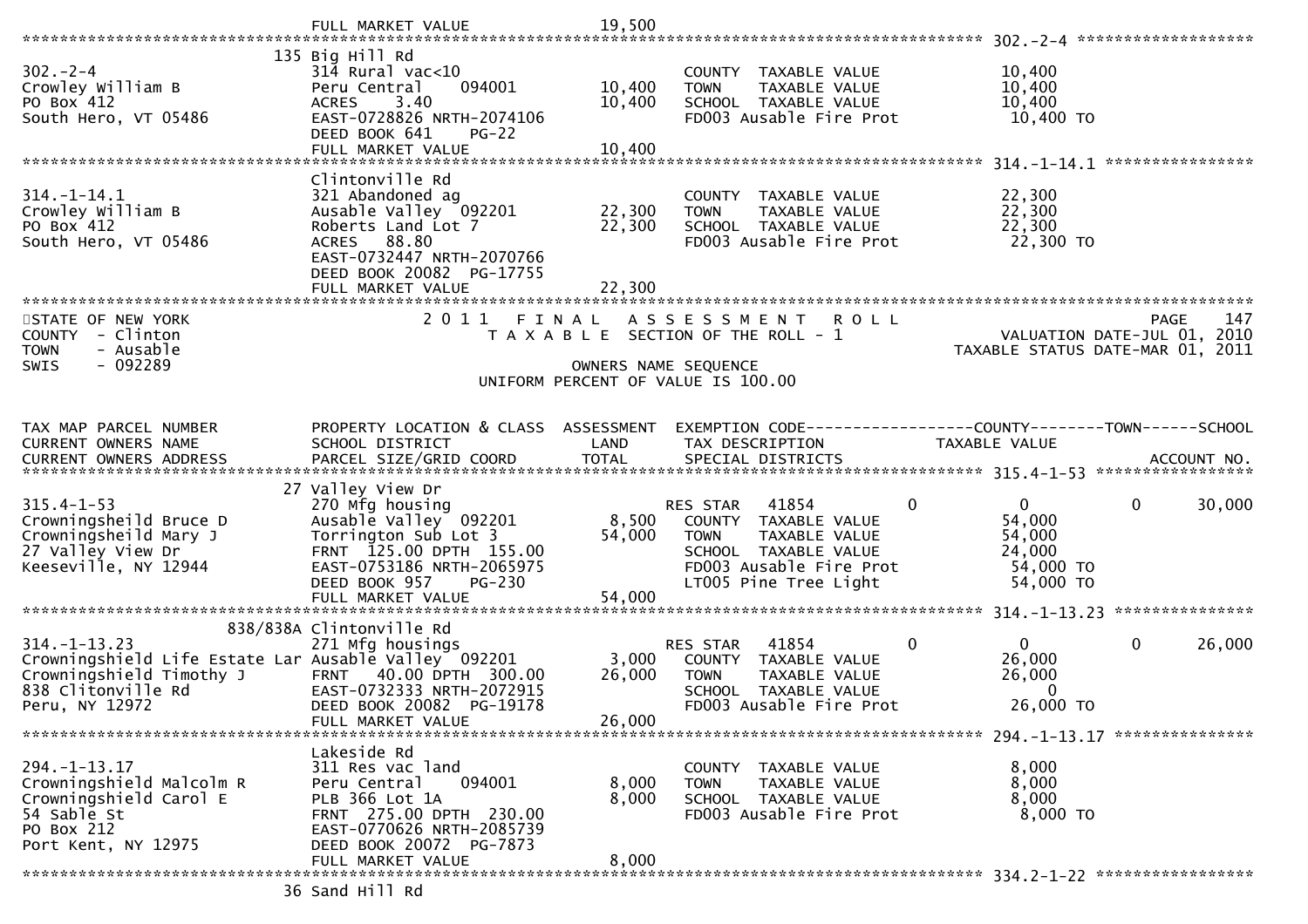| $334.2 - 1 - 22$<br>Cumber Scott L Sr<br>36 Sand Hill Rd<br>Clintonville, NY 12924               | 210 1 Family Res<br>Ausable Valley 092201<br>FRNT 60.00 DPTH 200.00<br>EAST-0731648 NRTH-2054483<br>DEED BOOK 20051 PG-82776                                                              | 2,700<br>37,900                                                        | RES STAR<br><b>TOWN</b>                  | 41854<br>COUNTY TAXABLE VALUE<br>TAXABLE VALUE<br>SCHOOL TAXABLE VALUE<br>FD003 Ausable Fire Prot                          |             | $\Omega$     | $\mathbf{0}$<br>37,900<br>37,900<br>7,900<br>37,900 TO                         | $\mathbf 0$  | 30,000            |
|--------------------------------------------------------------------------------------------------|-------------------------------------------------------------------------------------------------------------------------------------------------------------------------------------------|------------------------------------------------------------------------|------------------------------------------|----------------------------------------------------------------------------------------------------------------------------|-------------|--------------|--------------------------------------------------------------------------------|--------------|-------------------|
|                                                                                                  | 2339 Rt 22                                                                                                                                                                                |                                                                        |                                          |                                                                                                                            |             |              |                                                                                |              |                   |
| $304. - 1 - 21$<br>Curran Francis<br>Curran Margaret<br>2339 Rt 22<br>Peru, NY 12972             | 210 1 Family Res<br>Ausable Valley 092201<br>3.80<br><b>ACRES</b><br>EAST-0750867 NRTH-2080485<br>DEED BOOK 387<br><b>PG-79</b><br>FULL MARKET VALUE                                      | 9,700<br>78,900<br>78,900                                              | SR STAR<br><b>TOWN</b>                   | 41834<br>COUNTY TAXABLE VALUE<br>TAXABLE VALUE<br>SCHOOL TAXABLE VALUE<br>FD003 Ausable Fire Prot                          |             | $\mathbf{0}$ | $\overline{0}$<br>78,900<br>78,900<br>18,800<br>78,900 TO                      | 0            | 60,100            |
| STATE OF NEW YORK<br>COUNTY - Clinton<br>- Ausable<br><b>TOWN</b><br>$-092289$<br>SWIS           | 2011                                                                                                                                                                                      | FINAL<br>T A X A B L E SECTION OF THE ROLL - 1<br>OWNERS NAME SEQUENCE | A S S E S S M E N T                      |                                                                                                                            | <b>ROLL</b> |              | VALUATION DATE-JUL 01, 2010<br>TAXABLE STATUS DATE-MAR 01, 2011                |              | 148<br>PAGE       |
|                                                                                                  |                                                                                                                                                                                           | UNIFORM PERCENT OF VALUE IS 100.00                                     |                                          |                                                                                                                            |             |              |                                                                                |              |                   |
| TAX MAP PARCEL NUMBER<br>CURRENT OWNERS NAME                                                     | PROPERTY LOCATION & CLASS ASSESSMENT<br>SCHOOL DISTRICT                                                                                                                                   | LAND                                                                   |                                          | TAX DESCRIPTION                                                                                                            |             |              | EXEMPTION CODE-----------------COUNTY--------TOWN------SCHOOL<br>TAXABLE VALUE |              |                   |
|                                                                                                  |                                                                                                                                                                                           |                                                                        |                                          |                                                                                                                            |             |              |                                                                                |              |                   |
| $315.4 - 1 - 37$<br>Curry Jonathan<br>Curry Jennifer<br>58 Pine Tree Dr<br>Keeseville, NY 12944  | 58 Pine Tree Dr<br>210 1 Family Res<br>Ausable Valley 092201<br>Map A-132 Lot 16<br>FRNT 100.00 DPTH 150.00<br>EAST-0753717 NRTH-2065878<br>DEED BOOK 20092 PG-28938<br>FULL MARKET VALUE | 7,700<br>96,000<br>96,000                                              | RES STAR<br><b>TOWN</b>                  | 41854<br>COUNTY TAXABLE VALUE<br>TAXABLE VALUE<br>SCHOOL TAXABLE VALUE<br>FD003 Ausable Fire Prot<br>LT005 Pine Tree Light |             | 0            | $\overline{0}$<br>96,000<br>96,000<br>66,000<br>96,000 TO<br>96,000 TO         | $\mathbf{0}$ | 30,000            |
|                                                                                                  |                                                                                                                                                                                           |                                                                        |                                          |                                                                                                                            |             |              |                                                                                |              | ***************** |
| $325. - 1 - 2.3$<br>Curtis Linda<br>507 Morton Rd<br>Hamlin, NY 14464                            | Rt 9N<br>$314$ Rural vac<10<br>Ausable Valley 092201<br>Lot 11<br><b>ACRES</b><br>5.80<br>EAST-0737231 NRTH-2058524<br>DEED BOOK 638<br>PG-357                                            | 17,300<br>17,300                                                       | <b>TOWN</b>                              | COUNTY TAXABLE VALUE<br>TAXABLE VALUE<br>SCHOOL TAXABLE VALUE<br>FD003 Ausable Fire Prot                                   |             |              | 17,300<br>17,300<br>17,300<br>17,300 TO                                        |              |                   |
|                                                                                                  | FULL MARKET VALUE                                                                                                                                                                         | 17,300                                                                 |                                          |                                                                                                                            |             |              |                                                                                |              |                   |
|                                                                                                  |                                                                                                                                                                                           |                                                                        |                                          |                                                                                                                            |             |              |                                                                                |              |                   |
| $294.18 - 2 - 8$<br>Dalton Kenice E<br>Dalton Donna<br>32 Hammond Rd<br>East Northport, NY 11731 | 24 Tanglewood Dr<br>210 1 Family Res<br>094001<br>Peru Central<br>Lot $#13$<br>FRNT 149.50 DPTH 150.00<br>EAST-0773062 NRTH-2082536<br>DEED BOOK 20021 PG-39727<br>FULL MARKET VALUE      | 39,100<br>130,000<br>130,000                                           | <b>TOWN</b>                              | COUNTY TAXABLE VALUE<br>TAXABLE VALUE<br>SCHOOL TAXABLE VALUE<br>FD003 Ausable Fire Prot                                   |             |              | 130,000<br>130,000<br>130,000<br>130,000 TO                                    |              |                   |
|                                                                                                  |                                                                                                                                                                                           |                                                                        |                                          |                                                                                                                            |             |              |                                                                                |              |                   |
| $315 - 3 - 12$<br>Daniels Lori Ann<br>145 Hill St                                                | 145 Hill St<br>210 1 Family Res<br>Ausable Valley 092201<br>FRNT 100.00 DPTH 250.00                                                                                                       | 8,700<br>69,000                                                        | RES STAR<br><b>COUNTY</b><br><b>TOWN</b> | 41854<br>TAXABLE VALUE<br>TAXABLE VALUE                                                                                    |             | 0            | 0<br>69,000<br>69,000                                                          | 0            | 30,000            |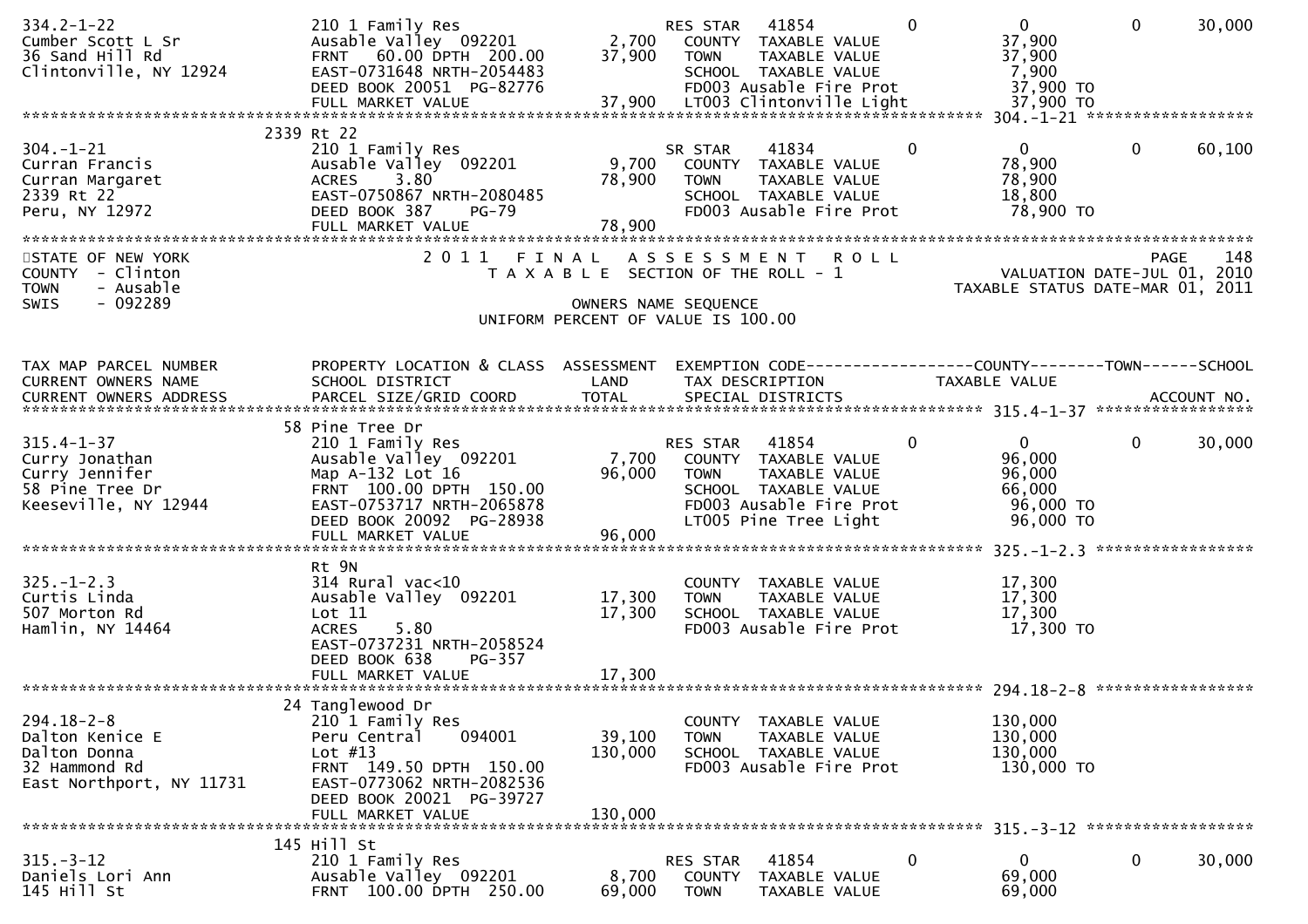| Keeseville, NY 12944                                                                         | EAST-0752535 NRTH-2068125<br>DEED BOOK 20051 PG-80422                                                                                                                                                         |                                                                                                     |                                                   | SCHOOL TAXABLE VALUE<br>FD003 Ausable Fire Prot                                                                              |                      | 39,000<br>69,000 TO                                                     |              |                    |
|----------------------------------------------------------------------------------------------|---------------------------------------------------------------------------------------------------------------------------------------------------------------------------------------------------------------|-----------------------------------------------------------------------------------------------------|---------------------------------------------------|------------------------------------------------------------------------------------------------------------------------------|----------------------|-------------------------------------------------------------------------|--------------|--------------------|
|                                                                                              |                                                                                                                                                                                                               |                                                                                                     |                                                   |                                                                                                                              |                      |                                                                         |              |                    |
| $315. - 3 - 24$<br>Daniels Stephen<br>Majkowski Amanda<br>91 Hill St<br>Keeseville, NY 12944 | 91 Hill St<br>210 1 Family Res<br>Ausable Valley 092201<br>FRNT 100.00 DPTH 251.61<br>890<br><b>BANK</b><br>EAST-0754203 NRTH-2068199<br>DEED BOOK 20082 PG-21125<br>FULL MARKET VALUE                        | 8,700<br>94,000<br>94,000                                                                           | RES STAR<br><b>TOWN</b>                           | 41854<br>COUNTY TAXABLE VALUE<br>TAXABLE VALUE<br>SCHOOL TAXABLE VALUE<br>FD003 Ausable Fire Prot<br>LT004 Hill Street Light | $\Omega$             | $\mathbf{0}$<br>94,000<br>94,000<br>64,000<br>94,000 TO<br>94,000 TO    | $\mathbf{0}$ | 30,000             |
| STATE OF NEW YORK<br>COUNTY - Clinton<br>- Ausable<br><b>TOWN</b><br>$-092289$<br>SWIS       |                                                                                                                                                                                                               | T A X A B L E SECTION OF THE ROLL - 1<br>OWNERS NAME SEQUENCE<br>UNIFORM PERCENT OF VALUE IS 100.00 |                                                   | 2011 FINAL ASSESSMENT ROLL                                                                                                   |                      | VALUATION DATE-JUL 01, 2010<br>TAXABLE STATUS DATE-MAR 01, 2011         | PAGE         | 149                |
| TAX MAP PARCEL NUMBER<br>CURRENT OWNERS NAME                                                 | PROPERTY LOCATION & CLASS ASSESSMENT<br>SCHOOL DISTRICT                                                                                                                                                       | LAND                                                                                                |                                                   | EXEMPTION CODE-----------------COUNTY-------TOWN------SCHOOL<br>TAX DESCRIPTION                                              |                      | <b>TAXABLE VALUE</b>                                                    |              |                    |
| $294. - 1 - 13.14$<br>Darrah Daniel<br>Darrah Kirsten<br>PO Box 749<br>Peru, NY 12972        | 93 Lakeside Rd<br>210 1 Family Res<br>094001<br>Peru Central<br>PLB 366 Lot 5<br>survey map 2009/225538<br>5.79<br><b>ACRES</b><br>EAST-0771157 NRTH-2083726<br>DEED BOOK 20082 PG-16680<br>FULL MARKET VALUE | 167,000                                                                                             | WARNONALL 41121<br>31,600 RES STAR<br><b>TOWN</b> | 41854<br>167,000 COUNTY TAXABLE VALUE<br>TAXABLE VALUE<br>SCHOOL TAXABLE VALUE<br>FD003 Ausable Fire Prot                    | $\Omega$<br>$\Omega$ | 25,050<br>$\overline{0}$<br>141,950<br>155,000<br>137,000<br>167,000 TO | 12,000<br>0  | $\Omega$<br>30,000 |
| $293. - 2 - 4.6$<br>Darrah James F<br>509 County Route 24<br>Corinth, NY 12822               | Fuller Rd<br>$314$ Rural vac< $10$<br>Ausable Valley 092201<br>Sub Map 17 Pg 81 Lot 1<br>survey map 2010/231117<br>ACRES 5.13 BANK<br>850<br>EAST-0758516 NRTH-2083715<br>DEED BOOK 20112 PG-38005            | 14,500<br>14,500                                                                                    | <b>TOWN</b>                                       | COUNTY TAXABLE VALUE<br>TAXABLE VALUE<br>SCHOOL TAXABLE VALUE<br>FD003 Ausable Fire Prot                                     |                      | 14,500<br>14,500<br>14,500<br>14,500 TO                                 |              |                    |
| $305. - 1 - 1.1$<br>Dashnaw Dion E<br>119 Connell Rd<br>Keeseville, NY 12944                 | Connell Rd<br>321 Abandoned ag<br>Ausable Valley 092201<br>ACRES 17.10<br>EAST-0754428 NRTH-2076302<br>DEED BOOK 20051 PG-89975<br>FULL MARKET VALUE                                                          | 10,700<br>10,700<br>10,700                                                                          | <b>TOWN</b>                                       | COUNTY TAXABLE VALUE<br>TAXABLE VALUE<br>SCHOOL TAXABLE VALUE<br>FD003 Ausable Fire Prot                                     |                      | 10,700<br>10,700<br>10,700<br>10,700 TO                                 |              |                    |
| $305. - 1 - 1.2$<br>Dashnaw Dion E<br>119 Connell Rd<br>Keeseville, NY 12944                 | 119 Connell Rd<br>210 1 Family Res<br>Ausable Valley 092201<br>3.50 BANK<br>320<br><b>ACRES</b><br>EAST-0754408 NRTH-2077045                                                                                  | 7,500<br>118,000                                                                                    | RES STAR<br><b>COUNTY</b><br><b>TOWN</b>          | 41854<br>TAXABLE VALUE<br>TAXABLE VALUE<br>SCHOOL TAXABLE VALUE                                                              | 0                    | 0<br>118,000<br>118,000<br>88,000                                       | 0            | 30,000             |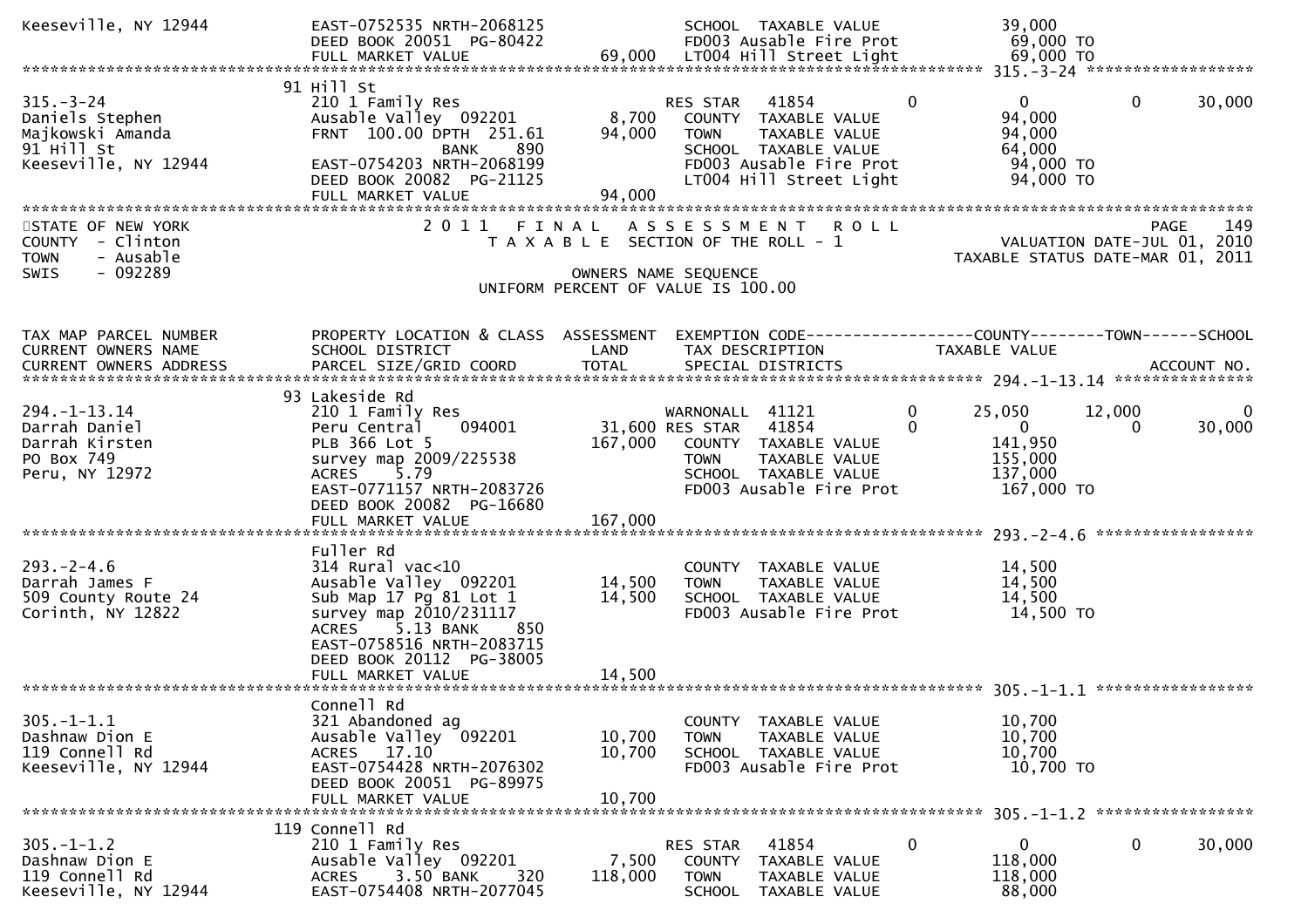|                                                      | DEED BOOK 20021 PG-45230                              |                      | FD003 Ausable Fire Prot                                    | 118,000 TO                                                                                                                                                                                                                                                                                                                                                                           |
|------------------------------------------------------|-------------------------------------------------------|----------------------|------------------------------------------------------------|--------------------------------------------------------------------------------------------------------------------------------------------------------------------------------------------------------------------------------------------------------------------------------------------------------------------------------------------------------------------------------------|
|                                                      | FULL MARKET VALUE                                     | 118,000              |                                                            |                                                                                                                                                                                                                                                                                                                                                                                      |
|                                                      | 1627 Rt 9N                                            |                      |                                                            |                                                                                                                                                                                                                                                                                                                                                                                      |
| $334. - 2 - 7$                                       | 210 1 Family Res                                      |                      | WARNONALL 41121<br><b>6,100 RES STAR</b><br>6,100 RES STAR | $\mathbf{0}$<br>12,000<br>16,410<br>0                                                                                                                                                                                                                                                                                                                                                |
| Dauphin Andre R<br>1627 Rt 9N                        | Ausable Valley 092201<br>Platts River Location Lot    |                      | 41854<br>COUNTY TAXABLE VALUE                              | $\Omega$<br>$\overline{0}$<br>30,000<br>$\Omega$<br>92,990                                                                                                                                                                                                                                                                                                                           |
| Clintonville, NY 12924                               | ACRES 1.76 BANK<br>080                                |                      | TAXABLE VALUE<br><b>TOWN</b>                               | 97,400                                                                                                                                                                                                                                                                                                                                                                               |
|                                                      | EAST-0725781 NRTH-2050768                             |                      | SCHOOL TAXABLE VALUE                                       | 79,400                                                                                                                                                                                                                                                                                                                                                                               |
|                                                      | DEED BOOK 20041 PG-68204                              |                      | FD003 Ausable Fire Prot                                    | 109,400 TO                                                                                                                                                                                                                                                                                                                                                                           |
|                                                      | FULL MARKET VALUE                                     | 109,400              |                                                            |                                                                                                                                                                                                                                                                                                                                                                                      |
| STATE OF NEW YORK                                    |                                                       |                      | 2011 FINAL ASSESSMENT ROLL                                 | 150<br><b>PAGE</b>                                                                                                                                                                                                                                                                                                                                                                   |
| COUNTY - Clinton                                     |                                                       |                      | T A X A B L E SECTION OF THE ROLL - 1                      | $\overline{C}$ $\overline{C}$ $\overline{C}$ $\overline{C}$ $\overline{C}$ $\overline{C}$ $\overline{C}$ $\overline{C}$ $\overline{C}$ $\overline{C}$ $\overline{C}$ $\overline{C}$ $\overline{C}$ $\overline{C}$ $\overline{C}$ $\overline{C}$ $\overline{C}$ $\overline{C}$ $\overline{C}$ $\overline{C}$ $\overline{C}$ $\overline{C}$ $\overline{C}$ $\overline{C}$ $\overline{$ |
| <b>TOWN</b><br>- Ausable<br>$-092289$<br><b>SWIS</b> |                                                       |                      |                                                            | TAXABLE STATUS DATE-MAR 01, 2011                                                                                                                                                                                                                                                                                                                                                     |
|                                                      |                                                       | OWNERS NAME SEQUENCE | UNIFORM PERCENT OF VALUE IS 100.00                         |                                                                                                                                                                                                                                                                                                                                                                                      |
|                                                      |                                                       |                      |                                                            |                                                                                                                                                                                                                                                                                                                                                                                      |
| TAX MAP PARCEL NUMBER                                | PROPERTY LOCATION & CLASS ASSESSMENT                  |                      |                                                            | EXEMPTION CODE-----------------COUNTY-------TOWN------SCHOOL                                                                                                                                                                                                                                                                                                                         |
| CURRENT OWNERS NAME                                  | SCHOOL DISTRICT                                       | LAND                 | TAX DESCRIPTION                                            | TAXABLE VALUE                                                                                                                                                                                                                                                                                                                                                                        |
|                                                      |                                                       |                      |                                                            |                                                                                                                                                                                                                                                                                                                                                                                      |
|                                                      |                                                       |                      |                                                            |                                                                                                                                                                                                                                                                                                                                                                                      |
| $315 - 3 - 23$                                       | 95 Hill St<br>210 1 Family Res                        |                      | COUNTY TAXABLE VALUE                                       | 82,800                                                                                                                                                                                                                                                                                                                                                                               |
| Davey Laurie A                                       | Ausable Valley 092201                                 | 8,700                | <b>TOWN</b><br>TAXABLE VALUE                               | 82,800                                                                                                                                                                                                                                                                                                                                                                               |
| 3299 Carman Rd                                       | Survey 140-A Lot 25                                   | 82,800               | SCHOOL TAXABLE VALUE                                       | 82,800                                                                                                                                                                                                                                                                                                                                                                               |
| Schenectady, NY 12303-4613                           | FRNT 100.00 DPTH 251.31                               |                      | FD003 Ausable Fire Prot                                    | 82,800 TO                                                                                                                                                                                                                                                                                                                                                                            |
|                                                      | EAST-0754104 NRTH-2068188<br>DEED BOOK 98001 PG-01511 |                      | LT004 Hill Street Light                                    | 82,800 TO                                                                                                                                                                                                                                                                                                                                                                            |
|                                                      |                                                       |                      |                                                            |                                                                                                                                                                                                                                                                                                                                                                                      |
|                                                      |                                                       |                      |                                                            |                                                                                                                                                                                                                                                                                                                                                                                      |
| $304. - 1 - 29$                                      | 224/226 Hallock Hill Rd<br>240 Rural res              |                      | 41834<br>SR STAR                                           | 0<br>$\mathbf 0$<br>$\mathbf{0}$<br>60,100                                                                                                                                                                                                                                                                                                                                           |
| Davey Rodney                                         | Ausable Valley 092201                                 | 38,600               | COUNTY TAXABLE VALUE                                       | 155,000                                                                                                                                                                                                                                                                                                                                                                              |
| 224 Hallock Hill Rd                                  | ACRES 117.20                                          | 155,000              | TAXABLE VALUE<br><b>TOWN</b>                               | 155,000                                                                                                                                                                                                                                                                                                                                                                              |
| Keeseville, NY 12944                                 | EAST-0748162 NRTH-2073946                             |                      | SCHOOL TAXABLE VALUE                                       | 94,900                                                                                                                                                                                                                                                                                                                                                                               |
|                                                      | DEED BOOK 538<br>PG-179<br>FULL MARKET VALUE          | 155,000              | FD003 Ausable Fire Prot                                    | 155,000 TO                                                                                                                                                                                                                                                                                                                                                                           |
|                                                      |                                                       |                      |                                                            |                                                                                                                                                                                                                                                                                                                                                                                      |
|                                                      | Taylor Hill Rd                                        |                      |                                                            |                                                                                                                                                                                                                                                                                                                                                                                      |
| $315. - 1 - 16$<br>Davey Thomas J                    | 321 Abandoned ag<br>Ausable Valley 092201             | 19,300               | COUNTY TAXABLE VALUE<br><b>TOWN</b><br>TAXABLE VALUE       | 19,300<br>19,300                                                                                                                                                                                                                                                                                                                                                                     |
| Davey Patricia                                       | Lot 14 Pl 12000 Al                                    | 19,300               | SCHOOL TAXABLE VALUE                                       | 19,300                                                                                                                                                                                                                                                                                                                                                                               |
| 82 Edgewater Rd                                      | ACRES 44.20                                           |                      | FD003 Ausable Fire Prot                                    | 19,300 TO                                                                                                                                                                                                                                                                                                                                                                            |
| Keeseville, NY 12944                                 | EAST-0750857 NRTH-2070074                             |                      |                                                            |                                                                                                                                                                                                                                                                                                                                                                                      |
|                                                      | DEED BOOK 730<br>$PG-253$<br>FULL MARKET VALUE        | 19,300               |                                                            |                                                                                                                                                                                                                                                                                                                                                                                      |
|                                                      |                                                       |                      |                                                            |                                                                                                                                                                                                                                                                                                                                                                                      |
|                                                      | Hallock Hill Rd                                       |                      |                                                            |                                                                                                                                                                                                                                                                                                                                                                                      |
| $315. - 1 - 24$<br>Davey Thomas J                    | 321 Abandoned ag<br>Ausable Valley 092201             | 16,800               | COUNTY TAXABLE VALUE<br>TAXABLE VALUE<br><b>TOWN</b>       | 16,800<br>16,800                                                                                                                                                                                                                                                                                                                                                                     |
| Davey Patricia                                       | ACRES 64.30                                           | 16,800               | SCHOOL TAXABLE VALUE                                       | 16,800                                                                                                                                                                                                                                                                                                                                                                               |
| 82 Edgewater Rd                                      | EAST-0745530 NRTH-2069755                             |                      | FD003 Ausable Fire Prot                                    | 16,800 TO                                                                                                                                                                                                                                                                                                                                                                            |
| Keeseville, NY 12944                                 | DEED BOOK 675<br>$PG-135$                             |                      |                                                            |                                                                                                                                                                                                                                                                                                                                                                                      |
|                                                      | FULL MARKET VALUE                                     | 16,800               |                                                            |                                                                                                                                                                                                                                                                                                                                                                                      |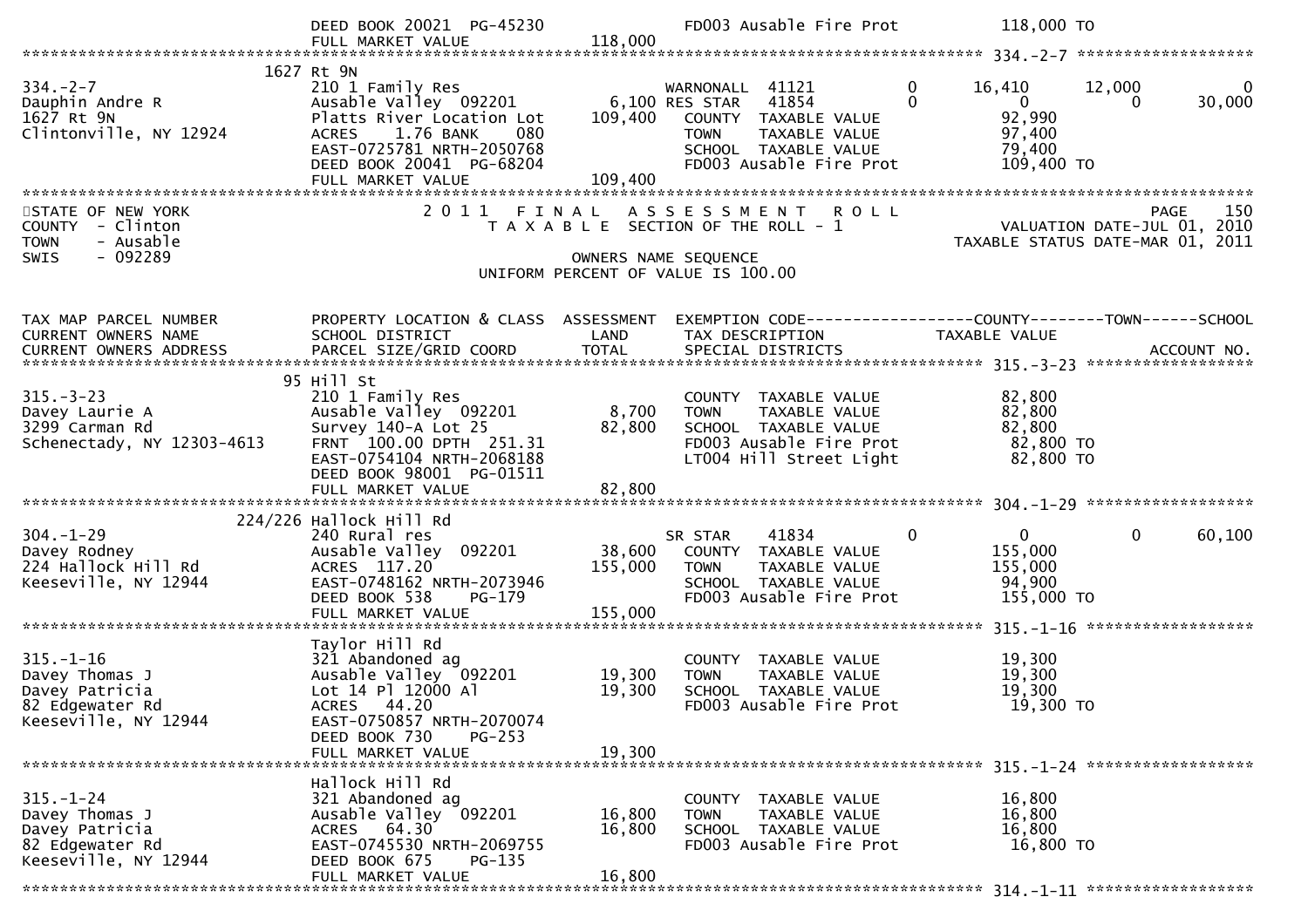| $314. - 1 - 11$<br>Davis Bradley<br>Davis Jennifer<br>830 Clintonville Rd<br>Peru, NY 12972                    | 830 Clintonville Rd<br>210 1 Family Res<br>Ausable Valley 092201<br>FRNT 118.00 DPTH 177.00<br>EAST-0731928 NRTH-2072253<br>DEED BOOK 20072 PG-10882<br>FULL MARKET VALUE                                                | 3,500<br>15,000<br>15,000            | COUNTY TAXABLE VALUE<br>TAXABLE VALUE<br><b>TOWN</b><br>SCHOOL TAXABLE VALUE<br>FD003 Ausable Fire Prot                                                                        | 15,000<br>15,000<br>15,000<br>15,000 TO                                                                                                    |     |
|----------------------------------------------------------------------------------------------------------------|--------------------------------------------------------------------------------------------------------------------------------------------------------------------------------------------------------------------------|--------------------------------------|--------------------------------------------------------------------------------------------------------------------------------------------------------------------------------|--------------------------------------------------------------------------------------------------------------------------------------------|-----|
| STATE OF NEW YORK<br>COUNTY - Clinton<br><b>TOWN</b><br>- Ausable<br>- 092289<br><b>SWIS</b>                   | 2011                                                                                                                                                                                                                     | FINAL                                | ASSESSMENT ROLL<br>T A X A B L E SECTION OF THE ROLL - 1<br>OWNERS NAME SEQUENCE<br>UNIFORM PERCENT OF VALUE IS 100.00                                                         | <b>PAGE</b><br>VALUATION DATE-JUL 01, 2010<br>TAXABLE STATUS DATE-MAR 01, 2011                                                             | 151 |
| TAX MAP PARCEL NUMBER<br>CURRENT OWNERS NAME<br>CURRENT OWNERS ADDRESS                                         | PROPERTY LOCATION & CLASS ASSESSMENT<br>SCHOOL DISTRICT                                                                                                                                                                  | LAND                                 | TAX DESCRIPTION                                                                                                                                                                | EXEMPTION CODE------------------COUNTY--------TOWN------SCHOOL<br>TAXABLE VALUE                                                            |     |
| $314. - 1 - 12.2$<br>Davis Bradley<br>Davis Jennifer<br>824 Clintonville Rd<br>Peru, NY 12972                  | 824 Clintonville Rd<br>210 1 Family Res<br>Ausable Valley 092201<br>Lot#7 Pl 12000 Ac Loc<br>FRNT 150.00 DPTH 140.80<br>080<br>BANK<br>EAST-0731924 NRTH-2072394<br>DEED BOOK 20072 PG-10784                             | 3,400<br>67,300                      | RES STAR<br>41854<br>COUNTY TAXABLE VALUE<br>TAXABLE VALUE<br>TOWN<br>SCHOOL TAXABLE VALUE<br>FD003 Ausable Fire Prot                                                          | $\mathbf 0$<br>$\mathbf{0}$<br>$\overline{0}$<br>30,000<br>67,300<br>67,300<br>37,300<br>67,300 TO                                         |     |
| $314. - 1 - 12.11$<br>Davis Bradley<br>Davis Jennifer<br>824 Clintonville Rd<br>Peru, NY 12972                 | FULL MARKET VALUE<br>Clintonville Rd<br>322 Rural vac>10<br>Ausable Valley 092201<br>Lot 7 PL 12000 AC LOC<br><b>PLD 32</b><br>ACRES 10.50<br>EAST-0732424 NRTH-2072575<br>DEED BOOK 20072 PG-10881<br>FULL MARKET VALUE | 67,300<br>10,200<br>10,200<br>10,200 | COUNTY TAXABLE VALUE<br><b>TOWN</b><br>TAXABLE VALUE<br>SCHOOL TAXABLE VALUE<br>FD003 Ausable Fire Prot                                                                        | 10,200<br>10,200<br>10,200<br>10,200 TO                                                                                                    |     |
| $315.4 - 1 - 54$<br>Davis Life Estate Marjorie H<br>Sitts Marilyn<br>23 Valley View Dr<br>Keeseville, NY 12944 | 23 Valley View Dr<br>270 Mfg housing<br>Ausable Valley 092201<br>Torrington Sub Lot 4<br>FRNT 115.00 DPTH 155.00<br>EAST-0753191 NRTH-2065855<br>DEED BOOK 20061 PG-94409<br>FULL MARKET VALUE                           | 59,000<br>59,000                     | AGED - ALL 41800<br>8,200 SR STAR<br>41834<br>COUNTY TAXABLE VALUE<br><b>TOWN</b><br>TAXABLE VALUE<br>SCHOOL TAXABLE VALUE<br>FD003 Ausable Fire Prot<br>LT005 Pine Tree Light | 0<br>29,500<br>29,500<br>29,500<br>$\Omega$<br>$\overline{0}$<br>29,500<br>0<br>29,500<br>29,500<br>$\mathbf{0}$<br>59,000 TO<br>59,000 TO |     |
| $293.16 - 1 - 13.1$<br>Davis Randy B<br>29 Plains Rd<br>Peru, NY 12972                                         | 29 Plains Rd<br>210 1 Family Res<br>094001<br>Peru Central<br>Sub Map 4 Pg 104 Lot 18<br>FRNT 140.00 DPTH 145.64<br>EAST-0767257 NRTH-2084011<br>DEED BOOK 851<br>PG-158<br>FULL MARKET VALUE                            | 14,700<br>167,000<br>167,000         | 41854<br>RES STAR<br>COUNTY TAXABLE VALUE<br>TAXABLE VALUE<br><b>TOWN</b><br>SCHOOL TAXABLE VALUE<br>FD003 Ausable Fire Prot                                                   | $\mathbf 0$<br>$\Omega$<br>$\mathbf 0$<br>30,000<br>167,000<br>167,000<br>137,000<br>167,000 TO                                            |     |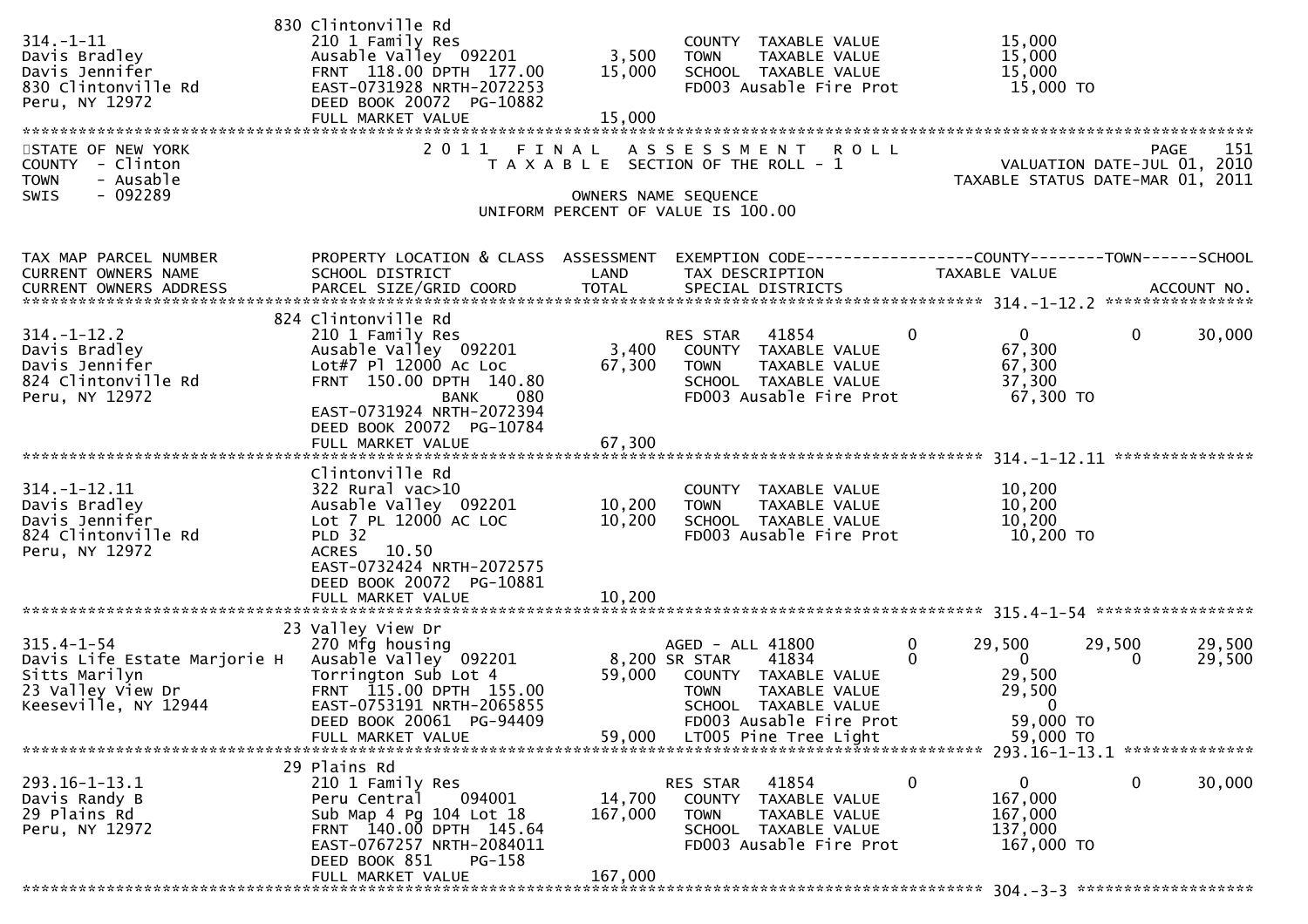| $304. - 3 - 3$<br>Decker Ronnie<br>Decker Roberta<br>2080 Rt 22<br>Keeseville, NY 12944<br>STATE OF NEW YORK<br>COUNTY - Clinton<br>- Ausable<br><b>TOWN</b><br>$-092289$<br><b>SWIS</b> | 2080 Rt 22<br>240 Rural res<br>Prev Deed 543 Pg 591 83,000 COUNTY TAXABLE VALUE<br>ACRES 13.30 TOWN TAXABLE VALUE<br>ACRES 13.30<br>EAST-0752154 NRTH-2074617<br>DC-591<br>DEED BOOK 543<br>PG-591<br>FULL MARKET VALUE<br>2 0 1 1 | 83,000                     | 93 PCT OF VALUE USED FOR EXEMPTION PURPOSES<br>WARNONALL 41121<br>41834<br>SCHOOL TAXABLE VALUE<br>FD003 Ausable Fire Prot<br>FINAL ASSESSMENT ROLL<br>T A X A B L E SECTION OF THE ROLL - 1<br>OWNERS NAME SEQUENCE<br>UNIFORM PERCENT OF VALUE IS 100.00 | 0<br>$\mathbf 0$            | 11,579<br>$\overline{0}$<br>71,421<br>71,421<br>22,900<br>83,000 TO<br>VALUATION DATE-JUL 01, 2010<br>VALUATION DATE-JUL 01, 2010<br>TAXABLE STATUS DATE-MAR 01, 2011 | 11,579<br>$\Omega$                  | - 0<br>60,100<br>152<br>PAGE |
|------------------------------------------------------------------------------------------------------------------------------------------------------------------------------------------|------------------------------------------------------------------------------------------------------------------------------------------------------------------------------------------------------------------------------------|----------------------------|------------------------------------------------------------------------------------------------------------------------------------------------------------------------------------------------------------------------------------------------------------|-----------------------------|-----------------------------------------------------------------------------------------------------------------------------------------------------------------------|-------------------------------------|------------------------------|
| TAX MAP PARCEL NUMBER<br>CURRENT OWNERS NAME                                                                                                                                             | PROPERTY LOCATION & CLASS ASSESSMENT<br>SCHOOL DISTRICT                                                                                                                                                                            | LAND                       | EXEMPTION CODE-----------------COUNTY-------TOWN------SCHOOL<br>TAX DESCRIPTION                                                                                                                                                                            |                             | TAXABLE VALUE                                                                                                                                                         |                                     |                              |
|                                                                                                                                                                                          |                                                                                                                                                                                                                                    |                            |                                                                                                                                                                                                                                                            |                             |                                                                                                                                                                       |                                     |                              |
| $294.18 - 2 - 9$<br>Degolyer James L<br>Degolyer Bonnie<br>18 Tanglewood Dr<br>Peru, NY 12972-4423                                                                                       | 18 Tanglewood Dr<br>210 1 Family Res<br>Peru Central 094001 39,100 RES STAR 41854<br>Subdiv Bk 6 Pg 35 Lot 12<br>FRNT 149.50 DPTH 150.00<br>EAST-0773170 NRTH-2082434<br>DEED BOOK 668<br>$PG-19$<br>FULL MARKET VALUE             | 156,900<br>156,900         | WARNONALL 41121<br>COUNTY TAXABLE VALUE<br><b>TOWN</b><br>TAXABLE VALUE<br>SCHOOL TAXABLE VALUE<br>FD003 Ausable Fire Prot                                                                                                                                 | $\mathbf 0$<br>$\mathbf{0}$ | 23,535<br>$\overline{0}$<br>133,365<br>144,900<br>126,900<br>156,900 то                                                                                               | 12,000                              | 0<br>30,000                  |
|                                                                                                                                                                                          | Clintonville Rd                                                                                                                                                                                                                    |                            |                                                                                                                                                                                                                                                            |                             |                                                                                                                                                                       |                                     |                              |
| $314. - 1 - 14.2$<br>Delamater Jeffrey<br>Delamater Christine<br>739 Clintonville Rd<br>Peru, NY 12972                                                                                   | 322 Rural vac>10<br>Ausable Valley 092201<br>Roberts Land Lot 7<br>ACRES 14.20<br>EAST-0731194 NRTH-2070194<br>DEED BOOK 20092 PG-23101<br>FULL MARKET VALUE                                                                       | 11,500<br>11,500<br>11,500 | COUNTY TAXABLE VALUE<br>TAXABLE VALUE<br>TOWN<br>SCHOOL TAXABLE VALUE<br>FD003 Ausable Fire Prot                                                                                                                                                           |                             | 11,500<br>11,500<br>11,500<br>11,500 TO                                                                                                                               |                                     |                              |
|                                                                                                                                                                                          | 739 Clintonville Rd                                                                                                                                                                                                                |                            | 91 PCT OF VALUE USED FOR EXEMPTION PURPOSES                                                                                                                                                                                                                |                             |                                                                                                                                                                       |                                     |                              |
| $313 - 3 - 2.2$<br>Delamater Jeffrey M<br>Delamater Christine<br>739 Clintonville Rd<br>Peru, NY 12972                                                                                   | 240 Rural res<br>094001<br>Peru Central<br>Lot #8 pl 12000 Ac<br>ACRES 21.30<br>EAST-0730380 NRTH-2070055<br>DEED BOOK 20021 PG-40365<br>DEED BOOK 20021 PG-40365                                                                  | 94,400                     | WARCOMALL 41131<br>11,500 RES STAR 41854<br>94,400 COUNTY TAXABLE VALUE<br>TAXABLE VALUE<br><b>TOWN</b><br>SCHOOL TAXABLE VALUE<br>FD003 Ausable Fire Prot                                                                                                 | $\mathbf{0}$<br>$\mathbf 0$ | 21,476<br>$\overline{\mathbf{0}}$<br>72,924<br>74,400<br>64,400<br>94,400 TO                                                                                          | 20,000                              | $\Omega$<br>30,000           |
|                                                                                                                                                                                          | FULL MARKET VALUE                                                                                                                                                                                                                  |                            |                                                                                                                                                                                                                                                            |                             |                                                                                                                                                                       |                                     |                              |
| $313 - 3 - 2.1$<br>Delamater William R<br>739 Clintonville Rd<br>Peru, NY 12972                                                                                                          | 739 Clintonville Rd<br>240 Rural res<br>094001<br>Peru Central<br>ACRES 66.60<br>EAST-0729668 NRTH-2068907<br>DEED BOOK 20021 PG-40364<br>FULL MARKET VALUE                                                                        | 112,500<br>112,500         | 68 PCT OF VALUE USED FOR EXEMPTION PURPOSES<br>WARCOMALL 41131<br>24,500 RES STAR<br>41854<br><b>COUNTY</b><br>TAXABLE VALUE<br>TAXABLE VALUE<br><b>TOWN</b><br>SCHOOL TAXABLE VALUE<br>FD003 Ausable Fire Prot                                            | U<br>0                      | 19,125<br>0<br>93,375<br>93,375<br>82,500<br>112,500 TO                                                                                                               | 19,125<br>0                         | 0<br>30,000                  |
|                                                                                                                                                                                          |                                                                                                                                                                                                                                    |                            |                                                                                                                                                                                                                                                            |                             |                                                                                                                                                                       | $313 - 2 - 8$ ********************* |                              |
| $313 - 2 - 8$                                                                                                                                                                            | 145 Silver St<br>210 1 Family Res                                                                                                                                                                                                  |                            | 41854<br>RES STAR                                                                                                                                                                                                                                          | 0                           | 0                                                                                                                                                                     | 0                                   | 30,000                       |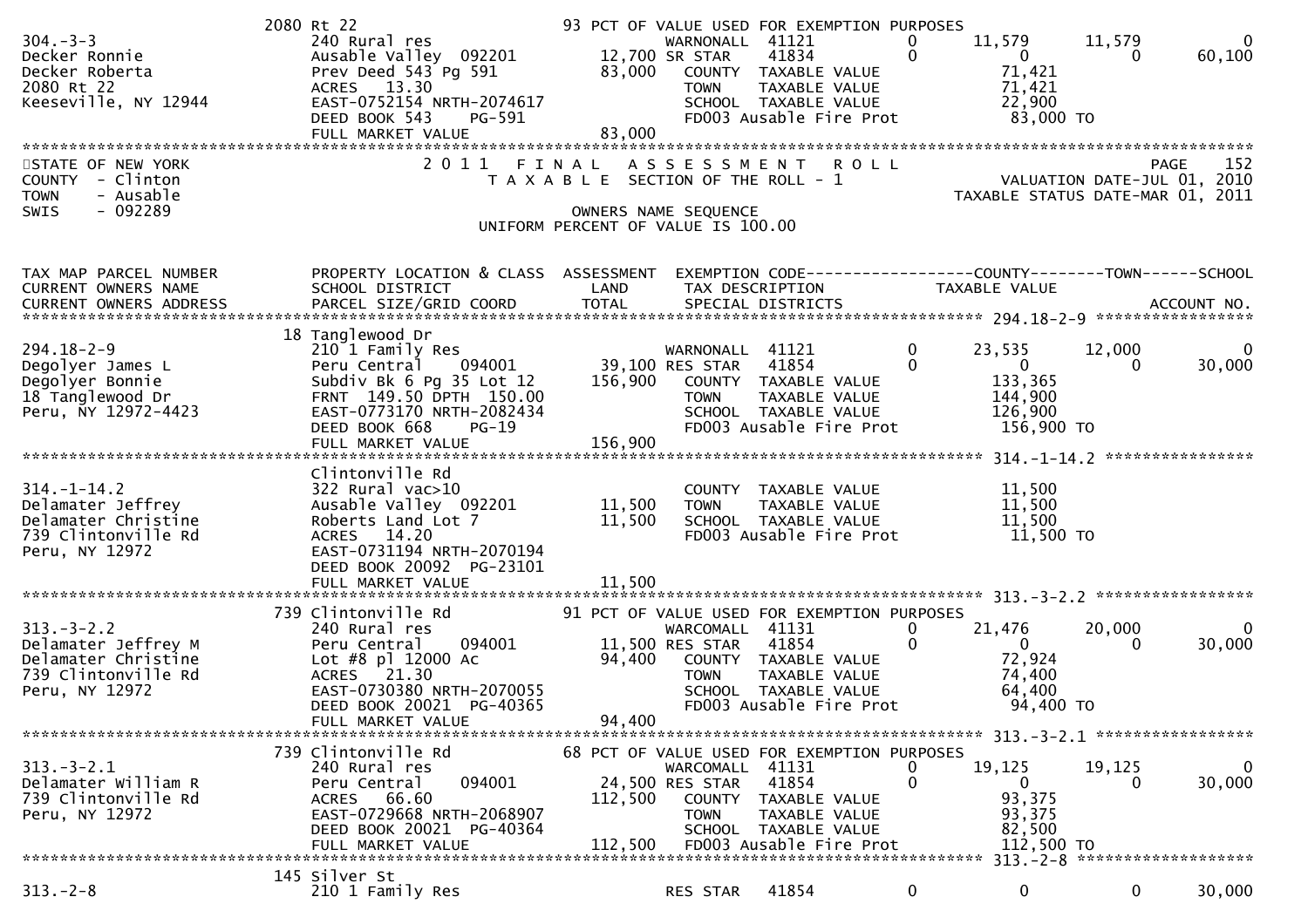| Demarais Susan S<br>145 Silver St<br>Peru, NY 12972                                                    | 094001<br>Peru Central<br>2.50<br><b>ACRES</b><br>EAST-0725353 NRTH-2066285<br>DEED BOOK 1041<br>PG-341<br>FULL MARKET VALUE                                                                                      | 5,400<br>82,000<br>82,000  | COUNTY TAXABLE VALUE<br>TAXABLE VALUE<br><b>TOWN</b><br>SCHOOL TAXABLE VALUE<br>FD003 Ausable Fire Prot                                     | 82,000<br>82,000<br>52,000<br>82,000 TO                                                             |                          |
|--------------------------------------------------------------------------------------------------------|-------------------------------------------------------------------------------------------------------------------------------------------------------------------------------------------------------------------|----------------------------|---------------------------------------------------------------------------------------------------------------------------------------------|-----------------------------------------------------------------------------------------------------|--------------------------|
| STATE OF NEW YORK<br>COUNTY - Clinton<br><b>TOWN</b><br>- Ausable<br>$-092289$<br>SWIS                 | 2011 FINAL                                                                                                                                                                                                        |                            | ASSESSMENT ROLL<br>T A X A B L E SECTION OF THE ROLL - 1<br>OWNERS NAME SEQUENCE<br>UNIFORM PERCENT OF VALUE IS 100.00                      | VALUATION DATE-JUL 01, 2010<br>TAXABLE STATUS DATE-MAR 01, 2011                                     | 153<br><b>PAGE</b>       |
| TAX MAP PARCEL NUMBER<br>CURRENT OWNERS NAME                                                           | PROPERTY LOCATION & CLASS ASSESSMENT<br>SCHOOL DISTRICT                                                                                                                                                           | LAND                       | TAX DESCRIPTION                                                                                                                             | EXEMPTION CODE-----------------COUNTY-------TOWN------SCHOOL<br>TAXABLE VALUE                       |                          |
| $294.10 - 1 - 15$<br>DeMeo Marybeth T<br>DeMeo Paul J<br>11 Edgedale Ct<br>Wyomissing Hills, PA 19610  | 18 Mountaineer Dr<br>260 Seasonal res - WTRFNT<br>094001<br>Peru Central<br>50.00 DPTH 263.00<br>FRNT<br>EAST-0771767 NRTH-2085246<br>DEED BOOK 20102 PG-34375                                                    | 79,200<br>125,300          | COUNTY TAXABLE VALUE<br><b>TOWN</b><br>TAXABLE VALUE<br>SCHOOL TAXABLE VALUE<br>FD003 Ausable Fire Prot                                     | 125,300<br>125,300<br>125,300<br>125,300 TO                                                         |                          |
| $315. - 2 - 30$<br>Demeter Jack<br>Hart-Demeter Tracy<br>30 Ouellette Cir<br>Keeseville, NY 12944-4146 | 30 Ouellette Cir<br>210 1 Family Res<br>Ausable Valley 092201<br>Sub Div Lot 8<br>North Country Ac Bk-9 Pg-<br><b>ACRES</b><br>1.00<br>EAST-0754300 NRTH-2072727<br>DEED BOOK 20001 PG-23737<br>FULL MARKET VALUE | 17,300<br>80,000<br>80,000 | 41854<br>RES STAR<br>COUNTY TAXABLE VALUE<br>TAXABLE VALUE<br><b>TOWN</b><br>SCHOOL TAXABLE VALUE<br>FD003 Ausable Fire Prot                | $\mathbf{0}$<br>$\Omega$<br>$\mathbf{0}$<br>80,000<br>80,000<br>50,000<br>80,000 TO                 | 30,000                   |
| $315. - 1 - 17$<br>Dengler Jeffrey<br>Dengler Mary Ellen<br>20 Hallock Hill Rd<br>Keeseville, NY 12944 | 20 Hallock Hill Rd<br>210 1 Family Res<br>Ausable Valley 092201<br><b>ACRES</b><br>7.80<br>EAST-0750074 NRTH-2069548<br>DEED BOOK 569<br>PG-1109                                                                  | 111,600                    | WARNONALL 41121<br>41854<br>6,700 RES STAR<br>COUNTY TAXABLE VALUE<br><b>TOWN</b><br>TAXABLE VALUE<br>SCHOOL TAXABLE VALUE                  | $\mathbf{0}$<br>16,740<br>12,000<br>$\mathbf{0}$<br>$\Omega$<br>0<br>94,860<br>99,600<br>81,600     | $\overline{0}$<br>30,000 |
| $305.4 - 1 - 6$<br>Deno Wayne II<br>Deno Connie S<br>27 old State Rd<br>Ausable Chasm, NY 12911        | 27 old State Rd<br>210 1 Family Res<br>Ausable Valley 092201<br>FRNT 73.00 DPTH 274.00<br>EAST-0762629 NRTH-2074787<br>DEED BOOK 959<br>PG-10<br>FULL MARKET VALUE                                                | 4,200<br>89,900<br>89,900  | 41854<br>RES STAR<br>COUNTY TAXABLE VALUE<br><b>TOWN</b><br>TAXABLE VALUE<br>SCHOOL TAXABLE VALUE<br>FD003 Ausable Fire Prot<br>LT006 Chasm | $\mathbf 0$<br>$\mathbf{0}$<br>$\mathbf{0}$<br>89,900<br>89,900<br>59,900<br>89,900 TO<br>89,900 TO | 30,000                   |
| $334. - 1 - 27.1$<br>Denton Scott<br>429 Dry Bridge Rd<br>Ausable Forks, NY 12912                      | 429 Dry Bridge Rd<br>240 Rural res<br>Ausable Valley<br>092201<br>Lot 196 Maules<br>ACRES 14.00<br>EAST-0719896 NRTH-2051978                                                                                      | 15,600<br>97,600           | 41854<br>RES STAR<br>COUNTY TAXABLE VALUE<br>TAXABLE VALUE<br><b>TOWN</b><br>SCHOOL TAXABLE VALUE<br>FD003 Ausable Fire Prot                | 0<br>0<br>0<br>97,600<br>97,600<br>67,600<br>97,600 TO                                              | 30,000                   |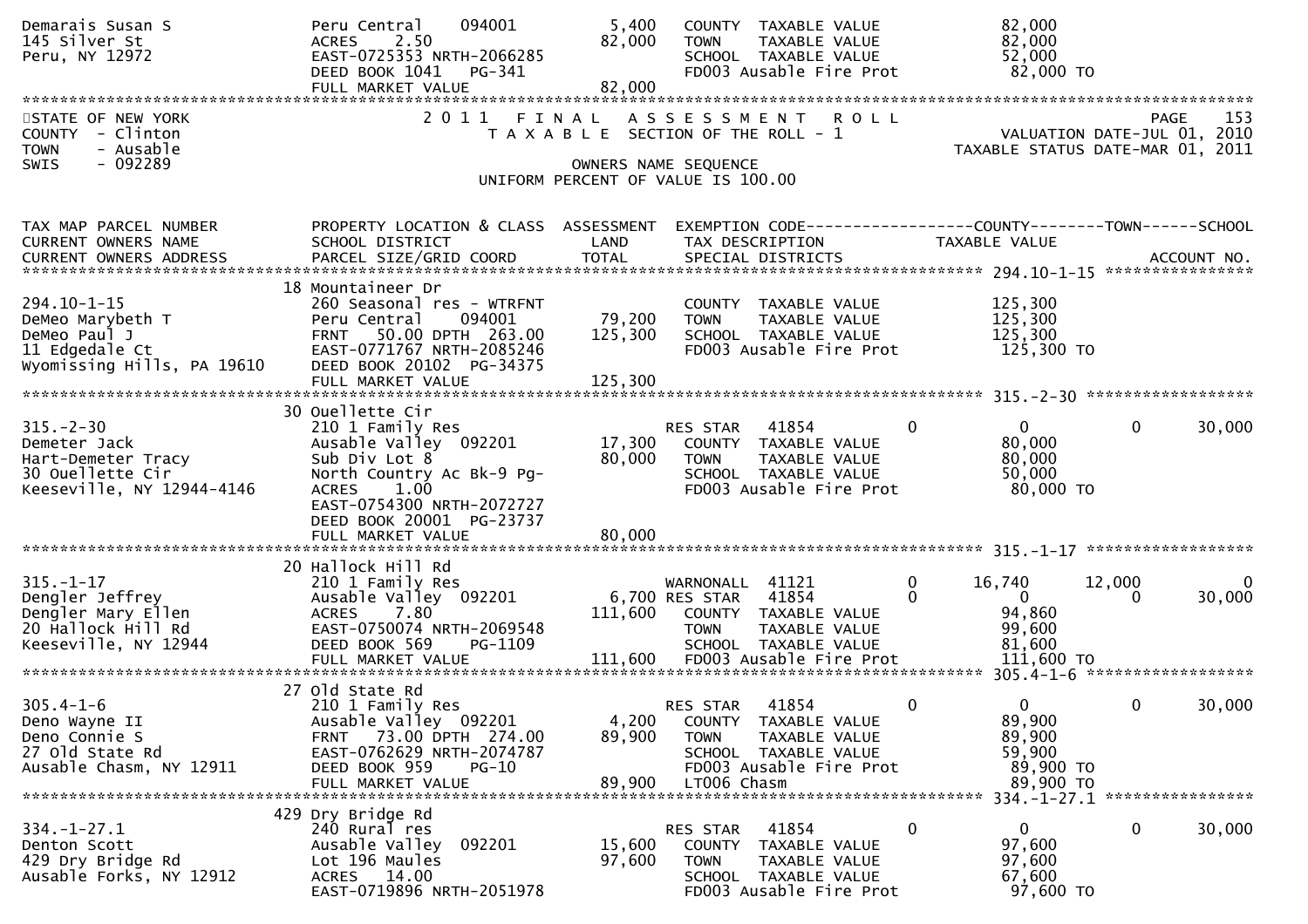|                                                                               | DEED BOOK 99001 PG-11454<br>FULL MARKET VALUE                                                                        | 97,600                                                     |                                   |                                                               |                     |                                  |                                 |                       |
|-------------------------------------------------------------------------------|----------------------------------------------------------------------------------------------------------------------|------------------------------------------------------------|-----------------------------------|---------------------------------------------------------------|---------------------|----------------------------------|---------------------------------|-----------------------|
| STATE OF NEW YORK<br>COUNTY - Clinton<br>- Ausable<br><b>TOWN</b>             | 2011 FINAL ASSESSMENT                                                                                                | T A X A B L E SECTION OF THE ROLL - 1                      |                                   | <b>ROLL</b>                                                   |                     | TAXABLE STATUS DATE-MAR 01, 2011 | VALUATION DATE-JUL 01, 2010     | 154<br><b>PAGE</b>    |
| $-092289$<br><b>SWIS</b>                                                      |                                                                                                                      | OWNERS NAME SEQUENCE<br>UNIFORM PERCENT OF VALUE IS 100.00 |                                   |                                                               |                     |                                  |                                 |                       |
| TAX MAP PARCEL NUMBER<br><b>CURRENT OWNERS NAME</b><br>CURRENT OWNERS ADDRESS | PROPERTY LOCATION & CLASS ASSESSMENT EXEMPTION CODE----------------COUNTY--------TOWN------SCHOOL<br>SCHOOL DISTRICT | LAND                                                       |                                   | TAX DESCRIPTION                                               |                     | TAXABLE VALUE                    |                                 |                       |
|                                                                               |                                                                                                                      |                                                            |                                   |                                                               |                     |                                  |                                 |                       |
| $315. - 1 - 19.21$<br>Desautels Ronald A                                      | 239 Hill St<br>240 Rural res<br>Ausable Valley 092201                                                                |                                                            | WARCOMALL 41131<br>18,100 SR STAR | 95 PCT OF VALUE USED FOR EXEMPTION PURPOSES<br>41834          | $\overline{0}$<br>0 | 34,438<br>$\overline{0}$         | 20,000<br>$\Omega$              | $\mathbf 0$<br>60,100 |
| Desautels Alberta A<br>239 Hill St<br>Keeseville, NY 12944                    | ACRES 12.84<br>EAST-0749771 NRTH-2068599<br>DEED BOOK 99001 PG-16015                                                 | 145,000                                                    | <b>TOWN</b>                       | COUNTY TAXABLE VALUE<br>TAXABLE VALUE<br>SCHOOL TAXABLE VALUE |                     | 110,562<br>125,000<br>84,900     |                                 |                       |
|                                                                               | FULL MARKET VALUE                                                                                                    |                                                            |                                   | 145,000 FD003 Ausable Fire Prot                               |                     | 145,000 TO                       |                                 |                       |
|                                                                               |                                                                                                                      |                                                            |                                   |                                                               |                     |                                  |                                 |                       |
|                                                                               | 181 Hill St                                                                                                          |                                                            |                                   |                                                               |                     |                                  |                                 |                       |
| $315. - 3 - 8$<br>Desotelle George A Jr                                       | 210 1 Family Res<br>Ausable Valley 092201 8,700 RES STAR                                                             |                                                            | WARNONALL 41121                   | 41854                                                         | 0<br>$\Omega$       | 12,930<br>$\overline{0}$         | 12,000<br>$\Omega$              | $\mathbf 0$<br>30,000 |
| Desotelle Teresa<br>181 Hill St                                               | FRNT 100.00 DPTH 250.00<br>850<br>BANK                                                                               | 86,200                                                     | <b>TOWN</b>                       | COUNTY TAXABLE VALUE<br>TAXABLE VALUE                         |                     | 73,270<br>74,200                 |                                 |                       |
| Keeseville, NY 12944                                                          | EAST-0751702 NRTH-2068131<br>DEED BOOK 20031 PG-63789                                                                |                                                            |                                   | SCHOOL TAXABLE VALUE<br>FD003 Ausable Fire Prot               |                     | 56,200<br>86,200 TO              |                                 |                       |
|                                                                               |                                                                                                                      |                                                            |                                   |                                                               |                     |                                  |                                 |                       |
|                                                                               | Pine Tree Dr                                                                                                         |                                                            |                                   |                                                               |                     |                                  |                                 |                       |
| $315.4 - 1 - 31$<br>Desotelle Marion                                          | 311 Res vac land<br>Ausable Valley 092201                                                                            | 10,000                                                     | <b>TOWN</b>                       | COUNTY TAXABLE VALUE<br>TAXABLE VALUE                         |                     | 10,000<br>10,000                 |                                 |                       |
| 3 Valleyview Dr                                                               | FRNT 135.70 DPTH 184.10                                                                                              | 10,000                                                     |                                   | SCHOOL TAXABLE VALUE                                          |                     | 10,000                           |                                 |                       |
| Keeseville, NY 12944                                                          | EAST-0753489 NRTH-2065264                                                                                            |                                                            |                                   | FD003 Ausable Fire Prot                                       |                     | 10,000 TO                        |                                 |                       |
|                                                                               | DEED BOOK 895<br>PG-137<br>FULL MARKET VALUE                                                                         | 10,000                                                     |                                   | LT005 Pine Tree Light                                         |                     | 10,000 TO                        |                                 |                       |
|                                                                               |                                                                                                                      |                                                            |                                   |                                                               |                     |                                  |                                 |                       |
| $315.4 - 1 - 32$                                                              | 3 Valley View Dr<br>210 1 Family Res                                                                                 |                                                            | WARCOMALL 41131                   |                                                               | $\mathbf{0}$        | 24,500                           | 20,000                          | $\mathbf 0$           |
| Desotelle Marion                                                              | Ausable Valley 092201                                                                                                |                                                            | 8,800 AGED - ALL 41800            |                                                               | 0                   | 36,750                           | 39,000                          | 49,000                |
| 3 Valleyview Dr                                                               | FRNT 172.88 DPTH 150.00                                                                                              |                                                            | 98,000 SR STAR                    | 41834                                                         | 0                   | $\Omega$                         | $\Omega$                        | 49,000                |
| Keeseville, NY 12944                                                          | EAST-0753409 NRTH-2065351<br>PG-255<br>DEED BOOK 430                                                                 |                                                            | <b>TOWN</b>                       | COUNTY TAXABLE VALUE<br>TAXABLE VALUE                         |                     | 36,750<br>39,000                 |                                 |                       |
|                                                                               | FULL MARKET VALUE                                                                                                    | 98,000                                                     |                                   | SCHOOL TAXABLE VALUE                                          |                     | 0                                |                                 |                       |
|                                                                               |                                                                                                                      |                                                            |                                   | FD003 Ausable Fire Prot<br>LT005 Pine Tree Light              |                     | 98,000 TO                        |                                 |                       |
|                                                                               |                                                                                                                      |                                                            |                                   |                                                               |                     | 98,000 TO                        | 304. -1-32. 44 **************** |                       |
|                                                                               | 53 Boulder Ledge Way                                                                                                 |                                                            |                                   |                                                               |                     |                                  |                                 |                       |
| $304. - 1 - 32.44$<br>DesRocher John G                                        | 240 Rural res<br>Ausable Valley 092201                                                                               | 30,200                                                     | RES STAR<br><b>COUNTY</b>         | 41854<br>TAXABLE VALUE                                        | $\mathbf 0$         | 0<br>310,500                     | 0                               | 30,000                |
| DesRocher Priscilla J                                                         | Bashaw Sub Lot 4                                                                                                     | 310,500                                                    | <b>TOWN</b>                       | TAXABLE VALUE                                                 |                     | 310,500                          |                                 |                       |
| 53 Boulder Ledge Way                                                          | 11.70 BANK<br>ACRES<br>850                                                                                           |                                                            |                                   | SCHOOL TAXABLE VALUE                                          |                     | 280,500                          |                                 |                       |
| Keeseville, NY 12944                                                          | EAST-0746182 NRTH-2073079<br>0.001220011                                                                             |                                                            |                                   | FD003 Ausable Fire Prot                                       |                     | 310,500 TO                       |                                 |                       |

DEED BOOK 20041 PG-65034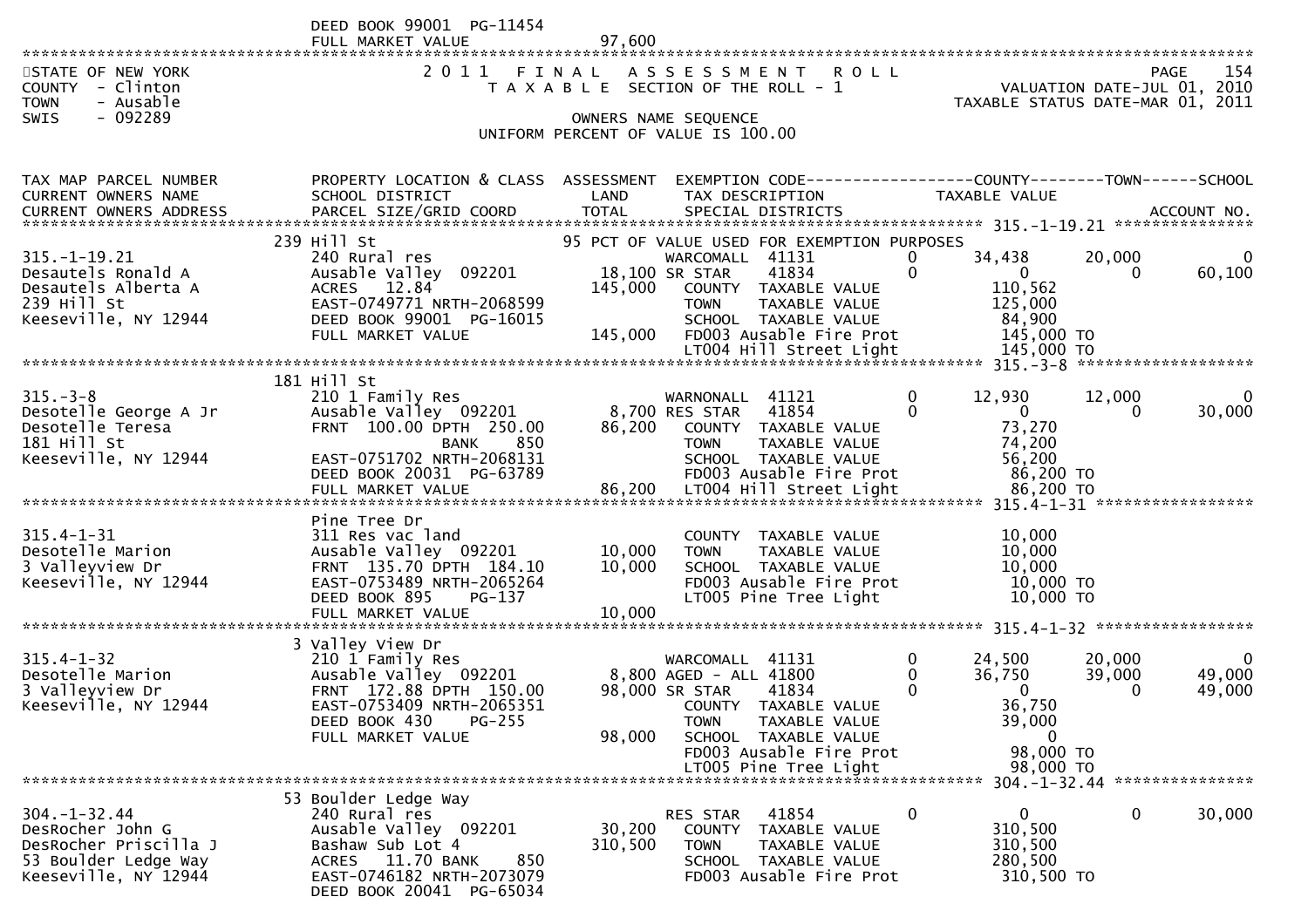| STATE OF NEW YORK<br>- Clinton<br><b>COUNTY</b><br>- Ausable<br><b>TOWN</b><br>$-092289$<br><b>SWIS</b> |                                                                                                                                                                               |                            | 2011 FINAL ASSESSMENT ROLL<br>T A X A B L E SECTION OF THE ROLL - 1<br>OWNERS NAME SEQUENCE<br>UNIFORM PERCENT OF VALUE IS 100.00 |                                                                               | 155<br>PAGE<br>VALUATION DATE-JUL 01, 2010<br>TAXABLE STATUS DATE-MAR 01, 2011 |
|---------------------------------------------------------------------------------------------------------|-------------------------------------------------------------------------------------------------------------------------------------------------------------------------------|----------------------------|-----------------------------------------------------------------------------------------------------------------------------------|-------------------------------------------------------------------------------|--------------------------------------------------------------------------------|
| TAX MAP PARCEL NUMBER<br>CURRENT OWNERS NAME                                                            | PROPERTY LOCATION & CLASS ASSESSMENT<br>SCHOOL DISTRICT                                                                                                                       | LAND                       | EXEMPTION CODE-----------------COUNTY-------TOWN------SCHOOL<br>TAX DESCRIPTION                                                   | TAXABLE VALUE                                                                 |                                                                                |
| $304. - 1 - 27.1$<br>Deutsch John<br>Deutsch Patricia<br>46 Ackerman Rd<br>Bernhards Bay, NY 13028      | Hallock Hill Rd<br>312 Vac w/imprv<br>Ausable Valley 092201<br>Lot 3 Pl 12000 Ac<br>ACRES 125.40<br>EAST-0748501 NRTH-2075719<br>DEED BOOK 554<br>PG-705<br>FULL MARKET VALUE | 47,100<br>60,400<br>60,400 | COUNTY TAXABLE VALUE<br>TAXABLE VALUE<br><b>TOWN</b><br>SCHOOL TAXABLE VALUE<br>FD003 Ausable Fire Prot                           | 60,400<br>60,400<br>60,400<br>60,400 TO                                       |                                                                                |
|                                                                                                         |                                                                                                                                                                               |                            |                                                                                                                                   |                                                                               |                                                                                |
| $315. - 1 - 27$<br>Devi Estates Inc<br>4 Harbor Rd<br>Sands Point, NY 11050                             | Hallock Hill Rd<br>321 Abandoned ag<br>Ausable Valley 092201<br>ACRES 85.40<br>EAST-0748474 NRTH-2067682<br>DEED BOOK 593<br>PG-885                                           | 20,400<br>20,400<br>20,400 | COUNTY TAXABLE VALUE<br><b>TOWN</b><br>TAXABLE VALUE<br>SCHOOL TAXABLE VALUE<br>FD003 Ausable Fire Prot                           | 20,400<br>20,400<br>20,400<br>20,400 TO                                       |                                                                                |
|                                                                                                         | FULL MARKET VALUE                                                                                                                                                             |                            |                                                                                                                                   |                                                                               |                                                                                |
| $304. - 1 - 4.2$<br>Devins Barry Gordon<br>MacKinnon Maribeth<br>2387 Rt 22<br>Peru, NY 12972           | 2387 Rt 22<br>210 1 Family Res<br>Ausable Valley 092201<br>Lot 12<br>5.70<br><b>ACRES</b><br>EAST-0750652 NRTH-2081842<br>DEED BOOK 98001 PG-01630                            | 11,000<br>142,000          | 41854<br>RES STAR<br>COUNTY TAXABLE VALUE<br>TAXABLE VALUE<br><b>TOWN</b><br>SCHOOL TAXABLE VALUE<br>FD003 Ausable Fire Prot      | $\mathbf{0}$<br>$\overline{0}$<br>142,000<br>142,000<br>112,000<br>142,000 TO | 30,000<br>$\mathbf{0}$                                                         |
|                                                                                                         |                                                                                                                                                                               |                            |                                                                                                                                   |                                                                               |                                                                                |
| $314 - 2 - 6.112$<br>Devins Kevin<br>Devins Kim<br>595 Cold Spring Rd<br>Peru, NY 12972                 | 595 Cold Spring Rd<br>240 Rural res<br>Ausable Valley 092201<br>Lot 5 Pl 12000 Ac Lot<br><b>ACRES</b><br>20.90<br>EAST-0738793 NRTH-2073140<br>DEED BOOK 664<br>PG-105        | 23,900<br>210,000          | RES STAR<br>41854<br>COUNTY TAXABLE VALUE<br><b>TOWN</b><br>TAXABLE VALUE<br>SCHOOL TAXABLE VALUE<br>FD003 Ausable Fire Prot      | $\mathbf{0}$<br>$\mathbf{0}$<br>210,000<br>210,000<br>180,000<br>210,000 TO   | 30,000<br>$\mathbf{0}$                                                         |
|                                                                                                         | FULL MARKET VALUE                                                                                                                                                             | 210,000                    |                                                                                                                                   |                                                                               |                                                                                |
| $313. - 1 - 1$<br>Devins Trust Brian L<br>3719 w 7th St<br>Kennewick, WA 99336                          | Mitchell Rd<br>321 Abandoned ag<br>Ausable Valley 092201<br>ACRES 102.50<br>EAST-0718053 NRTH-2070323<br>DEED BOOK 20092 PG-28501<br>FULL MARKET VALUE                        | 22,500<br>22,500<br>22,500 | COUNTY TAXABLE VALUE<br>TAXABLE VALUE<br><b>TOWN</b><br>SCHOOL TAXABLE VALUE<br>FD003 Ausable Fire Prot                           | 22,500<br>22,500<br>22,500<br>22,500 TO                                       |                                                                                |
|                                                                                                         | 2 0 1 1                                                                                                                                                                       |                            |                                                                                                                                   |                                                                               | 156<br><b>PAGE</b>                                                             |
| STATE OF NEW YORK                                                                                       |                                                                                                                                                                               | FINAL                      | A S S E S S M E N T<br>R O L L                                                                                                    |                                                                               |                                                                                |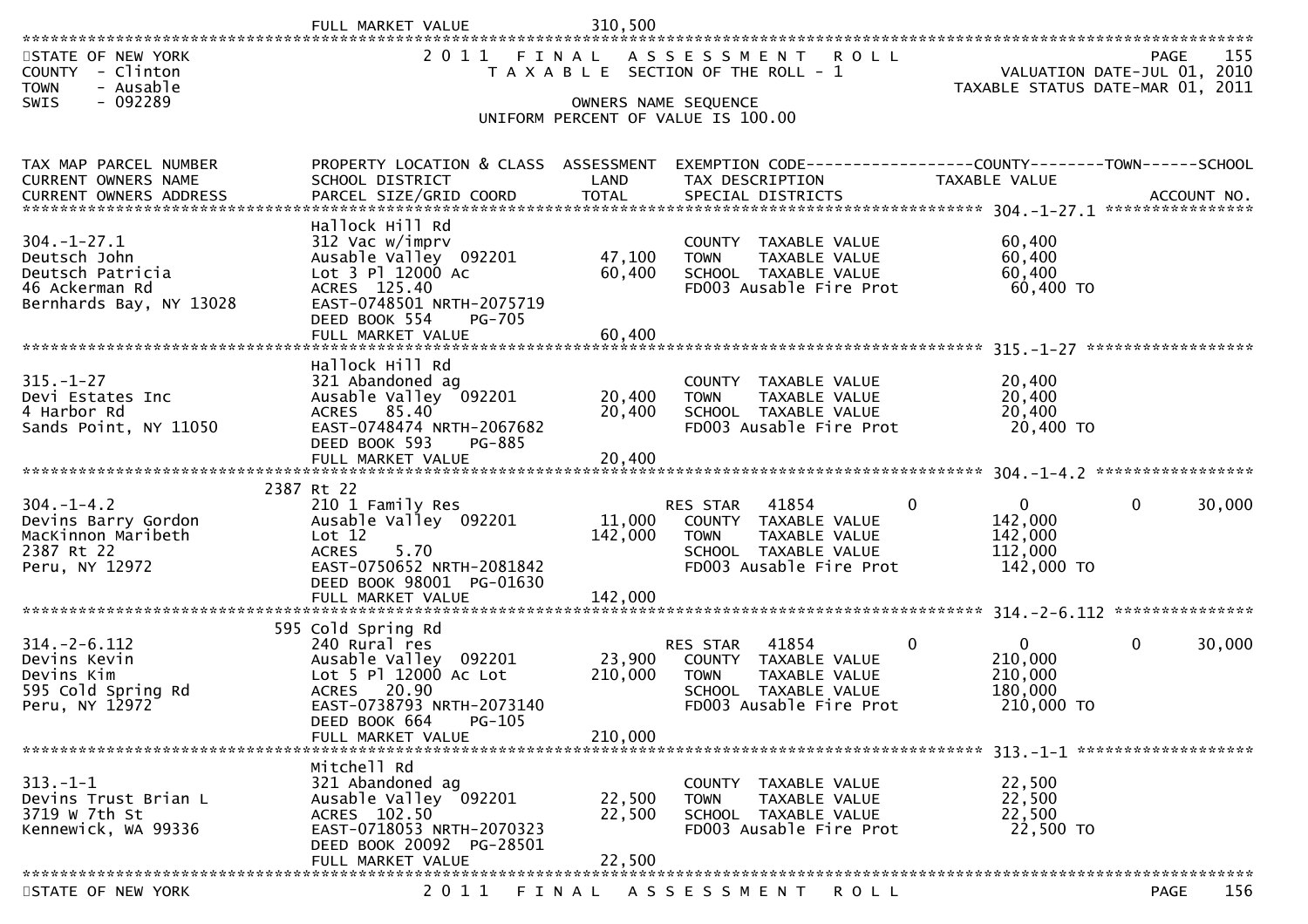| <b>COUNTY</b> | Clinton |
|---------------|---------|
| <b>TOWN</b>   | Ausable |

| TAX MAP PARCEL NUMBER<br><b>CURRENT OWNERS NAME</b>                                                                                                                                                                   | PROPERTY LOCATION & CLASS ASSESSMENT<br>SCHOOL DISTRICT                                                                                                                          | LAND                         | EXEMPTION        CODE-----------------COUNTY-------TOWN------SCHOOL<br>TAX DESCRIPTION                                              | TAXABLE VALUE                                                             |                                     |
|-----------------------------------------------------------------------------------------------------------------------------------------------------------------------------------------------------------------------|----------------------------------------------------------------------------------------------------------------------------------------------------------------------------------|------------------------------|-------------------------------------------------------------------------------------------------------------------------------------|---------------------------------------------------------------------------|-------------------------------------|
|                                                                                                                                                                                                                       |                                                                                                                                                                                  |                              |                                                                                                                                     |                                                                           |                                     |
| $313 - 1 - 2$<br>Devins Trust Brian L<br>3719 W 7th St<br>Kennewick, WA 99336                                                                                                                                         | 445 Mitchell Rd<br>260 Seasonal res<br>Ausable Valley 092201<br>ACRES 100.60<br>EAST-0718878 NRTH-2070486<br>DEED BOOK 20092 PG-28501<br>FULL MARKET VALUE                       | 22,300<br>98,000<br>98,000   | COUNTY TAXABLE VALUE<br><b>TOWN</b><br>TAXABLE VALUE<br>SCHOOL TAXABLE VALUE<br>FD003 Ausable Fire Prot                             | 98,000<br>98,000<br>98,000<br>98,000 TO                                   |                                     |
|                                                                                                                                                                                                                       |                                                                                                                                                                                  |                              |                                                                                                                                     |                                                                           |                                     |
| $334. - 2 - 24.1$<br>Devins Trust Brian L<br>3719 w 7th St<br>Kennewick, WA 99336                                                                                                                                     | Rt 9N<br>323 Vacant rural<br>Ausable Valley 092201<br>ACRES 60.90<br>EAST-0722190 NRTH-2050493<br>DEED BOOK 20092 PG-28501                                                       | 21,000<br>21,000             | COUNTY TAXABLE VALUE<br>TAXABLE VALUE<br><b>TOWN</b><br>SCHOOL TAXABLE VALUE<br>FD003 Ausable Fire Prot                             | 21,000<br>21,000<br>21,000<br>21,000 TO                                   |                                     |
|                                                                                                                                                                                                                       |                                                                                                                                                                                  |                              |                                                                                                                                     |                                                                           |                                     |
| $293. -3 - 1.22$<br>Dick Krista<br>Dick Scott<br>39 Deepwell Way<br>Peru, NY 12972                                                                                                                                    | 39 Deep Well Way<br>210 1 Family Res<br>094001<br>Peru Central<br>2.98 BANK<br>080<br><b>ACRES</b><br>EAST-0765831 NRTH-2085031<br>DEED BOOK 1008<br>PG-274<br>FULL MARKET VALUE | 12,700<br>135,900<br>135,900 | <b>RES STAR</b><br>41854<br>COUNTY TAXABLE VALUE<br>TAXABLE VALUE<br><b>TOWN</b><br>SCHOOL TAXABLE VALUE<br>FD003 Ausable Fire Prot | $\overline{0}$<br>$\Omega$<br>135,900<br>135,900<br>105,900<br>135,900 TO | 0<br>30,000                         |
|                                                                                                                                                                                                                       | Thomasville Rd                                                                                                                                                                   |                              |                                                                                                                                     |                                                                           |                                     |
| $334. - 1 - 28.2$<br>Diello Linda<br>Diello Patrick<br>105 Racoon Ln<br>Jay, NY 12941                                                                                                                                 | 322 Rural vac>10<br>Ausable Valley 092201<br>Lot 196 Maules Patent<br>20.98<br><b>ACRES</b><br>EAST-0721685 NRTH-2054791<br>DEED BOOK 20041 PG-74039                             | 7,900<br>7,900               | COUNTY TAXABLE VALUE<br>TAXABLE VALUE<br><b>TOWN</b><br>SCHOOL TAXABLE VALUE<br>FD003 Ausable Fire Prot                             | 7,900<br>7,900<br>7,900<br>7,900 TO                                       |                                     |
|                                                                                                                                                                                                                       | FULL MARKET VALUE                                                                                                                                                                | 7,900                        |                                                                                                                                     |                                                                           |                                     |
| $293. - 3 - 3.1$<br>Dillon Diane<br>2404 Rt 9<br>Peru, NY 12972<br>---- ---- ----- ----- ----- ----- PULL MARKET VALUE<br>FULL MARKET VALUE 93,700 FD003 Ausable Fire Prot 93,700 70<br>11.3-3-3.11 FULL MARKET VALUE | 2404 Rt 9<br>210 1 Family Res<br>Peru Central<br>094001<br>27.50<br><b>ACRES</b><br>EAST-0767110 NRTH-2081253<br>DEED BOOK 557<br>PG-926                                         | 93,700                       | CW_10_VET/ 41152<br>41834<br>17,700 SR STAR<br>COUNTY TAXABLE VALUE<br><b>TAXABLE VALUE</b><br><b>TOWN</b><br>SCHOOL TAXABLE VALUE  | 8,000<br>$\mathbf{0}$<br>$\mathbf{0}$<br>0<br>85,700<br>93,700<br>33,600  | 0<br>$\Omega$<br>$\Omega$<br>60,100 |
|                                                                                                                                                                                                                       | 2396 Rt 9                                                                                                                                                                        |                              |                                                                                                                                     |                                                                           | ****************                    |
| $293. - 3 - 3.11$<br>Dillon Diane<br>2404 Rt 9<br>Peru, NY 12972                                                                                                                                                      | 210 1 Family Res<br>094001<br>Peru Central<br>1.24<br><b>ACRES</b><br>EAST-0766426 NRTH-2081326<br>DEED BOOK 944<br>$PG-119$                                                     | 7,600<br>119,000             | COUNTY TAXABLE VALUE<br>TAXABLE VALUE<br><b>TOWN</b><br>SCHOOL TAXABLE VALUE<br>FD003 Ausable Fire Prot                             | 119,000<br>119,000<br>119,000<br>119,000 TO                               |                                     |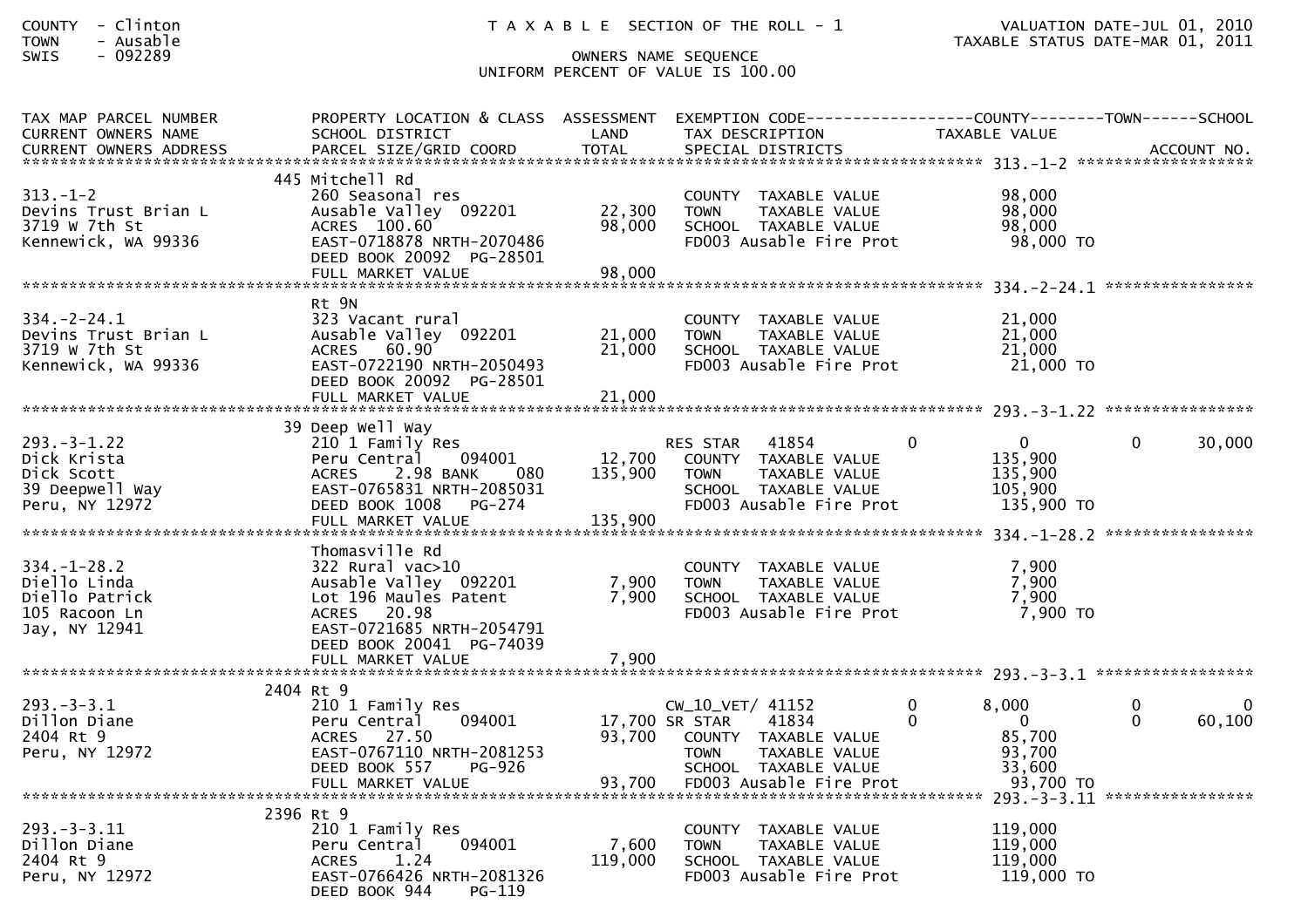|                                                                                                | FULL MARKET VALUE                                                                                                                                              | 119,000                     |                                                                                                                                                       |                                                                                   |                                                                         |     |
|------------------------------------------------------------------------------------------------|----------------------------------------------------------------------------------------------------------------------------------------------------------------|-----------------------------|-------------------------------------------------------------------------------------------------------------------------------------------------------|-----------------------------------------------------------------------------------|-------------------------------------------------------------------------|-----|
| STATE OF NEW YORK<br>COUNTY - Clinton<br><b>TOWN</b><br>- Ausable<br>$-092289$<br><b>SWIS</b>  | 2011                                                                                                                                                           | FINAL                       | ASSESSMENT ROLL<br>T A X A B L E SECTION OF THE ROLL - 1<br>OWNERS NAME SEQUENCE                                                                      |                                                                                   | PAGE<br>VALUATION DATE-JUL 01, 2010<br>TAXABLE STATUS DATE-MAR 01, 2011 | 157 |
|                                                                                                |                                                                                                                                                                |                             | UNIFORM PERCENT OF VALUE IS 100.00                                                                                                                    |                                                                                   |                                                                         |     |
| TAX MAP PARCEL NUMBER<br>CURRENT OWNERS NAME                                                   | PROPERTY LOCATION & CLASS ASSESSMENT EXEMPTION CODE----------------COUNTY-------TOWN------SCHOOL<br>SCHOOL DISTRICT                                            | LAND                        | TAX DESCRIPTION                                                                                                                                       | TAXABLE VALUE                                                                     |                                                                         |     |
|                                                                                                | .CURRENT OWNERS ADDRESS PARCEL SIZE/GRID COORD TOTAL SPECIAL DISTRICTS AND MELL ACCOUNT NO ACCOUNT NO COORD TERM AND MALL SPECIAL DISTRICTS                    |                             |                                                                                                                                                       |                                                                                   |                                                                         |     |
| $293. - 3 - 3.3$<br>Dillon Patrick A<br>Dillon Angela<br>2392 Rt 9<br>Peru, NY 12972           | 2392 Rt 9<br>210 1 Family Res<br>094001<br>Peru Central<br><b>ACRES</b><br>1.30<br>EAST-0766325 NRTH-2081123<br>DEED BOOK 916<br>$PG-139$<br>FULL MARKET VALUE | 7,700<br>108,800<br>108,800 | 41854<br><b>RES STAR</b><br>COUNTY TAXABLE VALUE<br><b>TOWN</b><br>TAXABLE VALUE<br>SCHOOL TAXABLE VALUE<br>FD003 Ausable Fire Prot                   | $\overline{0}$<br>$\mathbf{0}$<br>108,800<br>108,800<br>78,800<br>108,800 TO      | 30,000<br>$\Omega$                                                      |     |
|                                                                                                | Rt 22                                                                                                                                                          |                             |                                                                                                                                                       |                                                                                   |                                                                         |     |
| $315. -2 - 17.11$<br>Dion Danny<br>Dion Jessica M<br>1895 Rt 22<br>Keeseville, NY 12944        | $314$ Rural vac< $10$<br>Ausable Valley 092201<br>Lot 15 Pl 12000 Al<br><b>ACRES</b><br>1.30<br>EAST-0754714 NRTH-2070479<br>DEED BOOK 930<br>PG-164           | 7,800<br>7,800              | COUNTY TAXABLE VALUE<br>TAXABLE VALUE<br><b>TOWN</b><br>SCHOOL TAXABLE VALUE<br>FD003 Ausable Fire Prot                                               | 7,800<br>7,800<br>7,800<br>7,800 TO                                               |                                                                         |     |
|                                                                                                |                                                                                                                                                                |                             |                                                                                                                                                       |                                                                                   |                                                                         |     |
|                                                                                                | 1895 Rt 22                                                                                                                                                     |                             |                                                                                                                                                       |                                                                                   |                                                                         |     |
| $315. - 2 - 16$<br>Dion Danny E<br>Dion Jessica M<br>1895 Rt 22<br>Keeseville, NY 12944        | 210 1 Family Res<br>Ausable Valley 092201<br>FRNT 160.00 DPTH 200.00<br>320<br><b>BANK</b><br>EAST-0754913 NRTH-2070471<br>DEED BOOK 643<br>PG-1175            | 131,200<br>131,200          | WARNONALL 41121<br>5,400 RES STAR<br>41854<br>COUNTY TAXABLE VALUE<br>TAXABLE VALUE<br><b>TOWN</b><br>SCHOOL TAXABLE VALUE<br>FD003 Ausable Fire Prot | 0<br>19,680<br>$\overline{0}$<br>0<br>111,520<br>119,200<br>101,200<br>131,200 TO | 12,000<br>30,000<br>0                                                   |     |
|                                                                                                | FULL MARKET VALUE                                                                                                                                              |                             |                                                                                                                                                       |                                                                                   |                                                                         |     |
| $293. -3 - 8$<br>Dion Jason M<br>Robare-Dion Melissa A<br>50 Maine Rd<br>Plattsburgh, NY 12903 | Haven Ln<br>$314$ Rural vac<10<br>Peru Central<br>094001<br>PLC 396 Lot 41<br><b>ACRES</b><br>5.07<br>EAST-0767498 NRTH-2082799                                | 25,400<br>25,400            | COUNTY TAXABLE VALUE<br>TAXABLE VALUE<br>TOWN<br>SCHOOL TAXABLE VALUE<br>FD003 Ausable Fire Prot                                                      | 25,400<br>25,400<br>25,400<br>25,400 TO                                           |                                                                         |     |
|                                                                                                | DEED BOOK 20051 PG-86406<br>FULL MARKET VALUE                                                                                                                  | 25,400                      |                                                                                                                                                       |                                                                                   |                                                                         |     |
|                                                                                                |                                                                                                                                                                |                             |                                                                                                                                                       |                                                                                   |                                                                         |     |
| $315. - 2 - 7$<br>Dion Matthew M<br>Dion Suzanne E<br>1928 Route 22<br>Keeseville, NY 12944    | Rt 22<br>322 Rural vac>10<br>Ausable Valley 092201<br>ACRES 19.88<br>EAST-0755102 NRTH-2071305<br>DEED BOOK 20082 PG-17734<br>FULL MARKET VALUE                | 14,700<br>14,700<br>14,700  | COUNTY TAXABLE VALUE<br><b>TOWN</b><br>TAXABLE VALUE<br>SCHOOL TAXABLE VALUE<br>FD003 Ausable Fire Prot                                               | 14,700<br>14,700<br>14,700<br>14,700 TO                                           |                                                                         |     |
|                                                                                                |                                                                                                                                                                |                             |                                                                                                                                                       |                                                                                   |                                                                         |     |

STATE OF NEW YORK 2011 FINAL ASSESSMENT ROLL PAGE

158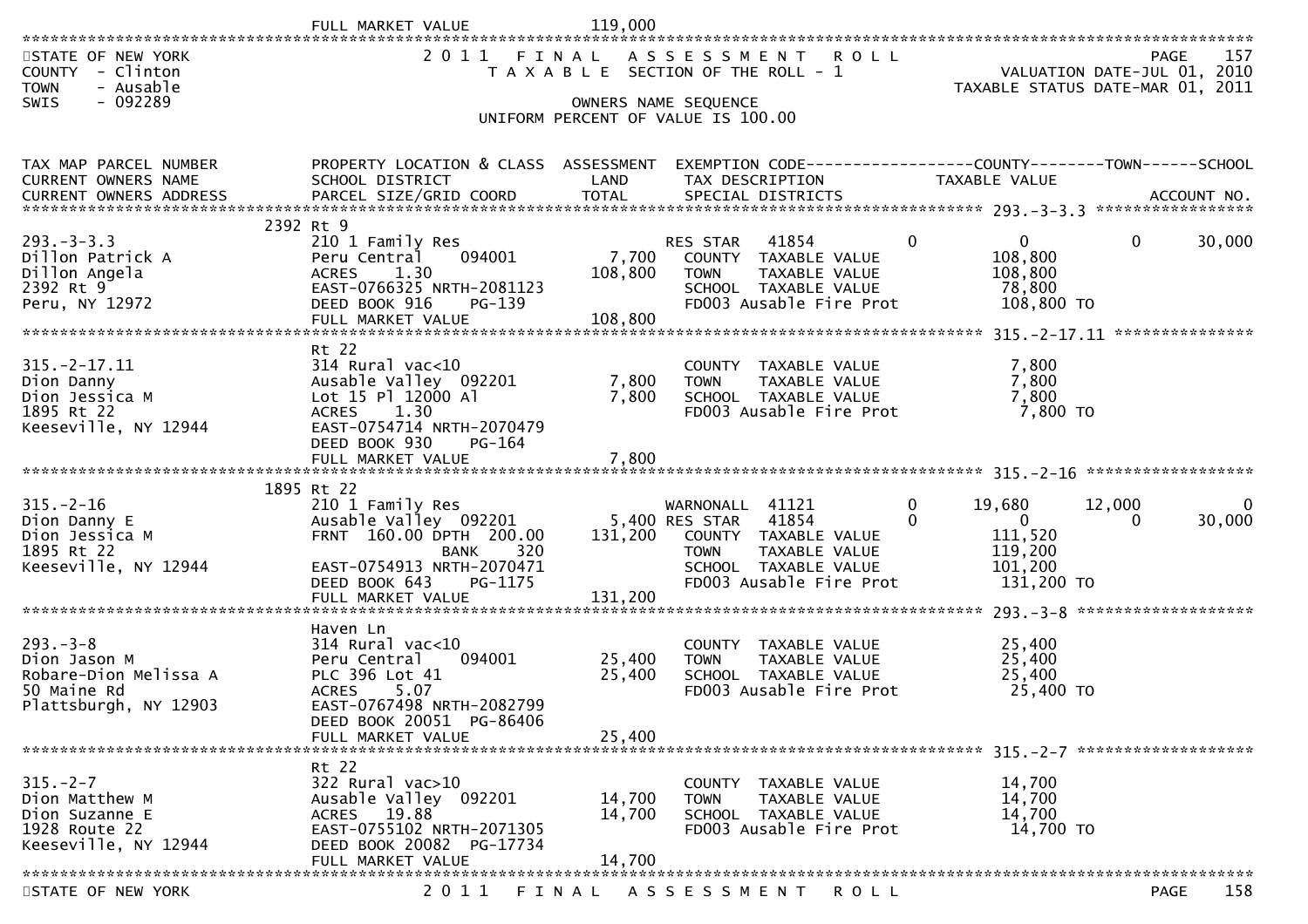| <b>COUNTY</b> | Clinton |  |
|---------------|---------|--|
| <b>TOWN</b>   | Ausable |  |

| TAX MAP PARCEL NUMBER<br><b>CURRENT OWNERS NAME</b>                                         | PROPERTY LOCATION & CLASS ASSESSMENT<br>SCHOOL DISTRICT                                                                                                                                        | LAND                      | EXEMPTION CODE-----<br>TAX DESCRIPTION                                                                                              |          | -------------COUNTY--------TOWN------SCHOOL<br><b>TAXABLE VALUE</b> |              |        |
|---------------------------------------------------------------------------------------------|------------------------------------------------------------------------------------------------------------------------------------------------------------------------------------------------|---------------------------|-------------------------------------------------------------------------------------------------------------------------------------|----------|---------------------------------------------------------------------|--------------|--------|
|                                                                                             |                                                                                                                                                                                                |                           |                                                                                                                                     |          |                                                                     |              |        |
| $315. - 2 - 8$<br>Dion Matthew M<br>Dion Suzanne E<br>1928 Route 22<br>Keeseville, NY 12944 | 1928 Rt 22<br>210 1 Family Res<br>Ausable Valley 092201<br>Lot $15$<br>FRNT 183.00 DPTH 175.00<br>860<br>BANK<br>EAST-0754517 NRTH-2071267<br>DEED BOOK 20082 PG-17734<br>FULL MARKET VALUE    | 5,500<br>74,500<br>74,500 | 41854<br><b>RES STAR</b><br>COUNTY TAXABLE VALUE<br>TAXABLE VALUE<br><b>TOWN</b><br>SCHOOL TAXABLE VALUE<br>FD003 Ausable Fire Prot | $\Omega$ | $\Omega$<br>74,500<br>74,500<br>44,500<br>74,500 TO                 | $\mathbf{0}$ | 30,000 |
|                                                                                             |                                                                                                                                                                                                |                           |                                                                                                                                     |          |                                                                     |              |        |
| $315. - 2 - 22.2$<br>Dion Rocky J<br>Dion Debra A<br>1923 Rt 22<br>Keeseville, NY 12944     | 1923 Rt 22<br>210 1 Family Res<br>Ausable Valley 092201<br>Lot 15 PL12000 Ac<br>3.60 BANK<br>230<br><b>ACRES</b><br>EAST-0754197 NRTH-2070996<br>DEED BOOK 20021 PG-46790<br>FULL MARKET VALUE | 7,600<br>95,000<br>95,000 | 41854<br><b>RES STAR</b><br>COUNTY TAXABLE VALUE<br>TAXABLE VALUE<br><b>TOWN</b><br>SCHOOL TAXABLE VALUE<br>FD003 Ausable Fire Prot | 0        | $\Omega$<br>95,000<br>95,000<br>65,000<br>95,000 TO                 | $\mathbf{0}$ | 30,000 |
|                                                                                             |                                                                                                                                                                                                |                           |                                                                                                                                     |          |                                                                     |              |        |
| $293.16 - 1 - 10$<br>Diskin III James E<br>29 Haven Ln<br>Peru, NY 12972                    | 29 Haven Ln<br>210 1 Family Res<br>094001<br>Peru Central<br>FRNT 105.00 DPTH 238.00<br>EAST-0767218 NRTH-2083490<br>DEED BOOK 20041 PG-78270                                                  | 15,300<br>164,900         | 41854<br><b>RES STAR</b><br>COUNTY TAXABLE VALUE<br><b>TOWN</b><br>TAXABLE VALUE<br>SCHOOL TAXABLE VALUE<br>FD003 Ausable Fire Prot | $\Omega$ | $\Omega$<br>164,900<br>164,900<br>134,900<br>164,900 TO             | $\mathbf{0}$ | 30,000 |
|                                                                                             | Tanglewood Dr                                                                                                                                                                                  |                           |                                                                                                                                     |          |                                                                     |              |        |
| 294.18-2-4<br>Disney George A<br>Disney Sarah L<br>42 Tanglewood Dr<br>Peru, NY 12972       | 311 Res vac land<br>094001<br>Peru Central<br>Subd Lot 29<br>FRNT 155.00 DPTH 150.00<br>230<br><b>BANK</b><br>EAST-0772616 NRTH-2082971<br>DEED BOOK 20072 PG-5173                             | 39,400<br>39,400          | <b>COUNTY</b><br>TAXABLE VALUE<br><b>TAXABLE VALUE</b><br><b>TOWN</b><br>SCHOOL TAXABLE VALUE<br>FD003 Ausable Fire Prot            |          | 39,400<br>39,400<br>39,400<br>39,400 TO                             |              |        |
|                                                                                             | FULL MARKET VALUE                                                                                                                                                                              | 39,400                    |                                                                                                                                     |          |                                                                     |              |        |
| 294.18-2-5<br>Disney George A<br>Disney Sarah L<br>42 Tanglewood Dr<br>Peru, NY 12972       | 42 Tanglewood Dr<br>210 1 Family Res<br>094001<br>Peru Central<br>FRNT 152.50 DPTH 150.00<br>230<br><b>BANK</b><br>EAST-0772720 NRTH-2082862<br>DEED BOOK 20072 PG-5173                        | 39,200<br>254,000         | COUNTY TAXABLE VALUE<br><b>TOWN</b><br>TAXABLE VALUE<br>SCHOOL TAXABLE VALUE<br>FD003 Ausable Fire Prot                             |          | 254,000<br>254,000<br>254,000<br>254,000 TO                         |              |        |
| *************************                                                                   | FULL MARKET VALUE                                                                                                                                                                              | 254,000                   |                                                                                                                                     |          |                                                                     |              |        |
| STATE OF NEW YORK                                                                           | 2011                                                                                                                                                                                           | FINAL                     | ASSESSMENT<br><b>ROLL</b>                                                                                                           |          |                                                                     | <b>PAGE</b>  | 159    |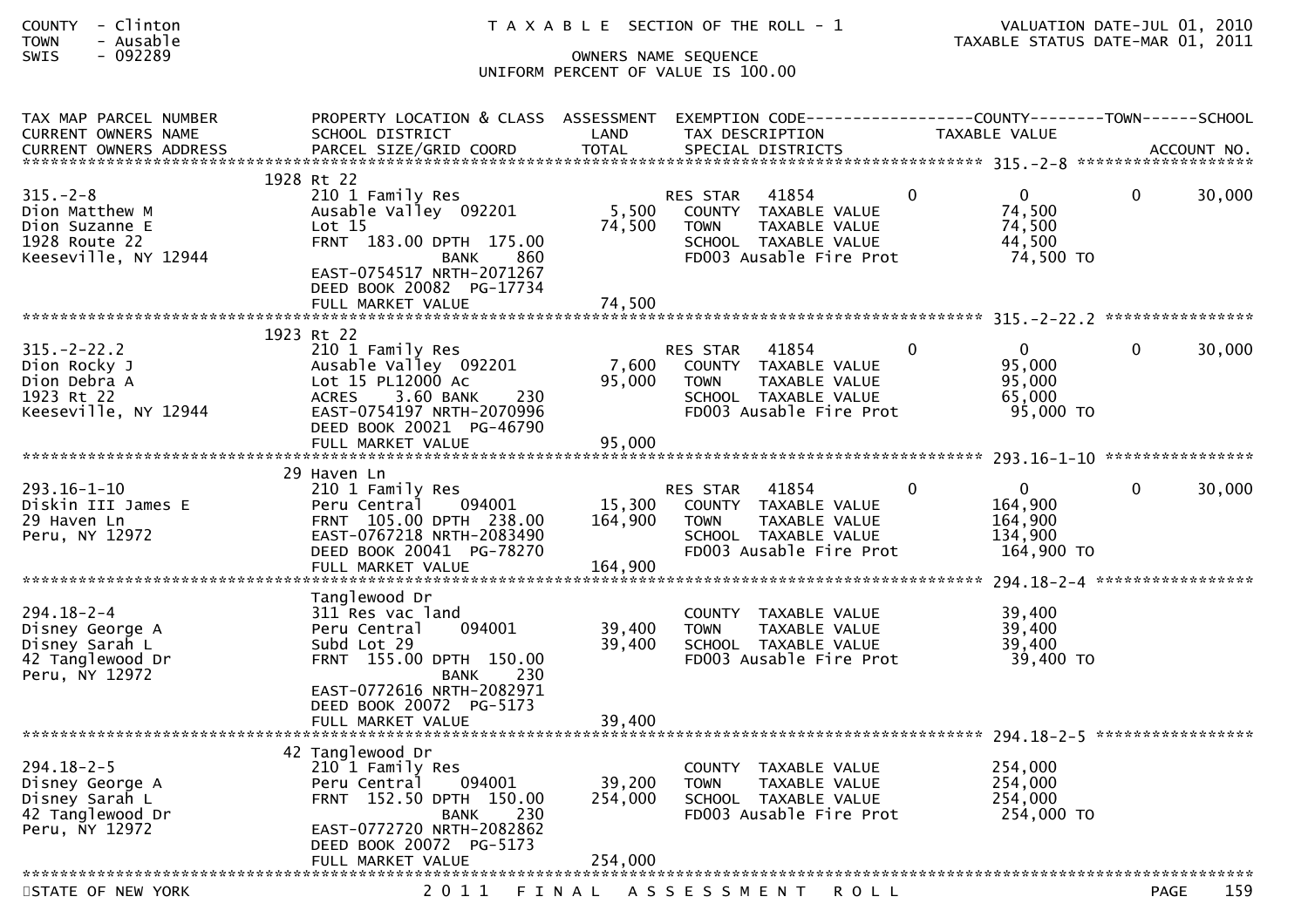| TAX MAP PARCEL NUMBER<br><b>CURRENT OWNERS NAME</b>                                             | PROPERTY LOCATION & CLASS ASSESSMENT<br>SCHOOL DISTRICT                                                                                                                                       | LAND                       | TAX DESCRIPTION                                              | EXEMPTION CODE------------------COUNTY--------TOWN------SCHOOL                                           |          | <b>TAXABLE VALUE</b>                                      |              |        |
|-------------------------------------------------------------------------------------------------|-----------------------------------------------------------------------------------------------------------------------------------------------------------------------------------------------|----------------------------|--------------------------------------------------------------|----------------------------------------------------------------------------------------------------------|----------|-----------------------------------------------------------|--------------|--------|
|                                                                                                 |                                                                                                                                                                                               |                            |                                                              |                                                                                                          |          |                                                           |              |        |
| $334. - 1 - 5.3$<br>Dixon Beverly Ireland<br>1264 Rt 3<br>PO Box 799<br>Morrisonville, NY 12962 | Parrish Rd<br>323 Vacant rural<br>Ausable Valley 092201<br>10.00<br><b>ACRES</b><br>EAST-0729485 NRTH-2057905<br>DEED BOOK 785<br>PG-199<br>FULL MARKET VALUE                                 | 9,900<br>9,900<br>9,900    | <b>TOWN</b>                                                  | COUNTY TAXABLE VALUE<br>TAXABLE VALUE<br>SCHOOL TAXABLE VALUE<br>FD003 Ausable Fire Prot                 |          | 9,900<br>9,900<br>9.900<br>$9,900$ TO                     |              |        |
|                                                                                                 |                                                                                                                                                                                               |                            |                                                              |                                                                                                          |          |                                                           |              |        |
| $315. - 2 - 17.16$<br>Dobbs Cheryl<br>1919 Rt 22<br>Keeseville, NY 12944                        | 1919 Rt 22<br>210 1 Family Res<br>Ausable Valley 092201<br>Lot 15 Pl 12000 Al<br><b>ACRES</b><br>3.40<br>EAST-0754385 NRTH-2070708<br>DEED BOOK 20072 PG-2200                                 | 7,400<br>126,800           | <b>RES STAR</b><br><b>TOWN</b>                               | 41854<br>COUNTY TAXABLE VALUE<br>TAXABLE VALUE<br>SCHOOL TAXABLE VALUE<br>FD003 Ausable Fire Prot        | 0        | $\Omega$<br>126,800<br>126,800<br>96,800<br>126,800 TO    | $\Omega$     | 30,000 |
|                                                                                                 | FULL MARKET VALUE                                                                                                                                                                             | 126,800                    |                                                              |                                                                                                          |          |                                                           |              |        |
| 2040/2051 Rt 22                                                                                 |                                                                                                                                                                                               |                            |                                                              |                                                                                                          |          |                                                           |              |        |
| $304. - 3 - 4.1$<br>Doner Carl J<br>Doner Lynn C<br>PO Box 159<br>Keeseville, NY 12944          | 240 Rural res<br>Ausable Valley 092201<br>Lot 2 Pl 12000 Al<br><b>ACRES</b><br>20.00<br>EAST-0751861 NRTH-2073470<br>DEED BOOK 20072 PG-11249<br>FULL MARKET VALUE                            | 17,900<br>56,000<br>56,000 | <b>RES STAR</b><br><b>TOWN</b>                               | 41854<br>COUNTY TAXABLE VALUE<br>TAXABLE VALUE<br>SCHOOL TAXABLE VALUE<br>FD003 Ausable Fire Prot        | $\Omega$ | $\Omega$<br>56,000<br>56,000<br>26,000<br>56,000 TO       | $\Omega$     | 30,000 |
|                                                                                                 |                                                                                                                                                                                               |                            |                                                              |                                                                                                          |          |                                                           |              |        |
| $334. - 1 - 23.2$<br>Doner Carol A<br>210 Thomasville Rd<br>Ausable Forks, NY 12912             | 210 Thomasville Rd<br>210 1 Family Res<br>Ausable Valley 092201<br>Lot 198 Maules<br>Exception Deed 627-1003<br>3.20<br><b>ACRES</b><br>EAST-0723538 NRTH-2057645<br>DEED BOOK 20102 PG-32135 | 7,300<br>99,400            | <b>RES STAR</b><br><b>TOWN</b>                               | 41854<br>COUNTY TAXABLE VALUE<br><b>TAXABLE VALUE</b><br>SCHOOL TAXABLE VALUE<br>FD003 Ausable Fire Prot | $\Omega$ | $\Omega$<br>99,400<br>99,400<br>69,400<br>99,400 TO       | $\mathbf{0}$ | 30,000 |
|                                                                                                 | FULL MARKET VALUE                                                                                                                                                                             | 99,400                     |                                                              |                                                                                                          |          |                                                           |              |        |
|                                                                                                 | 1907 Rt 22                                                                                                                                                                                    |                            |                                                              |                                                                                                          |          |                                                           |              |        |
| $315. -2 - 17.13$<br>Doner Christine A<br>PO Box 54<br>Keeseville, NY 12944                     | 210 1 Family Res<br>Ausable Valley 092201<br>$Lot 15$ Pgl<br><b>ACRES</b><br>2.00 BANK<br>080<br>EAST-0754664 NRTH-2070654<br>DEED BOOK 20001 PG-24158                                        | 6,600<br>91,000            | <b>RES STAR</b><br><b>TOWN</b>                               | 41854<br>COUNTY TAXABLE VALUE<br>TAXABLE VALUE<br>SCHOOL TAXABLE VALUE<br>FD003 Ausable Fire Prot        | $\Omega$ | $\mathbf{0}$<br>91,000<br>91,000<br>61,000<br>$91,000$ TO | $\Omega$     | 30,000 |
|                                                                                                 |                                                                                                                                                                                               |                            |                                                              |                                                                                                          |          |                                                           |              |        |
| STATE OF NEW YORK<br>$COUNTY - Clinton$                                                         | 2011 FINAL                                                                                                                                                                                    |                            | A S S E S S M E N T<br>T A X A B L E SECTION OF THE ROLL - 1 | <b>ROLL</b>                                                                                              |          | VALUATION DATE-JUL 01, 2010                               | <b>PAGE</b>  | 160    |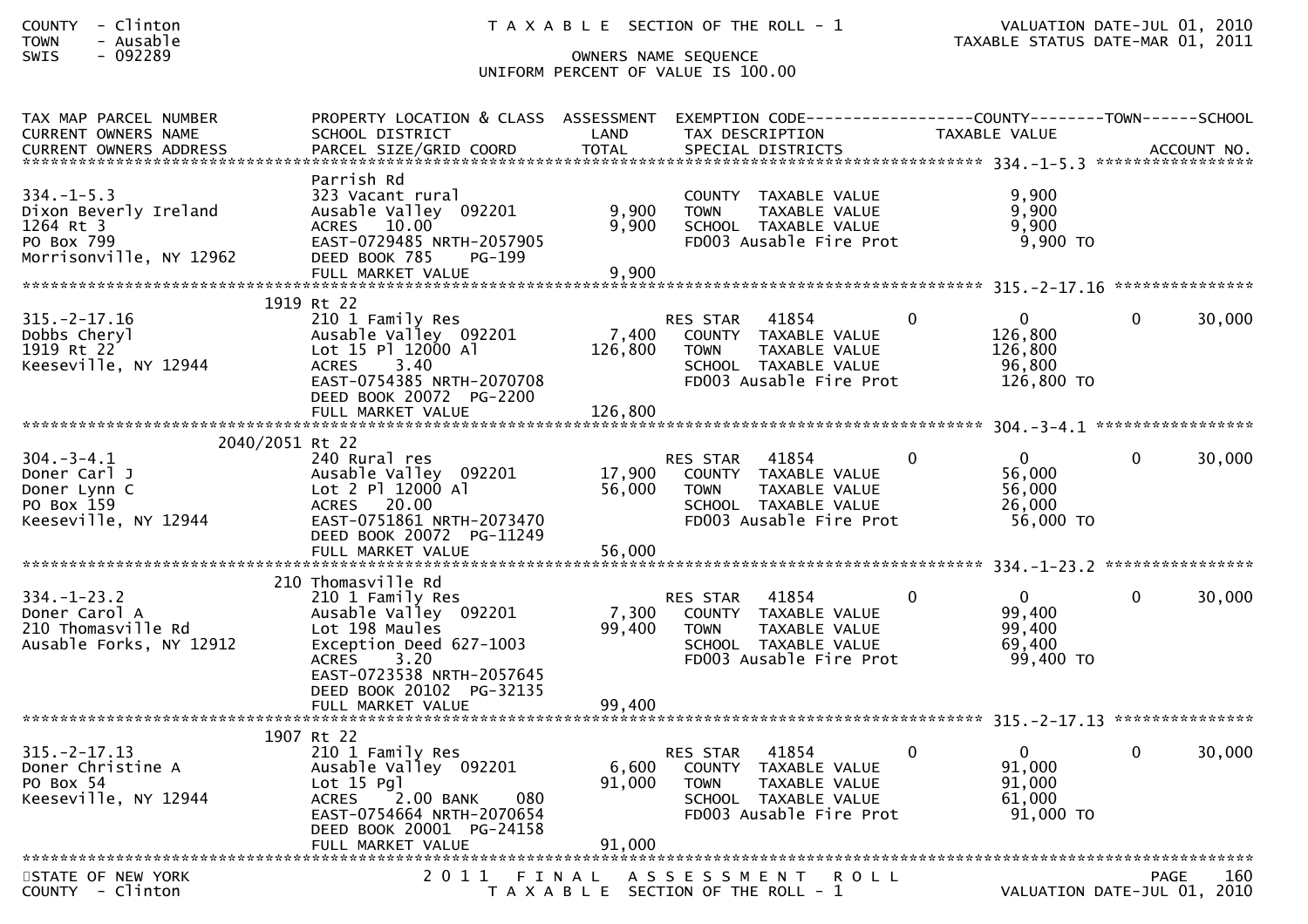| TAX MAP PARCEL NUMBER<br><b>CURRENT OWNERS NAME</b>                                           | PROPERTY LOCATION & CLASS ASSESSMENT<br>SCHOOL DISTRICT                                                                                                                 | LAND                      | EXEMPTION CODE------------------COUNTY--------TOWN------SCHOOL<br>TAX DESCRIPTION                                                         |          | <b>TAXABLE VALUE</b>                                            |          |        |
|-----------------------------------------------------------------------------------------------|-------------------------------------------------------------------------------------------------------------------------------------------------------------------------|---------------------------|-------------------------------------------------------------------------------------------------------------------------------------------|----------|-----------------------------------------------------------------|----------|--------|
|                                                                                               |                                                                                                                                                                         |                           |                                                                                                                                           |          |                                                                 |          |        |
| $304. - 1 - 17.6$<br>Doner Dale<br>2091 Rt 22<br>Keesville, NY 12944                          | 2091 Rt 22<br>210 1 Family Res<br>Ausable Valley 092201<br>Survey Bk 20 Pg 135<br>ACRES 5.78<br>EAST-0751444 NRTH-2074308<br>DEED BOOK 20082 PG-19773                   | 8,900<br>133,200          | 41854<br>RES STAR<br>COUNTY TAXABLE VALUE<br>TAXABLE VALUE<br><b>TOWN</b><br>SCHOOL TAXABLE VALUE<br>FD003 Ausable Fire Prot              | $\Omega$ | $\mathbf 0$<br>133,200<br>133,200<br>103,200<br>133,200 TO      | $\Omega$ | 30,000 |
|                                                                                               | 2060 Rt 22                                                                                                                                                              |                           |                                                                                                                                           |          |                                                                 |          |        |
| $304 - 3 - 2$<br>Doner Dale<br>2091 Rt 22<br>Keesveville, NY 12944                            | 210 1 Family Res<br>Ausable Valley 092201<br>FRNT 181.00 DPTH 216.00<br>EAST-0752384 NRTH-2073812<br>DEED BOOK 20082 PG-19778<br>FULL MARKET VALUE                      | 7,700<br>64,000<br>64,000 | COUNTY TAXABLE VALUE<br><b>TOWN</b><br>TAXABLE VALUE<br>SCHOOL TAXABLE VALUE<br>FD003 Ausable Fire Prot                                   |          | 64,000<br>64,000<br>64,000<br>64,000 TO                         |          |        |
|                                                                                               |                                                                                                                                                                         |                           |                                                                                                                                           |          |                                                                 |          |        |
| $313 - 3 - 3$<br>Doner David<br>Doner Tammy<br>PO Box 526<br>Peru, NY 12972-0526              | 695 Clintonville Rd<br>210 1 Family Res<br>Ausable Valley 092201<br>Lot 10 Pl 12000 Al<br><b>ACRES</b><br>1.60<br>EAST-0731038 NRTH-2069588<br>DEED BOOK 745<br>$PG-12$ | 4,900<br>104,200          | 41854<br><b>RES STAR</b><br>COUNTY TAXABLE VALUE<br>TAXABLE VALUE<br><b>TOWN</b><br>SCHOOL TAXABLE VALUE<br>FD003 Ausable Fire Prot       | $\Omega$ | $\Omega$<br>104,200<br>104,200<br>74,200<br>104,200 TO          | 0        | 30,000 |
|                                                                                               |                                                                                                                                                                         |                           |                                                                                                                                           |          |                                                                 |          |        |
| $315. - 2 - 19$<br>Doner Dennis<br>58 Basket Ave<br>Keeseville, NY 12944                      | 58 Basket Ave<br>210 1 Family Res<br>Ausable Valley 092201<br>FRNT 130.00 DPTH 162.00<br>EAST-0753734 NRTH-2070068<br>DEED BOOK 20102 PG-33650<br>FULL MARKET VALUE     | 5,000<br>52,000<br>52,000 | 41854<br>RES STAR<br>COUNTY TAXABLE VALUE<br>TAXABLE VALUE<br><b>TOWN</b><br>SCHOOL TAXABLE VALUE<br>FD003 Ausable Fire Prot              | $\Omega$ | $\Omega$<br>52,000<br>52,000<br>22,000<br>52,000 TO             | 0        | 30,000 |
|                                                                                               |                                                                                                                                                                         |                           |                                                                                                                                           |          |                                                                 |          |        |
| $315. - 1 - 15$<br>Doner Edward A<br>Doner Deborah L<br>78 Lower Rd<br>Clintonville, NY 12924 | 62 Taylor Hill Rd<br>270 Mfg housing<br>Ausable Valley 092201<br>FRNT 150.00 DPTH 150.00<br>EAST-0751407 NRTH-2069591<br>DEED BOOK 20092 PG-22504                       | 4,900<br>52,000           | COUNTY TAXABLE VALUE<br><b>TOWN</b><br>TAXABLE VALUE<br>SCHOOL TAXABLE VALUE<br>FD003 Ausable Fire Prot                                   |          | 52,000<br>52,000<br>52,000<br>52,000 TO                         |          |        |
|                                                                                               | FULL MARKET VALUE                                                                                                                                                       | 52,000                    |                                                                                                                                           |          |                                                                 |          |        |
| STATE OF NEW YORK<br>COUNTY - Clinton<br>- Ausable<br><b>TOWN</b><br>$-092289$<br><b>SWIS</b> | 2011 FINAL                                                                                                                                                              |                           | A S S E S S M E N T<br><b>ROLL</b><br>T A X A B L E SECTION OF THE ROLL - 1<br>OWNERS NAME SEQUENCE<br>UNIFORM PERCENT OF VALUE IS 100.00 |          | VALUATION DATE-JUL 01, 2010<br>TAXABLE STATUS DATE-MAR 01, 2011 | PAGE     | 161    |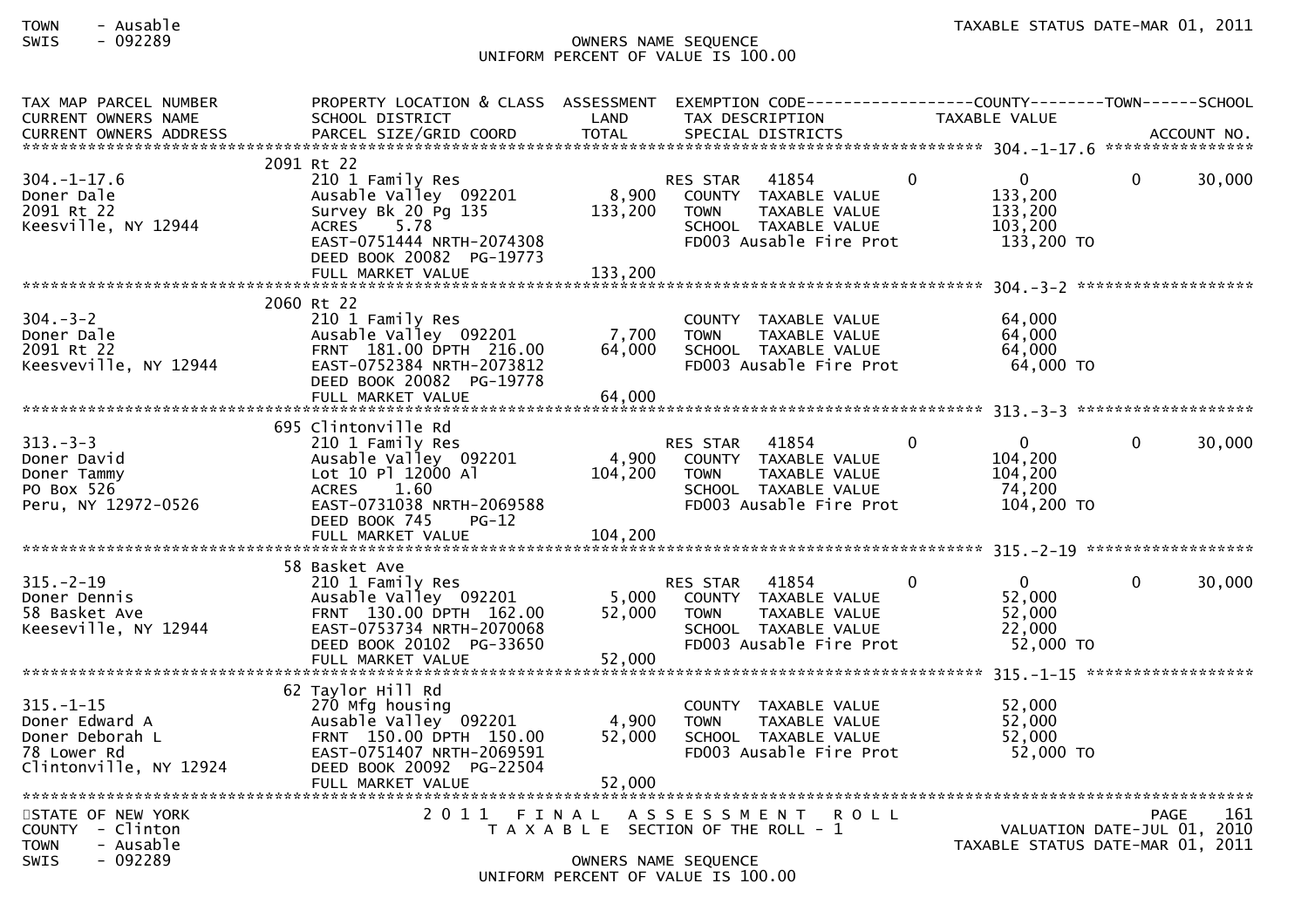| TAX MAP PARCEL NUMBER<br>CURRENT OWNERS NAME                                                            | PROPERTY LOCATION & CLASS ASSESSMENT<br>SCHOOL DISTRICT                                                                                                                                                               | LAND                      | TAX DESCRIPTION                                                                                                                                                                                                     | TAXABLE VALUE                                                                                     |                                                                                |
|---------------------------------------------------------------------------------------------------------|-----------------------------------------------------------------------------------------------------------------------------------------------------------------------------------------------------------------------|---------------------------|---------------------------------------------------------------------------------------------------------------------------------------------------------------------------------------------------------------------|---------------------------------------------------------------------------------------------------|--------------------------------------------------------------------------------|
|                                                                                                         |                                                                                                                                                                                                                       |                           |                                                                                                                                                                                                                     |                                                                                                   |                                                                                |
| $335.1 - 1 - 28.42$<br>Doner Edward A<br>Doner Deborah<br>78 Lower Rd<br>Clintonville, NY 12924         | 78 Lower Rd<br>210 1 Family Res<br>Ausable Valley 092201<br>Lot 13<br><b>ACRES</b><br>1.00<br>EAST-0732960 NRTH-2053582<br>DEED BOOK 20061 PG-92846                                                                   | 4,500<br>69,000           | 41854<br>RES STAR<br>COUNTY TAXABLE VALUE<br><b>TOWN</b><br>TAXABLE VALUE<br>SCHOOL TAXABLE VALUE<br>FD003 Ausable Fire Prot<br>LT003 Clintonville Light                                                            | $\mathbf 0$<br>$\mathbf{0}$<br>69,000<br>69,000<br>39,000<br>69,000 TO<br>69,000 TO               | $\overline{0}$<br>30,000                                                       |
|                                                                                                         | 34 Basket Ave                                                                                                                                                                                                         |                           |                                                                                                                                                                                                                     |                                                                                                   |                                                                                |
| $315 - 2 - 17.12$<br>Doner John E<br>Doner Stacy A<br>PO Box 136<br>Keeseville, NY 12944                | 270 Mfg housing<br>Ausable Valley 092201<br>Lot 15 Pl 12000 Al<br>1.20<br><b>ACRES</b><br>EAST-0754275 NRTH-2070243<br>DEED BOOK 20001 PG-20100                                                                       | 6,100<br>47,000           | 41854<br><b>RES STAR</b><br>COUNTY TAXABLE VALUE<br><b>TOWN</b><br>TAXABLE VALUE<br>SCHOOL TAXABLE VALUE<br>FD003 Ausable Fire Prot                                                                                 | $\Omega$<br>$\overline{0}$<br>47,000<br>47,000<br>17,000<br>47,000 TO                             | 30,000<br>$\mathbf{0}$                                                         |
|                                                                                                         |                                                                                                                                                                                                                       |                           |                                                                                                                                                                                                                     |                                                                                                   |                                                                                |
| $304. - 3 - 5$<br>Clintonville, NY 12924                                                                | $1/3/5/7/9$ Lorraine Way<br>240 Rural res<br>EAST-0753001 NRTH-2074168<br>DEED BOOK 20072 PG-2635<br>DEED BOOK 20072 PG-2635                                                                                          | 14,500 SR STAR<br>104,200 | 48 PCT OF VALUE USED FOR EXEMPTION PURPOSES<br>AGED - ALL 41800<br>41834<br>COUNTY TAXABLE VALUE<br>TOWN<br>TAXABLE VALUE<br>SCHOOL TAXABLE VALUE<br>FD003 Ausable Fire Prot                                        | $\overline{0}$<br>25,008<br>0<br>$\overline{0}$<br>79,192<br>79,192<br>19,092<br>104,200 TO       | 25,008<br>25,008<br>60,100<br>0                                                |
|                                                                                                         | FULL MARKET VALUE                                                                                                                                                                                                     | 104,200                   |                                                                                                                                                                                                                     |                                                                                                   |                                                                                |
| $304. - 3 - 1$<br>Doner Life Lease Thomas E<br>Doner David & Tammy M Jr<br>PO Box 526<br>Peru, NY 12972 | 2058 Rt 22<br>240 Rural res<br>Ausable Valley 092201<br>ACRES 16.80<br>EAST-0752644 NRTH-2074540<br>DEED BOOK 20001 PG-24327<br>FULL MARKET VALUE                                                                     |                           | 77 PCT OF VALUE USED FOR EXEMPTION PURPOSES<br>AGED - ALL 41800<br>20,500 SR STAR<br>41834<br>66,700 COUNTY TAXABLE VALUE<br><b>TOWN</b><br>TAXABLE VALUE<br>SCHOOL TAXABLE VALUE<br>66,700 FD003 Ausable Fire Prot | 25,680<br>$\mathbf{0}$<br>$\Omega$<br>$\Omega$<br>41,020<br>41,020<br>$\overline{0}$<br>66,700 TO | 25,680<br>25,680<br>41,020<br>0                                                |
|                                                                                                         |                                                                                                                                                                                                                       |                           |                                                                                                                                                                                                                     |                                                                                                   |                                                                                |
| $314. - 1 - 12.12$<br>Doner Michael D<br>830 Clintonville Rd<br>Peru, NY 12972                          | 830 Clintonville Rd<br>210 1 Family Res<br>Ausable Valley 092201<br>Lot 7 Pl 12000 Ac Loc<br>PLD 32<br>080<br><b>ACRES</b><br>1.00 BANK<br>EAST-0732075 NRTH-2072771<br>DEED BOOK 20061 PG-90117<br>FULL MARKET VALUE | 4,500<br>77,000<br>77,000 | 41854<br>RES STAR<br>COUNTY TAXABLE VALUE<br><b>TOWN</b><br>TAXABLE VALUE<br>SCHOOL TAXABLE VALUE<br>FD003 Ausable Fire Prot                                                                                        | $\overline{0}$<br>$\mathbf 0$<br>77,000<br>77,000<br>47,000<br>77,000 TO                          | $\mathbf{0}$<br>30,000                                                         |
|                                                                                                         |                                                                                                                                                                                                                       |                           |                                                                                                                                                                                                                     |                                                                                                   |                                                                                |
| STATE OF NEW YORK<br>- Clinton<br><b>COUNTY</b><br>- Ausable<br><b>TOWN</b><br>$-092289$<br>SWIS        |                                                                                                                                                                                                                       |                           | 2011 FINAL ASSESSMENT ROLL<br>T A X A B L E SECTION OF THE ROLL - 1<br>OWNERS NAME SEOUENCE<br>UNIFORM PERCENT OF VALUE IS 100.00                                                                                   |                                                                                                   | 162<br>PAGE<br>VALUATION DATE-JUL 01, 2010<br>TAXABLE STATUS DATE-MAR 01, 2011 |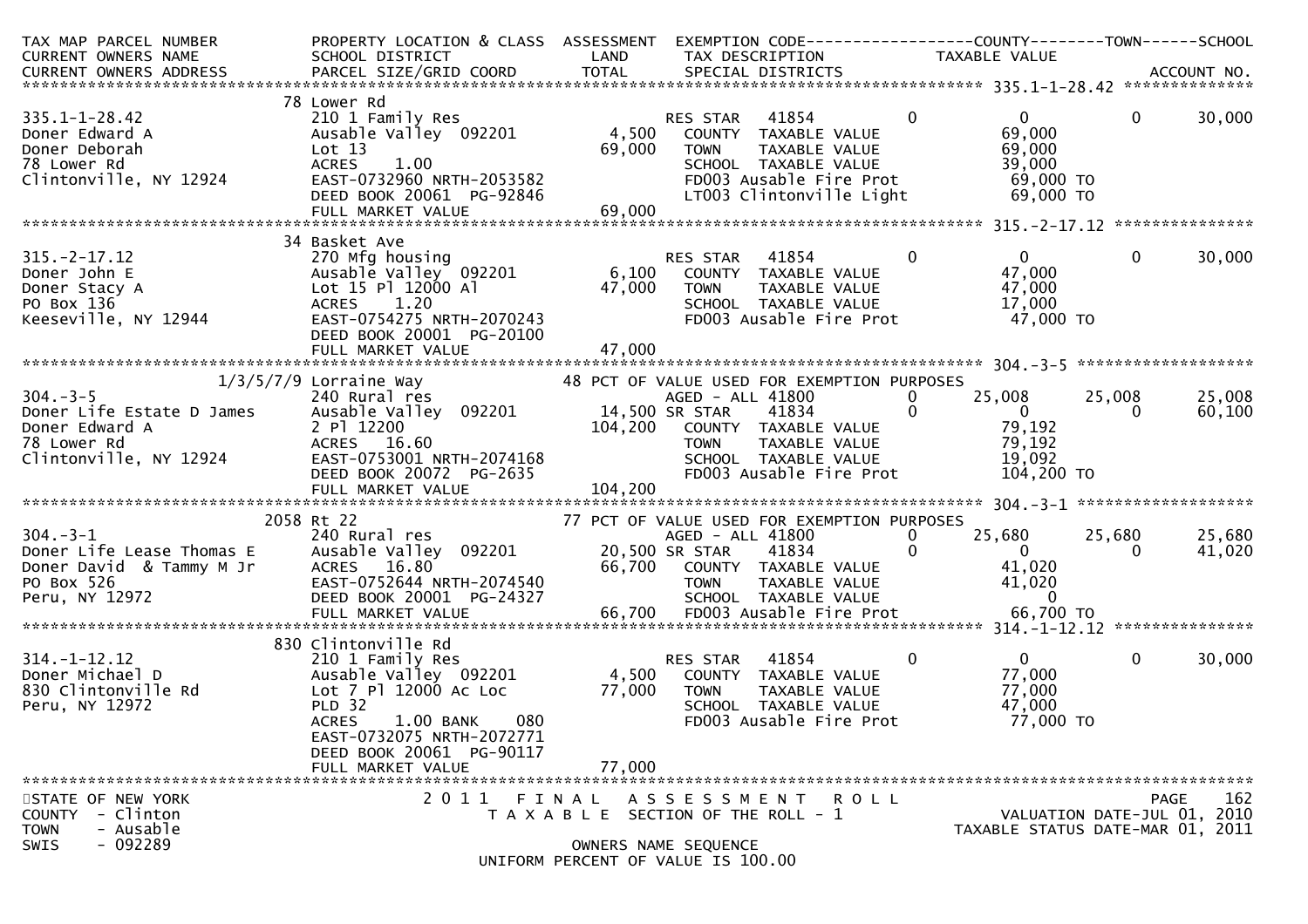| TAX MAP PARCEL NUMBER<br>CURRENT OWNERS NAME                                                            | PROPERTY LOCATION & CLASS ASSESSMENT<br>SCHOOL DISTRICT                                                                                                                                                                          | LAND                    | EXEMPTION CODE------------------COUNTY--------TOWN------SCHOOL<br>TAX DESCRIPTION                                               | TAXABLE VALUE                                                                                                                   |                                                                         |                         |
|---------------------------------------------------------------------------------------------------------|----------------------------------------------------------------------------------------------------------------------------------------------------------------------------------------------------------------------------------|-------------------------|---------------------------------------------------------------------------------------------------------------------------------|---------------------------------------------------------------------------------------------------------------------------------|-------------------------------------------------------------------------|-------------------------|
|                                                                                                         |                                                                                                                                                                                                                                  |                         |                                                                                                                                 |                                                                                                                                 |                                                                         |                         |
|                                                                                                         |                                                                                                                                                                                                                                  |                         |                                                                                                                                 |                                                                                                                                 |                                                                         |                         |
| $334 - 2 - 13$<br>Doner Richard J<br>Bezio Nannette<br>1673 Rt 9N<br>AuSable Forks, NY 12912            | 1673 Rt 9N<br>210 1 Family Res<br>Ausable Valley 092201<br>Lot 196 Maules Patent<br>ACRES 1.50 BANK<br>080<br>EAST-0724782 NRTH-2050090<br>DEED BOOK 923<br>PG-85                                                                | 76,800                  | RES STAR 41854<br>6,000 COUNTY TAXABLE VALUE<br><b>TOWN</b><br>TAXABLE VALUE<br>SCHOOL TAXABLE VALUE<br>FD003 Ausable Fire Prot | $\mathbf{0}$<br>$\overline{0}$<br>76,800<br>76,800<br>46,800<br>76,800 TO                                                       | $\mathbf{0}$                                                            | 30,000                  |
|                                                                                                         |                                                                                                                                                                                                                                  |                         |                                                                                                                                 |                                                                                                                                 |                                                                         |                         |
|                                                                                                         |                                                                                                                                                                                                                                  |                         |                                                                                                                                 |                                                                                                                                 |                                                                         |                         |
| $315.4 - 1 - 16.2$<br>Doner Thomas J<br>33 Pine Tree Dr<br>Keeseville, NY 12944                         | 33 Pine Tree Dr<br>210 1 Family Res<br>Ausable Valley 092201 8,300 COUNTY TAXABLE VALUE<br>Pinetree Vil Bk A Pg $126$ 128,100<br>FRNT 125.00 DPTH 176.70<br>BANK<br>080<br>EAST-0754183 NRTH-2066318<br>DEED BOOK 20041 PG-75264 |                         | TAXABLE VALUE<br><b>TOWN</b><br>SCHOOL TAXABLE VALUE<br>FD003 Ausable Fire Prot<br>LT005 Pine Tree Light                        | $\mathbf{0}$<br>$\mathbf 0$<br>128,100<br>128,100<br>98,100<br>128,100 TO<br>128,100 TO                                         | $\Omega$                                                                | 30,000                  |
|                                                                                                         |                                                                                                                                                                                                                                  |                         |                                                                                                                                 |                                                                                                                                 |                                                                         |                         |
|                                                                                                         |                                                                                                                                                                                                                                  |                         |                                                                                                                                 |                                                                                                                                 |                                                                         |                         |
| $334 - 2 - 8.2$<br>Dorr Life Use Esther A<br>Denton Tina M<br>1641 Rt 9N<br>Clintonville, NY 12924      | 1641 Rt 9N<br>210 1 Family Res<br>Ausable Valley 092201 6,000 AGED - ALL 41800<br>Subdiv Map W/deed B 758 P 135,800 SR STAR 41834<br>1.10<br><b>ACRES</b><br>EAST-0725501 NRTH-2050555<br>DEED BOOK 20051 PG-79952               |                         | WARCOMALL 41131<br>COUNTY TAXABLE VALUE<br><b>TOWN</b><br>TAXABLE VALUE<br>SCHOOL TAXABLE VALUE                                 | $\mathbf 0$<br>33,950 20,000<br>50,925<br>$\overline{0}$<br>$\mathbf 0$<br>$\overline{\mathbf{0}}$<br>50,925<br>57,900<br>7,800 | 57,900<br>$\Omega$                                                      | - 0<br>67,900<br>60,100 |
|                                                                                                         |                                                                                                                                                                                                                                  |                         |                                                                                                                                 |                                                                                                                                 |                                                                         |                         |
| $315. - 2 - 38$<br>Doty Neal L<br>39 Oulette Cir<br>Keeseville, NY 12944                                | 39 Ouellette Cir<br>210 1 Family Res<br>Ausable Valley 092201<br>Sub Div Lot 16<br>North Country Acres Bk-9<br>ACRES 1.06<br>EAST-0753799 NRTH-2072313<br>DEED BOOK 20021 PG-49457                                               | 17,300<br>92,800        | 41854<br>RES STAR<br>COUNTY TAXABLE VALUE<br><b>TOWN</b><br>TAXABLE VALUE<br>SCHOOL TAXABLE VALUE<br>FD003 Ausable Fire Prot    | $\mathbf{0}$<br>$\Omega$<br>92,800<br>92,800<br>62,800<br>92,800 TO                                                             | $\mathbf{0}$                                                            | 30,000                  |
|                                                                                                         |                                                                                                                                                                                                                                  |                         |                                                                                                                                 |                                                                                                                                 |                                                                         |                         |
| $334. - 1 - 15$<br>Doucette Jeanette V<br>Blaise Virgil<br>32 Olivetti Pl<br>Plattsburgh, NY 12901      | Rt 9N<br>$314$ Rural vac< $10$<br>Ausable Valley 092201<br><b>ACRES</b><br>1.10<br>EAST-0729964 NRTH-2053178<br>DEED BOOK 733<br>PG-121<br>FULL MARKET VALUE                                                                     | 6,000<br>6,000<br>6,000 | COUNTY TAXABLE VALUE<br><b>TOWN</b><br>TAXABLE VALUE<br>SCHOOL TAXABLE VALUE<br>FD003 Ausable Fire Prot                         | 6,000<br>6,000<br>6,000<br>6,000 TO                                                                                             |                                                                         |                         |
| STATE OF NEW YORK<br>- Clinton<br><b>COUNTY</b><br>- Ausable<br><b>TOWN</b><br>$-092289$<br><b>SWIS</b> |                                                                                                                                                                                                                                  |                         | 2011 FINAL ASSESSMENT<br>R O L L<br>T A X A B L E SECTION OF THE ROLL - 1<br>OWNERS NAME SEQUENCE                               |                                                                                                                                 | PAGE<br>VALUATION DATE-JUL 01, 2010<br>TAXABLE STATUS DATE-MAR 01, 2011 | 163                     |
|                                                                                                         |                                                                                                                                                                                                                                  |                         | UNIFORM PERCENT OF VALUE IS 100.00                                                                                              |                                                                                                                                 |                                                                         |                         |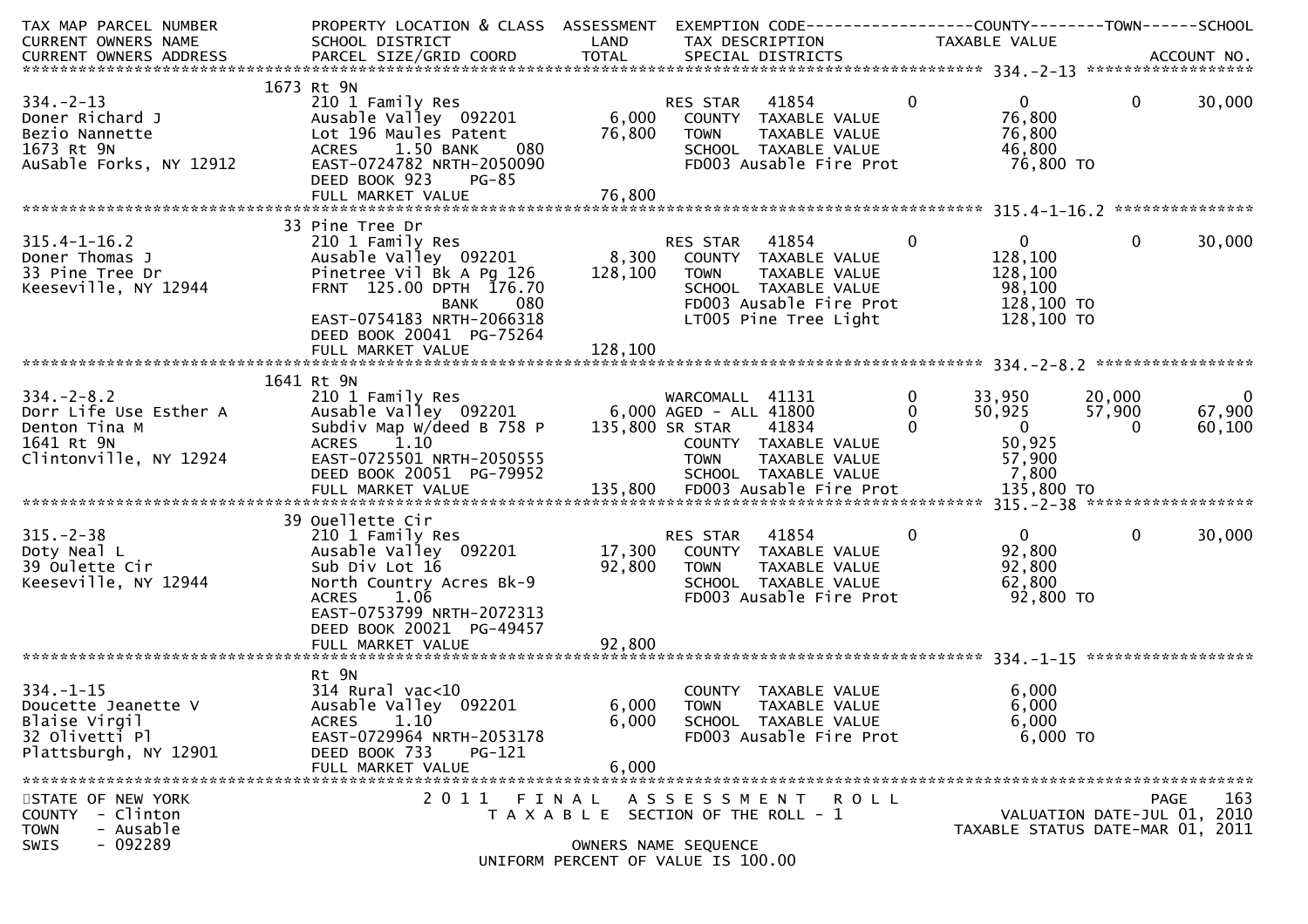| TAX MAP PARCEL NUMBER<br><b>CURRENT OWNERS NAME</b>                                                                                                                                                                                              | PROPERTY LOCATION & CLASS ASSESSMENT<br>SCHOOL DISTRICT<br><b>Example 18 The LAND</b>                                                                         |                      | EXEMPTION CODE-----------------COUNTY--------TOWN------SCHOOL<br>TAX DESCRIPTION                                                                                                         | TAXABLE VALUE  |                                                                                            |                    |             |
|--------------------------------------------------------------------------------------------------------------------------------------------------------------------------------------------------------------------------------------------------|---------------------------------------------------------------------------------------------------------------------------------------------------------------|----------------------|------------------------------------------------------------------------------------------------------------------------------------------------------------------------------------------|----------------|--------------------------------------------------------------------------------------------|--------------------|-------------|
|                                                                                                                                                                                                                                                  |                                                                                                                                                               |                      |                                                                                                                                                                                          |                |                                                                                            |                    |             |
|                                                                                                                                                                                                                                                  | 54 Lower Rd                                                                                                                                                   |                      |                                                                                                                                                                                          |                |                                                                                            |                    |             |
| $335.1 - 1 - 28.2$<br>333.1-1-20.2<br>Douglas Bobby<br>54 Lower Rd<br>54 Lower Rd<br>Clintonville, NY 12924                                                                                                                                      | 270 Mfg housing<br>270 Mfg housing 092201 23,000 COUNTY TAXABLE VALUE<br>FRNT 131.00 DPTH 108.00<br>EAST-0733381 NRTH-2053565                                 |                      | 38,500 TOWN<br>TAXABLE VALUE<br>SCHOOL TAXABLE VALUE<br>FDOO3 Ausable Fire Prot                                                                                                          | $\mathbf{0}$   | $0 \qquad \qquad$<br>38,500<br>38,500<br>8,500<br>38,500 TO                                | $\mathbf{0}$       | 30,000      |
|                                                                                                                                                                                                                                                  | 1652 Rt 9N                                                                                                                                                    |                      |                                                                                                                                                                                          |                |                                                                                            |                    |             |
| 334.-2-11<br>Douglas Bryan M<br>Douglas Heather L<br>1652 Rt 9N<br>Ausable Forks, NY 12912                                                                                                                                                       | 210 1 Family Res<br>Ausable Valley 092201<br>ACRES 1.50 BANK<br>080<br>EAST-0725033 NRTH-2050674<br>DEED BOOK 20102 PG-34665<br>FULL MARKET VALUE             | 88,000               | 41854<br>RES STAR<br>6,300 COUNTY TAXABLE VALUE<br>TOWN TAXABLE VALUE<br>SCHOOL TAXABLE VALUE                                                                                            | $\bf{0}$       | $\mathbf{0}$<br>88,000<br>88,000<br>58,000<br>88,000 TO<br>226.85 MT                       | $\mathbf{0}$       | 30,000      |
|                                                                                                                                                                                                                                                  |                                                                                                                                                               |                      |                                                                                                                                                                                          |                |                                                                                            |                    |             |
| 335.1-1-3∠<br>Douglas Robert<br>Joc Linda<br>54 Lower Rd<br>Clintonville, NY 12924                                                                                                                                                               | Back St<br>$314$ Rural vac<10<br>Ausable Valley 092201<br>Cl Co Survey Dugway Bridg<br>ACRES 1.00<br>EAST-0733438 NRTH-2053319<br>DEED BOOK 894<br>PG-169     | 4,500                | COUNTY TAXABLE VALUE<br>4,500 TOWN<br>TAXABLE VALUE<br>SCHOOL TAXABLE VALUE<br>FD003 Ausable Fire Prot<br>LT003 Clintonville Light                                                       |                | 4,500<br>4,500<br>4,500<br>4,500 TO<br>4,500 TO                                            |                    |             |
|                                                                                                                                                                                                                                                  |                                                                                                                                                               |                      |                                                                                                                                                                                          |                |                                                                                            |                    |             |
|                                                                                                                                                                                                                                                  | 58 Lower Rd                                                                                                                                                   |                      |                                                                                                                                                                                          |                |                                                                                            |                    |             |
| 335.1-1-28.3<br>Douglas Rodney K<br>Douglas Sandra<br>Sacred the Country 131.00 DPTH 108.00<br>Sacred the EAST-0733248 NRTH-2053563<br>Clintonville, NY 12924<br>Clintonville, NY 12924<br>Clintonville, NY 12924<br>Clintonville, NY 12924<br>C |                                                                                                                                                               |                      | TAXABLE VALUE<br>است المحمد AxABLE VALUE<br>FD003 Ausable Fire Prot<br>LT003 Clintonville                                                                                                | $\overline{0}$ | $\overline{0}$<br>57,300<br>57,300<br>27,300<br>57,300 TO                                  | $\mathbf{0}$       | 30,000      |
|                                                                                                                                                                                                                                                  | 48 Lower Rd                                                                                                                                                   |                      |                                                                                                                                                                                          |                |                                                                                            |                    |             |
| $335.1 - 1 - 27$<br>$\begin{array}{c} C \\ C \\ N \end{array}$<br>Douglas Roger C<br>Douglas Cindy N<br>48 Lower Rd<br>Clintonville, NY 12924                                                                                                    | 270 Mfg housing<br>Ausable Valley <sup>-</sup> 092201<br>FRNT 251.00 DPTH 113.00<br>EAST-0733571 NRTH-2053577<br>DEED BOOK 604<br>PG-978<br>FULL MARKET VALUE | 52,000               | WARCOMALL 41131<br>3,900 RES STAR<br>41854<br>52,000 COUNTY TAXABLE VALUE<br>TAXABLE VALUE<br><b>TOWN</b><br>SCHOOL TAXABLE VALUE<br>FD003 Ausable Fire Prot<br>LT003 Clintonville Light | 0<br>$\Omega$  | 13,000<br>$\overline{\phantom{0}}$<br>39,000<br>39,000<br>22,000<br>52,000 TO<br>52,000 TO | 13,000<br>$\Omega$ | 0<br>30,000 |
| STATE OF NEW YORK                                                                                                                                                                                                                                |                                                                                                                                                               |                      | 2011 FINAL ASSESSMENT ROLL                                                                                                                                                               |                |                                                                                            | <b>PAGE</b>        | 164         |
| COUNTY - Clinton<br>- Ausable<br><b>TOWN</b><br>$-092289$<br><b>SWIS</b>                                                                                                                                                                         |                                                                                                                                                               |                      | T A X A B L E SECTION OF THE ROLL - 1<br>OWNERS NAME SEQUENCE<br>UNIFORM PERCENT OF VALUE IS 100.00                                                                                      |                | VALUATION DATE-JUL 01, 2010<br>TAXABLE STATUS DATE-MAR 01, 2011                            |                    |             |
| TAX MAP PARCEL NUMBER                                                                                                                                                                                                                            | PROPERTY LOCATION & CLASS ASSESSMENT                                                                                                                          |                      | EXEMPTION        CODE------------------COUNTY-------TOWN------SCHOOL                                                                                                                     |                |                                                                                            |                    |             |
| CURRENT OWNERS NAME<br><b>CURRENT OWNERS ADDRESS</b>                                                                                                                                                                                             | SCHOOL DISTRICT<br>PARCEL SIZE/GRID COORD                                                                                                                     | LAND<br><b>TOTAL</b> | TAX DESCRIPTION<br>SPECIAL DISTRICTS                                                                                                                                                     |                | TAXABLE VALUE                                                                              |                    | ACCOUNT NO. |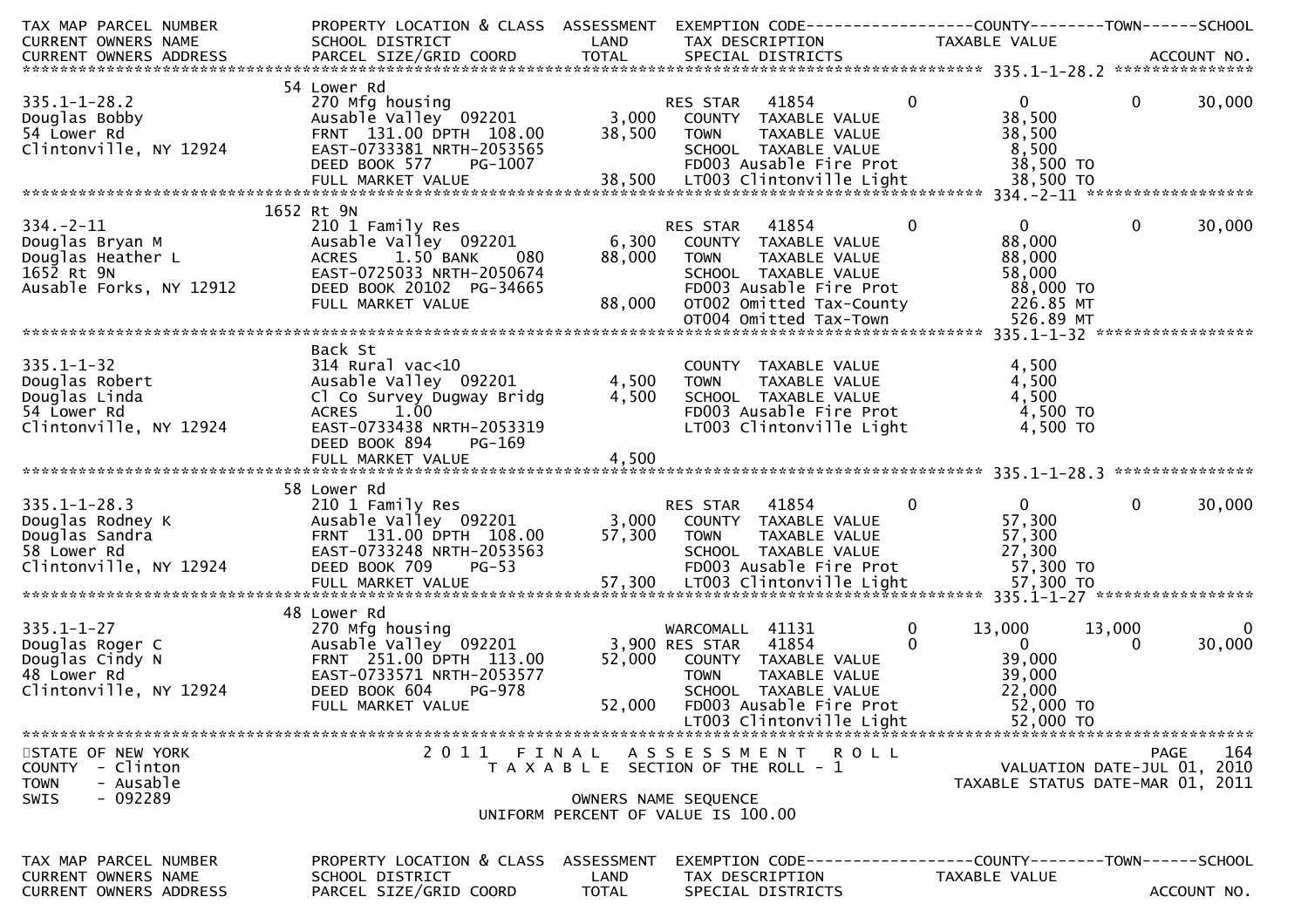| $334. - 1 - 12.4$<br>Douglas Roger G Jr<br>Miller Amanda J<br>107 Clintonville Rd<br>Clintonville, NY 12924 | Clintonville Rd<br>$314$ Rural vac<10<br>Ausable Valley 092201<br>Lot 194 Maules Pat<br>2.75 BANK<br><b>ACRES</b><br>850<br>EAST-0727539 NRTH-2055595<br>DEED BOOK 20102 PG-34735<br>FULL MARKET VALUE | 5,600<br>70,000<br>70,000 | COUNTY TAXABLE VALUE<br>TAXABLE VALUE<br>TOWN<br>SCHOOL TAXABLE VALUE<br>FD003 Ausable Fire Prot                            |              | 70,000<br>70,000<br>70,000<br>70,000 TO                                       |                                            |             |
|-------------------------------------------------------------------------------------------------------------|--------------------------------------------------------------------------------------------------------------------------------------------------------------------------------------------------------|---------------------------|-----------------------------------------------------------------------------------------------------------------------------|--------------|-------------------------------------------------------------------------------|--------------------------------------------|-------------|
|                                                                                                             |                                                                                                                                                                                                        |                           |                                                                                                                             |              |                                                                               |                                            |             |
| $313. -2 - 7$<br>Downs Jennifer Ann<br>Downs Mary Kate<br>6614 Main St<br>PO Box 113                        | 130 Silver St<br>312 Vac w/imprv<br>094001<br>Peru Central<br>ACRES 74.80<br>EAST-0726077 NRTH-2066802<br>DEED BOOK 20062 PG-1073                                                                      | 20,900<br>43,500          | COUNTY TAXABLE VALUE<br><b>TOWN</b><br>TAXABLE VALUE<br>SCHOOL TAXABLE VALUE<br>FD003 Ausable Fire Prot                     |              | 43,500<br>43,500<br>43,500<br>43,500 TO                                       |                                            |             |
| $305. - 2 - 4.2$<br>Drinkwine Philip<br>Drinkwine Euphrosyne<br>180 Grove St<br>Keeseville, NY 12944-4002   | Grove St<br>311 Res vac land<br>Ausable Valley 092201<br>FRNT 10.00 DPTH 10.00<br>EAST-0757365 NRTH-2073607<br>DEED BOOK 553<br>PG-794<br>FULL MARKET VALUE                                            | 100<br>100<br>100         | COUNTY TAXABLE VALUE<br><b>TOWN</b><br>TAXABLE VALUE<br>SCHOOL TAXABLE VALUE<br>FD003 Ausable Fire Prot                     |              | 100<br>100<br>100<br>100 TO                                                   |                                            |             |
| $305. - 2 - 5$<br>Drinkwine Philip<br>Drinkwine Euphrosyne<br>180 Grove St<br>Keeseville, NY 12944-4002     | 180 Grove St<br>210 1 Family Res<br>Ausable Valley 092201<br>1.70<br><b>ACRES</b><br>EAST-0757544 NRTH-2073463<br>DEED BOOK 553<br><b>PG-792</b>                                                       | 73,600                    | WARNONALL 41121<br>6,400 RES STAR<br>41854<br>COUNTY TAXABLE VALUE<br>TAXABLE VALUE<br>TOWN<br>SCHOOL TAXABLE VALUE         | 0<br>0       | 11,040<br>$\mathbf{0}$<br>62,560<br>62,560<br>43,600                          | 11,040<br>0                                | 0<br>30,000 |
| $303 - 2 - 34$<br>Drinkwine Rosalie H<br>861 Clintonville Rd<br>Peru, NY 12972                              | 861 Clintonville Rd<br>270 Mfg housing<br>Ausable Valley 092201<br><b>ACRES</b><br>1.20<br>EAST-0732843 NRTH-2073789<br>DEED BOOK 99001 PG-07811                                                       | 4,600<br>30,000           | 41834<br>SR STAR<br>COUNTY TAXABLE VALUE<br><b>TOWN</b><br>TAXABLE VALUE<br>SCHOOL TAXABLE VALUE<br>FD003 Ausable Fire Prot | $\mathbf{0}$ | $\overline{0}$<br>30,000<br>30,000<br>$\mathbf{0}$<br>30,000 TO               | $\mathbf{0}$                               | 30,000      |
| STATE OF NEW YORK<br>COUNTY - Clinton<br>- Ausable<br><b>TOWN</b><br>SWIS<br>$-092289$                      | 2011                                                                                                                                                                                                   | FINAL                     | A S S E S S M E N T<br>T A X A B L E SECTION OF THE ROLL - 1<br>OWNERS NAME SEQUENCE<br>UNIFORM PERCENT OF VALUE IS 100.00  | R O L L      | TAXABLE STATUS DATE-MAR 01, 2011                                              | <b>PAGE</b><br>VALUATION DATE-JUL 01, 2010 | 165         |
| TAX MAP PARCEL NUMBER<br><b>CURRENT OWNERS NAME</b><br>CURRENT OWNERS ADDRESS                               | PROPERTY LOCATION & CLASS ASSESSMENT<br>SCHOOL DISTRICT<br>PARCEL SIZE/GRID COORD                                                                                                                      | LAND<br><b>TOTAL</b>      | TAX DESCRIPTION<br>SPECIAL DISTRICTS                                                                                        |              | EXEMPTION CODE-----------------COUNTY-------TOWN------SCHOOL<br>TAXABLE VALUE |                                            | ACCOUNT NO. |
| $315.4 - 1 - 4$<br>Drollette James<br>Facteau Angel                                                         | 244 Rt 9N<br>210 1 Family Res<br>Ausable Valley 092201<br>FRNT 100.00 DPTH 200.00                                                                                                                      | 8,500<br>97,200           | 41854<br>RES STAR<br>COUNTY<br>TAXABLE VALUE<br><b>TOWN</b><br>TAXABLE VALUE                                                | 0            | 0<br>97,200<br>97,200                                                         | 0                                          | 30,000      |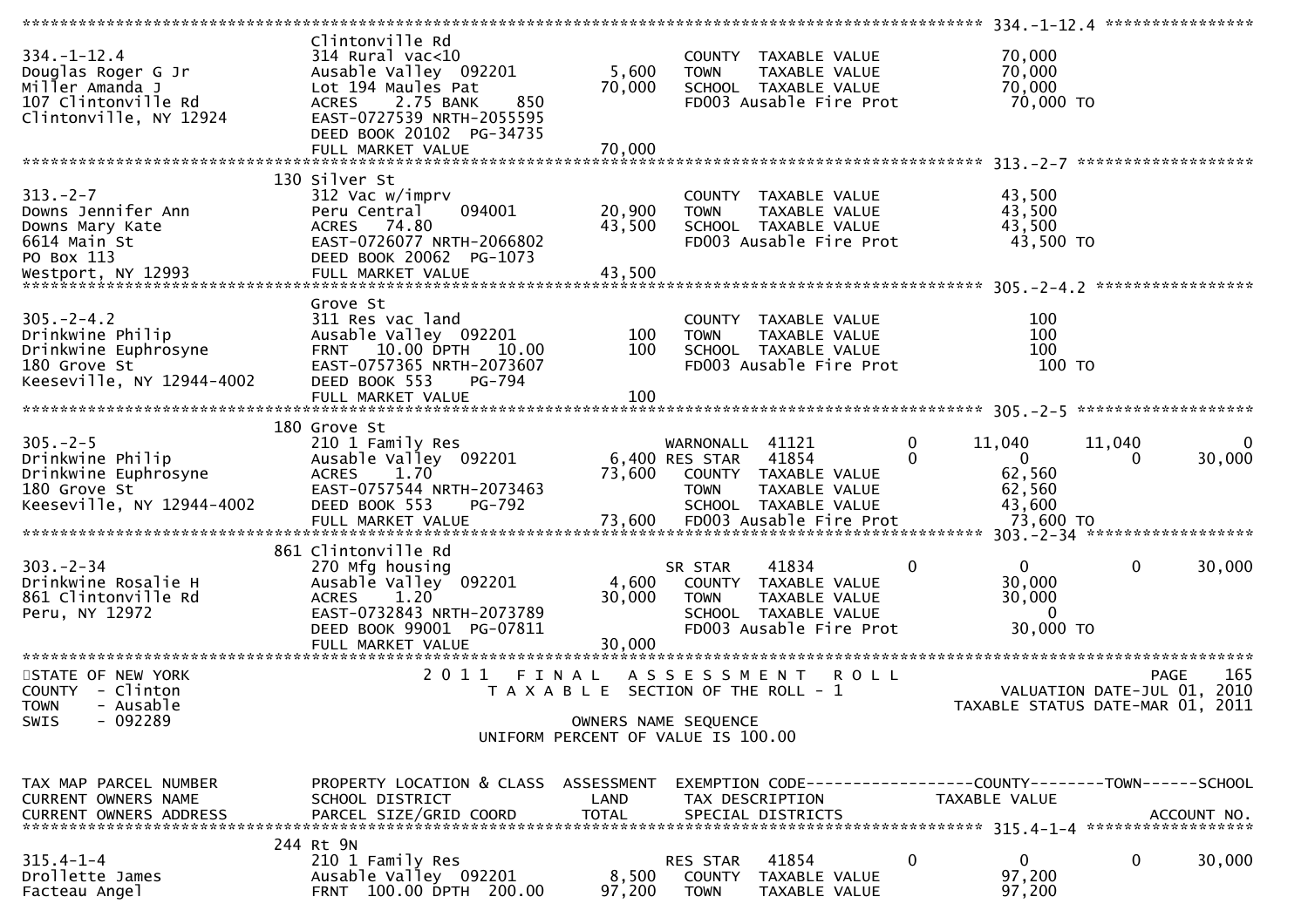| 244 Rt 9N<br>Keeseville, NY 12944                                                                        | 850<br><b>BANK</b><br>EAST-0754003 NRTH-2065600<br>DEED BOOK 901<br>$PG-31$<br>FULL MARKET VALUE                                                                  | 97,200                                                                                                       |                                                                                                   | SCHOOL TAXABLE VALUE<br>FD003 Ausable Fire Prot<br>LT005 Pine Tree Light                                                     |             |              | 67,200<br>97,200 TO<br>97,200 TO                                                     |                      |                                      |
|----------------------------------------------------------------------------------------------------------|-------------------------------------------------------------------------------------------------------------------------------------------------------------------|--------------------------------------------------------------------------------------------------------------|---------------------------------------------------------------------------------------------------|------------------------------------------------------------------------------------------------------------------------------|-------------|--------------|--------------------------------------------------------------------------------------|----------------------|--------------------------------------|
|                                                                                                          |                                                                                                                                                                   |                                                                                                              |                                                                                                   |                                                                                                                              |             |              |                                                                                      |                      |                                      |
| $315 - 3 - 35$<br>Dubay Joseph Charles Sr<br>Dubay Joseph C<br>406 Narrows Rd<br>Ausable Forks, NY 12912 | 146 Hill St<br>210 1 Family Res<br>Ausable Valley 092201<br>FRNT 100.00 DPTH 150.00<br>EAST-0752449 NRTH-2068383<br>DEED BOOK 99001 PG-09723<br>FULL MARKET VALUE | 7,700<br>139,300<br>139,300                                                                                  | RES STAR<br><b>TOWN</b>                                                                           | 41854<br>COUNTY TAXABLE VALUE<br>TAXABLE VALUE<br>SCHOOL TAXABLE VALUE<br>FD003 Ausable Fire Prot<br>LT004 Hill Street Light |             | $\mathbf 0$  | $\mathbf{0}$<br>139,300<br>139,300<br>109,300<br>139,300 TO<br>139,300 TO            | $\mathbf 0$          | 30,000                               |
|                                                                                                          | 343 Grove St                                                                                                                                                      |                                                                                                              |                                                                                                   |                                                                                                                              |             |              |                                                                                      |                      |                                      |
| $305. - 1 - 2.12$<br>Dubuque Michael J<br>Dubuque Ilane<br>343 Grove St<br>Keeseville, NY 12944          | 210 1 Family Res<br>Ausable Valley 092201<br>Lot 1 Pl 12000 Ac Loc<br>2.60<br><b>ACRES</b><br>EAST-0756993 NRTH-2077512<br>DEED BOOK 878<br>PG-236                | 7,000<br>57,400<br>57,400                                                                                    | <b>RES STAR</b><br><b>TOWN</b>                                                                    | 41854<br>COUNTY TAXABLE VALUE<br>TAXABLE VALUE<br>SCHOOL TAXABLE VALUE<br>FD003 Ausable Fire Prot                            |             | 0            | $\mathbf{0}$<br>57,400<br>57,400<br>27,400<br>57,400 TO                              | $\mathbf 0$          | 30,000                               |
|                                                                                                          | FULL MARKET VALUE                                                                                                                                                 |                                                                                                              |                                                                                                   |                                                                                                                              |             |              |                                                                                      |                      |                                      |
| $313.-3-16.1$<br>Duffina Richard A<br>20 Silver St<br>Peru, NY 12972                                     | 20 Silver St<br>210 1 Family Res<br>094001<br>Peru Central<br>6.20<br><b>ACRES</b><br>EAST-0726415 NRTH-2063597<br>DEED BOOK 20072 PG-2310<br>FULL MARKET VALUE   | 9,100<br>194,900<br>194,900                                                                                  | RES STAR<br><b>TOWN</b>                                                                           | 41854<br>COUNTY TAXABLE VALUE<br>TAXABLE VALUE<br>SCHOOL TAXABLE VALUE<br>FD003 Ausable Fire Prot                            |             | $\mathbf{0}$ | $\mathbf{0}$<br>194,900<br>194,900<br>164,900<br>194,900 TO                          | $\mathbf{0}$         | 30,000                               |
|                                                                                                          | Plains Rd                                                                                                                                                         |                                                                                                              |                                                                                                   |                                                                                                                              |             |              |                                                                                      |                      | ****************                     |
| $293.16 - 1 - 15$<br>Dukeman William<br>21 Lucia Dr<br>Milford, MA 01757                                 | 311 Res vac land<br>094001<br>Peru Central<br>Sunlea Village<br>FRNT 100.00 DPTH 300.00<br>EAST-0767530 NRTH-2083492<br>DEED BOOK 20082 PG-17767                  | 8,800<br>8,800                                                                                               | <b>TOWN</b>                                                                                       | COUNTY TAXABLE VALUE<br>TAXABLE VALUE<br>SCHOOL TAXABLE VALUE<br>FD003 Ausable Fire Prot                                     |             |              | 8,800<br>8,800<br>8,800<br>8,800 TO                                                  |                      |                                      |
|                                                                                                          | FULL MARKET VALUE                                                                                                                                                 | 8.800                                                                                                        |                                                                                                   |                                                                                                                              |             |              |                                                                                      |                      |                                      |
| STATE OF NEW YORK<br>COUNTY - Clinton<br>- Ausable<br><b>TOWN</b><br>$-092289$<br><b>SWIS</b>            | 2 0 1 1                                                                                                                                                           | FINAL<br>T A X A B L E SECTION OF THE ROLL - 1<br>OWNERS NAME SEQUENCE<br>UNIFORM PERCENT OF VALUE IS 100.00 | A S S E S S M E N T                                                                               |                                                                                                                              | <b>ROLL</b> |              | VALUATION DATE-JUL 01, 2010<br>TAXABLE STATUS DATE-MAR 01, 2011                      | <b>PAGE</b>          | 166                                  |
| TAX MAP PARCEL NUMBER<br>CURRENT OWNERS NAME<br><b>CURRENT OWNERS ADDRESS</b>                            | PROPERTY LOCATION & CLASS<br>SCHOOL DISTRICT<br>PARCEL SIZE/GRID COORD                                                                                            | <b>ASSESSMENT</b><br>LAND<br><b>TOTAL</b>                                                                    |                                                                                                   | TAX DESCRIPTION<br>SPECIAL DISTRICTS                                                                                         |             |              | EXEMPTION        CODE-----------------COUNTY-------TOWN------SCHOOL<br>TAXABLE VALUE | ******************   | ACCOUNT NO.                          |
|                                                                                                          | 224 Rt 9N                                                                                                                                                         |                                                                                                              |                                                                                                   |                                                                                                                              |             |              |                                                                                      |                      |                                      |
| $315.4 - 1 - 9$<br>Dukett John<br>Dukett Sandra<br>224 Rt 9N<br>Keeseville, NY 12944                     | 210 1 Family Res<br>Ausable Valley 092201<br>FRNT 100.00 DPTH 200.00<br>320<br><b>BANK</b><br>EAST-0754262 NRTH-2066028<br>DEED BOOK 99001 PG-15552               |                                                                                                              | WARCOMALL<br>8,500 WARDISALL<br>103,200 RES STAR<br><b>COUNTY</b><br><b>TOWN</b><br><b>SCHOOL</b> | 41131<br>41141<br>41854<br>TAXABLE VALUE<br>TAXABLE VALUE<br>TAXABLE VALUE                                                   |             | 0<br>0<br>0  | 25,800<br>5,160<br>$\mathbf{0}$<br>72,240<br>78,040<br>73,200                        | 20,000<br>5,160<br>0 | $\mathbf 0$<br>$\mathbf 0$<br>30,000 |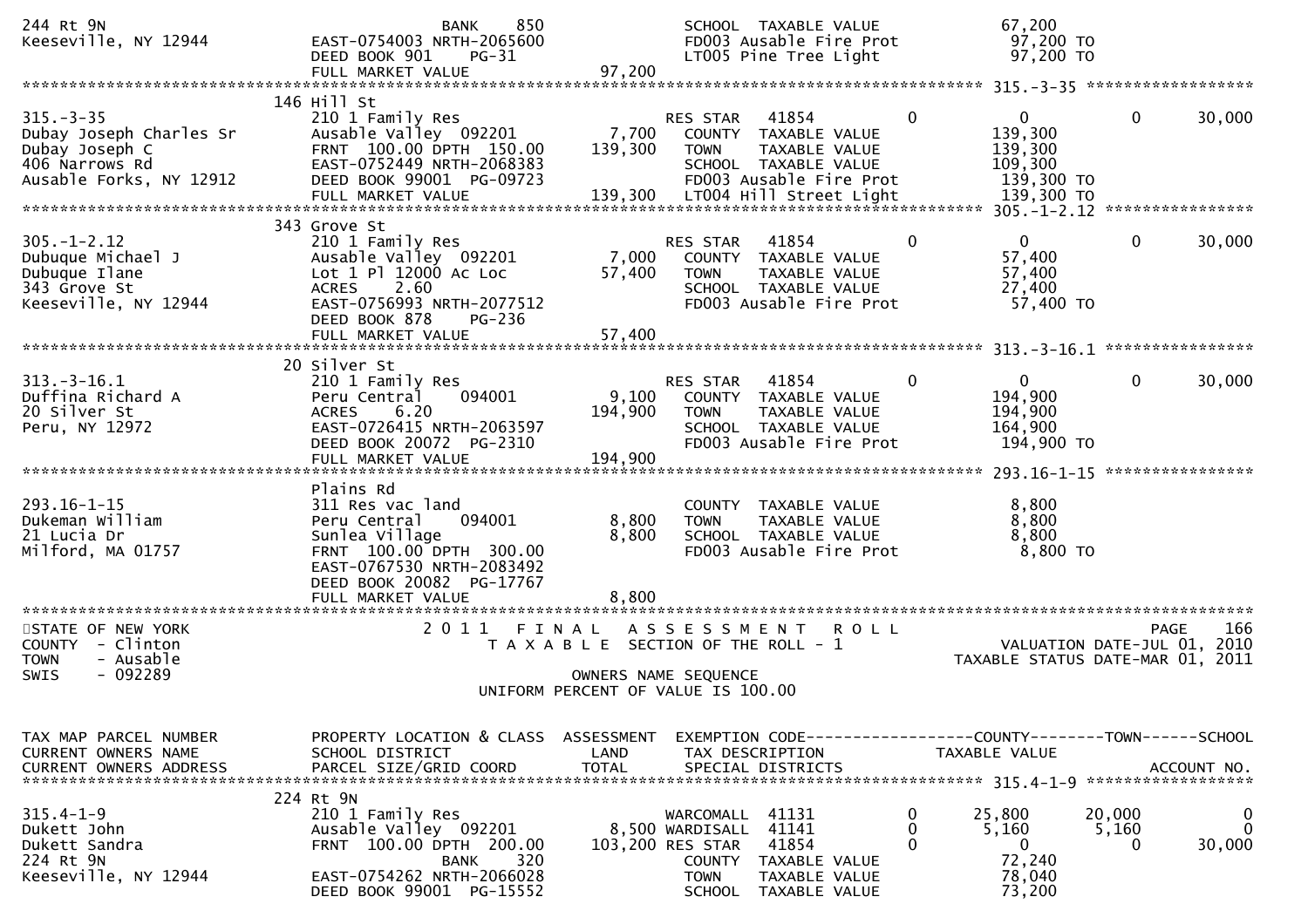|                                                                                                     | FULL MARKET VALUE                                                                                                                                                                   | 103,200                      | FD003 Ausable Fire Prot                                                                                                                  | 103,200 TO                                                                                                                       |
|-----------------------------------------------------------------------------------------------------|-------------------------------------------------------------------------------------------------------------------------------------------------------------------------------------|------------------------------|------------------------------------------------------------------------------------------------------------------------------------------|----------------------------------------------------------------------------------------------------------------------------------|
|                                                                                                     |                                                                                                                                                                                     |                              | LT005 Pine Tree Light                                                                                                                    | 103,200 TO                                                                                                                       |
| $315. -4-6$<br>Dupuis Jared A<br>Buesser Dupuis Jenna C<br>13 Woodlawn Dr<br>Keeseville, NY 12944   | 13 Woodlawn Dr<br>210 1 Family Res<br>Ausable Valley 092201<br>Map $A-126$<br>FRNT 100.00 DPTH 150.00<br>EAST-0754200 NRTH-2068610<br>DEED BOOK 20072 PG-3279<br>FULL MARKET VALUE  | 7,700<br>110,000<br>110,000  | $\Omega$<br>41854<br>RES STAR<br>COUNTY TAXABLE VALUE<br><b>TOWN</b><br>TAXABLE VALUE<br>SCHOOL TAXABLE VALUE<br>FD003 Ausable Fire Prot | $\mathbf 0$<br>$\mathbf{0}$<br>30,000<br>110,000<br>110,000<br>80,000<br>110,000 TO                                              |
|                                                                                                     |                                                                                                                                                                                     |                              |                                                                                                                                          |                                                                                                                                  |
| $314. - 2 - 6.5$<br>Duquette Clark G<br>Duquette Margaret A<br>465 Cold Spring Rd<br>Peru, NY 12972 | 465 Cold Spring Rd<br>210 1 Family Res<br>Ausable Valley 092201<br>Lot 12 Pl 12000 Al<br>ACRES 8.68<br>EAST-0739024 NRTH-2069867<br>DEED BOOK 99001 PG-11844                        | 9,100<br>99,900              | 41834<br>$\Omega$<br>SR STAR<br>COUNTY TAXABLE VALUE<br><b>TOWN</b><br>TAXABLE VALUE<br>SCHOOL TAXABLE VALUE<br>FD003 Ausable Fire Prot  | $\overline{0}$<br>$\mathbf{0}$<br>60,100<br>99,900<br>99,900<br>39,800<br>99,900 TO                                              |
|                                                                                                     | FULL MARKET VALUE                                                                                                                                                                   | 99,900                       |                                                                                                                                          | *****************                                                                                                                |
| $294.10 - 1 - 5$<br>Durocher Edward<br>53 Elizabeth St<br>Plattsburgh, NY 12901                     | 34 Ausable Beach Rd<br>260 Seasonal res - WTRFNT<br>Peru Central<br>094001<br>FRNT 50.36 DPTH 319.99<br>EAST-0771992 NRTH-2085919<br>DEED BOOK 469<br>$PG-245$<br>FULL MARKET VALUE | 98,000<br>181,200<br>181,200 | COUNTY TAXABLE VALUE<br>TAXABLE VALUE<br><b>TOWN</b><br>SCHOOL TAXABLE VALUE<br>FD003 Ausable Fire Prot                                  | 181,200<br>181,200<br>181,200<br>181,200 TO                                                                                      |
|                                                                                                     |                                                                                                                                                                                     |                              |                                                                                                                                          |                                                                                                                                  |
| $325. - 1 - 6$<br>Dyer Richard E<br>Dyer Walter R<br>3111 Cody St<br>New Port Richey, FL 34655      | 954 Rt 9N<br>$322$ Rural vac $>10$<br>Ausable Valley 092201<br>ACRES 52.00<br>EAST-0737926 NRTH-2060289<br>DEED BOOK 997<br><b>PG-294</b>                                           | 24,600<br>24,600             | COUNTY TAXABLE VALUE<br>TAXABLE VALUE<br><b>TOWN</b><br>SCHOOL TAXABLE VALUE<br>FD003 Ausable Fire Prot                                  | 24,600<br>24,600<br>24,600<br>24,600 TO                                                                                          |
|                                                                                                     |                                                                                                                                                                                     |                              |                                                                                                                                          |                                                                                                                                  |
| STATE OF NEW YORK<br>COUNTY - Clinton<br>- Ausable<br><b>TOWN</b><br>$-092289$<br><b>SWIS</b>       |                                                                                                                                                                                     | OWNERS NAME SEQUENCE         | 2011 FINAL ASSESSMENT<br><b>ROLL</b><br>T A X A B L E SECTION OF THE ROLL - 1<br>UNIFORM PERCENT OF VALUE IS 100.00                      | 167<br><b>PAGE</b><br>VALUATION DATE-JUL 01, 2010<br>TAXABLE STATUS DATE-MAR 01, 2011                                            |
| TAX MAP PARCEL NUMBER<br>CURRENT OWNERS NAME<br><b>CURRENT OWNERS ADDRESS</b>                       | SCHOOL DISTRICT<br>PARCEL SIZE/GRID COORD                                                                                                                                           | LAND<br><b>TOTAL</b>         | TAX DESCRIPTION<br>SPECIAL DISTRICTS                                                                                                     | PROPERTY LOCATION & CLASS ASSESSMENT EXEMPTION CODE----------------COUNTY-------TOWN------SCHOOL<br>TAXABLE VALUE<br>ACCOUNT NO. |
| $335 - 1 - 3$<br>Eckhardt Jennifer L<br>1099 Rt 9N<br>Keeseville, NY 12944                          | Rt 9N<br>312 Vac w/imprv<br>Ausable Valley 092201<br>Lot 11 Pl Rl<br>FRNT 136.00 DPTH 150.00<br>EAST-0735185 NRTH-2057405<br>DEED BOOK 20001 PG-25164<br>FULL MARKET VALUE          | 4,700<br>12,000<br>12,000    | TAXABLE VALUE<br><b>COUNTY</b><br><b>TOWN</b><br>TAXABLE VALUE<br>SCHOOL TAXABLE VALUE<br>FD003 Ausable Fire Prot                        | 12,000<br>12,000<br>12,000<br>12,000 TO                                                                                          |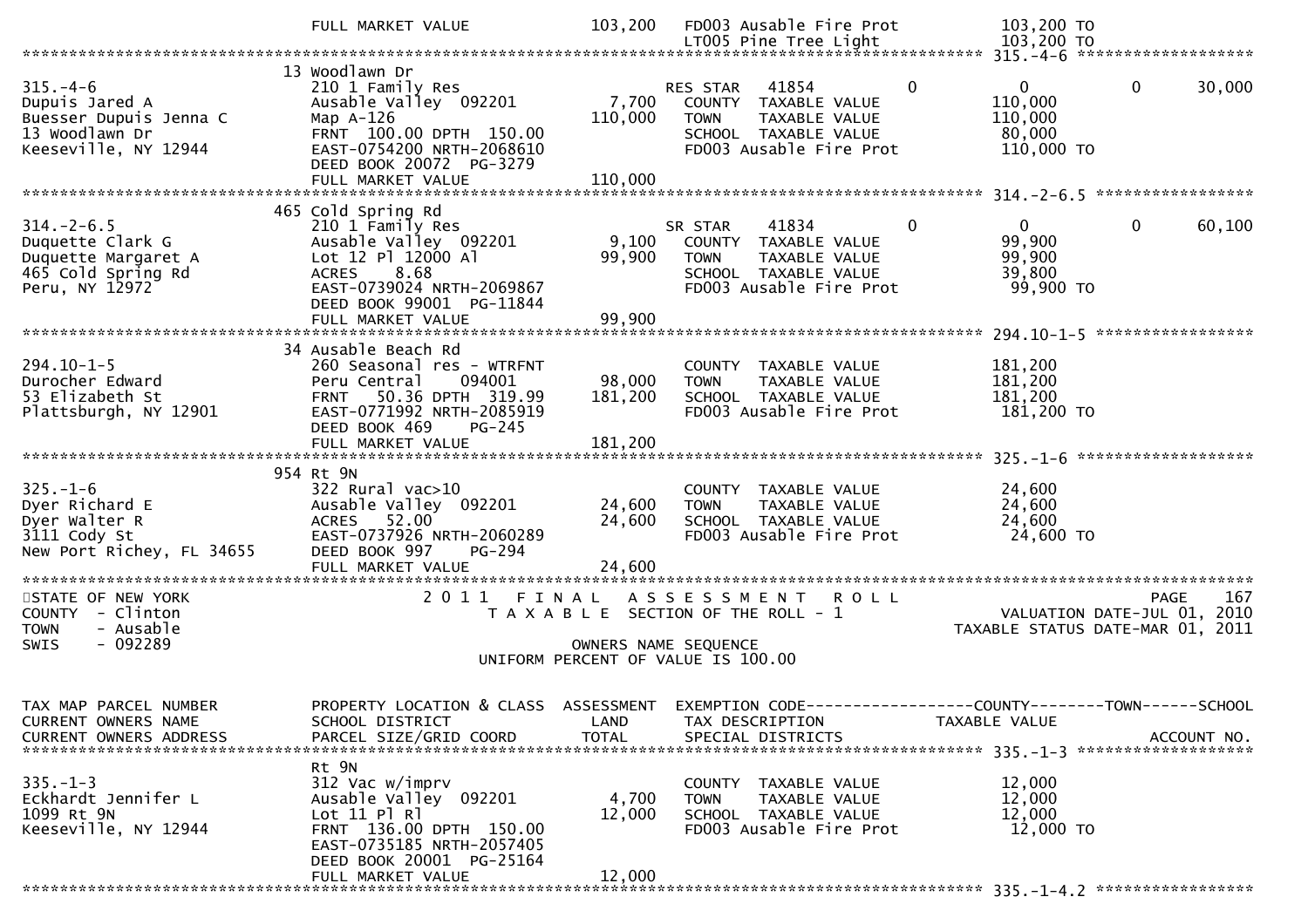| $335. - 1 - 4.2$<br>Eckhardt Kenneth N<br>Eckhardt Jennifer<br>1099 Rt 9N<br>Keeseville, NY 12944-4238 | 1099 Rt 9N<br>240 Rural res<br>Ausable Valley 092201<br>Lot 11 P River Loc<br>43.00 BANK<br>080<br><b>ACRES</b><br>EAST-0735491 NRTH-2056801<br>DEED BOOK 921<br>PG-212<br>FULL MARKET VALUE | 12,700<br>105,800<br>105,800                                                         | RES STAR<br><b>TOWN</b>                                                           | 41854<br>COUNTY TAXABLE VALUE<br>TAXABLE VALUE<br>SCHOOL TAXABLE VALUE<br>FD003 Ausable Fire Prot                      | $\mathbf{0}$<br>0<br>105,800<br>105,800<br>75,800<br>105,800 TO                                     | $\mathbf{0}$                  | 30,000                               |
|--------------------------------------------------------------------------------------------------------|----------------------------------------------------------------------------------------------------------------------------------------------------------------------------------------------|--------------------------------------------------------------------------------------|-----------------------------------------------------------------------------------|------------------------------------------------------------------------------------------------------------------------|-----------------------------------------------------------------------------------------------------|-------------------------------|--------------------------------------|
| $313 - 3 - 14.2$<br>Edwards Timothy H<br>160 Allen Hill Rd<br>Peru, NY 12972                           | 160 Allen Hill Rd<br>210 1 Family Res<br>094001<br>Peru Central<br>9 Pl 12000<br><b>ACRES</b><br>6.90<br>EAST-0728241 NRTH-2066213<br>DEED BOOK 20092 PG-24118<br>FULL MARKET VALUE          | 8,000<br>72,400<br>72,400                                                            | RES STAR<br><b>TOWN</b>                                                           | 41854<br>COUNTY TAXABLE VALUE<br>TAXABLE VALUE<br>SCHOOL TAXABLE VALUE<br>FD003 Ausable Fire Prot                      | $\mathbf{0}$<br>$\mathbf{0}$<br>72,400<br>72,400<br>42,400<br>72,400 TO                             | $\mathbf{0}$                  | 30,000                               |
| $334.2 - 1 - 1$<br>Elliott Dale H<br>Elliott Dean R<br>1376 Rt 9N<br>Clintonville, NY 12924            | Clintonville Rd<br>323 Vacant rural<br>Ausable Valley 092201<br>20.50<br><b>ACRES</b><br>EAST-0730494 NRTH-2053855<br>DEED BOOK 20011 PG-37989<br>FULL MARKET VALUE                          | 14,800<br>14,800<br>14,800                                                           | <b>TOWN</b>                                                                       | COUNTY TAXABLE VALUE<br>TAXABLE VALUE<br>SCHOOL TAXABLE VALUE<br>FD003 Ausable Fire Prot<br>LT003 Clintonville Light   | 14,800<br>14,800<br>14,800<br>14,800 TO<br>14,800 TO                                                |                               |                                      |
| $334.2 - 1 - 5$<br>Elliott Dale H<br>Elliott Dean R<br>1376 Rt 9N<br>Clintonville, NY 12924            | 1376 Rt 9N<br>210 1 Family Res<br>Ausable Valley 092201<br>50.00 DPTH 230.00<br><b>FRNT</b><br>EAST-0730990 NRTH-2053621<br>DEED BOOK 20011 PG-37989<br>FULL MARKET VALUE                    | 2,700<br>60,900<br>60,900                                                            | RES STAR<br>COUNTY<br><b>TOWN</b>                                                 | 41854<br>TAXABLE VALUE<br>TAXABLE VALUE<br>SCHOOL TAXABLE VALUE<br>FD003 Ausable Fire Prot<br>LT003 Clintonville Light | $\overline{0}$<br>0<br>60,900<br>60,900<br>30,900<br>60,900 TO<br>60,900 ТО                         | $\mathbf{0}$                  | 30,000                               |
| STATE OF NEW YORK<br>COUNTY - Clinton<br><b>TOWN</b><br>- Ausable<br>$-092289$<br><b>SWIS</b>          | 2011                                                                                                                                                                                         | FINAL<br>T A X A B L E SECTION OF THE ROLL - 1<br>UNIFORM PERCENT OF VALUE IS 100.00 | A S S E S S M E N T<br>OWNERS NAME SEQUENCE                                       | <b>ROLL</b>                                                                                                            | TAXABLE STATUS DATE-MAR 01, 2011                                                                    | VALUATION DATE-JUL 01, 2010   | 168<br><b>PAGE</b>                   |
| TAX MAP PARCEL NUMBER<br><b>CURRENT OWNERS NAME</b><br><b>CURRENT OWNERS ADDRESS</b>                   | PROPERTY LOCATION & CLASS ASSESSMENT<br>SCHOOL DISTRICT<br>PARCEL SIZE/GRID COORD                                                                                                            | LAND<br><b>TOTAL</b>                                                                 |                                                                                   | TAX DESCRIPTION<br>SPECIAL DISTRICTS                                                                                   | EXEMPTION CODE-----------------COUNTY-------TOWN------SCHOOL<br>TAXABLE VALUE                       |                               | ACCOUNT NO.                          |
| $314. - 2 - 10$<br>Emrick Sherall A<br>450 Hallock Hill Rd<br>Peru, NY 12972                           | 450 Hallock Hill Rd<br>210 1 Family Res<br>Ausable Valley 092201<br>FRNT 170.00 DPTH 184.00<br>EAST-0742768 NRTH-2075065<br>DEED BOOK 1008<br><b>PG-282</b><br>FULL MARKET VALUE             | 125,800                                                                              | WARNONALL<br>11,100 WARDISALL<br>125,800 RES STAR<br><b>COUNTY</b><br><b>TOWN</b> | 41121<br>41141<br>41854<br>TAXABLE VALUE<br>TAXABLE VALUE<br>SCHOOL TAXABLE VALUE<br>FD003 Ausable Fire Prot           | 0<br>18,870<br>0<br>6,290<br>$\Omega$<br>$\mathbf{0}$<br>100,640<br>107,510<br>95,800<br>125,800 TO | 12,000<br>6,290<br>0          | $\mathbf 0$<br>$\mathbf 0$<br>30,000 |
| $294.10 - 1 - 2.1$<br>Ewing Diana                                                                      | Ausable Beach Rd<br>312 Vac w/imprv<br>094001<br>Peru Central                                                                                                                                | 23,200                                                                               | <b>COUNTY</b><br><b>TOWN</b>                                                      | TAXABLE VALUE<br>TAXABLE VALUE                                                                                         | 28,000<br>28,000                                                                                    | 294.10-1-2.1 **************** |                                      |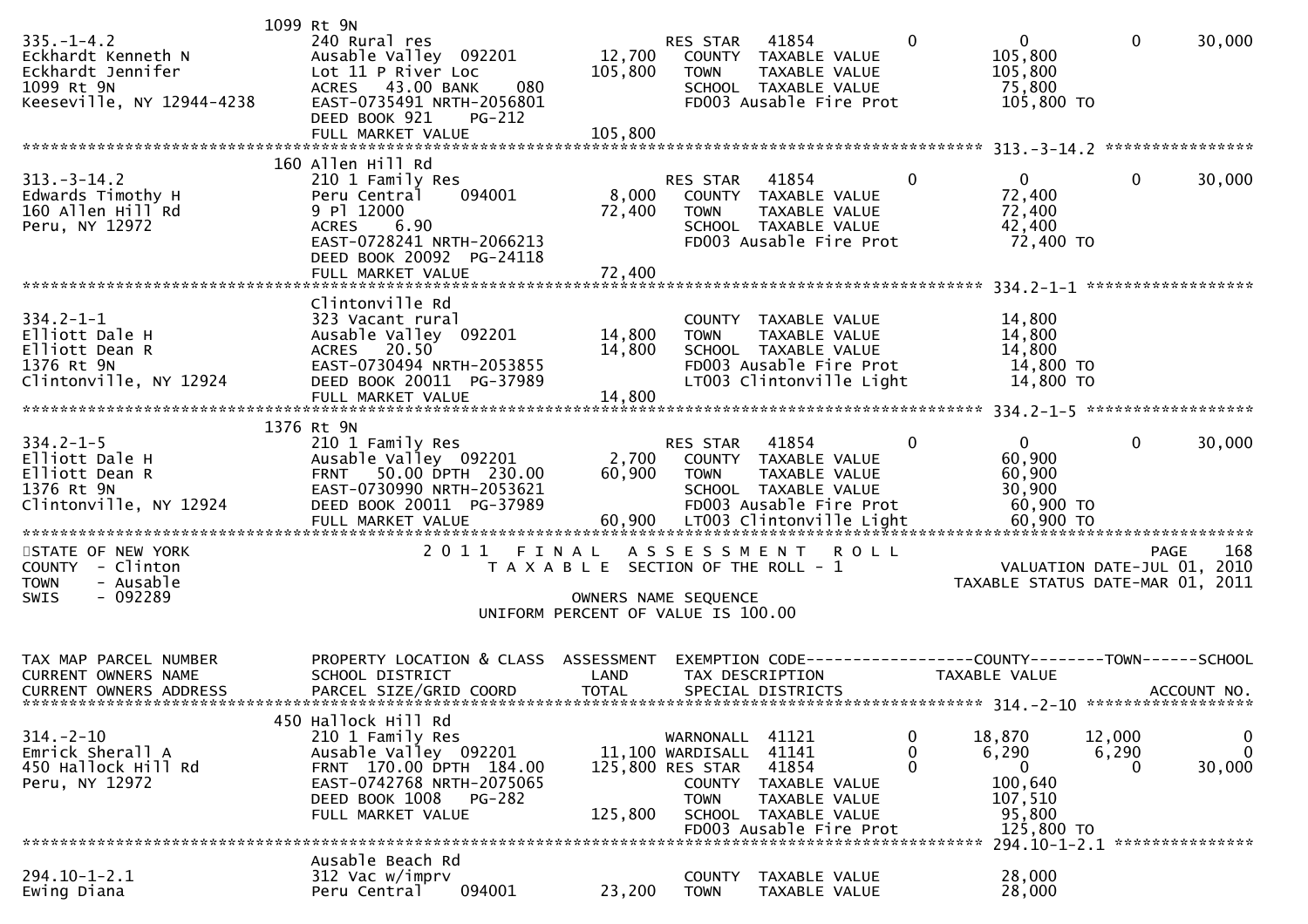| 50 Lynde St<br>Plattsburgh, NY 12901                                        | FRNT 165.00 DPTH 225.00<br>EAST-0771762 NRTH-2086125<br>DEED BOOK 862<br>PG-136                                                                                                      | 28,000             | SCHOOL TAXABLE VALUE<br>FD003 Ausable Fire Prot                                                                                  | 28,000<br>28,000 TO                                             |                          |
|-----------------------------------------------------------------------------|--------------------------------------------------------------------------------------------------------------------------------------------------------------------------------------|--------------------|----------------------------------------------------------------------------------------------------------------------------------|-----------------------------------------------------------------|--------------------------|
| $294.10 - 1 - 2.5$<br>Ewing Diana                                           | 44 Ausable Beach Rd<br>260 Seasonal res - WTRFNT<br>Peru Central<br>094001                                                                                                           | 94,800             | COUNTY TAXABLE VALUE<br><b>TOWN</b><br>TAXABLE VALUE                                                                             | 137,900<br>137,900                                              |                          |
| 50 Lynde St<br>Plattsburgh, NY 12901                                        | 57.07 DPTH 441.86<br><b>FRNT</b><br>EAST-0772098 NRTH-2086181<br>DEED BOOK 862<br>PG-136<br>FULL MARKET VALUE                                                                        | 137,900<br>137,900 | SCHOOL TAXABLE VALUE<br>FD003 Ausable Fire Prot                                                                                  | 137,900<br>137,900 TO                                           |                          |
|                                                                             |                                                                                                                                                                                      |                    |                                                                                                                                  |                                                                 |                          |
| $294.10 - 1 - 2.3$<br>Ewing Diana R<br>50 Lynde St<br>Plattsburgh, NY 12901 | 46 Ausable Beach Rd<br>260 Seasonal res - WTRFNT<br>094001<br>Peru Central<br>Geo Pray Sub Map 9A<br>FRNT 57.07 DPTH 498.52<br>EAST-0772134 NRTH-2086235<br>DEED BOOK 726<br>$PG-44$ | 155,700            | 41834<br>SR STAR<br>0<br>99,200 COUNTY TAXABLE VALUE<br>TOWN<br>TAXABLE VALUE<br>SCHOOL TAXABLE VALUE<br>FD003 Ausable Fire Prot | $\overline{0}$<br>155,700<br>155,700<br>95,600<br>155,700 TO    | $\mathbf{0}$<br>60,100   |
|                                                                             | FULL MARKET VALUE                                                                                                                                                                    | 155,700            |                                                                                                                                  |                                                                 |                          |
|                                                                             | 34 Pine Tree Dr                                                                                                                                                                      |                    |                                                                                                                                  |                                                                 |                          |
| $315.4 - 1 - 43$<br>Facteau Marc L<br>Bezio Christine<br>34 Pine Tree Dr    | 210 1 Family Res<br>Ausable Valley 092201<br>FRNT 200.00 DPTH 150.00<br><b>BANK</b><br>080                                                                                           | 8,300<br>162,300   | 41854<br>0<br>RES STAR<br>COUNTY TAXABLE VALUE<br><b>TOWN</b><br>TAXABLE VALUE<br>SCHOOL TAXABLE VALUE                           | $\mathbf{0}$<br>162,300<br>162,300<br>132,300                   | $\overline{0}$<br>30,000 |
| Keeseville, NY 12944                                                        | EAST-0753979 NRTH-2066324<br>DEED BOOK 828<br>PG-344<br>FULL MARKET VALUE                                                                                                            | 162,300            | FD003 Ausable Fire Prot<br>LT005 Pine Tree Light                                                                                 | 162,300 TO<br>162,300 TO                                        |                          |
| STATE OF NEW YORK<br>COUNTY - Clinton<br>- Ausable<br><b>TOWN</b>           |                                                                                                                                                                                      |                    | 2011 FINAL ASSESSMENT<br>ROLL<br>T A X A B L E SECTION OF THE ROLL - 1                                                           | VALUATION DATE-JUL 01, 2010<br>TAXABLE STATUS DATE-MAR 01, 2011 | 169<br><b>PAGE</b>       |
| $-092289$<br><b>SWIS</b>                                                    |                                                                                                                                                                                      |                    | OWNERS NAME SEQUENCE<br>UNIFORM PERCENT OF VALUE IS 100.00                                                                       |                                                                 |                          |
| TAX MAP PARCEL NUMBER                                                       | PROPERTY LOCATION & CLASS ASSESSMENT                                                                                                                                                 |                    |                                                                                                                                  |                                                                 |                          |
| CURRENT OWNERS NAME                                                         | SCHOOL DISTRICT                                                                                                                                                                      | LAND               | TAX DESCRIPTION                                                                                                                  | TAXABLE VALUE                                                   |                          |
|                                                                             | Hallock Hill Rd                                                                                                                                                                      |                    |                                                                                                                                  |                                                                 |                          |
| $315. - 1 - 7$<br>Farrington James A                                        | 321 Abandoned ag<br>Ausable Valley 092201                                                                                                                                            | 19,300             | COUNTY TAXABLE VALUE<br><b>TOWN</b><br>TAXABLE VALUE                                                                             | 19,300<br>19,300                                                |                          |
| Farrington Stephen P                                                        | ACRES 44.00                                                                                                                                                                          | 19,300             | SCHOOL TAXABLE VALUE                                                                                                             | 19,300                                                          |                          |
| Attn: Virginia Farrington                                                   | EAST-0749662 NRTH-2069282                                                                                                                                                            |                    | FD003 Ausable Fire Prot                                                                                                          | 19,300 TO                                                       |                          |
| 415 Vaughn Rd<br>Royersford, PA 19468                                       | DEED BOOK 562<br>$PG-585$<br>FULL MARKET VALUE                                                                                                                                       | 19,300             |                                                                                                                                  |                                                                 |                          |
|                                                                             | Cold Spring Rd                                                                                                                                                                       |                    |                                                                                                                                  |                                                                 |                          |
| $315. - 1 - 20$                                                             | 321 Abandoned ag                                                                                                                                                                     |                    | COUNTY TAXABLE VALUE                                                                                                             | 8,200                                                           |                          |
| Farrington James A<br>Farrington Stephen P                                  | Ausable Valley 092201<br>ACRES 45.80                                                                                                                                                 | 8,200<br>8,200     | TAXABLE VALUE<br><b>TOWN</b><br>SCHOOL TAXABLE VALUE                                                                             | 8,200<br>8,200                                                  |                          |
| Attn: Virginia Farrington                                                   | EAST-0744219 NRTH-2069671                                                                                                                                                            |                    | FD003 Ausable Fire Prot                                                                                                          | 8,200 TO                                                        |                          |
| 415 Vaughn Rd<br>Royersford, PA 19468                                       | PG-585<br>DEED BOOK 562<br>FULL MARKET VALUE                                                                                                                                         | 8,200              |                                                                                                                                  |                                                                 |                          |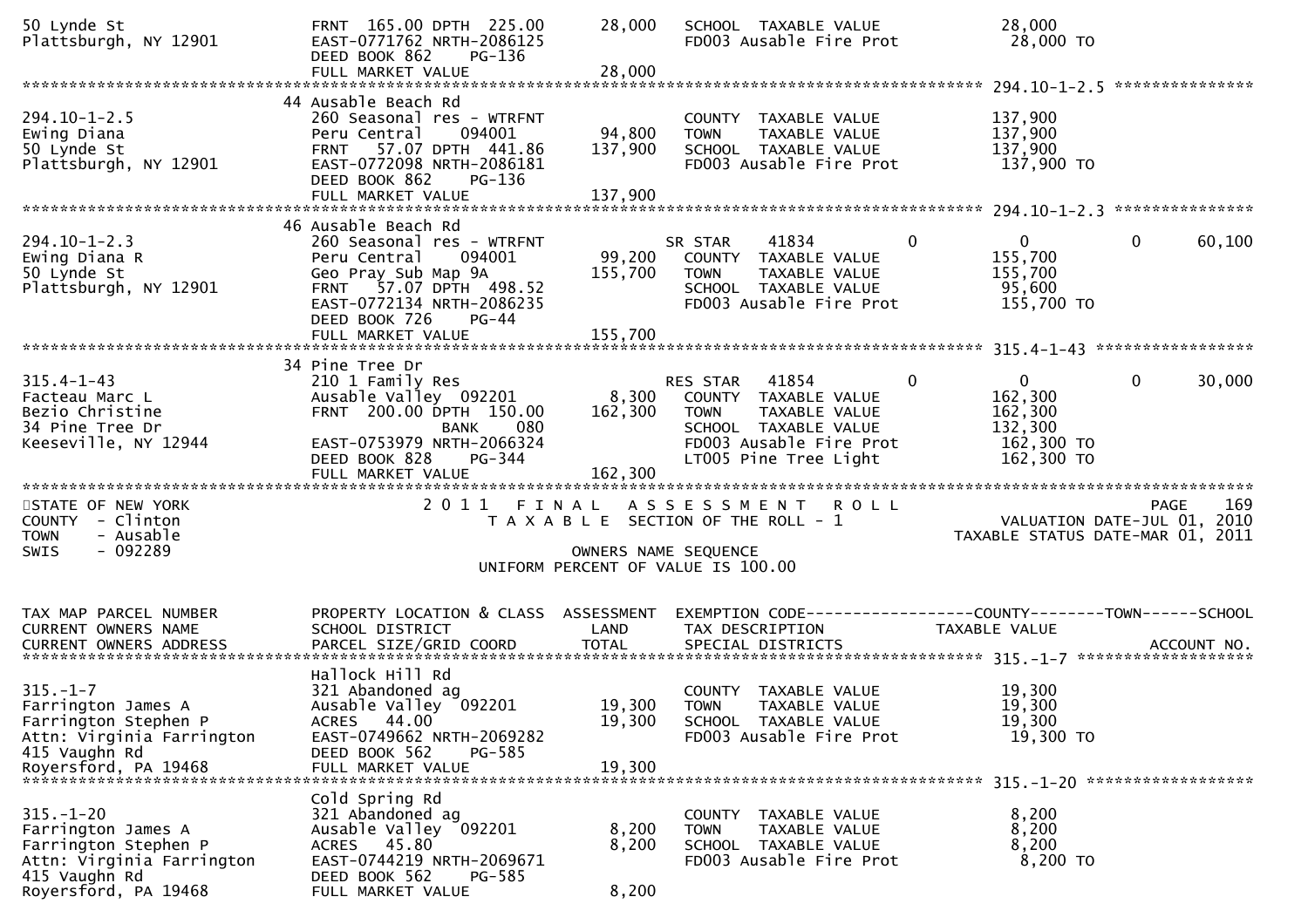| $315. - 2 - 37$<br>Favreau Roger B<br>Favreau Norma M<br>41 Ouellette Cir<br>Keeseville, NY 12944                                             | 41 Ouellette Cir<br>210 1 Family Res<br>Ausable Valley 092201<br>Sub Div Lot 15<br>North Country Acres Bk-9<br>$1.00$ BANK<br><b>ACRES</b><br>080<br>EAST-0753957 NRTH-2072197<br>DEED BOOK 805<br>PG-64<br>FULL MARKET VALUE | 17,300<br>83,500<br>83,500   | 41854<br>RES STAR<br>COUNTY TAXABLE VALUE<br>TAXABLE VALUE<br><b>TOWN</b><br>SCHOOL TAXABLE VALUE<br>FD003 Ausable Fire Prot | $\mathbf{0}$<br>$\mathbf{0}$<br>83,500<br>83,500<br>53,500<br>83,500 TO | 0<br>30,000                                                                           |
|-----------------------------------------------------------------------------------------------------------------------------------------------|-------------------------------------------------------------------------------------------------------------------------------------------------------------------------------------------------------------------------------|------------------------------|------------------------------------------------------------------------------------------------------------------------------|-------------------------------------------------------------------------|---------------------------------------------------------------------------------------|
|                                                                                                                                               |                                                                                                                                                                                                                               |                              |                                                                                                                              |                                                                         |                                                                                       |
| $294.10 - 1 - 26.1$<br>Feingold Judah<br>Poulin Suzane<br>20 Ausable Beach Rd<br>Peru, NY 12972                                               | 20 Ausable Beach Rd<br>210 1 Family Res<br>094001<br>Peru Central<br>FRNT 100.00 DPTH 100.00<br><b>BANK</b><br>080<br>EAST-0771612 NRTH-2085775<br>DEED BOOK 20031 PG-62865<br>FULL MARKET VALUE                              | 23,000<br>161,500<br>161,500 | RES STAR<br>41854<br>COUNTY TAXABLE VALUE<br><b>TOWN</b><br>TAXABLE VALUE<br>SCHOOL TAXABLE VALUE<br>FD003 Ausable Fire Prot | 0<br>$\overline{0}$<br>161,500<br>161,500<br>131,500<br>161,500 TO      | $\mathbf{0}$<br>30,000                                                                |
|                                                                                                                                               |                                                                                                                                                                                                                               |                              |                                                                                                                              |                                                                         |                                                                                       |
| $303 - 2 - 38.1$<br>Felio Adam A<br>Felio Victoria M<br>946 Clintonville Rd<br>Peru, NY 12972                                                 | 946 Clintonville Rd<br>210 1 Family Res<br>Ausable Valley 092201<br>Harkness<br>0.50<br>Felio<br>Hw<br>T/a<br>Hw<br>3.00<br><b>ACRES</b><br>EAST-0734391 NRTH-2074702<br>DEED BOOK 20082 PG-14817                             | 5,700<br>83,200              | 41854<br>RES STAR<br>COUNTY TAXABLE VALUE<br>TAXABLE VALUE<br><b>TOWN</b><br>SCHOOL TAXABLE VALUE<br>FD003 Ausable Fire Prot | $\Omega$<br>$\Omega$<br>83,200<br>83,200<br>53,200<br>83,200 TO         | $\mathbf{0}$<br>30,000                                                                |
|                                                                                                                                               | FULL MARKET VALUE                                                                                                                                                                                                             | 83,200                       |                                                                                                                              |                                                                         |                                                                                       |
| STATE OF NEW YORK<br>COUNTY - Clinton<br><b>TOWN</b><br>- Ausable<br>$-092289$<br><b>SWIS</b>                                                 | 2011 FINAL                                                                                                                                                                                                                    | OWNERS NAME SEQUENCE         | ASSESSMENT ROLL<br>T A X A B L E SECTION OF THE ROLL - 1<br>UNIFORM PERCENT OF VALUE IS 100.00                               |                                                                         | 170<br><b>PAGE</b><br>VALUATION DATE-JUL 01, 2010<br>TAXABLE STATUS DATE-MAR 01, 2011 |
| TAX MAP PARCEL NUMBER<br><b>CURRENT OWNERS NAME</b>                                                                                           | PROPERTY LOCATION & CLASS ASSESSMENT<br>SCHOOL DISTRICT                                                                                                                                                                       | LAND                         | EXEMPTION CODE-----------------COUNTY-------TOWN------SCHOOL<br>TAX DESCRIPTION                                              | TAXABLE VALUE                                                           |                                                                                       |
| $303 - 2 - 36$<br>Felio James E<br>Walker Nancy F<br>263 John Boswell Rd<br>Peru, NY 12972<br>PRIOR OWNER ON 3/01/2011<br>Felio Et al James E | Clintonville Rd<br>321 Abandoned ag<br>Ausable Valley 092201<br>ACRES 48.80<br>EAST-0734420 NRTH-2073674<br>DEED BOOK 20051 PG-89330<br>FULL MARKET VALUE                                                                     | 18,300<br>18,300<br>18,300   | COUNTY TAXABLE VALUE<br><b>TOWN</b><br>TAXABLE VALUE<br>SCHOOL TAXABLE VALUE<br>FD003 Ausable Fire Prot                      | 18,300<br>18,300<br>18,300<br>18,300 TO                                 |                                                                                       |
|                                                                                                                                               |                                                                                                                                                                                                                               |                              |                                                                                                                              |                                                                         |                                                                                       |
| $313 - 2 - 3$<br>Felio James E<br>Felio Ann L<br>263 John Boswell Rd                                                                          | Hibernia Rd<br>321 Abandoned ag<br>094001<br>Peru Central<br>ACRES 135.00<br>EAST-0723186 NRTH-2070697                                                                                                                        | 26,900<br>26,900             | <b>COUNTY</b><br>TAXABLE VALUE<br><b>TOWN</b><br>TAXABLE VALUE<br>SCHOOL TAXABLE VALUE<br>FD003 Ausable Fire Prot            | 26,900<br>26,900<br>26,900<br>26,900 ТО                                 |                                                                                       |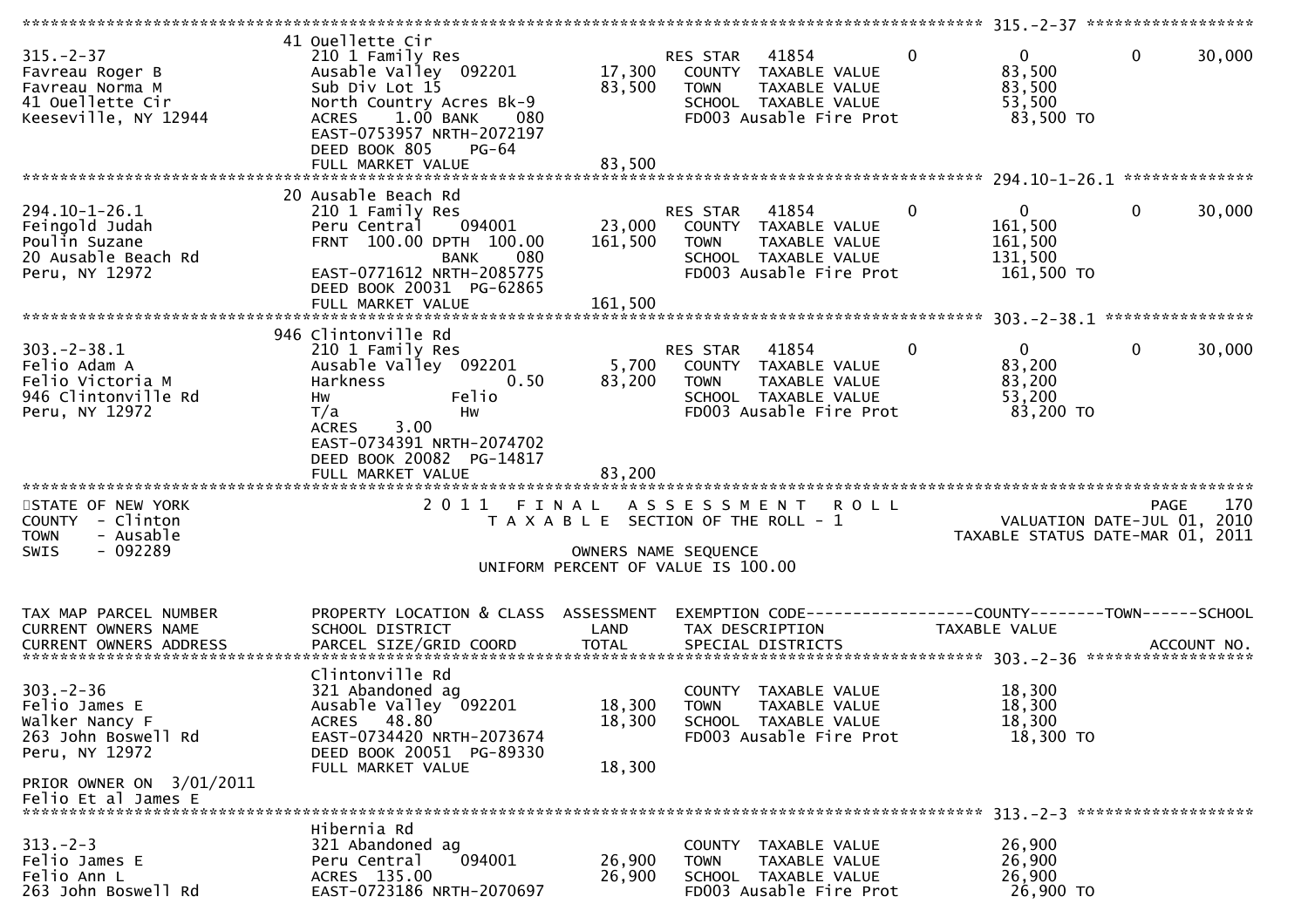| Peru, NY 12972                                                                                           | DEED BOOK 711<br>$PG-133$<br>FULL MARKET VALUE                                                                                                                                                                          | 26,900                     |                                                                                                                                                   |                                                         |                                                   |
|----------------------------------------------------------------------------------------------------------|-------------------------------------------------------------------------------------------------------------------------------------------------------------------------------------------------------------------------|----------------------------|---------------------------------------------------------------------------------------------------------------------------------------------------|---------------------------------------------------------|---------------------------------------------------|
| $303 - 2 - 38.2$<br>Felio Kathy M<br>Felio James E<br>263 John Boswell Rd<br>Peru, NY 12972              | Calkins Rd<br>314 Rural vac<10<br>Ausable Valley 092201<br>Lot 6 Pl 12000 Ac Loc<br>3.30<br><b>ACRES</b><br>EAST-0733957 NRTH-2074883<br>DEED BOOK 910<br>PG-139<br>FULL MARKET VALUE                                   | 5,900<br>5,900<br>5,900    | COUNTY TAXABLE VALUE<br><b>TOWN</b><br>TAXABLE VALUE<br>SCHOOL TAXABLE VALUE<br>FD003 Ausable Fire Prot                                           | 5,900<br>5,900<br>5,900<br>5,900 TO                     |                                                   |
| $303 - 2 - 38.3$<br>Felio Kathy M<br>Felio James E<br>PO Box 173<br>Harrisville, NY 13648                | Clintonville Rd<br>$322$ Rural vac $>10$<br>Ausable Valley 092201<br>Lot 6 Pl 12000 Ac Loc<br>ACRES 13.50<br>EAST-0734396 NRTH-2075510<br>DEED BOOK 950<br>$PG-129$                                                     | 11,300<br>11,300           | COUNTY TAXABLE VALUE<br><b>TOWN</b><br>TAXABLE VALUE<br>SCHOOL TAXABLE VALUE<br>FD003 Ausable Fire Prot                                           | 11,300<br>11,300<br>11,300<br>11,300 TO                 |                                                   |
|                                                                                                          |                                                                                                                                                                                                                         |                            |                                                                                                                                                   |                                                         |                                                   |
| $303 - 2 - 14.11$<br>Felio Norman<br>Felio Brenda<br>600 Hallock Hill Rd<br>Peru, NY 12972               | 600 Hallock Hill Rd<br>210 1 Family Res<br>Ausable Valley 092201<br>Lot 5 Pl 12000 Al<br>Felio Sub 05 Lot 1 PLD 16<br><b>ACRES</b><br>4.26<br>EAST-0738803 NRTH-2074517<br>DEED BOOK 495<br>PG-406<br>FULL MARKET VALUE | 13,900<br>98,000<br>98,000 | SR STAR<br>41834<br>0<br>COUNTY TAXABLE VALUE<br>TAXABLE VALUE<br><b>TOWN</b><br>SCHOOL TAXABLE VALUE<br>FD003 Ausable Fire Prot                  | $\mathbf{0}$<br>98,000<br>98,000<br>37,900<br>98,000 TO | $\mathbf 0$<br>60,100                             |
| STATE OF NEW YORK<br>COUNTY - Clinton<br><b>TOWN</b><br>- Ausable<br>$-092289$<br><b>SWIS</b>            |                                                                                                                                                                                                                         | OWNERS NAME SEQUENCE       | 2011 FINAL ASSESSMENT<br><b>ROLL</b><br>T A X A B L E SECTION OF THE ROLL - 1<br>UNIFORM PERCENT OF VALUE IS 100.00                               | TAXABLE STATUS DATE-MAR 01, 2011                        | 171<br><b>PAGE</b><br>VALUATION DATE-JUL 01, 2010 |
| TAX MAP PARCEL NUMBER<br>CURRENT OWNERS NAME                                                             | PROPERTY LOCATION & CLASS ASSESSMENT<br>SCHOOL DISTRICT                                                                                                                                                                 | LAND                       | TAX DESCRIPTION                                                                                                                                   | TAXABLE VALUE                                           |                                                   |
| $334. - 1 - 2.2$<br>Ferguson Richard A<br>Horan Wendi L<br>220 Thomasville Rd<br>Ausable Forks, NY 12912 | 220 Thomasville Rd<br>210 1 Family Res<br>Ausable Valley 092201<br>survey map 2009/225220<br>1.17 BANK<br><b>ACRES</b><br>115<br>EAST-0723421 NRTH-2057976<br>DEED BOOK 20092 PG-26462<br>FULL MARKET VALUE             | 69,000<br>69,000           | $\mathbf 0$<br>41854<br>RES STAR<br>6,100 COUNTY TAXABLE VALUE<br>TAXABLE VALUE<br><b>TOWN</b><br>SCHOOL TAXABLE VALUE<br>FD003 Ausable Fire Prot | $\mathbf{0}$<br>69,000<br>69,000<br>39,000<br>69,000 TO | 0<br>30,000                                       |
| $315.4 - 1 - 22$<br>Finnegan Shawn C<br>Finnegan Bonnita E<br>57 Pine Tree Dr<br>Keeseville, NY 12944    | 57 Pine Tree Dr<br>210 1 Family Res<br>Ausable Valley 092201<br>FRNT 100.00 DPTH 150.00<br>080<br>BANK<br>EAST-0753889 NRTH-2065774                                                                                     | 7,700<br>84,500            | 41854<br>0<br><b>RES STAR</b><br>COUNTY TAXABLE VALUE<br>TAXABLE VALUE<br><b>TOWN</b><br>SCHOOL TAXABLE VALUE<br>FD003 Ausable Fire Prot          | 0<br>84,500<br>84,500<br>54,500<br>84,500 TO            | 0<br>30,000                                       |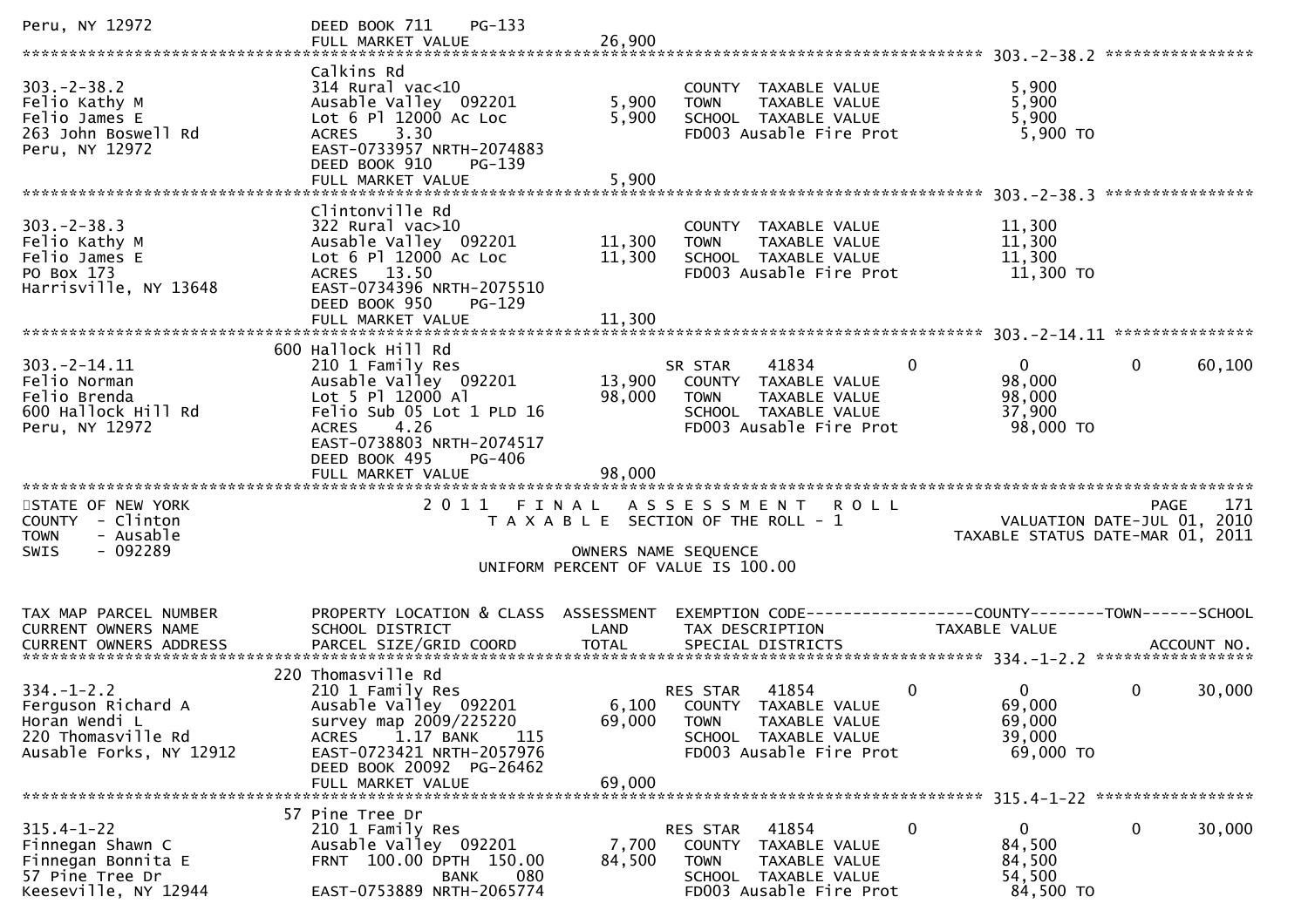|                                                                                                                           | PG-230<br>DEED BOOK 997<br>FULL MARKET VALUE                                                                                                                                                               | 84,500                             | LT005 Pine Tree Light                                                                                                                                                              | 84,500 TO                                                                                                                                                             |
|---------------------------------------------------------------------------------------------------------------------------|------------------------------------------------------------------------------------------------------------------------------------------------------------------------------------------------------------|------------------------------------|------------------------------------------------------------------------------------------------------------------------------------------------------------------------------------|-----------------------------------------------------------------------------------------------------------------------------------------------------------------------|
|                                                                                                                           |                                                                                                                                                                                                            |                                    |                                                                                                                                                                                    |                                                                                                                                                                       |
| $315. - 3 - 44$<br>Finnegan Stephen J<br>Finnegan Lisa T<br>$202$ H <sup><math>11</math></sup> St<br>Keeseville, NY 12944 | 204 Hill St<br>210 1 Family Res<br>Ausable Valley 092201<br>FRNT 215.11 DPTH 150.00<br>080<br><b>BANK</b><br>EAST-0751088 NRTH-2068385<br>DEED BOOK 99001 PG-12165<br>FULL MARKET VALUE                    | 10,500<br>139,000<br>139,000       | RES STAR 41854<br>COUNTY TAXABLE VALUE<br>TAXABLE VALUE<br><b>TOWN</b><br>SCHOOL TAXABLE VALUE<br>FD003 Ausable Fire Prot<br>LT004 Hill Street Light                               | $\overline{0}$<br>$\mathbf 0$<br>$\mathbf{0}$<br>30,000<br>139,000<br>139,000<br>109,000<br>139,000 TO<br>139,000 TO                                                  |
|                                                                                                                           |                                                                                                                                                                                                            |                                    |                                                                                                                                                                                    |                                                                                                                                                                       |
| $315 - 3 - 45$<br>Finnegan Stephen J<br>Finnegan Lisa T<br>202 Hill St<br>Keeseville, NY 12944                            | Hill St<br>311 Res vac land<br>Ausable Valley 092201<br>FRNT 110.45 DPTH 161.30<br><b>BANK</b><br>080<br>EAST-0750947 NRTH-2068397<br>DEED BOOK 99001 PG-13165                                             | 7,500<br>7,500                     | COUNTY TAXABLE VALUE<br>TAXABLE VALUE<br><b>TOWN</b><br>SCHOOL TAXABLE VALUE<br>FD003 Ausable Fire Prot<br>LT004 Hill Street Light                                                 | 7,500<br>7,500<br>7,500<br>7,500 TO<br>7,500 TO                                                                                                                       |
|                                                                                                                           |                                                                                                                                                                                                            |                                    |                                                                                                                                                                                    |                                                                                                                                                                       |
| $304. - 1 - 14.4$<br>Fleury Annette T<br>2198 Rt 22<br>Keeseville, NY 12944-9612                                          | Jewel Rock Rd<br>$314$ Rural vac<10<br>Ausable Valley 092201<br>Lot 2 P1 1200 A1<br>1.60<br><b>ACRES</b><br>EAST-0751925 NRTH-2077112<br>DEED BOOK 728<br>PG-113                                           | 2,400<br>2,400                     | COUNTY TAXABLE VALUE<br>TAXABLE VALUE<br><b>TOWN</b><br>SCHOOL TAXABLE VALUE<br>FD003 Ausable Fire Prot                                                                            | 2,400<br>2,400<br>2,400<br>2,400 TO                                                                                                                                   |
|                                                                                                                           | FULL MARKET VALUE                                                                                                                                                                                          | 2,400                              |                                                                                                                                                                                    |                                                                                                                                                                       |
| STATE OF NEW YORK<br>COUNTY - Clinton<br>- Ausable<br><b>TOWN</b><br>- 092289<br><b>SWIS</b>                              | 2011 FINAL                                                                                                                                                                                                 | OWNERS NAME SEQUENCE               | ASSESSMENT ROLL<br>T A X A B L E SECTION OF THE ROLL - 1<br>UNIFORM PERCENT OF VALUE IS 100.00                                                                                     | 172<br><b>PAGE</b><br>VALUATION DATE-JUL $01$ , 2010<br>TAXABLE STATUS DATE-MAR 01, 2011                                                                              |
| TAX MAP PARCEL NUMBER<br>CURRENT OWNERS NAME                                                                              | PROPERTY LOCATION & CLASS ASSESSMENT<br>SCHOOL DISTRICT                                                                                                                                                    | LAND                               | TAX DESCRIPTION                                                                                                                                                                    | TAXABLE VALUE                                                                                                                                                         |
| $314. - 2 - 6.2$<br>Fleury George<br>Fleury Georgia<br>567 Cold Spring Rd<br>Peru, NY 12972-9744                          | 567 Cold Spring Rd<br>270 Mfg housing<br>Ausable Valley <sup>o</sup> 092201<br>Lot 5 Pl 12000 Ac Loc<br>8.20<br><b>ACRES</b><br>EAST-0738909 NRTH-2072334<br>DEED BOOK 597<br>PG-1004<br>FULL MARKET VALUE | 67,000                             | AGED - ALL 41800<br>16,300 SR STAR<br>41834<br>67,000 COUNTY TAXABLE VALUE<br>TAXABLE VALUE<br><b>TOWN</b><br>SCHOOL TAXABLE VALUE<br>FD003 Ausable Fire Prot                      | $\mathbf 0$<br>33,500<br>33,500<br>33,500<br>0<br>$\overline{0}$<br>33,500<br>0<br>33,500<br>33,500<br>$\mathbf{0}$<br>67,000 TO<br>293. - 2 - 3.2 ****************** |
| $293. - 2 - 3.2$<br>Florentine Trust Richard J<br>Florentine Trust Joan E<br>219 Telegraph Rd<br>Peru, NY 12972           | 219 Telegraph Rd<br>270 Mfg housing<br>Ausable Valley 092201<br>4.00<br><b>ACRES</b><br>EAST-0757792 NRTH-2084410<br>DEED BOOK 934<br><b>PG-266</b><br>FULL MARKET VALUE                                   | 13,800 SR STAR<br>49,900<br>49,900 | 95 PCT OF VALUE USED FOR EXEMPTION PURPOSES<br>WARNONALL 41121<br>41834<br>COUNTY TAXABLE VALUE<br><b>TOWN</b><br>TAXABLE VALUE<br>SCHOOL TAXABLE VALUE<br>FD003 Ausable Fire Prot | 7,111<br>7,111<br>0<br>$\mathbf 0$<br>0<br>$\mathbf{0}$<br>49,900<br>0<br>42,789<br>42,789<br>$\mathbf{0}$<br>49,900 TO                                               |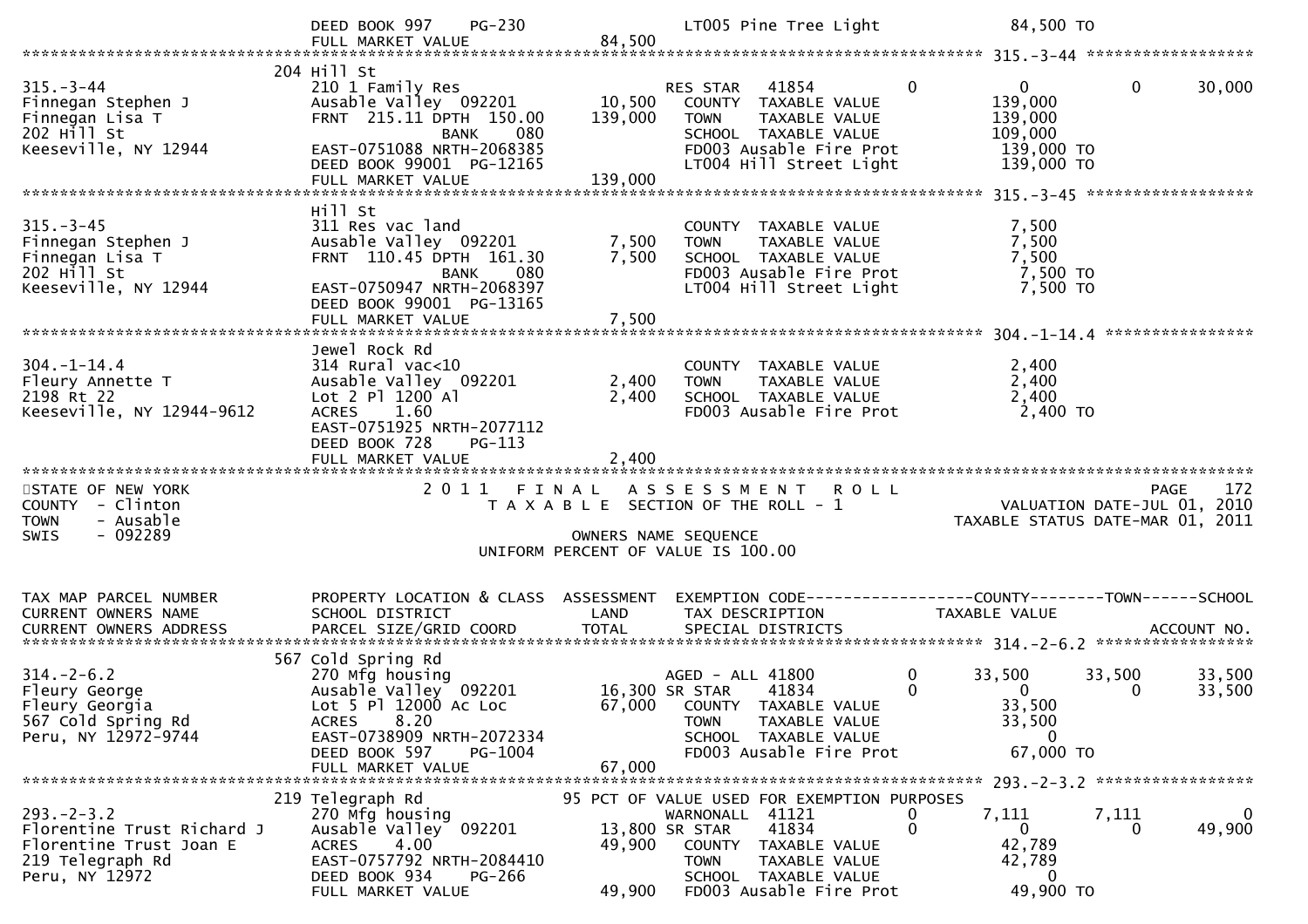|                               | 1663 Rt 9N                           |                      |                                       |                                                               |        |
|-------------------------------|--------------------------------------|----------------------|---------------------------------------|---------------------------------------------------------------|--------|
| $334. - 2 - 10.1$             | 210 1 Family Res                     |                      | COUNTY TAXABLE VALUE                  | 46,900                                                        |        |
| Florio Vito                   | Ausable Valley 092201                | 6,000                | <b>TOWN</b><br>TAXABLE VALUE          | 46,900                                                        |        |
| Florio Joseph                 | <b>ACRES</b><br>1.00                 | 46,900               | SCHOOL TAXABLE VALUE                  | 46,900                                                        |        |
| 1663 Rt 9N                    | EAST-0725021 NRTH-2050230            |                      | FD003 Ausable Fire Prot               | 46,900 TO                                                     |        |
|                               | DEED BOOK 20072 PG-11263             |                      |                                       |                                                               |        |
| Ausable Forks, NY 12912       |                                      |                      |                                       |                                                               |        |
|                               | FULL MARKET VALUE                    | 46,900               |                                       |                                                               |        |
|                               |                                      |                      |                                       |                                                               |        |
|                               | 170 Cold Spring Rd                   |                      |                                       |                                                               |        |
| $325. - 1 - 10$               | 322 Rural vac>10                     |                      | COUNTY TAXABLE VALUE                  | 7,100                                                         |        |
| Fogle Shirley R               | Ausable Valley 092201                | 7,100                | TAXABLE VALUE<br><b>TOWN</b>          | 7,100                                                         |        |
| 24744 NC Hwy 87E              | Lot 22 Platts 1200 Ac                | 7,100                | SCHOOL TAXABLE VALUE                  | 7,100                                                         |        |
| Riegelwood, NC 28456          | Cold Springs Sub Lot 5               |                      | FD003 Ausable Fire Prot               | 7,100 TO                                                      |        |
|                               | 5.30<br>ACRES                        |                      |                                       |                                                               |        |
|                               |                                      |                      |                                       |                                                               |        |
|                               | EAST-0738590 NRTH-2062862            |                      |                                       |                                                               |        |
|                               | DEED BOOK 707<br>PG-339              |                      |                                       |                                                               |        |
|                               |                                      |                      |                                       |                                                               |        |
|                               |                                      |                      |                                       |                                                               |        |
|                               | Clintonville Rd                      |                      |                                       |                                                               |        |
| $313. - 3 - 8.3 - 1$          | 323 Vacant rural                     |                      | COUNTY TAXABLE VALUE                  | 5,400                                                         |        |
| Ford Arthur J                 | Ausable Valley 092201                | 5,400                | <b>TOWN</b><br>TAXABLE VALUE          | 5,400                                                         |        |
| 120 Algonquin Park            | Lot $#9$                             | 5,400                | SCHOOL TAXABLE VALUE                  | 5,400                                                         |        |
| Plattsburgh, NY 12901         | ACRES 29.60                          |                      | FD003 Ausable Fire Prot               | 5,400 TO                                                      |        |
|                               |                                      |                      |                                       |                                                               |        |
|                               | EAST-0728906 NRTH-2065270            |                      |                                       |                                                               |        |
|                               | DEED BOOK 20021 PG-40171             |                      |                                       |                                                               |        |
|                               | FULL MARKET VALUE                    | 5,400                |                                       |                                                               |        |
|                               |                                      |                      |                                       |                                                               |        |
|                               |                                      |                      |                                       |                                                               |        |
| STATE OF NEW YORK             | 2011 FINAL                           |                      | ASSESSMENT ROLL                       | <b>PAGE</b>                                                   | 173    |
|                               |                                      |                      |                                       |                                                               |        |
| COUNTY - Clinton              |                                      |                      | T A X A B L E SECTION OF THE ROLL - 1 | VALUATION DATE-JUL 01, 2010                                   |        |
| - Ausable<br><b>TOWN</b>      |                                      |                      |                                       | TAXABLE STATUS DATE-MAR 01, 2011                              |        |
| - 092289<br><b>SWIS</b>       |                                      | OWNERS NAME SEQUENCE |                                       |                                                               |        |
|                               |                                      |                      | UNIFORM PERCENT OF VALUE IS 100.00    |                                                               |        |
|                               |                                      |                      |                                       |                                                               |        |
|                               |                                      |                      |                                       |                                                               |        |
| TAX MAP PARCEL NUMBER         | PROPERTY LOCATION & CLASS ASSESSMENT |                      |                                       | EXEMPTION CODE-----------------COUNTY--------TOWN------SCHOOL |        |
| CURRENT OWNERS NAME           | SCHOOL DISTRICT                      | LAND                 | TAX DESCRIPTION                       | TAXABLE VALUE                                                 |        |
| <b>CURRENT OWNERS ADDRESS</b> | PARCEL SIZE/GRID COORD               | <b>TOTAL</b>         | SPECIAL DISTRICTS                     | ACCOUNT NO.                                                   |        |
|                               |                                      |                      |                                       |                                                               |        |
|                               | Clintonville Rd                      |                      |                                       |                                                               |        |
|                               |                                      |                      |                                       |                                                               |        |
| $313 - 3 - 8.3 - 2$           | 323 Vacant rural                     |                      | COUNTY TAXABLE VALUE                  | 2,100                                                         |        |
| Ford Arthur J                 | Peru Central<br>094001               | 2,100                | TAXABLE VALUE<br><b>TOWN</b>          | 2,100                                                         |        |
| 120 Algonquin Park Rd         | Lot <sub>9</sub>                     | 2,100                | SCHOOL TAXABLE VALUE                  | 2,100                                                         |        |
| Plattsburgh, NY 12901         | 23.80<br><b>ACRES</b>                |                      | FD003 Ausable Fire Prot               | $2,100$ TO                                                    |        |
|                               | EAST-0728906 NRTH-2065270            |                      |                                       |                                                               |        |
|                               | DEED BOOK 20021 PG-40171             |                      |                                       |                                                               |        |
|                               | FULL MARKET VALUE                    | 2,100                |                                       |                                                               |        |
|                               |                                      |                      |                                       |                                                               |        |
|                               | 133 Telegraph Rd                     |                      |                                       |                                                               |        |
| $293. -4 - 1.3$               |                                      |                      | 0<br>41854<br>RES STAR                | $\mathbf 0$<br>0                                              |        |
|                               | 210 1 Family Res                     |                      | TAXABLE VALUE                         |                                                               | 30,000 |
| Ford Christopher J            | Ausable Valley 092201                | 7,600                | COUNTY                                | 140,300                                                       |        |
| Huffman Ann                   | 3.70<br><b>ACRES</b>                 | 140,300              | <b>TOWN</b><br>TAXABLE VALUE          | 140,300                                                       |        |
| 133 Telegraph Rd              | EAST-0757807 NRTH-2082356            |                      | SCHOOL TAXABLE VALUE                  | 110,300                                                       |        |
| Peru, NY 12972                | DEED BOOK 773<br>$PG-177$            |                      | FD003 Ausable Fire Prot               | 140,300 TO                                                    |        |
|                               | FULL MARKET VALUE                    | 140,300              |                                       |                                                               |        |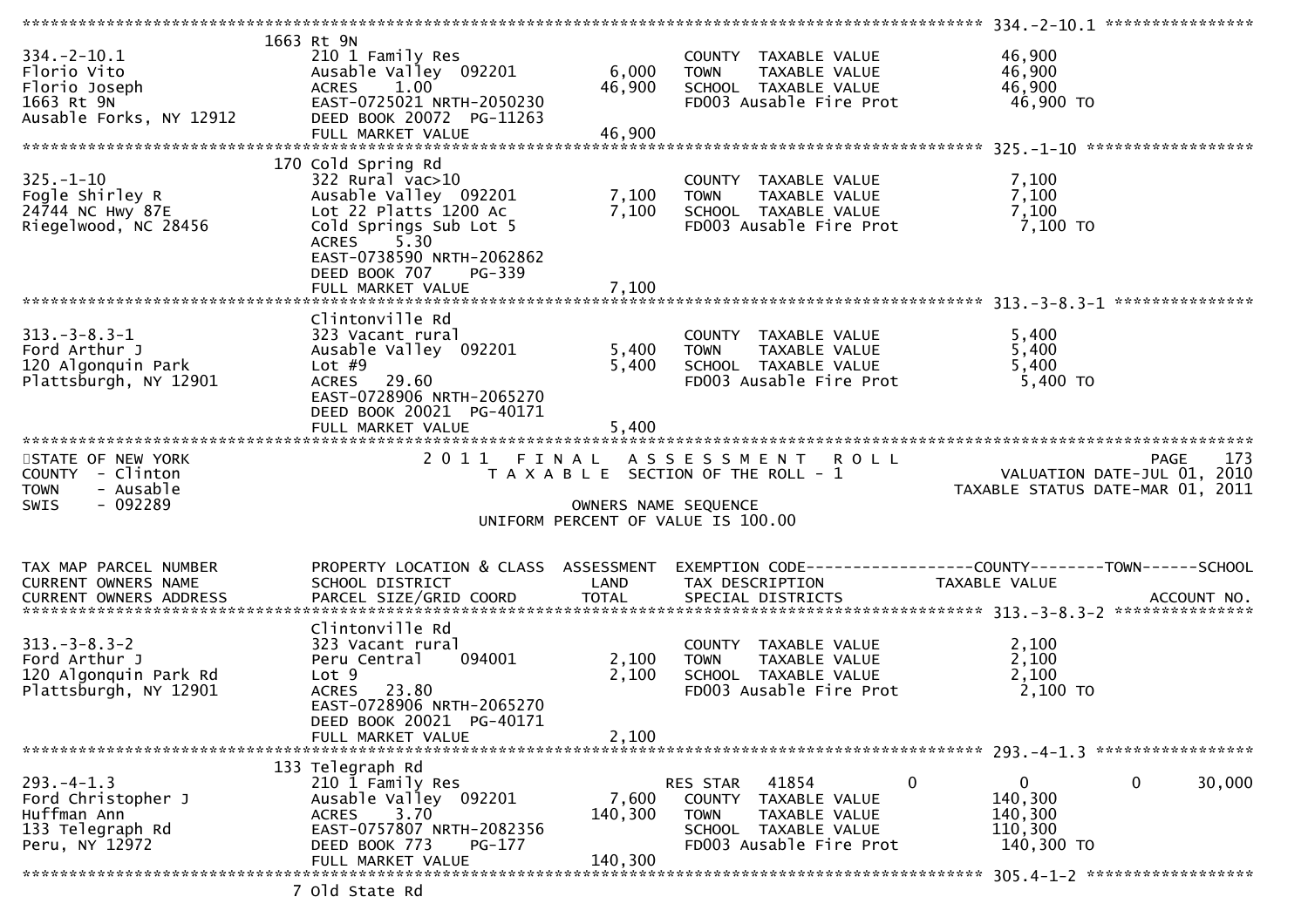| $305.4 - 1 - 2$<br>Ford James K<br>Ford Holly L<br>7 Old State Rd<br>Ausable Chasm, NY 12911               | 210 1 Family Res<br>Ausable Valley 092201<br>survey 2009/224246<br>FRNT 66.49 DPTH 221.72<br>320<br>BANK<br>EAST-0762254 NRTH-2074571<br>DEED BOOK 700<br>PG-224<br>FULL MARKET VALUE | 85,000<br>85,000                  | 41854<br>RES STAR<br>2,500 COUNTY TAXABLE VALUE<br>TAXABLE VALUE<br><b>TOWN</b><br>SCHOOL TAXABLE VALUE<br>FDOO3 Ausable Fire Prot<br>LT006 Chasm              | $0 \qquad \qquad$<br>$\mathbf{0}$<br>85,000<br>85,000<br>55,000<br>85,000 TO<br>85,000 TO           | $\mathbf 0$<br>30,000                                                              |
|------------------------------------------------------------------------------------------------------------|---------------------------------------------------------------------------------------------------------------------------------------------------------------------------------------|-----------------------------------|----------------------------------------------------------------------------------------------------------------------------------------------------------------|-----------------------------------------------------------------------------------------------------|------------------------------------------------------------------------------------|
|                                                                                                            |                                                                                                                                                                                       |                                   |                                                                                                                                                                |                                                                                                     |                                                                                    |
| $335.1 - 1 - 20$<br>Ford Mary<br>17 Lower Rd<br>Clintonville, NY 12924                                     | 17 Lower Rd<br>210 1 Family Res<br>Ausable Valley 092201<br>FRNT 200.00 DPTH 210.00<br>EAST-0734340 NRTH-2053804<br>DEED BOOK 321<br>PG-267<br>FULL MARKET VALUE                      | 4,500 SR STAR<br>69,000<br>69,000 | AGED - ALL 41800<br>41834<br>COUNTY TAXABLE VALUE<br>TAXABLE VALUE<br>TOWN<br>SCHOOL TAXABLE VALUE<br>FD003 Ausable Fire Prot                                  | 0<br>34,500<br>$\Omega$<br>$\overline{0}$<br>34,500<br>34,500<br>$\overline{0}$<br>69,000 TO        | 34,500<br>34,500<br>34,500<br>$\Omega$                                             |
|                                                                                                            | 14/24 Rectory St                                                                                                                                                                      |                                   | 73 PCT OF VALUE USED FOR EXEMPTION PURPOSES                                                                                                                    |                                                                                                     |                                                                                    |
| $335.1 - 1 - 6$<br>Ford Paul<br>$\frac{1}{2000}$<br>Ford Judith<br>24 Rectory St<br>Clintonville, NY 12924 | 433 Auto body<br>Ausable Valley 092201<br>2.80<br><b>ACRES</b><br>EAST-0732920 NRTH-2054116<br>DEED BOOK 652<br>PG-73<br>FULL MARKET VALUE                                            |                                   | WARNONALL 41121<br>9,500 RES STAR<br>41854<br>120,800 COUNTY TAXABLE VALUE<br>TAXABLE VALUE<br>TOWN<br>SCHOOL TAXABLE VALUE<br>120,800 FD003 Ausable Fire Prot | 13,228<br>0<br>$\mathbf 0$<br>$\overline{\mathbf{0}}$<br>107,572<br>108,800<br>90,800<br>120,800 TO | 12,000<br>$\bf{0}$<br>30,000<br>$\mathbf{0}$                                       |
|                                                                                                            |                                                                                                                                                                                       |                                   |                                                                                                                                                                |                                                                                                     |                                                                                    |
| STATE OF NEW YORK<br>COUNTY - Clinton<br>- Ausable<br><b>TOWN</b><br>- 092289<br>SWIS                      |                                                                                                                                                                                       |                                   | 2011 FINAL ASSESSMENT ROLL<br>T A X A B L E SECTION OF THE ROLL - 1<br>OWNERS NAME SEQUENCE<br>UNIFORM PERCENT OF VALUE IS 100.00                              |                                                                                                     | 174<br>PAGE 174<br>VALUATION DATE-JUL 01, 2010<br>TAXABLE STATUS DATE-MAR 01, 2011 |
| TAX MAP PARCEL NUMBER<br>CURRENT OWNERS NAME<br>CURRENT OWNERS ADDRESS                                     | PROPERTY LOCATION & CLASS ASSESSMENT<br>SCHOOL DISTRICT                                                                                                                               | LAND                              | EXEMPTION CODE------------------COUNTY--------TOWN------SCHOOL<br>TAX DESCRIPTION                                                                              | TAXABLE VALUE                                                                                       |                                                                                    |
| $335.1 - 1 - 7$<br>Ford Paul H<br>Ford Judith A<br>24 Rectory St<br>Clintonville, NY 12924                 | 1302 Rt 9N<br>210 1 Family Res<br>Ausable Valley 092201<br>1.30<br><b>ACRES</b><br>EAST-0732786 NRTH-2053569<br>DEED BOOK 20021 PG-45891<br>FULL MARKET VALUE                         | 6,200<br>74,000<br>74,000         | COUNTY TAXABLE VALUE<br><b>TOWN</b><br>TAXABLE VALUE<br>SCHOOL TAXABLE VALUE<br>FD003 Ausable Fire Prot<br>LT003 Clintonville Light                            | 74,000<br>74,000<br>74,000<br>74,000 TO<br>74,000 TO                                                |                                                                                    |
|                                                                                                            | Rectory St                                                                                                                                                                            |                                   |                                                                                                                                                                |                                                                                                     |                                                                                    |
| $335.1 - 1 - 9$<br>Ford Paul H<br>Ford Judith A<br>24 Rectory St<br>Clintonville, NY 12924                 | 311 Res vac land<br>Ausable Valley 092201<br>FRNT 50.00 DPTH 175.00<br>EAST-0733106 NRTH-2054246<br>DEED BOOK 98001 PG-00174<br>FULL MARKET VALUE                                     | 2,400<br>2,400<br>2,400           | COUNTY TAXABLE VALUE<br>TAXABLE VALUE<br>TOWN<br>SCHOOL TAXABLE VALUE<br>FD003 Ausable Fire Prot<br>LT003 Clintonville Light                                   | 2,400<br>2,400<br>2,400<br>2,400 TO<br>2,400 TO                                                     |                                                                                    |
|                                                                                                            |                                                                                                                                                                                       |                                   |                                                                                                                                                                |                                                                                                     |                                                                                    |
|                                                                                                            | 1290 Rt 9N                                                                                                                                                                            |                                   |                                                                                                                                                                |                                                                                                     |                                                                                    |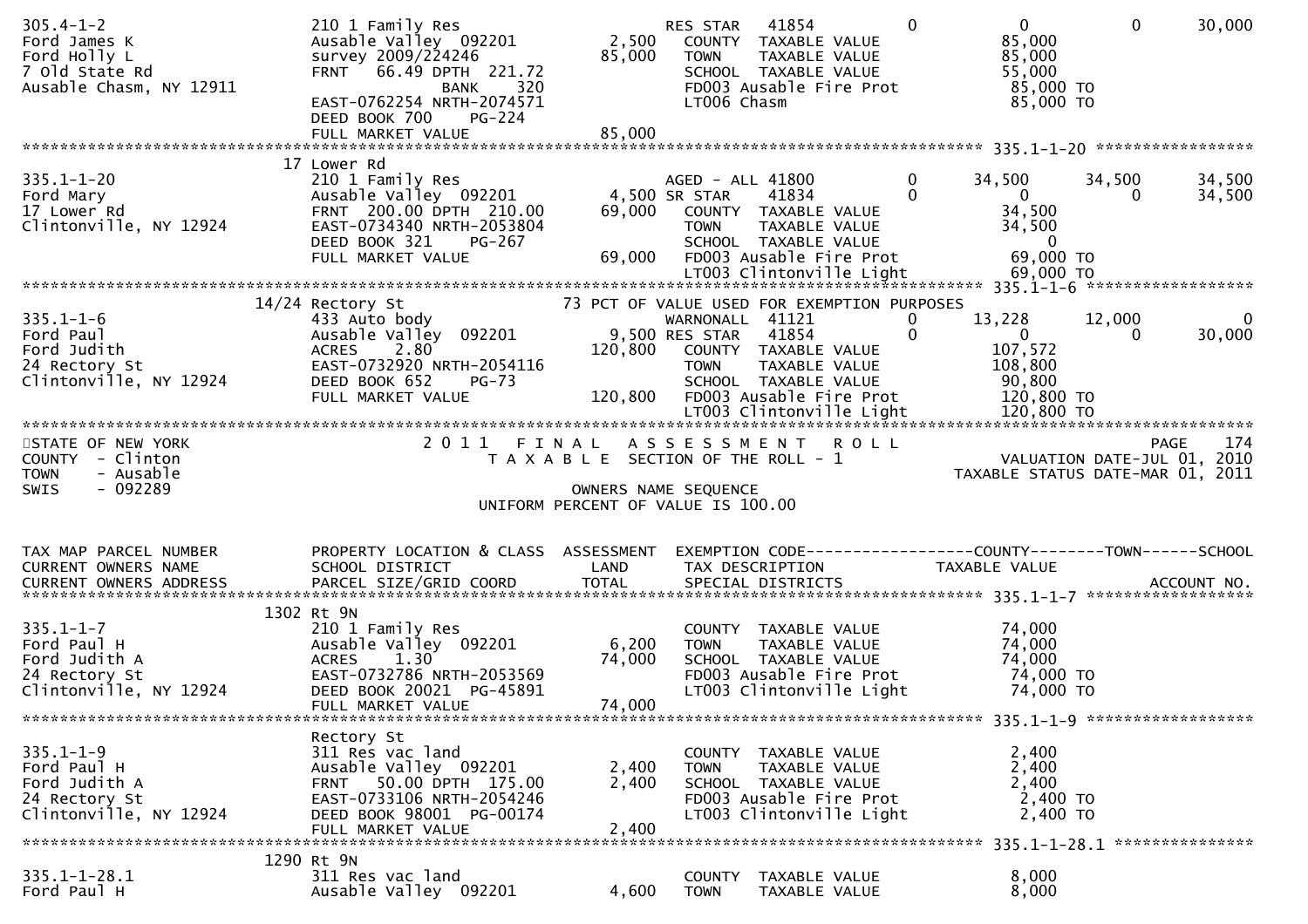| Ford Judith<br>24 Rectory St<br>Clintonville, NY 12924                                                                              | FRNT 185.00 DPTH 122.00<br>EAST-0733117 NRTH-2053942<br>DEED BOOK 20082 PG-20576                                                                          | 8,000                         | SCHOOL TAXABLE VALUE<br>FD003 Ausable Fire Prot<br>LT003 Clintonville Light                                                                   | 8,000<br>8,000 TO<br>4,049 TO                                                                                    |        |
|-------------------------------------------------------------------------------------------------------------------------------------|-----------------------------------------------------------------------------------------------------------------------------------------------------------|-------------------------------|-----------------------------------------------------------------------------------------------------------------------------------------------|------------------------------------------------------------------------------------------------------------------|--------|
| $335.1 - 1 - 28.41$<br>Ford Paul H<br>Ford Judith A<br>24 Rectory St<br>Clintonville, NY 12924                                      | 1297 Rt 9N<br>484 1 use sm bld<br>Ausable Valley 092201<br>Lot 13<br><b>ACRES</b><br>4.60<br>EAST-0733462 NRTH-2053677<br>DEED BOOK 20051 PG-87074        | 6,300<br>54,000               | COUNTY TAXABLE VALUE<br>TAXABLE VALUE<br><b>TOWN</b><br>SCHOOL TAXABLE VALUE<br>FD003 Ausable Fire Prot<br>LT003 Clintonville Light           | 54,000<br>54,000<br>54,000<br>54,000 TO<br>54,000 TO                                                             |        |
| $303. - 1 - 2.2$<br>Forrence Orchards Inc<br>2731 Rt 22<br>Peru, NY 12972<br>MAY BE SUBJECT TO PAYMENT<br>UNDER AGDIST LAW TIL 2015 | 199 Calkins Rd<br>151 Fruit crop<br>094001<br>Peru Central<br>ACRES 113.10<br>EAST-0732874 NRTH-2079473<br>DEED BOOK 569<br>PG-320<br>FULL MARKET VALUE   | 110,400<br>129,600<br>129,600 | $\overline{0}$<br>AGRI DISTR 41720<br>COUNTY TAXABLE VALUE<br>TAXABLE VALUE<br><b>TOWN</b><br>SCHOOL TAXABLE VALUE<br>FD003 Ausable Fire Prot | 61,075<br>61,075<br>68,525<br>68,525<br>68,525<br>129,600 TO                                                     | 61,075 |
| STATE OF NEW YORK<br>COUNTY - Clinton<br>- Ausable<br><b>TOWN</b><br>$-092289$<br>SWIS                                              | 2011<br>FINAL                                                                                                                                             |                               | ASSESSMENT ROLL<br>T A X A B L E SECTION OF THE ROLL - 1<br>OWNERS NAME SEQUENCE<br>UNIFORM PERCENT OF VALUE IS 100.00                        | PAGE 175<br>VALUATION DATE-JUL 01, 2010<br>TAXARLE STATUE DATE USE 101, 2010<br>TAXABLE STATUS DATE-MAR 01, 2011 | 175    |
|                                                                                                                                     |                                                                                                                                                           |                               |                                                                                                                                               |                                                                                                                  |        |
| TAX MAP PARCEL NUMBER<br>CURRENT OWNERS NAME<br><b>CURRENT OWNERS ADDRESS</b>                                                       | PROPERTY LOCATION & CLASS ASSESSMENT<br>SCHOOL DISTRICT                                                                                                   | LAND                          | EXEMPTION CODE-----------------COUNTY-------TOWN------SCHOOL<br>TAX DESCRIPTION                                                               | TAXABLE VALUE                                                                                                    |        |
| $304. - 1 - 17.2$<br>Forrence Orchards Inc<br>2731 Rt 22<br>Peru, NY 12972<br>MAY BE SUBJECT TO PAYMENT                             | Jewel Rock Rd<br>151 Fruit crop<br>Ausable Valley 092201<br>Lot #2 Pl 1200 Ac Loc<br>ACRES 49.90<br>EAST-0752653 NRTH-2077868<br>DEED BOOK 99001 PG-16446 | 56,900<br>56,900              | 0<br>AGRI DISTR 41720<br>COUNTY TAXABLE VALUE<br><b>TOWN</b><br>TAXABLE VALUE<br>SCHOOL TAXABLE VALUE<br>FD003 Ausable Fire Prot              | 28,309<br>28,309<br>28,591<br>28,591<br>28,591<br>56,900 TO                                                      | 28,309 |
| $304. -2 - 1$<br>Forrence Orchards Inc<br>2731 Rt 22<br>Peru, NY 12972<br>MAY BE SUBJECT TO PAYMENT<br>UNDER AGDIST LAW TIL 2015    | 222 Arthur Rd<br>151 Fruit crop<br>Ausable Valley 092201<br>ACRES 48.00<br>EAST-0753783 NRTH-2081894<br>DEED BOOK 645<br>PG-369<br>FULL MARKET VALUE      | 45,800<br>207,000<br>207,000  | AGRI DISTR 41720<br>$\mathbf{0}$<br>COUNTY TAXABLE VALUE<br>TAXABLE VALUE<br><b>TOWN</b><br>SCHOOL TAXABLE VALUE<br>FD003 Ausable Fire Prot   | 16,708<br>16,708<br>190,292<br>190,292<br>190,292<br>207,000 TO                                                  | 16,708 |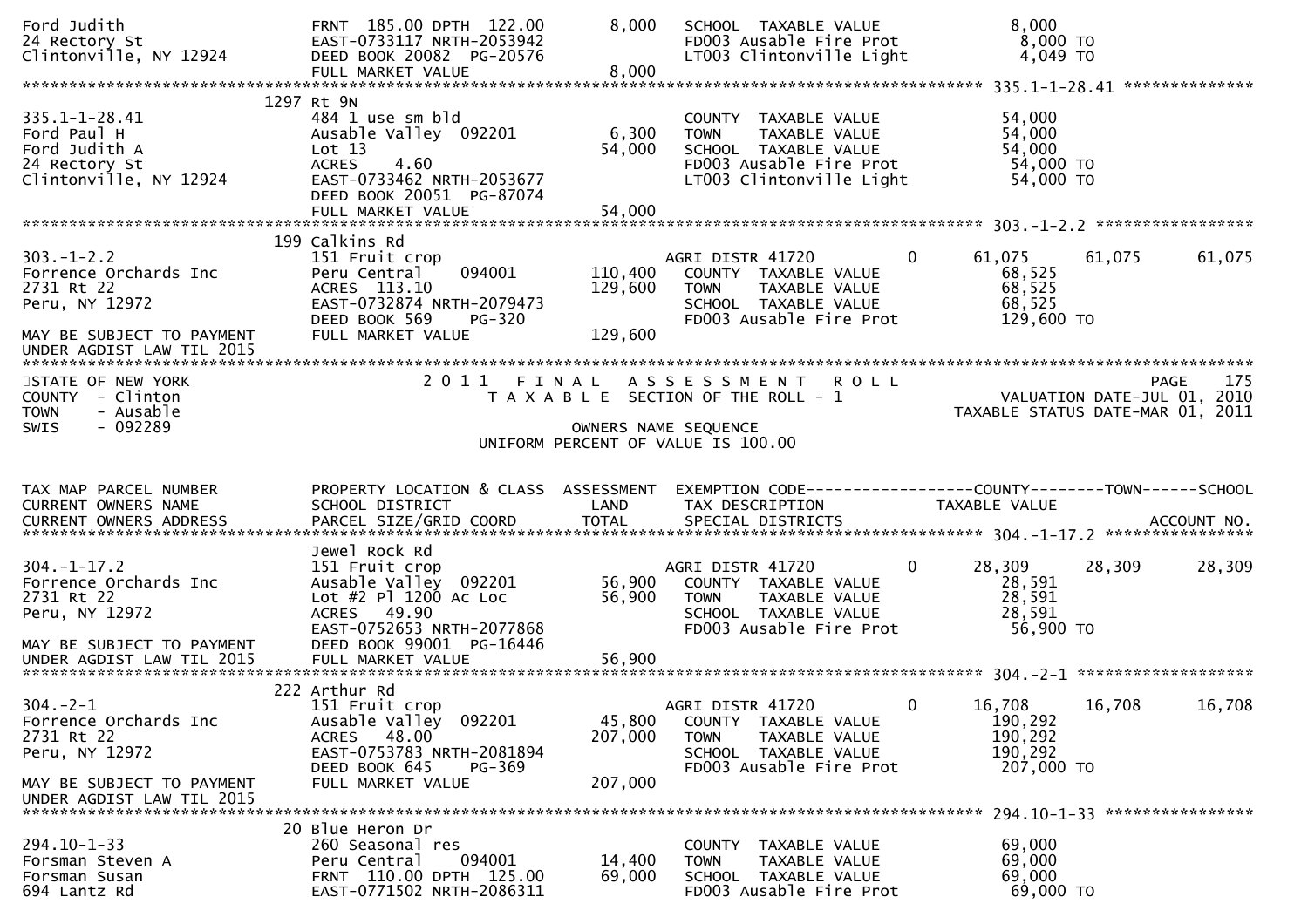| Cuba, MO 65453                                                                                                                                      | DEED BOOK 20021 PG-49879<br>FULL MARKET VALUE                                                                                                                              | 69,000                       |                                                                                                                                                                                                                |                |                                                                                           |                                                                                       |
|-----------------------------------------------------------------------------------------------------------------------------------------------------|----------------------------------------------------------------------------------------------------------------------------------------------------------------------------|------------------------------|----------------------------------------------------------------------------------------------------------------------------------------------------------------------------------------------------------------|----------------|-------------------------------------------------------------------------------------------|---------------------------------------------------------------------------------------|
|                                                                                                                                                     |                                                                                                                                                                            |                              |                                                                                                                                                                                                                |                |                                                                                           |                                                                                       |
| $305. - 1 - 3.2$<br>Forster Clark M<br>14 Chasm Rd<br>Ausable Chasm, NY 12911                                                                       | 14 Chasm Rd<br>210 1 Family Res<br>Ausable Valley 092201<br>Lot $11$<br><b>ACRES</b><br>1.20<br>EAST-0762009 NRTH-2074942<br>DEED BOOK 20102 PG-31386<br>FULL MARKET VALUE | 7,600<br>192,200<br>192,200  | RES STAR<br>41854<br>COUNTY TAXABLE VALUE<br><b>TOWN</b><br>TAXABLE VALUE<br>SCHOOL TAXABLE VALUE<br>FD003 Ausable Fire Prot<br>LT006 Chasm                                                                    | $\overline{0}$ | $\overline{0}$<br>192,200<br>192,200<br>162,200<br>192,200 TO<br>192,200 TO               | $\mathbf{0}$<br>30,000                                                                |
|                                                                                                                                                     |                                                                                                                                                                            |                              |                                                                                                                                                                                                                |                |                                                                                           |                                                                                       |
| $304 - 2 - 4$<br>Frank Pat<br>PO Box 486<br>Keeseville, NY 12944                                                                                    | 332/334 Chasm Rd<br>210 1 Family Res<br>Ausable Valley 092201<br>8.00<br><b>ACRES</b><br>EAST-0756258 NRTH-2080120<br>DEED BOOK 534<br>$PG-23$<br>FULL MARKET VALUE        | 10,200<br>189,000<br>189,000 | SR STAR<br>41834<br>COUNTY TAXABLE VALUE<br><b>TOWN</b><br>TAXABLE VALUE<br>SCHOOL TAXABLE VALUE<br>FD003 Ausable Fire Prot                                                                                    | $\Omega$       | $\mathbf{0}$<br>189,000<br>189,000<br>128,900<br>189,000 TO                               | 60,100<br>0                                                                           |
| STATE OF NEW YORK<br>COUNTY - Clinton<br>- Ausable<br><b>TOWN</b><br>$-092289$<br><b>SWIS</b>                                                       | 2011                                                                                                                                                                       | FINAL                        | ASSESSMENT ROLL<br>T A X A B L E SECTION OF THE ROLL - 1<br>OWNERS NAME SEQUENCE<br>UNIFORM PERCENT OF VALUE IS 100.00                                                                                         |                |                                                                                           | 176<br><b>PAGE</b><br>VALUATION DATE-JUL 01, 2010<br>TAXABLE STATUS DATE-MAR 01, 2011 |
| TAX MAP PARCEL NUMBER<br>CURRENT OWNERS NAME                                                                                                        | PROPERTY LOCATION & CLASS ASSESSMENT<br>SCHOOL DISTRICT                                                                                                                    | LAND                         | EXEMPTION CODE-----------------COUNTY-------TOWN------SCHOOL<br>TAX DESCRIPTION                                                                                                                                |                | TAXABLE VALUE                                                                             |                                                                                       |
| $304 - 2 - 3.2$<br>Frank Patricia A<br>PO Box 486<br>Keeseville, NY 12944                                                                           | 312 Chasm Rd<br>210 1 Family Res<br>Ausable Valley 092201<br>4.90<br><b>ACRES</b><br>EAST-0756682 NRTH-2079505<br>DEED BOOK 934<br>PG-133<br>FULL MARKET VALUE             | 10,000<br>44,000<br>44,000   | COUNTY TAXABLE VALUE<br>TAXABLE VALUE<br><b>TOWN</b><br>SCHOOL TAXABLE VALUE<br>FD003 Ausable Fire Prot                                                                                                        |                | 44,000<br>44,000<br>44,000<br>44,000 TO                                                   |                                                                                       |
| $315 - 3 - 41$<br>Fredenburg Ronald F<br>Fredenburg Life Estate Mabel FRNT 200.00 DPTH 150.00<br>$180$ Hill $\overline{5}t$<br>Keeseville, NY 12944 | 180 Hill St<br>210 1 Family Res<br>Ausable Valley 092201<br>EAST-0751586 NRTH-2068382<br>DEED BOOK 20001 PG-25771<br>FULL MARKET VALUE                                     | 98,500                       | 41121<br>WARNONALL<br>10,500 AGED - ALL 41800<br>98,500 SR STAR<br>41834<br>COUNTY TAXABLE VALUE<br><b>TOWN</b><br>TAXABLE VALUE<br>SCHOOL TAXABLE VALUE<br>FD003 Ausable Fire Prot<br>LT004 Hill Street Light | 0<br>0         | 14,775<br>41,863<br>$\Omega$<br>41,862<br>43,250<br>$\mathbf 0$<br>98,500 TO<br>98,500 TO | 12,000<br>0<br>49,250<br>43,250<br>49,250<br>$\Omega$                                 |
|                                                                                                                                                     | 432 Harkness Rd                                                                                                                                                            |                              |                                                                                                                                                                                                                |                |                                                                                           | 303. -1-24 ********************                                                       |
| $303 - 1 - 24$<br>Frederick Annette<br>Roberts Todd<br>458 Spellman Rd<br>Plattsburgh, NY 12901                                                     | 240 Rural res<br>094001<br>Peru Central<br>ACRES 43.00<br>EAST-0736161 NRTH-2078916<br>DEED BOOK 20011 PG-34189<br>FULL MARKET VALUE                                       | 15,500<br>44,000<br>44,000   | COUNTY TAXABLE VALUE<br>TAXABLE VALUE<br><b>TOWN</b><br>SCHOOL TAXABLE VALUE<br>FD003 Ausable Fire Prot                                                                                                        |                | 44,000<br>44,000<br>44,000<br>44,000 TO                                                   |                                                                                       |
|                                                                                                                                                     |                                                                                                                                                                            |                              |                                                                                                                                                                                                                |                |                                                                                           |                                                                                       |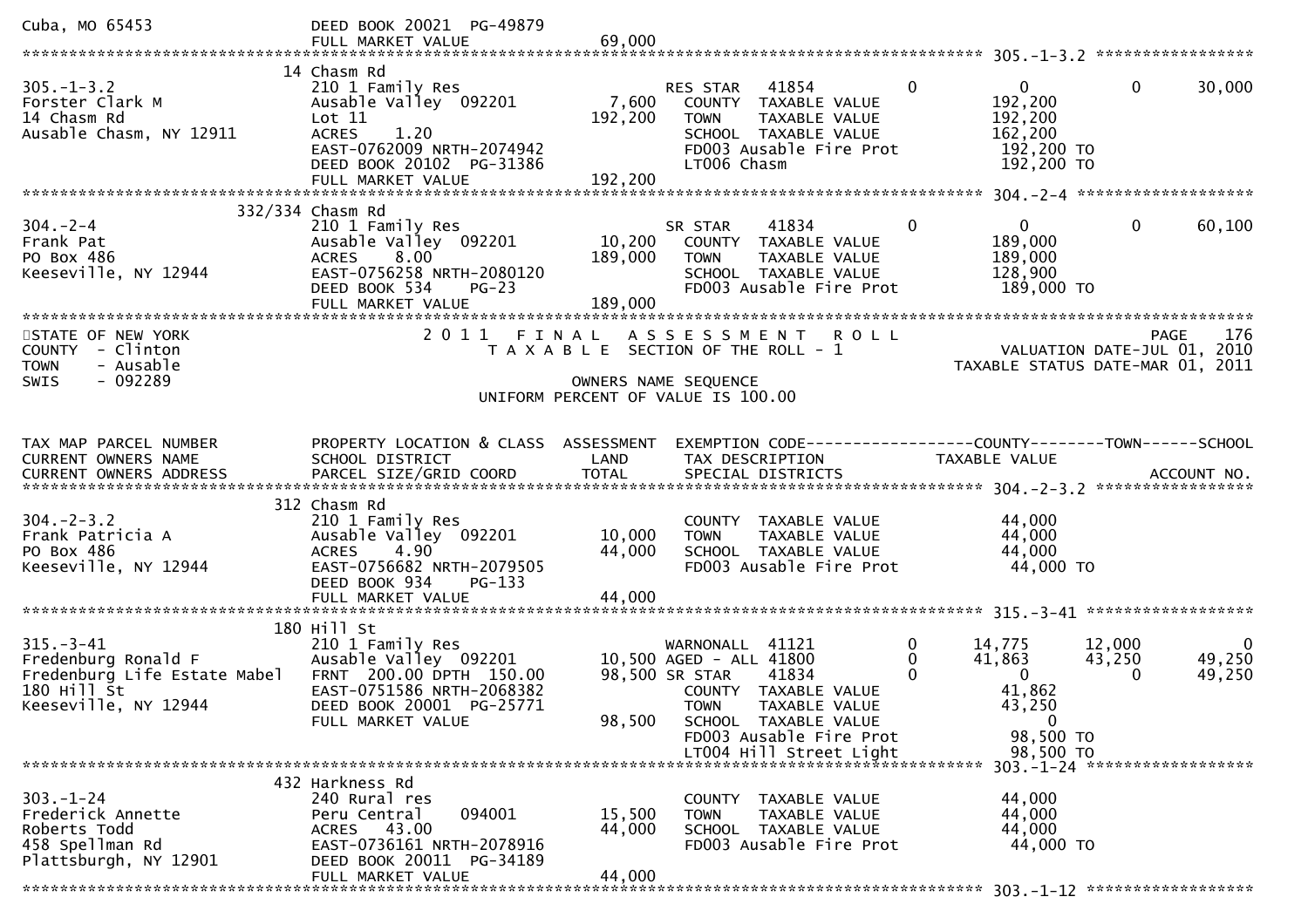| $303. - 1 - 12$<br>Frenyea Mark R<br>79 Harkness Rd<br>Peru, NY 12972                          | 79 Harkness Rd<br>210 1 Family Res<br>Ausable Valley 092201<br>ACRES 8.20<br>EAST-0742821 NRTH-2079728<br>DEED BOOK 954<br>PG-251<br>FULL MARKET VALUE                                 | 8,800<br>110,000<br>110,000                                                                         | RES STAR<br><b>TOWN</b>           | 41854<br>COUNTY TAXABLE VALUE<br>TAXABLE VALUE<br>SCHOOL TAXABLE VALUE<br>FD003 Ausable Fire Prot | $\mathbf{0}$ | $\overline{0}$<br>110,000<br>110,000<br>80,000<br>110,000 TO    | $\mathbf{0}$ | 30,000 |
|------------------------------------------------------------------------------------------------|----------------------------------------------------------------------------------------------------------------------------------------------------------------------------------------|-----------------------------------------------------------------------------------------------------|-----------------------------------|---------------------------------------------------------------------------------------------------|--------------|-----------------------------------------------------------------|--------------|--------|
|                                                                                                | 345/347 Allen Hill Rd                                                                                                                                                                  |                                                                                                     |                                   |                                                                                                   |              |                                                                 |              |        |
| $313 - 2 - 4$<br>Fretwell Kamie L<br>Fretwell Charles E<br>347 Allen Hill Rd<br>Peru, NY 12972 | 240 Rural res<br>094001<br>Peru Central<br>ACRES 48.00<br>EAST-0725905 NRTH-2070047<br>DEED BOOK 20051 PG-82865                                                                        | 107,300                                                                                             | RES STAR 41854<br><b>TOWN</b>     | 18,200 COUNTY TAXABLE VALUE<br>TAXABLE VALUE<br>SCHOOL TAXABLE VALUE<br>FD003 Ausable Fire Prot   | 0            | $\mathbf{0}$<br>107,300<br>107,300<br>77,300<br>107,300 TO      | $\mathbf{0}$ | 30,000 |
| STATE OF NEW YORK<br>COUNTY - Clinton<br><b>TOWN</b><br>- Ausable<br>$-092289$<br><b>SWIS</b>  | 2011 FINAL                                                                                                                                                                             | T A X A B L E SECTION OF THE ROLL - 1<br>OWNERS NAME SEQUENCE<br>UNIFORM PERCENT OF VALUE IS 100.00 |                                   | ASSESSMENT ROLL                                                                                   |              | VALUATION DATE-JUL 01, 2010<br>TAXABLE STATUS DATE-MAR 01, 2011 | <b>PAGE</b>  | 177    |
|                                                                                                |                                                                                                                                                                                        |                                                                                                     |                                   |                                                                                                   |              |                                                                 |              |        |
| TAX MAP PARCEL NUMBER<br>CURRENT OWNERS NAME                                                   | PROPERTY LOCATION & CLASS ASSESSMENT<br>SCHOOL DISTRICT                                                                                                                                | LAND                                                                                                |                                   | TAX DESCRIPTION                                                                                   |              | TAXABLE VALUE                                                   |              |        |
|                                                                                                | 84 Hill St                                                                                                                                                                             |                                                                                                     |                                   |                                                                                                   |              |                                                                 |              |        |
| $315. - 4 - 4$<br>Fries Charles T<br>Fries Kristie<br>84 Hill St<br>Keeseville, NY 12944       | 210 1 Family Res<br>Ausable Valley 092201<br>Pine Village Dev A-126 Lo<br>FRNT 100.00 DPTH 150.00<br>EAST-0754326 NRTH-2068474<br>DEED BOOK 20092 PG-28283<br>FULL MARKET VALUE        | 7,700<br>84,700<br>84,700                                                                           | <b>TOWN</b>                       | COUNTY TAXABLE VALUE<br>TAXABLE VALUE<br>SCHOOL TAXABLE VALUE<br>FD003 Ausable Fire Prot          |              | 84,700<br>84,700<br>84,700<br>84,700 TO                         |              |        |
|                                                                                                |                                                                                                                                                                                        |                                                                                                     |                                   |                                                                                                   |              |                                                                 |              |        |
| $305. - 1 - 2.7$<br>Fuller Alicia Rae<br>1305 Highlands Rd<br>Keeseville, NY 12944             | 131 Grove St<br>270 Mfg housing<br>Ausable Valley 092201<br>Lot 16 of 12000 Al<br>ACRES 16.30<br>EAST-0756547 NRTH-2072869<br>DEED BOOK 20072 PG-2507<br>FULL MARKET VALUE             | 19,300<br>62,000<br>62,000                                                                          | <b>TOWN</b>                       | COUNTY TAXABLE VALUE<br>TAXABLE VALUE<br>SCHOOL TAXABLE VALUE<br>FD003 Ausable Fire Prot          |              | 62,000<br>62,000<br>62,000<br>62,000 TO                         |              |        |
|                                                                                                |                                                                                                                                                                                        |                                                                                                     |                                   |                                                                                                   |              |                                                                 |              |        |
| $294.10 - 1 - 30$<br>Furnare Sal<br>144 Payne Rd<br>Fultonville, NY 12072                      | 13 Hummingbird Ln<br>270 Mfg housing<br>094001<br>Peru Central<br>50.00 DPTH 100.00<br><b>FRNT</b><br>EAST-0771666 NRTH-2086032<br>DEED BOOK 567<br><b>PG-754</b><br>FULL MARKET VALUE | 11,800<br>32,000<br>32,000                                                                          | <b>TOWN</b>                       | COUNTY TAXABLE VALUE<br>TAXABLE VALUE<br>SCHOOL TAXABLE VALUE<br>FD003 Ausable Fire Prot          |              | 32,000<br>32,000<br>32,000<br>32,000 TO                         |              |        |
|                                                                                                | 123 Hill St                                                                                                                                                                            |                                                                                                     |                                   |                                                                                                   |              |                                                                 |              |        |
| $315. - 3 - 18$<br>Gadway William<br>123 Hill St                                               | 210 1 Family Res<br>Ausable Valley 092201<br>FRNT 100.00 DPTH 250.00                                                                                                                   | 8,700<br>71,000                                                                                     | RES STAR<br>COUNTY<br><b>TOWN</b> | 41854<br>TAXABLE VALUE<br>TAXABLE VALUE                                                           | 0            | 0<br>71,000<br>71,000                                           | 0            | 30,000 |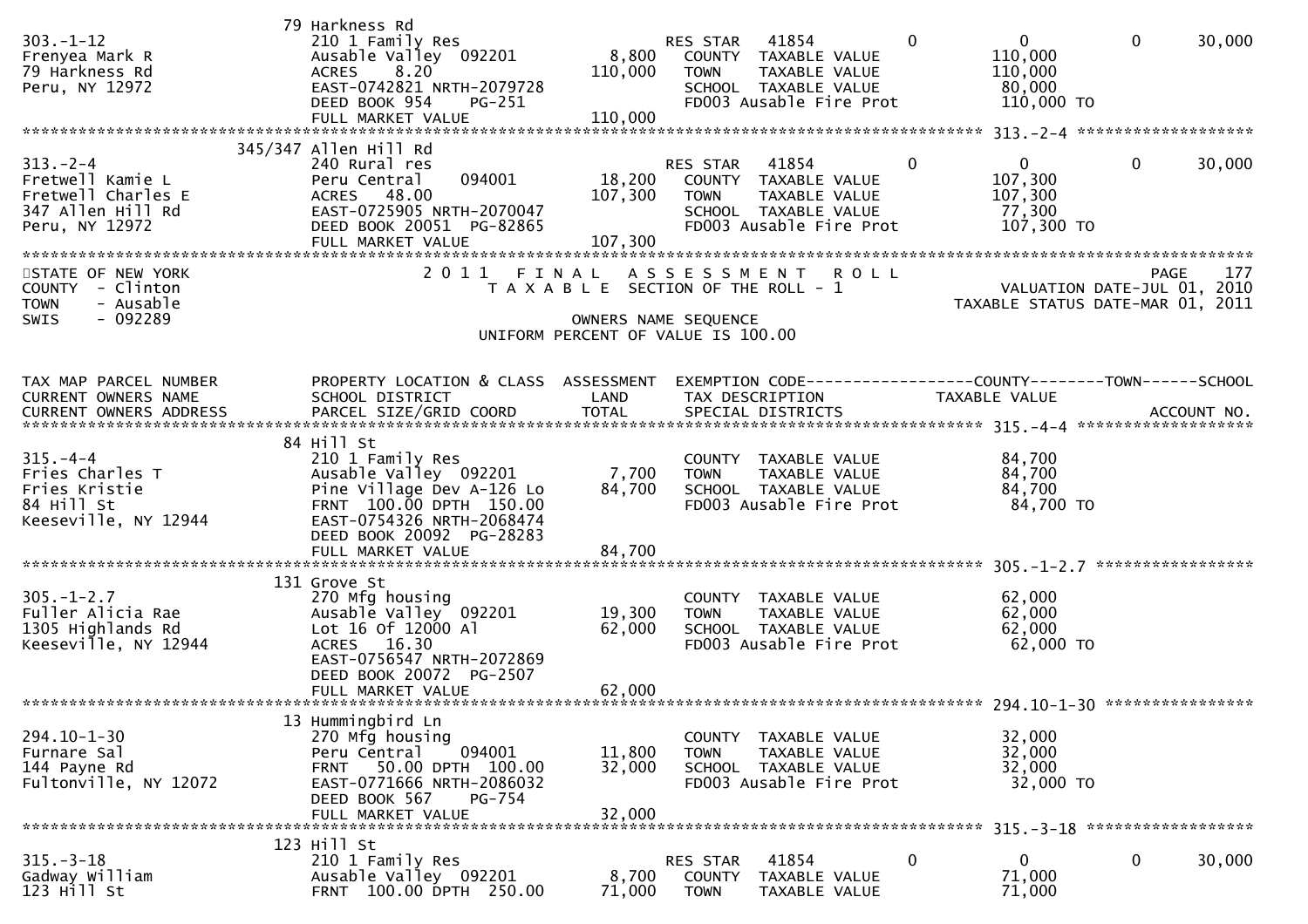| Keeseville, NY 12944                                                                          | EAST-0753427 NRTH-2068119<br>DEED BOOK 647                                                                                                                                                |                                                                                                     |                                                                                  | SCHOOL TAXABLE VALUE<br>FD003 Ausable Fire Prot                                                   |                                             | 41,000<br>71,000 TO                                                                    |                             |                              |
|-----------------------------------------------------------------------------------------------|-------------------------------------------------------------------------------------------------------------------------------------------------------------------------------------------|-----------------------------------------------------------------------------------------------------|----------------------------------------------------------------------------------|---------------------------------------------------------------------------------------------------|---------------------------------------------|----------------------------------------------------------------------------------------|-----------------------------|------------------------------|
|                                                                                               |                                                                                                                                                                                           |                                                                                                     |                                                                                  |                                                                                                   |                                             |                                                                                        |                             |                              |
| $305. - 2 - 14$<br>Galarneau Clayton V<br>51 Grove St<br>Keeseville, NY 12944                 | 51 Grove St<br>210 1 Family Res<br>Ausable Valley 092201<br>FRNT 100.00 DPTH 200.00<br>EAST-0756104 NRTH-2070647<br>DEED BOOK 20072 PG-10531<br>FULL MARKET VALUE                         | 78,900                                                                                              | WARNONALL 41121<br>5,000 AGED C&S<br>78,900 SR STAR<br><b>TOWN</b>               | 41805<br>41834<br>COUNTY TAXABLE VALUE<br>TAXABLE VALUE<br>SCHOOL TAXABLE VALUE                   | 0<br>$\mathbf{0}$<br>$\mathbf{0}$           | 11,835<br>33,533<br>$\mathbf 0$<br>33,532<br>67,065<br>$\overline{0}$                  | 11,835<br>0<br>$\mathbf{0}$ | $\bf{0}$<br>39,450<br>39,450 |
|                                                                                               |                                                                                                                                                                                           |                                                                                                     |                                                                                  |                                                                                                   |                                             |                                                                                        |                             |                              |
| STATE OF NEW YORK<br>COUNTY - Clinton<br><b>TOWN</b><br>- Ausable<br>$-092289$<br><b>SWIS</b> | 2011 FINAL ASSESSMENT                                                                                                                                                                     | T A X A B L E SECTION OF THE ROLL - 1<br>OWNERS NAME SEQUENCE<br>UNIFORM PERCENT OF VALUE IS 100.00 |                                                                                  | <b>ROLL</b>                                                                                       |                                             | VALUATION DATE-JUL 01, 2010<br>TAXABLE STATUS DATE-MAR 01, 2011                        |                             | 178<br><b>PAGE</b>           |
| TAX MAP PARCEL NUMBER<br>CURRENT OWNERS NAME                                                  | PROPERTY LOCATION & CLASS ASSESSMENT<br>SCHOOL DISTRICT                                                                                                                                   | LAND                                                                                                |                                                                                  | TAX DESCRIPTION                                                                                   |                                             | EXEMPTION CODE------------------COUNTY--------TOWN------SCHOOL<br><b>TAXABLE VALUE</b> |                             |                              |
|                                                                                               | 133 Hill St                                                                                                                                                                               |                                                                                                     |                                                                                  |                                                                                                   |                                             |                                                                                        |                             |                              |
| $315. - 3 - 15$<br>Galarneau Gary G<br>Galarneau Karen<br>133 Hill St<br>Keeseville, NY 12944 | 210 1 Family Res<br>Ausable Valley 092201<br>FRNT 100.00 DPTH 250.00<br>EAST-0753123 NRTH-2068106<br>DEED BOOK 611<br>PG-901<br>FULL MARKET VALUE                                         | 85,000                                                                                              | WARCOMALL 41131<br>8,700 WARDISALL 41141<br>85,000 RES STAR 41854<br><b>TOWN</b> | COUNTY TAXABLE VALUE<br>TAXABLE VALUE<br>SCHOOL TAXABLE VALUE<br>FD003 Ausable Fire Prot          | $\mathbf{0}$<br>$\mathbf 0$<br>$\mathbf{0}$ | 21,250<br>4,250<br>$\overline{0}$<br>59,500<br>60,750<br>55,000<br>85,000 TO           | 20,000<br>4,250<br>$\Omega$ | 0<br>$\Omega$<br>30,000      |
|                                                                                               |                                                                                                                                                                                           |                                                                                                     |                                                                                  | LT004 Hill Street Light                                                                           |                                             | 85,000 TO                                                                              |                             |                              |
| $305. - 1 - 2.31$<br>Galarneau Keith John<br>120 Grove St Apt 7<br>Keeseville, NY 12944       | 120 Grove St<br>210 1 Family Res<br>Ausable Valley 092201<br>Lot 16 P12000 Al<br><b>ACRES</b><br>4.70<br>EAST-0757565 NRTH-2072307<br>DEED BOOK 20041 PG-72277<br>FULL MARKET VALUE       | 8,200<br>44,400<br>44,400                                                                           | RES STAR<br><b>TOWN</b>                                                          | 41854<br>COUNTY TAXABLE VALUE<br>TAXABLE VALUE<br>SCHOOL TAXABLE VALUE<br>FD003 Ausable Fire Prot | $\mathbf{0}$                                | $\overline{0}$<br>44,400<br>44,400<br>14,400<br>44,400 TO                              | $\mathbf{0}$                | 30,000                       |
|                                                                                               |                                                                                                                                                                                           |                                                                                                     |                                                                                  |                                                                                                   |                                             |                                                                                        |                             |                              |
| $305. -2 - 7.1$<br>Galarneau Keith John<br>120 Grove St Apt 7<br>Keeseville, NY 12944         | 120 Grove St<br>271 Mfg housings<br>Ausable Valley 092201<br>Lot 16 Pl 12000 Ac Loc<br>1.30<br><b>ACRES</b><br>EAST-0757049 NRTH-2072298<br>DEED BOOK 20041 PG-72277<br>FULL MARKET VALUE | 10,200<br>36,600<br>36,600                                                                          | <b>TOWN</b>                                                                      | COUNTY TAXABLE VALUE<br>TAXABLE VALUE<br>SCHOOL TAXABLE VALUE<br>FD003 Ausable Fire Prot          |                                             | 36,600<br>36,600<br>36,600<br>36,600 TO                                                |                             |                              |
|                                                                                               |                                                                                                                                                                                           |                                                                                                     |                                                                                  |                                                                                                   |                                             |                                                                                        |                             |                              |
| $293. -2 - 4.21$<br>Gallagher James F<br>Gallagher Wanita C<br>183 Fuller Rd                  | 183 Fuller Rd<br>210 1 Family Res<br>Ausable Valley 092201<br>Nolan Sub Lot 1<br>3.80 BANK<br>080<br><b>ACRES</b>                                                                         | 7,700<br>147,000                                                                                    | RES STAR<br>COUNTY<br><b>TOWN</b><br>SCHOOL                                      | 41854<br>TAXABLE VALUE<br>TAXABLE VALUE<br>TAXABLE VALUE                                          | 0                                           | 0<br>147,000<br>147,000<br>117,000                                                     | 0                           | 30,000                       |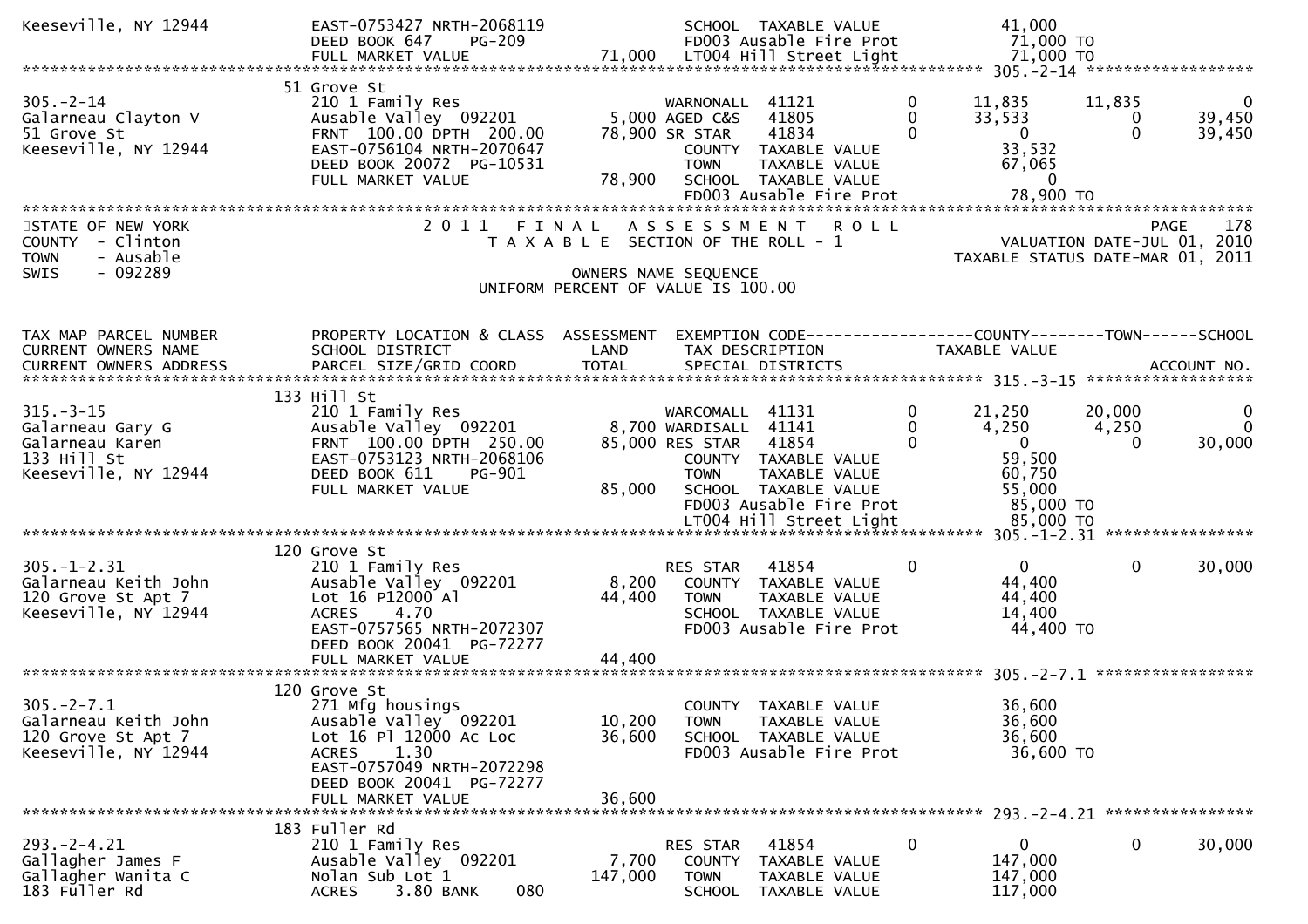| Peru, NY 12972                                                                                  | EAST-0758951 NRTH-2083455<br>DEED BOOK 20072 PG-9962<br>FULL MARKET VALUE                                                                                                                          | 147,000                      | FD003 Ausable Fire Prot                                                                                                                   | 147,000 TO                                                                 |                                                                                       |
|-------------------------------------------------------------------------------------------------|----------------------------------------------------------------------------------------------------------------------------------------------------------------------------------------------------|------------------------------|-------------------------------------------------------------------------------------------------------------------------------------------|----------------------------------------------------------------------------|---------------------------------------------------------------------------------------|
|                                                                                                 |                                                                                                                                                                                                    |                              |                                                                                                                                           |                                                                            |                                                                                       |
| $335. - 1 - 2$<br>Garcia Bruce E<br>Davis Marjorie A<br>Box 222<br>Keeseville, NY 12944         | 1090 Rt 9N<br>210 1 Family Res<br>Ausable Valley 092201<br>1.20<br><b>ACRES</b><br>EAST-0735435 NRTH-2058038<br>DEED BOOK 726<br>PG-339<br>FULL MARKET VALUE                                       | 6,100<br>105,000<br>105,000  | 41854<br>RES STAR<br>COUNTY<br>TAXABLE VALUE<br><b>TOWN</b><br>TAXABLE VALUE<br>SCHOOL TAXABLE VALUE<br>FD003 Ausable Fire Prot           | $\mathbf{0}$<br>$\mathbf{0}$<br>105,000<br>105,000<br>75,000<br>105,000 TO | $\mathbf{0}$<br>30,000                                                                |
| STATE OF NEW YORK<br>COUNTY - Clinton<br>- Ausable<br><b>TOWN</b><br>$-092289$<br>SWIS          | 2011                                                                                                                                                                                               | FINAL                        | <b>ROLL</b><br>A S S E S S M E N T<br>T A X A B L E SECTION OF THE ROLL - 1<br>OWNERS NAME SEQUENCE<br>UNIFORM PERCENT OF VALUE IS 100.00 |                                                                            | 179<br><b>PAGE</b><br>VALUATION DATE-JUL 01, 2010<br>TAXABLE STATUS DATE-MAR 01, 2011 |
| TAX MAP PARCEL NUMBER<br>CURRENT OWNERS NAME                                                    | PROPERTY LOCATION & CLASS ASSESSMENT<br>SCHOOL DISTRICT                                                                                                                                            | LAND                         | EXEMPTION CODE------------------COUNTY--------TOWN------SCHOOL<br>TAX DESCRIPTION                                                         | TAXABLE VALUE                                                              |                                                                                       |
| $293. -3 - 1.1$<br>Garneau Danielle<br>3 Deep Well Way<br>Peru, NY 12972                        | 3 Deep Well Way<br>210 1 Family Res<br>094001<br>Peru Central<br><b>ACRES</b><br>5.50 BANK<br>080<br>EAST-0766319 NRTH-2083993<br>DEED BOOK 20082 PG-16508<br>FULL MARKET VALUE                    | 14,200<br>205,000<br>205,000 | 41854<br>RES STAR<br>COUNTY TAXABLE VALUE<br><b>TOWN</b><br>TAXABLE VALUE<br>SCHOOL TAXABLE VALUE<br>FD003 Ausable Fire Prot              | 0<br>$\mathbf{0}$<br>205,000<br>205,000<br>175,000<br>205,000 TO           | $\mathbf 0$<br>30,000                                                                 |
| $303 - 2 - 11$<br>Garrand Douglas A<br>Garrand Nancy L<br>540 Hallock Hill Rd<br>Peru, NY 12972 | 532 Hallock Hill Rd<br>210 1 Family Res<br>Ausable Valley 092201<br>FRNT 110.00 DPTH 132.00<br><b>BANK</b><br>080<br>EAST-0740566 NRTH-2074682<br>DEED BOOK 20031 PG-64147<br>FULL MARKET VALUE    | 6,200<br>57,000<br>57,000    | COUNTY TAXABLE VALUE<br>TAXABLE VALUE<br><b>TOWN</b><br>SCHOOL TAXABLE VALUE<br>FD003 Ausable Fire Prot                                   | 57,000<br>57,000<br>57,000<br>57,000 TO                                    |                                                                                       |
| $303 - 2 - 12$<br>Garrand Douglas A<br>Garrand Nancy L<br>540 Hallock Hill Rd<br>Peru, NY 12972 | 540 Hallock Hill Rd<br>210 1 Family Res<br>Ausable Valley 092201<br>Lot 5 Pl 12000 Al<br>ACRES 4.40<br>EAST-0740182 NRTH-2074695<br>DEED BOOK 918<br>PG-187<br>FULL MARKET VALUE                   | 8,000<br>177,000<br>177,000  | 41854<br>RES STAR<br>COUNTY TAXABLE VALUE<br><b>TOWN</b><br>TAXABLE VALUE<br>SCHOOL TAXABLE VALUE<br>FD003 Ausable Fire Prot              | 0<br>$\mathbf{0}$<br>177,000<br>177,000<br>147,000<br>177,000 TO           | 0<br>30,000                                                                           |
| $303 - 2 - 13$<br>Garrand Douglas A<br>Garrand Nancy<br>540 Hallock Hill Rd<br>Peru, NY 12972   | Hallock Hill Rd<br>314 Rural vac<10<br>Ausable Valley 092201<br>Lot 5 Pl 12000 Al<br>4.30 BANK<br>080<br><b>ACRES</b><br>EAST-0740033 NRTH-2074998<br>DEED BOOK 918<br>PG-187<br>FULL MARKET VALUE | 6,500<br>6,500<br>6,500      | COUNTY TAXABLE VALUE<br><b>TOWN</b><br>TAXABLE VALUE<br>SCHOOL TAXABLE VALUE<br>FD003 Ausable Fire Prot                                   | 6,500<br>6,500<br>6,500<br>6,500 TO                                        |                                                                                       |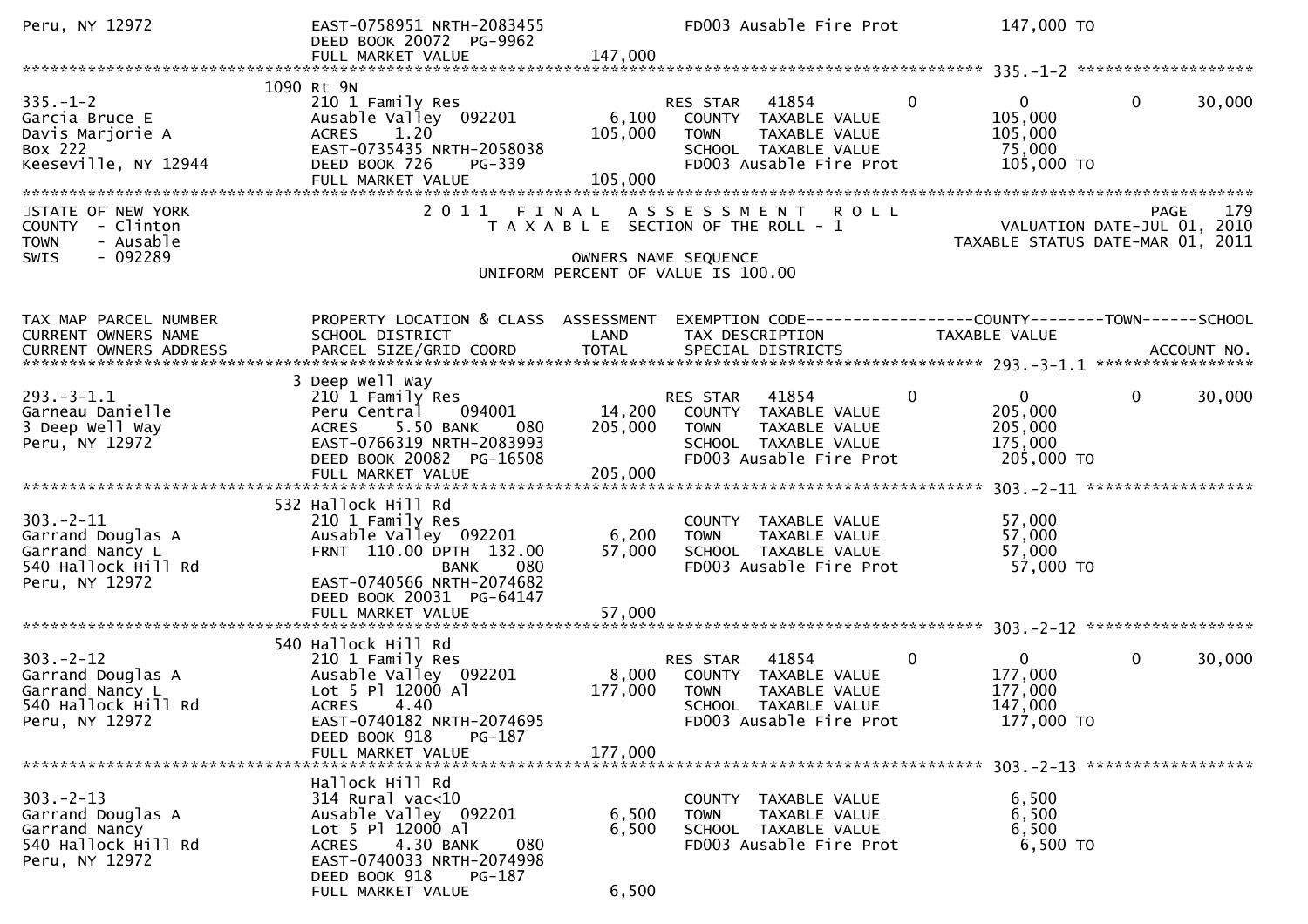| $303 - 2 - 14.2$<br>3O3.-2-14.2<br>Garrand Douglas A<br>Garrand Nancy L<br>540 Hallock Hill Rd<br>Peru, NY 12972<br>STATE OF NEW YORK | 580 Hallock Hill Rd<br>270 Mfg housing<br>Ausable Valley 092201<br>ACRES 31.10<br>EAST-0739762 NRTH-2075660<br>DEED BOOK 98001 PG-07283<br>FULL MARKET VALUE<br>2011 FINAL                  | 33,000<br>33,000                                                            | 24,000 TOWN                    | COUNTY TAXABLE VALUE<br>TAXABLE VALUE<br>SCHOOL TAXABLE VALUE<br>FD003 Ausable Fire Prot<br>ASSESSMENT ROLL                                      |                                  | 33,000<br>33,000<br>33,000                                                              |                  | 180<br><b>PAGE</b>                |
|---------------------------------------------------------------------------------------------------------------------------------------|---------------------------------------------------------------------------------------------------------------------------------------------------------------------------------------------|-----------------------------------------------------------------------------|--------------------------------|--------------------------------------------------------------------------------------------------------------------------------------------------|----------------------------------|-----------------------------------------------------------------------------------------|------------------|-----------------------------------|
| COUNTY - Clinton<br><b>TOWN</b><br>- Ausable<br>- 092289<br><b>SWIS</b>                                                               |                                                                                                                                                                                             | T A X A B L E SECTION OF THE ROLL - 1<br>UNIFORM PERCENT OF VALUE IS 100.00 | OWNERS NAME SEQUENCE           |                                                                                                                                                  |                                  | PAGE 180<br>VALUATION DATE-JUL 01, 2010<br>TAXABLE STATUS DATE-MAR 01, 2011             |                  |                                   |
| TAX MAP PARCEL NUMBER<br>CURRENT OWNERS NAME                                                                                          | PROPERTY LOCATION & CLASS ASSESSMENT<br>SCHOOL DISTRICT<br>.CURRENT OWNERS ADDRESS PARCEL SIZE/GRID COORD TOTAL SPECIAL DISTRICTS ACCOUNT NO ACCOUNT NO ACCOUNT NO ACCOUNT                  | LAND                                                                        |                                | EXEMPTION CODE------------------COUNTY--------TOWN------SCHOOL<br>TAX DESCRIPTION                                                                |                                  | TAXABLE VALUE                                                                           |                  |                                   |
| $302 - 1 - 20$<br>Garrow Bruno Susan Ann<br>Garrow Timothy Wayne<br>PO Box 240<br>PO Box 240<br>Peru, NY 12972                        | 621 Allen Hill Rd<br>270 Mfg housing<br>094001<br>Peru Central<br>FRNT 150.00 DPTH 200.00<br>EAST-0727611 NRTH-2076991<br>DEED BOOK 20041 PG-65713                                          | 3,900<br>44,000                                                             | <b>TOWN</b>                    | COUNTY TAXABLE VALUE<br>TAXABLE VALUE<br>SCHOOL TAXABLE VALUE<br>FD003 Ausable Fire Prot                                                         |                                  | 44,000<br>44,000<br>44,000<br>44,000 TO                                                 |                  |                                   |
| 294.-1-13.8<br>Garrow Christopher J<br>^^rrow Jillian M<br>Peru, NY 12972                                                             | 81 Lakeside Rd<br>210 1 Family Res<br>094001<br>Peru Central<br>PLB 366 Lot 6<br>ACRES 5.99<br>DEED BOOK 20051 PG-80665                                                                     | 31,700 RES STAR 41854                                                       | WARNONALL 41121<br><b>TOWN</b> | 282,000 COUNTY TAXABLE VALUE<br>TAXABLE VALUE<br>TAXABLE VALUE<br>ALUE VALUE<br>SCHOOL TAXABLE VALUE<br>FD003 Ausable Fire Prot                  | $\mathbf 0$<br>$\mathbf{0}$      | 27,000<br>$\overline{0}$<br>255,000<br>270,000<br>252,000<br>282,000 TO                 | 12,000           | 0<br>30,000                       |
|                                                                                                                                       |                                                                                                                                                                                             |                                                                             |                                |                                                                                                                                                  |                                  |                                                                                         |                  |                                   |
| $303 - 2 - 21$<br>Garrow Ray II<br>Garrow Rebecca J<br>12 Calkins Rd<br>Peru, NY 12972                                                | 12 Calkins Rd<br>210 1 Family Res<br>Ausable Valley 092201 1,800 WARCOMALL 41131<br>080<br>1.40 BANK<br>ACRES<br>EAST-0734074 NRTH-2075244<br>DEED BOOK 20001 PG-27305<br>FULL MARKET VALUE | 115,000                                                                     | 115,000 RES STAR 41854         | 78 PCT OF VALUE USED FOR EXEMPTION PURPOSES<br>COUNTY TAXABLE VALUE<br>TOWN     TAXABLE VALUE<br>SCHOOL TAXABLE VALUE<br>FD003 Ausable Fire Prot | 0<br>$\mathbf 0$<br>$\mathbf{0}$ | 13,455<br>22,425<br>$\overline{\mathbf{0}}$<br>79,120<br>83,000<br>85,000<br>115,000 TO | 12,000<br>20,000 | $\mathbf 0$<br>$\Omega$<br>30,000 |
|                                                                                                                                       |                                                                                                                                                                                             |                                                                             |                                |                                                                                                                                                  |                                  |                                                                                         |                  | 334. -1-26.2 *****************    |
| $334. - 1 - 26.2$<br>Gebhardt Rosemary E<br>66 Chasands Dr                                                                            | Thomasville Rd<br>260 Seasonal res<br>Ausable Valley 092201                                                                                                                                 | 12,500                                                                      | <b>TOWN</b>                    | COUNTY TAXABLE VALUE<br>TAXABLE VALUE                                                                                                            |                                  | 28,000<br>28,000                                                                        |                  |                                   |
| Plattsburgh, NY 12901                                                                                                                 | Lot 196 Maules<br>ACRES 17.60<br>EAST-0722090 NRTH-2056659<br>DEED BOOK 847<br>PG-219                                                                                                       | 28,000                                                                      |                                | SCHOOL TAXABLE VALUE<br>FD003 Ausable Fire Prot                                                                                                  |                                  | 28,000<br>28,000 TO                                                                     |                  |                                   |
|                                                                                                                                       | FULL MARKET VALUE                                                                                                                                                                           | 28,000                                                                      |                                |                                                                                                                                                  |                                  |                                                                                         |                  |                                   |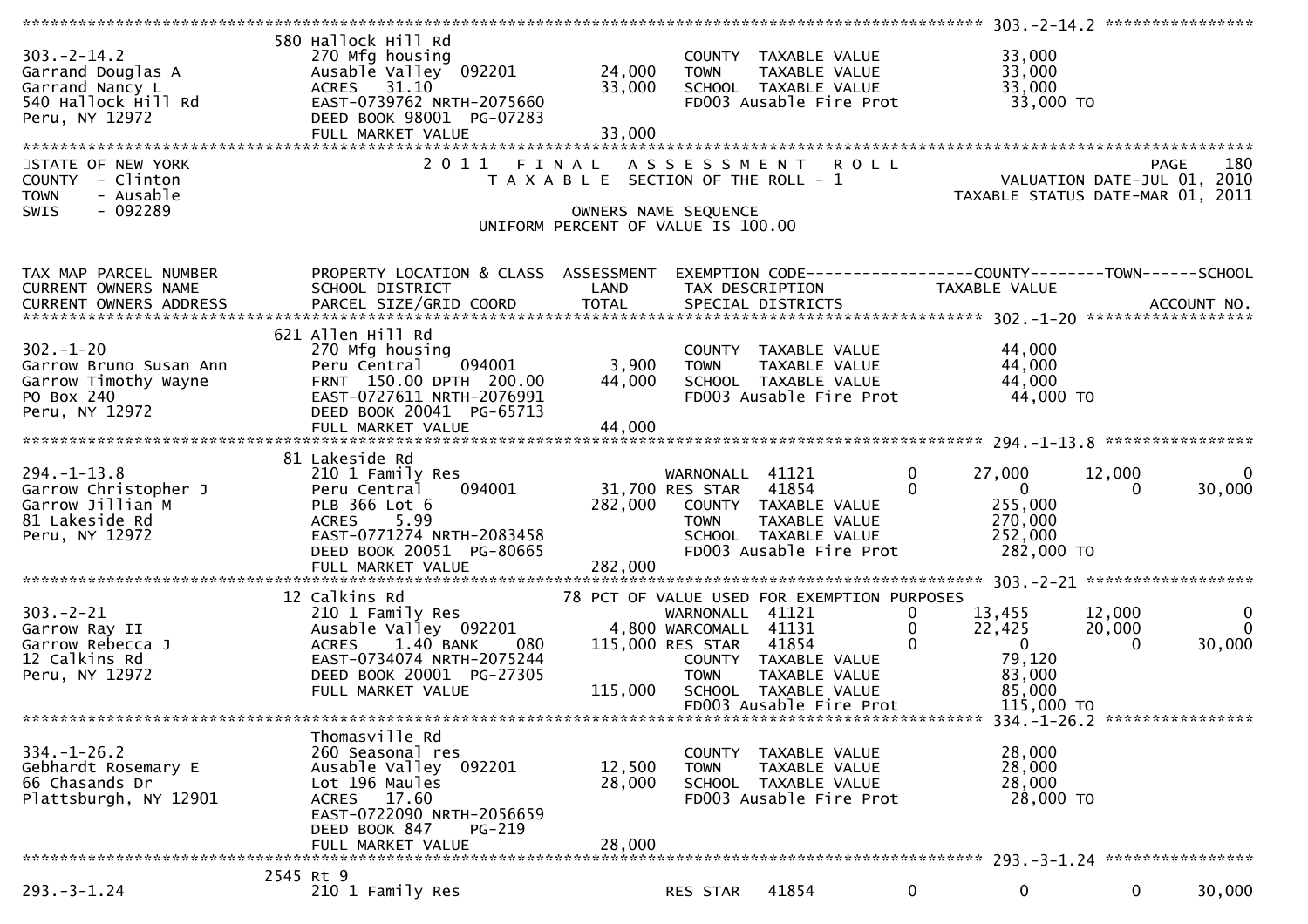| Germaine Ben D<br>Germaine Lisa B<br>2545 Rt 9<br>Peru, NY 12972                       | 094001<br>Peru Central<br>Lot <sub>4</sub><br>Sub Lots 4 & 5<br>4.30 BANK<br><b>ACRES</b><br>080<br>EAST-0766166 NRTH-2085342<br>DEED BOOK 20021 PG-49815          | 13,500<br>156,000            | COUNTY TAXABLE VALUE<br>TAXABLE VALUE<br><b>TOWN</b><br>SCHOOL TAXABLE VALUE<br>FD003 Ausable Fire Prot                           | 156,000<br>156,000<br>126,000<br>156,000 TO                                                          |
|----------------------------------------------------------------------------------------|--------------------------------------------------------------------------------------------------------------------------------------------------------------------|------------------------------|-----------------------------------------------------------------------------------------------------------------------------------|------------------------------------------------------------------------------------------------------|
|                                                                                        | FULL MARKET VALUE                                                                                                                                                  | 156,000                      |                                                                                                                                   |                                                                                                      |
| STATE OF NEW YORK<br>COUNTY - Clinton<br>- Ausable<br><b>TOWN</b><br>$-092289$<br>SWIS |                                                                                                                                                                    |                              | 2011 FINAL ASSESSMENT ROLL<br>T A X A B L E SECTION OF THE ROLL - 1<br>OWNERS NAME SEQUENCE<br>UNIFORM PERCENT OF VALUE IS 100.00 | 181<br><b>PAGE</b><br>VALUATION DATE-JUL 01, 2010<br>TAXABLE STATUS DATE-MAR 01, 2011                |
| TAX MAP PARCEL NUMBER<br>CURRENT OWNERS NAME                                           | PROPERTY LOCATION & CLASS ASSESSMENT<br>SCHOOL DISTRICT                                                                                                            | LAND                         | TAX DESCRIPTION                                                                                                                   | EXEMPTION CODE-----------------COUNTY--------TOWN-----SCHOOL<br>TAXABLE VALUE                        |
| $334. - 1 - 16.2$<br>Gero Patricia<br>1525 RT 9N<br>Clintonville, NY 12924             | Rt 9N<br>321 Abandoned ag<br>Ausable Valley 092201<br>15 Pl River Loc<br>ACRES 20.90<br>EAST-0726547 NRTH-2051406<br>DEED BOOK 20021 PG-48354<br>FULL MARKET VALUE | 15,600<br>15,600<br>15,600   | COUNTY TAXABLE VALUE<br>TAXABLE VALUE<br><b>TOWN</b><br>SCHOOL TAXABLE VALUE<br>FD003 Ausable Fire Prot                           | 15,600<br>15,600<br>15,600<br>15,600 TO                                                              |
|                                                                                        |                                                                                                                                                                    |                              |                                                                                                                                   |                                                                                                      |
| $334. - 1 - 16.1$<br>Gero Patricia A<br>1525 Rt 9N<br>Clintonville, NY 12924           | 1525 Rt 9N<br>210 1 Family Res<br>Ausable Valley 092201<br>ACRES 6.87 BANK<br>080<br>EAST-0727393 NRTH-2052328<br>DEED BOOK 20021 PG-42580<br>FULL MARKET VALUE    | 9,000<br>108,000<br>108,000  | RES STAR<br>41854<br>COUNTY TAXABLE VALUE<br><b>TOWN</b><br>TAXABLE VALUE<br>SCHOOL TAXABLE VALUE<br>FD003 Ausable Fire Prot      | $\mathbf{0}$<br>$\mathbf{0}$<br>$\mathbf{0}$<br>30,000<br>108,000<br>108,000<br>78,000<br>108,000 TO |
|                                                                                        | 1519 Rt 9N                                                                                                                                                         |                              |                                                                                                                                   |                                                                                                      |
| $334. - 1 - 16.3$<br>Gero Patricia A<br>1525 Rt 9N<br>Clintonville, NY 12924           | 411 Apartment<br>Ausable Valley 092201<br>Lot 15<br>080<br><b>ACRES</b><br>3.23 BANK<br>EAST-0727748 NRTH-2052663<br>DEED BOOK 20021 PG-42581                      | 6,000<br>95,000              | COUNTY TAXABLE VALUE<br>TAXABLE VALUE<br><b>TOWN</b><br>SCHOOL TAXABLE VALUE<br>FD003 Ausable Fire Prot                           | 95,000<br>95,000<br>95,000<br>95,000 TO                                                              |
|                                                                                        | FULL MARKET VALUE                                                                                                                                                  | 95,000                       |                                                                                                                                   |                                                                                                      |
| $334. - 1 - 16.4$<br>Gero Patricia A                                                   | 1449 Rt 9N                                                                                                                                                         |                              |                                                                                                                                   |                                                                                                      |
| 1348 Rt 9N<br>Keeseville, NY 12944                                                     | 240 Rural res<br>092201<br>Ausable Valley<br>Lot 14<br><b>ACRES</b><br>27.10<br>EAST-0728431 NRTH-2052668<br>DEED BOOK 20021 PG-42582<br>FULL MARKET VALUE         | 19,800<br>142,100<br>142,100 | COUNTY<br>TAXABLE VALUE<br>TAXABLE VALUE<br>TOWN<br>SCHOOL TAXABLE VALUE<br>FD003 Ausable Fire Prot                               | 142,100<br>142,100<br>142,100<br>142,100 TO                                                          |
|                                                                                        | Hibernia Rd                                                                                                                                                        |                              |                                                                                                                                   |                                                                                                      |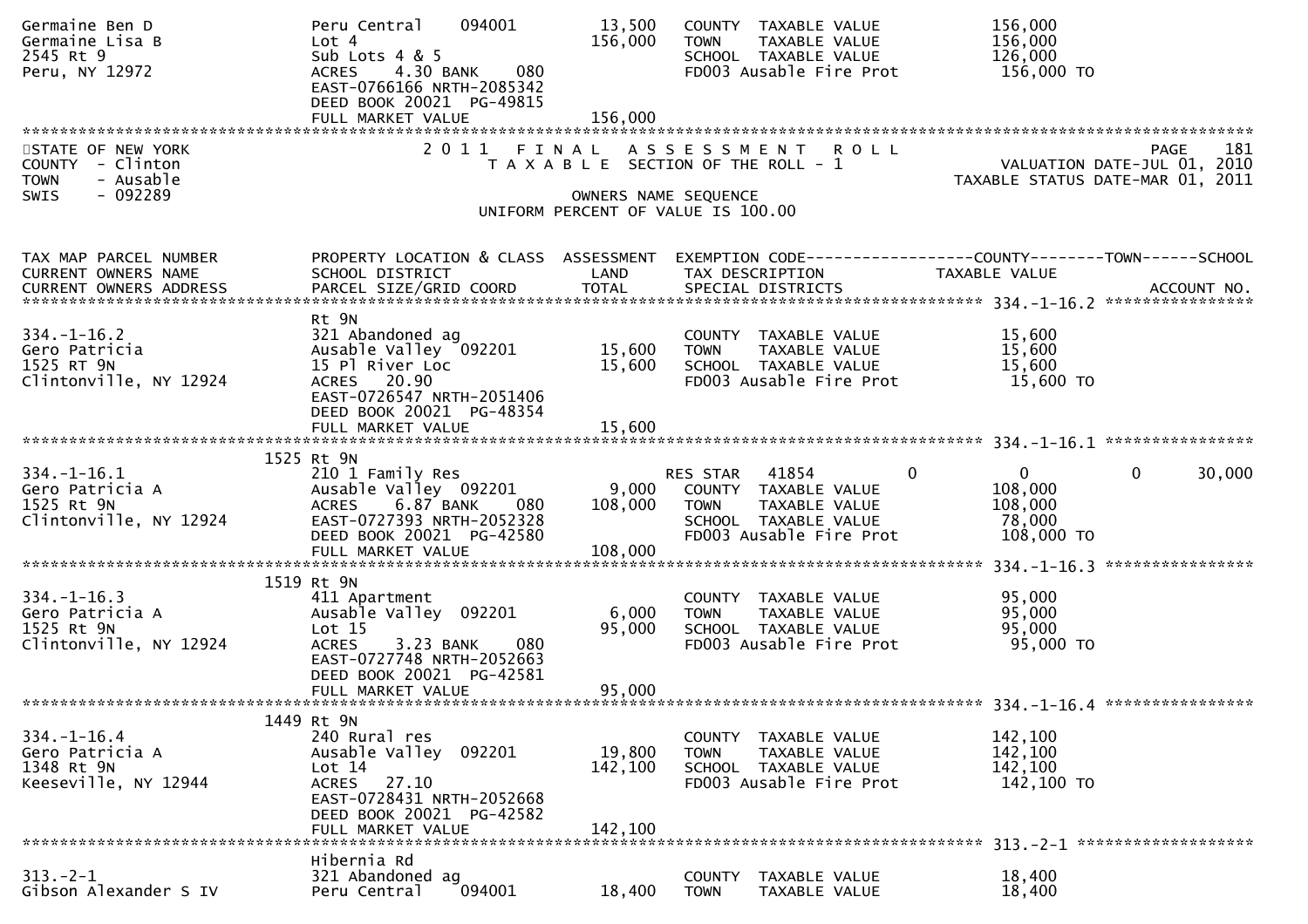| 71 Secluded Way<br>Peru, NY 12972                                                                    | Lot 205 Maules Pat<br>50.00<br><b>ACRES</b><br>EAST-0720221 NRTH-2070119                                                                                                                       | 18,400                       | SCHOOL TAXABLE VALUE<br>FD003 Ausable Fire Prot                                                                                                       | 18,400<br>18,400 TO                                                                   |                                                                                       |
|------------------------------------------------------------------------------------------------------|------------------------------------------------------------------------------------------------------------------------------------------------------------------------------------------------|------------------------------|-------------------------------------------------------------------------------------------------------------------------------------------------------|---------------------------------------------------------------------------------------|---------------------------------------------------------------------------------------|
| PRIOR OWNER ON 3/01/2011<br>Baker Ronald                                                             | DEED BOOK 20112 PG-38981<br>FULL MARKET VALUE                                                                                                                                                  | 18,400                       |                                                                                                                                                       |                                                                                       |                                                                                       |
| STATE OF NEW YORK<br>COUNTY - Clinton<br><b>TOWN</b><br>- Ausable<br>$-092289$<br>SWIS               | 2011<br>FINAL                                                                                                                                                                                  |                              | ASSESSMENT ROLL<br>T A X A B L E SECTION OF THE ROLL - 1<br>OWNERS NAME SEQUENCE                                                                      |                                                                                       | 182<br><b>PAGE</b><br>VALUATION DATE-JUL 01, 2010<br>TAXABLE STATUS DATE-MAR 01, 2011 |
|                                                                                                      |                                                                                                                                                                                                |                              | UNIFORM PERCENT OF VALUE IS 100.00                                                                                                                    |                                                                                       |                                                                                       |
| TAX MAP PARCEL NUMBER<br>CURRENT OWNERS NAME                                                         | PROPERTY LOCATION & CLASS ASSESSMENT<br>SCHOOL DISTRICT                                                                                                                                        | LAND                         | EXEMPTION CODE-----------------COUNTY-------TOWN------SCHOOL<br>TAX DESCRIPTION                                                                       | TAXABLE VALUE                                                                         |                                                                                       |
| $302 - 2 - 8.43$<br>Gibson IV Alexander S<br>Pope Kirsten D L<br>71 Secluded Way<br>Peru, NY 12972   | 71 Secluded Way<br>240 Rural res<br>094001<br>Peru Central<br>Lot 207 Maules<br>Lot 3 Schlitt Sub<br>ACRES 23.20<br>EAST-0721606 NRTH-2071741<br>DEED BOOK 20021 PG-49052<br>FULL MARKET VALUE | 25,100<br>190,500<br>190,500 | 41854<br>RES STAR<br>COUNTY TAXABLE VALUE<br>TAXABLE VALUE<br><b>TOWN</b><br>SCHOOL TAXABLE VALUE<br>FD003 Ausable Fire Prot                          | $\mathbf 0$<br>$\overline{0}$<br>190,500<br>190,500<br>160,500<br>190,500 TO          | $\mathbf 0$<br>30,000                                                                 |
|                                                                                                      | 37 Secluded Way                                                                                                                                                                                |                              |                                                                                                                                                       |                                                                                       |                                                                                       |
| $302 - 2 - 8.41$<br>Gibson Sally B Life Us<br>Schlitt Heather G<br>37 Secluded Way<br>Peru, NY 12972 | 240 Rural res<br>Peru Central<br>094001<br>Lot 207 Maule Patent<br>Lot 1 Schlitt Sub<br>ACRES 18.74<br>EAST-0721427 NRTH-2070675<br>DEED BOOK 20082 PG-19444                                   | 16,200<br>158,400            | 41834<br>SR STAR<br>TAXABLE VALUE<br>COUNTY<br><b>TOWN</b><br>TAXABLE VALUE<br>SCHOOL TAXABLE VALUE<br>FD003 Ausable Fire Prot                        | $\mathbf{0}$<br>0<br>158,400<br>158,400<br>98,300<br>158,400 TO                       | $\mathbf{0}$<br>60,100                                                                |
|                                                                                                      |                                                                                                                                                                                                |                              |                                                                                                                                                       |                                                                                       |                                                                                       |
| $315.4 - 1 - 19$<br>Giddings Zachary I<br>45 Pine Tree Dr<br>Keeseville, NY 12944                    | 45 Pine Tree Dr<br>210 1 Family Res<br>Ausable Valley 092201<br>FRNT 100.00 DPTH 150.00<br>115<br><b>BANK</b><br>EAST-0754045 NRTH-2066031<br>DEED BOOK 20082 PG-19434                         | 7,700<br>98,000              | 41854<br>RES STAR<br>COUNTY TAXABLE VALUE<br><b>TOWN</b><br>TAXABLE VALUE<br>SCHOOL TAXABLE VALUE<br>FD003 Ausable Fire Prot<br>LT005 Pine Tree Light | $\mathbf 0$<br>$\overline{0}$<br>98,000<br>98,000<br>68,000<br>98,000 TO<br>98,000 TO | 0<br>30,000                                                                           |
|                                                                                                      | FULL MARKET VALUE                                                                                                                                                                              | 98,000                       |                                                                                                                                                       |                                                                                       |                                                                                       |
| $305. - 1 - 7$<br>Gillett Michael P<br>Gillett Rebecca L<br>143 Chasm Rd<br>Keeseville, NY 12944     | 143 Chasm Rd<br>240 Rural res<br>Ausable Valley 092201<br>Lots 12 & 14 Adgates<br>ACRES 68.50 BANK<br>080<br>EAST-0758744 NRTH-2076212                                                         | 45,300<br>220,000            | 41854<br>RES STAR<br>COUNTY TAXABLE VALUE<br><b>TOWN</b><br>TAXABLE VALUE<br>SCHOOL TAXABLE VALUE<br>FD003 Ausable Fire Prot                          | 0<br>0<br>220,000<br>220,000<br>190,000<br>220,000 TO                                 | 0<br>30,000                                                                           |
| MAY BE SUBJECT TO PAYMENT<br>UNDER AGDIST LAW TIL 2014                                               | DEED BOOK 20061 PG-97959<br>FULL MARKET VALUE                                                                                                                                                  | 220,000                      |                                                                                                                                                       |                                                                                       |                                                                                       |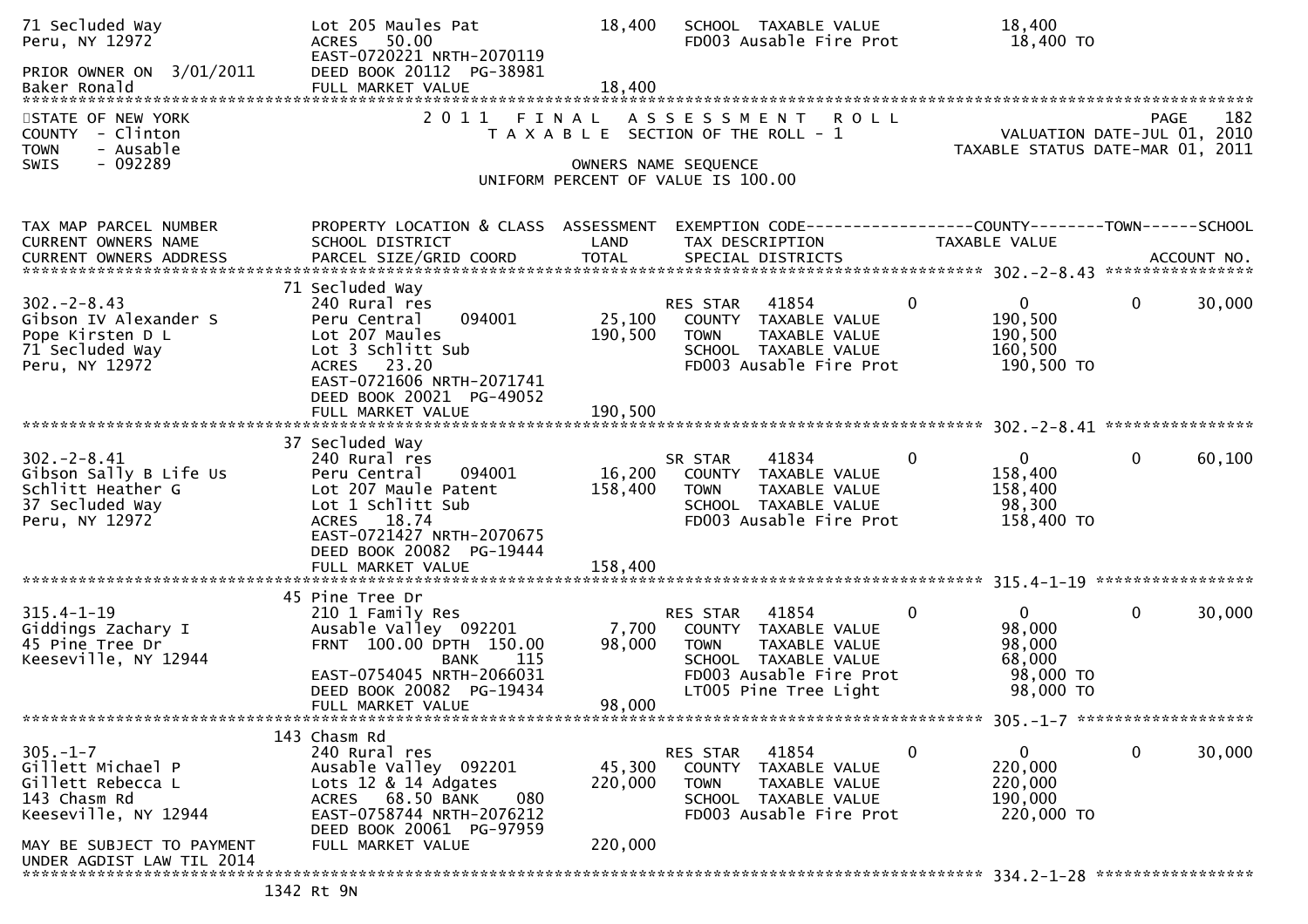| $334.2 - 1 - 28$<br>Ginett Susan E<br>Eissler Karen<br>1342 Rt 9N<br>Clintonville, NY 12924         | 210 1 Family Res<br>Ausable Valley 092201<br>FRNT 100.00 DPTH 318.00<br>EAST-0731814 NRTH-2053748<br>DEED BOOK 98001 PG-00290                                                                                                   | 6,000<br>165,000                                                            | RES STAR<br><b>TOWN</b>                                                           | 41854<br>COUNTY TAXABLE VALUE<br>TAXABLE VALUE<br>SCHOOL TAXABLE VALUE<br>FD003 Ausable Fire Prot | $\Omega$                     | $\overline{0}$<br>165,000<br>165,000<br>135,000<br>165,000 TO              | $\Omega$                       | 30,000                                            |
|-----------------------------------------------------------------------------------------------------|---------------------------------------------------------------------------------------------------------------------------------------------------------------------------------------------------------------------------------|-----------------------------------------------------------------------------|-----------------------------------------------------------------------------------|---------------------------------------------------------------------------------------------------|------------------------------|----------------------------------------------------------------------------|--------------------------------|---------------------------------------------------|
| STATE OF NEW YORK<br>COUNTY - Clinton<br><b>TOWN</b><br>- Ausable<br>$-092289$<br><b>SWIS</b>       |                                                                                                                                                                                                                                 | T A X A B L E SECTION OF THE ROLL - 1<br>UNIFORM PERCENT OF VALUE IS 100.00 | OWNERS NAME SEQUENCE                                                              | 2011 FINAL ASSESSMENT ROLL                                                                        |                              | TAXABLE STATUS DATE-MAR 01, 2011                                           |                                | 183<br><b>PAGE</b><br>VALUATION DATE-JUL 01, 2010 |
| TAX MAP PARCEL NUMBER<br>CURRENT OWNERS NAME                                                        | PROPERTY LOCATION & CLASS ASSESSMENT<br>SCHOOL DISTRICT                                                                                                                                                                         | LAND                                                                        | TAX DESCRIPTION                                                                   |                                                                                                   |                              | TAXABLE VALUE                                                              |                                |                                                   |
| $315. - 2 - 27$<br>Gionet Daniel<br>Gionet Margaret P<br>1792 Haverhill Ave<br>North Port, FL 34286 | Ouellette Cir<br>314 Rural vac<10<br>Ausable Valley 092201<br>Sub Div Lot 5<br>North Country Ac Bk-9 Pg-<br><b>ACRES</b><br>1.00<br>EAST-0754644 NRTH-2072221                                                                   | 11,500<br>11,500                                                            | <b>TOWN</b>                                                                       | COUNTY TAXABLE VALUE<br>TAXABLE VALUE<br>SCHOOL TAXABLE VALUE<br>FD003 Ausable Fire Prot          |                              | 11,500<br>11,500<br>11,500<br>11,500 TO                                    |                                |                                                   |
|                                                                                                     | DEED BOOK 20021 PG-44494                                                                                                                                                                                                        |                                                                             |                                                                                   |                                                                                                   |                              |                                                                            |                                |                                                   |
| $315. - 2 - 24$<br>Girard Mathew J<br>3 Ouellette Cir<br>Keeseville, NY 12944                       | 3 Ouellette Cir<br>210 1 Family Res<br>Ausable Valley 092201<br>Sub Div Lot 2<br>North Country Acres Bk-9<br>$1.00\,$ BANK<br><b>ACRES</b><br>850<br>EAST-0754321 NRTH-2071809<br>DEED BOOK 20102 PG-34895<br>FULL MARKET VALUE | 17,300<br>70,000<br>70,000                                                  | RES STAR 41854<br><b>TOWN</b>                                                     | COUNTY TAXABLE VALUE<br>TAXABLE VALUE<br>SCHOOL TAXABLE VALUE<br>FD003 Ausable Fire Prot          | $\mathbf{0}$                 | $\mathbf{0}$<br>70,000<br>70,000<br>40,000<br>70,000 TO                    | $\mathbf{0}$                   | 30,000                                            |
|                                                                                                     |                                                                                                                                                                                                                                 |                                                                             |                                                                                   |                                                                                                   |                              |                                                                            |                                |                                                   |
| $304 - 3 - 4.32$<br>Gittens Jeremy A<br>Gittens Deanna L<br>PO Box 551<br>Peru, NY 12972            | 2077 Rt 22<br>210 1 Family Res<br>Ausable Valley 092201<br>Lot 2 PL 12000 AC Loc<br>Lot B Platts Wholesale Su<br><b>ACRES</b><br>1.76 BANK<br>080<br>EAST-0751656 NRTH-2073995<br>DEED BOOK 20041 PG-67648                      |                                                                             | WARNONALL<br>8,400 WARCOMALL<br>94,000 WARDISALL 41141<br>RES STAR<br><b>TOWN</b> | 41121<br>41131<br>41854<br>COUNTY TAXABLE VALUE<br><b>TAXABLE VALUE</b><br>SCHOOL TAXABLE VALUE   | 0<br>$\mathbf 0$<br>$\Omega$ | 14,100<br>23,500<br>9,400<br>$\Omega$<br>47,000<br>52,600                  | 12,000<br>20,000<br>9,400<br>0 | $\mathbf{0}$<br>$\mathbf 0$<br>$\Omega$<br>30,000 |
|                                                                                                     | FULL MARKET VALUE                                                                                                                                                                                                               | 94,000                                                                      |                                                                                   | FD003 Ausable Fire Prot                                                                           |                              | 64,000<br>94,000 TO                                                        |                                |                                                   |
| $293. - 2 - 14$<br>Glover Pamela S<br>119 Hayes Cir<br>Rex, GA 30273                                | Fuller Rd<br>$314$ Rural vac<10<br>Ausable Valley 092201<br>7 Pgl<br>2.00<br><b>ACRES</b><br>EAST-0758936 NRTH-2082943<br>DEED BOOK 869<br>PG-102<br>FULL MARKET VALUE                                                          | 6,600<br>6,600<br>6,600                                                     | <b>TOWN</b>                                                                       | COUNTY TAXABLE VALUE<br>TAXABLE VALUE<br>SCHOOL TAXABLE VALUE<br>FD003 Ausable Fire Prot          |                              | 293. - 2 - 14 *******************<br>6,600<br>6,600<br>6,600<br>$6,600$ TO |                                |                                                   |
|                                                                                                     |                                                                                                                                                                                                                                 |                                                                             |                                                                                   |                                                                                                   |                              |                                                                            |                                |                                                   |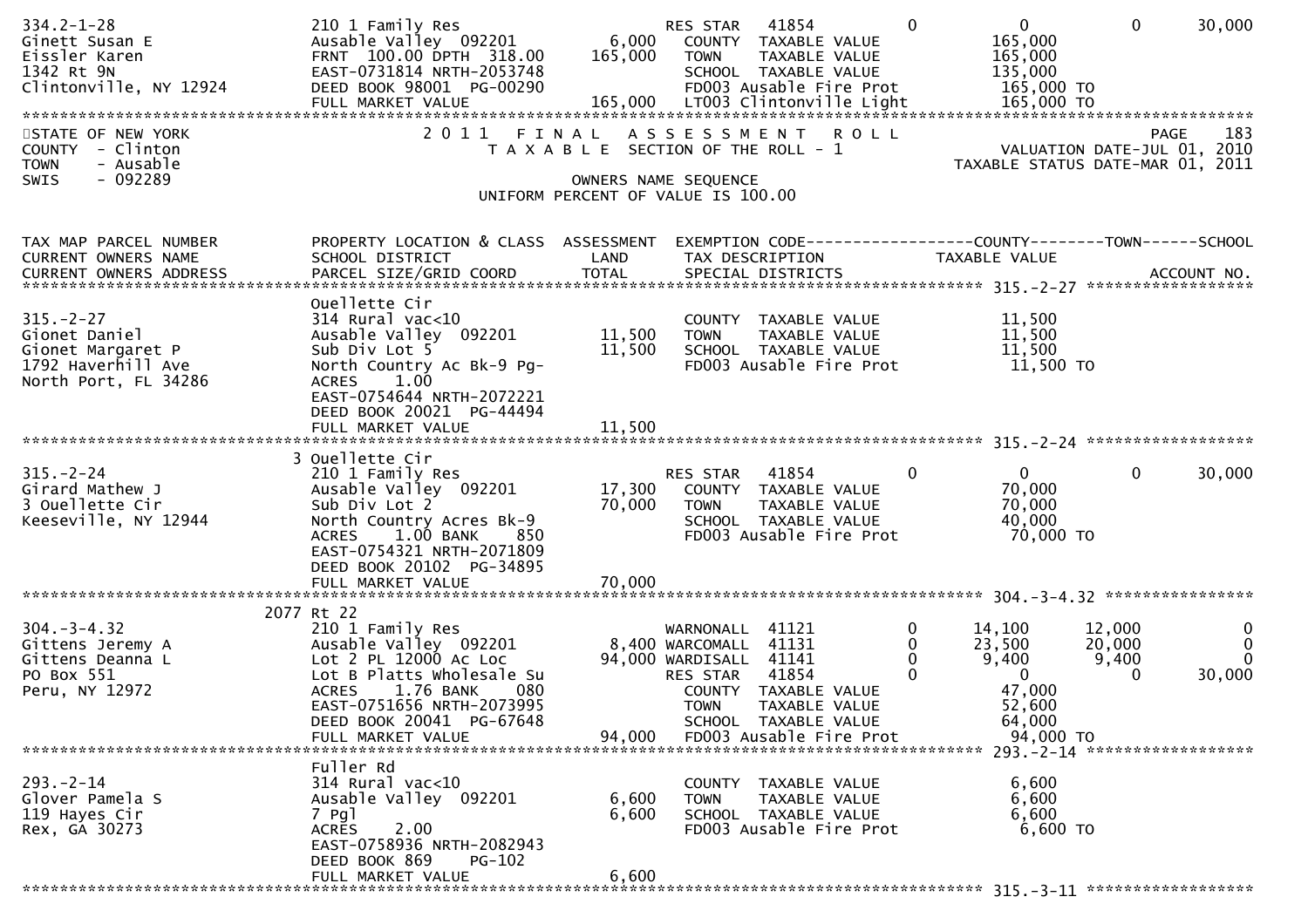|                                              | 149 Hill St                                             |                 |                                                      |                |                                                                              |                |             |
|----------------------------------------------|---------------------------------------------------------|-----------------|------------------------------------------------------|----------------|------------------------------------------------------------------------------|----------------|-------------|
| $315. - 3 - 11$                              | 210 1 Family Res                                        |                 | 41854<br>RES STAR                                    | $\mathbf{0}$   | $\mathbf{0}$                                                                 | $\mathbf{0}$   | 30,000      |
| Goddeau Laurie Miner M<br>149 Hill St        | Ausable Valley 092201<br>FRNT 100.00 DPTH 250.00        | 8,700<br>99,800 | COUNTY TAXABLE VALUE                                 |                | 99,800                                                                       |                |             |
| Keeseville, NY 12944                         | 080<br><b>BANK</b>                                      |                 | <b>TOWN</b><br>TAXABLE VALUE<br>SCHOOL TAXABLE VALUE |                | 99,800<br>69,800                                                             |                |             |
|                                              | EAST-0752435 NRTH-2068122                               |                 | FD003 Ausable Fire Prot                              |                | 99,800 TO                                                                    |                |             |
|                                              | DEED BOOK 20072 PG-6376                                 |                 | LT004 Hill Street Light                              |                | 99,800 TO                                                                    |                |             |
|                                              | FULL MARKET VALUE                                       | 99,800          |                                                      |                |                                                                              |                |             |
|                                              |                                                         |                 |                                                      |                |                                                                              |                |             |
| STATE OF NEW YORK                            | 2011                                                    | FINAL           | ASSESSMENT ROLL                                      |                | PAGE 184<br>VALUATION DATE-JUL 01, 2010<br>TAXABLE STATUS BATE USE 101, 2010 |                |             |
| COUNTY - Clinton<br>- Ausable<br><b>TOWN</b> |                                                         |                 | T A X A B L E SECTION OF THE ROLL - 1                |                | TAXABLE STATUS DATE-MAR 01, 2011                                             |                |             |
| $-092289$<br>SWIS                            |                                                         |                 | OWNERS NAME SEQUENCE                                 |                |                                                                              |                |             |
|                                              |                                                         |                 | UNIFORM PERCENT OF VALUE IS 100.00                   |                |                                                                              |                |             |
|                                              |                                                         |                 |                                                      |                |                                                                              |                |             |
|                                              |                                                         |                 |                                                      |                |                                                                              |                |             |
| TAX MAP PARCEL NUMBER<br>CURRENT OWNERS NAME | PROPERTY LOCATION & CLASS ASSESSMENT<br>SCHOOL DISTRICT | LAND            | TAX DESCRIPTION                                      |                | TAXABLE VALUE                                                                |                |             |
| CURRENT OWNERS ADDRESS                       | PARCEL SIZE/GRID COORD                                  | <b>TOTAL</b>    | SPECIAL DISTRICTS                                    |                |                                                                              |                | ACCOUNT NO. |
|                                              |                                                         |                 |                                                      |                |                                                                              |                |             |
|                                              | 88 Mitchell Rd                                          |                 |                                                      |                |                                                                              |                |             |
| $302 - 1 - 24.2$                             | 210 1 Family Res                                        |                 | 41854<br>RES STAR                                    | $\Omega$       | $\mathbf{0}$                                                                 | $\mathbf{0}$   | 30,000      |
| Godfrey Duane L                              | 094001<br>Peru Central                                  | 9,000           | COUNTY TAXABLE VALUE                                 |                | 128,000                                                                      |                |             |
| Banker-Godfrey Rebecca A<br>39 Mitchell Rd   | 1.00 BANK<br><b>ACRES</b><br>- 080                      | 128,000         | TAXABLE VALUE<br><b>TOWN</b>                         |                | 128,000                                                                      |                |             |
| Peru, NY 12972                               | EAST-0726105 NRTH-2075200<br>DEED BOOK 20072 PG-8143    |                 | SCHOOL TAXABLE VALUE<br>FD003 Ausable Fire Prot      |                | 98,000<br>128,000 TO                                                         |                |             |
|                                              | FULL MARKET VALUE                                       | 128,000         |                                                      |                |                                                                              |                |             |
|                                              |                                                         |                 |                                                      |                |                                                                              |                |             |
|                                              | 290 Hallock Hill Rd                                     |                 |                                                      |                |                                                                              |                |             |
| $304. - 1 - 27.5$                            | 210 1 Family Res                                        |                 | RES STAR 41854                                       | $\Omega$       | $\overline{0}$                                                               | $\overline{0}$ | 30,000      |
| Goerlitz Andrew                              | Ausable Valley 092201                                   |                 | 20,500 COUNTY TAXABLE VALUE                          |                | 100,000                                                                      |                |             |
| 290 Hallock Hill Rd<br>Peru, NY 12972        | Lot 3 PL 12000A<br>ACRES 5.10 BANK<br>080               | 100,000         | <b>TOWN</b><br>TAXABLE VALUE<br>SCHOOL TAXABLE VALUE |                | 100,000<br>70,000                                                            |                |             |
|                                              | EAST-0746208 NRTH-2074767                               |                 | FD003 Ausable Fire Prot                              |                | 100,000 TO                                                                   |                |             |
|                                              | DEED BOOK 20061 PG-99269                                |                 |                                                      |                |                                                                              |                |             |
|                                              |                                                         |                 |                                                      |                |                                                                              |                |             |
|                                              |                                                         |                 |                                                      |                |                                                                              |                |             |
|                                              | 1696 Rt 9N                                              |                 |                                                      |                |                                                                              |                |             |
| $334 - 2 - 20$                               | 210 1 Family Res<br>Ausable Valley 092201               |                 | COUNTY TAXABLE VALUE                                 |                | 36,900                                                                       |                |             |
| Goff George<br>Goff Barbara Lawrence         | FRNT 140.00 DPTH 217.00                                 | 5,200<br>36,900 | <b>TOWN</b><br>TAXABLE VALUE<br>SCHOOL TAXABLE VALUE |                | 36,900<br>36,900                                                             |                |             |
| 136 Prospect Rd                              | EAST-0724194 NRTH-2050003                               |                 | FD003 Ausable Fire Prot                              |                | 36,900 TO                                                                    |                |             |
| Keeseville, NY 12944                         | DEED BOOK 20072 PG-3974                                 |                 |                                                      |                |                                                                              |                |             |
|                                              | FULL MARKET VALUE                                       | 36,900          |                                                      |                |                                                                              |                |             |
|                                              |                                                         |                 |                                                      |                |                                                                              |                |             |
| $294. - 1 - 15.2$                            | 115 Plains Rd                                           |                 |                                                      | $\overline{0}$ | 0                                                                            | $\mathbf 0$    |             |
| Good Steven R                                | 240 Rural res<br>094001<br>Peru Central                 | 31,900          | 41854<br>RES STAR<br><b>COUNTY</b><br>TAXABLE VALUE  |                | 190,000                                                                      |                | 30,000      |
| Good Joy M                                   | $Lot 1$ Pgl                                             | 190,000         | TAXABLE VALUE<br><b>TOWN</b>                         |                | 190,000                                                                      |                |             |
| PO Box 35                                    | Sub lots 5,7&8                                          |                 | SCHOOL TAXABLE VALUE                                 |                | 160,000                                                                      |                |             |
| Port Kent, NY 12975                          | ACRES 20.81                                             |                 | FD003 Ausable Fire Prot                              |                | 190,000 TO                                                                   |                |             |
|                                              | EAST-0769231 NRTH-2084107                               |                 |                                                      |                |                                                                              |                |             |
|                                              | DEED BOOK 20021 PG-43102                                |                 |                                                      |                |                                                                              |                |             |
|                                              | FULL MARKET VALUE                                       | 190,000         |                                                      |                |                                                                              |                |             |
|                                              | Plains Rd                                               |                 |                                                      |                |                                                                              |                |             |
| $294. -1 - 15.41$                            | $314$ Rural vac<10                                      |                 | COUNTY TAXABLE VALUE                                 |                | 26,500                                                                       |                |             |
|                                              |                                                         |                 |                                                      |                |                                                                              |                |             |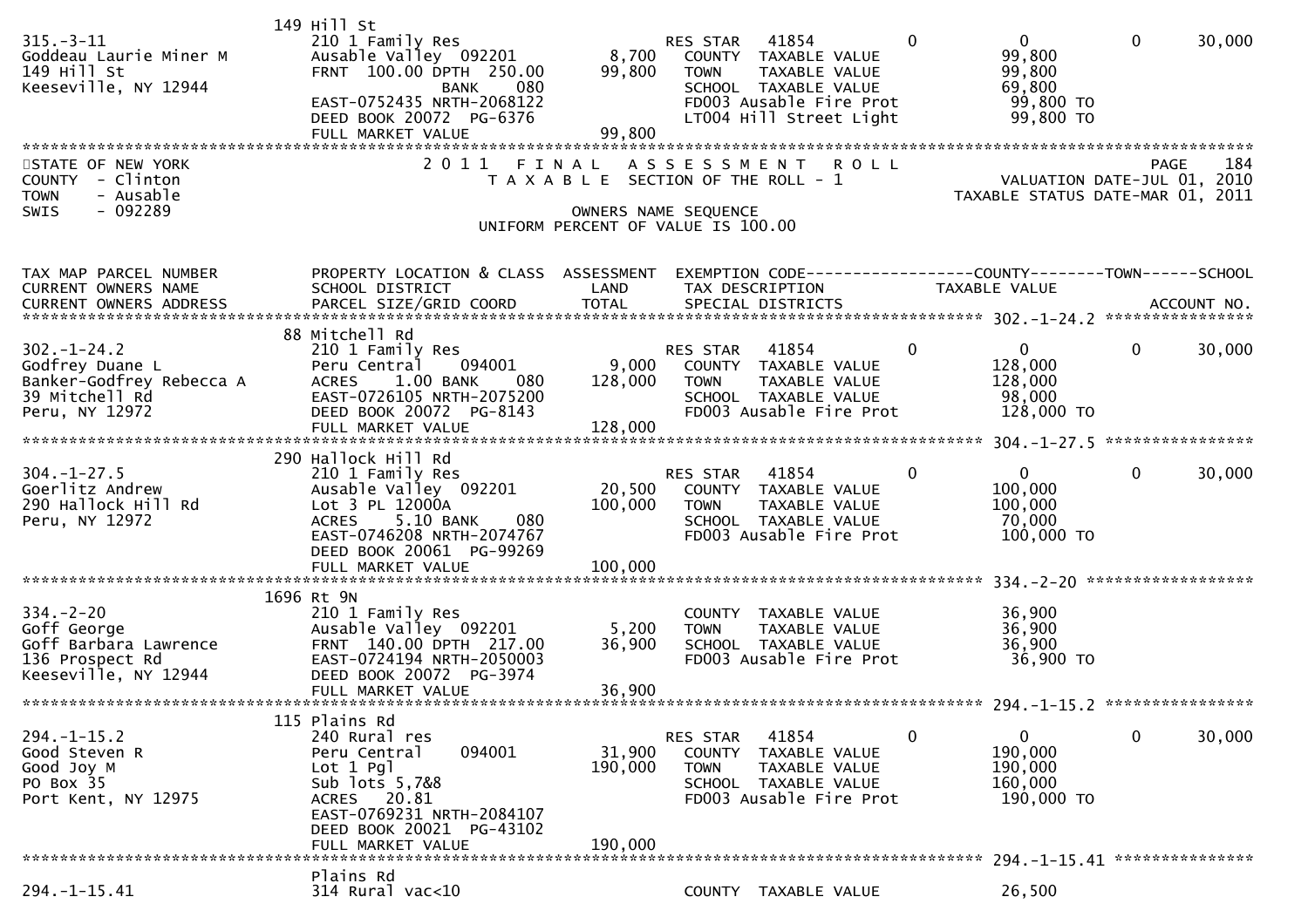| Good Steven R<br>Good Joy M<br>PO Box 35<br>Port Kent, NY 12975                                                              | 094001<br>Peru Central<br>$Lot 1$ Pgl<br>Lot 6 Lessard Sub<br>Murray Sub<br>6.77<br><b>ACRES</b><br>EAST-0769654 NRTH-2083609<br>DEED BOOK 20051 PG-78857<br>FULL MARKET VALUE                                 | 26,500<br>26,500<br>26,500    | <b>TOWN</b><br>TAXABLE VALUE<br>SCHOOL TAXABLE VALUE<br>FD003 Ausable Fire Prot                                                                                  | 26,500<br>26,500<br>26,500 TO                                                                                                                                                                                                                                                                             |
|------------------------------------------------------------------------------------------------------------------------------|----------------------------------------------------------------------------------------------------------------------------------------------------------------------------------------------------------------|-------------------------------|------------------------------------------------------------------------------------------------------------------------------------------------------------------|-----------------------------------------------------------------------------------------------------------------------------------------------------------------------------------------------------------------------------------------------------------------------------------------------------------|
|                                                                                                                              |                                                                                                                                                                                                                |                               |                                                                                                                                                                  |                                                                                                                                                                                                                                                                                                           |
| STATE OF NEW YORK<br>COUNTY - Clinton<br><b>TOWN</b><br>- Ausable<br>$-092289$<br>SWIS                                       | 2 0 1 1                                                                                                                                                                                                        | FINAL                         | ASSESSMENT ROLL<br>T A X A B L E SECTION OF THE ROLL - 1<br>OWNERS NAME SEQUENCE<br>UNIFORM PERCENT OF VALUE IS 100.00                                           | 185<br><b>PAGE</b><br>VALUATION DATE-JUL 01, 2010<br>TAXABLE STATUS DATE-MAR 01, 2011                                                                                                                                                                                                                     |
| TAX MAP PARCEL NUMBER<br><b>CURRENT OWNERS NAME</b><br>CURRENT OWNERS ADDRESS                                                | PROPERTY LOCATION & CLASS ASSESSMENT<br>SCHOOL DISTRICT<br>13 Smith St                                                                                                                                         | LAND                          | TAX DESCRIPTION                                                                                                                                                  | EXEMPTION CODE-----------------COUNTY--------TOWN------SCHOOL<br>TAXABLE VALUE<br>.000RESS ADDRESS PARCEL SIZE/GRID COORD TOTAL SPECIAL DISTRICTS ACCOUNT NO ACCOUNT NO ACCOUNT NO ACCOUNT NO ACCOUNT NO ACCOUNT NO AND A ASSESS TO A A TORRENT OWNERS ARE PARCEL SIZE/GRID COORD TOTAL SPECIAL DISTRICTS |
| $334.2 - 1 - 27$<br>Goodman Thomas L<br>Goodman Beth C<br>PO Box 612<br>Ausable Forks, NY 12912                              | 210 1 Family Res<br>Ausable Valley 092201<br>FRNT 120.00 DPTH 100.00<br>080<br><b>BANK</b><br>EAST-0731779 NRTH-2053958<br>DEED BOOK 20061 PG-92947                                                            | 2,800<br>69,000               | $\mathbf 0$<br>41854<br>RES STAR<br>COUNTY TAXABLE VALUE<br>TAXABLE VALUE<br>TOWN<br>SCHOOL TAXABLE VALUE<br>FD003 Ausable Fire Prot<br>LT003 Clintonville Light | $\mathbf{0}$<br>$\mathbf 0$<br>30,000<br>69,000<br>69,000<br>39,000<br>69,000 TO<br>69,000 TO                                                                                                                                                                                                             |
|                                                                                                                              |                                                                                                                                                                                                                |                               |                                                                                                                                                                  |                                                                                                                                                                                                                                                                                                           |
| 294.10-1-14<br>Gould Family Revocable Trust Peru Central<br>Gould Co Trustee Nancy<br>1987 Upper Tpke<br>Whitehall, NY 12887 | 20 Mountaineer Dr<br>210 1 Family Res - WTRFNT<br>094001<br>Geo Pray Lots Lot 5<br>FRNT 50.00 DPTH 294.00<br>EAST-0771767 NRTH-2085295<br>DEED BOOK 20102 PG-34770                                             | 81,600<br>170,000             | COUNTY TAXABLE VALUE<br><b>TOWN</b><br>TAXABLE VALUE<br>SCHOOL TAXABLE VALUE<br>FD003 Ausable Fire Prot                                                          | 170,000<br>170,000<br>170,000<br>170,000 TO                                                                                                                                                                                                                                                               |
|                                                                                                                              | FULL MARKET VALUE                                                                                                                                                                                              | 170,000                       |                                                                                                                                                                  |                                                                                                                                                                                                                                                                                                           |
| $334. - 1 - 2.1$<br>Gravelle Gregory B<br>Gravelle Rusty Ann<br>226 Thomasville Rd<br>Ausable Forks, NY 12912                | 226 Thomasville Rd<br>210 1 Family Res<br>Ausable Valley 092201<br>survey map 2009/225220<br><b>ACRES</b><br>1.02 BANK<br>-- 080<br>EAST-0723382 NRTH-2058209<br>DEED BOOK 20092 PG-28473<br>FULL MARKET VALUE | 6,000<br>150,000<br>150,000   | $\mathbf 0$<br>RES STAR<br>41854<br>COUNTY TAXABLE VALUE<br>TAXABLE VALUE<br>TOWN<br>SCHOOL TAXABLE VALUE<br>FD003 Ausable Fire Prot                             | $\mathbf{0}$<br>$\mathbf 0$<br>30,000<br>150,000<br>150,000<br>120,000<br>150,000 TO                                                                                                                                                                                                                      |
|                                                                                                                              | 140/142 Chasm Rd                                                                                                                                                                                               |                               |                                                                                                                                                                  |                                                                                                                                                                                                                                                                                                           |
| $293. -2 - 5.1$<br>Green Crow Corporation<br>58 Priscilla Ln Unit 3<br>Auburn, NH 03032-3723                                 | 312 Vac w/imprv<br>Ausable Valley 092201<br>Near Chasm<br>ACRES 662.60<br>EAST-0760659 NRTH-2080681<br>DEED BOOK 20051 PG-79532<br>FULL MARKET VALUE                                                           | 130,500<br>200,800<br>200,800 | COUNTY TAXABLE VALUE<br>TAXABLE VALUE<br><b>TOWN</b><br>SCHOOL TAXABLE VALUE<br>FD003 Ausable Fire Prot                                                          | 200,800<br>200,800<br>200,800<br>200,800 TO                                                                                                                                                                                                                                                               |
|                                                                                                                              |                                                                                                                                                                                                                |                               |                                                                                                                                                                  |                                                                                                                                                                                                                                                                                                           |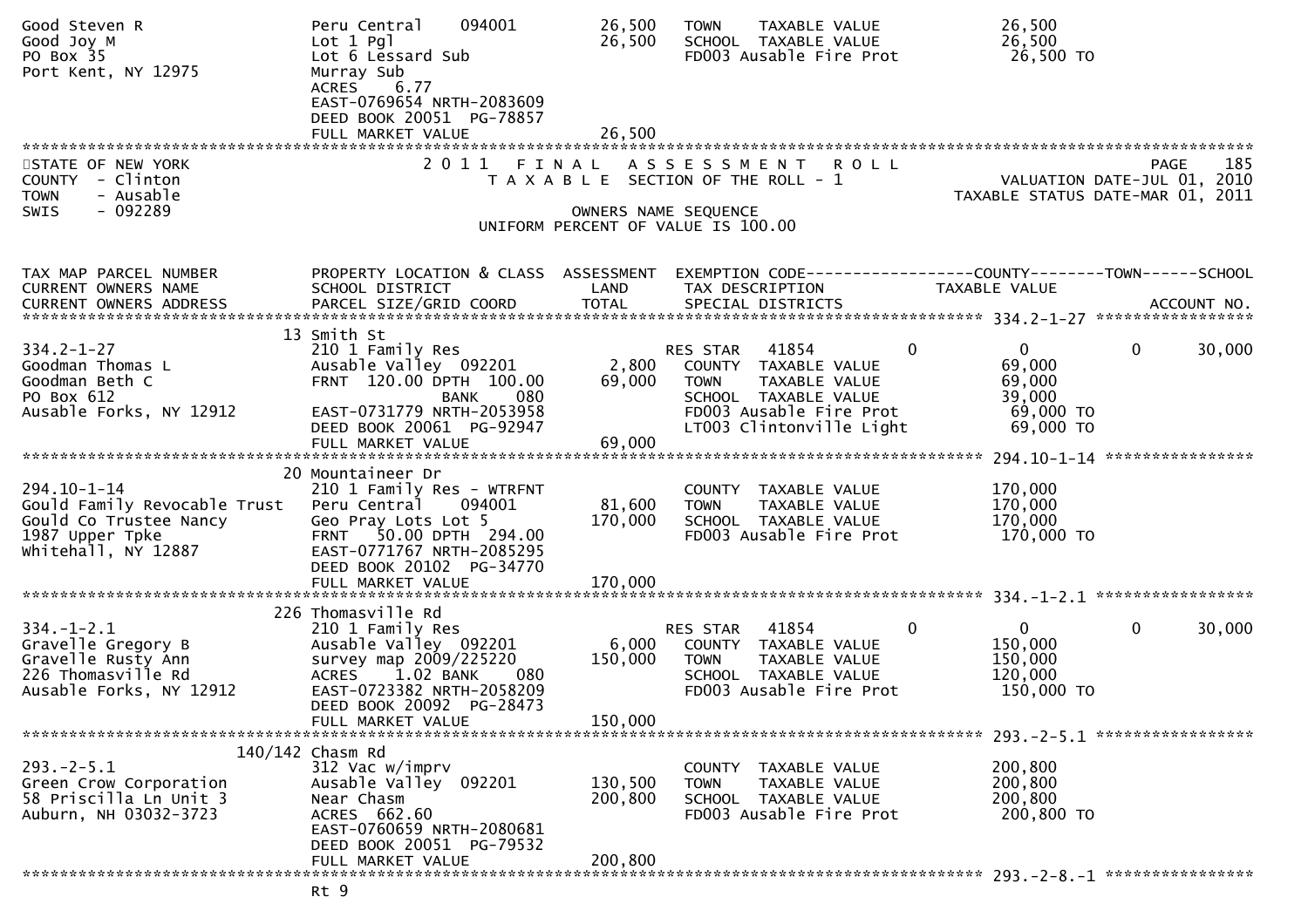| $293. -2 - 8. - 1$<br>Green Crow Corporation<br>58 Priscilla Ln Fl 3<br>Auburn, NH 03032-3723        | 323 Vacant rural<br>094001<br>Peru Central<br>ACRES 20.90<br>EAST-0765764 NRTH-2081380<br>DEED BOOK 20051 PG-79531                                                                           | 16,500<br>16,500           | COUNTY TAXABLE VALUE<br><b>TOWN</b><br>TAXABLE VALUE<br>SCHOOL TAXABLE VALUE<br>FD003 Ausable Fire Prot                                | 16,500<br>16,500<br>16,500<br>16,500 TO                                 |                                                                                |
|------------------------------------------------------------------------------------------------------|----------------------------------------------------------------------------------------------------------------------------------------------------------------------------------------------|----------------------------|----------------------------------------------------------------------------------------------------------------------------------------|-------------------------------------------------------------------------|--------------------------------------------------------------------------------|
| STATE OF NEW YORK<br>COUNTY - Clinton<br><b>TOWN</b><br>- Ausable<br><b>SWIS</b><br>- 092289         |                                                                                                                                                                                              |                            | 2011 FINAL ASSESSMENT ROLL<br>T A X A B L E SECTION OF THE ROLL - 1<br>OWNERS NAME SEQUENCE<br>UNIFORM PERCENT OF VALUE IS 100.00      |                                                                         | 186<br>PAGE<br>VALUATION DATE-JUL 01, 2010<br>TAXABLE STATUS DATE-MAR 01, 2011 |
| TAX MAP PARCEL NUMBER<br>CURRENT OWNERS NAME                                                         | PROPERTY LOCATION & CLASS ASSESSMENT<br>SCHOOL DISTRICT                                                                                                                                      | LAND                       | EXEMPTION CODE------------------COUNTY--------TOWN------SCHOOL<br>TAX DESCRIPTION                                                      | TAXABLE VALUE                                                           |                                                                                |
| $293. - 2 - 8. - 2$<br>Green Crow Corporation<br>58 Priscilla Ln Fl 3<br>Auburn, NH 03032-3723       | Rt 9<br>323 Vacant rural<br>Ausable Valley 092201<br>ACRES 182.10<br>EAST-0764588 NRTH-2083735<br>DEED BOOK 20051 PG-79531<br>FULL MARKET VALUE                                              | 34,600<br>34,600<br>34,600 | COUNTY TAXABLE VALUE<br><b>TOWN</b><br>TAXABLE VALUE<br>SCHOOL TAXABLE VALUE<br>FD003 Ausable Fire Prot                                | 34,600<br>34,600<br>34,600<br>34,600 TO                                 |                                                                                |
|                                                                                                      | 2081 Rt 22                                                                                                                                                                                   |                            |                                                                                                                                        |                                                                         |                                                                                |
| $304. - 3 - 4.31$<br>Green Tammy M<br>2081 Rt 22<br>Keeseville, NY 12944                             | 210 1 Family Res<br>Ausable Valley 092201<br>Lot 2 Pl 12000Al<br>Lot A Platts Wholesale Su<br><b>ACRES</b><br>2.13 BANK<br>080<br>EAST-0751629 NRTH-2074121<br>DEED BOOK 20051 PG-88508      | 8,900<br>98,000            | RES STAR 41854<br>COUNTY TAXABLE VALUE<br>TAXABLE VALUE<br><b>TOWN</b><br>SCHOOL TAXABLE VALUE<br>FD003 Ausable Fire Prot              | $\mathbf{0}$<br>$\mathbf{0}$<br>98,000<br>98,000<br>68,000<br>98,000 TO | 30,000<br>$\mathbf{0}$                                                         |
| $315. - 1 - 10.2$<br>Greene Susan M<br>122 Chazy Lake Rd<br>Saranac, NY 12981                        | 75 Basket Ave<br>210 1 Family Res<br>Ausable Valley 092201<br>Lot 15 Platts 12000 Al<br>FRNT 114.60 DPTH 375.00<br>EAST-0753489 NRTH-2069528<br>DEED BOOK 20072 PG-7307<br>FULL MARKET VALUE | 5,400<br>49,100<br>49,100  | COUNTY TAXABLE VALUE<br>TAXABLE VALUE<br><b>TOWN</b><br>SCHOOL TAXABLE VALUE<br>FD003 Ausable Fire Prot                                | 49,100<br>49,100<br>49,100<br>49,100 TO                                 |                                                                                |
|                                                                                                      | 1824 Rt 9N                                                                                                                                                                                   |                            |                                                                                                                                        |                                                                         |                                                                                |
| $334 - 2 - 24.2$<br>Greeno Thomas E<br>Putnam Life Use Mary<br>1824 Rt 9N<br>Ausable Forks, NY 12912 | 210 1 Family Res<br>Ausable Valley 092201<br>2.40<br><b>ACRES</b><br>EAST-0721188 NRTH-2050638<br>DEED BOOK 916<br>$PG-54$<br>FULL MARKET VALUE                                              | 7,400<br>80,000<br>80,000  | 41854<br>RES STAR<br><b>COUNTY</b><br>TAXABLE VALUE<br><b>TOWN</b><br>TAXABLE VALUE<br>SCHOOL TAXABLE VALUE<br>FD003 Ausable Fire Prot | 0<br>0<br>80,000<br>80,000<br>50,000<br>80,000 TO                       | 0<br>30,000                                                                    |
|                                                                                                      |                                                                                                                                                                                              |                            |                                                                                                                                        |                                                                         | 326. -1-4.1 ******************                                                 |
| $326. - 1 - 4.1$<br>Greifenberger Laura A<br>Worth Joshua                                            | 430 Rt 9N<br>210 1 Family Res<br>Ausable Valley 092201<br><b>ACRES</b><br>3.60 BANK<br>320                                                                                                   | 19,000<br>89,600           | 41854<br>RES STAR<br><b>COUNTY</b><br>TAXABLE VALUE<br><b>TOWN</b><br>TAXABLE VALUE                                                    | $\mathbf 0$<br>$\mathbf{0}$<br>89,600<br>89,600                         | 0<br>30,000                                                                    |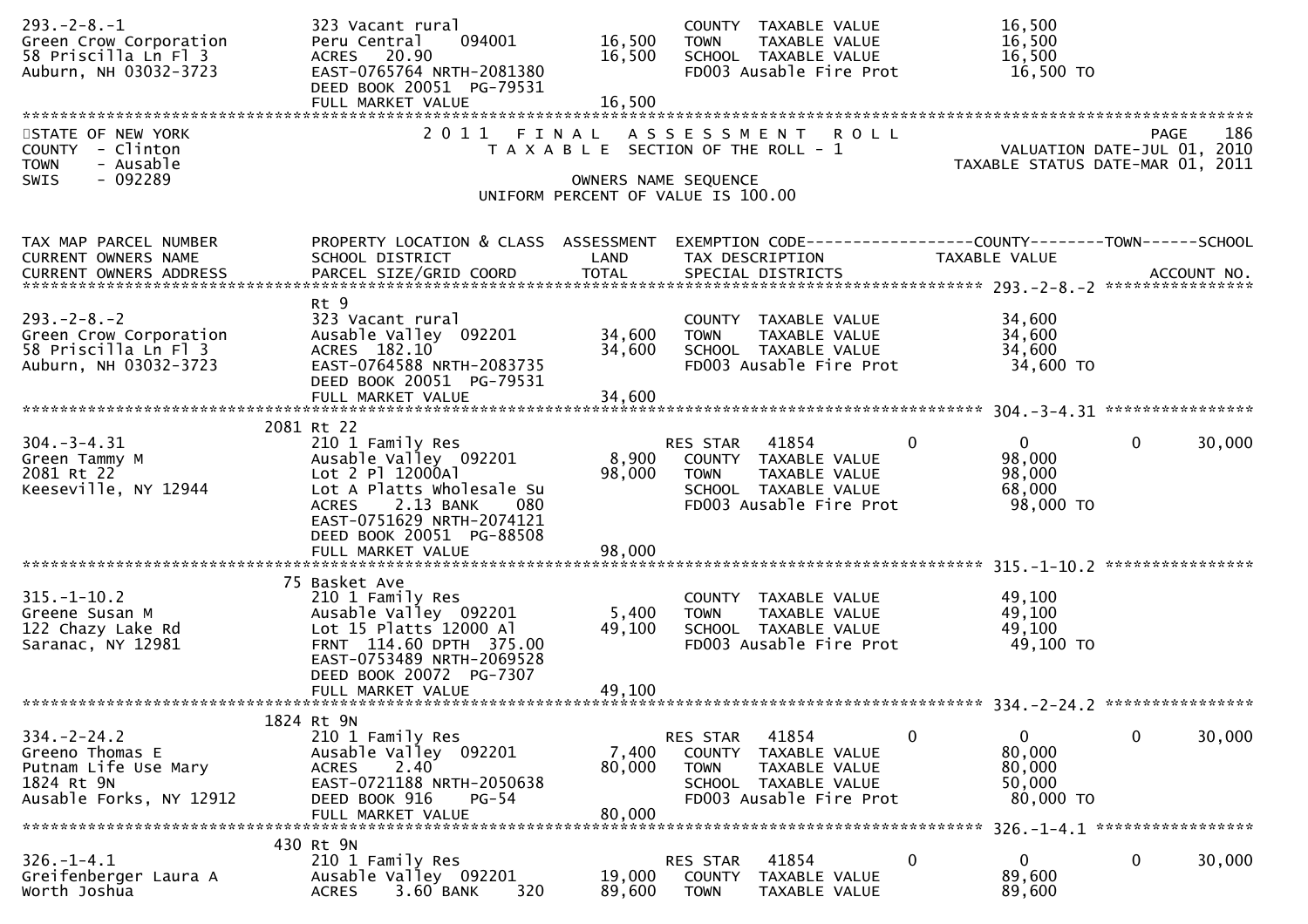| 430 Rt 9N<br>Keeseville, NY 12944                                                                                  | EAST-0750156 NRTH-2063832<br>DEED BOOK 20062 PG-1270<br>FULL MARKET VALUE                                                                                                                                                         | 89,600                       | SCHOOL TAXABLE VALUE<br>FD003 Ausable Fire Prot                                                                                                                                                     | 59,600<br>89,600 TO                                                                                          |                                |
|--------------------------------------------------------------------------------------------------------------------|-----------------------------------------------------------------------------------------------------------------------------------------------------------------------------------------------------------------------------------|------------------------------|-----------------------------------------------------------------------------------------------------------------------------------------------------------------------------------------------------|--------------------------------------------------------------------------------------------------------------|--------------------------------|
| STATE OF NEW YORK<br>COUNTY - Clinton<br>- Ausable<br><b>TOWN</b><br>- 092289<br><b>SWIS</b>                       | 2011                                                                                                                                                                                                                              |                              | FINAL ASSESSMENT<br><b>ROLL</b><br>T A X A B L E SECTION OF THE ROLL - 1                                                                                                                            | VALUATION DATE-JUL 01, 2010<br>TAXABLE STATUS DATE-MAR 01, 2011                                              | 187<br>PAGE                    |
|                                                                                                                    |                                                                                                                                                                                                                                   |                              | OWNERS NAME SEQUENCE<br>UNIFORM PERCENT OF VALUE IS 100.00                                                                                                                                          |                                                                                                              |                                |
| TAX MAP PARCEL NUMBER<br><b>CURRENT OWNERS NAME</b>                                                                | PROPERTY LOCATION & CLASS ASSESSMENT<br>SCHOOL DISTRICT                                                                                                                                                                           | LAND                         | TAX DESCRIPTION                                                                                                                                                                                     | EXEMPTION CODE------------------COUNTY--------TOWN------SCHOOL<br>TAXABLE VALUE                              |                                |
| $326. - 1 - 4.2$<br>Greifenberger Laura A<br>Worth Joshua<br>430 Rt 9N<br>Keeseville, NY 12944                     | Rt 9N<br>$314$ Rural vac<10<br>Ausable Valley 092201<br>FRNT 100.00 DPTH 252.10<br>320<br><b>BANK</b><br>EAST-0750497 NRTH-2063944<br>DEED BOOK 20062 PG-1270<br>FULL MARKET VALUE                                                | 10,200<br>10,200<br>10,200   | COUNTY TAXABLE VALUE<br>TAXABLE VALUE<br><b>TOWN</b><br>SCHOOL TAXABLE VALUE<br>FD003 Ausable Fire Prot                                                                                             | 10,200<br>10,200<br>10,200<br>10,200 TO                                                                      |                                |
| $294.18 - 2 - 7$<br>Greselin Paolo A<br>Chan-Seng Jacqueline<br>30 Tanglewood Dr<br>Peru, NY 12972                 | 30 Tanglewood Dr<br>210 1 Family Res<br>Peru Central<br>094001<br>FRNT 150.00 DPTH 150.00<br>EAST-0772936 NRTH-2082657<br>DEED BOOK 20092 PG-22304                                                                                | 39,100<br>220,000            | <b>RES STAR 41854</b><br>$\mathbf{0}$<br>COUNTY TAXABLE VALUE<br><b>TOWN</b><br>TAXABLE VALUE<br>SCHOOL TAXABLE VALUE<br>FD003 Ausable Fire Prot                                                    | $\mathbf 0$<br>$\overline{0}$<br>220,000<br>220,000<br>190,000<br>220,000 TO                                 | 30,000                         |
| $294.10 - 1 - 2.2$<br>Griffith Life Use Mildred<br>Griffith William J<br>11 Chantecler Ct<br>Plattsburgh, NY 12901 | 42 Ausable Beach Rd<br>260 Seasonal res - WTRFNT<br>094001<br>Peru Central<br>50.07 DPTH 441.86<br><b>FRNT</b><br>EAST-0772072 NRTH-2086128<br>DEED BOOK 20082 PG-15167<br>FULL MARKET VALUE                                      | 97,400<br>149,000<br>149,000 | COUNTY TAXABLE VALUE<br>TAXABLE VALUE<br><b>TOWN</b><br>SCHOOL TAXABLE VALUE<br>FD003 Ausable Fire Prot                                                                                             | 149,000<br>149,000<br>149,000<br>149,000 TO                                                                  |                                |
| $315. - 5 - 4$<br>Groleau Richard D Jr<br>19 Ouellette Cir<br>Keeseville, NY 12944                                 | 25 Ouellette Cir<br>240 Rural res<br>Ausable Valley 092201 24,400 WARDISALL 41141<br>Sub Map Bk 22 Pg 3 Lot 4 100,000 RES STAR 41854<br>ACRES 14.76<br>EAST-0754353 NRTH-2073975<br>DEED BOOK 20021 PG-48424<br>FULL MARKET VALUE | 100,000                      | 93 PCT OF VALUE USED FOR EXEMPTION PURPOSES<br>WARNONALL 41121<br>0<br>0<br>$\mathbf{0}$<br>COUNTY TAXABLE VALUE<br><b>TOWN</b><br>TAXABLE VALUE<br>SCHOOL TAXABLE VALUE<br>FD003 Ausable Fire Prot | 13,950<br>12,000<br>23,250<br>23,250<br>$\mathbf{0}$<br>$\Omega$<br>62,800<br>64,750<br>70,000<br>100,000 TO | $\bf{0}$<br>$\Omega$<br>30,000 |
| $314. - 2 - 16$<br>Hallenbeck Bruce<br>Hallenbeck Dale M<br>244 Novak Rd<br>Valantie, NY 12184                     | 286 Cold Spring Rd<br>260 Seasonal res<br>Ausable Valley 092201<br>ACRES 15.25<br>EAST-0739597 NRTH-2065977<br>DEED BOOK 20041 PG-69784<br>FULL MARKET VALUE                                                                      | 11,800<br>48,000<br>48,000   | COUNTY TAXABLE VALUE<br>TAXABLE VALUE<br><b>TOWN</b><br>SCHOOL TAXABLE VALUE<br>FD003 Ausable Fire Prot                                                                                             | 48,000<br>48,000<br>48,000<br>48,000 TO                                                                      |                                |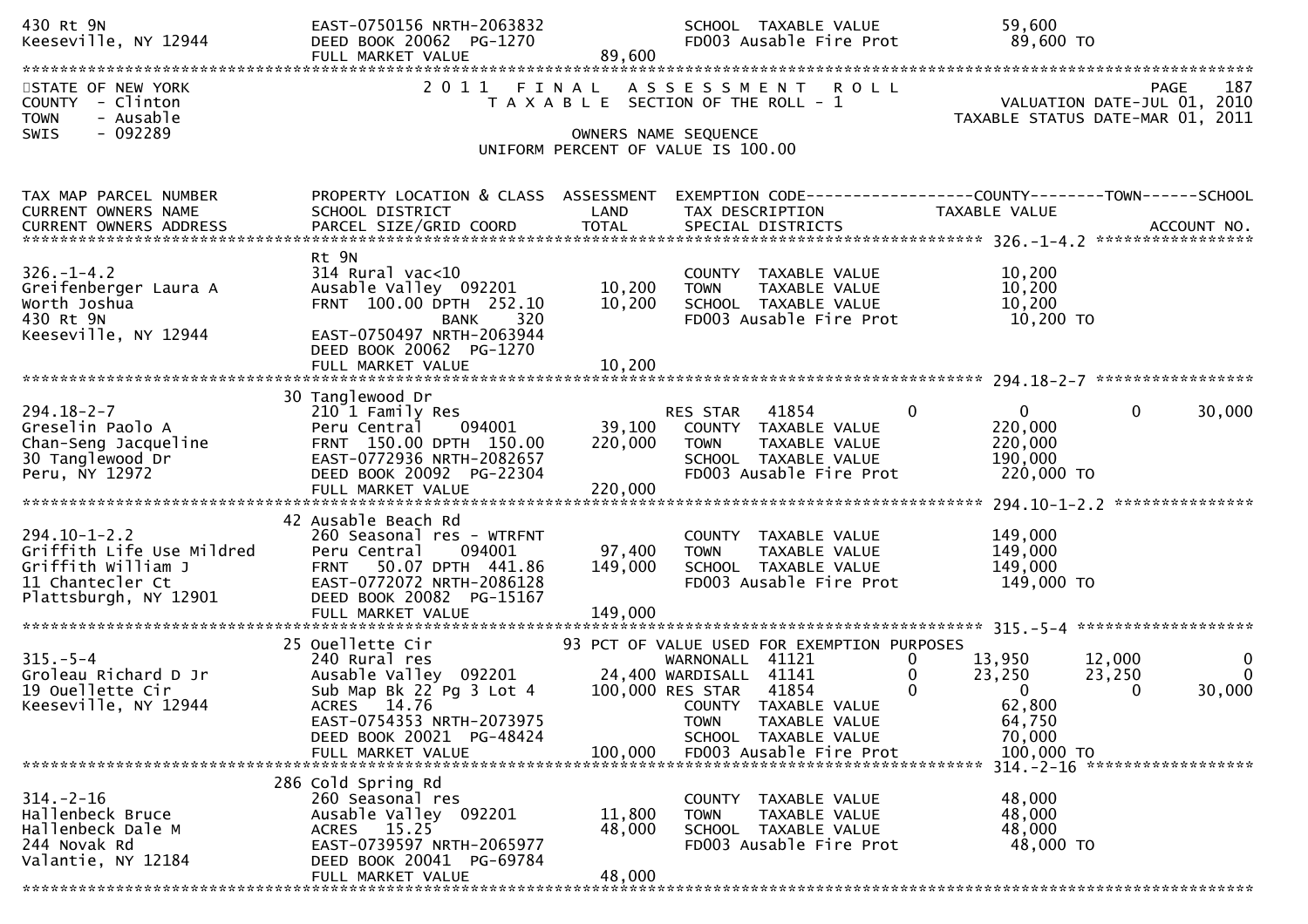| STATE OF NEW YORK<br>COUNTY - Clinton<br><b>TOWN</b><br>- Ausable<br>$-092289$<br><b>SWIS</b>               |                                                                                                                                                                                                                  |                              | 2011 FINAL ASSESSMENT<br><b>ROLL</b><br>T A X A B L E SECTION OF THE ROLL - 1<br>OWNERS NAME SEQUENCE<br>UNIFORM PERCENT OF VALUE IS 100.00           |                                                                                        | 188<br>PAGE<br>VALUATION DATE-JUL 01, 2010<br>TAXABLE STATUS DATE-MAR 01, 2011 |  |  |  |  |  |
|-------------------------------------------------------------------------------------------------------------|------------------------------------------------------------------------------------------------------------------------------------------------------------------------------------------------------------------|------------------------------|-------------------------------------------------------------------------------------------------------------------------------------------------------|----------------------------------------------------------------------------------------|--------------------------------------------------------------------------------|--|--|--|--|--|
| TAX MAP PARCEL NUMBER<br>CURRENT OWNERS NAME                                                                | PROPERTY LOCATION & CLASS ASSESSMENT<br>SCHOOL DISTRICT                                                                                                                                                          | LAND                         | EXEMPTION CODE-----------------COUNTY-------TOWN------SCHOOL<br>TAX DESCRIPTION                                                                       | TAXABLE VALUE                                                                          |                                                                                |  |  |  |  |  |
| $315. - 1 - 3.37$<br>Hamilton Diane L<br>Soper Marion C<br>1875 North Ausable St<br>Keeseville, NY 12944    | 2 Lakeview Meadows Rd<br>210 1 Family Res<br>Ausable Valley 092201<br>Sub Map 18 Pg 56 Lot 6<br>3.87<br><b>ACRES</b><br>EAST-0747718 NRTH-2072831<br>DEED BOOK 1036<br>PG-251                                    | 19,700<br>236,100            | COUNTY TAXABLE VALUE<br>TAXABLE VALUE<br><b>TOWN</b><br>SCHOOL TAXABLE VALUE<br>FD003 Ausable Fire Prot                                               | 236,100<br>236,100<br>236,100<br>236,100 TO                                            |                                                                                |  |  |  |  |  |
| 22 Valley View Dr                                                                                           |                                                                                                                                                                                                                  |                              |                                                                                                                                                       |                                                                                        |                                                                                |  |  |  |  |  |
| $315.4 - 1 - 52$<br>Hamilton James P<br>Hamilton Elizabeth<br>22 Valley View Dr<br>Keeseville, NY 12944     | 210 1 Family Res<br>Ausable Valley 092201<br>Torrington Sub Lot 2<br>FRNT 112.48 DPTH 307.10<br>080<br><b>BANK</b><br>EAST-0753460 NRTH-2065824<br>DEED BOOK 801<br>PG-166                                       | 9,200<br>96,900              | RES STAR<br>41854<br>COUNTY TAXABLE VALUE<br>TAXABLE VALUE<br><b>TOWN</b><br>SCHOOL TAXABLE VALUE<br>FD003 Ausable Fire Prot<br>LT005 Pine Tree Light | $\mathbf{0}$<br>$\overline{0}$<br>96,900<br>96,900<br>66,900<br>96,900 TO<br>96,900 TO | $\mathbf{0}$<br>30,000                                                         |  |  |  |  |  |
| $315. - 1 - 3.33$<br>Hamilton Jay D<br>Hamilton Raune Anne<br>4 Lakeview Meadows Rd<br>Keeseville, NY 12944 | Lakeview Meadows Rd<br>$314$ Rural vac<10<br>Ausable Valley 092201<br>Survey Bk 16 Pg 86 Lot 9<br>Also Deed Bk 747<br>ACRES 10.00<br>EAST-0749415 NRTH-2072939<br>DEED BOOK 20031 PG-58615                       | 9,900<br>9,900               | COUNTY TAXABLE VALUE<br><b>TOWN</b><br>TAXABLE VALUE<br>SCHOOL TAXABLE VALUE<br>FD003 Ausable Fire Prot                                               | 9,900<br>9,900<br>9,900<br>9,900 TO                                                    | ****************                                                               |  |  |  |  |  |
| $315. - 1 - 3.36$<br>Hamilton Jay D<br>Hamilton Raune A<br>4 Lakeview Meadows Rd<br>Keeseville, NY 12944    | 4 Lakeview Meadows Rd<br>210 1 Family Res<br>Ausable Valley 092201<br>Sub Map 16 Pg 139 Lot 8<br>890<br><b>ACRES</b><br>5.50 BANK<br>EAST-0748605 NRTH-2072960<br>DEED BOOK 758<br>$PG-159$<br>FULL MARKET VALUE | 20,700<br>234,000<br>234,000 | 41854<br>RES STAR<br>COUNTY TAXABLE VALUE<br><b>TOWN</b><br>TAXABLE VALUE<br>SCHOOL TAXABLE VALUE<br>FD003 Ausable Fire Prot                          | 0<br>0<br>234,000<br>234,000<br>204,000<br>234,000 TO                                  | $\mathbf{0}$<br>30,000                                                         |  |  |  |  |  |
| $304. -2 - 2.32$<br>Hamilton John<br>Prentiss Kimberly<br>5 Fuller Rd<br>Peru, NY 12972                     | 5 Fuller Rd<br>314 Rural vac<10<br>Ausable Valley 092201<br>Lot 8 PGL<br>4.00<br><b>ACRES</b><br>EAST-0755084 NRTH-2081297<br>DEED BOOK 20041 PG-74120<br>FULL MARKET VALUE                                      | 7,800<br>7,800<br>7,800      | COUNTY TAXABLE VALUE<br>TAXABLE VALUE<br><b>TOWN</b><br>SCHOOL TAXABLE VALUE<br>FD003 Ausable Fire Prot                                               | 7,800<br>7,800<br>7,800<br>7,800 TO                                                    |                                                                                |  |  |  |  |  |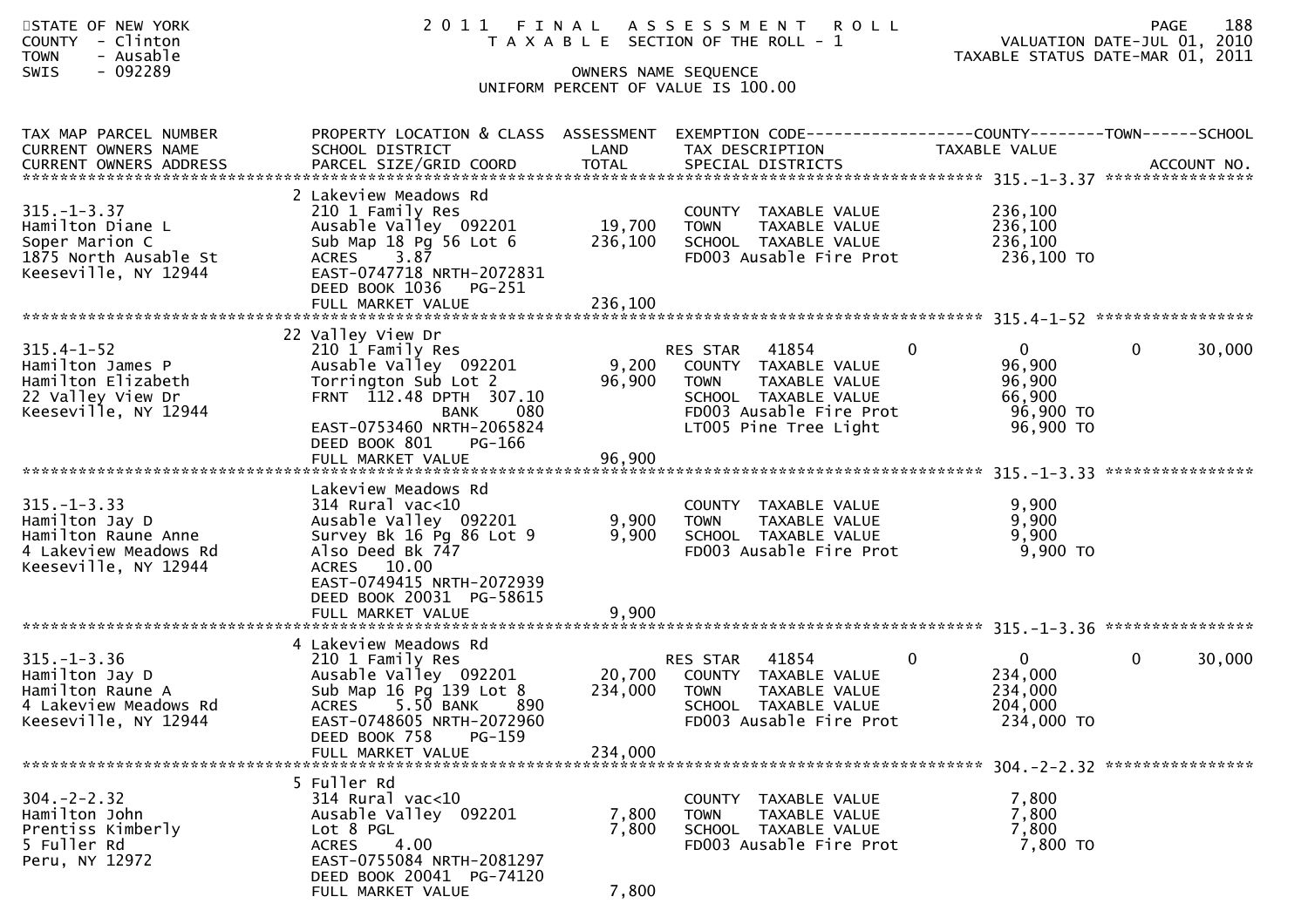| STATE OF NEW YORK                                                              |                                                                      |         | 2011 FINAL ASSESSMENT ROLL            | <b>PAGE</b>                                                | 189 |  |  |  |  |
|--------------------------------------------------------------------------------|----------------------------------------------------------------------|---------|---------------------------------------|------------------------------------------------------------|-----|--|--|--|--|
| COUNTY - Clinton                                                               | VALUATION DATE-JUL 01, 2010<br>T A X A B L E SECTION OF THE ROLL - 1 |         |                                       |                                                            |     |  |  |  |  |
| - Ausable<br><b>TOWN</b>                                                       |                                                                      |         |                                       | TAXABLE STATUS DATE-MAR 01, 2011                           |     |  |  |  |  |
| - 092289<br>SWIS                                                               |                                                                      |         | OWNERS NAME SEQUENCE                  |                                                            |     |  |  |  |  |
|                                                                                |                                                                      |         |                                       |                                                            |     |  |  |  |  |
| UNIFORM PERCENT OF VALUE IS 100.00                                             |                                                                      |         |                                       |                                                            |     |  |  |  |  |
|                                                                                |                                                                      |         |                                       |                                                            |     |  |  |  |  |
| TAX MAP PARCEL NUMBER                                                          | PROPERTY LOCATION & CLASS ASSESSMENT                                 |         |                                       |                                                            |     |  |  |  |  |
|                                                                                |                                                                      |         |                                       |                                                            |     |  |  |  |  |
| CURRENT OWNERS NAME                                                            | SCHOOL DISTRICT                                                      | LAND    | TAX DESCRIPTION                       | TAXABLE VALUE                                              |     |  |  |  |  |
|                                                                                |                                                                      |         |                                       |                                                            |     |  |  |  |  |
|                                                                                |                                                                      |         |                                       |                                                            |     |  |  |  |  |
|                                                                                | 5 Fuller Rd                                                          |         |                                       |                                                            |     |  |  |  |  |
| $304. -2 - 2.31$                                                               | 210 1 Family Res                                                     |         | RES STAR 41854                        | $\overline{0}$<br>$\overline{0}$<br>$\mathbf{0}$<br>30,000 |     |  |  |  |  |
| Hamilton John L                                                                | Ausable Valley 092201                                                |         | 7,800 COUNTY TAXABLE VALUE            | 178,000                                                    |     |  |  |  |  |
| Prentiss Kimberly A                                                            | Lot 8 Pgl                                                            | 178,000 | TOWN TAXABLE VALUE                    | 178,000                                                    |     |  |  |  |  |
| 5 Fuller Rd                                                                    | ACRES 3.10 BANK<br>230                                               |         | SCHOOL TAXABLE VALUE                  | 148,000                                                    |     |  |  |  |  |
| Peru, NY 12972                                                                 | EAST-0754946 NRTH-2081612                                            |         | FD003 Ausable Fire Prot               | 178,000 TO                                                 |     |  |  |  |  |
|                                                                                | DEED BOOK 20031 PG-60451                                             |         |                                       |                                                            |     |  |  |  |  |
|                                                                                | FULL MARKET VALUE                                                    | 178,000 |                                       |                                                            |     |  |  |  |  |
|                                                                                |                                                                      |         |                                       |                                                            |     |  |  |  |  |
|                                                                                | 809 Clintonville Rd                                                  |         |                                       |                                                            |     |  |  |  |  |
| $314. - 1 - 2$                                                                 | 210 1 Family Res                                                     |         | COUNTY TAXABLE VALUE                  | 48,200                                                     |     |  |  |  |  |
| Hamilton Kayte A                                                               | Ausable Valley 092201                                                | 4,300   | <b>TOWN</b><br>TAXABLE VALUE          | 48,200                                                     |     |  |  |  |  |
| Timosevich Diane L                                                             | FRNT 205.00 DPTH 175.00                                              | 48,200  | SCHOOL TAXABLE VALUE                  | 48,200                                                     |     |  |  |  |  |
| 1875 N Ausable St                                                              | EAST-0731707 NRTH-2072417                                            |         | FD003 Ausable Fire Prot               | 48,200 TO                                                  |     |  |  |  |  |
| Keeseville, NY 12944                                                           | DEED BOOK 20041 PG-69883                                             |         |                                       |                                                            |     |  |  |  |  |
|                                                                                | FULL MARKET VALUE                                                    | 48,200  |                                       |                                                            |     |  |  |  |  |
|                                                                                |                                                                      |         |                                       |                                                            |     |  |  |  |  |
|                                                                                | 6 Mountaineer Dr                                                     |         |                                       |                                                            |     |  |  |  |  |
| $294.10 - 1 - 19$                                                              | 210 1 Family Res - WTRFNT                                            |         | COUNTY TAXABLE VALUE                  | 188,400                                                    |     |  |  |  |  |
| Hamilton Patricia T                                                            | Peru Central<br>094001                                               | 92,800  | <b>TOWN</b><br>TAXABLE VALUE          | 188,400                                                    |     |  |  |  |  |
|                                                                                |                                                                      |         |                                       |                                                            |     |  |  |  |  |
| PO Box 570                                                                     | FRNT 72.00 DPTH 144.15                                               | 188,400 | SCHOOL TAXABLE VALUE                  | 188,400                                                    |     |  |  |  |  |
| Peru, NY 12972                                                                 | EAST-0771820 NRTH-2084985                                            |         | FD003 Ausable Fire Prot               | 188,400 TO                                                 |     |  |  |  |  |
|                                                                                | DEED BOOK 769<br>$PG-30$                                             |         |                                       |                                                            |     |  |  |  |  |
|                                                                                |                                                                      |         |                                       |                                                            |     |  |  |  |  |
|                                                                                |                                                                      |         |                                       |                                                            |     |  |  |  |  |
|                                                                                | 2 Mountaineer Dr                                                     |         |                                       |                                                            |     |  |  |  |  |
| $294.10 - 1 - 20.2$                                                            | $312$ Vac w/imprv - WTRFNT                                           |         | COUNTY TAXABLE VALUE                  | 49,200                                                     |     |  |  |  |  |
| Hamilton Patricia T                                                            | 094001<br>Peru Central                                               | 49,200  | TAXABLE VALUE<br><b>TOWN</b>          | 49,200                                                     |     |  |  |  |  |
| PO Box 570                                                                     | $1$ Pg $1$                                                           | 49,200  | SCHOOL TAXABLE VALUE                  | 49,200                                                     |     |  |  |  |  |
| Peru, NY 12972                                                                 | <b>FRNT</b><br>42.00 DPTH 98.00                                      |         | FD003 Ausable Fire Prot               | 49,200 TO                                                  |     |  |  |  |  |
|                                                                                | EAST-0771868 NRTH-2084856                                            |         |                                       |                                                            |     |  |  |  |  |
|                                                                                | DEED BOOK 20061 PG-94597                                             |         |                                       |                                                            |     |  |  |  |  |
|                                                                                | FULL MARKET VALUE                                                    | 49,200  |                                       |                                                            |     |  |  |  |  |
|                                                                                |                                                                      |         |                                       |                                                            |     |  |  |  |  |
|                                                                                | 4 Mountaineer Dr                                                     |         |                                       |                                                            |     |  |  |  |  |
| $294.10 - 1 - 20.1$                                                            | $312$ Vac w/imprv - WTRFNT                                           |         | COUNTY TAXABLE VALUE                  | 84,500                                                     |     |  |  |  |  |
| Hamilton Robert R                                                              | 094001<br>Peru Central                                               | 75,200  | <b>TOWN</b><br>TAXABLE VALUE          | 84,500                                                     |     |  |  |  |  |
| PO Box 570                                                                     | 80.20 DPTH 109.80<br><b>FRNT</b>                                     | 84,500  | SCHOOL TAXABLE VALUE                  | 84,500                                                     |     |  |  |  |  |
| Peru, NY 12972                                                                 | EAST-0771844 NRTH-2084911                                            |         | FD003 Ausable Fire Prot               | 84,500 TO                                                  |     |  |  |  |  |
|                                                                                | DEED BOOK 98001 PG-06196                                             |         |                                       |                                                            |     |  |  |  |  |
|                                                                                | FULL MARKET VALUE                                                    | 84,500  |                                       |                                                            |     |  |  |  |  |
|                                                                                |                                                                      |         |                                       |                                                            |     |  |  |  |  |
| 190<br>STATE OF NEW YORK<br>2 0 1 1<br>ASSESSMENT ROLL<br><b>PAGE</b><br>FINAL |                                                                      |         |                                       |                                                            |     |  |  |  |  |
| COUNTY - Clinton                                                               |                                                                      |         | T A X A B L E SECTION OF THE ROLL - 1 | VALUATION DATE-JUL 01, 2010                                |     |  |  |  |  |
| - Ausable<br><b>TOWN</b>                                                       |                                                                      |         |                                       | TAXABLE STATUS DATE-MAR 01, 2011                           |     |  |  |  |  |
|                                                                                |                                                                      |         |                                       |                                                            |     |  |  |  |  |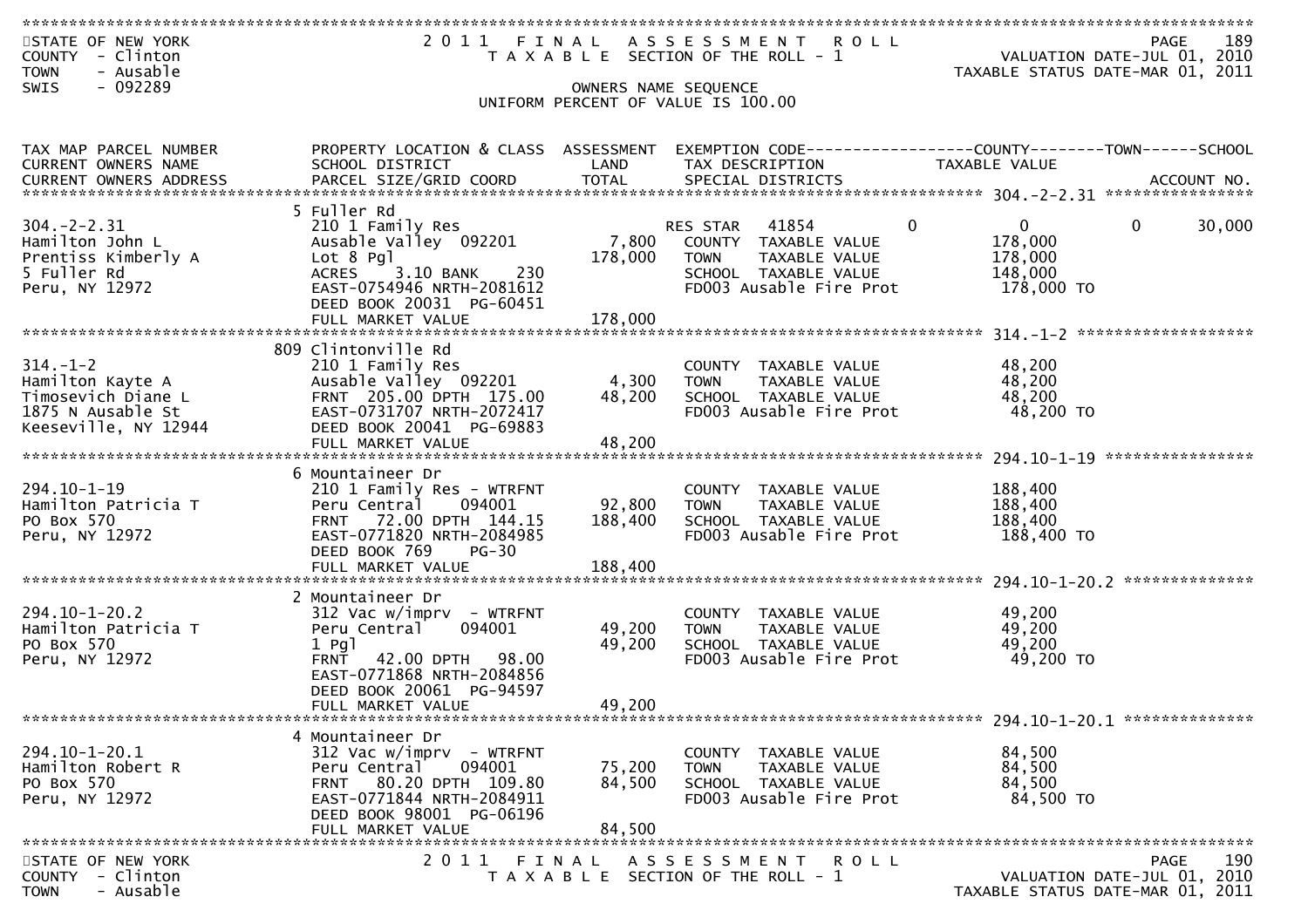## SWIS - 092289 OWNERS NAME SEQUENCE UNIFORM PERCENT OF VALUE IS 100.00

| TAX MAP PARCEL NUMBER<br><b>CURRENT OWNERS NAME</b>                                                                                     | PROPERTY LOCATION & CLASS ASSESSMENT<br>SCHOOL DISTRICT                                                                                                                        | LAND                                                          |                                          | TAX DESCRIPTION                                                                                                              |                      | EXEMPTION CODE-----------------COUNTY--------TOWN------SCHOOL<br>TAXABLE VALUE |                                            |                    |
|-----------------------------------------------------------------------------------------------------------------------------------------|--------------------------------------------------------------------------------------------------------------------------------------------------------------------------------|---------------------------------------------------------------|------------------------------------------|------------------------------------------------------------------------------------------------------------------------------|----------------------|--------------------------------------------------------------------------------|--------------------------------------------|--------------------|
|                                                                                                                                         |                                                                                                                                                                                |                                                               |                                          |                                                                                                                              |                      |                                                                                |                                            |                    |
| $315. - 3 - 40.1$<br>Hanbury Trust Donna<br>Attn: William Russell Trustee FRNT 100.00 DPTH 150.00<br>PO Box 549<br>Keeseville, NY 12944 | 176 Hill St<br>210 1 Family Res<br>Ausable Valley 092201<br>EAST-0751736 NRTH-2068382<br>DEED BOOK 20041 PG-67211<br>FULL MARKET VALUE                                         | 7,700<br>79,600<br>79,600                                     | RES STAR<br><b>TOWN</b>                  | 41854<br>COUNTY TAXABLE VALUE<br>TAXABLE VALUE<br>SCHOOL TAXABLE VALUE<br>FD003 Ausable Fire Prot<br>LT004 Hill Street Light | $\Omega$             | $\mathbf{0}$<br>79,600<br>79.600<br>49,600<br>79,600 TO<br>79,600 TO           | $\Omega$                                   | 30,000             |
|                                                                                                                                         | 189 Hill St                                                                                                                                                                    |                                                               |                                          |                                                                                                                              |                      |                                                                                |                                            |                    |
| $315. - 3 - 6$<br>Haney Mary<br>Lamoy Phyllis<br>$189$ $H$ <sup>111</sup> St<br>PO Box 165                                              | 210 1 Family Res<br>Ausable Valley 092201<br>FRNT 100.00 DPTH 250.00<br>EAST-0751499 NRTH-2068127<br>DEED BOOK 631<br>$PG-42$                                                  | 8,700<br>115,200                                              | SR STAR<br><b>TOWN</b>                   | 41834<br>COUNTY TAXABLE VALUE<br>TAXABLE VALUE<br>SCHOOL TAXABLE VALUE<br>FD003 Ausable Fire Prot                            | $\mathbf{0}$         | 0<br>115,200<br>115,200<br>55,100<br>115,200 TO                                | $\mathbf{0}$                               | 60,100             |
|                                                                                                                                         |                                                                                                                                                                                |                                                               |                                          |                                                                                                                              |                      |                                                                                |                                            |                    |
| $303 - 2 - 9$<br>Hanson Jennie P<br>Hanson Earl<br>466 Hallock Hill Rd<br>Peru, NY 12972                                                | 466 Hallock Hill Rd<br>210 1 Family Res<br>Ausable Valley 092201<br>$2.30^{7}$<br><b>ACRES</b><br>EAST-0742193 NRTH-2075164<br>DEED BOOK 432<br>PG-207                         | 68,500                                                        | <b>VETERANS</b><br>6,800 SR STAR<br>TOWN | 41101<br>41834<br>COUNTY TAXABLE VALUE<br>TAXABLE VALUE<br>SCHOOL TAXABLE VALUE                                              | $\Omega$<br>$\Omega$ | 300<br>$\Omega$<br>68,200<br>68,200<br>8,400                                   | 300<br>0                                   | $\Omega$<br>60,100 |
| $314 - 2 - 6.1$<br>Hanson Scott M<br>466 Hallock Hill Rd<br>Peru, NY 12972                                                              | Cold Spring Rd<br>312 Vac w/imprv<br>Ausable Valley 092201<br>Lot 12 Platts 12000<br>ACRES 18.40<br>EAST-0739139 NRTH-2069077<br>DEED BOOK 20102 PG-37427<br>FULL MARKET VALUE | 12,700<br>16,600<br>16,600                                    | <b>TOWN</b>                              | COUNTY TAXABLE VALUE<br>TAXABLE VALUE<br>SCHOOL TAXABLE VALUE<br>FD003 Ausable Fire Prot                                     |                      | 16,600<br>16,600<br>16,600<br>16,600 TO                                        |                                            |                    |
|                                                                                                                                         | Cold Spring Rd                                                                                                                                                                 |                                                               |                                          |                                                                                                                              |                      |                                                                                |                                            |                    |
| $314. - 2 - 6.11$<br>Harkness Charles H<br>368 Soper Rd<br>PO Box 524<br>Keeseville, NY 12944                                           | 322 Rural vac>10<br>Ausable Valley 092201<br>Lot 5 & 12 Platts 12000<br>ACRES 26.40<br>EAST-0738486 NRTH-2071195<br>DEED BOOK 623<br>PG-499                                    | 15,100<br>15,100                                              | <b>TOWN</b>                              | COUNTY TAXABLE VALUE<br>TAXABLE VALUE<br>SCHOOL TAXABLE VALUE<br>FD003 Ausable Fire Prot                                     |                      | 15,100<br>15,100<br>15,100<br>$15,100$ TO                                      |                                            |                    |
|                                                                                                                                         | FULL MARKET VALUE                                                                                                                                                              | 15,100                                                        |                                          |                                                                                                                              |                      |                                                                                |                                            |                    |
| STATE OF NEW YORK<br>COUNTY - Clinton<br>- Ausable<br><b>TOWN</b><br>$-092289$<br><b>SWIS</b>                                           | 2011 FINAL                                                                                                                                                                     | T A X A B L E SECTION OF THE ROLL - 1<br>OWNERS NAME SEQUENCE | A S S E S S M E N T                      |                                                                                                                              | <b>ROLL</b>          | TAXABLE STATUS DATE-MAR 01, 2011                                               | <b>PAGE</b><br>VALUATION DATE-JUL 01, 2010 | 191                |
|                                                                                                                                         |                                                                                                                                                                                | UNIFORM PERCENT OF VALUE IS 100.00                            |                                          |                                                                                                                              |                      |                                                                                |                                            |                    |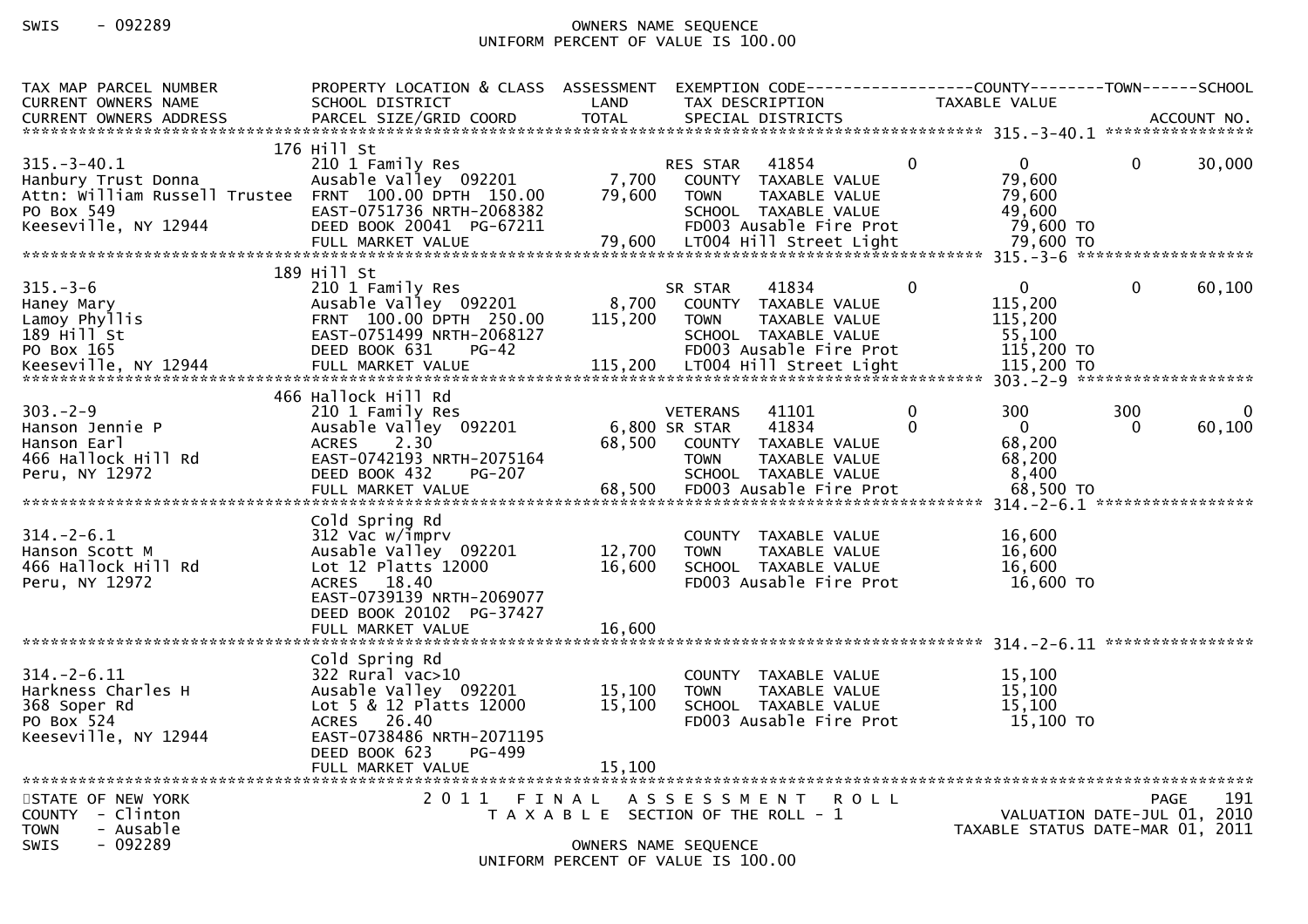| TAX MAP PARCEL NUMBER<br>CURRENT OWNERS NAME                                                                                                                                                     | PROPERTY LOCATION & CLASS ASSESSMENT EXEMPTION CODE----------------COUNTY-------TOWN------SCHOOL |              |                                                      |                |                                                                         |                |             |
|--------------------------------------------------------------------------------------------------------------------------------------------------------------------------------------------------|--------------------------------------------------------------------------------------------------|--------------|------------------------------------------------------|----------------|-------------------------------------------------------------------------|----------------|-------------|
|                                                                                                                                                                                                  | SCHOOL DISTRICT                                                                                  | LAND         | TAX DESCRIPTION                                      | TAXABLE VALUE  |                                                                         |                |             |
|                                                                                                                                                                                                  |                                                                                                  |              |                                                      |                |                                                                         |                |             |
| $315. - 1 - 9. - 1$                                                                                                                                                                              | 10 Taylor Hill Rd<br>www.mrg.nousing<br>Ausable Valley 092201<br>ACRES - 0.01                    |              | AGED - ALL 41800                                     | $\overline{0}$ | 10,000                                                                  | 10,000         | 10,000      |
| S15.-1-9.-1<br>Hart Augustine<br>Hart Mary<br>10 Taylor Hill Rd<br>Keeseville, NY 12944                                                                                                          |                                                                                                  |              | 41834<br>100 SR STAR                                 | $\Omega$       | $\begin{array}{ccc} & & 0 & \end{array}$                                | $\Omega$       | 10,000      |
|                                                                                                                                                                                                  |                                                                                                  |              | 20,000 COUNTY TAXABLE VALUE                          |                | 10,000                                                                  |                |             |
|                                                                                                                                                                                                  | EAST-0752696 NRTH-2069913                                                                        |              | TOWN TAXABLE VALUE<br>20,000 SCHOOL TAXABLE VALUE    |                |                                                                         |                |             |
|                                                                                                                                                                                                  | FULL MARKET VALUE                                                                                |              |                                                      |                | $\begin{bmatrix} 10, & & & 0 \\ & 0 & & 0 \\ & & 0 & & 0 \end{bmatrix}$ |                |             |
|                                                                                                                                                                                                  |                                                                                                  |              |                                                      |                |                                                                         |                |             |
|                                                                                                                                                                                                  | 54 Taylor Hill Rd                                                                                |              |                                                      |                |                                                                         |                |             |
| 315.-1-14<br>Hart David M<br>Hart Jean M<br>54 Taylor Hill Rd<br>Keeseville, NY 12944<br>Hart Jean M<br>States Are EAST-0751542 NRTH-2069654<br>Keeseville, NY 12944<br>DEED BOOK 20061 PG-97587 | Ausable Valley 092201                                                                            |              | 41854<br>RES STAR<br>4,900 COUNTY TAXABLE VALUE      | $\overline{0}$ | 0<br>37,500                                                             | $\mathbf{0}$   | 30,000      |
|                                                                                                                                                                                                  |                                                                                                  | 37,500       | TAXABLE VALUE<br><b>TOWN</b>                         |                | 37,500                                                                  |                |             |
|                                                                                                                                                                                                  |                                                                                                  |              | SCHOOL TAXABLE VALUE                                 |                | 7,500                                                                   |                |             |
|                                                                                                                                                                                                  |                                                                                                  |              | FD003 Ausable Fire Prot                              |                | 37,500 TO                                                               |                |             |
|                                                                                                                                                                                                  | FULL MARKET VALUE                                                                                | 37,500       |                                                      |                |                                                                         |                |             |
|                                                                                                                                                                                                  | 8 Taylor Hill Rd                                                                                 |              |                                                      |                |                                                                         |                |             |
| $315. - 1 - 9$                                                                                                                                                                                   | 210 1 Family Res<br>Ausable Valley 092201 6,400                                                  |              | RES STAR 41854                                       | $\overline{0}$ | $\overline{0}$                                                          | $\mathbf{0}$   | 30,000      |
| Hart Life Estate Augustine                                                                                                                                                                       |                                                                                                  |              | COUNTY TAXABLE VALUE                                 |                | 158,100                                                                 |                |             |
| Hart Life Estate Mary<br>8 Taylor Hill Rd<br>8 Taylor Hill Rd<br>EAST-0752696 NRTH-2069913                                                                                                       |                                                                                                  | 158,100      | TAXABLE VALUE<br><b>TOWN</b><br>SCHOOL TAXABLE VALUE |                | 158,100<br>128,100                                                      |                |             |
| Keeseville, NY 12944                                                                                                                                                                             | DEED BOOK 20092 PG-27208                                                                         |              | FD003 Ausable Fire Prot                              |                | 158,100 TO                                                              |                |             |
|                                                                                                                                                                                                  |                                                                                                  |              |                                                      |                |                                                                         |                |             |
|                                                                                                                                                                                                  |                                                                                                  |              |                                                      |                |                                                                         |                |             |
| 304.-1-14.12<br>Hart Randy H<br>Hart Bobbi Jo<br>2284 Rt 22<br>Keeseville, NY 12944<br>EAST-075146                                                                                               | 2284 Rt 22<br>210 1 Family Res                                                                   |              | RES STAR 41854                                       | $\overline{0}$ | 0                                                                       | $\overline{0}$ | 30,000      |
|                                                                                                                                                                                                  | Ausable Valley 092201                                                                            |              | 8,100 COUNTY TAXABLE VALUE                           |                | 107,000                                                                 |                |             |
|                                                                                                                                                                                                  |                                                                                                  | 107,000      | TOWN<br>TAXABLE VALUE                                |                | 107,000                                                                 |                |             |
|                                                                                                                                                                                                  | ACRES 1.20                                                                                       |              | SCHOOL TAXABLE VALUE                                 |                | 77,000                                                                  |                |             |
|                                                                                                                                                                                                  | EAST-0751465 NRTH-2079306<br>DEED BOOK 20051 PG-81042                                            |              | FD003 Ausable Fire Prot                              |                | 107,000 TO                                                              |                |             |
|                                                                                                                                                                                                  |                                                                                                  |              |                                                      |                |                                                                         |                |             |
|                                                                                                                                                                                                  |                                                                                                  |              |                                                      |                |                                                                         |                |             |
| $315. - 2 - 20.1$                                                                                                                                                                                | 64 Basket Ave                                                                                    |              | RES STAR<br>41854                                    | $\mathbf{0}$   | 0                                                                       | $\mathbf 0$    | 30,000      |
| Hart Richard                                                                                                                                                                                     | 270 Mfg housing<br>Ausable Valley <sup>-</sup> 092201                                            | 4,400        | COUNTY TAXABLE VALUE                                 |                | 36,000                                                                  |                |             |
| Hart Christine                                                                                                                                                                                   | Lot $15$                                                                                         | 36,000       | <b>TOWN</b><br>TAXABLE VALUE                         |                | 36,000                                                                  |                |             |
| 48 Basket Ave                                                                                                                                                                                    | Land Cont S & Carl Hart                                                                          |              | SCHOOL TAXABLE VALUE                                 |                | 6,000                                                                   |                |             |
| Keeseville, NY 12944                                                                                                                                                                             | FRNT 110.00 DPTH 132.00                                                                          |              | FD003 Ausable Fire Prot                              |                | 36,000 TO                                                               |                |             |
|                                                                                                                                                                                                  | EAST-0753549 NRTH-2070004<br>DEED BOOK 20061 PG-94618                                            |              |                                                      |                |                                                                         |                |             |
|                                                                                                                                                                                                  | FULL MARKET VALUE                                                                                | 36,000       |                                                      |                |                                                                         |                |             |
|                                                                                                                                                                                                  |                                                                                                  |              |                                                      |                |                                                                         |                |             |
| STATE OF NEW YORK                                                                                                                                                                                | 2011 FINAL                                                                                       |              | A S S E S S M E N T R O L L                          |                |                                                                         | <b>PAGE</b>    | 192         |
| <b>COUNTY</b><br>- Clinton<br>- Ausable<br><b>TOWN</b>                                                                                                                                           |                                                                                                  |              | T A X A B L E SECTION OF THE ROLL - 1                |                | VALUATION DATE-JUL 01, 2010<br>TAXABLE STATUS DATE-MAR 01, 2011         |                |             |
| $-092289$<br>SWIS                                                                                                                                                                                |                                                                                                  |              | OWNERS NAME SEQUENCE                                 |                |                                                                         |                |             |
|                                                                                                                                                                                                  |                                                                                                  |              | UNIFORM PERCENT OF VALUE IS 100.00                   |                |                                                                         |                |             |
|                                                                                                                                                                                                  |                                                                                                  |              |                                                      |                |                                                                         |                |             |
| TAX MAP PARCEL NUMBER                                                                                                                                                                            | PROPERTY LOCATION & CLASS                                                                        | ASSESSMENT   |                                                      |                |                                                                         |                |             |
| <b>CURRENT OWNERS NAME</b>                                                                                                                                                                       | SCHOOL DISTRICT                                                                                  | LAND         | TAX DESCRIPTION                                      |                | TAXABLE VALUE                                                           |                |             |
| <b>CURRENT OWNERS ADDRESS</b>                                                                                                                                                                    | PARCEL SIZE/GRID COORD                                                                           | <b>TOTAL</b> | SPECIAL DISTRICTS                                    |                |                                                                         |                | ACCOUNT NO. |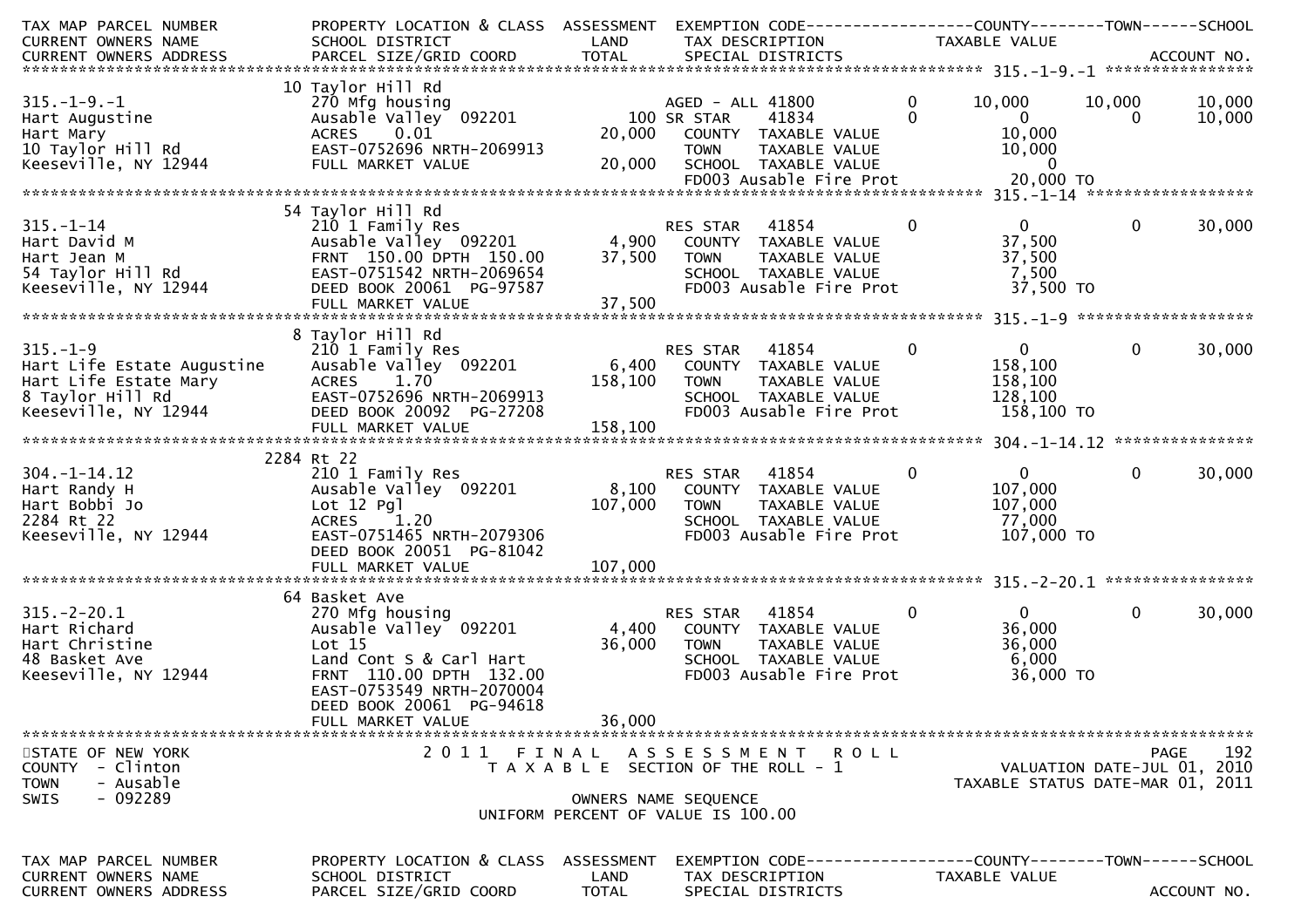|                            |                                    |         |                                       |                         |          |                                  |                             | **************** |
|----------------------------|------------------------------------|---------|---------------------------------------|-------------------------|----------|----------------------------------|-----------------------------|------------------|
|                            | 48 Basket Ave                      |         |                                       |                         |          |                                  |                             |                  |
| $315. - 2 - 17.5$          | 210 1 Family Res                   |         | RES STAR                              | 41854                   | 0        | $\overline{0}$                   | $\mathbf{0}$                | 30,000           |
| Hart Richard A             | Ausable Valley 092201              | 6,000   | COUNTY                                | TAXABLE VALUE           |          | 68,500                           |                             |                  |
| Hart Christine A           | Lot 15                             | 68,500  | <b>TOWN</b>                           | TAXABLE VALUE           |          | 68,500                           |                             |                  |
| 48 Basket Ave              | <b>ACRES</b><br>1.00               |         |                                       | SCHOOL TAXABLE VALUE    |          | 38,500                           |                             |                  |
| Keeseville, NY 12944       | EAST-0753931 NRTH-2070107          |         |                                       | FD003 Ausable Fire Prot |          | 68,500 TO                        |                             |                  |
|                            | DEED BOOK 695<br>$PG-3$            |         |                                       |                         |          |                                  |                             |                  |
|                            | FULL MARKET VALUE                  | 68,500  |                                       |                         |          |                                  |                             |                  |
|                            |                                    |         |                                       |                         |          |                                  |                             |                  |
|                            | Arthur Rd                          |         |                                       |                         |          |                                  |                             |                  |
| $304 - 1 - 3$              | 151 Fruit crop                     |         | AGRI DISTR 41720                      |                         | 0        | 31,160                           | 31,160                      | 31,160           |
| Hart Robert                | 092201<br>Ausable Valley           | 52,500  |                                       | COUNTY TAXABLE VALUE    |          | 21,340                           |                             |                  |
| Hart Rena                  | ACRES 45.50                        | 52,500  | <b>TOWN</b>                           | TAXABLE VALUE           |          | 21,340                           |                             |                  |
| 425 Arthur Rd              | EAST-0749275 NRTH-2081861          |         |                                       | SCHOOL TAXABLE VALUE    |          | 21,340                           |                             |                  |
| Peru, NY 12972             | DEED BOOK 733<br><b>PG-325</b>     |         |                                       | FD003 Ausable Fire Prot |          | 52,500 TO                        |                             |                  |
|                            | FULL MARKET VALUE                  | 52,500  |                                       |                         |          |                                  |                             |                  |
| MAY BE SUBJECT TO PAYMENT  |                                    |         |                                       |                         |          |                                  |                             |                  |
| UNDER AGDIST LAW TIL 2015  |                                    |         |                                       |                         |          |                                  |                             |                  |
|                            |                                    |         |                                       |                         |          |                                  |                             |                  |
|                            | Rt 22                              |         |                                       |                         |          |                                  |                             |                  |
| $304. -1 - 14.11$          | 151 Fruit crop                     |         | AGRI DISTR 41720                      |                         | 0        | 22,639                           | 22,639                      | 22,639           |
| Hart Robert                | 092201<br>Ausable Valley           | 48,900  |                                       | COUNTY TAXABLE VALUE    |          | 26,261                           |                             |                  |
| Hart Rena                  | Lot 12 PGL                         | 48,900  | <b>TOWN</b>                           | TAXABLE VALUE           |          | 26,261                           |                             |                  |
| 425 Arthur Rd              | ACRES 49.80                        |         |                                       | SCHOOL TAXABLE VALUE    |          | 26,261                           |                             |                  |
| Peru, NY 12972             | EAST-0752220 NRTH-2079198          |         |                                       | FD003 Ausable Fire Prot |          | 48,900 TO                        |                             |                  |
|                            | FULL MARKET VALUE                  | 48,900  |                                       |                         |          |                                  |                             |                  |
| MAY BE SUBJECT TO PAYMENT  |                                    |         |                                       |                         |          |                                  |                             |                  |
| UNDER AGDIST LAW TIL 2015  |                                    |         |                                       |                         |          |                                  |                             |                  |
|                            |                                    |         |                                       |                         |          |                                  |                             |                  |
|                            | 2301 Rt 22                         |         |                                       |                         |          |                                  |                             |                  |
| $304. - 1 - 25$            | 446 Cold storage                   |         | 10 YR AGR 41700                       |                         | 0        | 83,200                           | 83,200                      | 83,200           |
| Hart Robert                | Ausable Valley 092201              |         | 124,000 AGRI DISTR 41720              |                         | 0        | 52,441                           | 52,441                      | 52,441           |
| Hart Rena R                | ACRES 152.00                       |         | 677,000 RES STAR                      | 41854                   | $\Omega$ | $\mathbf{0}$                     | $\Omega$                    | 30,000           |
| 425 Arthur Rd              | EAST-0749659 NRTH-2078794          |         |                                       | COUNTY TAXABLE VALUE    |          | 541,359                          |                             |                  |
| Peru, NY 12972             | DEED BOOK 616<br>$PG-37$           |         | <b>TOWN</b>                           | TAXABLE VALUE           |          | 541,359                          |                             |                  |
|                            | FULL MARKET VALUE                  | 677,000 |                                       | SCHOOL TAXABLE VALUE    |          | 511,359                          |                             |                  |
| MAY BE SUBJECT TO PAYMENT  |                                    |         |                                       | FD003 Ausable Fire Prot |          | 677,000 TO                       |                             |                  |
| UNDER AGDIST LAW TIL 2015  |                                    |         |                                       |                         |          |                                  |                             |                  |
|                            |                                    |         |                                       |                         |          |                                  |                             |                  |
|                            | Chasm Rd                           |         |                                       |                         |          |                                  |                             |                  |
| $304. - 2 - 6.1$           | 484 1 use sm bld                   |         | AGRI DISTR 41720                      |                         | 0        | 58,241                           | 58,241                      | 58,241           |
| Hart Robert                | Ausable Valley 092201              |         | 110,200 RPTL483_d 42130               |                         | 0        | 47,600                           | 47,600                      | 47,600           |
| Hart Rena R                | $Lot 8$ Pgl                        | 178,700 |                                       | COUNTY TAXABLE VALUE    |          | 72,859                           |                             |                  |
| 425 Arthur Rd              | ACRES 104.00                       |         | TOWN                                  | TAXABLE VALUE           |          | 72,859                           |                             |                  |
| Peru, NY 12972             | EAST-0755485 NRTH-2079020          |         |                                       | SCHOOL TAXABLE VALUE    |          | 72,859                           |                             |                  |
|                            | DEED BOOK 616<br>$PG-37$           |         |                                       | FD003 Ausable Fire Prot |          | 178,700 TO                       |                             |                  |
| MAY BE SUBJECT TO PAYMENT  | FULL MARKET VALUE                  | 178,700 |                                       |                         |          |                                  |                             |                  |
| UNDER AGDIST LAW TIL 2015  |                                    |         |                                       |                         |          |                                  |                             |                  |
|                            |                                    |         |                                       |                         |          |                                  |                             |                  |
| STATE OF NEW YORK          | 2011 FINAL                         |         |                                       | ASSESSMENT ROLL         |          |                                  |                             | 193<br>PAGE      |
| - Clinton<br><b>COUNTY</b> |                                    |         | T A X A B L E SECTION OF THE ROLL - 1 |                         |          |                                  | VALUATION DATE-JUL 01, 2010 |                  |
| - Ausable<br><b>TOWN</b>   |                                    |         |                                       |                         |          | TAXABLE STATUS DATE-MAR 01, 2011 |                             |                  |
| - 092289<br><b>SWIS</b>    |                                    |         | OWNERS NAME SEQUENCE                  |                         |          |                                  |                             |                  |
|                            | UNIFORM PERCENT OF VALUE IS 100.00 |         |                                       |                         |          |                                  |                             |                  |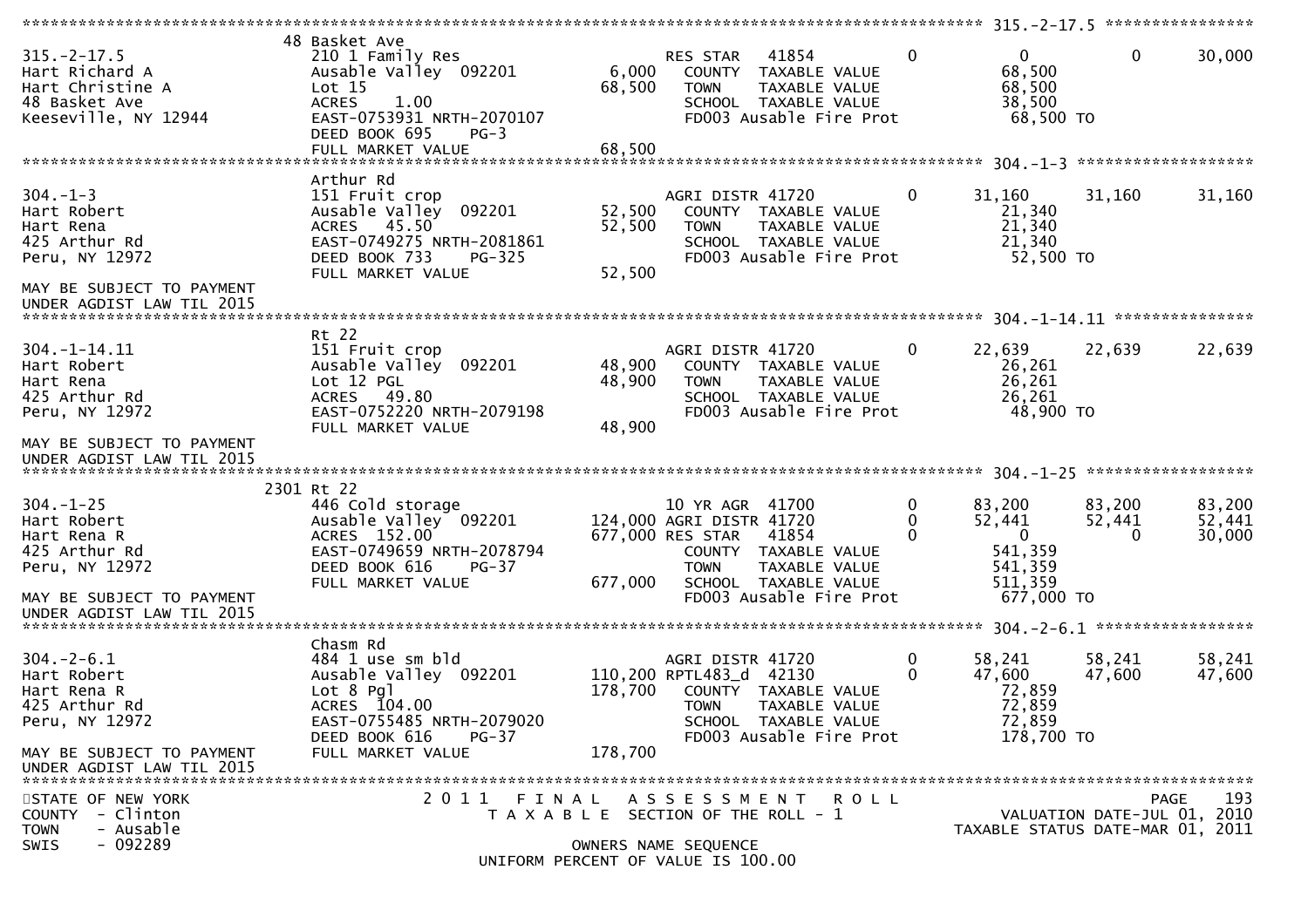| TAX MAP PARCEL NUMBER<br><b>CURRENT OWNERS NAME</b>                                              | PROPERTY LOCATION & CLASS ASSESSMENT<br>SCHOOL DISTRICT                                                                                                                                                   | LAND               | EXEMPTION        CODE------------------COUNTY-------TOWN------SCHOOL<br>TAX DESCRIPTION                                             | TAXABLE VALUE                                                                          |                                                                                       |
|--------------------------------------------------------------------------------------------------|-----------------------------------------------------------------------------------------------------------------------------------------------------------------------------------------------------------|--------------------|-------------------------------------------------------------------------------------------------------------------------------------|----------------------------------------------------------------------------------------|---------------------------------------------------------------------------------------|
| CURRENT OWNERS ADDRESS                                                                           |                                                                                                                                                                                                           | <b>TOTAL</b>       |                                                                                                                                     |                                                                                        |                                                                                       |
|                                                                                                  | 99 Hill St                                                                                                                                                                                                |                    |                                                                                                                                     |                                                                                        |                                                                                       |
| $315 - 3 - 22$<br>Hart Robert H<br>425 Arthur Rd<br>Peru, NY 12972                               | 210 1 Family Res<br>Ausable Valley 092201<br>FRNT 100.00 DPTH 251.00<br>EAST-0754002 NRTH-2068175<br>DEED BOOK 648<br>PG-83                                                                               | 8,700<br>66,000    | COUNTY TAXABLE VALUE<br>TAXABLE VALUE<br><b>TOWN</b><br>SCHOOL TAXABLE VALUE<br>FD003 Ausable Fire Prot<br>LT004 Hill Street Light  | 66,000<br>66,000<br>66,000<br>66,000 TO<br>66,000 TO                                   |                                                                                       |
|                                                                                                  | FULL MARKET VALUE                                                                                                                                                                                         | 66,000             |                                                                                                                                     |                                                                                        |                                                                                       |
|                                                                                                  |                                                                                                                                                                                                           |                    |                                                                                                                                     |                                                                                        |                                                                                       |
| $304. - 2 - 6.2$<br>Hart Robert H Jr<br>Hart Peggy Sue<br>345 Chasm Rd<br>Keeseville, NY 12944   | 345 Chasm Rd<br>210 1 Family Res<br>Ausable Valley 092201<br>Lot 8 Pgl<br>3.00<br><b>ACRES</b><br>EAST-0755614 NRTH-2079985<br>DEED BOOK 956<br>PG-333                                                    | 209,000            | 41854<br>RES STAR<br>7,200 COUNTY TAXABLE VALUE<br>TOWN<br>TAXABLE VALUE<br>SCHOOL TAXABLE VALUE<br>FD003 Ausable Fire Prot         | $\bf{0}$<br>$\mathbf{0}$<br>209,000<br>209,000<br>179,000<br>209,000 TO                | $\mathbf{0}$<br>30,000                                                                |
|                                                                                                  | FULL MARKET VALUE                                                                                                                                                                                         | 209,000            |                                                                                                                                     |                                                                                        |                                                                                       |
| $293. -4 - 11$<br>Hart Sherwood Jr<br>98 Telegraph Rd<br>Peru, NY 12972                          | 98 Telegraph Rd<br>210 1 Family Res<br>Ausable Valley 092201<br>ACRES 1.10<br>EAST-0757899 NRTH-2081356<br>DEED BOOK 1033 PG-44                                                                           |                    | CW_10_VET/ 41152<br>6,100 CW_DISBLD_ 41172<br>123,200 RES STAR 41854<br>COUNTY TAXABLE VALUE<br><b>TOWN</b><br>TAXABLE VALUE        | $\mathbf 0$<br>8,000<br>24,640<br>0<br>$\Omega$<br>$\overline{0}$<br>90,560<br>123,200 | $\bf{0}$<br>$\mathbf{0}$<br>$\mathbf{0}$<br>$\mathbf 0$<br>$\Omega$<br>30,000         |
|                                                                                                  | FULL MARKET VALUE                                                                                                                                                                                         | 123,200            | SCHOOL TAXABLE VALUE                                                                                                                | 93,200                                                                                 |                                                                                       |
|                                                                                                  |                                                                                                                                                                                                           |                    |                                                                                                                                     |                                                                                        |                                                                                       |
| $315. - 2 - 18.2$<br>Hart Wilcot<br>LaFountain Amanda<br>10 Woodlawn Dr<br>Keeseville, NY 12944  | 10 Woodlawn Dr<br>210 1 Family Res<br>Ausable Valley 092201<br>survey map 2010/230925<br>FRNT 100.00 DPTH 200.00<br>EAST-0754291 NRTH-2068842<br>DEED BOOK 20102 PG-30873                                 | 10,000<br>130,000  | COUNTY TAXABLE VALUE<br><b>TOWN</b><br>TAXABLE VALUE<br>SCHOOL TAXABLE VALUE<br>FD003 Ausable Fire Prot<br>LT004 Hill Street Light  | 130,000<br>130,000<br>130,000<br>130,000 TO<br>68,874 TO                               |                                                                                       |
|                                                                                                  | FULL MARKET VALUE                                                                                                                                                                                         | 130,000            |                                                                                                                                     |                                                                                        |                                                                                       |
| $293. - 3 - 2.2$<br>Heald Philip W<br>Heald Lauri A<br>70 Sunlea Village Dr<br>Peru, NY 12972    | 70 Sunlea Village Dr<br>210 1 Family Res<br>Peru Central<br>094001<br>Survey Bk 18 Pg 85 Lot 3<br>3.21 BANK<br>080<br>ACRES<br>EAST-0767067 NRTH-2084909<br>DEED BOOK 1019<br>PG-200<br>FULL MARKET VALUE | 144,900<br>144,900 | 41854<br>RES STAR<br>12,800 COUNTY TAXABLE VALUE<br><b>TOWN</b><br>TAXABLE VALUE<br>SCHOOL TAXABLE VALUE<br>FD003 Ausable Fire Prot | $\mathbf 0$<br>$\overline{0}$<br>144,900<br>144,900<br>114,900<br>144,900 TO           | $\mathbf{0}$<br>30,000                                                                |
|                                                                                                  |                                                                                                                                                                                                           |                    |                                                                                                                                     |                                                                                        |                                                                                       |
| STATE OF NEW YORK<br>- Clinton<br>COUNTY<br>- Ausable<br><b>TOWN</b><br>$-092289$<br><b>SWIS</b> | 2011                                                                                                                                                                                                      | FINAL              | A S S E S S M E N T<br><b>ROLL</b><br>T A X A B L E SECTION OF THE ROLL - 1<br>OWNERS NAME SEQUENCE                                 |                                                                                        | 194<br><b>PAGE</b><br>VALUATION DATE-JUL 01, 2010<br>TAXABLE STATUS DATE-MAR 01, 2011 |
|                                                                                                  |                                                                                                                                                                                                           |                    | UNIFORM PERCENT OF VALUE IS 100.00                                                                                                  |                                                                                        |                                                                                       |
| TAX MAP PARCEL NUMBER<br><b>CURRENT OWNERS NAME</b>                                              | PROPERTY LOCATION & CLASS<br>SCHOOL DISTRICT                                                                                                                                                              | ASSESSMENT<br>LAND | EXEMPTION CODE------------------COUNTY--------TOWN------SCHOOL<br>TAX DESCRIPTION                                                   | TAXABLE VALUE                                                                          |                                                                                       |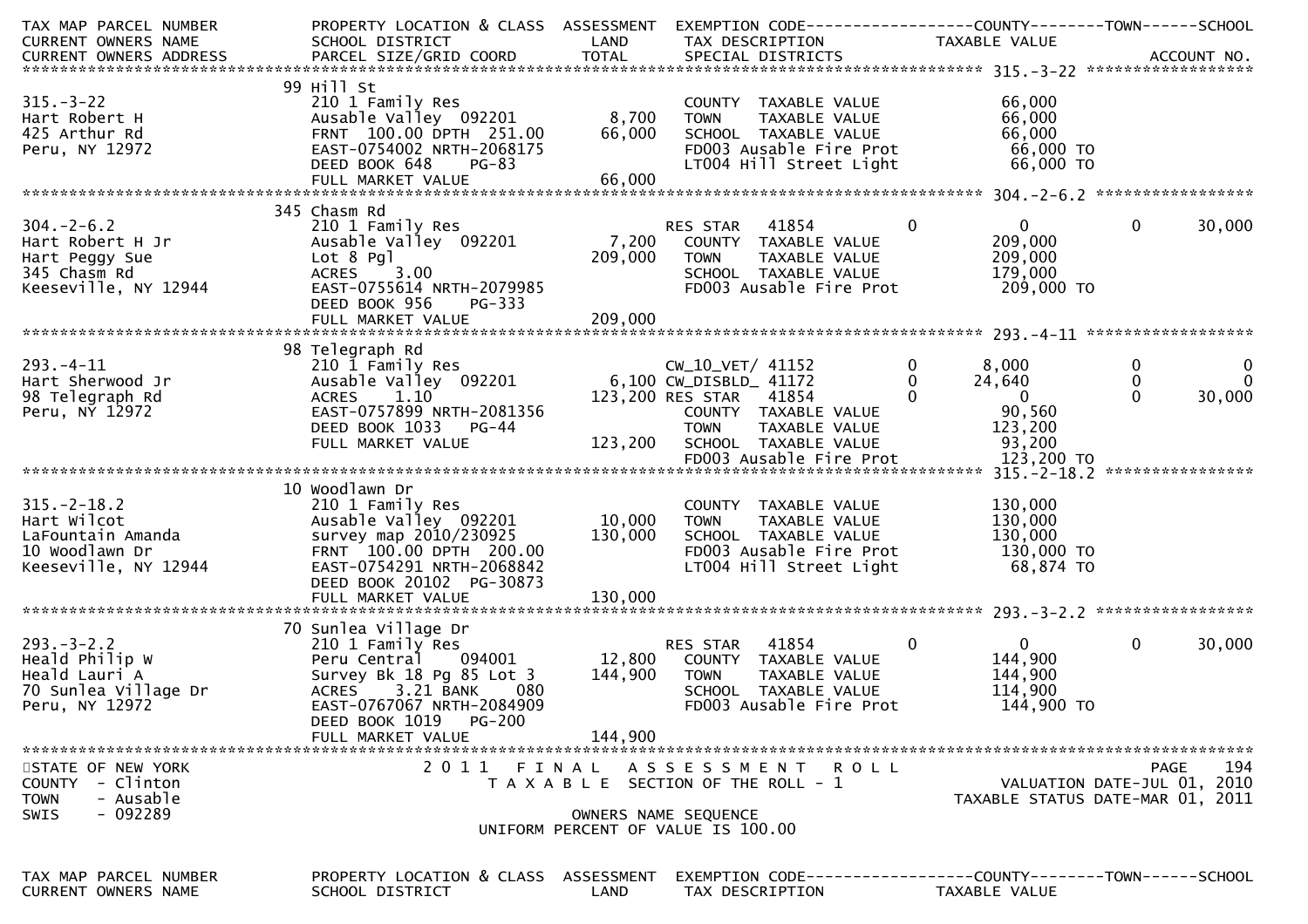| <b>CURRENT OWNERS ADDRESS</b>                                                          | PARCEL SIZE/GRID COORD                                                                                                                                                   | <b>TOTAL</b>               | SPECIAL DISTRICTS                                                                                                                                         |                                                                           | ACCOUNT NO.                                                                    |
|----------------------------------------------------------------------------------------|--------------------------------------------------------------------------------------------------------------------------------------------------------------------------|----------------------------|-----------------------------------------------------------------------------------------------------------------------------------------------------------|---------------------------------------------------------------------------|--------------------------------------------------------------------------------|
| $315. - 3 - 7$<br>Healey Thomas<br>Healey Anne<br>183 Hill St<br>Keeseville, NY 12944  | 183 Hill St<br>210 1 Family Res<br>Ausable Valley 092201<br>FRNT 100.00 DPTH 250.00<br>EAST-0751604 NRTH-2068130<br>DEED BOOK 543<br>PG-456<br>FULL MARKET VALUE         | 8,700<br>97,000<br>97,000  | 41834<br>SR STAR<br>COUNTY<br>TAXABLE VALUE<br>TAXABLE VALUE<br><b>TOWN</b><br>SCHOOL TAXABLE VALUE<br>FD003 Ausable Fire Prot<br>LT004 Hill Street Light | $\mathbf{0}$<br>0<br>97,000<br>97,000<br>36,900<br>97,000 TO<br>97,000 TO | 0<br>60,100<br>314. - 2 - 12. 2 *****************                              |
| $314. - 2 - 12.2$<br>Hemm Roger D<br>463 Hallock Hill Rd<br>Peru, NY 12972             | Hallock Hill Rd<br>$314$ Rural vac<10<br>Ausable Valley 092201<br>1.40<br><b>ACRES</b><br>EAST-0742977 NRTH-2074841<br>DEED BOOK 20041 PG-70923<br>FULL MARKET VALUE     | 10,600<br>10,600<br>10,600 | TAXABLE VALUE<br><b>COUNTY</b><br>TAXABLE VALUE<br><b>TOWN</b><br>SCHOOL TAXABLE VALUE<br>FD003 Ausable Fire Prot                                         | 10,600<br>10,600<br>10,600<br>10,600 TO                                   |                                                                                |
| $314. - 2 - 12.3$<br>Hemm Roger D<br>463 Hallock Hill Rd<br>Peru, NY 12972             | 463 Hallock Hill Rd<br>240 Rural res<br>Ausable Valley<br>092201<br>ACRES 167.00<br>EAST-0742588 NRTH-2072733<br>DEED BOOK 761                                           | 63,100<br>435,000          | 41854<br><b>RES STAR</b><br>COUNTY TAXABLE VALUE<br>TAXABLE VALUE<br><b>TOWN</b><br>SCHOOL TAXABLE VALUE<br>FD003 Ausable Fire Prot                       | 0<br>0<br>435,000<br>435,000<br>405,000<br>435,000 TO                     | ****************<br>30,000<br>0                                                |
|                                                                                        | $PG-72$<br>FULL MARKET VALUE                                                                                                                                             | 435,000                    |                                                                                                                                                           |                                                                           | *******************                                                            |
| $315. - 1 - 2$<br>Hemm Roger D<br>463 Hallock Hill Rd<br>Peru, NY 12972                | Hallock Hill Rd<br>321 Abandoned ag<br>Ausable Valley 092201<br>$Lot 4$ Pg<br>Lot 13 Pl 12000 Al<br>ACRES 91.60<br>EAST-0744086 NRTH-2072062<br>DEED BOOK 20031 PG-50658 | 19,600<br>19,600           | COUNTY<br>TAXABLE VALUE<br>TAXABLE VALUE<br><b>TOWN</b><br>SCHOOL TAXABLE VALUE<br>FD003 Ausable Fire Prot                                                | 19,600<br>19,600<br>19,600<br>19,600 TO                                   |                                                                                |
|                                                                                        | FULL MARKET VALUE                                                                                                                                                        | 19,600                     |                                                                                                                                                           |                                                                           |                                                                                |
| $293. - 3 - 5.12$<br>Hemmingway Cindy L<br>2428 Rt 9<br>Peru, NY 12972                 | 2428 Rt 9<br>220 2 Family Res<br>094001<br>Peru Central<br>FRNT 192.00 DPTH 142.40<br>080<br><b>BANK</b><br>EAST-0766560 NRTH-2082141<br>DEED BOOK 20011 PG-28348        | 6,600<br>71,900            | 41854<br><b>RES STAR</b><br>COUNTY TAXABLE VALUE<br><b>TOWN</b><br>TAXABLE VALUE<br>SCHOOL TAXABLE VALUE<br>FD003 Ausable Fire Prot                       | $\Omega$<br>0<br>71,900<br>71,900<br>41,900<br>71,900 TO                  | $\mathbf{0}$<br>30,000                                                         |
|                                                                                        | FULL MARKET VALUE                                                                                                                                                        | 71,900                     |                                                                                                                                                           |                                                                           |                                                                                |
| STATE OF NEW YORK<br>COUNTY - Clinton<br><b>TOWN</b><br>- Ausable<br>$-092289$<br>SWIS |                                                                                                                                                                          |                            | 2011 FINAL ASSESSMENT ROLL<br>T A X A B L E SECTION OF THE ROLL - 1<br>OWNERS NAME SEQUENCE<br>UNIFORM PERCENT OF VALUE IS 100.00                         |                                                                           | 195<br>PAGE<br>VALUATION DATE-JUL 01, 2010<br>TAXABLE STATUS DATE-MAR 01, 2011 |
| TAX MAP PARCEL NUMBER<br>CURRENT OWNERS NAME<br><b>CURRENT OWNERS ADDRESS</b>          | PROPERTY LOCATION & CLASS ASSESSMENT<br>SCHOOL DISTRICT<br>PARCEL SIZE/GRID COORD                                                                                        | LAND<br><b>TOTAL</b>       | EXEMPTION CODE-----------------COUNTY-------TOWN------SCHOOL<br>TAX DESCRIPTION<br>SPECIAL DISTRICTS                                                      | TAXABLE VALUE                                                             | ACCOUNT NO.                                                                    |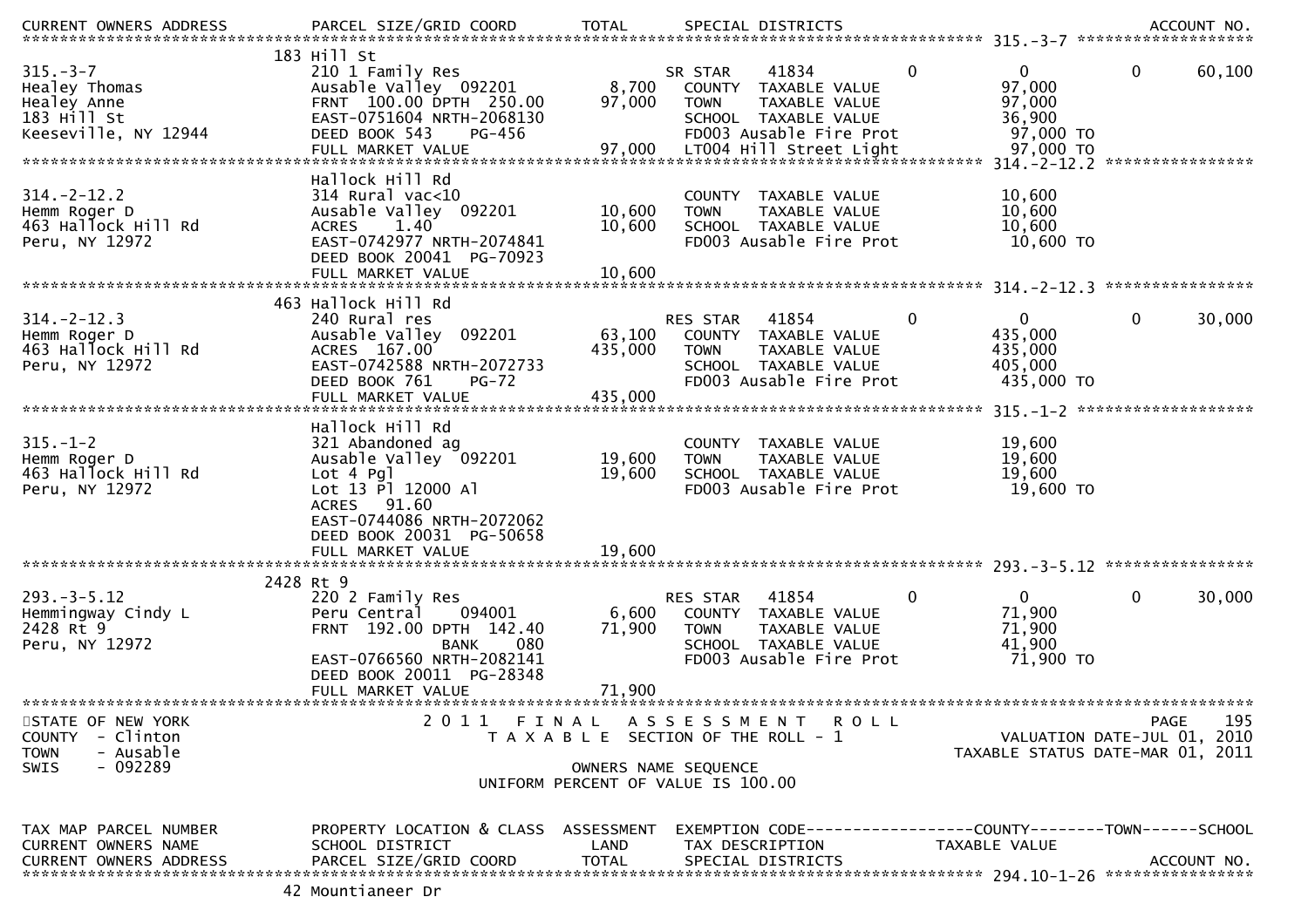| $294.10 - 1 - 26$<br>Hetfield Carol Susan<br>Hetfield John<br>42 Mountaineer Dr<br>Peru, NY 12972 | 210 1 Family Res<br>Peru Central<br>094001<br>FRNT 101.00 DPTH 128.00<br>080<br><b>BANK</b><br>EAST-0771500 NRTH-2085761<br>DEED BOOK 974<br>PG-71<br>FULL MARKET VALUE                 | 26,400<br>98,800<br>98,800  | COUNTY TAXABLE VALUE<br><b>TOWN</b><br>TAXABLE VALUE<br>SCHOOL TAXABLE VALUE<br>FD003 Ausable Fire Prot                            | 98,800<br>98,800<br>98,800<br>98,800 TO                          |                                                                 |
|---------------------------------------------------------------------------------------------------|-----------------------------------------------------------------------------------------------------------------------------------------------------------------------------------------|-----------------------------|------------------------------------------------------------------------------------------------------------------------------------|------------------------------------------------------------------|-----------------------------------------------------------------|
|                                                                                                   |                                                                                                                                                                                         |                             |                                                                                                                                    |                                                                  |                                                                 |
| $293. -4 - 1.1$<br>Hicks Gene<br>749 Fuller Rd<br>Peru, NY 12972                                  | 104 Fuller Rd<br>311 Res vac land<br>Ausable Valley 092201<br>ACRES 17.90<br>EAST-0757395 NRTH-2082281<br>DEED BOOK 742<br>PG-189<br>FULL MARKET VALUE                                  | 14,600<br>14,600<br>14,600  | COUNTY TAXABLE VALUE<br><b>TOWN</b><br>TAXABLE VALUE<br>SCHOOL TAXABLE VALUE<br>FD003 Ausable Fire Prot                            | 14,600<br>14,600<br>14,600<br>14,600 TO                          |                                                                 |
|                                                                                                   |                                                                                                                                                                                         |                             |                                                                                                                                    |                                                                  |                                                                 |
| $293. - 2 - 5.11$<br>Hicks Gene N<br>749 Fuller Rd<br>Peru, NY 12972                              | Fuller Rd<br>$314$ Rural vac<10<br>Ausable Valley 092201<br>Pg1<br><b>ACRES</b><br>9.50<br>EAST-0759698 NRTH-2084327<br>DEED BOOK 846<br>$PG-28$                                        | 11,100<br>11,100            | COUNTY TAXABLE VALUE<br><b>TOWN</b><br>TAXABLE VALUE<br>SCHOOL TAXABLE VALUE<br>FD003 Ausable Fire Prot                            | 11,100<br>11,100<br>11,100<br>11,100 TO                          |                                                                 |
|                                                                                                   |                                                                                                                                                                                         |                             |                                                                                                                                    |                                                                  |                                                                 |
| $315. - 1 - 28$<br>Hinsdale Clark W Jr<br>294 North Winooski Ave<br>Burlington, VT 05401          | Hill St<br>321 Abandoned ag<br>Ausable Valley 092201<br>ACRES 425.10<br>EAST-0749836 NRTH-2065855<br>DEED BOOK 563<br>PG-533<br>FULL MARKET VALUE                                       | 75,200<br>75,200<br>75,200  | COUNTY TAXABLE VALUE<br><b>TOWN</b><br>TAXABLE VALUE<br>SCHOOL TAXABLE VALUE<br>FD003 Ausable Fire Prot<br>LT004 Hill Street Light | 75,200<br>75,200<br>75,200<br>75,200 TO<br>11,054 TO             |                                                                 |
|                                                                                                   | 2245 Rt 22                                                                                                                                                                              |                             |                                                                                                                                    |                                                                  |                                                                 |
| $304. - 1 - 18.2$<br>Hipko Scott G<br>Hipko Ginger M<br>2245 Rt 22<br>Keeseville, NY 12944        | 210 1 Family Res<br>Ausable Valley 092201<br>Lot $2$ Pl $1200$ Ac Loc<br>2.80 BANK<br>320<br><b>ACRES</b><br>EAST-0751054 NRTH-2078197<br>DEED BOOK 20041 PG-67379<br>FULL MARKET VALUE | 9,400<br>149,000<br>149,000 | 41854<br>RES STAR<br>COUNTY TAXABLE VALUE<br>TAXABLE VALUE<br><b>TOWN</b><br>SCHOOL TAXABLE VALUE<br>FD003 Ausable Fire Prot       | $\mathbf{0}$<br>0<br>149,000<br>149,000<br>119,000<br>149,000 TO | $\mathbf{0}$<br>30,000                                          |
| STATE OF NEW YORK                                                                                 | 2011 FINAL                                                                                                                                                                              |                             | A S S E S S M E N T<br><b>ROLL</b>                                                                                                 |                                                                  | 196<br><b>PAGE</b>                                              |
| COUNTY - Clinton<br>- Ausable<br><b>TOWN</b><br>$-092289$<br>SWIS                                 |                                                                                                                                                                                         |                             | T A X A B L E SECTION OF THE ROLL - 1<br>OWNERS NAME SEQUENCE<br>UNIFORM PERCENT OF VALUE IS 100.00                                |                                                                  | VALUATION DATE-JUL 01, 2010<br>TAXABLE STATUS DATE-MAR 01, 2011 |
| TAX MAP PARCEL NUMBER<br>CURRENT OWNERS NAME<br><b>CURRENT OWNERS ADDRESS</b>                     | PROPERTY LOCATION & CLASS ASSESSMENT<br>SCHOOL DISTRICT<br>PARCEL SIZE/GRID COORD                                                                                                       | LAND<br><b>TOTAL</b>        | EXEMPTION CODE------------------COUNTY--------TOWN------SCHOOL<br>TAX DESCRIPTION<br>SPECIAL DISTRICTS                             | <b>TAXABLE VALUE</b>                                             | ACCOUNT NO.                                                     |
| $315. - 3 - 46$<br>Hitsman Daniel J Jr<br>Hitsman Bobbie Jo                                       | 210 Hill St<br>210 1 Family Res<br>Ausable Valley 092201<br>FRNT 110.45 DPTH 161.30                                                                                                     |                             | 41121<br>WARNONALL<br>41141<br>7,600 WARDISALL<br>41854<br>160,000 RES STAR                                                        | 24,000<br>0<br>0<br>40,000<br>0<br>$\Omega$                      | 12,000<br>$\bf{0}$<br>$\mathbf 0$<br>40,000<br>30,000<br>0      |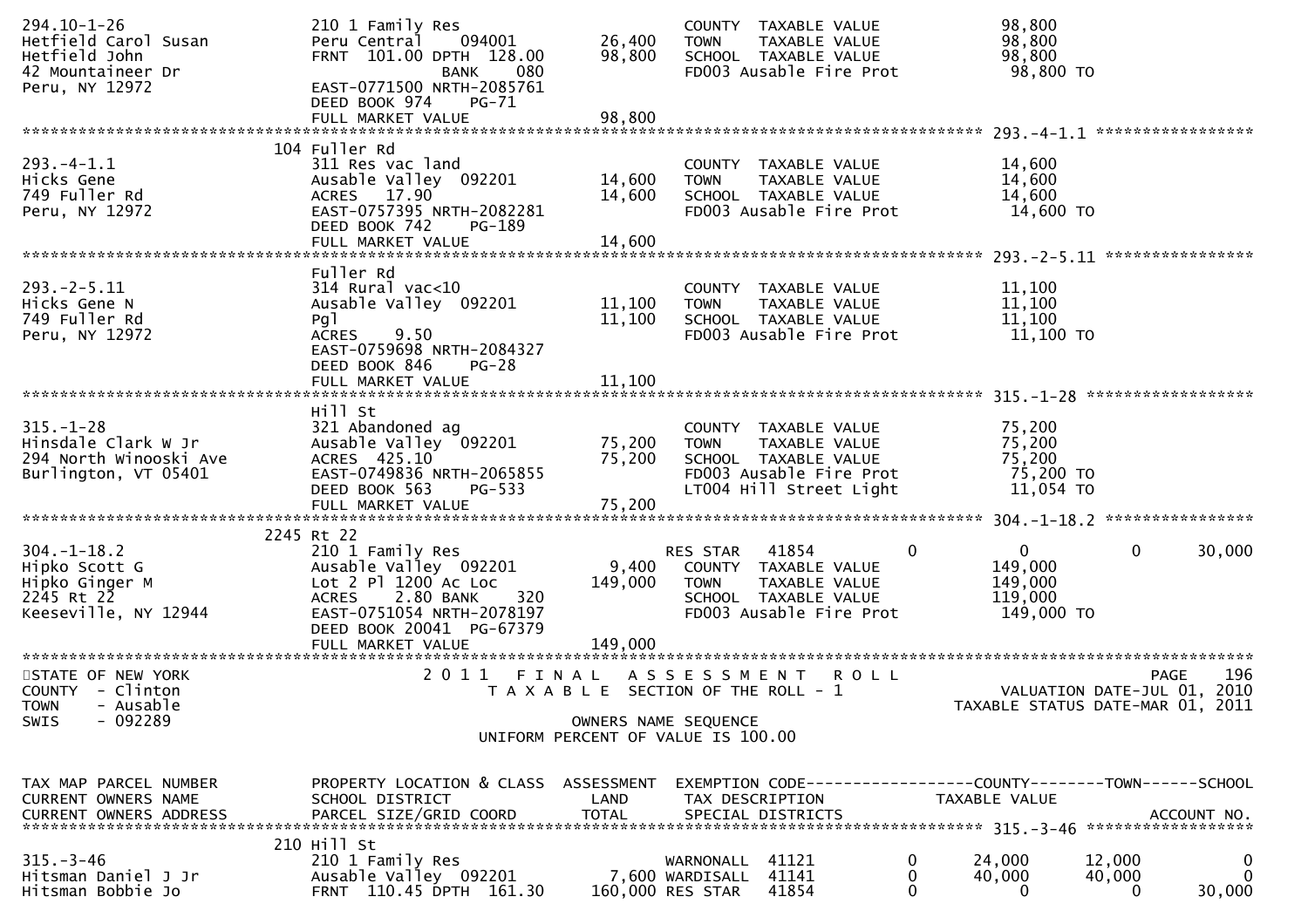| 210 Hill St<br>Keeseville, NY 12944                                                                               | EAST-0750871 NRTH-2068444<br>DEED BOOK 20051 PG-80922<br>FULL MARKET VALUE                                                                                           | 160,000                                                       | <b>TOWN</b>                                                           | COUNTY TAXABLE VALUE<br>TAXABLE VALUE<br>SCHOOL TAXABLE VALUE<br>FD003 Ausable Fire Prot          |                   | 96,000<br>108,000<br>130,000<br>160,000 TO<br>160,000 TO                      |              |             |
|-------------------------------------------------------------------------------------------------------------------|----------------------------------------------------------------------------------------------------------------------------------------------------------------------|---------------------------------------------------------------|-----------------------------------------------------------------------|---------------------------------------------------------------------------------------------------|-------------------|-------------------------------------------------------------------------------|--------------|-------------|
|                                                                                                                   | 168 Grove St                                                                                                                                                         |                                                               |                                                                       |                                                                                                   |                   | 305. - 2 - 6.2 ******************                                             |              |             |
| $305. - 2 - 6.2$<br>Hoffert Kim M<br>PO Box 108<br>Port Kent, NY 12975                                            | 210 1 Family Res<br>Ausable Valley 092201<br>Lot 16 Pl 12000 Al<br>1.70<br><b>ACRES</b><br>EAST-0757362 NRTH-2073162<br>DEED BOOK 98001 PG-06096                     | 6,400<br>65,100                                               | RES STAR<br><b>TOWN</b>                                               | 41854<br>COUNTY TAXABLE VALUE<br>TAXABLE VALUE<br>SCHOOL TAXABLE VALUE<br>FD003 Ausable Fire Prot | $\mathbf{0}$      | $\Omega$<br>65,100<br>65,100<br>35,100<br>65,100 TO                           | $\mathbf 0$  | 30,000      |
|                                                                                                                   | FULL MARKET VALUE                                                                                                                                                    | 65,100                                                        |                                                                       |                                                                                                   |                   |                                                                               |              |             |
| $313 - 2 - 11$<br>Hoffman Frederick J III<br>70 Robert Frost Way<br>Peru, NY 12972                                | 201 Silver St<br>240 Rural res<br>094001<br>Peru Central<br>ACRES 40.00<br>EAST-0725078 NRTH-2068061<br>DEED BOOK 693<br>PG-296<br>FULL MARKET VALUE                 | 17,400<br>138,900<br>138,900                                  | <b>TOWN</b>                                                           | COUNTY TAXABLE VALUE<br>TAXABLE VALUE<br>SCHOOL TAXABLE VALUE<br>FD003 Ausable Fire Prot          |                   | 138,900<br>138,900<br>138,900<br>138,900 TO                                   |              |             |
|                                                                                                                   |                                                                                                                                                                      |                                                               |                                                                       |                                                                                                   |                   |                                                                               |              |             |
| $334. - 2 - 2.24$<br>Holland Joseph M<br>Holland Linda A<br>235 Dry Bridge Rd<br>Ausable Forks, NY 12912-3005     | 235 Dry Bridge Rd<br>210 1 Family Res<br>Ausable Valley 092201<br>195 Maules Patent<br>3.20<br><b>ACRES</b><br>EAST-0724458 NRTH-2053744<br>DEED BOOK 1027<br>PG-107 | 5,800<br>87,900                                               | RES STAR<br><b>TOWN</b>                                               | 41854<br>COUNTY TAXABLE VALUE<br>TAXABLE VALUE<br>SCHOOL TAXABLE VALUE<br>FD003 Ausable Fire Prot | 0                 | $\overline{0}$<br>87,900<br>87,900<br>57,900<br>87,900 TO                     | $\mathbf{0}$ | 30,000      |
|                                                                                                                   |                                                                                                                                                                      |                                                               |                                                                       |                                                                                                   |                   |                                                                               |              |             |
| $315.4 - 1 - 5$                                                                                                   | 240 Rt 9N<br>210 1 Family Res                                                                                                                                        |                                                               | RES STAR                                                              | 41854                                                                                             | $\mathbf{0}$      | $\Omega$                                                                      | $\mathbf{0}$ | 30,000      |
| Hopkins Derrick<br>240 Rt 9N<br>Keeseville, NY 12944                                                              | Ausable Valley 092201<br>FRNT 100.00 DPTH 200.00<br>EAST-0754055 NRTH-2065686<br>DEED BOOK 20082 PG-16391<br>FULL MARKET VALUE                                       | 8,500<br>81,000                                               | <b>TOWN</b>                                                           | COUNTY TAXABLE VALUE<br>TAXABLE VALUE<br>SCHOOL TAXABLE VALUE<br>FD003 Ausable Fire Prot          |                   | 81,000<br>81,000<br>51,000<br>81,000 TO<br>81,000 TO                          |              |             |
| **********************                                                                                            | **************************                                                                                                                                           |                                                               |                                                                       |                                                                                                   |                   | *******************************                                               |              |             |
| STATE OF NEW YORK<br>COUNTY - Clinton<br>- Ausable<br><b>TOWN</b><br>$-092289$<br><b>SWIS</b>                     | 2011<br>FINAL                                                                                                                                                        | T A X A B L E SECTION OF THE ROLL - 1<br>OWNERS NAME SEQUENCE | ASSESSMENT ROLL                                                       |                                                                                                   |                   | VALUATION DATE-JUL 01, 2010<br>TAXABLE STATUS DATE-MAR 01, 2011               | <b>PAGE</b>  | 197         |
|                                                                                                                   |                                                                                                                                                                      | UNIFORM PERCENT OF VALUE IS 100.00                            |                                                                       |                                                                                                   |                   |                                                                               |              |             |
|                                                                                                                   |                                                                                                                                                                      |                                                               |                                                                       |                                                                                                   |                   |                                                                               |              |             |
| TAX MAP PARCEL NUMBER<br><b>CURRENT OWNERS NAME</b><br><b>CURRENT OWNERS ADDRESS</b>                              | PROPERTY LOCATION & CLASS ASSESSMENT<br>SCHOOL DISTRICT<br>PARCEL SIZE/GRID COORD                                                                                    | LAND<br><b>TOTAL</b>                                          |                                                                       | TAX DESCRIPTION<br>SPECIAL DISTRICTS                                                              |                   | EXEMPTION CODE-----------------COUNTY-------TOWN------SCHOOL<br>TAXABLE VALUE |              | ACCOUNT NO. |
| $314. - 1 - 9$<br>Hopkins LIFE EST Howard S<br>Hopkins LIFE EST Bonnie L<br>808 Clintonville Rd<br>Peru, NY 12972 | 808 Clintonville Rd<br>210 1 Family Res<br>Ausable Valley 092201<br>FRNT 200.00 DPTH 175.00<br>EAST-0731894 NRTH-2071854<br>DEED BOOK 20102 PG-35399                 | 92,500                                                        | WARNONALL<br>4,300 RES STAR<br>COUNTY<br><b>TOWN</b><br><b>SCHOOL</b> | 41121<br>41854<br>TAXABLE VALUE<br>TAXABLE VALUE<br>TAXABLE VALUE                                 | 0<br>$\mathbf{0}$ | 13,875<br>$\mathbf{0}$<br>78,625<br>80,500<br>62,500                          | 12,000<br>0  | 0<br>30,000 |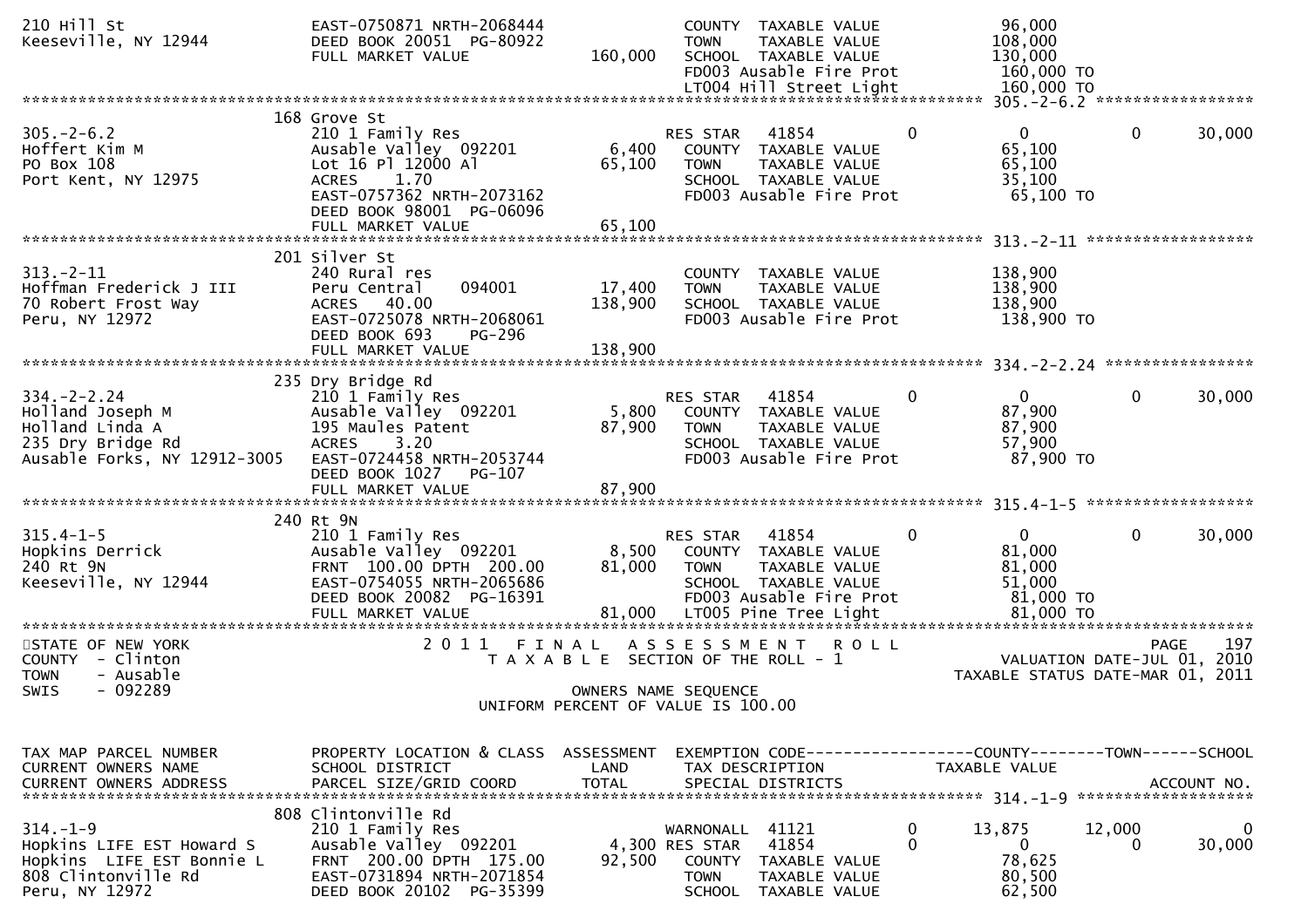| $315.4 - 1 - 46$<br>Hough Ronald<br>Hough Ronald<br>Hough Jean<br>22 Pine_Tree Dr<br>Keeseville, NY 12944<br>131,900 LT005 Pine Tree Light<br>FULL MARKET VALUE 131,900 LT005 Pine Tree Light 131,900 TO Fundam and the server of the server of the construction of the termination of the termination of the termination of the termination o | 22 Pine Tree Dr<br>210 1 Family Res<br>Ausable Valley 092201<br>1.20<br><b>ACRES</b><br>EAST-0754146 NRTH-2066718<br>DEED BOOK 575<br><b>PG-237</b>                                    | 131,900                                                                                             | RES STAR<br><b>TOWN</b>                  | 41854<br>13,800 COUNTY TAXABLE VALUE<br>TAXABLE VALUE<br>SCHOOL TAXABLE VALUE<br>FD003 Ausable Fire Prot            | $\mathbf{0}$<br>$\bf{0}$<br>131,900<br>131,900<br>101,900<br>131,900 TO          | 30,000<br>0                                                                           |
|------------------------------------------------------------------------------------------------------------------------------------------------------------------------------------------------------------------------------------------------------------------------------------------------------------------------------------------------|----------------------------------------------------------------------------------------------------------------------------------------------------------------------------------------|-----------------------------------------------------------------------------------------------------|------------------------------------------|---------------------------------------------------------------------------------------------------------------------|----------------------------------------------------------------------------------|---------------------------------------------------------------------------------------|
| $315.4 - 1 - 48$<br>Hough Ronald C<br>Hough Robert H<br>105 Pine Estate Cir<br>Keeseville, NY 12944                                                                                                                                                                                                                                            | 105 Pine Estate Cir<br>210 1 Family Res<br>Ausable Valley 092201<br>FRNT 178.00 DPTH 146.00<br>EAST-0753997 NRTH-2066632<br>DEED BOOK 879<br>$PG-47$                                   | 8,600<br>145,000                                                                                    | <b>TOWN</b>                              | COUNTY TAXABLE VALUE<br>TAXABLE VALUE<br>SCHOOL TAXABLE VALUE<br>FD003 Ausable Fire Prot                            | 145,000<br>145,000<br>145,000<br>145,000 TO                                      |                                                                                       |
| $315. - 1 - 23$<br>Howard Gary L<br>Howard Josephine A<br>PO Box 313<br>Peru, NY 12972                                                                                                                                                                                                                                                         | Hallock Hill Rd<br>321 Abandoned ag<br>Ausable Valley 092201<br>ACRES 11.00<br>EAST-0744394 NRTH-2071209<br>DEED BOOK 20082 PG-19526<br>FULL MARKET VALUE                              | 7,500<br>7,500<br>7,500                                                                             | TOWN                                     | COUNTY TAXABLE VALUE<br>TAXABLE VALUE<br>SCHOOL TAXABLE VALUE<br>FD003 Ausable Fire Prot                            | 7,500<br>7,500<br>7,500<br>7,500 TO                                              |                                                                                       |
| 302.-1-9.2<br>Howard George<br>Howard Zoa<br>210 Signor Rd                                                                                                                                                                                                                                                                                     | 318 Signor Rd<br>210 1 Family Res<br>094001<br>Peru Central<br>FRNT 139.00 DPTH 115.00<br>EAST-0728084 NRTH-2078391<br>DEED BOOK 1013<br>$PG-21$<br>FULL MARKET VALUE                  | 3,200<br>59,000<br>59,000                                                                           | SR STAR<br><b>TOWN</b>                   | 41834<br>COUNTY TAXABLE VALUE<br>TAXABLE VALUE<br>SCHOOL TAXABLE VALUE<br>FD003 Ausable Fire Prot                   | $\mathbf{0}$<br>0<br>59,000<br>59,000<br>$\Omega$<br>59,000 TO                   | 59,000<br>0                                                                           |
| STATE OF NEW YORK<br>COUNTY - Clinton<br>- Ausable<br><b>TOWN</b><br>$-092289$<br>SWIS                                                                                                                                                                                                                                                         | 2 0 1 1                                                                                                                                                                                | T A X A B L E SECTION OF THE ROLL - 1<br>OWNERS NAME SEQUENCE<br>UNIFORM PERCENT OF VALUE IS 100.00 |                                          | FINAL ASSESSMENT ROLL                                                                                               |                                                                                  | 198<br><b>PAGE</b><br>VALUATION DATE-JUL 01, 2010<br>TAXABLE STATUS DATE-MAR 01, 2011 |
| TAX MAP PARCEL NUMBER<br>CURRENT OWNERS NAME<br><b>CURRENT OWNERS ADDRESS</b>                                                                                                                                                                                                                                                                  | PROPERTY LOCATION & CLASS ASSESSMENT<br>SCHOOL DISTRICT<br>PARCEL SIZE/GRID COORD                                                                                                      | LAND<br><b>TOTAL</b>                                                                                |                                          | TAX DESCRIPTION<br>SPECIAL DISTRICTS                                                                                | TAXABLE VALUE                                                                    | EXEMPTION CODE-----------------COUNTY--------TOWN------SCHOOL<br>ACCOUNT NO.          |
| $315.4 - 1 - 16.1$<br>Howard Randy<br>25 Pine Tree Dr<br>Keeseville, NY 12944                                                                                                                                                                                                                                                                  | 25 Pine Tree Dr<br>210 1 Family Res<br>Ausable Valley 092201<br>94.00 DPTH 176.70<br>FRNT<br>080<br>BANK<br>EAST-0754271 NRTH-2066387<br>DEED BOOK 20051 PG-87658<br>FULL MARKET VALUE | 8,000<br>160,600<br>160,600                                                                         | RES STAR<br><b>COUNTY</b><br><b>TOWN</b> | 41854<br>TAXABLE VALUE<br>TAXABLE VALUE<br>SCHOOL TAXABLE VALUE<br>FD003 Ausable Fire Prot<br>LT005 Pine Tree Light | $\overline{0}$<br>0<br>160,600<br>160,600<br>130,600<br>160,600 TO<br>160,600 TO | 0<br>30,000                                                                           |
| $334. - 1 - 7$<br>Howerton Allen                                                                                                                                                                                                                                                                                                               | 48 Sand Hill Rd<br>270 Mfg housing<br>Ausable Valley <sup>-</sup> 092201                                                                                                               | 2,900                                                                                               | <b>COUNTY</b><br><b>TOWN</b>             | TAXABLE VALUE<br>TAXABLE VALUE                                                                                      | 26,000<br>26,000                                                                 | 334. -1-7 *********************                                                       |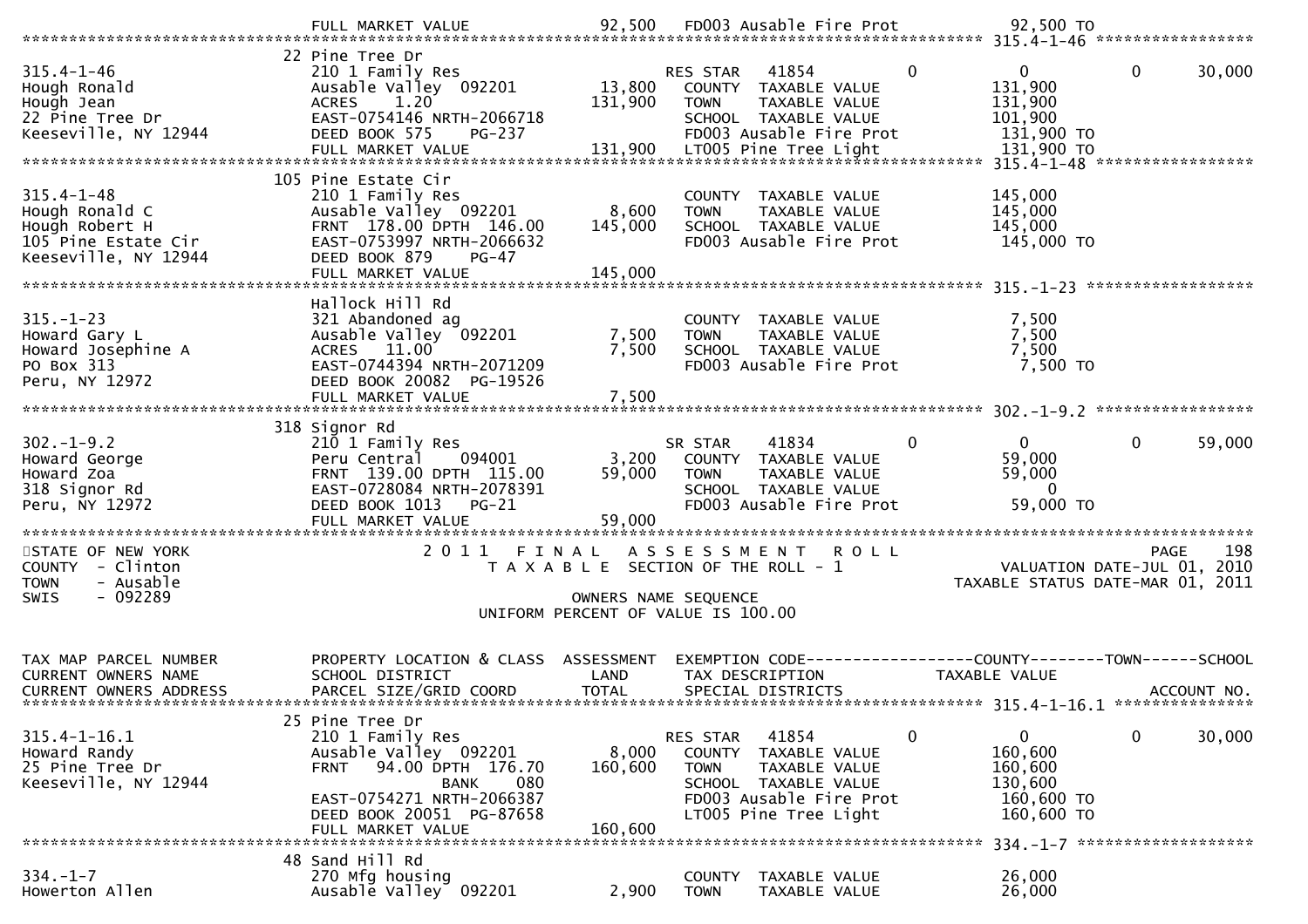| 39 Sand Hill Rd<br>Clintonville, NY 12924                                   | Lot 209<br>FRNT 200.00 DPTH 100.00<br>EAST-0731361 NRTH-2054938<br>DEED BOOK 570<br>PG-445<br>FULL MARKET VALUE | 26,000<br>26,000 | SCHOOL TAXABLE VALUE<br>FD003 Ausable Fire Prot<br>LT003 Clintonville Light                      |          | 26,000<br>26,000 TO<br>26,000 TO                 |                             |        |
|-----------------------------------------------------------------------------|-----------------------------------------------------------------------------------------------------------------|------------------|--------------------------------------------------------------------------------------------------|----------|--------------------------------------------------|-----------------------------|--------|
|                                                                             | 39 Sand Hill Rd                                                                                                 |                  |                                                                                                  |          |                                                  |                             |        |
| $334.2 - 1 - 18.1$<br>Howerton Allen<br>Howerton Francis<br>39 Sand Hill Rd | 210 1 Family Res<br>Ausable Valley 092201<br>2.40<br><b>ACRES</b><br>EAST-0731301 NRTH-2054628                  | 10,800<br>54,000 | SR STAR<br>41834<br>COUNTY TAXABLE VALUE<br><b>TOWN</b><br>TAXABLE VALUE<br>SCHOOL TAXABLE VALUE | $\Omega$ | 0<br>54,000<br>54,000<br>$\overline{\mathbf{0}}$ | $\mathbf{0}$                | 54,000 |
| Clintonville, NY 12924                                                      | DEED BOOK 560<br>PG-486                                                                                         |                  | FD003 Ausable Fire Prot                                                                          |          | 54,000 TO                                        |                             |        |
|                                                                             |                                                                                                                 |                  |                                                                                                  |          |                                                  |                             |        |
|                                                                             | 749/769 Clintonville Rd                                                                                         |                  | 70 PCT OF VALUE USED FOR EXEMPTION PURPOSES                                                      |          |                                                  |                             |        |
| $314. - 1 - 8$                                                              | 210 1 Family Res                                                                                                |                  | AGED - ALL 41800                                                                                 | 0        | 23,555                                           | 23,555                      | 23,555 |
| Howerton Edith N                                                            | Ausable Valley 092201                                                                                           |                  | 10,400 SR STAR<br>41834                                                                          | $\Omega$ | $\overline{0}$                                   | 0                           | 43,745 |
| 769 Clintonville Rd                                                         | 4.30<br><b>ACRES</b>                                                                                            | 67,300           | COUNTY TAXABLE VALUE                                                                             |          | 43,745                                           |                             |        |
| Peru, NY 12972                                                              | EAST-0731518 NRTH-2071216                                                                                       |                  | TAXABLE VALUE<br><b>TOWN</b>                                                                     |          | 43,745                                           |                             |        |
|                                                                             | DEED BOOK 489<br>PG-744<br>FULL MARKET VALUE                                                                    | 67,300           | SCHOOL TAXABLE VALUE<br>FD003 Ausable Fire Prot                                                  |          | $\mathbf{0}$<br>67,300 TO                        |                             |        |
|                                                                             |                                                                                                                 |                  |                                                                                                  |          |                                                  |                             |        |
|                                                                             | 919 Clintonville Rd                                                                                             |                  |                                                                                                  |          |                                                  |                             |        |
| $303 - 2 - 28$                                                              | 210 1 Family Res                                                                                                |                  | COUNTY TAXABLE VALUE                                                                             |          | 59,000                                           |                             |        |
| Howerton James E                                                            | Ausable Valley 092201                                                                                           | 3,600            | TAXABLE VALUE<br><b>TOWN</b>                                                                     |          | 59,000                                           |                             |        |
| Howerton Christine                                                          | Lot 6 Pl 12000 Ac                                                                                               | 59,000           | SCHOOL TAXABLE VALUE                                                                             |          | 59,000                                           |                             |        |
| 919 Clintonville Rd<br>Peru, NY 12972                                       | Unrecd. Surv. With Deed C<br>FRNT 107.62 DPTH 400.00                                                            |                  | FD003 Ausable Fire Prot                                                                          |          | 59,000 TO                                        |                             |        |
|                                                                             | EAST-0733616 NRTH-2074591                                                                                       |                  |                                                                                                  |          |                                                  |                             |        |
|                                                                             | DEED BOOK 934<br>PG-313                                                                                         |                  |                                                                                                  |          |                                                  |                             |        |
|                                                                             |                                                                                                                 |                  |                                                                                                  |          |                                                  |                             |        |
|                                                                             | FULL MARKET VALUE                                                                                               | 59,000           |                                                                                                  |          |                                                  |                             |        |
|                                                                             |                                                                                                                 |                  |                                                                                                  |          |                                                  |                             |        |
| STATE OF NEW YORK                                                           | 2011 FINAL                                                                                                      |                  | ASSESSMENT ROLL                                                                                  |          |                                                  | <b>PAGE</b>                 | 199    |
| COUNTY - Clinton                                                            |                                                                                                                 |                  | T A X A B L E SECTION OF THE ROLL - 1                                                            |          |                                                  | VALUATION DATE-JUL 01, 2010 |        |
| <b>TOWN</b><br>- Ausable                                                    |                                                                                                                 |                  |                                                                                                  |          | TAXABLE STATUS DATE-MAR 01, 2011                 |                             |        |
| $-092289$<br>SWIS                                                           |                                                                                                                 |                  | OWNERS NAME SEQUENCE                                                                             |          |                                                  |                             |        |
|                                                                             |                                                                                                                 |                  | UNIFORM PERCENT OF VALUE IS 100.00                                                               |          |                                                  |                             |        |
|                                                                             |                                                                                                                 |                  |                                                                                                  |          |                                                  |                             |        |
| TAX MAP PARCEL NUMBER                                                       | PROPERTY LOCATION & CLASS ASSESSMENT                                                                            |                  | EXEMPTION CODE-----------------COUNTY-------TOWN------SCHOOL                                     |          |                                                  |                             |        |
| <b>CURRENT OWNERS NAME</b>                                                  | SCHOOL DISTRICT                                                                                                 | LAND             | TAX DESCRIPTION                                                                                  |          | TAXABLE VALUE                                    |                             |        |
|                                                                             |                                                                                                                 |                  |                                                                                                  |          |                                                  |                             |        |
|                                                                             |                                                                                                                 |                  |                                                                                                  |          |                                                  |                             |        |
| $303 - 2 - 35$                                                              | 837/851 Clintonville Rd<br>210 1 Family Res                                                                     |                  | 41834                                                                                            | 0        | 0                                                | $\mathbf{0}$                |        |
| Howerton Junior                                                             | Ausable Valley 092201                                                                                           | 5,400            | SR STAR<br>COUNTY TAXABLE VALUE                                                                  |          | 77,500                                           |                             | 60,100 |
| Howerton Mary                                                               | 1.20<br><b>ACRES</b>                                                                                            | 77,500           | <b>TOWN</b><br>TAXABLE VALUE                                                                     |          | 77,500                                           |                             |        |
| PO Box 402                                                                  | EAST-0732613 NRTH-2073584                                                                                       |                  | SCHOOL TAXABLE VALUE                                                                             |          | 17,400                                           |                             |        |
| Peru, NY 12972                                                              | DEED BOOK 543<br>PG-118                                                                                         |                  | FD003 Ausable Fire Prot                                                                          |          | 77,500 TO                                        |                             |        |
|                                                                             | FULL MARKET VALUE                                                                                               | 77,500           |                                                                                                  |          |                                                  |                             |        |
|                                                                             | Mitchell Rd                                                                                                     |                  |                                                                                                  |          |                                                  |                             |        |
| $301 - 2 - 5$                                                               | 321 Abandoned ag                                                                                                |                  | COUNTY TAXABLE VALUE                                                                             |          | 11,700                                           |                             |        |
| Howerton Junior Sr                                                          | Ausable Valley 092201                                                                                           | 11,700           | TAXABLE VALUE<br><b>TOWN</b>                                                                     |          | 11,700                                           |                             |        |
| Howerton Mary E                                                             | ACRES 22.00                                                                                                     | 11,700           | SCHOOL TAXABLE VALUE                                                                             |          | 11,700                                           |                             |        |
| PO Box 402<br>Peru, NY 12972                                                | EAST-0717965 NRTH-2074371<br>DEED BOOK 20051 PG-81909                                                           |                  | FD003 Ausable Fire Prot                                                                          |          | 11,700 TO                                        |                             |        |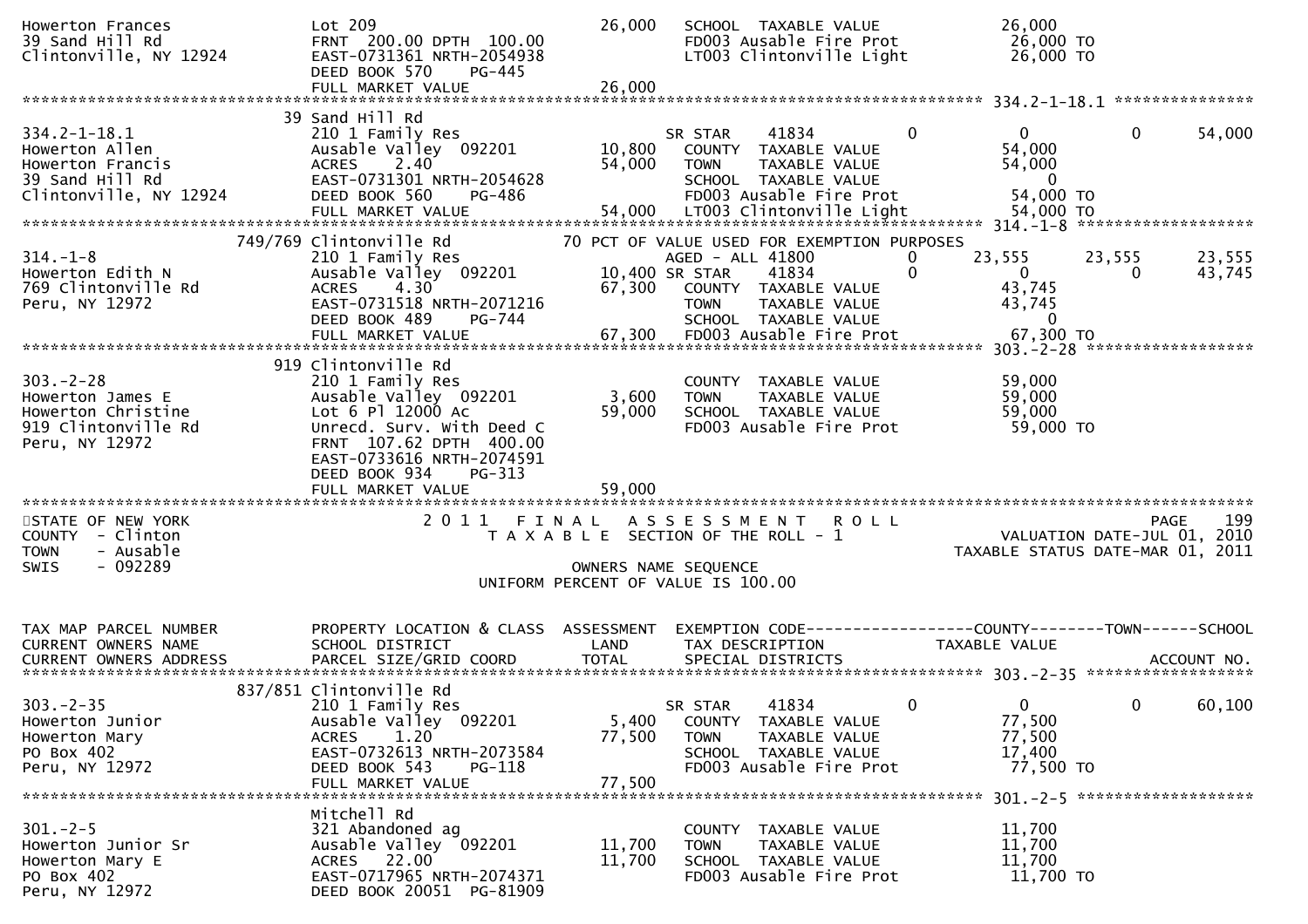|                                                                                                      | FULL MARKET VALUE                                                                                                                                                                | 11,700                      |                                                                                                                            |                                |               |                                                         |                                                                                       |
|------------------------------------------------------------------------------------------------------|----------------------------------------------------------------------------------------------------------------------------------------------------------------------------------|-----------------------------|----------------------------------------------------------------------------------------------------------------------------|--------------------------------|---------------|---------------------------------------------------------|---------------------------------------------------------------------------------------|
| $313. - 3 - 8.4$<br>Howerton Roger<br>661 Clintonville Rd<br>Peru, NY 12972                          | 661 Clintonville Rd<br>240 Rural res<br>Ausable Valley 092201<br>Lot 9 & 10 Maulers<br>ACRES 38.00<br>EAST-0729432 NRTH-2067568<br>DEED BOOK 630<br>PG-1056<br>FULL MARKET VALUE | 8,200<br>187,200<br>187,200 | COUNTY TAXABLE VALUE<br><b>TOWN</b><br>SCHOOL TAXABLE VALUE<br>FD003 Ausable Fire Prot                                     | TAXABLE VALUE                  |               | 187,200<br>187,200<br>187,200<br>187,200 TO             |                                                                                       |
|                                                                                                      | 657/665 Clintonville Rd                                                                                                                                                          |                             |                                                                                                                            |                                |               |                                                         |                                                                                       |
| $313. - 3 - 6$<br>Howerton Roger Lee<br>Howerton Claudia<br>657 Clintonville Rd<br>Peru, NY 12972    | 210 1 Family Res<br>Ausable Valley 092201<br>ACRES 1.50<br>EAST-0730885 NRTH-2068549<br>DEED BOOK 616<br>PG-229<br>FULL MARKET VALUE                                             | 6,800<br>88,000<br>88,000   | 41834<br>SR STAR<br>COUNTY TAXABLE VALUE<br><b>TOWN</b><br>SCHOOL TAXABLE VALUE<br>FD003 Ausable Fire Prot                 | TAXABLE VALUE                  | $\mathbf 0$   | $\mathbf{0}$<br>88,000<br>88,000<br>27,900<br>88,000 TO | $\mathbf 0$<br>60,100                                                                 |
|                                                                                                      |                                                                                                                                                                                  |                             |                                                                                                                            |                                |               |                                                         |                                                                                       |
| $313 - 3 - 20$<br>Howerton Roger Lee Sr<br>Howerton Claudia<br>657 Clintonville Rd<br>Peru, NY 12972 | Dry Bridge Rd<br>323 Vacant rural<br>Ausable Valley 092201<br>Old Railroad Bed<br>ACRES 26.80<br>EAST-0728455 NRTH-2065743                                                       | 15,200<br>15,200            | COUNTY TAXABLE VALUE<br><b>TOWN</b><br>SCHOOL TAXABLE VALUE<br>FD003 Ausable Fire Prot                                     | TAXABLE VALUE                  |               | 15,200<br>15,200<br>15,200<br>15,200 TO                 |                                                                                       |
|                                                                                                      | DEED BOOK 20031 PG-63499<br>FULL MARKET VALUE                                                                                                                                    | 15,200                      |                                                                                                                            |                                |               |                                                         |                                                                                       |
|                                                                                                      |                                                                                                                                                                                  |                             |                                                                                                                            |                                |               |                                                         |                                                                                       |
| STATE OF NEW YORK<br>COUNTY - Clinton<br>- Ausable<br><b>TOWN</b><br>$-092289$<br><b>SWIS</b>        | 2011                                                                                                                                                                             | FINAL                       | A S S E S S M E N T<br>T A X A B L E SECTION OF THE ROLL - 1<br>OWNERS NAME SEQUENCE<br>UNIFORM PERCENT OF VALUE IS 100.00 | <b>ROLL</b>                    |               |                                                         | 200<br><b>PAGE</b><br>VALUATION DATE-JUL 01, 2010<br>TAXABLE STATUS DATE-MAR 01, 2011 |
| TAX MAP PARCEL NUMBER<br>CURRENT OWNERS NAME<br><b>CURRENT OWNERS ADDRESS</b>                        | PROPERTY LOCATION & CLASS ASSESSMENT<br>SCHOOL DISTRICT                                                                                                                          | LAND                        | TAX DESCRIPTION                                                                                                            |                                | TAXABLE VALUE |                                                         | EXEMPTION CODE------------------COUNTY--------TOWN------SCHOOL                        |
| $303 - 2 - 30$<br>Howerton Tammy<br>913 Clintonville Rd<br>Peru, NY 12972                            | 913 Clintonville Rd<br>270 Mfg housing<br>Ausable Valley 092201<br>FRNT 80.00 DPTH 400.00<br>EAST-0733484 NRTH-2074499<br>DEED BOOK 20092 PG-23084<br>FULL MARKET VALUE          | 3,300<br>26,000<br>26,000   | COUNTY TAXABLE VALUE<br><b>TOWN</b><br>SCHOOL TAXABLE VALUE<br>FD003 Ausable Fire Prot                                     | TAXABLE VALUE                  |               | 26,000<br>26,000<br>26,000<br>26,000 TO                 |                                                                                       |
|                                                                                                      | 401 Harkness Rd                                                                                                                                                                  |                             |                                                                                                                            |                                |               |                                                         |                                                                                       |
| $303 - 2 - 2$<br>Howerton Tammy J<br>LaClair Victor A Jr<br>913 Clintonville Rd<br>Peru, NY 12972    | 210 1 Family Res<br>Ausable Valley 092201<br>1.20 BANK<br><b>ACRES</b><br>080<br>EAST-0736014 NRTH-2076080<br>DEED BOOK 20102 PG-37315<br>FULL MARKET VALUE                      | 4,600<br>95,000<br>95,000   | 41854<br>RES STAR<br><b>COUNTY</b><br><b>TOWN</b><br>SCHOOL TAXABLE VALUE<br>FD003 Ausable Fire Prot                       | TAXABLE VALUE<br>TAXABLE VALUE | 0             | 0<br>95,000<br>95,000<br>65,000<br>95,000 TO            | $\mathbf 0$<br>30,000                                                                 |
|                                                                                                      | Hallock Hill Rd                                                                                                                                                                  |                             |                                                                                                                            |                                |               |                                                         | 304. -1-32. 45 ****************                                                       |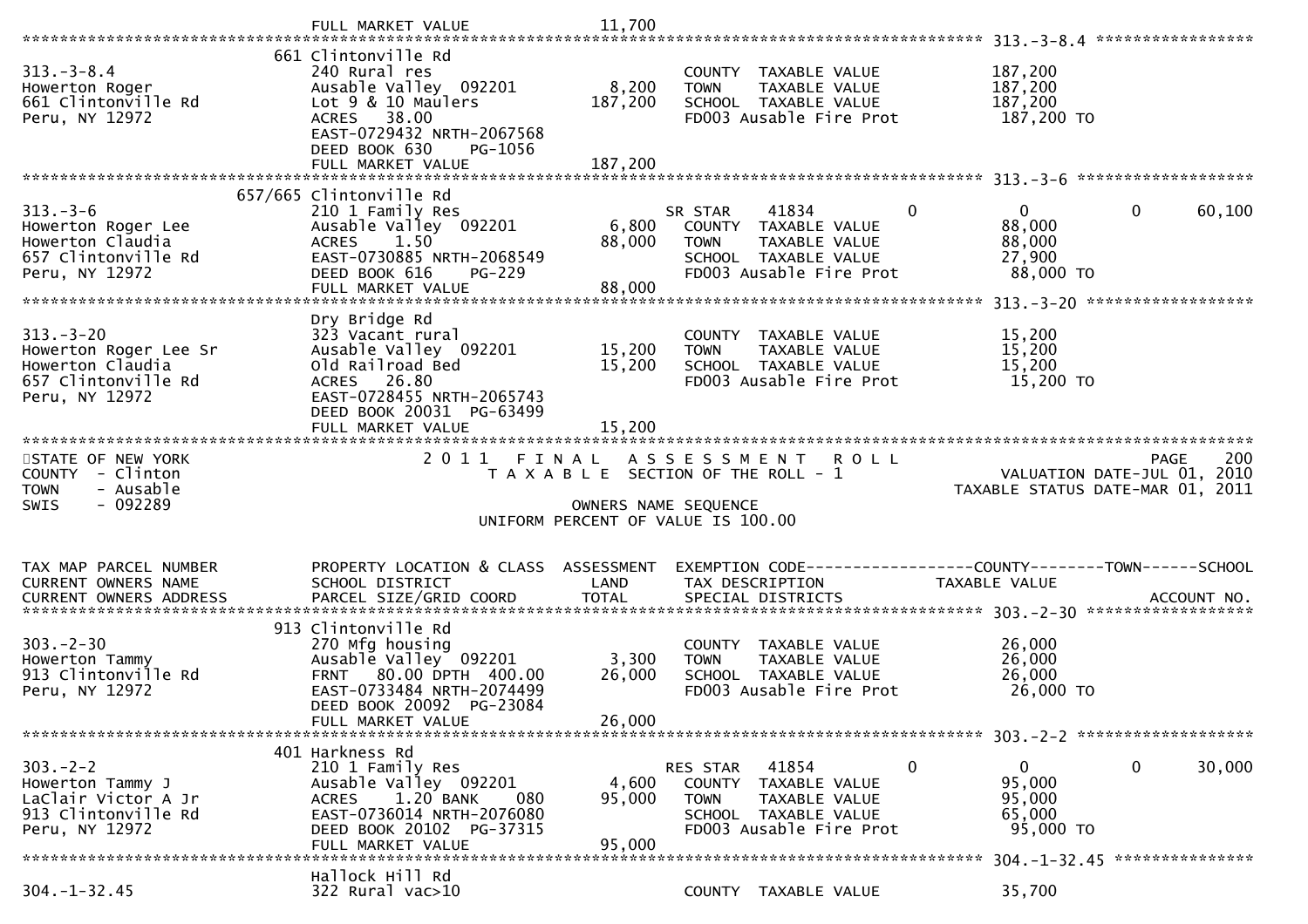| Huebner Thomas<br>Huebner Christine D<br>339 Fox Farm Rd<br>Plattsburgh, NY 12901              | Ausable Valley 092201<br>Bashaw Sub Lot 5 R.o.w.<br>ACRES 30.00<br>EAST-0745501 NRTH-2072987<br>DEED BOOK 20041 PG-65035<br>FULL MARKET VALUE                   | 35,700<br>35,700<br>35,700 | TAXABLE VALUE<br><b>TOWN</b><br>SCHOOL TAXABLE VALUE<br>FD003 Ausable Fire Prot                                              | 35,700<br>35,700<br>35,700 TO                                           |                                                                 |
|------------------------------------------------------------------------------------------------|-----------------------------------------------------------------------------------------------------------------------------------------------------------------|----------------------------|------------------------------------------------------------------------------------------------------------------------------|-------------------------------------------------------------------------|-----------------------------------------------------------------|
|                                                                                                |                                                                                                                                                                 |                            |                                                                                                                              |                                                                         |                                                                 |
| $315. -2 - 15.1$<br>Hughes Mary<br>1889 Rt 22<br>Keeseville, NY 12944                          | 1889 Rt 22<br>210 1 Family Res<br>Ausable Valley 092201<br>FRNT 75.00 DPTH 200.00<br>EAST-0754987 NRTH-2070384<br>DEED BOOK 20082 PG-13572<br>FULL MARKET VALUE | 3,800<br>77,900<br>77,900  | 41854<br>RES STAR<br>COUNTY TAXABLE VALUE<br>TAXABLE VALUE<br><b>TOWN</b><br>SCHOOL TAXABLE VALUE<br>FD003 Ausable Fire Prot | $\mathbf{0}$<br>$\mathbf{0}$<br>77,900<br>77,900<br>47,900<br>77,900 TO | $\mathbf{0}$<br>30,000                                          |
|                                                                                                |                                                                                                                                                                 |                            |                                                                                                                              |                                                                         | ****************                                                |
| $315. - 2 - 15.2$<br>Hughes Mary<br>1889 Rt 22<br>Keeseville, NY 12944                         | Rt 22<br>311 Res vac land<br>Ausable Valley 092201<br>FRNT 75.00 DPTH 200.00<br>EAST-0755041 NRTH-2070323<br>DEED BOOK 20082 PG-13572<br>FULL MARKET VALUE      | 3,800<br>3,800<br>3,800    | COUNTY TAXABLE VALUE<br>TAXABLE VALUE<br><b>TOWN</b><br>SCHOOL TAXABLE VALUE<br>FD003 Ausable Fire Prot                      | 3,800<br>3,800<br>3,800<br>3,800 TO                                     |                                                                 |
| STATE OF NEW YORK                                                                              | 2011<br>FINAL                                                                                                                                                   |                            | <b>ROLL</b><br>A S S E S S M E N T                                                                                           |                                                                         | 201<br><b>PAGE</b>                                              |
| COUNTY - Clinton<br>- Ausable<br><b>TOWN</b><br>$-092289$<br><b>SWIS</b>                       |                                                                                                                                                                 |                            | T A X A B L E SECTION OF THE ROLL - 1<br>OWNERS NAME SEQUENCE<br>UNIFORM PERCENT OF VALUE IS 100.00                          |                                                                         | VALUATION DATE-JUL 01, 2010<br>TAXABLE STATUS DATE-MAR 01, 2011 |
|                                                                                                |                                                                                                                                                                 |                            |                                                                                                                              |                                                                         |                                                                 |
| TAX MAP PARCEL NUMBER<br>CURRENT OWNERS NAME                                                   | PROPERTY LOCATION & CLASS ASSESSMENT<br>SCHOOL DISTRICT                                                                                                         | LAND                       | TAX DESCRIPTION                                                                                                              | TAXABLE VALUE                                                           |                                                                 |
|                                                                                                | 2039 Rt 22                                                                                                                                                      |                            |                                                                                                                              |                                                                         |                                                                 |
| $304. - 3 - 4.2$<br>Irazoqui Jacques<br>Irazoqui Barbara<br>PO Box 185<br>Keeseville, NY 12944 | 210 1 Family Res<br>Ausable Valley 092201<br>Lot 2 Pl 12000 Al<br>FRNT 111.22 DPTH 275.00<br>EAST-0752466 NRTH-2073231<br>DEED BOOK 20102 PG-34955              | 6,800<br>45,000            | 41854<br>RES STAR<br>COUNTY TAXABLE VALUE<br><b>TOWN</b><br>TAXABLE VALUE<br>SCHOOL TAXABLE VALUE<br>FD003 Ausable Fire Prot | 0<br>$\overline{0}$<br>45,000<br>45,000<br>15,000<br>45,000 TO          | $\mathbf{0}$<br>30,000                                          |
|                                                                                                | FULL MARKET VALUE                                                                                                                                               | 45,000                     |                                                                                                                              |                                                                         |                                                                 |
| $304. - 1 - 6.2$<br>Irwin Robert J<br>Irwin James<br>139 Jarvis Rd<br>Peru, NY 12972           | Rt 22<br>105 Vac farmland<br>Ausable Valley<br>092201<br>Lot $#12$<br>ACRES 12.80<br>EAST-0751573 NRTH-2083342                                                  | 17,400<br>17,400           | AGRI DISTR 41720<br>COUNTY TAXABLE VALUE<br><b>TOWN</b><br>TAXABLE VALUE<br>SCHOOL TAXABLE VALUE<br>FD003 Ausable Fire Prot  | 0<br>7,211<br>10,189<br>10,189<br>10,189<br>17,400 TO                   | 7,211<br>7,211                                                  |
| MAY BE SUBJECT TO PAYMENT<br>UNDER AGDIST LAW TIL 2015                                         | DEED BOOK 598<br>PG-111<br>FULL MARKET VALUE                                                                                                                    | 17,400                     |                                                                                                                              |                                                                         |                                                                 |
| $304. - 1 - 11$                                                                                | Rt 22<br>105 Vac farmland                                                                                                                                       |                            | AGRI DISTR 41720                                                                                                             | 0<br>30,724                                                             | 30,724<br>30,724                                                |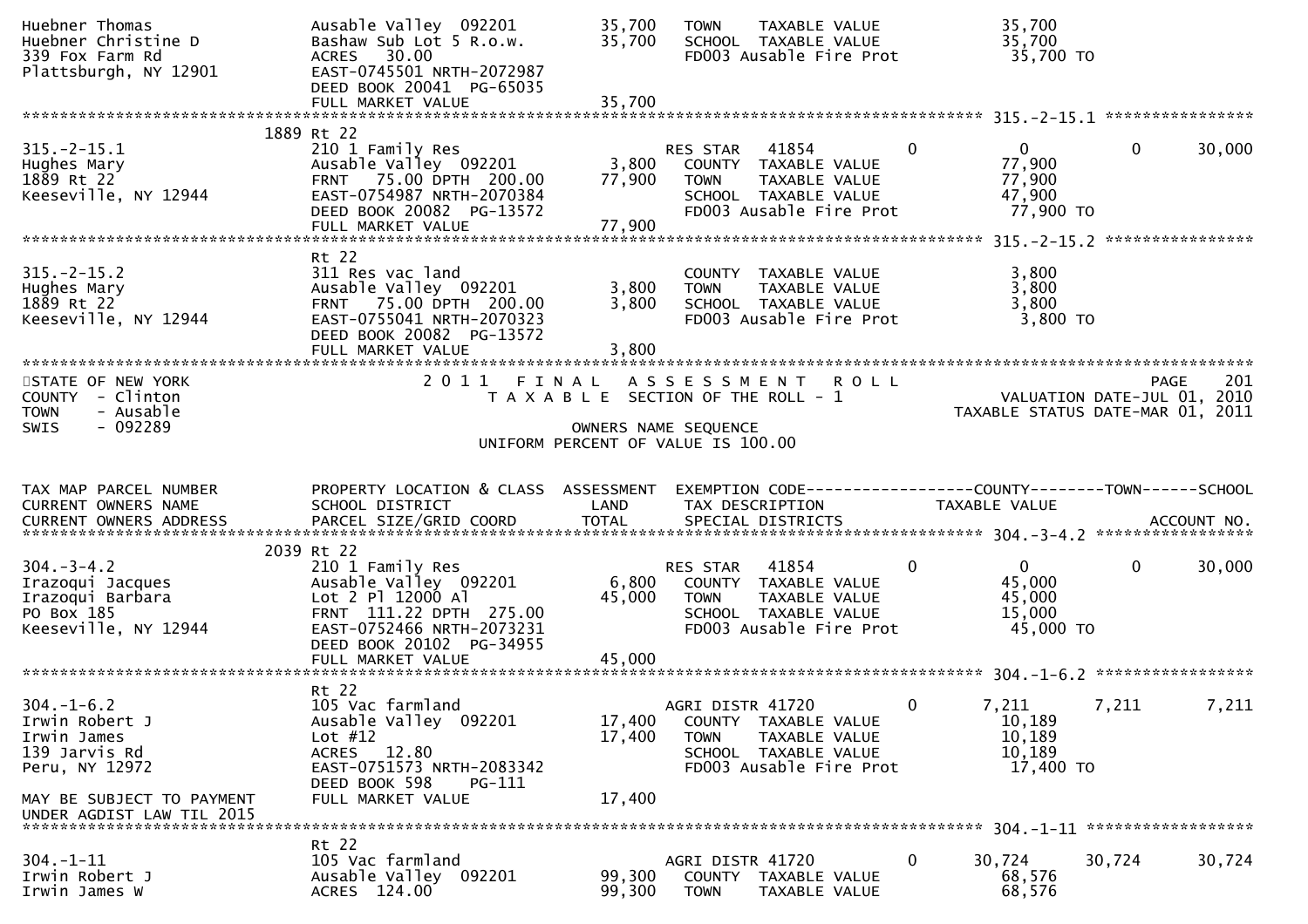| 139 Jarvis Rd<br>Peru, NY 12972                                                                  | EAST-0752090 NRTH-2080313<br>DEED BOOK 594<br><b>PG-250</b><br>FULL MARKET VALUE                                                                                          | 99,300                       | SCHOOL TAXABLE VALUE<br>FD003 Ausable Fire Prot                                                                                    |                         | 68,576<br>99,300 TO                                                             |                    |                          |
|--------------------------------------------------------------------------------------------------|---------------------------------------------------------------------------------------------------------------------------------------------------------------------------|------------------------------|------------------------------------------------------------------------------------------------------------------------------------|-------------------------|---------------------------------------------------------------------------------|--------------------|--------------------------|
| MAY BE SUBJECT TO PAYMENT                                                                        |                                                                                                                                                                           |                              |                                                                                                                                    |                         |                                                                                 |                    |                          |
| $314. - 1 - 6$<br>Jakobetz Bernhard<br>787 Clintonville Rd<br>Peru, NY 12972                     | 787 Clintonville Rd<br>210 1 Family Res<br>Ausable Valley 092201<br>1.10<br><b>ACRES</b><br>EAST-0731617 NRTH-2071915<br>DEED BOOK 528<br>PG-623                          | 54,300                       | <b>VETERANS</b><br>41101<br>41834<br>4,600 SR STAR<br>COUNTY TAXABLE VALUE<br><b>TOWN</b><br>TAXABLE VALUE<br>SCHOOL TAXABLE VALUE | $\mathbf 0$<br>$\Omega$ | 5,000<br>$\mathbf{0}$<br>49,300<br>49,300<br>$\Omega$                           | 5,000<br>0         | $\overline{0}$<br>54,300 |
|                                                                                                  |                                                                                                                                                                           |                              |                                                                                                                                    |                         |                                                                                 |                    |                          |
| $315. - 2 - 1.1$<br>Jarvis Charles L Jr<br>Jarvis Bonnie<br>PO Box 284<br>Keeseville, NY 12944   | 1943 Rt 22<br>210 1 Family Res<br>Ausable Valley 092201<br>$9.30^{7}$<br><b>ACRES</b><br>EAST-0753729 NRTH-2071241<br>DEED BOOK 652<br><b>PG-272</b><br>FULL MARKET VALUE | 11,000<br>106,400<br>106,400 | RES STAR<br>41854<br>COUNTY TAXABLE VALUE<br>TAXABLE VALUE<br>TOWN<br>SCHOOL TAXABLE VALUE<br>FD003 Ausable Fire Prot              | 0                       | $\mathbf{0}$<br>106,400<br>106,400<br>76,400<br>106,400 TO                      | 0                  | 30,000                   |
| STATE OF NEW YORK<br>COUNTY - Clinton<br>- Ausable<br><b>TOWN</b><br>$-092289$<br><b>SWIS</b>    | 2011 FINAL                                                                                                                                                                |                              | A S S E S S M E N T<br>T A X A B L E SECTION OF THE ROLL - 1<br>OWNERS NAME SEQUENCE<br>UNIFORM PERCENT OF VALUE IS 100.00         | <b>ROLL</b>             | VALUATION DATE-JUL 01, 2010<br>TAXABLE STATUS DATE-MAR 01, 2011                 |                    | 202<br>PAGE              |
| TAX MAP PARCEL NUMBER<br>CURRENT OWNERS NAME                                                     | PROPERTY LOCATION & CLASS ASSESSMENT<br>SCHOOL DISTRICT                                                                                                                   | LAND                         | EXEMPTION CODE-----------------COUNTY--------TOWN------SCHOOL<br>TAX DESCRIPTION                                                   |                         | TAXABLE VALUE                                                                   |                    |                          |
| $315. - 2 - 1.2$<br>Jarvis Christopher M<br>Jarvis Wendy L<br>1953 Rt 22<br>Keeseville, NY 12944 | 1953 Rt 22<br>210 1 Family Res<br>Ausable Valley 092201<br>Lot 15 Pl 12000 A1<br>1.00<br><b>ACRES</b><br>EAST-0753927 NRTH-0093654<br>DEED BOOK 20061 PG-93654            | 6,000<br>79,000              | RES STAR<br>41854<br>COUNTY TAXABLE VALUE<br><b>TOWN</b><br>TAXABLE VALUE<br>SCHOOL TAXABLE VALUE<br>FD003 Ausable Fire Prot       | 0                       | $\overline{0}$<br>79,000<br>79,000<br>49,000<br>79,000 TO                       | 0                  | 30,000                   |
| $305. - 2 - 19$<br>Jarvis Life Estate Viola<br>Jarvis Jr Charles L<br>68 Grove St                | 68 Grove St<br>210 1 Family Res<br>Ausable Valley 092201                                                                                                                  |                              | AGED - ALL 41800<br>3,000 SR STAR<br>41834                                                                                         | 0<br>$\Omega$           | 32,650<br>$\Omega$                                                              | 32,650<br>$\Omega$ | 32,650<br>32,650         |
| Keeseville, NY 12944                                                                             | FRNT 60.00 DPTH 204.00<br>EAST-0756422 NRTH-2070941<br>DEED BOOK 20001 PG-21608<br>FULL MARKET VALUE                                                                      | 65,300<br>65.300             | COUNTY TAXABLE VALUE<br><b>TOWN</b><br>TAXABLE VALUE<br>SCHOOL TAXABLE VALUE<br>FD003 Ausable Fire Prot                            |                         | 32,650<br>32,650<br>$\bf{0}$<br>65,300 TO<br>305. - 2 - 18 ******************** |                    |                          |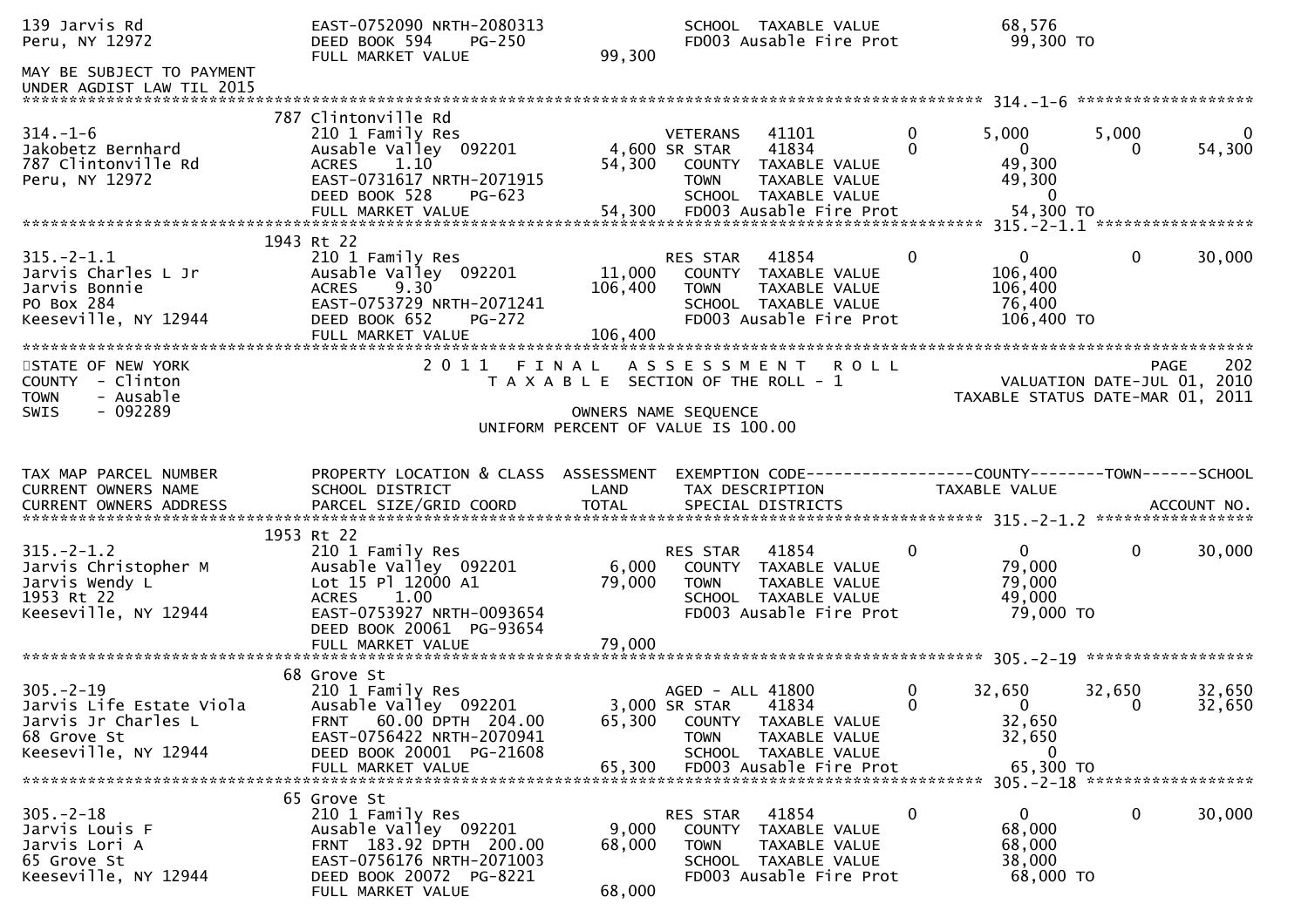| $293. -3 - 7$<br>Jensch Michael A<br>2460 Rt 9<br>Peru, NY 12972                                            | 2460 Rt 9<br>210 1 Family Res<br>094001<br>Peru Central<br>FRNT 210.00 DPTH 242.60<br><b>BANK</b><br>890<br>EAST-0766724 NRTH-2082917<br>DEED BOOK 20011 PG-36948<br>FULL MARKET VALUE    | 6,600<br>71,100<br>71,100             | RES STAR<br><b>TOWN</b>        | 41854<br>COUNTY TAXABLE VALUE<br>TAXABLE VALUE<br>SCHOOL TAXABLE VALUE<br>FD003 Ausable Fire Prot | $\Omega$      | $\mathbf{0}$<br>71,100<br>71,100<br>41,100<br>71,100 TO                 | $\mathbf{0}$       | 30,000      |
|-------------------------------------------------------------------------------------------------------------|-------------------------------------------------------------------------------------------------------------------------------------------------------------------------------------------|---------------------------------------|--------------------------------|---------------------------------------------------------------------------------------------------|---------------|-------------------------------------------------------------------------|--------------------|-------------|
|                                                                                                             |                                                                                                                                                                                           |                                       |                                |                                                                                                   |               |                                                                         |                    |             |
| $303 - 2 - 1$<br>Johansen Eric J<br>Johansen Christina L<br>415 Harkness Rd<br>Peru, NY 12972               | 415 Harkness Rd<br>210 1 Family Res<br>Ausable Valley 092201<br>FRNT 400.00 DPTH 170.00<br><b>BANK</b><br>080<br>EAST-0735766 NRTH-2075968<br>DEED BOOK 673<br>PG-51<br>FULL MARKET VALUE | 4,900<br>88,500<br>88,500             | RES STAR<br><b>TOWN</b>        | 41854<br>COUNTY TAXABLE VALUE<br>TAXABLE VALUE<br>SCHOOL TAXABLE VALUE<br>FD003 Ausable Fire Prot | $\Omega$      | $\mathbf{0}$<br>88,500<br>88,500<br>58,500<br>88,500 TO                 | $\mathbf{0}$       | 30,000      |
|                                                                                                             |                                                                                                                                                                                           |                                       |                                |                                                                                                   |               |                                                                         |                    |             |
| STATE OF NEW YORK<br>COUNTY - Clinton<br>- Ausable<br><b>TOWN</b><br>$-092289$<br>SWIS                      |                                                                                                                                                                                           | T A X A B L E SECTION OF THE ROLL - 1 | OWNERS NAME SEQUENCE           | 2011 FINAL ASSESSMENT ROLL                                                                        |               | VALUATION DATE-JUL 01, 2010<br>TAXABLE STATUS DATE-MAR 01, 2011         | PAGE               | 203         |
|                                                                                                             |                                                                                                                                                                                           | UNIFORM PERCENT OF VALUE IS 100.00    |                                |                                                                                                   |               |                                                                         |                    |             |
|                                                                                                             |                                                                                                                                                                                           |                                       |                                |                                                                                                   |               |                                                                         |                    |             |
| TAX MAP PARCEL NUMBER<br>CURRENT OWNERS NAME                                                                | PROPERTY LOCATION & CLASS ASSESSMENT<br>SCHOOL DISTRICT                                                                                                                                   | LAND                                  | TAX DESCRIPTION                |                                                                                                   |               | <b>TAXABLE VALUE</b>                                                    |                    |             |
|                                                                                                             | 5 Lakeview Meadows Rd                                                                                                                                                                     |                                       |                                |                                                                                                   |               |                                                                         |                    |             |
| $315. - 1 - 3.34$<br>Johnson Daniel C<br>Johnson Deborah R<br>5 Lakeview Meadows Rd<br>Keeseville, NY 12944 | 210 1 Family Res<br>Ausable Valley 092201 21,200 RES STAR<br>Survey Bk 16 Pg 86 Lot 7<br>6.26<br>ACRES<br>EAST-0748616 NRTH-2072660<br>DEED BOOK 20051 PG-90120<br>FULL MARKET VALUE      | 244,400<br>244,400                    | WARNONALL 41121<br><b>TOWN</b> | 41854<br>COUNTY TAXABLE VALUE<br>TAXABLE VALUE<br>SCHOOL TAXABLE VALUE<br>FD003 Ausable Fire Prot | 0<br>$\Omega$ | 27,000<br>$\overline{0}$<br>217,400<br>232,400<br>214,400<br>244,400 TO | 12,000<br>$\Omega$ | 0<br>30,000 |
|                                                                                                             | 25 Ausable Beach Rd                                                                                                                                                                       |                                       |                                |                                                                                                   |               |                                                                         |                    |             |
| $294.10 - 1 - 29$<br>Johnson John<br>Johnson Kathleen<br>PO Box 816<br>Peru, NY 12972                       | 311 Res vac land<br>094001<br>Peru Central<br>FRNT 50.00 DPTH 100.00<br>EAST-0771681 NRTH-2085907<br>DEED BOOK 20031 PG-51017<br>FULL MARKET VALUE                                        | 17,800<br>17,800<br>17,800            | <b>TOWN</b>                    | COUNTY TAXABLE VALUE<br>TAXABLE VALUE<br>SCHOOL TAXABLE VALUE<br>FD003 Ausable Fire Prot          |               | 17,800<br>17,800<br>17,800<br>17,800 TO                                 |                    |             |
|                                                                                                             |                                                                                                                                                                                           |                                       |                                |                                                                                                   |               |                                                                         |                    |             |
| $294.10 - 1 - 28$<br>Johnson John E<br>Johnson Kathleen H<br>PO Box 816<br>Peru, NY 12972                   | 21 Ausable Beach Rd<br>260 Seasonal res<br>094001<br>Peru Central<br>FRNT 75.00 DPTH 100.00<br>EAST-0771620 NRTH-2085900<br>DEED BOOK 20021 PG-43034<br>FULL MARKET VALUE                 | 17,800<br>65,300<br>65,300            | <b>TOWN</b>                    | COUNTY TAXABLE VALUE<br>TAXABLE VALUE<br>SCHOOL TAXABLE VALUE<br>FD003 Ausable Fire Prot          |               | 65,300<br>65,300<br>65,300<br>65,300 TO                                 |                    |             |
|                                                                                                             | 3 June Dr                                                                                                                                                                                 |                                       |                                |                                                                                                   |               |                                                                         |                    |             |
| $315. -2 - 2$                                                                                               | 210 1 Family Res                                                                                                                                                                          |                                       | WARCOMALL 41131                |                                                                                                   | $\mathbf{0}$  | 17,775                                                                  | 17,775             | $\mathbf 0$ |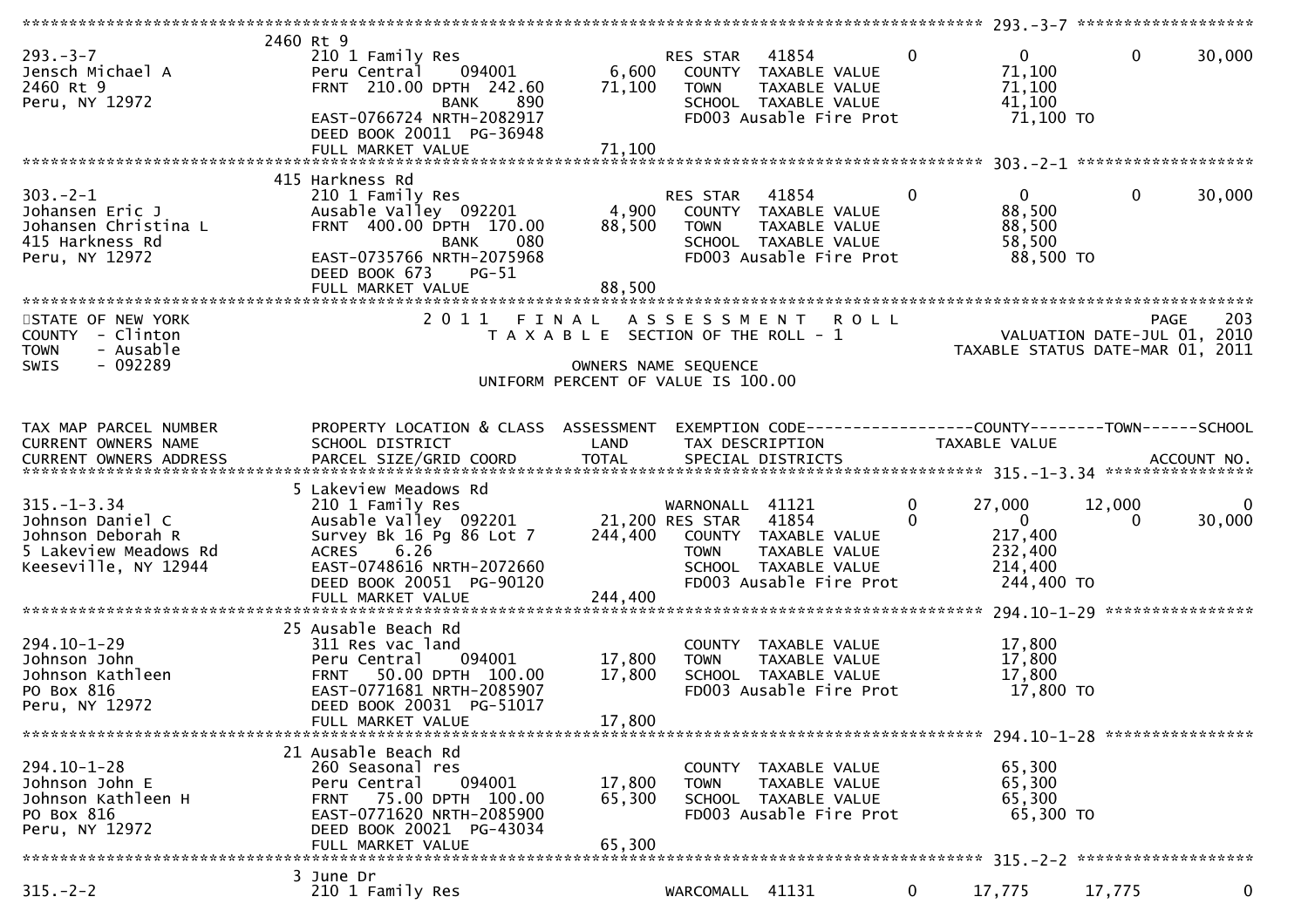| Jones Raymond<br>Jones Mary Grace<br>3 June Dr<br>Keeseville, NY 12944                       | Ausable Valley 092201<br>Map Book 18 Pg 25<br>FRNT 148.50 DPTH 113.40<br>EAST-0753810 NRTH-2072135<br>DEED BOOK 976<br>PG-061                                                                       |                                                               | 11,300 WARDISALL 41141<br>71,100 RES STAR<br><b>TOWN</b> | 41854<br>COUNTY TAXABLE VALUE<br>TAXABLE VALUE<br>SCHOOL TAXABLE VALUE                            | $\mathbf 0$<br>$\Omega$ | 35,550<br>$\overline{0}$<br>17,775<br>17,775<br>41,100          | 35,550<br>0  | $\mathbf{0}$<br>30,000 |
|----------------------------------------------------------------------------------------------|-----------------------------------------------------------------------------------------------------------------------------------------------------------------------------------------------------|---------------------------------------------------------------|----------------------------------------------------------|---------------------------------------------------------------------------------------------------|-------------------------|-----------------------------------------------------------------|--------------|------------------------|
|                                                                                              |                                                                                                                                                                                                     |                                                               |                                                          |                                                                                                   |                         |                                                                 |              |                        |
| $303. - 1 - 21$<br>Jost Eric<br>PO Box 54<br>Saranac, NY 12981                               | 284 Harkness Rd<br>230 3 Family Res<br>Ausable Valley 092201<br>Deed 598-279<br>3.90 BANK<br><b>ACRES</b><br>080<br>EAST-0738519 NRTH-2078079<br>DEED BOOK 20051 PG-80058                           | 6,800<br>96,000                                               | <b>TOWN</b>                                              | COUNTY TAXABLE VALUE<br>TAXABLE VALUE<br>SCHOOL TAXABLE VALUE<br>FD003 Ausable Fire Prot          |                         | 96,000<br>96,000<br>96,000<br>96,000 TO                         |              |                        |
|                                                                                              | FULL MARKET VALUE                                                                                                                                                                                   | 96,000                                                        |                                                          |                                                                                                   |                         |                                                                 |              |                        |
| STATE OF NEW YORK<br>COUNTY - Clinton<br>- Ausable<br><b>TOWN</b><br>- 092289<br><b>SWIS</b> | 2011<br>FINAL                                                                                                                                                                                       | T A X A B L E SECTION OF THE ROLL - 1<br>OWNERS NAME SEQUENCE | A S S E S S M E N T                                      | <b>ROLL</b>                                                                                       |                         | VALUATION DATE-JUL 01, 2010<br>TAXABLE STATUS DATE-MAR 01, 2011 | <b>PAGE</b>  | 204                    |
|                                                                                              |                                                                                                                                                                                                     | UNIFORM PERCENT OF VALUE IS 100.00                            |                                                          |                                                                                                   |                         |                                                                 |              |                        |
| TAX MAP PARCEL NUMBER<br>CURRENT OWNERS NAME<br>CURRENT OWNERS ADDRESS                       | PROPERTY LOCATION & CLASS ASSESSMENT<br>SCHOOL DISTRICT                                                                                                                                             | LAND                                                          |                                                          | EXEMPTION CODE-----------------COUNTY-------TOWN------SCHOOL<br>TAX DESCRIPTION                   |                         | TAXABLE VALUE                                                   |              |                        |
|                                                                                              | 244 Allen Hill Rd                                                                                                                                                                                   |                                                               |                                                          |                                                                                                   |                         |                                                                 |              |                        |
| $313 - 3 - 1.4$<br>Joy Chris A<br>Joy Lilcinda M<br>244 Allen Hill Rd<br>Peru, NY 12972      | 270 Mfg housing<br>094001<br>Peru Central<br>Lot 9 Platt 12000 Ac Loc<br>8.50<br><b>ACRES</b><br>EAST-0728362 NRTH-2068338<br>DEED BOOK 20092 PG-29514<br>FULL MARKET VALUE                         | 10,500<br>32,500<br>32,500                                    | <b>TOWN</b>                                              | COUNTY TAXABLE VALUE<br>TAXABLE VALUE<br>SCHOOL TAXABLE VALUE<br>FD003 Ausable Fire Prot          |                         | 32,500<br>32,500<br>32,500<br>32,500 TO                         |              |                        |
|                                                                                              |                                                                                                                                                                                                     |                                                               |                                                          |                                                                                                   |                         |                                                                 |              |                        |
| $315. - 1 - 5.22$<br>Joy Dennis A<br>34 Taylor Hill Rd<br>Keeseville, NY 12944               | 34 Taylor Hill Rd<br>270 Mfg housing<br>Ausable Valley 092201<br>Lot 15<br>Survey Bk 11 Pg 37<br><b>ACRES</b><br>1.00<br>EAST-0752058 NRTH-2069797<br>DEED BOOK 20051 PG-86936<br>FULL MARKET VALUE | 6,000<br>47,000<br>47,000                                     | <b>RES STAR</b><br><b>TOWN</b>                           | 41854<br>COUNTY TAXABLE VALUE<br>TAXABLE VALUE<br>SCHOOL TAXABLE VALUE<br>FD003 Ausable Fire Prot | 0                       | $\mathbf{0}$<br>47,000<br>47,000<br>17,000<br>47,000 TO         | $\mathbf{0}$ | 30,000                 |
|                                                                                              |                                                                                                                                                                                                     |                                                               |                                                          |                                                                                                   |                         |                                                                 |              |                        |
| $302 - 2 - 8.3$<br>Joy John P<br>Joy Tammy<br>101 Murphy Rd<br>Peru, NY 12972                | 101 Murphy Rd<br>210 1 Family Res<br>094001<br>Peru Central<br>Lot 207 Maules<br>7.30 BANK<br>080<br><b>ACRES</b><br>EAST-0721560 NRTH-2072204<br>DEED BOOK 20031 PG-51631<br>FULL MARKET VALUE     | 11,700<br>111,000<br>111,000                                  | RES STAR 41854<br><b>TOWN</b>                            | COUNTY TAXABLE VALUE<br>TAXABLE VALUE<br>SCHOOL TAXABLE VALUE<br>FD003 Ausable Fire Prot          | $\bf{0}$                | $\mathbf{0}$<br>111,000<br>111,000<br>81,000<br>111,000 TO      | $\mathbf 0$  | 30,000                 |
|                                                                                              | 488 Rt 9N                                                                                                                                                                                           |                                                               |                                                          |                                                                                                   |                         |                                                                 |              |                        |
| $326. - 1 - 3.3$                                                                             | 210 1 Family Res                                                                                                                                                                                    |                                                               |                                                          | COUNTY TAXABLE VALUE                                                                              |                         | 75,000                                                          |              |                        |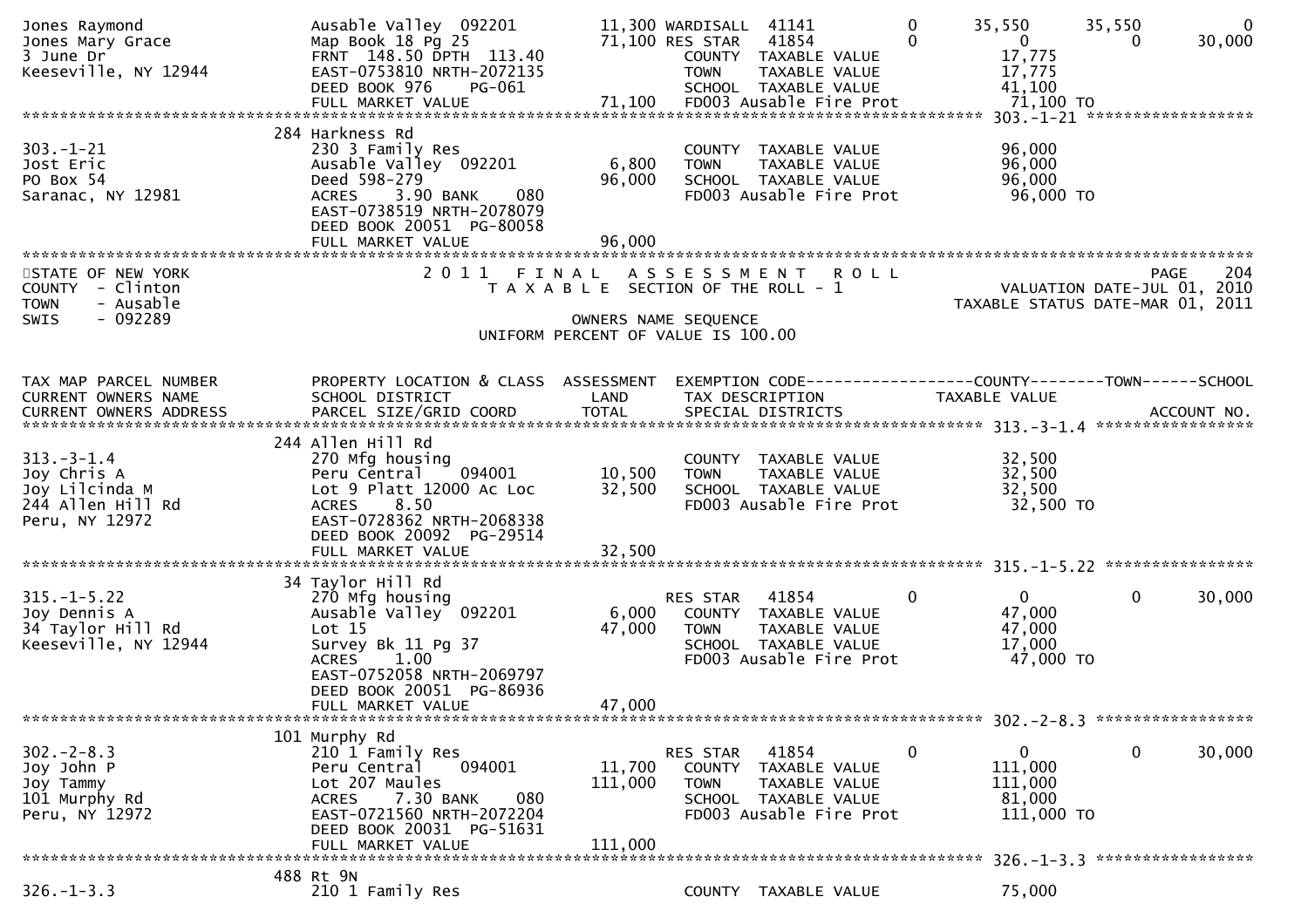| Joy Kenneth W<br>Colby Joseph S<br>488 Rt 9N<br>Ausable Forks, NY 12912                      | Ausable Valley 092201<br>Lot #3 Blaise Lots<br>2.92<br><b>ACRES</b><br>EAST-0748573 NRTH-2063591<br>DEED BOOK 763<br>$PG-255$<br>FULL MARKET VALUE                                                         | 18,200<br>75,000<br>75,000   | <b>TOWN</b><br>TAXABLE VALUE<br>SCHOOL TAXABLE VALUE<br>FD003 Ausable Fire Prot                                                                        | 75,000<br>75,000<br>75,000 TO                                                                                                      |
|----------------------------------------------------------------------------------------------|------------------------------------------------------------------------------------------------------------------------------------------------------------------------------------------------------------|------------------------------|--------------------------------------------------------------------------------------------------------------------------------------------------------|------------------------------------------------------------------------------------------------------------------------------------|
|                                                                                              |                                                                                                                                                                                                            |                              |                                                                                                                                                        |                                                                                                                                    |
| $294. - 1 - 5$<br>Kahn Bruce<br>28 Blue Heron Dr<br>Peru, NY 12972                           | 28 Blue Heron Dr<br>210 1 Family Res<br>Peru Central<br>094001<br>FRNT 313.50 DPTH 129.70<br>EAST-0771507 NRTH-2086429<br>DEED BOOK 20092 PG-29062<br>FULL MARKET VALUE                                    | 18,400<br>108,000<br>108,000 | COUNTY TAXABLE VALUE<br><b>TOWN</b><br>TAXABLE VALUE<br>SCHOOL TAXABLE VALUE<br>FD003 Ausable Fire Prot                                                | 108,000<br>108,000<br>108,000<br>108,000 TO                                                                                        |
| STATE OF NEW YORK<br>COUNTY - Clinton<br><b>TOWN</b><br>- Ausable<br>- 092289<br><b>SWIS</b> | 2011 FINAL                                                                                                                                                                                                 | OWNERS NAME SEQUENCE         | ASSESSMENT ROLL<br>T A X A B L E SECTION OF THE ROLL - 1<br>UNIFORM PERCENT OF VALUE IS 100.00                                                         | 205<br><b>PAGE</b><br>2010<br>VALUATION DATE-JUL 01,<br>TAXABLE STATUS DATE-MAR 01, 2011                                           |
| TAX MAP PARCEL NUMBER<br>CURRENT OWNERS NAME                                                 | PROPERTY LOCATION & CLASS ASSESSMENT<br>SCHOOL DISTRICT                                                                                                                                                    | LAND                         | TAX DESCRIPTION                                                                                                                                        | EXEMPTION CODE-----------------COUNTY-------TOWN------SCHOOL<br>TAXABLE VALUE                                                      |
| $293.16 - 1 - 13.22$<br>Kane David J<br>47 Haven Ln<br>Peru, NY 12972                        | 47 Haven Ln<br>210 1 Family Res<br>094001<br>Peru Central<br>Lot 13 & Pt 12<br>FRNT 135.00 DPTH 200.00<br>BANK<br>115<br>EAST-0767432 NRTH-2083968<br>DEED BOOK 20082 PG-18786<br>FULL MARKET VALUE        | 141,800<br>141,800           | WARNONALL 41121<br>15,900 RES STAR<br>41854<br>COUNTY TAXABLE VALUE<br>TAXABLE VALUE<br><b>TOWN</b><br>SCHOOL TAXABLE VALUE<br>FD003 Ausable Fire Prot | 21,270<br>0<br>12,000<br>$\Omega$<br>$\mathbf{0}$<br>$\Omega$<br>30,000<br>$\Omega$<br>120,530<br>129,800<br>111,800<br>141,800 TO |
|                                                                                              |                                                                                                                                                                                                            |                              |                                                                                                                                                        |                                                                                                                                    |
| $303 - 2 - 14.4$<br>Kane Jeffrey<br>610 Hallock Hill Rd<br>Peru, NY 12972                    | 610 Hallock Hill Rd<br>240 Rural res<br>Ausable Valley 092201<br>Lot 5 Pl 12000 Al<br>ACRES 24.19<br>EAST-0737910 NRTH-2075335<br>DEED BOOK 788<br>$PG-303$                                                | 18,400<br>50,000             | COUNTY TAXABLE VALUE<br>TAXABLE VALUE<br><b>TOWN</b><br>SCHOOL TAXABLE VALUE<br>FD003 Ausable Fire Prot                                                | 50,000<br>50,000<br>50,000<br>50,000 TO                                                                                            |
|                                                                                              | FULL MARKET VALUE                                                                                                                                                                                          | 50,000                       |                                                                                                                                                        |                                                                                                                                    |
| $303 - 2 - 14.12$<br>Kane Jeffrey<br>610 Hallock Hill Rd<br>Peru, NY 12972                   | Hallock Hill Rd<br>322 Rural vac>10<br>Ausable Valley 092201<br>Lot 5 PL 1200 A1<br>Felio Sub 05 Lot 2 PLD 16<br>ACRES 18.62<br>EAST-0738446 NRTH-2075404<br>DEED BOOK 20061 PG-91268<br>FULL MARKET VALUE | 20,300<br>20,300<br>20,300   | COUNTY TAXABLE VALUE<br>TAXABLE VALUE<br><b>TOWN</b><br>SCHOOL TAXABLE VALUE<br>FD003 Ausable Fire Prot                                                | 20,300<br>20,300<br>20,300<br>20,300 TO                                                                                            |
|                                                                                              |                                                                                                                                                                                                            |                              |                                                                                                                                                        |                                                                                                                                    |
| $293.16 - 1 - 5$                                                                             | Plains Rd<br>311 Res vac land                                                                                                                                                                              |                              | COUNTY TAXABLE VALUE                                                                                                                                   | 17,500                                                                                                                             |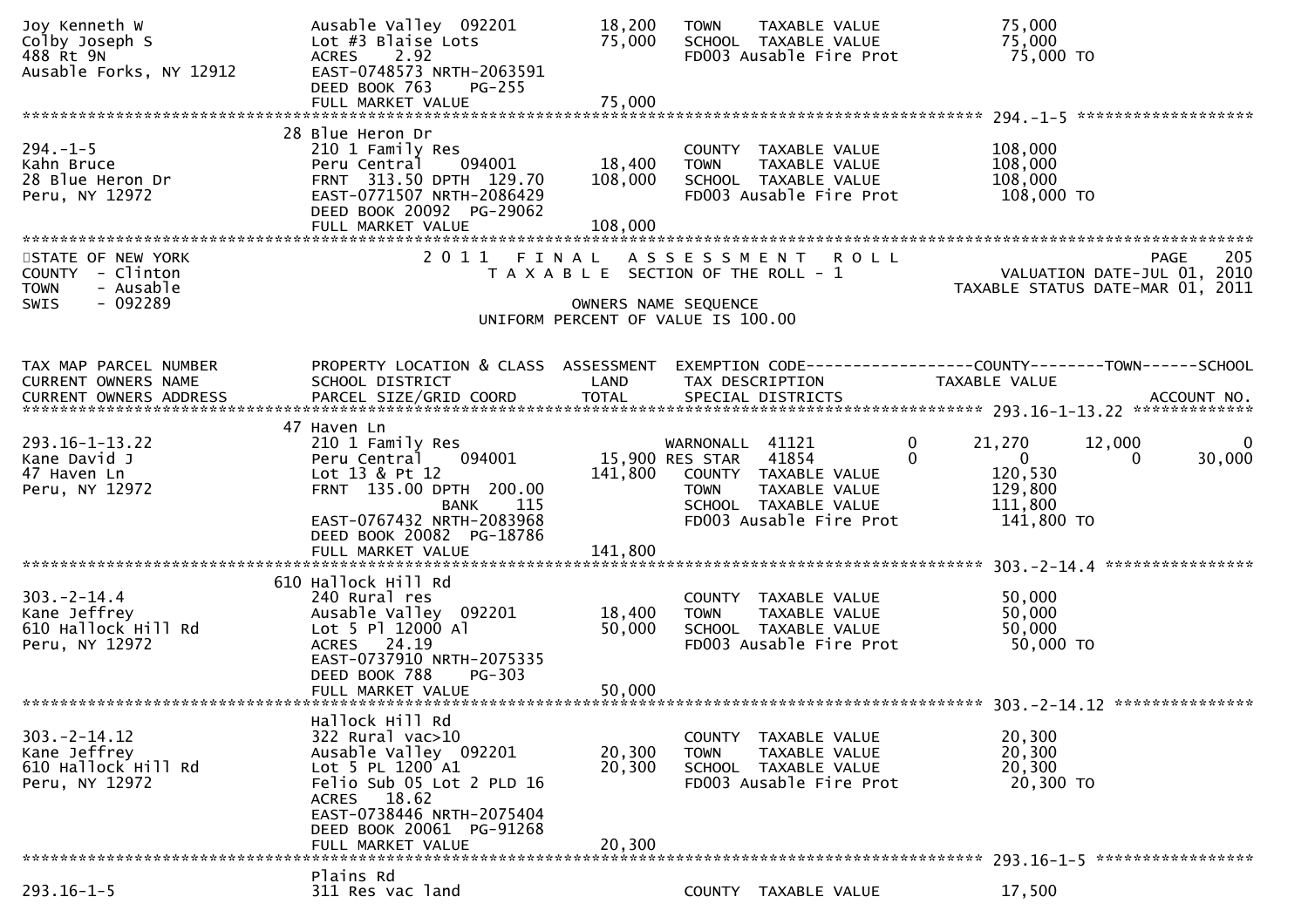| Karl Kenneth L<br><b>PSC41 Box 869</b><br>APO, AE 09464                                                                        | 094001<br>Peru Central<br>FRNT 209.78 DPTH 251.52<br>EAST-0767812 NRTH-2083770<br>DEED BOOK 554<br>PG-326                                                                   | 17,500<br>17,500             | <b>TOWN</b><br>TAXABLE VALUE<br>SCHOOL TAXABLE VALUE<br>FD003 Ausable Fire Prot                                                 | 17,500<br>17,500<br>17,500 TO                                               |                       |
|--------------------------------------------------------------------------------------------------------------------------------|-----------------------------------------------------------------------------------------------------------------------------------------------------------------------------|------------------------------|---------------------------------------------------------------------------------------------------------------------------------|-----------------------------------------------------------------------------|-----------------------|
|                                                                                                                                | 33 Ausable Beach Rd                                                                                                                                                         |                              |                                                                                                                                 |                                                                             |                       |
| $294.10 - 1 - 2.6$<br>Keating Life Estate Thomas<br>Keating Life Estate Mary<br>1227 Guideboard Rd<br>Schuyler Falls, NY 12985 | 260 Seasonal res<br>094001<br>Peru Central<br>Lot $#1$<br>FRNT 105.91 DPTH 150.00<br>EAST-0771778 NRTH-2085944<br>DEED BOOK 818<br>PG-330                                   | 21,600<br>54,200             | COUNTY TAXABLE VALUE<br>TAXABLE VALUE<br><b>TOWN</b><br>SCHOOL TAXABLE VALUE<br>FD003 Ausable Fire Prot                         | 54,200<br>54,200<br>54,200<br>54,200 TO                                     |                       |
| PRIOR OWNER ON 3/01/2011                                                                                                       | FULL MARKET VALUE                                                                                                                                                           | 54,200                       |                                                                                                                                 |                                                                             |                       |
| STATE OF NEW YORK<br>COUNTY - Clinton<br><b>TOWN</b><br>- Ausable                                                              | 2011                                                                                                                                                                        |                              | FINAL ASSESSMENT ROLL<br>T A X A B L E SECTION OF THE ROLL - 1                                                                  | VALUATION DATE-JUL 01, 2010<br>TAXABLE STATUS DATE-MAR 01, 2011             | -206<br><b>PAGE</b>   |
| - 092289<br>SWIS                                                                                                               |                                                                                                                                                                             |                              | OWNERS NAME SEQUENCE<br>UNIFORM PERCENT OF VALUE IS 100.00                                                                      |                                                                             |                       |
| TAX MAP PARCEL NUMBER<br>CURRENT OWNERS NAME                                                                                   | PROPERTY LOCATION & CLASS ASSESSMENT<br>SCHOOL DISTRICT                                                                                                                     | LAND                         | EXEMPTION CODE-----------------COUNTY--------TOWN------SCHOOL<br>TAX DESCRIPTION                                                | TAXABLE VALUE                                                               |                       |
| $294.10 - 1 - 22$<br>Kellar Robert<br>Kellar Pamela<br>PO Box 16<br>Port Kent, NY 12975                                        | 13 Ausable Beach Rd<br>260 Seasonal res<br>094001<br>Peru Central<br>FRNT 130.00 DPTH 100.00<br>EAST-0771352 NRTH-2085876<br>DEED BOOK 604<br>$PG-573$<br>FULL MARKET VALUE | 24,000<br>129,400<br>129,400 | COUNTY TAXABLE VALUE<br><b>TOWN</b><br>TAXABLE VALUE<br>SCHOOL TAXABLE VALUE<br>FD003 Ausable Fire Prot                         | 129,400<br>129,400<br>129,400<br>129,400 TO                                 |                       |
|                                                                                                                                | 1664 Rt 9N                                                                                                                                                                  |                              |                                                                                                                                 |                                                                             |                       |
| $334. -2 - 12.1$<br>Kelley Jeffrey P<br>Kelley Tina A<br>1664 Rt 9N<br>AuSable Forks, NY 12912                                 | 240 Rural res<br>Ausable Valley 092201<br>Lot 196 Maules Tract<br>Map 20061/95358 Kelley<br>9.10<br><b>ACRES</b><br>EAST-0724556 NRTH-2051233<br>DEED BOOK 840<br>$PG-14$   | 11,200<br>107,000            | RES STAR 41854<br>COUNTY TAXABLE VALUE<br><b>TOWN</b><br>TAXABLE VALUE<br>SCHOOL TAXABLE VALUE<br>FD003 Ausable Fire Prot       | $\overline{0}$<br>$\mathbf 0$<br>107,000<br>107,000<br>77,000<br>107,000 TO | $\mathbf 0$<br>30,000 |
|                                                                                                                                | FULL MARKET VALUE                                                                                                                                                           | 107,000                      |                                                                                                                                 |                                                                             |                       |
|                                                                                                                                | 1647 Rt 9N                                                                                                                                                                  |                              |                                                                                                                                 |                                                                             |                       |
| $334 - 2 - 9$<br>Kelley Russell<br>1647 Rt 9N<br>AuSable Forks, NY 12912                                                       | 210 1 Family Res<br>Ausable Valley 092201<br>FRNT 180.00 DPTH 250.00<br>EAST-0725355 NRTH-2050450<br>DEED BOOK 589<br>PG-682                                                | 5,800<br>64,300              | RES STAR<br>41854<br>COUNTY<br>TAXABLE VALUE<br><b>TOWN</b><br>TAXABLE VALUE<br>SCHOOL TAXABLE VALUE<br>FD003 Ausable Fire Prot | $\overline{0}$<br>0<br>64,300<br>64,300<br>34,300<br>64,300 TO              | $\mathbf 0$<br>30,000 |
|                                                                                                                                | FULL MARKET VALUE                                                                                                                                                           | 64,300                       |                                                                                                                                 |                                                                             |                       |
| $334. -2 - 12.2$<br>Kelley Travis<br>1664 Rt 9N                                                                                | 1660 Rt 9N<br>210 1 Family Res<br>Ausable Valley 092201<br>Lot 96 Maules Tract                                                                                              | 6,400<br>139,000             | 41854<br>RES STAR<br>COUNTY<br>TAXABLE VALUE<br><b>TOWN</b><br>TAXABLE VALUE                                                    | 0<br>0<br>139,000<br>139,000                                                | 0<br>30,000           |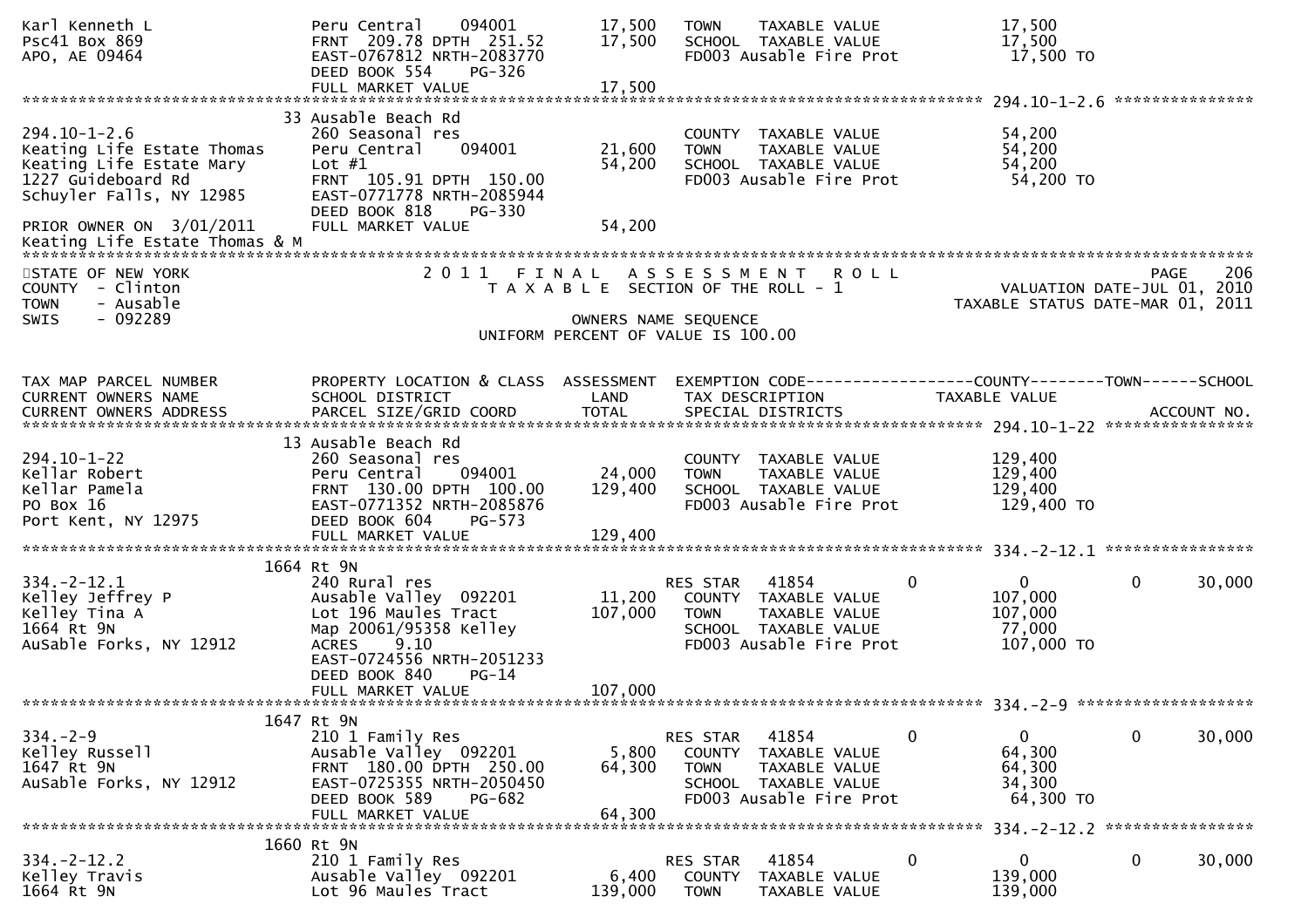| Ausable Forks, NY 12912                                                                 | Map 20061/95358 Kelley<br>ACRES 1.65 BANK<br>850<br>EAST-0724870 NRTH-2050715<br>DEED BOOK 20061 PG-96398<br>FULL MARKET VALUE                                                 | 139,000                                                    |                         | SCHOOL TAXABLE VALUE<br>FD003 Ausable Fire Prot                                                   |             | 109,000<br>139,000 TO                                           |             |        |
|-----------------------------------------------------------------------------------------|--------------------------------------------------------------------------------------------------------------------------------------------------------------------------------|------------------------------------------------------------|-------------------------|---------------------------------------------------------------------------------------------------|-------------|-----------------------------------------------------------------|-------------|--------|
|                                                                                         | 44 Haven Ln                                                                                                                                                                    |                                                            |                         |                                                                                                   |             |                                                                 |             |        |
| $293.16 - 1 - 7$<br>Kemp Keith<br>PO Box 637<br>Peru, NY 12972                          | 210 1 Family Res<br>094001<br>Peru Central<br>1.00<br><b>ACRES</b><br>EAST-0767607 NRTH-2083791<br>DEED BOOK 20001 PG-26103                                                    | 17,300<br>109,100                                          | RES STAR<br><b>TOWN</b> | 41854<br>COUNTY TAXABLE VALUE<br>TAXABLE VALUE<br>SCHOOL TAXABLE VALUE<br>FD003 Ausable Fire Prot | $\Omega$    | $\overline{0}$<br>109,100<br>109,100<br>79,100<br>109,100 TO    | $\mathbf 0$ | 30,000 |
| STATE OF NEW YORK                                                                       | 2011 FINAL ASSESSMENT                                                                                                                                                          |                                                            |                         |                                                                                                   | <b>ROLL</b> |                                                                 | PAGE        | 207    |
| COUNTY - Clinton<br>- Ausable<br><b>TOWN</b>                                            |                                                                                                                                                                                | T A X A B L E SECTION OF THE ROLL - 1                      |                         |                                                                                                   |             | VALUATION DATE-JUL 01, 2010<br>TAXABLE STATUS DATE-MAR 01, 2011 |             |        |
| $-092289$<br><b>SWIS</b>                                                                |                                                                                                                                                                                | OWNERS NAME SEQUENCE<br>UNIFORM PERCENT OF VALUE IS 100.00 |                         |                                                                                                   |             |                                                                 |             |        |
|                                                                                         |                                                                                                                                                                                |                                                            |                         |                                                                                                   |             |                                                                 |             |        |
| TAX MAP PARCEL NUMBER<br>CURRENT OWNERS NAME                                            | PROPERTY LOCATION & CLASS ASSESSMENT<br>SCHOOL DISTRICT                                                                                                                        | LAND                                                       |                         | TAX DESCRIPTION                                                                                   |             | <b>TAXABLE VALUE</b>                                            |             |        |
|                                                                                         | 61 Union Rd                                                                                                                                                                    |                                                            |                         |                                                                                                   |             |                                                                 |             |        |
| $304. - 1 - 40.2$                                                                       | 270 Mfg housing                                                                                                                                                                |                                                            |                         | COUNTY TAXABLE VALUE                                                                              |             | 42,000                                                          |             |        |
| Kennedy Timothy<br>Kennedy Amy                                                          | Ausable Valley <sup>-</sup> 092201<br>Lot $#3$                                                                                                                                 | 8,800<br>42,000                                            | <b>TOWN</b>             | TAXABLE VALUE<br>SCHOOL TAXABLE VALUE                                                             |             | 42,000<br>42,000                                                |             |        |
| 80 Union Rd<br>Peru, NY 12972                                                           | <b>ACRES</b><br>1.10<br>EAST-0745464 NRTH-2077009<br>DEED BOOK 99001 PG-17362<br>FULL MARKET VALUE                                                                             | 42,000                                                     |                         | FD003 Ausable Fire Prot                                                                           |             | 42,000 TO                                                       |             |        |
|                                                                                         |                                                                                                                                                                                |                                                            |                         |                                                                                                   |             |                                                                 |             |        |
| $304 - 1 - 43.2$<br>Kennedy Timothy E<br>Kennedy Amy J<br>80 Union Rd<br>Peru, NY 12972 | 80 Union Rd<br>210 1 Family Res<br>Ausable Valley 092201<br>Lot 3 Platts<br>3.10<br><b>ACRES</b><br>EAST-0745741 NRTH-2077433<br>DEED BOOK 20051 PG-90044<br>FULL MARKET VALUE | 9,200<br>182,000<br>182,000                                | RES STAR<br><b>TOWN</b> | 41854<br>COUNTY TAXABLE VALUE<br>TAXABLE VALUE<br>SCHOOL TAXABLE VALUE<br>FD003 Ausable Fire Prot | 0           | $\mathbf{0}$<br>182,000<br>182,000<br>152,000<br>182,000 TO     | 0           | 30,000 |
|                                                                                         | Plains Rd                                                                                                                                                                      |                                                            |                         |                                                                                                   |             |                                                                 |             |        |
| $294. - 1 - 31$<br>Kenyon Nathan P<br>1146 Cumberland Head Rd<br>Plattsburgh, NY 12901  | 314 Rural vac<10<br>094001<br>Peru Central<br>PLC 396 Lot 39<br>6.67<br>ACRES<br>EAST-0767921 NRTH-2083047<br>DEED BOOK 20072 PG-6695<br>FULL MARKET VALUE                     | 26,400<br>26,400<br>26,400                                 | <b>TOWN</b>             | COUNTY TAXABLE VALUE<br>TAXABLE VALUE<br>SCHOOL TAXABLE VALUE<br>FD003 Ausable Fire Prot          |             | 26,400<br>26,400<br>26,400<br>26,400 TO                         |             |        |
|                                                                                         | 157 Harkness Rd                                                                                                                                                                |                                                            |                         |                                                                                                   |             |                                                                 |             |        |
| $303. - 1 - 16.1$<br>Key Jennifer<br>157 Harkness Rd<br>Peru, NY 12972                  | 210 1 Family Res<br>Ausable Valley 092201<br>FRNT 75.00 DPTH 200.00<br>EAST-0741349 NRTH-2079103                                                                               | 3,000<br>90,300                                            | RES STAR<br><b>TOWN</b> | 41854<br>COUNTY TAXABLE VALUE<br>TAXABLE VALUE<br>SCHOOL TAXABLE VALUE                            | 0           | 0<br>90,300<br>90,300<br>60,300                                 | 0           | 30,000 |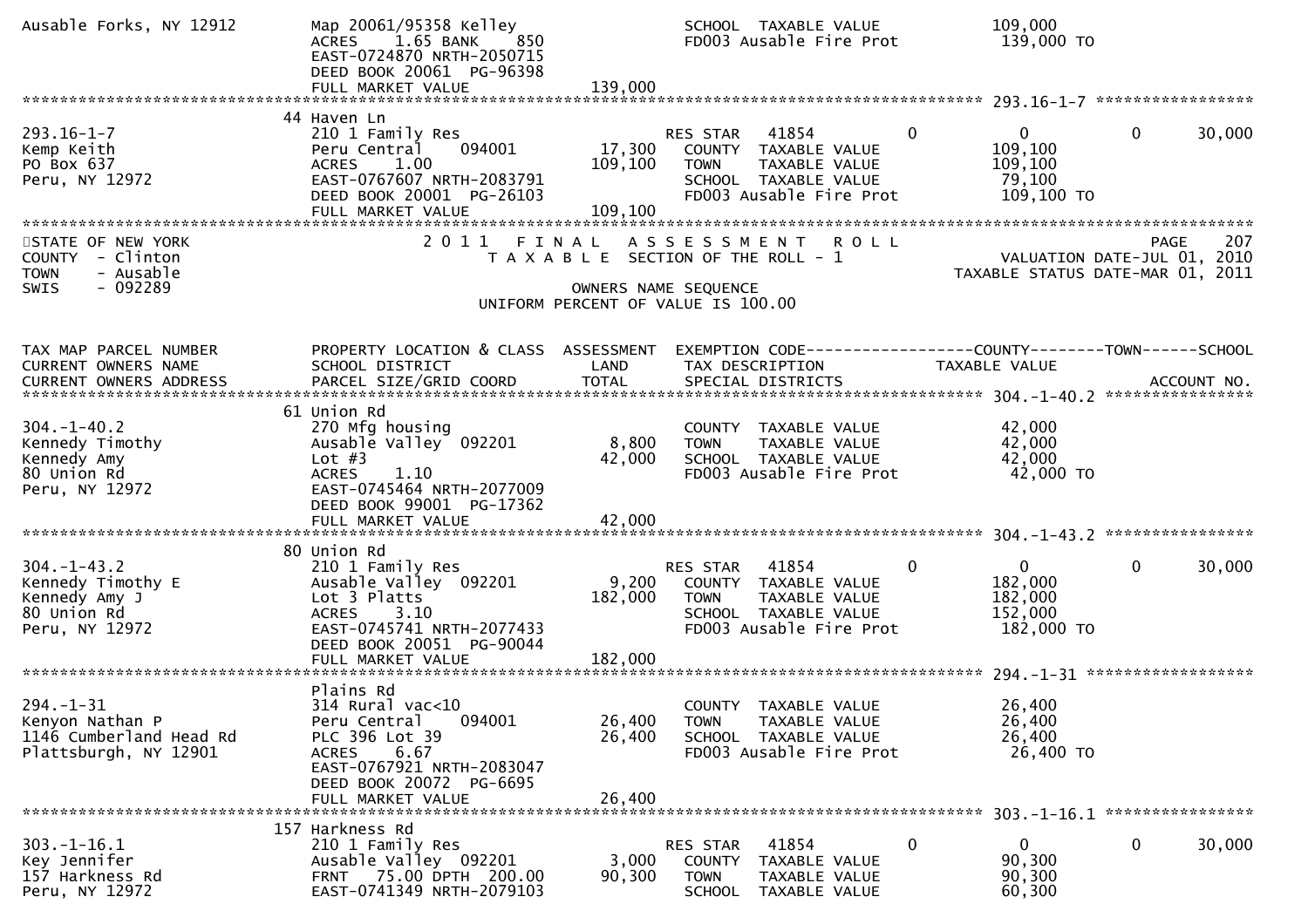|                                                                                              | PG-144<br>DEED BOOK 862<br>FULL MARKET VALUE                                                                                                                                                              | 90,300                    | FD003 Ausable Fire Prot                                                                                                                                             | 90,300 TO                                                                                                   |                                          |
|----------------------------------------------------------------------------------------------|-----------------------------------------------------------------------------------------------------------------------------------------------------------------------------------------------------------|---------------------------|---------------------------------------------------------------------------------------------------------------------------------------------------------------------|-------------------------------------------------------------------------------------------------------------|------------------------------------------|
|                                                                                              |                                                                                                                                                                                                           |                           |                                                                                                                                                                     |                                                                                                             |                                          |
| $304. - 1 - 12.1$<br>Khan Chaudary S<br>1736 Front St<br>PO Box 193<br>Keeseville, NY 12944  | 2338 Rt 22<br>210 1 Family Res<br>Ausable Valley 092201<br><b>ACRES</b><br>1.20<br>EAST-0751264 NRTH-2080609<br>DEED BOOK 20072 PG-7812<br>FULL MARKET VALUE                                              | 8,100<br>75,000<br>75,000 | COUNTY TAXABLE VALUE<br>TAXABLE VALUE<br><b>TOWN</b><br>SCHOOL TAXABLE VALUE<br>FD003 Ausable Fire Prot                                                             | 75,000<br>75,000<br>75,000<br>75,000 TO                                                                     |                                          |
| STATE OF NEW YORK<br>COUNTY - Clinton<br>- Ausable<br><b>TOWN</b>                            | 2011                                                                                                                                                                                                      |                           | FINAL ASSESSMENT ROLL<br>T A X A B L E SECTION OF THE ROLL - 1                                                                                                      | 200 PAGE<br>2010 VALUATION DATE-JUL<br>2011 TAXABLE STATUS DATE-MAR                                         | 208<br><b>PAGE</b>                       |
| $-092289$<br>SWIS                                                                            |                                                                                                                                                                                                           | OWNERS NAME SEQUENCE      | UNIFORM PERCENT OF VALUE IS 100.00                                                                                                                                  |                                                                                                             |                                          |
| TAX MAP PARCEL NUMBER<br>CURRENT OWNERS NAME                                                 | PROPERTY LOCATION & CLASS ASSESSMENT<br>SCHOOL DISTRICT                                                                                                                                                   | LAND                      | EXEMPTION CODE-----------------COUNTY--------TOWN------SCHOOL<br>TAX DESCRIPTION                                                                                    | TAXABLE VALUE                                                                                               |                                          |
| $314. - 2 - 6.4$<br>Kienert Eric T<br>493 Cold Spring Rd<br>Peru, NY 12972                   | 493 Cold Spring Rd<br>210 1 Family Res<br>Ausable Valley 092201 8,900 RES STAR<br>Lot 12 Platts 12000 Ac 151,800 COUNTY<br>ACRES 8.40 BANK<br>320<br>EAST-0738977 NRTH-2070477<br>DEED BOOK 20062 PG-1214 |                           | CW_10_VET/ 41152<br>41854<br>151,800 COUNTY TAXABLE VALUE<br>TAXABLE VALUE<br><b>TOWN</b><br>SCHOOL TAXABLE VALUE<br>FD003 Ausable Fire Prot                        | 0<br>8,000<br>$\mathbf{0}$<br>$\overline{\mathbf{0}}$<br>143,800<br>151,800<br>121,800<br>151,800 TO        | 0<br>0<br>$\Omega$<br>30,000             |
|                                                                                              | FULL MARKET VALUE                                                                                                                                                                                         | 151,800                   |                                                                                                                                                                     |                                                                                                             |                                          |
|                                                                                              |                                                                                                                                                                                                           |                           |                                                                                                                                                                     |                                                                                                             |                                          |
| $305.4 - 1 - 19$<br>King Bruce C<br>King Sue L<br>205 Harbour Cove Way<br>Clermont, FL 34711 | 2068 Rt 9<br>210 1 Family Res<br>Ausable Valley 092201<br>FRNT 230.00 DPTH 182.00<br>EAST-0761977 NRTH-2073958<br>DEED BOOK 20102 PG-32881                                                                | 7,600<br>88,400           | COUNTY TAXABLE VALUE<br><b>TOWN</b><br>TAXABLE VALUE<br>SCHOOL TAXABLE VALUE<br>FD003 Ausable Fire Prot<br>LT006 Chasm                                              | 88,400<br>88,400<br>88,400<br>88,400 TO<br>88,400 TO                                                        |                                          |
|                                                                                              | 12 Blue Heron Dr                                                                                                                                                                                          |                           |                                                                                                                                                                     |                                                                                                             |                                          |
| $294.10 - 1 - 32$<br>King Robert A<br>King Geraldine<br>12 Blue Heron Dr<br>Peru, NY 12972   | 260 Seasonal res<br>094001<br>Peru Central<br>FRNT 215.00 DPTH 125.00<br>EAST-0771447 NRTH-2086158<br>DEED BOOK 609 PG-81<br>FULL MARKET VALUE                                                            |                           | WARNONALL 41121<br>41834<br>23,300 SR STAR<br>85,300 COUNTY TAXABLE VALUE<br><b>TOWN</b><br>TAXABLE VALUE<br>SCHOOL TAXABLE VALUE<br>85,300 FD003 Ausable Fire Prot | $\mathbf 0$<br>12,795<br>$\mathbf{0}$<br>$\overline{\mathbf{0}}$<br>72,505<br>73,300<br>25,200<br>85,300 TO | 12,000<br>0<br>60,100<br>0               |
|                                                                                              |                                                                                                                                                                                                           |                           |                                                                                                                                                                     |                                                                                                             |                                          |
| $315. - 3 - 26$<br>Kitchen John<br>Kitchen Barbara<br>83 Hill St<br>Keeseville, NY 12944     | 83 Hill St<br>210 1 Family Res<br>Ausable Valley 092201<br>FRNT 100.00 DPTH 252.00<br>EAST-0754405 NRTH-2068220<br>DEED BOOK 521<br><b>PG-287</b><br>FULL MARKET VALUE                                    | 139,400<br>139,400        | WARNONALL 41121<br>8,700 RES STAR 41854<br>COUNTY TAXABLE VALUE<br><b>TOWN</b><br>TAXABLE VALUE<br>SCHOOL TAXABLE VALUE<br>FD003 Ausable Fire Prot                  | 20,910<br>0<br>$\Omega$<br>$\overline{0}$<br>118,490<br>127,400<br>109,400<br>139,400 TO                    | 12,000<br>$\bf{0}$<br>30,000<br>$\Omega$ |
|                                                                                              |                                                                                                                                                                                                           |                           | LT004 Hill Street Light                                                                                                                                             | 139,400 TO                                                                                                  |                                          |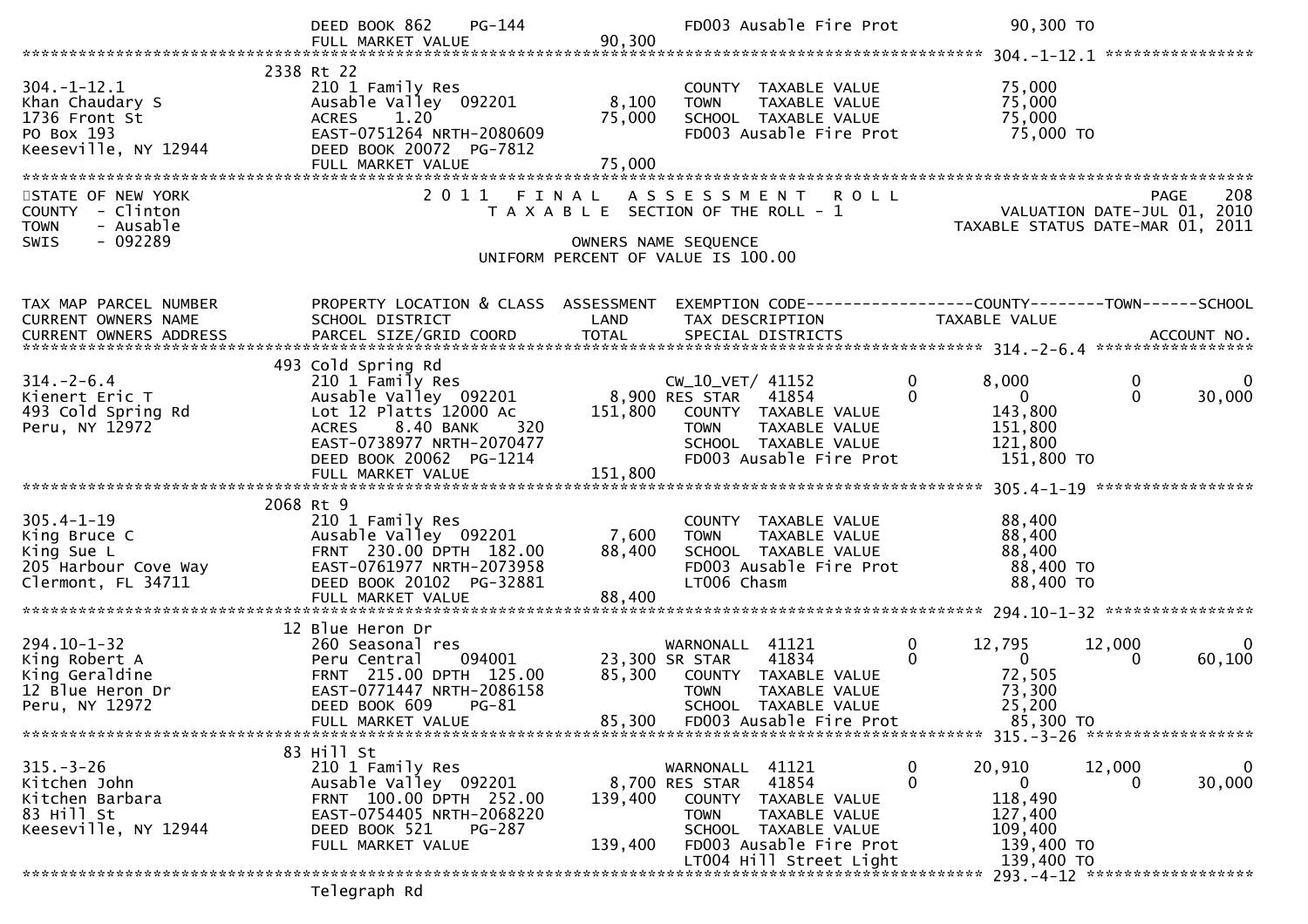| $293. -4 - 12$<br>Klein Ruth<br>84 Snedecker Ave<br>Congers, NY 10920                                                          | 311 Res vac land<br>Ausable Valley 092201<br>1.00<br><b>ACRES</b><br>EAST-0757844 NRTH-2081163<br>DEED BOOK 519<br>PG-160<br>FULL MARKET VALUE                                                         | 6,000<br>6,000<br>6,000     | COUNTY TAXABLE VALUE<br>TAXABLE VALUE<br><b>TOWN</b><br>SCHOOL TAXABLE VALUE<br>FD003 Ausable Fire Prot                                                    | 6,000<br>6,000<br>6,000                                                     | 6,000 TO                                                        |                    |
|--------------------------------------------------------------------------------------------------------------------------------|--------------------------------------------------------------------------------------------------------------------------------------------------------------------------------------------------------|-----------------------------|------------------------------------------------------------------------------------------------------------------------------------------------------------|-----------------------------------------------------------------------------|-----------------------------------------------------------------|--------------------|
| STATE OF NEW YORK<br>COUNTY - Clinton<br><b>TOWN</b><br>- Ausable<br>SWIS<br>$-092289$                                         |                                                                                                                                                                                                        |                             | 2011 FINAL ASSESSMENT ROLL<br>T A X A B L E SECTION OF THE ROLL - 1<br>OWNERS NAME SEQUENCE<br>UNIFORM PERCENT OF VALUE IS 100.00                          |                                                                             | VALUATION DATE-JUL 01, 2010<br>TAXABLE STATUS DATE-MAR 01, 2011 | 209<br><b>PAGE</b> |
| TAX MAP PARCEL NUMBER<br>CURRENT OWNERS NAME                                                                                   | PROPERTY LOCATION & CLASS ASSESSMENT<br>SCHOOL DISTRICT                                                                                                                                                | LAND                        | EXEMPTION CODE------------------COUNTY--------TOWN------SCHOOL<br>TAX DESCRIPTION                                                                          | TAXABLE VALUE                                                               |                                                                 |                    |
| $315. - 1 - 3.31$<br>Knapp Derek E<br>Knapp Jennifer M<br>3 Lakeview Meadows Rd<br>Keeseville, NY 12944-4127                   | 3 Lakeview Meadows Rd<br>210 1 Family Res<br>Ausable Valley 092201<br>Lot 14 Pl 12000 Al<br>Marsha-Smith Sub Lot 4<br>5.30<br><b>ACRES</b><br>EAST-0748274 NRTH-2072409<br>DEED BOOK 20051 PG-82773    | 20,600<br>255,000           | RES STAR<br>41854<br>COUNTY TAXABLE VALUE<br>TAXABLE VALUE<br>TOWN<br>SCHOOL TAXABLE VALUE<br>FD003 Ausable Fire Prot                                      | $\mathbf{0}$<br>$\mathbf{0}$<br>255,000<br>255,000<br>225,000<br>255,000 TO | $\mathbf{0}$                                                    | 30,000             |
| $315. - 1 - 3.39$<br>Knapp Derek E<br>Knapp Jennifer M<br>3 Lakeview Meadows Rd<br>Keeseville, NY 12944-4149                   | Hallock Hill Rd<br>$314$ Rural vac< $10$<br>Ausable Valley 092201<br>Lot 14 Pl 12000 Ac Loc<br>Marsha-Smith Sub Lot 3<br>5.40<br><b>ACRES</b><br>EAST-0748326 NRTH-2072248<br>DEED BOOK 99001 PG-11797 | 20,600<br>20,600            | COUNTY TAXABLE VALUE<br>TAXABLE VALUE<br><b>TOWN</b><br>SCHOOL TAXABLE VALUE<br>FD003 Ausable Fire Prot                                                    | 20,600<br>20,600<br>20,600                                                  | 20,600 TO                                                       |                    |
|                                                                                                                                | FULL MARKET VALUE                                                                                                                                                                                      | 20,600                      |                                                                                                                                                            |                                                                             |                                                                 |                    |
| $304. - 1 - 12.2$<br>Knight George M<br>Knight Maddalena B<br>2996 Main St<br>Peru, NY 12972<br>****************************** | 2342 Rt 22<br>411 Apartment<br>Ausable Valley 092201<br>1.10<br><b>ACRES</b><br>EAST-0751241 NRTH-2080756<br>DEED BOOK 20082 PG-16923<br>FULL MARKET VALUE                                             | 8,800<br>127,000<br>127,000 | COUNTY TAXABLE VALUE<br>TAXABLE VALUE<br><b>TOWN</b><br>SCHOOL TAXABLE VALUE<br>FD003 Ausable Fire Prot                                                    | 127,000<br>127,000<br>127,000<br>127,000 TO                                 |                                                                 |                    |
| $315.4 - 1 - 55$                                                                                                               | 19 Valley View Dr<br>210 1 Family Res                                                                                                                                                                  |                             | AGED - ALL 41800                                                                                                                                           | 47,250<br>$\bf{0}$                                                          | 47,250                                                          | 47,250             |
| Kornecki Otylia R<br>19 Valley View Dr<br>Keeseville, NY 12944                                                                 | Ausable Valley 092201<br>Torrington Sub Lot 5<br>FRNT 100.00 DPTH 155.00<br>EAST-0753195 NRTH-2065747<br>DEED BOOK 20082 PG-17672<br>FULL MARKET VALUE                                                 | 94,500<br>94,500            | 7,800 SR STAR<br>41834<br>COUNTY TAXABLE VALUE<br>TAXABLE VALUE<br><b>TOWN</b><br>SCHOOL TAXABLE VALUE<br>FD003 Ausable Fire Prot<br>LT005 Pine Tree Light | $\Omega$<br>$\mathbf{0}$<br>47,250<br>47,250                                | 0<br>$\mathbf 0$<br>94,500 TO<br>94,500 TO                      | 47,250             |
|                                                                                                                                | 215 Hallock Hill Rd                                                                                                                                                                                    |                             |                                                                                                                                                            |                                                                             |                                                                 |                    |
| $304. - 1 - 32.3$                                                                                                              | 210 1 Family Res                                                                                                                                                                                       |                             | WARCOMALL 41131                                                                                                                                            | 0<br>45,000                                                                 | 20,000                                                          | 0                  |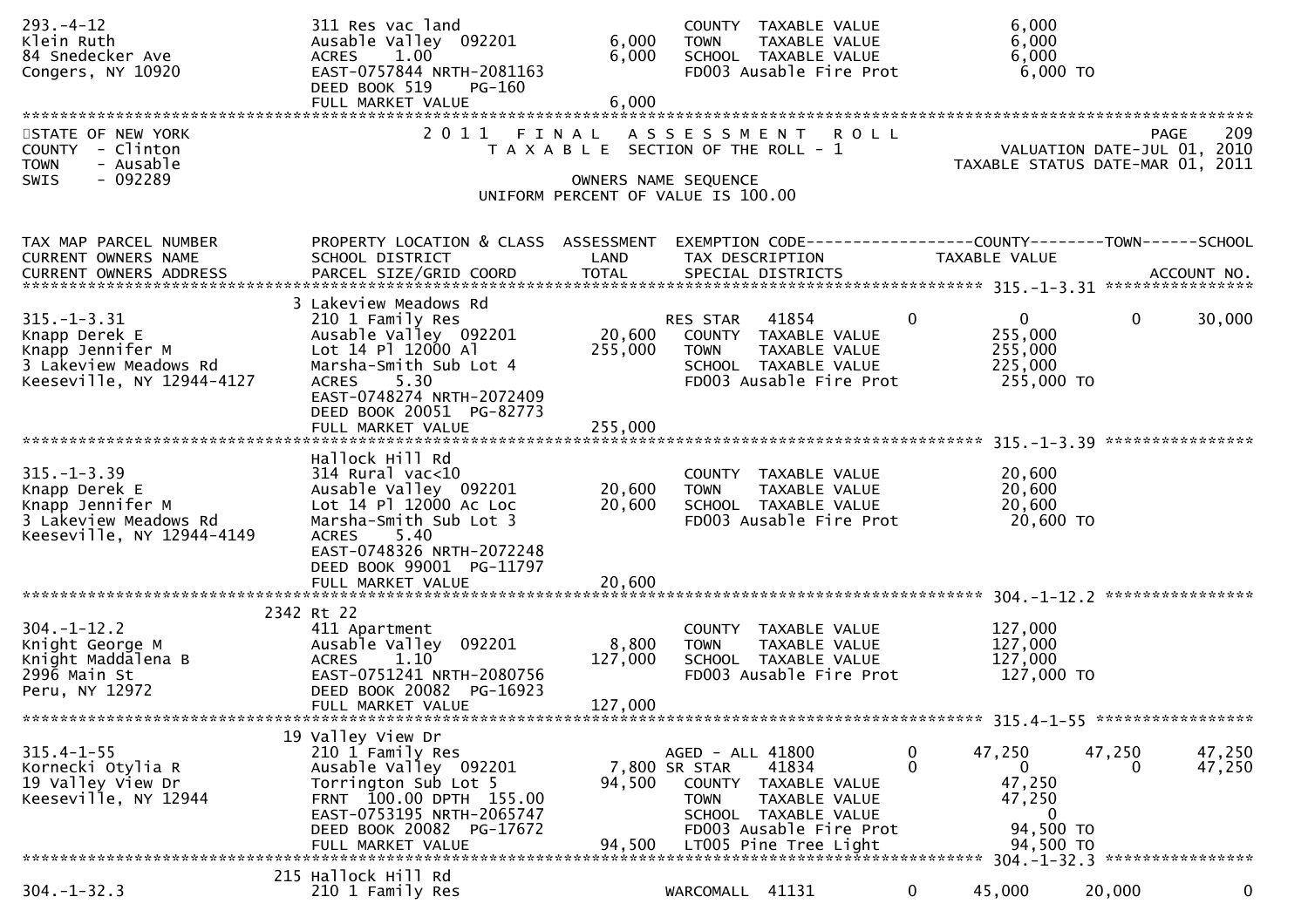| Kotzur Walter F<br>Kotzur Candace L<br>215 Hallock Hill Rd<br>Keeseville, NY 12944                       | Ausable Valley 092201<br>Lot <sub>3</sub><br><b>ACRES</b><br>2.80 BANK<br>080<br>EAST-0746942 NRTH-2072988<br>DEED BOOK 719<br>$PG-62$                                      | 184,600                    | 19,100 SR STAR<br>COUNTY TAXABLE VALUE<br><b>TOWN</b><br>SCHOOL TAXABLE VALUE                                                                                                     | 41834<br>TAXABLE VALUE<br>FD003 Ausable Fire Prot                           | $\overline{0}$<br>$\Omega$<br>139,600<br>164,600<br>124,500<br>184,600 TO                               | 60,100<br>$\Omega$                                                                    |
|----------------------------------------------------------------------------------------------------------|-----------------------------------------------------------------------------------------------------------------------------------------------------------------------------|----------------------------|-----------------------------------------------------------------------------------------------------------------------------------------------------------------------------------|-----------------------------------------------------------------------------|---------------------------------------------------------------------------------------------------------|---------------------------------------------------------------------------------------|
| STATE OF NEW YORK<br>COUNTY - Clinton<br><b>TOWN</b><br>- Ausable<br>- 092289<br><b>SWIS</b>             | 2011 FINAL ASSESSMENT ROLL                                                                                                                                                  |                            | T A X A B L E SECTION OF THE ROLL - 1<br>OWNERS NAME SEQUENCE<br>UNIFORM PERCENT OF VALUE IS 100.00                                                                               |                                                                             |                                                                                                         | 210<br><b>PAGE</b><br>VALUATION DATE-JUL 01, 2010<br>TAXABLE STATUS DATE-MAR 01, 2011 |
| TAX MAP PARCEL NUMBER<br>CURRENT OWNERS NAME<br>CURRENT OWNERS ADDRESS                                   | PROPERTY LOCATION & CLASS ASSESSMENT<br>SCHOOL DISTRICT                                                                                                                     | LAND                       | TAX DESCRIPTION                                                                                                                                                                   |                                                                             | TAXABLE VALUE                                                                                           |                                                                                       |
| $294. - 1 - 18$<br>LaBounty Isabel<br>Morrow Brent J Sr<br>60 E Turf Park<br>Clifton Park, NY 12065-3349 | Plains Rd<br>323 Vacant rural<br>094001<br>Peru Central<br>ACRES 18.40<br>EAST-0768084 NRTH-2081375<br>DEED BOOK 928<br>PG-157<br>FULL MARKET VALUE                         | 10,000<br>10,000<br>10,000 | COUNTY TAXABLE VALUE<br><b>TOWN</b><br>SCHOOL TAXABLE VALUE                                                                                                                       | TAXABLE VALUE<br>FD003 Ausable Fire Prot                                    | 10,000<br>10,000<br>10,000<br>10,000 TO                                                                 |                                                                                       |
| $315. - 3 - 16$<br>LaBounty Patricia R<br>131 Hill St<br>Keeseville, NY 12944                            | 131 Hill St<br>210 1 Family Res<br>Ausable Valley 092201<br>FRNT 100.00 DPTH 250.00<br>EAST-0753222 NRTH-2068107<br>DEED BOOK 605<br>PG-710                                 | 8,700<br>60,000            | RES STAR<br>COUNTY TAXABLE VALUE<br><b>TOWN</b><br>SCHOOL TAXABLE VALUE                                                                                                           | 41854<br>TAXABLE VALUE<br>FD003 Ausable Fire Prot                           | $\Omega$<br>$\overline{0}$<br>60,000<br>60,000<br>30,000<br>60,000 TO                                   | $\mathbf{0}$<br>30,000                                                                |
| $325. - 1 - 2.9$<br>LaBounty Timothy C<br>21 Cold Spring Rd<br>Keeseville, NY 12944                      | 21 Cold Spring Rd<br>240 Rural res<br>Ausable Valley 092201<br>ACRES 11.97 BANK<br>320<br>EAST-0736471 NRTH-2058891<br>DEED BOOK 20072 PG-7959<br>FULL MARKET VALUE         | 232,000                    | 95 PCT OF VALUE USED FOR EXEMPTION PURPOSES<br>WARCOMALL 41131<br>20,000 WARDISALL 41141<br>232,000 RES STAR 41854<br>COUNTY TAXABLE VALUE<br><b>TOWN</b><br>SCHOOL TAXABLE VALUE | TAXABLE VALUE<br>FD003 Ausable Fire Prot                                    | 0<br>45,000<br>0<br>66,120<br>$\Omega$<br>$\overline{0}$<br>120,880<br>172,000<br>202,000<br>232,000 TO | $\mathbf 0$<br>20,000<br>40,000<br>$\mathbf{0}$<br>30,000<br>$\Omega$                 |
| $315.4 - 1 - 34$<br>LaDieu Veronica M<br>LaDieu Vernon E<br>70 Pine Tree Dr<br>Keeseville, NY 12944      | 70 Pine Tree Dr<br>210 1 Family Res<br>Ausable Valley 092201<br>FRNT 100.00 DPTH 150.00<br>EAST-0753560 NRTH-2065618<br>DEED BOOK 430<br><b>PG-305</b><br>FULL MARKET VALUE | 92,000                     | <b>VETERANS</b><br>7,700 AGED - ALL 41800<br>92,000 SR STAR<br>COUNTY<br><b>TOWN</b><br>SCHOOL TAXABLE VALUE<br>LT005 Pine Tree Light                                             | 41101<br>41834<br>TAXABLE VALUE<br>TAXABLE VALUE<br>FD003 Ausable Fire Prot | 550<br>0<br>0<br>45,725<br>$\Omega$<br>0<br>45,725<br>45,725<br>0<br>92,000 TO<br>92,000 TO             | 550<br>$\mathbf 0$<br>45,725<br>46,000<br>46,000<br>0                                 |
| $325. - 1 - 2.1$<br>Lafferty John E<br>1093 Springfield Rd                                               | 91 Cold Spring Rd<br>260 Seasonal res<br>Ausable Valley 092201<br>ACRES 299.60                                                                                              | 53,800<br>80,400           | <b>COUNTY</b><br><b>TOWN</b><br><b>SCHOOL</b>                                                                                                                                     | TAXABLE VALUE<br>TAXABLE VALUE<br>TAXABLE VALUE                             | 80,400<br>80,400<br>80,400                                                                              | 325. -1-2.1 ******************                                                        |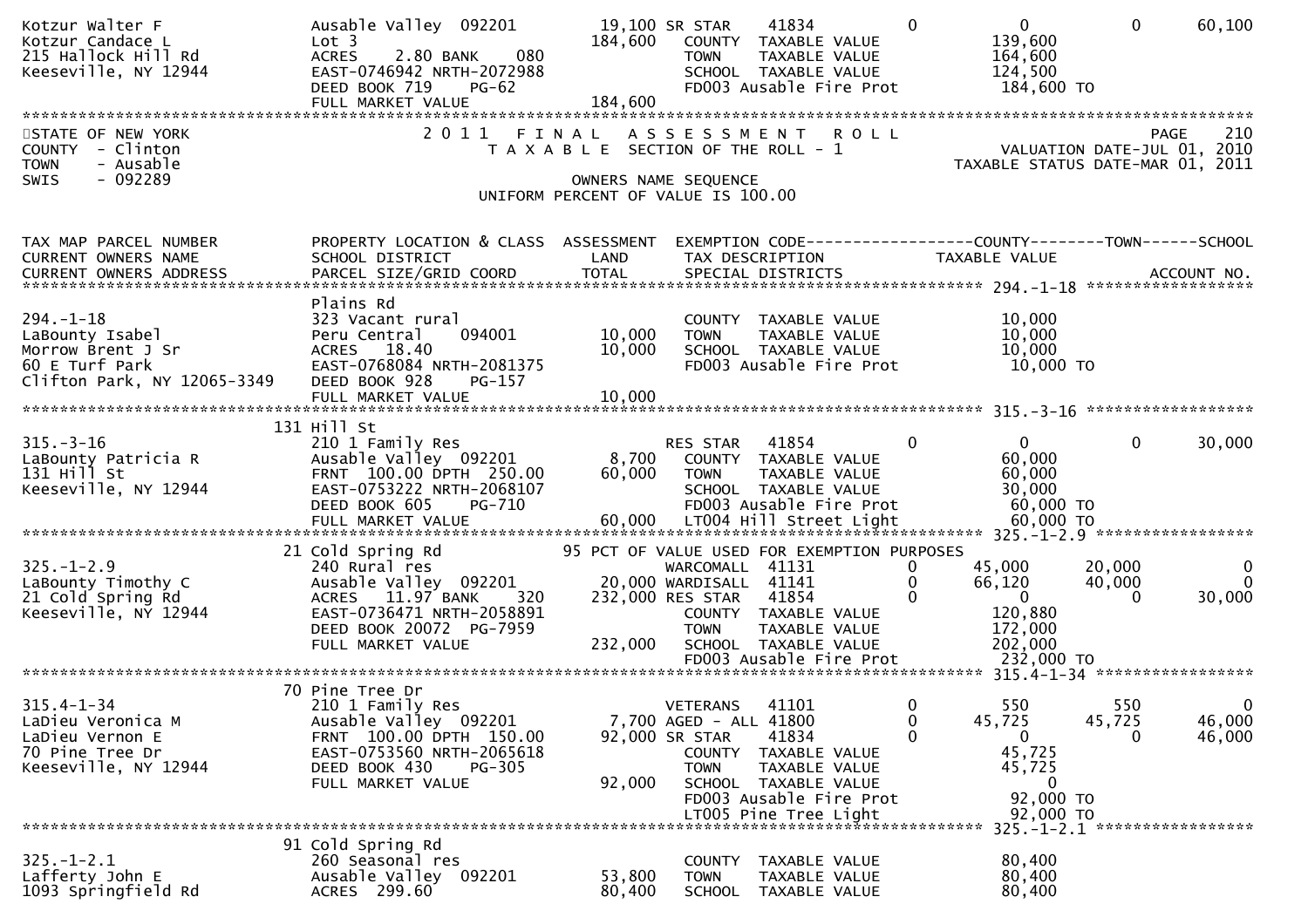| Wilmington, NY 12997                                                                                        | EAST-0736558 NRTH-2061062<br>DEED BOOK 20001 PG-26982<br>FULL MARKET VALUE                                                                                                               | 80,400                     | FD003 Ausable Fire Prot                                                                                                                                | 80,400 TO                                                                         |                                                                                       |
|-------------------------------------------------------------------------------------------------------------|------------------------------------------------------------------------------------------------------------------------------------------------------------------------------------------|----------------------------|--------------------------------------------------------------------------------------------------------------------------------------------------------|-----------------------------------------------------------------------------------|---------------------------------------------------------------------------------------|
| STATE OF NEW YORK<br>COUNTY - Clinton<br>- Ausable<br><b>TOWN</b><br>SWIS<br>$-092289$                      |                                                                                                                                                                                          |                            | 2011 FINAL ASSESSMENT ROLL<br>T A X A B L E SECTION OF THE ROLL - 1<br>OWNERS NAME SEQUENCE                                                            |                                                                                   | 211<br><b>PAGE</b><br>VALUATION DATE-JUL 01, 2010<br>TAXABLE STATUS DATE-MAR 01, 2011 |
|                                                                                                             |                                                                                                                                                                                          |                            | UNIFORM PERCENT OF VALUE IS 100.00                                                                                                                     |                                                                                   |                                                                                       |
| TAX MAP PARCEL NUMBER<br>CURRENT OWNERS NAME                                                                | PROPERTY LOCATION & CLASS ASSESSMENT<br>SCHOOL DISTRICT                                                                                                                                  | LAND                       | EXEMPTION CODE-----------------COUNTY-------TOWN------SCHOOL<br>TAX DESCRIPTION                                                                        | TAXABLE VALUE                                                                     |                                                                                       |
| $334. - 1 - 8.1$<br>Lafferty John E<br>1093 Springfield Rd<br>Wilmington, NY 12997-0272                     | Parrish Rd<br>323 Vacant rural<br>Ausable Valley 092201<br>ACRES 146.20<br>EAST-0728676 NRTH-2058070<br>DEED BOOK 20061 PG-99897<br>FULL MARKET VALUE                                    | 32,500<br>32,500<br>32,500 | COUNTY TAXABLE VALUE<br><b>TOWN</b><br>TAXABLE VALUE<br>SCHOOL TAXABLE VALUE<br>FD003 Ausable Fire Prot                                                | 32,500<br>32,500<br>32,500<br>32,500 TO                                           |                                                                                       |
|                                                                                                             | 225 Hill St                                                                                                                                                                              |                            |                                                                                                                                                        |                                                                                   |                                                                                       |
| $315. - 1 - 19.1$<br>Laflure Russell A<br>Laflure Nora<br>225 Hill St<br>Keeseville, NY 12944               | 210 1 Family Res<br>Ausable Valley 092201<br><b>ACRES</b><br>2.03<br>EAST-0750368 NRTH-2068457<br>DEED BOOK 754<br>PG-74<br>FULL MARKET VALUE                                            | 108,500<br>108,500         | WARNONALL 41121<br>41854<br>12,100 RES STAR<br>COUNTY TAXABLE VALUE<br>TAXABLE VALUE<br><b>TOWN</b><br>SCHOOL TAXABLE VALUE<br>FD003 Ausable Fire Prot | 0<br>16,275<br>0<br>$\overline{0}$<br>92,225<br>96,500<br>78,500<br>108,500 TO    | 12,000<br>30,000<br>$\Omega$                                                          |
|                                                                                                             | 104 Telegraph Rd                                                                                                                                                                         |                            |                                                                                                                                                        |                                                                                   |                                                                                       |
| $293. -4 - 10$<br>LaFountain Francis<br>Richards-LaFountain Heather<br>104 Telegraph Rd<br>Peru, NY 12972   | 210 I Family Res<br>Ausable Valley 092201<br>1.10<br><b>ACRES</b><br>EAST-0757955 NRTH-2081549<br>DEED BOOK 20011 PG-30222<br>FULL MARKET VALUE                                          | 6,100<br>97,600<br>97,600  | 41854<br>RES STAR<br>COUNTY TAXABLE VALUE<br><b>TOWN</b><br>TAXABLE VALUE<br>SCHOOL TAXABLE VALUE<br>FD003 Ausable Fire Prot                           | $\mathbf{0}$<br>0<br>97,600<br>97,600<br>67,600<br>97,600 TO                      | $\mathbf{0}$<br>30,000                                                                |
|                                                                                                             | 66 Basket Ave                                                                                                                                                                            |                            |                                                                                                                                                        |                                                                                   |                                                                                       |
| $315. - 2 - 20.2$<br>LaFountain Gloria<br>62 Basket Ave<br>Keeseville, NY 12944                             | 270 Mfg housing<br>Ausable Valley 092201<br>Lot 15<br>FRNT 70.00 DPTH 132.00<br>EAST-0753639 NRTH-2070024<br>DEED BOOK 989<br><b>PG-212</b>                                              | 4,500<br>32,000            | RES STAR<br>41854<br>COUNTY TAXABLE VALUE<br><b>TOWN</b><br>TAXABLE VALUE<br>SCHOOL TAXABLE VALUE<br>FD003 Ausable Fire Prot                           | $\mathbf{0}$<br>$\overline{0}$<br>32,000<br>32,000<br>2,000<br>32,000 TO          | 0<br>30,000                                                                           |
|                                                                                                             | FULL MARKET VALUE                                                                                                                                                                        | 32,000                     |                                                                                                                                                        |                                                                                   |                                                                                       |
| $334. -2 - 2.22$<br>LaFountain John L<br>LaFountain Darcy A<br>243 Dry Bridge Rd<br>Ausable Forks, NY 12912 | 243 Dry Bridge Rd<br>270 Mfg housing<br>Ausable Valley 092201<br>Lot 195 Maules Pat<br>3.20<br><b>ACRES</b><br>EAST-0724268 NRTH-2053620<br>DEED BOOK 943<br>PG-133<br>FULL MARKET VALUE | 5,800<br>30,000<br>30,000  | 41854<br>RES STAR<br>COUNTY<br>TAXABLE VALUE<br><b>TOWN</b><br>TAXABLE VALUE<br>SCHOOL TAXABLE VALUE<br>FD003 Ausable Fire Prot                        | $\mathbf{0}$<br>$\overline{0}$<br>30,000<br>30,000<br>$\overline{0}$<br>30,000 TO | 0<br>30,000                                                                           |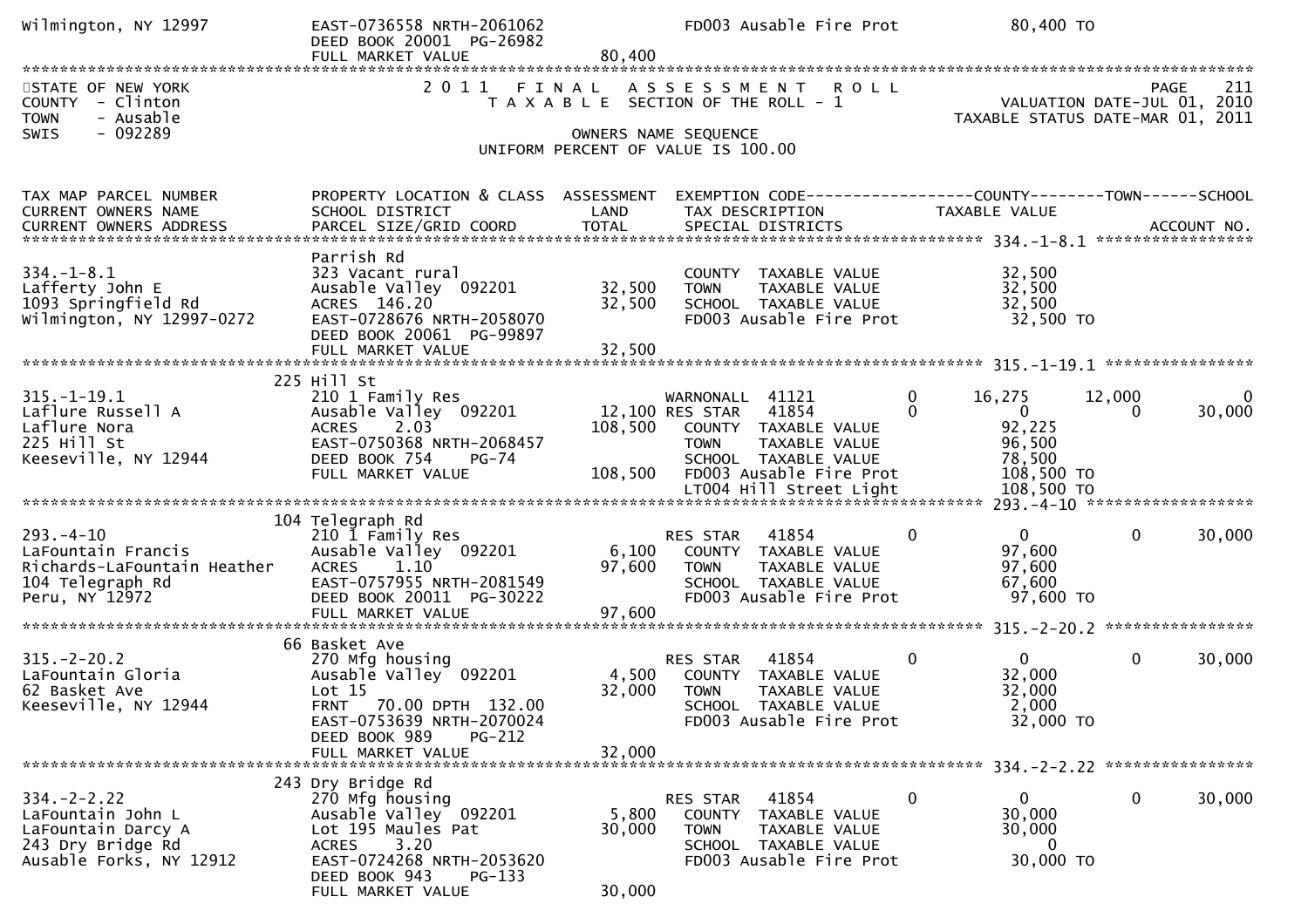| STATE OF NEW YORK<br>COUNTY - Clinton<br>- Ausable<br><b>TOWN</b>                                               | 2011 FINAL                                                                                                                | T A X A B L E SECTION OF THE ROLL - 1          |                                                  | ASSESSMENT ROLL                                                                                   |                          | TAXABLE STATUS DATE-MAR 01, 2011                             |                    | 212<br><b>PAGE</b><br>VALUATION DATE-JUL 01, 2010 |
|-----------------------------------------------------------------------------------------------------------------|---------------------------------------------------------------------------------------------------------------------------|------------------------------------------------|--------------------------------------------------|---------------------------------------------------------------------------------------------------|--------------------------|--------------------------------------------------------------|--------------------|---------------------------------------------------|
| - 092289<br><b>SWIS</b>                                                                                         |                                                                                                                           | UNIFORM PERCENT OF VALUE IS 100.00             | OWNERS NAME SEQUENCE                             |                                                                                                   |                          |                                                              |                    |                                                   |
| TAX MAP PARCEL NUMBER<br><b>CURRENT OWNERS NAME</b><br><b>CURRENT OWNERS ADDRESS</b>                            | PROPERTY LOCATION & CLASS ASSESSMENT<br>SCHOOL DISTRICT<br>PARCEL SIZE/GRID COORD                                         | LAND<br><b>TOTAL</b>                           | TAX DESCRIPTION                                  | EXEMPTION CODE------------------COUNTY--------TOWN------SCHOOL<br>SPECIAL DISTRICTS               |                          | TAXABLE VALUE                                                |                    | ACCOUNT NO.                                       |
|                                                                                                                 | 229 Hallock Hill Rd                                                                                                       |                                                |                                                  |                                                                                                   |                          |                                                              |                    |                                                   |
| $304. - 1 - 32.2$<br>Lafountain Matthew<br>Lafountain Melissa A<br>229 Hallock Hill Rd<br>Keeseville, NY 12944  | 210 1 Family Res<br>Ausable Valley 092201<br>FRNT 200.00 DPTH 175.00<br>320<br>BANK<br>EAST-0746905 NRTH-2073259          | 17,100<br>123,000                              | RES STAR<br><b>TOWN</b>                          | 41854<br>COUNTY TAXABLE VALUE<br>TAXABLE VALUE<br>SCHOOL TAXABLE VALUE<br>FD003 Ausable Fire Prot | $\mathbf{0}$             | $\overline{0}$<br>123,000<br>123,000<br>93,000<br>123,000 TO | $\mathbf{0}$       | 30,000                                            |
|                                                                                                                 | DEED BOOK 20061 PG-93480<br>FULL MARKET VALUE                                                                             | 123,000                                        |                                                  |                                                                                                   |                          |                                                              |                    |                                                   |
|                                                                                                                 | 173 Grove St                                                                                                              |                                                |                                                  |                                                                                                   |                          |                                                              |                    |                                                   |
| $305. -2 - 3$<br>LaHart Mildred B<br>173 Grove St<br>Keeseville, NY 12944                                       | 271 Mfg housings<br>Ausable Valley 092201<br><b>ACRES</b><br>1.50<br>EAST-0757153 NRTH-2073642<br>DEED BOOK 606<br>$PG-6$ | 37,400                                         | AGED - ALL 41800<br>6,300 SR STAR<br><b>TOWN</b> | 41834<br>COUNTY TAXABLE VALUE<br>TAXABLE VALUE<br>SCHOOL TAXABLE VALUE                            | $\mathbf{0}$<br>$\Omega$ | 18,700<br>$\mathbf{0}$<br>18,700<br>18,700<br>$\mathbf{0}$   | 18,700<br>$\Omega$ | 18,700<br>18,700                                  |
|                                                                                                                 | FULL MARKET VALUE                                                                                                         | 37,400                                         |                                                  | FD003 Ausable Fire Prot                                                                           |                          | 37,400 TO                                                    |                    |                                                   |
| $315. - 3 - 19$                                                                                                 | 119 Hill St<br>210 1 Family Res                                                                                           |                                                | RES STAR                                         | 41854                                                                                             | $\mathbf{0}$             | $\mathbf{0}$                                                 | $\mathbf{0}$       | 30,000                                            |
| Lahue Daniel R<br>Lahue Judith H<br>119 Hill St                                                                 | Ausable Valley 092201<br>2.30 BANK<br><b>ACRES</b><br>320<br>EAST-0753611 NRTH-2068076                                    | 12,300<br>161,000                              | <b>TOWN</b>                                      | COUNTY TAXABLE VALUE<br>TAXABLE VALUE<br>SCHOOL TAXABLE VALUE                                     |                          | 161,000<br>161,000<br>131,000                                |                    |                                                   |
| Keeseville, NY 12944                                                                                            | DEED BOOK 20072 PG-7657                                                                                                   |                                                |                                                  | FD003 Ausable Fire Prot                                                                           |                          | 161,000 TO                                                   |                    |                                                   |
|                                                                                                                 |                                                                                                                           |                                                |                                                  |                                                                                                   |                          |                                                              |                    |                                                   |
| $315. - 3 - 37$<br>Lahue Harry<br>Lahue Clara<br>156 Hill St                                                    | 156 Hill St<br>210 1 Family Res<br>Ausable Valley 092201<br>FRNT 100.00 DPTH 150.00<br>080<br><b>BANK</b>                 | 72,000                                         | WARNONALL<br>7,700 SR STAR<br><b>TOWN</b>        | 41121<br>41834<br>COUNTY TAXABLE VALUE<br>TAXABLE VALUE                                           | $\mathbf{0}$<br>$\Omega$ | 10,800<br>$\mathbf{0}$<br>61,200<br>61,200                   | 10,800<br>0        | 60,100                                            |
| Keeseville, NY 12944                                                                                            | EAST-0752245 NRTH-2068384<br>DEED BOOK 543<br>$PG-95$<br>FULL MARKET VALUE                                                | 72,000                                         |                                                  | SCHOOL TAXABLE VALUE<br>FD003 Ausable Fire Prot<br>LT004 Hill Street Light                        |                          | 11,900<br>72,000 TO<br>72,000 TO                             |                    |                                                   |
|                                                                                                                 |                                                                                                                           |                                                |                                                  |                                                                                                   |                          |                                                              |                    |                                                   |
| $335. - 1 - 5.1$<br>LaHut Mary<br>LaHut Revocable Trust of 2001<br>122 Driftwood Rd<br>Moultonborough, NH 03254 | 1229 Rt 9N<br>240 Rural res<br>Ausable Valley 092201<br>Lot 12<br>ACRES 87.00<br>EAST-0735467 NRTH-2055106                | 50,000<br>165,000                              | <b>TOWN</b>                                      | COUNTY TAXABLE VALUE<br>TAXABLE VALUE<br>SCHOOL TAXABLE VALUE<br>FD003 Ausable Fire Prot          |                          | 165,000<br>165,000<br>165,000<br>165,000 TO                  |                    |                                                   |
|                                                                                                                 | DEED BOOK 20011 PG-34691                                                                                                  |                                                |                                                  |                                                                                                   |                          |                                                              |                    |                                                   |
|                                                                                                                 | FULL MARKET VALUE                                                                                                         | 165,000                                        |                                                  |                                                                                                   |                          |                                                              |                    |                                                   |
| STATE OF NEW YORK<br>COUNTY - Clinton                                                                           | 2011                                                                                                                      | FINAL<br>T A X A B L E SECTION OF THE ROLL - 1 | A S S E S S M E N T                              | R O L L                                                                                           |                          |                                                              |                    | 213<br><b>PAGE</b><br>VALUATION DATE-JUL 01, 2010 |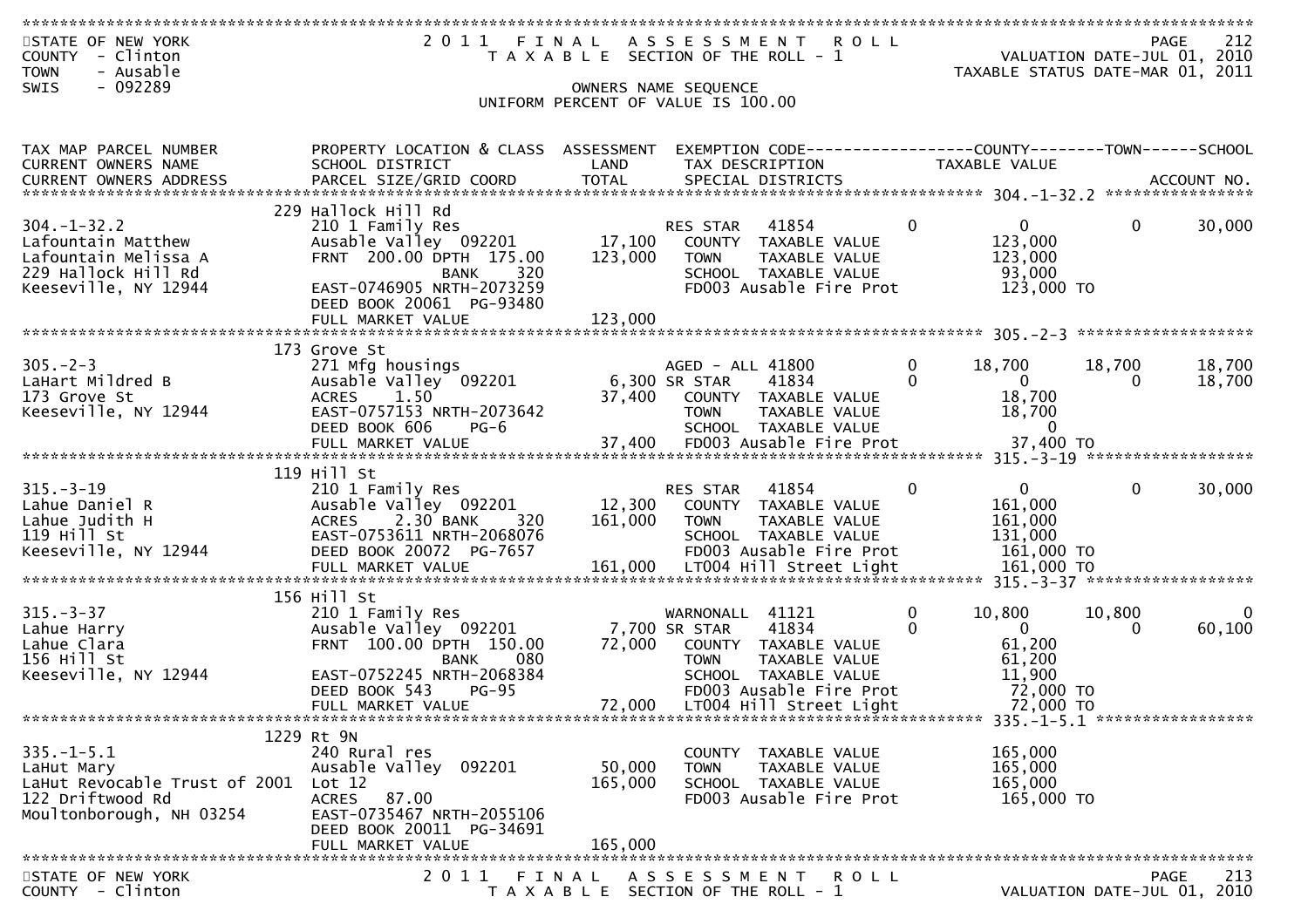## TOWN - Ausable TAXABLE STATUS DATE-MAR 01, 2011SWIS - 092289 OWNERS NAME SEQUENCE UNIFORM PERCENT OF VALUE IS 100.00

| TAX MAP PARCEL NUMBER<br><b>CURRENT OWNERS NAME</b>                                              | PROPERTY LOCATION & CLASS ASSESSMENT<br>SCHOOL DISTRICT                                                                                                                     | LAND                      | EXEMPTION CODE-----------------COUNTY--------TOWN------SCHOOL<br>TAX DESCRIPTION                                                              | TAXABLE VALUE                                                             |                                            |        |
|--------------------------------------------------------------------------------------------------|-----------------------------------------------------------------------------------------------------------------------------------------------------------------------------|---------------------------|-----------------------------------------------------------------------------------------------------------------------------------------------|---------------------------------------------------------------------------|--------------------------------------------|--------|
| $303 - 2 - 44$<br>LaMar Leonard L<br>763 Hallock Hill Rd<br>Peru, NY 12972                       | 763 Hallock Hill Rd<br>210 1 Family Res<br>Ausable Valley 092201<br>FRNT 132.00 DPTH 305.00<br>EAST-0734923 NRTH-2074407<br>DEED BOOK 870<br>PG-326<br>FULL MARKET VALUE    | 3,900<br>85,800<br>85,800 | 41834<br>SR STAR<br>COUNTY TAXABLE VALUE<br>TAXABLE VALUE<br><b>TOWN</b><br>SCHOOL TAXABLE VALUE<br>FD003 Ausable Fire Prot                   | $\overline{0}$<br>$\mathbf{0}$<br>85,800<br>85,800<br>25,700<br>85,800 TO | $\Omega$                                   | 60,100 |
|                                                                                                  |                                                                                                                                                                             |                           |                                                                                                                                               |                                                                           |                                            |        |
| $304. - 1 - 44.31$<br>LaMotte Orin E Jr<br>LaMotte Kim D<br>PO Box 552<br>Peru, NY 12972         | 130 Union Rd<br>270 Mfg housing<br>Ausable Valley 092201<br>$Lot 13$ $Pq$ ]<br>survey 2009/222263<br>ACRES<br>6.00<br>EAST-0745838 NRTH-2078416<br>DEED BOOK 20061 PG-99638 | 15,000<br>45,800          | 41854<br><b>RES STAR</b><br>COUNTY TAXABLE VALUE<br><b>TOWN</b><br>TAXABLE VALUE<br>SCHOOL TAXABLE VALUE<br>FD003 Ausable Fire Prot           | $\mathbf 0$<br>$\mathbf{0}$<br>45,800<br>45,800<br>15,800<br>45,800 TO    | $\mathbf{0}$                               | 30,000 |
|                                                                                                  | FULL MARKET VALUE                                                                                                                                                           | 45,800                    |                                                                                                                                               |                                                                           |                                            |        |
| $314. - 1 - 1$<br>Lange Joan<br>PO Box 348<br>Peru, NY 12972                                     | 811 Clintonville Rd<br>210 1 Family Res<br>Ausable Valley 092201<br>FRNT 200.00 DPTH 200.00<br>EAST-0731733 NRTH-2072628<br>DEED BOOK 588<br>PG-68                          | 4,500<br>71,900           | 41834<br>SR STAR<br>COUNTY TAXABLE VALUE<br><b>TOWN</b><br>TAXABLE VALUE<br>SCHOOL TAXABLE VALUE<br>FD003 Ausable Fire Prot                   | $\Omega$<br>$\mathbf{0}$<br>71,900<br>71,900<br>11,800<br>71,900 TO       | 0                                          | 60,100 |
|                                                                                                  | FULL MARKET VALUE                                                                                                                                                           | 71,900                    |                                                                                                                                               |                                                                           |                                            |        |
| $293. - 4 - 2.2$<br>LaPlante Rodney P<br>LaPlante Pamela B<br>146 Telegraph Rd<br>Peru, NY 12972 | 146 Telegraph Rd<br>270 Mfg housing<br>Ausable Valley 092201<br>1.00<br><b>ACRES</b><br>EAST-0758185 NRTH-2082611<br>DEED BOOK 20041 PG-65269<br>FULL MARKET VALUE          | 6,000<br>42,000<br>42,000 | COUNTY TAXABLE VALUE<br><b>TAXABLE VALUE</b><br><b>TOWN</b><br>SCHOOL TAXABLE VALUE<br>FD003 Ausable Fire Prot                                | 42,000<br>42,000<br>42,000<br>42,000 TO                                   |                                            |        |
|                                                                                                  |                                                                                                                                                                             |                           |                                                                                                                                               |                                                                           |                                            |        |
| $315. - 2 - 22.1$<br>LaPorte Sherwood Jr<br>150 O'Toole Ln<br>Keene, NY 12942                    | Rt 22<br>$314$ Rural vac<10<br>Ausable Valley 092201<br>3.60<br><b>ACRES</b><br>EAST-0754017 NRTH-2071200<br>DEED BOOK 846<br>PG-342                                        | 7,600<br>7,600            | COUNTY TAXABLE VALUE<br><b>TOWN</b><br>TAXABLE VALUE<br>SCHOOL TAXABLE VALUE<br>FD003 Ausable Fire Prot                                       | 7,600<br>7.600<br>7,600<br>7,600 TO                                       |                                            |        |
|                                                                                                  | FULL MARKET VALUE                                                                                                                                                           | 7,600                     |                                                                                                                                               |                                                                           |                                            |        |
| STATE OF NEW YORK<br>COUNTY - Clinton<br><b>TOWN</b><br>- Ausable<br>- 092289<br><b>SWIS</b>     | 2011 FINAL                                                                                                                                                                  |                           | A S S E S S M E N T<br><b>ROLL</b><br>T A X A B L E SECTION OF THE ROLL - 1<br>OWNERS NAME SEQUENCE<br>$11175001$ $0.55051$ $0.5011$ $0.5011$ | TAXABLE STATUS DATE-MAR 01, 2011                                          | <b>PAGE</b><br>VALUATION DATE-JUL 01, 2010 | 214    |

## UNIFORM PERCENT OF VALUE IS 100.00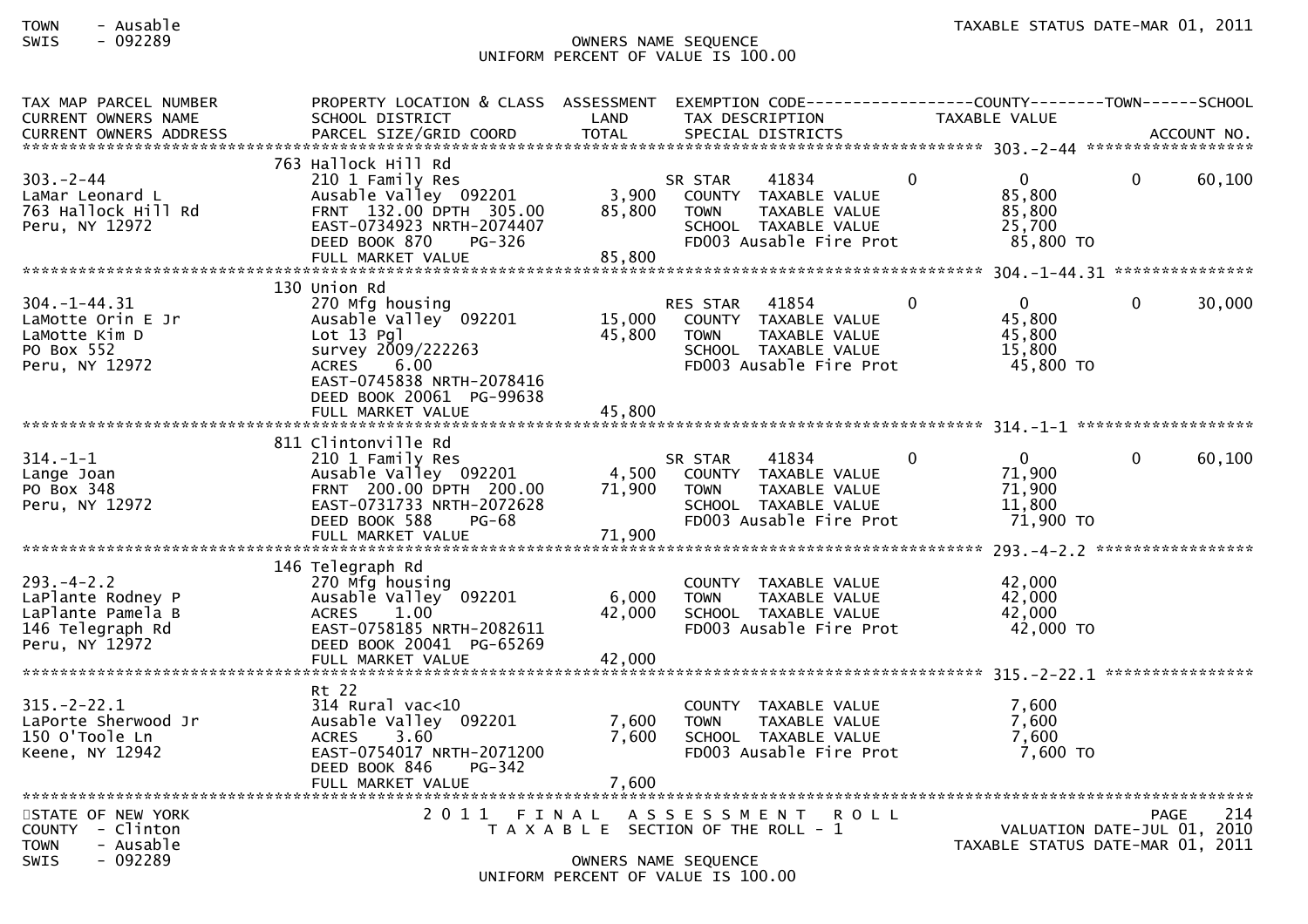| TAX MAP PARCEL NUMBER<br>CURRENT OWNERS NAME                                                               | PROPERTY LOCATION & CLASS ASSESSMENT<br>SCHOOL DISTRICT                                                                                                                                                            | LAND                       | TAX DESCRIPTION                                                                                                           | TAXABLE VALUE                                                            |                                                                                |
|------------------------------------------------------------------------------------------------------------|--------------------------------------------------------------------------------------------------------------------------------------------------------------------------------------------------------------------|----------------------------|---------------------------------------------------------------------------------------------------------------------------|--------------------------------------------------------------------------|--------------------------------------------------------------------------------|
|                                                                                                            |                                                                                                                                                                                                                    |                            |                                                                                                                           |                                                                          |                                                                                |
| $335. - 1 - 7.2$<br>Larsen Victoria L<br>1031 Rt 9N<br>Keeseville, NY 12944                                | Rt 9N<br>$314$ Rural vac<10<br>Ausable Valley 092201<br>Lot 11 Platts River Loc<br>Map 2006191379 Svenson Lo<br><b>ACRES</b><br>5.01<br>EAST-0736043 NRTH-0205753<br>DEED BOOK 20092 PG-27351<br>FULL MARKET VALUE | 18,000<br>18,000<br>18.000 | COUNTY TAXABLE VALUE<br>TAXABLE VALUE<br>TOWN<br>SCHOOL TAXABLE VALUE<br>FD003 Ausable Fire Prot                          | 18,000<br>18,000<br>18,000<br>18,000 TO                                  |                                                                                |
|                                                                                                            | Rt 9N                                                                                                                                                                                                              |                            |                                                                                                                           |                                                                          |                                                                                |
| $335. - 1 - 7.3$<br>Larsen Victoria L<br>1031 Rt 9N<br>Keeseville, NY 12944                                | 312 Vac w/imprv<br>Ausable Valley 092201<br>Lot 11 Platts River Loc<br>Map 2006191379 Svenson Lo<br>5.04<br><b>ACRES</b><br>EAST-0736275 NRTH-2057597                                                              | 15,000<br>17,000           | COUNTY TAXABLE VALUE<br><b>TOWN</b><br>TAXABLE VALUE<br>SCHOOL TAXABLE VALUE<br>FD003 Ausable Fire Prot                   | 17,000<br>17,000<br>17,000<br>17,000 TO                                  |                                                                                |
|                                                                                                            | DEED BOOK 20092 PG-27351                                                                                                                                                                                           |                            |                                                                                                                           |                                                                          |                                                                                |
|                                                                                                            | 43 Telegraph Rd                                                                                                                                                                                                    |                            |                                                                                                                           |                                                                          |                                                                                |
| $304 - 2 - 3.4$<br>Lasher Theodore J<br>Lasher Bonnie<br>PO Box 191<br>Keeseville, NY 12944                | 210 1 Family Res<br>Ausable Valley 092201<br>Lot 8<br><b>ACRES</b><br>3.20<br>EAST-0757068 NRTH-2080164<br>DEED BOOK 738<br>$PG-57$                                                                                | 7,300<br>77,900            | RES STAR<br>41854<br>COUNTY TAXABLE VALUE<br>TAXABLE VALUE<br>TOWN<br>SCHOOL TAXABLE VALUE<br>FD003 Ausable Fire Prot     | $\overline{0}$<br>0<br>77,900<br>77,900<br>47,900<br>77,900 TO           | $\mathbf{0}$<br>30,000                                                         |
|                                                                                                            |                                                                                                                                                                                                                    |                            |                                                                                                                           |                                                                          |                                                                                |
| $315. - 2 - 17.2$<br>Lattrell Corey R<br>Lattrell Crystal G Beane<br>18 Basket Ave<br>Keeseville, NY 12944 | 18 Basket Ave<br>210 1 Family Res<br>Ausable Valley 092201<br>Lot 15 Pl 12000 Al<br>FRNT 262.20 DPTH 212.89<br>EAST-0754796 NRTH-2070312<br>DEED BOOK 20001 PG-19471                                               | 6,200<br>69,000            | RES STAR 41854<br>COUNTY TAXABLE VALUE<br><b>TOWN</b><br>TAXABLE VALUE<br>SCHOOL TAXABLE VALUE<br>FD003 Ausable Fire Prot | $\overline{0}$<br>$\mathbf 0$<br>69,000<br>69,000<br>39,000<br>69,000 TO | 30,000<br>$\mathbf{0}$                                                         |
|                                                                                                            |                                                                                                                                                                                                                    |                            |                                                                                                                           |                                                                          |                                                                                |
|                                                                                                            | 1942 Rt 22                                                                                                                                                                                                         |                            |                                                                                                                           |                                                                          |                                                                                |
| $315. - 2 - 5$<br>Lattrell Robert J<br>Lattrell Joanne R<br>1942 Rt 22<br>Keeseville, NY 12944             | 210 1 Family Res<br>Ausable Valley 092201<br>080<br>ACRES<br>3.00 BANK<br>EAST-0754498 NRTH-2071665<br>DEED BOOK 713<br><b>PG-20</b><br>FULL MARKET VALUE                                                          | 7,200<br>84,100<br>84,100  | COUNTY TAXABLE VALUE<br><b>TOWN</b><br>TAXABLE VALUE<br>SCHOOL TAXABLE VALUE<br>FD003 Ausable Fire Prot                   | 84,100<br>84,100<br>84,100<br>84,100 TO                                  |                                                                                |
|                                                                                                            |                                                                                                                                                                                                                    |                            |                                                                                                                           |                                                                          |                                                                                |
| STATE OF NEW YORK<br>COUNTY<br>- Clinton<br>- Ausable<br><b>TOWN</b>                                       |                                                                                                                                                                                                                    |                            | 2011 FINAL ASSESSMENT ROLL<br>T A X A B L E SECTION OF THE ROLL - 1                                                       |                                                                          | 215<br>PAGE<br>VALUATION DATE-JUL 01, 2010<br>TAXABLE STATUS DATE-MAR 01, 2011 |
| $-092289$<br><b>SWIS</b>                                                                                   |                                                                                                                                                                                                                    | OWNERS NAME SEQUENCE       | UNIFORM PERCENT OF VALUE IS 100.00                                                                                        |                                                                          |                                                                                |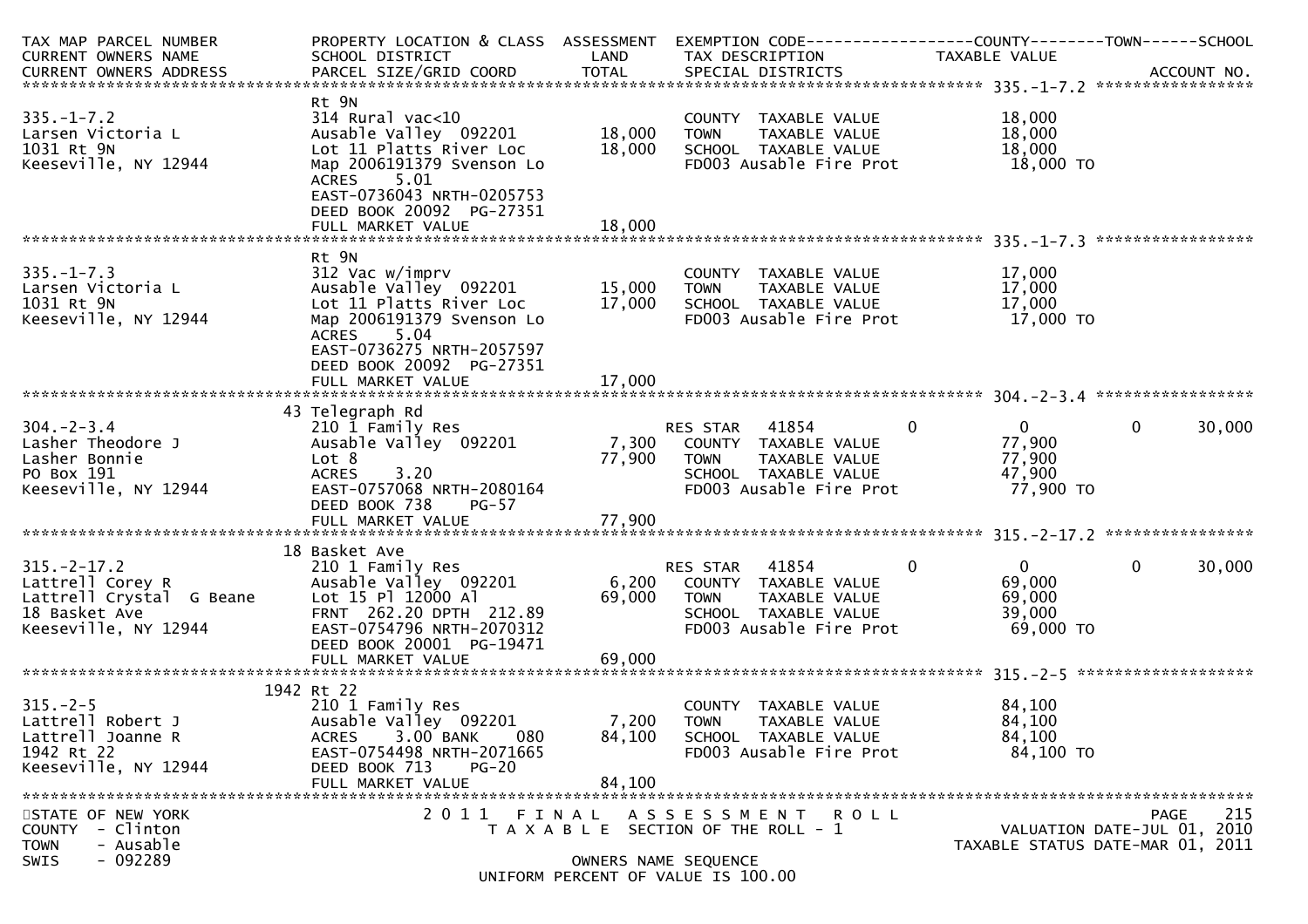| TAX MAP PARCEL NUMBER                       | PROPERTY LOCATION & CLASS ASSESSMENT EXEMPTION CODE----------------COUNTY-------TOWN------SCHOOL |                                                        |                              |                                              |                                                   |                                  |                             |                |
|---------------------------------------------|--------------------------------------------------------------------------------------------------|--------------------------------------------------------|------------------------------|----------------------------------------------|---------------------------------------------------|----------------------------------|-----------------------------|----------------|
| CURRENT OWNERS NAME                         | SCHOOL DISTRICT<br><b>Example 12</b>                                                             |                                                        |                              | TAX DESCRIPTION                              |                                                   | TAXABLE VALUE                    |                             |                |
|                                             |                                                                                                  |                                                        |                              |                                              |                                                   |                                  |                             |                |
|                                             |                                                                                                  |                                                        |                              |                                              |                                                   |                                  |                             |                |
| $315. -2 - 3$                               | 1960 Rt 22                                                                                       |                                                        | WARCOMALL 41131 0            |                                              |                                                   | 26,325                           | 20,000                      | $\overline{0}$ |
| Laundree Gerald R                           | 210 1 Family Res<br>Ausable Valley 092201 6,000 SR STAR 41834                                    |                                                        |                              |                                              | $\mathbf{0}$                                      | $\sim$ 0                         | $\Omega$                    | 60,100         |
| 1960 Rt 22                                  | ACRES 1.00                                                                                       |                                                        | 105,300 COUNTY TAXABLE VALUE |                                              |                                                   | 78,975                           |                             |                |
| Keeseville, NY 12944                        | EAST-0754033 NRTH-2071880                                                                        |                                                        |                              |                                              |                                                   | 85,300                           |                             |                |
|                                             | DEED BOOK 911                                                                                    | $PG-316$                                               |                              |                                              | TOWN      TAXABLE VALUE<br>SCHOOL   TAXABLE VALUE | 45,200                           |                             |                |
|                                             |                                                                                                  |                                                        |                              |                                              |                                                   |                                  |                             |                |
|                                             |                                                                                                  |                                                        |                              |                                              |                                                   |                                  |                             |                |
|                                             | 263 Dry Bridge Rd                                                                                |                                                        |                              |                                              |                                                   |                                  |                             |                |
| 334.-2-1.1<br>LaVallee Donald<br>PO Box 92  | 240 Rural res                                                                                    | RES STAR     41854<br>20,900    COUNTY   TAXABLE VALUE | RES STAR 41854               |                                              | - 0                                               | $0 \qquad$                       | $\mathbf{0}$                | 30,000         |
|                                             | Ausable Valley 092201                                                                            |                                                        |                              |                                              |                                                   | 226,700                          |                             |                |
|                                             | 6.80<br><b>ACRES</b>                                                                             |                                                        | 226,700 TOWN TAXABLE VALUE   |                                              |                                                   | 226,700                          |                             |                |
| Ausable Forks, NY 12912                     | EAST-0723923 NRTH-2052629                                                                        | $\overline{\phantom{a}}$                               |                              |                                              | SCHOOL TAXABLE VALUE                              | 196,700                          |                             |                |
|                                             | DEED BOOK 988<br>PG-184                                                                          |                                                        |                              |                                              | FD003 Ausable Fire Prot                           | 226,700 TO                       |                             |                |
|                                             | FULL MARKET VALUE                                                                                | 226,700                                                |                              |                                              |                                                   |                                  |                             |                |
|                                             | Dry Bridge Rd                                                                                    |                                                        |                              |                                              |                                                   |                                  |                             |                |
| $334 - 2 - 1.2$                             | $314$ Rural vac< $10$                                                                            |                                                        |                              | COUNTY TAXABLE VALUE                         |                                                   | 12,800                           |                             |                |
| LaVallee Donald                             | Ausable Valley 092201 12,800                                                                     |                                                        | <b>TOWN</b>                  | TAXABLE VALUE                                |                                                   | 12,800                           |                             |                |
| PO Box 92                                   | ACRES 7.30                                                                                       | 12,800                                                 |                              |                                              | SCHOOL TAXABLE VALUE                              | 12,800                           |                             |                |
| Ausable Forks, NY 12912                     | EAST-0723840 NRTH-2052567                                                                        |                                                        |                              |                                              | FD003 Ausable Fire Prot                           | 12,800 TO                        |                             |                |
|                                             | DEED BOOK 988<br>PG-184                                                                          |                                                        |                              |                                              |                                                   |                                  |                             |                |
|                                             |                                                                                                  |                                                        |                              |                                              |                                                   |                                  |                             |                |
|                                             |                                                                                                  |                                                        |                              |                                              |                                                   |                                  |                             |                |
|                                             | Dry Bridge Rd                                                                                    |                                                        |                              |                                              |                                                   |                                  |                             |                |
| $334. - 2 - 2.1$                            | 312 Vac w/imprv                                                                                  |                                                        |                              |                                              |                                                   | COUNTY TAXABLE VALUE 48,000      |                             |                |
| LaVallee Donald J                           | Ausable Valley 092201 18,400 TOWN TAXABLE VALUE                                                  |                                                        |                              |                                              |                                                   | 48,000                           |                             |                |
| PO Box 92                                   | ACRES 22.20                                                                                      | 48,000                                                 |                              |                                              | SCHOOL TAXABLE VALUE                              | 48,000                           |                             |                |
| Ausable Forks, NY 12912                     | EAST-0723338 NRTH-2052580                                                                        |                                                        |                              |                                              | FD003 Ausable Fire Prot                           | 48,000 TO                        |                             |                |
|                                             | DEED BOOK 20001 PG-21993                                                                         |                                                        |                              |                                              |                                                   |                                  |                             |                |
|                                             |                                                                                                  |                                                        |                              |                                              |                                                   |                                  |                             |                |
|                                             | 287 Dry Bridge Rd                                                                                |                                                        |                              |                                              |                                                   |                                  |                             |                |
| $334. - 2 - 2.3$                            |                                                                                                  |                                                        |                              |                                              |                                                   | 75,000                           |                             |                |
| LaVallee Donald J                           |                                                                                                  |                                                        |                              |                                              |                                                   | 75,000                           |                             |                |
| PO Box 92                                   | <b>ACRES</b><br>3.30                                                                             | 75,000                                                 |                              |                                              | SCHOOL TAXABLE VALUE                              | 75,000                           |                             |                |
| Ausable Forks, NY 12912                     | EAST-0723142 NRTH-2053259                                                                        |                                                        |                              |                                              | FD003 Ausable Fire Prot                           | 75,000 TO                        |                             |                |
|                                             | DEED BOOK 20001 PG-21993                                                                         |                                                        |                              |                                              |                                                   |                                  |                             |                |
|                                             | FULL MARKET VALUE                                                                                | 75,000                                                 |                              |                                              |                                                   |                                  |                             |                |
|                                             |                                                                                                  |                                                        |                              |                                              |                                                   |                                  |                             |                |
|                                             | Dry Bridge Rd                                                                                    |                                                        |                              |                                              |                                                   |                                  |                             |                |
| $334. -2 - 2.25$                            | 314 Rural vac<10                                                                                 |                                                        |                              | COUNTY TAXABLE VALUE                         |                                                   | 5,900                            |                             |                |
| LaVallee Donald J                           | Ausable Valley 092201<br>7.02                                                                    | 5,900                                                  | <b>TOWN</b>                  | <b>TAXABLE VALUE</b><br>SCHOOL TAXABLE VALUE |                                                   | 5,900                            |                             |                |
| 92 Dry Bridge Rd<br>Ausable Forks, NY 12912 | <b>ACRES</b><br>EAST-0724433 NRTH-2053009                                                        | 5,900                                                  |                              | FD003 Ausable Fire Prot                      |                                                   | 5,900<br>5,900 TO                |                             |                |
|                                             | DEED BOOK 98001 PG-02575                                                                         |                                                        |                              |                                              |                                                   |                                  |                             |                |
|                                             | FULL MARKET VALUE                                                                                | 5,900                                                  |                              |                                              |                                                   |                                  |                             |                |
|                                             |                                                                                                  |                                                        |                              |                                              |                                                   |                                  |                             |                |
| STATE OF NEW YORK                           | 2011                                                                                             | FINAL                                                  | A S S E S S M E N T          |                                              | R O L L                                           |                                  | <b>PAGE</b>                 | 216            |
| - Clinton<br><b>COUNTY</b>                  |                                                                                                  | T A X A B L E SECTION OF THE ROLL - 1                  |                              |                                              |                                                   |                                  | VALUATION DATE-JUL 01, 2010 |                |
| - Ausable<br><b>TOWN</b>                    |                                                                                                  |                                                        |                              |                                              |                                                   | TAXABLE STATUS DATE-MAR 01, 2011 |                             |                |
| $-092289$<br>SWIS                           |                                                                                                  | OWNERS NAME SEQUENCE                                   |                              |                                              |                                                   |                                  |                             |                |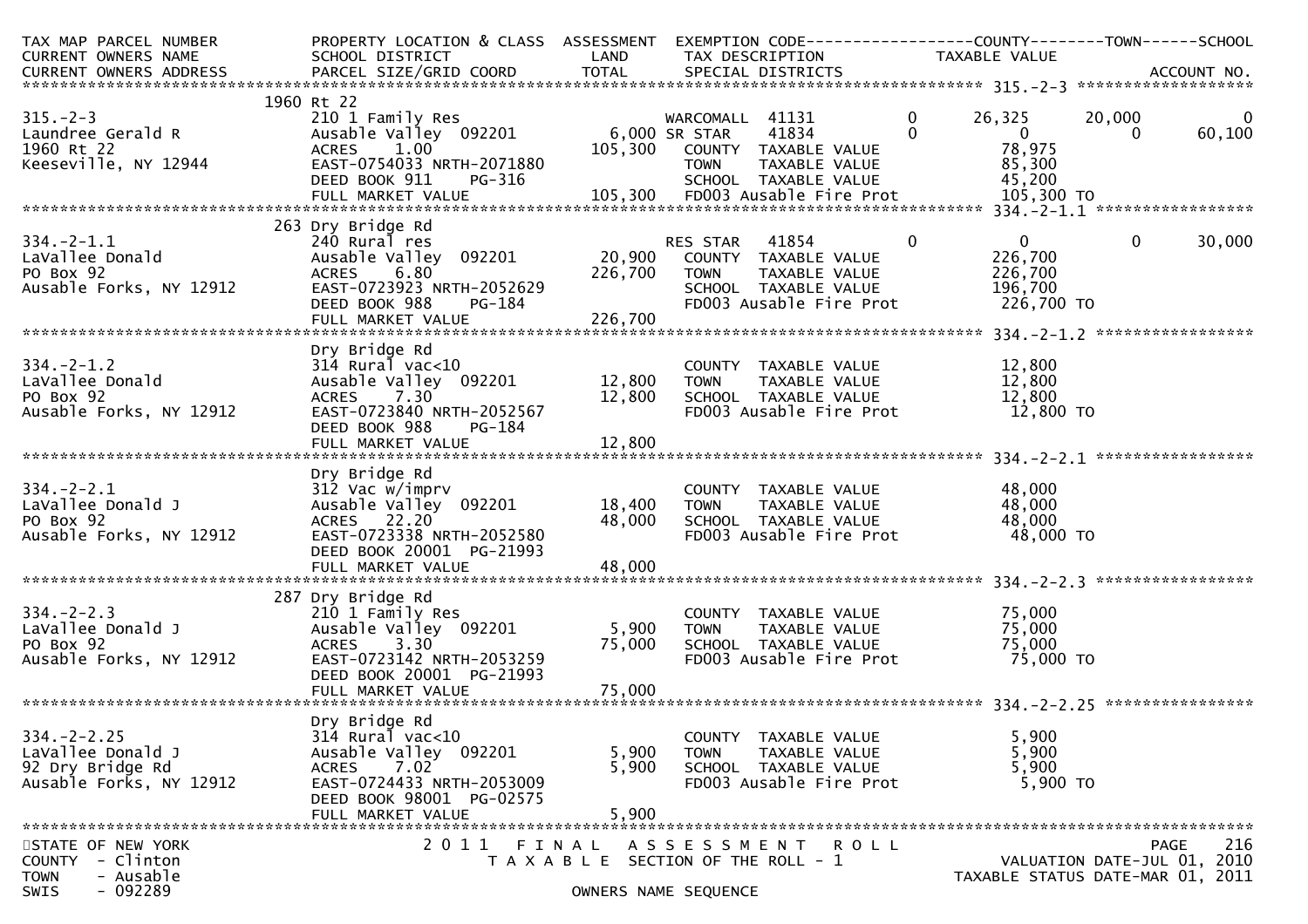## UNIFORM PERCENT OF VALUE IS 100.00

| TAX MAP PARCEL NUMBER                                                                                          | PROPERTY LOCATION & CLASS ASSESSMENT                                                                                                                                                   |                             |                                                                                                                                                                          | EXEMPTION CODE-----------------COUNTY--------TOWN------SCHOOL                  |        |
|----------------------------------------------------------------------------------------------------------------|----------------------------------------------------------------------------------------------------------------------------------------------------------------------------------------|-----------------------------|--------------------------------------------------------------------------------------------------------------------------------------------------------------------------|--------------------------------------------------------------------------------|--------|
|                                                                                                                |                                                                                                                                                                                        |                             |                                                                                                                                                                          |                                                                                |        |
| $335.1 - 1 - 31$<br>LaVallee Jeanne M<br>39 Lower Rd<br>Clintonville, NY 12924                                 | 39 Lower Rd<br>210 1 Family Res<br>Ausable Valley 092201<br>Parcel #4 Dugway Bridge<br>1.30<br><b>ACRES</b><br>EAST-0733722 NRTH-2053310<br>DEED BOOK 1024 PG-134<br>FULL MARKET VALUE | 4,700<br>112,000<br>112,000 | 41854<br>$\mathbf{0}$<br>RES STAR<br>COUNTY TAXABLE VALUE<br><b>TOWN</b><br>TAXABLE VALUE<br>SCHOOL TAXABLE VALUE<br>FD003 Ausable Fire Prot<br>LT003 Clintonville Light | $\mathbf{0}$<br>0<br>112,000<br>112,000<br>82,000<br>112,000 TO<br>112,000 TO  | 30,000 |
|                                                                                                                |                                                                                                                                                                                        |                             |                                                                                                                                                                          |                                                                                |        |
| 305.4-1-8<br>Lavarnway Cindy<br><sup>246</sup> Picketts Corners Rd<br>Saranac, NY 12981                        | 37 Old State Rd<br>484 1 use sm bld<br>Ausable Valley 092201<br>FRNT 118.83 DPTH 100.00<br>EAST-0763005 NRTH-2074813<br>DEED BOOK 20082 PG-16620<br>FULL MARKET VALUE                  | $3,900$<br>51.300<br>51,300 | COUNTY TAXABLE VALUE<br><b>TOWN</b><br>TAXABLE VALUE<br>SCHOOL TAXABLE VALUE<br>FD003 Ausable Fire Prot<br>LT006 Chasm                                                   | 51,300<br>51,300<br>51,300<br>51,300 TO<br>51,300 TO                           |        |
|                                                                                                                |                                                                                                                                                                                        |                             |                                                                                                                                                                          |                                                                                |        |
| $315.4 - 1 - 1$                                                                                                | 256 Rt 9N<br>210 1 Family Res                                                                                                                                                          |                             | $\mathbf{0}$<br>41834<br>SR STAR                                                                                                                                         | $\overline{0}$<br>$\mathbf 0$                                                  | 60,100 |
| Law Robert<br>256 Rt 9N<br>Keeseville, NY 12944                                                                | Ausable Valley 092201<br>FRNT 100.00 DPTH 200.00<br>EAST-0753847 NRTH-2065341<br>DEED BOOK 531<br>PG-279                                                                               | 8,500<br>74,900             | COUNTY TAXABLE VALUE<br><b>TOWN</b><br>TAXABLE VALUE<br>SCHOOL TAXABLE VALUE<br>FD003 Ausable Fire Prot                                                                  | 74,900<br>74,900<br>14,800<br>74,900 TO                                        |        |
|                                                                                                                |                                                                                                                                                                                        |                             |                                                                                                                                                                          |                                                                                |        |
| $334.2 - 1 - 8$<br>Lawrence Cindy A<br>Lawrence Cindy A<br>Douglas Life Use Myron R<br>AuSable Forks, NY 12912 | 1370 Rt 9N<br>210 1 Family Res<br>Ausable Valley 092201<br>FRNT 50.00 DPTH 214.00<br>EAST-0731153 NRTH-2053644<br>DEED BOOK 99001 PG-15595<br>FULL MARKET VALUE                        | 3,400<br>46,700<br>46,700   | COUNTY TAXABLE VALUE<br>TAXABLE VALUE<br>TOWN<br>SCHOOL TAXABLE VALUE<br>FD003 Ausable Fire Prot<br>LT003 Clintonville Light                                             | 46,700<br>46,700<br>46,700<br>46,700 TO<br>46,700 TO                           |        |
|                                                                                                                | Sand Hill Rd                                                                                                                                                                           |                             |                                                                                                                                                                          |                                                                                |        |
| $334.2 - 1 - 18$<br>Lawrence John<br>31 Sand Hill Rd<br>Clintonville, NY 12924                                 | 312 Vac w/imprv<br>Ausable Valley 092201<br>FRNT 64.00 DPTH 330.00<br>EAST-0731351 NRTH-2054422<br>DEED BOOK 1014 PG-81<br>FULL MARKET VALUE                                           | 2,900<br>4,900<br>4,900     | COUNTY TAXABLE VALUE<br>TAXABLE VALUE<br>TOWN<br>SCHOOL TAXABLE VALUE<br>FD003 Ausable Fire Prot<br>LT003 Clintonville Light                                             | 4,900<br>4,900<br>4,900<br>4,900 TO<br>$4,900$ TO                              |        |
|                                                                                                                |                                                                                                                                                                                        |                             |                                                                                                                                                                          |                                                                                |        |
| STATE OF NEW YORK<br>- Clinton<br><b>COUNTY</b><br><b>TOWN</b><br>- Ausable                                    | 2011 FINAL                                                                                                                                                                             |                             | A S S E S S M E N T<br><b>ROLL</b><br>T A X A B L E SECTION OF THE ROLL - 1                                                                                              | <b>PAGE</b><br>VALUATION DATE-JUL 01, 2010<br>TAXABLE STATUS DATE-MAR 01, 2011 | 217    |
| $-092289$<br><b>SWIS</b>                                                                                       |                                                                                                                                                                                        |                             | OWNERS NAME SEQUENCE<br>UNIFORM PERCENT OF VALUE IS 100.00                                                                                                               |                                                                                |        |
| TAX MAP PARCEL NUMBER<br><b>CURRENT OWNERS NAME</b>                                                            | PROPERTY LOCATION & CLASS ASSESSMENT<br>SCHOOL DISTRICT                                                                                                                                | <b>LAND</b>                 | TAX DESCRIPTION                                                                                                                                                          | EXEMPTION CODE-----------------COUNTY-------TOWN------SCHOOL<br>TAXABLE VALUE  |        |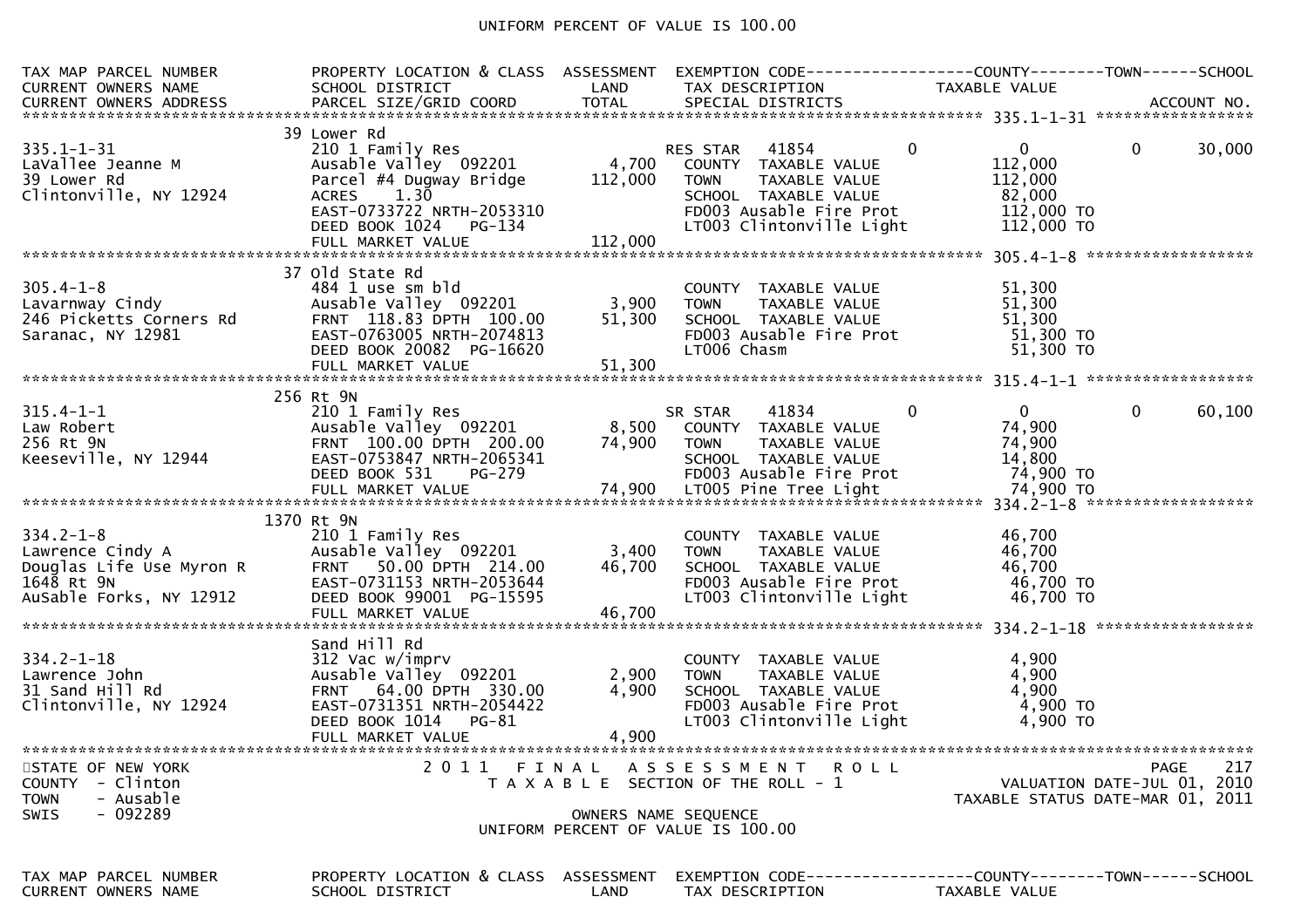| $334.2 - 1 - 17.2$<br>Lawrence John E<br>Lawrence Mary J<br>31 Sand Hill Rd<br>Clintonville, NY 12924              | 31 Sand Hill Rd<br>210 1 Family Res<br>Ausable Valley 092201<br>Lot 13 Prl<br>FRNT 100.00 DPTH 330.00<br>EAST-0731367 NRTH-2054339<br>DEED BOOK 98001 PG-01419<br>FULL MARKET VALUE | 3,600<br>61,000<br>61,000 | RES STAR<br>41854<br>COUNTY TAXABLE VALUE<br><b>TAXABLE VALUE</b><br><b>TOWN</b><br>SCHOOL TAXABLE VALUE<br>FD003 Ausable Fire Prot<br>LT003 Clintonville Light                                             | $\mathbf 0$<br>$\mathbf{0}$<br>61,000<br>61,000<br>31,000<br>61,000 TO<br>$61,000$ TO                               | 30,000<br>0                                                                           |
|--------------------------------------------------------------------------------------------------------------------|-------------------------------------------------------------------------------------------------------------------------------------------------------------------------------------|---------------------------|-------------------------------------------------------------------------------------------------------------------------------------------------------------------------------------------------------------|---------------------------------------------------------------------------------------------------------------------|---------------------------------------------------------------------------------------|
|                                                                                                                    | 25 Sand Hill Rd                                                                                                                                                                     |                           |                                                                                                                                                                                                             |                                                                                                                     |                                                                                       |
| $334.2 - 1 - 17.1$<br>Lawrence Life Use Barbara<br>Lawrence Patrick A<br>25 Sand Hill Rd<br>Clintonville, NY 12924 | 210 1 Family Res<br>Ausable Valley 092201<br>FRNT 177.00 DPTH 196.00<br>EAST-0731449 NRTH-2054193<br>DEED BOOK 20011 PG-34726<br>FULL MARKET VALUE                                  | 67,000                    | WARCOMALL 41131<br>4,200 AGED - ALL 41800<br>67,000 SR STAR<br>41834<br>COUNTY TAXABLE VALUE<br>TAXABLE VALUE<br><b>TOWN</b><br>SCHOOL TAXABLE VALUE<br>FD003 Ausable Fire Prot<br>LT003 Clintonville Light | 0<br>16,750<br>25,125<br>0<br>$\mathbf 0$<br>$\Omega$<br>25,125<br>25,125<br>$\mathbf{0}$<br>67,000 TO<br>67,000 TO | 16,750<br>0<br>25,125<br>33,500<br>33,500<br>0                                        |
|                                                                                                                    |                                                                                                                                                                                     |                           |                                                                                                                                                                                                             |                                                                                                                     |                                                                                       |
| $334. - 2 - 5.2$<br>Lawrence Patrick<br>1648 Rt 9N<br>Ausable Forks, NY 12912                                      | 1648 Rt 9N<br>210 1 Family Res<br>Ausable Valley 092201<br>195 Maules<br><b>ACRES</b><br>4.20<br>EAST-0724933 NRTH-2051090<br>DEED BOOK 647<br>$PG-332$                             | 7,900<br>67,400           | 41854<br>RES STAR<br>COUNTY TAXABLE VALUE<br><b>TOWN</b><br>TAXABLE VALUE<br>SCHOOL TAXABLE VALUE<br>FD003 Ausable Fire Prot                                                                                | $\mathbf{0}$<br>0<br>67,400<br>67,400<br>37,400<br>67,400 TO                                                        | $\mathbf{0}$<br>30,000                                                                |
|                                                                                                                    | 2 New Sweden Ln                                                                                                                                                                     |                           |                                                                                                                                                                                                             |                                                                                                                     | *****************                                                                     |
| $334. - 2 - 5.9$<br>Lawrence Patrick<br>Lawrence Cindy<br>1648 Rt 9N<br>Ausable Forks, NY 12912                    | 270 Mfg housing<br>Ausable Valley 092201<br>FRNT 100.00 DPTH 300.00<br>EAST-0725562 NRTH-2051084<br>DEED BOOK 968<br>PG-312                                                         | 4,800<br>33,300           | COUNTY TAXABLE VALUE<br>TAXABLE VALUE<br><b>TOWN</b><br>SCHOOL TAXABLE VALUE<br>FD003 Ausable Fire Prot                                                                                                     | 33,300<br>33,300<br>33,300<br>33,300 TO                                                                             | *****************                                                                     |
|                                                                                                                    | 14 New Sweden Ln                                                                                                                                                                    |                           |                                                                                                                                                                                                             |                                                                                                                     |                                                                                       |
| $334. - 2 - 5.6$<br>Lawrence Patrick A<br>1648 Rt 9N<br>Ausable Forks, NY 12912                                    | 270 Mfg housing<br>Ausable Valley <sup>-</sup> 092201<br>FRNT 150.00 DPTH 191.00<br>EAST-0725556 NRTH-2051417<br>DEED BOOK 20051 PG-82297                                           | 3,900<br>13,000           | COUNTY TAXABLE VALUE<br>TAXABLE VALUE<br><b>TOWN</b><br>SCHOOL TAXABLE VALUE<br>FD003 Ausable Fire Prot                                                                                                     | 13,000<br>13,000<br>13,000<br>13,000 TO                                                                             |                                                                                       |
|                                                                                                                    | FULL MARKET VALUE                                                                                                                                                                   | 13,000                    |                                                                                                                                                                                                             |                                                                                                                     |                                                                                       |
| STATE OF NEW YORK<br><b>COUNTY</b><br>- Clinton<br>- Ausable<br><b>TOWN</b><br>$-092289$<br><b>SWIS</b>            |                                                                                                                                                                                     |                           | 2011 FINAL ASSESSMENT<br>R O L L<br>T A X A B L E SECTION OF THE ROLL - 1<br>OWNERS NAME SEQUENCE                                                                                                           |                                                                                                                     | 218<br><b>PAGE</b><br>VALUATION DATE-JUL 01, 2010<br>TAXABLE STATUS DATE-MAR 01, 2011 |
|                                                                                                                    |                                                                                                                                                                                     |                           | UNIFORM PERCENT OF VALUE IS 100.00                                                                                                                                                                          |                                                                                                                     |                                                                                       |
| TAX MAP PARCEL NUMBER<br>CURRENT OWNERS NAME<br><b>CURRENT OWNERS ADDRESS</b>                                      | PROPERTY LOCATION & CLASS ASSESSMENT<br>SCHOOL DISTRICT<br>PARCEL SIZE/GRID COORD                                                                                                   | LAND<br><b>TOTAL</b>      | EXEMPTION        CODE-----------------COUNTY-------TOWN------SCHOOL<br>TAX DESCRIPTION<br>SPECIAL DISTRICTS                                                                                                 | TAXABLE VALUE                                                                                                       | ACCOUNT NO.                                                                           |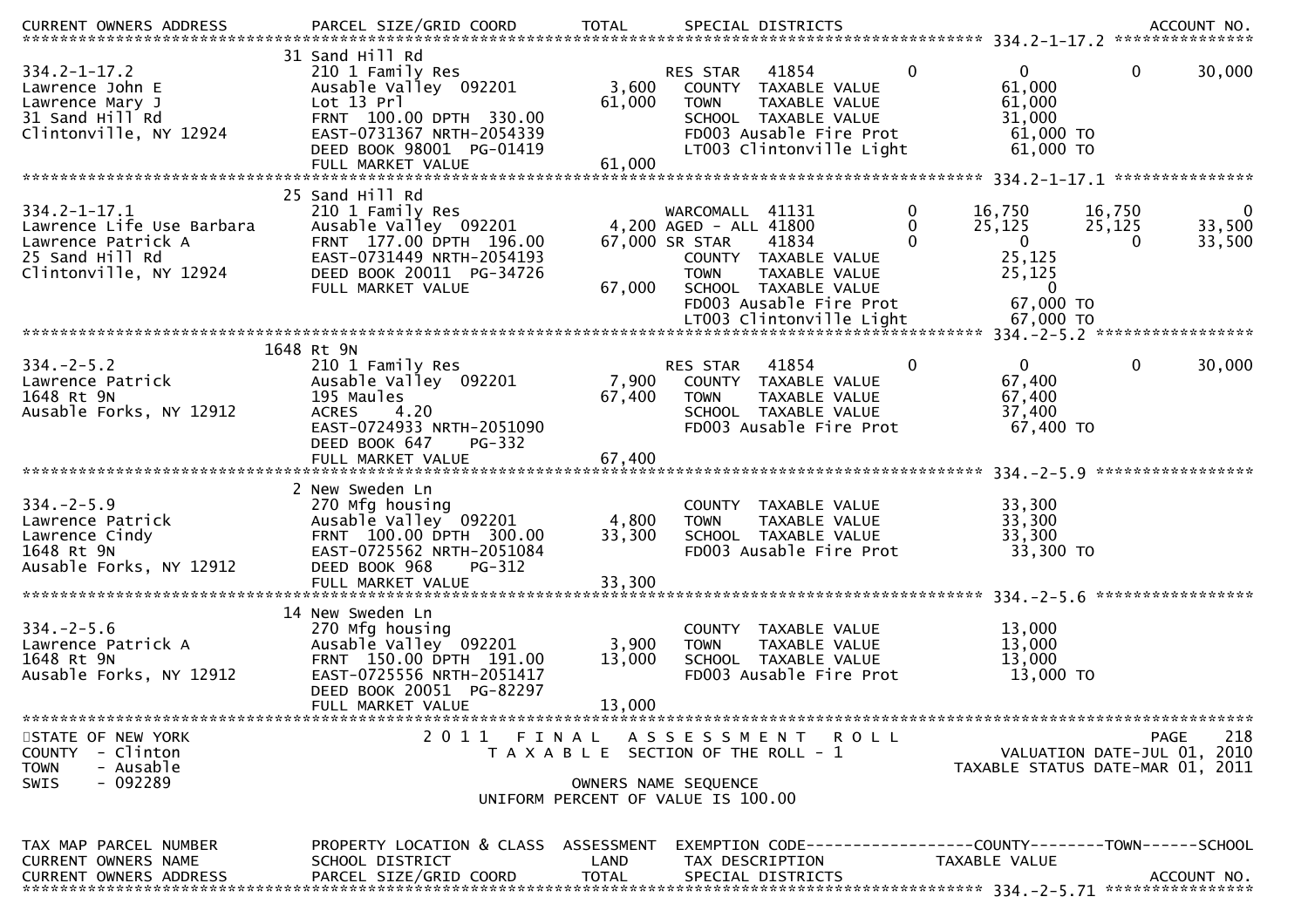| $334. - 2 - 5.71$<br>Lawrence Richard<br>Lawrence Susan<br>582 Salmon River Rd<br>Plattsburgh, NY 12901 | Rt 9N<br>312 Vac w/imprv<br>Ausable Valley 092201<br>Survey Map 20072/05877 Lo<br>2.20<br><b>ACRES</b><br>EAST-0725746 NRTH-2051426<br>DEED BOOK 20072 PG-5879                              | 6,700<br>8,700               | COUNTY TAXABLE VALUE<br>TAXABLE VALUE<br><b>TOWN</b><br>SCHOOL TAXABLE VALUE<br>FD003 Ausable Fire Prot                      | 8,700<br>8,700<br>8,700<br>8,700 TO                                                                     |
|---------------------------------------------------------------------------------------------------------|---------------------------------------------------------------------------------------------------------------------------------------------------------------------------------------------|------------------------------|------------------------------------------------------------------------------------------------------------------------------|---------------------------------------------------------------------------------------------------------|
|                                                                                                         |                                                                                                                                                                                             |                              |                                                                                                                              |                                                                                                         |
| $294. - 1 - 22$<br>Leale Jeremy J<br>Leale Rita Y<br>80 Plains Rd<br>Peru, NY 12972                     | 80 Plains Rd<br>210 1 Family Res<br>Peru Central<br>094001<br>PLC 396 Lot 36<br>ACRES 5.41 BANK<br>850<br>EAST-0768589 NRTH-2083021<br>DEED BOOK 20051 PG-83333<br>FULL MARKET VALUE        | 26,500<br>250,000<br>250,000 | COUNTY TAXABLE VALUE<br><b>TOWN</b><br>TAXABLE VALUE<br>SCHOOL TAXABLE VALUE<br>FD003 Ausable Fire Prot                      | 250,000<br>250,000<br>250,000<br>250,000 TO                                                             |
|                                                                                                         |                                                                                                                                                                                             |                              |                                                                                                                              |                                                                                                         |
| $305. - 1 - 2.17$<br>Lecuyer Harvey<br>Lecuyer Lillian E<br>29 Bens Ln<br>Keeseville, NY 12944          | 205 Grove St<br>270 Mfg housing<br>Ausable Valley 092201<br>Lots 1 & 16 12000 Al<br>Survey Map 20082/12876<br>6.60<br><b>ACRES</b><br>EAST-0757032 NRTH-2074307<br>DEED BOOK 20082 PG-16844 | 9,400<br>61,400              | COUNTY TAXABLE VALUE<br><b>TOWN</b><br>TAXABLE VALUE<br>SCHOOL TAXABLE VALUE<br>FD003 Ausable Fire Prot                      | 61,400<br>61,400<br>61,400<br>61,400 TO                                                                 |
|                                                                                                         | FULL MARKET VALUE                                                                                                                                                                           | 61,400                       |                                                                                                                              |                                                                                                         |
|                                                                                                         |                                                                                                                                                                                             |                              |                                                                                                                              |                                                                                                         |
| $304. - 1 - 27.4$<br>LeFevre Gretchen<br>3 Union Rd<br>Peru, NY 12972                                   | 3 Union Rd<br>210 1 Family Res<br>Ausable Valley 092201<br>5.70<br><b>ACRES</b><br>EAST-0745633 NRTH-2075953<br>DEED BOOK 20051 PG-86659<br>FULL MARKET VALUE                               | 14,800<br>88,400<br>88,400   | COUNTY TAXABLE VALUE<br>TAXABLE VALUE<br><b>TOWN</b><br>SCHOOL TAXABLE VALUE<br>FD003 Ausable Fire Prot                      | 88,400<br>88,400<br>88,400<br>88,400 TO                                                                 |
|                                                                                                         |                                                                                                                                                                                             |                              |                                                                                                                              |                                                                                                         |
| $304. - 1 - 14.3$<br>Lemieux Michael S<br>Lemieux Annette<br>2198 Rt 22<br>Keeseville, NY 12944-9612    | 2198 Rt 22<br>210 1 Family Res<br>Ausable Valley 092201<br>Lot 2 Pl 1600 Al<br>1.60<br><b>ACRES</b><br>EAST-0751650 NRTH-2077080<br>DEED BOOK 99001 PG-09226                                | 8,500<br>137,700             | 41854<br>RES STAR<br>COUNTY TAXABLE VALUE<br><b>TOWN</b><br>TAXABLE VALUE<br>SCHOOL TAXABLE VALUE<br>FD003 Ausable Fire Prot | $\overline{0}$<br>$\mathbf{0}$<br>$\mathbf{0}$<br>30,000<br>137,700<br>137,700<br>107,700<br>137,700 TO |
|                                                                                                         | FULL MARKET VALUE                                                                                                                                                                           | 137,700                      |                                                                                                                              |                                                                                                         |
| STATE OF NEW YORK<br>- Clinton<br><b>COUNTY</b><br><b>TOWN</b><br>- Ausable<br>$-092289$<br><b>SWIS</b> | 2011 FINAL                                                                                                                                                                                  |                              | ASSESSMENT ROLL<br>T A X A B L E SECTION OF THE ROLL - 1<br>OWNERS NAME SEQUENCE<br>UNIFORM PERCENT OF VALUE IS 100.00       | 219<br><b>PAGE</b><br>VALUATION DATE-JUL 01, 2010<br>TAXABLE STATUS DATE-MAR 01, 2011                   |
| TAX MAP PARCEL NUMBER<br>CURRENT OWNERS NAME<br><b>CURRENT OWNERS ADDRESS</b>                           | PROPERTY LOCATION & CLASS ASSESSMENT<br>SCHOOL DISTRICT<br>PARCEL SIZE/GRID COORD                                                                                                           | LAND<br><b>TOTAL</b>         | TAX DESCRIPTION<br>SPECIAL DISTRICTS                                                                                         | EXEMPTION        CODE-----------------COUNTY-------TOWN------SCHOOL<br>TAXABLE VALUE<br>ACCOUNT NO.     |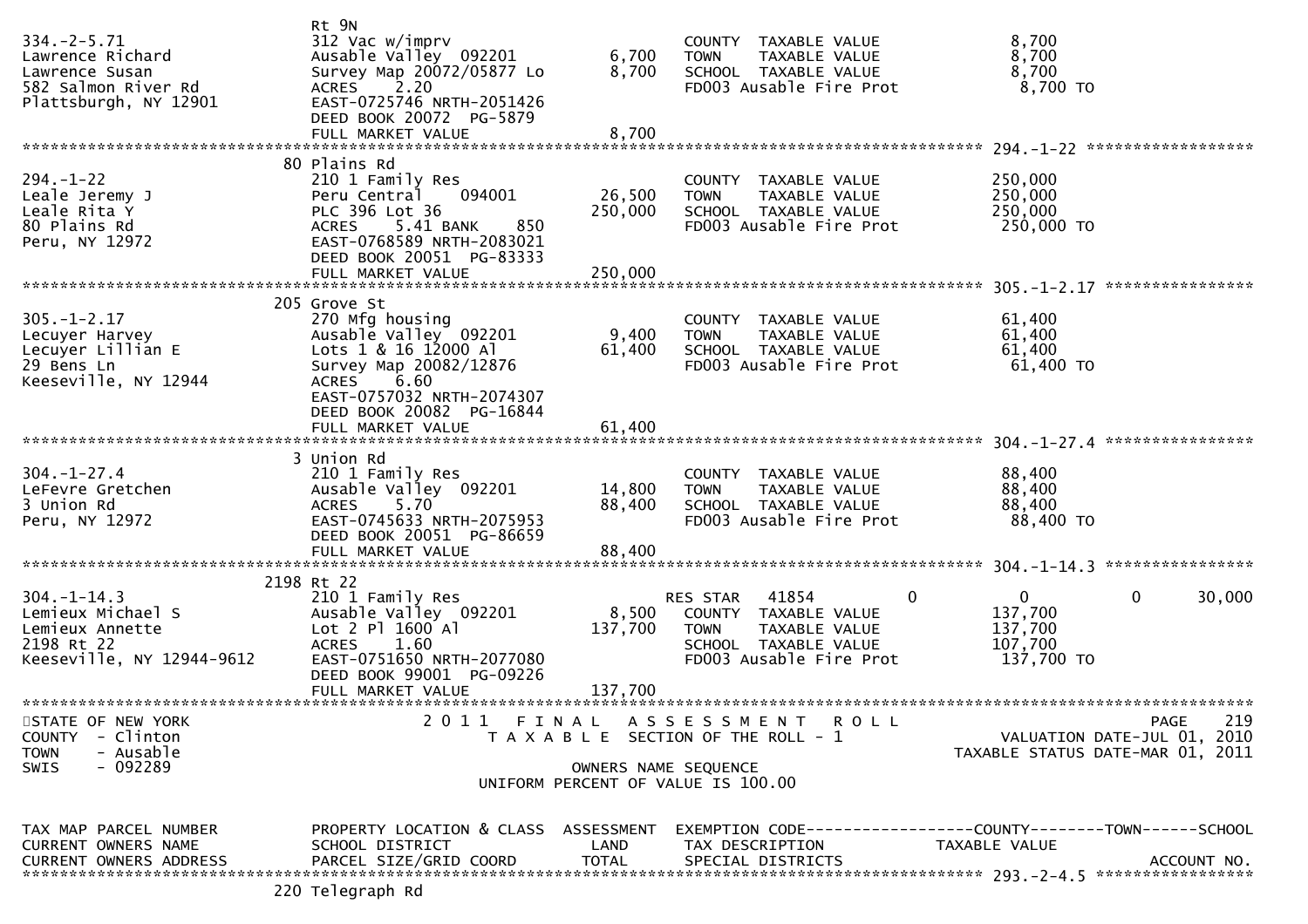| $293. - 2 - 4.5$<br>Les Placement Goyer Inc<br>4145 Hingston<br>Montreal PQ, Canada H4A2J6    | 270 Mfg housing<br>Ausable Valley 092201<br>Sub Map 17 Pg 81 Lot 5<br>ACRES 14.63<br>EAST-0758828 NRTH-2084413<br>DEED BOOK 958<br>PG-231<br>FULL MARKET VALUE | 19,100<br>69,000<br>69,000                                                        | <b>TOWN</b>                                       | COUNTY TAXABLE VALUE<br>TAXABLE VALUE<br>SCHOOL TAXABLE VALUE<br>FD003 Ausable Fire Prot                              | 69,000<br>69,000<br>69,000<br>69,000 TO                                       |                         |
|-----------------------------------------------------------------------------------------------|----------------------------------------------------------------------------------------------------------------------------------------------------------------|-----------------------------------------------------------------------------------|---------------------------------------------------|-----------------------------------------------------------------------------------------------------------------------|-------------------------------------------------------------------------------|-------------------------|
|                                                                                               |                                                                                                                                                                |                                                                                   |                                                   |                                                                                                                       |                                                                               |                         |
| 2362/2382 Rt 9<br>$293. -3 -3.2$<br>Lessard David<br>PO Box 567<br>Keeseville, NY 12944-0567  | 431 Auto dealer<br>094001<br>Peru Central<br><b>ACRES</b><br>5.40<br>EAST-0766284 NRTH-2080802<br>DEED BOOK 615<br>PG-124                                      | 162,100                                                                           | WARNONALL 41121<br>17,000 RES STAR<br><b>TOWN</b> | 60 PCT OF VALUE USED FOR EXEMPTION PURPOSES<br>41854<br>COUNTY TAXABLE VALUE<br>TAXABLE VALUE<br>SCHOOL TAXABLE VALUE | 14,589<br>12,000<br>0<br>0<br>$\overline{0}$<br>147,511<br>150,100<br>132,100 | 0<br>30,000<br>$\Omega$ |
|                                                                                               |                                                                                                                                                                |                                                                                   |                                                   |                                                                                                                       |                                                                               |                         |
| $294. -1 - 13.1$<br>Lessard David<br>Murray Lois<br>PO Box 567<br>Keeseville, NY 12944        | Lakeside Rd<br>$314$ Rural vac<10<br>094001<br>Peru Central<br><b>PLB 366</b><br>9.30<br><b>ACRES</b><br>EAST-0771767 NRTH-2086647<br>DEED BOOK 20021 PG-41084 | 7,500<br>7,500                                                                    | <b>TOWN</b>                                       | COUNTY TAXABLE VALUE<br>TAXABLE VALUE<br>SCHOOL TAXABLE VALUE<br>FD003 Ausable Fire Prot                              | 7,500<br>7,500<br>7,500<br>7,500 TO                                           |                         |
|                                                                                               |                                                                                                                                                                |                                                                                   |                                                   |                                                                                                                       |                                                                               |                         |
| $294. -1 - 13.13$<br>Lessard David<br>Murray Lois<br>PO Box 567<br>Keeseville, NY 12944       | Lakeside Rd<br>314 Rural vac<10<br>094001<br>Peru Central<br>PLB 366 Lot 7<br>5.00<br><b>ACRES</b><br>EAST-0771493 NRTH-2083237<br>DEED BOOK 20021 PG-41084    | 28,500<br>28,500<br>28,500                                                        | <b>TOWN</b>                                       | COUNTY TAXABLE VALUE<br>TAXABLE VALUE<br>SCHOOL TAXABLE VALUE<br>FD003 Ausable Fire Prot                              | 28,500<br>28,500<br>28,500<br>28,500 TO                                       |                         |
|                                                                                               | FULL MARKET VALUE                                                                                                                                              |                                                                                   |                                                   |                                                                                                                       |                                                                               |                         |
| $294. - 1 - 13.15$<br>Lessard David<br>Murray Lois<br>PO Box 567<br>Keeseville, NY 12944      | Lakeside Rd<br>$314$ Rural vac<10<br>094001<br>Peru Central<br>PLB 366 Lot 4<br><b>ACRES</b><br>5.01<br>EAST-0771061 NRTH-2084015<br>DEED BOOK 20021 PG-41084  | 28,500<br>28,500                                                                  | <b>COUNTY</b><br><b>TOWN</b>                      | TAXABLE VALUE<br>TAXABLE VALUE<br>SCHOOL TAXABLE VALUE<br>FD003 Ausable Fire Prot                                     | 28,500<br>28,500<br>28,500<br>28,500 TO                                       |                         |
|                                                                                               | FULL MARKET VALUE                                                                                                                                              | 28,500                                                                            |                                                   |                                                                                                                       |                                                                               |                         |
| STATE OF NEW YORK<br>COUNTY - Clinton<br>- Ausable<br><b>TOWN</b><br>$-092289$<br><b>SWIS</b> | 2011                                                                                                                                                           | FINAL ASSESSMENT<br>T A X A B L E SECTION OF THE ROLL - 1<br>OWNERS NAME SEQUENCE |                                                   | <b>ROLL</b>                                                                                                           | VALUATION DATE-JUL 01, 2010<br>TAXABLE STATUS DATE-MAR 01, 2011               | 220<br><b>PAGE</b>      |
|                                                                                               |                                                                                                                                                                | UNIFORM PERCENT OF VALUE IS 100.00                                                |                                                   |                                                                                                                       |                                                                               |                         |
| TAX MAP PARCEL NUMBER<br><b>CURRENT OWNERS NAME</b><br><b>CURRENT OWNERS ADDRESS</b>          | PROPERTY LOCATION & CLASS ASSESSMENT<br>SCHOOL DISTRICT<br>PARCEL SIZE/GRID COORD                                                                              | LAND<br><b>TOTAL</b>                                                              |                                                   | TAX DESCRIPTION<br>SPECIAL DISTRICTS                                                                                  | EXEMPTION CODE-----------------COUNTY-------TOWN------SCHOOL<br>TAXABLE VALUE | ACCOUNT NO.             |
| $294. -1 - 13.18$<br>Lessard David                                                            | Giddings Rd<br>$314$ Rural vac<10<br>Peru Central<br>094001                                                                                                    | 19,000                                                                            | COUNTY<br><b>TOWN</b>                             | TAXABLE VALUE<br>TAXABLE VALUE                                                                                        | 19,000<br>19,000                                                              |                         |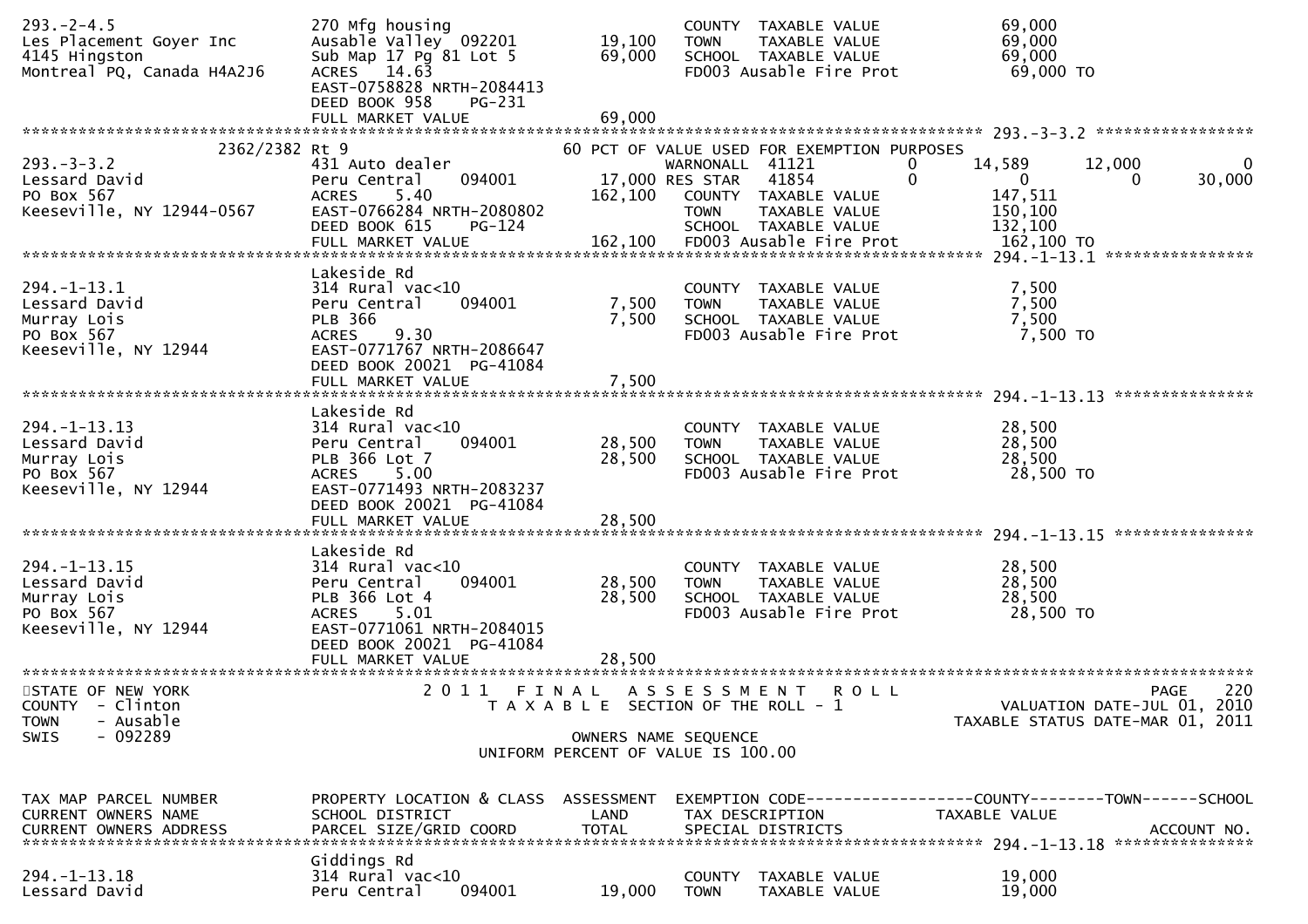| Murray Lois<br>PO Box 567<br>Keeseville, NY 12944                                             | PLB 366 lot 14 & 15<br>7.80<br><b>ACRES</b><br>EAST-0771452 NRTH-2081455<br>DEED BOOK 20021 PG-41084<br>FULL MARKET VALUE                                                    | 19,000<br>19,000           | SCHOOL TAXABLE VALUE<br>FD003 Ausable Fire Prot                                                                                                    | 19,000<br>19,000 TO                                                                   |
|-----------------------------------------------------------------------------------------------|------------------------------------------------------------------------------------------------------------------------------------------------------------------------------|----------------------------|----------------------------------------------------------------------------------------------------------------------------------------------------|---------------------------------------------------------------------------------------|
| $294. - 1 - 14.1$<br>Lessard David<br>Murray Lois<br>PO Box 567<br>Keeseville, NY 12944       | Plains Rd<br>322 Rural vac>10<br>Peru Central<br>094001<br>L Corp Sub Lot 1<br>ACRES 19.10<br>EAST-0770044 NRTH-2083865<br>DEED BOOK 20011 PG-32369<br>FULL MARKET VALUE     | 31,400<br>31,400<br>31,400 | COUNTY TAXABLE VALUE<br><b>TOWN</b><br>TAXABLE VALUE<br>SCHOOL TAXABLE VALUE<br>FD003 Ausable Fire Prot                                            | 31,400<br>31,400<br>31,400<br>31,400 TO                                               |
|                                                                                               |                                                                                                                                                                              |                            |                                                                                                                                                    | ******************                                                                    |
| $294. - 1 - 16$<br>Lessard David R W<br>Murray Lois A<br>PO Box 567<br>Keeseville, NY 12944   | Plains Rd<br>$322$ Rural vac $>10$<br>Peru Central<br>094001<br>ACRES 25.90<br>EAST-0770136 NRTH-2081373<br>DEED BOOK 20011 PG-30340<br>FULL MARKET VALUE                    | 16,200<br>16,200<br>16,200 | COUNTY TAXABLE VALUE<br>TAXABLE VALUE<br><b>TOWN</b><br>SCHOOL TAXABLE VALUE<br>FD003 Ausable Fire Prot                                            | 16,200<br>16,200<br>16,200<br>16,200 TO                                               |
|                                                                                               |                                                                                                                                                                              |                            |                                                                                                                                                    |                                                                                       |
| $335.1 - 1 - 5$<br>Lessard David R W<br>Murray Lois<br>PO Box 567<br>Keeseville, NY 12944     | 1322 Rt 9N<br>620 Religious<br>Ausable Valley 092201<br><b>ACRES</b><br>3.40<br>EAST-0732430 NRTH-2054048<br>DEED BOOK 20041 PG-76765<br>FULL MARKET VALUE                   | 15,000<br>47,000<br>47,000 | COUNTY TAXABLE VALUE<br>TAXABLE VALUE<br>TOWN<br>SCHOOL TAXABLE VALUE<br>FD003 Ausable Fire Prot                                                   | 47,000<br>47,000<br>47,000<br>47,000 TO                                               |
| $305.4 - 1 - 21$<br>Lessard Donald<br>15 old State Rd<br>AuSable Chasm, NY 12911              | old State Rd<br>$314$ Rural vac<10<br>Ausable Valley 092201<br>Lot 10 Adgates<br>1.50<br>ACRES<br>EAST-0762747 NRTH-2074418<br>DEED BOOK 20001 PG-27030<br>FULL MARKET VALUE | 6,300<br>6,300<br>6,300    | COUNTY TAXABLE VALUE<br>TAXABLE VALUE<br><b>TOWN</b><br>SCHOOL TAXABLE VALUE<br>FD003 Ausable Fire Prot<br>LT006 Chasm                             | 6,300<br>6,300<br>6,300<br>6,300 TO<br>6,300 TO                                       |
| STATE OF NEW YORK<br>COUNTY - Clinton<br>- Ausable<br><b>TOWN</b><br>$-092289$<br><b>SWIS</b> | FINAL<br>2011                                                                                                                                                                |                            | A S S E S S M E N T<br><b>ROLL</b><br>T A X A B L E SECTION OF THE ROLL - 1<br>OWNERS NAME SEQUENCE<br>UNIFORM PERCENT OF VALUE IS 100.00          | 221<br><b>PAGE</b><br>VALUATION DATE-JUL 01, 2010<br>TAXABLE STATUS DATE-MAR 01, 2011 |
| TAX MAP PARCEL NUMBER<br><b>CURRENT OWNERS NAME</b><br><b>CURRENT OWNERS ADDRESS</b>          | PROPERTY LOCATION & CLASS ASSESSMENT<br>SCHOOL DISTRICT<br>PARCEL SIZE/GRID COORD                                                                                            | LAND<br><b>TOTAL</b>       | EXEMPTION CODE-----------------COUNTY-------TOWN------SCHOOL<br>TAX DESCRIPTION<br>SPECIAL DISTRICTS                                               | TAXABLE VALUE<br>ACCOUNT NO.                                                          |
| $305.4 - 1 - 4$<br>Lessard Donald G<br>15 old state Rd<br>Ausable Chasm, NY 12911             | 15 old State Rd<br>210 1 Family Res<br>Ausable Valley 092201<br>survey 2009/223186<br>1.60<br><b>ACRES</b><br>EAST-0762357 NRTH-2074718                                      | 7,600<br>111,000           | 41854<br>$\bf{0}$<br>RES STAR<br><b>COUNTY</b><br>TAXABLE VALUE<br><b>TOWN</b><br>TAXABLE VALUE<br>SCHOOL TAXABLE VALUE<br>FD003 Ausable Fire Prot | 0<br>30,000<br>0<br>111,000<br>111,000<br>81,000<br>111,000 TO                        |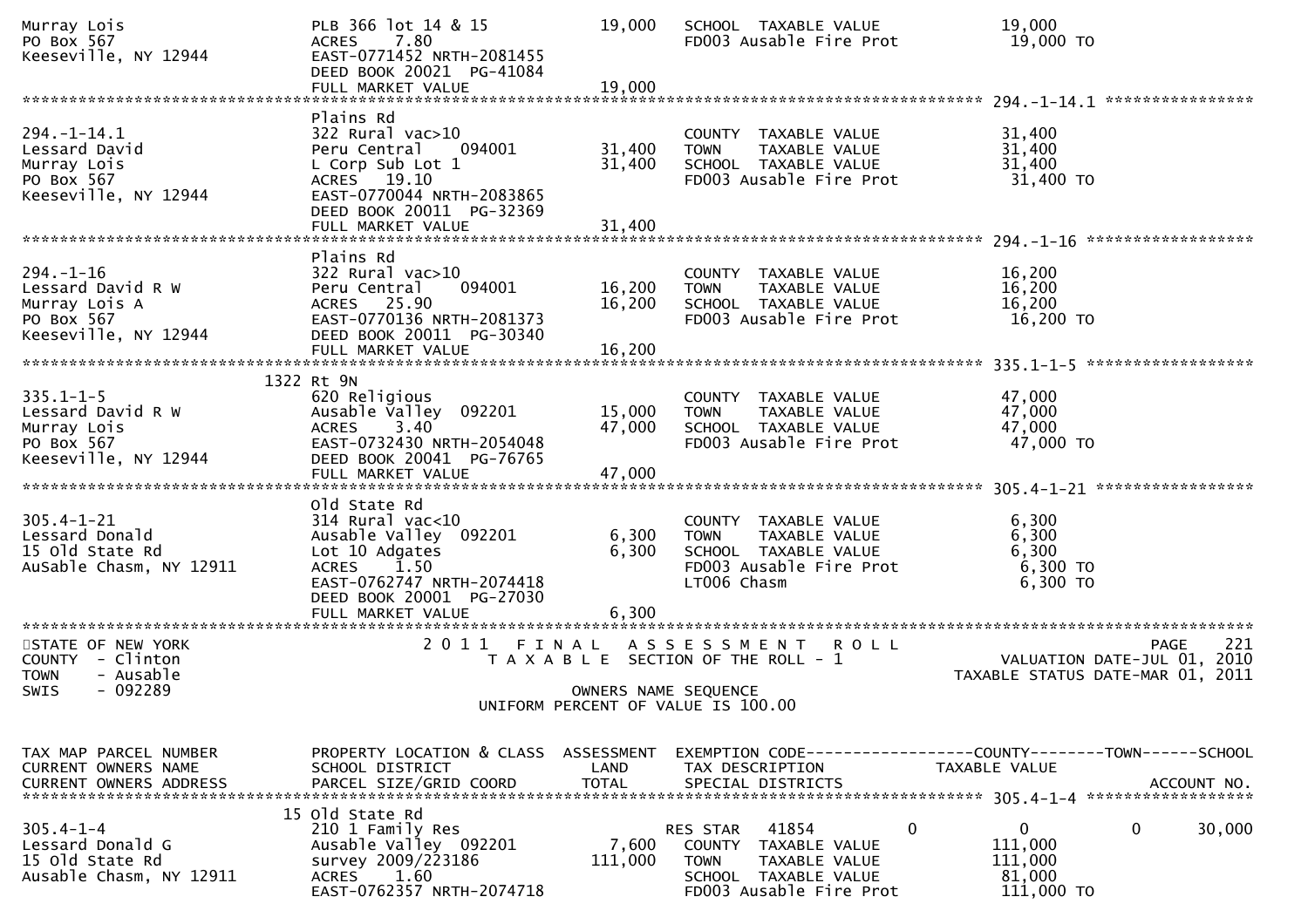|                                                                                                            | $PG-136$<br>DEED BOOK 793                                                                                                                                                                         | 111,000                            | LT006 Chasm                                                                                                                                                          |                            | 111,000 TO                                                                           |                                                                                       |
|------------------------------------------------------------------------------------------------------------|---------------------------------------------------------------------------------------------------------------------------------------------------------------------------------------------------|------------------------------------|----------------------------------------------------------------------------------------------------------------------------------------------------------------------|----------------------------|--------------------------------------------------------------------------------------|---------------------------------------------------------------------------------------|
|                                                                                                            | FULL MARKET VALUE                                                                                                                                                                                 |                                    |                                                                                                                                                                      |                            |                                                                                      |                                                                                       |
| $305.4 - 1 - 12$<br>Lessard Life Estate Virginia<br>Wedderien Mary J<br>PO Box 567<br>Keeseville, NY 12944 | 36 Old State Rd<br>210 1 Family Res<br>Ausable Valley 092201<br><b>ACRES</b><br>1.50<br>EAST-0762951 NRTH-2074567<br>DEED BOOK 20082 PG-16496<br>FULL MARKET VALUE                                | 75,300<br>75,300                   | AGED - ALL 41800<br>6,300 SR STAR<br>41834<br>COUNTY TAXABLE VALUE<br>TAXABLE VALUE<br><b>TOWN</b><br>SCHOOL TAXABLE VALUE<br>FD003 Ausable Fire Prot<br>LT006 Chasm | $\mathbf{0}$<br>$\Omega$   | 37,650<br>$\mathbf{0}$<br>37,650<br>37,650<br>$\mathbf{0}$<br>75,300 TO<br>75,300 TO | 37,650<br>37,650<br>37,650<br>0                                                       |
|                                                                                                            |                                                                                                                                                                                                   |                                    |                                                                                                                                                                      |                            |                                                                                      |                                                                                       |
| $303. - 1 - 13$<br>Liberty Carlton G<br>Liberty Rose<br>115 Harkness Rd<br>Peru, NY 12972                  | 115 Harkness Rd<br>210 1 Family Res<br>Ausable Valley 092201<br>FRNT 164.00 DPTH 201.00<br>EAST-0742306 NRTH-2079658<br>DEED BOOK 604<br>PG-157                                                   | 4,100<br>91,600                    | SR STAR<br>41834<br>COUNTY TAXABLE VALUE<br><b>TOWN</b><br>TAXABLE VALUE<br>SCHOOL TAXABLE VALUE<br>FD003 Ausable Fire Prot                                          | $\overline{0}$             | $\Omega$<br>91,600<br>91,600<br>31,500<br>91,600 TO                                  | $\mathbf{0}$<br>60,100                                                                |
|                                                                                                            | FULL MARKET VALUE                                                                                                                                                                                 | 91,600                             |                                                                                                                                                                      |                            |                                                                                      |                                                                                       |
| $334. - 1 - 12.3$<br>Liberty Cynthia J<br>Liberty John L<br>109 Clintonville Rd<br>Clintonville, NY 12924  | 109 Clintonville Rd<br>210 1 Family Res<br>Ausable Valley 092201<br>Lot 194 Maules Pat<br>Survey Map 2010/234610<br>3.20<br><b>ACRES</b><br>EAST-0728002 NRTH-2055664<br>DEED BOOK 20102 PG-34734 | 5,800<br>198,000                   | 41854<br>RES STAR<br>COUNTY TAXABLE VALUE<br>TAXABLE VALUE<br><b>TOWN</b><br>SCHOOL TAXABLE VALUE<br>FD003 Ausable Fire Prot                                         | $\mathbf 0$                | $\Omega$<br>198,000<br>198,000<br>168,000<br>198,000 TO                              | 0<br>30,000                                                                           |
|                                                                                                            |                                                                                                                                                                                                   |                                    |                                                                                                                                                                      |                            |                                                                                      |                                                                                       |
| $315. -4 - 9$<br>Liberty Joan B Ahrent<br>5 Woodlawn Dr<br>Keeseville, NY 12944                            | 5 Woodlawn Dr<br>210 1 Family Res<br>Ausable Valley 092201<br>Parcel Split By Vil Line<br>FRNT 47.00 DPTH 150.00<br>EAST-0754375 NRTH-2068628<br>DEED BOOK 566<br>PG-966                          | 33,600                             | AGED C&S<br>41805<br>2,800 SR STAR<br>41834<br>COUNTY TAXABLE VALUE<br><b>TOWN</b><br>TAXABLE VALUE<br>SCHOOL TAXABLE VALUE<br>FD003 Ausable Fire Prot               | $\overline{0}$<br>$\Omega$ | 16,800<br>$\Omega$<br>16,800<br>33,600<br>$\mathbf{0}$<br>33,600 TO                  | 0<br>16,800<br>$\Omega$<br>16,800                                                     |
|                                                                                                            | FULL MARKET VALUE<br>**********************                                                                                                                                                       | 33,600<br>*************            |                                                                                                                                                                      |                            |                                                                                      |                                                                                       |
| STATE OF NEW YORK<br>COUNTY - Clinton<br><b>TOWN</b><br>- Ausable<br>$-092289$<br><b>SWIS</b>              | 2011 FINAL                                                                                                                                                                                        |                                    | ASSESSMENT ROLL<br>T A X A B L E SECTION OF THE ROLL - 1<br>OWNERS NAME SEQUENCE<br>UNIFORM PERCENT OF VALUE IS 100.00                                               |                            |                                                                                      | 222<br><b>PAGE</b><br>VALUATION DATE-JUL 01, 2010<br>TAXABLE STATUS DATE-MAR 01, 2011 |
|                                                                                                            |                                                                                                                                                                                                   |                                    |                                                                                                                                                                      |                            |                                                                                      |                                                                                       |
| TAX MAP PARCEL NUMBER<br>CURRENT OWNERS NAME<br><b>CURRENT OWNERS ADDRESS</b>                              | PROPERTY LOCATION & CLASS<br>SCHOOL DISTRICT<br>PARCEL SIZE/GRID COORD                                                                                                                            | ASSESSMENT<br>LAND<br><b>TOTAL</b> | EXEMPTION CODE-----------------COUNTY-------TOWN------SCHOOL<br>TAX DESCRIPTION<br>SPECIAL DISTRICTS                                                                 |                            | TAXABLE VALUE                                                                        | ACCOUNT NO.<br>****************                                                       |
| $294.18 - 2 - 13$<br>Lopez Karen P<br>3 Tanglewood Dr<br>Peru, NY 12972                                    | 3 Tanglewood Dr<br>210 1 Family Res<br>Peru Central<br>094001<br>Ausable Hgts Lot $#2$<br>FRNT 150.50 DPTH 150.00<br>EAST-0773199 NRTH-2082058<br>DEED BOOK 20051 PG-85384                        | 24,300<br>174,400                  | 41854<br>RES STAR<br>COUNTY<br>TAXABLE VALUE<br><b>TOWN</b><br>TAXABLE VALUE<br>SCHOOL TAXABLE VALUE<br>FD003 Ausable Fire Prot                                      | $\mathbf 0$                | $\mathbf 0$<br>174,400<br>174,400<br>144,400<br>174,400 TO                           | 0<br>30,000                                                                           |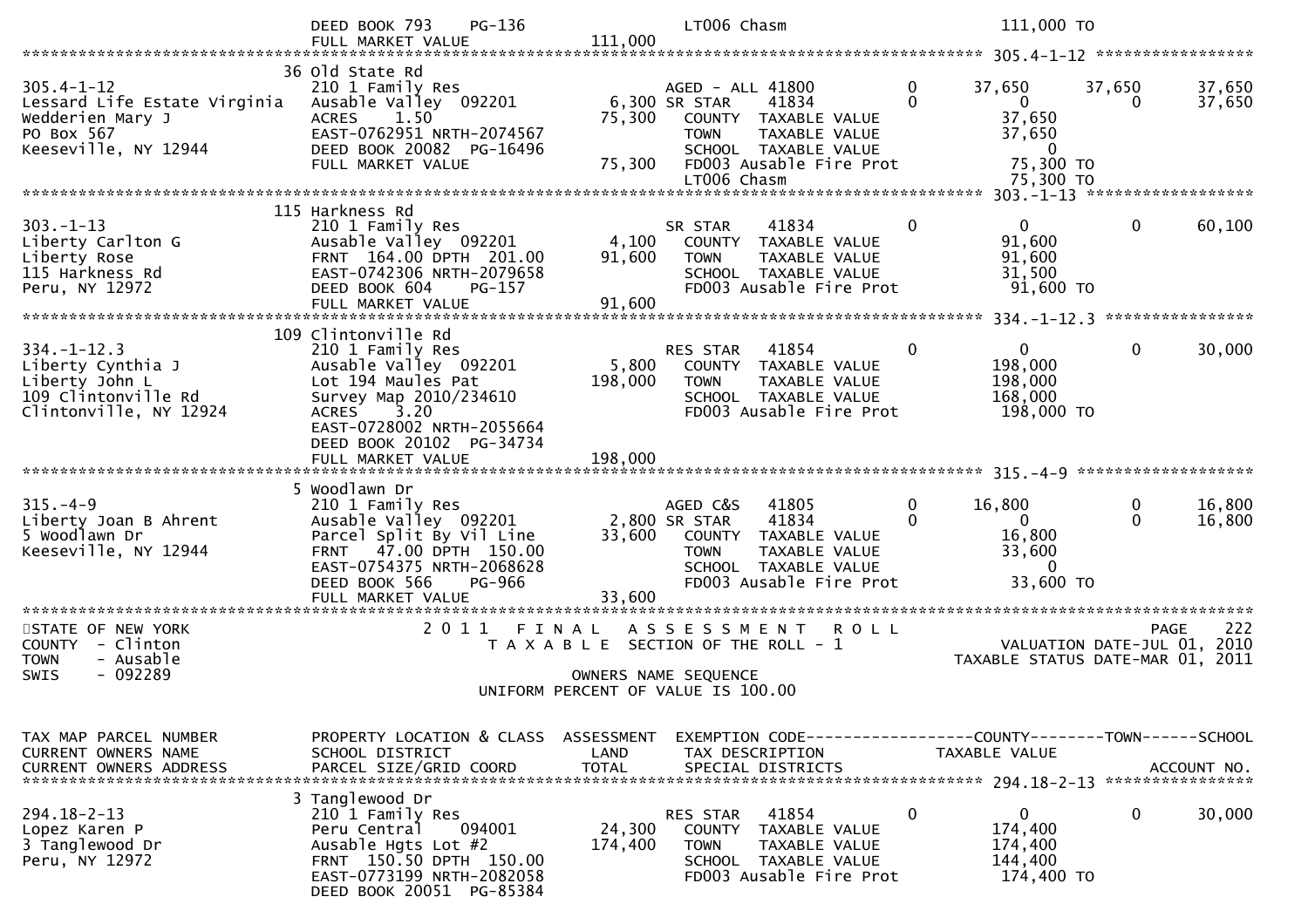|                                                                                                       | FULL MARKET VALUE                                                                                                                                                                                   | 174,400                      |                                                                                                                                   |                                                                                          |
|-------------------------------------------------------------------------------------------------------|-----------------------------------------------------------------------------------------------------------------------------------------------------------------------------------------------------|------------------------------|-----------------------------------------------------------------------------------------------------------------------------------|------------------------------------------------------------------------------------------|
|                                                                                                       |                                                                                                                                                                                                     |                              |                                                                                                                                   | *****************                                                                        |
| $315.4 - 1 - 56$<br>Loreman Donald E Sr<br>Loreman Carolyn A<br>1822 Main St.<br>Keeseville, NY 12944 | 15 Valley View Dr<br>210 1 Family Res<br>Ausable Valley 092201<br>Torrington Sub Lot 6<br>FRNT 100.00 DPTH 155.00<br>EAST-0753199 NRTH-2065645<br>DEED BOOK 20092 PG-22728                          | 7,800<br>66,700              | COUNTY TAXABLE VALUE<br><b>TOWN</b><br>TAXABLE VALUE<br>SCHOOL TAXABLE VALUE<br>FD003 Ausable Fire Prot<br>LT005 Pine Tree Light  | 66,700<br>66,700<br>66,700<br>66,700 TO<br>66,700 TO                                     |
|                                                                                                       | FULL MARKET VALUE                                                                                                                                                                                   | 66,700                       |                                                                                                                                   | *****************                                                                        |
| $314. - 2 - 6.7$<br>Lovely Frank L<br>Lovely Sheila M<br>PO Box 356<br>Ausable Forks, NY 12912        | Cold Spring Rd<br>314 Rural vac<10<br>Ausable Valley 092201<br>Lot 12 Platts<br>Pla 379 Survey<br><b>ACRES</b><br>8.72<br>EAST-0739072 NRTH-2069560<br>DEED BOOK 20102 PG-35844                     | 12,000<br>12,000             | COUNTY TAXABLE VALUE<br>TAXABLE VALUE<br><b>TOWN</b><br>SCHOOL TAXABLE VALUE<br>FD003 Ausable Fire Prot                           | 12,000<br>12,000<br>12,000<br>12,000 TO                                                  |
|                                                                                                       | FULL MARKET VALUE                                                                                                                                                                                   | 12,000                       |                                                                                                                                   | ****************                                                                         |
| $294. - 1 - 15.3$<br>Lucas Derick J<br>20 Broad St<br>Plattsburgh, NY 12901                           | Plains Rd<br>322 Rural vac>10<br>094001<br>Peru Central<br>$Lot 1$ Pgl<br>Lot 3 Lessard Murray Sub<br>ACRES 12.53                                                                                   | 29,500<br>29,500             | COUNTY<br>TAXABLE VALUE<br>TAXABLE VALUE<br><b>TOWN</b><br>SCHOOL TAXABLE VALUE<br>FD003 Ausable Fire Prot                        | 29,500<br>29,500<br>29,500<br>29,500 TO                                                  |
|                                                                                                       | EAST-0769334 NRTH-2082184<br>DEED BOOK 20031 PG-62754<br>FULL MARKET VALUE                                                                                                                          | 29,500                       |                                                                                                                                   |                                                                                          |
| $294. -1 -15.43$<br>Lucas Derrick<br>Lucas Cari<br>20 Broad St<br>Plattsburgh, NY 12901               | 142 Plains Rd<br>210 1 Family Res<br>094001<br>Peru Central<br>Lot 1 PGL<br>Lot 4 Lessard Sub<br>9.51<br><b>ACRES</b><br>EAST-0769845 NRTH-2082119<br>DEED BOOK 20011 PG-30513<br>FULL MARKET VALUE | 28,100<br>347,000<br>347,000 | RES STAR<br>41854<br>0<br>COUNTY TAXABLE VALUE<br>TAXABLE VALUE<br><b>TOWN</b><br>SCHOOL TAXABLE VALUE<br>FD003 Ausable Fire Prot | $\mathbf 0$<br>30,000<br>$\mathbf{0}$<br>347,000<br>347,000<br>317,000<br>347,000 TO     |
|                                                                                                       |                                                                                                                                                                                                     |                              |                                                                                                                                   |                                                                                          |
| STATE OF NEW YORK<br>COUNTY - Clinton<br>- Ausable<br><b>TOWN</b><br>$-092289$                        | 2011<br>FINAL                                                                                                                                                                                       |                              | A S S E S S M E N T<br>ROLL<br>T A X A B L E SECTION OF THE ROLL - 1                                                              | 223<br><b>PAGE</b><br>2010<br>VALUATION DATE-JUL 01,<br>TAXABLE STATUS DATE-MAR 01, 2011 |
| SWIS                                                                                                  |                                                                                                                                                                                                     | OWNERS NAME SEQUENCE         | UNIFORM PERCENT OF VALUE IS 100.00                                                                                                |                                                                                          |
| TAX MAP PARCEL NUMBER<br>CURRENT OWNERS NAME                                                          | PROPERTY LOCATION & CLASS ASSESSMENT<br>SCHOOL DISTRICT                                                                                                                                             | LAND                         | EXEMPTION CODE-----------------COUNTY-------TOWN------SCHOOL<br>TAX DESCRIPTION                                                   | TAXABLE VALUE                                                                            |
|                                                                                                       | 143 Hill St                                                                                                                                                                                         |                              |                                                                                                                                   |                                                                                          |
| $315. - 3 - 13$<br>Lucia Michael J<br>Lucia Rosalind M<br>PO Box 23                                   | 210 1 Family Res<br>Ausable Valley 092201<br>FRNT 100.00 DPTH 250.00<br>EAST-0752635 NRTH-2068122                                                                                                   | 8,700<br>73,000              | 41854<br>0<br>RES STAR<br><b>COUNTY</b><br>TAXABLE VALUE<br><b>TOWN</b><br>TAXABLE VALUE<br>SCHOOL<br>TAXABLE VALUE               | $\overline{0}$<br>0<br>30,000<br>73,000<br>73,000<br>43,000                              |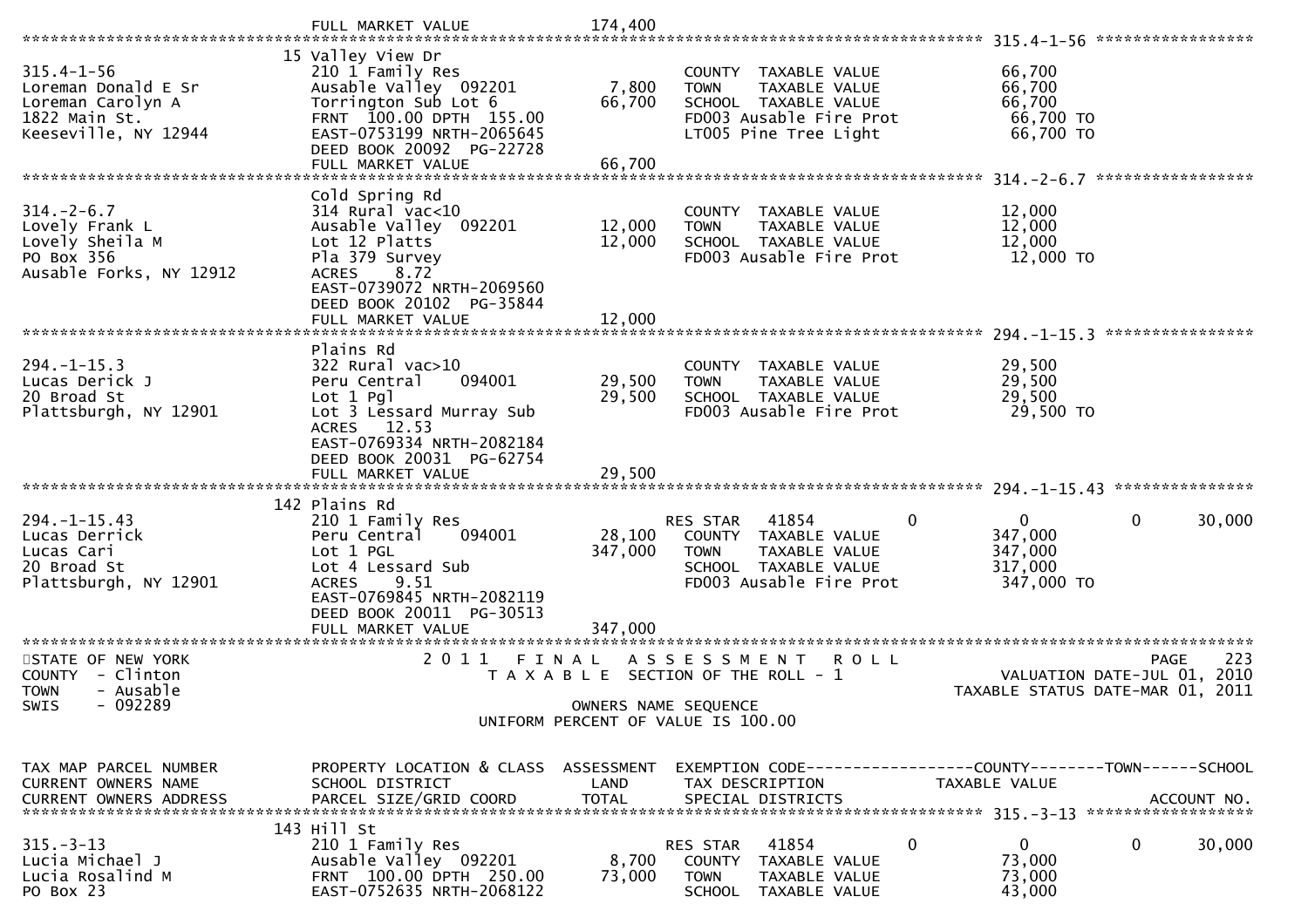| Keeseville, NY 12944                                                                                                                     | <b>PG-282</b><br>DEED BOOK 583<br>FULL MARKET VALUE                                                                                                                                | 73,000                     | FD003 Ausable Fire Prot<br>LT004 Hill Street Light                                                                                     |              | 73,000 TO<br>73,000 TO                                      |                                                                                          |
|------------------------------------------------------------------------------------------------------------------------------------------|------------------------------------------------------------------------------------------------------------------------------------------------------------------------------------|----------------------------|----------------------------------------------------------------------------------------------------------------------------------------|--------------|-------------------------------------------------------------|------------------------------------------------------------------------------------------|
| $313 - 2 - 15.2$<br>Lupo Gasper<br>4825 SE 3Rd St<br>Ocala, FL 34471                                                                     | Arnold Hill Rd<br>321 Abandoned ag<br>Peru Central<br>094001<br>204 Maules<br>ACRES 50.00<br>EAST-0719823 NRTH-2066985<br>DEED BOOK 596<br>PG-190<br>FULL MARKET VALUE             | 18,400<br>18,400<br>18,400 | COUNTY TAXABLE VALUE<br>TAXABLE VALUE<br><b>TOWN</b><br>SCHOOL TAXABLE VALUE<br>FD003 Ausable Fire Prot                                |              | 18,400<br>18,400<br>18,400<br>18,400 TO                     |                                                                                          |
|                                                                                                                                          |                                                                                                                                                                                    |                            |                                                                                                                                        |              |                                                             |                                                                                          |
| $294. - 1 - 13.24$<br>Lyon Kevin D<br>Lyon Jenny A<br>82 Lakeside Rd<br>Peru, NY 12972                                                   | 82 Lakeside Rd<br>210 1 Family Res<br>094001<br>Peru Central<br>Lot 1<br>Lot #4 Sussdorff Sub<br>2.83<br><b>ACRES</b><br>EAST-0771918 NRTH-2083719<br>DEED BOOK 20031 PG-56572     | 47,100<br>339,000          | 41854<br>RES STAR<br>COUNTY TAXABLE VALUE<br>TAXABLE VALUE<br><b>TOWN</b><br>SCHOOL TAXABLE VALUE<br>FD003 Ausable Fire Prot           | $\mathbf{0}$ | $\mathbf{0}$<br>339,000<br>339,000<br>309,000<br>339,000 TO | 0<br>30,000                                                                              |
|                                                                                                                                          | FULL MARKET VALUE                                                                                                                                                                  | 339,000                    |                                                                                                                                        |              |                                                             | 314.-1-10 ********************                                                           |
| $314. - 1 - 10$<br>Lyon Raymond David<br>Lyon Thelma A<br>814 Clintonville Rd<br>Peru, NY 12972                                          | 814 Clintonville Rd<br>210 1 Family Res<br>Ausable Valley 092201<br>3.50<br><b>ACRES</b><br>EAST-0732326 NRTH-2072102<br>DEED BOOK 598<br>PG-751<br>FULL MARKET VALUE              | 6,000<br>87,900<br>87,900  | RES STAR<br>41854<br>COUNTY TAXABLE VALUE<br><b>TOWN</b><br>TAXABLE VALUE<br>SCHOOL TAXABLE VALUE<br>FD003 Ausable Fire Prot           | 0            | $\mathbf{0}$<br>87,900<br>87,900<br>57,900<br>87,900 TO     | 30,000<br>0                                                                              |
|                                                                                                                                          |                                                                                                                                                                                    |                            |                                                                                                                                        |              |                                                             | ****************                                                                         |
| $304. - 1 - 17.4$<br>Lyon Thelma<br>65 Jewel Rock Rd<br>Keeseville, NY 12944-4120                                                        | 65 Jewel Rock Rd<br>210 1 Family Res<br>Ausable Valley 092201<br>Survey Map Bk 18 Pg 118<br>FRNT 150.00 DPTH 275.00<br>EAST-0751848 NRTH-2076775<br>DEED BOOK 918<br><b>PG-246</b> | 7,500<br>150,000           | 41834<br>SR STAR<br>COUNTY TAXABLE VALUE<br><b>TOWN</b><br>TAXABLE VALUE<br>SCHOOL TAXABLE VALUE<br>FD003 Ausable Fire Prot            | $\mathbf{0}$ | $\mathbf{0}$<br>150,000<br>150,000<br>89,900<br>150,000 TO  | 0<br>60,100                                                                              |
|                                                                                                                                          | FULL MARKET VALUE<br>***********************                                                                                                                                       | 150,000<br>**************  |                                                                                                                                        |              |                                                             |                                                                                          |
| STATE OF NEW YORK<br>COUNTY - Clinton<br><b>TOWN</b><br>- Ausable<br>$-092289$<br>SWIS                                                   | 2011 FINAL                                                                                                                                                                         |                            | A S S E S S M E N T<br>T A X A B L E SECTION OF THE ROLL - 1<br>OWNERS NAME SEQUENCE<br>UNIFORM PERCENT OF VALUE IS 100.00             | <b>ROLL</b>  |                                                             | 224<br><b>PAGE</b><br>2010<br>VALUATION DATE-JUL 01,<br>TAXABLE STATUS DATE-MAR 01, 2011 |
| TAX MAP PARCEL NUMBER<br>CURRENT OWNERS NAME<br><b>CURRENT OWNERS ADDRESS</b>                                                            | PROPERTY LOCATION & CLASS ASSESSMENT<br>SCHOOL DISTRICT<br>PARCEL SIZE/GRID COORD                                                                                                  | LAND<br><b>TOTAL</b>       | EXEMPTION        CODE-----------------COUNTY-------TOWN------SCHOOL<br>TAX DESCRIPTION<br>SPECIAL DISTRICTS                            |              | TAXABLE VALUE                                               | ACCOUNT NO.                                                                              |
| $303 - 2 - 33$<br>Mace Shellie<br>Mace Life Use Gerald Jr & Poye Lot 7 P12000 Acl<br>883 Clintonville Rd<br>PO Box 270<br>Peru, NY 12972 | 883 Clintonville Rd<br>280 Res Multiple<br>Ausable Valley 092201<br><b>ACRES</b><br>1.00<br>EAST-0733057 NRTH-2073978<br>DEED BOOK 1033<br>PG-348                                  | 4,500<br>87,000            | 41854<br>RES STAR<br><b>COUNTY</b><br>TAXABLE VALUE<br><b>TOWN</b><br>TAXABLE VALUE<br>SCHOOL TAXABLE VALUE<br>FD003 Ausable Fire Prot | $\mathbf 0$  | $\mathbf{0}$<br>87,000<br>87,000<br>57,000<br>87,000 TO     | 0<br>30,000                                                                              |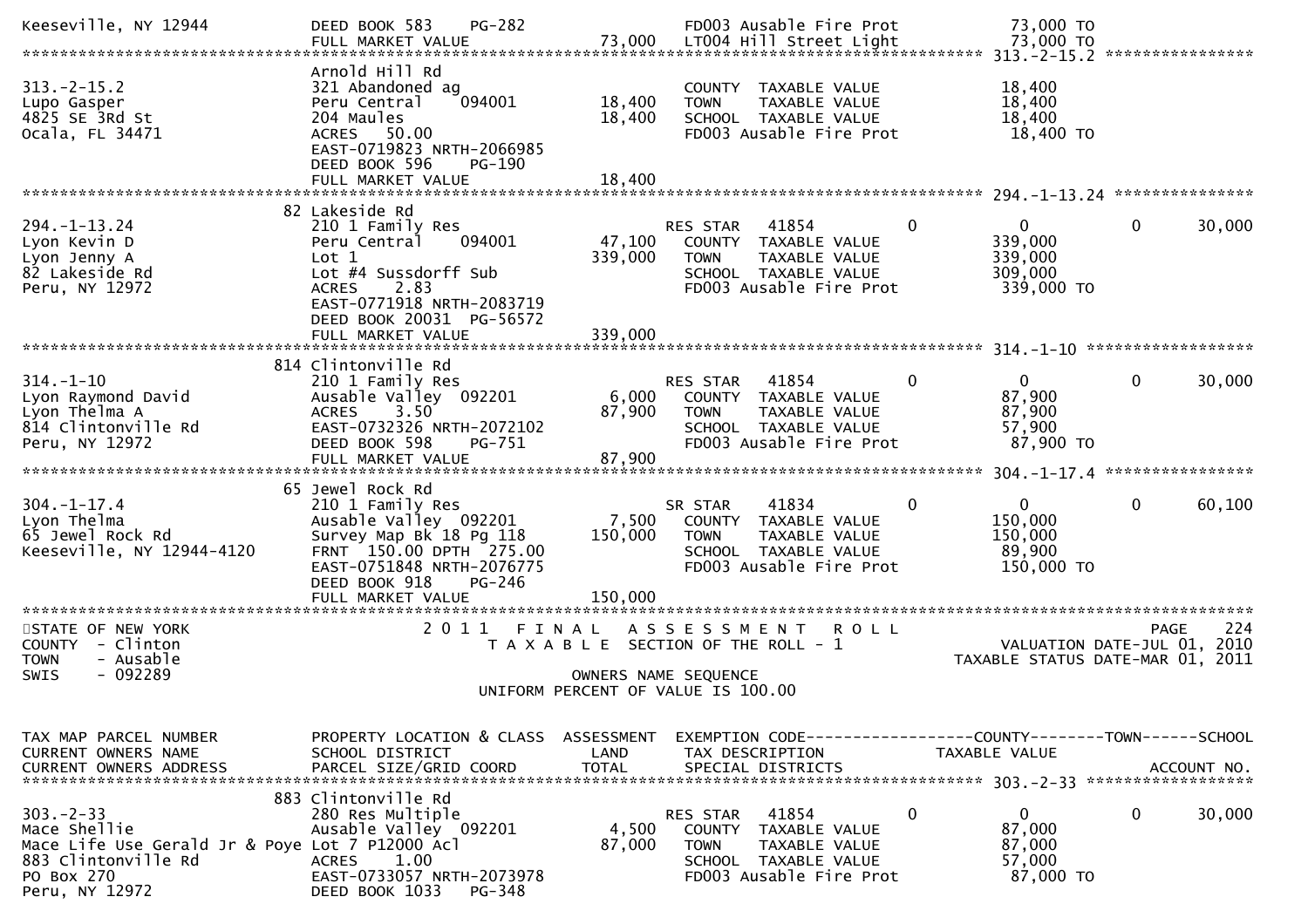|                                                                                                | FULL MARKET VALUE                                                                                                                                                                           | 87,000                  |                                                                                                                                            | 302. - 2 - 9 *********************                                                          |
|------------------------------------------------------------------------------------------------|---------------------------------------------------------------------------------------------------------------------------------------------------------------------------------------------|-------------------------|--------------------------------------------------------------------------------------------------------------------------------------------|---------------------------------------------------------------------------------------------|
| $302 - 2 - 9$<br>Mace Shellie L<br>883 Clintonville Rd<br>Peru, NY 12972                       | 831/837 Clintonville Rd<br>270 Mfg housing<br>094001<br>Peru Central<br>Lot 7 Platts<br><b>ACRES</b><br>20.00<br>EAST-0732125 NRTH-2073671                                                  | 10,900<br>20,000        | COUNTY<br>TAXABLE VALUE<br>TAXABLE VALUE<br><b>TOWN</b><br>SCHOOL TAXABLE VALUE<br>FD003 Ausable Fire Prot                                 | 20,000<br>20,000<br>20,000<br>20,000 TO                                                     |
| PRIOR OWNER ON 3/01/2011                                                                       | DEED BOOK 20112 PG-40027                                                                                                                                                                    |                         |                                                                                                                                            |                                                                                             |
| $313. - 3 - 9$<br>Macey Richard<br>Macey Lawrence<br>605 Clintonville Rd<br>Peru, NY 12972     | 605 Clintonville Rd<br>210 1 Family Res<br>Ausable Valley 092201<br>Lot 9 Pl 12000 Al<br>2.70<br><b>ACRES</b><br>EAST-0730084 NRTH-2067449<br>DEED BOOK 838<br>PG-231                       | 4,700<br>46,400         | TAXABLE VALUE<br>COUNTY<br>TAXABLE VALUE<br><b>TOWN</b><br>SCHOOL TAXABLE VALUE<br>FD003 Ausable Fire Prot                                 | 46,400<br>46,400<br>46,400<br>46,400 TO                                                     |
| PRIOR OWNER ON 3/01/2011<br>Macey Et Al Richard                                                | FULL MARKET VALUE                                                                                                                                                                           | 46,400                  |                                                                                                                                            | $294.10 - 1 - 18$<br>****************                                                       |
| $294.10 - 1 - 18$<br>Mack Barry W<br>Mack Andrea A<br>44 Sandra Ave<br>Plattsburgh, NY 12901   | 10 Mountaineer Dr<br>210 1 Family Res - WTRFNT<br>094001<br>Peru Central<br>59.50 DPTH 166.00<br><b>FRNT</b><br>080<br><b>BANK</b><br>EAST-0771793 NRTH-2085050<br>DEED BOOK 20051 PG-79119 | 80,400<br>207,000       | <b>COUNTY</b><br>TAXABLE VALUE<br>TAXABLE VALUE<br><b>TOWN</b><br>SCHOOL TAXABLE VALUE<br>FD003 Ausable Fire Prot                          | 207,000<br>207,000<br>207,000<br>207,000 TO                                                 |
|                                                                                                | FULL MARKET VALUE                                                                                                                                                                           | 207,000                 |                                                                                                                                            |                                                                                             |
| $326. - 1 - 6.1$<br>MacNeil Paul<br>MacNeil Kathleen<br>241 Rt 9N<br>Keeseville, NY 12944-3827 | 243 Rt 9N<br>423 Snack bar<br>Ausable Valley 092201<br>FRNT 195.00 DPTH 205.00<br>EAST-0754238 NRTH-2065449<br>DEED BOOK 99001 PG-09291                                                     | 11,200<br>184,200       | 41834<br>SR STAR<br>$\Omega$<br>COUNTY<br>TAXABLE VALUE<br><b>TOWN</b><br>TAXABLE VALUE<br>SCHOOL TAXABLE VALUE<br>FD003 Ausable Fire Prot | 0<br>0<br>60,100<br>184,200<br>184,200<br>124,100<br>184,200 TO<br>184,200 TO               |
| STATE OF NEW YORK<br>COUNTY - Clinton<br><b>TOWN</b><br>- Ausable                              | 2011<br>FINAL                                                                                                                                                                               |                         | A S S E S S M E N T<br>ROLL<br>T A X A B L E SECTION OF THE ROLL - 1                                                                       | 225<br><b>PAGE</b><br>VALUATION DATE-JUL 01,<br>2010<br>TAXABLE STATUS DATE-MAR 01,<br>2011 |
| $-092289$<br>SWIS                                                                              |                                                                                                                                                                                             | OWNERS NAME SEQUENCE    | UNIFORM PERCENT OF VALUE IS 100.00                                                                                                         |                                                                                             |
| TAX MAP PARCEL NUMBER<br><b>CURRENT OWNERS NAME</b><br>CURRENT OWNERS ADDRESS                  | PROPERTY LOCATION & CLASS ASSESSMENT<br>SCHOOL DISTRICT<br>PARCEL SIZE/GRID COORD                                                                                                           | LAND<br><b>TOTAL</b>    | EXEMPTION        CODE-----------------COUNTY-------TOWN------SCHOOL<br>TAX DESCRIPTION<br>SPECIAL DISTRICTS                                | <b>TAXABLE VALUE</b><br>ACCOUNT NO.                                                         |
| 303. - 1 - 3.11<br>Magness Wm M Jr<br>Magness Marjorie<br>27 Signor Rd<br>Peru, NY 12972       | Signor Rd<br>314 Rural vac<10<br>094001<br>Peru Central<br>1.30<br><b>ACRES</b><br>EAST-0734413 NRTH-2080784<br>DEED BOOK 707<br><b>PG-208</b><br>FULL MARKET VALUE                         | 5,700<br>5,700<br>5,700 | COUNTY TAXABLE VALUE<br>TAXABLE VALUE<br><b>TOWN</b><br>SCHOOL TAXABLE VALUE<br>FD003 Ausable Fire Prot                                    | 5,700<br>5,700<br>5,700<br>5,700 TO                                                         |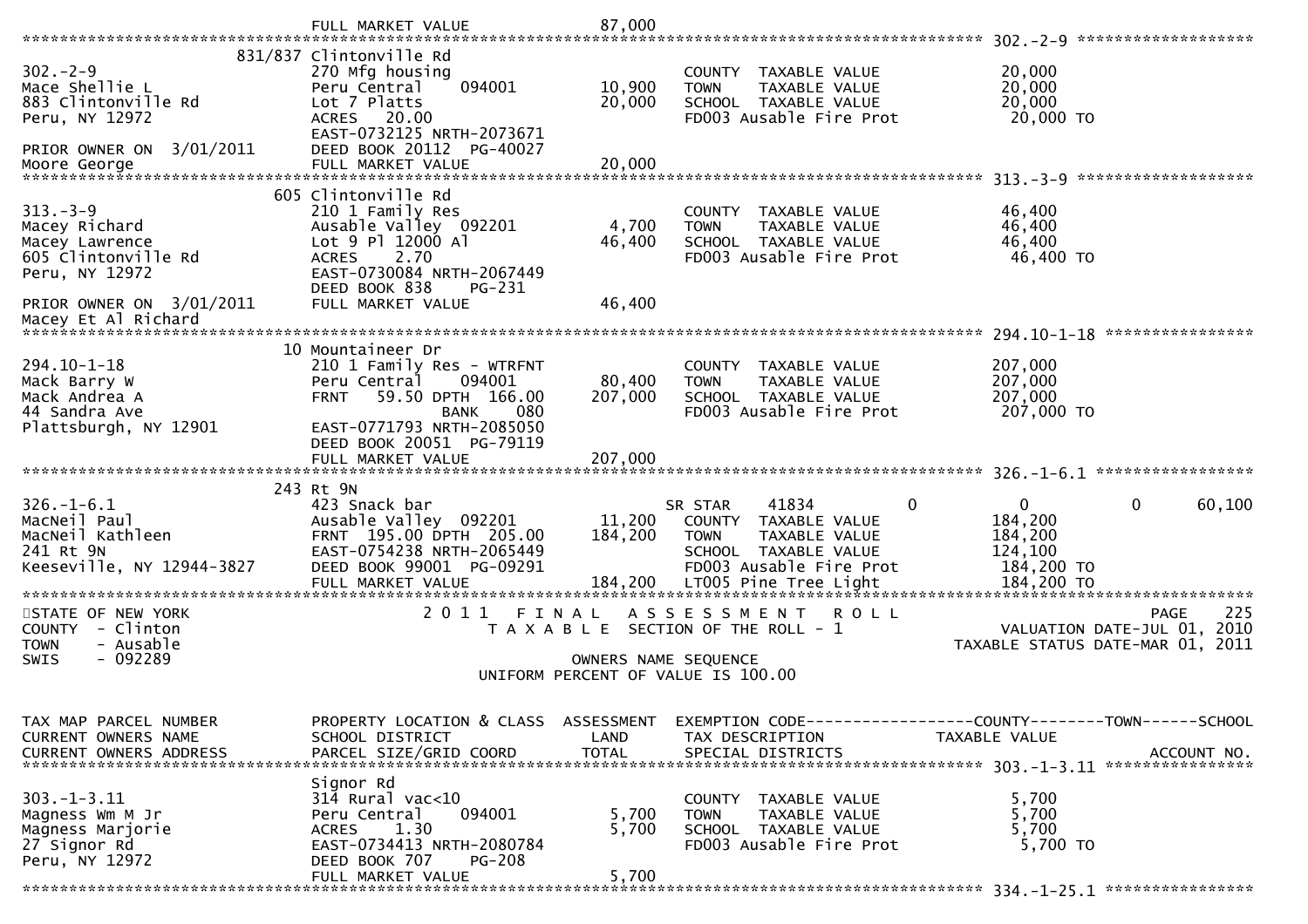| $334. - 1 - 25.1$<br>Maicus William W<br>258 Buck Hill Rd<br>AuSable Forks, NY 12912 | Dry Bridge Rd<br>$322$ Rural vac $>10$<br>Ausable Valley 092201<br>ACRES 235.70<br>EAST-0720414 NRTH-2056407<br>DEED BOOK 20021 PG-47891<br>FULL MARKET VALUE | 37,000<br>37,000<br>37,000                                 | <b>TOWN</b>                               | COUNTY TAXABLE VALUE<br>TAXABLE VALUE<br>SCHOOL TAXABLE VALUE<br>FD003 Ausable Fire Prot |             | 37,000<br>37,000<br>37,000<br>37,000 TO                                 |                    |                            |
|--------------------------------------------------------------------------------------|---------------------------------------------------------------------------------------------------------------------------------------------------------------|------------------------------------------------------------|-------------------------------------------|------------------------------------------------------------------------------------------|-------------|-------------------------------------------------------------------------|--------------------|----------------------------|
|                                                                                      | 43 Fred Thew Rd                                                                                                                                               |                                                            |                                           | 29 PCT OF VALUE USED FOR EXEMPTION PURPOSES                                              |             |                                                                         |                    |                            |
| $302 - 2 - 5.1$<br>Majka William J                                                   | 280 Res Multiple<br>094001<br>Peru Central                                                                                                                    |                                                            | WARNONALL 41121<br>42,200 WARNONALL 41121 |                                                                                          | 0           | 9,788<br>9,788                                                          | 9,788<br>9,788     | $\mathbf 0$<br>$\mathbf 0$ |
| Majka Sheryl                                                                         | ACRES 208.50                                                                                                                                                  |                                                            | 225,000 SR STAR                           | 41834                                                                                    |             | $\overline{\phantom{0}}$                                                | $\Omega$           | 60,100                     |
| 33 Big Hill Rd                                                                       | EAST-0730597 NRTH-2072892                                                                                                                                     |                                                            |                                           | COUNTY TAXABLE VALUE                                                                     |             | 205,424                                                                 |                    |                            |
| Peru, NY 12972                                                                       | DEED BOOK 844<br>PG-176<br>FULL MARKET VALUE                                                                                                                  | 225,000                                                    | <b>TOWN</b>                               | TAXABLE VALUE<br>SCHOOL TAXABLE VALUE                                                    |             | 205,424<br>164,900                                                      |                    |                            |
|                                                                                      |                                                                                                                                                               |                                                            |                                           | FD003 Ausable Fire Prot                                                                  |             | 225,000 TO                                                              |                    |                            |
|                                                                                      | 267 Hallock Hill Rd                                                                                                                                           |                                                            |                                           |                                                                                          |             |                                                                         |                    |                            |
| $304. - 1 - 32.41$                                                                   | 210 1 Family Res                                                                                                                                              |                                                            | RES STAR                                  | 41854                                                                                    | $\Omega$    | $\mathbf{0}$                                                            | $\mathbf{0}$       | 30,000                     |
| Makowski Robert O<br>Makowski Anna H                                                 | Ausable Valley 092201<br>Bashaw Sub Lot#1                                                                                                                     | 279,000                                                    | <b>TOWN</b>                               | 26,600 COUNTY TAXABLE VALUE<br>TAXABLE VALUE                                             |             | 279,000<br>279,000                                                      |                    |                            |
| 267 Hallock Hill Rd                                                                  | 5.30<br><b>ACRES</b>                                                                                                                                          |                                                            |                                           | SCHOOL TAXABLE VALUE                                                                     |             | 249,000                                                                 |                    |                            |
| Keeseville, NY 12944                                                                 | EAST-0746162 NRTH-2073875<br>DEED BOOK 20061 PG-98784                                                                                                         |                                                            |                                           | FD003 Ausable Fire Prot                                                                  |             | 279,000 TO                                                              |                    |                            |
|                                                                                      |                                                                                                                                                               |                                                            |                                           |                                                                                          |             |                                                                         |                    |                            |
|                                                                                      |                                                                                                                                                               |                                                            |                                           |                                                                                          |             |                                                                         |                    |                            |
| $304. - 1 - 2.2$                                                                     | 133 Brown Rd<br>210 1 Family Res                                                                                                                              |                                                            | RES STAR                                  | 41854                                                                                    | $\mathbf 0$ | $\mathbf{0}$                                                            | $\mathbf{0}$       | 30,000                     |
| Mallernee Ronald W                                                                   | Ausable Valley 092201                                                                                                                                         |                                                            |                                           | 11,100 COUNTY TAXABLE VALUE                                                              |             | 83,900                                                                  |                    |                            |
| Mallernee Rena<br>133 Brown Rd                                                       | $13$ Pgl<br>080<br><b>ACRES</b><br>6.20 BANK                                                                                                                  | 83,900                                                     | <b>TOWN</b>                               | TAXABLE VALUE<br>SCHOOL TAXABLE VALUE                                                    |             | 83,900<br>53,900                                                        |                    |                            |
| Peru, NY 12972                                                                       | EAST-0747341 NRTH-2082530                                                                                                                                     |                                                            |                                           | FD003 Ausable Fire Prot                                                                  |             | 83,900 TO                                                               |                    |                            |
|                                                                                      | DEED BOOK 702<br>PG-335<br>FULL MARKET VALUE                                                                                                                  | 83,900                                                     |                                           |                                                                                          |             |                                                                         |                    |                            |
|                                                                                      |                                                                                                                                                               |                                                            |                                           |                                                                                          |             |                                                                         |                    |                            |
| STATE OF NEW YORK<br>COUNTY - Clinton                                                | 2011                                                                                                                                                          | FINAL<br>T A X A B L E SECTION OF THE ROLL - 1             |                                           | ASSESSMENT ROLL                                                                          |             | PAGE 226<br>VALUATION DATE-JUL 01, 2010<br>TAXABLE STATUS DATE 119 24 1 |                    |                            |
| - Ausable<br><b>TOWN</b>                                                             |                                                                                                                                                               |                                                            |                                           |                                                                                          |             | TAXABLE STATUS DATE-MAR 01, 2011                                        |                    |                            |
| $-092289$<br><b>SWIS</b>                                                             |                                                                                                                                                               | OWNERS NAME SEQUENCE<br>UNIFORM PERCENT OF VALUE IS 100.00 |                                           |                                                                                          |             |                                                                         |                    |                            |
|                                                                                      |                                                                                                                                                               |                                                            |                                           |                                                                                          |             |                                                                         |                    |                            |
|                                                                                      |                                                                                                                                                               |                                                            |                                           |                                                                                          |             |                                                                         |                    |                            |
| TAX MAP PARCEL NUMBER<br><b>CURRENT OWNERS NAME</b>                                  | PROPERTY LOCATION & CLASS ASSESSMENT<br>SCHOOL DISTRICT                                                                                                       | LAND                                                       |                                           | EXEMPTION CODE-----------------COUNTY-------TOWN------SCHOOL<br>TAX DESCRIPTION          |             | <b>TAXABLE VALUE</b>                                                    |                    |                            |
| CURRENT OWNERS ADDRESS                                                               | PARCEL SIZE/GRID COORD                                                                                                                                        | <b>TOTAL</b>                                               |                                           | SPECIAL DISTRICTS                                                                        |             |                                                                         |                    | ACCOUNT NO.                |
|                                                                                      | 19 Pine Tree Dr                                                                                                                                               |                                                            |                                           |                                                                                          |             |                                                                         |                    |                            |
| $315.4 - 1 - 15$                                                                     | 210 1 Family Res                                                                                                                                              |                                                            | WARCOMALL 41131                           |                                                                                          | 0           | 38,250                                                                  | 20,000             | $\boldsymbol{0}$           |
| Mandigo Jerry<br>Mandigo Myriam                                                      | Ausable Valley 092201<br>Lots 27 & 28                                                                                                                         |                                                            | 11,200 WARDISALL 41141<br>153,000 SR STAR | 41834                                                                                    | 0           | 76,500<br>$\mathbf{0}$                                                  | 40,000<br>$\Omega$ | $\mathbf 0$<br>60,100      |
| 19 Pine Tree Dr                                                                      | FRNT 371.12 DPTH 257.00                                                                                                                                       |                                                            |                                           | COUNTY TAXABLE VALUE                                                                     |             | 38,250                                                                  |                    |                            |
| Keeseville, NY 12944                                                                 | EAST-0754396 NRTH-2066505<br>DEED BOOK 645<br>PG-877                                                                                                          |                                                            | <b>TOWN</b>                               | TAXABLE VALUE<br>SCHOOL TAXABLE VALUE                                                    |             | 93,000<br>92,900                                                        |                    |                            |
|                                                                                      | FULL MARKET VALUE                                                                                                                                             | 153,000                                                    |                                           | FD003 Ausable Fire Prot                                                                  |             | 153,000 TO                                                              |                    |                            |
|                                                                                      |                                                                                                                                                               |                                                            |                                           | LT005 Pine Tree Light                                                                    |             | 153,000 TO                                                              |                    |                            |
|                                                                                      |                                                                                                                                                               |                                                            |                                           |                                                                                          |             |                                                                         |                    |                            |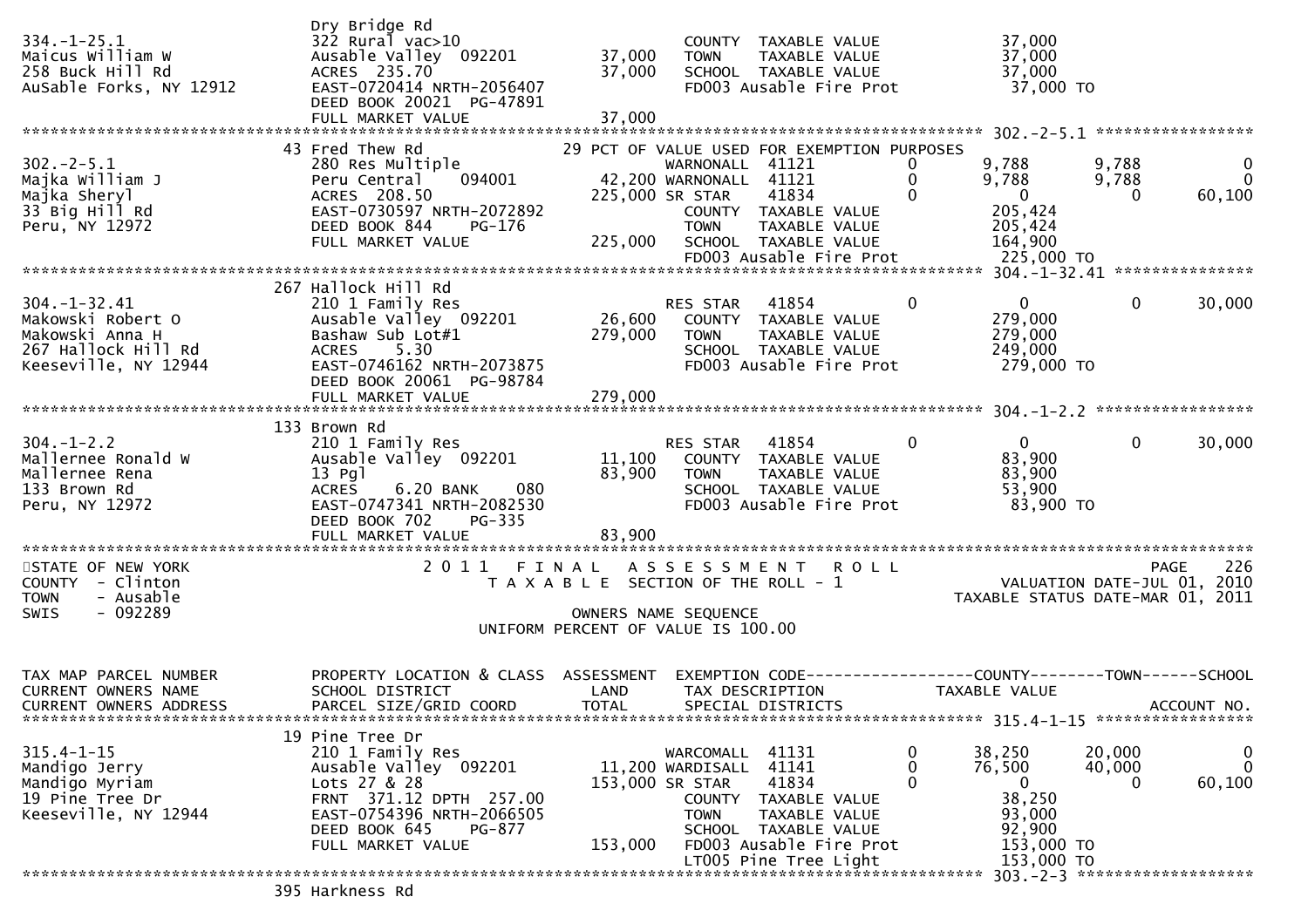| $303 - 2 - 3$<br>Manion Clayton E<br>Manion Emiko<br>395 Harkness Rd<br>Peru, NY 12972                                           | 270 Mfg housing<br>Ausable Valley 092201<br>Lot 34 Pgl Lot 6 Pl 12000<br>ACRES 1.60 BANK<br>320<br>EAST-0736217 NRTH-2076174<br>DEED BOOK 703<br>PG-256                                                      |                                                                                      | WARCOMALL<br>4,900 WARDISALL 41141<br>69,000 SR STAR<br><b>TOWN</b> | 41131<br>41834<br>COUNTY TAXABLE VALUE<br>TAXABLE VALUE<br>SCHOOL TAXABLE VALUE                                      | $\mathbf 0$<br>0<br>$\mathbf 0$ | 17,250<br>24,150<br>$\mathbf{0}$<br>27,600<br>27,600<br>8,900            | 17,250<br>24,150<br>$\Omega$        | $\mathbf 0$<br>$\mathbf 0$<br>60,100 |
|----------------------------------------------------------------------------------------------------------------------------------|--------------------------------------------------------------------------------------------------------------------------------------------------------------------------------------------------------------|--------------------------------------------------------------------------------------|---------------------------------------------------------------------|----------------------------------------------------------------------------------------------------------------------|---------------------------------|--------------------------------------------------------------------------|-------------------------------------|--------------------------------------|
| $294.10 - 1 - 2.4$<br>294.10 1 1<br>Manley James<br>Manley Virginia<br>Colloy 138<br>Port Kent, NY 12975                         | 40 Ausable Beach Rd<br>260 Seasonal res - WTRFNT<br>094001<br>Peru Central<br>50.36 DPTH 524.16<br><b>FRNT</b><br>EAST-0771778 NRTH-2086047<br>DEED BOOK 570<br><b>PG-900</b><br>FULL MARKET VALUE           | 98,200<br>164,500<br>164,500                                                         | SR STAR<br><b>TOWN</b>                                              | 41834<br>COUNTY TAXABLE VALUE<br>TAXABLE VALUE<br>SCHOOL TAXABLE VALUE<br>FD003 Ausable Fire Prot                    | $\bf{0}$                        | $\mathbf{0}$<br>164,500<br>164,500<br>104,400<br>164,500 TO              | 0                                   | 60,100                               |
| $334.2 - 1 - 29$<br>Marbut Marguerite<br>Marbut Marguerite<br>Ertel Charlotte<br>439 Peasleeville Rd<br>Schuyler Falls, NY 12985 | 1348 Rt 9N<br>210 1 Family Res<br>Ausable Valley 092201<br>FRNT 110.00 DPTH 200.00<br>EAST-0731721 NRTH-2053681<br>DEED BOOK 20082 PG-18651<br>FULL MARKET VALUE                                             | 4,800<br>62,000<br>62,000                                                            | <b>TOWN</b>                                                         | COUNTY TAXABLE VALUE<br>TAXABLE VALUE<br>SCHOOL TAXABLE VALUE<br>FD003 Ausable Fire Prot<br>LT003 Clintonville Light |                                 | 62,000<br>62,000<br>62,000<br>62,000 TO<br>62,000 TO                     |                                     |                                      |
| $294. -1 - 15.1$<br>Marcaurelle Leslie<br>Marcaurelle David L<br>114 Plains Rd<br>Peru, NY 12972-4321                            | 114 Plains Rd<br>210 1 Family Res<br>094001<br>Peru Central<br>$Lot 1$ Pgl<br>Lot 1 Lessard Murray Sub<br><b>ACRES</b><br>8.39<br>EAST-0769140 NRTH-2082987<br>DEED BOOK 20021 PG-50224<br>FULL MARKET VALUE | 195,000                                                                              | WARNONALL 41121<br>27,400 RES STAR<br><b>TOWN</b>                   | 41854<br>195,000 COUNTY TAXABLE VALUE<br>TAXABLE VALUE<br>SCHOOL TAXABLE VALUE<br>FD003 Ausable Fire Prot            | $\mathbf{0}$<br>$\mathbf 0$     | 27,000<br>$\overline{0}$<br>168,000<br>183,000<br>165,000<br>195,000 TO  | 12,000<br>0                         | 0<br>30,000                          |
| STATE OF NEW YORK<br>COUNTY - Clinton<br>- Ausable<br><b>TOWN</b><br>$-092289$<br>SWIS                                           | 2 0 1 1                                                                                                                                                                                                      | FINAL<br>T A X A B L E SECTION OF THE ROLL - 1<br>UNIFORM PERCENT OF VALUE IS 100.00 | OWNERS NAME SEQUENCE                                                | ASSESSMENT ROLL                                                                                                      |                                 | ) L L<br>VALUATION DATE-JUL 01, 2010<br>TAXABLE STATUS DATE-MAR 01, 2011 |                                     | 227<br><b>PAGE</b>                   |
| TAX MAP PARCEL NUMBER<br><b>CURRENT OWNERS NAME</b><br><b>CURRENT OWNERS ADDRESS</b>                                             | PROPERTY LOCATION & CLASS ASSESSMENT<br>SCHOOL DISTRICT<br>PARCEL SIZE/GRID COORD                                                                                                                            | LAND<br><b>TOTAL</b>                                                                 |                                                                     | EXEMPTION CODE-----------------COUNTY-------TOWN------SCHOOL<br>TAX DESCRIPTION<br>SPECIAL DISTRICTS                 |                                 | TAXABLE VALUE                                                            |                                     | ACCOUNT NO.                          |
| $334.2 - 1 - 12$<br>Maroun Woodrow G & Janet<br>PO Box 862<br>Tupper Lake, NY 12986                                              | 1354 Rt 9N<br>210 1 Family Res<br>Ausable Valley 092201<br>Lot 13 Prc<br>FRNT 68.00 DPTH 215.00<br>EAST-0731540 NRTH-2053681<br>DEED BOOK 20021 PG-44840<br>FULL MARKET VALUE                                | 4,200<br>65,000<br>65,000                                                            | <b>TOWN</b>                                                         | COUNTY TAXABLE VALUE<br>TAXABLE VALUE<br>SCHOOL TAXABLE VALUE<br>FD003 Ausable Fire Prot<br>LT003 Clintonville Light |                                 | 65,000<br>65,000<br>65,000<br>65,000 TO<br>65,000 TO                     |                                     |                                      |
| $315. - 1 - 3.2$<br>Marsha Bryan                                                                                                 | 101 Hallock Hill Rd<br>210 1 Family Res<br>Ausable Valley 092201                                                                                                                                             | 10,000                                                                               | RES STAR<br>COUNTY                                                  | 41854<br>TAXABLE VALUE                                                                                               | 0                               | 0<br>93,700                                                              | 315. -1-3.2 ******************<br>0 | 30,000                               |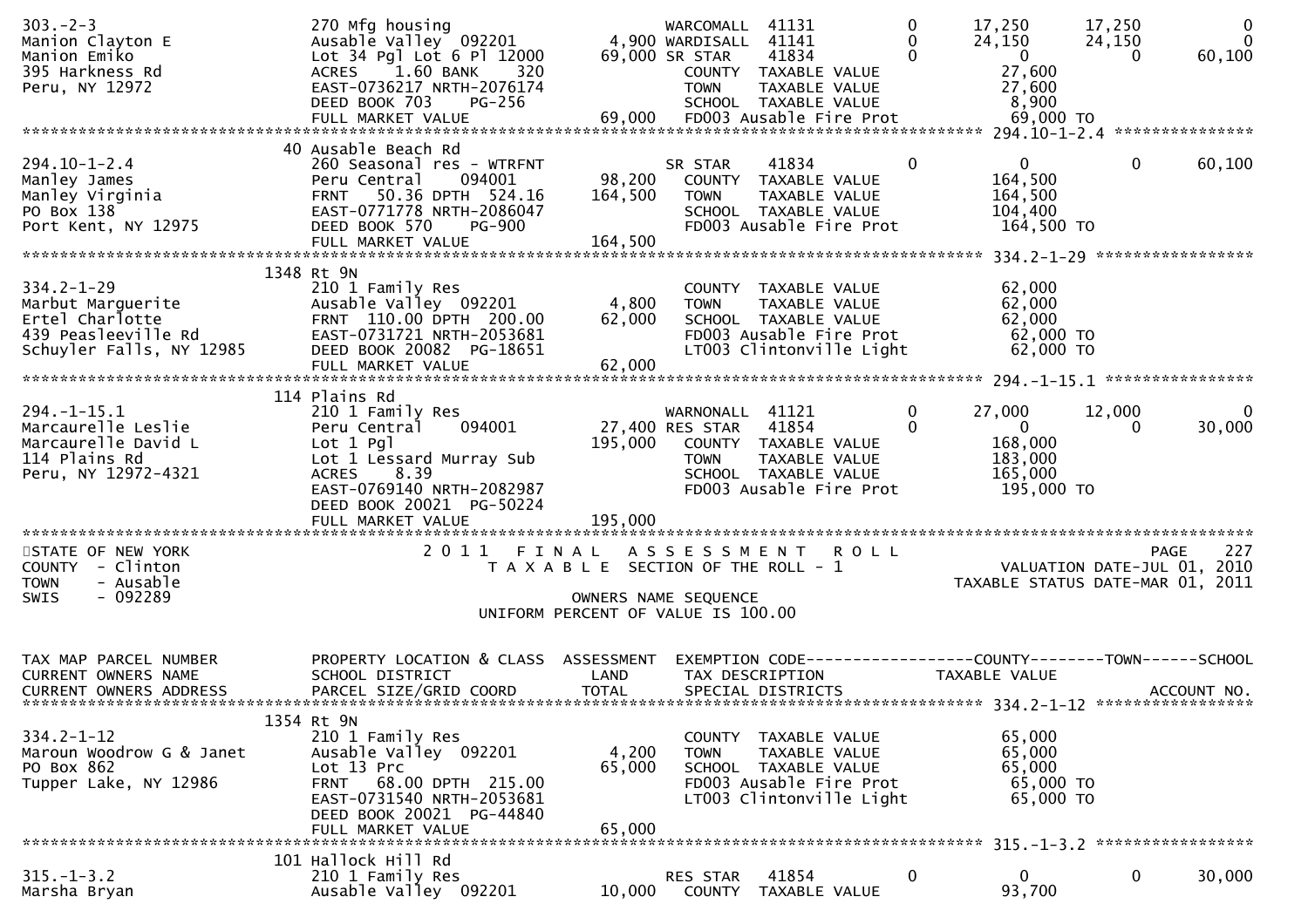| Marsha Leona<br>101 Hallock Hill Rd<br>Keeseville, NY 12944                                        | 14 Pl 12000 Ac<br>FRNT 116.00 DPTH 150.00<br>EAST-0748252 NRTH-2070322<br>DEED BOOK 589<br><b>PG-700</b><br>FULL MARKET VALUE                                      | 93,700<br>93,700             | <b>TOWN</b><br>TAXABLE VALUE<br>SCHOOL TAXABLE VALUE<br>FD003 Ausable Fire Prot                                                   | 93,700<br>63,700<br>93,700 TO                                                         |
|----------------------------------------------------------------------------------------------------|--------------------------------------------------------------------------------------------------------------------------------------------------------------------|------------------------------|-----------------------------------------------------------------------------------------------------------------------------------|---------------------------------------------------------------------------------------|
|                                                                                                    |                                                                                                                                                                    |                              |                                                                                                                                   |                                                                                       |
| $293. - 2 - 3.13$<br>Marsha Kim<br>164 Mace Chasm Rd<br>Keeseville, NY 12944-2617                  | Telegraph Rd<br>322 Rural vac>10<br>Ausable Valley 092201<br>Survey Map 20072/12071<br>ACRES 27.40<br>EAST-0757364 NRTH-2083472<br>DEED BOOK 20072 PG-12069        | 28,900<br>28,900             | COUNTY TAXABLE VALUE<br>TAXABLE VALUE<br><b>TOWN</b><br>SCHOOL TAXABLE VALUE<br>FD003 Ausable Fire Prot                           | 28,900<br>28,900<br>28,900<br>28,900 TO                                               |
|                                                                                                    | FULL MARKET VALUE                                                                                                                                                  | 28,900                       |                                                                                                                                   |                                                                                       |
|                                                                                                    |                                                                                                                                                                    |                              |                                                                                                                                   |                                                                                       |
| $315. - 1 - 3.1$<br>Marsha Kim A<br>164 Mace Chasm Rd<br>Keeseville, NY 12944                      | 141 Hallock Hill Rd<br>240 Rural res<br>Ausable Valley 092201<br>ACRES 300.00<br>EAST-0746963 NRTH-2070238<br>DEED BOOK 20011 PG-37760<br>FULL MARKET VALUE        | 90,300<br>340,000<br>340,000 | 41854<br>0<br>RES STAR<br>COUNTY TAXABLE VALUE<br>TAXABLE VALUE<br><b>TOWN</b><br>SCHOOL TAXABLE VALUE<br>FD003 Ausable Fire Prot | $\Omega$<br>$\mathbf 0$<br>30,000<br>340,000<br>340,000<br>310,000<br>340,000 TO      |
|                                                                                                    |                                                                                                                                                                    |                              |                                                                                                                                   |                                                                                       |
| $315. - 1 - 3.32$<br>Marsha Kim A<br>Marsha Deborah R<br>164 Mace Chasm Rd<br>Keeseville, NY 12944 | 156 Hallock Hill Rd<br>210 1 Family Res<br>Ausable Valley 092201<br>Lot 14 Pl 12000 Al<br>Survey Bk 15 Pg 139<br><b>ACRES</b><br>5.08<br>EAST-0748200 NRTH-2071791 | 20,400<br>193,700            | COUNTY TAXABLE VALUE<br>TAXABLE VALUE<br><b>TOWN</b><br>SCHOOL TAXABLE VALUE<br>FD003 Ausable Fire Prot                           | 193,700<br>193,700<br>193,700<br>193,700 TO                                           |
|                                                                                                    | DEED BOOK 731<br>PG-245<br>FULL MARKET VALUE                                                                                                                       | 193,700                      |                                                                                                                                   |                                                                                       |
| STATE OF NEW YORK<br>COUNTY - Clinton<br>- Ausable<br><b>TOWN</b><br>$-092289$<br>SWIS             | 2011 FINAL                                                                                                                                                         | OWNERS NAME SEQUENCE         | ASSESSMENT ROLL<br>T A X A B L E SECTION OF THE ROLL - 1                                                                          | 228<br><b>PAGE</b><br>VALUATION DATE-JUL 01, 2010<br>TAXABLE STATUS DATE-MAR 01, 2011 |
|                                                                                                    |                                                                                                                                                                    |                              | UNIFORM PERCENT OF VALUE IS 100.00                                                                                                |                                                                                       |
| TAX MAP PARCEL NUMBER<br><b>CURRENT OWNERS NAME</b>                                                | PROPERTY LOCATION & CLASS ASSESSMENT<br>SCHOOL DISTRICT                                                                                                            | LAND                         | TAX DESCRIPTION                                                                                                                   | EXEMPTION CODE------------------COUNTY--------TOWN------SCHOOL<br>TAXABLE VALUE       |
| $315. - 1 - 4$<br>Marsha Kim A<br>164 Mace Chasm Rd<br>Keeseville, NY 12944                        | 144 Hallock Hill Rd<br>240 Rural res<br>Ausable Valley 092201<br>ACRES 41.60<br>EAST-0749218 NRTH-2071896<br>DEED BOOK 20061 PG-96314<br>FULL MARKET VALUE         | 36,700<br>189,300<br>189,300 | COUNTY TAXABLE VALUE<br>TAXABLE VALUE<br><b>TOWN</b><br>SCHOOL TAXABLE VALUE<br>FD003 Ausable Fire Prot                           | 189,300<br>189,300<br>189,300<br>189,300 TO                                           |
| $315. - 2 - 18.1$<br>Marsha Kim A<br>164 Mace Chasm Rd<br>Keeseville, NY 12944                     | Woodlawn Dr<br>322 Rural vac>10<br>Ausable Valley 092201<br>ACRES 21.60<br>EAST-0753924 NRTH-2069182                                                               | 21,100<br>21,100             | COUNTY TAXABLE VALUE<br><b>TOWN</b><br>TAXABLE VALUE<br>SCHOOL TAXABLE VALUE<br>FD003 Ausable Fire Prot                           | 21,100<br>21,100<br>21,100<br>21,100 TO                                               |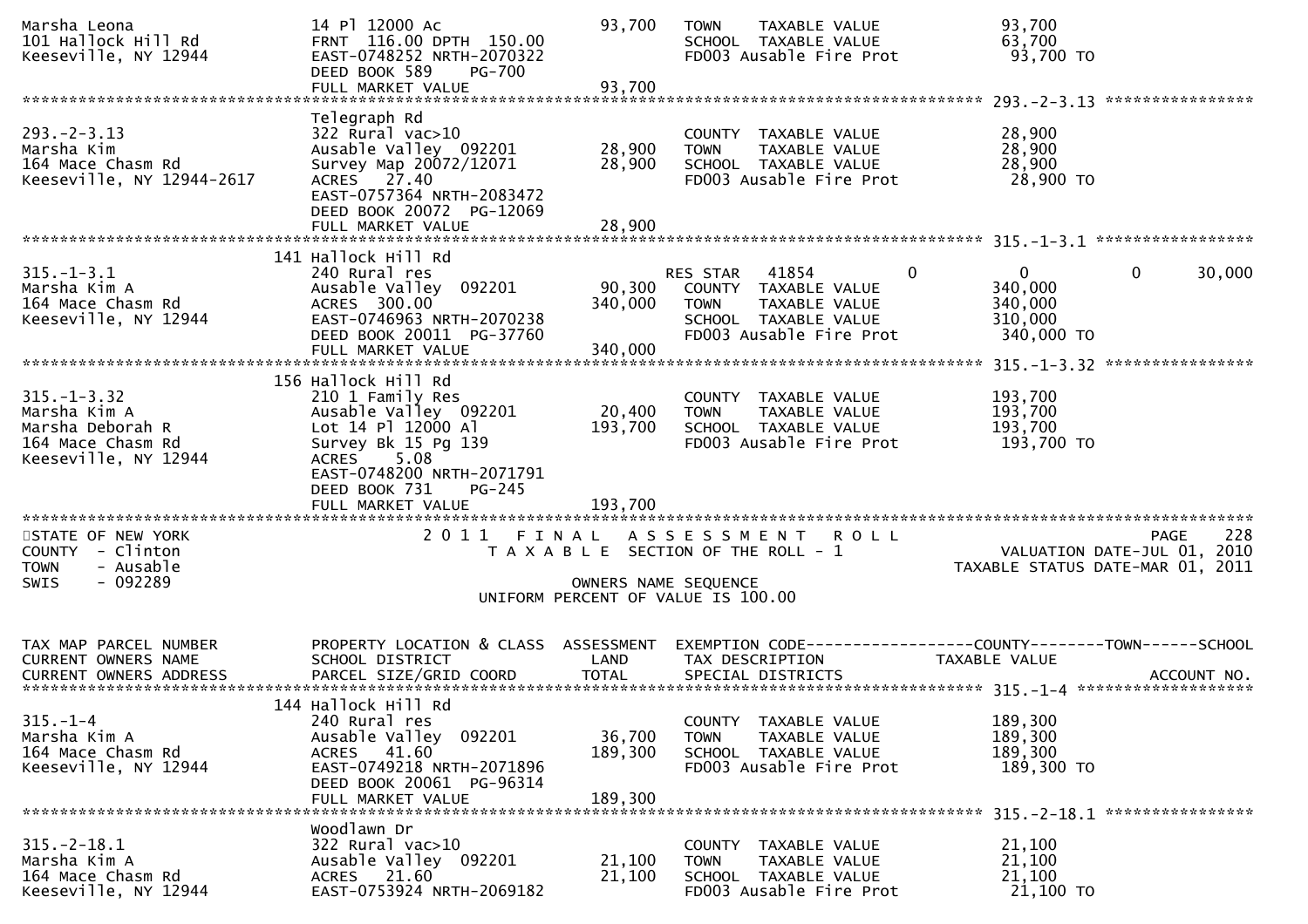|                                                                                                   | DEED BOOK 1016 PG-101<br>FULL MARKET VALUE                                                                                                                                                                 | 21,100                       | LT004 Hill Street Light                                                                                                            |             | 11,179 TO                                                       |                                                                                |
|---------------------------------------------------------------------------------------------------|------------------------------------------------------------------------------------------------------------------------------------------------------------------------------------------------------------|------------------------------|------------------------------------------------------------------------------------------------------------------------------------|-------------|-----------------------------------------------------------------|--------------------------------------------------------------------------------|
| $315. - 2 - 18.4$<br>Marsha Kim A<br>164 Mace Chasm Rd<br>Keeseville, NY 12944                    | 18 Woodlawn Dr<br>210 1 Family Res<br>Ausable Valley 092201<br>survey map 2010/230925<br>FRNT 100.00 DPTH 200.00<br>EAST-0754071 NRTH-2068795<br>DEED BOOK 20112 PG-39768<br>FULL MARKET VALUE             | 10,000<br>75,600<br>75,600   | COUNTY TAXABLE VALUE<br><b>TOWN</b><br>TAXABLE VALUE<br>SCHOOL TAXABLE VALUE<br>FD003 Ausable Fire Prot<br>LT004 Hill Street Light |             | 75,600<br>75,600<br>75,600<br>75,600 TO<br>40,053 TO            |                                                                                |
|                                                                                                   |                                                                                                                                                                                                            |                              |                                                                                                                                    |             |                                                                 |                                                                                |
| $304. - 3 - 6$<br>Marsha Lester<br>Marsha Carol<br>2130 Rt 22<br>Keeseville, NY 12944             | 2130 Rt 22<br>210 1 Family Res<br>Ausable Valley 092201<br>Lot#2 P112000a<br>5.00<br><b>ACRES</b><br>EAST-0752038 NRTH-2075390                                                                             | 11,200<br>56,000             | 41834<br>SR STAR<br>COUNTY TAXABLE VALUE<br><b>TOWN</b><br>TAXABLE VALUE<br>SCHOOL TAXABLE VALUE<br>FD003 Ausable Fire Prot        | $\mathbf 0$ | $\mathbf{0}$<br>56,000<br>56,000<br>$\overline{0}$<br>56,000 TO | $\mathbf 0$<br>56,000                                                          |
|                                                                                                   | DEED BOOK 622<br>PG-296                                                                                                                                                                                    |                              |                                                                                                                                    |             |                                                                 |                                                                                |
|                                                                                                   |                                                                                                                                                                                                            |                              |                                                                                                                                    |             |                                                                 |                                                                                |
| $293. - 2 - 4.7$<br>Martin Brandee E<br>20 Paula Way<br>Plattsburgh, NY 12901                     | 171 Fuller Rd<br>210 1 Family Res<br>Ausable Valley 092201<br>Sub Map 17 Pg 81 Lot 1<br>survey map 2010/231117<br>ACRES 3.81<br>EAST-0758731 NRTH-2083505<br>DEED BOOK 20102 PG-35282<br>FULL MARKET VALUE | 13,700<br>148,000<br>148,000 | COUNTY TAXABLE VALUE<br><b>TOWN</b><br>TAXABLE VALUE<br>SCHOOL TAXABLE VALUE<br>FD003 Ausable Fire Prot                            |             | 148,000<br>148,000<br>148,000<br>148,000 TO                     |                                                                                |
|                                                                                                   |                                                                                                                                                                                                            |                              |                                                                                                                                    |             |                                                                 |                                                                                |
| STATE OF NEW YORK<br>COUNTY - Clinton<br>- Ausable<br><b>TOWN</b><br>$-092289$<br><b>SWIS</b>     |                                                                                                                                                                                                            | OWNERS NAME SEQUENCE         | 2011 FINAL ASSESSMENT ROLL<br>T A X A B L E SECTION OF THE ROLL - 1<br>UNIFORM PERCENT OF VALUE IS 100.00                          |             |                                                                 | 229<br>PAGE<br>VALUATION DATE-JUL 01, 2010<br>TAXABLE STATUS DATE-MAR 01, 2011 |
|                                                                                                   |                                                                                                                                                                                                            |                              |                                                                                                                                    |             |                                                                 |                                                                                |
| TAX MAP PARCEL NUMBER<br>CURRENT OWNERS NAME                                                      | PROPERTY LOCATION & CLASS ASSESSMENT<br>SCHOOL DISTRICT                                                                                                                                                    | LAND                         | EXEMPTION CODE-----------------COUNTY-------TOWN------SCHOOL<br>TAX DESCRIPTION                                                    |             | TAXABLE VALUE                                                   |                                                                                |
| $293. -4 - 3.1$<br>Martin Jean S<br>91 Reid St<br>Peru, NY 12972                                  | 91 Reid St<br>270 Mfg housing<br>Ausable Valley 092201<br>Lot 7 Pgl<br><b>ACRES</b><br>2.80 BANK<br>320<br>EAST-0758423 NRTH-2082743<br>DEED BOOK 20051 PG-81239                                           | 52,000                       | 41834<br>SR STAR<br>7,100 COUNTY TAXABLE VALUE<br><b>TOWN</b><br>TAXABLE VALUE<br>SCHOOL TAXABLE VALUE<br>FD003 Ausable Fire Prot  | $\mathbf 0$ | $\mathbf{0}$<br>52,000<br>52,000<br>$\mathbf 0$<br>52,000 TO    | 0<br>52,000                                                                    |
|                                                                                                   | FULL MARKET VALUE                                                                                                                                                                                          | 52,000                       |                                                                                                                                    |             |                                                                 |                                                                                |
| $304. -1 - 15.3$<br>Martin John P<br>Martin Carolyn A<br>13 Jewel Rock Rd<br>Keeseville, NY 12944 | 13 Jewel Rock Rd<br>210 1 Family Res<br>Ausable Valley 092201<br>Lot 2 Pl 1200 Ac Loc<br>4.00 BANK<br>890<br><b>ACRES</b><br>EAST-0753242 NRTH-2076849                                                     | 7,800<br>75,000              | 41854<br>RES STAR<br>COUNTY TAXABLE VALUE<br>TOWN<br>TAXABLE VALUE<br>SCHOOL TAXABLE VALUE<br>FD003 Ausable Fire Prot              | 0           | $\mathbf{0}$<br>75,000<br>75,000<br>45,000<br>75,000 TO         | 0<br>30,000                                                                    |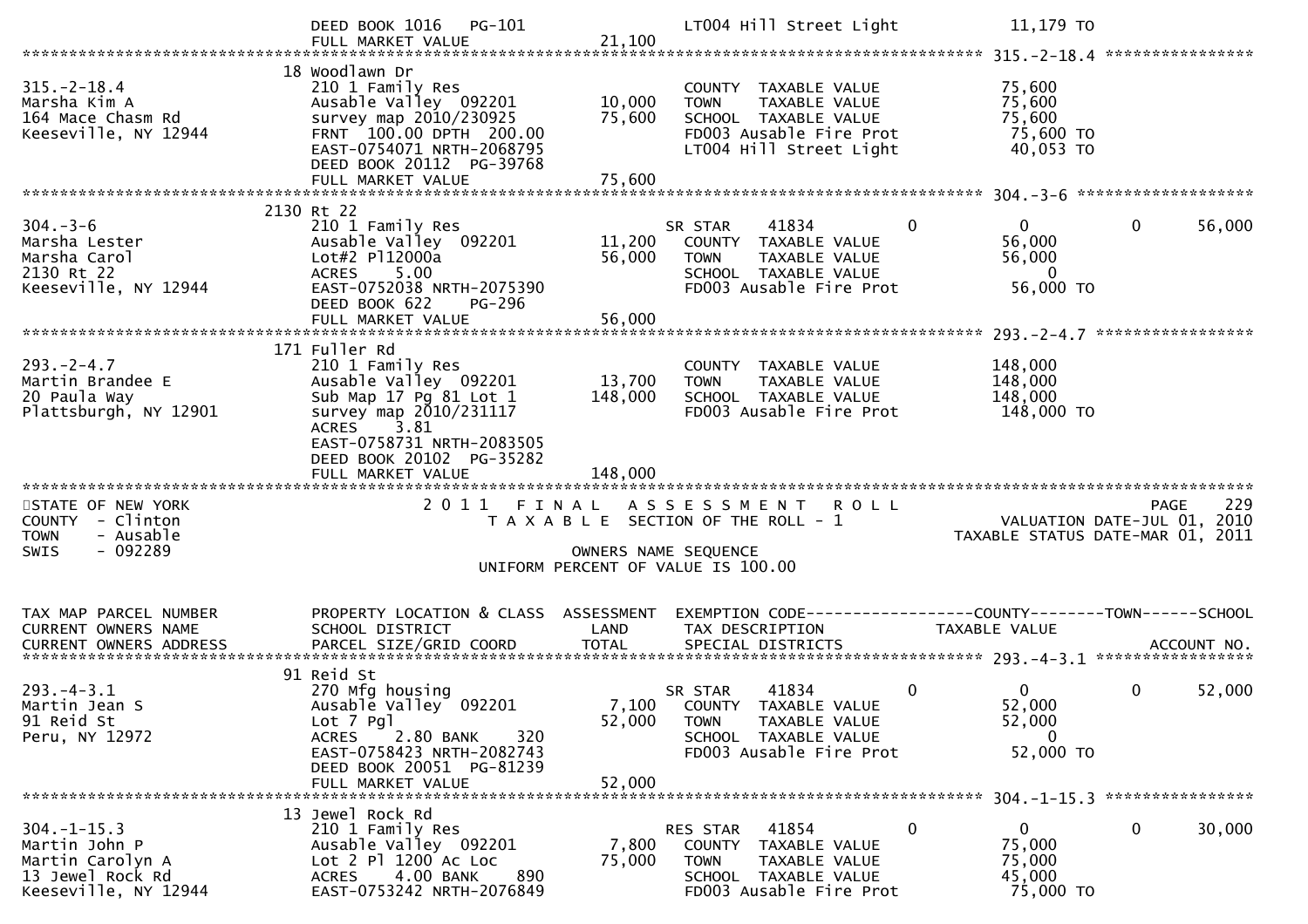|                                                                                            | DEED BOOK 812<br>$PG-1$<br>FULL MARKET VALUE                                                                                                                            | 75,000                      |                                                                                                                                             |                                                |                                                                                |              |                                            |
|--------------------------------------------------------------------------------------------|-------------------------------------------------------------------------------------------------------------------------------------------------------------------------|-----------------------------|---------------------------------------------------------------------------------------------------------------------------------------------|------------------------------------------------|--------------------------------------------------------------------------------|--------------|--------------------------------------------|
| $315. - 1 - 18$<br>Martineau Gary<br>17 Hallock Hill Rd<br>Keeseville, NY 12944            | 17 Hallock Hill Rd<br>210 1 Family Res<br>Ausable Valley 092201<br>FRNT 169.00 DPTH 190.00<br>EAST-0749962 NRTH-2069173<br>DEED BOOK 533<br>PG-344<br>FULL MARKET VALUE | 4,800<br>47,400<br>47,400   | 41854<br><b>RES STAR</b><br>COUNTY<br><b>TOWN</b><br>SCHOOL TAXABLE VALUE<br>FD003 Ausable Fire Prot                                        | $\mathbf{0}$<br>TAXABLE VALUE<br>TAXABLE VALUE | $\Omega$<br>47,400<br>47,400<br>17,400<br>47,400 TO                            | $\mathbf{0}$ | 30,000                                     |
|                                                                                            | 1884 Rt 22                                                                                                                                                              |                             |                                                                                                                                             |                                                |                                                                                |              |                                            |
| $315. - 2 - 12$<br>Martino Philip<br>1884 Rt 22<br>Keeseville, NY 12944                    | 210 1 Family Res<br>Ausable Valley 092201<br><b>ACRES</b><br>2.40<br>EAST-0755321 NRTH-2070469<br>DEED BOOK 427<br>PG-439                                               | 89,000                      | WARNONALL 41121<br>41834<br>6,800 SR STAR<br>COUNTY TAXABLE VALUE<br><b>TOWN</b><br>SCHOOL TAXABLE VALUE                                    | $\mathbf 0$<br>$\mathbf{0}$<br>TAXABLE VALUE   | 13,350<br>$\overline{0}$<br>75,650<br>77,000<br>28,900                         | 12,000<br>0  | $\bf{0}$<br>60,100                         |
|                                                                                            | 105 Telegraph Rd                                                                                                                                                        |                             |                                                                                                                                             |                                                |                                                                                |              |                                            |
| $293. -4 - 18$<br>Martisus Thomas E<br>Martisus Jill<br>105 Telegraph Rd<br>Peru, NY 12972 | 210 1 Family Res<br>Ausable Valley 092201<br>FRNT 100.00 DPTH 260.00<br>EAST-0757672 NRTH-2081626<br>DEED BOOK 627<br>PG-769<br>FULL MARKET VALUE                       | 65,800                      | WARCOMALL 41131<br>5,100 RES STAR<br>41854<br>COUNTY TAXABLE VALUE<br><b>TOWN</b><br>SCHOOL TAXABLE VALUE<br>65,800 FD003 Ausable Fire Prot | $\bf{0}$<br>$\Omega$<br>TAXABLE VALUE          | 16,450<br>$\overline{0}$<br>49,350<br>49,350<br>35,800<br>65,800 TO            | 16,450<br>0  | 0<br>30,000                                |
| STATE OF NEW YORK<br>COUNTY - Clinton<br>- Ausable<br><b>TOWN</b>                          | 2 0 1 1                                                                                                                                                                 | FINAL                       | ASSESSMENT<br>T A X A B L E SECTION OF THE ROLL - 1                                                                                         | <b>ROLL</b>                                    |                                                                                |              | 230<br>PAGE<br>VALUATION DATE-JUL 01, 2010 |
| $-092289$<br><b>SWIS</b>                                                                   |                                                                                                                                                                         |                             | OWNERS NAME SEQUENCE<br>UNIFORM PERCENT OF VALUE IS 100.00                                                                                  |                                                | TAXABLE STATUS DATE-MAR 01, 2011                                               |              |                                            |
|                                                                                            |                                                                                                                                                                         |                             |                                                                                                                                             |                                                |                                                                                |              |                                            |
| TAX MAP PARCEL NUMBER<br>CURRENT OWNERS NAME                                               | PROPERTY LOCATION & CLASS ASSESSMENT<br>SCHOOL DISTRICT                                                                                                                 | LAND                        | TAX DESCRIPTION                                                                                                                             |                                                | EXEMPTION CODE-----------------COUNTY--------TOWN------SCHOOL<br>TAXABLE VALUE |              |                                            |
| $315 - 3 - 47$<br>Mason Donald A<br>Mason Gayle D<br>214 Hill St<br>Keeseville, NY 12944   | 214 Hill St<br>220 2 Family Res<br>Ausable Valley 092201<br>FRNT 100.00 DPTH 150.00<br>EAST-0750807 NRTH-2068508<br>DEED BOOK 20072 PG-5866<br>FULL MARKET VALUE        | 7,700<br>175,000<br>175,000 | RES STAR<br>41854<br>COUNTY<br><b>TOWN</b><br>SCHOOL TAXABLE VALUE<br>FD003 Ausable Fire Prot<br>LT004 Hill Street Light                    | 0<br>TAXABLE VALUE<br>TAXABLE VALUE            | $\mathbf{0}$<br>175,000<br>175,000<br>145,000<br>175,000 TO<br>175,000 TO      | 0            | 30,000                                     |
| $315. - 3 - 48$<br>Mason Donald A<br>Mason Gayle D<br>214 Hill St<br>Keeseville, NY 12944  | Hill St<br>311 Res vac land<br>Ausable Valley 092201<br>FRNT 140.00 DPTH 160.26<br>EAST-0750730 NRTH-2068586<br>DEED BOOK 20072 PG-5866<br>FULL MARKET VALUE            | 8,300<br>8,300<br>8,300     | COUNTY TAXABLE VALUE<br><b>TOWN</b><br>SCHOOL TAXABLE VALUE<br>FD003 Ausable Fire Prot<br>LT004 Hill Street Light                           | TAXABLE VALUE                                  | 8,300<br>8,300<br>8,300<br>8,300 TO<br>8,300 TO                                |              |                                            |
| $335.1 - 1 - 2$                                                                            | 2 Smith St<br>210 1 Family Res                                                                                                                                          |                             | AGED - ALL 41800                                                                                                                            | 0                                              | 22,000                                                                         | 22,000       | 22,000                                     |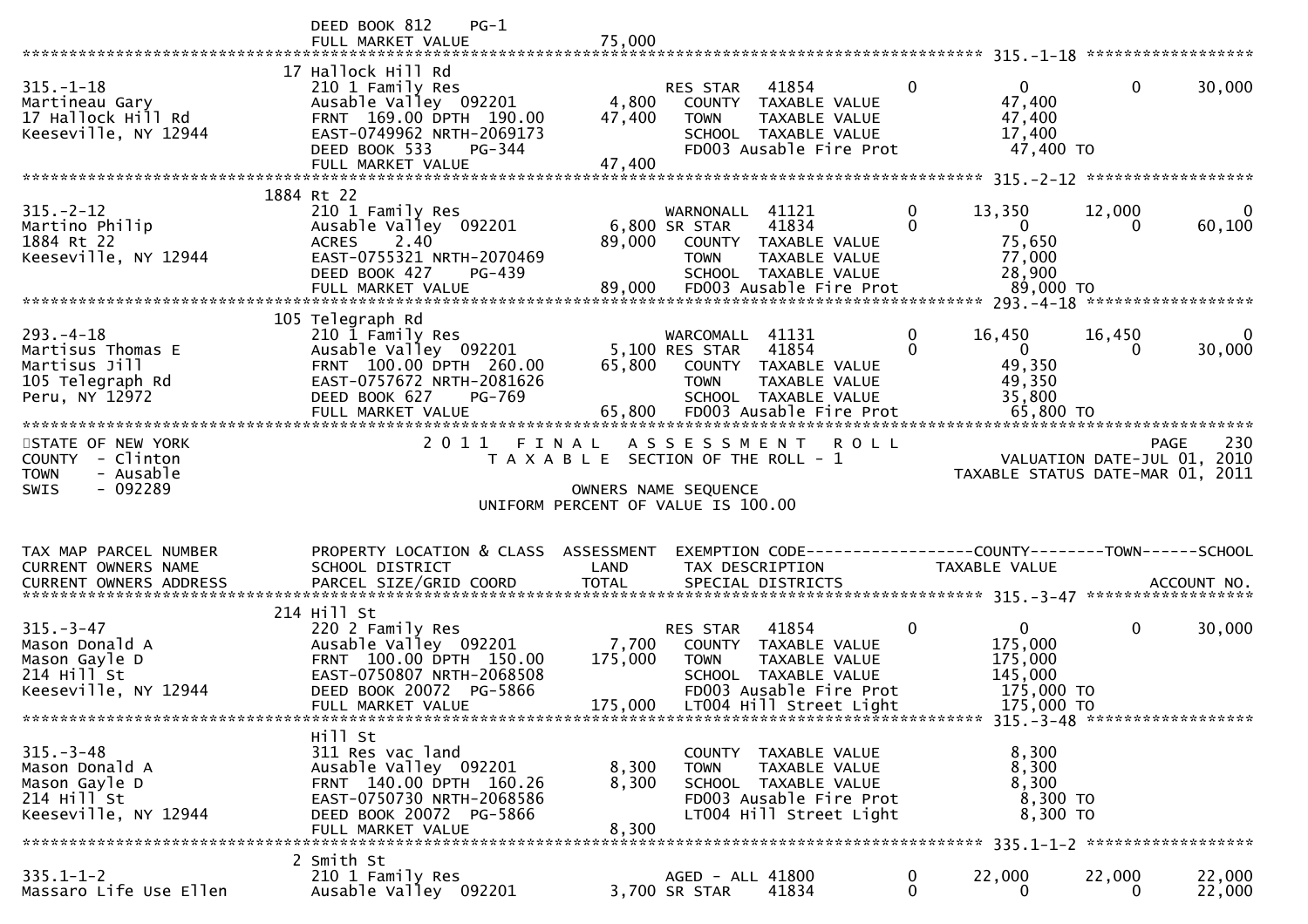| Eissler Karen<br>ru вох 236<br>Keeseville, NY 12944                                                                                                                                                                 | 66.00 DPTH 218.00<br><b>FRNT</b><br>EAST-0731932 NRTH-2053703<br>DEED BOOK 20011 PG-32023<br>FULL MARKET VALUE                                                                     | 44,000<br>44,000                                                                                    | <b>TOWN</b>                   | COUNTY TAXABLE VALUE<br>TAXABLE VALUE<br>SCHOOL TAXABLE VALUE<br>FD003 Ausable Fire Prot                                     |                | 22,000<br>22,000<br>$\overline{\mathbf{0}}$<br>44,000 TO                       |              |        |
|---------------------------------------------------------------------------------------------------------------------------------------------------------------------------------------------------------------------|------------------------------------------------------------------------------------------------------------------------------------------------------------------------------------|-----------------------------------------------------------------------------------------------------|-------------------------------|------------------------------------------------------------------------------------------------------------------------------|----------------|--------------------------------------------------------------------------------|--------------|--------|
|                                                                                                                                                                                                                     |                                                                                                                                                                                    |                                                                                                     |                               |                                                                                                                              |                |                                                                                |              |        |
| $335.1 - 1 - 1$<br>Massaro Peter R<br>Snow Karen<br>PO Box 359<br>Ausable Forks, NY 12912<br>73,500 LTO03 Clintonville Light 73,500 TO 77.500 FULL MARKET VALUE 73,500 LTO03 Clintonville Light 73,500 TO 77.500 TO | 10 Smith St<br>210 1 Family Res<br>Ausable Valley 092201<br>FRNT 218.00 DPTH 115.00<br>EAST-0731924 NRTH-2053929<br>DEED BOOK 693<br>$PG-46$                                       | 3,300<br>73,500                                                                                     | RES STAR 41854<br><b>TOWN</b> | COUNTY TAXABLE VALUE<br>TAXABLE VALUE<br>SCHOOL TAXABLE VALUE<br>FD003 Ausable Fire Prot                                     | $\mathbf{0}$   | $\Omega$<br>73,500<br>73,500<br>43,500<br>73,500 TO                            | $\mathbf 0$  | 30,000 |
| 305.4-1-16<br>Masse Raymond L Jr<br>Masse Monique C<br>2 Old State Rd<br>Cusable Chasm NY 12911<br>Ausable Chasm, NY 12911                                                                                          | 2 Old State Rd<br>210 1 Family Res<br>Ausable Valley 092201<br>1.70<br><b>ACRES</b><br>EAST-0762192 NRTH-2074244<br>DEED BOOK 20102 PG-36310<br>FULL MARKET VALUE                  | 7,900<br>109,000<br>109,000                                                                         | <b>TOWN</b><br>LT006 Chasm    | COUNTY TAXABLE VALUE<br>TAXABLE VALUE<br>SCHOOL TAXABLE VALUE<br>FD003 Ausable Fire Prot                                     |                | 109,000<br>109,000<br>109,000<br>109,000 то<br>109,000 TO                      |              |        |
| STATE OF NEW YORK<br>COUNTY - Clinton<br><b>TOWN</b><br>- Ausable<br>$-092289$<br><b>SWIS</b>                                                                                                                       | 2011 FINAL ASSESSMENT ROLL                                                                                                                                                         | T A X A B L E SECTION OF THE ROLL - 1<br>OWNERS NAME SEQUENCE<br>UNIFORM PERCENT OF VALUE IS 100.00 |                               |                                                                                                                              |                | 0 L L<br>101, 2010 VALUATION DATE-JUL<br>101, TAXABLE STATUS DATE-MAR          | <b>PAGE</b>  | 231    |
| TAX MAP PARCEL NUMBER<br>CURRENT OWNERS NAME                                                                                                                                                                        | PROPERTY LOCATION & CLASS ASSESSMENT<br>SCHOOL DISTRICT                                                                                                                            | LAND                                                                                                |                               | TAX DESCRIPTION                                                                                                              |                | EXEMPTION CODE-----------------COUNTY--------TOWN------SCHOOL<br>TAXABLE VALUE |              |        |
| $315. - 4 - 3$<br>Mattila Willis<br>88 Hill St<br>Keeseville, NY 12944                                                                                                                                              | 88 Hill St<br>210 1 Family Res<br>Ausable Valley 092201 7,700<br>FRNT 100.00 DPTH 150.00<br>BANK 320<br>EAST-0754224 NRTH-2068461<br>DEED BOOK 20031 PG-60411<br>FULL MARKET VALUE | 86,300<br>86,300                                                                                    | RES STAR<br><b>TOWN</b>       | 41854<br>COUNTY TAXABLE VALUE<br>TAXABLE VALUE<br>SCHOOL TAXABLE VALUE<br>FD003 Ausable Fire Prot<br>LT004 Hill Street Light | $\mathbf{0}$   | $\mathbf{0}$<br>86,300<br>86,300<br>56,300<br>86,300 TO<br>86,300 TO           | $\mathbf{0}$ | 30,000 |
|                                                                                                                                                                                                                     |                                                                                                                                                                                    |                                                                                                     |                               |                                                                                                                              |                |                                                                                |              |        |
| $304. - 1 - 36.2$<br>Matzkin Myron A                                                                                                                                                                                | 335 Hallock Hill Rd                                                                                                                                                                |                                                                                                     |                               |                                                                                                                              |                |                                                                                |              |        |
| Matzkin Beatrice<br>335 Hallock Hill Rd<br>Peru, NY 12972                                                                                                                                                           | 210 1 Family Res<br>Ausable Valley 092201<br>Survey Bk 19 Pg 62<br>1.18<br><b>ACRES</b><br>EAST-0745520 NRTH-2075209<br>DEED BOOK 918<br>$PG-274$                                  | 222,200                                                                                             | RES STAR<br><b>TOWN</b>       | 41854<br>12,100 COUNTY TAXABLE VALUE<br>TAXABLE VALUE<br>SCHOOL TAXABLE VALUE<br>FD003 Ausable Fire Prot                     | $\overline{0}$ | $\mathbf{0}$<br>222,200<br>222,200<br>192,200<br>222,200 TO                    | 0            | 30,000 |
|                                                                                                                                                                                                                     | FULL MARKET VALUE                                                                                                                                                                  | 222,200                                                                                             |                               |                                                                                                                              |                |                                                                                |              |        |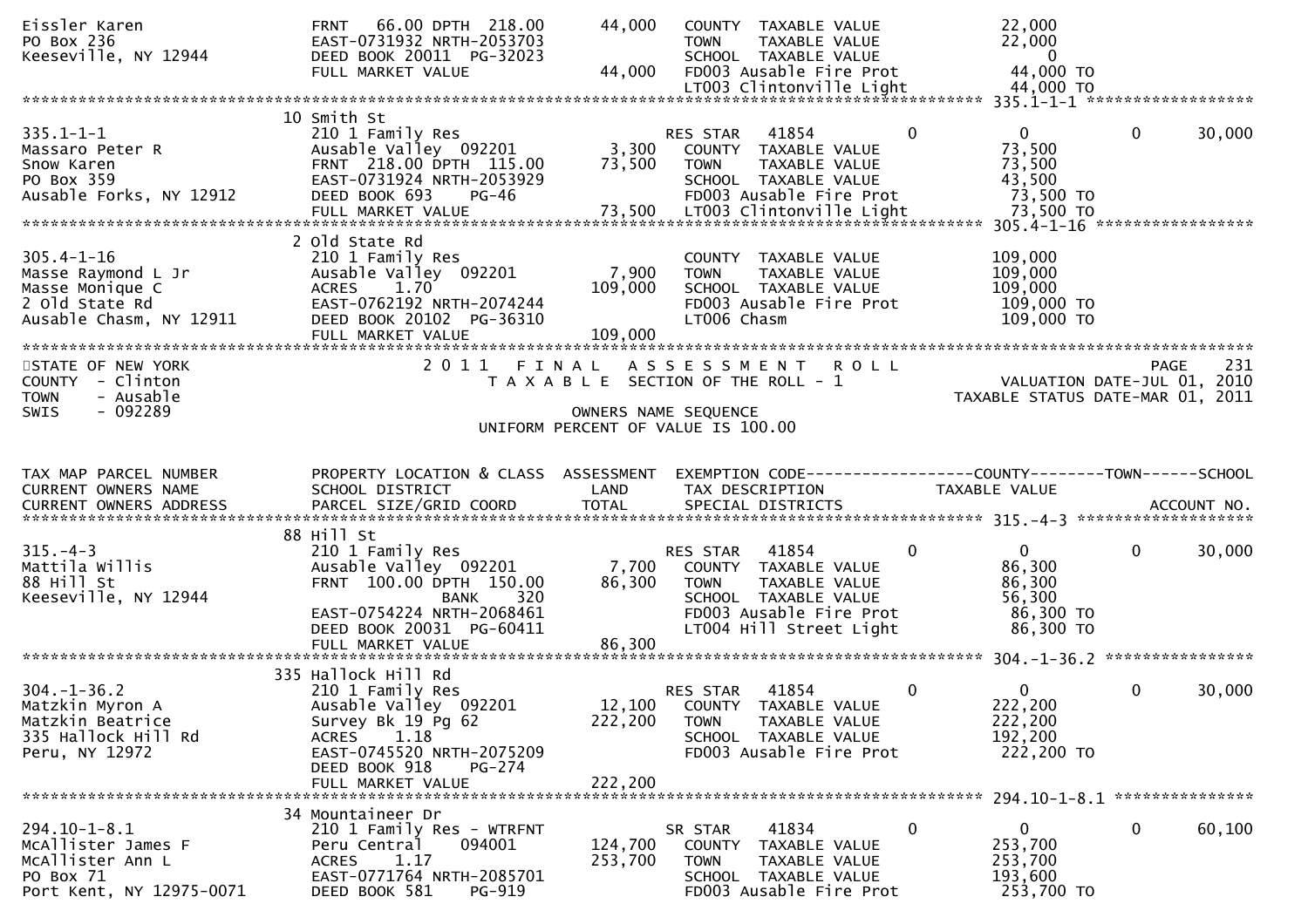|                                                                                                          | FULL MARKET VALUE                                                                                                                                                       | 253,700                      |                                                                                                                            |                                                                                                                            |                                                                                                      |                                                                                       |
|----------------------------------------------------------------------------------------------------------|-------------------------------------------------------------------------------------------------------------------------------------------------------------------------|------------------------------|----------------------------------------------------------------------------------------------------------------------------|----------------------------------------------------------------------------------------------------------------------------|------------------------------------------------------------------------------------------------------|---------------------------------------------------------------------------------------|
| $294.10 - 1 - 13$<br>McAllister Julianna B<br>181 Cornelia St<br>Plattsburgh, NY 12901                   | 22 Mountaineer Dr<br>260 Seasonal res - WTRFNT<br>094001<br>Peru Central<br>50.00 DPTH 326.00<br><b>FRNT</b><br>EAST-0771767 NRTH-2085343<br>DEED BOOK 1013 PG-187      | 83,200<br>181,000            | <b>TOWN</b>                                                                                                                | COUNTY TAXABLE VALUE<br>TAXABLE VALUE<br>SCHOOL TAXABLE VALUE<br>FD003 Ausable Fire Prot                                   | 181,000<br>181,000<br>181,000<br>181,000 TO                                                          |                                                                                       |
|                                                                                                          | FULL MARKET VALUE                                                                                                                                                       | 181,000                      |                                                                                                                            |                                                                                                                            |                                                                                                      |                                                                                       |
| $294.18 - 2 - 23$<br>McCartney Scott H<br>McCartney Sandra P<br>124 Bacon Rd<br>Ware, PA 01082           | 25 Tanglewood Dr<br>210 1 Family Res<br>094001<br>Peru Central<br>FRNT 183.50 DPTH 182.40<br>EAST-0772874 NRTH-2082396<br>DEED BOOK 20082 PG-13760<br>FULL MARKET VALUE | 28,800<br>188,000<br>188,000 | <b>TOWN</b>                                                                                                                | COUNTY TAXABLE VALUE<br>TAXABLE VALUE<br>SCHOOL TAXABLE VALUE<br>FD003 Ausable Fire Prot                                   | 188,000<br>188,000<br>188,000<br>188,000 TO                                                          |                                                                                       |
| STATE OF NEW YORK<br>COUNTY - Clinton<br><b>TOWN</b><br>- Ausable<br>$-092289$<br><b>SWIS</b>            | 2011 FINAL                                                                                                                                                              |                              | A S S E S S M E N T<br>T A X A B L E SECTION OF THE ROLL - 1<br>OWNERS NAME SEQUENCE<br>UNIFORM PERCENT OF VALUE IS 100.00 | <b>ROLL</b>                                                                                                                |                                                                                                      | 232<br><b>PAGE</b><br>VALUATION DATE-JUL 01, 2010<br>TAXABLE STATUS DATE-MAR 01, 2011 |
| TAX MAP PARCEL NUMBER<br>CURRENT OWNERS NAME                                                             | PROPERTY LOCATION & CLASS ASSESSMENT<br>SCHOOL DISTRICT                                                                                                                 | LAND                         | TAX DESCRIPTION                                                                                                            |                                                                                                                            | TAXABLE VALUE                                                                                        | EXEMPTION CODE-----------------COUNTY-------TOWN------SCHOOL                          |
| $314. - 2 - 18$<br>McCormick Bruce W<br>McCormick Margaret<br>6 Paine St<br>Peru, NY 12972               | Cold Spring Rd<br>321 Abandoned ag<br>Ausable Valley 092201<br>Lot 12 P112000 Al<br>ACRES 33.60<br>EAST-0739233 NRTH-2068092<br>DEED BOOK 813<br>PG-103                 | 16,800<br>16,800             | <b>TOWN</b>                                                                                                                | COUNTY TAXABLE VALUE<br>TAXABLE VALUE<br>SCHOOL TAXABLE VALUE<br>FD003 Ausable Fire Prot                                   | 16,800<br>16,800<br>16,800<br>16,800 TO                                                              |                                                                                       |
|                                                                                                          | 255 Hallock Hill Rd                                                                                                                                                     |                              |                                                                                                                            |                                                                                                                            |                                                                                                      |                                                                                       |
| $304. - 1 - 31$<br>McCormick James H<br>McCormick Kathryn<br>255 Hallock Hill Rd<br>Keeseville, NY 12944 | 210 1 Family Res<br>Ausable Valley 092201<br><b>ACRES</b><br>1.70<br>EAST-0746471 NRTH-2073738<br>DEED BOOK 525<br>PG-737<br>FULL MARKET VALUE                          | 145,000<br>145,000           | WARCOMALL 41131<br>18,400 SR STAR<br><b>TOWN</b>                                                                           | 41834<br>COUNTY TAXABLE VALUE<br>TAXABLE VALUE<br>SCHOOL TAXABLE VALUE<br>FD003 Ausable Fire Prot                          | 36,250<br>$\mathbf 0$<br>$\mathbf 0$<br>$\overline{0}$<br>108,750<br>125,000<br>84,900<br>145,000 TO | 20,000<br>$\mathbf 0$<br>60,100<br>0                                                  |
|                                                                                                          |                                                                                                                                                                         |                              |                                                                                                                            |                                                                                                                            |                                                                                                      |                                                                                       |
| $315.4 - 1 - 21$<br>McCormick Peter J<br>53 Pine Tree Dr<br>Keeseville, NY 12944                         | 53 Pine Tree Dr<br>210 1 Family Res<br>Ausable Valley 092201<br>FRNT 100.00 DPTH 150.00<br>EAST-0753941 NRTH-2065859<br>DEED BOOK 20031 PG-61699<br>FULL MARKET VALUE   | 7,700<br>101,600<br>101,600  | RES STAR<br><b>TOWN</b>                                                                                                    | 41854<br>COUNTY TAXABLE VALUE<br>TAXABLE VALUE<br>SCHOOL TAXABLE VALUE<br>FD003 Ausable Fire Prot<br>LT005 Pine Tree Light | $\mathbf{0}$<br>0<br>101,600<br>101,600<br>71,600<br>101,600 TO<br>101,600 TO                        | 0<br>30,000<br>303. -1-23. 2 *****************                                        |
| $303. - 1 - 23.2$<br>McCormick Robert                                                                    | Harkness Rd<br>323 Vacant rural<br>Ausable Valley 092201                                                                                                                | 9,600                        | COUNTY<br><b>TOWN</b>                                                                                                      | TAXABLE VALUE<br>TAXABLE VALUE                                                                                             | 9,600<br>9,600                                                                                       |                                                                                       |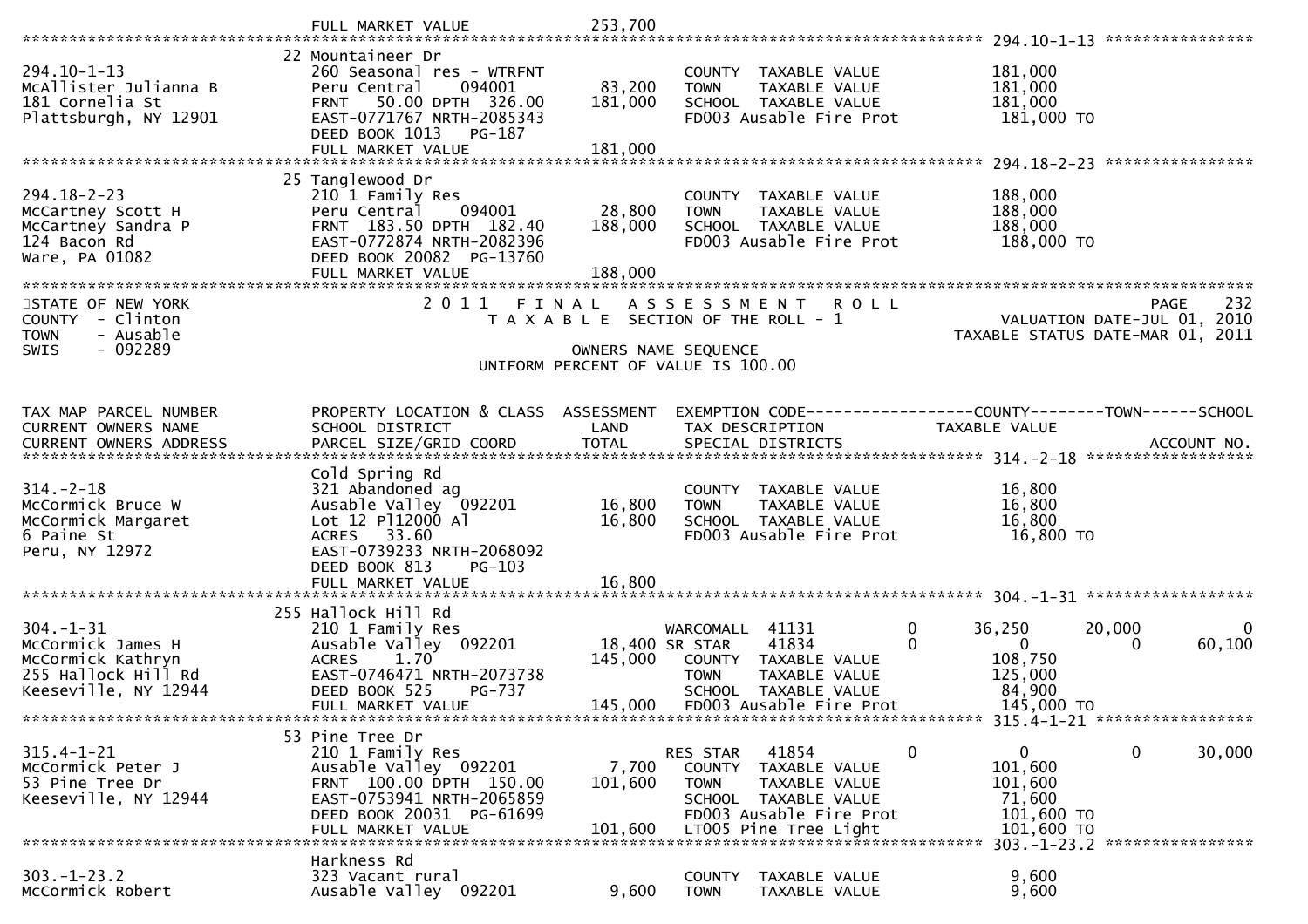| McCormack Mary<br>507 Goode St<br>Ballston Spa, NY 12020                                       | $Lot 23$ Pg]<br>ACRES 12.90<br>EAST-0737204 NRTH-2079178<br>DEED BOOK 747<br>PG-132<br>FULL MARKET VALUE                                                          | 9,600<br>9,600            | SCHOOL TAXABLE VALUE<br>FD003 Ausable Fire Prot                                                                                                       | 9,600<br>$9,600$ TO                                                       |                        |
|------------------------------------------------------------------------------------------------|-------------------------------------------------------------------------------------------------------------------------------------------------------------------|---------------------------|-------------------------------------------------------------------------------------------------------------------------------------------------------|---------------------------------------------------------------------------|------------------------|
|                                                                                                | 1330 Rt 9N                                                                                                                                                        |                           |                                                                                                                                                       |                                                                           |                        |
| $335.1 - 1 - 4$<br>McCray Gradon O<br>McCray Ann P<br>1330 Rt 9N<br>Clintonville, NY 12924     | 210 1 Family Res<br>Ausable Valley 092201<br>FRNT 160.00 DPTH 150.00<br>EAST-0732175 NRTH-2053738<br>DEED BOOK 633<br>$PG-49$                                     | 4,900<br>32,000           | RES STAR<br>41854<br>COUNTY TAXABLE VALUE<br>TAXABLE VALUE<br><b>TOWN</b><br>SCHOOL TAXABLE VALUE<br>FD003 Ausable Fire Prot                          | $\mathbf{0}$<br>$\mathbf{0}$<br>32,000<br>32,000<br>2,000<br>32,000 TO    | $\mathbf{0}$<br>30,000 |
| STATE OF NEW YORK<br>COUNTY - Clinton<br>- Ausable<br><b>TOWN</b>                              |                                                                                                                                                                   |                           | 2011 FINAL ASSESSMENT<br><b>ROLL</b><br>T A X A B L E SECTION OF THE ROLL - 1                                                                         | VALUATION DATE-JUL 01, 2010<br>TAXABLE STATUS DATE-MAR 01, 2011           | 233<br><b>PAGE</b>     |
| $-092289$<br>SWIS                                                                              |                                                                                                                                                                   |                           | OWNERS NAME SEQUENCE<br>UNIFORM PERCENT OF VALUE IS 100.00                                                                                            |                                                                           |                        |
|                                                                                                |                                                                                                                                                                   |                           |                                                                                                                                                       |                                                                           |                        |
| TAX MAP PARCEL NUMBER<br>CURRENT OWNERS NAME                                                   | PROPERTY LOCATION & CLASS ASSESSMENT<br>SCHOOL DISTRICT                                                                                                           | LAND                      | TAX DESCRIPTION                                                                                                                                       | <b>TAXABLE VALUE</b>                                                      |                        |
| $314. - 2 - 5.1$<br>McDuffe Richard<br>McDuffe Peggy L<br>517 Cold Spring Rd<br>Peru, NY 12972 | 517 Cold Spring Rd<br>210 1 Family Res<br>Ausable Valley 092201<br>3.30<br><b>ACRES</b><br>EAST-0739252 NRTH-2071210<br>DEED BOOK 20021 PG-50069                  | 4,700<br>54,000           | RES STAR<br>41854<br>COUNTY TAXABLE VALUE<br><b>TOWN</b><br>TAXABLE VALUE<br>SCHOOL TAXABLE VALUE<br>FD003 Ausable Fire Prot                          | 0<br>$\overline{0}$<br>54,000<br>54,000<br>24,000<br>54,000 TO            | $\mathbf{0}$<br>30,000 |
|                                                                                                | 205 Rt 9N                                                                                                                                                         |                           |                                                                                                                                                       |                                                                           |                        |
| $326. - 1 - 7$<br>McGrath Kevin<br>205 Rt 9N<br>Keeseville, NY 12944                           | 210 1 Family Res<br>Ausable Valley 092201<br>FRNT 133.00 DPTH 293.55<br>080<br>BANK<br>EAST-0754711 NRTH-2066158<br>DEED BOOK 20001 PG-24670<br>FULL MARKET VALUE | 9,800<br>77,000<br>77,000 | RES STAR<br>41854<br>COUNTY TAXABLE VALUE<br><b>TOWN</b><br>TAXABLE VALUE<br>SCHOOL TAXABLE VALUE<br>FD003 Ausable Fire Prot<br>LT005 Pine Tree Light | 0<br>$\mathbf{0}$<br>77,000<br>77,000<br>47,000<br>77,000 TO<br>77,000 TO | $\mathbf{0}$<br>30,000 |
|                                                                                                |                                                                                                                                                                   |                           |                                                                                                                                                       |                                                                           | ****************       |
| $303. -1 - 17.3$<br>McKenna Patrick J<br>McKenna Belinda<br>226 Harkness Rd<br>Peru, NY 12972  | 226 Harkness Rd<br>210 1 Family Res<br>Ausable Valley 092201<br>3.80<br>ACRES<br>EAST-0739786 NRTH-2078732<br>DEED BOOK 20041 PG-71201<br>FULL MARKET VALUE       | 112,000<br>112,000        | 41854<br>RES STAR<br>6,200 COUNTY TAXABLE VALUE<br>TAXABLE VALUE<br><b>TOWN</b><br>SCHOOL TAXABLE VALUE<br>FD003 Ausable Fire Prot                    | 0<br>$\Omega$<br>112,000<br>112,000<br>82,000<br>112,000 TO               | $\mathbf{0}$<br>30,000 |
| $303. - 1 - 18$<br>McKenna Patrick J<br>226 Harkness Rd<br>Peru, NY 12972                      | Harkness Rd<br>323 Vacant rural<br>Ausable Valley 092201<br>$Lot 23$ Pg]<br>ACRES 10.40<br>EAST-0740010 NRTH-2079214<br>DEED BOOK 966<br>PG-131                   | 7,900<br>7,900            | COUNTY TAXABLE VALUE<br>TAXABLE VALUE<br><b>TOWN</b><br>SCHOOL TAXABLE VALUE<br>FD003 Ausable Fire Prot                                               | 7,900<br>7,900<br>7,900<br>7,900 TO                                       |                        |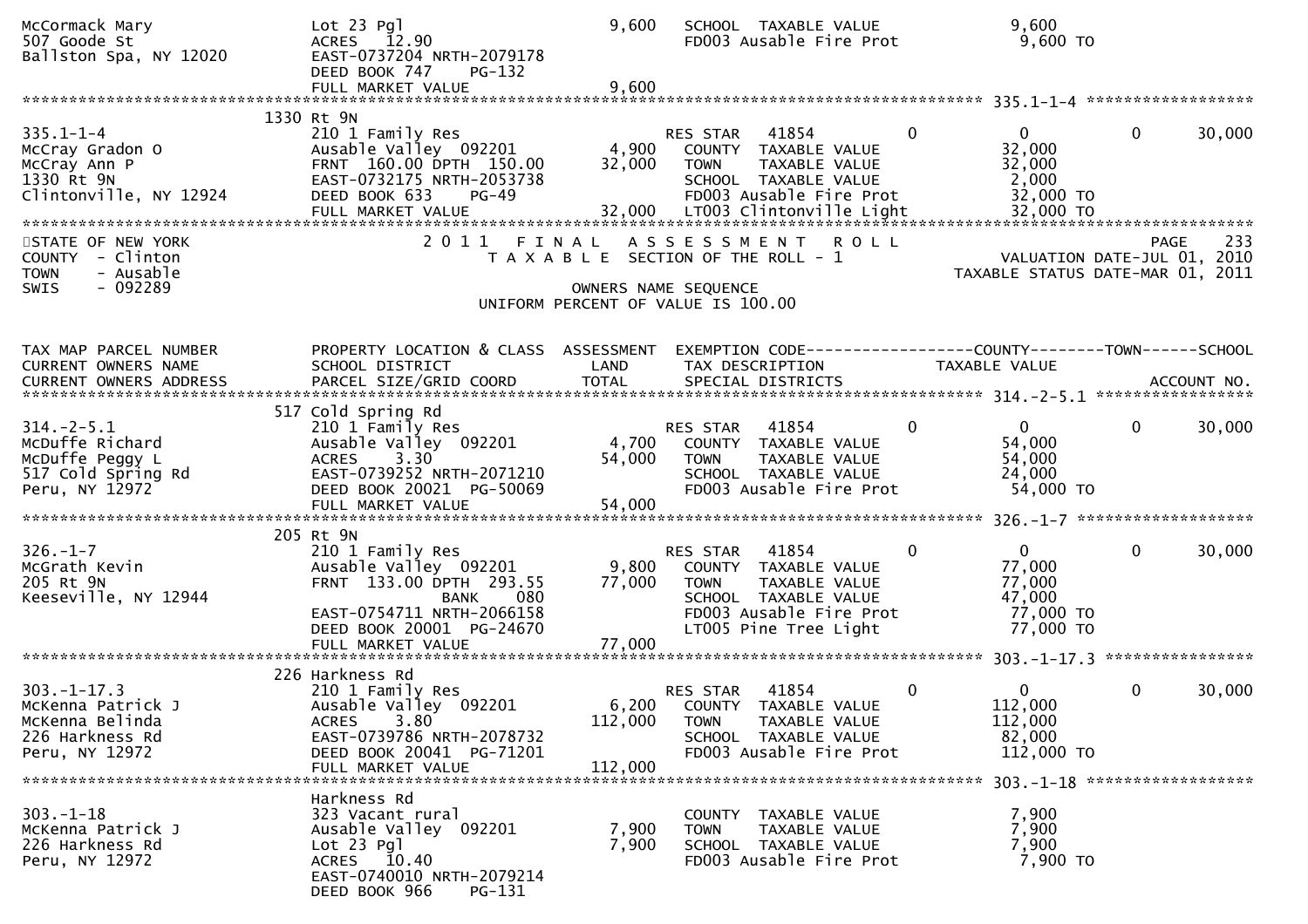|                                                                                                         | FULL MARKET VALUE                                                                                                                                                     | 7,900                        |                                                                                                                                                      |                                                               |                               |                                                                                                    |                        |                       |
|---------------------------------------------------------------------------------------------------------|-----------------------------------------------------------------------------------------------------------------------------------------------------------------------|------------------------------|------------------------------------------------------------------------------------------------------------------------------------------------------|---------------------------------------------------------------|-------------------------------|----------------------------------------------------------------------------------------------------|------------------------|-----------------------|
|                                                                                                         | 39 Mitchell Rd                                                                                                                                                        |                              |                                                                                                                                                      |                                                               |                               |                                                                                                    |                        |                       |
| $302 - 1 - 22$<br>McKinney Imari<br>McKinney Elizabeth<br>39 Mitchell Rd<br>Peru, NY 12972              | 210 1 Family Res<br>094001<br>Peru Central<br>2.60<br><b>ACRES</b><br>EAST-0727314 NRTH-2075631<br>DEED BOOK 20092 PG-29618<br>FULL MARKET VALUE                      | 5,800<br>135,000<br>135,000  | RES STAR<br>COUNTY TAXABLE VALUE<br><b>TOWN</b><br>SCHOOL TAXABLE VALUE                                                                              | 41854<br>TAXABLE VALUE<br>FD003 Ausable Fire Prot             | $\mathbf{0}$                  | $\overline{0}$<br>135,000<br>135,000<br>105,000<br>135,000 TO                                      | $\mathbf 0$            | 30,000                |
|                                                                                                         |                                                                                                                                                                       |                              |                                                                                                                                                      |                                                               |                               |                                                                                                    |                        |                       |
| STATE OF NEW YORK<br>COUNTY - Clinton<br>- Ausable<br><b>TOWN</b><br>$-092289$<br>SWIS                  | 2 0 1 1                                                                                                                                                               | FINAL                        | A S S E S S M E N T<br>T A X A B L E SECTION OF THE ROLL - 1<br>OWNERS NAME SEQUENCE                                                                 | <b>ROLL</b>                                                   |                               | VALUATION DATE-JUL 01, 2010<br>TAXABLE STATUS DATE-MAR 01, 2011                                    | <b>PAGE</b>            | 234                   |
|                                                                                                         |                                                                                                                                                                       |                              | UNIFORM PERCENT OF VALUE IS 100.00                                                                                                                   |                                                               |                               |                                                                                                    |                        |                       |
| TAX MAP PARCEL NUMBER<br>CURRENT OWNERS NAME<br><b>CURRENT OWNERS ADDRESS</b>                           | PROPERTY LOCATION & CLASS ASSESSMENT<br>SCHOOL DISTRICT<br>PARCEL SIZE/GRID COORD                                                                                     | LAND<br><b>TOTAL</b>         | TAX DESCRIPTION<br>SPECIAL DISTRICTS                                                                                                                 | EXEMPTION CODE-----------------COUNTY--------TOWN------SCHOOL | TAXABLE VALUE                 |                                                                                                    |                        | ACCOUNT NO.           |
|                                                                                                         | 36 Tanglewood Dr                                                                                                                                                      |                              |                                                                                                                                                      |                                                               |                               |                                                                                                    |                        |                       |
| $294.18 - 2 - 6$<br>McMurtry Donald P<br>McMurtry Maureen Y<br>36 Tanglewood Dr<br>Peru, NY 12972       | 210 1 Family Res<br>094001<br>Peru Central<br>FRNT 150.00 DPTH 150.00<br>EAST-0772827 NRTH-2082759<br>DEED BOOK 20011 PG-33105<br>FULL MARKET VALUE                   | 39,100<br>240,000<br>240,000 | SR STAR<br>COUNTY TAXABLE VALUE<br><b>TOWN</b><br>SCHOOL TAXABLE VALUE                                                                               | 41834<br>TAXABLE VALUE<br>FD003 Ausable Fire Prot             | $\mathbf{0}$                  | $\overline{0}$<br>240,000<br>240,000<br>179,900<br>240,000 TO                                      | 0                      | 60,100                |
|                                                                                                         | 104 Grove St                                                                                                                                                          |                              |                                                                                                                                                      |                                                               |                               |                                                                                                    |                        |                       |
| $305. -2 - 7.4$<br>McNeilly James E<br>McNeilly Beverly A<br>104 Grove St<br>Keeseville, NY 12944       | 270 Mfg housing<br>Ausable Valley 092201<br>Lot 16<br>FRNT 168.50 DPTH 245.00<br>EAST-0756685 NRTH-2071875<br>DEED BOOK 805<br>PG-146<br>FULL MARKET VALUE            |                              | WARNONALL 41121<br>5,400 AGED C&S<br>29,000 SR STAR<br>COUNTY TAXABLE VALUE<br><b>TOWN</b><br>SCHOOL TAXABLE VALUE<br>29,000 FD003 Ausable Fire Prot | 41805<br>41834<br>TAXABLE VALUE                               | $\mathbf{0}$<br>0<br>$\Omega$ | 4,350<br>12,325<br>$\mathbf{0}$<br>12,325<br>24,650<br>$\overline{0}$<br>29,000 TO                 | 4,350<br>0<br>$\Omega$ | 0<br>14,500<br>14,500 |
|                                                                                                         | 104-3A Grove St                                                                                                                                                       |                              |                                                                                                                                                      |                                                               |                               |                                                                                                    |                        |                       |
| $305. - 2 - 8$<br>MCNeilly James E<br>McNeilly Beverly A<br>104 Grove St Lot 23<br>Keeseville, NY 12944 | 270 Mfg housing<br>Ausable Valley 092201<br>FRNT 75.00 DPTH 100.00<br>EAST-0756786 NRTH-2071953<br>DEED BOOK 20102 PG-36187                                           | 2,700<br>20,000<br>20,000    | COUNTY TAXABLE VALUE<br><b>TOWN</b><br>SCHOOL TAXABLE VALUE                                                                                          | TAXABLE VALUE<br>FD003 Ausable Fire Prot                      |                               | 20,000<br>20,000<br>20,000<br>20,000 TO                                                            |                        |                       |
|                                                                                                         | FULL MARKET VALUE                                                                                                                                                     |                              |                                                                                                                                                      |                                                               |                               |                                                                                                    |                        |                       |
| $315.4 - 1 - 45$<br>McNierney Thomas G<br>McNierney Brenda M<br>28 Pine Tree Dr<br>Keeseville, NY 12944 | 28 Pine Tree Dr<br>210 1 Family Res<br>Ausable Valley 092201<br>FRNT 250.00 DPTH 163.72<br>EAST-0754102 NRTH-2066529<br>DEED BOOK 99001 PG-14821<br>FULL MARKET VALUE | 8,700<br>93,000<br>93,000    | SR STAR<br>COUNTY TAXABLE VALUE<br><b>TOWN</b><br>SCHOOL TAXABLE VALUE<br>LT005 Pine Tree Light                                                      | 41834<br>TAXABLE VALUE<br>FD003 Ausable Fire Prot             | $\mathbf 0$                   | $\Omega$<br>93,000<br>93,000<br>32,900<br>93,000 TO<br>93,000 TO<br>303. -1-3.3 ****************** | 0                      | 60,100                |
|                                                                                                         | 51 Signor Rd                                                                                                                                                          |                              |                                                                                                                                                      |                                                               |                               |                                                                                                    |                        |                       |
| $303. -1 - 3.3$<br>Meier Christiane                                                                     | 210 1 Family Res<br>094001<br>Peru Central                                                                                                                            | 9,000                        | COUNTY TAXABLE VALUE<br><b>TOWN</b>                                                                                                                  | TAXABLE VALUE                                                 |                               | 148,000<br>148,000                                                                                 |                        |                       |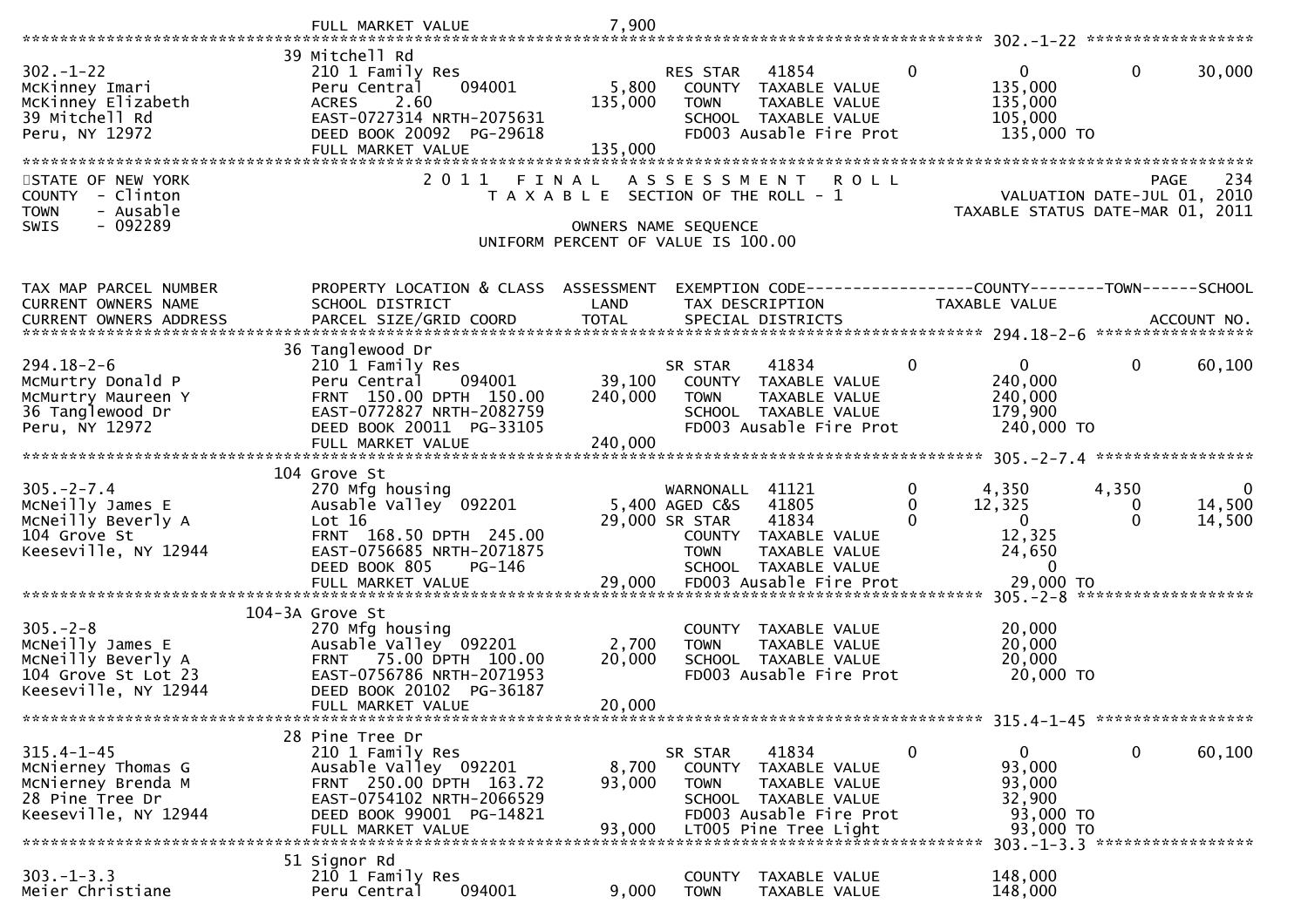| 150 Conners Rd<br>Peru, NY 12972                                                                         | Lot 33<br><b>ACRES</b><br>1.00<br>EAST-0733721 NRTH-2080680<br>DEED BOOK 671<br>PG-156<br>FULL MARKET VALUE                                                                                    | 148,000<br>148,000         | SCHOOL TAXABLE VALUE<br>FD003 Ausable Fire Prot                                                                                  | 148,000<br>148,000 TO                                                       |                                                                                       |
|----------------------------------------------------------------------------------------------------------|------------------------------------------------------------------------------------------------------------------------------------------------------------------------------------------------|----------------------------|----------------------------------------------------------------------------------------------------------------------------------|-----------------------------------------------------------------------------|---------------------------------------------------------------------------------------|
| STATE OF NEW YORK<br>COUNTY - Clinton<br><b>TOWN</b><br>- Ausable<br>- 092289<br><b>SWIS</b>             | 2 0 1 1                                                                                                                                                                                        | FINAL                      | ASSESSMENT<br><b>ROLL</b><br>T A X A B L E SECTION OF THE ROLL - 1<br>OWNERS NAME SEQUENCE<br>UNIFORM PERCENT OF VALUE IS 100.00 |                                                                             | 235<br><b>PAGE</b><br>VALUATION DATE-JUL 01, 2010<br>TAXABLE STATUS DATE-MAR 01, 2011 |
| TAX MAP PARCEL NUMBER<br>CURRENT OWNERS NAME                                                             | PROPERTY LOCATION & CLASS ASSESSMENT<br>SCHOOL DISTRICT                                                                                                                                        | LAND                       | EXEMPTION CODE------------------COUNTY--------TOWN------SCHOOL<br>TAX DESCRIPTION                                                | TAXABLE VALUE                                                               |                                                                                       |
| $303 - 2 - 14.3$<br>Meyerson Craig A<br>26 Oakwood St #2<br>Albany, NY 12208-2416                        | 592/594 Hallock Hill Rd<br>240 Rural res<br>Ausable Valley 092201<br>Lot <sub>5</sub><br>39.00<br><b>ACRES</b><br>EAST-0739002 NRTH-2075660<br>DEED BOOK 933<br>PG-319                         | 24,800<br>122,100          | 41854<br>RES STAR<br>COUNTY TAXABLE VALUE<br>TAXABLE VALUE<br><b>TOWN</b><br>SCHOOL TAXABLE VALUE<br>FD003 Ausable Fire Prot     | $\overline{0}$<br>$\mathbf 0$<br>122,100<br>122,100<br>92,100<br>122,100 TO | 30,000<br>$\mathbf{0}$                                                                |
| $334. - 1 - 30.2$<br>Miller Gary<br>PO Box 240<br>Ausable Forks, NY 12912                                | Dry Bridge Rd<br>323 Vacant rural<br>Ausable Valley 092201<br>Old Railroad Bed<br>ACRES 24.40<br>EAST-0726262 NRTH-2055066<br>DEED BOOK 20072 PG-9832<br>FULL MARKET VALUE                     | 14,500<br>14,500<br>14,500 | COUNTY TAXABLE VALUE<br><b>TOWN</b><br>TAXABLE VALUE<br>SCHOOL TAXABLE VALUE<br>FD003 Ausable Fire Prot                          | 14,500<br>14,500<br>14,500<br>14,500 TO                                     |                                                                                       |
| $334. - 1 - 12.1$<br>Miller Gary E II<br>Brunk Jennifer N<br>338 Fern Lake Rd<br>Ausable Forks, NY 12912 | 43 Parrish Rd<br>240 Rural res<br>Ausable Valley 092201<br>Lot 194 Maules Pat<br>ACRES 77.50 BANK<br>850<br>EAST-0728068 NRTH-2056008<br>DEED BOOK 20072 PG-7712                               | 34,700<br>123,800          | 41854<br>RES STAR<br>COUNTY TAXABLE VALUE<br><b>TOWN</b><br>TAXABLE VALUE<br>SCHOOL TAXABLE VALUE<br>FD003 Ausable Fire Prot     | $\overline{0}$<br>$\mathbf 0$<br>123,800<br>123,800<br>93,800<br>123,800 TO | $\overline{0}$<br>30,000                                                              |
| $334. - 1 - 12.2$<br>Miller Gary E II<br>Brunk Jennifer N<br>338 Fern Lake Rd<br>Ausable Forks, NY 12912 | 107 Clintonville Rd<br>322 Rural vac>10<br>Ausable Valley 092201<br>Lot 194 Maules Pat<br>ACRES 17.50 BANK<br>850<br>EAST-0728176 NRTH-2056550<br>DEED BOOK 20072 PG-7712<br>FULL MARKET VALUE | 12,500<br>12,500<br>12,500 | COUNTY TAXABLE VALUE<br><b>TOWN</b><br>TAXABLE VALUE<br>SCHOOL TAXABLE VALUE<br>FD003 Ausable Fire Prot                          | 12,500<br>12,500<br>12,500<br>12,500 TO                                     |                                                                                       |
| $294. - 1 - 10$<br>Miller Marianne W<br>Ausable Hts                                                      | 3 Giddings Rd<br>210 1 Family Res<br>094001<br>Peru Central<br>3.50<br><b>ACRES</b>                                                                                                            | 192,000                    | WARNONALL<br>41121<br>47,500 RES STAR<br>41854<br>COUNTY<br>TAXABLE VALUE                                                        | 0<br>27,000<br>$\Omega$<br>0<br>165,000                                     | 12,000<br>$\bf{0}$<br>30,000<br>0                                                     |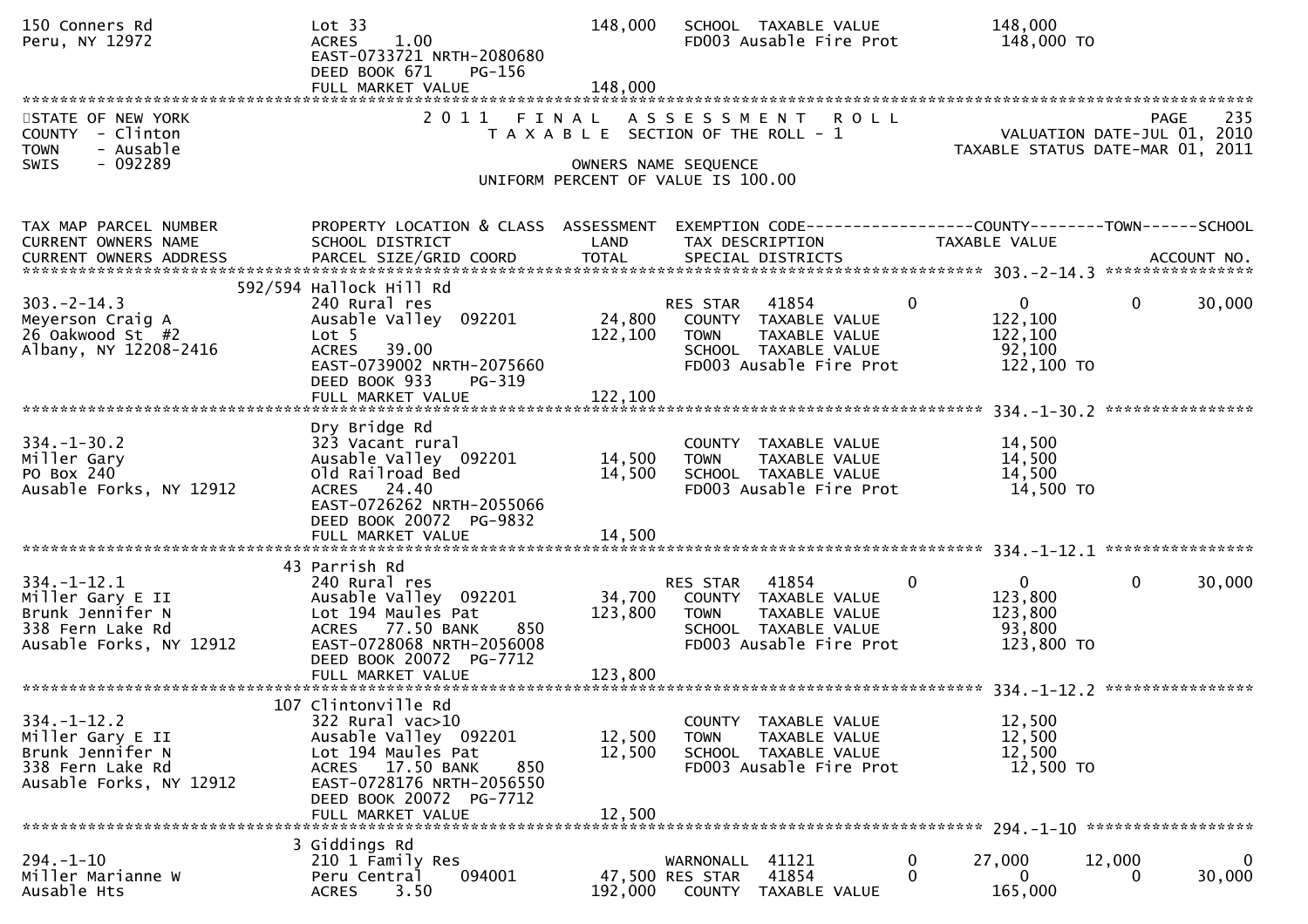| PO Box 152<br>Port Kent, NY 12975                                                                 | EAST-0773338 NRTH-2081770<br>DEED BOOK 592<br>PG-471<br>FULL MARKET VALUE                                                                                                                      |                            | TAXABLE VALUE<br><b>TOWN</b><br>SCHOOL TAXABLE VALUE<br>192,000 FD003 Ausable Fire Prot                                          | 180,000<br>162,000<br>192,000 TO                                                              |
|---------------------------------------------------------------------------------------------------|------------------------------------------------------------------------------------------------------------------------------------------------------------------------------------------------|----------------------------|----------------------------------------------------------------------------------------------------------------------------------|-----------------------------------------------------------------------------------------------|
| STATE OF NEW YORK<br>COUNTY - Clinton<br>- Ausable<br><b>TOWN</b><br>- 092289<br>SWIS             |                                                                                                                                                                                                | OWNERS NAME SEQUENCE       | <b>ROLL</b><br>2011 FINAL ASSESSMENT<br>T A X A B L E SECTION OF THE ROLL - 1<br>UNIFORM PERCENT OF VALUE IS 100.00              | 236<br><b>PAGE</b><br>VALUATION DATE-JUL 01, 2010<br>TAXABLE STATUS DATE-MAR 01, 2011         |
|                                                                                                   |                                                                                                                                                                                                |                            |                                                                                                                                  |                                                                                               |
| TAX MAP PARCEL NUMBER<br>CURRENT OWNERS NAME<br><b>CURRENT OWNERS ADDRESS</b>                     | PROPERTY LOCATION & CLASS ASSESSMENT<br>SCHOOL DISTRICT<br>PARCEL SIZE/GRID COORD                                                                                                              | LAND<br><b>TOTAL</b>       | TAX DESCRIPTION<br>SPECIAL DISTRICTS                                                                                             | EXEMPTION CODE-----------------COUNTY--------TOWN------SCHOOL<br>TAXABLE VALUE<br>ACCOUNT NO. |
| $315.4 - 1 - 57$<br>Miller Robert P<br>Miller Rebecca M<br>321 Taylor St<br>Granby, MA 01033      | 11 Valley View Dr<br>270 Mfg housing<br>Ausable Valley 092201<br>Torrington Sub Lot 7<br>FRNT 100.90 DPTH 164.50<br>EAST-0753205 NRTH-2065542<br>DEED BOOK 20041 PG-73514<br>FULL MARKET VALUE | 7,800<br>42,000<br>42,000  | COUNTY TAXABLE VALUE<br>TAXABLE VALUE<br><b>TOWN</b><br>SCHOOL TAXABLE VALUE<br>FD003 Ausable Fire Prot<br>LT005 Pine Tree Light | 42,000<br>42,000<br>42,000<br>42,000 TO<br>42,000 TO                                          |
|                                                                                                   | 324 Allen Hill Rd                                                                                                                                                                              |                            |                                                                                                                                  |                                                                                               |
| $313.-3-1.6$<br>Millington Richard G<br>Millington Heidi C<br>324 Allen Hill Rd<br>Peru, NY 12972 | 240 Rural res<br>094001<br>Peru Central<br>Lot 8 & 9<br>Platt 12000 Ac Loc<br>860<br>65.30 BANK<br><b>ACRES</b><br>EAST-0728663 NRTH-2070274<br>DEED BOOK 20082 PG-20880                       | 29,300<br>91,000           | RES STAR 41854<br>0<br>COUNTY TAXABLE VALUE<br>TAXABLE VALUE<br><b>TOWN</b><br>SCHOOL TAXABLE VALUE<br>FD003 Ausable Fire Prot   | $\overline{0}$<br>$\mathbf{0}$<br>30,000<br>91,000<br>91,000<br>61,000<br>$91,000$ TO         |
|                                                                                                   | FULL MARKET VALUE                                                                                                                                                                              | 91,000                     |                                                                                                                                  |                                                                                               |
| $293. - 3 - 2.11$<br>Mills Howard D Jr<br>874 Silver Lake Rd<br>Middletown, NY 10941-1119         | Rt 9<br>322 Rural vac>10<br>094001<br>Peru Central<br>Survey Bk 18 Pg 85 Lot 3<br>ACRES 122.20<br>EAST-0767716 NRTH-2086175<br>DEED BOOK 605<br>PG-531<br>FULL MARKET VALUE                    | 44,100<br>44,100<br>44,100 | COUNTY TAXABLE VALUE<br>TAXABLE VALUE<br>TOWN<br>SCHOOL TAXABLE VALUE<br>FD003 Ausable Fire Prot                                 | 44,100<br>44,100<br>44,100<br>44,100 TO                                                       |
|                                                                                                   |                                                                                                                                                                                                |                            |                                                                                                                                  |                                                                                               |
| $293 - 3 - 9$<br>Mills Howard D Jr<br>874 Silver Lake Rd<br>Middleton, NY 10941                   | Sunlea Village Dr<br>314 Rural vac<10<br>094001<br>Peru Central<br>PLC 396 Lot 26<br><b>ACRES</b><br>5.26<br>EAST-0766928 NRTH-2083006<br>DEED BOOK 605<br>PG-531<br>FULL MARKET VALUE         | 25,600<br>25,600<br>25,600 | COUNTY TAXABLE VALUE<br>TAXABLE VALUE<br><b>TOWN</b><br>SCHOOL TAXABLE VALUE<br>FD003 Ausable Fire Prot                          | 25,600<br>25,600<br>25,600<br>25,600 TO                                                       |
| $293. - 3 - 10$<br>Mills Howard D Jr<br>874 Silver Lake Rd<br>Middleton, NY 10941                 | Sunlea Village Dr<br>$314$ Rural vac< $10$<br>094001<br>Peru Central<br>PLC 396 Lot 27 A&B<br>7.41<br><b>ACRES</b>                                                                             | 26,800<br>26,800           | <b>COUNTY</b><br>TAXABLE VALUE<br>TAXABLE VALUE<br>TOWN<br>SCHOOL TAXABLE VALUE<br>FD003 Ausable Fire Prot                       | 26,800<br>26,800<br>26,800<br>26,800 TO                                                       |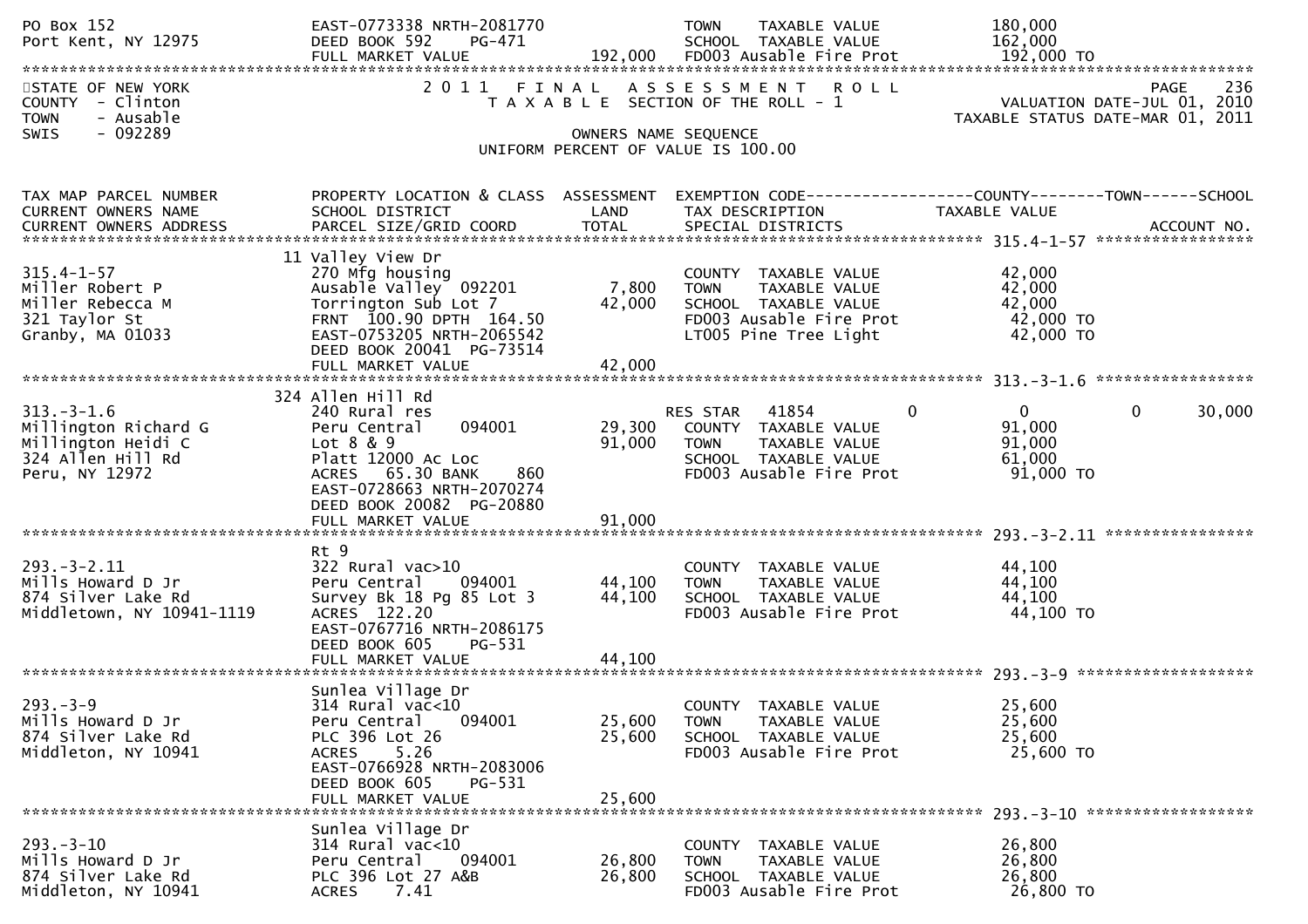|                                                                                              | EAST-0766922 NRTH-2083693<br>DEED BOOK 605<br>PG-531<br>FULL MARKET VALUE                                                                                                                    | 26,800                     |                                                                                                                   |                                                                                                                   |
|----------------------------------------------------------------------------------------------|----------------------------------------------------------------------------------------------------------------------------------------------------------------------------------------------|----------------------------|-------------------------------------------------------------------------------------------------------------------|-------------------------------------------------------------------------------------------------------------------|
| STATE OF NEW YORK<br>COUNTY - Clinton<br><b>TOWN</b><br>- Ausable<br>- 092289<br><b>SWIS</b> | 2011                                                                                                                                                                                         | OWNERS NAME SEQUENCE       | FINAL ASSESSMENT ROLL<br>T A X A B L E SECTION OF THE ROLL - 1<br>UNIFORM PERCENT OF VALUE IS 100.00              | 237<br><b>PAGE</b><br>VALUATION DATE-JUL 01, 2010<br>TAXABLE STATUS DATE-MAR 01, 2011                             |
| TAX MAP PARCEL NUMBER<br>CURRENT OWNERS NAME                                                 | SCHOOL DISTRICT                                                                                                                                                                              | LAND                       | TAX DESCRIPTION                                                                                                   | PROPERTY LOCATION & CLASS ASSESSMENT EXEMPTION CODE----------------COUNTY-------TOWN------SCHOOL<br>TAXABLE VALUE |
| $293 - 3 - 11$<br>Mills Howard D Jr<br>874 Silver Lake Rd<br>Middletown, NY 10941            | Sunlea Village Dr<br>$314$ Rural vac<10<br>Peru Central<br>094001<br>PLC 396 Lot 28 A&B<br>4.09<br><b>ACRES</b><br>EAST-0766800 NRTH-2084398<br>DEED BOOK 605<br>PG-531<br>FULL MARKET VALUE | 24,900<br>24,900<br>24,900 | COUNTY TAXABLE VALUE<br>TAXABLE VALUE<br><b>TOWN</b><br>SCHOOL TAXABLE VALUE<br>FD003 Ausable Fire Prot           | 24,900<br>24,900<br>24,900<br>24,900 TO                                                                           |
| $294. - 1 - 23$<br>Mills Howard D Jr<br>874 Silver Lake Rd<br>Middletown, NY 10941           | Hilltop Dr<br>$314$ Rural vac<10<br>Peru Central<br>094001<br>PLC 396 Lot 30<br>5.69<br><b>ACRES</b><br>EAST-0767825 NRTH-2084350<br>DEED BOOK 605<br>PG-531<br>FULL MARKET VALUE            | 25,800<br>25,800<br>25,800 | COUNTY TAXABLE VALUE<br>TAXABLE VALUE<br>TOWN<br>SCHOOL TAXABLE VALUE<br>FD003 Ausable Fire Prot                  | 25,800<br>25,800<br>25,800<br>25,800 TO                                                                           |
| $294. - 1 - 24$<br>Mills Howard D Jr<br>874 Silver Lake Rd<br>Middletown, NY 10941           | Plains Rd<br>$314$ Rural vac< $10$<br>Peru Central<br>094001<br>PLC 396 Lot 31<br><b>ACRES</b><br>5.03<br>EAST-0768067 NRTH-2083923<br>DEED BOOK 605<br>PG-531                               | 25,400<br>25,400           | COUNTY TAXABLE VALUE<br>TAXABLE VALUE<br><b>TOWN</b><br>SCHOOL TAXABLE VALUE<br>FD003 Ausable Fire Prot           | 25,400<br>25,400<br>25,400<br>25,400 TO                                                                           |
| $294. - 1 - 25$<br>Mills Howard D Jr<br>874 Silver Lake Rd<br>Middletown, NY 10941           | Plains Rd<br>$314$ Rural vac< $10$<br>094001<br>Peru Central<br>PLC 396 Lot 32<br>5.06<br><b>ACRES</b><br>EAST-0768287 NRTH-2084195<br>DEED BOOK 605<br>$PG-531$<br>FULL MARKET VALUE        | 25,400<br>25,400<br>25,400 | <b>COUNTY</b><br>TAXABLE VALUE<br><b>TOWN</b><br>TAXABLE VALUE<br>SCHOOL TAXABLE VALUE<br>FD003 Ausable Fire Prot | 25,400<br>25,400<br>25,400<br>25,400 TO                                                                           |
| $294. - 1 - 26$<br>Mills Howard D Jr<br>874 Silver Lake Rd<br>Middletown, NY 10941           | Plains Rd<br>$314$ Rural vac<10<br>Peru Central<br>094001<br>PLC 396 Lot 33<br><b>ACRES</b><br>5.02<br>EAST-0768474 NRTH-2084190                                                             | 25,400<br>25,400           | <b>COUNTY</b><br>TAXABLE VALUE<br>TAXABLE VALUE<br><b>TOWN</b><br>SCHOOL TAXABLE VALUE<br>FD003 Ausable Fire Prot | 25,400<br>25,400<br>25,400<br>25,400 TO                                                                           |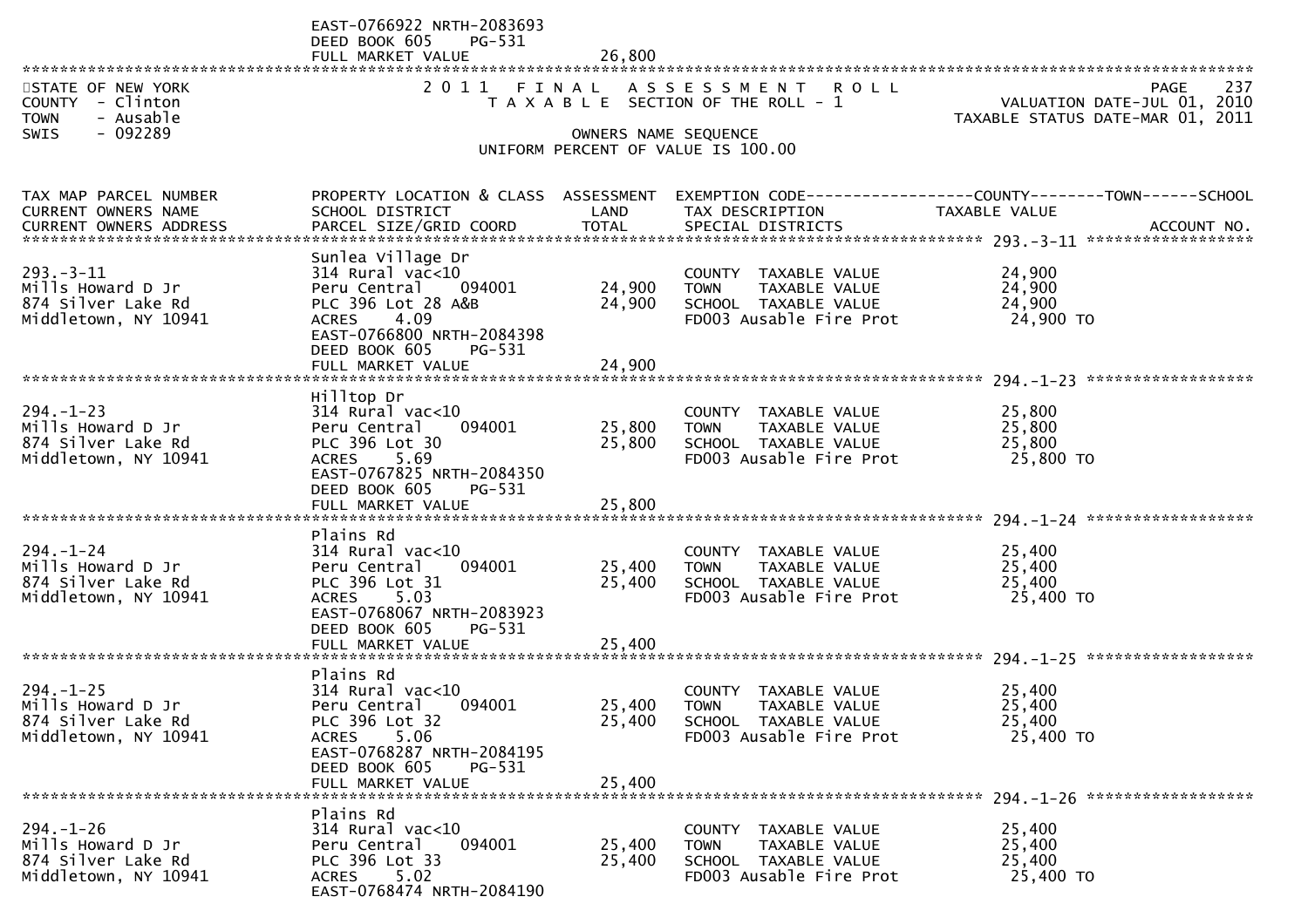|                                                                                              | PG-351<br>DEED BOOK 605<br>FULL MARKET VALUE                                                                                                                                                                | 25,400                      |                                                                                                                                                                                         |                                                                     |                                                                                       |
|----------------------------------------------------------------------------------------------|-------------------------------------------------------------------------------------------------------------------------------------------------------------------------------------------------------------|-----------------------------|-----------------------------------------------------------------------------------------------------------------------------------------------------------------------------------------|---------------------------------------------------------------------|---------------------------------------------------------------------------------------|
| STATE OF NEW YORK<br>COUNTY - Clinton<br>- Ausable<br><b>TOWN</b><br>- 092289<br><b>SWIS</b> | 2011                                                                                                                                                                                                        | FINAL                       | ASSESSMENT ROLL<br>T A X A B L E SECTION OF THE ROLL - 1<br>OWNERS NAME SEQUENCE<br>UNIFORM PERCENT OF VALUE IS 100.00                                                                  |                                                                     | 238<br><b>PAGE</b><br>VALUATION DATE-JUL 01, 2010<br>TAXABLE STATUS DATE-MAR 01, 2011 |
| TAX MAP PARCEL NUMBER<br>CURRENT OWNERS NAME                                                 | PROPERTY LOCATION & CLASS ASSESSMENT<br>SCHOOL DISTRICT                                                                                                                                                     | LAND                        | EXEMPTION CODE-----------------COUNTY--------TOWN------SCHOOL<br>TAX DESCRIPTION                                                                                                        | TAXABLE VALUE                                                       |                                                                                       |
| $294. - 1 - 27$<br>Mills Howard D Jr<br>874 Silver Lake Rd<br>Middletown, NY 10941           | Plains Rd<br>$314$ Rural vac< $10$<br>Peru Central<br>094001<br>PLC 396 Lot 34<br>5.02<br><b>ACRES</b><br>EAST-0768659 NRTH-2084286<br>DEED BOOK 605<br>PG-351                                              | 25,400<br>25,400            | COUNTY TAXABLE VALUE<br><b>TOWN</b><br>TAXABLE VALUE<br>SCHOOL TAXABLE VALUE<br>FD003 Ausable Fire Prot                                                                                 | 25,400<br>25,400<br>25,400<br>25,400 TO                             |                                                                                       |
| $294. - 1 - 28$<br>Mills Howard D Jr<br>874 Silver Lake Rd<br>Middletown, NY 10941           | Plains Rd<br>$314$ Rural vac<10<br>Peru Central<br>094001<br>PLC 396 Lot 35<br><b>ACRES</b><br>5.21<br>EAST-0768805 NRTH-2083027<br>DEED BOOK 605<br>PG-351<br>FULL MARKET VALUE                            | 25,500<br>25,500<br>25,500  | COUNTY TAXABLE VALUE<br><b>TOWN</b><br>TAXABLE VALUE<br>SCHOOL TAXABLE VALUE<br>FD003 Ausable Fire Prot                                                                                 | 25,500<br>25,500<br>25,500<br>25,500 TO                             |                                                                                       |
| $294. - 1 - 29$<br>Mills Howard D Jr<br>874 Silver Lake Rd<br>Middletown, NY 10941           | Plains Rd<br>$314$ Rural vac< $10$<br>Peru Central<br>094001<br>PLC 396 Lot 37<br><b>ACRES</b><br>5.62<br>EAST-0768374 NRTH-2083015<br>DEED BOOK 605<br>PG-531                                              | 25,800<br>25,800            | COUNTY TAXABLE VALUE<br>TAXABLE VALUE<br><b>TOWN</b><br>SCHOOL TAXABLE VALUE<br>FD003 Ausable Fire Prot                                                                                 | 25,800<br>25,800<br>25,800<br>25,800 TO                             |                                                                                       |
| $293.16 - 1 - 8.1$<br>Mitchell Clark J<br>Mitchell Ann E<br>13 Haven Ln<br>Peru, NY 12972    | 13 Haven Ln<br>210 1 Family Res<br>Peru Central 094001<br>Lot 25 Sunlea Village<br>Also Deed 772/87<br>FRNT 150.00 DPTH 217.70<br>EAST-0767080 NRTH-2083143<br>DEED BOOK 912<br>PG-165<br>FULL MARKET VALUE | 1,630<br>200,700<br>200,700 | 41854<br>RES STAR<br>COUNTY TAXABLE VALUE<br><b>TOWN</b><br>TAXABLE VALUE<br>SCHOOL TAXABLE VALUE<br>FD003 Ausable Fire Prot                                                            | $\Omega$<br>$\Omega$<br>200,700<br>200,700<br>170,700<br>200,700 TO | 0<br>30,000                                                                           |
| $301 - 2 - 4$<br>Mitchell Patricia A<br>360 Mitchell Rd<br>Peru, NY 12972                    | 360 Mitchell Rd<br>240 Rural res<br>Ausable Valley<br>092201<br>44.00<br><b>ACRES</b><br>EAST-0720333 NRTH-2074720<br>DEED BOOK 20062 PG-1118                                                               | 119,000                     | 90 PCT OF VALUE USED FOR EXEMPTION PURPOSES<br>WARNONALL 41121<br>41854<br>16,700 RES STAR<br><b>COUNTY</b><br>TAXABLE VALUE<br>TAXABLE VALUE<br><b>TOWN</b><br>TAXABLE VALUE<br>SCHOOL | 16,065<br>0<br>0<br>$\Omega$<br>102,935<br>107,000<br>89,000        | $\mathbf 0$<br>12,000<br>30,000<br>$\Omega$                                           |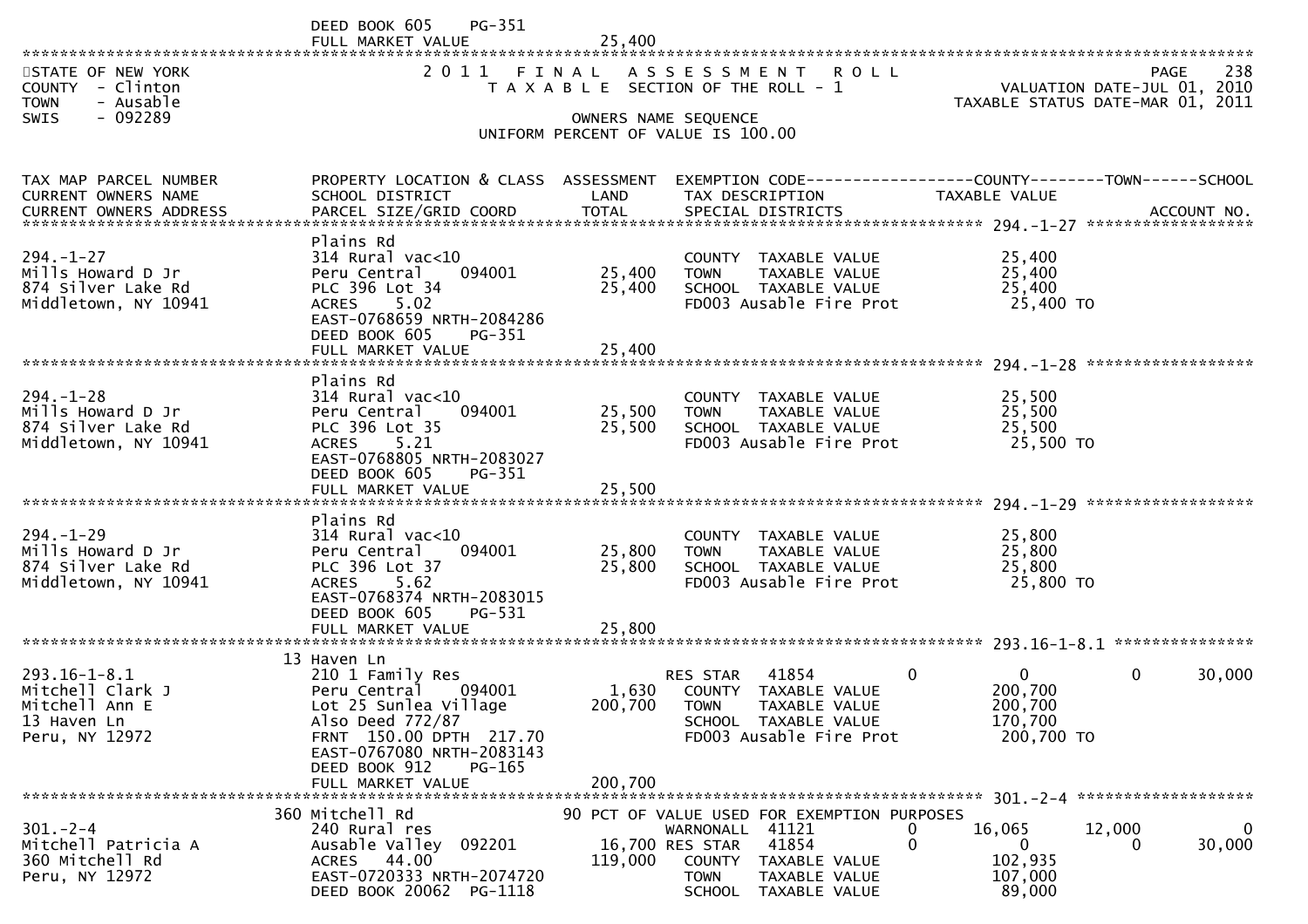| STATE OF NEW YORK<br>COUNTY - Clinton<br><b>TOWN</b><br>- Ausable                                                                                               |                                                                                                              |                         | 2011 FINAL ASSESSMENT ROLL<br>T A X A B L E SECTION OF THE ROLL - 1                                     |                                                              | 239<br>PAGE<br>VALUATION DATE-JUL 01, 2010<br>TAXABLE STATUS DATE-MAR 01, 2011 |
|-----------------------------------------------------------------------------------------------------------------------------------------------------------------|--------------------------------------------------------------------------------------------------------------|-------------------------|---------------------------------------------------------------------------------------------------------|--------------------------------------------------------------|--------------------------------------------------------------------------------|
| $-092289$<br><b>SWIS</b>                                                                                                                                        |                                                                                                              |                         | OWNERS NAME SEQUENCE<br>UNIFORM PERCENT OF VALUE IS 100.00                                              |                                                              |                                                                                |
|                                                                                                                                                                 |                                                                                                              |                         |                                                                                                         |                                                              |                                                                                |
| TAX MAP PARCEL NUMBER<br>CURRENT OWNERS NAME<br>.0URRENT OWNERS ADDRESS PARCEL SIZE/GRID COORD TOTAL SPECIAL DISTRICTS ACCOUNT NO ACCOUNT NO ACCOUNT NO ACCOUNT | PROPERTY LOCATION & CLASS ASSESSMENT<br>SCHOOL DISTRICT                                                      | LAND                    | EXEMPTION CODE-----------------COUNTY-------TOWN------SCHOOL<br>TAX DESCRIPTION                         | <b>TAXABLE VALUE</b>                                         |                                                                                |
|                                                                                                                                                                 | Mitchell Rd                                                                                                  |                         |                                                                                                         |                                                              |                                                                                |
| $302 - 1 - 28$<br>Mitchell Patricia A<br>360 Mitchell Rd                                                                                                        | 314 Rural vac<10<br>Ausable Valley 092201<br>Lot 26 Watson                                                   | 6,800<br>6,800          | COUNTY TAXABLE VALUE<br>TAXABLE VALUE<br><b>TOWN</b><br>SCHOOL TAXABLE VALUE                            | 6,800<br>6,800<br>6,800                                      |                                                                                |
| Peru, NY 12972                                                                                                                                                  | 4.80<br><b>ACRES</b><br>EAST-0722476 NRTH-2073997<br>DEED BOOK 20062 PG-1118                                 |                         | FD003 Ausable Fire Prot                                                                                 | 6,800 TO                                                     |                                                                                |
|                                                                                                                                                                 | FULL MARKET VALUE                                                                                            | 6,800                   |                                                                                                         |                                                              |                                                                                |
| $303 - 1 - 4.3$<br>Mitchell Richard D                                                                                                                           | Calkins Rd<br>$314$ Rural vac<10<br>094001<br>Peru Central                                                   | 5,400                   | COUNTY TAXABLE VALUE<br><b>TOWN</b><br>TAXABLE VALUE                                                    | 5,400<br>5,400                                               |                                                                                |
| Mitchell Jennifer L<br>265 Calkins Rd<br>Peru, NY 12972-3806                                                                                                    | Survey Map Bk 17 Pg 83<br>FRNT 150.00 DPTH 200.00<br>EAST-0734718 NRTH-2080917                               | 5,400                   | SCHOOL TAXABLE VALUE<br>FD003 Ausable Fire Prot                                                         | 5,400<br>5,400 TO                                            |                                                                                |
|                                                                                                                                                                 | DEED BOOK 99001 PG-13216<br>FULL MARKET VALUE                                                                | 5,400                   |                                                                                                         |                                                              |                                                                                |
|                                                                                                                                                                 | 84 Hallock Hill Rd                                                                                           |                         | 91 PCT OF VALUE USED FOR EXEMPTION PURPOSES                                                             |                                                              |                                                                                |
| $315. - 1 - 22$<br>Mitchell Virginia<br>Mitchell Robert                                                                                                         | 240 Rural res<br>Ausable Valley 092201<br>ACRES 18.80                                                        |                         | AGED - ALL 41800<br>15,300 SR STAR<br>41834<br>83,700 COUNTY TAXABLE VALUE                              | 38,084<br>$\Omega$<br>$\mathbf{0}$<br>$\mathbf{0}$<br>45,616 | 38,084<br>38,084<br>45,616<br>$\Omega$                                         |
| 84 Hallock Hill Rd<br>Keeseville, NY 12944                                                                                                                      | EAST-0748632 NRTH-2070745<br>DEED BOOK 502<br><b>PG-223</b>                                                  |                         | <b>TOWN</b><br>TAXABLE VALUE<br>SCHOOL TAXABLE VALUE                                                    | 45,616<br>0                                                  |                                                                                |
|                                                                                                                                                                 |                                                                                                              |                         |                                                                                                         |                                                              |                                                                                |
| $304. - 1 - 40.1$<br>Mitchell Walter<br>81 Union Rd                                                                                                             | 81 Union Rd<br>270 Mfg housing<br>Ausable Valley 092201<br>2.30<br><b>ACRES</b><br>EAST-0745414 NRTH-2077346 | 8,800 SR STAR<br>33,000 | AGED - ALL 41800<br>41834<br>COUNTY TAXABLE VALUE                                                       | $\mathbf 0$<br>16,500<br>$\mathbf{0}$<br>$\Omega$<br>16,500  | 16,500<br>16,500<br>16,500<br>0                                                |
| Peru, NY 12972                                                                                                                                                  | DEED BOOK 554 PG-23<br>FULL MARKET VALUE                                                                     | 33,000                  | <b>TOWN</b><br>TAXABLE VALUE<br>SCHOOL TAXABLE VALUE<br>FD003 Ausable Fire Prot                         | 16,500<br>$\overline{0}$<br>33,000 TO                        |                                                                                |
|                                                                                                                                                                 | Allen Hill Rd                                                                                                |                         |                                                                                                         |                                                              |                                                                                |
| $302. - 1 - 11$<br>Monigan John R<br>Monigan Jean M<br>741 Allen Hill Rd                                                                                        | 312 Vac w/imprv<br>094001<br>Peru Central<br>2.50<br>ACRES<br>EAST-0728278 NRTH-2079790                      | 5,700<br>15,000         | COUNTY TAXABLE VALUE<br>TAXABLE VALUE<br><b>TOWN</b><br>SCHOOL TAXABLE VALUE<br>FD003 Ausable Fire Prot | 15,000<br>15,000<br>15,000<br>15,000 TO                      |                                                                                |
| Peru, NY 12972                                                                                                                                                  | DEED BOOK 614<br><b>PG-775</b><br>FULL MARKET VALUE                                                          | 15,000                  |                                                                                                         |                                                              |                                                                                |
| STATE OF NEW YORK                                                                                                                                               | 2 0 1 1                                                                                                      | FINAL                   | ASSESSMENT ROLL                                                                                         |                                                              | 240<br><b>PAGE</b>                                                             |
| COUNTY - Clinton                                                                                                                                                |                                                                                                              |                         | T A X A B L E SECTION OF THE ROLL - 1                                                                   |                                                              | VALUATION DATE-JUL 01, 2010                                                    |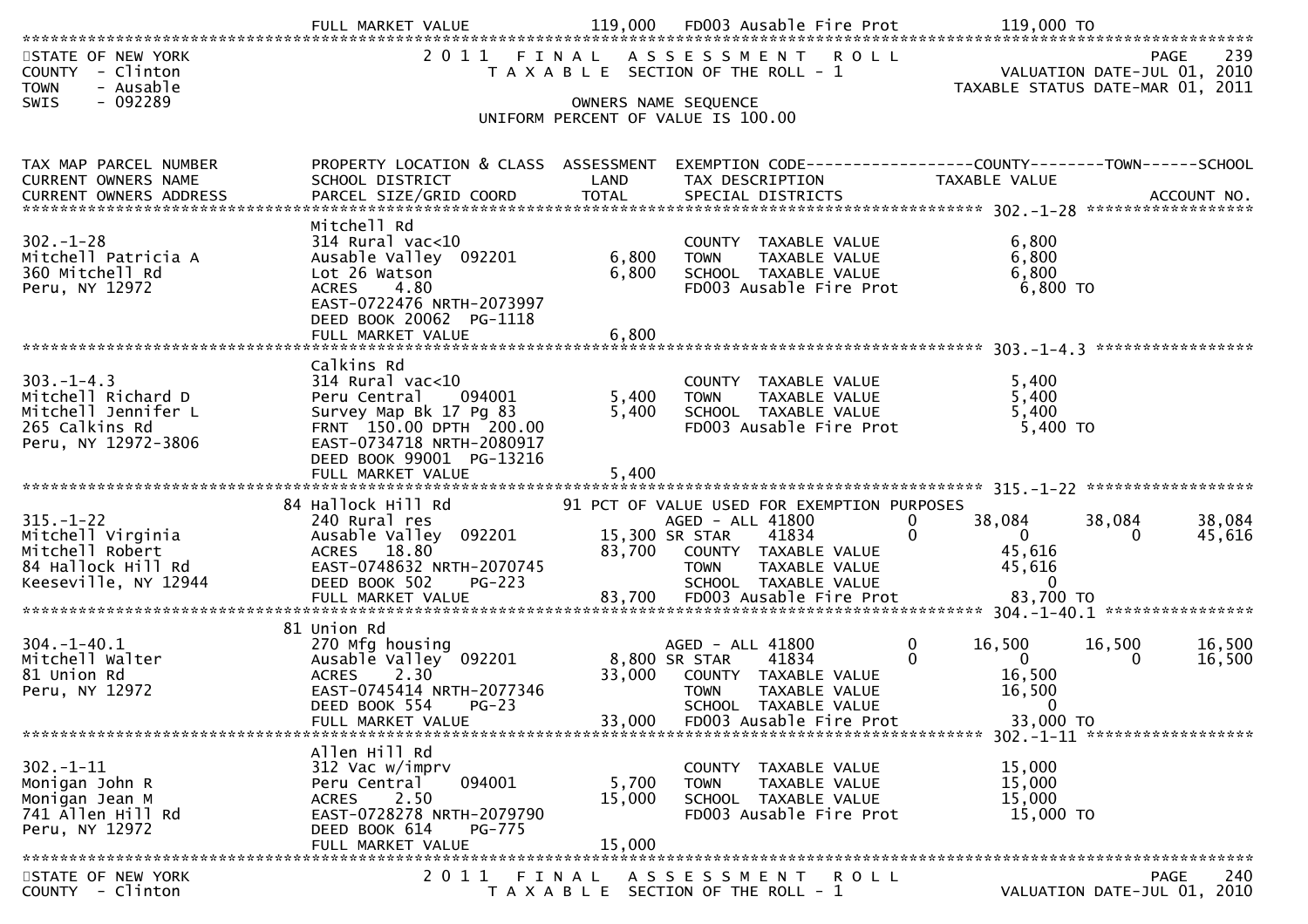## TOWN - Ausable TAXABLE STATUS DATE-MAR 01, 2011SWIS - 092289 OWNERS NAME SEQUENCE UNIFORM PERCENT OF VALUE IS 100.00

| TAX MAP PARCEL NUMBER                                           | PROPERTY LOCATION & CLASS ASSESSMENT EXEMPTION CODE---------------COUNTY-------TOWN------SCHOOL |         |                                                                |                                  |             |        |
|-----------------------------------------------------------------|-------------------------------------------------------------------------------------------------|---------|----------------------------------------------------------------|----------------------------------|-------------|--------|
| CURRENT OWNERS NAME                                             | SCHOOL DISTRICT                                                                                 | LAND    | TAX DESCRIPTION                                                | TAXABLE VALUE                    |             |        |
| CURRENT OWNERS ADDRESS                                          |                                                                                                 |         |                                                                |                                  |             |        |
|                                                                 |                                                                                                 |         |                                                                |                                  |             |        |
| $305.4 - 1 - 10$                                                | 44 Old State Rd                                                                                 |         | WARNONALL 41121                                                | 20,700<br>$\Omega$               | 12,000      |        |
|                                                                 | 210 1 Family Res<br>Ausable Valley 092201                                                       |         | 41854<br>4,800 RES STAR                                        | $\Omega$<br>$\mathbf{0}$         | $\Omega$    | 30,000 |
| Montanaro Albert R Jr                                           | FRNT 82.90 DPTH 222.00                                                                          | 138,000 |                                                                | 117,300                          |             |        |
| Montanaro Nora-Autumn<br>44 Old State Rd                        | EAST-0763139 NRTH-2074628                                                                       |         | COUNTY TAXABLE VALUE<br><b>TOWN</b><br>TAXABLE VALUE           | 126,000                          |             |        |
| Ausable Chasm, NY 12911                                         | DEED BOOK 20001 PG-25166                                                                        |         |                                                                | 108,000                          |             |        |
|                                                                 | FULL MARKET VALUE                                                                               | 138,000 | SCHOOL TAXABLE VALUE<br>FD003 Ausable Fire Prot                | 138,000 TO                       |             |        |
|                                                                 |                                                                                                 |         | LT006 Chasm                                                    | 138,000 TO                       |             |        |
|                                                                 |                                                                                                 |         |                                                                |                                  |             |        |
|                                                                 |                                                                                                 |         |                                                                |                                  |             |        |
|                                                                 | 2216 Rt 22                                                                                      |         |                                                                | $\mathbf{0}$<br>$\mathbf{0}$     | $\Omega$    | 30,000 |
| $304. - 1 - 14.6$                                               | 210 1 Family Res                                                                                | 9,000   | <b>RES STAR</b><br>41854                                       | 138,000                          |             |        |
| Montefusco James J                                              | Ausable Valley 092201<br>Lot 2 Pl 1200 Ac                                                       |         | COUNTY TAXABLE VALUE                                           |                                  |             |        |
| Montefusco Tammy L<br>2216 Rt 22                                | ACRES 2.70                                                                                      | 138,000 | TAXABLE VALUE<br><b>TOWN</b>                                   | 138,000                          |             |        |
|                                                                 | EAST-0751716 NRTH-2077589                                                                       |         | SCHOOL TAXABLE VALUE<br>FD003 Ausable Fire Prot                | 108,000<br>138,000 TO            |             |        |
| Keeseville, NY 12944                                            |                                                                                                 |         |                                                                |                                  |             |        |
|                                                                 | DEED BOOK 20021 PG-49198                                                                        |         |                                                                |                                  |             |        |
|                                                                 |                                                                                                 |         |                                                                |                                  |             |        |
|                                                                 |                                                                                                 |         |                                                                |                                  |             |        |
|                                                                 | 30 Ausable Beach Rd                                                                             |         |                                                                |                                  |             |        |
| $294.10 - 1 - 7.1$                                              | 260 Seasonal res                                                                                |         | COUNTY TAXABLE VALUE                                           | 148,600                          |             |        |
| Moon Danielle                                                   | Peru Central<br>094001                                                                          | 91,000  | <b>TOWN</b><br>TAXABLE VALUE                                   | 148,600                          |             |        |
| ישטער בארצוני (219 Pleasant Ave<br>Burlington (2014 Purlington) | Sub Lot 15-B & 15-A                                                                             | 148,600 | SCHOOL TAXABLE VALUE                                           | 148,600                          |             |        |
|                                                                 | FRNT 50.00 DPTH 310.00                                                                          |         | FD003 Ausable Fire Prot                                        | 148,600 TO                       |             |        |
| Burlington, VT 05408                                            | EAST-0771894 NRTH-2085798                                                                       |         |                                                                |                                  |             |        |
|                                                                 | DEED BOOK 20082 PG-19123                                                                        |         |                                                                |                                  |             |        |
|                                                                 | FULL MARKET VALUE                                                                               | 148,600 |                                                                |                                  |             |        |
|                                                                 |                                                                                                 |         |                                                                |                                  |             |        |
|                                                                 | 104 Grove St                                                                                    |         |                                                                |                                  |             |        |
| $305. -2 - 7.11$                                                | 311 Res vac land                                                                                | 4,900   | COUNTY TAXABLE VALUE                                           | 4,900<br>4,900                   |             |        |
| Moore George                                                    | Ausable Valley 092201<br>Lot 16 Pl 12000 Ac Loc                                                 | 4,900   | <b>TOWN</b><br>TAXABLE VALUE                                   | 4,900                            |             |        |
| PO Box 385<br>Keeseville, NY 12944                              | FRNT 97.95 DPTH 265.00                                                                          |         | SCHOOL TAXABLE VALUE<br>FD003 Ausable Fire Prot                | $4,900$ TO                       |             |        |
|                                                                 |                                                                                                 |         |                                                                |                                  |             |        |
|                                                                 | EAST-0756660 NRTH-2071748                                                                       |         |                                                                |                                  |             |        |
|                                                                 | DEED BOOK 940<br>$PG-33$                                                                        |         |                                                                |                                  |             |        |
|                                                                 |                                                                                                 |         |                                                                |                                  |             |        |
|                                                                 | 94 Grove St                                                                                     |         |                                                                |                                  |             |        |
| $305 - 2 - 10$                                                  | 323 Vacant rural                                                                                |         | COUNTY TAXABLE VALUE                                           | 27,200                           |             |        |
|                                                                 | Ausable Valley 092201                                                                           | 27,200  | <b>TOWN</b><br>TAXABLE VALUE                                   | 27,200                           |             |        |
| Moore George<br>PO Box 385                                      | Agreement Bk 750 Pg 241                                                                         | 27,200  |                                                                | 27,200                           |             |        |
| Keeseville, NY 12944                                            | ACRES 50.00                                                                                     |         | SCHOOL TAXABLE VALUE<br>FD003 Ausable Fire Prot                | 27,200 TO                        |             |        |
|                                                                 | EAST-0757503 NRTH-2071418                                                                       |         |                                                                |                                  |             |        |
|                                                                 | DEED BOOK 750<br><b>PG-307</b>                                                                  |         |                                                                |                                  |             |        |
|                                                                 |                                                                                                 | 27,200  |                                                                |                                  |             |        |
|                                                                 | FULL MARKET VALUE                                                                               |         |                                                                |                                  |             |        |
| STATE OF NEW YORK                                               |                                                                                                 |         | <b>ROLL</b>                                                    |                                  | <b>PAGE</b> | 241    |
| COUNTY - Clinton                                                |                                                                                                 |         | 2011 FINAL ASSESSMENT<br>T A X A B L E SECTION OF THE ROLL - 1 | VALUATION DATE-JUL 01, 2010      |             |        |
| <b>TOWN</b><br>- Ausable                                        |                                                                                                 |         |                                                                | TAXABLE STATUS DATE-MAR 01, 2011 |             |        |
|                                                                 |                                                                                                 |         |                                                                |                                  |             |        |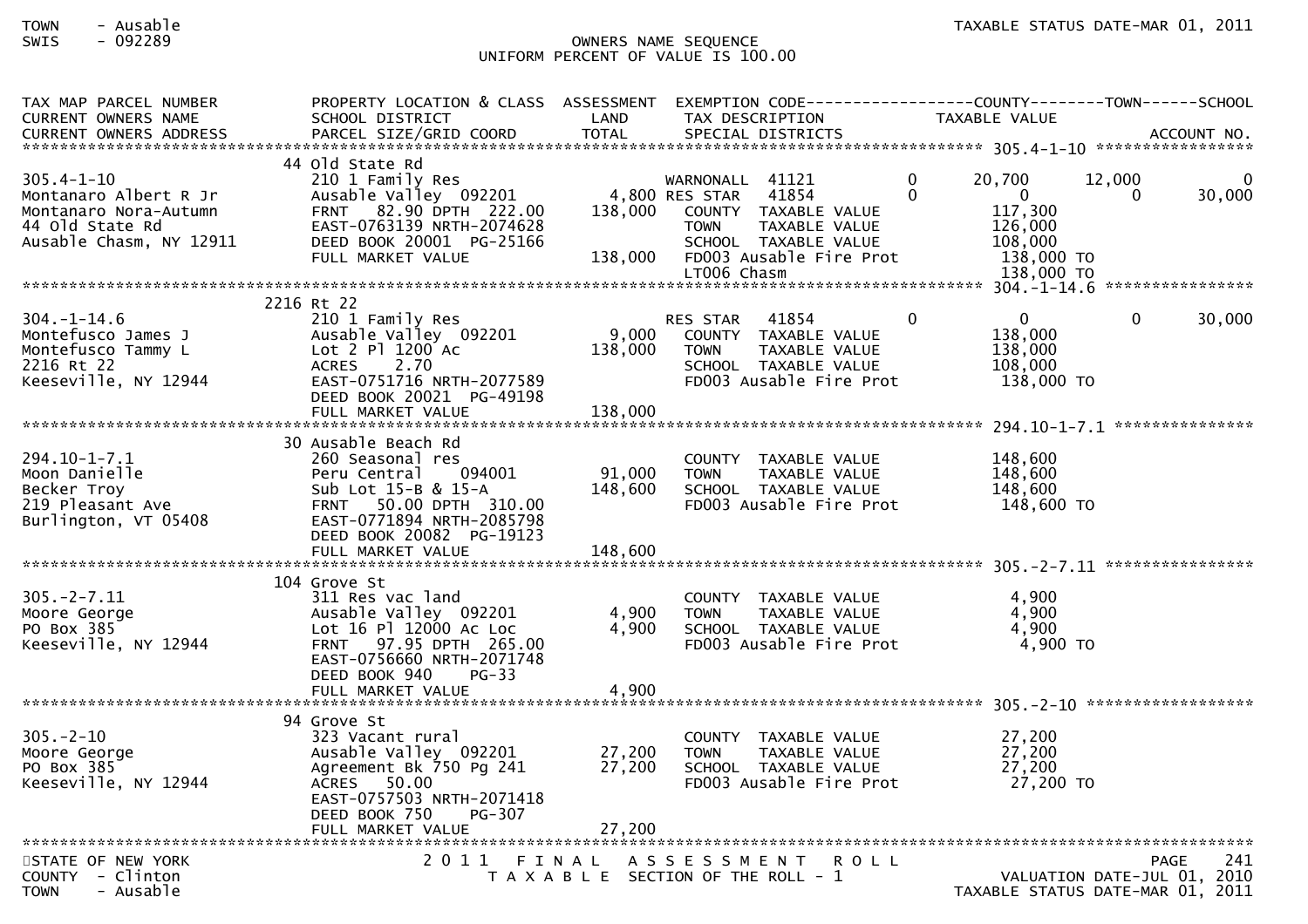## SWIS - 092289 OWNERS NAME SEQUENCE UNIFORM PERCENT OF VALUE IS 100.00

| TAX MAP PARCEL NUMBER<br><b>CURRENT OWNERS NAME</b><br><b>CURRENT OWNERS ADDRESS</b>                                                        | SCHOOL DISTRICT                                                                                                                                                                          | LAND                          | TAX DESCRIPTION                                                                                         | PROPERTY LOCATION & CLASS ASSESSMENT EXEMPTION CODE----------------COUNTY-------TOWN------SCHOOL<br>TAXABLE VALUE |
|---------------------------------------------------------------------------------------------------------------------------------------------|------------------------------------------------------------------------------------------------------------------------------------------------------------------------------------------|-------------------------------|---------------------------------------------------------------------------------------------------------|-------------------------------------------------------------------------------------------------------------------|
| $305. - 2 - 10.2$<br>Moore George<br>PO Box 385<br>Keeseville, NY 12944                                                                     | Grove St<br>311 Res vac land<br>Ausable Valley 092201<br>Agreement Bk 750 Pg 241<br>FRNT 200.00 DPTH 204.00<br>EAST-0756393 NRTH-2070821<br>DEED BOOK 750<br>PG-307<br>FULL MARKET VALUE | 5,700<br>5,700<br>5,700       | COUNTY TAXABLE VALUE<br>TAXABLE VALUE<br><b>TOWN</b><br>SCHOOL TAXABLE VALUE<br>FD003 Ausable Fire Prot | 5,700<br>5,700<br>5,700<br>5,700 TO                                                                               |
|                                                                                                                                             |                                                                                                                                                                                          |                               |                                                                                                         |                                                                                                                   |
| $294.18 - 2 - 3$<br>Moore Michael J<br>Brienza-Moore Theresa<br>37 Winding Brook Rd<br>Peru, NY 12972                                       | Tanglewood Dr<br>311 Res vac land<br>094001<br>Peru Central<br>Subd Lot 28<br>FRNT 122.00 DPTH 154.50<br><b>ACRES</b><br>1.10<br>EAST-0772576 NRTH-2082723<br>DEED BOOK 20102 PG-32131   | 31,600<br>31,600              | COUNTY TAXABLE VALUE<br><b>TOWN</b><br>TAXABLE VALUE<br>SCHOOL TAXABLE VALUE<br>FD003 Ausable Fire Prot | 31,600<br>31,600<br>31,600<br>31,600 TO                                                                           |
|                                                                                                                                             | FULL MARKET VALUE                                                                                                                                                                        | 31,600                        |                                                                                                         |                                                                                                                   |
|                                                                                                                                             | 14 Mountaineer Dr                                                                                                                                                                        |                               |                                                                                                         |                                                                                                                   |
| $294.10 - 1 - 16.2$<br>Morrison Life Estate Robert H Peru Central<br>Morrison Life Estate Joan W<br>62 Leonard Ave<br>Plattsburgh, NY 12901 | 260 Seasonal res - WTRFNT<br>094001<br>FRNT 50.00 DPTH 208.00<br>EAST-0771773 NRTH-2085151<br>DEED BOOK 20041 PG-76546                                                                   | 75,000<br>167,300             | COUNTY TAXABLE VALUE<br>TAXABLE VALUE<br>TOWN<br>SCHOOL TAXABLE VALUE<br>FD003 Ausable Fire Prot        | 167,300<br>167,300<br>167,300<br>167,300 TO                                                                       |
| PRIOR OWNER ON 3/01/2011<br>Morrison Life Est Robert                                                                                        | FULL MARKET VALUE                                                                                                                                                                        | 167,300                       |                                                                                                         |                                                                                                                   |
|                                                                                                                                             | 426 Mitchell Rd                                                                                                                                                                          |                               |                                                                                                         |                                                                                                                   |
| $301 - 2 - 1$<br>Mowry David N<br>67 Ashley Rd<br>Plattsburgh, NY 12901                                                                     | 240 Rural res<br>Ausable Valley 092201<br>ACRES 47.00<br>EAST-0718542 NRTH-2074418<br>DEED BOOK 865<br>PG-238                                                                            | 17,000<br>129,000             | COUNTY TAXABLE VALUE<br><b>TOWN</b><br>TAXABLE VALUE<br>SCHOOL TAXABLE VALUE<br>FD003 Ausable Fire Prot | 129,000<br>129,000<br>129,000<br>129,000 TO                                                                       |
|                                                                                                                                             | FULL MARKET VALUE                                                                                                                                                                        | 129,000                       |                                                                                                         |                                                                                                                   |
| $301 - 2 - 6$<br>Mowry David N<br>67 Ashley Rd<br>Plattsburgh, NY 12901                                                                     | Mitchell Rd<br>321 Abandoned ag<br>Ausable Valley 092201<br>ACRES 27.00<br>EAST-0719120 NRTH-2074521<br>DEED BOOK 897<br><b>PG-71</b><br>FULL MARKET VALUE                               | 14,200<br>14,200<br>14,200    | COUNTY TAXABLE VALUE<br>TOWN<br>TAXABLE VALUE<br>SCHOOL TAXABLE VALUE<br>FD003 Ausable Fire Prot        | 14,200<br>14,200<br>14,200<br>14,200 TO                                                                           |
| STATE OF NEW YORK<br>COUNTY - Clinton<br>- Ausable<br><b>TOWN</b><br>$-092289$<br><b>SWIS</b>                                               | 2011                                                                                                                                                                                     | FINAL<br>OWNERS NAME SEQUENCE | ASSESSMENT ROLL<br>T A X A B L E SECTION OF THE ROLL - 1                                                | PAGE<br>242<br>VALUATION DATE-JUL 01, 2010<br>TAXABLE STATUS DATE-MAR 01, 2011                                    |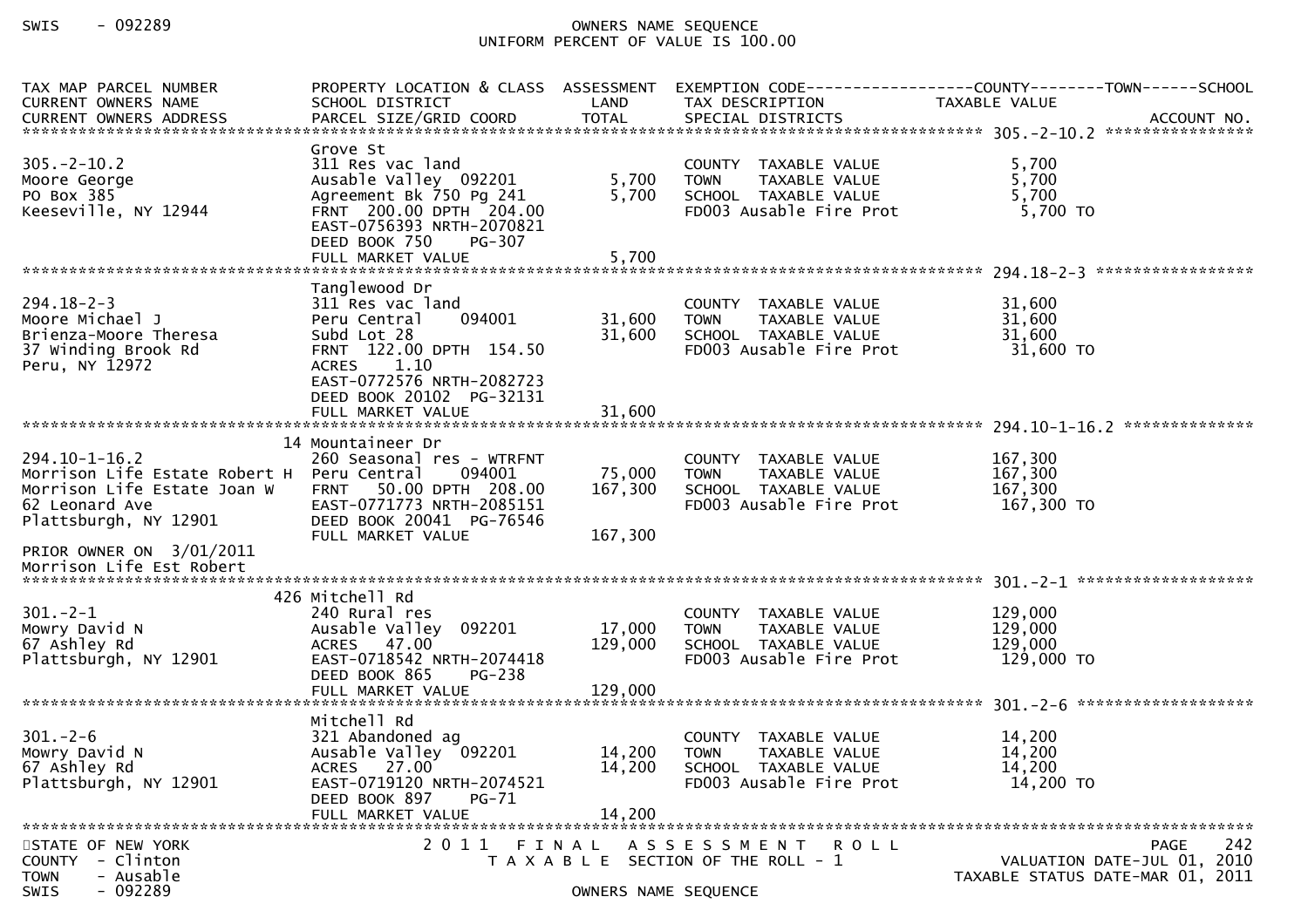## UNIFORM PERCENT OF VALUE IS 100.00

| TAX MAP PARCEL NUMBER<br>CURRENT OWNERS NAME                                                         | PROPERTY LOCATION & CLASS ASSESSMENT<br>SCHOOL DISTRICT                                                                                                                                                         | LAND                        | EXEMPTION CODE----<br>TAX DESCRIPTION                                                                                                                                                                                            |                           | <b>TAXABLE VALUE</b>                                                        | --------COUNTY--------TOWN------SCHOOL<br>ACCOUNT NO.<br>*****************            |
|------------------------------------------------------------------------------------------------------|-----------------------------------------------------------------------------------------------------------------------------------------------------------------------------------------------------------------|-----------------------------|----------------------------------------------------------------------------------------------------------------------------------------------------------------------------------------------------------------------------------|---------------------------|-----------------------------------------------------------------------------|---------------------------------------------------------------------------------------|
| $313 - 2 - 5.6$<br>Mullen Peter J Jr<br>255 Allen Hill Rd<br>Peru, NY 12972                          | 255 Allen Hill Rd<br>240 Rural res<br>094001<br>Peru Central<br>Lot 9 P 12000 Ac<br>Survey Bk 15 Pg 36<br>ACRES 10.00 BANK<br>860<br>EAST-0727141 NRTH-2068468<br>DEED BOOK 20001 PG-21407<br>FULL MARKET VALUE | 9,900<br>155,700<br>155.700 | COUNTY TAXABLE VALUE<br>TAXABLE VALUE<br><b>TOWN</b><br>SCHOOL TAXABLE VALUE<br>FD003 Ausable Fire Prot                                                                                                                          |                           | 155,700<br>155,700<br>155.700<br>155,700 TO                                 |                                                                                       |
| $325. - 1 - 2.7$<br>Murcray Howard R<br>Murcray Ella E<br>110 Cold Spring Rd<br>Keeseville, NY 12944 | 100/112 Cold Spring Rd<br>271 Mfg housings<br>Ausable Valley 092201<br>Lot 22<br>9.70<br><b>ACRES</b><br>EAST-0737994 NRTH-2061462<br>DEED BOOK 646<br>PG-408<br>FULL MARKET VALUE                              | 53,000                      | 60 PCT OF VALUE USED FOR EXEMPTION PURPOSES<br>WARNONALL 41121<br>9,700 WARDISALL<br>41141<br>41834<br>53,000 SR STAR<br>COUNTY TAXABLE VALUE<br><b>TOWN</b><br>TAXABLE VALUE<br>SCHOOL TAXABLE VALUE<br>FD003 Ausable Fire Prot | $\Omega$<br>$\Omega$<br>0 | 4,770<br>1,590<br>$\mathbf{0}$<br>46,640<br>46,640<br>$\Omega$<br>53,000 TO | 4.770<br>$\Omega$<br>1,590<br>$\Omega$<br>53,000<br>$\Omega$                          |
| $294.10 - 1 - 21$<br>Murphy David A<br>35 Mountaineer Dr<br>Peru, NY 12972                           | 35 Mountaineer Dr<br>210 1 Family Res<br>094001<br>Peru Central<br><b>ACRES</b><br>2.90 BANK<br>080<br>EAST-0771597 NRTH-2085358<br>DEED BOOK 923<br>$PG-237$                                                   | 35,400<br>107,800           | 41854<br><b>RES STAR</b><br>COUNTY TAXABLE VALUE<br><b>TOWN</b><br>TAXABLE VALUE<br>SCHOOL TAXABLE VALUE<br>FD003 Ausable Fire Prot                                                                                              | 0                         | $\Omega$<br>107,800<br>107,800<br>77,800<br>107,800 TO                      | $\Omega$<br>30,000                                                                    |
| $302 - 1 - 23$<br>Murphy Steven E<br>Murphy Linda G<br>123 Mitchell Rd<br>Peru, NY 12972             | Mitchell Rd<br>321 Abandoned ag<br>094001<br>Peru Central<br>ACRES 37.00<br>EAST-0725387 NRTH-2074528<br>DEED BOOK 20021 PG-49637<br>FULL MARKET VALUE                                                          | 17,100<br>17,100<br>17,100  | TAXABLE VALUE<br><b>COUNTY</b><br><b>TOWN</b><br>TAXABLE VALUE<br>SCHOOL TAXABLE VALUE<br>FD003 Ausable Fire Prot                                                                                                                |                           | 17,100<br>17,100<br>17,100<br>$17,100$ TO                                   | ******************                                                                    |
| $302 - 2 - 2$<br>Murphy Steven E<br>Murphy Linda G<br>123 Mitchell Rd<br>Peru, NY 12972              | 123 Mitchell Rd<br>240 Rural res<br>094001<br>Peru Central<br>ACRES 95.00<br>EAST-0724596 NRTH-2073687<br>DEED BOOK 702<br>PG-109<br>FULL MARKET VALUE                                                          | 141,000<br>141,000          | 86 PCT OF VALUE USED FOR EXEMPTION PURPOSES<br>WARNONALL 41121<br>41854<br>22,900 RES STAR<br>COUNTY TAXABLE VALUE<br>TAXABLE VALUE<br><b>TOWN</b><br>SCHOOL TAXABLE VALUE<br>FD003 Ausable Fire Prot                            | $\Omega$<br>$\Omega$      | 18,189<br>$\overline{0}$<br>122,811<br>129,000<br>111,000<br>141,000 TO     | 12,000<br>$\Omega$<br>30,000<br>0                                                     |
| STATE OF NEW YORK<br>COUNTY - Clinton<br><b>TOWN</b><br>- Ausable<br><b>SWIS</b><br>- 092289         | 2011                                                                                                                                                                                                            | FINAL                       | A S S E S S M E N T<br>T A X A B L E SECTION OF THE ROLL - 1<br>OWNERS NAME SEQUENCE<br>MITFOMRSTUT QF NITQF N                                                                                                                   | R O L L                   |                                                                             | <b>PAGE</b><br>243<br>VALUATION DATE-JUL 01, 2010<br>TAXABLE STATUS DATE-MAR 01, 2011 |

UNIFORM PERCENT OF VALUE IS 100.00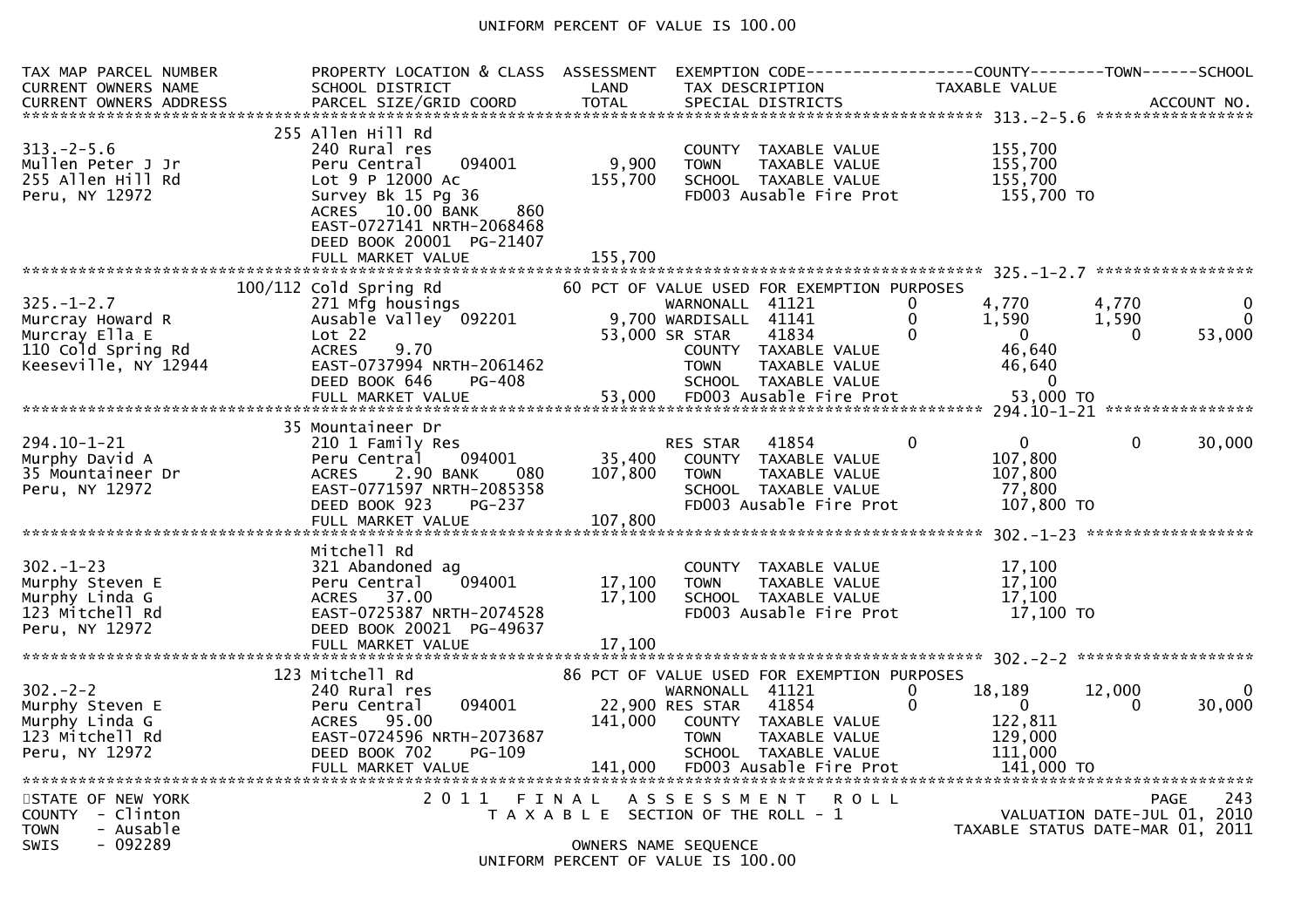| TAX MAP PARCEL NUMBER<br>CURRENT OWNERS NAME                                           | PROPERTY LOCATION & CLASS ASSESSMENT<br>SCHOOL DISTRICT                                                                                                                              | LAND                        | EXEMPTION        CODE------------------COUNTY-------TOWN------SCHOOL<br>TAX DESCRIPTION                                   | TAXABLE VALUE                                                                   |                                                                                |
|----------------------------------------------------------------------------------------|--------------------------------------------------------------------------------------------------------------------------------------------------------------------------------------|-----------------------------|---------------------------------------------------------------------------------------------------------------------------|---------------------------------------------------------------------------------|--------------------------------------------------------------------------------|
| $334 - 2 - 27$<br>Murray Estate John D<br>6715 Rt 86<br>Jay, NY 12941                  | Rt 9N<br>323 Vacant rural<br>Ausable Valley 092201<br>Lot 196 Maules Patent<br>ACRES 1.60<br>EAST-0720295 NRTH-2050738<br>DEED BOOK 962<br>PG-300<br>FULL MARKET VALUE               | 2,300<br>2,300<br>2,300     | COUNTY TAXABLE VALUE<br>TOWN      TAXABLE VALUE<br><b>TOWN</b><br>SCHOOL TAXABLE VALUE<br>FD003 Ausable Fire Prot         | 2,300<br>2,300<br>2,300<br>2,300 TO                                             |                                                                                |
| $334 - 2 - 28$<br>Murray Estate John D<br>6715 Rt 86<br>Jay, NY 12941                  | Rt 9N<br>The Same S22 Rural vac>10<br>Ausable Valley 092201 12,300 TOWN<br>Lot 196 Maules<br>ACRES 12.10<br>EAST-0720999 NRTH-2050482<br>DEED BOOK 952<br>PG-85<br>FULL MARKET VALUE | 12,300                      | COUNTY TAXABLE VALUE<br>TOWN     TAXABLE VALUE<br>12,300 SCHOOL TAXABLE VALUE 12,300<br>FD003 Ausable Fire Prot 12,300 TO | 12,300<br>12,300<br>12,300                                                      |                                                                                |
| $334. - 2 - 30.2$<br>Murray Estate John D<br>6715 Rt 86<br>Jay, NY 12941               | Rt 9<br>323 Vacant rural<br>Ausable Valley 092201 13,800<br>Lot 195 & 196 Maules Pat<br>Old Railroad Bed<br>ACRES 14.20<br>EAST-0722589 NRTH-2051492<br>DEED BOOK 20011 PG-37435     | 13,800                      | COUNTY TAXABLE VALUE<br>TOWN      TAXABLE VALUE<br><b>TOWN</b><br>SCHOOL TAXABLE VALUE<br>FD003 Ausable Fire Prot         | 13,800<br>13,800<br>13,800<br>13,800 TO                                         |                                                                                |
| 305.4-1-14<br>Murrell Robin L<br>14 old State Rd<br>Ausable Chasm, NY 12911            | 14 old State Rd<br>210 1 Family Res<br>Ausable Valley 092201<br>ACRES 2.00<br>EAST-0762412 NRTH-2074226<br>DEED BOOK 20072 PG-9265<br>FULL MARKET VALUE                              | 6,600<br>250,000<br>250,000 | RES STAR 41854<br>COUNTY TAXABLE VALUE<br>TAXABLE VALUE<br><b>TOWN</b><br>SCHOOL TAXABLE VALUE<br>FD003 Ausable Fire Prot | $\overline{0}$<br>$\overline{0}$<br>250,000<br>250,000<br>220,000<br>250,000 TO | $\mathbf{0}$<br>30,000                                                         |
| 1726/1730 Rt 9N<br>$334. - 2 - 26$<br>Middletown, NY 10940                             | 270 Mfg housing<br>EAST-0723427 NRTH-2049891<br>DEED BOOK 20061 PG-91098<br>FULL MARKET VALUE                                                                                        | 6,400<br>41,600<br>41,600   | COUNTY TAXABLE VALUE<br>TAXABLE VALUE<br>TOWN<br>SCHOOL TAXABLE VALUE<br>FD003 Ausable Fire Prot                          | 41,600<br>41,600<br>41,600<br>41,600 TO                                         |                                                                                |
| STATE OF NEW YORK<br>COUNTY - Clinton<br>- Ausable<br><b>TOWN</b><br>$-092289$<br>SWIS | 2011 FINAL                                                                                                                                                                           | OWNERS NAME SEQUENCE        | A S S E S S M E N T R O L L<br>T A X A B L E SECTION OF THE ROLL - 1<br>UNIFORM PERCENT OF VALUE IS 100.00                |                                                                                 | 244<br>PAGE<br>VALUATION DATE-JUL 01, 2010<br>TAXABLE STATUS DATE-MAR 01, 2011 |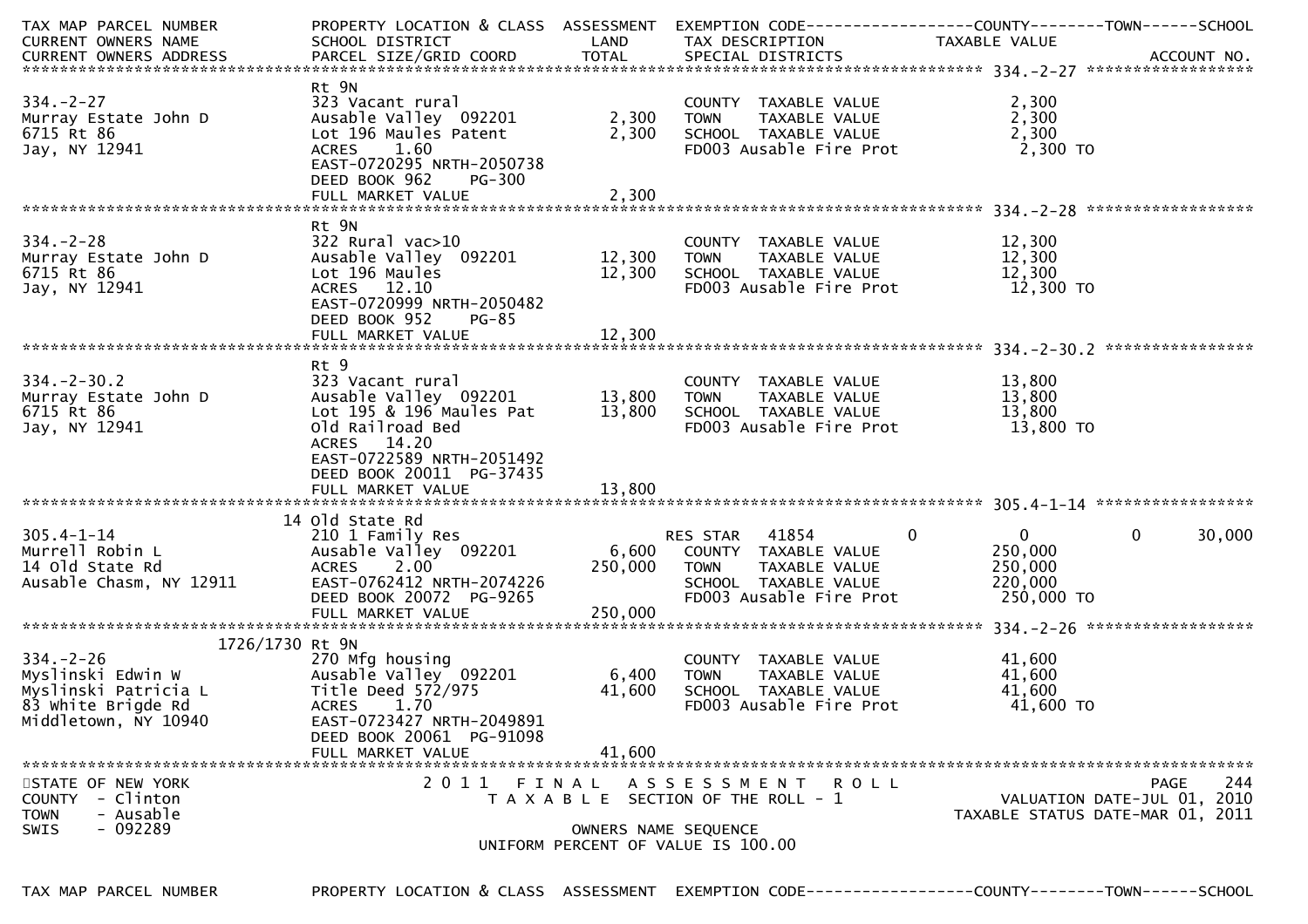| CURRENT OWNERS NAME                                                                                          | SCHOOL DISTRICT                                                                                                                                                       | LAND                         | TAX DESCRIPTION                                                                                                                                       |              | TAXABLE VALUE                                                             |                                                                 |
|--------------------------------------------------------------------------------------------------------------|-----------------------------------------------------------------------------------------------------------------------------------------------------------------------|------------------------------|-------------------------------------------------------------------------------------------------------------------------------------------------------|--------------|---------------------------------------------------------------------------|-----------------------------------------------------------------|
|                                                                                                              |                                                                                                                                                                       |                              |                                                                                                                                                       |              |                                                                           |                                                                 |
| $313 - 3 - 5$<br>Nazak Richard H<br>Nazak Gail E<br>681 Clintonville Rd<br>Peru, NY 12972                    | 681 Clintonville Rd<br>210 1 Family Res<br>Ausable Valley 092201<br>2.70<br><b>ACRES</b><br>EAST-0730934 NRTH-2069220<br>DEED BOOK 709<br><b>PG-95</b>                | 5,500<br>76,300              | RES STAR<br>41854<br>COUNTY TAXABLE VALUE<br><b>TOWN</b><br>TAXABLE VALUE<br>SCHOOL TAXABLE VALUE<br>FD003 Ausable Fire Prot                          | $\mathbf{0}$ | $\mathbf{0}$<br>76,300<br>76,300<br>46,300<br>76,300 TO                   | 0<br>30,000                                                     |
|                                                                                                              |                                                                                                                                                                       |                              |                                                                                                                                                       |              |                                                                           |                                                                 |
| $315. -2 - 17.151$<br>Neverett Bruce F<br>Neverett Esther E<br>1848 Main St<br>Keeseville, NY 12944          | Dion Dr<br>$314$ Rural vac<10<br>Ausable Valley 092201<br>Lot 15 Pl 12000 Ac Loc<br>Survey Map 20072/05904 Lo<br>1.15<br><b>ACRES</b><br>EAST-0753628 NRTH-2070552    | 10,600<br>10,600             | COUNTY TAXABLE VALUE<br>TAXABLE VALUE<br><b>TOWN</b><br>SCHOOL TAXABLE VALUE<br>FD003 Ausable Fire Prot                                               |              | 10,600<br>10,600<br>10,600<br>10,600 TO                                   |                                                                 |
|                                                                                                              | DEED BOOK 20072 PG-11049<br>FULL MARKET VALUE                                                                                                                         | 10,600                       |                                                                                                                                                       |              |                                                                           |                                                                 |
| 262 Rt 9N<br>$315.4 - 1 - 28$<br>Neverett Bruce F<br>Neverett Esther<br>1848 Main St<br>Keeseville, NY 12944 | 422 Diner/lunch<br>Ausable Valley 092201<br>FRNT 200.00 DPTH 169.98<br>EAST-0753790 NRTH-2065193<br>DEED BOOK 616<br>PG-1024<br>FULL MARKET VALUE                     | 10,200<br>115,000<br>115,000 | COUNTY TAXABLE VALUE<br>TAXABLE VALUE<br><b>TOWN</b><br>SCHOOL TAXABLE VALUE<br>FD003 Ausable Fire Prot<br>LT005 Pine Tree Light                      |              | 115,000<br>115,000<br>115,000<br>115,000 TO<br>115,000 TO                 |                                                                 |
| $305. - 2 - 16$<br>Newell Melissa L<br>57 Grove St<br>Keeseville, NY 12944                                   | 57 Grove St<br>210 1 Family Res<br>Ausable Valley 092201<br>FRNT 100.00 DPTH 200.00<br>080<br><b>BANK</b><br>EAST-0756125 NRTH-2070747<br>DEED BOOK 20092 PG-22897    | 5,000<br>95,000              | 41854<br>RES STAR<br>COUNTY TAXABLE VALUE<br><b>TOWN</b><br>TAXABLE VALUE<br>SCHOOL TAXABLE VALUE<br>FD003 Ausable Fire Prot                          | $\mathbf{0}$ | $\Omega$<br>95,000<br>95,000<br>65,000<br>95,000 TO                       | 0<br>30,000                                                     |
|                                                                                                              | FULL MARKET VALUE                                                                                                                                                     | 95,000                       |                                                                                                                                                       |              |                                                                           |                                                                 |
| $315.4 - 1 - 20$<br>Newhard Dean<br>Newhard Lynn<br>49 Pine Tree Dr<br>Keeseville, NY 12944                  | 49 Pine Tree Dr<br>210 1 Family Res<br>Ausable Valley 092201<br>FRNT 100.00 DPTH 150.00<br>EAST-0753993 NRTH-2065945<br>DEED BOOK 615<br>PG-1006<br>FULL MARKET VALUE | 7,700<br>139,000<br>139,000  | 41854<br>RES STAR<br>COUNTY TAXABLE VALUE<br><b>TOWN</b><br>TAXABLE VALUE<br>SCHOOL TAXABLE VALUE<br>FD003 Ausable Fire Prot<br>LT005 Pine Tree Light | 0            | $\mathbf{0}$<br>139,000<br>139,000<br>109,000<br>139,000 TO<br>139,000 TO | 0<br>30,000                                                     |
| STATE OF NEW YORK                                                                                            |                                                                                                                                                                       |                              | 2011 FINAL ASSESSMENT ROLL                                                                                                                            |              |                                                                           | 245<br>PAGE                                                     |
| COUNTY - Clinton<br><b>TOWN</b><br>- Ausable                                                                 |                                                                                                                                                                       |                              | T A X A B L E SECTION OF THE ROLL - 1                                                                                                                 |              |                                                                           | VALUATION DATE-JUL 01, 2010<br>TAXABLE STATUS DATE-MAR 01, 2011 |
| $-092289$<br>SWIS                                                                                            |                                                                                                                                                                       | OWNERS NAME SEQUENCE         | UNIFORM PERCENT OF VALUE IS 100.00                                                                                                                    |              |                                                                           |                                                                 |
| TAX MAP PARCEL NUMBER<br>CURRENT OWNERS NAME<br><b>CURRENT OWNERS ADDRESS</b>                                | PROPERTY LOCATION & CLASS ASSESSMENT<br>SCHOOL DISTRICT<br>PARCEL SIZE/GRID COORD                                                                                     | LAND<br><b>TOTAL</b>         | EXEMPTION        CODE-----------------COUNTY-------TOWN------SCHOOL<br>TAX DESCRIPTION<br>SPECIAL DISTRICTS                                           |              | TAXABLE VALUE                                                             | ACCOUNT NO.                                                     |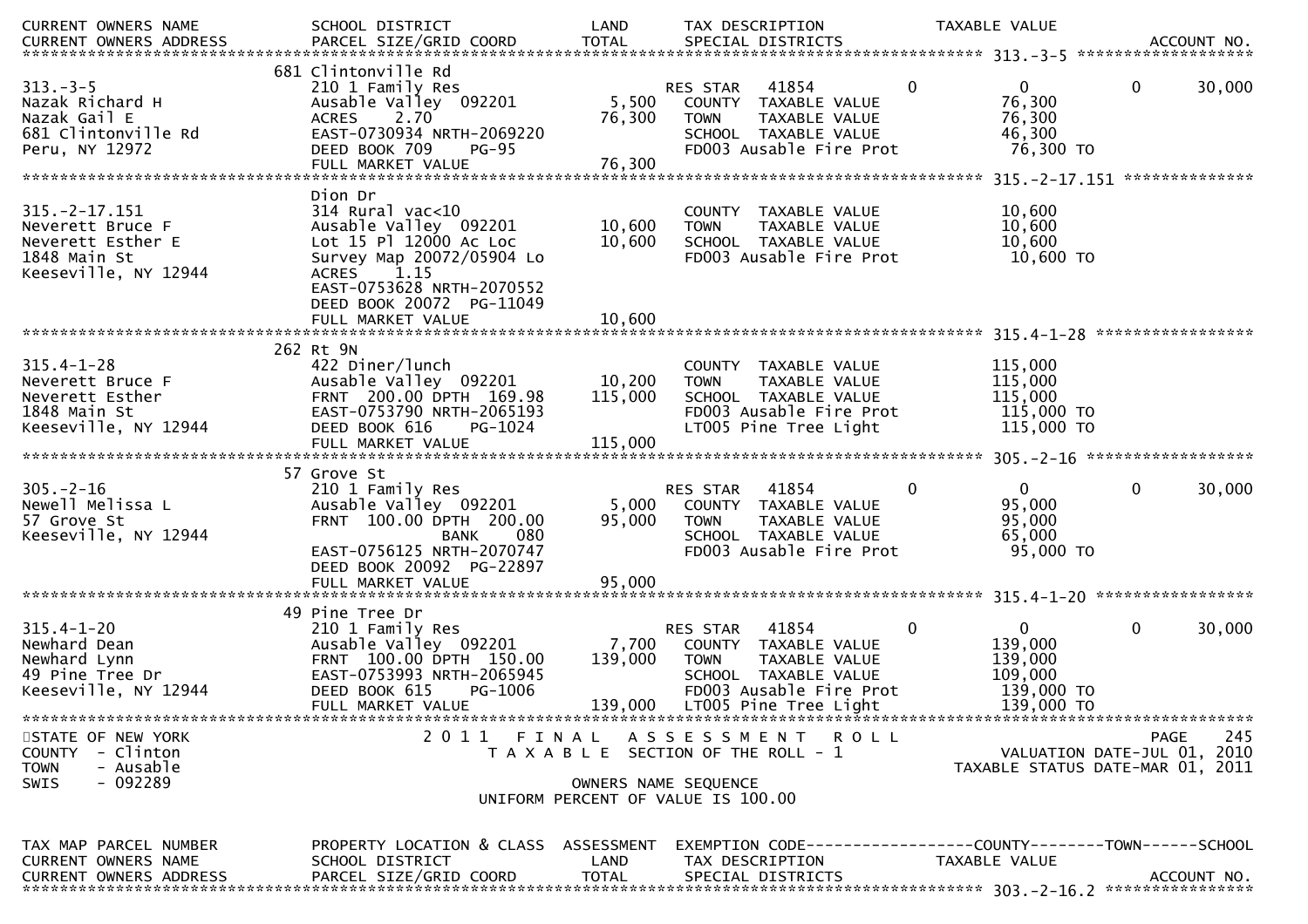| $303 - 2 - 16.2$<br>Neyer Angela M<br>702 Hallock Hill Rd<br>Peru, NY 12972                                  | 702 Hallock Hill Rd<br>210 1 Family Res<br>Ausable Valley 092201<br>Lot 6 P112000 AC<br>2.20<br><b>ACRES</b><br>EAST-0736304 NRTH-2074219<br>DEED BOOK 20011 PG-30451                                  | 6,700<br>72,800              | 41854<br>RES STAR<br>COUNTY TAXABLE VALUE<br><b>TOWN</b><br>TAXABLE VALUE<br>SCHOOL TAXABLE VALUE<br>FD003 Ausable Fire Prot        | $\overline{0}$<br>0<br>72,800<br>72,800<br>42,800<br>72,800 TO             | $\mathbf 0$                                                     | 30,000      |
|--------------------------------------------------------------------------------------------------------------|--------------------------------------------------------------------------------------------------------------------------------------------------------------------------------------------------------|------------------------------|-------------------------------------------------------------------------------------------------------------------------------------|----------------------------------------------------------------------------|-----------------------------------------------------------------|-------------|
|                                                                                                              |                                                                                                                                                                                                        |                              |                                                                                                                                     |                                                                            |                                                                 |             |
| $293. -3 - 1.23$<br>Nixon Joseph<br>Nixon LeAnn<br>67 Deep Well Way<br>Peru, NY 12972                        | 67 Deep Well Way<br>210 1 Family Res<br>Peru Central<br>094001<br>Lot 4<br>Sub Lot 8<br><b>ACRES</b><br>3.35 BANK<br>080<br>EAST-0765537 NRTH-2085515<br>DEED BOOK 20061 PG-94041<br>FULL MARKET VALUE | 12,900<br>129,200<br>129,200 | 41854<br><b>RES STAR</b><br>COUNTY TAXABLE VALUE<br>TAXABLE VALUE<br><b>TOWN</b><br>SCHOOL TAXABLE VALUE<br>FD003 Ausable Fire Prot | $\mathbf{0}$<br>$\mathbf{0}$<br>129,200<br>129,200<br>99,200<br>129,200 TO | $\mathbf 0$                                                     | 30,000      |
|                                                                                                              |                                                                                                                                                                                                        |                              |                                                                                                                                     |                                                                            |                                                                 |             |
| $303. - 1 - 6$<br>Northern Orchard Co Inc<br>537 Union Rd<br>Peru, NY 12972                                  | River Rd<br>$322$ Rural vac $>10$<br>Peru Central<br>094001<br>ACRES 57.50<br>EAST-0737527 NRTH-2080849<br>DEED BOOK 571<br>PG-1101                                                                    | 33,100<br>33,100             | AGRI DISTR 41720<br>COUNTY TAXABLE VALUE<br><b>TOWN</b><br>TAXABLE VALUE<br>SCHOOL TAXABLE VALUE<br>FD003 Ausable Fire Prot         | 0<br>15,064<br>18,036<br>18,036<br>18,036<br>33,100 TO                     | 15,064                                                          | 15,064      |
| MAY BE SUBJECT TO PAYMENT<br>UNDER AGDIST LAW TIL 2015                                                       | FULL MARKET VALUE                                                                                                                                                                                      | 33,100                       |                                                                                                                                     |                                                                            |                                                                 |             |
| $303. - 1 - 4.2$<br>Northern Orchards Co Inc<br>537 Union Rd<br>Peru, NY 12972<br>MAY BE SUBJECT TO PAYMENT  | Calkins Rd<br>151 Fruit crop<br>094001<br>Peru Central<br>Lot 33 Pgl<br>ACRES 70.90<br>EAST-0735464 NRTH-2080112<br>DEED BOOK 617<br><b>PG-629</b>                                                     | 55,400<br>55,400             | AGRI DISTR 41720<br>COUNTY TAXABLE VALUE<br><b>TOWN</b><br>TAXABLE VALUE<br>SCHOOL TAXABLE VALUE<br>FD003 Ausable Fire Prot         | 0<br>32,606<br>22,794<br>22,794<br>22,794<br>55,400 TO                     | 32,606                                                          | 32,606      |
|                                                                                                              |                                                                                                                                                                                                        |                              |                                                                                                                                     |                                                                            |                                                                 |             |
|                                                                                                              | Union Rd                                                                                                                                                                                               |                              |                                                                                                                                     |                                                                            |                                                                 |             |
| $304. - 1 - 27.2$<br>Northern Orchards Co Inc<br>537 Union Rd<br>Peru, NY 12972<br>MAY BE SUBJECT TO PAYMENT | 151 Fruit crop<br>Ausable Valley 092201<br>Lot 3 Pl 12000 Ac<br>54.90<br><b>ACRES</b><br>EAST-0746849 NRTH-2076033<br>DEED BOOK 890<br><b>PG-89</b>                                                    | 55,800<br>55,800             | AGRI DISTR 41720<br>COUNTY TAXABLE VALUE<br><b>TOWN</b><br>TAXABLE VALUE<br>SCHOOL TAXABLE VALUE<br>FD003 Ausable Fire Prot         | 34,540<br>0<br>21,260<br>21,260<br>21,260<br>55,800 TO                     | 34,540                                                          | 34,540      |
| UNDER AGDIST LAW TIL 2015                                                                                    | FULL MARKET VALUE                                                                                                                                                                                      | 55,800                       |                                                                                                                                     |                                                                            |                                                                 |             |
| STATE OF NEW YORK<br><b>COUNTY</b><br>- Clinton<br>- Ausable<br><b>TOWN</b><br>$-092289$<br><b>SWIS</b>      |                                                                                                                                                                                                        |                              | 2011 FINAL ASSESSMENT ROLL<br>T A X A B L E SECTION OF THE ROLL - 1<br>OWNERS NAME SEQUENCE<br>UNIFORM PERCENT OF VALUE IS 100.00   |                                                                            | VALUATION DATE-JUL 01, 2010<br>TAXABLE STATUS DATE-MAR 01, 2011 | 246<br>PAGE |
| TAX MAP PARCEL NUMBER<br>CURRENT OWNERS NAME<br><b>CURRENT OWNERS ADDRESS</b>                                | PROPERTY LOCATION & CLASS ASSESSMENT<br>SCHOOL DISTRICT<br>PARCEL SIZE/GRID COORD                                                                                                                      | LAND<br><b>TOTAL</b>         | EXEMPTION        CODE-----------------COUNTY-------TOWN------SCHOOL<br>TAX DESCRIPTION<br>SPECIAL DISTRICTS                         | TAXABLE VALUE                                                              |                                                                 | ACCOUNT NO. |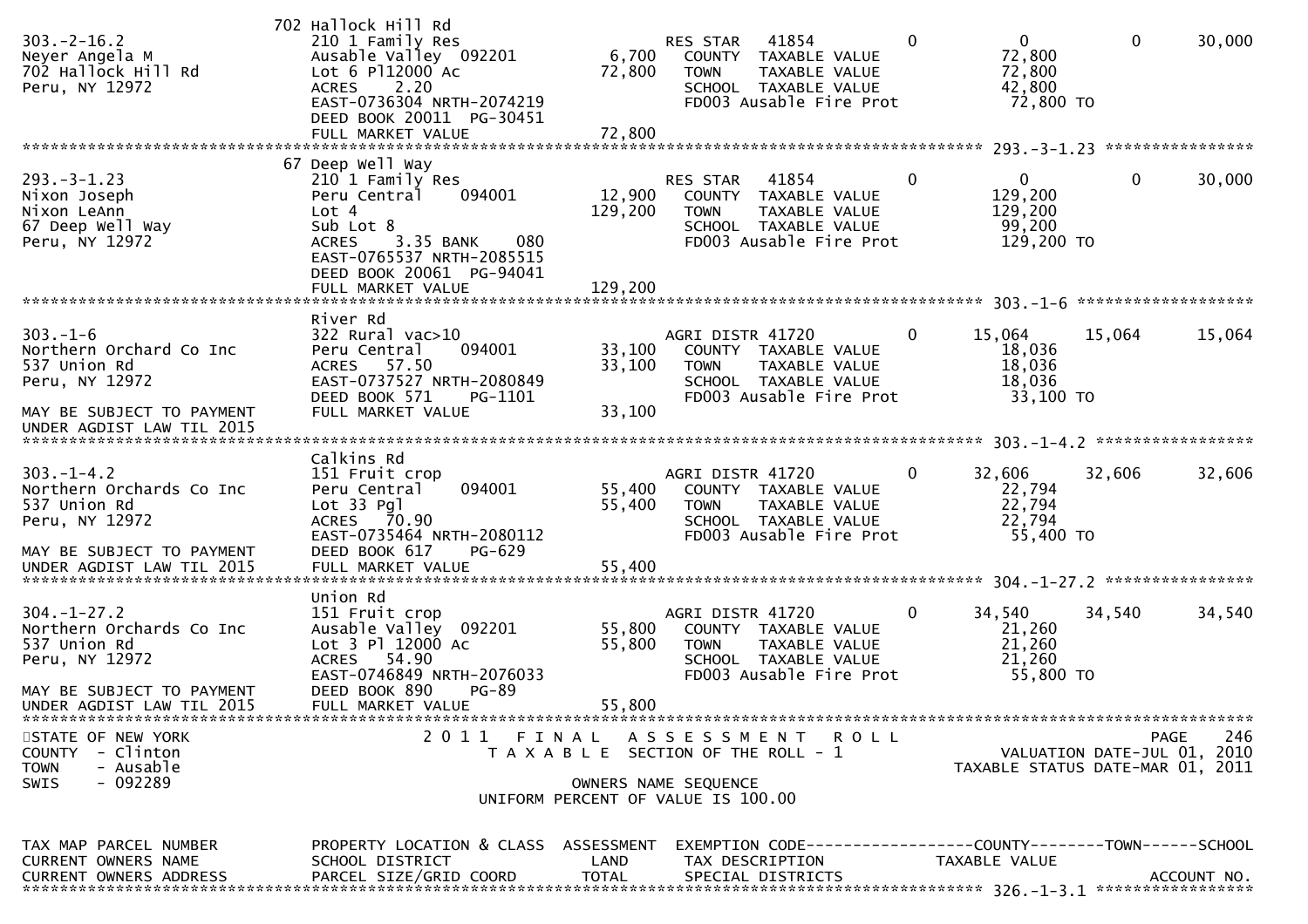| $326. - 1 - 3.1$<br>Norton Timothy A<br>White Kathleen N<br>3348 Sandy Beach Rd<br>Grand Island, NY 14072 | Rt 9N<br>314 Rural vac<10<br>Ausable Valley 092201<br>Lot #1 Blaise Lots<br>2.82<br><b>ACRES</b><br>EAST-0749531 NRTH-2063719<br>DEED BOOK 20092 PG-28231                   | 9,100<br>9,100                     | COUNTY TAXABLE VALUE<br>TAXABLE VALUE<br><b>TOWN</b><br>SCHOOL TAXABLE VALUE<br>FD003 Ausable Fire Prot                                                                                               |                           | 9,100<br>9,100<br>9,100<br>$9,100$ TO                                                 |                                                                                |
|-----------------------------------------------------------------------------------------------------------|-----------------------------------------------------------------------------------------------------------------------------------------------------------------------------|------------------------------------|-------------------------------------------------------------------------------------------------------------------------------------------------------------------------------------------------------|---------------------------|---------------------------------------------------------------------------------------|--------------------------------------------------------------------------------|
|                                                                                                           |                                                                                                                                                                             |                                    |                                                                                                                                                                                                       |                           |                                                                                       |                                                                                |
| $315.4 - 1 - 26$<br>O'Brien Herbert J Jr<br>O'Brien Mary Jo<br>73 Pine Tree Dr<br>Keeseville, NY 12944    | 73 Pine Tree Dr<br>210 1 Family Res<br>Ausable Valley 092201<br>FRNT 183.63 DPTH 150.81<br>EAST-0753665 NRTH-2065416<br>DEED BOOK 638<br>PG-1120<br>FULL MARKET VALUE       | 87,400                             | WARNONALL 41121<br>9,000 WARNONALL 41121<br>87,400 WARDISALL<br>41141<br>41854<br>RES STAR<br>COUNTY TAXABLE VALUE<br>TAXABLE VALUE<br><b>TOWN</b><br>SCHOOL TAXABLE VALUE<br>FD003 Ausable Fire Prot | 0<br>$\Omega$<br>$\Omega$ | 13,110<br>13,110<br>43,700<br>$\mathbf{0}$<br>17,480<br>23,400<br>57,400<br>87,400 TO | 12,000<br>$\bf{0}$<br>0<br>12,000<br>40,000<br>$\Omega$<br>30,000<br>$\Omega$  |
|                                                                                                           |                                                                                                                                                                             |                                    |                                                                                                                                                                                                       |                           |                                                                                       |                                                                                |
| $313 - 3 - 14.3$<br>O'Neill Farm Inc<br>2245 County Line Rd<br>Telford, PA 18969-1368                     | 47 O'Neil Rd<br>240 Rural res<br>094001<br>Peru Central<br>202 Maules<br>88.00<br><b>ACRES</b><br>EAST-0725250 NRTH-2064580<br>DEED BOOK 930<br>PG-331<br>FULL MARKET VALUE | 40,700<br>159,800<br>159,800       | COUNTY TAXABLE VALUE<br><b>TOWN</b><br>TAXABLE VALUE<br>SCHOOL TAXABLE VALUE<br>FD003 Ausable Fire Prot                                                                                               |                           | 159,800<br>159,800<br>159,800<br>159,800 TO                                           |                                                                                |
|                                                                                                           |                                                                                                                                                                             |                                    |                                                                                                                                                                                                       |                           |                                                                                       |                                                                                |
| $293. - 3 - 2.32$<br>Oakley Ernest V<br>Oakley Marie L<br>80 Sunlea Village Dr<br>Peru, NY 12972          | 80 Sunlea Village Dr<br>210 1 Family Res<br>094001<br>Peru Central<br>3.20<br><b>ACRES</b><br>EAST-0766989 NRTH-2085103<br>DEED BOOK 837<br>PG-262                          | 168,400                            | WARCOMALL<br>41131<br>12,800 SR STAR<br>41834<br>COUNTY TAXABLE VALUE<br><b>TOWN</b><br>TAXABLE VALUE<br>SCHOOL TAXABLE VALUE                                                                         | 0<br>$\Omega$             | 42,100<br>$\mathbf{0}$<br>126,300<br>148,400<br>108,300                               | 20,000<br>0<br>60,100<br>$\Omega$                                              |
|                                                                                                           | 12 Ouellette Cir                                                                                                                                                            |                                    |                                                                                                                                                                                                       |                           |                                                                                       |                                                                                |
| $315. - 2 - 31$<br>Obert David J<br>Obert Cheryl A<br>12 Ouellette Cir<br>Keeseville, NY 12944-4146       | 210 1 Family Res<br>Ausable Valley 092201<br>Sub Div Lot 9<br>North Country Acres B-9 P<br><b>ACRES</b><br>1.00<br>EAST-0754330 NRTH-2072526<br>DEED BOOK 20041 PG-68849    | 17,300<br>104,200                  | 41854<br>RES STAR<br>COUNTY TAXABLE VALUE<br><b>TOWN</b><br>TAXABLE VALUE<br>SCHOOL TAXABLE VALUE<br>FD003 Ausable Fire Prot                                                                          | $\mathbf{0}$              | $\mathbf 0$<br>104,200<br>104,200<br>74,200<br>104,200 TO                             | $\mathbf{0}$<br>30,000                                                         |
|                                                                                                           | FULL MARKET VALUE                                                                                                                                                           | 104,200                            |                                                                                                                                                                                                       |                           |                                                                                       |                                                                                |
| STATE OF NEW YORK<br>- Clinton<br><b>COUNTY</b><br>- Ausable<br><b>TOWN</b><br>- 092289<br>SWIS           |                                                                                                                                                                             |                                    | 2011 FINAL ASSESSMENT ROLL<br>T A X A B L E SECTION OF THE ROLL - 1<br>OWNERS NAME SEQUENCE<br>UNIFORM PERCENT OF VALUE IS 100.00                                                                     |                           |                                                                                       | 247<br>PAGE<br>VALUATION DATE-JUL 01, 2010<br>TAXABLE STATUS DATE-MAR 01, 2011 |
| TAX MAP PARCEL NUMBER<br>CURRENT OWNERS NAME<br><b>CURRENT OWNERS ADDRESS</b>                             | PROPERTY LOCATION & CLASS<br>SCHOOL DISTRICT<br>PARCEL SIZE/GRID COORD                                                                                                      | ASSESSMENT<br>LAND<br><b>TOTAL</b> | EXEMPTION CODE-----------------COUNTY-------TOWN------SCHOOL<br>TAX DESCRIPTION<br>SPECIAL DISTRICTS                                                                                                  |                           | TAXABLE VALUE                                                                         | ACCOUNT NO.                                                                    |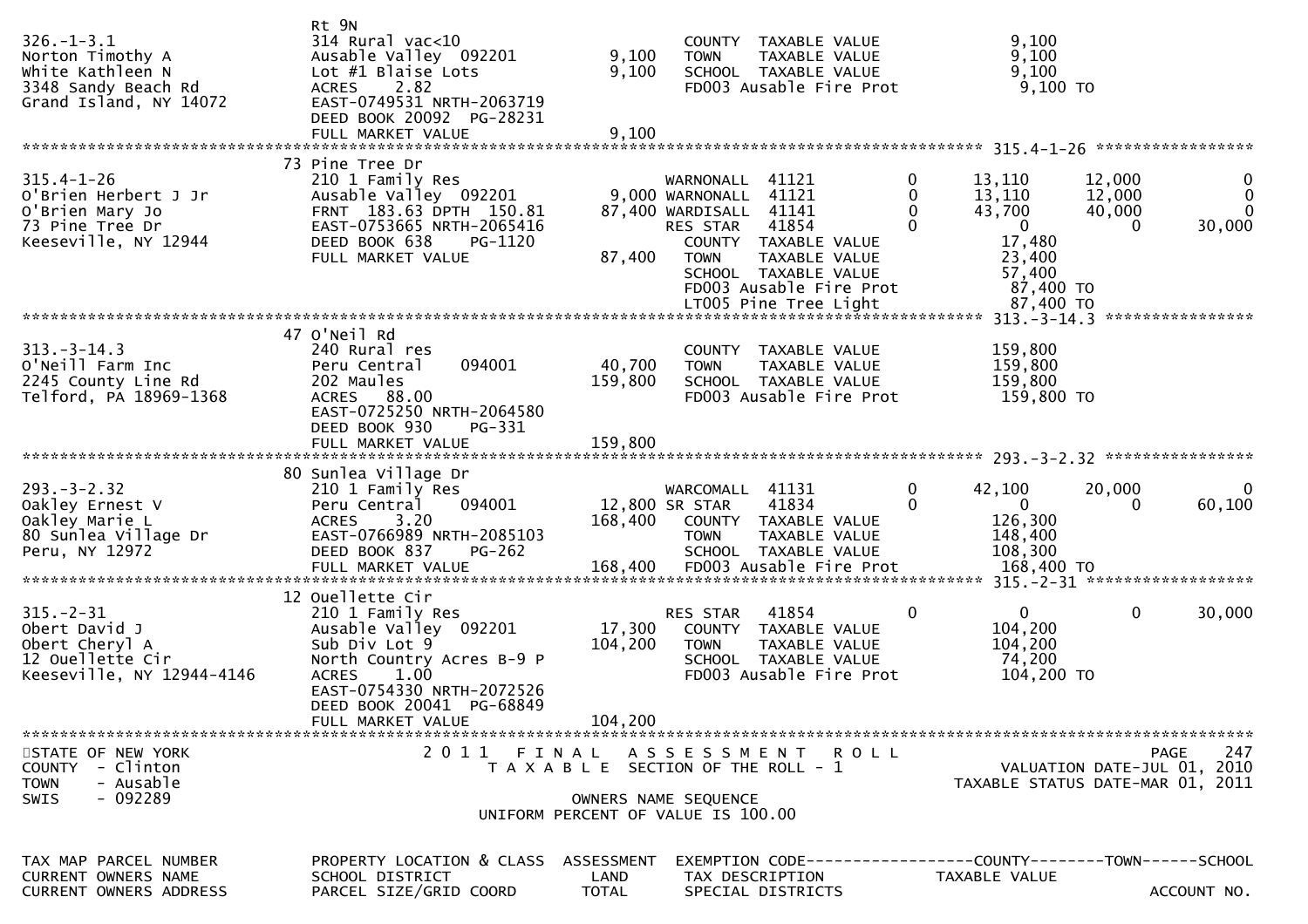|                               | 41 Pine Tree Dr                                  |              |                                       |                                         |
|-------------------------------|--------------------------------------------------|--------------|---------------------------------------|-----------------------------------------|
| $315.4 - 1 - 18$              | 210 1 Family Res                                 |              | $\mathbf{0}$<br>RES STAR 41854        | $\mathbf{0}$<br>$\mathbf 0$<br>30,000   |
| Olcott Timothy J              | Ausable Valley 092201 7,700 COUNTY TAXABLE VALUE |              |                                       | 131,600                                 |
| Olcott Leigh G                | Pine Tree Vill Subd Lot 1                        | 131,600      | <b>TOWN</b><br>TAXABLE VALUE          | 131,600                                 |
| 41 Pine Tree Dr               | FRNT 100.00 DPTH 150.00                          |              | SCHOOL TAXABLE VALUE                  | 101,600                                 |
| Keeseville, NY 12944          | EAST-0754097 NRTH-2066115                        |              | FD003 Ausable Fire Prot               | 131,600 TO                              |
|                               | DEED BOOK 957<br>PG-326                          |              | LT005 Pine Tree Light                 | 131,600 TO                              |
|                               | FULL MARKET VALUE                                | 131,600      |                                       |                                         |
|                               |                                                  |              |                                       |                                         |
|                               | 489 Hallock Hill Rd                              |              |                                       |                                         |
| $314. - 2 - 12.1$             | 210 1 Family Res                                 |              |                                       | 145,000                                 |
|                               |                                                  |              | COUNTY TAXABLE VALUE                  |                                         |
| Ormsby Harold E               | Ausable Valley 092201                            | 12,800       | <b>TOWN</b><br>TAXABLE VALUE          | 145,000                                 |
| PO Box 16                     | Lot 4 Pl 12000 Ac                                | 145,000      | SCHOOL TAXABLE VALUE                  | 145,000                                 |
| Schuyler Falls, NY 12985      | 2.00<br><b>ACRES</b>                             |              | FD003 Ausable Fire Prot               | 145,000 TO                              |
|                               | EAST-0741755 NRTH-2074629                        |              |                                       |                                         |
|                               | DEED BOOK 20092 PG-28813                         |              |                                       |                                         |
|                               |                                                  |              |                                       |                                         |
|                               |                                                  |              |                                       |                                         |
|                               | 1596 Rt 9N                                       |              |                                       |                                         |
| $334. - 2 - 4.1$              | 210 1 Family Res                                 |              | $\mathbf 0$<br>SR STAR<br>41834       | $\overline{0}$<br>$\mathbf 0$<br>60,100 |
| Osborne Allan K               | Ausable Valley 092201                            | 5,000        | COUNTY TAXABLE VALUE                  | 97,600                                  |
| Osborne Mary R                | Lot 15 Prl                                       | 97,600       | <b>TOWN</b><br>TAXABLE VALUE          | 97,600                                  |
| 1596 Rt 9N                    | FRNT 101.30 DPTH 293.50                          |              | SCHOOL TAXABLE VALUE                  | 37,500                                  |
| Ausable Forks, NY 12912       | EAST-0726100 NRTH-2051603                        |              | FD003 Ausable Fire Prot               | 97,600 TO                               |
|                               | DEED BOOK 502<br><b>PG-732</b>                   |              |                                       |                                         |
|                               |                                                  |              |                                       |                                         |
|                               |                                                  |              |                                       |                                         |
|                               | 1600 Rt 9N                                       |              |                                       |                                         |
| $334. - 2 - 5.4$              | $314$ Rural vac<10                               |              | COUNTY TAXABLE VALUE                  | 10,000                                  |
| Osborne Allan K               | Ausable Valley 092201                            | 6,600        | <b>TOWN</b><br>TAXABLE VALUE          | 10,000                                  |
| Osborne Mary R                | 15 Pl River Loc                                  | 10,000       | SCHOOL TAXABLE VALUE                  | 10,000                                  |
|                               |                                                  |              |                                       | 10,000 TO                               |
| 1596 Rt 9N                    | ACRES 2.00<br>EAST-0725947 NRTH-2051521          |              | FD003 Ausable Fire Prot               |                                         |
| AuSable Forks, NY 12912       |                                                  |              |                                       |                                         |
|                               | DEED BOOK 20031 PG-64738                         |              |                                       |                                         |
|                               |                                                  |              |                                       |                                         |
|                               |                                                  |              |                                       |                                         |
|                               | 1590 Rt 9N                                       |              |                                       |                                         |
| $334. - 2 - 4.2$              | 210 1 Family Res                                 |              | $\mathbf{0}$<br>RES STAR 41854        | $\overline{0}$<br>$\mathbf 0$<br>30,000 |
| Osborne Allen K               | Ausable Valley 092201                            | 6,000        | COUNTY TAXABLE VALUE                  | 62,000                                  |
| Osborne Mary R                | Lot 15 Prl                                       | 62,000       | <b>TOWN</b><br>TAXABLE VALUE          | 62,000                                  |
| 1596 Rt 9N                    | ACRES 1.12                                       |              | SCHOOL TAXABLE VALUE                  | 32,000                                  |
| Ausable Forks, NY 12912       | EAST-0726206 NRTH-2051733                        |              | FD003 Ausable Fire Prot               | 62,000 TO                               |
|                               | DEED BOOK 539<br>PG-191                          |              |                                       |                                         |
|                               | FULL MARKET VALUE                                | 62,000       |                                       |                                         |
|                               |                                                  |              |                                       |                                         |
| STATE OF NEW YORK             |                                                  |              | 2011 FINAL ASSESSMENT<br><b>ROLL</b>  | 248<br><b>PAGE</b>                      |
| - Clinton<br><b>COUNTY</b>    |                                                  |              | T A X A B L E SECTION OF THE ROLL - 1 | VALUATION DATE-JUL 01, 2010             |
| <b>TOWN</b><br>- Ausable      |                                                  |              |                                       | TAXABLE STATUS DATE-MAR 01, 2011        |
| $-092289$<br>SWIS             |                                                  |              | OWNERS NAME SEQUENCE                  |                                         |
|                               |                                                  |              | UNIFORM PERCENT OF VALUE IS 100.00    |                                         |
|                               |                                                  |              |                                       |                                         |
|                               |                                                  |              |                                       |                                         |
| TAX MAP PARCEL NUMBER         | PROPERTY LOCATION & CLASS ASSESSMENT             |              |                                       |                                         |
| CURRENT OWNERS NAME           | SCHOOL DISTRICT                                  | LAND         | TAX DESCRIPTION                       | TAXABLE VALUE                           |
| <b>CURRENT OWNERS ADDRESS</b> | PARCEL SIZE/GRID COORD                           | <b>TOTAL</b> | SPECIAL DISTRICTS                     | ACCOUNT NO.                             |
|                               |                                                  |              |                                       |                                         |
|                               |                                                  |              |                                       |                                         |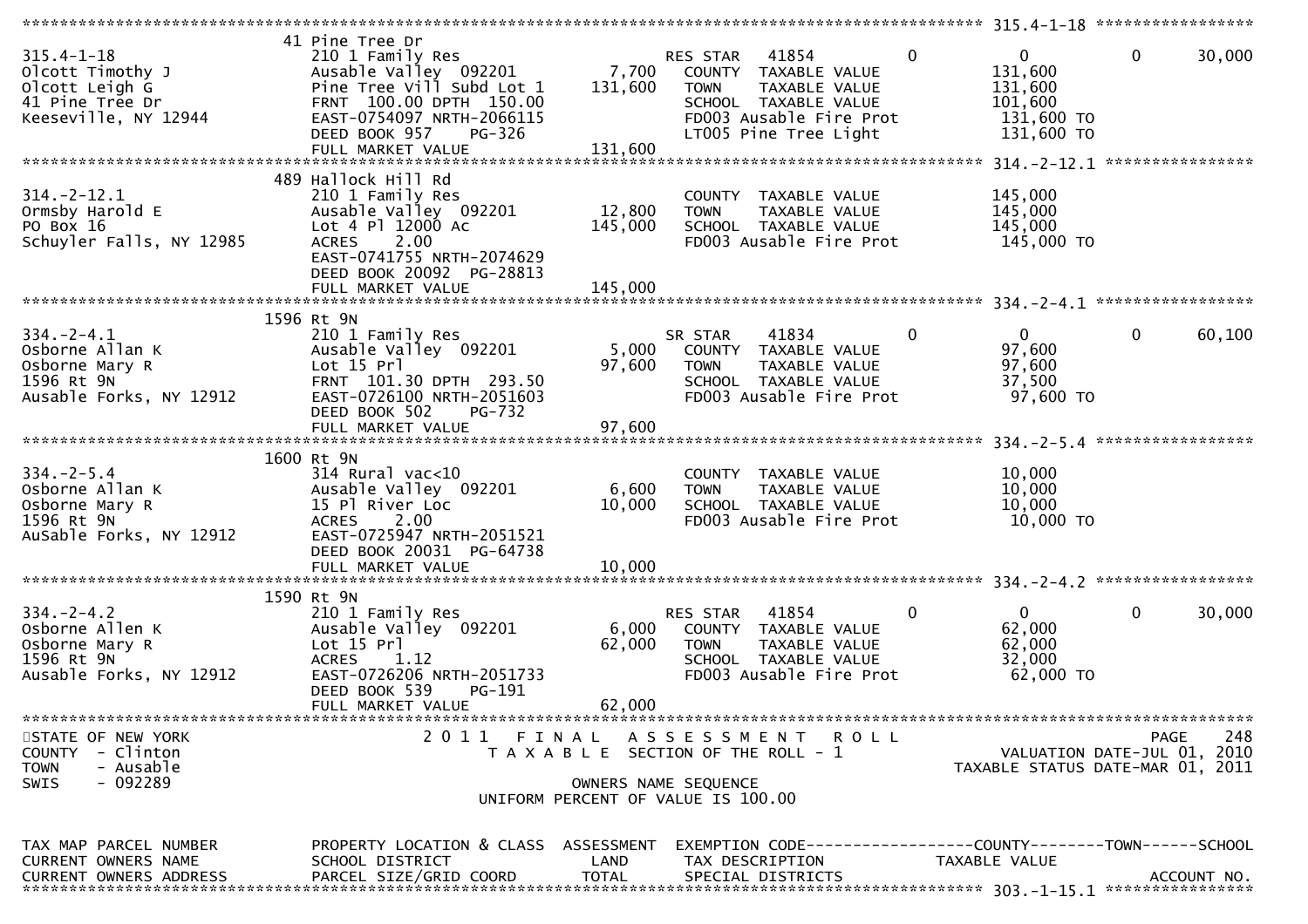| $303. -1 - 15.1$<br>Osborne Brian A<br>109 Harkness Rd<br>Peru, NY 12972                      | 109 Harkness Rd<br>240 Rural res<br>Ausable Valley 092201<br>ACRES 74.90<br>EAST-0742157 NRTH-2078208<br>DEED BOOK 20051 PG-84224<br>FULL MARKET VALUE                                   | 38,000<br>558,000<br>558,000 | RES STAR 41854<br>TOWN                                                                              | COUNTY TAXABLE VALUE<br>TAXABLE VALUE<br>SCHOOL TAXABLE VALUE<br>FD003 Ausable Fire Prot          |             | $\mathbf{0}$ | $\mathbf{0}$<br>558,000<br>558,000<br>528,000<br>558,000 TO                   | $\mathbf 0$  | 30,000      |
|-----------------------------------------------------------------------------------------------|------------------------------------------------------------------------------------------------------------------------------------------------------------------------------------------|------------------------------|-----------------------------------------------------------------------------------------------------|---------------------------------------------------------------------------------------------------|-------------|--------------|-------------------------------------------------------------------------------|--------------|-------------|
| $304. - 1 - 6.1$<br>Osborne Heather<br>2450 Rt 22<br>Peru, NY 12972                           | Rt 22<br>311 Res vac land<br>Ausable Valley 092201<br>FRNT 60.00 DPTH 374.00<br>EAST-0750855 NRTH-2083375<br>DEED BOOK 20072 PG-5529<br>FULL MARKET VALUE                                | 1,100<br>1,100<br>1,100      | <b>TOWN</b>                                                                                         | COUNTY TAXABLE VALUE<br>TAXABLE VALUE<br>SCHOOL TAXABLE VALUE<br>FD003 Ausable Fire Prot          |             |              | 1,100<br>1,100<br>1,100<br>1,100 TO                                           |              |             |
| $313 - 3 - 18$<br>Otis Bryan A<br>192 Allen Hill Rd<br>Peru, NY 12972-3503                    | 192 Allen Hill Rd<br>240 Rural res<br>094001<br>Peru Central<br>Survey Bk 11 Pg 31<br>ACRES 17.00<br>EAST-0728190 NRTH-2067061<br>DEED BOOK 20011 PG-34977                               | 16,800<br>61,800             | <b>TOWN</b>                                                                                         | COUNTY TAXABLE VALUE<br>TAXABLE VALUE<br>SCHOOL TAXABLE VALUE<br>FD003 Ausable Fire Prot          |             |              | 61,800<br>61,800<br>61,800<br>61,800 TO                                       |              |             |
| $305. - 1 - 2.1$<br>Ouellette Claude<br>31000 E SR-44<br>Eustis, FL 32736                     | 217 Grove St<br>240 Rural res<br>Ausable Valley 092201<br>Lots 1 & 16 12000 Al<br>ACRES 234.90<br>EAST-0756744 NRTH-2074706<br>DEED BOOK 580<br>PG-520<br>FULL MARKET VALUE              | 90,000<br>139,000<br>139,000 | <b>TOWN</b>                                                                                         | COUNTY TAXABLE VALUE<br>TAXABLE VALUE<br>SCHOOL TAXABLE VALUE<br>FD003 Ausable Fire Prot          |             |              | 139,000<br>139,000<br>139,000<br>139,000 TO                                   |              |             |
| $305. - 1 - 2.14$<br>Ouellette Gill<br>285 Grove St<br>Keeseville, NY 12944                   | 27 Connell Rd<br>210 1 Family Res<br>Ausable Valley 092201<br>Lot 1 Pl 12000 Ac Loc<br>5.30<br><b>ACRES</b><br>EAST-0756719 NRTH-2077639<br>DEED BOOK 957<br>PG-195<br>FULL MARKET VALUE | 14,000<br>87,200<br>87,200   | RES STAR<br><b>TOWN</b>                                                                             | 41854<br>COUNTY TAXABLE VALUE<br>TAXABLE VALUE<br>SCHOOL TAXABLE VALUE<br>FD003 Ausable Fire Prot |             | 0            | $\mathbf{0}$<br>87,200<br>87,200<br>57,200<br>87,200 TO                       | $\mathbf{0}$ | 30,000      |
| STATE OF NEW YORK<br>COUNTY - Clinton<br>- Ausable<br><b>TOWN</b><br>$-092289$<br><b>SWIS</b> | 2011 FINAL ASSESSMENT                                                                                                                                                                    |                              | T A X A B L E SECTION OF THE ROLL - 1<br>OWNERS NAME SEQUENCE<br>UNIFORM PERCENT OF VALUE IS 100.00 |                                                                                                   | <b>ROLL</b> |              | VALUATION DATE-JUL 01, 2010<br>TAXABLE STATUS DATE-MAR 01, 2011               | <b>PAGE</b>  | 249         |
| TAX MAP PARCEL NUMBER<br>CURRENT OWNERS NAME<br><b>CURRENT OWNERS ADDRESS</b>                 | PROPERTY LOCATION & CLASS ASSESSMENT<br>SCHOOL DISTRICT<br>PARCEL SIZE/GRID COORD<br>286 Grove St                                                                                        | LAND<br><b>TOTAL</b>         |                                                                                                     | TAX DESCRIPTION<br>SPECIAL DISTRICTS                                                              |             |              | EXEMPTION CODE-----------------COUNTY-------TOWN------SCHOOL<br>TAXABLE VALUE |              | ACCOUNT NO. |
| $305. - 1 - 2.16$<br>Ouellette Gill                                                           | 312 Vac w/imprv<br>Ausable Valley 092201                                                                                                                                                 | 7,800                        | COUNTY<br><b>TOWN</b>                                                                               | TAXABLE VALUE<br>TAXABLE VALUE                                                                    |             |              | 25,000<br>25,000                                                              |              |             |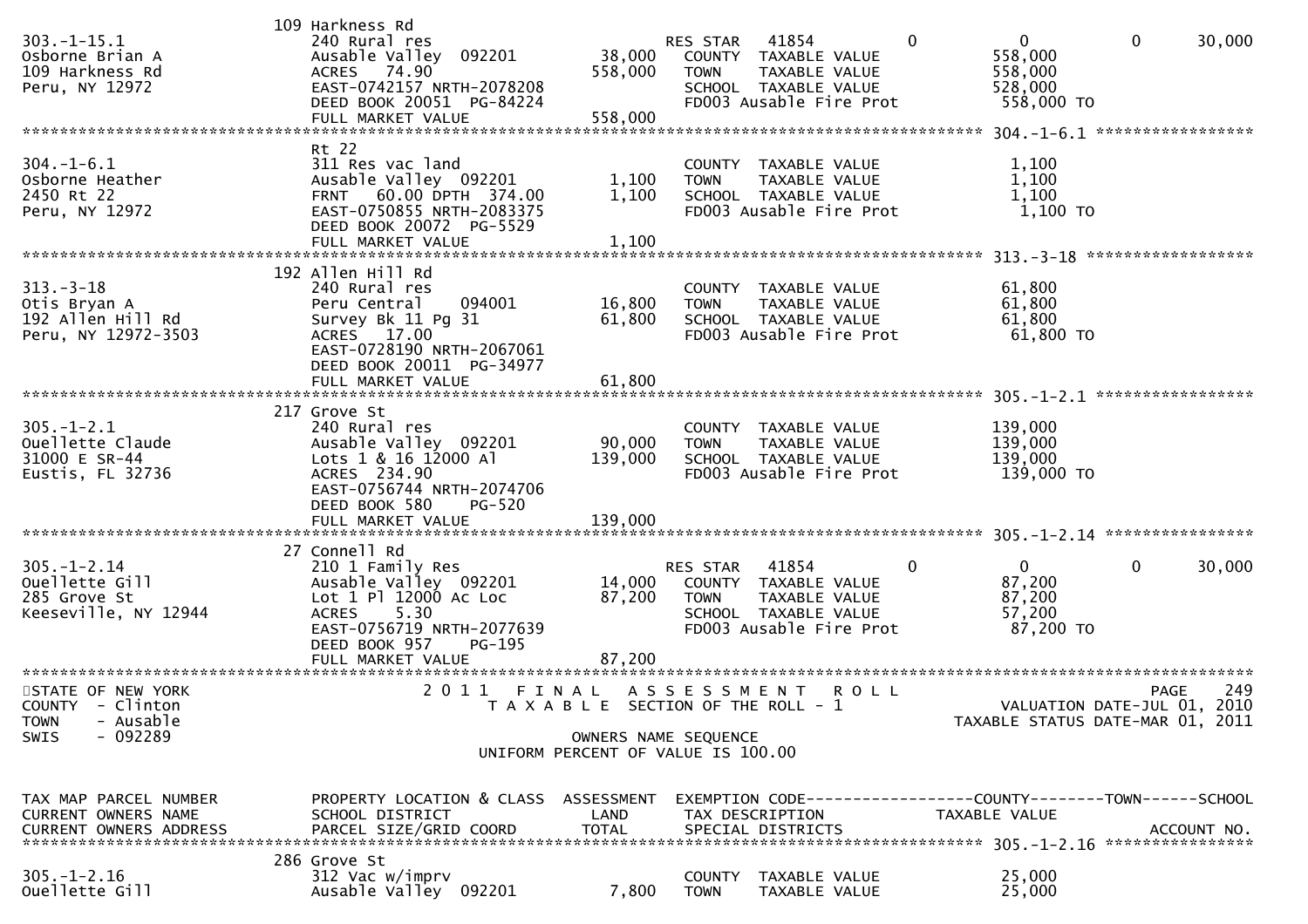| 286 Grove St<br>Keeseville, NY 12944                                                                 | Lot 1 PL 12000 AC LOC<br>Ouellette survey PLA 380<br>3.11<br><b>ACRES</b><br>EAST-0757961 NRTH-2076215<br>DEED BOOK 20082 PG-15522                                                                               | 25,000                                                     |                                | SCHOOL TAXABLE VALUE<br>FD003 Ausable Fire Prot                                                      |              | 25,000<br>25,000 TO                                             |              |             |
|------------------------------------------------------------------------------------------------------|------------------------------------------------------------------------------------------------------------------------------------------------------------------------------------------------------------------|------------------------------------------------------------|--------------------------------|------------------------------------------------------------------------------------------------------|--------------|-----------------------------------------------------------------|--------------|-------------|
|                                                                                                      | FULL MARKET VALUE                                                                                                                                                                                                | 25,000                                                     |                                |                                                                                                      |              |                                                                 |              |             |
| $315. - 2 - 28$<br>Ouimette George D<br>Ouimette Donna L<br>11 Ouellette Cir<br>Keeseville, NY 12944 | 11 Ouellette Cir<br>210 1 Family Res<br>Ausable Valley 092201<br>Sub Div Lot 6<br>North Country Acres Bk-9<br><b>ACRES</b><br>1.00<br>EAST-0754613 NRTH-2072431<br>DEED BOOK 20041 PG-66783<br>FULL MARKET VALUE | 17,300<br>108,400<br>108,400                               | RES STAR<br><b>TOWN</b>        | 41854<br>COUNTY TAXABLE VALUE<br>TAXABLE VALUE<br>SCHOOL TAXABLE VALUE<br>FD003 Ausable Fire Prot    | $\bf{0}$     | 0<br>108,400<br>108,400<br>78,400<br>108,400 TO                 | 0            | 30,000      |
|                                                                                                      | 13 Lower Rd                                                                                                                                                                                                      |                                                            |                                |                                                                                                      |              |                                                                 |              |             |
| $335.1 - 1 - 19$<br>Ouimette Linda<br>11 Lower Rd<br>Clintonville, NY 12924                          | 270 Mfg housing<br>Ausable Valley 092201<br>FRNT 150.00 DPTH 295.00<br>EAST-0734380 NRTH-2053986<br>DEED BOOK 912<br><b>PG-298</b>                                                                               | 5,000<br>59,000                                            | RES STAR<br><b>TOWN</b>        | 41854<br>COUNTY TAXABLE VALUE<br>TAXABLE VALUE<br>SCHOOL TAXABLE VALUE<br>FD003 Ausable Fire Prot    | $\mathbf 0$  | $\mathbf{0}$<br>59,000<br>59,000<br>29,000<br>59,000 TO         | $\mathbf 0$  | 30,000      |
|                                                                                                      |                                                                                                                                                                                                                  |                                                            |                                |                                                                                                      |              |                                                                 |              |             |
| $293. -2 - 4.22$<br>Ouimette William J<br>Aubin Angela M<br>187 Fuller Rd<br>Peru, NY 12972          | 187 Fuller Rd<br>210 1 Family Res<br>Ausable Valley 092201<br>Sub Map 17 Pg 81 Lot #2<br><b>ACRES</b><br>3.20<br>EAST-0759129 NRTH-2083558<br>DEED BOOK 20102 PG-31230                                           | 7,300<br>130,000                                           | RES STAR<br><b>TOWN</b>        | 41854<br>COUNTY TAXABLE VALUE<br>TAXABLE VALUE<br>SCHOOL TAXABLE VALUE<br>FD003 Ausable Fire Prot    | 0            | 0<br>130,000<br>130,000<br>100,000<br>130,000 TO                | $\mathbf{0}$ | 30,000      |
|                                                                                                      | FULL MARKET VALUE                                                                                                                                                                                                | 130,000                                                    |                                |                                                                                                      |              |                                                                 |              |             |
| $325. - 1 - 2.11$<br>Ousley David K<br>Ousley Cheryl B<br>PO Box 624<br>Ausable Forks, NY 12912      | 1040 Rt 9N<br>210 1 Family Res<br>Ausable Valley 092201<br>Lot 11 Riv Loc<br>080<br><b>ACRES</b><br>2.00 BANK<br>EAST-0736565 NRTH-2058567<br>DEED BOOK 20092 PG-26526<br>FULL MARKET VALUE                      | 25,000<br>140,000<br>140,000                               | <b>RES STAR</b><br><b>TOWN</b> | 41854<br>COUNTY TAXABLE VALUE<br>TAXABLE VALUE<br>SCHOOL TAXABLE VALUE<br>FD003 Ausable Fire Prot    | $\mathbf{0}$ | $\mathbf{0}$<br>140,000<br>140,000<br>110,000<br>140,000 TO     | $\mathbf{0}$ | 30,000      |
| STATE OF NEW YORK<br>COUNTY - Clinton<br>- Ausable<br><b>TOWN</b>                                    | 2011                                                                                                                                                                                                             | FINAL ASSESSMENT<br>T A X A B L E SECTION OF THE ROLL - 1  |                                | <b>ROLL</b>                                                                                          |              | VALUATION DATE-JUL 01, 2010<br>TAXABLE STATUS DATE-MAR 01, 2011 | <b>PAGE</b>  | 250         |
| $-092289$<br>SWIS                                                                                    |                                                                                                                                                                                                                  | OWNERS NAME SEQUENCE<br>UNIFORM PERCENT OF VALUE IS 100.00 |                                |                                                                                                      |              |                                                                 |              |             |
| TAX MAP PARCEL NUMBER<br>CURRENT OWNERS NAME<br>CURRENT OWNERS ADDRESS                               | PROPERTY LOCATION & CLASS ASSESSMENT<br>SCHOOL DISTRICT<br>PARCEL SIZE/GRID COORD                                                                                                                                | LAND<br><b>TOTAL</b>                                       |                                | EXEMPTION CODE-----------------COUNTY-------TOWN------SCHOOL<br>TAX DESCRIPTION<br>SPECIAL DISTRICTS |              | TAXABLE VALUE                                                   |              | ACCOUNT NO. |
| $334 - 2 - 5.84$<br>Ovitt Craig                                                                      | 29 New Sweden Ln<br>210 1 Family Res<br>Ausable Valley 092201                                                                                                                                                    | 6,700                                                      | RES STAR                       | 41854<br>COUNTY TAXABLE VALUE                                                                        | 0            | 0<br>88,000                                                     | 0            | 30,000      |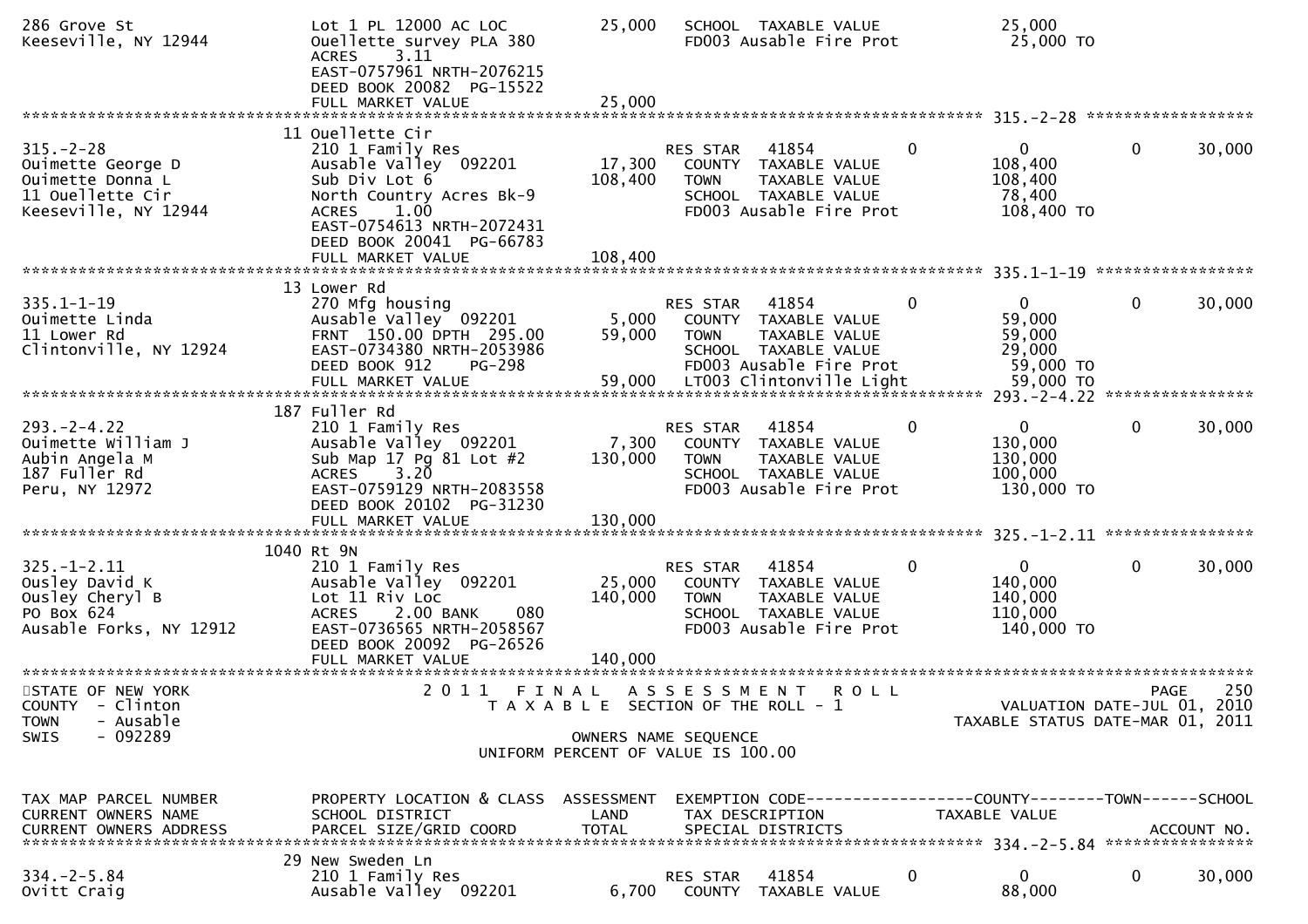| Ovitt Terri<br>29 New Sweden Ln<br>AuSable Forks, NY 12912                                        | 4.63<br><b>ACRES</b><br>EAST-0725075 NRTH-2051463<br>DEED BOOK 98001 PG-00120                                                                                              | 88,000                                                     | <b>TOWN</b>             | TAXABLE VALUE<br>SCHOOL TAXABLE VALUE<br>FD003 Ausable Fire Prot                                  |             | 88,000<br>58,000<br>88,000 TO                                                 |              |             |
|---------------------------------------------------------------------------------------------------|----------------------------------------------------------------------------------------------------------------------------------------------------------------------------|------------------------------------------------------------|-------------------------|---------------------------------------------------------------------------------------------------|-------------|-------------------------------------------------------------------------------|--------------|-------------|
|                                                                                                   |                                                                                                                                                                            |                                                            |                         |                                                                                                   |             |                                                                               |              |             |
| $334. - 2 - 14$<br>Ovitt Craig P<br>Ovitt Terri L<br>1681 Rt 9N<br>AuSable Forks, NY 12912        | 1681 Rt 9N<br>270 Mfg housing<br>Ausable Valley 092201<br>FRNT 150.00 DPTH 70.00<br>EAST-0724539 NRTH-2049964<br>DEED BOOK 740<br>$PG-72$<br>FULL MARKET VALUE             | 3,800<br>15,000<br>15,000                                  | <b>TOWN</b>             | COUNTY TAXABLE VALUE<br>TAXABLE VALUE<br>SCHOOL TAXABLE VALUE<br>FD003 Ausable Fire Prot          |             | 15,000<br>15,000<br>15,000<br>15,000 TO                                       |              |             |
|                                                                                                   | Rt 9N                                                                                                                                                                      |                                                            |                         |                                                                                                   |             |                                                                               |              |             |
| $334. -2 - 25.1$<br>Ovitt Craig P<br>Ovitt Terri L<br>29 New Sweden Ln<br>AuSable Forks, NY 12912 | $314$ Rural vac<10<br>Ausable Valley 092201<br>Lots 196 Maules Patent<br>1.20<br><b>ACRES</b><br>EAST-0723870 NRTH-2049679<br>DEED BOOK 796<br>PG-239<br>FULL MARKET VALUE | 3,400<br>3,400<br>3,400                                    | <b>TOWN</b>             | COUNTY TAXABLE VALUE<br>TAXABLE VALUE<br>SCHOOL TAXABLE VALUE<br>FD003 Ausable Fire Prot          |             | 3,400<br>3,400<br>3,400<br>$3,400$ TO                                         |              |             |
|                                                                                                   |                                                                                                                                                                            |                                                            |                         |                                                                                                   |             |                                                                               |              |             |
| $315.4 - 1 - 10$<br>Page Kyle M<br>Page Kimberly A<br>220 Rt 9N                                   | 220 Rt 9N<br>210 1 Family Res<br>Ausable Valley 092201<br>FRNT 100.00 DPTH 200.00<br>320<br>BANK                                                                           | 8,500<br>79,000                                            | RES STAR<br><b>TOWN</b> | 41854<br>COUNTY TAXABLE VALUE<br>TAXABLE VALUE<br>SCHOOL TAXABLE VALUE                            | 0           | $\mathbf{0}$<br>79,000<br>79,000<br>49,000                                    | $\mathbf{0}$ | 30,000      |
| Keeseville, NY 12944                                                                              | EAST-0754311 NRTH-2066112<br>DEED BOOK 20082 PG-20017<br>FULL MARKET VALUE                                                                                                 | 79,000                                                     |                         | FD003 Ausable Fire Prot<br>LT005 Pine Tree Light                                                  |             | 79,000 TO<br>79,000 TO                                                        |              |             |
|                                                                                                   | 204 Rt 9N                                                                                                                                                                  |                                                            |                         |                                                                                                   |             |                                                                               |              |             |
| $315.4 - 1 - 14$<br>Painter Rebecca<br>204 Rt 9N<br>Keeseville, NY 12944                          | 210 1 Family Res<br>Ausable Valley 092201<br>FRNT 100.00 DPTH 200.00<br>EAST-0754590 NRTH-2066436<br>DEED BOOK 20051 PG-88475                                              | 8,500<br>122,800                                           | RES STAR<br>TOWN        | 41854<br>COUNTY TAXABLE VALUE<br>TAXABLE VALUE<br>SCHOOL TAXABLE VALUE<br>FD003 Ausable Fire Prot | 0           | $\overline{0}$<br>122,800<br>122,800<br>92,800<br>122,800 TO                  | $\mathbf{0}$ | 30,000      |
| STATE OF NEW YORK                                                                                 | 2011 FINAL                                                                                                                                                                 |                                                            |                         |                                                                                                   | <b>ROLL</b> |                                                                               | <b>PAGE</b>  | 251         |
| COUNTY - Clinton<br><b>TOWN</b><br>- Ausable<br>$-092289$                                         |                                                                                                                                                                            | T A X A B L E SECTION OF THE ROLL - 1                      | A S S E S S M E N T     |                                                                                                   |             | VALUATION DATE-JUL 01, 2010<br>TAXABLE STATUS DATE-MAR 01, 2011               |              |             |
| SWIS                                                                                              |                                                                                                                                                                            | OWNERS NAME SEQUENCE<br>UNIFORM PERCENT OF VALUE IS 100.00 |                         |                                                                                                   |             |                                                                               |              |             |
|                                                                                                   |                                                                                                                                                                            |                                                            |                         |                                                                                                   |             |                                                                               |              |             |
| TAX MAP PARCEL NUMBER<br>CURRENT OWNERS NAME<br><b>CURRENT OWNERS ADDRESS</b>                     | PROPERTY LOCATION & CLASS<br>SCHOOL DISTRICT<br>PARCEL SIZE/GRID COORD                                                                                                     | ASSESSMENT<br>LAND<br><b>TOTAL</b>                         |                         | TAX DESCRIPTION<br>SPECIAL DISTRICTS                                                              |             | EXEMPTION CODE-----------------COUNTY-------TOWN------SCHOOL<br>TAXABLE VALUE |              | ACCOUNT NO. |
| $303. -1 - 3.1$<br>Pal Leslie I<br>Pal Carolyn S<br>43 Signor Rd<br>Peru, NY 12972                | Signor Rd<br>$314$ Rural vac<10<br>094001<br>Peru Central<br>1.10<br><b>ACRES</b><br>EAST-0733948 NRTH-2080717<br>DEED BOOK 602<br><b>PG-918</b>                           | 5,600<br>5,600                                             | <b>TOWN</b>             | COUNTY TAXABLE VALUE<br>TAXABLE VALUE<br>SCHOOL TAXABLE VALUE<br>FD003 Ausable Fire Prot          |             | 5,600<br>5,600<br>5,600<br>5,600 TO                                           |              |             |
|                                                                                                   | FULL MARKET VALUE                                                                                                                                                          | 5,600                                                      |                         |                                                                                                   |             |                                                                               |              |             |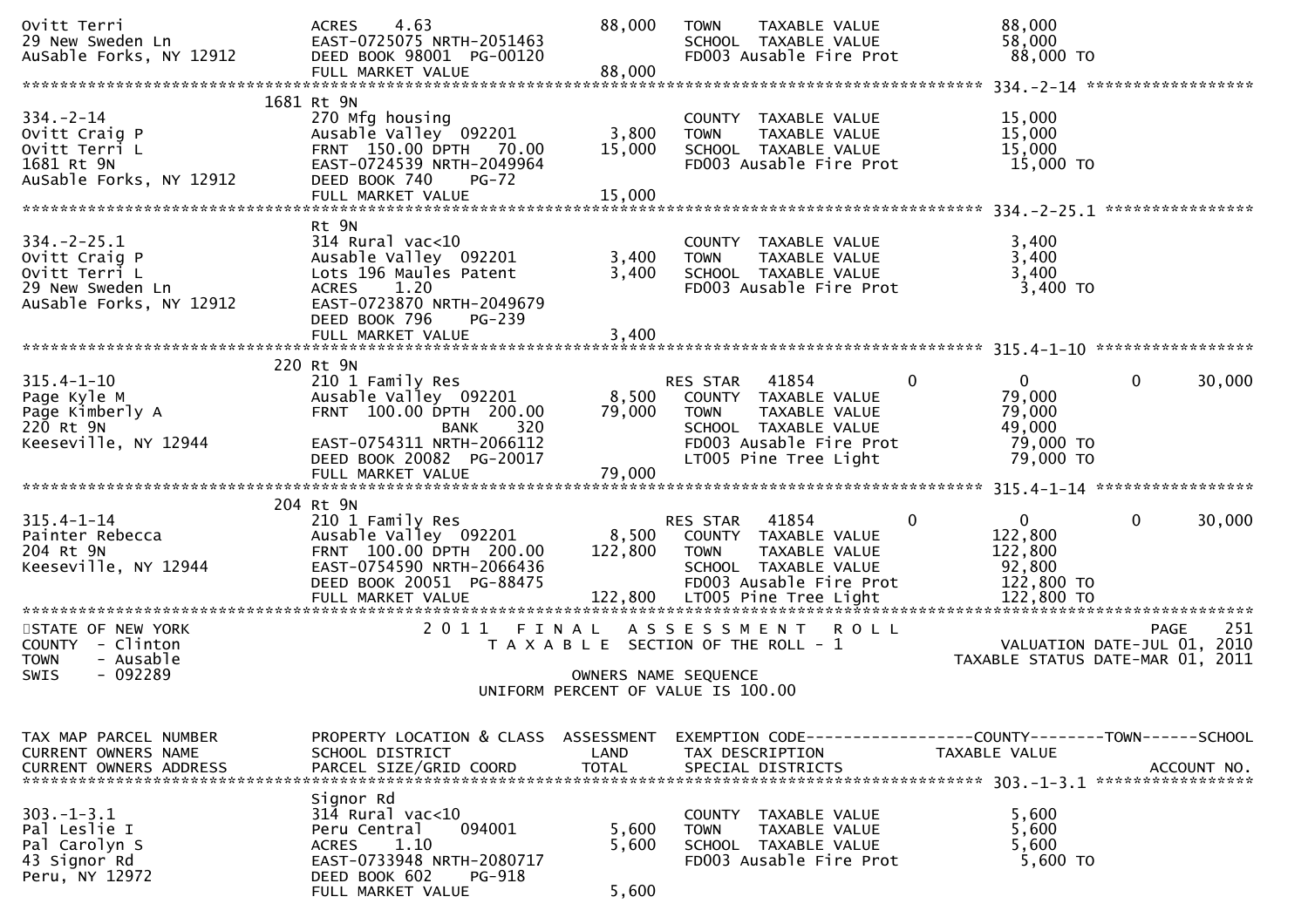|                                                                                                                                                    |                                                                                                                                                                                       |                             |                                                                                                                                                                                                           |                                                                                                                            | $302 - 1 - 2$ ********************                                                       |
|----------------------------------------------------------------------------------------------------------------------------------------------------|---------------------------------------------------------------------------------------------------------------------------------------------------------------------------------------|-----------------------------|-----------------------------------------------------------------------------------------------------------------------------------------------------------------------------------------------------------|----------------------------------------------------------------------------------------------------------------------------|------------------------------------------------------------------------------------------|
| $302 - 1 - 2$<br>Paley Timothy M<br>492 Mashodack Rd<br>Nassau, NY 12123                                                                           | Rod Gun Rd<br>321 Abandoned ag<br>094001<br>Peru Central<br>ACRES 112.10<br>EAST-0722685 NRTH-2078042<br>DEED BOOK 20051 PG-88008                                                     | 24,600<br>24,600            | COUNTY TAXABLE VALUE<br><b>TOWN</b><br>TAXABLE VALUE<br>SCHOOL TAXABLE VALUE<br>FD003 Ausable Fire Prot                                                                                                   | 24,600<br>24,600<br>24,600<br>24,600 TO                                                                                    |                                                                                          |
|                                                                                                                                                    | FULL MARKET VALUE                                                                                                                                                                     | 24,600                      |                                                                                                                                                                                                           |                                                                                                                            |                                                                                          |
| $335.1 - 1 - 17$<br>Park Ave Realty & Dev Corp<br>81 Park Ave<br>Bay Shore, NY 11706                                                               | 1255 Rt 9N<br>210 1 Family Res<br>Ausable Valley 092201<br><b>ACRES</b><br>1.00<br>EAST-0734087 NRTH-2054083<br>DEED BOOK 20031 PG-53628<br>FULL MARKET VALUE                         | 6,000<br>51,000<br>51,000   | COUNTY TAXABLE VALUE<br>TAXABLE VALUE<br><b>TOWN</b><br>SCHOOL TAXABLE VALUE<br>FD003 Ausable Fire Prot<br>LT003 Clintonville Light                                                                       | 51,000<br>51,000<br>51,000<br>51,000 TO<br>51,000 TO                                                                       |                                                                                          |
|                                                                                                                                                    | 195 Hill St                                                                                                                                                                           |                             |                                                                                                                                                                                                           |                                                                                                                            |                                                                                          |
| $315. - 3 - 4$<br>Parkinson Life Estate John A<br>Parkinson Life Estate Margaret FRNT 100.00 DPTH 250.00<br>$172$ US Oval<br>Plattsburgh, NY 12903 | 210 1 Family Res<br>Ausable Valley 092201<br>EAST-0751293 NRTH-2068128<br>DEED BOOK 20102 PG-36493<br>FULL MARKET VALUE                                                               | 96,700                      | WARNONALL 41121<br>8,700 WARDISALL 41141<br>41834<br>96,700 SR STAR<br>COUNTY TAXABLE VALUE<br><b>TOWN</b><br>TAXABLE VALUE<br>SCHOOL TAXABLE VALUE<br>FD003 Ausable Fire Prot<br>LT004 Hill Street Light | $\mathbf 0$<br>14,505<br>0<br>24,175<br>$\Omega$<br>$\overline{0}$<br>58,020<br>60,525<br>36,600<br>96,700 TO<br>96,700 TO | 12,000<br>0<br>$\Omega$<br>24,175<br>60,100<br>$\Omega$                                  |
|                                                                                                                                                    | 47 Connell Rd                                                                                                                                                                         |                             |                                                                                                                                                                                                           |                                                                                                                            |                                                                                          |
| $305. - 1 - 2.18$<br>Parrish Loyal J<br>47 Connell Rd<br>Keeseville, NY 12944                                                                      | 210 1 Family Res<br>Ausable Valley 092201<br>Lots 1 & 16 12000 Al<br>3.20<br><b>ACRES</b><br>EAST-0755984 NRTH-2077273<br>DEED BOOK 20102 PG-30678                                    | 7,300<br>48,000             | COUNTY TAXABLE VALUE<br><b>TOWN</b><br>TAXABLE VALUE<br>SCHOOL TAXABLE VALUE<br>FD003 Ausable Fire Prot                                                                                                   | 48,000<br>48,000<br>48,000<br>48,000 TO                                                                                    |                                                                                          |
|                                                                                                                                                    | FULL MARKET VALUE                                                                                                                                                                     | 48,000                      |                                                                                                                                                                                                           |                                                                                                                            |                                                                                          |
| STATE OF NEW YORK<br>COUNTY - Clinton<br>- Ausable<br><b>TOWN</b><br>- 092289<br><b>SWIS</b>                                                       | 2011<br>FINAL                                                                                                                                                                         |                             | ASSESSMENT<br><b>ROLL</b><br>T A X A B L E SECTION OF THE ROLL - 1<br>OWNERS NAME SEQUENCE<br>UNIFORM PERCENT OF VALUE IS 100.00                                                                          |                                                                                                                            | 252<br><b>PAGE</b><br>2010<br>VALUATION DATE-JUL 01,<br>TAXABLE STATUS DATE-MAR 01, 2011 |
| TAX MAP PARCEL NUMBER<br><b>CURRENT OWNERS NAME</b><br><b>CURRENT OWNERS ADDRESS</b>                                                               | PROPERTY LOCATION & CLASS<br>SCHOOL DISTRICT<br>PARCEL SIZE/GRID COORD                                                                                                                | ASSESSMENT<br>LAND<br>TOTAL | EXEMPTION CODE------------------COUNTY--------TOWN------SCHOOL<br>TAX DESCRIPTION<br>SPECIAL DISTRICTS                                                                                                    | TAXABLE VALUE                                                                                                              | ACCOUNT NO.                                                                              |
| $326. - 1 - 13$<br>Passino Joel M<br>Passino Erinn E<br>477 Rt 9N<br>Keeseville, NY 12944                                                          | 477 Rt 9N<br>210 1 Family Res<br>Ausable Valley 092201<br>Lot 19 Pl 12000 Al<br>080<br>1.80 BANK<br>ACRES<br>EAST-0748882 NRTH-2063313<br>DEED BOOK 989<br>PG-49<br>FULL MARKET VALUE | 8,100<br>138,900<br>138,900 | 41854<br>RES STAR<br>COUNTY TAXABLE VALUE<br><b>TOWN</b><br>TAXABLE VALUE<br>SCHOOL TAXABLE VALUE<br>FD003 Ausable Fire Prot                                                                              | 0<br>$\mathbf{0}$<br>138,900<br>138,900<br>108,900<br>138,900 TO                                                           | 0<br>30,000                                                                              |
|                                                                                                                                                    | $10F$ Anthun $R$                                                                                                                                                                      |                             |                                                                                                                                                                                                           |                                                                                                                            |                                                                                          |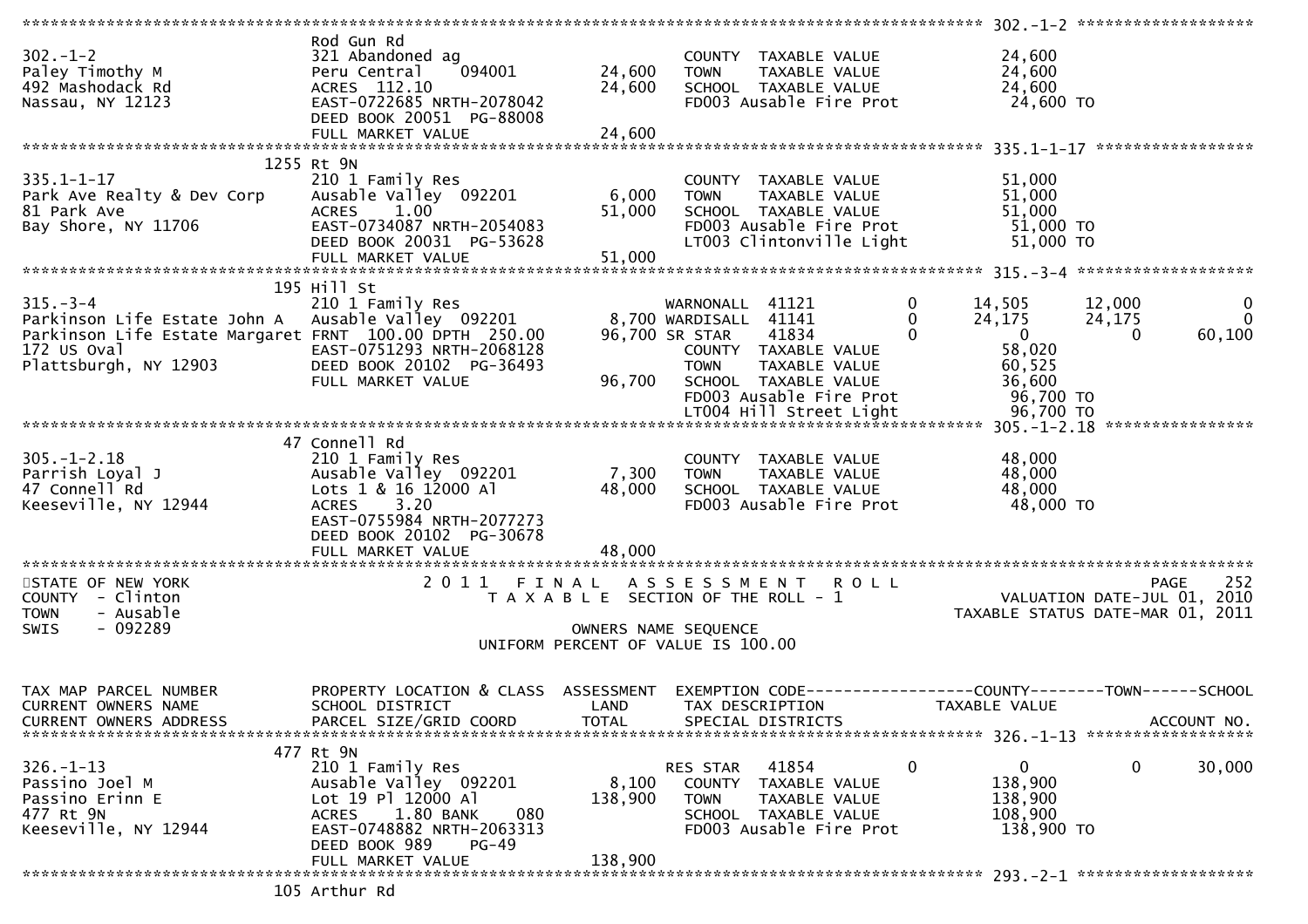| $293 - 2 - 1$<br>Passino Paul W<br>Passino Monique J<br>105 Arthur Rd<br>Peru, NY 12972                | 210 1 Family Res<br>Ausable Valley 092201<br>$Lot 8$ Pgl<br>ACRES 1.70<br>EAST-0754494 NRTH-2083953<br>DEED BOOK 1020 PG-28<br>FULL MARKET VALUE                                           | 66,700<br>66,700                                                                                    | RES STAR<br><b>TOWN</b>                                             | 41854<br>6,400 COUNTY TAXABLE VALUE<br>TAXABLE VALUE<br>SCHOOL TAXABLE VALUE<br>FD003 Ausable Fire Prot             | $\Omega$                    | $\mathbf{0}$<br>66,700<br>66,700<br>36,700<br>66,700 TO                                           | $\mathbf{0}$       | 30,000                 |
|--------------------------------------------------------------------------------------------------------|--------------------------------------------------------------------------------------------------------------------------------------------------------------------------------------------|-----------------------------------------------------------------------------------------------------|---------------------------------------------------------------------|---------------------------------------------------------------------------------------------------------------------|-----------------------------|---------------------------------------------------------------------------------------------------|--------------------|------------------------|
|                                                                                                        |                                                                                                                                                                                            |                                                                                                     |                                                                     |                                                                                                                     |                             |                                                                                                   |                    |                        |
| $315 - 3 - 31$<br>Patillo Ruby<br>PO Box 16<br>Keeseville, NY 12944                                    | 130 Hill St<br>210 1 Family Res<br>Ausable Valley 092201<br>Sub Bk A Pg 140 Lot 33<br>Also Deed 596/513<br>FRNT 85.00 DPTH 145.00<br>EAST-0753131 NRTH-2068360<br>DEED BOOK 20092 PG-28443 | 6,400<br>62,200                                                                                     | RES STAR 41854<br><b>TOWN</b>                                       | COUNTY TAXABLE VALUE<br>TAXABLE VALUE<br>SCHOOL TAXABLE VALUE<br>FD003 Ausable Fire Prot<br>LT004 Hill Street Light | $\Omega$                    | 0<br>62,200<br>62,200<br>32,200<br>62,200 TO<br>62,200 TO                                         | $\mathbf 0$        | 30,000                 |
|                                                                                                        |                                                                                                                                                                                            |                                                                                                     |                                                                     |                                                                                                                     |                             |                                                                                                   |                    |                        |
| $326. - 1 - 14$<br>Patnode Kevin M<br>Patnode Deborah L<br>140 Rand Hill Rd<br>Morrisonville, NY 12962 | Rt 9N<br>$314$ Rural vac<10<br>Ausable Valley 092201<br>Lot 19 Pl 12000 Ac<br><b>ACRES</b><br>5.70<br>EAST-0748330 NRTH-2063093<br>DEED BOOK 596<br>PG-694                                 | 7,700<br>7,700                                                                                      | <b>TOWN</b>                                                         | COUNTY TAXABLE VALUE<br>TAXABLE VALUE<br>SCHOOL TAXABLE VALUE<br>FD003 Ausable Fire Prot                            |                             | 7,700<br>7,700<br>7,700<br>7,700 TO                                                               |                    |                        |
|                                                                                                        | FULL MARKET VALUE                                                                                                                                                                          | 7,700                                                                                               |                                                                     |                                                                                                                     |                             |                                                                                                   |                    |                        |
|                                                                                                        |                                                                                                                                                                                            |                                                                                                     |                                                                     |                                                                                                                     |                             |                                                                                                   |                    |                        |
| $293.16 - 1 - 8.2$<br>Patunoff Ralph V<br>Patunoff Elizabeth M<br>17 Haven Ln<br>Peru, NY 12972        | 17 Haven Ln<br>210 1 Family Res<br>Peru Central 094001<br>Lot 24 Sunlea Village<br>FRNT 100.00 DPTH 219.25<br>EAST-0767137 NRTH-2083255<br>DEED BOOK 878<br><b>PG-208</b>                  | 15,200 SR STAR                                                                                      | WARCOMALL 41131<br><b>TOWN</b>                                      | 41834<br>162,100 COUNTY TAXABLE VALUE<br>TAXABLE VALUE<br>SCHOOL TAXABLE VALUE<br>FD003 Ausable Fire Prot           | $\mathbf 0$<br>$\mathbf{0}$ | 40,525<br>$\overline{0}$<br>121,575<br>142,100<br>102,000<br>162,100 TO                           | 20,000<br>$\Omega$ | $\mathbf{0}$<br>60,100 |
| STATE OF NEW YORK<br>COUNTY - Clinton<br><b>TOWN</b><br>- Ausable<br>$-092289$<br><b>SWIS</b>          | 2011 FINAL ASSESSMENT ROLL                                                                                                                                                                 | T A X A B L E SECTION OF THE ROLL - 1<br>OWNERS NAME SEQUENCE<br>UNIFORM PERCENT OF VALUE IS 100.00 |                                                                     |                                                                                                                     |                             | VALUATION DATE-JUL 01, 2010<br>TAXABLE STATUS DATE-MAR 01, 2011                                   | <b>PAGE</b>        | 253                    |
| TAX MAP PARCEL NUMBER<br>CURRENT OWNERS NAME<br><b>CURRENT OWNERS ADDRESS</b>                          | PROPERTY LOCATION & CLASS ASSESSMENT<br>SCHOOL DISTRICT<br>PARCEL SIZE/GRID COORD                                                                                                          | LAND<br><b>TOTAL</b>                                                                                |                                                                     | TAX DESCRIPTION<br>SPECIAL DISTRICTS                                                                                |                             | EXEMPTION CODE-----------------COUNTY-------TOWN------SCHOOL<br>TAXABLE VALUE                     |                    | ACCOUNT NO.            |
| $303 - 1 - 32$<br>Payant Angelina R<br>44 Calkins Rd<br>Peru, NY 12972                                 | 44 Calkins Rd<br>270 Mfg housing<br>094001<br>Peru Central<br>FRNT 132.00 DPTH<br>91.00<br>EAST-0733504 NRTH-2075584<br>DEED BOOK 20031 PG-53730<br>FULL MARKET VALUE                      | 42,000<br>42,000                                                                                    | $CW_10_VET/41152$<br>2,700 RES STAR<br><b>COUNTY</b><br><b>TOWN</b> | 41854<br>TAXABLE VALUE<br>TAXABLE VALUE<br>SCHOOL TAXABLE VALUE<br>FD003 Ausable Fire Prot                          | 0<br>0                      | 4,200<br>$\mathbf{0}$<br>37,800<br>42,000<br>12,000<br>42,000 TO<br>305.4-1-7 ******************* | 0<br>$\mathbf{0}$  | 0<br>30,000            |
|                                                                                                        | 29 Old State Rd                                                                                                                                                                            |                                                                                                     |                                                                     |                                                                                                                     |                             |                                                                                                   |                    |                        |
| $305.4 - 1 - 7$                                                                                        | 210 1 Family Res                                                                                                                                                                           |                                                                                                     |                                                                     | COUNTY TAXABLE VALUE                                                                                                |                             | 68,000                                                                                            |                    |                        |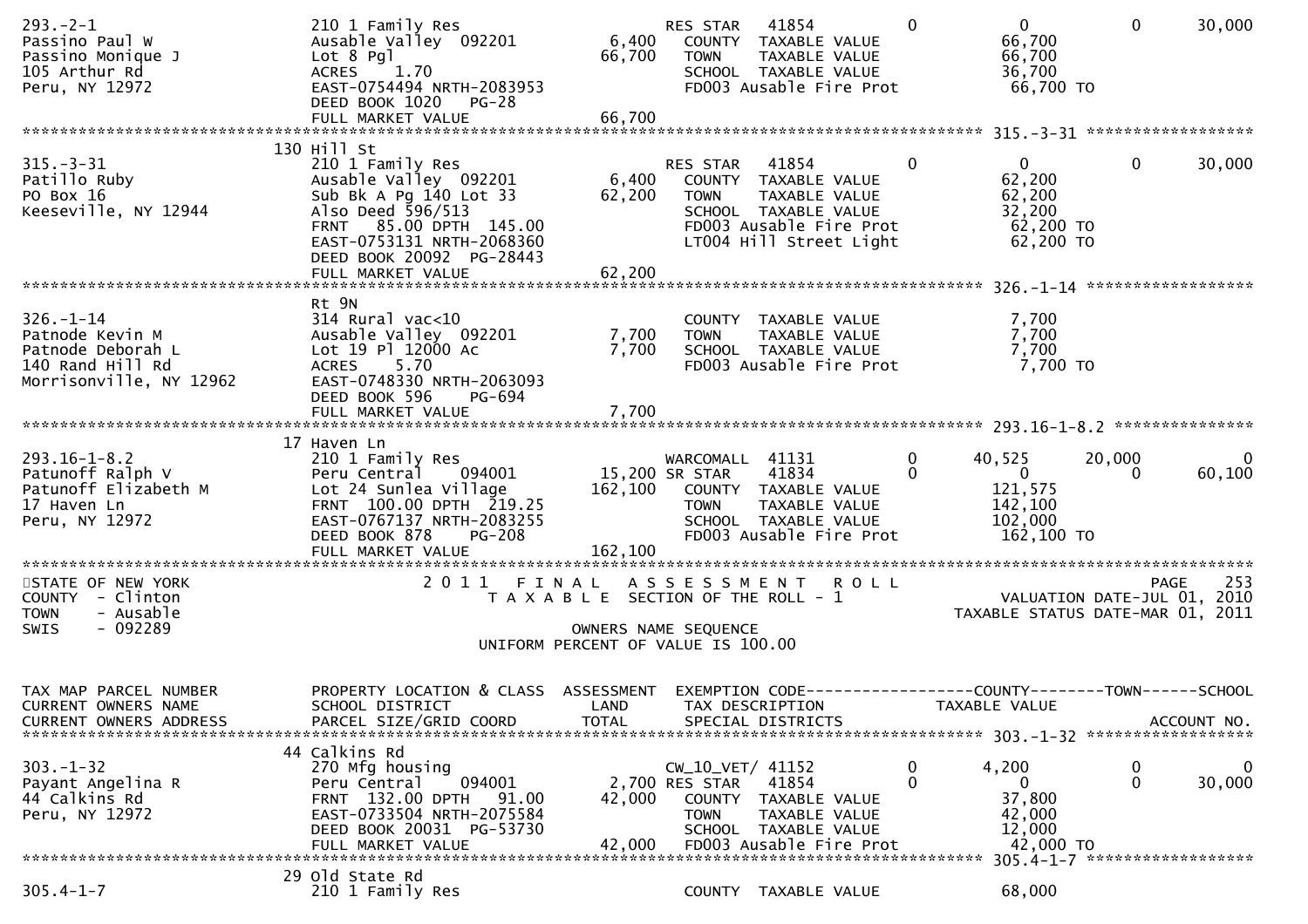| Pearse-Drance Thomas J<br>Pearse-Drance Robin<br>24 Penn-Lawrenceville Rd<br>Pennington, NJ 08534  | Ausable Valley 092201<br>FRNT 116.00 DPTH 302.00<br>EAST-0762735 NRTH-2074845<br>DEED BOOK 783<br>PG-219<br>FULL MARKET VALUE                                    | 5,300<br>68,000<br>68,000                                                   | <b>TOWN</b><br>LT006 Chasm                       | <b>TAXABLE VALUE</b><br>SCHOOL TAXABLE VALUE<br>FD003 Ausable Fire Prot                           |                  | 68,000<br>68,000<br>68,000 TO<br>68,000 TO              |                                            |             |
|----------------------------------------------------------------------------------------------------|------------------------------------------------------------------------------------------------------------------------------------------------------------------|-----------------------------------------------------------------------------|--------------------------------------------------|---------------------------------------------------------------------------------------------------|------------------|---------------------------------------------------------|--------------------------------------------|-------------|
|                                                                                                    |                                                                                                                                                                  |                                                                             |                                                  |                                                                                                   |                  |                                                         |                                            |             |
| $315. - 1 - 3.35$<br>Pecoraro Joseph<br>Pecoraro Kelli<br>18 Rounds Dr<br>Peru, NY 12972           | Hallock Hill Rd<br>$314$ Rural vac<10<br>Ausable Valley 092201<br>Lot 14 Pl 12000 Al<br>Survey Book 16 Pg 99<br>5.04<br>ACRES<br>EAST-0748312 NRTH-2072066       | 20,400<br>20,400                                                            | <b>TOWN</b>                                      | COUNTY TAXABLE VALUE<br>TAXABLE VALUE<br>SCHOOL TAXABLE VALUE<br>FD003 Ausable Fire Prot          |                  | 20,400<br>20,400<br>20,400<br>20,400 TO                 |                                            |             |
|                                                                                                    | DEED BOOK 20102 PG-33840                                                                                                                                         |                                                                             |                                                  |                                                                                                   |                  |                                                         |                                            |             |
|                                                                                                    | FULL MARKET VALUE                                                                                                                                                | 20,400                                                                      |                                                  |                                                                                                   |                  |                                                         |                                            |             |
| $335.1 - 1 - 35$<br>Pelkey Ernest O<br>Pelkey Debbie A<br>82 Lower Rd<br>Clintonville, NY 12924    | 82 Lower Rd<br>210 1 Family Res<br>Ausable Valley 092201<br>FRNT 160.00 DPTH 130.00<br>EAST-0732661 NRTH-2053549<br>DEED BOOK 98001 PG-03138                     | 3,300<br>80,000                                                             | RES STAR<br><b>TOWN</b>                          | 41854<br>COUNTY TAXABLE VALUE<br>TAXABLE VALUE<br>SCHOOL TAXABLE VALUE<br>FD003 Ausable Fire Prot | $\mathbf{0}$     | $\mathbf{0}$<br>80,000<br>80,000<br>50,000<br>80,000 TO | $\mathbf{0}$                               | 30,000      |
|                                                                                                    | FULL MARKET VALUE                                                                                                                                                | 80,000                                                                      |                                                  | LT003 Clintonville Light                                                                          |                  | 80,000 TO                                               |                                            |             |
|                                                                                                    | 934 Rt 9N                                                                                                                                                        |                                                                             |                                                  |                                                                                                   |                  |                                                         |                                            |             |
| $325. - 1 - 5$<br>Pelkey II Robert Anthony<br>Pelkey Pamela A<br>934 Rt 9N<br>Keeseville, NY 12944 | 210 1 Family Res<br>Ausable Valley 092201<br><b>ACRES</b><br>5.10 BANK<br>320<br>EAST-0738657 NRTH-2060484<br>DEED BOOK 20102 PG-33193                           |                                                                             | WARCOMALL 41131<br>8,400 RES STAR<br><b>TOWN</b> | 41854<br>155,000 COUNTY TAXABLE VALUE<br>TAXABLE VALUE<br>SCHOOL TAXABLE VALUE                    | 0<br>$\mathbf 0$ | 38,750<br>$\mathbf 0$<br>116,250<br>135,000<br>125,000  | 20,000<br>0                                | 0<br>30,000 |
| STATE OF NEW YORK<br>COUNTY - Clinton<br><b>TOWN</b><br>- Ausable<br>SWIS<br>- 092289              | 2011 FINAL                                                                                                                                                       | T A X A B L E SECTION OF THE ROLL - 1<br>UNIFORM PERCENT OF VALUE IS 100.00 | OWNERS NAME SEQUENCE                             | ASSESSMENT ROLL                                                                                   |                  | TAXABLE STATUS DATE-MAR 01, 2011                        | <b>PAGE</b><br>VALUATION DATE-JUL 01, 2010 | 254         |
|                                                                                                    |                                                                                                                                                                  |                                                                             |                                                  |                                                                                                   |                  |                                                         |                                            |             |
| TAX MAP PARCEL NUMBER<br>CURRENT OWNERS NAME                                                       | PROPERTY LOCATION & CLASS ASSESSMENT<br>SCHOOL DISTRICT                                                                                                          | LAND                                                                        | TAX DESCRIPTION                                  | EXEMPTION CODE------------------COUNTY--------TOWN------SCHOOL                                    |                  | TAXABLE VALUE                                           |                                            |             |
|                                                                                                    |                                                                                                                                                                  |                                                                             |                                                  |                                                                                                   |                  |                                                         |                                            |             |
| $334. - 2 - 17$<br>Pelkey Travis J<br>Pelkey Stacy L<br>1682 Rt 9N<br>Ausable Forks, NY 12912      | 1682 Rt 9N<br>210 1 Family Res<br>Ausable Valley 092201<br>FRNT 140.00 DPTH 205.00<br>EAST-0724470 NRTH-2050161<br>DEED BOOK 20092 PG-26953<br>FULL MARKET VALUE | 5,100<br>58,300<br>58,300                                                   | RES STAR<br><b>TOWN</b>                          | 41854<br>COUNTY TAXABLE VALUE<br>TAXABLE VALUE<br>SCHOOL TAXABLE VALUE<br>FD003 Ausable Fire Prot | $\mathbf{0}$     | 0<br>58,300<br>58,300<br>28,300<br>58,300 TO            | 0                                          | 30,000      |
|                                                                                                    | Grove St                                                                                                                                                         |                                                                             |                                                  |                                                                                                   |                  | 305. - 2 - 7.81 *****************                       |                                            |             |
| $305. -2 - 7.81$<br>Pelkey Wayne<br>120 Grove St Unit 13<br>Keeseville, NY 12944                   | 210 1 Family Res<br>Ausable Valley 092201<br>Lot 16<br>FRNT 135.00 DPTH 395.00<br>EAST-0757196 NRTH-2072522                                                      | 5,400<br>70,900                                                             | RES STAR<br>COUNTY<br><b>TOWN</b>                | 41854<br>TAXABLE VALUE<br>TAXABLE VALUE<br>SCHOOL TAXABLE VALUE<br>FD003 Ausable Fire Prot        | 0                | $\mathbf{0}$<br>70,900<br>70,900<br>40,900<br>70,900 TO | 0                                          | 30,000      |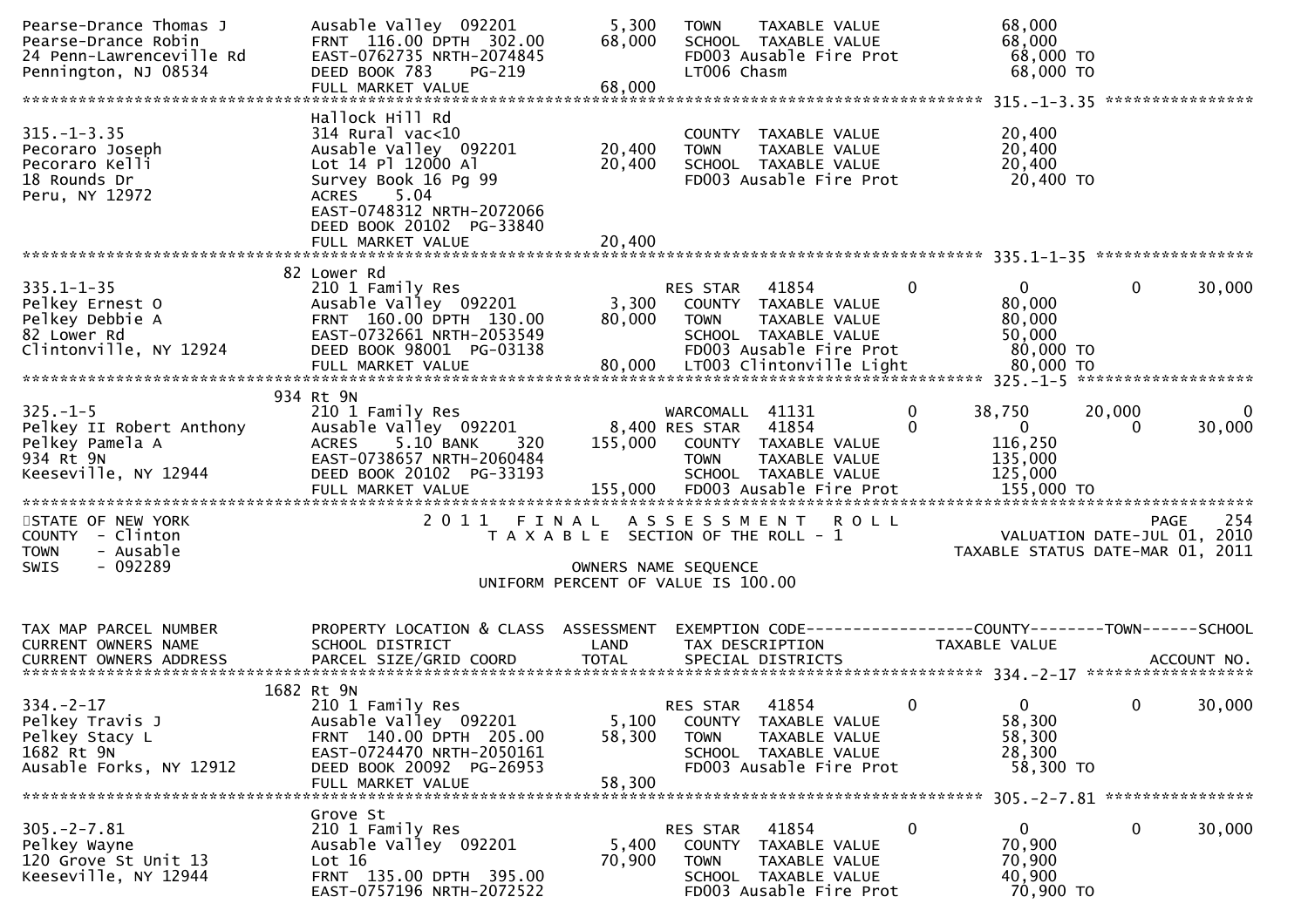|                                                                                                       | DEED BOOK 972<br><b>PG-66</b><br>FULL MARKET VALUE                                                                                                                               | 70,900                     |                                                                                                                                                               |                                                                      |                        |
|-------------------------------------------------------------------------------------------------------|----------------------------------------------------------------------------------------------------------------------------------------------------------------------------------|----------------------------|---------------------------------------------------------------------------------------------------------------------------------------------------------------|----------------------------------------------------------------------|------------------------|
| $294. - 1 - 17$<br>Pelton Robert R<br>Pelton Shirley A<br>260 Giddings Rd<br>Peru, NY 12972           | Plains Rd<br>322 Rural vac>10<br>Peru Central<br>094001<br>Book Of Wills V-19 P-331<br>ACRES 33.40<br>EAST-0768566 NRTH-2081834<br>DEED BOOK 98001 PG-04769<br>FULL MARKET VALUE | 18,000<br>18,000<br>18,000 | COUNTY TAXABLE VALUE<br><b>TOWN</b><br>TAXABLE VALUE<br>SCHOOL TAXABLE VALUE<br>FD003 Ausable Fire Prot                                                       | 18,000<br>18,000<br>18,000<br>18,000 TO                              |                        |
|                                                                                                       | 86 Connell Rd                                                                                                                                                                    |                            |                                                                                                                                                               |                                                                      |                        |
| $305. - 1 - 1.9$<br>Pendergast Marlene Connell<br>76 Connell Rd<br>Keeseville, NY 12944               | 312 Vac w/imprv<br>Ausable Valley 092201<br>Lot #1 12000 Ac Loc<br>ACRES 150.10<br>EAST-0755415 NRTH-2075229<br>DEED BOOK 20001 PG-23946                                         | 64,900<br>83,200           | COUNTY TAXABLE VALUE<br>TAXABLE VALUE<br><b>TOWN</b><br>SCHOOL TAXABLE VALUE<br>FD003 Ausable Fire Prot                                                       | 83,200<br>83,200<br>83,200<br>83,200 TO                              |                        |
|                                                                                                       |                                                                                                                                                                                  |                            |                                                                                                                                                               |                                                                      |                        |
|                                                                                                       | 76 Connell Rd                                                                                                                                                                    |                            |                                                                                                                                                               |                                                                      | *****************      |
| $305. - 1 - 1.5$<br>Pendergast Paul S<br>Pendergast Marlene<br>76 Connell Rd<br>Keeseville, NY 12944  | 210 1 Family Res<br>Ausable Valley 092201<br>Lot 1 Pl 12000 Ac Loc<br>ACRES 13.30 BANK<br>080<br>EAST-0755305 NRTH-2077876<br>DEED BOOK 1003<br>$PG-63$                          | 12,700<br>123,000          | $\Omega$<br>RES STAR<br>41854<br>COUNTY TAXABLE VALUE<br><b>TOWN</b><br>TAXABLE VALUE<br>SCHOOL TAXABLE VALUE<br>FD003 Ausable Fire Prot                      | $\overline{0}$<br>123,000<br>123,000<br>93,000<br>123,000 TO         | $\mathbf{0}$<br>30,000 |
|                                                                                                       | FULL MARKET VALUE                                                                                                                                                                | 123,000                    |                                                                                                                                                               |                                                                      |                        |
|                                                                                                       |                                                                                                                                                                                  |                            |                                                                                                                                                               |                                                                      |                        |
| STATE OF NEW YORK<br>COUNTY - Clinton<br>- Ausable<br><b>TOWN</b><br>$-092289$<br><b>SWIS</b>         |                                                                                                                                                                                  | OWNERS NAME SEQUENCE       | 2011 FINAL ASSESSMENT<br><b>ROLL</b><br>T A X A B L E SECTION OF THE ROLL - 1<br>UNIFORM PERCENT OF VALUE IS 100.00                                           | VALUATION DATE-JUL 01, 2010<br>TAXABLE STATUS DATE-MAR 01, 2011      | 255<br><b>PAGE</b>     |
|                                                                                                       |                                                                                                                                                                                  |                            |                                                                                                                                                               |                                                                      |                        |
| TAX MAP PARCEL NUMBER<br>CURRENT OWNERS NAME                                                          | PROPERTY LOCATION & CLASS ASSESSMENT<br>SCHOOL DISTRICT                                                                                                                          | LAND                       | EXEMPTION CODE-----------------COUNTY-------TOWN------SCHOOL<br>TAX DESCRIPTION                                                                               | TAXABLE VALUE                                                        |                        |
|                                                                                                       |                                                                                                                                                                                  |                            |                                                                                                                                                               |                                                                      |                        |
| $305.4 - 1 - 13$<br>Perkett Jude E Jr<br>Perkett Sara J<br>18 Old State Rd<br>Ausable Chasm, NY 12911 | 18 old State Rd<br>210 1 Family Res<br>Ausable Valley 092201<br>survey map 2009/225551<br>FRNT 79.99 DPTH 115.65<br>EAST-0762486 NRTH-2074458                                    | 94,200                     | $\mathbf 0$<br>41854<br>RES STAR<br>3,200 COUNTY TAXABLE VALUE<br><b>TOWN</b><br>TAXABLE VALUE<br>SCHOOL TAXABLE VALUE<br>FD003 Ausable Fire Prot             | $\mathbf{0}$<br>94,200<br>94,200<br>64,200<br>94,200 TO              | $\mathbf 0$<br>30,000  |
|                                                                                                       | DEED BOOK 20092 PG-25797<br>FULL MARKET VALUE                                                                                                                                    | 94,200                     |                                                                                                                                                               |                                                                      |                        |
|                                                                                                       |                                                                                                                                                                                  |                            |                                                                                                                                                               |                                                                      |                        |
| $334.2 - 1 - 23$<br>Perkins Brenda<br>PO Box 186<br>Keeseville, NY 12944                              | 34 Sand Hill Rd<br>210 1 Family Res<br>Ausable Valley 092201<br>FRNT 80.00 DPTH 200.00<br>EAST-0731661 NRTH-2054419<br>DEED BOOK 1009 PG-68<br>FULL MARKET VALUE                 | 3,100<br>65,600<br>65,600  | 41854<br>0<br>RES STAR<br>COUNTY TAXABLE VALUE<br>TAXABLE VALUE<br><b>TOWN</b><br>SCHOOL TAXABLE VALUE<br>FD003 Ausable Fire Prot<br>LT003 Clintonville Light | $\mathbf{0}$<br>65,600<br>65,600<br>35,600<br>65,600 TO<br>65,600 TO | $\mathbf 0$<br>30,000  |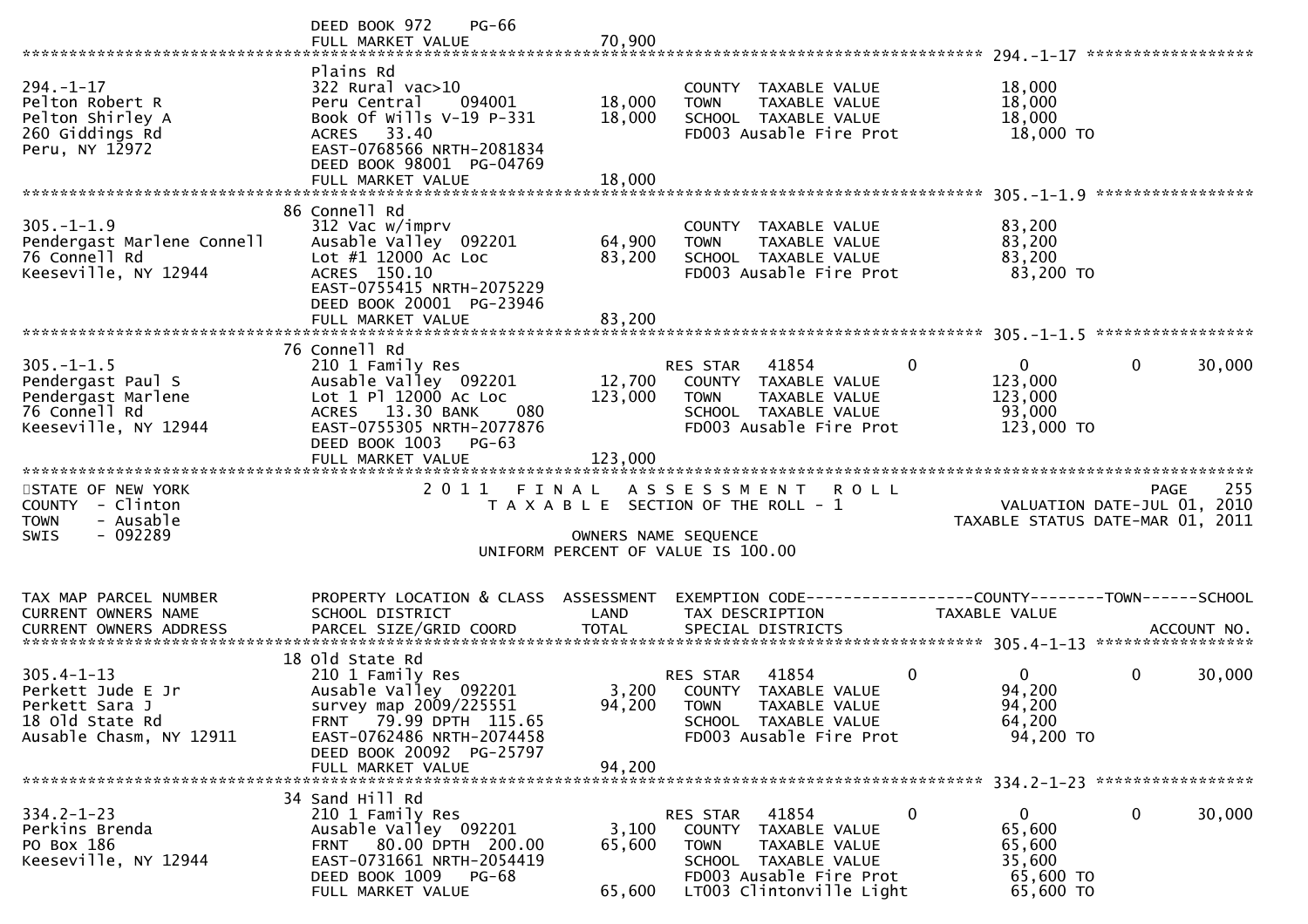|                               | 1371 Rt 9N                           |                      |                                                                |              |                |                                                                 |
|-------------------------------|--------------------------------------|----------------------|----------------------------------------------------------------|--------------|----------------|-----------------------------------------------------------------|
| $334.2 - 1 - 34$              | 210 1 Family Res                     |                      | RES STAR<br>41854                                              | $\mathbf 0$  | $\mathbf{0}$   | $\mathbf{0}$<br>30,000                                          |
| Perkins Heith                 | Ausable Valley 092201                |                      | 4,200 COUNTY TAXABLE VALUE                                     |              | 47,000         |                                                                 |
| 1371 Route 9N                 | FRNT 100.00 DPTH 140.00              | 47,000               | TAXABLE VALUE<br><b>TOWN</b>                                   |              | 47,000         |                                                                 |
| Clintonville, NY 12924        | EAST-0731113 NRTH-2053408            |                      | SCHOOL TAXABLE VALUE                                           |              | 17,000         |                                                                 |
|                               | DEED BOOK 20092 PG-24168             |                      | FD003 Ausable Fire Prot                                        |              | 47,000 TO      |                                                                 |
|                               |                                      |                      |                                                                |              |                |                                                                 |
|                               |                                      |                      |                                                                |              |                |                                                                 |
|                               | 1372 Rt 9N                           |                      |                                                                |              |                |                                                                 |
| $334.2 - 1 - 7$               | 210 1 Family Res                     |                      | 41834<br>SR STAR                                               | $\mathbf{0}$ | $\overline{0}$ | 56,500<br>$\mathbf{0}$                                          |
| Perkins Lula                  | Ausable Valley 092201                | 3,400                | COUNTY TAXABLE VALUE                                           |              | 56,500         |                                                                 |
| Attn: Raymond Perkins         | FRNT 50.00 DPTH 220.00               | 56,500               | TAXABLE VALUE<br><b>TOWN</b>                                   |              | 56,500         |                                                                 |
| 1372 Rt 9N                    | EAST-0731100 NRTH-2053630            |                      | SCHOOL TAXABLE VALUE                                           |              | $\mathbf 0$    |                                                                 |
| Clintonville, NY 12924        | FULL MARKET VALUE                    | 56,500               | FD003 Ausable Fire Prot                                        |              | 56,500 TO      |                                                                 |
|                               |                                      |                      | LT003 Clintonville Light                                       |              | 56,500 TO      |                                                                 |
|                               |                                      |                      |                                                                |              |                |                                                                 |
|                               | Sand Hill Rd                         |                      |                                                                |              |                |                                                                 |
| $334.2 - 1 - 21$              | $314$ Rural vac< $10$                |                      | COUNTY TAXABLE VALUE                                           |              | 2,000          |                                                                 |
| Perkins Raymond G             | Ausable Valley 092201                | 2,000                | TAXABLE VALUE<br><b>TOWN</b>                                   |              | 2,000          |                                                                 |
| Perkins Brenda L              | 1.30<br><b>ACRES</b>                 | 2,000                | SCHOOL TAXABLE VALUE                                           |              | 2,000          |                                                                 |
| 34 Sand Hill Rd               | EAST-0731951 NRTH-2054620            |                      | FD003 Ausable Fire Prot                                        |              | 2,000 TO       |                                                                 |
| Clintonville, NY 12924        | DEED BOOK 642<br>PG-174              |                      | LT003 Clintonville Light                                       |              | 2,000 TO       |                                                                 |
|                               |                                      |                      |                                                                |              |                |                                                                 |
|                               |                                      |                      |                                                                |              |                |                                                                 |
|                               | 8 Balsam Dr                          |                      |                                                                |              |                |                                                                 |
| $326. - 1 - 1.1$              | 240 Rural res                        |                      | COUNTY TAXABLE VALUE                                           |              | 479,300        |                                                                 |
| Perky Durham Pauline          | Ausable Valley 092201                | 53,400               | <b>TOWN</b><br>TAXABLE VALUE                                   |              | 479,300        |                                                                 |
| Perky Life Estate Marion      | Lot 13 & 20                          | 479,300              | SCHOOL TAXABLE VALUE                                           |              | 479,300        |                                                                 |
| 8 Balsam Dr                   | P1 12000 AC LOC                      |                      | FD003 Ausable Fire Prot                                        |              | 479,300 TO     |                                                                 |
| Keeseville, NY 12944          | ACRES 365.40                         |                      |                                                                |              |                |                                                                 |
|                               | EAST-0745954 NRTH-2062609            |                      |                                                                |              |                |                                                                 |
|                               | DEED BOOK 20092 PG-24000             |                      |                                                                |              |                |                                                                 |
|                               | FULL MARKET VALUE                    | 479,300              |                                                                |              |                |                                                                 |
|                               |                                      |                      |                                                                |              |                |                                                                 |
| STATE OF NEW YORK             |                                      |                      | 2011 FINAL ASSESSMENT ROLL                                     |              |                | 256<br>PAGE                                                     |
| COUNTY - Clinton              |                                      |                      | T A X A B L E SECTION OF THE ROLL - 1                          |              |                |                                                                 |
| - Ausable<br><b>TOWN</b>      |                                      |                      |                                                                |              |                |                                                                 |
|                               |                                      |                      |                                                                |              |                | VALUATION DATE-JUL 01, 2010<br>TAXABLE STATUS DATE-MAR 01, 2011 |
| - 092289<br>SWIS              |                                      | OWNERS NAME SEQUENCE |                                                                |              |                |                                                                 |
|                               |                                      |                      | UNIFORM PERCENT OF VALUE IS 100.00                             |              |                |                                                                 |
|                               |                                      |                      |                                                                |              |                |                                                                 |
|                               |                                      |                      |                                                                |              |                |                                                                 |
| TAX MAP PARCEL NUMBER         | PROPERTY LOCATION & CLASS ASSESSMENT |                      | EXEMPTION CODE------------------COUNTY--------TOWN------SCHOOL |              |                |                                                                 |
| <b>CURRENT OWNERS NAME</b>    | SCHOOL DISTRICT                      | LAND                 | TAX DESCRIPTION                                                |              | TAXABLE VALUE  |                                                                 |
| <b>CURRENT OWNERS ADDRESS</b> | PARCEL SIZE/GRID COORD               | <b>TOTAL</b>         | SPECIAL DISTRICTS                                              |              |                | ACCOUNT NO.                                                     |
|                               |                                      |                      |                                                                |              |                |                                                                 |
|                               | Rt 9N                                |                      |                                                                |              |                |                                                                 |
| $326. - 1 - 1.4$              | 323 Vacant rural                     |                      | COUNTY TAXABLE VALUE                                           |              | 21,800         |                                                                 |
| Perky Joel                    | Ausable Valley 092201                | 21,800               | TAXABLE VALUE<br><b>TOWN</b>                                   |              | 21,800         |                                                                 |
| 23 Balsam Dr                  | Lot 20 Pl 12000 Ac Loc               | 21,800               | SCHOOL TAXABLE VALUE                                           |              | 21,800         |                                                                 |
| Keeseville, NY 12944          | ACRES 59.30                          |                      | FD003 Ausable Fire Prot                                        |              | 21,800 TO      |                                                                 |
|                               | EAST-0744411 NRTH-2064385            |                      |                                                                |              |                |                                                                 |
|                               | DEED BOOK 999<br>$PG-42$             |                      |                                                                |              |                |                                                                 |
|                               | FULL MARKET VALUE                    | 21,800               |                                                                |              |                |                                                                 |
|                               |                                      |                      |                                                                |              |                |                                                                 |
| $326. - 1 - 1.31$             | 76/98 Balsam Dr<br>240 Rural res     |                      | COUNTY TAXABLE VALUE                                           |              | 229,000        |                                                                 |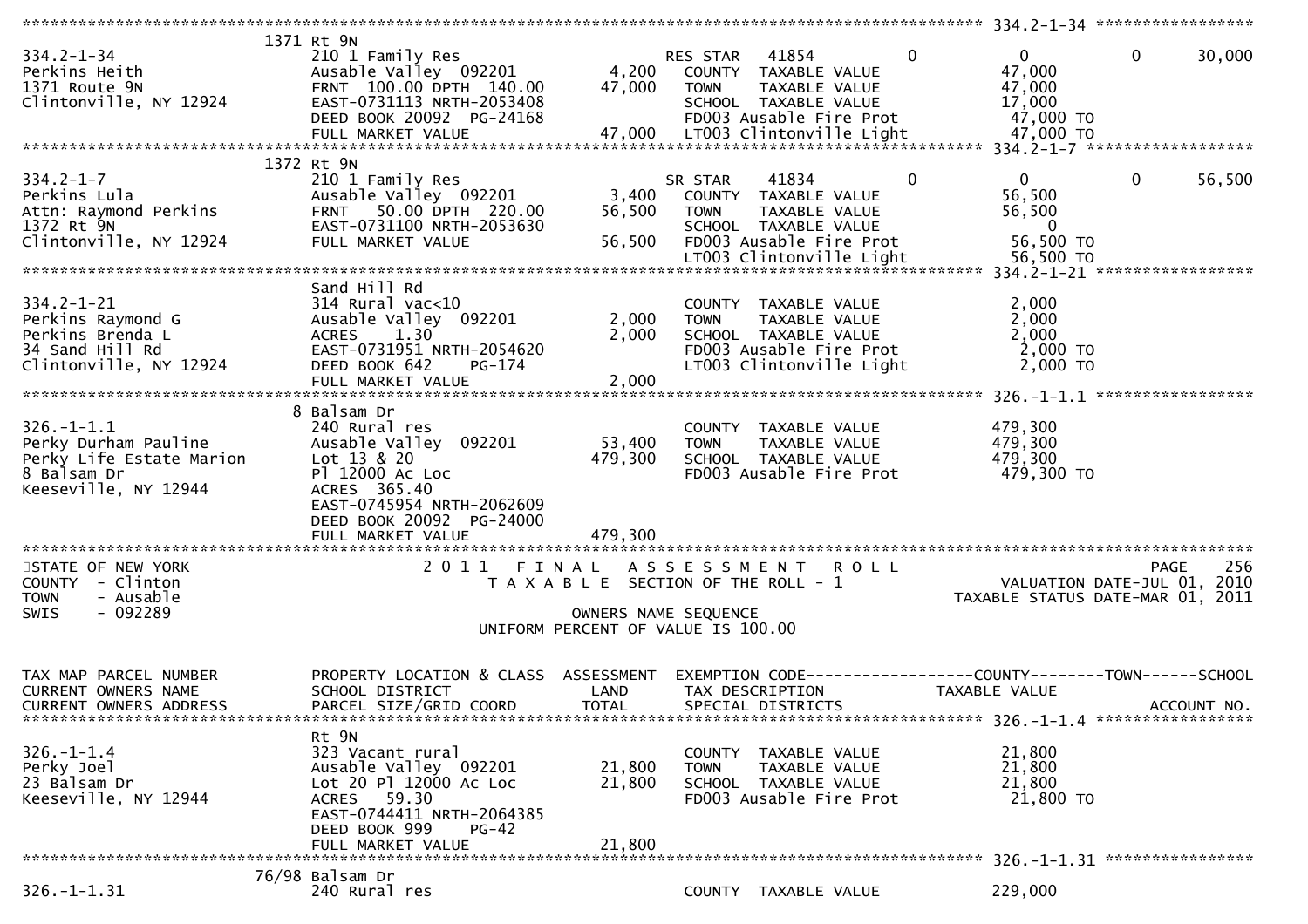| Perky Joel<br>23 Balsam Dr<br>Keeseville, NY 12944                                                 | Ausable Valley 092201<br>Lot 20<br>38.10<br><b>ACRES</b><br>EAST-0746638 NRTH-2064894<br>DEED BOOK 20082 PG-16813<br>FULL MARKET VALUE                                              | 30,600<br>229,000<br>229,000                               | <b>TOWN</b>                                         | TAXABLE VALUE<br>SCHOOL TAXABLE VALUE<br>FD003 Ausable Fire Prot                                  |              | 229,000<br>229,000<br>229,000 TO                           |                                     |             |
|----------------------------------------------------------------------------------------------------|-------------------------------------------------------------------------------------------------------------------------------------------------------------------------------------|------------------------------------------------------------|-----------------------------------------------------|---------------------------------------------------------------------------------------------------|--------------|------------------------------------------------------------|-------------------------------------|-------------|
|                                                                                                    |                                                                                                                                                                                     |                                                            |                                                     |                                                                                                   |              |                                                            |                                     |             |
| $326. - 1 - 1.32$<br>Perky Joel<br>23 Balsam Dr<br>Keeseville, NY 12944                            | Rt 9N<br>314 Rural vac<10<br>Ausable Valley 092201<br>Lot 20<br><b>ACRES</b><br>5.34<br>EAST-0747202 NRTH-2064108<br>DEED BOOK 1009 PG-39                                           | 10,600<br>10,600                                           | <b>TOWN</b>                                         | COUNTY TAXABLE VALUE<br>TAXABLE VALUE<br>SCHOOL TAXABLE VALUE<br>FD003 Ausable Fire Prot          |              | 10,600<br>10,600<br>10,600<br>10,600 TO                    |                                     |             |
|                                                                                                    | FULL MARKET VALUE                                                                                                                                                                   | 10.600                                                     |                                                     |                                                                                                   |              |                                                            |                                     |             |
| $326. - 1 - 1.2$<br>Perky Joel P<br>23 Balsam Dr<br>Keeseville, NY 12944                           | 23 Balsam Dr<br>210 1 Family Res<br>Ausable Valley 092201<br>Lot 20<br><b>ACRES</b><br>2.20<br>EAST-0745414 NRTH-2064520<br>DEED BOOK 20072 PG-2224<br>FULL MARKET VALUE            | 8,700<br>119,900<br>119,900                                | <b>RES STAR</b><br><b>TOWN</b>                      | 41854<br>COUNTY TAXABLE VALUE<br>TAXABLE VALUE<br>SCHOOL TAXABLE VALUE<br>FD003 Ausable Fire Prot | $\mathbf{0}$ | $\mathbf{0}$<br>119,900<br>119,900<br>89,900<br>119,900 TO | 0                                   | 30,000      |
|                                                                                                    | 596 Rt 9N                                                                                                                                                                           |                                                            |                                                     |                                                                                                   |              |                                                            |                                     |             |
| $326. - 1 - 2$<br>Perky Marian S<br>Robare-Durham Pauline P<br>8 Balsam Dr<br>Keeseville, NY 12944 | 220 2 Family Res<br>Ausable Valley 092201<br>1.90<br><b>ACRES</b><br>EAST-0746036 NRTH-2064343<br>DEED BOOK 940<br>PG-312<br>FULL MARKET VALUE                                      | 8,500<br>82,300<br>82,300                                  | <b>TOWN</b>                                         | COUNTY TAXABLE VALUE<br>TAXABLE VALUE<br>SCHOOL TAXABLE VALUE<br>FD003 Ausable Fire Prot          |              | 82,300<br>82,300<br>82,300<br>82,300 TO                    |                                     |             |
| STATE OF NEW YORK<br>COUNTY - Clinton<br>- Ausable<br><b>TOWN</b>                                  | FINAL<br>2011                                                                                                                                                                       | T A X A B L E SECTION OF THE ROLL - 1                      | A S S E S S M E N T                                 | <b>ROLL</b>                                                                                       |              | TAXABLE STATUS DATE-MAR 01, 2011                           | PAGE<br>VALUATION DATE-JUL 01, 2010 | 257         |
| $-092289$<br><b>SWIS</b>                                                                           |                                                                                                                                                                                     | OWNERS NAME SEQUENCE<br>UNIFORM PERCENT OF VALUE IS 100.00 |                                                     |                                                                                                   |              |                                                            |                                     |             |
|                                                                                                    |                                                                                                                                                                                     |                                                            |                                                     |                                                                                                   |              |                                                            |                                     |             |
| TAX MAP PARCEL NUMBER<br>CURRENT OWNERS NAME                                                       | PROPERTY LOCATION & CLASS ASSESSMENT<br>SCHOOL DISTRICT                                                                                                                             | LAND                                                       |                                                     | EXEMPTION CODE-----------------COUNTY-------TOWN------SCHOOL<br>TAX DESCRIPTION                   |              | <b>TAXABLE VALUE</b>                                       |                                     |             |
| $294.10 - 1 - 16.1$<br>Pernice Salvatore<br>Pernice Joan<br>114 Glasgow Ter<br>Mahwah, NJ 07430    | 16 Mountaineer Dr<br>210 1 Family Res - WTRFNT<br>Peru Central<br>094001<br>49.83 DPTH 234.00<br>FRNT<br>EAST-0771770 NRTH-2085199<br>DEED BOOK 20031 PG-50966<br>FULL MARKET VALUE | 79,800<br>242,400<br>242,400                               | <b>TOWN</b>                                         | COUNTY TAXABLE VALUE<br>TAXABLE VALUE<br>SCHOOL TAXABLE VALUE<br>FD003 Ausable Fire Prot          |              | 242,400<br>242,400<br>242,400<br>242,400 TO                |                                     |             |
|                                                                                                    | 158 Hill St                                                                                                                                                                         |                                                            |                                                     |                                                                                                   |              |                                                            |                                     |             |
| $315. - 3 - 38$<br>Perrotte Life Estate Paul<br>Perrotte Life Estate Marion<br>158 Hill St         | 210 1 Family Res<br>Ausable Valley 092201<br>95.00 DPTH 150.00<br>FRNT<br>EAST-0752130 NRTH-2068384                                                                                 | 75,000                                                     | WARNONALL<br>7,900 SR STAR<br>COUNTY<br><b>TOWN</b> | 41121<br>41834<br>TAXABLE VALUE<br>TAXABLE VALUE                                                  | 0<br>0       | 11,250<br>0<br>63,750<br>63,750                            | 11,250<br>$\bf{0}$                  | 0<br>60,100 |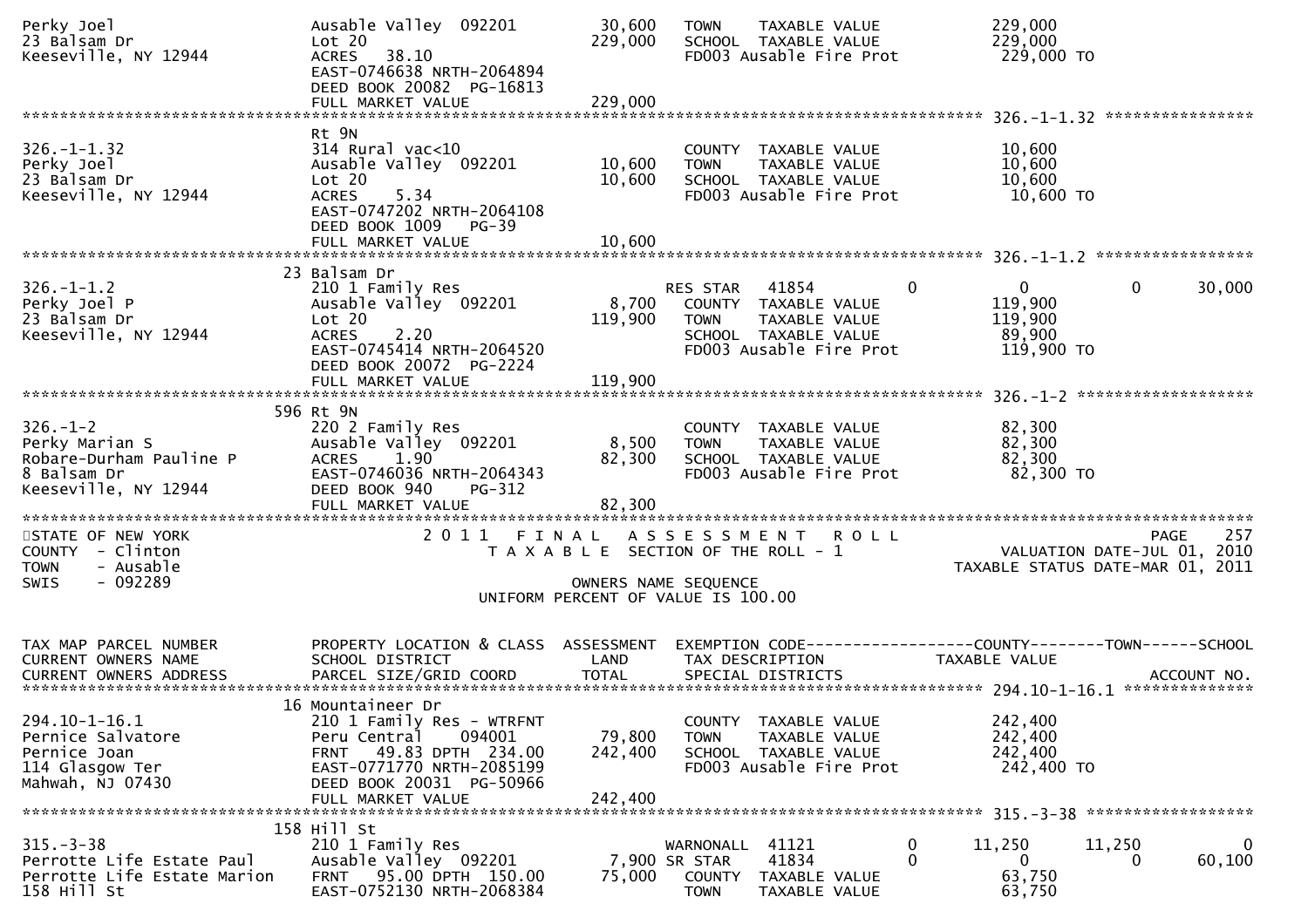| Keeseville, NY 12944                                                                               | DEED BOOK 20092 PG-24983<br>FULL MARKET VALUE                                                                                                                                         | 75,000                                                                      |                                                   | SCHOOL TAXABLE VALUE<br>FD003 Ausable Fire Prot<br>LT004 Hill Street Light                        |                          | 14,900<br>75,000 TO<br>75,000 TO                                        |                                                                                       |              |
|----------------------------------------------------------------------------------------------------|---------------------------------------------------------------------------------------------------------------------------------------------------------------------------------------|-----------------------------------------------------------------------------|---------------------------------------------------|---------------------------------------------------------------------------------------------------|--------------------------|-------------------------------------------------------------------------|---------------------------------------------------------------------------------------|--------------|
|                                                                                                    |                                                                                                                                                                                       |                                                                             |                                                   |                                                                                                   |                          |                                                                         |                                                                                       |              |
| $294. -1 - 13.12$<br>Peters Steven M<br>Peters Erin H<br>51 Lakeside Rd<br>Peru, NY 12972          | 51 Lakeside Rd<br>210 1 Family Res<br>094001<br>Peru Central<br>PLB 366 Lot 8<br>ACRES 5.00 BANK<br>320<br>EAST-0771798 NRTH-2082952<br>DEED BOOK 20092 PG-22775<br>FULL MARKET VALUE | 31,200<br>217,400<br>217,400                                                | RES STAR<br><b>TOWN</b>                           | 41854<br>COUNTY TAXABLE VALUE<br>TAXABLE VALUE<br>SCHOOL TAXABLE VALUE<br>FD003 Ausable Fire Prot | $\Omega$                 | $\overline{0}$<br>217,400<br>217,400<br>187,400<br>217,400 TO           | 30,000<br>$\mathbf{0}$                                                                |              |
|                                                                                                    | 54 Ausable Beach Rd                                                                                                                                                                   |                                                                             |                                                   |                                                                                                   |                          |                                                                         |                                                                                       |              |
| $294. - 1 - 8$<br>Phifer Trust<br>40 Hillcrest Ave<br>Plattsburgh, NY 12901                        | 210 1 Family Res - WTRFNT<br>094001<br>Peru Central<br>6.60<br><b>ACRES</b><br>EAST-0772258 NRTH-2086563<br>DEED BOOK 680<br>$PG-45$                                                  | 200,800<br>389,000                                                          | <b>TOWN</b>                                       | COUNTY TAXABLE VALUE<br>TAXABLE VALUE<br>SCHOOL TAXABLE VALUE<br>FD003 Ausable Fire Prot          |                          | 389,000<br>389,000<br>389,000<br>389,000 TO                             |                                                                                       |              |
|                                                                                                    |                                                                                                                                                                                       |                                                                             |                                                   |                                                                                                   |                          |                                                                         |                                                                                       |              |
| $293. - 2 - 3.12$<br>Phillips John G III<br>Phillips Wendy M<br>213 Telegraph Rd<br>Peru, NY 12972 | 213 Telegraph Rd<br>210 I Family Res<br>Ausable Valley 092201<br>Lot 7 PGL<br><b>ACRES</b><br>8.50<br>EAST-0757428 NRTH-2084204<br>DEED BOOK 20061 PG-91494                           | 220,000                                                                     | WARNONALL 41121<br>16,500 RES STAR<br><b>TOWN</b> | 41854<br>COUNTY TAXABLE VALUE<br>TAXABLE VALUE<br>SCHOOL TAXABLE VALUE<br>FD003 Ausable Fire Prot | $\mathbf{0}$<br>$\Omega$ | 27,000<br>$\overline{0}$<br>193,000<br>208,000<br>190,000<br>220,000 TO | 12,000<br>30,000<br>0                                                                 | $\mathbf{0}$ |
|                                                                                                    | FULL MARKET VALUE                                                                                                                                                                     | 220,000                                                                     |                                                   |                                                                                                   |                          |                                                                         |                                                                                       |              |
| STATE OF NEW YORK<br>COUNTY - Clinton<br>- Ausable<br><b>TOWN</b><br>$-092289$<br><b>SWIS</b>      |                                                                                                                                                                                       | T A X A B L E SECTION OF THE ROLL - 1<br>UNIFORM PERCENT OF VALUE IS 100.00 | OWNERS NAME SEQUENCE                              | 2011 FINAL ASSESSMENT ROLL                                                                        |                          |                                                                         | 258<br><b>PAGE</b><br>VALUATION DATE-JUL 01, 2010<br>TAXABLE STATUS DATE-MAR 01, 2011 |              |
|                                                                                                    |                                                                                                                                                                                       |                                                                             |                                                   |                                                                                                   |                          |                                                                         |                                                                                       |              |
| TAX MAP PARCEL NUMBER<br>CURRENT OWNERS NAME                                                       | PROPERTY LOCATION & CLASS ASSESSMENT<br>SCHOOL DISTRICT                                                                                                                               | LAND                                                                        |                                                   | TAX DESCRIPTION                                                                                   |                          | TAXABLE VALUE                                                           | EXEMPTION CODE-----------------COUNTY--------TOWN------SCHOOL                         |              |
| $294.18 - 2 - 1$<br>Pickering Timothy S<br>Pickering Kathy L<br>32 Lakeside Dr<br>Peru, NY 12972   | Lakeside Rd<br>311 Res vac land<br>094001<br>Peru Central<br>Subd Lot 26<br>FRNT 110.00 DPTH 150.00                                                                                   | 12,700<br>12,700                                                            | <b>TOWN</b>                                       | COUNTY TAXABLE VALUE<br>TAXABLE VALUE<br>SCHOOL TAXABLE VALUE<br>FD003 Ausable Fire Prot          |                          | 12,700<br>12,700<br>12,700<br>12,700 TO                                 |                                                                                       |              |
|                                                                                                    | 080<br>BANK<br>EAST-0772303 NRTH-2082675<br>DEED BOOK 99001 PG-07941<br>FULL MARKET VALUE                                                                                             | 12,700                                                                      |                                                   |                                                                                                   |                          |                                                                         |                                                                                       |              |
| 32 Lakeside Rd                                                                                     |                                                                                                                                                                                       |                                                                             |                                                   |                                                                                                   |                          |                                                                         |                                                                                       |              |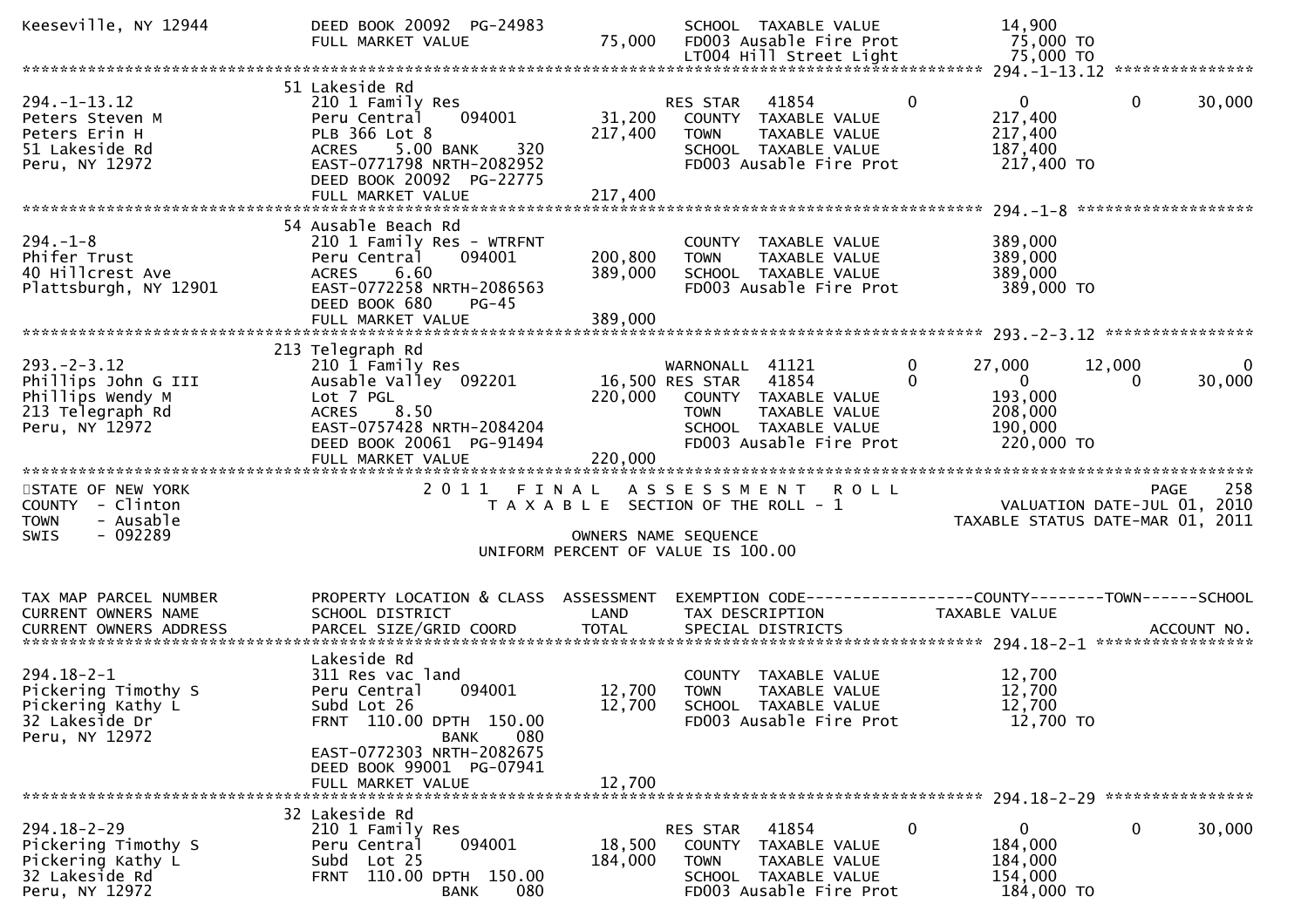|                                                                                                                                 | EAST-0772377 NRTH-2082544<br>DEED BOOK 742<br>PG-21<br>FULL MARKET VALUE                                                                                                      | 184,000                                                                                             |                                                                                                  |                                                                                                                              |                    |                                                                                |                             |                                           |
|---------------------------------------------------------------------------------------------------------------------------------|-------------------------------------------------------------------------------------------------------------------------------------------------------------------------------|-----------------------------------------------------------------------------------------------------|--------------------------------------------------------------------------------------------------|------------------------------------------------------------------------------------------------------------------------------|--------------------|--------------------------------------------------------------------------------|-----------------------------|-------------------------------------------|
|                                                                                                                                 |                                                                                                                                                                               |                                                                                                     |                                                                                                  |                                                                                                                              |                    |                                                                                |                             |                                           |
| $314. - 2 - 6.6$<br>Pirvan John G<br>Pirvan Emily M<br>479 Cold Spring Rd<br>Peru, NY 12972                                     | 479 Cold Spring Rd<br>270 Mfg housing<br>Ausable Valley 092201<br>ACRES 8.54<br>EAST-0738987 NRTH-2070170<br>DEED BOOK 20102 PG-35942<br>FULL MARKET VALUE                    | 9,000<br>52,500<br>52,500                                                                           | RES STAR<br><b>TOWN</b>                                                                          | 41854<br>COUNTY TAXABLE VALUE<br>TAXABLE VALUE<br>SCHOOL TAXABLE VALUE<br>FD003 Ausable Fire Prot                            | $\mathbf{0}$       | $\overline{0}$<br>52,500<br>52,500<br>22,500<br>52,500 TO                      | $\mathbf{0}$                | 30,000                                    |
|                                                                                                                                 |                                                                                                                                                                               |                                                                                                     |                                                                                                  |                                                                                                                              |                    |                                                                                |                             |                                           |
| $315. - 3 - 9$<br>Poland Bruce William<br>Poland Martha Lynn<br>157 Hill St<br>Keeseville, NY 12944<br>PRIOR OWNER ON 3/01/2011 | 157 Hill St<br>210 1 Family Res<br>Ausable Valley 092201<br>FRNT 100.00 DPTH 250.00<br>BANK 230<br>EAST-0752236 NRTH-2068123<br>DEED BOOK 20112 PG-38963<br>FULL MARKET VALUE | 8,700<br>95,000<br>95,000                                                                           | RES STAR<br><b>TOWN</b>                                                                          | 41854<br>COUNTY TAXABLE VALUE<br>TAXABLE VALUE<br>SCHOOL TAXABLE VALUE<br>FD003 Ausable Fire Prot<br>LT004 Hill Street Light | $\mathbf{0}$       | $\mathbf{0}$<br>95,000<br>95,000<br>65,000<br>95,000 TO<br>95,000 TO           | $\mathbf{0}$                | 30,000                                    |
| Poland Bruce W                                                                                                                  |                                                                                                                                                                               |                                                                                                     |                                                                                                  |                                                                                                                              |                    |                                                                                |                             |                                           |
|                                                                                                                                 |                                                                                                                                                                               |                                                                                                     |                                                                                                  |                                                                                                                              |                    |                                                                                |                             |                                           |
| $294. - 1 - 13.7$<br>Pope Mark N<br>Pope Margaret M<br>PO Box 137<br>Port Kent, NY 12975                                        | 125 Lakeside Rd<br>210 1 Family Res<br>094001<br>Peru Central<br>Lot 3 Lakeside Est<br><b>ACRES</b><br>5.06<br>EAST-0770954 NRTH-2084336<br>DEED BOOK 20041 PG-72265          | 31,200<br>220,600                                                                                   | <b>RES STAR</b><br><b>TOWN</b>                                                                   | 41854<br>COUNTY TAXABLE VALUE<br>TAXABLE VALUE<br>SCHOOL TAXABLE VALUE<br>FD003 Ausable Fire Prot                            | $\mathbf{0}$       | $\overline{0}$<br>220,600<br>220,600<br>190,600<br>220,600 TO                  | $\mathbf{0}$                | 30,000                                    |
|                                                                                                                                 |                                                                                                                                                                               |                                                                                                     |                                                                                                  |                                                                                                                              |                    |                                                                                |                             |                                           |
| STATE OF NEW YORK<br>COUNTY - Clinton<br>- Ausable<br><b>TOWN</b><br>- 092289<br><b>SWIS</b>                                    | 2011 FINAL ASSESSMENT                                                                                                                                                         | T A X A B L E SECTION OF THE ROLL - 1<br>OWNERS NAME SEQUENCE<br>UNIFORM PERCENT OF VALUE IS 100.00 |                                                                                                  |                                                                                                                              | <b>ROLL</b>        | VALUATION DATE-JUL 01, 2010<br>TAXABLE STATUS DATE-MAR 01, 2011                | <b>PAGE</b>                 | 259                                       |
|                                                                                                                                 |                                                                                                                                                                               |                                                                                                     |                                                                                                  |                                                                                                                              |                    |                                                                                |                             |                                           |
| TAX MAP PARCEL NUMBER<br>CURRENT OWNERS NAME                                                                                    | PROPERTY LOCATION & CLASS ASSESSMENT<br>SCHOOL DISTRICT                                                                                                                       | LAND                                                                                                |                                                                                                  | TAX DESCRIPTION                                                                                                              |                    | EXEMPTION CODE-----------------COUNTY--------TOWN------SCHOOL<br>TAXABLE VALUE |                             |                                           |
|                                                                                                                                 | 2441 Rt 22                                                                                                                                                                    |                                                                                                     |                                                                                                  |                                                                                                                              |                    |                                                                                |                             |                                           |
| $304 - 1 - 5$<br>Pope Nancy Newbrand<br>2441 Rt 22<br>Peru, NY 12972                                                            | 210 1 Family Res<br>Ausable Valley 092201<br>FRNT 122.00 DPTH 123.00<br>EAST-0750562 NRTH-2083245<br>DEED BOOK 802<br>PG-211<br>FULL MARKET VALUE                             | 5,800<br>134,900<br>134,900                                                                         | RES STAR<br><b>TOWN</b>                                                                          | 41854<br>COUNTY TAXABLE VALUE<br>TAXABLE VALUE<br>SCHOOL TAXABLE VALUE<br>FD003 Ausable Fire Prot                            | $\mathbf{0}$       | $\mathbf{0}$<br>134,900<br>134,900<br>104,900<br>134,900 TO                    | $\mathbf{0}$                | 30,000                                    |
|                                                                                                                                 |                                                                                                                                                                               |                                                                                                     |                                                                                                  |                                                                                                                              |                    |                                                                                |                             |                                           |
| $294.10 - 1 - 23$<br>Poquette Life Estate Charles J Peru Central<br>Poquette Michael J<br>15 Ausable Beach Rd<br>Peru, NY 12972 | 15 Ausable Beach Rd<br>210 1 Family Res<br>094001<br>Prays Sub Lot 6&7<br>FRNT 75.00 DPTH 200.00<br>EAST-0771434 NRTH-2085930<br>DEED BOOK 20112 PG-38965                     |                                                                                                     | WARNONALL 41121<br>21,100 AGED COUN<br>117,900 SR STAR<br>COUNTY<br><b>TOWN</b><br><b>SCHOOL</b> | 41802<br>41834<br>TAXABLE VALUE<br>TAXABLE VALUE<br>TAXABLE VALUE                                                            | 0<br>0<br>$\Omega$ | 17,685<br>35,075<br>$\mathbf{0}$<br>65,140<br>105,900<br>57,800                | 12,000<br>0<br>$\mathbf{0}$ | $\boldsymbol{0}$<br>$\mathbf 0$<br>60,100 |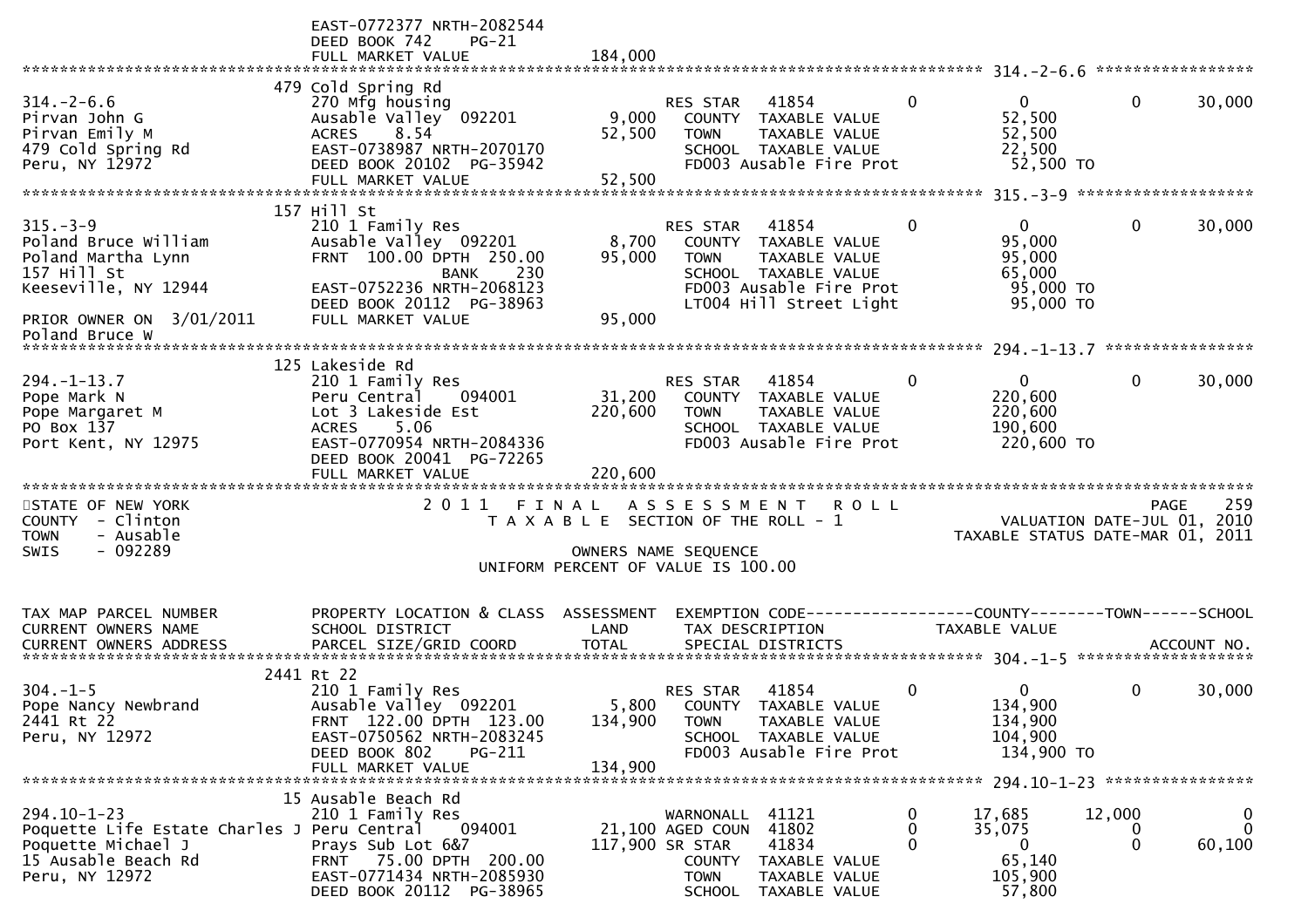| PRIOR OWNER ON 3/01/2011<br>Poquette Charles L                                         | FULL MARKET VALUE                                                                                                                                                         | 117,900                    | FD003 Ausable Fire Prot                                                                                                                      | 117,900 TO                                                                            |
|----------------------------------------------------------------------------------------|---------------------------------------------------------------------------------------------------------------------------------------------------------------------------|----------------------------|----------------------------------------------------------------------------------------------------------------------------------------------|---------------------------------------------------------------------------------------|
| $303 - 1 - 25$<br>Powers Thomas J<br>3040 Rt 22<br>Peru, NY 12972                      | Harkness Rd<br>322 Rural vac>10<br>Ausable Valley 092201<br>ACRES 21.30<br>EAST-0736569 NRTH-2077183<br>DEED BOOK 635<br><b>PG-920</b><br>FULL MARKET VALUE               | 13,600<br>13,600<br>13,600 | COUNTY TAXABLE VALUE<br>TAXABLE VALUE<br><b>TOWN</b><br>SCHOOL TAXABLE VALUE<br>FD003 Ausable Fire Prot                                      | 13,600<br>13,600<br>13,600<br>13,600 TO                                               |
|                                                                                        | 259 Dry Bridge Rd                                                                                                                                                         |                            |                                                                                                                                              |                                                                                       |
| $334. - 2 - 2.23$<br>Prandato Sheila A<br>259 Dry Bridge Rd<br>Ausable Forks, NY 12912 | 270 Mfg housing<br>Ausable Valley 092201<br>Lot 195 Maules Pat<br>4.90<br><b>ACRES</b><br>EAST-0723770 NRTH-2053365<br>DEED BOOK 20092 PG-27934                           | 6,800<br>40,800            | $\mathbf{0}$<br>RES STAR<br>41854<br>COUNTY TAXABLE VALUE<br><b>TOWN</b><br>TAXABLE VALUE<br>SCHOOL TAXABLE VALUE<br>FD003 Ausable Fire Prot | $\Omega$<br>$\mathbf{0}$<br>30,000<br>40,800<br>40,800<br>10,800<br>40,800 TO         |
|                                                                                        | FULL MARKET VALUE                                                                                                                                                         | 40,800                     |                                                                                                                                              |                                                                                       |
| $293. -4 - 7$<br>Pray Blair<br>128 Telegraph Rd<br>Peru, NY 12972                      | 112 Telegraph Rd<br>210 1 Family Res<br>Ausable Valley 092201<br>2.10<br><b>ACRES</b><br>EAST-0758035 NRTH-2081840<br>DEED BOOK 729<br><b>PG-304</b><br>FULL MARKET VALUE | 6,700<br>97,600<br>97,600  | COUNTY TAXABLE VALUE<br><b>TOWN</b><br>TAXABLE VALUE<br>SCHOOL TAXABLE VALUE<br>FD003 Ausable Fire Prot                                      | 97,600<br>97,600<br>97,600<br>97,600 TO                                               |
|                                                                                        | ***************************                                                                                                                                               |                            |                                                                                                                                              |                                                                                       |
|                                                                                        |                                                                                                                                                                           |                            |                                                                                                                                              |                                                                                       |
| STATE OF NEW YORK<br>COUNTY - Clinton<br>- Ausable<br><b>TOWN</b>                      | 2011                                                                                                                                                                      | FINAL                      | ASSESSMENT ROLL<br>T A X A B L E SECTION OF THE ROLL - 1                                                                                     | 260<br><b>PAGE</b><br>VALUATION DATE-JUL 01, 2010<br>TAXABLE STATUS DATE-MAR 01, 2011 |
| - 092289<br>SWIS                                                                       |                                                                                                                                                                           | OWNERS NAME SEQUENCE       | UNIFORM PERCENT OF VALUE IS 100.00                                                                                                           |                                                                                       |
|                                                                                        |                                                                                                                                                                           |                            |                                                                                                                                              |                                                                                       |
| TAX MAP PARCEL NUMBER<br>CURRENT OWNERS NAME                                           | PROPERTY LOCATION & CLASS ASSESSMENT<br>SCHOOL DISTRICT                                                                                                                   | LAND                       | EXEMPTION        CODE------------------COUNTY-------TOWN------SCHOOL<br>TAX DESCRIPTION                                                      | TAXABLE VALUE                                                                         |
|                                                                                        |                                                                                                                                                                           |                            |                                                                                                                                              |                                                                                       |
| $293. - 2 - 5.6$<br>Pray Blair B<br>Pray Sara A<br>128 Telegraph Rd<br>Peru, NY 12972  | 61 Reid St<br>270 Mfg housing<br>Ausable Valley 092201<br>Lot 7<br><b>ACRES</b><br>1.60<br>EAST-0758289 NRTH-2081944                                                      | 6,400<br>38,700            | COUNTY TAXABLE VALUE<br>TAXABLE VALUE<br><b>TOWN</b><br>SCHOOL TAXABLE VALUE<br>FD003 Ausable Fire Prot                                      | 38,700<br>38,700<br>38,700<br>38,700 TO                                               |
|                                                                                        | DEED BOOK 638<br>PG-883<br>FULL MARKET VALUE                                                                                                                              | 38,700                     |                                                                                                                                              |                                                                                       |
|                                                                                        |                                                                                                                                                                           |                            |                                                                                                                                              |                                                                                       |
| $293. -4 - 6$<br>Pray Blair B<br>Pray Sara A<br>128 Telegraph Rd<br>Peru, NY 12972     | 128 Telegraph Rd<br>210 1 Family Res<br>Ausable Valley 092201<br>FRNT 100.00 DPTH 217.70<br>EAST-0758103 NRTH-2082089<br>DEED BOOK 627<br>PG-58                           | 5,100<br>83,400            | 0<br>RES STAR<br>41854<br>COUNTY TAXABLE VALUE<br><b>TOWN</b><br>TAXABLE VALUE<br>SCHOOL TAXABLE VALUE<br>FD003 Ausable Fire Prot            | 0<br>30,000<br>0<br>83,400<br>83,400<br>53,400<br>83,400 TO                           |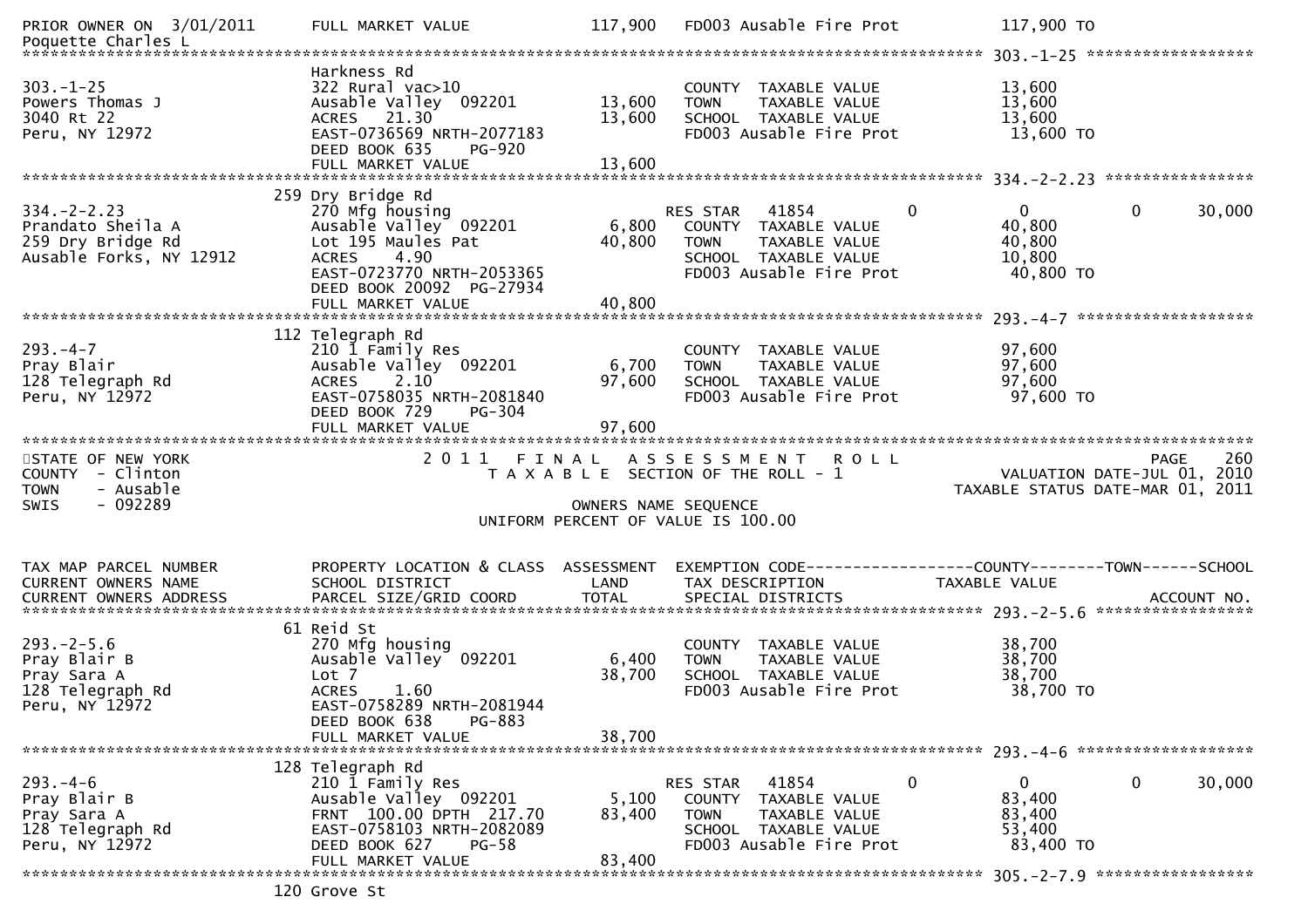| $305. -2 - 7.9$<br>Pray Darcy                | 270 Mfg housing<br>Ausable Valley 092201                                    | 6,000                | COUNTY TAXABLE VALUE<br>TOWN<br>TAXABLE VALUE                                     | 20,000<br>20,000                 |             |
|----------------------------------------------|-----------------------------------------------------------------------------|----------------------|-----------------------------------------------------------------------------------|----------------------------------|-------------|
| 391 Rt 9N<br>Keeseville, NY 12944            | Lot 16 Pl 12000 Ac Loc<br><b>ACRES</b><br>1.40<br>EAST-0756890 NRTH-2072186 | 20,000               | SCHOOL TAXABLE VALUE<br>FD003 Ausable Fire Prot                                   | 20,000<br>20,000 TO              |             |
|                                              | DEED BOOK 20102 PG-30219<br>FULL MARKET VALUE                               | 20,000               |                                                                                   |                                  |             |
|                                              | 391 Rt 9N                                                                   |                      |                                                                                   |                                  |             |
| $326. - 1 - 11.1$<br>Pray Darcy              | 210 1 Family Res<br>Ausable Valley 092201                                   | 7,600                | $\Omega$<br>RES STAR 41854<br>COUNTY TAXABLE VALUE                                | 0<br>103,500                     | 0<br>30,000 |
| Pray Maureen                                 | FRNT 157.90 DPTH 268.90                                                     | 103,500              | <b>TOWN</b><br>TAXABLE VALUE                                                      | 103,500                          |             |
| 391 Rt 9N<br>Keeseville, NY 12944            | EAST-0751049 NRTH-2063805<br>DEED BOOK 895<br>PG-320                        |                      | SCHOOL TAXABLE VALUE<br>FD003 Ausable Fire Prot                                   | 73,500<br>103,500 TO             |             |
|                                              |                                                                             |                      |                                                                                   |                                  |             |
|                                              | 2058 Rt 9                                                                   |                      |                                                                                   |                                  |             |
| $305.4 - 1 - 20$                             | 210 1 Family Res                                                            |                      | COUNTY TAXABLE VALUE                                                              | 72,300                           |             |
| Pray Darcy D                                 | Ausable Valley 092201                                                       | 5,500 TOWN           | TAXABLE VALUE                                                                     | 72,300                           |             |
| 391 Rt 9N                                    | FRNT 200.00 DPTH 112.87                                                     | 72,300               | SCHOOL TAXABLE VALUE                                                              | 72,300                           |             |
| Keeseville, NY 12944                         | EAST-0761843 NRTH-2073794<br>DEED BOOK 20001 PG-21035                       |                      | FD003 Ausable Fire Prot<br>LT006 Chasm                                            | 72,300 TO<br>72,300 TO           |             |
|                                              | FULL MARKET VALUE                                                           | 72,300               |                                                                                   |                                  |             |
|                                              |                                                                             |                      |                                                                                   |                                  |             |
| STATE OF NEW YORK<br>COUNTY - Clinton        |                                                                             |                      | 2011 FINAL ASSESSMENT ROLL<br>T A X A B L E SECTION OF THE ROLL - 1               | VALUATION DATE-JUL 01, 2010      | 261<br>PAGE |
| - Ausable<br><b>TOWN</b>                     |                                                                             |                      |                                                                                   | TAXABLE STATUS DATE-MAR 01, 2011 |             |
| - 092289<br><b>SWIS</b>                      |                                                                             | OWNERS NAME SEQUENCE |                                                                                   |                                  |             |
|                                              |                                                                             |                      | UNIFORM PERCENT OF VALUE IS 100.00                                                |                                  |             |
|                                              |                                                                             |                      |                                                                                   |                                  |             |
|                                              |                                                                             |                      |                                                                                   |                                  |             |
|                                              |                                                                             |                      |                                                                                   |                                  |             |
| TAX MAP PARCEL NUMBER<br>CURRENT OWNERS NAME | PROPERTY LOCATION & CLASS ASSESSMENT<br>SCHOOL DISTRICT                     | LAND                 | EXEMPTION CODE------------------COUNTY--------TOWN------SCHOOL<br>TAX DESCRIPTION | TAXABLE VALUE                    |             |
|                                              |                                                                             |                      |                                                                                   |                                  |             |
|                                              |                                                                             |                      |                                                                                   |                                  |             |
| 397/403 Rt 9N                                |                                                                             |                      |                                                                                   |                                  |             |
| $326. - 1 - 11.2$                            | 484 1 use sm bld                                                            |                      | COUNTY TAXABLE VALUE                                                              | 183,900                          |             |
| Pray Family Farms                            | Ausable Valley 092201<br>Lot 19 Pl 12000 Al                                 | 70,600               | <b>TOWN</b><br>TAXABLE VALUE                                                      | 183,900                          |             |
| Pray Ronald<br>105 Grove St                  | Also Deeds 643-958,781-15                                                   | 183,900              | SCHOOL TAXABLE VALUE<br>FD003 Ausable Fire Prot                                   | 183,900<br>183,900 TO            |             |
| Keeseville, NY 12944                         | 674-95                                                                      |                      |                                                                                   |                                  |             |
|                                              | ACRES 137.50                                                                |                      |                                                                                   |                                  |             |
|                                              | EAST-0750206 NRTH-2062725                                                   |                      |                                                                                   |                                  |             |
|                                              | DEED BOOK 781<br>PG-151                                                     |                      |                                                                                   |                                  |             |
|                                              | FULL MARKET VALUE                                                           | 183,900              |                                                                                   |                                  |             |
|                                              | 453 Rt 9N                                                                   |                      |                                                                                   |                                  |             |
| $326. - 1 - 12$                              | 210 1 Family Res                                                            |                      | $\mathbf{0}$<br>41854<br>RES STAR                                                 | $\mathbf{0}$                     | 0<br>30,000 |
| Pray Randy S                                 | Ausable Valley 092201                                                       | 9,000                | COUNTY TAXABLE VALUE                                                              | 145,200                          |             |
| Pray Mary P                                  | Lot 19 Pl 12000A                                                            | 145,200              | <b>TOWN</b><br>TAXABLE VALUE                                                      | 145,200                          |             |
| 453 Rt 9N                                    | 4.30<br><b>ACRES</b>                                                        |                      | SCHOOL TAXABLE VALUE                                                              | 115,200                          |             |
| Keeseville, NY 12944                         | EAST-0749387 NRTH-2063373<br>DEED BOOK 680<br>PG-117                        |                      | FD003 Ausable Fire Prot                                                           | 145,200 TO                       |             |
|                                              | FULL MARKET VALUE                                                           | 145,200              |                                                                                   |                                  |             |
|                                              |                                                                             |                      |                                                                                   |                                  |             |
| $304. - 1 - 12.3$                            | 2330 Rt 22<br>270 Mfg housing                                               |                      | COUNTY TAXABLE VALUE                                                              | 42,600                           |             |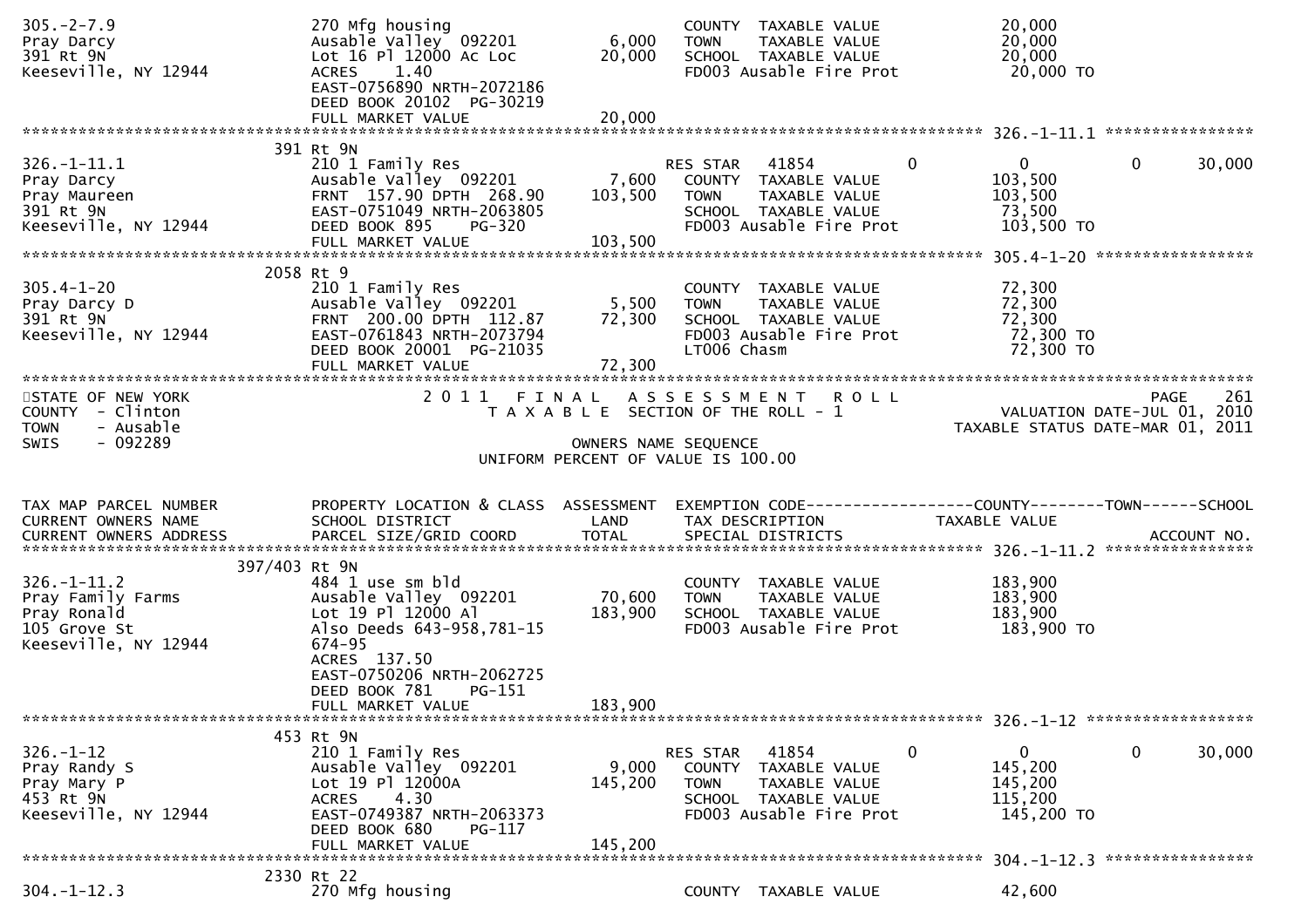| Pray Regan<br>236 Sullivan Rd<br>Peru, NY 12972                                            | Ausable Valley 092201<br>Lot 12<br><b>ACRES</b><br>1.80<br>EAST-0751293 NRTH-2080411<br>DEED BOOK 20031 PG-57289<br>FULL MARKET VALUE                                                | 8,500<br>42,600<br>42,600                                  | <b>TOWN</b>                                     | TAXABLE VALUE<br>SCHOOL TAXABLE VALUE<br>FD003 Ausable Fire Prot                                           |                      | 42,600<br>42,600<br>42,600 TO                     |                 |                                  |
|--------------------------------------------------------------------------------------------|--------------------------------------------------------------------------------------------------------------------------------------------------------------------------------------|------------------------------------------------------------|-------------------------------------------------|------------------------------------------------------------------------------------------------------------|----------------------|---------------------------------------------------|-----------------|----------------------------------|
|                                                                                            |                                                                                                                                                                                      |                                                            |                                                 |                                                                                                            |                      |                                                   |                 |                                  |
| $304. - 2 - 7$<br>Pray Regan<br>236 Sullivan Rd<br>Peru, NY 12972                          | 126 Connell Rd<br>270 Mfg housing<br>Ausable Valley 092201<br>Lot $1$ Pl $12000$ Ax C<br>ACRES 24.75<br>EAST-0754049 NRTH-2078126<br>DEED BOOK 20072 PG-5318<br>FULL MARKET VALUE    | 15,400<br>46,000<br>46,000                                 | <b>TOWN</b>                                     | COUNTY TAXABLE VALUE<br>TAXABLE VALUE<br>SCHOOL TAXABLE VALUE<br>FD003 Ausable Fire Prot                   |                      | 46,000<br>46,000<br>46,000<br>46,000 TO           |                 |                                  |
|                                                                                            |                                                                                                                                                                                      |                                                            |                                                 |                                                                                                            |                      |                                                   |                 |                                  |
| $305. - 2 - 1.1$<br>Pray Ronald B<br>Pray Margaret<br>105 Grove St<br>Keeseville, NY 12944 | Grove St<br>$322$ Rural vac $>10$<br>Ausable Valley 092201<br>Survey Bk 13 Pg 143<br>Survey Map 20072/04385<br>ACRES 22.50<br>EAST-0755907 NRTH-2071155<br>DEED BOOK 20072 PG-04385  | 15,600<br>15,600                                           | <b>TOWN</b>                                     | COUNTY TAXABLE VALUE<br>TAXABLE VALUE<br>SCHOOL TAXABLE VALUE<br>FD003 Ausable Fire Prot                   |                      | 15,600<br>15,600<br>15,600<br>15,600 TO           |                 |                                  |
| *************************                                                                  | FULL MARKET VALUE                                                                                                                                                                    | 15,600                                                     |                                                 |                                                                                                            |                      |                                                   |                 |                                  |
| STATE OF NEW YORK<br>COUNTY - Clinton<br>- Ausable<br><b>TOWN</b>                          | 2011 FINAL                                                                                                                                                                           | T A X A B L E SECTION OF THE ROLL - 1                      |                                                 | A S S E S S M E N T R O L L                                                                                |                      | VALUATION DATE-JUL 01,                            |                 | 262<br>PAGE<br>2010              |
| SWIS<br>- 092289                                                                           |                                                                                                                                                                                      | OWNERS NAME SEQUENCE<br>UNIFORM PERCENT OF VALUE IS 100.00 |                                                 |                                                                                                            |                      |                                                   |                 | TAXABLE STATUS DATE-MAR 01, 2011 |
|                                                                                            |                                                                                                                                                                                      |                                                            |                                                 |                                                                                                            |                      |                                                   |                 |                                  |
| TAX MAP PARCEL NUMBER<br>CURRENT OWNERS NAME                                               | PROPERTY LOCATION & CLASS ASSESSMENT<br>SCHOOL DISTRICT                                                                                                                              | LAND                                                       |                                                 | EXEMPTION CODE------------------COUNTY--------TOWN------SCHOOL<br>TAX DESCRIPTION                          | <b>TAXABLE VALUE</b> |                                                   |                 |                                  |
|                                                                                            |                                                                                                                                                                                      |                                                            |                                                 |                                                                                                            |                      |                                                   |                 |                                  |
| $305. - 2 - 2$<br>Pray Ronald B<br>105 Grove St<br>Keeseville, NY 12944                    | 105 Grove St<br>210 1 Family Res<br>Ausable Valley 092201<br>$2.00^{\circ}$<br><b>ACRES</b><br>EAST-0756351 NRTH-2071812<br>DEED BOOK 532<br>$PG-542$                                | 100,100                                                    | <b>VETERANS</b><br>6,600 SR STAR<br><b>TOWN</b> | 41101<br>41834<br>COUNTY TAXABLE VALUE<br>TAXABLE VALUE<br>SCHOOL TAXABLE VALUE<br>FD003 Ausable Fire Prot | $\mathbf{0}$<br>0    | 200<br>$\mathbf{0}$<br>99,900<br>99,900<br>40,000 | 200<br>$\Omega$ | $\Omega$<br>60,100               |
|                                                                                            | FULL MARKET VALUE                                                                                                                                                                    | 100,100                                                    |                                                 |                                                                                                            |                      | 100,100 TO                                        |                 |                                  |
| $326. - 1 - 3.2$<br>Pray Russell R<br>43 Rocky Cove Way<br>Keeseville, NY 12944            | 462 Rt 9N<br>$314$ Rural vac<10<br>Ausable Valley 092201<br>Lot #2 Blaise Lots<br><b>ACRES</b><br>2.71<br>EAST-0749066 NRTH-2063658<br>DEED BOOK 20082 PG-19042<br>FULL MARKET VALUE | 18,000<br>19,000<br>19,000                                 | <b>TOWN</b>                                     | COUNTY TAXABLE VALUE<br>TAXABLE VALUE<br>SCHOOL TAXABLE VALUE<br>FD003 Ausable Fire Prot                   |                      | 19,000<br>19,000<br>19,000<br>19,000 TO           |                 |                                  |
|                                                                                            | 373 Rt 9N                                                                                                                                                                            |                                                            |                                                 |                                                                                                            |                      | 326. -1-10 *******************                    |                 |                                  |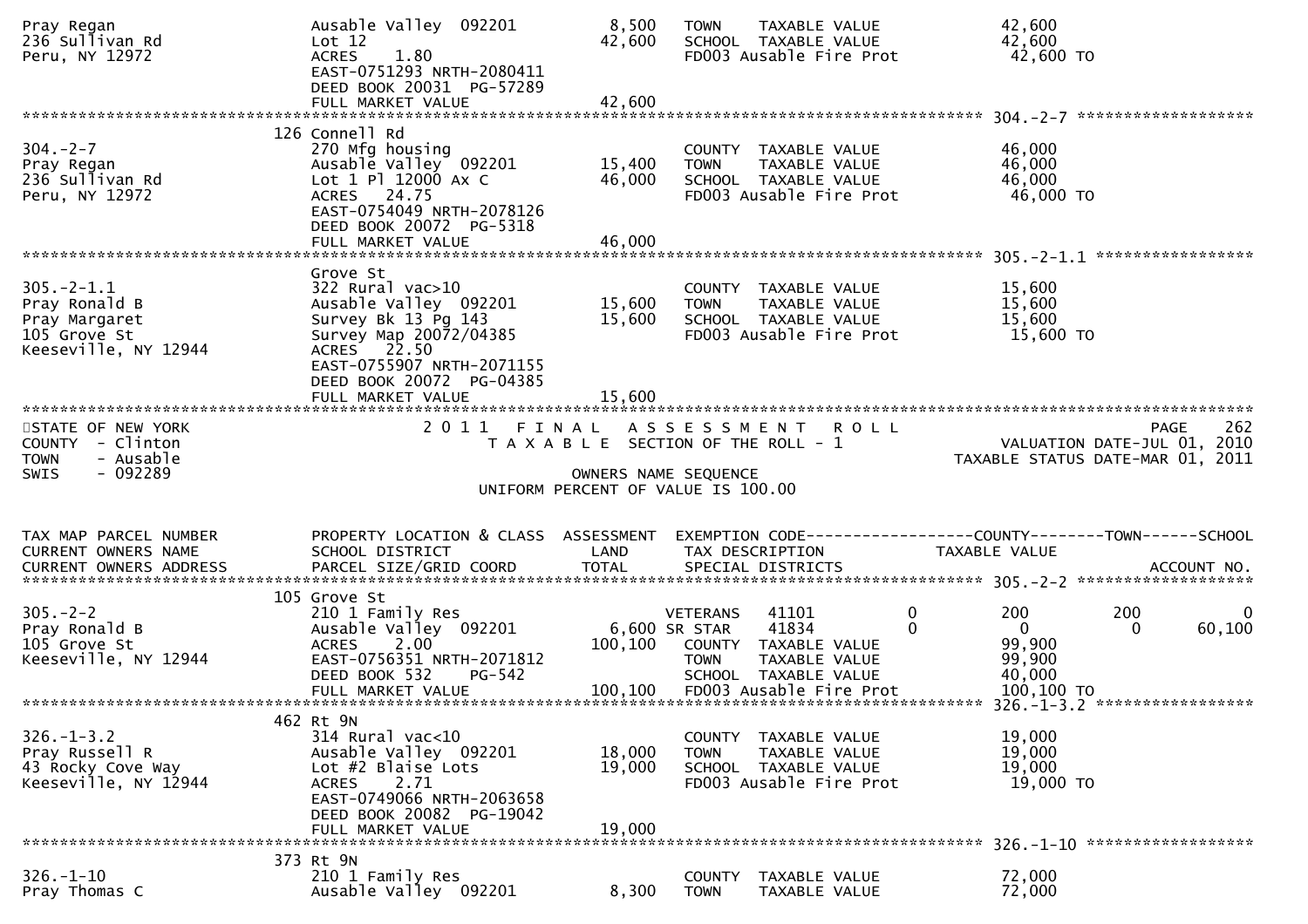| 637 Telegraph Rd<br>Peru, NY 12912                                                            | 1.50<br><b>ACRES</b><br>EAST-0751445 NRTH-2064001<br>DEED BOOK 20082 PG-19913<br>FULL MARKET VALUE                                                                                          | 72,000<br>72,000             | SCHOOL TAXABLE VALUE<br>FD003 Ausable Fire Prot                                                                                                                                    | 72,000<br>72,000 TO                                                                                      |                     |                         |
|-----------------------------------------------------------------------------------------------|---------------------------------------------------------------------------------------------------------------------------------------------------------------------------------------------|------------------------------|------------------------------------------------------------------------------------------------------------------------------------------------------------------------------------|----------------------------------------------------------------------------------------------------------|---------------------|-------------------------|
|                                                                                               |                                                                                                                                                                                             |                              |                                                                                                                                                                                    |                                                                                                          |                     |                         |
| $293. - 2 - 4.31$<br>Pray William W<br>197 Fuller Rd<br>Peru, NY 12972                        | 197 Fuller Rd<br>270 Mfg housing<br>Ausable Valley 092201<br>Nolan Sub Lot 3<br>3.80<br><b>ACRES</b><br>EAST-0759306 NRTH-2083622<br>DEED BOOK 20092 PG-25737<br>FULL MARKET VALUE          | 45,000                       | WARNONALL<br>41121<br>7,700 WARDISALL 41141<br>41854<br>45,000 RES STAR<br>COUNTY TAXABLE VALUE<br><b>TOWN</b><br>TAXABLE VALUE<br>SCHOOL TAXABLE VALUE<br>FD003 Ausable Fire Prot | 0<br>6,750<br>$\Omega$<br>4,500<br>$\Omega$<br>$\overline{0}$<br>33,750<br>33,750<br>15,000<br>45,000 TO | 6,750<br>4,500<br>0 | 0<br>$\Omega$<br>30,000 |
|                                                                                               | 191 Grove St                                                                                                                                                                                |                              |                                                                                                                                                                                    |                                                                                                          |                     |                         |
| $305. - 1 - 2.5$<br>Prentiss Deanna R<br>191 Grove St<br>Keeseville, NY 12944                 | 210 1 Family Res<br>Ausable Valley 092201<br>Lot 1 Pl 12000 Ac Loc<br>survey map 20082/14320<br>8.30<br>ACRES<br>EAST-0756969 NRTH-2073941<br>DEED BOOK 20102 PG-36074<br>FULL MARKET VALUE | 10,400<br>100,000<br>100,000 | 41854<br>RES STAR<br>COUNTY TAXABLE VALUE<br>TOWN<br>TAXABLE VALUE<br>SCHOOL TAXABLE VALUE<br>FD003 Ausable Fire Prot                                                              | $\mathbf{0}$<br>0<br>100,000<br>100,000<br>70,000<br>100,000 TO                                          | $\mathbf{0}$        | 30,000                  |
|                                                                                               |                                                                                                                                                                                             |                              |                                                                                                                                                                                    |                                                                                                          |                     |                         |
| STATE OF NEW YORK<br>COUNTY - Clinton<br>- Ausable<br><b>TOWN</b>                             |                                                                                                                                                                                             |                              | 2011 FINAL ASSESSMENT<br><b>ROLL</b><br>T A X A B L E SECTION OF THE ROLL - 1                                                                                                      | VALUATION DATE-JUL 01, 2010<br>TAXABLE STATUS DATE-MAR 01, 2011                                          | PAGE                | 263                     |
| $-092289$<br><b>SWIS</b>                                                                      |                                                                                                                                                                                             |                              | OWNERS NAME SEQUENCE<br>UNIFORM PERCENT OF VALUE IS 100.00                                                                                                                         |                                                                                                          |                     |                         |
| TAX MAP PARCEL NUMBER<br>CURRENT OWNERS NAME                                                  | PROPERTY LOCATION & CLASS ASSESSMENT<br>SCHOOL DISTRICT                                                                                                                                     | LAND                         | EXEMPTION CODE-----------------COUNTY-------TOWN------SCHOOL<br>TAX DESCRIPTION                                                                                                    | TAXABLE VALUE                                                                                            |                     |                         |
|                                                                                               | 2141 Rt 22                                                                                                                                                                                  |                              |                                                                                                                                                                                    |                                                                                                          |                     |                         |
| $304. - 1 - 17.7$<br>Prentiss Jason<br>Prentiss Nicole<br>2141 Rt 22<br>Keeseville, NY 12944  | 210 1 Family Res<br>Ausable Valley 092201<br>Lot 2 P1 12000 Ac Loc<br>1.12 BANK<br><b>ACRES</b><br>080<br>EAST-0751497 NRTH-2075638<br>$PG-313$<br>DEED BOOK 979                            | 8,900<br>173,000             | RES STAR<br>41854<br>COUNTY TAXABLE VALUE<br><b>TOWN</b><br>TAXABLE VALUE<br>SCHOOL TAXABLE VALUE<br>FD003 Ausable Fire Prot                                                       | $\mathbf{0}$<br>$\mathbf{0}$<br>173,000<br>173,000<br>143,000<br>173,000 TO                              | $\mathbf{0}$        | 30,000                  |
|                                                                                               |                                                                                                                                                                                             |                              |                                                                                                                                                                                    |                                                                                                          |                     |                         |
|                                                                                               | 70 Grove St                                                                                                                                                                                 |                              |                                                                                                                                                                                    |                                                                                                          |                     |                         |
|                                                                                               |                                                                                                                                                                                             |                              |                                                                                                                                                                                    |                                                                                                          |                     |                         |
| $305. - 2 - 20$<br>Prentiss Richard<br>Prentiss Amelia<br>70 Grove St<br>Keeseville, NY 12944 | 210 1 Family Res<br>Ausable Valley 092201<br>FRNT 135.00 DPTH 212.34<br>EAST-0756439 NRTH-2071030<br>DEED BOOK 225<br>PG-139<br>FULL MARKET VALUE                                           | 5,300<br>70,600<br>70,600    | 41834<br>SR STAR<br><b>COUNTY</b><br>TAXABLE VALUE<br>TAXABLE VALUE<br><b>TOWN</b><br>SCHOOL TAXABLE VALUE<br>FD003 Ausable Fire Prot                                              | $\mathbf{0}$<br>$\mathbf{0}$<br>70,600<br>70,600<br>10,500<br>70,600 TO                                  | $\mathbf{0}$        | 60,100                  |
|                                                                                               | 78 Grove St                                                                                                                                                                                 |                              |                                                                                                                                                                                    |                                                                                                          |                     |                         |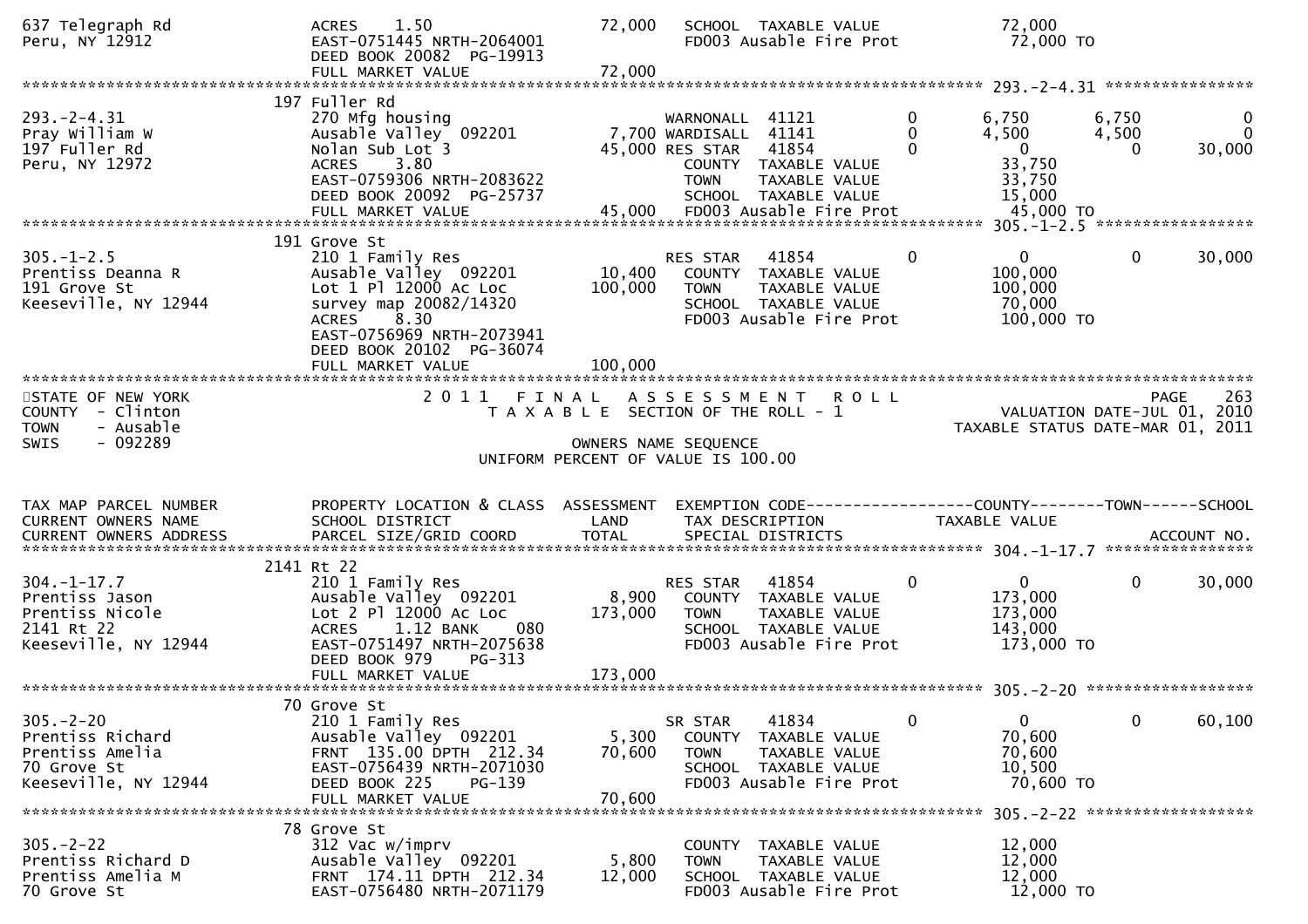| Keeseville, NY 12944                                                                                  | DEED BOOK 20112 PG-38624<br>FULL MARKET VALUE                                                                                                                                            | 12,000                       |                                                                                                                                                                    |                                                                   |                                                                                       |
|-------------------------------------------------------------------------------------------------------|------------------------------------------------------------------------------------------------------------------------------------------------------------------------------------------|------------------------------|--------------------------------------------------------------------------------------------------------------------------------------------------------------------|-------------------------------------------------------------------|---------------------------------------------------------------------------------------|
| $334. - 2 - 21.2$<br>Preston Danny M<br>1700 Rt 9N<br>AuSable Forks, NY 12912                         | 1700 Rt 9N<br>210 1 Family Res<br>Ausable Valley 092201<br>195 Maules<br>$1.00$ BANK<br>080<br><b>ACRES</b><br>EAST-0724047 NRTH-2049986<br>DEED BOOK 973<br>PG-117<br>FULL MARKET VALUE | 6,000<br>73,200<br>73,200    | $\mathbf{0}$<br>41854<br>RES STAR<br>COUNTY TAXABLE VALUE<br>TAXABLE VALUE<br><b>TOWN</b><br>SCHOOL TAXABLE VALUE<br>FD003 Ausable Fire Prot                       | $\mathbf{0}$<br>73,200<br>73,200<br>43,200<br>73,200 TO           | $\mathbf 0$<br>30,000                                                                 |
|                                                                                                       |                                                                                                                                                                                          |                              |                                                                                                                                                                    |                                                                   |                                                                                       |
| $315. - 3 - 27$<br>Preston Frank<br>8 Castleton Ave<br>East Greenbush, NY 12061                       | Hill St<br>323 Vacant rural<br>Ausable Valley 092201<br><b>ACRES</b><br>6.20<br>EAST-0753854 NRTH-2067886<br>DEED BOOK 520<br>$PG-35$<br>FULL MARKET VALUE                               | 8,100<br>8,100<br>8,100      | COUNTY TAXABLE VALUE<br>TAXABLE VALUE<br><b>TOWN</b><br>SCHOOL TAXABLE VALUE<br>FD003 Ausable Fire Prot                                                            | 8,100<br>8,100<br>8,100<br>8,100 TO                               |                                                                                       |
| STATE OF NEW YORK<br>COUNTY - Clinton<br>- Ausable<br><b>TOWN</b><br>SWIS<br>$-092289$                |                                                                                                                                                                                          |                              | 2011 FINAL ASSESSMENT ROLL<br>T A X A B L E SECTION OF THE ROLL - 1<br>OWNERS NAME SEQUENCE                                                                        |                                                                   | 264<br><b>PAGE</b><br>VALUATION DATE-JUL 01, 2010<br>TAXABLE STATUS DATE-MAR 01, 2011 |
|                                                                                                       |                                                                                                                                                                                          |                              | UNIFORM PERCENT OF VALUE IS 100.00                                                                                                                                 |                                                                   |                                                                                       |
| TAX MAP PARCEL NUMBER<br>CURRENT OWNERS NAME                                                          | PROPERTY LOCATION & CLASS ASSESSMENT<br>SCHOOL DISTRICT                                                                                                                                  | LAND                         | EXEMPTION CODE-----------------COUNTY--------TOWN------SCHOOL<br>TAX DESCRIPTION                                                                                   | <b>TAXABLE VALUE</b>                                              |                                                                                       |
| $325. - 1 - 3$<br>Preston Frank J<br>Beauchesne June P<br>8 Castleton Ave<br>East Greenbush, NY 12061 | 902 Rt 9N<br>240 Rural res<br>Ausable Valley 092201<br>Aus Rd<br>ACRES 266.20<br>EAST-0738100 NRTH-2062428<br>DEED BOOK 20102 PG-33040<br>FULL MARKET VALUE                              | 52,600<br>131,600<br>131,600 | COUNTY TAXABLE VALUE<br>TAXABLE VALUE<br><b>TOWN</b><br>SCHOOL TAXABLE VALUE<br>FD003 Ausable Fire Prot                                                            | 131,600<br>131,600<br>131,600<br>131,600 TO                       |                                                                                       |
|                                                                                                       | 185 Telegraph Rd                                                                                                                                                                         |                              |                                                                                                                                                                    |                                                                   |                                                                                       |
| $293. - 2 - 3.11$<br>Prevo William P<br>Defayette Kari L<br>185 Telegraph Rd<br>Peru, NY 12972        | 210 1 Family Res<br>Ausable Valley 092201<br>Survey Map 2072/12071 Lot<br>ACRES 4.90<br>EAST-0757566 NRTH-2083642<br>DEED BOOK 20072 PG-12069                                            | 14,300<br>208,600            | 41854<br>$\mathbf{0}$<br>RES STAR<br>COUNTY TAXABLE VALUE<br><b>TOWN</b><br>TAXABLE VALUE<br>SCHOOL TAXABLE VALUE<br>FD003 Ausable Fire Prot                       | $\mathbf{0}$<br>208,600<br>208,600<br>178,600<br>208,600 TO       | 30,000<br>0                                                                           |
|                                                                                                       | FULL MARKET VALUE                                                                                                                                                                        | 208,600                      |                                                                                                                                                                    |                                                                   |                                                                                       |
| $303 - 2 - 24$<br>Prinsen Dennis B<br>Gordon-Prinsen Dorothy<br>23 Calkins Rd<br>Peru, NY 12972       | 23 Calkins Rd<br>210 1 Family Res<br>Ausable Valley 092201<br>Lot 6 P112000 Al<br>3.40<br><b>ACRES</b><br>EAST-0733675 NRTH-2075036<br>DEED BOOK 868<br>PG-282<br>FULL MARKET VALUE      | 69,000<br>69,000             | 41121<br>0<br>WARNONALL<br>41854<br>0<br>5,900 RES STAR<br>COUNTY TAXABLE VALUE<br>TAXABLE VALUE<br><b>TOWN</b><br>SCHOOL TAXABLE VALUE<br>FD003 Ausable Fire Prot | 10,350<br>$\mathbf{0}$<br>58,650<br>58,650<br>39,000<br>69,000 TO | 10,350<br>$\mathbf{0}$<br>30,000<br>0                                                 |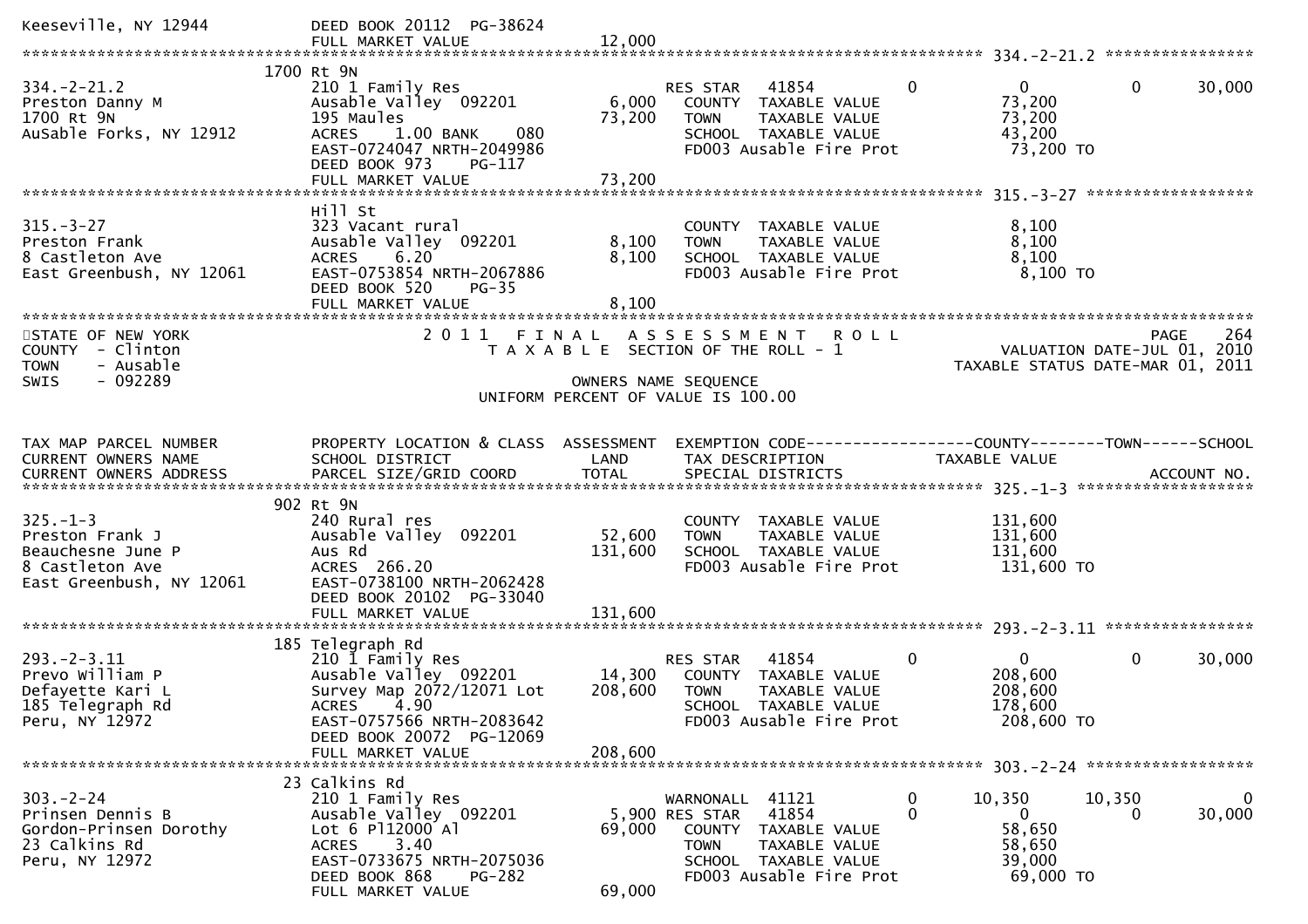| $304. - 1 - 44.2$<br>Proctor John R<br>Proctor Jenine<br>2067 Prichard Pt Dr<br>Navarre, FL 32566         | 96 Union Rd<br>270 Mfg housing<br>Ausable Valley 092201<br>$13$ Pgl<br>3.50<br><b>ACRES</b><br>EAST-0745954 NRTH-2077742<br>DEED BOOK 585<br>PG-384<br>FULL MARKET VALUE | 9,500<br>44,000<br>44,000             | <b>TOWN</b>                                                | COUNTY TAXABLE VALUE<br>TAXABLE VALUE<br>SCHOOL TAXABLE VALUE<br>FD003 Ausable Fire Prot                                                  |              | 44,000<br>44,000<br>44,000<br>44,000 TO                                                     |                    |                        |
|-----------------------------------------------------------------------------------------------------------|--------------------------------------------------------------------------------------------------------------------------------------------------------------------------|---------------------------------------|------------------------------------------------------------|-------------------------------------------------------------------------------------------------------------------------------------------|--------------|---------------------------------------------------------------------------------------------|--------------------|------------------------|
|                                                                                                           |                                                                                                                                                                          |                                       |                                                            |                                                                                                                                           |              |                                                                                             |                    |                        |
| $304. - 1 - 17.8$<br>Provost Jimmy J<br>Provost Garlock Becky<br>35 Jewel Rock Rd<br>Keeseville, NY 12944 | 35 Jewel Rock Rd<br>210 1 Family Res<br>Ausable Valley 092201<br>Lot 2 Pl 12000 Ac Loc<br>1.05<br><b>ACRES</b><br>EAST-0752560 NRTH-2076864<br>DEED BOOK 981<br>PG-19    | 8,000<br>113,400                      | RES STAR 41854<br>TOWN                                     | COUNTY TAXABLE VALUE<br>TAXABLE VALUE<br>SCHOOL TAXABLE VALUE<br>FD003 Ausable Fire Prot                                                  | $\mathbf{0}$ | $\overline{0}$<br>113,400<br>113,400<br>83,400<br>113,400 TO                                | $\mathbf{0}$       | 30,000                 |
| STATE OF NEW YORK                                                                                         |                                                                                                                                                                          |                                       |                                                            | 2011 FINAL ASSESSMENT ROLL                                                                                                                |              |                                                                                             | <b>PAGE</b>        | 265                    |
| COUNTY - Clinton<br>- Ausable<br><b>TOWN</b><br>- 092289<br><b>SWIS</b>                                   |                                                                                                                                                                          | T A X A B L E SECTION OF THE ROLL - 1 | OWNERS NAME SEQUENCE                                       |                                                                                                                                           |              | VALUATION DATE-JUL 01, 2010<br>TAXABLE STATUS DATE-MAR 01, 2011                             |                    |                        |
|                                                                                                           |                                                                                                                                                                          | UNIFORM PERCENT OF VALUE IS 100.00    |                                                            |                                                                                                                                           |              |                                                                                             |                    |                        |
| TAX MAP PARCEL NUMBER<br><b>CURRENT OWNERS NAME</b>                                                       | PROPERTY LOCATION & CLASS ASSESSMENT<br>SCHOOL DISTRICT                                                                                                                  | LAND                                  | TAX DESCRIPTION                                            | EXEMPTION CODE------------------COUNTY--------TOWN------SCHOOL                                                                            |              | <b>TAXABLE VALUE</b>                                                                        |                    |                        |
|                                                                                                           | 397 Allen Hill Rd                                                                                                                                                        |                                       |                                                            |                                                                                                                                           |              |                                                                                             |                    |                        |
| $302 - 2 - 6$<br>Pugh Betsy Jane<br>397 Allen Hill Rd<br>Peru, NY 12972                                   | 210 1 Family Res<br>094001<br>Peru Central<br>5.00<br><b>ACRES</b><br>EAST-0727575 NRTH-2072171<br>DEED BOOK 20031 PG-57499<br>FULL MARKET VALUE                         |                                       | AGED - ALL 41800<br>6,900 SR STAR<br><b>TOWN</b>           | 41834<br>57,100 COUNTY TAXABLE VALUE<br>TAXABLE VALUE<br>SCHOOL TAXABLE VALUE<br>57,100 FD003 Ausable Fire Prot                           | 0<br>0       | 28,550<br>$\overline{0}$<br>28,550<br>28,550<br>$\Omega$<br>57,100 TO                       | 28,550<br>$\Omega$ | 28,550<br>28,550       |
|                                                                                                           | 311 Mitchell Rd                                                                                                                                                          |                                       |                                                            |                                                                                                                                           |              |                                                                                             |                    |                        |
| $302 - 2 - 1.2$<br>Purick Sue L<br>311 Mitchell Rd<br>Peru, NY 12972                                      | 210 1 Family Res<br>Ausable Valley 092201<br>PLD30<br><b>ACRES</b><br>8.55<br>EAST-0721468 NRTH-2073273<br>DEED BOOK 20061 PG-90976                                      | 12,400<br>185,000                     | RES STAR<br><b>TOWN</b>                                    | 41854<br>COUNTY TAXABLE VALUE<br>TAXABLE VALUE<br>SCHOOL TAXABLE VALUE<br>FD003 Ausable Fire Prot                                         | 0            | $\overline{0}$<br>185,000<br>185,000<br>155,000<br>185,000 TO                               | $\mathbf{0}$       | 30,000                 |
|                                                                                                           | FULL MARKET VALUE                                                                                                                                                        | 185,000                               |                                                            |                                                                                                                                           |              |                                                                                             |                    |                        |
|                                                                                                           |                                                                                                                                                                          |                                       |                                                            |                                                                                                                                           |              | $302 - 2 - 1.1$ ******************                                                          |                    |                        |
| $302 - 2 - 1.1$<br>Purick Wilbur M Jr<br>Purick Kathleen<br>145 Murphy Rd<br>Peru, NY 12972               | 145 Murphy Rd<br>240 Rural res<br>Ausable Valley<br>092201<br>38.93<br><b>ACRES</b><br>EAST-0721293 NRTH-2072759<br>DEED BOOK 581<br>$PG-153$<br>FULL MARKET VALUE       | 79,000<br>79.000                      | WARNONALL 41121<br>20,700 SR STAR<br>COUNTY<br><b>TOWN</b> | 82 PCT OF VALUE USED FOR EXEMPTION PURPOSES<br>41834<br>TAXABLE VALUE<br>TAXABLE VALUE<br>SCHOOL TAXABLE VALUE<br>FD003 Ausable Fire Prot | U<br>0       | 9,717<br>0<br>69,283<br>69,283<br>18,900<br>79,000 TO<br>313. - 3 - 1.5 ******************* | 9,717<br>$\Omega$  | $\mathbf{0}$<br>60,100 |
|                                                                                                           | 308 Allen Hill Rd                                                                                                                                                        |                                       |                                                            |                                                                                                                                           |              |                                                                                             |                    |                        |
| $313. - 3 - 1.5$                                                                                          | 270 Mfg housing                                                                                                                                                          |                                       | RES STAR                                                   | 41854                                                                                                                                     | 0            | 0                                                                                           | 0                  | 30,000                 |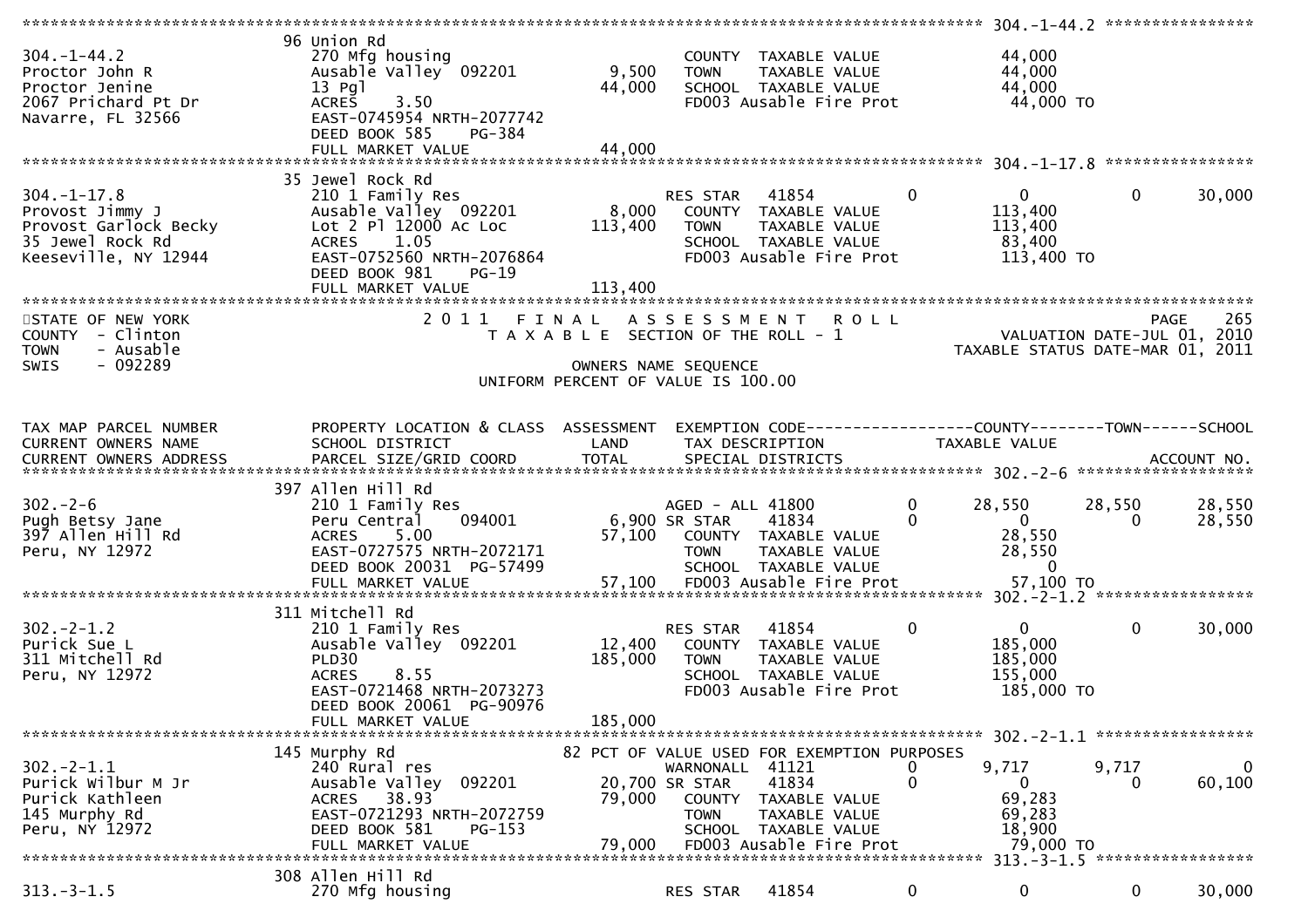| Quinn Robert W<br>308 Allen Hill Rd<br>Peru, NY 12972                                                     | Peru Central<br>094001<br>Lot #8 PL 12000 AC Loc<br>ACRES 21.50<br>EAST-0728381 NRTH-2069539<br>DEED BOOK 20092 PG-21986                                                                                | 18,200<br>74,700           | COUNTY TAXABLE VALUE<br>TAXABLE VALUE<br><b>TOWN</b><br>SCHOOL TAXABLE VALUE<br>FD003 Ausable Fire Prot                                                | 74,700<br>74,700<br>44,700<br>74,700 TO                                                                                           |
|-----------------------------------------------------------------------------------------------------------|---------------------------------------------------------------------------------------------------------------------------------------------------------------------------------------------------------|----------------------------|--------------------------------------------------------------------------------------------------------------------------------------------------------|-----------------------------------------------------------------------------------------------------------------------------------|
|                                                                                                           | FULL MARKET VALUE                                                                                                                                                                                       | 74,700                     |                                                                                                                                                        |                                                                                                                                   |
| $305. -2 - 15$<br>Rabideau Wayne<br>1612C Front St<br>Keeseville, NY 12944                                | 54 Grove St<br>210 1 Family Res<br>Ausable Valley 092201<br>FRNT 66.00 DPTH 165.00<br>EAST-0756371 NRTH-2070695<br>DEED BOOK 20102 PG-29669<br>FULL MARKET VALUE                                        | 3,100<br>48,000<br>48,000  | COUNTY TAXABLE VALUE<br><b>TOWN</b><br>TAXABLE VALUE<br>SCHOOL TAXABLE VALUE<br>FD003 Ausable Fire Prot                                                | 48,000<br>48,000<br>48,000<br>48,000 TO                                                                                           |
| STATE OF NEW YORK<br>COUNTY - Clinton<br>- Ausable<br><b>TOWN</b><br>$-092289$<br>SWIS                    | 2011 FINAL                                                                                                                                                                                              |                            | ASSESSMENT ROLL<br>T A X A B L E SECTION OF THE ROLL - 1<br>OWNERS NAME SEQUENCE<br>UNIFORM PERCENT OF VALUE IS 100.00                                 | 266<br><b>PAGE</b><br>VALUATION DATE-JUL 01, 2010<br>TAXABLE STATUS DATE-MAR 01, 2011                                             |
| TAX MAP PARCEL NUMBER<br>CURRENT OWNERS NAME                                                              | PROPERTY LOCATION & CLASS ASSESSMENT<br>SCHOOL DISTRICT                                                                                                                                                 | LAND                       | TAX DESCRIPTION                                                                                                                                        | EXEMPTION CODE-----------------COUNTY--------TOWN------SCHOOL<br>TAXABLE VALUE                                                    |
| $294. - 1 - 13.26$<br>Raino Paul D<br>Raino Priscilla R<br>106 Lakeside Rd<br>Peru, NY 12972-4417         | 106 Lakeside Rd<br>210 1 Family Res<br>094001<br>Peru Central<br>Lot $#1$<br>Lot #6 Sussdorff Sub<br>2.83<br><b>ACRES</b><br>EAST-0771594 NRTH-2084283<br>DEED BOOK 20031 PG-56829<br>FULL MARKET VALUE | 341,800<br>341,800         | WARNONALL 41121<br>47,100 RES STAR<br>41854<br>COUNTY TAXABLE VALUE<br>TAXABLE VALUE<br><b>TOWN</b><br>SCHOOL TAXABLE VALUE<br>FD003 Ausable Fire Prot | $\Omega$<br>27,000<br>12,000<br>$\Omega$<br>$\Omega$<br>$\mathbf 0$<br>30,000<br>0<br>314,800<br>329,800<br>311,800<br>341,800 TO |
| $293 - 2 - 6$<br>Ralas Timber Corp<br>Attn: David Johnson<br>29 Birch Knoll Dr<br>Saranac Lake, NY 12983  | Gray Rd<br>323 Vacant rural<br>094001<br>Peru Central<br>ACRES 57.00<br>EAST-0764140 NRTH-2086035<br>DEED BOOK 628<br>PG-454<br>FULL MARKET VALUE                                                       | 20,600<br>20,600<br>20,600 | COUNTY TAXABLE VALUE<br>TAXABLE VALUE<br><b>TOWN</b><br>SCHOOL TAXABLE VALUE<br>FD003 Ausable Fire Prot                                                | 20,600<br>20,600<br>20,600<br>20,600 TO                                                                                           |
| $293. -2 - 11$<br>Ralas Timber Corp<br>Attn: David Johnson<br>29 Birch Knoll Dr<br>Saranac Lake, NY 12983 | Rt 9<br>911 Forest s480<br>094001<br>Peru Central<br>ACRES 28.60<br>EAST-0764812 NRTH-2081532<br>DEED BOOK 628<br>PG-456<br>FULL MARKET VALUE                                                           | 10,800<br>10,800<br>10,800 | COUNTY TAXABLE VALUE<br><b>TOWN</b><br>TAXABLE VALUE<br>SCHOOL TAXABLE VALUE<br>FD003 Ausable Fire Prot                                                | 10,800<br>10,800<br>10,800<br>10,800 TO                                                                                           |
| $293 - 2 - 12$<br>Ralas Timber Corp<br>Attn: David Johnson<br>29 Birch Knoll Dr                           | Rt 9<br>323 Vacant rural<br>Ausable Valley 092201<br>$Lot 4$ $Pq$ ]<br>30.00<br><b>ACRES</b>                                                                                                            | 10,900<br>10,900           | COUNTY TAXABLE VALUE<br><b>TOWN</b><br>TAXABLE VALUE<br>SCHOOL TAXABLE VALUE<br>FD003 Ausable Fire Prot                                                | 10,900<br>10,900<br>10,900<br>10,900 TO                                                                                           |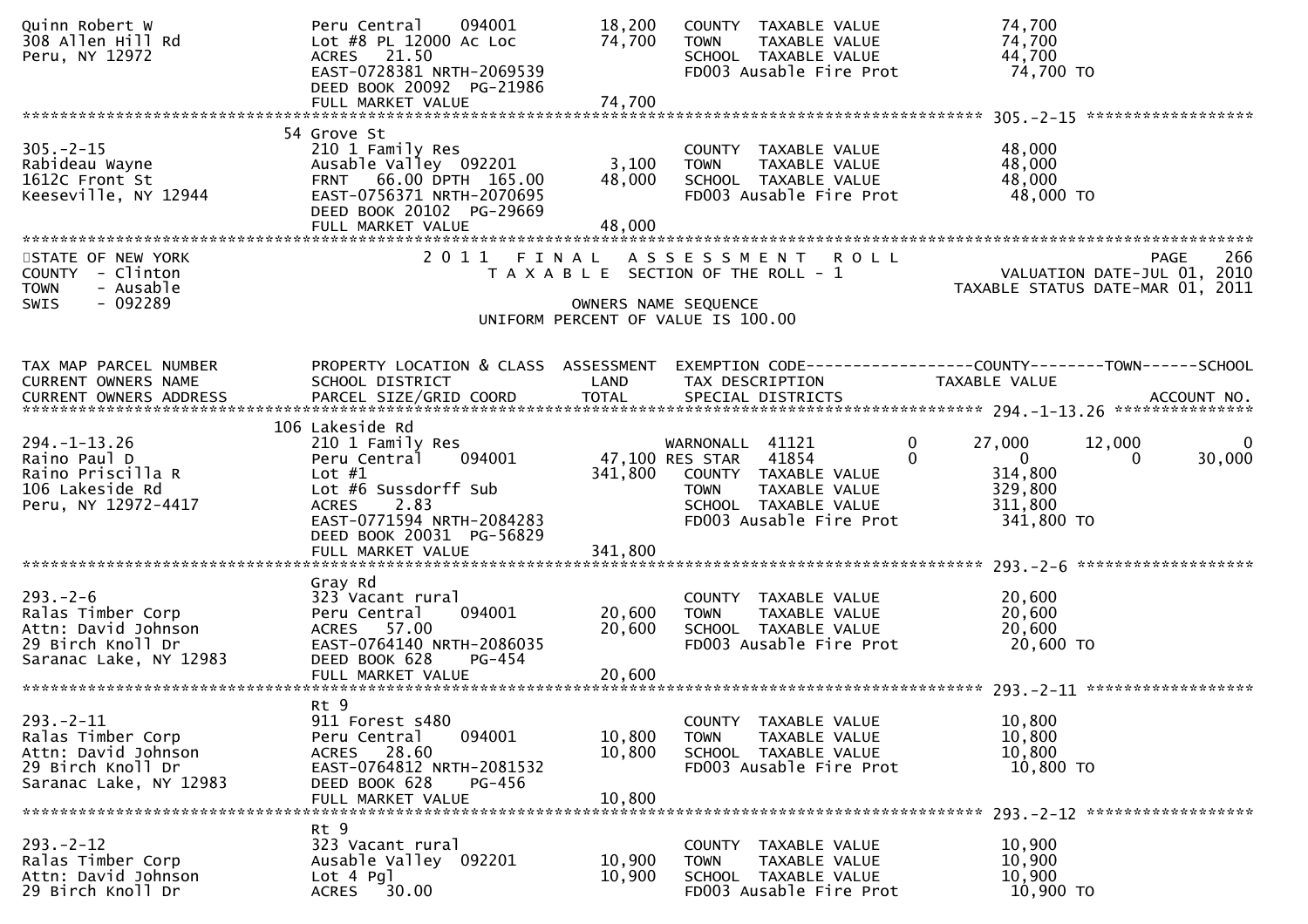| Saranac Lake, NY 12983                                                                               | EAST-0763565 NRTH-2080932<br>DEED BOOK 692<br>PG-238<br>FULL MARKET VALUE                                                                                                    | 10,900                       |                                                                                                                                                       |              |                                                                          |              |        |
|------------------------------------------------------------------------------------------------------|------------------------------------------------------------------------------------------------------------------------------------------------------------------------------|------------------------------|-------------------------------------------------------------------------------------------------------------------------------------------------------|--------------|--------------------------------------------------------------------------|--------------|--------|
|                                                                                                      |                                                                                                                                                                              |                              |                                                                                                                                                       |              |                                                                          |              |        |
| $314. - 1 - 4$<br>Ransom Marvin<br>Ransom Janice<br>799 Clintonville Rd<br>Peru, NY 12972            | 799 Clintonville Rd<br>210 1 Family Res<br>Ausable Valley 092201<br>FRNT 100.00 DPTH 175.00<br>EAST-0731687 NRTH-2072260<br>DEED BOOK 533<br>PG-213<br>FULL MARKET VALUE     | 3,300<br>71,900<br>71,900    | 41854<br>RES STAR<br>COUNTY TAXABLE VALUE<br><b>TOWN</b><br>TAXABLE VALUE<br>SCHOOL TAXABLE VALUE<br>FD003 Ausable Fire Prot                          | $\mathbf{0}$ | $\mathbf{0}$<br>71,900<br>71,900<br>41,900<br>71,900 TO                  | $\mathbf{0}$ | 30,000 |
| STATE OF NEW YORK<br>COUNTY - Clinton<br><b>TOWN</b><br>- Ausable<br>- 092289<br><b>SWIS</b>         | 2011 FINAL                                                                                                                                                                   |                              | ASSESSMENT ROLL<br>T A X A B L E SECTION OF THE ROLL - 1<br>OWNERS NAME SEQUENCE<br>UNIFORM PERCENT OF VALUE IS 100.00                                |              | VALUATION DATE-JUL 01, 2010<br>TAXABLE STATUS DATE-MAR 01, 2011          | PAGE         | 267    |
| TAX MAP PARCEL NUMBER<br>CURRENT OWNERS NAME                                                         | PROPERTY LOCATION & CLASS ASSESSMENT<br>SCHOOL DISTRICT                                                                                                                      | LAND                         | EXEMPTION CODE-----------------COUNTY-------TOWN------SCHOOL<br>TAX DESCRIPTION                                                                       |              | TAXABLE VALUE                                                            |              |        |
| $302 - 1 - 10.3$<br>Ratliff Deborah<br>Collins Stephen Sr<br>282 Signor Rd<br>Peru, NY 12972         | 282 Signor Rd<br>210 1 Family Res<br>094001<br>Peru Central<br>Lot 35 Pgl<br>ACRES 1.50<br>EAST-0728876 NRTH-2078692<br>DEED BOOK 20102 PG-32083                             | 4,800<br>74,400              | RES STAR 41854<br>COUNTY TAXABLE VALUE<br><b>TOWN</b><br>TAXABLE VALUE<br>SCHOOL TAXABLE VALUE<br>FD003 Ausable Fire Prot                             | $\mathbf{0}$ | $\mathbf{0}$<br>74,400<br>74,400<br>44,400<br>74,400 TO                  | $\mathbf{0}$ | 30,000 |
| $315.4 - 1 - 36$<br>Rauch Barry M<br>Rauch Debra J<br>62 Pine Tree Dr<br>Keeseville, NY 12944        | 62 Pine Tree Dr<br>210 1 Family Res<br>Ausable Valley 092201<br>FRNT 100.00 DPTH 150.00<br>EAST-0753664 NRTH-2065791<br>DEED BOOK 809<br>PG-115<br>FULL MARKET VALUE         | 7,700<br>102,900<br>102,900  | RES STAR<br>41854<br>COUNTY TAXABLE VALUE<br>TAXABLE VALUE<br><b>TOWN</b><br>SCHOOL TAXABLE VALUE<br>FD003 Ausable Fire Prot<br>LT005 Pine Tree Light | $\mathbf{0}$ | $\mathbf{0}$<br>102,900<br>102,900<br>72,900<br>102,900 TO<br>102,900 TO | 0            | 30,000 |
| $315. - 1 - 5.1$<br>Ray Jay Properties LLC<br>PO Box 386<br>Keeseville, NY 12944                     | 2031 Rt 22<br>240 Rural res<br>Ausable Valley 092201<br>Lot 15 & 14 P112000 Al<br>ACRES 157.30<br>EAST-0752978 NRTH-2072721<br>DEED BOOK 20011 PG-37920<br>FULL MARKET VALUE | 36,600<br>207,500<br>207,500 | COUNTY TAXABLE VALUE<br><b>TAXABLE VALUE</b><br><b>TOWN</b><br>SCHOOL TAXABLE VALUE<br>FD003 Ausable Fire Prot                                        |              | 207,500<br>207,500<br>207,500<br>207,500 TO                              |              |        |
| $314. - 2 - 4$<br>Rayonier Forest Resources LP<br>1901 Island Walk Way<br>Fernandina Beach, FL 32034 | Cold Spring Rd<br>321 Abandoned ag<br>Ausable Valley 092201<br>ACRES 16.30<br>EAST-0738078 NRTH-2069445<br>DEED BOOK 20082 PG-17070<br>FULL MARKET VALUE                     | 8,700<br>8,700<br>8,700      | COUNTY TAXABLE VALUE<br>TAXABLE VALUE<br><b>TOWN</b><br>SCHOOL TAXABLE VALUE<br>FD003 Ausable Fire Prot                                               |              | 8,700<br>8,700<br>8,700<br>8,700 TO                                      |              |        |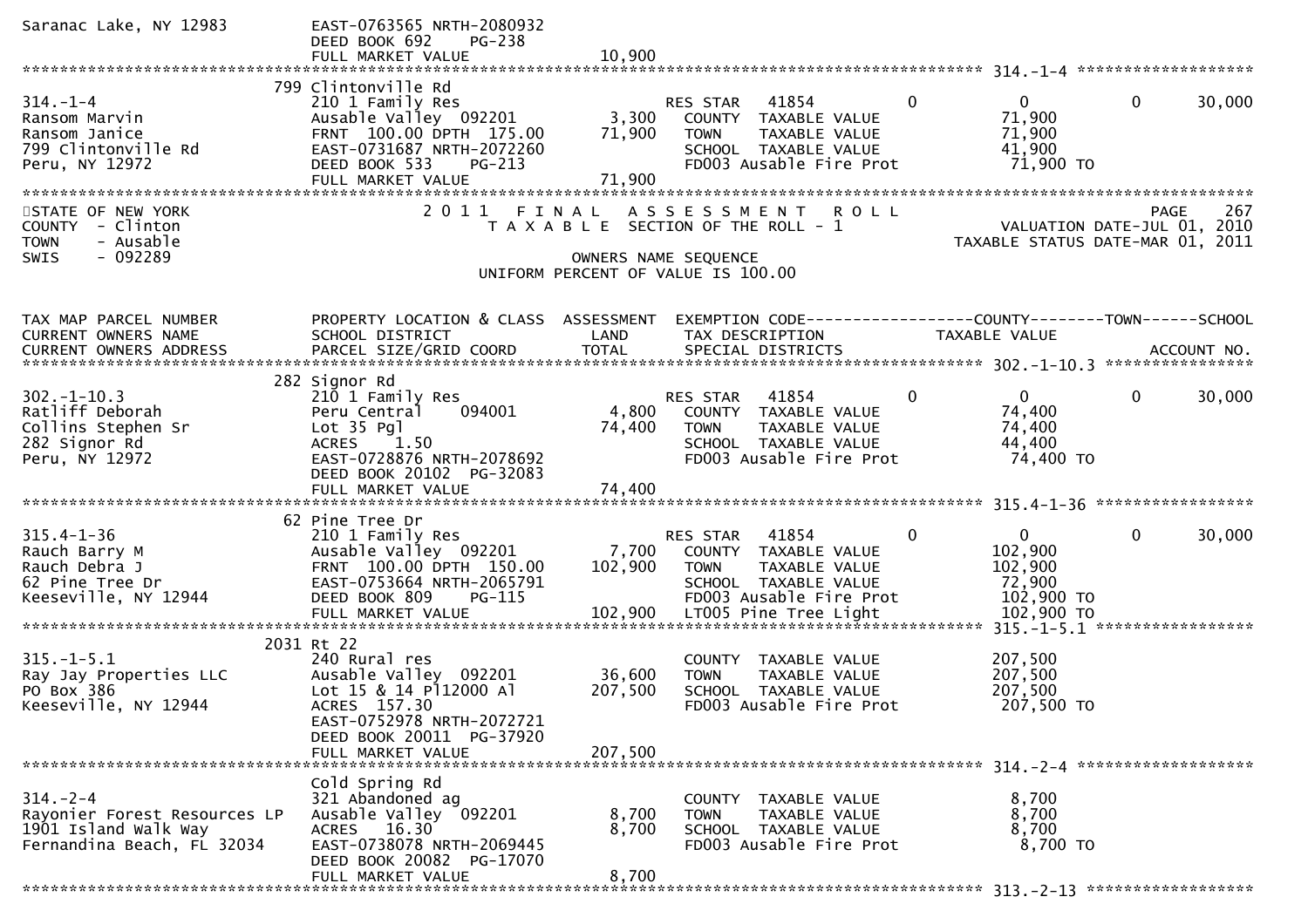| $313 - 2 - 13$<br>Reed Joseph J<br>Reed Patricia<br>178 W End Ave<br>Binghamton, NY 13905                               | 330 Arnold Hill Rd<br>270 Mfg housing<br>094001<br>Peru Central<br>ACRES 51.00<br>EAST-0722409 NRTH-2064019<br>DEED BOOK 612<br>PG-951<br>FULL MARKET VALUE                                | 18,500<br>26,000<br>26,000   | COUNTY TAXABLE VALUE<br><b>TOWN</b><br>TAXABLE VALUE<br>SCHOOL TAXABLE VALUE<br>FD003 Ausable Fire Prot                                                | 26,000<br>26,000<br>26,000<br>26,000 TO                                                                                       |
|-------------------------------------------------------------------------------------------------------------------------|--------------------------------------------------------------------------------------------------------------------------------------------------------------------------------------------|------------------------------|--------------------------------------------------------------------------------------------------------------------------------------------------------|-------------------------------------------------------------------------------------------------------------------------------|
| STATE OF NEW YORK<br>COUNTY - Clinton<br><b>TOWN</b><br>- Ausable<br>$-092289$<br>SWIS                                  | 2011 FINAL                                                                                                                                                                                 |                              | ASSESSMENT ROLL<br>T A X A B L E SECTION OF THE ROLL - 1<br>OWNERS NAME SEQUENCE<br>UNIFORM PERCENT OF VALUE IS 100.00                                 | 268<br><b>PAGE</b><br>VALUATION DATE-JUL 01, 2010<br>TAXABLE STATUS DATE-MAR 01, 2011                                         |
|                                                                                                                         |                                                                                                                                                                                            |                              |                                                                                                                                                        |                                                                                                                               |
| TAX MAP PARCEL NUMBER<br>CURRENT OWNERS NAME                                                                            | PROPERTY LOCATION & CLASS ASSESSMENT<br>SCHOOL DISTRICT                                                                                                                                    | LAND                         | TAX DESCRIPTION                                                                                                                                        | EXEMPTION CODE-----------------COUNTY-------TOWN------SCHOOL<br>TAXABLE VALUE                                                 |
| $294.10 - 1 - 11$<br>Reidy James E<br>Dandrow - Reidy Julie A<br>10 Dorchester Dr<br>Plattsburgh, NY 12901              | 26 Mountaineer Dr<br>260 Seasonal res - WTRFNT<br>094001<br>Peru Central<br>50.00 DPTH 393.00<br><b>FRNT</b><br>EAST-0771768 NRTH-2085445<br>DEED BOOK 20092 PG-24689<br>FULL MARKET VALUE | 84,000<br>197,600<br>197,600 | COUNTY TAXABLE VALUE<br>TAXABLE VALUE<br><b>TOWN</b><br>SCHOOL TAXABLE VALUE<br>FD003 Ausable Fire Prot                                                | 197,600<br>197,600<br>197,600<br>197,600 TO                                                                                   |
|                                                                                                                         | 84 Murphy Rd                                                                                                                                                                               |                              | 94 PCT OF VALUE USED FOR EXEMPTION PURPOSES                                                                                                            |                                                                                                                               |
| $302 - 2 - 8.2$<br>Remillard Martin A<br>Annacone Renee<br>84 Murphy Rd<br>Peru, NY 12972-3673                          | 240 Rural res<br>094001<br>Peru Central<br>Lot 207 Maules<br>ACRES 59.40<br>EAST-0723276 NRTH-2072010<br>DEED BOOK 20001 PG-21703<br>FULL MARKET VALUE                                     | 247,100<br>247,100           | WARCOMALL 41131<br>23,800 RES STAR<br>41854<br>COUNTY TAXABLE VALUE<br>TAXABLE VALUE<br><b>TOWN</b><br>SCHOOL TAXABLE VALUE<br>FD003 Ausable Fire Prot | 45,000<br>20,000<br>0<br>$\Omega$<br>$\overline{0}$<br>30,000<br>0<br>$\Omega$<br>202,100<br>227,100<br>217,100<br>247,100 TO |
|                                                                                                                         | Arthur Rd                                                                                                                                                                                  |                              |                                                                                                                                                        | Lease 2016                                                                                                                    |
| $293. -2 - 2$<br>Remillard Patrick<br>Remillard Seana<br>353 Sullivan Rd<br>Peru, NY 12972<br>MAY BE SUBJECT TO PAYMENT | 321 Abandoned ag<br>Ausable Valley 092201<br>$Lot 8$ Pql<br>ACRES 30.00<br>EAST-0755721 NRTH-2083908<br>DEED BOOK 891<br>$PG-12$<br>FULL MARKET VALUE                                      | 19,100<br>19,100<br>19,100   | AGRI DISTR 41720<br>COUNTY TAXABLE VALUE<br>TAXABLE VALUE<br><b>TOWN</b><br>SCHOOL TAXABLE VALUE<br>FD003 Ausable Fire Prot                            | $\mathbf{0}$<br>5,170<br>5,170<br>5,170<br>13,930<br>13,930<br>13,930<br>19,100 TO                                            |
| UNDER AGDIST LAW TIL 2015                                                                                               |                                                                                                                                                                                            |                              |                                                                                                                                                        |                                                                                                                               |
| $303 - 1 - 19$<br>Remillard Patrick<br>Remillard Seana<br>353 Sullivan Rd<br>Peru, NY 12972                             | Harkness Rd<br>322 Rural vac>10<br>Ausable Valley 092201<br>ACRES 110.70<br>EAST-0737602 NRTH-2079876<br>DEED BOOK 20102 PG-32772<br>FULL MARKET VALUE                                     | 22,200<br>22,200<br>22,200   | COUNTY TAXABLE VALUE<br><b>TOWN</b><br>TAXABLE VALUE<br>SCHOOL TAXABLE VALUE<br>FD003 Ausable Fire Prot                                                | 303. -1-19 *******************<br>22,200<br>22,200<br>22,200<br>22,200 TO                                                     |
|                                                                                                                         | Chasm Rd                                                                                                                                                                                   |                              |                                                                                                                                                        |                                                                                                                               |
| $304. -2 - 2.1$<br>Remillard Patrick                                                                                    | 321 Abandoned ag<br>Ausable Valley 092201                                                                                                                                                  | 19,400                       | COUNTY<br>TAXABLE VALUE<br><b>TOWN</b><br>TAXABLE VALUE                                                                                                | 19,400<br>19,400                                                                                                              |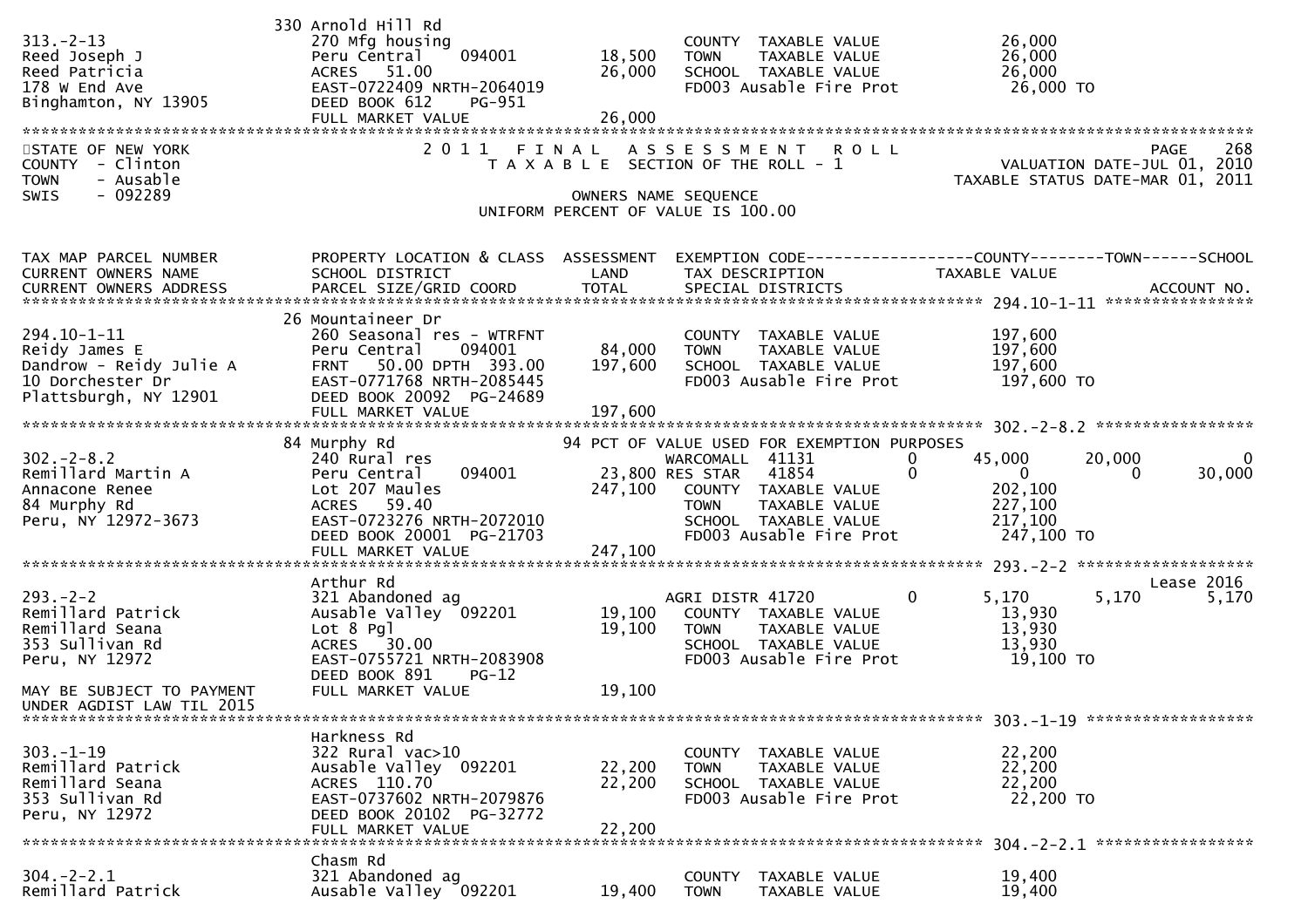| Remillard Seana<br>353 Sullivan Rd<br>Peru, NY 12972                                                       | $Lot 8$ Pql<br>ACRES 45.00<br>EAST-0756162 NRTH-2081104<br>DEED BOOK 1044 PG-90<br>FULL MARKET VALUE                                                                   | 19,400<br>19,400            | SCHOOL TAXABLE VALUE<br>FD003 Ausable Fire Prot                                                                                           | 19,400<br>19,400 TO                                                                                         |
|------------------------------------------------------------------------------------------------------------|------------------------------------------------------------------------------------------------------------------------------------------------------------------------|-----------------------------|-------------------------------------------------------------------------------------------------------------------------------------------|-------------------------------------------------------------------------------------------------------------|
| STATE OF NEW YORK<br>COUNTY - Clinton<br><b>TOWN</b><br>- Ausable<br>- 092289<br><b>SWIS</b>               | 2 0 1 1<br>FINAL                                                                                                                                                       |                             | A S S E S S M E N T<br><b>ROLL</b><br>T A X A B L E SECTION OF THE ROLL - 1<br>OWNERS NAME SEQUENCE<br>UNIFORM PERCENT OF VALUE IS 100.00 | 269<br><b>PAGE</b><br>VALUATION DATE-JUL 01, 2010<br>TAXABLE STATUS DATE-MAR 01, 2011                       |
| TAX MAP PARCEL NUMBER<br><b>CURRENT OWNERS NAME</b><br><b>CURRENT OWNERS ADDRESS</b>                       | PROPERTY LOCATION & CLASS ASSESSMENT<br>SCHOOL DISTRICT<br>PARCEL SIZE/GRID COORD                                                                                      | LAND<br><b>TOTAL</b>        | TAX DESCRIPTION<br>SPECIAL DISTRICTS                                                                                                      | TAXABLE VALUE<br>ACCOUNT NO.                                                                                |
| $302 - 1 - 25$<br>Remillard Patrick D<br>Remillard Seana H<br>353 Sullivan Rd<br>Peru, NY 12972            | Mitchell Rd<br>321 Abandoned ag<br>Ausable Valley 092201<br>Lot 26 Watsons Tract<br>Also Deed Bk 707 Pg 259<br>ACRES 61.00<br>EAST-0721563 NRTH-2074495                | 19,500<br>19,500            | COUNTY TAXABLE VALUE<br><b>TOWN</b><br>TAXABLE VALUE<br>SCHOOL TAXABLE VALUE<br>FD003 Ausable Fire Prot                                   | 19,500<br>19,500<br>19,500<br>19,500 TO                                                                     |
|                                                                                                            | DEED BOOK 750<br>PG-193                                                                                                                                                |                             |                                                                                                                                           | *******************                                                                                         |
| $303 - 1 - 7$<br>Remillard Patrick D<br>Remillard Seana H<br>353 Sullivan Rd<br>Peru, NY 12972             | River Rd<br>321 Abandoned ag<br>094001<br>Peru Central<br>ACRES 37.80<br>EAST-0739470 NRTH-2081039<br>DEED BOOK 20102 PG-29848<br>FULL MARKET VALUE                    | 17,200<br>17,200<br>17,200  | COUNTY TAXABLE VALUE<br>TAXABLE VALUE<br><b>TOWN</b><br>SCHOOL TAXABLE VALUE<br>FD003 Ausable Fire Prot                                   | 17,200<br>17,200<br>17,200<br>17,200 TO                                                                     |
| $303 - 2 - 26$<br>Rennell Mary B<br>42 West St<br>PO Box 114<br>Port Kent, NY 12975                        | 23 Fred Thew Rd<br>210 1 Family Res<br>094001<br>Peru Central<br>6.30<br><b>ACRES</b><br>EAST-0733271 NRTH-2074972<br>DEED BOOK 20041 PG-69603<br>FULL MARKET VALUE    | 5,000<br>43,000<br>43,000   | COUNTY TAXABLE VALUE<br>TAXABLE VALUE<br><b>TOWN</b><br>SCHOOL TAXABLE VALUE<br>FD003 Ausable Fire Prot                                   | 43,000<br>43,000<br>43,000<br>43,000 TO                                                                     |
| $303 - 1 - 17.2$<br>Rennie Michael J<br>Rennie Stephanie P<br>200 Harkness Rd<br>Peru, NY 12972            | 190/200 Harkness Rd<br>210 1 Family Res<br>Ausable Valley 092201<br>3.60<br><b>ACRES</b><br>EAST-0740260 NRTH-2078887<br>DEED BOOK 99001 PG-15949<br>FULL MARKET VALUE | 6,100<br>173,300<br>173,300 | 41854<br>RES STAR<br>COUNTY TAXABLE VALUE<br>TAXABLE VALUE<br><b>TOWN</b><br>SCHOOL TAXABLE VALUE<br>FD003 Ausable Fire Prot              | $\overline{0}$<br>30,000<br>$\overline{0}$<br>$\overline{0}$<br>173,300<br>173,300<br>143,300<br>173,300 TO |
| 1902/1906 Rt 22                                                                                            |                                                                                                                                                                        |                             |                                                                                                                                           |                                                                                                             |
| $315. - 2 - 10$<br>Reno Life Estate Terry D<br>Christian Margarett A<br>1902 Rt 22<br>Keeseville, NY 12944 | 210 1 Family Res<br>Ausable Valley 092201<br>FRNT 154.40 DPTH 196.00<br>EAST-0754986 NRTH-2070739<br>DEED BOOK 20072 PG-3712                                           | 5,300<br>41,000             | RES STAR<br>41854<br>COUNTY TAXABLE VALUE<br><b>TOWN</b><br>TAXABLE VALUE<br>SCHOOL TAXABLE VALUE<br>FD003 Ausable Fire Prot              | 0<br>$\mathbf{0}$<br>$\mathbf{0}$<br>30,000<br>41,000<br>41,000<br>11,000<br>41,000 TO                      |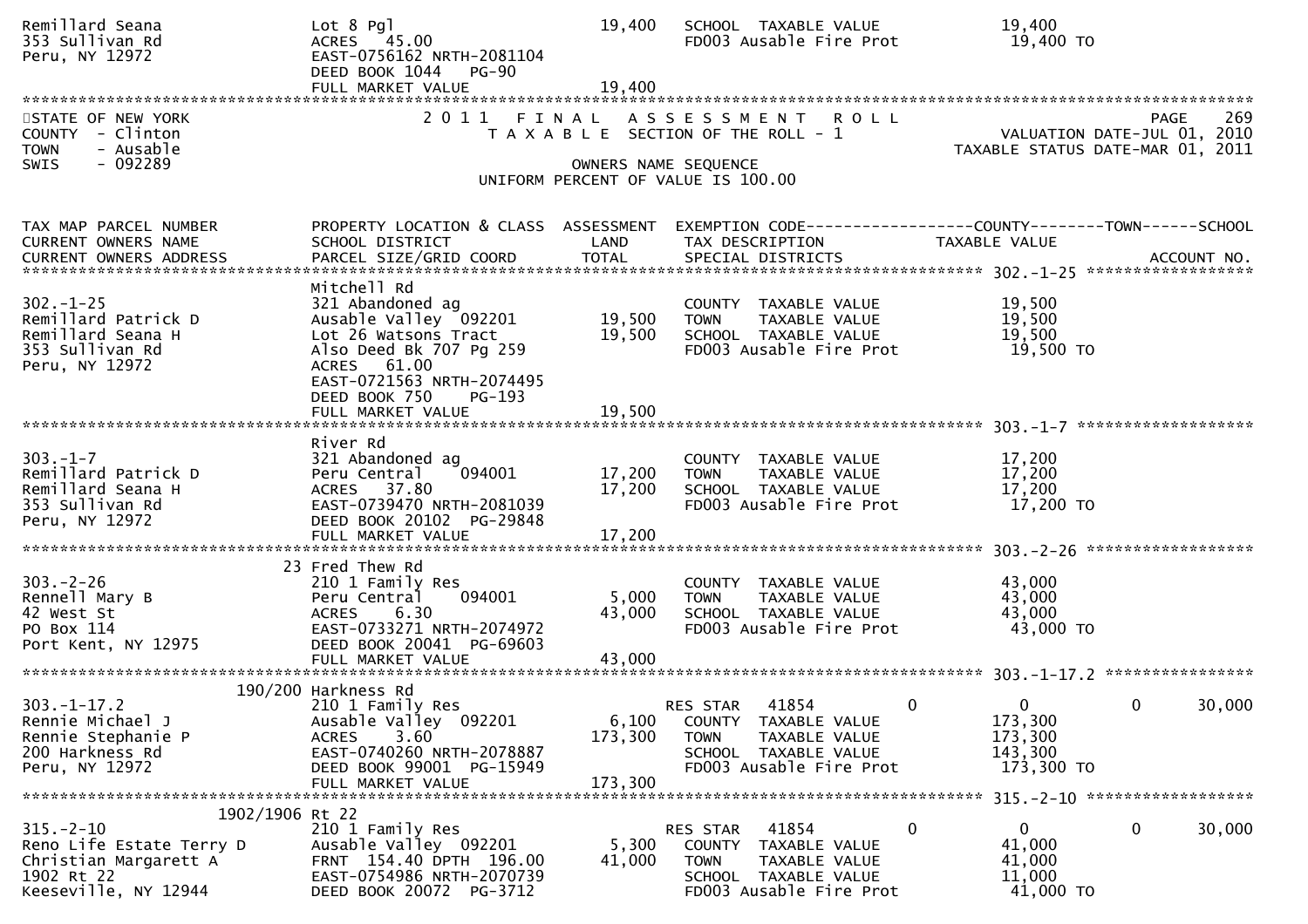|                                                                                               | FULL MARKET VALUE                                                                                                                                                                      | 41,000                      |                                                                                                                                     |                                                                             |                                                                                                                                                                                                                                              |
|-----------------------------------------------------------------------------------------------|----------------------------------------------------------------------------------------------------------------------------------------------------------------------------------------|-----------------------------|-------------------------------------------------------------------------------------------------------------------------------------|-----------------------------------------------------------------------------|----------------------------------------------------------------------------------------------------------------------------------------------------------------------------------------------------------------------------------------------|
| STATE OF NEW YORK<br>COUNTY - Clinton<br>- Ausable<br><b>TOWN</b><br>SWIS<br>$-092289$        |                                                                                                                                                                                        |                             | 2011 FINAL ASSESSMENT ROLL<br>T A X A B L E SECTION OF THE ROLL - 1<br>OWNERS NAME SEQUENCE                                         |                                                                             | 270<br><b>PAGE</b><br>VALUATION DATE-JUL 01, 2010<br>TAXABLE STATUS DATE-MAR 01, 2011                                                                                                                                                        |
|                                                                                               |                                                                                                                                                                                        |                             | UNIFORM PERCENT OF VALUE IS 100.00                                                                                                  |                                                                             |                                                                                                                                                                                                                                              |
| TAX MAP PARCEL NUMBER<br>CURRENT OWNERS NAME                                                  | PROPERTY LOCATION & CLASS ASSESSMENT<br>SCHOOL DISTRICT                                                                                                                                | LAND                        | TAX DESCRIPTION                                                                                                                     | TAXABLE VALUE                                                               |                                                                                                                                                                                                                                              |
| $303. - 1 - 26$<br>Richards Craig A<br>Richards Nicole M<br>394 Harkness Rd<br>Peru, NY 12972 | 394 Harkness Rd<br>210 1 Family Res<br>Ausable Valley 092201<br>ACRES 1.80 BANK<br>080<br>EAST-0736101 NRTH-2076595<br>DEED BOOK 20041 PG-74250<br>FULL MARKET VALUE                   | 5,000<br>107,000<br>107,000 | RES STAR<br>41854<br>COUNTY TAXABLE VALUE<br>TAXABLE VALUE<br>TOWN<br>SCHOOL TAXABLE VALUE<br>FD003 Ausable Fire Prot               | $\mathbf{0}$<br>0<br>107,000<br>107,000<br>77,000<br>107,000 TO             | $\mathbf{0}$<br>30,000<br>****************                                                                                                                                                                                                   |
| $305. - 1 - 2.33$<br>Rivers Michael<br>120 Grove St<br>Keeseville, NY 12944                   | Grove St<br>270 Mfg housing<br>Ausable Valley 092201<br>Lot 16 Pl 12000 Ac Loc<br>FRNT 30.00 DPTH 260.00<br>EAST-0757458 NRTH-2072473<br>DEED BOOK 20102 PG-30212<br>FULL MARKET VALUE | 1,500<br>23,000<br>23,000   | COUNTY TAXABLE VALUE<br><b>TOWN</b><br>TAXABLE VALUE<br>SCHOOL TAXABLE VALUE<br>FD003 Ausable Fire Prot                             | 23,000<br>23,000<br>23,000<br>23,000 TO                                     |                                                                                                                                                                                                                                              |
| $305. - 1 - 2.32$<br>Rivers Michael D<br>120 Grove St Unit 13<br>Keeseville, NY 12944         | Grove St<br>311 Res vac land<br>Ausable Valley 092201<br>Lot 16 Platts<br>FRNT 95.00 DPTH 295.00<br>EAST-0757407 NRTH-2072461<br>DEED BOOK 20041 PG-74876<br>FULL MARKET VALUE         | 4,000<br>4,000<br>4,000     | COUNTY TAXABLE VALUE<br>TAXABLE VALUE<br><b>TOWN</b><br>SCHOOL TAXABLE VALUE<br>FD003 Ausable Fire Prot                             | 4,000<br>4,000<br>4,000<br>4,000 TO                                         |                                                                                                                                                                                                                                              |
| $303. - 1 - 28.1$<br>Rivers Terry M<br>Rivers Bonnie L<br>438 Harkness Rd<br>Peru, NY 12972   | 438 Harkness Rd<br>271 Mfg housings<br>Ausable Valley 092201<br><b>ACRES</b><br>1.60<br>EAST-0735208 NRTH-2075764<br>DEED BOOK 20061 PG-96499<br>FULL MARKET VALUE                     | 9,100<br>91,000<br>91,000   | 41854<br><b>RES STAR</b><br>COUNTY TAXABLE VALUE<br><b>TOWN</b><br>TAXABLE VALUE<br>SCHOOL TAXABLE VALUE<br>FD003 Ausable Fire Prot | $\overline{0}$<br>0<br>91,000<br>91,000<br>61,000<br>91,000 TO              | $\mathbf{0}$<br>30,000                                                                                                                                                                                                                       |
| $303. - 1 - 28.2$<br>Rivers Terry M Jr<br>445 Harkness Rd<br>Peru, NY 12972                   | 445 Harkness Rd<br>210 1 Family Res<br>Ausable Valley 092201<br>FRNT 415.00 DPTH 210.00<br>EAST-0735203 NRTH-2075545<br>DEED BOOK 20072 PG-7227<br>FULL MARKET VALUE                   | 4,800<br>135,000<br>135,000 | 41854<br><b>RES STAR</b><br>COUNTY TAXABLE VALUE<br>TAXABLE VALUE<br><b>TOWN</b><br>SCHOOL TAXABLE VALUE<br>FD003 Ausable Fire Prot | $\mathbf{0}$<br>$\mathbf{0}$<br>135,000<br>135,000<br>105,000<br>135,000 TO | 0<br>30,000                                                                                                                                                                                                                                  |
| STATE OF NEW YORK<br>$C$ $N$ $N$ $T$ $V$ $C$ $\overline{S}$ $\overline{S}$ $\overline{S}$     | 2011                                                                                                                                                                                   | FINAL                       | <b>ROLL</b><br>A S S E S S M E N T                                                                                                  |                                                                             | 271<br>PAGE<br>$(1)$ $(1)$ $(1)$ $(1)$ $(1)$ $(1)$ $(1)$ $(1)$ $(1)$ $(1)$ $(1)$ $(1)$ $(1)$ $(1)$ $(1)$ $(1)$ $(1)$ $(1)$ $(1)$ $(1)$ $(1)$ $(1)$ $(1)$ $(1)$ $(1)$ $(1)$ $(1)$ $(1)$ $(1)$ $(1)$ $(1)$ $(1)$ $(1)$ $(1)$ $(1)$ $(1)$ $(1)$ |

COUNTY - Clinton T A X A B L E SECTION OF THE ROLL - 1 VALUATION DATE-JUL 01, 2010

VALUATION DATE-JUL 01, 2010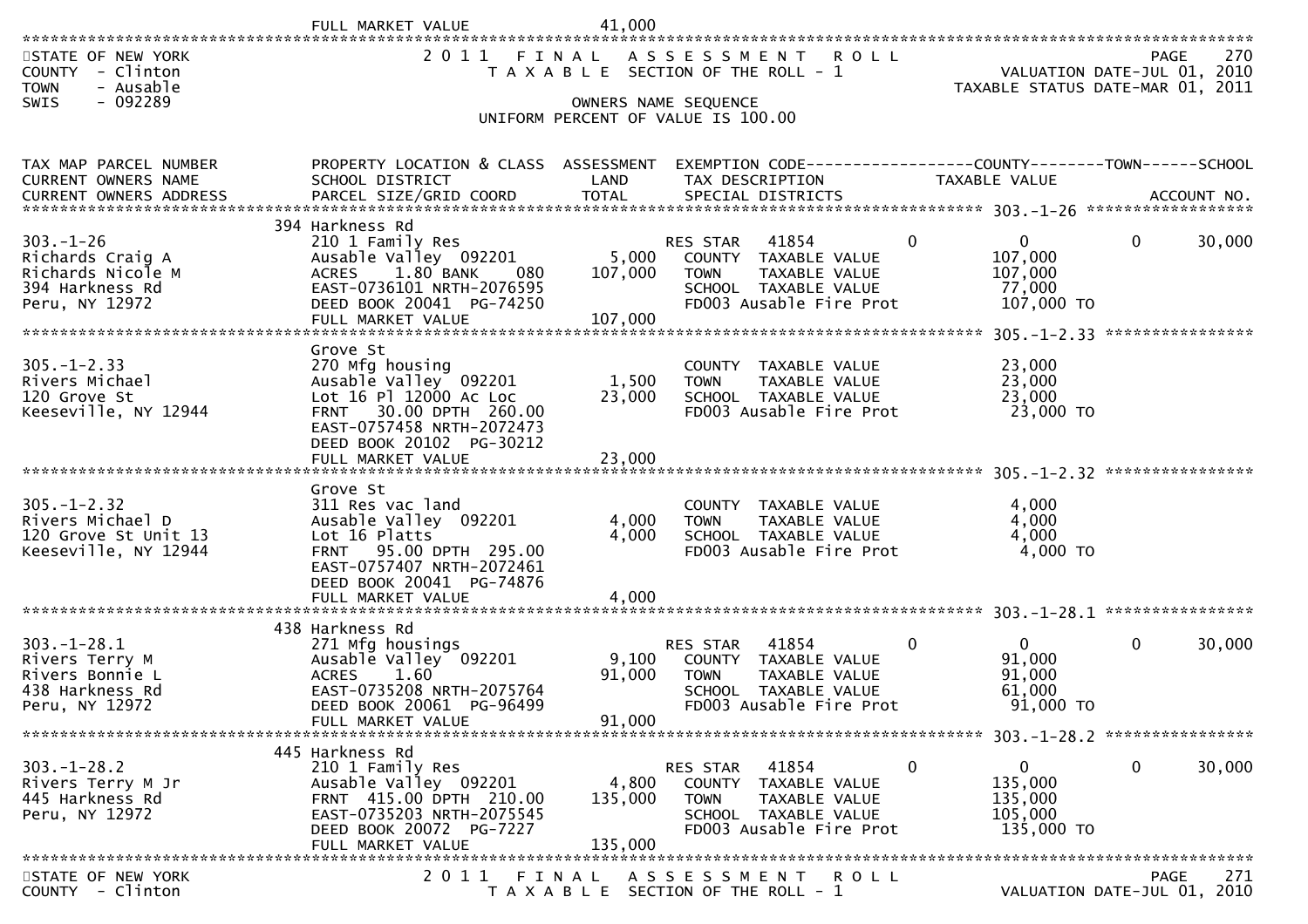## SWIS - 092289 OWNERS NAME SEQUENCE UNIFORM PERCENT OF VALUE IS 100.00

| TAX MAP PARCEL NUMBER<br><b>CURRENT OWNERS NAME</b>          | PROPERTY LOCATION & CLASS ASSESSMENT EXEMPTION CODE----------------COUNTY-------TOWN------SCHOOL<br>SCHOOL DISTRICT | LAND                                  |                                          | TAX DESCRIPTION                                 |                      | TAXABLE VALUE                    |                    |                                                   |
|--------------------------------------------------------------|---------------------------------------------------------------------------------------------------------------------|---------------------------------------|------------------------------------------|-------------------------------------------------|----------------------|----------------------------------|--------------------|---------------------------------------------------|
| <b>CURRENT OWNERS ADDRESS</b>                                | PARCEL SIZE/GRID COORD                                                                                              | <b>TOTAL</b>                          |                                          | SPECIAL DISTRICTS                               |                      |                                  |                    | ACCOUNT NO.                                       |
| $315. - 3 - 34$                                              | 142 Hill St<br>210 1 Family Res                                                                                     |                                       | WARCOMALL 41131                          |                                                 | $\Omega$             | 18,250                           | 18,250             |                                                   |
| Roach Life Estate John A<br>Roach Life Estate Joanne D       | Ausable Valley 092201<br>FRNT 100.00 DPTH 150.00                                                                    |                                       | 7,700 WARDISALL 41141<br>73,000 SR STAR  | 41834                                           | $\Omega$<br>$\Omega$ | 3,650<br>$\Omega$                | 3,650<br>$\Omega$  | $\Omega$<br>60,100                                |
| 142 Hill St<br>Keeseville, NY 12944                          | EAST-0752548 NRTH-2068382<br>DEED BOOK 20092 PG-26179                                                               |                                       | <b>TOWN</b>                              | COUNTY TAXABLE VALUE<br>TAXABLE VALUE           |                      | 51,100<br>51,100                 |                    |                                                   |
|                                                              | FULL MARKET VALUE                                                                                                   | 73,000                                |                                          | SCHOOL TAXABLE VALUE<br>FD003 Ausable Fire Prot |                      | 12,900<br>73,000 TO              |                    |                                                   |
|                                                              |                                                                                                                     |                                       |                                          | LT004 Hill Street Light                         |                      | 73,000 TO                        |                    |                                                   |
|                                                              | 55 Union Rd                                                                                                         |                                       |                                          |                                                 |                      |                                  |                    |                                                   |
| $304. - 1 - 39$                                              | 210 1 Family Res                                                                                                    |                                       | WARCOMALL 41131                          |                                                 | $\mathbf{0}$         | 16,925                           | 16,925             |                                                   |
| Robare Donald<br>55 Union Rd                                 | Ausable Valley 092201<br><b>ACRES</b><br>2.00                                                                       |                                       | 8,600 AGED - ALL 41800<br>67,700 SR STAR | 41834                                           | $\Omega$<br>$\Omega$ | 25,388<br>$\mathbf{0}$           | 25,388<br>$\Omega$ | 33,850<br>33,850                                  |
| Peru, NY 12972                                               | EAST-0745511 NRTH-2076681                                                                                           |                                       |                                          | COUNTY TAXABLE VALUE                            |                      | 25,387                           |                    |                                                   |
|                                                              | DEED BOOK 627<br>PG-343                                                                                             |                                       | <b>TOWN</b>                              | TAXABLE VALUE                                   |                      | 25,387                           |                    |                                                   |
|                                                              | FULL MARKET VALUE                                                                                                   | 67,700                                |                                          | SCHOOL TAXABLE VALUE                            |                      | $\mathbf{0}$                     |                    |                                                   |
|                                                              |                                                                                                                     |                                       |                                          |                                                 |                      |                                  |                    |                                                   |
| 588/590 Rt 9N                                                |                                                                                                                     |                                       |                                          |                                                 |                      |                                  |                    |                                                   |
| $326. - 1 - 1.5$                                             | 484 1 use sm bld                                                                                                    |                                       |                                          | COUNTY TAXABLE VALUE                            |                      | 97,000                           |                    |                                                   |
| Robare-Durham Pauline P<br>8 Balsam Dr                       | Ausable Valley 092201<br>Lot 20 Pl 12000 Ac Loc                                                                     | 19,200<br>97,000                      | <b>TOWN</b>                              | TAXABLE VALUE<br>SCHOOL TAXABLE VALUE           |                      | 97,000<br>97,000                 |                    |                                                   |
| Keeseville, NY 12944                                         | <b>ACRES</b><br>7.40                                                                                                |                                       |                                          | FD003 Ausable Fire Prot                         |                      | 97,000 TO                        |                    |                                                   |
|                                                              | EAST-0746237 NRTH-2064075                                                                                           |                                       |                                          |                                                 |                      |                                  |                    |                                                   |
|                                                              | DEED BOOK 999<br>PG-46                                                                                              |                                       |                                          |                                                 |                      |                                  |                    |                                                   |
|                                                              |                                                                                                                     |                                       |                                          |                                                 |                      |                                  |                    |                                                   |
|                                                              | 783/821 Clintonville Rd                                                                                             |                                       |                                          |                                                 |                      |                                  |                    |                                                   |
| $314. - 1 - 3.1$                                             | 210 1 Family Res                                                                                                    |                                       |                                          | COUNTY TAXABLE VALUE                            |                      | 80,800                           |                    |                                                   |
| Roberts Et Al Harley<br>Roberts Life Estate Ernest & E ACRES | Ausable Valley 092201<br>7.10                                                                                       | 8,200<br>80,800                       | <b>TOWN</b>                              | TAXABLE VALUE<br>SCHOOL TAXABLE VALUE           |                      | 80,800<br>80,800                 |                    |                                                   |
| 4420 Robinson Nest Rd                                        | EAST-0731187 NRTH-2071598                                                                                           |                                       |                                          | FD003 Ausable Fire Prot                         |                      | 80,800 TO                        |                    |                                                   |
| Concord, NC 28027                                            | DEED BOOK 98001 PG-00773                                                                                            |                                       |                                          |                                                 |                      |                                  |                    |                                                   |
|                                                              |                                                                                                                     |                                       |                                          |                                                 |                      |                                  |                    |                                                   |
|                                                              | 781 Clintonville Rd                                                                                                 |                                       |                                          |                                                 |                      |                                  |                    |                                                   |
| $314. - 1 - 7$                                               | 210 1 Family Res                                                                                                    |                                       | <b>RES STAR</b>                          | 41854                                           | $\Omega$             | $\mathbf{0}$                     | $\Omega$           | 30,000                                            |
| Roberts Kyle D                                               | Ausable Valley 092201                                                                                               | 4,600                                 |                                          | COUNTY TAXABLE VALUE                            |                      | 34,000                           |                    |                                                   |
| 781 Clintonville Rd<br>Peru, NY 12972                        | <b>ACRES</b><br>1.20<br>EAST-0731635 NRTH-2071629                                                                   | 34,000                                | <b>TOWN</b>                              | TAXABLE VALUE<br>SCHOOL TAXABLE VALUE           |                      | 34,000<br>4,000                  |                    |                                                   |
|                                                              | DEED BOOK 20041 PG-75645                                                                                            |                                       |                                          | FD003 Ausable Fire Prot                         |                      | 34,000 TO                        |                    |                                                   |
|                                                              |                                                                                                                     | 34,000                                |                                          |                                                 |                      |                                  |                    |                                                   |
|                                                              |                                                                                                                     |                                       |                                          |                                                 |                      |                                  |                    |                                                   |
| STATE OF NEW YORK<br>COUNTY - Clinton                        | 2011 FINAL                                                                                                          | T A X A B L E SECTION OF THE ROLL - 1 | ASSESSMENT                               | <b>ROLL</b>                                     |                      |                                  |                    | 272<br><b>PAGE</b><br>VALUATION DATE-JUL 01, 2010 |
| - Ausable<br><b>TOWN</b>                                     |                                                                                                                     |                                       |                                          |                                                 |                      | TAXABLE STATUS DATE-MAR 01, 2011 |                    |                                                   |
| <b>SWIS</b><br>- 092289                                      |                                                                                                                     |                                       | OWNERS NAME SEQUENCE                     |                                                 |                      |                                  |                    |                                                   |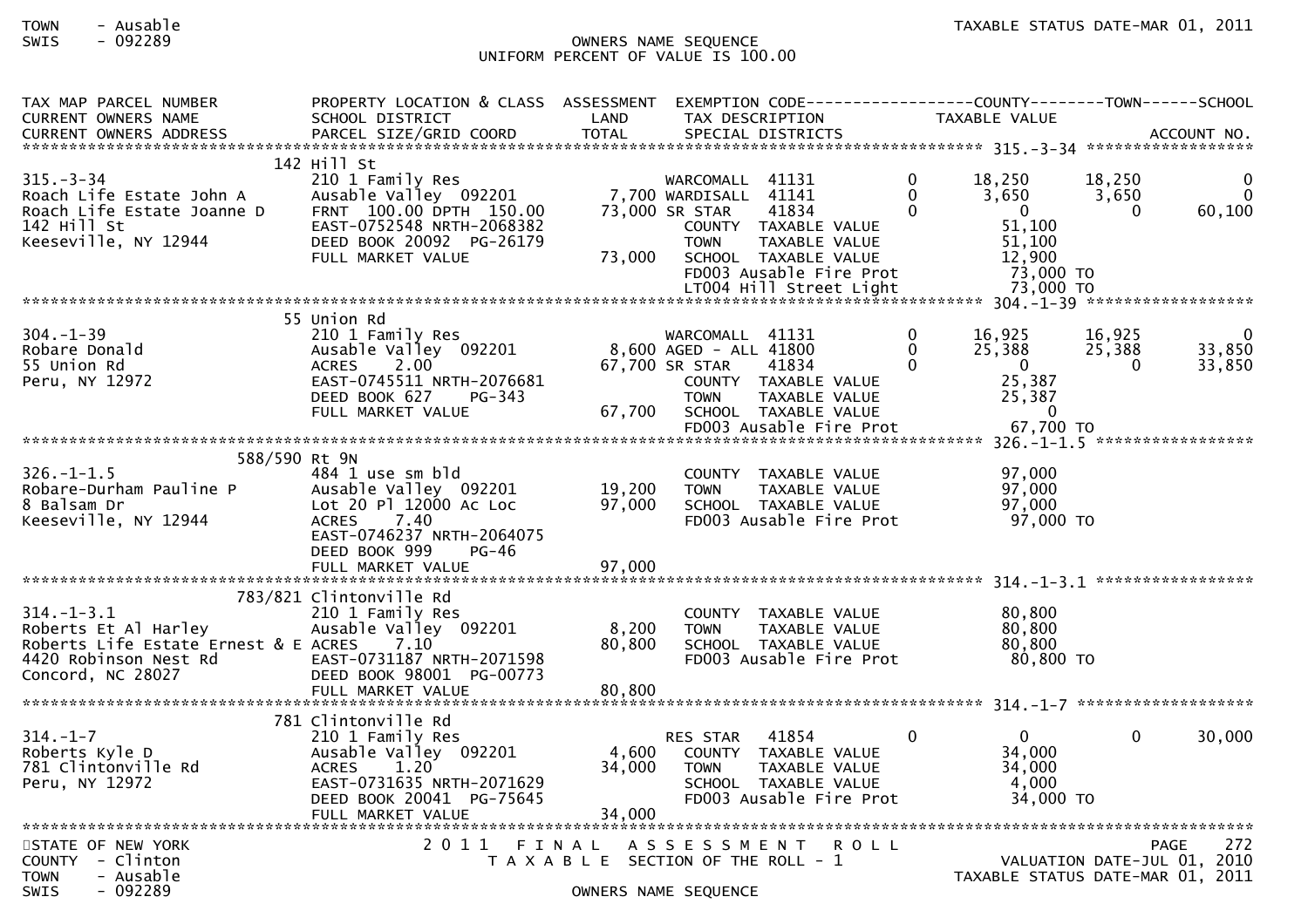### UNIFORM PERCENT OF VALUE IS 100.00

| TAX MAP PARCEL NUMBER<br><b>CURRENT OWNERS NAME</b>                                                                           | PROPERTY LOCATION & CLASS ASSESSMENT<br>SCHOOL DISTRICT                                                                                                                                                       | LAND                       | EXEMPTION CODE------------------COUNTY--------TOWN------SCHOOL<br>TAX DESCRIPTION                                                | TAXABLE VALUE                                                             |                                                                                       |
|-------------------------------------------------------------------------------------------------------------------------------|---------------------------------------------------------------------------------------------------------------------------------------------------------------------------------------------------------------|----------------------------|----------------------------------------------------------------------------------------------------------------------------------|---------------------------------------------------------------------------|---------------------------------------------------------------------------------------|
| $315. - 2 - 25$<br>Rock Daniel E<br>Rock Susan M<br>5 Ouellette Cir<br>Keeseville, NY 12944                                   | 5 Ouellette Cir<br>210 1 Family Res<br>Ausable Valley 092201 17,300<br>North Country Ac Bk-9 Pg-<br>Sub Div Lot 3<br>ACRES 1.00<br>EAST-0754536 NRTH-2071892<br>DEED BOOK 20001 PG-26250<br>FULL MARKET VALUE | 82,200<br>82,200           | RES STAR 41854<br>COUNTY TAXABLE VALUE<br><b>TOWN</b><br>TAXABLE VALUE<br>SCHOOL TAXABLE VALUE<br>FD003 Ausable Fire Prot        | $\mathbf{0}$<br>$\mathbf{0}$<br>82,200<br>82,200<br>52,200<br>82,200 TO   | $\mathbf{0}$<br>30,000                                                                |
|                                                                                                                               |                                                                                                                                                                                                               |                            |                                                                                                                                  |                                                                           |                                                                                       |
| $305. - 1 - 2.15$<br>Rock Frank<br>Rock Karen<br>335 Grove St<br>Keeseville, NY 12944                                         | 335 Grove St<br>270 Mfg housing<br>Ausable Valley 092201<br>Lot 1 Pl 12000 Ac Loc<br>2.60<br><b>ACRES</b><br>EAST-0757059 NRTH-2077260<br>DEED BOOK 99001 PG-13418<br>FULL MARKET VALUE                       | 7,000<br>49,000<br>49,000  | 41854<br>RES STAR<br>COUNTY TAXABLE VALUE<br>TAXABLE VALUE<br>TOWN<br>SCHOOL TAXABLE VALUE<br>FD003 Ausable Fire Prot            | $\overline{0}$<br>$\mathbf{0}$<br>49,000<br>49,000<br>19,000<br>49,000 TO | 30,000<br>0                                                                           |
|                                                                                                                               | 70 Ausable Beach Rd                                                                                                                                                                                           |                            |                                                                                                                                  |                                                                           |                                                                                       |
| $294. - 1 - 3$<br>Rock Revocable Trust James P<br>Attn: James P RockTrustee<br>1265 Thomas St<br>Titusville, FL 32780-6363    | 260 Seasonal res<br>Peru Central<br>094001<br>Survey Bk 15 Pg 76<br>Bound Ln Ag Bk 721 Pg 313<br>FRNT 80.00 DPTH 149.72<br>EAST-0772226 NRTH-2086856<br>DEED BOOK 20001 PG-26728<br>FULL MARKET VALUE         | 22,800<br>75,700<br>75,700 | COUNTY TAXABLE VALUE<br><b>TOWN</b><br>TAXABLE VALUE<br>SCHOOL TAXABLE VALUE<br>FD003 Ausable Fire Prot                          | 75,700<br>75,700<br>75,700<br>75,700 TO                                   |                                                                                       |
|                                                                                                                               | 28 Valley View Dr                                                                                                                                                                                             |                            |                                                                                                                                  |                                                                           |                                                                                       |
| $315.4 - 1 - 38$<br>Rock Revocable Trust James P<br>Attn: James P Rock Trustee<br>1265 Thomas St<br>Titusville, FL 32780-6363 | 210 1 Family Res<br>Ausable Valley 092201<br><b>ACRES</b><br>2.60<br>EAST-0753506 NRTH-2066032<br>DEED BOOK 20001 PG-26729<br>FULL MARKET VALUE                                                               | 12,500<br>81,900<br>81,900 | COUNTY TAXABLE VALUE<br><b>TOWN</b><br>TAXABLE VALUE<br>SCHOOL TAXABLE VALUE<br>FD003 Ausable Fire Prot<br>LT005 Pine Tree Light | 81,900<br>81,900<br>81,900<br>81,900 то<br>81,900 TO                      |                                                                                       |
|                                                                                                                               | 375/377 Hallock Hill Rd                                                                                                                                                                                       |                            |                                                                                                                                  |                                                                           |                                                                                       |
| $304. - 1 - 37.1$<br>Rock Robyn R<br>374 Hallock Hill Rd<br>Peru, NY 12972                                                    | 270 Mfg housing<br>Ausable Valley 092201<br>Lot 4 P12000 Al<br>ACRES 1.80<br>EAST-0744493 NRTH-2074905<br>DEED BOOK 20112 PG-37954                                                                            | 12,500<br>38,000           | COUNTY TAXABLE VALUE<br><b>TOWN</b><br>TAXABLE VALUE<br>SCHOOL TAXABLE VALUE<br>FD003 Ausable Fire Prot                          | 38,000<br>38,000<br>38,000<br>38,000 TO                                   |                                                                                       |
|                                                                                                                               | FULL MARKET VALUE                                                                                                                                                                                             | 38,000                     |                                                                                                                                  |                                                                           |                                                                                       |
| STATE OF NEW YORK<br>- Clinton<br><b>COUNTY</b><br>- Ausable<br><b>TOWN</b><br>$-092289$<br>SWIS                              | 2011                                                                                                                                                                                                          | FINAL                      | A S S E S S M E N T<br>R O L L<br>T A X A B L E SECTION OF THE ROLL - 1<br>OWNERS NAME SEQUENCE                                  |                                                                           | 273<br><b>PAGE</b><br>VALUATION DATE-JUL 01, 2010<br>TAXABLE STATUS DATE-MAR 01, 2011 |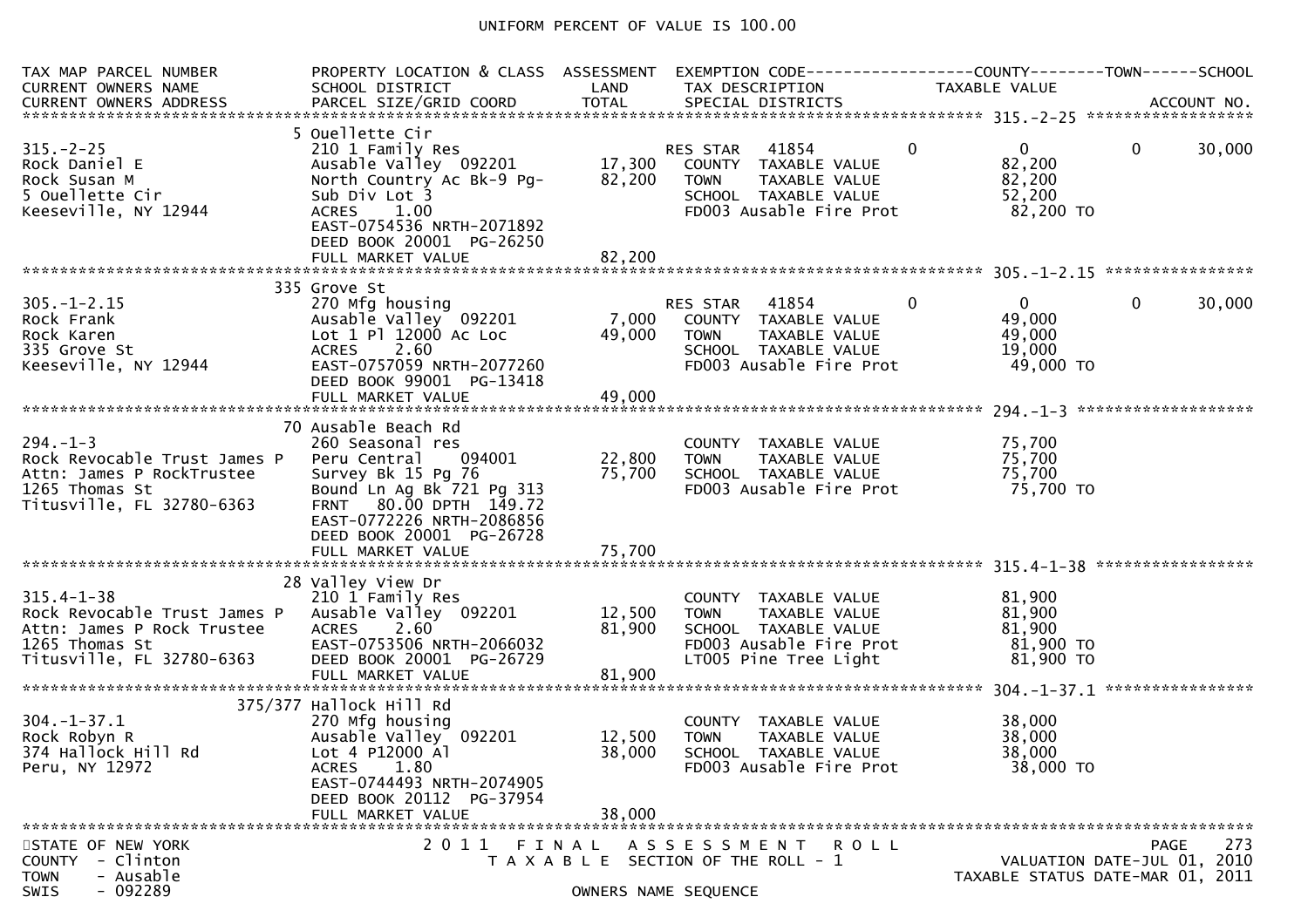### UNIFORM PERCENT OF VALUE IS 100.00

| TAX MAP PARCEL NUMBER<br><b>CURRENT OWNERS NAME</b>                                           | PROPERTY LOCATION & CLASS ASSESSMENT<br>SCHOOL DISTRICT                                                                                                                                      | LAND                         | TAX DESCRIPTION                                                                                                            |                                                            | EXEMPTION CODE------------------COUNTY--------TOWN------SCHOOL<br><b>TAXABLE VALUE</b> |                                                                        |                                                                         |     |
|-----------------------------------------------------------------------------------------------|----------------------------------------------------------------------------------------------------------------------------------------------------------------------------------------------|------------------------------|----------------------------------------------------------------------------------------------------------------------------|------------------------------------------------------------|----------------------------------------------------------------------------------------|------------------------------------------------------------------------|-------------------------------------------------------------------------|-----|
| $304. - 1 - 37.2$<br>Rock Robyn R<br>374 Hallock Hill Rd<br>Peru, NY 12972                    | 381 Hallock Hill Rd<br>210 1 Family Res<br>Ausable Valley 092201<br>Lot 4 Pl 12000Al<br>4.80<br><b>ACRES</b><br>EAST-0744248 NRTH-2074862<br>DEED BOOK 20112 PG-37954                        | 14,300<br>106,400<br>106,400 | COUNTY TAXABLE VALUE<br><b>TOWN</b><br>SCHOOL TAXABLE VALUE                                                                | TAXABLE VALUE<br>FD003 Ausable Fire Prot                   |                                                                                        | 106,400<br>106,400<br>106,400<br>106,400 TO                            |                                                                         |     |
|                                                                                               | FULL MARKET VALUE                                                                                                                                                                            |                              |                                                                                                                            |                                                            |                                                                                        |                                                                        |                                                                         |     |
| $304 - 1 - 38$<br>Rock Robyn R<br>374 Hallock Hill Rd<br>Peru, NY 12972                       | 374/376 Hallock Hill Rd<br>240 Rural res<br>Ausable Valley 092201<br>ACRES 221.20 BANK<br>080<br>EAST-0744293 NRTH-2074281<br>DEED BOOK 20011 PG-33620<br>FULL MARKET VALUE                  | 186,000<br>186,000           | <b>VETERANS</b><br>81,000 RES STAR<br>COUNTY TAXABLE VALUE<br><b>TOWN</b><br>SCHOOL TAXABLE VALUE                          | 41101<br>41854<br>TAXABLE VALUE<br>FD003 Ausable Fire Prot | $\mathbf{0}$<br>1.400<br>$\Omega$                                                      | 1,400<br>$\overline{0}$<br>184,600<br>184,600<br>156,000<br>186,000 TO | 30,000<br>$\Omega$                                                      |     |
|                                                                                               | 141 Harkness Rd                                                                                                                                                                              |                              |                                                                                                                            |                                                            |                                                                                        |                                                                        |                                                                         |     |
| $303. - 1 - 15.2$<br>Rock Timothy J<br>Rock Roxanne<br>141 Harkness Rd<br>Peru, NY 12972      | 240 Rural res<br>Ausable Valley 092201<br>$22$ Pg $1$<br>ACRES 10.10<br>EAST-0741371 NRTH-2079029<br>DEED BOOK 589<br>PG-640                                                                 | 10,000<br>109,500            | RES STAR<br>COUNTY TAXABLE VALUE<br><b>TOWN</b><br>SCHOOL TAXABLE VALUE                                                    | 41854<br>TAXABLE VALUE<br>FD003 Ausable Fire Prot          | $\Omega$                                                                               | $\mathbf{0}$<br>109,500<br>109,500<br>79.500<br>109,500 TO             | $\Omega$<br>30,000                                                      |     |
|                                                                                               |                                                                                                                                                                                              |                              |                                                                                                                            |                                                            |                                                                                        |                                                                        |                                                                         |     |
| $326. - 1 - 5.2$<br>Rock William F<br>159 Pleasant St<br>Keeseville, NY 12944                 | 352 Rt 9N<br>433 Auto body<br>Ausable Valley 092201<br>FRNT 192.00 DPTH 146.00<br>EAST-0751860 NRTH-2064515<br>DEED BOOK 841<br>$PG-16$                                                      | 18,800<br>40,000             | COUNTY TAXABLE VALUE<br><b>TOWN</b><br>SCHOOL TAXABLE VALUE                                                                | <b>TAXABLE VALUE</b><br>FD003 Ausable Fire Prot            |                                                                                        | 40,000<br>40,000<br>40,000<br>40,000 TO                                |                                                                         |     |
|                                                                                               | FULL MARKET VALUE                                                                                                                                                                            | 40,000                       |                                                                                                                            |                                                            |                                                                                        |                                                                        |                                                                         |     |
| $315.4 - 1 - 17$<br>Romano Antonio L<br>PO Box 1593<br>Plattsburgh, NY 12901                  | 37 Pine Tree Dr<br>210 1 Family Res<br>Ausable Valley 092201<br>99.96 DPTH 171.34<br><b>FRNT</b><br>080<br>BANK<br>EAST-0754151 NRTH-2066204<br>DEED BOOK 713<br>PG-349<br>FULL MARKET VALUE | 8,000<br>92,000<br>92,000    | <b>RES STAR</b><br>COUNTY TAXABLE VALUE<br><b>TOWN</b><br>SCHOOL TAXABLE VALUE<br>LT005 Pine Tree Light                    | 41854<br>TAXABLE VALUE<br>FD003 Ausable Fire Prot          | 0                                                                                      | $\Omega$<br>92.000<br>92,000<br>62,000<br>92,000 TO<br>92,000 TO       | $\mathbf{0}$<br>30,000                                                  |     |
| STATE OF NEW YORK<br>COUNTY - Clinton<br><b>TOWN</b><br>- Ausable<br>$-092289$<br><b>SWIS</b> | 2011 FINAL                                                                                                                                                                                   |                              | A S S E S S M E N T<br>T A X A B L E SECTION OF THE ROLL - 1<br>OWNERS NAME SEQUENCE<br>UNIFORM PERCENT OF VALUE IS 100.00 | <b>ROLL</b>                                                |                                                                                        |                                                                        | PAGE<br>VALUATION DATE-JUL 01, 2010<br>TAXABLE STATUS DATE-MAR 01, 2011 | 274 |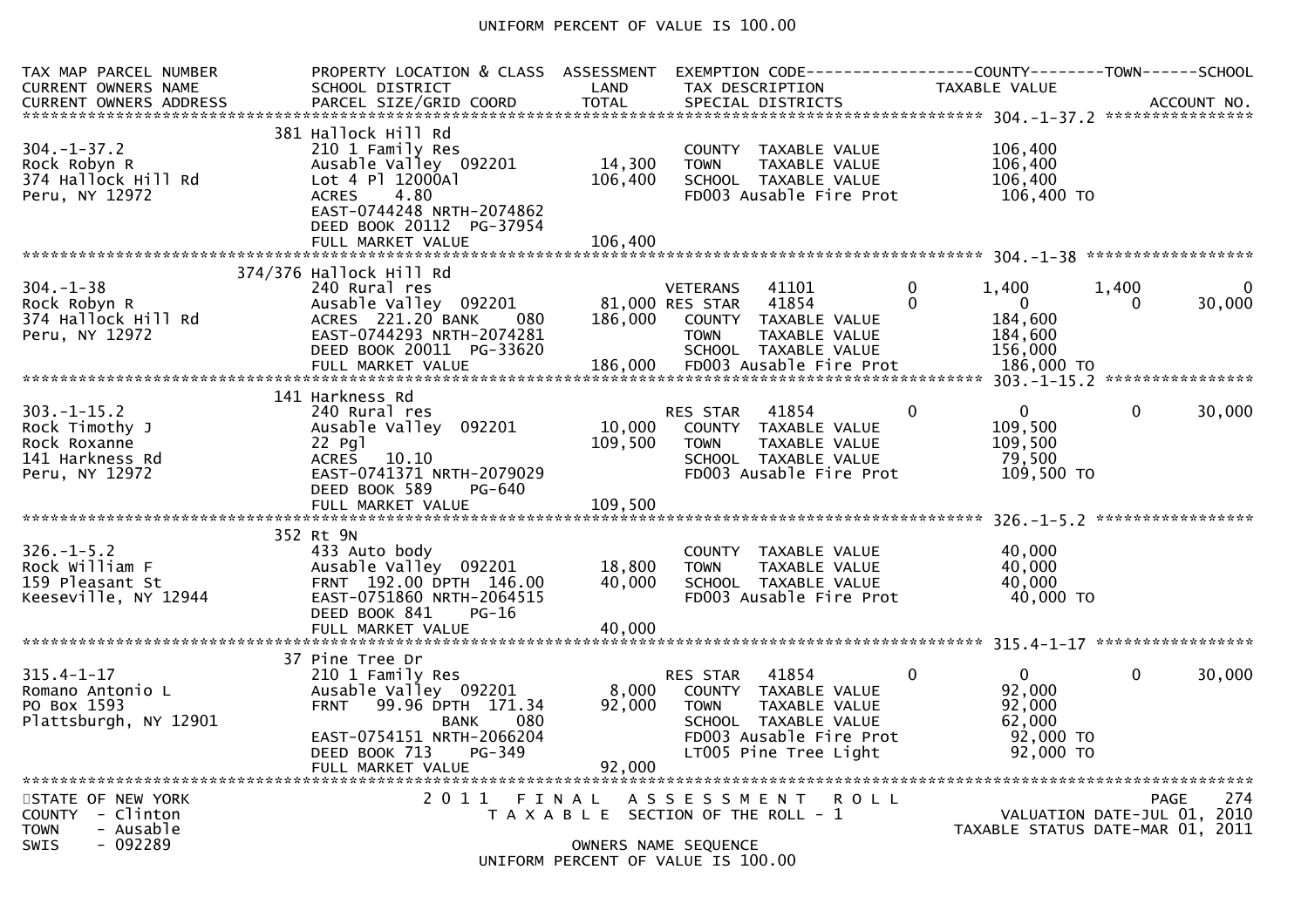| TAX MAP PARCEL NUMBER<br>CURRENT OWNERS NAME                                                                    | PROPERTY LOCATION & CLASS ASSESSMENT<br>SCHOOL DISTRICT                                                                                                                             | LAND                               | EXEMPTION CODE-----------------COUNTY-------TOWN------SCHOOL<br>TAX DESCRIPTION                                           | TAXABLE VALUE                                                            |                                                   |
|-----------------------------------------------------------------------------------------------------------------|-------------------------------------------------------------------------------------------------------------------------------------------------------------------------------------|------------------------------------|---------------------------------------------------------------------------------------------------------------------------|--------------------------------------------------------------------------|---------------------------------------------------|
| .CURRENT OWNERS ADDRESS PARCEL SIZE/GRID COORD TOTAL SPECIAL DISTRICTS ACCOUNT NO ACCOUNT NO ACCOUNT NO ACCOUNT |                                                                                                                                                                                     |                                    |                                                                                                                           |                                                                          |                                                   |
| $313.-2-15.1$<br>Rondeau Rickey<br>Rondeau Jenette F<br>908 Dry Bridge Rd<br>Ausable Forks, NY 12912            | Arnold Hill Rd<br>321 Abandoned ag<br>094001<br>Peru Central<br>204 Maules<br>ACRES 50.00<br>EAST-0719724 NRTH-2067639<br>DEED BOOK 20092 PG-23672                                  | 18,400<br>18,400                   | COUNTY TAXABLE VALUE<br>TAXABLE VALUE<br><b>TOWN</b><br>SCHOOL TAXABLE VALUE<br>FD003 Ausable Fire Prot                   | 18,400<br>18,400<br>18,400<br>18,400 TO                                  |                                                   |
|                                                                                                                 |                                                                                                                                                                                     |                                    |                                                                                                                           |                                                                          |                                                   |
| $334. - 2 - 6$<br>Rosio Ronald R<br>Rosio Susan M<br>1634 Rt 9N<br>AuSable Forks, NY 12912                      | 1634 Rt 9N<br>270 Mfg housing<br>Ausable Valley 092201<br>Lot 195 Maules Tract<br>3.10<br><b>ACRES</b><br>EAST-0725356 NRTH-2050888<br>DEED BOOK 777<br>PG-113<br>FULL MARKET VALUE | 7,200<br>58,000<br>58,000          | RES STAR 41854<br>COUNTY TAXABLE VALUE<br>TAXABLE VALUE<br><b>TOWN</b><br>SCHOOL TAXABLE VALUE<br>FD003 Ausable Fire Prot | $\mathbf 0$<br>$\overline{0}$<br>58,000<br>58,000<br>28,000<br>58,000 TO | 0<br>30,000                                       |
|                                                                                                                 |                                                                                                                                                                                     |                                    |                                                                                                                           |                                                                          |                                                   |
| $334. - 1 - 1$<br>Ross Jerry<br>PO Box 342<br>Peru, NY 12972                                                    | 211 Thomasville Rd<br>312 Vac w/imprv<br>Ausable Valley 092201<br>ACRES 18.90<br>EAST-0722793 NRTH-2057755<br>DEED BOOK 591<br>PG-1034                                              | 14,400<br>20,300                   | COUNTY TAXABLE VALUE<br>TAXABLE VALUE<br><b>TOWN</b><br>SCHOOL TAXABLE VALUE<br>FD003 Ausable Fire Prot                   | 20,300<br>20,300<br>20,300<br>20,300 TO                                  |                                                   |
|                                                                                                                 |                                                                                                                                                                                     |                                    |                                                                                                                           |                                                                          |                                                   |
| $334. - 1 - 22$<br>Ross Jerry M<br>Heller-Ross Holly B<br>29 Elm St<br>PO Box 342                               | 173/181 Thomasville Rd<br>210 1 Family Res<br>Ausable Valley 092201<br>ACRES 7.60<br>EAST-0723280 NRTH-2057072<br>DEED BOOK 20082 PG-16781                                          | 8,500<br>63,600                    | COUNTY TAXABLE VALUE<br><b>TOWN</b><br>TAXABLE VALUE<br>SCHOOL TAXABLE VALUE<br>FD003 Ausable Fire Prot                   | 63,600<br>63,600<br>63,600<br>63,600 TO                                  |                                                   |
|                                                                                                                 | Plains Rd                                                                                                                                                                           |                                    |                                                                                                                           |                                                                          |                                                   |
| $294. - 1 - 30$<br>Ross Matthew S<br>3 Valcour Blvd<br>Plattsburgh, NY 12901                                    | $314$ Rural vac<10<br>Peru Central<br>094001<br>PLC 396 Lot 38<br>ACRES 5.82<br>EAST-0768159 NRTH-2083007<br>DEED BOOK 20072 PG-6697                                                | 25,900<br>25,900                   | COUNTY TAXABLE VALUE<br><b>TOWN</b><br>TAXABLE VALUE<br>SCHOOL TAXABLE VALUE<br>FD003 Ausable Fire Prot                   | 25,900<br>25,900<br>25,900<br>25,900 TO                                  |                                                   |
|                                                                                                                 | FULL MARKET VALUE                                                                                                                                                                   | 25,900                             |                                                                                                                           |                                                                          |                                                   |
| STATE OF NEW YORK<br>- Clinton<br>COUNTY<br>- Ausable<br><b>TOWN</b><br>- 092289<br><b>SWIS</b>                 | 2011 FINAL                                                                                                                                                                          | OWNERS NAME SEQUENCE               | ASSESSMENT ROLL<br>T A X A B L E SECTION OF THE ROLL - 1                                                                  | TAXABLE STATUS DATE-MAR 01, 2011                                         | 275<br><b>PAGE</b><br>VALUATION DATE-JUL 01, 2010 |
|                                                                                                                 |                                                                                                                                                                                     |                                    | UNIFORM PERCENT OF VALUE IS 100.00                                                                                        |                                                                          |                                                   |
| TAX MAP PARCEL NUMBER<br>CURRENT OWNERS NAME<br><b>CURRENT OWNERS ADDRESS</b>                                   | PROPERTY LOCATION & CLASS<br>SCHOOL DISTRICT<br>PARCEL SIZE/GRID COORD                                                                                                              | ASSESSMENT<br>LAND<br><b>TOTAL</b> | TAX DESCRIPTION<br>SPECIAL DISTRICTS                                                                                      | TAXABLE VALUE                                                            | ACCOUNT NO.                                       |
|                                                                                                                 |                                                                                                                                                                                     |                                    |                                                                                                                           |                                                                          |                                                   |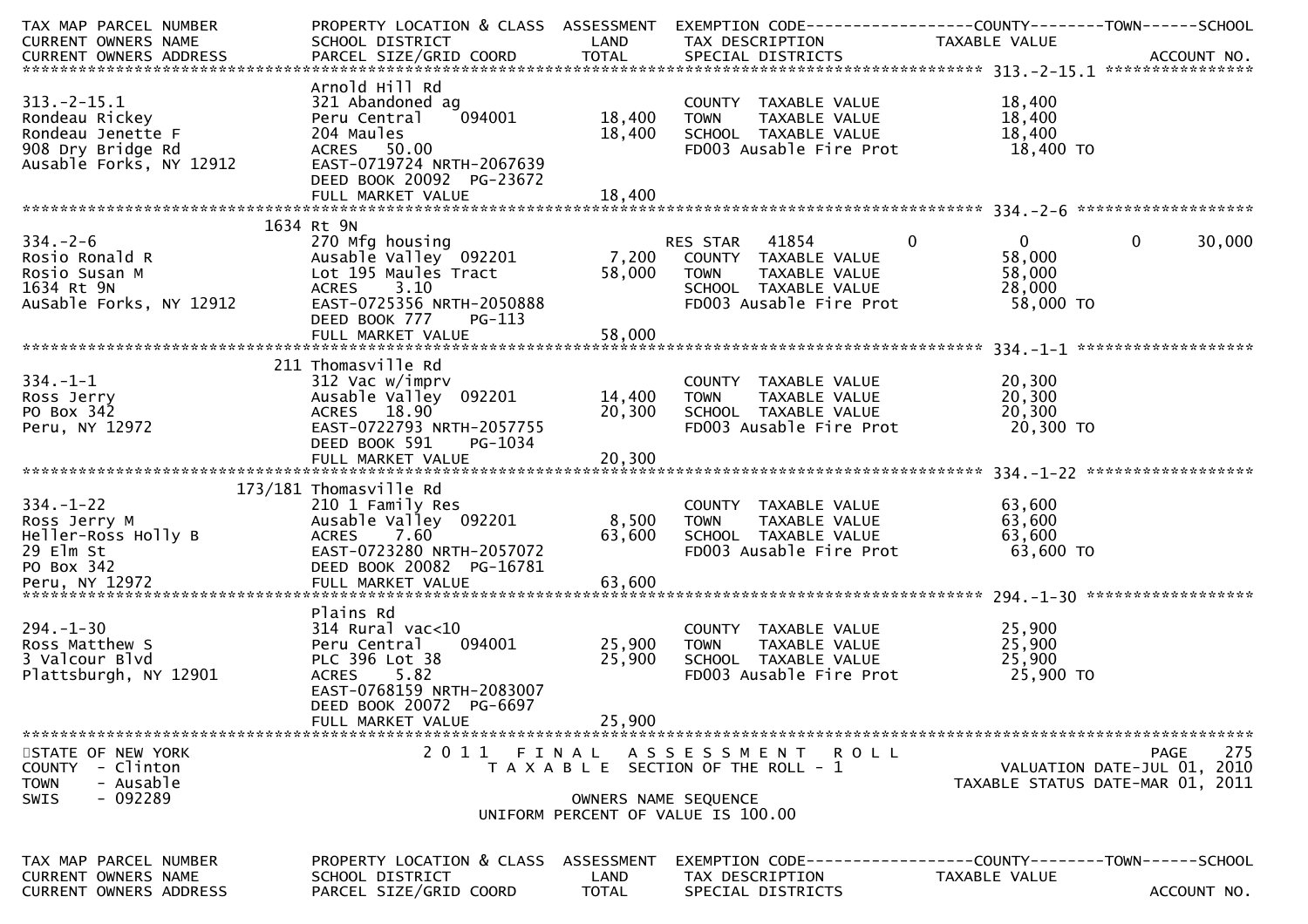| $313 - 3 - 11$<br>Rotella Joseph<br>624 Clintonville Rd<br>Peru, NY 12972                                 | 624 Clintonville Rd<br>210 1 Family Res<br>Ausable Valley 092201<br>Harkness<br>1 A<br>Ladieu<br>Collins<br>Collins<br>Hway<br>1.40<br><b>ACRES</b><br>EAST-0730801 NRTH-2067973<br>DEED BOOK 20041 PG-73864<br>FULL MARKET VALUE | 4,700<br>97,100<br>97,100   | RES STAR<br>41854<br>COUNTY TAXABLE VALUE<br>TAXABLE VALUE<br><b>TOWN</b><br>SCHOOL TAXABLE VALUE<br>FD003 Ausable Fire Prot           | $\mathbf{0}$<br>$\overline{0}$<br>97,100<br>97,100<br>67,100<br>97,100 TO | $\mathbf 0$<br>30,000                                                          |
|-----------------------------------------------------------------------------------------------------------|-----------------------------------------------------------------------------------------------------------------------------------------------------------------------------------------------------------------------------------|-----------------------------|----------------------------------------------------------------------------------------------------------------------------------------|---------------------------------------------------------------------------|--------------------------------------------------------------------------------|
|                                                                                                           |                                                                                                                                                                                                                                   |                             |                                                                                                                                        |                                                                           |                                                                                |
| $305. - 1 - 2.10$<br>Rowe Gregg<br>Rowe Michelle<br>320 Grove St<br>Keeseville, NY 12944                  | 320 Grove St<br>210 1 Family Res<br>Ausable Valley 092201<br>Lot Pl 12000 Al<br>3.51<br><b>ACRES</b><br>EAST-0757584 NRTH-2077013<br>DEED BOOK 20102 PG-30344<br>FULL MARKET VALUE                                                | 7,500<br>124,000<br>124,000 | 41854<br><b>RES STAR</b><br>COUNTY TAXABLE VALUE<br><b>TOWN</b><br>TAXABLE VALUE<br>SCHOOL TAXABLE VALUE<br>FD003 Ausable Fire Prot    | $\mathbf{0}$<br>0<br>124,000<br>124,000<br>94,000<br>124,000 TO           | 30,000<br>0                                                                    |
|                                                                                                           |                                                                                                                                                                                                                                   |                             |                                                                                                                                        |                                                                           |                                                                                |
| $334. - 1 - 28.5$<br>Roy Chad M<br>Roy Christina L<br>332 Dry Bridge Rd<br>AuSable Forks, NY 12912        | 332 Dry Bridge Rd<br>270 Mfg housing<br>Ausable Valley 092201<br>Lot 196 Mauls<br><b>ACRES</b><br>3.26<br>EAST-0722064 NRTH-2053731<br>DEED BOOK 20102 PG-37447<br>FULL MARKET VALUE                                              | 5,900<br>89,000<br>89,000   | RES STAR<br>41854<br>COUNTY TAXABLE VALUE<br>TAXABLE VALUE<br><b>TOWN</b><br>SCHOOL TAXABLE VALUE<br>FD003 Ausable Fire Prot           | $\mathbf 0$<br>$\mathbf{0}$<br>89,000<br>89,000<br>59,000<br>89,000 TO    | 0<br>30,000                                                                    |
|                                                                                                           |                                                                                                                                                                                                                                   |                             |                                                                                                                                        |                                                                           |                                                                                |
| $293. -4 - 4.1$<br>Roy Gregory<br>142 Telegraph Rd<br>Peru, NY 12972                                      | 142 Telegraph Rd<br>210 1 Family Res<br>Ausable Valley 092201<br>FRNT 150.00 DPTH 225.00<br>EAST-0758167 NRTH-2082422<br>DEED BOOK 20092 PG-21719<br>FULL MARKET VALUE                                                            | 5,600<br>65,800<br>65,800   | COUNTY TAXABLE VALUE<br>TAXABLE VALUE<br><b>TOWN</b><br>SCHOOL TAXABLE VALUE<br>FD003 Ausable Fire Prot                                | 65,800<br>65,800<br>65,800<br>65,800 TO                                   |                                                                                |
|                                                                                                           | Lower Rd                                                                                                                                                                                                                          |                             |                                                                                                                                        |                                                                           |                                                                                |
| $335.1 - 1 - 18$<br>Rubens Naola C<br>Attn: Scott R Carter<br>82 Beaver Spur Apt 19<br>Moriches, NY 11955 | 311 Res vac land<br>Ausable Valley 092201<br>FRNT 200.00 DPTH 195.00<br>EAST-0734091 NRTH-2053893<br>DEED BOOK 646<br>PG-1123<br>FULL MARKET VALUE                                                                                | 4,400<br>4,400<br>4,400     | COUNTY<br>TAXABLE VALUE<br><b>TOWN</b><br>TAXABLE VALUE<br>SCHOOL TAXABLE VALUE<br>FD003 Ausable Fire Prot<br>LT003 Clintonville Light | 4,400<br>4,400<br>4,400<br>4,400 TO<br>4,400 TO                           |                                                                                |
| STATE OF NEW YORK<br><b>COUNTY</b><br>- Clinton<br><b>TOWN</b><br>- Ausable<br>$-092289$<br>SWIS          | 2011 FINAL                                                                                                                                                                                                                        |                             | A S S E S S M E N T R O L L<br>T A X A B L E SECTION OF THE ROLL - 1<br>OWNERS NAME SEQUENCE                                           |                                                                           | 276<br>PAGE<br>VALUATION DATE-JUL 01, 2010<br>TAXABLE STATUS DATE-MAR 01, 2011 |
|                                                                                                           |                                                                                                                                                                                                                                   |                             | UNIFORM PERCENT OF VALUE IS 100.00                                                                                                     |                                                                           |                                                                                |
| TAX MAP PARCEL NUMBER<br>CURRENT OWNERS NAME<br><b>CURRENT OWNERS ADDRESS</b>                             | PROPERTY LOCATION & CLASS ASSESSMENT<br>SCHOOL DISTRICT<br>PARCEL SIZE/GRID COORD                                                                                                                                                 | LAND<br><b>TOTAL</b>        | EXEMPTION CODE------------------COUNTY--------TOWN------SCHOOL<br>TAX DESCRIPTION<br>SPECIAL DISTRICTS                                 | TAXABLE VALUE                                                             | ACCOUNT NO.                                                                    |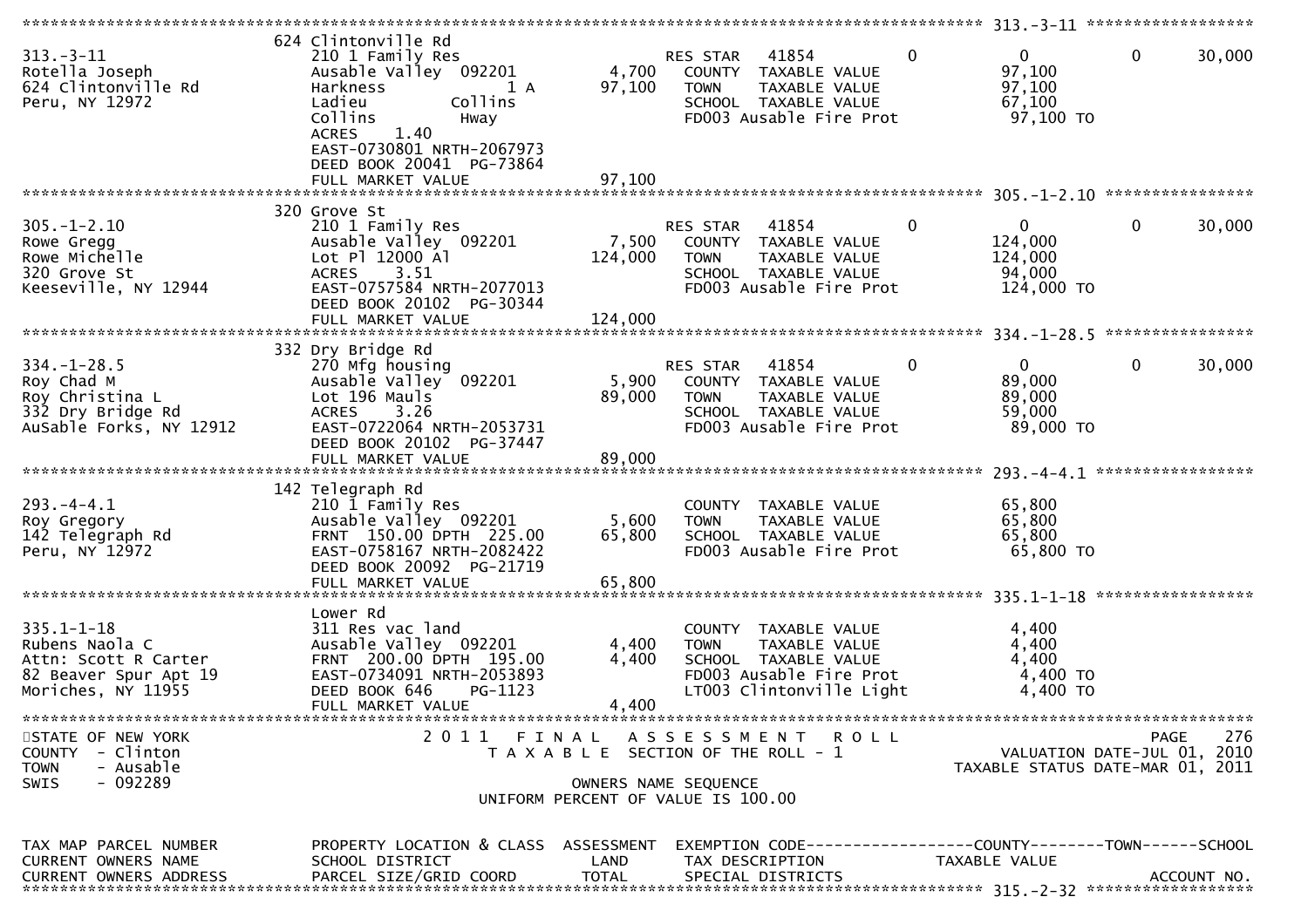| $315 - 2 - 32$<br>Ruff John S Jr<br>Ruff Kathleen M<br>8 Ouellette Cir<br>Keeseville, NY 12944                                                                    | 8 Ouellette Cir<br>210 1 Family Res<br>Ausable Valley 092201<br>Sub Div Lot 10<br>North Country Acres Bk-9<br>$1.05$ BANK<br><b>ACRES</b><br>320<br>EAST-0754365 NRTH-2072308<br>DEED BOOK 20041 PG-70166<br>FULL MARKET VALUE | 17,300<br>99,000<br>99,000   | RES STAR 41854<br>COUNTY TAXABLE VALUE<br>TAXABLE VALUE<br><b>TOWN</b><br>SCHOOL TAXABLE VALUE<br>FD003 Ausable Fire Prot                 | 0<br>$\mathbf{0}$<br>99,000<br>99,000<br>69,000<br>99,000 TO       | $\mathbf 0$<br>30,000                                                                 |
|-------------------------------------------------------------------------------------------------------------------------------------------------------------------|--------------------------------------------------------------------------------------------------------------------------------------------------------------------------------------------------------------------------------|------------------------------|-------------------------------------------------------------------------------------------------------------------------------------------|--------------------------------------------------------------------|---------------------------------------------------------------------------------------|
| $304. - 1 - 32.42$<br>Rugar John C<br>Rugar Sherri L<br>30 Boulder Ledge Way<br>Keeseville, NY 12944                                                              | 30 Boulder Ledge Way<br>210 1 Family Res<br>Ausable Valley 092201<br>Bashaw Sub Lot 2<br>5.50 BANK<br><b>ACRES</b><br>080<br>EAST-0745814 NRTH-2073871<br>DEED BOOK 20061 PG-94185<br>FULL MARKET VALUE                        | 26,700<br>291,000<br>291,000 | 41854<br>RES STAR<br>COUNTY TAXABLE VALUE<br><b>TOWN</b><br>TAXABLE VALUE<br>SCHOOL TAXABLE VALUE<br>FD003 Ausable Fire Prot              | 0<br>$\overline{0}$<br>291,000<br>291,000<br>261,000<br>291,000 TO | $\mathbf{0}$<br>30,000                                                                |
| $304. - 1 - 26.21$<br>Rulfs Jon<br>38 Boulder Lege Way<br>Keeseville, NY 12944<br>MAY BE SUBJECT TO PAYMENT<br>UNDER AGDIST LAW TIL 2015                          | Arthur Rd<br>323 Vacant rural<br>Ausable Valley 092201<br>$Lot 13$ Pgl<br>ACRES 115.20<br>EAST-0748127 NRTH-2079776<br>DEED BOOK 20092 PG-29587                                                                                | 77,700<br>77,700             | AGRI DISTR 41720<br>COUNTY TAXABLE VALUE<br><b>TOWN</b><br>TAXABLE VALUE<br>SCHOOL TAXABLE VALUE<br>FD003 Ausable Fire Prot               | 17,478<br>0<br>60,222<br>60,222<br>60,222<br>77,700 TO             | 17,478<br>17,478                                                                      |
| $304. - 1 - 32.43$<br>Rulfs Jon<br>38 Boulder Ledge Way<br>Keeseville, NY 12944                                                                                   | 38 Boulder Ledge Way<br>210 1 Family Res<br>Ausable Valley 092201<br>Bashaw Sub Lot 3<br>6.60<br><b>ACRES</b><br>EAST-0745592 NRTH-2073667<br>DEED BOOK 20031 PG-58366                                                         | 27,400<br>272,700            | 41854<br>RES STAR<br>COUNTY TAXABLE VALUE<br><b>TOWN</b><br>TAXABLE VALUE<br>SCHOOL TAXABLE VALUE<br>FD003 Ausable Fire Prot              | $\mathbf{0}$<br>0<br>272,700<br>272,700<br>242,700<br>272,700 TO   | $\mathbf{0}$<br>30,000                                                                |
| $293.16 - 1 - 14$<br>Russell William E<br>Russell Marcia A<br>Attn: Russell & Marcia Russell EAST-0767150 NRTH-2084126<br>83 Pine Tree Dr<br>Keeseville, NY 12944 | Plains Rd<br>311 Res vac land<br>094001<br>Peru Central<br>FRNT 153.19 DPTH 145.64<br>DEED BOOK 892<br>$PG-233$<br>FULL MARKET VALUE                                                                                           | 14,000<br>14,000<br>14,000   | COUNTY TAXABLE VALUE<br>TAXABLE VALUE<br><b>TOWN</b><br>SCHOOL TAXABLE VALUE<br>FD003 Ausable Fire Prot                                   | 14,000<br>14,000<br>14,000<br>14,000 TO                            |                                                                                       |
| STATE OF NEW YORK<br>- Clinton<br><b>COUNTY</b><br>- Ausable<br><b>TOWN</b><br>$-092289$<br>SWIS                                                                  | 2011 FINAL                                                                                                                                                                                                                     |                              | A S S E S S M E N T<br><b>ROLL</b><br>T A X A B L E SECTION OF THE ROLL - 1<br>OWNERS NAME SEQUENCE<br>UNIFORM PERCENT OF VALUE IS 100.00 |                                                                    | 277<br><b>PAGE</b><br>VALUATION DATE-JUL 01, 2010<br>TAXABLE STATUS DATE-MAR 01, 2011 |
| TAX MAP PARCEL NUMBER<br><b>CURRENT OWNERS NAME</b><br><b>CURRENT OWNERS ADDRESS</b>                                                                              | PROPERTY LOCATION & CLASS ASSESSMENT<br>SCHOOL DISTRICT<br>PARCEL SIZE/GRID COORD                                                                                                                                              | LAND<br><b>TOTAL</b>         | TAX DESCRIPTION<br>SPECIAL DISTRICTS                                                                                                      | TAXABLE VALUE                                                      | ACCOUNT NO.                                                                           |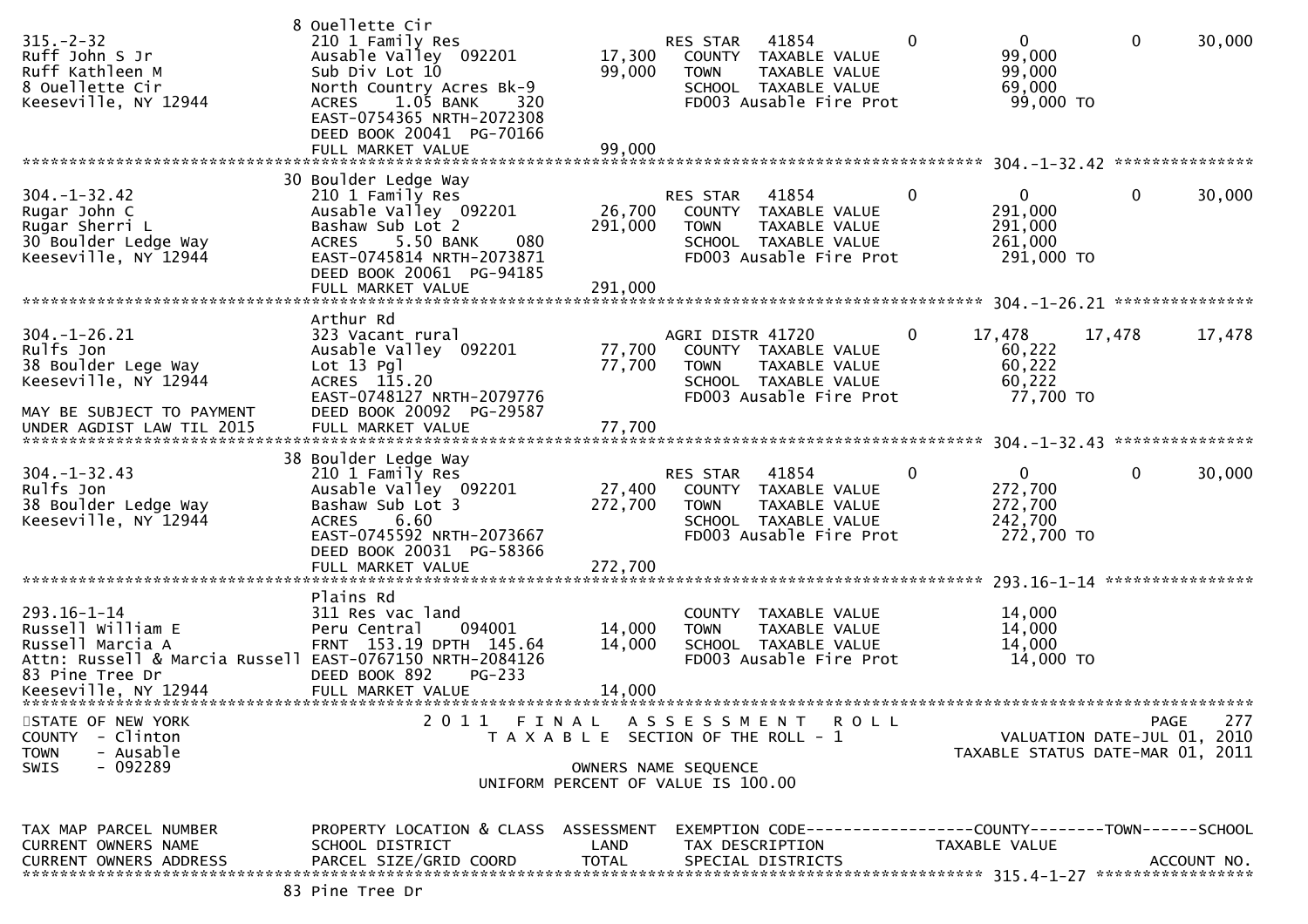| $315.4 - 1 - 27$<br>Russell William E<br>Russell Marcia A<br>83 Pine Tree Dr<br>Keeseville, NY 12944 | 210 1 Family Res<br>Ausable Valley 092201<br>FRNT 192.80 DPTH 186.00<br>EAST-0753684 NRTH-2065288<br>DEED BOOK 601<br>PG-454                                               | 9,300<br>139,600                                           | RES STAR<br><b>TOWN</b>      | 41854<br>COUNTY TAXABLE VALUE<br>TAXABLE VALUE<br>SCHOOL TAXABLE VALUE<br>FD003 Ausable Fire Prot                 | $\Omega$    | $\overline{0}$<br>139,600<br>139,600<br>109,600<br>139,600 TO   | $\mathbf{0}$ | 30,000      |
|------------------------------------------------------------------------------------------------------|----------------------------------------------------------------------------------------------------------------------------------------------------------------------------|------------------------------------------------------------|------------------------------|-------------------------------------------------------------------------------------------------------------------|-------------|-----------------------------------------------------------------|--------------|-------------|
|                                                                                                      |                                                                                                                                                                            |                                                            |                              |                                                                                                                   |             |                                                                 |              |             |
| $305. - 1 - 2.4$<br>Ryan May<br>127 Grove St<br>Keeseville, NY 12944                                 | 127 Grove St<br>270 Mfg housing<br>Ausable Valley 092201<br>Lot 1 P 12000 Al<br>Survey Bk 10 Pg 129<br>ACRES 2.30<br>EAST-0756491 NRTH-2072418<br>DEED BOOK 20082 PG-13613 | 6,800<br>30,000                                            | <b>TOWN</b>                  | COUNTY TAXABLE VALUE<br>TAXABLE VALUE<br>SCHOOL TAXABLE VALUE<br>FD003 Ausable Fire Prot                          |             | 30,000<br>30,000<br>30,000<br>30,000 TO                         |              |             |
|                                                                                                      | Lakeside Rd                                                                                                                                                                |                                                            |                              |                                                                                                                   |             |                                                                 |              |             |
| $294. -1 - 13.21$<br>Ryba Kenneth M<br>Ryba Marilyn J<br>30 Sara-Jen Dr<br>Queensbury, NY 12804      | $314$ Rural vac< $10$<br>094001<br>Peru Central<br>Lot $#1$<br>Lot 1 Sussdorff Sub<br><b>ACRES</b><br>2.90<br>EAST-0772339 NRTH-2082995<br>DEED BOOK 20092 PG-27499        | 47,100<br>47,100                                           | <b>TOWN</b>                  | COUNTY TAXABLE VALUE<br>TAXABLE VALUE<br>SCHOOL TAXABLE VALUE<br>FD003 Ausable Fire Prot                          |             | 47,100<br>47,100<br>47,100<br>47,100 TO                         |              |             |
|                                                                                                      | FULL MARKET VALUE                                                                                                                                                          | 47,100                                                     |                              |                                                                                                                   |             |                                                                 |              |             |
| $293. -3 - 2.31$<br>Saliba Talal M<br>70 Bay Rd<br>Plattsburgh, NY 12901                             | Rt 9<br>$314$ Rural vac<10<br>094001<br>Peru Central<br>5.40<br><b>ACRES</b><br>EAST-0766865 NRTH-2085354<br>DEED BOOK 20041 PG-75028<br>FULL MARKET VALUE                 | 25,600<br>25,600<br>25,600                                 | <b>TOWN</b>                  | COUNTY TAXABLE VALUE<br>TAXABLE VALUE<br>SCHOOL TAXABLE VALUE<br>FD003 Ausable Fire Prot                          |             | 25,600<br>25,600<br>25,600<br>25,600 TO                         |              |             |
| 265/271 Rt 9N                                                                                        |                                                                                                                                                                            |                                                            |                              |                                                                                                                   |             |                                                                 |              |             |
| $326. - 1 - 8$<br>Sandri Realty Inc<br>PO Box 1578<br>Greenfield, MA 01302-1578                      | 486 Mini-mart<br>Ausable Valley 092201<br>ACRES 66.06<br>EAST-0754533 NRTH-2064554<br>DEED BOOK 624<br>PG-1143                                                             | 59,000<br>350,000                                          | <b>TOWN</b>                  | COUNTY TAXABLE VALUE<br>TAXABLE VALUE<br>SCHOOL TAXABLE VALUE<br>FD003 Ausable Fire Prot<br>LT005 Pine Tree Light |             | 350,000<br>350,000<br>350,000<br>350,000 TO<br>350,000 TO       |              |             |
| STATE OF NEW YORK                                                                                    | FINAL<br>2011                                                                                                                                                              |                                                            | A S S E S S M E N T          |                                                                                                                   | <b>ROLL</b> |                                                                 | <b>PAGE</b>  | 278         |
| COUNTY - Clinton<br>- Ausable<br><b>TOWN</b>                                                         |                                                                                                                                                                            | T A X A B L E SECTION OF THE ROLL - 1                      |                              |                                                                                                                   |             | VALUATION DATE-JUL 01, 2010<br>TAXABLE STATUS DATE-MAR 01, 2011 |              |             |
| $-092289$<br><b>SWIS</b>                                                                             |                                                                                                                                                                            | OWNERS NAME SEQUENCE<br>UNIFORM PERCENT OF VALUE IS 100.00 |                              |                                                                                                                   |             |                                                                 |              |             |
| TAX MAP PARCEL NUMBER<br><b>CURRENT OWNERS NAME</b><br><b>CURRENT OWNERS ADDRESS</b>                 | PROPERTY LOCATION & CLASS<br>SCHOOL DISTRICT<br>PARCEL SIZE/GRID COORD                                                                                                     | ASSESSMENT<br>LAND<br><b>TOTAL</b>                         |                              | TAX DESCRIPTION<br>SPECIAL DISTRICTS                                                                              |             | TAXABLE VALUE                                                   |              | ACCOUNT NO. |
| $303 - 2 - 47$<br>Santor Dennis & Linda                                                              | 659 Hallock Hill Rd<br>270 Mfg housing<br>Ausable Valley 092201                                                                                                            | 6,100                                                      | <b>COUNTY</b><br><b>TOWN</b> | TAXABLE VALUE<br>TAXABLE VALUE                                                                                    |             | 56,700<br>56,700                                                |              |             |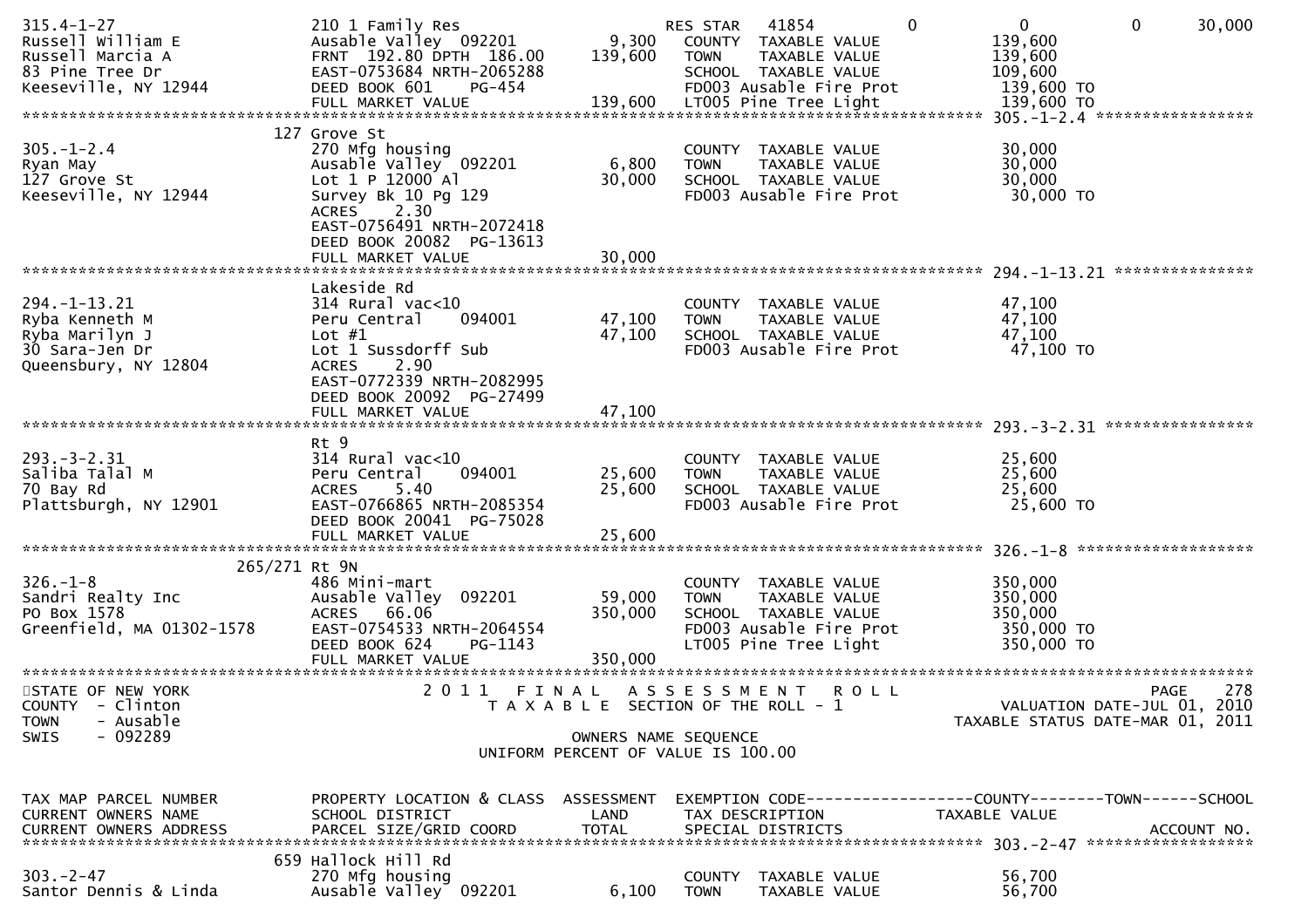| O'Neil Life Use Alfred<br>17 Shirley Ave<br>Plattsburgh, NY 12901                                                    | 1.20<br><b>ACRES</b><br>EAST-0737396 NRTH-2073633<br>DEED BOOK 20021 PG-49360<br>FULL MARKET VALUE                                                                                | 56,700<br>56,700                                                                                    |                                                             | SCHOOL TAXABLE VALUE<br>FD003 Ausable Fire Prot                                                                               |                  | 56,700<br>56,700 TO                                                    |                       |                    |
|----------------------------------------------------------------------------------------------------------------------|-----------------------------------------------------------------------------------------------------------------------------------------------------------------------------------|-----------------------------------------------------------------------------------------------------|-------------------------------------------------------------|-------------------------------------------------------------------------------------------------------------------------------|------------------|------------------------------------------------------------------------|-----------------------|--------------------|
|                                                                                                                      |                                                                                                                                                                                   |                                                                                                     |                                                             |                                                                                                                               |                  |                                                                        |                       |                    |
| $315.4 - 1 - 12$<br>Santor Living Trust Carmen E<br>Attn: Carmen Santor Trustee<br>214 Rt 9N<br>Keeseville, NY 12944 | 214 Rt 9N<br>210 1 Family Res<br>Ausable Valley 092201<br>FRNT 100.02 DPTH 201.77<br>EAST-0754428 NRTH-2066290<br>DEED BOOK 98000 PG-99291<br>FULL MARKET VALUE                   | 145,300<br>145,300                                                                                  | <b>VETERANS</b><br>9,000 RES STAR<br><b>TOWN</b>            | 41101<br>41854<br>COUNTY TAXABLE VALUE<br>TAXABLE VALUE<br>SCHOOL TAXABLE VALUE<br>FD003 Ausable Fire Prot                    | 0<br>0           | 1,850<br>$\mathbf{0}$<br>143,450<br>143,450<br>115,300<br>145,300 TO   | 1,850<br>$\mathbf{0}$ | 0<br>30,000        |
|                                                                                                                      |                                                                                                                                                                                   |                                                                                                     |                                                             |                                                                                                                               |                  |                                                                        |                       |                    |
| $303 - 2 - 29$<br>Santose Nicole<br>915 Clintonville Rd<br>Peru, NY 12972                                            | 915 Clintonville Rd<br>210 1 Family Res<br>Ausable Valley 092201<br>FRNT 88.71 DPTH 400.00<br>EAST-0733548 NRTH-2074545<br>DEED BOOK 20072 PG-8457<br>FULL MARKET VALUE           | 3,400<br>58,000<br>58,000                                                                           | <b>TOWN</b>                                                 | COUNTY TAXABLE VALUE<br>TAXABLE VALUE<br>SCHOOL TAXABLE VALUE<br>FD003 Ausable Fire Prot                                      |                  | 58,000<br>58,000<br>58,000<br>58,000 TO                                |                       |                    |
|                                                                                                                      |                                                                                                                                                                                   |                                                                                                     |                                                             |                                                                                                                               |                  |                                                                        |                       |                    |
| 1358/1362 Rt 9N                                                                                                      |                                                                                                                                                                                   |                                                                                                     |                                                             |                                                                                                                               |                  |                                                                        |                       |                    |
| $334.2 - 1 - 11$<br>Sartwell Ross<br>1362 Rt 9N<br>Clintonville, NY 12924                                            | 210 1 Family Res<br>Ausable Valley 092201<br>House & Mobile Home Combi<br>FRNT 175.00 DPTH 215.00<br>EAST-0731406 NRTH-2053657<br>DEED BOOK 894<br>PG-273                         | 5,600<br>69,000                                                                                     | RES STAR<br><b>TOWN</b>                                     | 41854<br>COUNTY TAXABLE VALUE<br>TAXABLE VALUE<br>SCHOOL TAXABLE VALUE<br>FD003 Ausable Fire Prot<br>LT003 Clintonville Light | 0                | $\overline{0}$<br>69,000<br>69,000<br>39,000<br>69,000 TO<br>69,000 TO | 0                     | 30,000             |
|                                                                                                                      | FULL MARKET VALUE                                                                                                                                                                 | 69,000                                                                                              |                                                             |                                                                                                                               |                  |                                                                        |                       |                    |
|                                                                                                                      | 66 Pine Tree Dr                                                                                                                                                                   |                                                                                                     |                                                             |                                                                                                                               |                  |                                                                        |                       |                    |
| $315.4 - 1 - 35$<br>Savage Scott<br>Savage Christina<br>66 Pine Tree Dr<br>Keeseville, NY 12944                      | 210 1 Family Res<br>Ausable Valley 092201<br>FRNT 100.00 DPTH 150.00<br>EAST-0753612 NRTH-2065705<br>DEED BOOK 20061 PG-96470<br>FULL MARKET VALUE<br>*************************** | 7,700<br>117,900                                                                                    | RES STAR<br><b>TOWN</b>                                     | 41854<br>COUNTY TAXABLE VALUE<br>TAXABLE VALUE<br>SCHOOL TAXABLE VALUE<br>FD003 Ausable Fire Prot                             | 0                | $\mathbf{0}$<br>117,900<br>117,900<br>87,900<br>117,900 TO             | 0                     | 30,000             |
| STATE OF NEW YORK                                                                                                    | 2011 FINAL                                                                                                                                                                        |                                                                                                     | A S S E S S M E N T                                         |                                                                                                                               | <b>ROLL</b>      |                                                                        |                       | 279<br><b>PAGE</b> |
| COUNTY - Clinton<br><b>TOWN</b><br>- Ausable<br>$-092289$<br><b>SWIS</b>                                             |                                                                                                                                                                                   | T A X A B L E SECTION OF THE ROLL - 1<br>OWNERS NAME SEQUENCE<br>UNIFORM PERCENT OF VALUE IS 100.00 |                                                             |                                                                                                                               |                  | VALUATION DATE-JUL 01, 2010<br>TAXABLE STATUS DATE-MAR 01, 2011        |                       |                    |
|                                                                                                                      |                                                                                                                                                                                   |                                                                                                     |                                                             |                                                                                                                               |                  |                                                                        |                       |                    |
| TAX MAP PARCEL NUMBER<br>CURRENT OWNERS NAME<br><b>CURRENT OWNERS ADDRESS</b>                                        | PROPERTY LOCATION & CLASS ASSESSMENT<br>SCHOOL DISTRICT<br>PARCEL SIZE/GRID COORD                                                                                                 | LAND<br><b>TOTAL</b>                                                                                |                                                             | EXEMPTION CODE-----<br>TAX DESCRIPTION<br>SPECIAL DISTRICTS                                                                   |                  | --------COUNTY--------TOWN------SCHOOL<br>TAXABLE VALUE                |                       | ACCOUNT NO.        |
| $305. - 1 - 2.13$<br>Sayward Nelson G<br>Smith Constance M<br>280 Grove St<br>Keeseville, NY 12944                   | 280 Grove St<br>210 1 Family Res<br>Ausable Valley 092201<br>Lot 1 Pl 12000 Ac Loc<br>3.20<br><b>ACRES</b><br>EAST-0757989 NRTH-2076036<br>DEED BOOK 20102 PG-31361               | 69,000                                                                                              | WARCOMALL<br>7,300 RES STAR<br><b>COUNTY</b><br><b>TOWN</b> | 41131<br>41854<br>TAXABLE VALUE<br>TAXABLE VALUE<br>SCHOOL TAXABLE VALUE<br>FD003 Ausable Fire Prot                           | $\mathbf 0$<br>0 | 17,250<br>$\mathbf{0}$<br>51,750<br>51,750<br>39,000<br>69,000 TO      | 17,250<br>0           | 0<br>30,000        |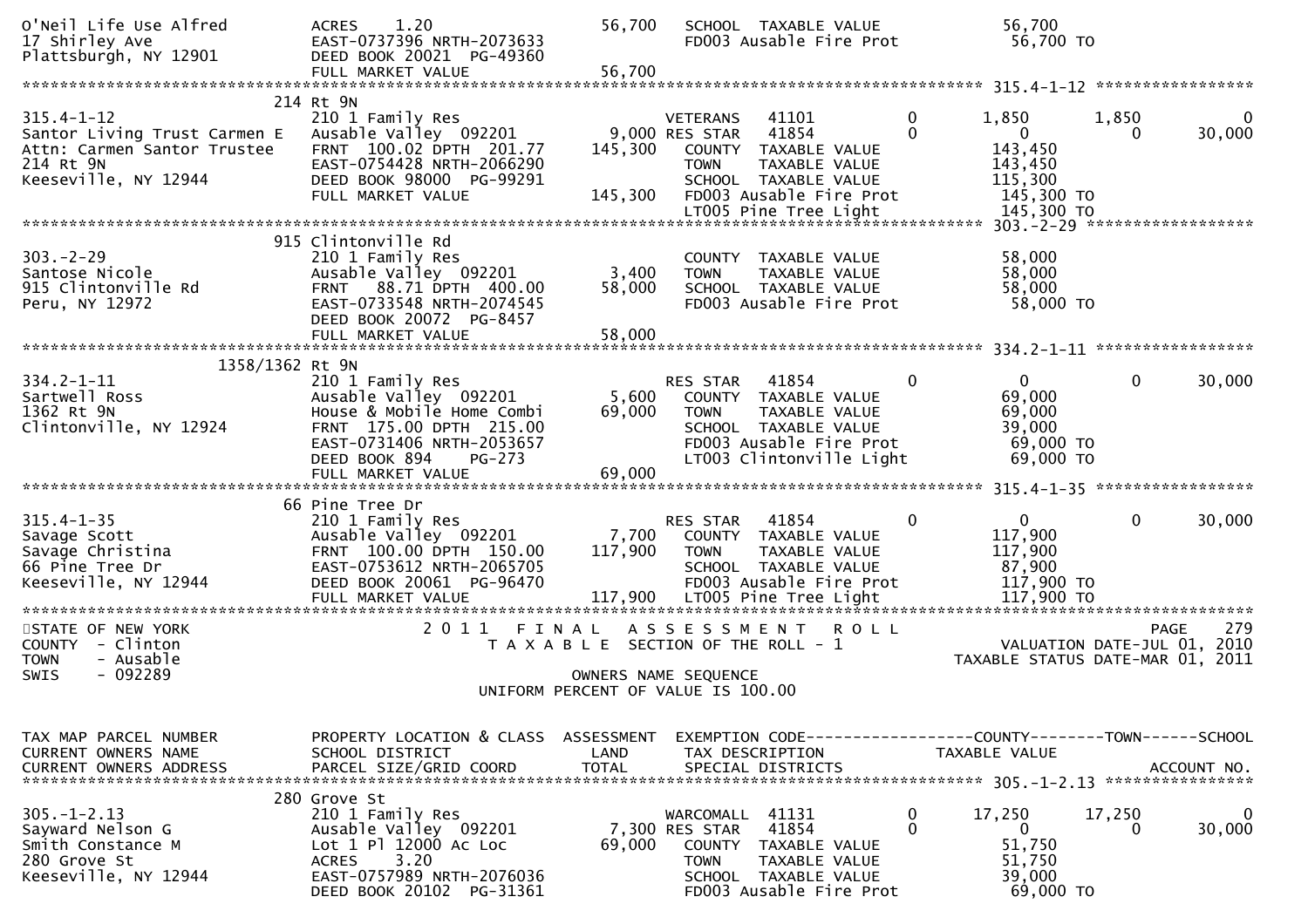|                                                                                                                                               | FULL MARKET VALUE                                                                                                                                                                                                 | 69,000                                    |                                                                                                                                                                 | *****************                                                                              |
|-----------------------------------------------------------------------------------------------------------------------------------------------|-------------------------------------------------------------------------------------------------------------------------------------------------------------------------------------------------------------------|-------------------------------------------|-----------------------------------------------------------------------------------------------------------------------------------------------------------------|------------------------------------------------------------------------------------------------|
| $305. - 1 - 3.1$<br>Schermerhorn Jon L<br>Schermerhorn Jan B<br>39 Upper Louden Rd<br>Loudenville, NY 12211                                   | Chasm Rd<br>312 Vac w/imprv<br>Ausable Valley 092201<br>ACRES 365.40<br>EAST-0760188 NRTH-2074188<br>DEED BOOK 20041 PG-78188<br>FULL MARKET VALUE                                                                | 52,900<br>57,600<br>57,600                | COUNTY TAXABLE VALUE<br>TAXABLE VALUE<br><b>TOWN</b><br>SCHOOL TAXABLE VALUE<br>FD003 Ausable Fire Prot<br>LT006 Chasm                                          | 57,600<br>57,600<br>57,600<br>57,600 TO<br>57,600 TO                                           |
| $302 - 2 - 8.42$<br>Schlitt Paul J<br>Schlitt Heather G<br>51 Secluded Way<br>Peru, NY 12972                                                  | 51 Secluded Way<br>210 1 Family Res<br>Peru Central<br>094001<br>Lot 207 Maules Patent<br>Lot 2 Schlitt Sub<br>7.48<br><b>ACRES</b><br>EAST-0721173 NRTH-2071268<br>DEED BOOK 20021 PG-47425<br>FULL MARKET VALUE | 11,800<br>184,200<br>184,200              | $\mathbf{0}$<br>RES STAR<br>41854<br>COUNTY TAXABLE VALUE<br><b>TOWN</b><br>TAXABLE VALUE<br>SCHOOL TAXABLE VALUE<br>FD003 Ausable Fire Prot                    | $\Omega$<br>$\mathbf{0}$<br>30,000<br>184,200<br>184,200<br>154,200<br>184,200 TO              |
| $294. - 1 - 13.27$<br>Schmitt Craig A<br>Schmitt Ann M<br>628 River Rd<br>Peru, NY 12972                                                      | Lakeside Rd<br>$314$ Rural vac<10<br>Peru Central<br>094001<br>Lot $#1$<br>Lot #7 Sussdorff Sub<br>2.83<br><b>ACRES</b><br>EAST-0771426 NRTH-2084580<br>DEED BOOK 20051 PG-78727<br>FULL MARKET VALUE             | 47,100<br>47,100<br>47,100                | COUNTY TAXABLE VALUE<br>TAXABLE VALUE<br><b>TOWN</b><br>SCHOOL TAXABLE VALUE<br>FD003 Ausable Fire Prot                                                         | ***************<br>47,100<br>47,100<br>47,100<br>47,100 TO                                     |
| $301 - 2 - 3$<br>Schofield Trustee Claudette A<br>Schofield Trustee Joseph M<br>Schofield Irrevocable Trust<br>920 River Rd<br>Peru, NY 12972 | Mitchell Rd<br>321 Abandoned ag<br>Ausable Valley 092201<br>ACRES 115.70<br>EAST-0718665 NRTH-2076016<br>DEED BOOK 962<br><b>PG-057</b><br>FULL MARKET VALUE                                                      | 23,800<br>23,800<br>23,800<br>*********** | COUNTY TAXABLE VALUE<br>TAXABLE VALUE<br><b>TOWN</b><br>SCHOOL TAXABLE VALUE<br>FD003 Ausable Fire Prot                                                         | 23,800<br>23,800<br>23,800<br>23,800 TO                                                        |
| STATE OF NEW YORK<br>COUNTY - Clinton<br><b>TOWN</b><br>- Ausable<br>$-092289$<br><b>SWIS</b>                                                 | 2011                                                                                                                                                                                                              | FINAL<br>OWNERS NAME SEQUENCE             | A S S E S S M E N T<br>R O L L<br>T A X A B L E SECTION OF THE ROLL - 1<br>UNIFORM PERCENT OF VALUE IS 100.00                                                   | 280<br><b>PAGE</b><br>2010<br>VALUATION DATE-JUL 01,<br>TAXABLE STATUS DATE-MAR 01, 2011       |
| TAX MAP PARCEL NUMBER<br>CURRENT OWNERS NAME<br>CURRENT OWNERS ADDRESS                                                                        | PROPERTY LOCATION & CLASS ASSESSMENT<br>SCHOOL DISTRICT<br>PARCEL SIZE/GRID COORD                                                                                                                                 | LAND<br><b>TOTAL</b>                      | TAX DESCRIPTION<br>SPECIAL DISTRICTS                                                                                                                            | EXEMPTION CODE------------------COUNTY--------TOWN------SCHOOL<br>TAXABLE VALUE<br>ACCOUNT NO. |
| $315 - 3 - 21$<br>Scholl Jan E<br>103 Hill St<br>Keeseville, NY 12944                                                                         | 103 Hill St<br>210 1 Family Res<br>Ausable Valley 092201<br>Sub Div Bk-A Pg-140 Lot-2<br>FRNT 100.00 DPTH 250.00<br>EAST-0753901 NRTH-2068168<br>DEED BOOK 20041 PG-75641<br>FULL MARKET VALUE                    | 8,700<br>72,000<br>72,000                 | $\mathbf 0$<br>41854<br>RES STAR<br>COUNTY TAXABLE VALUE<br>TAXABLE VALUE<br>TOWN<br>SCHOOL TAXABLE VALUE<br>FD003 Ausable Fire Prot<br>LT004 Hill Street Light | $\mathbf{0}$<br>0<br>30,000<br>72,000<br>72,000<br>42,000<br>72,000 TO<br>72,000 TO            |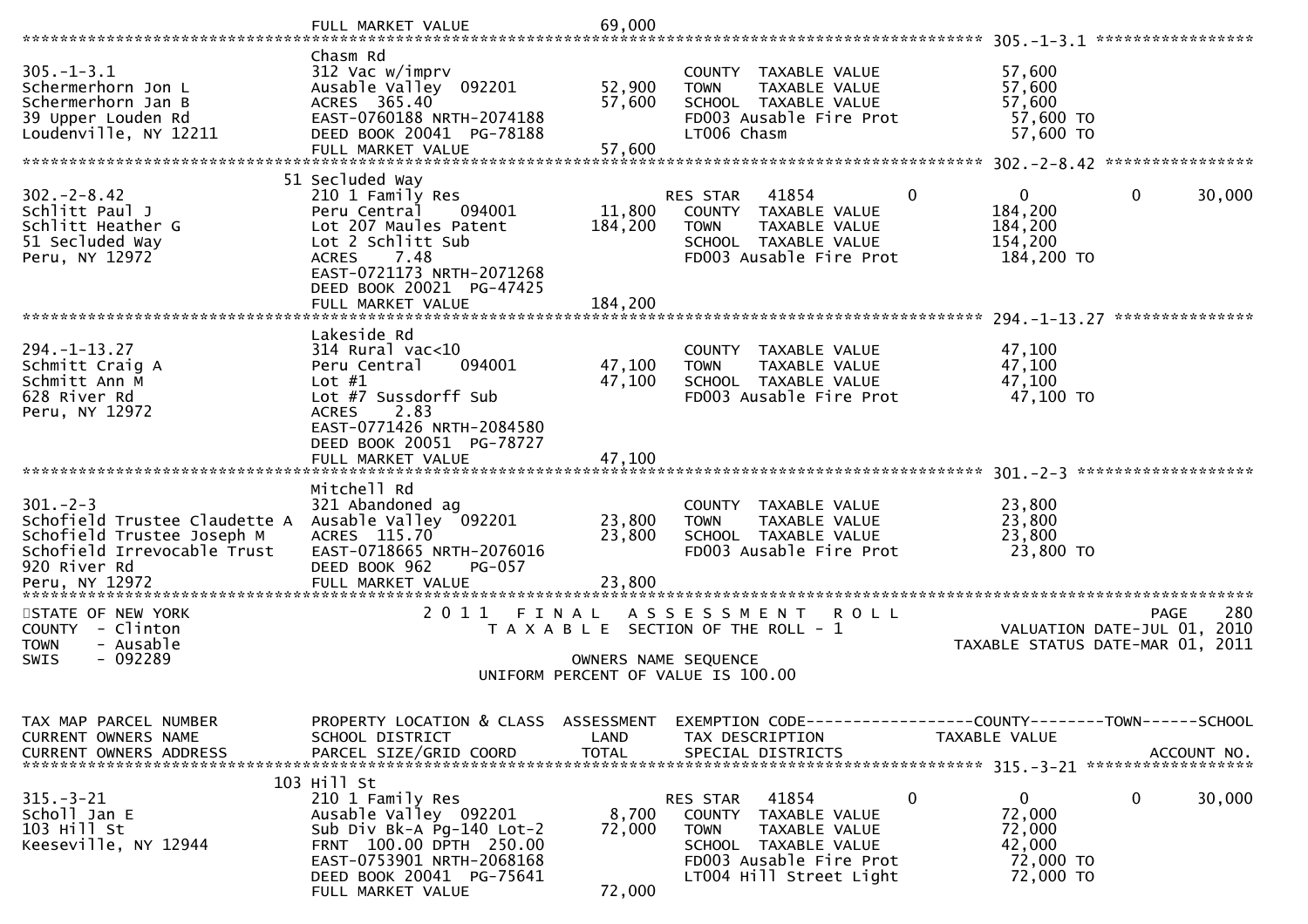|                               | 114 Parrish Rd                       |              |                                       |                                                                |
|-------------------------------|--------------------------------------|--------------|---------------------------------------|----------------------------------------------------------------|
| $334. - 1 - 11$               | 210 1 Family Res                     |              | COUNTY TAXABLE VALUE                  | 169,000                                                        |
| Schubart Dean S               | Ausable Valley 092201                | 11,000       | TAXABLE VALUE<br><b>TOWN</b>          | 169,000                                                        |
| Schubart Nancy D              | ACRES 3.20                           | 169,000      | SCHOOL TAXABLE VALUE                  | 169,000                                                        |
| 11145 4th St E                | EAST-0729970 NRTH-2057250            |              | FD003 Ausable Fire Prot               | 169,000 TO                                                     |
| Treasure Island, FL 33706     | DEED BOOK 20061 PG-99898             |              |                                       |                                                                |
|                               | FULL MARKET VALUE                    | 169,000      |                                       |                                                                |
|                               |                                      |              |                                       |                                                                |
|                               | Rt 9                                 |              |                                       |                                                                |
| $293. - 3 - 2.12$             | 322 Rural vac>10                     |              | COUNTY TAXABLE VALUE                  | 36,400                                                         |
| Sciortino Lynn                | Peru Central<br>094001               | 36,400       | TAXABLE VALUE<br><b>TOWN</b>          | 36,400                                                         |
| 1040 old Market Rd            | Survey Bk 18 Pg 85 Lot 3             | 36,400       | SCHOOL TAXABLE VALUE                  | 36,400                                                         |
| West Stockholm, NY 13696      | ACRES 44.60                          |              | FD003 Ausable Fire Prot               | 36,400 TO                                                      |
|                               | EAST-0765697 NRTH-2086652            |              |                                       |                                                                |
|                               | DEED BOOK 20082 PG-20814             |              |                                       |                                                                |
|                               | FULL MARKET VALUE                    | 36,400       |                                       |                                                                |
|                               |                                      |              |                                       |                                                                |
|                               | 1894 Rt 22                           |              |                                       |                                                                |
| $315. - 2 - 11$               | 210 1 Family Res                     |              | WARCOMALL 41131                       | 0<br>22,175<br>20,000<br>0                                     |
| Scott Dennis L                | Ausable Valley 092201                |              | 41854<br>6,300 RES STAR               | $\Omega$<br>30,000<br>$\overline{0}$<br>0                      |
| Scott Roby A                  | 1.53                                 |              | 88,700 COUNTY TAXABLE VALUE           | 66,525                                                         |
|                               | <b>ACRES</b>                         |              |                                       |                                                                |
| 1894 Rt 22                    | EAST-0755139 NRTH-2070656            |              | TAXABLE VALUE<br><b>TOWN</b>          | 68,700                                                         |
| Keeseville, NY 12944          | DEED BOOK 631<br>PG-283              |              | SCHOOL TAXABLE VALUE                  | 58,700                                                         |
|                               | FULL MARKET VALUE                    |              | 88,700 FD003 Ausable Fire Prot        | 88,700 TO                                                      |
|                               |                                      |              |                                       |                                                                |
|                               | Cold Spring Rd                       |              |                                       |                                                                |
| $314. - 2 - 1$                | 910 Priv forest                      |              | COUNTY TAXABLE VALUE                  | 104,500                                                        |
| Seaway Timber Harvesting Inc  | Ausable Valley 092201                | 104,500      | TAXABLE VALUE<br><b>TOWN</b>          | 104,500                                                        |
| 15121 Rt 37                   | Lots 10 11 & $23$                    | 104,500      | SCHOOL TAXABLE VALUE                  | 104,500                                                        |
| Massena, NY 13662             | ACRES 650.90                         |              | FD003 Ausable Fire Prot               | 104,500 TO                                                     |
|                               | EAST-0735072 NRTH-2067045            |              |                                       |                                                                |
|                               | DEED BOOK 20061 PG-91970             |              |                                       |                                                                |
|                               | FULL MARKET VALUE                    | 104,500      |                                       |                                                                |
|                               |                                      |              |                                       |                                                                |
| STATE OF NEW YORK             |                                      |              | 2011 FINAL ASSESSMENT ROLL            | 281<br><b>PAGE</b>                                             |
| COUNTY - Clinton              |                                      |              | T A X A B L E SECTION OF THE ROLL - 1 | VALUATION DATE-JUL 01, 2010                                    |
| - Ausable<br><b>TOWN</b>      |                                      |              |                                       | TAXABLE STATUS DATE-MAR 01, 2011                               |
| $-092289$<br><b>SWIS</b>      |                                      |              | OWNERS NAME SEQUENCE                  |                                                                |
|                               |                                      |              | UNIFORM PERCENT OF VALUE IS 100.00    |                                                                |
|                               |                                      |              |                                       |                                                                |
|                               |                                      |              |                                       |                                                                |
| TAX MAP PARCEL NUMBER         | PROPERTY LOCATION & CLASS ASSESSMENT |              |                                       | EXEMPTION CODE------------------COUNTY--------TOWN------SCHOOL |
| CURRENT OWNERS NAME           | SCHOOL DISTRICT                      | LAND         | TAX DESCRIPTION                       | TAXABLE VALUE                                                  |
| <b>CURRENT OWNERS ADDRESS</b> | PARCEL SIZE/GRID COORD               | <b>TOTAL</b> | SPECIAL DISTRICTS                     | ACCOUNT NO.                                                    |
|                               |                                      |              |                                       |                                                                |
|                               | 295 Cold Spring Rd                   |              |                                       |                                                                |
| $314. - 2 - 15.1$             | 260 Seasonal res                     |              | COUNTY TAXABLE VALUE                  | 20,500                                                         |
| Seaway Timber Harvesting Inc  | Ausable Valley 092201                | 16,300       | TAXABLE VALUE<br><b>TOWN</b>          | 20,500                                                         |
| 15121 Rt 37                   | Lot 11 Platt 1200 Ac                 | 20,500       | SCHOOL TAXABLE VALUE                  | 20,500                                                         |
| Massena, NY 13662             | Cold Springs Sub Lot 1               |              | FD003 Ausable Fire Prot               | 20,500 TO                                                      |
|                               | ACRES 30.20                          |              |                                       |                                                                |
|                               | EAST-0738514 NRTH-2066184            |              |                                       |                                                                |
|                               | DEED BOOK 20061 PG-91981             |              |                                       |                                                                |
|                               | FULL MARKET VALUE                    | 20,500       |                                       |                                                                |
|                               |                                      |              |                                       |                                                                |
|                               | 286 Cold Spring Rd                   |              |                                       |                                                                |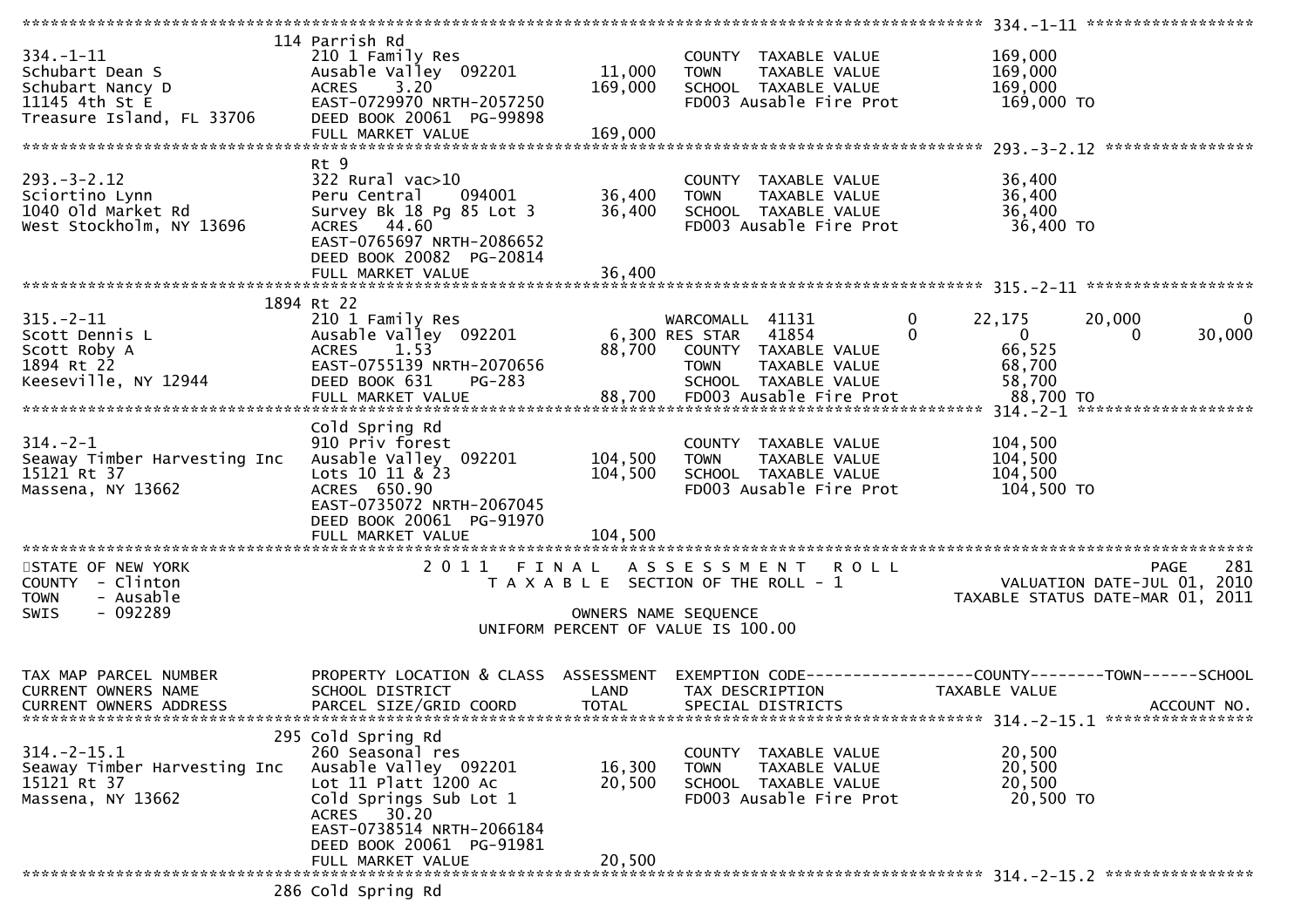| $314. - 2 - 15.2$<br>Seaway Timber Harvesting Inc<br>15121 Rt 37<br>Massena, NY 13662        | 323 Vacant rural<br>Ausable Valley 092201<br>Lot 11 Platts 1200 Ac<br>Cold Springs Sub Lot 2<br>ACRES 22.50<br>EAST-0738346 NRTH-2065494                                           | 14,000<br>14,000        | COUNTY TAXABLE VALUE<br>TAXABLE VALUE<br><b>TOWN</b><br>SCHOOL TAXABLE VALUE<br>FD003 Ausable Fire Prot                                     | 14,000<br>14,000<br>14,000<br>14,000 TO                     |                                                   |
|----------------------------------------------------------------------------------------------|------------------------------------------------------------------------------------------------------------------------------------------------------------------------------------|-------------------------|---------------------------------------------------------------------------------------------------------------------------------------------|-------------------------------------------------------------|---------------------------------------------------|
|                                                                                              | DEED BOOK 20061 PG-91981<br>FULL MARKET VALUE                                                                                                                                      | 14,000                  |                                                                                                                                             |                                                             |                                                   |
| $314. - 2 - 19$<br>Seaway Timber Harvesting Inc<br>15121 Rt 37<br>Massena, NY 13662          | Clintonville Rd<br>910 Priv forest<br>Ausable Valley 092201<br>Lot 7 PGL<br>ACRES 25.67<br>EAST-0733639 NRTH-2071348<br>DEED BOOK 20061 PG-91970                                   | 14,900<br>14,900        | COUNTY TAXABLE VALUE<br><b>TOWN</b><br>TAXABLE VALUE<br>SCHOOL TAXABLE VALUE<br>FD003 Ausable Fire Prot                                     | 14,900<br>14,900<br>14,900<br>14,900 TO                     |                                                   |
|                                                                                              | FULL MARKET VALUE                                                                                                                                                                  | 14,900                  |                                                                                                                                             |                                                             |                                                   |
| $304. -1 - 15.2$<br>Seligmann Katherine B<br>23 Jewel Rock Rd<br>Keeseville, NY 12944        | 23 Jewel Rock Rd<br>210 1 Family Res<br>Ausable Valley 092201<br>Lot 2 P11200 Ac Loc<br>ACRES 1.30 BANK<br>080<br>EAST-0752943 NRTH-2076912<br>DEED BOOK 20051 PG-79043            | 8,200<br>86,300         | 41854<br>RES STAR<br>$\Omega$<br>COUNTY TAXABLE VALUE<br><b>TOWN</b><br>TAXABLE VALUE<br>SCHOOL TAXABLE VALUE<br>FD003 Ausable Fire Prot    | $\overline{0}$<br>86,300<br>86,300<br>56,300<br>86,300 TO   | $\Omega$<br>30,000                                |
|                                                                                              | FULL MARKET VALUE                                                                                                                                                                  | 86,300                  |                                                                                                                                             |                                                             |                                                   |
| $304. - 1 - 27.3$<br>Semione Amy B<br>34 Deutsch Dr<br>Peru, NY 12972                        | 34 Deutsch Dr<br>210 1 Family Res<br>Ausable Valley 092201<br>Lot 3 P112000 Ac<br>ACRES 2.75<br>EAST-0746886 NRTH-2074878<br>DEED BOOK 20092 PG-28096                              | 19,100<br>255,000       | RES STAR<br>41854<br>0<br>COUNTY TAXABLE VALUE<br><b>TOWN</b><br>TAXABLE VALUE<br>SCHOOL TAXABLE VALUE<br>FD003 Ausable Fire Prot           | $\mathbf{0}$<br>255,000<br>255,000<br>225,000<br>255,000 TO | $\mathbf 0$<br>30,000                             |
|                                                                                              | FULL MARKET VALUE                                                                                                                                                                  | 255,000                 |                                                                                                                                             |                                                             |                                                   |
| STATE OF NEW YORK<br>COUNTY - Clinton<br>- Ausable<br><b>TOWN</b><br>- 092289<br><b>SWIS</b> |                                                                                                                                                                                    |                         | 2011 FINAL ASSESSMENT<br><b>ROLL</b><br>T A X A B L E SECTION OF THE ROLL - 1<br>OWNERS NAME SEQUENCE<br>UNIFORM PERCENT OF VALUE IS 100.00 | TAXABLE STATUS DATE-MAR 01, 2011                            | 282<br><b>PAGE</b><br>VALUATION DATE-JUL 01, 2010 |
| TAX MAP PARCEL NUMBER<br>CURRENT OWNERS NAME<br><b>CURRENT OWNERS ADDRESS</b>                | PROPERTY LOCATION & CLASS ASSESSMENT<br>SCHOOL DISTRICT<br>PARCEL SIZE/GRID COORD                                                                                                  | LAND<br><b>TOTAL</b>    | EXEMPTION CODE-----------------COUNTY-------TOWN------SCHOOL<br>TAX DESCRIPTION<br>SPECIAL DISTRICTS                                        | TAXABLE VALUE                                               | ACCOUNT NO.                                       |
| $294.18 - 2 - 2$<br>Senecal Daniel H<br>Senecal Sandra N<br>10 Carolyn St<br>Peru, NY 12972  | Honeymoon Ln<br>311 Res vac land<br>094001<br>Peru Central<br>Subd Lot 27<br>FRNT 110.00 DPTH 150.00<br>EAST-0772401 NRTH-2082731<br>DEED BOOK 20021 PG-38926<br>FULL MARKET VALUE | 7,400<br>7,400<br>7,400 | COUNTY TAXABLE VALUE<br>TAXABLE VALUE<br><b>TOWN</b><br>SCHOOL TAXABLE VALUE<br>FD003 Ausable Fire Prot                                     | 7,400<br>7,400<br>7,400<br>7,400 TO                         |                                                   |
|                                                                                              | 10 Carolyn St                                                                                                                                                                      |                         |                                                                                                                                             |                                                             |                                                   |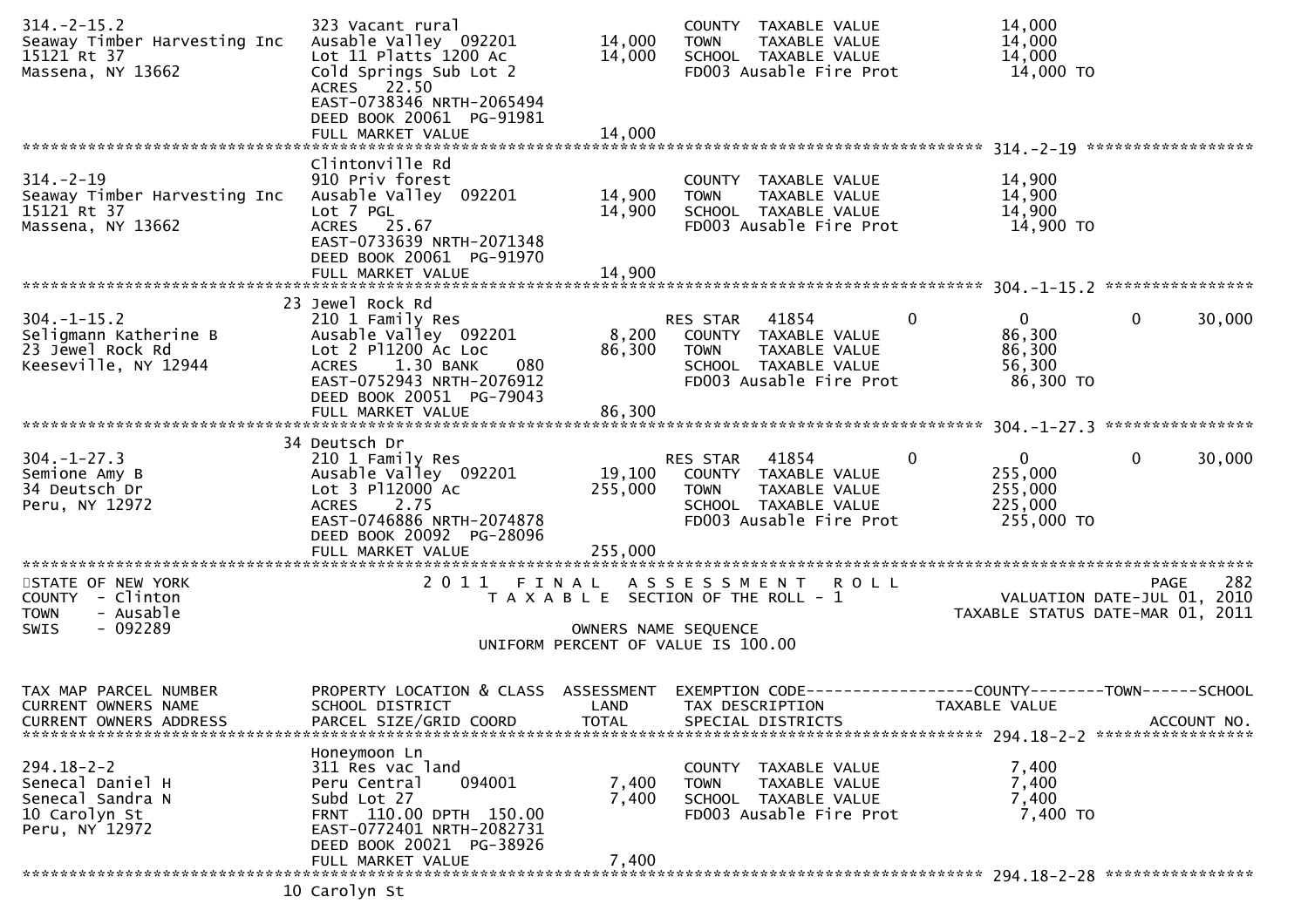| $294.18 - 2 - 28$<br>Senecal Daniel H<br>Senecal Sandra M<br>10 Carolyn St<br>Peru, NY 12972  | 210 1 Family Res<br>094001<br>Peru Central<br>Survey Bk 16 Pg 59 Lot 24<br>FRNT 110.00 DPTH 150.00<br>EAST-0772475 NRTH-2082600<br>DEED BOOK 20001 PG-26842<br>FULL MARKET VALUE                            | 18,500<br>189,100<br>189,100                                                | RES STAR<br><b>TOWN</b>                                       | 41854<br>COUNTY TAXABLE VALUE<br>TAXABLE VALUE<br>SCHOOL TAXABLE VALUE<br>FD003 Ausable Fire Prot                   | 0           | $\overline{0}$<br>189,100<br>189,100<br>159,100<br>189,100 TO               | $\mathbf{0}$          | 30,000                                     |
|-----------------------------------------------------------------------------------------------|-------------------------------------------------------------------------------------------------------------------------------------------------------------------------------------------------------------|-----------------------------------------------------------------------------|---------------------------------------------------------------|---------------------------------------------------------------------------------------------------------------------|-------------|-----------------------------------------------------------------------------|-----------------------|--------------------------------------------|
|                                                                                               |                                                                                                                                                                                                             |                                                                             |                                                               |                                                                                                                     |             |                                                                             |                       |                                            |
| $304. - 1 - 14.7$<br>Senecal Gary<br>Senecal Madeline C<br>PO Box 745<br>Peru, NY 12972       | Rt 22<br>$314$ Rural vac<10<br>Ausable Valley 092201<br>Lot 2 P1200 Al<br>ACRES 6.70<br>EAST-0751728 NRTH-2078013<br>DEED BOOK 844<br>PG-268<br>FULL MARKET VALUE                                           | 6,100<br>6,100<br>6,100                                                     | <b>TOWN</b>                                                   | COUNTY TAXABLE VALUE<br>TAXABLE VALUE<br>SCHOOL TAXABLE VALUE<br>FD003 Ausable Fire Prot                            |             | 6,100<br>6,100<br>6,100<br>$6,100$ TO                                       |                       |                                            |
|                                                                                               |                                                                                                                                                                                                             |                                                                             |                                                               |                                                                                                                     |             |                                                                             |                       |                                            |
|                                                                                               | 2248 Rt 22                                                                                                                                                                                                  |                                                                             |                                                               |                                                                                                                     |             |                                                                             |                       |                                            |
| $304. - 1 - 14.2$<br>Senecal Gary J<br>Senecal Madeline<br>PO Box 745<br>Peru, NY 12972       | 210 1 Family Res<br>Ausable Valley 092201<br>Lot $12$ Pgl<br><b>ACRES</b><br>3.40<br>EAST-0751528 NRTH-2078235<br>DEED BOOK 619<br>PG-279<br>FULL MARKET VALUE                                              | 9,400<br>87,700<br>87,700                                                   | RES STAR<br><b>TOWN</b>                                       | 41854<br>COUNTY TAXABLE VALUE<br>TAXABLE VALUE<br>SCHOOL TAXABLE VALUE<br>FD003 Ausable Fire Prot                   | 0           | $\mathbf{0}$<br>87,700<br>87,700<br>57,700<br>87,700 TO                     | 0                     | 30,000                                     |
|                                                                                               |                                                                                                                                                                                                             |                                                                             |                                                               |                                                                                                                     |             |                                                                             |                       |                                            |
| $293. - 2 - 4.1$<br>Seymour Kimberly A<br>157 Fuller Rd<br>Peru, NY 12972                     | 157 Fuller Rd<br>210 1 Family Res<br>Ausable Valley 092201<br>Sub Map 17 Pg 81 Lot 1<br>survey map 2010/231117<br>5.07 BANK<br><b>ACRES</b><br>850<br>EAST-0758357 NRTH-2083287<br>DEED BOOK 20041 PG-74614 | 14,300<br>205,000                                                           | RES STAR<br><b>TOWN</b>                                       | 41854<br>COUNTY TAXABLE VALUE<br>TAXABLE VALUE<br>SCHOOL TAXABLE VALUE<br>FD003 Ausable Fire Prot                   | $\Omega$    | $\mathbf{0}$<br>205,000<br>205,000<br>175,000<br>205,000 TO                 | $\mathbf{0}$          | 30,000                                     |
|                                                                                               |                                                                                                                                                                                                             |                                                                             |                                                               |                                                                                                                     |             |                                                                             |                       |                                            |
| STATE OF NEW YORK<br>COUNTY - Clinton<br>- Ausable<br><b>TOWN</b><br>$-092289$<br><b>SWIS</b> |                                                                                                                                                                                                             | T A X A B L E SECTION OF THE ROLL - 1<br>UNIFORM PERCENT OF VALUE IS 100.00 | OWNERS NAME SEQUENCE                                          | 2011 FINAL ASSESSMENT ROLL                                                                                          |             | TAXABLE STATUS DATE-MAR 01, 2011                                            |                       | 283<br>PAGE<br>VALUATION DATE-JUL 01, 2010 |
| TAX MAP PARCEL NUMBER<br><b>CURRENT OWNERS NAME</b><br><b>CURRENT OWNERS ADDRESS</b>          | PROPERTY LOCATION & CLASS ASSESSMENT<br>SCHOOL DISTRICT<br>PARCEL SIZE/GRID COORD                                                                                                                           | LAND<br><b>TOTAL</b>                                                        |                                                               | EXEMPTION CODE------------------COUNTY--------TOWN------SCHOOL<br>TAX DESCRIPTION<br>SPECIAL DISTRICTS              |             | TAXABLE VALUE                                                               |                       | ACCOUNT NO.                                |
| $304 - 2 - 3.3$<br>Shaw Joseph T<br>Shaw Joyce A<br>362 Chasm Rd<br>Peru, NY 12972            | 362 Chasm Rd<br>210 1 Family Res<br>Ausable Valley 092201<br>$Lot 8$ Pgl<br>1.00<br><b>ACRES</b><br>EAST-0755745 NRTH-2080460<br>DEED BOOK 834<br>PG-169<br>FULL MARKET VALUE<br>$1700 - 1$                 | 99,000                                                                      | WARCOMALL<br>6,000 WARDISALL<br>99,000 SR STAR<br><b>TOWN</b> | 41131<br>41141<br>41834<br>COUNTY TAXABLE VALUE<br>TAXABLE VALUE<br>SCHOOL TAXABLE VALUE<br>FD003 Ausable Fire Prot | 0<br>0<br>0 | 24,750<br>29,700<br>$\mathbf{0}$<br>44,550<br>49,300<br>38,900<br>99,000 TO | 20,000<br>29,700<br>0 | 0<br>$\mathbf{0}$<br>60,100                |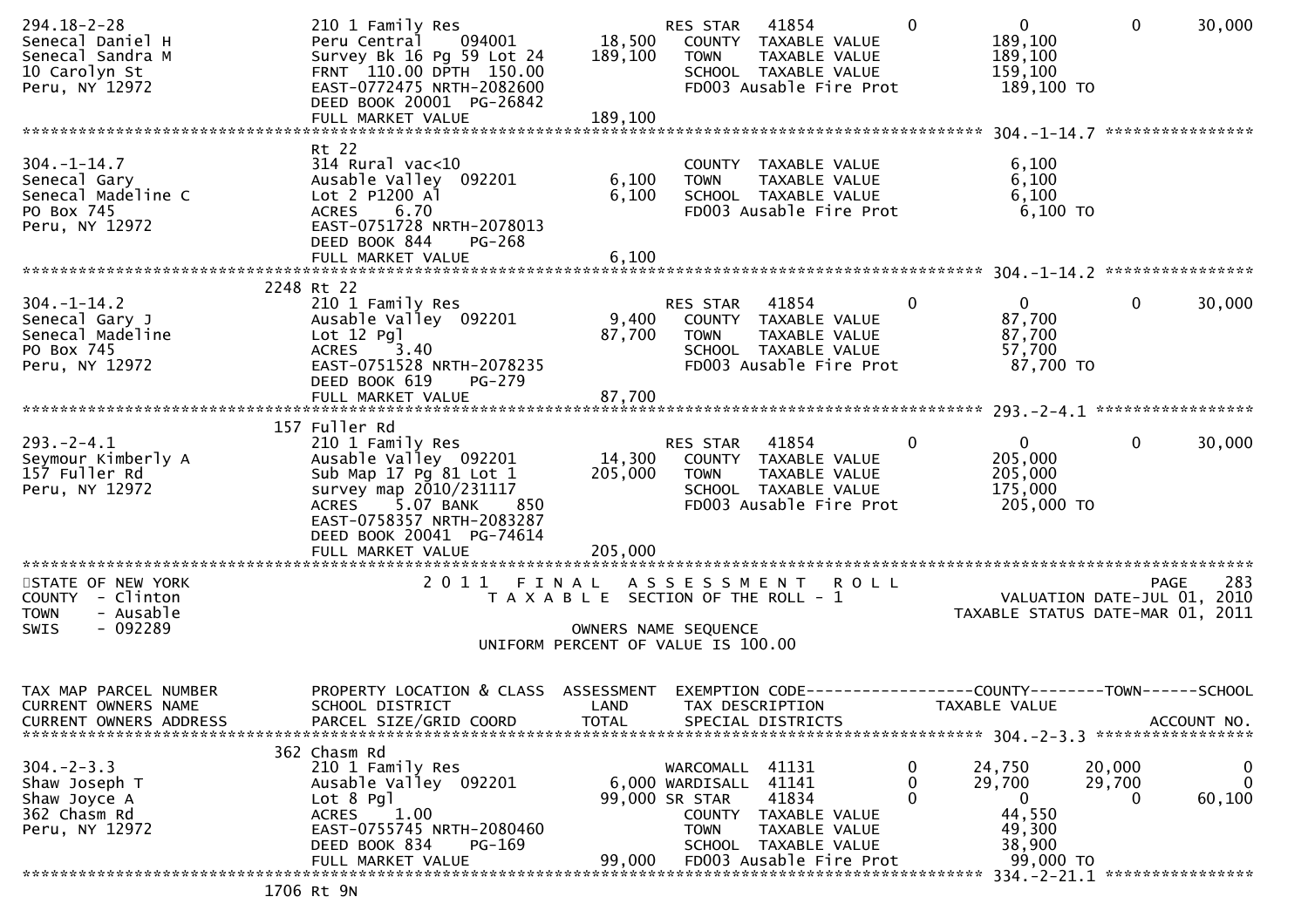| $334. - 2 - 21.1$<br>Shaw Margaret M<br>PO Box 363<br>AuSable Forks, NY 12912                           | 210 1 Family Res<br>Ausable Valley 092201<br><b>ACRES</b><br>1.20<br>EAST-0723896 NRTH-2049908<br>DEED BOOK 585<br>PG-568<br>FULL MARKET VALUE                                                                           | 6,100<br>79,000<br>79,000                                                            | SR STAR<br><b>TOWN</b>                                             | 41834<br>COUNTY TAXABLE VALUE<br>TAXABLE VALUE<br>SCHOOL TAXABLE VALUE<br>FD003 Ausable Fire Prot                    |             | $\Omega$           | $\overline{0}$<br>79,000<br>79,000<br>18,900<br>79,000 TO                       | $\Omega$               | 60,100                                            |
|---------------------------------------------------------------------------------------------------------|--------------------------------------------------------------------------------------------------------------------------------------------------------------------------------------------------------------------------|--------------------------------------------------------------------------------------|--------------------------------------------------------------------|----------------------------------------------------------------------------------------------------------------------|-------------|--------------------|---------------------------------------------------------------------------------|------------------------|---------------------------------------------------|
|                                                                                                         |                                                                                                                                                                                                                          |                                                                                      |                                                                    |                                                                                                                      |             |                    |                                                                                 |                        |                                                   |
| $294. -1 - 13.10$<br>Shay Christine<br>c/o USDA RHS attn: escrow<br>PO Box 66876<br>St. Louis, MO 63103 | 238 Plains Rd<br>210 1 Family Res<br>094001<br>Peru Central<br>PLB 366 Lot 13<br>Suvey Map 20102/36006<br>5.14 BANK<br><b>ACRES</b><br>080<br>EAST-0771941 NRTH-2081926<br>DEED BOOK 20102 PG-34001<br>FULL MARKET VALUE | 31,200<br>170,000<br>170,000                                                         | RES STAR<br><b>TOWN</b>                                            | 41854<br>COUNTY TAXABLE VALUE<br>TAXABLE VALUE<br>SCHOOL TAXABLE VALUE<br>FD003 Ausable Fire Prot                    |             | 0                  | $\overline{0}$<br>170,000<br>170,000<br>140,000<br>170,000 TO                   | 0                      | 30,000                                            |
|                                                                                                         |                                                                                                                                                                                                                          |                                                                                      |                                                                    |                                                                                                                      |             |                    |                                                                                 |                        |                                                   |
| $305. - 3 - 2$<br>Sheffield Victor<br>Sheffield Susan<br>Box 245<br>Peru, NY 12972                      | 264 Chasm Rd<br>270 Mfg housing<br>Ausable Valley 092201<br><b>ACRES</b><br>2.50<br>EAST-0757321 NRTH-2078779<br>DEED BOOK 550<br>PG-437<br>FULL MARKET VALUE                                                            | 49,000                                                                               | WARNONALL 41121<br>6,900 AGED C&S<br>49,000 SR STAR<br><b>TOWN</b> | 41805<br>41834<br>COUNTY TAXABLE VALUE<br>TAXABLE VALUE<br>SCHOOL TAXABLE VALUE<br>FD003 Ausable Fire Prot           |             | 0<br>0<br>$\Omega$ | 7,350<br>20,825<br>$\overline{0}$<br>20,825<br>41,650<br>$\Omega$<br>49,000 TO  | 7,350<br>0<br>$\Omega$ | $\bf{0}$<br>24,500<br>24,500                      |
|                                                                                                         |                                                                                                                                                                                                                          |                                                                                      |                                                                    |                                                                                                                      |             |                    |                                                                                 |                        |                                                   |
| $335.1 - 1 - 10$<br>Short Nancy F<br>Elliott Patricia A<br>820 Shoemaker Rd<br>Webster, NY 14580        | Rt 9N<br>311 Res vac land<br>Ausable Valley 092201<br>5.40<br><b>ACRES</b><br>EAST-0733374 NRTH-2054413<br>DEED BOOK 20051 PG-85418<br>FULL MARKET VALUE                                                                 | 8,600<br>8,600<br>8,600<br>******************                                        | <b>TOWN</b>                                                        | COUNTY TAXABLE VALUE<br>TAXABLE VALUE<br>SCHOOL TAXABLE VALUE<br>FD003 Ausable Fire Prot<br>LT003 Clintonville Light |             |                    | 8,600<br>8,600<br>8,600<br>8,600 TO<br>8,600 TO                                 |                        |                                                   |
| STATE OF NEW YORK<br>COUNTY - Clinton<br>- Ausable<br><b>TOWN</b><br>$-092289$<br>SWIS                  | 2 0 1 1                                                                                                                                                                                                                  | FINAL<br>T A X A B L E SECTION OF THE ROLL - 1<br>UNIFORM PERCENT OF VALUE IS 100.00 | A S S E S S M E N T<br>OWNERS NAME SEQUENCE                        |                                                                                                                      | <b>ROLL</b> |                    | TAXABLE STATUS DATE-MAR 01, 2011                                                |                        | 284<br><b>PAGE</b><br>VALUATION DATE-JUL 01, 2010 |
| TAX MAP PARCEL NUMBER<br><b>CURRENT OWNERS NAME</b><br><b>CURRENT OWNERS ADDRESS</b>                    | PROPERTY LOCATION & CLASS<br>SCHOOL DISTRICT<br>PARCEL SIZE/GRID COORD                                                                                                                                                   | ASSESSMENT<br>LAND<br><b>TOTAL</b>                                                   |                                                                    | TAX DESCRIPTION<br>SPECIAL DISTRICTS                                                                                 |             |                    | EXEMPTION CODE------------------COUNTY--------TOWN------SCHOOL<br>TAXABLE VALUE |                        | ACCOUNT NO.                                       |
| $335.1 - 1 - 12$<br>Short Nancy F<br>Elliott Patricia A<br>820 Shoemaker Rd<br>Webster, NY 14580        | Rt 9N<br>314 Rural vac<10<br>Ausable Valley 092201<br>1.00<br><b>ACRES</b><br>EAST-0733410 NRTH-2054124<br>DEED BOOK 20051 PG-85418<br>FULL MARKET VALUE                                                                 | 6,000<br>6,000<br>6,000                                                              | <b>TOWN</b>                                                        | COUNTY TAXABLE VALUE<br>TAXABLE VALUE<br>SCHOOL TAXABLE VALUE<br>FD003 Ausable Fire Prot<br>LT003 Clintonville Light |             |                    | 6,000<br>6,000<br>6,000<br>6,000 TO<br>6,000 TO                                 |                        |                                                   |
|                                                                                                         | 306 Signor Rd                                                                                                                                                                                                            |                                                                                      |                                                                    |                                                                                                                      |             |                    |                                                                                 |                        |                                                   |
| $302 - 1 - 9.1$<br>Shortell Jr John J Life Us<br>Shortell Shirley S Life Us                             | 210 1 Family Res<br>094001<br>Peru Central<br>1.60<br><b>ACRES</b>                                                                                                                                                       | 70,600                                                                               | WARCOMALL<br>4,600 SR STAR                                         | 41131<br>41834<br>COUNTY TAXABLE VALUE                                                                               |             | 0<br>$\Omega$      | 17,650<br>$\Omega$<br>52,950                                                    | 17,650<br>0            | $\mathbf 0$<br>60,100                             |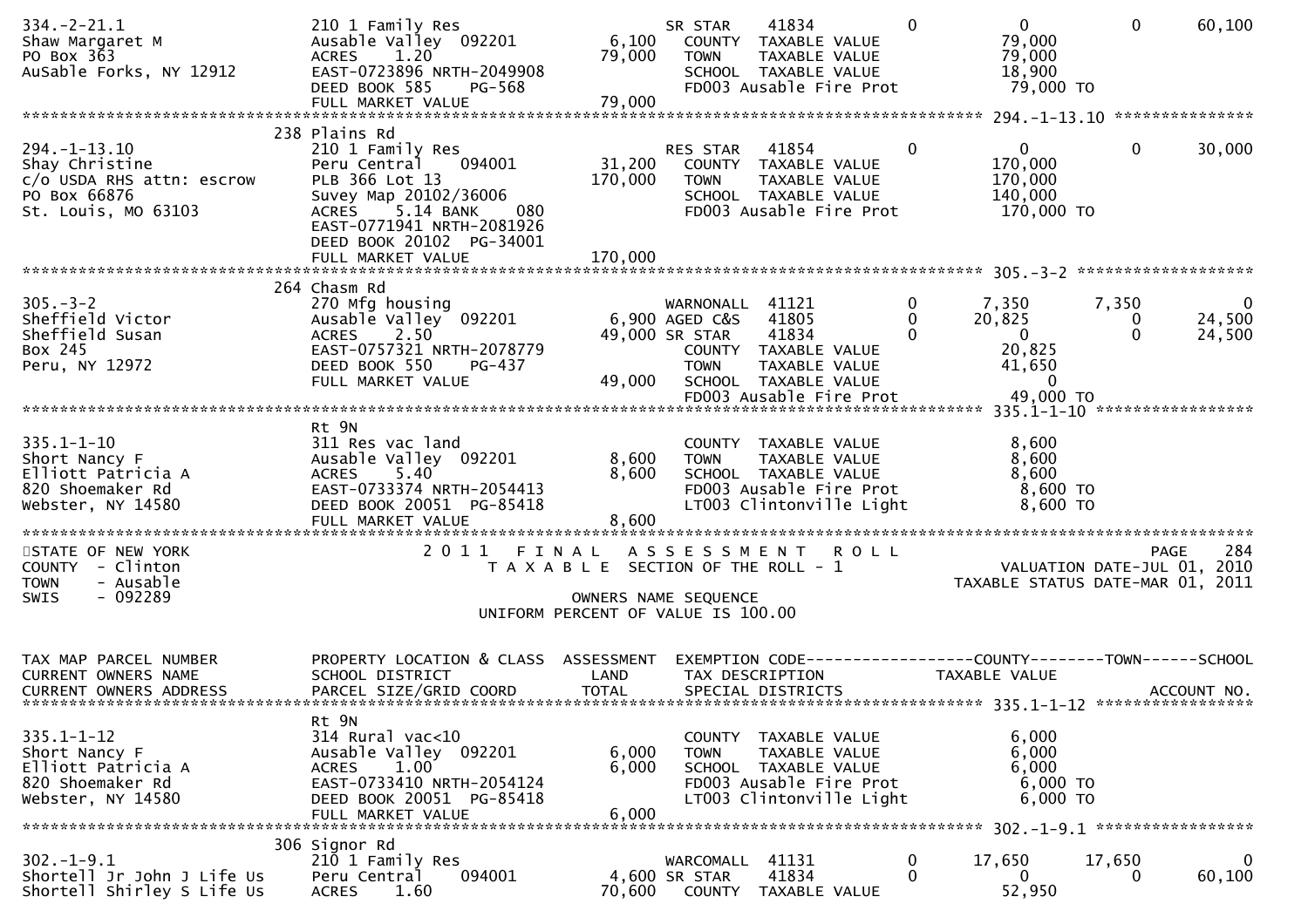| 306 Signor Rd<br>Peru, NY 12972                                                                     | EAST-0728324 NRTH-2078499<br>DEED BOOK 20061 PG-91239<br>FULL MARKET VALUE                                                                                                    |                            | <b>TOWN</b><br>TAXABLE VALUE<br>SCHOOL TAXABLE VALUE<br>70,600 FD003 Ausable Fire Prot                                                   | 52,950<br>10,500<br>70,600 TO                                                         |
|-----------------------------------------------------------------------------------------------------|-------------------------------------------------------------------------------------------------------------------------------------------------------------------------------|----------------------------|------------------------------------------------------------------------------------------------------------------------------------------|---------------------------------------------------------------------------------------|
|                                                                                                     |                                                                                                                                                                               |                            |                                                                                                                                          |                                                                                       |
| $293 - 3 - 12$<br>Shutts Matthew B<br>60 Sunlea Village Dr<br>Peru, NY 12972                        | Sunlea Village Dr<br>210 1 Family Res<br>094001<br>Peru Central<br>PLC 396 Lot 29<br>ACRES 6.68<br>EAST-0767221 NRTH-2084553<br>DEED BOOK 20082 PG-16756<br>FULL MARKET VALUE | 26,400<br>75,000<br>75,000 | RES STAR<br>41854<br>$\Omega$<br>COUNTY TAXABLE VALUE<br>TAXABLE VALUE<br><b>TOWN</b><br>SCHOOL TAXABLE VALUE<br>FD003 Ausable Fire Prot | $\mathbf{0}$<br>$\mathbf{0}$<br>30,000<br>75,000<br>75,000<br>45,000<br>75,000 TO     |
|                                                                                                     |                                                                                                                                                                               |                            |                                                                                                                                          |                                                                                       |
| $302 - 1 - 6$<br>Sibbitt George<br>35 Great Plain Rd<br>Danbury, CT 06811                           | Rod Gun Rd<br>$322$ Rural vac $>10$<br>Peru Central<br>094001<br>ACRES 10.00<br>EAST-0726084 NRTH-2079207<br>DEED BOOK 997<br>PG-213<br>FULL MARKET VALUE                     | 9,900<br>9,900<br>9,900    | COUNTY TAXABLE VALUE<br>TAXABLE VALUE<br><b>TOWN</b><br>SCHOOL TAXABLE VALUE<br>FD003 Ausable Fire Prot                                  | 9,900<br>9,900<br>9,900<br>$9,900$ TO                                                 |
|                                                                                                     |                                                                                                                                                                               |                            |                                                                                                                                          | ****************                                                                      |
| $302 - 1 - 15.3$<br>Signor Charles C<br>Signor Donald R<br>11519 SW 138Th Ln<br>Dunnellon, FL 34432 | Signor Rd<br>$314$ Rural vac< $10$<br>Peru Central<br>094001<br>Lot 35 Pgl<br>5.50<br><b>ACRES</b><br>EAST-0731785 NRTH-2080117<br>DEED BOOK 99001 PG-12749                   | 7,400<br>7,400             | COUNTY TAXABLE VALUE<br>TAXABLE VALUE<br><b>TOWN</b><br>SCHOOL TAXABLE VALUE<br>FD003 Ausable Fire Prot                                  | 7,400<br>7,400<br>7,400<br>7,400 TO                                                   |
|                                                                                                     | FULL MARKET VALUE                                                                                                                                                             | 7,400                      |                                                                                                                                          |                                                                                       |
| STATE OF NEW YORK<br>COUNTY - Clinton<br>- Ausable<br><b>TOWN</b><br>$-092289$<br><b>SWIS</b>       | 2011 FINAL                                                                                                                                                                    | OWNERS NAME SEQUENCE       | A S S E S S M E N T<br><b>ROLL</b><br>T A X A B L E SECTION OF THE ROLL - 1<br>UNIFORM PERCENT OF VALUE IS 100.00                        | 285<br><b>PAGE</b><br>VALUATION DATE-JUL 01, 2010<br>TAXABLE STATUS DATE-MAR 01, 2011 |
| TAX MAP PARCEL NUMBER<br>CURRENT OWNERS NAME                                                        | PROPERTY LOCATION & CLASS ASSESSMENT<br>SCHOOL DISTRICT                                                                                                                       | LAND                       | TAX DESCRIPTION                                                                                                                          | EXEMPTION CODE-----------------COUNTY-------TOWN------SCHOOL<br>TAXABLE VALUE         |
| $302 - 1 - 1 - 1$<br>Signor Terry J<br>325 Ashburn Rd<br>Robstown, TX 78380                         | Rod Gun Rd<br>321 Abandoned ag<br>Ausable Valley 092201<br>ACRES 168.45<br>EAST-0724053 NRTH-2077069<br>DEED BOOK 20061 PG-91419<br>FULL MARKET VALUE                         | 26,900<br>26,900<br>26,900 | COUNTY TAXABLE VALUE<br><b>TOWN</b><br><b>TAXABLE VALUE</b><br>SCHOOL TAXABLE VALUE<br>FD003 Ausable Fire Prot                           | 26,900<br>26,900<br>26,900<br>26,900 TO                                               |
| $302 - 1 - 1 - 2$<br>Signor Terry J                                                                 | Rod Gun Rd<br>321 Abandoned ag<br>094001<br>Peru Central                                                                                                                      | 5,900                      | COUNTY TAXABLE VALUE<br><b>TOWN</b><br>TAXABLE VALUE                                                                                     | 5,900<br>5,900                                                                        |
| 325 Ashburn Rd<br>Robstown, TX 78380-2214                                                           | ACRES 58.65<br>EAST-0724053 NRTH-2077069<br>DEED BOOK 20061 PG-91419                                                                                                          | 5,900                      | SCHOOL TAXABLE VALUE<br>FD003 Ausable Fire Prot                                                                                          | 5,900<br>5,900 TO                                                                     |
|                                                                                                     | FULL MARKET VALUE                                                                                                                                                             | 5,900                      |                                                                                                                                          |                                                                                       |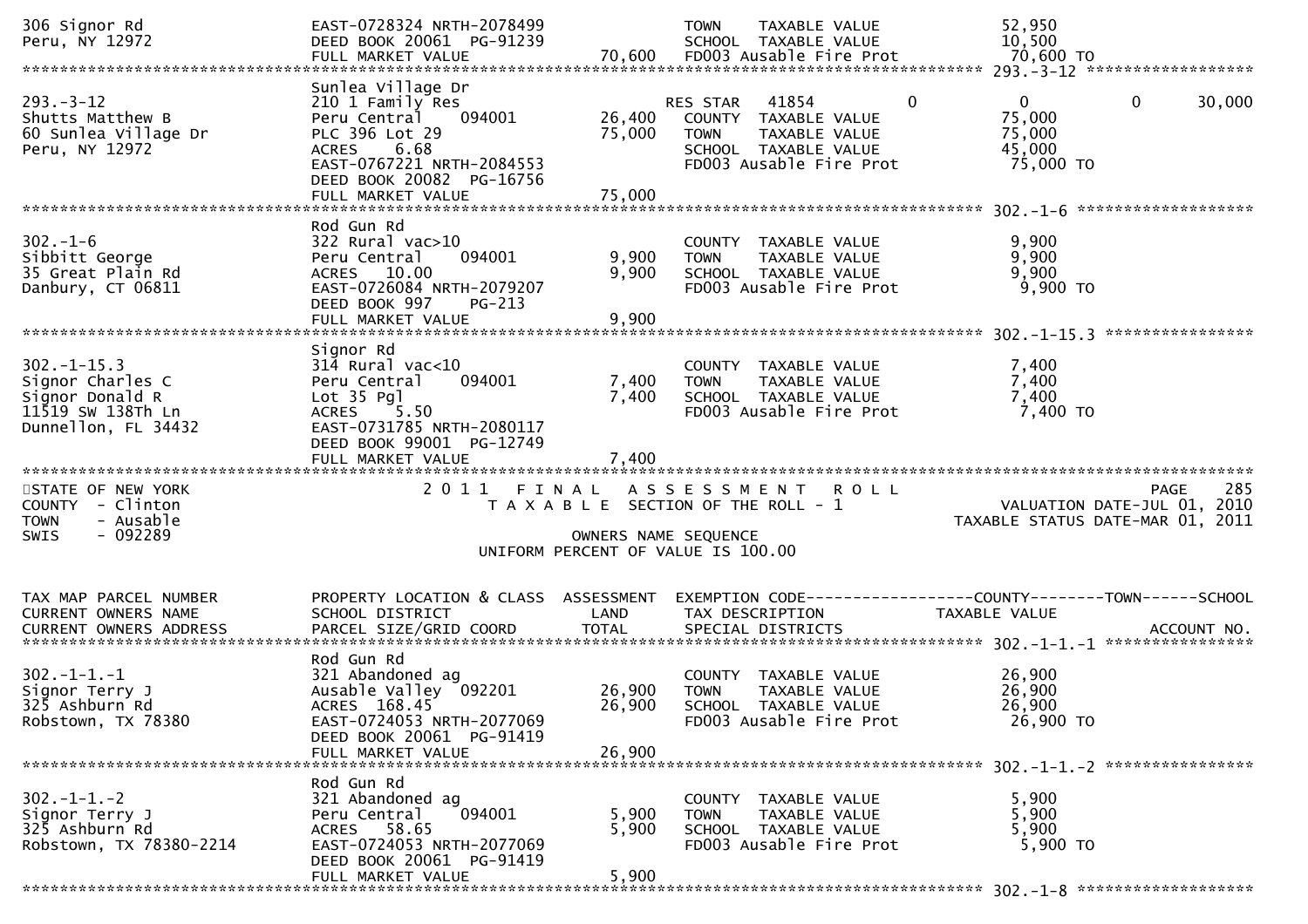| $302 - 1 - 8$<br>Signor William R<br>761 River Rd<br>Peru, NY 12972                        | Sianor Rd<br>$314$ Rural vac<10<br>Peru Central<br>094001<br>2.80<br><b>ACRES</b><br>EAST-0727911 NRTH-2078415<br>DEED BOOK 20011 PG-33240<br>FULL MARKET VALUE       | 3,600<br>3,600<br>3,600                                                                             | <b>TOWN</b>                       | COUNTY TAXABLE VALUE<br>TAXABLE VALUE<br>SCHOOL TAXABLE VALUE<br>FD003 Ausable Fire Prot   | 3,600<br>3,600<br>3,600<br>3,600 TO                                           |                                                                 |
|--------------------------------------------------------------------------------------------|-----------------------------------------------------------------------------------------------------------------------------------------------------------------------|-----------------------------------------------------------------------------------------------------|-----------------------------------|--------------------------------------------------------------------------------------------|-------------------------------------------------------------------------------|-----------------------------------------------------------------|
|                                                                                            | 234/265 Signor Rd                                                                                                                                                     |                                                                                                     |                                   |                                                                                            |                                                                               |                                                                 |
| $302 - 1 - 15.1$<br>Signor William R<br>Signor Natalie R<br>761 River Rd<br>Peru, NY 12972 | 280 Res Multiple<br>094001<br>Peru Central<br>Lot 35 Pgl<br>Lot 1 Watson Tract<br>ACRES 21.90 BANK<br>320<br>EAST-0729311 NRTH-2078440<br>DEED BOOK 20041 PG-75592    | 21,600<br>115,800                                                                                   | <b>TOWN</b>                       | COUNTY TAXABLE VALUE<br>TAXABLE VALUE<br>SCHOOL TAXABLE VALUE<br>FD003 Ausable Fire Prot   | 115,800<br>115,800<br>115,800<br>115,800 TO                                   |                                                                 |
|                                                                                            |                                                                                                                                                                       |                                                                                                     |                                   |                                                                                            |                                                                               |                                                                 |
| $302 - 1 - 15.2$<br>Signor William R<br>761 River Rd<br>Peru, NY 12972                     | 230 Signor Rd<br>210 1 Family Res<br>094001<br>Peru Central<br>35 Pg1<br>2.95<br><b>ACRES</b><br>EAST-0729877 NRTH-2079609<br>DEED BOOK 20011 PG-34295                | 7,200<br>122,000                                                                                    | <b>TOWN</b>                       | COUNTY TAXABLE VALUE<br>TAXABLE VALUE<br>SCHOOL TAXABLE VALUE<br>FD003 Ausable Fire Prot   | 122,000<br>122,000<br>122,000<br>122,000 TO                                   |                                                                 |
|                                                                                            | FULL MARKET VALUE                                                                                                                                                     | 122,000                                                                                             |                                   |                                                                                            |                                                                               |                                                                 |
| STATE OF NEW YORK                                                                          | 2011 FINAL                                                                                                                                                            |                                                                                                     |                                   | ASSESSMENT ROLL                                                                            |                                                                               | 286<br><b>PAGE</b>                                              |
| COUNTY - Clinton<br><b>TOWN</b><br>- Ausable<br>$-092289$<br>SWIS                          |                                                                                                                                                                       | T A X A B L E SECTION OF THE ROLL - 1<br>OWNERS NAME SEQUENCE<br>UNIFORM PERCENT OF VALUE IS 100.00 |                                   |                                                                                            |                                                                               | VALUATION DATE-JUL 01, 2010<br>TAXABLE STATUS DATE-MAR 01, 2011 |
|                                                                                            |                                                                                                                                                                       |                                                                                                     |                                   |                                                                                            |                                                                               |                                                                 |
| TAX MAP PARCEL NUMBER<br><b>CURRENT OWNERS NAME</b><br><b>CURRENT OWNERS ADDRESS</b>       | PROPERTY LOCATION & CLASS ASSESSMENT<br>SCHOOL DISTRICT<br>PARCEL SIZE/GRID COORD                                                                                     | LAND<br><b>TOTAL</b>                                                                                |                                   | TAX DESCRIPTION<br>SPECIAL DISTRICTS                                                       | EXEMPTION CODE-----------------COUNTY-------TOWN------SCHOOL<br>TAXABLE VALUE | ACCOUNT NO.                                                     |
| $302 - 1 - 15.4$<br>Signor William R<br>761 River Rd<br>Peru, NY 12972                     | Signor Rd<br>321 Abandoned ag<br>Peru Central<br>094001<br>Lot 35 PGL<br>ACRES 78.80<br>EAST-0730725 NRTH-2078772<br>DEED BOOK 20011 PG-33240                         | 50,800<br>61,200                                                                                    | <b>TOWN</b>                       | COUNTY TAXABLE VALUE<br>TAXABLE VALUE<br>SCHOOL TAXABLE VALUE<br>FD003 Ausable Fire Prot   | 61,200<br>61,200<br>61,200<br>61,200 TO                                       |                                                                 |
|                                                                                            | FULL MARKET VALUE                                                                                                                                                     | 61,200                                                                                              |                                   |                                                                                            |                                                                               |                                                                 |
| $302 - 1 - 7$<br>Sileo Carmen M<br>675 Allen Hill Rd<br>Peru, NY 12972                     | 675 Allen Hill Rd<br>210 1 Family Res<br>094001<br>Peru Central<br>3.70<br><b>ACRES</b><br>EAST-0727271 NRTH-2078309<br>DEED BOOK 20041 PG-71402<br>FULL MARKET VALUE | 6,100<br>84,000<br>84,000                                                                           | RES STAR<br>COUNTY<br><b>TOWN</b> | 41854<br>TAXABLE VALUE<br>TAXABLE VALUE<br>SCHOOL TAXABLE VALUE<br>FD003 Ausable Fire Prot | 0<br>0<br>84,000<br>84,000<br>54,000<br>84,000 TO                             | 0<br>30,000                                                     |
|                                                                                            | 201 Hill St                                                                                                                                                           |                                                                                                     |                                   |                                                                                            |                                                                               |                                                                 |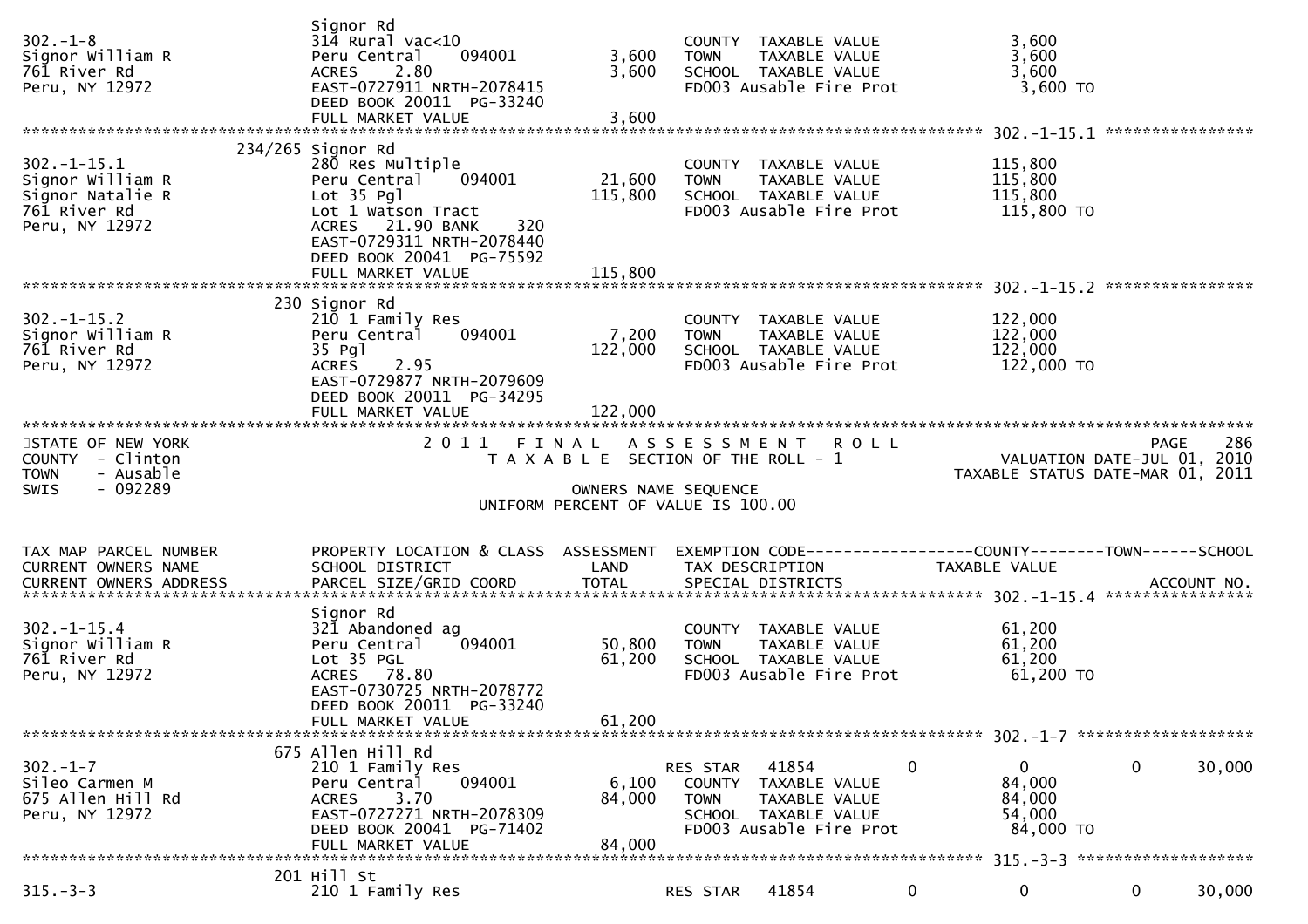| Simpson Kenneth R<br>201 Hill St<br>Keeseville, NY 12944                                     | Ausable Valley 092201<br>Sub Bk $A-140$ Lot 3<br>FRNT 100.00 DPTH 250.00<br>230<br><b>BANK</b><br>EAST-0751194 NRTH-2068132<br>DEED BOOK 853<br>PG-191                                                      | 8,700<br>131,300           | COUNTY TAXABLE VALUE<br>TAXABLE VALUE<br><b>TOWN</b><br>SCHOOL TAXABLE VALUE<br>FD003 Ausable Fire Prot<br>LT004 Hill Street Light                                              | 131,300<br>131,300<br>101,300<br>131,300 TO<br>131,300 TO                                           |                                                            |
|----------------------------------------------------------------------------------------------|-------------------------------------------------------------------------------------------------------------------------------------------------------------------------------------------------------------|----------------------------|---------------------------------------------------------------------------------------------------------------------------------------------------------------------------------|-----------------------------------------------------------------------------------------------------|------------------------------------------------------------|
|                                                                                              | Plains Rd                                                                                                                                                                                                   |                            |                                                                                                                                                                                 |                                                                                                     |                                                            |
| 293.16-1-13.21<br>Simpson Robert<br>Simpson Sandra<br>4557 Rt 9<br>Plattsburgh, NY 12901     | 311 Res vac land<br>Peru Central<br>094001<br>FRNT 288.95 DPTH 134.50<br>EAST-0767363 NRTH-2083857<br>DEED BOOK 579<br>PG-107<br>FULL MARKET VALUE                                                          | 15,900<br>15,900<br>15,900 | COUNTY TAXABLE VALUE<br>TAXABLE VALUE<br><b>TOWN</b><br>SCHOOL TAXABLE VALUE<br>FD003 Ausable Fire Prot                                                                         | 15,900<br>15,900<br>15,900<br>15,900 TO                                                             |                                                            |
|                                                                                              | 27 Sand Rd                                                                                                                                                                                                  |                            |                                                                                                                                                                                 |                                                                                                     |                                                            |
| $294. - 1 - 1.2$<br>Skolnick Wayne<br>Skolnick Kim<br>PO Box 161<br>Port Kent, NY 12975      | 210 1 Family Res<br>Peru Central<br>094001<br>Lot 1 Pl 12000 Ac<br>9.40<br><b>ACRES</b><br>EAST-0769961 NRTH-2085129<br>DEED BOOK 746<br>PG-197                                                             | 16,500<br>238,000          | RES STAR 41854<br>COUNTY TAXABLE VALUE<br>TAXABLE VALUE<br><b>TOWN</b><br>SCHOOL TAXABLE VALUE<br>FD003 Ausable Fire Prot                                                       | $\mathbf{0}$<br>$\overline{0}$<br>238,000<br>238,000<br>208,000<br>238,000 TO                       | $\mathbf{0}$<br>30,000                                     |
|                                                                                              |                                                                                                                                                                                                             |                            |                                                                                                                                                                                 |                                                                                                     |                                                            |
| STATE OF NEW YORK<br>COUNTY - Clinton<br>- Ausable<br><b>TOWN</b><br>- 092289<br><b>SWIS</b> |                                                                                                                                                                                                             |                            | 2011 FINAL ASSESSMENT ROLL<br>T A X A B L E SECTION OF THE ROLL - 1                                                                                                             | VALUATION DATE-JUL 01, 2010<br>TAXABLE STATUS DATE-MAR 01, 2011                                     | 287<br><b>PAGE</b>                                         |
|                                                                                              |                                                                                                                                                                                                             |                            |                                                                                                                                                                                 |                                                                                                     |                                                            |
|                                                                                              |                                                                                                                                                                                                             |                            | OWNERS NAME SEQUENCE<br>UNIFORM PERCENT OF VALUE IS 100.00                                                                                                                      |                                                                                                     |                                                            |
| TAX MAP PARCEL NUMBER<br><b>CURRENT OWNERS NAME</b>                                          | PROPERTY LOCATION & CLASS ASSESSMENT<br>SCHOOL DISTRICT                                                                                                                                                     | LAND                       | EXEMPTION CODE------------------COUNTY--------TOWN------SCHOOL<br>TAX DESCRIPTION                                                                                               | TAXABLE VALUE                                                                                       |                                                            |
|                                                                                              |                                                                                                                                                                                                             |                            |                                                                                                                                                                                 |                                                                                                     |                                                            |
| $294. - 1 - 13.28$<br>Smalley Christopher J<br>393 Fishkill Ave<br>Beacon, NY 12508          | Lakeside Rd<br>$314$ Rural vac<10<br>094001<br>Peru Central<br>Lot $#1$<br>Lot #8 Sussdorff Sub<br>2.93<br><b>ACRES</b><br>EAST-0771256 NRTH-2084887                                                        | 47,200<br>47,200           | COUNTY TAXABLE VALUE<br>TAXABLE VALUE<br><b>TOWN</b><br>SCHOOL TAXABLE VALUE<br>FD003 Ausable Fire Prot                                                                         | 47,200<br>47,200<br>47,200<br>47,200 TO                                                             |                                                            |
|                                                                                              | DEED BOOK 20051 PG-85481                                                                                                                                                                                    |                            |                                                                                                                                                                                 |                                                                                                     |                                                            |
|                                                                                              | FULL MARKET VALUE                                                                                                                                                                                           | 47,200                     |                                                                                                                                                                                 |                                                                                                     |                                                            |
| $314. - 1 - 3.2$<br>Smart Leon<br>Smart Rita<br>783 Clintonville Rd<br>Peru, NY 12972        | 783 Clintonville Rd<br>210 1 Family Res<br>Ausable Valley 092201<br>Lot 7 Pl 12000 Patent<br>Survey Bk 27 Pg 79<br>ACRES 3.90<br>EAST-0731406 NRTH-2071770<br>DEED BOOK 98001 PG-00772<br>FULL MARKET VALUE | 84,000                     | WARCOMALL 41131<br>6,200 WARDISALL 41141<br>84,000 RES STAR<br>41854<br>COUNTY TAXABLE VALUE<br><b>TOWN</b><br>TAXABLE VALUE<br>SCHOOL TAXABLE VALUE<br>FD003 Ausable Fire Prot | 21,000<br>0<br>0<br>42,000<br>$\Omega$<br>$\overline{0}$<br>21,000<br>24,000<br>54,000<br>84,000 TO | 20,000<br>$\bf{0}$<br>$\mathbf 0$<br>40,000<br>30,000<br>0 |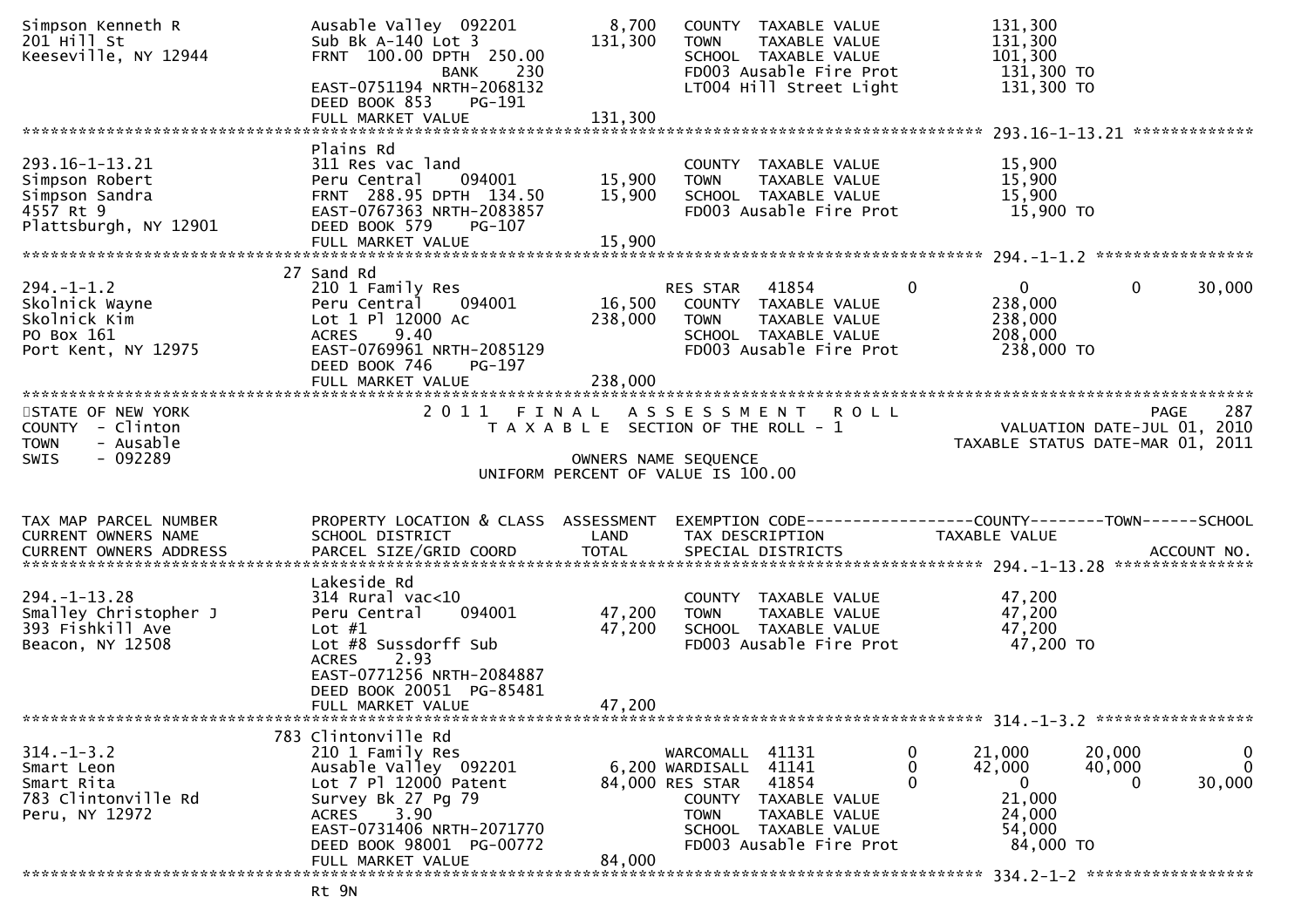| $334.2 - 1 - 2$<br>Smith Auto Exchange Inc<br>1351 Rt 9N<br>Clintonville, NY 12924            | 311 Res vac land<br>Ausable Valley 092201<br>FRNT 90.00 DPTH 138.00<br>EAST-0730419 NRTH-2053480<br>DEED BOOK 812<br>PG-264                                                                               | 3,900<br>3,900               | COUNTY TAXABLE VALUE<br><b>TOWN</b><br>TAXABLE VALUE<br>SCHOOL TAXABLE VALUE<br>FD003 Ausable Fire Prot<br>LT003 Clintonville Light | 3,900<br>3,900<br>3,900<br>3,900 TO<br>3,900 TO                                  |                    |
|-----------------------------------------------------------------------------------------------|-----------------------------------------------------------------------------------------------------------------------------------------------------------------------------------------------------------|------------------------------|-------------------------------------------------------------------------------------------------------------------------------------|----------------------------------------------------------------------------------|--------------------|
|                                                                                               |                                                                                                                                                                                                           |                              |                                                                                                                                     |                                                                                  |                    |
| $304. - 1 - 17.5$<br>Smith Bradley R<br>Smith Brenda<br>2155 Rt 22<br>Keeseville, NY 12944    | 2155 Rt 22<br>210 1 Family Res<br>Ausable Valley 092201<br>Lot #2 Pl 12000 Ac Loc<br>2.20 BANK<br><b>ACRES</b><br>850<br>EAST-0751292 NRTH-2075917<br>DEED BOOK 845<br><b>PG-302</b><br>FULL MARKET VALUE | 10,900<br>198,900<br>198,900 | 41854<br>RES STAR<br>COUNTY TAXABLE VALUE<br>TAXABLE VALUE<br>TOWN<br>SCHOOL TAXABLE VALUE<br>FD003 Ausable Fire Prot               | $\mathbf{0}$<br>$\mathbf{0}$<br>0<br>198,900<br>198,900<br>168,900<br>198,900 TO | 30,000             |
|                                                                                               | Sand Rd                                                                                                                                                                                                   |                              |                                                                                                                                     |                                                                                  |                    |
| $294. - 1 - 1.3$<br>Smith Daniel<br>Smith Lorrie<br>3989 Main St<br>Warrensburg, NY 12885     | 260 Seasonal res<br>094001<br>Peru Central<br>Wilkinson Sub Lot 3<br>5.60<br><b>ACRES</b><br>EAST-0769332 NRTH-2085109<br>DEED BOOK 979<br><b>PG-90</b>                                                   | 14,300<br>86,400             | COUNTY TAXABLE VALUE<br>TAXABLE VALUE<br><b>TOWN</b><br>SCHOOL TAXABLE VALUE<br>FD003 Ausable Fire Prot                             | 86,400<br>86,400<br>86,400<br>86,400 TO                                          |                    |
|                                                                                               |                                                                                                                                                                                                           |                              |                                                                                                                                     |                                                                                  |                    |
| STATE OF NEW YORK<br>COUNTY - Clinton<br>- Ausable<br><b>TOWN</b><br>$-092289$<br><b>SWIS</b> |                                                                                                                                                                                                           | OWNERS NAME SEQUENCE         | 2011 FINAL ASSESSMENT ROLL<br>T A X A B L E SECTION OF THE ROLL - 1<br>UNIFORM PERCENT OF VALUE IS 100.00                           | VALUATION DATE-JUL 01, 2010<br>TAXABLE STATUS DATE-MAR 01, 2011                  | 288<br><b>PAGE</b> |
|                                                                                               |                                                                                                                                                                                                           |                              |                                                                                                                                     |                                                                                  |                    |
| TAX MAP PARCEL NUMBER<br><b>CURRENT OWNERS NAME</b>                                           | PROPERTY LOCATION & CLASS ASSESSMENT<br>SCHOOL DISTRICT<br><b>Example 18 The LAND</b>                                                                                                                     |                              | TAX DESCRIPTION                                                                                                                     | EXEMPTION CODE------------------COUNTY--------TOWN------SCHOOL<br>TAXABLE VALUE  |                    |
| $294. - 1 - 1.1$<br>Smith Daniel E<br>Smith Lorrie L<br>3989 Main St<br>Warrensburg, NY 12885 | Sand Rd<br>$314$ Rural vac< $10$<br>Peru Central<br>094001<br>Wilkinson Sub Lot #1<br>4.40<br><b>ACRES</b><br>EAST-0768821 NRTH-2084940<br>DEED BOOK 20021 PG-44762<br>FULL MARKET VALUE                  | 13,500<br>13,500<br>13,500   | COUNTY TAXABLE VALUE<br><b>TOWN</b><br>TAXABLE VALUE<br>SCHOOL TAXABLE VALUE<br>FD003 Ausable Fire Prot                             | 13,500<br>13,500<br>13,500<br>13,500 TO                                          |                    |
|                                                                                               | Sand Rd                                                                                                                                                                                                   |                              |                                                                                                                                     |                                                                                  |                    |
| $294. - 1 - 1.4$<br>Smith Daniel E<br>Smith Lorrie L<br>3989 Main St<br>Warrensburg, NY 12885 | 314 Rural vac<10<br>Peru Central<br>094001<br>Wilkinson Sub Lot 4<br>5.70<br><b>ACRES</b><br>EAST-0769585 NRTH-2085137<br>DEED BOOK 20021 PG-44762<br>FULL MARKET VALUE                                   | 14,300<br>14,300<br>14,300   | COUNTY<br>TAXABLE VALUE<br><b>TOWN</b><br>TAXABLE VALUE<br>SCHOOL TAXABLE VALUE<br>FD003 Ausable Fire Prot                          | 14,300<br>14,300<br>14,300<br>14,300 TO                                          |                    |
|                                                                                               | Sand Rd                                                                                                                                                                                                   |                              |                                                                                                                                     |                                                                                  |                    |
| $294. - 1 - 1.5$<br>Smith Daniel E                                                            | $314$ Rural vac<10<br>094001<br>Peru Central                                                                                                                                                              | 13,900                       | <b>COUNTY</b><br>TAXABLE VALUE<br>TAXABLE VALUE<br><b>TOWN</b>                                                                      | 13,900<br>13,900                                                                 |                    |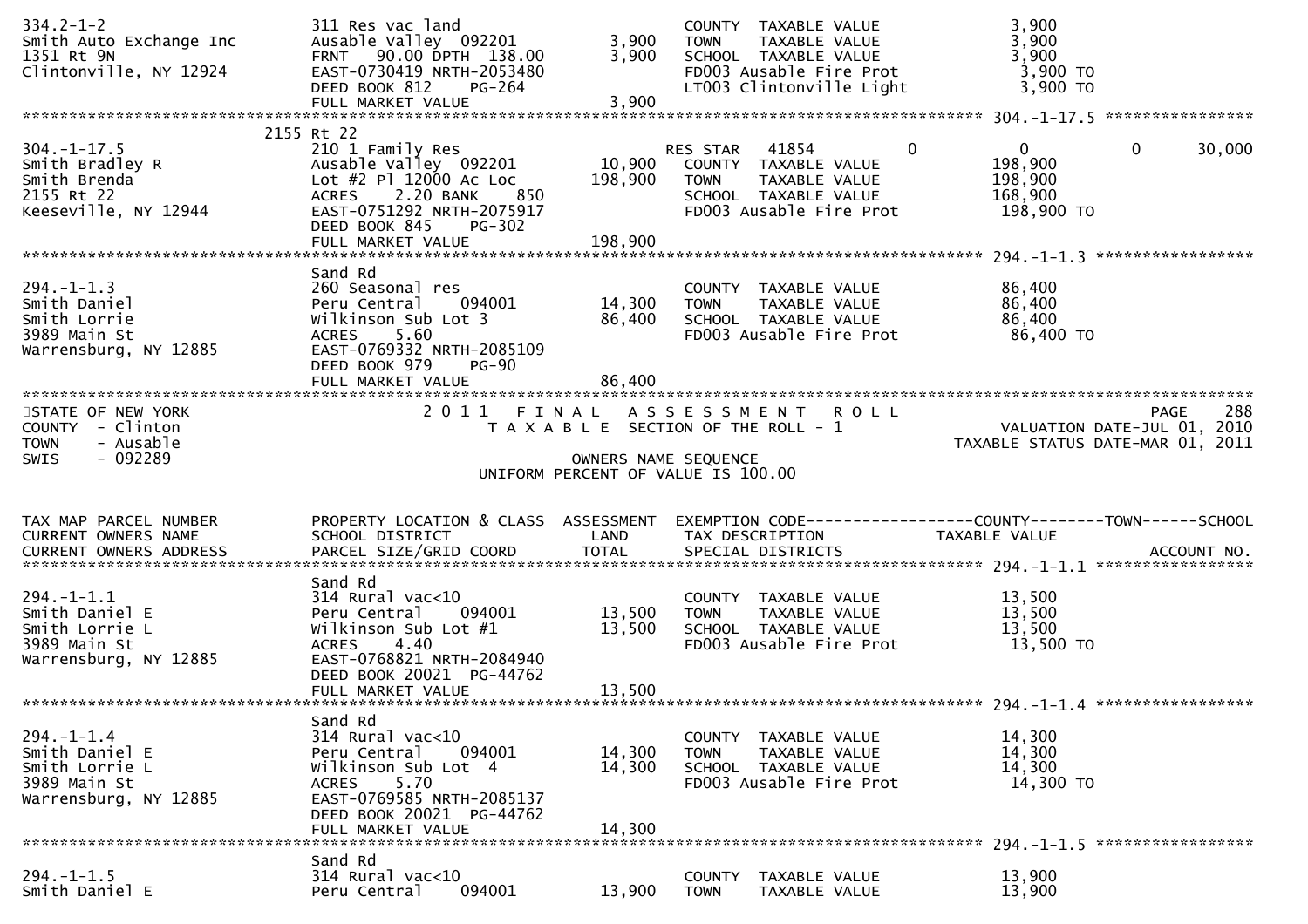| Smith Lorrie L<br>3989 Main St<br>Warrensburg, NY 12885                                                 | Wilkinson Sub Lot 2<br>ACRES 5.00<br>EAST-0769075 NRTH-2085028<br>DEED BOOK 20021 PG-44762                                                                            | 13,900                     | SCHOOL TAXABLE VALUE<br>FD003 Ausable Fire Prot                                                                                    | 13,900<br>13,900 TO                                                                                                                                                  |
|---------------------------------------------------------------------------------------------------------|-----------------------------------------------------------------------------------------------------------------------------------------------------------------------|----------------------------|------------------------------------------------------------------------------------------------------------------------------------|----------------------------------------------------------------------------------------------------------------------------------------------------------------------|
|                                                                                                         | 2085 Rt 9                                                                                                                                                             |                            |                                                                                                                                    |                                                                                                                                                                      |
| $305. - 1 - 5$<br>Smith Elaine R<br>Box 2<br>Port Kent, NY 12975                                        | 484 1 use sm bld<br>Ausable Valley 092201<br>FRNT 150.00 DPTH 165.00<br>EAST-0761900 NRTH-2074404<br>DEED BOOK 727<br><b>PG-305</b>                                   | 6,200<br>20,000            | COUNTY TAXABLE VALUE<br>TAXABLE VALUE<br><b>TOWN</b><br>SCHOOL TAXABLE VALUE<br>FD003 Ausable Fire Prot<br>LT006 Chasm             | 20,000<br>20,000<br>20,000<br>20,000 TO<br>20,000 TO                                                                                                                 |
|                                                                                                         | Rt 9N                                                                                                                                                                 |                            |                                                                                                                                    |                                                                                                                                                                      |
| $334. - 1 - 14$<br>Smith Elizabeth<br>26 Sand Hill Rd<br>Clintonville, NY 12924                         | 323 Vacant rural<br>Ausable Valley 092201<br>ACRES 33.90<br>EAST-0729829 NRTH-2052575<br>DEED BOOK 934<br><b>PG-74</b><br>FULL MARKET VALUE                           | 14,800<br>14,800<br>14,800 | COUNTY TAXABLE VALUE<br>TOWN TAXABLE VALUE<br>SCHOOL TAXABLE VALUE<br>FD003 Ausable Fire Prot<br>LT003 Clintonville Light          | 14,800<br>14,800<br>14,800<br>14,800 TO<br>14,800 TO                                                                                                                 |
| STATE OF NEW YORK<br>COUNTY - Clinton<br>- Ausable<br><b>TOWN</b><br>$-092289$                          |                                                                                                                                                                       |                            | 2011 FINAL ASSESSMENT ROLL                                                                                                         | 289<br><b>PAGE</b><br>لام 1 A L A S S E S S M E N T R O L L<br>T A X A B L E SECTION OF THE ROLL - 1 VALUATION DATE-JUL 01, 2010<br>TAXABLE STATUS DATE-MAR 01, 2011 |
| <b>SWIS</b>                                                                                             |                                                                                                                                                                       | OWNERS NAME SEQUENCE       | UNIFORM PERCENT OF VALUE IS 100.00                                                                                                 |                                                                                                                                                                      |
|                                                                                                         |                                                                                                                                                                       |                            |                                                                                                                                    |                                                                                                                                                                      |
| TAX MAP PARCEL NUMBER<br>CURRENT OWNERS NAME                                                            | PROPERTY LOCATION & CLASS ASSESSMENT<br>SCHOOL DISTRICT                                                                                                               | LAND                       | TAX DESCRIPTION                                                                                                                    | EXEMPTION CODE------------------COUNTY--------TOWN------SCHOOL<br>TAXABLE VALUE                                                                                      |
| $334. - 1 - 25.4$<br>Smith James C<br>1269 Green St                                                     | Thomasville Rd<br>$322$ Rural vac $>10$<br>Ausable Valley 092201                                                                                                      |                            | COUNTY TAXABLE VALUE                                                                                                               | 17,300                                                                                                                                                               |
| Ausable Forks, NY 12912                                                                                 | Survey Map 2010/231422<br>ACRES 39.00<br>EAST-0720469 NRTH-2054828<br>DEED BOOK 20102 PG-31699                                                                        | 17,300<br>17,300           | TAXABLE VALUE<br><b>TOWN</b><br>SCHOOL TAXABLE VALUE<br>FD003 Ausable Fire Prot                                                    | 17,300<br>17,300<br>$17,300$ TO                                                                                                                                      |
|                                                                                                         | FULL MARKET VALUE                                                                                                                                                     | 17,300                     |                                                                                                                                    |                                                                                                                                                                      |
| $334.2 - 1 - 31$<br>Smith James R<br>c/o Smith's Auto Ex., Inc.<br>1351 Rt 9N<br>Clintonville, NY 12924 | 1351 Rt 9N<br>311 Res vac land<br>Ausable Valley 092201<br>FRNT 92.00 DPTH 109.00<br>EAST-0731619 NRTH-2053452<br>DEED BOOK 621<br><b>PG-988</b><br>FULL MARKET VALUE | 2,500<br>2,500             | COUNTY TAXABLE VALUE<br>2,500 TOWN<br>TAXABLE VALUE<br>SCHOOL TAXABLE VALUE<br>FD003 Ausable Fire Prot<br>LT003 Clintonville Light | 2,500<br>2,500<br>2,500<br>2,500 TO<br>2,500 TO                                                                                                                      |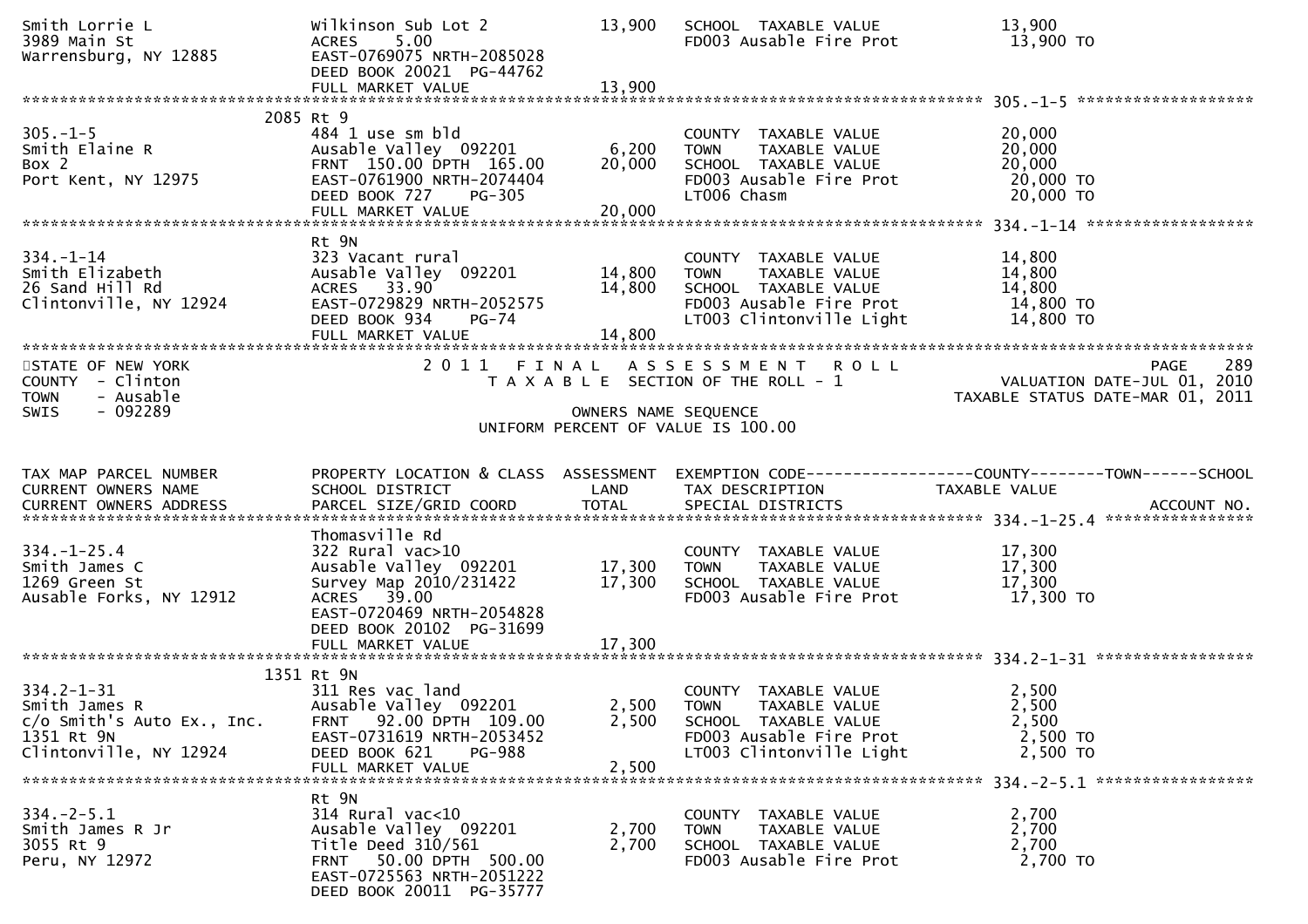|                                                                                                      | FULL MARKET VALUE                                                                                                                                                                                | 2,700                     |                                                                                                                                              |                                                                                     |
|------------------------------------------------------------------------------------------------------|--------------------------------------------------------------------------------------------------------------------------------------------------------------------------------------------------|---------------------------|----------------------------------------------------------------------------------------------------------------------------------------------|-------------------------------------------------------------------------------------|
| $303 - 2 - 27$<br>Smith John J<br>PO Box 471<br>Ausable Forks, NY 12912                              | 925 Clintonville Rd<br>210 1 Family Res<br>Ausable Valley 092201<br>FRNT 140.00 DPTH 291.00<br>EAST-0733727 NRTH-2074635<br>DEED BOOK 20082 PG-21344<br>FULL MARKET VALUE                        | 4,000<br>54,000<br>54,000 | COUNTY TAXABLE VALUE<br>TAXABLE VALUE<br><b>TOWN</b><br>SCHOOL TAXABLE VALUE<br>FD003 Ausable Fire Prot                                      | 54,000<br>54,000<br>54,000<br>54,000 TO                                             |
|                                                                                                      |                                                                                                                                                                                                  |                           |                                                                                                                                              |                                                                                     |
| $325. - 1 - 11$<br>Smith John J<br>PO Box 471<br>Ausable Forks, NY 12912                             | 163 Cold Spring Rd<br>240 Rural res<br>Ausable Valley 092201<br>Lot 22 Platts 1200 Ac<br>Sub Map Bk 14 Pg 143 Lot<br>ACRES 82.60<br>EAST-0737760 NRTH-2063696<br>DEED BOOK 808<br>PG-330         | 24,000<br>99,000          | $\mathbf{0}$<br>RES STAR<br>41854<br>COUNTY TAXABLE VALUE<br><b>TOWN</b><br>TAXABLE VALUE<br>SCHOOL TAXABLE VALUE<br>FD003 Ausable Fire Prot | $\overline{0}$<br>$\mathbf{0}$<br>30,000<br>99,000<br>99,000<br>69,000<br>99,000 TO |
|                                                                                                      | FULL MARKET VALUE                                                                                                                                                                                | 99,000                    |                                                                                                                                              |                                                                                     |
| STATE OF NEW YORK<br>COUNTY - Clinton<br>- Ausable<br><b>TOWN</b><br>$-092289$<br><b>SWIS</b>        | 2011 FINAL                                                                                                                                                                                       | OWNERS NAME SEQUENCE      | ASSESSMENT ROLL<br>T A X A B L E SECTION OF THE ROLL - 1<br>UNIFORM PERCENT OF VALUE IS 100.00                                               | 290<br>PAGE<br>VALUATION DATE-JUL 01, 2010<br>TAXABLE STATUS DATE-MAR 01, 2011      |
|                                                                                                      |                                                                                                                                                                                                  |                           |                                                                                                                                              |                                                                                     |
| TAX MAP PARCEL NUMBER<br>CURRENT OWNERS NAME                                                         | PROPERTY LOCATION & CLASS ASSESSMENT<br>SCHOOL DISTRICT                                                                                                                                          | LAND                      | TAX DESCRIPTION                                                                                                                              | EXEMPTION CODE-----------------COUNTY-------TOWN------SCHOOL<br>TAXABLE VALUE       |
|                                                                                                      |                                                                                                                                                                                                  |                           |                                                                                                                                              |                                                                                     |
| $325. - 1 - 12$<br>Smith John J<br>PO Box 471<br>Ausable Forks, NY 12912                             | 253 Cold Spring Rd<br>321 Abandoned ag<br>Ausable Valley 092201<br>Lot 22 Platts 1200 Ac<br>Cold Springs Sub Lot 3<br>ACRES 21.10<br>EAST-0738150 NRTH-2064863<br>DEED BOOK 929<br><b>PG-104</b> | 13,500<br>13,500          | COUNTY TAXABLE VALUE<br><b>TOWN</b><br>TAXABLE VALUE<br>SCHOOL TAXABLE VALUE<br>FD003 Ausable Fire Prot                                      | 13,500<br>13,500<br>13,500<br>13,500 TO                                             |
|                                                                                                      |                                                                                                                                                                                                  |                           |                                                                                                                                              |                                                                                     |
| $304. - 1 - 44.32$<br>Smith Robert L<br>Smith Barbara J<br>1451 Stone Quarry Rd<br>Fleming, OH 45729 | Union Rd<br>$314$ Rural vac<10<br>Ausable Valley 092201<br>$Lot 13$ $Pq$ ]<br>survey 2009/222263<br>6.50<br><b>ACRES</b><br>EAST-0745986 NRTH-2078662<br>DEED BOOK 20092 PG-25249                | 15,300<br>15,300          | COUNTY TAXABLE VALUE<br><b>TOWN</b><br>TAXABLE VALUE<br>SCHOOL TAXABLE VALUE<br>FD003 Ausable Fire Prot                                      | 15,300<br>15,300<br>15,300<br>15,300 TO                                             |
|                                                                                                      | FULL MARKET VALUE                                                                                                                                                                                | 15,300                    |                                                                                                                                              |                                                                                     |
| $334.2 - 1 - 14.2$<br>Smith Roger<br>Smith Elizabeth<br>26 Sand Hill Rd<br>Clintonville, NY 12924    | 26 Sand Hill Rd<br>210 1 Family Res<br>Ausable Valley 092201<br>FRNT 200.00 DPTH 170.00<br>EAST-0731664 NRTH-2054299<br>DEED BOOK 638<br><b>PG-88</b>                                            | 4,200<br>89,000           | 41854<br>0<br>RES STAR<br>COUNTY TAXABLE VALUE<br>TAXABLE VALUE<br><b>TOWN</b><br>SCHOOL TAXABLE VALUE<br>FD003 Ausable Fire Prot            | 0<br>0<br>30,000<br>89,000<br>89,000<br>59,000<br>89,000 TO                         |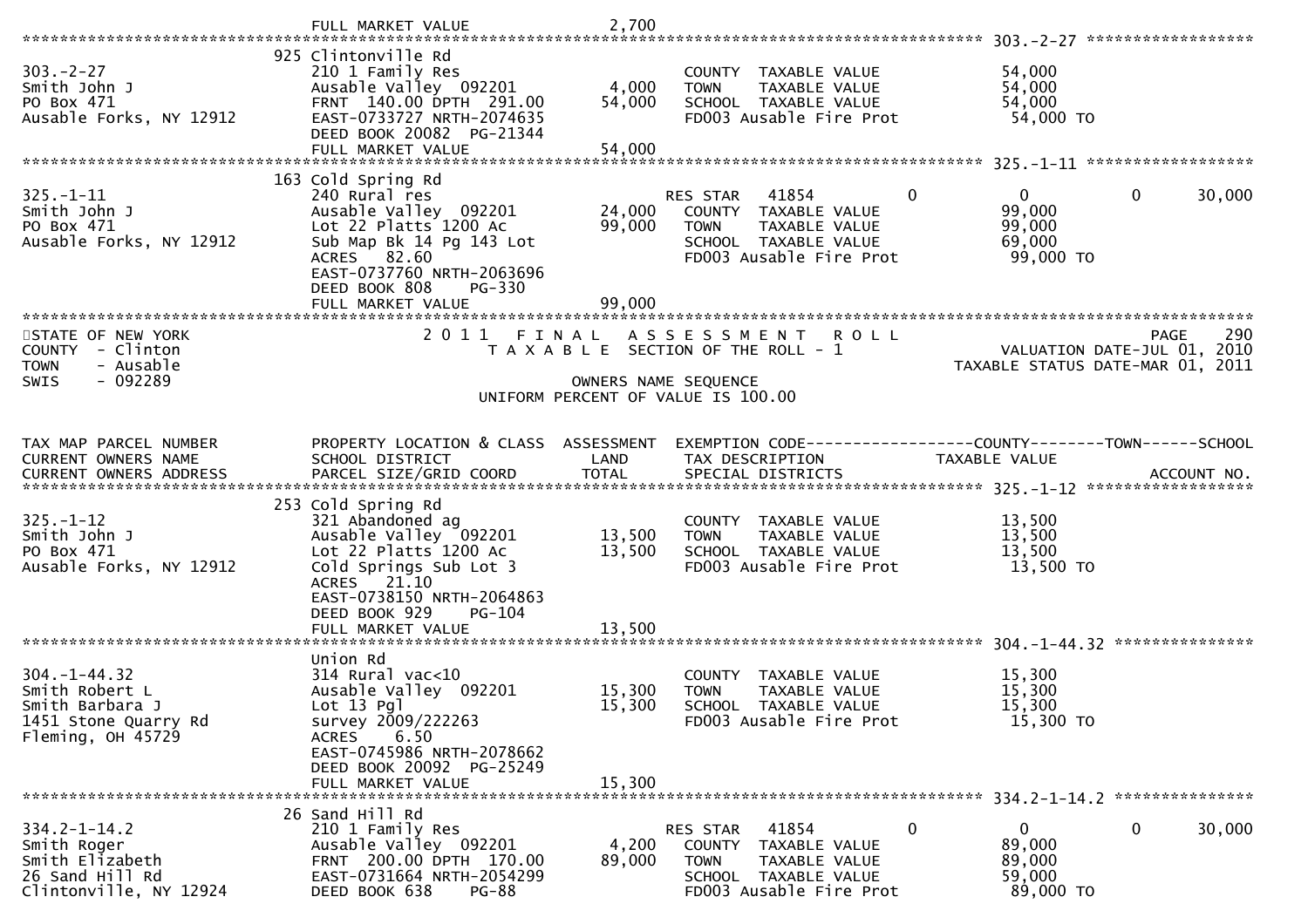| $334.2 - 1 - 25$<br>Smith Roger<br>Smith Elizabeth<br>26 Sand Hill Rd<br>Clintonville, NY 12924     | Smith St<br>311 Res vac land<br>Ausable Valley 092201<br>FRNT 100.00 DPTH 85.00<br>EAST-0731736 NRTH-2054239<br>DEED BOOK 813<br>PG-248<br>FULL MARKET VALUE     | 2,600<br>2,600<br>2,600 | COUNTY TAXABLE VALUE<br>TAXABLE VALUE<br><b>TOWN</b><br>SCHOOL TAXABLE VALUE<br>FD003 Ausable Fire Prot<br>LT003 Clintonville Light                                                           | 2,600<br>2,600<br>2,600<br>2,600 TO<br>$2,600$ TO                                               |                                                                                       |
|-----------------------------------------------------------------------------------------------------|------------------------------------------------------------------------------------------------------------------------------------------------------------------|-------------------------|-----------------------------------------------------------------------------------------------------------------------------------------------------------------------------------------------|-------------------------------------------------------------------------------------------------|---------------------------------------------------------------------------------------|
| $334.2 - 1 - 24$<br>Smith Roger R<br>Smith Elizabeth D<br>26 Sand Hill Rd<br>Clintonville, NY 12924 | Smith St<br>$314$ Rural vac< $10$<br>Ausable Valley 092201<br>ACRES 1.70<br>EAST-0731976 NRTH-2054451<br>DEED BOOK 20011 PG-34495<br>FULL MARKET VALUE           | 2,800<br>2,800<br>2,800 | COUNTY TAXABLE VALUE<br>TAXABLE VALUE<br><b>TOWN</b><br>SCHOOL TAXABLE VALUE<br>FD003 Ausable Fire Prot<br>LT003 Clintonville Light                                                           | 2,800<br>2,800<br>2,800<br>2,800 TO<br>2,800 TO                                                 |                                                                                       |
| STATE OF NEW YORK<br>COUNTY - Clinton<br><b>TOWN</b><br>- Ausable<br>$-092289$<br><b>SWIS</b>       |                                                                                                                                                                  |                         | 2011 FINAL ASSESSMENT ROLL<br>T A X A B L E SECTION OF THE ROLL - 1<br>OWNERS NAME SEQUENCE<br>UNIFORM PERCENT OF VALUE IS 100.00                                                             |                                                                                                 | 291<br><b>PAGE</b><br>VALUATION DATE-JUL 01, 2010<br>TAXABLE STATUS DATE-MAR 01, 2011 |
| TAX MAP PARCEL NUMBER<br>CURRENT OWNERS NAME                                                        | PROPERTY LOCATION & CLASS ASSESSMENT<br>SCHOOL DISTRICT                                                                                                          | LAND                    | EXEMPTION CODE------------------COUNTY--------TOWN------SCHOOL<br>TAX DESCRIPTION                                                                                                             | TAXABLE VALUE                                                                                   |                                                                                       |
| $334.2 - 1 - 30$<br>Smith Roger R<br>26 Sand Hill Rd<br>Clintonville, NY 12924                      | 1347 Rt 9N<br>312 Vac w/imprv<br>Ausable Valley 092201<br>2.30<br><b>ACRES</b><br>EAST-0731913 NRTH-2053348<br>DEED BOOK 20072 PG-8037                           | 6,800<br>7,800          | COUNTY TAXABLE VALUE<br>TAXABLE VALUE<br><b>TOWN</b><br>SCHOOL TAXABLE VALUE<br>FD003 Ausable Fire Prot<br>LT003 Clintonville Light                                                           | 7,800<br>7,800<br>7,800<br>7,800 TO<br>7,800 TO                                                 |                                                                                       |
| $335.1 - 1 - 13$<br>Smith Russell<br>PO Box 63<br>Keeseville, NY 12944                              | Rt 9N<br>$314$ Rural vac<10<br>Ausable Valley 092201<br><b>ACRES</b><br>1.00<br>EAST-0733538 NRTH-2054159<br>DEED BOOK 633<br>PG-1190<br>FULL MARKET VALUE       | 6,000<br>6,000<br>6,000 | COUNTY TAXABLE VALUE<br><b>TOWN</b><br>TAXABLE VALUE<br>SCHOOL TAXABLE VALUE<br>FD003 Ausable Fire Prot<br>LT003 Clintonville Light                                                           | 6,000<br>6,000<br>6,000<br>6,000 TO<br>$6,000$ TO                                               |                                                                                       |
| $335.1 - 1 - 25$<br>Smith Russell<br>PO Box 63<br>Keeseville, NY 12944                              | 1267 Rt 9N<br>210 1 Family Res<br>Ausable Valley 092201<br>FRNT 166.00 DPTH 250.00<br>EAST-0733693 NRTH-2053846<br>DEED BOOK 633<br>PG-1192<br>FULL MARKET VALUE | 73,600<br>73,600        | 41121<br>WARNONALL<br>5,600 SR STAR<br>41834<br><b>COUNTY</b><br>TAXABLE VALUE<br><b>TOWN</b><br>TAXABLE VALUE<br>SCHOOL TAXABLE VALUE<br>FD003 Ausable Fire Prot<br>LT003 Clintonville Light | 11,040<br>0<br>$\Omega$<br>$\mathbf{0}$<br>62,560<br>62,560<br>13,500<br>73,600 TO<br>73,600 TO | 11,040<br>$\bf{0}$<br>60,100<br>0                                                     |
| $335.1 - 1 - 24$<br>Smith Russell E                                                                 | 1263 Rt 9N<br>220 2 Family Res<br>Ausable Valley 092201                                                                                                          | 3,800                   | <b>COUNTY</b><br>TAXABLE VALUE<br><b>TOWN</b><br>TAXABLE VALUE                                                                                                                                | 44,600<br>44,600                                                                                | 335.1-1-24 ******************                                                         |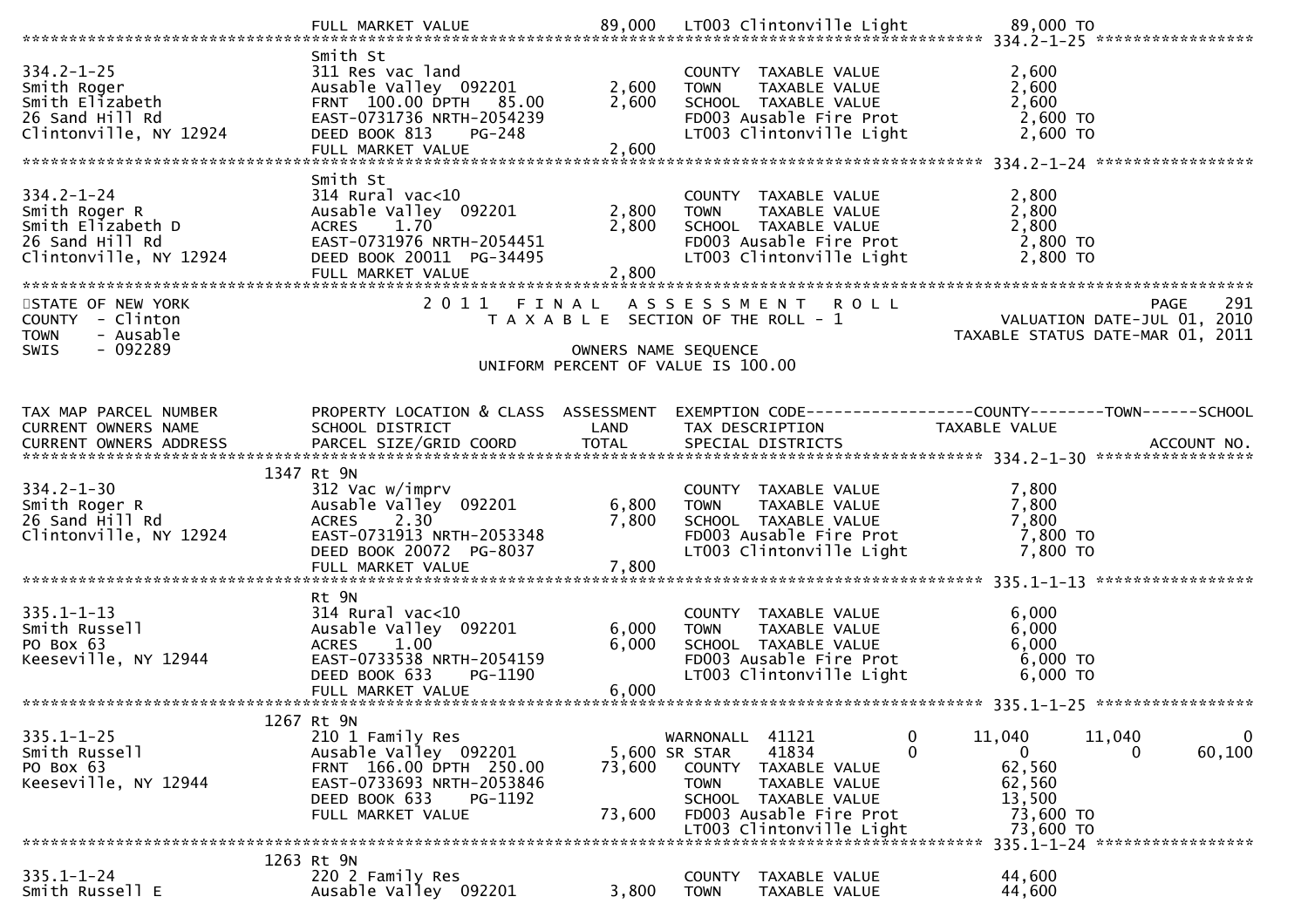| PO Box 63<br>Keeseville, NY 12944                                                          | 60.00 DPTH 340.00<br><b>FRNT</b><br>EAST-0733808 NRTH-2053830<br>DEED BOOK 1042<br>$PG-91$                                                                          | 44,600                  | SCHOOL TAXABLE VALUE<br>FD003 Ausable Fire Prot<br>LT003 Clintonville Light                                                                                             | 44,600<br>44,600 TO<br>44,600 TO                                                                       |
|--------------------------------------------------------------------------------------------|---------------------------------------------------------------------------------------------------------------------------------------------------------------------|-------------------------|-------------------------------------------------------------------------------------------------------------------------------------------------------------------------|--------------------------------------------------------------------------------------------------------|
| $314. - 2 - 9$<br>Smith William A<br>Smith Nancy<br>40 Martin Rd<br>Peru, NY 12972         | 40 Martin Rd<br>240 Rural res<br>Ausable Valley 092201<br>ACRES 80.00<br>EAST-0740428 NRTH-2073591<br>DEED BOOK 592<br>PG-970<br>FULL MARKET VALUE                  | 165,000<br>165,000      | $\mathbf{0}$<br>RES STAR 41854<br>48,400 COUNTY TAXABLE VALUE<br>TAXABLE VALUE<br>TOWN<br>SCHOOL TAXABLE VALUE<br>FD003 Ausable Fire Prot                               | $\mathbf{0}$<br>30,000<br>$\mathbf{0}$<br>165,000<br>165,000<br>135,000<br>165,000 TO                  |
| STATE OF NEW YORK<br>COUNTY - Clinton<br>- Ausable<br><b>TOWN</b><br>$-092289$<br>SWIS     |                                                                                                                                                                     | OWNERS NAME SEQUENCE    | 2011 FINAL ASSESSMENT ROLL<br>T A X A B L E SECTION OF THE ROLL - 1<br>UNIFORM PERCENT OF VALUE IS 100.00                                                               | PAGE 292<br>VALUATION DATE-JUL 01, 2010<br>TAXABLE STATUS DATE-MAR 01, 2011                            |
| TAX MAP PARCEL NUMBER<br>CURRENT OWNERS NAME                                               | PROPERTY LOCATION & CLASS ASSESSMENT<br><b>Example 18 The LAND</b><br>SCHOOL DISTRICT                                                                               |                         | TAX DESCRIPTION                                                                                                                                                         | TAXABLE VALUE                                                                                          |
| $315. - 3 - 50$<br>Smith William T<br>Smith Barbara<br>228 Hill St<br>Keeseville, NY 12944 | 228 Hill St<br>210 1 Family Res<br>Ausable Valley 092201<br>Plant Sub 11 Lot 57<br>FRNT 180.00 DPTH 152.60<br>EAST-0750557 NRTH-2068807<br>DEED BOOK 634<br>$PG-39$ | 125,000                 | $\sim$ 0<br>RES STAR 41854<br>10,300 COUNTY TAXABLE VALUE<br><b>TOWN</b><br>TAXABLE VALUE<br>SCHOOL TAXABLE VALUE<br>FD003 Ausable Fire Prot<br>LT004 Hill Street Light | $0 \qquad \qquad$<br>$\mathbf 0$<br>30,000<br>125,000<br>125,000<br>95,000<br>125,000 TO<br>125,000 TO |
| $334.2 - 1 - 10$<br>Smiths Auto Exchange Inc<br>1351 Rt 9N<br>Clintonville, NY 12924       | Rt 9N<br>311 Res vac land<br>Ausable Valley 092201<br>FRNT 50.00 DPTH 214.00<br>EAST-0731249 NRTH-2053646<br>DEED BOOK 98001 PG-01721<br>FULL MARKET VALUE          | 3,300<br>3,300<br>3,300 | COUNTY TAXABLE VALUE<br>TAXABLE VALUE<br><b>TOWN</b><br>SCHOOL TAXABLE VALUE<br>FD003 Ausable Fire Prot<br>LT003 Clintonville Light                                     | 3,300<br>3,300<br>3,300<br>3,300 TO<br>3,300 TO                                                        |
| $334.2 - 1 - 10.1$<br>Smiths Auto Exchange Inc<br>1351 Rt 9N<br>Clintonville, NY 12924     | Rt 9N<br>311 Res vac land<br>Ausable Valley 092201<br>FRNT 50.00 DPTH 214.00<br>EAST-0731298 NRTH-2053649<br>DEED BOOK 98001 PG-01720<br>FULL MARKET VALUE          | 3,300<br>3,300<br>3,300 | COUNTY TAXABLE VALUE<br><b>TOWN</b><br>TAXABLE VALUE<br>SCHOOL TAXABLE VALUE<br>FD003 Ausable Fire Prot<br>LT003 Clintonville Light                                     | 3,300<br>3,300<br>$3,300$<br>$3,300$ TO<br>3,300 TO                                                    |
| $334.2 - 1 - 13$<br>Smiths Auto Exchange Inc<br>1351 Rt 9N<br>Clintonville, NY 12924       | Rt 9N<br>311 Res vac land<br>Ausable Valley 092201<br>FRNT 75.00 DPTH 121.00<br>EAST-0731595 NRTH-2053618<br>DEED BOOK 751<br>PG-321<br>FULL MARKET VALUE           | 3,300<br>3,300<br>3,300 | COUNTY TAXABLE VALUE<br>TAXABLE VALUE<br><b>TOWN</b><br>SCHOOL TAXABLE VALUE<br>FD003 Ausable Fire Prot<br>LT003 Clintonville Light                                     | 3,300<br>3,300<br>3,300<br>3,300 TO<br>3,300 TO                                                        |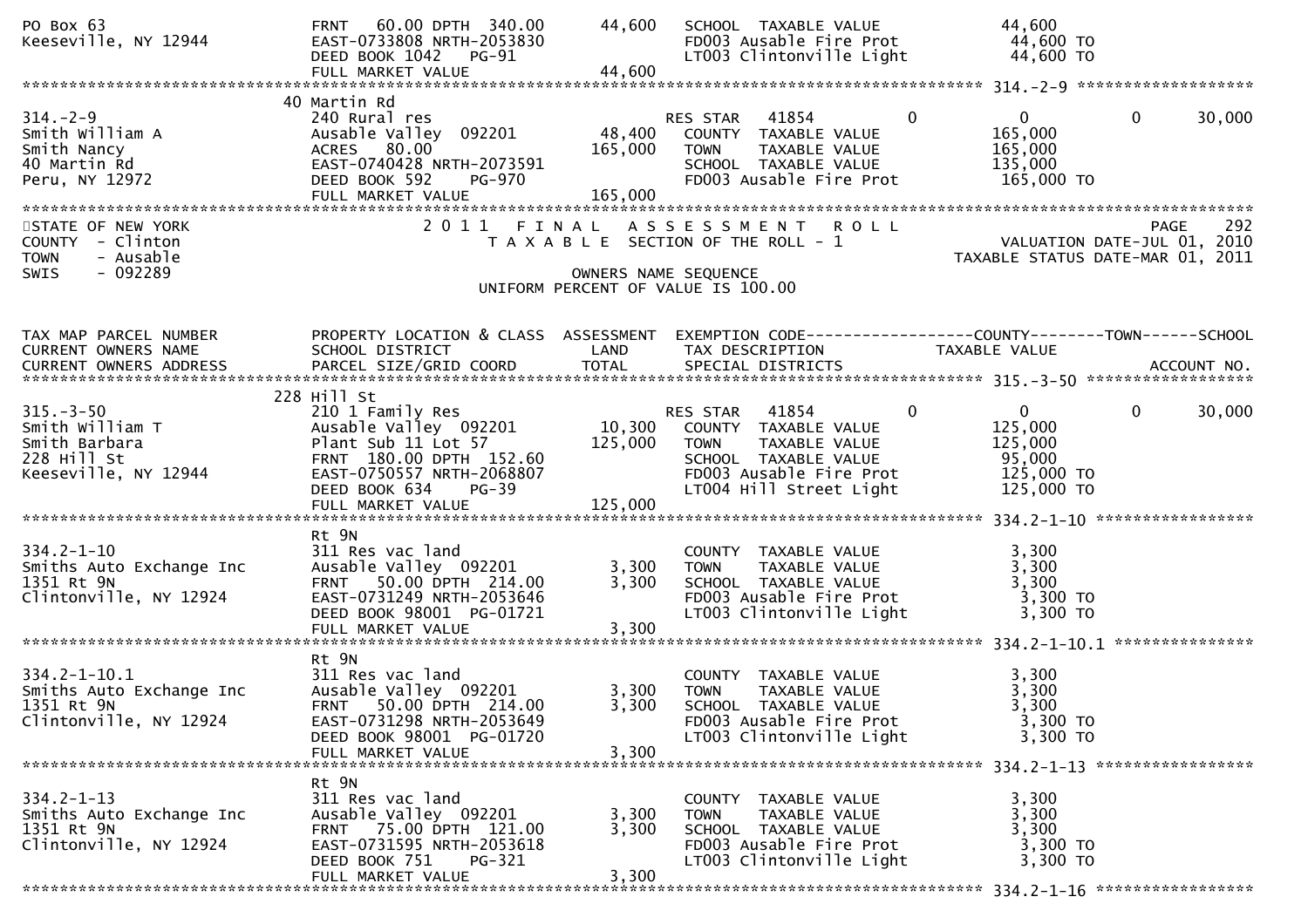| $334.2 - 1 - 16$<br>Smiths Auto Exchange Inc<br>1351 Rt 9N<br>Clintonville, NY 12924<br>STATE OF NEW YORK<br>COUNTY - Clinton<br><b>TOWN</b><br>- Ausable | Sand Hill Rd<br>311 Res vac land<br>Ausable Valley 092201<br>FRNT 25.00 DPTH 196.00<br>EAST-0731461 NRTH-2054094<br>DEED BOOK 621<br>PG-991<br>FULL MARKET VALUE | 900<br>900<br>900            | COUNTY TAXABLE VALUE<br><b>TOWN</b><br>TAXABLE VALUE<br>SCHOOL TAXABLE VALUE<br>FD003 Ausable Fire Prot<br>LT003 Clintonville Light<br>2011 FINAL ASSESSMENT ROLL<br>T A X A B L E SECTION OF THE ROLL - 1 | 900<br>900<br>900<br>900 то<br>900 TO<br>293<br>PAGE<br>PAGE 293<br>VALUATION DATE-JUL 01, 2010<br>TAXABLE STATUS DATE-MAR 01, 2011 |
|-----------------------------------------------------------------------------------------------------------------------------------------------------------|------------------------------------------------------------------------------------------------------------------------------------------------------------------|------------------------------|------------------------------------------------------------------------------------------------------------------------------------------------------------------------------------------------------------|-------------------------------------------------------------------------------------------------------------------------------------|
| $-092289$<br><b>SWIS</b>                                                                                                                                  |                                                                                                                                                                  |                              | OWNERS NAME SEQUENCE<br>UNIFORM PERCENT OF VALUE IS 100.00                                                                                                                                                 |                                                                                                                                     |
| TAX MAP PARCEL NUMBER<br>CURRENT OWNERS NAME                                                                                                              | SCHOOL DISTRICT                                                                                                                                                  | LAND                         | TAX DESCRIPTION                                                                                                                                                                                            | PROPERTY LOCATION & CLASS ASSESSMENT EXEMPTION CODE----------------COUNTY-------TOWN------SCHOOL<br>TAXABLE VALUE                   |
| $334.2 - 1 - 33$<br>Smiths Auto Exchange Inc<br>1351 Rt 9N<br>Clintonville, NY 12924                                                                      | 1363 Rt 9N<br>475 Junkyard<br>Ausable Valley 092201<br>ACRES 8.10<br>EAST-0731283 NRTH-2053128<br>DEED BOOK 621<br><b>PG-985</b>                                 | 18,500<br>145,000            | COUNTY TAXABLE VALUE<br>TAXABLE VALUE<br><b>TOWN</b><br>SCHOOL TAXABLE VALUE<br>FD003 Ausable Fire Prot<br>LT003 Clintonville Light                                                                        | 145,000<br>145,000<br>145,000<br>145,000 TO<br>145,000 TO                                                                           |
| $294.10 - 1 - 3$                                                                                                                                          | 38 Ausable Beach Rd<br>260 Seasonal res - WTRFNT                                                                                                                 |                              | COUNTY TAXABLE VALUE                                                                                                                                                                                       | 110,900                                                                                                                             |
| Snow Daniel<br>234 Bavarian Hill Rd<br>Beach Lake, PA 18405                                                                                               | Peru Central 094001<br>50.36 DPTH 375.58<br><b>FRNT</b><br>EAST-0772024 NRTH-2086024<br>DEED BOOK 1027 PG-195<br>FULL MARKET VALUE                               | 90,200<br>110,900<br>110,900 | <b>TOWN</b><br>TAXABLE VALUE<br>SCHOOL TAXABLE VALUE<br>FD003 Ausable Fire Prot                                                                                                                            | 110,900<br>110,900<br>110,900 TO                                                                                                    |
|                                                                                                                                                           | 1264 Rt 9N                                                                                                                                                       |                              |                                                                                                                                                                                                            |                                                                                                                                     |
| $335.1 - 1 - 15$<br>Snow David A<br>1264 Rt 9n<br>Clintonville, NY 12924                                                                                  | 210 1 Family Res<br>Ausable Valley 092201<br>FRNT 99.00 DPTH 225.00<br>EAST-0733778 NRTH-2054187<br>DEED BOOK 20061 PG-90543<br>FULL MARKET VALUE                | 52,900<br>52,900             | $\Omega$<br>RES STAR 41854<br>4,700 COUNTY TAXABLE VALUE<br><b>TOWN</b><br>TAXABLE VALUE<br>SCHOOL TAXABLE VALUE<br>FD003 Ausable Fire Prot<br>LT003 Clintonville Light                                    | $\mathbf{0}$<br>30,000<br>$\mathbf{0}$<br>52,900<br>52,900<br>22,900<br>52,900 TO<br>52,900 TO                                      |
|                                                                                                                                                           | Rt 9N                                                                                                                                                            |                              |                                                                                                                                                                                                            |                                                                                                                                     |
| $335.1 - 1 - 3$<br>Snow Karen L<br>PO Box 359<br>AuSable Forks, NY 12912                                                                                  | 312 Vac w/imprv<br>Ausable Valley 092201<br>FRNT 110.00 DPTH 218.00<br>EAST-0732012 NRTH-2053733<br>DEED BOOK 937<br>PG-158                                      | 4,900<br>6,000               | COUNTY TAXABLE VALUE<br><b>TOWN</b><br>TAXABLE VALUE<br>SCHOOL TAXABLE VALUE<br>FD003 Ausable Fire Prot<br>LT003 Clintonville Light                                                                        | 6,000<br>6,000<br>6,000<br>$6,000$ TO<br>6,000 TO                                                                                   |
|                                                                                                                                                           | FULL MARKET VALUE                                                                                                                                                | 6,000                        |                                                                                                                                                                                                            |                                                                                                                                     |
| $304. - 1 - 8$<br>Snow Keith<br>Snow Norma<br>2420 Rt 22<br>Peru, NY 12972                                                                                | 2420 Rt 22<br>210 1 Family Res<br>Ausable Valley 092201<br>ACRES<br>1.40<br>EAST-0750901 NRTH-2082721<br>DEED BOOK 504<br>PG-570                                 | 12,300<br>202,000            | 41834<br>0<br>SR STAR<br>COUNTY TAXABLE VALUE<br>TOWN<br>TAXABLE VALUE<br>SCHOOL TAXABLE VALUE<br>FD003 Ausable Fire Prot                                                                                  | $\mathbf{0}$<br>$\mathbf{0}$<br>60,100<br>202,000<br>202,000<br>141,900<br>202,000 TO                                               |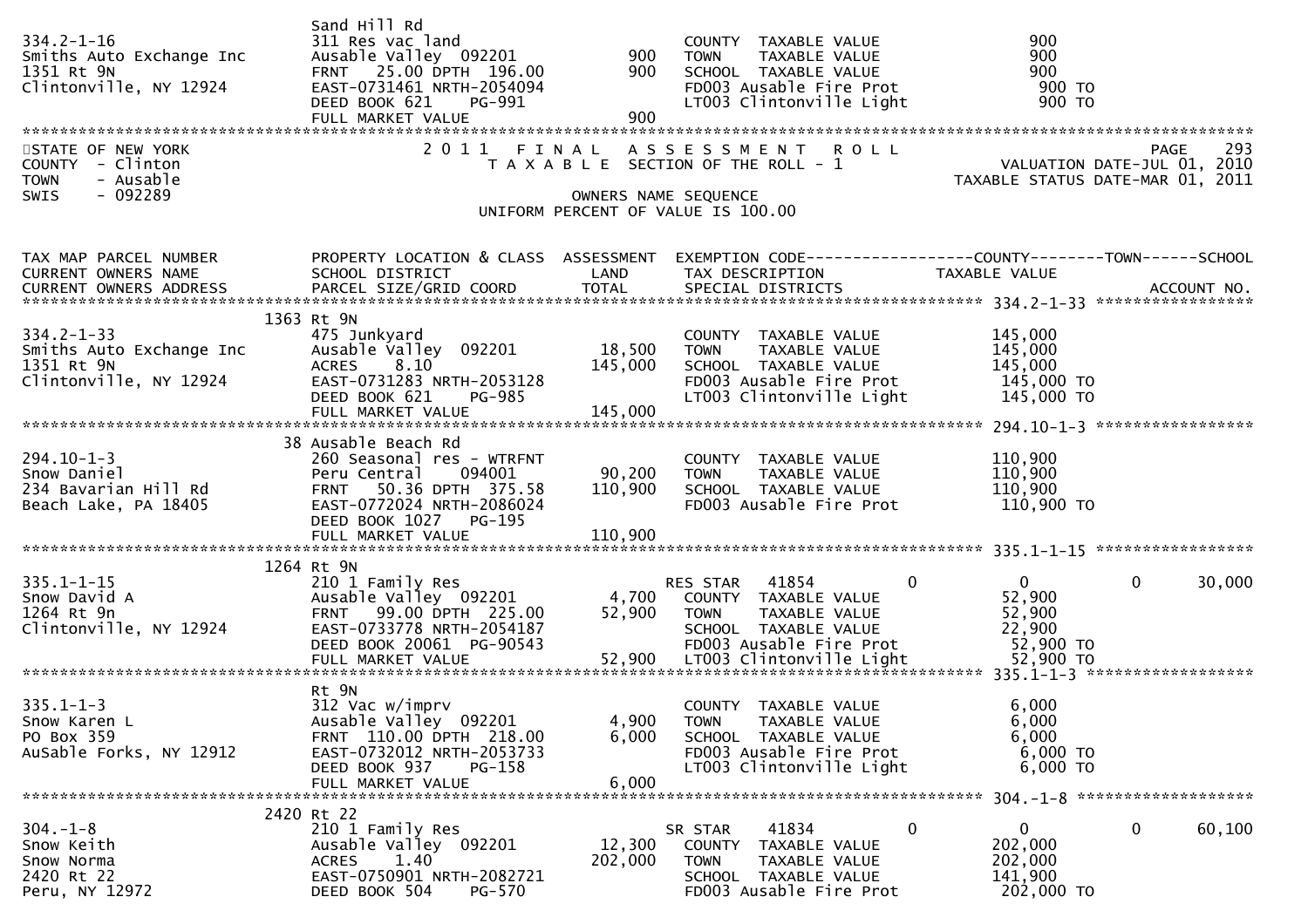|                                                                                                         | FULL MARKET VALUE                                                                                                                                                | 202,000                                                                                             |                                                  |                                                                                                                   |                                                                 |                                                                            |                |             |
|---------------------------------------------------------------------------------------------------------|------------------------------------------------------------------------------------------------------------------------------------------------------------------|-----------------------------------------------------------------------------------------------------|--------------------------------------------------|-------------------------------------------------------------------------------------------------------------------|-----------------------------------------------------------------|----------------------------------------------------------------------------|----------------|-------------|
|                                                                                                         |                                                                                                                                                                  |                                                                                                     |                                                  |                                                                                                                   |                                                                 |                                                                            |                |             |
| $304. - 1 - 9$<br>Snow Keith<br>Snow Norma<br>2420 Rt 22<br>Peru, NY 12972                              | Rt 22<br>312 Vac w/imprv<br>Ausable Valley 092201<br><b>ACRES</b><br>1.20<br>EAST-0750937 NRTH-2082493<br>DEED BOOK 557<br>$PG-81$<br>FULL MARKET VALUE          | 8,100<br>10,000<br>10,000                                                                           | <b>TOWN</b>                                      | COUNTY TAXABLE VALUE<br>TAXABLE VALUE<br>SCHOOL TAXABLE VALUE<br>FD003 Ausable Fire Prot                          |                                                                 | 10,000<br>10,000<br>10,000<br>10,000 TO                                    |                |             |
|                                                                                                         |                                                                                                                                                                  |                                                                                                     |                                                  |                                                                                                                   |                                                                 |                                                                            |                |             |
| STATE OF NEW YORK<br>COUNTY - Clinton<br>- Ausable<br><b>TOWN</b><br>$-092289$<br><b>SWIS</b>           | 2011                                                                                                                                                             | T A X A B L E SECTION OF THE ROLL - 1<br>OWNERS NAME SEQUENCE<br>UNIFORM PERCENT OF VALUE IS 100.00 |                                                  | FINAL ASSESSMENT ROLL                                                                                             | VALUATION DATE-JUL 01, 2010<br>TAXABLE STATUS DATE-MAR 01, 2011 |                                                                            | PAGE           | 294         |
| TAX MAP PARCEL NUMBER<br>CURRENT OWNERS NAME<br><b>CURRENT OWNERS ADDRESS</b>                           | PROPERTY LOCATION & CLASS ASSESSMENT<br>SCHOOL DISTRICT                                                                                                          | LAND                                                                                                |                                                  | EXEMPTION CODE-----------------COUNTY--------TOWN------SCHOOL<br>TAX DESCRIPTION                                  | TAXABLE VALUE                                                   |                                                                            |                |             |
| $304. - 1 - 10$<br>Snow Keith M<br>Snow Norma P<br>2420 Rt 22<br>Peru, NY 12972                         | Rt 22<br>311 Res vac land<br>Ausable Valley 092201<br>FRNT 150.00 DPTH 250.00<br>EAST-0750963 NRTH-2082315<br>DEED BOOK 675<br><b>PG-97</b><br>FULL MARKET VALUE | 7,500<br>7,500<br>7,500                                                                             | <b>TOWN</b>                                      | COUNTY TAXABLE VALUE<br>TAXABLE VALUE<br>SCHOOL TAXABLE VALUE<br>FD003 Ausable Fire Prot                          |                                                                 | 7,500<br>7,500<br>7,500<br>7,500 TO                                        |                |             |
|                                                                                                         |                                                                                                                                                                  |                                                                                                     |                                                  |                                                                                                                   |                                                                 |                                                                            |                |             |
| $315.4 - 1 - 8$<br>Snow Martin J<br>Snow Sherry A<br>228 Rt 9N<br>Keeseville, NY 12944                  | 228 Rt 9N<br>210 1 Family Res<br>Ausable Valley 092201<br>FRNT 100.00 DPTH 200.00<br>080<br><b>BANK</b><br>EAST-0754209 NRTH-2065942<br>DEED BOOK 841<br>PG-217  | 8,500<br>103,600<br>103,600                                                                         | RES STAR 41854<br><b>TOWN</b>                    | COUNTY TAXABLE VALUE<br>TAXABLE VALUE<br>SCHOOL TAXABLE VALUE<br>FD003 Ausable Fire Prot<br>LT005 Pine Tree Light | $\overline{0}$                                                  | $\overline{0}$<br>103,600<br>103,600<br>73,600<br>103,600 TO<br>103,600 TO | $\overline{0}$ | 30,000      |
|                                                                                                         | FULL MARKET VALUE                                                                                                                                                |                                                                                                     |                                                  |                                                                                                                   |                                                                 |                                                                            |                |             |
| $334 - 2 - 16$<br>Shyder Karl<br>Snyder Margaret<br>1671 Pt ON<br>1674 Rt 9N<br>AuSable Forks, NY 12912 | 1674 Rt 9N<br>210 1 Family Res<br>Ausable Valley 092201<br>FRNT 226.00 DPTH 205.00<br>EAST-0724626 NRTH-2050255<br>DEED BOOK 641<br>PG-794<br>FULL MARKET VALUE  | 48,000<br>48,000                                                                                    | WARCOMALL 41131<br>6,400 RES STAR<br><b>TOWN</b> | 41854<br>COUNTY TAXABLE VALUE<br>TAXABLE VALUE<br>SCHOOL TAXABLE VALUE<br>FD003 Ausable Fire Prot                 | $\mathbf{0}$<br>12,000<br>$\Omega$                              | $\mathbf{0}$<br>36,000<br>36,000<br>18,000<br>48,000 TO                    | 12,000<br>0    | 0<br>30,000 |
|                                                                                                         |                                                                                                                                                                  |                                                                                                     |                                                  |                                                                                                                   |                                                                 |                                                                            |                |             |
| $315. - 5 - 7$<br>Snyder Leonard J<br>33 Oullette Cir<br>Keeseville, NY 12944                           | Ouellette Cir<br>311 Res vac land<br>Ausable Valley 092201<br>Sub Map Bk 22 Pg 3 Lot 7<br>1.00<br>ACRES<br>EAST-0753874 NRTH-2073156<br>DEED BOOK 20082 PG-14462 | 3,500<br>3,500                                                                                      | <b>TOWN</b>                                      | COUNTY TAXABLE VALUE<br>TAXABLE VALUE<br>SCHOOL TAXABLE VALUE<br>FD003 Ausable Fire Prot                          |                                                                 | 3,500<br>3,500<br>3,500<br>3,500 TO                                        |                |             |
|                                                                                                         | FULL MARKET VALUE                                                                                                                                                | 3,500                                                                                               |                                                  |                                                                                                                   |                                                                 |                                                                            |                |             |
| $315. - 5 - 8$                                                                                          | 33 Ouellette Cir<br>210 1 Family Res                                                                                                                             |                                                                                                     | RES STAR                                         | 41854                                                                                                             | $\mathbf 0$                                                     | 0                                                                          | $\mathbf{0}$   | 30,000      |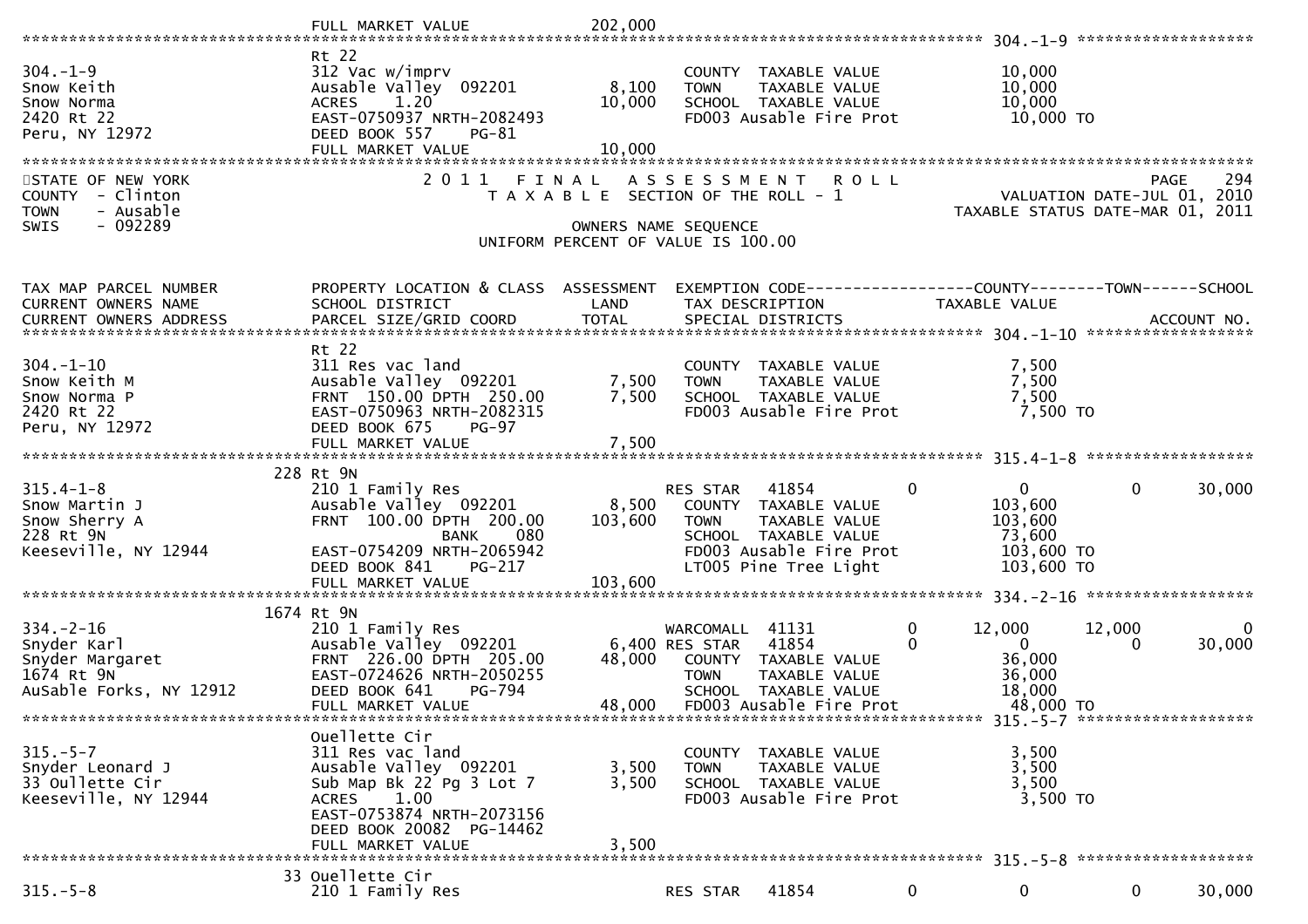| Snyder Leonard J<br>33 Oullette Cir<br>Keeseville, NY 12944                                                                                                                           | Ausable Valley 092201<br>Sub Map Bk 22 Pg 3 Lot 8<br>1.00<br><b>ACRES</b><br>EAST-0753845 NRTH-2072933<br>DEED BOOK 20082 PG-14462                                         | 17,300<br>119,000           | COUNTY TAXABLE VALUE<br>TAXABLE VALUE<br><b>TOWN</b><br>SCHOOL TAXABLE VALUE<br>FD003 Ausable Fire Prot                             | 119,000<br>119,000<br>89,000<br>119,000 TO                                   |                                                   |
|---------------------------------------------------------------------------------------------------------------------------------------------------------------------------------------|----------------------------------------------------------------------------------------------------------------------------------------------------------------------------|-----------------------------|-------------------------------------------------------------------------------------------------------------------------------------|------------------------------------------------------------------------------|---------------------------------------------------|
|                                                                                                                                                                                       |                                                                                                                                                                            |                             |                                                                                                                                     |                                                                              |                                                   |
| STATE OF NEW YORK<br>COUNTY - Clinton<br>- Ausable<br><b>TOWN</b><br><b>SWIS</b><br>- 092289                                                                                          | 2011 FINAL                                                                                                                                                                 |                             | ASSESSMENT ROLL<br>T A X A B L E SECTION OF THE ROLL - 1<br>OWNERS NAME SEQUENCE<br>UNIFORM PERCENT OF VALUE IS 100.00              | TAXABLE STATUS DATE-MAR 01, 2011                                             | 295<br><b>PAGE</b><br>VALUATION DATE-JUL 01, 2010 |
| TAX MAP PARCEL NUMBER<br>CURRENT OWNERS NAME<br>CURRENT OWNERS ADDRESS                                                                                                                | PROPERTY LOCATION & CLASS ASSESSMENT<br>SCHOOL DISTRICT                                                                                                                    | LAND                        | EXEMPTION CODE------------------COUNTY--------TOWN------SCHOOL<br>TAX DESCRIPTION                                                   | TAXABLE VALUE                                                                |                                                   |
| $293.16 - 1 - 11$<br>Soares Arthur R<br>Gebo Tammy L<br>40 Plains Rd<br>Peru, NY 12972-4302                                                                                           | 40 Plains Rd<br>210 1 Family Res<br>094001<br>Peru Central<br>Sub Map 4 Pg $104$ Lot $21+$<br>1.30<br><b>ACRES</b><br>EAST-0767227 NRTH-2083657<br>DEED BOOK 935<br>PG-257 | 22,400<br>140,700           | 41854<br><b>RES STAR</b><br>COUNTY TAXABLE VALUE<br>TAXABLE VALUE<br><b>TOWN</b><br>SCHOOL TAXABLE VALUE<br>FD003 Ausable Fire Prot | $\mathbf{0}$<br>$\mathbf{0}$<br>140,700<br>140,700<br>110,700<br>140,700 TO  | $\mathbf{0}$<br>30,000                            |
|                                                                                                                                                                                       | FULL MARKET VALUE                                                                                                                                                          | 140,700                     |                                                                                                                                     |                                                                              |                                                   |
|                                                                                                                                                                                       |                                                                                                                                                                            |                             |                                                                                                                                     |                                                                              |                                                   |
| 1909/1911 Rt 9<br>$305 - 2 - 12$<br>Soper Revocable Trust Clarence Ausable Valley 092201<br>Soper Revocable Trust Marion ACRES 35.30<br>1875 North Ausable St<br>Keeseville, NY 12944 | 415 Motel<br>EAST-0759513 NRTH-2071966<br>DEED BOOK 932<br>PG-144                                                                                                          | 25,800<br>82,300            | COUNTY TAXABLE VALUE<br>TAXABLE VALUE<br><b>TOWN</b><br>SCHOOL TAXABLE VALUE<br>FD003 Ausable Fire Prot                             | 82,300<br>82,300<br>82,300<br>82,300 TO                                      |                                                   |
|                                                                                                                                                                                       |                                                                                                                                                                            |                             |                                                                                                                                     |                                                                              |                                                   |
| $293. - 4 - 16$<br>Soulia Terry<br>Soulia Barbara<br>101 Telegraph Rd<br>Peru, NY 12972                                                                                               | 101 Telegraph Rd<br>210 1 Family Res<br>Ausable Valley 092201<br><b>ACRES</b><br>1.00<br>EAST-0757602 NRTH-2081522<br>DEED BOOK 636<br>PG-108<br>FULL MARKET VALUE         | 6,000<br>111,000<br>111,000 | 41854<br>RES STAR<br>COUNTY TAXABLE VALUE<br>TAXABLE VALUE<br><b>TOWN</b><br>SCHOOL TAXABLE VALUE<br>FD003 Ausable Fire Prot        | $\mathbf{0}$<br>$\mathbf{0}$<br>111,000<br>111,000<br>81,000<br>$111,000$ TO | 30,000<br>$\mathbf{0}$                            |
|                                                                                                                                                                                       |                                                                                                                                                                            |                             |                                                                                                                                     |                                                                              |                                                   |
| $293. -4 - 17.1$<br>Soulia Wayne<br>85 Telegraph Rd<br>Peru, NY 12972                                                                                                                 | 85/91 Telegraph Rd<br>210 1 Family Res<br>Ausable Valley 092201<br>7.90<br><b>ACRES</b><br>EAST-0757355 NRTH-2081282<br>DEED BOOK 20082 PG-19040                           | 7,700<br>49,000             | RES STAR<br>41854<br>COUNTY TAXABLE VALUE<br><b>TOWN</b><br>TAXABLE VALUE<br>SCHOOL TAXABLE VALUE<br>FD003 Ausable Fire Prot        | $\mathbf{0}$<br>$\mathbf 0$<br>49,000<br>49,000<br>19,000<br>49,000 TO       | $\mathbf{0}$<br>30,000                            |
|                                                                                                                                                                                       | FULL MARKET VALUE                                                                                                                                                          | 49,000                      |                                                                                                                                     |                                                                              |                                                   |
| $293. -4 - 17.2$<br>Soulia Wayne<br>85 Telegraph Rd<br>Peru, NY 12972                                                                                                                 | Telegraph Rd<br>$314$ Rural vac<10<br>Ausable Valley 092201<br>$Lot$ 7 $Pg$ ]<br><b>ACRES</b><br>2.00<br>EAST-0757384 NRTH-2080870                                         | 4,000<br>4,000              | COUNTY TAXABLE VALUE<br>TAXABLE VALUE<br>TOWN<br>SCHOOL TAXABLE VALUE<br>FD003 Ausable Fire Prot                                    | 4,000<br>4,000<br>4,000<br>4,000 TO                                          |                                                   |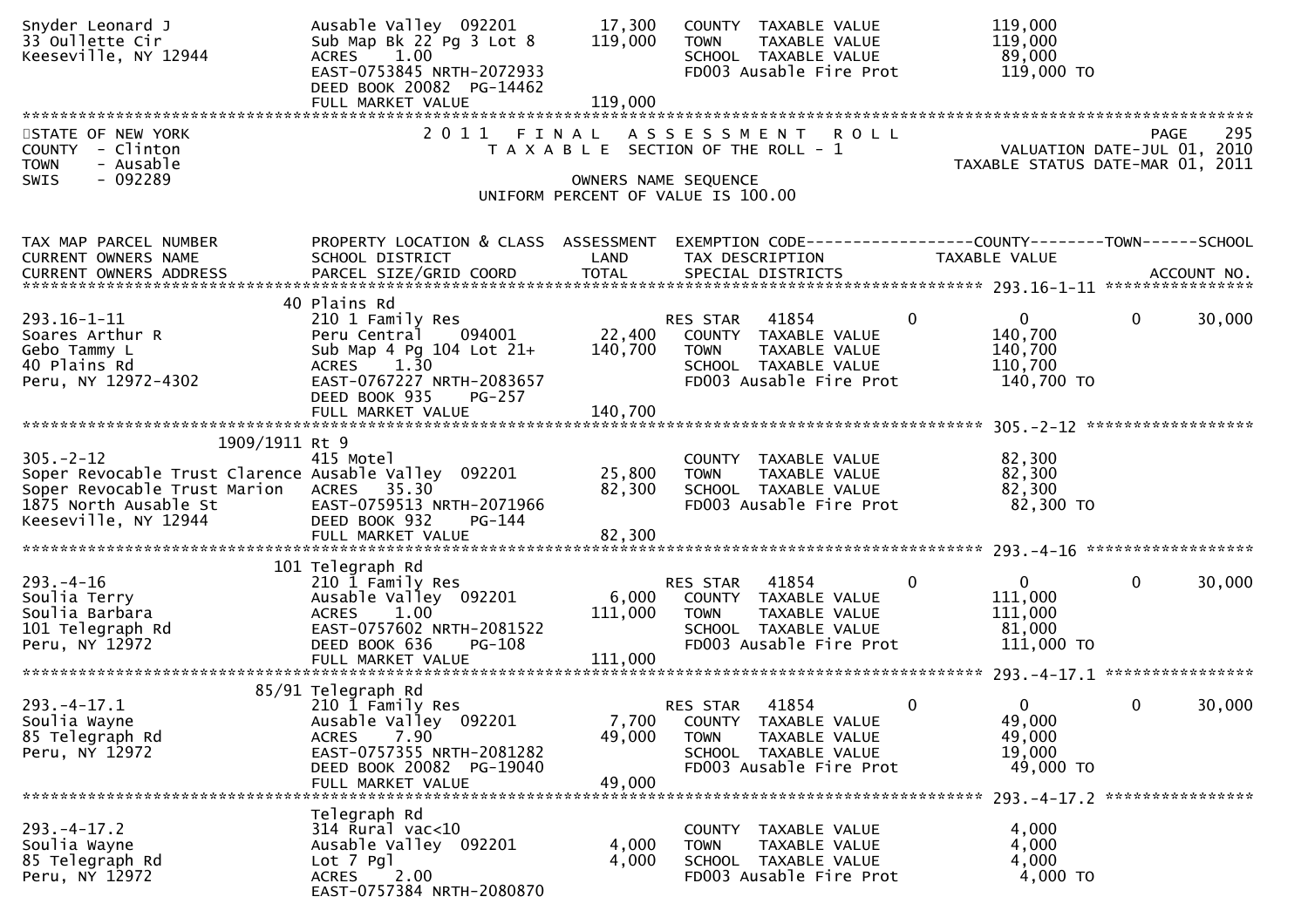|                                                                      | DEED BOOK 20082 PG-19040                                |                  |                                                                             |             |                                                                 |              |        |
|----------------------------------------------------------------------|---------------------------------------------------------|------------------|-----------------------------------------------------------------------------|-------------|-----------------------------------------------------------------|--------------|--------|
|                                                                      | FULL MARKET VALUE                                       | 4.000            |                                                                             |             |                                                                 |              |        |
| STATE OF NEW YORK<br>- Clinton<br>COUNTY<br>- Ausable<br><b>TOWN</b> | 2011                                                    | FINAL            | A S S E S S M E N T<br><b>ROLL</b><br>T A X A B L E SECTION OF THE ROLL - 1 |             | VALUATION DATE-JUL 01, 2010<br>TAXABLE STATUS DATE-MAR 01, 2011 | <b>PAGE</b>  | 296    |
| $-092289$<br><b>SWIS</b>                                             |                                                         |                  | OWNERS NAME SEQUENCE                                                        |             |                                                                 |              |        |
|                                                                      |                                                         |                  | UNIFORM PERCENT OF VALUE IS 100.00                                          |             |                                                                 |              |        |
|                                                                      |                                                         |                  |                                                                             |             |                                                                 |              |        |
| TAX MAP PARCEL NUMBER                                                | PROPERTY LOCATION & CLASS ASSESSMENT<br>SCHOOL DISTRICT |                  | EXEMPTION CODE------------------COUNTY--------TOWN------SCHOOL              |             | TAXABLE VALUE                                                   |              |        |
| CURRENT OWNERS NAME                                                  |                                                         | LAND             | TAX DESCRIPTION                                                             |             |                                                                 |              |        |
|                                                                      |                                                         |                  |                                                                             |             |                                                                 |              |        |
| $305. -2 - 7.82$                                                     | 120 Grove St<br>210 1 Family Res                        |                  | 41854<br><b>RES STAR</b>                                                    | $\Omega$    | $\Omega$                                                        | $\mathbf{0}$ | 30,000 |
| Sousie Bonnie                                                        | Ausable Valley 092201                                   | 4,700            | COUNTY<br>TAXABLE VALUE                                                     |             | 89,000                                                          |              |        |
| 120 Grove St                                                         | Lot 16 PL 12000 Ac                                      | 89,000           | <b>TOWN</b><br>TAXABLE VALUE                                                |             | 89,000                                                          |              |        |
| Keeseville, NY 12944                                                 | FRNT 89.00 DPTH 395.00                                  |                  | SCHOOL TAXABLE VALUE<br>FD003 Ausable Fire Prot                             |             | 59,000                                                          |              |        |
|                                                                      | EAST-0757111 NRTH-2072520<br>DEED BOOK 20092 PG-26049   |                  |                                                                             |             | 89,000 TO                                                       |              |        |
|                                                                      | FULL MARKET VALUE                                       | 89,000           |                                                                             |             |                                                                 |              |        |
|                                                                      | 120 Grove St                                            |                  |                                                                             |             |                                                                 |              |        |
| $305. -2 - 7.7$                                                      | 271 Mfg housings                                        |                  | 41854<br>RES STAR                                                           | 0           | $\mathbf{0}$                                                    | $\mathbf 0$  | 30,000 |
| Sousis Beatrice H                                                    | Ausable Valley 092201                                   | 5,500            | COUNTY TAXABLE VALUE                                                        |             | 53,000                                                          |              |        |
| 120 Grove St Unit 8                                                  | Lot 16                                                  | 53,000           | TAXABLE VALUE<br><b>TOWN</b>                                                |             | 53,000                                                          |              |        |
| Keeseville, NY 12944                                                 | FRNT 135.00 DPTH 295.00<br>EAST-0757310 NRTH-2072505    |                  | SCHOOL TAXABLE VALUE<br>FD003 Ausable Fire Prot                             |             | 23,000<br>53,000 TO                                             |              |        |
|                                                                      | DEED BOOK 839<br>PG-348                                 |                  |                                                                             |             |                                                                 |              |        |
|                                                                      | FULL MARKET VALUE                                       | 53,000           |                                                                             |             |                                                                 |              |        |
|                                                                      | Plains Rd                                               |                  |                                                                             |             |                                                                 |              |        |
| $293 - 3 - 13$                                                       | $314$ Rural vac<10                                      |                  | COUNTY<br>TAXABLE VALUE                                                     |             | 29,000                                                          |              |        |
| Spash James E                                                        | Peru Central<br>094001                                  | 26,100           | <b>TOWN</b><br>TAXABLE VALUE                                                |             | 29,000                                                          |              |        |
| Dupee Julie A<br>PO Box 151                                          | PLC 396 Lot 40<br>6.09<br><b>ACRES</b>                  | 29,000           | SCHOOL TAXABLE VALUE<br>FD003 Ausable Fire Prot                             |             | 29,000<br>29,000 TO                                             |              |        |
| Schuyler Falls, NY 12985                                             | EAST-0767684 NRTH-2083007                               |                  |                                                                             |             |                                                                 |              |        |
|                                                                      | DEED BOOK 20061 PG-92489                                |                  |                                                                             |             |                                                                 |              |        |
|                                                                      |                                                         |                  |                                                                             |             |                                                                 |              |        |
|                                                                      | 111 Harkness Rd                                         |                  |                                                                             |             |                                                                 |              |        |
| $303. - 1 - 15.4$                                                    | 210 1 Family Res                                        |                  | 41854<br>RES STAR                                                           | $\mathbf 0$ | $\Omega$                                                        | 0            | 30,000 |
| Spellman Ian<br>44 Church St                                         | Ausable Valley 092201<br>Lot 22 PL Great Loc            | 9,100<br>123,000 | COUNTY TAXABLE VALUE<br><b>TOWN</b><br>TAXABLE VALUE                        |             | 123,000<br>123,000                                              |              |        |
| PO Box 218                                                           | 080<br>ACRES<br>6.10 BANK                               |                  | SCHOOL TAXABLE VALUE                                                        |             | 93,000                                                          |              |        |
| Chateaugay, NY 12920                                                 | EAST-0742204 NRTH-2079289                               |                  | FD003 Ausable Fire Prot                                                     |             | 123,000 TO                                                      |              |        |
|                                                                      | DEED BOOK 20041 PG-75412<br>FULL MARKET VALUE           | 123,000          |                                                                             |             |                                                                 |              |        |
|                                                                      |                                                         |                  |                                                                             |             |                                                                 |              |        |
|                                                                      | 389 Harkness Rd                                         |                  |                                                                             |             |                                                                 |              |        |
| $303 - 2 - 4$<br>Spooner Carol A                                     | 210 1 Family Res<br>Ausable Valley 092201               | 5,100            | 41854<br>RES STAR<br>COUNTY TAXABLE VALUE                                   | 0           | 0<br>71,000                                                     | 0            | 30,000 |
| 389 Harkness Rd                                                      | 2.00<br><b>ACRES</b>                                    | 71,000           | <b>TOWN</b><br>TAXABLE VALUE                                                |             | 71,000                                                          |              |        |
| Peru, NY 12972                                                       | EAST-0736405 NRTH-2076263                               |                  | SCHOOL TAXABLE VALUE                                                        |             | 41,000                                                          |              |        |
|                                                                      | DEED BOOK 933<br><b>PG-205</b><br>FULL MARKET VALUE     | 71,000           | FD003 Ausable Fire Prot                                                     |             | 71,000 TO                                                       |              |        |
|                                                                      |                                                         |                  |                                                                             |             |                                                                 |              |        |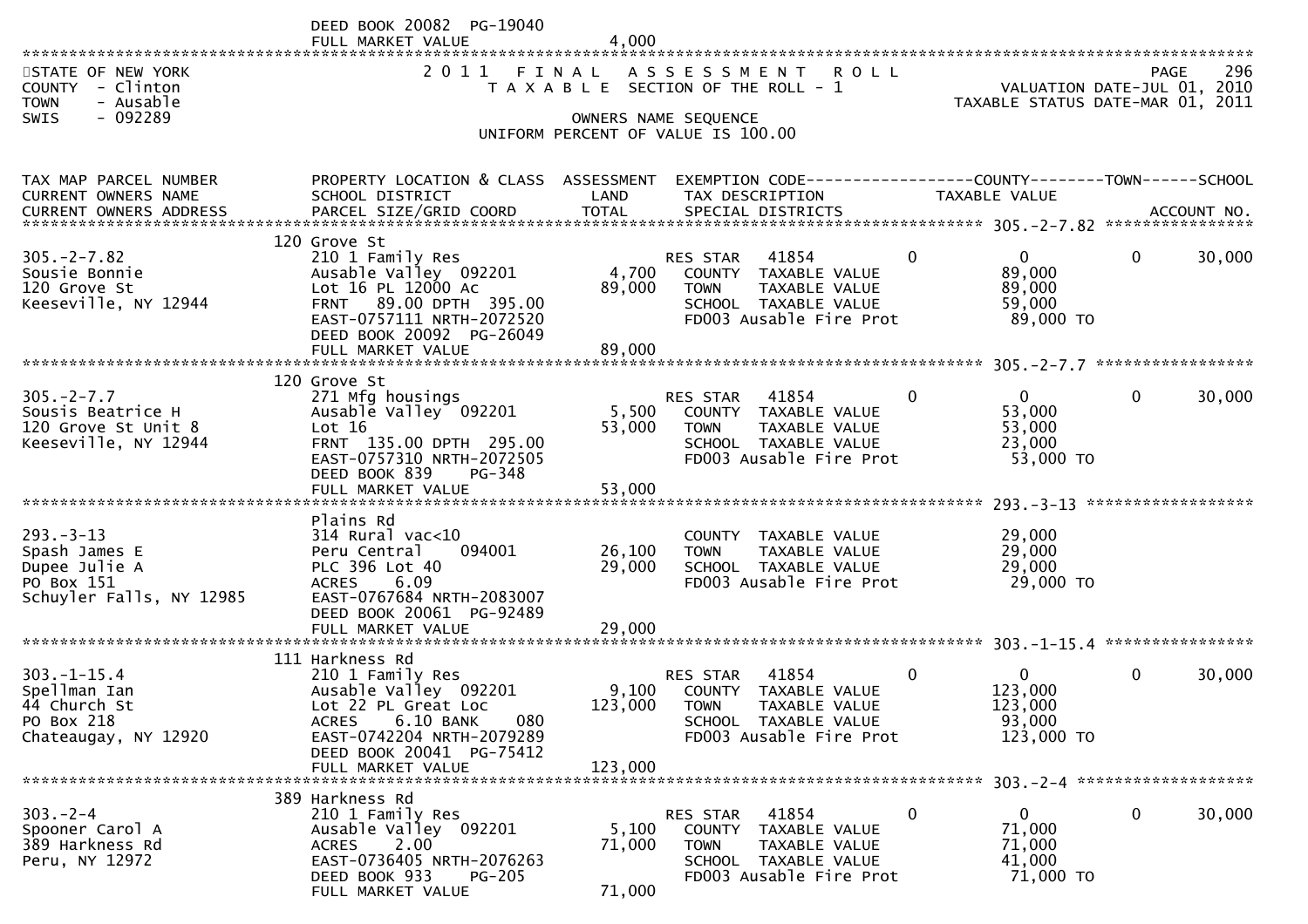| STATE OF NEW YORK<br>COUNTY - Clinton<br>- Ausable<br><b>TOWN</b>                        | 2011 FINAL                                             | T A X A B L E SECTION OF THE ROLL - 1 |                     | A S S E S S M E N T R O L L                                  |                | VALUATION DATE-JUL 01, 2010<br>TAXABLE STATUS DATE-MAR 01, 2011 | <b>PAGE</b>  | 297    |
|------------------------------------------------------------------------------------------|--------------------------------------------------------|---------------------------------------|---------------------|--------------------------------------------------------------|----------------|-----------------------------------------------------------------|--------------|--------|
| - 092289<br><b>SWIS</b>                                                                  |                                                        | OWNERS NAME SEQUENCE                  |                     |                                                              |                |                                                                 |              |        |
|                                                                                          |                                                        | UNIFORM PERCENT OF VALUE IS 100.00    |                     |                                                              |                |                                                                 |              |        |
| TAX MAP PARCEL NUMBER                                                                    | PROPERTY LOCATION & CLASS ASSESSMENT                   |                                       |                     | EXEMPTION CODE-----------------COUNTY-------TOWN------SCHOOL |                |                                                                 |              |        |
| <b>CURRENT OWNERS NAME</b>                                                               | SCHOOL DISTRICT                                        | LAND                                  |                     | TAX DESCRIPTION                                              |                | <b>TAXABLE VALUE</b>                                            |              |        |
| CURRENT OWNERS ADDRESS PARCEL SIZE/GRID COORD TOTAL SPECIAL DISTRICTS 715.10 ACCOUNT NO. |                                                        |                                       |                     |                                                              |                |                                                                 |              |        |
|                                                                                          | 29 Ouellette Cir                                       |                                       |                     |                                                              |                |                                                                 |              |        |
| $315. - 5 - 10$                                                                          | 210 1 Family Res                                       |                                       | RES STAR            | 41854                                                        | $\overline{0}$ | $\mathbf{0}$                                                    | $\mathbf{0}$ | 30,000 |
| Spooner James Alan<br>29 Ouellette Cir                                                   | Ausable Valley 092201<br>Sub Map Bk 22 Pg 3 Lot 10     | 17,300<br>92,700                      | <b>TOWN</b>         | COUNTY TAXABLE VALUE<br>TAXABLE VALUE                        |                | 92,700<br>92,700                                                |              |        |
| Keeseville, NY 12944                                                                     | ACRES 1.13 BANK<br>080                                 |                                       |                     | SCHOOL TAXABLE VALUE                                         |                | 62,700                                                          |              |        |
|                                                                                          | EAST-0754271 NRTH-2073013                              |                                       |                     | FD003 Ausable Fire Prot                                      |                | 92,700 TO                                                       |              |        |
|                                                                                          | DEED BOOK 99001 PG-11012                               |                                       |                     |                                                              |                |                                                                 |              |        |
|                                                                                          |                                                        |                                       |                     |                                                              |                |                                                                 |              |        |
|                                                                                          | 10 old State Rd                                        |                                       |                     |                                                              |                |                                                                 |              |        |
| $305.4 - 1 - 15$                                                                         | 210 1 Family Res                                       |                                       | SR STAR             | 41834                                                        | $\mathbf{0}$   | 0                                                               | $\mathbf{0}$ | 60,100 |
| Spooner Tyler                                                                            | Ausable Valley 092201                                  | 4,000                                 |                     | COUNTY TAXABLE VALUE                                         |                | 96,600                                                          |              |        |
| 10 old State Rd                                                                          | FRNT 130.00 DPTH 102.00                                | 96,600                                | <b>TOWN</b>         | TAXABLE VALUE                                                |                | 96,600                                                          |              |        |
| AuSable Chasm, NY 12911                                                                  | EAST-0762288 NRTH-2074389<br>DEED BOOK 547<br>$PG-614$ |                                       |                     | SCHOOL TAXABLE VALUE<br>FD003 Ausable Fire Prot              |                | 36,500<br>96,600 TO                                             |              |        |
|                                                                                          | FULL MARKET VALUE                                      | 96,600                                | LT006 Chasm         |                                                              |                | 96,600 TO                                                       |              |        |
|                                                                                          |                                                        |                                       |                     |                                                              |                | 294. -1-13.4 *****************                                  |              |        |
|                                                                                          | Lakeside Rd                                            |                                       |                     |                                                              |                |                                                                 |              |        |
| $294. - 1 - 13.4$<br>Sprague Hayden                                                      | $314$ Rural vac<10<br>Peru Central<br>094001           | 30,100                                | <b>TOWN</b>         | COUNTY TAXABLE VALUE<br>TAXABLE VALUE                        |                | 30,100<br>30,100                                                |              |        |
| Sprague Helen                                                                            | Lot 1 Lakeside Est                                     | 30,100                                |                     | SCHOOL TAXABLE VALUE                                         |                | 30,100                                                          |              |        |
| 11 Sand Rd                                                                               | 3.25<br><b>ACRES</b>                                   |                                       |                     | FD003 Ausable Fire Prot                                      |                | 30,100 TO                                                       |              |        |
| Peru, NY 12972                                                                           | EAST-0770660 NRTH-2085240                              |                                       |                     |                                                              |                |                                                                 |              |        |
|                                                                                          | DEED BOOK 20031 PG-55252                               |                                       |                     |                                                              |                |                                                                 |              |        |
|                                                                                          |                                                        |                                       |                     |                                                              |                |                                                                 |              |        |
|                                                                                          | 11 Sand Rd                                             |                                       |                     |                                                              |                |                                                                 |              |        |
| $294. - 1 - 19$                                                                          | 210 1 Family Res                                       |                                       | SR STAR             | 41834                                                        | $\mathbf 0$    | $\mathbf 0$                                                     | $\mathbf 0$  | 60,100 |
| Sprague Hayden A                                                                         | 094001<br>Peru Central                                 | 15,200                                |                     | COUNTY TAXABLE VALUE                                         |                | 141,500                                                         |              |        |
| Sprague Helen                                                                            | 1 Pgl                                                  | 141,500                               | <b>TOWN</b>         | TAXABLE VALUE                                                |                | 141,500                                                         |              |        |
| 11 Sand Rd<br>Peru, NY 12972                                                             | 7.20<br><b>ACRES</b><br>EAST-0770393 NRTH-2085158      |                                       |                     | SCHOOL TAXABLE VALUE<br>FD003 Ausable Fire Prot              |                | 81,400<br>141,500 TO                                            |              |        |
|                                                                                          | DEED BOOK 585<br>PG-433                                |                                       |                     |                                                              |                |                                                                 |              |        |
|                                                                                          | FULL MARKET VALUE                                      | 141,500                               |                     |                                                              |                |                                                                 |              |        |
|                                                                                          |                                                        |                                       |                     |                                                              |                |                                                                 |              |        |
| $293. -2 - 4.32$                                                                         | 203 Fuller Rd<br>270 Mfg housing                       |                                       | <b>RES STAR</b>     | 41854                                                        | $\mathbf 0$    | 0                                                               | 0            | 30,000 |
| Springer Barbara J                                                                       | Ausable Valley 092201                                  | 7,300                                 | COUNTY              | TAXABLE VALUE                                                |                | 51,600                                                          |              |        |
| 203 Fuller Rd                                                                            | Nolan Sub Lot 4                                        | 51,600                                | <b>TOWN</b>         | TAXABLE VALUE                                                |                | 51,600                                                          |              |        |
| Peru, NY 12944-4108                                                                      | 3.20<br><b>ACRES</b>                                   |                                       |                     | SCHOOL TAXABLE VALUE                                         |                | 21,600                                                          |              |        |
|                                                                                          | EAST-0759487 NRTH-2083538                              |                                       |                     | FD003 Ausable Fire Prot                                      |                | 51,600 TO                                                       |              |        |
|                                                                                          | DEED BOOK 1027<br>PG-30<br>FULL MARKET VALUE           | 51,600                                |                     |                                                              |                |                                                                 |              |        |
|                                                                                          |                                                        |                                       |                     |                                                              |                |                                                                 |              |        |
| STATE OF NEW YORK                                                                        | 2011                                                   | FINAL                                 | A S S E S S M E N T | <b>ROLL</b>                                                  |                |                                                                 | <b>PAGE</b>  | 298    |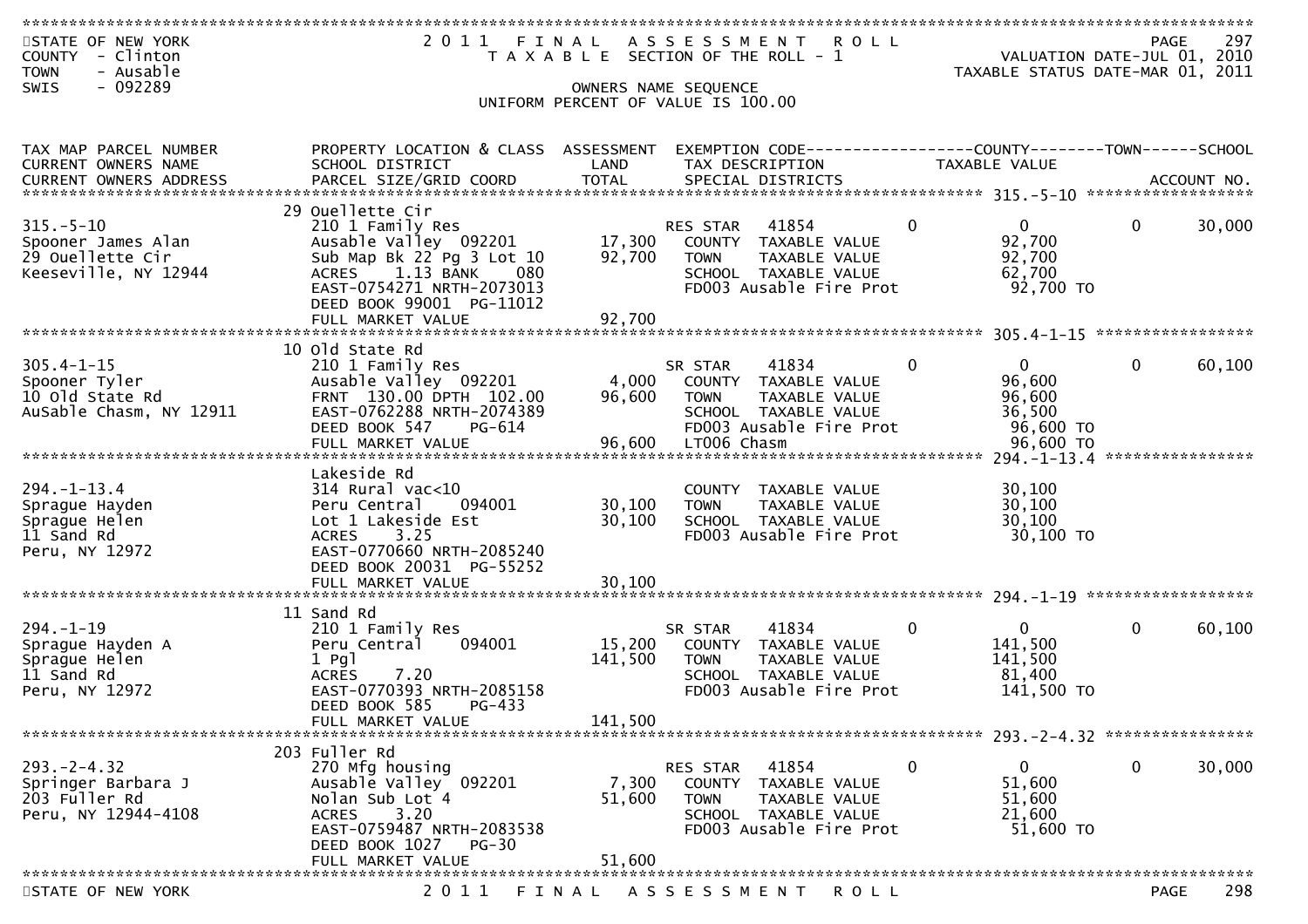| COUNTY | Clinton |
|--------|---------|
| TOWN   | Ausable |

## SWIS - 092289 OWNERS NAME SEQUENCE UNIFORM PERCENT OF VALUE IS 100.00

| TAX MAP PARCEL NUMBER<br><b>CURRENT OWNERS NAME</b>                                                | PROPERTY LOCATION & CLASS ASSESSMENT<br>SCHOOL DISTRICT                                                                                                                                        | LAND                        | EXEMPTION CODE-----<br>TAX DESCRIPTION                                                                                                                   |               | ------------COUNTY--------TOWN------SCHOOL<br>TAXABLE VALUE           |             |                    |
|----------------------------------------------------------------------------------------------------|------------------------------------------------------------------------------------------------------------------------------------------------------------------------------------------------|-----------------------------|----------------------------------------------------------------------------------------------------------------------------------------------------------|---------------|-----------------------------------------------------------------------|-------------|--------------------|
|                                                                                                    |                                                                                                                                                                                                |                             |                                                                                                                                                          |               |                                                                       |             |                    |
| 303. - 1 - 33. 1<br>St Clair Marcelete M<br>20 Fred Thew Rd<br>Peru, NY 12972-3844                 | 20 Fred Thew Rd<br>210 1 Family Res<br>094001<br>Peru Central<br>Lot 7<br>6.00<br><b>ACRES</b><br>EAST-0732898 NRTH-2075333<br>DEED BOOK 20021 PG-39113<br>FULL MARKET VALUE                   | 5,000<br>98,500<br>98,500   | 41834<br>SR STAR<br>COUNTY TAXABLE VALUE<br>TAXABLE VALUE<br><b>TOWN</b><br>SCHOOL TAXABLE VALUE<br>FD003 Ausable Fire Prot                              | $\Omega$      | $\Omega$<br>98,500<br>98,500<br>38,400<br>98,500 TO                   | $\Omega$    | 60,100             |
|                                                                                                    | 11 Tanglewood Dr                                                                                                                                                                               |                             |                                                                                                                                                          |               |                                                                       |             |                    |
| $294.18 - 2 - 14$<br>St Denis Joseph L<br>St Denis Lillian E<br>11 Tanglewood Dr<br>Peru, NY 12972 | 210 1 Family Res<br>094001<br>Peru Central<br>Subd Lot 9<br>FRNT 265.00 DPTH 194.00<br>EAST-0773125 NRTH-2082179<br>DEED BOOK 743<br>$PG-265$<br>FULL MARKET VALUE                             | 181,000<br>181,000          | WARNONALL<br>41121<br>41834<br>24,000 SR STAR<br>COUNTY TAXABLE VALUE<br><b>TOWN</b><br>TAXABLE VALUE<br>SCHOOL TAXABLE VALUE<br>FD003 Ausable Fire Prot | 0<br>$\Omega$ | 27.000<br>$\mathbf{0}$<br>154,000<br>169,000<br>120,900<br>181,000 TO | 12,000<br>0 | 60,100             |
|                                                                                                    |                                                                                                                                                                                                |                             |                                                                                                                                                          |               |                                                                       |             |                    |
| $294.18 - 2 - 16$<br>St Denis Joseph L<br>St Denis Lillian E<br>11 Tanglewood Dr<br>Peru, NY 12972 | Blueberry Rd<br>311 Res vac land<br>Peru Central<br>094001<br>Subd Lot 8<br>FRNT 150.00 DPTH 150.00<br>EAST-0772973 NRTH-2082174<br>DEED BOOK 743<br>$PG-263$                                  | 19,600<br>19,600            | COUNTY TAXABLE VALUE<br>TAXABLE VALUE<br><b>TOWN</b><br>SCHOOL TAXABLE VALUE<br>FD003 Ausable Fire Prot                                                  |               | 19,600<br>19,600<br>19,600<br>19,600 TO                               |             |                    |
|                                                                                                    |                                                                                                                                                                                                |                             |                                                                                                                                                          |               |                                                                       |             | ****************** |
| $303 - 2 - 43$<br>St Louis Sharon A<br>St Louis Randy C<br>769 Hallock Hill Rd<br>Peru, NY 12972   | 769 Hallock Hill Rd<br>210 1 Family Res<br>Ausable Valley 092201<br><b>ACRES</b><br>1.10 BANK<br>080<br>EAST-0734816 NRTH-2074492<br>DEED BOOK 20092 PG-22229<br>FULL MARKET VALUE             | 4,600<br>146,000<br>146,000 | <b>RES STAR</b><br>41854<br>COUNTY TAXABLE VALUE<br>TAXABLE VALUE<br>TOWN<br>SCHOOL TAXABLE VALUE<br>FD003 Ausable Fire Prot                             | $\Omega$      | $\Omega$<br>146,000<br>146,000<br>116,000<br>146,000 TO               | 0           | 30,000             |
|                                                                                                    |                                                                                                                                                                                                |                             |                                                                                                                                                          |               |                                                                       |             |                    |
| $315. - 2 - 34$<br>Stafford Ronald<br>Stafford Sharron<br>40 Ouellette Cir<br>Keeseville, NY 12944 | 40 Ouellette Cir<br>210 1 Family Res<br>Ausable Valley 092201<br>Sub Div Lot 12<br>North Country Ac Bk-9 Pg-<br><b>ACRES</b><br>1.07<br>EAST-0754185 NRTH-2072281<br>DEED BOOK 792<br>$PG-213$ | 17,300<br>80,900            | 41854<br><b>RES STAR</b><br>COUNTY TAXABLE VALUE<br><b>TOWN</b><br>TAXABLE VALUE<br>SCHOOL TAXABLE VALUE<br>FD003 Ausable Fire Prot                      | $\Omega$      | $\Omega$<br>80,900<br>80,900<br>50,900<br>80,900 TO                   | $\Omega$    | 30,000             |
| STATE OF NEW YORK<br>COUNTY - Clinton                                                              | 2011                                                                                                                                                                                           | FINAL                       | A S S E S S M E N T<br><b>ROLL</b><br>T A X A B L E SECTION OF THE ROLL - 1                                                                              |               | VALUATION DATE-JUL 01, 2010                                           |             | 299<br><b>PAGE</b> |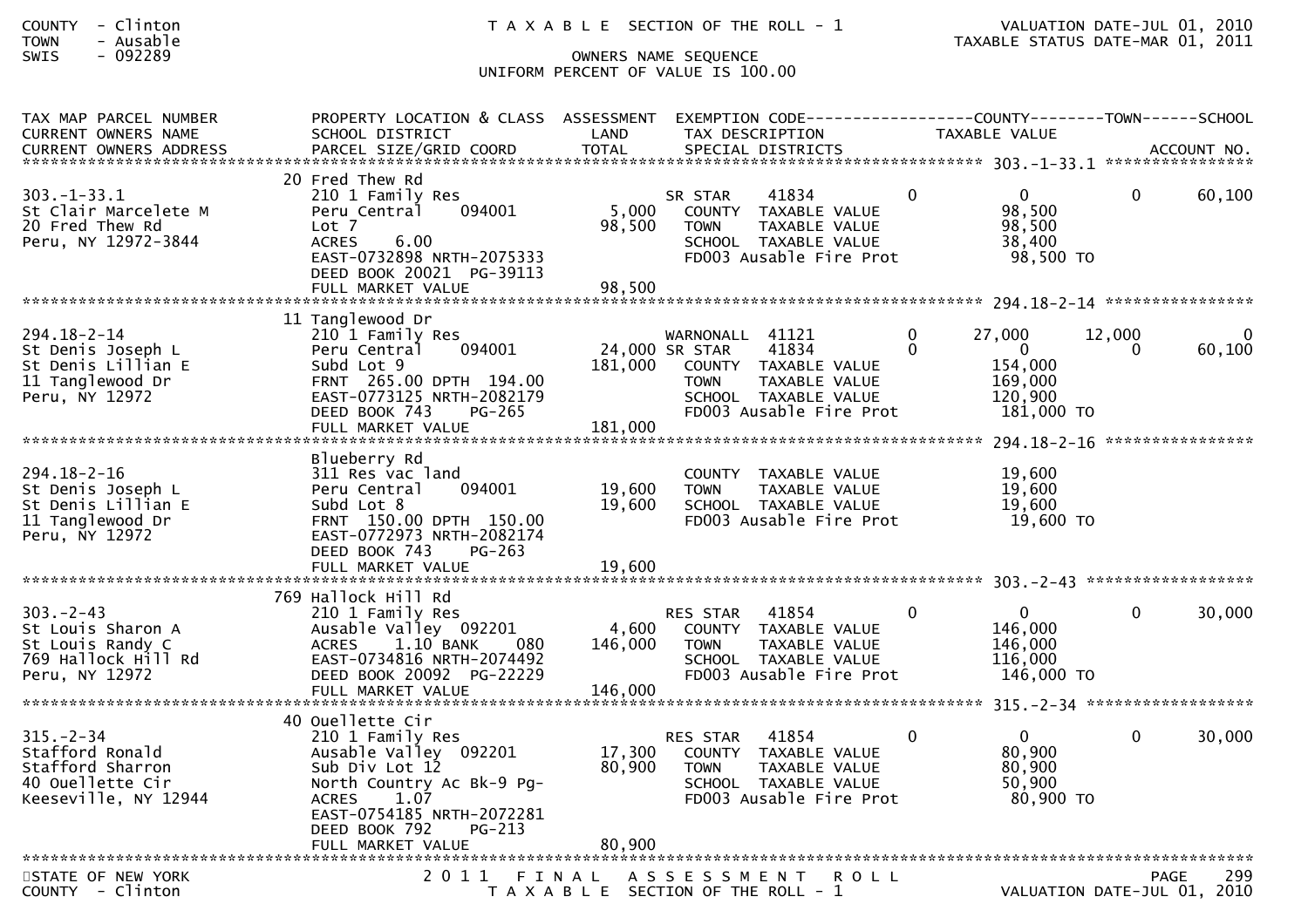### TOWN - Ausable TAXABLE STATUS DATE-MAR 01, 2011SWIS - 092289 OWNERS NAME SEQUENCE UNIFORM PERCENT OF VALUE IS 100.00

| TAX MAP PARCEL NUMBER                                                                                                                                          | PROPERTY LOCATION & CLASS ASSESSMENT       |                 | EXEMPTION CODE------------------COUNTY--------TOWN------SCHOOL                |                            |                                            |
|----------------------------------------------------------------------------------------------------------------------------------------------------------------|--------------------------------------------|-----------------|-------------------------------------------------------------------------------|----------------------------|--------------------------------------------|
| <b>CURRENT OWNERS NAME</b>                                                                                                                                     | SCHOOL DISTRICT                            | LAND            | TAX DESCRIPTION                                                               | TAXABLE VALUE              |                                            |
| .CURRENT OWNERS ADDRESS PARCEL SIZE/GRID COORD TOTAL SPECIAL DISTRICTS MOTHER ACCOUNT NO ACCOUNT NO AND ART AND MALL SERVER AND RESERVE TO A SPECIAL DISTRICTS |                                            |                 |                                                                               |                            |                                            |
|                                                                                                                                                                |                                            |                 |                                                                               |                            |                                            |
|                                                                                                                                                                | 69 Pine Tree Dr                            |                 |                                                                               |                            |                                            |
| $315.4 - 1 - 25$                                                                                                                                               | 210 1 Family Res                           |                 | 41854<br><b>RES STAR</b>                                                      | $\mathbf{0}$<br>$\Omega$   | $\Omega$<br>30,000                         |
| Stanley Lawrence G                                                                                                                                             | Ausable Valley 092201                      | 7,700           | COUNTY TAXABLE VALUE                                                          | 107,000                    |                                            |
| Stanely Mary Jane                                                                                                                                              | FRNT 100.00 DPTH 150.00                    | 107,000         | TAXABLE VALUE<br><b>TOWN</b>                                                  | 107,000                    |                                            |
| 69 Pine Tree Dr                                                                                                                                                | 080<br>BANK                                |                 | SCHOOL TAXABLE VALUE                                                          | 77,000                     |                                            |
| Keeseville, NY 12944                                                                                                                                           | EAST-0753734 NRTH-2065515<br>DEED BOOK 886 |                 | FD003 Ausable Fire Prot<br>LT005 Pine Tree Light                              | 107,000 TO<br>107,000 TO   |                                            |
|                                                                                                                                                                | $PG-70$                                    | 107,000         |                                                                               |                            |                                            |
|                                                                                                                                                                | FULL MARKET VALUE                          |                 |                                                                               |                            |                                            |
|                                                                                                                                                                | 56 Allen Hill Rd                           |                 |                                                                               |                            |                                            |
| $313. - 3 - 14.1$                                                                                                                                              | 323 Vacant rural                           |                 | COUNTY TAXABLE VALUE                                                          | 19,900                     |                                            |
| Stansbury Edward S                                                                                                                                             | 094001<br>Peru Central                     | 19,900          | TAXABLE VALUE<br><b>TOWN</b>                                                  | 19,900                     |                                            |
| Stansbury Marjorie J                                                                                                                                           | ACRES 65.20                                | 19,900          | SCHOOL TAXABLE VALUE                                                          | 19,900                     |                                            |
| 55 Allen Hill Rd                                                                                                                                               | EAST-0728661 NRTH-2065578                  |                 | FD003 Ausable Fire Prot                                                       | 19,900 TO                  |                                            |
| Peru, NY 12972                                                                                                                                                 | DEED BOOK 20041 PG-76321                   |                 |                                                                               |                            |                                            |
|                                                                                                                                                                | FULL MARKET VALUE                          | 19,900          |                                                                               |                            |                                            |
|                                                                                                                                                                |                                            |                 |                                                                               |                            |                                            |
|                                                                                                                                                                | 55 Allen Hill Rd                           |                 | 95 PCT OF VALUE USED FOR EXEMPTION PURPOSES                                   |                            |                                            |
| $313.-3-16.21$                                                                                                                                                 | 210 1 Family Res                           |                 | WARCOMALL 41131                                                               | 32,989<br>$\Omega$         | 20,000<br>0                                |
| Stansbury Edward S                                                                                                                                             | Peru Central<br>094001                     |                 | 10,000 WARDISALL 41141                                                        | 6,598<br>$\Omega$          | 6,598<br>$\Omega$                          |
| Stansbury Marjorie                                                                                                                                             | Lot 9 P 12000 Al                           | 138,900 SR STAR | 41834                                                                         | $\Omega$<br>$\overline{0}$ | 60,100<br>$\Omega$                         |
| 55 Allen Hill Rd                                                                                                                                               | ACRES 7.70                                 |                 | COUNTY TAXABLE VALUE                                                          | 99,313                     |                                            |
| Peru, NY 12972                                                                                                                                                 | EAST-0726445 NRTH-2064135                  |                 | <b>TOWN</b><br>TAXABLE VALUE                                                  | 112,302                    |                                            |
|                                                                                                                                                                | DEED BOOK 629<br>PG-701                    |                 | SCHOOL TAXABLE VALUE                                                          | 78,800                     |                                            |
|                                                                                                                                                                |                                            |                 |                                                                               |                            |                                            |
|                                                                                                                                                                |                                            |                 |                                                                               |                            |                                            |
|                                                                                                                                                                | Allen Hill Rd                              |                 |                                                                               |                            |                                            |
| $313 - 3 - 16.22$                                                                                                                                              | 314 Rural vac<10                           |                 | COUNTY TAXABLE VALUE                                                          | 9,800                      |                                            |
| Stansbury Edward S                                                                                                                                             | Peru Central<br>094001                     | 9,800           | <b>TOWN</b><br>TAXABLE VALUE                                                  | 9,800                      |                                            |
| Stansbury Marjorie V                                                                                                                                           | Lot 9 Pl 12000 Ac Loc                      | 9.800           | SCHOOL TAXABLE VALUE                                                          | 9.800                      |                                            |
| 55 Allen Hill Rd                                                                                                                                               | 7.30<br><b>ACRES</b>                       |                 | FD003 Ausable Fire Prot                                                       | 9,800 TO                   |                                            |
| Peru, NY 12972                                                                                                                                                 | EAST-0726489 NRTH-2064527                  |                 |                                                                               |                            |                                            |
|                                                                                                                                                                | DEED BOOK 20082 PG-21202                   |                 |                                                                               |                            |                                            |
|                                                                                                                                                                | FULL MARKET VALUE                          | 9,800           |                                                                               |                            |                                            |
|                                                                                                                                                                |                                            |                 |                                                                               |                            |                                            |
|                                                                                                                                                                | 28 Jewel Rock Rd                           |                 |                                                                               |                            |                                            |
| $304. - 1 - 16$                                                                                                                                                | 220 2 Family Res                           |                 | 41834<br>SR STAR                                                              | $\Omega$<br>$\mathbf{0}$   | 60,100<br>0                                |
| Starke Hugh R                                                                                                                                                  | Ausable Valley 092201                      | 8,000           | COUNTY TAXABLE VALUE                                                          | 154,300                    |                                            |
| Starke Mary E                                                                                                                                                  | FRNT 249.14 DPTH 164.79                    | 154,300         | TAXABLE VALUE<br><b>TOWN</b>                                                  | 154,300                    |                                            |
| 28 Jewel Rock Rd                                                                                                                                               | EAST-0752768 NRTH-2077167                  |                 | SCHOOL TAXABLE VALUE                                                          | 94,200                     |                                            |
| Keeseville, NY 12944-4119                                                                                                                                      | DEED BOOK 99001 PG-16450                   |                 | FD003 Ausable Fire Prot                                                       | 154,300 TO                 |                                            |
|                                                                                                                                                                | FULL MARKET VALUE                          | 154,300         |                                                                               |                            |                                            |
| STATE OF NEW YORK                                                                                                                                              |                                            |                 |                                                                               |                            | 300                                        |
| COUNTY - Clinton                                                                                                                                               |                                            |                 | 2011 FINAL ASSESSMENT<br><b>ROLL</b><br>T A X A B L E SECTION OF THE ROLL - 1 |                            | <b>PAGE</b><br>VALUATION DATE-JUL 01, 2010 |
| - Ausable<br><b>TOWN</b>                                                                                                                                       |                                            |                 |                                                                               |                            | TAXABLE STATUS DATE-MAR 01, 2011           |
| - 092289<br><b>SWIS</b>                                                                                                                                        |                                            |                 | OWNERS NAME SEQUENCE                                                          |                            |                                            |
|                                                                                                                                                                |                                            |                 | UNIFORM PERCENT OF VALUE IS 100.00                                            |                            |                                            |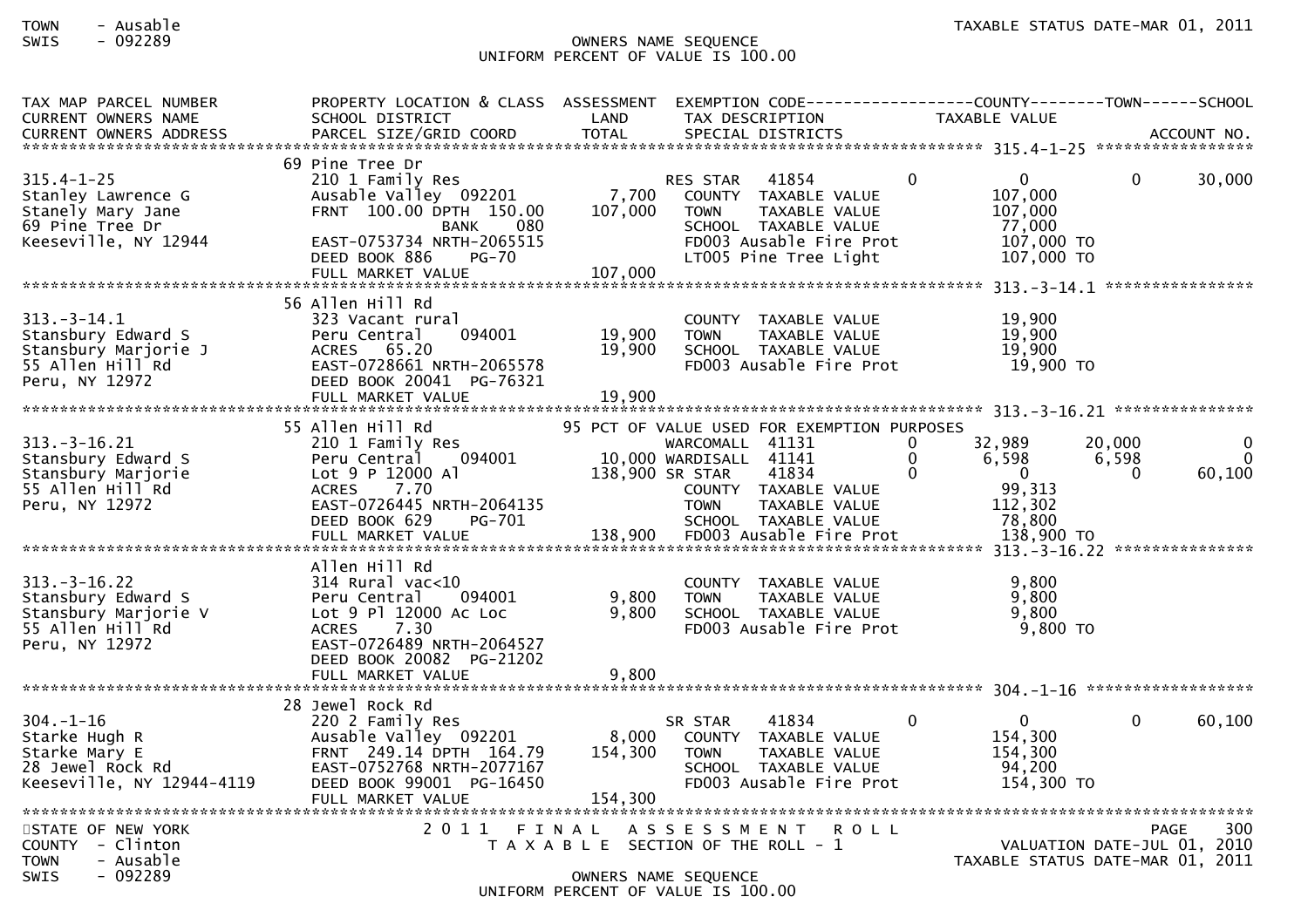| TAX MAP PARCEL NUMBER<br>CURRENT OWNERS NAME<br>CURRENT OWNERS ADDRESS                                                                                            | PROPERTY LOCATION & CLASS ASSESSMENT<br>SCHOOL DISTRICT<br>PARCEL SIZE/GRID COORD                                                                                                                                                                                                                                                       | LAND<br><b>TOTAL</b>       | TAX DESCRIPTION<br>SPECIAL DISTRICTS                                                                                                                                                                                                                                                                                                             |                                                                      | TAXABLE VALUE                                                                                                                                                                |                                               | ACCOUNT NO.                                      |
|-------------------------------------------------------------------------------------------------------------------------------------------------------------------|-----------------------------------------------------------------------------------------------------------------------------------------------------------------------------------------------------------------------------------------------------------------------------------------------------------------------------------------|----------------------------|--------------------------------------------------------------------------------------------------------------------------------------------------------------------------------------------------------------------------------------------------------------------------------------------------------------------------------------------------|----------------------------------------------------------------------|------------------------------------------------------------------------------------------------------------------------------------------------------------------------------|-----------------------------------------------|--------------------------------------------------|
| $293 - 3 - 6$<br>Starr Linford R<br>Starr Norine M<br>PO Box 1524<br>Winchester, VA 22604                                                                         | 2448 Rt 9<br>210 1 Family Res<br>Peru Central 094001<br>Lot 4 Platts Great Locati<br>FRNT 250.00 DPTH 150.00<br>EAST-0766663 NRTH-2082724<br>DEED BOOK 726<br>$PG-12$<br>FULL MARKET VALUE                                                                                                                                              | 7,200<br>68,400<br>68,400  | COUNTY TAXABLE VALUE<br><b>TOWN</b><br>SCHOOL TAXABLE VALUE<br>FD003 Ausable Fire Prot                                                                                                                                                                                                                                                           | TAXABLE VALUE                                                        | 68,400<br>68,400<br>68,400<br>68,400 TO                                                                                                                                      |                                               |                                                  |
|                                                                                                                                                                   |                                                                                                                                                                                                                                                                                                                                         |                            |                                                                                                                                                                                                                                                                                                                                                  |                                                                      |                                                                                                                                                                              |                                               |                                                  |
| $315. - 2 - 26$<br>Stefanick Francis Jr<br>Stefanick Holly A<br>7 Ouellette Cir<br>Keeseville, NY 12944-4147                                                      | 7 Ouellette Cir<br>210 1 Family Res<br>Ausable Valley 092201<br>Sub Div Lot 4<br>North Country Ac Bk-9 Pg-<br>1.05<br><b>ACRES</b><br>EAST-0754689 NRTH-2072001<br>DEED BOOK 1000<br>$PG-272$                                                                                                                                           | 78,900                     | 41854<br>RES STAR<br>17,300 COUNTY TAXABLE VALUE<br><b>TOWN</b><br>SCHOOL TAXABLE VALUE<br>FD003 Ausable Fire Prot                                                                                                                                                                                                                               | $\mathbf{0}$<br>TAXABLE VALUE                                        | $\mathbf{0}$<br>78,900<br>78,900<br>48,900<br>78,900 TO                                                                                                                      | $\mathbf{0}$                                  | 30,000                                           |
|                                                                                                                                                                   |                                                                                                                                                                                                                                                                                                                                         |                            |                                                                                                                                                                                                                                                                                                                                                  |                                                                      |                                                                                                                                                                              |                                               |                                                  |
| $303 - 2 - 20$<br>Stefanov John J<br>470 Harkness Rd<br>PO Box 945<br>Peru, NY 12972<br>$305.4 - 1 - 18$<br>Stein Richard<br>2074 Rt 9<br>AuSable Chasm, NY 12911 | 470 Harkness Rd<br>210 1 Family Res<br>Ausable Valley 092201<br>FRNT 264.00 DPTH 107.00<br>EAST-0734568 NRTH-2075242<br>DEED BOOK 640<br>PG-381<br>FULL MARKET VALUE<br>2074 Rt 9<br>210 1 Family Res<br>Ausable Valley 092201<br>FRNT 193.00 DPTH 182.00<br>EAST-0762057 NRTH-2074130<br>DEED BOOK 20102 PG-33896<br>FULL MARKET VALUE | 78,000<br>68,000<br>68,000 | WARCOMALL 41131<br>3,900 WARDISALL 41141<br>78,000 RES STAR 41854<br>COUNTY TAXABLE VALUE<br><b>TOWN</b><br>SCHOOL TAXABLE VALUE<br>RES STAR<br>41854<br>6,700 LIM INC DI 41932<br>COUNTY TAXABLE VALUE<br><b>TOWN</b><br>SCHOOL TAXABLE VALUE<br>FD003 Ausable Fire Prot<br>LT006 Chasm<br>OT002 Omitted Tax-County<br>OT003 Omitted Tax-School | $\mathbf{0}$<br>0<br>$\Omega$<br>TAXABLE VALUE<br>0<br>TAXABLE VALUE | 19,500<br>11,700<br>$\overline{0}$<br>46,800<br>46,800<br>48,000<br>$\mathbf{0}$<br>34,000<br>34,000<br>68,000<br>38,000<br>68,000 TO<br>68,000 TO<br>135.96 MT<br>468.23 MT | 19,500<br>11,700<br>$\Omega$<br>0<br>$\Omega$ | $\mathbf 0$<br>0<br>30,000<br>30,000<br>$\Omega$ |
|                                                                                                                                                                   |                                                                                                                                                                                                                                                                                                                                         |                            |                                                                                                                                                                                                                                                                                                                                                  |                                                                      |                                                                                                                                                                              |                                               |                                                  |
| $313 - 2 - 2$<br>Stewart Douglas<br>18 Miller Pl<br>Huntington Station, NY 11746                                                                                  | Murphy Rd<br>$314$ Rural vac<10<br>Peru Central<br>094001<br>1.20<br><b>ACRES</b><br>EAST-0722447 NRTH-2070187<br>DEED BOOK 532<br>$PG-173$<br>FULL MARKET VALUE                                                                                                                                                                        | 4,600<br>4,600<br>4,600    | COUNTY TAXABLE VALUE<br><b>TOWN</b><br>SCHOOL TAXABLE VALUE<br>FD003 Ausable Fire Prot                                                                                                                                                                                                                                                           | TAXABLE VALUE                                                        | 4,600<br>4,600<br>4,600<br>4,600 TO                                                                                                                                          |                                               |                                                  |
| STATE OF NEW YORK<br>COUNTY - Clinton<br>- Ausable<br><b>TOWN</b>                                                                                                 | 2011 FINAL                                                                                                                                                                                                                                                                                                                              |                            | ASSESSMENT ROLL<br>T A X A B L E SECTION OF THE ROLL - 1                                                                                                                                                                                                                                                                                         |                                                                      | TAXABLE STATUS DATE-MAR 01, 2011                                                                                                                                             | <b>PAGE</b><br>VALUATION DATE-JUL 01, 2010    | 301                                              |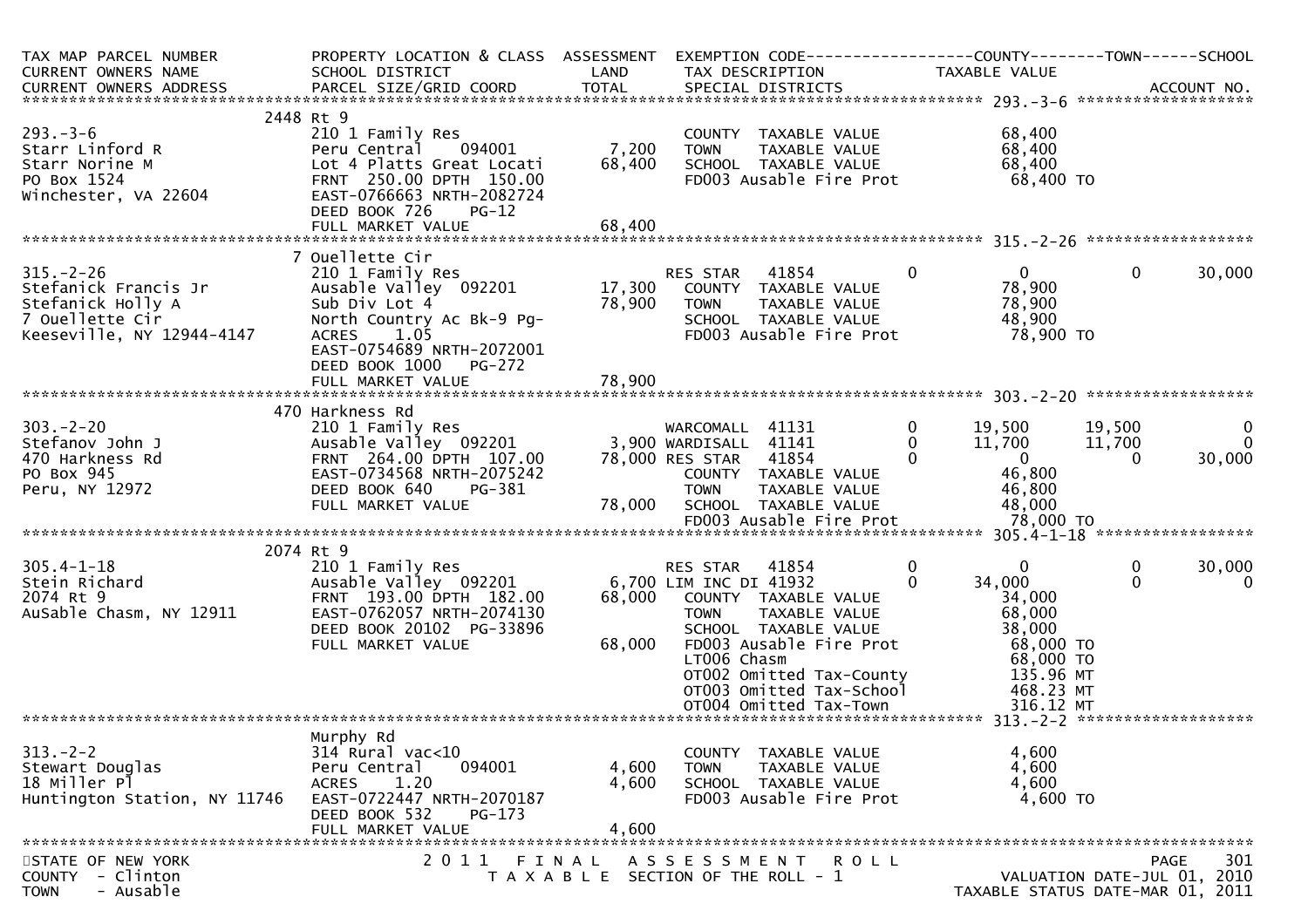# SWIS - 092289 OWNERS NAME SEQUENCE UNIFORM PERCENT OF VALUE IS 100.00

| TAX MAP PARCEL NUMBER                                                                                      | PROPERTY LOCATION & CLASS ASSESSMENT                                                                                                                                                           |                                                                                                     |                                |                                                                                                   |              | EXEMPTION CODE-----------------COUNTY--------TOWN------SCHOOL   |              |        |
|------------------------------------------------------------------------------------------------------------|------------------------------------------------------------------------------------------------------------------------------------------------------------------------------------------------|-----------------------------------------------------------------------------------------------------|--------------------------------|---------------------------------------------------------------------------------------------------|--------------|-----------------------------------------------------------------|--------------|--------|
| <b>CURRENT OWNERS NAME</b>                                                                                 | SCHOOL DISTRICT                                                                                                                                                                                | LAND                                                                                                |                                | TAX DESCRIPTION                                                                                   |              | <b>TAXABLE VALUE</b>                                            |              |        |
|                                                                                                            |                                                                                                                                                                                                |                                                                                                     |                                |                                                                                                   |              |                                                                 |              |        |
| $326. - 1 - 6.2$<br>Stiffler Craig A<br>Stiffler Robin<br>237 Rt 9N<br>Keeseville, NY 12944                | 237 Rt 9N<br>210 1 Family Res<br>Ausable Valley 092201<br>FRNT 205.00 DPTH 174.00<br>EAST-0754329 NRTH-2065632<br>DEED BOOK 836<br>PG-247                                                      | 10,800<br>113,500                                                                                   | <b>RES STAR</b><br><b>TOWN</b> | 41854<br>COUNTY TAXABLE VALUE<br>TAXABLE VALUE<br>SCHOOL TAXABLE VALUE<br>FD003 Ausable Fire Prot | $\Omega$     | $\mathbf{0}$<br>113,500<br>113,500<br>83,500<br>113,500 TO      | $\Omega$     | 30,000 |
| 14 Allen Hill Rd                                                                                           |                                                                                                                                                                                                |                                                                                                     |                                |                                                                                                   |              |                                                                 |              |        |
| $324. - 1 - 1.22$<br>Stillwell Stephen J<br>Stillwell Jessica L<br>14 Allen Hill Rd<br>Peru, NY 12972      | 210 1 Family Res<br>Ausable Valley 092201<br>Lot 24 Pl 1200 Ac<br>7.30<br><b>ACRES</b><br>EAST-0726937 NRTH-2063133<br>DEED BOOK 20011 PG-32119                                                | 8,300<br>196,300                                                                                    | <b>RES STAR</b><br><b>TOWN</b> | 41854<br>COUNTY TAXABLE VALUE<br>TAXABLE VALUE<br>SCHOOL TAXABLE VALUE<br>FD003 Ausable Fire Prot | $\mathbf{0}$ | $\mathbf 0$<br>196,300<br>196,300<br>166,300<br>196,300 TO      | $\mathbf 0$  | 30,000 |
|                                                                                                            |                                                                                                                                                                                                |                                                                                                     |                                |                                                                                                   |              |                                                                 |              |        |
| $326. - 1 - 9$<br>Stoeckert Robert H<br>Stoeckert Josephine<br>PO Box 276<br>Keeseville, NY 12944          | 367 Rt 9N<br>582 Camping park<br>Ausable Valley 092201<br>ACRES 130.10<br>EAST-0752881 NRTH-2062929<br>DEED BOOK 20001 PG-27228<br>FULL MARKET VALUE                                           | 60,000<br>236,800<br>236,800                                                                        | <b>RES STAR</b><br>TOWN        | 41854<br>COUNTY TAXABLE VALUE<br>TAXABLE VALUE<br>SCHOOL TAXABLE VALUE<br>FD003 Ausable Fire Prot | $\Omega$     | $\Omega$<br>236,800<br>236,800<br>206,800<br>236,800 TO         | $\Omega$     | 30,000 |
|                                                                                                            |                                                                                                                                                                                                |                                                                                                     |                                |                                                                                                   |              |                                                                 |              |        |
| $303 - 2 - 23$<br>Stone Heather<br>937 Clintonville Rd<br>Peru, NY 12972                                   | 937 Clintonville Rd<br>210 1 Family Res<br>Ausable Valley 092201<br>FRNT 85.00 DPTH 175.00<br>080<br><b>BANK</b><br>EAST-0733993 NRTH-2074835<br>DEED BOOK 20092 PG-23235<br>FULL MARKET VALUE | 2,300<br>62,700<br>62,700                                                                           | <b>RES STAR</b><br><b>TOWN</b> | 41854<br>COUNTY TAXABLE VALUE<br>TAXABLE VALUE<br>SCHOOL TAXABLE VALUE<br>FD003 Ausable Fire Prot | $\Omega$     | $\mathbf{0}$<br>62,700<br>62,700<br>32,700<br>62,700 TO         | $\mathbf{0}$ | 30,000 |
|                                                                                                            |                                                                                                                                                                                                |                                                                                                     |                                |                                                                                                   |              |                                                                 |              |        |
| $294.10 - 1 - 6$<br>Strack Joyce Mischler M<br>Orchard Court<br>652 Tom Miller Rd<br>Plattsburgh, NY 12901 | 32 Ausable Beach Rd<br>210 1 Family Res - WTRFNT<br>Peru Central<br>094001<br>FRNT 257.75 DPTH 50.60<br>EAST-0771983 NRTH-2085845<br>DEED BOOK 509<br>PG-580<br>FULL MARKET VALUE              | 86,400<br>238,000<br>238,000                                                                        | SR STAR<br><b>TOWN</b>         | 41834<br>COUNTY TAXABLE VALUE<br>TAXABLE VALUE<br>SCHOOL TAXABLE VALUE<br>FD003 Ausable Fire Prot | $\mathbf 0$  | $\mathbf{0}$<br>238,000<br>238,000<br>177,900<br>238,000 TO     | $\Omega$     | 60,100 |
| STATE OF NEW YORK<br>COUNTY - Clinton<br><b>TOWN</b><br>- Ausable<br>SWIS<br>$-092289$                     | 2011 FINAL                                                                                                                                                                                     | T A X A B L E SECTION OF THE ROLL - 1<br>OWNERS NAME SEQUENCE<br>UNIFORM PERCENT OF VALUE IS 100.00 | A S S E S S M E N T            |                                                                                                   | <b>ROLL</b>  | VALUATION DATE-JUL 01, 2010<br>TAXABLE STATUS DATE-MAR 01, 2011 | <b>PAGE</b>  | 302    |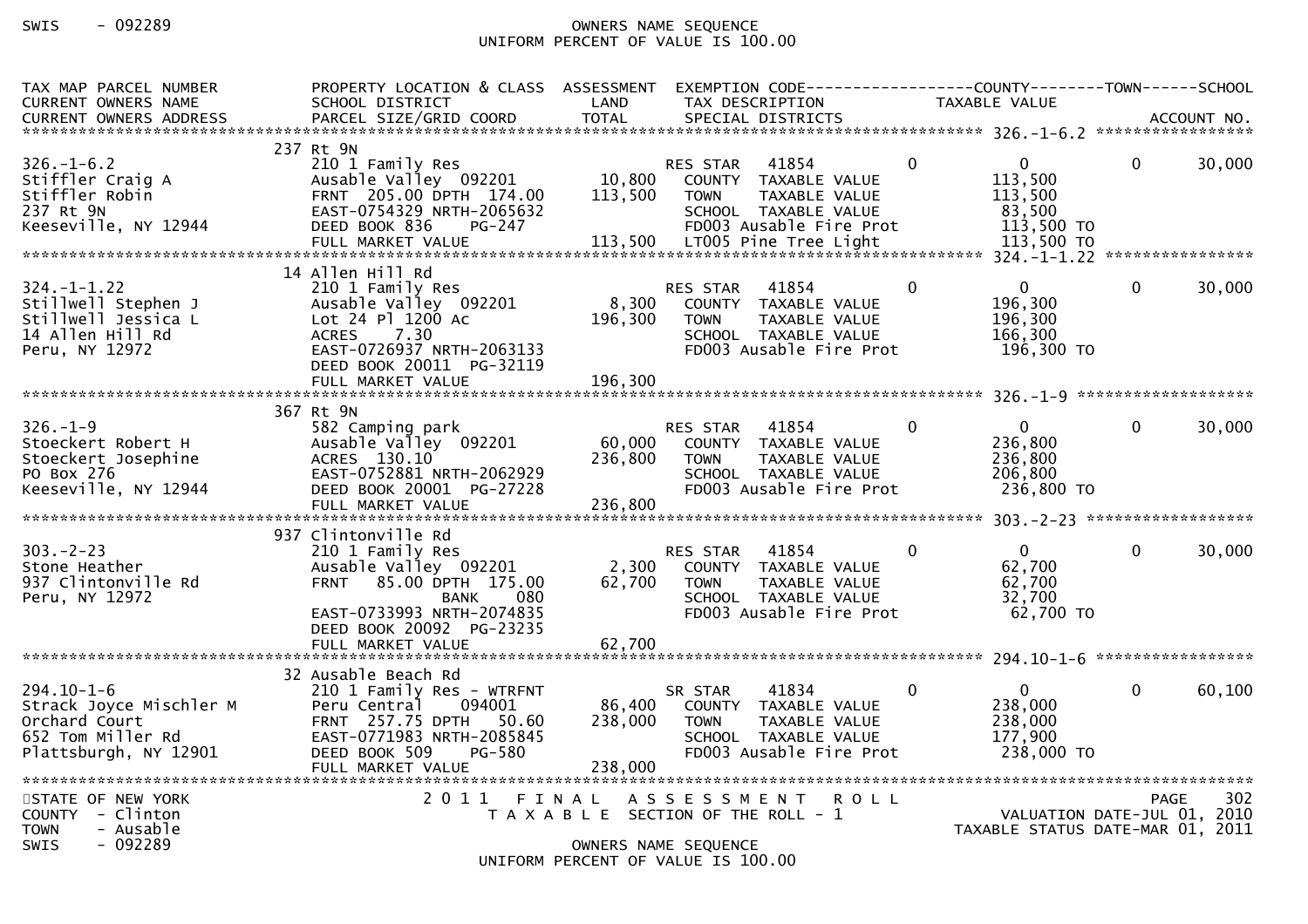| TAX MAP PARCEL NUMBER<br><b>CURRENT OWNERS NAME</b>                                                        | PROPERTY LOCATION & CLASS ASSESSMENT EXEMPTION CODE----------------COUNTY-------TOWN------SCHOOL<br>SCHOOL DISTRICT                                                                           | LAND                                                                                 | TAX DESCRIPTION                                                             |                                                                                                                                                         | TAXABLE VALUE                                                                                                                                       |                                            |                                             |
|------------------------------------------------------------------------------------------------------------|-----------------------------------------------------------------------------------------------------------------------------------------------------------------------------------------------|--------------------------------------------------------------------------------------|-----------------------------------------------------------------------------|---------------------------------------------------------------------------------------------------------------------------------------------------------|-----------------------------------------------------------------------------------------------------------------------------------------------------|--------------------------------------------|---------------------------------------------|
|                                                                                                            |                                                                                                                                                                                               |                                                                                      |                                                                             |                                                                                                                                                         |                                                                                                                                                     |                                            |                                             |
| 2442 Rt 9<br>$293. -3 - 5.1$<br>Stranahan Albert<br>Stranahan Sharron<br>2442 Rt 9<br>Peru, NY 12972       | 210 1 Family Res<br>094001<br>Peru Central<br>Blomquist House<br>FRNT 146.90 DPTH 150.00<br>EAST-0766610 NRTH-2082541<br>DEED BOOK 639<br>PG-847                                              | 6,100<br>64,800                                                                      | RES STAR<br><b>TOWN</b>                                                     | 41854<br>COUNTY TAXABLE VALUE<br>TAXABLE VALUE<br>SCHOOL TAXABLE VALUE<br>FD003 Ausable Fire Prot                                                       | $\overline{0}$<br>$\mathbf{0}$<br>64,800<br>64,800<br>34,800<br>64,800 TO                                                                           | $\mathbf 0$                                | 30,000                                      |
|                                                                                                            |                                                                                                                                                                                               |                                                                                      |                                                                             |                                                                                                                                                         |                                                                                                                                                     |                                            |                                             |
| 1078/1082 Rt 9N<br>335.-1-1<br>Stranahan Ashley<br>Channel ON<br>1078 Rt 9N<br>Keeseville, NY 12944        | 433 Auto body<br>Ausable Valley 092201<br>2.30<br><b>ACRES</b><br>EAST-0735657 NRTH-2058139<br>DEED BOOK 469<br>PG-601<br>FULL MARKET VALUE                                                   |                                                                                      | WARCOMALL 41131<br>12,200 AGED - ALL 41800<br>71,000 SR STAR<br><b>TOWN</b> | 73 PCT OF VALUE USED FOR EXEMPTION PURPOSES<br>41834<br>COUNTY TAXABLE VALUE<br>TAXABLE VALUE<br>71,000 SCHOOL TAXABLE VALUE<br>FD003 Ausable Fire Prot | 12,958<br>$\bf{0}$<br>$\mathbf{0}$<br>19,436<br>$\mathbf{0}$<br>$\overline{\mathbf{0}}$<br>38,606<br>38,606<br>$\overline{\mathbf{0}}$<br>71,000 TO | 12,958<br>19,436<br>$\Omega$               | $\overline{\mathbf{0}}$<br>25,915<br>45,085 |
|                                                                                                            |                                                                                                                                                                                               |                                                                                      |                                                                             |                                                                                                                                                         |                                                                                                                                                     |                                            |                                             |
| $305. - 1 - 1.3$<br>Stranahan Ronald L<br>Stranahan Donna K<br>57 Connell Rd<br>Keeseville, NY 12944       | 57 Connell Rd<br>210 1 Family Res<br>Ausable Valley 092201<br>Lot #1 Platts 12000 Ac<br>FRNT 110.93 DPTH 369.20<br>EAST-0755797 NRTH-2077316<br>DEED BOOK 20031 PG-64159<br>FULL MARKET VALUE | 84,600<br>84,600                                                                     | WARNONALL 41121<br>5,300 RES STAR 41854                                     | COUNTY TAXABLE VALUE<br>TOWN       TAXABLE  VALUE<br>SCHOOL    TAXABLE  VALUE<br>FD003 Ausable Fire Prot                                                | $\mathbf 0$<br>12,690<br>$\begin{array}{ccc} & & 0 & \end{array}$<br>$\mathbf{0}$<br>71,910<br>72,600<br>54,600<br>84,600 TO                        | 12,000<br>$\Omega$                         | - 0<br>30,000                               |
|                                                                                                            |                                                                                                                                                                                               |                                                                                      |                                                                             |                                                                                                                                                         |                                                                                                                                                     |                                            |                                             |
| $305. - 1 - 1.4$<br>Stranahan Ronald L<br>Stranahan Donna K<br>57 Connell Rd<br>Keeseville, NY 12944       | Connell Rd<br>$314$ Rural vac<10<br>Ausable Valley 092201<br>Lot #1<br><b>ACRES</b><br>3.90<br>EAST-0755712 NRTH-2077096<br>DEED BOOK 897<br>PG-54                                            | 7,700<br>7,700                                                                       | <b>TOWN</b>                                                                 | COUNTY TAXABLE VALUE<br>TAXABLE VALUE<br>SCHOOL TAXABLE VALUE<br>FD003 Ausable Fire Prot                                                                | 7,700<br>7,700<br>7,700<br>7,700 TO                                                                                                                 |                                            |                                             |
|                                                                                                            | FULL MARKET VALUE                                                                                                                                                                             | 7,700                                                                                |                                                                             |                                                                                                                                                         |                                                                                                                                                     |                                            |                                             |
| $304.-1-33$<br>Strange Brian H<br>Richecky-Strange Kelley D<br>281 Hallock Hill Rd<br>Keeseville, NY 12944 | 281 Hallock Hill Rd<br>210 1 Family Res<br>Ausable Valley 092201 19,000 RES STAR<br><b>ACRES</b><br>2.60<br>EAST-0745951 NRTH-2074250<br>DEED BOOK 20061 PG-91305<br>FULL MARKET VALUE        | 189,500<br>189,500                                                                   | WARNONALL 41121<br><b>TOWN</b>                                              | 41854<br>COUNTY TAXABLE VALUE<br>TAXABLE VALUE<br>SCHOOL TAXABLE VALUE<br>FD003 Ausable Fire Prot                                                       | $\mathbf 0$<br>27,000<br>$\overline{0}$<br>$\mathbf{0}$<br>162,500<br>177,500<br>159,500<br>189,500 TO                                              | 12,000<br>$\Omega$                         | $\overline{0}$<br>30,000                    |
| STATE OF NEW YORK<br>COUNTY - Clinton<br>- Ausable<br><b>TOWN</b><br>$-092289$<br><b>SWIS</b>              | 2011                                                                                                                                                                                          | FINAL<br>T A X A B L E SECTION OF THE ROLL - 1<br>UNIFORM PERCENT OF VALUE IS 100.00 | OWNERS NAME SEQUENCE                                                        | ASSESSMENT ROLL                                                                                                                                         | TAXABLE STATUS DATE-MAR 01, 2011                                                                                                                    | <b>PAGE</b><br>VALUATION DATE-JUL 01, 2010 | 303                                         |
| TAX MAP PARCEL NUMBER<br><b>CURRENT OWNERS NAME</b>                                                        | PROPERTY LOCATION & CLASS ASSESSMENT<br>SCHOOL DISTRICT                                                                                                                                       | LAND                                                                                 | TAX DESCRIPTION                                                             |                                                                                                                                                         | EXEMPTION CODE------------------COUNTY--------TOWN------SCHOOL<br>TAXABLE VALUE                                                                     |                                            |                                             |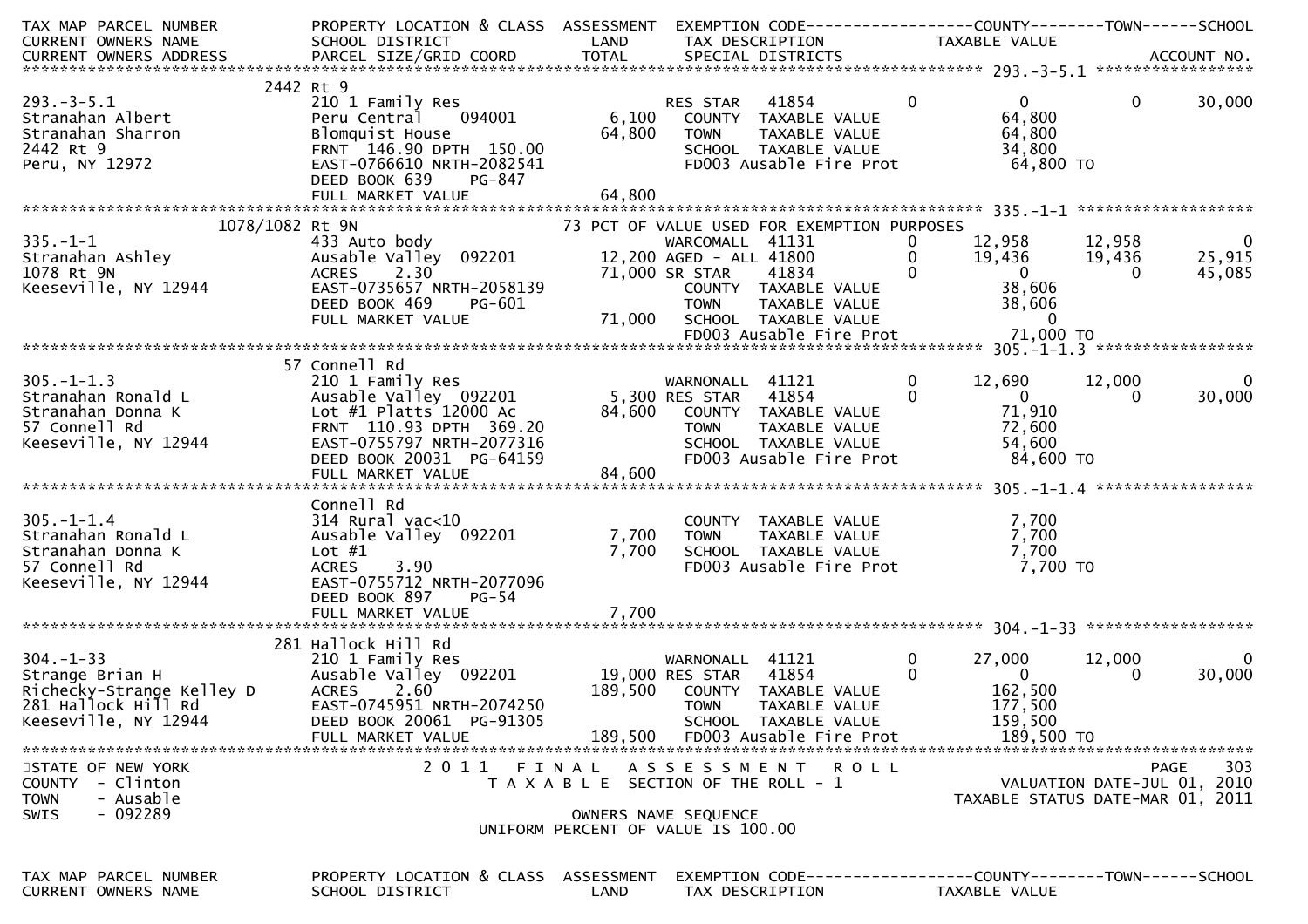| $315 - 2 - 23$<br>Straw Dennis<br>Straw Barbara<br>1 Oullette Cir<br>Keeseville, NY 12944                                  | 1 Ouellette Cir<br>210 1 Family Res<br>Ausable Valley 092201<br>Lot 1<br><b>ACRES</b><br>1.02<br>EAST-0754141 NRTH-2071988<br>DEED BOOK 20092 PG-27083                                         | 88,000                     | WARCOMALL 41131<br>41834<br>17,300 SR STAR<br>COUNTY TAXABLE VALUE<br><b>TOWN</b><br>SCHOOL TAXABLE VALUE<br>FD003 Ausable Fire Prot | TAXABLE VALUE | $\mathbf 0$  | 22,000<br>$\overline{0}$<br>66,000<br>68,000<br>27,900<br>88,000 TO | 20,000                      | 0<br>60,100       |
|----------------------------------------------------------------------------------------------------------------------------|------------------------------------------------------------------------------------------------------------------------------------------------------------------------------------------------|----------------------------|--------------------------------------------------------------------------------------------------------------------------------------|---------------|--------------|---------------------------------------------------------------------|-----------------------------|-------------------|
|                                                                                                                            | 98 Connell Rd                                                                                                                                                                                  |                            |                                                                                                                                      |               |              |                                                                     |                             | ***************** |
| $305. - 1 - 1.6$<br>Sucharski Steven D<br>Sucharski Nancy P<br>98 Connell Rd<br>Keeseville, NY 12944                       | 240 Rural res<br>Ausable Valley 092201<br>Lot 1 Platts Loc<br>ACRES 15.66<br>EAST-0754613 NRTH-2078167<br>DEED BOOK 20031 PG-56872                                                             | 13,400<br>296,500          | 41854<br>RES STAR<br>COUNTY TAXABLE VALUE<br><b>TOWN</b><br>SCHOOL TAXABLE VALUE<br>FD003 Ausable Fire Prot                          | TAXABLE VALUE | $\mathbf{0}$ | $\Omega$<br>296,500<br>296,500<br>266,500<br>296,500 TO             | 0                           | 30,000            |
|                                                                                                                            |                                                                                                                                                                                                |                            |                                                                                                                                      |               |              |                                                                     |                             | ****************  |
| $315. - 2 - 18.3$<br>Sullivan Laurie<br>14 Woodlawn Dr<br>Keeseville, NY 12944<br>PRIOR OWNER ON 3/01/2011<br>Marsha Kim A | 14 Woodlawn Dr<br>210 1 Family Res<br>Ausable Valley 092201<br>survey map 2010/230925<br>FRNT 100.00 DPTH 200.00<br>EAST-0754170 NRTH-2068805<br>DEED BOOK 20112 PG-39769<br>FULL MARKET VALUE | 10,000<br>98,000<br>98,000 | COUNTY TAXABLE VALUE<br><b>TOWN</b><br>SCHOOL TAXABLE VALUE<br>FD003 Ausable Fire Prot<br>LT004 Hill Street Light                    | TAXABLE VALUE |              | 98,000<br>98,000<br>98,000<br>98,000 TO<br>51,920 TO                |                             |                   |
|                                                                                                                            | 8 Telegraph Rd                                                                                                                                                                                 |                            | 95 PCT OF VALUE USED FOR EXEMPTION PURPOSES                                                                                          |               |              |                                                                     |                             |                   |
| $305. - 3 - 1$<br>Sullivan Life Estate Grace<br>Sullivan Edward J & Anne M<br>472 Rugar St<br>Plattsburgh, NY 12901        | 210 1 Family Res<br>Ausable Valley 092201<br>4.80<br><b>ACRES</b><br>EAST-0757257 NRTH-2079084<br>DEED BOOK 20011 PG-37042                                                                     | 68,000                     | AGED - ALL 41800<br>8,300 SR STAR<br>41834<br>COUNTY TAXABLE VALUE<br><b>TOWN</b><br>SCHOOL TAXABLE VALUE                            | TAXABLE VALUE | 0<br>0       | 32,300<br>$\mathbf{0}$<br>35,700<br>35,700<br>$\Omega$              | 32,300<br>0                 | 32,300<br>35,700  |
|                                                                                                                            | Arthur Rd                                                                                                                                                                                      |                            |                                                                                                                                      |               |              |                                                                     |                             |                   |
| $293 - 2 - 15$<br>Sullivan Orchards Inc<br>488 Sullivan Rd<br>Peru, NY 12972<br>MAY BE SUBJECT TO PAYMENT                  | 151 Fruit crop<br>Ausable Valley 092201<br>$Lot 8$ Pgl<br>4.50<br><b>ACRES</b><br>EAST-0754538 NRTH-2083645<br>DEED BOOK 610<br>PG-871                                                         | 5,900<br>5,900             | AGRI DISTR 41720<br>COUNTY TAXABLE VALUE<br><b>TOWN</b><br>SCHOOL TAXABLE VALUE<br>FD003 Ausable Fire Prot                           | TAXABLE VALUE | 0            | 4,320<br>1,580<br>1,580<br>1,580<br>5,900 TO                        | 4,320                       | 4,320             |
| UNDER AGDIST LAW TIL 2015                                                                                                  | FULL MARKET VALUE                                                                                                                                                                              | 5,900                      |                                                                                                                                      |               |              |                                                                     |                             |                   |
| STATE OF NEW YORK<br>COUNTY - Clinton<br><b>TOWN</b><br>- Ausable<br>$-092289$<br><b>SWIS</b>                              |                                                                                                                                                                                                |                            | 2011 FINAL ASSESSMENT ROLL<br>T A X A B L E SECTION OF THE ROLL - 1<br>OWNERS NAME SEQUENCE<br>UNIFORM PERCENT OF VALUE IS 100.00    |               |              | TAXABLE STATUS DATE-MAR 01, 2011                                    | VALUATION DATE-JUL 01, 2010 | 304<br>PAGE       |
|                                                                                                                            |                                                                                                                                                                                                |                            |                                                                                                                                      |               |              |                                                                     |                             |                   |
|                                                                                                                            |                                                                                                                                                                                                |                            |                                                                                                                                      |               |              |                                                                     |                             |                   |
| TAX MAP PARCEL NUMBER<br>CURRENT OWNERS NAME<br><b>CURRENT OWNERS ADDRESS</b>                                              | PROPERTY LOCATION & CLASS ASSESSMENT<br>SCHOOL DISTRICT<br>PARCEL SIZE/GRID COORD                                                                                                              | LAND<br><b>TOTAL</b>       | EXEMPTION        CODE-----------------COUNTY-------TOWN------SCHOOL<br>TAX DESCRIPTION<br>SPECIAL DISTRICTS                          |               |              | TAXABLE VALUE                                                       |                             | ACCOUNT NO.       |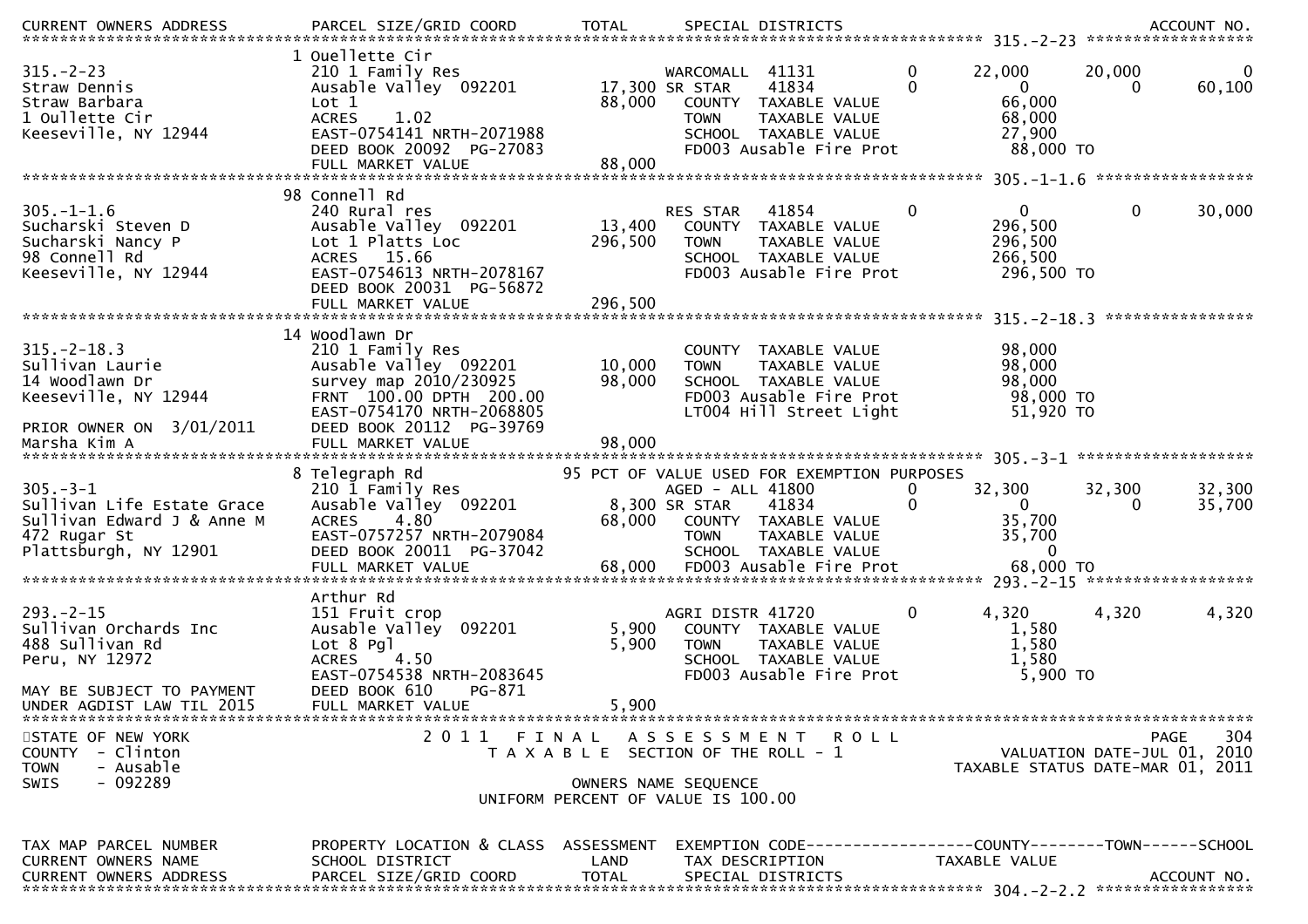| $304. -2 - 2.2$<br>Sullivan Orchards Inc<br>488 Sullivan Rd<br>Peru, NY 12972<br>MAY BE SUBJECT TO PAYMENT       | 399 Chasm Rd<br>120 Field crops<br>Ausable Valley 092201<br>Lot 8 Pgl<br>ACRES 55.00<br>EAST-0754320 NRTH-2080506<br>DEED BOOK 612<br>PG-64                                                                 | 45,700<br>45,700                                                            | AGRI DISTR 41720<br><b>TOWN</b>                                      | COUNTY TAXABLE VALUE<br>TAXABLE VALUE<br>SCHOOL TAXABLE VALUE<br>FD003 Ausable Fire Prot                   | 0             | 20,659<br>25,041<br>25,041<br>25,041<br>45,700 TO                       | 20,659                                                                         | 20,659                |
|------------------------------------------------------------------------------------------------------------------|-------------------------------------------------------------------------------------------------------------------------------------------------------------------------------------------------------------|-----------------------------------------------------------------------------|----------------------------------------------------------------------|------------------------------------------------------------------------------------------------------------|---------------|-------------------------------------------------------------------------|--------------------------------------------------------------------------------|-----------------------|
| $304. - 2 - 3.1$<br>Sullivan Orchards Inc<br>488 Sullivan Rd<br>Peru, NY 12972                                   | 350 Chasm Rd<br>270 Mfg housing<br>Ausable Valley 092201<br>ACRES 15.00<br>EAST-0756625 NRTH-2080285<br>DEED BOOK 920<br>PG-127<br>FULL MARKET VALUE                                                        | 13,200<br>46,200<br>46,200                                                  | <b>TOWN</b>                                                          | COUNTY TAXABLE VALUE<br>TAXABLE VALUE<br>SCHOOL TAXABLE VALUE<br>FD003 Ausable Fire Prot                   |               | 46,200<br>46,200<br>46,200<br>46,200 TO                                 | *****************                                                              |                       |
| $315. - 1 - 5.212$<br>Sullivan Robert L<br>26 Taylor Hill Rd<br>Keeseville, NY 12944                             | 26 Taylor Hill Rd<br>210 1 Family Res<br>Ausable Valley 092201<br>Lot 15 PL 12000 A1<br>1.10<br><b>ACRES</b><br>EAST-0752257 NRTH-2069827<br>DEED BOOK 20061 PG-91289<br>FULL MARKET VALUE                  | 55,000                                                                      | WARNONALL<br>6,100 AGED - ALL 41800<br>55,000 SR STAR<br><b>TOWN</b> | 41121<br>41834<br>COUNTY TAXABLE VALUE<br>TAXABLE VALUE<br>SCHOOL TAXABLE VALUE<br>FD003 Ausable Fire Prot | 0<br>$\Omega$ | 8,250<br>23,375<br>$\overline{0}$<br>23,375<br>23,375<br>0<br>55,000 TO | 8,250<br>23,375<br>$\Omega$                                                    | 0<br>27,500<br>27,500 |
| $294. - 1 - 7$<br>Sullivan Sarah<br>293 Cuba Hill Rd<br>Huntington, NY 11748                                     | Ausable Beach Rd<br>311 Res vac land<br>094001<br>Peru Central<br>Lot $1$ Pgl<br>Survey Bk 15 Pg 76<br>FRNT 50.00 DPTH 190.00<br>EAST-0772298 NRTH-2086832<br>DEED BOOK 20051 PG-79542<br>FULL MARKET VALUE | 4,400<br>4,400<br>4,400                                                     | <b>TOWN</b>                                                          | COUNTY TAXABLE VALUE<br>TAXABLE VALUE<br>SCHOOL TAXABLE VALUE<br>FD003 Ausable Fire Prot                   |               | 4,400<br>4,400<br>4,400<br>4,400 TO                                     |                                                                                |                       |
| $315. - 1 - 5.211$<br>Sullivan Wood Prod of Kees Inc Ausable Valley 092201<br>PO Box 296<br>Keeseville, NY 12944 | Taylor Hill Rd<br>322 Rural vac>10<br>Lot 15 Pl 12000 Al<br>ACRES 26.80<br>EAST-0752393 NRTH-2070431<br>DEED BOOK 628<br>$PG-83$<br>FULL MARKET VALUE                                                       | 22,400<br>22,400<br>22,400                                                  | <b>TOWN</b>                                                          | COUNTY TAXABLE VALUE<br>TAXABLE VALUE<br>SCHOOL TAXABLE VALUE<br>FD003 Ausable Fire Prot                   |               | 22,400<br>22,400<br>22,400<br>22,400 TO                                 |                                                                                |                       |
| STATE OF NEW YORK<br>- Clinton<br><b>COUNTY</b><br>- Ausable<br><b>TOWN</b><br>$-092289$<br>SWIS                 | 2011 FINAL                                                                                                                                                                                                  | T A X A B L E SECTION OF THE ROLL - 1<br>UNIFORM PERCENT OF VALUE IS 100.00 | A S S E S S M E N T<br>OWNERS NAME SEQUENCE                          | <b>ROLL</b>                                                                                                |               |                                                                         | <b>PAGE</b><br>VALUATION DATE-JUL 01, 2010<br>TAXABLE STATUS DATE-MAR 01, 2011 | 305                   |
| TAX MAP PARCEL NUMBER<br><b>CURRENT OWNERS NAME</b><br><b>CURRENT OWNERS ADDRESS</b>                             | PROPERTY LOCATION & CLASS ASSESSMENT<br>SCHOOL DISTRICT<br>PARCEL SIZE/GRID COORD                                                                                                                           | LAND<br><b>TOTAL</b>                                                        | TAX DESCRIPTION                                                      | EXEMPTION CODE-----------------COUNTY-------TOWN------SCHOOL<br>SPECIAL DISTRICTS                          |               | TAXABLE VALUE                                                           |                                                                                | ACCOUNT NO.           |

2438/2440 Rt 9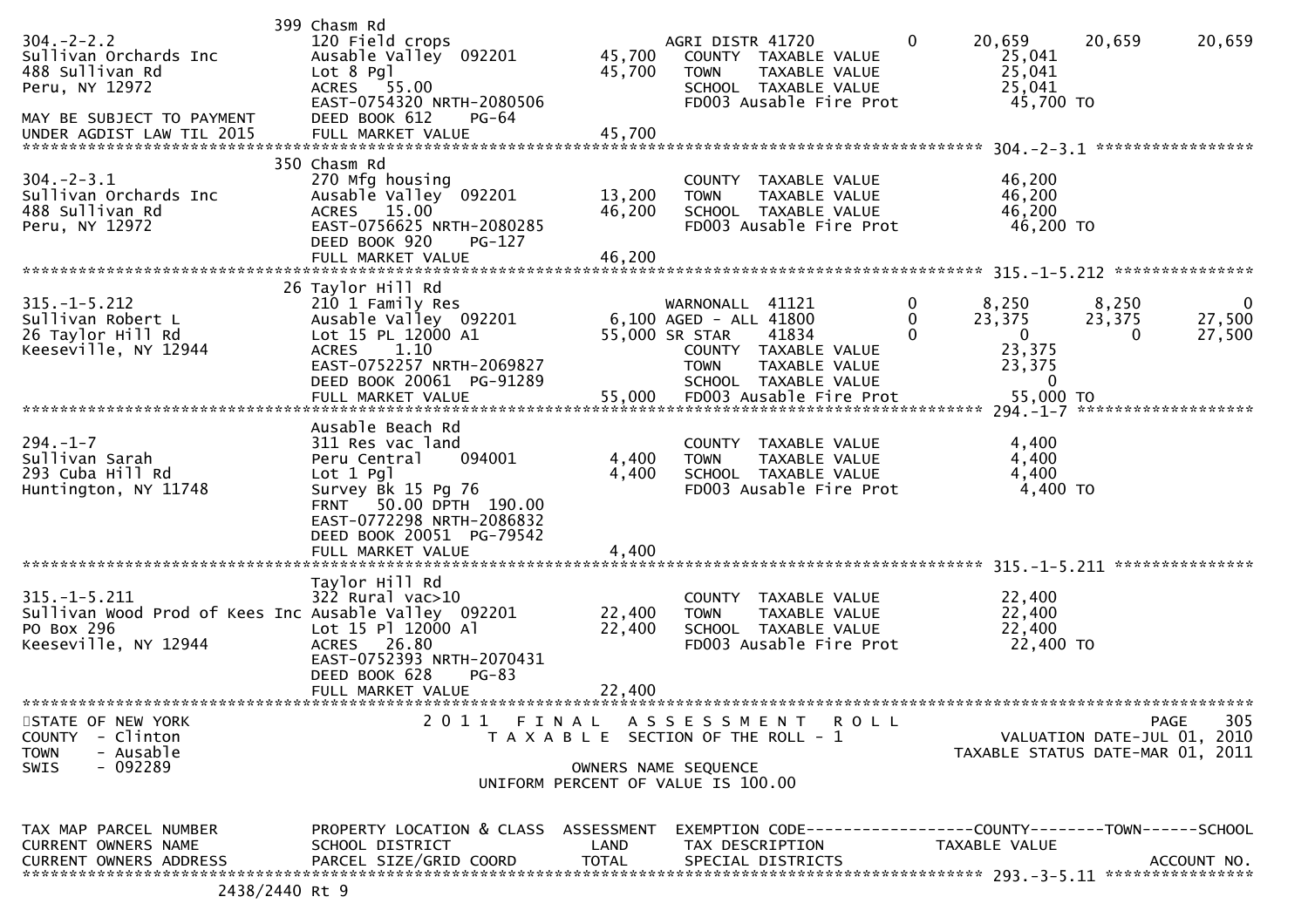| $293. -3 - 5.11$<br>Sun Valley Mobile Home Park<br>1860 Orangewood Ave<br>St Cloud, FL 34772                                      | 416 Mfg hsing pk<br>Peru Central<br>094001<br>Survey Bk 8 Pg 27<br>ACRES 21.90<br>EAST-0767044 NRTH-2082256<br>DEED BOOK 20092 PG-21995                                                     | 50,800<br>196,000            | COUNTY TAXABLE VALUE<br><b>TOWN</b><br>TAXABLE VALUE<br>SCHOOL TAXABLE VALUE<br>FD003 Ausable Fire Prot                           | 196,000<br>196,000<br>196,000<br>196,000 TO                                                   |
|-----------------------------------------------------------------------------------------------------------------------------------|---------------------------------------------------------------------------------------------------------------------------------------------------------------------------------------------|------------------------------|-----------------------------------------------------------------------------------------------------------------------------------|-----------------------------------------------------------------------------------------------|
|                                                                                                                                   | FULL MARKET VALUE                                                                                                                                                                           | 196,000                      |                                                                                                                                   |                                                                                               |
| $303. -1 - 9.2$<br>Sunderland Lincoln<br>Sunderland Ann<br>10 Harkness Rd<br>Peru, NY 12972                                       | 10 Harkness Rd<br>240 Rural res<br>Ausable Valley 092201<br>ACRES 25.27<br>EAST-0744302 NRTH-2081087<br>DEED BOOK 568<br>PG-326<br>FULL MARKET VALUE                                        | 18,300<br>215,000<br>215,000 | 41854<br>0<br>RES STAR<br>COUNTY TAXABLE VALUE<br>TAXABLE VALUE<br><b>TOWN</b><br>SCHOOL TAXABLE VALUE<br>FD003 Ausable Fire Prot | 0<br>0<br>30,000<br>215,000<br>215,000<br>185,000<br>215,000 TO                               |
| $294. - 1 - 13.22$<br>Sussdorff Trust Edmond<br>Attn: Edmond L Sussdorff Trust Lot #1<br>18 Lake St<br>Port Kent, NY 12975-0033   | Lakeside Rd<br>$314$ Rural vac<10<br>Peru Central<br>094001<br>Lot 2 Sussdorff Sub<br>2.82<br><b>ACRES</b><br>EAST-0772214 NRTH-2083216<br>DEED BOOK 99001 PG-16091                         | 47,100<br>47,100             | COUNTY TAXABLE VALUE<br>TAXABLE VALUE<br><b>TOWN</b><br>SCHOOL TAXABLE VALUE<br>FD003 Ausable Fire Prot                           | 47,100<br>47,100<br>47,100<br>47,100 TO                                                       |
|                                                                                                                                   | FULL MARKET VALUE                                                                                                                                                                           | 47,100                       |                                                                                                                                   | ***************                                                                               |
| $294. - 1 - 13.23$<br>Sussdorff Trust Edmond L<br>Attn: Edmond L Sussdorff Trust Lot #1<br>18 Lake St<br>Port Kent, NY 12975-0033 | Lakeside Rd<br>$314$ Rural vac< $10$<br>Peru Central<br>094001<br>Lot 3 Sussdorff Sub<br>2.85<br><b>ACRES</b><br>EAST-0772072 NRTH-2083458<br>DEED BOOK 99001 PG-16091<br>FULL MARKET VALUE | 47,100<br>47,100<br>47,100   | COUNTY TAXABLE VALUE<br>TAXABLE VALUE<br><b>TOWN</b><br>SCHOOL TAXABLE VALUE<br>FD003 Ausable Fire Prot                           | 47,100<br>47,100<br>47,100<br>47,100 TO                                                       |
| $294. - 1 - 13.25$<br>Sussdorff Trust Edmond L<br>Attn: Edmond L Sussdorff Trust Lot #1<br>18 Lake St<br>Port Kent, NY 12975-0033 | Lakeside Rd<br>314 Rural vac<10<br>094001<br>Peru Central<br>Lot #5 Sussdorff Sub<br>2.83<br><b>ACRES</b><br>EAST-0771759 NRTH-2083996<br>DEED BOOK 99001 PG-16091<br>FULL MARKET VALUE     | 47,100<br>47,100<br>47,100   | COUNTY TAXABLE VALUE<br><b>TOWN</b><br>TAXABLE VALUE<br>SCHOOL TAXABLE VALUE<br>FD003 Ausable Fire Prot                           | 47,100<br>47,100<br>47,100<br>47,100 TO                                                       |
| STATE OF NEW YORK<br>COUNTY - Clinton<br><b>TOWN</b><br>- Ausable<br>$-092289$<br><b>SWIS</b>                                     | 2011 FINAL                                                                                                                                                                                  | OWNERS NAME SEQUENCE         | A S S E S S M E N T<br>ROLL<br>T A X A B L E SECTION OF THE ROLL - 1<br>UNIFORM PERCENT OF VALUE IS 100.00                        | 306<br>PAGE<br>VALUATION DATE-JUL 01, 2010<br>TAXABLE STATUS DATE-MAR 01, 2011                |
| TAX MAP PARCEL NUMBER<br>CURRENT OWNERS NAME<br><b>CURRENT OWNERS ADDRESS</b>                                                     | PROPERTY LOCATION & CLASS ASSESSMENT<br>SCHOOL DISTRICT<br>PARCEL SIZE/GRID COORD                                                                                                           | LAND<br><b>TOTAL</b>         | TAX DESCRIPTION<br>SPECIAL DISTRICTS                                                                                              | EXEMPTION CODE-----------------COUNTY--------TOWN------SCHOOL<br>TAXABLE VALUE<br>ACCOUNT NO. |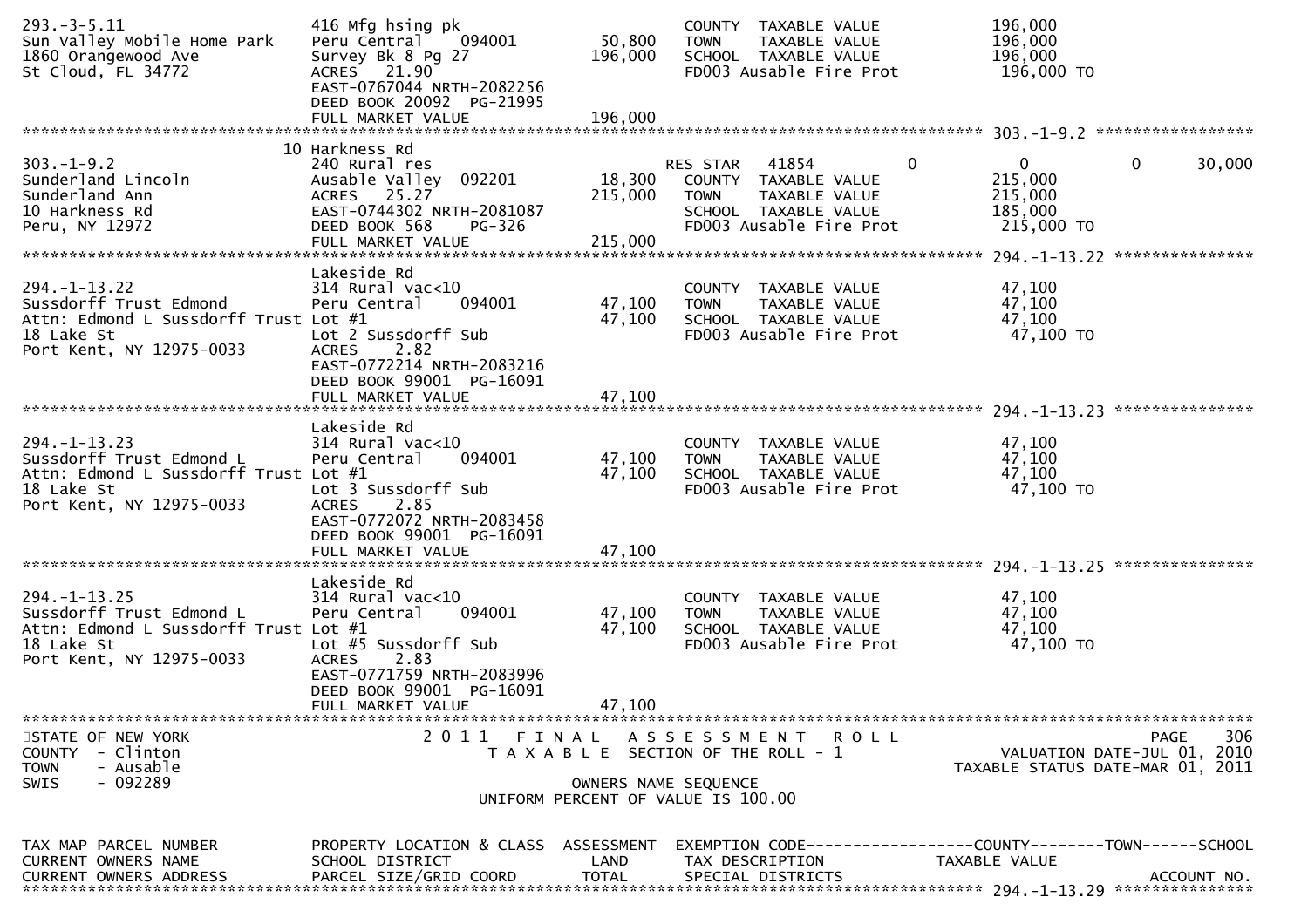| $294. -1 - 13.29$<br>Sussdorff Trust Edmond L<br>Attn: Edmond L Sussdorff Trust Lot #1<br>PO Box 33<br>Port Kent, NY 12975-0033 | Lakeside Rd<br>314 Rural vac<10<br>Peru Central<br>094001<br>Lot #9 Sussdorff Sub<br>4.86<br><b>ACRES</b><br>EAST-0770972 NRTH-2085310<br>DEED BOOK 99001 PG-16091<br>FULL MARKET VALUE  | 42,600<br>42,600<br>42,600 | <b>TOWN</b>                                                          | COUNTY TAXABLE VALUE<br>TAXABLE VALUE<br>SCHOOL TAXABLE VALUE<br>FD003 Ausable Fire Prot                          |               | 42,600<br>42,600<br>42,600<br>42,600 TO                                             |                             |                                 |
|---------------------------------------------------------------------------------------------------------------------------------|------------------------------------------------------------------------------------------------------------------------------------------------------------------------------------------|----------------------------|----------------------------------------------------------------------|-------------------------------------------------------------------------------------------------------------------|---------------|-------------------------------------------------------------------------------------|-----------------------------|---------------------------------|
|                                                                                                                                 | 1031 Rt 9N                                                                                                                                                                               |                            |                                                                      |                                                                                                                   |               |                                                                                     |                             |                                 |
| $325. - 1 - 2.12$<br>Svenson Robert E<br>Svenson Dawn G<br>1031 Rt 9N<br>Keeseville, NY 12944                                   | 210 1 Family Res<br>Ausable Valley 092201<br>Lot 11 Pr<br>Survey Bk 16 Page 55<br>8.60<br>ACRES<br>EAST-0737132 NRTH-2057881<br>DEED BOOK 886<br>PG-165<br>FULL MARKET VALUE             | 308,000<br>308,000         | <b>CLERGY</b><br>20,000 RES STAR<br><b>TOWN</b>                      | 41400<br>41854<br>COUNTY TAXABLE VALUE<br>TAXABLE VALUE<br>SCHOOL TAXABLE VALUE<br>FD003 Ausable Fire Prot        | 0<br>$\Omega$ | 1,500<br>$\overline{0}$<br>306,500<br>306,500<br>276,500<br>308,000 TO              | 1,500<br>0                  | 1,500<br>30,000                 |
|                                                                                                                                 |                                                                                                                                                                                          |                            |                                                                      |                                                                                                                   |               |                                                                                     |                             |                                 |
| $335. - 1 - 7.1$<br>Svenson Robert E<br>Svenson Dawn<br>1031 Rt 9N<br>Keeseville, NY 12944                                      | Rt 9N<br>117 Horse farm<br>Ausable Valley 092201<br>Lot 11 Platts River Loc<br>Map 2006191379 Svenson Lo<br>ACRES 42.80<br>EAST-0736678 NRTH-2057093<br>DEED BOOK 891<br>PG-331          | 31,500<br>85,000           | <b>TOWN</b>                                                          | COUNTY TAXABLE VALUE<br>TAXABLE VALUE<br>SCHOOL TAXABLE VALUE<br>FD003 Ausable Fire Prot                          |               | 85,000<br>85,000<br>85,000<br>85,000 TO                                             |                             |                                 |
|                                                                                                                                 |                                                                                                                                                                                          |                            |                                                                      |                                                                                                                   |               |                                                                                     |                             |                                 |
|                                                                                                                                 |                                                                                                                                                                                          |                            |                                                                      |                                                                                                                   |               |                                                                                     |                             |                                 |
| $293.16 - 1 - 2$<br>Swyers Jacob A<br>Swyers Kimberly M<br>11 Hilltop Dr<br>Peru, NY 12972                                      | 11 Hilltop Dr<br>210 1 Family Res<br>Peru Central<br>094001<br>Sub Bk 4 Pg 104 Lot 15<br>FRNT 177.00 DPTH 115.24<br>080<br>BANK<br>EAST-0767328 NRTH-2084151<br>DEED BOOK 20021 PG-41883 | 14,200<br>183,000          | RES STAR<br><b>TOWN</b>                                              | 41854<br>COUNTY TAXABLE VALUE<br>TAXABLE VALUE<br>SCHOOL TAXABLE VALUE<br>FD003 Ausable Fire Prot                 | $\mathbf{0}$  | $\mathbf{0}$<br>183,000<br>183,000<br>153,000<br>183,000 TO                         | $\mathbf 0$                 | 30,000                          |
|                                                                                                                                 | FULL MARKET VALUE                                                                                                                                                                        | 183,000                    |                                                                      |                                                                                                                   |               |                                                                                     |                             |                                 |
|                                                                                                                                 | 2249 Rt 22                                                                                                                                                                               |                            |                                                                      |                                                                                                                   |               |                                                                                     |                             |                                 |
| $304. -1 - 18.1$<br>Tatreault Joseph A<br>2249 Rt 22<br>Keeseville, NY 12944                                                    | 210 1 Family Res<br>Ausable Valley 092201<br>Lot 2 P11200 Ac Loc<br>ACRES 1.20<br>EAST-0751039 NRTH-2078363<br>DEED BOOK 355<br>PG-339<br>FULL MARKET VALUE                              |                            | WARNONALL<br>8,100 AGED - ALL 41800<br>97,600 SR STAR<br><b>TOWN</b> | 41121<br>41834<br>COUNTY TAXABLE VALUE<br>TAXABLE VALUE<br>SCHOOL TAXABLE VALUE<br>97,600 FD003 Ausable Fire Prot | 0<br>0<br>0   | 14,640<br>41,480<br>$\overline{0}$<br>41,480<br>42,800<br>$\mathbf{0}$<br>97,600 TO | 12,000<br>42,800<br>0       | $\mathbf 0$<br>48,800<br>48,800 |
| STATE OF NEW YORK                                                                                                               | 2011 FINAL ASSESSMENT ROLL                                                                                                                                                               |                            |                                                                      |                                                                                                                   |               |                                                                                     | PAGE                        | 307                             |
| COUNTY - Clinton<br>- Ausable<br><b>TOWN</b><br>$-092289$<br>SWIS                                                               | T A X A B L E SECTION OF THE ROLL - 1<br>UNIFORM PERCENT OF VALUE IS 100.00                                                                                                              |                            | OWNERS NAME SEQUENCE                                                 |                                                                                                                   |               | TAXABLE STATUS DATE-MAR 01, 2011                                                    | VALUATION DATE-JUL 01, 2010 |                                 |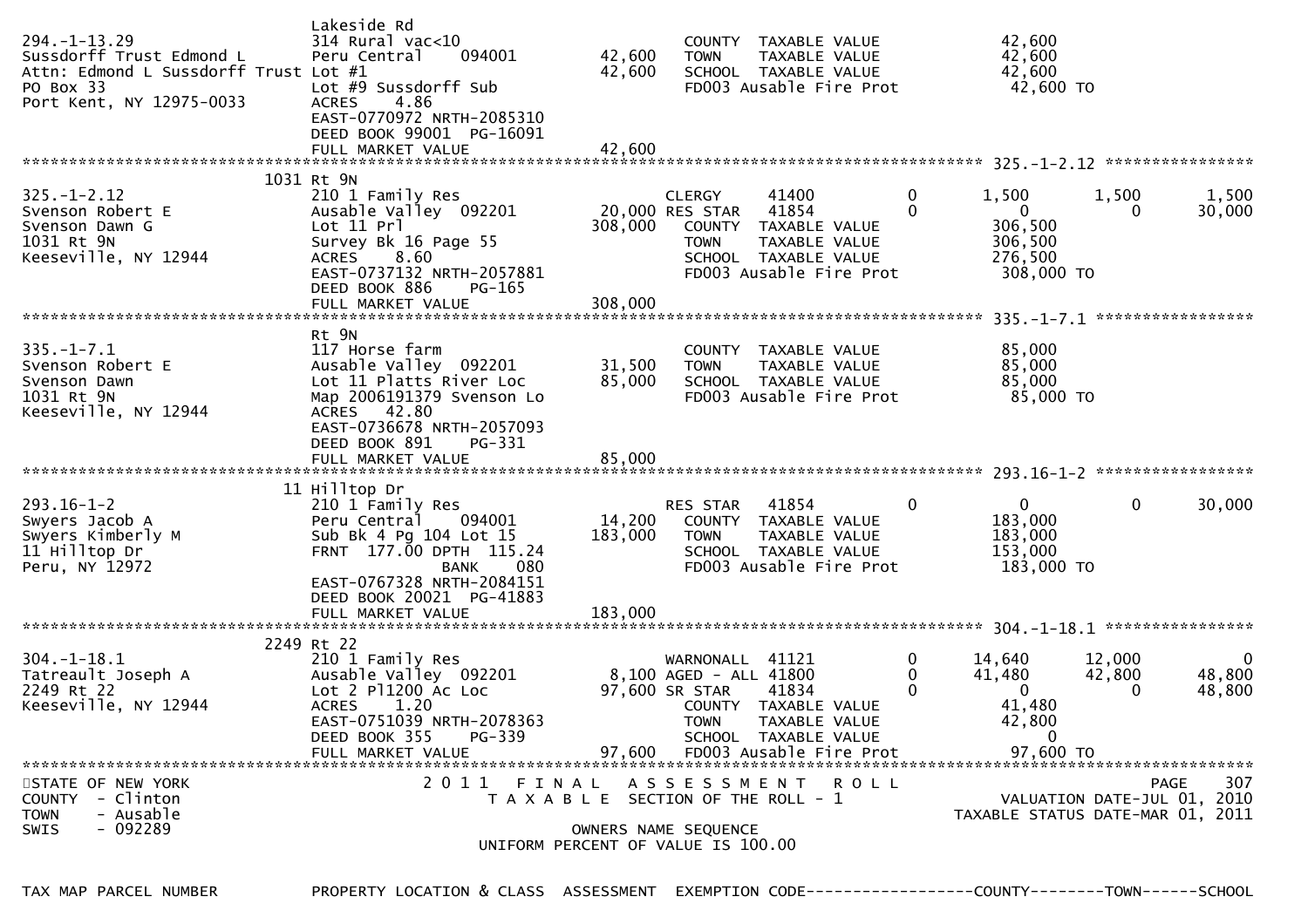| CURRENT OWNERS NAME<br><b>CURRENT OWNERS ADDRESS</b>                                            | SCHOOL DISTRICT<br>PARCEL SIZE/GRID COORD                                                                                                                                                                     | LAND<br><b>TOTAL</b>         | TAX DESCRIPTION<br>SPECIAL DISTRICTS                                                                                                   |              | TAXABLE VALUE                                              | ACCOUNT NO.<br>****************                                                |
|-------------------------------------------------------------------------------------------------|---------------------------------------------------------------------------------------------------------------------------------------------------------------------------------------------------------------|------------------------------|----------------------------------------------------------------------------------------------------------------------------------------|--------------|------------------------------------------------------------|--------------------------------------------------------------------------------|
| $304. - 1 - 14.5$<br>Tatreault Timothy A<br>2208 Rt 22<br>Keeseville, NY 12944                  | 2208 Rt 22<br>270 Mfg housing<br>Ausable Valley 092201<br>Lot $2$ P $1200$ Ac<br>3.40<br><b>ACRES</b><br>EAST-0751752 NRTH-2077362<br>DEED BOOK 20021 PG-49194<br>FULL MARKET VALUE                           | 9,900<br>67,000<br>67,000    | 41854<br><b>RES STAR</b><br>COUNTY<br>TAXABLE VALUE<br>TAXABLE VALUE<br><b>TOWN</b><br>SCHOOL TAXABLE VALUE<br>FD003 Ausable Fire Prot | $\mathbf{0}$ | $\mathbf{0}$<br>67,000<br>67,000<br>37,000<br>67,000 TO    | 30,000<br>0                                                                    |
| $294.10 - 1 - 34$<br>Taylor Donald E<br>William Taylor<br>2206 Whitted Dr<br>Bellevue, NE 68123 | Hummingbird Ln<br>312 Vac w/imprv<br>Peru Central<br>094001<br>Geo Pray Lts Dwr90a 8-9-1<br>FRNT 200.00 DPTH 100.00<br>EAST-0771543 NRTH-2086018<br>DEED BOOK 679<br>$PG-51$<br>FULL MARKET VALUE             | 26,200<br>27,200<br>27,200   | COUNTY TAXABLE VALUE<br>TAXABLE VALUE<br><b>TOWN</b><br>SCHOOL TAXABLE VALUE<br>FD003 Ausable Fire Prot                                |              | 27,200<br>27,200<br>27,200<br>27,200 TO                    |                                                                                |
| $294.18 - 1 - 9$<br>Taylor Patricia A<br>PO Box 11<br>Port Kent, NY 12975                       | Giddings Rd<br>$314$ Rural vac<10<br>Peru Central<br>094001<br>Subd Lot 51<br>Lot 31 Ausable Hgts Revis<br>2.95<br><b>ACRES</b><br>EAST-0772406 NRTH-2081812<br>DEED BOOK 20031 PG-51274<br>FULL MARKET VALUE | 29,900<br>29,900<br>29,900   | <b>COUNTY</b><br>TAXABLE VALUE<br><b>TOWN</b><br>TAXABLE VALUE<br>SCHOOL TAXABLE VALUE<br>FD003 Ausable Fire Prot                      |              | 29,900<br>29,900<br>29,900<br>29,900 TO                    |                                                                                |
| $302 - 2 - 5.2$<br>Tedford Rita<br>PO Box 545<br>Keeseville, NY 12944                           | 14 Jiggs Ln<br>280 Res Multiple<br>Peru Central<br>094001<br>7 P112000ac<br>7.00<br><b>ACRES</b><br>EAST-0732948 NRTH-2074343<br>DEED BOOK 99001 PG-07677<br>FULL MARKET VALUE                                | 9,500<br>116,000<br>116,000  | 41854<br><b>RES STAR</b><br>COUNTY TAXABLE VALUE<br>TAXABLE VALUE<br><b>TOWN</b><br>SCHOOL TAXABLE VALUE<br>FD003 Ausable Fire Prot    | 0            | $\mathbf{0}$<br>116,000<br>116,000<br>86,000<br>116,000 TO | 0<br>30,000                                                                    |
| $294. - 1 - 13.16$<br>Tedford Thomas P<br>Tedford Dena K<br>145 Lakeside Rd<br>Peru, NY 12972   | 145 Lakeside Rd<br>210 1 Family Res<br>Peru Central<br>094001<br>PLB 366 Lot 2<br><b>ACRES</b><br>5.05 BANK<br>080<br>EAST-0770826 NRTH-2084742<br>DEED BOOK 20061 PG-94209<br>FULL MARKET VALUE              | 31,200<br>259,000<br>259,000 | 41854<br>RES STAR<br>COUNTY TAXABLE VALUE<br><b>TOWN</b><br>TAXABLE VALUE<br><b>SCHOOL</b><br>TAXABLE VALUE<br>FD003 Ausable Fire Prot | 0            | $\mathbf 0$<br>259,000<br>259,000<br>229,000<br>259,000 TO | 0<br>30,000                                                                    |
| STATE OF NEW YORK<br>COUNTY - Clinton<br>- Ausable<br><b>TOWN</b><br>$-092289$<br>SWIS          | 2011 FINAL                                                                                                                                                                                                    |                              | A S S E S S M E N T R O L L<br>T A X A B L E SECTION OF THE ROLL - 1<br>OWNERS NAME SEQUENCE<br>UNIFORM PERCENT OF VALUE IS 100.00     |              |                                                            | 308<br>PAGE<br>VALUATION DATE-JUL 01, 2010<br>TAXABLE STATUS DATE-MAR 01, 2011 |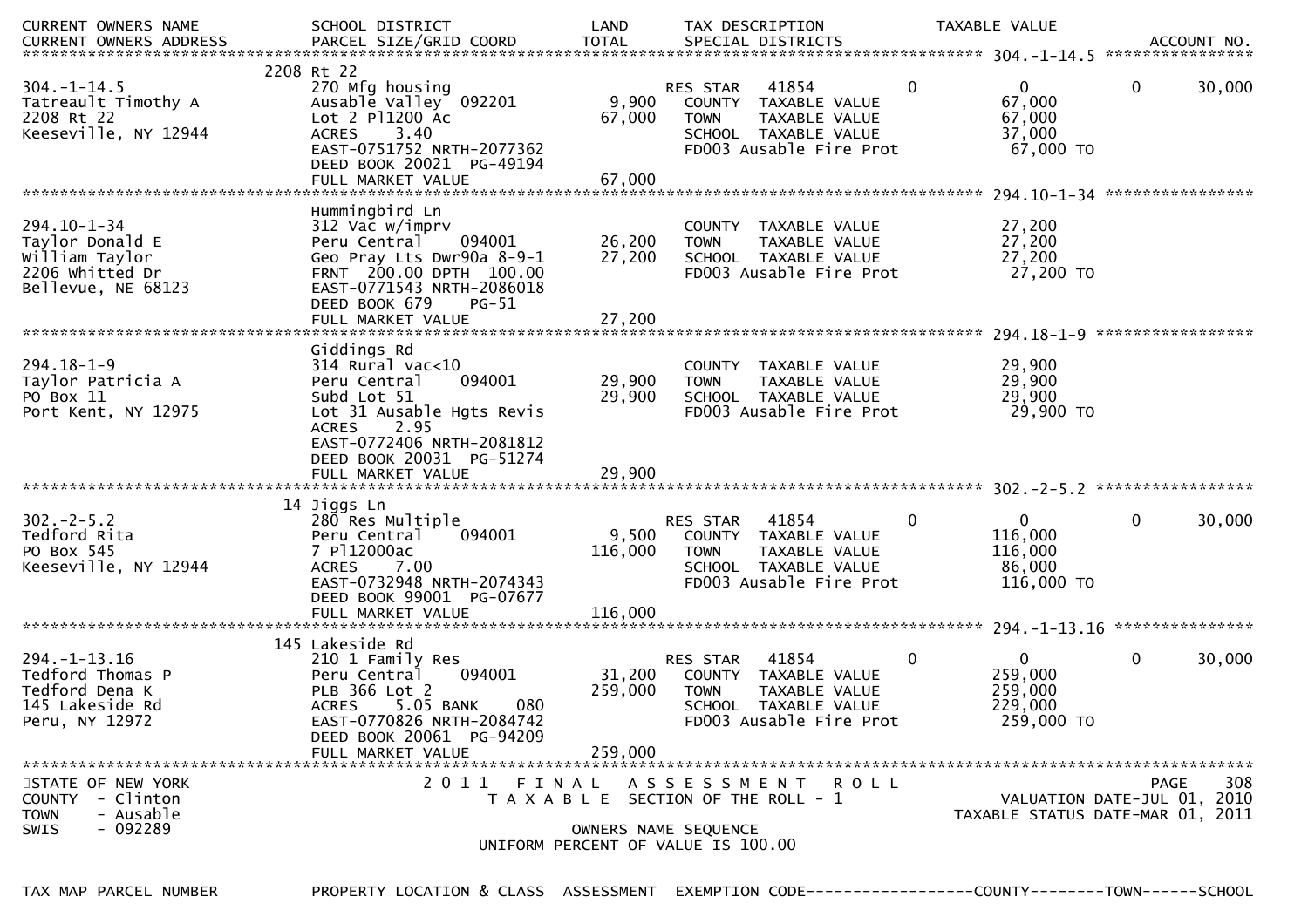| CURRENT OWNERS NAME<br><b>CURRENT OWNERS ADDRESS</b> | SCHOOL DISTRICT<br>PARCEL SIZE/GRID COORD             | LAND<br><b>TOTAL</b> | TAX DESCRIPTION<br>SPECIAL DISTRICTS                       | TAXABLE VALUE                                | ACCOUNT NO.                      |
|------------------------------------------------------|-------------------------------------------------------|----------------------|------------------------------------------------------------|----------------------------------------------|----------------------------------|
|                                                      |                                                       |                      |                                                            |                                              |                                  |
| $315. - 5 - 9$                                       | 31 Ouellette Cir<br>210 1 Family Res                  |                      | 41854<br>RES STAR                                          | $\Omega$<br>0                                | 30,000<br>0                      |
| Tennian Thomas                                       | Ausable Valley 092201                                 | 17,300               | COUNTY TAXABLE VALUE                                       | 108,400                                      |                                  |
| 31 Ouellette Cir<br>Keeseville, NY 12944             | Sub Map Bk 22 Pg 3 Lot 9<br>1.00 BANK<br>ACRES<br>080 | 108,400              | <b>TOWN</b><br>TAXABLE VALUE<br>SCHOOL TAXABLE VALUE       | 108,400<br>78,400                            |                                  |
|                                                      | EAST-0754088 NRTH-2072987                             |                      | FD003 Ausable Fire Prot                                    | 108,400 TO                                   |                                  |
|                                                      | DEED BOOK 20031 PG-54246                              |                      |                                                            |                                              |                                  |
|                                                      | FULL MARKET VALUE                                     | 108,400              |                                                            |                                              |                                  |
|                                                      |                                                       |                      |                                                            |                                              |                                  |
|                                                      | 265 Calkins Rd                                        |                      |                                                            |                                              |                                  |
| $303. - 1 - 4.1$<br>Thew Donald                      | 312 Vac w/imprv<br>094001<br>Peru Central             | 6,100                | COUNTY TAXABLE VALUE<br><b>TOWN</b><br>TAXABLE VALUE       | 8,200<br>8,200                               |                                  |
| 802 Bear Swamp Rd                                    | $Lot 33$ Pgl                                          | 8,200                | SCHOOL TAXABLE VALUE                                       | 8,200                                        |                                  |
| Peru, NY 12972                                       | FRNT 190.00 DPTH 250.00                               |                      | FD003 Ausable Fire Prot                                    | 8,200 TO                                     |                                  |
|                                                      | EAST-0734614 NRTH-2080823                             |                      |                                                            |                                              |                                  |
|                                                      | DEED BOOK 777<br>PG-346                               |                      |                                                            |                                              |                                  |
|                                                      | FULL MARKET VALUE                                     | 8,200                |                                                            |                                              |                                  |
|                                                      |                                                       |                      |                                                            |                                              | ****************                 |
| $303. - 1 - 23.1$                                    | Harkness Rd<br>323 Vacant rural                       |                      | COUNTY TAXABLE VALUE                                       | 11,600                                       |                                  |
| Thew Joshua                                          | Ausable Valley 092201                                 | 11,600               | TAXABLE VALUE<br><b>TOWN</b>                               | 11,600                                       |                                  |
| 164 Fred Thew Rd                                     | Lot 23                                                | 11,600               | SCHOOL TAXABLE VALUE                                       | 11,600                                       |                                  |
| Peru, NY 12972                                       | 21.56<br><b>ACRES</b>                                 |                      | FD003 Ausable Fire Prot                                    | 11,600 TO                                    |                                  |
|                                                      | EAST-0736875 NRTH-2078920                             |                      |                                                            |                                              |                                  |
|                                                      | DEED BOOK 20072 PG-9325                               |                      |                                                            |                                              |                                  |
|                                                      |                                                       |                      |                                                            |                                              |                                  |
|                                                      | Silver St                                             |                      |                                                            |                                              |                                  |
| $313 - 2 - 10$                                       | 323 Vacant rural                                      |                      | COUNTY TAXABLE VALUE                                       | 15,100                                       |                                  |
| Thew Joshua                                          | Peru Central<br>094001                                | 15,100               | TAXABLE VALUE<br><b>TOWN</b>                               | 15,100                                       |                                  |
| 164 Fred Thew Rd                                     | ACRES 26.30                                           | 15,100               | SCHOOL TAXABLE VALUE                                       | 15,100                                       |                                  |
| Peru, NY 12972                                       | EAST-0724519 NRTH-2066901                             |                      | FD003 Ausable Fire Prot                                    | 15,100 TO                                    |                                  |
|                                                      | DEED BOOK 99001 PG-17710                              |                      |                                                            |                                              |                                  |
|                                                      | FULL MARKET VALUE                                     | 15,100               |                                                            |                                              | ******************               |
|                                                      | 164 Fred Thew Rd                                      |                      |                                                            |                                              |                                  |
| $302 - 1 - 16$                                       | 112 Dairy farm                                        |                      | AGRI DISTR 41720                                           | $\mathbf{0}$<br>0                            | 0<br>0                           |
| Thew Scott                                           | 094001<br>Peru Central                                |                      | 101,800 RES STAR<br>41854                                  | $\Omega$<br>0                                | 30,000<br>$\Omega$               |
| Thew Nancy                                           | ACRES 267.80                                          | 320,000 483A EX      | 42100                                                      | 3,132<br>0                                   | 3,132<br>3,132                   |
| 153 Fred Thew Rd                                     | EAST-0729762 NRTH-2077247                             |                      | COUNTY TAXABLE VALUE                                       | 316,868                                      |                                  |
| Peru, NY 12972                                       | DEED BOOK 20102 PG-31524<br>FULL MARKET VALUE         | 320,000              | <b>TOWN</b><br>TAXABLE VALUE<br>SCHOOL TAXABLE VALUE       | 316,868<br>286,868                           |                                  |
| MAY BE SUBJECT TO PAYMENT                            |                                                       |                      | FD003 Ausable Fire Prot                                    | 316,868 TO                                   |                                  |
| UNDER AGDIST LAW TIL 2015                            |                                                       |                      | 3,132 EX                                                   |                                              |                                  |
|                                                      |                                                       |                      |                                                            |                                              |                                  |
| STATE OF NEW YORK                                    | 2011 FINAL                                            |                      | A S S E S S M E N T R O L L                                |                                              | 309<br>PAGE                      |
| - Clinton<br><b>COUNTY</b>                           |                                                       |                      | T A X A B L E SECTION OF THE ROLL - 1                      |                                              | VALUATION DATE-JUL 01, 2010      |
| - Ausable<br><b>TOWN</b><br>$-092289$<br>SWIS        |                                                       |                      |                                                            |                                              | TAXABLE STATUS DATE-MAR 01, 2011 |
|                                                      |                                                       |                      | OWNERS NAME SEQUENCE<br>UNIFORM PERCENT OF VALUE IS 100.00 |                                              |                                  |
|                                                      |                                                       |                      |                                                            |                                              |                                  |
|                                                      |                                                       |                      |                                                            |                                              |                                  |
| TAX MAP PARCEL NUMBER<br><b>CURRENT OWNERS NAME</b>  | PROPERTY LOCATION & CLASS                             | ASSESSMENT           | EXEMPTION CODE---                                          | --------------COUNTY--------TOWN------SCHOOL |                                  |
|                                                      | SCHOOL DISTRICT                                       | LAND                 | TAX DESCRIPTION                                            | TAXABLE VALUE                                |                                  |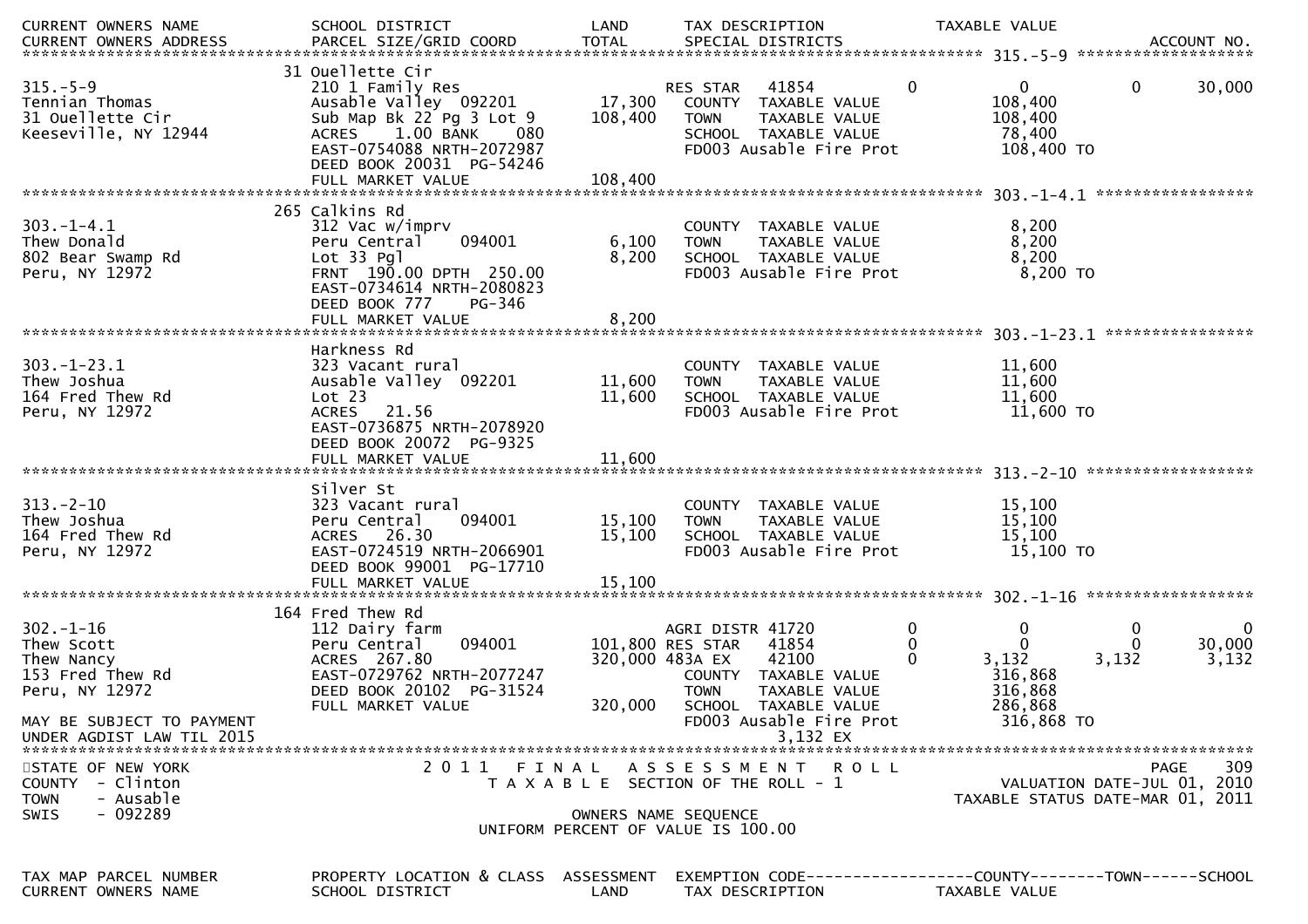| $302 - 2 - 7$<br>Thew Scott<br>Thew Nancy<br>153 Fred Thew Rd<br>Peru, NY 12972                  | Hibernia Rd<br>322 Rural vac>10<br>Peru Central<br>094001<br>ACRES 77.80<br>EAST-0725226 NRTH-2072562<br>DEED BOOK 20102 PG-31524<br>FULL MARKET VALUE | 21,200<br>21,200<br>21,200         | COUNTY TAXABLE VALUE<br>TAXABLE VALUE<br><b>TOWN</b><br>SCHOOL TAXABLE VALUE<br>FD003 Ausable Fire Prot                                | 21,200<br>21,200<br>21,200<br>21,200 TO                              |                                                                                |
|--------------------------------------------------------------------------------------------------|--------------------------------------------------------------------------------------------------------------------------------------------------------|------------------------------------|----------------------------------------------------------------------------------------------------------------------------------------|----------------------------------------------------------------------|--------------------------------------------------------------------------------|
|                                                                                                  | Harkness Rd                                                                                                                                            |                                    |                                                                                                                                        |                                                                      |                                                                                |
| $303 - 1 - 29$<br>Thew Scott<br>Thew Nancy<br>153 Fred Thew Rd<br>Peru, NY 12972                 | 321 Abandoned ag<br>094001<br>Peru Central<br>ACRES 39.30<br>EAST-0735459 NRTH-2076695<br>DEED BOOK 20102 PG-31524                                     | 10,600<br>10,600                   | AGRI DISTR 41720<br>COUNTY TAXABLE VALUE<br><b>TOWN</b><br>TAXABLE VALUE<br>SCHOOL TAXABLE VALUE<br>FD003 Ausable Fire Prot            | 1,715<br>0<br>8,885<br>8,885<br>8,885<br>10,600 TO                   | 1,715<br>1,715                                                                 |
| MAY BE SUBJECT TO PAYMENT<br>UNDER AGDIST LAW TIL 2015                                           | FULL MARKET VALUE                                                                                                                                      | 10,600                             |                                                                                                                                        |                                                                      |                                                                                |
|                                                                                                  | 76 Fred Thew Rd                                                                                                                                        |                                    |                                                                                                                                        |                                                                      | ****************                                                               |
| $303 - 1 - 33.2$<br>Thew Susan<br>150 Maine Rd<br>Plattsburgh, NY 12903                          | 210 1 Family Res<br>094001<br>Peru Central<br>Lot $#7$<br>7.50<br><b>ACRES</b><br>EAST-0732332 NRTH-2075225<br>DEED BOOK 855<br>$PG-55$                | 8,300<br>154,800                   | COUNTY TAXABLE VALUE<br><b>TOWN</b><br>TAXABLE VALUE<br>SCHOOL TAXABLE VALUE<br>FD003 Ausable Fire Prot                                | 154,800<br>154,800<br>154,800<br>154,800 TO                          |                                                                                |
|                                                                                                  | FULL MARKET VALUE                                                                                                                                      | 154,800                            |                                                                                                                                        |                                                                      |                                                                                |
| 293.16-1-4.1<br>Thomas Darla<br>58 Haven Ln<br>Peru, NY 12972                                    | 58 Haven Ln<br>210 1 Family Res<br>Peru Central<br>094001<br>Sub Map $4-Pg$ 104 Lot 8<br>FRNT 125.00 DPTH 183.40<br>080<br><b>BANK</b>                 | 136,000                            | WARNONALL 41121<br>41854<br>15,000 RES STAR<br>COUNTY TAXABLE VALUE<br><b>TOWN</b><br>TAXABLE VALUE<br>SCHOOL TAXABLE VALUE            | 0<br>20,400<br>$\Omega$<br>$\Omega$<br>115,600<br>124,000<br>106,000 | 12,000<br>0<br>30,000<br>$\Omega$                                              |
|                                                                                                  | EAST-0767759 NRTH-2084028<br>DEED BOOK 20061 PG-96904<br>FULL MARKET VALUE                                                                             | 136,000                            | FD003 Ausable Fire Prot                                                                                                                | 136,000 TO                                                           | *******************                                                            |
|                                                                                                  | 132 Telegraph Rd                                                                                                                                       |                                    |                                                                                                                                        |                                                                      |                                                                                |
| $293. -4 - 5$<br>Thomas Randall A<br>Thomas Shirley<br>132 Telegraph Rd<br>Peru, NY 12972-4112   | 270 Mfg housing<br>Ausable Valley 092201<br>2.10<br><b>ACRES</b><br>EAST-0758241 NRTH-2082217<br>DEED BOOK 1036<br><b>PG-297</b>                       | 6,700<br>59,000                    | 41854<br><b>RES STAR</b><br>TAXABLE VALUE<br>COUNTY<br>TAXABLE VALUE<br><b>TOWN</b><br>SCHOOL TAXABLE VALUE<br>FD003 Ausable Fire Prot | $\Omega$<br>0<br>59,000<br>59,000<br>29,000<br>59,000 TO             | 30,000<br>0                                                                    |
|                                                                                                  | FULL MARKET VALUE                                                                                                                                      | 59,000                             |                                                                                                                                        |                                                                      |                                                                                |
| STATE OF NEW YORK<br>- Clinton<br><b>COUNTY</b><br><b>TOWN</b><br>- Ausable<br>$-092289$<br>SWIS | 2011 FINAL                                                                                                                                             |                                    | ASSESSMENT ROLL<br>T A X A B L E SECTION OF THE ROLL - 1<br>OWNERS NAME SEQUENCE                                                       |                                                                      | 310<br>PAGE<br>VALUATION DATE-JUL 01, 2010<br>TAXABLE STATUS DATE-MAR 01, 2011 |
|                                                                                                  |                                                                                                                                                        |                                    | UNIFORM PERCENT OF VALUE IS 100.00                                                                                                     |                                                                      |                                                                                |
| TAX MAP PARCEL NUMBER<br><b>CURRENT OWNERS NAME</b><br><b>CURRENT OWNERS ADDRESS</b>             | PROPERTY LOCATION & CLASS<br>SCHOOL DISTRICT<br>PARCEL SIZE/GRID COORD                                                                                 | ASSESSMENT<br>LAND<br><b>TOTAL</b> | EXEMPTION        CODE------------------COUNTY-------TOWN------SCHOOL<br>TAX DESCRIPTION<br>SPECIAL DISTRICTS                           | TAXABLE VALUE                                                        | ACCOUNT NO.                                                                    |
|                                                                                                  |                                                                                                                                                        |                                    |                                                                                                                                        |                                                                      |                                                                                |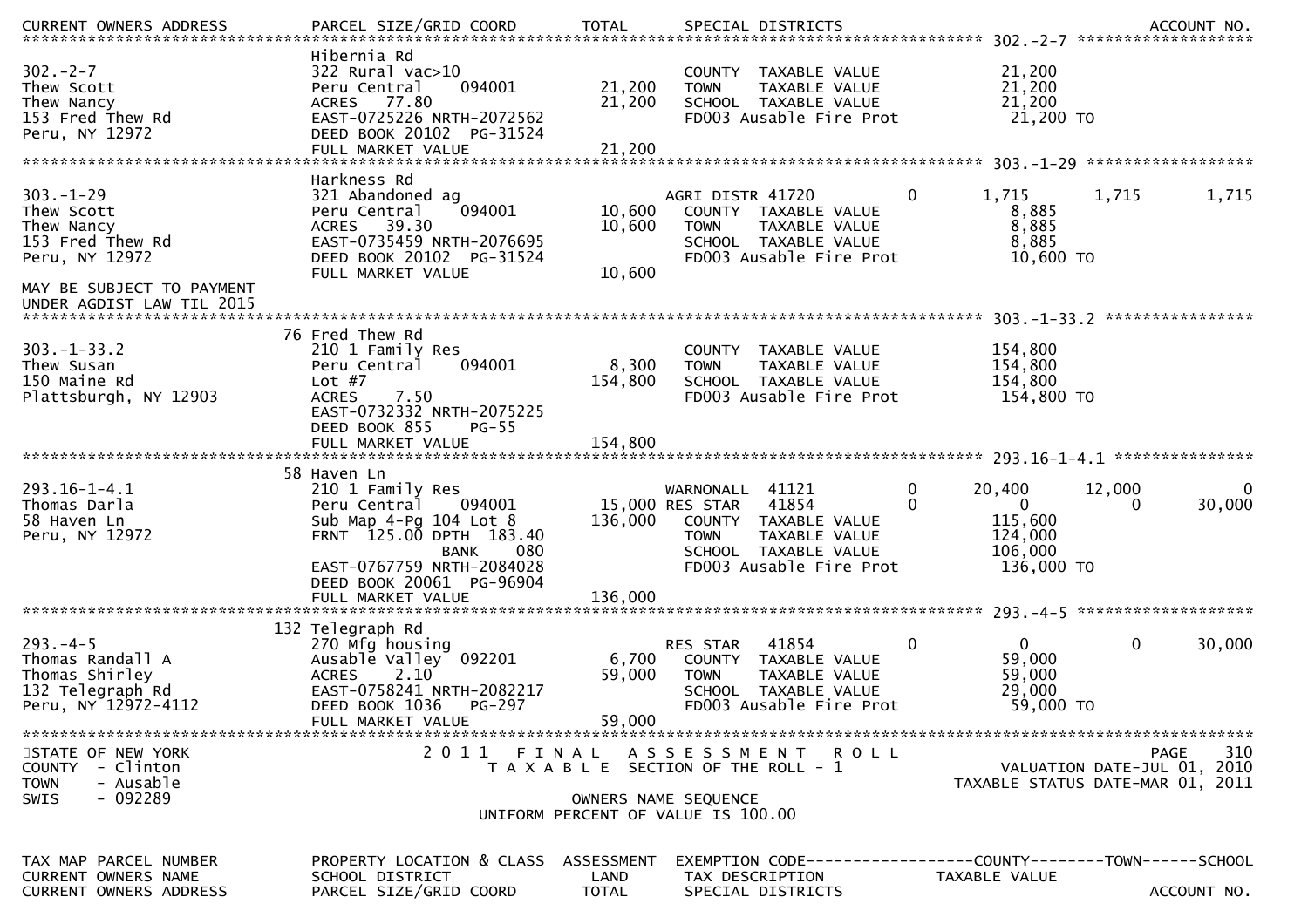|                                                                                                               | *************************                                                                                                                                               |                           |                                                                                                                                                                                        |                      |                                                                                                                   | $334 - 2 - 5$ 3 ******************  |                              |
|---------------------------------------------------------------------------------------------------------------|-------------------------------------------------------------------------------------------------------------------------------------------------------------------------|---------------------------|----------------------------------------------------------------------------------------------------------------------------------------------------------------------------------------|----------------------|-------------------------------------------------------------------------------------------------------------------|-------------------------------------|------------------------------|
| $334. - 2 - 5.3$<br>Thomas Robert W<br>Thomas Stacy Lawrence<br>13 New Sweden Ln<br>Ausable Forks, NY 12912   | 13 New Sweden Ln<br>210 1 Family Res<br>Ausable Valley 092201<br>1.50<br><b>ACRES</b><br>EAST-0725295 NRTH-2051129<br>DEED BOOK 20051 PG-78890<br>FULL MARKET VALUE     | 3,700<br>76,800<br>76,800 | 41854<br>RES STAR<br>COUNTY TAXABLE VALUE<br><b>TOWN</b><br>SCHOOL TAXABLE VALUE<br>FD003 Ausable Fire Prot                                                                            | TAXABLE VALUE        | $\Omega$<br>$\Omega$<br>76,800<br>76,800<br>46,800<br>76,800 TO                                                   | $\mathbf{0}$                        | 30,000                       |
|                                                                                                               |                                                                                                                                                                         |                           |                                                                                                                                                                                        |                      |                                                                                                                   |                                     |                              |
| $305. -2 - 7.32$<br>Thompson David A<br>Thompson Patti<br>104 Grove St<br>Keeseville, NY 12944                | 104 Grove St<br>210 1 Family Res<br>Ausable Valley 092201<br>Lot 16 PL 12000 AC Loc<br>FRNT 140.00 DPTH 100.00<br>EAST-0756844 NRTH-2071788<br>DEED BOOK 20021 PG-42258 | 3,400<br>46,900           | RES STAR<br>41854<br>COUNTY TAXABLE VALUE<br>TOWN<br>SCHOOL TAXABLE VALUE<br>FD003 Ausable Fire Prot                                                                                   | <b>TAXABLE VALUE</b> | $\mathbf{0}$<br>$\mathbf{0}$<br>46,900<br>46,900<br>16,900<br>46,900 TO                                           | $\mathbf 0$                         | 30,000                       |
|                                                                                                               |                                                                                                                                                                         |                           |                                                                                                                                                                                        |                      |                                                                                                                   |                                     | *****************            |
| $335. - 1 - 5.2$<br>Thompson Eileen L<br>Lowry Robert M<br>29 Alexander Dr<br>Washingtonville, NY 10992       | Rt 9N<br>323 Vacant rural<br>Ausable Valley 092201<br>Lot 210 Maules<br>ACRES 244.00<br>EAST-0732695 NRTH-2054164<br>DEED BOOK 20011 PG-31380                           | 39,300<br>39,300          | COUNTY TAXABLE VALUE<br><b>TOWN</b><br>SCHOOL TAXABLE VALUE<br>FD003 Ausable Fire Prot                                                                                                 | TAXABLE VALUE        | 39,300<br>39,300<br>39,300<br>39,300 TO                                                                           |                                     |                              |
|                                                                                                               | FULL MARKET VALUE                                                                                                                                                       | 39,300                    |                                                                                                                                                                                        |                      |                                                                                                                   |                                     |                              |
|                                                                                                               |                                                                                                                                                                         |                           |                                                                                                                                                                                        |                      |                                                                                                                   |                                     |                              |
| $305.4 - 1 - 5$<br>Thompson Gladys M<br>23 Old State Rd<br>Ausable Chasm, NY 12911                            | 23 Old State Rd<br>210 1 Family Res<br>Ausable Valley 092201<br>FRNT 105.00 DPTH 400.00<br>EAST-0762543 NRTH-2074749<br>DEED BOOK 576<br>PG-632<br>FULL MARKET VALUE    | 58,600                    | <b>VETERANS</b><br>41101<br>3,700 AGED - ALL 41800<br>58,600 SR STAR<br>41834<br>COUNTY TAXABLE VALUE<br><b>TOWN</b><br>SCHOOL TAXABLE VALUE<br>FD003 Ausable Fire Prot<br>LT006 Chasm | TAXABLE VALUE        | $\mathbf 0$<br>3,100<br>27,750<br>0<br>$\mathbf 0$<br>0<br>27,750<br>27,750<br>$\Omega$<br>58,600 TO<br>58,600 TO | 3,100<br>27,750<br>$\Omega$         | $\Omega$<br>29,300<br>29,300 |
| ****************************                                                                                  |                                                                                                                                                                         |                           |                                                                                                                                                                                        |                      |                                                                                                                   | $325 - 1 - 8$ ********************* |                              |
| $325. - 1 - 8$<br>Thompson Life Estate Dorothy<br>McLean Laura L<br>30 Cold Spring Rd<br>Keeseville, NY 12944 | 30 Cold Spring Rd<br>270 Mfg housing<br>092201<br>Ausable Valley<br>P1 1200 Lot 10<br><b>ACRES</b><br>5.70<br>EAST-0737084 NRTH-2059259                                 | 55,000                    | AGED - ALL 41800<br>13,300 SR STAR<br>41834<br>COUNTY TAXABLE VALUE<br><b>TOWN</b><br>SCHOOL TAXABLE VALUE                                                                             | TAXABLE VALUE        | 27,500<br>$\bf{0}$<br>$\Omega$<br>$\Omega$<br>27,500<br>27,500<br>$\Omega$                                        | 27,500<br>$\Omega$                  | 27,500<br>27,500             |
|                                                                                                               | DEED BOOK 20051 PG-81798                                                                                                                                                |                           | FD003 Ausable Fire Prot                                                                                                                                                                |                      | 55,000 TO                                                                                                         |                                     |                              |
|                                                                                                               | FULL MARKET VALUE                                                                                                                                                       | 55,000                    |                                                                                                                                                                                        |                      |                                                                                                                   |                                     |                              |
| STATE OF NEW YORK<br>COUNTY - Clinton<br>- Ausable<br><b>TOWN</b><br>$-092289$<br>SWIS                        |                                                                                                                                                                         |                           | 2011 FINAL ASSESSMENT<br>T A X A B L E SECTION OF THE ROLL - 1<br>OWNERS NAME SEQUENCE<br>UNIFORM PERCENT OF VALUE IS 100.00                                                           | R O L L              | TAXABLE STATUS DATE-MAR 01, 2011                                                                                  | VALUATION DATE-JUL 01, 2010         | 311<br><b>PAGE</b>           |
| TAX MAP PARCEL NUMBER<br>CURRENT OWNERS NAME<br><b>CURRENT OWNERS ADDRESS</b>                                 | PROPERTY LOCATION & CLASS ASSESSMENT<br>SCHOOL DISTRICT<br>PARCEL SIZE/GRID COORD                                                                                       | LAND<br>TOTAL             | TAX DESCRIPTION<br>SPECIAL DISTRICTS                                                                                                                                                   |                      | EXEMPTION CODE------------------COUNTY--------TOWN------SCHOOL<br>TAXABLE VALUE                                   |                                     | ACCOUNT NO.                  |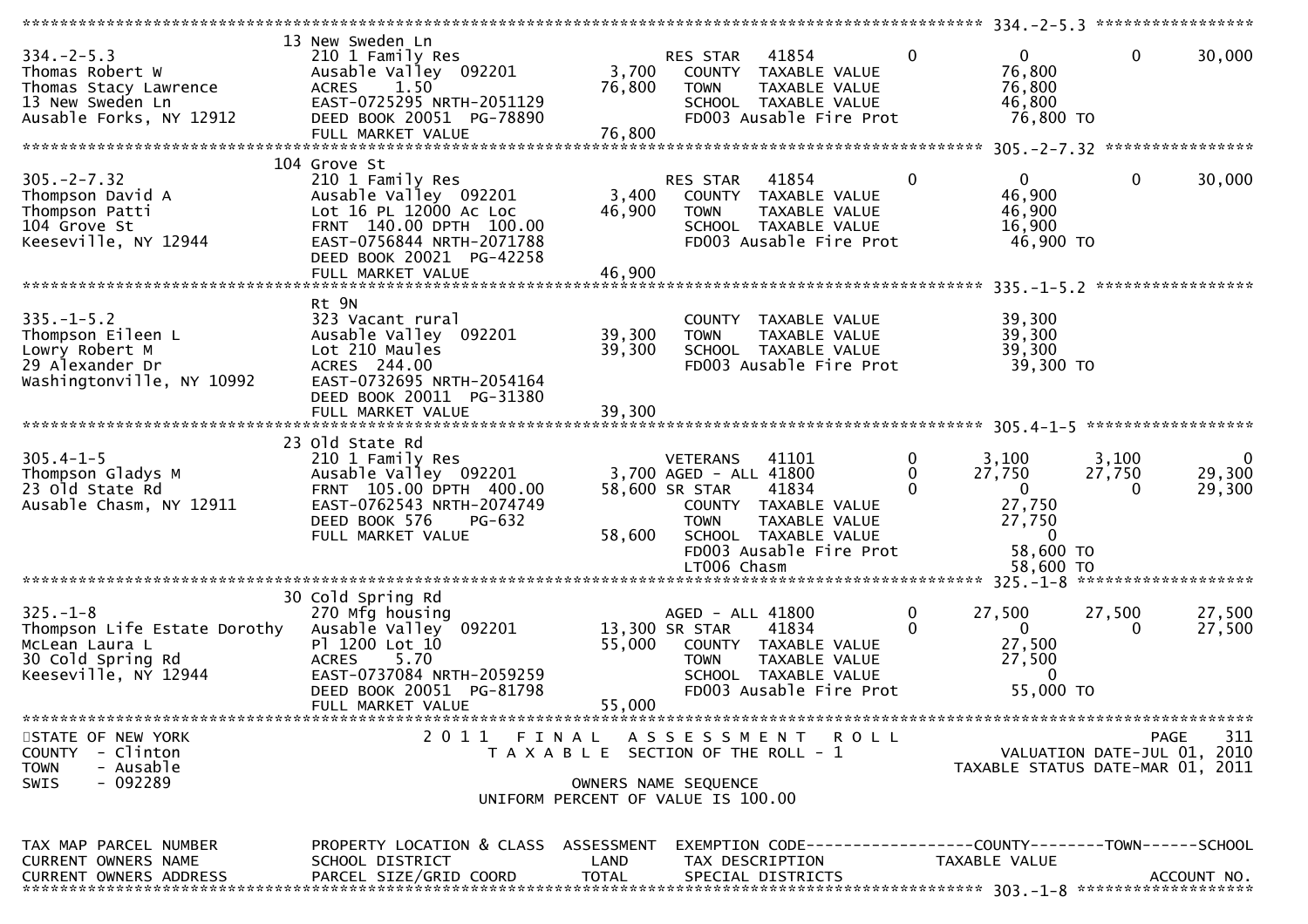| $303. - 1 - 8$<br>Thompson Life Estate Fenton C Ausable Valley 092201<br>Thompson Life Estate Elizabeth ACRES 23.10<br>711 Calkins Rd<br>Peru, NY 12972 | Harkness Rd<br>321 Abandoned ag<br>EAST-0739460 NRTH-2079618<br>DEED BOOK 20041 PG-65988<br>FULL MARKET VALUE                                                                   | 8,800<br>8,800<br>8,800                                             | <b>TOWN</b>                                     | COUNTY TAXABLE VALUE<br>TAXABLE VALUE<br>SCHOOL TAXABLE VALUE<br>FD003 Ausable Fire Prot          | 8,800<br>8,800<br>8,800<br>$8,800$ TO                                              |                                                                                |             |
|---------------------------------------------------------------------------------------------------------------------------------------------------------|---------------------------------------------------------------------------------------------------------------------------------------------------------------------------------|---------------------------------------------------------------------|-------------------------------------------------|---------------------------------------------------------------------------------------------------|------------------------------------------------------------------------------------|--------------------------------------------------------------------------------|-------------|
| $313 - 2 - 12.2$<br>Thornton C Dennis<br>Bailey Susan M<br>210 Silver St<br>Peru, NY 12972                                                              | 210 Silver St<br>240 Rural res<br>094001<br>Peru Central<br>203 Mauls<br>080<br>ACRES 40.00 BANK<br>EAST-0723880 NRTH-2068280<br>DEED BOOK 20082 PG-14171<br>FULL MARKET VALUE  | 17,400<br>132,700<br>132,700                                        | RES STAR<br><b>TOWN</b>                         | 41854<br>COUNTY TAXABLE VALUE<br>TAXABLE VALUE<br>SCHOOL TAXABLE VALUE<br>FD003 Ausable Fire Prot | $\Omega$<br>$\mathbf{0}$<br>132,700<br>132,700<br>102,700<br>132,700 TO            | 0                                                                              | 30,000      |
| $334.2 - 1 - 14.1$<br>Thwaits Life Use William L<br>Thwaits Life Use Barbara D<br>12 Sand Hill Rd<br>Clintonville, NY 12924                             | 12 Sand Hill Rd<br>220 2 Family Res<br>Ausable Valley 092201<br>Lot 23 Pl 12000 Al<br>FRNT 400.00 DPTH 100.00<br>EAST-0731673 NRTH-2053977<br>DEED BOOK 20011 PG-34025          | 79,000                                                              | WARNONALL 41121<br>4,900 SR STAR<br><b>TOWN</b> | 41834<br>COUNTY TAXABLE VALUE<br>TAXABLE VALUE<br>SCHOOL TAXABLE VALUE<br>FD003 Ausable Fire Prot | 0<br>11,850<br>$\mathbf{0}$<br>$\Omega$<br>67,150<br>67,150<br>18,900<br>79,000 TO | 11,850<br>0                                                                    | 0<br>60,100 |
| $313. - 3 - 8.5$<br>Thwaits William L<br>Perkins Raymond G<br>667 Duyway Rd<br>Keeseville, NY 12944                                                     | Clintonville Rd<br>321 Abandoned ag<br>Ausable Valley 092201<br>Lot $#9$<br>10.10<br><b>ACRES</b><br>EAST-0731153 NRTH-2068517<br>DEED BOOK 20031 PG-59476<br>FULL MARKET VALUE | 10,000<br>10,000<br>10,000                                          | <b>TOWN</b>                                     | COUNTY TAXABLE VALUE<br>TAXABLE VALUE<br>SCHOOL TAXABLE VALUE<br>FD003 Ausable Fire Prot          | 10,000<br>10,000<br>10,000<br>10,000 TO                                            |                                                                                |             |
| $313 - 3 - 12$<br>Thwaits William L<br>Perkins Raymond G<br>667 Duyway Rd<br>Keeseville, NY 12944                                                       | Clintonville Rd<br>$322$ Rural vac $>10$<br>094001<br>Peru Central<br>ACRES 211.50<br>EAST-0731396 NRTH-2069619<br>DEED BOOK 20031 PG-59476<br>FULL MARKET VALUE                | 34,600<br>34,600<br>34,600                                          | <b>TOWN</b>                                     | COUNTY TAXABLE VALUE<br>TAXABLE VALUE<br>SCHOOL TAXABLE VALUE<br>FD003 Ausable Fire Prot          | 34,600<br>34,600<br>34,600<br>34,600 TO                                            |                                                                                |             |
| STATE OF NEW YORK<br>COUNTY - Clinton<br>- Ausable<br><b>TOWN</b><br>$-092289$<br>SWIS                                                                  | 2011                                                                                                                                                                            | FINAL<br>OWNERS NAME SEQUENCE<br>UNIFORM PERCENT OF VALUE IS 100.00 | A S S E S S M E N T                             | <b>ROLL</b><br>T A X A B L E SECTION OF THE ROLL - 1                                              |                                                                                    | <b>PAGE</b><br>VALUATION DATE-JUL 01, 2010<br>TAXABLE STATUS DATE-MAR 01, 2011 | 312         |
| TAX MAP PARCEL NUMBER<br>CURRENT OWNERS NAME<br>CURRENT OWNERS ADDRESS                                                                                  | PROPERTY LOCATION & CLASS ASSESSMENT<br>SCHOOL DISTRICT<br>PARCEL SIZE/GRID COORD                                                                                               | LAND<br><b>TOTAL</b>                                                |                                                 | TAX DESCRIPTION<br>SPECIAL DISTRICTS                                                              | EXEMPTION CODE-----------------COUNTY-------TOWN------SCHOOL<br>TAXABLE VALUE      |                                                                                | ACCOUNT NO. |
| $294. - 1 - 4$<br>Thwaits William L II                                                                                                                  | Rt 9<br>323 Vacant rural<br>094001<br>Peru Central                                                                                                                              | 3,600                                                               | <b>TOWN</b>                                     | COUNTY TAXABLE VALUE<br>TAXABLE VALUE                                                             | 3,600<br>3,600                                                                     |                                                                                |             |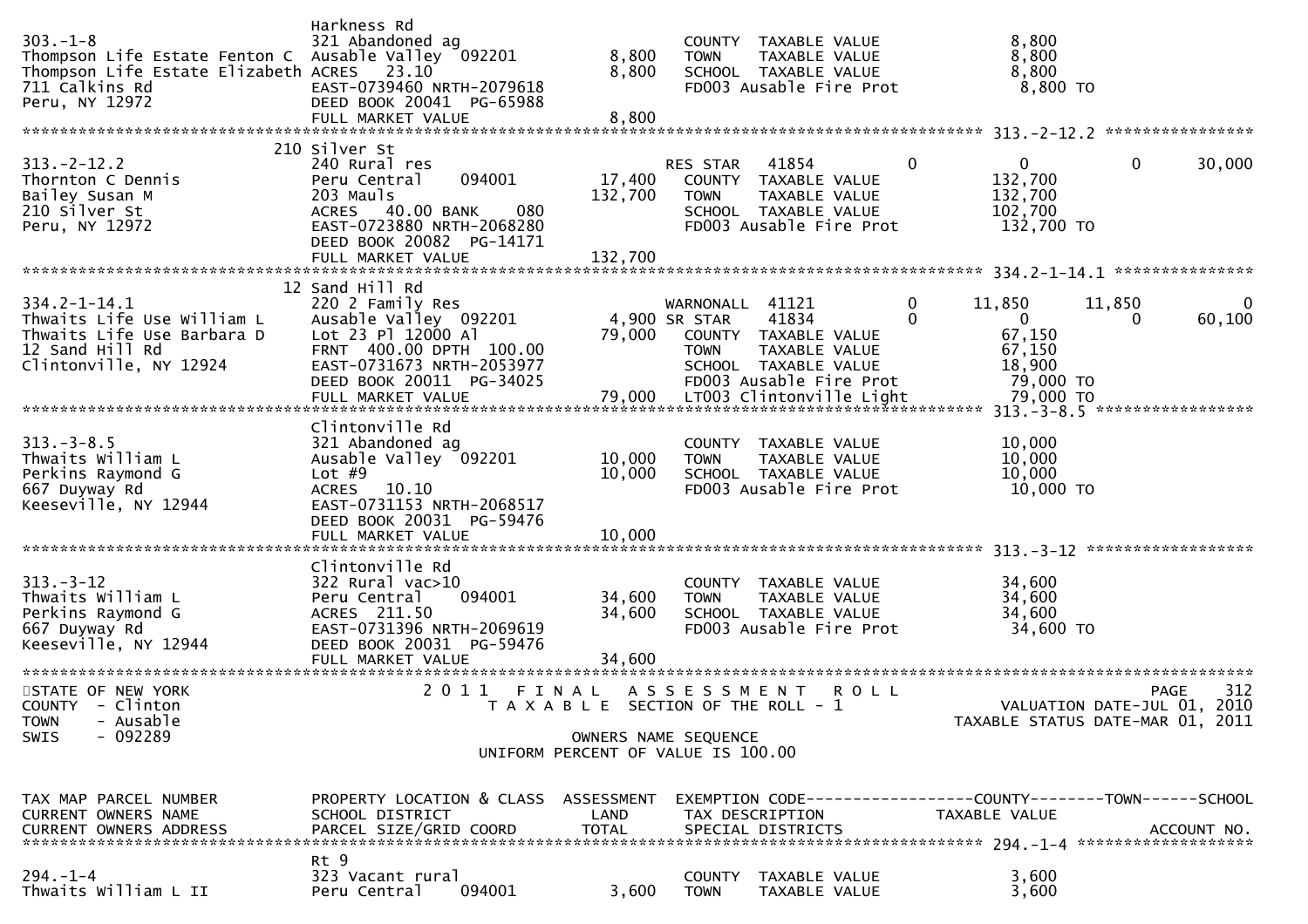| Thwaits Beverly L<br>667 Dugway Rd<br>Keeseville, NY 12944                                              | FRNT 150.00 DPTH 100.00<br>EAST-0771195 NRTH-2086932<br>DEED BOOK 20061 PG-94648<br>FULL MARKET VALUE                                                              | 3,600<br>3,600             | SCHOOL TAXABLE VALUE<br>FD003 Ausable Fire Prot                                                                                  | 3,600<br>3,600 TO                                                                                   |     |
|---------------------------------------------------------------------------------------------------------|--------------------------------------------------------------------------------------------------------------------------------------------------------------------|----------------------------|----------------------------------------------------------------------------------------------------------------------------------|-----------------------------------------------------------------------------------------------------|-----|
|                                                                                                         |                                                                                                                                                                    |                            |                                                                                                                                  |                                                                                                     |     |
| $294. - 1 - 6$<br>Thwaits William L III<br>Thwaits Beverly<br>667 Dugway Rd<br>Keeseville, NY 12944     | Blue Heron Dr<br>322 Rural vac>10<br>094001<br>Peru Central<br>ACRES 22.00<br>EAST-0769840 NRTH-2086470<br>DEED BOOK 865<br>PG-190<br>FULL MARKET VALUE            | 7,100<br>7,100<br>7,100    | COUNTY TAXABLE VALUE<br>TAXABLE VALUE<br><b>TOWN</b><br>SCHOOL TAXABLE VALUE<br>FD003 Ausable Fire Prot                          | 7,100<br>7,100<br>7,100<br>7,100 TO                                                                 |     |
|                                                                                                         |                                                                                                                                                                    |                            |                                                                                                                                  |                                                                                                     |     |
| $313 - 3 - 13$<br>Thwaits William L III<br>Thwaits Beverly L<br>667 Dugway Rd<br>Clintonville, NY 12924 | Clintonville Rd<br>323 Vacant rural<br>Ausable Valley 092201<br>6.60<br><b>ACRES</b><br>EAST-0729122 NRTH-2064081<br>DEED BOOK 20001 PG-19664<br>FULL MARKET VALUE | 5,100<br>5,100<br>5,100    | COUNTY TAXABLE VALUE<br>TAXABLE VALUE<br><b>TOWN</b><br>SCHOOL TAXABLE VALUE<br>FD003 Ausable Fire Prot                          | 5,100<br>5,100<br>5,100<br>5,100 TO                                                                 |     |
|                                                                                                         |                                                                                                                                                                    |                            |                                                                                                                                  |                                                                                                     |     |
| $334. - 1 - 18$<br>Thwaits William L IV<br>1554 Rt 9N<br>Clintonville, NY 12924                         | 1554 Rt 9N<br>210 1 Family Res<br>Ausable Valley 092201<br>2.10<br><b>ACRES</b><br>EAST-0726774 NRTH-2052435<br>DEED BOOK 20112 PG-39319                           | 5,200<br>44,000            | COUNTY TAXABLE VALUE<br>TAXABLE VALUE<br><b>TOWN</b><br>SCHOOL TAXABLE VALUE<br>FD003 Ausable Fire Prot                          | 44,000<br>44,000<br>44,000<br>44,000 TO                                                             |     |
| PRIOR OWNER ON 3/01/2011<br>Thwaits William III                                                         | FULL MARKET VALUE                                                                                                                                                  | 44,000                     |                                                                                                                                  |                                                                                                     |     |
|                                                                                                         |                                                                                                                                                                    |                            |                                                                                                                                  |                                                                                                     |     |
| $313. - 1 - 3$<br>Topa Chester P<br>16 Country Club Hts<br>Monson, MA 01057                             | Hibernia Rd<br>321 Abandoned ag<br>Ausable Valley 092201<br>Lot 208 Maules Pat<br>ACRES 100.00<br>EAST-0719922 NRTH-2072002<br>DEED BOOK 884<br>PG-106             | 22,300<br>22,300           | COUNTY TAXABLE VALUE<br>TAXABLE VALUE<br><b>TOWN</b><br>SCHOOL TAXABLE VALUE<br>FD003 Ausable Fire Prot                          | 22,300<br>22,300<br>22,300<br>22,300 TO                                                             |     |
| ************************                                                                                | FULL MARKET VALUE<br>*************************                                                                                                                     | 22,300                     |                                                                                                                                  |                                                                                                     |     |
| STATE OF NEW YORK<br>COUNTY - Clinton<br><b>TOWN</b><br>- Ausable<br>$-092289$<br>SWIS                  | 2011 FINAL                                                                                                                                                         | OWNERS NAME SEQUENCE       | A S S E S S M E N T<br><b>ROLL</b><br>T A X A B L E SECTION OF THE ROLL - 1                                                      | PAGE<br>VALUATION DATE-JUL 01, 2010<br>TAXABLE STATUS DATE-MAR 01, 2011                             | 313 |
|                                                                                                         |                                                                                                                                                                    |                            | UNIFORM PERCENT OF VALUE IS 100.00                                                                                               |                                                                                                     |     |
|                                                                                                         |                                                                                                                                                                    |                            |                                                                                                                                  |                                                                                                     |     |
| TAX MAP PARCEL NUMBER<br>CURRENT OWNERS NAME<br><b>CURRENT OWNERS ADDRESS</b>                           | PROPERTY LOCATION & CLASS ASSESSMENT<br>SCHOOL DISTRICT<br>PARCEL SIZE/GRID COORD                                                                                  | LAND<br><b>TOTAL</b>       | TAX DESCRIPTION<br>SPECIAL DISTRICTS                                                                                             | EXEMPTION        CODE-----------------COUNTY-------TOWN------SCHOOL<br>TAXABLE VALUE<br>ACCOUNT NO. |     |
| $315. - 1 - 30$<br>Torrington Industries<br>PO Box 269<br>Glens Falls, NY 12801                         | Rt 22<br>314 Rural vac<10<br>Ausable Valley 092201<br>9.60<br><b>ACRES</b><br>EAST-0752524 NRTH-2066362<br>DEED BOOK 341<br>PG-373<br>FULL MARKET VALUE            | 14,200<br>14,200<br>14,200 | COUNTY TAXABLE VALUE<br>TAXABLE VALUE<br><b>TOWN</b><br>SCHOOL TAXABLE VALUE<br>FD003 Ausable Fire Prot<br>LT005 Pine Tree Light | 14,200<br>14,200<br>14,200<br>14,200 TO<br>14,200 TO                                                |     |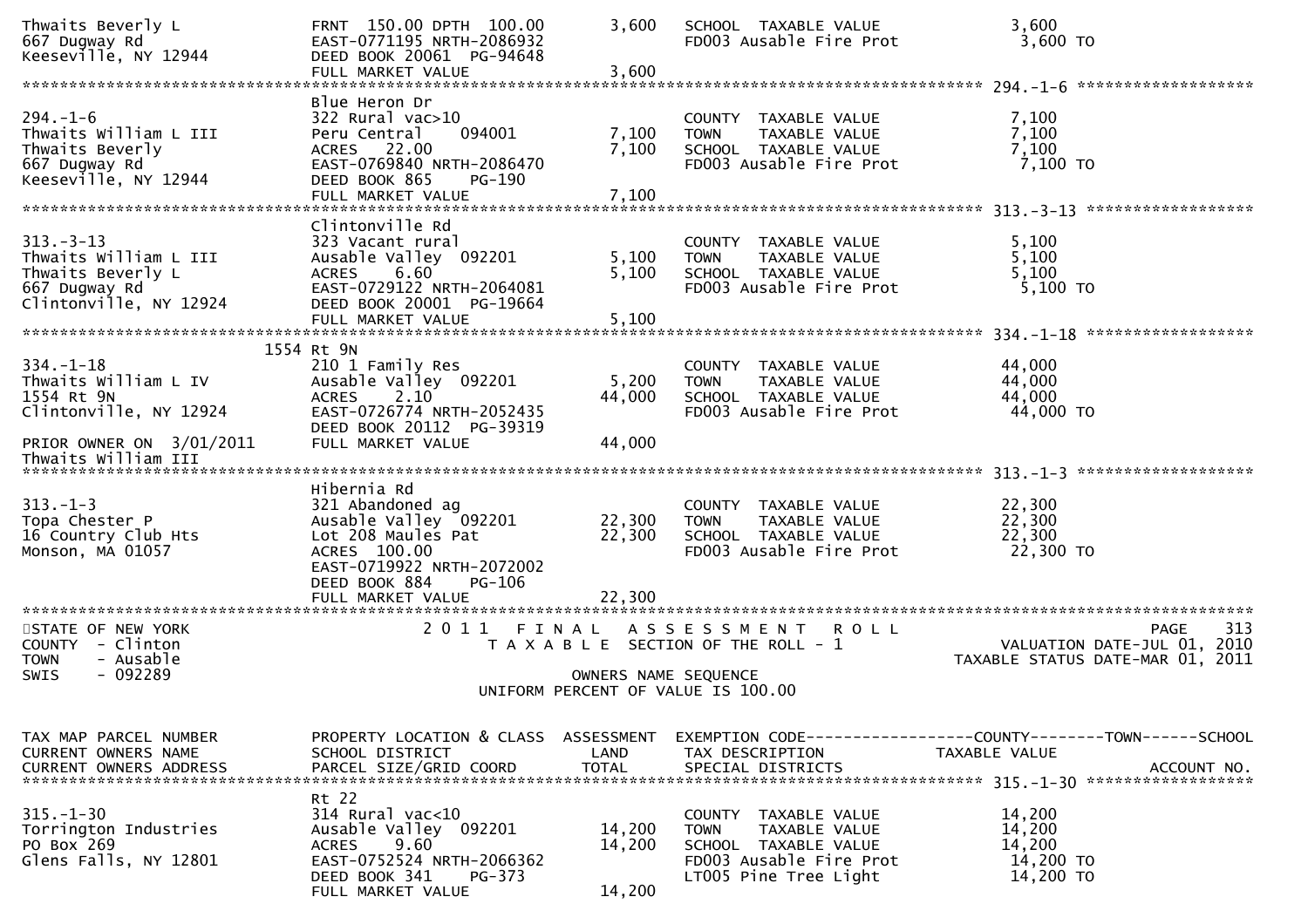| $315. - 1 - 31$<br>Torrington Industries<br>PO Box 269<br>Glens Falls, NY 12801                      | Rt 9N<br>$322$ Rural vac $>10$<br>Ausable Valley 092201<br>ACRES 61.00<br>EAST-0753577 NRTH-2066818<br>DEED BOOK 347<br>PG-345<br>FULL MARKET VALUE                                | 25,400<br>25,400<br>25,400                                                                                   | <b>TOWN</b>                                     | COUNTY TAXABLE VALUE<br>TAXABLE VALUE<br>SCHOOL TAXABLE VALUE<br>FD003 Ausable Fire Prot          |                | 25,400<br>25,400<br>25,400<br>25,400 TO                         |              |                            |
|------------------------------------------------------------------------------------------------------|------------------------------------------------------------------------------------------------------------------------------------------------------------------------------------|--------------------------------------------------------------------------------------------------------------|-------------------------------------------------|---------------------------------------------------------------------------------------------------|----------------|-----------------------------------------------------------------|--------------|----------------------------|
|                                                                                                      |                                                                                                                                                                                    |                                                                                                              |                                                 |                                                                                                   |                |                                                                 |              |                            |
| $303 - 2 - 17$<br>Treacy Ronald<br>Treacy Carol<br>750 Hallock Hill Rd<br>Peru, NY 12972             | 750 Hallock Hill Rd<br>240 Rural res<br>Ausable Valley 092201<br>Prior Deed 587-140<br>ACRES 53.70 BANK<br>320<br>EAST-0735559 NRTH-2074381<br>DEED BOOK 20102 PG-30531            | 23,400<br>198,000                                                                                            | RES STAR<br><b>TOWN</b>                         | 41854<br>COUNTY TAXABLE VALUE<br>TAXABLE VALUE<br>SCHOOL TAXABLE VALUE<br>FD003 Ausable Fire Prot | $\mathbf{0}$   | $\mathbf{0}$<br>198,000<br>198,000<br>168,000<br>198,000 TO     | $\mathbf{0}$ | 30,000                     |
|                                                                                                      |                                                                                                                                                                                    |                                                                                                              |                                                 |                                                                                                   |                |                                                                 |              |                            |
| $304. - 1 - 43.1$<br>Tromblee Roland A<br>Tromblee Joyce Ann<br>68 Union Rd<br>Peru, NY 12972        | 68 Union Rd<br>240 Rural res<br>Ausable Valley 092201<br>ACRES 53.70<br>EAST-0746973 NRTH-2077109<br>DEED BOOK 619<br><b>PG-953</b><br>FULL MARKET VALUE                           | 22,300<br>135,800<br>135,800                                                                                 | SR STAR<br>TOWN                                 | 41834<br>COUNTY TAXABLE VALUE<br>TAXABLE VALUE<br>SCHOOL TAXABLE VALUE<br>FD003 Ausable Fire Prot | $\overline{0}$ | $\mathbf{0}$<br>135,800<br>135,800<br>75,700<br>135,800 TO      | $\mathbf{0}$ | 60,100<br>**************** |
| $304. - 1 - 43.3$<br>Tromblee Rolland A Jr<br>Tromblee Suzanne<br>48 Union Rd<br>Peru, NY 12972      | Union Rd<br>$314$ Rural vac<10<br>Ausable Valley 092201<br>1.80<br><b>ACRES</b><br>EAST-0745889 NRTH-2076638<br>DEED BOOK 866<br>PG-126<br>FULL MARKET VALUE                       | 8,500<br>8,500<br>8,500                                                                                      | <b>TOWN</b>                                     | COUNTY TAXABLE VALUE<br>TAXABLE VALUE<br>SCHOOL TAXABLE VALUE<br>FD003 Ausable Fire Prot          |                | 8,500<br>8,500<br>8,500<br>8,500 TO                             |              |                            |
| STATE OF NEW YORK<br>COUNTY - Clinton<br>- Ausable<br><b>TOWN</b><br>$-092289$<br><b>SWIS</b>        | 2011                                                                                                                                                                               | FINAL<br>T A X A B L E SECTION OF THE ROLL - 1<br>OWNERS NAME SEQUENCE<br>UNIFORM PERCENT OF VALUE IS 100.00 | A S S E S S M E N T                             | <b>ROLL</b>                                                                                       |                | VALUATION DATE-JUL 01, 2010<br>TAXABLE STATUS DATE-MAR 01, 2011 | <b>PAGE</b>  | 314                        |
| TAX MAP PARCEL NUMBER<br>CURRENT OWNERS NAME<br><b>CURRENT OWNERS ADDRESS</b>                        | PROPERTY LOCATION & CLASS ASSESSMENT<br>SCHOOL DISTRICT<br>PARCEL SIZE/GRID COORD                                                                                                  | LAND<br><b>TOTAL</b>                                                                                         |                                                 | TAX DESCRIPTION<br>SPECIAL DISTRICTS                                                              |                | TAXABLE VALUE                                                   |              | ACCOUNT NO.                |
| $304. - 1 - 32.1$<br>Tromblee Rolland J<br>Tromblee Sarah V<br>291 Hallock Hill Rd<br>Peru, NY 12972 | 291 Hallock Hill Rd<br>210 1 Family Res<br>Ausable Valley 092201<br>5.20 BANK<br>080<br><b>ACRES</b><br>EAST-0745701 NRTH-2074635<br>DEED BOOK 20061 PG-93571<br>FULL MARKET VALUE | 29,000<br>241,000<br>241,000                                                                                 | RES STAR<br><b>COUNTY</b><br><b>TOWN</b>        | 41854<br>TAXABLE VALUE<br>TAXABLE VALUE<br>SCHOOL TAXABLE VALUE<br>FD003 Ausable Fire Prot        | 0              | 0<br>241,000<br>241,000<br>211,000<br>241,000 TO                | 0            | 30,000                     |
|                                                                                                      |                                                                                                                                                                                    |                                                                                                              |                                                 |                                                                                                   |                | 304. -1-30 ********************                                 |              |                            |
| $304. - 1 - 30$<br>Tromblee Rolland Jr<br>Tromblee Suzanne                                           | 48 Union Rd<br>210 1 Family Res<br>Ausable Valley 092201<br>Lot 3 Pl 12000 Al                                                                                                      | 6,500<br>96,400                                                                                              | <b>RES STAR</b><br><b>COUNTY</b><br><b>TOWN</b> | 41854<br>TAXABLE VALUE<br>TAXABLE VALUE                                                           | $\mathbf 0$    | 0<br>96,400<br>96,400                                           | 0            | 30,000                     |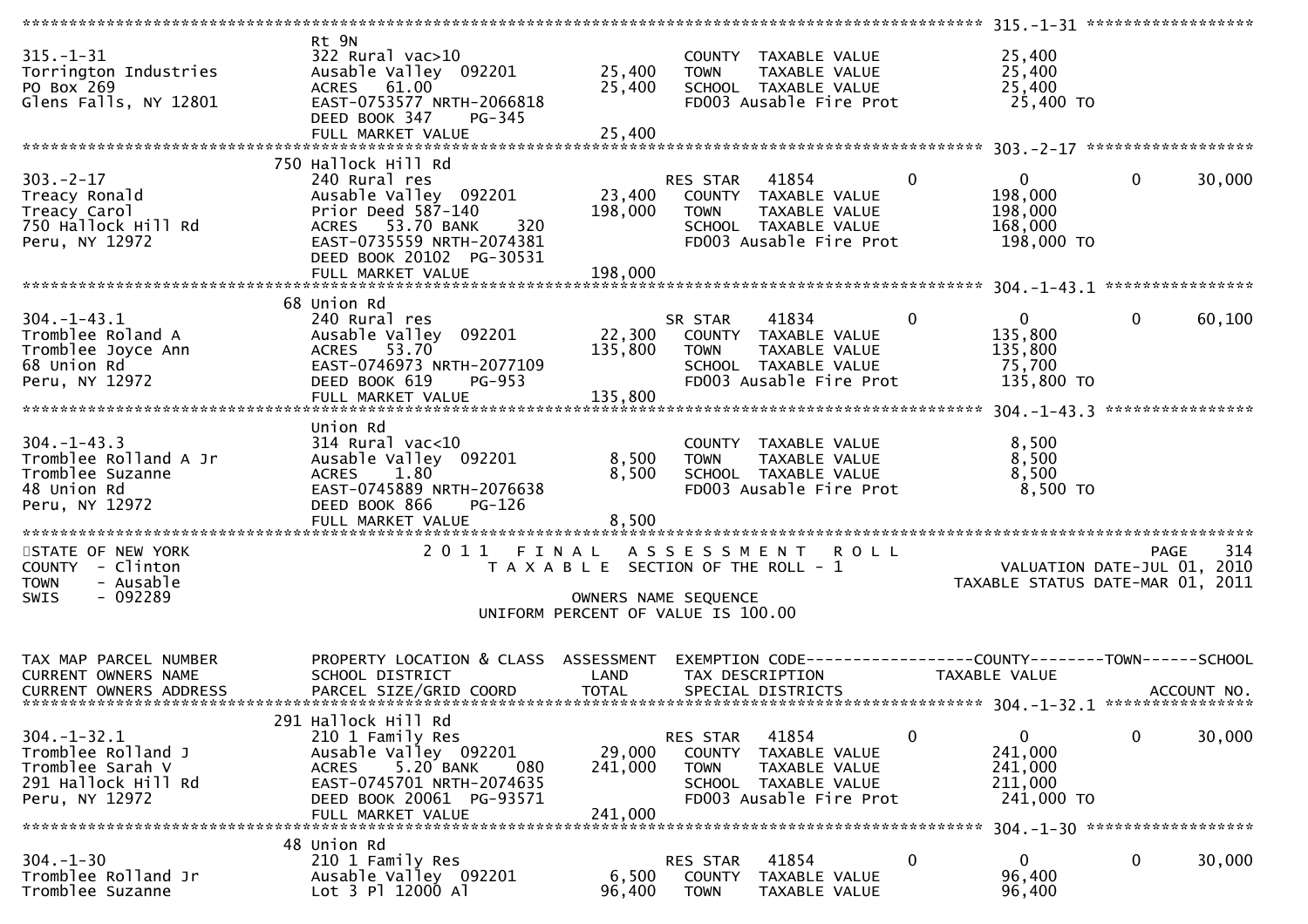| 48 Union Rd<br>Peru, NY 12972                                                                         | FRNT 235.00 DPTH 107.00<br>EAST-0745750 NRTH-2076566<br>DEED BOOK 866<br>$PG-129$<br>FULL MARKET VALUE                                                                        | 96,400                                                                      |                                                                            | SCHOOL TAXABLE VALUE<br>FD003 Ausable Fire Prot                                                                               |                                        | 66,400<br>96,400 TO                                                                               |                      |                                            |
|-------------------------------------------------------------------------------------------------------|-------------------------------------------------------------------------------------------------------------------------------------------------------------------------------|-----------------------------------------------------------------------------|----------------------------------------------------------------------------|-------------------------------------------------------------------------------------------------------------------------------|----------------------------------------|---------------------------------------------------------------------------------------------------|----------------------|--------------------------------------------|
| $315. - 1 - 19.22$<br>Trombley Arnold J<br>Trombley Ruby<br>1 Hallock Hill Rd<br>Keeseville, NY 12944 | 1 Hallock Hill Rd<br>210 1 Family Res<br>Ausable Valley 092201<br>Lot 14 Pl 12000 Al<br>ACRES 1.40 BANK<br>080<br>EAST-0750097 NRTH-2068885<br>DEED BOOK 781<br><b>PG-272</b> | 11,500<br>95,000                                                            | RES STAR<br><b>TOWN</b>                                                    | 41854<br>COUNTY TAXABLE VALUE<br>TAXABLE VALUE<br>SCHOOL TAXABLE VALUE<br>FD003 Ausable Fire Prot<br>LT004 Hill Street Light  | $\mathbf{0}$                           | $\overline{0}$<br>95,000<br>95,000<br>65,000<br>95,000 TO<br>95,000 TO                            | $\mathbf{0}$         | 30,000                                     |
| 1390/1384 Rt 9N                                                                                       |                                                                                                                                                                               |                                                                             |                                                                            |                                                                                                                               |                                        |                                                                                                   |                      |                                            |
| $334.2 - 1 - 4$<br>Trombley Clarence<br>1388 Rt 9N<br>Keeseville, NY 12944                            | 210 1 Family Res<br>Ausable Valley 092201<br>2.90<br><b>ACRES</b><br>EAST-0730701 NRTH-2053267<br>DEED BOOK 684<br>$PG-223$<br>FULL MARKET VALUE                              | 64,000                                                                      | WARNONALL 41121<br>7,100 AGED - ALL 41800<br>64,000 SR STAR<br><b>TOWN</b> | 41834<br>COUNTY TAXABLE VALUE<br>TAXABLE VALUE<br>SCHOOL TAXABLE VALUE<br>FD003 Ausable Fire Prot<br>LT003 Clintonville Light | $\mathbf 0$<br>$\mathbf 0$<br>$\Omega$ | 9,600<br>27,200<br>$\overline{0}$<br>27,200<br>27,200<br>$\overline{0}$<br>64,000 TO<br>34,829 TO | 9,600<br>27,200<br>0 | 0<br>32,000<br>32,000                      |
|                                                                                                       |                                                                                                                                                                               |                                                                             |                                                                            |                                                                                                                               |                                        |                                                                                                   |                      |                                            |
| $315. - 4 - 7$<br>Trombley Larry J<br>17 Woodlawn Dr<br>Keeseville, NY 12944                          | 17 Woodlawn Dr<br>210 1 Family Res<br>Ausable Valley 092201<br>Map $A-126$<br>FRNT 100.00 DPTH 150.00<br>080<br>BANK<br>EAST-0754100 NRTH-2068600<br>DEED BOOK 20041 PG-73542 | 7,700<br>155,600                                                            | RES STAR<br><b>TOWN</b>                                                    | 41854<br>COUNTY TAXABLE VALUE<br>TAXABLE VALUE<br>SCHOOL TAXABLE VALUE<br>FD003 Ausable Fire Prot                             | $\mathbf{0}$                           | $\mathbf{0}$<br>155,600<br>155,600<br>125,600<br>155,600 TO                                       | $\mathbf 0$          | 30,000                                     |
|                                                                                                       | FULL MARKET VALUE                                                                                                                                                             | 155,600                                                                     |                                                                            |                                                                                                                               |                                        |                                                                                                   |                      |                                            |
| STATE OF NEW YORK<br>COUNTY - Clinton<br><b>TOWN</b><br>- Ausable<br>$-092289$<br><b>SWIS</b>         | 2011 FINAL                                                                                                                                                                    | T A X A B L E SECTION OF THE ROLL - 1<br>UNIFORM PERCENT OF VALUE IS 100.00 | OWNERS NAME SEQUENCE                                                       | A S S E S S M E N T R O L L                                                                                                   |                                        | TAXABLE STATUS DATE-MAR 01, 2011                                                                  |                      | 315<br>PAGE<br>VALUATION DATE-JUL 01, 2010 |
| TAX MAP PARCEL NUMBER<br>CURRENT OWNERS NAME<br><b>CURRENT OWNERS ADDRESS</b>                         | PROPERTY LOCATION & CLASS ASSESSMENT<br>SCHOOL DISTRICT<br>PARCEL SIZE/GRID COORD                                                                                             | LAND<br><b>TOTAL</b>                                                        |                                                                            | EXEMPTION CODE-----------------COUNTY-------TOWN------SCHOOL<br>TAX DESCRIPTION<br>SPECIAL DISTRICTS                          |                                        | TAXABLE VALUE                                                                                     |                      | ACCOUNT NO.                                |
| $304. -2 - 8$<br>Trombley-Loya Nancy<br>114 Connell Rd<br>Keeseville, NY 12944                        | 114 Connell Rd<br>210 1 Family Res<br>Ausable Valley 092201<br><b>ACRES</b><br>1.40<br>EAST-0754404 NRTH-2077456<br>DEED BOOK 576<br>PG-621<br>FULL MARKET VALUE              | 6,200<br>125,000<br>125,000                                                 | RES STAR<br><b>COUNTY</b><br><b>TOWN</b>                                   | 41854<br>TAXABLE VALUE<br>TAXABLE VALUE<br>SCHOOL TAXABLE VALUE<br>FD003 Ausable Fire Prot                                    | 0                                      | $\mathbf{0}$<br>125,000<br>125,000<br>95,000<br>125,000 TO                                        | 0                    | 30,000                                     |
|                                                                                                       | Dry Bridge Rd                                                                                                                                                                 |                                                                             |                                                                            |                                                                                                                               |                                        |                                                                                                   |                      | 334. -1-5.1 ******************             |
| $334. - 1 - 5.1$<br>Trombly Jeremy L<br>632 Rt 22                                                     | 322 Rural vac>10<br>Ausable Valley 092201<br>13.50<br><b>ACRES</b>                                                                                                            | 11,300<br>11,300                                                            | <b>COUNTY</b><br><b>TOWN</b><br><b>SCHOOL</b>                              | TAXABLE VALUE<br><b>TAXABLE VALUE</b><br>TAXABLE VALUE                                                                        |                                        | 11,300<br>11,300<br>11,300                                                                        |                      |                                            |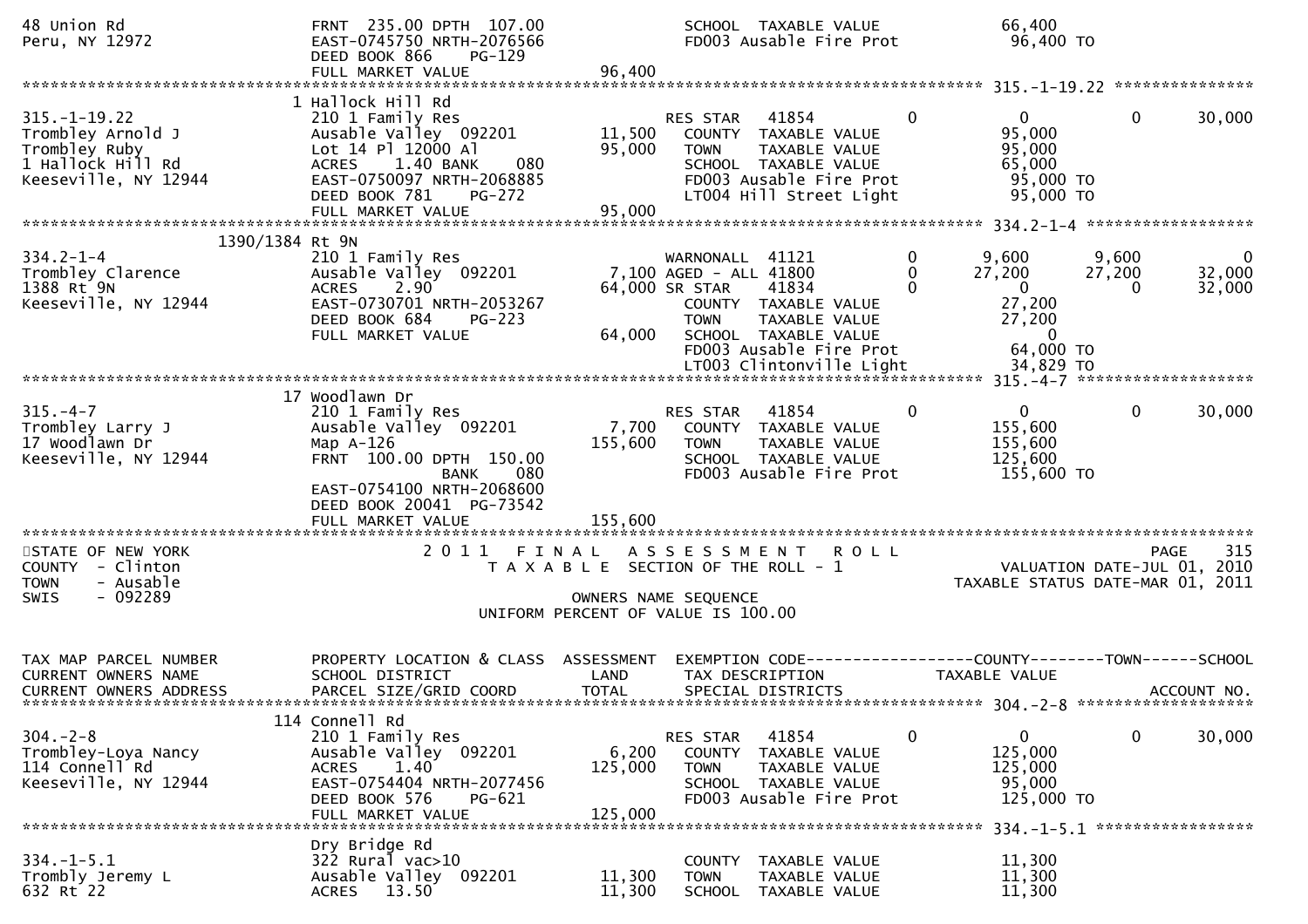| Keeseville, NY 12944                                                                                                      | EAST-0727804 NRTH-2057325<br>DEED BOOK 20072 PG-11912<br>FULL MARKET VALUE                                                                                                                                             | 11,300                     | FD003 Ausable Fire Prot                                                                                                                   | 11,300 TO                                                                  |                                                                                |
|---------------------------------------------------------------------------------------------------------------------------|------------------------------------------------------------------------------------------------------------------------------------------------------------------------------------------------------------------------|----------------------------|-------------------------------------------------------------------------------------------------------------------------------------------|----------------------------------------------------------------------------|--------------------------------------------------------------------------------|
|                                                                                                                           |                                                                                                                                                                                                                        |                            |                                                                                                                                           |                                                                            |                                                                                |
| $305. - 1 - 2.6$<br>Trombly Stanley<br>Trombly Barbara<br>PO Box 39<br>Keeseville, NY 12944                               | 119 Grove St<br>210 1 Family Res<br>Ausable Valley 092201<br>Lot 16<br><b>ACRES</b><br>2.50<br>EAST-0756368 NRTH-2072239<br>DEED BOOK 799<br>PG-241<br>FULL MARKET VALUE                                               | 6,900<br>92,700<br>92,700  | 41834<br>SR STAR<br>COUNTY TAXABLE VALUE<br>TAXABLE VALUE<br><b>TOWN</b><br>SCHOOL TAXABLE VALUE<br>FD003 Ausable Fire Prot               | $\Omega$<br>$\overline{0}$<br>92,700<br>92,700<br>32,600<br>92,700 TO      | 60,100<br>$\mathbf{0}$                                                         |
|                                                                                                                           | Silver St                                                                                                                                                                                                              |                            |                                                                                                                                           |                                                                            |                                                                                |
| $313. - 2 - 9$<br>Tucker Travis D<br>Susan Sarah<br>145 Silver St<br>Peru, NY 12972                                       | 312 Vac w/imprv<br>094001<br>Peru Central<br>ACRES 19.20<br>EAST-0724569 NRTH-2066272<br>DEED BOOK 1041<br>PG-344                                                                                                      | 11,300<br>38,000           | COUNTY TAXABLE VALUE<br>TAXABLE VALUE<br><b>TOWN</b><br>SCHOOL TAXABLE VALUE<br>FD003 Ausable Fire Prot                                   | 38,000<br>38,000<br>38,000<br>38,000 TO                                    |                                                                                |
|                                                                                                                           |                                                                                                                                                                                                                        |                            |                                                                                                                                           |                                                                            |                                                                                |
| $315 - 2 - 33$<br>Turnbull Richard R<br>Turnbull Marjorie<br>Attn: John Lahart<br>6 Ouellette Cir<br>Keeseville, NY 12944 | 6 Ouellette Cir<br>210 1 Family Res<br>Ausable Valley 092201<br>Sub Div Lot 11<br>North Country Acres Bk-9<br>1.00<br><b>ACRES</b><br>EAST-0754381 NRTH-2072100<br>DEED BOOK 894<br><b>PG-330</b><br>FULL MARKET VALUE | 17,300<br>80,200<br>80,200 | COUNTY TAXABLE VALUE<br><b>TOWN</b><br>TAXABLE VALUE<br>SCHOOL TAXABLE VALUE<br>FD003 Ausable Fire Prot                                   | 80,200<br>80,200<br>80,200<br>80,200 TO                                    |                                                                                |
|                                                                                                                           |                                                                                                                                                                                                                        |                            |                                                                                                                                           |                                                                            |                                                                                |
| STATE OF NEW YORK<br>COUNTY - Clinton<br>- Ausable<br><b>TOWN</b><br>$-092289$<br><b>SWIS</b>                             | 2011 FINAL                                                                                                                                                                                                             |                            | A S S E S S M E N T<br><b>ROLL</b><br>T A X A B L E SECTION OF THE ROLL - 1<br>OWNERS NAME SEQUENCE<br>UNIFORM PERCENT OF VALUE IS 100.00 |                                                                            | 316<br>PAGE<br>VALUATION DATE-JUL 01, 2010<br>TAXABLE STATUS DATE-MAR 01, 2011 |
|                                                                                                                           |                                                                                                                                                                                                                        |                            |                                                                                                                                           |                                                                            |                                                                                |
| TAX MAP PARCEL NUMBER<br>CURRENT OWNERS NAME                                                                              | PROPERTY LOCATION & CLASS ASSESSMENT<br>SCHOOL DISTRICT                                                                                                                                                                | LAND                       | EXEMPTION CODE------------------COUNTY--------TOWN------SCHOOL<br>TAX DESCRIPTION                                                         | TAXABLE VALUE                                                              |                                                                                |
| 2371/2403 Rt 9                                                                                                            |                                                                                                                                                                                                                        |                            |                                                                                                                                           |                                                                            |                                                                                |
| $293. - 2 - 9$<br>Twigg Jeffery D<br>2391 Rt 9<br>Peru, NY 12972                                                          | 416 Mfg hsing pk<br>Peru Central 094001<br>5.70<br>ACRES<br>EAST-0765916 NRTH-2081159<br>DEED BOOK 20082 PG-13892<br>FULL MARKET VALUE                                                                                 | 258,000<br>258,000         | 41854<br>RES STAR<br>37,700 COUNTY TAXABLE VALUE<br>TAXABLE VALUE<br><b>TOWN</b><br>SCHOOL TAXABLE VALUE<br>FD003 Ausable Fire Prot       | $\mathbf 0$<br>$\mathbf{0}$<br>258,000<br>258,000<br>233,000<br>258,000 TO | $\mathbf{0}$<br>25,000                                                         |
|                                                                                                                           |                                                                                                                                                                                                                        |                            |                                                                                                                                           |                                                                            |                                                                                |
| $293. -4 - 8$<br>Van Splinter John C<br>47 Reid St<br>Peru, NY 12972-9642                                                 | 47 Reid St<br>210 1 Family Res<br>Ausable Valley 092201<br>Lot 7 Pgl<br>Sub Lot 9 Twin Ponds Dev<br>1.10 BANK<br>080<br>ACRES<br>EAST-0758226 NRTH-2081699                                                             | 6,100<br>111,300           | 41854<br>RES STAR<br>COUNTY TAXABLE VALUE<br><b>TOWN</b><br>TAXABLE VALUE<br>SCHOOL TAXABLE VALUE<br>FD003 Ausable Fire Prot              | 0<br>$\mathbf{0}$<br>111,300<br>111,300<br>81,300<br>111,300 TO            | 30,000<br>0                                                                    |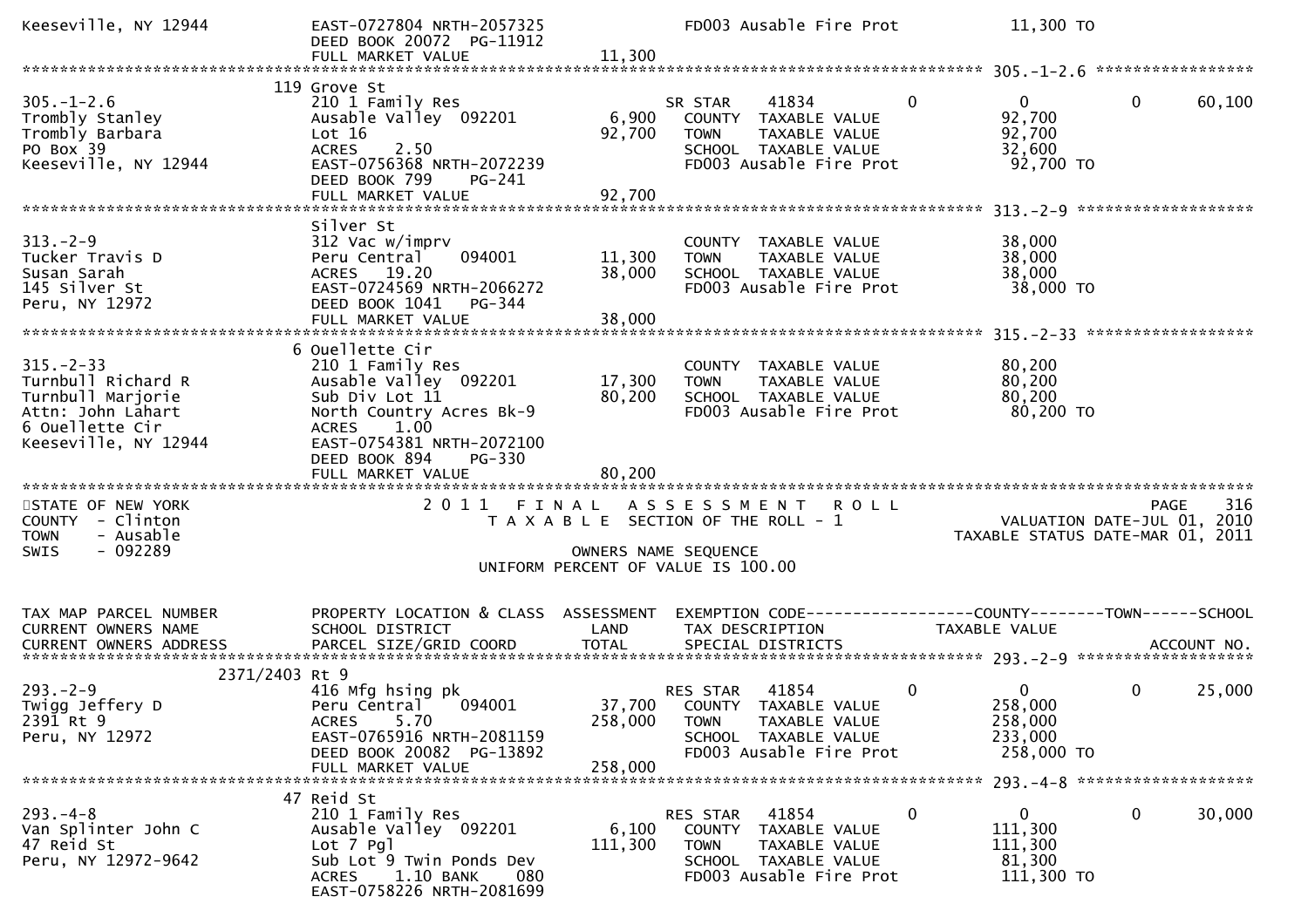|                                                                                                               | DEED BOOK 762<br>PG-333<br>FULL MARKET VALUE                                                                                                                                                | 111,300                       |                                                                                                                                                     |                                                                                              |
|---------------------------------------------------------------------------------------------------------------|---------------------------------------------------------------------------------------------------------------------------------------------------------------------------------------------|-------------------------------|-----------------------------------------------------------------------------------------------------------------------------------------------------|----------------------------------------------------------------------------------------------|
| $315. - 2 - 21$<br>Vassar Gerald L<br>72 Basket Ave<br>Keeseville, NY 12944                                   | 72 Basket Ave<br>210 1 Family Res<br>Ausable Valley 092201<br>FRNT 115.00 DPTH 132.00<br>EAST-0753445 NRTH-2069979<br>DEED BOOK 20011 PG-28579<br>FULL MARKET VALUE                         | 4,400<br>31,000<br>31,000     | $\mathbf{0}$<br>41854<br><b>RES STAR</b><br>COUNTY TAXABLE VALUE<br><b>TOWN</b><br>TAXABLE VALUE<br>SCHOOL TAXABLE VALUE<br>FD003 Ausable Fire Prot | $\mathbf 0$<br>$\mathbf{0}$<br>30,000<br>31,000<br>31,000<br>1,000<br>31,000 TO              |
| $303. -2 - 14.5$<br>Vella Jodi L<br>616 Hallock Hill Rd<br>Peru, NY 12972                                     | 616 Hallock Hill Rd<br>210 1 Family Res<br>Ausable Valley 092201<br>Lot 5 P112000 Al<br><b>ACRES</b><br>5.08<br>EAST-0738234 NRTH-2074403<br>DEED BOOK 99001 PG-15625<br>FULL MARKET VALUE  | 6,900<br>86,600<br>86,600     | $\mathbf 0$<br>RES STAR<br>41854<br>COUNTY TAXABLE VALUE<br><b>TOWN</b><br><b>TAXABLE VALUE</b><br>SCHOOL TAXABLE VALUE<br>FD003 Ausable Fire Prot  | $\mathbf{0}$<br>$\mathbf{0}$<br>30,000<br>86,600<br>86,600<br>56,600<br>86,600 TO            |
| $304. -2 - 3.5$<br>Venette Edwin W<br>Venette June B<br>PO Box 394<br>Keeseville, NY 12944                    | 27 Telegraph Rd<br>210 1 Family Res<br>Ausable Valley 092201<br>Lot 8 Platts Great Lot<br>3.60<br><b>ACRES</b><br>EAST-0757047 NRTH-2079651<br>DEED BOOK 842<br>PG-240<br>FULL MARKET VALUE | 7,600<br>97,000<br>97,000     | 41834<br>0<br>SR STAR<br>COUNTY TAXABLE VALUE<br><b>TOWN</b><br>TAXABLE VALUE<br>SCHOOL TAXABLE VALUE<br>FD003 Ausable Fire Prot                    | $\Omega$<br>60,100<br>0<br>97,000<br>97,000<br>36,900<br>97,000 TO                           |
| STATE OF NEW YORK<br>COUNTY - Clinton<br>- Ausable<br><b>TOWN</b><br>$-092289$<br><b>SWIS</b>                 | 2011                                                                                                                                                                                        | FINAL<br>OWNERS NAME SEQUENCE | <b>ROLL</b><br>A S S E S S M E N T<br>T A X A B L E SECTION OF THE ROLL - 1<br>UNIFORM PERCENT OF VALUE IS 100.00                                   | 317<br><b>PAGE</b><br>VALUATION DATE-JUL 01, 2010<br>TAXABLE STATUS DATE-MAR 01, 2011        |
| TAX MAP PARCEL NUMBER<br><b>CURRENT OWNERS NAME</b><br><b>CURRENT OWNERS ADDRESS</b>                          | PROPERTY LOCATION & CLASS ASSESSMENT<br>SCHOOL DISTRICT<br>PARCEL SIZE/GRID COORD                                                                                                           | LAND<br><b>TOTAL</b>          | TAX DESCRIPTION<br>SPECIAL DISTRICTS                                                                                                                | EXEMPTION CODE-----------------COUNTY-------TOWN------SCHOOL<br>TAXABLE VALUE<br>ACCOUNT NO. |
| $294. - 1 - 14.2$<br>Verville Gerald J<br>Baker Jacqueline D<br>18 Eldric Ave<br>Morrisonville, NY 12962      | Plains Rd<br>$322$ Rural vac $>10$<br>094001<br>Peru Central<br>Lot $#1$ Platts<br>L Corp Sub Lot $#2$<br>ACRES 22.50<br>EAST-0770535 NRTH-2083772<br>DEED BOOK 20102 PG-37284              | 32,500<br>32,500              | COUNTY<br>TAXABLE VALUE<br>TAXABLE VALUE<br><b>TOWN</b><br>SCHOOL TAXABLE VALUE<br>FD003 Ausable Fire Prot                                          | 32,500<br>32,500<br>32,500<br>32,500 TO                                                      |
|                                                                                                               | FULL MARKET VALUE                                                                                                                                                                           | 32,500                        |                                                                                                                                                     |                                                                                              |
| $315.4 - 1 - 30$<br>Veterinary Clinic, P.C. Adiron Ausable Valley 092201<br>264 Goff Rd<br>Westport, NY 12993 | 288 Rt 9N<br>472 Kennel / vet<br>2.70<br><b>ACRES</b><br>EAST-0753289 NRTH-2064864<br>DEED BOOK 20102 PG-36900<br>FULL MARKET VALUE                                                         | 13,200<br>50,000<br>50,000    | COUNTY TAXABLE VALUE<br>TAXABLE VALUE<br><b>TOWN</b><br>SCHOOL TAXABLE VALUE<br>FD003 Ausable Fire Prot                                             | 50,000<br>50,000<br>50,000<br>50,000 TO                                                      |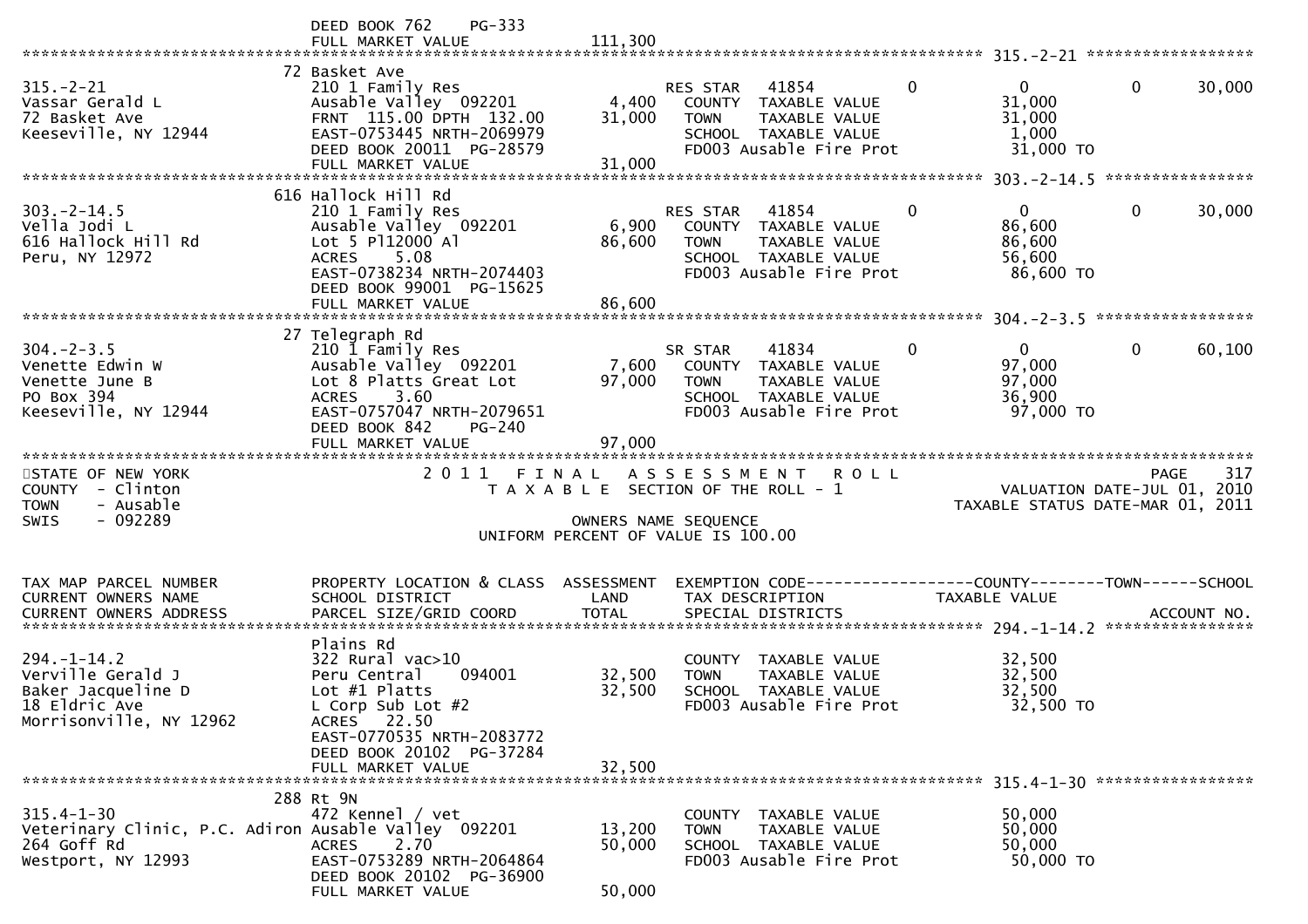| $335. - 1 - 6$<br>Vincent Roberta L<br>42 Mtn Meadows Way<br>Upper Jay, NY 12987                                                                            | 46 Sand Hill Rd<br>312 Vac w/imprv<br>Ausable Valley 092201<br>ACRES 27.60<br>EAST-0731715 NRTH-2055590<br>DEED BOOK 20082 PG-17754<br>FULL MARKET VALUE             | 20,000<br>20,000<br>20,000                                                                          | <b>TOWN</b>                      | COUNTY TAXABLE VALUE<br>TAXABLE VALUE<br>SCHOOL TAXABLE VALUE<br>FD003 Ausable Fire Prot<br>LT003 Clintonville Light |              | 20,000<br>20,000<br>20,000<br>20,000 TO<br>20,000 TO            |              |                    |
|-------------------------------------------------------------------------------------------------------------------------------------------------------------|----------------------------------------------------------------------------------------------------------------------------------------------------------------------|-----------------------------------------------------------------------------------------------------|----------------------------------|----------------------------------------------------------------------------------------------------------------------|--------------|-----------------------------------------------------------------|--------------|--------------------|
|                                                                                                                                                             | 444 Hallock Hill Rd                                                                                                                                                  |                                                                                                     |                                  |                                                                                                                      |              |                                                                 |              |                    |
| $314. - 2 - 11$<br>Waldron David<br>Waldron Bonnie<br>444 Hallock Hill Rd<br>Peru, NY 12972                                                                 | 210 1 Family Res<br>Ausable Valley 092201<br>FRNT 150.00 DPTH 184.00<br>EAST-0742924 NRTH-2075091<br>DEED BOOK 599<br>PG-744<br>FULL MARKET VALUE                    | 19,800<br>123,600<br>123,600                                                                        | RES STAR<br><b>TOWN</b>          | 41854<br>COUNTY TAXABLE VALUE<br>TAXABLE VALUE<br>SCHOOL TAXABLE VALUE<br>FD003 Ausable Fire Prot                    | $\mathbf{0}$ | $\mathbf{0}$<br>123,600<br>123,600<br>93,600<br>123,600 TO      | $\mathbf{0}$ | 30,000             |
|                                                                                                                                                             |                                                                                                                                                                      |                                                                                                     |                                  |                                                                                                                      |              |                                                                 |              |                    |
| $324. - 1 - 3. - 1$<br>Ward Irrevocable Trust Sidney<br>670 Glen Rd<br>Jay, NY 12941<br>MAY BE SUBJECT TO PAYMENT                                           | Thomasville Rd<br>912 Forest s480a<br>Ausable Valley 092201<br>198 Maules<br>194.11 Ac Cert Elig 2/199<br>$(36111/193.11) - 40x\overline{1}94.11$<br>ACRES 194.11    | 32,800<br>40,600                                                                                    | 480A EX<br><b>TOWN</b>           | 47460<br>COUNTY TAXABLE VALUE<br>TAXABLE VALUE<br>SCHOOL TAXABLE VALUE<br>FD003 Ausable Fire Prot                    | $\bf{0}$     | 20,692<br>19,908<br>19,908<br>19,908<br>40,600 TO               | 20,692       | 20,692             |
| UNDER RPTL480A UNTIL 2020                                                                                                                                   | EAST-0722276 NRTH-2058704<br>DEED BOOK 20072 PG-11082<br>FULL MARKET VALUE                                                                                           | 40,600                                                                                              |                                  |                                                                                                                      |              |                                                                 |              |                    |
|                                                                                                                                                             |                                                                                                                                                                      |                                                                                                     |                                  |                                                                                                                      |              |                                                                 |              |                    |
| STATE OF NEW YORK<br>COUNTY - Clinton<br>- Ausable<br><b>TOWN</b><br>$-092289$<br><b>SWIS</b>                                                               | 2011 FINAL ASSESSMENT                                                                                                                                                | T A X A B L E SECTION OF THE ROLL - 1<br>OWNERS NAME SEQUENCE<br>UNIFORM PERCENT OF VALUE IS 100.00 |                                  | <b>ROLL</b>                                                                                                          |              | VALUATION DATE-JUL 01, 2010<br>TAXABLE STATUS DATE-MAR 01, 2011 |              | 318<br><b>PAGE</b> |
| TAX MAP PARCEL NUMBER                                                                                                                                       | PROPERTY LOCATION & CLASS ASSESSMENT                                                                                                                                 |                                                                                                     |                                  |                                                                                                                      |              |                                                                 |              |                    |
| <b>CURRENT OWNERS NAME</b>                                                                                                                                  | SCHOOL DISTRICT                                                                                                                                                      | LAND                                                                                                |                                  | TAX DESCRIPTION                                                                                                      |              | TAXABLE VALUE                                                   |              |                    |
| $324. - 1 - 3. - 2$<br>Ward Irrevocable Trust Sidney Peru Central<br>670 Glen Rd<br>Jay, NY 12941<br>MAY BE SUBJECT TO PAYMENT<br>UNDER RPTL480A UNTIL 2020 | Thomasville Rd<br>912 Forest s480a<br>094001<br>198 Maules Pat<br>21.8 Ac Cert Elig 2/1999<br>$(10400/21.8)$ x 21.8 x 80<br>ACRES 21.80<br>EAST-0722276 NRTH-2058704 | 9,500<br>10,400                                                                                     | 480A EX<br><b>TOWN</b>           | 47460<br>COUNTY TAXABLE VALUE<br>TAXABLE VALUE<br>SCHOOL TAXABLE VALUE<br>FD003 Ausable Fire Prot                    | $\mathbf 0$  | 7,632<br>2,768<br>2,768<br>2,768<br>10,400 TO                   | 7,632        | 7,632              |
|                                                                                                                                                             | DEED BOOK 20072 PG-11082<br>FULL MARKET VALUE                                                                                                                        | 10,400                                                                                              |                                  |                                                                                                                      |              |                                                                 |              |                    |
|                                                                                                                                                             | Thomasville Rd                                                                                                                                                       |                                                                                                     |                                  |                                                                                                                      |              |                                                                 |              |                    |
| $334. - 1 - 3$<br>Ward Irrevocable Trust Sidney<br>670 Glen Rd<br>Jay, NY 12941                                                                             | 912 Forest s480a<br>Ausable Valley 092201<br>220.2 Ac Cert Elig on $2/1$                                                                                             | 35,400<br>47,000                                                                                    | 480A EX<br>COUNTY<br><b>TOWN</b> | 47460<br>TAXABLE VALUE<br>TAXABLE VALUE                                                                              | 0            | 22,262<br>24,738<br>24,738                                      | 22,262       | 22,262             |
|                                                                                                                                                             | (39720/219.2)40x220.2<br>ACRES 220.20<br>EAST-0724765 NRTH-2056490                                                                                                   |                                                                                                     |                                  | SCHOOL TAXABLE VALUE<br>FD003 Ausable Fire Prot                                                                      |              | 24,738<br>47,000 TO                                             |              |                    |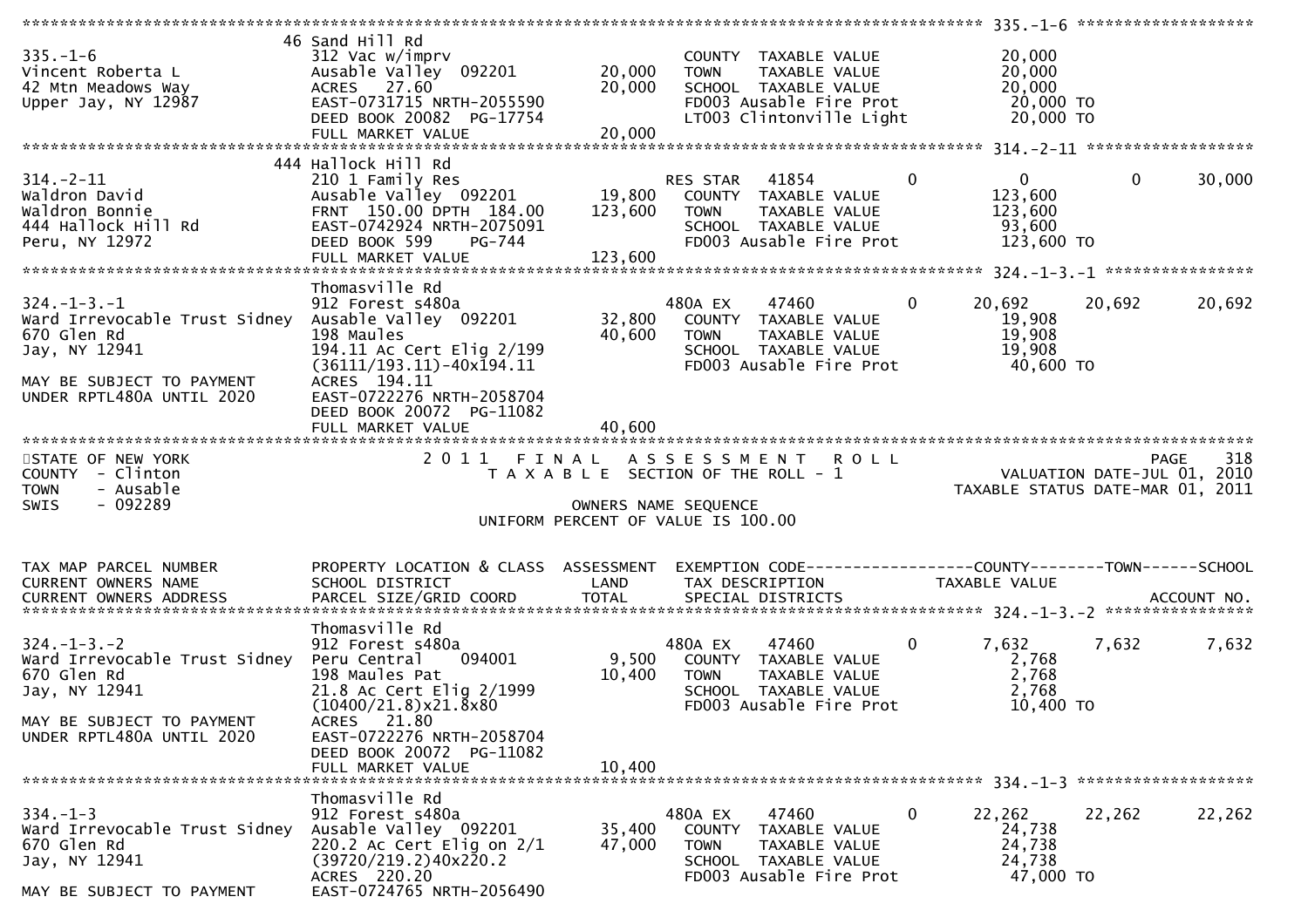| UNDER RPTL480A UNTIL 2020                                                                                                     | DEED BOOK 20072 PG-11082                                                                                                                                                                                                  |                              |                                                                                                                                                                               |                                                                                                                        |
|-------------------------------------------------------------------------------------------------------------------------------|---------------------------------------------------------------------------------------------------------------------------------------------------------------------------------------------------------------------------|------------------------------|-------------------------------------------------------------------------------------------------------------------------------------------------------------------------------|------------------------------------------------------------------------------------------------------------------------|
| $302 - 2 - 3$<br>Ward Lumber Co Inc<br>697 Glen Rd<br>Jay, NY 12941<br>MAY BE SUBJECT TO PAYMENT<br>UNDER RPTL480A UNTIL 2020 | Allen Hill Rd<br>912 Forest s480a<br>Peru Central<br>094001<br>Lot 8 Platts 12K Ac Loc<br>188.9 Ac 480A Elig 2/93<br>$(35790/187.90) - 40x188.90$<br>ACRES 188.90<br>EAST-0727243 NRTH-2071318<br>DEED BOOK 213<br>PG-175 | 32,300<br>40,300             | 480A EX<br>47460<br>$\mathbf{0}$<br>COUNTY TAXABLE VALUE<br><b>TOWN</b><br>TAXABLE VALUE<br>SCHOOL TAXABLE VALUE<br>FD003 Ausable Fire Prot                                   | 20,382<br>20,382<br>20,382<br>19,918<br>19,918<br>19,918<br>40,300 TO                                                  |
| $305. - 1 - 2.11$<br>Warner Robert P<br>PO Box 275<br>Keeseville, NY 12944                                                    | 294 Grove St<br>270 Mfg housing<br>Ausable Valley 092201<br>Lot 1 Pl 12000 Ac Loc<br>Ouellette Sub Lot 4<br>ACRES 3.20<br>EAST-0757928 NRTH-2076392<br>DEED BOOK 20021 PG-42078<br>FULL MARKET VALUE                      | 45,000<br>45,000             | $\mathbf 0$<br>WARNONALL 41121<br>7,300 RES STAR 41854<br>$\Omega$<br>COUNTY TAXABLE VALUE<br><b>TOWN</b><br>TAXABLE VALUE<br>SCHOOL TAXABLE VALUE<br>FD003 Ausable Fire Prot | 6,750<br>$\Omega$<br>6,750<br>$\overline{\mathbf{0}}$<br>30,000<br>$\Omega$<br>38,250<br>38,250<br>15,000<br>45,000 TO |
| STATE OF NEW YORK<br>COUNTY - Clinton<br>- Ausable<br><b>TOWN</b><br>$-092289$<br><b>SWIS</b>                                 |                                                                                                                                                                                                                           |                              | 2011 FINAL ASSESSMENT ROLL<br>T A X A B L E SECTION OF THE ROLL - 1<br>OWNERS NAME SEQUENCE<br>UNIFORM PERCENT OF VALUE IS 100.00                                             | 319<br>PAGE<br>VALUATION DATE-JUL $01$ , 2010<br>TAXABLE STATUS DATE-MAR 01, 2011                                      |
| TAX MAP PARCEL NUMBER<br>CURRENT OWNERS NAME                                                                                  | PROPERTY LOCATION & CLASS ASSESSMENT<br>SCHOOL DISTRICT                                                                                                                                                                   | LAND                         | TAX DESCRIPTION                                                                                                                                                               | EXEMPTION CODE------------------COUNTY--------TOWN------SCHOOL<br>TAXABLE VALUE                                        |
| $313. - 2 - 6$<br>Watson Lloyd<br>Watson Priscilla<br>5197 Ta-Lor Dr<br>LaPeer, MI 48446                                      | Allen Hill Rd<br>321 Abandoned ag<br>Peru Central<br>094001<br>ACRES 46.80<br>EAST-0727025 NRTH-2066907<br>DEED BOOK 20112 PG-37870                                                                                       | 18,100<br>18,100             | COUNTY TAXABLE VALUE<br><b>TOWN</b><br>TAXABLE VALUE<br>SCHOOL TAXABLE VALUE<br>FD003 Ausable Fire Prot                                                                       | 18,100<br>18,100<br>18,100<br>18,100 TO                                                                                |
| $325. - 1 - 2.2$<br>Wemette Jerry W<br>Wemette Marianne<br>1056 Rt 9N<br>Keeseville, NY 12944                                 | 1056 Rt 9N<br>210 1 Family Res<br>Ausable Valley 092201<br>Lot 11 Prl<br>7.60<br>ACRES<br>EAST-0736067 NRTH-2058406<br>DEED BOOK 792<br>PG-16<br>FULL MARKET VALUE                                                        | 14,400<br>156,000<br>156,000 | $\overline{0}$<br>41854<br>RES STAR<br>COUNTY TAXABLE VALUE<br><b>TOWN</b><br>TAXABLE VALUE<br>SCHOOL TAXABLE VALUE<br>FD003 Ausable Fire Prot                                | 30,000<br>0<br>0<br>156,000<br>156,000<br>126,000<br>156,000 TO                                                        |
| $315. - 1 - 12.1$<br>Wenzel Paul<br>Wenzel Cindy<br>PO Box 134                                                                | 42 Taylor Hill Rd<br>312 Vac w/imprv<br>Ausable Valley 092201<br>Survey Bk 18 Pg 24<br>40.00 DPTH 100.00<br><b>FRNT</b>                                                                                                   | 1,500<br>5,000               | COUNTY TAXABLE VALUE<br>TAXABLE VALUE<br><b>TOWN</b><br>SCHOOL TAXABLE VALUE<br>FD003 Ausable Fire Prot                                                                       | 5,000<br>5,000<br>5,000<br>5,000 TO                                                                                    |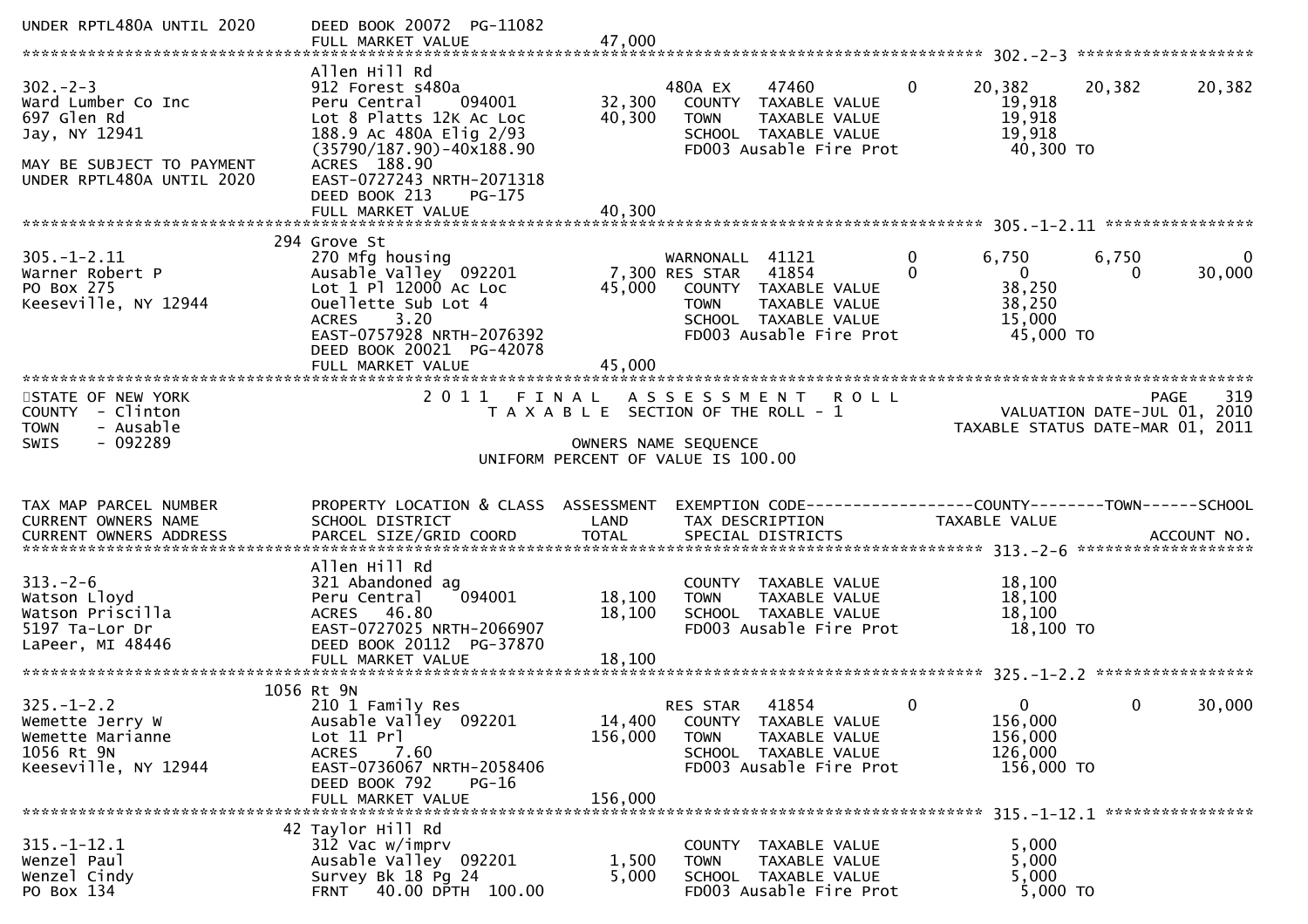| Port Kent, NY 12975                                                                                      | 080<br>BANK<br>EAST-0751912 NRTH-2069716<br>DEED BOOK 98001 PG-01719                                                                                                                                               |                                      |                                                                                                                                                                |                                                                                                                |                                                                  |
|----------------------------------------------------------------------------------------------------------|--------------------------------------------------------------------------------------------------------------------------------------------------------------------------------------------------------------------|--------------------------------------|----------------------------------------------------------------------------------------------------------------------------------------------------------------|----------------------------------------------------------------------------------------------------------------|------------------------------------------------------------------|
|                                                                                                          | FULL MARKET VALUE                                                                                                                                                                                                  | 5,000                                |                                                                                                                                                                |                                                                                                                |                                                                  |
| $315. - 1 - 12.2$<br>Wenzel Paul<br>Wenzel Cindy<br>PO Box 134<br>Port Kent, NY 12975                    | 40 Taylor Hill Rd<br>210 1 Family Res<br>Ausable Valley 092201<br>Survey Bk 18 Pg 24<br>FRNT 26.00 DPTH 301.00<br>080<br><b>BANK</b><br>EAST-0751924 NRTH-2069838<br>DEED BOOK 98001 PG-01719<br>FULL MARKET VALUE | 2,200<br>79,900<br>79,900            | COUNTY TAXABLE VALUE<br><b>TOWN</b><br>TAXABLE VALUE<br>SCHOOL TAXABLE VALUE<br>FD003 Ausable Fire Prot                                                        | 79,900<br>79,900<br>79,900<br>79,900 TO                                                                        |                                                                  |
|                                                                                                          | 219 Hill St                                                                                                                                                                                                        |                                      |                                                                                                                                                                |                                                                                                                |                                                                  |
| $315. - 1 - 19.3$<br>West Lynn Marie<br>West Life Estate Marie A<br>9 Palmer St<br>Plattsburgh, NY 12901 | 210 1 Family Res<br>Ausable Valley 092201<br>14 Pl 12000 Ac<br><b>ACRES</b><br>4.01<br>EAST-0750194 NRTH-2068292<br>DEED BOOK 20021 PG-39795<br>FULL MARKET VALUE                                                  | 13,300 SR STAR<br>133,000<br>133,000 | WARCOMALL 41131<br>41834<br>COUNTY TAXABLE VALUE<br>TAXABLE VALUE<br><b>TOWN</b><br>SCHOOL TAXABLE VALUE<br>FD003 Ausable Fire Prot<br>LT004 Hill Street Light | $\mathbf 0$<br>33,250<br>$\Omega$<br>$\overline{0}$<br>99,750<br>113,000<br>72,900<br>133,000 TO<br>133,000 TO | 20,000<br>0<br>60,100<br>0                                       |
| STATE OF NEW YORK                                                                                        | 2 0 1 1                                                                                                                                                                                                            | FINAL                                | ASSESSMENT<br><b>ROLL</b>                                                                                                                                      |                                                                                                                | 320<br><b>PAGE</b>                                               |
| COUNTY - Clinton<br>- Ausable<br><b>TOWN</b>                                                             |                                                                                                                                                                                                                    |                                      | T A X A B L E SECTION OF THE ROLL - 1                                                                                                                          |                                                                                                                | VALUATION DATE-JUL 01, 2010<br>TAXABLE STATUS DATE-MAR 01, 2011  |
| - 092289<br><b>SWIS</b>                                                                                  |                                                                                                                                                                                                                    |                                      | OWNERS NAME SEQUENCE                                                                                                                                           |                                                                                                                |                                                                  |
|                                                                                                          |                                                                                                                                                                                                                    |                                      | UNIFORM PERCENT OF VALUE IS 100.00                                                                                                                             |                                                                                                                |                                                                  |
| TAX MAP PARCEL NUMBER<br>CURRENT OWNERS NAME<br><b>CURRENT OWNERS ADDRESS</b>                            | PROPERTY LOCATION & CLASS ASSESSMENT<br>SCHOOL DISTRICT<br>PARCEL SIZE/GRID COORD                                                                                                                                  | LAND<br><b>TOTAL</b>                 | EXEMPTION CODE-----------------COUNTY-------TOWN------SCHOOL<br>TAX DESCRIPTION<br>SPECIAL DISTRICTS                                                           | TAXABLE VALUE                                                                                                  | ACCOUNT NO.                                                      |
|                                                                                                          | 151 Harkness Rd                                                                                                                                                                                                    |                                      |                                                                                                                                                                |                                                                                                                |                                                                  |
| $303. - 1 - 16.2$<br>Wever John B<br>151 Harkness Rd Apt A<br>Peru, NY 12972-3903                        | 220 2 Family Res<br>Ausable Valley 092201<br>Lot 22 Pgl<br><b>ACRES</b><br>1.00<br>EAST-0741481 NRTH-2079170<br>DEED BOOK 854<br>PG-169                                                                            |                                      | WARNONALL 41121<br>4,500 AGED - ALL 41800<br>103,000 SR STAR<br>41834<br>COUNTY TAXABLE VALUE<br><b>TOWN</b><br>TAXABLE VALUE<br>SCHOOL TAXABLE VALUE          | 0<br>15,450<br>$\mathbf 0$<br>43,775<br>$\Omega$<br>$\overline{0}$<br>43,775<br>45,500<br>$\mathbf{0}$         | 12,000<br>$\mathbf{0}$<br>51,500<br>45,500<br>$\Omega$<br>51,500 |
|                                                                                                          |                                                                                                                                                                                                                    |                                      |                                                                                                                                                                |                                                                                                                |                                                                  |
| $313 - 3 - 15$<br>White Danelle M<br>5 Silver St<br>Peru, NY 12972                                       | 5 Silver St<br>210 1 Family Res<br>Peru Central<br>094001<br>FRNT 250.00 DPTH 280.00<br>EAST-0726436 NRTH-2063136<br>DEED BOOK 20102 PG-36995<br>FULL MARKET VALUE                                                 | 4,300<br>105,000<br>105,000          | TAXABLE VALUE<br>COUNTY<br>TAXABLE VALUE<br><b>TOWN</b><br>SCHOOL TAXABLE VALUE<br>FD003 Ausable Fire Prot                                                     | 105,000<br>105,000<br>105,000<br>105,000 TO                                                                    |                                                                  |
|                                                                                                          | 70 Arnold Hill Rd                                                                                                                                                                                                  |                                      |                                                                                                                                                                |                                                                                                                |                                                                  |
| $324. - 1 - 2$<br>White Daniel M<br>68 Arnold Hill Rd<br>Peru, NY 12972                                  | 444 Lumber yd/ml<br>Ausable Valley 092201<br>Lot 24 Platt $1200$ Al<br>Prior Deed Bk 590-Page 28                                                                                                                   | 12,600<br>100,000                    | COUNTY TAXABLE VALUE<br>TAXABLE VALUE<br><b>TOWN</b><br>SCHOOL TAXABLE VALUE<br>FD003 Ausable Fire Prot                                                        | 100,000<br>100,000<br>100,000<br>100,000 TO                                                                    |                                                                  |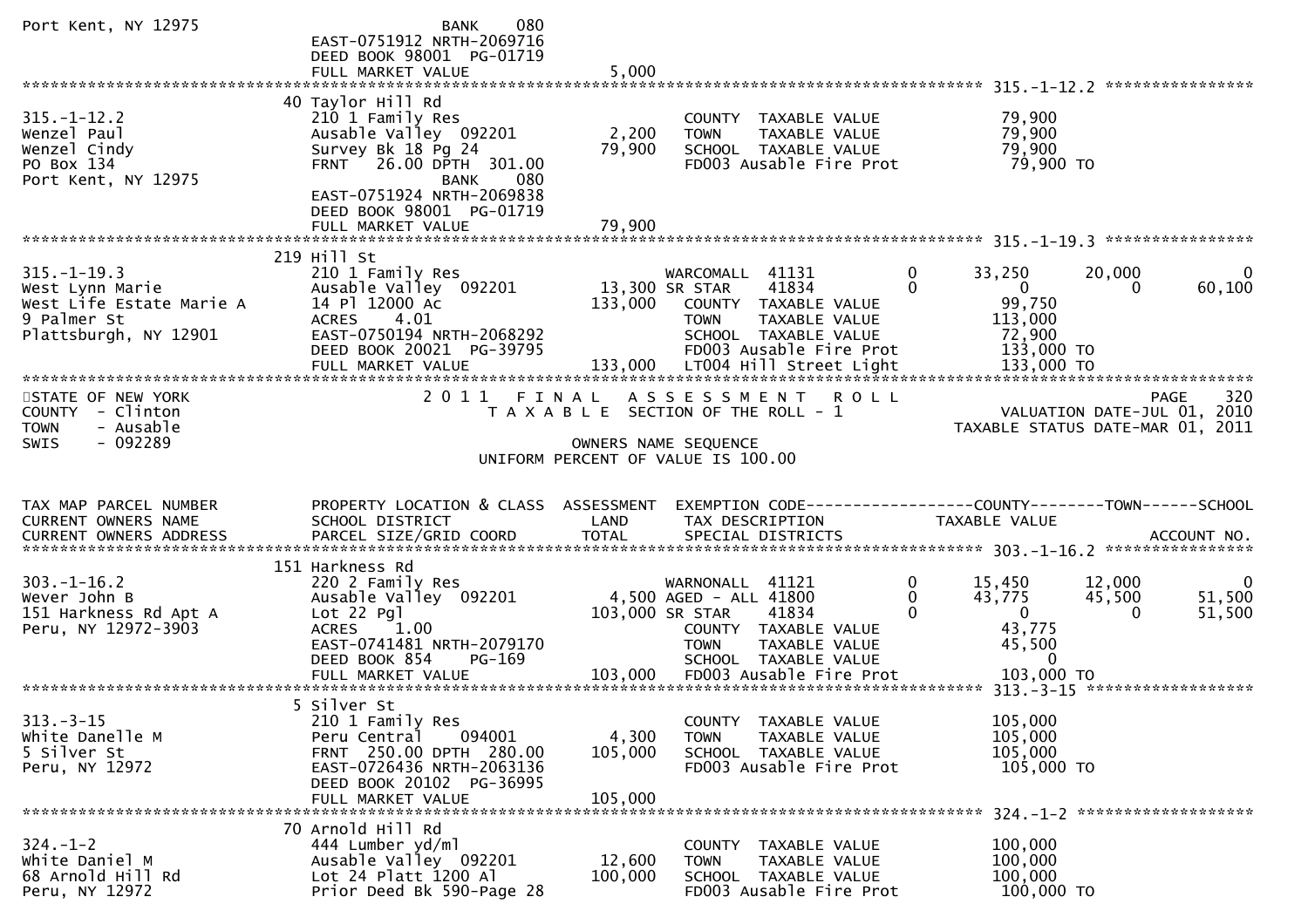|                                                                                                        | 1.40<br><b>ACRES</b><br>EAST-0726926 NRTH-2062554<br>DEED BOOK 723<br>PG-336<br>FULL MARKET VALUE                                                                                                    | 100,000                      |                                                                                                                                                                                |                   |                                                                                  |                        |                                            |
|--------------------------------------------------------------------------------------------------------|------------------------------------------------------------------------------------------------------------------------------------------------------------------------------------------------------|------------------------------|--------------------------------------------------------------------------------------------------------------------------------------------------------------------------------|-------------------|----------------------------------------------------------------------------------|------------------------|--------------------------------------------|
| $324. - 1 - 1.21$<br>White Daniel M Sr<br>White Sherry<br>68 Arnold Hill Rd<br>Peru, NY 12972          | 68 Arnold Hill Rd<br>240 Rural res<br>Ausable Valley 092201<br>Lot 24 Pl 12000 Ac<br>ACRES 27.70<br>EAST-0727533 NRTH-2062896<br>DEED BOOK 847<br>PG-240                                             | 20,000<br>218,500            | 41854<br>RES STAR<br>COUNTY TAXABLE VALUE<br>TAXABLE VALUE<br><b>TOWN</b><br>SCHOOL TAXABLE VALUE<br>FD003 Ausable Fire Prot                                                   | $\Omega$          | $\mathbf{0}$<br>218,500<br>218,500<br>188,500<br>218,500 TO                      | $\mathbf{0}$           | 30,000                                     |
| $315.4 - 1 - 11$<br>White Warren D<br>White Patricia L<br>216 Rt 9N<br>Keeseville, NY 12944            | 216 Rt 9N<br>210 1 Family Res<br>Ausable Valley 092201<br>FRNT 100.40 DPTH 201.77<br>080<br><b>BANK</b><br>EAST-0754363 NRTH-2066197<br>DEED BOOK 20001 PG-23155<br>FULL MARKET VALUE                | 97,600<br>97,600             | WARNONALL 41121<br>41854<br>8,500 RES STAR<br>COUNTY TAXABLE VALUE<br>TAXABLE VALUE<br><b>TOWN</b><br>SCHOOL TAXABLE VALUE<br>FD003 Ausable Fire Prot<br>LT005 Pine Tree Light | 0<br>$\mathbf{0}$ | 14,640<br>$\overline{0}$<br>82,960<br>85,600<br>67,600<br>97,600 TO<br>97,600 TO | 12,000<br>$\mathbf{0}$ | 30,000                                     |
| STATE OF NEW YORK<br><b>COUNTY</b><br>- Clinton<br><b>TOWN</b><br>- Ausable<br>- 092289<br><b>SWIS</b> | 2011                                                                                                                                                                                                 | FINAL                        | ASSESSMENT<br>T A X A B L E SECTION OF THE ROLL - 1<br>OWNERS NAME SEQUENCE<br>UNIFORM PERCENT OF VALUE IS 100.00                                                              | <b>ROLL</b>       | TAXABLE STATUS DATE-MAR 01, 2011                                                 |                        | 321<br>PAGE<br>VALUATION DATE-JUL 01, 2010 |
|                                                                                                        |                                                                                                                                                                                                      |                              |                                                                                                                                                                                |                   |                                                                                  |                        |                                            |
| TAX MAP PARCEL NUMBER<br>CURRENT OWNERS NAME<br><b>CURRENT OWNERS ADDRESS</b>                          | PROPERTY LOCATION & CLASS ASSESSMENT<br>SCHOOL DISTRICT                                                                                                                                              | LAND                         | EXEMPTION CODE-----------------COUNTY--------TOWN------SCHOOL<br>TAX DESCRIPTION                                                                                               |                   | TAXABLE VALUE                                                                    |                        |                                            |
| $293. - 2 - 7$<br>Whitefield David R<br>Smith Janice<br>2445 Rt 9<br>Peru, NY 12972                    | 2445 Rt 9<br>415 Motel<br>094001<br>Peru Central<br>$Lot 4$ Pgl<br>ACRES 15.10<br>EAST-0766221 NRTH-2082821<br>DEED BOOK 758<br><b>PG-270</b><br>FULL MARKET VALUE                                   | 29,100<br>129,000<br>129,000 | RES STAR<br>41854<br>COUNTY TAXABLE VALUE<br><b>TOWN</b><br>TAXABLE VALUE<br>SCHOOL TAXABLE VALUE<br>FD003 Ausable Fire Prot                                                   | 0                 | $\mathbf{0}$<br>129,000<br>129,000<br>110,940<br>129,000 TO                      | $\mathbf 0$            | 18,060                                     |
| $303 - 2 - 32$<br>Whitney Garry F<br>Box 123<br>Peru, NY 12972                                         | 899/895 Clintonville Rd<br>270 Mfg housing<br>Ausable Valley 092201<br>Lot 7 Platts 12000 Al<br>FRNT 156.75 DPTH 190.00<br>EAST-0733227 NRTH-2074137<br>DEED BOOK 890<br>$PG-7$<br>FULL MARKET VALUE | 4,100<br>31,000<br>31,000    | COUNTY TAXABLE VALUE<br>TAXABLE VALUE<br><b>TOWN</b><br>SCHOOL TAXABLE VALUE<br>FD003 Ausable Fire Prot                                                                        |                   | 31,000<br>31,000<br>31,000<br>31,000 TO                                          |                        |                                            |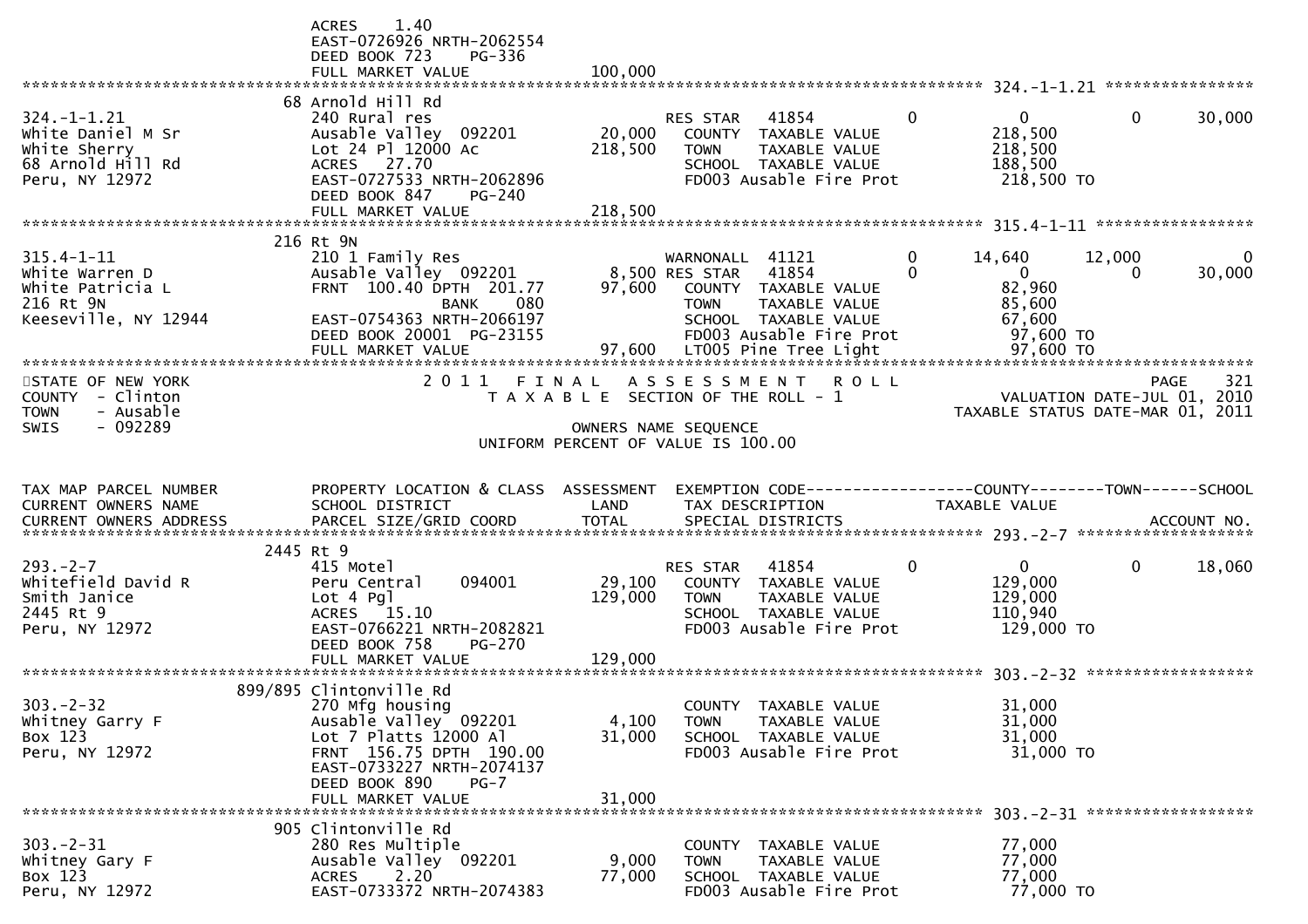|                                                                                                      | DEED BOOK 800<br>PG-216                                                                                                                                                                      |                           |                                                                                                                                                       |                                                                                      |                                                                                |
|------------------------------------------------------------------------------------------------------|----------------------------------------------------------------------------------------------------------------------------------------------------------------------------------------------|---------------------------|-------------------------------------------------------------------------------------------------------------------------------------------------------|--------------------------------------------------------------------------------------|--------------------------------------------------------------------------------|
| $313 - 3 - 10$<br>Whitney Tracy<br>PO Box 490<br>Peru, NY 12972                                      | Clintonville Rd<br>$314$ Rural vac<10<br>Ausable Valley 092201<br><b>ACRES</b><br>1.20<br>EAST-0730352 NRTH-2067351<br>DEED BOOK 20051 PG-84178                                              | 4,600<br>4,600            | COUNTY TAXABLE VALUE<br>TAXABLE VALUE<br><b>TOWN</b><br>SCHOOL TAXABLE VALUE<br>FD003 Ausable Fire Prot                                               | 4,600<br>4,600<br>4,600<br>4,600 TO                                                  |                                                                                |
|                                                                                                      | 598 Cold Spring Rd                                                                                                                                                                           |                           |                                                                                                                                                       |                                                                                      |                                                                                |
| $314. - 2 - 8$<br>Wight-Guay Janet R<br>PO Box 115<br>Peru, NY 12972-0115                            | 260 Seasonal res<br>Ausable Valley 092201<br>Lot $5 & 12$ Platt<br>12000 AC LOC<br>ACRES 150.00<br>EAST-0740455 NRTH-2071921<br>DEED BOOK 949<br>PG-321                                      | 52,900<br>105,000         | RES STAR<br>41854<br>COUNTY TAXABLE VALUE<br><b>TOWN</b><br>TAXABLE VALUE<br>SCHOOL TAXABLE VALUE<br>FD003 Ausable Fire Prot                          | $\mathbf{0}$<br>$\mathbf{0}$<br>105,000<br>105,000<br>75,000<br>105,000 TO           | 0<br>30,000                                                                    |
|                                                                                                      | FULL MARKET VALUE                                                                                                                                                                            | 105,000                   |                                                                                                                                                       |                                                                                      |                                                                                |
| STATE OF NEW YORK<br>COUNTY - Clinton<br><b>TOWN</b><br>- Ausable                                    | 2011 FINAL                                                                                                                                                                                   |                           | ASSESSMENT ROLL<br>T A X A B L E SECTION OF THE ROLL - 1                                                                                              |                                                                                      | 322<br>PAGE<br>VALUATION DATE-JUL 01, 2010<br>TAXABLE STATUS DATE-MAR 01, 2011 |
| $-092289$<br><b>SWIS</b>                                                                             |                                                                                                                                                                                              |                           | OWNERS NAME SEQUENCE<br>UNIFORM PERCENT OF VALUE IS 100.00                                                                                            |                                                                                      |                                                                                |
|                                                                                                      |                                                                                                                                                                                              |                           |                                                                                                                                                       |                                                                                      |                                                                                |
| TAX MAP PARCEL NUMBER<br>CURRENT OWNERS NAME                                                         | PROPERTY LOCATION & CLASS ASSESSMENT<br>SCHOOL DISTRICT                                                                                                                                      | LAND                      | TAX DESCRIPTION                                                                                                                                       | TAXABLE VALUE                                                                        |                                                                                |
|                                                                                                      |                                                                                                                                                                                              |                           |                                                                                                                                                       |                                                                                      |                                                                                |
| $305.4 - 1 - 3$<br>Williams Jodie<br>11 old State Rd<br>Ausable Chasm, NY 12911                      | 11 old state Rd<br>210 1 Family Res<br>Ausable Valley 092201<br>survey 2009/223187<br>FRNT 39.00 DPTH 204.00<br>EAST-0762306 NRTH-2074604<br>DEED BOOK 20001 PG-18536<br>FULL MARKET VALUE   | 2,500<br>80,600<br>80,600 | RES STAR<br>41854<br>COUNTY TAXABLE VALUE<br>TAXABLE VALUE<br>TOWN<br>SCHOOL TAXABLE VALUE<br>FD003 Ausable Fire Prot<br>LT006 Chasm                  | $\mathbf{0}$<br>$\mathbf{0}$<br>80,600<br>80,600<br>50,600<br>80,600 TO<br>80,600 TO | 0<br>30,000                                                                    |
|                                                                                                      |                                                                                                                                                                                              |                           |                                                                                                                                                       |                                                                                      |                                                                                |
| $294.10 - 1 - 9$<br>Wilson Property Holdings LLC<br>1275 Cumberland Head Rd<br>Plattsburgh, NY 12901 | 30/32 Mountaineer Dr<br>260 Seasonal res - WTRFNT<br>094001<br>Peru Central<br>ACRES 1.50<br>EAST-0771764 NRTH-2085587<br>DEED BOOK 20072 PG-2783                                            | 134,500<br>231,600        | COUNTY TAXABLE VALUE<br><b>TOWN</b><br><b>TAXABLE VALUE</b><br>SCHOOL TAXABLE VALUE<br>FD003 Ausable Fire Prot                                        | 231,600<br>231,600<br>231,600<br>231,600 TO                                          |                                                                                |
|                                                                                                      | FULL MARKET VALUE                                                                                                                                                                            | 231,600                   |                                                                                                                                                       |                                                                                      |                                                                                |
| $315. - 2 - 39$<br>Wood Robert J Jr<br>Wood Tera D<br>37 Ouellette Cir<br>Keeseville, NY 12944       | 37 Ouellette Cir<br>210 1 Family Res<br>Ausable Valley 092201<br>Sub Div Lot 17<br>North Country Acres Bk-9<br>1.00<br><b>ACRES</b><br>EAST-0753779 NRTH-2072496<br>DEED BOOK 20011 PG-31147 | 89,000                    | WARCOMALL<br>41131<br>41854<br>17,300 RES STAR<br>COUNTY<br>TAXABLE VALUE<br>TAXABLE VALUE<br>TOWN<br>SCHOOL TAXABLE VALUE<br>FD003 Ausable Fire Prot | 0<br>22,250<br>0<br>$\overline{0}$<br>66,750<br>69,000<br>59,000<br>89,000 TO        | 20,000<br>$\mathbf{0}$<br>30,000<br>0                                          |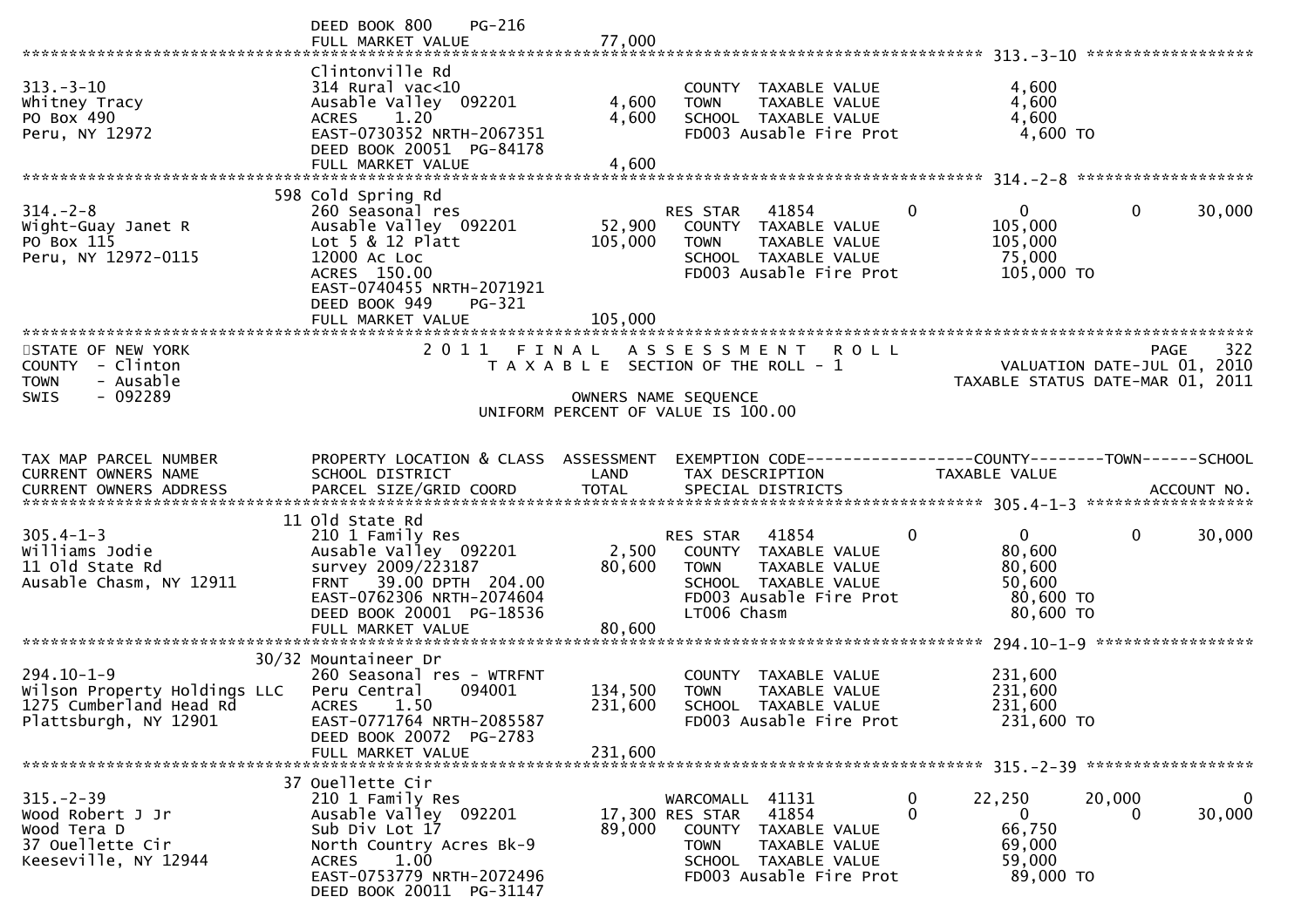| $315. - 2 - 40$<br>Wood Robert Sr<br>Wood Kathryn<br>35 Ouellette Cir<br>Keeseville, NY 12944-4147 | 35 Ouellette Cir<br>210 1 Family Res<br>Ausable Valley 092201<br>Sub Div Lot 18<br>North Country Ac Bk-9 Pg-<br>$1.00$ BANK<br><b>ACRES</b><br>860<br>EAST-0753817 NRTH-2072711<br>DEED BOOK 20041 PG-77658<br>FULL MARKET VALUE | 17,300<br>118,200<br>118,200 | RES STAR<br>41854<br>COUNTY TAXABLE VALUE<br>TAXABLE VALUE<br><b>TOWN</b><br>SCHOOL TAXABLE VALUE<br>FD003 Ausable Fire Prot                             | $\Omega$ | 0<br>118,200<br>118,200<br>88,200<br>118,200 TO                  | $\mathbf 0$  | 30,000 |
|----------------------------------------------------------------------------------------------------|----------------------------------------------------------------------------------------------------------------------------------------------------------------------------------------------------------------------------------|------------------------------|----------------------------------------------------------------------------------------------------------------------------------------------------------|----------|------------------------------------------------------------------|--------------|--------|
|                                                                                                    |                                                                                                                                                                                                                                  |                              |                                                                                                                                                          |          |                                                                  |              |        |
|                                                                                                    | 2225 Rt 22                                                                                                                                                                                                                       |                              |                                                                                                                                                          |          |                                                                  |              |        |
| $304. -1 - 17.32$<br>Woods Armond T<br>Woods Brenda J<br>2225 Rt 22<br>Keeseville, NY 12944        | 240 Rural res<br>Ausable Valley 092201<br>Lot 2 P1 1200 Ac Loc<br>ACRES 48.90 BANK<br>080<br>EAST-0750506 NRTH-2077528<br>DEED BOOK 994<br>$PG-232$                                                                              | 38,900<br>300,000            | RES STAR<br>41854<br>COUNTY TAXABLE VALUE<br><b>TOWN</b><br>TAXABLE VALUE<br>SCHOOL TAXABLE VALUE<br>FD003 Ausable Fire Prot                             | $\Omega$ | $\Omega$<br>300,000<br>300,000<br>270,000<br>300,000 TO          | $\mathbf{0}$ | 30,000 |
|                                                                                                    | FULL MARKET VALUE<br>******************************                                                                                                                                                                              | 300,000                      |                                                                                                                                                          |          |                                                                  |              |        |
| STATE OF NEW YORK<br>COUNTY - Clinton<br>- Ausable<br><b>TOWN</b>                                  | 2011 FINAL                                                                                                                                                                                                                       |                              | A S S E S S M E N T<br><b>ROLL</b><br>T A X A B L E SECTION OF THE ROLL - 1                                                                              |          | VALUATION DATE-JUL 01, 2010<br>TAXABLE STATUS DATE-MAR 01, 2011  | <b>PAGE</b>  | 323    |
| $-092289$<br><b>SWIS</b>                                                                           |                                                                                                                                                                                                                                  |                              | OWNERS NAME SEQUENCE                                                                                                                                     |          |                                                                  |              |        |
|                                                                                                    |                                                                                                                                                                                                                                  |                              | UNIFORM PERCENT OF VALUE IS 100.00                                                                                                                       |          |                                                                  |              |        |
|                                                                                                    |                                                                                                                                                                                                                                  |                              |                                                                                                                                                          |          |                                                                  |              |        |
| TAX MAP PARCEL NUMBER                                                                              | PROPERTY LOCATION & CLASS ASSESSMENT                                                                                                                                                                                             |                              | EXEMPTION CODE-----------------COUNTY--------TOWN------SCHOOL                                                                                            |          |                                                                  |              |        |
| CURRENT OWNERS NAME                                                                                | SCHOOL DISTRICT                                                                                                                                                                                                                  | LAND                         | TAX DESCRIPTION                                                                                                                                          |          | TAXABLE VALUE                                                    |              |        |
|                                                                                                    |                                                                                                                                                                                                                                  |                              |                                                                                                                                                          |          |                                                                  |              |        |
| $294. - 1 - 13.9$<br>Woods Robert K<br>Woods Jane L<br>193 Plains Rd<br>Peru, NY 12972             | 193 Plains Rd<br>210 1 Family Res<br>Peru Central<br>094001<br>PLB 366 Lot 10<br>5.94<br><b>ACRES</b><br>EAST-0771123 NRTH-2082856<br>DEED BOOK 20051 PG-90466                                                                   | 31,700<br>241,000            | 41854<br>RES STAR<br>COUNTY TAXABLE VALUE<br><b>TOWN</b><br>TAXABLE VALUE<br>SCHOOL TAXABLE VALUE<br>FD003 Ausable Fire Prot                             | 0        | $\mathbf{0}$<br>241,000<br>241,000<br>211,000<br>241,000 TO      | $\mathbf 0$  | 30,000 |
|                                                                                                    |                                                                                                                                                                                                                                  |                              |                                                                                                                                                          |          |                                                                  |              |        |
| $335.1 - 1 - 36.2$<br>Woodside Bradley S<br>1331 Rt 9N<br>Clintonville, NY 12924                   | 1331 Rt 9N<br>270 Mfg housing<br>Ausable Valley 092201<br>Lot 13 Platts River Loc<br>FRNT 150.00 DPTH 90.00<br>EAST-0732159 NRTH-2053533<br>DEED BOOK 20051 PG-83918<br>FULL MARKET VALUE                                        | 3,800<br>43,000<br>43,000    | 41854<br>RES STAR<br>COUNTY TAXABLE VALUE<br><b>TOWN</b><br>TAXABLE VALUE<br>SCHOOL TAXABLE VALUE<br>FD003 Ausable Fire Prot<br>LT003 Clintonville Light | 0        | $\Omega$<br>43,000<br>43,000<br>13,000<br>43,000 TO<br>43,000 TO | $\mathbf 0$  | 30,000 |
|                                                                                                    |                                                                                                                                                                                                                                  |                              |                                                                                                                                                          |          |                                                                  |              |        |
| $335.1 - 1 - 37$<br>Woodside Bradley S<br>1331 Rt 9N<br>Clintonville, NY 12924                     | Rt 9N<br>311 Res vac land<br>Ausable Valley 092201<br>FRNT 142.00 DPTH<br>90.00<br>EAST-0732009 NRTH-2053516<br>DEED BOOK 20051 PG-83918<br>FULL MARKET VALUE                                                                    | 3,700<br>3,700<br>3,700      | COUNTY TAXABLE VALUE<br>TAXABLE VALUE<br><b>TOWN</b><br>SCHOOL TAXABLE VALUE<br>FD003 Ausable Fire Prot<br>LT003 Clintonville Light                      |          | 3,700<br>3,700<br>3,700<br>3,700 TO<br>3,700 TO                  |              |        |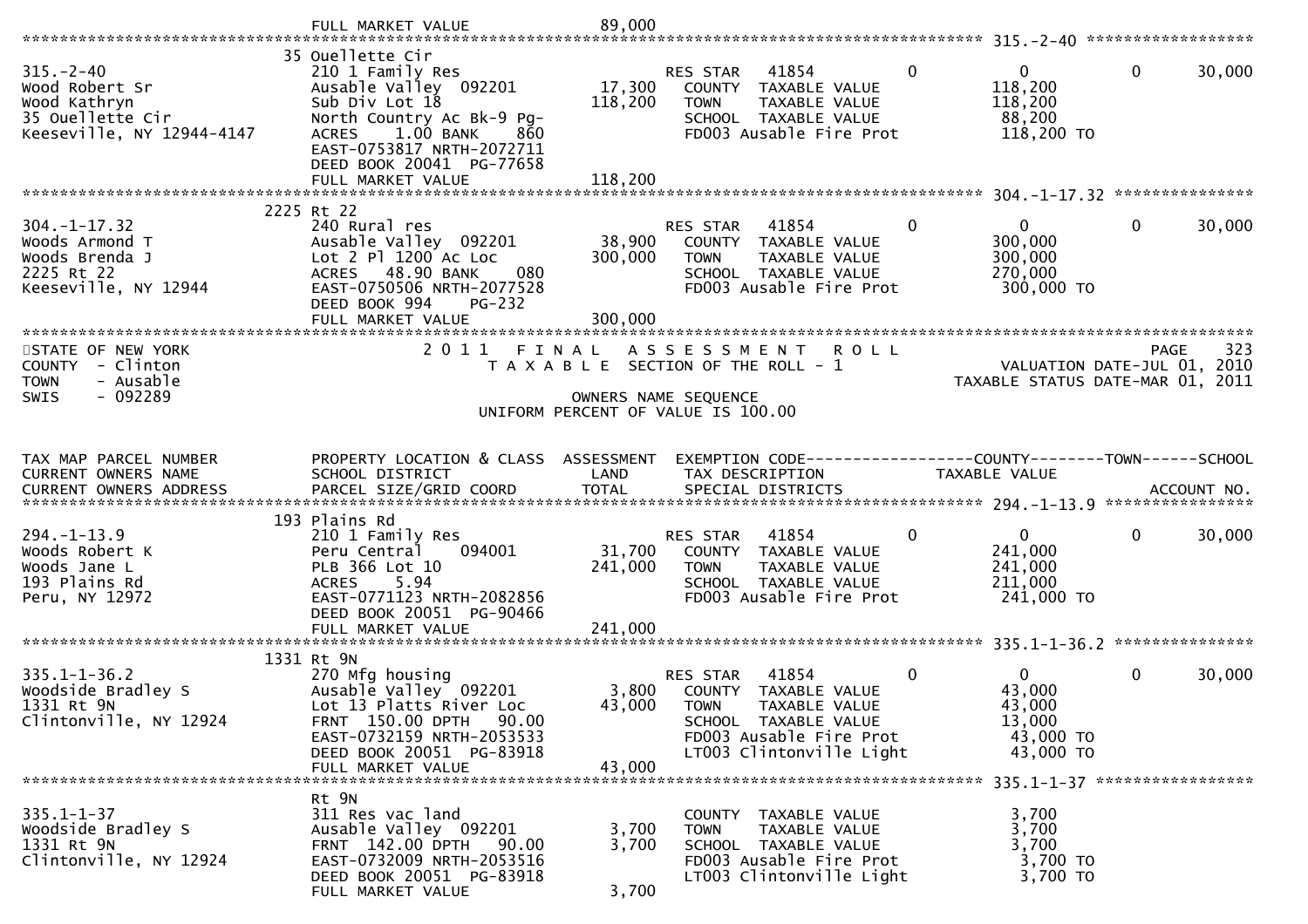|                                                                                                                     |                                                                                                                                                                                                     |                             |                                                                                                                                                              |                         | 293. -4-13 *******************                                         |                                            |        |
|---------------------------------------------------------------------------------------------------------------------|-----------------------------------------------------------------------------------------------------------------------------------------------------------------------------------------------------|-----------------------------|--------------------------------------------------------------------------------------------------------------------------------------------------------------|-------------------------|------------------------------------------------------------------------|--------------------------------------------|--------|
| $293. -4 - 13$<br>Worden Shawn H<br>Worden Toni M<br>53 Telegraph Rd<br>Peru, NY 12972                              | 53 Telegraph Rd<br>210 1 Family Res<br>Ausable Valley 092201<br>$Lot 9$ Pgl<br>FRNT 208.34 DPTH 204.03<br>080<br>BANK<br>EAST-0757264 NRTH-2080246<br>DEED BOOK 20031 PG-58356<br>FULL MARKET VALUE | 6,000<br>134,300<br>134,300 | 41854<br>RES STAR<br>COUNTY TAXABLE VALUE<br>TAXABLE VALUE<br><b>TOWN</b><br>SCHOOL TAXABLE VALUE<br>FD003 Ausable Fire Prot                                 | $\mathbf{0}$            | $\mathbf{0}$<br>134,300<br>134,300<br>104,300<br>134,300 TO            | $\mathbf 0$                                | 30,000 |
|                                                                                                                     | Hill St                                                                                                                                                                                             |                             |                                                                                                                                                              |                         |                                                                        |                                            |        |
| $315. - 3 - 42.2$<br>Worley Arthur<br>Worley Helen<br>$188$ Hill St<br>Keeseville, NY 12944                         | 311 Res vac land<br>Ausable Valley 092201<br>50.00 DPTH 150.00<br><b>FRNT</b><br>EAST-0751359 NRTH-2068382<br>DEED BOOK 547<br>PG-144<br>FULL MARKET VALUE                                          | 4,600<br>4,600<br>4,600     | COUNTY TAXABLE VALUE<br>TAXABLE VALUE<br><b>TOWN</b><br>SCHOOL TAXABLE VALUE<br>FD003 Ausable Fire Prot<br>LT004 Hill Street Light                           |                         | 4,600<br>4,600<br>4,600<br>4,600 TO<br>4,600 TO                        |                                            |        |
| STATE OF NEW YORK<br>COUNTY - Clinton<br>- Ausable<br><b>TOWN</b>                                                   | 2011<br>FINAL                                                                                                                                                                                       |                             | ASSESSMENT ROLL<br>T A X A B L E SECTION OF THE ROLL - 1                                                                                                     |                         | TAXABLE STATUS DATE-MAR 01, 2011                                       | <b>PAGE</b><br>VALUATION DATE-JUL 01, 2010 | 324    |
| $-092289$<br><b>SWIS</b>                                                                                            |                                                                                                                                                                                                     |                             | OWNERS NAME SEQUENCE<br>UNIFORM PERCENT OF VALUE IS 100.00                                                                                                   |                         |                                                                        |                                            |        |
| TAX MAP PARCEL NUMBER<br>CURRENT OWNERS NAME                                                                        | PROPERTY LOCATION & CLASS ASSESSMENT<br>SCHOOL DISTRICT                                                                                                                                             | LAND                        | EXEMPTION CODE------------------COUNTY--------TOWN------SCHOOL<br>TAX DESCRIPTION                                                                            |                         | TAXABLE VALUE                                                          |                                            |        |
| $315. - 3 - 42.1$<br>Worley Life Estate Arthur<br>Worley Life Estate Helen O<br>188 Hill St<br>Keeseville, NY 12944 | 188 Hill St<br>210 1 Family Res<br>Ausable Valley 092201<br>FRNT 100.00 DPTH 150.00<br>EAST-0751434 NRTH-2068382<br>DEED BOOK 20092 PG-28301<br>FULL MARKET VALUE                                   | 81,000<br>81,000            | WARNONALL 41121<br>7,700 RES STAR<br>41854<br>COUNTY TAXABLE VALUE<br>TAXABLE VALUE<br><b>TOWN</b><br>SCHOOL TAXABLE VALUE<br>FD003 Ausable Fire Prot        | $\mathbf 0$<br>$\Omega$ | 12,150<br>$\mathbf{0}$<br>68,850<br>69,000<br>51,000<br>81,000 TO      | 12,000<br>$\Omega$                         | 30,000 |
|                                                                                                                     | 65 Pine Tree Dr                                                                                                                                                                                     |                             |                                                                                                                                                              |                         |                                                                        |                                            |        |
| $315.4 - 1 - 24$<br>Wright Sean F<br>65 Pine Tree Dr<br>Keeseville, NY 12944                                        | 210 1 Family Res<br>Ausable Valley 092201<br>Sub Drwr A-132 Lot 5<br>FRNT 100.00 DPTH 150.00<br>080<br><b>BANK</b><br>EAST-0753786 NRTH-2065602<br>DEED BOOK 20031 PG-57602                         | 7,700<br>95,000             | 41854<br>RES STAR<br>COUNTY TAXABLE VALUE<br><b>TOWN</b><br><b>TAXABLE VALUE</b><br>SCHOOL TAXABLE VALUE<br>FD003 Ausable Fire Prot<br>LT005 Pine Tree Light | $\mathbf 0$             | $\overline{0}$<br>95,000<br>95,000<br>65,000<br>95,000 TO<br>95,000 TO | 0                                          | 30,000 |
|                                                                                                                     | FULL MARKET VALUE                                                                                                                                                                                   | 95,000                      |                                                                                                                                                              |                         |                                                                        |                                            |        |
|                                                                                                                     |                                                                                                                                                                                                     |                             |                                                                                                                                                              |                         |                                                                        |                                            |        |
| $294. - 1 - 14.31$<br>Wyckoff Richard H III<br>Wyckoff Kathleen<br>182 Plains Rd<br>Peru, NY 12972                  | 182 Plains Rd<br>240 Rural res<br>094001<br>Peru Central<br>Lot $#1$ Platts<br>L Corp Sub Lot $#3$<br>ACRES 19.00<br>EAST-0770494 NRTH-2082197<br>DEED BOOK 20021 PG-49635                          | 31,400<br>229,000           | 41854<br>RES STAR<br>COUNTY<br>TAXABLE VALUE<br><b>TOWN</b><br>TAXABLE VALUE<br>SCHOOL TAXABLE VALUE<br>FD003 Ausable Fire Prot                              | 0                       | $\mathbf{0}$<br>229,000<br>229,000<br>199,000<br>229,000 TO            | 0                                          | 30,000 |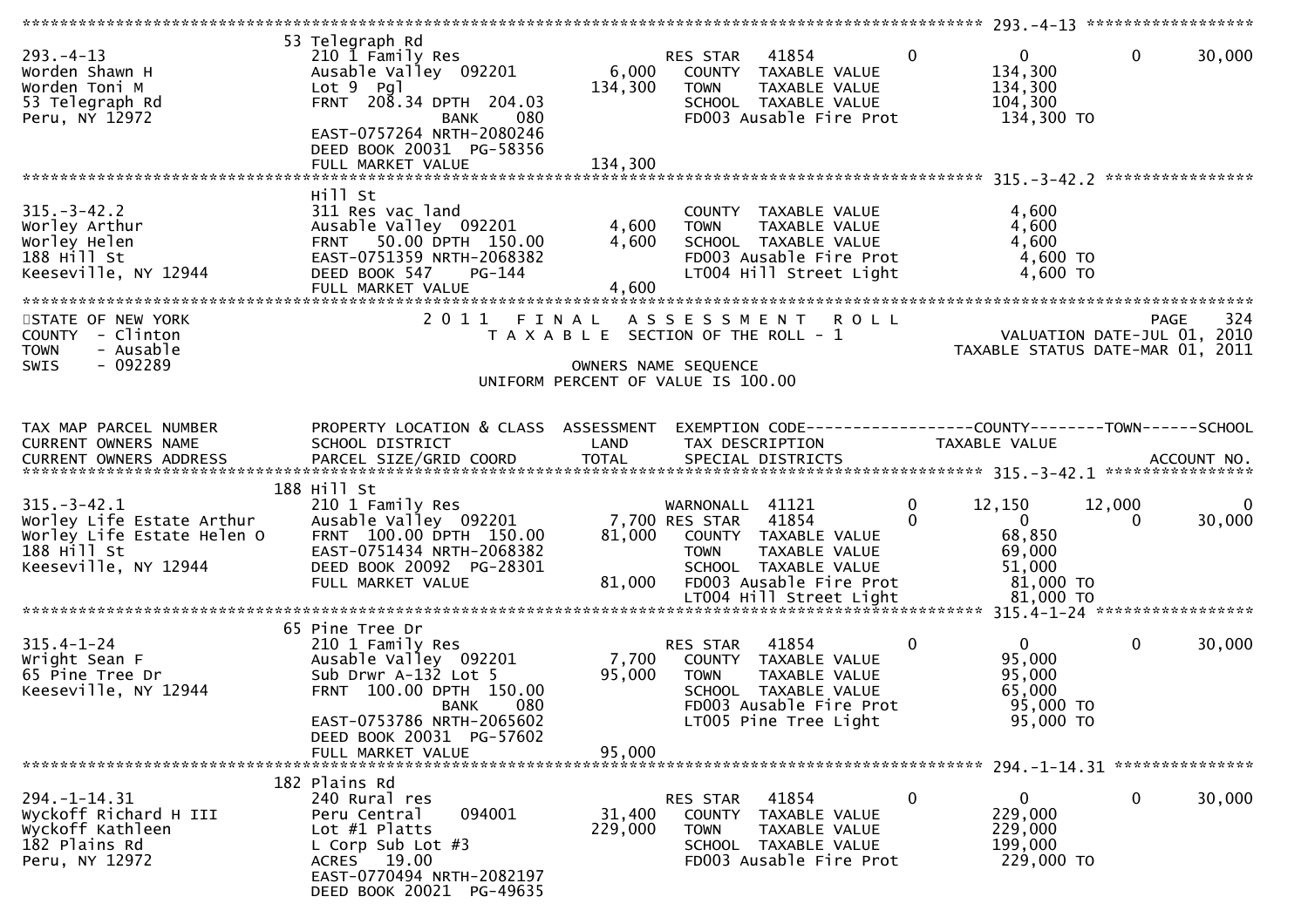| $294.10 - 1 - 27$<br>Wypyski Thomas<br>Brienza-Wypyski Sheri<br>93 5th Ave<br>Ottawa, Ontario, Canada         | 26 Ausable Beach Rd<br>210 1 Family Res<br>094001<br>Peru Central<br>FRNT 100.00 DPTH<br>97.31<br>080<br><b>BANK</b><br>EAST-0771710 NRTH-2085788                                   | 23,000<br>163,000            | COUNTY TAXABLE VALUE<br><b>TOWN</b><br>TAXABLE VALUE<br>SCHOOL TAXABLE VALUE<br>FD003 Ausable Fire Prot                                                                                                     | 163,000<br>163,000<br>163,000<br>163,000 TO                                                                 |                                       |
|---------------------------------------------------------------------------------------------------------------|-------------------------------------------------------------------------------------------------------------------------------------------------------------------------------------|------------------------------|-------------------------------------------------------------------------------------------------------------------------------------------------------------------------------------------------------------|-------------------------------------------------------------------------------------------------------------|---------------------------------------|
| K1S2M3                                                                                                        | DEED BOOK 20072 PG-11842<br>FULL MARKET VALUE                                                                                                                                       | 163,000                      |                                                                                                                                                                                                             |                                                                                                             |                                       |
| $315. - 3 - 33$<br>Yattaw Mary A<br>140 Hill St<br>Keeseville, NY 12944                                       | 140 Hill St<br>210 1 Family Res<br>Ausable Valley 092201<br>FRNT 100.00 DPTH 150.00<br>EAST-0752645 NRTH-2068382<br>DEED BOOK 607<br>PG-448<br>FULL MARKET VALUE                    | 75,000                       | 0<br>WARNONALL 41121<br>7,700 WARDISALL 41141<br>$\Omega$<br>41834<br>$\Omega$<br>75,000 SR STAR<br>COUNTY TAXABLE VALUE<br>TAXABLE VALUE<br><b>TOWN</b><br>SCHOOL TAXABLE VALUE<br>FD003 Ausable Fire Prot | 11,250<br>11,250<br>37,500<br>37,500<br>$\mathbf{0}$<br>$\Omega$<br>26,250<br>26,250<br>14,900<br>75,000 TO | $\mathbf 0$<br>$\mathbf{0}$<br>60,100 |
| STATE OF NEW YORK<br>COUNTY - Clinton<br><b>TOWN</b><br>- Ausable<br>- 092289<br><b>SWIS</b>                  | 2011                                                                                                                                                                                |                              | FINAL ASSESSMENT<br><b>ROLL</b><br>T A X A B L E SECTION OF THE ROLL - 1<br>OWNERS NAME SEQUENCE                                                                                                            | VALUATION DATE-JUL 01, 2010<br>TAXABLE STATUS DATE-MAR 01, 2011                                             | 325<br><b>PAGE</b>                    |
|                                                                                                               |                                                                                                                                                                                     |                              | UNIFORM PERCENT OF VALUE IS 100.00                                                                                                                                                                          |                                                                                                             |                                       |
| TAX MAP PARCEL NUMBER<br>CURRENT OWNERS NAME                                                                  | PROPERTY LOCATION & CLASS ASSESSMENT<br>SCHOOL DISTRICT                                                                                                                             | LAND                         | EXEMPTION CODE-----------------COUNTY-------TOWN------SCHOOL<br>TAX DESCRIPTION                                                                                                                             | TAXABLE VALUE                                                                                               |                                       |
| $313 - 3 - 17$<br>Yonkers William F<br>Yonkers Kenda Blanchard<br>738 Bomont Rd<br>Lutherville, MD 21093-1801 | Allen Hill Rd<br>321 Abandoned ag<br>094001<br>Peru Central<br><b>ACRES</b><br>25.00<br>EAST-0726581 NRTH-2065165<br>DEED BOOK 536<br>PG-571<br>FULL MARKET VALUE                   | 14,700<br>14,700<br>14,700   | COUNTY TAXABLE VALUE<br><b>TOWN</b><br>TAXABLE VALUE<br>SCHOOL TAXABLE VALUE<br>FD003 Ausable Fire Prot                                                                                                     | 14,700<br>14,700<br>14,700<br>14,700 TO                                                                     |                                       |
| $294.18 - 2 - 18$<br>Young James<br>Young Janet<br>13 Blueberry Rd<br>Peru, NY 12972                          | 13 Blueberry Rd<br>210 1 Family Res<br>094001<br>Peru Central<br>Subd Lot 7<br>FRNT 195.00 DPTH 150.00<br>EAST-0772814 NRTH-2082149<br>DEED BOOK 769<br>PG-337<br>FULL MARKET VALUE | 20,700<br>194,600<br>194,600 | 41854<br>$\mathbf{0}$<br>RES STAR<br>COUNTY TAXABLE VALUE<br>TAXABLE VALUE<br><b>TOWN</b><br><b>SCHOOL</b><br>TAXABLE VALUE<br>FD003 Ausable Fire Prot                                                      | $\mathbf{0}$<br>$\mathbf{0}$<br>194,600<br>194,600<br>164,600<br>194,600 TO                                 | 30,000                                |
| $294.18 - 2 - 20$<br>Young James<br>Young Janet<br>13 Blueberry Rd<br>Peru, NY 12972                          | Lakeside Rd<br>311 Res vac land<br>Peru Central<br>094001<br>Subd Lot 6<br>FRNT 150.00 DPTH 150.00<br>EAST-0772670 NRTH-2082079<br>DEED BOOK 962<br>PG-335<br>FULL MARKET VALUE     | 15,700<br>15,700<br>15,700   | COUNTY<br>TAXABLE VALUE<br>TAXABLE VALUE<br><b>TOWN</b><br>SCHOOL TAXABLE VALUE<br>FD003 Ausable Fire Prot                                                                                                  | 15,700<br>15,700<br>15,700<br>15,700 TO                                                                     |                                       |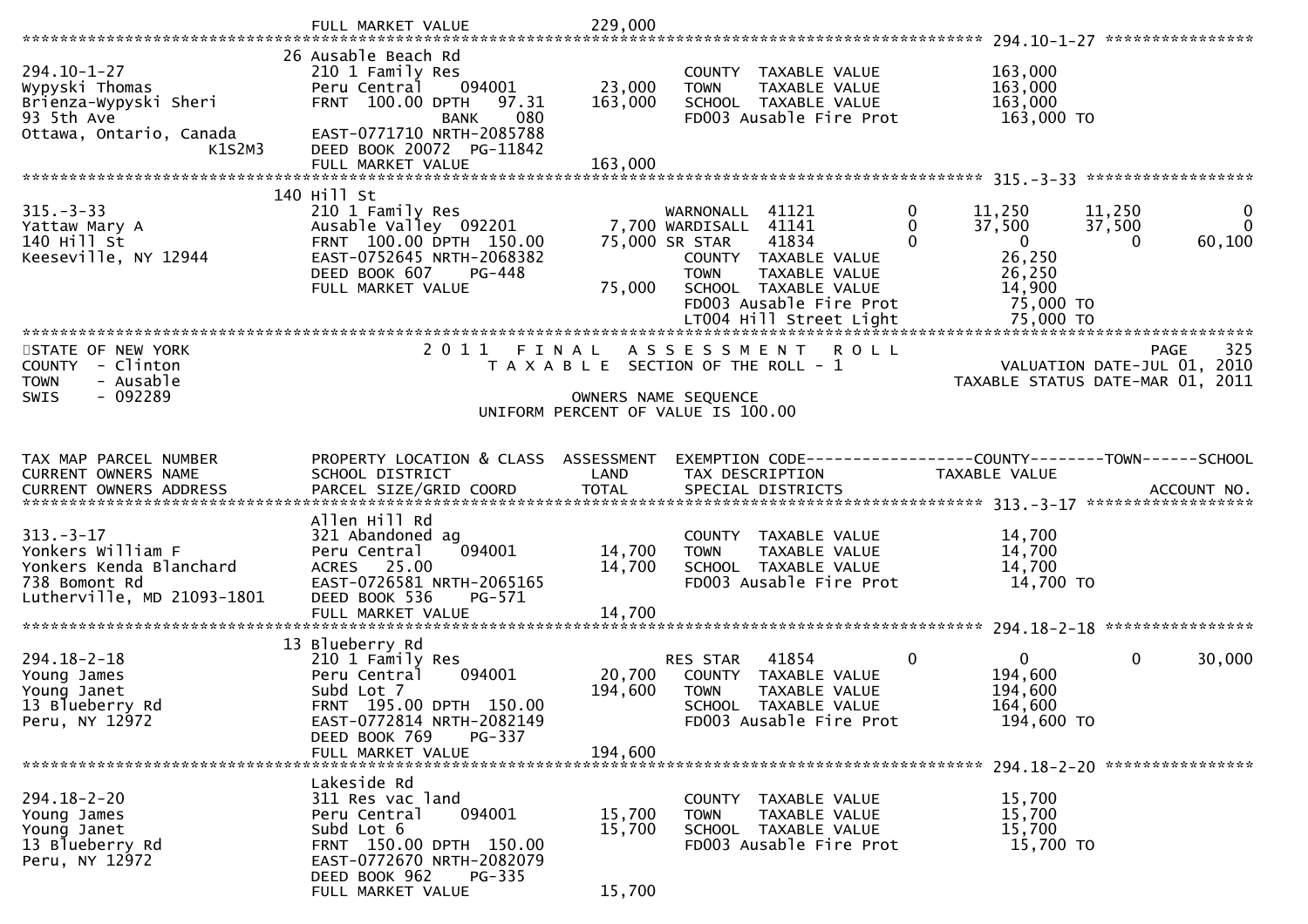|                                                                                                 |                                                                                                                                                                                                                           |                            |                                                                                                                                                       | ****************** 294.18-2-17 ****************                                          |                                                                         |                        |
|-------------------------------------------------------------------------------------------------|---------------------------------------------------------------------------------------------------------------------------------------------------------------------------------------------------------------------------|----------------------------|-------------------------------------------------------------------------------------------------------------------------------------------------------|------------------------------------------------------------------------------------------|-------------------------------------------------------------------------|------------------------|
| $294.18 - 2 - 17$<br>Young James J<br>Young Janet<br>13 Blueberry Rd<br>Peru, NY 12972          | Giddings Rd<br>311 Res vac land<br>094001<br>Peru Central<br>Subd Lot 4<br>FRNT 147.00 DPTH 150.00<br>EAST-0772891 NRTH-2082014<br>DEED BOOK 20021 PG-41085<br>FULL MARKET VALUE                                          | 16,000<br>16,000<br>16,000 | COUNTY TAXABLE VALUE<br>TAXABLE VALUE<br><b>TOWN</b><br>SCHOOL TAXABLE VALUE<br>FD003 Ausable Fire Prot                                               | 16,000<br>16,000<br>16,000<br>16,000 TO                                                  |                                                                         |                        |
|                                                                                                 |                                                                                                                                                                                                                           |                            |                                                                                                                                                       |                                                                                          |                                                                         |                        |
| $294.18 - 2 - 19$<br>Young James J<br>Young Janet<br>13 Blueberry Rd<br>Peru, NY 12972          | Lakeside Rd<br>311 Res vac land<br>094001<br>Peru Central<br>Subd Lot 5<br>FRNT 126.50 DPTH 149.40<br>EAST-0772742 NRTH-2081952<br>DEED BOOK 20021 PG-41085<br>FULL MARKET VALUE                                          | 15,500<br>15,500<br>15,500 | COUNTY TAXABLE VALUE<br><b>TOWN</b><br>TAXABLE VALUE<br>SCHOOL TAXABLE VALUE<br>FD003 Ausable Fire Prot                                               | 15,500<br>15,500<br>15,500<br>15,500 TO                                                  |                                                                         |                        |
|                                                                                                 |                                                                                                                                                                                                                           |                            |                                                                                                                                                       |                                                                                          |                                                                         |                        |
| STATE OF NEW YORK<br>COUNTY - Clinton<br>- Ausable<br><b>TOWN</b><br>$-092289$<br>SWIS          | 2011 FINAL                                                                                                                                                                                                                |                            | A S S E S S M E N T<br><b>ROLL</b><br>T A X A B L E SECTION OF THE ROLL - 1<br>OWNERS NAME SEQUENCE                                                   |                                                                                          | PAGE<br>VALUATION DATE-JUL 01, 2010<br>TAXABLE STATUS DATE-MAR 01, 2011 | 326                    |
|                                                                                                 |                                                                                                                                                                                                                           |                            |                                                                                                                                                       |                                                                                          |                                                                         |                        |
|                                                                                                 |                                                                                                                                                                                                                           |                            | UNIFORM PERCENT OF VALUE IS 100.00                                                                                                                    |                                                                                          |                                                                         |                        |
| TAX MAP PARCEL NUMBER<br>CURRENT OWNERS NAME                                                    | PROPERTY LOCATION & CLASS ASSESSMENT<br>SCHOOL DISTRICT                                                                                                                                                                   | LAND                       | EXEMPTION CODE-----------------COUNTY-------TOWN------SCHOOL<br>TAX DESCRIPTION                                                                       | TAXABLE VALUE                                                                            |                                                                         |                        |
| $314. - 2 - 5.2$<br>Youngmann Jeremy<br>Youngmann Courtney<br>2 Cayea Rd<br>Peru, NY 12972      | 515 Cold Spring Rd<br>312 Vac w/imprv<br>Ausable Valley 092201<br>Lot 12 PL 12000 Ac Loc<br><b>ACRES</b><br>3.30<br>EAST-0739290 NRTH-2070863<br>DEED BOOK 20102 PG-30839<br>FULL MARKET VALUE                            | 4,700<br>7,700<br>7,700    | COUNTY TAXABLE VALUE<br>TAXABLE VALUE<br><b>TOWN</b><br>SCHOOL TAXABLE VALUE<br>FD003 Ausable Fire Prot                                               | 7,700<br>7,700<br>7,700<br>7,700 TO                                                      |                                                                         |                        |
| $305. - 1 - 2.21$<br>Zmijewski Scot M<br>Zmijewski Lisa<br>109 Grove St<br>Keeseville, NY 12944 | 109 Grove St<br>210 1 Family Res<br>Ausable Valley 092201<br>Lot 16 Platts 12000<br>Survey Bk 12 Pg 125<br>2.60 BANK<br>080<br><b>ACRES</b><br>EAST-0756344 NRTH-2072050<br>DEED BOOK 20041 PG-67129<br>FULL MARKET VALUE | 133,800<br>133,800         | WARCOMALL 41131<br>41854<br>7,000 RES STAR<br>COUNTY TAXABLE VALUE<br><b>TOWN</b><br>TAXABLE VALUE<br>SCHOOL TAXABLE VALUE<br>FD003 Ausable Fire Prot | 0<br>33,450<br>$\Omega$<br>$\overline{0}$<br>100,350<br>113,800<br>103,800<br>133,800 TO | 20,000<br>$\Omega$                                                      | $\Omega$<br>30,000     |
| STATE OF NEW YORK<br>COUNTY - Clinton<br>- Ausable<br><b>TOWN</b><br>$-092289$<br>SWIS          | 2011 FINAL                                                                                                                                                                                                                |                            | A S S E S S M E N T<br><b>ROLL</b><br>T A X A B L E SECTION OF THE ROLL - 1                                                                           |                                                                                          | PAGE<br>VALUATION DATE-JUL 01, 2010<br>TAXABLE STATUS DATE-MAR 01, 2011 | 327<br>RPS150/V04/L015 |
|                                                                                                 |                                                                                                                                                                                                                           |                            | UNIFORM PERCENT OF VALUE IS 100.00<br>ROLL SECTION TOTALS                                                                                             |                                                                                          | CURRENT DATE 6/21/2011                                                  |                        |
|                                                                                                 |                                                                                                                                                                                                                           |                            |                                                                                                                                                       |                                                                                          |                                                                         |                        |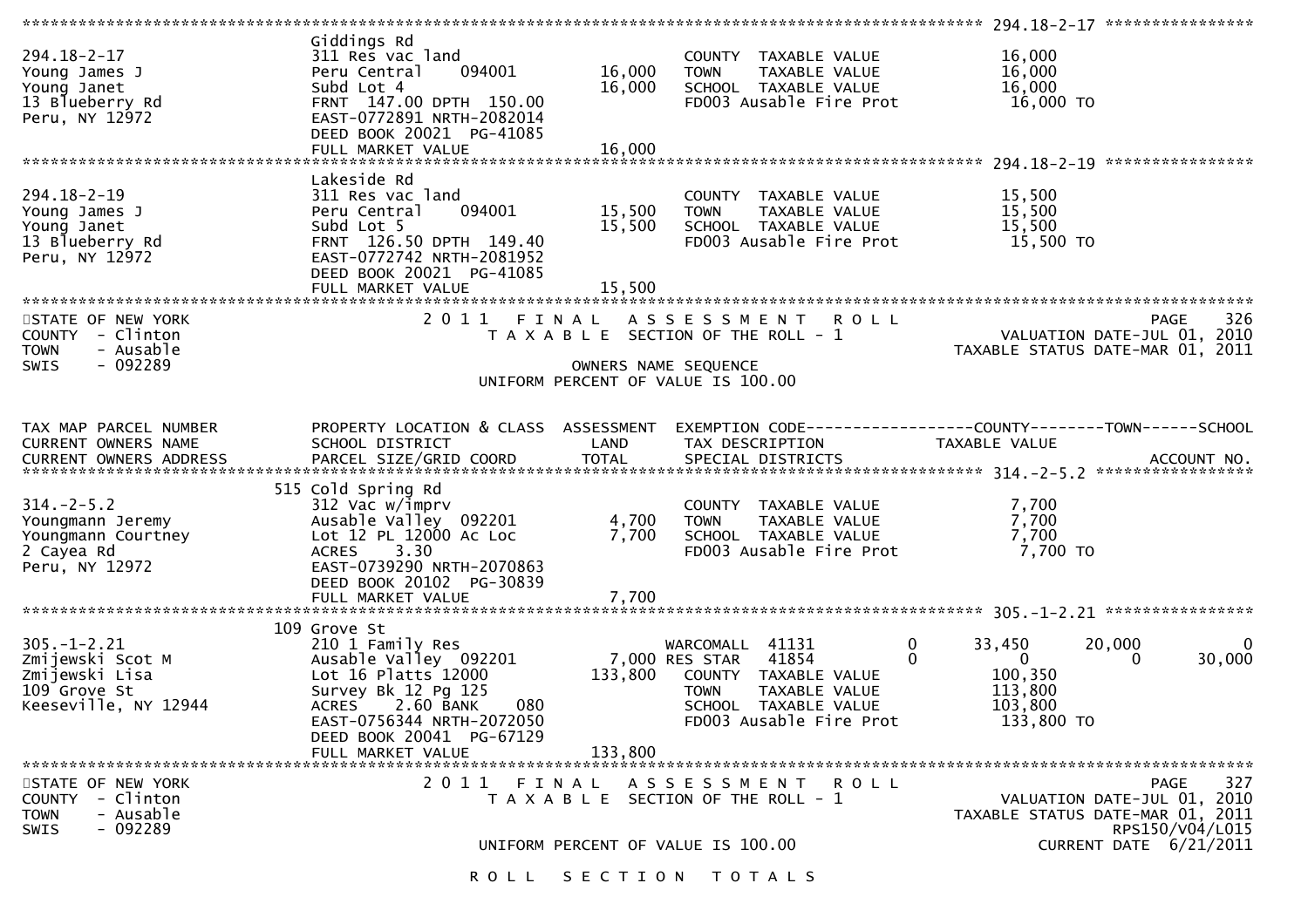### \*\*\* S P E C I A L D I S T R I C T S U M M A R Y \*\*\*

| <b>CODE</b> | DISTRICT NAME                                                                                                                                                                       | <b>TOTAL</b><br>PARCELS | EXTENSION<br><b>TYPE</b>                                                                        | EXTENSION<br><b>VALUE</b>  | AD VALOREM<br>VALUE                                        | <b>EXEMPT</b><br><b>AMOUNT</b> | <b>TAXABLE</b><br><b>VALUE</b>                                                           |
|-------------|-------------------------------------------------------------------------------------------------------------------------------------------------------------------------------------|-------------------------|-------------------------------------------------------------------------------------------------|----------------------------|------------------------------------------------------------|--------------------------------|------------------------------------------------------------------------------------------|
|             | OTO02 Omitted Tax-Co<br>OT003 Omitted Tax-Sc<br>OT004 Omitted Tax-To<br>FD003 Ausable Fire P<br>LT003 Clintonville L<br>LT004 Hill Street Li<br>LT005 Pine Tree Ligh<br>LT006 Chasm |                         | 3 MOVTAX<br>1 MOVTAX<br>3 MOVTAX<br>1,160 TOTAL<br>75 TOTAL<br>63 TOTAL<br>60 TOTAL<br>23 TOTAL | 414.88<br>468.23<br>961.94 | 101704,486<br>3376,678<br>5349,980<br>6463,200<br>1756,230 | 53,132                         | 414.88<br>468.23<br>961.94<br>101651,354<br>3376.678<br>5349,980<br>6463,200<br>1756,230 |

# \*\*\* S C H O O L D I S T R I C T S U M M A R Y \*\*\*

| <b>CODE</b>      | DISTRICT NAME                      | <b>TOTAL</b><br><b>PARCELS</b> | ASSESSED<br>LAND      | ASSESSED<br><b>TOTAL</b> | <b>EXEMPT</b><br>AMOUNT | <b>TOTAL</b><br><b>TAXABLE</b> | <b>STAR</b><br>AMOUNT | <b>STAR</b><br><b>TAXABLE</b> |
|------------------|------------------------------------|--------------------------------|-----------------------|--------------------------|-------------------------|--------------------------------|-----------------------|-------------------------------|
| 092201<br>094001 | Ausable Valley Cen<br>Peru Central | 869<br>291                     | 11352,986<br>8161.830 | 73191,286<br>28635.200   | 3279,851<br>407,372     | 69911,435<br>28227.828         | 17285,016<br>4180.150 | 52626,419<br>24047,678        |
|                  | SUB-TOTAL                          | 1,160                          | 19514,816             | 101826,486               | 3687,223                | 98139,263                      | 21465,166             | 76674,097                     |
|                  | <b>TOTAL</b>                       | 1,160                          | 19514,816             | 101826,486               | 3687,223                | 98139,263                      | 21465,166             | 76674,097                     |

# \*\*\* S Y S T E M C O D E S S U M M A R Y \*\*\*

#### NO SYSTEM EXEMPTIONS AT THIS LEVEL

## \*\*\* E X E M P T I O N S U M M A R Y \*\*\*

| <b>CODE</b><br><b>PARCELS</b><br>DESCRIPTION                                                                                                                                                                                                                                                                                                                | <b>COUNTY</b>                                                                                                           | <b>TOWN</b>                             | <b>SCHOOL</b>                                                                                                                            |
|-------------------------------------------------------------------------------------------------------------------------------------------------------------------------------------------------------------------------------------------------------------------------------------------------------------------------------------------------------------|-------------------------------------------------------------------------------------------------------------------------|-----------------------------------------|------------------------------------------------------------------------------------------------------------------------------------------|
| 41101<br><b>VETERANS</b><br>41121<br>WARNONALL<br>53<br>41131<br>WARCOMALL<br>31<br>41141<br>WARDISALL<br>$6\phantom{1}6$<br>41152<br>$CW_10_VET/$<br>41172<br>CW_DISBLD_<br>FINAL<br>2011<br>STATE OF NEW YORK<br>- Clinton<br><b>COUNTY</b><br>T A X A B L E<br>- Ausable<br><b>TOWN</b><br>- 092289<br><b>SWIS</b><br>UNIFORM PERCENT OF VALUE IS 100.00 | 12,400<br>1231,549<br>1390,005<br>791,754<br>42,020<br>24,640<br>A S S E S S M E N T<br>ROLL<br>SECTION OF THE ROLL - 1 | 12,400<br>872,043<br>982,697<br>662,034 | 328<br><b>PAGE</b><br>2010<br>VALUATION DATE-JUL 01,<br>TAXABLE STATUS DATE-MAR 01, 2011<br>RPS150/V04/L015<br>6/21/2011<br>CURRENT DATE |

# ROLL SECTION TOTALS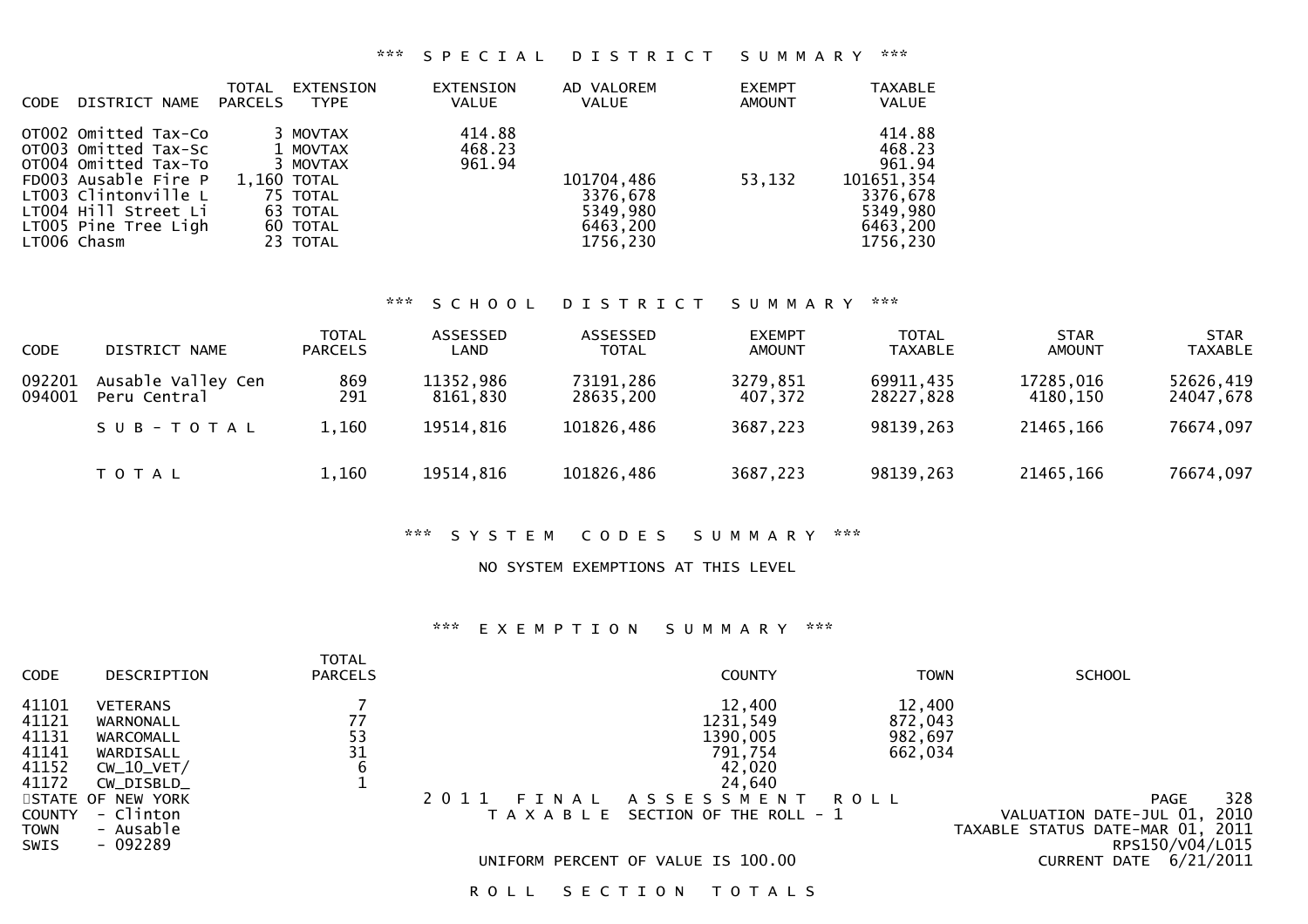# \*\*\* E X E M P T I O N S U M M A R Y \*\*\*

| <b>CODE</b> | DESCRIPTION     | <b>TOTAL</b><br><b>PARCELS</b> | <b>COUNTY</b> | <b>TOWN</b> | <b>SCHOOL</b> |
|-------------|-----------------|--------------------------------|---------------|-------------|---------------|
| 41300       | PARAPL VET      |                                | 122,000       | 122,000     | 122,000       |
| 41400       | <b>CLERGY</b>   |                                | 1,500         | 1,500       | 1,500         |
| 41700       | 10 YR AGR       |                                | 988,200       | 988,200     | 988,200       |
| 41720       | AGRI DISTR      | 27                             | 778,745       | 778,745     | 778,745       |
| 41800       | AGED - ALL      | 40                             | 1301,723      | 1315,380    | 1409,578      |
| 41802       | AGED COUN       |                                | 98,081        |             |               |
| 41805       | AGED C&S        |                                | 110,633       |             | 122,400       |
| 41834       | SR STAR         | 139                            |               |             | 7141,506      |
| 41854       | <b>RES STAR</b> | 478                            |               |             | 14308,660     |
| 41864       | RS STAR MH      |                                |               |             | 15,000        |
| 41932       | LIM INC DI      |                                | 78,750        |             |               |
| 42100       | 483A EX         |                                | 53,132        | 53,132      | 53,132        |
| 42130       | RPTL483_d       |                                | 47,600        | 47,600      | 47,600        |
| 47460       | 480A EX         |                                | 164,068       | 164,068     | 164,068       |
|             | T O T A L       | 888                            | 7236,800      | 5999,799    | 25152,389     |
|             |                 |                                |               |             |               |

# \*\*\* G R A N D T O T A L S \*\*\*

| <b>ROLL</b><br><b>SEC</b>            | DESCRIPTION                                                            | <b>TOTAL</b><br><b>PARCELS</b> | ASSESSED<br>LAND                                                                                                                                                                                                                     | ASSESSED<br><b>TOTAL</b>                                                                                     |                       | <b>TAXABLE</b><br><b>COUNTY</b>                                                          | <b>TAXABLE</b><br><b>TOWN</b> | <b>TAXABLE</b><br><b>SCHOOL</b>                                 | <b>STAR</b><br><b>TAXABLE</b> |
|--------------------------------------|------------------------------------------------------------------------|--------------------------------|--------------------------------------------------------------------------------------------------------------------------------------------------------------------------------------------------------------------------------------|--------------------------------------------------------------------------------------------------------------|-----------------------|------------------------------------------------------------------------------------------|-------------------------------|-----------------------------------------------------------------|-------------------------------|
| $\mathbf{1}$                         | <b>TAXABLE</b>                                                         | 1,160                          | 19514,816                                                                                                                                                                                                                            | 101826,486                                                                                                   |                       | 94589,686                                                                                | 95826,687                     | 98139,263                                                       | 76674,097                     |
| <b>COUNTY</b><br><b>TOWN</b><br>SWIS | STATE OF NEW YORK<br>- Clinton<br>- Ausable<br>$-092289$               |                                |                                                                                                                                                                                                                                      | 2011 FINAL ASSESSMENT ROLL<br>STATE OWNED LAND SECTION OF THE ROLL - 3<br>UNIFORM PERCENT OF VALUE IS 100.00 | OWNERS NAME SEQUENCE  |                                                                                          |                               | VALUATION DATE-JUL 01, 2010<br>TAXABLE STATUS DATE-MAR 01, 2011 | 329<br>PAGE                   |
|                                      | TAX MAP PARCEL NUMBER<br>CURRENT OWNERS NAME<br>CURRENT OWNERS ADDRESS |                                | SCHOOL DISTRICT<br>PARCEL SIZE/GRID COORD                                                                                                                                                                                            | PROPERTY LOCATION & CLASS ASSESSMENT<br>LAND<br>TOTAL                                                        | TAX DESCRIPTION       | EXEMPTION        CODE-----------------COUNTY-------TOWN------SCHOOL<br>SPECIAL DISTRICTS | TAXABLE VALUE                 |                                                                 | ACCOUNT NO.<br>************** |
| $325. - 1 - 1 - ESMT$<br>Clinton     | State Of New York<br>C/O County Treasurer<br>County                    | Rt 9N                          | 980 Consvn easmt<br>Ausable Valley 092201<br>Lots 23 24 7 & 10 Cook Mt<br>Ny Cons Easement 764/36<br>Alloc 8760 Set 09/90 By D<br>ACRES 740.00<br>EAST-0732717 NRTH-2062064<br>DEED BOOK 20041 PG-76075<br>CONSERVATION ESMT % 87.60 | 110,814<br>110,814                                                                                           | COUNTY<br><b>TOWN</b> | TAXABLE VALUE<br>TAXABLE VALUE<br>SCHOOL TAXABLE VALUE<br>FD003 Ausable Fire Prot        |                               | 110,814<br>110,814<br>110,814<br>110,814 TO                     |                               |
|                                      |                                                                        |                                | FULL MARKET VALUE                                                                                                                                                                                                                    | 110,814                                                                                                      |                       |                                                                                          |                               |                                                                 | ******************            |
|                                      |                                                                        |                                | Giddings Rd                                                                                                                                                                                                                          |                                                                                                              |                       |                                                                                          |                               |                                                                 |                               |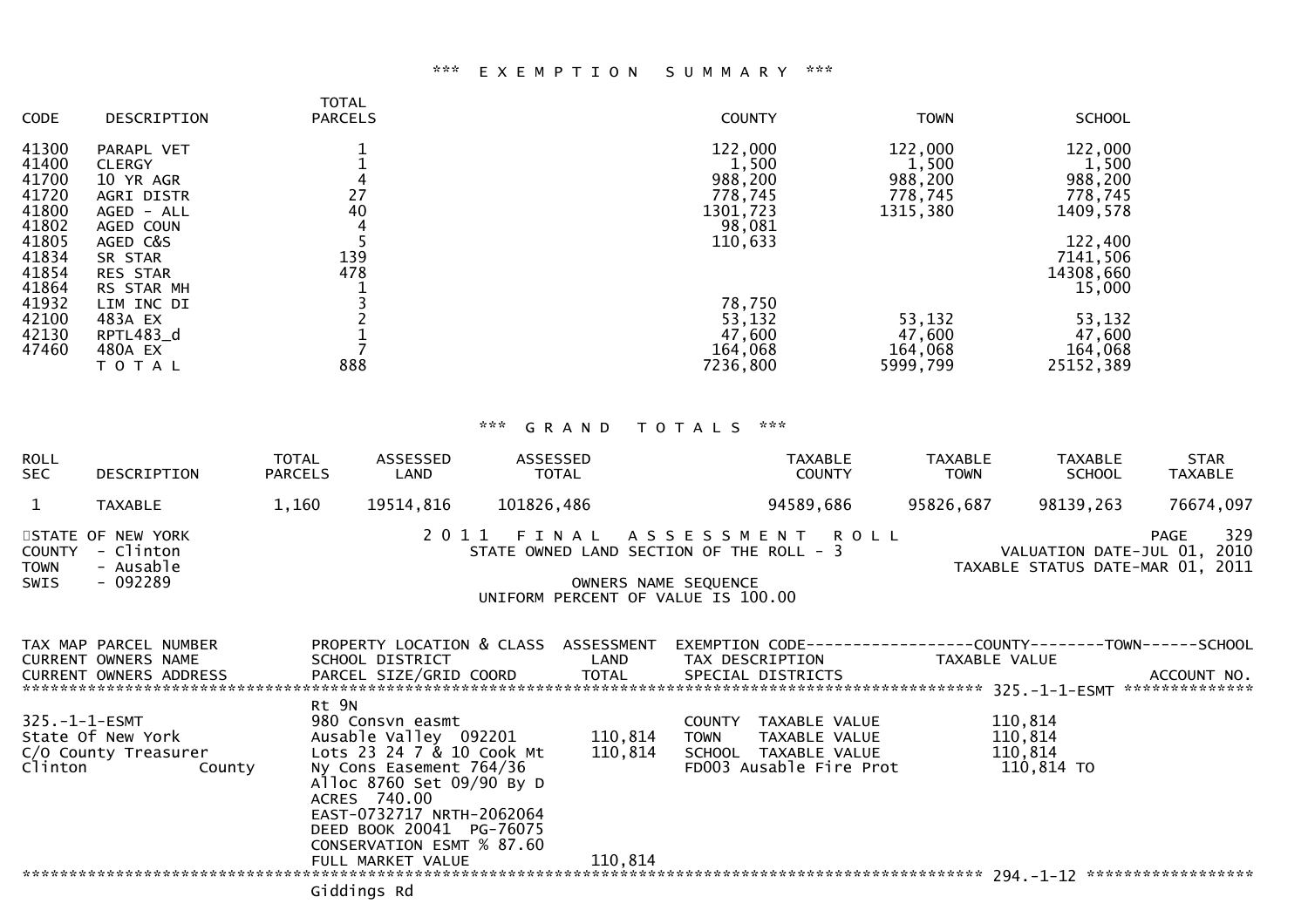| $294. - 1 - 12$<br>State Land<br>Attn: Clinton Co Treasurer<br>137 Margaret St<br>Plattsburgh, NY 12901                              | 931 Forest s532a<br>Peru Central<br>094001<br>Lot 1 Platts Gr Loc 9.75<br>State #0120001<br>For Pres Rptl 532A<br>8.50<br><b>ACRES</b><br>EAST-0772889 NRTH-2081527<br>DEED BOOK 734<br>PG-63<br>FULL MARKET VALUE             | 34,200<br>34,200<br>34,200                                                                             | <b>TOWN</b>                     | COUNTY TAXABLE VALUE<br>TAXABLE VALUE<br>SCHOOL TAXABLE VALUE<br>FD003 Ausable Fire Prot |              | 34,200<br>34,200<br>34,200<br>34,200 TO              |                                                                                            |     |
|--------------------------------------------------------------------------------------------------------------------------------------|--------------------------------------------------------------------------------------------------------------------------------------------------------------------------------------------------------------------------------|--------------------------------------------------------------------------------------------------------|---------------------------------|------------------------------------------------------------------------------------------|--------------|------------------------------------------------------|--------------------------------------------------------------------------------------------|-----|
|                                                                                                                                      |                                                                                                                                                                                                                                |                                                                                                        |                                 |                                                                                          |              |                                                      |                                                                                            |     |
| $300 - 22 - 1$<br>State Land<br>Attn: Clinton Co Treasurer<br>137 Margaret St<br>Plattsburgh, NY 12901                               | 993 Transition t<br>Ausable Valley 092201<br>Tran Assmt For County<br>Town FD003 & HL001 Prupor<br>FULL MARKET VALUE                                                                                                           | 0<br>$\Omega$<br>$\mathbf{0}$                                                                          | SCHL EXMPT 50004<br><b>TOWN</b> | COUNTY TAXABLE VALUE<br>TAXABLE VALUE<br>SCHOOL TAXABLE VALUE<br>FD003 Ausable Fire Prot | $\mathbf{0}$ | $\Omega$<br>0<br>0<br>$\mathbf{0}$<br>0 <sub>T</sub> | $\mathbf{0}$                                                                               | 0   |
| $322 - 22 - 1$<br>State Land<br>Attn: Clinton Co Treasurer<br>137 Margaret St<br>Plattsburgh, NY 12901                               | 993 Transition t<br>Ausable Valley 092201<br>Tran For School 092201<br>FULL MARKET VALUE                                                                                                                                       | 0<br>0<br>0                                                                                            | SCHL TAXBL 50001<br><b>TOWN</b> | COUNTY TAXABLE VALUE<br>TAXABLE VALUE<br>SCHOOL TAXABLE VALUE                            | $\mathbf 0$  | $\Omega$<br>0<br>0<br>0                              | $\mathbf 0$                                                                                | 0   |
| $334 - 2 - 23$<br>State Land<br>Attn: Clinton Co Treasurer<br>137 Margaret St<br>Plattsburgh, NY 12901                               | Rt 9N<br>931 Forest s532a<br>Ausable Valley 092201<br>Lot 196 Maule<br>15.2<br>State #0110001 Rptl 542<br>For Pres Rptl 532A Pre 19<br>ACRES 15.20<br>EAST-0722894 NRTH-2050546<br>DEED BOOK 82<br>PG-994<br>FULL MARKET VALUE | 12,900<br>12,900<br>12,900                                                                             | <b>TOWN</b>                     | COUNTY TAXABLE VALUE<br>TAXABLE VALUE<br>SCHOOL TAXABLE VALUE<br>FD003 Ausable Fire Prot |              | 12,900<br>12,900<br>12,900<br>12,900 TO              |                                                                                            |     |
| STATE OF NEW YORK<br>COUNTY - Clinton<br><b>TOWN</b><br>- Ausable<br>- 092289<br>SWIS                                                | 2011<br>FINAL                                                                                                                                                                                                                  | STATE OWNED LAND SECTION OF THE ROLL - 3<br>OWNERS NAME SEQUENCE<br>UNIFORM PERCENT OF VALUE IS 100.00 |                                 | A S S E S S M E N T R O L L                                                              |              |                                                      | <b>PAGE</b><br>VALUATION DATE-JUL 01, 2010<br>TAXABLE STATUS DATE-MAR 01, 2011             | 330 |
| TAX MAP PARCEL NUMBER<br><b>CURRENT OWNERS NAME</b><br><b>CURRENT OWNERS ADDRESS</b>                                                 | PROPERTY LOCATION & CLASS ASSESSMENT<br>SCHOOL DISTRICT<br>PARCEL SIZE/GRID COORD                                                                                                                                              | LAND<br><b>TOTAL</b>                                                                                   |                                 | TAX DESCRIPTION<br>SPECIAL DISTRICTS                                                     |              | TAXABLE VALUE                                        | EXEMPTION        CODE-----------------COUNTY-------TOWN------SCHOOL<br>ACCOUNT NO.         |     |
| $340 - 22 - 1$<br>State Land<br>Attn: Clinton County Treasurer Transition Assessment For<br>137 Margaret St<br>Plattsburgh, NY 12901 | 993 Transition t<br>Peru Central<br>094001<br>School 094001 Only<br>FULL MARKET VALUE                                                                                                                                          | 0<br>0                                                                                                 | SCHL TAXBL 50001<br><b>TOWN</b> | COUNTY TAXABLE VALUE<br>TAXABLE VALUE<br>SCHOOL TAXABLE VALUE                            | 0            | 0<br>0<br>0<br>$\Omega$                              | 0                                                                                          | 0   |
| STATE OF NEW YORK<br>- Clinton<br><b>COUNTY</b><br>- Ausable<br><b>TOWN</b><br>$-092289$<br>SWIS                                     | 2011                                                                                                                                                                                                                           | FINAL<br>STATE OWNED LAND SECTION OF THE ROLL - 3                                                      |                                 | A S S E S S M E N T R O L L                                                              |              |                                                      | PAGE<br>VALUATION DATE-JUL 01, 2010<br>TAXABLE STATUS DATE-MAR 01, 2011<br>RPS150/V04/L015 | 331 |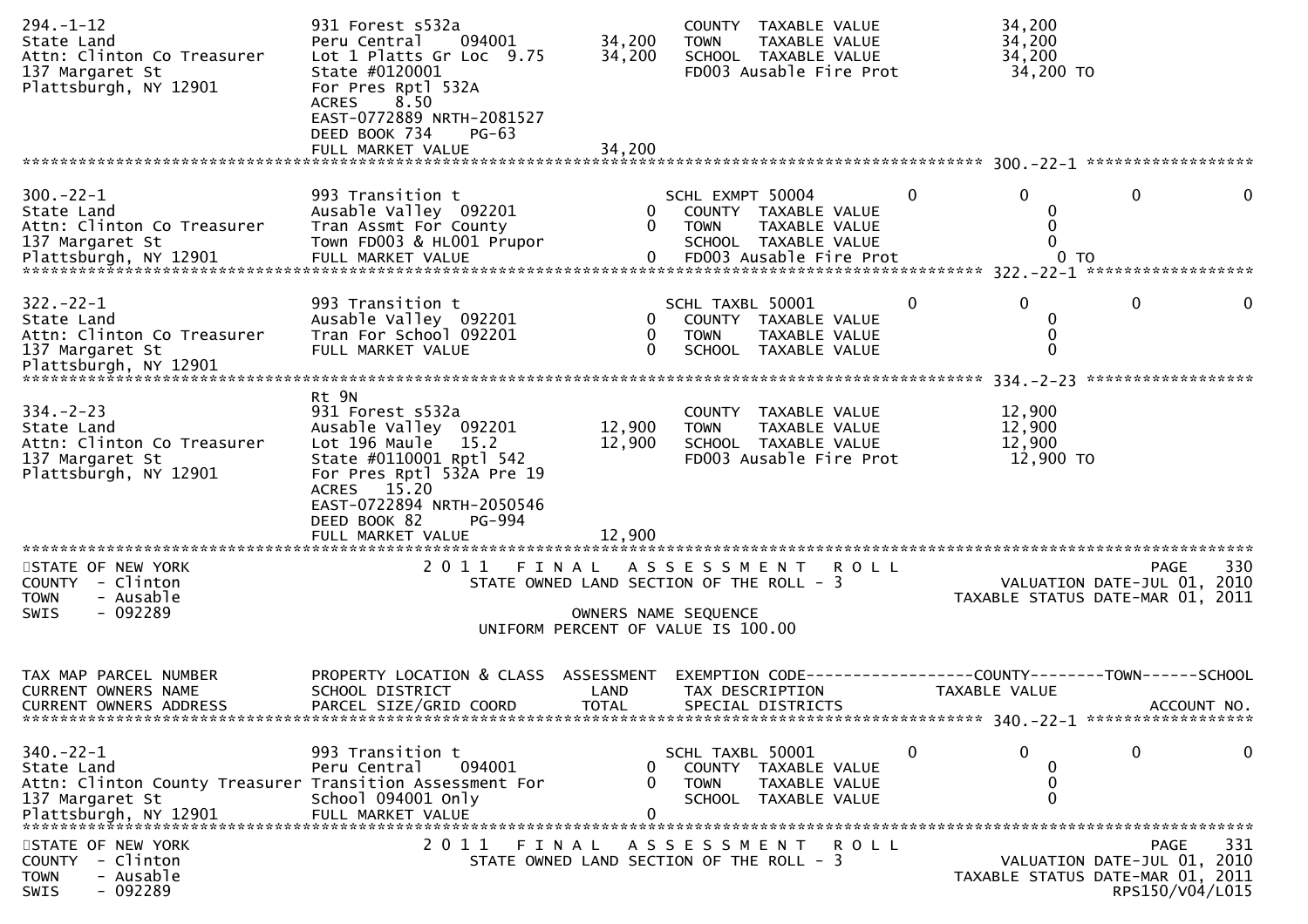ROLL SECTION TOTALS

# \*\*\* S P E C I A L D I S T R I C T S U M M A R Y \*\*\*

| <b>CODE</b> | DISTRICT NAME        | PARCELS | TOTAL EXTENSION<br>TYPE | EXTENSION<br>VALUE | AD VALOREM<br><b>VALUE</b> | <b>EXEMPT</b><br>AMOUNT | TAXABLE<br><b>VALUE</b> |
|-------------|----------------------|---------|-------------------------|--------------------|----------------------------|-------------------------|-------------------------|
|             | FD003 Ausable Fire P |         | 4 TOTAL                 |                    | 157.914                    |                         | 157.914                 |

# \*\*\* S C H O O L D I S T R I C T S U M M A R Y \*\*\*

| <b>CODE</b>      | DISTRICT NAME                      | <b>TOTAL</b><br><b>PARCELS</b> | ASSESSED<br>LAND  | ASSESSED<br><b>TOTAL</b> | <b>EXEMPT</b><br><b>AMOUNT</b> | <b>TOTAL</b><br><b>TAXABLE</b> | <b>STAR</b><br><b>AMOUNT</b> | <b>STAR</b><br><b>TAXABLE</b> |
|------------------|------------------------------------|--------------------------------|-------------------|--------------------------|--------------------------------|--------------------------------|------------------------------|-------------------------------|
| 092201<br>094001 | Ausable Valley Cen<br>Peru Central |                                | 123,714<br>34,200 | 123,714<br>34,200        |                                | 123,714<br>34,200              |                              | 123,714<br>34,200             |
|                  | SUB-TOTAL                          | 6                              | 157,914           | 157,914                  |                                | 157,914                        |                              | 157,914                       |
|                  | T O T A L                          | 6                              | 157,914           | 157,914                  |                                | 157,914                        |                              | 157,914                       |

### \*\*\* S Y S T E M C O D E S S U M M A R Y \*\*\*

| <b>CODE</b> | DESCRIPTION       | TOTAL<br><b>PARCELS</b> | <b>COUNTY</b> | <b>TOWN</b> | <b>SCHOOL</b> |  |
|-------------|-------------------|-------------------------|---------------|-------------|---------------|--|
| 50001       | SCHL TAXBL        |                         |               |             |               |  |
| 50004       | <b>SCHL EXMPT</b> | --                      |               |             |               |  |
|             | T O T A L         |                         |               |             |               |  |

### \*\*\* E X E M P T I O N S U M M A R Y \*\*\*

|                          | NO EXEMPTIONS AT THIS LEVEL              |                                  |
|--------------------------|------------------------------------------|----------------------------------|
| STATE OF NEW YORK        | 2011 FINAL ASSESSMENT ROLL               | 332<br>PAGE                      |
| COUNTY - Clinton         | STATE OWNED LAND SECTION OF THE ROLL - 3 | VALUATION DATE-JUL 01, 2010      |
| - Ausable<br><b>TOWN</b> |                                          | TAXABLE STATUS DATE-MAR 01, 2011 |
| - 092289<br>SWIS         |                                          | RPS150/V04/L015                  |
|                          | UNIFORM PERCENT OF VALUE IS 100.00       | CURRENT DATE 6/21/2011           |
|                          |                                          |                                  |
|                          | ROLL SECTION TOTALS                      |                                  |
|                          |                                          |                                  |
|                          |                                          |                                  |

### \*\*\* G R A N D T O T A L S \*\*\*

|--|

ROLL TOTAL ASSESSED ASSESSED TAXABLE TAXABLE TAXABLE STAR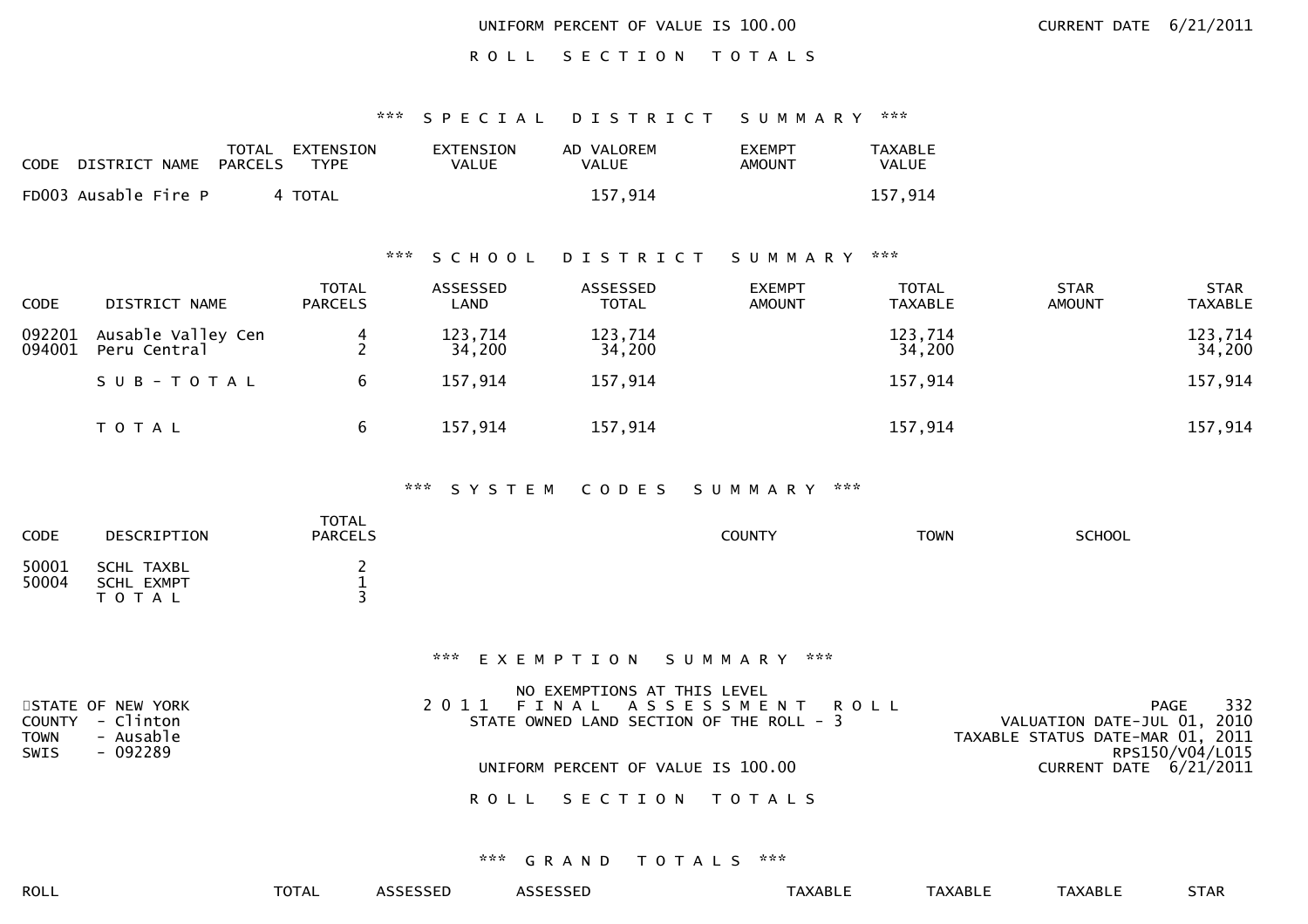| <b>SEC</b>                           | DESCRIPTION                                                                                                    | <b>PARCELS</b>          | LAND                                                                                                                 | <b>TOTAL</b>                                                                                             |                                      | <b>COUNTY</b>                                                                                                                                                            | <b>TOWN</b>   | <b>SCHOOL</b>                                                                                              | <b>TAXABLE</b>     |
|--------------------------------------|----------------------------------------------------------------------------------------------------------------|-------------------------|----------------------------------------------------------------------------------------------------------------------|----------------------------------------------------------------------------------------------------------|--------------------------------------|--------------------------------------------------------------------------------------------------------------------------------------------------------------------------|---------------|------------------------------------------------------------------------------------------------------------|--------------------|
| 3                                    | STATE OWNED LAND                                                                                               | 6                       | 157,914                                                                                                              | 157,914                                                                                                  |                                      | 157,914                                                                                                                                                                  | 157,914       | 157,914                                                                                                    | 157,914            |
| <b>COUNTY</b><br><b>TOWN</b><br>SWIS | STATE OF NEW YORK<br>- Clinton<br>- Ausable<br>$-092289$                                                       |                         | 2011                                                                                                                 | FINAL ASSESSMENT ROLL<br>SPECIAL FRANCHISE SECTION OF THE ROLL - 5<br>UNIFORM PERCENT OF VALUE IS 100.00 | OWNERS NAME SEQUENCE                 |                                                                                                                                                                          |               | VALUATION DATE-JUL 01, 2010<br>TAXABLE STATUS DATE-MAR 01, 2011                                            | 333<br><b>PAGE</b> |
|                                      | TAX MAP PARCEL NUMBER<br>CURRENT OWNERS NAME<br><b>CURRENT OWNERS ADDRESS</b>                                  |                         | SCHOOL DISTRICT<br>PARCEL SIZE/GRID COORD                                                                            | PROPERTY LOCATION & CLASS ASSESSMENT<br>LAND<br><b>TOTAL</b>                                             | TAX DESCRIPTION<br>SPECIAL DISTRICTS | EXEMPTION CODE-----------------COUNTY--------TOWN------SCHOOL                                                                                                            | TAXABLE VALUE |                                                                                                            | ACCOUNT NO.        |
| $522 - 22 - 5$<br>PO Box 7207        | AT&T Communications Of NY<br>Company Code 601700<br>Attn: Property Tax Dept                                    | Telephone<br>App Factor | 866 Telephone<br>Ausable Valley 092201<br>Special Franchise<br>FULL MARKET VALUE                                     | $\overline{0}$<br>61,850<br>61,850                                                                       | <b>TOWN</b><br>LT006 Chasm           | COUNTY TAXABLE VALUE<br>TAXABLE VALUE<br>SCHOOL TAXABLE VALUE<br>FD003 Ausable Fire Prot                                                                                 |               | 61,850<br>61,850<br>61,850<br>61,850 TO<br>$6,173$ TO                                                      |                    |
| $522 - 22 - 1$                       | Ausable Valley Tel Co<br>Company Code 602500<br>Attn: Frontier Corp<br>3 High Ridge Park<br>Stamford, CT 06905 | Telephone               | 866 Telephone<br>Ausable Valley 092201<br>Special Franchise<br>App Factor .8283 In Avc<br>FULL MARKET VALUE          | $\Omega$<br>367,116<br>367,116                                                                           | <b>TOWN</b><br>LT006 Chasm           | COUNTY TAXABLE VALUE<br>TAXABLE VALUE<br>SCHOOL TAXABLE VALUE<br>FD003 Ausable Fire Prot<br>LT003 Clintonville Light<br>LT004 Hill Street Light<br>LT005 Pine Tree Light |               | 367,116<br>367,116<br>367,116<br>367,116 TO<br>14,685 TO<br>20,705 TO<br>24,266 TO<br>36,638 TO            |                    |
| $540.-22-1$                          | Ausable Valley Tel Co<br>Company Code 602500<br>Attn: Frontier Corp<br>3 High Ridge Park<br>Stamford, CT 06905 | Telephone               | 866 Telephone<br>Peru Central 094001<br>Special Franchise<br>App Factor .1717 In Pcs<br>FULL MARKET VALUE            | $\Omega$<br>76,100<br>76,100                                                                             | <b>TOWN</b><br>LT006 Chasm           | COUNTY TAXABLE VALUE<br>TAXABLE VALUE<br>SCHOOL TAXABLE VALUE<br>FD003 Ausable Fire Prot<br>LT003 Clintonville Light<br>LT004 Hill Street Light<br>LT005 Pine Tree Light |               | 76,100<br>76,100<br>76,100<br>76,100 TO<br>3,044 TO<br>4,292 TO<br>5,030 TO<br>7,595 TO                    |                    |
| $522 - 22 - 2$                       | Charter Communications<br>12405 Powerscourt Dr<br>St. Louis, MO 63131                                          | Television              | 869 Television<br>Ausable Valley 092201<br>Special Franchise<br>App Factor 100% In Avc<br>FULL MARKET VALUE          | 0<br>190,448<br>190,448                                                                                  | <b>TOWN</b><br>LT006 Chasm           | COUNTY TAXABLE VALUE<br>TAXABLE VALUE<br>SCHOOL TAXABLE VALUE<br>FD003 Ausable Fire Prot<br>LT004 Hill Street Light                                                      |               | 190,448<br>190,448<br>190,448<br>190,448 TO<br>10,741 TO<br>19,007 TO<br>522. - 22 - 6 ******************* |                    |
| $522 - 22 - 6$<br>PO Box 54288       | Intellifiber Networks<br>Lexington, KY 40555                                                                   | Along $I-87$            | 867 Misc franchs<br>Ausable Valley 092201<br>Special Franchise<br>App 1.0000 in AVCS<br>$21550'$ fib optic on $I-87$ | 0<br>188,917                                                                                             | <b>TOWN</b>                          | COUNTY TAXABLE VALUE<br>TAXABLE VALUE<br>SCHOOL TAXABLE VALUE                                                                                                            |               | 188,917<br>188,917<br>188,917                                                                              |                    |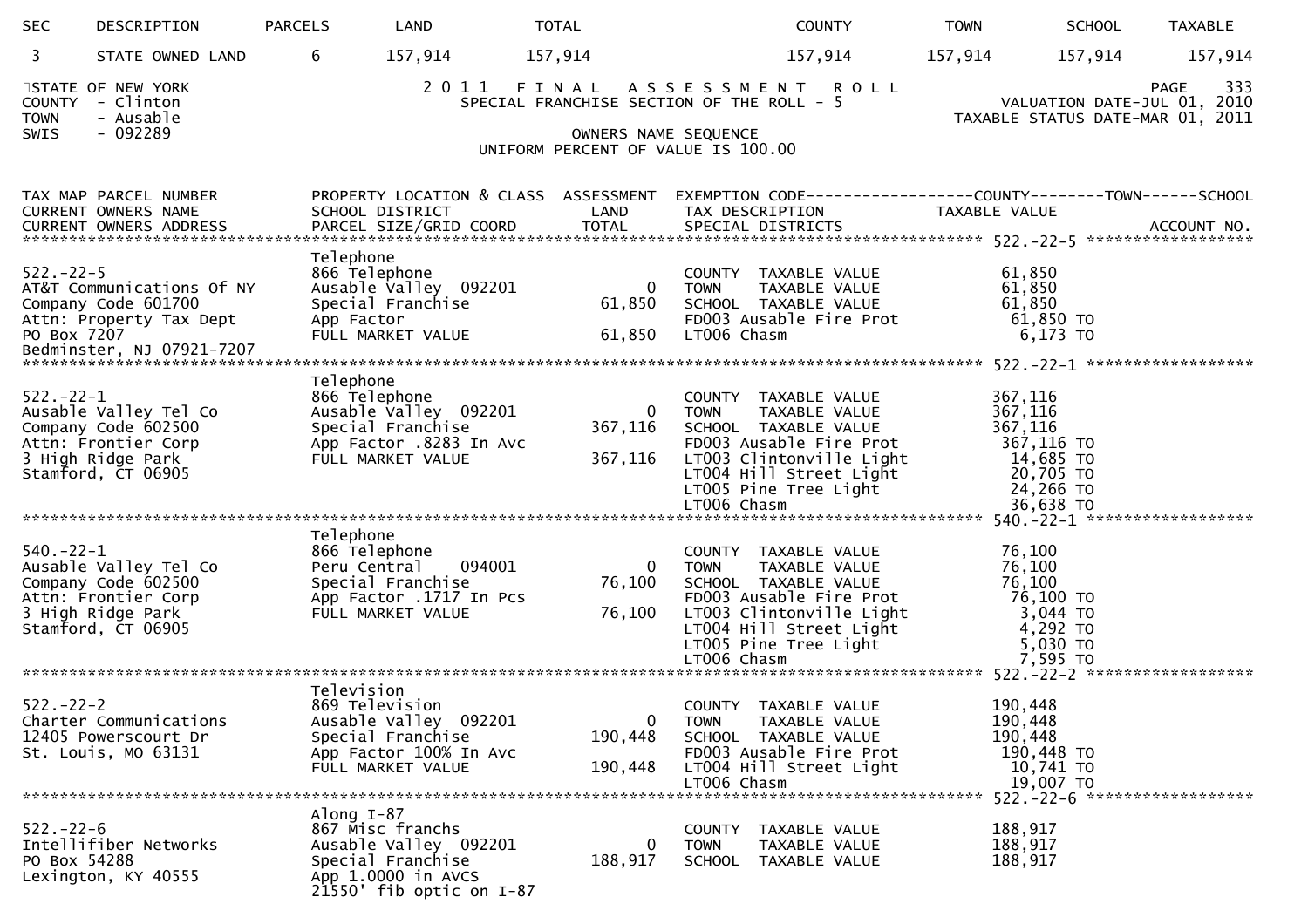| STATE OF NEW YORK<br>COUNTY - Clinton<br>- Ausable<br><b>TOWN</b><br>$-092289$<br><b>SWIS</b>                                                        |                                                                                                                                 | OWNERS NAME SEQUENCE               | 2011 FINAL ASSESSMENT ROLL<br>SPECIAL FRANCHISE SECTION OF THE ROLL - 5                                                                                                                                | 334<br><b>PAGE</b><br>VALUATION DATE-JUL 01, 2010<br>TAXABLE STATUS DATE-MAR 01, 2011                                              |
|------------------------------------------------------------------------------------------------------------------------------------------------------|---------------------------------------------------------------------------------------------------------------------------------|------------------------------------|--------------------------------------------------------------------------------------------------------------------------------------------------------------------------------------------------------|------------------------------------------------------------------------------------------------------------------------------------|
|                                                                                                                                                      |                                                                                                                                 |                                    | UNIFORM PERCENT OF VALUE IS 100.00                                                                                                                                                                     |                                                                                                                                    |
| TAX MAP PARCEL NUMBER<br>CURRENT OWNERS NAME                                                                                                         | PROPERTY LOCATION & CLASS ASSESSMENT<br>SCHOOL DISTRICT                                                                         | LAND                               | TAX DESCRIPTION                                                                                                                                                                                        | EXEMPTION CODE-----------------COUNTY--------TOWN------SCHOOL<br>TAXABLE VALUE                                                     |
| $522 - 22 - 4$<br>NYS Electric & Gas Corp<br>Attn: Utility Shared Services<br>Local Tax Dept Freeport<br>70 Farm View Dr<br>New Gloucester, ME 04260 | Electric & Gas<br>861 Elec & gas<br>Ausable Valley 092201<br>Special Franchise<br>App Factor .8283 In Avc<br>FULL MARKET VALUE  | $\mathbf{0}$<br>571,843<br>571,843 | COUNTY TAXABLE VALUE<br>TAXABLE VALUE<br><b>TOWN</b><br>SCHOOL TAXABLE VALUE<br>FD003 Ausable Fire Prot<br>LT003 Clintonville Light<br>LT004 Hill Street Light<br>LT005 Pine Tree Light<br>LT006 Chasm | 571,843<br>571,843<br>571,843<br>571,843 TO<br>22,874 TO<br>32,252 TO<br>37,799 TO<br>57,070 TO                                    |
| $540 - 22 - 4$<br>NYS Electric & Gas Corp<br>Attn: Utility Shared Services<br>Local Tax Dept Freeport<br>70 Farm View Dr<br>New Gloucester, ME 04260 | Electric & Gas<br>861 Elec & gas<br>094001<br>Peru Central<br>Special Franchise<br>App Factor .1717 In Pcs<br>FULL MARKET VALUE | $\mathbf{0}$<br>118,539<br>118,539 | COUNTY TAXABLE VALUE<br>TAXABLE VALUE<br><b>TOWN</b><br>SCHOOL TAXABLE VALUE<br>FD003 Ausable Fire Prot<br>LT003 Clintonville Light<br>LT004 Hill Street Light<br>LT005 Pine Tree Light<br>LT006 Chasm | 118,539<br>118,539<br>118,539<br>118,539 TO<br>4,742 TO<br>6,686 TO<br>7,835 TO<br>11,830 TO                                       |
| $522 - 22 - 3$<br>Verizon New York Inc<br>Verizon Communications<br>Company Code 631900<br>PO Box 152206                                             | Telephone<br>866 Telephone<br>Ausable Valley 092201<br>Special Franchise<br>App Factor .8283 In Avc<br>FULL MARKET VALUE        | 0<br>92,949<br>92,949              | COUNTY TAXABLE VALUE<br><b>TOWN</b><br>TAXABLE VALUE<br>SCHOOL TAXABLE VALUE<br>FD003 Ausable Fire Prot<br>LT006 Chasm                                                                                 | 92,949<br>92,949<br>92,949<br>92,949 TO<br>9,276 TO                                                                                |
| $540. -22 - 3$<br>Verizon New York Inc<br>Verizon Communications<br>Company Code 631900<br>PO Box 152206<br>Irving, TX 75015-2206                    | Telephone<br>866 Telephone<br>094001<br>Peru Central<br>Special Franchise<br>App Factor .1717 In Pcs<br>FULL MARKET VALUE       | $\mathbf{0}$<br>19,268<br>19,268   | COUNTY TAXABLE VALUE<br><b>TOWN</b><br>TAXABLE VALUE<br>SCHOOL TAXABLE VALUE<br>FD003 Ausable Fire Prot<br>LT006 Chasm                                                                                 | 19,268<br>19,268<br>19,268<br>19,268 TO<br>1,923 TO                                                                                |
| STATE OF NEW YORK<br>- Clinton<br><b>COUNTY</b><br>- Ausable<br><b>TOWN</b><br>$-092289$<br><b>SWIS</b>                                              |                                                                                                                                 |                                    | 2011 FINAL ASSESSMENT ROLL<br>SPECIAL FRANCHISE SECTION OF THE ROLL - 5<br>UNIFORM PERCENT OF VALUE IS 100.00                                                                                          | 335<br><b>PAGE</b><br>VALUATION DATE-JUL 01, 2010<br>TAXABLE STATUS DATE-MAR 01, 2011<br>RPS150/V04/L015<br>CURRENT DATE 6/21/2011 |
|                                                                                                                                                      |                                                                                                                                 |                                    | ROLL SECTION TOTALS                                                                                                                                                                                    |                                                                                                                                    |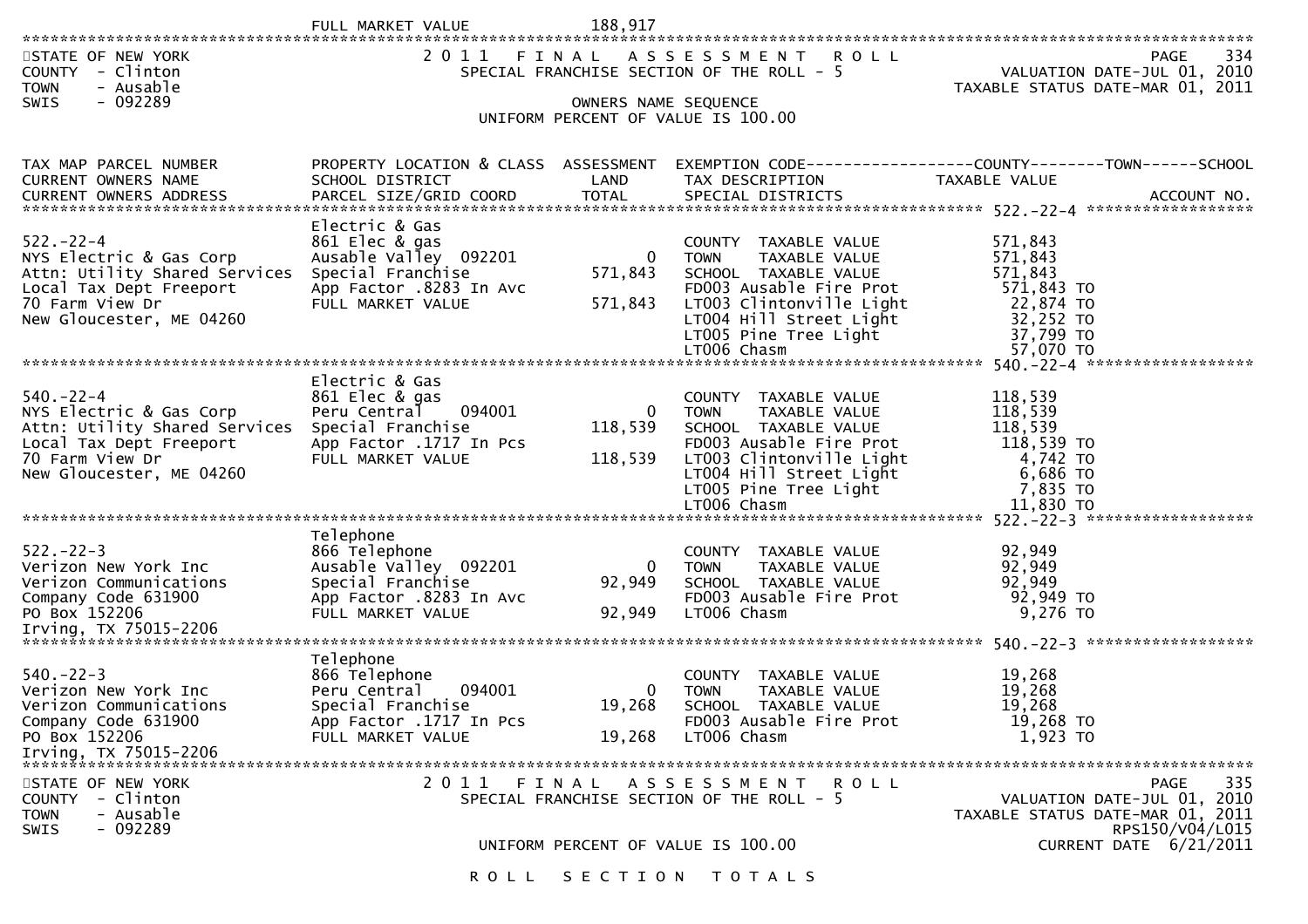#### \*\*\* S P E C I A L D I S T R I C T S U M M A R Y \*\*\*

| <b>CODE</b> | DISTRICT NAME                                                                                               | TOTAL<br>PARCELS | EXTENSION<br>TYPE                                   | <b>EXTENSION</b><br><b>VALUE</b> | AD VALOREM<br><b>VALUE</b>                         | <b>EXEMPT</b><br><b>AMOUNT</b> | <b>TAXABLE</b><br><b>VALUE</b>                     |
|-------------|-------------------------------------------------------------------------------------------------------------|------------------|-----------------------------------------------------|----------------------------------|----------------------------------------------------|--------------------------------|----------------------------------------------------|
|             | FD003 Ausable Fire P<br>LT003 Clintonville L<br>LT004 Hill Street Li<br>LT005 Pine Tree Ligh<br>LT006 Chasm |                  | 8 TOTAL<br>4 TOTAL<br>5 TOTAL<br>4 TOTAL<br>8 TOTAL |                                  | 1498, 113<br>45.345<br>74.676<br>74.930<br>149,512 |                                | 1498, 113<br>45.345<br>74.676<br>74.930<br>149,512 |

# \*\*\* S C H O O L D I S T R I C T S U M M A R Y \*\*\*

| <b>CODE</b>      | DISTRICT NAME                      | <b>TOTAL</b><br><b>PARCELS</b> | ASSESSED<br>LAND | ASSESSED<br><b>TOTAL</b> | <b>EXEMPT</b><br><b>AMOUNT</b> | <b>TOTAL</b><br><b>TAXABLE</b> | <b>STAR</b><br><b>AMOUNT</b> | <b>STAR</b><br><b>TAXABLE</b> |
|------------------|------------------------------------|--------------------------------|------------------|--------------------------|--------------------------------|--------------------------------|------------------------------|-------------------------------|
| 092201<br>094001 | Ausable Valley Cen<br>Peru Central |                                |                  | 1473, 123<br>213,907     |                                | 1473, 123<br>213,907           |                              | 1473, 123<br>213,907          |
|                  | SUB-TOTAL                          | 9                              |                  | 1687,030                 |                                | 1687,030                       |                              | 1687,030                      |
|                  | T O T A L                          | 9                              |                  | 1687,030                 |                                | 1687,030                       |                              | 1687,030                      |

### \*\*\* S Y S T E M C O D E S S U M M A R Y \*\*\*

#### NO SYSTEM EXEMPTIONS AT THIS LEVEL

### \*\*\* E X E M P T I O N S U M M A R Y \*\*\*

#### NO EXEMPTIONS AT THIS LEVEL

### \*\*\* G R A N D T O T A L S \*\*\*

| ROLL<br>SEC.        | DESCRIPTION                                                    | <b>TOTAL</b><br><b>PARCELS</b> | ASSESSED<br>LAND | ASSESSED<br><b>TOTAL</b> | TAXABLE<br><b>COUNTY</b>                                                                          | TAXABLE<br><b>TOWN</b> | <b>TAXABLE</b><br><b>SCHOOL</b> | <b>STAR</b><br>TAXABLE                                                         |
|---------------------|----------------------------------------------------------------|--------------------------------|------------------|--------------------------|---------------------------------------------------------------------------------------------------|------------------------|---------------------------------|--------------------------------------------------------------------------------|
|                     | SPECIAL FRANCHISE                                              |                                |                  | 1687,030                 | 1687,030                                                                                          | 1687,030               | 1687,030                        | 1687,030                                                                       |
| <b>TOWN</b><br>SWIS | STATE OF NEW YORK<br>COUNTY - Clinton<br>- Ausable<br>- 092289 |                                |                  |                          | 2011 FINAL ASSESSMENT ROLL<br>UTILITY $\&$ R.R. SECTION OF THE ROLL - $6$<br>OWNERS NAME SEQUENCE |                        |                                 | 336<br>PAGE<br>VALUATION DATE-JUL 01, 2010<br>TAXABLE STATUS DATE-MAR 01, 2011 |
|                     |                                                                |                                |                  |                          | UNIFORM PERCENT OF VALUE IS 100.00                                                                |                        |                                 |                                                                                |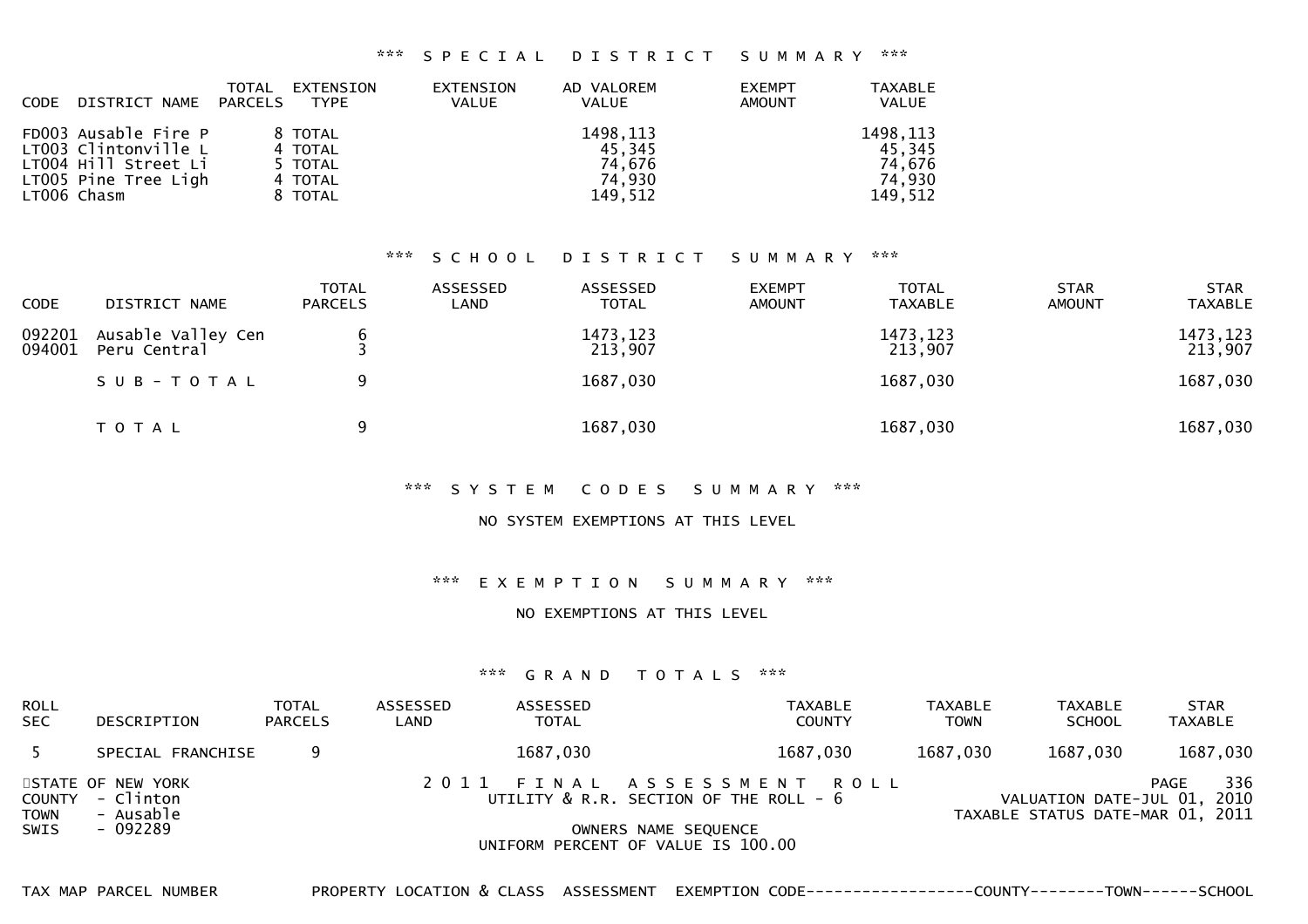| CURRENT OWNERS NAME                                                                                                                           | SCHOOL DISTRICT                                                                                                                                                                                   | LAND                  | TAX DESCRIPTION                                                                                                        | TAXABLE VALUE                                                                         |
|-----------------------------------------------------------------------------------------------------------------------------------------------|---------------------------------------------------------------------------------------------------------------------------------------------------------------------------------------------------|-----------------------|------------------------------------------------------------------------------------------------------------------------|---------------------------------------------------------------------------------------|
| $305.4 - 1 - 17$<br>Alice Falls Corporation<br>Company Code 190002<br>Attn: Mercer Management Inc<br>Three E-Comm 3Rd F1<br>Albany, NY 12207  | 2052 Rt 9<br>874 Elec-hydro<br>Ausable Valley 092201<br>Loc#092201<br>App Factor 100% In Avcs<br>Alice Falls Hydro Plant<br>ACRES 16.00<br>EAST-0762235 NRTH-2073775<br>DEED BOOK 836<br>$PG-183$ | 99,600<br>711,600     | COUNTY TAXABLE VALUE<br>TAXABLE VALUE<br><b>TOWN</b><br>SCHOOL TAXABLE VALUE<br>FD003 Ausable Fire Prot<br>LT006 Chasm | 711,600<br>711,600<br>711,600<br>711,600 TO<br>711,600 TO                             |
|                                                                                                                                               | 84 Deutsch Dr                                                                                                                                                                                     |                       |                                                                                                                        |                                                                                       |
| $304. - 1 - 28$<br>AT&T Communications of NY<br>Company Code 601700<br>Attn: Property Tax Dept<br>PO Box 7207<br>Bedminster, NJ 07921-7207    | 831 Tele Comm<br>Ausable Valley 092201<br>Loc#088134<br>App Factor 100% In Avcs<br>KV Radiorelay Bld & Tower<br>ACRES 2.00<br>EAST-0747957 NRTH-2075544<br>DEED BOOK 477<br>PG-693                | 18,600<br>152,388     | COUNTY TAXABLE VALUE<br>TAXABLE VALUE<br><b>TOWN</b><br>SCHOOL TAXABLE VALUE<br>FD003 Ausable Fire Prot                | 152,388<br>152,388<br>152,388<br>152,388 TO                                           |
|                                                                                                                                               |                                                                                                                                                                                                   |                       |                                                                                                                        |                                                                                       |
| 622.089-9999-601.700-1882<br>AT&T Communications Of NY<br>Company Code 601700<br>Attn: Property Tax Dept<br>PO Box 7207                       | Outside Plant<br>836 Telecom. eq.<br>094001<br>Peru Central<br>Loc#888888 177' Fib opt c<br>App Factor 100% In Pcs<br>FULL MARKET VALUE                                                           | 0<br>50,416<br>50,416 | COUNTY TAXABLE VALUE<br>TAXABLE VALUE<br><b>TOWN</b><br>SCHOOL TAXABLE VALUE<br>FD003 Ausable Fire Prot                | 50,416<br>50,416<br>50,416<br>50,416 TO                                               |
|                                                                                                                                               | Outside Plant                                                                                                                                                                                     |                       |                                                                                                                        | 622.089-9999-713.000-1881***                                                          |
| 622.089-9999-713.000-1881<br>BCE Nexxia Corporation<br>Duharme, McMillen & Associate<br>Attn: Property Tax Dept<br>20830 N Tatum Blvd Ste 390 | 836 Telecom. eq.<br>Ausable Valley 092201<br>Underground Cable<br>Fiber Optic #888888<br>FULL MARKET VALUE                                                                                        | 0<br>52,869<br>52,869 | COUNTY TAXABLE VALUE<br>TAXABLE VALUE<br><b>TOWN</b><br>SCHOOL TAXABLE VALUE<br>FD003 Ausable Fire Prot                | 52,869<br>52,869<br>52,869<br>52,869 TO                                               |
|                                                                                                                                               | Outside Plant                                                                                                                                                                                     |                       |                                                                                                                        |                                                                                       |
| 622.089-9999-602.500-1881<br>Frontier Comm-Aus Val Tel<br>Company Code 602500<br>3 High Ridge Park<br>Stamford, CT 06905                      | 836 Telecom. eq.<br>Ausable Valley 092201<br>Loc#888888 Poles, wires, ca<br>App Factor .8283 In Avcs<br>FULL MARKET VALUE                                                                         | 0<br>85,649<br>85,649 | COUNTY TAXABLE VALUE<br><b>TOWN</b><br><b>TAXABLE VALUE</b><br>SCHOOL TAXABLE VALUE<br>FD003 Ausable Fire Prot         | 85,649<br>85,649<br>85,649<br>85,649 TO                                               |
| STATE OF NEW YORK<br>COUNTY - Clinton<br><b>TOWN</b><br>- Ausable<br>$-092289$<br><b>SWIS</b>                                                 |                                                                                                                                                                                                   | OWNERS NAME SEQUENCE  | 2011 FINAL ASSESSMENT ROLL<br>UTILITY & R.R. SECTION OF THE ROLL - 6                                                   | 337<br><b>PAGE</b><br>VALUATION DATE-JUL 01, 2010<br>TAXABLE STATUS DATE-MAR 01, 2011 |
|                                                                                                                                               |                                                                                                                                                                                                   |                       | UNIFORM PERCENT OF VALUE IS 100.00                                                                                     |                                                                                       |
| TAX MAP PARCEL NUMBER<br>CURRENT OWNERS NAME                                                                                                  | PROPERTY LOCATION & CLASS ASSESSMENT<br>SCHOOL DISTRICT                                                                                                                                           | LAND                  | TAX DESCRIPTION                                                                                                        | EXEMPTION        CODE-----------------COUNTY-------TOWN------SCHOOL<br>TAXABLE VALUE  |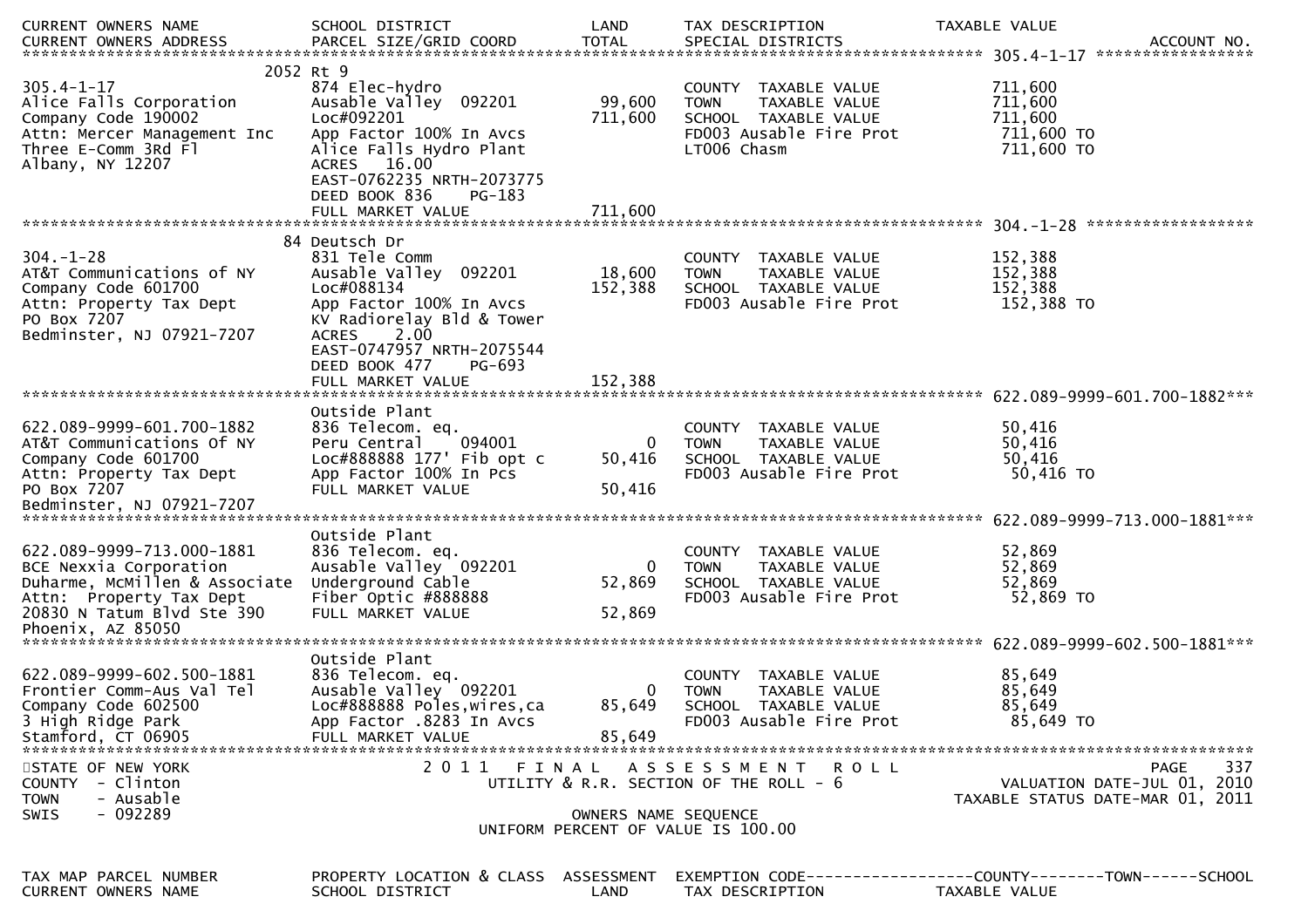|                                                                                                                                                                 |                                                                                                                                                                                                                                               |                                |                                                                                                                        | .CURRENT OWNERS ADDRESS [PARCEL SIZE/GRID COORD   TOTAL SPECIAL DISTRICTS   MOTHL SPERENT OWNERS ADDRESS   PARCEL SIZE/GRID COORD   TOTAL SPECIAL DISTRICTS   22.089-9999-602.500-1882*** |
|-----------------------------------------------------------------------------------------------------------------------------------------------------------------|-----------------------------------------------------------------------------------------------------------------------------------------------------------------------------------------------------------------------------------------------|--------------------------------|------------------------------------------------------------------------------------------------------------------------|-------------------------------------------------------------------------------------------------------------------------------------------------------------------------------------------|
| 622.089-9999-602.500-1882<br>Frontier Comm-Aus Val Tel<br>Company Code 602500<br>3 High Ridge Park                                                              | Outside Plant<br>836 Telecom. eq.<br>094001<br>Peru Central<br>Loc#888888 Poles, wires, ca<br>App Factor .1717 In Pcs                                                                                                                         | 0<br>17,754                    | COUNTY TAXABLE VALUE<br>TAXABLE VALUE<br><b>TOWN</b><br>SCHOOL TAXABLE VALUE<br>FD003 Ausable Fire Prot                | 17,754<br>17,754<br>17,754<br>17,754 TO                                                                                                                                                   |
| 622.089-9999-760.700-1881<br>Level 3 Communications LLC<br>Attn: Company Code 760700<br>Property Tax Director<br>1025 Eldorado Blvd                             | Outside Plant<br>836 Telecom. eq.<br>Ausable Valley 092201<br>Loc#888888 Buries Fib Opt<br>App Factor 100% In Avcs<br>FULL MARKET VALUE                                                                                                       | 0<br>96,713<br>96,713          | COUNTY TAXABLE VALUE<br>TAXABLE VALUE<br><b>TOWN</b><br>SCHOOL TAXABLE VALUE<br>FD003 Ausable Fire Prot                | 96,713<br>96,713<br>96,713<br>96,713 TO                                                                                                                                                   |
| $305.4 - 1 - 9$<br>NYS Electric & Gas Corp<br>Attn: Utility Shared Services<br>Local Tax Dept Freeport<br>70 Farm View Dr<br>New Gloucester, ME 04260           | 47 Old State Rd<br>874 Elec-hydro<br>Ausable Valley 092201<br>Loc#001227<br>App Factor 100% In Avcs<br>Rainbow Falls Hydro<br>5.30<br><b>ACRES</b><br>EAST-0763059 NRTH-2073969<br>DEED BOOK 168<br>$PG-12$<br>FULL MARKET VALUE              | 31,100<br>1238,100<br>1238,100 | COUNTY TAXABLE VALUE<br><b>TOWN</b><br>TAXABLE VALUE<br>SCHOOL TAXABLE VALUE<br>FD003 Ausable Fire Prot<br>LT006 Chasm | 1238,100<br>1238,100<br>1238,100<br>1238,100 TO<br>1238,100 TO                                                                                                                            |
| $315. - 1 - 21$<br>NYS Electric & Gas Corp<br>Attn: Utility Shared Services<br>Local Tax Dept Freeport<br>70 Farm View Dr<br>New Gloucester, ME 04260           | 64 Hallock Hill Rd<br>872 Elec-Substation<br>Ausable Valley 092201<br>Loc#001205<br>App Factor 100% In Avcs<br>Keeseville Sub Bld & Equi<br>9.00<br><b>ACRES</b><br>EAST-0749326 NRTH-2069374<br>DEED BOOK 472<br>PG-196<br>FULL MARKET VALUE | 15,600<br>792,155<br>792,155   | COUNTY TAXABLE VALUE<br>TAXABLE VALUE<br><b>TOWN</b><br>SCHOOL TAXABLE VALUE<br>FD003 Ausable Fire Prot                | 792,155<br>792,155<br>792,155<br>792,155 TO                                                                                                                                               |
| $315 - 2 - 41$<br>NYS Electric & Gas Corp<br>Attn: Utility Shared Services Loc#001160<br>Local Tax Dept Freeport<br>70 Farm View Dr<br>New Gloucester, ME 04260 | 49 Basket Ave<br>872 Elec-Substation<br>Ausable Valley 092201<br>App Factor 100% In Avcs<br>Carrol Saw Mill Sub<br>FRNT 200.00 DPTH 200.00<br>EAST-0754016 NRTH-2069896<br>DEED BOOK 398<br>PG-179<br>FULL MARKET VALUE                       | 6,200<br>349,725<br>349,725    | COUNTY TAXABLE VALUE<br><b>TOWN</b><br><b>TAXABLE VALUE</b><br>SCHOOL TAXABLE VALUE<br>FD003 Ausable Fire Prot         | 349,725<br>349,725<br>349,725<br>349,725 TO                                                                                                                                               |
| STATE OF NEW YORK<br>COUNTY - Clinton<br>- Ausable<br><b>TOWN</b><br>$-092289$<br><b>SWIS</b>                                                                   |                                                                                                                                                                                                                                               | OWNERS NAME SEQUENCE           | 2011 FINAL ASSESSMENT ROLL<br>UTILITY & R.R. SECTION OF THE ROLL - 6<br>UNIFORM PERCENT OF VALUE IS 100.00             | 338<br>PAGE<br>VALUATION DATE-JUL 01, 2010<br>TAXABLE STATUS DATE-MAR 01, 2011                                                                                                            |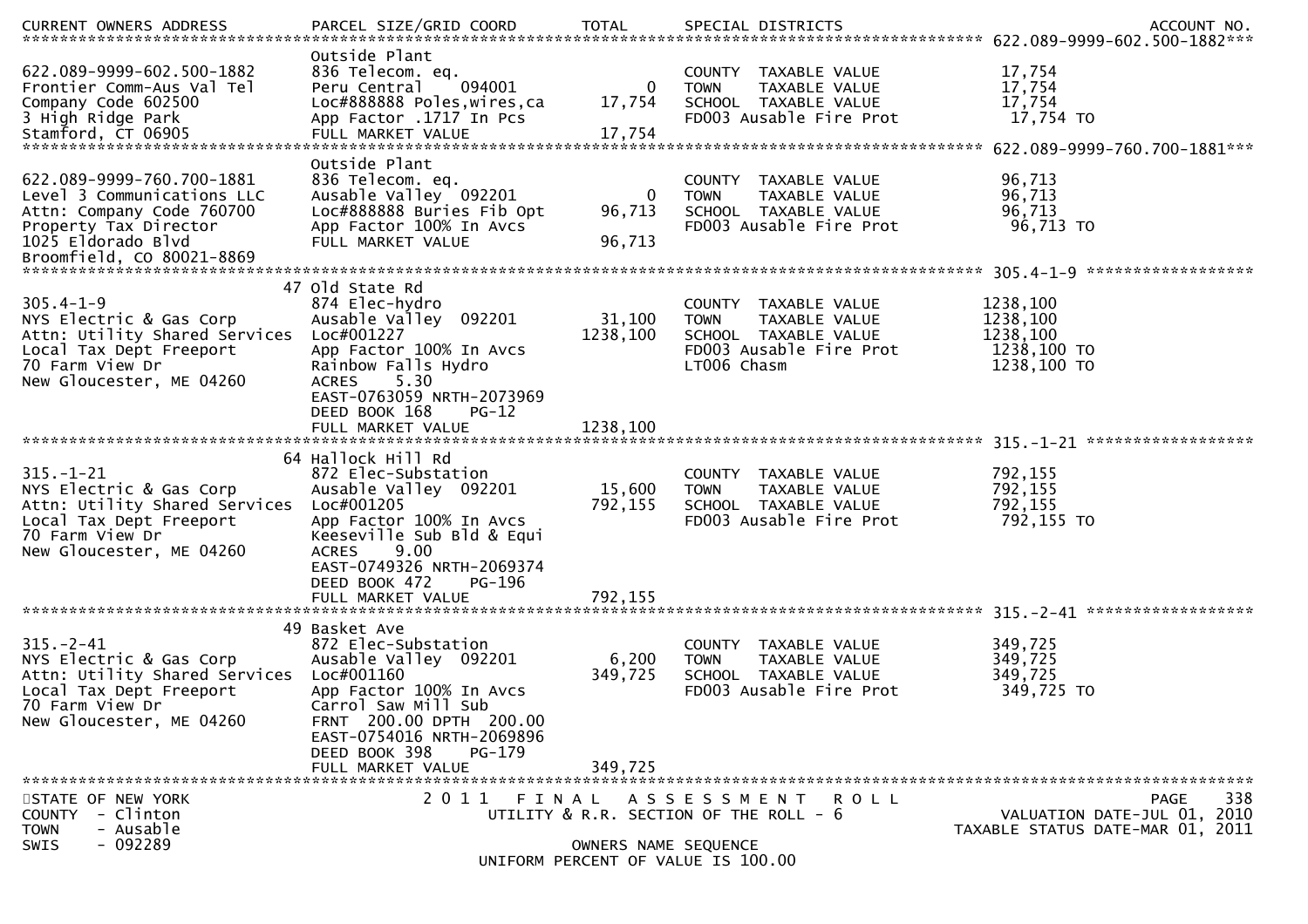| TAX MAP PARCEL NUMBER<br>CURRENT OWNERS NAME             | PROPERTY LOCATION & CLASS ASSESSMENT<br>SCHOOL DISTRICT | LAND                 | TAX DESCRIPTION                                 | EXEMPTION CODE------------------COUNTY--------TOWN------SCHOOL<br>TAXABLE VALUE |
|----------------------------------------------------------|---------------------------------------------------------|----------------------|-------------------------------------------------|---------------------------------------------------------------------------------|
|                                                          |                                                         |                      |                                                 |                                                                                 |
|                                                          |                                                         |                      |                                                 |                                                                                 |
|                                                          | 205 Dry Bridge Rd                                       |                      |                                                 |                                                                                 |
| $334. - 1 - 19$                                          | 872 Elec-Substation                                     |                      | COUNTY TAXABLE VALUE                            | 143,197                                                                         |
| NYS Electric & Gas Corp                                  | Ausable Valley 092201                                   | 15,900               | TAXABLE VALUE<br><b>TOWN</b>                    | 143,197                                                                         |
| Attn: Utility Shared Services                            | Loc#001169                                              | 143,197              | SCHOOL TAXABLE VALUE                            | 143,197                                                                         |
| Local Tax Dept Freeport                                  | App Factor 100% In Avcs                                 |                      | FD003 Ausable Fire Prot                         | 143,197 TO                                                                      |
| 70 Farm View Dr                                          | Clintonville Sub Equip                                  |                      |                                                 |                                                                                 |
| New Gloucester, ME 04260                                 | ACRES 15.10<br>EAST-0725546 NRTH-2054666                |                      |                                                 |                                                                                 |
|                                                          | DEED BOOK 536<br>PG-354                                 |                      |                                                 |                                                                                 |
|                                                          | FULL MARKET VALUE                                       | 143,197              |                                                 |                                                                                 |
|                                                          |                                                         |                      |                                                 |                                                                                 |
|                                                          | Lower Rd                                                |                      |                                                 |                                                                                 |
| $335.1 - 1 - 38$                                         | 380 Pub Util Vac                                        |                      | COUNTY TAXABLE VALUE                            | 5,200                                                                           |
| NYS Electric & Gas Corp                                  | Ausable Valley 092201                                   | 5,200                | TAXABLE VALUE<br><b>TOWN</b>                    | 5,200                                                                           |
| Attn: Utility Shared Services                            | Loc#001170                                              | 5,200                | SCHOOL TAXABLE VALUE                            | 5,200                                                                           |
| Local Tax Dept Freeport                                  | App Factor 100% In Avcs                                 |                      | FD003 Ausable Fire Prot                         | 5,200 TO                                                                        |
| 70 Farm View Dr                                          | old Clintonville Dam Site                               |                      |                                                 |                                                                                 |
| New Gloucester, ME 04260                                 | <b>ACRES</b><br>2.20                                    |                      |                                                 |                                                                                 |
|                                                          | EAST-0732504 NRTH-2053349                               |                      |                                                 |                                                                                 |
|                                                          | DEED BOOK 204<br>PG-309                                 |                      |                                                 |                                                                                 |
|                                                          | FULL MARKET VALUE                                       | 5,200                |                                                 |                                                                                 |
|                                                          | Electric Transmission                                   |                      |                                                 |                                                                                 |
| 622.089-9999-131.600-1001                                | 882 Elec Trans Imp                                      |                      | COUNTY TAXABLE VALUE                            | 14,258                                                                          |
| NYS Electric & Gas Corp                                  | Peru Central<br>094001                                  | $\overline{0}$       | TAXABLE VALUE<br><b>TOWN</b>                    | 14,258                                                                          |
| Attn: Utility Shared Services                            | Loc#000015 Trans Line 15                                | 14,258               | SCHOOL TAXABLE VALUE                            | 14,258                                                                          |
| Local Tax Dept Freeport                                  | App Factor .1717 In Pcs                                 |                      | FD003 Ausable Fire Prot                         | 14,258 TO                                                                       |
| 70 Farm View Dr                                          | FULL MARKET VALUE                                       | 14,258               |                                                 |                                                                                 |
|                                                          |                                                         |                      |                                                 |                                                                                 |
|                                                          |                                                         |                      |                                                 |                                                                                 |
|                                                          | Electric Transmission                                   |                      |                                                 |                                                                                 |
| 622.089-9999-131.600-1002                                | 882 Elec Trans Imp                                      |                      | COUNTY TAXABLE VALUE                            | 68,780                                                                          |
| NYS Electric & Gas Corp                                  | Ausable Valley 092201                                   | $\overline{0}$       | TAXABLE VALUE<br>TOWN                           | 68,780                                                                          |
| Attn: Utility Shared Services<br>Local Tax Dept Freeport | Loc#000015 Trans Line 15<br>App Factor .8283 In Avcs    | 68,780               | SCHOOL TAXABLE VALUE<br>FD003 Ausable Fire Prot | 68,780<br>68,780 TO                                                             |
| 70 Farm View Dr                                          | FULL MARKET VALUE                                       | 68,780               |                                                 |                                                                                 |
|                                                          |                                                         |                      |                                                 |                                                                                 |
|                                                          |                                                         |                      |                                                 |                                                                                 |
|                                                          | Electric Transmission                                   |                      |                                                 |                                                                                 |
| 622.089-9999-131.600-1011                                | 882 Elec Trans Imp                                      |                      | COUNTY TAXABLE VALUE                            | 21,270                                                                          |
| NYS Electric & Gas Corp                                  | 094001<br>Peru Central                                  | $\overline{0}$       | <b>TOWN</b><br>TAXABLE VALUE                    | 21,270                                                                          |
| Attn: Utility Shared Services                            | Loc#000016 Trs Line 16 NE                               | 21,270               | SCHOOL TAXABLE VALUE                            | 21,270                                                                          |
| Local Tax Dept Freeport                                  | App Factor .1717 in PCS                                 |                      | FD003 Ausable Fire Prot                         | 21,270 TO                                                                       |
| 70 Farm View Dr                                          | FULL MARKET VALUE                                       | 21,270               |                                                 |                                                                                 |
| New Gloucester, ME 04260                                 |                                                         |                      |                                                 |                                                                                 |
| STATE OF NEW YORK                                        |                                                         |                      | 2011 FINAL ASSESSMENT ROLL                      | 339<br>PAGE                                                                     |
| - Clinton<br><b>COUNTY</b>                               |                                                         |                      | UTILITY & R.R. SECTION OF THE ROLL - 6          | VALUATION DATE-JUL 01, 2010                                                     |
| - Ausable<br><b>TOWN</b>                                 |                                                         |                      |                                                 | TAXABLE STATUS DATE-MAR 01, 2011                                                |
| $-092289$<br><b>SWIS</b>                                 |                                                         | OWNERS NAME SEQUENCE |                                                 |                                                                                 |
|                                                          |                                                         |                      | UNIFORM PERCENT OF VALUE IS 100.00              |                                                                                 |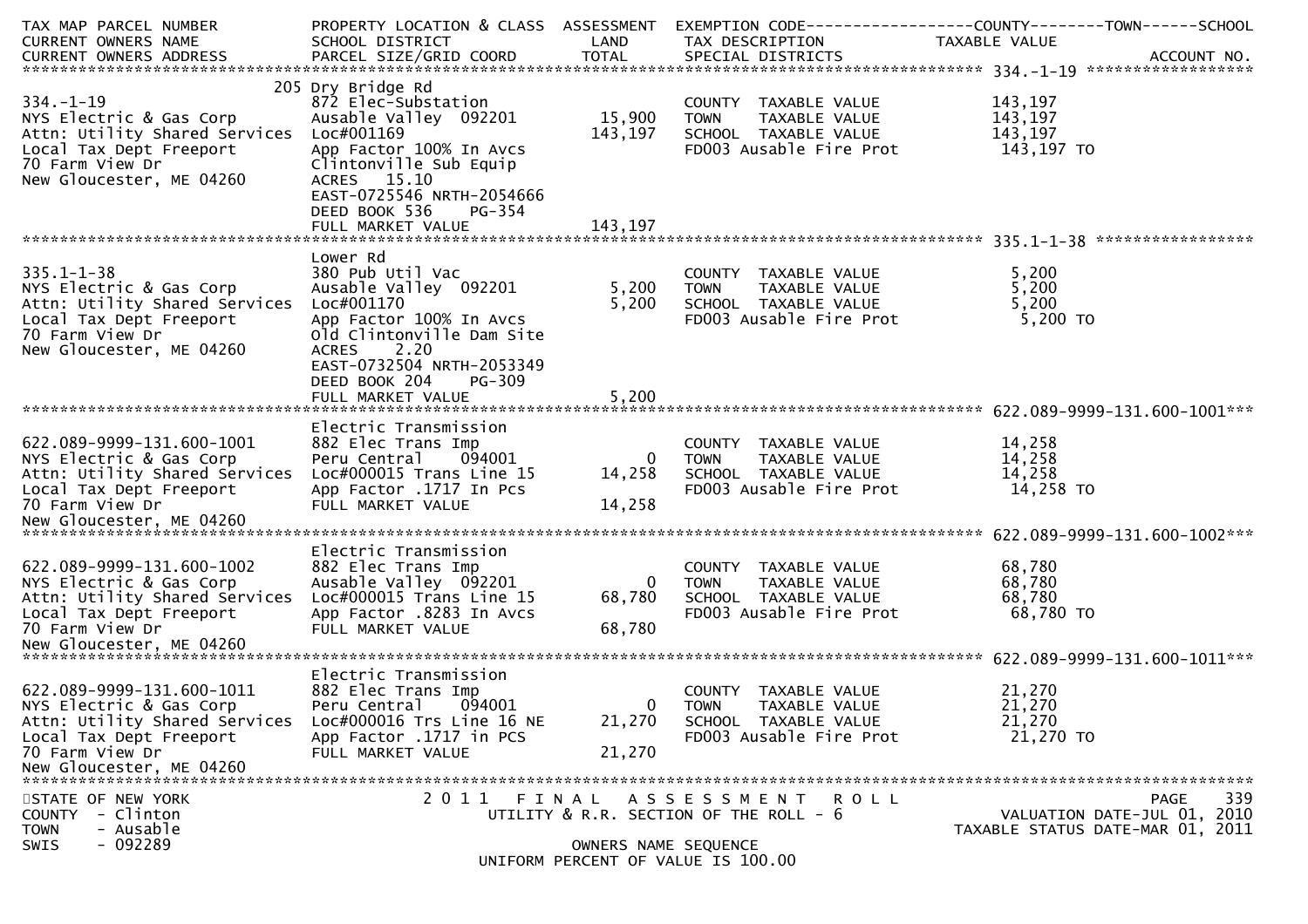| TAX MAP PARCEL NUMBER<br>CURRENT OWNERS NAME                                                                                                                    | PROPERTY LOCATION & CLASS ASSESSMENT<br>SCHOOL DISTRICT                                                                                           | LAND                                   | TAX DESCRIPTION                                                                                                                                                                                        | EXEMPTION CODE------------------COUNTY--------TOWN------SCHOOL<br>TAXABLE VALUE                        |
|-----------------------------------------------------------------------------------------------------------------------------------------------------------------|---------------------------------------------------------------------------------------------------------------------------------------------------|----------------------------------------|--------------------------------------------------------------------------------------------------------------------------------------------------------------------------------------------------------|--------------------------------------------------------------------------------------------------------|
| 622.089-9999-131.600-1012<br>NYS Electric & Gas Corp<br>Attn: Utility Shared Services<br>Local Tax Dept Freeport<br>70 Farm View Dr                             | Electric Tansmission<br>882 Elec Trans Imp<br>Ausable Valley 092201<br>Loc#000016 Trs Line 16 NE<br>App Factor .8283 in AVCS<br>FULL MARKET VALUE | $\mathbf{0}$<br>102,606<br>102,606     | COUNTY TAXABLE VALUE<br><b>TOWN</b><br>TAXABLE VALUE<br>SCHOOL TAXABLE VALUE<br>FD003 Ausable Fire Prot                                                                                                | 102,606<br>102,606<br>102,606<br>102,606 TO                                                            |
| 622.089-9999-131.600-1021<br>NYS Electric & Gas Corp<br>Attn: Utility Shared Services<br>Local Tax Dept Freeport<br>70 Farm View Dr                             | Electric Transmission<br>882 Elec Trans Imp<br>Peru Central<br>094001<br>Loc#000019 Trans Line 19<br>App Factor .1717 in PCS<br>FULL MARKET VALUE | $\mathbf 0$<br>5,654<br>5,654          | COUNTY TAXABLE VALUE<br><b>TOWN</b><br>TAXABLE VALUE<br>SCHOOL TAXABLE VALUE<br>FD003 Ausable Fire Prot                                                                                                | 5,654<br>5,654<br>5,654<br>5,654 TO                                                                    |
| 622.089-9999-131.600-1022<br>NYS Electric & Gas Corp<br>Attn: Utility Shared Services<br>Local Tax Dept Freeport<br>70 Farm View Dr                             | Electric Transmission<br>882 Elec Trans Imp<br>Ausable Valley 092201<br>Loc#000019 Trans Line 19<br>App Factor .8283 in AVCS<br>FULL MARKET VALUE | $\mathbf{0}$<br>27,276<br>27,276       | COUNTY TAXABLE VALUE<br>TAXABLE VALUE<br><b>TOWN</b><br>SCHOOL TAXABLE VALUE<br>FD003 Ausable Fire Prot                                                                                                | 27,276<br>27,276<br>27,276<br>27,276 TO                                                                |
| 622.089-9999-131.600-1881<br>NYS Electric & Gas Corp<br>Attn: Utility Shared Services<br>Local Tax Dept Freeport<br>70 Farm View Dr<br>New Gloucester, ME 04260 | Outside Plant<br>884 Elec Dist Out<br>Ausable Valley 092201<br>Loc#888888 Poles, wires, ca<br>App Factor .8283 In Avcs<br>FULL MARKET VALUE       | $\overline{0}$<br>2148,587<br>2148,587 | COUNTY TAXABLE VALUE<br>TAXABLE VALUE<br><b>TOWN</b><br>SCHOOL TAXABLE VALUE<br>FD003 Ausable Fire Prot<br>LT003 Clintonville Light<br>LT004 Hill Street Light<br>LT005 Pine Tree Light<br>LT006 Chasm | 2148,587<br>2148,587<br>2148,587<br>2148,587 TO<br>85,943 TO<br>121,180 TO<br>142,022 TO<br>214,429 TO |
| 622.089-9999-131.600-1882<br>NYS Electric & Gas Corp<br>Attn: Utility Shared Services<br>Local Tax Dept Freeport<br>70 Farm View Dr<br>New Gloucester, ME 04260 | Outside Plant<br>884 Elec Dist Out<br>094001<br>Peru Central<br>Loc#888888 Poles, wires, ca<br>App Factor .1717 In Pcs<br>FULL MARKET VALUE       | $\overline{0}$<br>445,385<br>445,385   | COUNTY TAXABLE VALUE<br><b>TOWN</b><br>TAXABLE VALUE<br>SCHOOL TAXABLE VALUE<br>FD003 Ausable Fire Prot<br>LT003 Clintonville Light<br>LT004 Hill Street Light<br>LT005 Pine Tree Light<br>LT006 Chasm | 445,385<br>445,385<br>445,385<br>445,385 TO<br>17,815 TO<br>25,120 TO<br>29,440 TO<br>44,449 TO        |
| STATE OF NEW YORK<br>COUNTY - Clinton<br>- Ausable<br><b>TOWN</b><br>$-092289$<br><b>SWIS</b>                                                                   |                                                                                                                                                   | OWNERS NAME SEQUENCE                   | 2011 FINAL ASSESSMENT ROLL<br>UTILITY $\&$ R.R. SECTION OF THE ROLL - $6$<br>UNIFORM PERCENT OF VALUE IS 100.00                                                                                        | 340<br><b>PAGE</b><br>VALUATION DATE-JUL 01, 2010<br>TAXABLE STATUS DATE-MAR 01, 2011                  |
| TAX MAP PARCEL NUMBER<br><b>CURRENT OWNERS NAME</b>                                                                                                             | PROPERTY LOCATION & CLASS ASSESSMENT<br>SCHOOL DISTRICT                                                                                           | LAND                                   | EXEMPTION CODE---<br>TAX DESCRIPTION                                                                                                                                                                   | ------------COUNTY--------TOWN------SCHOOL<br>TAXABLE VALUE                                            |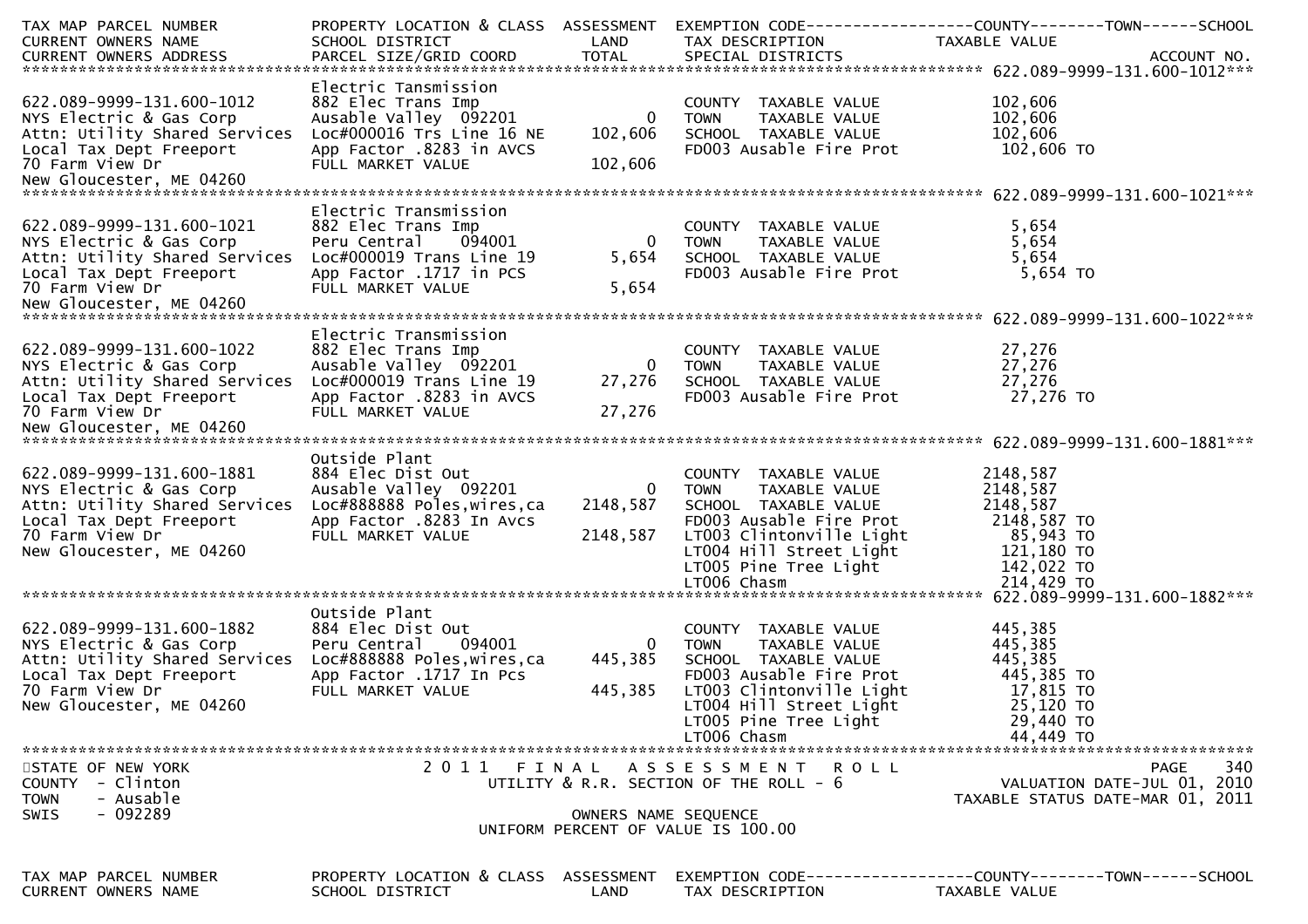|                                      |                              |                 |                                        | .CURRENT OWNERS ADDRESS [PARCEL SIZE/GRID COORD   TOTAL SPECIAL DISTRICTS   MOTHL SPERENT OWNERS ADDRESS   PARCEL SIZE/GRID COORD   TOTAL SPECIAL DISTRICTS   SECOUNT NO. |
|--------------------------------------|------------------------------|-----------------|----------------------------------------|---------------------------------------------------------------------------------------------------------------------------------------------------------------------------|
|                                      | Outside Plant                |                 |                                        |                                                                                                                                                                           |
| 622.089-9999-705.820-1881            | 836 Telecom. eq.             |                 | COUNTY TAXABLE VALUE                   | 1,893                                                                                                                                                                     |
| SAVVIS Communications                | 094001<br>Peru Central       | 0               | TAXABLE VALUE<br><b>TOWN</b>           | 1,893                                                                                                                                                                     |
| Company Code 705820                  | Loc#888888 Fib-op Cable R    | 1,893           | SCHOOL TAXABLE VALUE                   | 1,893                                                                                                                                                                     |
| RASH # 800-32-1190                   | App Factor 100% in PCS       |                 | FD003 Ausable Fire Prot                | 1,893 TO                                                                                                                                                                  |
| PO Box 260888                        | FULL MARKET VALUE            | 1,893           |                                        |                                                                                                                                                                           |
|                                      |                              |                 |                                        |                                                                                                                                                                           |
|                                      |                              |                 |                                        |                                                                                                                                                                           |
|                                      | Outside Plant                |                 |                                        |                                                                                                                                                                           |
|                                      |                              |                 |                                        |                                                                                                                                                                           |
| 622.089-9999-701.800-1881            | 836 Telecom. eq.             |                 | COUNTY TAXABLE VALUE                   | 2,407                                                                                                                                                                     |
| Telus Communications Inc             | Ausable Valley 092201        | 0               | <b>TOWN</b><br>TAXABLE VALUE           | 2,407                                                                                                                                                                     |
| PO Box 1552                          | Underground Cable            | 2,407           | SCHOOL TAXABLE VALUE                   | 2,407                                                                                                                                                                     |
| Edmonton, AB, Canada                 | Fiber Optic #888888          |                 | FD003 Ausable Fire Prot                | 2,407 TO                                                                                                                                                                  |
| T5J2N7                               | FULL MARKET VALUE            | 2,407           |                                        |                                                                                                                                                                           |
|                                      |                              |                 |                                        |                                                                                                                                                                           |
|                                      | Outside Plant                |                 |                                        |                                                                                                                                                                           |
| 622.001-9999-631.900-1881            | 836 Telecom. eq.             |                 | COUNTY TAXABLE VALUE                   | 272                                                                                                                                                                       |
| Verizon New York Inc                 | 094001<br>Peru Central       | 0               | <b>TAXABLE VALUE</b><br><b>TOWN</b>    | 272                                                                                                                                                                       |
| Verizon Communications               | Loc#888888 Outside Plant     | 272             | SCHOOL TAXABLE VALUE                   | 272                                                                                                                                                                       |
| Company Code 631900                  | App Factor 100.00            |                 | FD003 Ausable Fire Prot                | 272 TO                                                                                                                                                                    |
| PO Box 152206                        | FULL MARKET VALUE            | 272             | LT003 Clintonville Light               | 11 TO                                                                                                                                                                     |
|                                      |                              |                 |                                        |                                                                                                                                                                           |
|                                      |                              |                 |                                        |                                                                                                                                                                           |
|                                      | Outside Plant                |                 |                                        |                                                                                                                                                                           |
| 622.089-9999-631.900-1881            | 836 Telecom. eq.             |                 | COUNTY TAXABLE VALUE                   | 51,011                                                                                                                                                                    |
| Verizon New York Inc                 | Ausable Valley 092201        | 0               | <b>TOWN</b><br>TAXABLE VALUE           | 51,011                                                                                                                                                                    |
| Verizon Communications               | Loc#888888 Poles, wires, ca  | 51,011          | SCHOOL TAXABLE VALUE                   | 51,011                                                                                                                                                                    |
| Company Code 631900                  | App Factor .8283 In Avcs     |                 | FD003 Ausable Fire Prot                | 51,011 TO                                                                                                                                                                 |
| PO Box 152206                        | FULL MARKET VALUE            | 51,011          | LT003 Clintonville Light               | 2,040 TO                                                                                                                                                                  |
|                                      |                              |                 |                                        |                                                                                                                                                                           |
|                                      |                              |                 |                                        |                                                                                                                                                                           |
|                                      | Outside Plant                |                 |                                        |                                                                                                                                                                           |
| 622.089-9999-631.900-1882            | 836 Telecom. eq.             |                 | COUNTY TAXABLE VALUE                   | 10,574                                                                                                                                                                    |
| Verizon New York Inc                 | 094001<br>Peru Central       | 0               | TAXABLE VALUE<br><b>TOWN</b>           | 10,574                                                                                                                                                                    |
| Verizon Communications               | Loc#888888 Poles, wires, ca  | 10,574          | SCHOOL TAXABLE VALUE                   | 10,574                                                                                                                                                                    |
| Company Code 631900                  | App Factor .1717 In Pcs      |                 | FD003 Ausable Fire Prot                | 10,574 TO                                                                                                                                                                 |
| PO Box 152206                        | FULL MARKET VALUE            | 10,574          | LT003 Clintonville Light               | 423 TO                                                                                                                                                                    |
|                                      |                              |                 |                                        |                                                                                                                                                                           |
|                                      |                              |                 |                                        |                                                                                                                                                                           |
| STATE OF NEW YORK                    | 2011 FINAL                   |                 | ASSESSMENT ROLL                        | 341<br>PAGE                                                                                                                                                               |
| COUNTY - Clinton                     |                              |                 | UTILITY & R.R. SECTION OF THE ROLL - 6 | VALUATION DATE-JUL 01, 2010                                                                                                                                               |
| <b>TOWN</b><br>- Ausable             |                              |                 |                                        | TAXABLE STATUS DATE-MAR 01, 2011                                                                                                                                          |
| $-092289$<br><b>SWIS</b>             |                              |                 |                                        | RPS150/V04/L015                                                                                                                                                           |
|                                      |                              |                 | UNIFORM PERCENT OF VALUE IS 100.00     | CURRENT DATE 6/21/2011                                                                                                                                                    |
|                                      |                              |                 |                                        |                                                                                                                                                                           |
|                                      | <b>ROLL</b>                  |                 | SECTION TOTALS                         |                                                                                                                                                                           |
|                                      |                              |                 |                                        |                                                                                                                                                                           |
|                                      | ***<br>SPECIAL               | <b>DISTRICT</b> | SUMMARY ***                            |                                                                                                                                                                           |
|                                      | TOTAL EXTENSION<br>EXTENSION | AD VALOREM      | <b>EXEMPT</b><br><b>TAXABLE</b>        |                                                                                                                                                                           |
| <b>PARCELS</b><br>CODE DISTRICT NAME | <b>TYPE</b><br>VALUE         | VALUE           | VALUE<br><b>AMOUNT</b>                 |                                                                                                                                                                           |

| CODE | DISTRICT NAME        | PARCELS | TOTAL EXTENSION<br>TYPE | EXTENSION<br>VALUE | AD VALOREM<br>VALUE | <b>FXFMPT</b><br>AMOUNT | TAXABLE<br>VALUE |
|------|----------------------|---------|-------------------------|--------------------|---------------------|-------------------------|------------------|
|      | FD003 Ausable Fire P |         | 25 TOTAL                |                    | 6595,739            |                         | 6595,739         |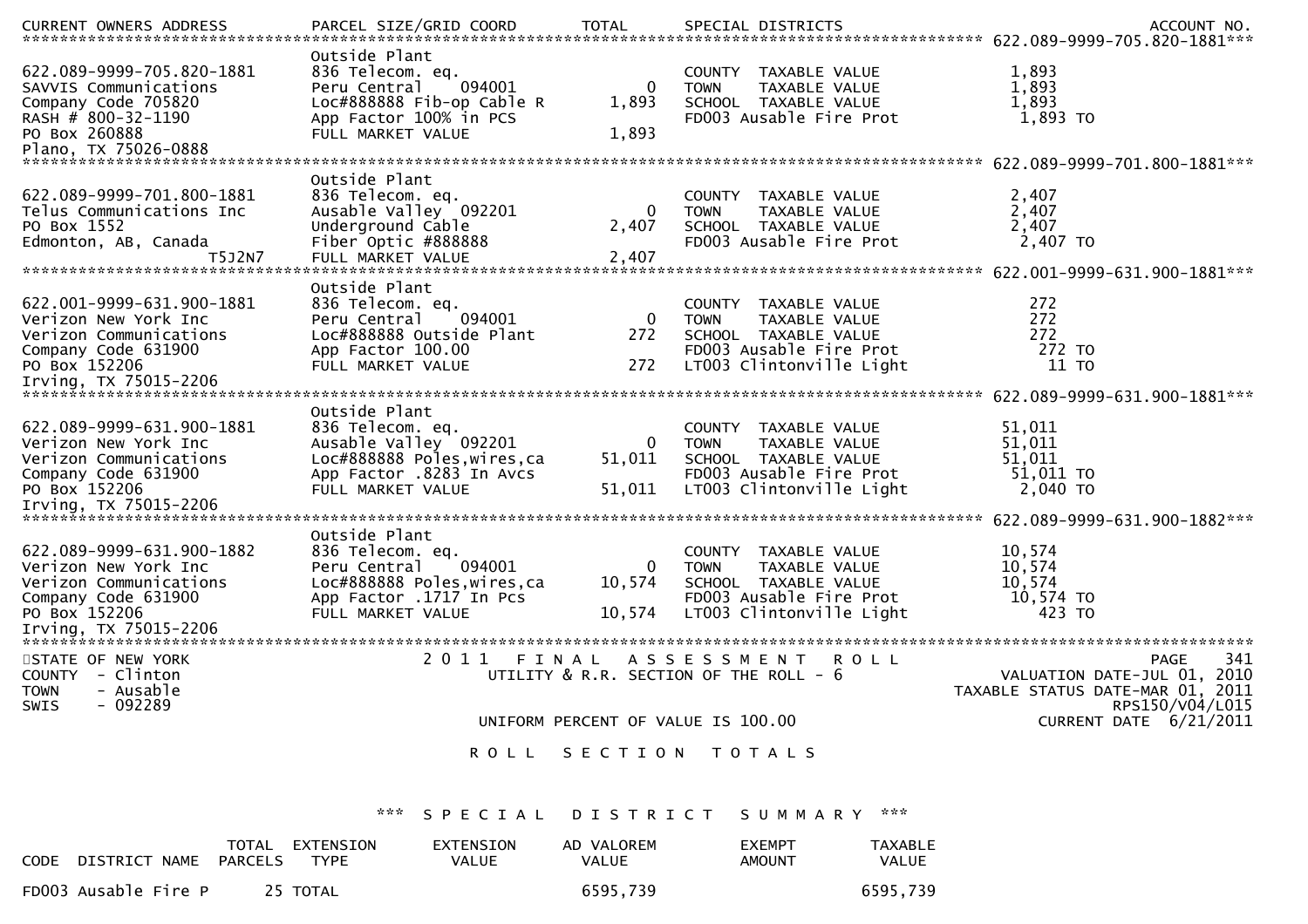| LT003 Clintonville L<br>LT004 Hill Street Li | 5 TOTAL<br>2 TOTAL | 106,232<br>146,300 | 106,232<br>146,300 |
|----------------------------------------------|--------------------|--------------------|--------------------|
| LT005 Pine Tree Ligh                         | 2 TOTAL            | 171.462            | 171,462            |
| LT006 Chasm                                  | 4 TOTAL            | 2208,578           | 2208,578           |

### \*\*\* S C H O O L D I S T R I C T S U M M A R Y \*\*\*

| <b>CODE</b>      | DISTRICT NAME                      | <b>TOTAL</b><br><b>PARCELS</b> | ASSESSED<br>LAND | ASSESSED<br><b>TOTAL</b> | <b>EXEMPT</b><br><b>AMOUNT</b> | <b>TOTAL</b><br><b>TAXABLE</b> | <b>STAR</b><br><b>AMOUNT</b> | <b>STAR</b><br><b>TAXABLE</b> |
|------------------|------------------------------------|--------------------------------|------------------|--------------------------|--------------------------------|--------------------------------|------------------------------|-------------------------------|
| 092201<br>094001 | Ausable Valley Cen<br>Peru Central | $\frac{16}{9}$                 | 192,200          | 6028,263<br>567,476      |                                | 6028,263<br>567,476            |                              | 6028,263<br>567,476           |
|                  | SUB-TOTAL                          | 25                             | 192,200          | 6595,739                 |                                | 6595,739                       |                              | 6595,739                      |
|                  | T O T A L                          | 25                             | 192,200          | 6595,739                 |                                | 6595,739                       |                              | 6595,739                      |

\*\*\* S Y S T E M C O D E S S U M M A R Y \*\*\*

#### NO SYSTEM EXEMPTIONS AT THIS LEVEL

\*\*\* E X E M P T I O N S U M M A R Y \*\*\*

NO EXEMPTIONS AT THIS LEVEL

| <b>ROLL</b><br><b>SEC</b>  | DESCRIPTION                                                    | <b>TOTAL</b><br><b>PARCELS</b> | ASSESSED<br>LAND | ASSESSED<br><b>TOTAL</b> | <b>TAXABLE</b><br><b>COUNTY</b>                                                                                                      | <b>TAXABLE</b><br><b>TOWN</b> | TAXABLE<br><b>SCHOOL</b>                                        | <b>STAR</b><br><b>TAXABLE</b> |
|----------------------------|----------------------------------------------------------------|--------------------------------|------------------|--------------------------|--------------------------------------------------------------------------------------------------------------------------------------|-------------------------------|-----------------------------------------------------------------|-------------------------------|
| 6                          | UTILITIES & N.C.                                               | 25                             | 192,200          | 6595,739                 | 6595,739                                                                                                                             | 6595,739                      | 6595,739                                                        | 6595,739                      |
| <b>TOWN</b><br><b>SWIS</b> | STATE OF NEW YORK<br>COUNTY - Clinton<br>- Ausable<br>- 092289 |                                |                  |                          | 2011 FINAL ASSESSMENT ROLL<br>CEILING RAILROAD SECTION OF THE ROLL - 7<br>OWNERS NAME SEQUENCE<br>UNIFORM PERCENT OF VALUE IS 100.00 |                               | VALUATION DATE-JUL 01, 2010<br>TAXABLE STATUS DATE-MAR 01, 2011 | 342<br>PAGE                   |

| TAX MAP PARCEL NUMBER         | PROPERTY LOCATION & CLASS ASSESSMENT                |        | EXEMPTION        CODE------------------COUNTY--------TOWN------SCHOOL |               |             |
|-------------------------------|-----------------------------------------------------|--------|-----------------------------------------------------------------------|---------------|-------------|
| CURRENT OWNERS NAME           | SCHOOL DISTRICT                                     | LAND   | TAX DESCRIPTION                                                       | TAXABLE VALUE |             |
| <b>CURRENT OWNERS ADDRESS</b> | PARCEL SIZE/GRID COORD                              | TOTAL  | SPECIAL DISTRICTS                                                     |               | ACCOUNT NO. |
|                               |                                                     |        |                                                                       |               |             |
|                               | Railroad Ceiling Value                              |        |                                                                       |               |             |
| $294. - 1 - 9$                | 842 Ceiling rr                                      |        | TAXABLE VALUE<br>COUNTY                                               | 91,547        |             |
| D & H Corporation             | Peru Central<br>094001                              |        | TAXABLE VALUE<br><b>TOWN</b>                                          | 91,547        |             |
| Tax Department                |                                                     | 91,547 | SCHOOL TAXABLE VALUE                                                  | 91,547        |             |
| 501 Marquette Ave Ste 1410    | 100% Rr Ceiling 094001<br>1.27 Mi Main Trk Signal C |        | FD003 Ausable Fire Prot                                               | $91,547$ TO   |             |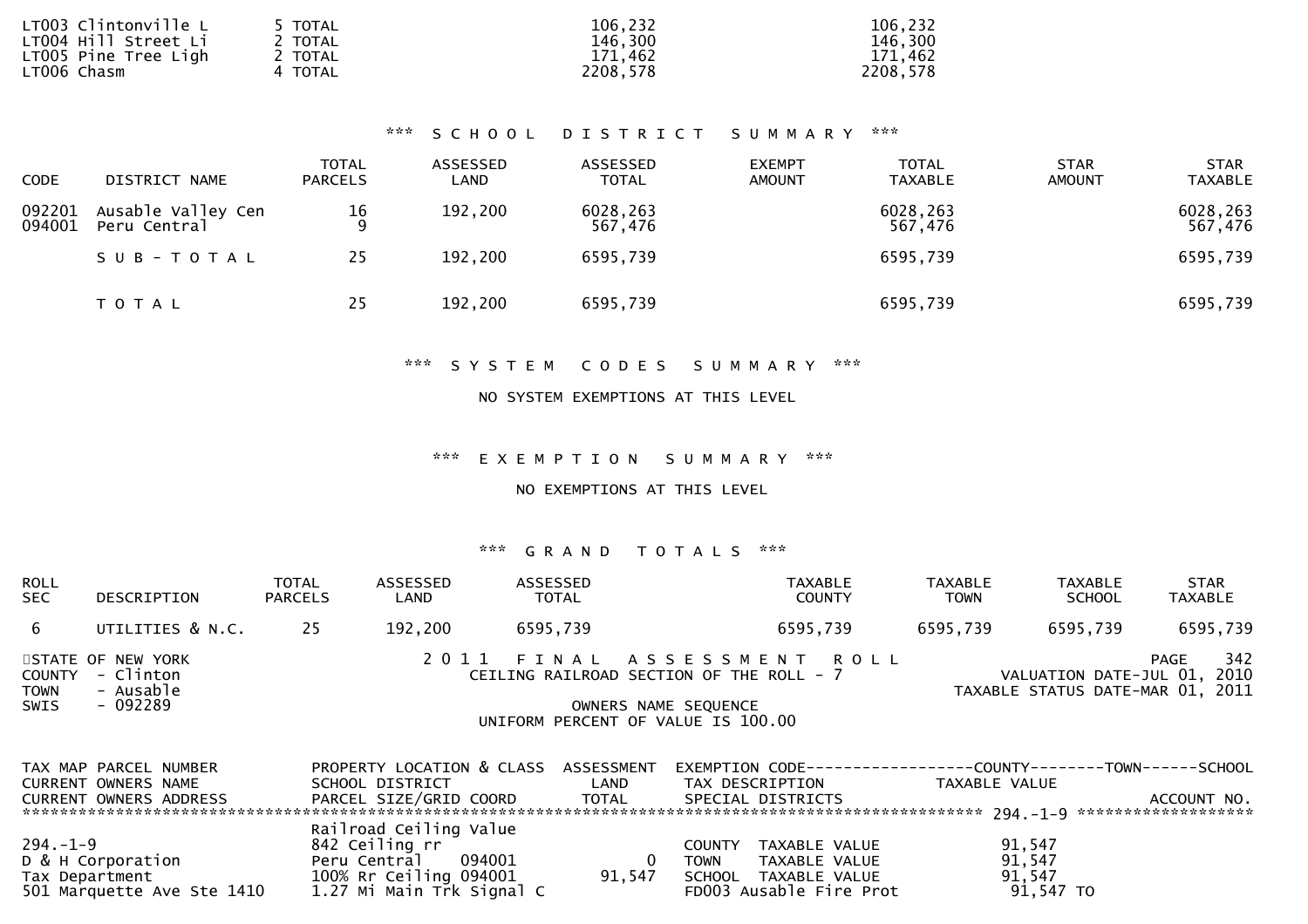| Minneapolis, MN 55402                                                                    | 37.73 Ac No Sidetrk<br>ACRES 39.50<br>EAST-0772094 NRTH-2084139<br>DEED BOOK 815 PG-196 |                                                                                                          |
|------------------------------------------------------------------------------------------|-----------------------------------------------------------------------------------------|----------------------------------------------------------------------------------------------------------|
|                                                                                          | 91.547<br>FULL MARKET VALUE                                                             |                                                                                                          |
|                                                                                          |                                                                                         |                                                                                                          |
| STATE OF NEW YORK<br>- Clinton<br>COUNTY<br>- Ausable<br><b>TOWN</b><br>- 092289<br>SWIS | FINAL ASSESSMENT ROLL<br>CEILING RAILROAD SECTION OF THE ROLL - 7                       | 343<br><b>PAGE</b><br>VALUATION DATE-JUL 01, 2010<br>TAXABLE STATUS DATE-MAR 01, 2011<br>RPS150/V04/L015 |
|                                                                                          | UNIFORM PERCENT OF VALUE IS 100.00                                                      | CURRENT DATE 6/21/2011                                                                                   |
|                                                                                          | SECTION<br>T O T A L S                                                                  |                                                                                                          |

#### \*\*\* S P E C I A L D I S T R I C T S U M M A R Y \*\*\*

| CODE DISTRICT NAME PARCELS | TOTAL EXTENSION<br>TYPF. | EXTENSION<br>VALUE | AD VALOREM<br>VALUE | <b>EXEMPT</b><br>AMOUNT | TAXABLE<br>VALUE |
|----------------------------|--------------------------|--------------------|---------------------|-------------------------|------------------|
| FD003 Ausable Fire P       | 1 TOTAL                  |                    | 91.547              |                         | 91.547           |

#### \*\*\* S C H O O L D I S T R I C T S U M M A R Y \*\*\*

| <b>CODE</b> | DISTRICT NAME | <b>TOTAL</b><br><b>PARCELS</b> | ASSESSED<br>LAND | ASSESSED<br><b>TOTAL</b> | <b>EXEMPT</b><br><b>AMOUNT</b> | TOTAL<br>TAXABLE | <b>STAR</b><br><b>AMOUNT</b> | <b>STAR</b><br><b>TAXABLE</b> |
|-------------|---------------|--------------------------------|------------------|--------------------------|--------------------------------|------------------|------------------------------|-------------------------------|
| 094001      | Peru Central  |                                |                  | 91,547                   |                                | 91,547           |                              | 91,547                        |
|             | SUB-TOTAL     |                                |                  | 91,547                   |                                | 91,547           |                              | 91,547                        |
|             | T O T A L     |                                |                  | 91,547                   |                                | 91,547           |                              | 91,547                        |

\*\*\* S Y S T E M C O D E S S U M M A R Y \*\*\*

### NO SYSTEM EXEMPTIONS AT THIS LEVEL

\*\*\* E X E M P T I O N S U M M A R Y \*\*\*

#### NO EXEMPTIONS AT THIS LEVEL

| <b>ROLL</b> | DESCRIPTION       | TOTAL          | <b>ASSESSED</b> | <b>ASSESSED</b> | <b>TAXABLE</b> | <b>TAXABLE</b> | <b>TAXABLE</b> | <b>STAR</b>    |
|-------------|-------------------|----------------|-----------------|-----------------|----------------|----------------|----------------|----------------|
| <b>SEC</b>  |                   | <b>PARCELS</b> | _AND            | <b>TOTAL</b>    | <b>COUNTY</b>  | TOWN           | <b>SCHOOL</b>  | <b>TAXABLE</b> |
|             | CEILING RAILROADS |                |                 | 91,547          | 91,547         | 91,547         | 91,547         | 91,547         |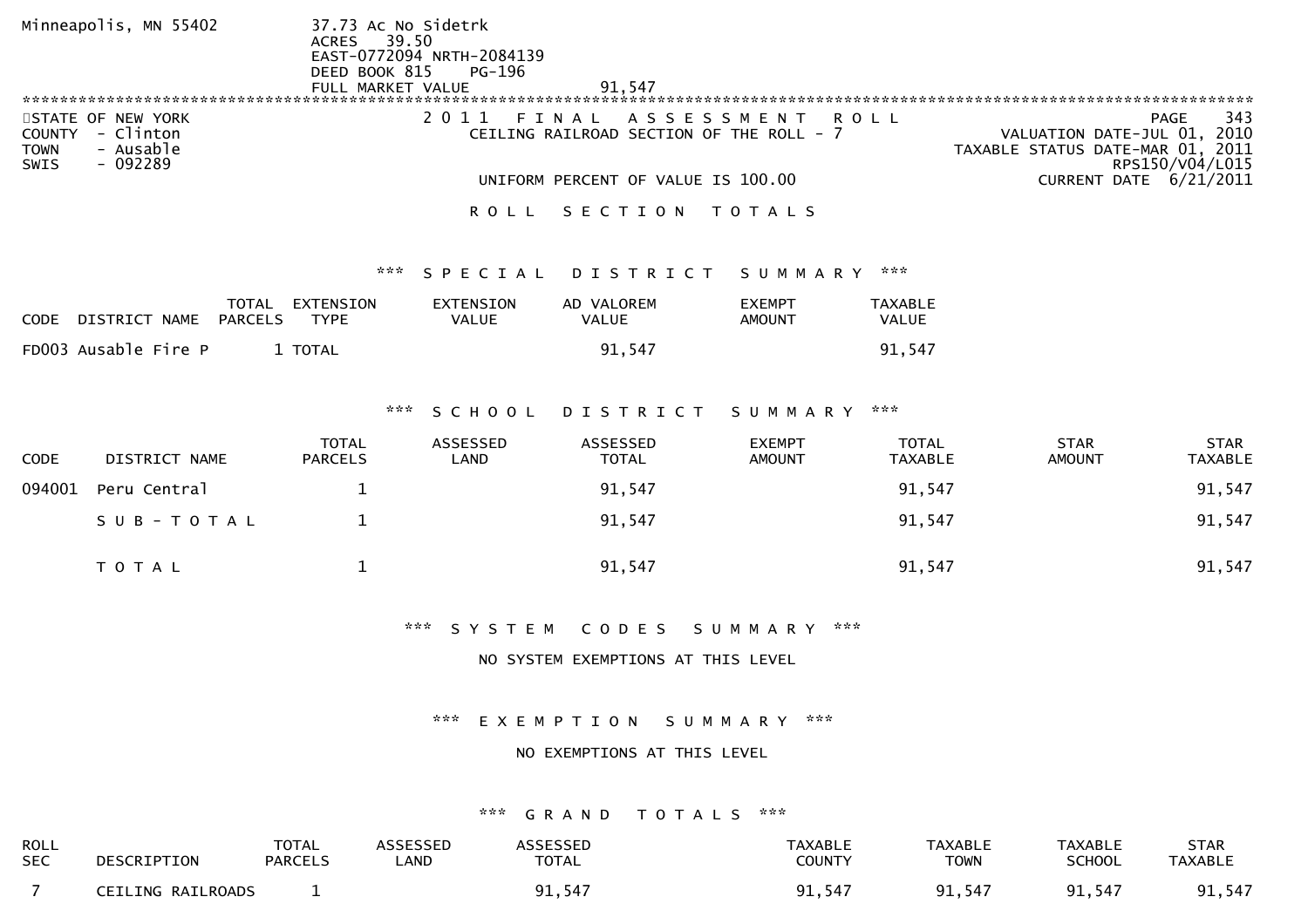| STATE OF NEW YORK<br><b>COUNTY</b><br>- Clinton<br>- Ausable<br><b>TOWN</b><br>- 092289<br>SWIS              | 2011 FINAL<br>WHOLLY EXEMPT SECTION OF THE ROLL - 8<br>UNIFORM PERCENT OF VALUE IS 100.00                                         | A S S E S S M E N T R O L L | 344 PAGE<br>2010 VALUATION DATE-JUL                                                                                                             | TAXABLE STATUS DATE-MAR 01, 2011 | PAGE<br>344   |                                                           |         |
|--------------------------------------------------------------------------------------------------------------|-----------------------------------------------------------------------------------------------------------------------------------|-----------------------------|-------------------------------------------------------------------------------------------------------------------------------------------------|----------------------------------|---------------|-----------------------------------------------------------|---------|
| TAX MAP PARCEL NUMBER<br>CURRENT OWNERS NAME                                                                 | PROPERTY LOCATION & CLASS ASSESSMENT EXEMPTION CODE----------------COUNTY-------TOWN------SCHOOL<br>SCHOOL DISTRICT               | <b>Example 18 DE LAND</b>   | TAX DESCRIPTION                                                                                                                                 |                                  | TAXABLE VALUE |                                                           |         |
| $334. - 1 - 13$<br>Aus Valley School Dist 1<br>Keeseville, NY 12944                                          | 1490 Rt 9N<br>612 School<br>Ausable Valley 092201 94,000<br>ACRES 180.40<br>EAST-0725991 NRTH-2055017<br>DEED BOOK 522<br>PG-556  | 12700,000                   | SCHOOL DIS 13800<br>COUNTY TAXABLE VALUE<br><b>TOWN</b><br>TAXABLE VALUE<br>SCHOOL TAXABLE VALUE<br>FD003 Ausable Fire Prot                     | $\overline{0}$                   |               | 12700,000 12700,000 12700,000<br>0<br>0<br>0 <sub>T</sub> |         |
| $305. - 1 - 4$                                                                                               | Chasm Rd                                                                                                                          |                             | PRI CMTERY 27350                                                                                                                                | $\mathbf{0}$                     | 15,000        | 15,000                                                    | 15,000  |
| $315. - 1 - 6$<br>Ausable Chasm Indep Bap Church Ausable Valley 092201<br>PO Box 506<br>Keeseville, NY 12944 | 2030 Rt 22<br>620 Religious<br>7.70<br><b>ACRES</b><br>EAST-0753120 NRTH-2073255<br>DEED BOOK 541<br>PG-688                       | 15,400<br>650,000           | NONPR RELI 25110<br>COUNTY TAXABLE VALUE<br>TAXABLE VALUE<br><b>TOWN</b><br>SCHOOL TAXABLE VALUE<br>FD003 Ausable Fire Prot                     | $\overline{0}$                   | 650,000       | 650,000<br>0<br>$\mathbf{0}$<br>$0$ TO                    | 650,000 |
| 335.1-1-29<br>Ausable Valley Central School Ausable Valley 092201<br>Rt 9N<br>Clintonville, NY 12924         | 1273 Rt 9N<br>612 School<br><b>ACRES</b><br>1.50<br>EAST-0733458 NRTH-2053803<br>FULL MARKET VALUE                                | 9,000<br>255,000<br>255,000 | SCHOOL DIS 13800<br>COUNTY TAXABLE VALUE<br><b>TOWN</b><br>TAXABLE VALUE<br>SCHOOL TAXABLE VALUE<br>FD003 Ausable Fire Prot                     | $\overline{0}$                   | 255,000       | 255,000<br>0<br>0<br>$0$ TO                               | 255,000 |
| $304. - 1 - 1$<br>Cemetery Quaker Burying Ground Ausable Valley 092201<br>Brown Rd<br>Ausable, NY 12911      | Brown Rd<br>695 Cemetery<br>3.20<br><b>ACRES</b><br>EAST-0744980 NRTH-2082345<br>FULL MARKET VALUE                                | 12,700<br>12,700            | PRI CMTERY 27350<br>12,700 COUNTY TAXABLE VALUE<br><b>TOWN</b><br>TAXABLE VALUE<br>SCHOOL TAXABLE VALUE<br>FD003 Ausable Fire Prot<br>12,700 EX | $\mathbf{0}$                     | 12,700        | 12,700<br>$\mathbf 0$<br>0<br>0<br>$0$ TO                 | 12,700  |
| $302 - 1 - 19$<br>Cemetery West Peru<br>Attn: Doris B K Morrow<br>RD 1 Box 276<br>Peru, NY 12972             | Allen Hill Rd<br>695 Cemetery<br>094001<br>Peru Central<br>1.00<br><b>ACRES</b><br>EAST-0728038 NRTH-2076793<br>FULL MARKET VALUE | 4,500<br>4,500<br>4,500     | PRI CMTERY 27350<br>COUNTY TAXABLE VALUE<br><b>TOWN</b><br>TAXABLE VALUE<br>SCHOOL TAXABLE VALUE<br>FD003 Ausable Fire Prot                     | 0                                | 4,500         | 4,500<br>0<br>0<br>0<br>$0$ TO                            | 4,500   |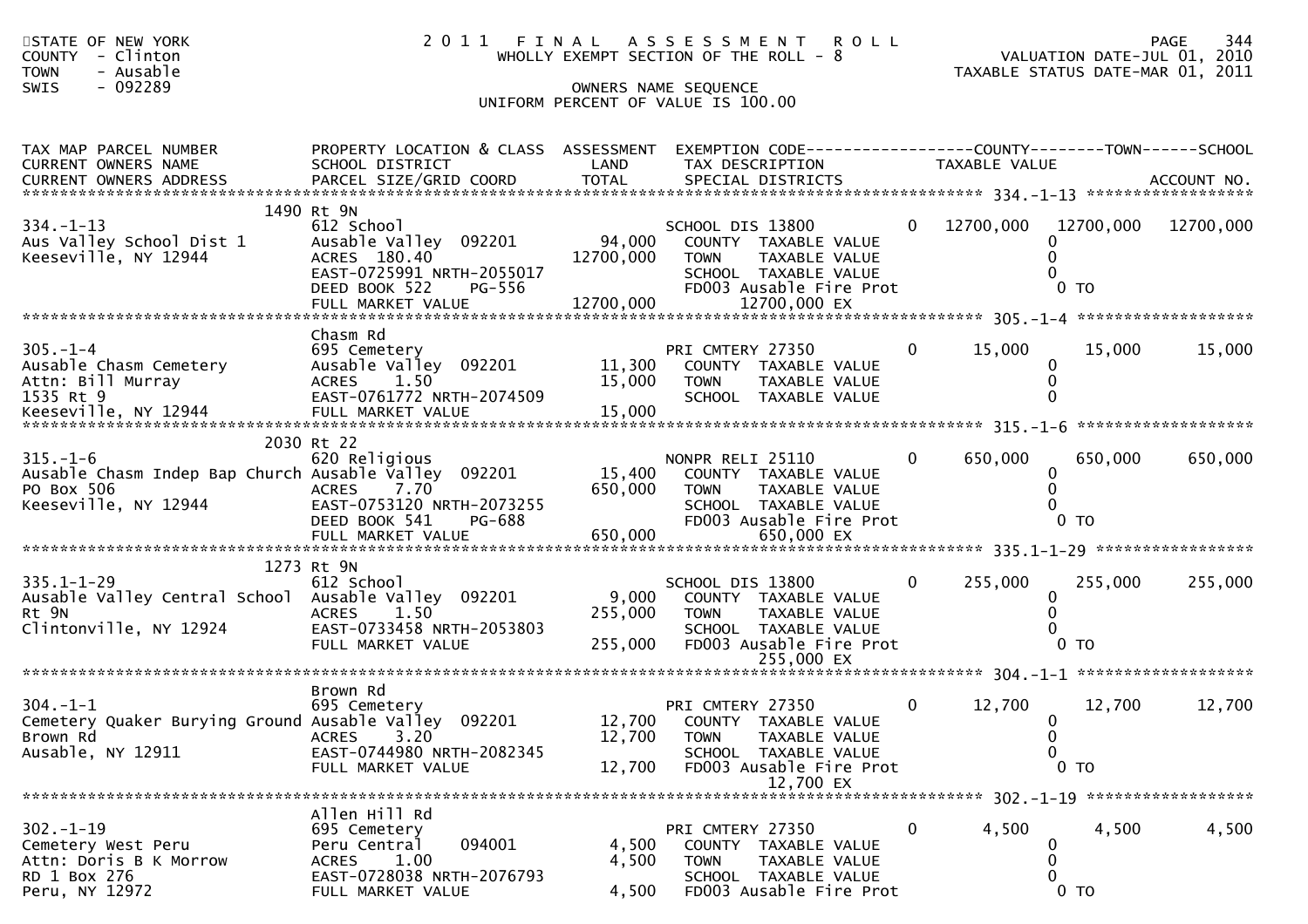4,500 EX

|                                                                                                                                                                                                                   | 2011                                                                                                                                                        |                                |                                                                                                                                            |                |               |                                                                 | 345                |
|-------------------------------------------------------------------------------------------------------------------------------------------------------------------------------------------------------------------|-------------------------------------------------------------------------------------------------------------------------------------------------------------|--------------------------------|--------------------------------------------------------------------------------------------------------------------------------------------|----------------|---------------|-----------------------------------------------------------------|--------------------|
| STATE OF NEW YORK<br>COUNTY - Clinton<br><b>TOWN</b><br>- Ausable                                                                                                                                                 | FINAL                                                                                                                                                       |                                | A S S E S S M E N T<br>R O L L<br>WHOLLY EXEMPT SECTION OF THE ROLL - 8                                                                    |                |               | VALUATION DATE-JUL 01, 2010<br>TAXABLE STATUS DATE-MAR 01, 2011 | PAGE               |
| $-092289$<br><b>SWIS</b>                                                                                                                                                                                          |                                                                                                                                                             |                                | OWNERS NAME SEQUENCE<br>UNIFORM PERCENT OF VALUE IS 100.00                                                                                 |                |               |                                                                 |                    |
| TAX MAP PARCEL NUMBER<br>CURRENT OWNERS NAME<br>CURRENT OWNERS ADDRESS                                                                                                                                            | PROPERTY LOCATION & CLASS ASSESSMENT<br>SCHOOL DISTRICT                                                                                                     | LAND                           | EXEMPTION CODE------------------COUNTY--------TOWN------SCHOOL<br>TAX DESCRIPTION                                                          |                | TAXABLE VALUE |                                                                 |                    |
|                                                                                                                                                                                                                   | 242 Dry Bridge Rd                                                                                                                                           |                                |                                                                                                                                            |                |               |                                                                 |                    |
| $334. - 1 - 29.2$<br>County Of Clinton<br>137 Margaret St<br>Plattsburgh, NY 12901                                                                                                                                | 852 Landfill<br>Ausable Valley 092201<br>195 Maules<br>ACRES 41.00<br>EAST-0723692 NRTH-2054512                                                             | 48,100<br>218,000              | CO OWNER<br>13100<br>COUNTY TAXABLE VALUE<br>TAXABLE VALUE<br>TOWN<br>SCHOOL TAXABLE VALUE<br>FD003 Ausable Fire Prot                      | $\overline{0}$ | 218,000       | 218,000<br>0<br>0<br>$0$ TO                                     | 218,000            |
|                                                                                                                                                                                                                   | DEED BOOK 592<br>PG-511<br>FULL MARKET VALUE                                                                                                                | 218,000                        | 218,000 EX                                                                                                                                 |                |               |                                                                 |                    |
|                                                                                                                                                                                                                   | Harkness Rd                                                                                                                                                 |                                |                                                                                                                                            |                |               |                                                                 |                    |
| $303 - 2 - 6$<br>Harkness Methodist Church<br>Attn: Robert McCormack<br>PO Box 720                                                                                                                                | 695 Cemetery<br>Ausable Valley 092201<br>ACRES 21.00<br>EAST-0738703 NRTH-2077769                                                                           | 17,700<br>28,000               | PRI CMTERY 27350<br>COUNTY TAXABLE VALUE<br><b>TOWN</b><br>TAXABLE VALUE<br>SCHOOL TAXABLE VALUE                                           | $\mathbf{0}$   | 28,000        | 28,000<br>0<br>0<br>0                                           | 28,000             |
| Peru, NY 12972                                                                                                                                                                                                    | DEED BOOK 308<br>$PG-79$                                                                                                                                    |                                | FD003 Ausable Fire Prot                                                                                                                    |                |               | 0 <sub>T</sub>                                                  |                    |
|                                                                                                                                                                                                                   |                                                                                                                                                             |                                |                                                                                                                                            |                |               |                                                                 |                    |
| $303 - 2 - 19$<br>Harkness Methodist Church<br>PO Box 720<br>Peru, NY 12972                                                                                                                                       | 780 Hallock Hill Rd<br>620 Religious<br>Ausable Valley 092201<br>1.60<br><b>ACRES</b><br>EAST-0734586 NRTH-2074975                                          | 7,200<br>110,000               | RELIGIOUS 21600<br>COUNTY TAXABLE VALUE<br><b>TOWN</b><br>TAXABLE VALUE<br>SCHOOL TAXABLE VALUE                                            | $\mathbf{0}$   | 110,000       | 110,000<br>0<br>$\Omega$<br>$\Omega$                            | 110,000            |
|                                                                                                                                                                                                                   | DEED BOOK 109<br>PG-896<br>FULL MARKET VALUE                                                                                                                | 110,000                        | FD003 Ausable Fire Prot                                                                                                                    |                | 110,000 TO    |                                                                 |                    |
|                                                                                                                                                                                                                   | 1908 Rt 22                                                                                                                                                  |                                |                                                                                                                                            |                |               |                                                                 |                    |
| $315. - 2 - 9$<br>Joint Council For Eco Opp of<br>Platts & Clinton County Inc<br>54 Margaret St<br>Plattsburgh, NY 12901                                                                                          | 210 1 Family Res<br>Ausable Valley 092201<br>1.04 BANK<br><b>ACRES</b><br>830<br>EAST-0755009 NRTH-2070885<br>DEED BOOK 98001 PG-05460<br>FULL MARKET VALUE | 6,000<br>183,200<br>183,200    | WHOLLY EX 50000<br>COUNTY TAXABLE VALUE<br><b>TOWN</b><br>TAXABLE VALUE<br>SCHOOL TAXABLE VALUE<br>FD003 Ausable Fire Prot<br>183,200 EX   | $\Omega$       | 183,200       | 183,200<br>0<br>0<br>$0$ TO                                     | 183,200            |
|                                                                                                                                                                                                                   |                                                                                                                                                             |                                |                                                                                                                                            |                |               |                                                                 |                    |
| $315. - 1 - 11.2$<br>Keeseville Country Gardens Inc Ausable Valley 092201<br>Patricia Seidenstricker<br>National Church Residences RET EAST-0751999 NRTH-2069003<br>2335 North Bank Dr<br>Columbus, OH 43220-0351 | 164 Hill St<br>633 Aged - home<br>40.30<br><b>ACRES</b><br>DEED BOOK 608<br>PG-270<br>FULL MARKET VALUE                                                     | 35,800<br>1403,000<br>1403,000 | UDC PROJEC 28110<br>COUNTY TAXABLE VALUE<br>TAXABLE VALUE<br><b>TOWN</b><br>SCHOOL TAXABLE VALUE<br>FD003 Ausable Fire Prot<br>1403,000 EX | 0              | 1403,000      | 1403,000<br>0<br>0<br>0<br>0 <sub>T</sub>                       | 1403,000           |
| STATE OF NEW YORK<br>- Clinton<br><b>COUNTY</b><br>- Ausable<br><b>TOWN</b>                                                                                                                                       | 2011                                                                                                                                                        | FINAL                          | A S S E S S M E N T<br><b>ROLL</b><br>WHOLLY EXEMPT SECTION OF THE ROLL - 8                                                                |                |               | VALUATION DATE-JUL 01, 2010<br>TAXABLE STATUS DATE-MAR 01, 2011 | <b>PAGE</b><br>346 |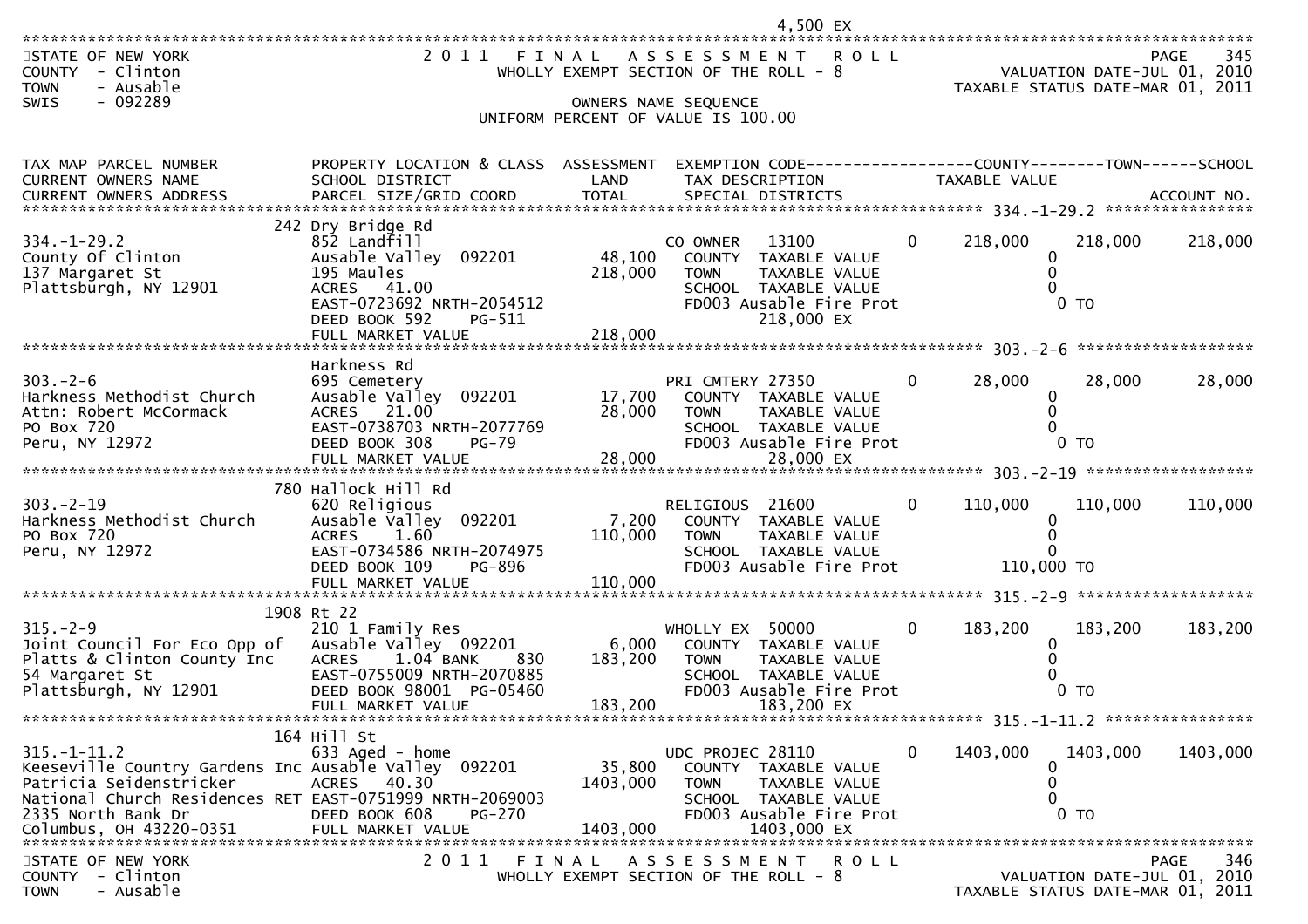# SWIS - 092289 OWNERS NAME SEQUENCE UNIFORM PERCENT OF VALUE IS 100.00

| TAX MAP PARCEL NUMBER<br><b>CURRENT OWNERS NAME</b>                                                                                  | PROPERTY LOCATION & CLASS ASSESSMENT<br>SCHOOL DISTRICT                                                                                                                 | LAND                        | EXEMPTION CODE-----------------COUNTY--------TOWN------SCHOOL<br>TAX DESCRIPTION                                                                 |              | TAXABLE VALUE                                                   |                           |                    |
|--------------------------------------------------------------------------------------------------------------------------------------|-------------------------------------------------------------------------------------------------------------------------------------------------------------------------|-----------------------------|--------------------------------------------------------------------------------------------------------------------------------------------------|--------------|-----------------------------------------------------------------|---------------------------|--------------------|
|                                                                                                                                      |                                                                                                                                                                         |                             |                                                                                                                                                  |              |                                                                 |                           |                    |
| $334.2 - 1 - 15$<br>Meth Church Cemetery Of Clint Ausable Valley 092201<br>Attn: Bill Thwaits<br>Clintonville, NY 12924              | Sand Hill Rd<br>695 Cemetery<br><b>ACRES</b><br>1.70<br>EAST-0731259 NRTH-2054076<br>FULL MARKET VALUE                                                                  | 7,700<br>7,700<br>7,700     | PRI CMTERY 27350<br>COUNTY TAXABLE VALUE<br>TAXABLE VALUE<br><b>TOWN</b><br>SCHOOL TAXABLE VALUE<br>FD003 Ausable Fire Prot<br>7,700 EX          | $\Omega$     | 7,700<br>0<br>$\mathbf 0$                                       | 7,700<br>0 <sub>T</sub>   | 7,700              |
|                                                                                                                                      |                                                                                                                                                                         |                             |                                                                                                                                                  |              |                                                                 |                           |                    |
| $335.1 - 1 - 14$<br>Methodist Church Clintonville Ausable Valley 092201<br>Clintonville, NY 12924                                    | 1268 Rt 9N<br>620 Religious<br><b>ACRES</b><br>1.00<br>EAST-0733660 NRTH-2054195<br>FULL MARKET VALUE                                                                   | 6,000<br>105,000<br>105,000 | NONPR RELI 25110<br>COUNTY TAXABLE VALUE<br><b>TAXABLE VALUE</b><br><b>TOWN</b><br>SCHOOL TAXABLE VALUE<br>FD003 Ausable Fire Prot<br>105,000 EX | $\mathbf 0$  | 105,000<br>0<br>$\mathbf{0}$                                    | 105,000<br>0 <sub>T</sub> | 105,000            |
|                                                                                                                                      | 329 Allen Hill Rd                                                                                                                                                       |                             |                                                                                                                                                  |              |                                                                 |                           |                    |
| $313 - 2 - 5.2$<br>MRS of Clinton County Inc<br>231 New York Rd<br>Plattsburgh, NY 12901                                             | 210 1 Family Res<br>094001<br>Peru Central<br>Lot 8 Pl 12000 Ac<br>Survey Bk 13 Pg 110<br>9.00<br><b>ACRES</b><br>EAST-0727248 NRTH-2070255<br>DEED BOOK 20051 PG-89302 | 9,300<br>159,300            | NONPR COMM 25230<br>COUNTY TAXABLE VALUE<br><b>TOWN</b><br>TAXABLE VALUE<br>SCHOOL TAXABLE VALUE<br>FD003 Ausable Fire Prot<br>159,300 EX        | $\Omega$     | 159,300<br>$\mathbf{0}$<br>$\Omega$                             | 159,300<br>$0$ TO         | 159,300            |
|                                                                                                                                      | Rt 9N                                                                                                                                                                   |                             |                                                                                                                                                  |              |                                                                 |                           |                    |
| $335.1 - 1 - 16$<br>Riverview Cem Of Clintonville Ausable Valley 092201<br>Attn: Anthony Jones<br>10 Oak St<br>Plattsburgh, NY 12901 | 695 Cemetery<br><b>ACRES</b><br>1.90<br>EAST-0733906 NRTH-2054307<br>FULL MARKET VALUE                                                                                  | 11,400<br>11,400<br>11,400  | PRI CMTERY 27350<br>COUNTY TAXABLE VALUE<br>TAXABLE VALUE<br><b>TOWN</b><br>SCHOOL TAXABLE VALUE<br>FD003 Ausable Fire Prot<br>11.400 EX         | $\mathbf{0}$ | 11,400<br>0<br>$\Omega$                                         | 11,400<br>0 <sub>T</sub>  | 11,400             |
|                                                                                                                                      | Grove St                                                                                                                                                                |                             |                                                                                                                                                  |              |                                                                 |                           |                    |
| $305. -2 - 13$<br>St John Cemetery<br>Attn: St Johns<br>1804 Main St<br>1804 Main St<br>Keeseville, NY 12944                         | 695 Cemetery<br>Ausable Valley 092201<br>3.00<br><b>ACRES</b><br>EAST-0756907 NRTH-2070741<br>DEED BOOK 654<br>$PG-95$                                                  | 18,000<br>25,000            | PRI CMTERY 27350<br>COUNTY TAXABLE VALUE<br><b>TOWN</b><br>TAXABLE VALUE<br>SCHOOL TAXABLE VALUE<br>FD003 Ausable Fire Prot                      | $\Omega$     | 25,000<br>0<br>$\Omega$                                         | 25,000<br>0 <sub>T</sub>  | 25,000             |
| STATE OF NEW YORK<br>COUNTY - Clinton<br><b>TOWN</b><br>- Ausable<br>SWIS<br>$-092289$                                               |                                                                                                                                                                         |                             | 2011 FINAL ASSESSMENT ROLL<br>WHOLLY EXEMPT SECTION OF THE ROLL $-8$<br>OWNERS NAME SEQUENCE<br>UNIFORM PERCENT OF VALUE IS 100.00               |              | VALUATION DATE-JUL 01, 2010<br>TAXABLE STATUS DATE-MAR 01, 2011 |                           | 347<br><b>PAGE</b> |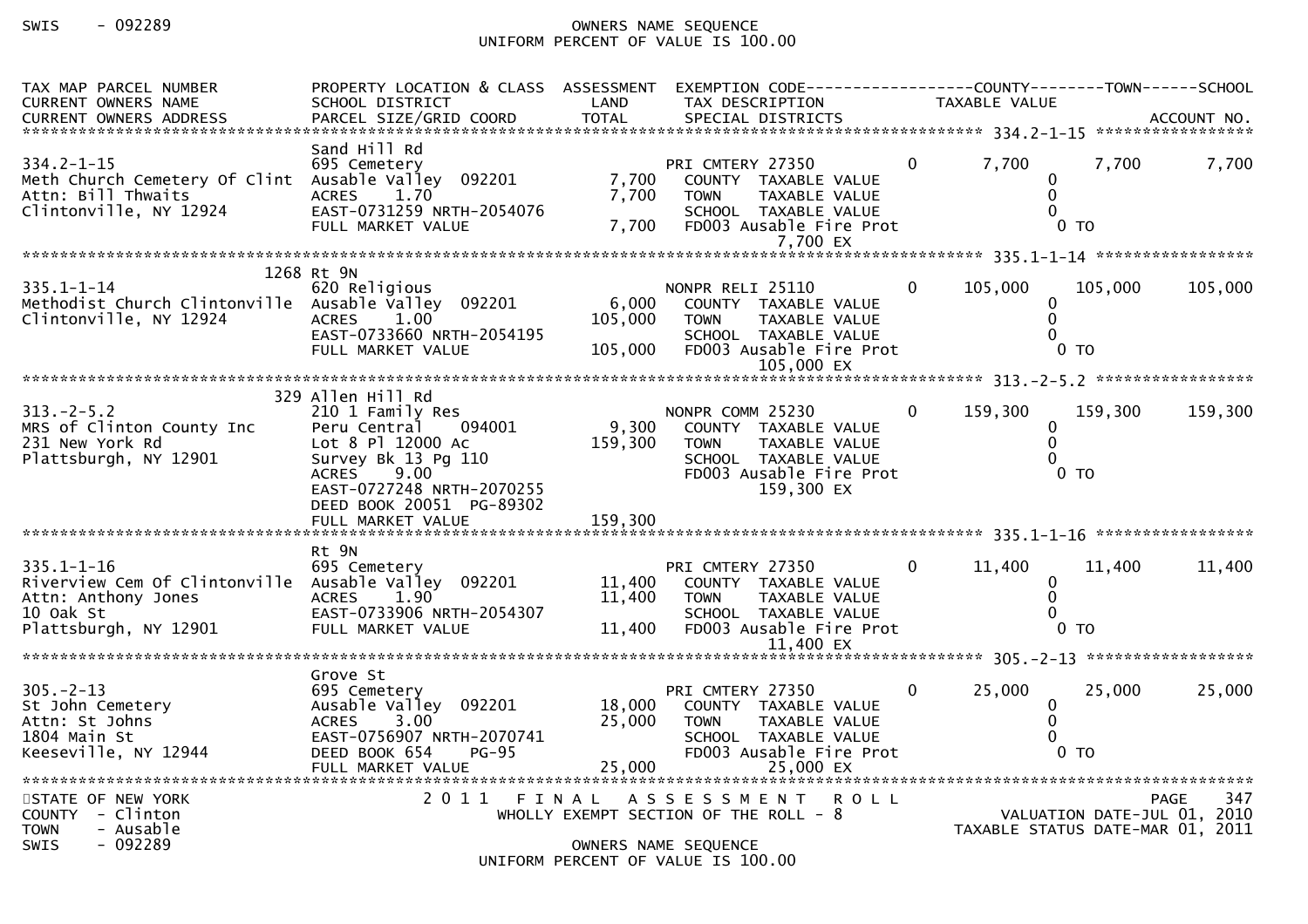| TAX MAP PARCEL NUMBER<br>CURRENT OWNERS NAME                                                    | PROPERTY LOCATION & CLASS ASSESSMENT EXEMPTION CODE----------------COUNTY-------TOWN------SCHOOL<br>SCHOOL DISTRICT                                                                            | LAND                    | TAX DESCRIPTION                                                                                                                                            |                | TAXABLE VALUE                                      |                             |             |
|-------------------------------------------------------------------------------------------------|------------------------------------------------------------------------------------------------------------------------------------------------------------------------------------------------|-------------------------|------------------------------------------------------------------------------------------------------------------------------------------------------------|----------------|----------------------------------------------------|-----------------------------|-------------|
|                                                                                                 |                                                                                                                                                                                                |                         |                                                                                                                                                            |                |                                                    |                             |             |
| $334. - 1 - 26.3$<br>The Nature Conservancy<br>195 New Karner Rd Ste 200<br>Albany, NY 12205    | Dry Bridge Rd<br>910 Priv forest<br>Ausable Valley 092201<br>Lot 196 Maules Pat<br>ACRES 35.96<br>EAST-0722692 NRTH-2052359<br>DEED BOOK 858<br>PG-210                                         | 18,400 TOWN             | NONPR CORP 25300<br>18,400 COUNTY TAXABLE VALUE<br>TAXABLE VALUE<br>SCHOOL TAXABLE VALUE<br>SCHOOL TAARDLL WILL<br>FDOO3 Ausable Fire Prot<br>18,400 EX    | $\mathbf{0}$   | 18,400<br>$\mathbf{0}$<br>$\mathbf{0}$<br>$\Omega$ | 18,400<br>0 <sub>T</sub>    | 18,400      |
|                                                                                                 | Dry Bridge Rd                                                                                                                                                                                  |                         |                                                                                                                                                            |                |                                                    |                             |             |
| $334. - 1 - 26.4$<br>The Town Of Ausable<br>Town Hall<br>111 Ausable St<br>Keeseville, NY 12944 | 330 Vacant comm<br>Ausable Valley 092201 12,800 COUNTY TAXABLE VALUE<br>Lot 196 Maules Pat<br>Mineral Rights 20061/9735<br>ACRES 18.70<br>EAST-0722495 NRTH-2054032<br>DEED BOOK 906<br>PG-228 | 12,800 TOWN             | TAXABLE VALUE<br>SCHOOL TAXABLE VALUE<br>FD003 Ausable Fire Prot<br>12,800 EX                                                                              | $\overline{0}$ | 12,800<br>0<br>$\mathbf{0}$                        | 12,800<br>$0$ TO            | 12,800      |
|                                                                                                 |                                                                                                                                                                                                |                         |                                                                                                                                                            |                |                                                    |                             |             |
|                                                                                                 | 233 Plains Rd                                                                                                                                                                                  |                         |                                                                                                                                                            |                |                                                    |                             |             |
| $294. - 1 - 13.3$<br>Town of Ausable<br>111 Ausable St<br>Keeseville, NY 12944                  | 314 Rural vac<10<br>094001<br>Peru Central<br>Lot 1 PCL<br>ACRES 2.76<br>EAST-0771880 NRTH-2082339<br>DEED BOOK 20021 PG-38828<br>FULL MARKET VALUE                                            | 49,800                  | TOWN PROP 13500<br>$\sim$ 0<br>35,000 COUNTY TAXABLE VALUE<br>49,800 TOWN<br>TAXABLE VALUE<br>SCHOOL TAXABLE VALUE<br>FD003 Ausable Fire Prot<br>49,800 EX |                | 49,800<br>$\mathbf{0}$<br>0                        | 49,800<br>0 <sub>T</sub>    | 49,800      |
|                                                                                                 |                                                                                                                                                                                                |                         |                                                                                                                                                            |                |                                                    |                             |             |
| $303 - 2 - 41$<br>Town Of Ausable<br>Garage Lot<br>111 Ausable St<br>Keeseville, NY 12944       | Clintonville Rd<br>330 Vacant comm<br>Ausable Valley 092201<br>FRNT 198.00 DPTH 100.00<br>EAST-0733859 NRTH-2074417<br>DEED BOOK 818<br><b>PG-253</b><br>FULL MARKET VALUE                     | 3,400<br>3,400<br>3,400 | TOWN PROP 13500<br>COUNTY TAXABLE VALUE<br><b>TOWN</b><br>TAXABLE VALUE<br>SCHOOL TAXABLE VALUE<br>FD003 Ausable Fire Prot<br>3,400 EX                     | $\mathbf{0}$   | 3,400<br>0<br>0                                    | 3,400<br>0 <sub>T</sub>     | 3,400       |
|                                                                                                 |                                                                                                                                                                                                |                         |                                                                                                                                                            |                |                                                    |                             |             |
| $334. - 1 - 5.5$<br>Town Of Ausable<br>111 Ausable St<br>Keeseville, NY 12944                   | 46 Dry Bridge Rd<br>$314$ Rural vac< $10$<br>Ausable Valley 092201<br>Lot 194 Maules<br>ACRES 9 60<br>EAST-0727471 NRTH-2057717<br>DEED BOOK 99001 PG-16016<br>FULL MARKET VALUE               | 5,400<br>5,400          | TOWN PROP 13500<br>5,400 COUNTY TAXABLE VALUE<br><b>TOWN</b><br>TAXABLE VALUE<br>SCHOOL TAXABLE VALUE<br>FD003 Ausable Fire Prot<br>5,400 EX               | $\mathbf{0}$   | 5,400<br>0                                         | 5,400<br>0 <sub>T</sub>     | 5,400       |
| STATE OF NEW YORK                                                                               | 2011 FINAL                                                                                                                                                                                     |                         | A S S E S S M E N T R O L L                                                                                                                                |                |                                                    |                             | 348<br>PAGE |
| COUNTY - Clinton<br>- Ausable<br><b>TOWN</b><br>$-092289$<br><b>SWIS</b>                        |                                                                                                                                                                                                |                         | WHOLLY EXEMPT SECTION OF THE ROLL - 8<br>OWNERS NAME SEQUENCE<br>UNIFORM PERCENT OF VALUE IS 100.00                                                        |                | TAXABLE STATUS DATE-MAR 01, 2011                   | VALUATION DATE-JUL 01, 2010 |             |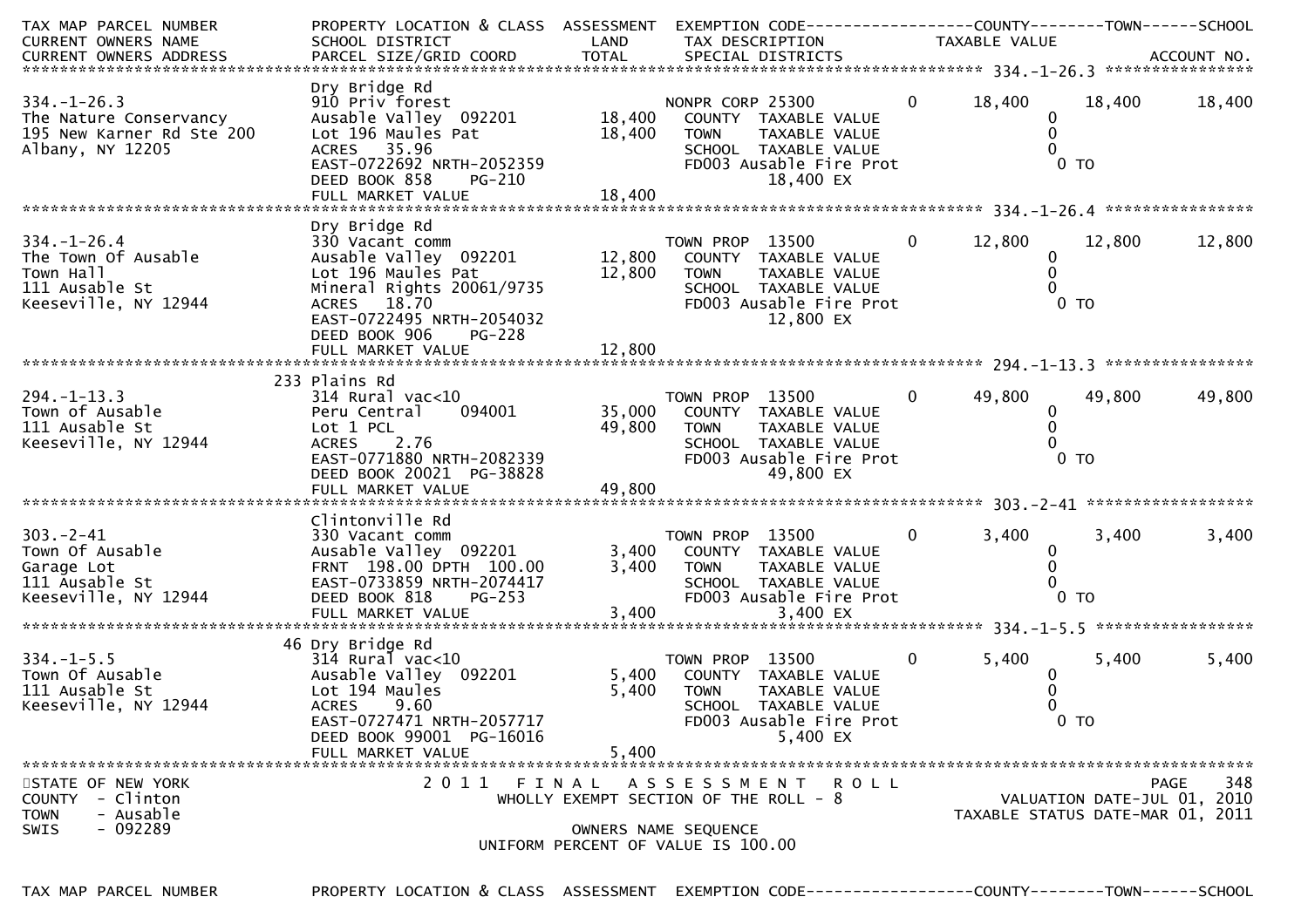| CURRENT OWNERS NAME<br>CURRENT OWNERS ADDRESS                                                 | SCHOOL DISTRICT<br>PARCEL SIZE/GRID COORD                                                                                                                             | LAND<br><b>TOTAL</b>       | TAX DESCRIPTION<br>SPECIAL DISTRICTS                                                                                                    |                | TAXABLE VALUE                    |                          | ACCOUNT NO.                                |
|-----------------------------------------------------------------------------------------------|-----------------------------------------------------------------------------------------------------------------------------------------------------------------------|----------------------------|-----------------------------------------------------------------------------------------------------------------------------------------|----------------|----------------------------------|--------------------------|--------------------------------------------|
|                                                                                               |                                                                                                                                                                       |                            |                                                                                                                                         |                |                                  |                          |                                            |
| $303 - 2 - 42$<br>Town of Ausable Garage<br>111 Ausable St<br>Keeseville, NY 12944            | 930 Clintonville Rd<br>651 Highway gar<br>Ausable Valley 092201<br>ACRES 3.00<br>EAST-0734199 NRTH-2074472<br>DEED BOOK 292<br>PG-81<br>FULL MARKET VALUE             | 13,500<br>80,000<br>80,000 | TOWN PROP 13500<br>COUNTY TAXABLE VALUE<br><b>TOWN</b><br>TAXABLE VALUE<br>SCHOOL TAXABLE VALUE<br>FD003 Ausable Fire Prot<br>80,000 EX | $\mathbf{0}$   | 80,000                           | 80,000<br>0 <sub>T</sub> | 80,000                                     |
|                                                                                               | 260 Dry Bridge Rd                                                                                                                                                     |                            |                                                                                                                                         |                |                                  |                          |                                            |
| $334. - 1 - 29.1$<br>Town Of Ausable Highway<br>111 Ausable St<br>Keeseville, NY 12944        | 651 Highway gar<br>Ausable Valley 092201<br>7.00<br><b>ACRES</b><br>EAST-0723336 NRTH-2053836<br>FULL MARKET VALUE                                                    | 8,100<br>42,100<br>42,100  | TOWN PROP 13500<br>COUNTY TAXABLE VALUE<br><b>TOWN</b><br>TAXABLE VALUE<br>SCHOOL TAXABLE VALUE<br>FD003 Ausable Fire Prot              | $\mathbf{0}$   | 42,100<br>0                      | 42,100<br>0 <sub>T</sub> | 42,100                                     |
|                                                                                               |                                                                                                                                                                       |                            |                                                                                                                                         |                |                                  |                          |                                            |
| $334. - 1 - 20$<br>Town Of Black Brook<br>PO Box 715<br>Ausable Forks, NY 12912               | 213 Dry Bridge Rd<br>$314$ Rural vac<10<br>Ausable Valley 092201<br><b>ACRES</b><br>5.80<br>EAST-0725095 NRTH-2054250<br>DEED BOOK 541<br>PG-226<br>FULL MARKET VALUE | 11,300<br>11,300<br>11,300 | TN OUTSIDE 13570<br>COUNTY TAXABLE VALUE<br>TAXABLE VALUE<br><b>TOWN</b><br>SCHOOL TAXABLE VALUE<br>FD003 Ausable Fire Prot             | $\mathbf{0}$   | 11,300<br>$\Omega$<br>11,300 TO  | 11,300                   | 11,300                                     |
|                                                                                               |                                                                                                                                                                       |                            |                                                                                                                                         |                |                                  |                          |                                            |
| $334. - 1 - 21$<br>Town Of Black Brook<br>PO Box 715<br>Ausable Forks, NY 12912               | Dry Bridge Rd<br>323 Vacant rural<br>Ausable Valley 092201<br>ACRES 17.70<br>EAST-0724934 NRTH-2053659<br>DEED BOOK 930<br>PG-240<br>FULL MARKET VALUE                | 16,700<br>16,700<br>16,700 | TN OUTSIDE 13570<br>COUNTY TAXABLE VALUE<br><b>TOWN</b><br>TAXABLE VALUE<br>SCHOOL TAXABLE VALUE<br>FD003 Ausable Fire Prot             | $\mathbf{0}$   | 16,700<br>16,700 TO              | 16,700                   | 16,700                                     |
|                                                                                               | Dry Bridge Rd                                                                                                                                                         |                            |                                                                                                                                         |                |                                  |                          |                                            |
| $334. - 1 - 24.1$<br>Town Of Black Brook<br>PO Box 715<br>Ausable Forks, NY 12912             | 720 Mine/quarry<br>Ausable Valley 092201<br>Lot 195<br>Title Deed 618/459<br>ACRES 13.00<br>EAST-0726431 NRTH-2055930<br>DEED BOOK 930<br>PG-236                      | 15,300<br>15,300           | TN OUTSIDE 13570<br>COUNTY TAXABLE VALUE<br>TAXABLE VALUE<br><b>TOWN</b><br>SCHOOL TAXABLE VALUE<br>FD003 Ausable Fire Prot             | $\overline{0}$ | 15,300<br>0<br>15,300 TO         | 15,300                   | 15,300                                     |
|                                                                                               | FULL MARKET VALUE                                                                                                                                                     | 15,300                     |                                                                                                                                         |                |                                  |                          |                                            |
| STATE OF NEW YORK<br>COUNTY - Clinton<br><b>TOWN</b><br>- Ausable<br>$-092289$<br><b>SWIS</b> |                                                                                                                                                                       |                            | 2011 FINAL ASSESSMENT ROLL<br>WHOLLY EXEMPT SECTION OF THE ROLL - 8<br>OWNERS NAME SEQUENCE<br>UNIFORM PERCENT OF VALUE IS 100.00       |                | TAXABLE STATUS DATE-MAR 01, 2011 |                          | 349<br>PAGE<br>VALUATION DATE-JUL 01, 2010 |
| TAX MAP PARCEL NUMBER<br><b>CURRENT OWNERS NAME</b><br><b>CURRENT OWNERS ADDRESS</b>          | PROPERTY LOCATION & CLASS ASSESSMENT<br>SCHOOL DISTRICT<br>PARCEL SIZE/GRID COORD                                                                                     | LAND<br>TOTAL              | EXEMPTION CODE-----------------COUNTY-------TOWN------SCHOOL<br>TAX DESCRIPTION<br>SPECIAL DISTRICTS                                    |                | TAXABLE VALUE                    |                          | ACCOUNT NO.                                |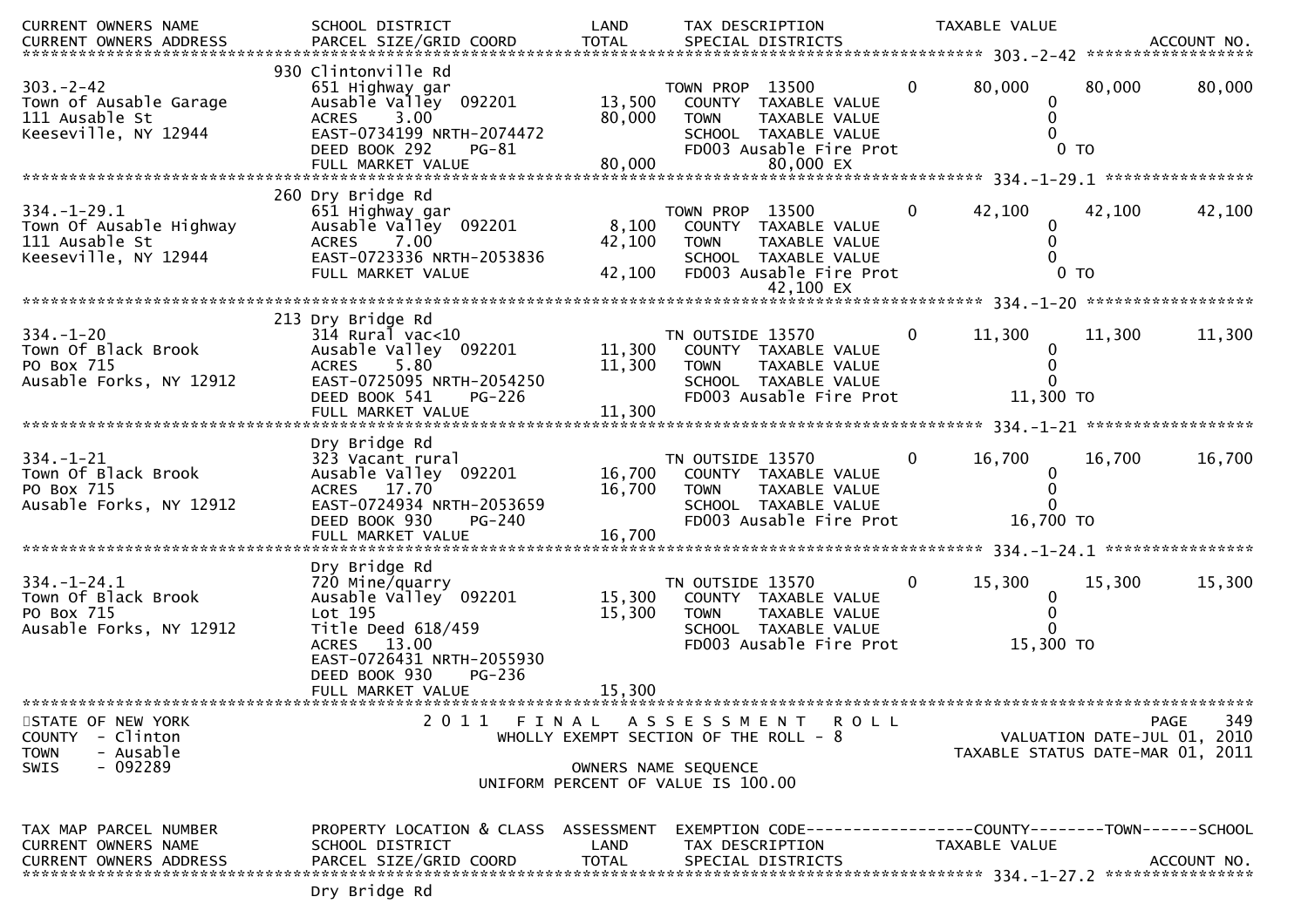| $334. - 1 - 27.2$<br>Town Of Jay<br>Ausable Forks, NY 12912                                                      | 323 Vacant rural<br>Ausable Valley 092201<br>Lot 196 Maules<br>ACRES 73.30<br>EAST-0720824 NRTH-2052142<br>DEED BOOK 624<br>PG-1153             | 25,100<br>25,100             | TN OUTSIDE 13570<br>COUNTY TAXABLE VALUE<br><b>TOWN</b><br>TAXABLE VALUE<br>SCHOOL TAXABLE VALUE<br>FD003 Ausable Fire Prot                                          | $\mathbf{0}$   | 25,100<br>0<br>0<br>0<br>25,100 TO | 25,100                            | 25,100                      |
|------------------------------------------------------------------------------------------------------------------|-------------------------------------------------------------------------------------------------------------------------------------------------|------------------------------|----------------------------------------------------------------------------------------------------------------------------------------------------------------------|----------------|------------------------------------|-----------------------------------|-----------------------------|
|                                                                                                                  |                                                                                                                                                 |                              |                                                                                                                                                                      |                |                                    |                                   |                             |
| $315 - 3 - 49$<br>United Meth Church Of Kees NY Ausable Valley 092201<br>Keeseville, NY 12944                    | Hill St<br>311 Res vac land<br>Lot 14<br>Power Line R. O. W.<br>FRNT 106.84 DPTH 160.26<br>EAST-0750662 NRTH-2068678<br>DEED BOOK 595<br>PG-785 | 7,900<br>7,900               | NONPR RELI 25110<br>COUNTY TAXABLE VALUE<br>TAXABLE VALUE<br><b>TOWN</b><br>SCHOOL TAXABLE VALUE<br>FD003 Ausable Fire Prot<br>7,900 EX<br>LT004 Hill Street Light   | $\overline{0}$ | 7,900<br>0<br>0                    | 7,900<br>$0$ TO<br>0 <sub>T</sub> | 7,900                       |
|                                                                                                                  |                                                                                                                                                 |                              |                                                                                                                                                                      |                |                                    |                                   |                             |
| $315. - 1 - 11.1$<br>United Methodist Church<br>Keesville, NY 12944                                              | Taylor Hill Rd<br>$314$ Rural vac<10<br>Ausable Valley 092201<br>9.00<br><b>ACRES</b><br>EAST-0751046 NRTH-2069044<br>DEED BOOK 544<br>PG-611   | 10,800<br>10,800             | NONPR RELI 25110<br>COUNTY TAXABLE VALUE<br>TAXABLE VALUE<br><b>TOWN</b><br>SCHOOL TAXABLE VALUE<br>FD003 Ausable Fire Prot                                          | $\overline{0}$ | 10,800<br>0<br>0                   | 10,800<br>$0$ TO                  | 10,800                      |
|                                                                                                                  | 124 Hill St                                                                                                                                     |                              |                                                                                                                                                                      |                |                                    |                                   |                             |
| $315. - 1 - 10.1$<br>Upstate NY Dist Of Naza Church Ausable Valley 092201<br>124 Hill St<br>Keeseville, NY 12944 | 620 Religious<br>Lot 15 P12000a Loc<br>5.70<br><b>ACRES</b><br>EAST-0753455 NRTH-2068818<br>DEED BOOK 834<br>PG-135<br>FULL MARKET VALUE        | 14,800<br>265,000<br>265,000 | NONPR RELI 25110<br>COUNTY TAXABLE VALUE<br><b>TOWN</b><br>TAXABLE VALUE<br>SCHOOL TAXABLE VALUE<br>FD003 Ausable Fire Prot<br>265,000 EX<br>LT004 Hill Street Light | $\Omega$       | 265,000<br>0<br>0                  | 265,000<br>$0$ TO<br>$0$ TO       | 265,000                     |
|                                                                                                                  |                                                                                                                                                 |                              | 4,320 EX                                                                                                                                                             |                |                                    |                                   |                             |
| $315 - 3 - 29$<br>Upstate NY Dist Of Naza Church Ausable Valley 092201<br>124 Hill St<br>Keeseville, NY 12944    | 124 Hill St<br>210 1 Family Res<br>FRNT 105.00 DPTH 132.25<br>EAST-0753351 NRTH-2068362<br>DEED BOOK 827<br>PG-119                              | 7,600<br>141,500             | RELIGIOUS 21600<br>COUNTY TAXABLE VALUE<br>TAXABLE VALUE<br><b>TOWN</b><br>SCHOOL TAXABLE VALUE<br>FD003 Ausable Fire Prot                                           | $\overline{0}$ | 141,500<br>0<br>141,500 TO         | 141,500                           | 141,500                     |
| STATE OF NEW YORK                                                                                                | 2 0 1 1                                                                                                                                         |                              | FINAL ASSESSMENT<br><b>ROLL</b>                                                                                                                                      |                |                                    |                                   | 350<br><b>PAGE</b>          |
| - Clinton<br><b>COUNTY</b><br><b>TOWN</b><br>- Ausable<br>$-092289$<br><b>SWIS</b>                               |                                                                                                                                                 |                              | WHOLLY EXEMPT SECTION OF THE ROLL - $8$<br>OWNERS NAME SEQUENCE<br>UNIFORM PERCENT OF VALUE IS 100.00                                                                |                | TAXABLE STATUS DATE-MAR 01, 2011   |                                   | VALUATION DATE-JUL 01, 2010 |
| TAX MAP PARCEL NUMBER<br>CURRENT OWNERS NAME<br><b>CURRENT OWNERS ADDRESS</b>                                    | PROPERTY LOCATION & CLASS ASSESSMENT<br>SCHOOL DISTRICT<br>PARCEL SIZE/GRID COORD                                                               | LAND<br><b>TOTAL</b>         | EXEMPTION CODE-----------------COUNTY-------TOWN------SCHOOL<br>TAX DESCRIPTION<br>SPECIAL DISTRICTS                                                                 |                | TAXABLE VALUE                      |                                   | ACCOUNT NO.                 |
| $305. - 2 - 10.1$                                                                                                | Grove St<br>321 Abandoned ag                                                                                                                    |                              | OSIDE VILL 13730                                                                                                                                                     | $\mathbf{0}$   | 23,000                             | 23,000                            | 23,000                      |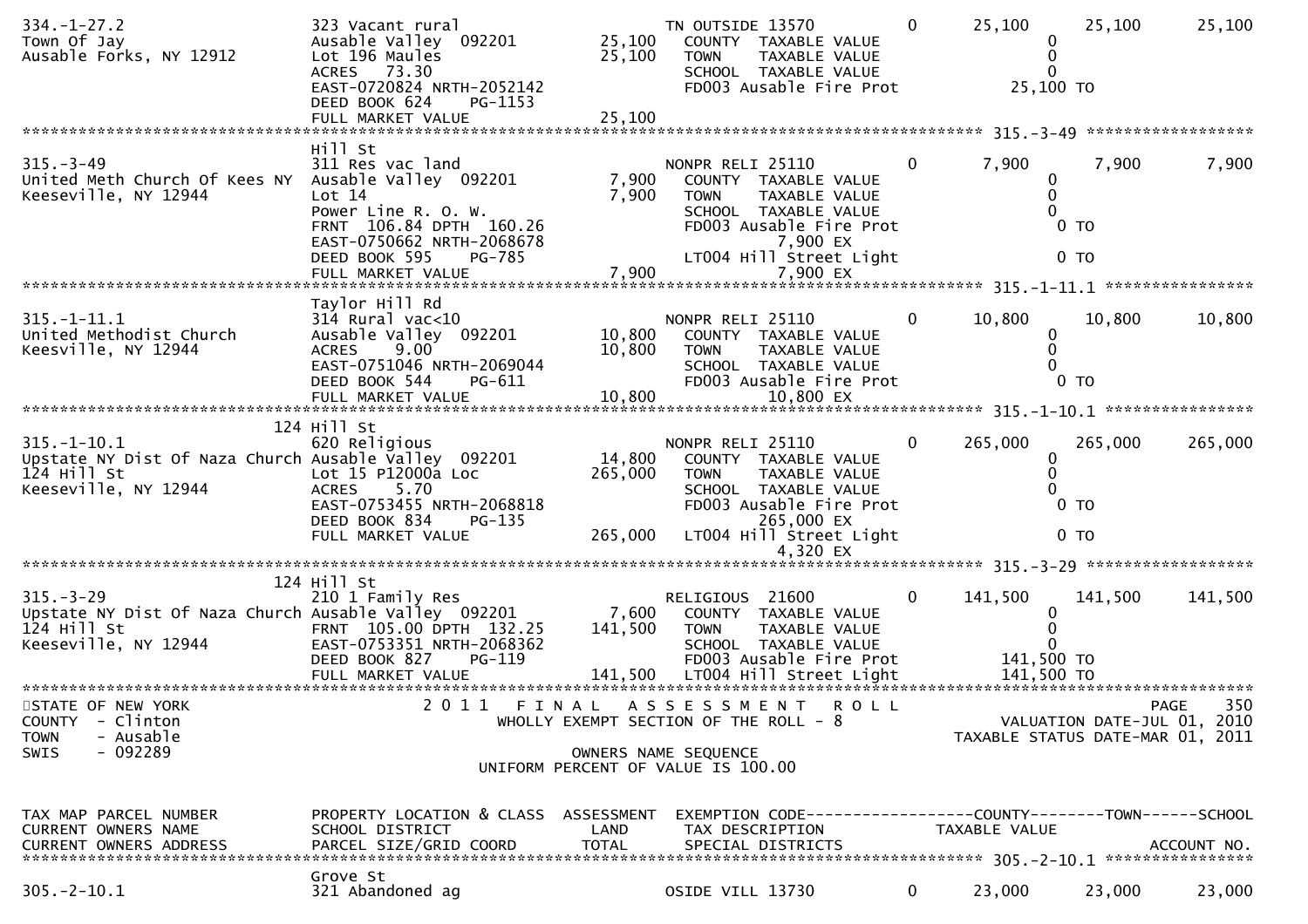| Village Of Keeseville<br>1790 Main St                                                                   | Ausable Valley 092201<br>ACRES 11.30         | 23,000<br>23,000 | <b>COUNTY</b><br>TAXABLE VALUE<br><b>TOWN</b><br>TAXABLE VALUE |          |                                                                 |                                |
|---------------------------------------------------------------------------------------------------------|----------------------------------------------|------------------|----------------------------------------------------------------|----------|-----------------------------------------------------------------|--------------------------------|
| Keeseville, NY 12944                                                                                    | EAST-0758625 NRTH-2071660                    |                  | SCHOOL TAXABLE VALUE                                           |          |                                                                 |                                |
|                                                                                                         | DEED BOOK 436<br>PG-45<br>FULL MARKET VALUE  | 23,000           | FD003 Ausable Fire Prot                                        |          | 23,000 TO                                                       |                                |
|                                                                                                         | 1651 Rt 9N                                   |                  |                                                                |          | 334. - 2 - 10. 2 *****************                              |                                |
| 334. –2–10.2                                                                                            | 620 Religious                                |                  | NONPR RELI 25110                                               | $\Omega$ | 125,000<br>125,000                                              | 125,000                        |
| Williams Trustee Harland G<br>Wolfe Trustee Gerald J                                                    | Ausable Valley 092201<br>1.00<br>ACRES       | 6,000<br>125,000 | COUNTY<br>TAXABLE VALUE<br>TAXABLE VALUE<br><b>TOWN</b>        |          |                                                                 |                                |
| Box 246                                                                                                 | EAST-0725204 NRTH-2050339                    |                  | SCHOOL TAXABLE VALUE                                           |          |                                                                 |                                |
| Wilmington, NY 12997                                                                                    | DEED BOOK 585<br>PG-551<br>FULL MARKET VALUE | 125,000          | FD003 Ausable Fire Prot<br>125,000 EX                          |          | 0 TO                                                            |                                |
|                                                                                                         |                                              |                  |                                                                |          |                                                                 |                                |
| STATE OF NEW YORK<br>- Clinton<br><b>COUNTY</b><br>- Ausable<br><b>TOWN</b><br>$-092289$<br><b>SWIS</b> | 2011<br>FINAL                                |                  | ASSESSMENT ROLL<br>WHOLLY EXEMPT SECTION OF THE ROLL $-8$      |          | VALUATION DATE-JUL 01, 2010<br>TAXABLE STATUS DATE-MAR 01, 2011 | 351<br>PAGE<br>RPS150/V04/L015 |
|                                                                                                         |                                              |                  | UNIFORM PERCENT OF VALUE IS 100.00                             |          | CURRENT DATE 6/21/2011                                          |                                |
|                                                                                                         | ROLL                                         | SECTION          | T O T A L S                                                    |          |                                                                 |                                |

# \*\*\* S P E C I A L D I S T R I C T S U M M A R Y \*\*\*

| CODE | DISTRICT NAME                                | TOTAL<br>PARCELS | EXTENSION<br><b>TYPE</b> | <b>EXTENSION</b><br><b>VALUE</b> | AD VALOREM<br><b>VALUE</b> | <b>FXFMPT</b><br>AMOUNT | TAXABLE<br>VALUE   |
|------|----------------------------------------------|------------------|--------------------------|----------------------------------|----------------------------|-------------------------|--------------------|
|      | FD003 Ausable Fire P<br>LT004 Hill Street Li |                  | 32 TOTAL<br>3 TOTAL      |                                  | 16726,300<br>153.720       | 16383,400<br>12.220     | 342.900<br>141.500 |

# \*\*\* S C H O O L D I S T R I C T S U M M A R Y \*\*\*

| CODE             | DISTRICT NAME                      | <b>TOTAL</b><br><b>PARCELS</b> | ASSESSED<br>LAND  | ASSESSED<br><b>TOTAL</b> | <b>EXEMPT</b><br>AMOUNT | <b>TOTAL</b><br><b>TAXABLE</b> | <b>STAR</b><br><b>AMOUNT</b> | <b>STAR</b><br>TAXABLE |
|------------------|------------------------------------|--------------------------------|-------------------|--------------------------|-------------------------|--------------------------------|------------------------------|------------------------|
| 092201<br>094001 | Ausable Valley Cen<br>Peru Central | 30                             | 500,400<br>48,800 | 16527,700<br>213,600     | 16527,700<br>213,600    |                                |                              |                        |
|                  | SUB-TOTAL                          | 33                             | 549,200           | 16741,300                | 16741,300               |                                |                              |                        |
|                  | T O T A L                          | 33                             | 549,200           | 16741,300                | 16741,300               |                                |                              |                        |

### \*\*\* S Y S T E M C O D E S S U M M A R Y \*\*\*

| <b>CODE</b> | DESCRIPTION            | <b>TOTAL</b><br><b>PARCELS</b> | COUNTY             | <b>TOWN</b>        | <b>SCHOOL</b>      |
|-------------|------------------------|--------------------------------|--------------------|--------------------|--------------------|
| 50000       | WHOLLY EX<br>T O T A L |                                | 183,200<br>183,200 | 183,200<br>183,200 | 183,200<br>183,200 |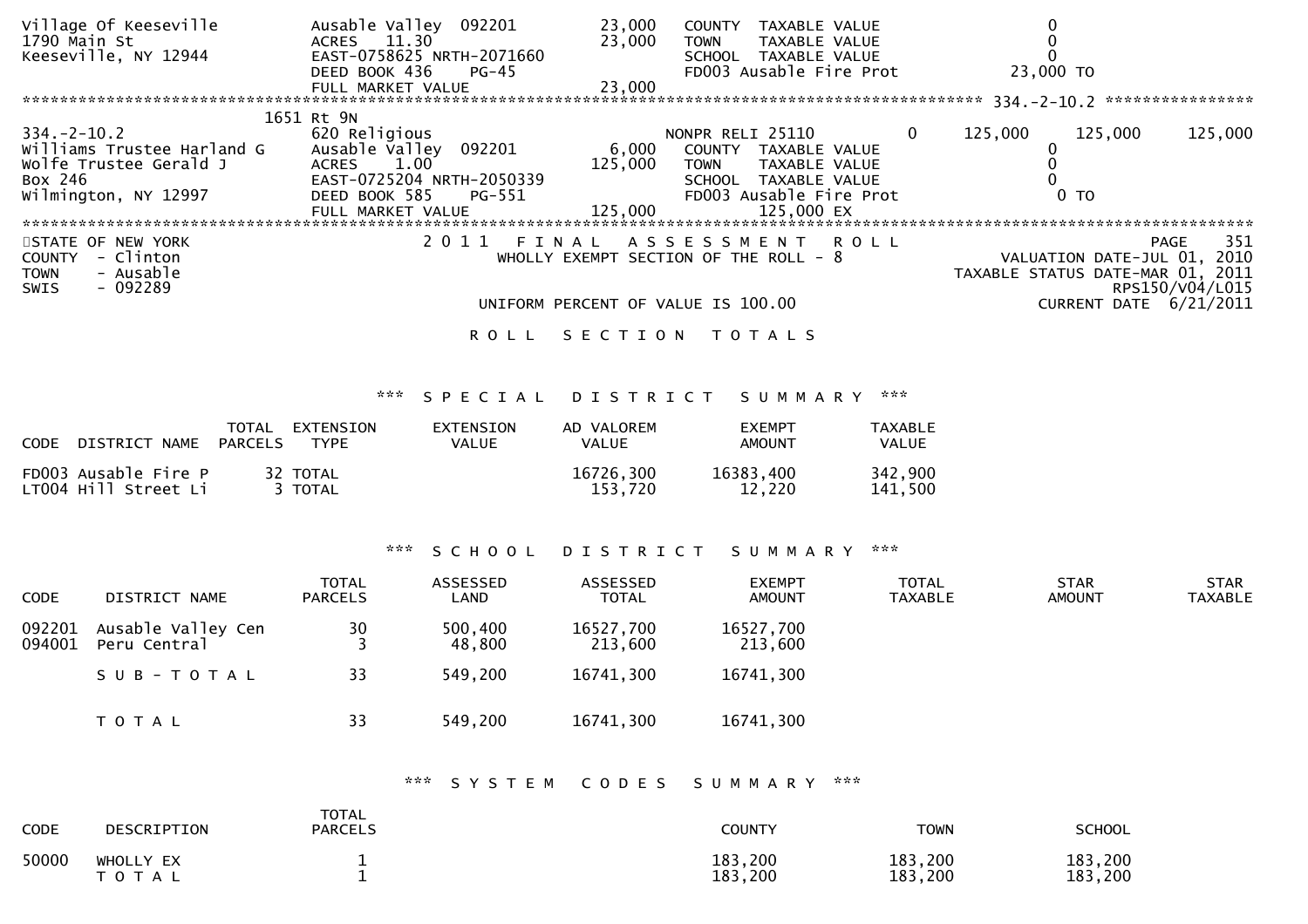#### \*\*\* E X E M P T I O N S U M M A R Y \*\*\*

| <b>CODE</b>   | DESCRIPTION       | TOTAL<br><b>PARCELS</b> |                    | <b>COUNTY</b>                         | <b>TOWN</b> | <b>SCHOOL</b>                    |                    |
|---------------|-------------------|-------------------------|--------------------|---------------------------------------|-------------|----------------------------------|--------------------|
| 13100         | CO OWNER          |                         |                    | 218,000                               | 218,000     | 218,000                          |                    |
| 13500         | TOWN PROP         |                         |                    | 193,500                               | 193,500     | 193,500                          |                    |
| 13570         | TN OUTSIDE        |                         |                    | 68,400                                | 68,400      | 68,400                           |                    |
| 13730         | <b>OSIDE VILL</b> |                         |                    | 23,000                                | 23,000      | 23,000                           |                    |
| 13800         | SCHOOL DIS        |                         |                    | 12955,000                             | 12955,000   | 12955,000                        |                    |
| 21600         | <b>RELIGIOUS</b>  |                         |                    | 251,500                               | 251,500     | 251,500                          |                    |
| 25110         | NONPR RELI        |                         |                    | 1163,700                              | 1163,700    | 1163,700                         |                    |
| 25230         | NONPR COMM        |                         |                    | 159,300                               | 159,300     | 159,300                          |                    |
|               | STATE OF NEW YORK |                         | 2011<br>F T<br>A L | A S S E S S M E N T                   | <b>ROLL</b> |                                  | 352<br><b>PAGE</b> |
| <b>COUNTY</b> | - Clinton         |                         |                    | WHOLLY EXEMPT SECTION OF THE ROLL - 8 |             | VALUATION DATE-JUL 01,           | 2010               |
| <b>TOWN</b>   | - Ausable         |                         |                    |                                       |             | TAXABLE STATUS DATE-MAR 01, 2011 |                    |
| <b>SWIS</b>   | $-092289$         |                         |                    |                                       |             |                                  | RPS150/V04/L015    |
|               |                   |                         |                    | UNIFORM PERCENT OF VALUE IS 100.00    |             | DATE<br><b>CURRENT</b>           | 6/21/2011          |
|               |                   |                         | R O L L            | SECTION<br>T O T A L S                |             |                                  |                    |

### \*\*\* E X E M P T I O N S U M M A R Y \*\*\*

| <b>CODE</b>             | <b>DESCRIPTION</b>                                  | TOTAL<br><b>PARCELS</b> | COUNTY                                     | <b>TOWN</b>                                | <b>SCHOOL</b>                              |
|-------------------------|-----------------------------------------------------|-------------------------|--------------------------------------------|--------------------------------------------|--------------------------------------------|
| 25300<br>27350<br>28110 | NONPR CORP<br>PRI CMTERY<br>UDC PROJEC<br>T O T A L | 32                      | 18,400<br>104,300<br>1403,000<br>16558,100 | 18,400<br>104,300<br>1403,000<br>16558,100 | 18,400<br>104,300<br>1403,000<br>16558,100 |

### \*\*\* G R A N D T O T A L S \*\*\*

| <b>ROLL</b><br><b>SEC</b>            | DESCRIPTION                                             | <b>TOTAL</b><br><b>PARCELS</b> | ASSESSED<br>LAND | ASSESSED<br><b>TOTAL</b> | TAXABLE<br><b>COUNTY</b>                                                        | <b>TAXABLE</b><br>TOWN | <b>TAXABLE</b><br><b>SCHOOL</b>                                 | <b>STAR</b><br>TAXABLE                                   |
|--------------------------------------|---------------------------------------------------------|--------------------------------|------------------|--------------------------|---------------------------------------------------------------------------------|------------------------|-----------------------------------------------------------------|----------------------------------------------------------|
| 8                                    | WHOLLY EXEMPT                                           | 33                             | 549.200          | 16741,300                |                                                                                 |                        |                                                                 |                                                          |
| COUNTY<br><b>TOWN</b><br><b>SWIS</b> | STATE OF NEW YORK<br>- Clinton<br>- Ausable<br>- 092289 |                                |                  |                          | 2011 FINAL ASSESSMENT ROLL<br>SWIS TOTALS<br>UNIFORM PERCENT OF VALUE IS 100.00 |                        | VALUATION DATE-JUL 01, 2010<br>TAXABLE STATUS DATE-MAR 01, 2011 | 353<br>PAGE<br>RPS150/V04/L015<br>CURRENT DATE 6/21/2011 |

### \*\*\* S P E C I A L D I S T R I C T S U M M A R Y \*\*\*

|      |               | <b>TOTAL</b>   | <b>EXTENSION</b> | EXTENSION | AD VALOREM | EXEMPT        | TAXABLL |
|------|---------------|----------------|------------------|-----------|------------|---------------|---------|
| CODE | DISTRICT NAME | <b>PARCELS</b> | <b>TYPF</b>      | VALUE     | VALUE      | <b>AMOUNT</b> | VALUE   |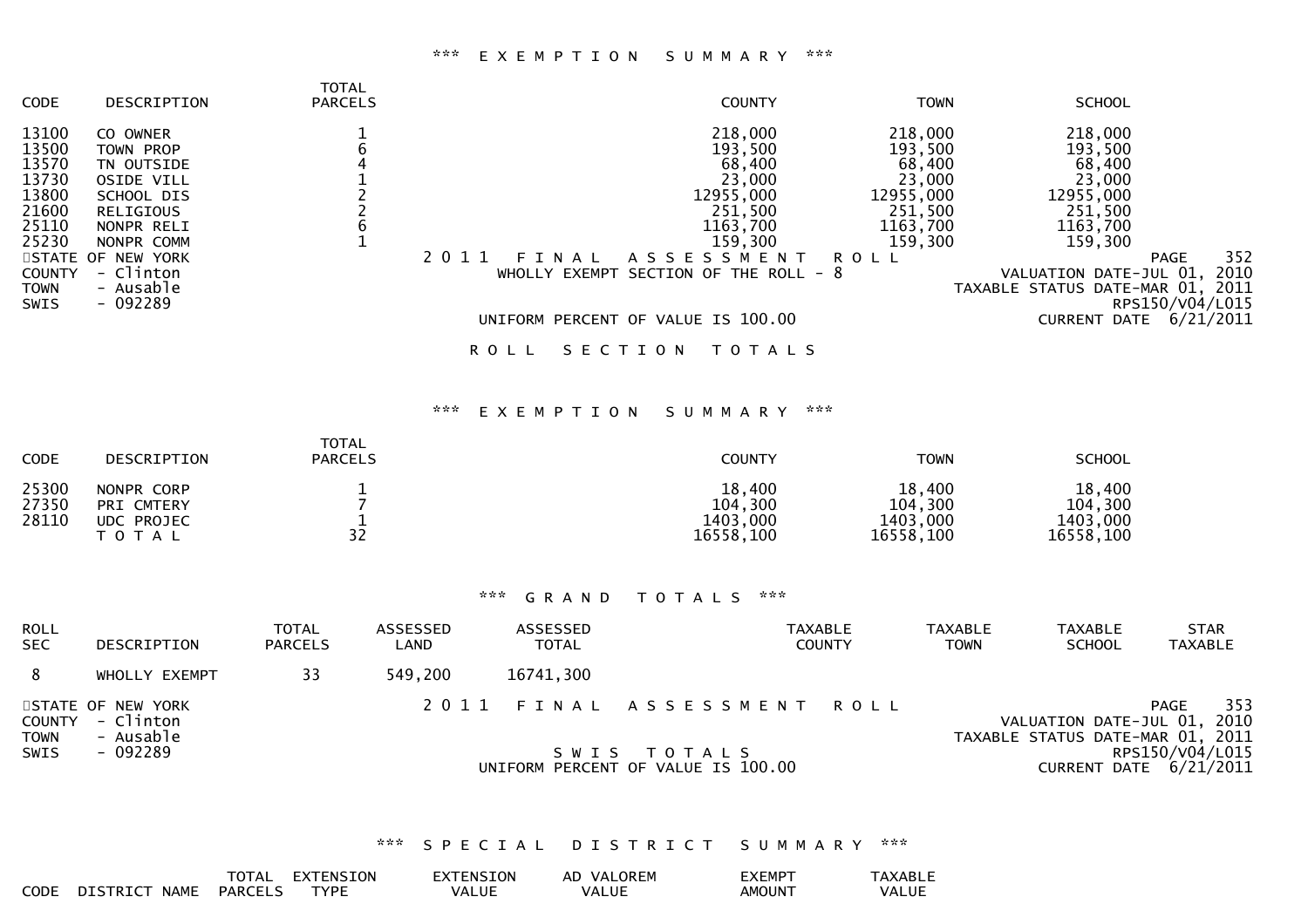| OTOO2 Omitted Tax-Co<br>OT003 Omitted Tax-Sc | 3 MOVTAX<br>1 MOVTAX | 414.88<br>468.23 |            |           | 414.88<br>468.23 |
|----------------------------------------------|----------------------|------------------|------------|-----------|------------------|
| OT004 Omitted Tax-To                         | 3 MOVTAX             | 961.94           |            |           | 961.94           |
| FD003 Ausable Fire $P = 1,230$ TOTAL         |                      |                  | 126774,099 | 16436,532 | 110337,567       |
| LT003 Clintonville L                         | 84 TOTAL             |                  | 3528,255   |           | 3528,255         |
| LT004 Hill Street Li                         | 73 TOTAL             |                  | 5724,676   | 12,220    | 5712,456         |
| LT005 Pine Tree Ligh                         | 66 TOTAL             |                  | 6709,592   |           | 6709,592         |
| LT006 Chasm                                  | 35 TOTAL             |                  | 4114.320   |           | 4114,320         |
|                                              |                      |                  |            |           |                  |

# \*\*\* S C H O O L D I S T R I C T S U M M A R Y \*\*\*

| <b>CODE</b>      | DISTRICT NAME                      | <b>TOTAL</b><br><b>PARCELS</b> | ASSESSED<br>LAND      | ASSESSED<br><b>TOTAL</b> | <b>EXEMPT</b><br><b>AMOUNT</b> | <b>TOTAL</b><br><b>TAXABLE</b> | <b>STAR</b><br><b>AMOUNT</b> | <b>STAR</b><br><b>TAXABLE</b> |
|------------------|------------------------------------|--------------------------------|-----------------------|--------------------------|--------------------------------|--------------------------------|------------------------------|-------------------------------|
| 092201<br>094001 | Ausable Valley Cen<br>Peru Central | 925<br>309                     | 12169,300<br>8244.830 | 97344,086<br>29755,930   | 19807,551<br>620.972           | 77536,535<br>29134,958         | 17285,016<br>4180.150        | 60251,519<br>24954,808        |
|                  | SUB-TOTAL                          | 1,234                          | 20414,130             | 127100,016               | 20428,523                      | 106671,493                     | 21465,166                    | 85206,327                     |
|                  | T O T A L                          | 1,234                          | 20414,130             | 127100,016               | 20428,523                      | 106671,493                     | 21465,166                    | 85206,327                     |

# \*\*\* S Y S T E M C O D E S S U M M A R Y \*\*\*

| <b>CODE</b>                  | DESCRIPTION                                     | <b>TOTAL</b><br><b>PARCELS</b> |      |         | <b>COUNTY</b>                                     | <b>TOWN</b> | <b>SCHOOL</b>                                              |                 |
|------------------------------|-------------------------------------------------|--------------------------------|------|---------|---------------------------------------------------|-------------|------------------------------------------------------------|-----------------|
| 50000<br>50001               | WHOLLY EX<br><b>SCHL TAXBL</b>                  |                                |      |         | 183,200                                           | 183,200     | 183,200                                                    |                 |
| 50004                        | <b>SCHL EXMPT</b><br>ΤΟΤΑΙ<br>STATE OF NEW YORK | 4                              | 2011 |         | 183,200<br>FINAL ASSESSMENT ROLL                  | 183,200     | 183,200                                                    | 354<br>PAGE     |
| <b>COUNTY</b><br><b>TOWN</b> | - Clinton<br>- Ausable                          |                                |      |         |                                                   |             | VALUATION DATE-JUL 01,<br>TAXABLE STATUS DATE-MAR 01, 2011 | 2010            |
| SWIS                         | - 092289                                        |                                |      | S W I S | T O T A L S<br>UNIFORM PERCENT OF VALUE IS 100.00 |             | CURRENT DATE 6/21/2011                                     | RPS150/V04/L015 |

# \*\*\* E X E M P T I O N S U M M A R Y \*\*\*

| <b>CODE</b> | DESCRIPTION  | <b>TOTAL</b><br><b>PARCELS</b> | <b>COUNTY</b> | <b>TOWN</b> | <b>SCHOOL</b> |
|-------------|--------------|--------------------------------|---------------|-------------|---------------|
| 13100       | OWNER<br>CO. |                                | 218,000       | 218,000     | 218,000       |
| 13500       | TOWN PROP    |                                | 193,500       | 193,500     | 193,500       |
| 13570       | TN OUTSIDE   |                                | 68,400        | 68,400      | 68,400        |
| 13730       | OSIDE VILL   |                                | 23,000        | 23,000      | 23,000        |
| 13800       | SCHOOL DIS   |                                | 12955,000     | 12955,000   | 12955,000     |
| 21600       | RELIGIOUS    |                                | 251,500       | 251,500     | 251,500       |
| 25110       | NONPR RELI   |                                | 1163,700      | 1163,700    | 1163,700      |
|             |              |                                |               |             |               |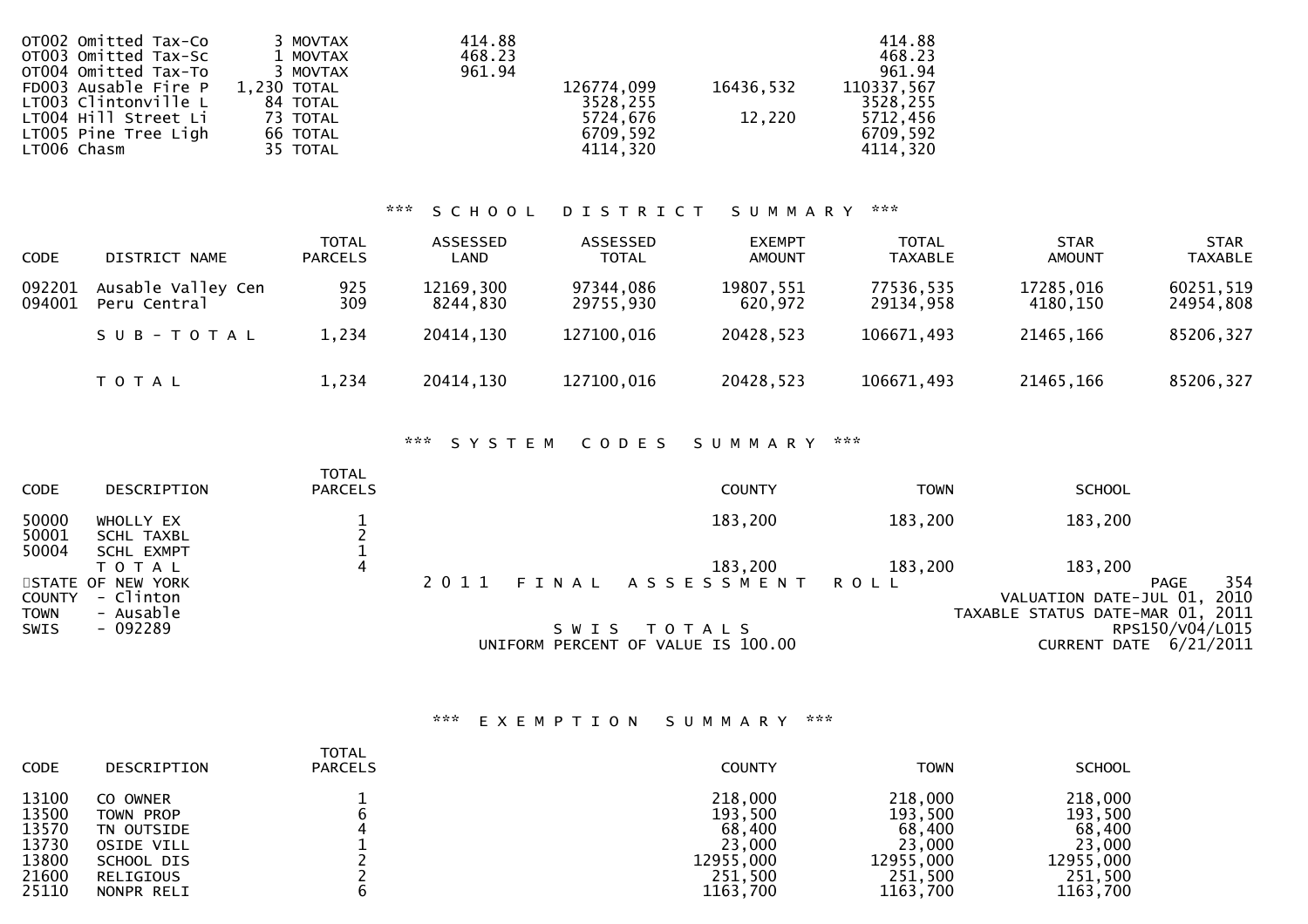| 355<br><b>PAGE</b>               |
|----------------------------------|
| 2010<br>VALUATION DATE-JUL 01,   |
| TAXABLE STATUS DATE-MAR 01, 2011 |
| RPS150/V04/L015                  |
| CURRENT DATE 6/21/2011           |
| 47,600<br>164,068<br>41710,489   |

| <b>ROLL</b><br><b>SEC</b>   | DESCRIPTION                             | <b>TOTAL</b><br><b>PARCELS</b> | ASSESSED<br>LAND  | <b>ASSESSED</b><br><b>TOTAL</b> | <b>TAXABLE</b><br><b>COUNTY</b> | <b>TAXABLE</b><br><b>TOWN</b> | <b>TAXABLE</b><br><b>SCHOOL</b> | <b>STAR</b><br><b>TAXABLE</b> |
|-----------------------------|-----------------------------------------|--------------------------------|-------------------|---------------------------------|---------------------------------|-------------------------------|---------------------------------|-------------------------------|
| $\mathbf{1}$                | <b>TAXABLE</b>                          | 1,160                          | 19514,816         | 101826,486                      | 94589,686                       | 95826,687                     | 98139,263                       | 76674,097                     |
| 3                           | STATE OWNED LAND                        | 6                              | 157,914           | 157,914                         | 157,914                         | 157,914                       | 157,914                         | 157,914                       |
| 5.                          | SPECIAL FRANCHISE                       | 9                              |                   | 1687,030                        | 1687,030                        | 1687,030                      | 1687,030                        | 1687,030                      |
| 6                           | UTILITIES & N.C.                        | 25                             | 192,200           | 6595,739                        | 6595,739                        | 6595,739                      | 6595,739                        | 6595,739                      |
| $7^{\circ}$                 | CEILING RAILROADS                       | 1                              |                   | 91,547                          | 91,547                          | 91,547                        | 91,547                          | 91,547                        |
| 8                           | WHOLLY EXEMPT                           | 33                             | 549,200           | 16741,300                       |                                 |                               |                                 |                               |
| $\mathcal{H}^{\mathcal{C}}$ | <b>TOTAL</b><br><b>SUB</b>              | 1,234                          | 20414,130         | 127100,016                      | 103121,916                      | 104358,917                    | 106671,493                      | 85206,327                     |
| $\mathbf{x} \mathbf{x}$     | <b>GRAND TOTAL</b><br>STATE OF NEW YORK | 1,234                          | 20414,130<br>2011 | 127100,016<br>FINAL             | 103121,916<br>ASSESSMENT ROLL   | 104358,917                    | 106671,493                      | 85206,327<br>356<br>PAGE      |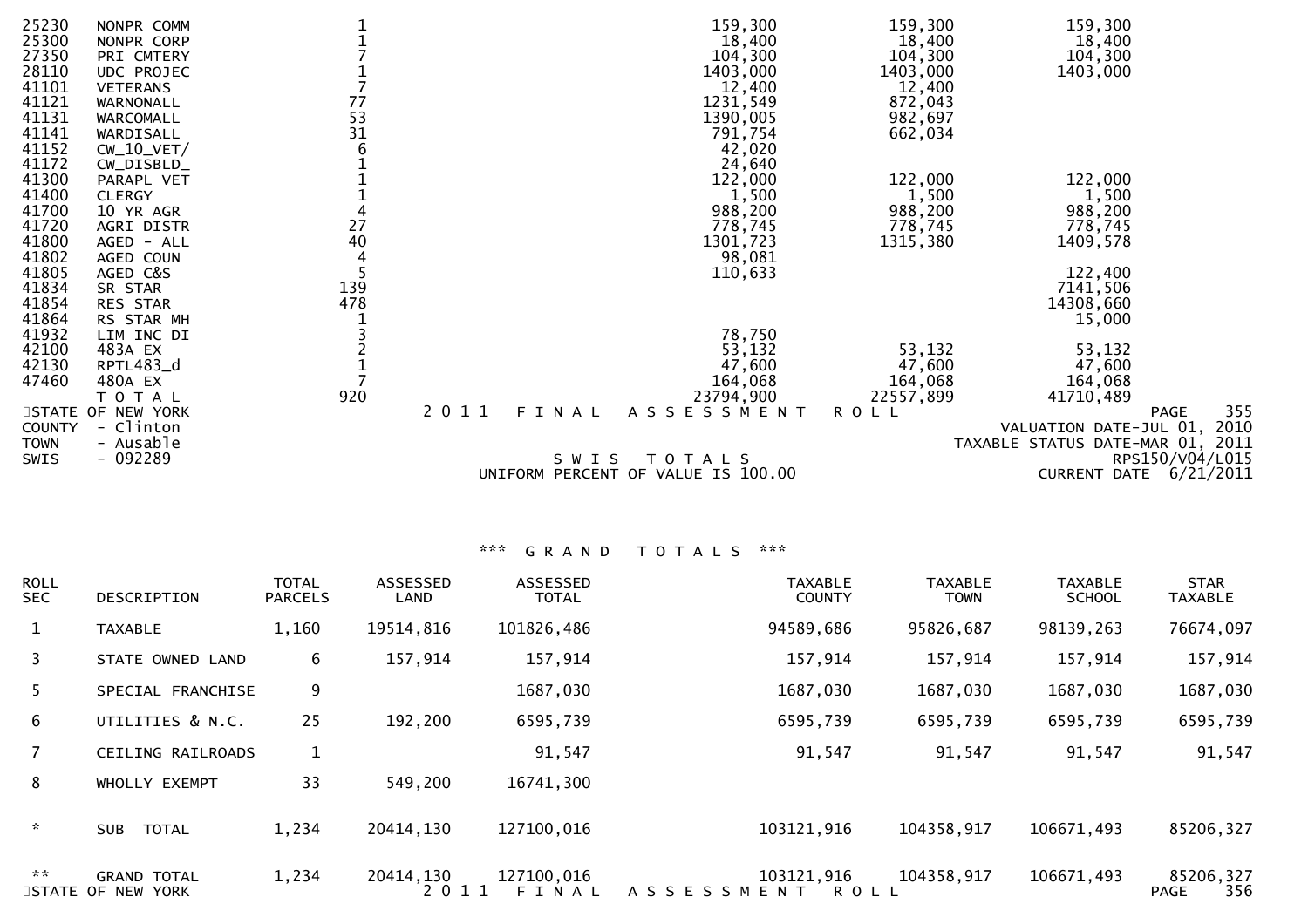|  |  |  |  | TOWN TOTALS |  |  |  |  |  |
|--|--|--|--|-------------|--|--|--|--|--|
|--|--|--|--|-------------|--|--|--|--|--|

COUNTY - Clinton T O W N T O T A L S VALUATION DATE-JUL 01, 2010 TOWN - Ausable TAXABLE STATUS DATE-MAR 01, 2011RPS150/V04/L015 SWIS - 0922 RPS150/V04/L015CURRENT DATE  $6/21/2011$ UNIFORM PERCENT OF VALUE IS 100.00 CURRENT DATE 6/21/2011

\*\*\* S P E C I A L D I S T R I C T S U M M A R Y \*\*\*

| CODE | DISTRICT NAME                                                                                                                                                                                                        | TOTAL<br><b>PARCELS</b> | EXTENSION<br><b>TYPE</b>                                                                     | EXTENSION<br><b>VALUE</b>              | AD VALOREM<br><b>VALUE</b>                      | <b>EXEMPT</b><br><b>AMOUNT</b> | <b>TAXABLE</b><br><b>VALUE</b>                                                             |
|------|----------------------------------------------------------------------------------------------------------------------------------------------------------------------------------------------------------------------|-------------------------|----------------------------------------------------------------------------------------------|----------------------------------------|-------------------------------------------------|--------------------------------|--------------------------------------------------------------------------------------------|
|      | OTO02 Omitted Tax-Co<br>OT003 Omitted Tax-Sc<br>OT004 Omitted Tax-To<br>OTO05 Omitted Tax-Vi<br>RW001 Relevied Water<br>FD003 Ausable Fire P<br>LT003 Clintonville L<br>LT004 Hill Street Li<br>LT005 Pine Tree Ligh | 1.654 TOTAL             | 5 MOVTAX<br>2 MOVTAX<br>5 MOVTAX<br>2 MOVTAX<br>1 MOVTAX<br>84 TOTAL<br>73 TOTAL<br>66 TOTAL | 712.73<br>1374.85<br>1603.43<br>444.23 | 176263, 214<br>3528,255<br>5724,676<br>6709,592 | 36411,232<br>12,220            | 712.73<br>1,374.85<br>1,603.43<br>444.23<br>139851,982<br>3528,255<br>5712,456<br>6709,592 |
|      | LT006 Chasm                                                                                                                                                                                                          |                         | 35 TOTAL                                                                                     |                                        | 4114,320                                        |                                | 4114,320                                                                                   |

TOTAL

### \*\*\* S C H O O L D I S T R I C T S U M M A R Y \*\*\*

| <b>CODE</b>      | DISTRICT NAME                      | <b>TOTAL</b><br><b>PARCELS</b> | ASSESSED<br>LAND      | ASSESSED<br><b>TOTAL</b> | <b>EXEMPT</b><br><b>AMOUNT</b> | <b>TOTAL</b><br><b>TAXABLE</b> | <b>STAR</b><br><b>AMOUNT</b> | <b>STAR</b><br><b>TAXABLE</b> |
|------------------|------------------------------------|--------------------------------|-----------------------|--------------------------|--------------------------------|--------------------------------|------------------------------|-------------------------------|
| 092201<br>094001 | Ausable Valley Cen<br>Peru Central | 1,349<br>309                   | 16559,400<br>8244.830 | 147165,101<br>29755,930  | 40858,476<br>620,972           | 106306,625<br>29134,958        | 24947,401<br>4180.150        | 81359,224<br>24954,808        |
|                  | SUB-TOTAL                          | 1,658                          | 24804,230             | 176921,031               | 41479.448                      | 135441,583                     | 29127,551                    | 106314,032                    |
|                  | T O T A L                          | 1,658                          | 24804,230             | 176921,031               | 41479,448                      | 135441,583                     | 29127,551                    | 106314,032                    |

\*\*\* S Y S T E M C O D E S S U M M A R Y \*\*\*

| <b>CODE</b>                  | DESCRIPTION                           | 1 U I A L<br><b>PARCELS</b> | <b>VILLAGE</b> | <b>COUNTY</b>                      | <b>TOWN</b> | <b>SCHOOL</b>                                                   |                 |
|------------------------------|---------------------------------------|-----------------------------|----------------|------------------------------------|-------------|-----------------------------------------------------------------|-----------------|
| 50000<br>50001<br>50004      | WHOLLY EX<br>SCHL TAXBL<br>SCHL EXMPT |                             |                | 183,200                            | 183,200     | 183,200                                                         |                 |
|                              | T O T A L                             | 4                           |                | 183,200                            | 183,200     | 183,200                                                         |                 |
|                              | STATE OF NEW YORK<br>- Clinton        |                             | 2 0 1 1        | FINAL ASSESSMENT ROLL              |             |                                                                 | 357<br>PAGE     |
| <b>COUNTY</b><br><b>TOWN</b> | - Ausable                             |                             |                | TOWN TOTALS                        |             | VALUATION DATE-JUL 01, 2010<br>TAXABLE STATUS DATE-MAR 01, 2011 |                 |
| SWIS                         | - 0922                                |                             |                |                                    |             |                                                                 | RPS150/V04/L015 |
|                              |                                       |                             |                | UNIFORM PERCENT OF VALUE IS 100.00 |             | CURRENT DATE 6/21/2011                                          |                 |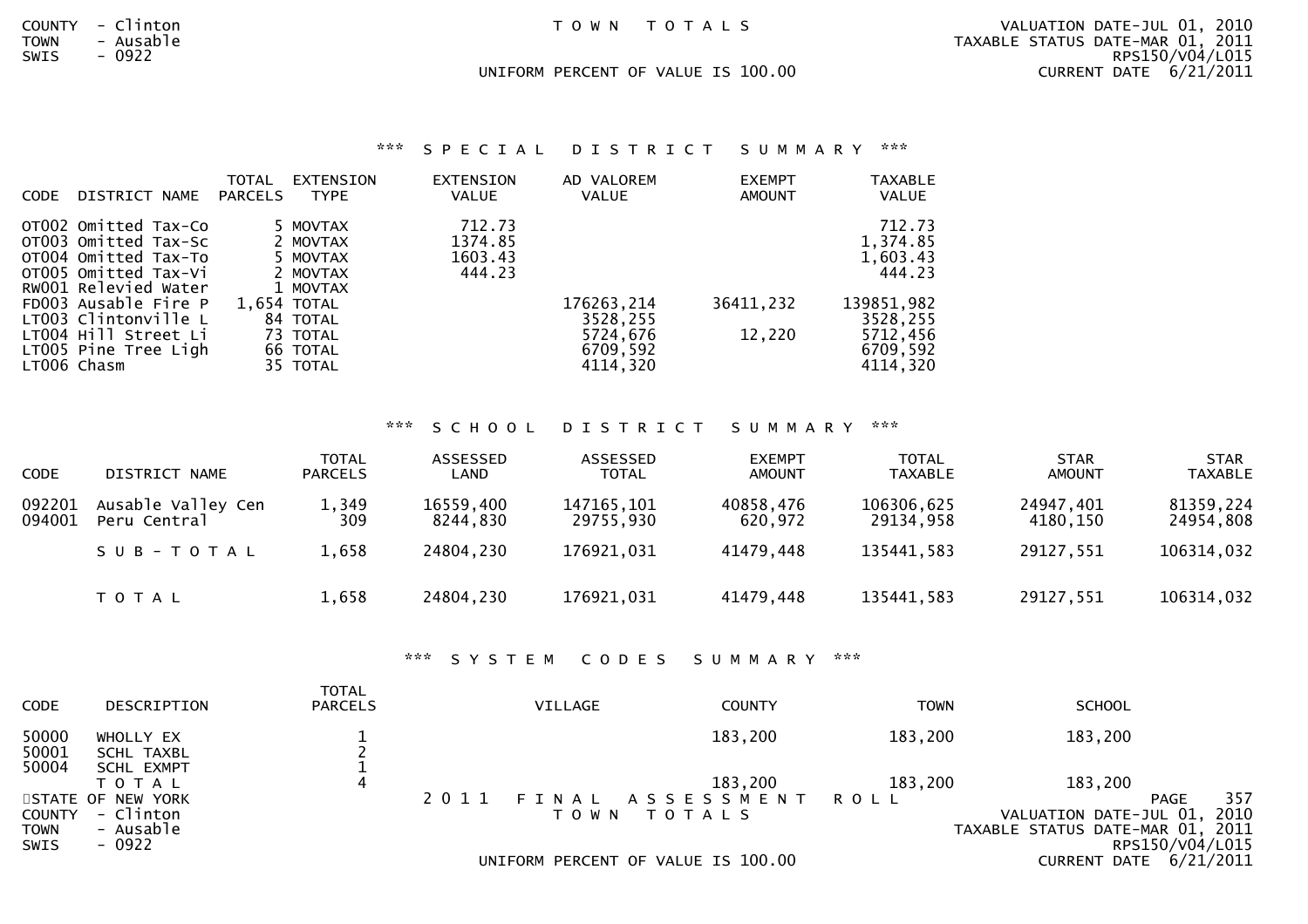### \*\*\* E X E M P T I O N S U M M A R Y \*\*\*

| CODE           | DESCRIPTION                 | <b>TOTAL</b><br><b>PARCELS</b>             | VILLAGE   | <b>COUNTY</b>                      | <b>TOWN</b>      | <b>SCHOOL</b>                    |
|----------------|-----------------------------|--------------------------------------------|-----------|------------------------------------|------------------|----------------------------------|
| 13100          | CO OWNER                    | $\mathbf{1}$                               |           | 218,000                            | 218,000          | 218,000                          |
| 13500          | TOWN PROP                   | $\overline{7}$                             | 115,000   | 308,500                            | 308,500          | 308,500                          |
| 13570          | TN OUTSIDE                  | 4                                          |           | 68,400                             | 68,400           | 68,400                           |
| 13650          | PROP INVIL                  | 10                                         | 7046,400  | 7046,400                           | 7046,400         | 7046,400                         |
| 13660          | <b>CEMETERY V</b>           | 1                                          | 11,000    | 11,000                             | 11,000           | 11,000                           |
| 13730          | OSIDE VILL                  | $\mathbf 1$                                |           | 23,000                             | 23,000           | 23,000                           |
| 13800          | SCHOOL DIS                  |                                            | 10890,000 | 23845,000                          | 23845,000        | 23845,000                        |
| 21600          | <b>RELIGIOUS</b>            | 32822                                      |           | 251,500                            | 251,500          | 251,500                          |
| 25110          | NONPR RELI                  |                                            | 826,200   | 1989,900                           | 1989,900         | 1989,900                         |
| 25130          | NONPR ORG                   |                                            | 49,000    | 61,800                             | 61,800           | 61,800                           |
| 25230          | NONPR COMM                  |                                            | 941,200   | 1100,500                           | 1100,500         | 1100,500                         |
| 25300          | NONPR CORP                  | $\overline{2}$                             | 215,000   | 233,400                            | 233,400          | 233,400                          |
| 27350          | PRI CMTERY                  | 10                                         | 301,500   | 405,800                            | 405,800          | 405,800                          |
| 28110          | UDC PROJEC                  | $\mathbf{1}$                               |           | 1403,000                           | 1403,000         | 1403,000                         |
| 41101          | <b>VETERANS</b>             | 14                                         | 19,800    | 32,200                             | 32,200           |                                  |
| 41121          | WARNONALL                   | 102                                        | 211,725   | 1491, 349                          | 1094,718         |                                  |
| 41131          | WARCOMALL                   | 75                                         | 334,395   | 1782, 125                          | 1325,592         |                                  |
| 41141          | WARDISALL                   | 47                                         | 184,145   | 977,099                            | 847,379          |                                  |
| 41152          | $CW_10_VET/$                | 11                                         |           | 84,520                             |                  |                                  |
| 41172          | CW_DISBLD_                  | $1\,$<br>$\mathbf 1$                       |           | 24,640                             |                  |                                  |
| 41300<br>41400 | PARAPL VET<br><b>CLERGY</b> | $\mathbf{1}$                               |           | 122,000<br>1,500                   | 122,000          | 122,000                          |
| 41700          | 10 YR AGR                   | $\overline{4}$                             |           | 988,200                            | 1,500<br>988,200 | 1,500<br>988,200                 |
| 41720          | AGRI DISTR                  | 27                                         |           | 778,745                            | 778,745          | 778,745                          |
| 41800          | AGED - ALL                  | 56                                         | 293,110   | 1710,499                           | 1725,589         | 1876, 318                        |
| 41802          | AGED COUN                   | 13                                         |           | 190,504                            |                  |                                  |
| 41805          | AGED C&S                    | 9                                          |           | 198,008                            |                  | 209,775                          |
| 41834          | SR STAR                     | 200                                        |           |                                    |                  | 9989,666                         |
| 41854          | RES STAR                    | 639                                        |           |                                    |                  | 19096,160                        |
| 41864          | RS STAR MH                  |                                            |           |                                    |                  | 41,725                           |
| 41932          | LIM INC DI                  | $\frac{2}{7}$                              |           | 154,400                            |                  |                                  |
| 42100          | 483A EX                     |                                            |           | 53,132                             | 53,132           | 53,132                           |
| 42130          | RPTL483_d                   | $\begin{array}{c} 2 \\ 1 \\ 7 \end{array}$ |           | 47,600                             | 47,600           | 47,600                           |
| 47460          | 480A EX                     |                                            |           | 164,068                            | 164,068          | 164,068                          |
| 47614          | BIE SCHOOL                  | 1                                          |           |                                    |                  | 88,710                           |
|                | TOTAL                       | 1,274                                      | 21438,475 | 45766,789                          | 44146,923        | 70423,799                        |
|                | STATE OF NEW YORK           | 2 0 1 1                                    | FINAL     | ASSESSMENT                         | <b>ROLL</b>      | 358<br><b>PAGE</b>               |
| <b>COUNTY</b>  | - Clinton                   |                                            | T O W N   | T O T A L S                        |                  | VALUATION DATE-JUL 01, 2010      |
| <b>TOWN</b>    | - Ausable                   |                                            |           |                                    |                  | TAXABLE STATUS DATE-MAR 01, 2011 |
| SWIS           | $-0922$                     |                                            |           |                                    |                  | RPS150/V04/L015                  |
|                |                             |                                            |           | UNIFORM PERCENT OF VALUE IS 100.00 |                  | CURRENT DATE 6/21/2011           |
|                |                             |                                            |           |                                    |                  |                                  |

| ROLL       | TOTAL         |                    | ╲ ⊢ ।         | <b><i>SABL</i></b> | VADIT<br>ᄓᅴᄓ | <b>XABL</b>          | \V ^ D I<br><b>AADL</b> | <b>SIAK</b> |
|------------|---------------|--------------------|---------------|--------------------|--------------|----------------------|-------------------------|-------------|
| <b>SEC</b> | <b>PARCEI</b> | <b>AND</b><br>LAND | ----<br>'UIAL | AG.                |              | $T^{\text{A}}$<br>vw | $\sim$                  | `ABL.       |